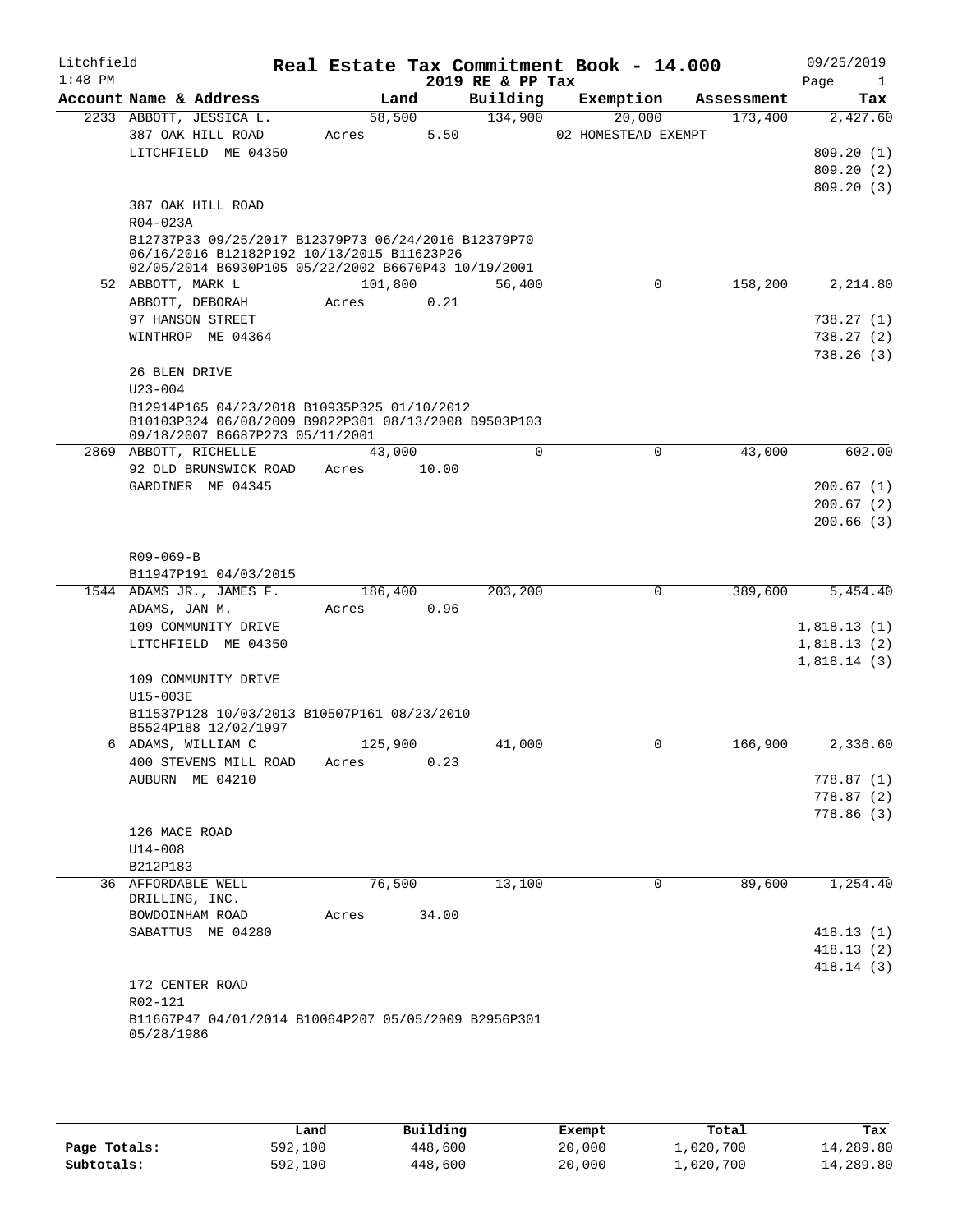| Litchfield<br>$1:48$ PM |                                                              | Real Estate Tax Commitment Book - 14.000 |                     | 2019 RE & PP Tax |                     |          |                    | 09/25/2019<br>$\overline{\phantom{a}}$<br>Page |
|-------------------------|--------------------------------------------------------------|------------------------------------------|---------------------|------------------|---------------------|----------|--------------------|------------------------------------------------|
|                         | Account Name & Address                                       | Land                                     |                     | Building         | Exemption           |          | Assessment         | Tax                                            |
|                         | 1229 AFFORDABLE WELL<br>DRILLING, INC.<br>28 BOWDOINHAM ROAD | 40,000<br>Acres                          | 6.00                | $\mathbf 0$      |                     | $\Omega$ | 40,000             | 560.00                                         |
|                         | SABATTUS ME 04280                                            |                                          |                     |                  |                     |          |                    | 186.67(1)<br>186.67(2)                         |
|                         | RICHMOND ROAD                                                |                                          |                     |                  |                     |          |                    | 186.66(3)                                      |
|                         | R02-067                                                      |                                          |                     |                  |                     |          |                    |                                                |
|                         | B10258P278 10/22/2009 B2185P291 02/07/1979                   |                                          |                     |                  |                     |          |                    |                                                |
|                         | 1018 AHEARN, TIMOTHY & LINDA 148,300                         |                                          |                     | 99,400           |                     | 20,000   | 227,700            | 3,187.80                                       |
|                         | 115 EASY STREET                                              | Acres                                    | 0.86                |                  | 02 HOMESTEAD EXEMPT |          |                    |                                                |
|                         | LITCHFIELD ME 04350                                          |                                          |                     |                  |                     |          |                    | 1,062.60(1)                                    |
|                         |                                                              |                                          |                     |                  |                     |          |                    | 1,062.60(2)<br>1,062.60(3)                     |
|                         | 115 EASY STREET                                              |                                          |                     |                  |                     |          |                    |                                                |
|                         | U09-017                                                      |                                          |                     |                  |                     |          |                    |                                                |
|                         | B5122P268 05/07/1996                                         |                                          |                     |                  |                     |          |                    |                                                |
|                         | 7 AKERS, STEPHEN                                             | 47,300                                   |                     | 22,900           |                     | 20,000   | 50,200             | 702.80                                         |
|                         | AKERS, DIANE                                                 | Acres                                    | 1.75                |                  | 02 HOMESTEAD EXEMPT |          |                    |                                                |
|                         | 10 WOOD FROG LANE                                            |                                          |                     |                  |                     |          |                    | 234.27(1)                                      |
|                         | LITCHFIELD ME 04350                                          |                                          |                     |                  |                     |          |                    | 234.27 (2)                                     |
|                         | 10 WOOD FROG LANE                                            |                                          |                     |                  |                     |          |                    | 234.26 (3)                                     |
|                         | R03-108B                                                     |                                          |                     |                  |                     |          |                    |                                                |
|                         | B3951P41                                                     |                                          |                     |                  |                     |          |                    |                                                |
|                         | 2236 ALBERT, ANDRE P.                                        | 51,700                                   |                     | 172,300          |                     | 20,000   | 204,000            | 2,856.00                                       |
|                         | 256 BUKER ROAD                                               | Acres                                    | 3.24                |                  | 02 HOMESTEAD EXEMPT |          |                    |                                                |
|                         | LITCHFIELD ME 04350                                          |                                          |                     |                  |                     |          |                    | 952.00(1)                                      |
|                         |                                                              |                                          |                     |                  |                     |          |                    | 952.00(2)                                      |
|                         |                                                              |                                          |                     |                  |                     |          |                    | 952.00(3)                                      |
|                         | 256 BUKER ROAD<br>$R05 - 009 - 3$                            |                                          |                     |                  |                     |          |                    |                                                |
|                         | B7767P342 12/02/2003                                         |                                          |                     |                  |                     |          |                    |                                                |
|                         | 9 ALBERT, DONALD G                                           | 243,300                                  |                     | 22,500           |                     | 0        | 265,800            | 3,721.20                                       |
|                         | ALBERT, MARY R                                               | Acres                                    | 29.05               |                  |                     |          |                    |                                                |
|                         | P O BOX 720                                                  |                                          |                     |                  |                     |          |                    | 1,240.40(1)                                    |
|                         | NORWICH VT 05055                                             |                                          |                     |                  |                     |          |                    | 1, 240.40(2)                                   |
|                         |                                                              |                                          |                     |                  |                     |          |                    | 1, 240.40(3)                                   |
|                         | 115 GREENACRES DRIVE                                         |                                          |                     |                  |                     |          |                    |                                                |
|                         | R14-016<br>B2786P278 04/08/1985                              |                                          |                     |                  |                     |          |                    |                                                |
|                         | 2033 ALBERT, MAURICE KEVIN                                   | 48,300                                   |                     | 100,400          |                     | 20,000   | 128,700            | 1,801.80                                       |
|                         | ALBERT HOPE ELIZABETH                                        | Acres                                    | 2.11                |                  | 02 HOMESTEAD EXEMPT |          |                    |                                                |
|                         | PO BOX 66                                                    |                                          |                     |                  |                     |          |                    | 600.60(1)                                      |
|                         | LITCHFIELD ME 04350                                          |                                          |                     |                  |                     |          |                    | 600.60(2)                                      |
|                         |                                                              |                                          |                     |                  |                     |          |                    | 600.60(3)                                      |
|                         | 1112 LEWISTON ROAD                                           |                                          |                     |                  |                     |          |                    |                                                |
|                         | R13-013D                                                     |                                          |                     |                  |                     |          |                    |                                                |
|                         | B5392P256 05/20/1996                                         |                                          |                     |                  |                     |          |                    |                                                |
|                         | 2695 ALBERT, MICHAEL N<br>ALBERT, HEATHER E                  | 43,200<br>Acres                          | 2.06                | 206,200          |                     | 0        | 249,400            | 3,491.60                                       |
|                         | 27 TUSCANY LANE                                              |                                          |                     |                  |                     |          |                    | 1, 163.87(1)                                   |
|                         | LITCHFIELD ME 04350                                          |                                          |                     |                  |                     |          |                    | 1, 163.87(2)                                   |
|                         |                                                              |                                          |                     |                  |                     |          |                    | 1, 163.86(3)                                   |
|                         | 27 TUSCANY LANE                                              |                                          |                     |                  |                     |          |                    |                                                |
|                         | R07-030D                                                     |                                          |                     |                  |                     |          |                    |                                                |
|                         | B9495P92 09/11/2007                                          |                                          |                     |                  |                     |          |                    |                                                |
|                         |                                                              |                                          |                     |                  |                     |          |                    |                                                |
| Page Totals:            | Land<br>622,100                                              |                                          | Building<br>623,700 |                  | Exempt<br>80,000    |          | Total<br>1,165,800 | Tax<br>16,321.20                               |
| Subtotals:              | 1,214,200                                                    |                                          | 1,072,300           |                  | 100,000             |          | 2,186,500          | 30,611.00                                      |
|                         |                                                              |                                          |                     |                  |                     |          |                    |                                                |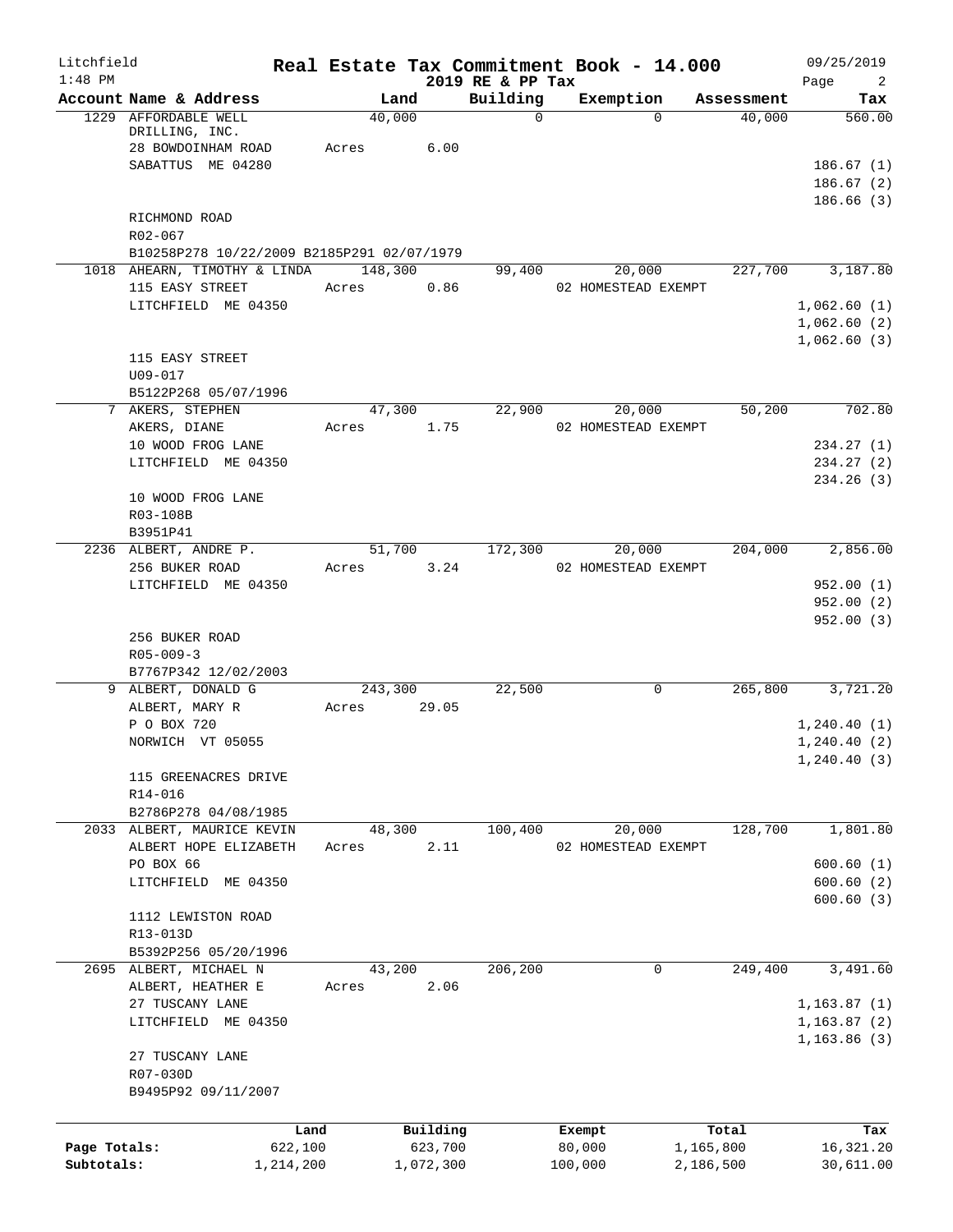| $1:48$ PM<br>2019 RE & PP Tax<br>Page<br>$\overline{\mathbf{3}}$<br>Account Name & Address<br>Land<br>Building<br>Exemption<br>Assessment<br>Tax<br>56,000<br>115,900<br>171,900<br>2566 ALBERT, TED S<br>$\Omega$<br>2,406.60<br>10.00<br>ALBERT, LOREEN<br>Acres<br>P O BOX 132<br>LITCHFIELD ME 04350<br>1160 LEWISTON ROAD<br>R13-013E<br>B8510P1 07/22/2005<br>2034 ALBERT, TED S.<br>58,300<br>$\mathbf 0$<br>58,300<br>0<br>ALBERT, LOREEN DAWN<br>Acres<br>20.50<br>1160 LEWISTON ROAD<br>LITCHFIELD ME 04350<br>LEWISTON ROAD<br>R13-013B<br>B13177P341 03/26/2019<br>2107 ALBIS, JOHN F., JR<br>55,500<br>114,100<br>20,000<br>149,600<br>4.50<br>MUNN, ANNETTE M<br>02 HOMESTEAD EXEMPT<br>Acres<br>586 PLAINS ROAD<br>LITCHFIELD ME 04350<br>586 PLAINS ROAD<br>R08-010A<br>2888 ALDERMAN, DAVID M.<br>52,500<br>0<br>$\mathbf 0$<br>52,500<br>783 AUGUSTA ROAD<br>22.68<br>Acres<br>JEFFERSON ME 04348<br>OFF PINE TREE ROAD<br>R07-001-03<br>B12224P240 02/11/2016<br>13 ALDERMAN, GEORGE C.<br>71,100<br>63,200<br>20,000<br>114,300<br>403 PINE TREE ROAD<br>20.79<br>02 HOMESTEAD EXEMPT<br>Acres<br>LITCHFIELD ME 04350<br>403 PINE TREE ROAD<br>R07-001-01<br>B12224P246 02/11/2016 B12224P240 02/11/2016<br>B1664P295<br>46,800<br>54,900<br>ALEXANDER, JOHN A &<br>28,100<br>20,000<br>17<br>JULIE<br>232 STEVENSTOWN ROAD<br>Acres<br>1.60<br>02 HOMESTEAD EXEMPT<br>LITCHFIELD ME 04350<br>232 STEVENSTOWN ROAD<br>R10-018B<br>B6912P54 | Litchfield |  |  |  | Real Estate Tax Commitment Book - 14.000 | 09/25/2019 |
|----------------------------------------------------------------------------------------------------------------------------------------------------------------------------------------------------------------------------------------------------------------------------------------------------------------------------------------------------------------------------------------------------------------------------------------------------------------------------------------------------------------------------------------------------------------------------------------------------------------------------------------------------------------------------------------------------------------------------------------------------------------------------------------------------------------------------------------------------------------------------------------------------------------------------------------------------------------------------------------------------------------------------------------------------------------------------------------------------------------------------------------------------------------------------------------------------------------------------------------------------------------------------------------------------------------------------------------------------------------------------------------------------------------------------------------------------------------|------------|--|--|--|------------------------------------------|------------|
|                                                                                                                                                                                                                                                                                                                                                                                                                                                                                                                                                                                                                                                                                                                                                                                                                                                                                                                                                                                                                                                                                                                                                                                                                                                                                                                                                                                                                                                                |            |  |  |  |                                          |            |
| 802.20(1)                                                                                                                                                                                                                                                                                                                                                                                                                                                                                                                                                                                                                                                                                                                                                                                                                                                                                                                                                                                                                                                                                                                                                                                                                                                                                                                                                                                                                                                      |            |  |  |  |                                          |            |
|                                                                                                                                                                                                                                                                                                                                                                                                                                                                                                                                                                                                                                                                                                                                                                                                                                                                                                                                                                                                                                                                                                                                                                                                                                                                                                                                                                                                                                                                |            |  |  |  |                                          |            |
| 802.20(2)<br>802.20(3)                                                                                                                                                                                                                                                                                                                                                                                                                                                                                                                                                                                                                                                                                                                                                                                                                                                                                                                                                                                                                                                                                                                                                                                                                                                                                                                                                                                                                                         |            |  |  |  |                                          |            |
|                                                                                                                                                                                                                                                                                                                                                                                                                                                                                                                                                                                                                                                                                                                                                                                                                                                                                                                                                                                                                                                                                                                                                                                                                                                                                                                                                                                                                                                                |            |  |  |  |                                          |            |
|                                                                                                                                                                                                                                                                                                                                                                                                                                                                                                                                                                                                                                                                                                                                                                                                                                                                                                                                                                                                                                                                                                                                                                                                                                                                                                                                                                                                                                                                |            |  |  |  |                                          |            |
|                                                                                                                                                                                                                                                                                                                                                                                                                                                                                                                                                                                                                                                                                                                                                                                                                                                                                                                                                                                                                                                                                                                                                                                                                                                                                                                                                                                                                                                                |            |  |  |  |                                          |            |
| 816.20                                                                                                                                                                                                                                                                                                                                                                                                                                                                                                                                                                                                                                                                                                                                                                                                                                                                                                                                                                                                                                                                                                                                                                                                                                                                                                                                                                                                                                                         |            |  |  |  |                                          |            |
|                                                                                                                                                                                                                                                                                                                                                                                                                                                                                                                                                                                                                                                                                                                                                                                                                                                                                                                                                                                                                                                                                                                                                                                                                                                                                                                                                                                                                                                                |            |  |  |  |                                          |            |
| 272.07(1)<br>272.07 (2)<br>272.06(3)<br>2,094.40<br>698.13 (1)<br>698.13 (2)<br>698.14 (3)<br>735.00<br>245.00(1)<br>245.00(2)<br>245.00(3)<br>1,600.20<br>533.40(1)<br>533.40(2)<br>533.40 (3)<br>768.60<br>256.20(1)<br>256.20(2)<br>256.20 (3)                                                                                                                                                                                                                                                                                                                                                                                                                                                                                                                                                                                                                                                                                                                                                                                                                                                                                                                                                                                                                                                                                                                                                                                                              |            |  |  |  |                                          |            |
|                                                                                                                                                                                                                                                                                                                                                                                                                                                                                                                                                                                                                                                                                                                                                                                                                                                                                                                                                                                                                                                                                                                                                                                                                                                                                                                                                                                                                                                                |            |  |  |  |                                          |            |
|                                                                                                                                                                                                                                                                                                                                                                                                                                                                                                                                                                                                                                                                                                                                                                                                                                                                                                                                                                                                                                                                                                                                                                                                                                                                                                                                                                                                                                                                |            |  |  |  |                                          |            |
|                                                                                                                                                                                                                                                                                                                                                                                                                                                                                                                                                                                                                                                                                                                                                                                                                                                                                                                                                                                                                                                                                                                                                                                                                                                                                                                                                                                                                                                                |            |  |  |  |                                          |            |
|                                                                                                                                                                                                                                                                                                                                                                                                                                                                                                                                                                                                                                                                                                                                                                                                                                                                                                                                                                                                                                                                                                                                                                                                                                                                                                                                                                                                                                                                |            |  |  |  |                                          |            |
|                                                                                                                                                                                                                                                                                                                                                                                                                                                                                                                                                                                                                                                                                                                                                                                                                                                                                                                                                                                                                                                                                                                                                                                                                                                                                                                                                                                                                                                                |            |  |  |  |                                          |            |
|                                                                                                                                                                                                                                                                                                                                                                                                                                                                                                                                                                                                                                                                                                                                                                                                                                                                                                                                                                                                                                                                                                                                                                                                                                                                                                                                                                                                                                                                |            |  |  |  |                                          |            |
|                                                                                                                                                                                                                                                                                                                                                                                                                                                                                                                                                                                                                                                                                                                                                                                                                                                                                                                                                                                                                                                                                                                                                                                                                                                                                                                                                                                                                                                                |            |  |  |  |                                          |            |
|                                                                                                                                                                                                                                                                                                                                                                                                                                                                                                                                                                                                                                                                                                                                                                                                                                                                                                                                                                                                                                                                                                                                                                                                                                                                                                                                                                                                                                                                |            |  |  |  |                                          |            |
|                                                                                                                                                                                                                                                                                                                                                                                                                                                                                                                                                                                                                                                                                                                                                                                                                                                                                                                                                                                                                                                                                                                                                                                                                                                                                                                                                                                                                                                                |            |  |  |  |                                          |            |
|                                                                                                                                                                                                                                                                                                                                                                                                                                                                                                                                                                                                                                                                                                                                                                                                                                                                                                                                                                                                                                                                                                                                                                                                                                                                                                                                                                                                                                                                |            |  |  |  |                                          |            |
|                                                                                                                                                                                                                                                                                                                                                                                                                                                                                                                                                                                                                                                                                                                                                                                                                                                                                                                                                                                                                                                                                                                                                                                                                                                                                                                                                                                                                                                                |            |  |  |  |                                          |            |
|                                                                                                                                                                                                                                                                                                                                                                                                                                                                                                                                                                                                                                                                                                                                                                                                                                                                                                                                                                                                                                                                                                                                                                                                                                                                                                                                                                                                                                                                |            |  |  |  |                                          |            |
|                                                                                                                                                                                                                                                                                                                                                                                                                                                                                                                                                                                                                                                                                                                                                                                                                                                                                                                                                                                                                                                                                                                                                                                                                                                                                                                                                                                                                                                                |            |  |  |  |                                          |            |
|                                                                                                                                                                                                                                                                                                                                                                                                                                                                                                                                                                                                                                                                                                                                                                                                                                                                                                                                                                                                                                                                                                                                                                                                                                                                                                                                                                                                                                                                |            |  |  |  |                                          |            |
|                                                                                                                                                                                                                                                                                                                                                                                                                                                                                                                                                                                                                                                                                                                                                                                                                                                                                                                                                                                                                                                                                                                                                                                                                                                                                                                                                                                                                                                                |            |  |  |  |                                          |            |
|                                                                                                                                                                                                                                                                                                                                                                                                                                                                                                                                                                                                                                                                                                                                                                                                                                                                                                                                                                                                                                                                                                                                                                                                                                                                                                                                                                                                                                                                |            |  |  |  |                                          |            |
|                                                                                                                                                                                                                                                                                                                                                                                                                                                                                                                                                                                                                                                                                                                                                                                                                                                                                                                                                                                                                                                                                                                                                                                                                                                                                                                                                                                                                                                                |            |  |  |  |                                          |            |
|                                                                                                                                                                                                                                                                                                                                                                                                                                                                                                                                                                                                                                                                                                                                                                                                                                                                                                                                                                                                                                                                                                                                                                                                                                                                                                                                                                                                                                                                |            |  |  |  |                                          |            |
|                                                                                                                                                                                                                                                                                                                                                                                                                                                                                                                                                                                                                                                                                                                                                                                                                                                                                                                                                                                                                                                                                                                                                                                                                                                                                                                                                                                                                                                                |            |  |  |  |                                          |            |
|                                                                                                                                                                                                                                                                                                                                                                                                                                                                                                                                                                                                                                                                                                                                                                                                                                                                                                                                                                                                                                                                                                                                                                                                                                                                                                                                                                                                                                                                |            |  |  |  |                                          |            |
|                                                                                                                                                                                                                                                                                                                                                                                                                                                                                                                                                                                                                                                                                                                                                                                                                                                                                                                                                                                                                                                                                                                                                                                                                                                                                                                                                                                                                                                                |            |  |  |  |                                          |            |
|                                                                                                                                                                                                                                                                                                                                                                                                                                                                                                                                                                                                                                                                                                                                                                                                                                                                                                                                                                                                                                                                                                                                                                                                                                                                                                                                                                                                                                                                |            |  |  |  |                                          |            |
|                                                                                                                                                                                                                                                                                                                                                                                                                                                                                                                                                                                                                                                                                                                                                                                                                                                                                                                                                                                                                                                                                                                                                                                                                                                                                                                                                                                                                                                                |            |  |  |  |                                          |            |
|                                                                                                                                                                                                                                                                                                                                                                                                                                                                                                                                                                                                                                                                                                                                                                                                                                                                                                                                                                                                                                                                                                                                                                                                                                                                                                                                                                                                                                                                |            |  |  |  |                                          |            |
|                                                                                                                                                                                                                                                                                                                                                                                                                                                                                                                                                                                                                                                                                                                                                                                                                                                                                                                                                                                                                                                                                                                                                                                                                                                                                                                                                                                                                                                                |            |  |  |  |                                          |            |
|                                                                                                                                                                                                                                                                                                                                                                                                                                                                                                                                                                                                                                                                                                                                                                                                                                                                                                                                                                                                                                                                                                                                                                                                                                                                                                                                                                                                                                                                |            |  |  |  |                                          |            |
|                                                                                                                                                                                                                                                                                                                                                                                                                                                                                                                                                                                                                                                                                                                                                                                                                                                                                                                                                                                                                                                                                                                                                                                                                                                                                                                                                                                                                                                                |            |  |  |  |                                          |            |
|                                                                                                                                                                                                                                                                                                                                                                                                                                                                                                                                                                                                                                                                                                                                                                                                                                                                                                                                                                                                                                                                                                                                                                                                                                                                                                                                                                                                                                                                |            |  |  |  |                                          |            |
|                                                                                                                                                                                                                                                                                                                                                                                                                                                                                                                                                                                                                                                                                                                                                                                                                                                                                                                                                                                                                                                                                                                                                                                                                                                                                                                                                                                                                                                                |            |  |  |  |                                          |            |
|                                                                                                                                                                                                                                                                                                                                                                                                                                                                                                                                                                                                                                                                                                                                                                                                                                                                                                                                                                                                                                                                                                                                                                                                                                                                                                                                                                                                                                                                |            |  |  |  |                                          |            |
|                                                                                                                                                                                                                                                                                                                                                                                                                                                                                                                                                                                                                                                                                                                                                                                                                                                                                                                                                                                                                                                                                                                                                                                                                                                                                                                                                                                                                                                                |            |  |  |  |                                          |            |
|                                                                                                                                                                                                                                                                                                                                                                                                                                                                                                                                                                                                                                                                                                                                                                                                                                                                                                                                                                                                                                                                                                                                                                                                                                                                                                                                                                                                                                                                |            |  |  |  |                                          |            |
|                                                                                                                                                                                                                                                                                                                                                                                                                                                                                                                                                                                                                                                                                                                                                                                                                                                                                                                                                                                                                                                                                                                                                                                                                                                                                                                                                                                                                                                                |            |  |  |  |                                          |            |
|                                                                                                                                                                                                                                                                                                                                                                                                                                                                                                                                                                                                                                                                                                                                                                                                                                                                                                                                                                                                                                                                                                                                                                                                                                                                                                                                                                                                                                                                |            |  |  |  |                                          |            |
|                                                                                                                                                                                                                                                                                                                                                                                                                                                                                                                                                                                                                                                                                                                                                                                                                                                                                                                                                                                                                                                                                                                                                                                                                                                                                                                                                                                                                                                                |            |  |  |  |                                          |            |
|                                                                                                                                                                                                                                                                                                                                                                                                                                                                                                                                                                                                                                                                                                                                                                                                                                                                                                                                                                                                                                                                                                                                                                                                                                                                                                                                                                                                                                                                |            |  |  |  |                                          |            |
|                                                                                                                                                                                                                                                                                                                                                                                                                                                                                                                                                                                                                                                                                                                                                                                                                                                                                                                                                                                                                                                                                                                                                                                                                                                                                                                                                                                                                                                                |            |  |  |  |                                          |            |
|                                                                                                                                                                                                                                                                                                                                                                                                                                                                                                                                                                                                                                                                                                                                                                                                                                                                                                                                                                                                                                                                                                                                                                                                                                                                                                                                                                                                                                                                |            |  |  |  |                                          |            |

|              | Land      | Building  | Exempt  | Total     | Tax       |
|--------------|-----------|-----------|---------|-----------|-----------|
| Page Totals: | 340,200   | 321,300   | 60,000  | 601,500   | 8,421.00  |
| Subtotals:   | 1,554,400 | ⊥,393,600 | 160,000 | 2,788,000 | 39,032.00 |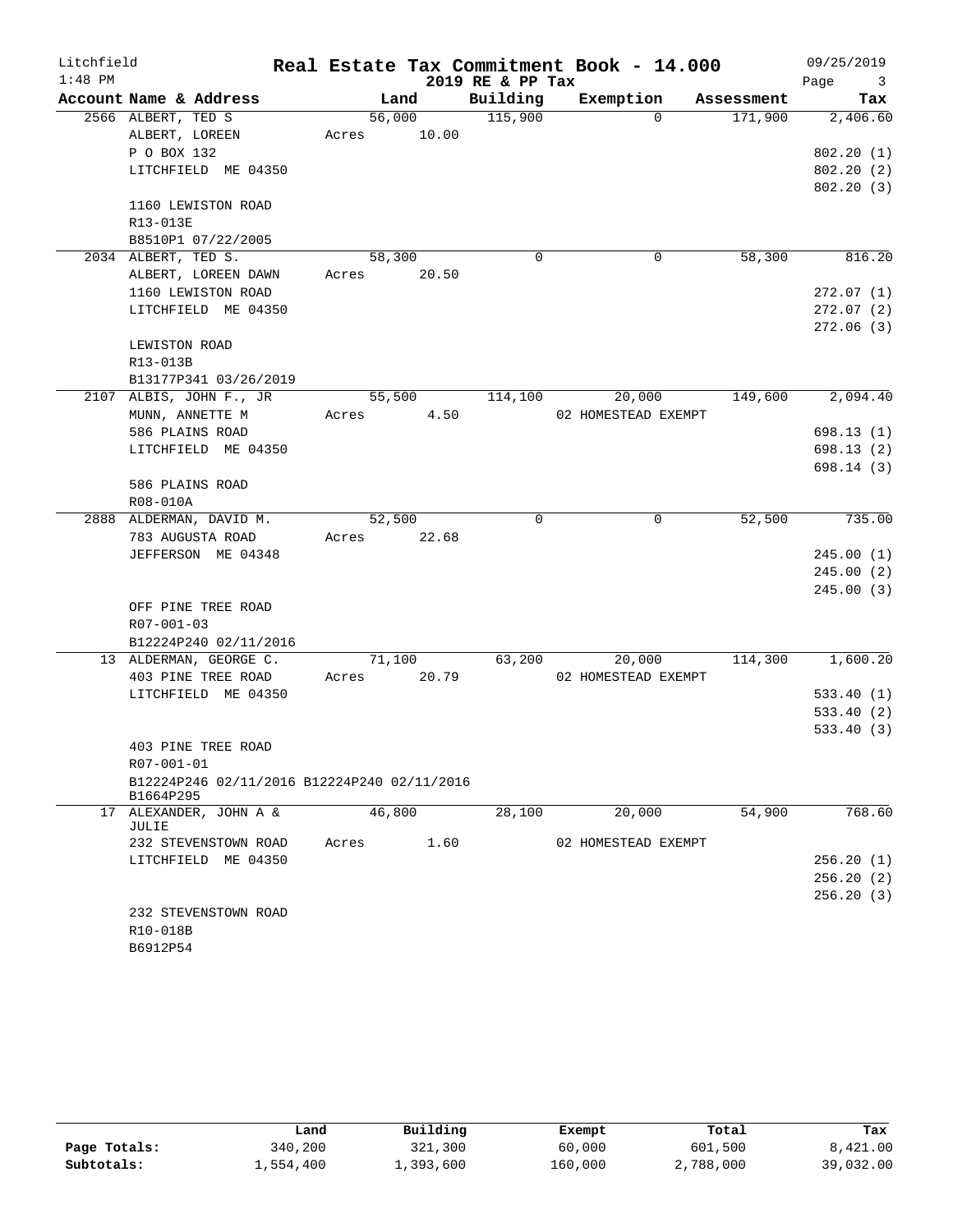| Litchfield |                                                                                                             |             |      |                  | Real Estate Tax Commitment Book - 14.000 |            | 09/25/2019               |
|------------|-------------------------------------------------------------------------------------------------------------|-------------|------|------------------|------------------------------------------|------------|--------------------------|
| $1:48$ PM  |                                                                                                             |             |      | 2019 RE & PP Tax |                                          |            | Page<br>$\frac{4}{3}$    |
|            | Account Name & Address                                                                                      | Land        |      | Building         | Exemption                                | Assessment | Tax                      |
|            | 20 ALLEN CAROLINE, ALLEN<br>RICHARD ET AL                                                                   | 218,400     |      | 95,400           | $\Omega$                                 | 313,800    | 4,393.20                 |
|            | SEE DEED FOR ADDITIONAL Acres<br>OWNERS                                                                     |             | 1.31 |                  |                                          |            |                          |
|            | P O BOX 335                                                                                                 |             |      |                  |                                          |            | 1,464.40(1)              |
|            | 13 MAPLE STREET                                                                                             |             |      |                  |                                          |            | 1,464.40(2)              |
|            | MONMOUTH ME 04259                                                                                           |             |      |                  |                                          |            | 1,464.40(3)              |
|            | 25 RUSSELL DRIVE                                                                                            |             |      |                  |                                          |            |                          |
|            | $U27-002A$                                                                                                  |             |      |                  |                                          |            |                          |
|            | B12471P219 11/08/2016 B12471P217 11/08/2016                                                                 |             |      |                  |                                          |            |                          |
|            | 935 ALLEN, DIANA J.                                                                                         | 55,600      |      | 133,000          | 0                                        | 188,600    | 2,640.40                 |
|            | 114 WHIPPOORWILL ROAD                                                                                       | Acres       | 6.50 |                  |                                          |            |                          |
|            | LITCHFIELD ME 04350                                                                                         |             |      |                  |                                          |            | 880.13 (1)               |
|            |                                                                                                             |             |      |                  |                                          |            | 880.13 (2)               |
|            |                                                                                                             |             |      |                  |                                          |            | 880.14 (3)               |
|            | 114 WHIPPOORWILL ROAD                                                                                       |             |      |                  |                                          |            |                          |
|            | U23-031<br>B12420P74 09/24/2016 B2820P299                                                                   |             |      |                  |                                          |            |                          |
|            | 23 ALLEN, LOIS JEAN                                                                                         | 66,000      |      | 204,200          | 20,000                                   | 250, 200   | 3,502.80                 |
|            | ALLEN RODNEY R                                                                                              | Acres 14.00 |      |                  | 02 HOMESTEAD EXEMPT                      |            |                          |
|            | 106 HARDSCRABBLE ROAD                                                                                       |             |      |                  |                                          |            | 1,167.60(1)              |
|            | LITCHFIELD ME 04350                                                                                         |             |      |                  |                                          |            | 1,167.60(2)              |
|            |                                                                                                             |             |      |                  |                                          |            | 1, 167.60(3)             |
|            | 106 HARDSCRABBLE ROAD                                                                                       |             |      |                  |                                          |            |                          |
|            | U22-011                                                                                                     |             |      |                  |                                          |            |                          |
|            | B2665P349 03/29/1984 B1124P492 08/02/1958                                                                   |             |      |                  |                                          |            |                          |
|            | 770 ALONZO, LINDA J.                                                                                        | 189,300     |      | 30,000           | 0                                        | 219,300    | 3,070.20                 |
|            | 29 ALDERBROOK LANE                                                                                          | Acres       | 1.93 |                  |                                          |            |                          |
|            | YARMOUTH ME 04096                                                                                           |             |      |                  |                                          |            | 1,023.40(1)              |
|            |                                                                                                             |             |      |                  |                                          |            | 1,023.40(2)              |
|            |                                                                                                             |             |      |                  |                                          |            | 1,023.40(3)              |
|            | 40 RUSTIC DRIVE                                                                                             |             |      |                  |                                          |            |                          |
|            | $U27 - 006$<br>B11689P63 05/12/2014 B11688P136 05/14/2014 B7311P200                                         |             |      |                  |                                          |            |                          |
|            | 02/04/2003                                                                                                  |             |      |                  |                                          |            |                          |
|            | 1366 AMATO HEIDI                                                                                            | 50,700      |      | 32,400           | 0                                        | 83,100     | 1,163.40                 |
|            | 4117 VT ROUTE 14                                                                                            | Acres       | 0.23 |                  |                                          |            |                          |
|            | EAST CALAIS VT 05650                                                                                        |             |      |                  |                                          |            | 387.80 (1)               |
|            |                                                                                                             |             |      |                  |                                          |            | 387.80 (2)<br>387.80 (3) |
|            | 51 PENNEY LANE                                                                                              |             |      |                  |                                          |            |                          |
|            | R09-007                                                                                                     |             |      |                  |                                          |            |                          |
|            | B11689P258 01/27/2014 B9358P226 02/20/2007                                                                  |             |      |                  |                                          |            |                          |
|            | 1163 AMERO-DANIEL, MONIQUE                                                                                  | 48,500      |      | 170,900          | $\Omega$                                 | 219,400    | 3,071.60                 |
|            | J.                                                                                                          |             |      |                  |                                          |            |                          |
|            | AMERO-DANIEL, MEGAN J.                                                                                      | Acres       | 2.17 |                  |                                          |            |                          |
|            | 32 PLEASANT POND LANE                                                                                       |             |      |                  |                                          |            | 1,023.87(1)              |
|            | LITCHFIELD ME 04350                                                                                         |             |      |                  |                                          |            | 1,023.87(2)              |
|            |                                                                                                             |             |      |                  |                                          |            | 1,023.86(3)              |
|            | 32 PLEASANT POND LANE                                                                                       |             |      |                  |                                          |            |                          |
|            | U01-003A                                                                                                    |             |      |                  |                                          |            |                          |
|            | B11888P151 01/02/2015 B11888P148 01/02/2015 B9786P76<br>07/09/2008 B9055P281 09/01/2006 B8229P56 12/06/2004 |             |      |                  |                                          |            |                          |
|            | B7097P187 10/08/2002 B2535P77                                                                               |             |      |                  |                                          |            |                          |

|              | Land      | Building  | Exempt  | Total     | Tax       |
|--------------|-----------|-----------|---------|-----------|-----------|
| Page Totals: | 628,500   | 665,900   | 20,000  | 1,274,400 | 17,841.60 |
| Subtotals:   | 2,182,900 | 2,059,500 | 180,000 | 4,062,400 | 56,873.60 |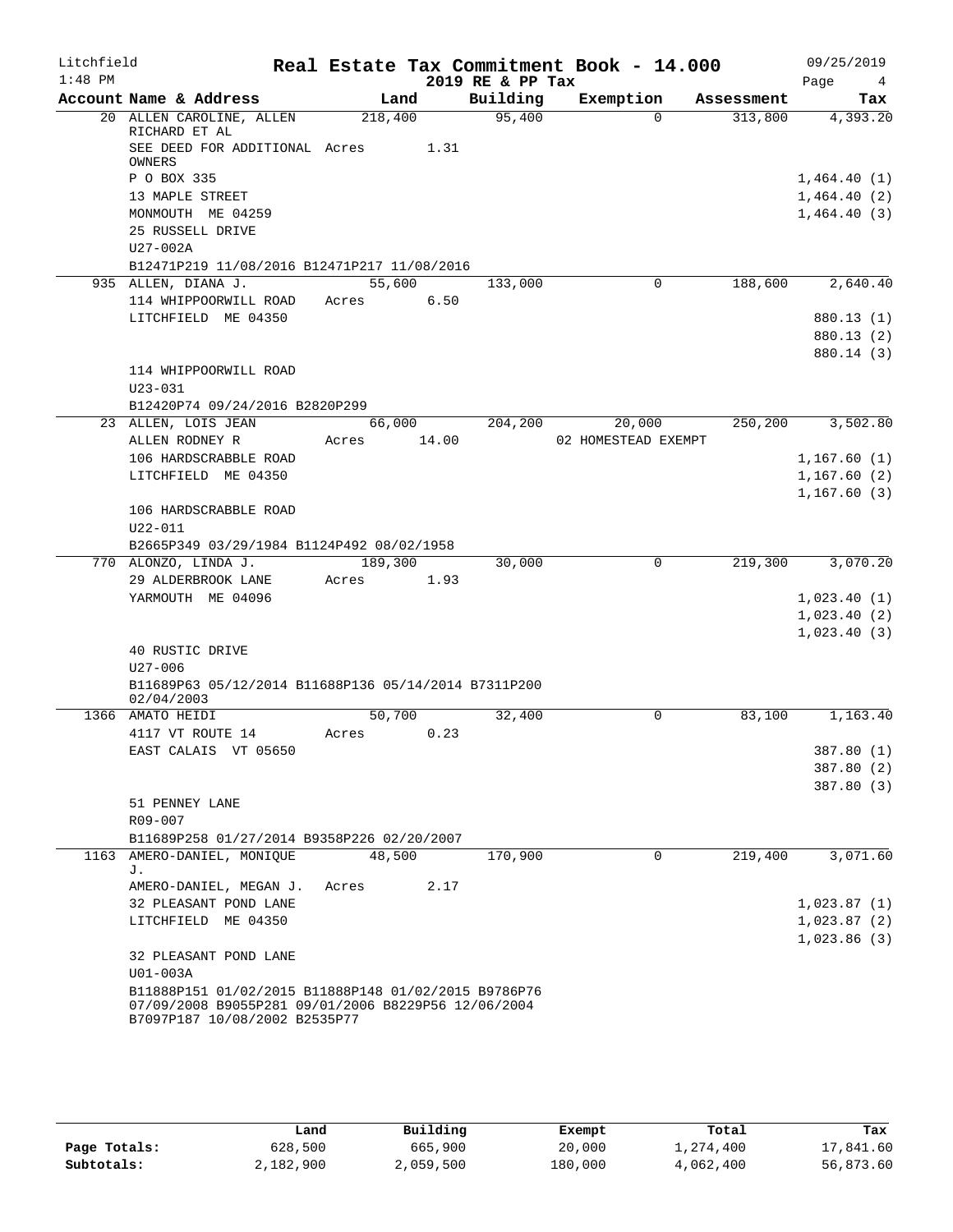| Litchfield   |                                                          |                 |                     |                              | Real Estate Tax Commitment Book - 14.000 |                  | 09/25/2019                 |
|--------------|----------------------------------------------------------|-----------------|---------------------|------------------------------|------------------------------------------|------------------|----------------------------|
| $1:48$ PM    | Account Name & Address                                   |                 | Land                | 2019 RE & PP Tax<br>Building | Exemption                                | Assessment       | Page<br>$5^{\circ}$<br>Tax |
|              | 25 AMES, DOUGLAS & MAE                                   |                 | 46,800              |                              | 59,100<br>20,000                         | 85,900           | 1,202.60                   |
|              | 482 RICHMOND ROAD                                        |                 | 1.60<br>Acres       |                              | 02 HOMESTEAD EXEMPT                      |                  |                            |
|              | LITCHFIELD ME 04350                                      |                 |                     |                              |                                          |                  | 400.87(1)                  |
|              |                                                          |                 |                     |                              |                                          |                  | 400.87(2)                  |
|              |                                                          |                 |                     |                              |                                          |                  | 400.86(3)                  |
|              | 404 RICHMOND ROAD                                        |                 |                     |                              |                                          |                  |                            |
|              | $R03 - 121 - 1$                                          |                 |                     |                              |                                          |                  |                            |
|              | B13113P1 12/17/2018 B5030P240                            |                 |                     |                              |                                          |                  |                            |
|              | 1604 AMES, DOUGLAS & MAE                                 |                 | 71,000              | 24,700                       | 0                                        | 95,700           | 1,339.80                   |
|              | 482 RICHMOND ROAD                                        |                 | Acres 45.00         |                              |                                          |                  |                            |
|              | LITCHFIELD ME 04350                                      |                 |                     |                              |                                          |                  | 446.60 (1)                 |
|              |                                                          |                 |                     |                              |                                          |                  | 446.60 (2)                 |
|              |                                                          |                 |                     |                              |                                          |                  | 446.60 (3)                 |
|              | 373 PLAINS ROAD                                          |                 |                     |                              |                                          |                  |                            |
|              | R07-034                                                  |                 |                     |                              |                                          |                  |                            |
|              | B4933P33                                                 |                 |                     |                              |                                          |                  |                            |
|              | 26 AMES, ELMER R                                         |                 | 67,700              | 91,800                       | 26,000                                   | 133,500          | 1,869.00                   |
|              | c/o Alicia Johnson                                       |                 | Acres 28.70         |                              | 03 VETERANS EXEMPT                       |                  |                            |
|              | 461 POND ROAD<br>WALES ME 04280                          |                 |                     |                              | 02 HOMESTEAD EXEMPT                      |                  | 623.00(1)                  |
|              |                                                          |                 |                     |                              |                                          |                  | 623.00(2)<br>623.00(3)     |
|              | 482 RICHMOND ROAD                                        |                 |                     |                              |                                          |                  |                            |
|              | R03-121                                                  |                 |                     |                              |                                          |                  |                            |
|              | B998P159                                                 |                 |                     |                              |                                          |                  |                            |
| 27           | AMES, JENNIFER (HEIRS                                    |                 | 57,000              | 49,600                       | 0                                        | 106,600          | 1,492.40                   |
|              | OF)                                                      |                 |                     |                              |                                          |                  |                            |
|              | 214 SMALL ROAD                                           | Acres           | 5.00                |                              |                                          |                  |                            |
|              | LITCHFIELD ME 04350                                      |                 |                     |                              |                                          |                  | 497.47 (1)                 |
|              |                                                          |                 |                     |                              |                                          |                  | 497.47 (2)                 |
|              |                                                          |                 |                     |                              |                                          |                  | 497.46 (3)                 |
|              | 214 SMALL ROAD                                           |                 |                     |                              |                                          |                  |                            |
|              | R01-011A                                                 |                 |                     |                              |                                          |                  |                            |
|              | B12100P277 07/31/2015 B10618P225 12/14/2010<br>B2252P284 |                 |                     |                              |                                          |                  |                            |
|              | 2814 AMES, RICKY ALLEN                                   |                 | 10,800              | $\Omega$                     | 0                                        | 10,800           | 151.20                     |
|              | 935 GOLDPAN ROAD                                         | Acres           | 3.60                |                              |                                          |                  |                            |
|              | FAIRBANKS AK 99712                                       |                 |                     |                              |                                          |                  | 50.40(1)                   |
|              |                                                          |                 |                     |                              |                                          |                  | 50.40(2)                   |
|              |                                                          |                 |                     |                              |                                          |                  | 50.40(3)                   |
|              | OFF LYNN LANE                                            |                 |                     |                              |                                          |                  |                            |
|              | R06-061A-7                                               |                 |                     |                              |                                          |                  |                            |
|              | B10741P184 05/27/2011                                    |                 |                     |                              |                                          |                  |                            |
|              | 381 AMES, RICKY ALLEN                                    |                 | 60,800              | 193,400                      | 20,000                                   | 234,200          | 3,278.80                   |
|              | 61 LYNN LANE                                             | Acres           | 7.00                |                              | 02 HOMESTEAD EXEMPT                      |                  |                            |
|              | LITCHFIELD ME 04350                                      |                 |                     |                              |                                          |                  | 1,092.93(1)                |
|              |                                                          |                 |                     |                              |                                          |                  | 1,092.93(2)                |
|              |                                                          |                 |                     |                              |                                          |                  | 1,092.94(3)                |
|              | 61 LYNN LANE                                             |                 |                     |                              |                                          |                  |                            |
|              | $R06 - 061A - 3$                                         |                 |                     |                              |                                          |                  |                            |
| 28           | AMOS, GREGORY D.                                         |                 | 81,600              | 33,300                       | 0                                        | 114,900          | 1,608.60                   |
|              | AMOS, STACEY D.                                          | Acres           | 0.19                |                              |                                          |                  |                            |
|              | 59 PATTEN ROAD                                           |                 |                     |                              |                                          |                  | 536.20(1)                  |
|              | GREENE ME 04236                                          |                 |                     |                              |                                          |                  | 536.20 (2)                 |
|              |                                                          |                 |                     |                              |                                          |                  | 536.20(3)                  |
|              | 114 JIMMY POND LANE                                      |                 |                     |                              |                                          |                  |                            |
|              | $U08 - 004$<br>B11739P23 07/14/2014 B3009P161            |                 |                     |                              |                                          |                  |                            |
|              |                                                          |                 |                     |                              |                                          |                  |                            |
|              |                                                          |                 |                     |                              |                                          |                  |                            |
| Page Totals: |                                                          | Land<br>395,700 | Building<br>451,900 |                              | Exempt<br>66,000                         | Total<br>781,600 | Tax<br>10,942.40           |
| Subtotals:   |                                                          | 2,578,600       | 2,511,400           |                              | 246,000                                  | 4,844,000        | 67,816.00                  |
|              |                                                          |                 |                     |                              |                                          |                  |                            |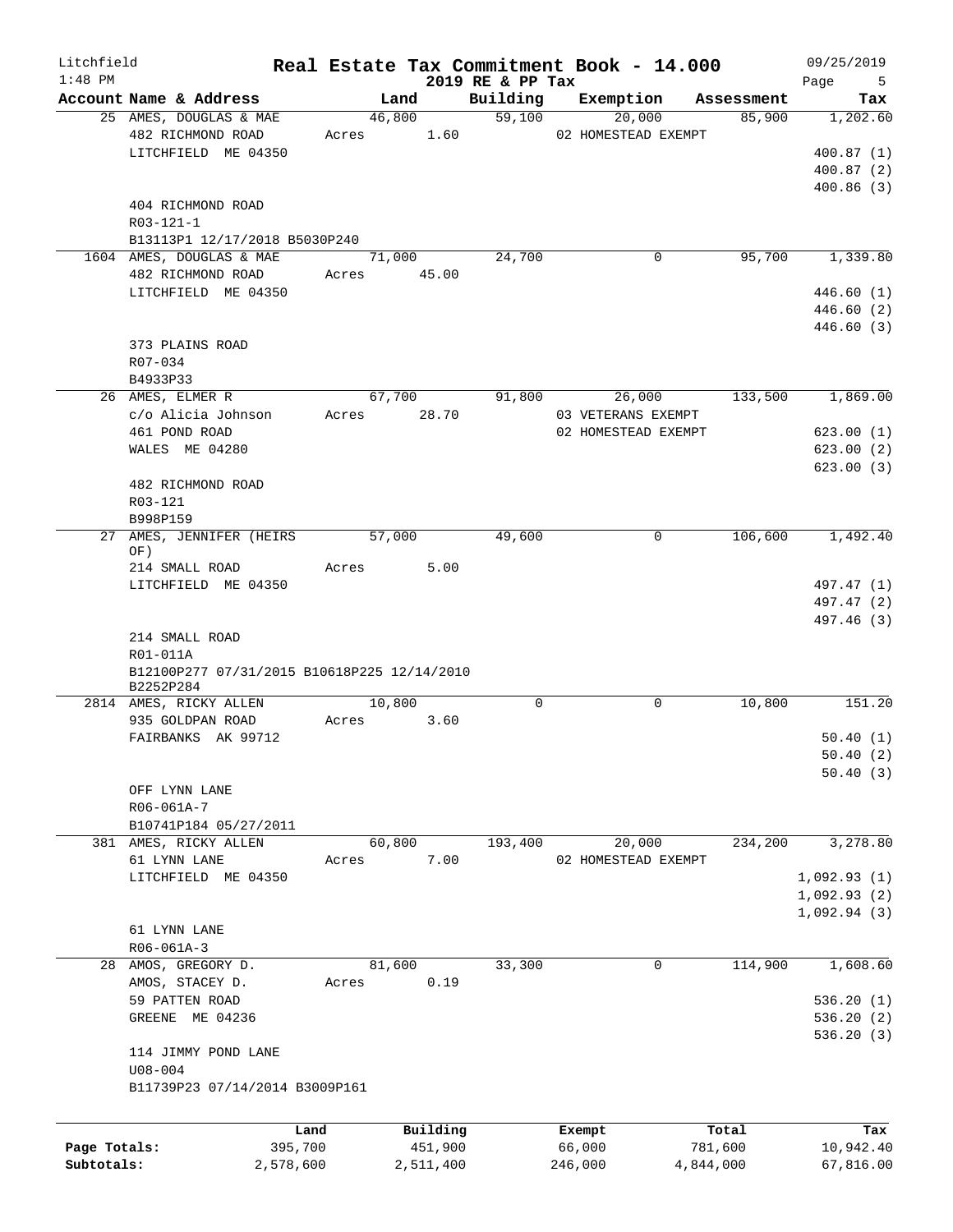| Litchfield<br>$1:48$ PM |                                                                                                    |                 |       | 2019 RE & PP Tax | Real Estate Tax Commitment Book - 14.000 |            | 09/25/2019<br>Page<br>- 6 |
|-------------------------|----------------------------------------------------------------------------------------------------|-----------------|-------|------------------|------------------------------------------|------------|---------------------------|
|                         | Account Name & Address                                                                             | Land            |       | Building         | Exemption                                | Assessment | Tax                       |
|                         | 1395 ANAIR SANDRA B<br>ANAIR CHARLES L                                                             | 60,800<br>Acres | 7.00  | 98,500           | 20,000<br>02 HOMESTEAD EXEMPT            | 139,300    | 1,950.20                  |
|                         | 471 HUNTINGTON HILL                                                                                |                 |       |                  |                                          |            | 650.07(1)                 |
|                         | ROAD<br>LITCHFIELD ME 04350                                                                        |                 |       |                  |                                          |            | 650.07 (2)                |
|                         | 471 HUNTINGTON HILL                                                                                |                 |       |                  |                                          |            | 650.06(3)                 |
|                         | <b>ROAD</b><br>$R04 - 005$                                                                         |                 |       |                  |                                          |            |                           |
|                         | B9448P151 08/01/2007 B9013P275 08/07/2006 B1275P338                                                |                 |       |                  |                                          |            |                           |
|                         | 2589 ANDERSON JULIE                                                                                | 79,500          |       | 199,700          | 20,000                                   | 259,200    | 3,628.80                  |
|                         | 257 STEVENSTOWN ROAD                                                                               | Acres           | 39.94 |                  | 02 HOMESTEAD EXEMPT                      |            |                           |
|                         | LITCHFIELD ME 04350                                                                                |                 |       |                  |                                          |            | 1,209.60(1)               |
|                         |                                                                                                    |                 |       |                  |                                          |            | 1,209.60(2)               |
|                         |                                                                                                    |                 |       |                  |                                          |            | 1, 209.60(3)              |
|                         | 257 STEVENSTOWN ROAD                                                                               |                 |       |                  |                                          |            |                           |
|                         | R10-012                                                                                            |                 |       |                  |                                          |            |                           |
|                         | B7466P80 07/17/2003                                                                                |                 |       |                  |                                          |            |                           |
|                         | 30 ANDERSON, CLYDE W.<br>19 HOLLAND LANE                                                           | 97,000<br>Acres | 0.59  | 34,000           | 0                                        | 131,000    | 1,834.00                  |
|                         | DURHAM ME 04222                                                                                    |                 |       |                  |                                          |            | 611.33(1)                 |
|                         |                                                                                                    |                 |       |                  |                                          |            | 611.33(2)                 |
|                         |                                                                                                    |                 |       |                  |                                          |            | 611.34(3)                 |
|                         | 15 OSPREY LANE                                                                                     |                 |       |                  |                                          |            |                           |
|                         | $U03 - 007$                                                                                        |                 |       |                  |                                          |            |                           |
|                         | B12879P89 03/28/2018 B1476P375                                                                     |                 |       |                  |                                          |            |                           |
| 2289                    | ANDERSON, JOAN A.                                                                                  | 168,500         |       | 2,500            | 0                                        | 171,000    | 2,394.00                  |
|                         | DAMON, MACEE & JASON<br>TURCOTTE                                                                   | Acres           | 1.41  |                  |                                          |            |                           |
|                         | 160 PINKHAM BROOK ROAD                                                                             |                 |       |                  |                                          |            | 798.00 (1)                |
|                         | DURHAM ME 04222                                                                                    |                 |       |                  |                                          |            | 798.00 (2)                |
|                         | 81 SAND POND LANE                                                                                  |                 |       |                  |                                          |            | 798.00(3)                 |
|                         | $U12 - 013$                                                                                        |                 |       |                  |                                          |            |                           |
|                         | B12800P291 11/08/2017 B12210P74 12/10/2015<br>B10941P229 01/17/2012 B10676P209 02/25/2011 B7131P97 |                 |       |                  |                                          |            |                           |
|                         | 11/04/2001                                                                                         |                 |       |                  |                                          |            |                           |
|                         | 1295 ANDERSON, JULIE                                                                               | 23,700          |       | 0                | $\mathbf 0$                              | 23,700     | 331.80                    |
|                         | 257 STEVENS TOWN ROAD                                                                              | Acres           | 17.40 |                  |                                          |            |                           |
|                         | LITCHFIELD ME 04350                                                                                |                 |       |                  |                                          |            | 110.60(1)                 |
|                         |                                                                                                    |                 |       |                  |                                          |            | 110.60(2)                 |
|                         | LUNT'S HILL ROAD                                                                                   |                 |       |                  |                                          |            | 110.60(3)                 |
|                         | <b>EXTENSION</b>                                                                                   |                 |       |                  |                                          |            |                           |
|                         | R10-014                                                                                            |                 |       |                  |                                          |            |                           |
|                         | B12546P314 03/03/2017 B12319P211 06/08/2016 B4842P99<br>01/20/1995                                 |                 |       |                  |                                          |            |                           |
|                         | 2394 ANDERSON, JULIE                                                                               | 25,300          |       | $\mathbf 0$      | $\mathbf 0$                              | 25,300     | 354.20                    |
|                         | 257 STEVENSTOWN ROAD                                                                               | Acres           | 1.10  |                  |                                          |            |                           |
|                         | LITCHFIELD ME 04350                                                                                |                 |       |                  |                                          |            | 118.07(1)                 |
|                         |                                                                                                    |                 |       |                  |                                          |            | 118.07(2)                 |
|                         |                                                                                                    |                 |       |                  |                                          |            | 118.06(3)                 |
|                         | STEVENSTOWN ROAD<br>R <sub>10</sub> -013                                                           |                 |       |                  |                                          |            |                           |
|                         | B7466P80 06/17/2003                                                                                |                 |       |                  |                                          |            |                           |
|                         |                                                                                                    |                 |       |                  |                                          |            |                           |

|              | Land      | Building  |         | Total     | Tax       |
|--------------|-----------|-----------|---------|-----------|-----------|
|              |           |           | Exempt  |           |           |
| Page Totals: | 454,800   | 334,700   | 40,000  | 749,500   | 10,493.00 |
| Subtotals:   | 3,033,400 | 2,846,100 | 286,000 | 5,593,500 | 78,309.00 |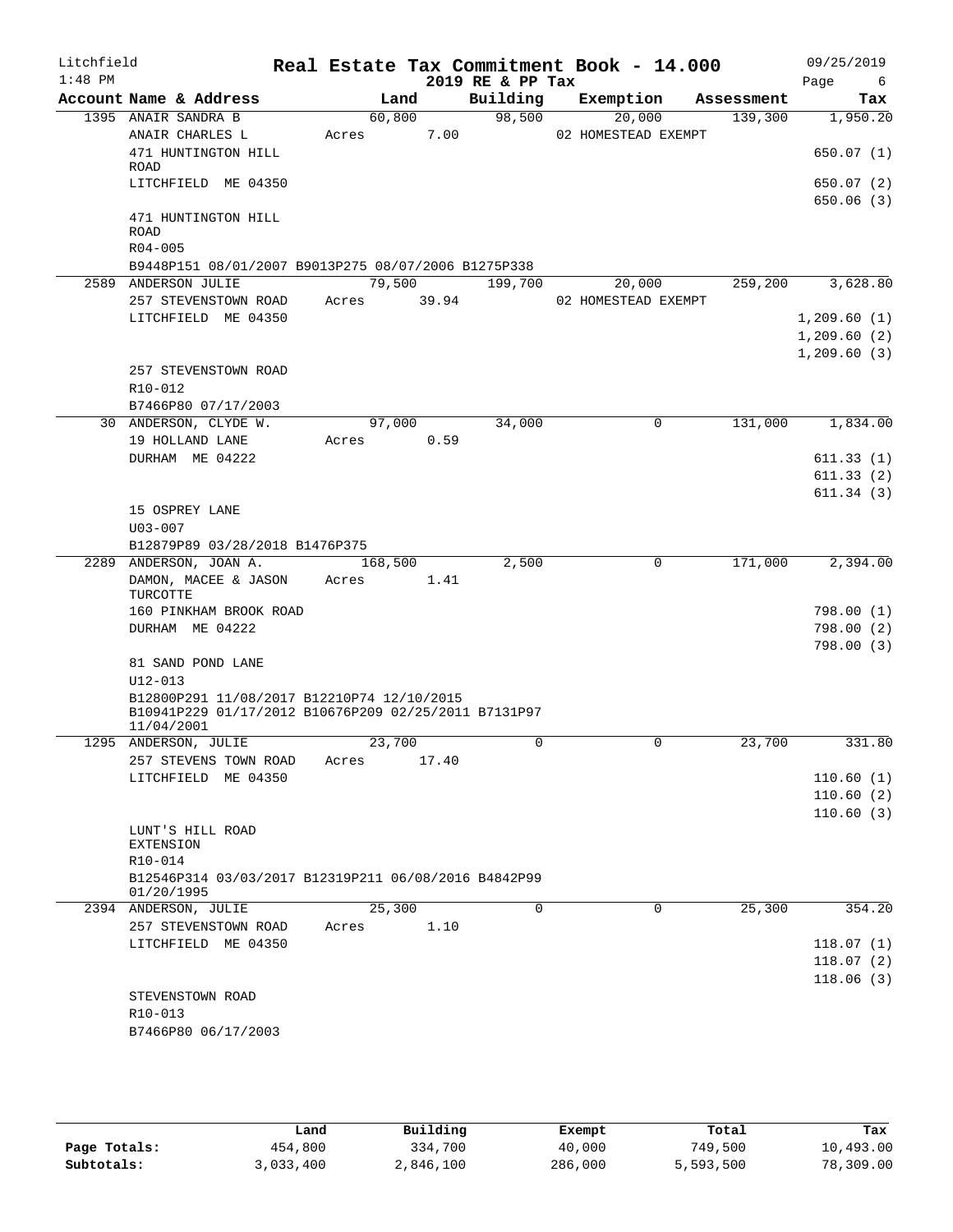| Litchfield |                                                     | Real Estate Tax Commitment Book - 14.000 |       |                  |                     |             |            | 09/25/2019              |
|------------|-----------------------------------------------------|------------------------------------------|-------|------------------|---------------------|-------------|------------|-------------------------|
| $1:48$ PM  |                                                     |                                          |       | 2019 RE & PP Tax |                     |             |            | Page<br>- 7             |
|            | Account Name & Address                              | Land                                     |       | Building         | Exemption           |             | Assessment | Tax                     |
|            | 1024 ANDERSON, JULIE E.                             | 11,200                                   |       | $\Omega$         |                     | $\Omega$    | 11,200     | 156.80                  |
|            | 257 STEVENSTOWN ROAD                                | Acres                                    | 0.80  |                  |                     |             |            |                         |
|            | LITCHFIELD ME 04350                                 |                                          |       |                  |                     |             |            | 52.27(1)                |
|            |                                                     |                                          |       |                  |                     |             |            | 52.27(2)                |
|            |                                                     |                                          |       |                  |                     |             |            | 52.26(3)                |
|            | STEVENSTOWN ROAD                                    |                                          |       |                  |                     |             |            |                         |
|            | R09-075                                             |                                          |       |                  |                     |             |            |                         |
|            | B7466P80 06/07/2003                                 |                                          |       |                  |                     |             |            |                         |
|            | 1828 ANDERSON, MARGARET<br>ROWELL                   | 158,000                                  |       | 57,400           |                     | 0           | 215,400    | 3,015.60                |
|            | DIPRIMA ELIZABETH M                                 | Acres                                    | 9.00  |                  |                     |             |            |                         |
|            | C/O MARGARET ANDERSON                               |                                          |       |                  |                     |             |            | 1,005.20(1)             |
|            | 401 FOX DEN LANE                                    |                                          |       |                  |                     |             |            | 1,005.20(2)             |
|            | MILLERSVILLE MD                                     |                                          |       |                  |                     |             |            | 1,005.20(3)             |
|            | $21108 - /$                                         |                                          |       |                  |                     |             |            |                         |
|            | 41 PAMROK LANE                                      |                                          |       |                  |                     |             |            |                         |
|            | $U02 - 001$                                         |                                          |       |                  |                     |             |            |                         |
|            | B13071P29 10/29/2018 B6918P264 B2854P215 09/09/1985 |                                          |       |                  |                     |             |            |                         |
|            | 552 ANDERSON, RANDALL                               | 142,500                                  |       | 119,000          |                     | $\mathbf 0$ | 261,500    | 3,661.00                |
|            | 42 EASY STREET                                      | Acres                                    | 0.48  |                  |                     |             |            |                         |
|            | LITCHFIELD ME 04350                                 |                                          |       |                  |                     |             |            | 1,220.33(1)             |
|            |                                                     |                                          |       |                  |                     |             |            | 1, 220.33(2)            |
|            |                                                     |                                          |       |                  |                     |             |            | 1, 220.34(3)            |
|            | 42 EASY STREET                                      |                                          |       |                  |                     |             |            |                         |
|            | $U09 - 001$                                         |                                          |       |                  |                     |             |            |                         |
|            | B7628P226 06/16/2003                                |                                          |       |                  |                     |             |            |                         |
|            | 1276 ANDREWS DEBRA                                  | 49,300                                   |       | 161,900          | 20,000              |             | 191,200    | 2,676.80                |
|            | ANNESE ROBERT                                       | Acres                                    | 2.44  |                  | 02 HOMESTEAD EXEMPT |             |            |                         |
|            | 809 WINGS MILLS ROAD                                |                                          |       |                  |                     |             |            | 892.27 (1)              |
|            | MOUNT VERNON ME 04352                               |                                          |       |                  |                     |             |            | 892.27 (2)<br>892.26(3) |
|            | 1750 HALLOWELL ROAD                                 |                                          |       |                  |                     |             |            |                         |
|            | $R12 - 010 - 4$                                     |                                          |       |                  |                     |             |            |                         |
|            | B9098P164 10/03/2006 B9040P295 08/23/2006 B5924P5   |                                          |       |                  |                     |             |            |                         |
|            | 04/19/1999                                          |                                          |       |                  |                     |             |            |                         |
|            | 32 ANGELIDES, PAUL N                                | 90,700                                   |       | 35,200           |                     | 0           | 125,900    | 1,762.60                |
|            | ANGELIDES SHARON A                                  | Acres                                    | 0.25  |                  |                     |             |            |                         |
|            | 58 DOW AVENUE                                       |                                          |       |                  |                     |             |            | 587.53 (1)              |
|            | LEWISTON ME 04240                                   |                                          |       |                  |                     |             |            | 587.53 (2)              |
|            |                                                     |                                          |       |                  |                     |             |            | 587.54 (3)              |
|            | 164 JIMMY POND LANE                                 |                                          |       |                  |                     |             |            |                         |
|            | $U08 - 014$                                         |                                          |       |                  |                     |             |            |                         |
|            | B3809P318 10/03/1990                                |                                          |       |                  |                     |             |            |                         |
|            | 2746 ANGUS, JONATHAN D.                             | 80,400                                   |       | $\Omega$         |                     | $\Omega$    | 80,400     | 1,125.60                |
|            | ANGUS, HILARY W.                                    | Acres                                    | 97.68 |                  |                     |             |            |                         |
|            | 2759 HALLOWELL ROAD                                 |                                          |       |                  |                     |             |            | 375.20(1)               |
|            | LITCHFIELD ME 04350                                 |                                          |       |                  |                     |             |            | 375.20(2)               |
|            |                                                     |                                          |       |                  |                     |             |            | 375.20(3)               |
|            | HALLOWELL ROAD                                      |                                          |       |                  |                     |             |            |                         |
|            | R02-022                                             |                                          |       |                  |                     |             |            |                         |
|            | B12911P236 05/18/2018 B7004P120                     |                                          |       |                  |                     |             |            |                         |

|              | Land      | Building  | Exempt  | Total     | Tax       |
|--------------|-----------|-----------|---------|-----------|-----------|
| Page Totals: | 532,100   | 373,500   | 20,000  | 885,600   | 12,398.40 |
| Subtotals:   | 3,565,500 | 3,219,600 | 306,000 | 6,479,100 | 90,707.40 |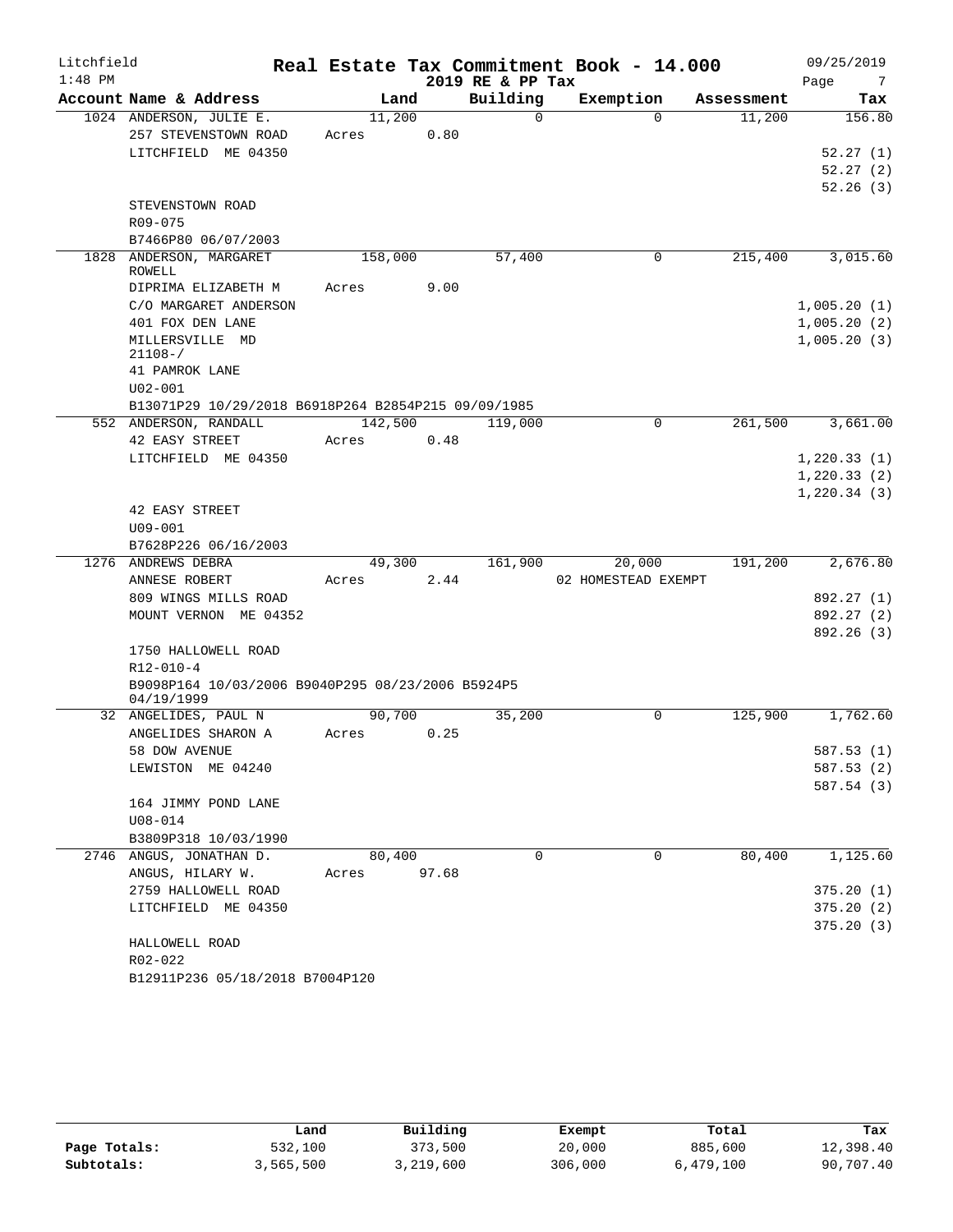| Litchfield   |                                                      |           |                      |           |                  | Real Estate Tax Commitment Book - 14.000 |            | 09/25/2019       |
|--------------|------------------------------------------------------|-----------|----------------------|-----------|------------------|------------------------------------------|------------|------------------|
| $1:48$ PM    |                                                      |           |                      |           | 2019 RE & PP Tax |                                          |            | Page             |
|              | Account Name & Address                               |           | Land                 |           | Building         | Exemption                                | Assessment | Tax              |
|              | 126 ANGUS, JONATHAN D.<br>ANGUS, HILARY W.           |           | 49,500<br>Acres 2.51 |           | 161,500          | $\Omega$                                 | 211,000    | 2,954.00         |
|              | 2759 HALLOWELL ROAD                                  |           |                      |           |                  |                                          |            | 984.67 (1)       |
|              | LITCHFIELD ME 04350                                  |           |                      |           |                  |                                          |            | 984.67 (2)       |
|              |                                                      |           |                      |           |                  |                                          |            | 984.66 (3)       |
|              | 2759 HALLOWELL ROAD                                  |           |                      |           |                  |                                          |            |                  |
|              | R02-022A                                             |           |                      |           |                  |                                          |            |                  |
|              | B12911P236 05/18/2018 B7004P120                      |           |                      |           |                  |                                          |            |                  |
|              | 830 ARBOUR JO MARIE                                  |           | 48,900               |           | 99,200           | 20,000                                   | 128,100    | 1,793.40         |
|              | 5 JOHN TARR ROAD                                     |           | Acres 2.30           |           |                  | 02 HOMESTEAD EXEMPT                      |            |                  |
|              | LITCHFIELD ME 04350                                  |           |                      |           |                  |                                          |            | 597.80(1)        |
|              |                                                      |           |                      |           |                  |                                          |            | 597.80(2)        |
|              |                                                      |           |                      |           |                  |                                          |            | 597.80(3)        |
|              | 5 JOHN TARR ROAD                                     |           |                      |           |                  |                                          |            |                  |
|              | R01-030A                                             |           |                      |           |                  |                                          |            |                  |
|              | B9812P219 08/04/2008 B8787P138 02/03/2006 B4440P237  |           |                      |           |                  |                                          |            |                  |
|              | 482 ARMSTRONG, ALLEN E &                             |           | 6,600                |           | $\Omega$         | $\Omega$                                 | 6,600      | 92.40            |
|              | ELISSA M.C.                                          |           |                      |           |                  |                                          |            |                  |
|              | 105 SPRUCE STREET                                    | Acres     |                      | 0.90      |                  |                                          |            |                  |
|              | PORTLAND ME 04102                                    |           |                      |           |                  |                                          |            | 30.80(1)         |
|              |                                                      |           |                      |           |                  |                                          |            | 30.80(2)         |
|              |                                                      |           |                      |           |                  |                                          |            | 30.80(3)         |
|              | STREAM DRIVE                                         |           |                      |           |                  |                                          |            |                  |
|              | R13-010                                              |           |                      |           |                  |                                          |            |                  |
|              | B10208P31 09/10/2009 B7484P314 05/19/1999            |           |                      |           |                  |                                          |            |                  |
|              | 851 ARMSTRONG, ALLEN E &<br>ELISSA M.C.              | 78,600    |                      |           | 33,500           | $\circ$                                  | 112,100    | 1,569.40         |
|              | 105 SPRUCE STREET                                    |           | Acres                | 1.90      |                  |                                          |            |                  |
|              | PORTLAND ME 04102                                    |           |                      |           |                  |                                          |            | 523.13(1)        |
|              |                                                      |           |                      |           |                  |                                          |            | 523.13(2)        |
|              |                                                      |           |                      |           |                  |                                          |            | 523.14(3)        |
|              | 73 STREAM DRIVE                                      |           |                      |           |                  |                                          |            |                  |
|              | R13-011                                              |           |                      |           |                  |                                          |            |                  |
|              | B10208P31 09/10/2009 B7484P314 06/30/2003            |           |                      |           |                  |                                          |            |                  |
|              | 35 ARONSON JR, JOHN                                  |           | 84,600               |           | 174,600          | 26,000                                   |            | 233,200 3,264.80 |
|              | ARONSON JOANNE H                                     |           | Acres 29.00          |           |                  | 14 WW2 Vet NonRes                        |            |                  |
|              | 192 MIDDLE ROAD                                      |           |                      |           |                  | 02 HOMESTEAD EXEMPT                      |            | 1,088.27(1)      |
|              | UNIT 106                                             |           |                      |           |                  |                                          |            | 1,088.27(2)      |
|              | FALMOUTH ME 04105-1481                               |           |                      |           |                  |                                          |            | 1,088.26(3)      |
|              | 112 LIBBY ROAD                                       |           |                      |           |                  |                                          |            |                  |
|              | R06-014                                              |           |                      |           |                  |                                          |            |                  |
|              | B4091P190                                            |           |                      |           |                  |                                          |            |                  |
|              | 646 ARONSON, CRAIG W                                 |           | 81,000               |           | 110,200          | 0                                        | 191,200    | 2,676.80         |
|              | 148 LIBBY ROAD                                       | Acres     |                      | 59.00     |                  |                                          |            |                  |
|              | LITCHFIELD ME 04350                                  |           |                      |           |                  |                                          |            | 892.27 (1)       |
|              |                                                      |           |                      |           |                  |                                          |            | 892.27 (2)       |
|              |                                                      |           |                      |           |                  |                                          |            | 892.26 (3)       |
|              | 148 LIBBY ROAD                                       |           |                      |           |                  |                                          |            |                  |
|              | R06-015                                              |           |                      |           |                  |                                          |            |                  |
|              | B10956P186 02/07/2012 B8100P256 09/01/2004 B1515P444 |           |                      |           |                  |                                          |            |                  |
|              | 34 ARONSON, MICHELE                                  |           | 57,000               |           | 163,600          | 20,000                                   | 200,600    | 2,808.40         |
|              | 124 LIBBY ROAD                                       | Acres     |                      | 5.00      |                  | 02 HOMESTEAD EXEMPT                      |            |                  |
|              | LITCHFIELD ME 04350                                  |           |                      |           |                  |                                          |            | 936.13(1)        |
|              |                                                      |           |                      |           |                  |                                          |            | 936.13(2)        |
|              |                                                      |           |                      |           |                  |                                          |            | 936.14(3)        |
|              | 124 LIBBY ROAD                                       |           |                      |           |                  |                                          |            |                  |
|              | R06-014C                                             |           |                      |           |                  |                                          |            |                  |
|              | B11247P9 11/09/2012 B4447P214 07/27/1993             |           |                      |           |                  |                                          |            |                  |
|              |                                                      | Land      |                      | Building  |                  | Exempt                                   | Total      | Tax              |
| Page Totals: |                                                      | 406,200   |                      | 742,600   |                  | 66,000                                   | 1,082,800  | 15, 159. 20      |
| Subtotals:   |                                                      | 3,971,700 |                      | 3,962,200 |                  | 372,000                                  | 7,561,900  | 105,866.60       |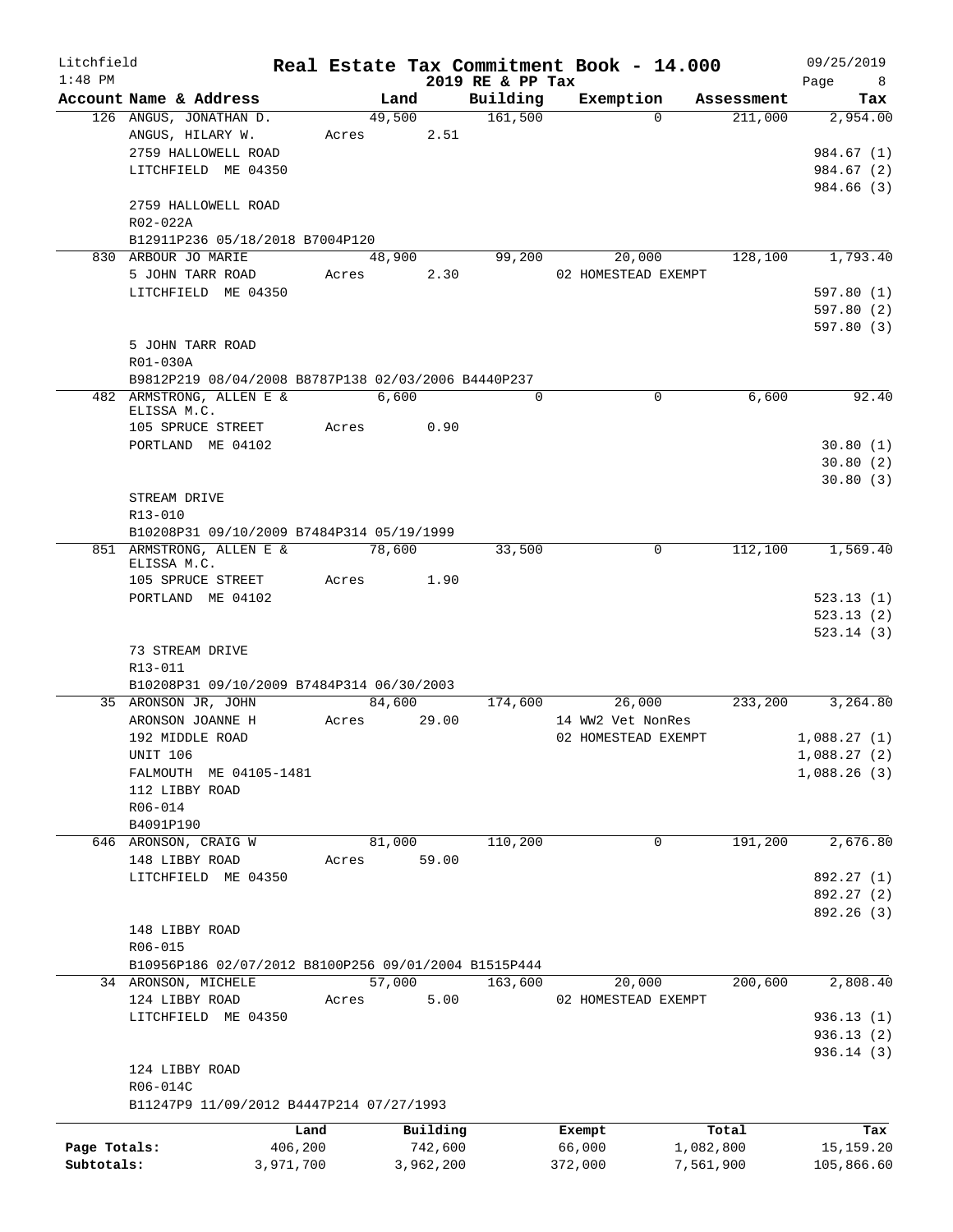| Litchfield<br>$1:48$ PM |                                                |           |             | 2019 RE & PP Tax | Real Estate Tax Commitment Book - 14.000 |            | 09/25/2019<br>Page |
|-------------------------|------------------------------------------------|-----------|-------------|------------------|------------------------------------------|------------|--------------------|
|                         | Account Name & Address                         |           | Land        | Building         | Exemption                                | Assessment | 9<br>Tax           |
|                         | 37 ARSENAULT, DALE R                           |           | 73,000      | 146,000          | 20,000                                   | 199,000    | 2,786.00           |
|                         | 18 PELICAN DRIVE                               |           | Acres 0.85  |                  | 02 HOMESTEAD EXEMPT                      |            |                    |
|                         | LITCHFIELD ME 04350                            |           |             |                  |                                          |            | 928.67(1)          |
|                         |                                                |           |             |                  |                                          |            | 928.67(2)          |
|                         |                                                |           |             |                  |                                          |            | 928.66(3)          |
|                         | 18 PELICAN DRIVE                               |           |             |                  |                                          |            |                    |
|                         | U24-018A                                       |           |             |                  |                                          |            |                    |
|                         | B11958P61 03/06/2015 B3547P124                 |           |             |                  |                                          |            |                    |
|                         | 40 ARSENAULT, TONY L                           |           | 67,100      | 73,600           | 20,000                                   | 120,700    | 1,689.80           |
|                         | 210 RIDLEY LANE                                |           | Acres 18.00 |                  | 02 HOMESTEAD EXEMPT                      |            |                    |
|                         | LITCHFIELD ME 04350                            |           |             |                  |                                          |            | 563.27(1)          |
|                         |                                                |           |             |                  |                                          |            | 563.27(2)          |
|                         |                                                |           |             |                  |                                          |            | 563.26(3)          |
|                         | 210 RIDLEY LANE                                |           |             |                  |                                          |            |                    |
|                         | $R04 - 011$                                    |           |             |                  |                                          |            |                    |
|                         | B4863P132                                      |           |             |                  |                                          |            |                    |
|                         | 41 ARTHUR, AERIEL                              |           | 42,100      | 21,900           | 0                                        | 64,000     | 896.00             |
|                         | ALLARD MARY                                    |           | Acres 0.07  |                  |                                          |            |                    |
|                         | 115 TRANSIT STREET                             |           |             |                  |                                          |            | 298.67(1)          |
|                         | WARWICK RI 02889                               |           |             |                  |                                          |            | 298.67(2)          |
|                         |                                                |           |             |                  |                                          |            | 298.66(3)          |
|                         | 535 PEACEPIPE DRIVE                            |           |             |                  |                                          |            |                    |
|                         | $U28 - 073$                                    |           |             |                  |                                          |            |                    |
|                         | B7388P179 04/12/2003                           |           |             |                  |                                          |            |                    |
|                         | 551 ASHCROFT, BETH                             |           | 66,700      | 233,200          | 0                                        | 299,900    | 4,198.60           |
|                         | ASHCROFT, STEPHEN P                            |           | Acres 14.94 |                  |                                          |            |                    |
|                         | P O BOX 224                                    |           |             |                  |                                          |            | 1,399.53(1)        |
|                         | LITCHFIELD ME 04350                            |           |             |                  |                                          |            | 1,399.53(2)        |
|                         |                                                |           |             |                  |                                          |            | 1,399.54(3)        |
|                         | 41 COMMUNITY DRIVE                             |           |             |                  |                                          |            |                    |
|                         | $U16-005A$                                     |           |             |                  |                                          |            |                    |
|                         | B13010P177 08/01/2018<br>43 ASHLEY ARTHUR W JR |           | 35,300      | $\Omega$         | 0                                        | 35,300     | 494.20             |
|                         | PO BOX 97                                      | Acres     | 44.00       |                  |                                          |            |                    |
|                         | ISLESBORO ME 04848                             |           |             |                  |                                          |            | 164.73(1)          |
|                         |                                                |           |             |                  |                                          |            | 164.73(2)          |
|                         |                                                |           |             |                  |                                          |            | 164.74(3)          |
|                         | SCHOOL HOUSE LANE                              |           |             |                  |                                          |            |                    |
|                         | R03-108                                        |           |             |                  |                                          |            |                    |
|                         | B3335P36                                       |           |             |                  |                                          |            |                    |
| 2147                    | ASSELIN, JAMES &                               |           | 68,800      | 20,300           | 20,000                                   | 69,100     | 967.40             |
|                         | LORRAINE                                       |           |             |                  |                                          |            |                    |
|                         | 836 DEAD RIVER ROAD                            | Acres     | 18.60       |                  | 02 HOMESTEAD EXEMPT                      |            |                    |
|                         | LITCHFIELD ME 04350                            |           |             |                  |                                          |            | 322.47(1)          |
|                         |                                                |           |             |                  |                                          |            | 322.47(2)          |
|                         |                                                |           |             |                  |                                          |            | 322.46(3)          |
|                         | 836 DEAD RIVER ROAD                            |           |             |                  |                                          |            |                    |
|                         | $R01 - 049$                                    |           |             |                  |                                          |            |                    |
|                         | B11793P283 09/11/2014                          |           |             |                  |                                          |            |                    |
|                         | 44 ASSELIN, LISA                               |           | 73,700      | 48,500           | 0                                        | 122,200    | 1,710.80           |
|                         | ASSELIN, MICHELLE                              | Acres     | 0.90        |                  |                                          |            |                    |
|                         | 23 EASY STREET                                 |           |             |                  |                                          |            | 570.27(1)          |
|                         | LITCHFIELD ME 04350                            |           |             |                  |                                          |            | 570.27(2)          |
|                         |                                                |           |             |                  |                                          |            | 570.26(3)          |
|                         | 23 EASY STREET                                 |           |             |                  |                                          |            |                    |
|                         | $U10 - 015$                                    |           |             |                  |                                          |            |                    |
|                         | B12353P238 06/24/2016 B1840P335                |           |             |                  |                                          |            |                    |
|                         |                                                |           |             |                  |                                          |            |                    |
|                         |                                                | Land      | Building    |                  | Exempt                                   | Total      | Tax                |
| Page Totals:            |                                                | 426,700   | 543,500     |                  | 60,000                                   | 910,200    | 12,742.80          |
| Subtotals:              |                                                | 4,398,400 | 4,505,700   |                  | 432,000                                  | 8,472,100  | 118,609.40         |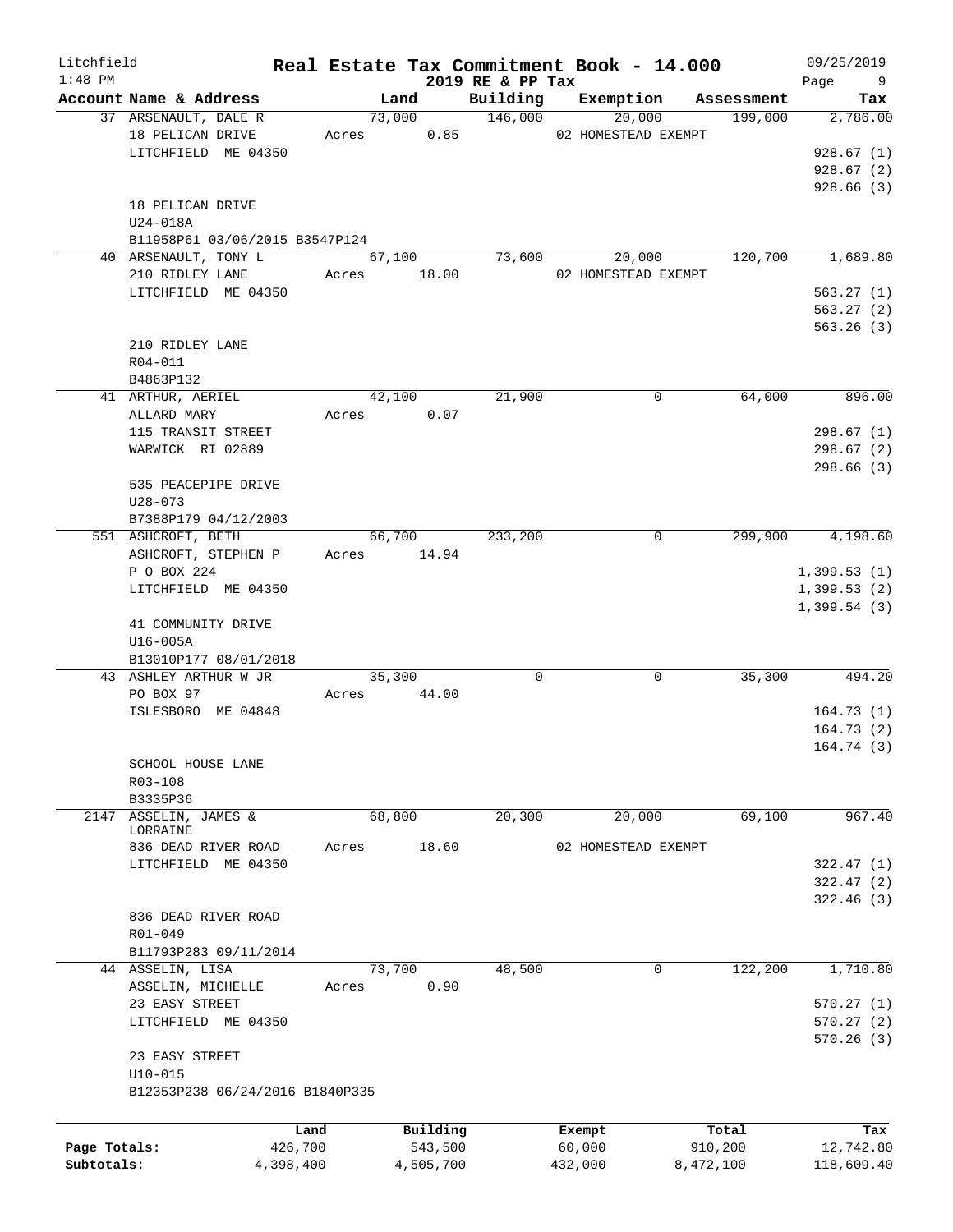| Litchfield   |                                                 |           |         |            |                              | Real Estate Tax Commitment Book - 14.000 |            | 09/25/2019        |
|--------------|-------------------------------------------------|-----------|---------|------------|------------------------------|------------------------------------------|------------|-------------------|
| $1:48$ PM    | Account Name & Address                          |           |         | Land       | 2019 RE & PP Tax<br>Building | Exemption                                | Assessment | Page<br>10<br>Tax |
|              | 47 ASTON, MARK A                                |           |         | 42,300     | 40,800                       | 20,000                                   | 63,100     | 883.40            |
|              | HUTCHINS, MARILYN A.                            |           |         | Acres 1.10 |                              | 02 HOMESTEAD EXEMPT                      |            |                   |
|              | 44 RICHMOND ROAD                                |           |         |            |                              |                                          |            | 294.47 (1)        |
|              | LITCHFIELD ME 04350                             |           |         |            |                              |                                          |            | 294.47 (2)        |
|              |                                                 |           |         |            |                              |                                          |            | 294.46 (3)        |
|              | 44 RICHMOND ROAD                                |           |         |            |                              |                                          |            |                   |
|              | R03-068A                                        |           |         |            |                              |                                          |            |                   |
|              | B11369P119 04/24/2013 B3551P342 05/24/1989      |           |         |            |                              |                                          |            |                   |
|              | 48 AUCOIN, KATHY A                              |           |         | 108,700    | 174,000                      | 20,000                                   | 262,700    | 3,677.80          |
|              | AUCOIN, STEVEN                                  |           | Acres   | 130.60     |                              | 02 HOMESTEAD EXEMPT                      |            |                   |
|              | 233 OAKHILL ROAD                                |           |         |            |                              |                                          |            | 1, 225.93(1)      |
|              | LITCHFIELD ME 04350                             |           |         |            |                              |                                          |            | 1,225.93(2)       |
|              |                                                 |           |         |            |                              |                                          |            | 1, 225.94(3)      |
|              | 233 OAK HILL ROAD                               |           |         |            |                              |                                          |            |                   |
|              | $R04 - 029$                                     |           |         |            |                              |                                          |            |                   |
|              | B2102P334                                       |           |         |            |                              |                                          |            |                   |
|              | 50 AUCOIN, STEVEN                               |           |         | 201,900    | 36,500                       | 0                                        | 238,400    | 3,337.60          |
|              | AUCOIN KATHY                                    |           | Acres   | 0.91       |                              |                                          |            |                   |
|              | 233 OAKHILL ROAD                                |           |         |            |                              |                                          |            | 1, 112.53(1)      |
|              | LITCHFIELD ME 04350                             |           |         |            |                              |                                          |            | 1, 112.53(2)      |
|              |                                                 |           |         |            |                              |                                          |            | 1, 112.54(3)      |
|              | 63 WOODBURY DRIVE                               |           |         |            |                              |                                          |            |                   |
|              | $U25 - 018$                                     |           |         |            |                              |                                          |            |                   |
|              | B4194P187 08/05/1992<br>49 AUCOIN, STEVEN P     |           |         | 84,800     | 37,900                       | $\mathbf 0$                              | 122,700    | 1,717.80          |
|              | 233 OAK HILL ROAD                               |           | Acres   | 2.42       |                              |                                          |            |                   |
|              | LITCHFIELD ME 04350                             |           |         |            |                              |                                          |            | 572.60(1)         |
|              |                                                 |           |         |            |                              |                                          |            | 572.60(2)         |
|              |                                                 |           |         |            |                              |                                          |            | 572.60(3)         |
|              | 11 OAK HILL ROAD                                |           |         |            |                              |                                          |            |                   |
|              | R05-036                                         |           |         |            |                              |                                          |            |                   |
|              | B2765P298 01/12/1985                            |           |         |            |                              |                                          |            |                   |
|              | 51 AUGER, LAWRENCE J                            |           |         | 129,000    | 75,600                       | 0                                        | 204,600    | 2,864.40          |
|              | AUGER, CAROL E                                  |           | Acres   | 0.30       |                              |                                          |            |                   |
|              | 53 BURKE ST                                     |           |         |            |                              |                                          |            | 954.80 (1)        |
|              | FARMINGDALE ME 04344                            |           |         |            |                              |                                          |            | 954.80 (2)        |
|              |                                                 |           |         |            |                              |                                          |            | 954.80 (3)        |
|              | 8 HERON DRIVE                                   |           |         |            |                              |                                          |            |                   |
|              | $U24 - 008$                                     |           |         |            |                              |                                          |            |                   |
|              | B2151P108 09/29/1978                            |           |         |            |                              |                                          |            |                   |
|              | 325 AUSTIN, CYNTHIA J                           |           |         | 215,500    | 59,600                       | 0                                        | 275,100    | 3,851.40          |
|              | 12 DAVID STREET                                 |           | Acres   | 0.53       |                              |                                          |            |                   |
|              | LISBON FALLS ME 04252                           |           |         |            |                              |                                          |            | 1,283.80(1)       |
|              |                                                 |           |         |            |                              |                                          |            | 1,283.80(2)       |
|              |                                                 |           |         |            |                              |                                          |            | 1,283.80(3)       |
|              | 283 PEACEPIPE DRIVE                             |           |         |            |                              |                                          |            |                   |
|              | U29-017                                         |           |         |            |                              |                                          |            |                   |
|              | B10192P219 08/25/2009 B7051P112 09/05/2002      |           |         |            |                              |                                          |            |                   |
|              | 54 AUSTIN, NANCY                                |           | 185,600 |            | 103,500                      | 0                                        | 289,100    | 4,047.40          |
|              | 2474 BRIAR OAK CIRCLE<br>SARASOTA FL 33423-6127 |           | Acres   | 0.71       |                              |                                          |            | 1,349.13(1)       |
|              |                                                 |           |         |            |                              |                                          |            | 1,349.13(2)       |
|              |                                                 |           |         |            |                              |                                          |            | 1,349.14(3)       |
|              | 144 MANCHESTER LANE                             |           |         |            |                              |                                          |            |                   |
|              | $U11 - 051$                                     |           |         |            |                              |                                          |            |                   |
|              | B3573P66                                        |           |         |            |                              |                                          |            |                   |
|              |                                                 |           |         |            |                              |                                          |            |                   |
|              |                                                 | Land      |         | Building   |                              | Exempt                                   | Total      | Tax               |
| Page Totals: |                                                 | 967,800   |         | 527,900    |                              | 40,000                                   | 1,455,700  | 20,379.80         |
| Subtotals:   |                                                 | 5,366,200 |         | 5,033,600  |                              | 472,000                                  | 9,927,800  | 138,989.20        |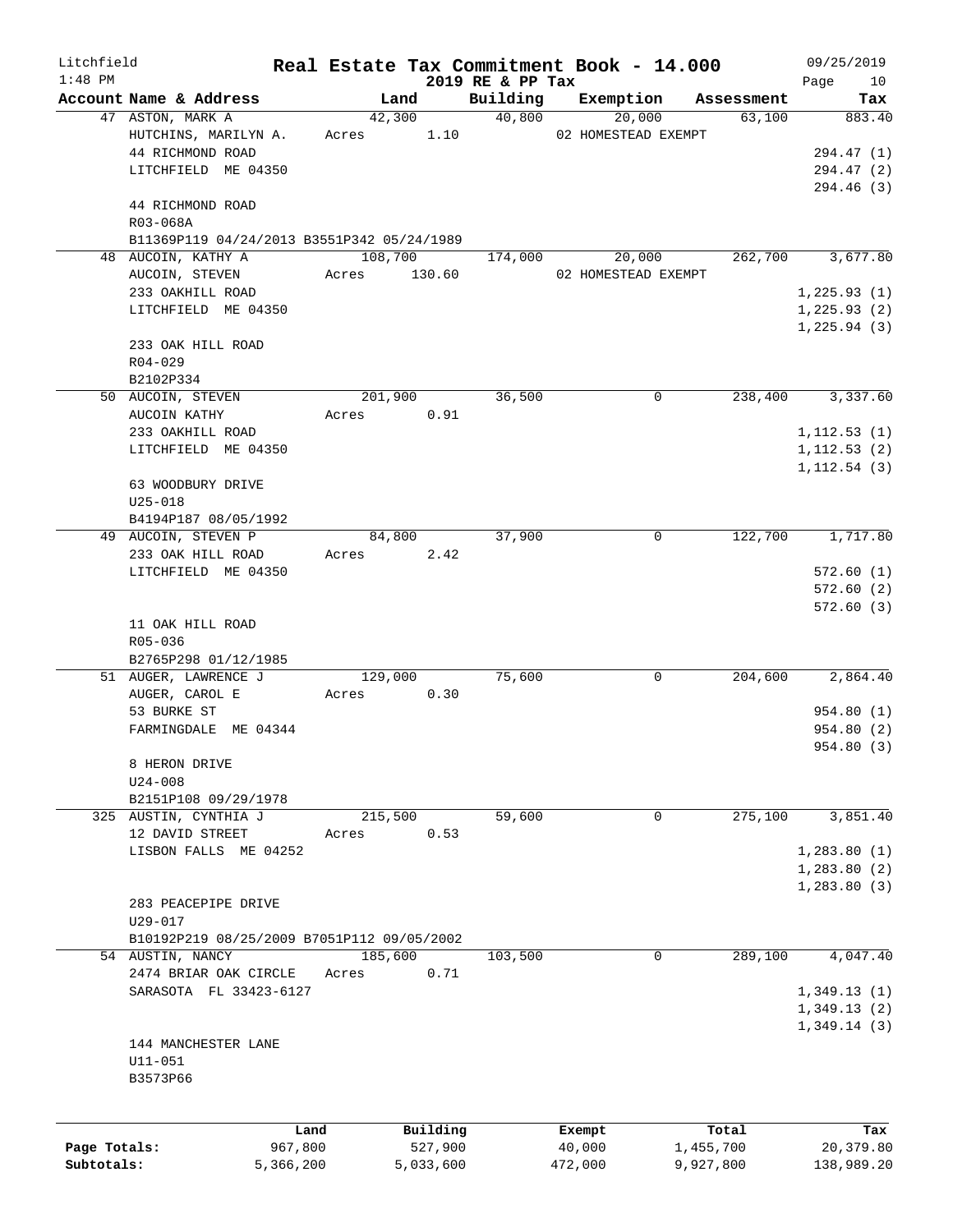| Litchfield |                                                                                                                                                                         |                      |       |                  | Real Estate Tax Commitment Book - 14.000 |            | 09/25/2019               |
|------------|-------------------------------------------------------------------------------------------------------------------------------------------------------------------------|----------------------|-------|------------------|------------------------------------------|------------|--------------------------|
| $1:48$ PM  |                                                                                                                                                                         |                      |       | 2019 RE & PP Tax |                                          |            | Page<br>11               |
|            | Account Name & Address                                                                                                                                                  | Land                 |       | Building         | Exemption                                | Assessment | Tax                      |
|            | 861 AVERILL, AUSTIN W.                                                                                                                                                  | 49,500               |       | 78,800           | $\Omega$                                 | 128,300    | 1,796.20                 |
|            | 1329 WEST ROAD                                                                                                                                                          | Acres                | 2.50  |                  |                                          |            |                          |
|            | LITCHFIELD ME 04350                                                                                                                                                     |                      |       |                  |                                          |            | 598.73 (1)<br>598.73 (2) |
|            |                                                                                                                                                                         |                      |       |                  |                                          |            | 598.74 (3)               |
|            | 1329 WEST ROAD                                                                                                                                                          |                      |       |                  |                                          |            |                          |
|            | R03-028A                                                                                                                                                                |                      |       |                  |                                          |            |                          |
|            | B12649P176 06/26/2017 B8364P214 03/17/2005 B7840P163                                                                                                                    |                      |       |                  |                                          |            |                          |
|            | 02/25/2004                                                                                                                                                              |                      |       |                  |                                          |            |                          |
|            | 55 AVERILL, DOUGLAS B                                                                                                                                                   | 45,000               |       | 122,200          | 20,000                                   | 147,200    | 2,060.80                 |
|            | 189 NECK ROAD                                                                                                                                                           | Acres                | 1.00  |                  | 02 HOMESTEAD EXEMPT                      |            |                          |
|            | LITCHFIELD ME 04350                                                                                                                                                     |                      |       |                  |                                          |            | 686.93(1)                |
|            |                                                                                                                                                                         |                      |       |                  |                                          |            | 686.93 (2)               |
|            | 189 NECK ROAD                                                                                                                                                           |                      |       |                  |                                          |            | 686.94 (3)               |
|            | R14-033A                                                                                                                                                                |                      |       |                  |                                          |            |                          |
|            | B3595P271                                                                                                                                                               |                      |       |                  |                                          |            |                          |
|            | 2507 AVERILL, DOUGLASS                                                                                                                                                  | 32,500               |       | 11,200           | $\mathbf 0$                              | 43,700     | 611.80                   |
|            | AVERILL, JONATHAN                                                                                                                                                       | Acres                | 0.25  |                  |                                          |            |                          |
|            | 189 NECK ROAD                                                                                                                                                           |                      |       |                  |                                          |            | 203.93(1)                |
|            | LITCHFIELD ME 04350                                                                                                                                                     |                      |       |                  |                                          |            | 203.93(2)                |
|            |                                                                                                                                                                         |                      |       |                  |                                          |            | 203.94(3)                |
|            | 164 NECK ROAD                                                                                                                                                           |                      |       |                  |                                          |            |                          |
|            | R14-015                                                                                                                                                                 |                      |       |                  |                                          |            |                          |
|            | B12207P96 01/14/2016 B12186P163 07/28/2015<br>B12156P250 11/05/2015 B11887P76 B11635P127<br>02/04/2014 B9896P117 10/30/2008 B9345P69 05/10/2007<br>B8574P219 08/31/2005 |                      |       |                  |                                          |            |                          |
|            | 2785 AVERILL, JON R.                                                                                                                                                    | 28,300               |       | $\mathbf 0$      | $\mathbf 0$                              | 28,300     | 396.20                   |
|            | 189 NECK ROAD                                                                                                                                                           | Acres                | 2.11  |                  |                                          |            |                          |
|            | LITCHFIELD ME 04350                                                                                                                                                     |                      |       |                  |                                          |            | 132.07(1)                |
|            |                                                                                                                                                                         |                      |       |                  |                                          |            | 132.07(2)                |
|            |                                                                                                                                                                         |                      |       |                  |                                          |            | 132.06(3)                |
|            | NECK ROAD                                                                                                                                                               |                      |       |                  |                                          |            |                          |
|            | R14-017C                                                                                                                                                                |                      |       |                  |                                          |            |                          |
|            | B12986P256 08/06/2018                                                                                                                                                   |                      |       |                  |                                          |            |                          |
|            | 2048 AVERILL, MARK B.<br>1483 RICHMOND ROAD                                                                                                                             | 61,500<br>Acres 8.00 |       | 15,100           | 0                                        | 76,600     | 1,072.40                 |
|            | LITCHFIELD ME 04350                                                                                                                                                     |                      |       |                  |                                          |            | 357.47(1)                |
|            |                                                                                                                                                                         |                      |       |                  |                                          |            | 357.47(2)                |
|            |                                                                                                                                                                         |                      |       |                  |                                          |            | 357.46(3)                |
|            | 1483 RICHMOND ROAD                                                                                                                                                      |                      |       |                  |                                          |            |                          |
|            | R01-051D                                                                                                                                                                |                      |       |                  |                                          |            |                          |
|            | B12896P311 05/02/2018 B12325P65 06/09/2016 B5663P108                                                                                                                    |                      |       |                  |                                          |            |                          |
|            | 57 AVERILL, TERRY B                                                                                                                                                     | 119,400              |       | 82,900           | 26,000                                   | 176,300    | 2,468.20                 |
|            | 183 NECK ROAD                                                                                                                                                           | Acres                | 20.00 |                  | 02 HOMESTEAD EXEMPT                      |            |                          |
|            | LITCHFIELD ME 04350                                                                                                                                                     |                      |       |                  | 03 VETERANS EXEMPT                       |            | 822.73 (1)               |
|            |                                                                                                                                                                         |                      |       |                  |                                          |            | 822.73 (2)               |
|            |                                                                                                                                                                         |                      |       |                  |                                          |            | 822.74 (3)               |
|            | 183 NECK ROAD                                                                                                                                                           |                      |       |                  |                                          |            |                          |
|            | R14-033                                                                                                                                                                 |                      |       |                  |                                          |            |                          |
|            | B1477P525                                                                                                                                                               |                      |       |                  |                                          |            |                          |

|              | Land      | Building  | Exempt  | Total      | Tax        |
|--------------|-----------|-----------|---------|------------|------------|
| Page Totals: | 336,200   | 310,200   | 46,000  | 600,400    | 8,405.60   |
| Subtotals:   | 5,702,400 | 5,343,800 | 518,000 | 10,528,200 | 147,394.80 |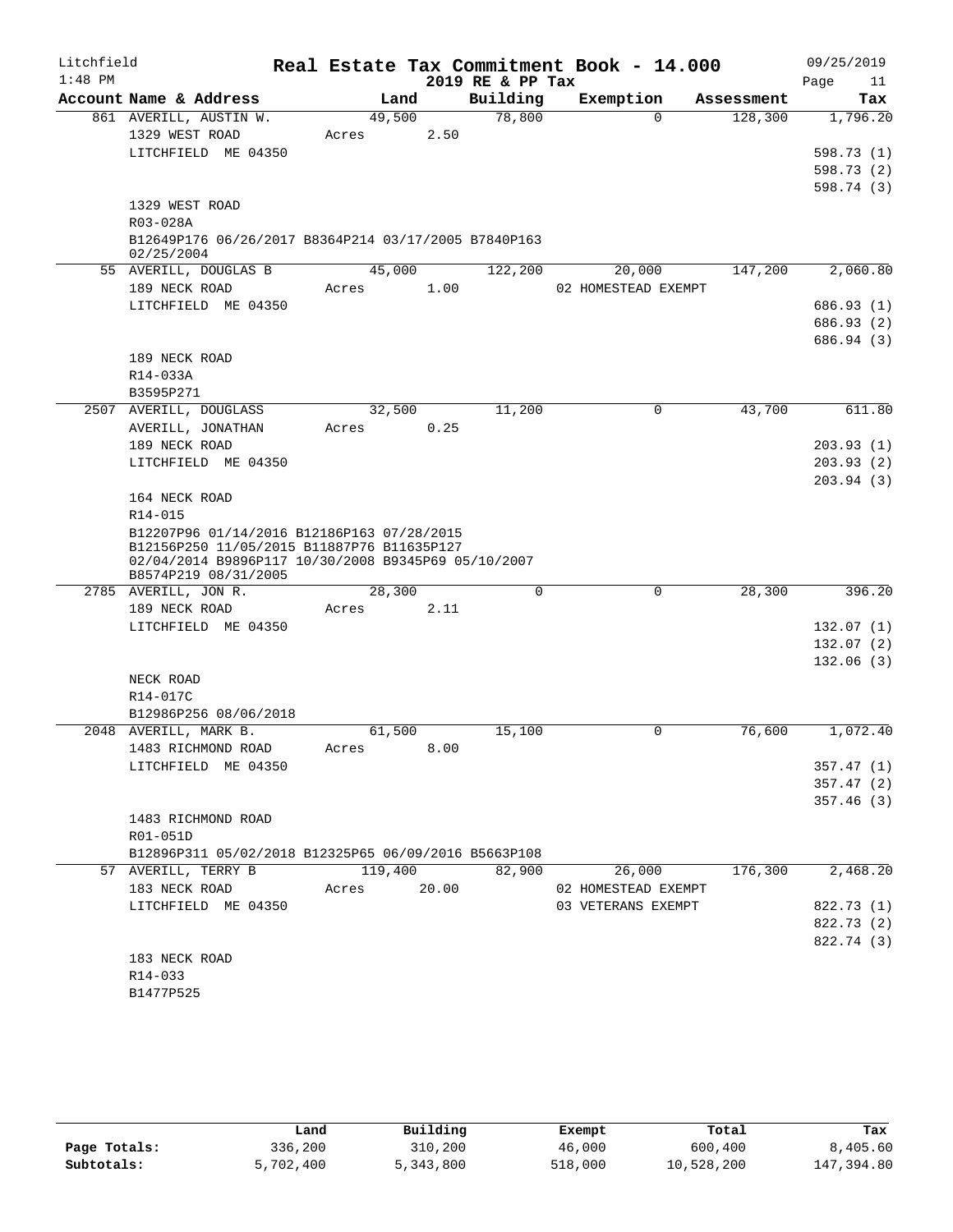| Litchfield |                            |                                                     |       |         |       | Real Estate Tax Commitment Book - 14.000 |                     |             |            |              | 09/25/2019 |
|------------|----------------------------|-----------------------------------------------------|-------|---------|-------|------------------------------------------|---------------------|-------------|------------|--------------|------------|
| $1:48$ PM  |                            |                                                     |       |         |       | 2019 RE & PP Tax                         |                     |             |            | Page         | 12         |
|            |                            | Account Name & Address                              |       | Land    |       | Building                                 | Exemption           |             | Assessment |              | Tax        |
|            | 1102 AVERILL, TERRY B      |                                                     |       | 75,400  |       | 94,400                                   |                     | $\Omega$    | 169,800    |              | 2,377.20   |
|            |                            | AVERILL, LINDA M                                    | Acres |         | 11.08 |                                          |                     |             |            |              |            |
|            | 183 NECK ROAD              |                                                     |       |         |       |                                          |                     |             |            |              | 792.40(1)  |
|            |                            | LITCHFIELD ME 04350                                 |       |         |       |                                          |                     |             |            |              | 792.40(2)  |
|            | 163 NECK ROAD              |                                                     |       |         |       |                                          |                     |             |            |              | 792.40(3)  |
|            | R14-034                    |                                                     |       |         |       |                                          |                     |             |            |              |            |
|            |                            | B10752P310 05/13/2011 B6054P32 09/09/1999 B1196P292 |       |         |       |                                          |                     |             |            |              |            |
|            | 09/20/1952                 |                                                     |       |         |       |                                          |                     |             |            |              |            |
|            | 188 AVIGNON, EDDY          |                                                     |       | 252,200 |       | 221,200                                  |                     | $\Omega$    | 473,400    |              | 6,627.60   |
|            |                            | 322 BLUE HILL AVENUE                                | Acres |         | 4.35  |                                          |                     |             |            |              |            |
|            |                            | MILTON MA 02186                                     |       |         |       |                                          |                     |             |            | 2, 209.20(1) |            |
|            |                            |                                                     |       |         |       |                                          |                     |             |            | 2, 209.20(2) |            |
|            |                            |                                                     |       |         |       |                                          |                     |             |            | 2, 209.20(3) |            |
|            |                            | 96 WOODLAND LANE                                    |       |         |       |                                          |                     |             |            |              |            |
|            | R11-042C                   |                                                     |       |         |       |                                          |                     |             |            |              |            |
|            |                            | B6692P181 11/13/2001                                |       |         |       |                                          |                     |             |            |              |            |
|            | TRUST                      | 59 AVIS, EDWARD LIVING                              |       | 32,700  |       | $\mathbf 0$                              |                     | $\mathbf 0$ | 32,700     |              | 457.80     |
|            |                            | AVIS CHERYL, TRUSTEE                                | Acres |         | 3.56  |                                          |                     |             |            |              |            |
|            |                            | 252 UPPER POND ROAD                                 |       |         |       |                                          |                     |             |            |              | 152.60(1)  |
|            |                            | LITCHFIELD ME 04350                                 |       |         |       |                                          |                     |             |            |              | 152.60(2)  |
|            |                            |                                                     |       |         |       |                                          |                     |             |            |              | 152.60(3)  |
|            | UPPER POND ROAD            |                                                     |       |         |       |                                          |                     |             |            |              |            |
|            | R01-016                    | B8649P93 10/14/2005 B2679P153                       |       |         |       |                                          |                     |             |            |              |            |
|            |                            | 58 AVIS, EDWARD LIVING                              |       | 125,300 |       | 286,900                                  |                     | 20,000      | 392,200    |              | 5,490.80   |
|            | TRUST                      |                                                     |       |         |       |                                          |                     |             |            |              |            |
|            | TRUSTEES                   | AVIS CHERYL, EDWARD,                                | Acres |         | 21.64 |                                          | 02 HOMESTEAD EXEMPT |             |            |              |            |
|            |                            | 252 UPPER POND ROAD                                 |       |         |       |                                          |                     |             |            | 1,830.27(1)  |            |
|            |                            | LITCHFIELD ME 04350                                 |       |         |       |                                          |                     |             |            | 1,830.27(2)  |            |
|            |                            |                                                     |       |         |       |                                          |                     |             |            | 1,830.26(3)  |            |
|            |                            | 252 UPPER POND ROAD                                 |       |         |       |                                          |                     |             |            |              |            |
|            | R01-018A                   |                                                     |       |         |       |                                          |                     |             |            |              |            |
|            |                            | B8649P93 10/19/2005 B2679P153                       |       |         |       |                                          |                     |             |            |              |            |
|            | MARJORIE                   | 60 AWALT TRUST, HUGH &                              |       | 186,400 |       | 78,700                                   |                     | 0           | 265,100    |              | 3,711.40   |
|            |                            | C/O PETE MCLAUGHLIN                                 | Acres |         | 1.27  |                                          |                     |             |            |              |            |
|            |                            | 13400 MCRINES ROAD                                  |       |         |       |                                          |                     |             |            | 1, 237.13(1) |            |
|            |                            | EDMOND OK 73013                                     |       |         |       |                                          |                     |             |            | 1, 237.13(2) |            |
|            |                            |                                                     |       |         |       |                                          |                     |             |            | 1,237.14(3)  |            |
|            |                            | 64 STEVENS DRIVE                                    |       |         |       |                                          |                     |             |            |              |            |
|            | U27-003                    |                                                     |       |         |       |                                          |                     |             |            |              |            |
|            | B5459P89                   |                                                     |       |         |       |                                          |                     |             |            |              |            |
|            | 2051 AYER, ERIC            |                                                     |       | 45,000  |       | 105,400                                  |                     | 0           | 150,400    |              | 2,105.60   |
|            | AYER, JENNIFER             |                                                     | Acres |         | 1.00  |                                          |                     |             |            |              |            |
|            | 1278 WEST ROAD             |                                                     |       |         |       |                                          |                     |             |            |              | 701.87(1)  |
|            |                            | LITCHFIELD ME 04350                                 |       |         |       |                                          |                     |             |            |              | 701.87 (2) |
|            |                            |                                                     |       |         |       |                                          |                     |             |            |              | 701.86(3)  |
|            | 1278 WEST ROAD<br>R03-036B |                                                     |       |         |       |                                          |                     |             |            |              |            |
|            |                            | B12929P93 06/06/2018                                |       |         |       |                                          |                     |             |            |              |            |
|            |                            |                                                     |       |         |       |                                          |                     |             |            |              |            |

|              | Land      | Building  | Exempt  | Total      | Tax          |
|--------------|-----------|-----------|---------|------------|--------------|
| Page Totals: | 717,000   | 786,600   | 20,000  | 1,483,600  | 20,770.40    |
| Subtotals:   | 6,419,400 | 6,130,400 | 538,000 | 12,011,800 | 168, 165. 20 |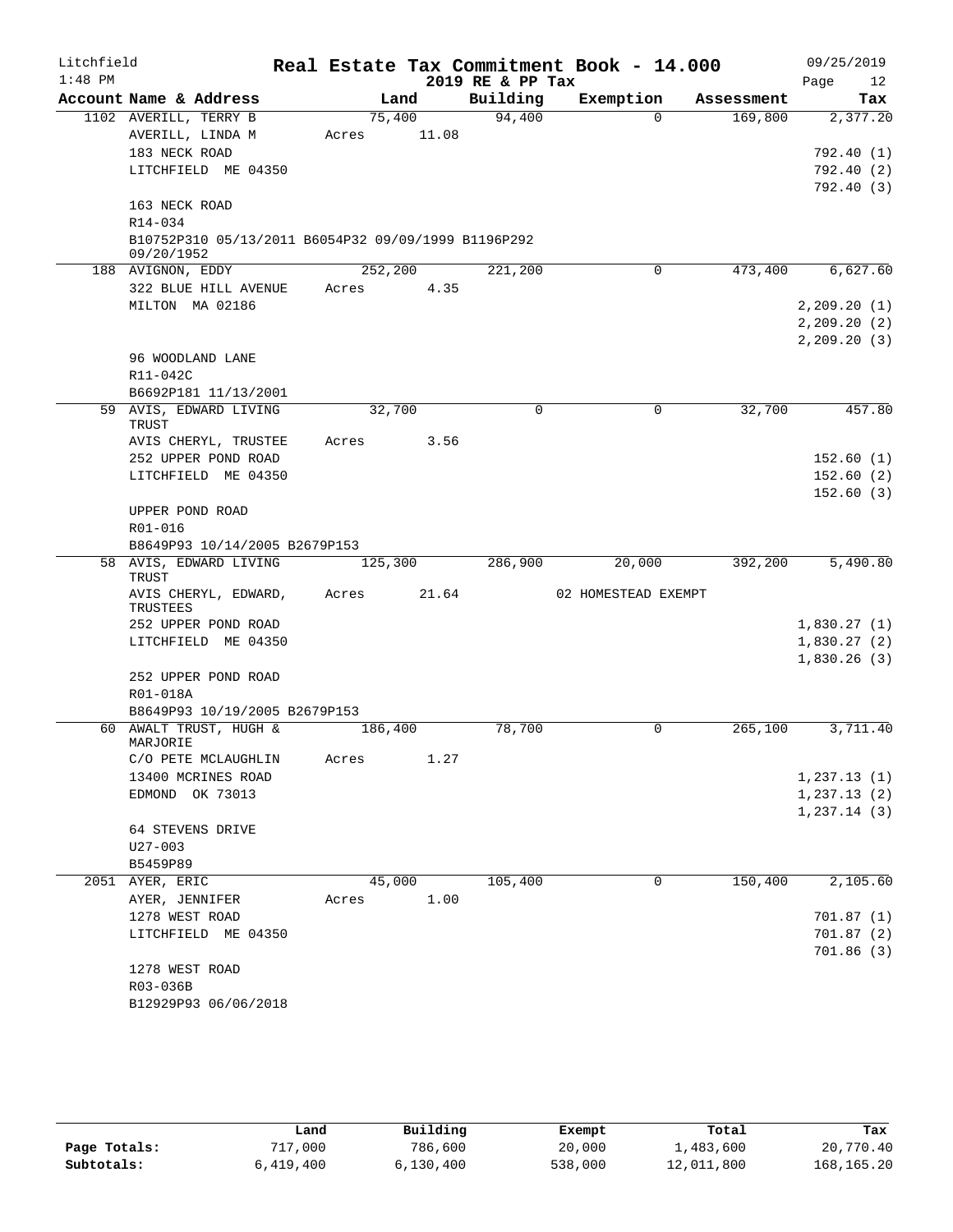| Litchfield |                                                       |            |      |                  | Real Estate Tax Commitment Book - 14.000 |         | 09/25/2019              |
|------------|-------------------------------------------------------|------------|------|------------------|------------------------------------------|---------|-------------------------|
| $1:48$ PM  |                                                       |            |      | 2019 RE & PP Tax |                                          |         | Page<br>13              |
|            | Account Name & Address                                | Land       |      |                  | Building Exemption Assessment            |         | Tax                     |
|            | 62 BABCOCK, DAWN<br>BABCOCK, GERALD, HEIRS Acres 1.90 | 47,700     |      | 19,600           | 26,000<br>02 HOMESTEAD EXEMPT            | 41,300  | 578.20                  |
|            | OF:                                                   |            |      |                  |                                          |         |                         |
|            | 1142 PLAINS ROAD<br>LITCHFIELD ME 04350               |            |      |                  | 12 WW2 Vet Res.                          |         | 192.73(1)<br>192.73 (2) |
|            |                                                       |            |      |                  |                                          |         | 192.74(3)               |
|            | 1142 PLAINS ROAD                                      |            |      |                  |                                          |         |                         |
|            | R09-055                                               |            |      |                  |                                          |         |                         |
|            | B1350P149                                             |            |      |                  |                                          |         |                         |
|            | 465 BABICKI, ANNMARIE                                 |            |      | 45,000 142,100   | 20,000                                   |         | 167,100 2,339.40        |
|            | 2517 HALLOWELL ROAD                                   | Acres 1.00 |      |                  | 02 HOMESTEAD EXEMPT                      |         |                         |
|            | LITCHFIELD ME 04350                                   |            |      |                  |                                          |         | 779.80(1)               |
|            |                                                       |            |      |                  |                                          |         | 779.80(2)               |
|            |                                                       |            |      |                  |                                          |         | 779.80(3)               |
|            | 2517 HALLOWELL ROAD                                   |            |      |                  |                                          |         |                         |
|            | R06-005                                               |            |      |                  |                                          |         |                         |
|            | B4751P160 B99P382 09/13/1999                          |            |      |                  |                                          |         |                         |
|            | 2658 BABINE, DANIEL F JR                              | 75,000     |      | 81,900           | $\mathbf 0$                              | 156,900 | 2,196.60                |
|            | 6 STATE STREET                                        |            |      |                  |                                          |         |                         |
|            | WILMINGTON MA 01887                                   |            |      |                  |                                          |         | 732.20(1)               |
|            |                                                       |            |      |                  |                                          |         | 732.20(2)               |
|            |                                                       |            |      |                  |                                          |         | 732.20(3)               |
|            | 28 LINTONIA DRIVE                                     |            |      |                  |                                          |         |                         |
|            | $U13 - 013 - 12$                                      |            |      |                  |                                          |         |                         |
|            | B10359P228 03/12/2010                                 |            |      |                  |                                          |         |                         |
|            | 1537 BAILEY HEIDI E M                                 | 53,100     |      | 1,400            | $\mathbf 0$                              | 54,500  | 763.00                  |
|            | 234 PINE TREE RD                                      | Acres      | 3.70 |                  |                                          |         |                         |
|            | LITCHFIELD ME 04350                                   |            |      |                  |                                          |         | 254.33(1)               |
|            |                                                       |            |      |                  |                                          |         | 254.33 (2)              |
|            |                                                       |            |      |                  |                                          |         | 254.34(3)               |
|            | 234 PINE TREE ROAD                                    |            |      |                  |                                          |         |                         |
|            | R10-032<br>B9878P344 10/02/2008 B7075P287 09/19/2002  |            |      |                  |                                          |         |                         |
|            | 66 BAILEY, DANIEL R                                   | 109,400    |      | 116,400          | 20,000                                   | 205,800 | 2,881.20                |
|            | 14 BAILEY LANE                                        | Acres      | 0.40 |                  | 02 HOMESTEAD EXEMPT                      |         |                         |
|            | LITCHFIELD ME 04350                                   |            |      |                  |                                          |         | 960.40(1)               |
|            |                                                       |            |      |                  |                                          |         | 960.40(2)               |
|            |                                                       |            |      |                  |                                          |         | 960.40(3)               |
|            | 14 BAILEY LANE                                        |            |      |                  |                                          |         |                         |
|            | $U03 - 002$                                           |            |      |                  |                                          |         |                         |
|            | B7230P333 01/15/2003 B5832P253 12/31/1998             |            |      |                  |                                          |         |                         |
|            | 1567 BAILEY, GLEN A.                                  | 186,800    |      | 147,100          | 0                                        | 333,900 | 4,674.60                |
|            | 62 PINEY SHORES DR                                    | Acres      | 1.11 |                  |                                          |         |                         |
|            | LITCHFIELD ME                                         |            |      |                  |                                          |         | 1,558.20(1)             |
|            | 04350-3865                                            |            |      |                  |                                          |         |                         |
|            |                                                       |            |      |                  |                                          |         | 1,558.20(2)             |
|            |                                                       |            |      |                  |                                          |         | 1,558.20(3)             |
|            | 62 PINEY SHORES DRIVE                                 |            |      |                  |                                          |         |                         |
|            | $U13 - 027$                                           |            |      |                  |                                          |         |                         |

B11436P38 06/28/2013 B2284P329 04/09/1980

|              | Land      | Building  | Exempt  | Total      | Tax        |
|--------------|-----------|-----------|---------|------------|------------|
| Page Totals: | 517,000   | 508,500   | 66,000  | 959,500    | 13,433.00  |
| Subtotals:   | 6,936,400 | 6,638,900 | 604,000 | 12,971,300 | 181,598.20 |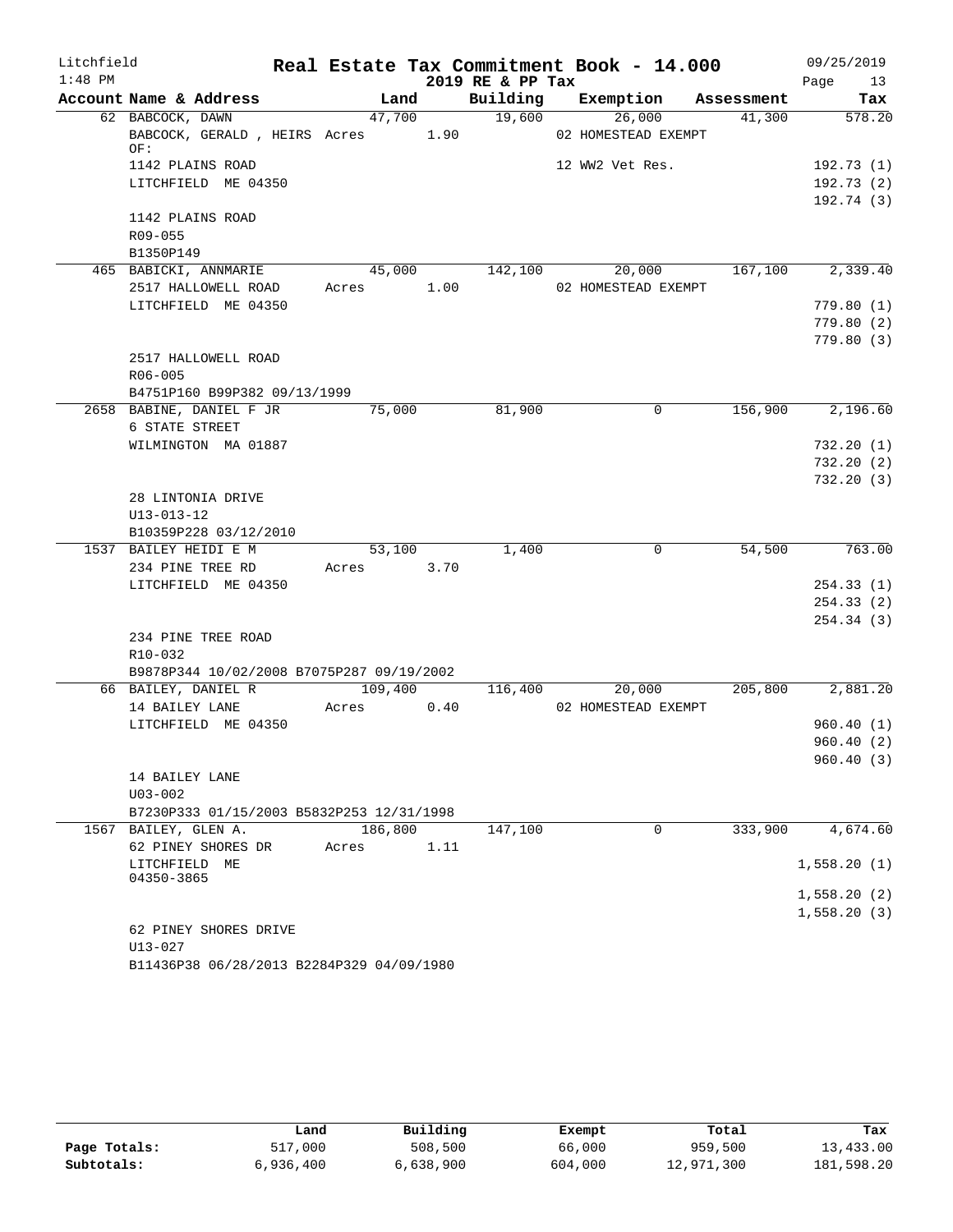| Litchfield |                                                                              |         |        |                  | Real Estate Tax Commitment Book - 14.000 |            | 09/25/2019           |
|------------|------------------------------------------------------------------------------|---------|--------|------------------|------------------------------------------|------------|----------------------|
| $1:48$ PM  |                                                                              |         |        | 2019 RE & PP Tax |                                          |            | Page<br>14           |
|            | Account Name & Address                                                       |         | Land   | Building         | Exemption                                | Assessment | Tax                  |
|            | 2348 BAILEY, JAMES L.                                                        | 40,000  |        | 59,800           | 20,000                                   | 79,800     | 1,117.20             |
|            | 17 ARQUETTE LANE                                                             | Acres   | 1.00   |                  | 02 HOMESTEAD EXEMPT                      |            |                      |
|            | LITCHFIELD ME 04350                                                          |         |        |                  |                                          |            | 372.40(1)            |
|            |                                                                              |         |        |                  |                                          |            | 372.40(2)            |
|            |                                                                              |         |        |                  |                                          |            | 372.40 (3)           |
|            | 17 ARQUETTE LANE                                                             |         |        |                  |                                          |            |                      |
|            | R02-121C                                                                     |         |        |                  |                                          |            |                      |
|            | B11288P90 B11181P204 08/15/2012 B11181P201<br>08/15/2012 B7750P35 11/25/2003 |         |        |                  |                                          |            |                      |
|            | 67 BAILEY, JON H                                                             | 63,800  |        | 146,300          | 0                                        | 210,100    | 2,941.40             |
|            | P O BOX 184                                                                  | Acres   | 11.00  |                  |                                          |            |                      |
|            | PROSPECT HARBOR ME                                                           |         |        |                  |                                          |            | 980.47 (1)           |
|            | 04669                                                                        |         |        |                  |                                          |            |                      |
|            |                                                                              |         |        |                  |                                          |            | 980.47 (2)           |
|            |                                                                              |         |        |                  |                                          |            | 980.46(3)            |
|            | 1731 HALLOWELL ROAD                                                          |         |        |                  |                                          |            |                      |
|            | R12-005A                                                                     |         |        |                  |                                          |            |                      |
|            | B2118P350                                                                    |         |        |                  |                                          |            |                      |
|            | 1932 BAILEY, KAREN E.                                                        | 89,300  |        | 130,000          | 0                                        | 219,300    | 3,070.20             |
|            | PARKER, ELLEN M.                                                             | Acres   | 3.90   |                  |                                          |            |                      |
|            | 739 HIGH STREET                                                              |         |        |                  |                                          |            | 1,023.40(1)          |
|            | <b>BATH ME 04530</b>                                                         |         |        |                  |                                          |            | 1,023.40(2)          |
|            |                                                                              |         |        |                  |                                          |            | 1,023.40(3)          |
|            | 153 WHIPPOORWILL ROAD                                                        |         |        |                  |                                          |            |                      |
|            | $U23 - 021$                                                                  |         |        |                  |                                          |            |                      |
|            | B12821P279 01/12/2018 B3955P213 07/26/1991                                   |         |        |                  |                                          |            |                      |
|            | 330 BAILEY, KAREN E.                                                         | 14,200  |        | 0                | 0                                        | 14,200     | 198.80               |
|            | PARKER, ELLEN M.                                                             | Acres   | 2.37   |                  |                                          |            |                      |
|            | 739 HIGH STREET                                                              |         |        |                  |                                          |            | 66.27(1)             |
|            | BATH ME 04530                                                                |         |        |                  |                                          |            | 66.27(2)<br>66.26(3) |
|            | WHIPPOORWILL ROAD                                                            |         |        |                  |                                          |            |                      |
|            | $U23 - 020$                                                                  |         |        |                  |                                          |            |                      |
|            | B12821P279 01/12/2018 B3955P213 07/26/1991                                   |         |        |                  |                                          |            |                      |
|            | 70 BAKER BERTHA                                                              | 160,900 |        | 29,700           | 26,000                                   | 164,600    | 2,304.40             |
|            | 1095 PLAINS ROAD                                                             | Acres   | 6.40   |                  | 03 VETERANS EXEMPT                       |            |                      |
|            | LITCHFIELD ME 04350                                                          |         |        |                  | 02 HOMESTEAD EXEMPT                      |            | 768.13(1)            |
|            |                                                                              |         |        |                  |                                          |            | 768.13(2)            |
|            |                                                                              |         |        |                  |                                          |            | 768.14(3)            |
|            | 1095 PLAINS ROAD                                                             |         |        |                  |                                          |            |                      |
|            | $U07 - 001$                                                                  |         |        |                  |                                          |            |                      |
|            | B1427P73 09/02/1966                                                          |         |        |                  |                                          |            |                      |
|            | 694 BALDWIN SAMANTHA J                                                       |         | 53,000 | 115,600          | 20,000                                   | 148,600    | 2,080.40             |
|            | 23 GORDON LANE                                                               | Acres   | 4.19   |                  | 02 HOMESTEAD EXEMPT                      |            |                      |
|            | LITCHFIELD ME 04350                                                          |         |        |                  |                                          |            | 693.47 (1)           |
|            |                                                                              |         |        |                  |                                          |            | 693.47 (2)           |
|            |                                                                              |         |        |                  |                                          |            | 693.46 (3)           |
|            | 23 GORDON LANE                                                               |         |        |                  |                                          |            |                      |
|            | R09-017A                                                                     |         |        |                  |                                          |            |                      |

B11727P134 06/26/2014 B8132P51 09/20/2004

|              | Land      | Building  | Exempt  | Total      | Tax        |
|--------------|-----------|-----------|---------|------------|------------|
| Page Totals: | 421,200   | 481,400   | 66,000  | 836,600    | 11,712.40  |
| Subtotals:   | 7,357,600 | 120,300 ق | 670,000 | 13,807,900 | 193,310.60 |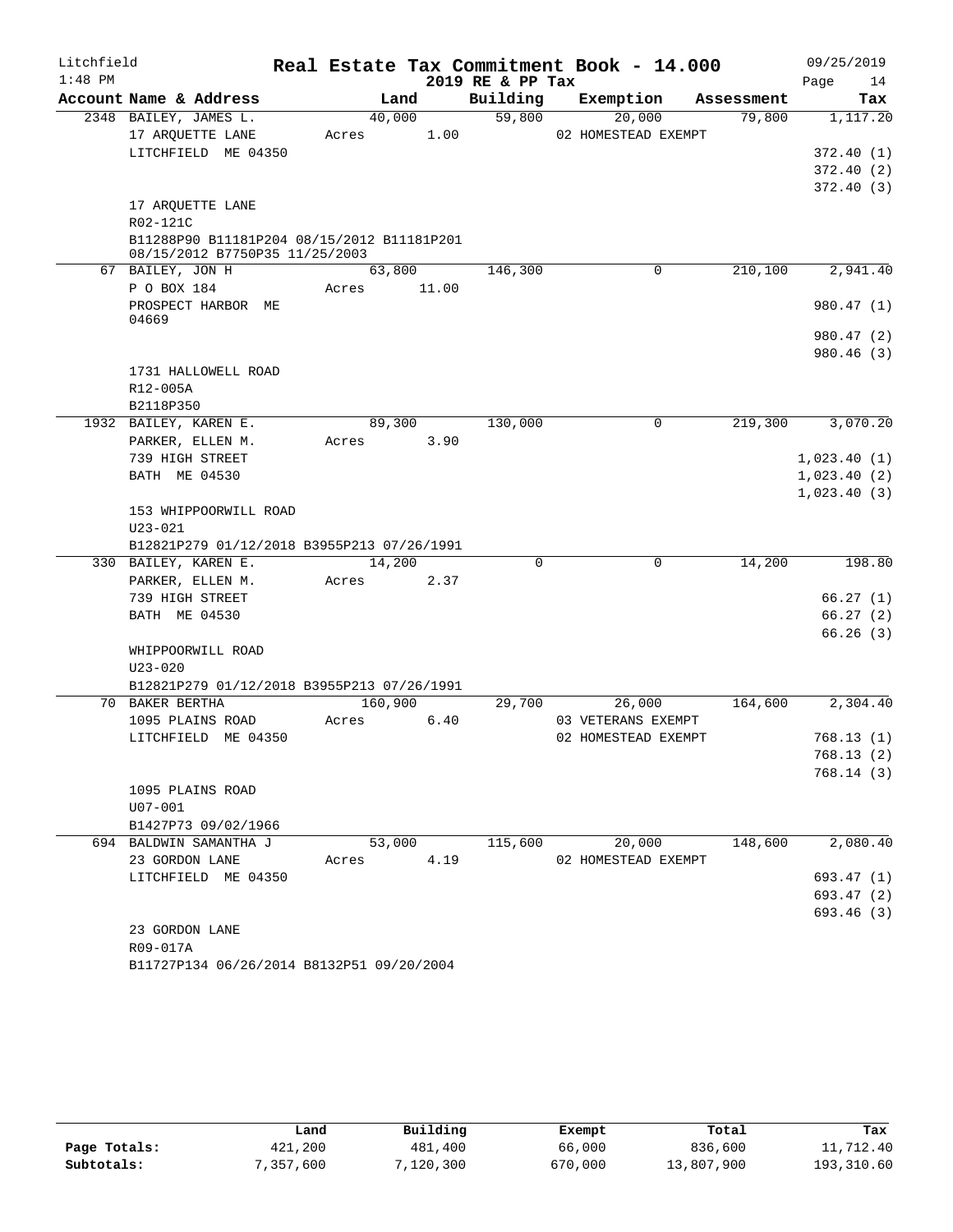| Litchfield<br>$1:48$ PM |                                                                             |        |       | 2019 RE & PP Tax | Real Estate Tax Commitment Book - 14.000 |            | 09/25/2019<br>Page<br>15 |
|-------------------------|-----------------------------------------------------------------------------|--------|-------|------------------|------------------------------------------|------------|--------------------------|
|                         | Account Name & Address                                                      |        | Land  | Building         | Exemption                                | Assessment | Tax                      |
|                         | 918 BALESTRA, CHRISTOPHER                                                   | 47,100 |       | 124,600          | $\Omega$                                 | 171,700    | 2,403.80                 |
|                         | D.                                                                          |        |       |                  |                                          |            |                          |
|                         | JOSEPH, TONI A.                                                             | Acres  | 1.70  |                  |                                          |            |                          |
|                         | 24 NECK ROAD                                                                |        |       |                  |                                          |            | 801.27(1)                |
|                         | LITCHFIELD ME 04350                                                         |        |       |                  |                                          |            | 801.27(2)<br>801.26(3)   |
|                         | 24 NECK ROAD                                                                |        |       |                  |                                          |            |                          |
|                         | $U20 - 017$                                                                 |        |       |                  |                                          |            |                          |
|                         | B12091P234 08/27/2015 B11335P163 03/22/2013                                 |        |       |                  |                                          |            |                          |
|                         | B11136P195 08/15/2012 B11060P204 05/29/2012                                 |        |       |                  |                                          |            |                          |
|                         | B11060P202 05/29/2012 B4964P227 05/24/2004                                  |        |       |                  |                                          |            |                          |
|                         | 2124 BANK OF NEW YORK MELLON                                                | 49,800 |       | 147,800          | $\mathbf 0$                              | 197,600    | 2,766.40                 |
|                         | 75 BEATTIE PLACE                                                            | Acres  | 2.60  |                  |                                          |            |                          |
|                         | SUITE 300<br>GREENVILLE ME 29601                                            |        |       |                  |                                          |            | 922.13(1)<br>922.13(2)   |
|                         |                                                                             |        |       |                  |                                          |            | 922.14(3)                |
|                         | 26 CHAPMAN DRIVE                                                            |        |       |                  |                                          |            |                          |
|                         | R12-005-5                                                                   |        |       |                  |                                          |            |                          |
|                         | B13180P267 03/21/2019                                                       |        |       |                  |                                          |            |                          |
|                         | 1917 BANTON, CARLTON J.                                                     | 46,300 |       | 104,100          | 0                                        | 150,400    | 2,105.60                 |
|                         | BANTON, BOBBIE JEAN                                                         | Acres  | 1.42  |                  |                                          |            |                          |
|                         | 102 OAKHILL ROAD                                                            |        |       |                  |                                          |            | 701.87(1)                |
|                         | LITCHFIELD ME 04350                                                         |        |       |                  |                                          |            | 701.87(2)                |
|                         |                                                                             |        |       |                  |                                          |            | 701.86(3)                |
|                         | 102 OAK HILL ROAD                                                           |        |       |                  |                                          |            |                          |
|                         | R05-011                                                                     |        |       |                  |                                          |            |                          |
|                         | B6116P277 06/28/2004                                                        |        |       |                  |                                          |            |                          |
|                         | 1487 BARBEAU, PENNI L.                                                      | 80,700 |       | 138,600          | 0                                        | 219,300    | 3,070.20                 |
|                         | 42 PATRIOTS LANE<br>LITCHFIELD ME 04350                                     | Acres  | 42.40 |                  |                                          |            | 1,023.40(1)              |
|                         |                                                                             |        |       |                  |                                          |            | 1,023.40(2)              |
|                         |                                                                             |        |       |                  |                                          |            | 1,023.40(3)              |
|                         | 42 PATRIOTS LANE                                                            |        |       |                  |                                          |            |                          |
|                         | R03-005B                                                                    |        |       |                  |                                          |            |                          |
|                         | B12430P118 09/30/2016 B11737P214 07/07/2014                                 |        |       |                  |                                          |            |                          |
|                         | B11724P48 06/30/2014 B10185P145 08/17/2009 B6347P208                        |        |       |                  |                                          |            |                          |
|                         | 04/18/2003                                                                  | 64,500 |       |                  | 20,000                                   |            | 2,581.60                 |
|                         | 957 BARD, BRANDON L.<br>201 JACKASS ANNIE ROAD                              | Acres  | 11.98 | 139,900          | 02 HOMESTEAD EXEMPT                      | 184,400    |                          |
|                         | MINOT ME 04258-5028                                                         |        |       |                  |                                          |            | 860.53(1)                |
|                         |                                                                             |        |       |                  |                                          |            | 860.53(2)                |
|                         |                                                                             |        |       |                  |                                          |            | 860.54(3)                |
|                         | 2478 HALLOWELL ROAD                                                         |        |       |                  |                                          |            |                          |
|                         | R06-068                                                                     |        |       |                  |                                          |            |                          |
|                         | B11436P56 06/28/2013 B11368P164 04/29/2013 B9223P45<br>01/17/2007 B1518P860 |        |       |                  |                                          |            |                          |
|                         | 5 BARNETT JEFFREY R                                                         | 48,500 |       | 176,400          | 20,000                                   | 204,900    | 2,868.60                 |
|                         | BARNETT CARRIE A                                                            | Acres  | 2.16  |                  | 02 HOMESTEAD EXEMPT                      |            |                          |
|                         | 57 HUNTINGTON HILL ROAD                                                     |        |       |                  |                                          |            | 956.20(1)                |
|                         | LITCHFIELD ME 04350                                                         |        |       |                  |                                          |            | 956.20(2)                |
|                         |                                                                             |        |       |                  |                                          |            | 956.20(3)                |
|                         | 57 HUNTINGTON HILL ROAD<br>R11-042D                                         |        |       |                  |                                          |            |                          |
|                         | B9917P251 11/26/2008 B5217P170 06/02/1996                                   |        |       |                  |                                          |            |                          |
|                         |                                                                             |        |       |                  |                                          |            |                          |

|              | Land      | Building  | Exempt  | Total      | Tax        |
|--------------|-----------|-----------|---------|------------|------------|
| Page Totals: | 336,900   | 831,400   | 40,000  | 1,128,300  | 15,796.20  |
| Subtotals:   | 7,694,500 | 7,951,700 | 710,000 | 14,936,200 | 209,106.80 |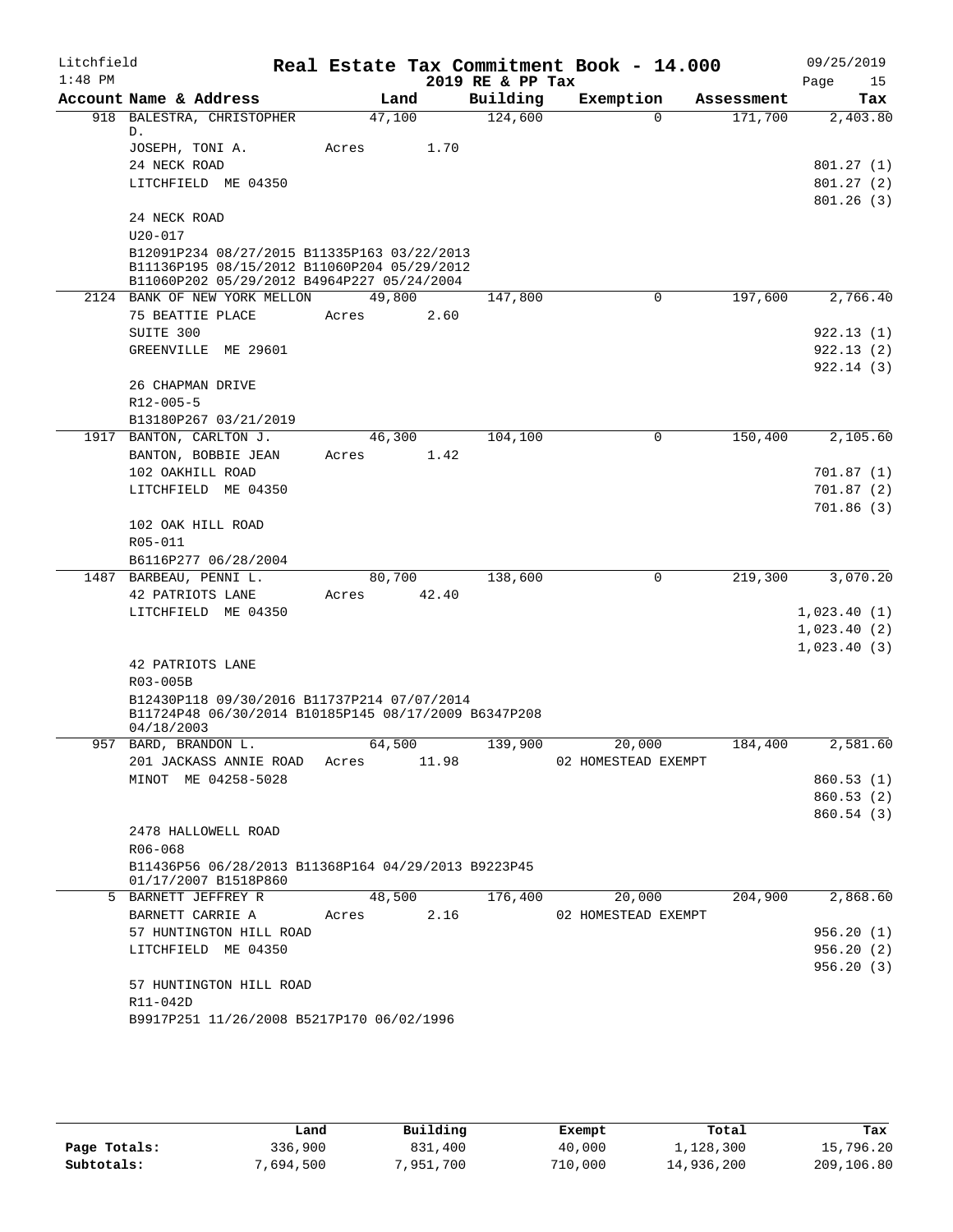| Litchfield   |                                                                |           |            |             |                              | Real Estate Tax Commitment Book - 14.000 |                     |             | 09/25/2019        |
|--------------|----------------------------------------------------------------|-----------|------------|-------------|------------------------------|------------------------------------------|---------------------|-------------|-------------------|
| $1:48$ PM    | Account Name & Address                                         |           |            | Land        | 2019 RE & PP Tax<br>Building |                                          | Exemption           | Assessment  | 16<br>Page<br>Tax |
|              | 76 BARRETT, CANDACE                                            |           |            | 52,500      | 18,800                       |                                          | $\Omega$            | 71,300      | 998.20            |
|              | 18 HEWEY ST                                                    |           | Acres      | 3.50        |                              |                                          |                     |             |                   |
|              | LISBON FALLS ME 04252                                          |           |            |             |                              |                                          |                     |             | 332.73(1)         |
|              |                                                                |           |            |             |                              |                                          |                     |             | 332.73(2)         |
|              |                                                                |           |            |             |                              |                                          |                     |             | 332.74 (3)        |
|              | 2061 HALLOWELL ROAD                                            |           |            |             |                              |                                          |                     |             |                   |
|              | R11-027                                                        |           |            |             |                              |                                          |                     |             |                   |
|              | B4160P200 06/18/1992                                           |           |            |             |                              |                                          |                     |             |                   |
|              | 2278 BARRETT, JENNIFER                                         |           |            | $\mathbf 0$ | 18,700                       |                                          | 18,700              | $\mathbf 0$ | 0.00              |
|              | 93 PLAINS ROAD                                                 |           |            |             |                              |                                          | 02 HOMESTEAD EXEMPT |             |                   |
|              | LITCHFIELD ME 04350                                            |           |            |             |                              |                                          |                     |             |                   |
|              |                                                                |           |            |             |                              |                                          |                     |             |                   |
|              |                                                                |           |            |             |                              |                                          |                     |             |                   |
|              | 93 PLAINS ROAD                                                 |           |            |             |                              |                                          |                     |             |                   |
|              | R06-061-ON                                                     |           |            |             |                              |                                          |                     |             |                   |
|              | 77 BARRETT, PETER A                                            |           |            | 87,100      | 128,100                      |                                          | 20,000              | 195,200     | 2,732.80          |
|              | BARRETT VIRGINIA R                                             |           | Acres 6.84 |             |                              |                                          | 02 HOMESTEAD EXEMPT |             |                   |
|              | 97 PLAINS ROAD                                                 |           |            |             |                              |                                          |                     |             | 910.93(1)         |
|              | LITCHFIELD ME 04350                                            |           |            |             |                              |                                          |                     |             | 910.93(2)         |
|              |                                                                |           |            |             |                              |                                          |                     |             | 910.94(3)         |
|              | 97 PLAINS ROAD                                                 |           |            |             |                              |                                          |                     |             |                   |
|              | R06-061                                                        |           |            |             |                              |                                          |                     |             |                   |
|              | B9351P198 05/10/2007 B3413P121                                 |           |            |             |                              |                                          |                     |             |                   |
|              | 86 BARRY, DENNIS R.                                            |           |            | 61,900      | 267,000                      |                                          | 20,000              | 308,900     | 4,324.60          |
|              | 15 CEDAR GROVE LANE                                            |           | Acres 8.48 |             |                              |                                          | 02 HOMESTEAD EXEMPT |             |                   |
|              | LITCHFIELD ME 04350                                            |           |            |             |                              |                                          |                     |             | 1,441.53(1)       |
|              |                                                                |           |            |             |                              |                                          |                     |             | 1,441.53(2)       |
|              |                                                                |           |            |             |                              |                                          |                     |             | 1,441.54(3)       |
|              | 15 CEDAR GROVE LANE                                            |           |            |             |                              |                                          |                     |             |                   |
|              | R05-027                                                        |           |            |             |                              |                                          |                     |             |                   |
|              | B12575P223 04/05/2017 B8886P202 04/29/2006 B6884P182           |           |            |             |                              |                                          |                     |             |                   |
|              | 04/19/2002                                                     |           |            |             |                              |                                          |                     |             |                   |
|              | 1555 BARSTIS ROBERT J                                          |           |            | 71,400      | 309,300                      |                                          | 0                   | 380,700     | 5,329.80          |
|              | BARSTIS KAREN B                                                |           | Acres      | 23.85       |                              |                                          |                     |             |                   |
|              | 499 STEVENSTOWN ROAD<br>LITCHFIELD ME 04350                    |           |            |             |                              |                                          |                     |             | 1,776.60(1)       |
|              |                                                                |           |            |             |                              |                                          |                     |             | 1,776.60(2)       |
|              | 147 UPPER POND ROAD                                            |           |            |             |                              |                                          |                     |             | 1,776.60(3)       |
|              |                                                                |           |            |             |                              |                                          |                     |             |                   |
|              | R07-024<br>B13142P129 01/28/2019 B9887P87 10/28/2008 B8683P343 |           |            |             |                              |                                          |                     |             |                   |
|              | 11/08/2005 B4927P31                                            |           |            |             |                              |                                          |                     |             |                   |
|              | 779 BARSTIS, ROBERT J. &                                       |           |            | 89,100      | 118,600                      |                                          | 26,000              | 181,700     | 2,543.80          |
|              | <b>KAREN B</b>                                                 |           |            |             |                              |                                          |                     |             |                   |
|              | 499 STEVENSTOWN ROAD                                           |           | Acres      | 99.00       |                              |                                          | 02 HOMESTEAD EXEMPT |             |                   |
|              | LITCHFIELD ME 04350                                            |           |            |             |                              |                                          | 03 VETERANS EXEMPT  |             | 847.93 (1)        |
|              |                                                                |           |            |             |                              |                                          |                     |             | 847.93 (2)        |
|              |                                                                |           |            |             |                              |                                          |                     |             | 847.94 (3)        |
|              | 499 STEVENSTOWN ROAD                                           |           |            |             |                              |                                          |                     |             |                   |
|              | R07-023                                                        |           |            |             |                              |                                          |                     |             |                   |
|              | B5506P69 11/24/1997                                            |           |            |             |                              |                                          |                     |             |                   |
|              | 83 BARTLETT, CHERYL                                            |           |            | 25,000      |                              | 0                                        | 0                   | 25,000      | 350.00            |
|              | P.O. BOX 107                                                   |           | Acres      | 1.00        |                              |                                          |                     |             |                   |
|              | WINDSOR ME 04363                                               |           |            |             |                              |                                          |                     |             | 116.67(1)         |
|              |                                                                |           |            |             |                              |                                          |                     |             | 116.67(2)         |
|              |                                                                |           |            |             |                              |                                          |                     |             | 116.66(3)         |
|              | HUNTINGTON HILL ROAD                                           |           |            |             |                              |                                          |                     |             |                   |
|              | R03-125A                                                       |           |            |             |                              |                                          |                     |             |                   |
|              | B2930P149                                                      |           |            |             |                              |                                          |                     |             |                   |
|              |                                                                | Land      |            | Building    |                              | Exempt                                   |                     | Total       | Tax               |
| Page Totals: |                                                                | 387,000   |            | 860,500     |                              | 84,700                                   |                     | 1,162,800   | 16,279.20         |
| Subtotals:   |                                                                | 8,081,500 |            | 8,812,200   |                              | 794,700                                  |                     | 16,099,000  | 225,386.00        |
|              |                                                                |           |            |             |                              |                                          |                     |             |                   |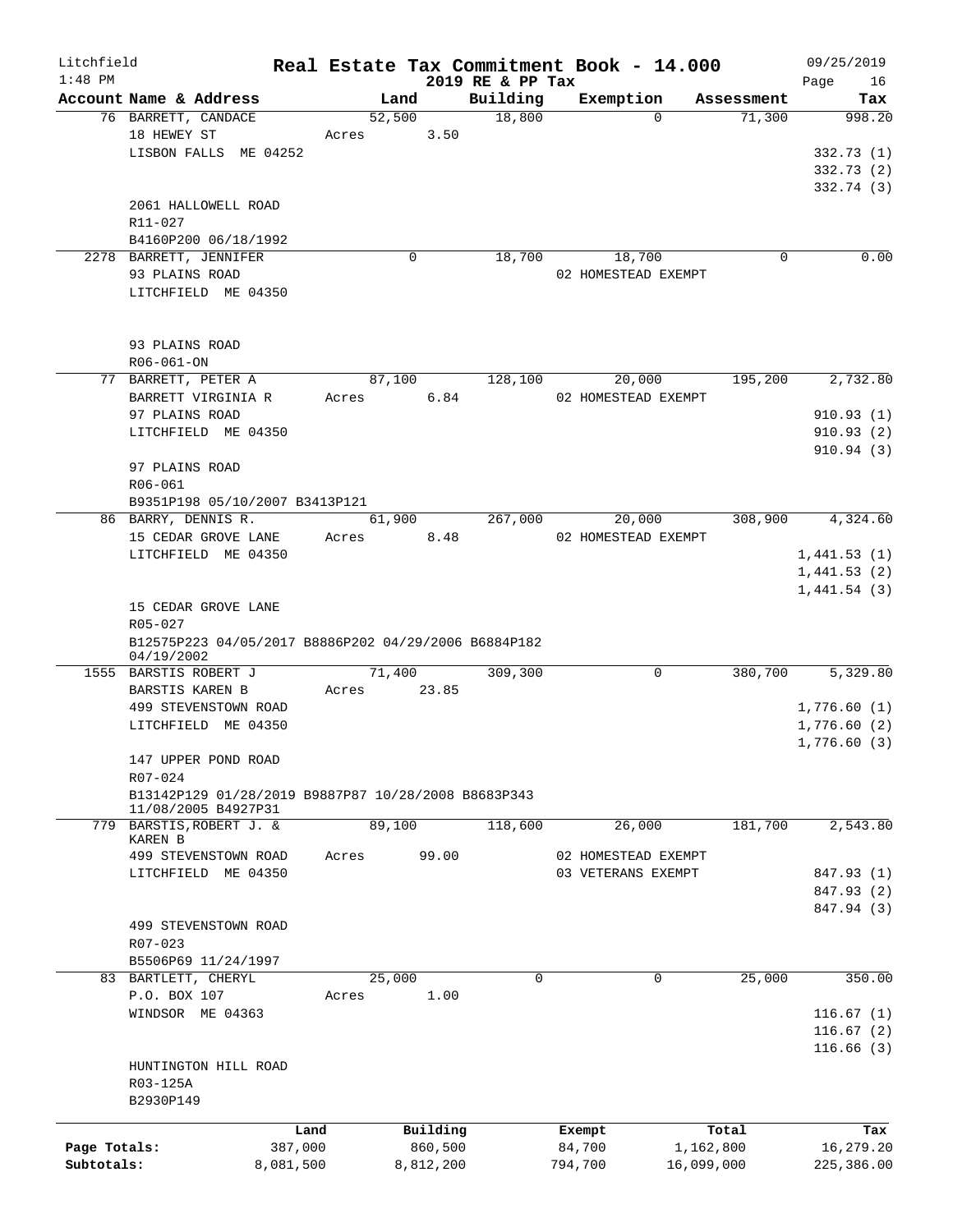| Litchfield   |                                                    |           |         |            |                  | Real Estate Tax Commitment Book - 14.000 |            |                | 09/25/2019                                       |
|--------------|----------------------------------------------------|-----------|---------|------------|------------------|------------------------------------------|------------|----------------|--------------------------------------------------|
| $1:48$ PM    |                                                    |           |         |            | 2019 RE & PP Tax |                                          |            |                | Page 17                                          |
|              | Account Name & Address                             |           |         | Land       | 42,500 104,800   | Building Exemption Assessment            |            |                | Tax                                              |
|              | 81 BARTLETT, DONALD<br>242 MAXWELL ROAD            |           |         |            |                  | 20,000<br>Acres 1.18 02 HOMESTEAD EXEMPT |            |                | 127,300 1,782.20                                 |
|              | LITCHFIELD ME 04350                                |           |         |            |                  |                                          |            |                | 594.07(1)                                        |
|              |                                                    |           |         |            |                  |                                          |            |                | 594.07 (2)                                       |
|              |                                                    |           |         |            |                  |                                          |            |                | 594.06(3)                                        |
|              | 242 MAXWELL ROAD                                   |           |         |            |                  |                                          |            |                |                                                  |
|              | $R03 - 052$                                        |           |         |            |                  |                                          |            |                |                                                  |
|              |                                                    |           |         |            |                  |                                          |            |                |                                                  |
|              | B1969P165<br>2299 BARTLETT, JASON                  |           |         |            |                  |                                          |            |                | $47,500$ $184,300$ $20,000$ $211,800$ $2,965.20$ |
|              | BARTLETT, ANGELA                                   |           |         | Acres 1.84 |                  | 02 HOMESTEAD EXEMPT                      |            |                |                                                  |
|              | 27 WOODPECKER LANE                                 |           |         |            |                  |                                          |            |                | 988.40 (1)                                       |
|              | LITCHFIELD ME 04350                                |           |         |            |                  |                                          |            |                |                                                  |
|              |                                                    |           |         |            |                  |                                          |            |                | 988.40 (2)                                       |
|              |                                                    |           |         |            |                  |                                          |            |                | 988.40 (3)                                       |
|              | 27 WOODPECKER DRIVE                                |           |         |            |                  |                                          |            |                |                                                  |
|              | $R14 - 010 - 3$                                    |           |         |            |                  |                                          |            |                |                                                  |
|              | B13107P223 12/04/2018 B12332P56 06/24/2016         |           |         | 62,300     |                  |                                          |            |                |                                                  |
|              | 84 BATES, ALICE                                    |           |         |            |                  | 106,700 20,000 149,000                   |            |                | 2,086.00                                         |
|              | 23 ELLIE LANE Acres 9.00                           |           |         |            |                  | 02 HOMESTEAD EXEMPT                      |            |                |                                                  |
|              | LITCHFIELD ME 04350                                |           |         |            |                  |                                          |            |                | 695.33(1)                                        |
|              |                                                    |           |         |            |                  |                                          |            |                | 695.33(2)                                        |
|              |                                                    |           |         |            |                  |                                          |            |                | 695.34(3)                                        |
|              | 23 ELLIE LANE                                      |           |         |            |                  |                                          |            |                |                                                  |
|              | R07-019                                            |           |         |            |                  |                                          |            |                |                                                  |
|              | B11000P175 03/29/2012 B3499P304                    |           |         |            |                  |                                          |            |                |                                                  |
|              | 2841 BATES, MEREDITH L.                            |           |         |            | 48,000 123,100   |                                          |            | 20,000 151,100 | 2,115.40                                         |
|              | 14 ELLIE LANE Acres 2.00                           |           |         |            |                  | 02 HOMESTEAD EXEMPT                      |            |                |                                                  |
|              | LITCHFIELD ME 04350                                |           |         |            |                  |                                          |            |                | 705.13(1)                                        |
|              |                                                    |           |         |            |                  |                                          |            |                | 705.13(2)                                        |
|              |                                                    |           |         |            |                  |                                          |            |                | 705.14(3)                                        |
|              | 14 ELLIE LANE                                      |           |         |            |                  |                                          |            |                |                                                  |
|              | R07-019B                                           |           |         |            |                  |                                          |            |                |                                                  |
|              | B12588P173 04/25/2017 B12511P103 01/05/2016        |           |         |            |                  |                                          |            |                |                                                  |
|              | 2777 BEACHES - PEACE PIPE 20,900                   |           |         |            | 0                | 0                                        |            | 20,900         | $\overline{292.60}$                              |
|              | SHORES                                             |           |         |            |                  |                                          |            |                |                                                  |
|              | (SEE FILE FOR OWNERSHIP Acres 0.68<br>OF PROPERTY) |           |         |            |                  |                                          |            |                |                                                  |
|              | %: MICHAEL KANE                                    |           |         |            |                  |                                          |            |                | 97.53(1)                                         |
|              | 471 PEACE PIPE DRIVE                               |           |         |            |                  |                                          |            |                | 97.53 (2)                                        |
|              | Litchfield ME 04350                                |           |         |            |                  |                                          |            |                | 97.54(3)                                         |
|              | PEACEPIPE DRIVE                                    |           |         |            |                  |                                          |            |                |                                                  |
|              | $U28 - 091$                                        |           |         |            |                  |                                          |            |                |                                                  |
|              | B10691P39 03/18/2011                               |           |         |            |                  |                                          |            |                |                                                  |
|              | 870 BEAL NANCY                                     |           | 136,300 |            | 140,400          | 26,000                                   |            | 250,700        | 3,509.80                                         |
|              | BEAL CARL W                                        | Acres     |         | 2.99       |                  | 03 VETERANS EXEMPT                       |            |                |                                                  |
|              | 15 ABBY LANE                                       |           |         |            |                  | 02 HOMESTEAD EXEMPT                      |            |                | 1,169.93(1)                                      |
|              | LITCHFIELD ME 04350                                |           |         |            |                  |                                          |            |                | 1, 169.93(2)                                     |
|              |                                                    |           |         |            |                  |                                          |            |                | 1,169.94(3)                                      |
|              | 15 ABBY LANE                                       |           |         |            |                  |                                          |            |                |                                                  |
|              | $U04 - 002A - 3$                                   |           |         |            |                  |                                          |            |                |                                                  |
|              | B9130P79 10/24/2006 B5521P171 02/12/1997           |           |         |            |                  |                                          |            |                |                                                  |
|              | 88 BEAL, ADAM J.                                   |           | 51,200  |            | 145,500          | 0                                        |            | 196,700        | 2,753.80                                         |
|              | 812 PLAINS ROAD                                    | Acres     |         | 4.78       |                  |                                          |            |                |                                                  |
|              | LITCHFIELD ME 04350                                |           |         |            |                  |                                          |            |                | 917.93(1)                                        |
|              |                                                    |           |         |            |                  |                                          |            |                | 917.93(2)                                        |
|              |                                                    |           |         |            |                  |                                          |            |                | 917.94 (3)                                       |
|              | 812 PLAINS ROAD                                    |           |         |            |                  |                                          |            |                |                                                  |
|              | R08-016                                            |           |         |            |                  |                                          |            |                |                                                  |
|              | B12790P202 11/30/2017 B2192P157                    |           |         |            |                  |                                          |            |                |                                                  |
|              |                                                    |           |         |            |                  |                                          |            |                |                                                  |
|              |                                                    | Land      |         | Building   |                  | Exempt                                   |            | Total          | Tax                                              |
| Page Totals: |                                                    | 408,700   |         | 804,800    |                  | 106,000                                  | 1,107,500  |                | 15,505.00                                        |
| Subtotals:   |                                                    | 8,490,200 |         | 9,617,000  |                  | 900,700                                  | 17,206,500 |                | 240,891.00                                       |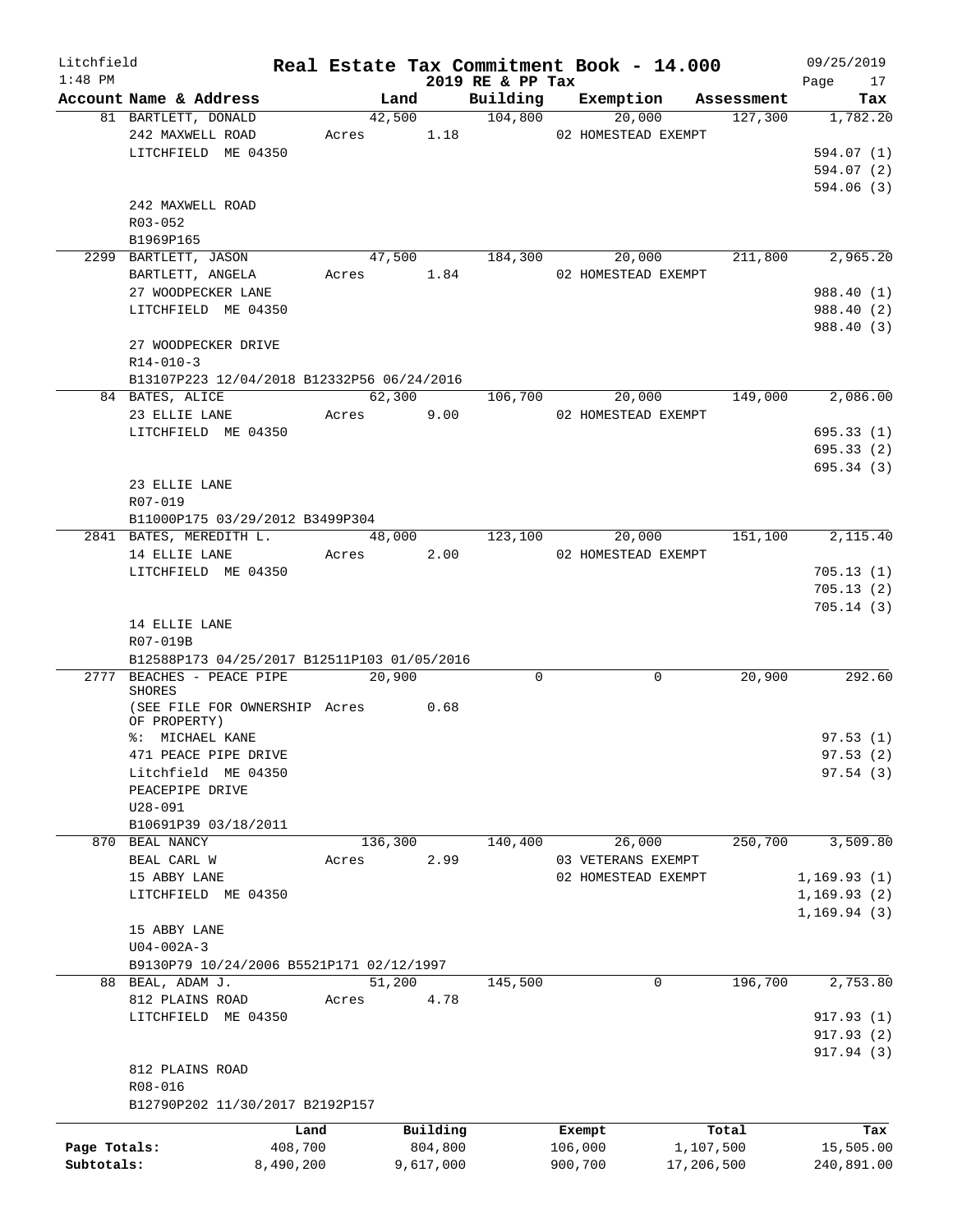| $1:48$ PM    | Account Name & Address<br>89 BEAL, ADAM J.<br>812 PLAINS ROAD<br>LITCHFIELD ME 04350 | Acres     | Land<br>34,300 | 2019 RE & PP Tax<br>Building<br>60,400 | Exemption           | Assessment<br>94,700<br>$\Omega$ | Page<br>18<br>Tax |
|--------------|--------------------------------------------------------------------------------------|-----------|----------------|----------------------------------------|---------------------|----------------------------------|-------------------|
|              |                                                                                      |           |                |                                        |                     |                                  |                   |
|              |                                                                                      |           |                |                                        |                     |                                  |                   |
|              |                                                                                      |           |                |                                        |                     |                                  | 1,325.80          |
|              |                                                                                      |           | 8.48           |                                        |                     |                                  |                   |
|              |                                                                                      |           |                |                                        |                     |                                  | 441.93 (1)        |
|              |                                                                                      |           |                |                                        |                     |                                  | 441.93 (2)        |
|              |                                                                                      |           |                |                                        |                     |                                  | 441.94 (3)        |
|              | 817 PLAINS ROAD                                                                      |           |                |                                        |                     |                                  |                   |
|              | $U03 - 001$                                                                          |           |                |                                        |                     |                                  |                   |
|              | B12798P51 12/08/2017 B12790P202 11/30/2017 B2192P157                                 |           |                |                                        |                     |                                  |                   |
|              | 87 BEAL, RICHARD L                                                                   |           | 23,900         | $\Omega$                               |                     | 23,900<br>$\mathbf 0$            | 334.60            |
|              | 40 BEALS LANE                                                                        | Acres     | 81.00          |                                        |                     |                                  |                   |
|              | LITCHFIELD ME 04350                                                                  |           |                |                                        |                     |                                  | 111.53(1)         |
|              |                                                                                      |           |                |                                        |                     |                                  | 111.53(2)         |
|              |                                                                                      |           |                |                                        |                     |                                  | 111.54(3)         |
|              | LIBBY ROAD                                                                           |           |                |                                        |                     |                                  |                   |
|              | R05-067                                                                              |           |                |                                        |                     |                                  |                   |
|              |                                                                                      |           |                |                                        |                     |                                  |                   |
|              | B2570P83                                                                             |           |                |                                        |                     |                                  |                   |
|              | 2924 BEAL, RICHARD L.                                                                |           | 51,800         | 0                                      |                     | $\mathbf 0$<br>51,800            | 725.20            |
|              | <b>40 BEALS LANE</b>                                                                 | Acres     | 153.00         |                                        |                     |                                  |                   |
|              | Litchfield ME 04350                                                                  |           |                |                                        |                     |                                  | 241.73 (1)        |
|              |                                                                                      |           |                |                                        |                     |                                  | 241.73 (2)        |
|              |                                                                                      |           |                |                                        |                     |                                  | 241.74 (3)        |
|              | PLAINS ROAD                                                                          |           |                |                                        |                     |                                  |                   |
|              | $R08 - 016 - A$                                                                      |           |                |                                        |                     |                                  |                   |
|              | B2192P157                                                                            |           |                |                                        |                     |                                  |                   |
|              | 2925 BEAL, RICHARD L.                                                                |           | 55,100         | 132,400                                |                     | 187,500<br>0                     | 2,625.00          |
|              | <b>40 BEALS LANE</b>                                                                 |           |                |                                        |                     |                                  |                   |
|              |                                                                                      | Acres     | 10.52          |                                        |                     |                                  |                   |
|              | Litchfield ME 04350                                                                  |           |                |                                        |                     |                                  | 875.00(1)         |
|              |                                                                                      |           |                |                                        |                     |                                  | 875.00(2)         |
|              |                                                                                      |           |                |                                        |                     |                                  | 875.00 (3)        |
|              | PLAINS ROAD                                                                          |           |                |                                        |                     |                                  |                   |
|              | $U03 - 001 - A$                                                                      |           |                |                                        |                     |                                  |                   |
|              | B2192P157                                                                            |           |                |                                        |                     |                                  |                   |
|              | 90 BEAN, FRANK R                                                                     |           | 112,700        | 53,200                                 | 20,000              | 145,900                          | 2,042.60          |
|              | 43 DAFFODIL LANE                                                                     | Acres     | 0.43           |                                        | 02 HOMESTEAD EXEMPT |                                  |                   |
|              | LITCHFIELD ME 04350                                                                  |           |                |                                        |                     |                                  | 680.87 (1)        |
|              |                                                                                      |           |                |                                        |                     |                                  | 680.87 (2)        |
|              |                                                                                      |           |                |                                        |                     |                                  | 680.86 (3)        |
|              |                                                                                      |           |                |                                        |                     |                                  |                   |
|              | 43 DAFFODIL LANE                                                                     |           |                |                                        |                     |                                  |                   |
|              | $U04 - 008$                                                                          |           |                |                                        |                     |                                  |                   |
|              | B3690P40 11/30/1989                                                                  |           |                |                                        |                     |                                  |                   |
|              | 2689 BEAN, JEREMY L.                                                                 |           | 45,100         | 53,000                                 |                     | $\mathbf 0$<br>98,100            | 1,373.40          |
|              | 1912 HALLOWELL ROAD                                                                  | Acres     | 1.02           |                                        |                     |                                  |                   |
|              | LITCHFIELD ME 04350                                                                  |           |                |                                        |                     |                                  | 457.80 (1)        |
|              |                                                                                      |           |                |                                        |                     |                                  | 457.80 (2)        |
|              |                                                                                      |           |                |                                        |                     |                                  | 457.80 (3)        |
|              | 1912 HALLOWELL ROAD                                                                  |           |                |                                        |                     |                                  |                   |
|              | R11-009-1                                                                            |           |                |                                        |                     |                                  |                   |
|              | B12001P223 05/27/2015 B11230P126 11/15/2012 B11144P7                                 |           |                |                                        |                     |                                  |                   |
|              | 08/20/2012 B9456P70 08/08/2007 B9394P202 06/20/2007                                  |           |                |                                        |                     |                                  |                   |
|              | 761 BEAUDOIN DONALD A                                                                |           | 123,400        | 31,400                                 |                     | 0<br>154,800                     | 2,167.20          |
|              | BEAUDOIN ELAINE M                                                                    | Acres     | 0.22           |                                        |                     |                                  |                   |
|              | 987 CHURCH HILL ROAD                                                                 |           |                |                                        |                     |                                  | 722.40(1)         |
|              |                                                                                      |           |                |                                        |                     |                                  |                   |
|              | VASSALBORO ME 04989                                                                  |           |                |                                        |                     |                                  | 722.40(2)         |
|              |                                                                                      |           |                |                                        |                     |                                  | 722.40(3)         |
|              | 162 ROSSER DRIVE                                                                     |           |                |                                        |                     |                                  |                   |
|              | U17-006                                                                              |           |                |                                        |                     |                                  |                   |
|              | B9907P24 11/12/2008 B1666P132                                                        |           |                |                                        |                     |                                  |                   |
|              |                                                                                      |           |                |                                        |                     |                                  |                   |
|              |                                                                                      | Land      | Building       |                                        | Exempt              | Total                            | Tax               |
| Page Totals: |                                                                                      | 446,300   | 330,400        |                                        | 20,000              | 756,700                          | 10,593.80         |
| Subtotals:   |                                                                                      | 8,936,500 | 9,947,400      |                                        | 920,700             | 17,963,200                       | 251,484.80        |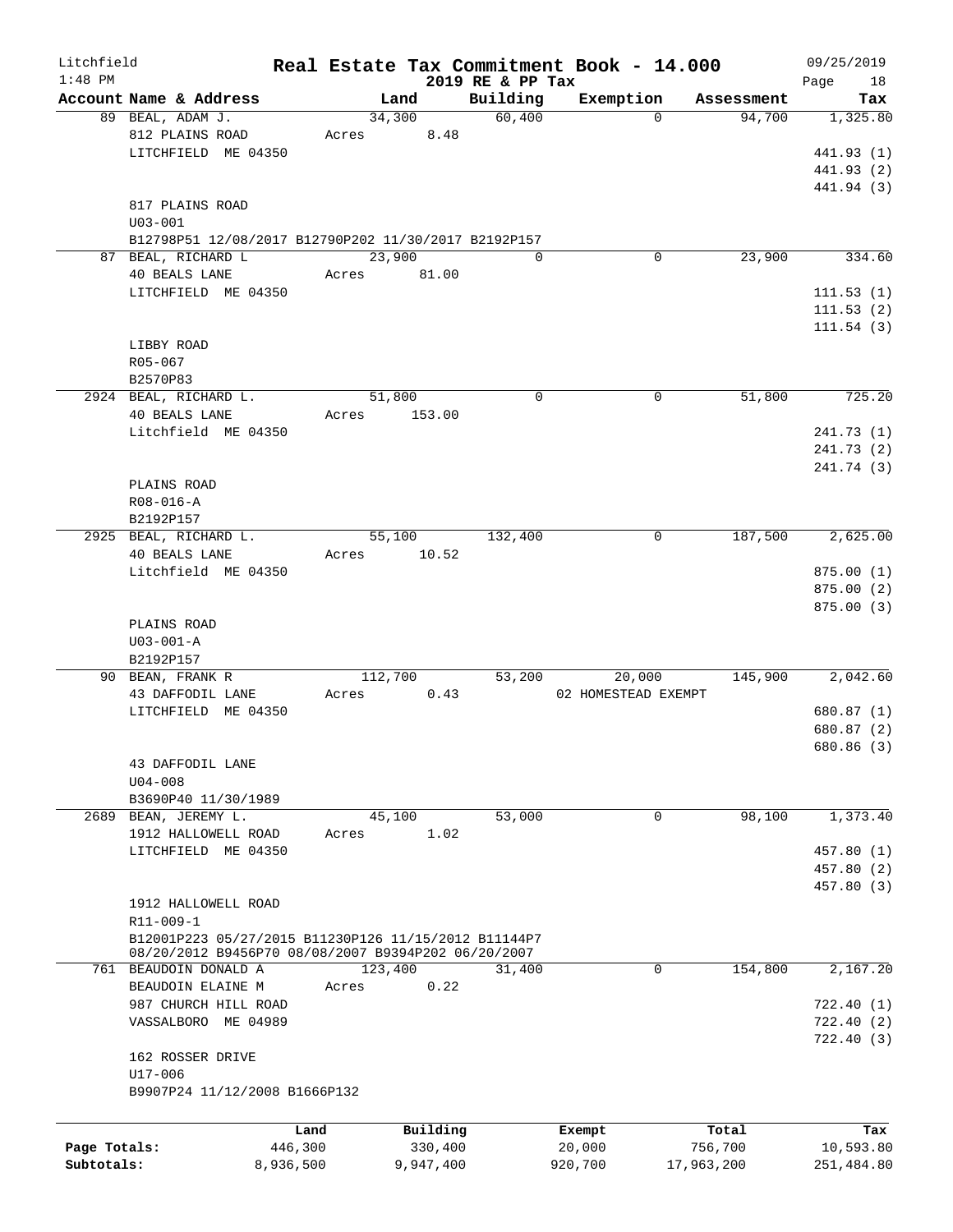| Litchfield |                                                                                         |       |        |      |                  | Real Estate Tax Commitment Book - 14.000 |            | 09/25/2019 |
|------------|-----------------------------------------------------------------------------------------|-------|--------|------|------------------|------------------------------------------|------------|------------|
| $1:48$ PM  |                                                                                         |       |        |      | 2019 RE & PP Tax |                                          |            | Page<br>19 |
|            | Account Name & Address                                                                  |       | Land   |      | Building         | Exemption                                | Assessment | Tax        |
|            | 1934 BEAUDOIN, ROGER &<br>JANICE                                                        |       | 94,200 |      | 41,800           | $\Omega$                                 | 136,000    | 1,904.00   |
|            | 78 OLD WEBSTER ROAD                                                                     | Acres |        | 0.18 |                  |                                          |            |            |
|            | LEWISTON ME 04240                                                                       |       |        |      |                  |                                          |            | 634.67 (1) |
|            |                                                                                         |       |        |      |                  |                                          |            | 634.67 (2) |
|            | 8 SUNSET LANE                                                                           |       |        |      |                  |                                          |            | 634.66 (3) |
|            | $U12 - 005$                                                                             |       |        |      |                  |                                          |            |            |
|            | B5201P190 08/19/1996                                                                    |       |        |      |                  |                                          |            |            |
|            | 2174 BEAULE, MARK D.                                                                    |       | 45,300 |      | 112,100          | 20,000                                   | 137,400    | 1,923.60   |
|            | 79 WHIPPOORWILL ROAD                                                                    | Acres |        | 1.11 |                  | 02 HOMESTEAD EXEMPT                      |            |            |
|            | LITCHFIELD ME 04350                                                                     |       |        |      |                  |                                          |            | 641.20(1)  |
|            |                                                                                         |       |        |      |                  |                                          |            | 641.20(2)  |
|            |                                                                                         |       |        |      |                  |                                          |            | 641.20(3)  |
|            | 79 WHIPPOORWILL ROAD                                                                    |       |        |      |                  |                                          |            |            |
|            | $U21 - 020$                                                                             |       |        |      |                  |                                          |            |            |
|            | B7834P293 02/09/2004                                                                    |       |        |      |                  |                                          |            |            |
|            | 12 BEAULIEU, GERALD                                                                     |       | 51,600 |      | 96,200           | $\mathbf 0$                              | 147,800    | 2,069.20   |
|            | 329 STEVENSTOWN ROAD                                                                    | Acres |        | 3.20 |                  |                                          |            |            |
|            | LITCHFIELD ME 04350                                                                     |       |        |      |                  |                                          |            | 689.73 (1) |
|            |                                                                                         |       |        |      |                  |                                          |            | 689.73 (2) |
|            |                                                                                         |       |        |      |                  |                                          |            | 689.74 (3) |
|            | 329 STEVENSTOWN ROAD<br>R10-008                                                         |       |        |      |                  |                                          |            |            |
|            | B11135P54 07/09/2012 B10447P123 06/17/2010                                              |       |        |      |                  |                                          |            |            |
|            | B10447P121 06/17/2010 B6861P145 03/27/2002                                              |       |        |      |                  |                                          |            |            |
|            | 548 BEAULIEU, LEANN L.                                                                  |       | 41,700 |      | 16,700           | $\mathbf 0$                              | 58,400     | 817.60     |
|            | 1479 LEWISTON ROAD                                                                      | Acres |        | 1.22 |                  |                                          |            |            |
|            | LITCHFIELD ME 04350                                                                     |       |        |      |                  |                                          |            | 272.53(1)  |
|            |                                                                                         |       |        |      |                  |                                          |            | 272.53(2)  |
|            |                                                                                         |       |        |      |                  |                                          |            | 272.54(3)  |
|            | 1479 LEWISTON ROAD                                                                      |       |        |      |                  |                                          |            |            |
|            | $U16 - 021$                                                                             |       |        |      |                  |                                          |            |            |
|            | B11909P216 02/09/2015 B11306P23 01/30/2013 B11306P21<br>11/20/2012 B6361P222 12/01/2000 |       |        |      |                  |                                          |            |            |
|            | 94 BEAULIEU, MICHAEL                                                                    | Acres | 39,400 |      | 134,500          | 20,000<br>02 HOMESTEAD EXEMPT            | 153,900    | 2,154.60   |
|            | 88 LUNTS HILL ROAD<br>LITCHFIELD ME 04350                                               |       |        | 0.60 |                  |                                          |            | 718.20(1)  |
|            |                                                                                         |       |        |      |                  |                                          |            | 718.20(2)  |
|            |                                                                                         |       |        |      |                  |                                          |            | 718.20(3)  |
|            | 88 LUNTS HILL ROAD                                                                      |       |        |      |                  |                                          |            |            |
|            | R09-022                                                                                 |       |        |      |                  |                                          |            |            |
|            | B12658P220 06/20/2017 B12605P317 05/16/2017                                             |       |        |      |                  |                                          |            |            |
|            | B4047P312 01/31/1994                                                                    |       |        |      |                  |                                          |            |            |
|            | 1796 BECHTEL, KURT S.                                                                   |       | 55,700 |      | 120,800          | 20,000                                   | 156,500    | 2,191.00   |
|            | BECHTEL, DENISE C                                                                       | Acres |        | 0.66 |                  | 02 HOMESTEAD EXEMPT                      |            |            |
|            | 66 KENWAY DRIVE                                                                         |       |        |      |                  |                                          |            | 730.33(1)  |
|            | LITCHFIELD ME 04350                                                                     |       |        |      |                  |                                          |            | 730.33 (2) |
|            | 66 KENWAY DRIVE                                                                         |       |        |      |                  |                                          |            | 730.34(3)  |
|            | U22-002A                                                                                |       |        |      |                  |                                          |            |            |
|            | B10834P220 09/16/2011 B9993P15 02/27/2009 B7880P96                                      |       |        |      |                  |                                          |            |            |
|            | 03/30/2004 B6999P143                                                                    |       |        |      |                  |                                          |            |            |
|            |                                                                                         |       |        |      |                  |                                          |            |            |

|              | Land      | Building   | Exempt  | Total      | Tax        |
|--------------|-----------|------------|---------|------------|------------|
| Page Totals: | 327,900   | 522,100    | 60,000  | 790,000    | 11,060.00  |
| Subtotals:   | 9,264,400 | 10,469,500 | 980,700 | 18,753,200 | 262,544.80 |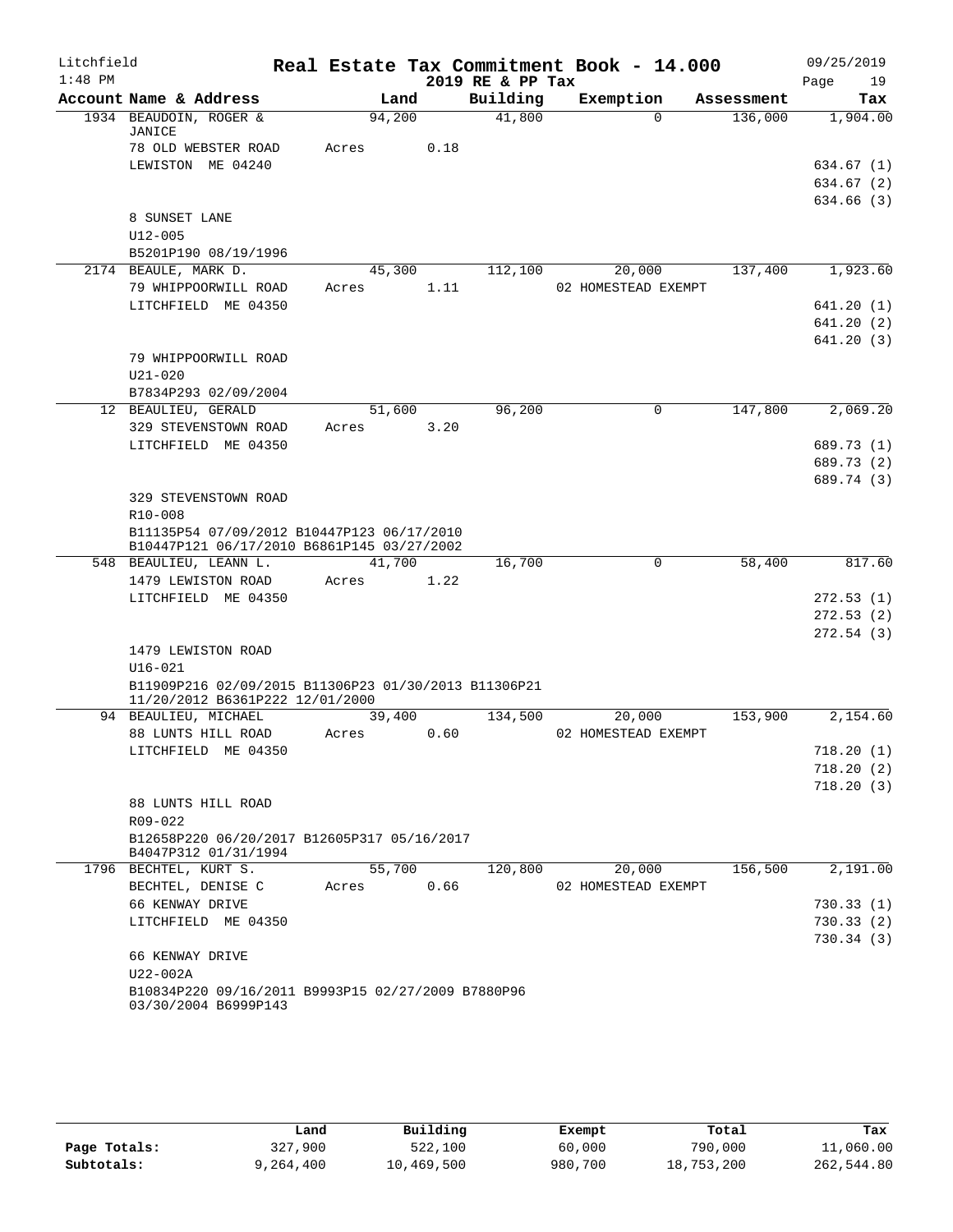| Litchfield |                                                      |       |         |       |                  | Real Estate Tax Commitment Book - 14.000 |             |            | 09/25/2019                 |          |
|------------|------------------------------------------------------|-------|---------|-------|------------------|------------------------------------------|-------------|------------|----------------------------|----------|
| $1:48$ PM  |                                                      |       |         |       | 2019 RE & PP Tax |                                          |             |            | Page                       | 20       |
|            | Account Name & Address                               |       | Land    |       | Building         | Exemption                                |             | Assessment |                            | Tax      |
|            | 2232 BECKET ACADEMY                                  |       | 51,000  |       | 454,100          |                                          | $\Omega$    | 505,100    | 7,071.40                   |          |
|            | PO BOX 325                                           | Acres |         | 3.00  |                  |                                          |             |            |                            |          |
|            | OXFORD NH 03777                                      |       |         |       |                  |                                          |             |            | 2,357.13(1)                |          |
|            |                                                      |       |         |       |                  |                                          |             |            | 2,357.13(2)<br>2,357.14(3) |          |
|            | 224 PINE TREE ROAD                                   |       |         |       |                  |                                          |             |            |                            |          |
|            | R10-031B                                             |       |         |       |                  |                                          |             |            |                            |          |
|            | B6835P246 03/04/2002                                 |       |         |       |                  |                                          |             |            |                            |          |
|            | 103 BECKWITH, WALTER                                 |       | 45,600  |       | 19,900           | 20,000                                   |             | 45,500     |                            | 637.00   |
|            | 1458 HALLOWELL ROAD                                  | Acres |         | 1.20  |                  | 02 HOMESTEAD EXEMPT                      |             |            |                            |          |
|            | LITCHFIELD ME 04350                                  |       |         |       |                  |                                          |             |            | 212.33(1)                  |          |
|            |                                                      |       |         |       |                  |                                          |             |            | 212.33(2)                  |          |
|            |                                                      |       |         |       |                  |                                          |             |            | 212.34(3)                  |          |
|            | 1458 HALLOWELL ROAD                                  |       |         |       |                  |                                          |             |            |                            |          |
|            | $U20 - 026$                                          |       |         |       |                  |                                          |             |            |                            |          |
|            | B4142P113                                            |       |         |       |                  |                                          |             |            |                            |          |
|            | 1799 BEEBE, HELEN/LUPO,<br>DEBRA                     |       | 120,300 |       | 500              |                                          | $\mathbf 0$ | 120,800    | 1,691.20                   |          |
|            | LUPO, DEBRA L.                                       | Acres |         | 14.00 |                  |                                          |             |            |                            |          |
|            | 31 CUMBERLAND STREET                                 |       |         |       |                  |                                          |             |            | 563.73(1)                  |          |
|            | BRUNSWICK ME 04011                                   |       |         |       |                  |                                          |             |            | 563.73(2)                  |          |
|            |                                                      |       |         |       |                  |                                          |             |            | 563.74(3)                  |          |
|            | 172 UPPER POND ROAD                                  |       |         |       |                  |                                          |             |            |                            |          |
|            | R01-018-1                                            |       |         |       |                  |                                          |             |            |                            |          |
|            | B6874P96                                             |       |         |       |                  |                                          |             |            |                            |          |
|            | 104 BEGANNY II, JOHN W                               |       | 49,500  |       | 130,200          | 20,000                                   |             | 159,700    | 2,235.80                   |          |
|            | 345 RICHMOND ROAD                                    | Acres |         | 3.00  |                  | 02 HOMESTEAD EXEMPT                      |             |            |                            |          |
|            | LITCHFIELD ME 04350                                  |       |         |       |                  |                                          |             |            | 745.27(1)                  |          |
|            |                                                      |       |         |       |                  |                                          |             |            | 745.27(2)                  |          |
|            |                                                      |       |         |       |                  |                                          |             |            | 745.26(3)                  |          |
|            | 345 RICHMOND ROAD<br>R03-016A                        |       |         |       |                  |                                          |             |            |                            |          |
|            | B3272P193                                            |       |         |       |                  |                                          |             |            |                            |          |
|            | 39 BEGANNY, SABRINA T                                |       | 70,500  |       | 117,200          |                                          | 0           | 187,700    | 2,627.80                   |          |
|            | BEGANNY, WILLIAM J                                   | Acres |         | 32.00 |                  |                                          |             |            |                            |          |
|            | 21 PELICAN DR                                        |       |         |       |                  |                                          |             |            | 875.93(1)                  |          |
|            | LITCHFIELD ME 04350                                  |       |         |       |                  |                                          |             |            | 875.93 (2)                 |          |
|            |                                                      |       |         |       |                  |                                          |             |            | 875.94 (3)                 |          |
|            | 161 RIDLEY LANE                                      |       |         |       |                  |                                          |             |            |                            |          |
|            | R04-013                                              |       |         |       |                  |                                          |             |            |                            |          |
|            | B9438P1 07/25/2007 B7765P103 12/10/2003              |       |         |       |                  |                                          |             |            |                            |          |
|            | 64 BEGANNY, WILLIAM J                                |       | 59,600  |       | 86,700           | 26,000                                   |             | 120,300    |                            | 1,684.20 |
|            | BEGANNY, SABRINA T                                   | Acres |         | 0.33  |                  | 02 HOMESTEAD EXEMPT                      |             |            |                            |          |
|            | 21 PELICAN DRIVE                                     |       |         |       |                  | 03 VETERANS EXEMPT                       |             |            | 561.40(1)                  |          |
|            | LITCHFIELD ME 04350                                  |       |         |       |                  |                                          |             |            | 561.40(2)<br>561.40(3)     |          |
|            | 21 PELICAN DRIVE                                     |       |         |       |                  |                                          |             |            |                            |          |
|            | $U24 - 019$                                          |       |         |       |                  |                                          |             |            |                            |          |
|            | B11958P63 04/08/2015 B11958P61 03/06/2015 B9470P106  |       |         |       |                  |                                          |             |            |                            |          |
|            | 08/21/2007 B8827P243 02/10/2005 B1560P349 12/08/2004 |       |         |       |                  |                                          |             |            |                            |          |

|              | Land      | Building   | Exempt    | Total      | Tax        |
|--------------|-----------|------------|-----------|------------|------------|
| Page Totals: | 396,500   | 808,600    | 66,000    | 1,139,100  | 15,947.40  |
| Subtotals:   | 9,660,900 | 11,278,100 | 1,046,700 | 19,892,300 | 278,492.20 |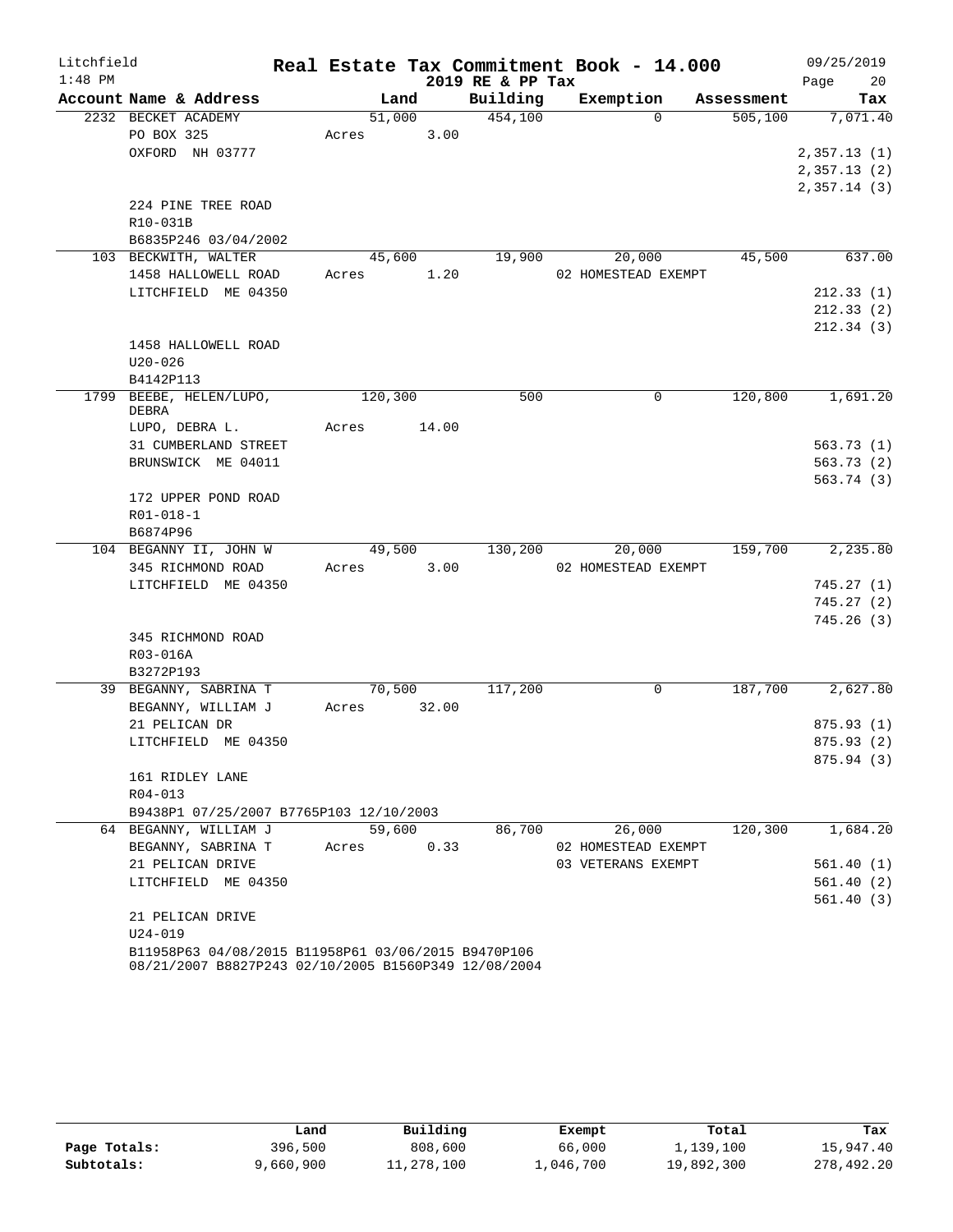| Litchfield |                                                                                                           |         |       | Real Estate Tax Commitment Book - 14.000 |                     |          |            | 09/25/2019 |           |
|------------|-----------------------------------------------------------------------------------------------------------|---------|-------|------------------------------------------|---------------------|----------|------------|------------|-----------|
| $1:48$ PM  |                                                                                                           |         |       | 2019 RE & PP Tax                         |                     |          |            | Page       | 21        |
|            | Account Name & Address                                                                                    | Land    |       | Building                                 | Exemption           |          | Assessment |            | Tax       |
|            | 2072 BEGGS, JOHN                                                                                          | 43,000  |       | 28,600                                   |                     | $\Omega$ | 71,600     |            | 1,002.40  |
|            | 1096 LITCHFIELD ROAD                                                                                      | Acres   | 2.00  |                                          |                     |          |            |            |           |
|            | BOWDOIN ME 04287-1003                                                                                     |         |       |                                          |                     |          |            |            | 334.13(1) |
|            |                                                                                                           |         |       |                                          |                     |          |            |            | 334.13(2) |
|            | 41 SAWMILL DRIVE                                                                                          |         |       |                                          |                     |          |            |            | 334.14(3) |
|            | R14-011C                                                                                                  |         |       |                                          |                     |          |            |            |           |
|            | B9772P325 06/25/2008 B9494P340 09/11/2007 B9376P329<br>04/30/2007 B8881P25 04/26/2006 B5392P28 12/17/2004 |         |       |                                          |                     |          |            |            |           |
|            | 554 BEGGS, JOHN W                                                                                         | 48,000  |       | 126,800                                  | 20,000              |          | 154,800    |            | 2,167.20  |
|            | 1096 LITCHFIELD ROAD                                                                                      | Acres   | 2.00  |                                          | 02 HOMESTEAD EXEMPT |          |            |            |           |
|            | BOWDOIN ME 04287                                                                                          |         |       |                                          |                     |          |            |            | 722.40(1) |
|            |                                                                                                           |         |       |                                          |                     |          |            |            | 722.40(2) |
|            |                                                                                                           |         |       |                                          |                     |          |            |            | 722.40(3) |
|            | 6 FERN LANE                                                                                               |         |       |                                          |                     |          |            |            |           |
|            | R03-064                                                                                                   |         |       |                                          |                     |          |            |            |           |
|            | B10925P179 12/28/2011 B5692P297 B4917P2 06/23/1995<br>B4565P220 08/18/1993                                |         |       |                                          |                     |          |            |            |           |
|            | 2713 BEGGS, JOHN W                                                                                        | 23,000  |       | 800                                      |                     | 0        | 23,800     |            | 333.20    |
|            | 1096 LITCHFIELD RD                                                                                        | Acres   | 2.00  |                                          |                     |          |            |            |           |
|            | BOWDOIN ME 04287-1003                                                                                     |         |       |                                          |                     |          |            |            | 111.07(1) |
|            |                                                                                                           |         |       |                                          |                     |          |            |            | 111.07(2) |
|            |                                                                                                           |         |       |                                          |                     |          |            |            | 111.06(3) |
|            | SAWMILL DRIVE                                                                                             |         |       |                                          |                     |          |            |            |           |
|            | R14-011H                                                                                                  |         |       |                                          |                     |          |            |            |           |
|            | B9772P348 06/25/2008<br>1199 BEHNKE, WADE                                                                 | 154,200 |       | 41,600                                   |                     | 0        | 195,800    |            | 2,741.20  |
|            | BEHNKE, AMANDA                                                                                            | Acres   | 4.55  |                                          |                     |          |            |            |           |
|            | 14 SUNSHINE FARM ROAD                                                                                     |         |       |                                          |                     |          |            |            | 913.73(1) |
|            | LITCHFIELD ME 04350                                                                                       |         |       |                                          |                     |          |            |            | 913.73(2) |
|            |                                                                                                           |         |       |                                          |                     |          |            |            | 913.74(3) |
|            | 14 SUNSHINE FARM ROAD                                                                                     |         |       |                                          |                     |          |            |            |           |
|            | U01-013A                                                                                                  |         |       |                                          |                     |          |            |            |           |
|            | B12565P221 03/27/2017 B3718P340                                                                           |         |       |                                          |                     |          |            |            |           |
|            | 994 BELAIRE, LAURA A                                                                                      | 48,600  |       | 122,600                                  | 20,000              |          | 151,200    |            | 2,116.80  |
|            | BELAIRE, ROBERT A                                                                                         | Acres   | 2.21  |                                          | 02 HOMESTEAD EXEMPT |          |            |            |           |
|            | 669 PLAINS ROAD                                                                                           |         |       |                                          |                     |          |            |            | 705.60(1) |
|            | LITCHFIELD ME 04350                                                                                       |         |       |                                          |                     |          |            |            | 705.60(2) |
|            |                                                                                                           |         |       |                                          |                     |          |            |            | 705.60(3) |
|            | 669 PLAINS ROAD                                                                                           |         |       |                                          |                     |          |            |            |           |
|            | $U01 - 010$                                                                                               |         |       |                                          |                     |          |            |            |           |
|            | B8920P275 05/30/2006 B1501P119                                                                            |         |       |                                          |                     |          |            |            |           |
|            | 1752 BELANGER, GEORGE                                                                                     | 22,500  |       | $\Omega$                                 |                     | $\Omega$ | 22,500     |            | 315.00    |
|            | 54 FISHER AVENUE<br>LEWISTON ME 04240                                                                     | Acres   | 15.00 |                                          |                     |          |            |            | 105.00(1) |
|            |                                                                                                           |         |       |                                          |                     |          |            |            | 105.00(2) |
|            |                                                                                                           |         |       |                                          |                     |          |            |            | 105.00(3) |
|            | OLD LUNT'S HILL ROAD                                                                                      |         |       |                                          |                     |          |            |            |           |
|            | R10-027                                                                                                   |         |       |                                          |                     |          |            |            |           |
|            | B8433P18 05/26/2005 B3084P41 12/08/1986 B1598P41                                                          |         |       |                                          |                     |          |            |            |           |

| B750P11 07/16/1936 |
|--------------------|
|                    |

|              | Land       | Building   | Exempt    | Total      | Tax        |
|--------------|------------|------------|-----------|------------|------------|
| Page Totals: | 339,300    | 320,400    | 40,000    | 619,700    | 8,675.80   |
| Subtotals:   | 10,000,200 | 11,598,500 | 1,086,700 | 20,512,000 | 287,168.00 |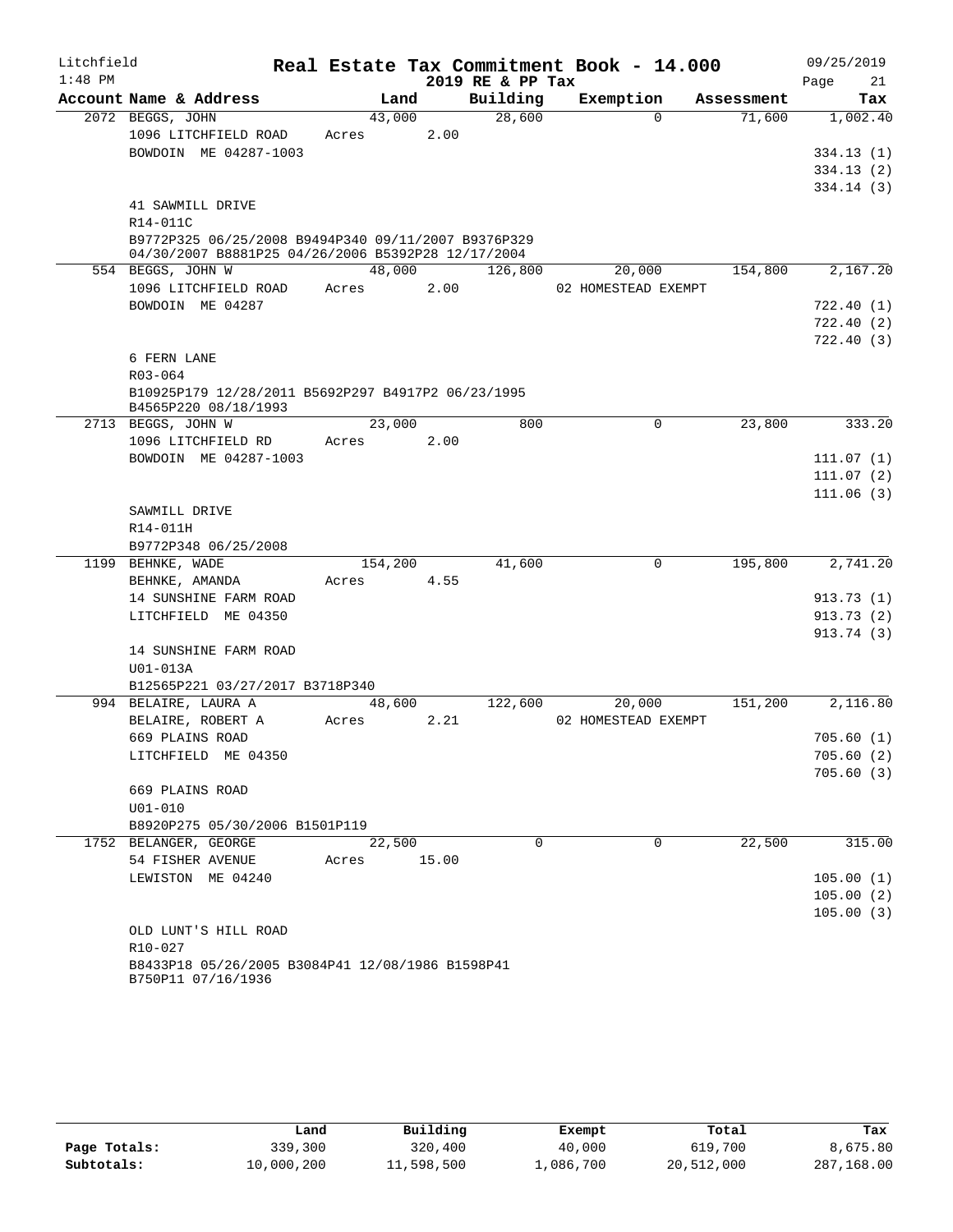| Litchfield |                                                                       | Real Estate Tax Commitment Book - 14.000 |      |                  |                     |            | 09/25/2019  |            |
|------------|-----------------------------------------------------------------------|------------------------------------------|------|------------------|---------------------|------------|-------------|------------|
| $1:48$ PM  |                                                                       |                                          |      | 2019 RE & PP Tax |                     |            | Page        | 22         |
|            | Account Name & Address                                                | Land                                     |      | Building         | Exemption           | Assessment |             | Tax        |
|            | 1265 BELANGER, JOSEPH &<br>JUDITH                                     | 185,500                                  |      | 161,900          | 20,000              | 327,400    |             | 4,583.60   |
|            | 7 KERI LANE                                                           | Acres                                    | 0.68 |                  | 02 HOMESTEAD EXEMPT |            |             |            |
|            | LITCHFIELD ME 04350                                                   |                                          |      |                  |                     |            | 1,527.87(1) |            |
|            |                                                                       |                                          |      |                  |                     |            | 1,527.87(2) |            |
|            |                                                                       |                                          |      |                  |                     |            | 1,527.86(3) |            |
|            | 7 KERI LANE                                                           |                                          |      |                  |                     |            |             |            |
|            | $U11 - 028$                                                           |                                          |      |                  |                     |            |             |            |
|            | B5958P80 05/28/1999                                                   |                                          |      |                  |                     |            |             |            |
|            | 530 BELL, GARY S.                                                     | 152,000                                  |      | 159,900          | 20,000              | 291,900    |             | 4,086.60   |
|            | 57 GRANT ROAD                                                         | Acres                                    | 0.32 |                  | 02 HOMESTEAD EXEMPT |            |             |            |
|            | LITCHFIELD ME 04350                                                   |                                          |      |                  |                     |            | 1,362.20(1) |            |
|            |                                                                       |                                          |      |                  |                     |            | 1,362.20(2) |            |
|            | 57 GRANT ROAD                                                         |                                          |      |                  |                     |            | 1,362.20(3) |            |
|            | $U11 - 023$                                                           |                                          |      |                  |                     |            |             |            |
|            | B5579P211 03/15/1998                                                  |                                          |      |                  |                     |            |             |            |
|            | 481 BELL, JOLINE A. &                                                 | 187,400                                  |      | 220,900          | $\mathbf 0$         | 408,300    |             | 5,716.20   |
|            | LAWRENCE E.                                                           |                                          |      |                  |                     |            |             |            |
|            | PO BOX 158                                                            | Acres                                    | 1.29 |                  |                     |            |             |            |
|            | LITCHFIELD ME 04350                                                   |                                          |      |                  |                     |            | 1,905.40(1) |            |
|            |                                                                       |                                          |      |                  |                     |            | 1,905.40(2) |            |
|            |                                                                       |                                          |      |                  |                     |            | 1,905.40(3) |            |
|            | 26 WEED DRIVE<br>$U25 - 007$                                          |                                          |      |                  |                     |            |             |            |
|            | B7092P56                                                              |                                          |      |                  |                     |            |             |            |
|            | 106 BELL, LAURENCE A                                                  | 49,000                                   |      | 2,600            | $\mathbf 0$         | 51,600     |             | 722.40     |
|            | BELL LOUANNA A                                                        | Acres                                    | 0.48 |                  |                     |            |             |            |
|            | PO BOX 1022                                                           |                                          |      |                  |                     |            |             | 240.80(1)  |
|            | WILLIAMSBURG MA                                                       |                                          |      |                  |                     |            |             | 240.80(2)  |
|            | 01096-1022                                                            |                                          |      |                  |                     |            |             |            |
|            | 135 GOODWIN DRIVE                                                     |                                          |      |                  |                     |            |             | 240.80(3)  |
|            | R14-022                                                               |                                          |      |                  |                     |            |             |            |
|            | B4281P243 11/21/1992                                                  |                                          |      |                  |                     |            |             |            |
|            | 2142 BELLER, JOANNA R                                                 | 45,300                                   |      | 41,700           | 20,000              | 67,000     |             | 938.00     |
|            | BELLER, BRIAN K                                                       | Acres                                    | 1.10 |                  | 02 HOMESTEAD EXEMPT |            |             |            |
|            | 105 WHIPPOORWILL ROAD                                                 |                                          |      |                  |                     |            |             | 312.67(1)  |
|            | LITCHFIELD ME 04350                                                   |                                          |      |                  |                     |            |             | 312.67(2)  |
|            |                                                                       |                                          |      |                  |                     |            |             | 312.66(3)  |
|            | 105 WHIPPOORWILL ROAD                                                 |                                          |      |                  |                     |            |             |            |
|            | $U21 - 014$                                                           |                                          |      |                  |                     |            |             |            |
|            | B9777P67 06/30/2008 B6004P262 07/21/1999<br>690 BELLMORE, BRITTANY L. | 45,000                                   |      | 99,900           | 20,000              | 124,900    |             | 1,748.60   |
|            | 51 HARDSCRABBLE ROAD                                                  | Acres                                    | 1.00 |                  | 02 HOMESTEAD EXEMPT |            |             |            |
|            | LITCHFIELD ME 04350                                                   |                                          |      |                  |                     |            |             | 582.87(1)  |
|            |                                                                       |                                          |      |                  |                     |            |             | 582.87(2)  |
|            |                                                                       |                                          |      |                  |                     |            |             | 582.86 (3) |
|            | 51 HARDSCRABBLE ROAD                                                  |                                          |      |                  |                     |            |             |            |
|            | $U20 - 003$                                                           |                                          |      |                  |                     |            |             |            |
|            | B12107P294 09/21/2015 B4615P208                                       |                                          |      |                  |                     |            |             |            |

|              | Land       | Building   | Exempt    | Total      | Tax        |
|--------------|------------|------------|-----------|------------|------------|
| Page Totals: | 664,200    | 686,900    | 80,000    | 1,271,100  | 17,795.40  |
| Subtotals:   | 10,664,400 | 12,285,400 | 1,166,700 | 21,783,100 | 304,963.40 |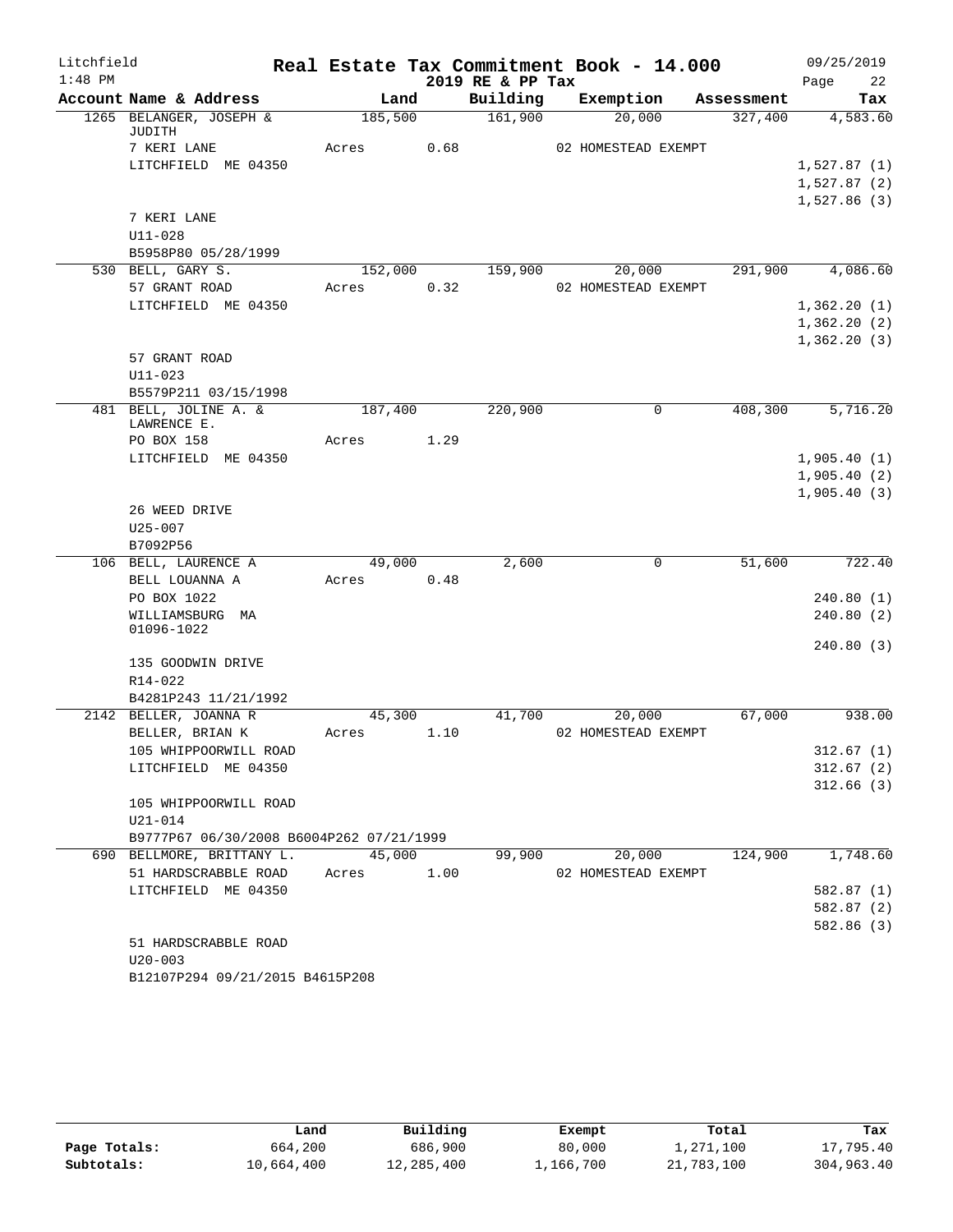| Litchfield |                                                                               |         |      |                  | Real Estate Tax Commitment Book - 14.000 |            | 09/25/2019  |           |
|------------|-------------------------------------------------------------------------------|---------|------|------------------|------------------------------------------|------------|-------------|-----------|
| $1:48$ PM  |                                                                               |         |      | 2019 RE & PP Tax |                                          |            | Page        | 23        |
|            | Account Name & Address                                                        | Land    |      | Building         | Exemption                                | Assessment |             | Tax       |
|            | 1322 BELYAEV, EDUARD                                                          | 104,800 |      | 296,500          | 20,000                                   | 381,300    |             | 5,338.20  |
|            | NOUJNYKH, TATIANA                                                             | Acres   | 9.00 |                  | 02 HOMESTEAD EXEMPT                      |            |             |           |
|            | 126 STEVENSTOWN ROAD                                                          |         |      |                  |                                          |            | 1,779.40(1) |           |
|            | LITCHFIELD ME 04350                                                           |         |      |                  |                                          |            | 1,779.40(2) |           |
|            |                                                                               |         |      |                  |                                          |            | 1,779.40(3) |           |
|            | 126 STEVENSTOWN ROAD                                                          |         |      |                  |                                          |            |             |           |
|            | R13-033                                                                       |         |      |                  |                                          |            |             |           |
|            | B11545P190 10/17/2013 B7551P183 08/04/2003                                    |         |      |                  |                                          |            |             |           |
|            | 231 BEN, MANUEL RK                                                            | 37,700  |      | 116,400          | 0                                        | 154,100    |             | 2,157.40  |
|            | BEN, SUSAN L                                                                  | Acres   | 0.50 |                  |                                          |            |             |           |
|            | 2782 HALLOWELL ROAD                                                           |         |      |                  |                                          |            |             | 719.13(1) |
|            | LITCHFIELD ME 04350                                                           |         |      |                  |                                          |            |             | 719.13(2) |
|            |                                                                               |         |      |                  |                                          |            |             | 719.14(3) |
|            | 2782 HALLOWELL ROAD<br>$R02 - 040$                                            |         |      |                  |                                          |            |             |           |
|            | B13094P169 11/26/2018                                                         |         |      |                  |                                          |            |             |           |
|            | 337 BENDELE, HANA J.                                                          | 48,000  |      | 168,700          | $\Omega$                                 | 216,700    |             | 3,033.80  |
|            | 277 MARSH ROAD                                                                | Acres   | 2.01 |                  |                                          |            |             |           |
|            | SABATTUS ME 04280                                                             |         |      |                  |                                          |            | 1,011.27(1) |           |
|            |                                                                               |         |      |                  |                                          |            | 1,011.27(2) |           |
|            |                                                                               |         |      |                  |                                          |            | 1,011.26(3) |           |
|            | 118 STEVENSTOWN ROAD                                                          |         |      |                  |                                          |            |             |           |
|            | R13-032                                                                       |         |      |                  |                                          |            |             |           |
|            | B12754P328 10/20/2017 B9802P210 07/24/2008 B8047P172                          |         |      |                  |                                          |            |             |           |
|            | 07/26/2004                                                                    |         |      |                  |                                          |            |             |           |
|            | 215 BENEDIX, GERTRUDE &                                                       | 134,300 |      | 74,300           | $\mathbf 0$                              | 208,600    |             | 2,920.40  |
|            | <b>JAMES TRUSTEES</b>                                                         |         |      |                  |                                          |            |             |           |
|            | FAMILY TRUST                                                                  | Acres   | 0.24 |                  |                                          |            |             |           |
|            | PO BOX 431                                                                    |         |      |                  |                                          |            |             | 973.47(1) |
|            | LITCHFIELD ME 04350                                                           |         |      |                  |                                          |            |             | 973.47(2) |
|            |                                                                               |         |      |                  |                                          |            |             | 973.46(3) |
|            | 9 SALAMANDER DRIVE                                                            |         |      |                  |                                          |            |             |           |
|            | U14-017                                                                       |         |      |                  |                                          |            |             |           |
|            | B9383P271 06/12/2007 B6359P48 01/20/6200<br>166 BENEDIX, KEVIN R              | 199,900 |      | 108,000          | $\mathbf 0$                              | 307,900    |             | 4,310.60  |
|            | 2 HEARTHSTONE PLACE                                                           | Acres   | 0.86 |                  |                                          |            |             |           |
|            | ANDOVER MA 01810                                                              |         |      |                  |                                          |            | 1,436.87(1) |           |
|            |                                                                               |         |      |                  |                                          |            | 1,436.87(2) |           |
|            |                                                                               |         |      |                  |                                          |            | 1,436.86(3) |           |
|            | 164 QUACKENBUSH LANE                                                          |         |      |                  |                                          |            |             |           |
|            | $U11 - 052$                                                                   |         |      |                  |                                          |            |             |           |
|            | B9587P112 12/07/2007 B1475P338 07/19/1968                                     |         |      |                  |                                          |            |             |           |
| 2407       | BENNETT, KRISTOPHER E.                                                        | 47,200  |      | 190,200          | 20,000                                   | 217,400    |             | 3,043.60  |
|            | 151 WENTZELL ROAD                                                             | Acres   | 1.72 |                  | 02 HOMESTEAD EXEMPT                      |            |             |           |
|            | LITCHFIELD ME 04350                                                           |         |      |                  |                                          |            | 1,014.53(1) |           |
|            |                                                                               |         |      |                  |                                          |            | 1,014.53(2) |           |
|            |                                                                               |         |      |                  |                                          |            | 1,014.54(3) |           |
|            | 151 WENTZELL ROAD                                                             |         |      |                  |                                          |            |             |           |
|            | R03-073B                                                                      |         |      |                  |                                          |            |             |           |
|            | B11676P86 04/08/2014 B11628P47 12/31/2013 B11624P118                          |         |      |                  |                                          |            |             |           |
|            | 12/31/2013 B11468P189 07/09/2013 B11181P187<br>09/13/2012 B6354P43 06/30/2004 |         |      |                  |                                          |            |             |           |

|              | Land       | Building   | Exempt    | Total      | Tax        |
|--------------|------------|------------|-----------|------------|------------|
| Page Totals: | 571,900    | 954,100    | 40,000    | 1,486,000  | 20,804.00  |
| Subtotals:   | 11,236,300 | 13,239,500 | 1,206,700 | 23,269,100 | 325,767.40 |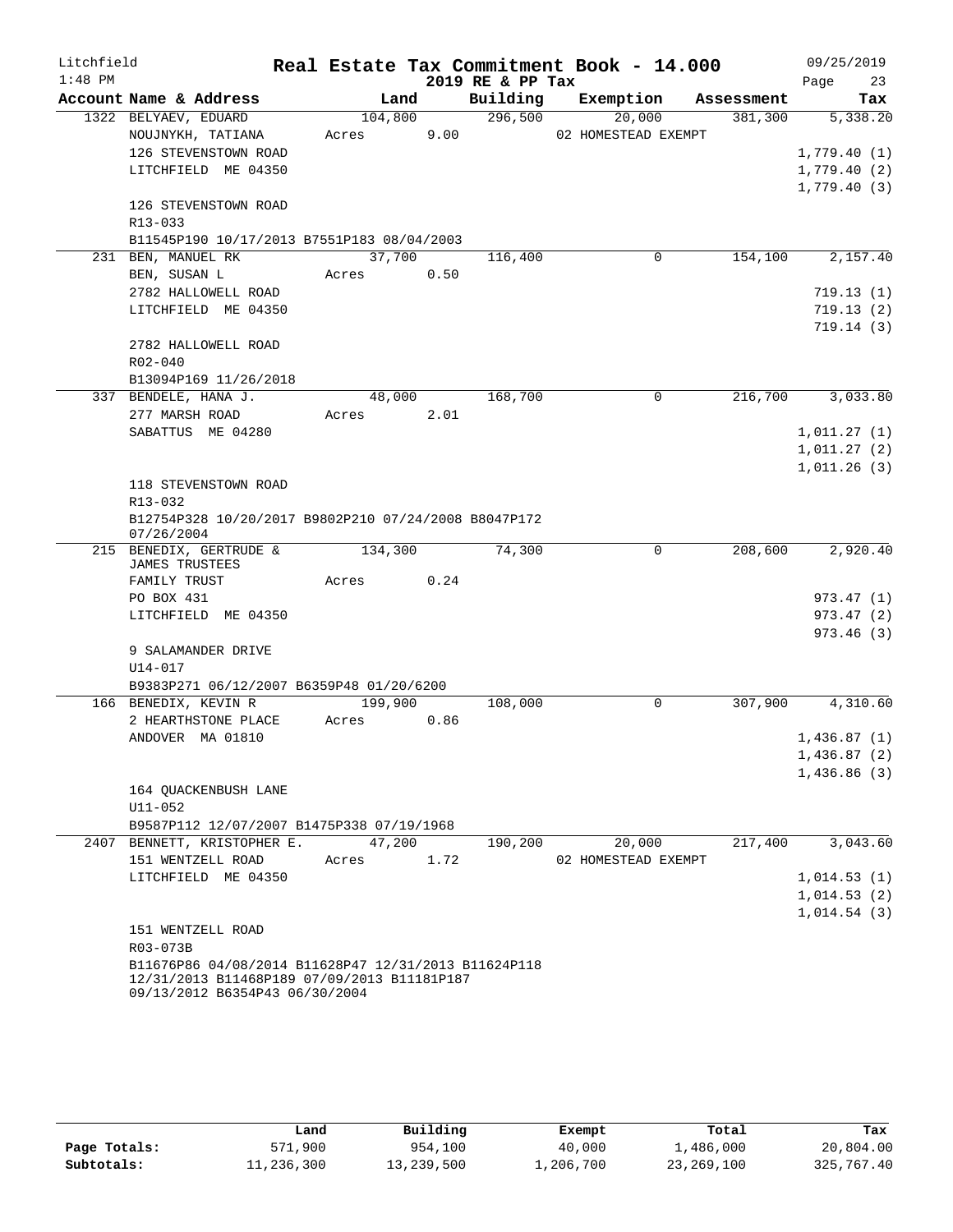| Litchfield |                                                   |         |      |                  | Real Estate Tax Commitment Book - 14.000 |            | 09/25/2019  |
|------------|---------------------------------------------------|---------|------|------------------|------------------------------------------|------------|-------------|
| $1:48$ PM  |                                                   |         |      | 2019 RE & PP Tax |                                          |            | Page<br>24  |
|            | Account Name & Address                            | Land    |      | Building         | Exemption                                | Assessment | Tax         |
|            | 2420 BENNINGTON, SCOTT C                          | 29,500  |      | $\Omega$         | $\Omega$                                 | 29,500     | 413.00      |
|            | BENNINGTON, PENNY A                               | Acres   | 2.50 |                  |                                          |            |             |
|            | 1443 HALLOWELL ROAD                               |         |      |                  |                                          |            | 137.67(1)   |
|            | LITCHFIELD ME 04350                               |         |      |                  |                                          |            | 137.67(2)   |
|            |                                                   |         |      |                  |                                          |            | 137.66 (3)  |
|            | HALLOWELL ROAD<br>$R14 - 059 - 2$                 |         |      |                  |                                          |            |             |
|            | B8036P149 07/16/2004                              |         |      |                  |                                          |            |             |
|            | 2422 BENNINGTON, SCOTT C                          | 27,400  |      | $\Omega$         | 0                                        | 27,400     | 383.60      |
|            | BENNINGTON, PENNY A                               | Acres   | 1.80 |                  |                                          |            |             |
|            | 1443 HALLOWELL ROAD                               |         |      |                  |                                          |            | 127.87(1)   |
|            | LITCHFIELD ME 04350                               |         |      |                  |                                          |            | 127.87(2)   |
|            |                                                   |         |      |                  |                                          |            | 127.86(3)   |
|            | HALLOWELL ROAD                                    |         |      |                  |                                          |            |             |
|            | $R14 - 059 - 1$                                   |         |      |                  |                                          |            |             |
|            | B8036P149 07/16/2004                              |         |      |                  |                                          |            |             |
|            | 926 BENNINGTON, SCOTT C &                         | 40,900  |      | 136,100          | 0                                        | 177,000    | 2,478.00    |
|            | PENNY A                                           |         |      |                  |                                          |            |             |
|            | 1443 HALLOWELL ROAD                               | Acres   | 0.70 |                  |                                          |            |             |
|            | LITCHFIELD ME 04350                               |         |      |                  |                                          |            | 826.00(1)   |
|            |                                                   |         |      |                  |                                          |            | 826.00(2)   |
|            |                                                   |         |      |                  |                                          |            | 826.00(3)   |
|            | 1443 HALLOWELL ROAD                               |         |      |                  |                                          |            |             |
|            | $U20 - 024$                                       |         |      |                  |                                          |            |             |
|            | B5700P195 08/10/1998<br>1629 BENSON, GARY E. & C. | 76,900  |      | 2,800            | $\mathbf 0$                              | 79,700     | 1,115.80    |
|            | ANN                                               |         |      |                  |                                          |            |             |
|            | 223 POND ROAD                                     | Acres   | 2.80 |                  |                                          |            |             |
|            | WEST GARDINER ME 04345                            |         |      |                  |                                          |            | 371.93(1)   |
|            |                                                   |         |      |                  |                                          |            | 371.93(2)   |
|            |                                                   |         |      |                  |                                          |            | 371.94(3)   |
|            | BENSON LANE                                       |         |      |                  |                                          |            |             |
|            | R10-034B                                          |         |      |                  |                                          |            |             |
|            | B6058P349 09/16/1999                              |         |      |                  |                                          |            |             |
|            | 115 BERGERON, JOSEPH S. &                         | 163,800 |      | 142,800          | 20,000                                   | 286,600    | 4,012.40    |
|            | DIANE B.<br>29 KERI LANE                          | Acres   | 0.38 |                  | 02 HOMESTEAD EXEMPT                      |            |             |
|            | LITCHFIELD ME 04350                               |         |      |                  |                                          |            | 1,337.47(1) |
|            |                                                   |         |      |                  |                                          |            | 1,337.47(2) |
|            |                                                   |         |      |                  |                                          |            | 1,337.46(3) |
|            | 29 KERI LANE                                      |         |      |                  |                                          |            |             |
|            | $U10 - 038$                                       |         |      |                  |                                          |            |             |
|            | B7209P20                                          |         |      |                  |                                          |            |             |
|            | 1586 BERGERON, MICHAEL                            | 40,000  |      | $\Omega$         | 0                                        | 40,000     | 560.00      |
|            | BRASWELL, CAREY                                   | Acres   | 0.50 |                  |                                          |            |             |
|            | 24 COUNTY ROAD                                    |         |      |                  |                                          |            | 186.67(1)   |
|            | DUNBARTON NH 03046                                |         |      |                  |                                          |            | 186.67(2)   |
|            |                                                   |         |      |                  |                                          |            | 186.66(3)   |
|            | EASY STREET                                       |         |      |                  |                                          |            |             |
|            | $U09 - 033$                                       |         |      |                  |                                          |            |             |
|            | B13110P36 12/14/2018                              |         |      |                  |                                          |            |             |

|              | Land       | Building   | Exempt    | Total      | Tax        |
|--------------|------------|------------|-----------|------------|------------|
| Page Totals: | 378,500    | 281,700    | 20,000    | 640,200    | 8,962.80   |
| Subtotals:   | 11,614,800 | 13,521,200 | 1,226,700 | 23,909,300 | 334,730.20 |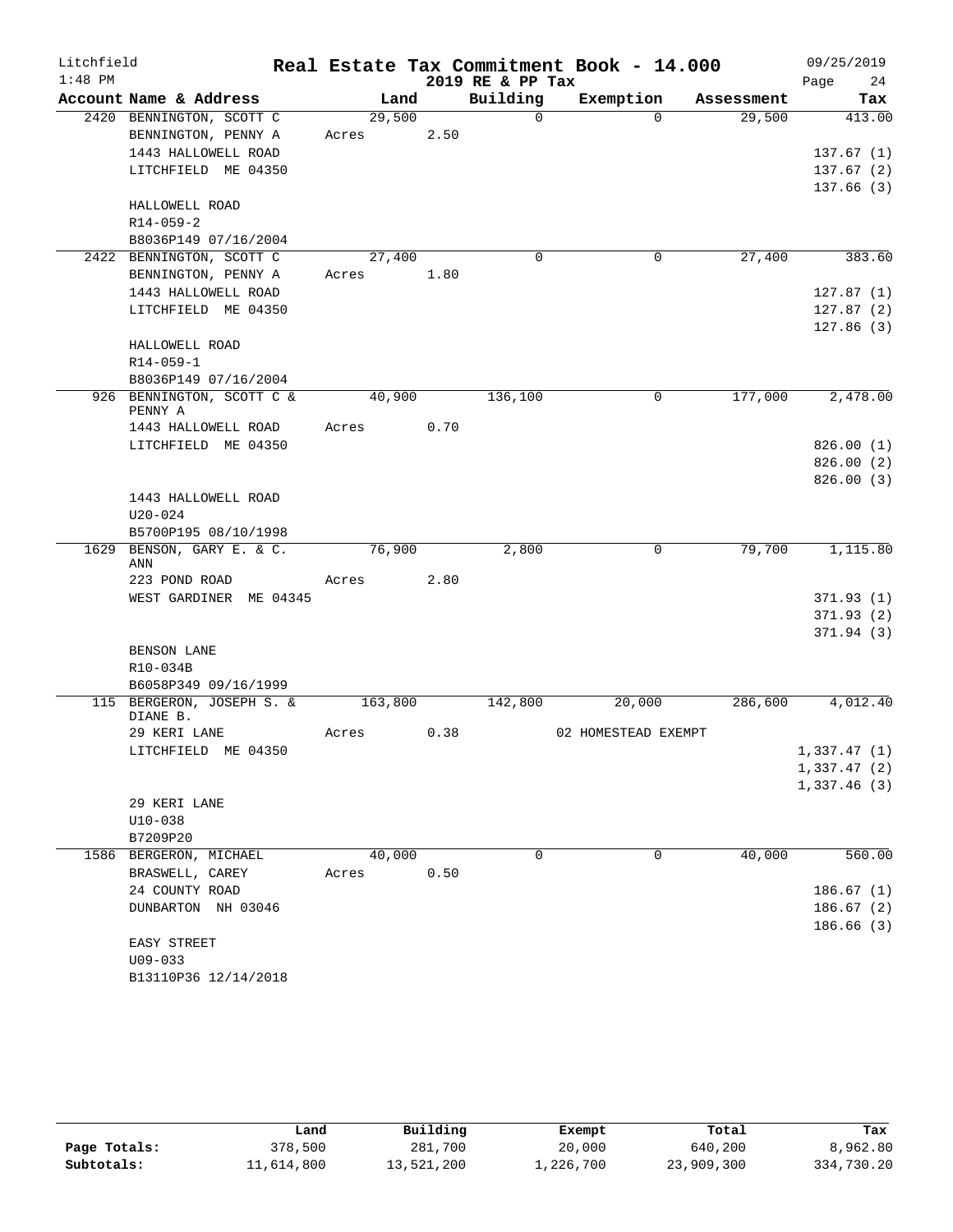| Litchfield |                                                                              |         |       |                  | Real Estate Tax Commitment Book - 14.000 |            | 09/25/2019   |
|------------|------------------------------------------------------------------------------|---------|-------|------------------|------------------------------------------|------------|--------------|
| $1:48$ PM  |                                                                              |         |       | 2019 RE & PP Tax |                                          |            | Page<br>25   |
|            | Account Name & Address                                                       | Land    |       | Building         | Exemption                                | Assessment | Tax          |
|            | 1588 BERGERON, MICHAEL                                                       | 70,000  |       | $\Omega$         | $\Omega$                                 | 70,000     | 980.00       |
|            | BRASWELL, CAREY                                                              | Acres   | 60.90 |                  |                                          |            |              |
|            | 24 COUNTY ROAD                                                               |         |       |                  |                                          |            | 326.67(1)    |
|            | DUNBARTON NH 03046                                                           |         |       |                  |                                          |            | 326.67(2)    |
|            |                                                                              |         |       |                  |                                          |            | 326.66(3)    |
|            | OAK HILL ROAD<br>R05-010                                                     |         |       |                  |                                          |            |              |
|            | B13110P36 12/14/2018                                                         |         |       |                  |                                          |            |              |
|            | 1116 BERNIER, DANIEL J                                                       | 207,600 |       | 9,400            | 0                                        | 217,000    | 3,038.00     |
|            | 515 PEACEPIPE DRIVE                                                          | Acres   | 0.44  |                  |                                          |            |              |
|            | LITCHFIELD ME 04350                                                          |         |       |                  |                                          |            | 1,012.67(1)  |
|            |                                                                              |         |       |                  |                                          |            | 1,012.67(2)  |
|            |                                                                              |         |       |                  |                                          |            | 1,012.66(3)  |
|            | 275 PEACEPIPE DRIVE                                                          |         |       |                  |                                          |            |              |
|            | $U29 - 014$                                                                  |         |       |                  |                                          |            |              |
|            | B7071P123 09/24/2002                                                         |         |       |                  |                                          |            |              |
|            | 1201 BERNIER, DANIEL J. &                                                    | 148,600 |       | 30,800           | 0                                        | 179,400    | 2,511.60     |
|            | SHELLEY ANN BERNIER                                                          |         |       |                  |                                          |            |              |
|            | 515 PEACEPIPE DRIVE                                                          | Acres   | 0.24  |                  |                                          |            |              |
|            | LITCHFIELD ME 04350                                                          |         |       |                  |                                          |            | 837.20 (1)   |
|            |                                                                              |         |       |                  |                                          |            | 837.20 (2)   |
|            |                                                                              |         |       |                  |                                          |            | 837.20 (3)   |
|            | 515 PEACEPIPE DRIVE                                                          |         |       |                  |                                          |            |              |
|            | $U28 - 064$                                                                  |         |       |                  |                                          |            |              |
|            | B10203P145 09/03/2009 B10203P143 09/03/2009<br>B9826P181 08/18/2008 B4097P63 |         |       |                  |                                          |            |              |
|            | 117 BERNIER, MAURICE                                                         | 169,900 |       | 30,500           | $\mathbf 0$                              | 200,400    | 2,805.60     |
|            | 52 VILLAGE ST                                                                | Acres   | 0.42  |                  |                                          |            |              |
|            | LISBON ME 04250                                                              |         |       |                  |                                          |            | 935.20(1)    |
|            |                                                                              |         |       |                  |                                          |            | 935.20(2)    |
|            |                                                                              |         |       |                  |                                          |            | 935.20(3)    |
|            | 507 PEACEPIPE DRIVE                                                          |         |       |                  |                                          |            |              |
|            | $U28 - 061$                                                                  |         |       |                  |                                          |            |              |
|            | B3057P23                                                                     |         |       |                  |                                          |            |              |
|            | 118 BERNIER, MAURICE A                                                       | 155,600 |       | 122,400          | 0                                        | 278,000    | 3,892.00     |
|            | 52 VILLAGE ST                                                                | Acres   | 0.23  |                  |                                          |            |              |
|            | LISBON ME 04250                                                              |         |       |                  |                                          |            | 1, 297.33(1) |
|            |                                                                              |         |       |                  |                                          |            | 1, 297.33(2) |
|            |                                                                              |         |       |                  |                                          |            | 1, 297.34(3) |
|            | 509 PEACEPIPE DRIVE                                                          |         |       |                  |                                          |            |              |
|            | $U28 - 062$                                                                  |         |       |                  |                                          |            |              |
|            | B4760P153                                                                    |         |       |                  |                                          |            |              |
|            | 893 BERNIER, MAURICE A.                                                      | 161,000 |       | 14,900           | $\Omega$                                 | 175,900    | 2,462.60     |
|            | BERNIER, PATRICIA A.                                                         | Acres   | 0.27  |                  |                                          |            |              |
|            | 52 VILLAGE STREET                                                            |         |       |                  |                                          |            | 820.87 (1)   |
|            | LISBON ME 04250                                                              |         |       |                  |                                          |            | 820.87 (2)   |
|            |                                                                              |         |       |                  |                                          |            | 820.86 (3)   |
|            | 511 PEACEPIPE DRIVE                                                          |         |       |                  |                                          |            |              |
|            | $U28 - 063$                                                                  |         |       |                  |                                          |            |              |
|            | B12974P21 07/19/2018 B6870P36                                                |         |       |                  |                                          |            |              |

|              | Land       | Building   | Exempt    | Total      | Tax        |
|--------------|------------|------------|-----------|------------|------------|
| Page Totals: | 912,700    | 208,000    |           | 1,120,700  | 15,689.80  |
| Subtotals:   | 12,527,500 | 13,729,200 | 1,226,700 | 25,030,000 | 350,420.00 |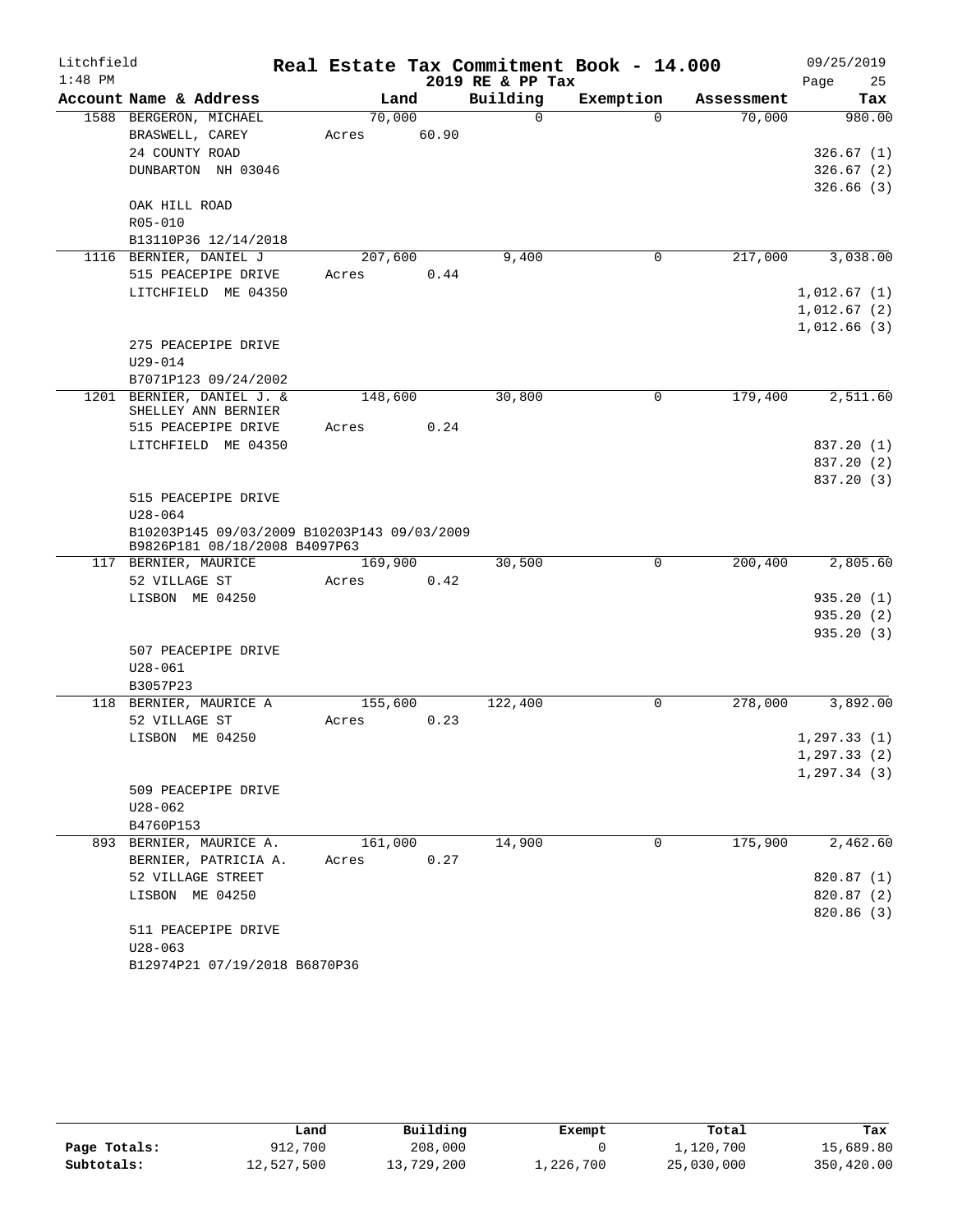| Litchfield |                                                              |             |       | Real Estate Tax Commitment Book - 14.000 |                     |                               | 09/25/2019               |
|------------|--------------------------------------------------------------|-------------|-------|------------------------------------------|---------------------|-------------------------------|--------------------------|
| $1:48$ PM  |                                                              |             |       | 2019 RE & PP Tax                         |                     |                               | Page 26                  |
|            | Account Name & Address                                       |             | Land  |                                          |                     | Building Exemption Assessment | Tax                      |
|            | 120 BERNIER, NORMAND L.                                      |             |       | 70,800 129,900                           | 26,000              | 174,700                       | 2,445.80                 |
|            | BERNIER, JEANNINE B.                                         | Acres 65.00 |       |                                          | 03 VETERANS EXEMPT  |                               |                          |
|            | 761 HUNTINGTON HILL<br>ROAD                                  |             |       |                                          | 02 HOMESTEAD EXEMPT |                               | 815.27(1)                |
|            | LITCHFIELD ME 04350                                          |             |       |                                          |                     |                               | 815.27(2)<br>815.26(3)   |
|            | 761 HUNTINGTON HILL<br>ROAD                                  |             |       |                                          |                     |                               |                          |
|            | R03-123                                                      |             |       |                                          |                     |                               |                          |
|            | B12319P222 06/14/2016 B1393P187                              |             |       |                                          |                     |                               |                          |
|            | 121 BERNIER, NORMAND L. 35,800                               |             |       | 57,900                                   | 0                   | 93,700                        | 1,311.80                 |
|            | BERNIER, JEANNINE B.<br>761 HUNTINGTON HILL                  | Acres 0.40  |       |                                          |                     |                               | 437.27 (1)               |
|            | ROAD                                                         |             |       |                                          |                     |                               |                          |
|            | LITCHFIELD ME 04350                                          |             |       |                                          |                     |                               | 437.27 (2)<br>437.26 (3) |
|            | 745 HUNTINGTON HILL<br><b>ROAD</b>                           |             |       |                                          |                     |                               |                          |
|            | R03-124                                                      |             |       |                                          |                     |                               |                          |
|            | B12319P222 06/14/2016 B2865P215                              |             |       |                                          |                     |                               |                          |
|            | 119 BERNIER, NORMAND L. 61,000                               |             |       | 31,100                                   | $\mathbf 0$         | 92,100                        | 1,289.40                 |
|            | BERNIER, JEANNINE B. Acres 45.00                             |             |       |                                          |                     |                               |                          |
|            | 761 HUNTINGTON HILL<br>ROAD                                  |             |       |                                          |                     |                               | 429.80(1)                |
|            | LITCHFIELD ME 04350                                          |             |       |                                          |                     |                               | 429.80(2)                |
|            |                                                              |             |       |                                          |                     |                               | 429.80(3)                |
|            | 758 HUNTINGTON HILL                                          |             |       |                                          |                     |                               |                          |
|            | <b>ROAD</b>                                                  |             |       |                                          |                     |                               |                          |
|            | $R02 - 004$                                                  |             |       |                                          |                     |                               |                          |
|            | B12319P222 06/14/2016 B1533P217<br>1193 BERNIER, PATRICIA A. | 151,400     |       | 36,500                                   | $\mathbf{0}$        | 187,900                       | 2,630.60                 |
|            | BERNIER, MAURICE                                             | Acres 0.25  |       |                                          |                     |                               |                          |
|            | 52 VILLAGE STREET                                            |             |       |                                          |                     |                               | 876.87(1)                |
|            | LISBON ME 04250                                              |             |       |                                          |                     |                               | 876.87 (2)               |
|            |                                                              |             |       |                                          |                     |                               | 876.86(3)                |
|            | 517 PEACEPIPE DRIVE                                          |             |       |                                          |                     |                               |                          |
|            | $U28 - 065$                                                  |             |       |                                          |                     |                               |                          |
|            | B11815P255 10/02/2014 B1521P569                              |             |       |                                          |                     |                               |                          |
|            | 124 BERNOTAVICZ, FREDA                                       | 58,700      |       |                                          | 225,400 20,000      | 264,100                       | 3,697.40                 |
|            | 23 HUFF'S MILL ROAD                                          | Acres 16.00 |       |                                          | 02 HOMESTEAD EXEMPT |                               |                          |
|            | LITCHFIELD ME 04350                                          |             |       |                                          |                     |                               | 1,232.47(1)              |
|            |                                                              |             |       |                                          |                     |                               | 1, 232.47(2)             |
|            |                                                              |             |       |                                          |                     |                               | 1,232.46(3)              |
|            | 23 HUFF'S MILL ROAD                                          |             |       |                                          |                     |                               |                          |
|            | R01-032                                                      |             |       |                                          |                     |                               |                          |
|            | B8417P37 04/25/2005 B7848P185 02/14/2004                     |             |       |                                          |                     |                               |                          |
|            | 125 BERNOTAVICZ, FREDA                                       |             | 3,300 | $\Omega$                                 | $\Omega$            | 3,300                         | 46.20                    |
|            | 23 HUFFS HILL ROAD                                           | Acres 12.00 |       |                                          |                     |                               |                          |
|            | LITCHFIELD ME 04350                                          |             |       |                                          |                     |                               | 15.40(1)                 |
|            |                                                              |             |       |                                          |                     |                               | 15.40(2)                 |
|            |                                                              |             |       |                                          |                     |                               | 15.40(3)                 |
|            | DEAD RIVER ROAD                                              |             |       |                                          |                     |                               |                          |
|            | R01-031                                                      |             |       |                                          |                     |                               |                          |
|            | B8417P37 04/25/2005 B7848P185                                |             |       |                                          |                     |                               |                          |

|              | Land       | Building   | Exempt    | Total      | Tax        |
|--------------|------------|------------|-----------|------------|------------|
| Page Totals: | 381,000    | 480,800    | 46,000    | 815,800    | 11,421.20  |
| Subtotals:   | 12,908,500 | 14,210,000 | 1,272,700 | 25,845,800 | 361,841.20 |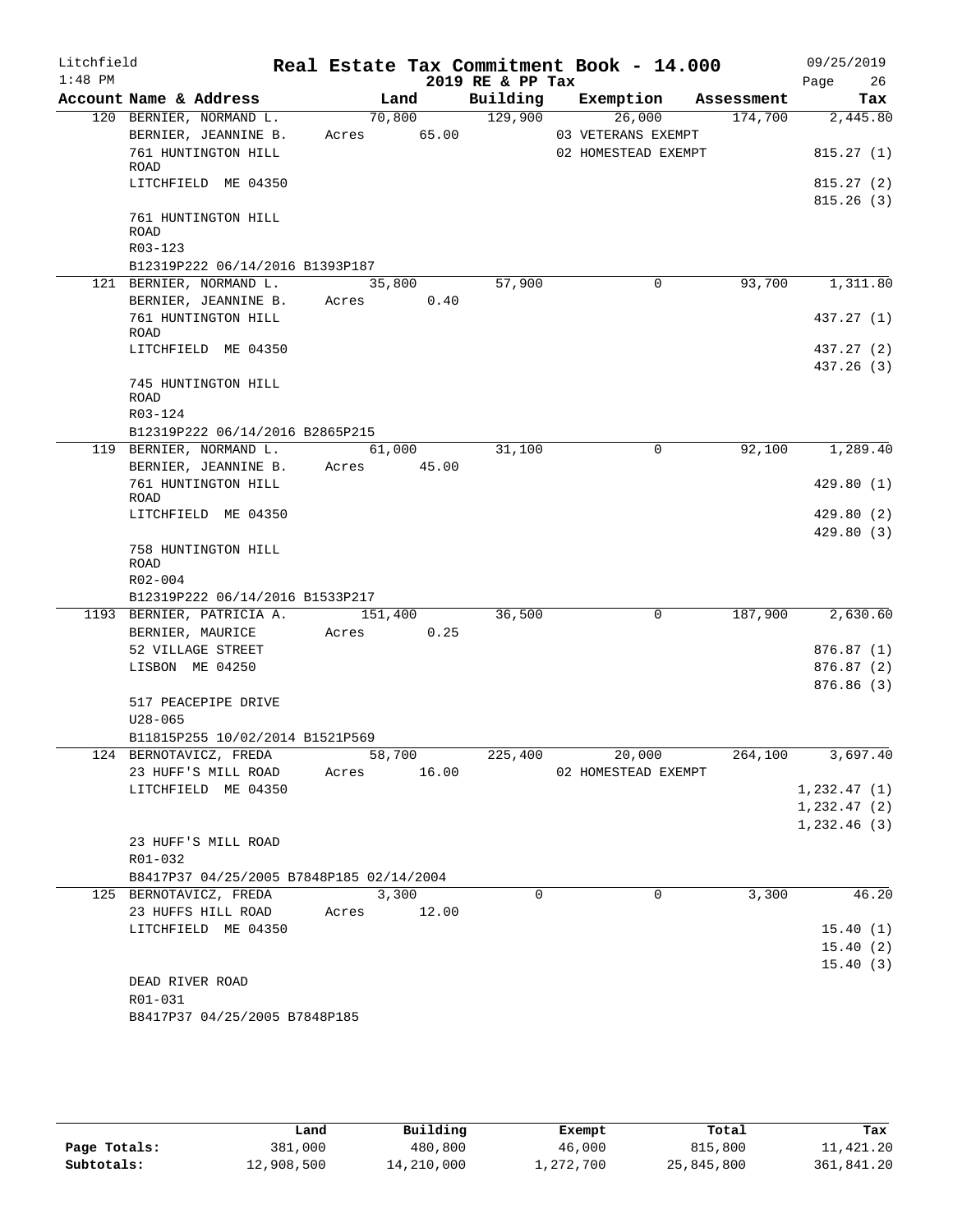| Litchfield<br>$1:48$ PM |                                                                                                                                       |       |                      |          | 2019 RE & PP Tax | Real Estate Tax Commitment Book - 14.000 |            | 09/25/2019<br>Page<br>27                                      |
|-------------------------|---------------------------------------------------------------------------------------------------------------------------------------|-------|----------------------|----------|------------------|------------------------------------------|------------|---------------------------------------------------------------|
|                         | Account Name & Address                                                                                                                |       | Land                 |          |                  | Building Exemption                       | Assessment | Tax                                                           |
|                         | 2788 BERRY, DALE<br>BERRY, ROBERT<br>9 ELM LANE<br>Litchfield ME 04350<br>9 ELM LANE                                                  |       |                      | $\Omega$ | 11,400           | 11,400<br>02 HOMESTEAD EXEMPT            | $\Omega$   | 0.00                                                          |
|                         | R03-073-ON-7                                                                                                                          |       |                      |          |                  |                                          |            |                                                               |
|                         | 2154 BERUBE, AMANDA LYNN<br>101 BOWDOIN STREET<br>WINTHROP ME 04364                                                                   |       | 80,900<br>Acres 0.33 |          | 60,000           | 20,000<br>02 HOMESTEAD EXEMPT            | 120,900    | 1,692.60<br>564.20(1)<br>564.20(2)                            |
|                         | 8 SOUTH LAKEVIEW DRIVE<br>$U28 - 030$                                                                                                 |       |                      |          |                  |                                          |            | 564.20(3)                                                     |
|                         | B9303P218 04/03/2007 B6407P154 02/20/2001                                                                                             |       |                      |          |                  |                                          |            |                                                               |
|                         | 1292 BERUBE, CURT<br>341 PEACPIPE DRIVE<br>LITCHFIELD ME 04350<br>100 GRANT ROAD<br>U11-005A                                          |       | 73,000<br>Acres      | 2.00     | 221,900          | 20,000<br>02 HOMESTEAD EXEMPT            |            | 274,900 3,848.60<br>1,282.87(1)<br>1,282.87(2)<br>1,282.86(3) |
|                         | B10358P321 03/11/2010 B4602P199                                                                                                       |       |                      |          |                  |                                          |            |                                                               |
|                         | 1797 BERUBE, DANIEL W.<br>56 PURGATORY DRIVE<br>LITCHFIELD ME 04350                                                                   |       | Acres                | 0.70     | 95,600 136,200   | 0                                        |            | 231,800 3,245.20<br>1,081.73(1)<br>1,081.73(2)<br>1,081.74(3) |
|                         | 420 PEACEPIPE DRIVE<br>$U28 - 014$<br>B11268P56 12/21/2012 B5028P289 12/01/1995                                                       |       |                      |          |                  |                                          |            |                                                               |
|                         | 1576 BERUBE, DANIEL W.<br>56 PURGATORY DRIVE<br>LITCHFIELD ME 04350<br>56 PURGATORY DRIVE<br>U22-015<br>B12661P13 07/14/2017 B3587P94 |       | 79,000<br>Acres      | 0.66     | 79,200           | 20,000<br>02 HOMESTEAD EXEMPT            |            | 138,200 1,934.80<br>644.93(1)<br>644.93 (2)<br>644.94 (3)     |
|                         | 1289 BERUBE, DIANE                                                                                                                    |       | 35,400               |          | 22,800           | 0                                        | 58,200     | 814.80                                                        |
|                         | 111 GRANT ROAD<br>LITCHFIELD ME 04350<br>GRANT ROAD<br>U11-006                                                                        | Acres |                      | 0.25     |                  |                                          |            | 271.60 (1)<br>271.60 (2)<br>271.60 (3)                        |
|                         | B2266P147 12/18/1979                                                                                                                  |       |                      |          |                  |                                          |            |                                                               |
|                         | 2775 BERUBE, DIANE<br>111 GRANT ROAD<br>Litchfield ME 04350<br>GRANT ROAD<br>$U11 - 005$                                              | Acres | 7,200                | 2.40     | 0                | 0                                        | 7,200      | 100.80<br>33.60(1)<br>33.60(2)<br>33.60(3)                    |
|                         | B10827P59 09/07/2011 B2266P147 12/18/1979                                                                                             | Land  |                      | Building |                  | Exempt                                   | Total      | Tax                                                           |

|              | Land       | Building   | Exempt    | Total      | Tax        |
|--------------|------------|------------|-----------|------------|------------|
| Page Totals: | 371,100    | 531,500    | 71,400    | 831,200    | 11,636.80  |
| Subtotals:   | 13,279,600 | 14,741,500 | 1,344,100 | 26,677,000 | 373,478.00 |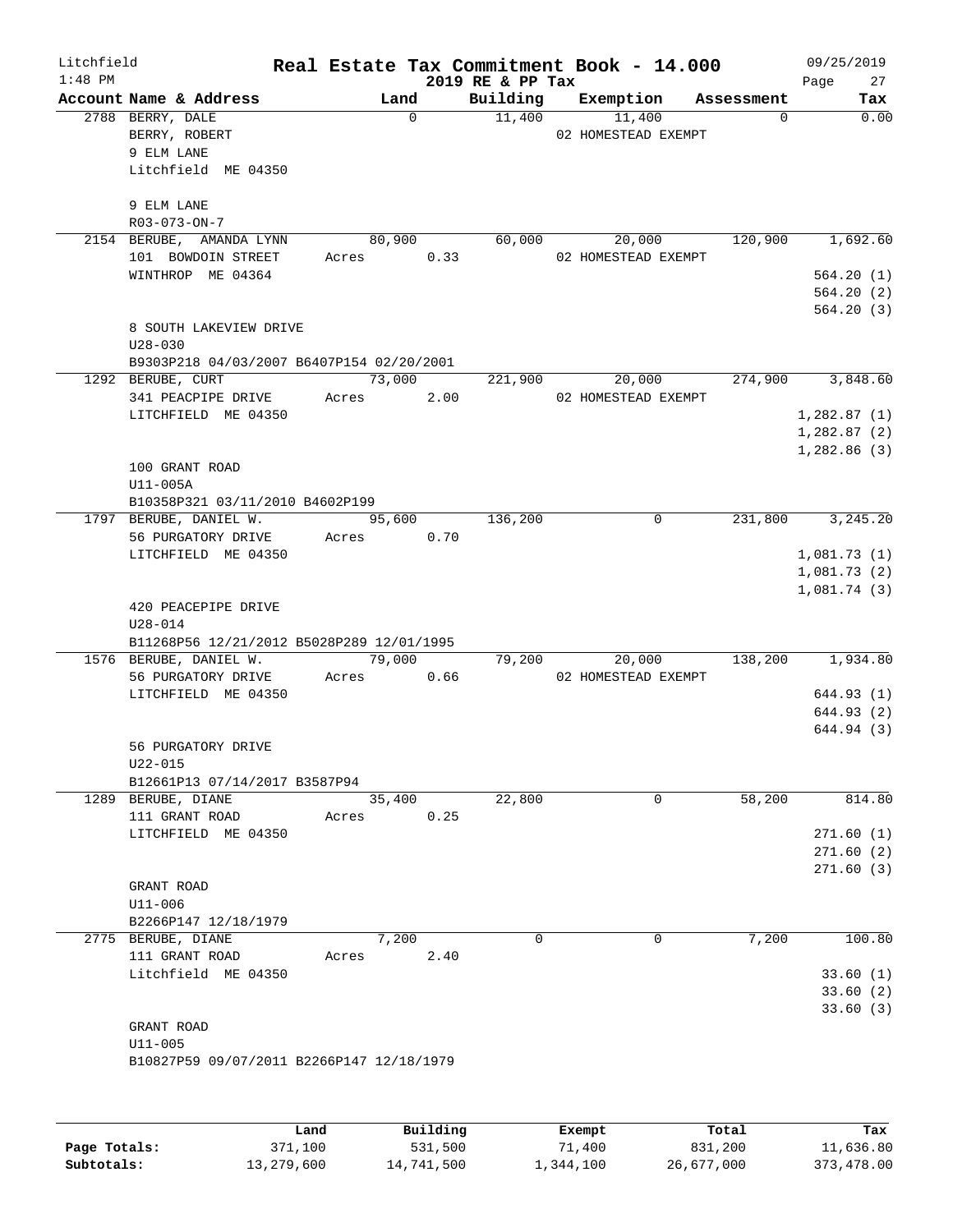| Litchfield |                                                                   |         |        |      |                  | Real Estate Tax Commitment Book - 14.000 |            | 09/25/2019                 |            |
|------------|-------------------------------------------------------------------|---------|--------|------|------------------|------------------------------------------|------------|----------------------------|------------|
| $1:48$ PM  |                                                                   |         |        |      | 2019 RE & PP Tax |                                          |            | Page                       | 28         |
|            | Account Name & Address                                            |         | Land   |      | Building         | Exemption                                | Assessment |                            | Tax        |
|            | 131 BERUBE, ERNEST                                                | 229,500 |        |      | 102,000          | 20,000                                   | 311,500    |                            | 4,361.00   |
|            | 341 PEACEPIPE DRIVE                                               | Acres   |        | 0.70 |                  | 02 HOMESTEAD EXEMPT                      |            |                            |            |
|            | LITCHFIELD ME 04350                                               |         |        |      |                  |                                          |            | 1,453.67(1)                |            |
|            |                                                                   |         |        |      |                  |                                          |            | 1,453.67(2)                |            |
|            |                                                                   |         |        |      |                  |                                          |            | 1,453.66(3)                |            |
|            | 341 PEACEPIPE DRIVE                                               |         |        |      |                  |                                          |            |                            |            |
|            | $U28 - 003$                                                       |         |        |      |                  |                                          |            |                            |            |
|            | B1619P335                                                         |         |        |      |                  |                                          |            |                            |            |
|            | 214 BERUBE, MARC G                                                |         | 45,300 |      | 96,600           | 20,000                                   | 121,900    |                            | 1,706.60   |
|            | 254 MAXWELL ROAD                                                  | Acres   |        | 1.10 |                  | 02 HOMESTEAD EXEMPT                      |            |                            |            |
|            | LITCHFIELD ME 04350                                               |         |        |      |                  |                                          |            |                            | 568.87(1)  |
|            |                                                                   |         |        |      |                  |                                          |            |                            | 568.87(2)  |
|            |                                                                   |         |        |      |                  |                                          |            |                            | 568.86(3)  |
|            | 254 MAXWELL ROAD                                                  |         |        |      |                  |                                          |            |                            |            |
|            | R03-054                                                           |         |        |      |                  |                                          |            |                            |            |
|            | B10592P348 01/26/2011 B7823P74 01/30/2004<br>132 BERUBE, NORMAND  | 115,100 |        |      |                  | $\Omega$                                 |            |                            | 4,356.80   |
|            |                                                                   | Acres   |        |      | 196,100          |                                          | 311,200    |                            |            |
|            | BERUBE, LUANNE R.<br>12 LINCOLN ROAD                              |         |        | 3.16 |                  |                                          |            |                            |            |
|            | NEWTON NH 03858                                                   |         |        |      |                  |                                          |            | 1,452.27(1)<br>1,452.27(2) |            |
|            |                                                                   |         |        |      |                  |                                          |            | 1,452.26(3)                |            |
|            | 82 PURGATORY DRIVE                                                |         |        |      |                  |                                          |            |                            |            |
|            | $U24 - 022$                                                       |         |        |      |                  |                                          |            |                            |            |
|            | B12133P162 10/13/2015 B11744P300 07/12/2014                       |         |        |      |                  |                                          |            |                            |            |
|            | B3263P239 11/06/1987                                              |         |        |      |                  |                                          |            |                            |            |
|            | 133 BERUBE, RONALD, JOHN &<br>MARC                                | 131,900 |        |      | 73,800           | 0                                        | 205,700    |                            | 2,879.80   |
|            | 37 HENRY ROAD                                                     | Acres   |        | 0.23 |                  |                                          |            |                            |            |
|            | NO YARMOUTH ME 04097                                              |         |        |      |                  |                                          |            |                            | 959.93(1)  |
|            |                                                                   |         |        |      |                  |                                          |            |                            | 959.93(2)  |
|            |                                                                   |         |        |      |                  |                                          |            |                            | 959.94(3)  |
|            | 202 MACE ROAD                                                     |         |        |      |                  |                                          |            |                            |            |
|            | $U14 - 023$                                                       |         |        |      |                  |                                          |            |                            |            |
|            | B5443P151                                                         |         |        |      |                  |                                          |            |                            |            |
|            | 2235 BERUBE, SHAYNE E.                                            |         | 48,100 |      | 146,600          | 0                                        | 194,700    |                            | 2,725.80   |
|            | 22 OAKHILL ROAD                                                   | Acres   |        | 2.03 |                  |                                          |            |                            |            |
|            | LITCHFIELD ME 04350                                               |         |        |      |                  |                                          |            |                            | 908.60(1)  |
|            |                                                                   |         |        |      |                  |                                          |            |                            | 908.60(2)  |
|            | 22 OAK HILL ROAD                                                  |         |        |      |                  |                                          |            |                            | 908.60(3)  |
|            | $R05 - 009 - 2$                                                   |         |        |      |                  |                                          |            |                            |            |
|            | B10879P210 11/07/2011 B6936P305 06/05/2002                        |         |        |      |                  |                                          |            |                            |            |
|            | 908 BERUBE, TODD R.                                               |         | 55,400 |      | 128,300          | $\Omega$                                 | 183,700    |                            | 2,571.80   |
|            | 36 BUFFIE LANDE                                                   | Acres   |        | 4.47 |                  |                                          |            |                            |            |
|            | GREENE ME 04236                                                   |         |        |      |                  |                                          |            |                            | 857.27 (1) |
|            |                                                                   |         |        |      |                  |                                          |            |                            | 857.27 (2) |
|            |                                                                   |         |        |      |                  |                                          |            |                            | 857.26(3)  |
|            | 73 OAK HILL ROAD                                                  |         |        |      |                  |                                          |            |                            |            |
|            | R05-030                                                           |         |        |      |                  |                                          |            |                            |            |
|            | B11571P267 11/20/2013 B10418P308 05/13/2010                       |         |        |      |                  |                                          |            |                            |            |
|            | B10403P61 04/29/2010 B3356P332 05/26/1988 B2872P298<br>05/28/1985 |         |        |      |                  |                                          |            |                            |            |

|              | Land       | Building   | Exempt    | Total      | Tax        |
|--------------|------------|------------|-----------|------------|------------|
| Page Totals: | 625,300    | 743,400    | 40,000    | 1,328,700  | 18,601.80  |
| Subtotals:   | 13,904,900 | 15,484,900 | 1,384,100 | 28,005,700 | 392,079.80 |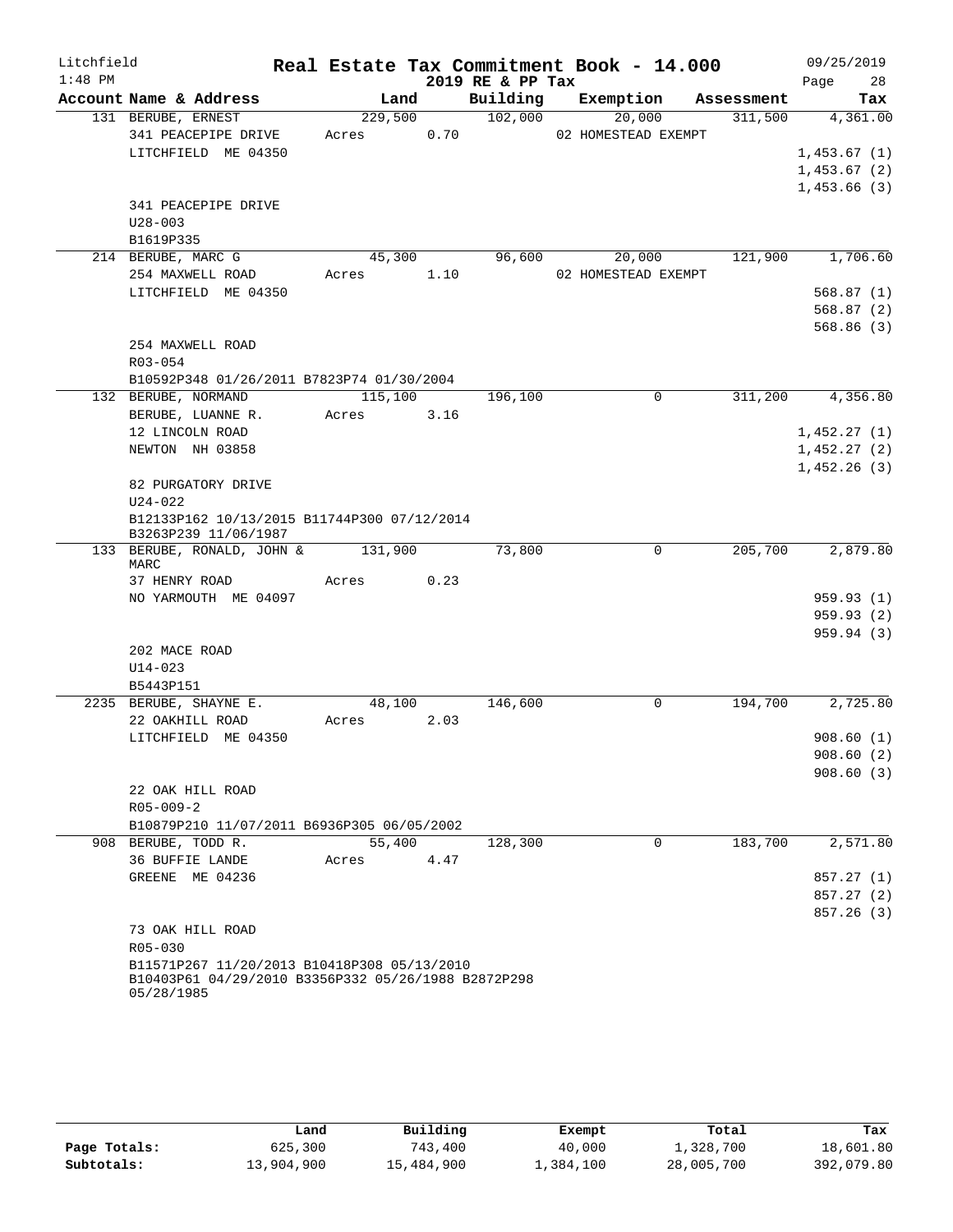| Litchfield |                                                                 |         |       |                  | Real Estate Tax Commitment Book - 14.000 |            | 09/25/2019             |
|------------|-----------------------------------------------------------------|---------|-------|------------------|------------------------------------------|------------|------------------------|
| $1:48$ PM  |                                                                 |         |       | 2019 RE & PP Tax |                                          |            | 29<br>Page             |
|            | Account Name & Address                                          |         | Land  | Building         | Exemption                                | Assessment | Tax                    |
|            | 907 BERUBE, TODD R.                                             | 47,400  |       | $\Omega$         | $\Omega$                                 | 47,400     | 663.60                 |
|            | 73 OAK HILL ROAD                                                | Acres   | 28.30 |                  |                                          |            |                        |
|            | LITCHFIELD ME 04350                                             |         |       |                  |                                          |            | 221.20(1)              |
|            |                                                                 |         |       |                  |                                          |            | 221.20(2)<br>221.20(3) |
|            | OAK HILL ROAD                                                   |         |       |                  |                                          |            |                        |
|            | R05-028                                                         |         |       |                  |                                          |            |                        |
|            | B13180P108 04/01/2019 B10718P308 05/17/2010                     |         |       |                  |                                          |            |                        |
|            | B10418P308 05/13/2010 B10403P64 04/29/2010 B3356P332            |         |       |                  |                                          |            |                        |
|            | 05/28/1985                                                      |         |       |                  |                                          |            |                        |
|            | 1773 BESSON, PAUL                                               | 57,400  |       | 131,900          | 20,000                                   | 169,300    | 2,370.20               |
|            | PO BOX 81                                                       | Acres   | 5.13  |                  | 02 HOMESTEAD EXEMPT                      |            |                        |
|            | LITCHFIELD ME 04350                                             |         |       |                  |                                          |            | 790.07 (1)             |
|            |                                                                 |         |       |                  |                                          |            | 790.07(2)<br>790.06(3) |
|            | 39 CANTY LANE                                                   |         |       |                  |                                          |            |                        |
|            | $R13 - 023 - 5$                                                 |         |       |                  |                                          |            |                        |
|            | B6483P174                                                       |         |       |                  |                                          |            |                        |
|            | 1377 BETTS, HOWARD R.                                           | 126,600 |       | 47,500           | 0                                        | 174,100    | 2,437.40               |
|            | 422 MAPLE ST                                                    | Acres   | 0.17  |                  |                                          |            |                        |
|            | FARMINGDALE ME 04344                                            |         |       |                  |                                          |            | 812.47 (1)             |
|            |                                                                 |         |       |                  |                                          |            | 812.47 (2)             |
|            |                                                                 |         |       |                  |                                          |            | 812.46(3)              |
|            | 18 COVE DRIVE                                                   |         |       |                  |                                          |            |                        |
|            | $U29 - 002$                                                     |         |       |                  |                                          |            |                        |
|            | B12740P63 09/29/2017 B4967P118                                  |         |       |                  |                                          |            |                        |
|            | 134 BETTS, HOWARD R/BETTS<br>JAN L                              | 152,200 |       | 37,400           | 0                                        | 189,600    | 2,654.40               |
|            | MARIN ANN M/BETTS JAMES Acres                                   |         | 0.50  |                  |                                          |            |                        |
|            | Е                                                               |         |       |                  |                                          |            |                        |
|            | C/O JAN BETTS                                                   |         |       |                  |                                          |            | 884.80 (1)             |
|            | 3 NORTH ROAD                                                    |         |       |                  |                                          |            | 884.80 (2)             |
|            | READFIELD ME 04355                                              |         |       |                  |                                          |            | 884.80 (3)             |
|            | 20 COVE ROAD                                                    |         |       |                  |                                          |            |                        |
|            | $U29 - 003$                                                     |         |       |                  |                                          |            |                        |
|            | B4191P24 07/30/1992<br>1368 BIGLEY, JONATHAN                    | 505,500 |       | 145,500          | 0                                        | 651,000    | 9,114.00               |
|            | REMLEY, MAUREEN                                                 | Acres   | 46.00 |                  |                                          |            |                        |
|            | 24 AQUEDUCT ROAD                                                |         |       |                  |                                          |            | 3,038.00(1)            |
|            | DUNCANNON PA 17020                                              |         |       |                  |                                          |            | 3,038.00(2)            |
|            |                                                                 |         |       |                  |                                          |            | 3,038.00(3)            |
|            | 131 REMLEY DRIVE                                                |         |       |                  |                                          |            |                        |
|            | R14-013                                                         |         |       |                  |                                          |            |                        |
|            | B12168P178 11/20/2015 B5286P153 12/31/1996                      |         |       |                  |                                          |            |                        |
|            | 2402 BIGLEY, JONATHAN P.                                        | 11,800  |       | 0                | 0                                        | 11,800     | 165.20                 |
|            | REMLEY, MAUREEN                                                 | Acres   | 39.00 |                  |                                          |            |                        |
|            | 24 AQUEDUCT ROAD                                                |         |       |                  |                                          |            | 55.07(1)               |
|            | DUNCANNON PA 17020                                              |         |       |                  |                                          |            | 55.07(2)               |
|            |                                                                 |         |       |                  |                                          |            | 55.06(3)               |
|            | REMLEY DRIVE                                                    |         |       |                  |                                          |            |                        |
|            | R14-007<br>B12787P258 11/17/2017 B12787P258 11/13/2017 B7831P45 |         |       |                  |                                          |            |                        |
|            | 01/26/2004                                                      |         |       |                  |                                          |            |                        |
|            |                                                                 |         |       |                  |                                          |            |                        |

|              | Land       | Building   | Exempt    | Total        | Tax        |
|--------------|------------|------------|-----------|--------------|------------|
| Page Totals: | 900,900    | 362,300    | 20,000    | 1,243,200    | 17,404.80  |
| Subtotals:   | 14,805,800 | 15,847,200 | 1,404,100 | 29, 248, 900 | 409,484.60 |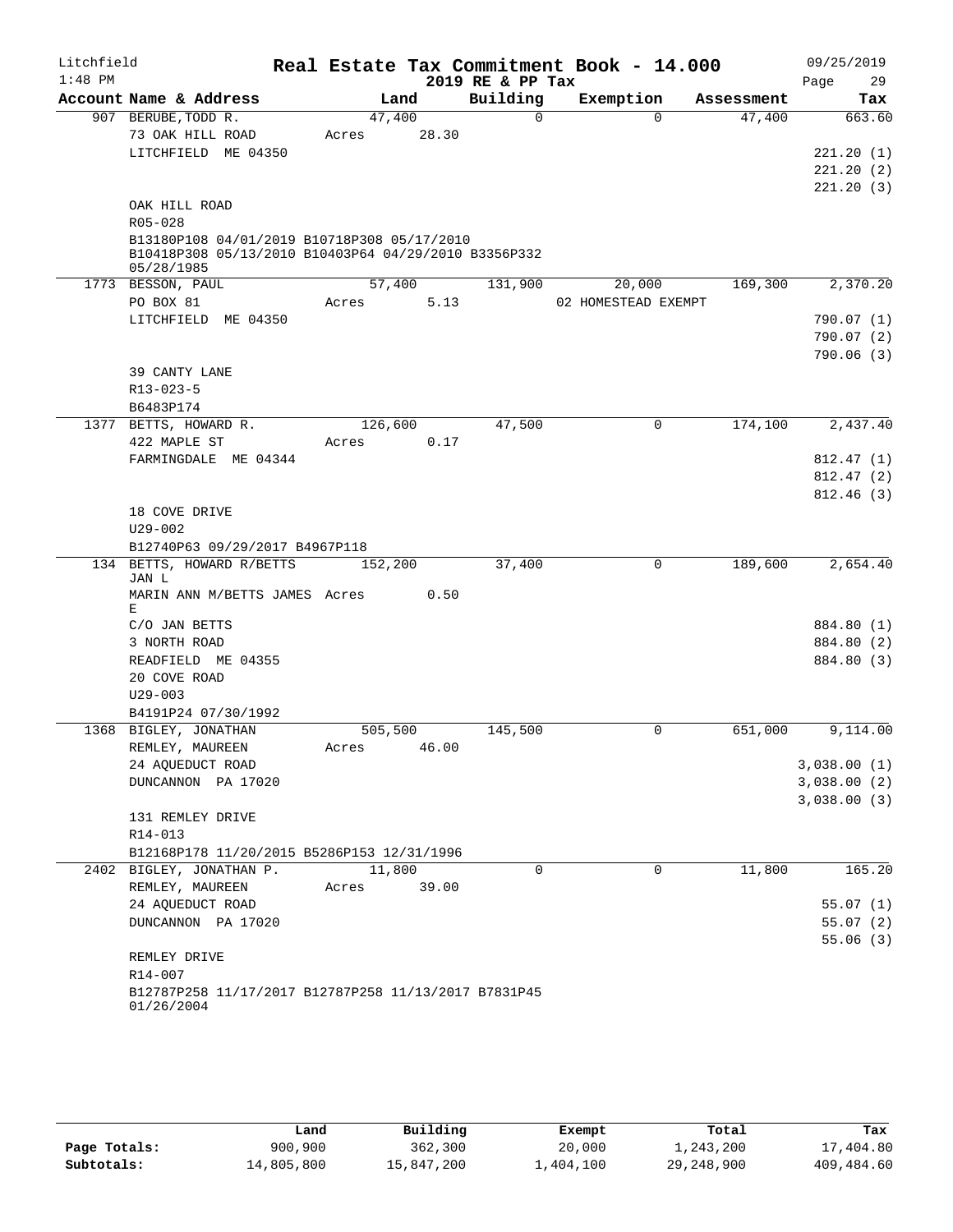| Litchfield |                                                        |       |        |            |                  | Real Estate Tax Commitment Book - 14.000 |         | 09/25/2019  |
|------------|--------------------------------------------------------|-------|--------|------------|------------------|------------------------------------------|---------|-------------|
| $1:48$ PM  |                                                        |       |        |            | 2019 RE & PP Tax |                                          |         | Page 30     |
|            | Account Name & Address                                 |       | Land   |            |                  | Building Exemption Assessment            |         | Tax         |
|            | 373 BILLINGS, MARK S                                   |       |        |            | 98,800 147,600   | 20,000                                   | 226,400 | 3,169.60    |
|            | 11 SOUTH LAKEVIEW DRIVE Acres 1.77 02 HOMESTEAD EXEMPT |       |        |            |                  |                                          |         |             |
|            | LITCHFIELD ME 04350                                    |       |        |            |                  |                                          |         | 1,056.53(1) |
|            |                                                        |       |        |            |                  |                                          |         | 1,056.53(2) |
|            |                                                        |       |        |            |                  |                                          |         | 1,056.54(3) |
|            | 11 SOUTH LAKEVIEW DRIVE                                |       |        |            |                  |                                          |         |             |
|            | $U28 - 026$                                            |       |        |            |                  |                                          |         |             |
|            | B12681P75 08/04/2017 B5729P327                         |       |        |            |                  |                                          |         |             |
|            | 959 BIONDELLO, MARGARET, ET 61,900                     |       |        |            | 168,500          | 26,000                                   | 204,400 | 2,861.60    |
|            | AL<br>BIONDELLO NUNZIO Acres 8.50                      |       |        |            |                  |                                          |         |             |
|            |                                                        |       |        |            |                  | 02 HOMESTEAD EXEMPT                      |         |             |
|            | 295 PINE TREE ROAD                                     |       |        |            |                  | 14 WW2 Vet NonRes                        |         | 953.87(1)   |
|            | LITCHFIELD ME 04350                                    |       |        |            |                  |                                          |         | 953.87(2)   |
|            | 295 PINE TREE ROAD                                     |       |        |            |                  |                                          |         | 953.86 (3)  |
|            |                                                        |       |        |            |                  |                                          |         |             |
|            | R11-001-2                                              |       |        |            |                  |                                          |         |             |
|            | B7799P197 12/30/2003<br>1345 BIRKHIMER, NANCY          |       |        |            |                  | 48,600 119,600 20,000                    | 148,200 | 2,074.80    |
|            | 160 PLAINS ROAD                                        |       |        | Acres 2.20 |                  | 02 HOMESTEAD EXEMPT                      |         |             |
|            | LITCHFIELD ME 04350                                    |       |        |            |                  |                                          |         | 691.60(1)   |
|            |                                                        |       |        |            |                  |                                          |         | 691.60(2)   |
|            |                                                        |       |        |            |                  |                                          |         | 691.60(3)   |
|            | 160 PLAINS ROAD                                        |       |        |            |                  |                                          |         |             |
|            | R07-008                                                |       |        |            |                  |                                          |         |             |
|            | B6825P183                                              |       |        |            |                  |                                          |         |             |
|            | 2311 BIRON, SCOTT R                                    |       |        |            | 45,000 156,300   | 20,000                                   | 181,300 | 2,538.20    |
|            | BIRON, APRIL L                                         |       |        | Acres 1.00 |                  | 02 HOMESTEAD EXEMPT                      |         |             |
|            | 12 CHAPMAN DRIVE                                       |       |        |            |                  |                                          |         | 846.07(1)   |
|            | LITCHFIELD ME 04350                                    |       |        |            |                  |                                          |         | 846.07(2)   |
|            |                                                        |       |        |            |                  |                                          |         | 846.06(3)   |
|            | 12 CHAPMAN DRIVE                                       |       |        |            |                  |                                          |         |             |
|            | $R12 - 005 - 3$                                        |       |        |            |                  |                                          |         |             |
|            | B8169P101 10/21/2004 B7470P1 10/19/2004                |       |        |            |                  |                                          |         |             |
|            | 614 BISHOP, JR, ALLAN                                  |       |        | 69,400     | 129,600          | $\overline{0}$                           | 199,000 | 2,786.00    |
|            | BISHOP, HELMI                                          |       |        | Acres 6.50 |                  |                                          |         |             |
|            | 124 RIDLEY LANE                                        |       |        |            |                  |                                          |         | 928.67(1)   |
|            | LITCHFIELD ME 04350                                    |       |        |            |                  |                                          |         | 928.67(2)   |
|            |                                                        |       |        |            |                  |                                          |         | 928.66 (3)  |
|            | 124 RIDLEY LANE                                        |       |        |            |                  |                                          |         |             |
|            | R04-014B                                               |       |        |            |                  |                                          |         |             |
|            | B12052P29 07/24/2015 B11143P142 08/21/2012             |       |        |            |                  |                                          |         |             |
|            | B11088P104 06/29/2012 B3995P218 10/21/1991             |       |        |            |                  |                                          |         |             |
|            | 140 BISHOP, LEONARD L                                  |       | 21,800 |            | $\Omega$         | $\Omega$                                 | 21,800  | 305.20      |
|            | C/O JOHN GALLANT                                       | Acres |        | 14.00      |                  |                                          |         |             |
|            | 1965 MANTA BAY STREET                                  |       |        |            |                  |                                          |         | 101.73(1)   |
|            | MERRITT ISLAND FL                                      |       |        |            |                  |                                          |         | 101.73(2)   |
|            | 32952                                                  |       |        |            |                  |                                          |         | 101.74(3)   |
|            | OFF LYNN ROAD                                          |       |        |            |                  |                                          |         |             |
|            | R06-062                                                |       |        |            |                  |                                          |         |             |
|            | B1123P371                                              |       |        |            |                  |                                          |         |             |
|            |                                                        |       |        |            |                  |                                          |         |             |

|              | Land         | Building   | Exempt    | Total      | Tax        |
|--------------|--------------|------------|-----------|------------|------------|
| Page Totals: | 345,500      | 721,600    | 86,000    | 981,100    | 13,735.40  |
| Subtotals:   | 15, 151, 300 | 16,568,800 | 1,490,100 | 30,230,000 | 423,220.00 |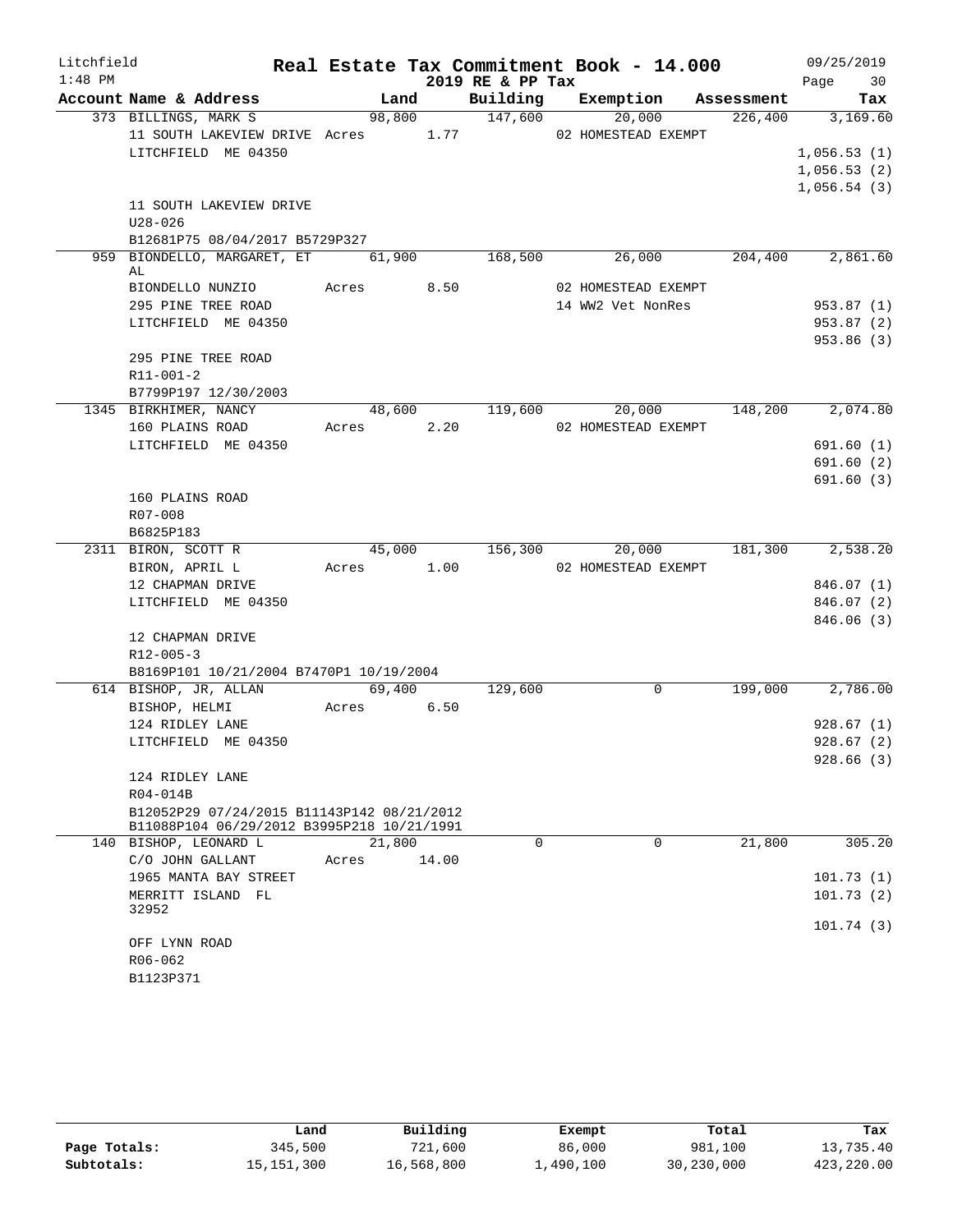| Litchfield   |                                           |            |        |            |                              | Real Estate Tax Commitment Book - 14.000 |            | 09/25/2019        |
|--------------|-------------------------------------------|------------|--------|------------|------------------------------|------------------------------------------|------------|-------------------|
| $1:48$ PM    | Account Name & Address                    |            | Land   |            | 2019 RE & PP Tax<br>Building | Exemption                                | Assessment | Page<br>31<br>Tax |
|              | 141 BISSON, JAMES                         |            | 46,500 |            | 177,200                      | $\Omega$                                 | 223,700    | 3,131.80          |
|              | 264 CROWLEY ROAD                          |            | Acres  | 1.50       |                              |                                          |            |                   |
|              | SABATTUS ME 04280-0193                    |            |        |            |                              |                                          |            | 1,043.93(1)       |
|              |                                           |            |        |            |                              |                                          |            | 1,043.93(2)       |
|              |                                           |            |        |            |                              |                                          |            | 1,043.94(3)       |
|              | 879 RICHMOND ROAD                         |            |        |            |                              |                                          |            |                   |
|              | $R02 - 066A$                              |            |        |            |                              |                                          |            |                   |
|              | B3510P80                                  |            |        |            |                              |                                          |            |                   |
|              | 144 BLACK, WILTON A.                      |            | 40,100 |            | $\Omega$                     | 0                                        | 40,100     | 561.40            |
|              | BLACK, CYNTHIA B.                         |            | Acres  | 6.09       |                              |                                          |            |                   |
|              | 2040 HALLOWELL ROAD                       |            |        |            |                              |                                          |            | 187.13(1)         |
|              | LITCHFIELD ME 04350                       |            |        |            |                              |                                          |            | 187.13(2)         |
|              |                                           |            |        |            |                              |                                          |            | 187.14(3)         |
|              | 2040 HALLOWELL ROAD                       |            |        |            |                              |                                          |            |                   |
|              | R11-012                                   |            |        |            |                              |                                          |            |                   |
|              | B12720P32 08/03/2017 B6498P165            |            |        |            |                              |                                          |            |                   |
|              | 2215 BLACK, WILTON A.                     |            | 31,000 |            | 9,700                        | 0                                        | 40,700     | 569.80            |
|              | BLACK, CYNTHIA B.                         |            | Acres  | 3.00       |                              |                                          |            |                   |
|              | 2040 HALLOWELL ROAD                       |            |        |            |                              |                                          |            | 189.93(1)         |
|              | LITCHFIELD ME 04350                       |            |        |            |                              |                                          |            | 189.93(2)         |
|              |                                           |            |        |            |                              |                                          |            | 189.94 (3)        |
|              | 2040 HALLOWELL ROAD                       |            |        |            |                              |                                          |            |                   |
|              | R11-012E                                  |            |        |            |                              |                                          |            |                   |
|              | B12720P32 08/03/2017 B6498P165 05/25/2001 |            |        |            |                              |                                          |            |                   |
|              | 2222 BLACK, WILTON A.                     |            | 16,400 |            | $\Omega$                     | 0                                        | 16,400     | 229.60            |
|              | BLACK, CYNTHIA B.                         |            | Acres  | 6.88       |                              |                                          |            |                   |
|              | 2040 HALLOWELL ROAD                       |            |        |            |                              |                                          |            | 76.53(1)          |
|              | LITCHFIELD ME 04350                       |            |        |            |                              |                                          |            | 76.53(2)          |
|              |                                           |            |        |            |                              |                                          |            | 76.54(3)          |
|              | HALLOWELL ROAD                            |            |        |            |                              |                                          |            |                   |
|              | R11-012B                                  |            |        |            |                              |                                          |            |                   |
|              | B12720P32 08/03/2017 B6495P188 05/25/2001 |            |        |            |                              |                                          |            |                   |
|              | 146 BLACK, WILTON A.                      |            |        | 84,400     | 159,500                      | 20,000                                   | 223,900    | 3,134.60          |
|              | BLACK, CYTHIA B.                          | Acres      |        | 92.00      |                              | 02 HOMESTEAD EXEMPT                      |            |                   |
|              | 2040 HALLOWELL ROAD                       |            |        |            |                              |                                          |            | 1,044.87(1)       |
|              | LITCHFIELD ME 04350                       |            |        |            |                              |                                          |            | 1,044.87(2)       |
|              |                                           |            |        |            |                              |                                          |            | 1,044.86(3)       |
|              | 2040 HALLOWELL ROAD                       |            |        |            |                              |                                          |            |                   |
|              | R11-013                                   |            |        |            |                              |                                          |            |                   |
|              | B12720P32 08/03/2017 B2377P22             |            |        |            |                              |                                          |            |                   |
|              | 147 BLAIR, LINDA M                        |            | 65,900 |            | 23,200                       | 20,000                                   | 69,100     | 967.40            |
|              | P O BOX 93                                | Acres      |        | 13.85      |                              | 02 HOMESTEAD EXEMPT                      |            |                   |
|              | LITCHFIELD ME 04350                       |            |        |            |                              |                                          |            | 322.47(1)         |
|              |                                           |            |        |            |                              |                                          |            | 322.47(2)         |
|              |                                           |            |        |            |                              |                                          |            | 322.46(3)         |
|              | 914 RICHMOND ROAD                         |            |        |            |                              |                                          |            |                   |
|              | R02-055A                                  |            |        |            |                              |                                          |            |                   |
|              | B7487P201                                 |            |        |            |                              |                                          |            |                   |
|              | 150 BLAIS JR, ROBERT R                    |            | 45,900 |            | 34,700                       | 20,000                                   | 60,600     | 848.40            |
|              | 12 PERKINS ROAD                           | Acres      |        | 1.30       |                              | 02 HOMESTEAD EXEMPT                      |            |                   |
|              | LITCHFIELD ME 04350                       |            |        |            |                              |                                          |            | 282.80(1)         |
|              |                                           |            |        |            |                              |                                          |            | 282.80(2)         |
|              |                                           |            |        |            |                              |                                          |            | 282.80(3)         |
|              | 12 PERKINS ROAD                           |            |        |            |                              |                                          |            |                   |
|              | R05-049A                                  |            |        |            |                              |                                          |            |                   |
|              | B4547P236                                 |            |        |            |                              |                                          |            |                   |
|              |                                           |            |        |            |                              |                                          |            |                   |
|              |                                           |            |        |            |                              |                                          |            |                   |
|              |                                           | Land       |        | Building   |                              | Exempt                                   | Total      | Tax               |
| Page Totals: |                                           | 330,200    |        | 404,300    |                              | 60,000                                   | 674,500    | 9,443.00          |
| Subtotals:   |                                           | 15,481,500 |        | 16,973,100 |                              | 1,550,100                                | 30,904,500 | 432,663.00        |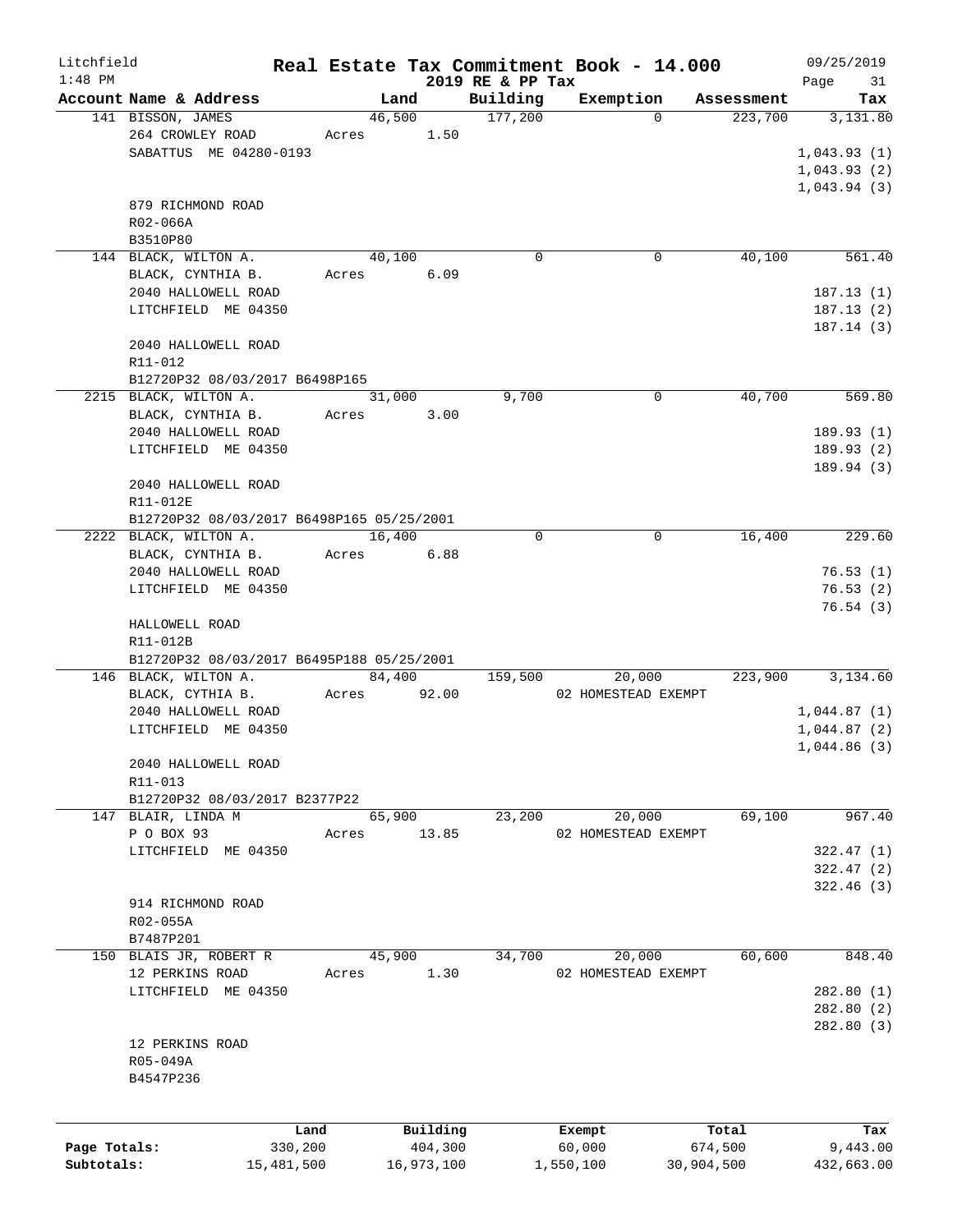| Litchfield |             |                                                     |             |        |                  | Real Estate Tax Commitment Book - 14.000 |            |      | 09/25/2019                 |
|------------|-------------|-----------------------------------------------------|-------------|--------|------------------|------------------------------------------|------------|------|----------------------------|
| $1:48$ PM  |             |                                                     |             |        | 2019 RE & PP Tax |                                          |            | Page | 32                         |
|            |             | Account Name & Address                              | Land        |        | Building         | Exemption                                | Assessment |      | Tax                        |
|            |             | 149 BLAIS PAUL L                                    | 45,900      |        | 141,300          | 20,000                                   | 167,200    |      | 2,340.80                   |
|            |             | BLAIS SUZANNE D                                     | Acres       | 1.30   |                  | 02 HOMESTEAD EXEMPT                      |            |      |                            |
|            |             | 270 MAXWELL ROAD                                    |             |        |                  |                                          |            |      | 780.27(1)                  |
|            |             | LITCHFIELD ME 04350                                 |             |        |                  |                                          |            |      | 780.27(2)                  |
|            |             | 270 MAXWELL ROAD                                    |             |        |                  |                                          |            |      | 780.26(3)                  |
|            | R03-056     |                                                     |             |        |                  |                                          |            |      |                            |
|            |             | B9741P348 05/29/2008 B9352P225 05/15/2007 B5390P337 |             |        |                  |                                          |            |      |                            |
|            | 06/27/1997  |                                                     |             |        |                  |                                          |            |      |                            |
|            |             | 1332 BLAIS, JEFFREY A.                              | 150,100     |        | 47,600           | $\mathbf 0$                              | 197,700    |      | 2,767.80                   |
|            |             | HORTON, MICHAEL J. Acres                            |             | 0.34   |                  |                                          |            |      |                            |
|            |             | PO BOX 15014                                        |             |        |                  |                                          |            |      | 922.60(1)                  |
|            |             | PORTLAND ME 04112-5149                              |             |        |                  |                                          |            |      | 922.60(2)                  |
|            |             |                                                     |             |        |                  |                                          |            |      | 922.60(3)                  |
|            |             | 118 MACE ROAD                                       |             |        |                  |                                          |            |      |                            |
|            | U14-007     |                                                     |             |        |                  |                                          |            |      |                            |
|            |             | B11067P316 06/11/2012 B9159P43 11/09/2006 B2403P332 |             |        |                  |                                          |            |      |                            |
|            |             | 1794 BLAIS, JOHN                                    |             | 35,400 | 11,400           | 0                                        | 46,800     |      | 655.20                     |
|            |             | BLAIS, LAUREN                                       | Acres       | 0.25   |                  |                                          |            |      |                            |
|            |             | 115 BACK COVE DRIVE                                 |             |        |                  |                                          |            |      | 218.40(1)                  |
|            |             | TURNER ME 04282                                     |             |        |                  |                                          |            |      | 218.40(2)                  |
|            |             |                                                     |             |        |                  |                                          |            |      | 218.40(3)                  |
|            |             | 108 JIMMY POND LANE                                 |             |        |                  |                                          |            |      |                            |
|            | $U08 - 002$ |                                                     |             |        |                  |                                          |            |      |                            |
|            |             | B12641P230 06/23/2017 B4294P248                     |             |        |                  |                                          |            |      |                            |
|            |             | 2796 BLAKE, BENJAMIN H                              | 60,700      |        | 160,700          | 0                                        | 221,400    |      | 3,099.60                   |
|            |             | BLAKE, JILL H<br><b>30 TURTLE COVE LANE</b>         | Acres       | 6.91   |                  |                                          |            |      |                            |
|            |             | Litchfield ME 04350                                 |             |        |                  |                                          |            |      | 1,033.20(1)<br>1,033.20(2) |
|            |             |                                                     |             |        |                  |                                          |            |      | 1,033.20(3)                |
|            |             | TURTLE COVE LANE                                    |             |        |                  |                                          |            |      |                            |
|            | R13-032D    |                                                     |             |        |                  |                                          |            |      |                            |
|            |             | B10710P296 04/19/2011                               |             |        |                  |                                          |            |      |                            |
|            |             | 2768 BLAKE, BENJAMIN H                              | 109,500     |        | 241,600          | 20,000                                   | 331,100    |      | 4,635.40                   |
|            |             | 30 TURTLE COVE LANE                                 | Acres       | 4.83   |                  | 02 HOMESTEAD EXEMPT                      |            |      |                            |
|            |             | LITCHFIELD ME 04350                                 |             |        |                  |                                          |            |      | 1,545.13(1)                |
|            |             |                                                     |             |        |                  |                                          |            |      | 1, 545.13(2)               |
|            |             |                                                     |             |        |                  |                                          |            |      | 1,545.14(3)                |
|            |             | 30 TURTLE COVE LANE                                 |             |        |                  |                                          |            |      |                            |
|            | R13-032C    |                                                     |             |        |                  |                                          |            |      |                            |
|            |             | B10710P296 04/19/2011 B10464P118 07/06/2010         |             |        |                  |                                          |            |      |                            |
|            |             | 370 BLANCHETTE DENISE J                             | 49,800      |        | 220,600          | 20,000                                   | 250,400    |      | 3,505.60                   |
|            |             | P. O. BOX 563                                       | Acres 17.00 |        |                  | 02 HOMESTEAD EXEMPT                      |            |      |                            |
|            |             | SABATTUS ME 04280                                   |             |        |                  |                                          |            |      | 1,168.53(1)                |
|            |             |                                                     |             |        |                  |                                          |            |      | 1, 168.53(2)               |
|            |             |                                                     |             |        |                  |                                          |            |      | 1, 168.54(3)               |
|            |             | 891 RICHMOND ROAD                                   |             |        |                  |                                          |            |      |                            |
|            | R02-066     |                                                     |             |        |                  |                                          |            |      |                            |
|            |             | B8887P188 04/28/2006 B6419P114                      |             |        |                  |                                          |            |      |                            |

|              | Land       | Building   | Exempt    | Total        | Tax        |
|--------------|------------|------------|-----------|--------------|------------|
| Page Totals: | 451,400    | 823,200    | 60,000    | 1,214,600    | 17,004.40  |
| Subtotals:   | 15,932,900 | 17,796,300 | 1,610,100 | 32, 119, 100 | 449,667.40 |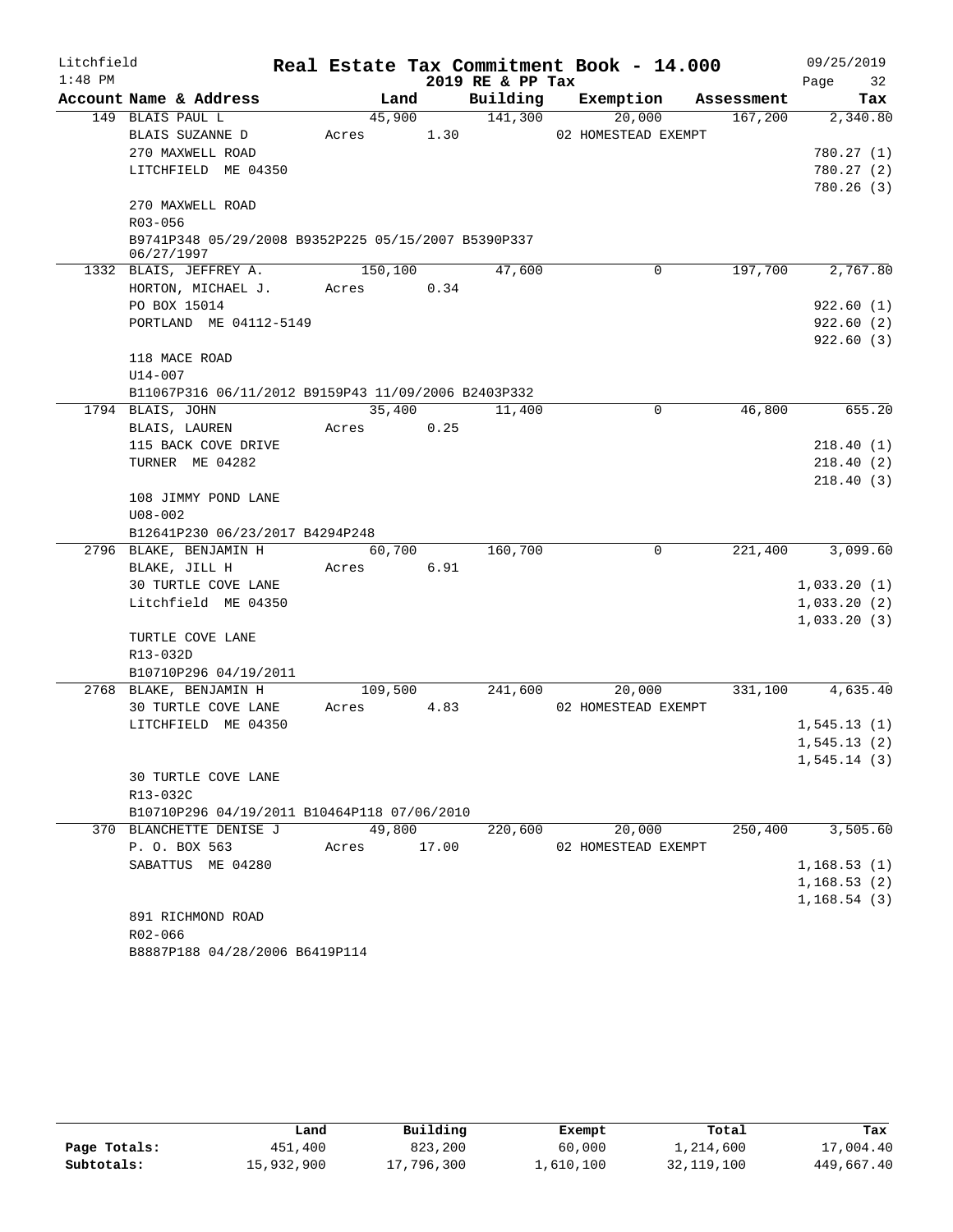| Litchfield |                                                        |        |        |                  | Real Estate Tax Commitment Book - 14.000 |            | 09/25/2019  |
|------------|--------------------------------------------------------|--------|--------|------------------|------------------------------------------|------------|-------------|
| $1:48$ PM  |                                                        |        |        | 2019 RE & PP Tax |                                          |            | Page<br>33  |
|            | Account Name & Address                                 | Land   |        | Building         | Exemption                                | Assessment | Tax         |
|            | 2698 BLANCHETTE, AMY L.                                | 48,200 |        | 80, 800          | $\Omega$                                 | 129,000    | 1,806.00    |
|            | 14 SNYDER LANE                                         | Acres  | 2.07   |                  |                                          |            |             |
|            | LITCHFIELD ME 04350                                    |        |        |                  |                                          |            | 602.00(1)   |
|            |                                                        |        |        |                  |                                          |            | 602.00(2)   |
|            | 14 SNYDER LANE                                         |        |        |                  |                                          |            | 602.00(3)   |
|            | R03-029D                                               |        |        |                  |                                          |            |             |
|            | B12585P83 10/21/2016 B12479P187 11/04/2016 B12210P19   |        |        |                  |                                          |            |             |
|            | 01/14/2016 B12139P7 10/13/2015 B11693P257 02/20/2014   |        |        |                  |                                          |            |             |
|            | B11333P285 03/20/2013 B9543P216 10/26/2007             |        |        |                  |                                          |            |             |
|            | 559 BLANCHETTE, GUY R.                                 | 49,200 |        | 146,800          | 0                                        | 196,000    | 2,744.00    |
|            | BLANCHETTE, DEBORAH E.                                 | Acres  | 2.40   |                  |                                          |            |             |
|            | 287 ACADEMY ROAD                                       |        |        |                  |                                          |            | 914.67 (1)  |
|            | LITCHFIELD ME 04350                                    |        |        |                  |                                          |            | 914.67(2)   |
|            | 287 ACADEMY ROAD                                       |        |        |                  |                                          |            | 914.66(3)   |
|            | R02-098B                                               |        |        |                  |                                          |            |             |
|            | B7540P301 07/25/2003                                   |        |        |                  |                                          |            |             |
|            | 2929 BLANCHETTE, MICHAEL                               |        | 0      | 14,500           | 14,500                                   | 0          | 0.00        |
|            | 28 PORTER PARK LANE                                    |        |        |                  | 02 HOMESTEAD EXEMPT                      |            |             |
|            | Litchfield ME 04350                                    |        |        |                  |                                          |            |             |
|            |                                                        |        |        |                  |                                          |            |             |
|            |                                                        |        |        |                  |                                          |            |             |
|            | 28 PORTER PARK LANE                                    |        |        |                  |                                          |            |             |
|            | R01-010-ON-7                                           |        |        |                  |                                          |            |             |
|            | 956 BLISS, JENNIFER H.                                 | 60,200 |        | 130,100          | 0                                        | 190,300    | 2,664.20    |
|            | BLISS, VANESSA J.                                      | Acres  | 6.24   |                  |                                          |            |             |
|            | 2499 HALLOWELL ROAD                                    |        |        |                  |                                          |            | 888.07 (1)  |
|            | LITCHFIELD ME 04350                                    |        |        |                  |                                          |            | 888.07 (2)  |
|            |                                                        |        |        |                  |                                          |            | 888.06 (3)  |
|            | 2499 HALLOWELL ROAD                                    |        |        |                  |                                          |            |             |
|            | R06-009<br>B12156P159 10/29/2015 B12156P157 10/29/2015 |        |        |                  |                                          |            |             |
|            | B11594P255 12/18/2013 B6527P307 06/19/2001             |        |        |                  |                                          |            |             |
|            | 2741 BLOCHER, DAVID                                    | 87,700 |        | $\Omega$         | 0                                        | 87,700     | 1,227.80    |
|            | 638 OAK HILL ROAD                                      | Acres  | 114.69 |                  |                                          |            |             |
|            | Litchfield ME 04350                                    |        |        |                  |                                          |            | 409.27(1)   |
|            |                                                        |        |        |                  |                                          |            | 409.27(2)   |
|            |                                                        |        |        |                  |                                          |            | 409.26(3)   |
|            | OAK HILL ROAD                                          |        |        |                  |                                          |            |             |
|            | R03-078B                                               |        |        |                  |                                          |            |             |
|            | B2903P201 01/10/1986                                   |        |        |                  |                                          |            |             |
|            | 155 BLOCHER, DAVID M, HELEN<br><b>B. WARREN</b>        | 58,500 |        | 182,100          | 26,000                                   | 214,600    | 3,004.40    |
|            | 638 OAKHILL ROAD                                       | Acres  | 5.51   |                  | 03 VETERANS EXEMPT                       |            |             |
|            | LITCHFIELD ME 04350                                    |        |        |                  | 02 HOMESTEAD EXEMPT                      |            | 1,001.47(1) |
|            |                                                        |        |        |                  |                                          |            | 1,001.47(2) |
|            |                                                        |        |        |                  |                                          |            | 1,001.46(3) |
|            | 638 OAK HILL ROAD                                      |        |        |                  |                                          |            |             |
|            | R03-078                                                |        |        |                  |                                          |            |             |
|            | B10259P77 10/30/2009 B2903P201 01/10/1986 B1897P247    |        |        |                  |                                          |            |             |

|              | Land       | Building   | Exempt    | Total      | Tax         |
|--------------|------------|------------|-----------|------------|-------------|
| Page Totals: | 303,800    | 554,300    | 40,500    | 817,600    | 11,446.40   |
| Subtotals:   | 16,236,700 | 18,350,600 | 1,650,600 | 32,936,700 | 461, 113.80 |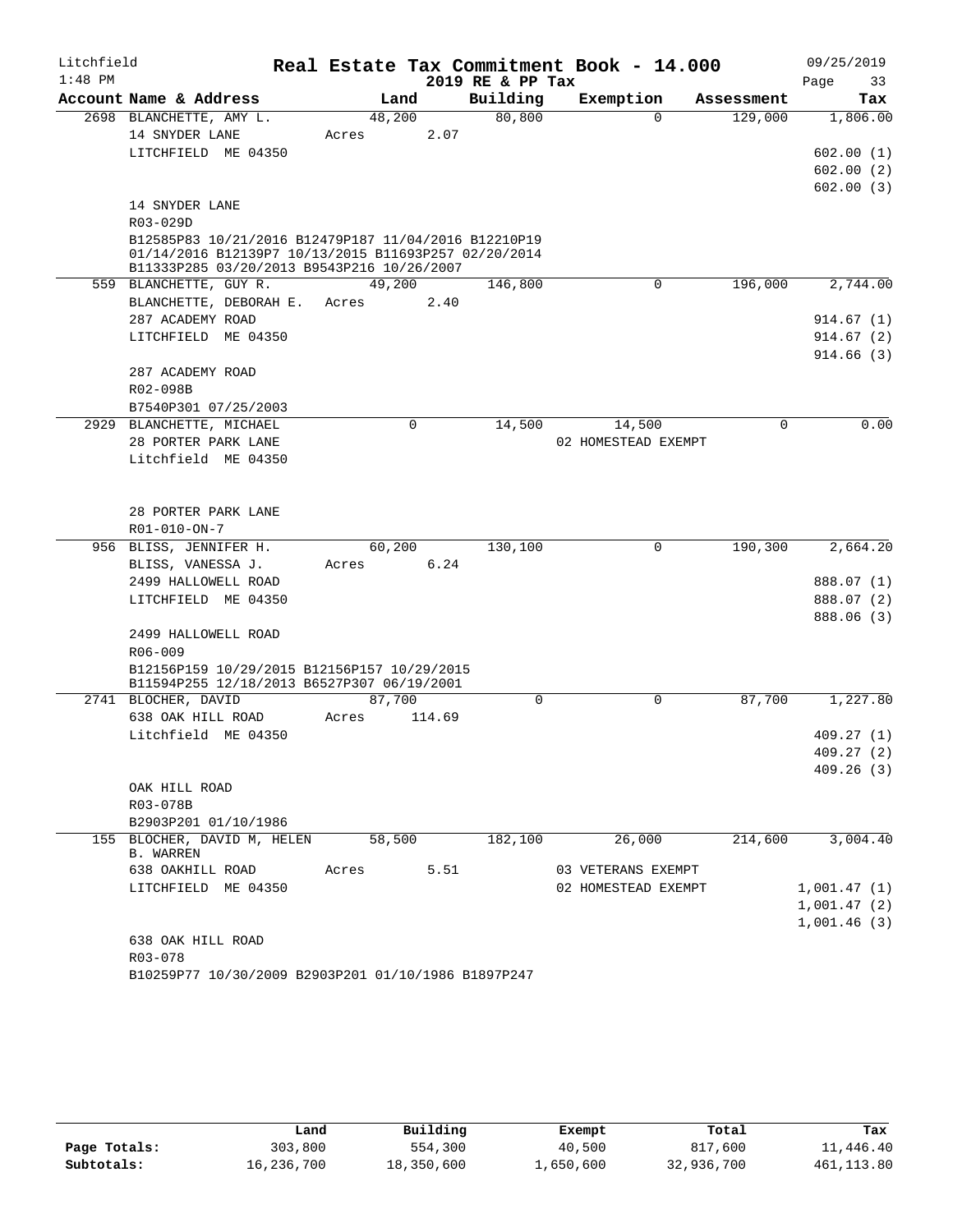| Litchfield   |                     |                                                                                                             |       |            |      |                              | Real Estate Tax Commitment Book - 14.000 |              | 09/25/2019        |
|--------------|---------------------|-------------------------------------------------------------------------------------------------------------|-------|------------|------|------------------------------|------------------------------------------|--------------|-------------------|
| $1:48$ PM    |                     | Account Name & Address                                                                                      |       | Land       |      | 2019 RE & PP Tax<br>Building | Exemption                                | Assessment   | Page<br>34<br>Tax |
|              | 1622 BLYTHE, MARK H |                                                                                                             |       | 124,000    |      | 128,300                      | 20,000                                   | 232,300      | 3,252.20          |
|              | BLYTHE, JANET C     |                                                                                                             | Acres | 0.66       |      |                              | 02 HOMESTEAD EXEMPT                      |              |                   |
|              |                     | 55 WASHINGTON LANE                                                                                          |       |            |      |                              |                                          |              | 1,084.07(1)       |
|              |                     | LITCHFIELD ME 04350                                                                                         |       |            |      |                              |                                          |              | 1,084.07(2)       |
|              |                     |                                                                                                             |       |            |      |                              |                                          |              | 1,084.06(3)       |
|              | U07-004             | 55 WASHINGTON LANE                                                                                          |       |            |      |                              |                                          |              |                   |
|              |                     | B10405P88 05/03/2010 B10405P68 05/03/2010 B1452P62                                                          |       |            |      |                              |                                          |              |                   |
|              |                     | 1337 BODWELL, WILLIAM E. II                                                                                 |       | 227,500    |      | 60,000                       | 0                                        | 287,500      | 4,025.00          |
|              | 8 ARBOR AVE.        |                                                                                                             | Acres | 0.65       |      |                              |                                          |              |                   |
|              |                     | TOPSHAM ME 04086                                                                                            |       |            |      |                              |                                          |              | 1,341.67(1)       |
|              |                     |                                                                                                             |       |            |      |                              |                                          |              | 1,341.67(2)       |
|              |                     |                                                                                                             |       |            |      |                              |                                          |              | 1,341.66(3)       |
|              |                     | 397 PEACEPIPE DRIVE                                                                                         |       |            |      |                              |                                          |              |                   |
|              | $U28 - 010$         |                                                                                                             |       |            |      |                              |                                          |              |                   |
|              |                     | B12015P162 06/19/2015 B2587P31 07/15/1983                                                                   |       | 52,300     |      |                              |                                          | 150,700      | 2,109.80          |
|              | 658 PLAINS ROAD     | 161 BOLDUC, WILFRED L                                                                                       | Acres | 3.43       |      | 124,400                      | 26,000<br>02 HOMESTEAD EXEMPT            |              |                   |
|              |                     | LITCHFIELD ME 04350                                                                                         |       |            |      |                              | 03 VETERANS EXEMPT                       |              | 703.27(1)         |
|              |                     |                                                                                                             |       |            |      |                              |                                          |              | 703.27(2)         |
|              |                     |                                                                                                             |       |            |      |                              |                                          |              | 703.26(3)         |
|              | 658 PLAINS ROAD     |                                                                                                             |       |            |      |                              |                                          |              |                   |
|              | R08-011             |                                                                                                             |       |            |      |                              |                                          |              |                   |
|              | B3119P72            |                                                                                                             |       |            |      |                              |                                          |              |                   |
|              | 742 BOLTON-PISTOLE, |                                                                                                             |       | 60,200     |      | 187,300                      | 20,000                                   | 227,500      | 3,185.00          |
|              | CHRISTINE Y.        |                                                                                                             |       |            |      |                              |                                          |              |                   |
|              | 56 GUSTIN ROAD      |                                                                                                             | Acres |            | 6.30 |                              | 02 HOMESTEAD EXEMPT                      |              |                   |
|              |                     | LITCHFIELD ME 04350                                                                                         |       |            |      |                              |                                          |              | 1,061.67(1)       |
|              |                     |                                                                                                             |       |            |      |                              |                                          |              | 1,061.67(2)       |
|              |                     |                                                                                                             |       |            |      |                              |                                          |              | 1,061.66(3)       |
|              | 56 GUSTIN ROAD      |                                                                                                             |       |            |      |                              |                                          |              |                   |
|              | R04-043B            |                                                                                                             |       |            |      |                              |                                          |              |                   |
|              |                     | B12143P138 10/22/2015 B12073P81 08/13/2015 B11892P31<br>12/31/2014 B8615P232 09/23/2005 B6169P46 10/08/2004 |       |            |      |                              |                                          |              |                   |
|              | 163 BONIN, KENDALL  |                                                                                                             |       | 42,600     |      | 55,300                       | 20,000                                   | 77,900       | 1,090.60          |
|              | 18 PLAINS ROAD      |                                                                                                             | Acres | 1.20       |      |                              | 02 HOMESTEAD EXEMPT                      |              |                   |
|              |                     | LITCHFIELD ME 04350                                                                                         |       |            |      |                              |                                          |              | 363.53(1)         |
|              |                     |                                                                                                             |       |            |      |                              |                                          |              | 363.53(2)         |
|              |                     |                                                                                                             |       |            |      |                              |                                          |              | 363.54(3)         |
|              | 18 PLAINS ROAD      |                                                                                                             |       |            |      |                              |                                          |              |                   |
|              | $R06 - 049$         |                                                                                                             |       |            |      |                              |                                          |              |                   |
|              | B1554P629           |                                                                                                             |       |            |      |                              |                                          |              |                   |
|              |                     | 2135 BONN, WILLIAM & ROBIN                                                                                  |       | 151,800    |      | 140,500                      | 32,000                                   | 260,300      | 3,644.20          |
|              | 70 BUKER ROAD       |                                                                                                             | Acres | 2.75       |      |                              | 02 HOMESTEAD EXEMPT                      |              |                   |
|              |                     | LITCHFIELD ME 04350                                                                                         |       |            |      |                              | 14 WW2 Vet NonRes                        |              | 1, 214.73(1)      |
|              |                     |                                                                                                             |       |            |      |                              | 14 WW2 Vet NonRes                        |              | 1, 214.73(2)      |
|              |                     |                                                                                                             |       |            |      |                              |                                          |              | 1, 214.74(3)      |
|              | 70 BUKER ROAD       |                                                                                                             |       |            |      |                              |                                          |              |                   |
|              | R05-006A            | B5997P184 07/06/1999                                                                                        |       |            |      |                              |                                          |              |                   |
|              |                     | 1426 BONNER, ANDREW P.                                                                                      |       | 55,700     |      | 222,600                      | 20,000                                   | 258,300      | 3,616.20          |
|              |                     | BONNER, CATHERINE G.                                                                                        | Acres | 4.57       |      |                              | 02 HOMESTEAD EXEMPT                      |              |                   |
|              |                     | 1012 RICHMOND ROAD                                                                                          |       |            |      |                              |                                          |              | 1,205.40(1)       |
|              |                     | LITCHFIELD ME 04350                                                                                         |       |            |      |                              |                                          |              | 1,205.40(2)       |
|              |                     |                                                                                                             |       |            |      |                              |                                          |              | 1,205.40(3)       |
|              |                     | 1012 RICHMOND ROAD                                                                                          |       |            |      |                              |                                          |              |                   |
|              | R01-001A            |                                                                                                             |       |            |      |                              |                                          |              |                   |
|              |                     | B12988P17 08/07/2018 B5116P86 04/25/1996                                                                    |       |            |      |                              |                                          |              |                   |
|              |                     | Land                                                                                                        |       | Building   |      |                              | Exempt                                   | Total        | Tax               |
| Page Totals: |                     | 714,100                                                                                                     |       | 918,400    |      |                              | 138,000                                  | 1,494,500    | 20,923.00         |
| Subtotals:   |                     | 16,950,800                                                                                                  |       | 19,269,000 |      |                              | 1,788,600                                | 34, 431, 200 | 482,036.80        |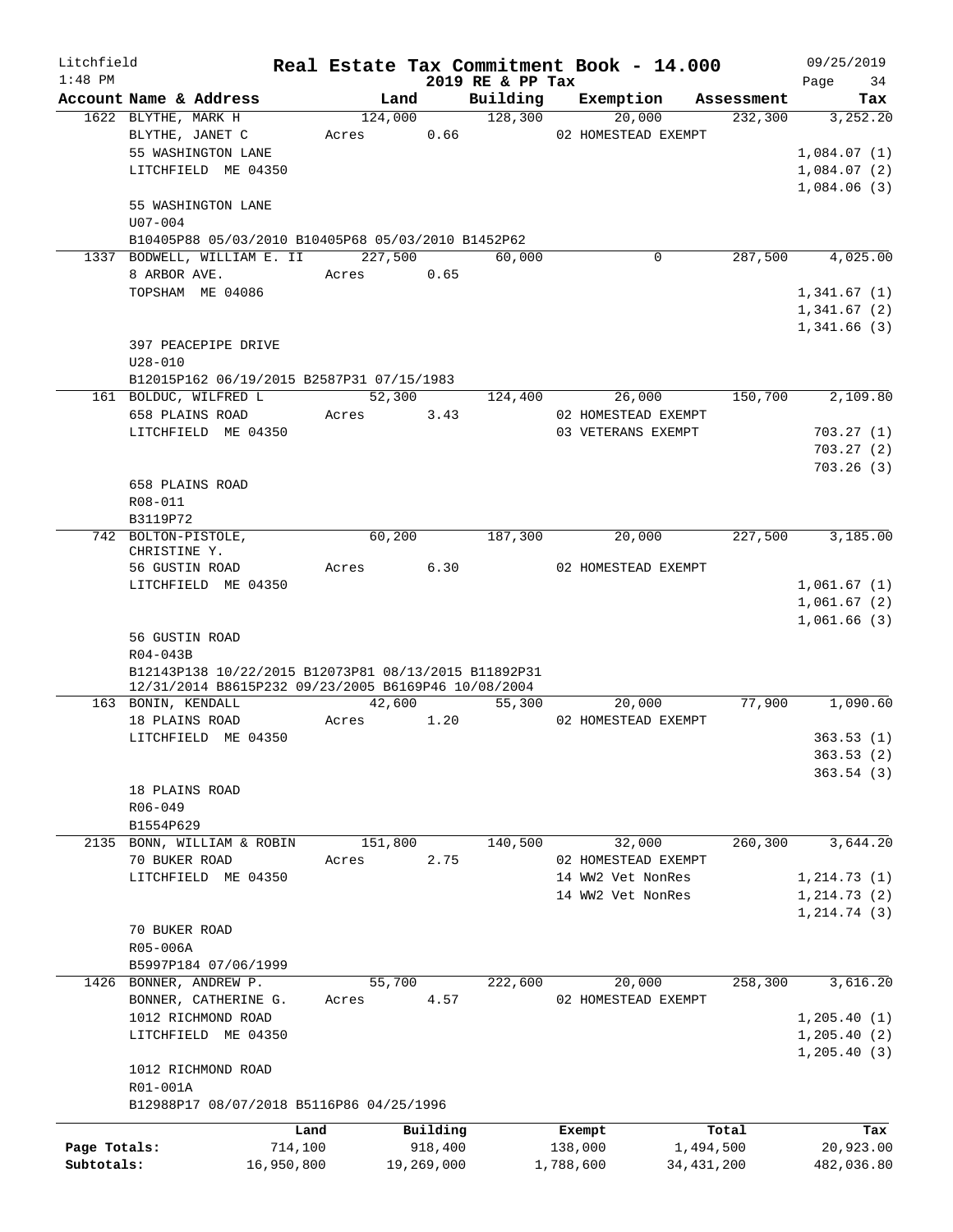| Litchfield |                                                                                           |             |                |                  | Real Estate Tax Commitment Book - 14.000 |            | 09/25/2019             |
|------------|-------------------------------------------------------------------------------------------|-------------|----------------|------------------|------------------------------------------|------------|------------------------|
| $1:48$ PM  |                                                                                           |             |                | 2019 RE & PP Tax |                                          |            | 35<br>Page             |
|            | Account Name & Address                                                                    |             | Land           | Building         | Exemption                                | Assessment | Tax                    |
|            | 1073 BONTE, COLETTE M<br>27 HARDSCRABBLE ROAD                                             |             | 53,400<br>3.80 | 159,800          | 20,000                                   | 193,200    | 2,704.80               |
|            | LITCHFIELD ME 04350                                                                       | Acres       |                |                  | 02 HOMESTEAD EXEMPT                      |            | 901.60(1)              |
|            |                                                                                           |             |                |                  |                                          |            | 901.60(2)              |
|            |                                                                                           |             |                |                  |                                          |            | 901.60(3)              |
|            | 27 HARDSCRABBLE ROAD                                                                      |             |                |                  |                                          |            |                        |
|            | $U20 - 008$                                                                               |             |                |                  |                                          |            |                        |
|            | B10008P217 03/12/2009 B9876P317 08/08/2008 B6363P218                                      |             |                |                  |                                          |            |                        |
|            | 12/06/2000                                                                                |             |                |                  |                                          |            |                        |
|            | 165 BOOTHBY, GARY R                                                                       |             | 47,100         | 122,100          | 26,000                                   | 143,200    | 2,004.80               |
|            | 1425 HALLOWELL ROAD                                                                       | Acres       | 1.70           |                  | 02 HOMESTEAD EXEMPT                      |            |                        |
|            | LITCHFIELD ME 04350                                                                       |             |                |                  | 03 VETERANS EXEMPT                       |            | 668.27(1)              |
|            |                                                                                           |             |                |                  |                                          |            | 668.27(2)<br>668.26(3) |
|            | 1425 HALLOWELL ROAD                                                                       |             |                |                  |                                          |            |                        |
|            | R14-040                                                                                   |             |                |                  |                                          |            |                        |
|            | B3323P216                                                                                 |             |                |                  |                                          |            |                        |
|            | 1522 BORNSTEIN MARK F                                                                     |             | 76,300         | 148,100          | 20,000                                   | 204,400    | 2,861.60               |
|            | 2183 HALLOWELL ROAD                                                                       | Acres 41.00 |                |                  | 02 HOMESTEAD EXEMPT                      |            |                        |
|            | LITCHFIELD ME 04350                                                                       |             |                |                  |                                          |            | 953.87(1)              |
|            |                                                                                           |             |                |                  |                                          |            | 953.87 (2)             |
|            |                                                                                           |             |                |                  |                                          |            | 953.86 (3)             |
|            | 2183 HALLOWELL ROAD                                                                       |             |                |                  |                                          |            |                        |
|            | R11-024                                                                                   |             |                |                  |                                          |            |                        |
|            | B9815P86 08/05/2008 B7108P308 10/21/2002 B7108P306                                        |             |                |                  |                                          |            |                        |
|            | 10/21/2002<br>167 BOSSE NORMAND C                                                         |             | 42,400         | 104,700          | 26,000                                   | 121,100    | 1,695.40               |
|            | 440 ACADEMY ROAD                                                                          | Acres       | 0.80           |                  | 02 HOMESTEAD EXEMPT                      |            |                        |
|            | LITCHFIELD ME 04350                                                                       |             |                |                  | 03 VETERANS EXEMPT                       |            | 565.13(1)              |
|            |                                                                                           |             |                |                  |                                          |            | 565.13(2)              |
|            |                                                                                           |             |                |                  |                                          |            | 565.14(3)              |
|            | 440 ACADEMY ROAD                                                                          |             |                |                  |                                          |            |                        |
|            | R02-109                                                                                   |             |                |                  |                                          |            |                        |
|            | B4746P101 08/15/1994                                                                      |             |                |                  |                                          |            |                        |
|            | 333 BOSSE, GERARD C.                                                                      | 170,500     |                | 351,200          | 0                                        | 521,700    | 7,303.80               |
|            | BOSSE, CHRISTINE H.                                                                       | Acres       | 1.17           |                  |                                          |            |                        |
|            | PO BOX 682                                                                                |             |                |                  |                                          |            | 2,434.60(1)            |
|            | SABATTUS ME 04280                                                                         |             |                |                  |                                          |            | 2,434.60 (2)           |
|            |                                                                                           |             |                |                  |                                          |            | 2,434.60 (3)           |
|            | 19 WEED DRIVE                                                                             |             |                |                  |                                          |            |                        |
|            | $U25 - 011$                                                                               |             |                |                  |                                          |            |                        |
|            | B12412P119 08/24/2016 B12409P298 08/19/2016<br>B12409P296 08/19/2016 B12194P39 12/22/2015 |             |                |                  |                                          |            |                        |
|            | B12127P133 10/08/2015 B5487P145                                                           |             |                |                  |                                          |            |                        |
|            | 168 BOSTON, JEFFREY S.                                                                    | 230,100     |                | 133,800          | 0                                        | 363,900    | 5,094.60               |
|            | 117 PARKWOOD DRIVE                                                                        | Acres       | 0.73           |                  |                                          |            |                        |
|            | AUGUSTA ME 04330                                                                          |             |                |                  |                                          |            | 1,698.20(1)            |
|            |                                                                                           |             |                |                  |                                          |            | 1,698.20(2)            |
|            |                                                                                           |             |                |                  |                                          |            | 1,698.20(3)            |
|            | 417 PEACEPIPE DRIVE                                                                       |             |                |                  |                                          |            |                        |
|            | $U28 - 013$<br>B11593P275 12/05/2013 B11593P271 12/05/2013                                |             |                |                  |                                          |            |                        |
|            | B10694P181 03/24/2011 B8483P137 06/29/2005 B3843P6                                        |             |                |                  |                                          |            |                        |

|              | Land       | Building   | Exempt    | Total      | Tax        |
|--------------|------------|------------|-----------|------------|------------|
| Page Totals: | 619,800    | 1,019,700  | 92,000    | 1,547,500  | 21,665.00  |
| Subtotals:   | 17,570,600 | 20,288,700 | 1,880,600 | 35,978,700 | 503,701.80 |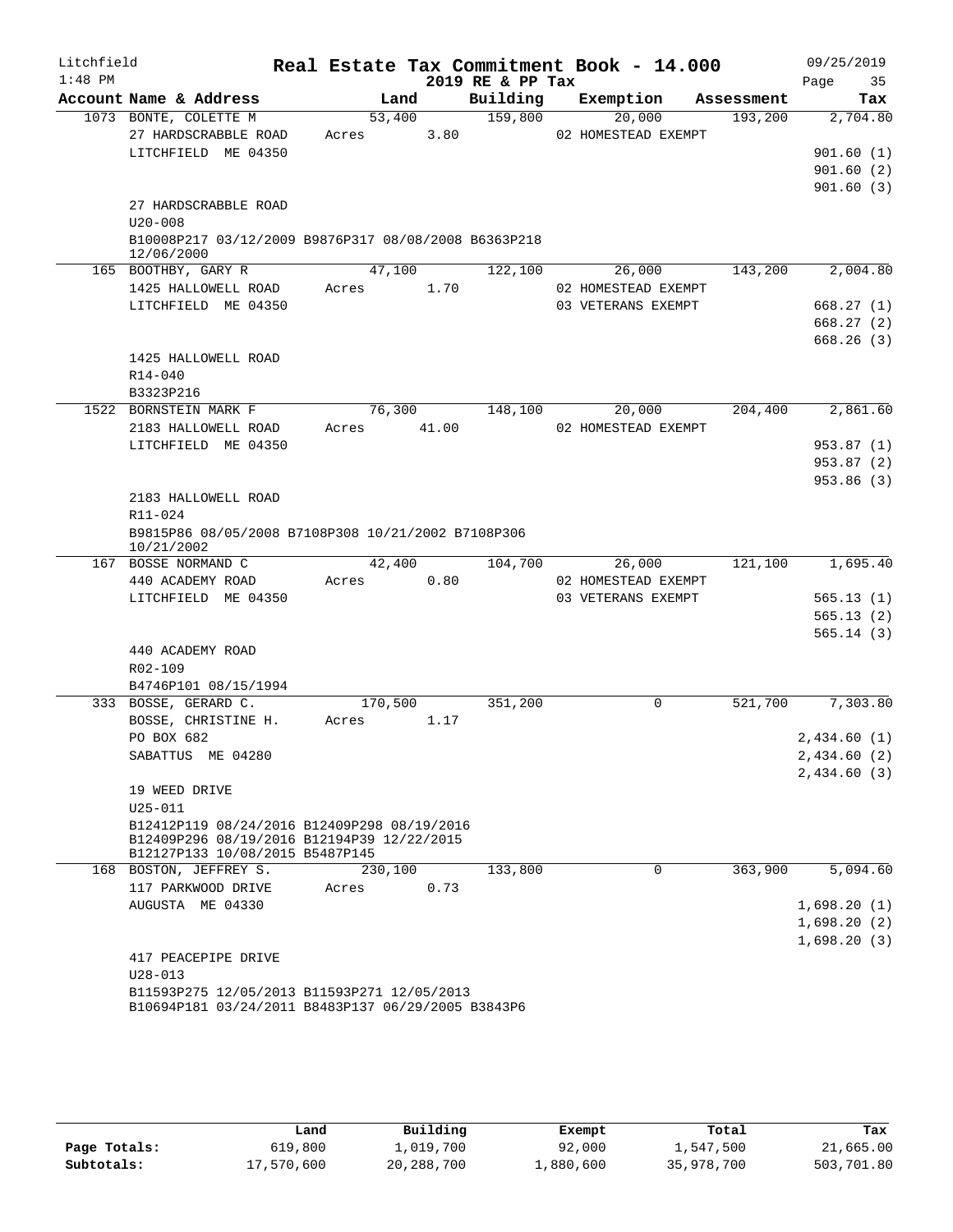| Litchfield |                                                      |             |        |                  | Real Estate Tax Commitment Book - 14.000 |            |      | 09/25/2019            |
|------------|------------------------------------------------------|-------------|--------|------------------|------------------------------------------|------------|------|-----------------------|
| $1:48$ PM  |                                                      |             |        | 2019 RE & PP Tax |                                          |            | Page | 36                    |
|            | Account Name & Address                               | Land        |        | Building         | Exemption                                | Assessment |      | Tax                   |
|            | 171 BOUCHARD, CARL                                   | 45,000      |        | 14,900           | $\Omega$                                 | 59,900     |      | 838.60                |
|            | %SEC.VETS.AFFAIRS<br>BOUCHARD MARGARET               | Acres       | 1.00   |                  |                                          |            |      |                       |
|            | COUNTRYWIDE HOME LOANS,<br>INC.                      |             |        |                  |                                          |            |      | 279.53(1)             |
|            | P.O. BOX 10211                                       |             |        |                  |                                          |            |      | 279.53 (2)            |
|            | SIMI VALLEY, CA<br>91410-0211                        |             |        |                  |                                          |            |      | 279.54(3)             |
|            | 51 RICHMOND ROAD                                     |             |        |                  |                                          |            |      |                       |
|            | R03-060                                              |             |        |                  |                                          |            |      |                       |
|            | B13038P240 09/26/2018 B11086P96 06/25/2012 B4601P135 |             |        |                  |                                          |            |      |                       |
|            | 1877 BOUCHARD, GARY J                                | 166,600     |        | 109,900          | 0                                        | 276,500    |      | 3,871.00              |
|            | MCHALE G.M.                                          | Acres       | 0.45   |                  |                                          |            |      |                       |
|            | 2305 TURNING LEAFE DR                                |             |        |                  |                                          |            |      | 1, 290.33(1)          |
|            | OCEN SPRINGS MS 39564                                |             |        |                  |                                          |            |      | 1, 290.33(2)          |
|            |                                                      |             |        |                  |                                          |            |      | 1, 290.34(3)          |
|            | 13 MEMORY LANE                                       |             |        |                  |                                          |            |      |                       |
|            | $U12 - 025$                                          |             |        |                  |                                          |            |      |                       |
|            | B5657P165 06/29/1998<br>1253 BOUCHARD, JENNIFER L    | 57,000      |        | 86,200           | 20,000                                   | 123,200    |      | 1,724.80              |
|            | 308 DENNIS HILL ROAD                                 | Acres       | 5.00   |                  | 02 HOMESTEAD EXEMPT                      |            |      |                       |
|            | LITCHFIELD ME 04350                                  |             |        |                  |                                          |            |      | 574.93 (1)            |
|            |                                                      |             |        |                  |                                          |            |      | 574.93(2)             |
|            |                                                      |             |        |                  |                                          |            |      | 574.94(3)             |
|            | 308 DENNIS HILL ROAD                                 |             |        |                  |                                          |            |      |                       |
|            | R13-021                                              |             |        |                  |                                          |            |      |                       |
|            | B10235P115 10/07/2009 B4402P288 05/27/1993           |             |        |                  |                                          |            |      |                       |
|            | 174 BOUCHARD, RAYMOND P                              |             | 93,200 | 208,000          | 26,000                                   | 275,200    |      | 3,852.80              |
|            | BOUCHARD, SUSANNE M.                                 | Acres 22.64 |        |                  | 03 VETERANS EXEMPT                       |            |      |                       |
|            | P O BOX 332                                          |             |        |                  | 02 HOMESTEAD EXEMPT                      |            |      | 1,284.27(1)           |
|            | LITCHFIELD ME 04350                                  |             |        |                  |                                          |            |      | 1,284.27(2)           |
|            |                                                      |             |        |                  |                                          |            |      | 1,284.26(3)           |
|            | 45 PURGATORY DRIVE                                   |             |        |                  |                                          |            |      |                       |
|            | R12-024                                              |             |        |                  |                                          |            |      |                       |
|            | B2586P123                                            |             |        |                  |                                          |            |      |                       |
|            | 629 BOUCHARD, TROY J                                 | 45,600      |        | 171,200          | 20,000                                   | 196,800    |      | $2,755.\overline{20}$ |
|            | 42 NOTTINGHAM LANE                                   | Acres       | 1.20   |                  | 02 HOMESTEAD EXEMPT                      |            |      |                       |
|            | LITCHFIELD ME 04350                                  |             |        |                  |                                          |            |      | 918.40 (1)            |
|            |                                                      |             |        |                  |                                          |            |      | 918.40(2)             |
|            |                                                      |             |        |                  |                                          |            |      | 918.40(3)             |
|            | 42 NOTTINGHAM LANE<br>$R11 - 035 - 3 - A$            |             |        |                  |                                          |            |      |                       |
|            | B10937P224 01/11/2012 B7754P55 12/01/2003            |             |        |                  |                                          |            |      |                       |
|            | 2595 BOUCHER KENNETH E                               | 55,200      |        | 259,000          | $\Omega$                                 | 314,200    |      | 4,398.80              |
|            | 487 PLAINS ROAD                                      | Acres       | 4.39   |                  |                                          |            |      |                       |
|            | LITCHFIELD ME 04350                                  |             |        |                  |                                          |            |      | 1,466.27(1)           |
|            |                                                      |             |        |                  |                                          |            |      | 1,466.27(2)           |
|            |                                                      |             |        |                  |                                          |            |      | 1,466.26(3)           |
|            | 487 PLAINS ROAD                                      |             |        |                  |                                          |            |      |                       |
|            | R07-031A-4                                           |             |        |                  |                                          |            |      |                       |
|            | B9563P105 11/13/2007                                 |             |        |                  |                                          |            |      |                       |

|              | Land       | Building     | Exempt    | Total        | Tax        |
|--------------|------------|--------------|-----------|--------------|------------|
| Page Totals: | 462,600    | 849,200      | 66,000    | 1,245,800    | 17,441.20  |
| Subtotals:   | 18,033,200 | 21, 137, 900 | 1,946,600 | 37, 224, 500 | 521,143.00 |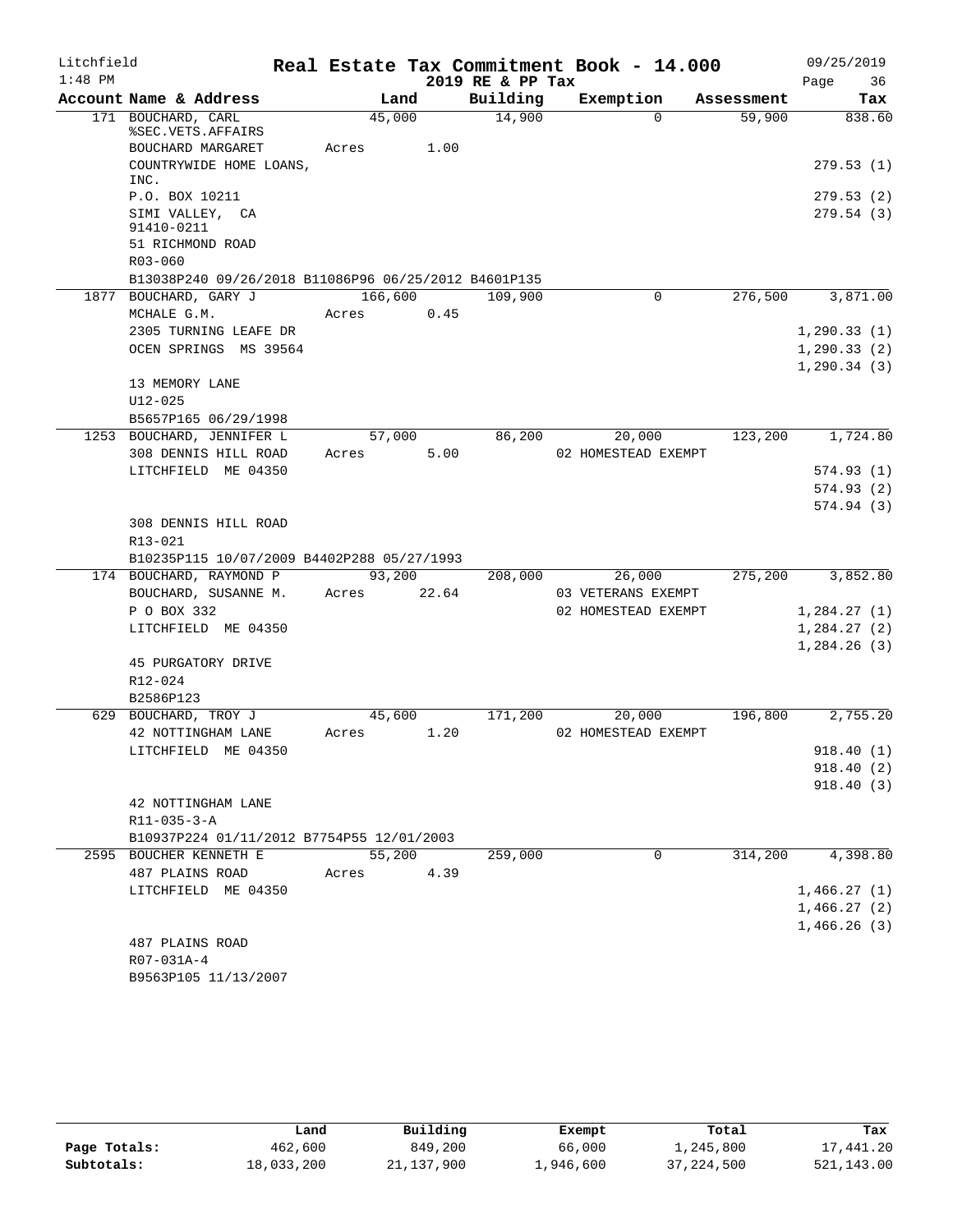| 2019 RE & PP Tax<br>Page<br>Account Name & Address<br>Building<br>Exemption<br>Land<br>Assessment<br>$\Omega$<br>176 BOUCHER, DAVID<br>41,100<br>$\Omega$<br>41,100<br>7 CHURCH STREET<br>7.50<br>Acres<br>LEWISTON ME 04240<br>OAK HILL ROAD<br>$R04 - 023$<br>B3518P267<br>179,600<br>1408 BOUCHER, GREGORY L<br>45,000<br>134,600<br>0<br>BOUCHER, RAMONA R<br>1.00<br>Acres<br>55 RICHMOND ROAD<br>LITCHFIELD ME 04350<br>55 RICHMOND ROAD<br>R03-059<br>B10987P104 03/19/2012 B9726P146 05/12/2008 B5390P335<br>252,900<br>$\Omega$<br>385,300<br>668 BOUCHER, KENNETH E.<br>132,400<br>487 PLAINS ROAD<br>1.59<br>Acres<br>LITCHFIELD ME 04350<br>1,798.06(3)<br>245 PEACEPIPE DRIVE<br>$U29 - 010$<br>B12593P56 04/28/2017 B6416P259 03/05/2001<br>166,800<br>45,600<br>121,200<br>0<br>827 BOUCHER, KENNETH E.<br>487 PLAINS ROAD<br>Acres<br>1.20<br>LITCHFIELD ME 04350<br>218 PLAINS ROAD<br>R07-013A<br>B11651P317 03/20/2014 B2010P162 06/20/1977<br>1433 BOUCK, KEVIN E.<br>69,500<br>206,000<br>156,500<br>20,000<br>20.00<br>BOUCK, KRYSTLE J.<br>02 HOMESTEAD EXEMPT<br>Acres<br>121 HUNTINGTON HILL<br>ROAD<br>LITCHFIELD ME 04350<br>121 HUNTINGTON HILL<br>ROAD<br>R11-041<br>B1357P334<br>180,000<br>179 BOUDREAU, PAUL<br>45,300<br>154,700<br>20,000<br>264 MAXWELL ROAD<br>1.10<br>02 HOMESTEAD EXEMPT<br>Acres<br>LITCHFIELD ME 04350<br>264 MAXWELL ROAD<br>$R03 - 055$<br>B1905P276<br>3,200<br>3,200<br>2720<br>BOUFFARD RONALD<br>0<br>0<br>BOUFFARD, LISA MARIE<br>Acres<br>4.30<br>289 OAK HILL ROAD<br>WALES ME 04280<br>OAK HILL ROAD<br>R03-078A<br>B11600P234 12/27/2013 B9865P238 09/29/2008<br>Building<br>Total<br>Land<br>Exempt<br>Page Totals:<br>502,600<br>699,400<br>40,000<br>1,162,000<br>Subtotals:<br>18,535,800<br>1,986,600<br>38,386,500<br>21,837,300 | Litchfield |  |  |  | Real Estate Tax Commitment Book - 14.000 |  | 09/25/2019  |
|-----------------------------------------------------------------------------------------------------------------------------------------------------------------------------------------------------------------------------------------------------------------------------------------------------------------------------------------------------------------------------------------------------------------------------------------------------------------------------------------------------------------------------------------------------------------------------------------------------------------------------------------------------------------------------------------------------------------------------------------------------------------------------------------------------------------------------------------------------------------------------------------------------------------------------------------------------------------------------------------------------------------------------------------------------------------------------------------------------------------------------------------------------------------------------------------------------------------------------------------------------------------------------------------------------------------------------------------------------------------------------------------------------------------------------------------------------------------------------------------------------------------------------------------------------------------------------------------------------------------------------------------------------------------------------------------------------------------------------------------------------------------------------------------------------------|------------|--|--|--|------------------------------------------|--|-------------|
|                                                                                                                                                                                                                                                                                                                                                                                                                                                                                                                                                                                                                                                                                                                                                                                                                                                                                                                                                                                                                                                                                                                                                                                                                                                                                                                                                                                                                                                                                                                                                                                                                                                                                                                                                                                                           | $1:48$ PM  |  |  |  |                                          |  | 37          |
|                                                                                                                                                                                                                                                                                                                                                                                                                                                                                                                                                                                                                                                                                                                                                                                                                                                                                                                                                                                                                                                                                                                                                                                                                                                                                                                                                                                                                                                                                                                                                                                                                                                                                                                                                                                                           |            |  |  |  |                                          |  | Tax         |
|                                                                                                                                                                                                                                                                                                                                                                                                                                                                                                                                                                                                                                                                                                                                                                                                                                                                                                                                                                                                                                                                                                                                                                                                                                                                                                                                                                                                                                                                                                                                                                                                                                                                                                                                                                                                           |            |  |  |  |                                          |  | 575.40      |
|                                                                                                                                                                                                                                                                                                                                                                                                                                                                                                                                                                                                                                                                                                                                                                                                                                                                                                                                                                                                                                                                                                                                                                                                                                                                                                                                                                                                                                                                                                                                                                                                                                                                                                                                                                                                           |            |  |  |  |                                          |  |             |
|                                                                                                                                                                                                                                                                                                                                                                                                                                                                                                                                                                                                                                                                                                                                                                                                                                                                                                                                                                                                                                                                                                                                                                                                                                                                                                                                                                                                                                                                                                                                                                                                                                                                                                                                                                                                           |            |  |  |  |                                          |  | 191.80(1)   |
|                                                                                                                                                                                                                                                                                                                                                                                                                                                                                                                                                                                                                                                                                                                                                                                                                                                                                                                                                                                                                                                                                                                                                                                                                                                                                                                                                                                                                                                                                                                                                                                                                                                                                                                                                                                                           |            |  |  |  |                                          |  | 191.80(2)   |
|                                                                                                                                                                                                                                                                                                                                                                                                                                                                                                                                                                                                                                                                                                                                                                                                                                                                                                                                                                                                                                                                                                                                                                                                                                                                                                                                                                                                                                                                                                                                                                                                                                                                                                                                                                                                           |            |  |  |  |                                          |  | 191.80(3)   |
|                                                                                                                                                                                                                                                                                                                                                                                                                                                                                                                                                                                                                                                                                                                                                                                                                                                                                                                                                                                                                                                                                                                                                                                                                                                                                                                                                                                                                                                                                                                                                                                                                                                                                                                                                                                                           |            |  |  |  |                                          |  |             |
|                                                                                                                                                                                                                                                                                                                                                                                                                                                                                                                                                                                                                                                                                                                                                                                                                                                                                                                                                                                                                                                                                                                                                                                                                                                                                                                                                                                                                                                                                                                                                                                                                                                                                                                                                                                                           |            |  |  |  |                                          |  |             |
|                                                                                                                                                                                                                                                                                                                                                                                                                                                                                                                                                                                                                                                                                                                                                                                                                                                                                                                                                                                                                                                                                                                                                                                                                                                                                                                                                                                                                                                                                                                                                                                                                                                                                                                                                                                                           |            |  |  |  |                                          |  |             |
|                                                                                                                                                                                                                                                                                                                                                                                                                                                                                                                                                                                                                                                                                                                                                                                                                                                                                                                                                                                                                                                                                                                                                                                                                                                                                                                                                                                                                                                                                                                                                                                                                                                                                                                                                                                                           |            |  |  |  |                                          |  | 2,514.40    |
|                                                                                                                                                                                                                                                                                                                                                                                                                                                                                                                                                                                                                                                                                                                                                                                                                                                                                                                                                                                                                                                                                                                                                                                                                                                                                                                                                                                                                                                                                                                                                                                                                                                                                                                                                                                                           |            |  |  |  |                                          |  |             |
|                                                                                                                                                                                                                                                                                                                                                                                                                                                                                                                                                                                                                                                                                                                                                                                                                                                                                                                                                                                                                                                                                                                                                                                                                                                                                                                                                                                                                                                                                                                                                                                                                                                                                                                                                                                                           |            |  |  |  |                                          |  | 838.13(1)   |
|                                                                                                                                                                                                                                                                                                                                                                                                                                                                                                                                                                                                                                                                                                                                                                                                                                                                                                                                                                                                                                                                                                                                                                                                                                                                                                                                                                                                                                                                                                                                                                                                                                                                                                                                                                                                           |            |  |  |  |                                          |  | 838.13 (2)  |
|                                                                                                                                                                                                                                                                                                                                                                                                                                                                                                                                                                                                                                                                                                                                                                                                                                                                                                                                                                                                                                                                                                                                                                                                                                                                                                                                                                                                                                                                                                                                                                                                                                                                                                                                                                                                           |            |  |  |  |                                          |  | 838.14 (3)  |
|                                                                                                                                                                                                                                                                                                                                                                                                                                                                                                                                                                                                                                                                                                                                                                                                                                                                                                                                                                                                                                                                                                                                                                                                                                                                                                                                                                                                                                                                                                                                                                                                                                                                                                                                                                                                           |            |  |  |  |                                          |  |             |
|                                                                                                                                                                                                                                                                                                                                                                                                                                                                                                                                                                                                                                                                                                                                                                                                                                                                                                                                                                                                                                                                                                                                                                                                                                                                                                                                                                                                                                                                                                                                                                                                                                                                                                                                                                                                           |            |  |  |  |                                          |  |             |
|                                                                                                                                                                                                                                                                                                                                                                                                                                                                                                                                                                                                                                                                                                                                                                                                                                                                                                                                                                                                                                                                                                                                                                                                                                                                                                                                                                                                                                                                                                                                                                                                                                                                                                                                                                                                           |            |  |  |  |                                          |  |             |
|                                                                                                                                                                                                                                                                                                                                                                                                                                                                                                                                                                                                                                                                                                                                                                                                                                                                                                                                                                                                                                                                                                                                                                                                                                                                                                                                                                                                                                                                                                                                                                                                                                                                                                                                                                                                           |            |  |  |  |                                          |  | 5,394.20    |
|                                                                                                                                                                                                                                                                                                                                                                                                                                                                                                                                                                                                                                                                                                                                                                                                                                                                                                                                                                                                                                                                                                                                                                                                                                                                                                                                                                                                                                                                                                                                                                                                                                                                                                                                                                                                           |            |  |  |  |                                          |  |             |
|                                                                                                                                                                                                                                                                                                                                                                                                                                                                                                                                                                                                                                                                                                                                                                                                                                                                                                                                                                                                                                                                                                                                                                                                                                                                                                                                                                                                                                                                                                                                                                                                                                                                                                                                                                                                           |            |  |  |  |                                          |  | 1,798.07(1) |
|                                                                                                                                                                                                                                                                                                                                                                                                                                                                                                                                                                                                                                                                                                                                                                                                                                                                                                                                                                                                                                                                                                                                                                                                                                                                                                                                                                                                                                                                                                                                                                                                                                                                                                                                                                                                           |            |  |  |  |                                          |  | 1,798.07(2) |
|                                                                                                                                                                                                                                                                                                                                                                                                                                                                                                                                                                                                                                                                                                                                                                                                                                                                                                                                                                                                                                                                                                                                                                                                                                                                                                                                                                                                                                                                                                                                                                                                                                                                                                                                                                                                           |            |  |  |  |                                          |  |             |
|                                                                                                                                                                                                                                                                                                                                                                                                                                                                                                                                                                                                                                                                                                                                                                                                                                                                                                                                                                                                                                                                                                                                                                                                                                                                                                                                                                                                                                                                                                                                                                                                                                                                                                                                                                                                           |            |  |  |  |                                          |  |             |
|                                                                                                                                                                                                                                                                                                                                                                                                                                                                                                                                                                                                                                                                                                                                                                                                                                                                                                                                                                                                                                                                                                                                                                                                                                                                                                                                                                                                                                                                                                                                                                                                                                                                                                                                                                                                           |            |  |  |  |                                          |  |             |
|                                                                                                                                                                                                                                                                                                                                                                                                                                                                                                                                                                                                                                                                                                                                                                                                                                                                                                                                                                                                                                                                                                                                                                                                                                                                                                                                                                                                                                                                                                                                                                                                                                                                                                                                                                                                           |            |  |  |  |                                          |  |             |
|                                                                                                                                                                                                                                                                                                                                                                                                                                                                                                                                                                                                                                                                                                                                                                                                                                                                                                                                                                                                                                                                                                                                                                                                                                                                                                                                                                                                                                                                                                                                                                                                                                                                                                                                                                                                           |            |  |  |  |                                          |  |             |
|                                                                                                                                                                                                                                                                                                                                                                                                                                                                                                                                                                                                                                                                                                                                                                                                                                                                                                                                                                                                                                                                                                                                                                                                                                                                                                                                                                                                                                                                                                                                                                                                                                                                                                                                                                                                           |            |  |  |  |                                          |  | 2,335.20    |
|                                                                                                                                                                                                                                                                                                                                                                                                                                                                                                                                                                                                                                                                                                                                                                                                                                                                                                                                                                                                                                                                                                                                                                                                                                                                                                                                                                                                                                                                                                                                                                                                                                                                                                                                                                                                           |            |  |  |  |                                          |  |             |
|                                                                                                                                                                                                                                                                                                                                                                                                                                                                                                                                                                                                                                                                                                                                                                                                                                                                                                                                                                                                                                                                                                                                                                                                                                                                                                                                                                                                                                                                                                                                                                                                                                                                                                                                                                                                           |            |  |  |  |                                          |  | 778.40(1)   |
|                                                                                                                                                                                                                                                                                                                                                                                                                                                                                                                                                                                                                                                                                                                                                                                                                                                                                                                                                                                                                                                                                                                                                                                                                                                                                                                                                                                                                                                                                                                                                                                                                                                                                                                                                                                                           |            |  |  |  |                                          |  | 778.40(2)   |
|                                                                                                                                                                                                                                                                                                                                                                                                                                                                                                                                                                                                                                                                                                                                                                                                                                                                                                                                                                                                                                                                                                                                                                                                                                                                                                                                                                                                                                                                                                                                                                                                                                                                                                                                                                                                           |            |  |  |  |                                          |  | 778.40(3)   |
|                                                                                                                                                                                                                                                                                                                                                                                                                                                                                                                                                                                                                                                                                                                                                                                                                                                                                                                                                                                                                                                                                                                                                                                                                                                                                                                                                                                                                                                                                                                                                                                                                                                                                                                                                                                                           |            |  |  |  |                                          |  |             |
|                                                                                                                                                                                                                                                                                                                                                                                                                                                                                                                                                                                                                                                                                                                                                                                                                                                                                                                                                                                                                                                                                                                                                                                                                                                                                                                                                                                                                                                                                                                                                                                                                                                                                                                                                                                                           |            |  |  |  |                                          |  |             |
|                                                                                                                                                                                                                                                                                                                                                                                                                                                                                                                                                                                                                                                                                                                                                                                                                                                                                                                                                                                                                                                                                                                                                                                                                                                                                                                                                                                                                                                                                                                                                                                                                                                                                                                                                                                                           |            |  |  |  |                                          |  |             |
|                                                                                                                                                                                                                                                                                                                                                                                                                                                                                                                                                                                                                                                                                                                                                                                                                                                                                                                                                                                                                                                                                                                                                                                                                                                                                                                                                                                                                                                                                                                                                                                                                                                                                                                                                                                                           |            |  |  |  |                                          |  | 2,884.00    |
|                                                                                                                                                                                                                                                                                                                                                                                                                                                                                                                                                                                                                                                                                                                                                                                                                                                                                                                                                                                                                                                                                                                                                                                                                                                                                                                                                                                                                                                                                                                                                                                                                                                                                                                                                                                                           |            |  |  |  |                                          |  |             |
|                                                                                                                                                                                                                                                                                                                                                                                                                                                                                                                                                                                                                                                                                                                                                                                                                                                                                                                                                                                                                                                                                                                                                                                                                                                                                                                                                                                                                                                                                                                                                                                                                                                                                                                                                                                                           |            |  |  |  |                                          |  | 961.33(1)   |
|                                                                                                                                                                                                                                                                                                                                                                                                                                                                                                                                                                                                                                                                                                                                                                                                                                                                                                                                                                                                                                                                                                                                                                                                                                                                                                                                                                                                                                                                                                                                                                                                                                                                                                                                                                                                           |            |  |  |  |                                          |  |             |
|                                                                                                                                                                                                                                                                                                                                                                                                                                                                                                                                                                                                                                                                                                                                                                                                                                                                                                                                                                                                                                                                                                                                                                                                                                                                                                                                                                                                                                                                                                                                                                                                                                                                                                                                                                                                           |            |  |  |  |                                          |  | 961.33(2)   |
|                                                                                                                                                                                                                                                                                                                                                                                                                                                                                                                                                                                                                                                                                                                                                                                                                                                                                                                                                                                                                                                                                                                                                                                                                                                                                                                                                                                                                                                                                                                                                                                                                                                                                                                                                                                                           |            |  |  |  |                                          |  | 961.34(3)   |
|                                                                                                                                                                                                                                                                                                                                                                                                                                                                                                                                                                                                                                                                                                                                                                                                                                                                                                                                                                                                                                                                                                                                                                                                                                                                                                                                                                                                                                                                                                                                                                                                                                                                                                                                                                                                           |            |  |  |  |                                          |  |             |
|                                                                                                                                                                                                                                                                                                                                                                                                                                                                                                                                                                                                                                                                                                                                                                                                                                                                                                                                                                                                                                                                                                                                                                                                                                                                                                                                                                                                                                                                                                                                                                                                                                                                                                                                                                                                           |            |  |  |  |                                          |  |             |
|                                                                                                                                                                                                                                                                                                                                                                                                                                                                                                                                                                                                                                                                                                                                                                                                                                                                                                                                                                                                                                                                                                                                                                                                                                                                                                                                                                                                                                                                                                                                                                                                                                                                                                                                                                                                           |            |  |  |  |                                          |  |             |
|                                                                                                                                                                                                                                                                                                                                                                                                                                                                                                                                                                                                                                                                                                                                                                                                                                                                                                                                                                                                                                                                                                                                                                                                                                                                                                                                                                                                                                                                                                                                                                                                                                                                                                                                                                                                           |            |  |  |  |                                          |  |             |
|                                                                                                                                                                                                                                                                                                                                                                                                                                                                                                                                                                                                                                                                                                                                                                                                                                                                                                                                                                                                                                                                                                                                                                                                                                                                                                                                                                                                                                                                                                                                                                                                                                                                                                                                                                                                           |            |  |  |  |                                          |  | 2,520.00    |
|                                                                                                                                                                                                                                                                                                                                                                                                                                                                                                                                                                                                                                                                                                                                                                                                                                                                                                                                                                                                                                                                                                                                                                                                                                                                                                                                                                                                                                                                                                                                                                                                                                                                                                                                                                                                           |            |  |  |  |                                          |  |             |
|                                                                                                                                                                                                                                                                                                                                                                                                                                                                                                                                                                                                                                                                                                                                                                                                                                                                                                                                                                                                                                                                                                                                                                                                                                                                                                                                                                                                                                                                                                                                                                                                                                                                                                                                                                                                           |            |  |  |  |                                          |  | 840.00 (1)  |
|                                                                                                                                                                                                                                                                                                                                                                                                                                                                                                                                                                                                                                                                                                                                                                                                                                                                                                                                                                                                                                                                                                                                                                                                                                                                                                                                                                                                                                                                                                                                                                                                                                                                                                                                                                                                           |            |  |  |  |                                          |  | 840.00 (2)  |
|                                                                                                                                                                                                                                                                                                                                                                                                                                                                                                                                                                                                                                                                                                                                                                                                                                                                                                                                                                                                                                                                                                                                                                                                                                                                                                                                                                                                                                                                                                                                                                                                                                                                                                                                                                                                           |            |  |  |  |                                          |  | 840.00 (3)  |
|                                                                                                                                                                                                                                                                                                                                                                                                                                                                                                                                                                                                                                                                                                                                                                                                                                                                                                                                                                                                                                                                                                                                                                                                                                                                                                                                                                                                                                                                                                                                                                                                                                                                                                                                                                                                           |            |  |  |  |                                          |  |             |
|                                                                                                                                                                                                                                                                                                                                                                                                                                                                                                                                                                                                                                                                                                                                                                                                                                                                                                                                                                                                                                                                                                                                                                                                                                                                                                                                                                                                                                                                                                                                                                                                                                                                                                                                                                                                           |            |  |  |  |                                          |  |             |
|                                                                                                                                                                                                                                                                                                                                                                                                                                                                                                                                                                                                                                                                                                                                                                                                                                                                                                                                                                                                                                                                                                                                                                                                                                                                                                                                                                                                                                                                                                                                                                                                                                                                                                                                                                                                           |            |  |  |  |                                          |  |             |
|                                                                                                                                                                                                                                                                                                                                                                                                                                                                                                                                                                                                                                                                                                                                                                                                                                                                                                                                                                                                                                                                                                                                                                                                                                                                                                                                                                                                                                                                                                                                                                                                                                                                                                                                                                                                           |            |  |  |  |                                          |  | 44.80       |
|                                                                                                                                                                                                                                                                                                                                                                                                                                                                                                                                                                                                                                                                                                                                                                                                                                                                                                                                                                                                                                                                                                                                                                                                                                                                                                                                                                                                                                                                                                                                                                                                                                                                                                                                                                                                           |            |  |  |  |                                          |  |             |
|                                                                                                                                                                                                                                                                                                                                                                                                                                                                                                                                                                                                                                                                                                                                                                                                                                                                                                                                                                                                                                                                                                                                                                                                                                                                                                                                                                                                                                                                                                                                                                                                                                                                                                                                                                                                           |            |  |  |  |                                          |  | 14.93(1)    |
|                                                                                                                                                                                                                                                                                                                                                                                                                                                                                                                                                                                                                                                                                                                                                                                                                                                                                                                                                                                                                                                                                                                                                                                                                                                                                                                                                                                                                                                                                                                                                                                                                                                                                                                                                                                                           |            |  |  |  |                                          |  | 14.93(2)    |
|                                                                                                                                                                                                                                                                                                                                                                                                                                                                                                                                                                                                                                                                                                                                                                                                                                                                                                                                                                                                                                                                                                                                                                                                                                                                                                                                                                                                                                                                                                                                                                                                                                                                                                                                                                                                           |            |  |  |  |                                          |  | 14.94(3)    |
|                                                                                                                                                                                                                                                                                                                                                                                                                                                                                                                                                                                                                                                                                                                                                                                                                                                                                                                                                                                                                                                                                                                                                                                                                                                                                                                                                                                                                                                                                                                                                                                                                                                                                                                                                                                                           |            |  |  |  |                                          |  |             |
|                                                                                                                                                                                                                                                                                                                                                                                                                                                                                                                                                                                                                                                                                                                                                                                                                                                                                                                                                                                                                                                                                                                                                                                                                                                                                                                                                                                                                                                                                                                                                                                                                                                                                                                                                                                                           |            |  |  |  |                                          |  |             |
|                                                                                                                                                                                                                                                                                                                                                                                                                                                                                                                                                                                                                                                                                                                                                                                                                                                                                                                                                                                                                                                                                                                                                                                                                                                                                                                                                                                                                                                                                                                                                                                                                                                                                                                                                                                                           |            |  |  |  |                                          |  |             |
|                                                                                                                                                                                                                                                                                                                                                                                                                                                                                                                                                                                                                                                                                                                                                                                                                                                                                                                                                                                                                                                                                                                                                                                                                                                                                                                                                                                                                                                                                                                                                                                                                                                                                                                                                                                                           |            |  |  |  |                                          |  |             |
|                                                                                                                                                                                                                                                                                                                                                                                                                                                                                                                                                                                                                                                                                                                                                                                                                                                                                                                                                                                                                                                                                                                                                                                                                                                                                                                                                                                                                                                                                                                                                                                                                                                                                                                                                                                                           |            |  |  |  |                                          |  | Tax         |
|                                                                                                                                                                                                                                                                                                                                                                                                                                                                                                                                                                                                                                                                                                                                                                                                                                                                                                                                                                                                                                                                                                                                                                                                                                                                                                                                                                                                                                                                                                                                                                                                                                                                                                                                                                                                           |            |  |  |  |                                          |  | 16,268.00   |
|                                                                                                                                                                                                                                                                                                                                                                                                                                                                                                                                                                                                                                                                                                                                                                                                                                                                                                                                                                                                                                                                                                                                                                                                                                                                                                                                                                                                                                                                                                                                                                                                                                                                                                                                                                                                           |            |  |  |  |                                          |  | 537,411.00  |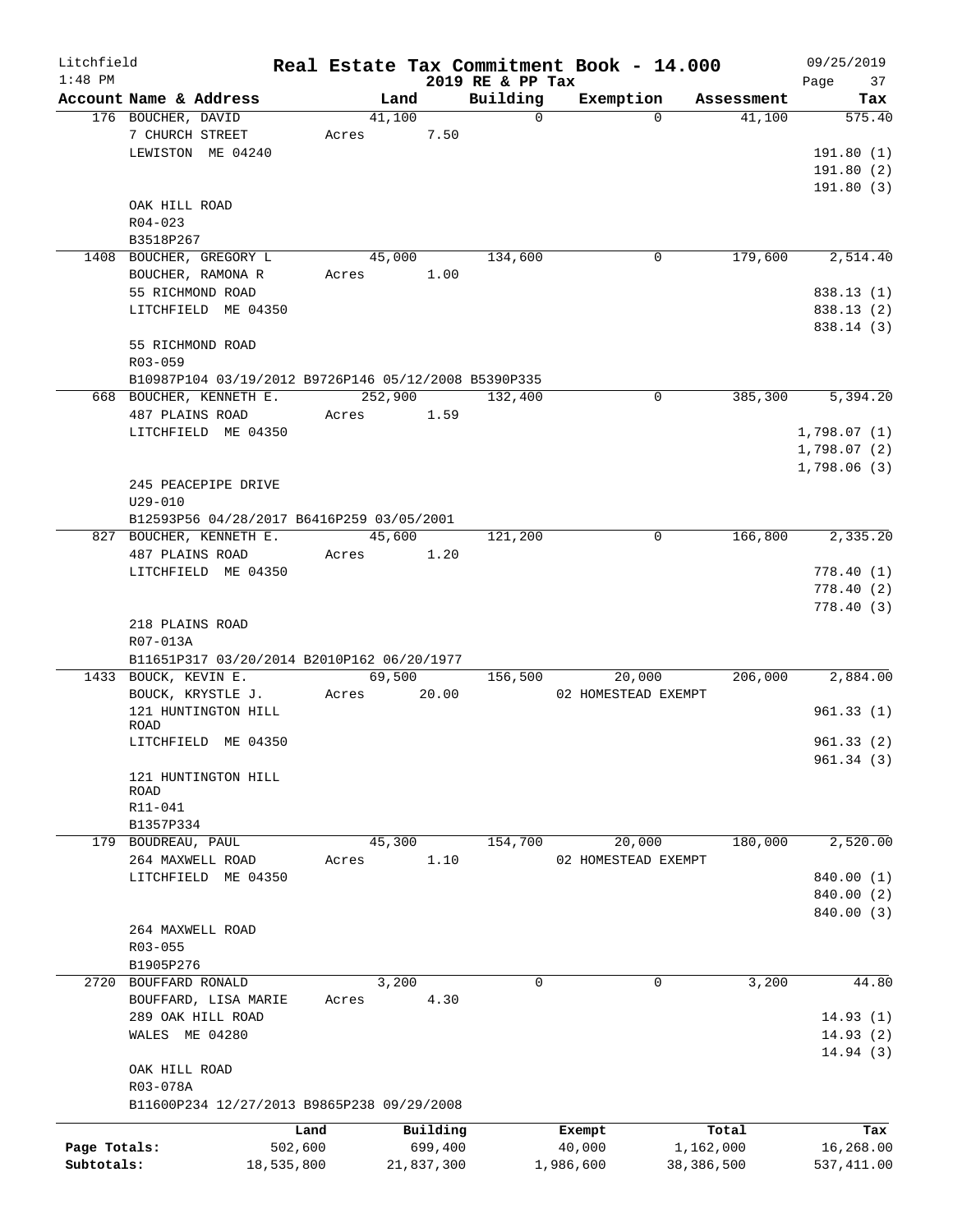| Litchfield |                                                                                        |            |        |      |                  | Real Estate Tax Commitment Book - 14.000 |          |            |      | 09/25/2019  |
|------------|----------------------------------------------------------------------------------------|------------|--------|------|------------------|------------------------------------------|----------|------------|------|-------------|
| $1:48$ PM  |                                                                                        |            |        |      | 2019 RE & PP Tax |                                          |          |            | Page | 38          |
|            | Account Name & Address                                                                 |            | Land   |      | Building         | Exemption                                |          | Assessment |      | Tax         |
|            | 2864 BOULETTE, THOMAS                                                                  |            | 28,400 |      | $\Omega$         |                                          | $\Omega$ | 28,400     |      | 397.60      |
|            | BOULETTE, LAURA                                                                        | Acres      |        | 2.14 |                  |                                          |          |            |      |             |
|            | 154 NUTTING LANE #1                                                                    |            |        |      |                  |                                          |          |            |      | 132.53(1)   |
|            | LITCHFIELD ME 04350                                                                    |            |        |      |                  |                                          |          |            |      | 132.53(2)   |
|            |                                                                                        |            |        |      |                  |                                          |          |            |      | 132.54(3)   |
|            | HUNTINGTON HILL ROAD                                                                   |            |        |      |                  |                                          |          |            |      |             |
|            | R11-038-04                                                                             |            |        |      |                  |                                          |          |            |      |             |
|            | B12663P206 07/16/2017                                                                  |            |        |      |                  |                                          |          |            |      |             |
|            | 2481 BOULEY, KAROLEE                                                                   |            | 49,000 |      | 16,600           |                                          | 0        | 65,600     |      | 918.40      |
|            | 39 MY WAY DRIVE                                                                        | Acres      |        | 2.32 |                  |                                          |          |            |      |             |
|            | LITCHFIELD ME 04350                                                                    |            |        |      |                  |                                          |          |            |      | 306.13(1)   |
|            |                                                                                        |            |        |      |                  |                                          |          |            |      | 306.13(2)   |
|            |                                                                                        |            |        |      |                  |                                          |          |            |      | 306.14(3)   |
|            | 64 MY WAY DRIVE                                                                        |            |        |      |                  |                                          |          |            |      |             |
|            | R13-008C<br>B8683P222 11/04/2005                                                       |            |        |      |                  |                                          |          |            |      |             |
|            | 180 BOULEY, ROGER P                                                                    |            | 45,900 |      | 148,200          | 26,000                                   |          | 168,100    |      | 2,353.40    |
|            | 250 MAXWELL ROAD                                                                       | Acres      |        | 1.30 |                  | 02 HOMESTEAD EXEMPT                      |          |            |      |             |
|            | LITCHFIELD ME 04350                                                                    |            |        |      |                  | 03 VETERANS EXEMPT                       |          |            |      | 784.47 (1)  |
|            |                                                                                        |            |        |      |                  |                                          |          |            |      | 784.47 (2)  |
|            |                                                                                        |            |        |      |                  |                                          |          |            |      | 784.46 (3)  |
|            | 250 MAXWELL ROAD                                                                       |            |        |      |                  |                                          |          |            |      |             |
|            | $R03 - 053$                                                                            |            |        |      |                  |                                          |          |            |      |             |
|            | B5114P116 B1909P124                                                                    |            |        |      |                  |                                          |          |            |      |             |
|            | 182 BOURGET, LAWRENCE NEAL<br>(TRUSTEE)                                                | 169,400    |        |      | 115,500          |                                          | 0        | 284,900    |      | 3,988.60    |
|            | 8311 BRIER CREEK                                                                       | Acres      |        | 0.41 |                  |                                          |          |            |      |             |
|            | PARKWAY                                                                                |            |        |      |                  |                                          |          |            |      |             |
|            | <b>SUITE 105-377</b>                                                                   |            |        |      |                  |                                          |          |            |      | 1,329.53(1) |
|            | RALEIGH NC 27617                                                                       |            |        |      |                  |                                          |          |            |      | 1,329.53(2) |
|            |                                                                                        |            |        |      |                  |                                          |          |            |      | 1,329.54(3) |
|            | 95 GRANT ROAD                                                                          |            |        |      |                  |                                          |          |            |      |             |
|            | U11-012                                                                                |            |        |      |                  |                                          |          |            |      |             |
|            | B12275P198 03/22/2016 B12270P44 03/22/2016 B8795P296<br>01/26/2006 B1448P95 03/30/1967 |            |        |      |                  |                                          |          |            |      |             |
|            | 181 BOURGET, ROBERT                                                                    |            | 59,400 |      | 29,100           | 20,000                                   |          | 68,500     |      | 959.00      |
|            | BOURGET, CYNTHIA A                                                                     | Acres      |        | 5.80 |                  | 02 HOMESTEAD EXEMPT                      |          |            |      |             |
|            | 186 LIBBY ROAD                                                                         |            |        |      |                  |                                          |          |            |      | 319.67(1)   |
|            | LITCHFIELD ME 04350                                                                    |            |        |      |                  |                                          |          |            |      | 319.67(2)   |
|            |                                                                                        |            |        |      |                  |                                          |          |            |      | 319.66(3)   |
|            | 186 LIBBY ROAD                                                                         |            |        |      |                  |                                          |          |            |      |             |
|            | R06-016B                                                                               |            |        |      |                  |                                          |          |            |      |             |
|            | B3962P229 08/05/1991 B3923P259                                                         |            |        |      |                  |                                          |          |            |      |             |
|            | 1673 BOURGET, ROGER                                                                    |            | 73,400 |      | 89,900           |                                          | $\Omega$ | 163,300    |      | 2,286.20    |
|            | 12 GRANT ROAD                                                                          | Acres 2.14 |        |      |                  |                                          |          |            |      |             |
|            | LITCHFIELD ME 04350                                                                    |            |        |      |                  |                                          |          |            |      | 762.07(1)   |
|            |                                                                                        |            |        |      |                  |                                          |          |            |      | 762.07(2)   |
|            |                                                                                        |            |        |      |                  |                                          |          |            |      | 762.06(3)   |
|            | 12 GRANT ROAD                                                                          |            |        |      |                  |                                          |          |            |      |             |
|            | $U10-019$                                                                              |            |        |      |                  |                                          |          |            |      |             |
|            | B6549P207                                                                              |            |        |      |                  |                                          |          |            |      |             |

|              | Land       | Building   | Exempt    | Total      | Tax         |
|--------------|------------|------------|-----------|------------|-------------|
| Page Totals: | 425,500    | 399,300    | 46,000    | 778,800    | 10,903.20   |
| Subtotals:   | 18,961,300 | 22,236,600 | 2,032,600 | 39,165,300 | 548, 314.20 |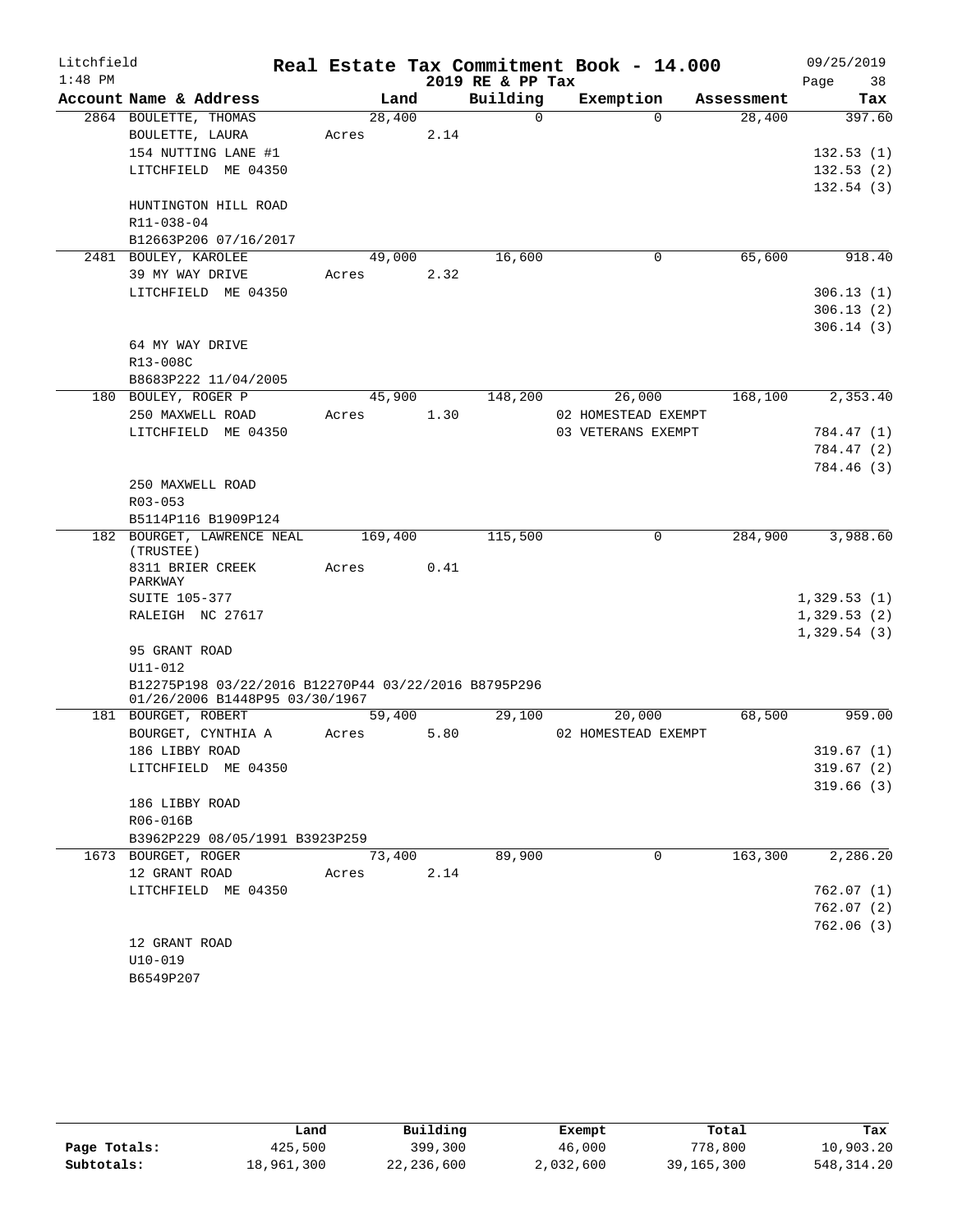| Litchfield |                                                                    |       |         |      |                  | Real Estate Tax Commitment Book - 14.000 |                        | 09/25/2019   |
|------------|--------------------------------------------------------------------|-------|---------|------|------------------|------------------------------------------|------------------------|--------------|
| $1:48$ PM  |                                                                    |       |         |      | 2019 RE & PP Tax |                                          |                        | 39<br>Page   |
|            | Account Name & Address                                             |       | Land    |      | Building         | Exemption                                | Assessment             | Tax          |
|            | 1674 BOURGET, ROGER                                                |       | 52,200  |      | 300              |                                          | 52,500<br>$\Omega$     | 735.00       |
|            | 12 GRANT ROAD                                                      | Acres |         | 0.20 |                  |                                          |                        |              |
|            | LITCHFIELD ME 04350                                                |       |         |      |                  |                                          |                        | 245.00(1)    |
|            |                                                                    |       |         |      |                  |                                          |                        | 245.00(2)    |
|            |                                                                    |       |         |      |                  |                                          |                        | 245.00(3)    |
|            | 11 GRANT ROAD                                                      |       |         |      |                  |                                          |                        |              |
|            | $U10-031$                                                          |       |         |      |                  |                                          |                        |              |
|            | B6549P207                                                          |       |         |      |                  |                                          |                        |              |
|            | 2532 BOURGOIN, JAMES A                                             |       | 45,300  |      | 32,300           | 20,000                                   | 57,600                 | 806.40       |
|            | 13 SCHOOL LANE                                                     | Acres |         | 2.75 |                  | 02 HOMESTEAD EXEMPT                      |                        |              |
|            | LITCHFIELD ME 04350                                                |       |         |      |                  |                                          |                        | 268.80(1)    |
|            |                                                                    |       |         |      |                  |                                          |                        | 268.80(2)    |
|            |                                                                    |       |         |      |                  |                                          |                        | 268.80(3)    |
|            | 13 SCHOOL LANE                                                     |       |         |      |                  |                                          |                        |              |
|            | R03-108C                                                           |       |         |      |                  |                                          |                        |              |
|            | B13060P200 10/17/2018 B8809P103 02/16/2006 B8567P171<br>08/29/2005 |       |         |      |                  |                                          |                        |              |
|            | 1532 BOURGOIN, WILLIAM J                                           |       | 60,300  |      | 129,700          |                                          | 0<br>190,000           | 2,660.00     |
|            | 449 DEAD RIVER ROAD                                                | Acres |         | 6.40 |                  |                                          |                        |              |
|            | BOWDOIN ME 04287                                                   |       |         |      |                  |                                          |                        | 886.67 (1)   |
|            |                                                                    |       |         |      |                  |                                          |                        | 886.67 (2)   |
|            |                                                                    |       |         |      |                  |                                          |                        | 886.66 (3)   |
|            | 18 COMMUNITY DRIVE                                                 |       |         |      |                  |                                          |                        |              |
|            | $U16 - 004$                                                        |       |         |      |                  |                                          |                        |              |
|            | B12981P294 07/23/2018                                              |       |         |      |                  |                                          |                        |              |
|            | 185 BOURNAKEL, ANGELA                                              |       | 174,800 |      | 73,000           |                                          | $\mathbf 0$<br>247,800 | 3,469.20     |
|            | 10 Crystal Lane                                                    | Acres |         | 0.44 |                  |                                          |                        |              |
|            | Yarmouth ME 04096-7758                                             |       |         |      |                  |                                          |                        | 1, 156.40(1) |
|            |                                                                    |       |         |      |                  |                                          |                        | 1, 156.40(2) |
|            |                                                                    |       |         |      |                  |                                          |                        | 1, 156.40(3) |
|            | 14 TOWN LINE DRIVE                                                 |       |         |      |                  |                                          |                        |              |
|            | $U13 - 019$                                                        |       |         |      |                  |                                          |                        |              |
|            | B5143P29 06/03/1996                                                |       |         |      |                  |                                          |                        |              |
|            | 85 BOURQUE, NICHOLAS N                                             |       | 39,400  |      | 107,200          | 20,000                                   | 126,600                | 1,772.40     |
|            | 418 OAK HILL ROAD                                                  | Acres |         | 0.60 |                  | 02 HOMESTEAD EXEMPT                      |                        |              |
|            | LITCHFIELD ME 04350                                                |       |         |      |                  |                                          |                        | 590.80(1)    |
|            |                                                                    |       |         |      |                  |                                          |                        | 590.80 (2)   |
|            |                                                                    |       |         |      |                  |                                          |                        | 590.80 (3)   |
|            | 418 OAK HILL ROAD                                                  |       |         |      |                  |                                          |                        |              |
|            | R04-038                                                            |       |         |      |                  |                                          |                        |              |
|            | B10303P19 12/16/2009 B10189P220 08/21/2009 B7418P89<br>05/21/2003  |       |         |      |                  |                                          |                        |              |
|            | 2593 BOUTHILLETTE, STEVEN                                          |       | 40,100  |      | $\Omega$         |                                          | $\Omega$<br>40,100     | 561.40       |
|            | BOUTHILLETTE, VIRGINIA                                             | Acres |         | 6.12 |                  |                                          |                        |              |
|            | 8 TIMOTHY LANE                                                     |       |         |      |                  |                                          |                        | 187.13(1)    |
|            | HUDSON NH 03051                                                    |       |         |      |                  |                                          |                        | 187.13(2)    |
|            |                                                                    |       |         |      |                  |                                          |                        | 187.14(3)    |
|            | OAK HILL ROAD                                                      |       |         |      |                  |                                          |                        |              |
|            | R05-010A                                                           |       |         |      |                  |                                          |                        |              |
|            | B13167P202 03/15/2019                                              |       |         |      |                  |                                          |                        |              |

|              | Land       | Building   | Exempt    | Total      | Tax        |
|--------------|------------|------------|-----------|------------|------------|
| Page Totals: | 412,100    | 342,500    | 40,000    | 714,600    | 10,004.40  |
| Subtotals:   | 19,373,400 | 22,579,100 | 2,072,600 | 39,879,900 | 558,318.60 |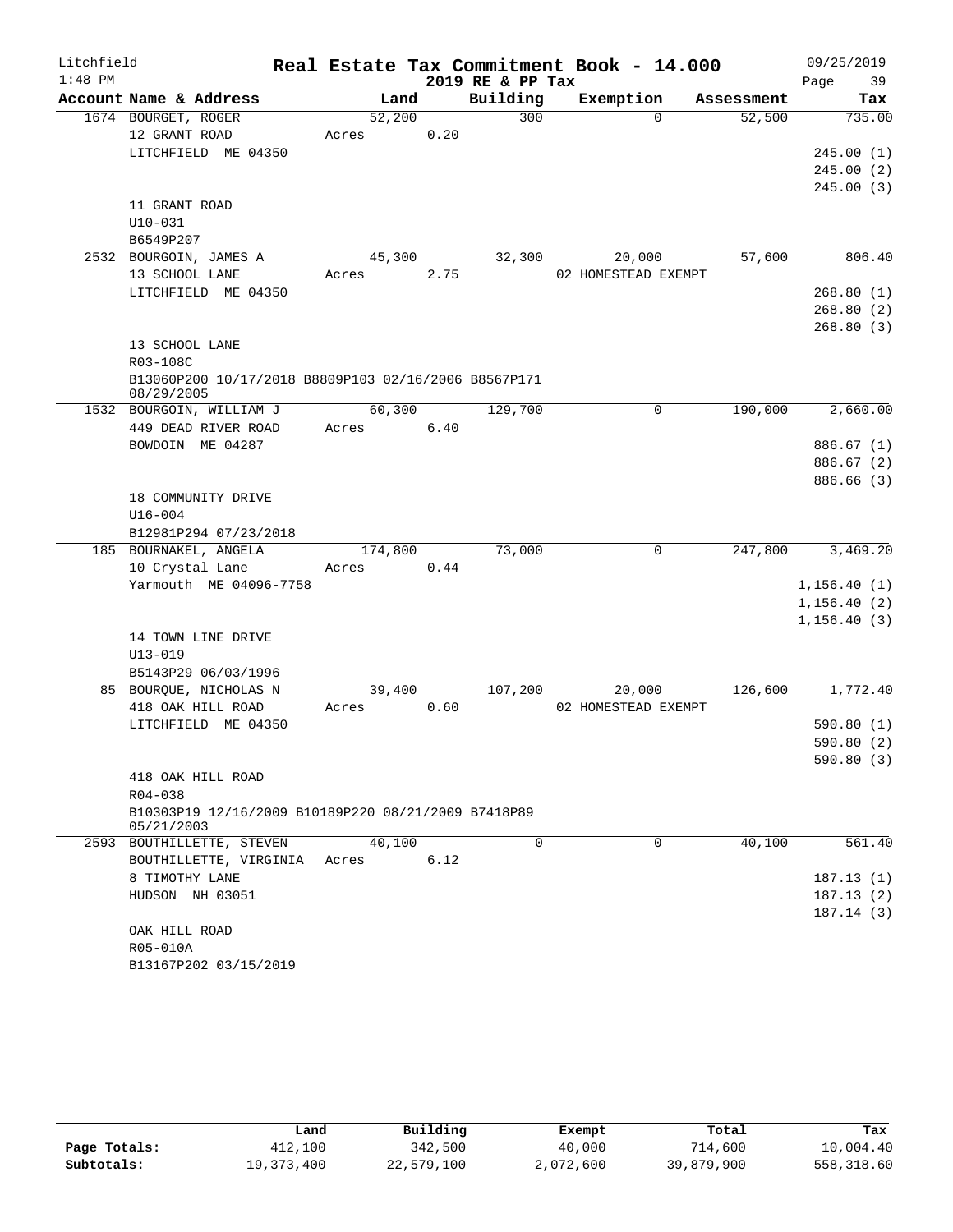| Litchfield |                                                                  |             |      |        |                  | Real Estate Tax Commitment Book - 14.000 |            |      | 09/25/2019             |
|------------|------------------------------------------------------------------|-------------|------|--------|------------------|------------------------------------------|------------|------|------------------------|
| $1:48$ PM  |                                                                  |             |      |        | 2019 RE & PP Tax |                                          |            | Page | 40                     |
|            | Account Name & Address                                           |             | Land |        | Building         | Exemption                                | Assessment |      | Tax                    |
|            | 1238 BOUTIN, DANIEL                                              | 43,700      |      |        | 4,300            | $\Omega$                                 | 48,000     |      | 672.00                 |
|            | 1023 LITCHFIELD ROAD                                             | Acres       |      | 0.90   |                  |                                          |            |      |                        |
|            | SABATTUS ME 04280                                                |             |      |        |                  |                                          |            |      | 224.00(1)              |
|            |                                                                  |             |      |        |                  |                                          |            |      | 224.00(2)<br>224.00(3) |
|            | 205 HUNTINGTON HILL                                              |             |      |        |                  |                                          |            |      |                        |
|            | <b>ROAD</b>                                                      |             |      |        |                  |                                          |            |      |                        |
|            | R05-062                                                          |             |      |        |                  |                                          |            |      |                        |
|            | B5895P347 03/17/1999                                             |             |      |        |                  |                                          |            |      |                        |
|            | 190 BOUTIN, DANIEL W                                             | 42,200      |      |        | $\Omega$         | 0                                        | 42,200     |      | 590.80                 |
|            | BOUTIN CATHERINE A                                               | Acres       |      | 8.92   |                  |                                          |            |      |                        |
|            | 1023 LITCHFIELD ROAD                                             |             |      |        |                  |                                          |            |      | 196.93(1)              |
|            | SABATTUS ME 04280                                                |             |      |        |                  |                                          |            |      | 196.93(2)              |
|            |                                                                  |             |      |        |                  |                                          |            |      | 196.94(3)              |
|            | WOODLAND LANE<br>R11-042F                                        |             |      |        |                  |                                          |            |      |                        |
|            | B4438P308 07/15/1993                                             |             |      |        |                  |                                          |            |      |                        |
|            | 191 BOWEN, DONALD E                                              |             |      | 63,600 | 116,400          | 26,000                                   | 154,000    |      | 2,156.00               |
|            | 437 PLAINS ROAD                                                  | Acres       |      | 10.77  |                  | 02 HOMESTEAD EXEMPT                      |            |      |                        |
|            | LITCHFIELD ME 04350                                              |             |      |        |                  | 03 VETERANS EXEMPT                       |            |      | 718.67(1)              |
|            |                                                                  |             |      |        |                  |                                          |            |      | 718.67(2)              |
|            |                                                                  |             |      |        |                  |                                          |            |      | 718.66(3)              |
|            | 437 PLAINS ROAD                                                  |             |      |        |                  |                                          |            |      |                        |
|            | R07-032                                                          |             |      |        |                  |                                          |            |      |                        |
|            | B1666P335                                                        |             |      |        |                  |                                          |            |      |                        |
|            | 192 BOWEN, PHILIP C                                              | 20,900      |      | 0.70   | $\Omega$         | 0                                        | 20,900     |      | 292.60                 |
|            | 186 DARLINGDALE AVE<br>PAWTICKET RI 02861                        | Acres       |      |        |                  |                                          |            |      | 97.53(1)               |
|            |                                                                  |             |      |        |                  |                                          |            |      | 97.53(2)               |
|            |                                                                  |             |      |        |                  |                                          |            |      | 97.54(3)               |
|            | HALLOWELL ROAD                                                   |             |      |        |                  |                                          |            |      |                        |
|            | R06-075                                                          |             |      |        |                  |                                          |            |      |                        |
|            | B1330P407                                                        |             |      |        |                  |                                          |            |      |                        |
|            | 2903 BOWER, ROBERT L. JR.                                        | 184,100     |      |        | 9,800            | 0                                        | 193,900    |      | 2,714.60               |
|            | SIRR, GEOFFREY C. JR.                                            | Acres 96.00 |      |        |                  |                                          |            |      |                        |
|            | 557 HALLOWELL                                                    |             |      |        |                  |                                          |            |      | 904.87(1)              |
|            | LITCHFIELD ROAD<br>WEST GARDINER ME 04345                        |             |      |        |                  |                                          |            |      | 904.87(2)              |
|            |                                                                  |             |      |        |                  |                                          |            |      | 904.86(3)              |
|            | WOODLAND LANE                                                    |             |      |        |                  |                                          |            |      |                        |
|            | R11-041A                                                         |             |      |        |                  |                                          |            |      |                        |
|            | B13111P197 11/13/2018 B12831P247 01/29/2018<br>B1357P334         |             |      |        |                  |                                          |            |      |                        |
|            | 2162 BOWERS, MATHEW L.                                           | 42,500      |      |        | 131,000          | $\Omega$                                 | 173,500    |      | 2,429.00               |
|            | BOWERS, KAYLA R.                                                 | Acres       |      | 1.84   |                  |                                          |            |      |                        |
|            | 90 THORNTON LANE                                                 |             |      |        |                  |                                          |            |      | 809.67(1)              |
|            | LITCHFIELD ME 04350                                              |             |      |        |                  |                                          |            |      | 809.67(2)              |
|            |                                                                  |             |      |        |                  |                                          |            |      | 809.66(3)              |
|            | 90 THORNTON LANE                                                 |             |      |        |                  |                                          |            |      |                        |
|            | R06-023D-2                                                       |             |      |        |                  |                                          |            |      |                        |
|            | B12566P275 03/22/2017 B8499P6 07/13/2005 B7648P152<br>09/23/2003 |             |      |        |                  |                                          |            |      |                        |
|            |                                                                  |             |      |        |                  |                                          |            |      |                        |

|              | Land       | Building   | Exempt    | Total      | Tax        |
|--------------|------------|------------|-----------|------------|------------|
| Page Totals: | 397,000    | 261,500    | 26,000    | 632,500    | 8,855.00   |
| Subtotals:   | 19,770,400 | 22,840,600 | 2,098,600 | 40,512,400 | 567,173.60 |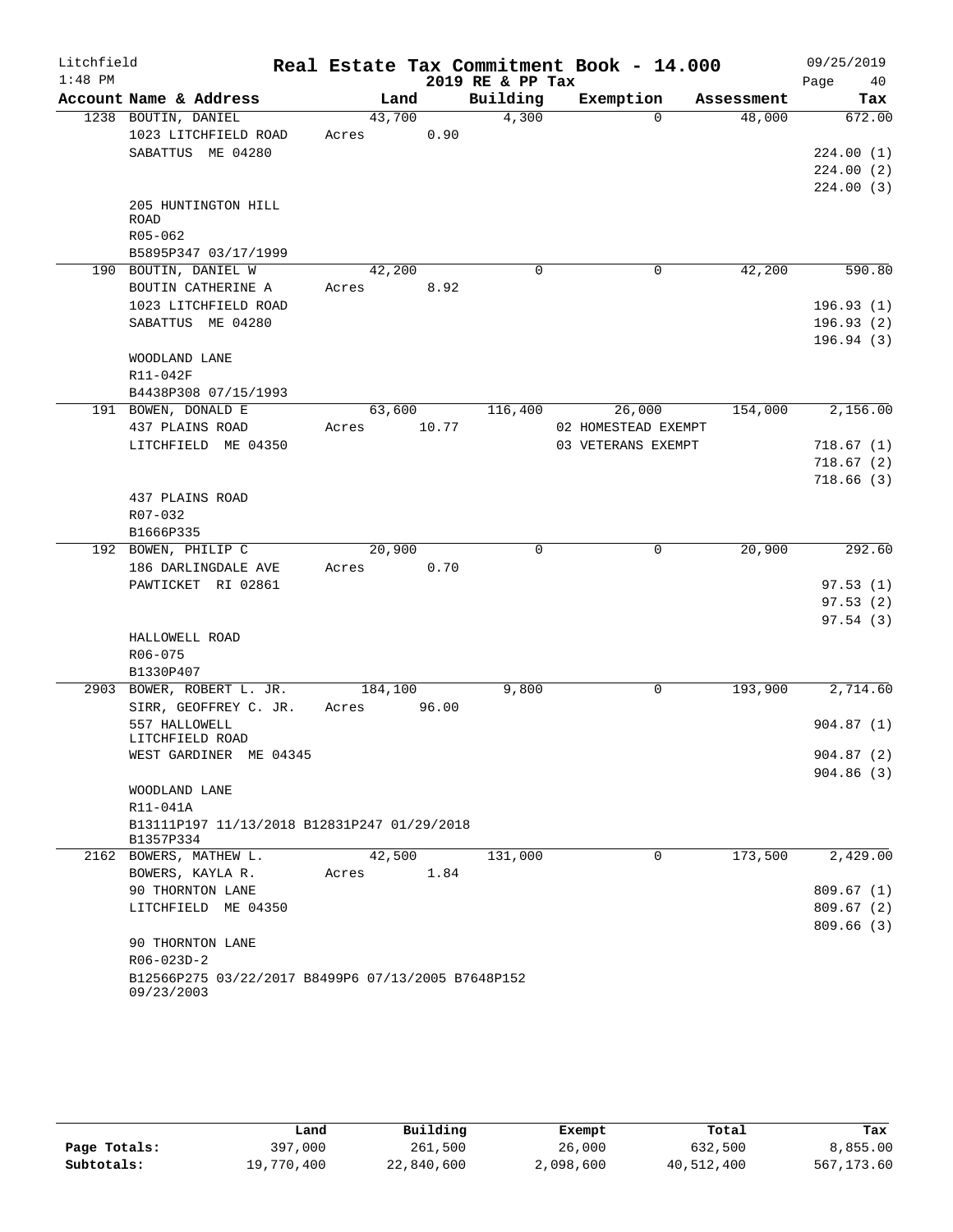| Litchfield |                                                                              |       |         |       |                  | Real Estate Tax Commitment Book - 14.000 |            |      | 09/25/2019   |
|------------|------------------------------------------------------------------------------|-------|---------|-------|------------------|------------------------------------------|------------|------|--------------|
| $1:48$ PM  |                                                                              |       |         |       | 2019 RE & PP Tax |                                          |            | Page | 41           |
|            | Account Name & Address                                                       |       | Land    |       | Building         | Exemption                                | Assessment |      | Tax          |
|            | 2140 BOWIE, DARRELL A                                                        |       | 49,400  |       | 33,900           | 20,000                                   | 63,300     |      | 886.20       |
|            | BOWIE, SUSAN M                                                               | Acres |         | 2.48  |                  | 02 HOMESTEAD EXEMPT                      |            |      |              |
|            | 1348 WEST ROAD                                                               |       |         |       |                  |                                          |            |      | 295.40(1)    |
|            | LITCHFIELD ME 04350                                                          |       |         |       |                  |                                          |            |      | 295.40(2)    |
|            | 1348 WEST ROAD                                                               |       |         |       |                  |                                          |            |      | 295.40(3)    |
|            | R03-040B                                                                     |       |         |       |                  |                                          |            |      |              |
|            | B13176P278 03/29/2019                                                        |       |         |       |                  |                                          |            |      |              |
|            | 199 BOWLEY, CRAIG A                                                          |       | 70,300  |       | $\Omega$         | $\mathbf 0$                              | 70,300     |      | 984.20       |
|            | DICLEMENTE, MICHAEL D                                                        | Acres |         | 61.58 |                  |                                          |            |      |              |
|            | 325 WEST 45TH ST. APT                                                        |       |         |       |                  |                                          |            |      | 328.07(1)    |
|            | 905                                                                          |       |         |       |                  |                                          |            |      |              |
|            | NEW YORK NY 10036                                                            |       |         |       |                  |                                          |            |      | 328.07(2)    |
|            |                                                                              |       |         |       |                  |                                          |            |      | 328.06(3)    |
|            | 210 LUNT'S HILL ROAD                                                         |       |         |       |                  |                                          |            |      |              |
|            | R09-070                                                                      |       |         |       |                  |                                          |            |      |              |
|            | B11007P305 04/10/2012 B10648P58 01/20/2011 B9166P310<br>12/01/2006 B4858P165 |       |         |       |                  |                                          |            |      |              |
|            | 198 BOWLEY, CRAIG A                                                          |       | 121,400 |       | 22,900           | 0                                        | 144,300    |      | 2,020.20     |
|            | DICLEMENTE, MICHAEL D                                                        | Acres |         | 15.00 |                  |                                          |            |      |              |
|            | 325 W 45TH ST. #905                                                          |       |         |       |                  |                                          |            |      | 673.40(1)    |
|            | NEW YORK NY 10036                                                            |       |         |       |                  |                                          |            |      | 673.40(2)    |
|            |                                                                              |       |         |       |                  |                                          |            |      | 673.40(3)    |
|            | 210 LUNTS HILL ROAD                                                          |       |         |       |                  |                                          |            |      |              |
|            | R09-026                                                                      |       |         |       |                  |                                          |            |      |              |
|            | B10648P58 01/20/2011 B9166P310 12/01/2006 B4858P165<br>02/27/1995            |       |         |       |                  |                                          |            |      |              |
|            | 1363 BOWMAN, ASHLEY N.                                                       |       | 45,000  |       | 94,600           | 20,000                                   | 119,600    |      | 1,674.40     |
|            | 35 HARDSCRABBLE ROAD                                                         | Acres |         | 1.00  |                  | 02 HOMESTEAD EXEMPT                      |            |      |              |
|            | LITCHFIELD ME 04350                                                          |       |         |       |                  |                                          |            |      | 558.13(1)    |
|            |                                                                              |       |         |       |                  |                                          |            |      | 558.13(2)    |
|            |                                                                              |       |         |       |                  |                                          |            |      | 558.14(3)    |
|            | 35 HARDSCRABBLE ROAD                                                         |       |         |       |                  |                                          |            |      |              |
|            | $U20 - 007$<br>B12124P270 10/05/2015 B12075P69 08/13/2015 B9636P94           |       |         |       |                  |                                          |            |      |              |
|            | 02/08/2008 B6886P299                                                         |       |         |       |                  |                                          |            |      |              |
|            | 2053 BOYCE, EMILY E                                                          |       | 52,200  |       | 204,900          | 0                                        | 257,100    |      | 3,599.40     |
|            | HARBAUGH, CHRISTOPHER                                                        | Acres |         | 3.40  |                  |                                          |            |      |              |
|            | 10 RAINBOW LANE                                                              |       |         |       |                  |                                          |            |      | 1,199.80(1)  |
|            | GORHAM ME 04038                                                              |       |         |       |                  |                                          |            |      | 1, 199.80(2) |
|            |                                                                              |       |         |       |                  |                                          |            |      | 1, 199.80(3) |
|            | 19 OLD MILL ROAD                                                             |       |         |       |                  |                                          |            |      |              |
|            | R14-059B                                                                     |       |         |       |                  |                                          |            |      |              |
|            | B12981P186 07/31/2018                                                        |       |         |       |                  |                                          |            |      |              |
|            | 408 BOYER, BRIAN RTRUSTEE                                                    |       | 145,200 |       | 167,900          | 0                                        | 313,100    |      | 4,383.40     |
|            | HORN JANIS R TRUSTEE                                                         | Acres |         | 0.58  |                  |                                          |            |      |              |
|            | 6 COUNTRYSIDE ROAD                                                           |       |         |       |                  |                                          |            |      | 1,461.13(1)  |
|            | PEPPERILL MA 01463                                                           |       |         |       |                  |                                          |            |      | 1,461.13(2)  |
|            |                                                                              |       |         |       |                  |                                          |            |      | 1,461.14(3)  |
|            | 50 EASY STREET                                                               |       |         |       |                  |                                          |            |      |              |
|            | $U09 - 003$                                                                  |       |         |       |                  |                                          |            |      |              |
|            | B9592P121 12/13/2007 B7784P20 12/22/2003                                     |       |         |       |                  |                                          |            |      |              |

|              | Land         | Building     | Exempt    | Total      | Tax        |
|--------------|--------------|--------------|-----------|------------|------------|
| Page Totals: | 483,500      | 524,200      | 40,000    | 967,700    | 13,547.80  |
| Subtotals:   | 20, 253, 900 | 23, 364, 800 | 2,138,600 | 41,480,100 | 580,721.40 |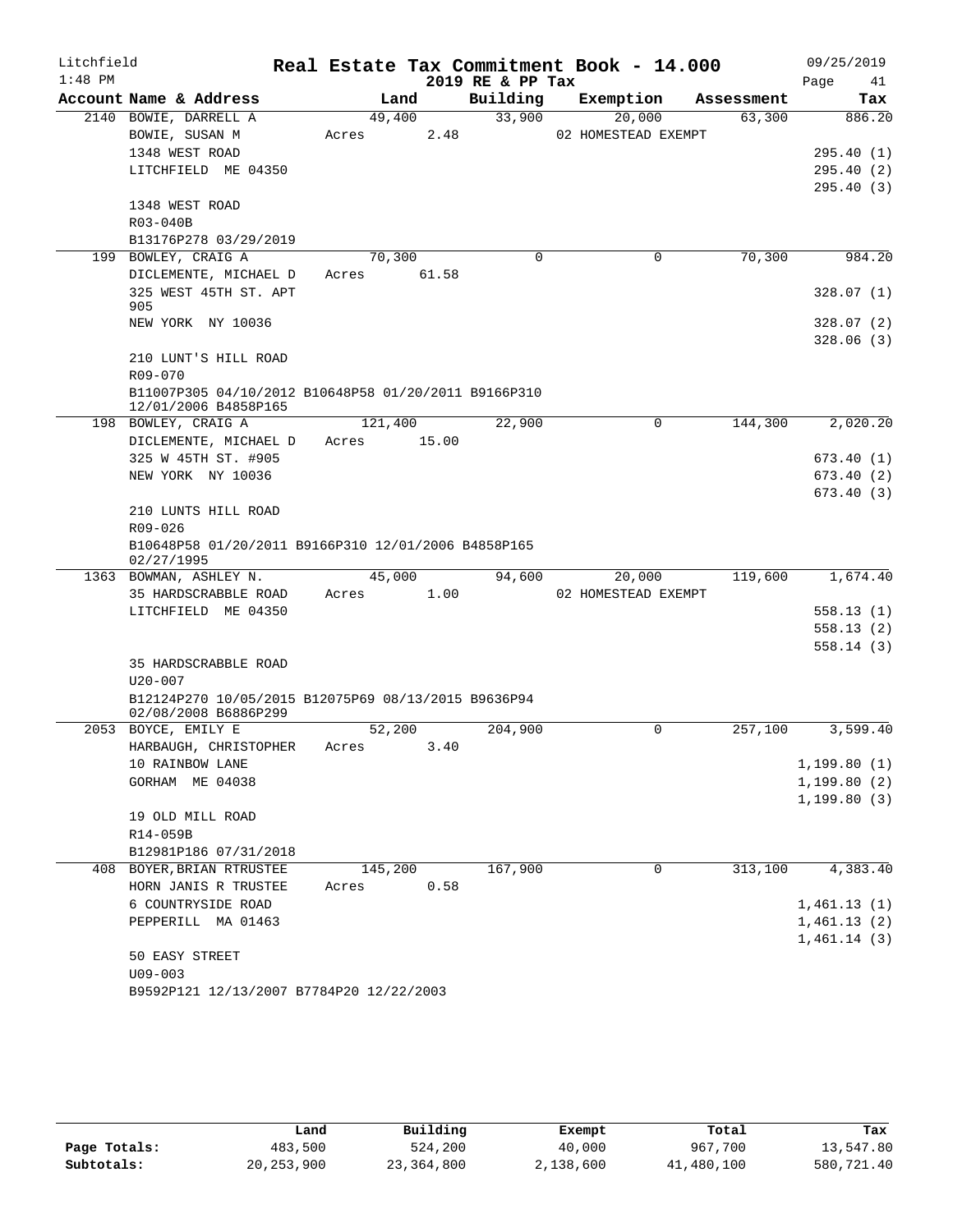| Litchfield<br>$1:48$ PM |                                          |       |             |                              | Real Estate Tax Commitment Book - 14.000 |            | 09/25/2019        |
|-------------------------|------------------------------------------|-------|-------------|------------------------------|------------------------------------------|------------|-------------------|
|                         | Account Name & Address                   |       | Land        | 2019 RE & PP Tax<br>Building | Exemption                                | Assessment | Page<br>42<br>Tax |
|                         | 422 BP PROPERTIES, LLC.                  |       | 42,500      | 7,900                        | $\Omega$                                 | 50,400     | 705.60            |
|                         | 301 POND ROAD                            | Acres | 0.90        |                              |                                          |            |                   |
|                         | SIDNEY ME 04330                          |       |             |                              |                                          |            | 235.20(1)         |
|                         |                                          |       |             |                              |                                          |            | 235.20(2)         |
|                         |                                          |       |             |                              |                                          |            | 235.20(3)         |
|                         | 112 NECK ROAD                            |       |             |                              |                                          |            |                   |
|                         | R14-012B                                 |       |             |                              |                                          |            |                   |
|                         | B11758P8 08/01/2014 B7776P157 12/18/2003 |       |             |                              |                                          |            |                   |
|                         | 561 BRACKETT, JEFFREY &                  |       | 66,000      | 63,700                       | 20,000                                   | 109,700    | 1,535.80          |
|                         | <b>DIANE</b>                             |       |             |                              |                                          |            |                   |
|                         | 284 ACADEMY ROAD                         | Acres | 14.00       |                              | 02 HOMESTEAD EXEMPT                      |            |                   |
|                         | LITCHFIELD ME 04350                      |       |             |                              |                                          |            | 511.93(1)         |
|                         |                                          |       |             |                              |                                          |            | 511.93(2)         |
|                         |                                          |       |             |                              |                                          |            | 511.94(3)         |
|                         | 284 ACADEMY ROAD                         |       |             |                              |                                          |            |                   |
|                         | R02-101                                  |       |             |                              |                                          |            |                   |
|                         | B5941P262 05/12/1999                     |       |             |                              |                                          |            |                   |
|                         | 2640 BRAMLETT MATTHEW                    |       | 60,700      | 139,300                      | 0                                        | 200,000    | 2,800.00          |
|                         | SNYDER SAMANTHA                          | Acres | 6.97        |                              |                                          |            |                   |
|                         | 1268 WEST ROAD                           |       |             |                              |                                          |            | 933.33(1)         |
|                         | LITCHFIELD ME 04350                      |       |             |                              |                                          |            | 933.33 (2)        |
|                         |                                          |       |             |                              |                                          |            | 933.34 (3)        |
|                         | 1268 WEST ROAD                           |       |             |                              |                                          |            |                   |
|                         | R03-036F                                 |       |             |                              |                                          |            |                   |
|                         | B10830P75 09/12/2011                     |       |             |                              |                                          |            |                   |
|                         | 207 BRANN, KENNETH                       |       | 32,700      | $\Omega$                     | $\mathbf 0$                              | 32,700     | 457.80            |
|                         | 151 STEVENSTOWN ROAD                     |       | Acres 15.00 |                              |                                          |            |                   |
|                         | LITCHFIELD ME 04350                      |       |             |                              |                                          |            | 152.60(1)         |
|                         |                                          |       |             |                              |                                          |            | 152.60(2)         |
|                         |                                          |       |             |                              |                                          |            | 152.60(3)         |
|                         | STEVENSTOWN ROAD                         |       |             |                              |                                          |            |                   |
|                         | R10-017                                  |       |             |                              |                                          |            |                   |
|                         | B7524P4 07/22/2003                       |       |             |                              |                                          |            |                   |
|                         | 208 BRANN, KENNETH                       |       | 46,700      | 107,500                      | $\mathbf 0$                              | 154,200    | 2,158.80          |
|                         | 168 STEVENSTOWN ROAD                     | Acres | 1.57        |                              |                                          |            |                   |
|                         | LITCHFIELD ME 04350                      |       |             |                              |                                          |            | 719.60(1)         |
|                         |                                          |       |             |                              |                                          |            | 719.60(2)         |
|                         |                                          |       |             |                              |                                          |            | 719.60(3)         |
|                         | 168 STEVENSTOWN ROAD                     |       |             |                              |                                          |            |                   |
|                         | R10-017A                                 |       |             |                              |                                          |            |                   |
|                         | B2757P1                                  |       |             |                              |                                          |            |                   |
|                         | 206 BRANN, KENNETH                       |       | 76,300      | 159,300                      | 20,000                                   | 215,600    | 3,018.40          |
|                         | 151 STEVENSTOWN ROAD                     | Acres | 97.00       |                              | 02 HOMESTEAD EXEMPT                      |            |                   |
|                         | LITCHFIELD ME 04350                      |       |             |                              |                                          |            | 1,006.13(1)       |
|                         |                                          |       |             |                              |                                          |            | 1,006.13(2)       |
|                         |                                          |       |             |                              |                                          |            | 1,006.14(3)       |
|                         | 151 STEVENSTOWN ROAD                     |       |             |                              |                                          |            |                   |
|                         | $R10 - 016$                              |       |             |                              |                                          |            |                   |
|                         | B7524P4 07/22/2003                       |       |             |                              |                                          |            |                   |
|                         | 2938 BRASWELL, CAREY                     |       | 45,900      | $\Omega$                     | 0                                        | 45,900     | 642.60            |
|                         | 24 COUNTY ROAD                           | Acres | 13.90       |                              |                                          |            |                   |
|                         | DUNBARTON NH 03046                       |       |             |                              |                                          |            | 214.20(1)         |
|                         |                                          |       |             |                              |                                          |            | 214.20(2)         |
|                         |                                          |       |             |                              |                                          |            | 214.20(3)         |
|                         |                                          |       |             |                              |                                          |            |                   |
|                         | R05-010B                                 |       |             |                              |                                          |            |                   |
|                         | B13110P40 12/14/2018                     |       |             |                              |                                          |            |                   |
|                         |                                          |       |             |                              |                                          |            |                   |
|                         |                                          | Land  | Building    |                              | Exempt                                   | Total      | Tax               |
| Page Totals:            | 370,800                                  |       | 477,700     |                              | 40,000                                   | 808,500    | 11,319.00         |
|                         |                                          |       |             |                              |                                          |            |                   |

**Subtotals:** 20,624,700 23,842,500 2,178,600 42,288,600 592,040.40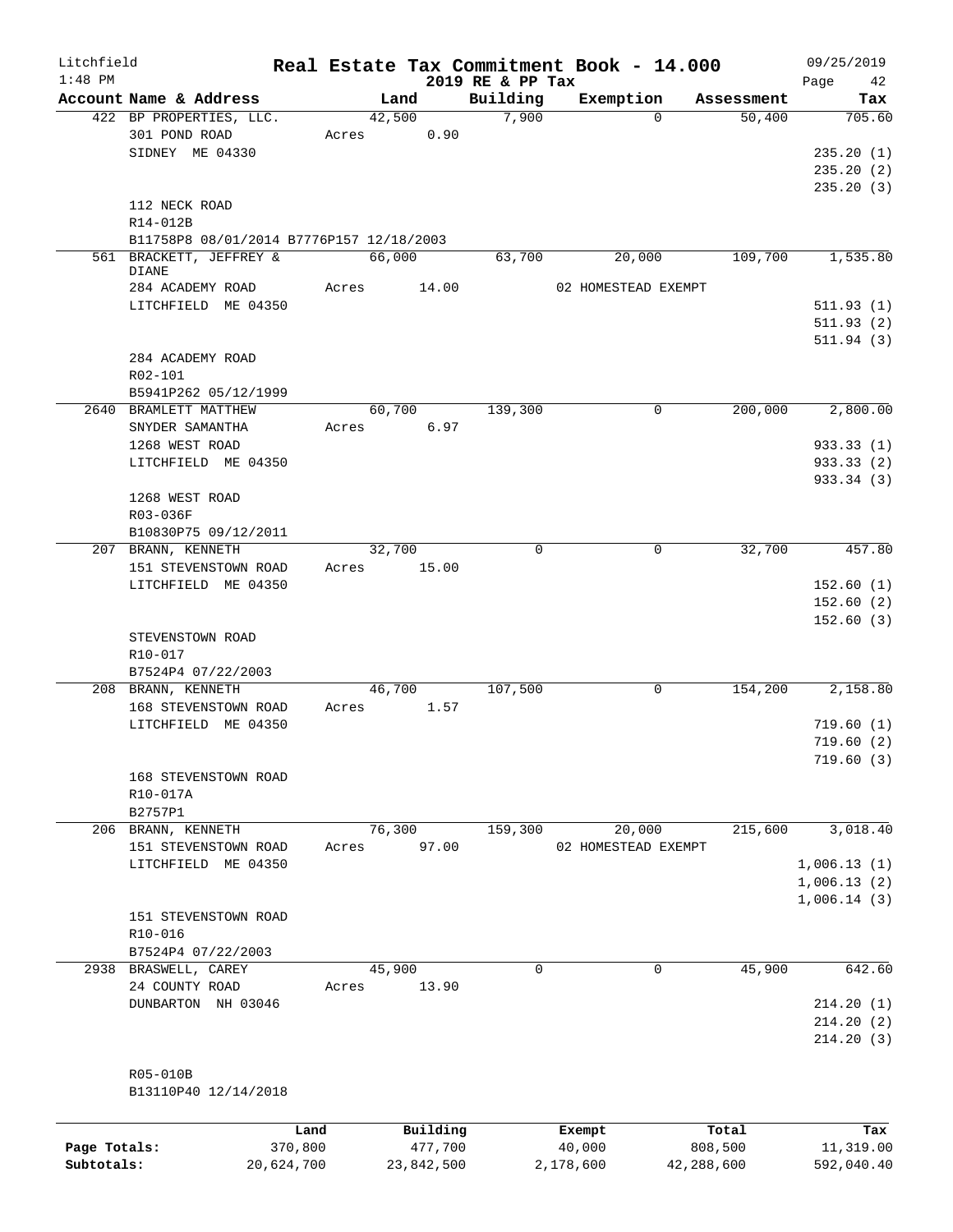| Litchfield |                                                                                      |            |        |                  | Real Estate Tax Commitment Book - 14.000 |            | 09/25/2019             |
|------------|--------------------------------------------------------------------------------------|------------|--------|------------------|------------------------------------------|------------|------------------------|
| $1:48$ PM  |                                                                                      |            |        | 2019 RE & PP Tax |                                          |            | Page<br>43             |
|            | Account Name & Address                                                               | Land       |        | Building         | Exemption                                | Assessment | Tax                    |
|            | 755 BRAUER, GEORGE R & MARY<br>E (TRUSTEES)                                          | 75,100     |        | 97,200           | $\Omega$                                 | 172,300    | 2,412.20               |
|            | BRAUER FAMILY IRREV.<br>TRUST                                                        | Acres      | 0.31   |                  |                                          |            |                        |
|            | 4 GREEN MEADOW DRIVE                                                                 |            |        |                  |                                          |            | 804.07(1)              |
|            | N. READING MA 01864                                                                  |            |        |                  |                                          |            | 804.07(2)              |
|            |                                                                                      |            |        |                  |                                          |            | 804.06(3)              |
|            | 289 PEACEPIPE DRIVE                                                                  |            |        |                  |                                          |            |                        |
|            | $U29 - 018$                                                                          |            |        |                  |                                          |            |                        |
|            | B11203P286 10/10/2012 B10566P220 10/28/2010<br>B5530P102 12/01/1997                  |            |        |                  |                                          |            |                        |
|            | 2351 BRAUNFELS, JENNIFER                                                             |            |        | 45,000 184,200   | 20,000                                   | 209,200    | 2,928.80               |
|            | 35 TURCOTTE LANE                                                                     | Acres 1.00 |        |                  | 02 HOMESTEAD EXEMPT                      |            |                        |
|            | LITCHFIELD ME 04350                                                                  |            |        |                  |                                          |            | 976.27(1)              |
|            |                                                                                      |            |        |                  |                                          |            | 976.27(2)              |
|            |                                                                                      |            |        |                  |                                          |            | 976.26(3)              |
|            | 35 TURCOTTE LANE                                                                     |            |        |                  |                                          |            |                        |
|            | R03-072B                                                                             |            |        |                  |                                          |            |                        |
|            | B8397P333 04/28/2005 B7450P277                                                       |            |        |                  |                                          |            |                        |
|            | 210 BRAUNFELS, RICHARD                                                               |            | 45,000 |                  | 141,300 26,000                           |            | 160,300 2,244.20       |
|            | 9 TURCOTTE LANE                                                                      | Acres 2.00 |        |                  | 02 HOMESTEAD EXEMPT                      |            |                        |
|            | LITCHFIELD ME 04350                                                                  |            |        |                  | 14 WW2 Vet NonRes                        |            | 748.07(1)              |
|            |                                                                                      |            |        |                  |                                          |            | 748.07(2)              |
|            |                                                                                      |            |        |                  |                                          |            | 748.06(3)              |
|            | 9 TURCOTTE LANE<br>R03-070                                                           |            |        |                  |                                          |            |                        |
|            | B1570P483                                                                            |            |        |                  |                                          |            |                        |
|            | 92 BRAY, MATTHEW R                                                                   | 49,500     |        | 50,500           | 0                                        | 100,000    | 1,400.00               |
|            | 1305 WEST ROAD                                                                       | Acres 2.50 |        |                  |                                          |            |                        |
|            | LITCHFIELD ME 04350                                                                  |            |        |                  |                                          |            | 466.67(1)              |
|            |                                                                                      |            |        |                  |                                          |            | 466.67(2)              |
|            |                                                                                      |            |        |                  |                                          |            | 466.66(3)              |
|            | 1305 WEST ROAD                                                                       |            |        |                  |                                          |            |                        |
|            | R03-028B                                                                             |            |        |                  |                                          |            |                        |
|            | B10099P268 06/03/2009 B9917P24 11/26/2008 B9732P102<br>05/16/2008 B5530P2 12/03/1997 |            |        |                  |                                          |            |                        |
|            | 1554 BRETON, ZACHERY R.                                                              | 49,500     |        | 106,800          | 0                                        | 156,300    | 2,188.20               |
|            | 64 GOULD ROAD                                                                        | Acres      | 2.50   |                  |                                          |            |                        |
|            | LISBON FALLS ME 04252                                                                |            |        |                  |                                          |            | 729.40 (1)             |
|            |                                                                                      |            |        |                  |                                          |            | 729.40(2)<br>729.40(3) |
|            | 38 TURCOTTE LANE                                                                     |            |        |                  |                                          |            |                        |
|            | R03-069                                                                              |            |        |                  |                                          |            |                        |
|            | B12733P345 09/29/2017 B6549P117                                                      |            |        |                  |                                          |            |                        |
|            | 922 BREWER, JESSICA L.                                                               | 42,300     |        | 29,500           | 20,000                                   | 51,800     | 725.20                 |
|            | 2303 HALLOWELL ROAD                                                                  | Acres      | 1.10   |                  | 02 HOMESTEAD EXEMPT                      |            |                        |
|            | LITCHFIELD ME 04350                                                                  |            |        |                  |                                          |            | 241.73 (1)             |
|            |                                                                                      |            |        |                  |                                          |            | 241.73 (2)             |
|            |                                                                                      |            |        |                  |                                          |            | 241.74 (3)             |
|            | 2303 HALLOWELL ROAD                                                                  |            |        |                  |                                          |            |                        |
|            | R06-039C                                                                             |            |        |                  |                                          |            |                        |
|            | B12289P92 05/10/2016 B12285P83 04/25/2016 B6305P304<br>09/30/2000                    |            |        |                  |                                          |            |                        |
|            |                                                                                      |            |        |                  |                                          |            |                        |

|              | Land       | Building   | Exempt    | Total      | Tax        |
|--------------|------------|------------|-----------|------------|------------|
| Page Totals: | 306,400    | 609,500    | 66,000    | 849,900    | 11,898.60  |
| Subtotals:   | 20,931,100 | 24,452,000 | 2,244,600 | 43,138,500 | 603,939.00 |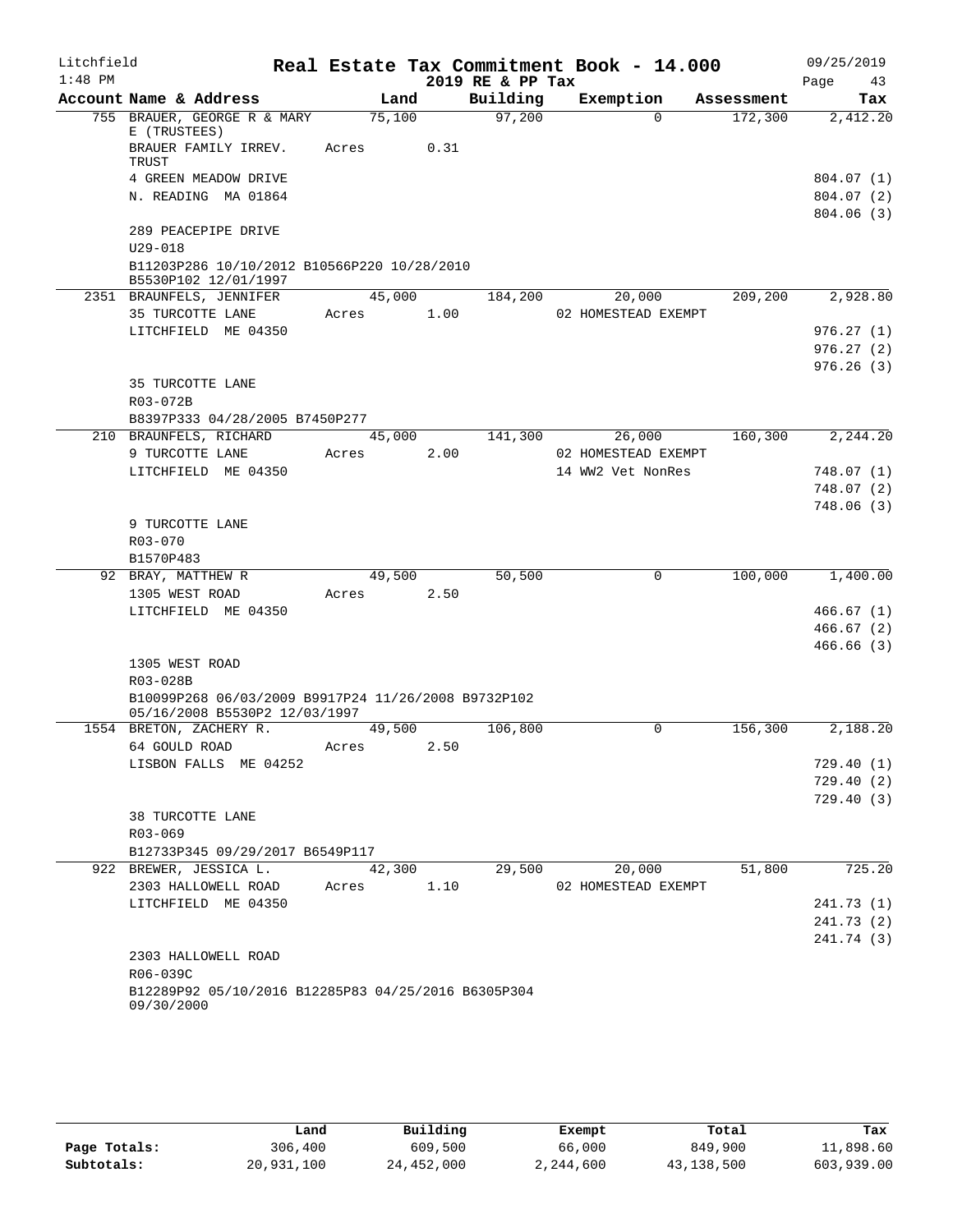| Litchfield |                                                                     |            |        |                  | Real Estate Tax Commitment Book - 14.000 |            | 09/25/2019               |
|------------|---------------------------------------------------------------------|------------|--------|------------------|------------------------------------------|------------|--------------------------|
| $1:48$ PM  |                                                                     |            |        | 2019 RE & PP Tax |                                          |            | Page 44                  |
|            | Account Name & Address                                              |            | Land   | Building         | Exemption                                | Assessment | Tax                      |
|            | 318 BRIDGEO JANICE/DENNIS<br>MARY ELLEN                             | 120,900    |        | 45,200           | $\Omega$                                 | 166, 100   | 2,325.40                 |
|            | CHURCH JEFFREY/CHURCH Acres<br><b>ROBERT</b>                        |            | 0.21   |                  |                                          |            |                          |
|            | 100 FAIRVIEW AVENUE                                                 |            |        |                  |                                          |            | 775.13 (1)               |
|            | AUGUSTA ME 04330                                                    |            |        |                  |                                          |            | 775.13(2)                |
|            | 152 ROSSER DRIVE<br>U17-003                                         |            |        |                  |                                          |            | 775.14(3)                |
|            | B9630P60 02/01/2008 B1202P455 09/22/1960                            |            |        |                  |                                          |            |                          |
|            | 1120 BRIGGS, JOHN & MARY                                            |            | 48,300 | 186,300          | 26,000                                   | 208,600    | 2,920.40                 |
|            | 2721 HALLOWELL ROAD                                                 | Acres      | 2.10   |                  | 03 VETERANS EXEMPT                       |            |                          |
|            | LITCHFIELD ME 04350                                                 |            |        |                  | 02 HOMESTEAD EXEMPT                      |            | 973.47 (1)               |
|            |                                                                     |            |        |                  |                                          |            | 973.47 (2)               |
|            |                                                                     |            |        |                  |                                          |            | 973.46(3)                |
|            | 2721 HALLOWELL ROAD                                                 |            |        |                  |                                          |            |                          |
|            | R02-024A                                                            |            |        |                  |                                          |            |                          |
|            | B11614P139 01/15/2014 B6683P75                                      |            |        |                  |                                          |            |                          |
|            | 212 BRISSETTE, DAVID                                                |            | 64,600 | 37,200           | 20,000                                   | 81,800     | 1,145.20                 |
|            | 27 BRISSETTE LANE                                                   | Acres      | 4.20   |                  | 02 HOMESTEAD EXEMPT                      |            |                          |
|            | LITCHFIELD ME 04350                                                 |            |        |                  |                                          |            | 381.73(1)                |
|            |                                                                     |            |        |                  |                                          |            | 381.73 (2)<br>381.74 (3) |
|            | 27 BRISSETTE LANE                                                   |            |        |                  |                                          |            |                          |
|            | R03-047                                                             |            |        |                  |                                          |            |                          |
|            | B8677P254 09/02/2005 B2755P79                                       |            |        |                  |                                          |            |                          |
|            | 872 BRODERICK, JOHN & MEG                                           |            | 48,600 | 116,600          | 20,000                                   | 145,200    | 2,032.80                 |
|            | 182 PLAINS ROAD                                                     | Acres 2.20 |        |                  | 02 HOMESTEAD EXEMPT                      |            |                          |
|            | LITCHFIELD ME 04350                                                 |            |        |                  |                                          |            | 677.60(1)                |
|            |                                                                     |            |        |                  |                                          |            | 677.60(2)                |
|            |                                                                     |            |        |                  |                                          |            | 677.60(3)                |
|            | 182 PLAINS ROAD                                                     |            |        |                  |                                          |            |                          |
|            | R07-011                                                             |            |        |                  |                                          |            |                          |
|            | B6382P335 12/29/2000                                                |            |        |                  |                                          |            |                          |
|            | 457 BRONSHVAYG, RUSLAN                                              | 207,400    |        | 140,000          | 0                                        | 347,400    | 4,863.60                 |
|            | BRONSHVAYG, STHEPHANIE                                              | Acres 1.60 |        |                  |                                          |            |                          |
|            | 33 COUNTRY CLUB ROAD                                                |            |        |                  |                                          |            | 1,621.20(1)              |
|            | PEABODY MA 01960                                                    |            |        |                  |                                          |            | 1,621.20(2)              |
|            |                                                                     |            |        |                  |                                          |            | 1,621.20(3)              |
|            | 141 COMMUNITY DRIVE<br>U15-003F                                     |            |        |                  |                                          |            |                          |
|            | B13087P319 11/16/2018                                               |            |        |                  |                                          |            |                          |
|            | 880 BROOKS, ADAM W                                                  | 42,000     |        | 7,000            | 20,000                                   | 29,000     | 406.00                   |
|            | BROOKS, JAMIE                                                       | Acres      | 1.00   |                  | 02 HOMESTEAD EXEMPT                      |            |                          |
|            | 125 TWOMEY ROAD                                                     |            |        |                  |                                          |            | 135.33(1)                |
|            | CHESTER ME 04457                                                    |            |        |                  |                                          |            | 135.33(2)                |
|            |                                                                     |            |        |                  |                                          |            | 135.34(3)                |
|            | 1015 RICHMOND ROAD                                                  |            |        |                  |                                          |            |                          |
|            | R01-070B                                                            |            |        |                  |                                          |            |                          |
|            | B11646P237 01/28/2014 B11646P235 12/20/2013<br>B3621P184 10/07/2004 |            |        |                  |                                          |            |                          |

|              | Land       | Building   | Exempt    | Total        | Tax        |
|--------------|------------|------------|-----------|--------------|------------|
| Page Totals: | 531,800    | 532,300    | 86,000    | 978,100      | 13,693.40  |
| Subtotals:   | 21,462,900 | 24,984,300 | 2,330,600 | 44, 116, 600 | 617,632.40 |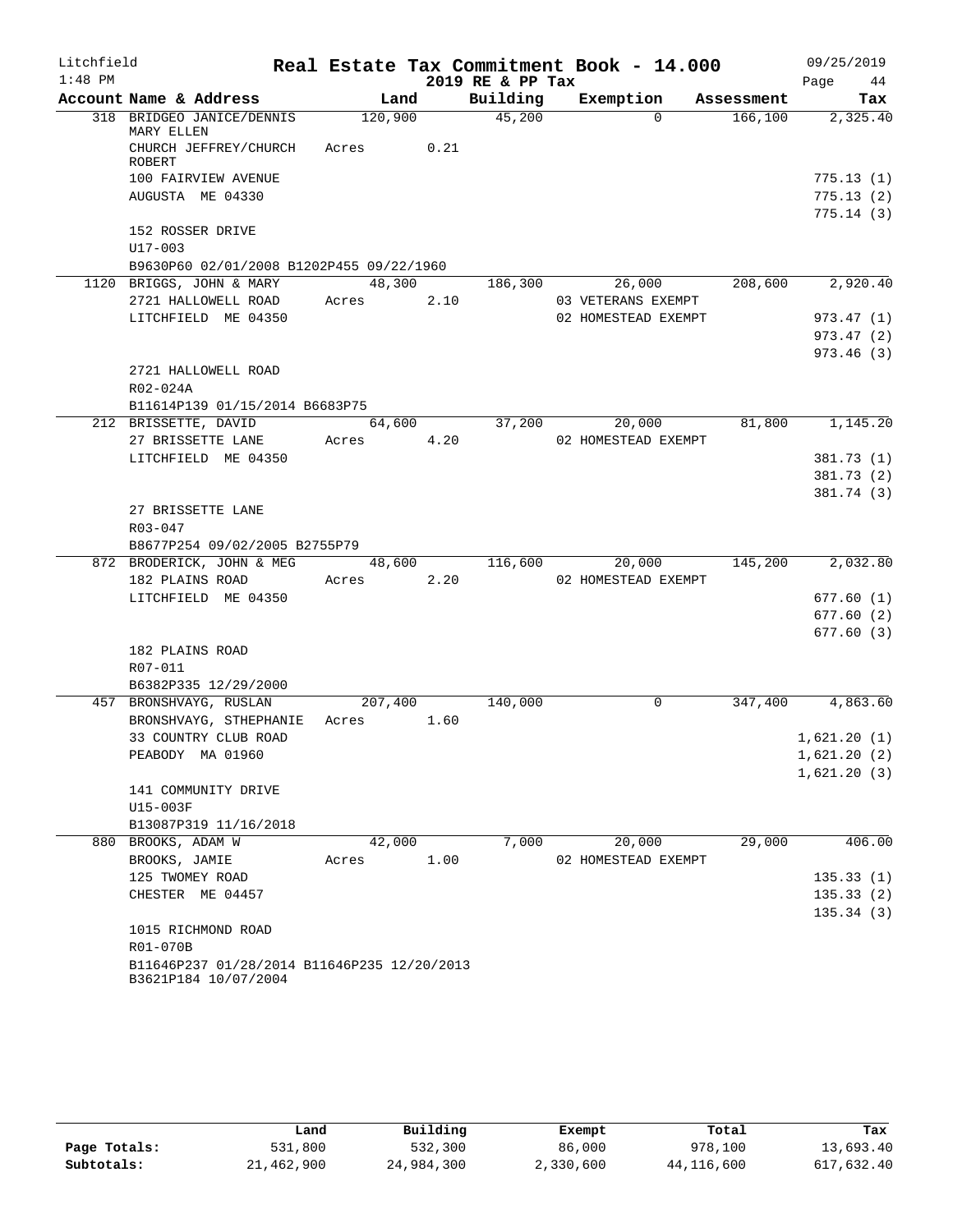| Litchfield<br>$1:48$ PM |                                                                   |                 |        |                     | 2019 RE & PP Tax | Real Estate Tax Commitment Book - 14.000 |                    | 09/25/2019<br>45<br>Page   |
|-------------------------|-------------------------------------------------------------------|-----------------|--------|---------------------|------------------|------------------------------------------|--------------------|----------------------------|
|                         | Account Name & Address                                            |                 | Land   |                     | Building         | Exemption                                | Assessment         | Tax                        |
|                         | 301 BROSIOUS, CHRISTIAN                                           |                 | 97,100 |                     | 123,500          |                                          | $\Omega$           | 220,600<br>3,088.40        |
|                         | 378 PEACEPIPE DRIVE<br>LITCHFIELD ME 04350                        |                 | Acres  | 1.20                |                  |                                          |                    | 1,029.47(1)                |
|                         |                                                                   |                 |        |                     |                  |                                          |                    | 1,029.47(2)<br>1,029.46(3) |
|                         | 378 PEACEPIPE DRIVE<br>U28-009C                                   |                 |        |                     |                  |                                          |                    |                            |
|                         | B11079P39 06/20/2012 B11029P46 04/10/2012 B7743P243<br>11/21/2003 |                 |        |                     |                  |                                          |                    |                            |
|                         | 2376 BROWN JULI M<br>1207 WEST ROAD                               | Acres           | 47,400 | 1.80                | 28,900           |                                          | 0                  | 76,300<br>1,068.20         |
|                         | BOWDOIN ME 04287                                                  |                 |        |                     |                  |                                          |                    | 356.07(1)                  |
|                         |                                                                   |                 |        |                     |                  |                                          |                    | 356.07(2)<br>356.06(3)     |
|                         | 1207 WEST ROAD<br>$R03 - 033$                                     |                 |        |                     |                  |                                          |                    |                            |
|                         | B9810P175 08/01/2008 B7677P264 09/30/2003                         |                 |        |                     |                  |                                          |                    |                            |
|                         | 910 BROWN, BARBARA                                                |                 | 58,200 |                     | 88,900           |                                          | $\mathbf 0$        | 147,100<br>2,059.40        |
|                         | 447 CENTER AVE<br>WESTWOOD NJ 07675                               | Acres           |        | 0.13                |                  |                                          |                    | 686.47(1)                  |
|                         |                                                                   |                 |        |                     |                  |                                          |                    | 686.47 (2)<br>686.46 (3)   |
|                         | 459 PEACEPIPE DRIVE                                               |                 |        |                     |                  |                                          |                    |                            |
|                         | $U28 - 052$                                                       |                 |        |                     |                  |                                          |                    |                            |
|                         | B5457P327 09/01/1997<br>218 BROWN, CALVIN E                       |                 | 61,100 |                     | 292,900          | 20,000                                   |                    | 334,000<br>4,676.00        |
|                         | BROWN, GALE E                                                     | Acres           |        | 9.25                |                  | 02 HOMESTEAD EXEMPT                      |                    |                            |
|                         | P O BOX 1                                                         |                 |        |                     |                  |                                          |                    | 1,558.67(1)                |
|                         | LITCHFIELD ME 04350                                               |                 |        |                     |                  |                                          |                    | 1,558.67(2)<br>1,558.66(3) |
|                         | 1423 LEWISTON ROAD<br>R12-013B<br>B3438P334 10/05/1988            |                 |        |                     |                  |                                          |                    |                            |
|                         | 1925 BROWN, CHANCE J.                                             |                 | 78,700 |                     | 43,700           |                                          | 0                  | 122,400<br>1,713.60        |
|                         | BROWN, CASEY E.<br>213 STARBIRD CORNER                            | Acres           |        | 51.00               |                  |                                          |                    | 571.20 (1)                 |
|                         | ROAD                                                              |                 |        |                     |                  |                                          |                    |                            |
|                         | BOWDOIN ME 04287                                                  |                 |        |                     |                  |                                          |                    | 571.20(2)<br>571.20(3)     |
|                         | 1125 RICHMOND ROAD<br>R01-060                                     |                 |        |                     |                  |                                          |                    |                            |
|                         | B11246P44 12/05/2012 B2540P316                                    |                 |        |                     |                  |                                          |                    |                            |
| 2153                    | BROWN, DARRYL G                                                   |                 | 48,900 |                     | 42,400           |                                          | $\mathbf 0$        | 91,300<br>1,278.20         |
|                         | 971 BRUNSWICK AVE<br>GARDINER ME 04345                            | Acres           |        | 2.30                |                  |                                          |                    | 426.07(1)                  |
|                         |                                                                   |                 |        |                     |                  |                                          |                    | 426.07(2)                  |
|                         |                                                                   |                 |        |                     |                  |                                          |                    | 426.06(3)                  |
|                         | 231 LUNTS HILL ROAD                                               |                 |        |                     |                  |                                          |                    |                            |
|                         | R09-069A<br>B10172P295 08/05/2009 B6208P34 05/09/2000             |                 |        |                     |                  |                                          |                    |                            |
|                         | 2020 BROWN, DAVID                                                 |                 | 11,900 |                     | $\mathbf 0$      |                                          | $\mathbf 0$        | 11,900<br>166.60           |
|                         | BROWN, TERESA                                                     | Acres           |        | 0.20                |                  |                                          |                    |                            |
|                         | 302 RIVER ROAD                                                    |                 |        |                     |                  |                                          |                    | 55.53(1)                   |
|                         | TOPSHAM ME 04086                                                  |                 |        |                     |                  |                                          |                    | 55.53(2)<br>55.54(3)       |
|                         | PEACEPIPE DRIVE                                                   |                 |        |                     |                  |                                          |                    |                            |
|                         | U28-084                                                           |                 |        |                     |                  |                                          |                    |                            |
|                         | B12639P45 06/22/2017 B1248P37                                     |                 |        |                     |                  |                                          |                    |                            |
| Page Totals:            |                                                                   | Land<br>403,300 |        | Building<br>620,300 |                  | Exempt<br>20,000                         | Total<br>1,003,600 | Tax<br>14,050.40           |
| Subtotals:              |                                                                   | 21,866,200      |        | 25,604,600          |                  | 2,350,600                                | 45,120,200         | 631,682.80                 |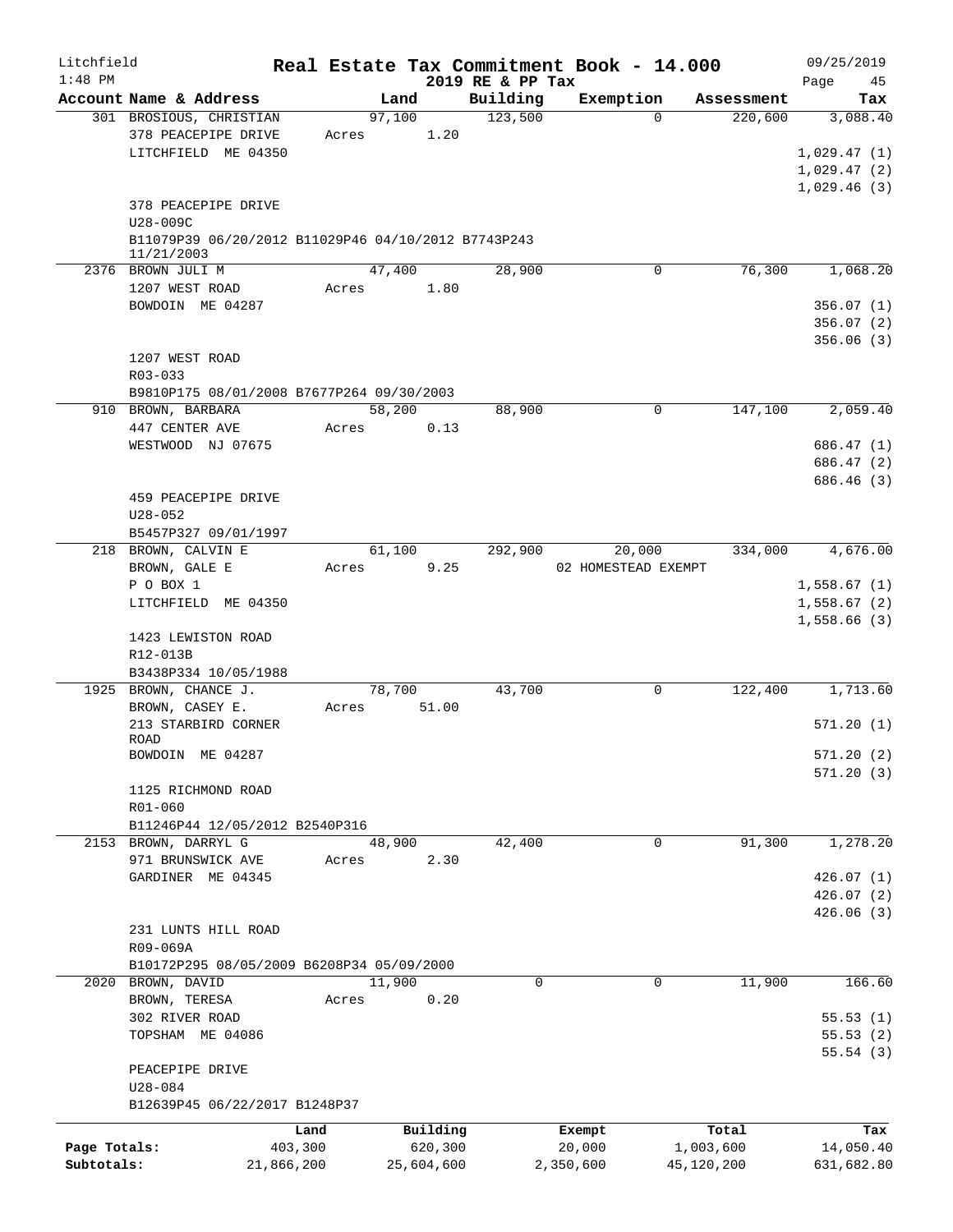| Litchfield   |                                             |            |                |            |                      | Real Estate Tax Commitment Book - 14.000 |                      | 09/25/2019      |
|--------------|---------------------------------------------|------------|----------------|------------|----------------------|------------------------------------------|----------------------|-----------------|
| $1:48$ PM    |                                             |            |                |            | 2019 RE & PP Tax     |                                          |                      | Page<br>46      |
|              | Account Name & Address<br>2019 BROWN, DAVID |            | Land<br>75,200 |            | Building<br>$\Omega$ | Exemption<br>$\Omega$                    | Assessment<br>75,200 | Tax<br>1,052.80 |
|              | BROWN, TERESA                               |            |                | 0.58       |                      |                                          |                      |                 |
|              | 302 RIVER ROAD                              | Acres      |                |            |                      |                                          |                      |                 |
|              |                                             |            |                |            |                      |                                          |                      | 350.93(1)       |
|              | TOPSHAM ME 04086                            |            |                |            |                      |                                          |                      | 350.93(2)       |
|              |                                             |            |                |            |                      |                                          |                      | 350.94(3)       |
|              | PEACEPIPE DRIVE                             |            |                |            |                      |                                          |                      |                 |
|              | U28-082                                     |            |                |            |                      |                                          |                      |                 |
|              | B12639P45 06/22/2017 B1248P37               |            |                |            |                      |                                          |                      |                 |
|              | 21 BROWN, DAVID                             |            | 47,500         |            | 27,100               | 0                                        | 74,600               | 1,044.40        |
|              | BROWN, TERESA                               | Acres      |                | 0.10       |                      |                                          |                      |                 |
|              | 302 RIVER ROAD                              |            |                |            |                      |                                          |                      | 348.13 (1)      |
|              | TOPSHAM ME 04086                            |            |                |            |                      |                                          |                      | 348.13(2)       |
|              |                                             |            |                |            |                      |                                          |                      | 348.14 (3)      |
|              | 533 PEACEPIPE DRIVE                         |            |                |            |                      |                                          |                      |                 |
|              | U28-072                                     |            |                |            |                      |                                          |                      |                 |
|              | B12639P45 06/22/2017 B3003P33               |            |                |            |                      |                                          |                      |                 |
|              | 900 BRUDER, RAYMOND JR                      |            | 46,800         |            | 67,600               | 20,000                                   | 94,400               | 1,321.60        |
|              | ESTATE OF:                                  |            |                |            |                      |                                          |                      |                 |
|              | BRUDER JEAN M                               | Acres      |                | 1.60       |                      | 02 HOMESTEAD EXEMPT                      |                      |                 |
|              | 2078 HALLOWELL ROAD                         |            |                |            |                      |                                          |                      | 440.53(1)       |
|              | LITCHFIELD ME 04350                         |            |                |            |                      |                                          |                      | 440.53 (2)      |
|              |                                             |            |                |            |                      |                                          |                      | 440.54 (3)      |
|              | 2078 HALLOWELL ROAD                         |            |                |            |                      |                                          |                      |                 |
|              | R11-014                                     |            |                |            |                      |                                          |                      |                 |
|              |                                             |            |                |            |                      |                                          |                      |                 |
|              | B6564P145                                   |            |                |            |                      |                                          |                      |                 |
|              | 2449 BRYANT, DANIEL                         |            | 45,800         |            | 126,900              | 0                                        | 172,700              | 2,417.80        |
|              | SCHRADER, RONALD                            | Acres      |                | 1.26       |                      |                                          |                      |                 |
|              | 42 OLD MIDDLESEX ROAD                       |            |                |            |                      |                                          |                      | 805.93(1)       |
|              | TOPSHAM ME 04086                            |            |                |            |                      |                                          |                      | 805.93(2)       |
|              |                                             |            |                |            |                      |                                          |                      | 805.94 (3)      |
|              | 469 ACADEMY ROAD                            |            |                |            |                      |                                          |                      |                 |
|              | R02-078                                     |            |                |            |                      |                                          |                      |                 |
|              | B12893P166 04/25/2018 B10064P206 05/05/2009 |            |                |            |                      |                                          |                      |                 |
|              | B8039P122 07/14/2004                        |            |                |            |                      |                                          |                      |                 |
|              | 1093 BRYCE, ROSANNE                         |            |                | 0          | 8,000                | 8,000                                    | 0                    | 0.00            |
|              | 3 BUSH LANE                                 |            |                |            |                      | 02 HOMESTEAD EXEMPT                      |                      |                 |
|              | LITCHFIELD ME 04350                         |            |                |            |                      |                                          |                      |                 |
|              |                                             |            |                |            |                      |                                          |                      |                 |
|              |                                             |            |                |            |                      |                                          |                      |                 |
|              | 3 BUSH LANE                                 |            |                |            |                      |                                          |                      |                 |
|              | R03-006-ON-1                                |            |                |            |                      |                                          |                      |                 |
|              | B6354P113                                   |            |                |            |                      |                                          |                      |                 |
|              | 230 BUBIER SR, WALLACE E                    |            | 57,000         |            | 79,100               | 26,000                                   | 110,100              | 1,541.40        |
|              | BUBIER SUSAN D                              | Acres      |                | 5.00       |                      | 03 VETERANS EXEMPT                       |                      |                 |
|              | 2243 HALLOWELL ROAD                         |            |                |            |                      | 02 HOMESTEAD EXEMPT                      |                      | 513.80(1)       |
|              | LITCHFIELD ME 04350                         |            |                |            |                      |                                          |                      | 513.80(2)       |
|              |                                             |            |                |            |                      |                                          |                      | 513.80(3)       |
|              | 2243 HALLOWELL ROAD                         |            |                |            |                      |                                          |                      |                 |
|              | $R06 - 043$                                 |            |                |            |                      |                                          |                      |                 |
|              |                                             |            |                |            |                      |                                          |                      |                 |
|              | B9759P317 06/11/2008 B1820P190 05/29/1975   |            |                |            |                      |                                          |                      |                 |
|              | 787 BUCKMORE CHERYL                         |            | 50,400         |            | 41,300               | 20,000                                   | 71,700               | 1,003.80        |
|              | 544 STEVENSTOWN ROAD                        | Acres      |                | 2.80       |                      | 02 HOMESTEAD EXEMPT                      |                      |                 |
|              | LITCHFIELD ME 04350                         |            |                |            |                      |                                          |                      | 334.60(1)       |
|              |                                             |            |                |            |                      |                                          |                      | 334.60(2)       |
|              |                                             |            |                |            |                      |                                          |                      | 334.60(3)       |
|              | 544 STEVENSTOWN ROAD                        |            |                |            |                      |                                          |                      |                 |
|              | R08-004                                     |            |                |            |                      |                                          |                      |                 |
|              | B11338P166 12/11/2012 B5663P191 07/02/1998  |            |                |            |                      |                                          |                      |                 |
|              |                                             | Land       |                | Building   |                      |                                          | Total                |                 |
|              |                                             |            |                |            |                      | Exempt                                   |                      | Tax             |
| Page Totals: |                                             | 322,700    |                | 350,000    |                      | 74,000                                   | 598,700              | 8,381.80        |
| Subtotals:   |                                             | 22,188,900 |                | 25,954,600 |                      | 2,424,600                                | 45,718,900           | 640,064.60      |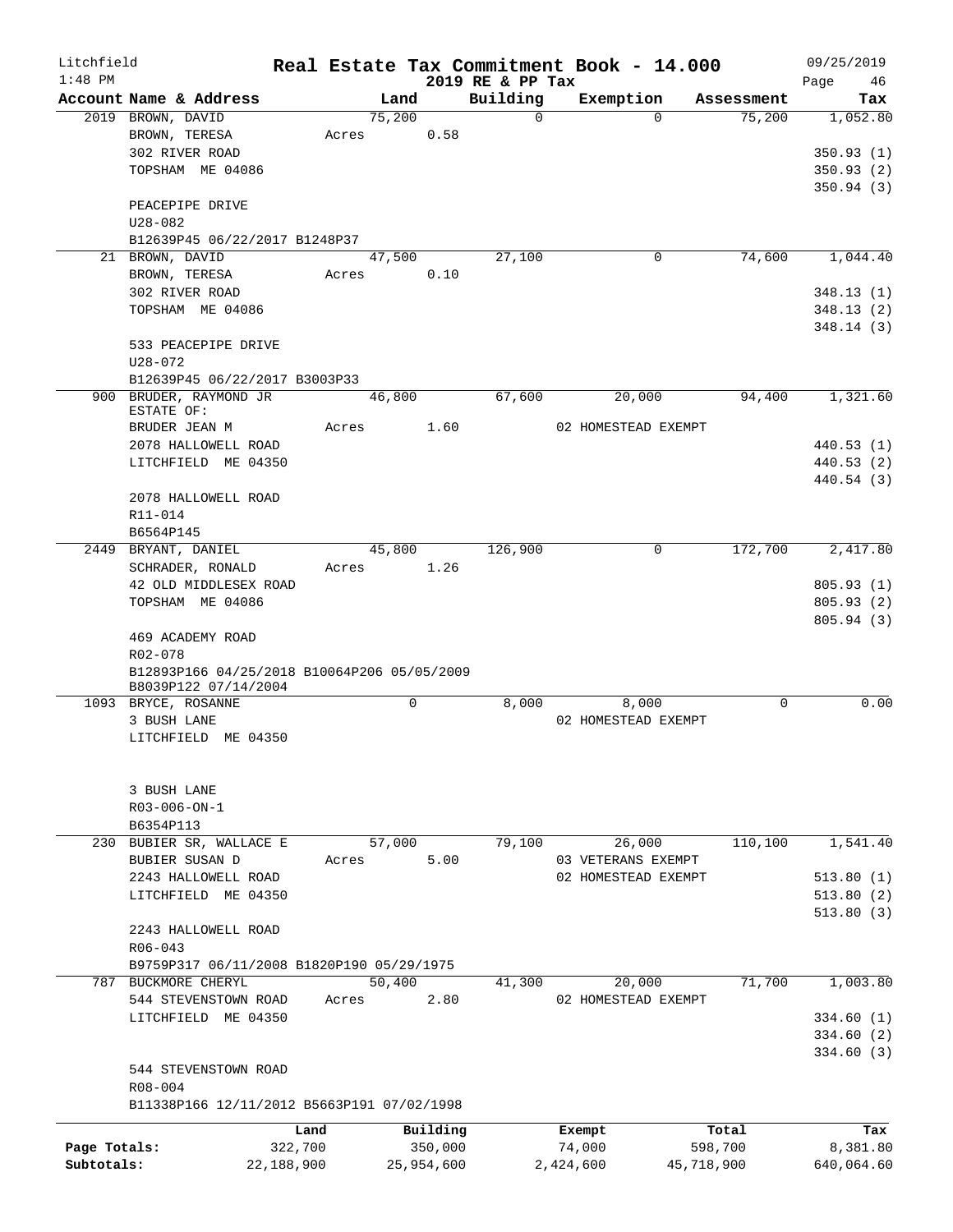| Litchfield |                                                                     |                       |       |                  | Real Estate Tax Commitment Book - 14.000 |            | 09/25/2019                                   |
|------------|---------------------------------------------------------------------|-----------------------|-------|------------------|------------------------------------------|------------|----------------------------------------------|
| $1:48$ PM  |                                                                     |                       |       | 2019 RE & PP Tax |                                          |            | 47<br>Page                                   |
|            | Account Name & Address                                              | Land                  |       | Building         | Exemption                                | Assessment | Tax                                          |
|            | 232 BUDD, ELIZABETH W<br>100 UPPER POND ROAD<br>LITCHFIELD ME 04350 | 68,200<br>Acres 25.00 |       | 108,200          | 20,000<br>02 HOMESTEAD EXEMPT            | 156,400    | 2,189.60<br>729.87(1)                        |
|            |                                                                     |                       |       |                  |                                          |            | 729.87(2)<br>729.86(3)                       |
|            | 100 UPPER POND ROAD<br>$R08 - 025$<br>B4605P77                      |                       |       |                  |                                          |            |                                              |
|            | 236 BULLINER, CAROLYN R<br>6 CURTIS STREET                          | 156,000<br>Acres      | 19.00 | 120,600          | 0                                        | 276,600    | 3,872.40                                     |
|            | BRUNSWICK ME 04011                                                  |                       |       |                  |                                          |            | 1, 290.80(1)<br>1, 290.80(2)<br>1, 290.80(3) |
|            | 52 MILITARY LANE<br>$U06 - 003$<br>B1998P195                        |                       |       |                  |                                          |            |                                              |
|            | 2761 BULLINER, CAROLYN R                                            | 162,800               |       | $\Omega$         | $\Omega$                                 | 162,800    | 2,279.20                                     |
|            | 6 CURTIS STREET                                                     | Acres                 | 4.02  |                  |                                          |            |                                              |
|            | BRUNSWICK ME 04011                                                  |                       |       |                  |                                          |            | 759.73(1)<br>759.73 (2)                      |
|            |                                                                     |                       |       |                  |                                          |            | 759.74(3)                                    |
|            | MILITARY LANE                                                       |                       |       |                  |                                          |            |                                              |
|            | U05-004A                                                            |                       |       |                  |                                          |            |                                              |
|            | B10355P37 03/05/2010                                                |                       |       |                  |                                          |            |                                              |
|            | 237 BULLINER, JUDITH C.<br>(TRUSTEE)                                | 122,300               |       | 82,500           | 0                                        | 204,800    | 2,867.20                                     |
|            | JUDITH BULLINER TRUST<br>46 SORRENTO COURT                          | Acres                 | 0.59  |                  |                                          |            | 955.73 (1)                                   |
|            | SATELLITE BEACH FL                                                  |                       |       |                  |                                          |            | 955.73(2)                                    |
|            | 32937                                                               |                       |       |                  |                                          |            | 955.74 (3)                                   |
|            | 36 MILITARY LANE<br>$U06 - 008$                                     |                       |       |                  |                                          |            |                                              |
|            | B11146P209 08/21/2012 B7835P278 02/16/2004                          |                       |       |                  |                                          |            |                                              |
|            | 239 BUOTTE, RICHARD G.<br>(HEIRS OF)                                | 45,000                |       | 75,100           | 20,000                                   | 100, 100   | 1,401.40                                     |
|            | BUOTTE, DIANNE M.                                                   | Acres                 | 1.00  |                  | 02 HOMESTEAD EXEMPT                      |            |                                              |
|            | 72 HARDSCRABBLE ROAD<br>LITCHFIELD ME 04350                         |                       |       |                  |                                          |            | 467.13(1)<br>467.13 (2)                      |
|            |                                                                     |                       |       |                  |                                          |            | 467.14 (3)                                   |
|            | 72 HARDSCRABBLE ROAD<br>$U21 - 039$                                 |                       |       |                  |                                          |            |                                              |
|            | B12737P67 10/02/2017 B2234P238                                      |                       |       |                  |                                          |            |                                              |
|            | 925 BUOTTE, RICHARD G.<br>(HEIRS OF)                                | 29,800                |       | $\Omega$         | $\Omega$                                 | 29,800     | 417.20                                       |
|            | BUOTTE, DIANNE M.                                                   | Acres                 | 2.60  |                  |                                          |            |                                              |
|            | 72 HARDSCRABBLE ROAD<br>LITCHFIELD ME 04350                         |                       |       |                  |                                          |            | 139.07(1)<br>139.07(2)                       |
|            |                                                                     |                       |       |                  |                                          |            | 139.06(3)                                    |
|            | 72 HARDSCRABBLE ROAD<br>$U21 - 040$                                 |                       |       |                  |                                          |            |                                              |
|            | B12286P333 04/29/2016 B11016P242 04/23/2012<br>B5616P280 05/14/1998 |                       |       |                  |                                          |            |                                              |

|              | Land       | Building   | Exempt    | Total      | Tax        |
|--------------|------------|------------|-----------|------------|------------|
| Page Totals: | 584,100    | 386,400    | 40,000    | 930,500    | 13,027.00  |
| Subtotals:   | 22,773,000 | 26,341,000 | 2,464,600 | 46,649,400 | 653,091.60 |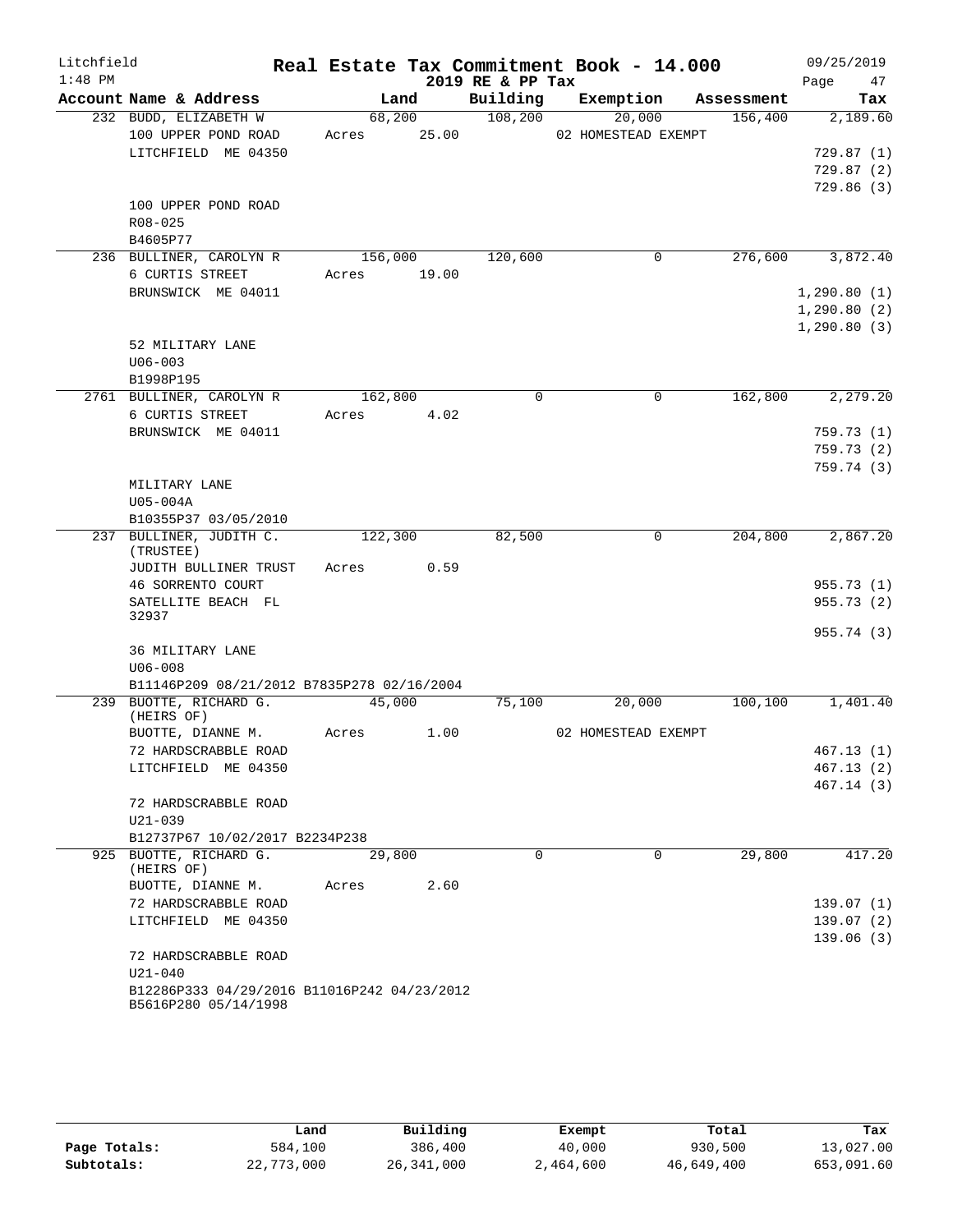| Litchfield   |                                 |              |       |          |            | Real Estate Tax Commitment Book - 14.000 |                     |          |            |             | 09/25/2019 |
|--------------|---------------------------------|--------------|-------|----------|------------|------------------------------------------|---------------------|----------|------------|-------------|------------|
| $1:48$ PM    | Account Name & Address          |              |       | Land     |            | 2019 RE & PP Tax<br>Building             | Exemption           |          | Assessment | Page        | 48<br>Tax  |
|              | 2709 BUREAU LORI                |              |       | $\Omega$ |            | 30,300                                   |                     | $\Omega$ | 30,300     |             | 424.20     |
|              | P O BOX 1224                    |              |       |          |            |                                          |                     |          |            |             |            |
|              | SABATTUS ME 04280               |              |       |          |            |                                          |                     |          |            |             | 141.40(1)  |
|              |                                 |              |       |          |            |                                          |                     |          |            |             | 141.40 (2) |
|              |                                 |              |       |          |            |                                          |                     |          |            |             | 141.40(3)  |
|              | 15 BENSON LANE                  |              |       |          |            |                                          |                     |          |            |             |            |
|              | R10-034B-ON-2                   |              |       |          |            |                                          |                     |          |            |             |            |
|              | 241 BUREAU, THOMAS N            |              |       | 174,800  |            | 262,500                                  |                     | 20,000   | 417,300    |             | 5,842.20   |
|              | P O BOX 56                      |              | Acres |          | 2.61       |                                          | 02 HOMESTEAD EXEMPT |          |            |             |            |
|              | LITCHFIELD ME 04350             |              |       |          |            |                                          |                     |          |            | 1,947.40(1) |            |
|              |                                 |              |       |          |            |                                          |                     |          |            | 1,947.40(2) |            |
|              |                                 |              |       |          |            |                                          |                     |          |            | 1,947.40(3) |            |
|              | 15 GAMAGE DRIVE                 |              |       |          |            |                                          |                     |          |            |             |            |
|              | U18-004A                        |              |       |          |            |                                          |                     |          |            |             |            |
|              | B11059P207 05/31/2012 B5963P228 |              |       |          |            |                                          |                     |          |            |             |            |
|              | 2261 BURGESS, HOPE              |              |       | 0        |            | 6,700                                    |                     | 0        | 6,700      |             | 93.80      |
|              | 664 HUNTINGTON HILL             |              |       |          |            |                                          |                     |          |            |             |            |
|              | ROAD                            |              |       |          |            |                                          |                     |          |            |             |            |
|              | LITCHFIELD ME 04350             |              |       |          |            |                                          |                     |          |            |             | 31.27(1)   |
|              |                                 |              |       |          |            |                                          |                     |          |            |             | 31.27(2)   |
|              |                                 |              |       |          |            |                                          |                     |          |            |             | 31.26(3)   |
|              | 664 HUNTINGTON HILL<br>ROAD     |              |       |          |            |                                          |                     |          |            |             |            |
|              | R02-001-ON-2                    |              |       |          |            |                                          |                     |          |            |             |            |
|              | B11932P61 02/23/2015            |              |       |          |            |                                          |                     |          |            |             |            |
|              | 696 BURGESS, KEITH E            |              |       | 46,500   |            | 36,400                                   |                     | 20,000   | 62,900     |             | 880.60     |
|              | 602 RICHMOND ROAD               |              | Acres |          | 1.50       |                                          | 02 HOMESTEAD EXEMPT |          |            |             |            |
|              | LITCHFIELD ME 04350             |              |       |          |            |                                          |                     |          |            |             | 293.53(1)  |
|              |                                 |              |       |          |            |                                          |                     |          |            |             | 293.53 (2) |
|              |                                 |              |       |          |            |                                          |                     |          |            |             | 293.54 (3) |
|              | 602 RICHMOND ROAD               |              |       |          |            |                                          |                     |          |            |             |            |
|              | R02-009A                        |              |       |          |            |                                          |                     |          |            |             |            |
|              | B4892P10 05/01/1995             |              |       |          |            |                                          |                     |          |            |             |            |
|              | 82 BURGOS, CHRISTOPHER N        |              |       | 55,200   |            | 13,900                                   |                     | 0        | 69,100     |             | 967.40     |
|              | C/O JACKIE DESCHAINE            |              | Acres |          | 5.40       |                                          |                     |          |            |             |            |
|              | 8 FAIRVIEW DRIVE                |              |       |          |            |                                          |                     |          |            |             | 322.47(1)  |
|              | LISBON ME 04250                 |              |       |          |            |                                          |                     |          |            |             | 322.47(2)  |
|              |                                 |              |       |          |            |                                          |                     |          |            |             | 322.46 (3) |
|              | 392 OAK HILL ROAD               |              |       |          |            |                                          |                     |          |            |             |            |
|              | R04-037C                        |              |       |          |            |                                          |                     |          |            |             |            |
|              | B4761P309 09/03/2004            |              |       |          |            |                                          |                     |          |            |             |            |
|              | 1964 BURNETT, CARIN, E.         |              |       | 63,800   |            | 279,900                                  |                     | 20,000   | 323,700    |             | 4,531.80   |
|              | BURNETT, MICHAEL S.             |              | Acres |          | 11.00      |                                          | 02 HOMESTEAD EXEMPT |          |            |             |            |
|              | 1405 HALLOWELL RD               |              |       |          |            |                                          |                     |          |            | 1,510.60(1) |            |
|              | LITCHFIELD ME 04350             |              |       |          |            |                                          |                     |          |            | 1,510.60(2) |            |
|              |                                 |              |       |          |            |                                          |                     |          |            | 1,510.60(3) |            |
|              | 1405 HALLOWELL ROAD             |              |       |          |            |                                          |                     |          |            |             |            |
|              | R14-041A                        |              |       |          |            |                                          |                     |          |            |             |            |
|              | B12084P199 08/21/2015 B5433P217 |              |       |          |            |                                          |                     |          |            |             |            |
|              | 385 BURNHAM, RANDALL A          |              |       | 98,800   |            | 67,400                                   |                     | 20,000   | 146,200    |             | 2,046.80   |
|              | BURNHAM CYNTHIA G               |              | Acres |          | 1.35       |                                          | 02 HOMESTEAD EXEMPT |          |            |             |            |
|              | 101 LITTLE DRIVE                |              |       |          |            |                                          |                     |          |            |             | 682.27 (1) |
|              | LITCHFIELD ME 04350             |              |       |          |            |                                          |                     |          |            |             | 682.27 (2) |
|              |                                 |              |       |          |            |                                          |                     |          |            |             | 682.26 (3) |
|              | 101 LITTLE DRIVE                |              |       |          |            |                                          |                     |          |            |             |            |
|              | U24-013                         |              |       |          |            |                                          |                     |          |            |             |            |
|              | B6301P312 09/15/2003            |              |       |          |            |                                          |                     |          |            |             |            |
|              |                                 |              |       |          |            |                                          |                     |          |            |             |            |
|              |                                 | Land         |       |          | Building   |                                          | Exempt              |          | Total      |             | Tax        |
| Page Totals: |                                 | 439,100      |       |          | 697,100    |                                          | 80,000              |          | 1,056,200  |             | 14,786.80  |
| Subtotals:   |                                 | 23, 212, 100 |       |          | 27,038,100 |                                          | 2,544,600           |          | 47,705,600 |             | 667,878.40 |
|              |                                 |              |       |          |            |                                          |                     |          |            |             |            |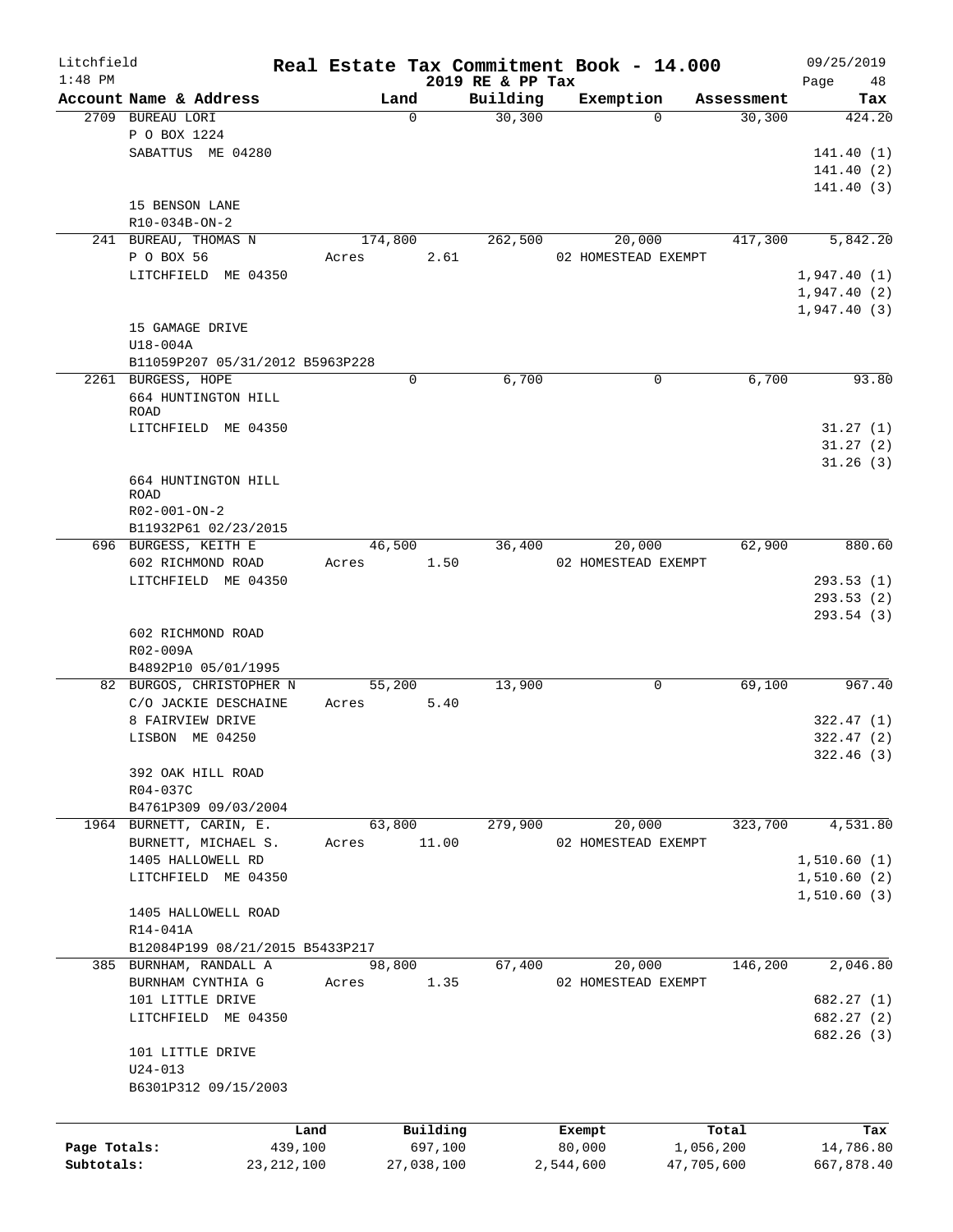| Litchfield |             |                                                                                       |         |       | Real Estate Tax Commitment Book - 14.000 |                     |          |            | 09/25/2019  |
|------------|-------------|---------------------------------------------------------------------------------------|---------|-------|------------------------------------------|---------------------|----------|------------|-------------|
| $1:48$ PM  |             |                                                                                       |         |       | 2019 RE & PP Tax                         |                     |          |            | 49<br>Page  |
|            |             | Account Name & Address                                                                |         | Land  | Building                                 | Exemption           |          | Assessment | Tax         |
|            |             | 1920 BURR, AMY L.                                                                     | 122,500 |       | 84,000                                   |                     | $\Omega$ | 206,500    | 2,891.00    |
|            |             | BURR, TIMOTHY D.                                                                      | Acres   | 0.60  |                                          |                     |          |            |             |
|            |             | 1208 ROBYN DRIVE                                                                      |         |       |                                          |                     |          |            | 963.67(1)   |
|            |             | DANVILLE CA 94526                                                                     |         |       |                                          |                     |          |            | 963.67(2)   |
|            |             |                                                                                       |         |       |                                          |                     |          |            | 963.66(3)   |
|            |             | 49 PLEASANT POND LANE                                                                 |         |       |                                          |                     |          |            |             |
|            | $U01 - 005$ |                                                                                       |         |       |                                          |                     |          |            |             |
|            | B2237P135   | B12644P200 06/28/2017 B12644P197 06/15/2017                                           |         |       |                                          |                     |          |            |             |
|            |             | 245 BUSSEY, DAVID T                                                                   | 61,200  |       | 184,300                                  |                     | 20,000   | 225,500    | 3,157.00    |
|            |             | <b>BUSSEY GRACE</b>                                                                   | Acres   | 36.00 |                                          | 02 HOMESTEAD EXEMPT |          |            |             |
|            |             | 31 OAK HILL ROAD                                                                      |         |       |                                          |                     |          |            | 1,052.33(1) |
|            |             | LITCHFIELD ME 04350                                                                   |         |       |                                          |                     |          |            | 1,052.33(2) |
|            |             |                                                                                       |         |       |                                          |                     |          |            | 1,052.34(3) |
|            |             | 31 OAK HILL ROAD                                                                      |         |       |                                          |                     |          |            |             |
|            | R05-031     |                                                                                       |         |       |                                          |                     |          |            |             |
|            | B1802P44    |                                                                                       |         |       |                                          |                     |          |            |             |
|            |             | 247 BUSSIERE, SCOTT K                                                                 | 54,000  |       | 97,100                                   |                     | 20,000   | 131,100    | 1,835.40    |
|            |             | BUSSIERE SUZANNE M                                                                    | Acres   | 4.00  |                                          | 02 HOMESTEAD EXEMPT |          |            |             |
|            |             | 22 RICHMOND ROAD                                                                      |         |       |                                          |                     |          |            | 611.80(1)   |
|            |             | LITCHFIELD ME 04350                                                                   |         |       |                                          |                     |          |            | 611.80(2)   |
|            |             |                                                                                       |         |       |                                          |                     |          |            | 611.80(3)   |
|            |             | 22 RICHMOND ROAD                                                                      |         |       |                                          |                     |          |            |             |
|            | R03-067     |                                                                                       |         |       |                                          |                     |          |            |             |
|            |             | B3742P125 06/01/1990                                                                  |         |       |                                          |                     |          |            |             |
|            |             | 248 BUSWELL, RICHARD M                                                                | 62,300  |       | 50,000                                   |                     | 20,000   | 92,300     | 1,292.20    |
|            |             | 361 RICHMOND ROAD                                                                     | Acres   | 10.00 |                                          | 02 HOMESTEAD EXEMPT |          |            |             |
|            |             | LITCHFIELD ME 04350                                                                   |         |       |                                          |                     |          |            | 430.73 (1)  |
|            |             |                                                                                       |         |       |                                          |                     |          |            | 430.73 (2)  |
|            |             |                                                                                       |         |       |                                          |                     |          |            | 430.74 (3)  |
|            |             | 361 RICHMOND ROAD                                                                     |         |       |                                          |                     |          |            |             |
|            | R03-016     |                                                                                       |         |       |                                          |                     |          |            |             |
|            | B2760P239   |                                                                                       |         |       |                                          |                     |          |            |             |
|            |             | 1260 BUTLER, ISAAC P.                                                                 | 45,000  |       | 102,300                                  |                     | 0        | 147,300    | 2,062.20    |
|            |             | ROBERTSON, ASHLEY A.                                                                  | Acres   | 1.00  |                                          |                     |          |            |             |
|            |             | 53 NECK ROAD                                                                          |         |       |                                          |                     |          |            | 687.40 (1)  |
|            |             | LITCHFIELD ME 04350                                                                   |         |       |                                          |                     |          |            | 687.40 (2)  |
|            |             |                                                                                       |         |       |                                          |                     |          |            | 687.40 (3)  |
|            |             | 53 NECK ROAD                                                                          |         |       |                                          |                     |          |            |             |
|            | R14-038     |                                                                                       |         |       |                                          |                     |          |            |             |
|            |             | B12637P289 06/20/2017 B12268P231 04/15/2016                                           |         |       |                                          |                     |          |            |             |
|            |             | B11317P310 02/28/2013 B11122P135 08/03/2012                                           |         |       |                                          |                     |          |            |             |
|            |             | B11084P77 06/22/2012 B10890P221 11/17/2011 B8958P37<br>06/22/2006 B7913P22 04/21/2004 |         |       |                                          |                     |          |            |             |
|            |             | 2928 BUTLER, TIM                                                                      | 3,400   |       | 0                                        |                     | 0        | 3,400      | 47.60       |
|            |             | 226 OAKHILL ROAD                                                                      | Acres   | 20.00 |                                          |                     |          |            |             |
|            |             | Litchfield ME 04350                                                                   |         |       |                                          |                     |          |            | 15.87(1)    |
|            |             |                                                                                       |         |       |                                          |                     |          |            | 15.87(2)    |
|            |             |                                                                                       |         |       |                                          |                     |          |            | 15.86(3)    |
|            |             | OFF OAK HILL ROAD                                                                     |         |       |                                          |                     |          |            |             |
|            | $R04 - 033$ |                                                                                       |         |       |                                          |                     |          |            |             |
|            | B3190P252   |                                                                                       |         |       |                                          |                     |          |            |             |

|              | Land       | Building   | Exempt    | Total      | Tax        |
|--------------|------------|------------|-----------|------------|------------|
| Page Totals: | 348,400    | 517,700    | 60,000    | 806,100    | 11,285.40  |
| Subtotals:   | 23,560,500 | 27,555,800 | 2,604,600 | 48,511,700 | 679,163.80 |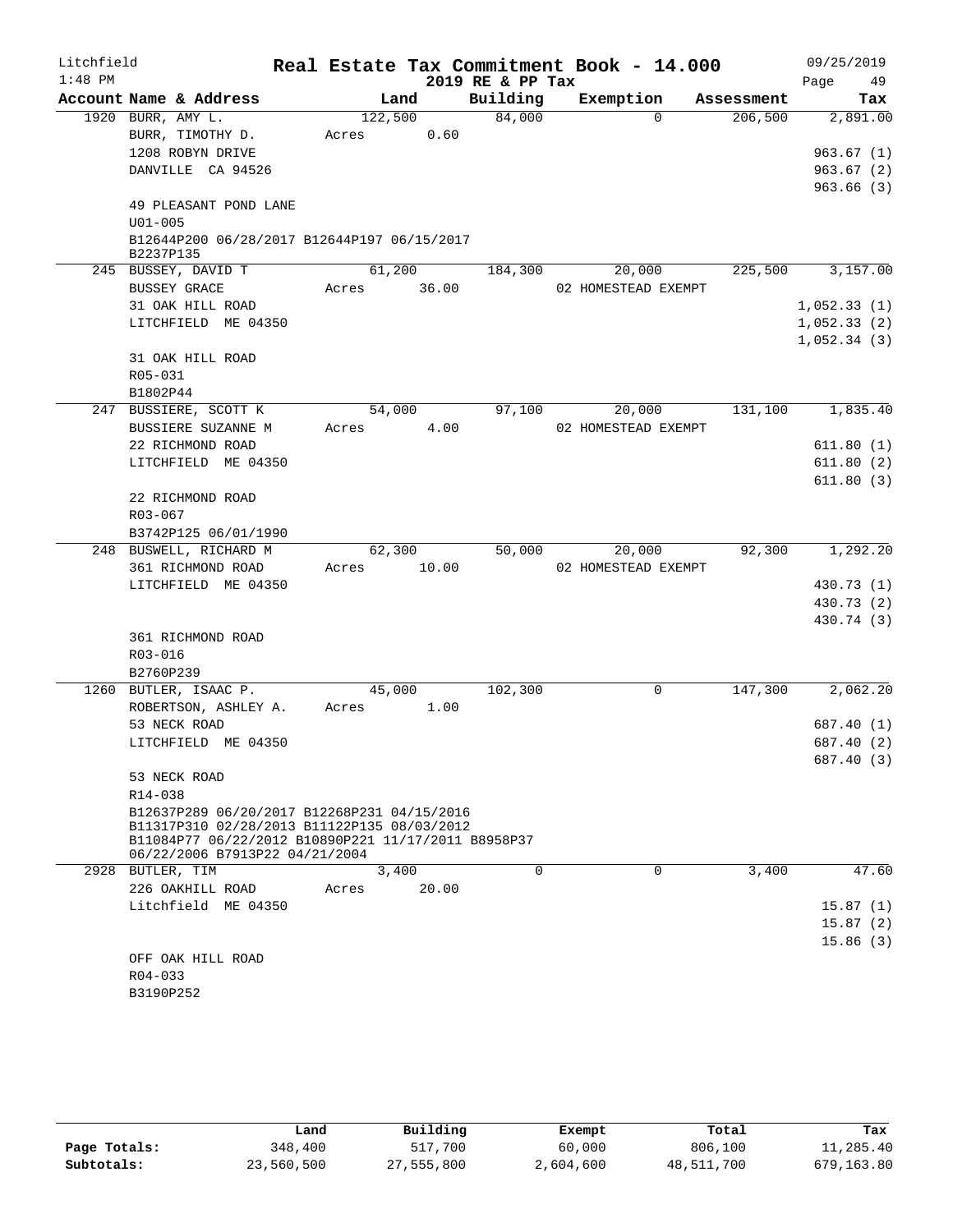| Litchfield<br>$1:48$ PM |                                                                     |                  |                 | 2019 RE & PP Tax | Real Estate Tax Commitment Book - 14.000 |   |            | 09/25/2019<br>50<br>Page |
|-------------------------|---------------------------------------------------------------------|------------------|-----------------|------------------|------------------------------------------|---|------------|--------------------------|
|                         | Account Name & Address                                              |                  | Land            | Building         | Exemption                                |   | Assessment | Tax                      |
|                         | 511 BUTLER, TIMOTHY<br>226 OAKHILL ROAD                             | Acres            | 68,600<br>18.11 | 69,900           | 20,000<br>02 HOMESTEAD EXEMPT            |   | 118,500    | 1,659.00                 |
|                         | LITCHFIELD ME 04350                                                 |                  |                 |                  |                                          |   |            | 553.00(1)                |
|                         |                                                                     |                  |                 |                  |                                          |   |            | 553.00(2)                |
|                         |                                                                     |                  |                 |                  |                                          |   |            | 553.00(3)                |
|                         | 226 OAK HILL ROAD                                                   |                  |                 |                  |                                          |   |            |                          |
|                         | R04-034                                                             |                  |                 |                  |                                          |   |            |                          |
|                         | B8353P96 03/24/2005 B5052P118<br>1141 BUTTERS, ROBERT A.            |                  |                 | 70,800           | 20,000                                   |   | 196,200    | 2,746.80                 |
|                         | 3339 S., 3130 E.                                                    | 145,400<br>Acres | 7.16            |                  | 02 HOMESTEAD EXEMPT                      |   |            |                          |
|                         | SALT LAKE CITY UT                                                   |                  |                 |                  |                                          |   |            | 915.60(1)                |
|                         | 84109                                                               |                  |                 |                  |                                          |   |            |                          |
|                         |                                                                     |                  |                 |                  |                                          |   |            | 915.60(2)                |
|                         |                                                                     |                  |                 |                  |                                          |   |            | 915.60(3)                |
|                         | 51 FOREST LANE<br>R04-012                                           |                  |                 |                  |                                          |   |            |                          |
|                         | B11224P116 11/15/2012 B9714P19 04/30/2008 B4688P182                 |                  |                 |                  |                                          |   |            |                          |
|                         | 05/23/1994                                                          |                  |                 |                  |                                          |   |            |                          |
|                         | 2759 BUTTON-MCEWAN, DONNA C.                                        |                  | 45,000          | 56,000           | 20,000                                   |   | 81,000     | 1,134.00                 |
|                         | PO BOX 176                                                          | Acres            | 1.00            |                  | 02 HOMESTEAD EXEMPT                      |   |            |                          |
|                         | LITCHFIELD ME                                                       |                  |                 |                  |                                          |   |            | 378.00 (1)               |
|                         | 04350-0176                                                          |                  |                 |                  |                                          |   |            | 378.00(2)                |
|                         |                                                                     |                  |                 |                  |                                          |   |            | 378.00(3)                |
|                         | 2 LUCKY DRIVE                                                       |                  |                 |                  |                                          |   |            |                          |
|                         | U14-030A                                                            |                  |                 |                  |                                          |   |            |                          |
|                         | B12086P60 08/24/2015 B11822P341 10/09/2014<br>B10760P347 06/22/2011 |                  |                 |                  |                                          |   |            |                          |
|                         | 2109 BV HOLDINGS LLC                                                | 661,500          |                 | 400,500          |                                          | 0 | 1,062,000  | 14,868.00                |
|                         | 50 PORTLAND PIER<br>STE.400                                         | Acres            | 53.00           |                  |                                          |   |            |                          |
|                         | % CAPITAL SERVICING INC                                             |                  |                 |                  |                                          |   |            | 4,956.00(1)              |
|                         | PORTLAND ME 04101                                                   |                  |                 |                  |                                          |   |            | 4,956.00(2)              |
|                         |                                                                     |                  |                 |                  |                                          |   |            | 4,956.00(3)              |
|                         | 201 NORRIS POINT ROAD                                               |                  |                 |                  |                                          |   |            |                          |
|                         | R14-001-11                                                          |                  |                 |                  |                                          |   |            |                          |
|                         | B9371P100 04/23/2007 B9270P191 03/05/2007 B5671P1<br>07/10/1998     |                  |                 |                  |                                          |   |            |                          |
|                         | 2875 BYRAS SR, GEORGE DAVID 47,500                                  |                  |                 | $\mathbf 0$      |                                          |   | 47,500     | 665.00                   |
|                         | 1385 MALLARD DRIVE                                                  | Acres            | 16.06           |                  |                                          |   |            |                          |
|                         | ENGLEWOOD FL 34224                                                  |                  |                 |                  |                                          |   |            | 221.67(1)                |
|                         |                                                                     |                  |                 |                  |                                          |   |            | 221.67(2)                |
|                         |                                                                     |                  |                 |                  |                                          |   |            | 221.66(3)                |
|                         | DENNIS HILL ROAD<br>R11-007F                                        |                  |                 |                  |                                          |   |            |                          |
|                         | B4238P146 09/04/1992                                                |                  |                 |                  |                                          |   |            |                          |
|                         | 2120 BYRAS, ANDREW                                                  |                  | 48,000          | 26,200           | 20,000                                   |   | 54,200     | 758.80                   |
|                         | 25 PINE TREE ROAD                                                   | Acres            | 2.00            |                  | 02 HOMESTEAD EXEMPT                      |   |            |                          |
|                         | LITCHFIELD ME 04350                                                 |                  |                 |                  |                                          |   |            | 252.93(1)                |
|                         |                                                                     |                  |                 |                  |                                          |   |            | 252.93(2)                |
|                         |                                                                     |                  |                 |                  |                                          |   |            | 252.94(3)                |
|                         | 25 PINE TREE ROAD                                                   |                  |                 |                  |                                          |   |            |                          |
|                         | R11-007C                                                            |                  |                 |                  |                                          |   |            |                          |
|                         | B8847P49 03/28/2006                                                 |                  |                 |                  |                                          |   |            |                          |
|                         |                                                                     |                  |                 |                  |                                          |   |            |                          |

|              | Land       | Building     | Exempt    | Total      | Tax        |
|--------------|------------|--------------|-----------|------------|------------|
| Page Totals: | l,016,000  | 623,400      | 80,000    | 1,559,400  | 21,831.60  |
| Subtotals:   | 24,576,500 | 28, 179, 200 | 2,684,600 | 50,071,100 | 700,995.40 |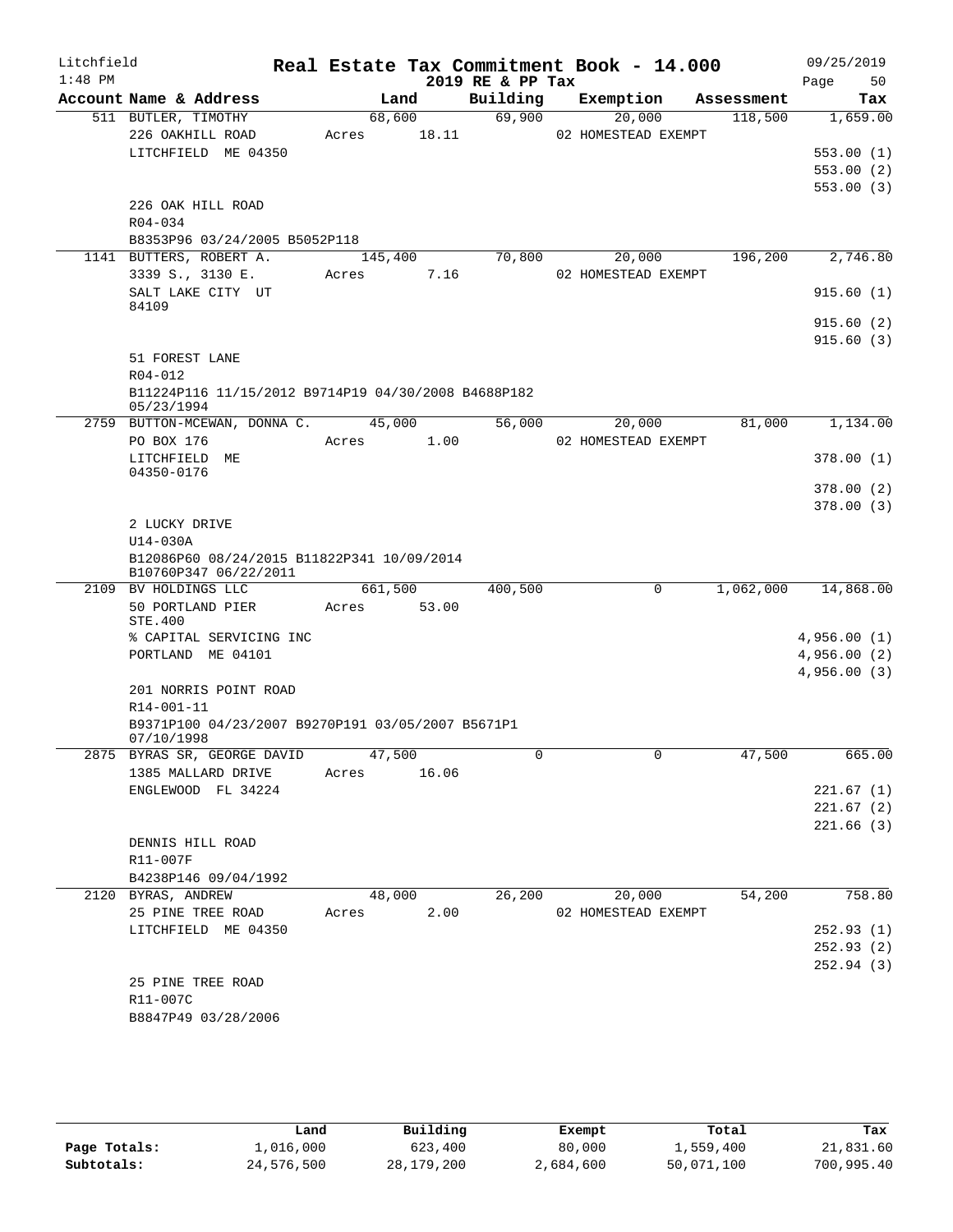| Litchfield   |                                                          |            |       |                 |                              | Real Estate Tax Commitment Book - 14.000 |            | 09/25/2019              |
|--------------|----------------------------------------------------------|------------|-------|-----------------|------------------------------|------------------------------------------|------------|-------------------------|
| $1:48$ PM    | Account Name & Address                                   |            |       | Land            | 2019 RE & PP Tax<br>Building | Exemption                                | Assessment | Page<br>51<br>Tax       |
|              | 2078 BYRAS, G. DAVID JR.                                 |            |       | 57,000          | 26,000                       | 20,000                                   | 63,000     | 882.00                  |
|              | 20 BYRAS LANE                                            |            | Acres | 5.00            |                              | 02 HOMESTEAD EXEMPT                      |            |                         |
|              | LITCHFIELD ME 04350                                      |            |       |                 |                              |                                          |            | 294.00 (1)              |
|              |                                                          |            |       |                 |                              |                                          |            | 294.00 (2)              |
|              |                                                          |            |       |                 |                              |                                          |            | 294.00 (3)              |
|              | 20 BYRAS LANE                                            |            |       |                 |                              |                                          |            |                         |
|              | R11-007D                                                 |            |       |                 |                              |                                          |            |                         |
|              | B12084P119 08/19/2015 B8847P49 03/28/2006                |            |       |                 |                              |                                          |            |                         |
|              | 2876 BYRAS, GEORGE D. JR.                                |            |       | 30,700          | 18,600                       | 0                                        | 49,300     | 690.20                  |
|              | BYRAS, ANDREW M.                                         |            | Acres | 2.90            |                              |                                          |            |                         |
|              | 20 BYRAS LANE                                            |            |       |                 |                              |                                          |            | 230.07(1)               |
|              | LITCHFIELD ME 04350                                      |            |       |                 |                              |                                          |            | 230.07(2)               |
|              |                                                          |            |       |                 |                              |                                          |            | 230.06(3)               |
|              | PINE TREE ROAD                                           |            |       |                 |                              |                                          |            |                         |
|              | R11-007G                                                 |            |       |                 |                              |                                          |            |                         |
|              | B12084P121 08/19/2015                                    |            |       |                 |                              |                                          |            |                         |
|              | 2899 BYRAS, MELISSA LIN                                  |            |       | 31,000          | $\mathbf 0$                  | $\mathbf 0$                              | 31,000     | 434.00                  |
|              | 396 POND ROAD                                            |            | Acres | 3.00            |                              |                                          |            |                         |
|              | LEWISTON ME 04240                                        |            |       |                 |                              |                                          |            | 144.67(1)               |
|              |                                                          |            |       |                 |                              |                                          |            | 144.67(2)<br>144.66 (3) |
|              | LUNTS HILL ROAD                                          |            |       |                 |                              |                                          |            |                         |
|              | R09-072D                                                 |            |       |                 |                              |                                          |            |                         |
|              | B12453P152 10/12/2016                                    |            |       |                 |                              |                                          |            |                         |
|              | 361 BYRAS, THERESA M.                                    |            |       | 32,200          | $\mathbf 0$                  | 0                                        | 32,200     | 450.80                  |
|              | 7 HASKELL CIRCLE                                         |            | Acres | 3.40            |                              |                                          |            |                         |
|              | TOPSHAM ME 04086                                         |            |       |                 |                              |                                          |            | 150.27(1)               |
|              |                                                          |            |       |                 |                              |                                          |            | 150.27(2)               |
|              |                                                          |            |       |                 |                              |                                          |            | 150.26(3)               |
|              | LUNTS HILL ROAD                                          |            |       |                 |                              |                                          |            |                         |
|              | R09-072                                                  |            |       |                 |                              |                                          |            |                         |
|              | B12453P152 10/12/2016 B12453P149 10/12/2016<br>B5389P122 |            |       |                 |                              |                                          |            |                         |
|              | 1743 CABRAL, JOSEPH                                      |            |       | 30,600          | 300                          | 0                                        | 30,900     | 432.60                  |
|              | 17 GAMAGE AVENUE                                         |            | Acres | 0.18            |                              |                                          |            |                         |
|              | AUBURN ME 04210                                          |            |       |                 |                              |                                          |            | 144.20(1)               |
|              |                                                          |            |       |                 |                              |                                          |            | 144.20(2)               |
|              |                                                          |            |       |                 |                              |                                          |            | 144.20 (3)              |
|              | PENNEY LANE                                              |            |       |                 |                              |                                          |            |                         |
|              | $R09 - 006$                                              |            |       |                 |                              |                                          |            |                         |
|              | B10363P326 03/17/2010 B9345P124 05/05/2007 B1488P476     |            |       |                 |                              |                                          |            |                         |
|              | 06/25/1968                                               |            |       |                 |                              |                                          |            |                         |
|              | 1029 CAILLER, ROBERT                                     |            |       | 146,600<br>1.30 | 22,100                       | 0                                        | 168,700    | 2,361.80                |
|              | 20 LUCIEN LANE<br>LITCHFIELD ME 04350                    |            | Acres |                 |                              |                                          |            | 787.27(1)               |
|              |                                                          |            |       |                 |                              |                                          |            | 787.27(2)               |
|              |                                                          |            |       |                 |                              |                                          |            | 787.26 (3)              |
|              | 19 LUCIEN LANE                                           |            |       |                 |                              |                                          |            |                         |
|              | $U11 - 032$                                              |            |       |                 |                              |                                          |            |                         |
|              | B9674P214 03/06/2008 B5600P324 03/04/1998                |            |       |                 |                              |                                          |            |                         |
|              | 251 CAILLER, ROBERT G                                    |            |       | 174,800         | 153,600                      | 20,000                                   | 308,400    | 4,317.60                |
|              | CAILLER BRIDGETT L                                       |            | Acres | 0.44            |                              | 02 HOMESTEAD EXEMPT                      |            |                         |
|              | 20 LUCIEN LANE                                           |            |       |                 |                              |                                          |            | 1,439.20(1)             |
|              | LITCHFIELD ME 04350                                      |            |       |                 |                              |                                          |            | 1,439.20(2)             |
|              |                                                          |            |       |                 |                              |                                          |            | 1,439.20(3)             |
|              | 20 LUCIEN LANE                                           |            |       |                 |                              |                                          |            |                         |
|              | U11-031                                                  |            |       |                 |                              |                                          |            |                         |
|              | B9674P212 03/24/2008 B4319P148 01/18/1993                |            |       |                 |                              |                                          |            |                         |
|              |                                                          | Land       |       | Building        |                              | Exempt                                   | Total      | Tax                     |
| Page Totals: |                                                          | 502,900    |       | 220,600         |                              | 40,000                                   | 683,500    | 9,569.00                |
| Subtotals:   |                                                          | 25,079,400 |       | 28,399,800      |                              | 2,724,600                                | 50,754,600 | 710,564.40              |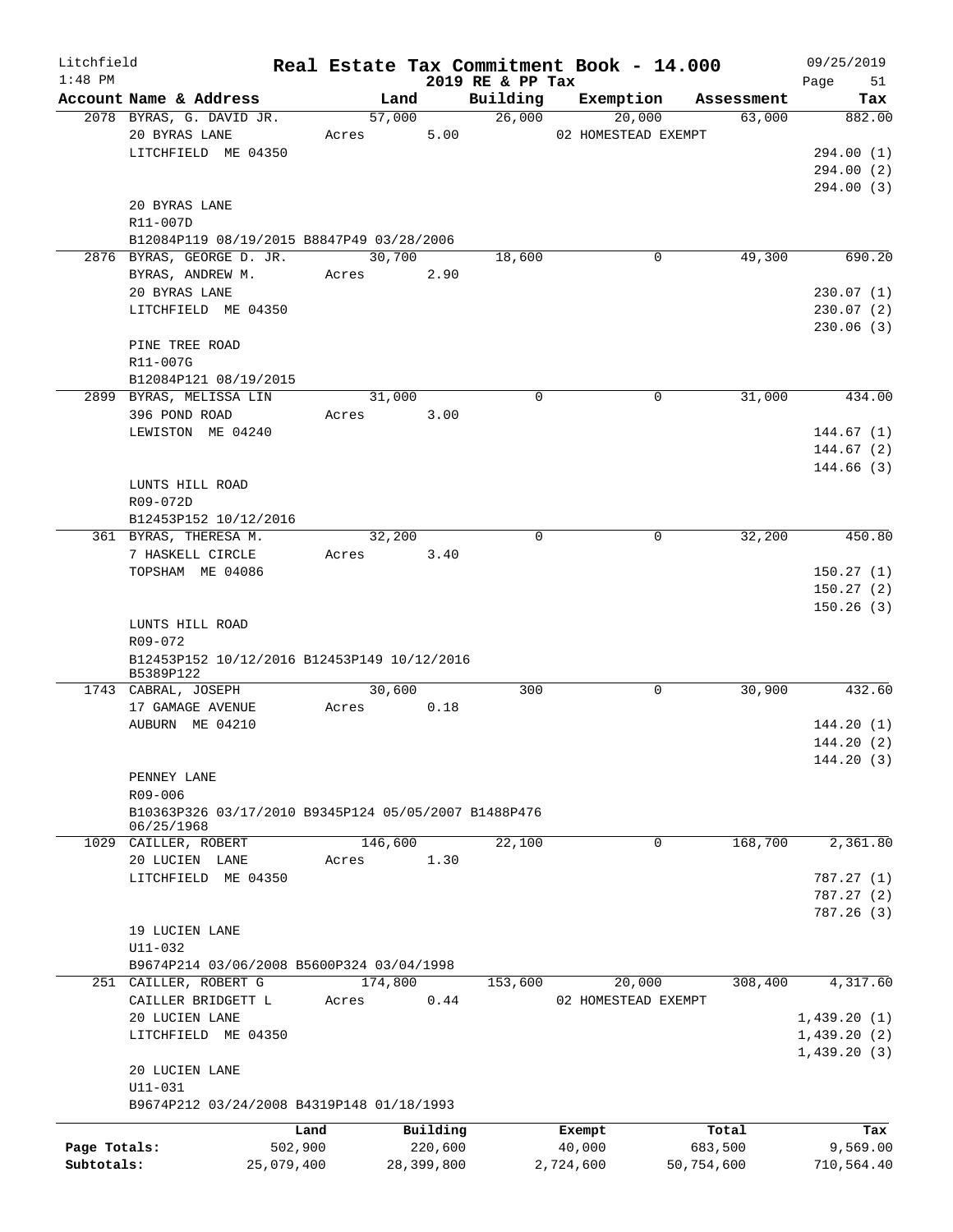| Litchfield |                                                                                       |         |      |       | Real Estate Tax Commitment Book - 14.000 |                     |             |            |              | 09/25/2019 |
|------------|---------------------------------------------------------------------------------------|---------|------|-------|------------------------------------------|---------------------|-------------|------------|--------------|------------|
| $1:48$ PM  |                                                                                       |         |      |       | 2019 RE & PP Tax                         |                     |             |            | Page         | 52         |
|            | Account Name & Address                                                                |         | Land |       | Building                                 | Exemption           |             | Assessment |              | Tax        |
|            | 2706 CAILLER, TROY R.                                                                 | 70,300  |      |       | 196,200                                  |                     | $\Omega$    | 266,500    |              | 3,731.00   |
|            | MAZYCK, SHANNON                                                                       | Acres   |      | 1.09  |                                          |                     |             |            |              |            |
|            | 20 LUCIAN LANE                                                                        |         |      |       |                                          |                     |             |            | 1,243.67(1)  |            |
|            | LITCHFIELD ME 04350                                                                   |         |      |       |                                          |                     |             |            | 1, 243.67(2) |            |
|            |                                                                                       |         |      |       |                                          |                     |             |            | 1,243.66(3)  |            |
|            | 54 LEBEL LANE                                                                         |         |      |       |                                          |                     |             |            |              |            |
|            | U11-033                                                                               |         |      |       |                                          |                     |             |            |              |            |
|            | B12471P97 11/17/2016 B12370P6 07/26/2016 B11390P21<br>05/18/2013 B9674P208 03/24/2008 |         |      |       |                                          |                     |             |            |              |            |
|            | 253 CALL ERNEST V                                                                     | 218,200 |      |       | 53,500                                   |                     | $\mathbf 0$ | 271,700    |              | 3,803.80   |
|            | 15 WABON ST.                                                                          | Acres   |      | 10.70 |                                          |                     |             |            |              |            |
|            | AUGUSTA ME 04330                                                                      |         |      |       |                                          |                     |             |            | 1, 267.93(1) |            |
|            |                                                                                       |         |      |       |                                          |                     |             |            | 1,267.93(2)  |            |
|            |                                                                                       |         |      |       |                                          |                     |             |            | 1, 267.94(3) |            |
|            | 45 SAND POND LANE                                                                     |         |      |       |                                          |                     |             |            |              |            |
|            | $U12 - 020$                                                                           |         |      |       |                                          |                     |             |            |              |            |
|            | B8728P89 12/12/2005 B981P156                                                          |         |      |       |                                          |                     |             |            |              |            |
|            | 621 CALLAHAN, BRIAN G &<br>SUZANNE,                                                   | 55,800  |      |       | 159,800                                  | 20,000              |             | 195,600    |              | 2,738.40   |
|            | LIVING TRUST                                                                          | Acres   |      | 0.40  |                                          | 02 HOMESTEAD EXEMPT |             |            |              |            |
|            | 71 EASY STREET                                                                        |         |      |       |                                          |                     |             |            |              | 912.80(1)  |
|            | LITCHFIELD ME 04350                                                                   |         |      |       |                                          |                     |             |            |              | 912.80(2)  |
|            |                                                                                       |         |      |       |                                          |                     |             |            |              | 912.80(3)  |
|            | 71 EASY STREET                                                                        |         |      |       |                                          |                     |             |            |              |            |
|            | $U09 - 030$                                                                           |         |      |       |                                          |                     |             |            |              |            |
|            | B6407P47 04/22/2001                                                                   |         |      |       |                                          |                     |             |            |              |            |
|            | 1204 CAMDEN NATIONAL BANK                                                             | 45,900  |      |       | 91,600                                   |                     | 0           | 137,500    |              | 1,925.00   |
|            | NORMAN, HANSON &                                                                      | Acres   |      | 1.30  |                                          |                     |             |            |              |            |
|            | DELTROY, LLC.<br>P.O. BOX 4600                                                        |         |      |       |                                          |                     |             |            |              | 641.67 (1) |
|            | PORTLAND ME 04112                                                                     |         |      |       |                                          |                     |             |            |              | 641.67(2)  |
|            |                                                                                       |         |      |       |                                          |                     |             |            |              | 641.66(3)  |
|            | 277 ACADEMY ROAD                                                                      |         |      |       |                                          |                     |             |            |              |            |
|            | R02-098A                                                                              |         |      |       |                                          |                     |             |            |              |            |
|            | B13116P157 12/20/2018 B11623P349 12/20/2013                                           |         |      |       |                                          |                     |             |            |              |            |
|            | 2634 CAMERON, DEREK J.                                                                | 48,000  |      |       | 151,300                                  |                     | 0           | 199,300    |              | 2,790.20   |
|            | CAMERON, SHANNON M.                                                                   | Acres   |      | 2.01  |                                          |                     |             |            |              |            |
|            | 28 CAMERON LANE                                                                       |         |      |       |                                          |                     |             |            |              | 930.07 (1) |
|            | BRUNSWICK ME 04011                                                                    |         |      |       |                                          |                     |             |            |              | 930.07 (2) |
|            |                                                                                       |         |      |       |                                          |                     |             |            |              | 930.06(3)  |
|            | 871 PLAINS ROAD                                                                       |         |      |       |                                          |                     |             |            |              |            |
|            | U04-002C                                                                              |         |      |       |                                          |                     |             |            |              |            |
|            | B12736P100 09/29/2017 B9309P11 03/29/2007 B9231P65<br>01/24/2007                      |         |      |       |                                          |                     |             |            |              |            |
|            | 255 CAMERON, MICHAEL D                                                                | 48,000  |      |       | 62,600                                   |                     | 0           | 110,600    |              | 1,548.40   |
|            | CAMERON, ANNIE M.                                                                     | Acres   |      | 2.00  |                                          |                     |             |            |              |            |
|            | 66 HARDSCRABBLE ROAD                                                                  |         |      |       |                                          |                     |             |            |              | 516.13(1)  |
|            | LITCHFIELD ME 04350                                                                   |         |      |       |                                          |                     |             |            |              | 516.13(2)  |
|            |                                                                                       |         |      |       |                                          |                     |             |            |              | 516.14(3)  |
|            | 66 HARDSCRABBLE ROAD                                                                  |         |      |       |                                          |                     |             |            |              |            |
|            | U21-037                                                                               |         |      |       |                                          |                     |             |            |              |            |
|            | B13043P248 07/28/2011 B3823P93                                                        |         |      |       |                                          |                     |             |            |              |            |

|              | Land       | Building   | Exempt    | Total      | Tax        |
|--------------|------------|------------|-----------|------------|------------|
| Page Totals: | 486,200    | 715,000    | 20,000    | 1,181,200  | 16,536.80  |
| Subtotals:   | 25,565,600 | 29,114,800 | 2,744,600 | 51,935,800 | 727,101.20 |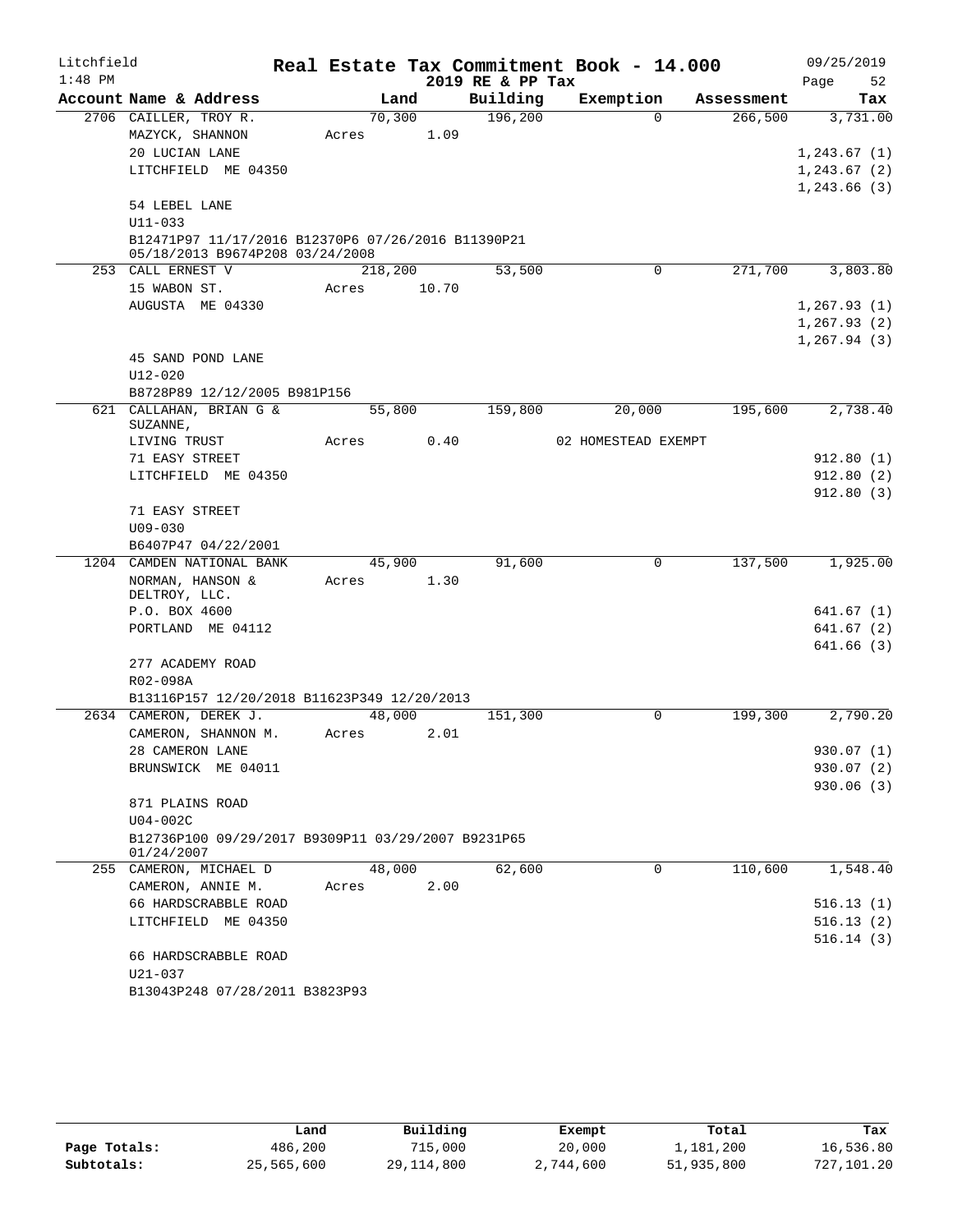| Litchfield |                                                     |            |         | Real Estate Tax Commitment Book - 14.000 |                     |            | 09/25/2019            |
|------------|-----------------------------------------------------|------------|---------|------------------------------------------|---------------------|------------|-----------------------|
| $1:48$ PM  |                                                     |            |         | 2019 RE & PP Tax                         |                     |            | Page<br>53            |
|            | Account Name & Address                              |            | Land    | Building                                 | Exemption           | Assessment | Tax                   |
|            | 2065 CAMERON, PETER R                               |            | 52,100  | 18,700                                   | 20,000              | 50,800     | 711.20                |
|            | CAMERON BETTY L                                     | Acres      | 18.00   |                                          | 02 HOMESTEAD EXEMPT |            |                       |
|            | 648 STEVENSTOWN ROAD                                |            |         |                                          |                     |            | 237.07(1)             |
|            | LITCHFIELD ME 04350                                 |            |         |                                          |                     |            | 237.07(2)             |
|            |                                                     |            |         |                                          |                     |            | 237.06(3)             |
|            | 648 STEVENSTOWN ROAD                                |            |         |                                          |                     |            |                       |
|            | R08-009A                                            |            |         |                                          |                     |            |                       |
|            | B5502P337 11/21/1997                                |            |         |                                          |                     |            |                       |
|            | 1704 CAMP TACOMA REALTY<br>TRUST                    |            | 255,600 | 191,700                                  | 0                   | 447,300    | 6, 262.20             |
|            | RUTH SLOSBERG, TRUSTEE                              | Acres 1.00 |         |                                          |                     |            |                       |
|            | TOWN & COUNTRY REALTORS                             |            |         |                                          |                     |            | 2,087.40(1)           |
|            | 2004 HALLOWELL ROAD                                 |            |         |                                          |                     |            | 2,087.40(2)           |
|            | LITCHFIELD ME 04350                                 |            |         |                                          |                     |            | 2,087.40(3)           |
|            | 24 RUSSELL DRIVE                                    |            |         |                                          |                     |            |                       |
|            | $U27 - 002$                                         |            |         |                                          |                     |            |                       |
|            | B3600P118                                           |            |         |                                          |                     |            |                       |
|            | 1879 CAMPBELL JOSEPH R                              |            | 97,400  | 212,500                                  | 20,000              | 289,900    | $\overline{4,058.60}$ |
|            | CAMPBELL DIANA M                                    | Acres      | 1.30    |                                          | 02 HOMESTEAD EXEMPT |            |                       |
|            | 312 PEACEPIPE DRIVE                                 |            |         |                                          |                     |            | 1,352.87(1)           |
|            | LITCHFIELD ME 04350                                 |            |         |                                          |                     |            | 1,352.87(2)           |
|            |                                                     |            |         |                                          |                     |            | 1,352.86(3)           |
|            | 312 PEACEPIPE DRIVE                                 |            |         |                                          |                     |            |                       |
|            | $U29 - 020$                                         |            |         |                                          |                     |            |                       |
|            | B9388P49 06/13/2007 B9192P311 12/21/2006 B8483P258  |            |         |                                          |                     |            |                       |
|            | 06/28/2005 B6910P333<br>1880 CAMPBELL JOSEPH R      | 147,000    |         | 500                                      | $\mathbf 0$         | 147,500    | 2,065.00              |
|            | 312 PEACEPIPE DRIVE                                 | Acres      | 0.27    |                                          |                     |            |                       |
|            | LITCHFIELD ME 04350                                 |            |         |                                          |                     |            | 688.33 (1)            |
|            |                                                     |            |         |                                          |                     |            | 688.33 (2)            |
|            |                                                     |            |         |                                          |                     |            | 688.34 (3)            |
|            | PEACEPIPE DRIVE                                     |            |         |                                          |                     |            |                       |
|            | $U29 - 021$                                         |            |         |                                          |                     |            |                       |
|            | B9388P49 06/15/2007 B8483P258 06/28/2005 B6910P333  |            |         |                                          |                     |            |                       |
|            | 257 CAMPBELL, DEBORAH M                             |            | 45,900  | 71,500                                   | 20,000              | 97,400     | 1,363.60              |
|            | 639 RICHMOND ROAD                                   | Acres      | 1.30    |                                          | 02 HOMESTEAD EXEMPT |            |                       |
|            | LITCHFIELD ME 04350                                 |            |         |                                          |                     |            | 454.53 (1)            |
|            |                                                     |            |         |                                          |                     |            | 454.53 (2)            |
|            |                                                     |            |         |                                          |                     |            | 454.54 (3)            |
|            | 639 RICHMOND ROAD                                   |            |         |                                          |                     |            |                       |
|            | R02-114                                             |            |         |                                          |                     |            |                       |
|            | B10252P74 10/23/2009 B10252P71 10/23/2009 B5440P333 |            |         |                                          |                     |            |                       |
|            | 264 CAMPBELL, HOWARD &                              |            | 46,500  | 13,700                                   | $\Omega$            | 60,200     | 842.80                |
|            | GLADYS                                              |            |         |                                          |                     |            |                       |
|            | 2554 HALLOWELL ROAD                                 | Acres      | 1.50    |                                          |                     |            |                       |
|            | LITCHFIELD ME 04350                                 |            |         |                                          |                     |            | 280.93(1)             |
|            |                                                     |            |         |                                          |                     |            | 280.93(2)             |
|            | 2542 HALLOWELL ROAD                                 |            |         |                                          |                     |            | 280.94 (3)            |
|            | R06-070                                             |            |         |                                          |                     |            |                       |
|            | B6102P1 11/16/1999                                  |            |         |                                          |                     |            |                       |
|            |                                                     |            |         |                                          |                     |            |                       |

|              | Land       | Building   | Exempt    | Total      | Tax        |
|--------------|------------|------------|-----------|------------|------------|
| Page Totals: | 644,500    | 508,600    | 60,000    | 1,093,100  | 15,303.40  |
| Subtotals:   | 26,210,100 | 29,623,400 | 2,804,600 | 53,028,900 | 742,404.60 |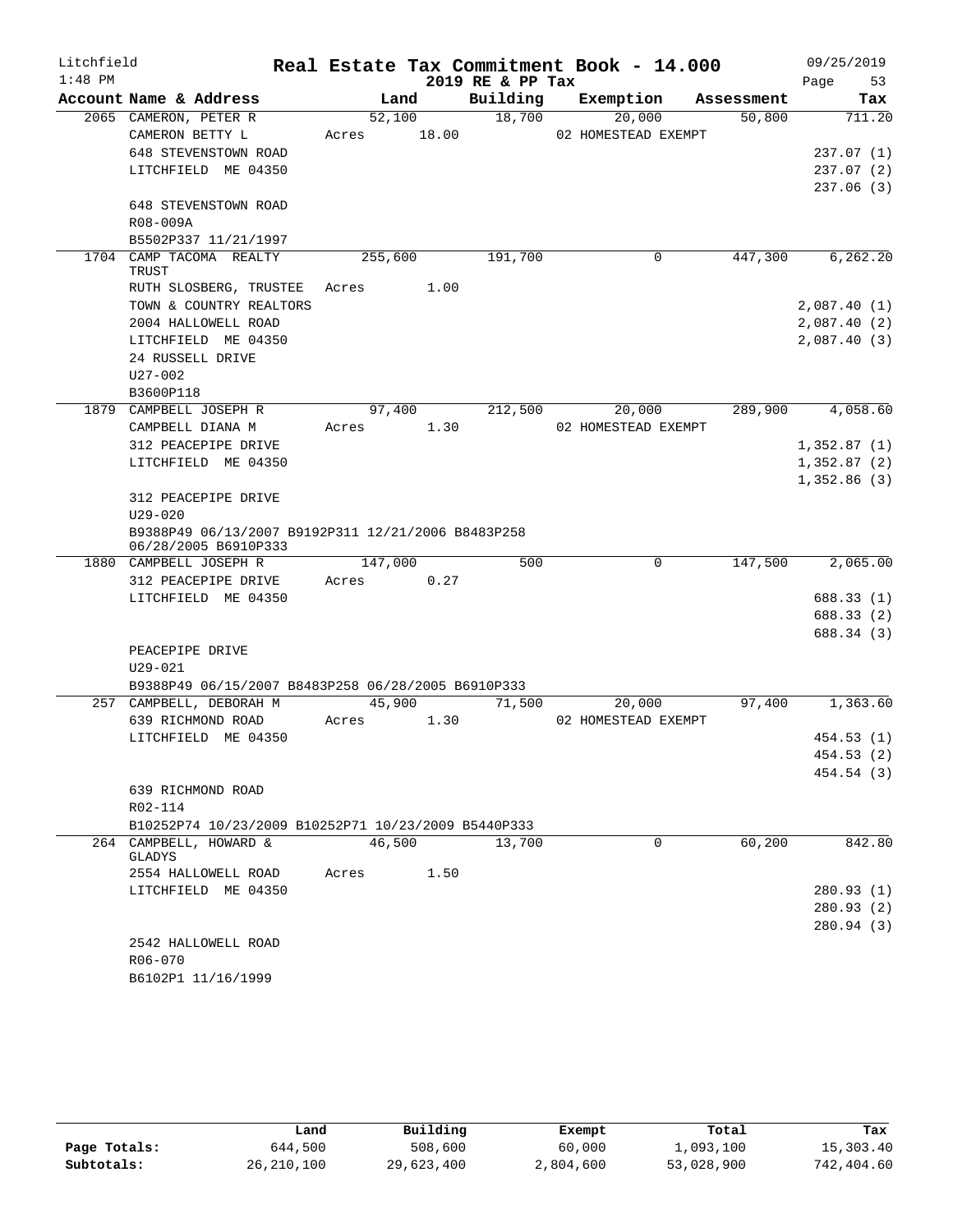| Litchfield |                                                              |                  |      |                  | Real Estate Tax Commitment Book - 14.000 |                | 09/25/2019       |
|------------|--------------------------------------------------------------|------------------|------|------------------|------------------------------------------|----------------|------------------|
| $1:48$ PM  |                                                              |                  |      | 2019 RE & PP Tax |                                          |                | Page 54          |
|            | Account Name & Address                                       | Land             |      |                  | Building Exemption Assessment            |                | Tax              |
|            | 259 CAMPBELL, HOWARD E                                       | 48,900           |      | 45,800           | 20,000                                   | 74,700         | 1,045.80         |
|            | CAMPBELL, GLADYS N.                                          | Acres 2.30       |      |                  | 02 HOMESTEAD EXEMPT                      |                |                  |
|            | 2554 HALLOWELL ROAD                                          |                  |      |                  |                                          |                | 348.60(1)        |
|            | LITCHFIELD ME 04350                                          |                  |      |                  |                                          |                | 348.60(2)        |
|            |                                                              |                  |      |                  |                                          |                | 348.60(3)        |
|            | 2554 HALLOWELL ROAD                                          |                  |      |                  |                                          |                |                  |
|            | R06-071<br>B11673P41 04/25/2014 B977P246                     |                  |      |                  |                                          |                |                  |
|            | 260 CAMPBELL, HOWARD E                                       | 211,000          |      | 15,800           | 0                                        |                | 226,800 3,175.20 |
|            | 2554 HALLOWELL ROAD                                          | Acres 0.68       |      |                  |                                          |                |                  |
|            | LITCHFIELD ME 04350                                          |                  |      |                  |                                          |                | 1,058.40(1)      |
|            |                                                              |                  |      |                  |                                          |                | 1,058.40(2)      |
|            |                                                              |                  |      |                  |                                          |                | 1,058.40(3)      |
|            | 120 GOODWIN DRIVE                                            |                  |      |                  |                                          |                |                  |
|            | R14-019                                                      |                  |      |                  |                                          |                |                  |
|            | B4310P153                                                    |                  |      |                  |                                          |                |                  |
|            | 258 CAMPBELL, JAMES                                          |                  |      | 61,100 145,500   |                                          | 20,000 186,600 | 2,612.40         |
|            | CAMPBELL, SAMANTHA M.                                        | Acres 7.40       |      |                  | 02 HOMESTEAD EXEMPT                      |                |                  |
|            | 2454 HALLOWELL ROAD                                          |                  |      |                  |                                          |                | 870.80 (1)       |
|            | LITCHFIELD ME 04350                                          |                  |      |                  |                                          |                | 870.80(2)        |
|            |                                                              |                  |      |                  |                                          |                | 870.80(3)        |
|            | 2454 HALLOWELL ROAD                                          |                  |      |                  |                                          |                |                  |
|            | R06-067                                                      |                  |      |                  |                                          |                |                  |
|            | B11779P14 08/20/2014 B6961P260                               |                  |      |                  |                                          |                |                  |
|            | 302 CAMPBELL, JENNIFER P.                                    | 61,500 110,500   |      |                  | 20,000                                   | 152,000        | 2,128.00         |
|            | 47 STEVENSTOWN ROAD                                          | Acres 8.00       |      |                  | 02 HOMESTEAD EXEMPT                      |                |                  |
|            | LITCHFIELD ME 04350                                          |                  |      |                  |                                          |                | 709.33(1)        |
|            |                                                              |                  |      |                  |                                          |                | 709.33 (2)       |
|            |                                                              |                  |      |                  |                                          |                | 709.34(3)        |
|            | 47 STEVENSTOWN ROAD                                          |                  |      |                  |                                          |                |                  |
|            | R13-037<br>B11411P29 06/07/2013 B9270P11 02/14/2007 B6027P97 |                  |      |                  |                                          |                |                  |
|            | 08/13/1999                                                   |                  |      |                  |                                          |                |                  |
|            | 303 CAMPBELL, JENNIFER P.                                    | 36,000           |      | $\mathbf 0$      | $\mathbf 0$                              | 36,000         | 504.00           |
|            | 47 STEVENSTOWN ROAD                                          | Acres 1.30       |      |                  |                                          |                |                  |
|            | LITCHFIELD ME                                                |                  |      |                  |                                          |                | 168.00(1)        |
|            | 04350-4300                                                   |                  |      |                  |                                          |                |                  |
|            |                                                              |                  |      |                  |                                          |                | 168.00(2)        |
|            |                                                              |                  |      |                  |                                          |                | 168.00(3)        |
|            | STEVENSTOWN ROAD                                             |                  |      |                  |                                          |                |                  |
|            | R13-030                                                      |                  |      |                  |                                          |                |                  |
|            | B11411P29 06/07/2013 B6027P97 08/13/1999                     |                  |      | 24,300           | $\Omega$                                 | 160, 200       | 2,242.80         |
|            | 882 CAMPBELL, JOHN C.<br>120 EASY ST                         | 135,900<br>Acres | 0.43 |                  |                                          |                |                  |
|            | LITCHFIELD ME 04350                                          |                  |      |                  |                                          |                | 747.60(1)        |
|            |                                                              |                  |      |                  |                                          |                | 747.60(2)        |
|            |                                                              |                  |      |                  |                                          |                | 747.60(3)        |
|            | 120 EASY STREET                                              |                  |      |                  |                                          |                |                  |
|            | $U09 - 013$                                                  |                  |      |                  |                                          |                |                  |
|            | B12394P67 08/22/2016 B10245P56 10/16/2009 B8520P103          |                  |      |                  |                                          |                |                  |

07/29/2005 B3775P61

|              | Land       | Building   | Exempt    | Total      | Tax        |
|--------------|------------|------------|-----------|------------|------------|
| Page Totals: | 554,400    | 341,900    | 60,000    | 836,300    | 11,708.20  |
| Subtotals:   | 26,764,500 | 29,965,300 | 2,864,600 | 53,865,200 | 754,112.80 |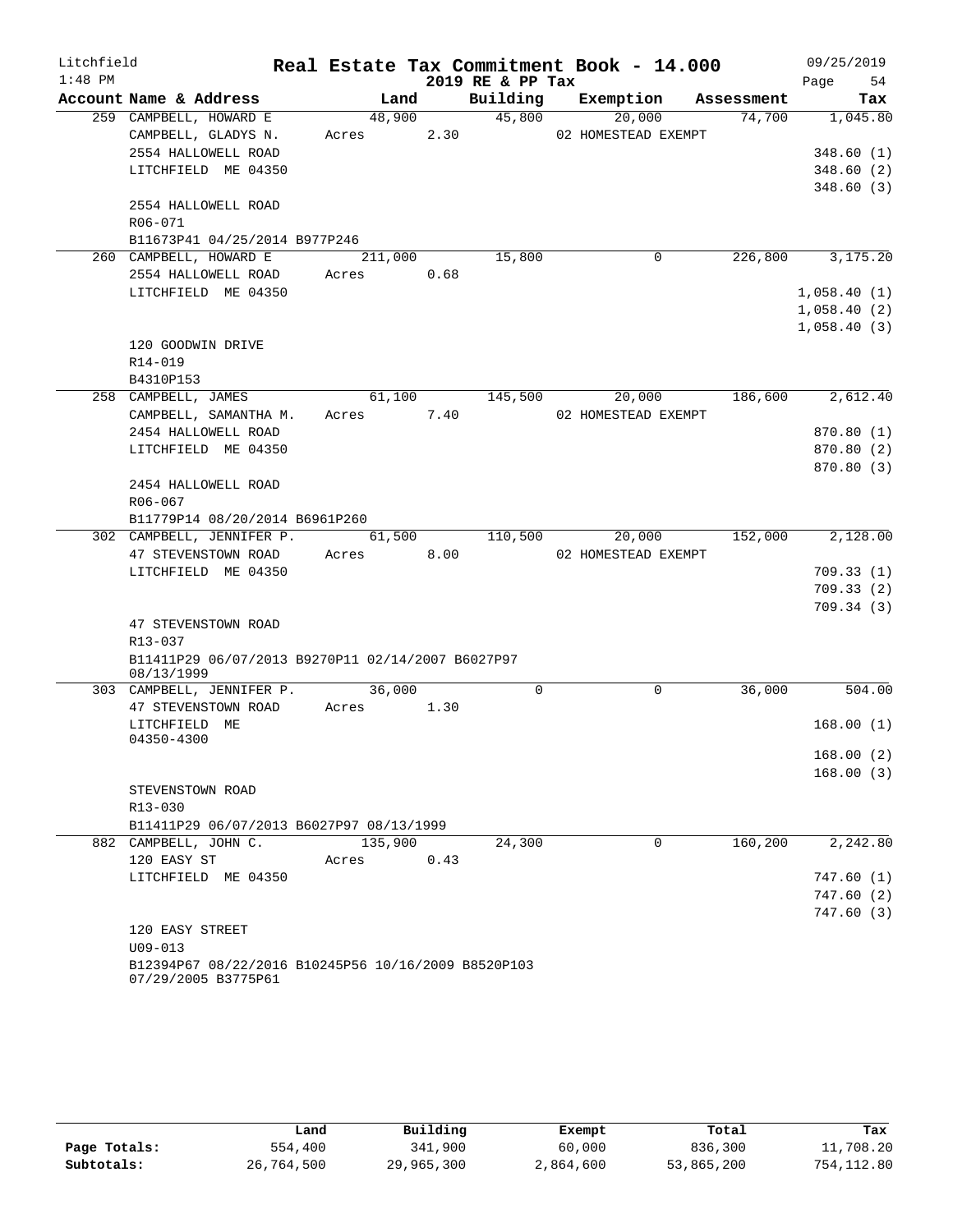| Litchfield |                                                                  |         |        |                     | Real Estate Tax Commitment Book - 14.000 |            | 09/25/2019 |
|------------|------------------------------------------------------------------|---------|--------|---------------------|------------------------------------------|------------|------------|
| $1:48$ PM  |                                                                  |         |        | 2019 RE & PP Tax    |                                          |            | 55<br>Page |
|            | Account Name & Address                                           |         | Land   | Building            | Exemption                                | Assessment | Tax        |
|            | 754 CAMPBELL, JOSEPH R.                                          | 76,500  |        | $\overline{21,500}$ | $\Omega$                                 | 98,000     | 1,372.00   |
|            | CAMPBELL, DIANA M.                                               | Acres   | 1.00   |                     |                                          |            |            |
|            | 312 PEACEPIPE DRIVE                                              |         |        |                     |                                          |            | 457.33 (1) |
|            | LITCHFIELD ME 04530                                              |         |        |                     |                                          |            | 457.33 (2) |
|            |                                                                  |         |        |                     |                                          |            | 457.34 (3) |
|            | 290 PEACEPIPE DRIVE                                              |         |        |                     |                                          |            |            |
|            | $U29 - 016$                                                      |         |        |                     |                                          |            |            |
|            | B11084P217 06/25/2012                                            |         |        |                     |                                          |            |            |
|            | 438 CAMPBELL, JUSTIN R.                                          | 65,700  |        | 124,900             | 0                                        | 190,600    | 2,668.40   |
|            | CAMPBELL, ASHLEY A.                                              | Acres   | 0.33   |                     |                                          |            |            |
|            | 30 DAVIS LANE                                                    |         |        |                     |                                          |            | 889.47 (1) |
|            | LITCHFIELD ME 04350                                              |         |        |                     |                                          |            | 889.47 (2) |
|            |                                                                  |         |        |                     |                                          |            | 889.46 (3) |
|            | 30 DAVIS LANE                                                    |         |        |                     |                                          |            |            |
|            | R09-014                                                          |         |        |                     |                                          |            |            |
|            | B12707P12 08/30/2017 B11217P157 11/02/2012 B9966P146             |         |        |                     |                                          |            |            |
|            | 02/02/2009 B9348P145 05/14/2007 B5448P71 09/08/1997<br>B3789P227 |         |        |                     |                                          |            |            |
|            | 197 CAMPBELL, JUSTIN R.                                          | 78,000  |        | 0                   | 0                                        | 78,000     | 1,092.00   |
|            | CAMPBELL, ASHLEY A.                                              | Acres   | 3.91   |                     |                                          |            |            |
|            | 30 DAVIS LANE                                                    |         |        |                     |                                          |            | 364.00 (1) |
|            | LITCHFIELD ME 04350                                              |         |        |                     |                                          |            | 364.00(2)  |
|            |                                                                  |         |        |                     |                                          |            | 364.00(3)  |
|            | LUNTS HILL ROAD                                                  |         |        |                     |                                          |            |            |
|            | R09-016                                                          |         |        |                     |                                          |            |            |
|            | B12391P271 08/22/2016 B6920P297 05/03/2002                       |         |        |                     |                                          |            |            |
|            | 262 CAMPBELL, RALPH W                                            | 63,800  |        | 86,400              | 20,000                                   | 130,200    | 1,822.80   |
|            | 639 RICHMOND ROAD                                                | Acres   | 11.00  |                     | 02 HOMESTEAD EXEMPT                      |            |            |
|            | LITCHFIELD ME 04350                                              |         |        |                     |                                          |            | 607.60(1)  |
|            |                                                                  |         |        |                     |                                          |            | 607.60(2)  |
|            |                                                                  |         |        |                     |                                          |            | 607.60(3)  |
|            | 380 RICHMOND ROAD                                                |         |        |                     |                                          |            |            |
|            | R03-120                                                          |         |        |                     |                                          |            |            |
|            | B2683P170                                                        |         |        |                     |                                          |            |            |
|            | 263 CAMPBELL, THOMAS E                                           | 117,000 |        | 107,000             | 20,000                                   | 204,000    | 2,856.00   |
|            | 2524 HALLOWELL ROAD                                              | Acres   | 164.00 |                     | 02 HOMESTEAD EXEMPT                      |            |            |
|            | LITCHFIELD ME 04350                                              |         |        |                     |                                          |            | 952.00(1)  |
|            |                                                                  |         |        |                     |                                          |            | 952.00 (2) |
|            |                                                                  |         |        |                     |                                          |            | 952.00(3)  |
|            | 2524 HALLOWELL ROAD                                              |         |        |                     |                                          |            |            |
|            | R06-069                                                          |         |        |                     |                                          |            |            |
|            | B12569P213 03/30/2017 B10780P288 07/15/2011                      |         |        |                     |                                          |            |            |
|            | B3520P177                                                        | 48,800  |        | $\Omega$            | $\Omega$                                 | 48,800     | 683.20     |
|            | 265 CANTY, JONATHAN B.<br>189 INDIANA ROAD                       | Acres   | 9.52   |                     |                                          |            |            |
|            | WEST GARDINER ME 04345                                           |         |        |                     |                                          |            | 227.73 (1) |
|            |                                                                  |         |        |                     |                                          |            | 227.73 (2) |
|            |                                                                  |         |        |                     |                                          |            | 227.74 (3) |
|            | DENNIS HILL TERRACE                                              |         |        |                     |                                          |            |            |
|            | R13-023                                                          |         |        |                     |                                          |            |            |
|            | B5655P195 06/10/1998                                             |         |        |                     |                                          |            |            |
|            |                                                                  |         |        |                     |                                          |            |            |

|              | Land         | Building   | Exempt    | Total      | Tax        |
|--------------|--------------|------------|-----------|------------|------------|
| Page Totals: | 449,800      | 339,800    | 40,000    | 749,600    | 10,494.40  |
| Subtotals:   | 27, 214, 300 | 30,305,100 | 2,904,600 | 54,614,800 | 764,607.20 |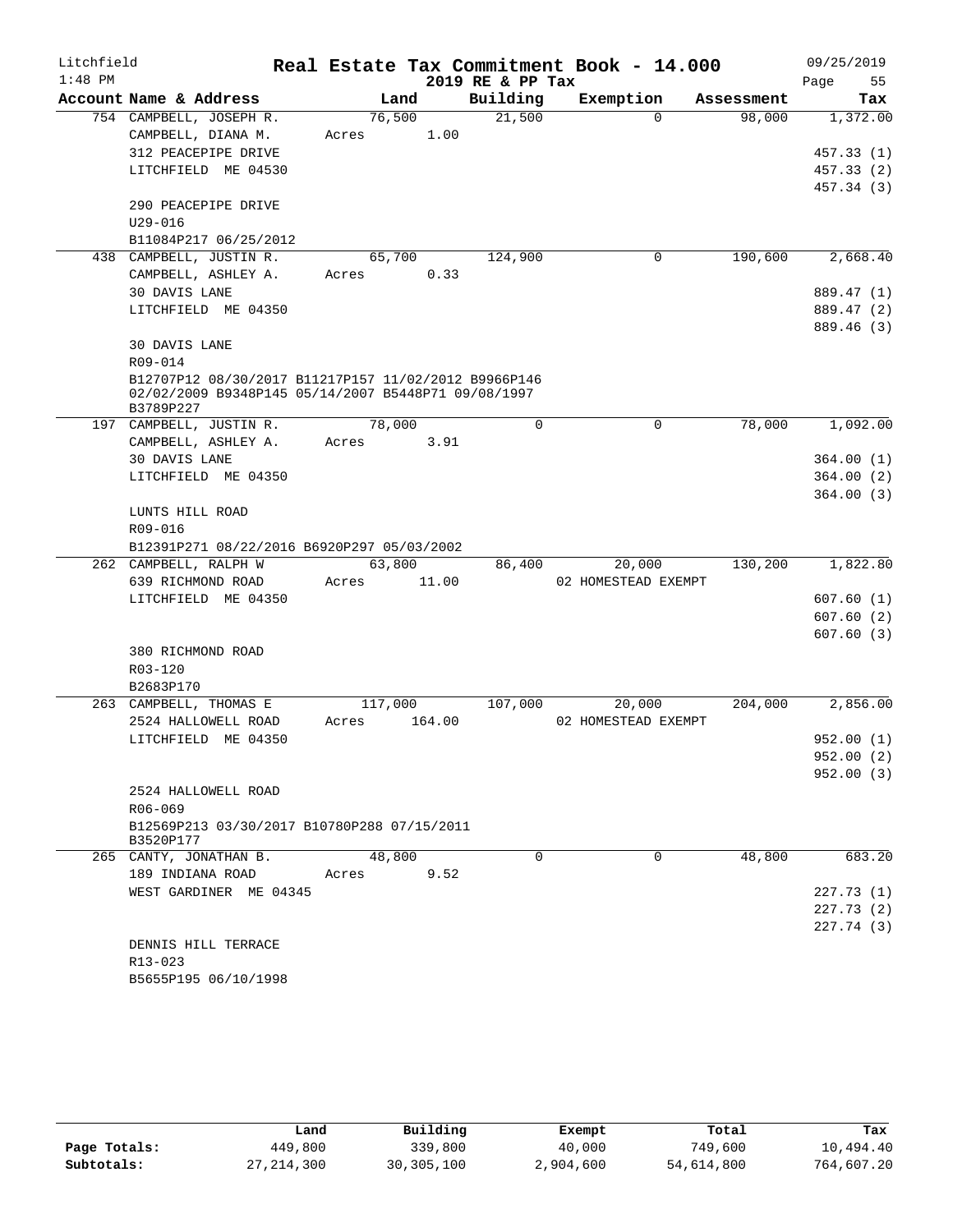| Litchfield |                                                      |         |      |       | Real Estate Tax Commitment Book - 14.000 |                     |             |            |      | 09/25/2019  |
|------------|------------------------------------------------------|---------|------|-------|------------------------------------------|---------------------|-------------|------------|------|-------------|
| $1:48$ PM  |                                                      |         |      |       | 2019 RE & PP Tax                         |                     |             |            | Page | 56          |
|            | Account Name & Address                               |         | Land |       | Building                                 | Exemption           |             | Assessment |      | Tax         |
|            | 1371 CARBONNEAU, MARC F                              | 175,300 |      |       | 44,800                                   |                     | $\Omega$    | 220,100    |      | 3,081.40    |
|            | CARBONNEAU, CAROL M                                  | Acres   |      | 0.46  |                                          |                     |             |            |      |             |
|            | 346 WEBBER AVE                                       |         |      |       |                                          |                     |             |            |      | 1,027.13(1) |
|            | LEWISTON ME 04240                                    |         |      |       |                                          |                     |             |            |      | 1,027.13(2) |
|            | 67 GRANT ROAD                                        |         |      |       |                                          |                     |             |            |      | 1,027.14(3) |
|            | $U11 - 021$                                          |         |      |       |                                          |                     |             |            |      |             |
|            | B12844P135 01/29/2018 B10705P304 04/11/2011 B6322P20 |         |      |       |                                          |                     |             |            |      |             |
|            | 10/12/2000                                           |         |      |       |                                          |                     |             |            |      |             |
|            | 273 CARMICHAEL, PAUL L                               | 72,800  |      |       | 182,200                                  |                     | 20,000      | 235,000    |      | 3,290.00    |
|            | 34 FERRIN ROAD                                       | Acres   |      | 26.50 |                                          | 02 HOMESTEAD EXEMPT |             |            |      |             |
|            | LITCHFIELD ME 04350                                  |         |      |       |                                          |                     |             |            |      | 1,096.67(1) |
|            |                                                      |         |      |       |                                          |                     |             |            |      | 1,096.67(2) |
|            |                                                      |         |      |       |                                          |                     |             |            |      | 1,096.66(3) |
|            | 34 FERRIN ROAD                                       |         |      |       |                                          |                     |             |            |      |             |
|            | R03-097                                              |         |      |       |                                          |                     |             |            |      |             |
|            | B4871P75 03/28/1995<br>952 CARNEY MAGDA BOGAR,       | 48,300  |      |       | 28,700                                   |                     | 0           | 77,000     |      | 1,078.00    |
|            | TRUSTEE                                              |         |      |       |                                          |                     |             |            |      |             |
|            | CARNEY MAGDA BOGAR                                   | Acres   |      | 2.10  |                                          |                     |             |            |      |             |
|            | REV.LIVING TRUST                                     |         |      |       |                                          |                     |             |            |      |             |
|            | 125 BEVERLY AVE                                      |         |      |       |                                          |                     |             |            |      | 359.33(1)   |
|            | NORFOLK VA 23505                                     |         |      |       |                                          |                     |             |            |      | 359.33(2)   |
|            |                                                      |         |      |       |                                          |                     |             |            |      | 359.34(3)   |
|            | 1778 HALLOWELL ROAD<br>R12-011                       |         |      |       |                                          |                     |             |            |      |             |
|            | B9800P164 07/23/2008 B9672P176 03/28/2008 B8917P50   |         |      |       |                                          |                     |             |            |      |             |
|            | 05/09/2006 B5998P226 10/31/2003                      |         |      |       |                                          |                     |             |            |      |             |
|            | 2652 CARON, ELIZABETH M.                             | 75,000  |      |       | 98,500                                   |                     | $\mathbf 0$ | 173,500    |      | 2,429.00    |
|            | 42 SAUNDERS ROAD                                     |         |      |       |                                          |                     |             |            |      |             |
|            | GREENE ME 04236                                      |         |      |       |                                          |                     |             |            |      | 809.67(1)   |
|            |                                                      |         |      |       |                                          |                     |             |            |      | 809.67(2)   |
|            |                                                      |         |      |       |                                          |                     |             |            |      | 809.66(3)   |
|            | 11 LINTONIA DRIVE                                    |         |      |       |                                          |                     |             |            |      |             |
|            | $U13 - 013 - 6$                                      |         |      |       |                                          |                     |             |            |      |             |
|            | B13022P262 09/11/2018<br>1941 CARON, LINDA           |         | 0    |       | 12,700                                   |                     | 12,700      | 0          |      | 0.00        |
|            | 9 GOWELL LANE                                        |         |      |       |                                          | 02 HOMESTEAD EXEMPT |             |            |      |             |
|            | LITCHFIELD ME 04350                                  |         |      |       |                                          |                     |             |            |      |             |
|            |                                                      |         |      |       |                                          |                     |             |            |      |             |
|            |                                                      |         |      |       |                                          |                     |             |            |      |             |
|            | 9 GOWELL LANE                                        |         |      |       |                                          |                     |             |            |      |             |
|            | $R04 - 046 - ON - 29$                                |         |      |       |                                          |                     |             |            |      |             |
|            | B10197P79 08/28/2009                                 |         |      |       |                                          |                     |             |            |      |             |
|            | 277 CARPENTER, ELAINE                                | 76,000  |      |       | 43,800                                   |                     | 26,000      | 93,800     |      | 1,313.20    |
|            | 233 PINE TREE ROAD                                   | Acres   |      | 33.00 |                                          | 02 HOMESTEAD EXEMPT |             |            |      |             |
|            | LITCHFIELD ME 04350                                  |         |      |       |                                          | 12 WW2 Vet Res.     |             |            |      | 437.73 (1)  |
|            |                                                      |         |      |       |                                          |                     |             |            |      | 437.73 (2)  |
|            |                                                      |         |      |       |                                          |                     |             |            |      | 437.74 (3)  |
|            | 233 PINE TREE ROAD                                   |         |      |       |                                          |                     |             |            |      |             |
|            | R11-002<br>B1507P258                                 |         |      |       |                                          |                     |             |            |      |             |
|            |                                                      |         |      |       |                                          |                     |             |            |      |             |

|              | Land       | Building   | Exempt    | Total        | Tax        |
|--------------|------------|------------|-----------|--------------|------------|
| Page Totals: | 447,400    | 410,700    | 58,700    | 799,400      | 11,191.60  |
| Subtotals:   | 27,661,700 | 30,715,800 | 2,963,300 | 55, 414, 200 | 775,798.80 |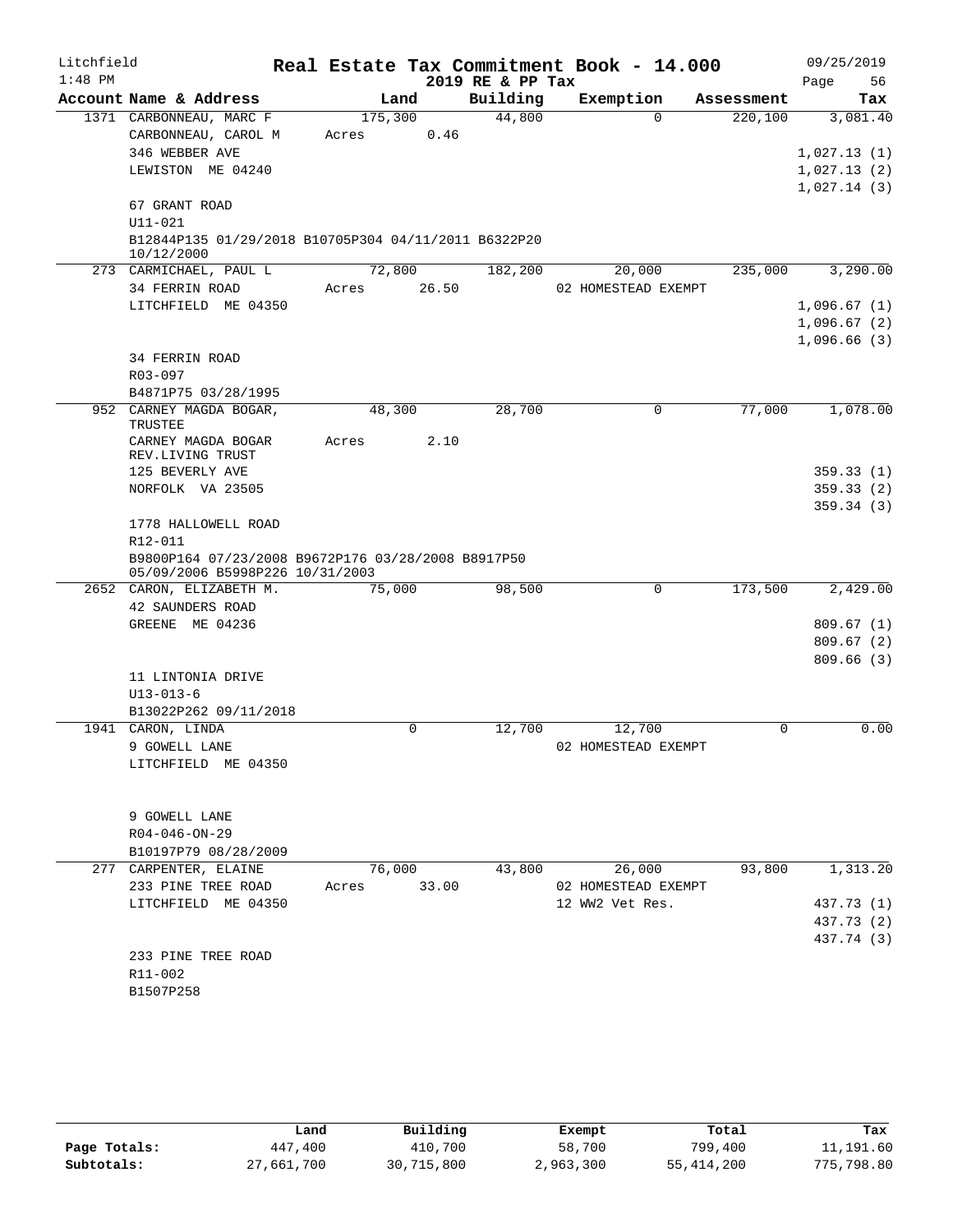| Litchfield |                                                                                                                                                        |       |         |       |                  | Real Estate Tax Commitment Book - 14.000 |            | 09/25/2019                 |
|------------|--------------------------------------------------------------------------------------------------------------------------------------------------------|-------|---------|-------|------------------|------------------------------------------|------------|----------------------------|
| $1:48$ PM  |                                                                                                                                                        |       |         |       | 2019 RE & PP Tax |                                          |            | 57<br>Page                 |
|            | Account Name & Address                                                                                                                                 |       | Land    |       | Building         | Exemption                                | Assessment | Tax                        |
|            | 278 CARPENTER, JOHN H                                                                                                                                  |       | 61,000  |       | 187,100          | 20,000                                   | 228,100    | 3,193.40                   |
|            | 197 PINE TREE ROAD                                                                                                                                     | Acres |         | 7.30  |                  | 02 HOMESTEAD EXEMPT                      |            |                            |
|            | LITCHFIELD ME 04350                                                                                                                                    |       |         |       |                  |                                          |            | 1,064.47(1)                |
|            |                                                                                                                                                        |       |         |       |                  |                                          |            | 1,064.47(2)<br>1,064.46(3) |
|            | 197 PINE TREE ROAD                                                                                                                                     |       |         |       |                  |                                          |            |                            |
|            | R11-004                                                                                                                                                |       |         |       |                  |                                          |            |                            |
|            | B4354P59 03/29/1993                                                                                                                                    |       |         |       |                  |                                          |            |                            |
|            | 1807 CARPENTER, SAMUEL                                                                                                                                 |       | 69,500  |       | 132,800          | 0                                        | 202,300    | 2,832.20                   |
|            | 442 STEVENSTOWN ROAD                                                                                                                                   | Acres |         | 20.00 |                  |                                          |            |                            |
|            | LITCHFIELD ME 04350                                                                                                                                    |       |         |       |                  |                                          |            | 944.07 (1)                 |
|            |                                                                                                                                                        |       |         |       |                  |                                          |            | 944.07 (2)                 |
|            |                                                                                                                                                        |       |         |       |                  |                                          |            | 944.06 (3)                 |
|            | 442 STEVENSTOWN ROAD                                                                                                                                   |       |         |       |                  |                                          |            |                            |
|            | $R09 - 083$                                                                                                                                            |       |         |       |                  |                                          |            |                            |
|            | B11829P39 10/20/2014 B4320P169 01/22/1993                                                                                                              |       |         |       |                  |                                          |            |                            |
|            | 334 CARPENTIER, GEORGE                                                                                                                                 |       | 71,900  |       | 153,600          | $\Omega$                                 | 225,500    | 3,157.00                   |
|            | CARPENTIER, TINA                                                                                                                                       | Acres |         | 4.97  |                  |                                          |            |                            |
|            | 12 WEED DRIVE                                                                                                                                          |       |         |       |                  |                                          |            | 1,052.33(1)                |
|            | LITCHFIELD ME<br>04350-4275                                                                                                                            |       |         |       |                  |                                          |            | 1,052.33(2)                |
|            |                                                                                                                                                        |       |         |       |                  |                                          |            | 1,052.34(3)                |
|            | 12 WEED DRIVE                                                                                                                                          |       |         |       |                  |                                          |            |                            |
|            | U25-006A                                                                                                                                               |       |         |       |                  |                                          |            |                            |
|            | B12607P119 05/18/2017 B12412P121 08/24/2016<br>B12412P119 08/24/2016 B12173P326 12/01/2015<br>B12127P133 10/08/2015 B10673P332 02/23/2011<br>B5487P143 |       |         |       |                  |                                          |            |                            |
|            | 490 CARR, RODNEY & PAULINA                                                                                                                             |       | 178,300 |       | 31,400           | $\mathsf{O}$                             | 209,700    | 2,935.80                   |
|            | 207 SWAMP ROAD                                                                                                                                         | Acres |         | 0.46  |                  |                                          |            |                            |
|            | DURHAM ME 04222                                                                                                                                        |       |         |       |                  |                                          |            | 978.60(1)                  |
|            |                                                                                                                                                        |       |         |       |                  |                                          |            | 978.60(2)                  |
|            |                                                                                                                                                        |       |         |       |                  |                                          |            | 978.60(3)                  |
|            | 23 GRANT ROAD                                                                                                                                          |       |         |       |                  |                                          |            |                            |
|            | $U10 - 027$<br>B6898P43                                                                                                                                |       |         |       |                  |                                          |            |                            |
|            | 279 CARR, TRYLLIS                                                                                                                                      |       | 49,500  |       | 121,800          | 20,000                                   | 151,300    | 2,118.20                   |
|            | 507 RICHMOND ROAD                                                                                                                                      |       | Acres   | 2.49  |                  | 02 HOMESTEAD EXEMPT                      |            |                            |
|            | LITCHFIELD ME 04350                                                                                                                                    |       |         |       |                  |                                          |            | 706.07 (1)                 |
|            |                                                                                                                                                        |       |         |       |                  |                                          |            | 706.07(2)                  |
|            |                                                                                                                                                        |       |         |       |                  |                                          |            | 706.06(3)                  |
|            | 507 RICHMOND ROAD                                                                                                                                      |       |         |       |                  |                                          |            |                            |
|            | R03-009A                                                                                                                                               |       |         |       |                  |                                          |            |                            |
|            | B1878P345                                                                                                                                              |       |         |       |                  |                                          |            |                            |
|            | 223 CARTONIO, ALEXANDER J.                                                                                                                             |       | 89,500  |       | 93,100           | 0                                        | 182,600    | 2,556.40                   |
|            | 1185 PLAINS ROAD                                                                                                                                       | Acres |         | 2.67  |                  |                                          |            |                            |
|            | LITCHFIELD ME 04350                                                                                                                                    |       |         |       |                  |                                          |            | 852.13 (1)                 |
|            |                                                                                                                                                        |       |         |       |                  |                                          |            | 852.13(2)                  |
|            |                                                                                                                                                        |       |         |       |                  |                                          |            | 852.14 (3)                 |
|            | 1185 PLAINS ROAD                                                                                                                                       |       |         |       |                  |                                          |            |                            |
|            | R09-037<br>B13129P187 01/11/2019                                                                                                                       |       |         |       |                  |                                          |            |                            |
|            |                                                                                                                                                        |       |         |       |                  |                                          |            |                            |

|              | Land         | Building   | Exempt    | Total      | Tax        |
|--------------|--------------|------------|-----------|------------|------------|
| Page Totals: | 519,700      | 719,800    | 40,000    | 1,199,500  | 16,793.00  |
| Subtotals:   | 28, 181, 400 | 31,435,600 | 3,003,300 | 56,613,700 | 792,591.80 |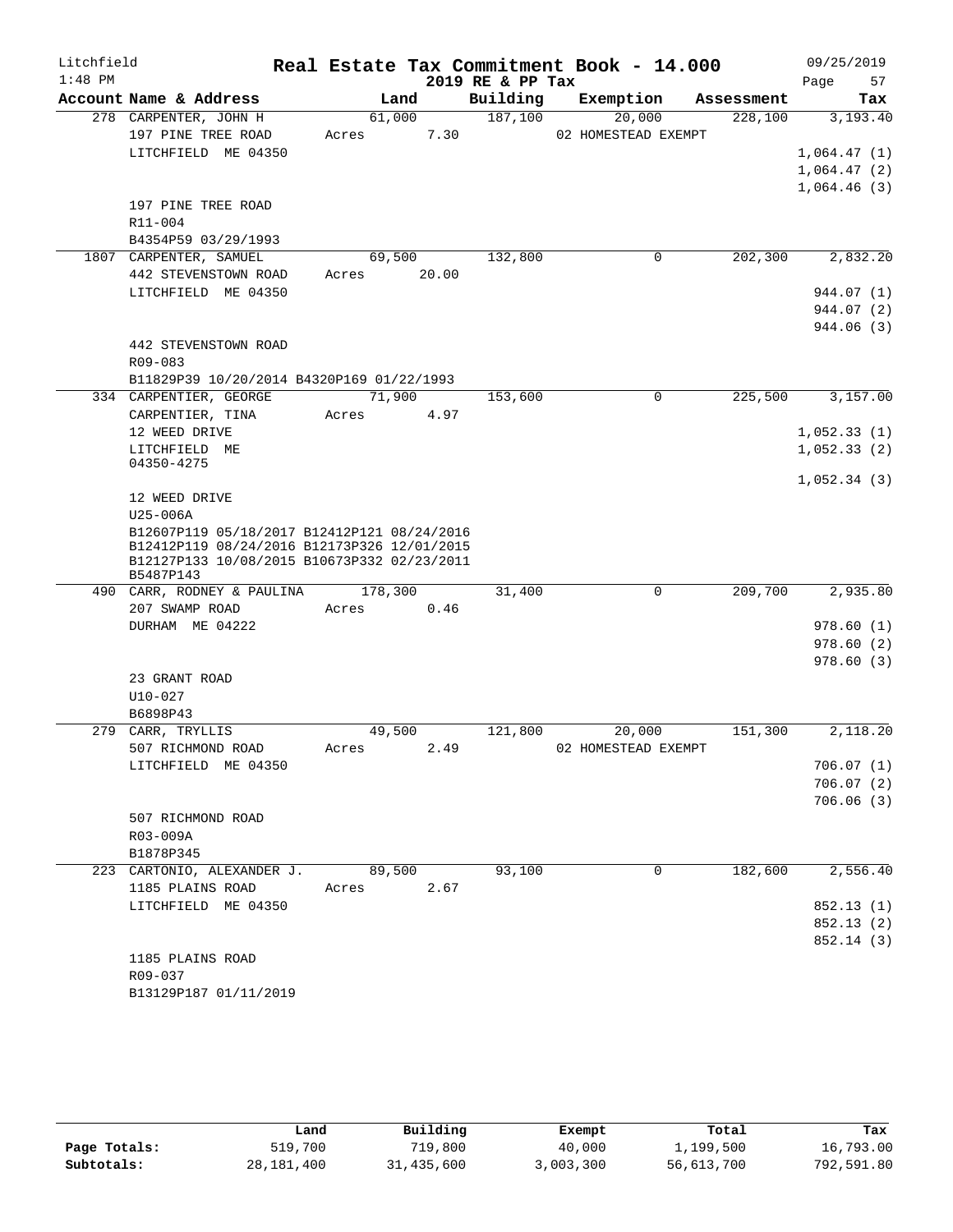| Litchfield<br>$1:48$ PM |                                                                            |            |        | 2019 RE & PP Tax | Real Estate Tax Commitment Book - 14.000 |                | 09/25/2019<br>Page<br>58 |
|-------------------------|----------------------------------------------------------------------------|------------|--------|------------------|------------------------------------------|----------------|--------------------------|
|                         | Account Name & Address                                                     |            | Land   | Building         | Exemption                                | Assessment     | Tax                      |
|                         | 2909 CARTONIO, ANTHONY                                                     | 59,100     |        | 3,000            | $\Omega$                                 | 62,100         | 869.40                   |
|                         | CARTONIO, PAMELA                                                           | Acres      | 21.60  |                  |                                          |                |                          |
|                         | 26 WHISPERING PINES<br>LANE                                                |            |        |                  |                                          |                | 289.80(1)                |
|                         | LITCHFIELD ME 04350                                                        |            |        |                  |                                          |                | 289.80 (2)               |
|                         |                                                                            |            |        |                  |                                          |                | 289.80(3)                |
|                         | POND ROAD                                                                  |            |        |                  |                                          |                |                          |
|                         | R09-085                                                                    |            |        |                  |                                          |                |                          |
|                         | B12557P99 02/24/2017<br>1122 CARTONIO, ANTHONY J.                          | 200,000    |        | 136,700          | $\mathbf 0$                              | 336,700        | 4,713.80                 |
|                         | CARTONIO, PAMELA J.                                                        | Acres      | 5.50   |                  |                                          |                |                          |
|                         | 26 WHISPERING PINES                                                        |            |        |                  |                                          |                | 1,571.27(1)              |
|                         | LANE                                                                       |            |        |                  |                                          |                |                          |
|                         | LITCHFIELD ME 04350                                                        |            |        |                  |                                          |                | 1,571.27(2)              |
|                         | 33 WHISPERING PINES                                                        |            |        |                  |                                          |                | 1,571.26(3)              |
|                         | LANE                                                                       |            |        |                  |                                          |                |                          |
|                         | $U05 - 002$                                                                |            |        |                  |                                          |                |                          |
|                         | B12364P199 07/27/2016 B12364P197 07/25/2016                                |            |        |                  |                                          |                |                          |
|                         | B4011P249 11/06/1991 B1951P49 B1321P160 09/20/1963<br>B1287P400 01/29/1962 |            |        |                  |                                          |                |                          |
|                         | 723 CARTONIO, ANTHONY J.                                                   | 159,300    |        | 170,600          | 20,000                                   | 309,900        | 4,338.60                 |
|                         | CARTONIO, PAMELA J.                                                        | Acres      | 4.28   |                  | 02 HOMESTEAD EXEMPT                      |                |                          |
|                         | 26 WHISPERING PINES<br>LANE                                                |            |        |                  |                                          |                | 1,446.20(1)              |
|                         | LITCHFIELD ME 04350                                                        |            |        |                  |                                          |                | 1,446.20(2)              |
|                         |                                                                            |            |        |                  |                                          |                | 1,446.20(3)              |
|                         | 26 WHISPERING PINES                                                        |            |        |                  |                                          |                |                          |
|                         | LANE<br>$U05 - 003$                                                        |            |        |                  |                                          |                |                          |
|                         | B11838P230 10/30/2014 B5551P112 02/18/1998                                 |            |        |                  |                                          |                |                          |
|                         | 283 CASEY, JEFFREY A                                                       |            | 57,600 | 158,000          | 20,000                                   | 195,600        | 2,738.40                 |
|                         | 17 CANTY LANE                                                              | Acres      | 5.20   |                  | 02 HOMESTEAD EXEMPT                      |                |                          |
|                         | LITCHFIELD ME 04350                                                        |            |        |                  |                                          |                | 912.80(1)                |
|                         |                                                                            |            |        |                  |                                          |                | 912.80(2)                |
|                         |                                                                            |            |        |                  |                                          |                | 912.80(3)                |
|                         | 17 CANTY LANE<br>R13-023-4                                                 |            |        |                  |                                          |                |                          |
|                         | B3922P30                                                                   |            |        |                  |                                          |                |                          |
|                         | 523 CASKIN SR, PATRICK J                                                   |            |        | 49,500 206,300   |                                          | 20,000 235,800 | 3,301.20                 |
|                         | CASKIN JANET                                                               | Acres 2.50 |        |                  | 02 HOMESTEAD EXEMPT                      |                |                          |
|                         | 25 UPPER POND ROAD                                                         |            |        |                  |                                          |                | 1,100.40(1)              |
|                         | LITCHFIELD ME 04350                                                        |            |        |                  |                                          |                | 1,100.40(2)              |
|                         | 25 UPPER POND ROAD                                                         |            |        |                  |                                          |                | 1,100.40(3)              |
|                         | R07-030A                                                                   |            |        |                  |                                          |                |                          |
|                         | B5873P301 02/11/1999                                                       |            |        |                  |                                          |                |                          |
|                         | 2428 CASKIN, PATRICK J SR                                                  | 34,000     |        | 0                | $\mathbf 0$                              | 34,000         | 476.00                   |
|                         | CASKIN, JANET L                                                            | Acres 4.00 |        |                  |                                          |                |                          |
|                         | 25 UPPER POND ROAD                                                         |            |        |                  |                                          |                | 158.67(1)                |
|                         | LITCHFIELD ME 04350                                                        |            |        |                  |                                          |                | 158.67(2)                |
|                         |                                                                            |            |        |                  |                                          |                | 158.66(3)                |
|                         |                                                                            |            |        |                  |                                          |                |                          |
|                         | PLAINS ROAD<br>R07-031A-2                                                  |            |        |                  |                                          |                |                          |

|              | Land       | Building   | Exempt    | Total      | Tax        |
|--------------|------------|------------|-----------|------------|------------|
| Page Totals: | 559,500    | 674,600    | 60,000    | 1,174,100  | 16,437.40  |
| Subtotals:   | 28,740,900 | 32,110,200 | 3,063,300 | 57,787,800 | 809,029.20 |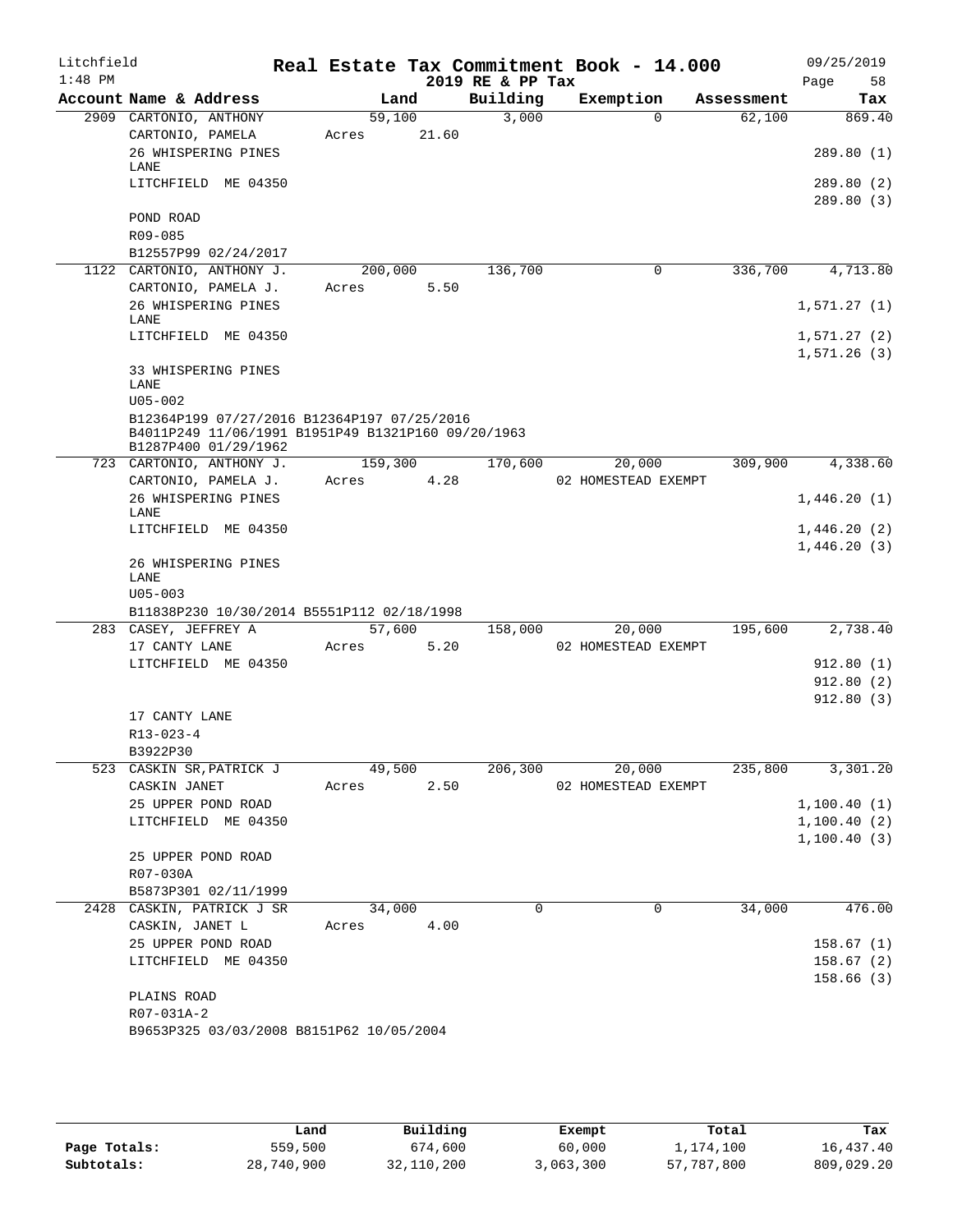| Litchfield |                                                    |                |      |                     | Real Estate Tax Commitment Book - 14.000 |                       | 09/25/2019               |
|------------|----------------------------------------------------|----------------|------|---------------------|------------------------------------------|-----------------------|--------------------------|
| $1:48$ PM  |                                                    |                |      | 2019 RE & PP Tax    |                                          |                       | 59<br>Page               |
|            | Account Name & Address<br>2537 CASTONGUAY ERICA M  | Land<br>48,500 |      | Building<br>142,700 | Exemption<br>$\Omega$                    | Assessment<br>191,200 | Tax                      |
|            | CASTONGUAL SCOTT N                                 | Acres          | 2.15 |                     |                                          |                       | 2,676.80                 |
|            | 116 PINE TREE ROAD                                 |                |      |                     |                                          |                       | 892.27 (1)               |
|            | LITCHFIELD ME 04350                                |                |      |                     |                                          |                       | 892.27 (2)               |
|            |                                                    |                |      |                     |                                          |                       | 892.26 (3)               |
|            | 116 PINE TREE ROAD                                 |                |      |                     |                                          |                       |                          |
|            | R10-029C                                           |                |      |                     |                                          |                       |                          |
|            | B11756P145 07/29/2014 B8120P331 09/10/2004         |                |      |                     |                                          |                       |                          |
|            | 803 CASTONGUAY, DENIS R                            | 141,300        |      | 54,300              | 0                                        | 195,600               | 2,738.40                 |
|            | CASTONGUAY, NANCY L                                | Acres          | 0.27 |                     |                                          |                       |                          |
|            | 1256 SABATTUS STREET                               |                |      |                     |                                          |                       | 912.80(1)                |
|            | LEWISTON ME 04240                                  |                |      |                     |                                          |                       | 912.80(2)                |
|            |                                                    |                |      |                     |                                          |                       | 912.80(3)                |
|            | 10 SALAMANDER DRIVE                                |                |      |                     |                                          |                       |                          |
|            | $U14 - 016$                                        |                |      |                     |                                          |                       |                          |
|            | B10885P248 11/14/2011 B1399P358 10/26/1965         |                |      |                     |                                          |                       |                          |
|            | 287 CATON, DOUGLAS                                 | 37,700         |      | 40,300              | 20,000                                   | 58,000                | 812.00                   |
|            | 2783 HALLOWELL ROAD                                | Acres          | 0.50 |                     | 02 HOMESTEAD EXEMPT                      |                       |                          |
|            | LITCHFIELD ME 04350                                |                |      |                     |                                          |                       | 270.67(1)                |
|            |                                                    |                |      |                     |                                          |                       | 270.67(2)                |
|            |                                                    |                |      |                     |                                          |                       | 270.66(3)                |
|            | 2783 HALLOWELL ROAD                                |                |      |                     |                                          |                       |                          |
|            | R02-017                                            |                |      |                     |                                          |                       |                          |
|            | B5126P274 04/18/1996 B5120P146 02/05/1996          |                |      |                     |                                          |                       |                          |
|            | 2192 CATON, DOUGLAS CARL                           | 30,900         |      | 94,400              | 0                                        | 125,300               | 1,754.20                 |
|            | 2783 HALLOWELL ROAD                                | Acres          | 0.19 |                     |                                          |                       |                          |
|            | LITCHFIELD ME 04350                                |                |      |                     |                                          |                       | 584.73 (1)               |
|            |                                                    |                |      |                     |                                          |                       | 584.73 (2)<br>584.74 (3) |
|            | 2 LABBE LANE                                       |                |      |                     |                                          |                       |                          |
|            | R02-036                                            |                |      |                     |                                          |                       |                          |
|            | B11862P315 11/26/2014 B11734P164 B11381P125        |                |      |                     |                                          |                       |                          |
|            | 04/17/2013 B11365P98 02/25/2014 B11282P246         |                |      |                     |                                          |                       |                          |
|            | 10/31/2012 B8632P21 09/27/2005                     |                |      |                     |                                          |                       |                          |
|            | 1026 CAYER, JOANNE ET AL                           | 81,500         |      | 37,200              | 0                                        | 118,700               | 1,661.80                 |
|            | CAYER, JEANETTE & PAUL                             | Acres          | 1.00 |                     |                                          |                       |                          |
|            | Ε.<br>30 CURTIS STREET                             |                |      |                     |                                          |                       | 553.93 (1)               |
|            | BROCTON MA 02301                                   |                |      |                     |                                          |                       | 553.93(2)                |
|            |                                                    |                |      |                     |                                          |                       | 553.94(3)                |
|            | 35 BUFFEE LANDING LANE                             |                |      |                     |                                          |                       |                          |
|            | R09-021                                            |                |      |                     |                                          |                       |                          |
|            | B11601P172 12/06/2013 B10311P198 12/29/2009        |                |      |                     |                                          |                       |                          |
|            | B10310P238 12/28/2009 B10216P213 09/21/2009        |                |      |                     |                                          |                       |                          |
|            | B10163P165 07/27/2009 B4707P131 05/03/1994         |                |      |                     |                                          |                       |                          |
|            | 375 CENTRAL MAINE POWER                            | 31,600         |      | $\Omega$            | 0                                        | 31,600                | 442.40                   |
|            | c/o Avangrid Management Acres<br>Company-Local Tax |                | 3.20 |                     |                                          |                       |                          |
|            | One City Center, 5th                               |                |      |                     |                                          |                       | 147.47(1)                |
|            | Floor                                              |                |      |                     |                                          |                       |                          |
|            | Portland ME 04101                                  |                |      |                     |                                          |                       | 147.47(2)                |
|            |                                                    |                |      |                     |                                          |                       | 147.46(3)                |
|            | 199 NECK ROAD                                      |                |      |                     |                                          |                       |                          |
|            | R14-031                                            |                |      |                     |                                          |                       |                          |
|            | B10526P116 09/10/2010 B4682P43                     |                |      |                     |                                          |                       |                          |
|            |                                                    |                |      |                     |                                          |                       |                          |

|              | Land         | Building   | Exempt    | Total      | Tax          |
|--------------|--------------|------------|-----------|------------|--------------|
| Page Totals: | 371,500      | 368,900    | 20,000    | 720,400    | 10,085.60    |
| Subtotals:   | 29, 112, 400 | 32,479,100 | 3,083,300 | 58,508,200 | 819, 114, 80 |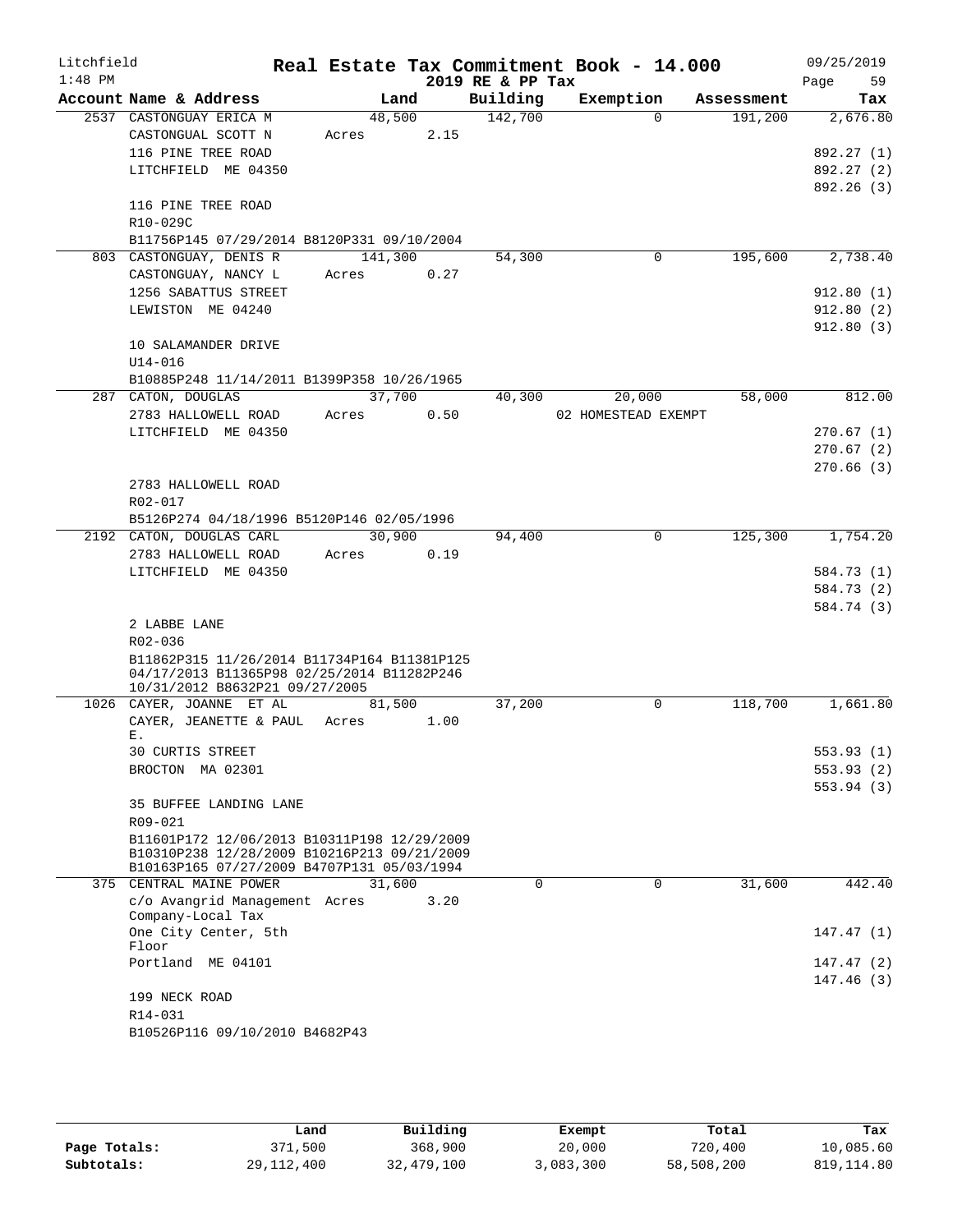| Litchfield<br>$1:48$ PM |                                                                  |        |          | 2019 RE & PP Tax | Real Estate Tax Commitment Book - 14.000 |            | 09/25/2019<br>Page<br>60 |
|-------------------------|------------------------------------------------------------------|--------|----------|------------------|------------------------------------------|------------|--------------------------|
|                         | Account Name & Address                                           | Land   |          | Building         | Exemption                                | Assessment | Tax                      |
|                         | 2783 CENTRAL MAINE POWER                                         | 19,600 |          | $\mathbf 0$      | $\Omega$                                 | 19,600     | 274.40                   |
|                         | c/o Avangrid Management Acres<br>Company-Local Tax               |        | 3.27     |                  |                                          |            |                          |
|                         | One City Center, 5th<br>Floor                                    |        |          |                  |                                          |            | 91.47(1)                 |
|                         | Portland ME 04101                                                |        |          |                  |                                          |            | 91.47(2)<br>91.46(3)     |
|                         | <b>BEAVER LANE</b><br>R14-008B                                   |        |          |                  |                                          |            |                          |
|                         | B10656P230 01/31/2011                                            |        |          |                  |                                          |            |                          |
| 292                     | CENTRAL MAINE POWER                                              | 3,600  |          | $\mathbf 0$      | 0                                        | 3,600      | 50.40                    |
|                         | c/o Avangrid Management Acres<br>Company-Local Tax               |        | 0.60     |                  |                                          |            |                          |
|                         | One City Center, 5th<br>Floor                                    |        |          |                  |                                          |            | 16.80(1)                 |
|                         | Portland ME 04101                                                |        |          |                  |                                          |            | 16.80(2)<br>16.80(3)     |
|                         | WHIPPOORWILL ROAD<br>$U19 - 009$                                 |        |          |                  |                                          |            |                          |
| 443                     | CENTRAL MAINE POWER                                              | 40,400 |          | 0                | 0                                        | 40,400     | 565.60                   |
|                         | c/o Avangrid Management Acres<br>Company-Local Tax               |        | 6.50     |                  |                                          |            |                          |
|                         | One City Center, 5th<br>Floor                                    |        |          |                  |                                          |            | 188.53(1)                |
|                         | Portland ME 04101                                                |        |          |                  |                                          |            | 188.53(2)<br>188.54(3)   |
|                         | 6 PEACEPIPE DRIVE<br>R14-004A                                    |        |          |                  |                                          |            |                          |
|                         | B10512P262 08/27/2010 B6527P52                                   |        |          |                  |                                          |            |                          |
|                         | 2773 CENTRAL MAINE POWER                                         | 64,400 |          | $\mathbf 0$      | 0                                        | 64,400     | 901.60                   |
|                         | c/o Avangrid Management Acres<br>Company-Local Tax               |        | 10.73    |                  |                                          |            |                          |
|                         | One City Center, 5th<br>Floor                                    |        |          |                  |                                          |            | 300.53(1)                |
|                         | Portland ME 04101                                                |        |          |                  |                                          |            | 300.53(2)<br>300.54(3)   |
|                         | PURGATORY DRIVE<br>$U24-022A$                                    |        |          |                  |                                          |            |                          |
|                         | B10538P307 09/24/2010                                            |        |          |                  |                                          |            |                          |
|                         | 2772 CENTRAL MAINE POWER                                         | 1,400  |          | 0                | 0                                        | 1,400      | 19.60                    |
|                         | c/o Avangrid Management Acres<br>Company-Local Tax               |        | 0.24     |                  |                                          |            |                          |
|                         | One City Center, 5th<br>Floor                                    |        |          |                  |                                          |            | 6.53(1)                  |
|                         | Portland ME 04101                                                |        |          |                  |                                          |            | 6.53(2)<br>6.54(3)       |
|                         | NECK ROAD                                                        |        |          |                  |                                          |            |                          |
|                         | R14-017B                                                         |        |          |                  |                                          |            |                          |
|                         | B12161P192 10/04/2015 B10536P96 09/22/2010                       |        |          |                  |                                          |            |                          |
| 2458                    | CENTRAL MAINE POWER                                              | 57,400 |          | $\mathbf 0$      | $\mathbf 0$                              | 57,400     | 803.60                   |
|                         | c/o Avangrid Management Acres<br>Company-Local Tax               |        | 15.86    |                  |                                          |            |                          |
|                         | One City Center, 5th<br>Floor                                    |        |          |                  |                                          |            | 267.87(1)                |
|                         | Portland ME 04101                                                |        |          |                  |                                          |            | 267.87 (2)<br>267.86(3)  |
|                         | 179 HARDSCRABBLE ROAD<br>R14-002B                                |        |          |                  |                                          |            |                          |
|                         | B10396P299 04/22/2010 B2637P97 11/29/1983 B2063P48<br>08/10/1977 |        |          |                  |                                          |            |                          |
|                         |                                                                  |        |          |                  |                                          |            |                          |
|                         | Land                                                             |        | Building |                  | Exempt                                   | Total      | Tax                      |

|              | nana       | <b>DUITOTII</b> | LACINUL   | TOLAT      | ias.       |
|--------------|------------|-----------------|-----------|------------|------------|
| Page Totals: | 186,800    |                 |           | 186,800    | 2,615.20   |
| Subtotals:   | 29,299,200 | 32,479,100      | 3,083,300 | 58,695,000 | 821,730.00 |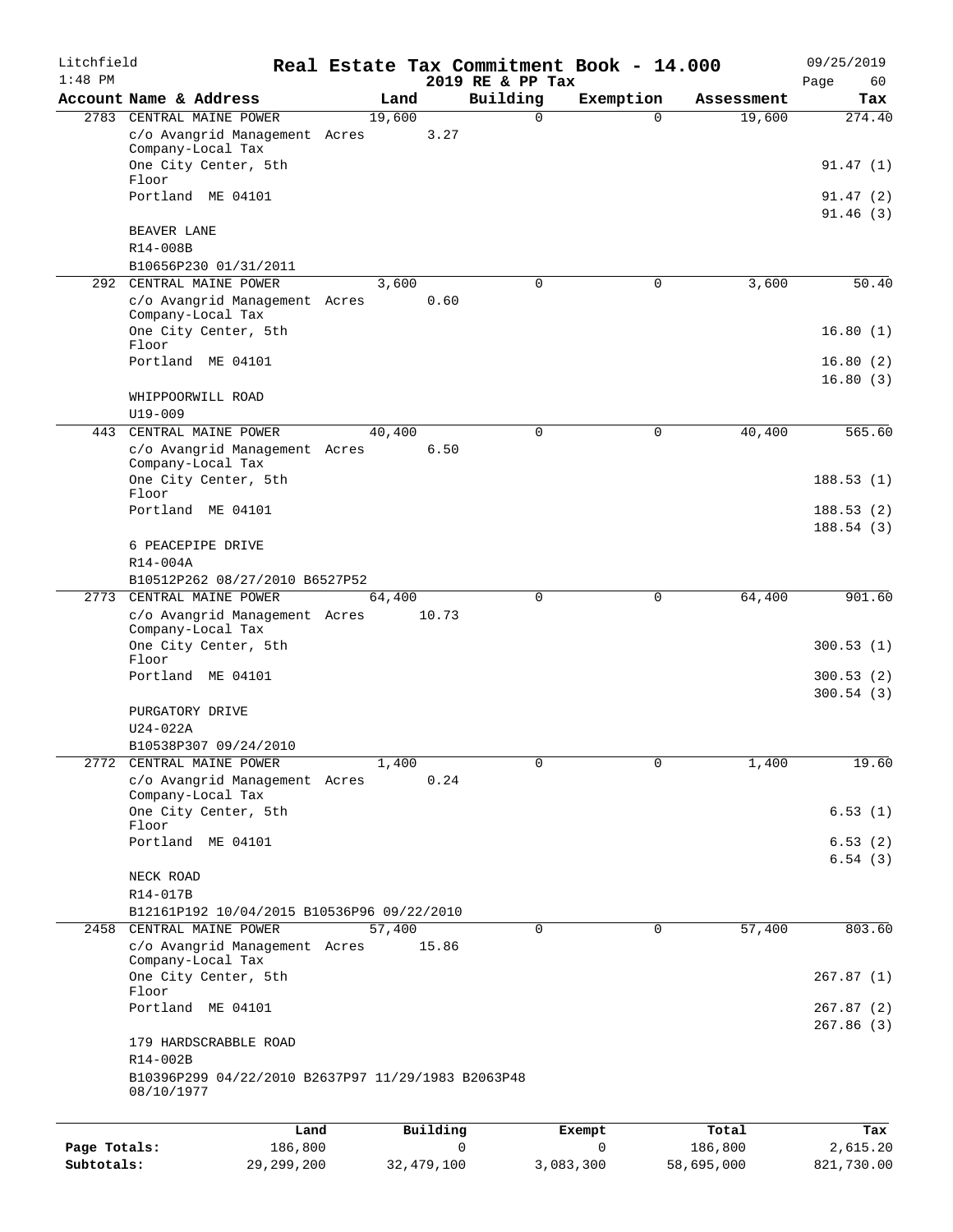| Litchfield |                                                         |           |      |                  | Real Estate Tax Commitment Book - 14.000 |            | 09/25/2019             |
|------------|---------------------------------------------------------|-----------|------|------------------|------------------------------------------|------------|------------------------|
| $1:48$ PM  |                                                         |           |      | 2019 RE & PP Tax |                                          |            | Page<br>61             |
|            | Account Name & Address                                  | Land      |      | Building         | Exemption                                | Assessment | Tax                    |
| 288        | CENTRAL MAINE POWER                                     | 1,200     |      | $\Omega$         | $\Omega$                                 | 1,200      | 16.80                  |
|            | c/o Avangrid Management Acres<br>Company-Local Tax      |           | 0.20 |                  |                                          |            |                        |
|            | One City Center, 5th<br>Floor                           |           |      |                  |                                          |            | 5.60(1)                |
|            | Portland ME 04101                                       |           |      |                  |                                          |            | 5.60(2)<br>5.60(3)     |
|            | WHIPPOORWILL ROAD                                       |           |      |                  |                                          |            |                        |
|            | $U24 - 004$                                             |           |      |                  |                                          |            |                        |
| 289        | CENTRAL MAINE POWER                                     | 7,165,800 |      | $\mathbf 0$      | $\mathbf 0$                              | 7,165,800  | 100,321.20             |
|            | c/o Avangrid Management<br>Company-Local Tax            |           |      |                  |                                          |            |                        |
|            | One City Center, 5th<br>Floor                           |           |      |                  |                                          |            | 33,440.41              |
|            | Portland ME 04101                                       |           |      |                  |                                          |            | 33,440.40<br>33,440.39 |
|            | VARIOUS LOCATIONS                                       |           |      |                  |                                          |            |                        |
| 290        | CENTRAL MAINE POWER                                     | 48,000    |      | 0                | $\mathbf 0$                              | 48,000     | 672.00                 |
|            | c/o Avangrid Management Acres<br>Company-Local Tax      |           | 8.00 |                  |                                          |            |                        |
|            | One City Center, 5th<br>Floor                           |           |      |                  |                                          |            | 224.00(1)              |
|            | Portland ME 04101                                       |           |      |                  |                                          |            | 224.00(2)              |
|            |                                                         |           |      |                  |                                          |            | 224.00(3)              |
|            | WHIPPOORWILL ROAD                                       |           |      |                  |                                          |            |                        |
|            | $U25-002A$                                              |           |      |                  |                                          |            |                        |
|            | B4751P38 06/25/1994                                     |           |      |                  |                                          |            |                        |
| 293        | CENTRAL MAINE POWER                                     | 10,200    |      | 0                | 0                                        | 10,200     | 142.80                 |
|            | C/O IUMC LOCAL TAX                                      | Acres     | 1.70 |                  |                                          |            |                        |
|            | 70 FARM VIEW DRIVE<br>NEW GLOUCESTER ME                 |           |      |                  |                                          |            | 47.60(1)<br>47.60(2)   |
|            | 04260                                                   |           |      |                  |                                          |            |                        |
|            |                                                         |           |      |                  |                                          |            | 47.60(3)               |
|            | HALLOWELL ROAD                                          |           |      |                  |                                          |            |                        |
|            | R14-060                                                 |           |      |                  |                                          |            |                        |
|            | B4704P287 05/27/1994                                    |           |      |                  |                                          |            |                        |
|            | 291 CENTRAL MAINE POWER                                 | 189,800   |      | $\Omega$         | $\Omega$                                 | 189,800    | 2,657.20               |
|            | c/o Avangrid Management Acres 1.70<br>Company-Local Tax |           |      |                  |                                          |            |                        |
|            | One City Center, 5th<br>Floor                           |           |      |                  |                                          |            | 885.73 (1)             |
|            | Portland ME 04101                                       |           |      |                  |                                          |            | 885.73 (2)             |
|            |                                                         |           |      |                  |                                          |            | 885.74 (3)             |
|            | DAM ROAD                                                |           |      |                  |                                          |            |                        |
|            | $U19 - 013$                                             |           |      |                  |                                          |            |                        |
|            | B1322P433 11/08/1963 B1322P431 07/14/1963               |           |      |                  |                                          |            |                        |
|            | 2810 CENTRAL MAINE POWER                                | 12,200    |      | $\Omega$         | $\Omega$                                 | 12,200     | 170.80                 |
|            | c/o Avangrid Management Acres<br>Company-Local Tax      |           | 0.24 |                  |                                          |            |                        |
|            | One City Center, 5th<br>Floor                           |           |      |                  |                                          |            | 56.93(1)               |
|            | Portland ME 04101                                       |           |      |                  |                                          |            | 56.93(2)               |
|            |                                                         |           |      |                  |                                          |            | 56.94(3)               |
|            | HALLOWELL ROAD                                          |           |      |                  |                                          |            |                        |
|            | R19-029A                                                |           |      |                  |                                          |            |                        |

|              | Land       | Building   | Exempt    | Total      | Tax        |
|--------------|------------|------------|-----------|------------|------------|
| Page Totals: | 7,427,200  |            |           | 427,200"   | 103,980.80 |
| Subtotals:   | 36,726,400 | 32,479,100 | 3,083,300 | 66,122,200 | 925,710.80 |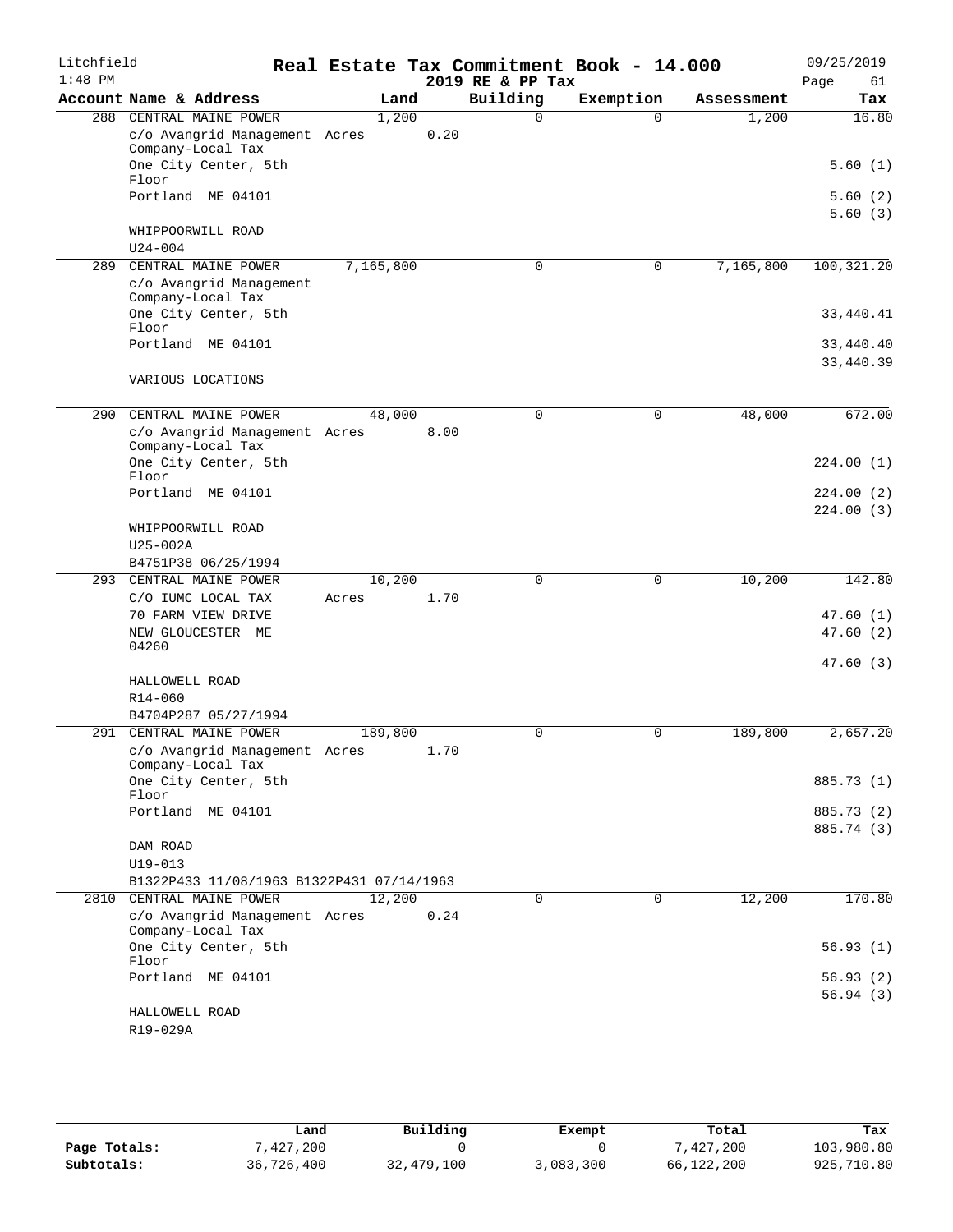| Litchfield<br>$1:48$ PM |                                                                                  |        |      | 2019 RE & PP Tax | Real Estate Tax Commitment Book - 14.000 |            | 09/25/2019<br>62<br>Page |
|-------------------------|----------------------------------------------------------------------------------|--------|------|------------------|------------------------------------------|------------|--------------------------|
|                         | Account Name & Address                                                           | Land   |      | Building         | Exemption                                | Assessment | Tax                      |
| 1910                    | CENTRAL MAINE POWER                                                              | 28,100 |      | $\Omega$         | $\Omega$                                 | 28,100     | 393.40                   |
|                         | c/o Avangrid Management Acres<br>Company-Local Tax                               |        | 2.03 |                  |                                          |            |                          |
|                         | One City Center, 5th<br>Floor                                                    |        |      |                  |                                          |            | 131.13(1)                |
|                         | Portland ME 04101                                                                |        |      |                  |                                          |            | 131.13(2)<br>131.14(3)   |
|                         | 68 LITTLE DRIVE                                                                  |        |      |                  |                                          |            |                          |
|                         | $R12 - 027$<br>B9920P323 12/22/2008 B8665P240 10/28/2005 B7884P128<br>03/25/2004 |        |      |                  |                                          |            |                          |
| 1700                    | CENTRAL MAINE POWER                                                              | 27,400 |      | 0                | 0                                        | 27,400     | 383.60                   |
|                         | c/o Avangrid Management Acres<br>Company-Local Tax                               |        | 1.80 |                  |                                          |            |                          |
|                         | One City Center, 5th<br>Floor                                                    |        |      |                  |                                          |            | 127.87(1)                |
|                         | Portland ME 04101                                                                |        |      |                  |                                          |            | 127.87(2)<br>127.86(3)   |
|                         | HARDSCRABBLE ROAD                                                                |        |      |                  |                                          |            |                          |
|                         | $R14 - 003$                                                                      |        |      |                  |                                          |            |                          |
| 294                     | B10512P262 08/27/2010 B2455P304<br>CENTRAL MAINE POWER                           | 18,500 |      | 0                | $\mathbf 0$                              | 18,500     | 259.00                   |
|                         | c/o Avangrid Management Acres                                                    |        | 3.08 |                  |                                          |            |                          |
|                         | Company-Local Tax<br>One City Center, 5th                                        |        |      |                  |                                          |            | 86.33(1)                 |
|                         | Floor                                                                            |        |      |                  |                                          |            |                          |
|                         | Portland ME 04101                                                                |        |      |                  |                                          |            | 86.33 (2)<br>86.34(3)    |
|                         | WHIPPOORWILL ROAD<br>$U21 - 009$                                                 |        |      |                  |                                          |            |                          |
| 295                     | CENTRAL MAINE POWER                                                              | 30,000 |      | 0                | 0                                        | 30,000     | 420.00                   |
|                         | c/o Avangrid Management Acres<br>Company-Local Tax                               |        | 5.00 |                  |                                          |            |                          |
|                         | One City Center, 5th<br>Floor                                                    |        |      |                  |                                          |            | 140.00(1)                |
|                         | Portland ME 04101                                                                |        |      |                  |                                          |            | 140.00(2)<br>140.00(3)   |
|                         | HALLOWELL ROAD<br>R14-045                                                        |        |      |                  |                                          |            |                          |
|                         | 296 CENTRAL MAINE POWER                                                          | 11,400 |      | 0                | 0                                        | 11,400     | 159.60                   |
|                         | c/o Avangrid Management Acres<br>Company-Local Tax                               |        | 1.90 |                  |                                          |            |                          |
|                         | One City Center, 5th<br>Floor                                                    |        |      |                  |                                          |            | 53.20(1)                 |
|                         | Portland ME 04101                                                                |        |      |                  |                                          |            | 53.20 (2)<br>53.20 (3)   |
|                         | WHIPPOORWILL ROAD<br>$U26 - 002$                                                 |        |      |                  |                                          |            |                          |
| 2778                    | CENTRAL MAINE POWER                                                              | 48,000 |      | 0                | 0                                        | 48,000     | 672.00                   |
|                         | c/o Avangrid Management Acres<br>Company-Local Tax                               |        | 8.00 |                  |                                          |            |                          |
|                         | One City Center, 5th<br>Floor                                                    |        |      |                  |                                          |            | 224.00 (1)               |
|                         | Portland ME 04101                                                                |        |      |                  |                                          |            | 224.00 (2)               |
|                         | REMLEY DRIVE                                                                     |        |      |                  |                                          |            | 224.00(3)                |
|                         | R14-007A                                                                         |        |      |                  |                                          |            |                          |
|                         | B10531P117 09/16/2010                                                            |        |      |                  |                                          |            |                          |

|              | Land       | Building   | Exempt    | Total      | Tax        |
|--------------|------------|------------|-----------|------------|------------|
| Page Totals: | 163,400    |            |           | 163,400    | 2,287.60   |
| Subtotals:   | 36,889,800 | 32,479,100 | 3,083,300 | 66,285,600 | 927,998.40 |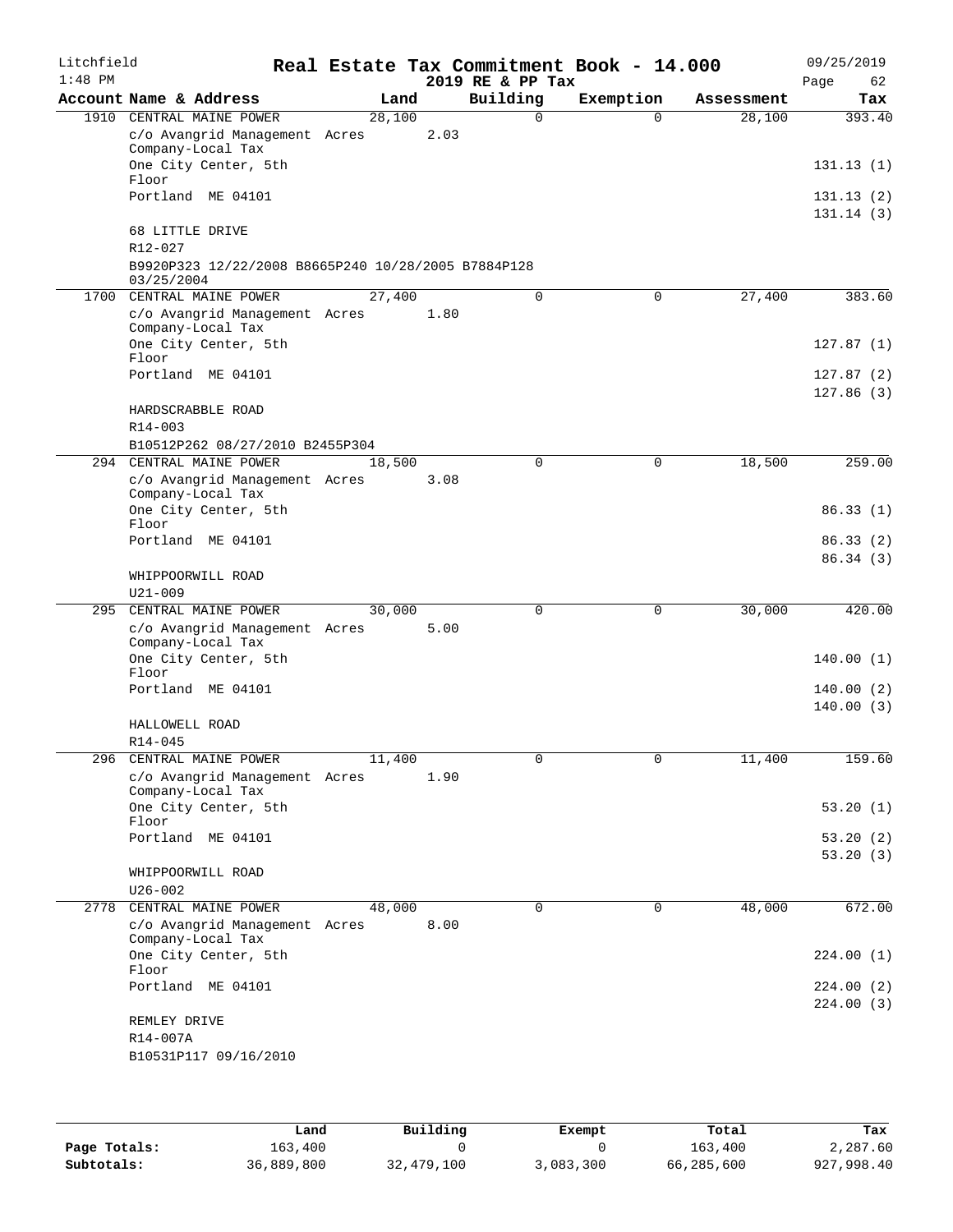| Litchfield<br>$1:48$ PM |                                                    |                 |      | 2019 RE & PP Tax | Real Estate Tax Commitment Book - 14.000 |            | 09/25/2019<br>63<br>Page   |
|-------------------------|----------------------------------------------------|-----------------|------|------------------|------------------------------------------|------------|----------------------------|
|                         | Account Name & Address                             | Land            |      | Building         | Exemption                                | Assessment | Tax                        |
|                         | 2809 CENTRAL MAINE POWER                           | 18,000          |      | $\Omega$         | $\Omega$                                 | 18,000     | 252.00                     |
|                         | c/o Avangrid Management Acres<br>Company-Local Tax |                 | 3.00 |                  |                                          |            |                            |
|                         | One City Center, 5th<br>Floor                      |                 |      |                  |                                          |            | 84.00 (1)                  |
|                         | Portland ME 04101                                  |                 |      |                  |                                          |            | 84.00 (2)<br>84.00 (3)     |
|                         | HALLOWELL ROAD<br>R14-016A                         |                 |      |                  |                                          |            |                            |
|                         | B10590P290 11/15/2010                              |                 |      |                  |                                          |            |                            |
| 2779                    | CENTRAL MAINE POWER                                | 52,500          |      | 0                | $\mathbf 0$                              | 52,500     | 735.00                     |
|                         | c/o Avangrid Management Acres<br>Company-Local Tax |                 | 8.75 |                  |                                          |            |                            |
|                         | One City Center, 5th<br>Floor                      |                 |      |                  |                                          |            | 245.00(1)                  |
|                         | Portland ME 04101                                  |                 |      |                  |                                          |            | 245.00(2)<br>245.00(3)     |
|                         | REMLEY DRIVE                                       |                 |      |                  |                                          |            |                            |
|                         | R14-006E                                           |                 |      |                  |                                          |            |                            |
|                         | B10531P117 09/16/2010                              |                 |      |                  |                                          |            |                            |
| 2168                    | CHABOT, DONALD                                     | 50,600          |      | 157,700          | 20,000                                   | 188,300    | 2,636.20                   |
|                         | CHABOT KIMBERLY                                    | Acres           | 2.87 |                  | 02 HOMESTEAD EXEMPT                      |            |                            |
|                         | <b>45 NADEAU DREIVE</b>                            |                 |      |                  |                                          |            | 878.73 (1)                 |
|                         | LITCHFIELD ME 04350                                |                 |      |                  |                                          |            | 878.73 (2)                 |
|                         |                                                    |                 |      |                  |                                          |            | 878.74 (3)                 |
|                         | 45 NADEAU DRIVE                                    |                 |      |                  |                                          |            |                            |
|                         | R12-010A                                           |                 |      |                  |                                          |            |                            |
|                         | B6302P13 09/11/2000                                |                 |      |                  |                                          |            |                            |
|                         | 297 CHADBOURNE, MARK<br>2130 HALLOWELL ROAD        | 45,600<br>Acres | 1.20 | 105,300          | 20,000<br>02 HOMESTEAD EXEMPT            | 130,900    | 1,832.60                   |
|                         | LITCHFIELD ME 04350                                |                 |      |                  |                                          |            | 610.87(1)                  |
|                         |                                                    |                 |      |                  |                                          |            | 610.87(2)                  |
|                         |                                                    |                 |      |                  |                                          |            | 610.86(3)                  |
|                         | 2130 HALLOWELL ROAD                                |                 |      |                  |                                          |            |                            |
|                         | R11-019                                            |                 |      |                  |                                          |            |                            |
|                         | B2860P26                                           |                 |      |                  |                                          |            |                            |
| 2575                    | CHAPEL HOLDINGS LLC.                               | 79,000          |      | 370,900          | 0                                        | 449,900    | 6,298.60                   |
|                         | 1635 LEWISTON ROAD BOX                             | Acres           | 4.00 |                  |                                          |            |                            |
|                         | 13                                                 |                 |      |                  |                                          |            |                            |
|                         | LITCHFIELD ME 04350                                |                 |      |                  |                                          |            | 2,099.53(1)<br>2,099.53(2) |
|                         |                                                    |                 |      |                  |                                          |            | 2,099.54(3)                |
|                         | 1635 LEWISTON ROAD                                 |                 |      |                  |                                          |            |                            |
|                         | $U14 - 027$                                        |                 |      |                  |                                          |            |                            |
|                         | B11116P329 06/05/2012                              |                 |      |                  |                                          |            |                            |
|                         | 300 CHAPMAN, DANIEL B                              | 175,300         |      | 30,600           | 0                                        | 205,900    | 2,882.60                   |
|                         | 2 BRIDGE ST.                                       | Acres           | 0.75 |                  |                                          |            |                            |
|                         | GARDINER ME 04345                                  |                 |      |                  |                                          |            | 960.87(1)                  |
|                         |                                                    |                 |      |                  |                                          |            | 960.87 (2)                 |
|                         |                                                    |                 |      |                  |                                          |            | 960.86(3)                  |
|                         | 29 WEED DRIVE                                      |                 |      |                  |                                          |            |                            |
|                         | $U25 - 009$                                        |                 |      |                  |                                          |            |                            |
|                         | B12409P296 08/19/2016 B5581P212                    |                 |      |                  |                                          |            |                            |

|              | Land       | Building   | Exempt    | Total        | Tax        |
|--------------|------------|------------|-----------|--------------|------------|
| Page Totals: | 421,000    | 664,500    | 40,000    | 1,045,500    | 14,637.00  |
| Subtotals:   | 37,310,800 | 33,143,600 | 3,123,300 | 67, 331, 100 | 942,635.40 |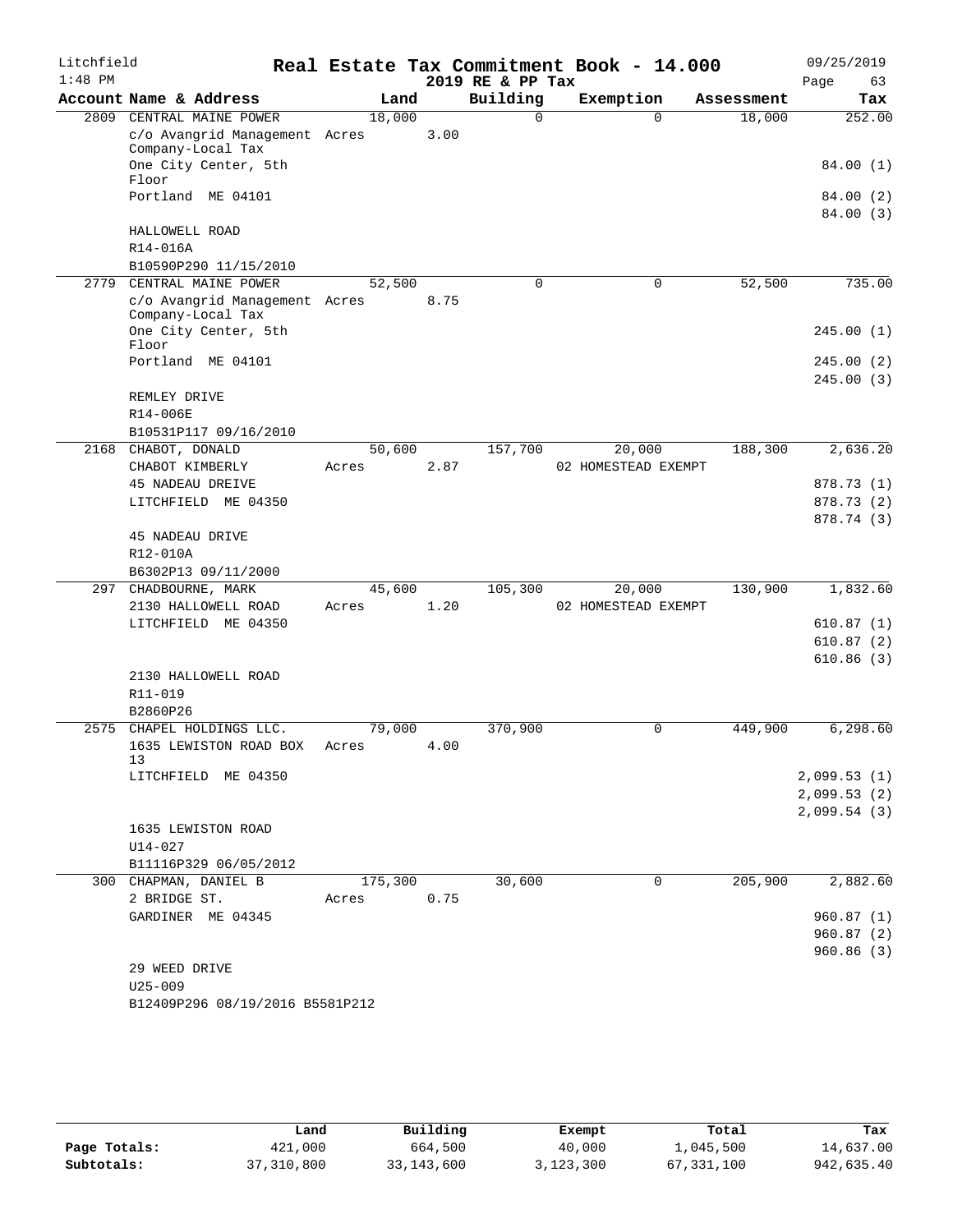| Litchfield |                                                                                                    |         |       |                  | Real Estate Tax Commitment Book - 14.000 |            | 09/25/2019  |
|------------|----------------------------------------------------------------------------------------------------|---------|-------|------------------|------------------------------------------|------------|-------------|
| $1:48$ PM  |                                                                                                    |         |       | 2019 RE & PP Tax |                                          |            | 64<br>Page  |
|            | Account Name & Address                                                                             | Land    |       | Building         | Exemption                                | Assessment | Tax         |
|            | 968 CHAPMAN, DAVID J.                                                                              | 46,800  |       | 93,100           | $\Omega$                                 | 139,900    | 1,958.60    |
|            | 42 FERRIN ROAD                                                                                     | Acres   | 2.60  |                  |                                          |            |             |
|            | LITCHFIELD ME 04350                                                                                |         |       |                  |                                          |            | 652.87(1)   |
|            |                                                                                                    |         |       |                  |                                          |            | 652.87(2)   |
|            |                                                                                                    |         |       |                  |                                          |            | 652.86 (3)  |
|            | 42 FERRIN ROAD                                                                                     |         |       |                  |                                          |            |             |
|            | R03-097B                                                                                           |         |       |                  |                                          |            |             |
|            | B2150P338                                                                                          |         |       |                  |                                          |            |             |
|            | 747 CHAPMAN, RONALD E.                                                                             | 48,000  |       | 26,500           | 20,000                                   | 54,500     | 763.00      |
|            | 42 HOWARDS END                                                                                     | Acres   | 3.00  |                  | 02 HOMESTEAD EXEMPT                      |            |             |
|            | LITCHFIELD ME 04350                                                                                |         |       |                  |                                          |            | 254.33(1)   |
|            |                                                                                                    |         |       |                  |                                          |            | 254.33(2)   |
|            |                                                                                                    |         |       |                  |                                          |            | 254.34 (3)  |
|            | 42 HOWARDS END                                                                                     |         |       |                  |                                          |            |             |
|            | $R03 - 032$                                                                                        |         |       |                  |                                          |            |             |
|            | B11829P345 10/16/2014 B11617P103 01/17/2014                                                        |         |       |                  |                                          |            |             |
|            | B11617P100 01/17/2014 B11541P204 08/23/2013<br>B10390P181 04/20/2010 B9400P50 06/25/2007 B8617P115 |         |       |                  |                                          |            |             |
|            | 09/29/2005 B6118P323 12/15/1999                                                                    |         |       |                  |                                          |            |             |
|            | 111 CHAPUT ROD H                                                                                   | 6,700   |       | $\Omega$         | 0                                        | 6,700      | 93.80       |
|            | CHAPUT CLAUDINE A                                                                                  | Acres   | 2.35  |                  |                                          |            |             |
|            | PO BOX 65                                                                                          |         |       |                  |                                          |            | 31.27(1)    |
|            | LITCHFIELD ME 04350                                                                                |         |       |                  |                                          |            | 31.27(2)    |
|            |                                                                                                    |         |       |                  |                                          |            | 31.26(3)    |
|            | LEWISTON ROAD                                                                                      |         |       |                  |                                          |            |             |
|            | R11-032                                                                                            |         |       |                  |                                          |            |             |
|            | 2725 CHAPUT, ROD H                                                                                 | 215,400 |       | 83,200           | 20,000                                   | 278,600    | 3,900.40    |
|            | CHAPUT, CLAUDINE A                                                                                 | Acres   | 31.38 |                  | 02 HOMESTEAD EXEMPT                      |            |             |
|            | PO BOX 65                                                                                          |         |       |                  |                                          |            | 1,300.13(1) |
|            | LITCHFIELD ME 04350                                                                                |         |       |                  |                                          |            | 1,300.13(2) |
|            |                                                                                                    |         |       |                  |                                          |            | 1,300.14(3) |
|            | 208 MACE ROAD                                                                                      |         |       |                  |                                          |            |             |
|            | $U14 - 025$                                                                                        |         |       |                  |                                          |            |             |
|            | B9928P282 12/11/2008                                                                               |         |       |                  |                                          |            |             |
|            | 960 CHAREST ROBERT L                                                                               | 163,800 |       | 122,300          | 0                                        | 286,100    | 4,005.40    |
|            | LACHANCE AMY L                                                                                     | Acres   | 0.38  |                  |                                          |            |             |
|            | 40 MAPLE DRIVE                                                                                     |         |       |                  |                                          |            | 1,335.13(1) |
|            | LITCHFIELD ME 04350                                                                                |         |       |                  |                                          |            | 1,335.13(2) |
|            |                                                                                                    |         |       |                  |                                          |            | 1,335.14(3) |
|            | 40 MAPLE DRIVE                                                                                     |         |       |                  |                                          |            |             |
|            | $U23 - 014$                                                                                        |         |       |                  |                                          |            |             |
|            | B8816P115 02/27/2006 B2026P178 07/27/1977                                                          |         |       |                  |                                          |            |             |
|            | 1178 CHAREST, GLENN E.                                                                             | 119,000 |       | 41,000           | $\Omega$                                 | 160,000    | 2,240.00    |
|            | 31 SHEFFIELD AVE                                                                                   | Acres   | 0.18  |                  |                                          |            |             |
|            | LEWISTON ME 04240                                                                                  |         |       |                  |                                          |            | 746.67(1)   |
|            |                                                                                                    |         |       |                  |                                          |            | 746.67(2)   |
|            |                                                                                                    |         |       |                  |                                          |            | 746.66(3)   |
|            | 69 GRANT ROAD                                                                                      |         |       |                  |                                          |            |             |
|            | $U11 - 020$                                                                                        |         |       |                  |                                          |            |             |
|            | B12998P110 07/27/2018                                                                              |         |       |                  |                                          |            |             |

|              | Land       | Building   | Exempt    | Total      | Tax        |
|--------------|------------|------------|-----------|------------|------------|
| Page Totals: | 599,700    | 366,100    | 40,000    | 925,800    | 12,961.20  |
| Subtotals:   | 37,910,500 | 33,509,700 | 3,163,300 | 68,256,900 | 955,596.60 |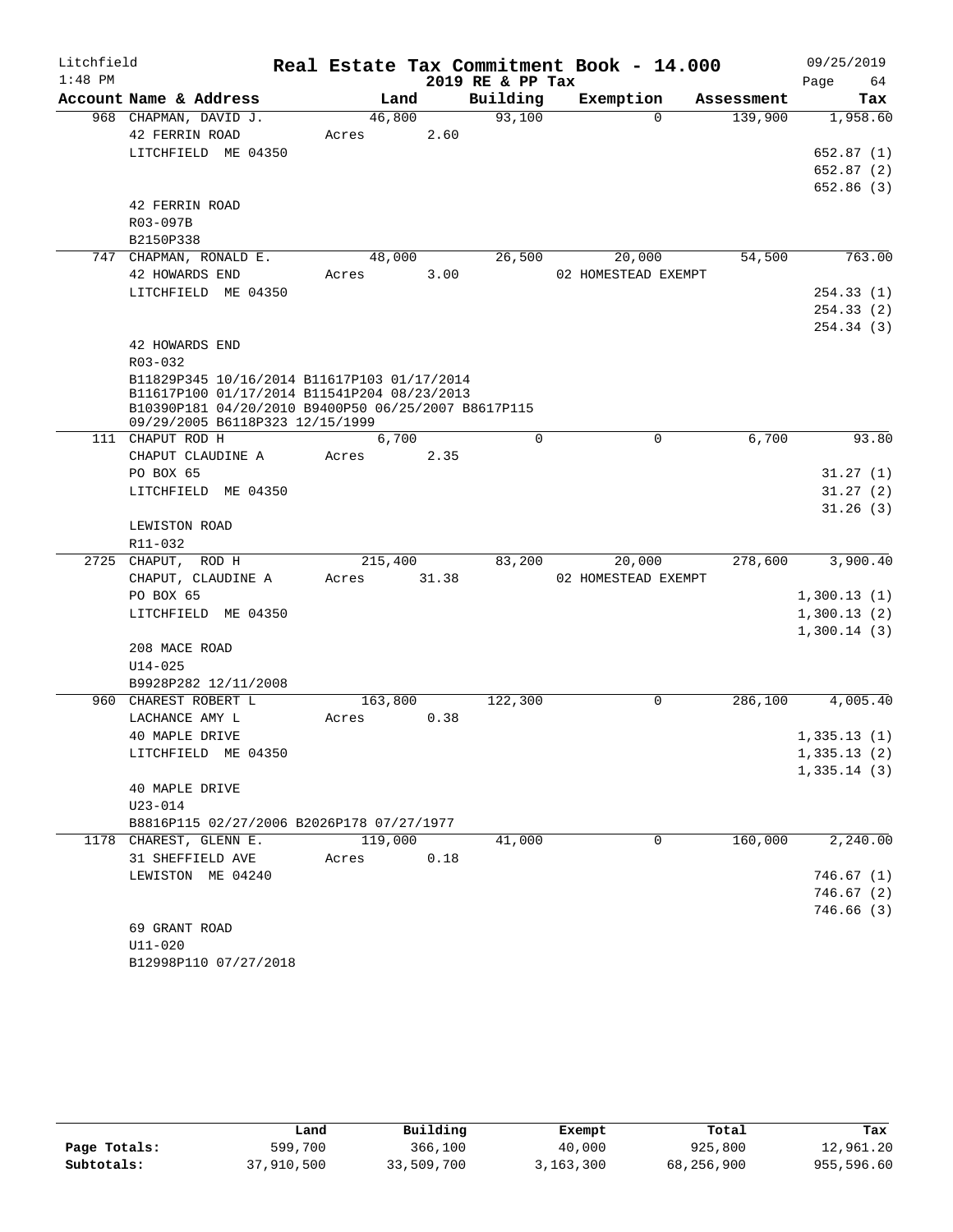| Litchfield<br>$1:48$ PM |                                                                                                    |       |              | 2019 RE & PP Tax | Real Estate Tax Commitment Book - 14.000 |            | 09/25/2019<br>65 |
|-------------------------|----------------------------------------------------------------------------------------------------|-------|--------------|------------------|------------------------------------------|------------|------------------|
|                         | Account Name & Address                                                                             |       | Land         | Building         | Exemption                                | Assessment | Page<br>Tax      |
|                         | 2064 CHAREST, LACEY L.                                                                             |       | 51,000       | 190,000          | $\Omega$                                 | 241,000    | 3,374.00         |
|                         | 55 UPPER POND ROAD                                                                                 | Acres | 3.00         |                  |                                          |            |                  |
|                         | LITCHFIELD ME 04350                                                                                |       |              |                  |                                          |            | 1,124.67(1)      |
|                         |                                                                                                    |       |              |                  |                                          |            | 1,124.67(2)      |
|                         |                                                                                                    |       |              |                  |                                          |            | 1,124.66(3)      |
|                         | 55 UPPER POND ROAD                                                                                 |       |              |                  |                                          |            |                  |
|                         |                                                                                                    |       |              |                  |                                          |            |                  |
|                         | R07-030B                                                                                           |       |              |                  |                                          |            |                  |
|                         | B12178P306 11/20/2015 B11998P281 04/02/2015<br>B11928P155 02/04/2015 B11299P47 02/05/2013 B9832P46 |       |              |                  |                                          |            |                  |
|                         | 08/21/2008 B9812P113 08/04/2008 B5465P298 10/03/1997                                               |       |              |                  |                                          |            |                  |
|                         | 2601 CHARLAND, ALLISON J.                                                                          |       | 3,200        | $\Omega$         | $\mathbf 0$                              | 3,200      | 44.80            |
|                         | 642 DEAD RIVER ROAD                                                                                | Acres | 4.28         |                  |                                          |            |                  |
|                         | BOWDOIN ME 04287                                                                                   |       |              |                  |                                          |            | 14.93(1)         |
|                         |                                                                                                    |       |              |                  |                                          |            | 14.93(2)         |
|                         |                                                                                                    |       |              |                  |                                          |            | 14.94(3)         |
|                         |                                                                                                    |       |              |                  |                                          |            |                  |
|                         | DEAD RIVER ROAD                                                                                    |       |              |                  |                                          |            |                  |
|                         | R01-033F                                                                                           |       |              |                  |                                          |            |                  |
|                         | B12297P163 05/19/2016 B8385P228 03/15/2005                                                         |       |              |                  |                                          |            |                  |
|                         | 2831 CHARLES A. MANCHESTER,<br>III LIVING TRUST                                                    |       | 36,600       | 0                | 0                                        | 36,600     | 512.40           |
|                         | ELIZABETH J. MANCHESTER Acres                                                                      |       | 39.00        |                  |                                          |            |                  |
|                         | LIVING TRUST                                                                                       |       |              |                  |                                          |            |                  |
|                         | CHARLES A. & ELIZABETH                                                                             |       |              |                  |                                          |            | 170.80(1)        |
|                         | J. MANCHESTER                                                                                      |       |              |                  |                                          |            |                  |
|                         | (TRUSTEES)                                                                                         |       |              |                  |                                          |            |                  |
|                         | P O BOX 99                                                                                         |       |              |                  |                                          |            | 170.80(2)        |
|                         | LITCHFIELD ME 04350                                                                                |       |              |                  |                                          |            | 170.80(3)        |
|                         | MANCHESTER LANE                                                                                    |       |              |                  |                                          |            |                  |
|                         | R05-059B                                                                                           |       |              |                  |                                          |            |                  |
|                         | B12469P54 10/25/2016                                                                               |       |              |                  |                                          |            |                  |
|                         | 1138 CHARLES A. MANCHESTER,                                                                        |       | 190,000      | 115,300          | 20,000                                   | 285,300    | 3,994.20         |
|                         | III LIVING TRUST                                                                                   |       |              |                  |                                          |            |                  |
|                         | ELIZABETH J. MANCHESTER Acres<br>LIVING TRUST                                                      |       | 0.62         |                  | 02 HOMESTEAD EXEMPT                      |            |                  |
|                         | CHARLES A. & ELIZABETH                                                                             |       |              |                  |                                          |            | 1,331.40(1)      |
|                         | J. MANCHESTER                                                                                      |       |              |                  |                                          |            |                  |
|                         | (TRUSTEES)                                                                                         |       |              |                  |                                          |            |                  |
|                         | P O BOX 99                                                                                         |       |              |                  |                                          |            | 1,331.40(2)      |
|                         | LITCHFIELD ME 04350                                                                                |       |              |                  |                                          |            | 1,331.40(3)      |
|                         | 140 MANCHESTER LANE                                                                                |       |              |                  |                                          |            |                  |
|                         | $U11 - 050$                                                                                        |       |              |                  |                                          |            |                  |
|                         | B12469P54 10/25/2016 B6339P36 01/08/2000 B3510P204                                                 |       |              |                  |                                          |            |                  |
|                         | 02/19/1989                                                                                         |       |              |                  |                                          |            |                  |
|                         | 314 CHARRETTE, RONALD R &                                                                          |       | 52,800       | 136,300          | 20,000                                   | 169,100    | 2,367.40         |
|                         | DIANA L                                                                                            |       |              |                  |                                          |            |                  |
|                         | 59 OLD COUNTY ROAD                                                                                 | Acres | 3.60         |                  | 02 HOMESTEAD EXEMPT                      |            |                  |
|                         | PITTSTON ME 04345-5715                                                                             |       |              |                  |                                          |            | 789.13 (1)       |
|                         |                                                                                                    |       |              |                  |                                          |            | 789.13(2)        |
|                         |                                                                                                    |       |              |                  |                                          |            | 789.14 (3)       |
|                         | 614 STEVENSTOWN ROAD                                                                               |       |              |                  |                                          |            |                  |
|                         | R08-007                                                                                            |       |              |                  |                                          |            |                  |
|                         | B5808P96 11/20/1998                                                                                |       |              |                  |                                          |            |                  |
| 307                     | CHASE PAULINE M                                                                                    |       | 48,300       | 178,000          | 20,000                                   | 206, 300   | 2,888.20         |
|                         | 398 ACADEMY ROAD                                                                                   | Acres | 2.10         |                  | 02 HOMESTEAD EXEMPT                      |            |                  |
|                         | LITCHFIELD ME 04350                                                                                |       |              |                  |                                          |            | 962.73(1)        |
|                         |                                                                                                    |       |              |                  |                                          |            | 962.73 (2)       |
|                         |                                                                                                    |       |              |                  |                                          |            | 962.74 (3)       |
|                         | 398 ACADEMY ROAD                                                                                   |       |              |                  |                                          |            |                  |
|                         | R02-106A                                                                                           |       |              |                  |                                          |            |                  |
|                         | B9182P280 12/12/2006 B4647P316                                                                     |       |              |                  |                                          |            |                  |
|                         |                                                                                                    |       |              |                  |                                          |            |                  |
|                         |                                                                                                    | Land  | Building     |                  | Exempt                                   | Total      | Tax              |
| Page Totals:            | 381,900                                                                                            |       | 619,600      |                  | 60,000                                   | 941,500    | 13,181.00        |
| Subtotals:              | 38, 292, 400                                                                                       |       | 34, 129, 300 |                  | 3,223,300                                | 69,198,400 | 968,777.60       |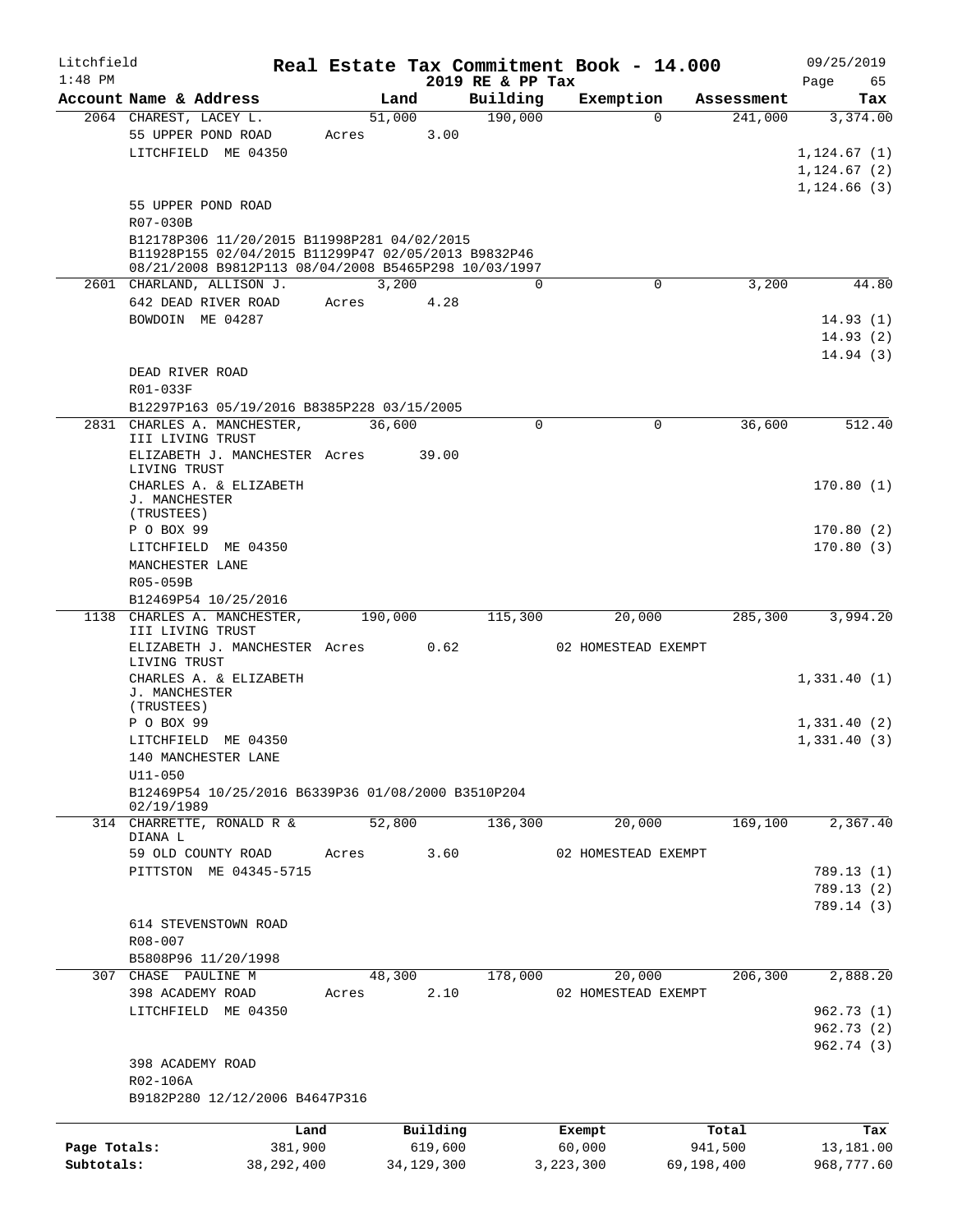| Litchfield   |                                                     |            |                |            |                  | Real Estate Tax Commitment Book - 14.000          |            |         | 09/25/2019      |
|--------------|-----------------------------------------------------|------------|----------------|------------|------------------|---------------------------------------------------|------------|---------|-----------------|
| $1:48$ PM    | Account Name & Address                              |            |                |            | 2019 RE & PP Tax |                                                   |            |         | Page 66         |
|              | 1348 CHASE, AARON & AMY                             |            | Land<br>46,800 |            |                  | Building Exemption Assessment<br>56,700<br>20,000 |            | 83,500  | Tax<br>1,169.00 |
|              | 292 AVENUE ROAD                                     |            | Acres 1.60     |            |                  | 02 HOMESTEAD EXEMPT                               |            |         |                 |
|              | WALES ME 04280-3245                                 |            |                |            |                  |                                                   |            |         | 389.67(1)       |
|              |                                                     |            |                |            |                  |                                                   |            |         | 389.67(2)       |
|              |                                                     |            |                |            |                  |                                                   |            |         | 389.66(3)       |
|              |                                                     |            |                |            |                  |                                                   |            |         |                 |
|              | 2772 HALLOWELL ROAD                                 |            |                |            |                  |                                                   |            |         |                 |
|              | R02-038                                             |            |                |            |                  |                                                   |            |         |                 |
|              | B5358P247 05/15/1997                                |            |                |            |                  |                                                   |            |         |                 |
|              | 304 CHASE, AARON L                                  |            | 45,000         |            | 13,300           |                                                   | 0          | 58,300  | 816.20          |
|              | 292 AVENUE ROAD                                     |            | Acres 1.00     |            |                  |                                                   |            |         |                 |
|              | WALES ME 04280-3245                                 |            |                |            |                  |                                                   |            |         | 272.07(1)       |
|              |                                                     |            |                |            |                  |                                                   |            |         | 272.07(2)       |
|              |                                                     |            |                |            |                  |                                                   |            |         | 272.06 (3)      |
|              | BREEZEMORE LANE                                     |            |                |            |                  |                                                   |            |         |                 |
|              | R02-106B                                            |            |                |            |                  |                                                   |            |         |                 |
|              | B4647P320                                           |            |                |            |                  |                                                   |            |         |                 |
|              | 2315 CHASE, BETSY LYNN                              |            | 45,700         |            | 80,100           | 20,000                                            |            | 105,800 | 1,481.20        |
|              | 1 HIDEAWAY LANE                                     |            | Acres 1.23     |            |                  | 02 HOMESTEAD EXEMPT                               |            |         |                 |
|              | LITCHFIELD ME 04350                                 |            |                |            |                  |                                                   |            |         | 493.73 (1)      |
|              |                                                     |            |                |            |                  |                                                   |            |         | 493.73 (2)      |
|              |                                                     |            |                |            |                  |                                                   |            |         | 493.74 (3)      |
|              | 1 HIDEAWAY LANE                                     |            |                |            |                  |                                                   |            |         |                 |
|              | R12-019C                                            |            |                |            |                  |                                                   |            |         |                 |
|              | B10343P228 02/17/2010 B7071P218 09/24/2002          |            |                |            |                  |                                                   |            |         |                 |
|              | 305 CHASE, DANIEL E                                 |            | 47,200         |            |                  | 20,000<br>82,700                                  |            | 109,900 | 1,538.60        |
|              | 1302 WEST ROAD                                      |            | Acres 2.74     |            |                  |                                                   |            |         |                 |
|              |                                                     |            |                |            |                  | 02 HOMESTEAD EXEMPT                               |            |         |                 |
|              | LITCHFIELD ME 04350                                 |            |                |            |                  |                                                   |            |         | 512.87(1)       |
|              |                                                     |            |                |            |                  |                                                   |            |         | 512.87(2)       |
|              |                                                     |            |                |            |                  |                                                   |            |         | 512.86(3)       |
|              | 1302 WEST ROAD                                      |            |                |            |                  |                                                   |            |         |                 |
|              | R03-038                                             |            |                |            |                  |                                                   |            |         |                 |
|              | B1752P320                                           |            |                |            |                  |                                                   |            |         |                 |
|              | 327 CHASE, SCOTT J.                                 |            | 57,900         |            |                  | 146,700<br>20,000                                 |            | 184,600 | 2,584.40        |
|              | 22 LYNN LANE                                        |            | Acres          | 5.30       |                  | 02 HOMESTEAD EXEMPT                               |            |         |                 |
|              | LITCHFIELD ME 04350                                 |            |                |            |                  |                                                   |            |         | 861.47(1)       |
|              |                                                     |            |                |            |                  |                                                   |            |         | 861.47(2)       |
|              |                                                     |            |                |            |                  |                                                   |            |         | 861.46(3)       |
|              | 22 LYNN LANE                                        |            |                |            |                  |                                                   |            |         |                 |
|              | R06-061A-1                                          |            |                |            |                  |                                                   |            |         |                 |
|              | B11744P49 07/16/2014 B10890P216 11/17/2011 B4314P36 |            |                |            |                  |                                                   |            |         |                 |
|              | 01/08/1993                                          |            |                |            |                  |                                                   |            |         |                 |
|              | 652 CHASE, SIMMONE                                  |            | 164,800        |            | 190,800          | 20,000                                            |            | 335,600 | 4,698.40        |
|              | FISH, DALE                                          | Acres      |                | 2.00       |                  | 02 HOMESTEAD EXEMPT                               |            |         |                 |
|              | 84 WHIPPOORWILL ROAD                                |            |                |            |                  |                                                   |            |         | 1,566.13(1)     |
|              | LITCHFIELD ME 04350                                 |            |                |            |                  |                                                   |            |         | 1,566.13(2)     |
|              |                                                     |            |                |            |                  |                                                   |            |         | 1,566.14(3)     |
|              | 84 WHIPPOORWILL ROAD                                |            |                |            |                  |                                                   |            |         |                 |
|              | U21-007                                             |            |                |            |                  |                                                   |            |         |                 |
|              | B5549P228                                           |            |                |            |                  |                                                   |            |         |                 |
|              | 2061 CHASSE, JESSICA                                |            | 40,900         |            | 134,800          | 20,000                                            |            | 155,700 | 2,179.80        |
|              | DUBE CHRISTOPHER                                    |            |                | 1.30       |                  |                                                   |            |         |                 |
|              | P O BOX 215                                         | Acres      |                |            |                  | 02 HOMESTEAD EXEMPT                               |            |         | 726.60(1)       |
|              |                                                     |            |                |            |                  |                                                   |            |         |                 |
|              | SABATTUS ME 04280                                   |            |                |            |                  |                                                   |            |         | 726.60(2)       |
|              |                                                     |            |                |            |                  |                                                   |            |         | 726.60(3)       |
|              | 5 FOREST LANE                                       |            |                |            |                  |                                                   |            |         |                 |
|              | R04-012A                                            |            |                |            |                  |                                                   |            |         |                 |
|              | B6699P163 05/06/1997                                |            |                |            |                  |                                                   |            |         |                 |
|              |                                                     |            |                |            |                  |                                                   |            |         |                 |
|              |                                                     | Land       |                | Building   |                  | Exempt                                            |            | Total   | Tax             |
| Page Totals: |                                                     | 448,300    |                | 705,100    |                  | 120,000                                           | 1,033,400  |         | 14,467.60       |
| Subtotals:   |                                                     | 38,740,700 |                | 34,834,400 |                  | 3, 343, 300                                       | 70,231,800 |         | 983, 245. 20    |
|              |                                                     |            |                |            |                  |                                                   |            |         |                 |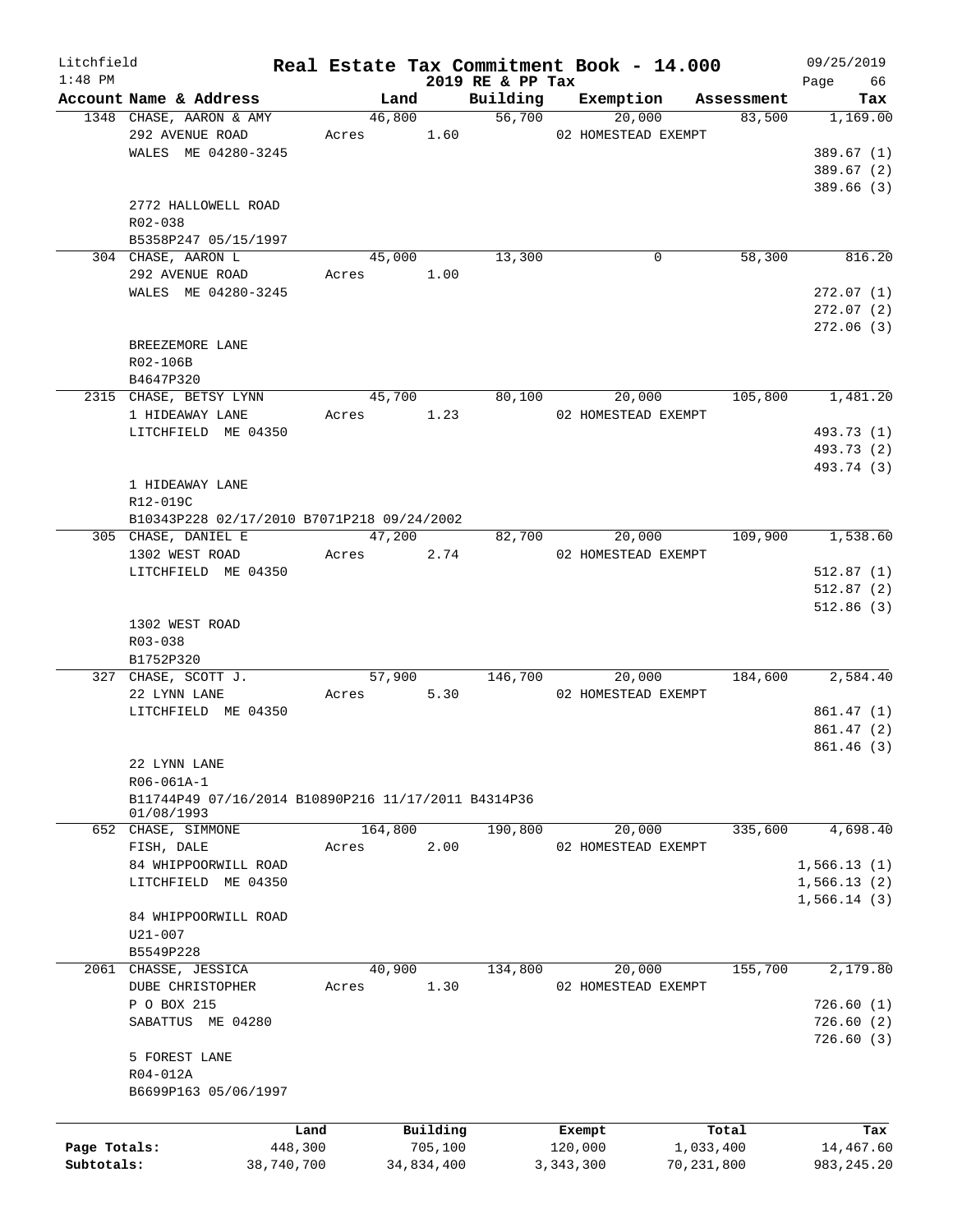| Litchfield   |                                                                                         |         |              |                              | Real Estate Tax Commitment Book - 14.000 |            | 09/25/2019        |
|--------------|-----------------------------------------------------------------------------------------|---------|--------------|------------------------------|------------------------------------------|------------|-------------------|
| $1:48$ PM    | Account Name & Address                                                                  |         | Land         | 2019 RE & PP Tax<br>Building | Exemption                                | Assessment | Page<br>67<br>Tax |
|              | 1512 CHECHE, MATTHEW K *                                                                | 48,600  |              | 277,200                      | 20,000                                   | 305,800    | 4,281.20          |
|              | MICHELLE L. BEAULIEU                                                                    |         |              |                              |                                          |            |                   |
|              | 2758 HALLOWELL ROAD                                                                     | Acres   | 2.20         |                              | 02 HOMESTEAD EXEMPT                      |            |                   |
|              | LITCHFIELD ME 04350                                                                     |         |              |                              |                                          |            | 1,427.07(1)       |
|              |                                                                                         |         |              |                              |                                          |            | 1,427.07(2)       |
|              |                                                                                         |         |              |                              |                                          |            | 1,427.06(3)       |
|              | 2758 HALLOWELL ROAD<br>R02-037                                                          |         |              |                              |                                          |            |                   |
|              | B10086P155 05/22/2009 B10026P69 03/30/2009 B9223P277<br>01/15/2007 B8065P340 07/30/2004 |         |              |                              |                                          |            |                   |
|              | 1696 CHERRY, BETH                                                                       | 48,600  |              | 59,400                       | 20,000                                   | 88,000     | 1,232.00          |
|              | 1434 RICHMOND ROAD                                                                      | Acres   | 2.20         |                              | 02 HOMESTEAD EXEMPT                      |            |                   |
|              | LITCHFIELD ME 04350                                                                     |         |              |                              |                                          |            | 410.67(1)         |
|              |                                                                                         |         |              |                              |                                          |            | 410.67(2)         |
|              |                                                                                         |         |              |                              |                                          |            | 410.66(3)         |
|              | 1434 RICHMOND ROAD                                                                      |         |              |                              |                                          |            |                   |
|              | R01-021                                                                                 |         |              |                              |                                          |            |                   |
|              | B6977P108                                                                               |         |              |                              |                                          |            |                   |
|              | 2136 CHESLEY, BRUCE G                                                                   | 207,100 |              | 41,500                       | 0                                        | 248,600    | 3,480.40          |
|              | P O BOX 205                                                                             | Acres   | 1.50         |                              |                                          |            |                   |
|              | LITCHFIELD ME 04350                                                                     |         |              |                              |                                          |            | 1, 160.13(1)      |
|              |                                                                                         |         |              |                              |                                          |            | 1,160.13(2)       |
|              |                                                                                         |         |              |                              |                                          |            | 1,160.14(3)       |
|              | 96 CHESLEY DRIVE                                                                        |         |              |                              |                                          |            |                   |
|              | $U15 - 016$                                                                             |         |              |                              |                                          |            |                   |
|              | B12286P210 05/09/2016 B5987P203 06/29/1999                                              |         |              |                              |                                          |            |                   |
|              | 2935 CHESLEY, ROLAND G                                                                  | 56,200  |              | 10,900                       | 0                                        | 67,100     | 939.40            |
|              | (HEIRS OF)                                                                              |         |              |                              |                                          |            |                   |
|              | 116 CHESLEY DR<br>LITCHFIELD ME 04350                                                   | Acres   | 51.00        |                              |                                          |            | 313.13(1)         |
|              |                                                                                         |         |              |                              |                                          |            | 313.13(2)         |
|              |                                                                                         |         |              |                              |                                          |            | 313.14(3)         |
|              | HALLOWELL ROAD                                                                          |         |              |                              |                                          |            |                   |
|              | R12-001D                                                                                |         |              |                              |                                          |            |                   |
|              | B13030P151 09/18/2018                                                                   |         |              |                              |                                          |            |                   |
|              | 1843 CHILDS BRENT M                                                                     | 48,000  |              | 101,900                      | 20,000                                   | 129,900    | 1,818.60          |
|              | CHILDS, JESSICA                                                                         | Acres   | 2.00         |                              | 02 HOMESTEAD EXEMPT                      |            |                   |
|              | 696 PLAINS ROAD                                                                         |         |              |                              |                                          |            | 606.20(1)         |
|              | LITCHFIELD ME 04350                                                                     |         |              |                              |                                          |            | 606.20(2)         |
|              |                                                                                         |         |              |                              |                                          |            | 606.20(3)         |
|              | 696 PLAINS ROAD                                                                         |         |              |                              |                                          |            |                   |
|              | R08-013                                                                                 |         |              |                              |                                          |            |                   |
|              | B10511P128 08/26/2010 B1533P258 06/15/2004                                              |         |              |                              |                                          |            |                   |
|              | 1984 CHILDS, JAMES                                                                      |         | 0            | 12,400                       | 12,400                                   | 0          | 0.00              |
|              | 12 BROOKSIDE LANE                                                                       |         |              |                              | 02 HOMESTEAD EXEMPT                      |            |                   |
|              | LITCHFIELD ME 04350                                                                     |         |              |                              |                                          |            |                   |
|              |                                                                                         |         |              |                              |                                          |            |                   |
|              |                                                                                         |         |              |                              |                                          |            |                   |
|              | 12 BROOKSIDE LANE                                                                       |         |              |                              |                                          |            |                   |
|              | R03-088E-3                                                                              |         |              |                              |                                          |            |                   |
|              | 311 CHILDS, WILLIAM                                                                     | 53,400  |              | 77,400                       | 20,000                                   | 110,800    | 1,551.20          |
|              | 394 RICHMOND ROAD                                                                       | Acres   | 4.80         |                              | 02 HOMESTEAD EXEMPT                      |            |                   |
|              | LITCHFIELD ME 04350                                                                     |         |              |                              |                                          |            | 517.07(1)         |
|              |                                                                                         |         |              |                              |                                          |            | 517.07(2)         |
|              | 394 RICHMOND ROAD                                                                       |         |              |                              |                                          |            | 517.06(3)         |
|              | $R03 - 121 - 3$                                                                         |         |              |                              |                                          |            |                   |
|              | B4563P264                                                                               |         |              |                              |                                          |            |                   |
|              |                                                                                         |         |              |                              |                                          |            |                   |
|              |                                                                                         | Land    | Building     |                              | Exempt                                   | Total      | Tax               |
| Page Totals: |                                                                                         | 461,900 | 580,700      |                              | 92,400                                   | 950,200    | 13,302.80         |
| Subtotals:   | 39,202,600                                                                              |         | 35, 415, 100 |                              | 3,435,700                                | 71,182,000 | 996,548.00        |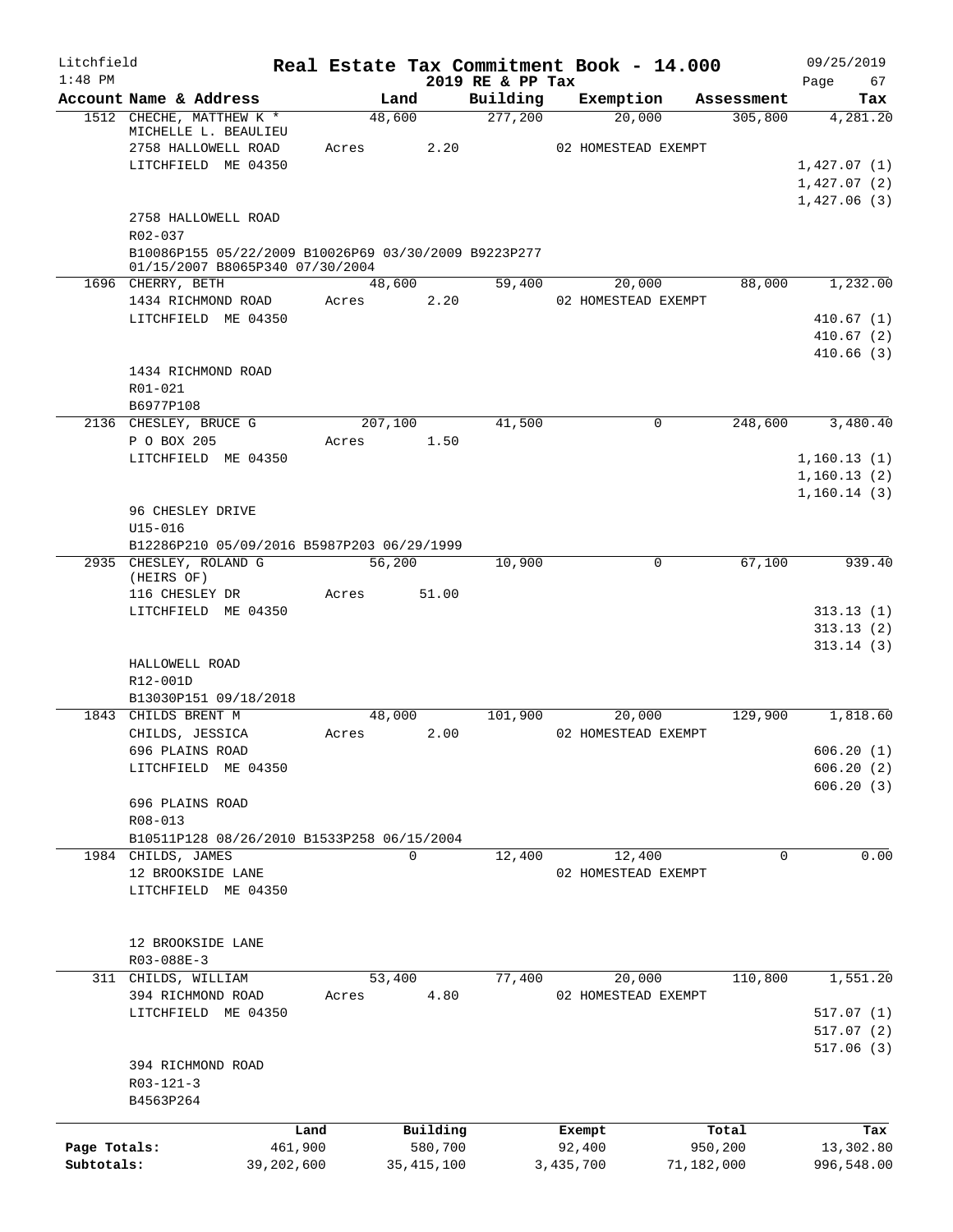| Litchfield |                                                                  |            |        |                  | Real Estate Tax Commitment Book - 14.000 |            | 09/25/2019               |
|------------|------------------------------------------------------------------|------------|--------|------------------|------------------------------------------|------------|--------------------------|
| $1:48$ PM  |                                                                  |            |        | 2019 RE & PP Tax |                                          |            | Page<br>68               |
|            | Account Name & Address                                           | Land       |        | Building         | Exemption                                | Assessment | Tax                      |
|            | 1057 CHISHOLM, NATHAN ROBERT<br>CHISHOLM, SARA ANN               | 53,400     | 3.80   | 135,000          | $\Omega$                                 | 188,400    | 2,637.60                 |
|            | 686 RICHMOND ROAD                                                | Acres      |        |                  |                                          |            | 879.20(1)                |
|            | LITCHFIELD ME                                                    |            |        |                  |                                          |            | 879.20 (2)               |
|            | 04350-3946                                                       |            |        |                  |                                          |            |                          |
|            |                                                                  |            |        |                  |                                          |            | 879.20(3)                |
|            | 686 RICHMOND ROAD                                                |            |        |                  |                                          |            |                          |
|            | R02-045A                                                         |            |        |                  |                                          |            |                          |
|            | B11492P19 08/23/2013 B8570P216 08/25/2005 B7776P85<br>12/15/2003 |            |        |                  |                                          |            |                          |
|            | 2122 CHRISTIAN, GARY A.                                          |            | 51,000 | 88,900           | 20,000                                   | 119,900    | 1,678.60                 |
|            | 76 NECK ROAD                                                     | Acres      | 3.00   |                  | 02 HOMESTEAD EXEMPT                      |            |                          |
|            | LITCHFIELD ME 04350                                              |            |        |                  |                                          |            | 559.53(1)                |
|            |                                                                  |            |        |                  |                                          |            | 559.53(2)                |
|            |                                                                  |            |        |                  |                                          |            | 559.54(3)                |
|            | 76 NECK ROAD                                                     |            |        |                  |                                          |            |                          |
|            | R14-011D                                                         |            |        |                  |                                          |            |                          |
|            | B11936P304 03/20/2015 B7179P73 12/04/2002                        |            |        |                  |                                          |            |                          |
|            | 2212 CHRISTMAN, PAUL M. &<br>JANA H.                             | 54,200     |        | 126,500          | 20,000                                   | 160,700    | 2, 249.80                |
|            | 2005 HALLOWELL ROAD                                              | Acres      | 37.03  |                  | 02 HOMESTEAD EXEMPT                      |            |                          |
|            | LITHCFIELD ME 04350                                              |            |        |                  |                                          |            | 749.93 (1)               |
|            |                                                                  |            |        |                  |                                          |            | 749.93 (2)               |
|            |                                                                  |            |        |                  |                                          |            | 749.94 (3)               |
|            | 2005 HALLOWELL ROAD                                              |            |        |                  |                                          |            |                          |
|            | R11-029A                                                         |            |        |                  |                                          |            |                          |
|            | B6605P151 08/21/2001                                             |            |        |                  |                                          |            |                          |
|            | 313 CHRISTOPH, IMMO H<br>TRUSTEE                                 | 120,900    |        | 78,600           | $\mathbf 0$                              | 199,500    | 2,793.00                 |
|            | CHRISTOPH ANNE B                                                 | Acres      | 0.21   |                  |                                          |            |                          |
|            | TRUSTEE                                                          |            |        |                  |                                          |            |                          |
|            | 255 MEADOW ROAD                                                  |            |        |                  |                                          |            | 931.00 (1)<br>931.00 (2) |
|            | NEW BOSTON NH 03070                                              |            |        |                  |                                          |            | 931.00(3)                |
|            | 50 TUCKER DRIVE                                                  |            |        |                  |                                          |            |                          |
|            | $U15 - 009$                                                      |            |        |                  |                                          |            |                          |
|            | B10670P58 02/16/2011 B9650P18 02/27/2008 B8668P22                |            |        |                  |                                          |            |                          |
|            | 10/31/2005 B5410P6 01/25/1997                                    |            |        |                  |                                          |            |                          |
|            | 317 CHRISTOPOULOS, WILLIAM 55,800<br>& DOROTHY                   |            |        | 158,700          | 20,000                                   | 194,500    | 2,723.00                 |
|            | CHRISTOPOULOS, LINDA Acres 0.40                                  |            |        |                  | 02 HOMESTEAD EXEMPT                      |            |                          |
|            | 17 EASY STREET                                                   |            |        |                  |                                          |            | 907.67(1)                |
|            | LITCHFIELD ME 04350                                              |            |        |                  |                                          |            | 907.67(2)                |
|            |                                                                  |            |        |                  |                                          |            | 907.66(3)                |
|            | 17 EASY STREET                                                   |            |        |                  |                                          |            |                          |
|            | $U10 - 016$                                                      |            |        |                  |                                          |            |                          |
|            | B6423P45 03/02/2001 B3738P154                                    |            |        |                  |                                          |            |                          |
|            | 1711 CLANNON, LAMARR & DAVID                                     |            | 56,100 | 111,700          | 20,000                                   | 147,800    | 2,069.20                 |
|            | 929 PLAINS ROAD                                                  | Acres 4.70 |        |                  | 02 HOMESTEAD EXEMPT                      |            |                          |
|            | LITCHFIELD ME 04350                                              |            |        |                  |                                          |            | 689.73 (1)               |
|            |                                                                  |            |        |                  |                                          |            | 689.73 (2)<br>689.74 (3) |
|            | 929 PLAINS ROAD                                                  |            |        |                  |                                          |            |                          |
|            | $U04 - 007$                                                      |            |        |                  |                                          |            |                          |
|            | B10035P314 04/08/2009 B4101P137 07/26/2004                       |            |        |                  |                                          |            |                          |
|            |                                                                  |            |        |                  |                                          |            |                          |

|              | Land       | Building     | Exempt    | Total      | Tax          |
|--------------|------------|--------------|-----------|------------|--------------|
| Page Totals: | 391,400    | 699,400      | 80,000    | 1,010,800  | 14,151.20    |
| Subtotals:   | 39,594,000 | 36, 114, 500 | 3,515,700 | 72,192,800 | 1,010,699.20 |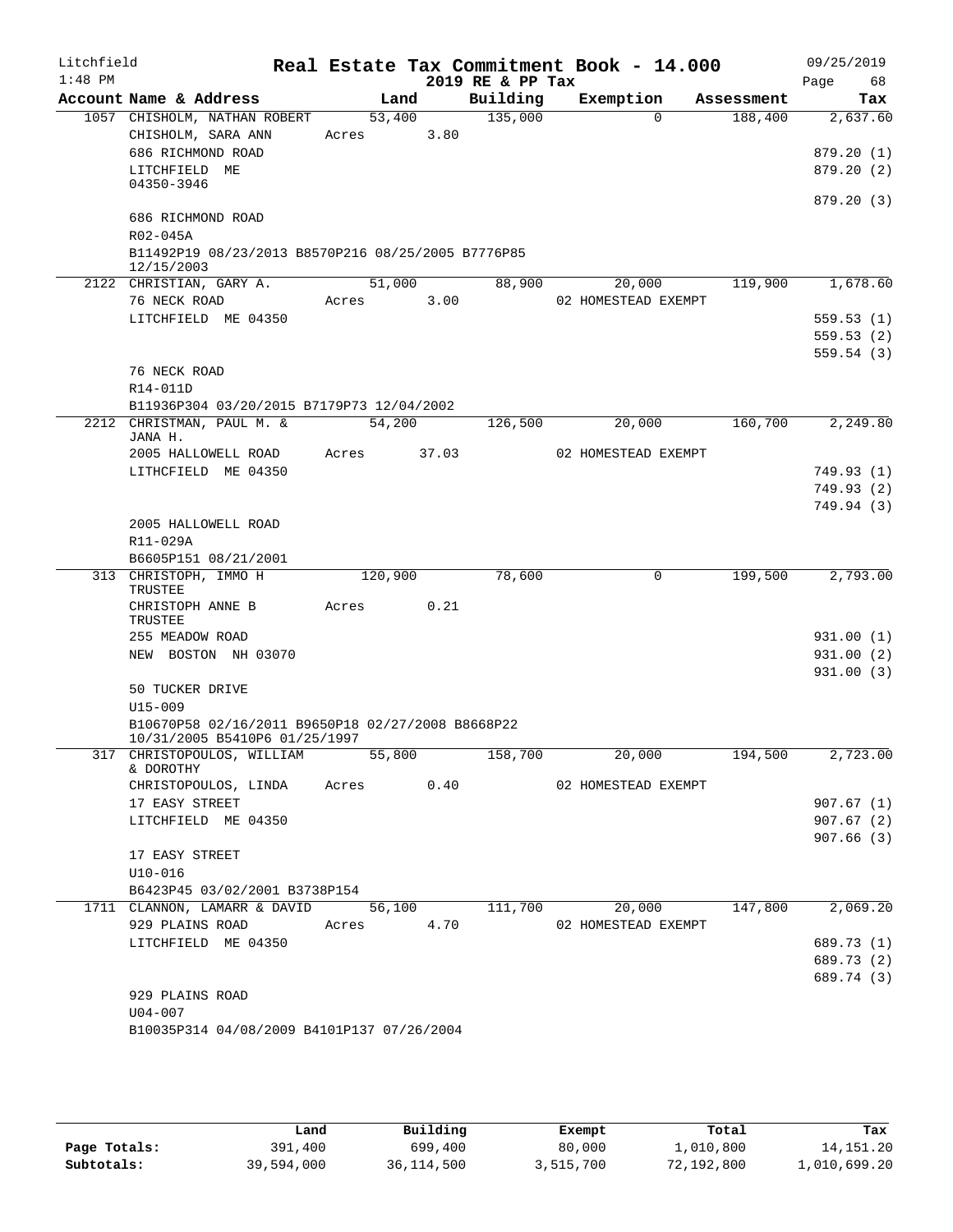| $1:48$ PM<br>2019 RE & PP Tax<br>69<br>Page<br>Account Name & Address<br>Land<br>Building<br>Exemption<br>Assessment<br>Tax<br>230,900<br>57,000<br>20,000<br>267,900<br>3,750.60<br>321 CLARK, ANDREW<br>5.00<br>128 NECK ROAD<br>02 HOMESTEAD EXEMPT<br>Acres<br>LITCHFIELD ME 04350<br>1, 250.20(1)<br>1, 250.20(2)<br>1, 250.20(3)<br>128 NECK ROAD<br>R14-012<br>B12464P62 11/10/2016 B2730P119<br>36,000<br>123,600<br>1,730.40<br>323 CLARK, FRANK L LIVING<br>107,600<br>20,000<br>TRUST<br>0.22<br>CLARK FRANK<br>Acres<br>02 HOMESTEAD EXEMPT<br>L/CAMPBELLTON TRUSTEES<br>576.80(1)<br>27 MAPLE DR<br>LITCHFIELD ME 04350<br>576.80(2)<br>576.80(3)<br>27 MAPLE DRIVE<br>$U23 - 018$<br>B5724P109<br>178,700<br>2839 CLARK, LEIGH ANN<br>60,300<br>239,000<br>3,346.00<br>$\mathbf 0$<br>CLARK, CHRISTOPHER D.<br>6.46<br>Acres<br>P.O. BOX 279<br>1, 115.33(1)<br>Litchfield ME 04350<br>1, 115.33(2)<br>1, 115.34(3)<br>29 ROSSER DRIVE<br>R12-003B<br>B11523P151 09/25/2013<br>846 CLARK, LYNN M.<br>122,500<br>238,500<br>3,339.00<br>116,000<br>0<br>2.90<br>CLARK, VAUGHN G.<br>Acres<br>28 WASHINGTON LANE<br>1, 113.00(1)<br>LITCHFIELD ME 04350<br>1, 113.00(2)<br>1, 113.00(3)<br>28 WASHINGTON LANE<br>$U07 - 002$<br>B12367P64 08/01/2016 B12191P346 12/17/2015<br>B11220P289 11/08/2012 B11220P285 11/08/2012<br>B5206P156 08/28/1996<br>2692 CLARKE KENNETH J<br>48,900<br>406,800<br>0<br>455,700<br>6,379.80<br>CLARKE KATHLENE E<br>2.31<br>Acres<br>2,126.60(1)<br>208 RICHMOND ROAD<br>2,126.60(2)<br>LITCHFIELD ME 04350<br>2,126.60(3)<br>208 RICHMOND ROAD<br>R03-095B<br>B9419P73 07/11/2007<br>79,500<br>92,600<br>20,000<br>152,100<br>2,129.40<br>1657 CLARKE, ELISA M.<br>5.00<br>260 PINE TREE ROAD<br>Acres<br>02 HOMESTEAD EXEMPT<br>LITCHFIELD ME 04350<br>709.80(1)<br>709.80(2)<br>709.80(3)<br>260 PINE TREE ROAD<br>R10-034A<br>B6402P109 | Litchfield |  |  |  | Real Estate Tax Commitment Book - 14.000 | 09/25/2019 |
|-----------------------------------------------------------------------------------------------------------------------------------------------------------------------------------------------------------------------------------------------------------------------------------------------------------------------------------------------------------------------------------------------------------------------------------------------------------------------------------------------------------------------------------------------------------------------------------------------------------------------------------------------------------------------------------------------------------------------------------------------------------------------------------------------------------------------------------------------------------------------------------------------------------------------------------------------------------------------------------------------------------------------------------------------------------------------------------------------------------------------------------------------------------------------------------------------------------------------------------------------------------------------------------------------------------------------------------------------------------------------------------------------------------------------------------------------------------------------------------------------------------------------------------------------------------------------------------------------------------------------------------------------------------------------------------------------------------------------------------------------------------------------------------------------------------------------------------------------------------------------------------------|------------|--|--|--|------------------------------------------|------------|
|                                                                                                                                                                                                                                                                                                                                                                                                                                                                                                                                                                                                                                                                                                                                                                                                                                                                                                                                                                                                                                                                                                                                                                                                                                                                                                                                                                                                                                                                                                                                                                                                                                                                                                                                                                                                                                                                                         |            |  |  |  |                                          |            |
|                                                                                                                                                                                                                                                                                                                                                                                                                                                                                                                                                                                                                                                                                                                                                                                                                                                                                                                                                                                                                                                                                                                                                                                                                                                                                                                                                                                                                                                                                                                                                                                                                                                                                                                                                                                                                                                                                         |            |  |  |  |                                          |            |
|                                                                                                                                                                                                                                                                                                                                                                                                                                                                                                                                                                                                                                                                                                                                                                                                                                                                                                                                                                                                                                                                                                                                                                                                                                                                                                                                                                                                                                                                                                                                                                                                                                                                                                                                                                                                                                                                                         |            |  |  |  |                                          |            |
|                                                                                                                                                                                                                                                                                                                                                                                                                                                                                                                                                                                                                                                                                                                                                                                                                                                                                                                                                                                                                                                                                                                                                                                                                                                                                                                                                                                                                                                                                                                                                                                                                                                                                                                                                                                                                                                                                         |            |  |  |  |                                          |            |
|                                                                                                                                                                                                                                                                                                                                                                                                                                                                                                                                                                                                                                                                                                                                                                                                                                                                                                                                                                                                                                                                                                                                                                                                                                                                                                                                                                                                                                                                                                                                                                                                                                                                                                                                                                                                                                                                                         |            |  |  |  |                                          |            |
|                                                                                                                                                                                                                                                                                                                                                                                                                                                                                                                                                                                                                                                                                                                                                                                                                                                                                                                                                                                                                                                                                                                                                                                                                                                                                                                                                                                                                                                                                                                                                                                                                                                                                                                                                                                                                                                                                         |            |  |  |  |                                          |            |
|                                                                                                                                                                                                                                                                                                                                                                                                                                                                                                                                                                                                                                                                                                                                                                                                                                                                                                                                                                                                                                                                                                                                                                                                                                                                                                                                                                                                                                                                                                                                                                                                                                                                                                                                                                                                                                                                                         |            |  |  |  |                                          |            |
|                                                                                                                                                                                                                                                                                                                                                                                                                                                                                                                                                                                                                                                                                                                                                                                                                                                                                                                                                                                                                                                                                                                                                                                                                                                                                                                                                                                                                                                                                                                                                                                                                                                                                                                                                                                                                                                                                         |            |  |  |  |                                          |            |
|                                                                                                                                                                                                                                                                                                                                                                                                                                                                                                                                                                                                                                                                                                                                                                                                                                                                                                                                                                                                                                                                                                                                                                                                                                                                                                                                                                                                                                                                                                                                                                                                                                                                                                                                                                                                                                                                                         |            |  |  |  |                                          |            |
|                                                                                                                                                                                                                                                                                                                                                                                                                                                                                                                                                                                                                                                                                                                                                                                                                                                                                                                                                                                                                                                                                                                                                                                                                                                                                                                                                                                                                                                                                                                                                                                                                                                                                                                                                                                                                                                                                         |            |  |  |  |                                          |            |
|                                                                                                                                                                                                                                                                                                                                                                                                                                                                                                                                                                                                                                                                                                                                                                                                                                                                                                                                                                                                                                                                                                                                                                                                                                                                                                                                                                                                                                                                                                                                                                                                                                                                                                                                                                                                                                                                                         |            |  |  |  |                                          |            |
|                                                                                                                                                                                                                                                                                                                                                                                                                                                                                                                                                                                                                                                                                                                                                                                                                                                                                                                                                                                                                                                                                                                                                                                                                                                                                                                                                                                                                                                                                                                                                                                                                                                                                                                                                                                                                                                                                         |            |  |  |  |                                          |            |
|                                                                                                                                                                                                                                                                                                                                                                                                                                                                                                                                                                                                                                                                                                                                                                                                                                                                                                                                                                                                                                                                                                                                                                                                                                                                                                                                                                                                                                                                                                                                                                                                                                                                                                                                                                                                                                                                                         |            |  |  |  |                                          |            |
|                                                                                                                                                                                                                                                                                                                                                                                                                                                                                                                                                                                                                                                                                                                                                                                                                                                                                                                                                                                                                                                                                                                                                                                                                                                                                                                                                                                                                                                                                                                                                                                                                                                                                                                                                                                                                                                                                         |            |  |  |  |                                          |            |
|                                                                                                                                                                                                                                                                                                                                                                                                                                                                                                                                                                                                                                                                                                                                                                                                                                                                                                                                                                                                                                                                                                                                                                                                                                                                                                                                                                                                                                                                                                                                                                                                                                                                                                                                                                                                                                                                                         |            |  |  |  |                                          |            |
|                                                                                                                                                                                                                                                                                                                                                                                                                                                                                                                                                                                                                                                                                                                                                                                                                                                                                                                                                                                                                                                                                                                                                                                                                                                                                                                                                                                                                                                                                                                                                                                                                                                                                                                                                                                                                                                                                         |            |  |  |  |                                          |            |
|                                                                                                                                                                                                                                                                                                                                                                                                                                                                                                                                                                                                                                                                                                                                                                                                                                                                                                                                                                                                                                                                                                                                                                                                                                                                                                                                                                                                                                                                                                                                                                                                                                                                                                                                                                                                                                                                                         |            |  |  |  |                                          |            |
|                                                                                                                                                                                                                                                                                                                                                                                                                                                                                                                                                                                                                                                                                                                                                                                                                                                                                                                                                                                                                                                                                                                                                                                                                                                                                                                                                                                                                                                                                                                                                                                                                                                                                                                                                                                                                                                                                         |            |  |  |  |                                          |            |
|                                                                                                                                                                                                                                                                                                                                                                                                                                                                                                                                                                                                                                                                                                                                                                                                                                                                                                                                                                                                                                                                                                                                                                                                                                                                                                                                                                                                                                                                                                                                                                                                                                                                                                                                                                                                                                                                                         |            |  |  |  |                                          |            |
|                                                                                                                                                                                                                                                                                                                                                                                                                                                                                                                                                                                                                                                                                                                                                                                                                                                                                                                                                                                                                                                                                                                                                                                                                                                                                                                                                                                                                                                                                                                                                                                                                                                                                                                                                                                                                                                                                         |            |  |  |  |                                          |            |
|                                                                                                                                                                                                                                                                                                                                                                                                                                                                                                                                                                                                                                                                                                                                                                                                                                                                                                                                                                                                                                                                                                                                                                                                                                                                                                                                                                                                                                                                                                                                                                                                                                                                                                                                                                                                                                                                                         |            |  |  |  |                                          |            |
|                                                                                                                                                                                                                                                                                                                                                                                                                                                                                                                                                                                                                                                                                                                                                                                                                                                                                                                                                                                                                                                                                                                                                                                                                                                                                                                                                                                                                                                                                                                                                                                                                                                                                                                                                                                                                                                                                         |            |  |  |  |                                          |            |
|                                                                                                                                                                                                                                                                                                                                                                                                                                                                                                                                                                                                                                                                                                                                                                                                                                                                                                                                                                                                                                                                                                                                                                                                                                                                                                                                                                                                                                                                                                                                                                                                                                                                                                                                                                                                                                                                                         |            |  |  |  |                                          |            |
|                                                                                                                                                                                                                                                                                                                                                                                                                                                                                                                                                                                                                                                                                                                                                                                                                                                                                                                                                                                                                                                                                                                                                                                                                                                                                                                                                                                                                                                                                                                                                                                                                                                                                                                                                                                                                                                                                         |            |  |  |  |                                          |            |
|                                                                                                                                                                                                                                                                                                                                                                                                                                                                                                                                                                                                                                                                                                                                                                                                                                                                                                                                                                                                                                                                                                                                                                                                                                                                                                                                                                                                                                                                                                                                                                                                                                                                                                                                                                                                                                                                                         |            |  |  |  |                                          |            |
|                                                                                                                                                                                                                                                                                                                                                                                                                                                                                                                                                                                                                                                                                                                                                                                                                                                                                                                                                                                                                                                                                                                                                                                                                                                                                                                                                                                                                                                                                                                                                                                                                                                                                                                                                                                                                                                                                         |            |  |  |  |                                          |            |
|                                                                                                                                                                                                                                                                                                                                                                                                                                                                                                                                                                                                                                                                                                                                                                                                                                                                                                                                                                                                                                                                                                                                                                                                                                                                                                                                                                                                                                                                                                                                                                                                                                                                                                                                                                                                                                                                                         |            |  |  |  |                                          |            |
|                                                                                                                                                                                                                                                                                                                                                                                                                                                                                                                                                                                                                                                                                                                                                                                                                                                                                                                                                                                                                                                                                                                                                                                                                                                                                                                                                                                                                                                                                                                                                                                                                                                                                                                                                                                                                                                                                         |            |  |  |  |                                          |            |
|                                                                                                                                                                                                                                                                                                                                                                                                                                                                                                                                                                                                                                                                                                                                                                                                                                                                                                                                                                                                                                                                                                                                                                                                                                                                                                                                                                                                                                                                                                                                                                                                                                                                                                                                                                                                                                                                                         |            |  |  |  |                                          |            |
|                                                                                                                                                                                                                                                                                                                                                                                                                                                                                                                                                                                                                                                                                                                                                                                                                                                                                                                                                                                                                                                                                                                                                                                                                                                                                                                                                                                                                                                                                                                                                                                                                                                                                                                                                                                                                                                                                         |            |  |  |  |                                          |            |
|                                                                                                                                                                                                                                                                                                                                                                                                                                                                                                                                                                                                                                                                                                                                                                                                                                                                                                                                                                                                                                                                                                                                                                                                                                                                                                                                                                                                                                                                                                                                                                                                                                                                                                                                                                                                                                                                                         |            |  |  |  |                                          |            |
|                                                                                                                                                                                                                                                                                                                                                                                                                                                                                                                                                                                                                                                                                                                                                                                                                                                                                                                                                                                                                                                                                                                                                                                                                                                                                                                                                                                                                                                                                                                                                                                                                                                                                                                                                                                                                                                                                         |            |  |  |  |                                          |            |
|                                                                                                                                                                                                                                                                                                                                                                                                                                                                                                                                                                                                                                                                                                                                                                                                                                                                                                                                                                                                                                                                                                                                                                                                                                                                                                                                                                                                                                                                                                                                                                                                                                                                                                                                                                                                                                                                                         |            |  |  |  |                                          |            |
|                                                                                                                                                                                                                                                                                                                                                                                                                                                                                                                                                                                                                                                                                                                                                                                                                                                                                                                                                                                                                                                                                                                                                                                                                                                                                                                                                                                                                                                                                                                                                                                                                                                                                                                                                                                                                                                                                         |            |  |  |  |                                          |            |
|                                                                                                                                                                                                                                                                                                                                                                                                                                                                                                                                                                                                                                                                                                                                                                                                                                                                                                                                                                                                                                                                                                                                                                                                                                                                                                                                                                                                                                                                                                                                                                                                                                                                                                                                                                                                                                                                                         |            |  |  |  |                                          |            |
|                                                                                                                                                                                                                                                                                                                                                                                                                                                                                                                                                                                                                                                                                                                                                                                                                                                                                                                                                                                                                                                                                                                                                                                                                                                                                                                                                                                                                                                                                                                                                                                                                                                                                                                                                                                                                                                                                         |            |  |  |  |                                          |            |
|                                                                                                                                                                                                                                                                                                                                                                                                                                                                                                                                                                                                                                                                                                                                                                                                                                                                                                                                                                                                                                                                                                                                                                                                                                                                                                                                                                                                                                                                                                                                                                                                                                                                                                                                                                                                                                                                                         |            |  |  |  |                                          |            |
|                                                                                                                                                                                                                                                                                                                                                                                                                                                                                                                                                                                                                                                                                                                                                                                                                                                                                                                                                                                                                                                                                                                                                                                                                                                                                                                                                                                                                                                                                                                                                                                                                                                                                                                                                                                                                                                                                         |            |  |  |  |                                          |            |
|                                                                                                                                                                                                                                                                                                                                                                                                                                                                                                                                                                                                                                                                                                                                                                                                                                                                                                                                                                                                                                                                                                                                                                                                                                                                                                                                                                                                                                                                                                                                                                                                                                                                                                                                                                                                                                                                                         |            |  |  |  |                                          |            |
|                                                                                                                                                                                                                                                                                                                                                                                                                                                                                                                                                                                                                                                                                                                                                                                                                                                                                                                                                                                                                                                                                                                                                                                                                                                                                                                                                                                                                                                                                                                                                                                                                                                                                                                                                                                                                                                                                         |            |  |  |  |                                          |            |
|                                                                                                                                                                                                                                                                                                                                                                                                                                                                                                                                                                                                                                                                                                                                                                                                                                                                                                                                                                                                                                                                                                                                                                                                                                                                                                                                                                                                                                                                                                                                                                                                                                                                                                                                                                                                                                                                                         |            |  |  |  |                                          |            |
|                                                                                                                                                                                                                                                                                                                                                                                                                                                                                                                                                                                                                                                                                                                                                                                                                                                                                                                                                                                                                                                                                                                                                                                                                                                                                                                                                                                                                                                                                                                                                                                                                                                                                                                                                                                                                                                                                         |            |  |  |  |                                          |            |
|                                                                                                                                                                                                                                                                                                                                                                                                                                                                                                                                                                                                                                                                                                                                                                                                                                                                                                                                                                                                                                                                                                                                                                                                                                                                                                                                                                                                                                                                                                                                                                                                                                                                                                                                                                                                                                                                                         |            |  |  |  |                                          |            |
|                                                                                                                                                                                                                                                                                                                                                                                                                                                                                                                                                                                                                                                                                                                                                                                                                                                                                                                                                                                                                                                                                                                                                                                                                                                                                                                                                                                                                                                                                                                                                                                                                                                                                                                                                                                                                                                                                         |            |  |  |  |                                          |            |
|                                                                                                                                                                                                                                                                                                                                                                                                                                                                                                                                                                                                                                                                                                                                                                                                                                                                                                                                                                                                                                                                                                                                                                                                                                                                                                                                                                                                                                                                                                                                                                                                                                                                                                                                                                                                                                                                                         |            |  |  |  |                                          |            |
|                                                                                                                                                                                                                                                                                                                                                                                                                                                                                                                                                                                                                                                                                                                                                                                                                                                                                                                                                                                                                                                                                                                                                                                                                                                                                                                                                                                                                                                                                                                                                                                                                                                                                                                                                                                                                                                                                         |            |  |  |  |                                          |            |
|                                                                                                                                                                                                                                                                                                                                                                                                                                                                                                                                                                                                                                                                                                                                                                                                                                                                                                                                                                                                                                                                                                                                                                                                                                                                                                                                                                                                                                                                                                                                                                                                                                                                                                                                                                                                                                                                                         |            |  |  |  |                                          |            |
|                                                                                                                                                                                                                                                                                                                                                                                                                                                                                                                                                                                                                                                                                                                                                                                                                                                                                                                                                                                                                                                                                                                                                                                                                                                                                                                                                                                                                                                                                                                                                                                                                                                                                                                                                                                                                                                                                         |            |  |  |  |                                          |            |
|                                                                                                                                                                                                                                                                                                                                                                                                                                                                                                                                                                                                                                                                                                                                                                                                                                                                                                                                                                                                                                                                                                                                                                                                                                                                                                                                                                                                                                                                                                                                                                                                                                                                                                                                                                                                                                                                                         |            |  |  |  |                                          |            |
|                                                                                                                                                                                                                                                                                                                                                                                                                                                                                                                                                                                                                                                                                                                                                                                                                                                                                                                                                                                                                                                                                                                                                                                                                                                                                                                                                                                                                                                                                                                                                                                                                                                                                                                                                                                                                                                                                         |            |  |  |  |                                          |            |
|                                                                                                                                                                                                                                                                                                                                                                                                                                                                                                                                                                                                                                                                                                                                                                                                                                                                                                                                                                                                                                                                                                                                                                                                                                                                                                                                                                                                                                                                                                                                                                                                                                                                                                                                                                                                                                                                                         |            |  |  |  |                                          |            |

|              | Land       | Building   | Exempt    | Total      | Tax          |
|--------------|------------|------------|-----------|------------|--------------|
| Page Totals: | 469,300    | 1,067,500  | 60,000    | 1,476,800  | 20,675.20    |
| Subtotals:   | 40,063,300 | 37,182,000 | 3,575,700 | 73,669,600 | 1,031,374.40 |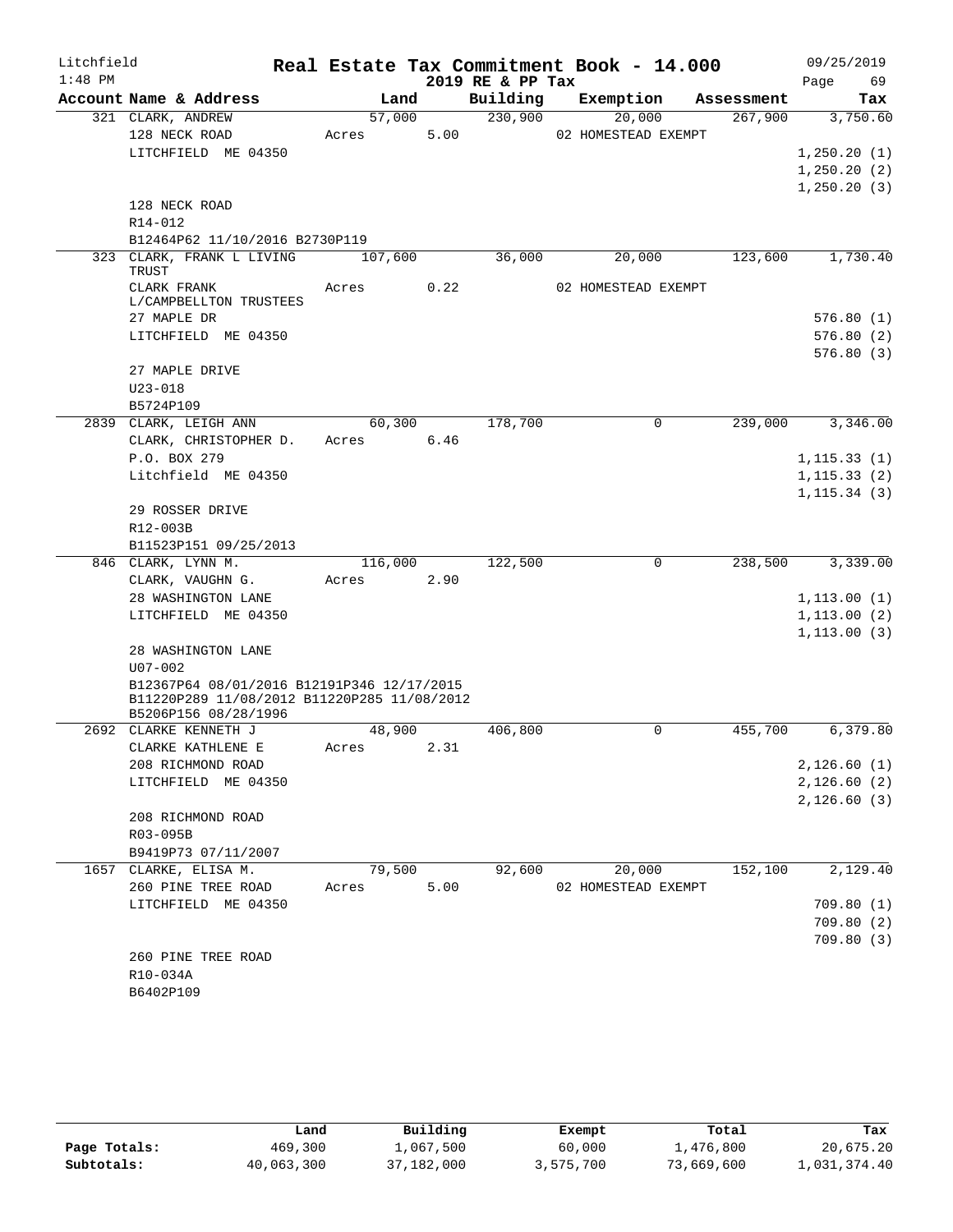| Litchfield   |                                                      |            |             |                              |             | Real Estate Tax Commitment Book - 14.000 |            | 09/25/2019        |
|--------------|------------------------------------------------------|------------|-------------|------------------------------|-------------|------------------------------------------|------------|-------------------|
| $1:48$ PM    | Account Name & Address                               |            | Land        | 2019 RE & PP Tax<br>Building |             | Exemption                                | Assessment | 70<br>Page<br>Tax |
|              | 326 CLARY, THOMAS                                    |            | 45,300      | 130, 300                     |             | 20,000                                   | 155,600    | 2,178.40          |
|              | 22 PLAINS ROAD                                       | Acres      | 1.10        |                              |             | 02 HOMESTEAD EXEMPT                      |            |                   |
|              | LITCHFIELD ME 04350                                  |            |             |                              |             |                                          |            | 726.13(1)         |
|              |                                                      |            |             |                              |             |                                          |            | 726.13(2)         |
|              |                                                      |            |             |                              |             |                                          |            |                   |
|              |                                                      |            |             |                              |             |                                          |            | 726.14(3)         |
|              | 22 PLAINS ROAD                                       |            |             |                              |             |                                          |            |                   |
|              | $R06 - 050$                                          |            |             |                              |             |                                          |            |                   |
|              | B1544P440                                            |            |             |                              |             |                                          |            |                   |
|              | 1104 CLAVETTE, LUKAS                                 |            | 45,300      |                              | $\mathbf 0$ | 0                                        | 45,300     | 634.20            |
|              | CLOUTIER, CRYSTAL                                    | Acres      | 13.00       |                              |             |                                          |            |                   |
|              | 556 SABATTUS STREET                                  |            |             |                              |             |                                          |            | 211.40(1)         |
|              | SABATTUS ME 04280                                    |            |             |                              |             |                                          |            | 211.40(2)         |
|              |                                                      |            |             |                              |             |                                          |            | 211.40(3)         |
|              | 658 STEVENSTOWN ROAD                                 |            |             |                              |             |                                          |            |                   |
|              | $R08 - 009$                                          |            |             |                              |             |                                          |            |                   |
|              | B12731P268 09/25/2017 B4177P274                      |            |             |                              |             |                                          |            |                   |
|              | 1176 CLAY, DIANE M.                                  |            | 134,300     | 122,000                      |             | 20,000                                   | 236,300    | 3,308.20          |
|              | 6 EASY STREET                                        | Acres      | 0.44        |                              |             | 02 HOMESTEAD EXEMPT                      |            |                   |
|              | LITCHFIELD ME 04350                                  |            |             |                              |             |                                          |            | 1, 102.73(1)      |
|              |                                                      |            |             |                              |             |                                          |            | 1, 102.73(2)      |
|              |                                                      |            |             |                              |             |                                          |            | 1, 102.74(3)      |
|              | 6 EASY STREET                                        |            |             |                              |             |                                          |            |                   |
|              | $U10 - 004$                                          |            |             |                              |             |                                          |            |                   |
|              |                                                      |            |             |                              |             |                                          |            |                   |
|              | B5941P344                                            |            |             |                              |             |                                          |            |                   |
|              | 387 CLEMENTS, STEPHEN J.                             |            | 49,500      |                              | $\mathbf 0$ | $\mathbf 0$                              | 49,500     | 693.00            |
|              | CLEMENTS, TERRI D.                                   |            | Acres 20.00 |                              |             |                                          |            |                   |
|              | 60 SETH'S WAY                                        |            |             |                              |             |                                          |            | 231.00(1)         |
|              | WEST GARDINER ME 04345                               |            |             |                              |             |                                          |            | 231.00(2)         |
|              |                                                      |            |             |                              |             |                                          |            | 231.00(3)         |
|              | HALLOWELL ROAD                                       |            |             |                              |             |                                          |            |                   |
|              | R12-008B                                             |            |             |                              |             |                                          |            |                   |
|              | B13116P323 12/21/2018 B13081P221 10/29/2018 B9465P98 |            |             |                              |             |                                          |            |                   |
|              | 08/16/2007 B5284P131 07/18/1996                      |            |             |                              |             |                                          |            |                   |
|              | 102 CLOUTIER LINDA                                   |            | 45,000      | 87,800                       |             | 20,000                                   | 112,800    | 1,579.20          |
|              | 1654 LEWISTON ROAD                                   | Acres      | 1.00        |                              |             | 02 HOMESTEAD EXEMPT                      |            |                   |
|              | LITCHFIELD ME 04350                                  |            |             |                              |             |                                          |            | 526.40(1)         |
|              |                                                      |            |             |                              |             |                                          |            | 526.40(2)         |
|              |                                                      |            |             |                              |             |                                          |            | 526.40(3)         |
|              | 1654 LEWISTON ROAD                                   |            |             |                              |             |                                          |            |                   |
|              | R11-035-3                                            |            |             |                              |             |                                          |            |                   |
|              | B8524P156 08/01/2005 B7472P278 06/20/2003            |            |             |                              |             |                                          |            |                   |
|              | 2536 CLOUTIER, BENJAMIN L                            |            | 48,000      | 71,400                       |             | 20,000                                   | 99,400     | 1,391.60          |
|              | CLOUTIER, LINDA J                                    | Acres      | 2.01        |                              |             | 02 HOMESTEAD EXEMPT                      |            |                   |
|              | 413 LUNTS HILL ROAD                                  |            |             |                              |             |                                          |            | 463.87(1)         |
|              | LITCHFIELD ME 04350                                  |            |             |                              |             |                                          |            | 463.87(2)         |
|              |                                                      |            |             |                              |             |                                          |            | 463.86 (3)        |
|              | 413 LUNTS HILL ROAD                                  |            |             |                              |             |                                          |            |                   |
|              | R09-056-14                                           |            |             |                              |             |                                          |            |                   |
|              | B10587P34 11/18/2010 B9002P236 07/21/2006 B8454P307  |            |             |                              |             |                                          |            |                   |
|              | 05/10/2005                                           |            |             |                              |             |                                          |            |                   |
|              | 329 CLOUTIER, REGINALD                               |            | 21,200      |                              | $\mathbf 0$ | 0                                        | 21,200     | 296.80            |
|              | 631 LOWER STREET                                     | Acres      | 1.80        |                              |             |                                          |            |                   |
|              | TURNER ME 04282                                      |            |             |                              |             |                                          |            | 98.93 (1)         |
|              |                                                      |            |             |                              |             |                                          |            | 98.93 (2)         |
|              |                                                      |            |             |                              |             |                                          |            |                   |
|              |                                                      |            |             |                              |             |                                          |            | 98.94 (3)         |
|              | OFF BUKER ROAD                                       |            |             |                              |             |                                          |            |                   |
|              | R05-053B                                             |            |             |                              |             |                                          |            |                   |
|              | B2185P28                                             |            |             |                              |             |                                          |            |                   |
|              |                                                      | Land       | Building    |                              |             | Exempt                                   | Total      | Tax               |
| Page Totals: |                                                      | 388,600    | 411,500     |                              |             | 80,000                                   | 720,100    | 10,081.40         |
| Subtotals:   |                                                      | 40,451,900 | 37,593,500  |                              | 3,655,700   |                                          | 74,389,700 | 1,041,455.80      |
|              |                                                      |            |             |                              |             |                                          |            |                   |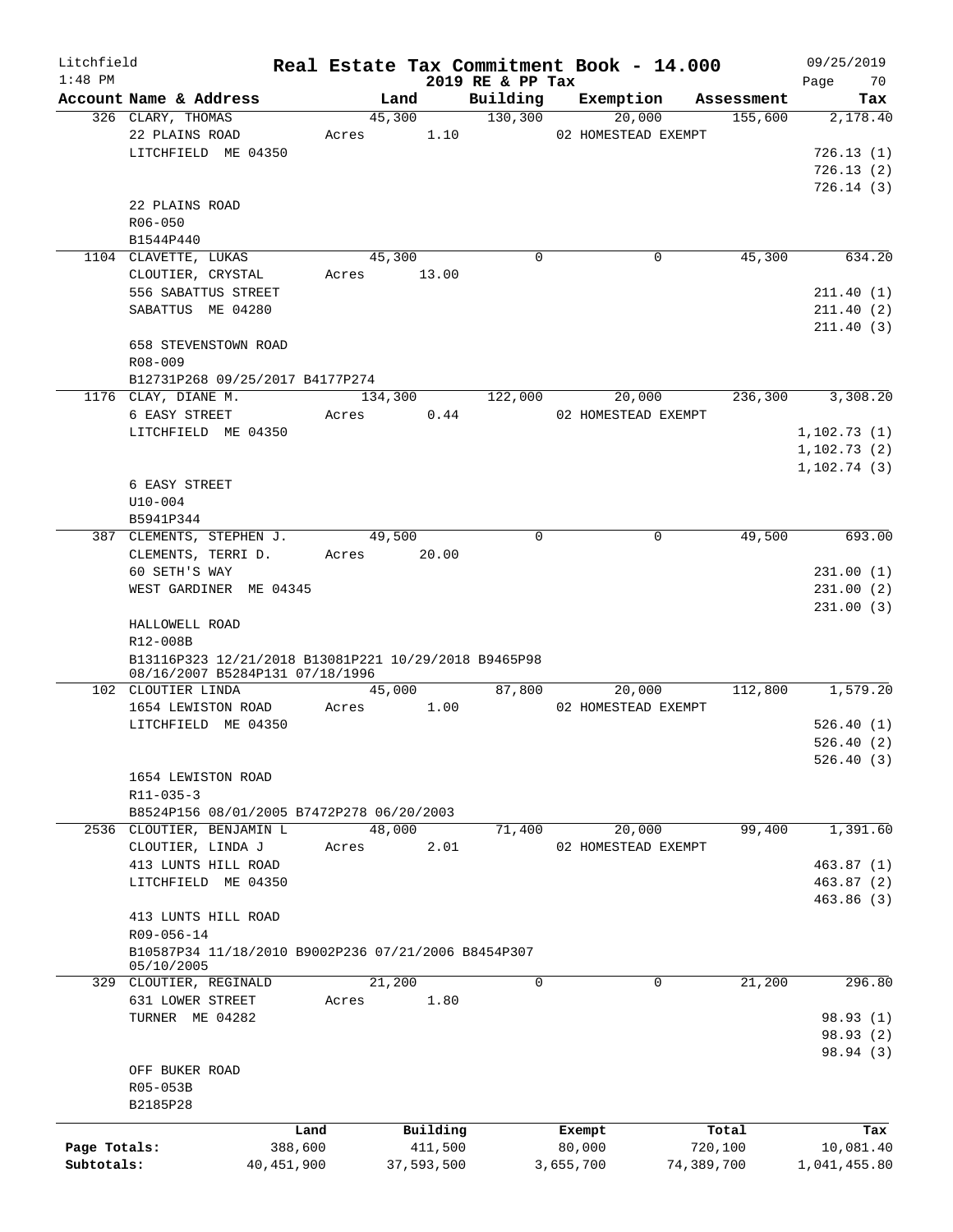| Litchfield   |                                                |            |                |            |                      | Real Estate Tax Commitment Book - 14.000 |                      | 09/25/2019    |
|--------------|------------------------------------------------|------------|----------------|------------|----------------------|------------------------------------------|----------------------|---------------|
| $1:48$ PM    |                                                |            |                |            | 2019 RE & PP Tax     |                                          |                      | Page<br>71    |
|              | Account Name & Address<br>331 COATES, MEREDITH |            | Land<br>16,500 |            | Building<br>$\Omega$ | Exemption<br>$\Omega$                    | Assessment<br>16,500 | Tax<br>231.00 |
|              |                                                |            |                |            |                      |                                          |                      |               |
|              | P.O. BOX 350                                   |            | Acres          | 0.08       |                      |                                          |                      |               |
|              | LITCHFIELD ME 04350                            |            |                |            |                      |                                          |                      | 77.00(1)      |
|              |                                                |            |                |            |                      |                                          |                      | 77.00(2)      |
|              |                                                |            |                |            |                      |                                          |                      | 77.00(3)      |
|              | CHICKADEE DRIVE                                |            |                |            |                      |                                          |                      |               |
|              | U17-022                                        |            |                |            |                      |                                          |                      |               |
|              | B3037P130                                      |            |                |            |                      |                                          |                      |               |
|              | 332 COATES, MEREDITH                           |            | 35,000         |            | 67,200               | 20,000                                   | 82,200               | 1,150.80      |
|              | P O BOX 350                                    |            | Acres          | 0.36       |                      | 02 HOMESTEAD EXEMPT                      |                      |               |
|              | LITCHFIELD ME 04350                            |            |                |            |                      |                                          |                      | 383.60(1)     |
|              |                                                |            |                |            |                      |                                          |                      | 383.60 (2)    |
|              |                                                |            |                |            |                      |                                          |                      | 383.60 (3)    |
|              | 19 CHICKADEE DRIVE                             |            |                |            |                      |                                          |                      |               |
|              | U17-021                                        |            |                |            |                      |                                          |                      |               |
|              | B3037P130                                      |            |                |            |                      |                                          |                      |               |
|              | 2571 CODY CHRISTOPHER J                        |            | 30,700         |            | $\mathbf 0$          | 0                                        | 30,700               | 429.80        |
|              | 19 NORRIS POIINT ROAD                          |            | Acres          | 2.91       |                      |                                          |                      |               |
|              | LITCHFIELD ME 04350                            |            |                |            |                      |                                          |                      | 143.27(1)     |
|              |                                                |            |                |            |                      |                                          |                      |               |
|              |                                                |            |                |            |                      |                                          |                      | 143.27(2)     |
|              |                                                |            |                |            |                      |                                          |                      | 143.26(3)     |
|              | 19 NORRIS POINT ROAD                           |            |                |            |                      |                                          |                      |               |
|              | R14-001-03                                     |            |                |            |                      |                                          |                      |               |
|              | B11914P131 02/17/2015 B8653P295 10/21/2005     |            |                |            |                      |                                          |                      |               |
|              | 2431 CODY CHRISTOPHER J                        |            | 48,800         |            | 143,000              | 20,000                                   | 171,800              | 2,405.20      |
|              | 8 NORRIS POINT ROAD                            |            | Acres          | 2.25       |                      | 02 HOMESTEAD EXEMPT                      |                      |               |
|              | LITCHFIELD ME 04350                            |            |                |            |                      |                                          |                      | 801.73 (1)    |
|              |                                                |            |                |            |                      |                                          |                      | 801.73 (2)    |
|              |                                                |            |                |            |                      |                                          |                      | 801.74 (3)    |
|              | 19 NORRIS POINT ROAD                           |            |                |            |                      |                                          |                      |               |
|              | R14-001-02                                     |            |                |            |                      |                                          |                      |               |
|              | B11914P131 02/18/2015 B8317P216 02/28/2005     |            |                |            |                      |                                          |                      |               |
|              | 2866 CODY, JOSHUA P.                           |            | 62,900         |            | 204,800              | 0                                        | 267,700              | 3,747.80      |
|              | CODY, ERIKA Y.                                 |            |                | 9.90       |                      |                                          |                      |               |
|              |                                                |            | Acres          |            |                      |                                          |                      |               |
|              | 91 NORRIS POINT ROAD                           |            |                |            |                      |                                          |                      | 1,249.27(1)   |
|              | LITCHFIELD ME 04350                            |            |                |            |                      |                                          |                      | 1, 249.27(2)  |
|              |                                                |            |                |            |                      |                                          |                      | 1, 249.26(3)  |
|              | 91 NORRIS POINT ROAD                           |            |                |            |                      |                                          |                      |               |
|              | R14-001-A                                      |            |                |            |                      |                                          |                      |               |
|              | B11914P125 01/17/2015                          |            |                |            |                      |                                          |                      |               |
| 2728         | CODY, RICKEY J                                 |            | 60,100         |            | 165,000              | 20,000                                   | 205,100              | 2,871.40      |
|              | CODY, LISA B                                   |            | Acres          | 6.13       |                      | 02 HOMESTEAD EXEMPT                      |                      |               |
|              | 27 NORRIS POINT ROAD                           |            |                |            |                      |                                          |                      | 957.13 (1)    |
|              | LITCHFIELD ME 04350                            |            |                |            |                      |                                          |                      | 957.13(2)     |
|              |                                                |            |                |            |                      |                                          |                      | 957.14 (3)    |
|              | 27 NORRIS POINT ROAD                           |            |                |            |                      |                                          |                      |               |
|              | R14-001-04                                     |            |                |            |                      |                                          |                      |               |
|              | B11914P128 02/17/2015 B10173P60 08/05/2009     |            |                |            |                      |                                          |                      |               |
|              | B10021P339 03/25/2009                          |            |                |            |                      |                                          |                      |               |
|              | 1060 COFFEY, MICHAEL P &                       |            | 90,900         |            | 13,500               | 0                                        | 104,400              | 1,461.60      |
|              | CELINA M                                       |            |                |            |                      |                                          |                      |               |
|              | 492 LITCHFIELD RD                              |            | Acres          | 0.27       |                      |                                          |                      |               |
|              | BOWDOIN ME 04287                               |            |                |            |                      |                                          |                      | 487.20 (1)    |
|              |                                                |            |                |            |                      |                                          |                      | 487.20 (2)    |
|              |                                                |            |                |            |                      |                                          |                      | 487.20 (3)    |
|              | 89 ROSSER DRIVE                                |            |                |            |                      |                                          |                      |               |
|              |                                                |            |                |            |                      |                                          |                      |               |
|              | U17-016                                        |            |                |            |                      |                                          |                      |               |
|              | B5683P236 07/22/1998                           |            |                |            |                      |                                          |                      |               |
|              |                                                | Land       |                | Building   |                      | Exempt                                   | Total                | Tax           |
| Page Totals: |                                                | 344,900    |                | 593,500    |                      | 60,000                                   | 878,400              | 12,297.60     |
| Subtotals:   |                                                | 40,796,800 |                | 38,187,000 |                      | 3,715,700                                | 75,268,100           | 1,053,753.40  |
|              |                                                |            |                |            |                      |                                          |                      |               |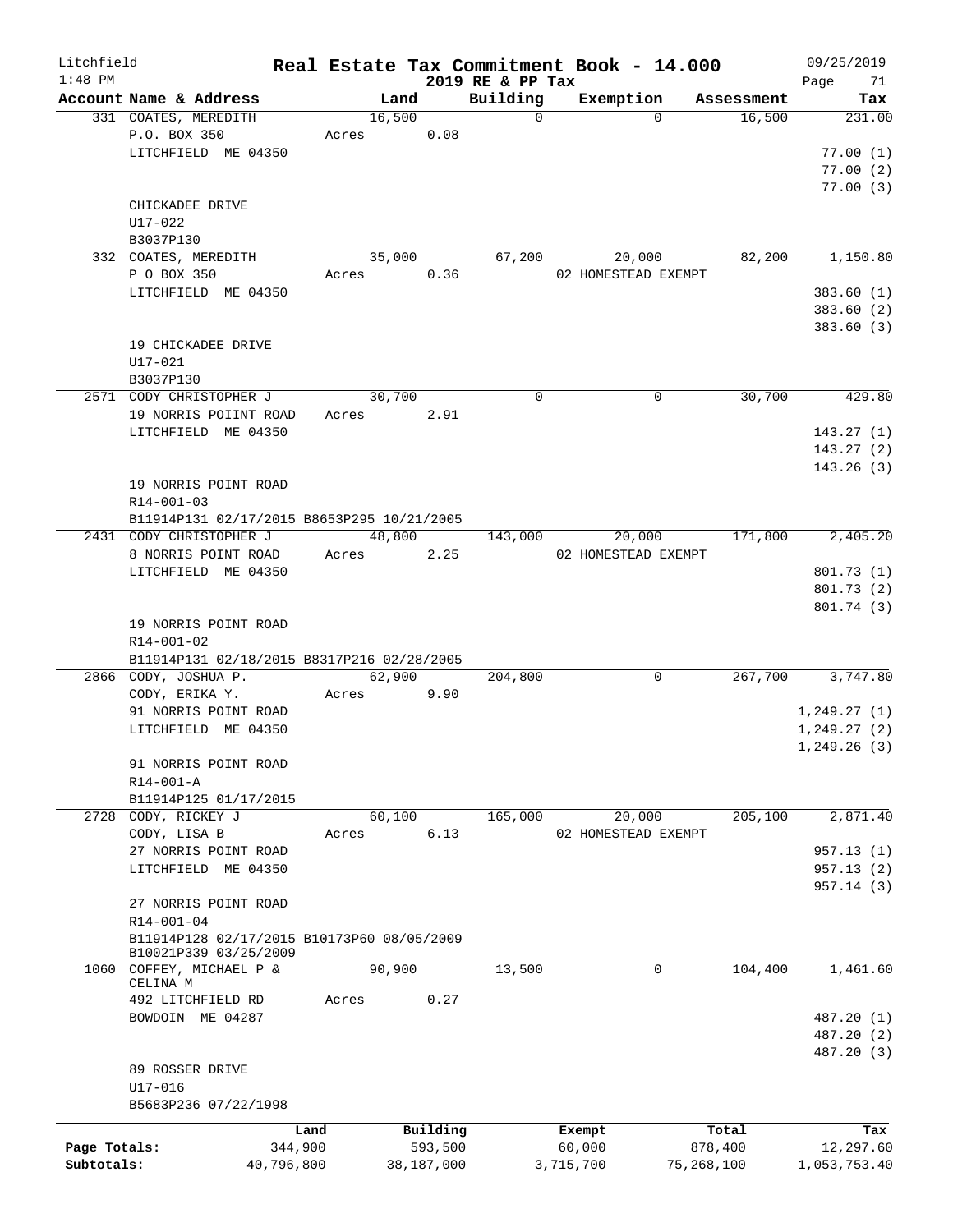| Litchfield<br>$1:48$ PM |                                                                   |            |        |            |                              | Real Estate Tax Commitment Book - 14.000 |            | 09/25/2019                   |
|-------------------------|-------------------------------------------------------------------|------------|--------|------------|------------------------------|------------------------------------------|------------|------------------------------|
|                         | Account Name & Address                                            |            | Land   |            | 2019 RE & PP Tax<br>Building | Exemption                                | Assessment | Page<br>72<br>Tax            |
|                         | 1577 COFFIN, JENNIFER                                             |            | 41,000 |            | $\mathbf 0$                  | $\Omega$                                 | 41,000     | 574.00                       |
|                         | 59 EASY ST<br>FARMINGDALE ME                                      | Acres      |        | 7.29       |                              |                                          |            | 191.33(1)                    |
|                         | 04344-2904                                                        |            |        |            |                              |                                          |            | 191.33(2)                    |
|                         | WOODLAND LANE                                                     |            |        |            |                              |                                          |            | 191.34(3)                    |
|                         | R11-042                                                           |            |        |            |                              |                                          |            |                              |
|                         | B13018P142 09/06/2018 B4435P35 06/07/1993                         |            |        |            |                              |                                          |            |                              |
|                         | 2944 COLBY, JOHN M.                                               |            | 48,200 |            | 156,900                      | 0                                        | 205,100    | 2,871.40                     |
|                         | COLBY, JENNIFER L.                                                |            | Acres  | 2.06       |                              |                                          |            |                              |
|                         | 112 SOUTH ADAMS ROAD                                              |            |        |            |                              |                                          |            | 957.13(1)                    |
|                         | LITCHFIELD ME 04350                                               |            |        |            |                              |                                          |            | 957.13(2)<br>957.14(3)       |
|                         | RICHMOND ROAD                                                     |            |        |            |                              |                                          |            |                              |
|                         | R01-072                                                           |            |        |            |                              |                                          |            |                              |
|                         | B13133P328 01/23/2019 B13052P328 10/05/2018<br>335 COLBY, RONALD  |            |        | 46,200     | 177,400                      | 20,000                                   | 203,600    | 2,850.40                     |
|                         | 435 RICHMOND ROAD                                                 |            | Acres  | 1.40       |                              | 02 HOMESTEAD EXEMPT                      |            |                              |
|                         | LITCHFIELD ME 04350                                               |            |        |            |                              |                                          |            | 950.13(1)                    |
|                         |                                                                   |            |        |            |                              |                                          |            | 950.13(2)                    |
|                         |                                                                   |            |        |            |                              |                                          |            | 950.14(3)                    |
|                         | 435 RICHMOND ROAD                                                 |            |        |            |                              |                                          |            |                              |
|                         | R03-011                                                           |            |        |            |                              |                                          |            |                              |
|                         | B3205P320                                                         |            |        |            |                              |                                          |            |                              |
|                         | 828 COLE, JESSIE                                                  |            | 61,200 |            | 229,500                      | 20,000                                   | 270,700    | 3,789.80                     |
|                         | 47 EASY STREET                                                    | Acres      |        | 0.90       |                              | 02 HOMESTEAD EXEMPT                      |            |                              |
|                         | LITCHFIELD ME 04350                                               |            |        |            |                              |                                          |            | 1, 263.27(1)                 |
|                         |                                                                   |            |        |            |                              |                                          |            | 1, 263.27(2)<br>1, 263.26(3) |
|                         | 47 EASY STREET                                                    |            |        |            |                              |                                          |            |                              |
|                         | $U09 - 034$                                                       |            |        |            |                              |                                          |            |                              |
|                         | B4900P172 05/15/1995                                              |            |        |            |                              |                                          |            |                              |
|                         | 346 COLLINS JR, ARTHUR                                            |            | 68,000 |            | 76,800                       | 20,000                                   | 124,800    | 1,747.20                     |
|                         | COLLINS, DEBORAH                                                  | Acres      |        | 16.95      |                              | 02 HOMESTEAD EXEMPT                      |            |                              |
|                         | 9 PARK AVENUE                                                     |            |        |            |                              |                                          |            | 582.40 (1)                   |
|                         | LITCHFIELD ME 04350                                               |            |        |            |                              |                                          |            | 582.40 (2)                   |
|                         | 9 PARK AVENUE                                                     |            |        |            |                              |                                          |            | 582.40 (3)                   |
|                         | R01-047                                                           |            |        |            |                              |                                          |            |                              |
|                         | B11981P237 05/18/2015 B2710P96                                    |            |        |            |                              |                                          |            |                              |
|                         | 347 COLLINS, JR, ARTHUR C.                                        |            | 42,600 |            | 81,500                       | $\Omega$                                 | 124,100    | 1,737.40                     |
|                         | COLLINS, DEBORAH E.                                               | Acres      |        | 1.20       |                              |                                          |            |                              |
|                         | 9 PARK AVENUE                                                     |            |        |            |                              |                                          |            | 579.13(1)                    |
|                         | LITCHFIELD ME 04350                                               |            |        |            |                              |                                          |            | 579.13(2)                    |
|                         | 55 SOUTH ADAMS ROAD                                               |            |        |            |                              |                                          |            | 579.14(3)                    |
|                         | R01-046                                                           |            |        |            |                              |                                          |            |                              |
|                         | B12604P41 05/02/2017 B4544P237                                    |            |        |            |                              |                                          |            |                              |
|                         | 433 COLLINS, KELSEY                                               |            | 54,600 |            | 135,700                      | 20,000                                   | 170,300    | 2,384.20                     |
|                         | 340 STEVENSTOWN ROAD                                              | Acres      |        | 4.20       |                              | 02 HOMESTEAD EXEMPT                      |            |                              |
|                         | LITCHFIELD ME 04350                                               |            |        |            |                              |                                          |            | 794.73 (1)                   |
|                         |                                                                   |            |        |            |                              |                                          |            | 794.73 (2)<br>794.74 (3)     |
|                         | 340 STEVENSTOWN ROAD                                              |            |        |            |                              |                                          |            |                              |
|                         | R09-078                                                           |            |        |            |                              |                                          |            |                              |
|                         | B12839P73 01/29/2018 B10973P156 02/29/2012 B5622P79<br>05/21/1998 |            |        |            |                              |                                          |            |                              |
|                         |                                                                   | Land       |        | Building   |                              | Exempt                                   | Total      | Tax                          |
| Page Totals:            |                                                                   | 361,800    |        | 857,800    |                              | 80,000                                   | 1,139,600  | 15,954.40                    |
| Subtotals:              |                                                                   | 41,158,600 |        | 39,044,800 |                              | 3,795,700                                | 76,407,700 | 1,069,707.80                 |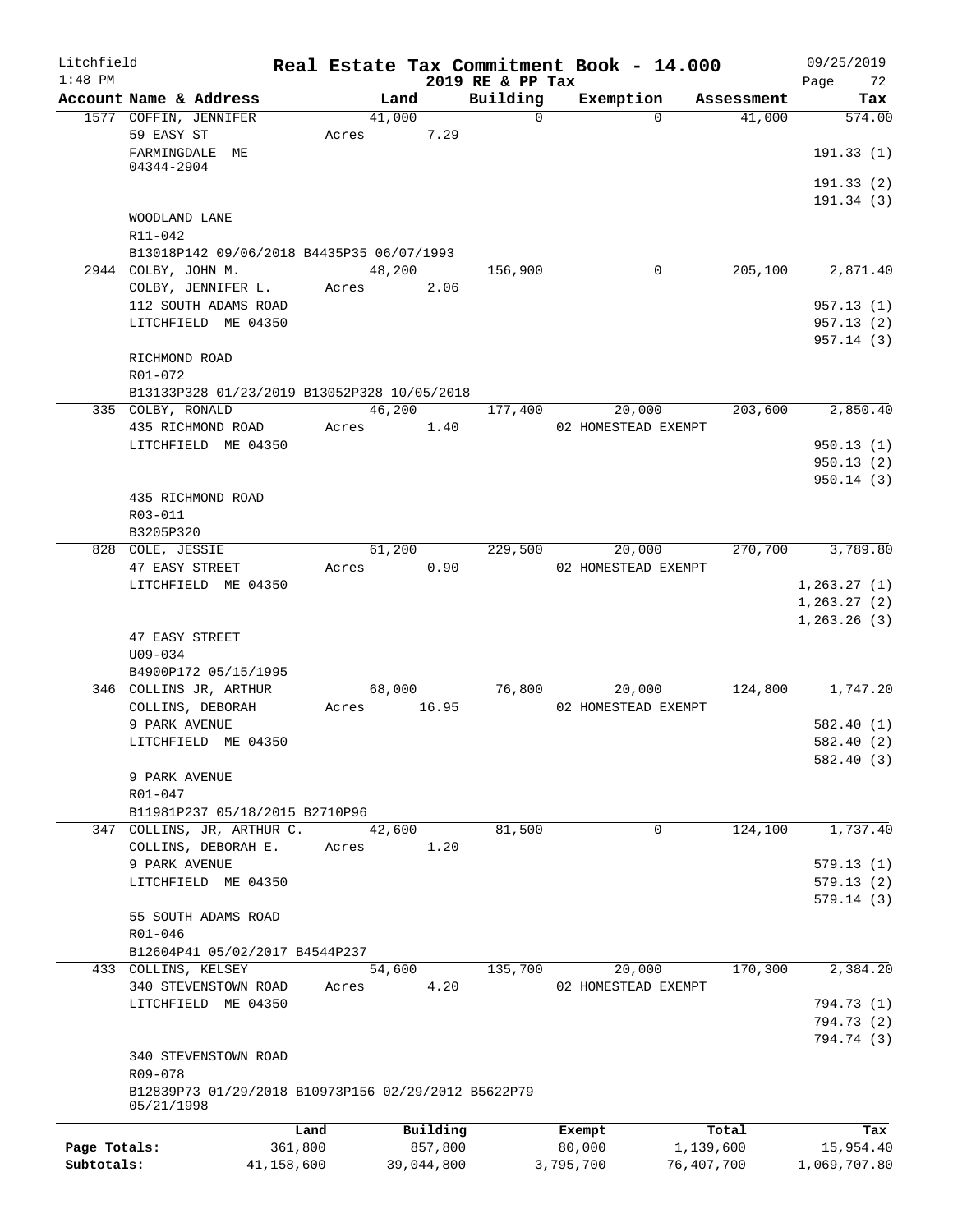| Litchfield<br>$1:48$ PM    |                                                                                                   |                       |       |                       | 2019 RE & PP Tax | Real Estate Tax Commitment Book - 14.000 |                         |                      | 09/25/2019<br>Page<br>73         |
|----------------------------|---------------------------------------------------------------------------------------------------|-----------------------|-------|-----------------------|------------------|------------------------------------------|-------------------------|----------------------|----------------------------------|
|                            | Account Name & Address                                                                            |                       |       | Land                  | Building         | Exemption                                |                         | Assessment           | Tax                              |
|                            | 2917 COLLINSON, DAVYD<br>HARTUNG COLLINSON,<br>JENNIFER<br>178 PLAINS ROAD<br>LITCHFIELD ME 04350 |                       | Acres | 44,500<br>12.00       | $\Omega$         |                                          | $\Omega$                | 44,500               | 623.00<br>207.67(1)<br>207.67(2) |
|                            | PLAINS ROAD<br>R07-006B                                                                           |                       |       |                       |                  |                                          |                         |                      | 207.66(3)                        |
|                            | B13052P86 09/18/2018                                                                              |                       |       |                       |                  |                                          |                         |                      |                                  |
|                            | 991 COLLINSON, JENNIFER<br>FKA JENNIFER HARTUNG                                                   |                       | Acres | 67,500<br>16.00       | 170,200          | 20,000<br>02 HOMESTEAD EXEMPT            |                         | 217,700              | 3,047.80                         |
|                            | 178 PLAINS ROAD                                                                                   |                       |       |                       |                  |                                          |                         |                      | 1,015.93(1)                      |
|                            | LITCHFIELD ME 04350                                                                               |                       |       |                       |                  |                                          |                         |                      | 1,015.93(2)<br>1,015.94(3)       |
|                            | 178 PLAINS ROAD<br>R07-010                                                                        |                       |       |                       |                  |                                          |                         |                      |                                  |
|                            | B11065P322 06/06/2012 B8528P241 08/03/2005 B1336P385                                              |                       |       |                       |                  |                                          |                         |                      |                                  |
|                            | 2752 COLSTON, LYDIA & JAMES<br>COLSTON                                                            |                       |       | 47,500                | 213,500          |                                          | $\mathbf 0$             | 261,000              | 3,654.00                         |
|                            | 87 RIDLEY LANE                                                                                    |                       | Acres | 3.50                  |                  |                                          |                         |                      |                                  |
|                            | LITCHFIELD ME 04350                                                                               |                       |       |                       |                  |                                          |                         |                      | 1,218.00(1)                      |
|                            |                                                                                                   |                       |       |                       |                  |                                          |                         |                      | 1,218.00(2)                      |
|                            | 87 RIDLEY LANE                                                                                    |                       |       |                       |                  |                                          |                         |                      | 1, 218.00(3)                     |
|                            | R03-105M                                                                                          |                       |       |                       |                  |                                          |                         |                      |                                  |
|                            | B10107P335 06/11/2009                                                                             |                       |       |                       |                  |                                          |                         |                      |                                  |
|                            | 932 COMBS, DAVID M. & TAMMY                                                                       |                       |       | 50,700                | 58,000           |                                          | 0                       | 108,700              | 1,521.80                         |
|                            | 218 STEVENSTOWN ROAD<br>LITCHFIELD ME 04350                                                       |                       | Acres | 2.90                  |                  |                                          |                         |                      | 507.27(1)                        |
|                            |                                                                                                   |                       |       |                       |                  |                                          |                         |                      | 507.27(2)                        |
|                            | 218 STEVENSTOWN ROAD                                                                              |                       |       |                       |                  |                                          |                         |                      | 507.26(3)                        |
|                            | R10-018                                                                                           |                       |       |                       |                  |                                          |                         |                      |                                  |
|                            | B13065P271 10/26/2018 B5945P188 05/14/1998                                                        |                       |       |                       |                  |                                          |                         |                      |                                  |
|                            | 351 COMEAU JR, NORMAND<br>15 RICHMOND ROAD                                                        |                       | Acres | 51,000<br>4.00        | 72,200           | 20,000<br>02 HOMESTEAD EXEMPT            |                         | 103,200              | 1,444.80                         |
|                            | LITCHFIELD ME 04350                                                                               |                       |       |                       |                  |                                          |                         |                      | 481.60 (1)                       |
|                            |                                                                                                   |                       |       |                       |                  |                                          |                         |                      | 481.60 (2)                       |
|                            |                                                                                                   |                       |       |                       |                  |                                          |                         |                      | 481.60 (3)                       |
|                            | 15 RICHMOND ROAD<br>R03-063A                                                                      |                       |       |                       |                  |                                          |                         |                      |                                  |
|                            | B11652P300 03/24/2014 B3681P308                                                                   |                       |       |                       |                  |                                          |                         |                      |                                  |
| 1621                       | COMEAU RONALD M                                                                                   |                       |       | 40,900                | 56,700           |                                          | 0                       | 97,600               | 1,366.40                         |
|                            | 584 MAIN STREET                                                                                   |                       | Acres | 0.70                  |                  |                                          |                         |                      |                                  |
|                            | LEWISTON ME 04240                                                                                 |                       |       |                       |                  |                                          |                         |                      | 455.47 (1)                       |
|                            |                                                                                                   |                       |       |                       |                  |                                          |                         |                      | 455.47(2)<br>455.46 (3)          |
|                            | 1878 HALLOWELL ROAD                                                                               |                       |       |                       |                  |                                          |                         |                      |                                  |
|                            | U16-022B                                                                                          |                       |       |                       |                  |                                          |                         |                      |                                  |
|                            | B8543P71 08/12/2005 B7052P267<br>350 COMEAU RUTH                                                  |                       |       | 48,000                | 227,100          | 20,000                                   |                         | $\overline{255,100}$ | 3,571.40                         |
|                            | COMEAU NORMAND                                                                                    |                       | Acres | 2.00                  |                  | 02 HOMESTEAD EXEMPT                      |                         |                      |                                  |
|                            | 118 OAKHILL ROAD                                                                                  |                       |       |                       |                  |                                          |                         |                      | 1, 190.47(1)                     |
|                            | LITCHFIELD ME 04350                                                                               |                       |       |                       |                  |                                          |                         |                      | 1, 190.47(2)                     |
|                            | 118 OAK HILL ROAD                                                                                 |                       |       |                       |                  |                                          |                         |                      | 1, 190.46(3)                     |
|                            | $R05 - 020$                                                                                       |                       |       |                       |                  |                                          |                         |                      |                                  |
|                            | B9535P230 10/19/2007 B3509P230 01/30/1989                                                         |                       |       |                       |                  |                                          |                         |                      |                                  |
|                            |                                                                                                   | Land                  |       | Building              |                  | Exempt                                   |                         | Total                | Tax                              |
| Page Totals:<br>Subtotals: |                                                                                                   | 350,100<br>41,508,700 |       | 797,700<br>39,842,500 |                  | 60,000<br>3,855,700                      | 1,087,800<br>77,495,500 |                      | 15,229.20<br>1,084,937.00        |
|                            |                                                                                                   |                       |       |                       |                  |                                          |                         |                      |                                  |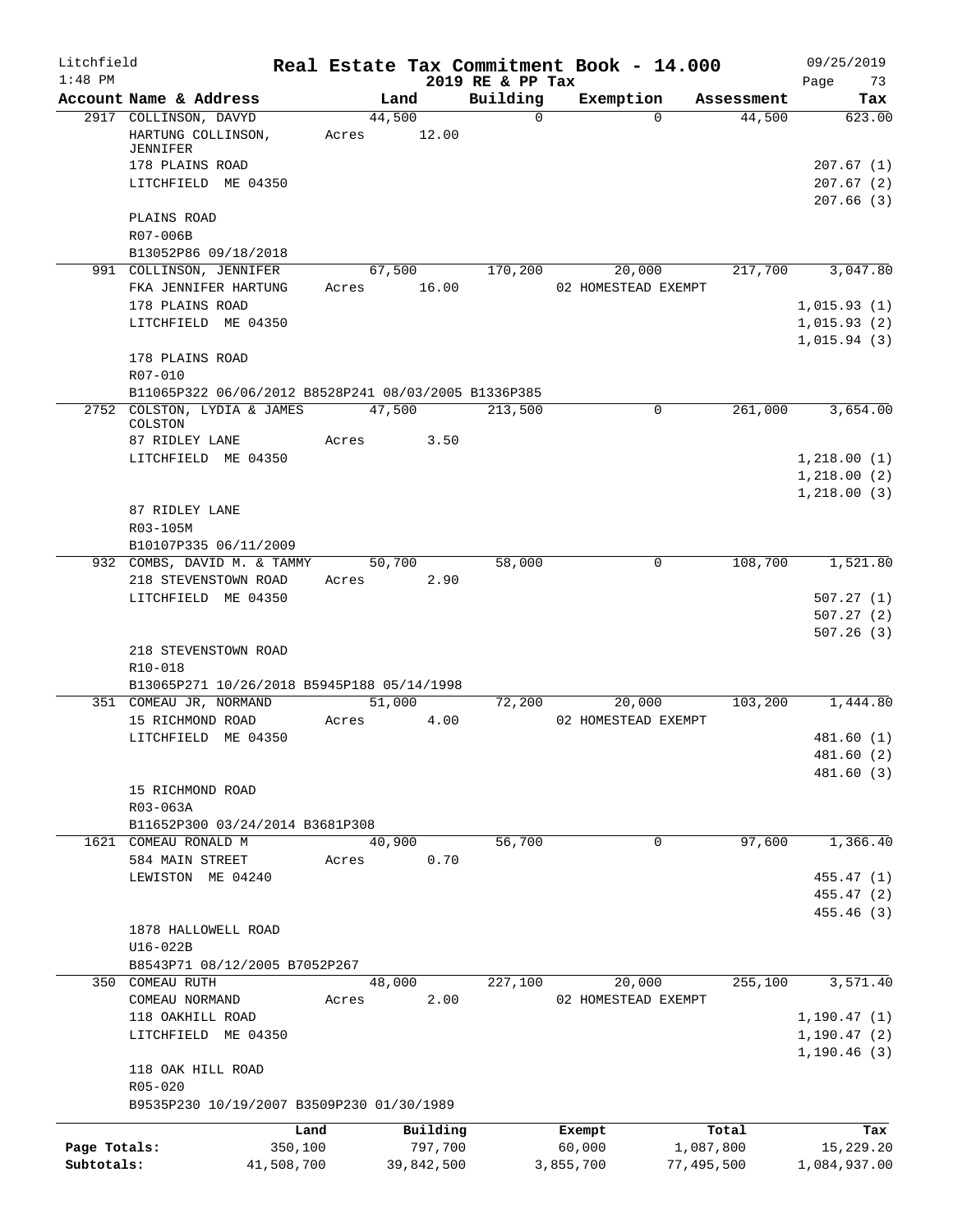| Litchfield   |                                            | Real Estate Tax Commitment Book - 14.000 |              |          |                              |                     |            |            | 09/25/2019      |
|--------------|--------------------------------------------|------------------------------------------|--------------|----------|------------------------------|---------------------|------------|------------|-----------------|
| $1:48$ PM    | Account Name & Address                     |                                          | Land         |          | 2019 RE & PP Tax<br>Building | Exemption           |            | Assessment | Page<br>74      |
|              | 349 COMEAU, NORMAND                        |                                          | 122,000      |          | 25,900                       |                     | $\Omega$   | 147,900    | Tax<br>2,070.60 |
|              | 118 OAK HILL ROAD                          | Acres                                    |              | 0.58     |                              |                     |            |            |                 |
|              | LITCHFIELD ME 04350                        |                                          |              |          |                              |                     |            |            | 690.20(1)       |
|              |                                            |                                          |              |          |                              |                     |            |            | 690.20(2)       |
|              |                                            |                                          |              |          |                              |                     |            |            | 690.20(3)       |
|              | 55 FOREST LANE                             |                                          |              |          |                              |                     |            |            |                 |
|              | $U08 - 021$                                |                                          |              |          |                              |                     |            |            |                 |
|              | B11862P62 10/31/2014 B3618P102             |                                          |              |          |                              |                     |            |            |                 |
|              | 2747 COMEAU, NORMAND E.                    |                                          | 107,800      |          | 0                            |                     | 0          | 107,800    | 1,509.20        |
|              | 118 OAK HILL ROAD                          | Acres                                    |              | 7.44     |                              |                     |            |            |                 |
|              | LITCHFIELD ME 04350                        |                                          |              |          |                              |                     |            |            | 503.07(1)       |
|              |                                            |                                          |              |          |                              |                     |            |            | 503.07(2)       |
|              |                                            |                                          |              |          |                              |                     |            |            | 503.06(3)       |
|              |                                            |                                          |              |          |                              |                     |            |            |                 |
|              | PLAINS ROAD                                |                                          |              |          |                              |                     |            |            |                 |
|              | R09-038A                                   |                                          |              |          |                              |                     |            |            |                 |
|              | B11691P225 05/20/2014 B9789P292 07/10/2008 |                                          |              |          |                              |                     |            |            |                 |
|              | 355 COMMUNITY SERVICE<br>TELEPHONE         |                                          | 15,800       |          | 90,200                       |                     | 0          | 106,000    | 1,484.00        |
|              | ATTN: TAX DEPT 2-4                         | Acres                                    |              | 0.10     |                              |                     |            |            |                 |
|              | 121 SOUTH 17TH STREET                      |                                          |              |          |                              |                     |            |            | 494.67 (1)      |
|              | MATTOON IL 61938                           |                                          |              |          |                              |                     |            |            | 494.67 (2)      |
|              |                                            |                                          |              |          |                              |                     |            |            | 494.66 (3)      |
|              | 20 COMMUNITY DRIVE                         |                                          |              |          |                              |                     |            |            |                 |
|              |                                            |                                          |              |          |                              |                     |            |            |                 |
|              | $U16 - 005$<br>B1565P410                   |                                          |              |          |                              |                     |            |            |                 |
|              | 2207 COMMUNITY SERVICE                     |                                          | 0            |          | 22,500                       |                     | 0          | 22,500     | 315.00          |
|              | TELEPHONE                                  |                                          |              |          |                              |                     |            |            |                 |
|              | ATTN: TAX DEPT 2-4                         |                                          |              |          |                              |                     |            |            |                 |
|              | 121 SOUTH 17TH STREET                      |                                          |              |          |                              |                     |            |            | 105.00(1)       |
|              | MATTOON IL 61938                           |                                          |              |          |                              |                     |            |            | 105.00(2)       |
|              |                                            |                                          |              |          |                              |                     |            |            | 105.00(3)       |
|              | HALLOWELL ROAD                             |                                          |              |          |                              |                     |            |            |                 |
|              | $R06 - 036 - ON$                           |                                          |              |          |                              |                     |            |            |                 |
|              | 353 COMMUNITY SERVICE                      |                                          | 0            |          | 15,300                       |                     | 0          | 15,300     | 214.20          |
|              | TELEPHONE                                  |                                          |              |          |                              |                     |            |            |                 |
|              | ATTN: TAX DEPT 2-4                         |                                          |              |          |                              |                     |            |            |                 |
|              | 121 SOUTH 17TH STREET                      |                                          |              |          |                              |                     |            |            | 71.40(1)        |
|              | MATTOON IL 61938                           |                                          |              |          |                              |                     |            |            | 71.40(2)        |
|              |                                            |                                          |              |          |                              |                     |            |            | 71.40(3)        |
|              | 31 HARDSCRABBLE ROAD                       |                                          |              |          |                              |                     |            |            |                 |
|              | $U20 - 008 - ON$                           |                                          |              |          |                              |                     |            |            |                 |
| 354          | COMMUNITY SERVICE                          |                                          | 0            |          | 35,000                       |                     | 0          | 35,000     | 490.00          |
|              | TELEPHONE                                  |                                          |              |          |                              |                     |            |            |                 |
|              | ATTN: TAX DEPT 2-4                         |                                          |              |          |                              |                     |            |            |                 |
|              | 121 SOUTH 17TH STREET                      |                                          |              |          |                              |                     |            |            | 163.33(1)       |
|              | MATTOON IL 61938                           |                                          |              |          |                              |                     |            |            | 163.33(2)       |
|              |                                            |                                          |              |          |                              |                     |            |            | 163.34(3)       |
|              | 511 RICHMOND ROAD                          |                                          |              |          |                              |                     |            |            |                 |
|              | R03-009-ON                                 |                                          |              |          |                              |                     |            |            |                 |
|              | 357 CONDON, STEPHEN D                      |                                          | 57,000       |          | 92,000                       | 20,000              |            | 129,000    | 1,806.00        |
|              | 160 SMALL ROAD                             | Acres                                    |              | 5.00     |                              | 02 HOMESTEAD EXEMPT |            |            |                 |
|              | LITCHFIELD ME 04350                        |                                          |              |          |                              |                     |            |            | 602.00(1)       |
|              |                                            |                                          |              |          |                              |                     |            |            | 602.00(2)       |
|              |                                            |                                          |              |          |                              |                     |            |            | 602.00(3)       |
|              | 160 SMALL ROAD                             |                                          |              |          |                              |                     |            |            |                 |
|              | $R01 - 007$                                |                                          |              |          |                              |                     |            |            |                 |
|              | B2626P153                                  |                                          |              |          |                              |                     |            |            |                 |
|              |                                            |                                          |              |          |                              |                     |            |            |                 |
|              |                                            | Land                                     |              | Building |                              | Exempt              |            | Total      | Tax             |
| Page Totals: |                                            | 302,600                                  |              | 280,900  |                              | 20,000              |            | 563,500    | 7,889.00        |
| Subtotals:   |                                            | 41,811,300                               | 40, 123, 400 |          |                              | 3,875,700           | 78,059,000 |            | 1,092,826.00    |
|              |                                            |                                          |              |          |                              |                     |            |            |                 |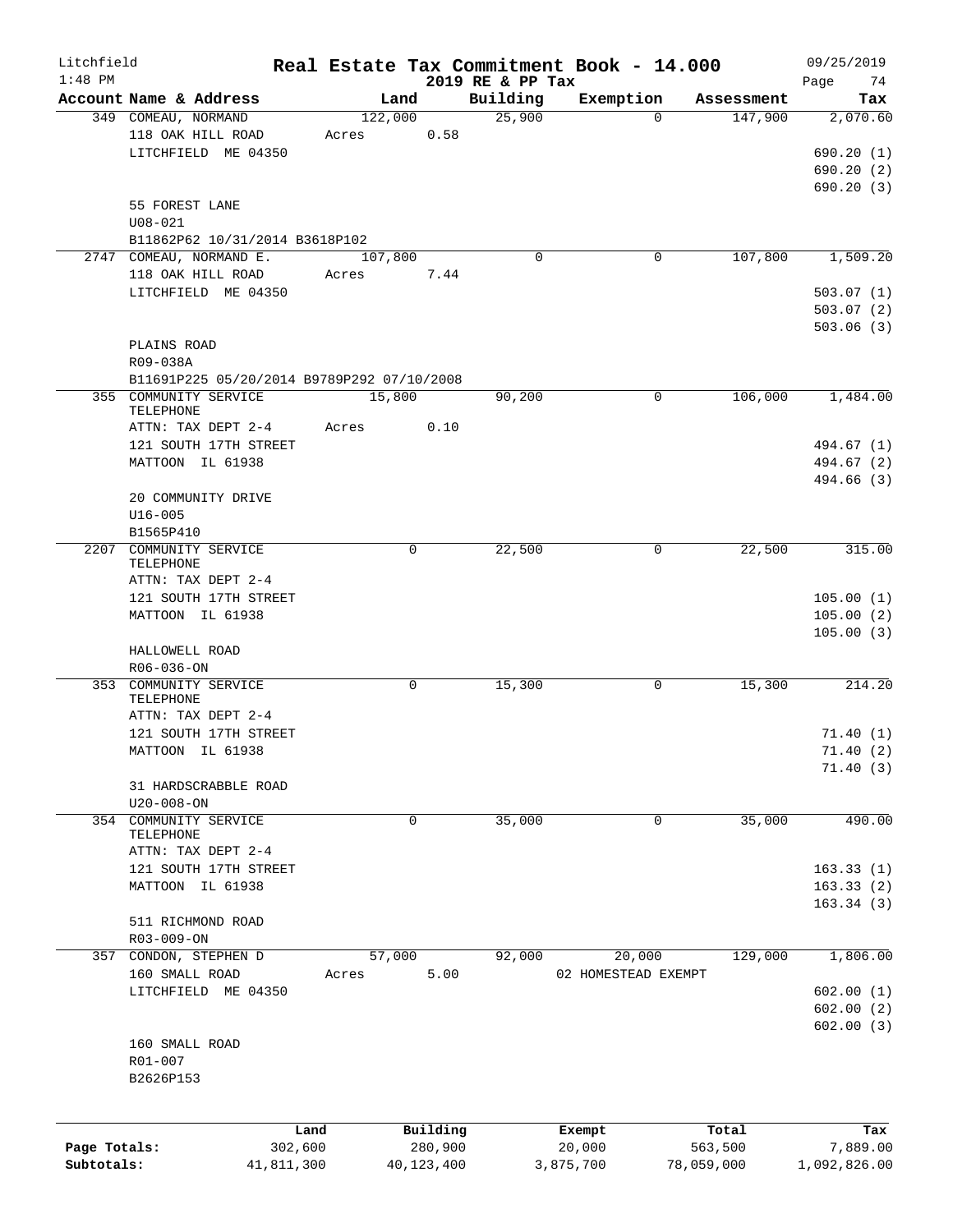| Litchfield |                                                                                        |         |       |                  | Real Estate Tax Commitment Book - 14.000 |          |            | 09/25/2019   |            |
|------------|----------------------------------------------------------------------------------------|---------|-------|------------------|------------------------------------------|----------|------------|--------------|------------|
| $1:48$ PM  |                                                                                        |         |       | 2019 RE & PP Tax |                                          |          |            | Page         | 75         |
|            | Account Name & Address                                                                 |         | Land  | Building         | Exemption                                |          | Assessment |              | Tax        |
|            | 1336 CONNOR, ANNA M. (<br>TRUSTEE)                                                     | 213,900 |       | 62,100           |                                          | $\Omega$ | 276,000    |              | 3,864.00   |
|            | MILLER, JOSEPH J. ET AL Acres<br>(TRUSTEE)                                             |         | 0.47  |                  |                                          |          |            |              |            |
|            | MILLER FAMILY TRUST                                                                    |         |       |                  |                                          |          |            | 1,288.00(1)  |            |
|            | 3 ADAMS COURT                                                                          |         |       |                  |                                          |          |            | 1,288.00(2)  |            |
|            | SOMMERSWORTH NH 03878                                                                  |         |       |                  |                                          |          |            | 1,288.00(3)  |            |
|            | 437 PEACEPIPE DRIVE                                                                    |         |       |                  |                                          |          |            |              |            |
|            | $U28 - 044$                                                                            |         |       |                  |                                          |          |            |              |            |
|            | B11568P61 10/22/2013 B7539P256 07/30/2003                                              |         |       |                  |                                          |          |            |              |            |
|            | 1581 CONNORS III, JOSEPH M.                                                            | 89,100  |       | 162,600          | 20,000                                   |          | 231,700    |              | 3,243.80   |
|            | CONNORS, OLETA J.                                                                      | Acres   | 6.00  |                  | 02 HOMESTEAD EXEMPT                      |          |            |              |            |
|            | 388 LUNTS HILL ROAD                                                                    |         |       |                  |                                          |          |            | 1,081.27(1)  |            |
|            | LITCHFIELD ME 04350                                                                    |         |       |                  |                                          |          |            | 1,081.27(2)  |            |
|            |                                                                                        |         |       |                  |                                          |          |            | 1,081.26(3)  |            |
|            | 388 LUNTS HILL ROAD<br>R09-036A                                                        |         |       |                  |                                          |          |            |              |            |
|            | B11541P104 10/16/2013 B11541P96 10/16/2013 B11325P95<br>03/08/2013 B2572P177           |         |       |                  |                                          |          |            |              |            |
|            | 626 CONNORS, JANE T                                                                    | 45,600  |       | 161,900          |                                          | 20,000   | 187,500    |              | 2,625.00   |
|            | 27 NOTTINGHAM LANE                                                                     | Acres   | 1.20  |                  | 02 HOMESTEAD EXEMPT                      |          |            |              |            |
|            | LITCHFIELD ME 04350                                                                    |         |       |                  |                                          |          |            |              | 875.00(1)  |
|            |                                                                                        |         |       |                  |                                          |          |            |              | 875.00(2)  |
|            |                                                                                        |         |       |                  |                                          |          |            |              | 875.00(3)  |
|            | 27 NOTTINGHAM LANE<br>R11-035-12                                                       |         |       |                  |                                          |          |            |              |            |
|            | B10972P85 02/28/2012 B10553P58 10/06/2010 B7981P245<br>06/02/2004 B7799P231 12/08/2003 |         |       |                  |                                          |          |            |              |            |
|            | 360 CONROY, MICHAEL H                                                                  | 116,200 |       | 42,300           |                                          | 0        | 158,500    |              | 2,219.00   |
|            | 192 MIDDLE ROAD                                                                        | Acres   | 0.17  |                  |                                          |          |            |              |            |
|            | APT 302                                                                                |         |       |                  |                                          |          |            |              | 739.67 (1) |
|            | FALMOUTH ME 04105                                                                      |         |       |                  |                                          |          |            |              | 739.67(2)  |
|            |                                                                                        |         |       |                  |                                          |          |            |              | 739.66(3)  |
|            | 83 HARTFORD DRIVE                                                                      |         |       |                  |                                          |          |            |              |            |
|            | $U17 - 031$                                                                            |         |       |                  |                                          |          |            |              |            |
|            | B4793P243                                                                              |         |       |                  |                                          |          |            |              |            |
| 367        | COOK JR, DALE                                                                          | 45,600  |       | 58,300           | 20,000                                   |          | 83,900     |              | 1,174.60   |
|            | 236 MAXWELL ROAD<br>LITCHFIELD ME 04350                                                | Acres   | 1.20  |                  | 02 HOMESTEAD EXEMPT                      |          |            |              | 391.53(1)  |
|            |                                                                                        |         |       |                  |                                          |          |            |              | 391.53(2)  |
|            |                                                                                        |         |       |                  |                                          |          |            |              | 391.54(3)  |
|            | 236 MAXWELL ROAD                                                                       |         |       |                  |                                          |          |            |              |            |
|            | R03-051                                                                                |         |       |                  |                                          |          |            |              |            |
|            | B2893P170                                                                              |         |       |                  |                                          |          |            |              |            |
|            | 1844 COOK, DANIEL L                                                                    | 89,000  |       | 154,500          |                                          | 0        | 243,500    |              | 3,409.00   |
|            | COOK, DEBORA D<br>COLLINS-COOK                                                         | Acres   | 59.00 |                  |                                          |          |            |              |            |
|            | <b>361 STEVENSTOWN ROAD</b>                                                            |         |       |                  |                                          |          |            | 1, 136.33(1) |            |
|            | LITCHFIELD ME 04350                                                                    |         |       |                  |                                          |          |            | 1, 136.33(2) |            |
|            |                                                                                        |         |       |                  |                                          |          |            | 1, 136.34(3) |            |
|            | 361 STEVENSTOWN ROAD<br>R10-007                                                        |         |       |                  |                                          |          |            |              |            |
|            | B10737P147 05/24/2011 B10478P315 07/21/2010<br>B2697P114                               |         |       |                  |                                          |          |            |              |            |
|            |                                                                                        |         |       |                  |                                          |          |            |              |            |

|              | Land       | Building   | Exempt    | Total      | Tax          |
|--------------|------------|------------|-----------|------------|--------------|
| Page Totals: | 599,400    | 641,700    | 60,000    | 1,181,100  | 16,535.40    |
| Subtotals:   | 42,410,700 | 40,765,100 | 3,935,700 | 79,240,100 | 1,109,361.40 |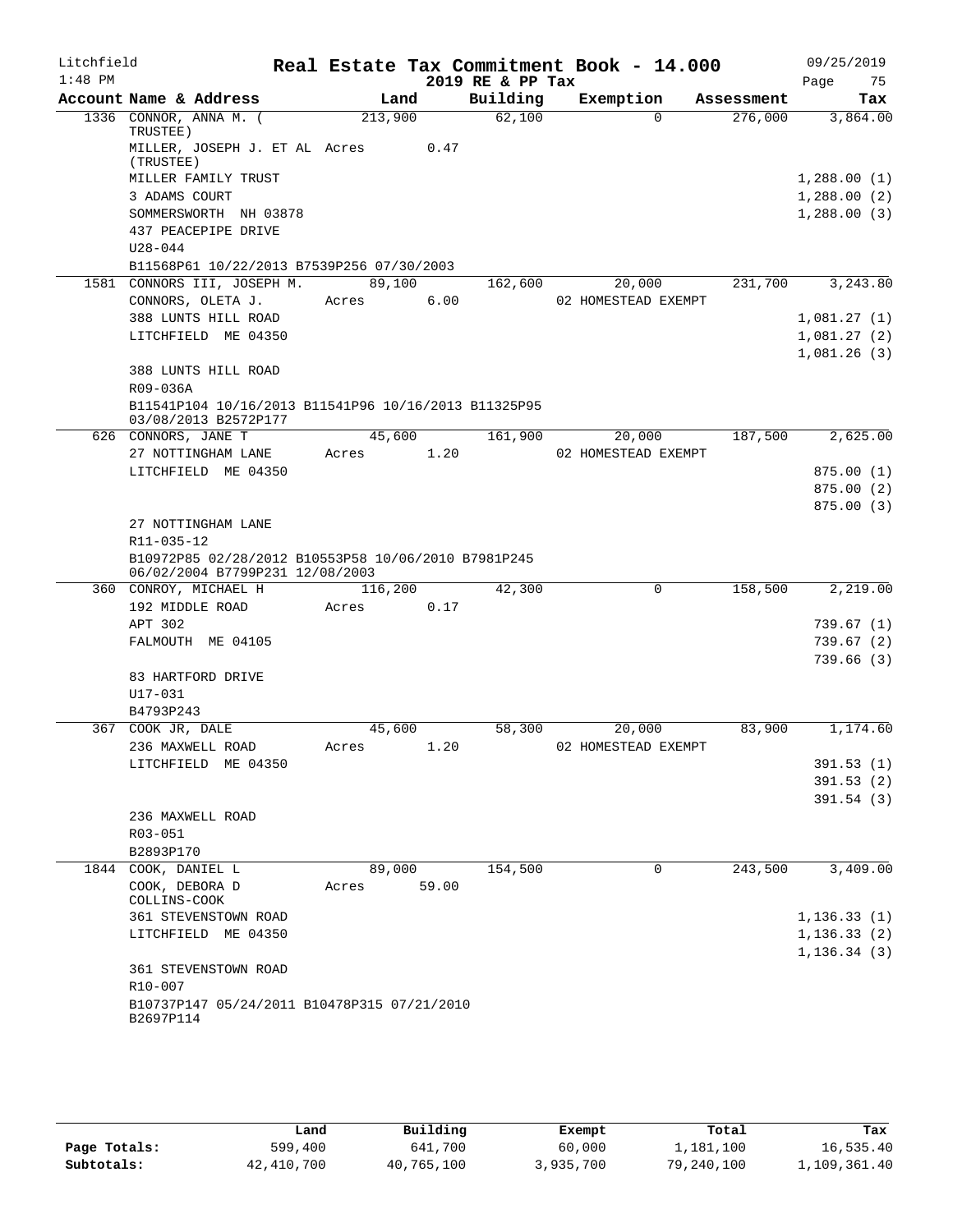| Litchfield |                                                                |       |            |        |      |                  | Real Estate Tax Commitment Book - 14.000 |            | 09/25/2019  |     |
|------------|----------------------------------------------------------------|-------|------------|--------|------|------------------|------------------------------------------|------------|-------------|-----|
| $1:48$ PM  |                                                                |       |            |        |      | 2019 RE & PP Tax |                                          |            | Page<br>76  |     |
|            | Account Name & Address                                         |       | Land       |        |      | Building         | Exemption                                | Assessment |             | Tax |
|            | 442 COOK, THOMAS C.                                            |       | 51,000     |        |      | 44,500           | $\Omega$                                 | 95,500     | 1,337.00    |     |
|            | 89 S ADAMS ROAD                                                |       | Acres      |        | 3.00 |                  |                                          |            |             |     |
|            | LITCHFIELD ME 04350                                            |       |            |        |      |                  |                                          |            | 445.67(1)   |     |
|            |                                                                |       |            |        |      |                  |                                          |            | 445.67(2)   |     |
|            |                                                                |       |            |        |      |                  |                                          |            | 445.66 (3)  |     |
|            | 89 SOUTH ADAMS ROAD                                            |       |            |        |      |                  |                                          |            |             |     |
|            | R01-044A                                                       |       |            |        |      |                  |                                          |            |             |     |
|            | B11950P163 04/06/2015 B5039P18                                 |       |            |        |      |                  |                                          |            |             |     |
|            | 617 COOK, WALTER R.                                            |       | 46,500     |        |      | 176,300          | $\mathbf 0$                              | 222,800    | 3,119.20    |     |
|            | COOK, DENNISE K.                                               | Acres |            | 1.50   |      |                  |                                          |            |             |     |
|            | 15 SPAULDING STREET                                            |       |            |        |      |                  |                                          |            | 1,039.73(1) |     |
|            | MILFORD NH 03055                                               |       |            |        |      |                  |                                          |            | 1,039.73(2) |     |
|            | 63 NOTTINGHAM LANE                                             |       |            |        |      |                  |                                          |            | 1,039.74(3) |     |
|            | $R11 - 035 - 8$                                                |       |            |        |      |                  |                                          |            |             |     |
|            | B13001P272 08/17/2018                                          |       |            |        |      |                  |                                          |            |             |     |
|            | 369 COOLEDGE, CHERYL Y                                         |       | 186,500    |        |      | 141,900          | 20,000                                   | 308,400    | 4,317.60    |     |
|            | LIVING TRUST                                                   |       |            |        |      |                  |                                          |            |             |     |
|            | COOLEDGE CHERYL TRUSTEE Acres 1.00                             |       |            |        |      |                  | 02 HOMESTEAD EXEMPT                      |            |             |     |
|            | <b>48 ISLAND LANE</b>                                          |       |            |        |      |                  |                                          |            | 1,439.20(1) |     |
|            | LITCHFIELD ME 04350                                            |       |            |        |      |                  |                                          |            | 1,439.20(2) |     |
|            |                                                                |       |            |        |      |                  |                                          |            | 1,439.20(3) |     |
|            | <b>48 ISLAND LANE</b>                                          |       |            |        |      |                  |                                          |            |             |     |
|            | $U25 - 004$                                                    |       |            |        |      |                  |                                          |            |             |     |
|            | B9614P71 01/18/2008 B3724P292 07/16/1998                       |       |            |        |      |                  |                                          |            |             |     |
|            | 633 CORBETT, DAVID                                             |       | 33,700     |        |      | 50,300           | $\Omega$                                 | 84,000     | 1,176.00    |     |
|            | 2776 HALLOWELL ROAD                                            |       | Acres      |        | 0.30 |                  |                                          |            |             |     |
|            | LITCHFIELD ME 04350                                            |       |            |        |      |                  |                                          |            | 392.00(1)   |     |
|            |                                                                |       |            |        |      |                  |                                          |            | 392.00(2)   |     |
|            |                                                                |       |            |        |      |                  |                                          |            | 392.00(3)   |     |
|            | 2776 HALLOWELL ROAD                                            |       |            |        |      |                  |                                          |            |             |     |
|            | R02-039                                                        |       |            |        |      |                  |                                          |            |             |     |
|            | B7122P116 12/07/2004                                           |       |            |        |      |                  |                                          |            |             |     |
|            | 1236 COSTANZO, VINCENT J                                       |       |            | 60,000 |      | 104,000          | 20,000                                   | 144,000    | 2,016.00    |     |
|            | COSTANZO, LYNDA G                                              |       | Acres 6.00 |        |      |                  | 02 HOMESTEAD EXEMPT                      |            |             |     |
|            | 46 BUKER ROAD                                                  |       |            |        |      |                  |                                          |            | 672.00(1)   |     |
|            | LITCHFIELD ME 04350                                            |       |            |        |      |                  |                                          |            | 672.00(2)   |     |
|            |                                                                |       |            |        |      |                  |                                          |            | 672.00(3)   |     |
|            | 46 BUKER ROAD                                                  |       |            |        |      |                  |                                          |            |             |     |
|            | R05-005<br>B10574P71 10/28/2010 B1695P103 12/04/1973 B1675P323 |       |            |        |      |                  |                                          |            |             |     |
|            | 08/13/1975                                                     |       |            |        |      |                  |                                          |            |             |     |
|            | 718 COSTELLO SANDRA, DIANE                                     |       | 82,700     |        |      | 27,700           | $\Omega$                                 | 110,400    | 1,545.60    |     |
|            | MILLIKEN                                                       |       |            |        |      |                  |                                          |            |             |     |
|            | COSTELLO, SCOTT,                                               | Acres |            |        | 0.31 |                  |                                          |            |             |     |
|            | CYNTHIA FOXE                                                   |       |            |        |      |                  |                                          |            |             |     |
|            | 8 EAST AVENUE                                                  |       |            |        |      |                  |                                          |            | 515.20(1)   |     |
|            | LISBON FALLS ME 04252                                          |       |            |        |      |                  |                                          |            | 515.20(2)   |     |
|            |                                                                |       |            |        |      |                  |                                          |            | 515.20(3)   |     |
|            | 60 FOREST LANE                                                 |       |            |        |      |                  |                                          |            |             |     |
|            | $U08 - 017$                                                    |       |            |        |      |                  |                                          |            |             |     |
|            | B8971P41 05/26/2006 B2300P249                                  |       |            |        |      |                  |                                          |            |             |     |

|              | Land       | Building   | Exempt    | Total      | Tax          |
|--------------|------------|------------|-----------|------------|--------------|
| Page Totals: | 460,400    | 544,700    | 40,000    | 965,100    | 13,511.40    |
| Subtotals:   | 42,871,100 | 41,309,800 | 3,975,700 | 80,205,200 | 1,122,872.80 |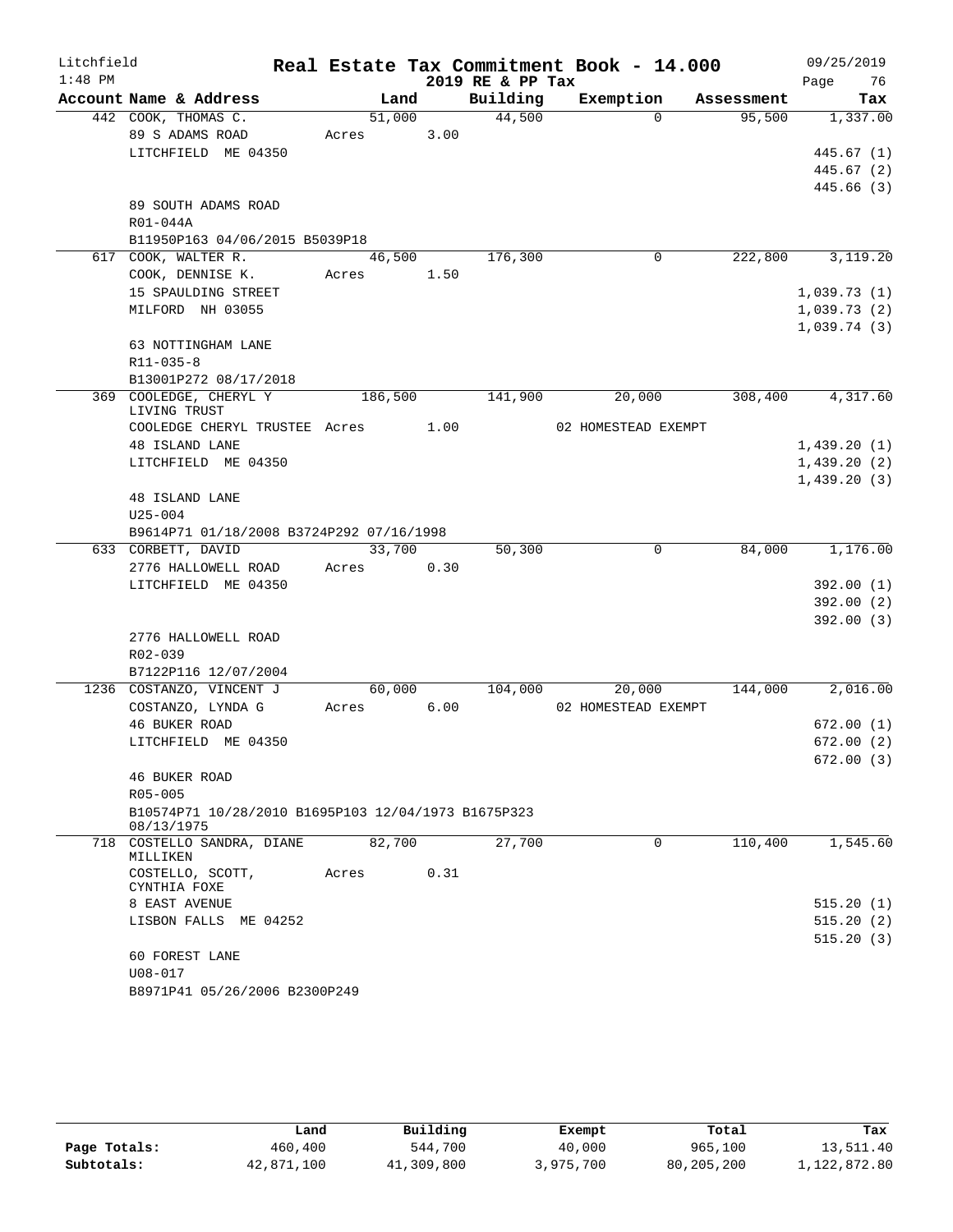| Litchfield |                                                                                         |                  |      |                  | Real Estate Tax Commitment Book - 14.000 |            | 09/25/2019                   |
|------------|-----------------------------------------------------------------------------------------|------------------|------|------------------|------------------------------------------|------------|------------------------------|
| $1:48$ PM  |                                                                                         |                  |      | 2019 RE & PP Tax |                                          |            | Page<br>77                   |
|            | Account Name & Address                                                                  |                  | Land | Building         | Exemption                                | Assessment | Tax                          |
|            | 1097 COSTON, DONALD V. &<br>SONJA                                                       | 227,800          |      | 132,300          | 26,000                                   | 334,100    | 4,677.40                     |
|            | 305 PEACEPIPE DRIVE                                                                     | Acres            | 0.54 |                  | 03 VETERANS EXEMPT                       |            |                              |
|            | LITCHFIELD ME 04350                                                                     |                  |      |                  | 02 HOMESTEAD EXEMPT                      |            | 1,559.13(1)                  |
|            |                                                                                         |                  |      |                  |                                          |            | 1,559.13(2)                  |
|            |                                                                                         |                  |      |                  |                                          |            | 1,559.14(3)                  |
|            | 305 PEACEPIPE DRIVE                                                                     |                  |      |                  |                                          |            |                              |
|            | $U29 - 019$                                                                             |                  |      |                  |                                          |            |                              |
|            | B6108P60 11/09/1999                                                                     |                  |      |                  |                                          |            | 5,656.00                     |
|            | 372 COTE, BERTRAND<br>COTE LINDA                                                        | 196,100<br>Acres | 0.77 | 207,900          | 0                                        | 404,000    |                              |
|            | P O BOX 2002                                                                            |                  |      |                  |                                          |            | 1,885.33(1)                  |
|            | LEWISTON ME 04241                                                                       |                  |      |                  |                                          |            | 1,885.33(2)                  |
|            |                                                                                         |                  |      |                  |                                          |            | 1,885.34(3)                  |
|            | 19 SIMARD DRIVE                                                                         |                  |      |                  |                                          |            |                              |
|            | $U26 - 008$                                                                             |                  |      |                  |                                          |            |                              |
|            | B3574P112 07/07/1989                                                                    |                  |      |                  |                                          |            |                              |
|            | 1738 COTTAGE TRUST                                                                      | 185,400          |      | 83,600           | $\mathbf 0$                              | 269,000    | 3,766.00                     |
|            | SHAUN FOREMAN & HEATHER Acres                                                           |                  | 0.64 |                  |                                          |            |                              |
|            | TILLSON (TRUSTEES)                                                                      |                  |      |                  |                                          |            |                              |
|            | C/O HEATHER TILLSON                                                                     |                  |      |                  |                                          |            | 1, 255.33(1)                 |
|            | 6113 FISH HOUSE ROAD<br>GALWAY NY 12074                                                 |                  |      |                  |                                          |            | 1, 255.33(2)<br>1, 255.34(3) |
|            | 71 RUSTIC DRIVE                                                                         |                  |      |                  |                                          |            |                              |
|            | $U13 - 029$                                                                             |                  |      |                  |                                          |            |                              |
|            | B13048P86 09/21/2018                                                                    |                  |      |                  |                                          |            |                              |
|            | 919 COULOMBE, CECILA                                                                    | 52,600           |      | 180,100          | 20,000                                   | 212,700    | 2,977.80                     |
|            | 18 ISABELLA LANE                                                                        | Acres            | 3.54 |                  | 02 HOMESTEAD EXEMPT                      |            |                              |
|            | LITCHFIELD ME 04350                                                                     |                  |      |                  |                                          |            | 992.60(1)                    |
|            |                                                                                         |                  |      |                  |                                          |            | 992.60(2)                    |
|            |                                                                                         |                  |      |                  |                                          |            | 992.60(3)                    |
|            | 18 ISABELLA LANE                                                                        |                  |      |                  |                                          |            |                              |
|            | R10-011A                                                                                |                  |      |                  |                                          |            |                              |
|            | B10212P237 09/15/2009 B10212P230 09/15/2009<br>B9740P258 05/28/2008 B6637P10 09/25/2001 |                  |      |                  |                                          |            |                              |
|            | 2726 COULOMBE, MARK A                                                                   | 62,600           |      | 40,900           | 20,000                                   | 83,500     | 1,169.00                     |
|            | 31 ISABELLA LANE                                                                        | Acres            | 9.40 |                  | 02 HOMESTEAD EXEMPT                      |            |                              |
|            | LITCHFIELD ME 04350                                                                     |                  |      |                  |                                          |            | 389.67 (1)                   |
|            |                                                                                         |                  |      |                  |                                          |            | 389.67(2)                    |
|            |                                                                                         |                  |      |                  |                                          |            | 389.66 (3)                   |
|            | 31 ISABELLA LANE                                                                        |                  |      |                  |                                          |            |                              |
|            | R10-011B                                                                                |                  |      |                  |                                          |            |                              |
|            | B10212P235 09/15/2009 B9740P260 05/28/2008<br>758 COUNTS CATHY L                        | 96,200           |      | 30,400           | $\Omega$                                 | 126,600    | 1,772.40                     |
|            | 6 CHARLES AVE                                                                           | Acres            | 0.90 |                  |                                          |            |                              |
|            | OLD ORCHARD BEACH ME                                                                    |                  |      |                  |                                          |            | 590.80(1)                    |
|            | 04064                                                                                   |                  |      |                  |                                          |            |                              |
|            |                                                                                         |                  |      |                  |                                          |            | 590.80(2)                    |
|            |                                                                                         |                  |      |                  |                                          |            | 590.80(3)                    |
|            | 451 PEACEPIPE DRIVE                                                                     |                  |      |                  |                                          |            |                              |
|            | $U28 - 054$                                                                             |                  |      |                  |                                          |            |                              |
|            | B9915P190 11/24/2008 B9915P188 11/24/2008 B6947P279<br>06/15/2002                       |                  |      |                  |                                          |            |                              |
|            |                                                                                         |                  |      |                  |                                          |            |                              |

|              | Land       | Building   | Exempt    | Total      | Tax          |
|--------------|------------|------------|-----------|------------|--------------|
| Page Totals: | 820,700    | 675,200    | 66,000    | 1,429,900  | 20,018.60    |
| Subtotals:   | 43,691,800 | 41,985,000 | 4,041,700 | 81,635,100 | 1,142,891.40 |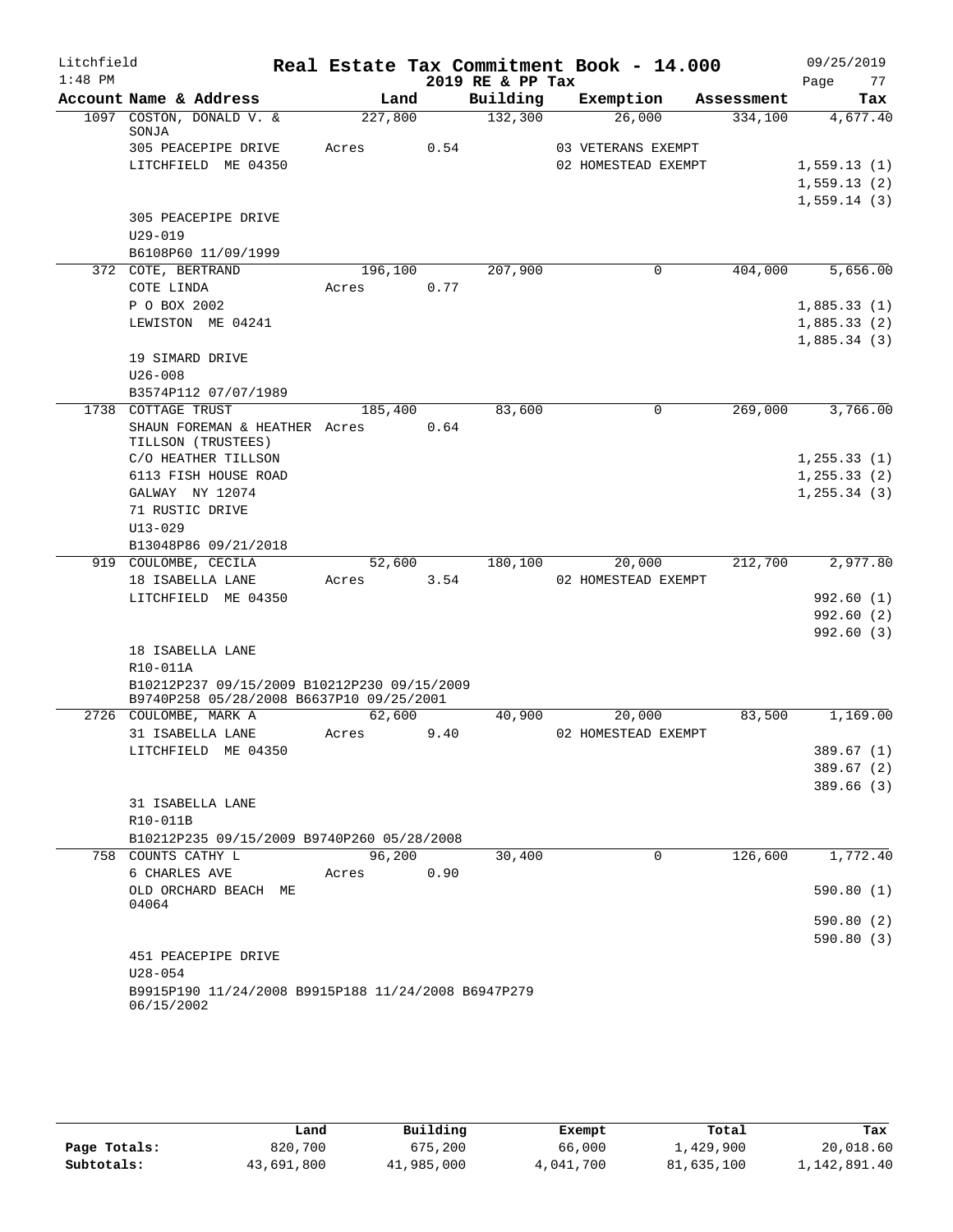| Litchfield<br>$1:48$ PM |                                                                     |      |                  |        |          | 2019 RE & PP Tax    | Real Estate Tax Commitment Book - 14.000 |            | 09/25/2019<br>78<br>Page   |
|-------------------------|---------------------------------------------------------------------|------|------------------|--------|----------|---------------------|------------------------------------------|------------|----------------------------|
|                         | Account Name & Address                                              |      |                  | Land   |          | Building            | Exemption                                | Assessment | Tax                        |
|                         | 379 COUTURE, GILES N<br>COUTURE, DEBORAH                            |      | 205,700<br>Acres |        | 1.04     | $\frac{142,500}{ }$ | $\Omega$                                 | 348,200    | 4,874.80                   |
|                         | 700 SPRING CAVERN AVE<br>ORANGE FL 32763                            |      |                  |        |          |                     |                                          |            | 1,624.93(1)<br>1,624.93(2) |
|                         |                                                                     |      |                  |        |          |                     |                                          |            | 1,624.94(3)                |
|                         | 124 CHESLEY DRIVE<br>$U15 - 013$                                    |      |                  |        |          |                     |                                          |            |                            |
|                         | B8323P123 09/18/2004 B3323P138 08/30/2004<br>382 COUTURIER, MONIQUE |      | 206,000          |        |          | 185,100             | 0                                        | 391,100    | 5,475.40                   |
|                         | PO BOX 407                                                          |      | Acres            |        | 1.12     |                     |                                          |            |                            |
|                         | LITCHFIELD ME 04243                                                 |      |                  |        |          |                     |                                          |            | 1,825.13(1)                |
|                         |                                                                     |      |                  |        |          |                     |                                          |            | 1,825.13(2)<br>1,825.14(3) |
|                         | 3 PICKEREL DRIVE                                                    |      |                  |        |          |                     |                                          |            |                            |
|                         | $U13 - 007$<br>B11372P224 04/25/2013 B5095P5 03/15/1996             |      |                  |        |          |                     |                                          |            |                            |
|                         | 655 COWAN, DAVID J                                                  |      |                  | 49,200 |          | 170,000             | 20,000                                   | 199,200    | 2,788.80                   |
|                         | COWAN, JANICE P                                                     |      | Acres 2.40       |        |          |                     | 02 HOMESTEAD EXEMPT                      |            |                            |
|                         | PO BOX 294                                                          |      |                  |        |          |                     |                                          |            | 929.60(1)                  |
|                         | LITCHFIELD ME 04350                                                 |      |                  |        |          |                     |                                          |            | 929.60(2)<br>929.60(3)     |
|                         | 10 WOODLAND LANE                                                    |      |                  |        |          |                     |                                          |            |                            |
|                         | R11-042B                                                            |      |                  |        |          |                     |                                          |            |                            |
|                         | B4761P159 09/01/2004<br>1913 COX, KIMBERLY E.                       |      |                  | 45,200 |          | 24,600              | 0                                        | 69,800     | 977.20                     |
|                         | 226 HARDSCRABBLE ROAD                                               |      | Acres 1.07       |        |          |                     |                                          |            |                            |
|                         | LITCHFIELD ME 04350                                                 |      |                  |        |          |                     |                                          |            | 325.73(1)                  |
|                         |                                                                     |      |                  |        |          |                     |                                          |            | 325.73(2)                  |
|                         |                                                                     |      |                  |        |          |                     |                                          |            | 325.74(3)                  |
|                         | 226 HARDSCRABBLE ROAD<br>$R12 - 025 - 2$                            |      |                  |        |          |                     |                                          |            |                            |
|                         | B11958P95 04/16/2015 B4838P171 09/17/2004                           |      |                  |        |          |                     |                                          |            |                            |
|                         | 2189 CRAFT DANIEL                                                   |      |                  | 64,100 |          | 125,400             | 20,000                                   | 169,500    | 2,373.00                   |
|                         | CRAFT VERONICA                                                      |      | Acres            |        | 11.50    |                     | 02 HOMESTEAD EXEMPT                      |            |                            |
|                         | P O BOX 39                                                          |      |                  |        |          |                     |                                          |            | 791.00(1)                  |
|                         | LITCHFIELD ME 04350                                                 |      |                  |        |          |                     |                                          |            | 791.00(2)                  |
|                         | 8 WABENAKI LANE                                                     |      |                  |        |          |                     |                                          |            | 791.00(3)                  |
|                         | R12-017                                                             |      |                  |        |          |                     |                                          |            |                            |
|                         | B6500P3 05/21/2001                                                  |      |                  |        |          |                     |                                          |            |                            |
|                         | 1010 CRAIG CHLOERIVA N                                              |      |                  | 56,000 |          | 128,300             | 0                                        | 184,300    | 2,580.20                   |
|                         | CRAIG JEFFREY S<br>54 LIBBY ROAD                                    |      | Acres            |        | 4.68     |                     |                                          |            | 860.07(1)                  |
|                         | LITCHFIELD ME 04350                                                 |      |                  |        |          |                     |                                          |            | 860.07(2)                  |
|                         |                                                                     |      |                  |        |          |                     |                                          |            | 860.06(3)                  |
|                         | 54 LIBBY ROAD                                                       |      |                  |        |          |                     |                                          |            |                            |
|                         | R06-011<br>B9010P295 07/31/2006 B6608P327 08/31/2001                |      |                  |        |          |                     |                                          |            |                            |
|                         | 975 CRAY LUCILLE M.                                                 |      |                  | 47,400 |          | 145,100             | 20,000                                   | 172,500    | 2,415.00                   |
|                         | 1690 HALLOWELL ROAD.                                                |      | Acres            |        | 1.80     |                     | 02 HOMESTEAD EXEMPT                      |            |                            |
|                         | LITCHFIELD ME 04350                                                 |      |                  |        |          |                     |                                          |            | 805.00(1)                  |
|                         |                                                                     |      |                  |        |          |                     |                                          |            | 805.00(2)                  |
|                         | 1690 HALLOWELL ROAD                                                 |      |                  |        |          |                     |                                          |            | 805.00(3)                  |
|                         | R12-008C                                                            |      |                  |        |          |                     |                                          |            |                            |
|                         | B9529P70 10/11/2007 B6914P339 05/17/2002                            |      |                  |        |          |                     |                                          |            |                            |
|                         |                                                                     |      |                  |        |          |                     |                                          |            |                            |
|                         |                                                                     | Land |                  |        | Building |                     | Exempt                                   | Total      | Tax                        |

|              | Land       | Building   | Exempt    | Total      | Tax          |
|--------------|------------|------------|-----------|------------|--------------|
| Page Totals: | 673,600    | 921,000    | 60,000    | 1,534,600  | 21,484.40    |
| Subtotals:   | 44,365,400 | 42,906,000 | 4,101,700 | 83,169,700 | 1,164,375.80 |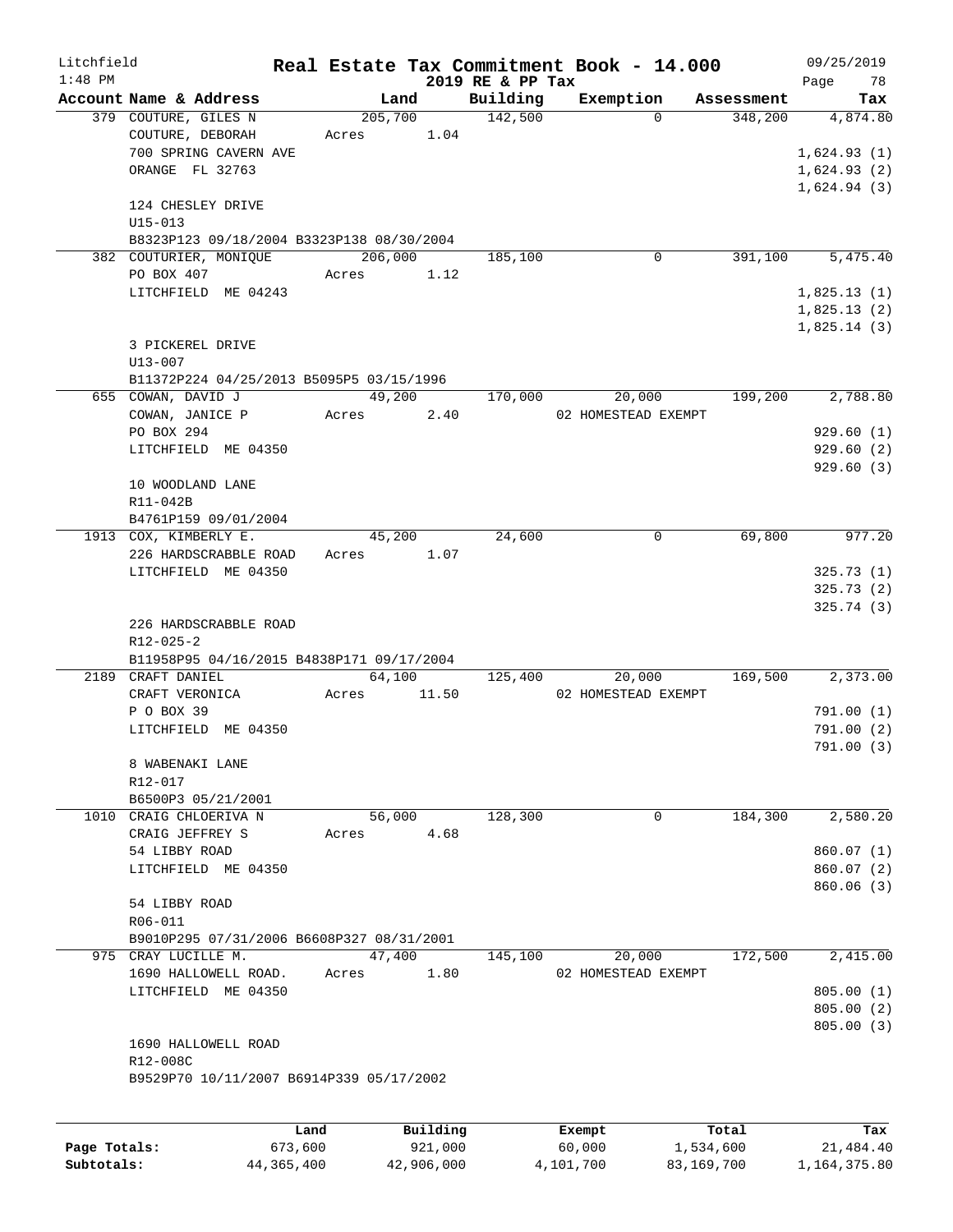| Litchfield   |                                                      |       |              |          |                              | Real Estate Tax Commitment Book - 14.000 |            |            | 09/25/2019        |
|--------------|------------------------------------------------------|-------|--------------|----------|------------------------------|------------------------------------------|------------|------------|-------------------|
| $1:48$ PM    | Account Name & Address                               |       | Land         |          | 2019 RE & PP Tax<br>Building | Exemption                                |            | Assessment | 79<br>Page<br>Tax |
|              | 2541 CREELMAN, ROBERT                                |       | $\mathbf 0$  |          | 15,900                       |                                          | $\Omega$   | 15,900     | 222.60            |
|              | 10 PORTER PARK LANE                                  |       |              |          |                              |                                          |            |            |                   |
|              | LITCHFIELD ME 04350                                  |       |              |          |                              |                                          |            |            | 74.20(1)          |
|              |                                                      |       |              |          |                              |                                          |            |            | 74.20(2)          |
|              |                                                      |       |              |          |                              |                                          |            |            | 74.20(3)          |
|              |                                                      |       |              |          |                              |                                          |            |            |                   |
|              | 10 PORTER PARK LANE                                  |       |              |          |                              |                                          |            |            |                   |
|              | R01-010-ON-11                                        |       |              |          |                              |                                          |            |            |                   |
|              | 1950 CRESSEY, FREDERICK                              |       | 0            |          | 20,500                       | 20,000                                   |            | 500        | 7.00              |
|              | 7 MACWHINNIE LANE                                    |       |              |          |                              | 02 HOMESTEAD EXEMPT                      |            |            |                   |
|              | LITCHFIELD ME 04350                                  |       |              |          |                              |                                          |            |            | 2.33(1)           |
|              |                                                      |       |              |          |                              |                                          |            |            | 2.33(2)           |
|              |                                                      |       |              |          |                              |                                          |            |            | 2.34(3)           |
|              | 7 MACWHINNIE LANE                                    |       |              |          |                              |                                          |            |            |                   |
|              | R02-052-ON-1                                         |       |              |          |                              |                                          |            |            |                   |
|              | 175 CRIBBY, ADAM A.                                  |       | 42,600       |          | 86,500                       |                                          | 0          | 129,100    | 1,807.40          |
|              | CRIBBY, SHEENA M.                                    | Acres |              | 1.86     |                              |                                          |            |            |                   |
|              | 21 RIDLEY LANE                                       |       |              |          |                              |                                          |            |            | 602.47(1)         |
|              | LITCHFIELD ME 04350                                  |       |              |          |                              |                                          |            |            | 602.47(2)         |
|              |                                                      |       |              |          |                              |                                          |            |            | 602.46(3)         |
|              | 21 RIDLEY LANE                                       |       |              |          |                              |                                          |            |            |                   |
|              | R03-103A                                             |       |              |          |                              |                                          |            |            |                   |
|              | B12980P111 07/30/2018 B10276P62 11/19/2009 B6159P216 |       |              |          |                              |                                          |            |            |                   |
|              | 03/02/2000 B4135P71                                  |       |              |          |                              |                                          |            |            |                   |
|              | 929 CROCKER DAVID M                                  |       | 2,100        |          | $\Omega$                     |                                          | 0          | 2,100      | 29.40             |
|              | GILLIARD DESMOND                                     | Acres |              | 0.11     |                              |                                          |            |            |                   |
|              | 13 HARDSCRABBLE ROAD                                 |       |              |          |                              |                                          |            |            | 9.80(1)           |
|              | LITCHFIELD ME 04350                                  |       |              |          |                              |                                          |            |            | 9.80(2)           |
|              |                                                      |       |              |          |                              |                                          |            |            | 9.80(3)           |
|              | 13 HARDSCRABBLE ROAD                                 |       |              |          |                              |                                          |            |            |                   |
|              | $U20 - 001$                                          |       |              |          |                              |                                          |            |            |                   |
|              | B6133P210                                            |       |              |          |                              |                                          |            |            |                   |
|              | 2241 CROCKER, WILLIAM W.                             |       | 136,400      |          | 271,900                      | 26,000                                   |            | 382,300    | 5,352.20          |
|              | CROCKER DOLLIE L.                                    | Acres |              | 2.00     |                              | 03 VETERANS EXEMPT                       |            |            |                   |
|              | STEVEN & DORANE                                      |       |              |          |                              | 02 HOMESTEAD EXEMPT                      |            |            | 1,784.07 (1)      |
|              | PUTERBAUGH                                           |       |              |          |                              |                                          |            |            |                   |
|              | 1079 PLAINS ROAD                                     |       |              |          |                              |                                          |            |            | 1,784.07 (2)      |
|              | LITCHFIELD ME 04350                                  |       |              |          |                              |                                          |            |            | 1,784.06(3)       |
|              | 1079 PLAINS ROAD                                     |       |              |          |                              |                                          |            |            |                   |
|              | U07-001A                                             |       |              |          |                              |                                          |            |            |                   |
|              | B12892P29 04/26/2018 B6511P250 06/13/2001            |       |              |          |                              |                                          |            |            |                   |
| 928          | CROOKER DAVID M                                      |       | 45,400       |          | 86,300                       |                                          | 0          | 131,700    | 1,843.80          |
|              |                                                      |       |              |          |                              |                                          |            |            |                   |
|              | GILLIARD DESMOND                                     | Acres |              | 1.13     |                              |                                          |            |            |                   |
|              | 13 HARDSCRABBLE ROAD                                 |       |              |          |                              |                                          |            |            | 614.60(1)         |
|              | LITCHFIELD ME 04350                                  |       |              |          |                              |                                          |            |            | 614.60(2)         |
|              |                                                      |       |              |          |                              |                                          |            |            | 614.60(3)         |
|              | 13 HARDSCRABBLE ROAD                                 |       |              |          |                              |                                          |            |            |                   |
|              | $U20 - 009$                                          |       |              |          |                              |                                          |            |            |                   |
|              | B9017P272 08/04/2006 B8890P321 05/02/2006 B6133P210  |       |              |          |                              |                                          |            |            |                   |
|              | 05/24/2004                                           |       |              |          |                              |                                          |            |            |                   |
|              | 2134 CROSBY, LORRIE                                  |       | 45,300       |          | 31,100                       | 20,000                                   |            | 56,400     | 789.60            |
|              | 75 WHIPPOORWILL ROAD                                 | Acres |              | 1.10     |                              | 02 HOMESTEAD EXEMPT                      |            |            |                   |
|              | LITCHFIELD ME 04350                                  |       |              |          |                              |                                          |            |            | 263.20(1)         |
|              |                                                      |       |              |          |                              |                                          |            |            | 263.20(2)         |
|              |                                                      |       |              |          |                              |                                          |            |            | 263.20(3)         |
|              | 75 WHIPPOORWILL ROAD                                 |       |              |          |                              |                                          |            |            |                   |
|              | $U21 - 021$                                          |       |              |          |                              |                                          |            |            |                   |
|              | B6046P177 08/31/1999                                 |       |              |          |                              |                                          |            |            |                   |
|              |                                                      |       |              |          |                              |                                          |            |            |                   |
|              |                                                      |       |              |          |                              |                                          |            |            |                   |
|              |                                                      | Land  |              | Building |                              | Exempt                                   |            | Total      | Tax               |
| Page Totals: | 271,800                                              |       |              | 512,200  |                              | 66,000                                   |            | 718,000    | 10,052.00         |
| Subtotals:   | 44,637,200                                           |       | 43, 418, 200 |          |                              | 4,167,700                                | 83,887,700 |            | 1, 174, 427.80    |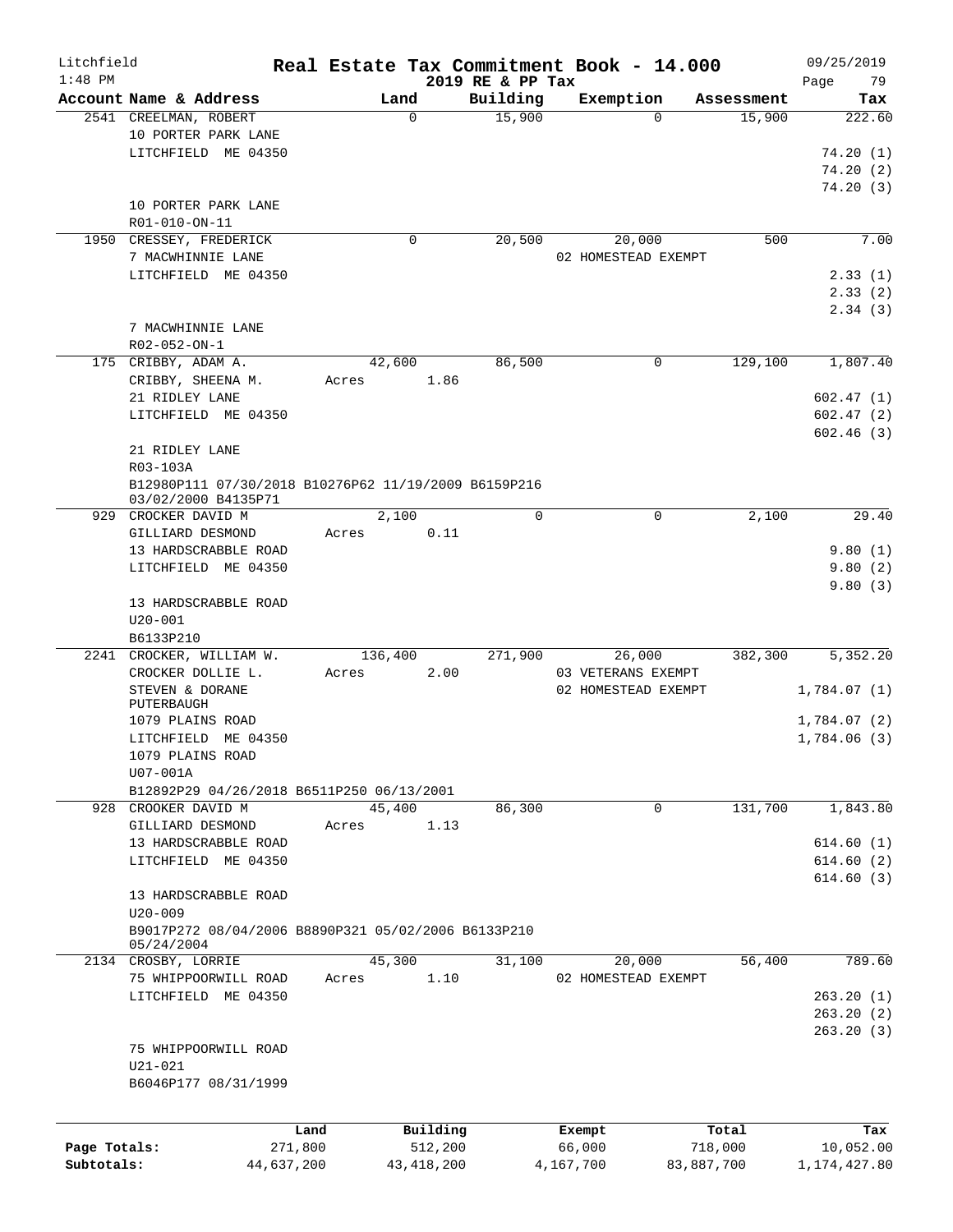| Litchfield   |                                                    |              |         |              |                              | Real Estate Tax Commitment Book - 14.000 |            | 09/25/2019      |  |  |
|--------------|----------------------------------------------------|--------------|---------|--------------|------------------------------|------------------------------------------|------------|-----------------|--|--|
| $1:48$ PM    | Account Name & Address                             |              | Land    |              | 2019 RE & PP Tax<br>Building | Exemption                                | Assessment | 80<br>Page      |  |  |
|              | 1314 CROSS SUSAN E                                 |              | 51,600  |              | 165,900                      | 20,000                                   | 197,500    | Tax<br>2,765.00 |  |  |
|              | RUSSELL KENNETH S                                  |              | Acres   | 3.20         |                              | 02 HOMESTEAD EXEMPT                      |            |                 |  |  |
|              | 52 HARDSCRABBLE ROAD                               |              |         |              |                              |                                          |            | 921.67(1)       |  |  |
|              | LITCHFIELD ME 04350                                |              |         |              |                              |                                          |            | 921.67(2)       |  |  |
|              |                                                    |              |         |              |                              |                                          |            | 921.66(3)       |  |  |
|              | 52 HARDSCRABBLE ROAD                               |              |         |              |                              |                                          |            |                 |  |  |
|              | $U21 - 036$                                        |              |         |              |                              |                                          |            |                 |  |  |
|              | B9848P118 09/02/2008 B7827P78 12/04/2003           |              |         |              |                              |                                          |            |                 |  |  |
|              | 1668 CROWELL, MARK W & BETSY<br>EM                 |              | 49,200  |              | 137,200                      | 0                                        | 186,400    | 2,609.60        |  |  |
|              | 15 JOHN TARR ROAD                                  | Acres        |         | 2.40         |                              |                                          |            |                 |  |  |
|              | LITCHFIELD ME 04350                                |              |         |              |                              |                                          |            | 869.87(1)       |  |  |
|              |                                                    |              |         |              |                              |                                          |            | 869.87 (2)      |  |  |
|              |                                                    |              |         |              |                              |                                          |            | 869.86(3)       |  |  |
|              | 15 JOHN TARR ROAD                                  |              |         |              |                              |                                          |            |                 |  |  |
|              | R01-030                                            |              |         |              |                              |                                          |            |                 |  |  |
|              | B5722P22 08/26/1998                                |              |         |              |                              |                                          |            |                 |  |  |
|              | 2446 CROWLEY SEAN LEWIS                            |              | 45,300  |              | 138,700                      | 20,000                                   | 164,000    | 2,296.00        |  |  |
|              | BREWER CANDICE MAE                                 | Acres        |         | 1.11         |                              | 02 HOMESTEAD EXEMPT                      |            |                 |  |  |
|              | P.O. BOX 22                                        |              |         |              |                              |                                          |            | 765.33(1)       |  |  |
|              | LITCHFIELD ME 04350                                |              |         |              |                              |                                          |            | 765.33(2)       |  |  |
|              |                                                    |              |         |              |                              |                                          |            | 765.34(3)       |  |  |
|              | 15 MARISSA LANE                                    |              |         |              |                              |                                          |            |                 |  |  |
|              | $R11 - 023 - 3$                                    |              |         |              |                              |                                          |            |                 |  |  |
|              | B9929P306 12/15/2008 B9811P205 08/04/2008 B8342P95 |              |         |              |                              |                                          |            |                 |  |  |
|              | 03/18/2005<br>470 CROWLEY, MICHAEL S               |              | 47,100  |              | 73,200                       | $\mathbf 0$                              | 120,300    | 1,684.20        |  |  |
|              | 315 RICHMOND ROAD                                  | Acres        |         | 1.70         |                              |                                          |            |                 |  |  |
|              | LITCHFIELD ME 04350                                |              |         |              |                              |                                          |            | 561.40(1)       |  |  |
|              |                                                    |              |         |              |                              |                                          |            | 561.40(2)       |  |  |
|              |                                                    |              |         |              |                              |                                          |            | 561.40(3)       |  |  |
|              | 315 RICHMOND ROAD                                  |              |         |              |                              |                                          |            |                 |  |  |
|              | R03-019                                            |              |         |              |                              |                                          |            |                 |  |  |
|              | B10649P299 01/21/2011 B10250P188 10/22/2009        |              |         |              |                              |                                          |            |                 |  |  |
|              | B1588P547 07/06/1972                               |              |         |              |                              |                                          |            |                 |  |  |
|              | 2076 CROWLEY, THOMAS                               |              |         | 0            | 6.500                        | 6,500                                    | 0          | 0.00            |  |  |
|              | PO BOX 27                                          |              |         |              |                              | 02 HOMESTEAD EXEMPT                      |            |                 |  |  |
|              | LITCHFIELD ME 04350                                |              |         |              |                              |                                          |            |                 |  |  |
|              |                                                    |              |         |              |                              |                                          |            |                 |  |  |
|              | 10 CLINTON LANE                                    |              |         |              |                              |                                          |            |                 |  |  |
|              | R02-103-ON-10                                      |              |         |              |                              |                                          |            |                 |  |  |
|              | 105 CRYSTAL POINT, LLC                             |              | 126,000 |              | 77,500                       | $\Omega$                                 | 203,500    | 2,849.00        |  |  |
|              | 92 EUCLID AVE                                      | Acres        |         | 0.74         |                              |                                          |            |                 |  |  |
|              | PORTLAND ME 04103                                  |              |         |              |                              |                                          |            | 949.67 (1)      |  |  |
|              |                                                    |              |         |              |                              |                                          |            | 949.67(2)       |  |  |
|              |                                                    |              |         |              |                              |                                          |            | 949.66 (3)      |  |  |
|              | 61 CRYSTAL LANE                                    |              |         |              |                              |                                          |            |                 |  |  |
|              | $U04 - 003$                                        |              |         |              |                              |                                          |            |                 |  |  |
|              | B12067P320 08/07/2015 B4132P320                    |              |         |              |                              |                                          |            |                 |  |  |
|              | 246 CULLEN M. LYNN                                 |              | 186,800 |              | 126,900                      | $\mathbf 0$                              | 313,700    | 4,391.80        |  |  |
|              | CULLEN DAVID M                                     | Acres        |         | 1.10         |                              |                                          |            |                 |  |  |
|              | 20 SECOND AVE #505                                 |              |         |              |                              |                                          |            | 1,463.93(1)     |  |  |
|              | BURLINGTON MA 01803                                |              |         |              |                              |                                          |            | 1,463.93(2)     |  |  |
|              |                                                    |              |         |              |                              |                                          |            | 1,463.94(3)     |  |  |
|              | 99 GRANT ROAD                                      |              |         |              |                              |                                          |            |                 |  |  |
|              | $U11 - 010$                                        |              |         |              |                              |                                          |            |                 |  |  |
|              | B9509P299 09/25/2007 B5654P130 06/25/1998          |              |         |              |                              |                                          |            |                 |  |  |
|              |                                                    | Land         |         | Building     |                              | Exempt                                   | Total      | Tax             |  |  |
| Page Totals: |                                                    | 506,000      |         | 725,900      |                              | 46,500                                   | 1,185,400  | 16,595.60       |  |  |
| Subtotals:   |                                                    | 45, 143, 200 |         | 44, 144, 100 |                              | 4, 214, 200                              | 85,073,100 | 1,191,023.40    |  |  |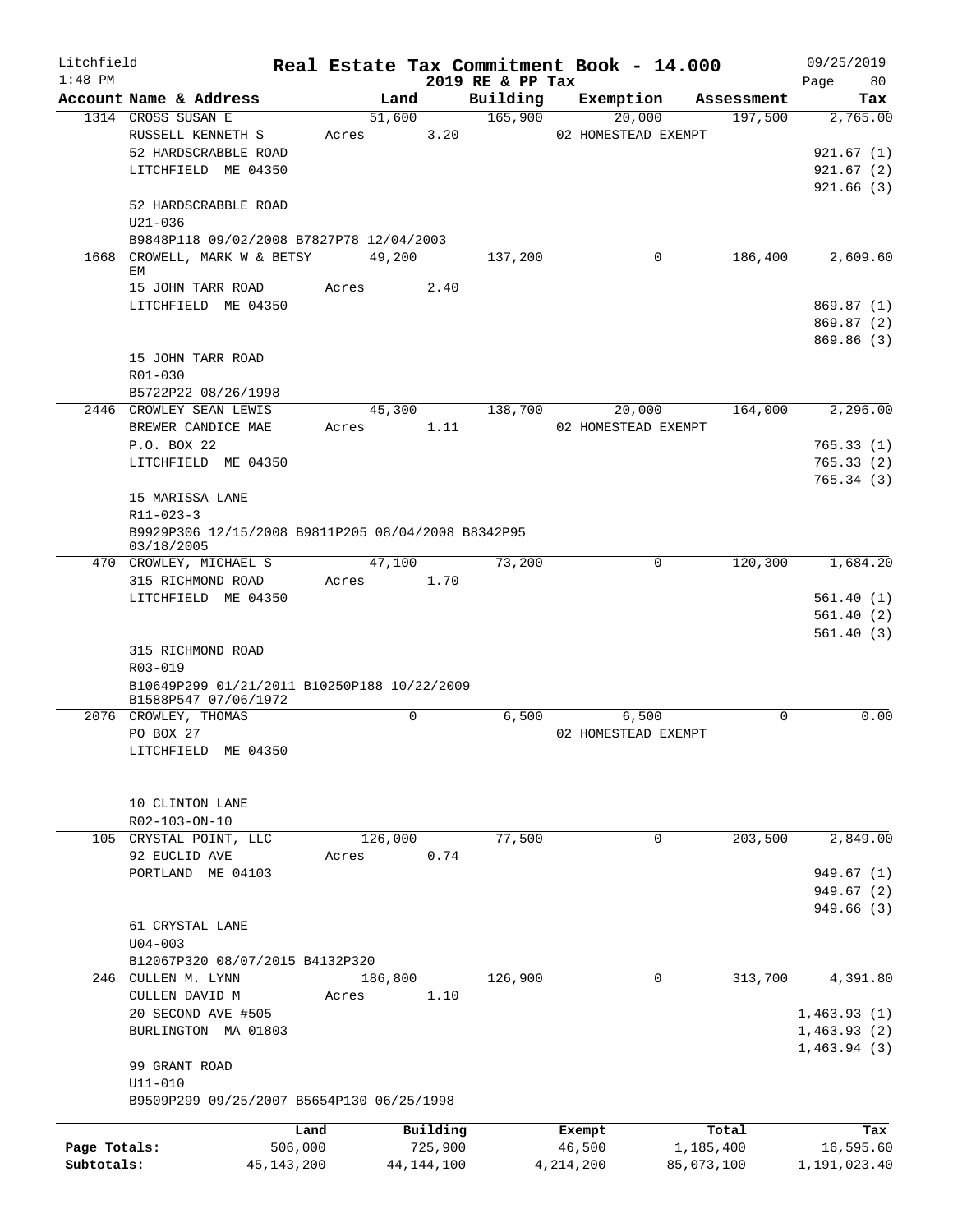| Litchfield |                                                                                          |       |         |       |                  | Real Estate Tax Commitment Book - 14.000 |            | 09/25/2019                 |
|------------|------------------------------------------------------------------------------------------|-------|---------|-------|------------------|------------------------------------------|------------|----------------------------|
| $1:48$ PM  |                                                                                          |       |         |       | 2019 RE & PP Tax |                                          |            | Page<br>81                 |
|            | Account Name & Address                                                                   |       | Land    |       | Building         | Exemption                                | Assessment | Tax                        |
|            | 496 CULLEN, RICHARD A                                                                    |       | 70,000  |       | 177,900          | $\Omega$                                 | 247,900    | 3,470.60                   |
|            | CULLEN, LAREN R                                                                          | Acres |         | 1.00  |                  |                                          |            |                            |
|            | 80 GRANT ROAD                                                                            |       |         |       |                  |                                          |            | 1,156.87(1)                |
|            | LITCHFIELD ME 04350                                                                      |       |         |       |                  |                                          |            | 1,156.87(2)                |
|            |                                                                                          |       |         |       |                  |                                          |            | 1,156.86(3)                |
|            | 80 GRANT ROAD                                                                            |       |         |       |                  |                                          |            |                            |
|            | $U11 - 003$                                                                              |       |         |       |                  |                                          |            |                            |
|            | B10456P162 06/28/2010 B10444P203 06/15/2010<br>B6323P328 10/13/2000 B1638P166 05/18/1973 |       |         |       |                  |                                          |            |                            |
|            | 396 CUMMINGS, DAVID                                                                      |       | 5,900   |       | 0                | 0                                        | 5,900      | 82.60                      |
|            | 1838 HALLOWELL ROAD                                                                      | Acres |         | 15.00 |                  |                                          |            |                            |
|            | LITCHFIELD ME 04350                                                                      |       |         |       |                  |                                          |            | 27.53(1)                   |
|            |                                                                                          |       |         |       |                  |                                          |            | 27.53(2)                   |
|            |                                                                                          |       |         |       |                  |                                          |            | 27.54(3)                   |
|            | 1838 HALLOWELL ROAD                                                                      |       |         |       |                  |                                          |            |                            |
|            | R12-018                                                                                  |       |         |       |                  |                                          |            |                            |
|            | B2734P285                                                                                |       |         |       |                  |                                          |            |                            |
|            | 2892 CUMMINGS, DAVID                                                                     |       | 28,000  |       | 4,500            | 0                                        | 32,500     | 455.00                     |
|            | 15 CUMMINGS DRIVE                                                                        | Acres |         | 2.00  |                  |                                          |            |                            |
|            | Litchfield ME 04350                                                                      |       |         |       |                  |                                          |            | 151.67(1)                  |
|            |                                                                                          |       |         |       |                  |                                          |            | 151.67(2)                  |
|            |                                                                                          |       |         |       |                  |                                          |            | 151.66(3)                  |
|            | CHESLEY DRIVE                                                                            |       |         |       |                  |                                          |            |                            |
|            | $U15 - 016 - 001$                                                                        |       |         |       |                  |                                          |            |                            |
|            | B12286P210 05/09/2016                                                                    |       |         |       |                  |                                          |            |                            |
|            | 395 CUMMINGS, DAVID                                                                      |       | 73,400  |       | 111,500          | 0                                        | 184,900    | 2,588.60                   |
|            | <b>CUMMINGS ROBIN</b>                                                                    | Acres |         | 33.00 |                  |                                          |            |                            |
|            | 1838 HALLOWELL ROAD                                                                      |       |         |       |                  |                                          |            | 862.87(1)                  |
|            | LITCHFIELD ME 04350                                                                      |       |         |       |                  |                                          |            | 862.87(2)                  |
|            |                                                                                          |       |         |       |                  |                                          |            | 862.86 (3)                 |
|            | 1838 HALLOWELL ROAD                                                                      |       |         |       |                  |                                          |            |                            |
|            | R12-013                                                                                  |       |         |       |                  |                                          |            |                            |
|            | B2734P285                                                                                |       |         |       |                  |                                          |            |                            |
|            | 1965 CUMMINGS, JR., DAVID E                                                              |       | 45,000  |       | 195,100          | 0                                        | 240,100    | 3,361.40                   |
|            | CUMMINGS, SHARON M.                                                                      | Acres |         | 1.00  |                  |                                          |            |                            |
|            | 15 CUMMINGS LANE<br>LITCHFIELD ME 04350                                                  |       |         |       |                  |                                          |            | 1,120.47(1)<br>1,120.47(2) |
|            |                                                                                          |       |         |       |                  |                                          |            | 1, 120.46(3)               |
|            | 15 CUMMINGS DRIVE                                                                        |       |         |       |                  |                                          |            |                            |
|            | R12-013C                                                                                 |       |         |       |                  |                                          |            |                            |
|            | B12394P70 08/24/2016 B11498P244 08/29/2013 B5087P79                                      |       |         |       |                  |                                          |            |                            |
|            | 05/15/1996                                                                               |       |         |       |                  |                                          |            |                            |
|            | 397 CUMMINGS, ROBIN                                                                      |       | 209,500 |       | 173,500          | 0                                        | 383,000    | 5,362.00                   |
|            | CUMMINGS SR., DAVID E.                                                                   | Acres |         | 2.29  |                  |                                          |            |                            |
|            | 1838 HALLOWELL ROAD                                                                      |       |         |       |                  |                                          |            | 1,787.33(1)                |
|            | LITCHFIELD ME 04350                                                                      |       |         |       |                  |                                          |            | 1,787.33(2)                |
|            |                                                                                          |       |         |       |                  |                                          |            | 1,787.34(3)                |
|            | 116 CHESLEY DRIVE                                                                        |       |         |       |                  |                                          |            |                            |
|            | $U15 - 012$                                                                              |       |         |       |                  |                                          |            |                            |
|            | B11498P242 08/29/2013 B11498P242 B3363P275<br>07/06/1988                                 |       |         |       |                  |                                          |            |                            |

|              | Land       | Building   | Exempt    | Total      | Tax          |
|--------------|------------|------------|-----------|------------|--------------|
| Page Totals: | 431,800    | 662,500    |           | 1,094,300  | 15,320.20    |
| Subtotals:   | 45,575,000 | 44,806,600 | 4,214,200 | 86,167,400 | 1,206,343.60 |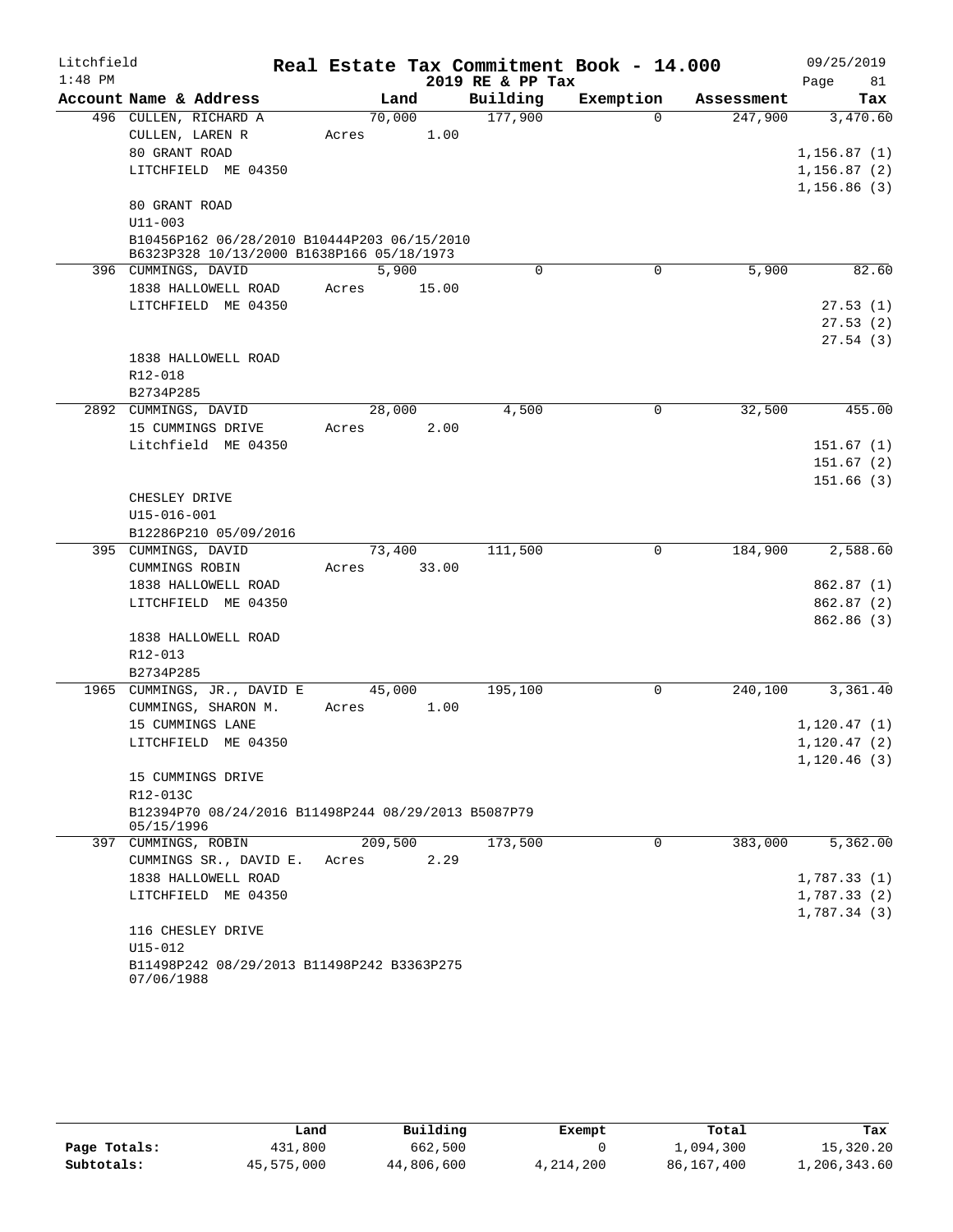| Litchfield |                                                                  | Real Estate Tax Commitment Book - 14.000 |      |                  |                     |             |            | 09/25/2019             |          |
|------------|------------------------------------------------------------------|------------------------------------------|------|------------------|---------------------|-------------|------------|------------------------|----------|
| $1:48$ PM  |                                                                  |                                          |      | 2019 RE & PP Tax |                     |             |            | Page                   | 82       |
|            | Account Name & Address                                           | Land                                     |      | Building         | Exemption           |             | Assessment |                        | Tax      |
|            | 1528 CUNAN, KRISTIN E                                            | 48,600                                   |      | 174,900          |                     | $\Omega$    | 223,500    |                        | 3,129.00 |
|            | CHOUINARD, MICHAEL M                                             | Acres                                    | 2.20 |                  |                     |             |            |                        |          |
|            | 1795 HALLOWELL ROAD                                              |                                          |      |                  |                     |             |            | 1,043.00(1)            |          |
|            | LITCHFIELD ME<br>04350-0336                                      |                                          |      |                  |                     |             |            | 1,043.00(2)            |          |
|            |                                                                  |                                          |      |                  |                     |             |            | 1,043.00(3)            |          |
|            | 1795 HALLOWELL ROAD                                              |                                          |      |                  |                     |             |            |                        |          |
|            | R12-003                                                          |                                          |      |                  |                     |             |            |                        |          |
|            | B10021P77 03/24/2009 B8652P234 10/13/2005 B2874P310              |                                          |      |                  |                     |             |            |                        |          |
|            | 2172 CUNNINGHAM, MICHAEL W.                                      | 48,600                                   |      | 70,000           |                     | 20,000      | 98,600     |                        | 1,380.40 |
|            | P. O. BOX 285                                                    | Acres                                    | 3.85 |                  | 02 HOMESTEAD EXEMPT |             |            |                        |          |
|            | LITCHFIELD ME 04350                                              |                                          |      |                  |                     |             |            | 460.13(1)              |          |
|            |                                                                  |                                          |      |                  |                     |             |            | 460.13(2)              |          |
|            |                                                                  |                                          |      |                  |                     |             |            | 460.14 (3)             |          |
|            | <b>48 RIDLEY LANE</b>                                            |                                          |      |                  |                     |             |            |                        |          |
|            | R03-104B                                                         |                                          |      |                  |                     |             |            |                        |          |
|            | B6389P115                                                        |                                          |      |                  |                     |             |            |                        |          |
|            | 859 CURIT, STEVEN L.                                             | 45,600                                   |      | 50, 200          |                     | 20,000      | 75,800     |                        | 1,061.20 |
|            | 2582 HALLOWELL ROAD                                              | Acres                                    | 1.20 |                  | 02 HOMESTEAD EXEMPT |             |            |                        |          |
|            | LITCHFIELD ME 04350                                              |                                          |      |                  |                     |             |            | 353.73(1)<br>353.73(2) |          |
|            |                                                                  |                                          |      |                  |                     |             |            | 353.74(3)              |          |
|            | 2582 HALLOWELL ROAD                                              |                                          |      |                  |                     |             |            |                        |          |
|            | R06-074                                                          |                                          |      |                  |                     |             |            |                        |          |
|            | B4935P14                                                         |                                          |      |                  |                     |             |            |                        |          |
|            | 399 CURTIN VENISE (TRUSTEE)                                      | 215,800                                  |      | 117,600          |                     | $\mathbf 0$ | 333,400    |                        | 4,667.60 |
|            | VENISE B. CURTIN TRUST                                           | Acres                                    | 1.32 |                  |                     |             |            |                        |          |
|            | <b>36 JUDSON STREET</b>                                          |                                          |      |                  |                     |             |            | 1,555.87(1)            |          |
|            | HAVERILL MA 01830                                                |                                          |      |                  |                     |             |            | 1,555.87(2)            |          |
|            |                                                                  |                                          |      |                  |                     |             |            | 1,555.86(3)            |          |
|            | 19 KERI LANE                                                     |                                          |      |                  |                     |             |            |                        |          |
|            | $U11 - 025$                                                      |                                          |      |                  |                     |             |            |                        |          |
|            | B12205P109 12/31/2015 B3598P334 08/01/1989                       |                                          |      |                  |                     |             |            |                        |          |
|            | 618 CUSTER DEVIN                                                 | 45,600                                   |      | 169,600          |                     | $\mathbf 0$ | 215,200    |                        | 3,012.80 |
|            | CUSTER A STEPHEN aka<br>ANTHONY S                                | Acres                                    | 1.20 |                  |                     |             |            |                        |          |
|            | 37 NOTTINGHAM LANE                                               |                                          |      |                  |                     |             |            | 1,004.27(1)            |          |
|            | LITCHFIELD ME 04350                                              |                                          |      |                  |                     |             |            | 1,004.27(2)            |          |
|            |                                                                  |                                          |      |                  |                     |             |            | 1,004.26(3)            |          |
|            | 37 NOTTINGHAM LANE                                               |                                          |      |                  |                     |             |            |                        |          |
|            | R11-035-11                                                       |                                          |      |                  |                     |             |            |                        |          |
|            | B9163P125 11/22/2006 B8380P22 04/12/2005 B7902P173<br>04/13/2004 |                                          |      |                  |                     |             |            |                        |          |
|            | 2290 CUTLIFFE, RICHARD                                           | 50,000                                   |      | 124,400          |                     | 20,000      | 154,400    |                        | 2,161.60 |
|            | CUTLIFFE, MARIANNE                                               | Acres                                    | 1.00 |                  | 02 HOMESTEAD EXEMPT |             |            |                        |          |
|            | 5 DORMAN LANE                                                    |                                          |      |                  |                     |             |            | 720.53(1)              |          |
|            | LITCHFIELD ME 04350                                              |                                          |      |                  |                     |             |            | 720.53(2)              |          |
|            |                                                                  |                                          |      |                  |                     |             |            | 720.54(3)              |          |
|            | 5 DORMAN LANE                                                    |                                          |      |                  |                     |             |            |                        |          |
|            | $U04 - 002A - 2$                                                 |                                          |      |                  |                     |             |            |                        |          |
|            | B7230P19 01/15/2003                                              |                                          |      |                  |                     |             |            |                        |          |

|              | Land       | Building   | Exempt    | Total      | Tax          |
|--------------|------------|------------|-----------|------------|--------------|
| Page Totals: | 454,200    | 706,700    | 60,000    | 1,100,900  | 15,412.60    |
| Subtotals:   | 46,029,200 | 45,513,300 | 4,274,200 | 87,268,300 | 1,221,756.20 |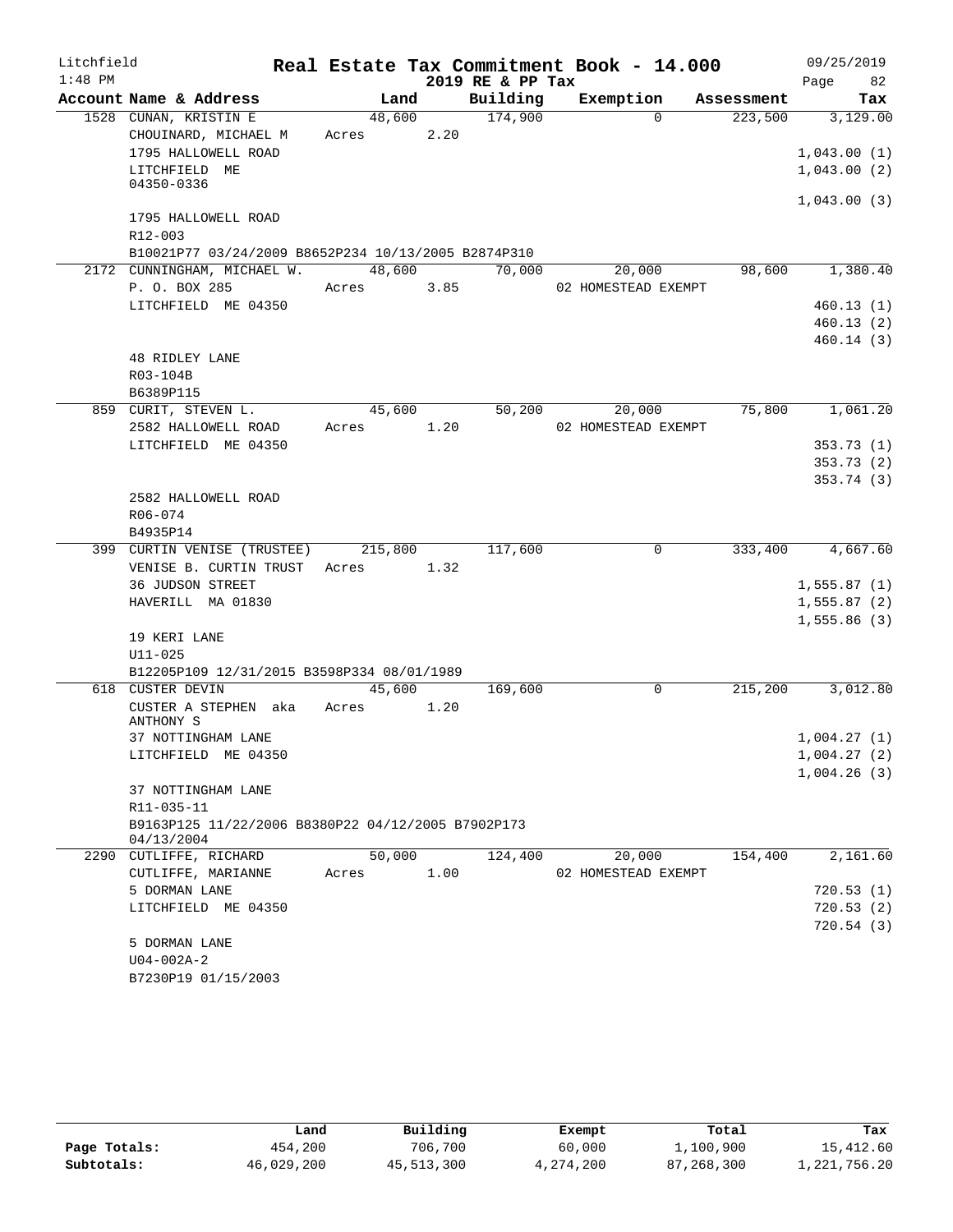| Litchfield   |                                                                   |            |       |         |            |                              | Real Estate Tax Commitment Book - 14.000 |            | 09/25/2019                 |
|--------------|-------------------------------------------------------------------|------------|-------|---------|------------|------------------------------|------------------------------------------|------------|----------------------------|
| $1:48$ PM    | Account Name & Address                                            |            |       | Land    |            | 2019 RE & PP Tax<br>Building | Exemption                                | Assessment | Page<br>83<br>Tax          |
|              | 937 CUTLIFFE, RICHARD &                                           |            |       | 131,800 |            | 77,600                       | 26,000                                   | 183,400    | 2,567.60                   |
|              | CHERYL                                                            |            |       |         |            |                              |                                          |            |                            |
|              | 30 EASY STREET                                                    |            | Acres |         | 0.40       |                              | 02 HOMESTEAD EXEMPT                      |            |                            |
|              | LITCHFIELD ME 04350                                               |            |       |         |            |                              | 03 VETERANS EXEMPT                       |            | 855.87 (1)                 |
|              |                                                                   |            |       |         |            |                              |                                          |            | 855.87 (2)<br>855.86 (3)   |
|              | <b>30 EASY STREET</b>                                             |            |       |         |            |                              |                                          |            |                            |
|              | $U10 - 009$                                                       |            |       |         |            |                              |                                          |            |                            |
|              | B5234P198 10/04/1996                                              |            |       |         |            |                              |                                          |            |                            |
|              | 276 CYR, DONALD A                                                 |            |       | 217,100 |            | 66,500                       | $\mathbf 0$                              | 283,600    | 3,970.40                   |
|              | CYR, KAREN J                                                      |            | Acres |         | 2.54       |                              |                                          |            |                            |
|              | 14 MURCH ROAD                                                     |            |       |         |            |                              |                                          |            | 1,323.47(1)                |
|              | FREEPORT NE 04032-6734                                            |            |       |         |            |                              |                                          |            | 1,323.47(2)<br>1,323.46(3) |
|              | 60 RUSTIC DRIVE                                                   |            |       |         |            |                              |                                          |            |                            |
|              | $U27 - 010$                                                       |            |       |         |            |                              |                                          |            |                            |
|              | B2423P1 05/30/2003                                                |            |       |         |            |                              |                                          |            |                            |
|              | 404 CYR, LEO E<br>125 ROSEDALE ST                                 |            | Acres | 127,500 | 0.80       | 135,400                      | $\mathbf 0$                              | 262,900    | 3,680.60                   |
|              | LEWISTON ME 04240                                                 |            |       |         |            |                              |                                          |            | 1,226.87(1)                |
|              |                                                                   |            |       |         |            |                              |                                          |            | 1,226.87(2)                |
|              |                                                                   |            |       |         |            |                              |                                          |            | 1,226.86(3)                |
|              | 152 JIMMY POND LANE                                               |            |       |         |            |                              |                                          |            |                            |
|              | $U08 - 012$                                                       |            |       |         |            |                              |                                          |            |                            |
|              | B3664P86                                                          |            |       |         |            |                              |                                          |            |                            |
|              | 2355 D A C PARTNERSHIP                                            |            |       | 23,700  |            | $\Omega$                     | 0                                        | 23,700     | 331.80                     |
|              | GARABEDIAN DIANE<br>GENERAL PARTNER                               |            | Acres |         | 0.90       |                              |                                          |            |                            |
|              | P.O. BOX 410                                                      |            |       |         |            |                              |                                          |            | 110.60(1)                  |
|              | LITCHFIELD ME 04350                                               |            |       |         |            |                              |                                          |            | 110.60(2)                  |
|              |                                                                   |            |       |         |            |                              |                                          |            | 110.60(3)                  |
|              | 35 NORTH ADAMS ROAD                                               |            |       |         |            |                              |                                          |            |                            |
|              | R01-061A                                                          |            |       |         |            |                              |                                          |            |                            |
|              | B8480P1 07/01/2005 B7704P250 10/27/2003<br>1283 D A C PARTNERSHIP |            |       |         |            | 168,900                      | $\mathbf 0$                              | 269,900    | 3,778.60                   |
|              | P O BOX 410                                                       |            | Acres | 101,000 | 101.00     |                              |                                          |            |                            |
|              | LITCHFIELD ME 04350                                               |            |       |         |            |                              |                                          |            | 1, 259.53(1)               |
|              |                                                                   |            |       |         |            |                              |                                          |            | 1, 259.53(2)               |
|              |                                                                   |            |       |         |            |                              |                                          |            | 1, 259.54(3)               |
|              | 35 NORTH ADAMS ROAD                                               |            |       |         |            |                              |                                          |            |                            |
|              | R01-068                                                           |            |       |         |            |                              |                                          |            |                            |
|              | B8480P1 07/01/2005 B7014P23 09/08/2002                            |            |       |         |            |                              |                                          |            |                            |
|              | 407 DAGGETT, JOHN L                                               |            |       | 48,000  |            | 136,200                      | 20,000                                   | 164,200    | 2,298.80                   |
|              | 1467 LEWISTON ROAD                                                |            | Acres |         | 2.00       |                              | 02 HOMESTEAD EXEMPT                      |            |                            |
|              | LITCHFIELD ME 04350                                               |            |       |         |            |                              |                                          |            | 766.27(1)                  |
|              |                                                                   |            |       |         |            |                              |                                          |            | 766.27(2)<br>766.26(3)     |
|              | 1467 LEWISTON ROAD                                                |            |       |         |            |                              |                                          |            |                            |
|              | R12-014                                                           |            |       |         |            |                              |                                          |            |                            |
|              | B2631P246                                                         |            |       |         |            |                              |                                          |            |                            |
|              | 1412 DAIGLE, JAMES R                                              |            |       | 42,400  |            | 89,800                       | 20,000                                   | 112,200    | 1,570.80                   |
|              | DAIGLE LISA                                                       |            | Acres |         | 0.80       |                              | 02 HOMESTEAD EXEMPT                      |            |                            |
|              | 523 OAKHILL ROAD                                                  |            |       |         |            |                              |                                          |            | 523.60(1)                  |
|              | LITCHFIELD ME 04350                                               |            |       |         |            |                              |                                          |            | 523.60(2)                  |
|              | 523 OAK HILL ROAD                                                 |            |       |         |            |                              |                                          |            | 523.60(3)                  |
|              | R04-016                                                           |            |       |         |            |                              |                                          |            |                            |
|              | B8931P233 06/01/2006 B5534P29                                     |            |       |         |            |                              |                                          |            |                            |
|              |                                                                   | Land       |       |         | Building   |                              | Exempt                                   | Total      | Tax                        |
| Page Totals: |                                                                   | 691,500    |       |         | 674,400    |                              | 66,000                                   | 1,299,900  | 18,198.60                  |
| Subtotals:   |                                                                   | 46,720,700 |       |         | 46,187,700 |                              | 4,340,200                                | 88,568,200 | 1,239,954.80               |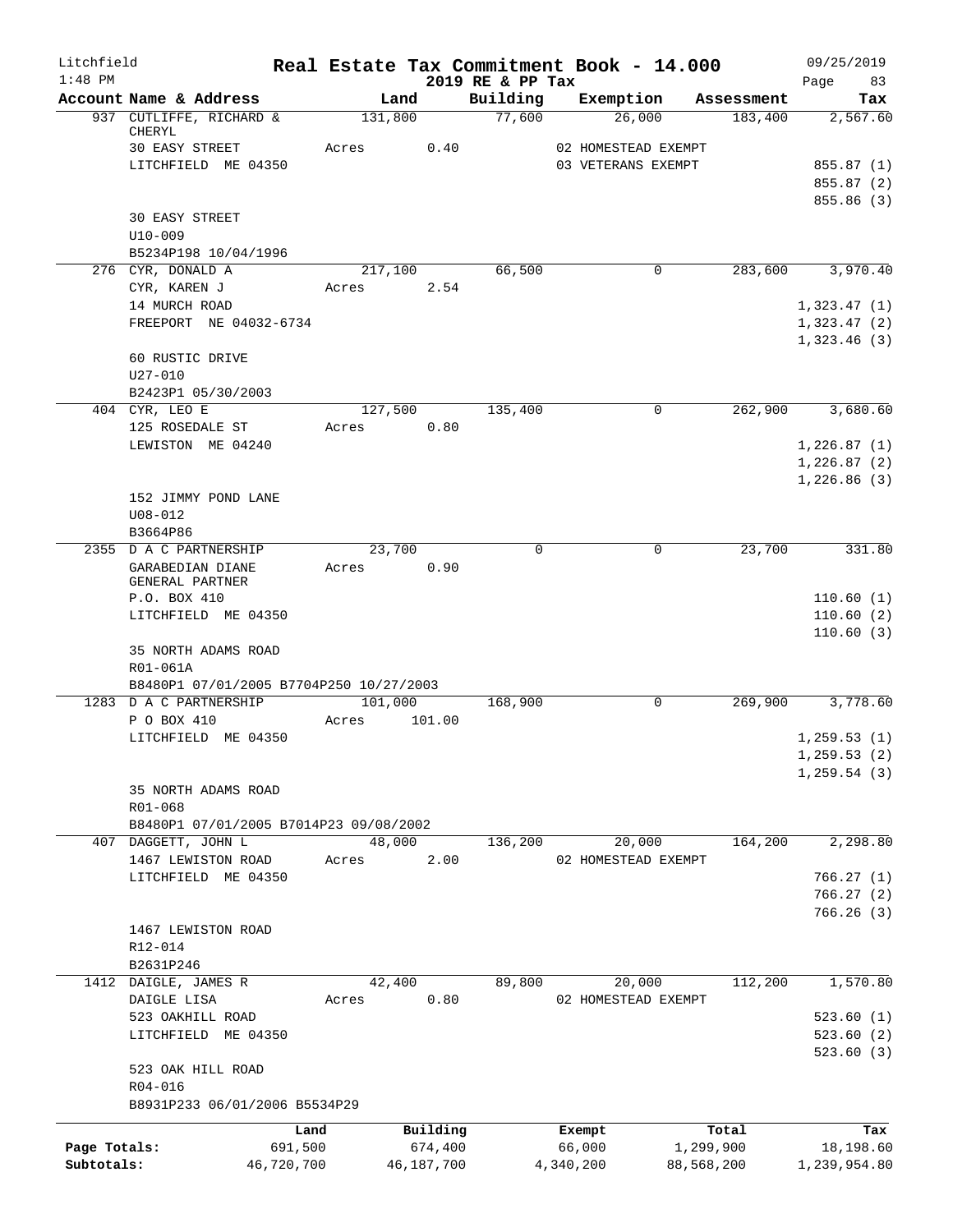| $1:48$ PM<br>2019 RE & PP Tax<br>84<br>Page<br>Account Name & Address<br>Building<br>Exemption<br>Land<br>Assessment<br>Tax<br>99,800<br>45,500<br>145,300<br>2252 DAIGLE, JOEY D.<br>$\Omega$<br>551 RICHMOND ROAD<br>1.17<br>Acres<br>LITCHFIELD ME 04350<br>551 RICHMOND ROAD<br>R02-116A<br>B11874P253 12/12/2014 B11682P272 04/28/2014<br>B11665P137 10/03/2013 B11641P182 11/15/2013<br>B10099P215 06/03/2009 B6496P177 06/01/2001<br>$\Omega$<br>$\mathbf 0$<br>36,300<br>1715 DAIGLE, RON<br>36,300<br>144 WENTZELL ROAD<br>LITCHFIELD ME 04350<br>144 WENTZELL ROAD<br>R03-090-ON-1<br>46,500<br>111,800<br>$\mathbf 0$<br>158,300<br>1422 DALESSANDRIS, GARY P<br>JR.&TRACY A<br>1.50<br>1253 WEST ROAD<br>Acres<br>LITCHFIELD ME 04350<br>1258 WEST ROAD<br>R03-030<br>B6675P20 09/19/1994<br>0<br>140,100<br>1175 DALEY, JOSEPH A.<br>45,000<br>95,100<br>DALEY, KAYLANNA L.<br>Acres<br>1.00<br>9 PINCREST<br>SABATTUS ME 04280<br>43 HARDSCRABBLE ROAD<br>$U20 - 005$<br>B12154P124 11/04/2015 B1782P54<br>67,500<br>$\overline{0}$<br>115,500<br>897 DALLAIRE, DODIE R.<br>48,000<br>1554 RICHMOND RD<br>2.00<br>Acres<br>LITCHFIELD ME 04350<br>1554 RICHMOND ROAD<br>R01-027A<br>B12906P225 05/11/2018 B12317P81 06/08/2016 B2434P213<br>11/05/1981<br>84,500<br>63,700<br>148,200<br>896 D'ALLESSANDRIS, HENRY<br>0<br>JOSEPH<br>1.00<br>PERRY, EDWARD MARTIN<br>Acres<br>25 CUMBERLAND STREET<br>BRUNSWICK ME 04011<br>11 TROUT LANE<br>R09-025<br>B11833P83 10/24/2014 B2248P293 | Litchfield |  |  | Real Estate Tax Commitment Book - 14.000 | 09/25/2019 |
|------------------------------------------------------------------------------------------------------------------------------------------------------------------------------------------------------------------------------------------------------------------------------------------------------------------------------------------------------------------------------------------------------------------------------------------------------------------------------------------------------------------------------------------------------------------------------------------------------------------------------------------------------------------------------------------------------------------------------------------------------------------------------------------------------------------------------------------------------------------------------------------------------------------------------------------------------------------------------------------------------------------------------------------------------------------------------------------------------------------------------------------------------------------------------------------------------------------------------------------------------------------------------------------------------------------------------------------------------------------------------------------------------------------------------------------------------------------------------------------------------|------------|--|--|------------------------------------------|------------|
|                                                                                                                                                                                                                                                                                                                                                                                                                                                                                                                                                                                                                                                                                                                                                                                                                                                                                                                                                                                                                                                                                                                                                                                                                                                                                                                                                                                                                                                                                                      |            |  |  |                                          |            |
| 2,034.20<br>678.07(1)<br>678.07(2)<br>678.06(3)<br>508.20<br>169.40(1)<br>169.40(2)<br>169.40(3)<br>2,216.20<br>738.73(1)<br>738.73(2)<br>738.74(3)<br>1,961.40<br>653.80(1)<br>653.80(2)<br>653.80 (3)<br>1,617.00<br>539.00(1)<br>539.00 (2)<br>539.00(3)<br>2,074.80<br>691.60(1)<br>691.60(2)<br>691.60(3)                                                                                                                                                                                                                                                                                                                                                                                                                                                                                                                                                                                                                                                                                                                                                                                                                                                                                                                                                                                                                                                                                                                                                                                       |            |  |  |                                          |            |
|                                                                                                                                                                                                                                                                                                                                                                                                                                                                                                                                                                                                                                                                                                                                                                                                                                                                                                                                                                                                                                                                                                                                                                                                                                                                                                                                                                                                                                                                                                      |            |  |  |                                          |            |
|                                                                                                                                                                                                                                                                                                                                                                                                                                                                                                                                                                                                                                                                                                                                                                                                                                                                                                                                                                                                                                                                                                                                                                                                                                                                                                                                                                                                                                                                                                      |            |  |  |                                          |            |
|                                                                                                                                                                                                                                                                                                                                                                                                                                                                                                                                                                                                                                                                                                                                                                                                                                                                                                                                                                                                                                                                                                                                                                                                                                                                                                                                                                                                                                                                                                      |            |  |  |                                          |            |
|                                                                                                                                                                                                                                                                                                                                                                                                                                                                                                                                                                                                                                                                                                                                                                                                                                                                                                                                                                                                                                                                                                                                                                                                                                                                                                                                                                                                                                                                                                      |            |  |  |                                          |            |
|                                                                                                                                                                                                                                                                                                                                                                                                                                                                                                                                                                                                                                                                                                                                                                                                                                                                                                                                                                                                                                                                                                                                                                                                                                                                                                                                                                                                                                                                                                      |            |  |  |                                          |            |
|                                                                                                                                                                                                                                                                                                                                                                                                                                                                                                                                                                                                                                                                                                                                                                                                                                                                                                                                                                                                                                                                                                                                                                                                                                                                                                                                                                                                                                                                                                      |            |  |  |                                          |            |
|                                                                                                                                                                                                                                                                                                                                                                                                                                                                                                                                                                                                                                                                                                                                                                                                                                                                                                                                                                                                                                                                                                                                                                                                                                                                                                                                                                                                                                                                                                      |            |  |  |                                          |            |
|                                                                                                                                                                                                                                                                                                                                                                                                                                                                                                                                                                                                                                                                                                                                                                                                                                                                                                                                                                                                                                                                                                                                                                                                                                                                                                                                                                                                                                                                                                      |            |  |  |                                          |            |
|                                                                                                                                                                                                                                                                                                                                                                                                                                                                                                                                                                                                                                                                                                                                                                                                                                                                                                                                                                                                                                                                                                                                                                                                                                                                                                                                                                                                                                                                                                      |            |  |  |                                          |            |
|                                                                                                                                                                                                                                                                                                                                                                                                                                                                                                                                                                                                                                                                                                                                                                                                                                                                                                                                                                                                                                                                                                                                                                                                                                                                                                                                                                                                                                                                                                      |            |  |  |                                          |            |
|                                                                                                                                                                                                                                                                                                                                                                                                                                                                                                                                                                                                                                                                                                                                                                                                                                                                                                                                                                                                                                                                                                                                                                                                                                                                                                                                                                                                                                                                                                      |            |  |  |                                          |            |
|                                                                                                                                                                                                                                                                                                                                                                                                                                                                                                                                                                                                                                                                                                                                                                                                                                                                                                                                                                                                                                                                                                                                                                                                                                                                                                                                                                                                                                                                                                      |            |  |  |                                          |            |
|                                                                                                                                                                                                                                                                                                                                                                                                                                                                                                                                                                                                                                                                                                                                                                                                                                                                                                                                                                                                                                                                                                                                                                                                                                                                                                                                                                                                                                                                                                      |            |  |  |                                          |            |
|                                                                                                                                                                                                                                                                                                                                                                                                                                                                                                                                                                                                                                                                                                                                                                                                                                                                                                                                                                                                                                                                                                                                                                                                                                                                                                                                                                                                                                                                                                      |            |  |  |                                          |            |
|                                                                                                                                                                                                                                                                                                                                                                                                                                                                                                                                                                                                                                                                                                                                                                                                                                                                                                                                                                                                                                                                                                                                                                                                                                                                                                                                                                                                                                                                                                      |            |  |  |                                          |            |
|                                                                                                                                                                                                                                                                                                                                                                                                                                                                                                                                                                                                                                                                                                                                                                                                                                                                                                                                                                                                                                                                                                                                                                                                                                                                                                                                                                                                                                                                                                      |            |  |  |                                          |            |
|                                                                                                                                                                                                                                                                                                                                                                                                                                                                                                                                                                                                                                                                                                                                                                                                                                                                                                                                                                                                                                                                                                                                                                                                                                                                                                                                                                                                                                                                                                      |            |  |  |                                          |            |
|                                                                                                                                                                                                                                                                                                                                                                                                                                                                                                                                                                                                                                                                                                                                                                                                                                                                                                                                                                                                                                                                                                                                                                                                                                                                                                                                                                                                                                                                                                      |            |  |  |                                          |            |
|                                                                                                                                                                                                                                                                                                                                                                                                                                                                                                                                                                                                                                                                                                                                                                                                                                                                                                                                                                                                                                                                                                                                                                                                                                                                                                                                                                                                                                                                                                      |            |  |  |                                          |            |
|                                                                                                                                                                                                                                                                                                                                                                                                                                                                                                                                                                                                                                                                                                                                                                                                                                                                                                                                                                                                                                                                                                                                                                                                                                                                                                                                                                                                                                                                                                      |            |  |  |                                          |            |
|                                                                                                                                                                                                                                                                                                                                                                                                                                                                                                                                                                                                                                                                                                                                                                                                                                                                                                                                                                                                                                                                                                                                                                                                                                                                                                                                                                                                                                                                                                      |            |  |  |                                          |            |
|                                                                                                                                                                                                                                                                                                                                                                                                                                                                                                                                                                                                                                                                                                                                                                                                                                                                                                                                                                                                                                                                                                                                                                                                                                                                                                                                                                                                                                                                                                      |            |  |  |                                          |            |
|                                                                                                                                                                                                                                                                                                                                                                                                                                                                                                                                                                                                                                                                                                                                                                                                                                                                                                                                                                                                                                                                                                                                                                                                                                                                                                                                                                                                                                                                                                      |            |  |  |                                          |            |
|                                                                                                                                                                                                                                                                                                                                                                                                                                                                                                                                                                                                                                                                                                                                                                                                                                                                                                                                                                                                                                                                                                                                                                                                                                                                                                                                                                                                                                                                                                      |            |  |  |                                          |            |
|                                                                                                                                                                                                                                                                                                                                                                                                                                                                                                                                                                                                                                                                                                                                                                                                                                                                                                                                                                                                                                                                                                                                                                                                                                                                                                                                                                                                                                                                                                      |            |  |  |                                          |            |
|                                                                                                                                                                                                                                                                                                                                                                                                                                                                                                                                                                                                                                                                                                                                                                                                                                                                                                                                                                                                                                                                                                                                                                                                                                                                                                                                                                                                                                                                                                      |            |  |  |                                          |            |
|                                                                                                                                                                                                                                                                                                                                                                                                                                                                                                                                                                                                                                                                                                                                                                                                                                                                                                                                                                                                                                                                                                                                                                                                                                                                                                                                                                                                                                                                                                      |            |  |  |                                          |            |
|                                                                                                                                                                                                                                                                                                                                                                                                                                                                                                                                                                                                                                                                                                                                                                                                                                                                                                                                                                                                                                                                                                                                                                                                                                                                                                                                                                                                                                                                                                      |            |  |  |                                          |            |
|                                                                                                                                                                                                                                                                                                                                                                                                                                                                                                                                                                                                                                                                                                                                                                                                                                                                                                                                                                                                                                                                                                                                                                                                                                                                                                                                                                                                                                                                                                      |            |  |  |                                          |            |
|                                                                                                                                                                                                                                                                                                                                                                                                                                                                                                                                                                                                                                                                                                                                                                                                                                                                                                                                                                                                                                                                                                                                                                                                                                                                                                                                                                                                                                                                                                      |            |  |  |                                          |            |
|                                                                                                                                                                                                                                                                                                                                                                                                                                                                                                                                                                                                                                                                                                                                                                                                                                                                                                                                                                                                                                                                                                                                                                                                                                                                                                                                                                                                                                                                                                      |            |  |  |                                          |            |
|                                                                                                                                                                                                                                                                                                                                                                                                                                                                                                                                                                                                                                                                                                                                                                                                                                                                                                                                                                                                                                                                                                                                                                                                                                                                                                                                                                                                                                                                                                      |            |  |  |                                          |            |
|                                                                                                                                                                                                                                                                                                                                                                                                                                                                                                                                                                                                                                                                                                                                                                                                                                                                                                                                                                                                                                                                                                                                                                                                                                                                                                                                                                                                                                                                                                      |            |  |  |                                          |            |
|                                                                                                                                                                                                                                                                                                                                                                                                                                                                                                                                                                                                                                                                                                                                                                                                                                                                                                                                                                                                                                                                                                                                                                                                                                                                                                                                                                                                                                                                                                      |            |  |  |                                          |            |
|                                                                                                                                                                                                                                                                                                                                                                                                                                                                                                                                                                                                                                                                                                                                                                                                                                                                                                                                                                                                                                                                                                                                                                                                                                                                                                                                                                                                                                                                                                      |            |  |  |                                          |            |
|                                                                                                                                                                                                                                                                                                                                                                                                                                                                                                                                                                                                                                                                                                                                                                                                                                                                                                                                                                                                                                                                                                                                                                                                                                                                                                                                                                                                                                                                                                      |            |  |  |                                          |            |
|                                                                                                                                                                                                                                                                                                                                                                                                                                                                                                                                                                                                                                                                                                                                                                                                                                                                                                                                                                                                                                                                                                                                                                                                                                                                                                                                                                                                                                                                                                      |            |  |  |                                          |            |
|                                                                                                                                                                                                                                                                                                                                                                                                                                                                                                                                                                                                                                                                                                                                                                                                                                                                                                                                                                                                                                                                                                                                                                                                                                                                                                                                                                                                                                                                                                      |            |  |  |                                          |            |
|                                                                                                                                                                                                                                                                                                                                                                                                                                                                                                                                                                                                                                                                                                                                                                                                                                                                                                                                                                                                                                                                                                                                                                                                                                                                                                                                                                                                                                                                                                      |            |  |  |                                          |            |
|                                                                                                                                                                                                                                                                                                                                                                                                                                                                                                                                                                                                                                                                                                                                                                                                                                                                                                                                                                                                                                                                                                                                                                                                                                                                                                                                                                                                                                                                                                      |            |  |  |                                          |            |
|                                                                                                                                                                                                                                                                                                                                                                                                                                                                                                                                                                                                                                                                                                                                                                                                                                                                                                                                                                                                                                                                                                                                                                                                                                                                                                                                                                                                                                                                                                      |            |  |  |                                          |            |
|                                                                                                                                                                                                                                                                                                                                                                                                                                                                                                                                                                                                                                                                                                                                                                                                                                                                                                                                                                                                                                                                                                                                                                                                                                                                                                                                                                                                                                                                                                      |            |  |  |                                          |            |
|                                                                                                                                                                                                                                                                                                                                                                                                                                                                                                                                                                                                                                                                                                                                                                                                                                                                                                                                                                                                                                                                                                                                                                                                                                                                                                                                                                                                                                                                                                      |            |  |  |                                          |            |
|                                                                                                                                                                                                                                                                                                                                                                                                                                                                                                                                                                                                                                                                                                                                                                                                                                                                                                                                                                                                                                                                                                                                                                                                                                                                                                                                                                                                                                                                                                      |            |  |  |                                          |            |
|                                                                                                                                                                                                                                                                                                                                                                                                                                                                                                                                                                                                                                                                                                                                                                                                                                                                                                                                                                                                                                                                                                                                                                                                                                                                                                                                                                                                                                                                                                      |            |  |  |                                          |            |
|                                                                                                                                                                                                                                                                                                                                                                                                                                                                                                                                                                                                                                                                                                                                                                                                                                                                                                                                                                                                                                                                                                                                                                                                                                                                                                                                                                                                                                                                                                      |            |  |  |                                          |            |
|                                                                                                                                                                                                                                                                                                                                                                                                                                                                                                                                                                                                                                                                                                                                                                                                                                                                                                                                                                                                                                                                                                                                                                                                                                                                                                                                                                                                                                                                                                      |            |  |  |                                          |            |

|              | Land       | Building   | Exempt    | Total        | Tax          |
|--------------|------------|------------|-----------|--------------|--------------|
| Page Totals: | 269,500    | 474,200    |           | 743,700      | 10,411.80    |
| Subtotals:   | 46,990,200 | 46,661,900 | 4,340,200 | 89, 311, 900 | 1,250,366.60 |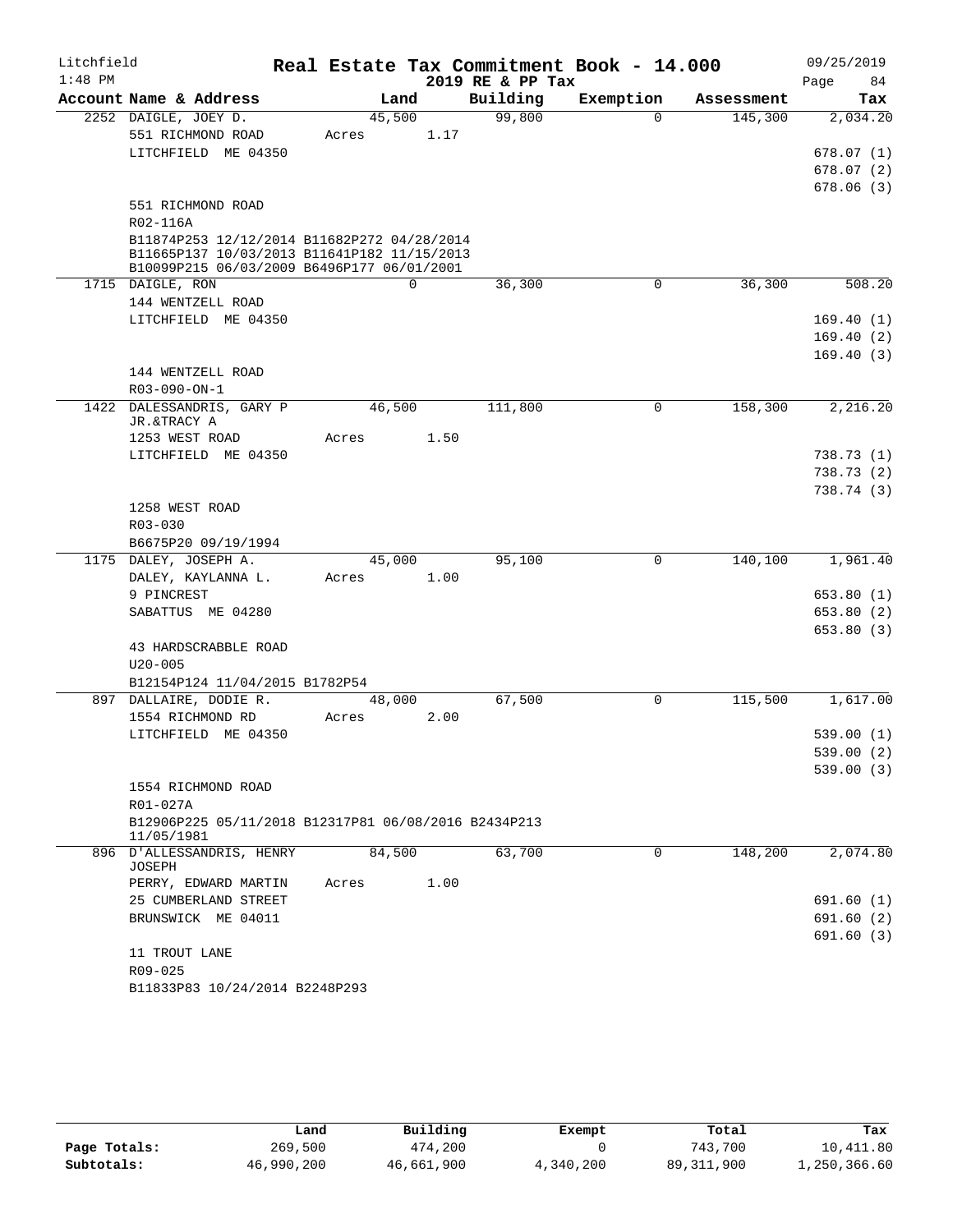| Litchfield<br>$1:48$ PM |                                                                                          |         |         |            |                              | Real Estate Tax Commitment Book - 14.000 |             |            | 09/25/2019                          |
|-------------------------|------------------------------------------------------------------------------------------|---------|---------|------------|------------------------------|------------------------------------------|-------------|------------|-------------------------------------|
|                         | Account Name & Address                                                                   |         | Land    |            | 2019 RE & PP Tax<br>Building | Exemption                                |             | Assessment | 85<br>Page<br>Tax                   |
|                         | 412 DALY, H JEAN K. TRUST<br>JEAN AND JOHN DALY                                          | Acres   | 42,500  | 18.00      | $\Omega$                     |                                          | $\Omega$    | 42,500     | 595.00                              |
|                         | TRUSTEES<br>19 STOVERS OCEAN AVE                                                         |         |         |            |                              |                                          |             |            | 198.33(1)                           |
|                         | HARPSWELL ME 04079                                                                       |         |         |            |                              |                                          |             |            | 198.33(2)<br>198.34(3)              |
|                         | SMALL ROAD<br>R01-005                                                                    |         |         |            |                              |                                          |             |            |                                     |
|                         | B9800P185 07/23/2008 B1515P129                                                           |         |         |            |                              |                                          |             |            |                                     |
|                         | 411 DALY, H JEAN K.TRUST<br>DALY JOHN T TRUSTEE                                          | Acres   | 41,400  | 7.80       | $\Omega$                     |                                          | $\mathbf 0$ | 41,400     | 579.60                              |
|                         | 19 STOVERS OCEAN AVE<br>HARPSWELL ME 04079                                               |         |         |            |                              |                                          |             |            | 193.20(1)<br>193.20(2)<br>193.20(3) |
|                         | PLAINS ROAD<br>R06-066                                                                   |         |         |            |                              |                                          |             |            |                                     |
|                         | B9800P183 07/23/2008 B3911P255                                                           |         |         |            |                              |                                          |             |            |                                     |
|                         | 1548 DAMBERG, GRETCHEN<br>94 RICHMOND RD                                                 | Acres   | 48,000  | 2.00       | 95,100                       | 20,000<br>02 HOMESTEAD EXEMPT            |             | 123,100    | 1,723.40                            |
|                         | LITCHFIELD ME 04350                                                                      |         |         |            |                              |                                          |             |            | 574.47(1)                           |
|                         |                                                                                          |         |         |            |                              |                                          |             |            | 574.47(2)<br>574.46(3)              |
|                         | 94 RICHMOND ROAD<br>R03-072A                                                             |         |         |            |                              |                                          |             |            |                                     |
|                         | B10176P327 08/18/2009 B10169P342 08/03/2009<br>B8981P313 06/19/2006 B8045P204 07/21/2004 |         |         |            |                              |                                          |             |            |                                     |
|                         | 1769 DAN, CINDY                                                                          |         | 45,900  |            | 26,600                       |                                          | $\mathbf 0$ | 72,500     | 1,015.00                            |
|                         | PO BOX 207<br>MINOT ME 04258                                                             | Acres   |         | 1.29       |                              |                                          |             |            | 338.33(1)                           |
|                         |                                                                                          |         |         |            |                              |                                          |             |            | 338.33(2)                           |
|                         | 4 BUTTERFLY DRIVE<br>$R12 - 025 - 3$                                                     |         |         |            |                              |                                          |             |            | 338.34 (3)                          |
|                         | B12923P109 06/01/2018 B8865P138 04/13/2006 B6982P212                                     |         |         |            |                              |                                          |             |            |                                     |
|                         | 1737 DANA,. MICHAEL & JANET<br>32 HURRICANE RIDGE                                        | Acres   | 118,400 | 0.20       | 33,100                       |                                          | $\mathbf 0$ | 151,500    | 2,121.00                            |
|                         | HARPSWELL ME 04079                                                                       |         |         |            |                              |                                          |             |            | 707.00(1)                           |
|                         |                                                                                          |         |         |            |                              |                                          |             |            | 707.00(2)<br>707.00(3)              |
|                         | 206 MACE ROAD<br>U14-024                                                                 |         |         |            |                              |                                          |             |            |                                     |
|                         | B5496P32                                                                                 |         |         |            |                              |                                          |             |            |                                     |
| 2723                    | DANFORTH ALTON L<br>PO BOX 134                                                           | Acres   | 43,000  | 2.00       | 48,400                       | 20,000<br>02 HOMESTEAD EXEMPT            |             | 71,400     | 999.60                              |
|                         | LITCHFIELD ME 04350                                                                      |         |         |            |                              |                                          |             |            | 333.20(1)                           |
|                         |                                                                                          |         |         |            |                              |                                          |             |            | 333.20(2)<br>333.20(3)              |
|                         | 6 CAT LANE                                                                               |         |         |            |                              |                                          |             |            |                                     |
|                         | R11-015F<br>B9972P333 02/09/2009                                                         |         |         |            |                              |                                          |             |            |                                     |
|                         | 416 DANFORTH CAMP TRUST                                                                  |         | 213,900 |            | 26,500                       |                                          | 0           | 240,400    | 3,365.60                            |
|                         | C/O STEVE DANFORTH                                                                       | Acres   |         | 1.20       |                              |                                          |             |            |                                     |
|                         | 37 VERRILL ROAD<br>POLAND ME 04274                                                       |         |         |            |                              |                                          |             |            | 1, 121.87(1)<br>1, 121.87(2)        |
|                         | 125 GOODWIN DRIVE                                                                        |         |         |            |                              |                                          |             |            | 1, 121.86(3)                        |
|                         | $R14 - 020$                                                                              |         |         |            |                              |                                          |             |            |                                     |
|                         | B12111P295 09/18/2015                                                                    | Land    |         | Building   |                              | Exempt                                   |             | Total      | Tax                                 |
| Page Totals:            |                                                                                          | 553,100 |         | 229,700    |                              | 40,000                                   |             | 742,800    | 10,399.20                           |
| Subtotals:              | 47,543,300                                                                               |         |         | 46,891,600 |                              | 4,380,200                                |             | 90,054,700 | 1,260,765.80                        |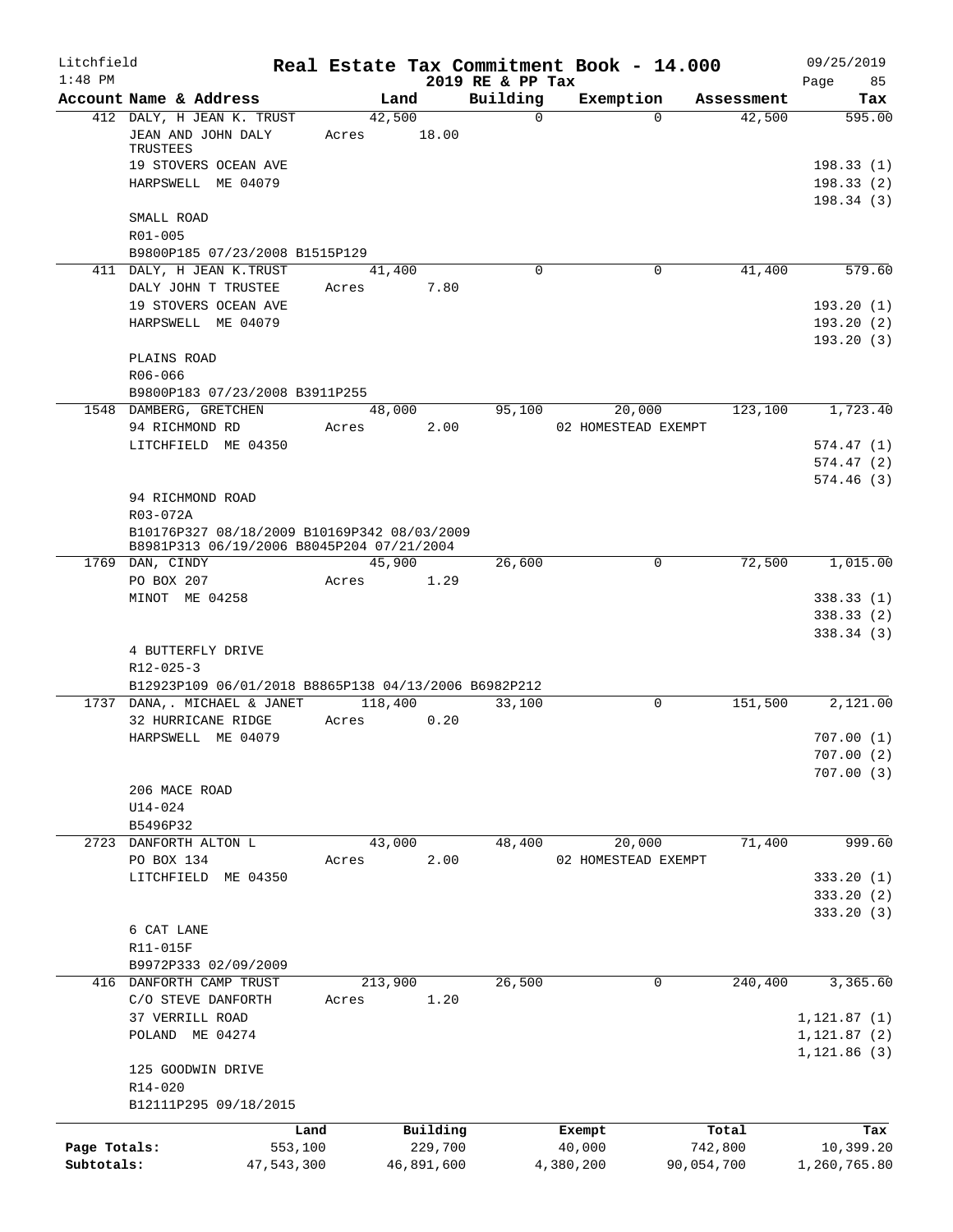| Litchfield<br>$1:48$ PM |                                                      |         |      | 2019 RE & PP Tax | Real Estate Tax Commitment Book - 14.000 |            | 09/25/2019<br>Page 86 |
|-------------------------|------------------------------------------------------|---------|------|------------------|------------------------------------------|------------|-----------------------|
|                         | Account Name & Address                               | Land    |      | Building         | Exemption                                | Assessment | Tax                   |
|                         | 2570 DANFORTH GEORGE L                               | 28,300  |      | $\Omega$         | $\Omega$                                 | 28,300     | 396.20                |
|                         | P O BOX 92                                           | Acres   | 2.10 |                  |                                          |            |                       |
|                         | LITCHFIELD ME 04350                                  |         |      |                  |                                          |            | 132.07(1)             |
|                         |                                                      |         |      |                  |                                          |            | 132.07(2)             |
|                         |                                                      |         |      |                  |                                          |            | 132.06(3)             |
|                         | 106 NECK ROAD                                        |         |      |                  |                                          |            |                       |
|                         | R14-012D                                             |         |      |                  |                                          |            |                       |
|                         | B7978P42 06/07/2004                                  |         |      |                  |                                          |            |                       |
|                         | 904 DANFORTH, ARNOLD                                 | 214,000 |      | 85,800           | 20,000                                   | 279,800    | 3,917.20              |
|                         | 291 OLD BRUNSWICK ROAD                               | Acres   | 0.74 |                  | 02 HOMESTEAD EXEMPT                      |            |                       |
|                         | GARDINER ME 04345                                    |         |      |                  |                                          |            | 1,305.73(1)           |
|                         |                                                      |         |      |                  |                                          |            | 1,305.73(2)           |
|                         |                                                      |         |      |                  |                                          |            | 1,305.74(3)           |
|                         | 15 CLARA DRIVE                                       |         |      |                  |                                          |            |                       |
|                         | $R14 - 018$                                          |         |      |                  |                                          |            |                       |
|                         | B6289P322 09/01/2000                                 |         |      |                  |                                          |            |                       |
|                         | 417 DANFORTH, GEORGE L                               | 48,300  |      | 56,000           | 20,000                                   | 84,300     | 1,180.20              |
|                         | DANFORTH JANICE B                                    | Acres   | 2.10 |                  | 02 HOMESTEAD EXEMPT                      |            |                       |
|                         | 106 NECK ROAD                                        |         |      |                  |                                          |            | 393.40(1)             |
|                         | LITCHFIELD ME 04350                                  |         |      |                  |                                          |            | 393.40(2)             |
|                         |                                                      |         |      |                  |                                          |            | 393.40(3)             |
|                         | 106 NECK ROAD                                        |         |      |                  |                                          |            |                       |
|                         | R14-012C                                             |         |      |                  |                                          |            |                       |
|                         | B12726P245 09/21/2017 B9161P182 11/09/2006           |         |      |                  |                                          |            |                       |
|                         | 420 DANFORTH, JAY                                    | 48,000  |      | 129,100          | 20,000                                   | 157,100    | 2,199.40              |
|                         | 60 NECK ROAD                                         | Acres   | 2.00 |                  | 02 HOMESTEAD EXEMPT                      |            |                       |
|                         | LITCHFIELD ME 04350                                  |         |      |                  |                                          |            | 733.13(1)             |
|                         |                                                      |         |      |                  |                                          |            | 733.13(2)             |
|                         |                                                      |         |      |                  |                                          |            | 733.14(3)             |
|                         | 60 NECK ROAD                                         |         |      |                  |                                          |            |                       |
|                         | R14-011B                                             |         |      |                  |                                          |            |                       |
|                         | B3602P204 08/23/1989                                 |         |      |                  |                                          |            |                       |
|                         | 421 DANFORTH, JOYCE                                  | 0       |      | 14,300           | 14,300                                   | 0          | 0.00                  |
|                         | BOURGOIN RENA                                        |         |      |                  | 02 HOMESTEAD EXEMPT                      |            |                       |
|                         | 12 JEFFREY LANE                                      |         |      |                  |                                          |            |                       |
|                         | LITCHFIELD ME 04350                                  |         |      |                  |                                          |            |                       |
|                         |                                                      |         |      |                  |                                          |            |                       |
|                         | 10 JEFFREY LANE                                      |         |      |                  |                                          |            |                       |
|                         | R01-010-ON-10                                        |         |      |                  |                                          |            |                       |
|                         | 418 DANFORTH, KATELYN E.                             | 58,300  |      | 36,800           | $\Omega$                                 | 95,100     | 1,331.40              |
|                         | 95 FERRIN ROAD                                       | Acres   | 3.25 |                  |                                          |            |                       |
|                         | LITCHFIELD ME 04350                                  |         |      |                  |                                          |            | 443.80 (1)            |
|                         |                                                      |         |      |                  |                                          |            | 443.80 (2)            |
|                         |                                                      |         |      |                  |                                          |            | 443.80 (3)            |
|                         | 95 FERRIN ROAD                                       |         |      |                  |                                          |            |                       |
|                         | R03-108A                                             |         |      |                  |                                          |            |                       |
|                         | B12331P244 06/08/2016 B8383P321 04/25/2005 B2739P303 |         |      |                  |                                          |            |                       |
|                         | 1162 DANIEL RICHARD D                                | 130,700 |      | 143,000          | 0                                        | 273,700    | 3,831.80              |
|                         | DANIEL HEIDI J                                       | Acres   | 3.93 |                  |                                          |            |                       |
|                         | 1010 BRUNSWICK AVENUE                                |         |      |                  |                                          |            | 1, 277.27(1)          |
|                         | GARDINER ME 04345                                    |         |      |                  |                                          |            | 1, 277.27(2)          |
|                         |                                                      |         |      |                  |                                          |            | 1,277.26(3)           |
|                         | 35 PLEASANT POND LANE                                |         |      |                  |                                          |            |                       |
|                         | $U01 - 003$                                          |         |      |                  |                                          |            |                       |
|                         | B9617P200 01/16/2008 B8229P56 12/03/2004 B1963P113   |         |      |                  |                                          |            |                       |
|                         |                                                      |         |      |                  |                                          |            |                       |
|                         |                                                      |         |      |                  |                                          |            |                       |
|                         |                                                      |         |      |                  |                                          |            |                       |

|              | Land       | Building   | Exempt    | Total      | Tax          |
|--------------|------------|------------|-----------|------------|--------------|
| Page Totals: | 527,600    | 465,000    | 74,300    | 918,300    | 12,856.20    |
| Subtotals:   | 48,070,900 | 47,356,600 | 4,454,500 | 90,973,000 | 1,273,622.00 |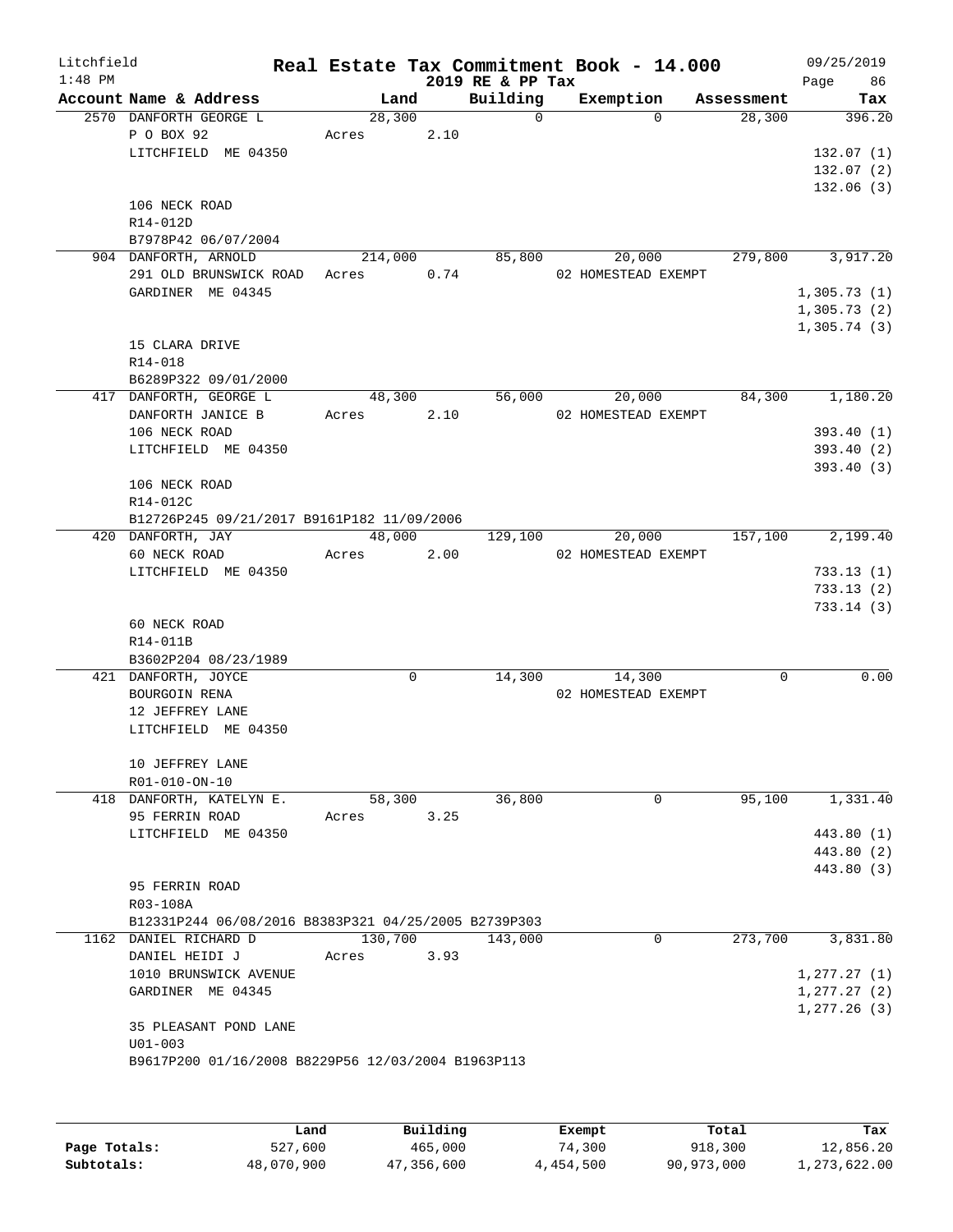| Litchfield   |                                                        |         |                |                    | Real Estate Tax Commitment Book - 14.000 |                       | 09/25/2019 |
|--------------|--------------------------------------------------------|---------|----------------|--------------------|------------------------------------------|-----------------------|------------|
| $1:48$ PM    |                                                        |         |                | 2019 RE & PP Tax   |                                          |                       | 87<br>Page |
|              | Account Name & Address                                 |         | Land           | Building<br>95,600 | Exemption<br>$\Omega$                    | Assessment<br>140,800 | Tax        |
|              | 873 DARLING, DANNY<br>DARLING, LINDA                   | Acres   | 45,200<br>1.05 |                    |                                          |                       | 1,971.20   |
|              | 170 PLAINS ROAD                                        |         |                |                    |                                          |                       | 657.07(1)  |
|              | LITCHFIELD ME 04350                                    |         |                |                    |                                          |                       | 657.07(2)  |
|              |                                                        |         |                |                    |                                          |                       | 657.06(3)  |
|              | 170 PLAINS ROAD                                        |         |                |                    |                                          |                       |            |
|              | R07-009                                                |         |                |                    |                                          |                       |            |
|              | B10719P245 05/02/2011 B9510P154 09/26/2007 B9510P153   |         |                |                    |                                          |                       |            |
|              | 09/26/2007 B1679P169 09/26/1973<br>425 DARVILLE, LINDA |         | 57,800         | 155,100            | 20,000                                   | 192,900               | 2,700.60   |
|              | 1502 RICHMOND ROAD                                     | Acres   | 7.00           |                    | 02 HOMESTEAD EXEMPT                      |                       |            |
|              | LITCHFIELD ME 04350                                    |         |                |                    |                                          |                       | 900.20(1)  |
|              |                                                        |         |                |                    |                                          |                       | 900.20(2)  |
|              |                                                        |         |                |                    |                                          |                       | 900.20(3)  |
|              | 1502 RICHMOND ROAD                                     |         |                |                    |                                          |                       |            |
|              | R01-025A                                               |         |                |                    |                                          |                       |            |
|              | B4321P181                                              |         |                |                    |                                          |                       |            |
|              | 2054 DAVIDSON JUDY M                                   |         | 46,000         | 134,600            | 20,000                                   | 160,600               | 2,248.40   |
|              | 239 DENNIS HILL ROAD                                   | Acres   | 1.33           |                    | 02 HOMESTEAD EXEMPT                      |                       |            |
|              | LITCHFIELD ME 04350                                    |         |                |                    |                                          |                       | 749.47(1)  |
|              |                                                        |         |                |                    |                                          |                       | 749.47(2)  |
|              |                                                        |         |                |                    |                                          |                       | 749.46(3)  |
|              | 239 DENNIS HILL ROAD                                   |         |                |                    |                                          |                       |            |
|              | R13-042C<br>B11690P242 05/12/2014 B5347P170 04/16/1997 |         |                |                    |                                          |                       |            |
|              | 308 DAVIN, ERIC                                        |         | $\Omega$       | 9,700              | 0                                        | 9,700                 | 135.80     |
|              | 30 CLINTON LANE                                        |         |                |                    |                                          |                       |            |
|              | LITCHFIELD ME 04350                                    |         |                |                    |                                          |                       | 45.27(1)   |
|              |                                                        |         |                |                    |                                          |                       | 45.27(2)   |
|              |                                                        |         |                |                    |                                          |                       | 45.26(3)   |
|              | <b>30 CLINTON LANE</b>                                 |         |                |                    |                                          |                       |            |
|              | R02-103-ON-7                                           |         |                |                    |                                          |                       |            |
|              | 428 DAVIN, TIMOTHY E                                   |         | 46,400         | 27,700             | 20,000                                   | 54,100                | 757.40     |
|              | 267 BUKER ROAD                                         | Acres   | 1.45           |                    | 02 HOMESTEAD EXEMPT                      |                       |            |
|              | LITCHFIELD ME 04350                                    |         |                |                    |                                          |                       | 252.47(1)  |
|              |                                                        |         |                |                    |                                          |                       | 252.47(2)  |
|              | 267 BUKER ROAD                                         |         |                |                    |                                          |                       | 252.46(3)  |
|              | $R05 - 052 - 1$                                        |         |                |                    |                                          |                       |            |
|              | B4695P198                                              |         |                |                    |                                          |                       |            |
|              | 898 DAVIS, CAROL, M.                                   |         | 128,800        | 64,700             | 0                                        | 193,500               | 2,709.00   |
|              | JOHNSTON, HELEN (LIFE                                  | Acres   | 15.60          |                    |                                          |                       |            |
|              | ESTATE)                                                |         |                |                    |                                          |                       |            |
|              | 31 BASS LANE                                           |         |                |                    |                                          |                       | 903.00(1)  |
|              | LITCHFIELD ME 04350                                    |         |                |                    |                                          |                       | 903.00(2)  |
|              | 31 BASS LANE                                           |         |                |                    |                                          |                       | 903.00(3)  |
|              | R09-030                                                |         |                |                    |                                          |                       |            |
|              | B12329P317 06/22/2016 B1162P364                        |         |                |                    |                                          |                       |            |
|              | 2254 DAVIS, DAWSON                                     |         | 43,000         | 138,700            | 0                                        | 181,700               | 2,543.80   |
|              | 14 SANTA LANE                                          | Acres   | 2.00           |                    |                                          |                       |            |
|              | LITCHFIELD ME 04350                                    |         |                |                    |                                          |                       | 847.93 (1) |
|              |                                                        |         |                |                    |                                          |                       | 847.93 (2) |
|              |                                                        |         |                |                    |                                          |                       | 847.94 (3) |
|              | 14 SANTA LANE                                          |         |                |                    |                                          |                       |            |
|              | R03-096D                                               |         |                |                    |                                          |                       |            |
|              | B10712P348 04/21/2011 B8904P179 05/12/2006 B6500P106   |         |                |                    |                                          |                       |            |
|              |                                                        |         |                |                    |                                          |                       |            |
|              |                                                        | Land    | Building       |                    | Exempt                                   | Total                 | Tax        |
| Page Totals: |                                                        | 367,200 | 626,100        |                    | 60,000                                   | 933,300               | 13,066.20  |

**Subtotals:** 48,438,100 47,982,700 4,514,500 91,906,300 1,286,688.20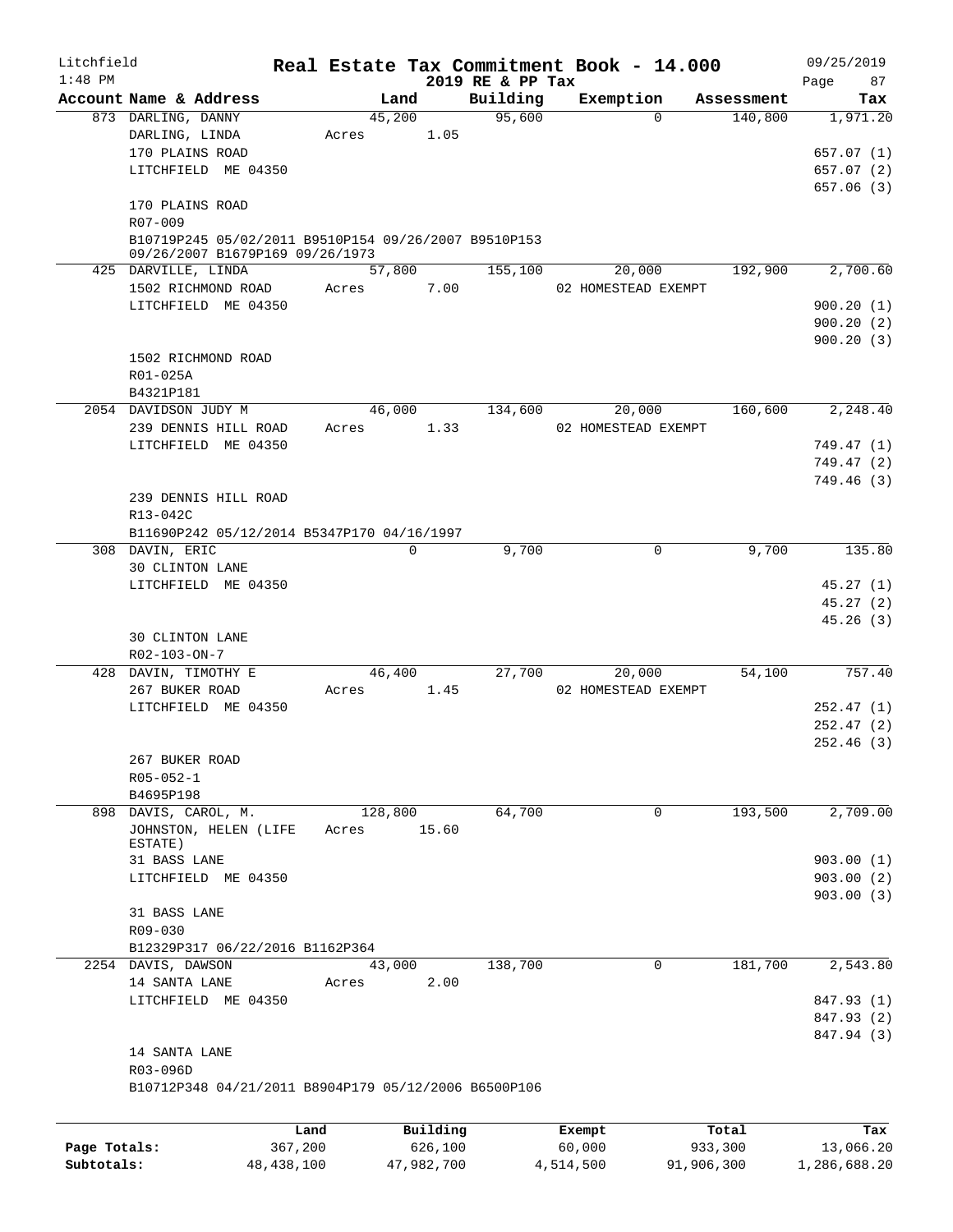| Litchfield |                                                                                       |       |                      |      |                  | Real Estate Tax Commitment Book - 14.000 |            | 09/25/2019  |
|------------|---------------------------------------------------------------------------------------|-------|----------------------|------|------------------|------------------------------------------|------------|-------------|
| $1:48$ PM  |                                                                                       |       |                      |      | 2019 RE & PP Tax |                                          |            | Page<br>88  |
|            | Account Name & Address                                                                |       | Land                 |      | Building         | Exemption                                | Assessment | Tax         |
|            | 435 DAVIS, JOHN L                                                                     |       | 119,900              |      | 400              | $\Omega$                                 | 120,300    | 1,684.20    |
|            | P O BOX 94                                                                            | Acres |                      | 0.46 |                  |                                          |            |             |
|            | TOPSHAM ME 04086                                                                      |       |                      |      |                  |                                          |            | 561.40(1)   |
|            |                                                                                       |       |                      |      |                  |                                          |            | 561.40(2)   |
|            | 26 EASY STREET                                                                        |       |                      |      |                  |                                          |            | 561.40(3)   |
|            | $U10-008$                                                                             |       |                      |      |                  |                                          |            |             |
|            | B1701P151                                                                             |       |                      |      |                  |                                          |            |             |
|            | 434 DAVIS, JOHN L                                                                     |       | 53,700               |      | 0                | 0                                        | 53,700     | 751.80      |
|            | P O BOX 94                                                                            | Acres |                      | 0.90 |                  |                                          |            |             |
|            | TOPSHAM ME 04086                                                                      |       |                      |      |                  |                                          |            | 250.60(1)   |
|            |                                                                                       |       |                      |      |                  |                                          |            | 250.60(2)   |
|            |                                                                                       |       |                      |      |                  |                                          |            | 250.60(3)   |
|            | EASY STREET                                                                           |       |                      |      |                  |                                          |            |             |
|            | $U10 - 014$                                                                           |       |                      |      |                  |                                          |            |             |
|            | B1521P701                                                                             |       |                      |      |                  |                                          |            |             |
|            | 2563 DAVIS, KEITH B.                                                                  |       | 48,200               |      | 93,000           | 20,000                                   | 121,200    | 1,696.80    |
|            | TURBERVILLE, EDNA MARIE Acres                                                         |       |                      | 2.06 |                  | 02 HOMESTEAD EXEMPT                      |            |             |
|            | 277 STEVENSTOWN ROAD                                                                  |       |                      |      |                  |                                          |            | 565.60(1)   |
|            | LITCHFIELD ME 04350                                                                   |       |                      |      |                  |                                          |            | 565.60(2)   |
|            |                                                                                       |       |                      |      |                  |                                          |            | 565.60(3)   |
|            | 277 STEVENSTOWN ROAD                                                                  |       |                      |      |                  |                                          |            |             |
|            | R10-012A                                                                              |       |                      |      |                  |                                          |            |             |
|            | B12114P193 09/17/2015 B9886P13 10/20/2008 B9630P136<br>02/01/2008 B8581P46 08/31/2005 |       |                      |      |                  |                                          |            |             |
|            | 409 DAVIS, PATRICIA                                                                   |       | 49,300               |      | 83,600           | 20,000                                   | 112,900    | 1,580.60    |
|            | 13 POTTERS BROOK LANE                                                                 | Acres |                      | 2.44 |                  | 02 HOMESTEAD EXEMPT                      |            |             |
|            | LITCHFIELD ME 04350                                                                   |       |                      |      |                  |                                          |            | 526.87(1)   |
|            |                                                                                       |       |                      |      |                  |                                          |            | 526.87(2)   |
|            |                                                                                       |       |                      |      |                  |                                          |            | 526.86(3)   |
|            | 13 POTTERS BROOK LANE                                                                 |       |                      |      |                  |                                          |            |             |
|            | R08-008                                                                               |       |                      |      |                  |                                          |            |             |
|            | B6772P336 01/04/2002                                                                  |       |                      |      |                  |                                          |            |             |
|            | 284 DAY, DIANE L.                                                                     |       | $1\overline{57,500}$ |      | 168,300          | 20,000                                   | 305,800    | 4,281.20    |
|            | JASPER, SUSAN L.                                                                      | Acres |                      | 0.90 |                  | 02 HOMESTEAD EXEMPT                      |            |             |
|            | 76 EASY STREET                                                                        |       |                      |      |                  |                                          |            | 1,427.07(1) |
|            | LITCHFIELD ME 04350                                                                   |       |                      |      |                  |                                          |            | 1,427.07(2) |
|            |                                                                                       |       |                      |      |                  |                                          |            | 1,427.06(3) |
|            | 76 EASY STREET<br>$U09 - 008$                                                         |       |                      |      |                  |                                          |            |             |
|            | B11297P151 02/04/2013 B5775P96                                                        |       |                      |      |                  |                                          |            |             |
|            | 1192 DAY, STEPHEN A.                                                                  |       | 57,300               |      | 103,800          | 20,000                                   | 141,100    | 1,975.40    |
|            | 61 NORTH EVERGREEN                                                                    | Acres |                      | 5.10 |                  | 02 HOMESTEAD EXEMPT                      |            |             |
|            | DRIVE                                                                                 |       |                      |      |                  |                                          |            |             |
|            | LITCHFIELD ME 04350                                                                   |       |                      |      |                  |                                          |            | 658.47(1)   |
|            |                                                                                       |       |                      |      |                  |                                          |            | 658.47 (2)  |
|            |                                                                                       |       |                      |      |                  |                                          |            | 658.46(3)   |
|            | 61 NORTH EVERGREEN                                                                    |       |                      |      |                  |                                          |            |             |
|            | DRIVE                                                                                 |       |                      |      |                  |                                          |            |             |
|            | $U29 - 024 - 1$                                                                       |       |                      |      |                  |                                          |            |             |
|            | B7530P139 05/11/2003                                                                  |       |                      |      |                  |                                          |            |             |

|              | Land       | Building     | Exempt    | Total      | Tax          |
|--------------|------------|--------------|-----------|------------|--------------|
| Page Totals: | 485,900    | 449,100      | 80,000    | 855,000    | 11,970.00    |
| Subtotals:   | 48,924,000 | 48, 431, 800 | 4,594,500 | 92,761,300 | 1,298,658.20 |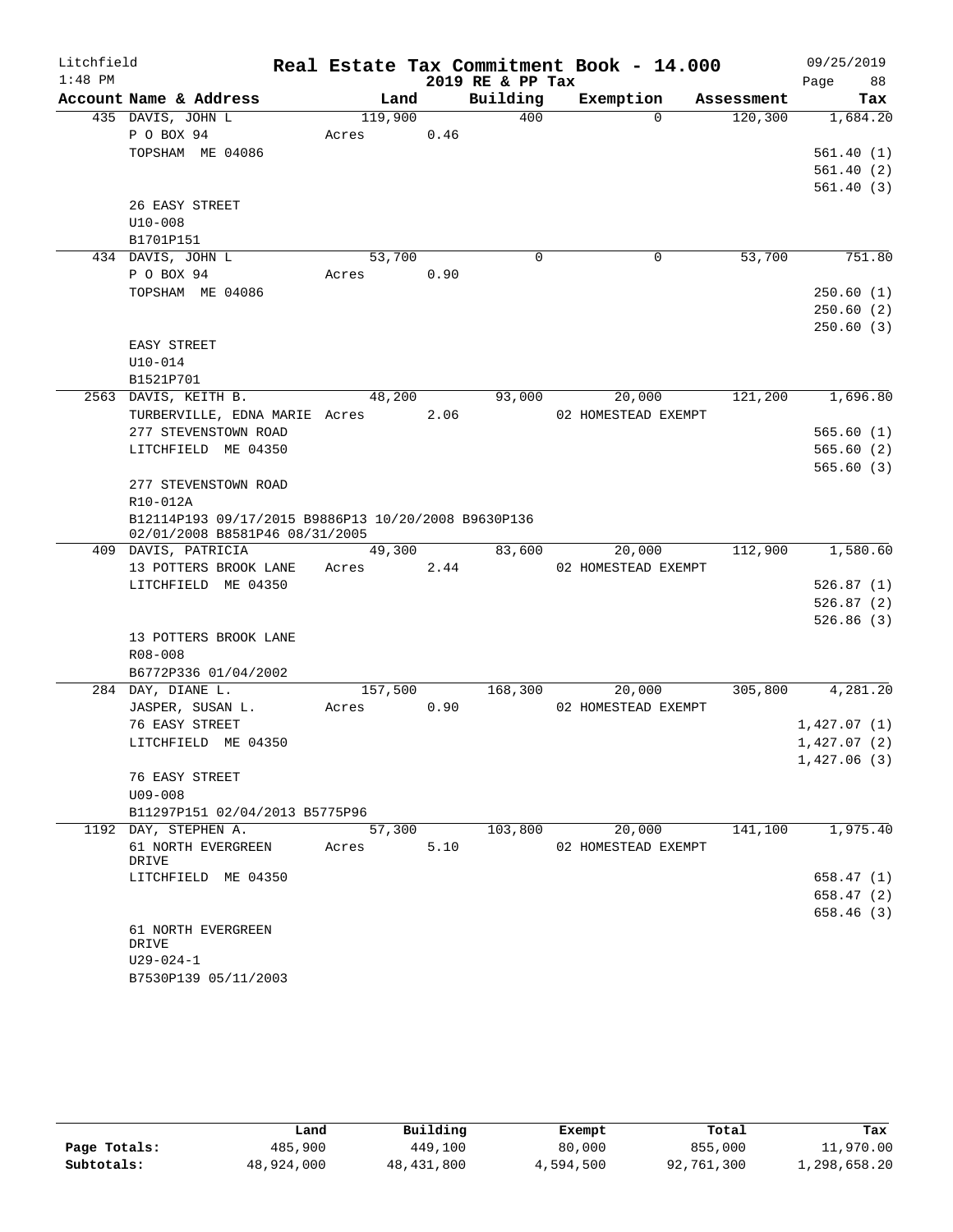| Litchfield |                                                     |                |                         |                         | Real Estate Tax Commitment Book - 14.000 |                      | 09/25/2019    |
|------------|-----------------------------------------------------|----------------|-------------------------|-------------------------|------------------------------------------|----------------------|---------------|
| $1:48$ PM  | Account Name & Address                              |                |                         | 2019 RE & PP Tax        |                                          |                      | Page<br>89    |
|            | 2522 DAYEN LINDA                                    | Land<br>35,700 |                         | Building<br>$\mathbf 0$ | Exemption<br>$\Omega$                    | Assessment<br>35,700 | Tax<br>499.80 |
|            | 26 ANDREWS ROAD                                     | Acres          | 15.06                   |                         |                                          |                      |               |
|            | BRYANT POND ME 04219                                |                |                         |                         |                                          |                      | 166.60(1)     |
|            |                                                     |                |                         |                         |                                          |                      | 166.60(2)     |
|            |                                                     |                |                         |                         |                                          |                      | 166.60(3)     |
|            | HALLOWELL ROAD                                      |                |                         |                         |                                          |                      |               |
|            | R14-042                                             |                |                         |                         |                                          |                      |               |
|            | B5770P283 10/27/1998                                |                |                         |                         |                                          |                      |               |
|            | 604 DAYEN, STEPHEN                                  | 45,100         |                         | 0                       | 0                                        | 45,100               | 631.40        |
|            | 26 ANDREWS ROAD                                     | Acres          | 33.00                   |                         |                                          |                      |               |
|            | BRYANT POND ME 04219                                |                |                         |                         |                                          |                      | 210.47(1)     |
|            |                                                     |                |                         |                         |                                          |                      | 210.47(2)     |
|            |                                                     |                |                         |                         |                                          |                      |               |
|            |                                                     |                |                         |                         |                                          |                      | 210.46(3)     |
|            | HALLOWELL ROAD                                      |                |                         |                         |                                          |                      |               |
|            | $R14 - 041$                                         |                |                         |                         |                                          |                      |               |
|            | B5770P285 10/27/1998                                |                |                         | 126,600                 |                                          |                      |               |
|            | 440 DEANS, ROBERT L                                 | 46,700         |                         |                         | 20,000                                   | 153,300              | 2,146.20      |
|            | DEANS JANET A                                       | Acres          | 1.57                    |                         | 02 HOMESTEAD EXEMPT                      |                      |               |
|            | 61 HARDSCRABBLE ROAD                                |                |                         |                         |                                          |                      | 715.40(1)     |
|            | LITCHFIELD ME 04350                                 |                |                         |                         |                                          |                      | 715.40(2)     |
|            |                                                     |                |                         |                         |                                          |                      | 715.40(3)     |
|            | 61 HARDSCRABBLE ROAD                                |                |                         |                         |                                          |                      |               |
|            | $U21 - 043$                                         |                |                         |                         |                                          |                      |               |
|            | B4446P113 07/26/1993                                |                |                         |                         |                                          |                      |               |
|            | 441 DEBLOIS, WILFRID S                              | 113,300        |                         | 145,000                 | 0                                        | 258,300              | 3,616.20      |
|            | 119 MONTELLO ST                                     | Acres          | 0.16                    |                         |                                          |                      |               |
|            | LEWISTON ME 04240                                   |                |                         |                         |                                          |                      | 1, 205.40(1)  |
|            |                                                     |                |                         |                         |                                          |                      | 1, 205.40(2)  |
|            |                                                     |                |                         |                         |                                          |                      | 1, 205.40(3)  |
|            | 16 TOWN LINE DRIVE                                  |                |                         |                         |                                          |                      |               |
|            | U13-019A                                            |                |                         |                         |                                          |                      |               |
|            | B4344P51                                            |                |                         |                         |                                          | 123,000              | 1,722.00      |
|            | 446 DELANEY, NANCY HALL                             | 45,000         |                         | 98,000                  | 20,000                                   |                      |               |
|            | 1163 RICHMOND ROAD                                  | Acres          | 1.00                    |                         | 02 HOMESTEAD EXEMPT                      |                      |               |
|            | LITCHFIELD ME 04350                                 |                |                         |                         |                                          |                      | 574.00(1)     |
|            |                                                     |                |                         |                         |                                          |                      | 574.00(2)     |
|            |                                                     |                |                         |                         |                                          |                      | 574.00(3)     |
|            | 1163 RICHMOND ROAD                                  |                |                         |                         |                                          |                      |               |
|            | R01-059                                             |                |                         |                         |                                          |                      |               |
|            | B2758P312                                           |                |                         |                         |                                          |                      |               |
|            | 763 DELESKEY BRUCE                                  | 41,300         |                         | 73,400                  | 0                                        | 114,700              | 1,605.80      |
|            | DELESKEY AUDREY                                     | Acres          | 7.72                    |                         |                                          |                      |               |
|            | 44 LITTLE DRIVE                                     |                |                         |                         |                                          |                      | 535.27(1)     |
|            | LITCHFIELD ME 04350                                 |                |                         |                         |                                          |                      | 535.27(2)     |
|            |                                                     |                |                         |                         |                                          |                      | 535.26(3)     |
|            | 44 LITTLE DRIVE                                     |                |                         |                         |                                          |                      |               |
|            | R12-023                                             |                |                         |                         |                                          |                      |               |
|            | B8668P342 10/31/2005 B1174P80                       |                |                         |                         |                                          |                      |               |
|            | 127 DELESKEY, AUDREY                                | 98,100         |                         | 12,800                  | 0                                        | 110,900              | 1,552.60      |
|            | DELESKEY, BRUCE                                     | Acres          | 0.13                    |                         |                                          |                      |               |
|            | 44 LITTLE DRIVE                                     |                |                         |                         |                                          |                      | 517.53(1)     |
|            | LITCHFIELD ME 04350                                 |                |                         |                         |                                          |                      | 517.53(2)     |
|            |                                                     |                |                         |                         |                                          |                      | 517.54(3)     |
|            | 202 WHIPPOORWILL ROAD                               |                |                         |                         |                                          |                      |               |
|            | $U24 - 005$                                         |                |                         |                         |                                          |                      |               |
|            | B12746P236 10/05/2017 B9608P99 01/03/2008 B1342P202 |                |                         |                         |                                          |                      |               |
|            |                                                     |                |                         |                         |                                          |                      |               |
|            |                                                     |                | $P_{11}$ + 1.4 + $\sim$ |                         |                                          |                      |               |

|              | Land       | Building   | Exempt    | Total      | Tax          |
|--------------|------------|------------|-----------|------------|--------------|
| Page Totals: | 425,200    | 455,800    | 40,000    | 841,000    | 11,774.00    |
| Subtotals:   | 49,349,200 | 48,887,600 | 4,634,500 | 93,602,300 | 1,310,432.20 |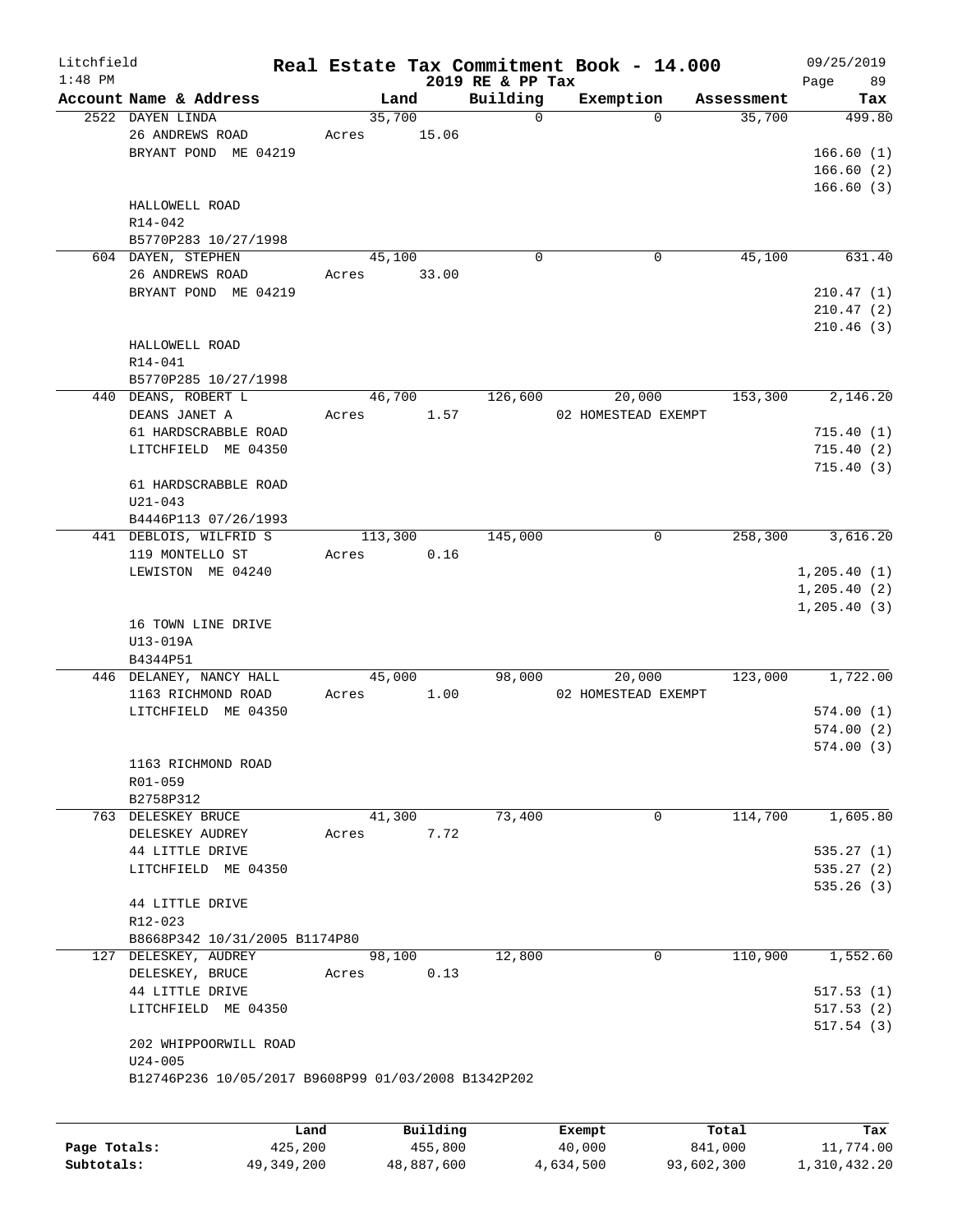| Litchfield |                                                  |                      |          |                         | Real Estate Tax Commitment Book - 14.000 |                      | 09/25/2019    |
|------------|--------------------------------------------------|----------------------|----------|-------------------------|------------------------------------------|----------------------|---------------|
| $1:48$ PM  |                                                  |                      |          | 2019 RE & PP Tax        |                                          |                      | Page<br>90    |
|            | Account Name & Address<br>2301 DELESKEY, BRIAN P | Land<br>28,500       |          | Building<br>$\mathbf 0$ | Exemption<br>$\Omega$                    | Assessment<br>28,500 | Tax<br>399.00 |
|            | DELESKEY, CHRISTINE J                            | Acres                | 2.15     |                         |                                          |                      |               |
|            | 3 QUAIL ROAD                                     |                      |          |                         |                                          |                      | 133.00(1)     |
|            | PEABODY MA 01960                                 |                      |          |                         |                                          |                      | 133.00(2)     |
|            |                                                  |                      |          |                         |                                          |                      | 133.00(3)     |
|            | 1 WOODPECKER DRIVE                               |                      |          |                         |                                          |                      |               |
|            | $R14 - 010 - 1$                                  |                      |          |                         |                                          |                      |               |
|            | B10482P58 07/26/2010 B5432P238 08/18/1997        |                      |          |                         |                                          |                      |               |
|            | 447 DELESKEY, BRUCE S                            | 20,900               |          | 88,800                  | 0                                        | 109,700              | 1,535.80      |
|            | DELESKEY AUDREY A                                | Acres                | 0.03     |                         |                                          |                      |               |
|            | 44 LITTLE DRIVE                                  |                      |          |                         |                                          |                      | 511.93(1)     |
|            | LITCHFIELD ME 04350                              |                      |          |                         |                                          |                      | 511.93(2)     |
|            |                                                  |                      |          |                         |                                          |                      | 511.94(3)     |
|            | 6 HERON DRIVE                                    |                      |          |                         |                                          |                      |               |
|            | $U24 - 006$                                      |                      |          |                         |                                          |                      |               |
|            | B8574P154 08/17/2005 B3809P47                    |                      |          |                         |                                          |                      |               |
|            | 448 DEMATTEIS, H DONALD                          | 126,100              |          | 182,400                 | 0                                        | 308,500              | 4,319.00      |
|            | 20 EASY STREET                                   | Acres                | 0.36     |                         |                                          |                      |               |
|            | LITCHFIELD ME 04350                              |                      |          |                         |                                          |                      | 1,439.67(1)   |
|            |                                                  |                      |          |                         |                                          |                      | 1,439.67(2)   |
|            |                                                  |                      |          |                         |                                          |                      | 1,439.66(3)   |
|            | 20 EASY STREET                                   |                      |          |                         |                                          |                      |               |
|            | $U10 - 006$                                      |                      |          |                         |                                          |                      |               |
|            | B3300P15 01/28/1988                              |                      |          |                         |                                          |                      |               |
|            | 2104 DEMERS, GUY                                 | 53,100               |          | 162,200                 | 0                                        | 215,300              | 3,014.20      |
|            | DEMERS PATTY                                     | Acres                | 3.70     |                         |                                          |                      |               |
|            | 36 HILLTOP LANE                                  |                      |          |                         |                                          |                      | 1,004.73(1)   |
|            | 199 PINE TREE ROAD                               |                      |          |                         |                                          |                      | 1,004.73(2)   |
|            | LITCHFIELD ME 04350                              |                      |          |                         |                                          |                      | 1,004.74(3)   |
|            | 36 HILLTOP LANE                                  |                      |          |                         |                                          |                      |               |
|            | R11-003B-1                                       |                      |          |                         |                                          |                      |               |
|            | B5606P175 04/30/1998                             |                      |          |                         |                                          |                      |               |
|            | 449 DEMERS, LAURETTA A.                          | 74,600               |          | $\mathbf 0$             | 0                                        | 74,600               | 1,044.40      |
|            | 15 PINELAND ST                                   | Acres                | 23.10    |                         |                                          |                      |               |
|            | LEWISTON ME 04240                                |                      |          |                         |                                          |                      | 348.13(1)     |
|            |                                                  |                      |          |                         |                                          |                      | 348.13(2)     |
|            |                                                  |                      |          |                         |                                          |                      | 348.14(3)     |
|            | JIMMY POND                                       |                      |          |                         |                                          |                      |               |
|            | R04-014                                          |                      |          |                         |                                          |                      |               |
|            | B11147P217 08/27/2012 B4499P286 09/23/1993       |                      |          |                         |                                          |                      |               |
|            | 450 DEMERS, LAURETTA A.                          | $1\overline{56,500}$ |          | 38,700                  | 0                                        | 195,200              | 2,732.80      |
|            | 15 PINELAND ST                                   | Acres                | 4.80     |                         |                                          |                      |               |
|            | LEWISTON ME 04240                                |                      |          |                         |                                          |                      | 910.93(1)     |
|            |                                                  |                      |          |                         |                                          |                      | 910.93(2)     |
|            |                                                  |                      |          |                         |                                          |                      | 910.94(3)     |
|            | 128 JIMMY POND LANE                              |                      |          |                         |                                          |                      |               |
|            | $U08 - 008$                                      |                      |          |                         |                                          |                      |               |
|            | B11147P217 08/27/2012 B3835P94                   |                      |          |                         |                                          |                      |               |
|            | 452 DENNIS, JAMES M.                             | 9,900                |          | $\Omega$                | $\Omega$                                 | 9,900                | 138.60        |
|            | 90 AIRPORT ROAD                                  | Acres                | 25.00    |                         |                                          |                      |               |
|            | KEENE VALLEY NY 12943                            |                      |          |                         |                                          |                      | 46.20(1)      |
|            |                                                  |                      |          |                         |                                          |                      | 46.20(2)      |
|            |                                                  |                      |          |                         |                                          |                      | 46.20(3)      |
|            | DENNIS HILL ROAD                                 |                      |          |                         |                                          |                      |               |
|            | R13-018                                          |                      |          |                         |                                          |                      |               |
|            | B11790P223 08/27/2014 B1253P475                  |                      |          |                         |                                          |                      |               |
|            |                                                  |                      |          |                         |                                          |                      |               |
|            | Land                                             |                      | Building |                         | Exempt                                   | Total                | Tax           |

|              | Land       | Building   | Exempt    | Total      | Tax          |
|--------------|------------|------------|-----------|------------|--------------|
| Page Totals: | 469,600    | 472,100    |           | 941,700    | 13,183.80    |
| Subtotals:   | 49,818,800 | 49,359,700 | 4,634,500 | 94,544,000 | 1,323,616.00 |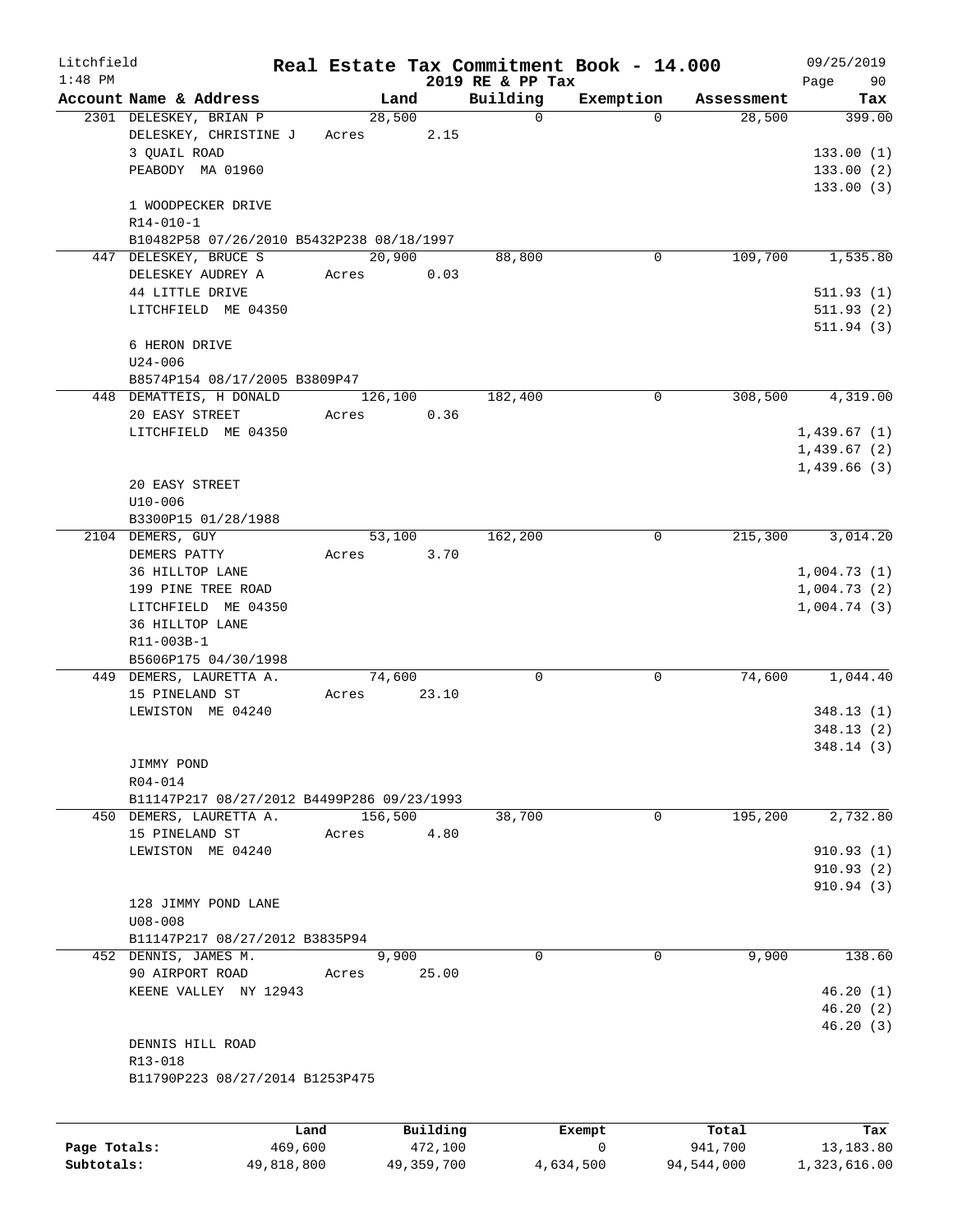| Litchfield |                                                         |         |       | Real Estate Tax Commitment Book - 14.000 |                     |            | 09/25/2019 |            |
|------------|---------------------------------------------------------|---------|-------|------------------------------------------|---------------------|------------|------------|------------|
| $1:48$ PM  |                                                         |         |       | 2019 RE & PP Tax                         |                     |            | Page       | 91         |
|            | Account Name & Address                                  | Land    |       | Building                                 | Exemption           | Assessment |            | Tax        |
|            | 2920 DENNISON, RONALD E.                                | 52,800  |       | 144,400                                  | $\Omega$            | 197,200    |            | 2,760.80   |
|            | DENNISON, CHELSEA J.                                    | Acres   | 3.60  |                                          |                     |            |            |            |
|            | 141 WENTZELL ROAD                                       |         |       |                                          |                     |            |            | 920.27(1)  |
|            | LITCHFIELD ME 04350                                     |         |       |                                          |                     |            |            | 920.27(2)  |
|            | 141 WENTZELL ROAD                                       |         |       |                                          |                     |            |            | 920.26(3)  |
|            | R03-073F                                                |         |       |                                          |                     |            |            |            |
|            | B12723P57 09/13/2017                                    |         |       |                                          |                     |            |            |            |
|            | 405 DERRICO, MICHAEL                                    | 153,100 |       | 58,500                                   | 0                   | 211,600    |            | 2,962.40   |
|            | 34 OAKWOOD AVENUE                                       | Acres   | 0.34  |                                          |                     |            |            |            |
|            | SAUGUS MA 01906                                         |         |       |                                          |                     |            |            | 987.47 (1) |
|            |                                                         |         |       |                                          |                     |            |            | 987.47 (2) |
|            |                                                         |         |       |                                          |                     |            |            | 987.46 (3) |
|            | 65 SAND POND LANE                                       |         |       |                                          |                     |            |            |            |
|            | $U12 - 017$                                             |         |       |                                          |                     |            |            |            |
|            | B3862P337                                               |         |       |                                          |                     |            |            |            |
|            | 2823 DESCHENE, DARLENE A.                               | 28,100  |       | $\Omega$                                 | $\mathbf 0$         | 28,100     |            | 393.40     |
|            | DESCHENE, AMBER                                         | Acres   | 2.02  |                                          |                     |            |            |            |
|            | 412 RICHMOND ROAD                                       |         |       |                                          |                     |            |            | 131.13(1)  |
|            | Litchfield ME 04350                                     |         |       |                                          |                     |            |            | 131.13(2)  |
|            |                                                         |         |       |                                          |                     |            |            | 131.14(3)  |
|            | R03-121C                                                |         |       |                                          |                     |            |            |            |
|            | B11277P224 01/11/2013                                   |         |       |                                          |                     |            |            |            |
|            | 459 DESCHENE, JOHN A                                    | 42,900  |       | 123,800                                  | 26,000              | 140,700    |            | 1,969.80   |
|            | DESCHENE, DARLENE S.                                    | Acres   | 1.30  |                                          | 02 HOMESTEAD EXEMPT |            |            |            |
|            | 412 RICHMOND ROAD                                       |         |       |                                          | 12 WW2 Vet Res.     |            |            | 656.60 (1) |
|            | LITCHFIELD ME 04350                                     |         |       |                                          |                     |            |            | 656.60 (2) |
|            |                                                         |         |       |                                          |                     |            |            | 656.60 (3) |
|            | 412 RICHMOND ROAD                                       |         |       |                                          |                     |            |            |            |
|            | R03-121A                                                |         |       |                                          |                     |            |            |            |
|            | B11277P226 01/11/2013 B2683P168                         |         |       |                                          |                     |            |            |            |
|            | 458 DESCHENE, RENE                                      | 12,300  |       | $\mathbf 0$                              | $\mathbf 0$         | 12,300     |            | 172.20     |
|            | DECHENE, DONALD                                         | Acres   | 19.60 |                                          |                     |            |            |            |
|            | PAUL DESCHENE                                           |         |       |                                          |                     |            |            | 57.40(1)   |
|            | 36 HIGH STREET                                          |         |       |                                          |                     |            |            | 57.40(2)   |
|            | SABATTUS ME 04280                                       |         |       |                                          |                     |            |            | 57.40(3)   |
|            | OFF WEST ROAD                                           |         |       |                                          |                     |            |            |            |
|            | R03-046C<br>B12795P291 10/31/2017 B12790P289 10/31/2017 |         |       |                                          |                     |            |            |            |
|            | B1497P748                                               |         |       |                                          |                     |            |            |            |
|            | 15 DESCHENES, PAUL &<br>CYNTHIA                         | 138,300 |       | 48,500                                   | 0                   | 186,800    |            | 2,615.20   |
|            | 335 WEBBER AVENUE                                       | Acres   | 2.94  |                                          |                     |            |            |            |
|            | LEWISTON ME 04240                                       |         |       |                                          |                     |            |            | 871.73 (1) |
|            |                                                         |         |       |                                          |                     |            |            | 871.73 (2) |
|            |                                                         |         |       |                                          |                     |            |            | 871.74 (3) |
|            | 785 PLAINS ROAD                                         |         |       |                                          |                     |            |            |            |
|            | $U02 - 010$                                             |         |       |                                          |                     |            |            |            |
|            | B5378P292                                               |         |       |                                          |                     |            |            |            |

|              | Land       | Building   | Exempt    | Total      | Tax          |
|--------------|------------|------------|-----------|------------|--------------|
| Page Totals: | 427,500    | 375,200    | 26,000    | 776,700    | 10,873.80    |
| Subtotals:   | 50,246,300 | 49,734,900 | 4,660,500 | 95,320,700 | 1,334,489.80 |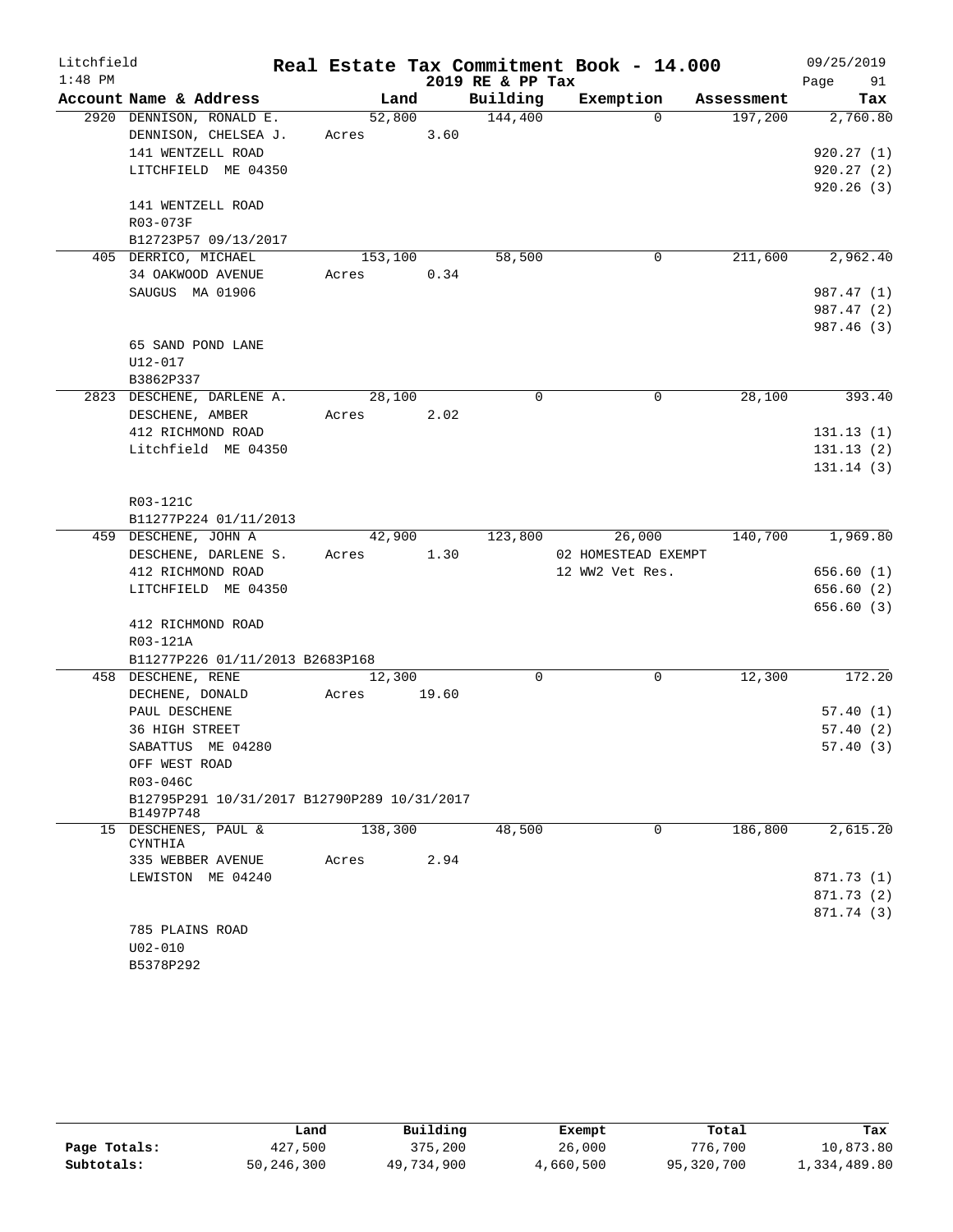| Litchfield   |                                                 |         |                |                              |           | Real Estate Tax Commitment Book - 14.000 |            |                      | 09/25/2019                 |
|--------------|-------------------------------------------------|---------|----------------|------------------------------|-----------|------------------------------------------|------------|----------------------|----------------------------|
| $1:48$ PM    | Account Name & Address                          |         | Land           | 2019 RE & PP Tax<br>Building |           | Exemption                                |            | Assessment           | 92<br>Page<br>Tax          |
|              | 461 DESJARDINS, ARMAND &                        |         | 129,000        | 34,800                       |           | $\Omega$                                 |            | 163,800              | 2,293.20                   |
|              | JOLINE<br>12 BLACKSTRAP ROAD                    | Acres   | 0.26           |                              |           |                                          |            |                      |                            |
|              | CUMBERLAND ME 04021                             |         |                |                              |           |                                          |            |                      | 764.40(1)                  |
|              |                                                 |         |                |                              |           |                                          |            |                      | 764.40(2)                  |
|              |                                                 |         |                |                              |           |                                          |            |                      | 764.40(3)                  |
|              | 16 SUNSET LANE<br>$U12 - 009$                   |         |                |                              |           |                                          |            |                      |                            |
|              | B6620P106                                       |         |                |                              |           |                                          |            |                      |                            |
|              | 2714 DESMARAIS, JASON                           |         | 51,500         | 177,500                      |           | 0                                        |            | 229,000              | 3,206.00                   |
|              | 934 RICHMOND ROAD                               | Acres   | 3.15           |                              |           |                                          |            |                      |                            |
|              | LITCHFIELD ME 04350                             |         |                |                              |           |                                          |            |                      | 1,068.67(1)<br>1,068.67(2) |
|              |                                                 |         |                |                              |           |                                          |            |                      | 1,068.66(3)                |
|              | 934 RICHMOND ROAD                               |         |                |                              |           |                                          |            |                      |                            |
|              | R02-055C                                        |         |                |                              |           |                                          |            |                      |                            |
|              | B9744P166 05/30/2008<br>2854 DESMARAIS, TROY R. |         | 51,000         | 133,100                      |           | 0                                        |            | 184,100              | 2,577.40                   |
|              | DESMARAIS, JENNY L.                             | Acres   | 3.00           |                              |           |                                          |            |                      |                            |
|              | P.O. BOX 483                                    |         |                |                              |           |                                          |            |                      | 859.13(1)                  |
|              | SABATTUS ME 04280                               |         |                |                              |           |                                          |            |                      | 859.13 (2)                 |
|              | 25 LAURETTE LANE                                |         |                |                              |           |                                          |            |                      | 859.14 (3)                 |
|              | R02-055D                                        |         |                |                              |           |                                          |            |                      |                            |
|              | B12332P10 06/24/2016 B11722P96 06/24/2014       |         |                |                              |           |                                          |            |                      |                            |
|              | 2309 DESMOND, BENJAMIN R.                       |         | 46,800         | 169,500                      |           | 0                                        |            | $2\overline{16,300}$ | 3,028.20                   |
|              | DESMOND, GILLIAN D.<br>33 WOODPECKER DRIVE      | Acres   | 1.60           |                              |           |                                          |            |                      | 1,009.40(1)                |
|              | LITCHFIELD ME 04350                             |         |                |                              |           |                                          |            |                      | 1,009.40(2)                |
|              |                                                 |         |                |                              |           |                                          |            |                      | 1,009.40(3)                |
|              | 33 WOODPECKER DRIVE                             |         |                |                              |           |                                          |            |                      |                            |
|              | $R14 - 010 - 2$                                 |         |                |                              |           |                                          |            |                      |                            |
|              | B12930P300 06/08/2018<br>463 DESPRES, JEROME    |         | 72,400         | 80,200                       |           | 26,000                                   |            | 126,600              | 1,772.40                   |
|              | DESPRES, LOUISE                                 | Acres   | 1.80           |                              |           | 02 HOMESTEAD EXEMPT                      |            |                      |                            |
|              | 24 LEBEL LANE                                   |         |                |                              |           | 12 WW2 Vet Res.                          |            |                      | 590.80(1)                  |
|              | LITCHFIELD ME 04350                             |         |                |                              |           |                                          |            |                      | 590.80(2)                  |
|              | 24 LEBEL LANE                                   |         |                |                              |           |                                          |            |                      | 590.80 (3)                 |
|              | $U10-036$                                       |         |                |                              |           |                                          |            |                      |                            |
|              | B1597P418 09/25/1972                            |         |                |                              |           |                                          |            |                      |                            |
|              | 464 DESROCHERS, RAYMOND J<br>P O BOX 95         |         | 42,900<br>1.30 | 53,700                       |           | 20,000<br>02 HOMESTEAD EXEMPT            |            | 76,600               | 1,072.40                   |
|              | SABATTUS ME 04280                               | Acres   |                |                              |           |                                          |            |                      | 357.47(1)                  |
|              |                                                 |         |                |                              |           |                                          |            |                      | 357.47(2)                  |
|              |                                                 |         |                |                              |           |                                          |            |                      | 357.46(3)                  |
|              | 222 MAXWELL ROAD<br>$R03 - 049$                 |         |                |                              |           |                                          |            |                      |                            |
|              | B3400P188                                       |         |                |                              |           |                                          |            |                      |                            |
|              | 967 DESROSIER, JOHN                             | 104,500 |                | 275,100                      |           | 20,000                                   |            | 359,600              | 5,034.40                   |
|              | DESROSIER LINDA                                 | Acres   | 84.94          |                              |           | 02 HOMESTEAD EXEMPT                      |            |                      |                            |
|              | 340 OAKHILL ROAD<br>LITCHFIELD ME               |         |                |                              |           |                                          |            |                      | 1,678.13(1)<br>1,678.13(2) |
|              | 04350-9537                                      |         |                |                              |           |                                          |            |                      |                            |
|              |                                                 |         |                |                              |           |                                          |            |                      | 1,678.14(3)                |
|              | 340 OAK HILL ROAD<br>R04-037                    |         |                |                              |           |                                          |            |                      |                            |
|              | B5016P191                                       |         |                |                              |           |                                          |            |                      |                            |
|              |                                                 | Land    | Building       |                              |           | Exempt                                   |            | Total                | Tax                        |
| Page Totals: | 498,100                                         |         | 923,900        |                              |           | 66,000                                   | 1,356,000  |                      | 18,984.00                  |
| Subtotals:   | 50,744,400                                      |         | 50,658,800     |                              | 4,726,500 |                                          | 96,676,700 |                      | 1,353,473.80               |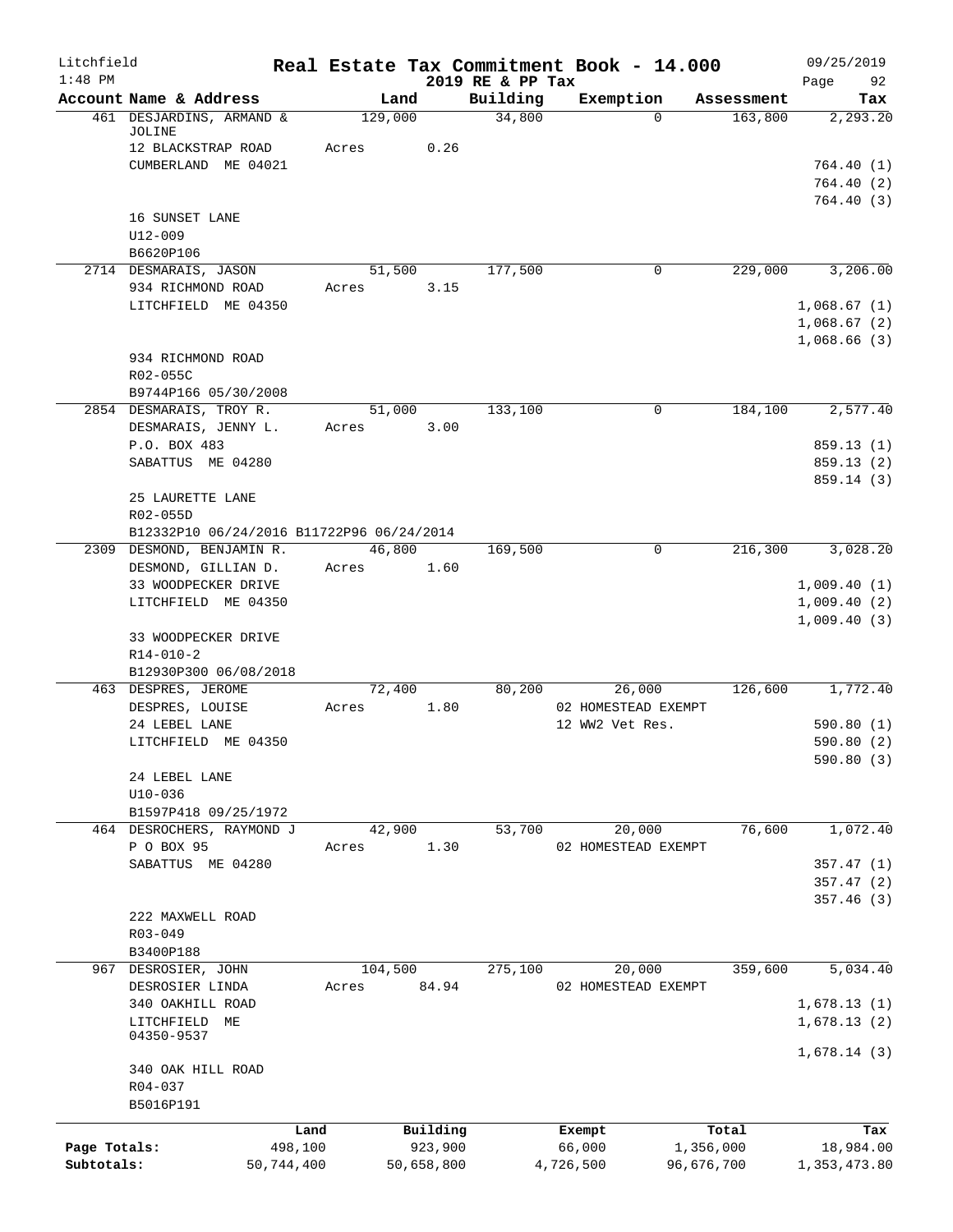| Litchfield<br>$1:48$ PM |                                                                                                                   |       |         |       | 2019 RE & PP Tax | Real Estate Tax Commitment Book - 14.000 |              |         | 09/25/2019<br>Page<br>93             |
|-------------------------|-------------------------------------------------------------------------------------------------------------------|-------|---------|-------|------------------|------------------------------------------|--------------|---------|--------------------------------------|
|                         | Account Name & Address                                                                                            |       | Land    |       | Building         | Exemption                                | Assessment   |         | Tax                                  |
|                         | 1172 DESROSIER, PAUL<br>2570 HALLOWELL ROAD<br>LITCHFIELD ME 04350                                                | Acres | 40,200  | 0.65  | 42,900           |                                          | $\Omega$     | 83,100  | 1,163.40<br>387.80 (1)<br>387.80 (2) |
|                         | 2570 HALLOWELL ROAD<br>R06-073<br>B10087P198 05/26/2009 B9999P12 03/04/2009 B9034P58                              |       |         |       |                  |                                          |              |         | 387.80 (3)                           |
|                         | 08/18/2006 B2451P154 02/08/1982 B1922P351 07/02/1976                                                              |       |         |       |                  |                                          |              |         |                                      |
| 980                     | DEUTSCHE BANK NATIONAL<br>TRUST CO.<br>C/O OCWEN LOAN                                                             | Acres | 48,000  | 2.00  | 59,000           |                                          | 0            | 107,000 | 1,498.00                             |
|                         | SERVICING, LLC.<br>1661 WORTHINGTON ROAD,                                                                         |       |         |       |                  |                                          |              |         | 499.33 (1)                           |
|                         | SUITE 100<br>WEST PALM BEACH FL                                                                                   |       |         |       |                  |                                          |              |         | 499.33 (2)                           |
|                         | 33409<br>85 LIBBY ROAD                                                                                            |       |         |       |                  |                                          |              |         | 499.34 (3)                           |
|                         | R06-033<br>B13025P111 08/02/2018 B12989P75 08/02/2018                                                             |       |         |       |                  |                                          |              |         |                                      |
|                         | B12502P149 12/14/2016 B12207P193 01/13/2016<br>B11228P306 11/20/2012 B10927P99 12/29/2011 B5922P227<br>03/03/1999 |       |         |       |                  |                                          |              |         |                                      |
|                         | 547 DEVITO, FRANCESCO C.<br>DEVITO, KAYLA H.                                                                      | Acres | 44,500  | 0.96  | 103,900          |                                          | $\mathbf 0$  | 148,400 | 2,077.60                             |
|                         | 22 JOHN DEERE LANE                                                                                                |       |         |       |                  |                                          |              |         | 692.53(1)                            |
|                         | BUXTON ME 04093                                                                                                   |       |         |       |                  |                                          |              |         | 692.53(2)<br>692.54 (3)              |
|                         | 29 NECK ROAD<br>$U20 - 021$<br>B12674P345 07/27/2017 B9406P205 06/29/2007 B2297P93                                |       |         |       |                  |                                          |              |         |                                      |
|                         | 03/30/1980                                                                                                        |       |         |       |                  |                                          |              |         |                                      |
|                         | 281 DEWITT, CYNTHIA<br>P.O.BOX 36                                                                                 | Acres | 204,800 | 32.00 | 51,300           | 20,000<br>02 HOMESTEAD EXEMPT            |              | 236,100 | 3,305.40                             |
|                         | LITCHFIELD ME 04350                                                                                               |       |         |       |                  |                                          |              |         | 1, 101.80(1)                         |
|                         |                                                                                                                   |       |         |       |                  |                                          |              |         | 1, 101.80(2)<br>1,101.80(3)          |
|                         | 1617 HALLOWELL ROAD<br>$U18 - 018$                                                                                |       |         |       |                  |                                          |              |         |                                      |
|                         | B12292P104 05/12/2016 B6154P123 02/23/2000                                                                        |       |         |       |                  |                                          |              |         |                                      |
|                         | 657 DEWITT, CYNTHIA C<br>1595 HALLOWELL ROAD                                                                      | Acres | 50,000  | 2.68  | 90,400           |                                          | $\mathsf{O}$ | 140,400 | 1,965.60                             |
|                         | LITCHFIELD ME 04350                                                                                               |       |         |       |                  |                                          |              |         | 655.20(1)                            |
|                         |                                                                                                                   |       |         |       |                  |                                          |              |         | 655.20(2)                            |
|                         | 1730 HALLOWELL ROAD<br>R12-009                                                                                    |       |         |       |                  |                                          |              |         | 655.20(3)                            |
|                         | B10334P272 02/02/2010 B2218P342                                                                                   |       |         |       |                  |                                          |              |         |                                      |
|                         | 471 DEWITT, PETER G.                                                                                              |       | 110,800 |       | $\Omega$         |                                          | 0            | 110,800 | 1,551.20                             |
|                         | 86 QUINCY DRIVE<br>GORHAM ME 04038                                                                                | Acres |         | 13.90 |                  |                                          |              |         | 517.07(1)                            |
|                         |                                                                                                                   |       |         |       |                  |                                          |              |         | 517.07(2)                            |
|                         |                                                                                                                   |       |         |       |                  |                                          |              |         | 517.06(3)                            |
|                         | 1595 HALLOWELL ROAD                                                                                               |       |         |       |                  |                                          |              |         |                                      |
|                         | $U19 - 001$<br>B2458P290                                                                                          |       |         |       |                  |                                          |              |         |                                      |
|                         |                                                                                                                   |       |         |       |                  |                                          |              |         |                                      |
|                         |                                                                                                                   |       |         |       |                  |                                          |              |         |                                      |
|                         |                                                                                                                   |       |         |       |                  |                                          |              |         |                                      |

|              | Land       | Building   | Exempt    | Total      | Tax          |
|--------------|------------|------------|-----------|------------|--------------|
| Page Totals: | 498,300    | 347,500    | 20,000    | 825,800    | 11,561.20    |
| Subtotals:   | 51,242,700 | 51,006,300 | 4,746,500 | 97,502,500 | 1,365,035.00 |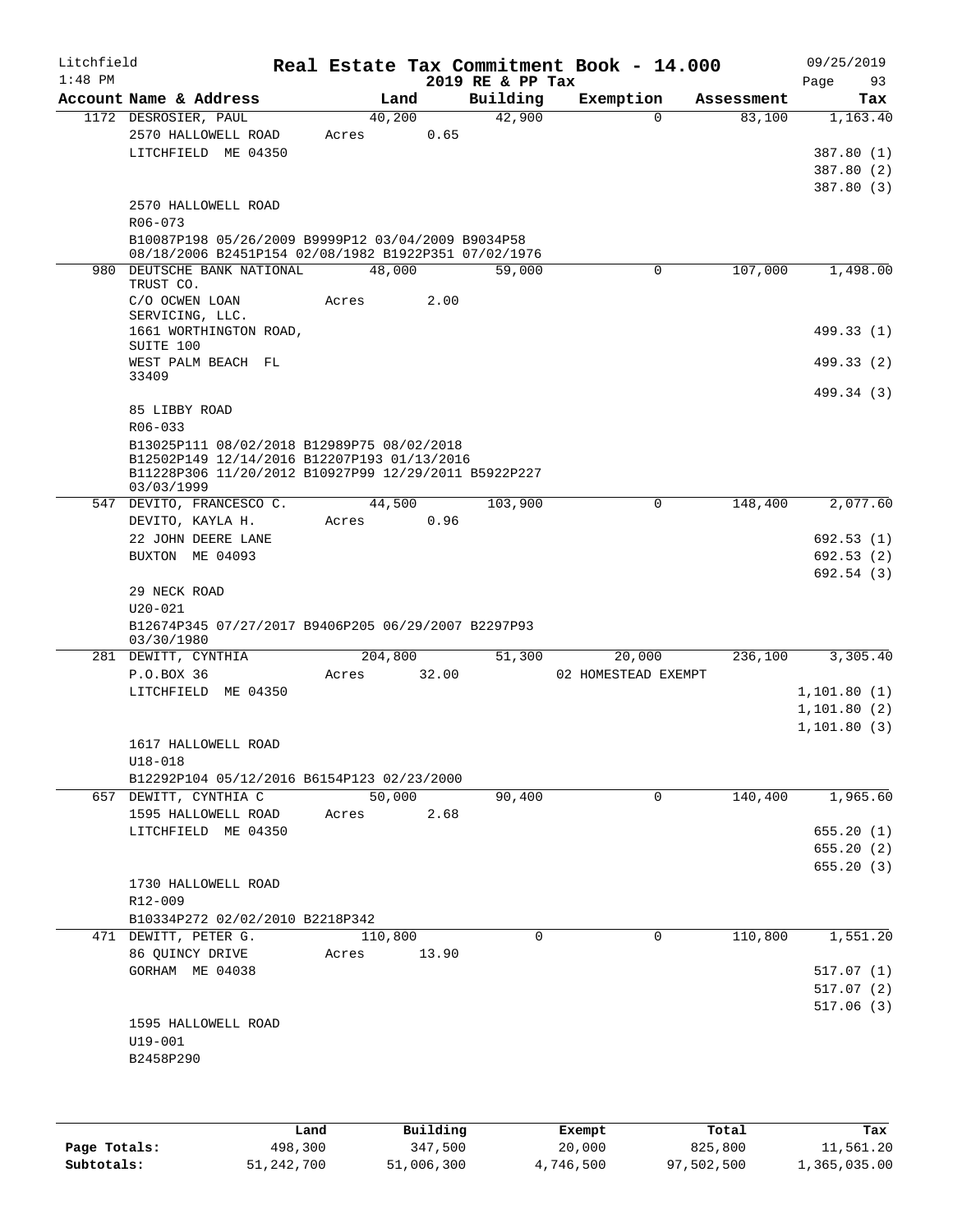| Litchfield   |                                          |            |            |                                 | Real Estate Tax Commitment Book - 14.000 |             |                       | 09/25/2019      |
|--------------|------------------------------------------|------------|------------|---------------------------------|------------------------------------------|-------------|-----------------------|-----------------|
| $1:48$ PM    | Account Name & Address                   | Land       |            | 2019 RE & PP Tax                |                                          |             |                       | 94<br>Page      |
|              | 1739 DILLINGHAM, MARY-JANE               | 60,400     |            | Building<br>$\frac{196,000}{2}$ | Exemption<br>20,000                      |             | Assessment<br>236,400 | Tax<br>3,309.60 |
|              | PO BOX 338                               | Acres 6.52 |            |                                 | 02 HOMESTEAD EXEMPT                      |             |                       |                 |
|              | LITCHFIELD ME 04350                      |            |            |                                 |                                          |             |                       | 1, 103.20(1)    |
|              |                                          |            |            |                                 |                                          |             |                       | 1, 103.20(2)    |
|              |                                          |            |            |                                 |                                          |             |                       | 1, 103.20(3)    |
|              | 1843 HALLOWELL ROAD                      |            |            |                                 |                                          |             |                       |                 |
|              | R12-001A                                 |            |            |                                 |                                          |             |                       |                 |
|              | B7478P57 01/29/2004                      |            |            |                                 |                                          |             |                       |                 |
|              | 2363 DILLINGHAM, SARAH E                 | 45,500     |            | 117,900                         | 20,000                                   |             | 143,400               | 2,007.60        |
|              | P.O. BOX 299                             | Acres      | 1.16       |                                 | 02 HOMESTEAD EXEMPT                      |             |                       |                 |
|              | LITCHFIELD ME 04350                      |            |            |                                 |                                          |             |                       | 669.20(1)       |
|              |                                          |            |            |                                 |                                          |             |                       | 669.20(2)       |
|              |                                          |            |            |                                 |                                          |             |                       | 669.20(3)       |
|              |                                          |            |            |                                 |                                          |             |                       |                 |
|              | 1845 HALLOWELL ROAD                      |            |            |                                 |                                          |             |                       |                 |
|              | R12-001B                                 |            |            |                                 |                                          |             |                       |                 |
|              | B7864P190 03/17/2004                     |            |            |                                 |                                          |             |                       |                 |
|              | 479 DIMONE, DONALD                       | 131,200    |            | 269,100                         |                                          | 0           | 400,300               | 5,604.20        |
|              | 1065 LABELLE TERRACE NW Acres 26.35      |            |            |                                 |                                          |             |                       |                 |
|              | PORT CHARLOTTE FL                        |            |            |                                 |                                          |             |                       | 1,868.07(1)     |
|              | 33948                                    |            |            |                                 |                                          |             |                       |                 |
|              |                                          |            |            |                                 |                                          |             |                       | 1,868.07(2)     |
|              |                                          |            |            |                                 |                                          |             |                       | 1,868.06(3)     |
|              | 410 DENNIS HILL ROAD                     |            |            |                                 |                                          |             |                       |                 |
|              | R13-024                                  |            |            |                                 |                                          |             |                       |                 |
|              | B1772P10                                 |            |            |                                 |                                          |             |                       |                 |
|              | 2599 DINAN, EILEEN G                     | 48,600     |            | 70,400                          |                                          | 0           | 119,000               | 1,666.00        |
|              | DINAN, ROBERT H                          | Acres 2.21 |            |                                 |                                          |             |                       |                 |
|              | P O BOX 130                              |            |            |                                 |                                          |             |                       | 555.33(1)       |
|              | LITCHFIELD ME 04350                      |            |            |                                 |                                          |             |                       | 555.33(2)       |
|              |                                          |            |            |                                 |                                          |             |                       | 555.34(3)       |
|              | 593 STEVENSTOWN ROAD                     |            |            |                                 |                                          |             |                       |                 |
|              | R07-022C                                 |            |            |                                 |                                          |             |                       |                 |
|              | B10716P91 04/26/2011 B8866P40 04/13/2006 |            |            |                                 |                                          |             |                       |                 |
|              | 480 DINEEN, DAVID F                      | 179,400    |            | 52,100                          |                                          | $\mathbf 0$ | 231,500               | 3,241.00        |
|              | DINEEN, NANCY C                          | Acres      | 0.51       |                                 |                                          |             |                       |                 |
|              | 369 HIGHLAND AVE                         |            |            |                                 |                                          |             |                       | 1,080.33(1)     |
|              | GARDINER ME 04345                        |            |            |                                 |                                          |             |                       | 1,080.33(2)     |
|              |                                          |            |            |                                 |                                          |             |                       | 1,080.34(3)     |
|              | 87 LEBEL LANE                            |            |            |                                 |                                          |             |                       |                 |
|              | $U11 - 044$                              |            |            |                                 |                                          |             |                       |                 |
|              | B1668P323 08/28/1973                     |            |            |                                 |                                          |             |                       |                 |
|              | 1044 DINWIDDIE, BRYAN S.                 | 47,700     |            | 115,500                         | 20,000                                   |             | 143,200               | 2,004.80        |
|              | DINWIDDIE STACEY L                       | Acres      | 1.90       |                                 | 02 HOMESTEAD EXEMPT                      |             |                       |                 |
|              | 172 LIBBY ROAD                           |            |            |                                 |                                          |             |                       | 668.27(1)       |
|              | LITCHFIELD ME 04350                      |            |            |                                 |                                          |             |                       | 668.27(2)       |
|              |                                          |            |            |                                 |                                          |             |                       | 668.26(3)       |
|              | 172 LIBBY ROAD                           |            |            |                                 |                                          |             |                       |                 |
|              | R06-016A                                 |            |            |                                 |                                          |             |                       |                 |
|              | B7058P76 08/30/2002                      |            |            |                                 |                                          |             |                       |                 |
|              | 1388 DIPRIMA, ELIZABETH R.               | 175,000    |            | 39,600                          |                                          | $\mathbf 0$ | 214,600               | 3,004.40        |
|              | 3631 NORTH RIVER ROAD                    | Acres      | 3.50       |                                 |                                          |             |                       |                 |
|              | GAINSVILLE GA 30506                      |            |            |                                 |                                          |             |                       | 1,001.47(1)     |
|              |                                          |            |            |                                 |                                          |             |                       | 1,001.47(2)     |
|              |                                          |            |            |                                 |                                          |             |                       | 1,001.46(3)     |
|              | 76 MILITARY LANE                         |            |            |                                 |                                          |             |                       |                 |
|              | $U05 - 004$                              |            |            |                                 |                                          |             |                       |                 |
|              | B13099P222 12/03/2018                    |            |            |                                 |                                          |             |                       |                 |
|              |                                          |            |            |                                 |                                          |             |                       |                 |
|              | Land                                     |            | Building   |                                 | Exempt                                   |             | Total                 | Tax             |
| Page Totals: | 687,800                                  |            | 860,600    |                                 | 60,000                                   | 1,488,400   |                       | 20,837.60       |
| Subtotals:   | 51,930,500                               |            | 51,866,900 |                                 | 4,806,500                                | 98,990,900  |                       | 1,385,872.60    |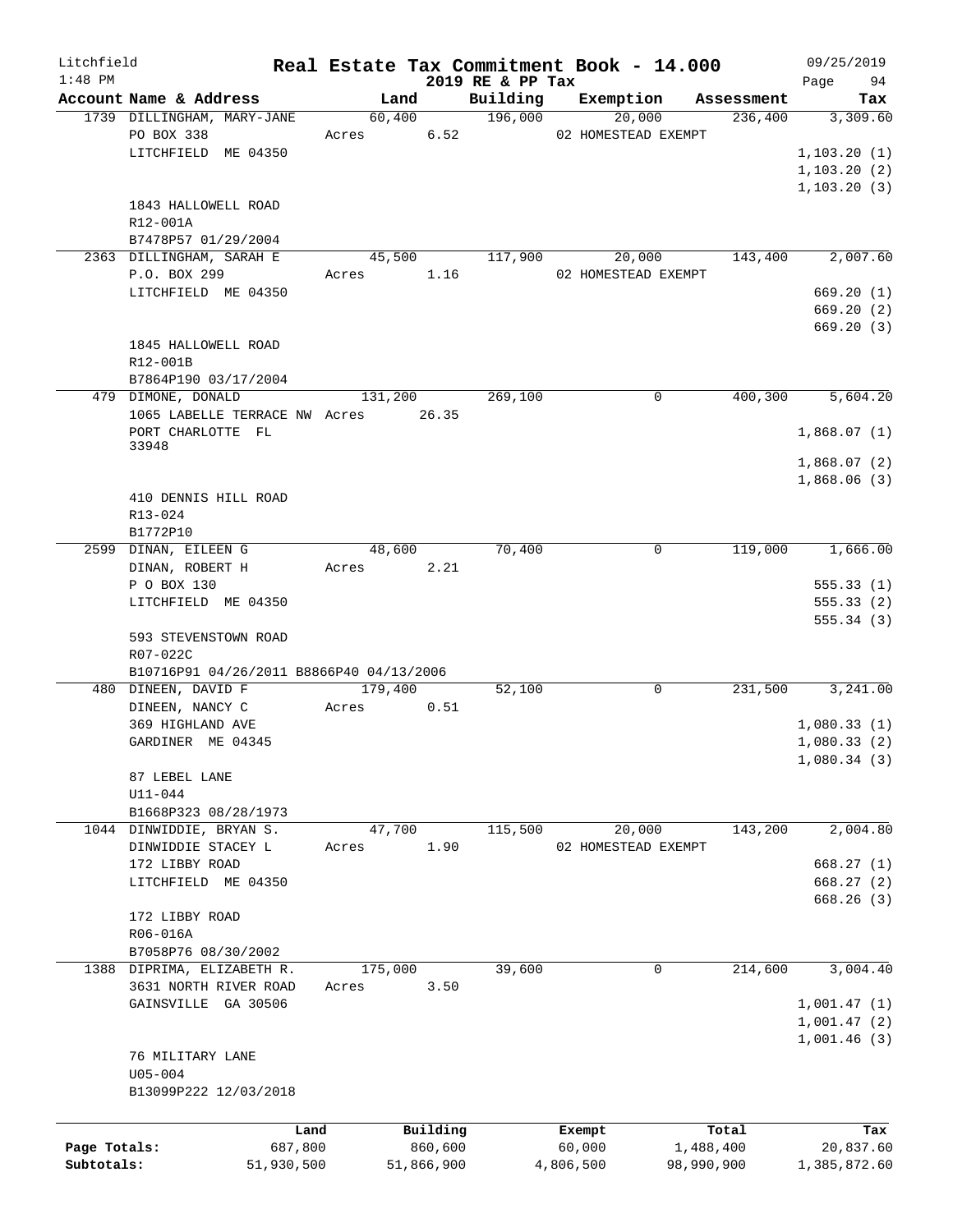| Litchfield<br>$1:48$ PM |                                                                  |             |       |                              | Real Estate Tax Commitment Book - 14.000 |            | 09/25/2019                   |
|-------------------------|------------------------------------------------------------------|-------------|-------|------------------------------|------------------------------------------|------------|------------------------------|
|                         | Account Name & Address                                           |             | Land  | 2019 RE & PP Tax<br>Building | Exemption                                | Assessment | 95<br>Page<br>Tax            |
|                         | 2378 DIXON JOHN P (TRUSTEE)                                      | 191,100     |       | 347,900                      | $\Omega$                                 | 539,000    | 7,546.00                     |
|                         | DIXON JOANNE L<br>(TRUSTEE)                                      | Acres       | 2.50  |                              |                                          |            |                              |
|                         | 612 BROWNSTONE DR                                                |             |       |                              |                                          |            | 2,515.33(1)                  |
|                         | SEVERNA PARK MD<br>21146-2328                                    |             |       |                              |                                          |            | 2, 515.33(2)                 |
|                         |                                                                  |             |       |                              |                                          |            | 2,515.34(3)                  |
|                         | 112 BUKER ROAD<br>R05-007                                        |             |       |                              |                                          |            |                              |
|                         | B12476P268 09/29/2016 B8626P85 09/28/2005 B7492P70<br>07/01/2003 |             |       |                              |                                          |            |                              |
|                         | 591 DOBSON, RALPH V.                                             | 66,200      |       | 205,500                      | 20,000                                   | 251,700    | 3,523.80                     |
|                         | LATHAM, DONNA L.                                                 | Acres 19.36 |       |                              | 02 HOMESTEAD EXEMPT                      |            |                              |
|                         | 73 SO. ADAMS ROAD<br>LITCHFIELD ME 04350                         |             |       |                              |                                          |            | 1, 174.60(1)                 |
|                         |                                                                  |             |       |                              |                                          |            | 1, 174.60(2)<br>1, 174.60(3) |
|                         | 73 SOUTH ADAMS ROAD                                              |             |       |                              |                                          |            |                              |
|                         | R01-044                                                          |             |       |                              |                                          |            |                              |
|                         | B12284P42 05/02/2016 B7494P96 06/30/2003                         |             |       |                              |                                          |            |                              |
|                         | 1943 DODGE SHARON ST.JEAN<br>MICHAEL                             | 22,900      |       | $\Omega$                     | $\Omega$                                 | 22,900     | 320.60                       |
|                         | PO BOX 354                                                       | Acres       | 45.00 |                              |                                          |            |                              |
|                         | EAST WINTHROP ME 04343                                           |             |       |                              |                                          |            | 106.87(1)                    |
|                         |                                                                  |             |       |                              |                                          |            | 106.87(2)                    |
|                         |                                                                  |             |       |                              |                                          |            | 106.86(3)                    |
|                         | OFF STEVENSTOWN ROAD<br>$R09 - 063$                              |             |       |                              |                                          |            |                              |
|                         | B8637P180 10/11/2005                                             |             |       |                              |                                          |            |                              |
|                         | 238 DODGE, CHANCE A.                                             | 75,300      |       | 152,300                      | 20,000                                   | 207,600    | 2,906.40                     |
|                         | 70 KENWAY DRIVE                                                  | Acres       | 1.04  |                              | 02 HOMESTEAD EXEMPT                      |            |                              |
|                         | LITCHFIELD ME 04350                                              |             |       |                              |                                          |            | 968.80(1)                    |
|                         |                                                                  |             |       |                              |                                          |            | 968.80(2)                    |
|                         |                                                                  |             |       |                              |                                          |            | 968.80(3)                    |
|                         | 70 KENWAY DRIVE<br>$U22 - 003$                                   |             |       |                              |                                          |            |                              |
|                         | B9327P224 04/25/2007 B9257P215 02/15/2007 B6384P247              |             |       |                              |                                          |            |                              |
|                         | 01/12/2001                                                       |             |       |                              |                                          |            |                              |
|                         | 2592 DOIRON, JESSE                                               | 61,800      |       | $\mathbf 0$                  | 0                                        | 61,800     | 865.20                       |
|                         | 18 THORNE AVENUE                                                 | Acres       | 0.34  |                              |                                          |            |                              |
|                         | LEWISTON ME 04240                                                |             |       |                              |                                          |            | 288.40 (1)                   |
|                         |                                                                  |             |       |                              |                                          |            | 288.40(2)                    |
|                         | NORTH LAKEVIEW DRIVE                                             |             |       |                              |                                          |            | 288.40(3)                    |
|                         | $U28 - 022$                                                      |             |       |                              |                                          |            |                              |
|                         | B12872P149 03/30/2018 B12024P213 06/29/2015                      |             |       |                              |                                          |            |                              |
|                         | B6044P256 09/10/1999                                             |             |       |                              |                                          |            |                              |
|                         | 508 DOIRON, JESSE                                                | 81,800      |       | 134,500                      | 0                                        | 216,300    | 3,028.20                     |
|                         | 18 THORNE AVENUE                                                 | Acres       | 0.34  |                              |                                          |            |                              |
|                         | LEWISTON ME 04240                                                |             |       |                              |                                          |            | 1,009.40(1)                  |
|                         |                                                                  |             |       |                              |                                          |            | 1,009.40(2)                  |
|                         |                                                                  |             |       |                              |                                          |            | 1,009.40(3)                  |
|                         | 25 NORTH LAKEVIEW DRIVE<br>U28-023A                              |             |       |                              |                                          |            |                              |
|                         | B12872P149 03/30/2018 B12024P213 06/29/2015                      |             |       |                              |                                          |            |                              |
|                         | B6044P256 09/10/1999                                             |             |       |                              |                                          |            |                              |
|                         |                                                                  |             |       |                              |                                          |            |                              |

|              | Land       | Building   | Exempt    | Total       | Tax          |
|--------------|------------|------------|-----------|-------------|--------------|
| Page Totals: | 499,100    | 840,200    | 40,000    | 1,299,300   | 18,190.20    |
| Subtotals:   | 52,429,600 | 52,707,100 | 4,846,500 | 100,290,200 | 1,404,062.80 |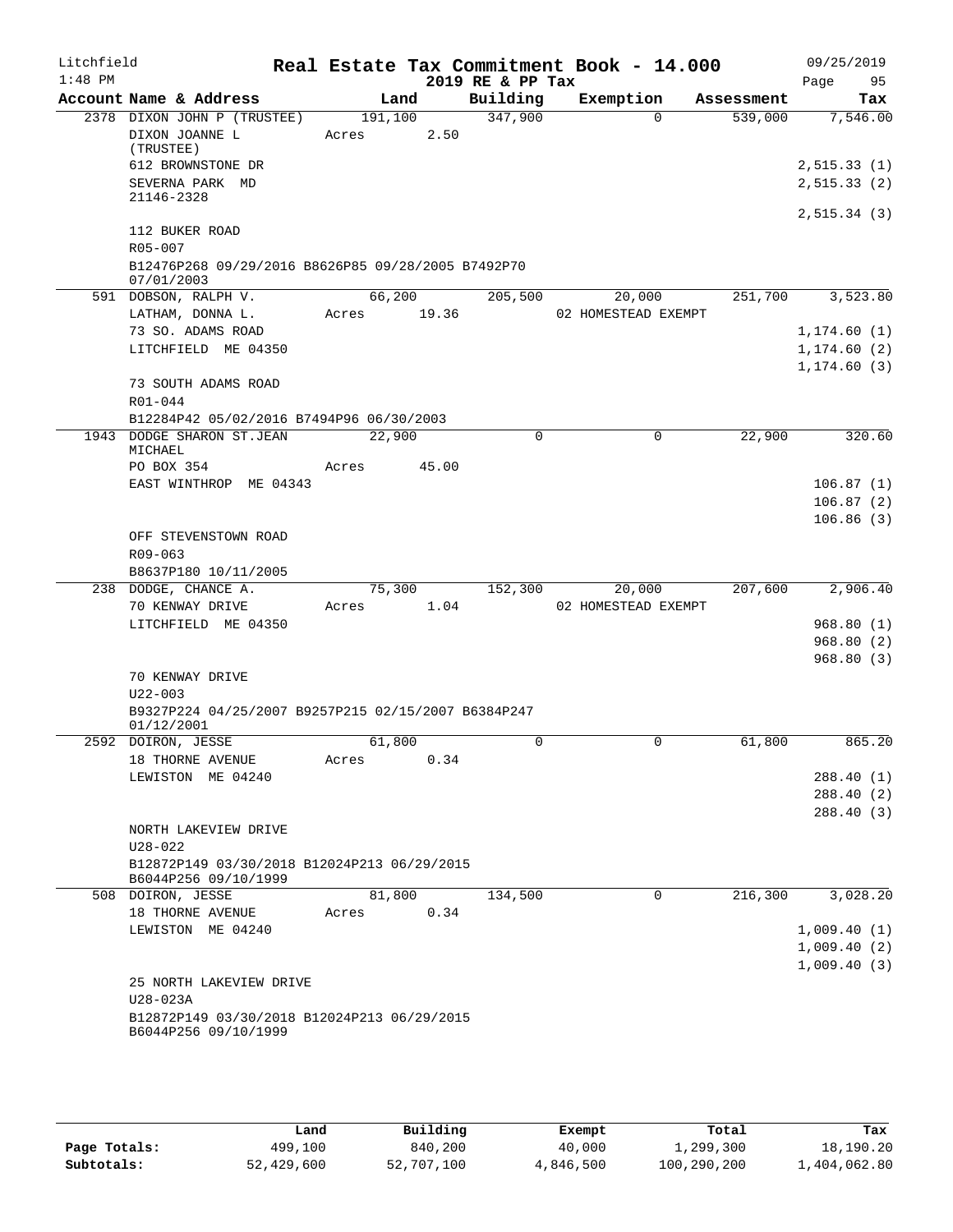| Litchfield   |                                            |                 |            |                     |                    | Real Estate Tax Commitment Book - 14.000 |                       | 09/25/2019           |
|--------------|--------------------------------------------|-----------------|------------|---------------------|--------------------|------------------------------------------|-----------------------|----------------------|
| $1:48$ PM    | Account Name & Address                     |                 | Land       |                     | 2019 RE & PP Tax   |                                          |                       | 96<br>Page           |
|              | 2151 DOIRON, KALIE J.                      |                 | 45,000     |                     | Building<br>76,100 | Exemption<br>$\Omega$                    | Assessment<br>121,100 | Tax<br>1,695.40      |
|              | TURNER, BRANDON J.                         |                 | Acres 1.00 |                     |                    |                                          |                       |                      |
|              | 1548 HALLOWELL ROAD                        |                 |            |                     |                    |                                          |                       | 565.13(1)            |
|              | LITCHFIELD ME 04350                        |                 |            |                     |                    |                                          |                       | 565.13(2)            |
|              |                                            |                 |            |                     |                    |                                          |                       | 565.14(3)            |
|              | 1548 HALLOWELL ROAD                        |                 |            |                     |                    |                                          |                       |                      |
|              | U19-018A                                   |                 |            |                     |                    |                                          |                       |                      |
|              | B13017P222 08/30/2018                      |                 |            |                     |                    |                                          |                       |                      |
|              | 2230 DOLBOW, ANNEGRET J.                   |                 | 49,100     |                     | 121,100            | 0                                        | 170,200               | 2,382.80             |
|              | SOLDANO, KYLE RICHARD                      |                 | Acres      | 2.36                |                    |                                          |                       |                      |
|              | 31 POTTERS BROOK LANE                      |                 |            |                     |                    |                                          |                       | 794.27 (1)           |
|              | LITCHFIELD ME 04350                        |                 |            |                     |                    |                                          |                       | 794.27 (2)           |
|              |                                            |                 |            |                     |                    |                                          |                       | 794.26(3)            |
|              | 31 POTTERS BROOK LANE                      |                 |            |                     |                    |                                          |                       |                      |
|              | R08-008B                                   |                 |            |                     |                    |                                          |                       |                      |
|              | B13123P35 11/28/2018                       |                 |            |                     |                    |                                          |                       |                      |
|              | 631 DONAHUE, MILDRED N.                    |                 | 127,400    |                     | 72,500             | 20,000                                   | 179,900               | 2,518.60             |
|              | 38 EASY STREET                             |                 | Acres      | 0.39                |                    | 02 HOMESTEAD EXEMPT                      |                       |                      |
|              | LITCHFIELD ME 04350                        |                 |            |                     |                    |                                          |                       | 839.53 (1)           |
|              |                                            |                 |            |                     |                    |                                          |                       | 839.53 (2)           |
|              |                                            |                 |            |                     |                    |                                          |                       | 839.54 (3)           |
|              | <b>38 EASY STREET</b>                      |                 |            |                     |                    |                                          |                       |                      |
|              | $U10 - 011$                                |                 |            |                     |                    |                                          |                       |                      |
|              | B9312P157 04/11/2007 B7660P25 09/26/2003   |                 |            |                     |                    |                                          |                       |                      |
|              | 177 DONEGAN DENNIS                         |                 | 15,000     |                     | $\Omega$           | 0                                        | 15,000                | 210.00               |
|              | P O BOX 3856                               |                 | Acres      | 24.90               |                    |                                          |                       |                      |
|              | CARTERSVILLE GA 30120                      |                 |            |                     |                    |                                          |                       | 70.00(1)             |
|              |                                            |                 |            |                     |                    |                                          |                       | 70.00(2)<br>70.00(3) |
|              | OFF MAINE TURNPIKE                         |                 |            |                     |                    |                                          |                       |                      |
|              | R02-057                                    |                 |            |                     |                    |                                          |                       |                      |
|              | B8747P289 12/28/2005 B1696P166             |                 |            |                     |                    |                                          |                       |                      |
|              | 492 DONOVAN, TIMOTHY J                     |                 | 146,500    |                     | 51,300             | 20,000                                   | 177,800               | 2,489.20             |
|              | DONOVAN, MAUREEN                           |                 | Acres      | 0.59                |                    | 02 HOMESTEAD EXEMPT                      |                       |                      |
|              | 79 LEBEL LANE                              |                 |            |                     |                    |                                          |                       | 829.73 (1)           |
|              | LITCHFIELD ME 04350                        |                 |            |                     |                    |                                          |                       | 829.73 (2)           |
|              |                                            |                 |            |                     |                    |                                          |                       | 829.74 (3)           |
|              | 79 LEBEL LANE                              |                 |            |                     |                    |                                          |                       |                      |
|              | $U11 - 045$                                |                 |            |                     |                    |                                          |                       |                      |
|              | B1927P299 07/27/1976                       |                 |            |                     |                    |                                          |                       |                      |
|              | 2225 DONOVAN, TIMOTHY J                    |                 | 51,700     |                     | 179,300            | 20,000                                   | 211,000               | 2,954.00             |
|              | DONOVAN, MAUREEN                           |                 | Acres      | 3.24                |                    | 02 HOMESTEAD EXEMPT                      |                       |                      |
|              | 79 LEBEL LANE                              |                 |            |                     |                    |                                          |                       | 984.67 (1)           |
|              | LITCHFIELD ME 04350                        |                 |            |                     |                    |                                          |                       | 984.67 (2)           |
|              |                                            |                 |            |                     |                    |                                          |                       | 984.66 (3)           |
|              | 41 DENNIS HILL ROAD                        |                 |            |                     |                    |                                          |                       |                      |
|              | $R11 - 008 - 4$                            |                 |            |                     |                    |                                          |                       |                      |
|              | B10727P109 05/11/2011 B7237P261 01/16/2003 |                 |            |                     |                    |                                          |                       |                      |
|              | 2436 DOOEN ANDREW A                        |                 | 40,600     |                     | 57,100             | 20,000                                   | 77,700                | 1,087.80             |
|              | 47 RIDLEY ROAD                             |                 | Acres      | 1.20                |                    | 02 HOMESTEAD EXEMPT                      |                       |                      |
|              | LITCHFIELD ME 04350                        |                 |            |                     |                    |                                          |                       | 362.60(1)            |
|              |                                            |                 |            |                     |                    |                                          |                       | 362.60(2)            |
|              |                                            |                 |            |                     |                    |                                          |                       | 362.60(3)            |
|              | 47 RIDLEY LANE<br>R03-105G                 |                 |            |                     |                    |                                          |                       |                      |
|              | B8200P190 09/03/2004                       |                 |            |                     |                    |                                          |                       |                      |
|              |                                            |                 |            |                     |                    |                                          |                       |                      |
|              |                                            |                 |            |                     |                    |                                          |                       |                      |
| Page Totals: |                                            | Land<br>475,300 |            | Building<br>557,400 |                    | Exempt<br>80,000                         | Total<br>952,700      | Tax<br>13,337.80     |
| Subtotals:   |                                            | 52,904,900      |            | 53, 264, 500        |                    | 4,926,500                                | 101,242,900           | 1,417,400.60         |
|              |                                            |                 |            |                     |                    |                                          |                       |                      |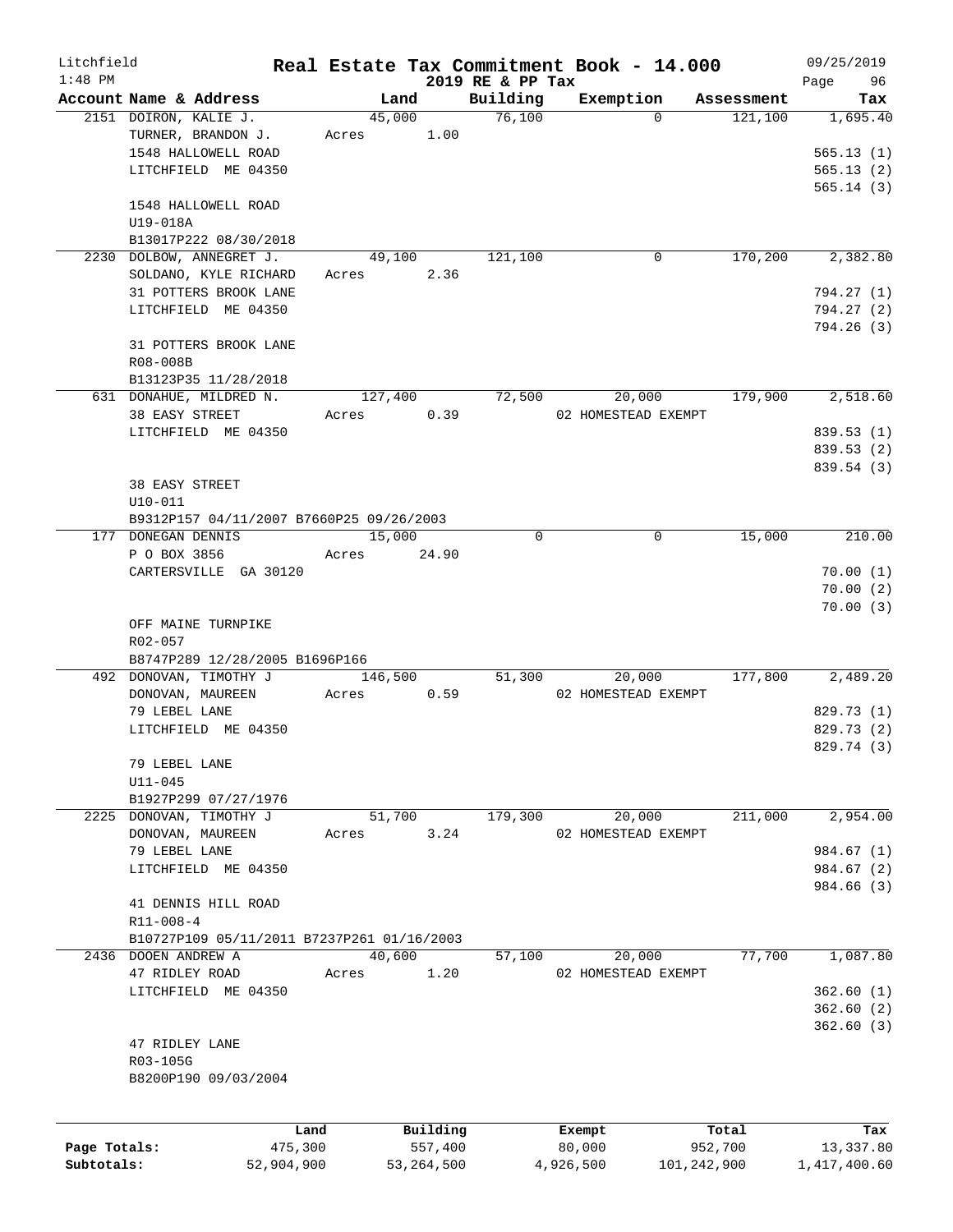| Litchfield |                                                                   |         |   |      |                  | Real Estate Tax Commitment Book - 14.000 |            | 09/25/2019 |
|------------|-------------------------------------------------------------------|---------|---|------|------------------|------------------------------------------|------------|------------|
| $1:48$ PM  |                                                                   |         |   |      | 2019 RE & PP Tax |                                          |            | 97<br>Page |
|            | Account Name & Address                                            | Land    |   |      | Building         | Exemption                                | Assessment | Tax        |
|            | 2149 DORMAN, PETER J                                              | 57,300  |   |      | 141,900          | 20,000                                   | 179,200    | 2,508.80   |
|            | DORMAN, MICHELLE L                                                | Acres   |   | 3.43 |                  | 02 HOMESTEAD EXEMPT                      |            |            |
|            | 11 DORMAN LANE                                                    |         |   |      |                  |                                          |            | 836.27 (1) |
|            | LITCHFIELD ME 04350                                               |         |   |      |                  |                                          |            | 836.27 (2) |
|            |                                                                   |         |   |      |                  |                                          |            | 836.26(3)  |
|            | 11 DORMAN LANE                                                    |         |   |      |                  |                                          |            |            |
|            | $U04 - 002A - 1$                                                  |         |   |      |                  |                                          |            |            |
|            | B9239P303 01/26/2007 B7371P248 04/21/2003 B6407P276<br>02/16/2001 |         |   |      |                  |                                          |            |            |
|            | 494 DOROGI, LOUIS                                                 | 126,700 |   |      | 24,200           | 0                                        | 150,900    | 2,112.60   |
|            | DOROGI MARY                                                       | Acres   |   | 0.25 |                  |                                          |            |            |
|            | 9 GOLDENEYE DRIVE                                                 |         |   |      |                  |                                          |            | 704.20(1)  |
|            | TOPSHAM ME 04086                                                  |         |   |      |                  |                                          |            | 704.20(2)  |
|            |                                                                   |         |   |      |                  |                                          |            | 704.20(3)  |
|            | 7 MEMORY LANE                                                     |         |   |      |                  |                                          |            |            |
|            | U12-027                                                           |         |   |      |                  |                                          |            |            |
|            | B7732P193 11/05/2003                                              |         |   |      |                  |                                          |            |            |
|            | 497 DOTY, AULTMAN                                                 | 121,600 |   |      | 34,100           | 0                                        | 155,700    | 2,179.80   |
|            | 428 WOODSIDE RD                                                   | Acres   |   | 1.20 |                  |                                          |            |            |
|            | BRUNSWICK ME                                                      |         |   |      |                  |                                          |            | 726.60(1)  |
|            | 04011-7434                                                        |         |   |      |                  |                                          |            |            |
|            |                                                                   |         |   |      |                  |                                          |            | 726.60(2)  |
|            |                                                                   |         |   |      |                  |                                          |            | 726.60(3)  |
|            | 40 MILITARY LANE                                                  |         |   |      |                  |                                          |            |            |
|            | $U06 - 006$                                                       |         |   |      |                  |                                          |            |            |
|            | B4333P336                                                         |         |   |      |                  |                                          |            |            |
|            | 110 DOUCETTE, LYNNE D.                                            | 51,600  |   |      | 100,000          | 0                                        | 151,600    | 2,122.40   |
|            | 74 FERRIN ROAD                                                    | Acres   |   | 3.20 |                  |                                          |            |            |
|            | LITCHFIELD ME 04350                                               |         |   |      |                  |                                          |            | 707.47(1)  |
|            |                                                                   |         |   |      |                  |                                          |            | 707.47(2)  |
|            | 74 FERRIN ROAD                                                    |         |   |      |                  |                                          |            | 707.46(3)  |
|            | $R03 - 099$                                                       |         |   |      |                  |                                          |            |            |
|            | B7907P267 03/15/2004                                              |         |   |      |                  |                                          |            |            |
|            | 468 DOUGLASS,                                                     |         | 0 |      | 7,900            | 0                                        | 7,900      | 110.60     |
|            | GERTRUDE (HEIRS OF)                                               |         |   |      |                  |                                          |            |            |
|            | 896 PLAINS ROAD                                                   |         |   |      |                  |                                          |            |            |
|            | LITCHFIELD ME 04350                                               |         |   |      |                  |                                          |            | 36.87(1)   |
|            |                                                                   |         |   |      |                  |                                          |            | 36.87(2)   |
|            |                                                                   |         |   |      |                  |                                          |            | 36.86(3)   |
|            | 888 PLAINS ROAD                                                   |         |   |      |                  |                                          |            |            |
|            | R09-041-ON                                                        |         |   |      |                  |                                          |            |            |
|            | B9765P348 06/18/2008                                              |         |   |      |                  |                                          |            |            |
|            | 309 DOW, JAMIE W.                                                 | 48,000  |   |      | 142,100          | $\mathbf 0$                              | 190,100    | 2,661.40   |
|            | 116 CHESLEY DR                                                    | Acres   |   | 2.00 |                  |                                          |            |            |
|            | LITCHFIELD ME 04350                                               |         |   |      |                  |                                          |            | 887.13 (1) |
|            |                                                                   |         |   |      |                  |                                          |            | 887.13 (2) |
|            |                                                                   |         |   |      |                  |                                          |            | 887.14 (3) |
|            | 1817 HALLOWELL ROAD                                               |         |   |      |                  |                                          |            |            |
|            | R12-001                                                           |         |   |      |                  |                                          |            |            |
|            | B13030P151 09/18/2018                                             |         |   |      |                  |                                          |            |            |

|              | Land       | Building   | Exempt    | Total       | Tax          |
|--------------|------------|------------|-----------|-------------|--------------|
| Page Totals: | 405,200    | 450,200    | 20,000    | 835,400     | 11,695.60    |
| Subtotals:   | 53,310,100 | 53,714,700 | 4,946,500 | 102,078,300 | 1,429,096.20 |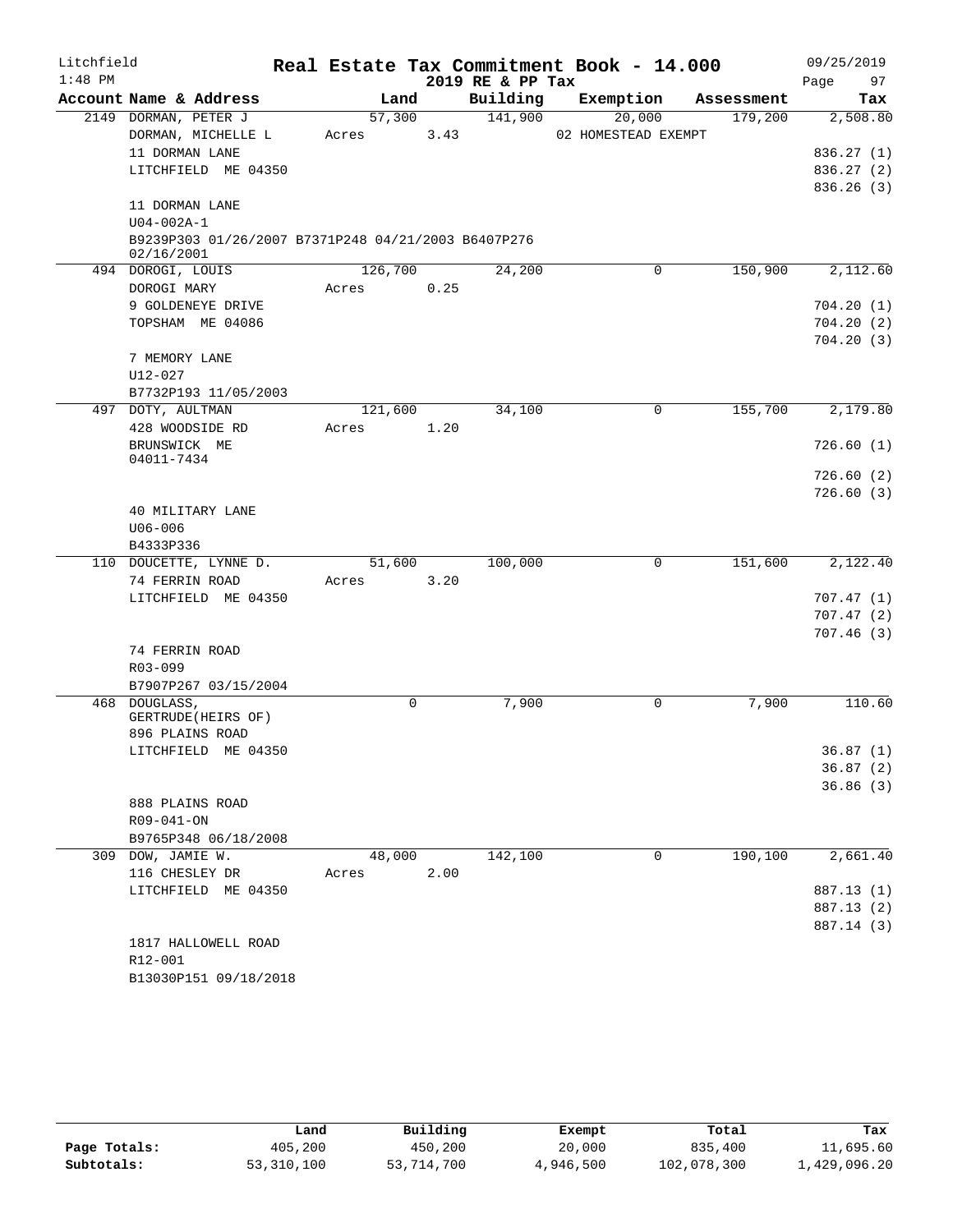| Litchfield |                                            |       |               |                  | Real Estate Tax Commitment Book - 14.000 |                     | 09/25/2019   |
|------------|--------------------------------------------|-------|---------------|------------------|------------------------------------------|---------------------|--------------|
| $1:48$ PM  | Account Name & Address                     |       |               | 2019 RE & PP Tax |                                          |                     | 98<br>Page   |
|            | 2927 DOYLE, BRUCE                          |       | Land<br>3,400 | Building<br>0    | Exemption<br>$\Omega$                    | Assessment<br>3,400 | Tax<br>47.60 |
|            | DOYLE, LORAINE                             | Acres | 20.00         |                  |                                          |                     |              |
|            | 31 DOYLE STREET                            |       |               |                  |                                          |                     | 15.87(1)     |
|            | LITCHFIELD ME 04350                        |       |               |                  |                                          |                     | 15.87(2)     |
|            |                                            |       |               |                  |                                          |                     | 15.86(3)     |
|            |                                            |       |               |                  |                                          |                     |              |
|            | $R04 - 033$                                |       |               |                  |                                          |                     |              |
|            | B3190P252                                  |       |               |                  |                                          |                     |              |
|            | 503 DOYLE, BRUCE                           |       | 31,500        | 0                | 0                                        | 31,500              | 441.00       |
|            | DOYLE, LORAINE                             | Acres | 1.50          |                  |                                          |                     |              |
|            | 31 DOYLE STREET                            |       |               |                  |                                          |                     | 147.00(1)    |
|            | LITCHFIELD ME 04350                        |       |               |                  |                                          |                     | 147.00(2)    |
|            |                                            |       |               |                  |                                          |                     | 147.00(3)    |
|            | <b>DOYLE STREET</b>                        |       |               |                  |                                          |                     |              |
|            | $U09 - 026$                                |       |               |                  |                                          |                     |              |
|            | B11264P119 11/09/2012 B2816P84             |       |               |                  |                                          |                     |              |
|            | 505 DOYLE, BRUCE                           |       | 73,100        | 159,800          | 20,000                                   | 212,900             | 2,980.60     |
|            | DOYLE, LORAINE                             | Acres | 8.00          |                  | 02 HOMESTEAD EXEMPT                      |                     |              |
|            | 31 DOYLE STREET                            |       |               |                  |                                          |                     | 993.53(1)    |
|            | LITCHFIELD ME 04350                        |       |               |                  |                                          |                     | 993.53 (2)   |
|            |                                            |       |               |                  |                                          |                     | 993.54(3)    |
|            | 31 DOYLE STREET                            |       |               |                  |                                          |                     |              |
|            | R05-008                                    |       |               |                  |                                          |                     |              |
|            | B2816P60                                   |       |               |                  |                                          |                     |              |
|            | 1002 DOYLE, BRUCE                          |       | 118,400       | 29,400           | 0                                        | 147,800             | 2,069.20     |
|            | DOYLE, LORAINE                             | Acres | 0.20          |                  |                                          |                     |              |
|            | 31 DOYLE STREET                            |       |               |                  |                                          |                     | 689.73 (1)   |
|            | LITCHFIELD ME 04350                        |       |               |                  |                                          |                     | 689.73 (2)   |
|            |                                            |       |               |                  |                                          |                     | 689.74 (3)   |
|            | 192 MACE ROAD                              |       |               |                  |                                          |                     |              |
|            | $U14 - 021$                                |       |               |                  |                                          |                     |              |
|            | B4999P192                                  |       |               |                  |                                          |                     |              |
|            | 506 DOYLE, DEANNA MAY                      |       | 48,000        | 188,400          | 20,000                                   | 216,400             | 3,029.60     |
|            | DOYLE, KEVIN M                             | Acres | 2.40          |                  | 02 HOMESTEAD EXEMPT                      |                     |              |
|            | 82 COMMUNITY DRIVE                         |       |               |                  |                                          |                     | 1,009.87(1)  |
|            | LITCHFIELD ME 04350                        |       |               |                  |                                          |                     | 1,009.87(2)  |
|            |                                            |       |               |                  |                                          |                     | 1,009.86(3)  |
|            | 82 COMMUNITY DRIVE                         |       |               |                  |                                          |                     |              |
|            | U15-003C                                   |       |               |                  |                                          |                     |              |
|            | B3767P219 07/20/1990                       |       |               |                  |                                          |                     |              |
|            | 743 DOYLE, DECLAN RYAN                     |       | 48,000        | 0                | 0                                        | 48,000              | 672.00       |
|            | 82 COMMUNITY DRIVE                         | Acres | 16.97         |                  |                                          |                     |              |
|            | LITCHFIELD ME 04350                        |       |               |                  |                                          |                     | 224.00(1)    |
|            |                                            |       |               |                  |                                          |                     | 224.00(2)    |
|            |                                            |       |               |                  |                                          |                     | 224.00(3)    |
|            | 40 COMMUNITY DRIVE                         |       |               |                  |                                          |                     |              |
|            | U15-003B                                   |       |               |                  |                                          |                     |              |
|            | B12669P150 07/17/2017 B3770P223 07/26/1990 |       |               |                  |                                          |                     |              |
|            | 510 DREW, DAVID W.                         |       | 173,000       | 119,900          | 20,000                                   | 272,900             | 3,820.60     |
|            | 77 GRANT ROAD                              | Acres | 0.43          |                  | 02 HOMESTEAD EXEMPT                      |                     |              |
|            | LITCHFIELD ME 04350                        |       |               |                  |                                          |                     | 1, 273.53(1) |
|            |                                            |       |               |                  |                                          |                     | 1, 273.53(2) |
|            |                                            |       |               |                  |                                          |                     | 1, 273.54(3) |
|            | 77 GRANT ROAD                              |       |               |                  |                                          |                     |              |
|            | U11-017                                    |       |               |                  |                                          |                     |              |
|            | B10524P316 09/09/2010 B1736P208            |       |               |                  |                                          |                     |              |
|            |                                            |       |               |                  |                                          |                     |              |
|            |                                            |       |               |                  |                                          |                     |              |
|            |                                            | Land  | Building      |                  | Exempt                                   | Total               | Tax          |

| Page Totals: | 495,400    | 497,500      | 60,000    | 932,900     | 13,060.60    |
|--------------|------------|--------------|-----------|-------------|--------------|
| Subtotals:   | 53,805,500 | 54, 212, 200 | 5,006,500 | 103,011,200 | 1,442,156.80 |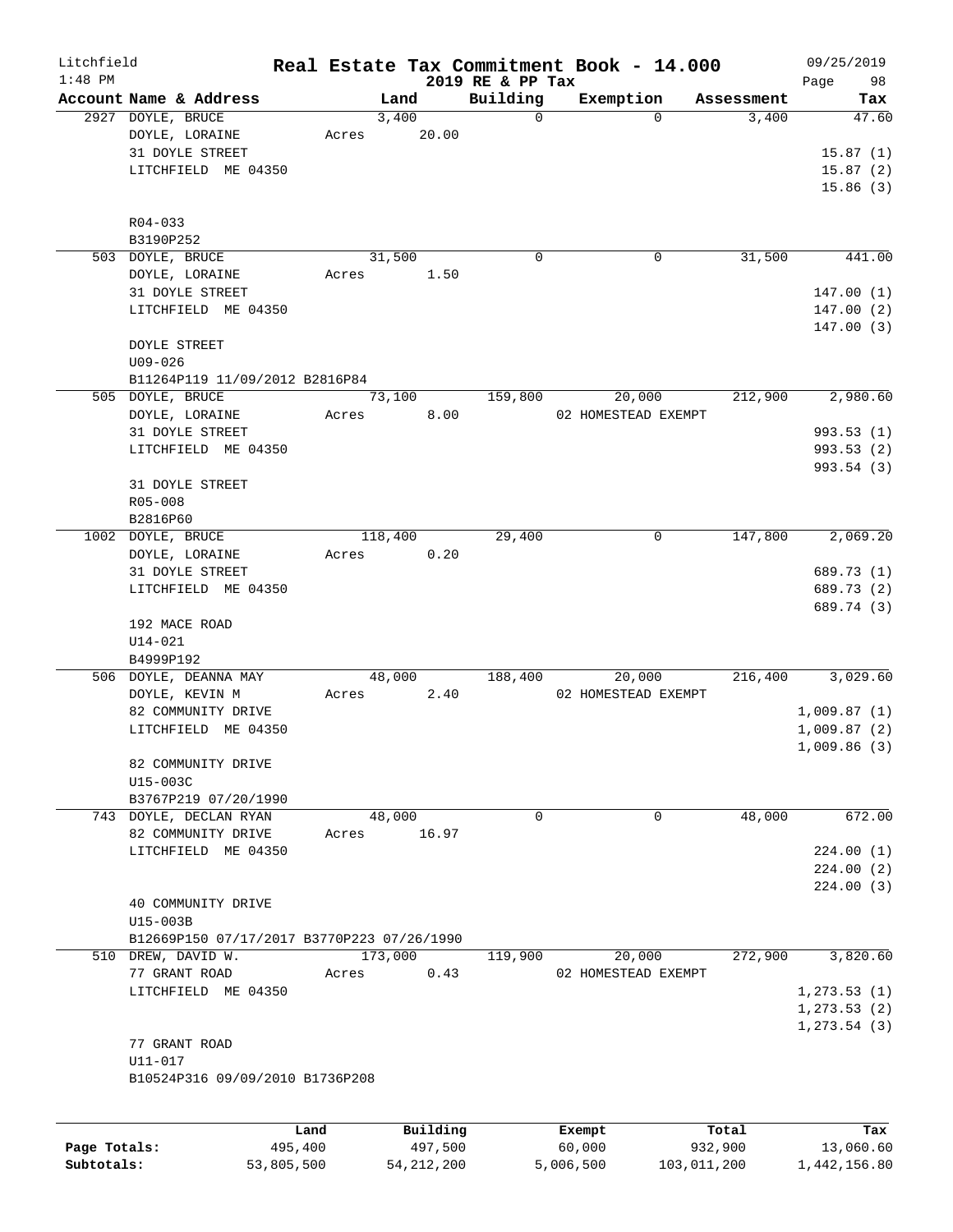| Litchfield<br>$1:48$ PM |                                           | Real Estate Tax Commitment Book - 14.000 |          | 2019 RE & PP Tax |             |            | 09/25/2019             |
|-------------------------|-------------------------------------------|------------------------------------------|----------|------------------|-------------|------------|------------------------|
|                         | Account Name & Address                    |                                          | Land     | Building         | Exemption   | Assessment | 99<br>Page<br>Tax      |
| 2705 DUBE               | GLEN E.                                   |                                          | $\Omega$ | 12,800           | $\Omega$    | 12,800     | 179.20                 |
|                         | P O BOX 819                               |                                          |          |                  |             |            |                        |
|                         | SABATTUS ME 04280                         |                                          |          |                  |             |            | 59.73(1)               |
|                         |                                           |                                          |          |                  |             |            | 59.73(2)               |
|                         |                                           |                                          |          |                  |             |            | 59.74 (3)              |
|                         | 16 BROOKSIDE LANE<br>R03-097C-6-ON        |                                          |          |                  |             |            |                        |
|                         | 2932 DUBE GLEN E.                         |                                          | 0        | 14,000           | 0           | 14,000     | 196.00                 |
|                         | P O BOX 819                               |                                          |          |                  |             |            |                        |
|                         | SABATTUS ME 04280                         |                                          |          |                  |             |            | 65.33(1)               |
|                         |                                           |                                          |          |                  |             |            | 65.33(2)               |
|                         |                                           |                                          |          |                  |             |            | 65.34(3)               |
|                         | 17 BROOKSIDE LANE                         |                                          |          |                  |             |            |                        |
|                         | R03-097C-5"ON"                            |                                          |          |                  |             |            |                        |
|                         | 2631 DUBE GLEN E.                         | 85,800                                   |          | 17,000           | 0           | 102,800    | 1,439.20               |
|                         | P O BOX 819                               | Acres                                    | 7.08     |                  |             |            |                        |
|                         | SABATTUS ME 04280                         |                                          |          |                  |             |            | 479.73 (1)             |
|                         |                                           |                                          |          |                  |             |            | 479.73 (2)             |
|                         | 7 BROOKSIDE LANE                          |                                          |          |                  |             |            | 479.74 (3)             |
|                         | R03-088E-1                                |                                          |          |                  |             |            |                        |
|                         | B10385P25 04/09/2010 B9054P350 09/06/2006 |                                          |          |                  |             |            |                        |
|                         | 2931 DUBE GLEN E.                         |                                          | 0        | 10,800           | 0           | 10,800     | 151.20                 |
|                         | P O BOX 819                               |                                          |          |                  |             |            |                        |
|                         | SABATTUS ME 04280                         |                                          |          |                  |             |            | 50.40(1)               |
|                         |                                           |                                          |          |                  |             |            | 50.40(2)               |
|                         |                                           |                                          |          |                  |             |            | 50.40(3)               |
|                         | 6 BROOKSIDE LANE                          |                                          |          |                  |             |            |                        |
|                         | $R03 - 088E - 2$<br>2625 DUBE GLEN E      | 25,000                                   |          | $\mathbf 0$      | $\mathbf 0$ | 25,000     | 350.00                 |
|                         | P O BOX 819                               | Acres                                    | 1.01     |                  |             |            |                        |
|                         | SABATTUS ME 04280                         |                                          |          |                  |             |            | 116.67(1)              |
|                         |                                           |                                          |          |                  |             |            | 116.67(2)              |
|                         |                                           |                                          |          |                  |             |            | 116.66(3)              |
|                         | OVERLOOK DRIVE                            |                                          |          |                  |             |            |                        |
|                         | R12-022-8                                 |                                          |          |                  |             |            |                        |
|                         | B8169P283 10/21/2004                      |                                          |          |                  |             |            |                        |
|                         | 2710 DUBE GLEN E                          | 49,400                                   |          | 0                | 0           | 49,400     | 691.60                 |
|                         | PO BOX 819<br>SABATTUS ME 04280           | Acres                                    | 23.73    |                  |             |            |                        |
|                         |                                           |                                          |          |                  |             |            | 230.53(1)<br>230.53(2) |
|                         |                                           |                                          |          |                  |             |            | 230.54 (3)             |
|                         | OFF WHIPPORWILL ROAD                      |                                          |          |                  |             |            |                        |
|                         | R12-022                                   |                                          |          |                  |             |            |                        |
|                         | B8169P283 10/19/2004                      |                                          |          |                  |             |            |                        |
|                         | 1495 DUBE, EDMOND J.                      | 57,000                                   |          | 18,000           | 0           | 75,000     | 1,050.00               |
|                         | DUBE, NICHOLE L.                          | Acres                                    | 5.00     |                  |             |            |                        |
|                         | 129 CENTER ROAD                           |                                          |          |                  |             |            | 350.00(1)              |
|                         | LITCHFIELD ME 04350                       |                                          |          |                  |             |            | 350.00 (2)             |
|                         |                                           |                                          |          |                  |             |            | 350.00 (3)             |
|                         | 129 CENTER ROAD<br>R03-005A               |                                          |          |                  |             |            |                        |
|                         | B12981P140 07/19/2018                     |                                          |          |                  |             |            |                        |
|                         |                                           |                                          |          |                  |             |            |                        |

|              | Land       | Building     | Exempt    | Total       | Tax          |
|--------------|------------|--------------|-----------|-------------|--------------|
| Page Totals: | 217,200    | 72,600       |           | 289,800     | 4,057.20     |
| Subtotals:   | 54,022,700 | 54, 284, 800 | 5,006,500 | 103,301,000 | l,446,214.00 |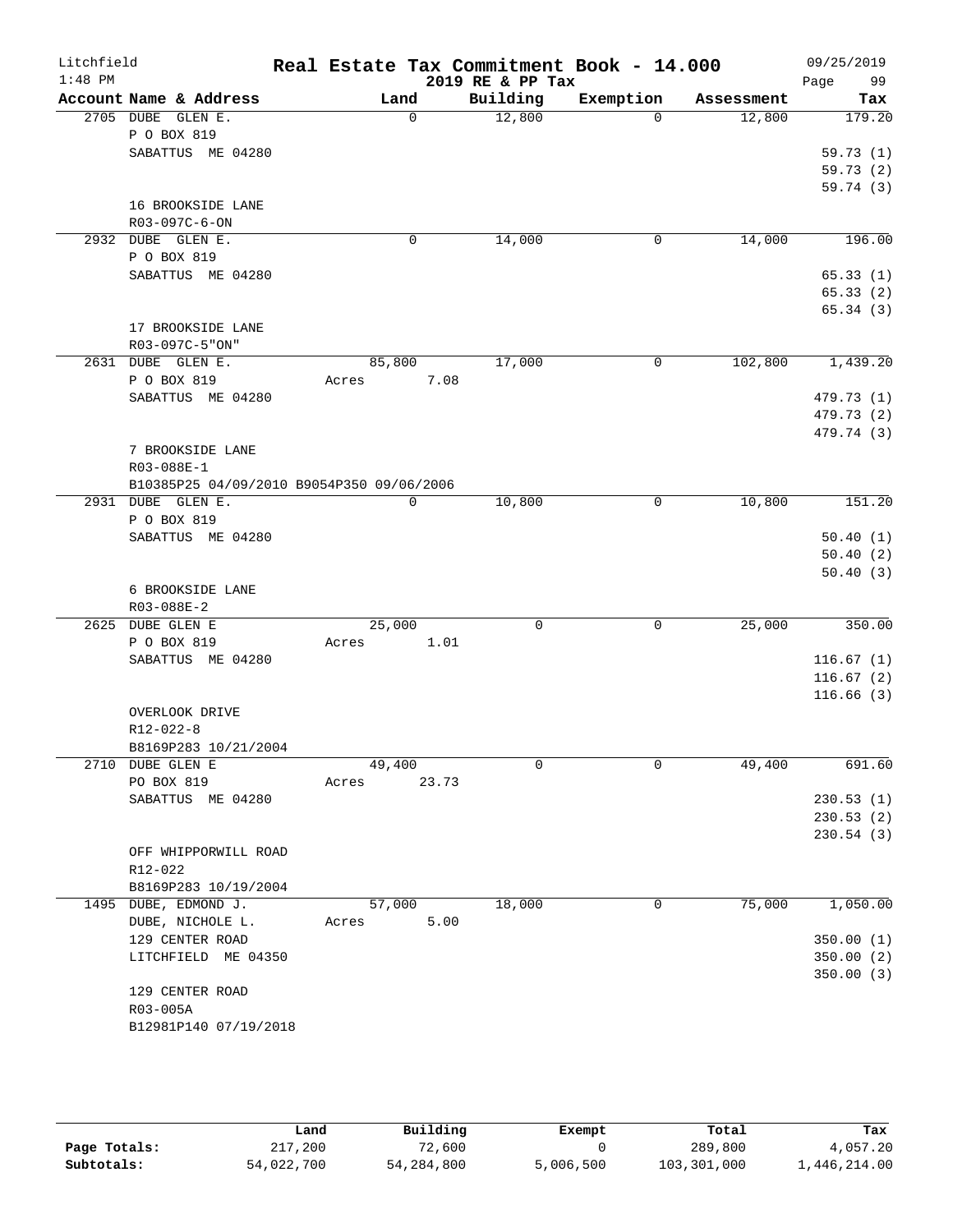| Litchfield |                                                     |                  |             | Real Estate Tax Commitment Book - 14.000 |             |            | 09/25/2019   |
|------------|-----------------------------------------------------|------------------|-------------|------------------------------------------|-------------|------------|--------------|
| $1:48$ PM  |                                                     |                  |             | 2019 RE & PP Tax                         |             |            | 100<br>Page  |
|            | Account Name & Address                              | Land             |             | Building                                 | Exemption   | Assessment | Tax          |
|            | 2735 DUBE, GLEN                                     |                  | $\Omega$    | 14,400                                   | $\Omega$    | 14,400     | 201.60       |
|            | P O BOX 819<br>SABATTUS ME 04280                    |                  |             |                                          |             |            | 67.20(1)     |
|            |                                                     |                  |             |                                          |             |            | 67.20(2)     |
|            |                                                     |                  |             |                                          |             |            | 67.20(3)     |
|            | 25 BROOKSIDE LANE                                   |                  |             |                                          |             |            |              |
|            | R03-097C-7-ON                                       |                  |             |                                          |             |            |              |
|            | 2763 DUBE, GLEN                                     |                  | $\mathbf 0$ | 15,300                                   | 0           | 15,300     | 214.20       |
|            | P O BOX 819                                         |                  |             |                                          |             |            |              |
|            | SABATTUS ME 04280                                   |                  |             |                                          |             |            | 71.40(1)     |
|            |                                                     |                  |             |                                          |             |            | 71.40(2)     |
|            |                                                     |                  |             |                                          |             |            | 71.40(3)     |
|            | 36 BROOKSIDE LANE                                   |                  |             |                                          |             |            |              |
|            | R03-097C-10                                         |                  |             | $\Omega$                                 |             |            |              |
|            | 2080 DUBE, GLEN<br>P O BOX 819                      | 160,300<br>Acres | 31.52       |                                          | 0           | 160,300    | 2,244.20     |
|            | SABATTUS ME 04280                                   |                  |             |                                          |             |            | 748.07(1)    |
|            |                                                     |                  |             |                                          |             |            | 748.07 (2)   |
|            |                                                     |                  |             |                                          |             |            | 748.06(3)    |
|            | WENTZELL ROAD                                       |                  |             |                                          |             |            |              |
|            | R03-097C                                            |                  |             |                                          |             |            |              |
|            | B10385P25 04/09/2010 B9045P137 08/30/2006 B9034P259 |                  |             |                                          |             |            |              |
|            | 06/08/2006 B5344P83                                 |                  |             |                                          |             |            |              |
|            | 2762 DUBE, GLEN                                     |                  | 0           | 13,200                                   | 0           | 13,200     | 184.80       |
|            | P O BOX 819<br>SABATTUS ME 04280                    |                  |             |                                          |             |            | 61.60(1)     |
|            |                                                     |                  |             |                                          |             |            | 61.60(2)     |
|            |                                                     |                  |             |                                          |             |            | 61.60(3)     |
|            | BROOKSIDE LANE                                      |                  |             |                                          |             |            |              |
|            | R03-097C-8-ON                                       |                  |             |                                          |             |            |              |
|            | 2736 DUBE, GLEN                                     |                  | 0           | 14,900                                   | 0           | 14,900     | 208.60       |
|            | P O BOX 819                                         |                  |             |                                          |             |            |              |
|            | SABATTUS ME 04280                                   |                  |             |                                          |             |            | 69.53(1)     |
|            |                                                     |                  |             |                                          |             |            | 69.53(2)     |
|            |                                                     |                  |             |                                          |             |            | 69.54 (3)    |
|            | 33 BROOKSIDE LANE                                   |                  |             |                                          |             |            |              |
|            | R03-097C-9-ON                                       |                  | 0           |                                          | 0           |            |              |
|            | 221 DUBE, GLENN<br>P.O. BOX 819                     |                  |             | 13,900                                   |             | 13,900     | 194.60       |
|            | SABATTUS ME 04280                                   |                  |             |                                          |             |            | 64.87(1)     |
|            |                                                     |                  |             |                                          |             |            | 64.87(2)     |
|            |                                                     |                  |             |                                          |             |            | 64.86(3)     |
|            | 18 LEMAY LANE                                       |                  |             |                                          |             |            |              |
|            | R03-088D-ON-1                                       |                  |             |                                          |             |            |              |
|            | 966 DUBOIS, PAULINE                                 | 185,800          |             | 66,300                                   | $\mathbf 0$ | 252,100    | 3,529.40     |
|            | <b>48 MEADOW LANE</b>                               | Acres            | 0.52        |                                          |             |            |              |
|            | AUBURN ME 04210                                     |                  |             |                                          |             |            | 1, 176.47(1) |
|            |                                                     |                  |             |                                          |             |            | 1, 176.47(2) |
|            |                                                     |                  |             |                                          |             |            | 1, 176.46(3) |
|            | 41 BLEN DRIVE<br>$U23 - 005$                        |                  |             |                                          |             |            |              |
|            | B7308P318 03/14/2003                                |                  |             |                                          |             |            |              |
|            |                                                     |                  |             |                                          |             |            |              |

|              | Land       | Building   | Exempt    | Total       | Tax          |
|--------------|------------|------------|-----------|-------------|--------------|
| Page Totals: | 346,100    | 138,000    |           | 484,100     | 6,777.40     |
| Subtotals:   | 54,368,800 | 54,422,800 | 5,006,500 | 103,785,100 | 1,452,991.40 |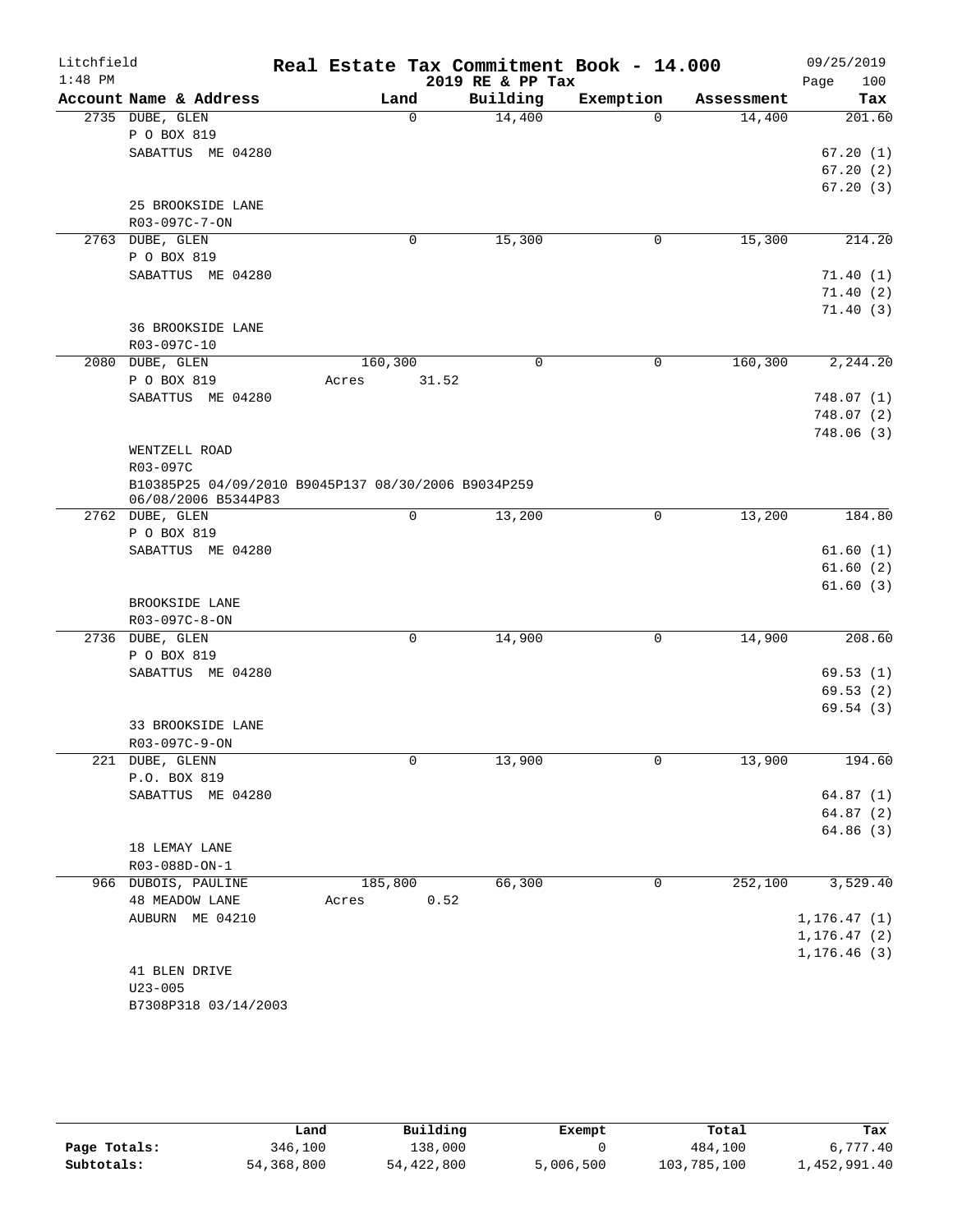| $1:48$ PM<br>2019 RE & PP Tax<br>Page<br>101<br>Account Name & Address<br>Building<br>Land<br>Exemption<br>Assessment<br>Tax<br>26,900<br>517 DUCHARME, ALBERT<br>51,300<br>20,000<br>58,200<br>814.80<br>3.10<br>DUCHARME, NANCY A<br>02 HOMESTEAD EXEMPT<br>Acres<br>307 RICHMOND ROAD<br>271.60(1)<br>LITCHFIELD ME 04350<br>271.60(2)<br>271.60(3)<br>307 RICHMOND ROAD<br>R03-020<br>B10556P337 10/12/2010 B10540P264 09/27/2010<br>B1531P316<br>117,800<br>1,649.20<br>682 DUGGINS JOHN R<br>83,000<br>54,800<br>20,000<br>DUGGINS CORIE L<br>123.00<br>02 HOMESTEAD EXEMPT<br>Acres<br>1235 LEWISTON ROAD<br>549.73 (1)<br>LITCHFIELD ME 04350<br>549.73 (2)<br>549.74 (3)<br>1235 LEWISTON ROAD<br>R13-004<br>B8827P32 03/06/2006 B6125P274<br>0.00<br>12,800<br>1983 DULAC SONYA<br>0<br>12,800<br>0<br>13 BROOKSIDE LANE<br>02 HOMESTEAD EXEMPT<br>LITCHFIELD ME 04350<br>13 BROOKSIDE LANE<br>R03-097C-4-ON<br>B9034P259 06/08/2006 B8596P92 09/14/2005<br>45,500<br>1928 DUMAIS, RAYMOND L.<br>183,900<br>0<br>229,400<br>KING, JENNIFER L.<br>Acres<br>2.82<br>68 RIDLEY LANE<br>LITCHFIELD ME<br>04350-3516<br>68 RIDLEY LANE<br>R03-104A<br>B11383P259 04/24/2013 B10857P63 10/12/2011 B7517P294<br>07/19/1996<br>51,000<br>2459 DUMAIS, VINCENT &<br>254,900<br>20,000<br>285,900<br>VERONICA<br>02 HOMESTEAD EXEMPT<br><b>45 STONE LANE</b><br>3.00<br>Acres<br>Litchfield ME 04350<br>45 STONE LANE<br>R05-066C<br>B8360P117 03/31/2005<br>42,100<br>161,100<br>1391 DUMONT, JAMES E.<br>119,000<br>0<br>0.18<br>DUMONT, LYNN L.<br>Acres<br>46 SPRING DRIVE<br>BOWDOIN ME 04287<br>9 PICKEREL DRIVE<br>$U13 - 004$<br>B12415P2212 09/19/2016 B7896P33 03/29/2004 | Litchfield |  |  |  | Real Estate Tax Commitment Book - 14.000 |  | 09/25/2019 |
|-------------------------------------------------------------------------------------------------------------------------------------------------------------------------------------------------------------------------------------------------------------------------------------------------------------------------------------------------------------------------------------------------------------------------------------------------------------------------------------------------------------------------------------------------------------------------------------------------------------------------------------------------------------------------------------------------------------------------------------------------------------------------------------------------------------------------------------------------------------------------------------------------------------------------------------------------------------------------------------------------------------------------------------------------------------------------------------------------------------------------------------------------------------------------------------------------------------------------------------------------------------------------------------------------------------------------------------------------------------------------------------------------------------------------------------------------------------------------------------------------------------------------------------------------------------------------------------------------------------------------------------------------------------------------------------|------------|--|--|--|------------------------------------------|--|------------|
|                                                                                                                                                                                                                                                                                                                                                                                                                                                                                                                                                                                                                                                                                                                                                                                                                                                                                                                                                                                                                                                                                                                                                                                                                                                                                                                                                                                                                                                                                                                                                                                                                                                                                     |            |  |  |  |                                          |  |            |
|                                                                                                                                                                                                                                                                                                                                                                                                                                                                                                                                                                                                                                                                                                                                                                                                                                                                                                                                                                                                                                                                                                                                                                                                                                                                                                                                                                                                                                                                                                                                                                                                                                                                                     |            |  |  |  |                                          |  |            |
|                                                                                                                                                                                                                                                                                                                                                                                                                                                                                                                                                                                                                                                                                                                                                                                                                                                                                                                                                                                                                                                                                                                                                                                                                                                                                                                                                                                                                                                                                                                                                                                                                                                                                     |            |  |  |  |                                          |  |            |
|                                                                                                                                                                                                                                                                                                                                                                                                                                                                                                                                                                                                                                                                                                                                                                                                                                                                                                                                                                                                                                                                                                                                                                                                                                                                                                                                                                                                                                                                                                                                                                                                                                                                                     |            |  |  |  |                                          |  |            |
|                                                                                                                                                                                                                                                                                                                                                                                                                                                                                                                                                                                                                                                                                                                                                                                                                                                                                                                                                                                                                                                                                                                                                                                                                                                                                                                                                                                                                                                                                                                                                                                                                                                                                     |            |  |  |  |                                          |  |            |
|                                                                                                                                                                                                                                                                                                                                                                                                                                                                                                                                                                                                                                                                                                                                                                                                                                                                                                                                                                                                                                                                                                                                                                                                                                                                                                                                                                                                                                                                                                                                                                                                                                                                                     |            |  |  |  |                                          |  |            |
|                                                                                                                                                                                                                                                                                                                                                                                                                                                                                                                                                                                                                                                                                                                                                                                                                                                                                                                                                                                                                                                                                                                                                                                                                                                                                                                                                                                                                                                                                                                                                                                                                                                                                     |            |  |  |  |                                          |  |            |
|                                                                                                                                                                                                                                                                                                                                                                                                                                                                                                                                                                                                                                                                                                                                                                                                                                                                                                                                                                                                                                                                                                                                                                                                                                                                                                                                                                                                                                                                                                                                                                                                                                                                                     |            |  |  |  |                                          |  |            |
|                                                                                                                                                                                                                                                                                                                                                                                                                                                                                                                                                                                                                                                                                                                                                                                                                                                                                                                                                                                                                                                                                                                                                                                                                                                                                                                                                                                                                                                                                                                                                                                                                                                                                     |            |  |  |  |                                          |  |            |
|                                                                                                                                                                                                                                                                                                                                                                                                                                                                                                                                                                                                                                                                                                                                                                                                                                                                                                                                                                                                                                                                                                                                                                                                                                                                                                                                                                                                                                                                                                                                                                                                                                                                                     |            |  |  |  |                                          |  |            |
|                                                                                                                                                                                                                                                                                                                                                                                                                                                                                                                                                                                                                                                                                                                                                                                                                                                                                                                                                                                                                                                                                                                                                                                                                                                                                                                                                                                                                                                                                                                                                                                                                                                                                     |            |  |  |  |                                          |  |            |
|                                                                                                                                                                                                                                                                                                                                                                                                                                                                                                                                                                                                                                                                                                                                                                                                                                                                                                                                                                                                                                                                                                                                                                                                                                                                                                                                                                                                                                                                                                                                                                                                                                                                                     |            |  |  |  |                                          |  |            |
|                                                                                                                                                                                                                                                                                                                                                                                                                                                                                                                                                                                                                                                                                                                                                                                                                                                                                                                                                                                                                                                                                                                                                                                                                                                                                                                                                                                                                                                                                                                                                                                                                                                                                     |            |  |  |  |                                          |  |            |
|                                                                                                                                                                                                                                                                                                                                                                                                                                                                                                                                                                                                                                                                                                                                                                                                                                                                                                                                                                                                                                                                                                                                                                                                                                                                                                                                                                                                                                                                                                                                                                                                                                                                                     |            |  |  |  |                                          |  |            |
|                                                                                                                                                                                                                                                                                                                                                                                                                                                                                                                                                                                                                                                                                                                                                                                                                                                                                                                                                                                                                                                                                                                                                                                                                                                                                                                                                                                                                                                                                                                                                                                                                                                                                     |            |  |  |  |                                          |  |            |
|                                                                                                                                                                                                                                                                                                                                                                                                                                                                                                                                                                                                                                                                                                                                                                                                                                                                                                                                                                                                                                                                                                                                                                                                                                                                                                                                                                                                                                                                                                                                                                                                                                                                                     |            |  |  |  |                                          |  |            |
|                                                                                                                                                                                                                                                                                                                                                                                                                                                                                                                                                                                                                                                                                                                                                                                                                                                                                                                                                                                                                                                                                                                                                                                                                                                                                                                                                                                                                                                                                                                                                                                                                                                                                     |            |  |  |  |                                          |  |            |
|                                                                                                                                                                                                                                                                                                                                                                                                                                                                                                                                                                                                                                                                                                                                                                                                                                                                                                                                                                                                                                                                                                                                                                                                                                                                                                                                                                                                                                                                                                                                                                                                                                                                                     |            |  |  |  |                                          |  |            |
|                                                                                                                                                                                                                                                                                                                                                                                                                                                                                                                                                                                                                                                                                                                                                                                                                                                                                                                                                                                                                                                                                                                                                                                                                                                                                                                                                                                                                                                                                                                                                                                                                                                                                     |            |  |  |  |                                          |  |            |
|                                                                                                                                                                                                                                                                                                                                                                                                                                                                                                                                                                                                                                                                                                                                                                                                                                                                                                                                                                                                                                                                                                                                                                                                                                                                                                                                                                                                                                                                                                                                                                                                                                                                                     |            |  |  |  |                                          |  |            |
|                                                                                                                                                                                                                                                                                                                                                                                                                                                                                                                                                                                                                                                                                                                                                                                                                                                                                                                                                                                                                                                                                                                                                                                                                                                                                                                                                                                                                                                                                                                                                                                                                                                                                     |            |  |  |  |                                          |  |            |
|                                                                                                                                                                                                                                                                                                                                                                                                                                                                                                                                                                                                                                                                                                                                                                                                                                                                                                                                                                                                                                                                                                                                                                                                                                                                                                                                                                                                                                                                                                                                                                                                                                                                                     |            |  |  |  |                                          |  |            |
|                                                                                                                                                                                                                                                                                                                                                                                                                                                                                                                                                                                                                                                                                                                                                                                                                                                                                                                                                                                                                                                                                                                                                                                                                                                                                                                                                                                                                                                                                                                                                                                                                                                                                     |            |  |  |  |                                          |  |            |
|                                                                                                                                                                                                                                                                                                                                                                                                                                                                                                                                                                                                                                                                                                                                                                                                                                                                                                                                                                                                                                                                                                                                                                                                                                                                                                                                                                                                                                                                                                                                                                                                                                                                                     |            |  |  |  |                                          |  |            |
|                                                                                                                                                                                                                                                                                                                                                                                                                                                                                                                                                                                                                                                                                                                                                                                                                                                                                                                                                                                                                                                                                                                                                                                                                                                                                                                                                                                                                                                                                                                                                                                                                                                                                     |            |  |  |  |                                          |  |            |
| 3,211.60<br>1,070.53(1)<br>1,070.53(2)<br>1,070.54(3)<br>4,002.60<br>1,334.20(1)<br>1,334.20(2)<br>1,334.20(3)<br>2,255.40<br>751.80(1)<br>751.80(2)<br>751.80(3)                                                                                                                                                                                                                                                                                                                                                                                                                                                                                                                                                                                                                                                                                                                                                                                                                                                                                                                                                                                                                                                                                                                                                                                                                                                                                                                                                                                                                                                                                                                   |            |  |  |  |                                          |  |            |
|                                                                                                                                                                                                                                                                                                                                                                                                                                                                                                                                                                                                                                                                                                                                                                                                                                                                                                                                                                                                                                                                                                                                                                                                                                                                                                                                                                                                                                                                                                                                                                                                                                                                                     |            |  |  |  |                                          |  |            |
|                                                                                                                                                                                                                                                                                                                                                                                                                                                                                                                                                                                                                                                                                                                                                                                                                                                                                                                                                                                                                                                                                                                                                                                                                                                                                                                                                                                                                                                                                                                                                                                                                                                                                     |            |  |  |  |                                          |  |            |
|                                                                                                                                                                                                                                                                                                                                                                                                                                                                                                                                                                                                                                                                                                                                                                                                                                                                                                                                                                                                                                                                                                                                                                                                                                                                                                                                                                                                                                                                                                                                                                                                                                                                                     |            |  |  |  |                                          |  |            |
|                                                                                                                                                                                                                                                                                                                                                                                                                                                                                                                                                                                                                                                                                                                                                                                                                                                                                                                                                                                                                                                                                                                                                                                                                                                                                                                                                                                                                                                                                                                                                                                                                                                                                     |            |  |  |  |                                          |  |            |
|                                                                                                                                                                                                                                                                                                                                                                                                                                                                                                                                                                                                                                                                                                                                                                                                                                                                                                                                                                                                                                                                                                                                                                                                                                                                                                                                                                                                                                                                                                                                                                                                                                                                                     |            |  |  |  |                                          |  |            |
|                                                                                                                                                                                                                                                                                                                                                                                                                                                                                                                                                                                                                                                                                                                                                                                                                                                                                                                                                                                                                                                                                                                                                                                                                                                                                                                                                                                                                                                                                                                                                                                                                                                                                     |            |  |  |  |                                          |  |            |
|                                                                                                                                                                                                                                                                                                                                                                                                                                                                                                                                                                                                                                                                                                                                                                                                                                                                                                                                                                                                                                                                                                                                                                                                                                                                                                                                                                                                                                                                                                                                                                                                                                                                                     |            |  |  |  |                                          |  |            |
|                                                                                                                                                                                                                                                                                                                                                                                                                                                                                                                                                                                                                                                                                                                                                                                                                                                                                                                                                                                                                                                                                                                                                                                                                                                                                                                                                                                                                                                                                                                                                                                                                                                                                     |            |  |  |  |                                          |  |            |
|                                                                                                                                                                                                                                                                                                                                                                                                                                                                                                                                                                                                                                                                                                                                                                                                                                                                                                                                                                                                                                                                                                                                                                                                                                                                                                                                                                                                                                                                                                                                                                                                                                                                                     |            |  |  |  |                                          |  |            |
|                                                                                                                                                                                                                                                                                                                                                                                                                                                                                                                                                                                                                                                                                                                                                                                                                                                                                                                                                                                                                                                                                                                                                                                                                                                                                                                                                                                                                                                                                                                                                                                                                                                                                     |            |  |  |  |                                          |  |            |
|                                                                                                                                                                                                                                                                                                                                                                                                                                                                                                                                                                                                                                                                                                                                                                                                                                                                                                                                                                                                                                                                                                                                                                                                                                                                                                                                                                                                                                                                                                                                                                                                                                                                                     |            |  |  |  |                                          |  |            |
|                                                                                                                                                                                                                                                                                                                                                                                                                                                                                                                                                                                                                                                                                                                                                                                                                                                                                                                                                                                                                                                                                                                                                                                                                                                                                                                                                                                                                                                                                                                                                                                                                                                                                     |            |  |  |  |                                          |  |            |
|                                                                                                                                                                                                                                                                                                                                                                                                                                                                                                                                                                                                                                                                                                                                                                                                                                                                                                                                                                                                                                                                                                                                                                                                                                                                                                                                                                                                                                                                                                                                                                                                                                                                                     |            |  |  |  |                                          |  |            |
|                                                                                                                                                                                                                                                                                                                                                                                                                                                                                                                                                                                                                                                                                                                                                                                                                                                                                                                                                                                                                                                                                                                                                                                                                                                                                                                                                                                                                                                                                                                                                                                                                                                                                     |            |  |  |  |                                          |  |            |
|                                                                                                                                                                                                                                                                                                                                                                                                                                                                                                                                                                                                                                                                                                                                                                                                                                                                                                                                                                                                                                                                                                                                                                                                                                                                                                                                                                                                                                                                                                                                                                                                                                                                                     |            |  |  |  |                                          |  |            |
|                                                                                                                                                                                                                                                                                                                                                                                                                                                                                                                                                                                                                                                                                                                                                                                                                                                                                                                                                                                                                                                                                                                                                                                                                                                                                                                                                                                                                                                                                                                                                                                                                                                                                     |            |  |  |  |                                          |  |            |
|                                                                                                                                                                                                                                                                                                                                                                                                                                                                                                                                                                                                                                                                                                                                                                                                                                                                                                                                                                                                                                                                                                                                                                                                                                                                                                                                                                                                                                                                                                                                                                                                                                                                                     |            |  |  |  |                                          |  |            |
|                                                                                                                                                                                                                                                                                                                                                                                                                                                                                                                                                                                                                                                                                                                                                                                                                                                                                                                                                                                                                                                                                                                                                                                                                                                                                                                                                                                                                                                                                                                                                                                                                                                                                     |            |  |  |  |                                          |  |            |
|                                                                                                                                                                                                                                                                                                                                                                                                                                                                                                                                                                                                                                                                                                                                                                                                                                                                                                                                                                                                                                                                                                                                                                                                                                                                                                                                                                                                                                                                                                                                                                                                                                                                                     |            |  |  |  |                                          |  |            |
|                                                                                                                                                                                                                                                                                                                                                                                                                                                                                                                                                                                                                                                                                                                                                                                                                                                                                                                                                                                                                                                                                                                                                                                                                                                                                                                                                                                                                                                                                                                                                                                                                                                                                     |            |  |  |  |                                          |  |            |
|                                                                                                                                                                                                                                                                                                                                                                                                                                                                                                                                                                                                                                                                                                                                                                                                                                                                                                                                                                                                                                                                                                                                                                                                                                                                                                                                                                                                                                                                                                                                                                                                                                                                                     |            |  |  |  |                                          |  |            |
|                                                                                                                                                                                                                                                                                                                                                                                                                                                                                                                                                                                                                                                                                                                                                                                                                                                                                                                                                                                                                                                                                                                                                                                                                                                                                                                                                                                                                                                                                                                                                                                                                                                                                     |            |  |  |  |                                          |  |            |
|                                                                                                                                                                                                                                                                                                                                                                                                                                                                                                                                                                                                                                                                                                                                                                                                                                                                                                                                                                                                                                                                                                                                                                                                                                                                                                                                                                                                                                                                                                                                                                                                                                                                                     |            |  |  |  |                                          |  |            |
|                                                                                                                                                                                                                                                                                                                                                                                                                                                                                                                                                                                                                                                                                                                                                                                                                                                                                                                                                                                                                                                                                                                                                                                                                                                                                                                                                                                                                                                                                                                                                                                                                                                                                     |            |  |  |  |                                          |  |            |
|                                                                                                                                                                                                                                                                                                                                                                                                                                                                                                                                                                                                                                                                                                                                                                                                                                                                                                                                                                                                                                                                                                                                                                                                                                                                                                                                                                                                                                                                                                                                                                                                                                                                                     |            |  |  |  |                                          |  |            |
|                                                                                                                                                                                                                                                                                                                                                                                                                                                                                                                                                                                                                                                                                                                                                                                                                                                                                                                                                                                                                                                                                                                                                                                                                                                                                                                                                                                                                                                                                                                                                                                                                                                                                     |            |  |  |  |                                          |  |            |

|              | Land       | Building   | Exempt    | Total       | Tax          |
|--------------|------------|------------|-----------|-------------|--------------|
| Page Totals: | 349,800    | 575,400    | 72,800    | 852,400     | 11,933.60    |
| Subtotals:   | 54,718,600 | 54,998,200 | 5,079,300 | 104,637,500 | 1,464,925.00 |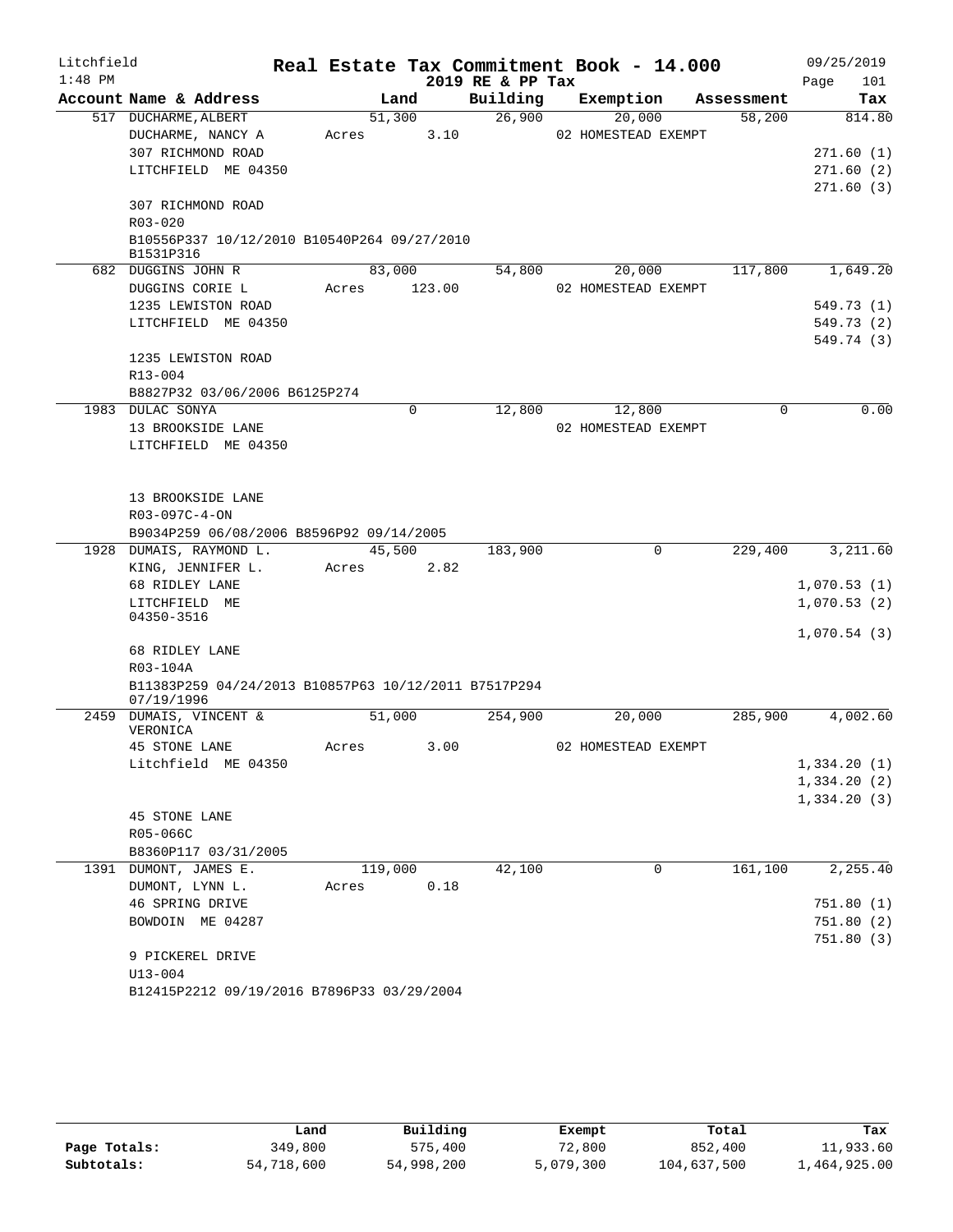| Litchfield<br>$1:48$ PM |                                                                                                     |       |        |          | Real Estate Tax Commitment Book - 14.000<br>2019 RE & PP Tax |                     |             |            | 09/25/2019<br>Page<br>102 |
|-------------------------|-----------------------------------------------------------------------------------------------------|-------|--------|----------|--------------------------------------------------------------|---------------------|-------------|------------|---------------------------|
|                         | Account Name & Address                                                                              |       | Land   |          | Building                                                     |                     | Exemption   | Assessment | Tax                       |
|                         | 2194 DUNLAP, MARY                                                                                   |       | 31,500 |          | $\overline{0}$                                               |                     | $\Omega$    | 31,500     | 441.00                    |
|                         | 849 PLAINS ROAD                                                                                     | Acres |        | 3.17     |                                                              |                     |             |            |                           |
|                         | LITCHFIELD, ME 04350                                                                                |       |        |          |                                                              |                     |             |            | 147.00(1)                 |
|                         |                                                                                                     |       |        |          |                                                              |                     |             |            | 147.00(2)                 |
|                         |                                                                                                     |       |        |          |                                                              |                     |             |            | 147.00(3)                 |
|                         | PLAINS ROAD                                                                                         |       |        |          |                                                              |                     |             |            |                           |
|                         | U03-016E                                                                                            |       |        |          |                                                              |                     |             |            |                           |
|                         | B6506P138 08/08/2001                                                                                |       |        |          |                                                              |                     |             |            |                           |
|                         | 524 DUNLAP, MARY                                                                                    |       | 52,500 |          | 95,800                                                       |                     | 20,000      | 128,300    | 1,796.20                  |
|                         | 849 PLAINS ROAD                                                                                     | Acres |        | 3.50     |                                                              | 02 HOMESTEAD EXEMPT |             |            |                           |
|                         | LITCHFIELD ME 04350                                                                                 |       |        |          |                                                              |                     |             |            | 598.73 (1)                |
|                         |                                                                                                     |       |        |          |                                                              |                     |             |            | 598.73 (2)                |
|                         |                                                                                                     |       |        |          |                                                              |                     |             |            | 598.74 (3)                |
|                         | 849 PLAINS ROAD                                                                                     |       |        |          |                                                              |                     |             |            |                           |
|                         | U03-016A                                                                                            |       |        |          |                                                              |                     |             |            |                           |
|                         | B3336P212<br>18 DUNN FAMILY REALTY                                                                  |       | 60,500 |          | 59,900                                                       |                     | 0           | 120,400    | 1,685.60                  |
|                         | <b>TRUST</b>                                                                                        |       |        |          |                                                              |                     |             |            |                           |
|                         | DUNN JOHN L JR/SHIRLEY                                                                              | Acres |        | 0.30     |                                                              |                     |             |            |                           |
|                         | A, TRUSTEES                                                                                         |       |        |          |                                                              |                     |             |            |                           |
|                         | 120 PINE TREE ROAD                                                                                  |       |        |          |                                                              |                     |             |            | 561.87 (1)                |
|                         | LITCHFIELD ME 04350                                                                                 |       |        |          |                                                              |                     |             |            | 561.87(2)                 |
|                         |                                                                                                     |       |        |          |                                                              |                     |             |            | 561.86(3)                 |
|                         | 39 PENNEY LANE                                                                                      |       |        |          |                                                              |                     |             |            |                           |
|                         | R09-013                                                                                             |       |        |          |                                                              |                     |             |            |                           |
|                         | B8586P257 09/09/2005 B5324P150                                                                      |       |        |          |                                                              |                     |             |            |                           |
| 2119                    | DUNN, CHRISTOPHER<br>THOMAS                                                                         |       | 47,100 |          | 165,500                                                      |                     | $\mathbf 0$ | 212,600    | 2,976.40                  |
|                         | DUNN, CHANTEL MARIE                                                                                 | Acres |        | 1.71     |                                                              |                     |             |            |                           |
|                         | 5 MANCHESTER LANE                                                                                   |       |        |          |                                                              |                     |             |            | 992.13(1)                 |
|                         | LITCHFIELD ME 04350                                                                                 |       |        |          |                                                              |                     |             |            | 992.13(2)                 |
|                         |                                                                                                     |       |        |          |                                                              |                     |             |            | 992.14(3)                 |
|                         | 5 MANCHESTER LANE                                                                                   |       |        |          |                                                              |                     |             |            |                           |
|                         | R05-061A                                                                                            |       |        |          |                                                              |                     |             |            |                           |
|                         | B12461P168 11/04/2016 B11804P251 09/19/2014<br>B10783P195 07/19/2011 B8643P186 10/07/2005 B5737P141 |       |        |          |                                                              |                     |             |            |                           |
|                         | 2088 DUNN, JOHN L JR &                                                                              |       | 46,600 |          | 149,900                                                      |                     | 20,000      | 176,500    | 2,471.00                  |
|                         | SHIRLEY A                                                                                           |       |        |          |                                                              |                     |             |            |                           |
|                         | 120 PINE TREE ROAD                                                                                  | Acres |        | 1.53     |                                                              | 02 HOMESTEAD EXEMPT |             |            |                           |
|                         | LITCHFIELD ME 04350                                                                                 |       |        |          |                                                              |                     |             |            | 823.67(1)                 |
|                         |                                                                                                     |       |        |          |                                                              |                     |             |            | 823.67(2)                 |
|                         |                                                                                                     |       |        |          |                                                              |                     |             |            | 823.66(3)                 |
|                         | 120 PINE TREE ROAD                                                                                  |       |        |          |                                                              |                     |             |            |                           |
|                         | R10-029B-1<br>B8586P257 08/17/2005 B6621P170 09/11/2001                                             |       |        |          |                                                              |                     |             |            |                           |
|                         | 2106 DUNN, RONALD & IRENE                                                                           |       |        | $\Omega$ | 11,900                                                       |                     | 11,900      | $\Omega$   | 0.00                      |
|                         | 10 BUFFEE LANDING LANE                                                                              |       |        |          |                                                              | 02 HOMESTEAD EXEMPT |             |            |                           |
|                         | LITCHFIELD ME 04350                                                                                 |       |        |          |                                                              |                     |             |            |                           |
|                         |                                                                                                     |       |        |          |                                                              |                     |             |            |                           |
|                         |                                                                                                     |       |        |          |                                                              |                     |             |            |                           |
|                         | 10 BUFFEE LANDING LANE                                                                              |       |        |          |                                                              |                     |             |            |                           |
|                         | R09-019A-ON-2                                                                                       |       |        |          |                                                              |                     |             |            |                           |
|                         |                                                                                                     |       |        |          |                                                              |                     |             |            |                           |
|                         |                                                                                                     |       |        |          |                                                              |                     |             |            |                           |

|              | Land       | Building   | Exempt    | Total       | Tax          |
|--------------|------------|------------|-----------|-------------|--------------|
| Page Totals: | 238,200    | 483,000    | 51,900    | 669,300     | 9,370.20     |
| Subtotals:   | 54,956,800 | 55,481,200 | 5,131,200 | 105,306,800 | 1,474,295.20 |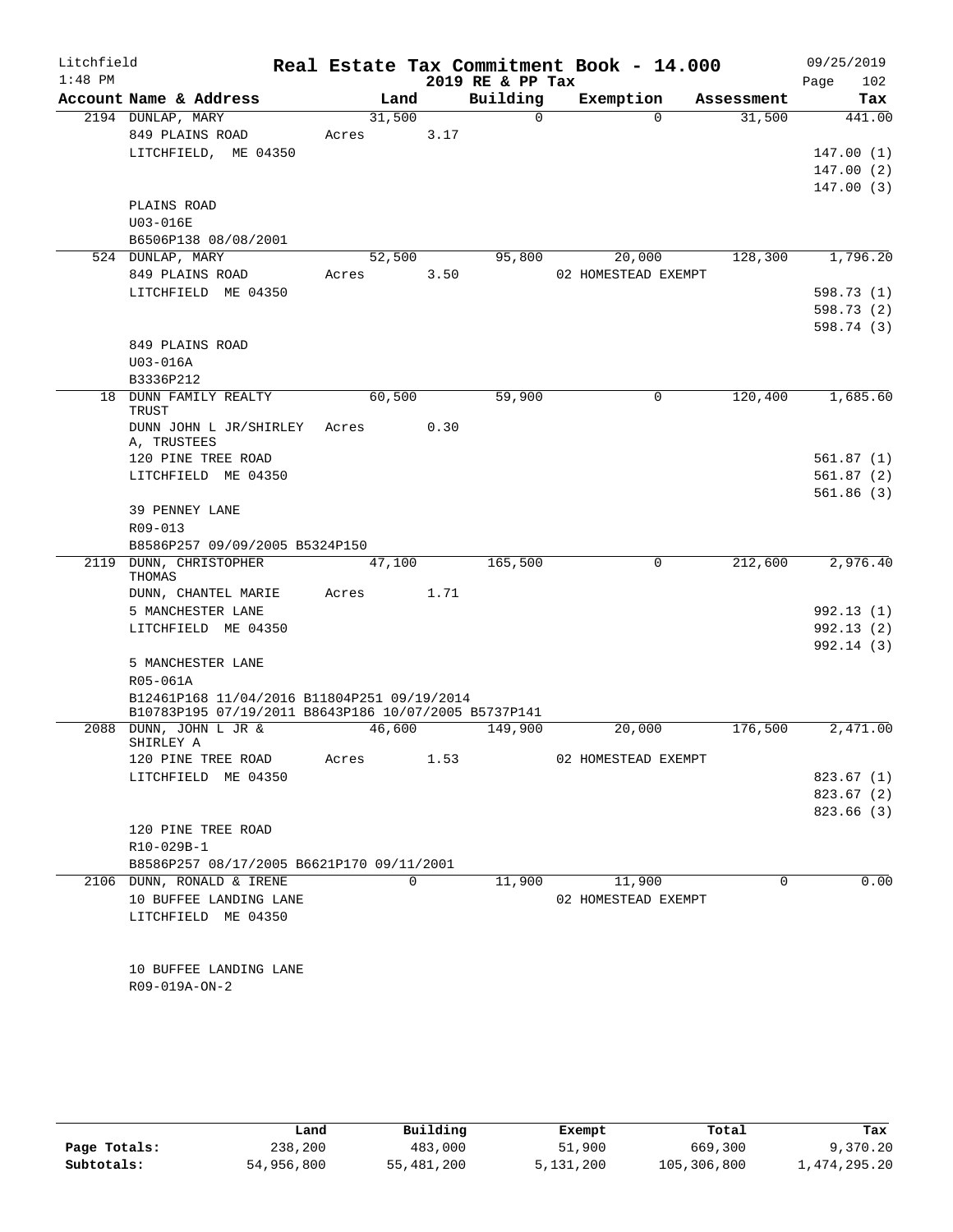| Litchfield<br>$1:48$ PM |                                                        |              |            |            |                  | Real Estate Tax Commitment Book - 14.000 |                         | 09/25/2019         |
|-------------------------|--------------------------------------------------------|--------------|------------|------------|------------------|------------------------------------------|-------------------------|--------------------|
|                         | Account Name & Address                                 |              |            | Land       | 2019 RE & PP Tax | Building Exemption Assessment            |                         | 103<br>Page<br>Tax |
|                         | 1243 DUNSON, HOLLY RENEE                               |              |            |            | 48,200 153,800   | 20,000                                   | 182,000                 | 2,548.00           |
|                         | 248 STEVENSTOWN ROAD                                   |              | Acres 2.05 |            |                  | 02 HOMESTEAD EXEMPT                      |                         |                    |
|                         | LITCHFIELD ME 04350                                    |              |            |            |                  |                                          |                         | 849.33 (1)         |
|                         |                                                        |              |            |            |                  |                                          |                         | 849.33 (2)         |
|                         |                                                        |              |            |            |                  |                                          |                         | 849.34 (3)         |
|                         | 248 STEVENSTOWN ROAD                                   |              |            |            |                  |                                          |                         |                    |
|                         | R10-019                                                |              |            |            |                  |                                          |                         |                    |
|                         | B12217P260 01/29/2016 B9421P172 07/12/2007 B9340P341   |              |            |            |                  |                                          |                         |                    |
|                         | 05/02/2007 B8442P269 06/07/2005 B7565P214 08/12/2003   |              |            |            |                  |                                          |                         |                    |
|                         | 2306 DUPAL, TYLER                                      |              |            |            | 46,200 168,000   |                                          | 20,000 194,200 2,718.80 |                    |
|                         | 10 LUCKY DRIVE Acres 1.40                              |              |            |            |                  | 02 HOMESTEAD EXEMPT                      |                         |                    |
|                         | LITCHFIELD ME 04350                                    |              |            |            |                  |                                          |                         | 906.27(1)          |
|                         |                                                        |              |            |            |                  |                                          |                         | 906.27(2)          |
|                         |                                                        |              |            |            |                  |                                          |                         | 906.26(3)          |
|                         | 10 LUCKY DRIVE                                         |              |            |            |                  |                                          |                         |                    |
|                         | $U14 - 030$                                            |              |            |            |                  |                                          |                         |                    |
|                         | B12255P91 03/31/2016 B7071P135 02/22/2005              |              |            |            |                  |                                          |                         |                    |
|                         | 528 DURGIN, ROBERT                                     |              |            | 39,400     |                  | 18,900 20,000                            | 38,300                  | 536.20             |
|                         | 52 FERRIN ROAD                                         |              | Acres 0.80 |            |                  | 02 HOMESTEAD EXEMPT                      |                         |                    |
|                         | LITCHFIELD ME 04350                                    |              |            |            |                  |                                          |                         | 178.73(1)          |
|                         |                                                        |              |            |            |                  |                                          |                         | 178.73(2)          |
|                         |                                                        |              |            |            |                  |                                          |                         | 178.74(3)          |
|                         | 52 FERRIN ROAD                                         |              |            |            |                  |                                          |                         |                    |
|                         | $R03 - 097 - 1 - A$                                    |              |            |            |                  |                                          |                         |                    |
|                         | B12371P53 07/05/2016 B4082P296<br>2435 DURKEE SELENA J |              |            |            | 57,600 173,900   |                                          |                         | 211,500 2,961.00   |
|                         | NADEAU LAWRENCE R II Acres 5.19                        |              |            |            |                  | 20,000<br>02 HOMESTEAD EXEMPT            |                         |                    |
|                         | 110 MY WAY DRIVE                                       |              |            |            |                  |                                          |                         | 987.00 (1)         |
|                         | LITCHFIELD ME 04350                                    |              |            |            |                  |                                          |                         | 987.00 (2)         |
|                         |                                                        |              |            |            |                  |                                          |                         | 987.00 (3)         |
|                         | 110 MY WAY DRIVE                                       |              |            |            |                  |                                          |                         |                    |
|                         | R13-008B                                               |              |            |            |                  |                                          |                         |                    |
|                         | B9325P28 04/19/2007 B8175P236 10/26/2004               |              |            |            |                  |                                          |                         |                    |
|                         | 529 DUVAL, MARGARET K                                  |              |            | 46,500     | 183,100          | 20,000                                   |                         | 209,600 2,934.40   |
|                         | 741 PLAINS ROAD                                        |              | Acres      | 1.50       |                  | 02 HOMESTEAD EXEMPT                      |                         |                    |
|                         | LITCHFIELD ME 04350                                    |              |            |            |                  |                                          |                         | 978.13(1)          |
|                         |                                                        |              |            |            |                  |                                          |                         | 978.13(2)          |
|                         |                                                        |              |            |            |                  |                                          |                         | 978.14 (3)         |
|                         | 741 PLAINS ROAD                                        |              |            |            |                  |                                          |                         |                    |
|                         | U02-002A                                               |              |            |            |                  |                                          |                         |                    |
|                         | B4855P316 03/22/2004                                   |              |            |            |                  |                                          |                         |                    |
|                         | 1692 DWELLEY, SUSAN                                    |              | 48,600     |            | 120,900          | 20,000                                   | 149,500                 | 2,093.00           |
|                         | 2302 HALLOWELL ROAD                                    |              | Acres      | 2.20       |                  | 02 HOMESTEAD EXEMPT                      |                         |                    |
|                         | LITCHFIELD ME 04350                                    |              |            |            |                  |                                          |                         | 697.67(1)          |
|                         |                                                        |              |            |            |                  |                                          |                         | 697.67(2)          |
|                         |                                                        |              |            |            |                  |                                          |                         | 697.66 (3)         |
|                         | 2302 HALLOWELL ROAD                                    |              |            |            |                  |                                          |                         |                    |
|                         | R06-046                                                |              |            |            |                  |                                          |                         |                    |
|                         | B7194P81                                               |              |            |            |                  |                                          |                         |                    |
|                         | 531 DWYER, NORRIS                                      |              | 61,700     |            | $\Omega$         | $\mathbf 0$                              | 61,700                  | 863.80             |
|                         | 490 WEST ROAD                                          |              | Acres      | 0.45       |                  |                                          |                         |                    |
|                         | BOWDOIN ME 04287                                       |              |            |            |                  |                                          |                         | 287.93 (1)         |
|                         |                                                        |              |            |            |                  |                                          |                         | 287.93 (2)         |
|                         |                                                        |              |            |            |                  |                                          |                         | 287.94 (3)         |
|                         | DOYLE STREET                                           |              |            |            |                  |                                          |                         |                    |
|                         | U09-021                                                |              |            |            |                  |                                          |                         |                    |
|                         | B5160P774 09/10/1971                                   |              |            |            |                  |                                          |                         |                    |
|                         |                                                        |              |            |            |                  |                                          |                         |                    |
|                         |                                                        | Land         |            | Building   |                  | Exempt                                   | Total                   | Tax                |
| Page Totals:            |                                                        | 348,200      |            | 818,600    |                  | 120,000                                  | 1,046,800               | 14,655.20          |
| Subtotals:              |                                                        | 55, 305, 000 |            | 56,299,800 |                  | 5,251,200                                | 106, 353, 600           | 1,488,950.40       |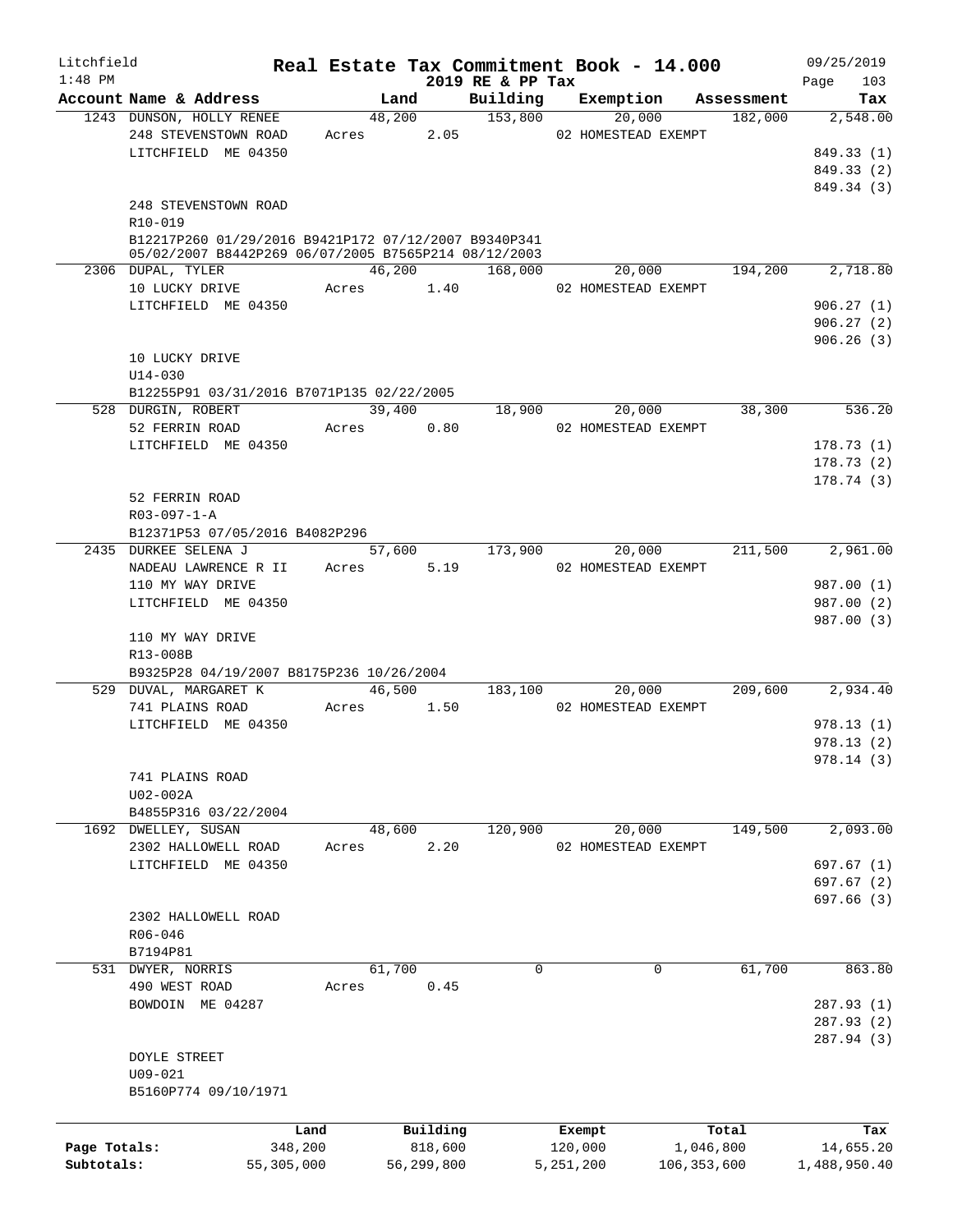| Litchfield   |                                           |            |            |                  | Real Estate Tax Commitment Book - 14.000 |             | 09/25/2019   |
|--------------|-------------------------------------------|------------|------------|------------------|------------------------------------------|-------------|--------------|
| $1:48$ PM    |                                           |            |            | 2019 RE & PP Tax |                                          |             | 104<br>Page  |
|              | Account Name & Address                    |            | Land       | Building         | Exemption<br>$\Omega$                    | Assessment  | Tax          |
|              | 153 DWYER, NORRIS J.                      |            | 164,700    | 62,500           |                                          | 227,200     | 3,180.80     |
|              | DWYER, CHERYL L.                          | Acres      | 0.83       |                  |                                          |             |              |
|              | 490 WEST ROAD                             |            |            |                  |                                          |             | 1,060.27(1)  |
|              | BOWDOIN ME 04287                          |            |            |                  |                                          |             | 1,060.27(2)  |
|              |                                           |            |            |                  |                                          |             | 1,060.26(3)  |
|              | 16 BLEN DRIVE                             |            |            |                  |                                          |             |              |
|              | $U23 - 002$                               |            |            |                  |                                          |             |              |
|              | B12810P208 12/22/2017 B7993P19 06/15/2004 |            |            |                  |                                          |             |              |
|              | 2286 DYER, WALFORD                        |            | 96,800     | 144,900          | 26,000                                   | 215,700     | 3,019.80     |
|              | 1184 PLAINS ROAD                          | Acres      | 2.10       |                  | 03 VETERANS EXEMPT                       |             |              |
|              | LITCHFIELD ME 04350                       |            |            |                  | 02 HOMESTEAD EXEMPT                      |             | 1,006.60(1)  |
|              |                                           |            |            |                  |                                          |             | 1,006.60(2)  |
|              |                                           |            |            |                  |                                          |             | 1,006.60(3)  |
|              | 1184 PLAINS ROAD                          |            |            |                  |                                          |             |              |
|              | R09-036C                                  |            |            |                  |                                          |             |              |
|              | B7316P1 03/08/2003                        |            |            |                  |                                          |             |              |
|              | 534 EAGLES, JACQUELINE                    |            | 83,500     | 149,900          | 20,000                                   | 213,400     | 2,987.60     |
|              | P O BOX 362                               | Acres      | 80.00      |                  | 02 HOMESTEAD EXEMPT                      |             |              |
|              | LITCHFIELD ME 04350                       |            |            |                  |                                          |             | 995.87 (1)   |
|              |                                           |            |            |                  |                                          |             | 995.87 (2)   |
|              |                                           |            |            |                  |                                          |             | 995.86(3)    |
|              | 373 RICHMOND ROAD                         |            |            |                  |                                          |             |              |
|              | R03-015                                   |            |            |                  |                                          |             |              |
|              | B1787P270                                 |            |            |                  |                                          |             |              |
|              | 536 EARLEY, CHARLES                       |            | 133,000    | 52,400           | $\mathbf 0$                              | 185,400     | 2,595.60     |
|              | EARLEY GLORIA T.                          | Acres      | 0.26       |                  |                                          |             |              |
|              |                                           |            |            |                  |                                          |             |              |
|              | 2 DOW AVENUE                              |            |            |                  |                                          |             | 865.20(1)    |
|              | ATKINSON NH 03811                         |            |            |                  |                                          |             | 865.20(2)    |
|              |                                           |            |            |                  |                                          |             | 865.20(3)    |
|              | 41 GAMAGE DRIVE                           |            |            |                  |                                          |             |              |
|              | $U18 - 009$                               |            |            |                  |                                          |             |              |
|              | B8836P5 03/08/2006 B4034P238              |            |            |                  |                                          |             |              |
|              | 543 EATON REX                             |            | 61,000     | $\Omega$         | $\mathbf 0$                              | 61,000      | 854.00       |
|              | EATON ANN                                 | Acres      | 43.00      |                  |                                          |             |              |
|              | 1203 RICHMOND ROAD                        |            |            |                  |                                          |             | 284.67(1)    |
|              | LITCHFIELD ME 04350                       |            |            |                  |                                          |             | 284.67 (2)   |
|              |                                           |            |            |                  |                                          |             | 284.66 (3)   |
|              | RICHMOND ROAD                             |            |            |                  |                                          |             |              |
|              | R01-054                                   |            |            |                  |                                          |             |              |
|              | B7482P50 06/24/2003                       |            |            |                  |                                          |             |              |
|              | 537 EATON, GARY                           |            | 78,600     | 103,900          | 20,000                                   | 162,500     | 2,275.00     |
|              | 1222 RICHMOND ROAD                        | Acres      | 39.70      |                  | 02 HOMESTEAD EXEMPT                      |             |              |
|              | LITCHFIELD ME 04350                       |            |            |                  |                                          |             | 758.33(1)    |
|              |                                           |            |            |                  |                                          |             | 758.33(2)    |
|              |                                           |            |            |                  |                                          |             | 758.34(3)    |
|              | 1222 RICHMOND ROAD                        |            |            |                  |                                          |             |              |
|              | R01-013A                                  |            |            |                  |                                          |             |              |
|              | B3343P267                                 |            |            |                  |                                          |             |              |
|              | 538 EATON, MICHAEL J                      |            | 48,300     | 165,000          | 20,000                                   | 193,300     | 2,706.20     |
|              | 1403 RICHMOND ROAD                        | Acres      | 2.10       |                  | 02 HOMESTEAD EXEMPT                      |             |              |
|              | LITCHFIELD ME 04350                       |            |            |                  |                                          |             | 902.07(1)    |
|              |                                           |            |            |                  |                                          |             | 902.07(2)    |
|              |                                           |            |            |                  |                                          |             | 902.06(3)    |
|              |                                           |            |            |                  |                                          |             |              |
|              | 1403 RICHMOND ROAD                        |            |            |                  |                                          |             |              |
|              | R01-051A                                  |            |            |                  |                                          |             |              |
|              | B5491P100                                 |            |            |                  |                                          |             |              |
|              |                                           |            |            |                  |                                          |             |              |
|              |                                           | Land       | Building   |                  | Exempt                                   | Total       | Tax          |
| Page Totals: |                                           | 665,900    | 678,600    |                  | 86,000                                   | 1,258,500   | 17,619.00    |
| Subtotals:   |                                           | 55,970,900 | 56,978,400 |                  | 5,337,200                                | 107,612,100 | 1,506,569.40 |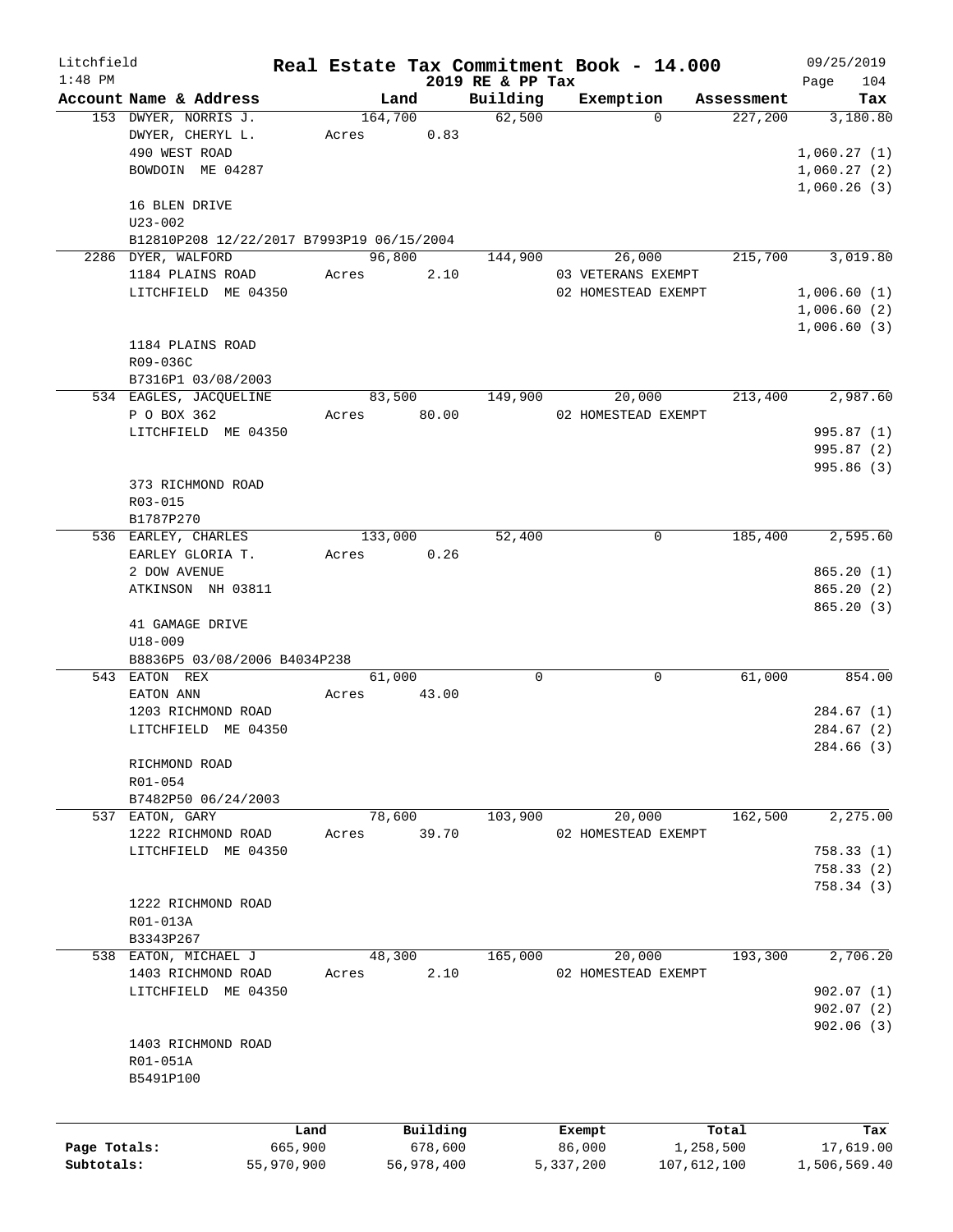| Litchfield |                                 |            |      |                  | Real Estate Tax Commitment Book - 14.000 |            | 09/25/2019                 |
|------------|---------------------------------|------------|------|------------------|------------------------------------------|------------|----------------------------|
| $1:48$ PM  |                                 |            |      | 2019 RE & PP Tax |                                          |            | 105<br>Page                |
|            | Account Name & Address          | Land       |      |                  | Building Exemption                       | Assessment | Tax                        |
|            | 2870 EATON, NATHAN A.           | 60,800     |      | 236,400          | 20,000                                   | 277,200    | 3,880.80                   |
|            | EATON, DANIELLE J.              | Acres 7.00 |      |                  | 02 HOMESTEAD EXEMPT                      |            |                            |
|            | 1223 RICHMOND ROAD              |            |      |                  |                                          |            | 1, 293.60(1)               |
|            | LITCHFIELD ME 04350             |            |      |                  |                                          |            | 1, 293.60(2)               |
|            |                                 |            |      |                  |                                          |            | 1, 293.60(3)               |
|            | 1223 RICHMOND ROAD              |            |      |                  |                                          |            |                            |
|            | R01-054B                        |            |      |                  |                                          |            |                            |
|            | B11979P47 05/12/2015            |            |      | 57,000 178,600   |                                          |            |                            |
|            | 539 EATON, REX                  |            | 5.00 |                  | 20,000                                   |            | 215,600 3,018.40           |
|            | 1203 RICHMOND ROAD              | Acres      |      |                  | 02 HOMESTEAD EXEMPT                      |            |                            |
|            | LITCHFIELD ME 04350             |            |      |                  |                                          |            | 1,006.13(1)<br>1,006.13(2) |
|            |                                 |            |      |                  |                                          |            | 1,006.14(3)                |
|            | 1203 RICHMOND ROAD              |            |      |                  |                                          |            |                            |
|            | R01-055                         |            |      |                  |                                          |            |                            |
|            | B2757P314                       |            |      |                  |                                          |            |                            |
|            | 840 EATON, REX E.               | 57,000     |      | 104,600          | $\Omega$                                 | 161,600    | 2, 262, 40                 |
|            | EATON, ANN G.                   | Acres      | 5.00 |                  |                                          |            |                            |
|            | 1203 RICHMOND ROAD              |            |      |                  |                                          |            | 754.13(1)                  |
|            | LITCHFIELD ME 04350             |            |      |                  |                                          |            | 754.13(2)                  |
|            |                                 |            |      |                  |                                          |            | 754.14(3)                  |
|            | 1590 LEWISTON ROAD              |            |      |                  |                                          |            |                            |
|            | R11-033                         |            |      |                  |                                          |            |                            |
|            | B11651P140 03/15/2014 B1953P234 |            |      |                  |                                          |            |                            |
|            | 540 EATON, RODNEY               | 57,000     |      | 128,200          | 20,000                                   | 165,200    | 2,312.80                   |
|            | 1206 RICHMOND ROAD              | Acres      | 5.00 |                  | 02 HOMESTEAD EXEMPT                      |            |                            |
|            | LITCHFIELD ME 04350             |            |      |                  |                                          |            | 770.93(1)                  |
|            |                                 |            |      |                  |                                          |            | 770.93(2)                  |
|            |                                 |            |      |                  |                                          |            | 770.94(3)                  |
|            | 1206 RICHMOND ROAD              |            |      |                  |                                          |            |                            |
|            | $R01 - 013 - 2$                 |            |      |                  |                                          |            |                            |
|            | B2757P313                       |            |      |                  |                                          |            |                            |
|            | 2573 EDGECOMB MATTHEW R         | 48,500     |      | 56,900           | 0                                        | 105,400    | 1,475.60                   |
|            | P O BOX 334                     | Acres      | 2.18 |                  |                                          |            |                            |
|            | LITCHFIELD ME 04350             |            |      |                  |                                          |            | 491.87 (1)                 |
|            |                                 |            |      |                  |                                          |            | 491.87 (2)<br>491.86 (3)   |
|            | LEWISTON ROAD                   |            |      |                  |                                          |            |                            |
|            | U13-002B                        |            |      |                  |                                          |            |                            |
|            | B8842P132 03/24/2006            |            |      |                  |                                          |            |                            |
|            | 546 EDGECOMB, ALAN F            | 210,300    |      | 255,700          | $\mathbf 0$                              | 466,000    | 6,524.00                   |
|            | EDGECOMB JUDITH M               | Acres      | 5.10 |                  |                                          |            |                            |
|            | P O BOX 216                     |            |      |                  |                                          |            | 2,174.67(1)                |
|            | LITCHFIELD ME 04350             |            |      |                  |                                          |            | 2, 174.67 (2)              |
|            |                                 |            |      |                  |                                          |            | 2,174.66 (3)               |
|            | 1735 LEWISTON ROAD              |            |      |                  |                                          |            |                            |
|            | U13-002A                        |            |      |                  |                                          |            |                            |
|            | B1553P413 07/03/1971            |            |      |                  |                                          |            |                            |

|              | Land       | Building   | Exempt    | Total       | Tax          |
|--------------|------------|------------|-----------|-------------|--------------|
| Page Totals: | 490,600    | 960,400    | 60,000    | 1,391,000   | 19,474.00    |
| Subtotals:   | 56,461,500 | 57,938,800 | 5,397,200 | 109,003,100 | 1,526,043.40 |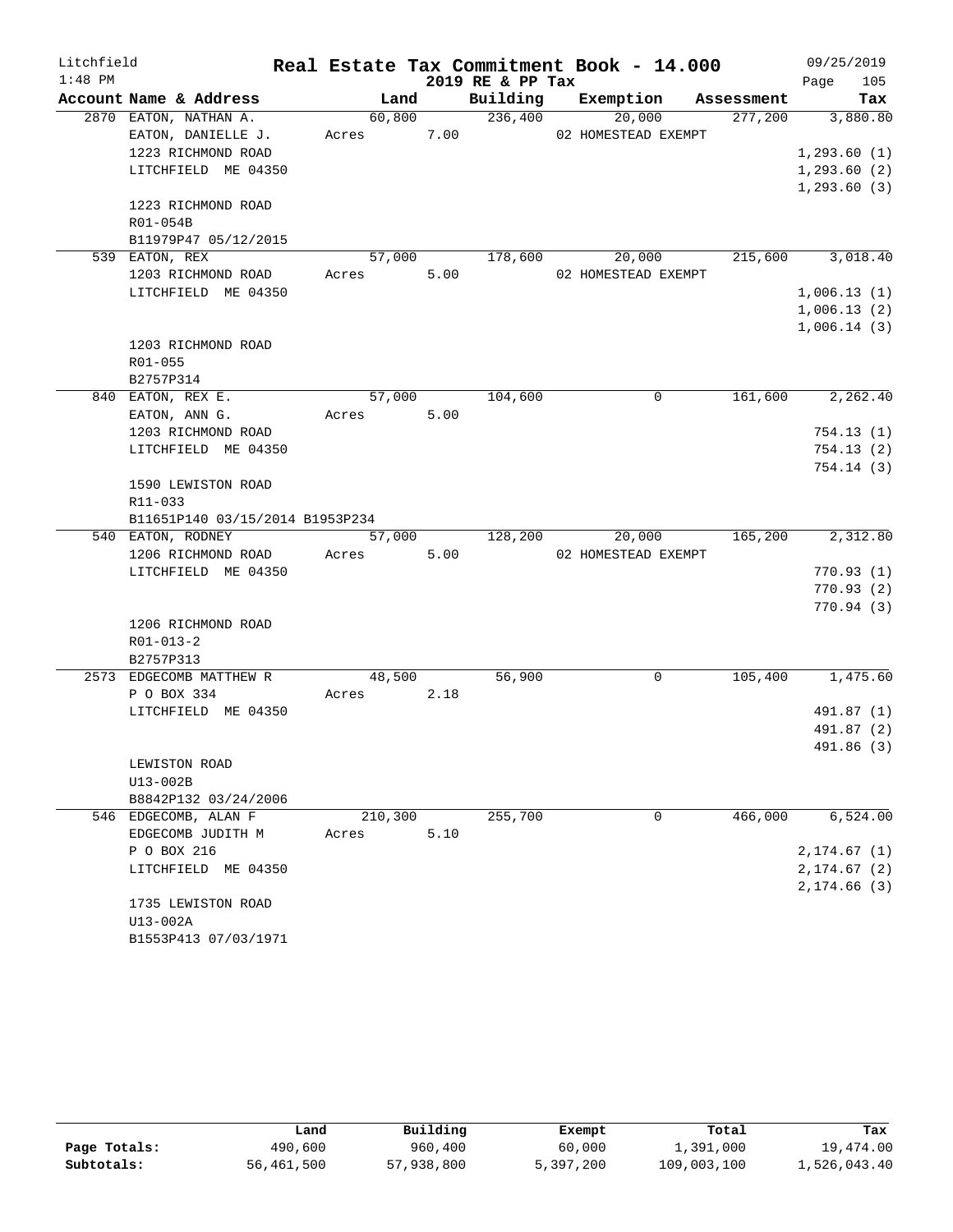| Litchfield |                                                            | Real Estate Tax Commitment Book - 14.000 |      |                  |                     |                     |            | 09/25/2019             |
|------------|------------------------------------------------------------|------------------------------------------|------|------------------|---------------------|---------------------|------------|------------------------|
| $1:48$ PM  |                                                            |                                          |      | 2019 RE & PP Tax |                     |                     |            | 106<br>Page            |
|            | Account Name & Address                                     | Land                                     |      | Building         | Exemption           |                     | Assessment | Tax                    |
|            | 641 EDUCATIONAL MEDIA<br>BROADCASTING                      | $\Omega$                                 |      | 149,600          |                     | $\Omega$            | 149,600    | 2,094.40               |
|            | EDUCATIONAL MEDIA<br>FOUNDATION                            |                                          |      |                  |                     |                     |            |                        |
|            | 5700 WEST OAKS                                             |                                          |      |                  |                     |                     |            | 698.13(1)              |
|            | <b>BOULEVARD</b><br>ROCKLIN CA 95765                       |                                          |      |                  |                     |                     |            | 698.13(2)              |
|            |                                                            |                                          |      |                  |                     |                     |            | 698.14(3)              |
|            | 620 OAK HILL ROAD                                          |                                          |      |                  |                     |                     |            |                        |
|            | R03-078C-ON                                                |                                          |      |                  |                     |                     |            |                        |
|            | B2757P148<br>549 EHRMANN, GEORGE R                         | 160,000                                  |      | 45,000           |                     | 0                   | 205,000    | 2,870.00               |
|            | EHRMANN, ANGELIKA                                          | Acres                                    | 0.36 |                  |                     |                     |            |                        |
|            | 13 JENNIFER LANE                                           |                                          |      |                  |                     |                     |            | 956.67(1)              |
|            | RYE BROOK NY 10573                                         |                                          |      |                  |                     |                     |            | 956.67(2)              |
|            |                                                            |                                          |      |                  |                     |                     |            | 956.66(3)              |
|            | 11 PICKEREL DRIVE                                          |                                          |      |                  |                     |                     |            |                        |
|            | $U13 - 003$                                                |                                          |      |                  |                     |                     |            |                        |
|            | B13049P51 09/24/2018                                       |                                          |      |                  |                     |                     |            |                        |
|            | 2620 ELIAS, COLEEN                                         | 47,400                                   |      | 119,700          |                     | $\overline{0}$      | 167,100    | 2,339.40               |
|            | 44 OVERLOOK DRIVE                                          | Acres                                    | 1.81 |                  |                     |                     |            |                        |
|            | LITCHFIELD ME 04250                                        |                                          |      |                  |                     |                     |            | 779.80(1)              |
|            |                                                            |                                          |      |                  |                     |                     |            | 779.80(2)              |
|            | 44 OVERLOOK DRIVE                                          |                                          |      |                  |                     |                     |            | 779.80(3)              |
|            | R12-022-3                                                  |                                          |      |                  |                     |                     |            |                        |
|            | B13103P151 12/07/2018 B12936P281 06/11/2018                |                                          |      |                  |                     |                     |            |                        |
|            | 550 ELLIOTT JR, ROBERT                                     | 133,200                                  |      | 141,400          |                     | 20,000              | 254,600    | 3,564.40               |
|            | 8236 COUNTY ROAD 74                                        | Acres                                    | 0.41 |                  | 02 HOMESTEAD EXEMPT |                     |            |                        |
|            | WINDSOR CO 80550                                           |                                          |      |                  |                     |                     |            | 1,188.13(1)            |
|            |                                                            |                                          |      |                  |                     |                     |            | 1,188.13(2)            |
|            |                                                            |                                          |      |                  |                     |                     |            | 1,188.14(3)            |
|            | 12 EASY STREET                                             |                                          |      |                  |                     |                     |            |                        |
|            | $U10 - 005$                                                |                                          |      |                  |                     |                     |            |                        |
|            | B11543P346 10/09/2013 B7132P245<br>555 ELWELL SR, RANLEIGH | 50,700                                   |      | 102,400          |                     | $\Omega$            | 153,100    | 2,143.40               |
|            | 1087 LITCHFIELD ROAD                                       | Acres                                    | 2.90 |                  |                     |                     |            |                        |
|            | BOWDOIN ME 04287                                           |                                          |      |                  |                     |                     |            | 714.47 (1)             |
|            |                                                            |                                          |      |                  |                     |                     |            | 714.47 (2)             |
|            |                                                            |                                          |      |                  |                     |                     |            | 714.46(3)              |
|            | 502 RICHMOND ROAD                                          |                                          |      |                  |                     |                     |            |                        |
|            | R03-122                                                    |                                          |      |                  |                     |                     |            |                        |
|            | B2839P319                                                  |                                          |      |                  |                     |                     |            |                        |
|            | 2018 ELWELL, CLAUDIA A.                                    | 45,000                                   |      | 90,100           |                     | 20,000              | 115,100    | 1,611.40               |
|            | 135 WHIPPOORWILL ROAD<br>LITCHFIELD ME 04350               | Acres                                    | 1.00 |                  |                     | 02 HOMESTEAD EXEMPT |            |                        |
|            |                                                            |                                          |      |                  |                     |                     |            | 537.13(1)<br>537.13(2) |
|            |                                                            |                                          |      |                  |                     |                     |            | 537.14(3)              |
|            | 135 WHIPPOORWILL ROAD                                      |                                          |      |                  |                     |                     |            |                        |
|            | U23-027A                                                   |                                          |      |                  |                     |                     |            |                        |
|            | B12236P87 02/26/2016 B10414P303 05/12/2010                 |                                          |      |                  |                     |                     |            |                        |
|            | B10280P136 11/24/2009 B9975P184 02/10/2009 B6875P70        |                                          |      |                  |                     |                     |            |                        |
|            | 04/09/2002 B6402P205 02/08/2001                            |                                          |      |                  |                     |                     |            |                        |

|              | Land       | Building   | Exempt    | Total       | Tax          |
|--------------|------------|------------|-----------|-------------|--------------|
| Page Totals: | 436,300    | 648,200    | 40,000    | 1,044,500   | 14,623.00    |
| Subtotals:   | 56,897,800 | 58,587,000 | 5,437,200 | 110,047,600 | 1,540,666.40 |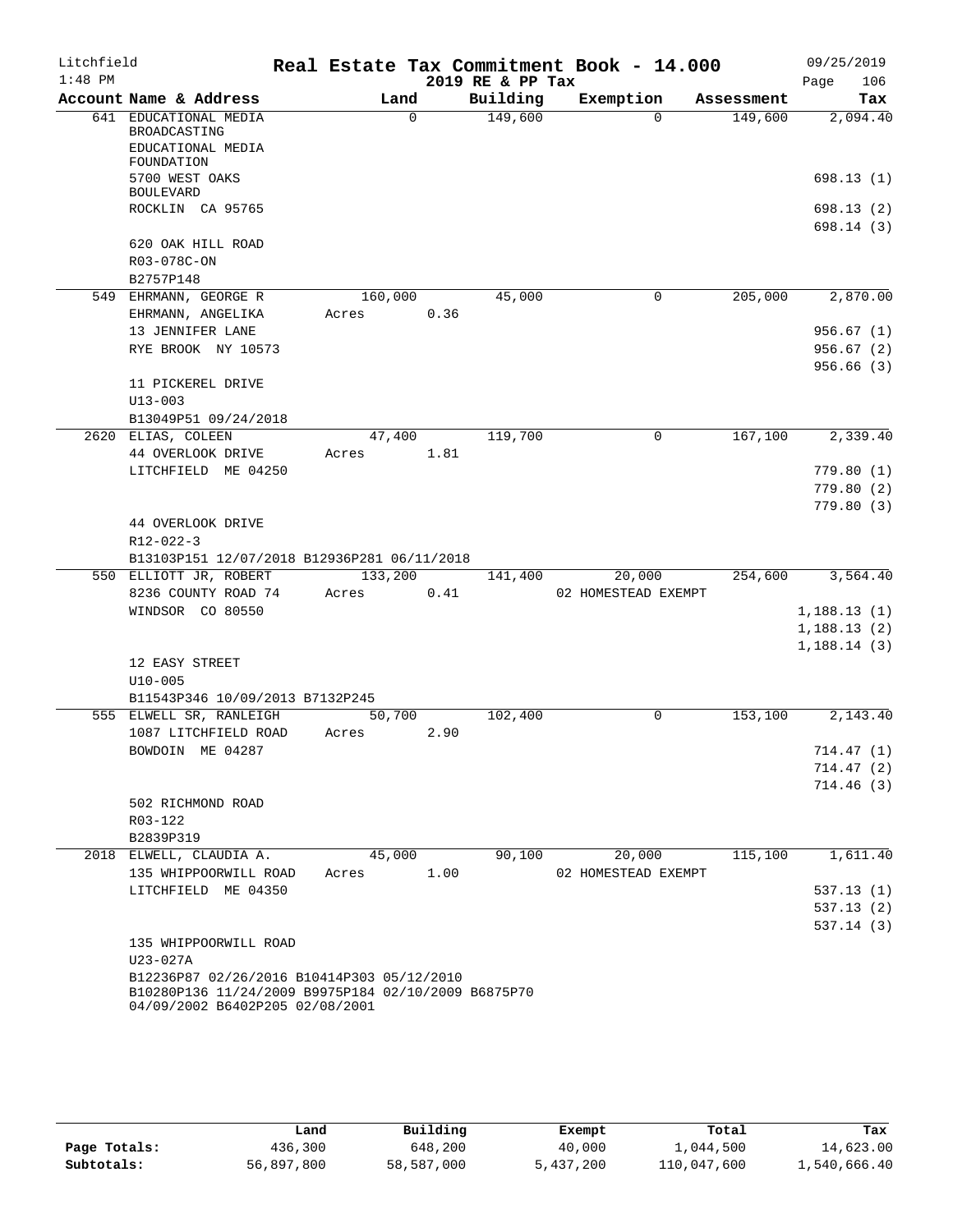| Litchfield<br>$1:48$ PM |                                                                | Real Estate Tax Commitment Book - 14.000 |            | 2019 RE & PP Tax |           |                                           |             | 09/25/2019<br>107<br>Page |
|-------------------------|----------------------------------------------------------------|------------------------------------------|------------|------------------|-----------|-------------------------------------------|-------------|---------------------------|
|                         | Account Name & Address                                         | Land                                     |            | Building         |           | Exemption                                 | Assessment  | Tax                       |
|                         | 1991 EMERSON, KENNETH<br>10 REAGAN LANE<br>LITCHFIELD ME 04350 |                                          | $\Omega$   | 5,700            |           | 5,700<br>02 HOMESTEAD EXEMPT              | $\Omega$    | 0.00                      |
|                         | 10 REAGAN LANE<br>R03-006-ON-12                                |                                          |            |                  |           |                                           |             |                           |
|                         | 855 EMMONS, BRENDA<br>1388 HALLOWELL ROAD                      | 46,500<br>Acres 1.50                     |            | 8,700            |           | 20,000<br>02 HOMESTEAD EXEMPT             | 35,200      | 492.80                    |
|                         | LITCHFIELD ME 04350                                            |                                          |            |                  |           |                                           |             | 164.27(1)                 |
|                         |                                                                |                                          |            |                  |           |                                           |             | 164.27(2)                 |
|                         | 1388 HALLOWELL ROAD<br>R14-053                                 |                                          |            |                  |           |                                           |             | 164.26(3)                 |
|                         | B7530P103 07/01/2003                                           |                                          |            |                  |           |                                           |             |                           |
|                         | 1876 EMOND, DIANE K.                                           | 48,500                                   |            | 58,700           |           | 26,000                                    | 81,200      | 1,136.80                  |
|                         | CHASE DEBRA A<br>722 DEAD RIVER ROAD                           | Acres                                    | 2.15       |                  |           | 02 HOMESTEAD EXEMPT<br>03 VETERANS EXEMPT |             |                           |
|                         | LITCHFIELD ME 04350                                            |                                          |            |                  |           |                                           |             | 378.93(1)<br>378.93(2)    |
|                         |                                                                |                                          |            |                  |           |                                           |             | 378.94(3)                 |
|                         | 722 DEAD RIVER ROAD<br>R01-033A                                |                                          |            |                  |           |                                           |             |                           |
|                         | B8447P186 06/06/2005 B6164P158 03/08/2000                      |                                          |            |                  |           |                                           |             |                           |
|                         | 1764 ENGELBERT, JAMES F.                                       |                                          | 76,200     | 111,600          |           | 0                                         | 187,800     | 2,629.20                  |
|                         | 7 AUTUMN STREET                                                | Acres 56.00                              |            |                  |           |                                           |             |                           |
|                         | LISBON FALLS ME 04252                                          |                                          |            |                  |           |                                           |             | 876.40(1)                 |
|                         |                                                                |                                          |            |                  |           |                                           |             | 876.40 (2)                |
|                         |                                                                |                                          |            |                  |           |                                           |             | 876.40(3)                 |
|                         | 111 LIBBY ROAD<br>R06-033A                                     |                                          |            |                  |           |                                           |             |                           |
|                         | B12769P174 11/03/2017 B11160P13 09/07/2012 B9586P77            |                                          |            |                  |           |                                           |             |                           |
|                         | 12/06/2007 B3395P147 07/14/1988                                |                                          |            |                  |           |                                           |             |                           |
|                         | 557 ENGLAND, NICHOLE                                           | 29,200                                   |            | 8,000            |           | $\mathbf 0$                               | 37,200      | 520.80                    |
|                         | ENGLAND, NATHAN                                                | Acres                                    | 0.17       |                  |           |                                           |             |                           |
|                         | P.O. BOX 254                                                   |                                          |            |                  |           |                                           |             | 173.60(1)                 |
|                         | 19 FISH ROAD                                                   |                                          |            |                  |           |                                           |             | 173.60(2)                 |
|                         | BOWDOINHAM ME 04008                                            |                                          |            |                  |           |                                           |             | 173.60(3)                 |
|                         | 62 FOREST LANE                                                 |                                          |            |                  |           |                                           |             |                           |
|                         | $U08 - 018$                                                    |                                          |            |                  |           |                                           |             |                           |
|                         | B11693P263 08/17/2012 B11571P285 08/10/2012                    |                                          |            |                  |           |                                           |             |                           |
|                         | B6247P108                                                      |                                          |            |                  |           |                                           |             |                           |
|                         | 178 EPPERSON, GERALD M                                         | 42,000                                   |            | 0                |           | 0                                         | 42,000      | 588.00                    |
|                         | EPPERSON, DEBORAH                                              | Acres                                    | 8.70       |                  |           |                                           |             |                           |
|                         | 24 MIKES LANE                                                  |                                          |            |                  |           |                                           |             | 196.00(1)                 |
|                         | WEST GARDINER ME 04345                                         |                                          |            |                  |           |                                           |             | 196.00(2)                 |
|                         |                                                                |                                          |            |                  |           |                                           |             | 196.00(3)                 |
|                         | PINE TREE ROAD                                                 |                                          |            |                  |           |                                           |             |                           |
|                         | $R11 - 001 - 3$                                                |                                          |            |                  |           |                                           |             |                           |
|                         | B13160P333 03/04/2019                                          |                                          |            |                  |           |                                           |             |                           |
| 1686                    | EQUITY TRUST COMPANY<br>CUSTODIAN, FBO AARON                   | 60,900<br>Acres                          | 0.80       | 20,700           |           | $\mathsf{O}$                              | 81,600      | 1,142.40                  |
|                         | CHASE IRA                                                      |                                          |            |                  |           |                                           |             |                           |
|                         | 292 AVENUE ROAD<br>WALES ME 04280                              |                                          |            |                  |           |                                           |             | 380.80 (1)<br>380.80 (2)  |
|                         | 65 EASY STREET                                                 |                                          |            |                  |           |                                           |             | 380.80 (3)                |
|                         | $U09 - 031$                                                    |                                          |            |                  |           |                                           |             |                           |
|                         | B12360P12 07/22/2016 B1948P295 03/25/1976 B1786P205            |                                          |            |                  |           |                                           |             |                           |
|                         |                                                                | Land                                     | Building   |                  | Exempt    |                                           | Total       | Tax                       |
| Page Totals:            | 303,300                                                        |                                          | 213,400    |                  | 51,700    |                                           | 465,000     | 6,510.00                  |
| Subtotals:              | 57,201,100                                                     |                                          | 58,800,400 |                  | 5,488,900 |                                           | 110,512,600 | 1,547,176.40              |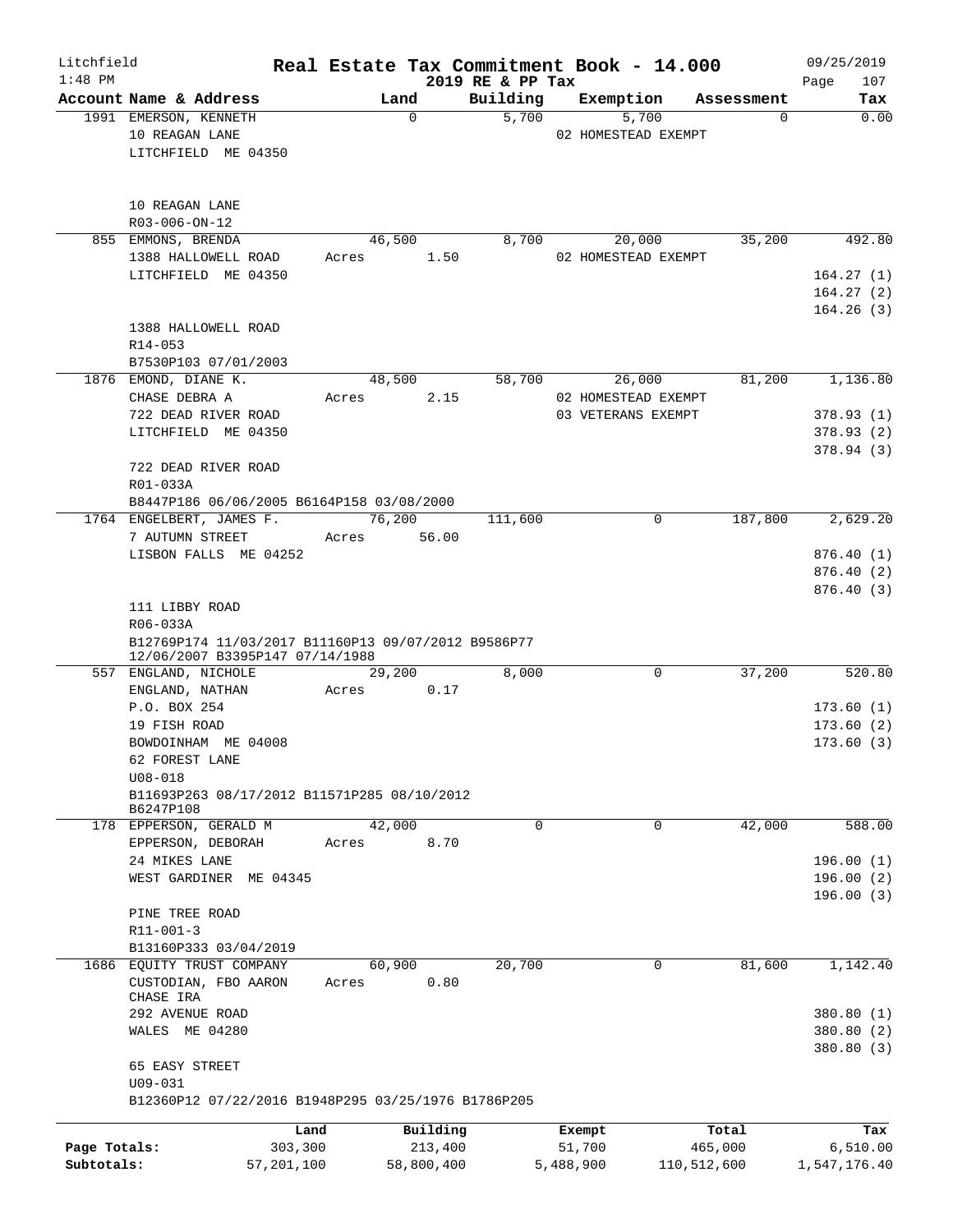| Litchfield |                                                     |         |   |      | Real Estate Tax Commitment Book - 14.000 |                     |          |            | 09/25/2019  |
|------------|-----------------------------------------------------|---------|---|------|------------------------------------------|---------------------|----------|------------|-------------|
| $1:48$ PM  |                                                     |         |   |      | 2019 RE & PP Tax                         |                     |          |            | 108<br>Page |
|            | Account Name & Address                              | Land    |   |      | Building                                 | Exemption           |          | Assessment | Tax         |
|            | 558 ERSKINE, MARY                                   | 123,400 |   |      | 52,500                                   |                     | $\Omega$ | 175,900    | 2,462.60    |
|            | 35 PINE HAVEN TERR                                  | Acres   |   | 0.22 |                                          |                     |          |            |             |
|            | SOUTH PORTLAND ME                                   |         |   |      |                                          |                     |          |            | 820.87(1)   |
|            | 04106                                               |         |   |      |                                          |                     |          |            |             |
|            |                                                     |         |   |      |                                          |                     |          |            | 820.87 (2)  |
|            |                                                     |         |   |      |                                          |                     |          |            | 820.86(3)   |
|            | 42 OLD LODGE ROAD                                   |         |   |      |                                          |                     |          |            |             |
|            | $U13 - 010$                                         |         |   |      |                                          |                     |          |            |             |
|            | B4490P325                                           |         |   |      |                                          |                     |          |            |             |
|            | 2627 ESBJERG, HAYLEY J                              | 45,000  |   |      | 131,900                                  |                     | 0        | 176,900    | 2,476.60    |
|            | ESBJERG, JAKE R                                     | Acres   |   | 1.00 |                                          |                     |          |            |             |
|            | 45 OVERLOOK DRIVE                                   |         |   |      |                                          |                     |          |            | 825.53(1)   |
|            | LITCHFIELD ME 04350                                 |         |   |      |                                          |                     |          |            | 825.53(2)   |
|            |                                                     |         |   |      |                                          |                     |          |            | 825.54(3)   |
|            | 45 OVERLOOK DRIVE                                   |         |   |      |                                          |                     |          |            |             |
|            | R12-022-10                                          |         |   |      |                                          |                     |          |            |             |
|            | B12983P195 07/30/2018                               |         |   |      |                                          |                     |          | 72,000     | 1,008.00    |
|            | 1996 ESMAN. ARTHUR JR.                              | 45,200  |   |      | 46,800                                   |                     | 20,000   |            |             |
|            | TABONE LINDA<br>70 NORRIS POINT ROAD                | Acres   |   | 1.06 |                                          | 02 HOMESTEAD EXEMPT |          |            |             |
|            |                                                     |         |   |      |                                          |                     |          |            | 336.00(1)   |
|            | LITCHFIELD ME 04350                                 |         |   |      |                                          |                     |          |            | 336.00(2)   |
|            | 70 NORRIS POINT ROAD                                |         |   |      |                                          |                     |          |            | 336.00(3)   |
|            | R14-001-10                                          |         |   |      |                                          |                     |          |            |             |
|            | B9134P209 10/20/2006                                |         |   |      |                                          |                     |          |            |             |
|            | 2163 ESTABROOK, BARRY                               | 46,500  |   |      | 111,600                                  |                     | 0        | 158,100    | 2,213.40    |
|            | 14 BUKER ROAD                                       | Acres   |   | 1.50 |                                          |                     |          |            |             |
|            | LITCHFIELD ME 04350                                 |         |   |      |                                          |                     |          |            | 737.80(1)   |
|            |                                                     |         |   |      |                                          |                     |          |            | 737.80(2)   |
|            |                                                     |         |   |      |                                          |                     |          |            | 737.80(3)   |
|            | 14 BUKER ROAD                                       |         |   |      |                                          |                     |          |            |             |
|            | R05-002A                                            |         |   |      |                                          |                     |          |            |             |
|            | B10876P271 11/03/2011 B8319P62 02/17/2005 B6294P228 |         |   |      |                                          |                     |          |            |             |
|            | 09/07/2000                                          |         |   |      |                                          |                     |          |            |             |
|            | 2732 ESTABROOK, BARRY B.                            |         | 0 |      | 12,400                                   |                     | 12,400   | 0          | 0.00        |
|            | 371 HUNTINGTON HILL                                 |         |   |      |                                          | 02 HOMESTEAD EXEMPT |          |            |             |
|            | ROAD<br>LITCHFIELD ME 04350                         |         |   |      |                                          |                     |          |            |             |
|            |                                                     |         |   |      |                                          |                     |          |            |             |
|            |                                                     |         |   |      |                                          |                     |          |            |             |
|            | 371 HUNTINGTON HILL                                 |         |   |      |                                          |                     |          |            |             |
|            | <b>ROAD</b>                                         |         |   |      |                                          |                     |          |            |             |
|            | R05-002-ON                                          |         |   |      |                                          |                     |          |            |             |
|            | B12450P273 09/26/2016                               |         |   |      |                                          |                     |          |            |             |
|            | 598 ESTABROOK, GEORGE                               | 47,100  |   |      | 800                                      |                     | 0        | 47,900     | 670.60      |
|            | 20 BUKER ROAD                                       | Acres   |   | 1.70 |                                          |                     |          |            |             |
|            | LITCHFIELD ME 04350                                 |         |   |      |                                          |                     |          |            | 223.53(1)   |
|            |                                                     |         |   |      |                                          |                     |          |            | 223.53(2)   |
|            |                                                     |         |   |      |                                          |                     |          |            | 223.54(3)   |
|            | 24 BUKER ROAD                                       |         |   |      |                                          |                     |          |            |             |
|            | R05-003                                             |         |   |      |                                          |                     |          |            |             |
|            | B5809P282                                           |         |   |      |                                          |                     |          |            |             |

|              | Land       | Building   | Exempt    | Total         | Tax          |
|--------------|------------|------------|-----------|---------------|--------------|
| Page Totals: | 307,200    | 356,000    | 32,400    | 630,800       | 8,831.20     |
| Subtotals:   | 57,508,300 | 59,156,400 | 5,521,300 | 111, 143, 400 | 1,556,007.60 |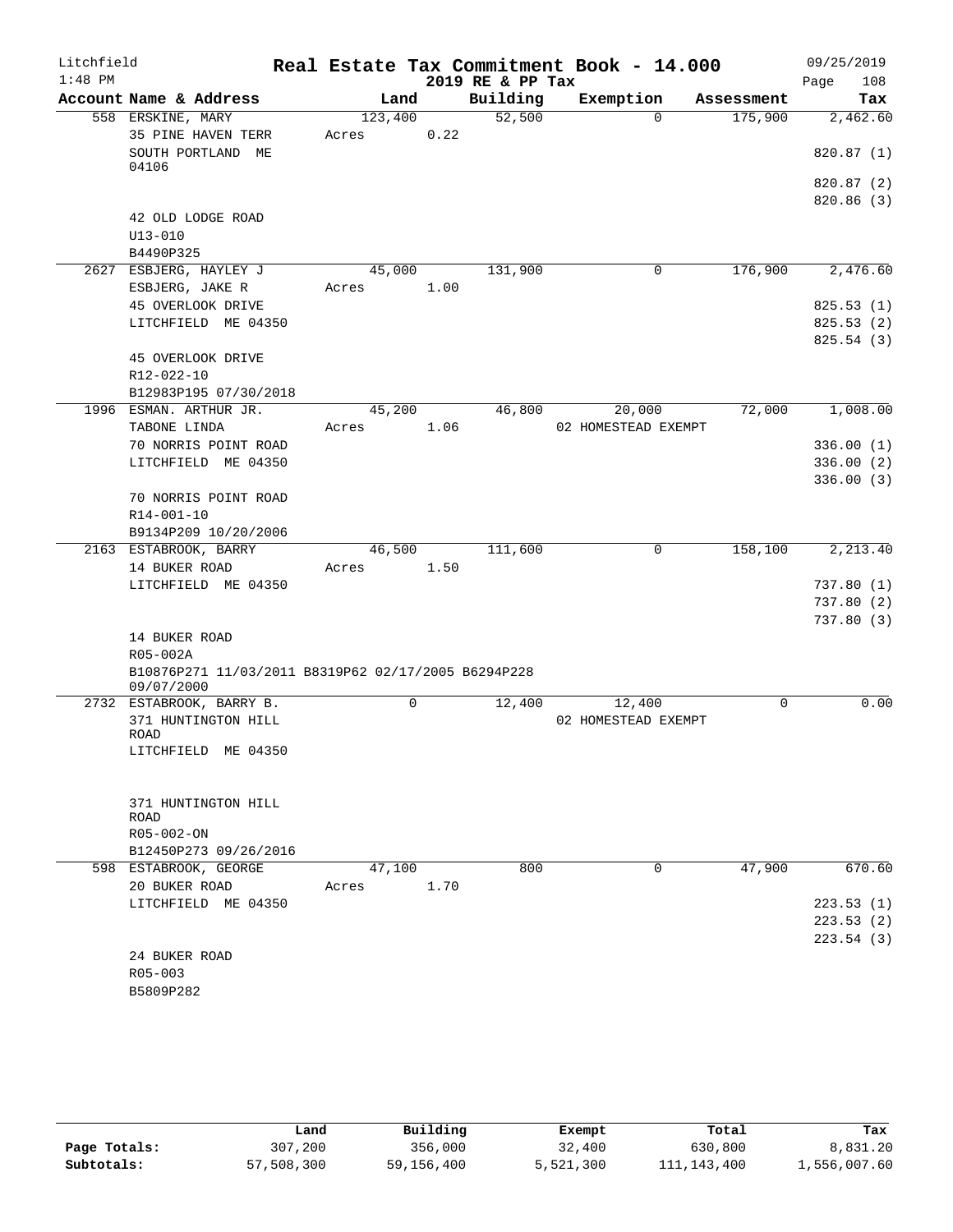| Litchfield<br>$1:48$ PM |                                                                 |                       |                | 2019 RE & PP Tax    | Real Estate Tax Commitment Book - 14.000 |            | 09/25/2019<br>109<br>Page            |
|-------------------------|-----------------------------------------------------------------|-----------------------|----------------|---------------------|------------------------------------------|------------|--------------------------------------|
|                         | Account Name & Address                                          |                       | Land           |                     | Building Exemption                       | Assessment | Tax                                  |
|                         | 562 ESTABROOK, KEITH H<br>67 CENTER ROAD<br>LITCHFIELD ME 04350 | Acres 8.60            | 62,000         | $\frac{144,900}{ }$ | 20,000<br>02 HOMESTEAD EXEMPT            | 186,900    | 2,616.60<br>872.20(1)                |
|                         |                                                                 |                       |                |                     |                                          |            | 872.20(2)<br>872.20(3)               |
|                         | 67 CENTER ROAD<br>R03-007<br>B2394P292 06/17/1981               |                       |                |                     |                                          |            |                                      |
|                         | 2293 ESTABROOK, LAURA JEAN<br>BENOIT, CHELSEA ANNE              | 38,100<br>Acres 16.20 |                | $\Omega$            | $\mathbf 0$                              | 38,100     | 533.40                               |
|                         | 160 TARGET ROAD<br>NEW GLOUCESTER ME<br>04260                   |                       |                |                     |                                          |            | 177.80(1)<br>177.80(2)               |
|                         | FLAHERTY LANE                                                   |                       |                |                     |                                          |            | 177.80(3)                            |
|                         | R03-105F<br>B10801P250 08/09/2011 B7344P334 03/26/2003          |                       |                |                     |                                          |            |                                      |
|                         | 563 ESTABROOK, MARGARET<br>20 BUKER ROAD                        | 73,300<br>Acres 1.60  |                |                     | 5,300<br>20,000<br>02 HOMESTEAD EXEMPT   | 58,600     | 820.40                               |
|                         | LITCHFIELD ME 04350                                             |                       |                |                     |                                          |            | 273.47(1)                            |
|                         |                                                                 |                       |                |                     |                                          |            | 273.47(2)<br>273.46(3)               |
|                         | 20 BUKER ROAD<br>R05-002<br>B1958P197                           |                       |                |                     |                                          |            |                                      |
|                         | 565 ESTES, STEPHEN P                                            |                       | 80,000         | 2,700               | 0                                        |            | 82,700 1,157.80                      |
|                         | ESTES DEBRA L<br>3 FRANKLIN STREET                              | Acres                 | 0.08           |                     |                                          |            | 385.93(1)                            |
|                         | LISBON ME 04250                                                 |                       |                |                     |                                          |            | 385.93 (2)                           |
|                         | 59 WOODBURY DRIVE                                               |                       |                |                     |                                          |            | 385.94 (3)                           |
|                         | $U25 - 019$<br>B4422P1 06/24/1993                               |                       |                |                     |                                          |            |                                      |
|                         | 186 EVANS, RONALD<br>8 NORRIS POINT ROAD                        | Acres                 | 45,100<br>1.04 | 16,700              | 0                                        | 61,800     | 865.20                               |
|                         | LITCHFIELD ME 04350                                             |                       |                |                     |                                          |            | 288.40(1)<br>288.40(2)<br>288.40 (3) |
|                         | 77 NORRIS POINT ROAD<br>$R14 - 001 - 8$                         |                       |                |                     |                                          |            |                                      |
|                         | 2328 EVANS, RONALD<br>EVANS ESTHER                              | 51,000<br>Acres       | 3.00           | 99,800              | 26,000<br>03 VETERANS EXEMPT             | 124,800    | 1,747.20                             |
|                         | 8 NORRIS POINT ROAD<br>LITCHFIELD ME 04350                      |                       |                |                     | 02 HOMESTEAD EXEMPT                      |            | 582.40(1)<br>582.40 (2)              |
|                         | 8 NORRIS POINT ROAD<br>R14-001-12                               |                       |                |                     |                                          |            | 582.40 (3)                           |
|                         | 567 EVANS, RONALD & ESTHER<br>8 NORRIS POINT ROAD               | 47,900<br>Acres       | 1.96           | 27,300              | 0                                        | 75,200     | 1,052.80                             |
|                         | LITCHFIELD ME 04350                                             |                       |                |                     |                                          |            | 350.93(1)                            |
|                         |                                                                 |                       |                |                     |                                          |            | 350.93(2)<br>350.94(3)               |
|                         | 85 NORRIS POINT ROAD<br>$R14 - 001 - 9$                         |                       |                |                     |                                          |            |                                      |

|              | Land       | Building     | Exempt    | Total       | Tax          |
|--------------|------------|--------------|-----------|-------------|--------------|
| Page Totals: | 397,400    | 296,700      | 66,000    | 628,100     | 8,793.40     |
| Subtotals:   | 57,905,700 | 59, 453, 100 | 5,587,300 | 111,771,500 | 1,564,801.00 |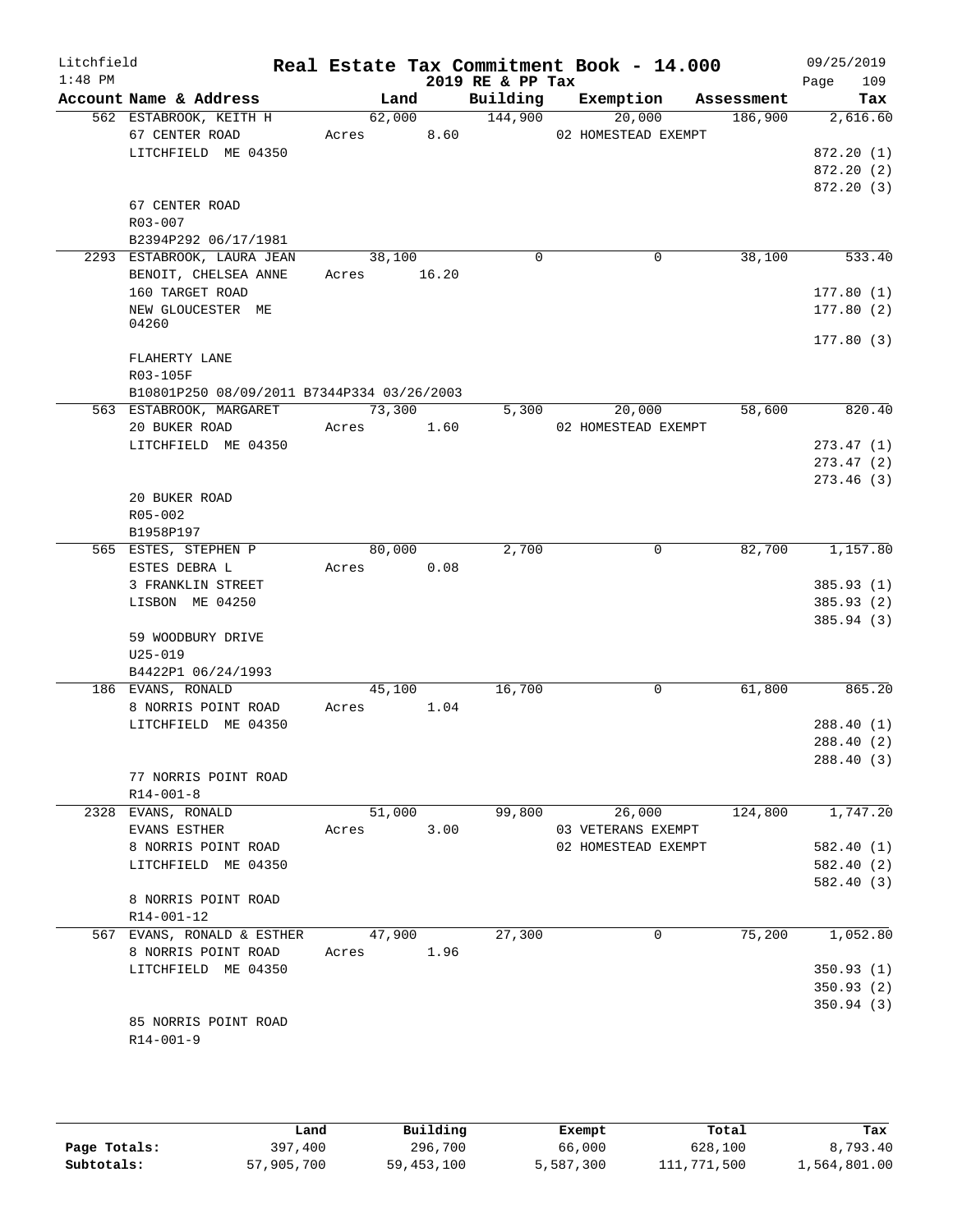| Litchfield<br>$1:48$ PM |                                                      | Real Estate Tax Commitment Book - 14.000 | 2019 RE & PP Tax |                               |            | 09/25/2019<br>Page<br>110 |
|-------------------------|------------------------------------------------------|------------------------------------------|------------------|-------------------------------|------------|---------------------------|
|                         | Account Name & Address                               | Land                                     | Building         | Exemption                     | Assessment | Tax                       |
|                         | 569 EWALD, DIANE B                                   | 51,800                                   | 65,800           | $\Omega$                      | 117,600    | 1,646.40                  |
|                         | FINTA, THOMAS                                        | 0.09<br>Acres                            |                  |                               |            |                           |
|                         | 49 YANKEE PEDDLER PATH                               |                                          |                  |                               |            | 548.80(1)                 |
|                         | MADISON CT 06443                                     |                                          |                  |                               |            | 548.80 (2)<br>548.80(3)   |
|                         | 455 PEACEPIPE DRIVE<br>$U28 - 053$                   |                                          |                  |                               |            |                           |
|                         | B10683P213 03/08/2011 B8521P183 08/01/2005 B4076P160 |                                          |                  |                               |            |                           |
|                         | 01/02/1992<br>571 FAIR JR, THOMAS                    | 55,600                                   | $\Omega$         | 0                             | 55,600     | 778.40                    |
|                         | 525 HUNTINGTON HILL<br>ROAD                          | 40.00<br>Acres                           |                  |                               |            |                           |
|                         | LITCHFIELD ME 04350                                  |                                          |                  |                               |            | 259.47(1)                 |
|                         |                                                      |                                          |                  |                               |            | 259.47(2)                 |
|                         |                                                      |                                          |                  |                               |            | 259.46(3)                 |
|                         | HUNTINGTON HILL ROAD<br>$R06 - 028$                  |                                          |                  |                               |            |                           |
|                         | B12286P301 05/05/2016                                |                                          |                  |                               |            |                           |
|                         | 2894 FAIR JR, THOMAS JR.                             | 60,700                                   | 30,600           | 0                             | 91,300     | 1,278.20                  |
|                         | 559 HUNTINGTON HILL<br><b>ROAD</b>                   | 42.47<br>Acres                           |                  |                               |            |                           |
|                         | Litchfield ME 04350                                  |                                          |                  |                               |            | 426.07(1)                 |
|                         |                                                      |                                          |                  |                               |            | 426.07(2)                 |
|                         |                                                      |                                          |                  |                               |            | 426.06(3)                 |
|                         | HUNTINGTON HILL ROAD                                 |                                          |                  |                               |            |                           |
|                         | $R04 - 003 - D$                                      |                                          |                  |                               |            |                           |
|                         | B12286P301 05/05/2016                                |                                          |                  |                               |            |                           |
|                         | 572 FAIR JR, THOMAS W<br>559 HUNTINGTON HILL         | 50,300<br>2.76<br>Acres                  | 159,200          | 20,000<br>02 HOMESTEAD EXEMPT | 189,500    | 2,653.00                  |
|                         | ROAD                                                 |                                          |                  |                               |            |                           |
|                         | LITCHFIELD ME 04350                                  |                                          |                  |                               |            | 884.33 (1)                |
|                         |                                                      |                                          |                  |                               |            | 884.33 (2)                |
|                         |                                                      |                                          |                  |                               |            | 884.34 (3)                |
|                         | 559 HUNTINGTON HILL                                  |                                          |                  |                               |            |                           |
|                         | ROAD<br>R04-003A                                     |                                          |                  |                               |            |                           |
|                         | B4773P191                                            |                                          |                  |                               |            |                           |
|                         | 570 FAIR JR., THOMAS W (                             | 48,000                                   | 115,300          | 0                             | 163,300    | 2,286.20                  |
|                         | TRUSTEE )                                            |                                          |                  |                               |            |                           |
|                         | KENNETH E. FAIR TRUST                                | 2.00<br>Acres                            |                  |                               |            |                           |
|                         | 559 HUNTINGTON HILL<br>ROAD                          |                                          |                  |                               |            | 762.07 (1)                |
|                         | LITCHFIELD ME 04350                                  |                                          |                  |                               |            | 762.07(2)                 |
|                         |                                                      |                                          |                  |                               |            | 762.06(3)                 |
|                         | 525 HUNTINGTON HILL<br>ROAD                          |                                          |                  |                               |            |                           |
|                         | $R04 - 003$                                          |                                          |                  |                               |            |                           |
|                         | B12286P299 05/05/2016 B1704P134                      |                                          |                  |                               |            |                           |
|                         | 74 FAIRFIELD, JAMES C.                               | 101,900                                  | 179,100          | 20,000                        | 261,000    | 3,654.00                  |
|                         | FAIRFIELD, MICHELLE A.                               | 2.80<br>Acres                            |                  | 02 HOMESTEAD EXEMPT           |            |                           |
|                         | 12 NORTH EVERGREEN DR                                |                                          |                  |                               |            | 1,218.00(1)               |
|                         | LITCHFIELD ME 04350                                  |                                          |                  |                               |            | 1,218.00(2)               |
|                         | 12 NORTH EVERGREEN<br>DRIVE                          |                                          |                  |                               |            | 1,218.00(3)               |
|                         | $U29 - 023$                                          |                                          |                  |                               |            |                           |
|                         | B12414P266 09/16/2016 B5296P123                      |                                          |                  |                               |            |                           |
|                         |                                                      |                                          |                  |                               |            |                           |

|              | Land       | Building   | Exempt    | Total       | Tax          |
|--------------|------------|------------|-----------|-------------|--------------|
| Page Totals: | 368,300    | 550,000    | 40,000    | 878,300     | 12,296.20    |
| Subtotals:   | 58,274,000 | 60,003,100 | 5,627,300 | 112,649,800 | 1,577,097.20 |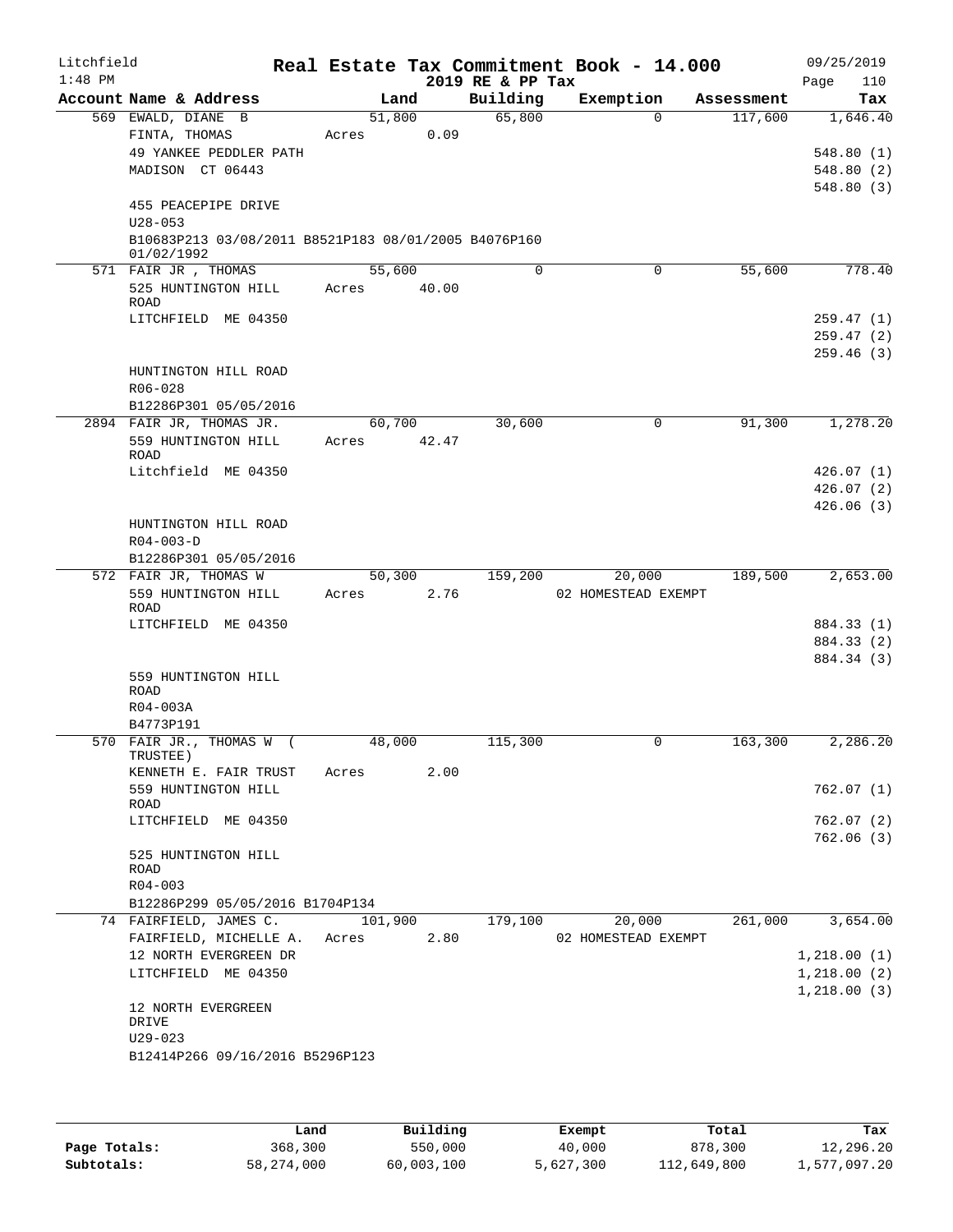| Litchfield   |                                                    |            |         |            |                              | Real Estate Tax Commitment Book - 14.000 |                      | 09/25/2019         |
|--------------|----------------------------------------------------|------------|---------|------------|------------------------------|------------------------------------------|----------------------|--------------------|
| $1:48$ PM    | Account Name & Address                             |            |         | Land       | 2019 RE & PP Tax<br>Building | Exemption                                |                      | Page<br>111<br>Tax |
|              | 2245 FALLON, THOMAS                                |            | 48,000  |            | 23,700                       | 20,000                                   | Assessment<br>51,700 | 723.80             |
|              | FALLON KATHERLEEN                                  |            | Acres   | 2.00       |                              | 02 HOMESTEAD EXEMPT                      |                      |                    |
|              | 1151 RICHMOND ROAD                                 |            |         |            |                              |                                          |                      | 241.27 (1)         |
|              | LITCHFIELD ME 04350                                |            |         |            |                              |                                          |                      | 241.27(2)          |
|              |                                                    |            |         |            |                              |                                          |                      | 241.26(3)          |
|              | 1151 RICHMOND ROAD                                 |            |         |            |                              |                                          |                      |                    |
|              | R01-060B                                           |            |         |            |                              |                                          |                      |                    |
|              | B6637P244 09/24/2001                               |            |         |            |                              |                                          |                      |                    |
|              | 573 FANT, REBECCA (TRUSTEE)                        |            | 97,500  |            | 58,700                       | 0                                        | 156,200              | 2,186.80           |
|              | FANT ROBERT (TRUSTEE)                              |            | Acres   | 0.30       |                              |                                          |                      |                    |
|              | FANT FAMILY TRUST                                  |            |         |            |                              |                                          |                      | 728.93(1)          |
|              | 207 PLANTATION DRIVE                               |            |         |            |                              |                                          |                      | 728.93(2)          |
|              | PENDELTON SC 29670                                 |            |         |            |                              |                                          |                      | 728.94 (3)         |
|              | 28 OSPREY LANE                                     |            |         |            |                              |                                          |                      |                    |
|              | $U03 - 011$                                        |            |         |            |                              |                                          |                      |                    |
|              | B11301P90 01/31/2013 B6033P344 08/23/1999          |            |         |            |                              |                                          |                      |                    |
|              | 577 FARR, CLIFFORD                                 |            | 121,300 |            | 48,400                       | 0                                        | 169,700              | 2,375.80           |
|              | 14 OAK STREET                                      |            | Acres   | 0.24       |                              |                                          |                      |                    |
|              | TOPSHAM ME 04086                                   |            |         |            |                              |                                          |                      | 791.93(1)          |
|              |                                                    |            |         |            |                              |                                          |                      | 791.93(2)          |
|              |                                                    |            |         |            |                              |                                          |                      | 791.94 (3)         |
|              | 22 SUNSET LANE                                     |            |         |            |                              |                                          |                      |                    |
|              | U12-010                                            |            |         |            |                              |                                          |                      |                    |
|              | B2283P277                                          |            |         |            |                              |                                          |                      |                    |
|              | 579 FARRINGTON, JAMES C                            |            | 218,600 |            | 135,600                      | 0                                        | 354,200              | 4,958.80           |
|              | P O BOX 334                                        |            | Acres   | 1.85       |                              |                                          |                      |                    |
|              | GARDINER ME 04345                                  |            |         |            |                              |                                          |                      | 1,652.93(1)        |
|              |                                                    |            |         |            |                              |                                          |                      | 1,652.93(2)        |
|              |                                                    |            |         |            |                              |                                          |                      | 1,652.94(3)        |
|              | 75 PINEY SHORES DRIVE                              |            |         |            |                              |                                          |                      |                    |
|              | $U13 - 025$<br>B3276P270                           |            |         |            |                              |                                          |                      |                    |
|              | 116 FAVREAU, MARY J.                               |            | 107,300 |            | 16,800                       | 0                                        | 124,100              | 1,737.40           |
|              | FAVREAU, JAMES A.                                  |            | Acres   | 0.14       |                              |                                          |                      |                    |
|              | 89 PLEASANT HILL ROAD                              |            |         |            |                              |                                          |                      | 579.13(1)          |
|              | BRUNSWICK ME 04011                                 |            |         |            |                              |                                          |                      | 579.13(2)          |
|              |                                                    |            |         |            |                              |                                          |                      | 579.14(3)          |
|              | 126 LEBEL LANE                                     |            |         |            |                              |                                          |                      |                    |
|              | $U11 - 041$                                        |            |         |            |                              |                                          |                      |                    |
|              | B12948P338 06/28/2018 B3420P1                      |            |         |            |                              |                                          |                      |                    |
|              | 826 FELLOWS GARY                                   |            | 46,200  |            | 67,500                       | 0                                        | 113,700              | 1,591.80           |
|              | 2564 HALLOWELL ROAD                                |            | Acres   | 1.40       |                              |                                          |                      |                    |
|              | LITCHFIELD ME 04350                                |            |         |            |                              |                                          |                      | 530.60(1)          |
|              |                                                    |            |         |            |                              |                                          |                      | 530.60(2)          |
|              |                                                    |            |         |            |                              |                                          |                      | 530.60(3)          |
|              | 2564 HALLOWELL ROAD                                |            |         |            |                              |                                          |                      |                    |
|              | $R06 - 072$                                        |            |         |            |                              |                                          |                      |                    |
|              | B9558P139 11/07/2007 B9293P284 02/22/2007 B8481P85 |            |         |            |                              |                                          |                      |                    |
|              | 06/22/2005 B7721P109 11/03/2003                    |            |         | 0          |                              |                                          | 0                    |                    |
|              | 1979 FENNELL, LINDA<br>7 BUSH LANE                 |            |         |            | 8,300                        | 8,300<br>02 HOMESTEAD EXEMPT             |                      | 0.00               |
|              | LITCHFIELD ME 04350                                |            |         |            |                              |                                          |                      |                    |
|              |                                                    |            |         |            |                              |                                          |                      |                    |
|              |                                                    |            |         |            |                              |                                          |                      |                    |
|              | 7 BUSH LANE                                        |            |         |            |                              |                                          |                      |                    |
|              | $R03 - 006 - ON - 2$                               |            |         |            |                              |                                          |                      |                    |
|              | B10295P181 12/18/2009                              |            |         |            |                              |                                          |                      |                    |
|              |                                                    |            |         |            |                              |                                          |                      |                    |
|              |                                                    | Land       |         | Building   |                              | Exempt                                   | Total                | Tax                |
| Page Totals: |                                                    | 638,900    |         | 359,000    |                              | 28,300                                   | 969,600              | 13,574.40          |
| Subtotals:   |                                                    | 58,912,900 |         | 60,362,100 |                              | 5,655,600                                | 113,619,400          | 1,590,671.60       |
|              |                                                    |            |         |            |                              |                                          |                      |                    |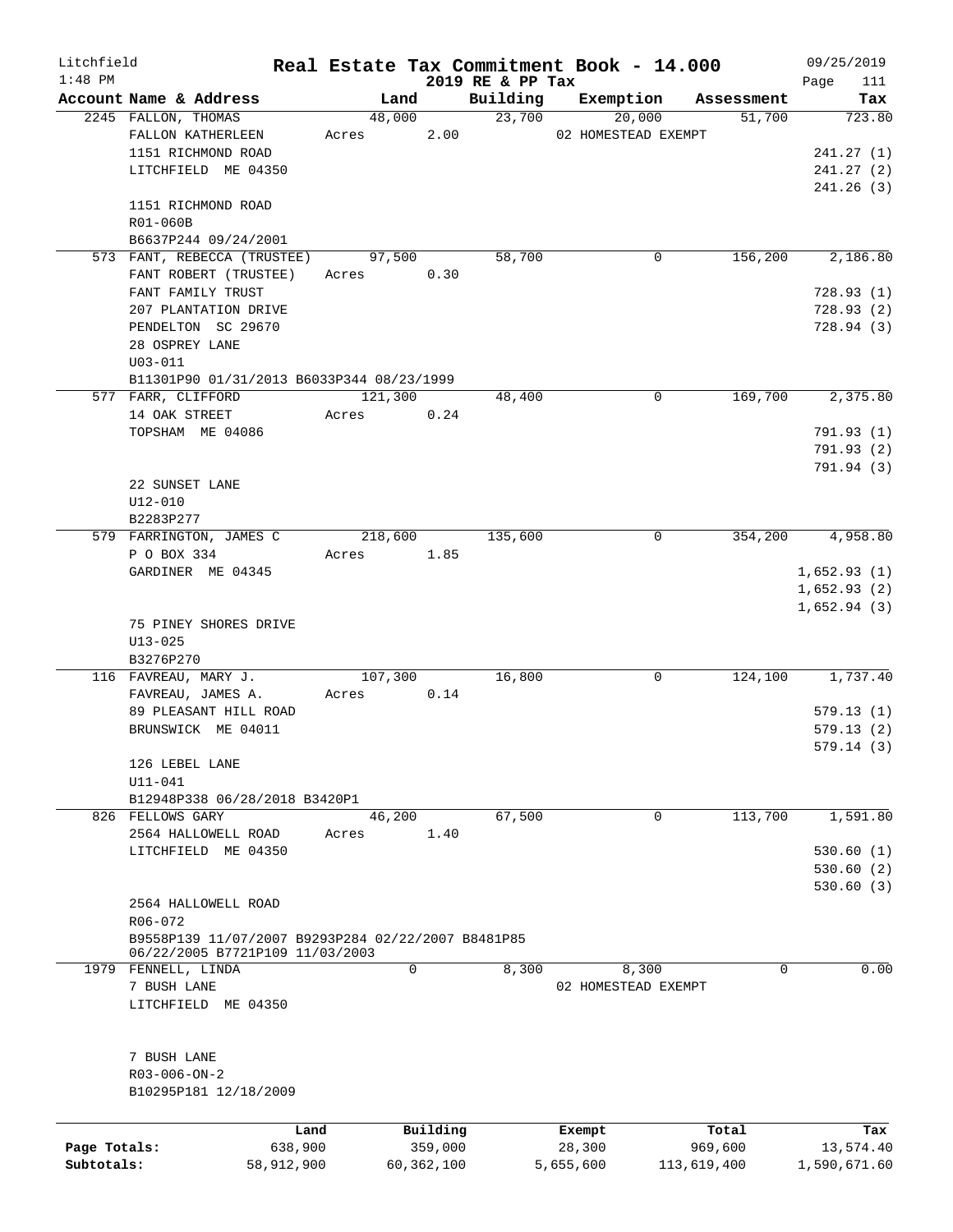| Litchfield |                                             |             |        |                  | Real Estate Tax Commitment Book - 14.000 |            | 09/25/2019               |
|------------|---------------------------------------------|-------------|--------|------------------|------------------------------------------|------------|--------------------------|
| $1:48$ PM  |                                             |             |        | 2019 RE & PP Tax |                                          |            | Page<br>112              |
|            | Account Name & Address                      |             | Land   | Building         | Exemption                                | Assessment | Tax                      |
|            | 1272 FENTON, FREDERICK W. &                 | 131,300     |        | 104,500          | $\Omega$                                 | 235,800    | 3,301.20                 |
|            | MAUREEN T.<br>1041 LEWISTON ROAD            | Acres       | 0.44   |                  |                                          |            |                          |
|            | TOPSHAM ME 04086                            |             |        |                  |                                          |            | 1,100.40(1)              |
|            |                                             |             |        |                  |                                          |            | 1,100.40(2)              |
|            |                                             |             |        |                  |                                          |            | 1,100.40(3)              |
|            | 144 BUKER ROAD                              |             |        |                  |                                          |            |                          |
|            | $U10 - 001$                                 |             |        |                  |                                          |            |                          |
|            | B11097P39 07/12/2012 B4383P185 10/12/2004   |             |        |                  |                                          |            |                          |
|            | 686 FERGUSON, AMANDA M.                     |             | 47,400 | 122,000          | 20,000                                   | 149,400    | 2,091.60                 |
|            | BOWDEN, JEFFREY T.                          | Acres       | 1.80   |                  | 02 HOMESTEAD EXEMPT                      |            |                          |
|            | 19 DEER RUN LANE                            |             |        |                  |                                          |            | 697.20(1)                |
|            | LITCHFIELD ME 04350                         |             |        |                  |                                          |            | 697.20(2)                |
|            |                                             |             |        |                  |                                          |            | 697.20(3)                |
|            | 19 DEER RUN LANE                            |             |        |                  |                                          |            |                          |
|            | R03-040A-5                                  |             |        |                  |                                          |            |                          |
|            | B12043P273 07/16/2015 B4857P304 02/23/1995  |             |        |                  |                                          |            |                          |
|            | 786 FICKETT THEA L                          |             | 74,400 | 179,700          | 20,000                                   | 234,100    | 3,277.40                 |
|            | 520 STEVENSTOWN ROAD                        | Acres 55.90 |        |                  | 02 HOMESTEAD EXEMPT                      |            |                          |
|            | LITCHFIELD ME 04350                         |             |        |                  |                                          |            | 1,092.47(1)              |
|            |                                             |             |        |                  |                                          |            | 1,092.47(2)              |
|            |                                             |             |        |                  |                                          |            | 1,092.46(3)              |
|            | 520 STEVENSTOWN ROAD                        |             |        |                  |                                          |            |                          |
|            | R08-003                                     |             |        |                  |                                          |            |                          |
|            | B8549P57 08/15/2005 B5785P260 11/12/1998    |             |        |                  |                                          |            |                          |
|            | 581 FIELD, PETER M.                         |             | 82,800 | 54,800           | $\Omega$                                 | 137,600    | 1,926.40                 |
|            | WESTON, MICHAEL R.                          | Acres 1.65  |        |                  |                                          |            |                          |
|            | 65 WOODLAND DRIVE                           |             |        |                  |                                          |            | 642.13 (1)               |
|            | W. GARDINER ME 04345                        |             |        |                  |                                          |            | 642.13 (2)               |
|            |                                             |             |        |                  |                                          |            | 642.14 (3)               |
|            | 40 PURGATORY DRIVE                          |             |        |                  |                                          |            |                          |
|            | $U22 - 014$                                 |             |        |                  |                                          |            |                          |
|            | B12868P264 03/27/2018 B12725P255 08/28/2017 |             |        |                  |                                          |            |                          |
|            | B12721P167 08/28/2017 B1100P149             |             |        |                  |                                          |            |                          |
|            | 194 FIELD, STANFORD P                       |             | 48,100 | 160,800          | 20,000                                   | 188,900    | 2,644.60                 |
|            | FURROW, ELLEN E                             | Acres       | 2.02   |                  | 02 HOMESTEAD EXEMPT                      |            |                          |
|            | 58 LUNTS HILL ROAD<br>LITCHFIELD ME 04350   |             |        |                  |                                          |            | 881.53 (1)<br>881.53 (2) |
|            |                                             |             |        |                  |                                          |            | 881.54 (3)               |
|            | 58 LUNTS HILL ROAD                          |             |        |                  |                                          |            |                          |
|            | R09-015                                     |             |        |                  |                                          |            |                          |
|            | B10578P140 11/01/2010 B3262P194 10/29/1987  |             |        |                  |                                          |            |                          |
|            | 75 FINAMORE, CYNTHIA B.                     | 43,900      |        | 32,900           | $\Omega$                                 | 76,800     | 1,075.20                 |
|            | 144 PLEASANT STREET                         | Acres       | 0.16   |                  |                                          |            |                          |
|            | RICHMOND ME 04357                           |             |        |                  |                                          |            | 358.40(1)                |
|            |                                             |             |        |                  |                                          |            | 358.40 (2)               |
|            |                                             |             |        |                  |                                          |            | 358.40(3)                |
|            | 45 PENNEY LANE                              |             |        |                  |                                          |            |                          |
|            | R09-010                                     |             |        |                  |                                          |            |                          |
|            | B4643P315                                   |             |        |                  |                                          |            |                          |
|            |                                             |             |        |                  |                                          |            |                          |

|              | Land       | Building   | Exempt    | Total       | Tax          |
|--------------|------------|------------|-----------|-------------|--------------|
| Page Totals: | 427,900    | 654,700    | 60,000    | 1,022,600   | 14,316.40    |
| Subtotals:   | 59,340,800 | 61,016,800 | 5,715,600 | 114,642,000 | 1,604,988.00 |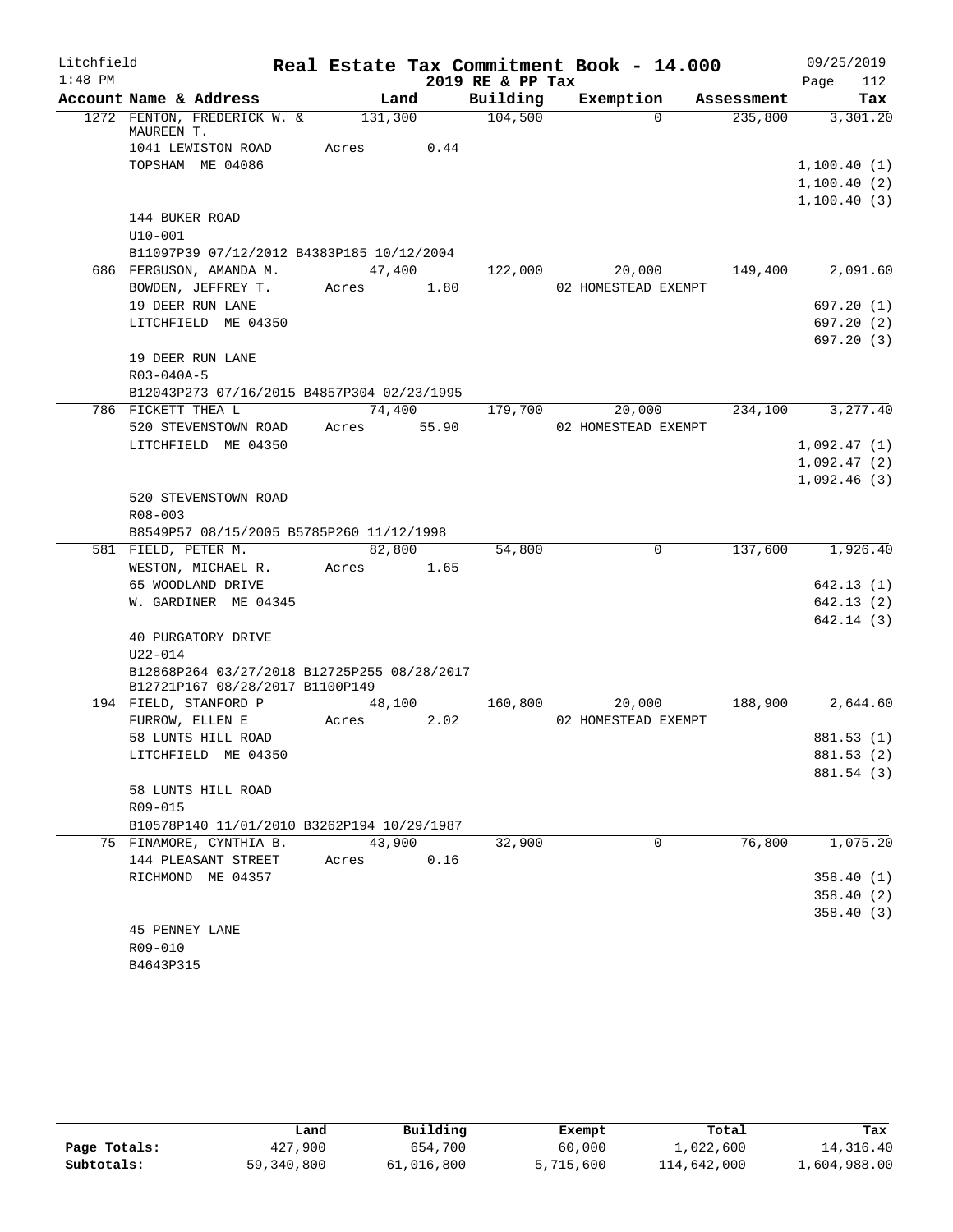| Litchfield   |                                                                    |            |         |              |                              | Real Estate Tax Commitment Book - 14.000 |                      | 09/25/2019               |
|--------------|--------------------------------------------------------------------|------------|---------|--------------|------------------------------|------------------------------------------|----------------------|--------------------------|
| $1:48$ PM    | Account Name & Address                                             |            | Land    |              | 2019 RE & PP Tax<br>Building | Exemption                                |                      | Page<br>113<br>Tax       |
|              | 2409 FINLEY DAVID A                                                |            | 40,600  |              | 78,700                       | 20,000                                   | Assessment<br>99,300 | 1,390.20                 |
|              | 65 FINLEY LANE                                                     |            | Acres   | 1.19         |                              | 02 HOMESTEAD EXEMPT                      |                      |                          |
|              | LITCHFIELD ME 04350                                                |            |         |              |                              |                                          |                      | 463.40(1)                |
|              |                                                                    |            |         |              |                              |                                          |                      | 463.40 (2)               |
|              |                                                                    |            |         |              |                              |                                          |                      | 463.40 (3)               |
|              | 65 FINLEY LANE                                                     |            |         |              |                              |                                          |                      |                          |
|              | R04-050A                                                           |            |         |              |                              |                                          |                      |                          |
|              | B10713P275 04/22/2011 B10708P77 04/14/2011 B7916P135<br>04/21/2004 |            |         |              |                              |                                          |                      |                          |
|              | 2704 FINLEY KYLE                                                   |            | 43,000  |              | 3,500                        |                                          | 0<br>46,500          | 651.00                   |
|              | 33 FINLEY LANE                                                     |            | Acres   | 2.00         |                              |                                          |                      |                          |
|              | LITCHFIELD ME 04350                                                |            |         |              |                              |                                          |                      | 217.00(1)                |
|              |                                                                    |            |         |              |                              |                                          |                      | 217.00(2)                |
|              |                                                                    |            |         |              |                              |                                          |                      | 217.00(3)                |
|              | FINLEY LANE                                                        |            |         |              |                              |                                          |                      |                          |
|              | R04-050B                                                           |            |         |              |                              |                                          |                      |                          |
|              | B9570P241 11/21/2007                                               |            |         |              |                              |                                          |                      |                          |
|              | 1372 FINLEY, DAVID A.                                              |            | 42,300  |              | 15,600                       | 20,000                                   | 37,900               | 530.60                   |
|              | 2108 HALLOWELL ROAD                                                |            | Acres   | 1.10         |                              | 02 HOMESTEAD EXEMPT                      |                      |                          |
|              | LITCHFIELD ME 04350                                                |            |         |              |                              |                                          |                      | 176.87(1)<br>176.87(2)   |
|              |                                                                    |            |         |              |                              |                                          |                      | 176.86(3)                |
|              | 2108 HALLOWELL ROAD                                                |            |         |              |                              |                                          |                      |                          |
|              | R11-017                                                            |            |         |              |                              |                                          |                      |                          |
|              | B10022P202 03/26/2009 B9738P206 05/27/2008 B7290P28                |            |         |              |                              |                                          |                      |                          |
|              | 02/24/2003                                                         |            |         |              |                              |                                          |                      |                          |
|              | 2848 FINLEY, LYNAE                                                 |            | 43,000  |              | 51,600                       |                                          | 0<br>94,600          | 1,324.40                 |
|              | 33 FINLEY LANE                                                     |            | Acres   | 2.00         |                              |                                          |                      |                          |
|              | Litchfield ME 04350                                                |            |         |              |                              |                                          |                      | 441.47 (1)<br>441.47 (2) |
|              |                                                                    |            |         |              |                              |                                          |                      | 441.46 (3)               |
|              | 27 FINLEY LANE                                                     |            |         |              |                              |                                          |                      |                          |
|              | R04-050D                                                           |            |         |              |                              |                                          |                      |                          |
|              | B11645P59 11/20/2013                                               |            |         |              |                              |                                          |                      |                          |
|              | 588 FINLEY, MARTIN S JR.                                           |            | 104,600 |              | 86,100                       | 20,000                                   | 170,700              | 2,389.80                 |
|              | 21 FINLEY LANE                                                     |            | Acres   | 52.20        |                              | 02 HOMESTEAD EXEMPT                      |                      |                          |
|              | LITCHFIELD ME 04350                                                |            |         |              |                              |                                          |                      | 796.60(1)                |
|              |                                                                    |            |         |              |                              |                                          |                      | 796.60 (2)               |
|              |                                                                    |            |         |              |                              |                                          |                      | 796.60(3)                |
|              | 21 FINLEY LANE<br>$R04 - 050$                                      |            |         |              |                              |                                          |                      |                          |
|              | B9279P222 03/14/2007 B2634P74 11/23/1983                           |            |         |              |                              |                                          |                      |                          |
|              | 2934 FINLEY, PAUL                                                  |            |         | $\mathbf 0$  | 15,500                       |                                          | 15,500<br>0          | 217.00                   |
|              | 33 FINLEY LANE                                                     |            |         |              |                              |                                          |                      |                          |
|              | Litchfield ME 04350                                                |            |         |              |                              |                                          |                      | 72.33(1)                 |
|              |                                                                    |            |         |              |                              |                                          |                      | 72.33(2)                 |
|              |                                                                    |            |         |              |                              |                                          |                      | 72.34(3)                 |
|              | FINLEY LANE                                                        |            |         |              |                              |                                          |                      |                          |
|              | $R04 - 050 - 0N$                                                   |            |         |              |                              |                                          |                      |                          |
| 2269         | FINLEY, PAUL M                                                     |            | 56,600  |              | 80,300                       |                                          | 136,900<br>0         | 1,916.60                 |
|              | 33 FINLEY LANE<br>LITCHFIELD ME 04350                              |            | Acres   | 8.17         |                              |                                          |                      | 638.87(1)                |
|              |                                                                    |            |         |              |                              |                                          |                      | 638.87(2)                |
|              |                                                                    |            |         |              |                              |                                          |                      | 638.86 (3)               |
|              | 33 FINLEY LANE                                                     |            |         |              |                              |                                          |                      |                          |
|              | R04-050C                                                           |            |         |              |                              |                                          |                      |                          |
|              | B10169P332 08/03/2009                                              |            |         |              |                              |                                          |                      |                          |
|              |                                                                    |            |         |              |                              |                                          |                      |                          |
|              |                                                                    | Land       |         | Building     |                              | Exempt                                   | Total                | Tax                      |
| Page Totals: |                                                                    | 330,100    |         | 331,300      |                              | 60,000                                   | 601,400              | 8,419.60                 |
| Subtotals:   |                                                                    | 59,670,900 |         | 61, 348, 100 |                              | 5,775,600                                | 115, 243, 400        | 1,613,407.60             |
|              |                                                                    |            |         |              |                              |                                          |                      |                          |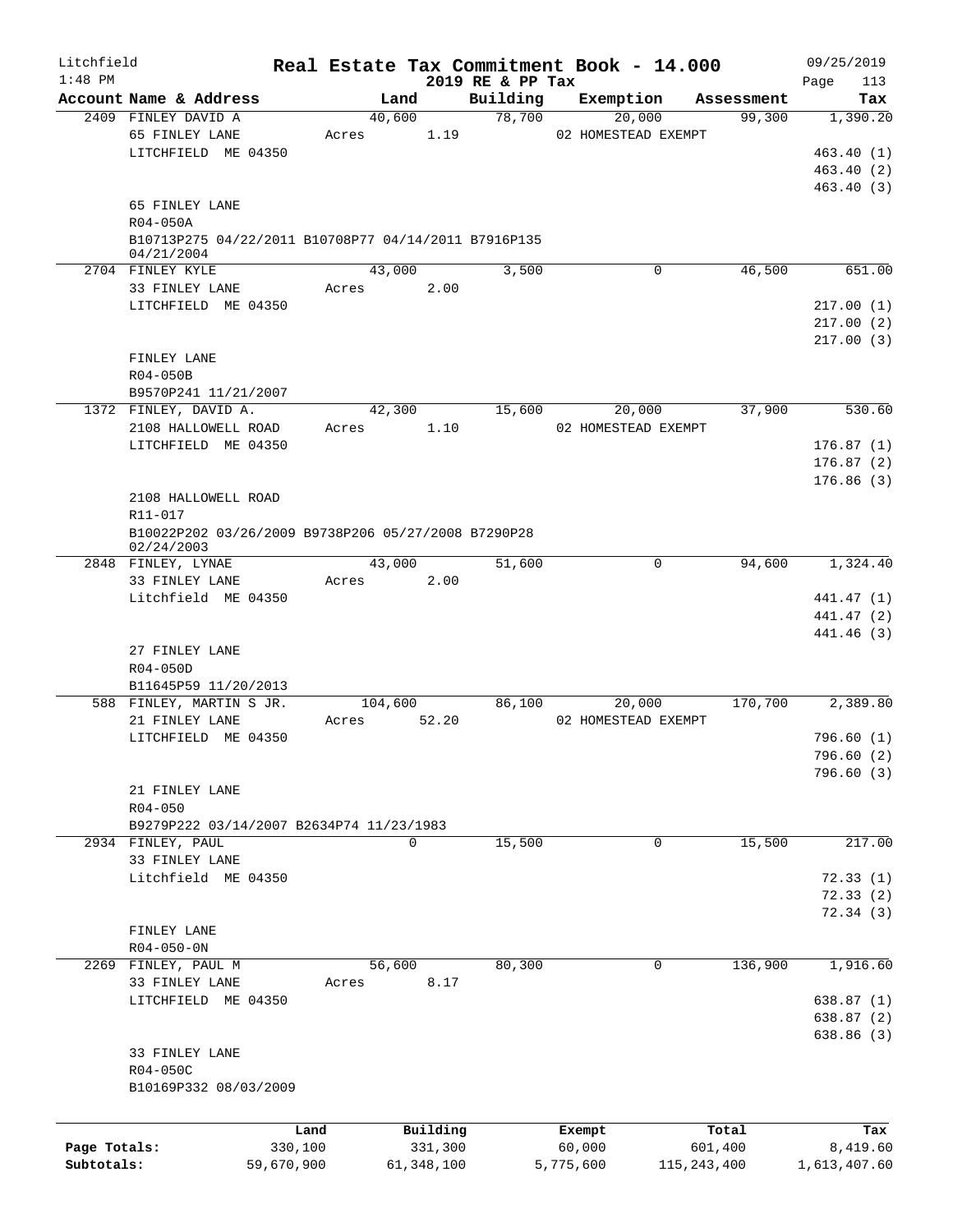| Litchfield   |                                             |         |               |                              |           | Real Estate Tax Commitment Book - 14.000 |            | 09/25/2019         |
|--------------|---------------------------------------------|---------|---------------|------------------------------|-----------|------------------------------------------|------------|--------------------|
| $1:48$ PM    | Account Name & Address                      |         | Land          | 2019 RE & PP Tax<br>Building |           | Exemption                                | Assessment | 114<br>Page<br>Tax |
|              | 812 FISCHER, CHRISTOPHER D.                 |         | 59,800        | 131,500                      |           | $\Omega$                                 | 191,300    | 2,678.20           |
|              | P.O. BOX 211                                |         | Acres 12.00   |                              |           |                                          |            |                    |
|              | LITCHFIELD ME 04350                         |         |               |                              |           |                                          |            | 892.73 (1)         |
|              |                                             |         |               |                              |           |                                          |            | 892.73 (2)         |
|              |                                             |         |               |                              |           |                                          |            | 892.74 (3)         |
|              | 1385 RICHMOND ROAD                          |         |               |                              |           |                                          |            |                    |
|              | $R01 - 052$                                 |         |               |                              |           |                                          |            |                    |
|              | B12488P187 11/28/2016 B11266P191 12/21/2012 |         |               |                              |           |                                          |            |                    |
|              | B4500P127                                   |         |               |                              |           |                                          |            |                    |
|              | 594 FITZGERALD JAMES                        |         | 34,400        | 500                          |           | 26,000                                   | 8,900      | 124.60             |
|              | P O BOX 219                                 | Acres   | 5.10          |                              |           | 02 HOMESTEAD EXEMPT                      |            |                    |
|              | LITCHFIELD ME 04350                         |         |               |                              |           | 14 WW2 Vet NonRes                        |            | 41.53(1)           |
|              |                                             |         |               |                              |           |                                          |            | 41.53(2)           |
|              |                                             |         |               |                              |           |                                          |            | 41.54(3)           |
|              | 45 NORTH EVERGREEN                          |         |               |                              |           |                                          |            |                    |
|              | DRIVE                                       |         |               |                              |           |                                          |            |                    |
|              | $U29 - 024 - 2$                             |         |               |                              |           |                                          |            |                    |
|              | B8431P313 05/31/2005 B3252P166              |         |               |                              |           |                                          |            |                    |
|              | 2410 FITZGERALD JOHN DAVID                  |         | 35,800        | 3,000                        |           | $\mathbf 0$                              | 38,800     | 543.20             |
|              | FITZGERALD LYNN MARIE                       | Acres   | 1.25          |                              |           |                                          |            |                    |
|              | 13 EMERSON WAY                              |         |               |                              |           |                                          |            | 181.07 (1)         |
|              | SALEM NH 03079                              |         |               |                              |           |                                          |            | 181.07(2)          |
|              |                                             |         |               |                              |           |                                          |            | 181.06(3)          |
|              | COMMUNITY DRIVE                             |         |               |                              |           |                                          |            |                    |
|              | U15-003G                                    |         |               |                              |           |                                          |            |                    |
|              | B7984P177 06/04/2004                        |         |               |                              |           |                                          |            |                    |
|              | 501 FITZGERALD, PETER A                     |         | 79,400        | 80,500                       |           | $\mathbf 0$                              | 159,900    | 2,238.60           |
|              | P.O. BOX 191                                |         | Acres 39.70   |                              |           |                                          |            |                    |
|              | LISBAN FALLS ME 04252                       |         |               |                              |           |                                          |            | 746.20(1)          |
|              |                                             |         |               |                              |           |                                          |            | 746.20(2)          |
|              |                                             |         |               |                              |           |                                          |            | 746.20(3)          |
|              | 2720 HALLOWELL ROAD                         |         |               |                              |           |                                          |            |                    |
|              | R02-033                                     |         |               |                              |           |                                          |            |                    |
|              | B12161P246 10/26/2015 B7344P338 09/21/2004  |         |               |                              |           |                                          |            |                    |
|              | 597 FITZMAURICE, ROBERT L                   |         | 38,300        | $\mathbf 0$                  |           | $\mathbf 0$                              | 38,300     | 536.20             |
|              | 195 WHIPPOORWILL ROAD                       |         | Acres<br>0.43 |                              |           |                                          |            |                    |
|              | LITCHFIELD ME 04350                         |         |               |                              |           |                                          |            | 178.73(1)          |
|              |                                             |         |               |                              |           |                                          |            | 178.73(2)          |
|              |                                             |         |               |                              |           |                                          |            | 178.74(3)          |
|              | WHIPPOORWILL ROAD                           |         |               |                              |           |                                          |            |                    |
|              | $U24 - 003$                                 |         |               |                              |           |                                          |            |                    |
|              | B2243P161                                   |         |               |                              |           |                                          |            |                    |
|              | 596 FITZMAURICE, ROBERT L                   |         | 67,100        | 75,300                       |           | 26,000                                   | 116,400    | 1,629.60           |
|              | 195 WHIPPOORWILL ROAD                       | Acres   | 16.00         |                              |           | 03 VETERANS EXEMPT                       |            |                    |
|              | LITCHFIELD ME 04350                         |         |               |                              |           | 02 HOMESTEAD EXEMPT                      |            | 543.20(1)          |
|              |                                             |         |               |                              |           |                                          |            | 543.20(2)          |
|              |                                             |         |               |                              |           |                                          |            |                    |
|              | 195 WHIPPOORWILL ROAD                       |         |               |                              |           |                                          |            | 543.20(3)          |
|              | $U24 - 016$                                 |         |               |                              |           |                                          |            |                    |
|              |                                             |         |               |                              |           |                                          |            |                    |
|              | B13154P8 02/20/2019 B2243P161               |         |               |                              |           |                                          |            |                    |
|              | 595 FITZMAURICE, ROBERT L                   |         | 37,900        | $\mathbf 0$                  |           | 0                                        | 37,900     | 530.60             |
|              | 195 WHIPPOORWILL ROAD                       | Acres   | 5.30          |                              |           |                                          |            |                    |
|              | LITCHFIELD ME 04350                         |         |               |                              |           |                                          |            | 176.87(1)          |
|              |                                             |         |               |                              |           |                                          |            | 176.87(2)          |
|              |                                             |         |               |                              |           |                                          |            | 176.86(3)          |
|              | HERON DRIVE                                 |         |               |                              |           |                                          |            |                    |
|              | $U24 - 011$                                 |         |               |                              |           |                                          |            |                    |
|              | B2243P161                                   |         |               |                              |           |                                          |            |                    |
|              |                                             | Land    | Building      |                              | Exempt    |                                          | Total      | Tax                |
| Page Totals: |                                             | 352,700 | 290,800       |                              | 52,000    |                                          | 591,500    | 8,281.00           |
| Subtotals:   | 60,023,600                                  |         | 61,638,900    |                              | 5,827,600 | 115,834,900                              |            | 1,621,688.60       |
|              |                                             |         |               |                              |           |                                          |            |                    |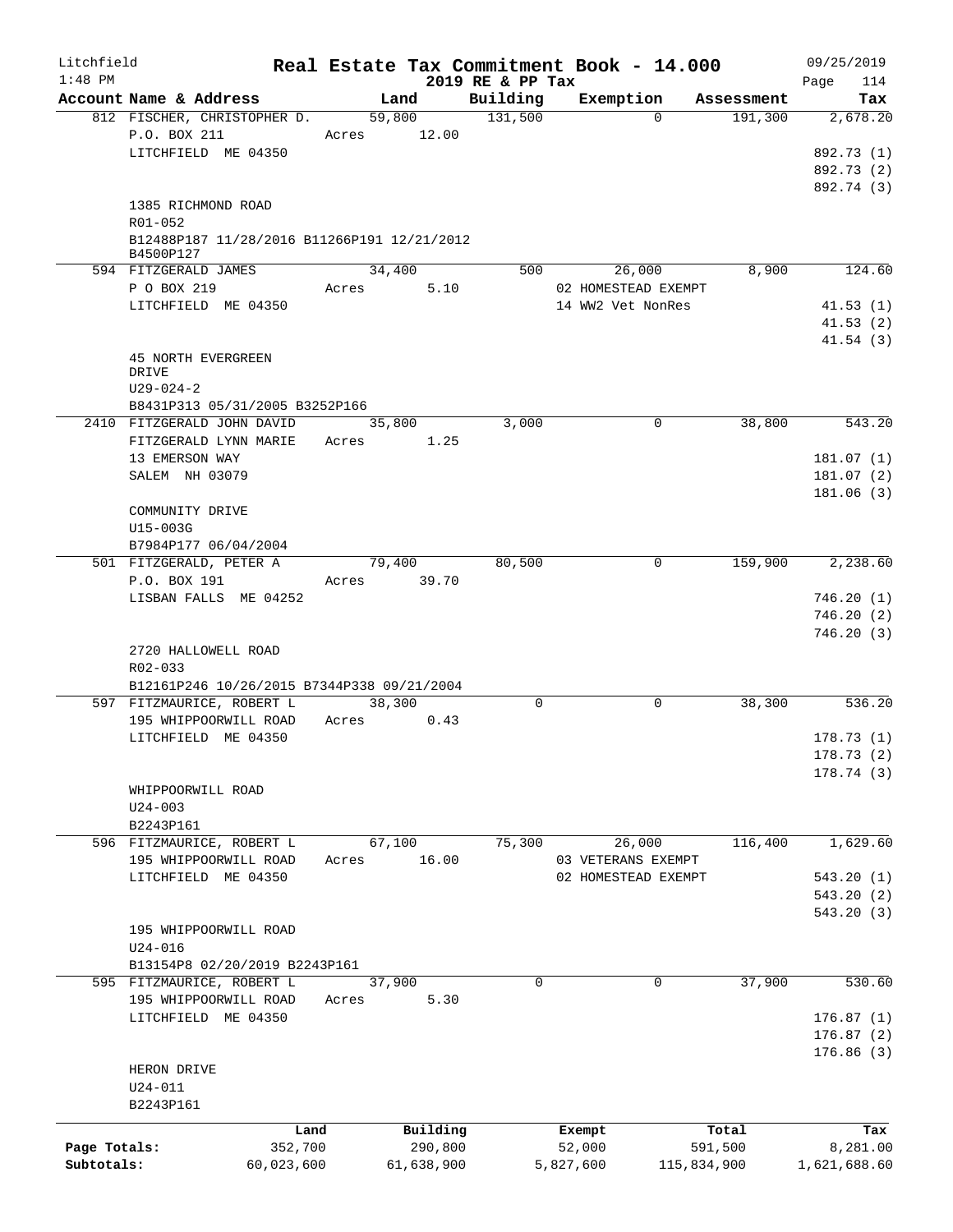| Litchfield |                                                                   |         |      |                  | Real Estate Tax Commitment Book - 14.000 |            | 09/25/2019                 |
|------------|-------------------------------------------------------------------|---------|------|------------------|------------------------------------------|------------|----------------------------|
| $1:48$ PM  |                                                                   |         |      | 2019 RE & PP Tax |                                          |            | Page<br>115                |
|            | Account Name & Address                                            | Land    |      | Building         | Exemption                                | Assessment | Tax                        |
|            | 1890 FITZPATRICK JAMES E/                                         | 61,100  |      | 53,300           | $\Omega$                                 | 114,400    | 1,601.60                   |
|            | SHEILA A<br>FITZPARTICK WARREN                                    | Acres   | 0.15 |                  |                                          |            |                            |
|            | P/LYNDA                                                           |         |      |                  |                                          |            |                            |
|            | 91 MAUREEN DRIVE                                                  |         |      |                  |                                          |            | 533.87(1)                  |
|            | TEWKSBURY MA 01876                                                |         |      |                  |                                          |            | 533.87 (2)                 |
|            |                                                                   |         |      |                  |                                          |            | 533.86 (3)                 |
|            | 513 PEACEPIPE DRIVE                                               |         |      |                  |                                          |            |                            |
|            | $U28 - 087$                                                       |         |      |                  |                                          |            |                            |
|            | B9598P287 12/20/2007 B9598P284 12/20/2007 B2655P183<br>10/14/1983 |         |      |                  |                                          |            |                            |
|            | 600 FLAHERTY DIANA E                                              | 49,200  |      | 124,400          | 20,000                                   | 153,600    | 2,150.40                   |
|            | FLAHERTY MOSES E JR                                               | Acres   | 2.40 |                  | 02 HOMESTEAD EXEMPT                      |            |                            |
|            | 83 HARDSCRABBLE ROAD                                              |         |      |                  |                                          |            | 716.80(1)                  |
|            | LITCHFIELD ME 04350                                               |         |      |                  |                                          |            | 716.80(2)                  |
|            |                                                                   |         |      |                  |                                          |            | 716.80(3)                  |
|            | 83 HARDSCRABBLE ROAD                                              |         |      |                  |                                          |            |                            |
|            | R14-009A                                                          |         |      |                  |                                          |            |                            |
|            | B3818P262 10/22/1990 B3750P77 06/14/1990                          |         |      |                  |                                          |            |                            |
|            | 2753 FLAHERTY, PETER J &<br>KERRY A. FLAHERTY                     | 56,800  |      | 63,700           | 20,000                                   | 100,500    | 1,407.00                   |
|            | 56 SCHOOL LANE                                                    | Acres   | 7.70 |                  | 02 HOMESTEAD EXEMPT                      |            |                            |
|            | LITCHFIELD ME 04350                                               |         |      |                  |                                          |            | 469.00(1)                  |
|            |                                                                   |         |      |                  |                                          |            | 469.00(2)                  |
|            |                                                                   |         |      |                  |                                          |            | 469.00(3)                  |
|            | 36 SCHOOL LANE                                                    |         |      |                  |                                          |            |                            |
|            | R03-105N                                                          |         |      |                  |                                          |            |                            |
|            | B10342P22 02/16/2010                                              |         |      |                  |                                          |            |                            |
|            | 601 FLEMING, BETSY R TRUST                                        | 224,600 |      | 58,700           | 0                                        | 283,300    | 3,966.20                   |
|            | HENDERSON JANET/FLEMING Acres                                     |         | 1.98 |                  |                                          |            |                            |
|            | MICHAELTRUSTEES                                                   |         |      |                  |                                          |            |                            |
|            | P O BOX 151<br>LITCHFIELD ME 04350                                |         |      |                  |                                          |            | 1,322.07(1)<br>1,322.07(2) |
|            |                                                                   |         |      |                  |                                          |            | 1,322.06(3)                |
|            | 51 SAND POND LANE                                                 |         |      |                  |                                          |            |                            |
|            | U12-018                                                           |         |      |                  |                                          |            |                            |
|            | B5292P92 01/10/1997                                               |         |      |                  |                                          |            |                            |
|            | 1536 FLEMING, JAMES F                                             | 55,800  |      | 110,500          | $\mathsf{O}$                             | 166,300    | 2,328.20                   |
|            | FLEMING, REBECCA H                                                | Acres   | 0.40 |                  |                                          |            |                            |
|            | 496 DEPOT STREET                                                  |         |      |                  |                                          |            | 776.07(1)                  |
|            | SOUTH EASTON MA 02375                                             |         |      |                  |                                          |            | 776.07(2)                  |
|            |                                                                   |         |      |                  |                                          |            | 776.06(3)                  |
|            | 41 EASY STREET                                                    |         |      |                  |                                          |            |                            |
|            | $U10 - 012$                                                       |         |      |                  |                                          |            |                            |
|            | B10420P54 05/18/2010 B6784P306 01/23/2002                         |         |      |                  |                                          |            |                            |
|            | 1824 FLETCHER RHONDA MAY                                          | 215,900 |      | 248,100          | 20,000                                   | 444,000    | 6, 216.00                  |
|            | PO BOX 505                                                        | Acres   | 3.07 |                  | 02 HOMESTEAD EXEMPT                      |            |                            |
|            | HALLOWELL ME 04347                                                |         |      |                  |                                          |            | 2,072.00(1)                |
|            |                                                                   |         |      |                  |                                          |            | 2,072.00(2)<br>2,072.00(3) |
|            | 18 HERON DRIVE                                                    |         |      |                  |                                          |            |                            |
|            | $U24 - 010$                                                       |         |      |                  |                                          |            |                            |
|            | B3853P165                                                         |         |      |                  |                                          |            |                            |
|            |                                                                   |         |      |                  |                                          |            |                            |

|              | Land       | Building   | Exempt    | Total       | Tax          |
|--------------|------------|------------|-----------|-------------|--------------|
| Page Totals: | 663,400    | 658,700    | 60,000    | 1,262,100   | 17,669.40    |
| Subtotals:   | 60,687,000 | 62,297,600 | 5,887,600 | 117,097,000 | 1,639,358.00 |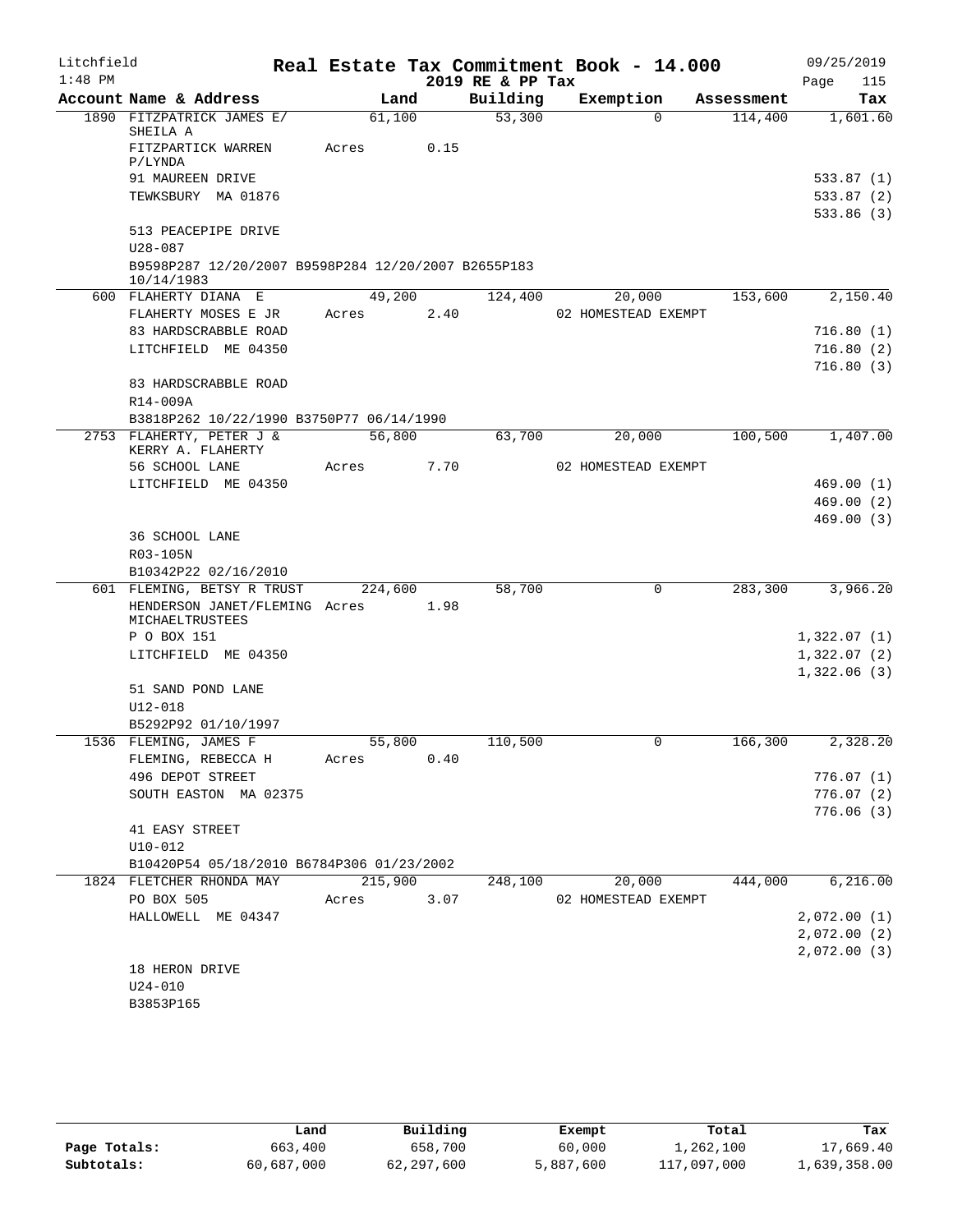| Litchfield |                                                                  |             |                |                  | Real Estate Tax Commitment Book - 14.000 |            | 09/25/2019   |
|------------|------------------------------------------------------------------|-------------|----------------|------------------|------------------------------------------|------------|--------------|
| $1:48$ PM  |                                                                  |             |                | 2019 RE & PP Tax |                                          |            | 116<br>Page  |
|            | Account Name & Address                                           |             | Land           | Building         | Exemption                                | Assessment | Tax          |
|            | 729 FLETCHER, CHRISTINE<br>ANNA                                  | 69,300      |                | 194,600          | $\Omega$                                 | 263,900    | 3,694.60     |
|            | NAGLE, RICHARD WATERMAN Acres 45.50<br>III                       |             |                |                  |                                          |            |              |
|            | 358 STEVENSTOWN ROAD                                             |             |                |                  |                                          |            | 1, 231.53(1) |
|            | LITCHFIELD ME 04350                                              |             |                |                  |                                          |            | 1, 231.53(2) |
|            |                                                                  |             |                |                  |                                          |            | 1, 231.54(3) |
|            | 358 STEVENSTOWN ROAD                                             |             |                |                  |                                          |            |              |
|            | R09-079                                                          |             |                |                  |                                          |            |              |
|            | B10827P205 09/07/2011 B6862P16 07/10/1995                        |             |                |                  |                                          |            |              |
|            | 675 FLETCHER, KIMBERLY A.                                        | 75,800      |                | 41,000           | 20,000                                   | 96,800     | 1,355.20     |
|            | FLETCHER, THOMAS P.                                              | Acres       | 1.09           |                  | 02 HOMESTEAD EXEMPT                      |            |              |
|            | 680 A RIVER ROAD                                                 |             |                |                  |                                          |            | 451.73 (1)   |
|            | TOPSHAM ME 04086                                                 |             |                |                  |                                          |            | 451.73 (2)   |
|            | 1362 HALLOWELL ROAD                                              |             |                |                  |                                          |            | 451.74 (3)   |
|            | $R14 - 048$                                                      |             |                |                  |                                          |            |              |
|            | B12023P148 06/26/2015 B8919P48 05/26/2006 B8564P41               |             |                |                  |                                          |            |              |
|            | 08/25/2005 B7339P171 04/04/2003                                  |             |                |                  |                                          |            |              |
|            | 592 FLETCHER, THOMAS                                             |             | 45,900         | 9,500            | $\Omega$                                 | 55,400     | 775.60       |
|            | 680A RIVER ROAD                                                  | Acres 56.00 |                |                  |                                          |            |              |
|            | TOPSHAM ME 04086                                                 |             |                |                  |                                          |            | 258.53(1)    |
|            |                                                                  |             |                |                  |                                          |            | 258.53(2)    |
|            |                                                                  |             |                |                  |                                          |            | 258.54(3)    |
|            | SOUTH ADAMS ROAD                                                 |             |                |                  |                                          |            |              |
|            | R01-040                                                          |             |                |                  |                                          |            |              |
|            | B7067P298 09/13/2002                                             |             |                |                  |                                          |            |              |
|            | 663 FOLEY, MARY JO<br>269 LUNTS HILL ROAD                        | Acres       | 40,300<br>3.10 | 62,000           | 20,000<br>02 HOMESTEAD EXEMPT            | 82,300     | 1,152.20     |
|            | LITCHFIELD ME 04350                                              |             |                |                  |                                          |            | 384.07 (1)   |
|            |                                                                  |             |                |                  |                                          |            | 384.07 (2)   |
|            |                                                                  |             |                |                  |                                          |            | 384.06(3)    |
|            | 269 LUNTS HILL ROAD                                              |             |                |                  |                                          |            |              |
|            | R09-068                                                          |             |                |                  |                                          |            |              |
|            | B9073P159 09/15/2006 B6996P3                                     |             |                |                  |                                          |            |              |
|            | 1327 FONTAINE BRENDA A                                           | 163,800     |                | 123,400          | $\Omega$                                 | 287,200    | 4,020.80     |
|            | 52 WATER EDGE DRIVE                                              | Acres       | 0.38           |                  |                                          |            |              |
|            | LEWISTON ME 04240                                                |             |                |                  |                                          |            | 1,340.27(1)  |
|            |                                                                  |             |                |                  |                                          |            | 1,340.27(2)  |
|            |                                                                  |             |                |                  |                                          |            | 1,340.26(3)  |
|            | 1 BLEN DRIVE                                                     |             |                |                  |                                          |            |              |
|            | $U23 - 010$                                                      |             |                |                  |                                          |            |              |
|            | B11515P246 08/12/2013 B8605P97 09/19/2005 B5900P14<br>03/17/1999 |             |                |                  |                                          |            |              |
|            | 1325 FONTAINE BRENDA A                                           | 30,000      |                | 500              | $\mathbf 0$                              | 30,500     | 427.00       |
|            | 52 WATER EDGE DRIVE                                              | Acres       | 0.50           |                  |                                          |            |              |
|            | LEWISTON ME 04240                                                |             |                |                  |                                          |            | 142.33(1)    |
|            |                                                                  |             |                |                  |                                          |            | 142.33(2)    |
|            |                                                                  |             |                |                  |                                          |            | 142.34(3)    |
|            | 6 BLEN DRIVE                                                     |             |                |                  |                                          |            |              |
|            | $U23 - 011$                                                      |             |                |                  |                                          |            |              |
|            | B11515P246 08/12/2013 B8605P97 09/19/2005 B5900P14               |             |                |                  |                                          |            |              |
|            | 03/17/1999                                                       |             |                |                  |                                          |            |              |
|            |                                                                  |             |                |                  |                                          |            |              |

|              | Land         | Building   | Exempt    | Total       | Tax          |
|--------------|--------------|------------|-----------|-------------|--------------|
| Page Totals: | 425,100      | 431,000    | 40,000    | 816,100     | 11,425.40    |
| Subtotals:   | 61, 112, 100 | 62,728,600 | 5,927,600 | 117,913,100 | 1,650,783.40 |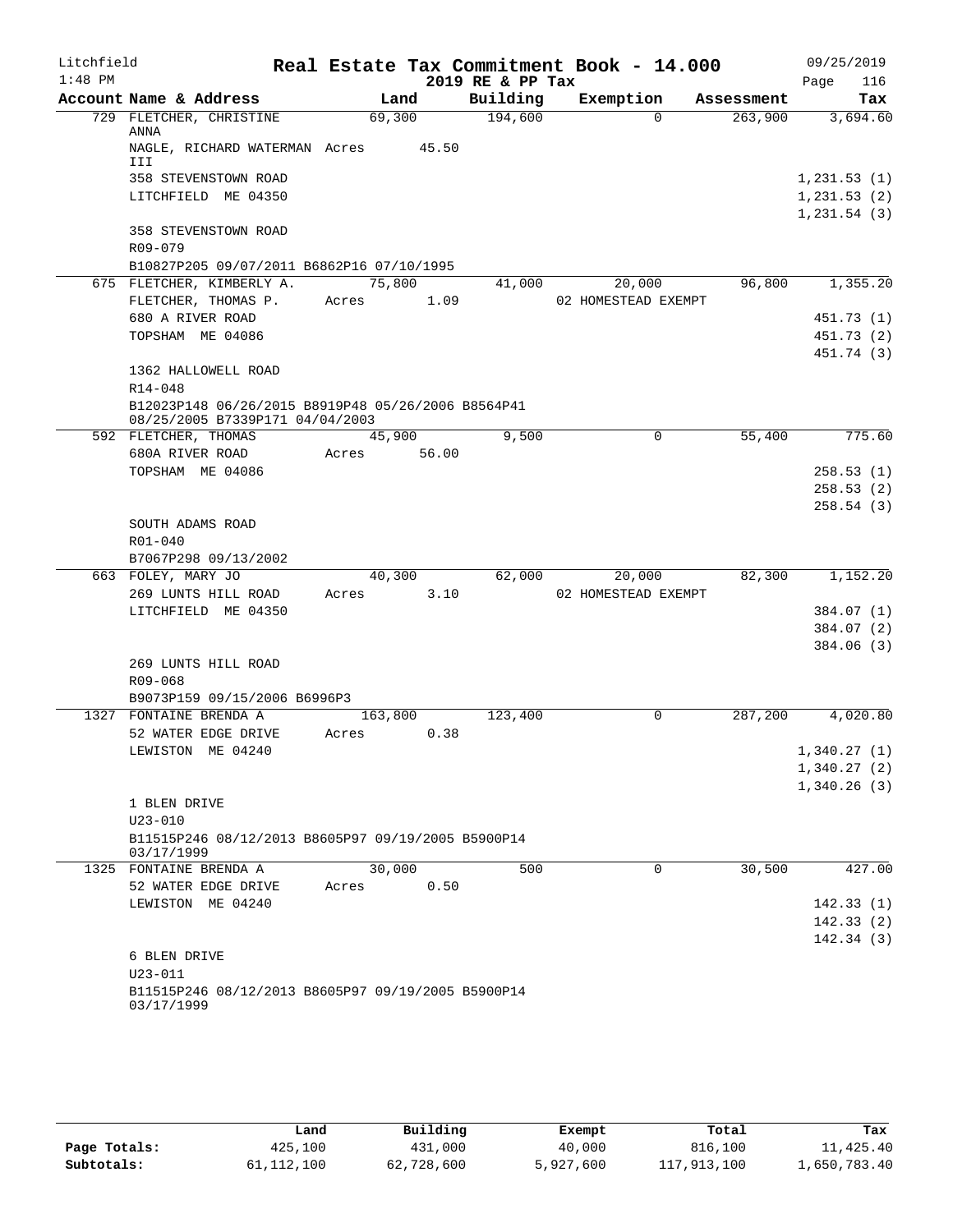| Litchfield |                                                                     |       |         |                  | Real Estate Tax Commitment Book - 14.000 |            | 09/25/2019    |
|------------|---------------------------------------------------------------------|-------|---------|------------------|------------------------------------------|------------|---------------|
| $1:48$ PM  |                                                                     |       |         | 2019 RE & PP Tax |                                          |            | 117<br>Page   |
|            | Account Name & Address                                              |       | Land    | Building         | Exemption                                | Assessment | Tax           |
|            | 607 FONTES, ANTHONY O. JR.                                          |       | 81,500  | 130,500          | 20,000                                   | 192,000    | 2,688.00      |
|            | FONTES, LINA A.                                                     | Acres | 10.00   |                  | 02 HOMESTEAD EXEMPT                      |            |               |
|            | 1372 HALLOWELL ROAD                                                 |       |         |                  |                                          |            | 896.00 (1)    |
|            | LITCHFIELD ME 04350                                                 |       |         |                  |                                          |            | 896.00 (2)    |
|            |                                                                     |       |         |                  |                                          |            | 896.00 (3)    |
|            | 1372 HALLOWELL ROAD                                                 |       |         |                  |                                          |            |               |
|            | $R14 - 052$                                                         |       |         |                  |                                          |            |               |
|            | B12402P44 08/30/2016 B1678P181                                      |       |         |                  |                                          |            |               |
|            | 2588 FORD AARON M                                                   |       | 47,400  | 191,200          | 20,000                                   | 218,600    | 3,060.40      |
|            | 135 WENTZEL ROAD                                                    | Acres | 1.80    |                  | 02 HOMESTEAD EXEMPT                      |            |               |
|            | LTCHFIELD ME 04350                                                  |       |         |                  |                                          |            | 1,020.13(1)   |
|            |                                                                     |       |         |                  |                                          |            | 1,020.13(2)   |
|            |                                                                     |       |         |                  |                                          |            | 1,020.14(3)   |
|            | 135 WENTZELL ROAD<br>R03-073D                                       |       |         |                  |                                          |            |               |
|            | B9596P85 12/18/2007 B9071P343 09/11/2006                            |       |         |                  |                                          |            |               |
|            | 1553 FORD, LAURIE ANN                                               |       | 47,400  | 184,600          | 20,000                                   | 212,000    | 2,968.00      |
|            | FORD, ROBERT K.                                                     | Acres | 1.80    |                  | 02 HOMESTEAD EXEMPT                      |            |               |
|            | 97 LITTLE DRIVE                                                     |       |         |                  |                                          |            | 989.33(1)     |
|            | LITCHFIELD ME 04350                                                 |       |         |                  |                                          |            | 989.33(2)     |
|            |                                                                     |       |         |                  |                                          |            | 989.34 (3)    |
|            | 97 LITTLE DRIVE                                                     |       |         |                  |                                          |            |               |
|            | $U24 - 014$                                                         |       |         |                  |                                          |            |               |
|            | B12017P179 06/19/2015 B8385P51 04/22/2005 B5984P141<br>10/06/1999   |       |         |                  |                                          |            |               |
|            | 184 FORD, MICHELE                                                   |       | 136,800 | 122,700          | 20,000                                   | 239,500    | 3,353.00      |
|            | 114 EASY STREET                                                     | Acres | 0.73    |                  | 02 HOMESTEAD EXEMPT                      |            |               |
|            | LITCHFIELD ME 04350                                                 |       |         |                  |                                          |            | 1, 117.67(1)  |
|            |                                                                     |       |         |                  |                                          |            | 1, 117.67 (2) |
|            |                                                                     |       |         |                  |                                          |            | 1,117.66(3)   |
|            | 114 EASY STREET                                                     |       |         |                  |                                          |            |               |
|            | $U09 - 012$                                                         |       |         |                  |                                          |            |               |
|            | B10749P154 06/09/2011 B6352P138 11/27/2000 B1581P569<br>07/02/1968  |       |         |                  |                                          |            |               |
|            | 2430 FOREN CARON S                                                  |       | 43,400  | 63,900           | 20,000                                   | 87,300     | 1,222.20      |
|            | 42 GETCH-HILL LANE                                                  | Acres | 2.13    |                  | 02 HOMESTEAD EXEMPT                      |            |               |
|            | LITCHFIELD ME 04350                                                 |       |         |                  |                                          |            | 407.40 (1)    |
|            |                                                                     |       |         |                  |                                          |            | 407.40(2)     |
|            |                                                                     |       |         |                  |                                          |            | 407.40(3)     |
|            | 42 GETCH-HILL LANE                                                  |       |         |                  |                                          |            |               |
|            | R11-015E                                                            |       |         |                  |                                          |            |               |
|            | B8212P166 11/18/2004<br>69 FORSYTHE, RANDALL A.                     |       | 106,400 | 130,400          | 0                                        | 236,800    | 3,315.20      |
|            | 419 DENNIS HILL ROAD                                                | Acres | 3.30    |                  |                                          |            |               |
|            | LITCHFIELD ME 04350                                                 |       |         |                  |                                          |            | 1, 105.07(1)  |
|            |                                                                     |       |         |                  |                                          |            | 1, 105.07(2)  |
|            |                                                                     |       |         |                  |                                          |            | 1, 105.06(3)  |
|            | 419 DENNIS HILL ROAD                                                |       |         |                  |                                          |            |               |
|            | R13-028                                                             |       |         |                  |                                          |            |               |
|            | B11791P310 09/05/2014 B11054P228 05/22/2012<br>B8007P344 06/25/2004 |       |         |                  |                                          |            |               |

|              | Land       | Building   | Exempt    | Total       | Tax          |
|--------------|------------|------------|-----------|-------------|--------------|
| Page Totals: | 462,900    | 823,300    | 100,000   | 1,186,200   | 16,606.80    |
| Subtotals:   | 61,575,000 | 63,551,900 | 6,027,600 | 119,099,300 | 1,667,390.20 |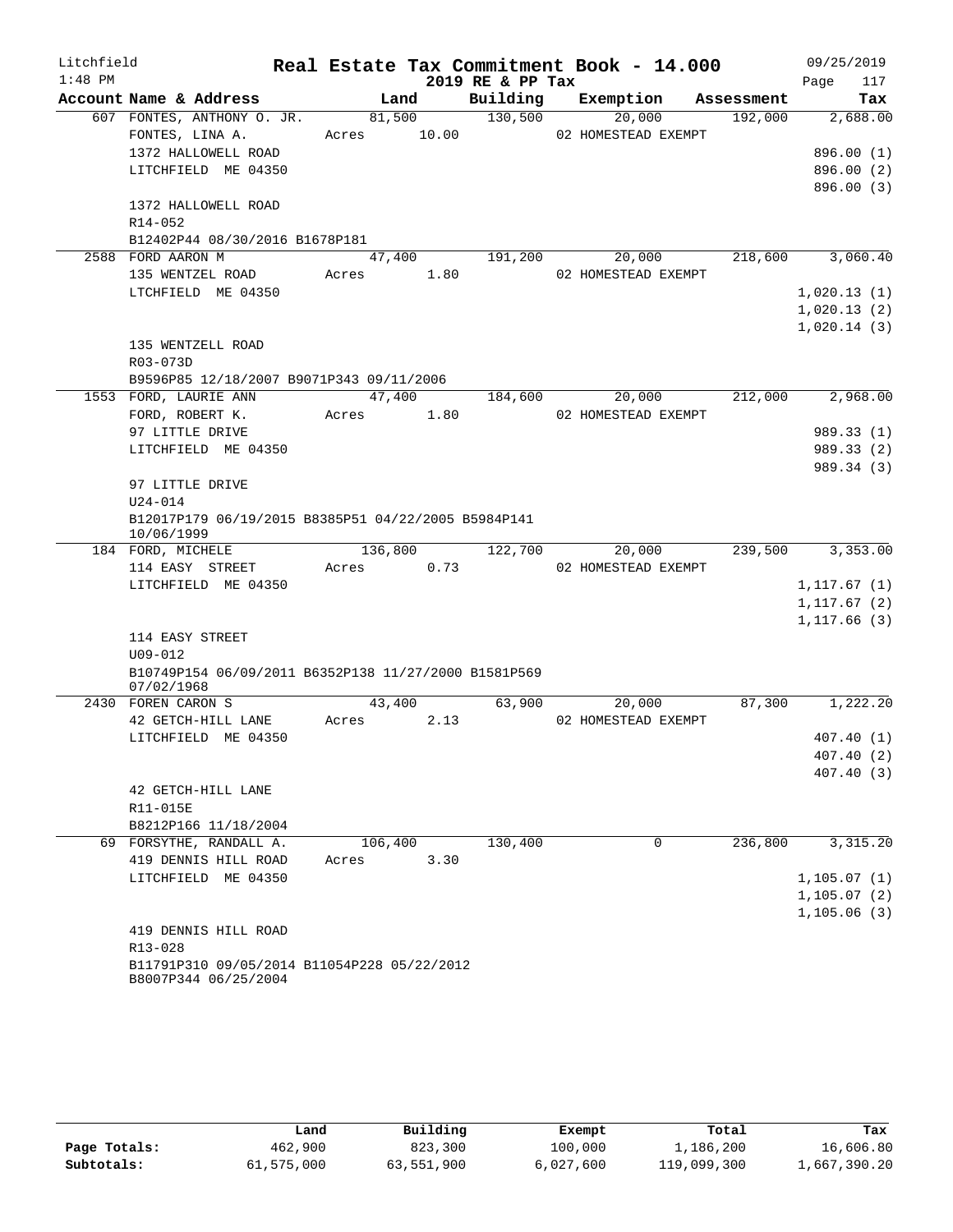| Litchfield   |                                                                      |            |        |             |                              | Real Estate Tax Commitment Book - 14.000 |             |                      | 09/25/2019    |
|--------------|----------------------------------------------------------------------|------------|--------|-------------|------------------------------|------------------------------------------|-------------|----------------------|---------------|
| $1:48$ PM    | Account Name & Address                                               |            |        | Land        | 2019 RE & PP Tax<br>Building | Exemption                                |             |                      | Page<br>118   |
|              | 669 FORSYTHE, RANDALL A.                                             |            | 11,100 |             | $\mathbf 0$                  |                                          | $\Omega$    | Assessment<br>11,100 | Tax<br>155.40 |
|              | 419 DENNIS HILL ROAD                                                 |            |        | Acres 3.00  |                              |                                          |             |                      |               |
|              | LITCHFIELD ME 04350                                                  |            |        |             |                              |                                          |             |                      | 51.80(1)      |
|              |                                                                      |            |        |             |                              |                                          |             |                      | 51.80(2)      |
|              |                                                                      |            |        |             |                              |                                          |             |                      | 51.80(3)      |
|              | ISLAND                                                               |            |        |             |                              |                                          |             |                      |               |
|              | R13-027                                                              |            |        |             |                              |                                          |             |                      |               |
|              | B11981P23 05/15/2015 B7348P218 03/29/1999                            |            |        |             |                              |                                          |             |                      |               |
|              | 2921 FORTIER, DAWN                                                   |            | 34,200 |             | 2,000                        |                                          | 0           | 36,200               | 506.80        |
|              | FORTIER, KEATH                                                       |            |        | Acres 19.70 |                              |                                          |             |                      |               |
|              | 410 TALERICO ROAD                                                    |            |        |             |                              |                                          |             |                      | 168.93(1)     |
|              | GHENT NY 12075                                                       |            |        |             |                              |                                          |             |                      | 168.93(2)     |
|              |                                                                      |            |        |             |                              |                                          |             |                      | 168.94(3)     |
|              | LIBBY ROAD                                                           |            |        |             |                              |                                          |             |                      |               |
|              | R06-033A-1                                                           |            |        |             |                              |                                          |             |                      |               |
|              | B12736P204 09/29/2017                                                |            |        |             |                              |                                          |             |                      |               |
|              | 2842 FORTIN CONSTRUCTION,<br>INC.                                    |            | 50,900 |             | 0                            |                                          | $\mathbf 0$ | 50,900               | 712.60        |
|              | 35 MARKARLYN STREET                                                  |            | Acres  | 22.71       |                              |                                          |             |                      |               |
|              | AUBURN ME 04210                                                      |            |        |             |                              |                                          |             |                      | 237.53(1)     |
|              |                                                                      |            |        |             |                              |                                          |             |                      | 237.53(2)     |
|              |                                                                      |            |        |             |                              |                                          |             |                      | 237.54(3)     |
|              | 4 HUNTER LANE                                                        |            |        |             |                              |                                          |             |                      |               |
|              | R13-044B                                                             |            |        |             |                              |                                          |             |                      |               |
|              | B13137P329 01/25/2019 B9736P327 12/23/2013                           |            |        |             |                              |                                          |             |                      |               |
|              | 568 FORTIN, DANIEL                                                   |            |        | 224,100     | 227,000                      | 20,000                                   |             | 431,100              | 6,035.40      |
|              | FORTIN MARTHA                                                        | Acres      |        | 2.95        |                              | 02 HOMESTEAD EXEMPT                      |             |                      |               |
|              | 1461 SABATTUS STREET                                                 |            |        |             |                              |                                          |             |                      | 2,011.80(1)   |
|              | LEWISTON ME 04240                                                    |            |        |             |                              |                                          |             |                      | 2,011.80(2)   |
|              |                                                                      |            |        |             |                              |                                          |             |                      | 2,011.80(3)   |
|              | 230 WHIPPOORWILL ROAD                                                |            |        |             |                              |                                          |             |                      |               |
|              | $U25 - 002 - 1$                                                      |            |        |             |                              |                                          |             |                      |               |
|              | B8754P192 12/30/2005 B6181P92<br>1805 FORTIN, DANIEL & RENEE 104,400 |            |        |             | 31,700                       |                                          | $\mathbf 0$ | 136,100              | 1,905.40      |
|              |                                                                      |            |        |             |                              |                                          |             |                      |               |
|              | 412 POND RD                                                          | Acres      |        | 0.33        |                              |                                          |             |                      |               |
|              | LEWISTON ME 04240                                                    |            |        |             |                              |                                          |             |                      | 635.13(1)     |
|              |                                                                      |            |        |             |                              |                                          |             |                      | 635.13(2)     |
|              |                                                                      |            |        |             |                              |                                          |             |                      | 635.14(3)     |
|              | 13 OSPREY LANE                                                       |            |        |             |                              |                                          |             |                      |               |
|              | $U03 - 006$                                                          |            |        |             |                              |                                          |             |                      |               |
|              | B6621P151 09/10/2001                                                 |            |        |             |                              |                                          |             |                      |               |
| 1320         | FORTIN, NANCY G                                                      |            | 37,300 |             | 0                            |                                          | 0           | 37,300               | 522.20        |
|              | GIBBS PETER J                                                        | Acres      |        | 5.10        |                              |                                          |             |                      |               |
|              | 307 LANGDON ROAD                                                     |            |        |             |                              |                                          |             |                      | 174.07(1)     |
|              | RICHMOND ME 04357                                                    |            |        |             |                              |                                          |             |                      | 174.07(2)     |
|              |                                                                      |            |        |             |                              |                                          |             |                      | 174.06(3)     |
|              | NORTH EVERGREEN DRIVE                                                |            |        |             |                              |                                          |             |                      |               |
|              | $U29 - 024 - 4$<br>B7052P302 03/08/2004                              |            |        |             |                              |                                          |             |                      |               |
|              | 630 FOSTER REALTY ASSOC,                                             |            | 17,300 |             | 0                            |                                          | 0           | 17,300               | 242.20        |
|              | C/O RICHARD FOSTER                                                   | Acres      |        | 8.07        |                              |                                          |             |                      |               |
|              | 91 GRANT ROAD                                                        |            |        |             |                              |                                          |             |                      | 80.73(1)      |
|              | LITCHFIELD ME 04350                                                  |            |        |             |                              |                                          |             |                      | 80.73(2)      |
|              |                                                                      |            |        |             |                              |                                          |             |                      | 80.74 (3)     |
|              | HUNTINGTON HILL ROAD                                                 |            |        |             |                              |                                          |             |                      |               |
|              | R11-035                                                              |            |        |             |                              |                                          |             |                      |               |
|              | B4379P277                                                            |            |        |             |                              |                                          |             |                      |               |
|              |                                                                      | Land       |        | Building    |                              | Exempt                                   |             | Total                | Tax           |
| Page Totals: |                                                                      | 479,300    |        | 260,700     |                              | 20,000                                   |             | 720,000              | 10,080.00     |
| Subtotals:   |                                                                      | 62,054,300 |        | 63,812,600  |                              | 6,047,600                                | 119,819,300 |                      | 1,677,470.20  |
|              |                                                                      |            |        |             |                              |                                          |             |                      |               |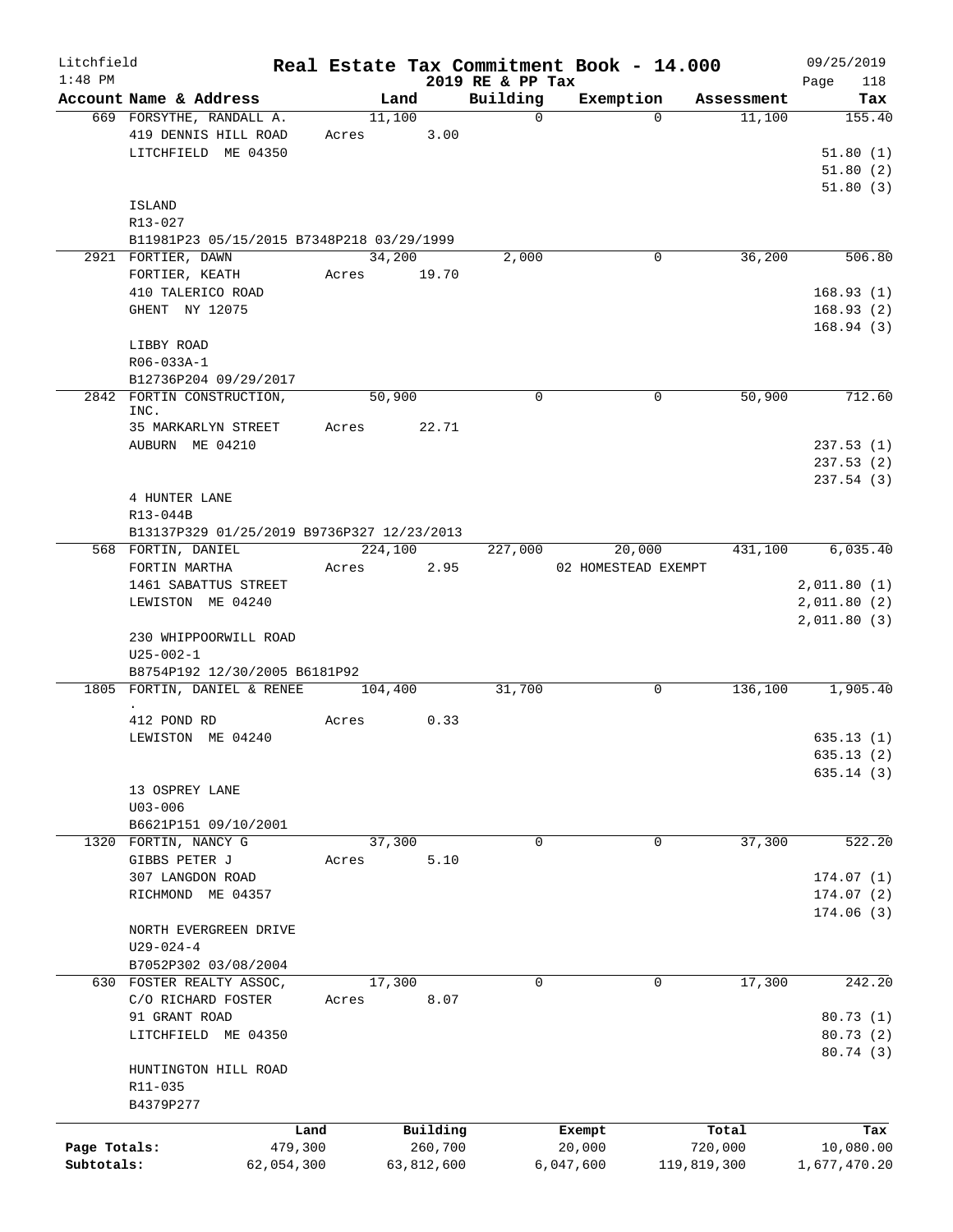| Litchfield   |                                                      |            |             |                  | Real Estate Tax Commitment Book - 14.000 |               | 09/25/2019   |
|--------------|------------------------------------------------------|------------|-------------|------------------|------------------------------------------|---------------|--------------|
| $1:48$ PM    |                                                      |            |             | 2019 RE & PP Tax |                                          |               | 119<br>Page  |
|              | Account Name & Address                               |            | Land        | Building         | Exemption                                | Assessment    | Tax          |
|              | 678 FOSTER, JOSEPH H.                                |            | 89,300      | 241,200          | 20,000                                   | 310,500       | 4,347.00     |
|              | FOSTER, JENNIFER R.                                  |            | Acres 71.60 |                  | 02 HOMESTEAD EXEMPT                      |               |              |
|              | 329 LUNTS HILL ROAD                                  |            |             |                  |                                          |               | 1,449.00(1)  |
|              | LITCHFIELD ME 04350                                  |            |             |                  |                                          |               | 1,449.00(2)  |
|              |                                                      |            |             |                  |                                          |               | 1,449.00(3)  |
|              | 329 LUNT'S HILL ROAD                                 |            |             |                  |                                          |               |              |
|              | R09-067                                              |            |             |                  |                                          |               |              |
|              | B11960P195 04/17/2015 B3652P248 10/23/1989           |            |             |                  |                                          |               |              |
|              | 2700 FOSTER, ROBERT C                                |            | 54,400      | 0                | 0                                        | 54,400        | 761.60       |
|              | FOSTER, JUDITH C                                     | Acres      | 8.89        |                  |                                          |               |              |
|              | 132 HUNTER ROAD                                      |            |             |                  |                                          |               | 253.87(1)    |
|              | FREEPORT ME 04032                                    |            |             |                  |                                          |               | 253.87 (2)   |
|              |                                                      |            |             |                  |                                          |               | 253.86(3)    |
|              | ROUTE 126                                            |            |             |                  |                                          |               |              |
|              | R13-013F                                             |            |             |                  |                                          |               |              |
|              | B9578P257 11/29/2007                                 |            |             |                  |                                          |               |              |
|              | 615 FOSTER, ROSEMARY                                 |            | 189,000     | 67,100           | 20,000                                   | 236,100       | 3,305.40     |
|              | 56 WHIPPOORWILL ROAD                                 | Acres      | 0.69        |                  | 02 HOMESTEAD EXEMPT                      |               |              |
|              | LITCHFIELD ME 04350                                  |            |             |                  |                                          |               | 1, 101.80(1) |
|              |                                                      |            |             |                  |                                          |               | 1, 101.80(2) |
|              |                                                      |            |             |                  |                                          |               | 1, 101.80(3) |
|              | 56 WHIPPOORWILL ROAD                                 |            |             |                  |                                          |               |              |
|              | $U21 - 002$                                          |            |             |                  |                                          |               |              |
|              | B2022P106                                            |            |             |                  |                                          |               |              |
|              | 1725 FOURNIER THOMAS                                 |            | 120,000     | 48,300           | 0                                        | 168,300       | 2,356.20     |
|              | FOURNIER NORMAND                                     | Acres      | 0.51        |                  |                                          |               |              |
|              | P O BOX 571                                          |            |             |                  |                                          |               | 785.40(1)    |
|              | SABATTUS ME 04280                                    |            |             |                  |                                          |               | 785.40(2)    |
|              |                                                      |            |             |                  |                                          |               | 785.40 (3)   |
|              | 61 WARREN LANE<br>$U03 - 014$                        |            |             |                  |                                          |               |              |
|              | B8529P179 07/27/2005 B2971P179                       |            |             |                  |                                          |               |              |
|              | 1591 FOURNIER, ANITA SIMARD                          |            | 167,000     | 51,800           | 0                                        | 218,800       | 3,063.20     |
|              | 10 HEATHWOOD LANE                                    | Acres      | 0.43        |                  |                                          |               |              |
|              | LEWISTON ME 04240                                    |            |             |                  |                                          |               | 1,021.07(1)  |
|              |                                                      |            |             |                  |                                          |               | 1,021.07(2)  |
|              |                                                      |            |             |                  |                                          |               | 1,021.06(3)  |
|              | 25 SIMARD DRIVE                                      |            |             |                  |                                          |               |              |
|              | $U26 - 006$                                          |            |             |                  |                                          |               |              |
|              | B2574P200                                            |            |             |                  |                                          |               |              |
|              | 2224 FOURNIER, DAVID &                               |            | 51,800      | 196,400          | 0                                        | 248,200       | 3,474.80     |
|              | JOLINE                                               |            |             |                  |                                          |               |              |
|              | 4 Laase Ave                                          | Acres      | 3.28        |                  |                                          |               |              |
|              | LEWISTON ME 04240                                    |            |             |                  |                                          |               | 1,158.27(1)  |
|              |                                                      |            |             |                  |                                          |               | 1, 158.27(2) |
|              |                                                      |            |             |                  |                                          |               | 1,158.26(3)  |
|              | 77 DENNIS HILL ROAD                                  |            |             |                  |                                          |               |              |
|              | R11-008-1                                            |            |             |                  |                                          |               |              |
|              | B13088P80 10/08/2018 B6604P146 08/21/2001            |            |             |                  |                                          |               |              |
|              | 1709 FOURNIER, GERALD & ANN                          |            | 53,800      | 66,800           | 0                                        | 120,600       | 1,688.40     |
|              | 284 LITCHFIELD ROAD                                  | Acres      | 0.22        |                  |                                          |               |              |
|              | WALES ME 04280                                       |            |             |                  |                                          |               | 562.80(1)    |
|              |                                                      |            |             |                  |                                          |               | 562.80(2)    |
|              |                                                      |            |             |                  |                                          |               | 562.80(3)    |
|              | 43 PENNEY LANE                                       |            |             |                  |                                          |               |              |
|              | R09-011                                              |            |             |                  |                                          |               |              |
|              | B12450P264 10/25/2016 B12450P262 10/25/2016 B5992P14 |            |             |                  |                                          |               |              |
|              | 07/29/1994                                           |            |             |                  |                                          |               |              |
|              |                                                      | Land       | Building    |                  | Exempt                                   | Total         | Tax          |
| Page Totals: |                                                      | 725,300    | 671,600     |                  | 40,000                                   | 1,356,900     | 18,996.60    |
| Subtotals:   |                                                      | 62,779,600 | 64,484,200  |                  | 6,087,600                                | 121, 176, 200 | 1,696,466.80 |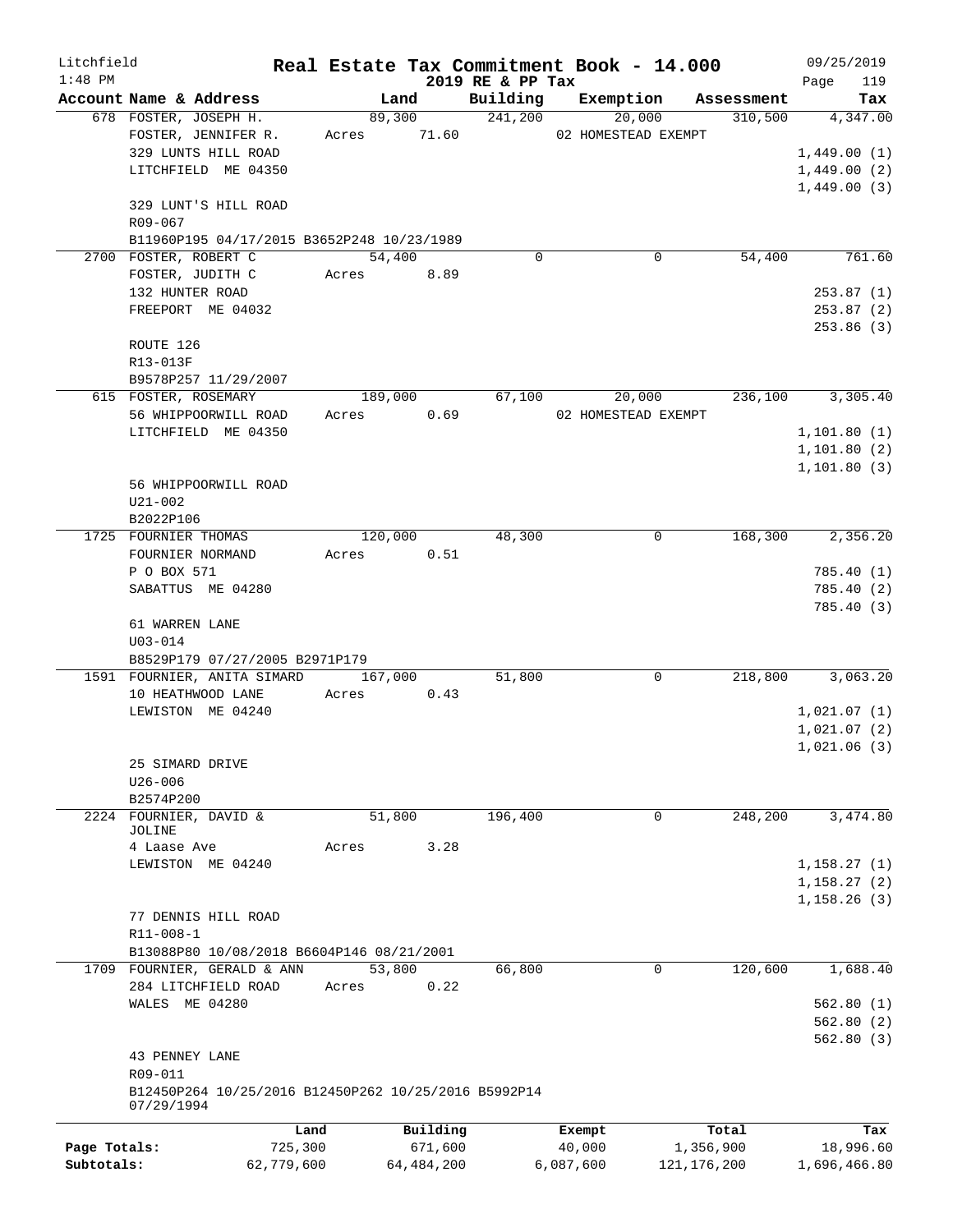| Litchfield   |                                                     |       |                  |                    | Real Estate Tax Commitment Book - 14.000 |                      | 09/25/2019    |
|--------------|-----------------------------------------------------|-------|------------------|--------------------|------------------------------------------|----------------------|---------------|
| $1:48$ PM    | Account Name & Address                              |       |                  | 2019 RE & PP Tax   |                                          |                      | 120<br>Page   |
|              | 2708 FOURNIER, SHERRY                               |       | Land<br>$\Omega$ | Building<br>15,100 | Exemption<br>$\Omega$                    | Assessment<br>15,100 | Tax<br>211.40 |
|              | 45 LOIS LANE                                        |       |                  |                    |                                          |                      |               |
|              | LITCHFIELD ME 04350                                 |       |                  |                    |                                          |                      | 70.47(1)      |
|              |                                                     |       |                  |                    |                                          |                      |               |
|              |                                                     |       |                  |                    |                                          |                      | 70.47(2)      |
|              |                                                     |       |                  |                    |                                          |                      | 70.46(3)      |
|              | 45 LOIS LANE                                        |       |                  |                    |                                          |                      |               |
|              | R06-027A-ON                                         |       |                  |                    |                                          |                      |               |
|              | 196 FRANCINE, PIERRE S.                             |       | 47,100           | 128,700            | 0                                        | 175,800              | 2,461.20      |
|              | 67 WHIPPOORWILL ROAD                                | Acres | 1.70             |                    |                                          |                      |               |
|              | LITCHFIELD ME 04350                                 |       |                  |                    |                                          |                      | 820.40(1)     |
|              |                                                     |       |                  |                    |                                          |                      | 820.40 (2)    |
|              |                                                     |       |                  |                    |                                          |                      | 820.40 (3)    |
|              | 67 WHIPPOORWILL ROAD                                |       |                  |                    |                                          |                      |               |
|              | $U21 - 023$                                         |       |                  |                    |                                          |                      |               |
|              | B12072P235 08/12/2015 B9672P41 03/19/2008 B8120P274 |       |                  |                    |                                          |                      |               |
|              | 09/10/2004 B3542P32                                 |       |                  |                    |                                          |                      |               |
|              | 342 FRANCISCO, LORI R.                              |       | 60,000           | 155,700            | 20,000                                   | 195,700              | 2,739.80      |
|              | 296 BUKER ROAD                                      | Acres | 6.00             |                    | 02 HOMESTEAD EXEMPT                      |                      |               |
|              | LITCHFIELD ME 04350                                 |       |                  |                    |                                          |                      | 913.27(1)     |
|              |                                                     |       |                  |                    |                                          |                      | 913.27(2)     |
|              |                                                     |       |                  |                    |                                          |                      | 913.26(3)     |
|              | 296 BUKER ROAD                                      |       |                  |                    |                                          |                      |               |
|              | R05-036B                                            |       |                  |                    |                                          |                      |               |
|              | B6083P67 10/21/1999                                 |       |                  |                    |                                          |                      |               |
|              | 634 FRASER SHERI CRANSTON                           |       | 60,000           | 152,900            | 20,000                                   | 192,900              | 2,700.60      |
|              | FRASER PAUL W                                       | Acres | 6.06             |                    | 02 HOMESTEAD EXEMPT                      |                      |               |
|              |                                                     |       |                  |                    |                                          |                      |               |
|              | 352 DENNIS HILL ROAD                                |       |                  |                    |                                          |                      | 900.20(1)     |
|              | LITCHFIELD ME 04350                                 |       |                  |                    |                                          |                      | 900.20(2)     |
|              |                                                     |       |                  |                    |                                          |                      | 900.20(3)     |
|              | 352 DENNIS HILL ROAD                                |       |                  |                    |                                          |                      |               |
|              | R13-023-2                                           |       |                  |                    |                                          |                      |               |
|              | B4301P266 12/22/1992                                |       |                  |                    |                                          |                      |               |
|              | 544 FRASER, TRAVIS J.                               |       | 66,900           | 211,300            | 0                                        | 278,200              | 3,894.80      |
|              | FRASER, MICHELLE A.                                 | Acres | 15.23            |                    |                                          |                      |               |
|              | 1484 RICHMOND ROAD                                  |       |                  |                    |                                          |                      | 1,298.27(1)   |
|              | LITCHFIELD ME 04350                                 |       |                  |                    |                                          |                      | 1, 298.27(2)  |
|              |                                                     |       |                  |                    |                                          |                      | 1, 298.26(3)  |
|              | 1484 RICHMOND ROAD                                  |       |                  |                    |                                          |                      |               |
|              | R01-024                                             |       |                  |                    |                                          |                      |               |
|              | B12301P342 05/20/2016 B9232P118 01/25/2007 B5128P40 |       |                  |                    |                                          |                      |               |
|              | 05/15/1996                                          |       |                  |                    |                                          |                      |               |
|              | 266 FRASER, TRAVIS J.                               |       | 25,000           | $\mathbf 0$        | 0                                        | 25,000               | 350.00        |
|              | FRASER, MICHELLE A.                                 | Acres | 11.27            |                    |                                          |                      |               |
|              | 1484 RICHMOND ROAD                                  |       |                  |                    |                                          |                      | 116.67(1)     |
|              | LITCHFIELD ME 04350                                 |       |                  |                    |                                          |                      | 116.67(2)     |
|              |                                                     |       |                  |                    |                                          |                      | 116.66(3)     |
|              | WILDWOOD ESTATES DRIVE                              |       |                  |                    |                                          |                      |               |
|              | $R01 - 023 - 4$                                     |       |                  |                    |                                          |                      |               |
|              | B12565P227 03/20/2017 B3280P160                     |       |                  |                    |                                          |                      |               |
|              | 268 FRASER, TRAVIS J.                               |       | 37,400           | $\mathbf 0$        | 0                                        | 37,400               | 523.60        |
|              | FRASER, MICHELLE A.                                 | Acres | 10.90            |                    |                                          |                      |               |
|              | 1484 RICHMOND ROAD                                  |       |                  |                    |                                          |                      | 174.53(1)     |
|              |                                                     |       |                  |                    |                                          |                      |               |
|              | LITCHFIELD ME 04350                                 |       |                  |                    |                                          |                      | 174.53(2)     |
|              |                                                     |       |                  |                    |                                          |                      | 174.54(3)     |
|              | WILDWOOD ESTATES DRIVE                              |       |                  |                    |                                          |                      |               |
|              | R01-023-1                                           |       |                  |                    |                                          |                      |               |
|              | B12565P227 03/20/2017 B3280P160                     |       |                  |                    |                                          |                      |               |
|              |                                                     |       |                  |                    |                                          |                      |               |
|              |                                                     | Land  | Building         |                    | Exempt                                   | Total                | Tax           |
| Page Totals: | 296,400                                             |       | 663,700          |                    | 40,000                                   | 920,100              | 12,881.40     |
| Subtotals:   | 63,076,000                                          |       | 65,147,900       |                    | 6,127,600                                | 122,096,300          | 1,709,348.20  |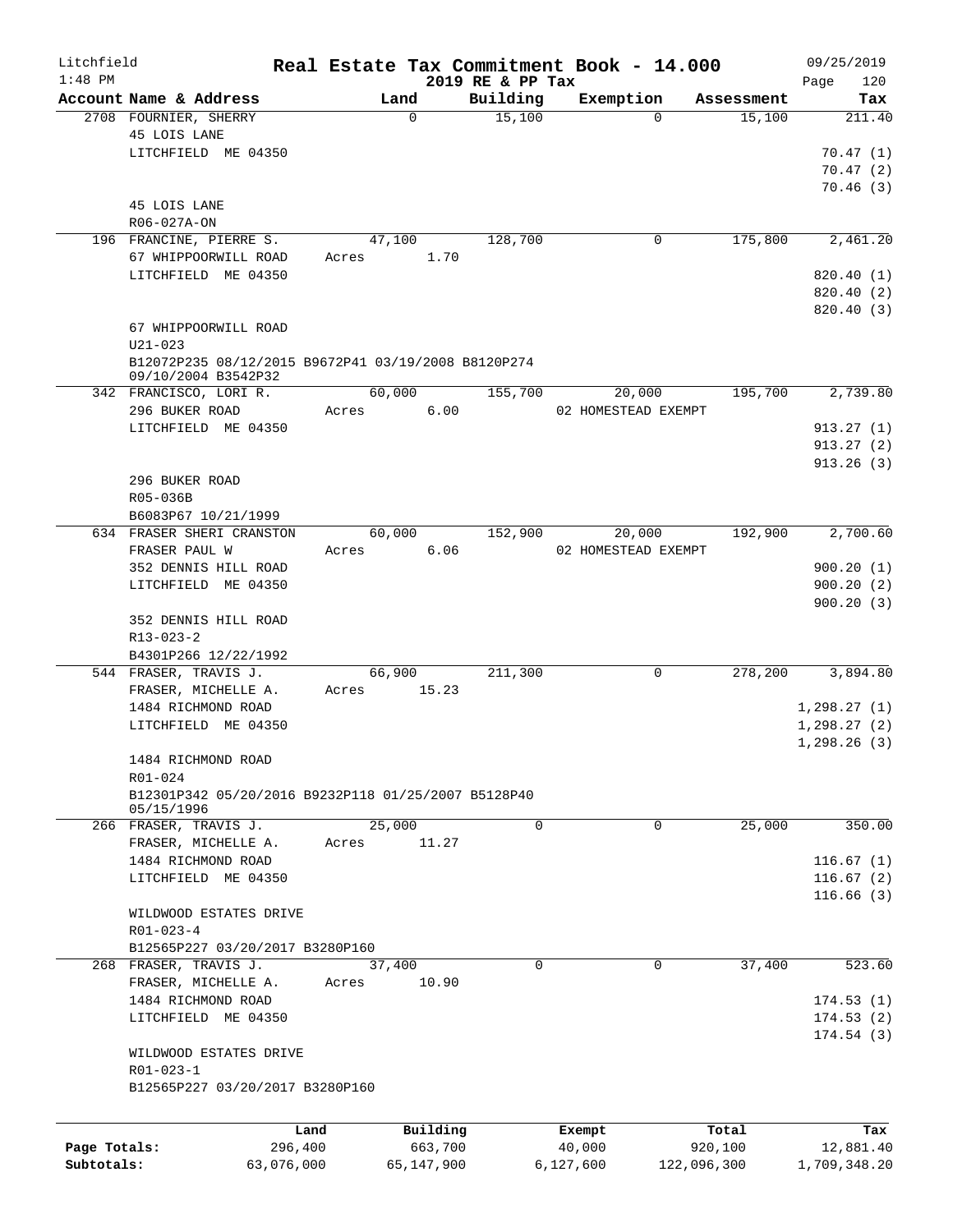| Litchfield<br>$1:48$ PM |                                                    |            |         |            | 2019 RE & PP Tax | Real Estate Tax Commitment Book - 14.000 |               |            | 09/25/2019   | 121       |
|-------------------------|----------------------------------------------------|------------|---------|------------|------------------|------------------------------------------|---------------|------------|--------------|-----------|
|                         | Account Name & Address                             |            | Land    |            | Building         | Exemption                                |               | Assessment | Page         | Tax       |
|                         | 267 FRASER, TRAVIS J.                              |            | 17,400  |            | $\Omega$         |                                          | $\Omega$      | 17,400     |              | 243.60    |
|                         | FRASER, MICHELLE A.                                | Acres      |         | 5.85       |                  |                                          |               |            |              |           |
|                         | 1484 RICHMOND ROAD                                 |            |         |            |                  |                                          |               |            |              | 81.20(1)  |
|                         | LITCHFIELD ME 04350                                |            |         |            |                  |                                          |               |            |              | 81.20(2)  |
|                         |                                                    |            |         |            |                  |                                          |               |            |              | 81.20(3)  |
|                         | WILDWOOD ESTATE DRIVE                              |            |         |            |                  |                                          |               |            |              |           |
|                         | $R01 - 023 - 2$<br>B12565P227 03/20/2017 B3280P160 |            |         |            |                  |                                          |               |            |              |           |
|                         | 270 FRASER, TRAVIS J.                              |            | 15,500  |            | $\Omega$         |                                          | 0             | 15,500     |              | 217.00    |
|                         | FRASER, MICHELLE A.                                | Acres      |         | 5.23       |                  |                                          |               |            |              |           |
|                         | 1484 RICHMOND ROAD                                 |            |         |            |                  |                                          |               |            |              | 72.33(1)  |
|                         | LITCHFIELD ME 04350                                |            |         |            |                  |                                          |               |            |              | 72.33(2)  |
|                         |                                                    |            |         |            |                  |                                          |               |            |              | 72.34 (3) |
|                         | WILDWOOD ESTATES DRIVE                             |            |         |            |                  |                                          |               |            |              |           |
|                         | R01-023-5                                          |            |         |            |                  |                                          |               |            |              |           |
|                         | B12565P227 03/20/2017 B3280P160                    |            |         |            |                  |                                          |               |            |              |           |
|                         | 269 FRASER, TRAVIS J.                              |            | 25,800  |            | $\Omega$         |                                          | $\mathbf 0$   | 25,800     |              | 361.20    |
|                         | FRASER, MICHELLE A.                                | Acres      |         | 12.38      |                  |                                          |               |            |              |           |
|                         | 1484 RICHMOND ROAD                                 |            |         |            |                  |                                          |               |            | 120.40(1)    |           |
|                         | LITCHFIELD ME 04350                                |            |         |            |                  |                                          |               |            | 120.40(2)    |           |
|                         |                                                    |            |         |            |                  |                                          |               |            | 120.40(3)    |           |
|                         | WILDWOOD ESTATES DRIVE                             |            |         |            |                  |                                          |               |            |              |           |
|                         | $R01 - 023 - 3$                                    |            |         |            |                  |                                          |               |            |              |           |
|                         | B12565P227 03/20/2017 B3280P160                    |            |         |            |                  |                                          |               |            |              |           |
|                         | 635 FRATESCHI, NELMO A                             |            | 147,800 |            | 78,700           |                                          | $\mathbf 0$   | 226,500    |              | 3,171.00  |
|                         | P.O. BOX 442                                       | Acres      |         | 0.30       |                  |                                          |               |            |              |           |
|                         | LITCHFIELD ME 04350                                |            |         |            |                  |                                          |               |            | 1,057.00(1)  |           |
|                         |                                                    |            |         |            |                  |                                          |               |            | 1,057.00(2)  |           |
|                         |                                                    |            |         |            |                  |                                          |               |            | 1,057.00(3)  |           |
|                         | 61 GRANT ROAD                                      |            |         |            |                  |                                          |               |            |              |           |
|                         | $U11 - 022$                                        |            |         |            |                  |                                          |               |            |              |           |
|                         | B1555P556                                          |            |         |            |                  |                                          |               |            |              |           |
|                         | 636 FRECHETTE SR, ANDRE                            |            | 145,100 |            | 111,200          |                                          | 0             | 256,300    |              | 3,588.20  |
|                         | FRECHETTE, BARBARA                                 | Acres      |         | 0.53       |                  |                                          |               |            |              |           |
|                         | 3508 SE HYDE CIRCLE                                |            |         |            |                  |                                          |               |            | 1,196.07(1)  |           |
|                         | PORT ST LUCIE FL 34984                             |            |         |            |                  |                                          |               |            | 1,196.07(2)  |           |
|                         |                                                    |            |         |            |                  |                                          |               |            | 1,196.06(3)  |           |
|                         | 56 EASY STREET                                     |            |         |            |                  |                                          |               |            |              |           |
|                         | $U09 - 004$                                        |            |         |            |                  |                                          |               |            |              |           |
|                         | B7669P256 06/02/2003                               |            |         |            |                  |                                          |               |            |              |           |
| 1070                    | FREEMAN, JOSEPH W &                                |            | 104,500 |            | 124,000          | 20,000                                   |               | 208,500    |              | 2,919.00  |
|                         | JUDITH FREEMAN                                     |            |         |            |                  |                                          |               |            |              |           |
|                         | 146 HYLES RD                                       | Acres      |         | 40.57      |                  | 02 HOMESTEAD EXEMPT                      |               |            |              |           |
|                         | LITCHFIELD ME 04350                                |            |         |            |                  |                                          |               |            | 973.00(1)    |           |
|                         |                                                    |            |         |            |                  |                                          |               |            | 973.00(2)    |           |
|                         |                                                    |            |         |            |                  |                                          |               |            | 973.00(3)    |           |
|                         | 146 HYLES DRIVE                                    |            |         |            |                  |                                          |               |            |              |           |
|                         | R13-006                                            |            |         |            |                  |                                          |               |            |              |           |
|                         | B10260P279 11/02/2009 B10260P279 10/29/2009        |            |         |            |                  |                                          |               |            |              |           |
|                         | B5547P257 02/04/1998                               |            |         |            |                  |                                          |               |            |              |           |
|                         | 341 FRENCH FRED W III                              |            | 71,000  |            | 185,700          |                                          | 0             | 256,700    |              | 3,593.80  |
|                         | ELDRIDGE KORYANNE E                                | Acres      |         | 3.00       |                  |                                          |               |            |              |           |
|                         | 8 MORNING DOVE LANE                                |            |         |            |                  |                                          |               |            | 1, 197.93(1) |           |
|                         | LITCHFIELD ME 04350                                |            |         |            |                  |                                          |               |            | 1, 197.93(2) |           |
|                         |                                                    |            |         |            |                  |                                          |               |            | 1, 197.94(3) |           |
|                         | 8 MORNING DOVE DRIVE                               |            |         |            |                  |                                          |               |            |              |           |
|                         | R12-008A                                           |            |         |            |                  |                                          |               |            |              |           |
|                         | B9726P1 05/12/2008 B7441P301 06/04/2003            |            |         |            |                  |                                          |               |            |              |           |
|                         |                                                    | Land       |         | Building   |                  | Exempt                                   |               | Total      |              | Tax       |
| Page Totals:            |                                                    | 527,100    |         | 499,600    |                  | 20,000                                   | 1,006,700     |            |              | 14,093.80 |
| Subtotals:              |                                                    | 63,603,100 |         | 65,647,500 |                  | 6,147,600                                | 123, 103, 000 |            | 1,723,442.00 |           |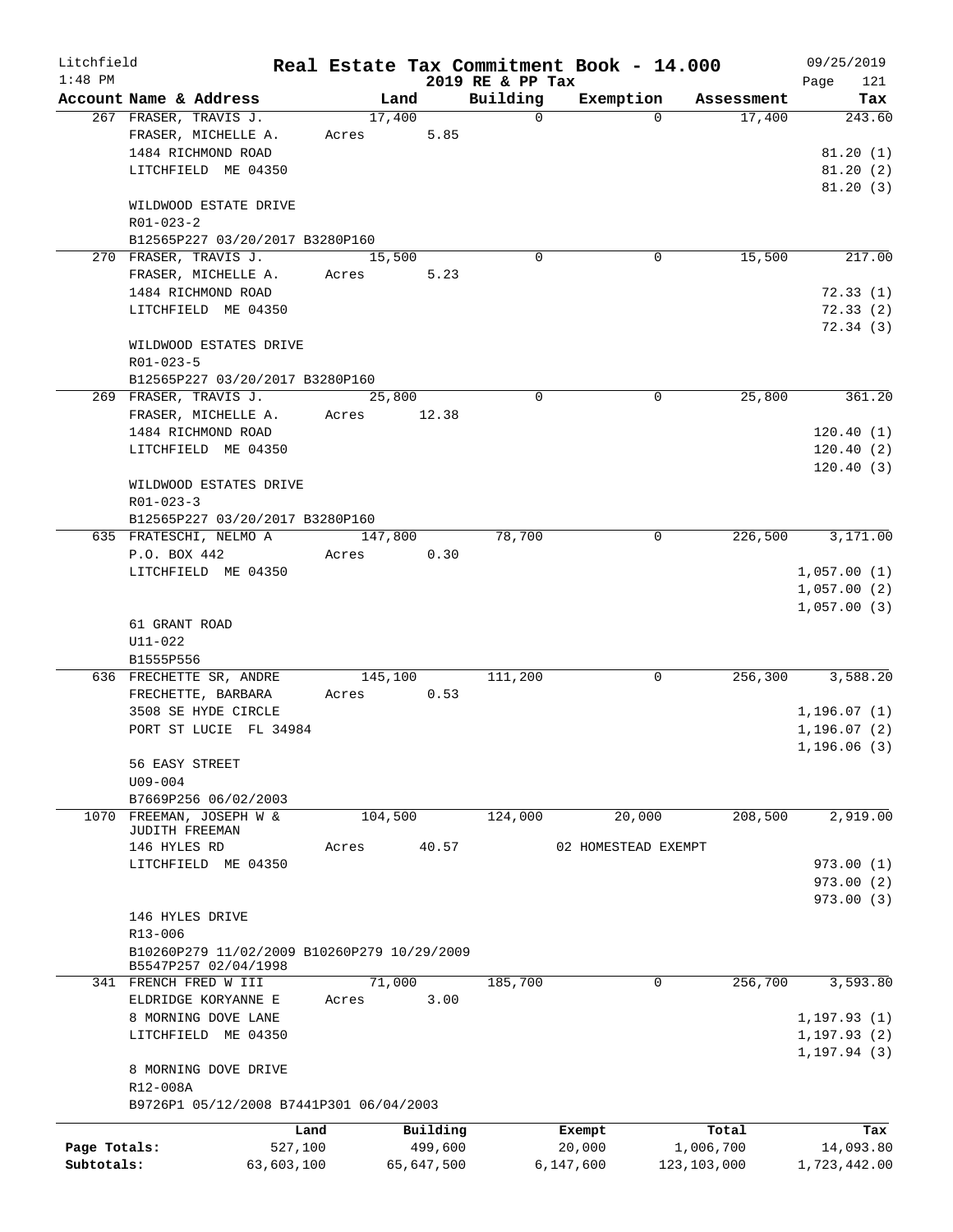| Litchfield |                                            |       |         |          | Real Estate Tax Commitment Book - 14.000 |                     |            | 09/25/2019   |
|------------|--------------------------------------------|-------|---------|----------|------------------------------------------|---------------------|------------|--------------|
| $1:48$ PM  |                                            |       |         |          | 2019 RE & PP Tax                         |                     |            | 122<br>Page  |
|            | Account Name & Address                     |       | Land    |          | Building                                 | Exemption           | Assessment | Tax          |
|            | 1740 FRENCH'S REAL ESTATE,<br>LLC.         |       | 71,800  |          | 200,600                                  | $\Omega$            | 272,400    | 3,813.60     |
|            | 8 MORNING DOVE DRIVE                       | Acres |         | 1.60     |                                          |                     |            |              |
|            | LITCHFIELD ME 04350                        |       |         |          |                                          |                     |            | 1, 271.20(1) |
|            |                                            |       |         |          |                                          |                     |            | 1, 271.20(2) |
|            |                                            |       |         |          |                                          |                     |            | 1, 271.20(3) |
|            | 1908 HALLOWELL ROAD                        |       |         |          |                                          |                     |            |              |
|            | $U16 - 001$                                |       |         |          |                                          |                     |            |              |
|            | B12530P304 01/25/2017 B6949P129            |       |         |          |                                          |                     |            |              |
|            | 2086 FROST, DARREN M.                      |       | 29,800  |          | $\Omega$                                 | 0                   | 29,800     | 417.20       |
|            | 138 OLD WINTHROP RD,<br>APT. #9            | Acres |         | 2.60     |                                          |                     |            |              |
|            | AUGUSTA ME 04330                           |       |         |          |                                          |                     |            | 139.07(1)    |
|            |                                            |       |         |          |                                          |                     |            | 139.07(2)    |
|            |                                            |       |         |          |                                          |                     |            | 139.06(3)    |
|            | 69 NECK ROAD                               |       |         |          |                                          |                     |            |              |
|            | R14-037B                                   |       |         |          |                                          |                     |            |              |
|            | B10849P188 10/04/2011 B5857P15 02/02/1999  |       |         |          |                                          |                     |            |              |
|            | 235 FULTON FAMILY LIVING                   |       | 220,500 |          | 89,200                                   | 20,000              | 289,700    | 4,055.80     |
|            | <b>TRUST</b>                               |       |         |          |                                          |                     |            |              |
|            | C/o RICKY C & KATHERINE Acres              |       |         | 1.36     |                                          | 02 HOMESTEAD EXEMPT |            |              |
|            | R FULTON (TRUSTEES)                        |       |         |          |                                          |                     |            |              |
|            | 17 GRANT STREET                            |       |         |          |                                          |                     |            | 1,351.93(1)  |
|            | LITCHFIELD ME 04350                        |       |         |          |                                          |                     |            | 1,351.93(2)  |
|            |                                            |       |         |          |                                          |                     |            | 1,351.94(3)  |
|            | 17 GRANT ROAD                              |       |         |          |                                          |                     |            |              |
|            | $U10 - 028$                                |       |         |          |                                          |                     |            |              |
|            | B13082P131 11/07/2017 B6452P330 04/26/2001 |       |         |          |                                          |                     |            |              |
|            | 2636 FURBISH RANDALL M                     |       |         | $\Omega$ | 24,900                                   | 24,900              | $\Omega$   | 0.00         |
|            | 2703 HALLOWELL ROAD                        |       |         |          |                                          | 02 HOMESTEAD EXEMPT |            |              |
|            | LITCHFIELD ME 04350                        |       |         |          |                                          | 03 VETERANS EXEMPT  |            |              |
|            |                                            |       |         |          |                                          |                     |            |              |
|            |                                            |       |         |          |                                          |                     |            |              |
|            | 2703 HALLOWELL ROAD<br>$R02 - 027 - ON$    |       |         |          |                                          |                     |            |              |
|            | 2922 FURGUSON, DENAE A.                    |       | 28,200  |          | 0                                        | 0                   | 28,200     | 394.80       |
|            | SPENCER, JEFFREY S.&                       | Acres |         | 2.08     |                                          |                     |            |              |
|            | MARY K.                                    |       |         |          |                                          |                     |            |              |
|            | 82 STEVENSTOWN ROAD                        |       |         |          |                                          |                     |            | 131.60(1)    |
|            | LITCHFIELD ME 04350                        |       |         |          |                                          |                     |            | 131.60(2)    |
|            |                                            |       |         |          |                                          |                     |            | 131.60(3)    |
|            | STEVENSTOWN ROAD                           |       |         |          |                                          |                     |            |              |
|            | R13-32E                                    |       |         |          |                                          |                     |            |              |
|            | B12755P221 10/19/2017                      |       |         |          |                                          |                     |            |              |
|            | 643 FURTH, DONALD & MARY                   |       | 180,900 |          | 47,200                                   | 0                   | 228,100    | 3,193.40     |
|            | TRUSTEES                                   |       |         |          |                                          |                     |            |              |
|            | 1351 N WESTERN AVE.                        | Acres |         | 5.00     |                                          |                     |            |              |
|            | #215                                       |       |         |          |                                          |                     |            |              |
|            | LAKE FOREST IL<br>60045-1238               |       |         |          |                                          |                     |            | 1,064.47(1)  |
|            |                                            |       |         |          |                                          |                     |            | 1,064.47(2)  |
|            |                                            |       |         |          |                                          |                     |            | 1,064.46(3)  |
|            | 795 PLAINS ROAD                            |       |         |          |                                          |                     |            |              |
|            | $U02 - 011$                                |       |         |          |                                          |                     |            |              |
|            | B5203P334 05/16/1996                       |       |         |          |                                          |                     |            |              |
|            |                                            |       |         |          |                                          |                     |            |              |

|              | Land         | Building   | Exempt    | Total       | Tax          |
|--------------|--------------|------------|-----------|-------------|--------------|
| Page Totals: | 531,200      | 361,900    | 44,900    | 848,200     | 11,874.80    |
| Subtotals:   | 64, 134, 300 | 66,009,400 | 6,192,500 | 123,951,200 | 1,735,316.80 |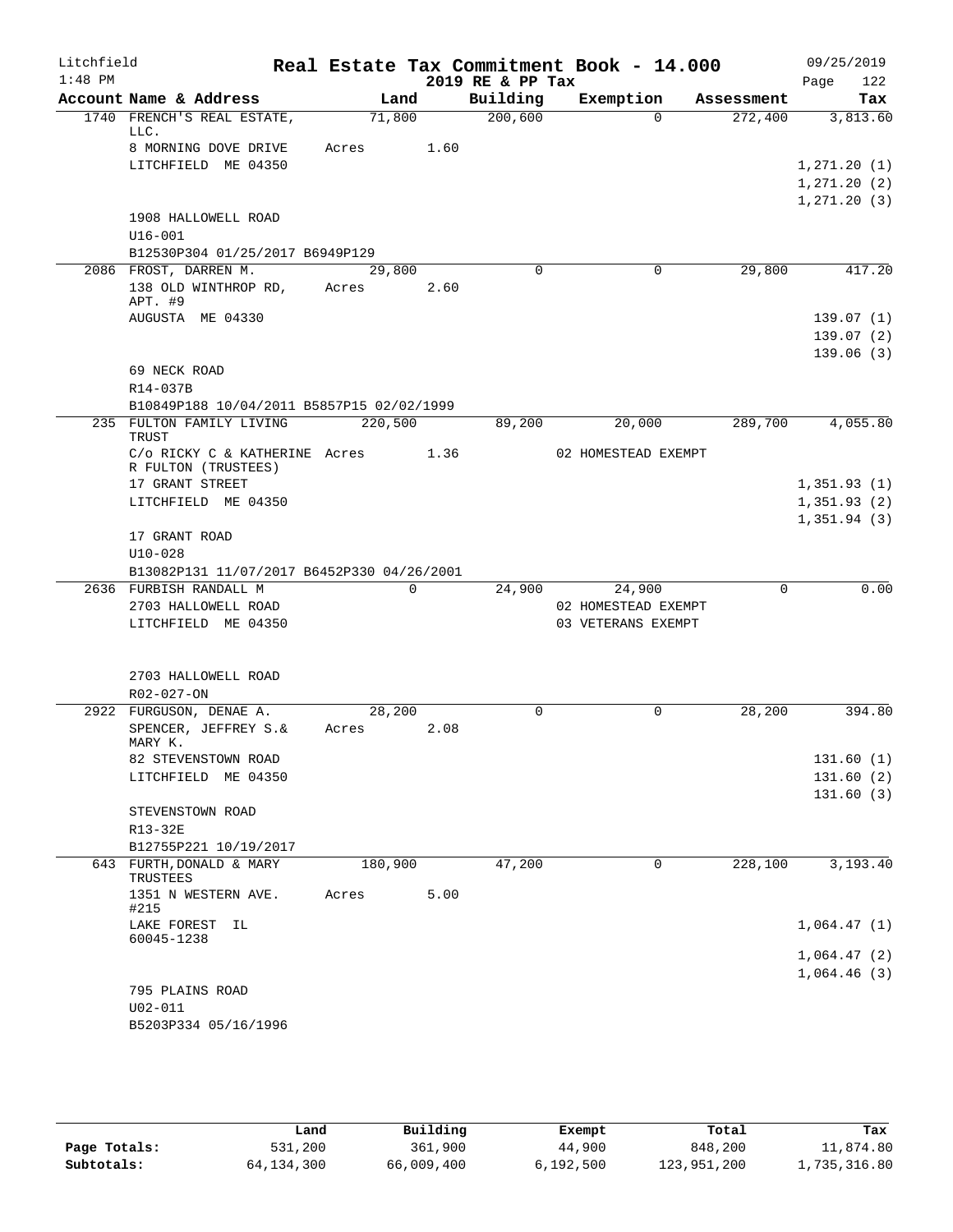| Litchfield   |                                                      | Real Estate Tax Commitment Book - 14.000 |         |             |                              |                     |                     |            | 09/25/2019   |                        |
|--------------|------------------------------------------------------|------------------------------------------|---------|-------------|------------------------------|---------------------|---------------------|------------|--------------|------------------------|
| $1:48$ PM    | Account Name & Address                               |                                          | Land    |             | 2019 RE & PP Tax<br>Building |                     | Exemption           | Assessment | Page         | 123<br>Tax             |
|              | 906 GADBERRY, GREGORY D.                             |                                          | 199,200 |             | 142,900                      |                     | 20,000              | 322,100    |              | 4,509.40               |
|              | GADBERRY, SUSAN B.                                   |                                          |         | Acres 0.51  |                              |                     | 02 HOMESTEAD EXEMPT |            |              |                        |
|              | 557 PEACEPIPE DRIVE                                  |                                          |         |             |                              |                     |                     |            | 1,503.13(1)  |                        |
|              | LITCHFIELD ME 04350                                  |                                          |         |             |                              |                     |                     |            | 1,503.13(2)  |                        |
|              |                                                      |                                          |         |             |                              |                     |                     |            | 1,503.14(3)  |                        |
|              | 557 PEACEPIPE DRIVE                                  |                                          |         |             |                              |                     |                     |            |              |                        |
|              | $U28 - 079$                                          |                                          |         |             |                              |                     |                     |            |              |                        |
|              |                                                      |                                          |         |             |                              |                     |                     |            |              |                        |
|              | B11551P260 10/25/2013 B5441P8 08/01/1997             |                                          |         |             |                              |                     |                     | 161,600    |              | 2,262.40               |
|              | 1815 GAGE, ERIC<br>GAGE, BETHANY                     |                                          | 68,600  | Acres 40.00 | 113,000                      |                     | 20,000              |            |              |                        |
|              |                                                      |                                          |         |             |                              | 02 HOMESTEAD EXEMPT |                     |            |              |                        |
|              | 2549 HALLOWELL ROAD                                  |                                          |         |             |                              |                     |                     |            |              | 754.13(1)              |
|              | LITCHFIELD ME 04350                                  |                                          |         |             |                              |                     |                     |            |              | 754.13(2)              |
|              |                                                      |                                          |         |             |                              |                     |                     |            |              | 754.14 (3)             |
|              | 2549 HALLOWELL ROAD                                  |                                          |         |             |                              |                     |                     |            |              |                        |
|              | $R06 - 003$                                          |                                          |         |             |                              |                     |                     |            |              |                        |
|              | B12052P104 07/24/2015 B11272P50 12/26/2012 B3653P94  |                                          |         |             |                              |                     |                     |            |              |                        |
|              | 647 GAGNE, DANIEL R                                  |                                          |         | 49,500      | 219,600                      |                     | 20,000              | 249,100    |              | 3,487.40               |
|              | 181 RICHMOND ROAD                                    |                                          |         | Acres 2.50  |                              |                     | 02 HOMESTEAD EXEMPT |            |              |                        |
|              | LITCHFIELD ME 04350                                  |                                          |         |             |                              |                     |                     |            | 1, 162.47(1) |                        |
|              |                                                      |                                          |         |             |                              |                     |                     |            | 1, 162.47(2) |                        |
|              |                                                      |                                          |         |             |                              |                     |                     |            | 1,162.46(3)  |                        |
|              | 181 RICHMOND ROAD                                    |                                          |         |             |                              |                     |                     |            |              |                        |
|              | R03-042                                              |                                          |         |             |                              |                     |                     |            |              |                        |
|              | B2038P160                                            |                                          |         |             |                              |                     |                     |            |              |                        |
|              | 648 GAGNE, DANIEL R                                  |                                          | 39,400  |             | 39,200                       |                     | 0                   | 78,600     |              | 1,100.40               |
|              | 181 RICHMOND ROAD                                    |                                          | Acres   | 0.60        |                              |                     |                     |            |              |                        |
|              | LITCHFIELD ME 04350                                  |                                          |         |             |                              |                     |                     |            |              | 366.80(1)              |
|              |                                                      |                                          |         |             |                              |                     |                     |            |              | 366.80(2)              |
|              |                                                      |                                          |         |             |                              |                     |                     |            |              | 366.80(3)              |
|              | 630 RICHMOND ROAD                                    |                                          |         |             |                              |                     |                     |            |              |                        |
|              | R02-013A                                             |                                          |         |             |                              |                     |                     |            |              |                        |
|              | B3975P98                                             |                                          |         |             |                              |                     |                     |            |              |                        |
|              | 1112 GAGNE, RICHARD D.                               |                                          | 43,800  |             | 137,800                      |                     | 20,000              | 161,600    |              | 2,262.40               |
|              | GAGNE, JULIE A.                                      |                                          | Acres   | 0.91        |                              |                     | 02 HOMESTEAD EXEMPT |            |              |                        |
|              | 210 PINE TREE ROAD                                   |                                          |         |             |                              |                     |                     |            |              | 754.13(1)              |
|              | LITCHFIELD ME 04350                                  |                                          |         |             |                              |                     |                     |            |              | 754.13(2)              |
|              |                                                      |                                          |         |             |                              |                     |                     |            |              | 754.14(3)              |
|              | 210 PINE TREE ROAD                                   |                                          |         |             |                              |                     |                     |            |              |                        |
|              | R10-031A                                             |                                          |         |             |                              |                     |                     |            |              |                        |
|              | B12916P288 05/24/2018 B12611P193 05/25/2017 B11019P1 |                                          |         |             |                              |                     |                     |            |              |                        |
|              | 04/20/2012 B2548P4 07/13/1983                        |                                          |         |             |                              |                     |                     |            |              |                        |
|              | 1364 GAGNON SIMONNE                                  |                                          | 51,000  |             | 208,600                      |                     | 20,000              | 239,600    |              | 3,354.40               |
|              | 257 BUKER ROAD                                       | Acres                                    |         | 3.00        |                              |                     | 02 HOMESTEAD EXEMPT |            |              |                        |
|              | LITCHFIELD ME 04350                                  |                                          |         |             |                              |                     |                     |            | 1, 118.13(1) |                        |
|              |                                                      |                                          |         |             |                              |                     |                     |            | 1,118.13(2)  |                        |
|              |                                                      |                                          |         |             |                              |                     |                     |            | 1,118.14(3)  |                        |
|              | 257 BUKER ROAD                                       |                                          |         |             |                              |                     |                     |            |              |                        |
|              | $R05 - 052 - 2$                                      |                                          |         |             |                              |                     |                     |            |              |                        |
|              | B2674P246                                            |                                          |         |             |                              |                     |                     |            |              |                        |
|              | 1207 GAGNON, GARY                                    |                                          | 47,700  |             | 11,700                       |                     | 20,000              | 39,400     |              | 551.60                 |
|              | GAGNON SANDRA                                        | Acres                                    |         | 1.90        |                              |                     | 02 HOMESTEAD EXEMPT |            |              |                        |
|              | 1245 WEST ROAD                                       |                                          |         |             |                              |                     |                     |            |              | 183.87(1)              |
|              |                                                      |                                          |         |             |                              |                     |                     |            |              |                        |
|              | LITCHFIELD ME 04350                                  |                                          |         |             |                              |                     |                     |            |              | 183.87(2)<br>183.86(3) |
|              |                                                      |                                          |         |             |                              |                     |                     |            |              |                        |
|              | 1245 WEST ROAD                                       |                                          |         |             |                              |                     |                     |            |              |                        |
|              | R03-031                                              |                                          |         |             |                              |                     |                     |            |              |                        |
|              | B6414P212 02/23/2001                                 |                                          |         |             |                              |                     |                     |            |              |                        |
|              |                                                      |                                          |         |             |                              |                     |                     |            |              |                        |
|              |                                                      | Land                                     |         | Building    |                              | Exempt              |                     | Total      |              | Tax                    |
| Page Totals: |                                                      | 499,200                                  |         | 872,800     |                              | 120,000             |                     | 1,252,000  |              | 17,528.00              |
| Subtotals:   |                                                      | 64,633,500                               |         | 66,882,200  |                              | 6,312,500           | 125, 203, 200       |            | 1,752,844.80 |                        |
|              |                                                      |                                          |         |             |                              |                     |                     |            |              |                        |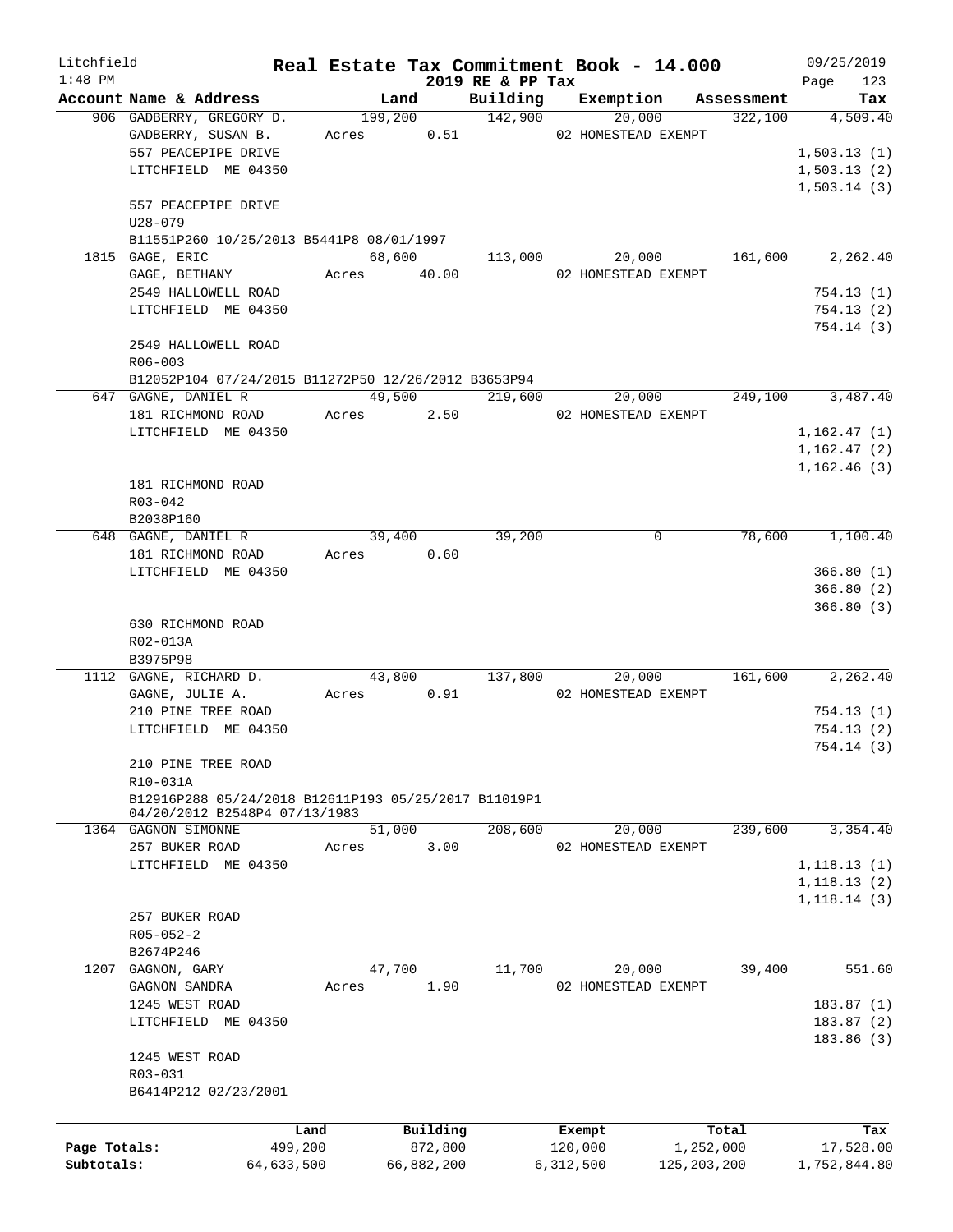| Litchfield |                                                                 |                             |      |                  | Real Estate Tax Commitment Book - 14.000 |         | 09/25/2019                                 |
|------------|-----------------------------------------------------------------|-----------------------------|------|------------------|------------------------------------------|---------|--------------------------------------------|
| $1:48$ PM  |                                                                 |                             |      | 2019 RE & PP Tax |                                          |         | 124<br>Page                                |
|            | Account Name & Address                                          |                             | Land |                  | Building Exemption Assessment            |         | Tax                                        |
|            | 651 GAGNON, PATRICK B &                                         | 90,400                      |      | 69,700           | 20,000                                   |         | $\overline{140,100}$ $\overline{1,961.40}$ |
|            | SUSAN L.<br>10 DOYLE STREET                                     | Acres 0.83                  |      |                  | 02 HOMESTEAD EXEMPT                      |         |                                            |
|            | LITCHFIELD ME 04350                                             |                             |      |                  |                                          |         | 653.80(1)                                  |
|            |                                                                 |                             |      |                  |                                          |         | 653.80(2)                                  |
|            |                                                                 |                             |      |                  |                                          |         | 653.80 (3)                                 |
|            | 10 DOYLE STREET                                                 |                             |      |                  |                                          |         |                                            |
|            | $U09 - 020$                                                     |                             |      |                  |                                          |         |                                            |
|            | B13138P305 12/19/2018 B6798P103                                 |                             |      |                  |                                          |         |                                            |
|            | 1583 GALGOVITCH, SHAWN R 46,500 187,200 20,000 213,700 2,991.80 |                             |      |                  |                                          |         |                                            |
|            | GALGOVITCH, KIMBERLY A Acres 1.50                               |                             |      |                  | 02 HOMESTEAD EXEMPT                      |         |                                            |
|            | 90 WHIPPOORWILL ROAD                                            |                             |      |                  |                                          |         | 997.27 (1)                                 |
|            | LITCHFIELD ME 04350                                             |                             |      |                  |                                          |         | 997.27 (2)                                 |
|            |                                                                 |                             |      |                  |                                          |         | 997.26 (3)                                 |
|            | 90 WHIPPOORWILL ROAD                                            |                             |      |                  |                                          |         |                                            |
|            | $U21 - 010$                                                     |                             |      |                  |                                          |         |                                            |
|            | B10408P350 05/05/2010 B5617P220 05/14/1998                      |                             |      |                  |                                          |         |                                            |
|            | 113 GALLAGHER, PAUL &                                           | $\overline{45,000}$ 125,500 |      |                  | $\overline{0}$                           |         | 170,500 2,387.00                           |
|            | HEDGPATH CAROL                                                  | Acres 1.00                  |      |                  |                                          |         |                                            |
|            | 6 CHAPMAN DRIVE                                                 |                             |      |                  |                                          |         | 795.67(1)                                  |
|            | LITCHFIELD ME 04350                                             |                             |      |                  |                                          |         | 795.67(2)                                  |
|            |                                                                 |                             |      |                  |                                          |         | 795.66(3)                                  |
|            | 6 CHAPMAN DRIVE                                                 |                             |      |                  |                                          |         |                                            |
|            | R12-004                                                         |                             |      |                  |                                          |         |                                            |
|            | B6271P334 07/28/2000                                            |                             |      |                  |                                          |         |                                            |
|            | 1599 GALLANT JR., DENNIS                                        | 184,000                     |      | 16,300           | $\Omega$                                 |         | 200,300 2,804.20                           |
|            | GALLANT, KRISTI                                                 | Acres 0.61                  |      |                  |                                          |         |                                            |
|            | 80 FERAL LANE                                                   |                             |      |                  |                                          |         | 934.73 (1)                                 |
|            | BOWDOIN ME 04287                                                |                             |      |                  |                                          |         | 934.73 (2)                                 |
|            |                                                                 |                             |      |                  |                                          |         | 934.74 (3)                                 |
|            | 49 GRANT ROAD                                                   |                             |      |                  |                                          |         |                                            |
|            | $U10 - 024$                                                     |                             |      |                  |                                          |         |                                            |
|            | B12980P108 07/31/2018 B1278P450                                 |                             |      |                  |                                          |         |                                            |
|            | 1239 GALLANT, TIMOTHY E                                         | 48,300                      |      |                  | 58,600 20,000                            |         | 86,900 1,216.60                            |
|            | P.O.BOX 455                                                     | Acres 2.10                  |      |                  | 02 HOMESTEAD EXEMPT                      |         |                                            |
|            | LITCHFIELD ME 04350                                             |                             |      |                  |                                          |         | 405.53(1)                                  |
|            |                                                                 |                             |      |                  |                                          |         | 405.53(2)                                  |
|            |                                                                 |                             |      |                  |                                          |         | 405.54(3)                                  |
|            | 125 MACE ROAD                                                   |                             |      |                  |                                          |         |                                            |
|            | U14-009                                                         |                             |      |                  |                                          |         |                                            |
|            | B9406P192 06/19/2007 B6999P49 07/29/2002                        |                             |      |                  |                                          |         |                                            |
|            | 656 GAMACHE JR, JOSEPH R                                        | 138,600                     |      | 148,300          | 0                                        | 286,900 | 4,016.60                                   |
|            | C/O JOSEPH GAMACHE SR                                           | Acres                       | 0.45 |                  |                                          |         |                                            |
|            | 119 EASY STREET                                                 |                             |      |                  |                                          |         | 1,338.87(1)                                |
|            | LITCHFIELD ME 04350                                             |                             |      |                  |                                          |         | 1,338.87(2)                                |
|            |                                                                 |                             |      |                  |                                          |         | 1,338.86(3)                                |
|            | 119 EASY STREET                                                 |                             |      |                  |                                          |         |                                            |
|            | U09-016                                                         |                             |      |                  |                                          |         |                                            |
|            | B4477P227                                                       |                             |      |                  |                                          |         |                                            |

|              | Land       | Building   | Exempt    | Total       | Tax          |
|--------------|------------|------------|-----------|-------------|--------------|
| Page Totals: | 552,800    | 605,600    | 60,000    | 1,098,400   | 15,377.60    |
| Subtotals:   | 65,186,300 | 67,487,800 | 6,372,500 | 126,301,600 | 1,768,222.40 |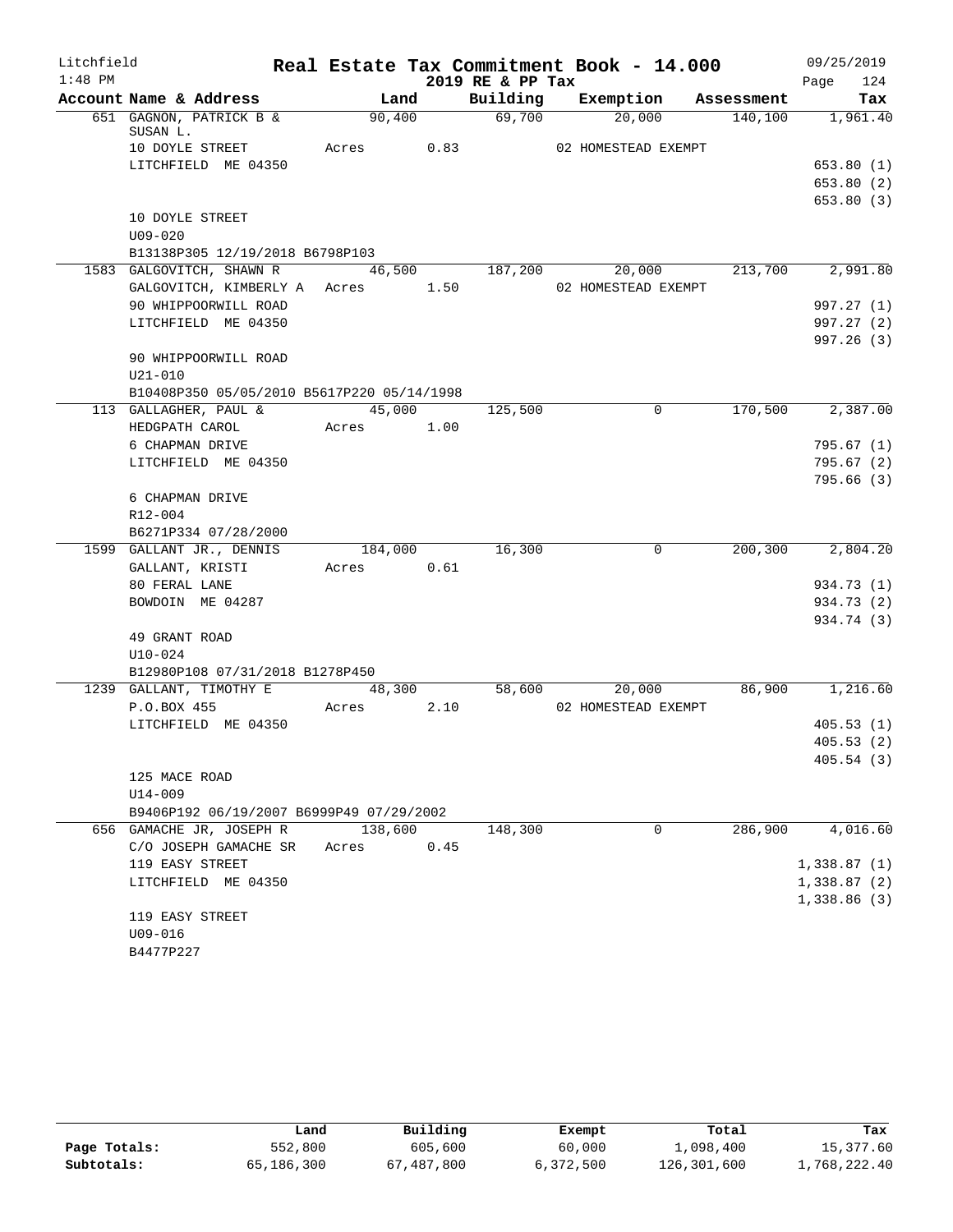| Litchfield |                                                                                     |                  |       |                  | Real Estate Tax Commitment Book - 14.000 |            | 09/25/2019               |
|------------|-------------------------------------------------------------------------------------|------------------|-------|------------------|------------------------------------------|------------|--------------------------|
| $1:48$ PM  |                                                                                     |                  |       | 2019 RE & PP Tax |                                          |            | 125<br>Page              |
|            | Account Name & Address                                                              | Land             |       | Building         | Exemption                                | Assessment | Tax                      |
|            | 659 GAMAGE, DALE & RHONDA<br>538 SUTHERLAND POND<br>ROAD                            | 161,600<br>Acres | 0.40  | 48,900           | $\Omega$                                 | 210,500    | 2,947.00                 |
|            | SABATTUS, ME 04280                                                                  |                  |       |                  |                                          |            | 982.33 (1)<br>982.33 (2) |
|            | 22 PERCH DRIVE<br>$U18 - 002$<br>B11041P38 05/13/2012 B9702P51 04/17/2008 B6308P145 |                  |       |                  |                                          |            | 982.34 (3)               |
|            | 02/02/1999                                                                          |                  |       |                  |                                          |            |                          |
|            | 368 GAMAGE, NELSON                                                                  | 43,700           |       | 56,000           | 0                                        | 99,700     | 1,395.80                 |
|            | GAMAGE, MARY LOU<br>91 WHIPPOORWILL ROAD                                            | Acres            | 0.90  |                  |                                          |            | 465.27(1)                |
|            | LITCHFIELD ME 04350                                                                 |                  |       |                  |                                          |            | 465.27(2)                |
|            |                                                                                     |                  |       |                  |                                          |            | 465.26(3)                |
|            | 91 WHIPPOORWILL ROAD                                                                |                  |       |                  |                                          |            |                          |
|            | $U21 - 016$                                                                         |                  |       |                  |                                          |            |                          |
|            | B12121P230 10/02/2015 B7041P272 08/30/2002                                          |                  |       |                  |                                          |            |                          |
|            | 660 GAMMON, FREDERICK T                                                             | 57,000           |       | 19,200           | 20,000                                   | 56,200     | 786.80                   |
|            | 6 CANTY LANE                                                                        | Acres            | 5.00  |                  | 02 HOMESTEAD EXEMPT                      |            |                          |
|            | LITCHFIELD ME 04350                                                                 |                  |       |                  |                                          |            | 262.27(1)                |
|            |                                                                                     |                  |       |                  |                                          |            | 262.27(2)                |
|            | 6 CANTY LANE                                                                        |                  |       |                  |                                          |            | 262.26(3)                |
|            | $R13 - 023 - 3$                                                                     |                  |       |                  |                                          |            |                          |
|            | B10705P303 04/11/2011 B10689P249 03/17/2011<br>B6404P147 02/16/2001                 |                  |       |                  |                                          |            |                          |
|            | 2246 GARAND MICHELLE                                                                | 46,800           |       | 140,900          | 0                                        | 187,700    | 2,627.80                 |
|            | 121 SO ADAMS ROAD                                                                   | Acres            | 2.01  |                  |                                          |            |                          |
|            | LITCHFIELD ME 04350                                                                 |                  |       |                  |                                          |            | 875.93 (1)               |
|            |                                                                                     |                  |       |                  |                                          |            | 875.93(2)<br>875.94(3)   |
|            | 121 SOUTH ADAMS ROAD<br>R01-042A                                                    |                  |       |                  |                                          |            |                          |
|            | B8662P76 10/27/2005 B6671P63                                                        |                  |       |                  |                                          |            |                          |
|            | 2341 GARDNER, DAVID & SUSAN                                                         | 37,000           |       | 141,900          | 26,000                                   | 152,900    | 2,140.60                 |
|            | 25 BIRDHOUSE LANE                                                                   | Acres            | 19.98 |                  | 12 WW2 Vet Res.                          |            |                          |
|            | LITCHFIELD ME 04350                                                                 |                  |       |                  | 02 HOMESTEAD EXEMPT                      |            | 713.53(1)                |
|            |                                                                                     |                  |       |                  |                                          |            | 713.53(2)                |
|            |                                                                                     |                  |       |                  |                                          |            | 713.54(3)                |
|            | 25 BIRDHOUSE LANE<br>R07-033A                                                       |                  |       |                  |                                          |            |                          |
|            | B11387P93 05/16/2013 B11067P311 06/05/2012                                          |                  |       |                  |                                          |            |                          |
|            | B11067P308 06/02/2012 B7551P205 08/04/2003                                          |                  |       |                  |                                          |            |                          |
|            | 1763 GARDNER, DOUGLASS<br>GARDNER, LESLIE                                           | 98,000<br>Acres  | 0.16  | 36,200           | $\mathbf 0$                              | 134,200    | 1,878.80                 |
|            | 19 WOODFIELD ROAD                                                                   |                  |       |                  |                                          |            | 626.27(1)                |
|            | PORTLAND ME 04102                                                                   |                  |       |                  |                                          |            | 626.27(2)                |
|            |                                                                                     |                  |       |                  |                                          |            | 626.26(3)                |
|            | 105 ROSSER DRIVE                                                                    |                  |       |                  |                                          |            |                          |
|            | U17-011                                                                             |                  |       |                  |                                          |            |                          |
|            | B12143P337 10/20/2015 B9679P166 03/28/2008 B8997P306<br>B2419P339                   |                  |       |                  |                                          |            |                          |

|              | Land       | Building   | Exempt    | Total         | Tax          |
|--------------|------------|------------|-----------|---------------|--------------|
| Page Totals: | 444,100    | 443,100    | 46,000    | 841,200       | 11,776.80    |
| Subtotals:   | 65,630,400 | 67,930,900 | 6,418,500 | 127, 142, 800 | 1,779,999.20 |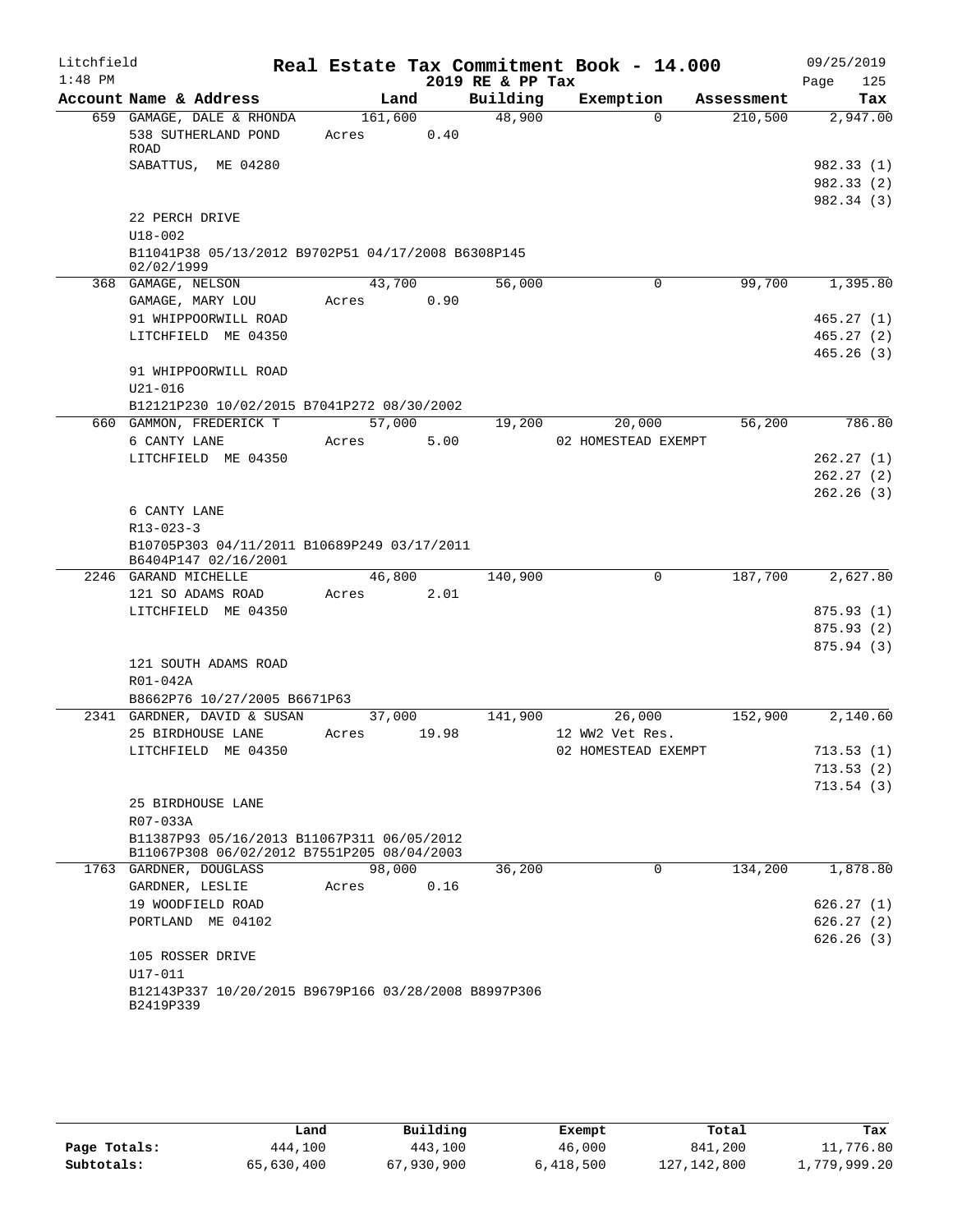| $1:48$ PM | Litchfield                                                                                                                                                 |       |         |            | Real Estate Tax Commitment Book - 14.000<br>2019 RE & PP Tax |                               |             |            | 09/25/2019<br>126<br>Page                                |
|-----------|------------------------------------------------------------------------------------------------------------------------------------------------------------|-------|---------|------------|--------------------------------------------------------------|-------------------------------|-------------|------------|----------------------------------------------------------|
|           | Account Name & Address                                                                                                                                     |       | Land    |            | Building                                                     | Exemption                     |             | Assessment | Tax                                                      |
|           | 2103 GARDNER, RYAN P<br>GARDNER KERRY A<br>137 PINE TREE ROAD<br>LITCHFIELD ME 04350                                                                       |       | 50,100  | Acres 2.69 | 172,200                                                      | 20,000<br>02 HOMESTEAD EXEMPT |             | 202, 300   | 2,832.20<br>944.07 (1)<br>944.07 (2)                     |
|           | 137 PINE TREE ROAD<br>R11-005E<br>B9990P54 02/25/2009 B5615P212 05/01/1998                                                                                 |       |         |            |                                                              |                               |             |            | 944.06 (3)                                               |
|           | 1971 GARLAND ADAM<br>37 PORTER PARK LANE<br>LITCHFIELD ME 04350                                                                                            |       |         | $\Omega$   | 12,400                                                       | 12,400<br>02 HOMESTEAD EXEMPT |             | 0          | 0.00                                                     |
|           | 37 PORTER PARK LANE<br>R01-010-ON-8                                                                                                                        |       |         |            |                                                              |                               |             |            |                                                          |
|           | 1546 GARLAND JEROME<br>GARLAND JOHN<br>47 ORCHARD CIRCLE<br>HALIFAX MA 02338<br>OFF HALLOWELL ROAD<br>R13-007<br>B9121P245 10/24/2006 B1436P125 01/23/1967 |       | 45,000  | Acres 8.30 | $\Omega$                                                     |                               | 0           | 45,000     | 630.00<br>210.00(1)<br>210.00(2)<br>210.00(3)            |
|           | 29 GARRITY, TIM                                                                                                                                            |       | 87,800  |            | 157,900                                                      |                               | $\mathbf 0$ | 245,700    | 3,439.80                                                 |
|           | GARRITY LAURIE<br>PO BOX 388<br>GREENE ME 04236-0388<br>150 JIMMY POND LANE<br>$U08 - 010$<br>B5461P329 09/01/1997                                         |       | Acres   | 0.23       |                                                              |                               |             |            | 1,146.60(1)<br>1,146.60(2)<br>1,146.60(3)                |
|           | 2791 GARRITY, TIMOTHY<br>PO BOX 388<br>GREENE ME 04236-0388<br>JIMMY POND LANE<br>U08-010A                                                                 | Acres | 30,000  | 2.67       | $\Omega$                                                     |                               | 0           | 30,000     | 420.00<br>140.00(1)<br>140.00(2)<br>140.00(3)            |
|           | B10566P188 10/20/2010<br>2379 GARTLEY, WILLIAM<br>GARTLEY PAMELA<br>P.O. BOX 103<br>LITCHFIELD ME 04350<br>MACE ROAD<br>U14-029                            | Acres | 73,000  | 7.65       | 30,600                                                       |                               | $\mathbf 0$ | 103,600    | 1,450.40<br>483.47 (1)<br>483.47 (2)<br>483.46 (3)       |
|           | B7517P71 07/17/2003<br>665 GARTLEY, WILLIAM E<br>GARTLEY PAMELA A<br>PO BOX 103<br>LITCHFIELD ME 04350                                                     | Acres | 136,700 | 0.25       | 121,500                                                      | 20,000<br>02 HOMESTEAD EXEMPT |             | 238,200    | 3,334.80<br>1, 111.60(1)<br>1, 111.60(2)<br>1, 111.60(3) |

|              | Land       | Building   | Exempt    | Total       | Tax          |
|--------------|------------|------------|-----------|-------------|--------------|
| Page Totals: | 422,600    | 494,600    | 52,400    | 864,800     | 12,107.20    |
| Subtotals:   | 66,053,000 | 68,425,500 | 6,470,900 | 128,007,600 | 1,792,106.40 |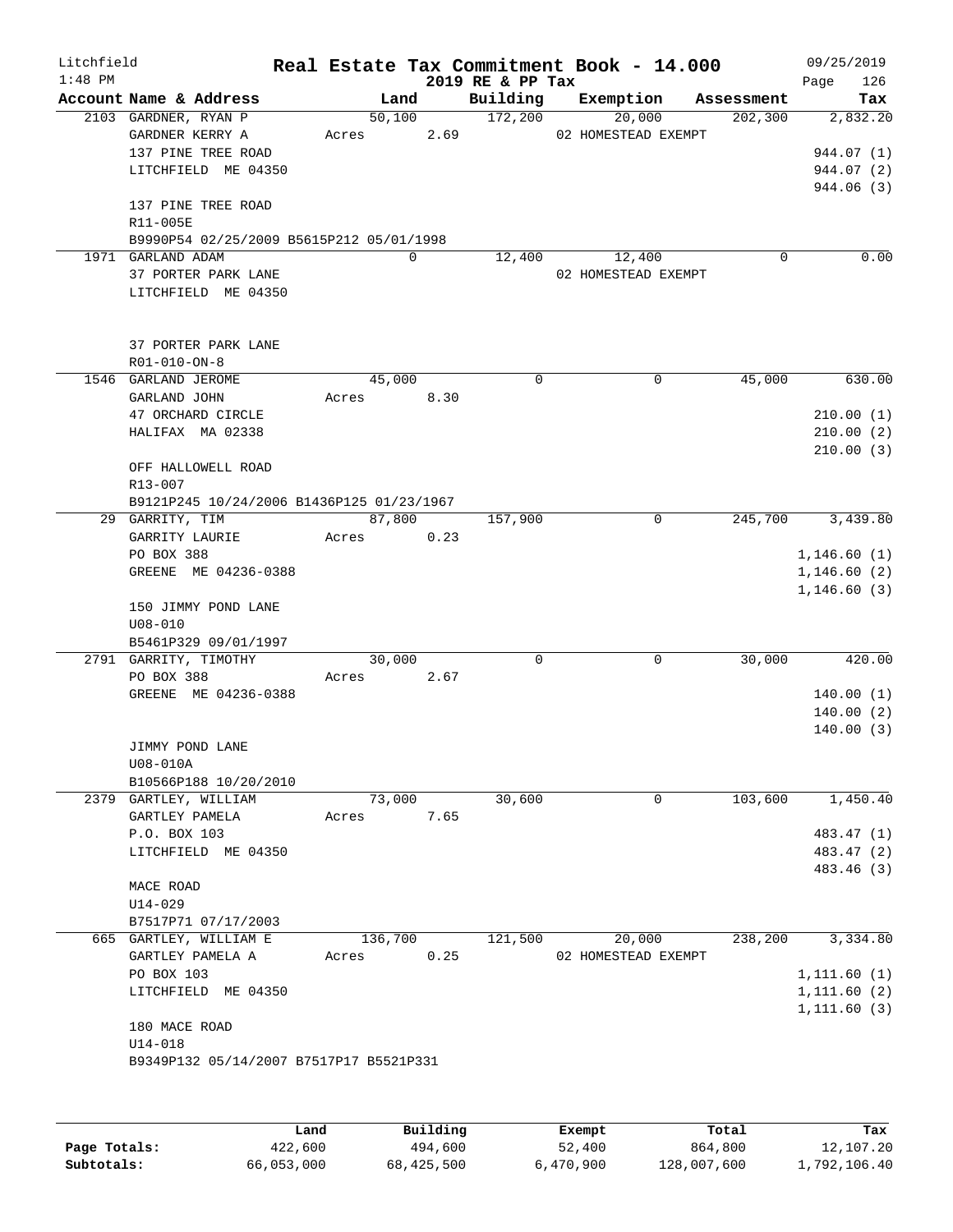| Litchfield |                                               |         |       |                  | Real Estate Tax Commitment Book - 14.000 |            | 09/25/2019             |
|------------|-----------------------------------------------|---------|-------|------------------|------------------------------------------|------------|------------------------|
| $1:48$ PM  |                                               |         |       | 2019 RE & PP Tax |                                          |            | Page<br>127            |
|            | Account Name & Address                        | Land    |       | Building         | Exemption                                | Assessment | Tax                    |
|            | 1557 GARTLEY, WILLIAM E. &<br>PAMELA(1/2 INT) | 115,700 |       | 37,800           | $\Omega$                                 | 153,500    | 2,149.00               |
|            | GARTLEY, CARL F. & AMY<br>R.(1/4 INT)         | Acres   | 0.19  |                  |                                          |            |                        |
|            | GARTLEY, WILLIAM B. &<br>CAROLE (1/4 INT)     |         |       |                  |                                          |            | 716.33(1)              |
|            | P.O. BOX 103                                  |         |       |                  |                                          |            | 716.33(2)              |
|            | LITCHFIELD ME 04350                           |         |       |                  |                                          |            | 716.34(3)              |
|            | 6 SALAMANDER DRIVE                            |         |       |                  |                                          |            |                        |
|            | $U14 - 015$                                   |         |       |                  |                                          |            |                        |
|            | B11093P63 06/18/2012 B2858P81                 |         |       |                  |                                          |            |                        |
|            | 1842 GATCOMB, LANCE E.                        | 75,200  |       | 133,800          | $\mathbf 0$                              | 209,000    | 2,926.00               |
|            | GATCOMB, II LANCE E<br>479 STEVENSTOWN ROAD   | Acres   | 31.30 |                  |                                          |            | 975.33(1)              |
|            | LITCHFIELD ME 04350                           |         |       |                  |                                          |            | 975.33(2)              |
|            |                                               |         |       |                  |                                          |            | 975.34(3)              |
|            | 688 PLAINS ROAD                               |         |       |                  |                                          |            |                        |
|            | R08-014A                                      |         |       |                  |                                          |            |                        |
|            | B12524P306 01/23/2017 B6374P46 12/06/2000     |         |       |                  |                                          |            |                        |
|            | 485 GATCOMB II, LANCE E.                      | 46,400  |       | $\Omega$         | 0                                        | 46,400     | 649.60                 |
|            | GATCOMB, LILLY K.                             | Acres   | 22.00 |                  |                                          |            |                        |
|            | 688 PLAINS ROAD                               |         |       |                  |                                          |            | 216.53(1)              |
|            | LITCHFIELD ME 04350                           |         |       |                  |                                          |            | 216.53(2)              |
|            | PLAINS ROAD                                   |         |       |                  |                                          |            | 216.54(3)              |
|            | R08-012                                       |         |       |                  |                                          |            |                        |
|            | B13147P148 02/09/2019 B4328P262               |         |       |                  |                                          |            |                        |
|            | 2882 GATCOMB, LILY K.                         | 16,400  |       | $\mathbf 0$      | 0                                        | 16,400     | 229.60                 |
|            | FKA-MEEHAN, LILLY                             |         |       |                  |                                          |            |                        |
|            | KRISTIN<br>GATCOMB, II LANCE E.               | Acres   | 54.00 |                  |                                          |            |                        |
|            | 688 PLAINS ROAD                               |         |       |                  |                                          |            | 76.53(1)               |
|            | Litchfield ME 04350                           |         |       |                  |                                          |            | 76.53(2)               |
|            |                                               |         |       |                  |                                          |            | 76.54(3)               |
|            |                                               |         |       |                  |                                          |            |                        |
|            | R09-059                                       |         |       |                  |                                          |            |                        |
|            | B12524P308 01/23/2017 B12222P239 02/08/2016   |         |       |                  |                                          |            |                        |
|            | 68 GATES II, RICHARD O.                       | 34,300  |       | $\mathbf 0$      | $\mathbf 0$                              | 34,300     | 480.20                 |
|            | 401 DENNIS HILL ROAD                          | Acres   | 4.10  |                  |                                          |            |                        |
|            | LITCHFIELD ME 04350                           |         |       |                  |                                          |            | 160.07(1)              |
|            |                                               |         |       |                  |                                          |            | 160.07(2)<br>160.06(3) |
|            | DENNIS HILL ROAD                              |         |       |                  |                                          |            |                        |
|            | R13-039                                       |         |       |                  |                                          |            |                        |
|            | B13019P263 09/07/2018 B11054P228 05/22/2012   |         |       |                  |                                          |            |                        |
|            | 670 GATES, RICHARD O                          | 62,700  |       | 183,700          | 20,000                                   | 226,400    | 3,169.60               |
|            | 401 DENNIS HILL ROAD                          | Acres   | 10.50 |                  | 02 HOMESTEAD EXEMPT                      |            |                        |
|            | LITCHFIELD ME 04350                           |         |       |                  |                                          |            | 1,056.53(1)            |
|            |                                               |         |       |                  |                                          |            | 1,056.53(2)            |
|            |                                               |         |       |                  |                                          |            | 1,056.54(3)            |
|            | 401 DENNIS HILL ROAD<br>R13-039A              |         |       |                  |                                          |            |                        |
|            | B7348P218 03/22/1999                          |         |       |                  |                                          |            |                        |
|            |                                               |         |       |                  |                                          |            |                        |

|              | Land       | Building   | Exempt    | Total       | Tax          |
|--------------|------------|------------|-----------|-------------|--------------|
| Page Totals: | 350,700    | 355,300    | 20,000    | 686,000     | 9,604.00     |
| Subtotals:   | 66,403,700 | 68,780,800 | 6,490,900 | 128,693,600 | 1,801,710.40 |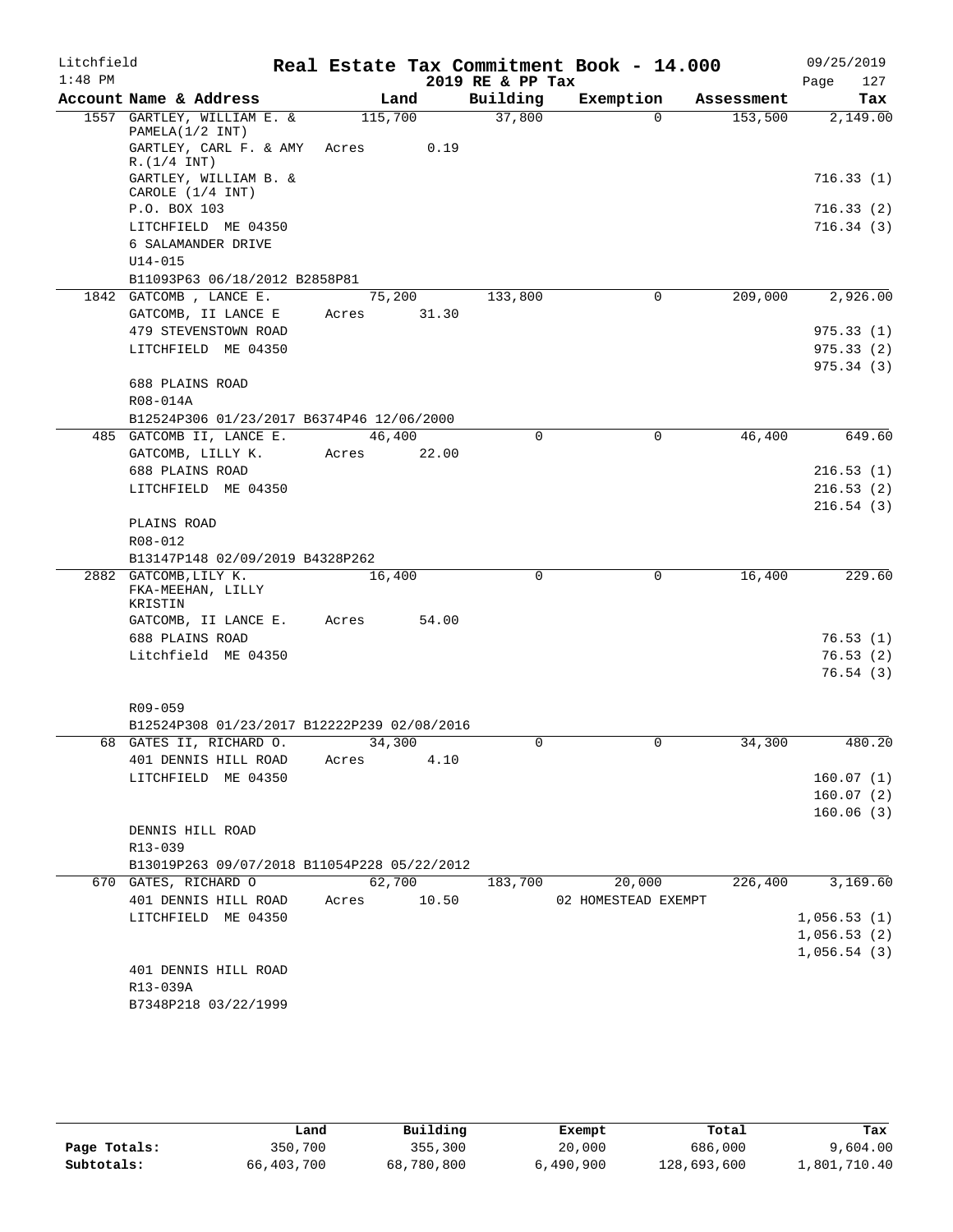| Litchfield   |                                                     |         |               |                              | Real Estate Tax Commitment Book - 14.000 |            | 09/25/2019             |
|--------------|-----------------------------------------------------|---------|---------------|------------------------------|------------------------------------------|------------|------------------------|
| $1:48$ PM    | Account Name & Address                              |         | Land          | 2019 RE & PP Tax<br>Building | Exemption                                | Assessment | 128<br>Page<br>Tax     |
|              | 1780 GAUTHIER JOEY R                                |         | 72,500        | 124,100                      | $\Omega$                                 | 196,600    | 2,752.40               |
|              | GRARD DANIELLE M                                    |         | Acres 26.00   |                              |                                          |            |                        |
|              | 575 HUNTINGTON HILL                                 |         |               |                              |                                          |            | 917.47(1)              |
|              | ROAD                                                |         |               |                              |                                          |            |                        |
|              | LITCHFIELD ME 04350                                 |         |               |                              |                                          |            | 917.47(2)<br>917.46(3) |
|              | 575 HUNTINGTON HILL                                 |         |               |                              |                                          |            |                        |
|              | ROAD                                                |         |               |                              |                                          |            |                        |
|              | $R04 - 002$                                         |         |               |                              |                                          |            |                        |
|              | B11836P36 10/27/2014 B8591P110 09/02/2005 B1470P495 |         |               |                              |                                          |            |                        |
|              | 2764 GAUTHIER SR., DANIEL S. 57,300 149,400         |         |               |                              | 0                                        | 206,700    | 2,893.80               |
|              | 12 FERRIN ROAD                                      |         | 5.10<br>Acres |                              |                                          |            |                        |
|              | LITCHFIELD ME 04350                                 |         |               |                              |                                          |            | 964.60(1)              |
|              |                                                     |         |               |                              |                                          |            | 964.60(2)<br>964.60(3) |
|              | 12 FERRIN ROAD                                      |         |               |                              |                                          |            |                        |
|              | R03-096E                                            |         |               |                              |                                          |            |                        |
|              | B11440P22 07/02/2013 B9533P37                       |         |               |                              |                                          |            |                        |
|              | 19 GAUTHIER, AMANDA                                 |         | 48,500        | 279,900                      | 20,000                                   | 308,400    | 4,317.60               |
|              | LIGUORI, JOSEPH                                     |         | 2.16<br>Acres |                              | 02 HOMESTEAD EXEMPT                      |            |                        |
|              | 321 DENNIS HILL ROAD                                |         |               |                              |                                          |            | 1,439.20(1)            |
|              | LITCHFIELD ME 04350                                 |         |               |                              |                                          |            | 1,439.20(2)            |
|              |                                                     |         |               |                              |                                          |            | 1,439.20(3)            |
|              | 321 DENNIS HILL ROAD                                |         |               |                              |                                          |            |                        |
|              | R13-041A                                            |         |               |                              |                                          |            |                        |
|              | B7630P104 07/21/2004                                |         |               |                              |                                          |            |                        |
|              | 1999 GAUTHIER, DANIEL S. SR                         |         | 0             | 8,700                        | 0                                        | 8,700      | 121.80                 |
|              | 12 ELM LANE                                         |         |               |                              |                                          |            |                        |
|              | LITCHFIELD ME 04350                                 |         |               |                              |                                          |            | 40.60(1)<br>40.60(2)   |
|              |                                                     |         |               |                              |                                          |            | 40.60(3)               |
|              | 12 ELM LANE                                         |         |               |                              |                                          |            |                        |
|              | R03-073-ON-9                                        |         |               |                              |                                          |            |                        |
|              | 2833 GAUTHIER, JOHN                                 |         | $\Omega$      | 7,000                        | 0                                        | 7,000      | 98.00                  |
|              | 33 MOUNTAIN ROAD                                    |         |               |                              |                                          |            |                        |
|              | SABATTUS ME 04280-4129                              |         |               |                              |                                          |            | 32.67(1)               |
|              |                                                     |         |               |                              |                                          |            | 32.67(2)               |
|              |                                                     |         |               |                              |                                          |            | 32.66(3)               |
|              | 29 LOCH SLOY LANE                                   |         |               |                              |                                          |            |                        |
|              | R02-083B-ON                                         |         |               |                              |                                          |            |                        |
|              | 2782 GAUTHIER, JOHN W                               |         | 49,200        | 45,600                       | 0                                        | 94,800     | 1,327.20               |
|              | PO BOX 1172<br>LEWISTON ME 04240                    | Acres   | 12.91         |                              |                                          |            | 442.40 (1)             |
|              |                                                     |         |               |                              |                                          |            | 442.40 (2)             |
|              |                                                     |         |               |                              |                                          |            | 442.40 (3)             |
|              | NORTH GREENLEAF WOODS                               |         |               |                              |                                          |            |                        |
|              | LANE                                                |         |               |                              |                                          |            |                        |
|              | R02-081A                                            |         |               |                              |                                          |            |                        |
|              | B10174P21 08/16/2009 B7397P195 05/05/2003           |         |               |                              |                                          |            |                        |
|              | 2226 GAUVIN, DARRAH J.                              |         | 52,500        | 217,300                      | 20,000                                   | 249,800    | 3,497.20               |
|              | 75 DENNIS HILL ROAD                                 | Acres   | 3.51          |                              | 02 HOMESTEAD EXEMPT                      |            |                        |
|              | LITCHFIELD ME 04350                                 |         |               |                              |                                          |            | 1, 165.73(1)           |
|              |                                                     |         |               |                              |                                          |            | 1, 165.73(2)           |
|              | 75 DENNIS HILL ROAD                                 |         |               |                              |                                          |            | 1, 165.74(3)           |
|              | $R11 - 008 - 2$                                     |         |               |                              |                                          |            |                        |
|              | B12124P123 10/05/2015 B9420P37 07/11/2007 B6677P205 |         |               |                              |                                          |            |                        |
|              | 10/29/2001                                          |         |               |                              |                                          |            |                        |
|              |                                                     |         |               |                              |                                          |            |                        |
|              |                                                     | Land    | Building      |                              | Exempt                                   | Total      | Tax                    |
| Page Totals: |                                                     | 280,000 | 832,000       |                              | 40,000                                   | 1,072,000  | 15,008.00              |

**Subtotals:** 66,683,700 69,612,800 6,530,900 129,765,600 1,816,718.40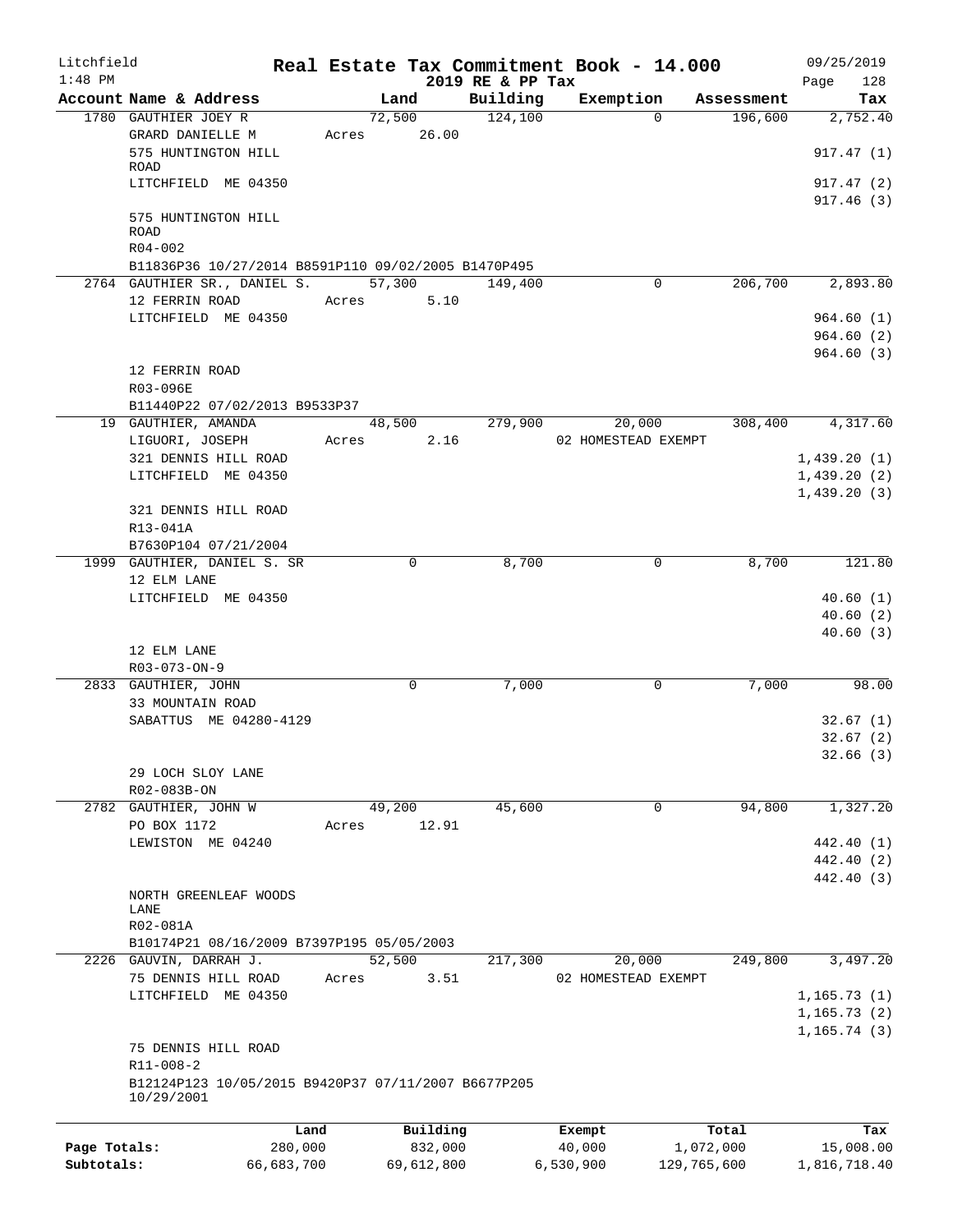| Litchfield |                                                                                                   |         |        |      |                  | Real Estate Tax Commitment Book - 14.000 |            | 09/25/2019   |
|------------|---------------------------------------------------------------------------------------------------|---------|--------|------|------------------|------------------------------------------|------------|--------------|
| $1:48$ PM  |                                                                                                   |         |        |      | 2019 RE & PP Tax |                                          |            | 129<br>Page  |
|            | Account Name & Address                                                                            |         | Land   |      | Building         | Exemption                                | Assessment | Tax          |
|            | 362 GAYTON, RANDOLPH E.                                                                           |         | 51,600 |      | 166,000          | 26,000                                   | 191,600    | 2,682.40     |
|            | 139 PLEASANT STREET                                                                               | Acres   |        | 3.20 |                  | 02 HOMESTEAD EXEMPT                      |            |              |
|            | AUBURN ME 04210                                                                                   |         |        |      |                  | 03 VETERANS EXEMPT                       |            | 894.13 (1)   |
|            |                                                                                                   |         |        |      |                  |                                          |            | 894.13 (2)   |
|            |                                                                                                   |         |        |      |                  |                                          |            | 894.14 (3)   |
|            | 227 DENNIS HILL ROAD                                                                              |         |        |      |                  |                                          |            |              |
|            | R13-042B                                                                                          |         |        |      |                  |                                          |            |              |
|            | B11296P296 02/01/2013 B5389P122                                                                   |         |        |      |                  |                                          |            |              |
|            | 2217 GEARY, JOHN                                                                                  |         | 66,000 |      | 168,000          | 0                                        | 234,000    | 3,276.00     |
|            | 82 Mile Creek Rd                                                                                  | Acres   | 14.00  |      |                  |                                          |            |              |
|            | Old Lyme CT 06371                                                                                 |         |        |      |                  |                                          |            | 1,092.00(1)  |
|            |                                                                                                   |         |        |      |                  |                                          |            | 1,092.00(2)  |
|            |                                                                                                   |         |        |      |                  |                                          |            | 1,092.00(3)  |
|            | 2079 HALLOWELL ROAD                                                                               |         |        |      |                  |                                          |            |              |
|            | R11-027C                                                                                          |         |        |      |                  |                                          |            |              |
|            | B10543P37 09/28/2010 B10290P108 12/03/2009 B6530P60<br>06/25/2001                                 |         |        |      |                  |                                          |            |              |
|            | 209 GENDREAU, TOM S.                                                                              |         | 40,900 |      | 111,800          | 20,000                                   | 132,700    | 1,857.80     |
|            | 249 NECK ROAD                                                                                     | Acres   |        | 0.70 |                  | 02 HOMESTEAD EXEMPT                      |            |              |
|            | LITCHFIELD ME 04350                                                                               |         |        |      |                  |                                          |            | 619.27(1)    |
|            |                                                                                                   |         |        |      |                  |                                          |            | 619.27(2)    |
|            |                                                                                                   |         |        |      |                  |                                          |            | 619.26(3)    |
|            | 249 NECK ROAD                                                                                     |         |        |      |                  |                                          |            |              |
|            | $R14 - 027$                                                                                       |         |        |      |                  |                                          |            |              |
|            | B11650P130 03/21/2014 B6543P272 08/27/1999                                                        |         |        |      |                  |                                          |            |              |
|            | 1671 GENDRON, DEREK                                                                               | 48,200  |        |      | 200,000          | $\mathbf{0}$                             | 248,200    | 3,474.80     |
|            | MEADER, JAMIE RAE                                                                                 | Acres   |        | 2.05 |                  |                                          |            |              |
|            | 37 WARREN LANE                                                                                    |         |        |      |                  |                                          |            | 1,158.27(1)  |
|            | LITCHFIELD ME 04350                                                                               |         |        |      |                  |                                          |            | 1,158.27(2)  |
|            |                                                                                                   |         |        |      |                  |                                          |            | 1,158.26(3)  |
|            | 37 WARREN LANE                                                                                    |         |        |      |                  |                                          |            |              |
|            | $U03 - 016D$                                                                                      |         |        |      |                  |                                          |            |              |
|            | B11873P195 12/12/2014 B10423P277 05/21/2010                                                       |         |        |      |                  |                                          |            |              |
|            | B10341P128 01/11/2010 B9927P182 12/10/2008 B9898P214<br>09/16/2008 B9025P231 08/14/2006 B4128P256 |         |        |      |                  |                                          |            |              |
|            | 815 GENDRON, STEVEN N                                                                             | 52,200  |        |      | 113,900          | $\Omega$                                 | 166,100    | 2,325.40     |
|            | ZUPANCIC, TORI C.                                                                                 | Acres   |        | 3.40 |                  |                                          |            |              |
|            | 102 NECK ROAD                                                                                     |         |        |      |                  |                                          |            | 775.13(1)    |
|            | LITCHFIELD ME 04350                                                                               |         |        |      |                  |                                          |            | 775.13(2)    |
|            |                                                                                                   |         |        |      |                  |                                          |            | 775.14(3)    |
|            | 102 NECK ROAD                                                                                     |         |        |      |                  |                                          |            |              |
|            | R14-012A                                                                                          |         |        |      |                  |                                          |            |              |
|            | B11614P262 01/23/2014 B7442P36 05/30/2003                                                         |         |        |      |                  |                                          |            |              |
|            | 1946 GEORGE A. NEALE, JR.                                                                         |         |        |      |                  | $\Omega$                                 |            |              |
|            | REVOCABLE TRUST                                                                                   | 139,300 |        |      | 104,000          |                                          | 243,300    | 3,406.20     |
|            | NEALE, GEORGE A., JR &<br>LINDA D. (TRUSTEES)                                                     | Acres   |        | 0.19 |                  |                                          |            |              |
|            | 749 H LONGHILL ROAD                                                                               |         |        |      |                  |                                          |            | 1, 135.40(1) |
|            | MIDDLETOWN CT 06457                                                                               |         |        |      |                  |                                          |            | 1, 135.40(2) |
|            |                                                                                                   |         |        |      |                  |                                          |            | 1, 135.40(3) |
|            | 527 PEACEPIPE DRIVE                                                                               |         |        |      |                  |                                          |            |              |
|            | $U28 - 069$                                                                                       |         |        |      |                  |                                          |            |              |
|            | B12444P69 09/26/2016 B12444P67 09/26/2016 B9179P59                                                |         |        |      |                  |                                          |            |              |
|            | 12/08/2006 B4058P1 03/01/1992                                                                     |         |        |      |                  |                                          |            |              |

|              | Land       | Building   | Exempt    | Total       | Tax          |
|--------------|------------|------------|-----------|-------------|--------------|
| Page Totals: | 398,200    | 863,700    | 46,000    | 1,215,900   | 17,022.60    |
| Subtotals:   | 67,081,900 | 70,476,500 | 6.576.900 | 130,981,500 | 1,833,741.00 |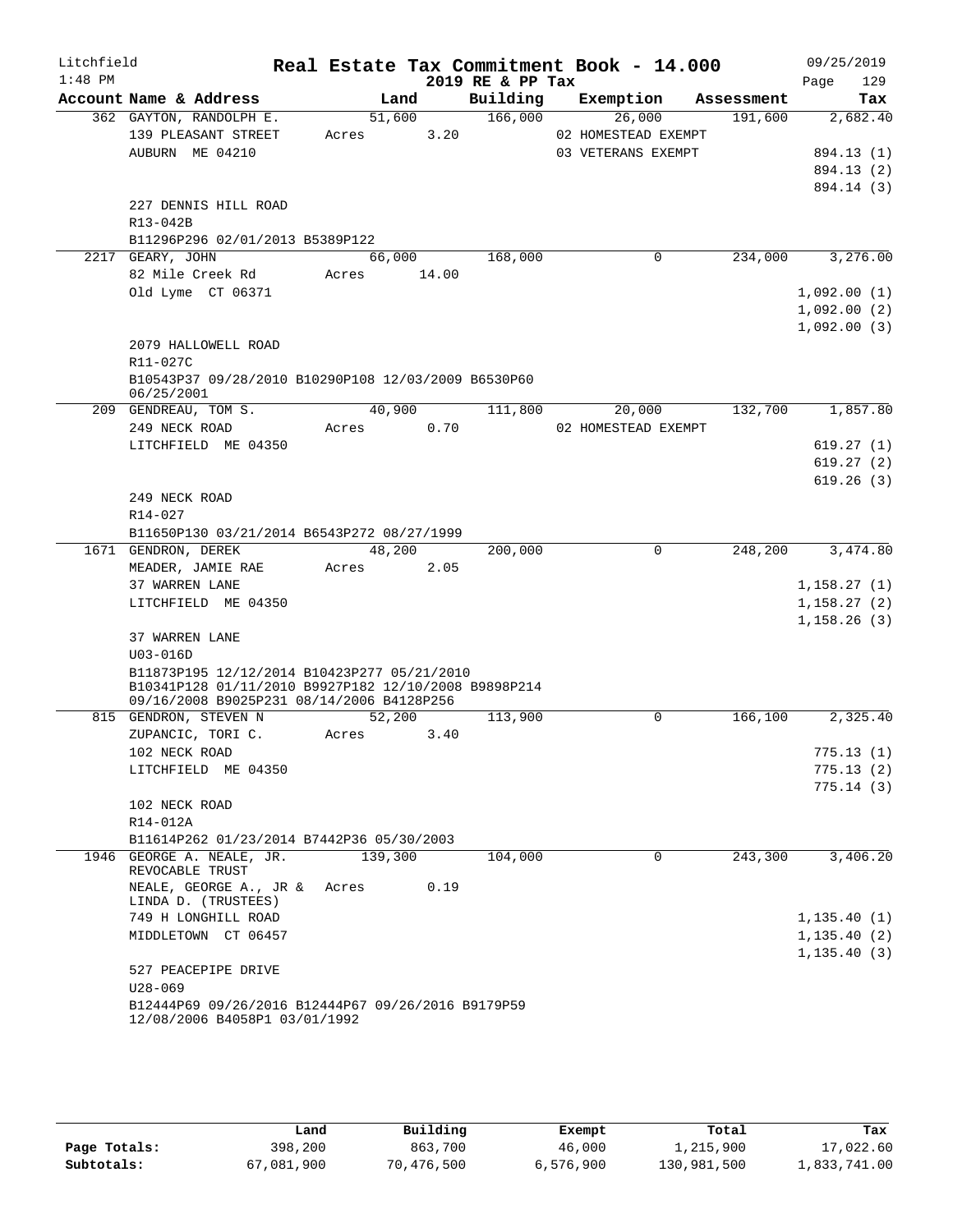| Litchfield   |                                                      |              |        |              |                  | Real Estate Tax Commitment Book - 14.000 |             | 09/25/2019   |
|--------------|------------------------------------------------------|--------------|--------|--------------|------------------|------------------------------------------|-------------|--------------|
| $1:48$ PM    |                                                      |              |        |              | 2019 RE & PP Tax |                                          |             | 130<br>Page  |
|              | Account Name & Address                               |              | Land   |              | Building         | Exemption                                | Assessment  | Tax          |
|              | 2642 GERMANI JAMES                                   |              | 95,500 |              | 158,100          | $\Omega$                                 | 253,600     | 3,550.40     |
|              | GERMANI JACEY B                                      | Acres        |        | 2.66         |                  |                                          |             |              |
|              | 54 WATERFIELD ROAD                                   |              |        |              |                  |                                          |             | 1, 183.47(1) |
|              | OSTERVILLE MA 02655                                  |              |        |              |                  |                                          |             | 1, 183.47(2) |
|              |                                                      |              |        |              |                  |                                          |             | 1, 183.46(3) |
|              | 22 TURTLE COVE LANE                                  |              |        |              |                  |                                          |             |              |
|              | R13-032B                                             |              |        |              |                  |                                          |             |              |
|              | B9689P93 04/04/2008                                  |              |        |              |                  |                                          |             |              |
|              | 788 GERVAIS, MELINDA P.                              |              | 67,600 |              | 9,800            | 0                                        | 77,400      | 1,083.60     |
|              | 53 TAMPA STREET                                      | Acres        |        | 16.12        |                  |                                          |             |              |
|              | LEWISTON ME 04240                                    |              |        |              |                  |                                          |             | 361.20(1)    |
|              |                                                      |              |        |              |                  |                                          |             | 361.20(2)    |
|              |                                                      |              |        |              |                  |                                          |             | 361.20(3)    |
|              | STEVENSTOWN ROAD                                     |              |        |              |                  |                                          |             |              |
|              | R08-001                                              |              |        |              |                  |                                          |             |              |
|              | B12958P306 06/29/2018 B8818P325 03/03/2006 B4426P257 |              |        |              |                  |                                          |             |              |
|              | 1987 GETCHELL DUANE                                  |              | 52,000 |              | 43,600           | 20,000                                   | 75,600      | 1,058.40     |
|              | P O BOX 182                                          | Acres        |        | 5.00         |                  | 02 HOMESTEAD EXEMPT                      |             |              |
|              | LITCHFIELD ME 04350                                  |              |        |              |                  |                                          |             | 352.80(1)    |
|              |                                                      |              |        |              |                  |                                          |             | 352.80(2)    |
|              |                                                      |              |        |              |                  |                                          |             | 352.80(3)    |
|              | 7 CAT LANE                                           |              |        |              |                  |                                          |             |              |
|              | R11-015C                                             |              |        |              |                  |                                          |             |              |
|              |                                                      |              |        |              |                  |                                          |             |              |
|              | B5091P65 03/22/1996                                  |              |        |              | 0                | $\mathbf 0$                              | 49,600      | 694.40       |
|              | 2439 GETCHELL JAIME J                                |              | 49,600 |              |                  |                                          |             |              |
|              | 7 EAST AVENUE                                        | Acres        |        | 20.15        |                  |                                          |             |              |
|              | LISBON FALLS ME 04252                                |              |        |              |                  |                                          |             | 231.47(1)    |
|              |                                                      |              |        |              |                  |                                          |             | 231.47(2)    |
|              |                                                      |              |        |              |                  |                                          |             | 231.46(3)    |
|              | 874 PLAINS ROAD                                      |              |        |              |                  |                                          |             |              |
|              | R09-040A                                             |              |        |              |                  |                                          |             |              |
|              | B7941P257 05/12/2004                                 |              |        |              |                  |                                          |             |              |
|              | 16 GETCHELL, TIMOTHY                                 |              | 40,000 |              | 15,900           | 0                                        | 55,900      | 782.60       |
|              | 4 CAT LANE                                           | Acres        |        | 0.80         |                  |                                          |             |              |
|              | LITCHFIELD ME 04350                                  |              |        |              |                  |                                          |             | 260.87(1)    |
|              |                                                      |              |        |              |                  |                                          |             | 260.87(2)    |
|              |                                                      |              |        |              |                  |                                          |             | 260.86(3)    |
|              | 649 STEVENSTOWN ROAD                                 |              |        |              |                  |                                          |             |              |
|              | $R07 - 020$                                          |              |        |              |                  |                                          |             |              |
|              | B12743P36 09/28/2017 B11499P119 07/01/2013 B4844P250 |              |        |              |                  |                                          |             |              |
|              | 1902 GETCHELL, TIMOTHY                               |              | 40,100 |              | 0                | $\mathbf 0$                              | 40,100      | 561.40       |
|              | 4 CAT LANE                                           | Acres        |        | 6.85         |                  |                                          |             |              |
|              | LITCHFIELD ME 04350                                  |              |        |              |                  |                                          |             | 187.13(1)    |
|              |                                                      |              |        |              |                  |                                          |             | 187.13(2)    |
|              |                                                      |              |        |              |                  |                                          |             | 187.14(3)    |
|              | ADAMS ROAD                                           |              |        |              |                  |                                          |             |              |
|              | R01-063                                              |              |        |              |                  |                                          |             |              |
|              | B10015P225 03/19/2009 B4466P147 08/16/1993           |              |        |              |                  |                                          |             |              |
|              | 1392 GETCHELL, TIMOTHY R.                            |              | 45,100 |              | 43,800           | 0                                        | 88,900      | 1,244.60     |
|              | 4 CAT LANE                                           | Acres        |        | 2.70         |                  |                                          |             |              |
|              | LITCHFIELD ME 04350                                  |              |        |              |                  |                                          |             | 414.87(1)    |
|              |                                                      |              |        |              |                  |                                          |             |              |
|              |                                                      |              |        |              |                  |                                          |             | 414.87 (2)   |
|              |                                                      |              |        |              |                  |                                          |             | 414.86 (3)   |
|              | 20 GETCH-HILL LANE                                   |              |        |              |                  |                                          |             |              |
|              | R11-015A                                             |              |        |              |                  |                                          |             |              |
|              | B13046P206 09/19/2018 B12818P327 12/31/2017          |              |        |              |                  |                                          |             |              |
|              | B8159P323 10/14/2004 B3891P346 03/21/1991            |              |        |              |                  |                                          |             |              |
|              |                                                      |              |        |              |                  |                                          |             |              |
|              |                                                      | Land         |        | Building     |                  | Exempt                                   | Total       | Tax          |
| Page Totals: |                                                      | 389,900      |        | 271,200      |                  | 20,000                                   | 641,100     | 8,975.40     |
| Subtotals:   |                                                      | 67, 471, 800 |        | 70, 747, 700 |                  | 6,596,900                                | 131,622,600 | 1,842,716.40 |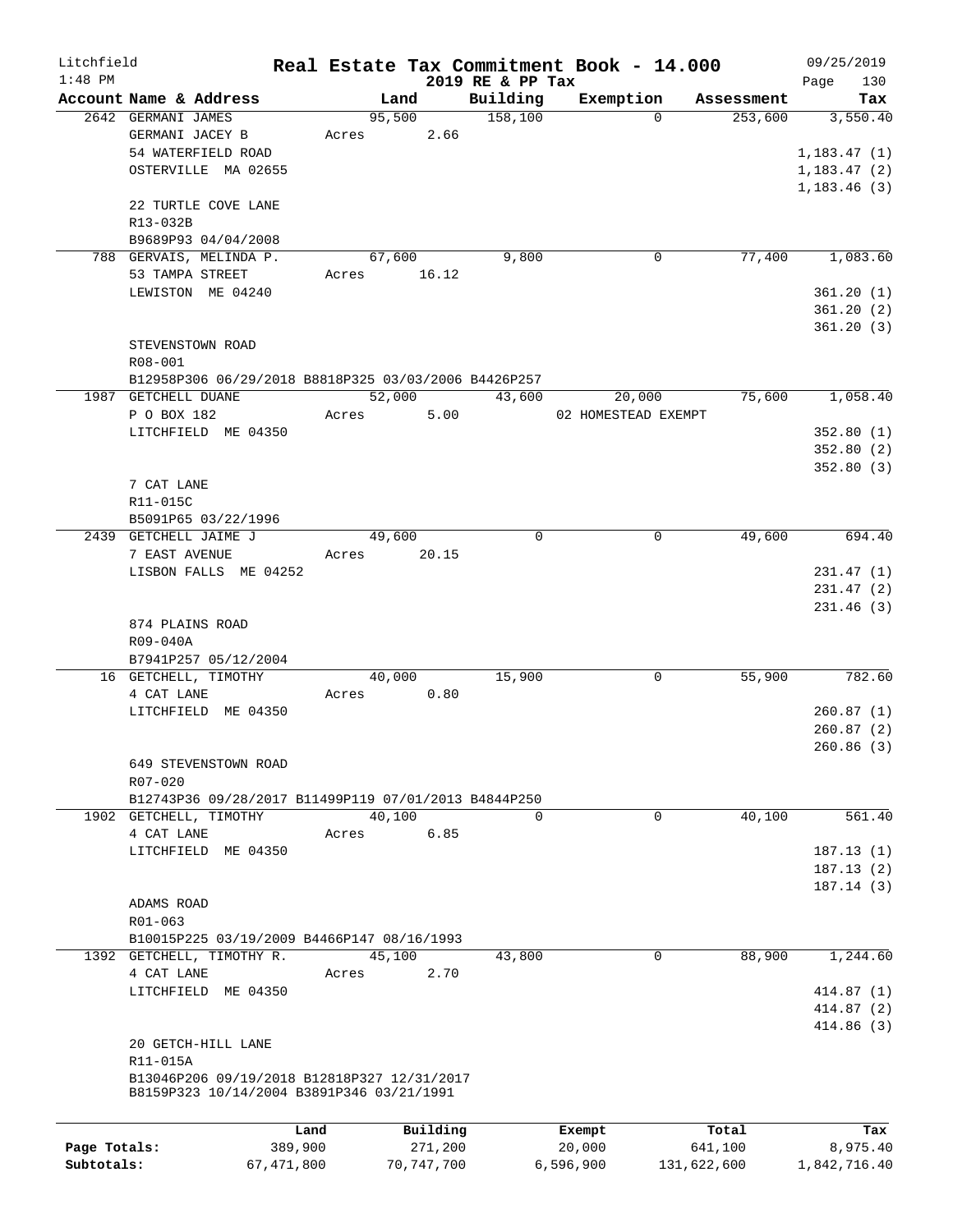| Litchfield<br>$1:48$ PM |                                                                     | Real Estate Tax Commitment Book - 14.000 |        | 2019 RE & PP Tax |                     |            | 09/25/2019<br>Page | 131      |
|-------------------------|---------------------------------------------------------------------|------------------------------------------|--------|------------------|---------------------|------------|--------------------|----------|
|                         | Account Name & Address                                              |                                          | Land   | Building         | Exemption           | Assessment |                    | Tax      |
|                         | 2333 GETCHELL, TIMOTHY R.                                           |                                          | 58,200 | 111,800          | 20,000              | 150,000    |                    | 2,100.00 |
|                         | 4 CAT LANE                                                          | Acres                                    | 10.30  |                  | 02 HOMESTEAD EXEMPT |            |                    |          |
|                         | LITCHFIELD ME 04350                                                 |                                          |        |                  |                     |            | 700.00(1)          |          |
|                         |                                                                     |                                          |        |                  |                     |            | 700.00(2)          |          |
|                         |                                                                     |                                          |        |                  |                     |            | 700.00(3)          |          |
|                         | 4 CAT LANE<br>R11-015D                                              |                                          |        |                  |                     |            |                    |          |
|                         | B7746P253 11/21/2003                                                |                                          |        |                  |                     |            |                    |          |
|                         | 676 GIGUERE, RICHARD J &                                            | 187,400                                  |        | 130,900          | 20,000              | 298,300    |                    | 4,176.20 |
|                         | KATHLEEN BURNS                                                      |                                          |        |                  |                     |            |                    |          |
|                         | PO BOX 376                                                          | Acres                                    | 1.30   |                  | 02 HOMESTEAD EXEMPT |            |                    |          |
|                         | LITCHFIELD ME 04350                                                 |                                          |        |                  |                     |            | 1,392.07(1)        |          |
|                         |                                                                     |                                          |        |                  |                     |            | 1,392.07(2)        |          |
|                         |                                                                     |                                          |        |                  |                     |            | 1,392.06(3)        |          |
|                         | 38 OLD LODGE ROAD                                                   |                                          |        |                  |                     |            |                    |          |
|                         | $U13 - 008$                                                         |                                          |        |                  |                     |            |                    |          |
|                         | B5704P61 08/14/1998                                                 |                                          |        |                  |                     |            |                    |          |
|                         | 727 GILBERT E. GRIFFITHS<br>2017 MAINE TRUST                        | 181,900                                  |        | 101,600          | $\mathbf 0$         | 283,500    |                    | 3,969.00 |
|                         | GRIFFITHS, GILBERT,                                                 | Acres                                    | 0.56   |                  |                     |            |                    |          |
|                         | TRUSTEE                                                             |                                          |        |                  |                     |            |                    |          |
|                         | 44 REDLANDS RD                                                      |                                          |        |                  |                     |            | 1,323.00(1)        |          |
|                         | W ROXBURY MA 02132                                                  |                                          |        |                  |                     |            | 1,323.00(2)        |          |
|                         |                                                                     |                                          |        |                  |                     |            | 1,323.00(3)        |          |
|                         | 73 WOODBURY DRIVE                                                   |                                          |        |                  |                     |            |                    |          |
|                         | $U25 - 016$                                                         |                                          |        |                  |                     |            |                    |          |
|                         | B12751P219 09/29/2017 B10131P307 07/01/2009<br>B2514P161 09/03/1982 |                                          |        |                  |                     |            |                    |          |
|                         | 728 GILBERT E. GRIFFITHS<br>2017 MAINE TRUST                        | 54,800                                   |        | 200              | 0                   | 55,000     |                    | 770.00   |
|                         | GRIFFITHS, GILBERT,<br>TRUSTEE                                      | Acres                                    | 1.59   |                  |                     |            |                    |          |
|                         | 44 REDLANDS RD                                                      |                                          |        |                  |                     |            | 256.67(1)          |          |
|                         | W ROXBURY MA 02132                                                  |                                          |        |                  |                     |            | 256.67(2)          |          |
|                         |                                                                     |                                          |        |                  |                     |            | 256.66(3)          |          |
|                         | 60 WOODBURY DRIVE                                                   |                                          |        |                  |                     |            |                    |          |
|                         | $U25 - 006$<br>B12751P219 09/29/2017 B10131P307 07/01/2009          |                                          |        |                  |                     |            |                    |          |
|                         | B2514P161 09/03/1982                                                |                                          |        |                  |                     |            |                    |          |
|                         | 677 GILBERT, GARY M                                                 | 51,300                                   |        | 0                | $\mathbf 0$         | 51,300     |                    | 718.20   |
|                         | 46 WINTER ST                                                        | Acres                                    | 21.00  |                  |                     |            |                    |          |
|                         | BATH ME 04530                                                       |                                          |        |                  |                     |            | 239.40(1)          |          |
|                         |                                                                     |                                          |        |                  |                     |            | 239.40 (2)         |          |
|                         |                                                                     |                                          |        |                  |                     |            | 239.40(3)          |          |
|                         | LEWISTON ROAD<br>R13-003                                            |                                          |        |                  |                     |            |                    |          |
|                         | B1654P197                                                           |                                          |        |                  |                     |            |                    |          |
| 2661                    | GILBERT, JOANNA F. &                                                | 75,000                                   |        | 77,900           | 20,000              | 132,900    |                    | 1,860.60 |
|                         | MARK A.                                                             |                                          |        |                  |                     |            |                    |          |
|                         | 73 LOMBOS HOLE ROAD                                                 |                                          |        |                  | 02 HOMESTEAD EXEMPT |            |                    |          |
|                         | HARPSWELL ME 04079                                                  |                                          |        |                  |                     |            | 620.20(1)          |          |
|                         |                                                                     |                                          |        |                  |                     |            | 620.20(2)          |          |
|                         |                                                                     |                                          |        |                  |                     |            | 620.20(3)          |          |
|                         | 22 LINTONIA DRIVE                                                   |                                          |        |                  |                     |            |                    |          |
|                         | $U13 - 013 - 15$                                                    |                                          |        |                  |                     |            |                    |          |
|                         | B12272P143 04/22/2016                                               |                                          |        |                  |                     |            |                    |          |
|                         |                                                                     |                                          |        |                  |                     |            |                    |          |

|              | Land       | Building   | Exempt    | Total       | Tax          |
|--------------|------------|------------|-----------|-------------|--------------|
| Page Totals: | 608,600    | 422,400    | 60,000    | 971,000     | 13,594.00    |
| Subtotals:   | 68,080,400 | 71,170,100 | 6,656,900 | 132,593,600 | 1,856,310.40 |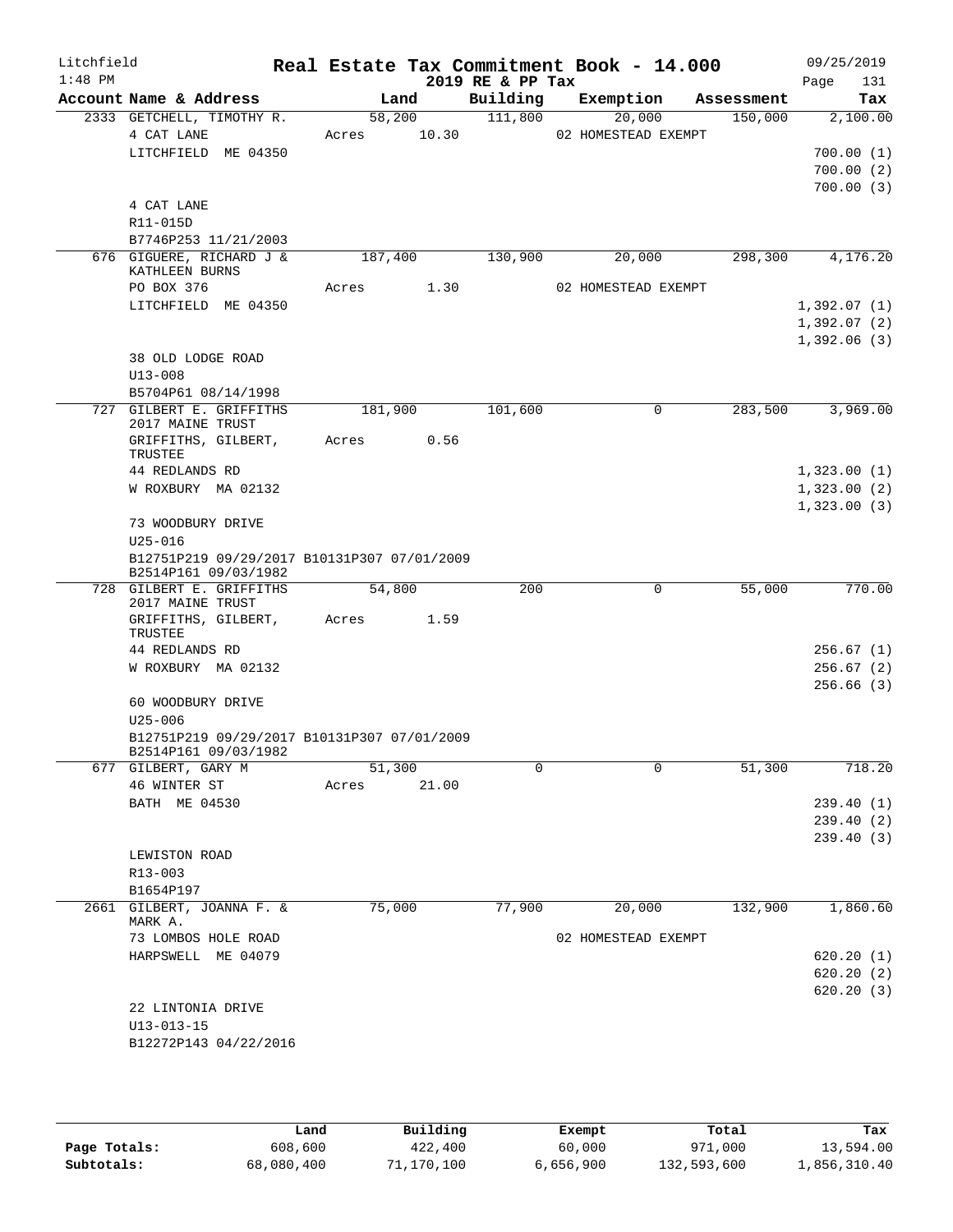| Litchfield |                                                |         |          |                  | Real Estate Tax Commitment Book - 14.000 |            | 09/25/2019  |
|------------|------------------------------------------------|---------|----------|------------------|------------------------------------------|------------|-------------|
| $1:48$ PM  |                                                |         |          | 2019 RE & PP Tax |                                          |            | Page<br>132 |
|            | Account Name & Address                         |         | Land     | Building         | Exemption                                | Assessment | Tax         |
|            | 2867 GILBERT, KRIS                             |         | $\Omega$ | 12,600           | $\Omega$                                 | 12,600     | 176.40      |
|            | GILBERT, STARLA                                |         |          |                  |                                          |            |             |
|            | 830 RICHMOND ROAD                              |         |          |                  |                                          |            | 58.80(1)    |
|            | Litchfield ME 04350                            |         |          |                  |                                          |            | 58.80(2)    |
|            |                                                |         |          |                  |                                          |            | 58.80(3)    |
|            | 830 RICHMOND ROAD<br>R02-053-ON                |         |          |                  |                                          |            |             |
|            | B13013P246 08/13/2018                          |         |          |                  |                                          |            |             |
|            | 680 GILMAN, KENNETH                            | 63,800  |          | 110,300          | 20,000                                   | 154,100    | 2,157.40    |
|            | P O BOX 131                                    | Acres   | 19.75    |                  | 02 HOMESTEAD EXEMPT                      |            |             |
|            | LITCHFIELD ME 04350                            |         |          |                  |                                          |            | 719.13(1)   |
|            |                                                |         |          |                  |                                          |            | 719.13(2)   |
|            |                                                |         |          |                  |                                          |            | 719.14(3)   |
|            | 97 PINE TREE ROAD                              |         |          |                  |                                          |            |             |
|            | R11-005C                                       |         |          |                  |                                          |            |             |
|            | B2436P75                                       |         |          |                  |                                          |            |             |
|            | 227 GILMORE, KEVIN R                           | 60,500  |          | 19,900           | $\mathbf 0$                              | 80,400     | 1,125.60    |
|            | 43 KOPADDY TRAIL                               | Acres   | 4.00     |                  |                                          |            |             |
|            | HARPSWELL ME 04079                             |         |          |                  |                                          |            | 375.20(1)   |
|            |                                                |         |          |                  |                                          |            | 375.20(2)   |
|            |                                                |         |          |                  |                                          |            | 375.20(3)   |
|            | 596 RICHMOND ROAD                              |         |          |                  |                                          |            |             |
|            | R02-008                                        |         |          |                  |                                          |            |             |
|            | B13079P203 10/25/2018 B12932P266 06/08/2018    |         |          |                  |                                          |            |             |
|            | 1810 GIRARDIN, GLORIA J<br>&GREENLAW, MIKE     | 40,700  |          | 55,000           | 20,000                                   | 75,700     | 1,059.80    |
|            | 65 RICHMOND ROAD                               | Acres   | 0.90     |                  | 02 HOMESTEAD EXEMPT                      |            |             |
|            | LITCHFIELD ME 04350                            |         |          |                  |                                          |            | 353.27(1)   |
|            |                                                |         |          |                  |                                          |            | 353.27(2)   |
|            |                                                |         |          |                  |                                          |            | 353.26(3)   |
|            | 65 RICHMOND ROAD                               |         |          |                  |                                          |            |             |
|            | R03-057                                        |         |          |                  |                                          |            |             |
|            | B11611P133 01/06/2014 B4985P302                |         |          |                  |                                          |            |             |
|            | 128 GIRARDIN, WILLIAM L                        | 145,700 |          | 64,900           | 0                                        | 210,600    | 2,948.40    |
|            | 18 LUCIEN LANE                                 | Acres   | 0.29     |                  |                                          |            |             |
|            | LITCHFIELD ME 04350                            |         |          |                  |                                          |            | 982.80 (1)  |
|            |                                                |         |          |                  |                                          |            | 982.80 (2)  |
|            |                                                |         |          |                  |                                          |            | 982.80 (3)  |
|            | 18 LUCIEN LANE                                 |         |          |                  |                                          |            |             |
|            | $U11 - 030$                                    |         |          |                  |                                          |            |             |
|            | B5265P240 11/01/1996<br>1212 GIROUARD, JOHN A. | 119,700 |          | 46,200           | 0                                        | 165,900    | 2,322.60    |
|            | (TRUSTEE)                                      |         |          |                  |                                          |            |             |
|            | GIROUARD, CARLOTTA A.<br>(TRUSTEE)             | Acres   | 0.19     |                  |                                          |            |             |
|            | 118 NORTH DIVISION ROAD                        |         |          |                  |                                          |            | 774.20 (1)  |
|            | SILVER LAKE NH 03875                           |         |          |                  |                                          |            | 774.20(2)   |
|            |                                                |         |          |                  |                                          |            | 774.20(3)   |
|            | 7 PICKEREL DRIVE                               |         |          |                  |                                          |            |             |
|            | $U13 - 005$                                    |         |          |                  |                                          |            |             |
|            |                                                |         |          |                  |                                          |            |             |

|  | B11631P84 01/31/2014 B9419P348 07/11/2007 B6936P281 |  |  |  |
|--|-----------------------------------------------------|--|--|--|
|--|-----------------------------------------------------|--|--|--|

|              | Land       | Building   | Exempt    | Total       | Tax          |
|--------------|------------|------------|-----------|-------------|--------------|
| Page Totals: | 430,400    | 308,900    | 40,000    | 699,300     | 9.790.20     |
| Subtotals:   | 68,510,800 | 71,479,000 | 6,696,900 | 133,292,900 | 1,866,100.60 |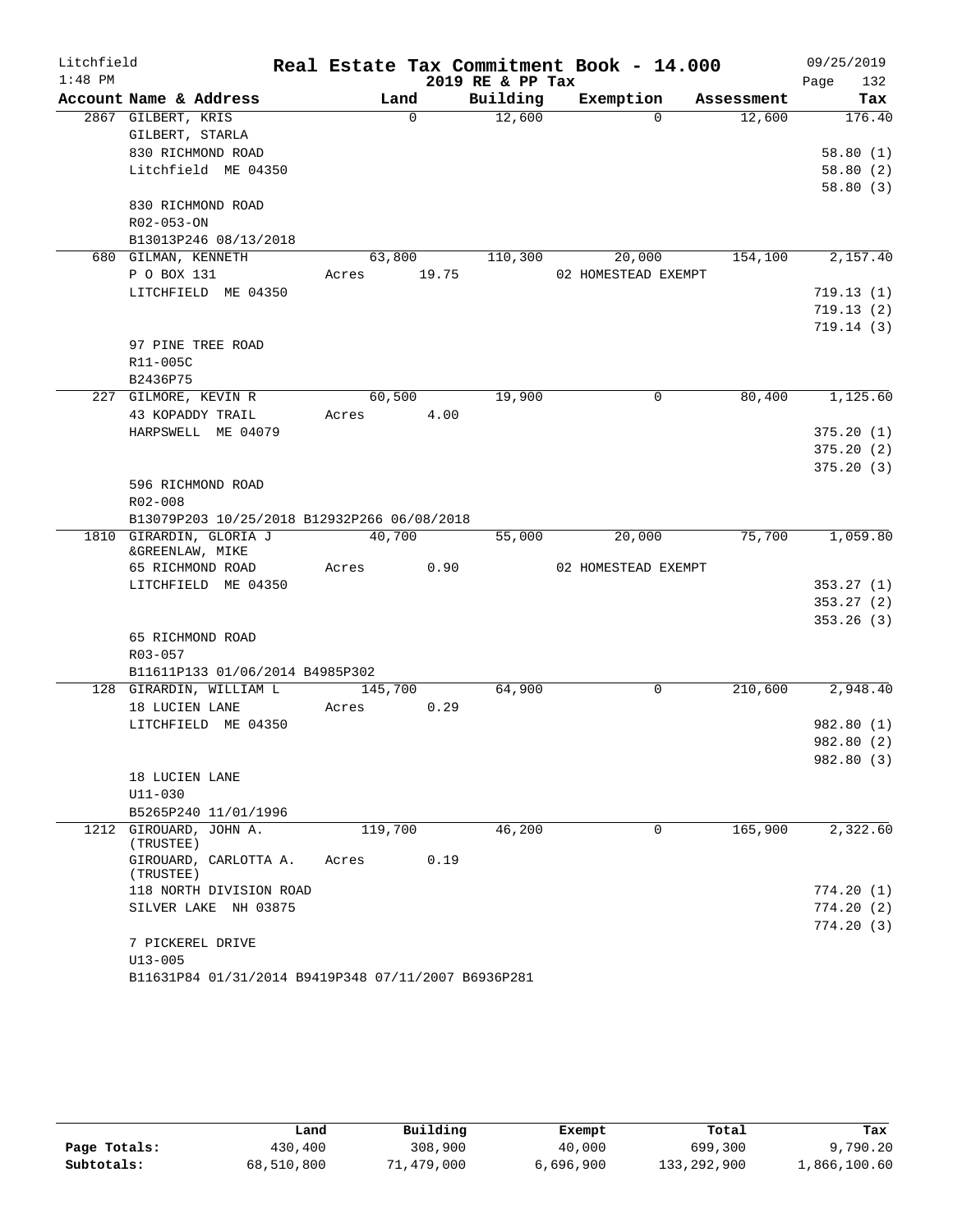| Litchfield |                                                                    |         |          |                  | Real Estate Tax Commitment Book - 14.000 |            | 09/25/2019  |
|------------|--------------------------------------------------------------------|---------|----------|------------------|------------------------------------------|------------|-------------|
| $1:48$ PM  |                                                                    |         |          | 2019 RE & PP Tax |                                          |            | 133<br>Page |
|            | Account Name & Address                                             | Land    |          | Building         | Exemption                                | Assessment | Tax         |
|            | 1969 GIROUX, MELISSA                                               |         | $\Omega$ | 12,600           | $\Omega$                                 | 12,600     | 176.40      |
|            | 1112 RICHMOND ROAD                                                 |         |          |                  |                                          |            |             |
|            | LITCHFIELD ME 04350                                                |         |          |                  |                                          |            | 58.80(1)    |
|            |                                                                    |         |          |                  |                                          |            | 58.80(2)    |
|            |                                                                    |         |          |                  |                                          |            | 58.80(3)    |
|            | 19 PORTER PARK LANE<br>R01-010-ON-5                                |         |          |                  |                                          |            |             |
|            | B12914P166 04/23/2018                                              |         |          |                  |                                          |            |             |
|            | 684 GIVEN, LAURANCE A                                              | 96,700  |          | 33,700           | 20,000                                   | 110,400    | 1,545.60    |
|            | 84 KENWAY DRIVE                                                    | Acres   | 2.00     |                  | 02 HOMESTEAD EXEMPT                      |            |             |
|            | LITCHFIELD ME 04350                                                |         |          |                  |                                          |            | 515.20(1)   |
|            |                                                                    |         |          |                  |                                          |            | 515.20(2)   |
|            |                                                                    |         |          |                  |                                          |            | 515.20(3)   |
|            | 84 KENWAY DRIVE                                                    |         |          |                  |                                          |            |             |
|            | $U22 - 006$                                                        |         |          |                  |                                          |            |             |
|            | B1932P283                                                          |         |          |                  |                                          |            |             |
|            | 1059 GIVENS, WILLIAM R. &<br>TRACY L.                              | 146,400 |          | 66,000           | $\Omega$                                 | 212,400    | 2,973.60    |
|            | 64 GILMAN ROAD                                                     | Acres   | 3.49     |                  |                                          |            |             |
|            | MONMOUTH ME 04259                                                  |         |          |                  |                                          |            | 991.20(1)   |
|            |                                                                    |         |          |                  |                                          |            | 991.20(2)   |
|            |                                                                    |         |          |                  |                                          |            | 991.20(3)   |
|            | 47 FICKETT DRIVE<br>$U17 - 025$                                    |         |          |                  |                                          |            |             |
|            | B11206P228 10/24/2012 B8946P217 06/07/2006 B5326P337<br>03/07/1997 |         |          |                  |                                          |            |             |
| 2630       | GLEN DUBE EXCAVATION<br>INC                                        | 48,000  |          | 8,800            | 0                                        | 56,800     | 795.20      |
|            | P O BOX 819                                                        | Acres   | 2.00     |                  |                                          |            |             |
|            | SABATTUS ME 04280                                                  |         |          |                  |                                          |            | 265.07(1)   |
|            |                                                                    |         |          |                  |                                          |            | 265.07(2)   |
|            |                                                                    |         |          |                  |                                          |            | 265.06(3)   |
|            | 25 LEMAY LANE                                                      |         |          |                  |                                          |            |             |
|            | R03-088D                                                           |         |          |                  |                                          |            |             |
|            | B9054P350 09/06/2006                                               |         |          |                  |                                          |            |             |
|            | 685 GLIDDEN, VERNAL E (<br>HEIRS OF)                               | 51,300  | 3.10     | 101,500          | 20,000                                   | 132,800    | 1,859.20    |
|            | GLIDDEN, DORA<br>1945 HALLOWELL ROAD                               | Acres   |          |                  | 02 HOMESTEAD EXEMPT                      |            | 619.73(1)   |
|            | LITCHFIELD ME 04350                                                |         |          |                  |                                          |            | 619.73(2)   |
|            |                                                                    |         |          |                  |                                          |            | 619.74(3)   |
|            | 1945 HALLOWELL ROAD                                                |         |          |                  |                                          |            |             |
|            | R11-031                                                            |         |          |                  |                                          |            |             |
|            | B1589P33                                                           |         |          |                  |                                          |            |             |
|            | 1508 GLIEM, ROBERT E. JR.                                          | 124,400 |          | 16,700           | 0                                        | 141,100    | 1,975.40    |
|            | GLIEM, KATHERINE                                                   | Acres   | 0.20     |                  |                                          |            |             |
|            | 1300 EAST 9TH STREET                                               |         |          |                  |                                          |            | 658.47(1)   |
|            | EDDYSTONE PA 19022                                                 |         |          |                  |                                          |            | 658.47 (2)  |
|            |                                                                    |         |          |                  |                                          |            | 658.46(3)   |
|            | 13 GRANT ROAD                                                      |         |          |                  |                                          |            |             |
|            | $U10 - 030$                                                        |         |          |                  |                                          |            |             |
|            | B11022P199 04/27/2012 B10326P179 01/21/2010 B6049P39<br>09/30/1999 |         |          |                  |                                          |            |             |

|              | Land       | Building   | Exempt    | Total       | Tax          |  |  |
|--------------|------------|------------|-----------|-------------|--------------|--|--|
| Page Totals: | 466,800    | 239,300    | 40,000    | 666,100     | 9,325.40     |  |  |
| Subtotals:   | 68,977,600 | 71,718,300 | 6,736,900 | 133,959,000 | 1,875,426.00 |  |  |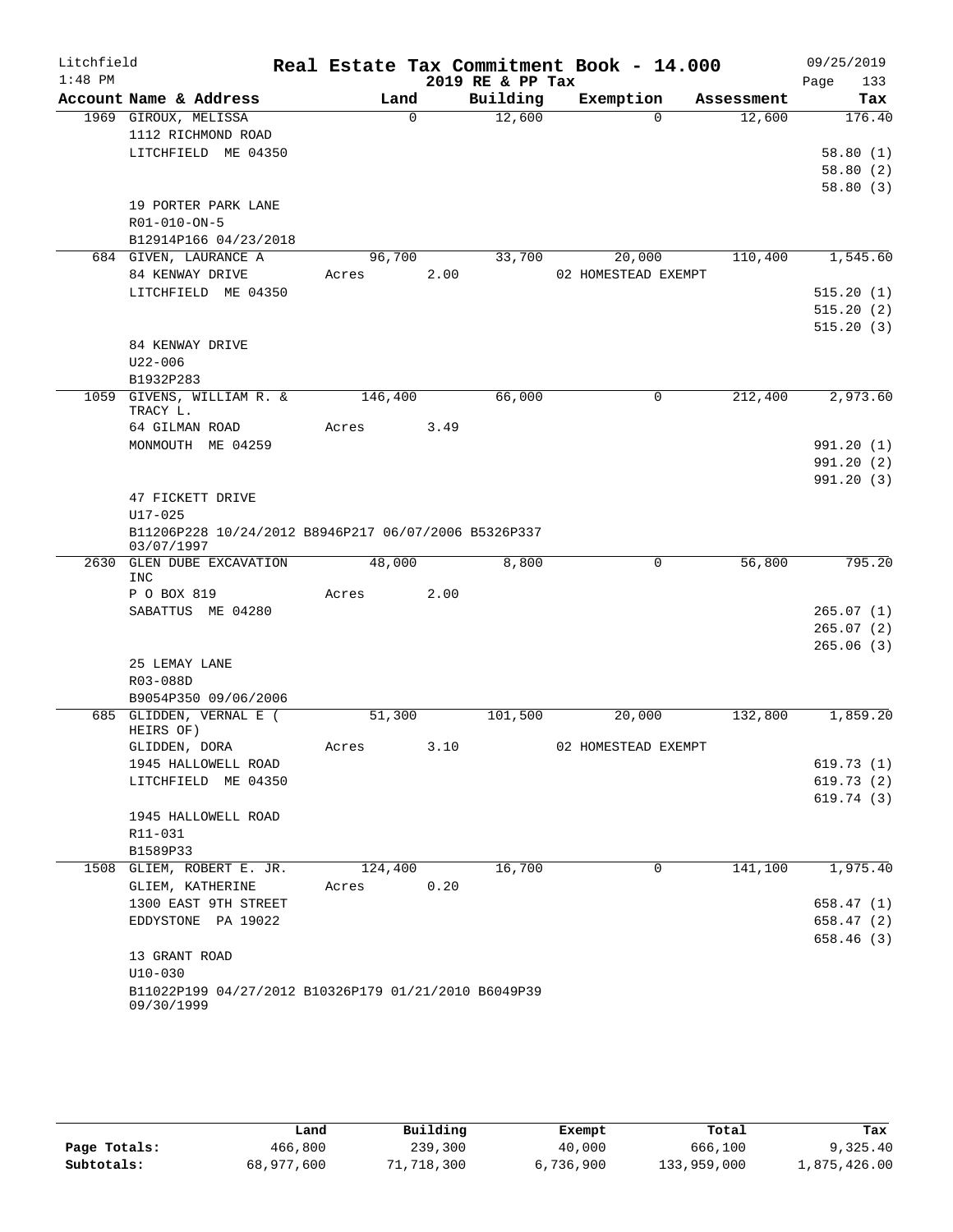| Litchfield<br>$1:48$ PM |                                            |         |          | 2019 RE & PP Tax | Real Estate Tax Commitment Book - 14.000 |            | 09/25/2019<br>134<br>Page |
|-------------------------|--------------------------------------------|---------|----------|------------------|------------------------------------------|------------|---------------------------|
|                         | Account Name & Address                     | Land    |          | Building         | Exemption                                | Assessment | Tax                       |
|                         | 2825 GODDARD, TERA (HEIRS<br>OF)           |         | $\Omega$ | 12,400           | $\Omega$                                 | 12,400     | 173.60                    |
|                         | 227 RIDGE ROAD<br>LISBON FALLS ME          |         |          |                  |                                          |            | 57.87(1)                  |
|                         | 04252-6123                                 |         |          |                  |                                          |            |                           |
|                         |                                            |         |          |                  |                                          |            | 57.87(2)<br>57.86(3)      |
|                         | R02-055-ON<br>B13046P205 09/19/2018        |         |          |                  |                                          |            |                           |
|                         | 2883 GOLLETTI, ALFRED                      | 28,900  |          | $\mathbf 0$      | $\mathbf 0$                              | 28,900     | 404.60                    |
|                         | P.O. BOX 76                                | Acres   | 2.29     |                  |                                          |            |                           |
|                         | LISBON ME 04252                            |         |          |                  |                                          |            | 134.87(1)                 |
|                         |                                            |         |          |                  |                                          |            | 134.87(2)                 |
|                         |                                            |         |          |                  |                                          |            | 134.86(3)                 |
|                         | R01-022C                                   |         |          |                  |                                          |            |                           |
|                         | B6241P274                                  |         |          |                  |                                          |            |                           |
|                         | 426 GOODALL, BENJAMIN N.                   | 244,400 |          | 358,900          | 20,000                                   | 583,300    | 8,166.20                  |
|                         | 120 WHIPPOORWILL ROAD                      | Acres   | 2.48     |                  | 02 HOMESTEAD EXEMPT                      |            |                           |
|                         | LITCHFIELD ME 04350                        |         |          |                  |                                          |            | 2,722.07 (1)              |
|                         |                                            |         |          |                  |                                          |            | 2,722.07 (2)              |
|                         |                                            |         |          |                  |                                          |            | 2,722.06(3)               |
|                         | 120 WHIPPOORWILL ROAD<br>U23-001A          |         |          |                  |                                          |            |                           |
|                         | B6977P279 07/11/2002                       |         |          |                  |                                          |            |                           |
|                         | 1255 GOODING, SCOTT W.                     | 42,400  |          | 70,700           | $\mathbf 0$                              | 113,100    | 1,583.40                  |
|                         | PEAVEY, JESSICA                            | Acres   | 0.80     |                  |                                          |            |                           |
|                         | 409 STEVENSTOWN ROAD                       |         |          |                  |                                          |            | 527.80(1)                 |
|                         | LITCHFIELD ME 04350                        |         |          |                  |                                          |            | 527.80(2)                 |
|                         |                                            |         |          |                  |                                          |            | 527.80(3)                 |
|                         | 409 STEVENSTOWN ROAD                       |         |          |                  |                                          |            |                           |
|                         | R10-004<br>B13037P331 09/24/2018           |         |          |                  |                                          |            |                           |
|                         | 691 GOODKIND THOMAS B                      | 264,500 |          | $\mathbf 0$      | 0                                        | 264,500    | 3,703.00                  |
|                         | ROWELL ELIZABETH H                         | Acres   | 50.00    |                  |                                          |            |                           |
|                         | 15 HIAWATHA HEIGHTS                        |         |          |                  |                                          |            | 1, 234.33(1)              |
|                         | WOODSTOCK VALLEY CT                        |         |          |                  |                                          |            | 1, 234.33(2)              |
|                         | 06282                                      |         |          |                  |                                          |            | 1, 234.34(3)              |
|                         | HALLOWELL ROAD                             |         |          |                  |                                          |            |                           |
|                         | R14-025                                    |         |          |                  |                                          |            |                           |
|                         | B4091P192 03/14/1992                       |         |          |                  |                                          |            |                           |
|                         | 914 GOODMAN KAREN                          | 137,900 |          | 50,900           | 0                                        | 188,800    | 2,643.20                  |
|                         | GOODMAN MICHAEL                            | Acres   | 1.77     |                  |                                          |            |                           |
|                         | C/O KAREN GOODMAN                          |         |          |                  |                                          |            | 881.07 (1)                |
|                         | 28 W 38TH ST APT 11-W<br>NEW YORK NY 10018 |         |          |                  |                                          |            | 881.07 (2)<br>881.06 (3)  |
|                         | 41 PLEASANT POND LANE                      |         |          |                  |                                          |            |                           |
|                         | $U01 - 004$                                |         |          |                  |                                          |            |                           |
|                         | B8432P306 04/01/2005 B5722P170             |         |          |                  |                                          |            |                           |

|              | Land       | Building   | Exempt    | Total       | Tax          |
|--------------|------------|------------|-----------|-------------|--------------|
| Page Totals: | 718,100    | 492,900    | 20,000    | 1,191,000   | 16,674.00    |
| Subtotals:   | 69,695,700 | 72,211,200 | 6,756,900 | 135,150,000 | 1,892,100.00 |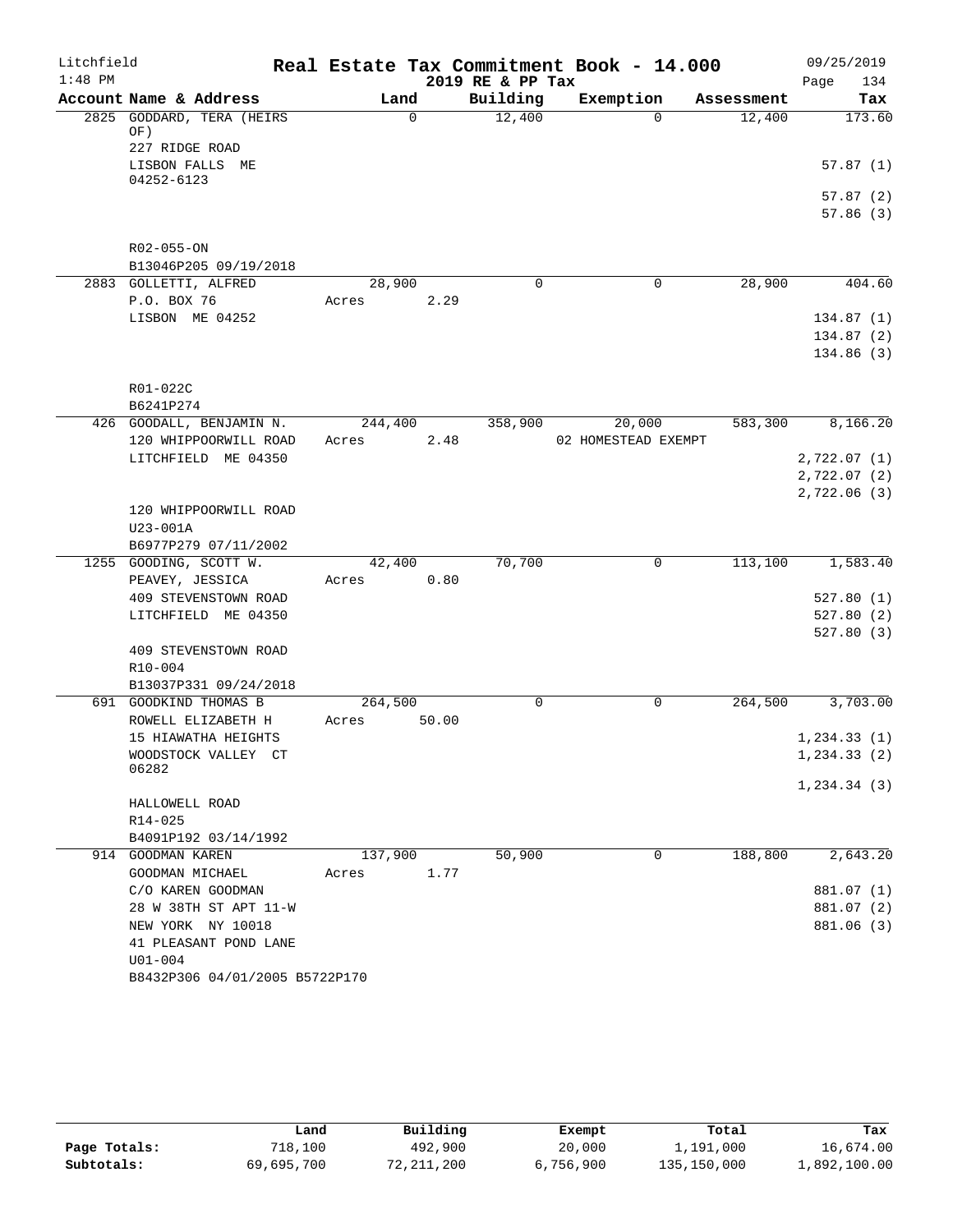| Litchfield   |                                                     |        |                  |                    | Real Estate Tax Commitment Book - 14.000 |                      | 09/25/2019             |
|--------------|-----------------------------------------------------|--------|------------------|--------------------|------------------------------------------|----------------------|------------------------|
| $1:48$ PM    |                                                     |        |                  | 2019 RE & PP Tax   |                                          |                      | 135<br>Page            |
|              | Account Name & Address<br>1767 GOODWIN, LAURIE      |        | Land<br>$\Omega$ | Building<br>34,700 | Exemption<br>20,000                      | Assessment<br>14,700 | Tax<br>205.80          |
|              | 109 GUSTIN ROAD                                     |        |                  |                    | 02 HOMESTEAD EXEMPT                      |                      |                        |
|              | LITCHFIELD ME 04350                                 |        |                  |                    |                                          |                      | 68.60(1)               |
|              |                                                     |        |                  |                    |                                          |                      | 68.60(2)               |
|              |                                                     |        |                  |                    |                                          |                      | 68.60 (3)              |
|              | 109 GUSTIN ROAD                                     |        |                  |                    |                                          |                      |                        |
|              | $R03 - 080 - ON - 4$                                |        |                  |                    |                                          |                      |                        |
|              | B11531P153                                          |        |                  |                    |                                          |                      |                        |
|              | 2068 GOOLDRUP, DOROTHY                              |        | 0                | 9,100              | 0                                        | 9,100                | 127.40                 |
|              | FOURNIER, JASON                                     |        |                  |                    |                                          |                      |                        |
|              | 13 NUTTING LANE                                     |        |                  |                    |                                          |                      | 42.47(1)               |
|              | LITCHFIELD ME 04350                                 |        |                  |                    |                                          |                      | 42.47(2)               |
|              |                                                     |        |                  |                    |                                          |                      | 42.46(3)               |
|              | 13 NUTTING LANE                                     |        |                  |                    |                                          |                      |                        |
|              | $R04 - 046 - ON - 27$                               |        |                  |                    |                                          |                      |                        |
|              | 2411 GORDON ROBERT D                                |        | 34,000           | $\Omega$           | 0                                        | 34,000               | 476.00                 |
|              | GORDON DEBRA E                                      | Acres  | 4.00             |                    |                                          |                      |                        |
|              | 14 SHEPARD LANE                                     |        |                  |                    |                                          |                      | 158.67(1)              |
|              | LITCHFIELD ME 04350                                 |        |                  |                    |                                          |                      | 158.67(2)              |
|              |                                                     |        |                  |                    |                                          |                      | 158.66(3)              |
|              | PLAINS ROAD                                         |        |                  |                    |                                          |                      |                        |
|              | R07-017A                                            |        |                  |                    |                                          |                      |                        |
|              | B8168P337 10/18/2004                                |        |                  |                    |                                          |                      |                        |
|              | 2126 GORDON, LEON W.                                |        | 50,400           | 9,600              | 20,000                                   | 40,000               | $\overline{560}$ .00   |
|              | 141 LUNTS HILL ROAD                                 | Acres  | 2.80             |                    | 02 HOMESTEAD EXEMPT                      |                      |                        |
|              | LITCHFIELD ME 04350                                 |        |                  |                    |                                          |                      | 186.67(1)              |
|              |                                                     |        |                  |                    |                                          |                      | 186.67(2)              |
|              |                                                     |        |                  |                    |                                          |                      | 186.66(3)              |
|              | 141 LUNTS HILL ROAD                                 |        |                  |                    |                                          |                      |                        |
|              | R09-072B                                            |        |                  |                    |                                          |                      |                        |
|              | B6116P237 12/10/1999<br>2090 GORDON, ROBERT & DEBRA |        | 48,000           | 223,800            | 20,000                                   | 251,800              | 3,525.20               |
|              | Е                                                   |        |                  |                    |                                          |                      |                        |
|              | 14 SHEPARD LANE                                     | Acres  | 2.00             |                    | 02 HOMESTEAD EXEMPT                      |                      |                        |
|              | LITCHFIELD ME 04350                                 |        |                  |                    |                                          |                      | 1, 175.07(1)           |
|              |                                                     |        |                  |                    |                                          |                      | 1, 175.07(2)           |
|              |                                                     |        |                  |                    |                                          |                      | 1, 175.06(3)           |
|              | 14 SHEPARD LANE                                     |        |                  |                    |                                          |                      |                        |
|              | R07-018A-1                                          |        |                  |                    |                                          |                      |                        |
|              | B5829P190 12/29/1998                                |        |                  |                    |                                          |                      |                        |
| 1547         | GOUDREAU, DOUGLAS H                                 | 71,500 |                  | 0                  | $\mathbf 0$                              | 71,500               | 1,001.00               |
|              | (HEIRS)                                             |        |                  |                    |                                          |                      |                        |
|              | GOUDREAU, JOAN B                                    | Acres  | 83.00            |                    |                                          |                      |                        |
|              | 11 MIKES ROAD                                       |        |                  |                    |                                          |                      | 333.67(1)              |
|              | MONMOUTH ME 04259                                   |        |                  |                    |                                          |                      | 333.67(2)              |
|              |                                                     |        |                  |                    |                                          |                      | 333.66(3)              |
|              | STEVENSTOWN ROAD                                    |        |                  |                    |                                          |                      |                        |
|              | $R07 - 023 - 2$                                     |        |                  |                    |                                          |                      |                        |
|              | B10555P164 10/07/2010 B4978P227                     |        |                  |                    | $\mathbf 0$                              |                      |                        |
|              | 2856 GOULET, RAYMOND E. II<br>P.O. BOX 129          | 69,700 |                  | 139,300            |                                          | 209,000              | 2,926.00               |
|              |                                                     | Acres  | 29.00            |                    |                                          |                      |                        |
|              | SABATTUS ME 04280                                   |        |                  |                    |                                          |                      | 975.33(1)<br>975.33(2) |
|              |                                                     |        |                  |                    |                                          |                      | 975.34(3)              |
|              | HUNTINGTON HILL ROAD                                |        |                  |                    |                                          |                      |                        |
|              | R05-065A                                            |        |                  |                    |                                          |                      |                        |
|              | B11769P78 08/12/2014                                |        |                  |                    |                                          |                      |                        |
|              |                                                     |        |                  |                    |                                          |                      |                        |
|              |                                                     |        |                  |                    |                                          |                      |                        |
|              |                                                     | Land   | Building         |                    | Exempt                                   | Total                | Tax                    |
| Page Totals: | 273,600                                             |        | 416,500          |                    | 60,000                                   | 630,100              | 8,821.40               |
| Subtotals:   | 69,969,300                                          |        | 72,627,700       |                    | 6,816,900                                | 135,780,100          | 1,900,921.40           |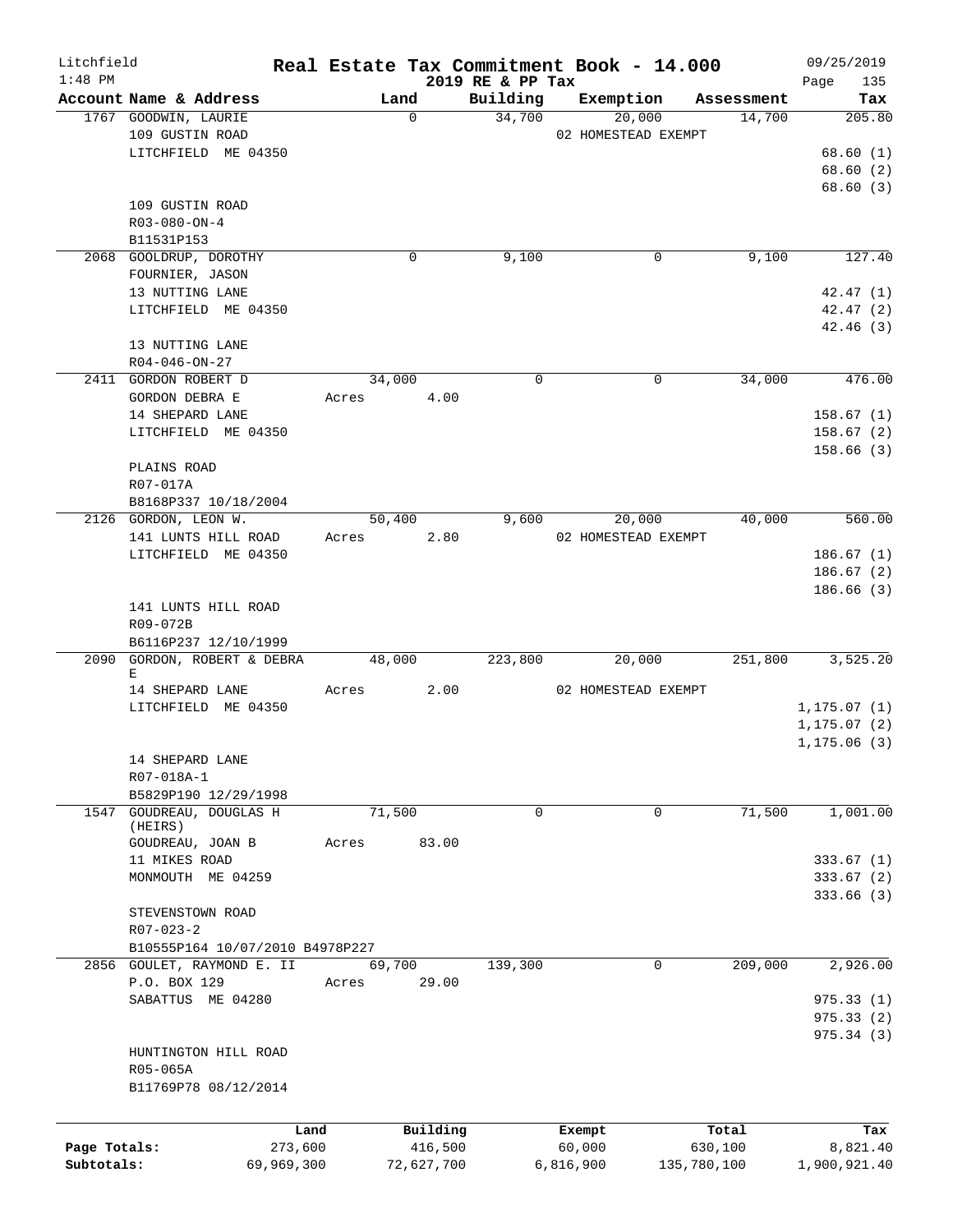| Litchfield   |                                          |             |                              | Real Estate Tax Commitment Book - 14.000 |                     | 09/25/2019         |
|--------------|------------------------------------------|-------------|------------------------------|------------------------------------------|---------------------|--------------------|
| $1:48$ PM    | Account Name & Address                   | Land        | 2019 RE & PP Tax<br>Building | Exemption                                |                     | 136<br>Page<br>Tax |
|              | 78 GOWELL ALMA E. TRUSTEE                | $\mathbf 0$ | 6,600                        | $\Omega$                                 | Assessment<br>6,600 | 92.40              |
|              | 156 WENTZELL ROAD                        |             |                              |                                          |                     |                    |
|              | LITCHFIELD ME 04350                      |             |                              |                                          |                     | 30.80(1)           |
|              |                                          |             |                              |                                          |                     | 30.80(2)           |
|              |                                          |             |                              |                                          |                     | 30.80(3)           |
|              | 105 GUSTIN ROAD                          |             |                              |                                          |                     |                    |
|              | $R03 - 080 - ON - 3$                     |             |                              |                                          |                     |                    |
|              | B6354P122                                |             |                              |                                          |                     |                    |
|              | 715 GOWELL ALMA E. TRUSTEE               | 59,000      | 2,100                        | 0                                        | 61,100              | 855.40             |
|              | 156 WENTZELL ROAD                        | Acres       | 1.33                         |                                          |                     |                    |
|              | LITCHFIELD ME 04350                      |             |                              |                                          |                     | 285.13(1)          |
|              |                                          |             |                              |                                          |                     | 285.13(2)          |
|              |                                          |             |                              |                                          |                     | 285.14(3)          |
|              | <b>GUSTIN ROAD</b>                       |             |                              |                                          |                     |                    |
|              | $R04 - 044$                              |             |                              |                                          |                     |                    |
|              | B6354P122                                |             |                              |                                          |                     |                    |
|              | 711 GOWELL ALMA E. TRUSTEE               | 280,300     | 69,500                       | 0                                        | 349,800             | 4,897.20           |
|              | 156 WENTZELL ROAD                        | Acres       | 16.00                        |                                          |                     |                    |
|              | LITCHFIELD ME 04350                      |             |                              |                                          |                     | 1,632.40(1)        |
|              |                                          |             |                              |                                          |                     | 1,632.40(2)        |
|              |                                          |             |                              |                                          |                     | 1,632.40(3)        |
|              | 11 CLINTON LANE                          |             |                              |                                          |                     |                    |
|              | R02-103-1                                |             |                              |                                          |                     |                    |
|              | B6354P122                                |             |                              |                                          |                     |                    |
|              | 713 GOWELL ALMA E. TRUSTEE               | 174,400     | 88,800                       | 0                                        | 263, 200            | 3,684.80           |
|              | 156 WENTZELL ROAD                        | Acres       | 36.94                        |                                          |                     |                    |
|              | LITCHFIELD ME 04350                      |             |                              |                                          |                     | 1,228.27(1)        |
|              |                                          |             |                              |                                          |                     |                    |
|              |                                          |             |                              |                                          |                     | 1,228.27(2)        |
|              | 98 GUSTIN ROAD                           |             |                              |                                          |                     | 1,228.26(3)        |
|              | $R04 - 046$                              |             |                              |                                          |                     |                    |
|              | B6354P112 11/30/2000                     |             |                              |                                          |                     |                    |
|              | 712 GOWELL ALMA, TRUSTEE                 | 86,100      | $\mathbf 0$                  | 0                                        | 86,100              | 1,205.40           |
|              | ALMA E GOWELL                            | Acres       | 6.09                         |                                          |                     |                    |
|              | TRUST-FLORIDA                            |             |                              |                                          |                     |                    |
|              | 156 WENTZELL ROAD                        |             |                              |                                          |                     | 401.80(1)          |
|              | LITCHFIELD ME 04350                      |             |                              |                                          |                     | 401.80(2)          |
|              |                                          |             |                              |                                          |                     | 401.80 (3)         |
|              | <b>GUSTIN ROAD</b>                       |             |                              |                                          |                     |                    |
|              | R03-080                                  |             |                              |                                          |                     |                    |
|              | B6354P122 11/30/2000                     |             |                              |                                          |                     |                    |
| 1440         | <b>GOWELL ALMA, TRUSTEE</b>              | 0           | 17,500                       | 17,500                                   | 0                   | 0.00               |
|              | ALMA E GOWELL                            |             |                              | 02 HOMESTEAD EXEMPT                      |                     |                    |
|              | TRUST-FLORIDA                            |             |                              |                                          |                     |                    |
|              | 156 WENTZELL ROAD                        |             |                              |                                          |                     |                    |
|              | LITCHFIELD ME 04350                      |             |                              |                                          |                     |                    |
|              |                                          |             |                              |                                          |                     |                    |
|              | 103 GUSTIN ROAD                          |             |                              |                                          |                     |                    |
|              | $R03 - 080 - ON - 2$                     |             |                              |                                          |                     |                    |
|              | B10859P66 10/14/2011                     |             |                              |                                          |                     |                    |
|              | 702 GOWELL CLARENCE R III                | 47,700      | 192,900                      | 0                                        | 240,600             | 3,368.40           |
|              | 469 RICHMOND ROAD                        | Acres       | 1.90                         |                                          |                     |                    |
|              | LITCHFIELD ME 04350                      |             |                              |                                          |                     | 1,122.80(1)        |
|              |                                          |             |                              |                                          |                     | 1,122.80(2)        |
|              |                                          |             |                              |                                          |                     | 1, 122.80(3)       |
|              | 469 RICHMOND ROAD                        |             |                              |                                          |                     |                    |
|              | R03-009B-4                               |             |                              |                                          |                     |                    |
|              | B8484P71 07/06/2005 B6197P328 03/21/2000 |             |                              |                                          |                     |                    |
|              | Land                                     |             | Building                     | Exempt                                   | Total               | Tax                |
| Page Totals: | 647,500                                  |             | 377,400                      | 17,500                                   | 1,007,400           | 14,103.60          |
| Subtotals:   | 70,616,800                               | 73,005,100  |                              | 6,834,400                                | 136,787,500         | 1,915,025.00       |
|              |                                          |             |                              |                                          |                     |                    |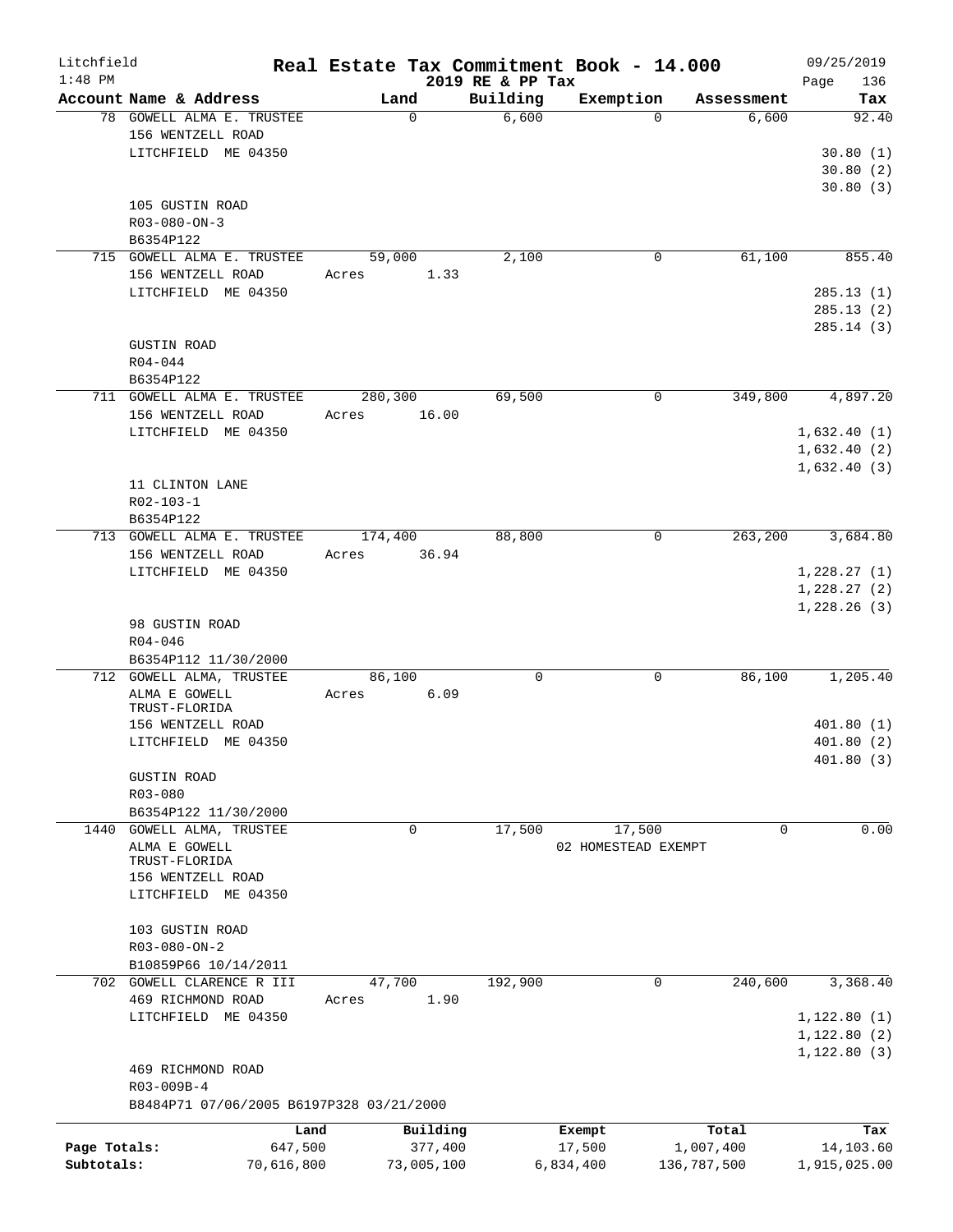| Litchfield<br>$1:48$ PM |                                                                        |                  |       | 2019 RE & PP Tax | Real Estate Tax Commitment Book - 14.000 |            | 09/25/2019<br>Page<br>137                             |
|-------------------------|------------------------------------------------------------------------|------------------|-------|------------------|------------------------------------------|------------|-------------------------------------------------------|
|                         | Account Name & Address                                                 | Land             |       | Building         | Exemption                                | Assessment | Tax                                                   |
|                         | 2633 GOWELL CLARENCE R III<br>473 RICHMOND ROAD<br>LITCHFIELD ME 04350 | 43,200<br>Acres  | 2.06  | 16,000           | $\Omega$                                 | 59,200     | 828.80<br>276.27(1)<br>276.27(2)                      |
|                         | 57 NUTTING LANE<br>R04-046A<br>B9248P134 08/31/2006                    |                  |       |                  |                                          |            | 276.26(3)                                             |
|                         | 1675 GOWELL CLARENCE R INC                                             | 277,800          |       | 30,800           | $\mathbf 0$                              | 308,600    | 4,320.40                                              |
|                         | 108 GUSTIN ROAD<br>LITCHFIELD ME 04350                                 | Acres            | 58.60 |                  |                                          |            | 1,440.13(1)<br>1,440.13(2)<br>1,440.14(3)             |
|                         | 75 WENTZELL ROAD<br>$R03 - 073$<br>B5053P189 04/17/1995                |                  |       |                  |                                          |            |                                                       |
|                         | 2610 GOWELL CLARENCE R JR                                              | 62,600           |       | 141,400          | 0                                        | 204,000    | 2,856.00                                              |
|                         | $C/O:$ $C & G$ FEED STORE<br>469 RICHMOND ROAD<br>LITCHFIELD ME 04350  | Acres            | 1.85  |                  |                                          |            | 952.00(1)<br>952.00(2)<br>952.00 (3)                  |
|                         | 483 RICHMOND ROAD<br>R03-009B-2                                        |                  |       |                  |                                          |            |                                                       |
|                         | 2669 GOWELL CLARENCE R SR<br>156 WENTZELL ROAD<br>LITCHFIELD ME 04350  | 29,200<br>Acres  | 2.40  | 0                | 0                                        | 29,200     | 408.80<br>136.27(1)<br>136.27(2)<br>136.26(3)         |
|                         | KENNEDY LANE<br>R03-073-11                                             |                  |       |                  |                                          |            |                                                       |
|                         | 708 GOWELL CLARENCE SR<br>156 WENTZELL ROAD<br>LITCHFIELD ME 04350     | 315,200<br>Acres | 41.40 | 74,000           | 0                                        | 389,200    | 5,448.80<br>1,816.27(1)<br>1,816.27(2)<br>1,816.26(3) |
|                         | 21 BUSH LANE<br>R03-006<br>B6354P122                                   |                  |       |                  |                                          |            |                                                       |
|                         | 2677 GOWELL CLARENCE SR<br>156 WENTZELL ROAD<br>LITCHFIELD ME 04350    | 25,100<br>Acres  | 1.02  | $\Omega$         | $\Omega$                                 | 25,100     | 351.40<br>117.13(1)<br>117.13(2)<br>117.14(3)         |
|                         | 8 TRUMP LANE<br>R03-073-19                                             |                  |       |                  |                                          |            |                                                       |
|                         | 2676 GOWELL CLARENCE SR<br>156 WENTZELL ROAD<br>LITCHFIELD ME 04350    | 25,100<br>Acres  | 1.02  | 55,400           | 0                                        | 80,500     | 1,127.00<br>375.67(1)<br>375.67(2)<br>375.66(3)       |
|                         | 7 TRUMP LANE<br>$R03 - 073 - 18$                                       |                  |       |                  |                                          |            |                                                       |

|              | Land       | Building   | Exempt    | Total       | Tax          |
|--------------|------------|------------|-----------|-------------|--------------|
| Page Totals: | 778,200    | 317,600    |           | 1,095,800   | 15,341.20    |
| Subtotals:   | 71,395,000 | 73,322,700 | 6,834,400 | 137,883,300 | 1,930,366.20 |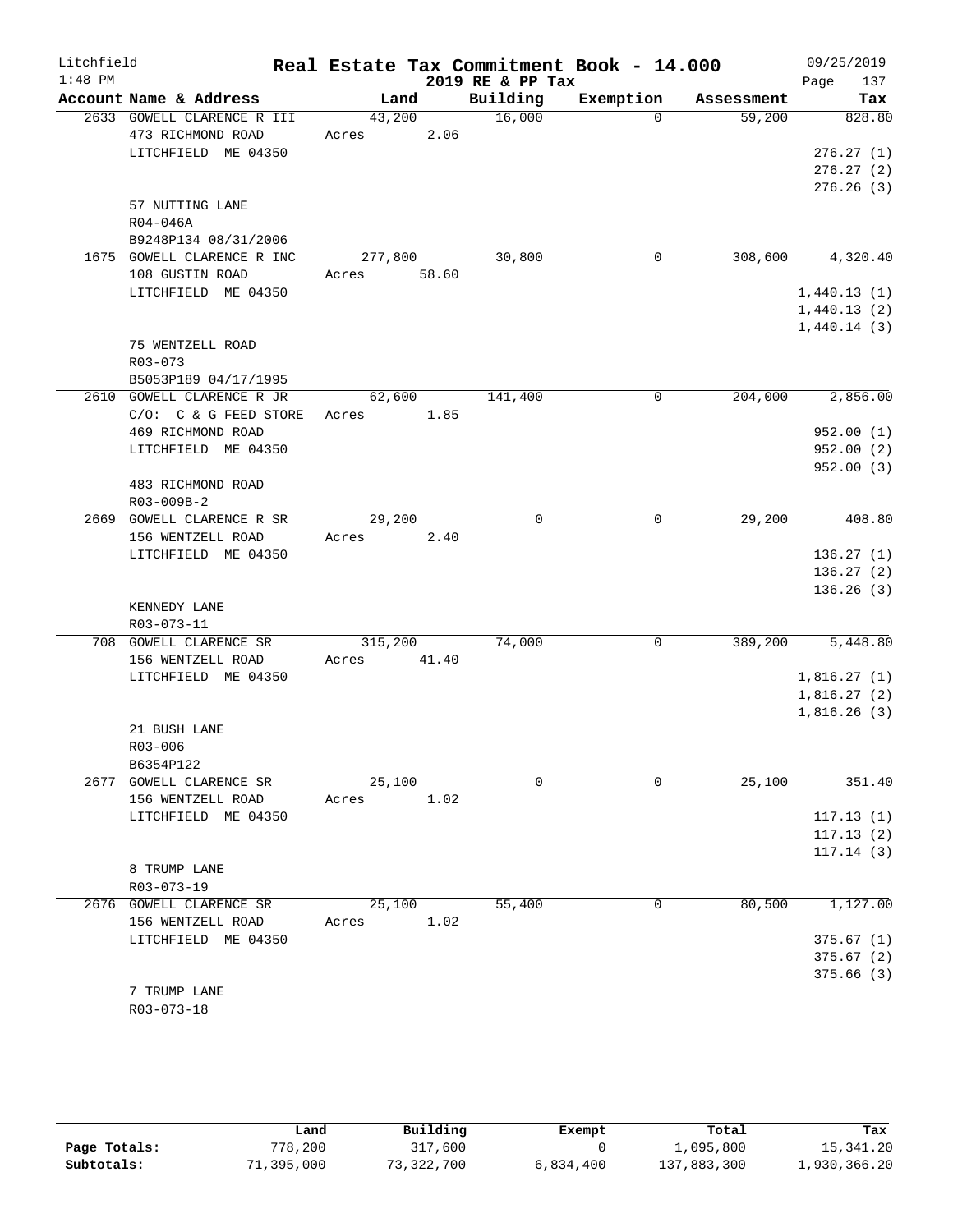| Litchfield |                                          |                     |      |                     | Real Estate Tax Commitment Book - 14.000 |                      | 09/25/2019       |
|------------|------------------------------------------|---------------------|------|---------------------|------------------------------------------|----------------------|------------------|
| $1:48$ PM  |                                          |                     |      | 2019 RE & PP Tax    |                                          |                      | Page<br>138      |
|            | Account Name & Address                   | Land                |      | Building            |                                          | Exemption Assessment | Tax              |
|            | 2674 GOWELL CLARENCE SR                  | 46,400              |      | $\overline{71,100}$ | $\Omega$                                 | 117,500              | 1,645.00         |
|            | C/O CINDY PUSHARD                        | Acres 1.45          |      |                     |                                          |                      |                  |
|            | 156 WENTZELL ROAD                        |                     |      |                     |                                          |                      | 548.33(1)        |
|            | LITCHFIELD ME 04350                      |                     |      |                     |                                          |                      | 548.33(2)        |
|            |                                          |                     |      |                     |                                          |                      | 548.34(3)        |
|            | 2 EISENHOWER LANE                        |                     |      |                     |                                          |                      |                  |
|            | R03-073-16                               |                     |      |                     |                                          |                      |                  |
|            | 2671 GOWELL CLARENCE SR                  | 46,600              |      | 12,400              | 0                                        | 59,000               | 826.00           |
|            | 156 WENTZELL ROAD                        | Acres 1.52          |      |                     |                                          |                      |                  |
|            | LITCHFIELD ME 04350                      |                     |      |                     |                                          |                      | 275.33(1)        |
|            |                                          |                     |      |                     |                                          |                      | 275.33(2)        |
|            |                                          |                     |      |                     |                                          |                      | 275.34(3)        |
|            | 57 KENNEDY LANE                          |                     |      |                     |                                          |                      |                  |
|            | R03-073-13<br>2673 GOWELL CLARENCE SR    | $4\overline{5,100}$ |      | 84,100              | 0                                        |                      | 129,200 1,808.80 |
|            | C/O CATHY EASTMAN                        | Acres 1.02          |      |                     |                                          |                      |                  |
|            | 156 WENTZELL ROAD                        |                     |      |                     |                                          |                      | 602.93(1)        |
|            | LITCHFIELD ME 04350                      |                     |      |                     |                                          |                      | 602.93(2)        |
|            |                                          |                     |      |                     |                                          |                      | 602.94(3)        |
|            | 1 EISENHOWER LANE                        |                     |      |                     |                                          |                      |                  |
|            | $R03 - 073 - 15$                         |                     |      |                     |                                          |                      |                  |
|            | 2672 GOWELL CLARENCE SR                  | 25,900              |      | 0                   | 0                                        | 25,900               | 362.60           |
|            | 156 WENTZELL ROAD                        | Acres 1.30          |      |                     |                                          |                      |                  |
|            | LITCHFIELD ME 04350                      |                     |      |                     |                                          |                      | 120.87(1)        |
|            |                                          |                     |      |                     |                                          |                      | 120.87(2)        |
|            |                                          |                     |      |                     |                                          |                      | 120.86(3)        |
|            | KENNEDY LANE                             |                     |      |                     |                                          |                      |                  |
|            | R03-073-14                               |                     |      |                     |                                          |                      |                  |
| 1252       | GOWELL JR., CLARENCE R. 95,000           |                     |      | 2,500               | 0                                        | 97,500               | 1,365.00         |
|            | JR.                                      |                     |      |                     |                                          |                      |                  |
|            | 110 PLAINS ROAD                          | Acres               | 5.00 |                     |                                          |                      |                  |
|            | LITCHFIELD ME 04350                      |                     |      |                     |                                          |                      | 455.00(1)        |
|            |                                          |                     |      |                     |                                          |                      | 455.00(2)        |
|            |                                          |                     |      |                     |                                          |                      | 455.00(3)        |
|            | 641 STEVENSTOWN ROAD                     |                     |      |                     |                                          |                      |                  |
|            | R07-021B                                 |                     |      |                     |                                          |                      |                  |
|            | B12870P265 11/29/2017 B3256P25           |                     |      |                     |                                          |                      |                  |
|            | 1990 GOWELL KURT                         | 48,800              |      | 136,600             | 20,000                                   | 165,400              | 2,315.60         |
|            | 152 NECK ROAD                            | Acres               | 2.25 |                     | 02 HOMESTEAD EXEMPT                      |                      |                  |
|            | LITCHFIELD ME 04350                      |                     |      |                     |                                          |                      | 771.87(1)        |
|            |                                          |                     |      |                     |                                          |                      | 771.87(2)        |
|            |                                          |                     |      |                     |                                          |                      | 771.86(3)        |
|            | 152 NECK ROAD                            |                     |      |                     |                                          |                      |                  |
|            | R14-014A                                 |                     |      |                     |                                          |                      |                  |
|            | B8335P73 03/11/2005 B6376P183 08/11/2004 |                     | 0    | 9,800               | 0                                        | 9,800                | 137.20           |
|            | 1978 GOWELL MICHAEL                      |                     |      |                     |                                          |                      |                  |
|            | P.O. BOX 5<br>LITCHFIELD ME 04350        |                     |      |                     |                                          |                      | 45.73(1)         |
|            |                                          |                     |      |                     |                                          |                      | 45.73 (2)        |
|            |                                          |                     |      |                     |                                          |                      | 45.74 (3)        |
|            | 30 BUSH LANE                             |                     |      |                     |                                          |                      |                  |
|            | R03-006-ON-09                            |                     |      |                     |                                          |                      |                  |
|            |                                          |                     |      |                     |                                          |                      |                  |

|              | Land       | Building   | Exempt    | Total       | Tax          |  |  |
|--------------|------------|------------|-----------|-------------|--------------|--|--|
| Page Totals: | 307,800    | 316,500    | 20,000    | 604,300     | 8,460.20     |  |  |
| Subtotals:   | 71,702,800 | 73,639,200 | 6,854,400 | 138,487,600 | 1,938,826.40 |  |  |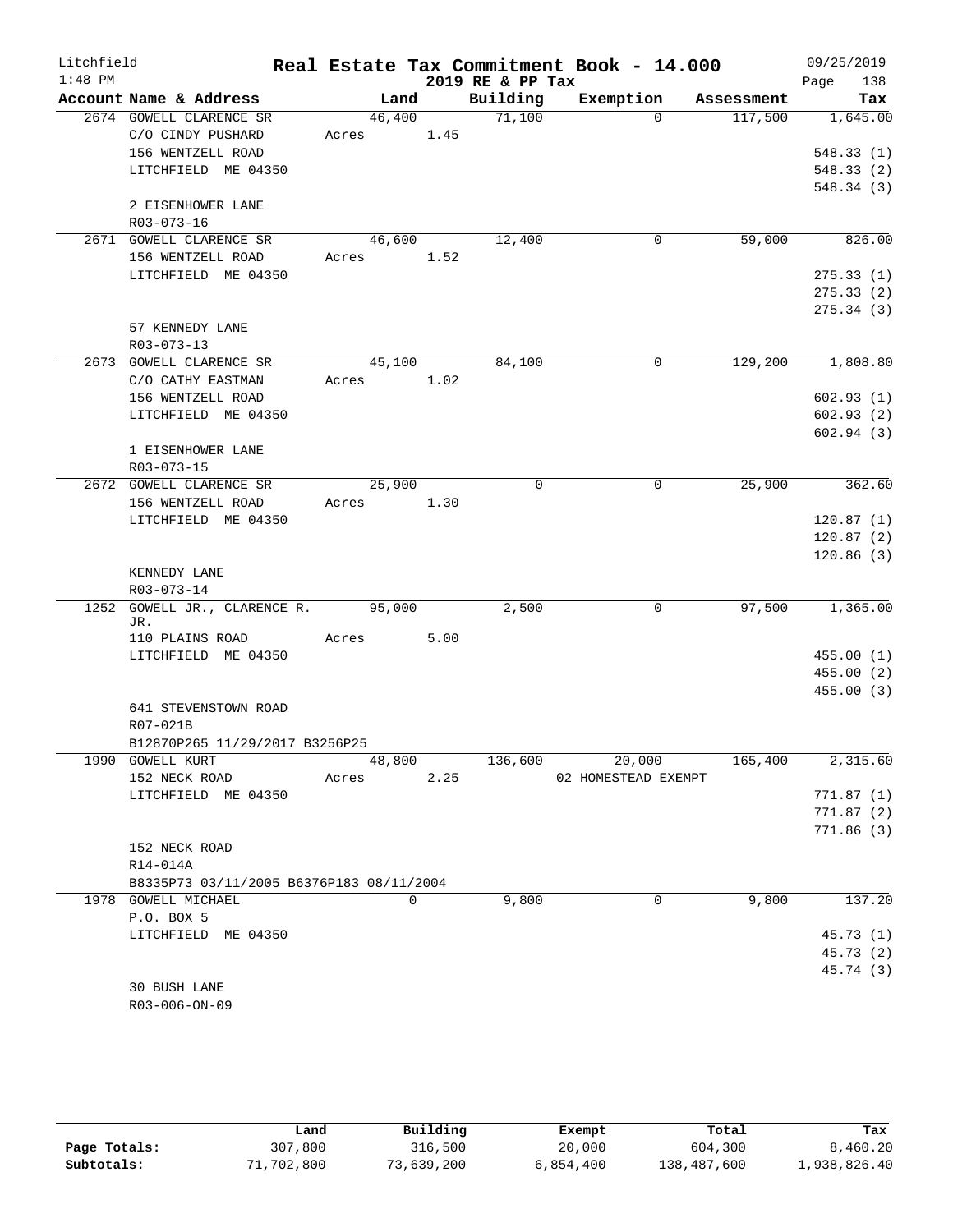| Litchfield<br>$1:48$ PM |                                                     |       |         | 2019 RE & PP Tax | Real Estate Tax Commitment Book - 14.000 |            | 09/25/2019<br>Page<br>139 |
|-------------------------|-----------------------------------------------------|-------|---------|------------------|------------------------------------------|------------|---------------------------|
|                         | Account Name & Address                              |       | Land    | Building         | Exemption                                | Assessment | Tax                       |
|                         | 704 GOWELL SR, CLARENCE R<br>GRANTOR TRUST          |       | 90,500  | 6,900            | $\Omega$                                 | 97,400     | 1,363.60                  |
|                         | GOWELL SR CLARENCE R<br><b>TRUSTEE</b>              | Acres | 12.00   |                  |                                          |            |                           |
|                         | 156 WENTZELL ROAD                                   |       |         |                  |                                          |            | 454.53 (1)                |
|                         | LITCHFIELD ME 04350                                 |       |         |                  |                                          |            | 454.53 (2)                |
|                         |                                                     |       |         |                  |                                          |            | 454.54 (3)                |
|                         | R03-090                                             |       |         |                  |                                          |            |                           |
|                         | B6354P113 11/21/2000                                |       |         |                  |                                          |            |                           |
|                         | 714 GOWELL SR, CLARENCE R<br>GRANTOR TRUST          |       | 42,300  | $\mathbf 0$      | 0                                        | 42,300     | 592.20                    |
|                         | GOWELL SR CLARENCE R<br>TRUSTEE                     | Acres | 9.00    |                  |                                          |            |                           |
|                         | 156 WENTZELL ROAD                                   |       |         |                  |                                          |            | 197.40(1)                 |
|                         | LITCHFIELD ME 04350                                 |       |         |                  |                                          |            | 197.40(2)                 |
|                         |                                                     |       |         |                  |                                          |            | 197.40(3)                 |
|                         | <b>GUSTIN ROAD</b><br>$R04 - 042$                   |       |         |                  |                                          |            |                           |
|                         | B6354P113 11/21/2000                                |       |         |                  |                                          |            |                           |
|                         | 710 GOWELL SR, CLARENCE R<br>GRANTOR TRUST          |       | 191,300 | $\mathbf 0$      | $\mathbf 0$                              | 191,300    | 2,678.20                  |
|                         | GOWELL SR CLARENCE R<br>TRUSTEE                     | Acres | 7.00    |                  |                                          |            |                           |
|                         | 156 WENTZELL ROAD                                   |       |         |                  |                                          |            | 892.73 (1)                |
|                         | LITCHFIELD ME 04350                                 |       |         |                  |                                          |            | 892.73 (2)                |
|                         | RICHMOND ROAD                                       |       |         |                  |                                          |            | 892.74 (3)                |
|                         | $R03 - 043$                                         |       |         |                  |                                          |            |                           |
|                         | B6354P113 11/21/2000                                |       |         |                  |                                          |            |                           |
|                         | 705 GOWELL SR, CLARENCE R                           |       | 40,800  | 0                | $\mathbf 0$                              | 40,800     | 571.20                    |
|                         | TRUSTEE                                             |       | 7.00    |                  |                                          |            |                           |
|                         | 156 WENTZELL ROAD<br>LITCHFIELD ME 04350            | Acres |         |                  |                                          |            | 190.40(1)                 |
|                         |                                                     |       |         |                  |                                          |            | 190.40(2)                 |
|                         |                                                     |       |         |                  |                                          |            | 190.40(3)                 |
|                         | 98 GUSTIN ROAD                                      |       |         |                  |                                          |            |                           |
|                         | R03-076                                             |       |         |                  |                                          |            |                           |
|                         | B6354P122                                           |       |         |                  |                                          |            |                           |
|                         | 709 GOWELL SR, LAWRENCE                             |       | 109,000 | 109,500          | 0                                        | 218,500    | 3,059.00                  |
|                         | GOWELL, LISA                                        | Acres | 43.00   |                  |                                          |            |                           |
|                         | <b>48 KENNEDY LANE</b>                              |       |         |                  |                                          |            | 1,019.67(1)               |
|                         | LITCHFIELD ME 04350                                 |       |         |                  |                                          |            | 1,019.67(2)               |
|                         | 670 HUNTINGTON HILL                                 |       |         |                  |                                          |            | 1,019.66(3)               |
|                         | ROAD                                                |       |         |                  |                                          |            |                           |
|                         | R02-001                                             |       |         |                  |                                          |            |                           |
|                         | B10929P91 12/20/2011 B10929P89 12/20/2011 B6354P113 |       |         |                  |                                          |            |                           |
|                         | 11/21/2000                                          |       |         |                  |                                          |            |                           |
|                         | 2946 GOWELL SR., CLARENCE                           |       | 64,700  | 17,400           | 0                                        | 82,100     | 1,149.40                  |
|                         | 156 WENTZELL ROAD                                   | Acres | 12.20   |                  |                                          |            |                           |
|                         | Litchfield ME 04350                                 |       |         |                  |                                          |            | 383.13 (1)                |
|                         |                                                     |       |         |                  |                                          |            | 383.13 (2)<br>383.14(3)   |
|                         | RICHMOND ROAD                                       |       |         |                  |                                          |            |                           |
|                         | R02-055-E                                           |       |         |                  |                                          |            |                           |
|                         | B13031P174 09/13/2018                               |       |         |                  |                                          |            |                           |
|                         |                                                     |       |         |                  |                                          |            |                           |
|                         |                                                     |       |         |                  |                                          |            |                           |
|                         |                                                     |       |         |                  |                                          |            |                           |

|              | Land       | Building   | Exempt    | Total       | Tax          |
|--------------|------------|------------|-----------|-------------|--------------|
| Page Totals: | 538,600    | 133,800    |           | 672,400     | 9,413.60     |
| Subtotals:   | 72,241,400 | 73,773,000 | 6,854,400 | 139,160,000 | 1,948,240.00 |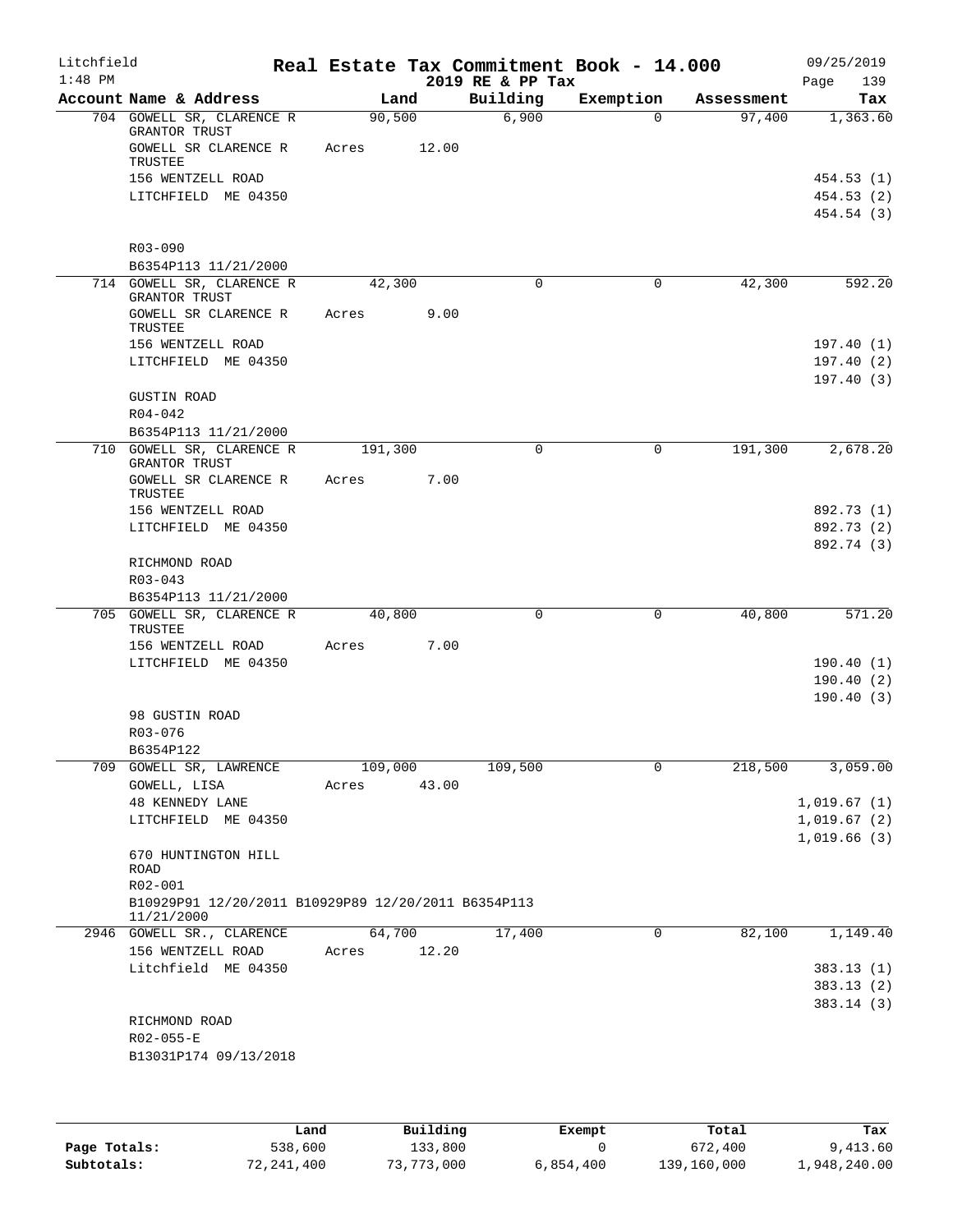| Litchfield   |                                                     |         |                  |          |                    | Real Estate Tax Commitment Book - 14.000 |                                  | 09/25/2019    |
|--------------|-----------------------------------------------------|---------|------------------|----------|--------------------|------------------------------------------|----------------------------------|---------------|
| $1:48$ PM    | Account Name & Address                              |         |                  |          | 2019 RE & PP Tax   |                                          |                                  | 140<br>Page   |
|              | 2006 GOWELL SR., CLARENCE                           |         | Land<br>$\Omega$ |          | Building<br>13,500 | Exemption                                | Assessment<br>$\Omega$<br>13,500 | Tax<br>189.00 |
|              | 156 WENTZEL ROAD                                    |         |                  |          |                    |                                          |                                  |               |
|              | LITCHFIELD ME 04350                                 |         |                  |          |                    |                                          |                                  | 63.00(1)      |
|              |                                                     |         |                  |          |                    |                                          |                                  | 63.00(2)      |
|              |                                                     |         |                  |          |                    |                                          |                                  | 63.00(3)      |
|              | 10 ELM LANE                                         |         |                  |          |                    |                                          |                                  |               |
|              | R03-073-ON-4                                        |         |                  |          |                    |                                          |                                  |               |
|              | 2067 GOWELL, ALMA E. TRUSTEE                        |         | 0                |          | 51,400             |                                          | 0<br>51,400                      | 719.60        |
|              | 156 WENTZELL ROAD                                   |         |                  |          |                    |                                          |                                  |               |
|              | LITCHFIELD ME 04350                                 |         |                  |          |                    |                                          |                                  | 239.87(1)     |
|              |                                                     |         |                  |          |                    |                                          |                                  | 239.87 (2)    |
|              |                                                     |         |                  |          |                    |                                          |                                  | 239.86 (3)    |
|              | 108 GUSTIN ROAD                                     |         |                  |          |                    |                                          |                                  |               |
|              | $R04 - 046 - ON - 1$<br>B6345P122                   |         |                  |          |                    |                                          |                                  |               |
|              | 700 GOWELL, CLARENCE JR                             |         | 46,200           |          | 4,400              |                                          | 50,600<br>0                      | 708.40        |
|              | 110 PLAINS ROAD                                     | Acres   |                  | 1.40     |                    |                                          |                                  |               |
|              | LITCHFIELD ME 04350                                 |         |                  |          |                    |                                          |                                  | 236.13(1)     |
|              |                                                     |         |                  |          |                    |                                          |                                  | 236.13(2)     |
|              |                                                     |         |                  |          |                    |                                          |                                  | 236.14(3)     |
|              | 41 FERRIN ROAD                                      |         |                  |          |                    |                                          |                                  |               |
|              | R03-117                                             |         |                  |          |                    |                                          |                                  |               |
|              | B10792P42 07/28/2011 B10677P292 03/01/2011          |         |                  |          |                    |                                          |                                  |               |
|              | B10635P132 01/03/2011 B10429P324 05/28/2010         |         |                  |          |                    |                                          |                                  |               |
|              | B5626P321 05/13/1998<br>2609 GOWELL, CLARENCE R III |         | 47,700           |          | 46,200             |                                          | $\Omega$<br>93,900               | 1,314.60      |
|              | GOWELL, BOBBI JO                                    | Acres   |                  | 1.90     |                    |                                          |                                  |               |
|              | 469 RICHMOND ROAD                                   |         |                  |          |                    |                                          |                                  | 438.20 (1)    |
|              | LITCHFIELD ME 04350                                 |         |                  |          |                    |                                          |                                  | 438.20 (2)    |
|              |                                                     |         |                  |          |                    |                                          |                                  | 438.20 (3)    |
|              | 473 RICHMOND ROAD                                   |         |                  |          |                    |                                          |                                  |               |
|              | R03-009B-3                                          |         |                  |          |                    |                                          |                                  |               |
|              | B11362P305 04/16/2013                               |         |                  |          |                    |                                          |                                  |               |
|              | 974 GOWELL, CLARENCE R JR.                          |         | 65,600           |          | 123,000            |                                          | 188,600<br>0                     | 2,640.40      |
|              | 110 PLAINS ROAD                                     | Acres   |                  | 3.20     |                    |                                          |                                  |               |
|              | LITCHFIELD ME 04350                                 |         |                  |          |                    |                                          |                                  | 880.13 (1)    |
|              |                                                     |         |                  |          |                    |                                          |                                  | 880.13 (2)    |
|              |                                                     |         |                  |          |                    |                                          |                                  | 880.14 (3)    |
|              | 110 PLAINS ROAD                                     |         |                  |          |                    |                                          |                                  |               |
|              | R06-055<br>B11354P130 04/12/2013 B3834P44           |         |                  |          |                    |                                          |                                  |               |
|              | 80 GOWELL, CLARENCE R. III                          |         | 220,100          |          | 136,600            | 20,000                                   | 336,700                          | 4,713.80      |
|              | GOWELL, BOBBI JO                                    | Acres   |                  | 2.90     |                    | 02 HOMESTEAD EXEMPT                      |                                  |               |
|              | 469 RICHMOND ROAD                                   |         |                  |          |                    |                                          |                                  | 1,571.27(1)   |
|              | LITCHFIELD ME 04350                                 |         |                  |          |                    |                                          |                                  | 1,571.27(2)   |
|              |                                                     |         |                  |          |                    |                                          |                                  | 1,571.26(3)   |
|              | ISLAND LANE                                         |         |                  |          |                    |                                          |                                  |               |
|              | U25-002B                                            |         |                  |          |                    |                                          |                                  |               |
|              | B12175P327 11/30/2015 B6330P195 10/27/2000          |         |                  |          |                    |                                          |                                  |               |
|              | 1966 GOWELL, CLARENCE R. JR. 74,400                 |         |                  |          | 7,200              |                                          | $\mathbf 0$<br>81,600            | 1,142.40      |
|              | 110 PLAINS ROAD                                     | Acres   |                  | 6.59     |                    |                                          |                                  |               |
|              | LITCHFIELD ME 04350                                 |         |                  |          |                    |                                          |                                  | 380.80(1)     |
|              |                                                     |         |                  |          |                    |                                          |                                  | 380.80 (2)    |
|              |                                                     |         |                  |          |                    |                                          |                                  | 380.80 (3)    |
|              | 104 PLAINS ROAD                                     |         |                  |          |                    |                                          |                                  |               |
|              | R06-055A                                            |         |                  |          |                    |                                          |                                  |               |
|              | B11833P87 09/22/2011 B7266P128 02/06/2003           |         |                  |          |                    |                                          |                                  |               |
|              |                                                     |         |                  |          |                    |                                          |                                  |               |
|              |                                                     | Land    |                  | Building |                    | Exempt                                   | Total                            | Tax           |
| Page Totals: |                                                     | 454,000 |                  | 382,300  |                    | 20,000                                   | 816,300                          | 11,428.20     |

**Subtotals:** 72,695,400 74,155,300 6,874,400 139,976,300 1,959,668.20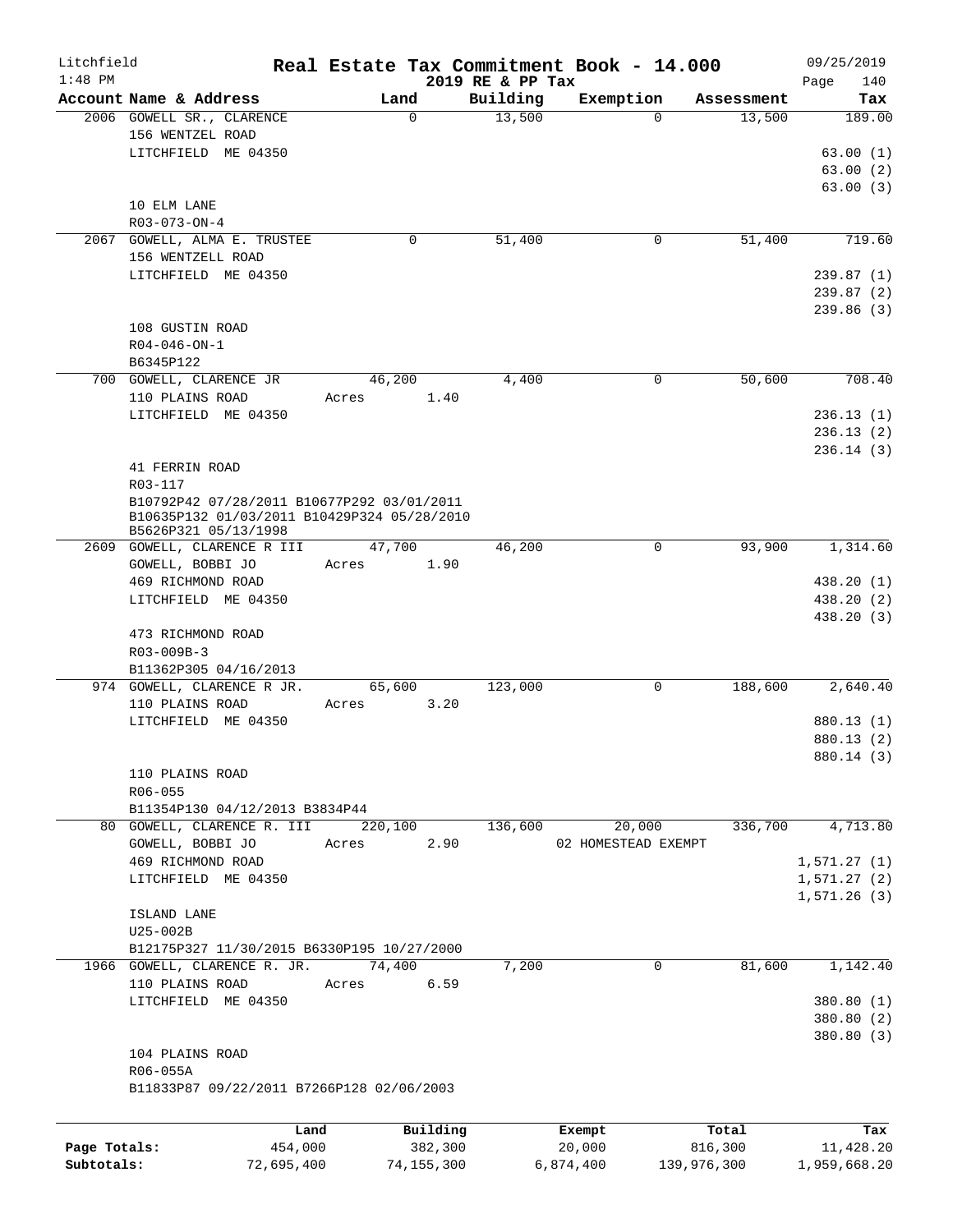| Litchfield<br>$1:48$ PM |                                                                                                                                                               |                 |          | 2019 RE & PP Tax | Real Estate Tax Commitment Book - 14.000          |             |            | 09/25/2019<br>Page<br>141                             |
|-------------------------|---------------------------------------------------------------------------------------------------------------------------------------------------------------|-----------------|----------|------------------|---------------------------------------------------|-------------|------------|-------------------------------------------------------|
|                         | Account Name & Address                                                                                                                                        |                 | Land     | Building         | Exemption                                         |             | Assessment | Tax                                                   |
|                         | 1415 GOWELL, CLARENCE SR.<br>156 WENTZELL ROAD<br>LITCHFIELD ME 04350                                                                                         |                 | $\Omega$ | 7,800            |                                                   | $\Omega$    | 7,800      | 109.20<br>36.40(1)<br>36.40(2)                        |
|                         | 17 BUSH LANE<br>$R03 - 006 - ON - 4$                                                                                                                          |                 |          |                  |                                                   |             |            | 36.40(3)                                              |
|                         | 91 GOWELL, CLARENCE SR.<br>156 WENTZELL ROAD<br>LITCHFIELD ME 04350                                                                                           |                 | 0        | 45,600           |                                                   | 0           | 45,600     | 638.40<br>212.80(1)<br>212.80(2)                      |
|                         | 156 WENTZELL ROAD<br>$R03 - 090 - ON - 3$                                                                                                                     |                 |          |                  |                                                   |             |            | 212.80(3)                                             |
|                         | 2008 GOWELL, CLARENCE SR.<br>156 WENTZELL ROAD<br>LITCHFIELD ME 04350<br>57 KENNEDY LANE<br>$R03 - 073 - ON - 2$<br>B10197P78 08/28/2009 B10197P78 08/28/2009 |                 | 0        | 5,700            |                                                   | 0           | 5,700      | 79.80<br>26.60(1)<br>26.60(2)<br>26.60(3)             |
|                         | 2670 GOWELL, CRYSTAL<br>47 KENNEDY LANE<br>LITCHFIELD ME 04350<br>47 KENNEDY LANE<br>R03-073-12                                                               | 47,100<br>Acres | 1.70     | 166,700          | 26,000<br>02 HOMESTEAD EXEMPT<br>22 WW2 Widow Res |             | 187,800    | 2,629.20<br>876.40 (1)<br>876.40 (2)<br>876.40(3)     |
|                         | B10419P261 05/17/2010<br>716 GOWELL, HEATHER<br>13 NUTTING LANE<br>LITCHFIELD ME<br>04350-3535<br>32 GOWELL LANE                                              |                 | 0        | 39,200           |                                                   | $\mathbf 0$ | 39,200     | 548.80<br>182.93(1)<br>182.93(2)<br>182.94(3)         |
| 1442                    | $R04 - 046 - ON - 32$<br>GOWELL, HEATHER L<br>RENKEN, KIM E<br>13 NUTTING LANE<br>LITCHFIELD ME 04350<br>490 HUNTINGTON HILL<br>ROAD<br>R06-026               | 51,800<br>Acres | 3.28     | 231,700          | 20,000<br>02 HOMESTEAD EXEMPT                     |             | 263,500    | 3,689.00<br>1,229.67(1)<br>1,229.67(2)<br>1,229.66(3) |
|                         | B13017P244 09/05/2018<br>1761 GOWELL, KENNETH<br>53 BOWKER ROAD<br>PHIPPSBURG ME 04562<br>101 GUSTIN ROAD<br>R03-080-ON-1                                     |                 | 0        | 13,900           |                                                   | 0           | 13,900     | 194.60<br>64.87(1)<br>64.87(2)<br>64.86 (3)           |

|              | Land       | Building   | Exempt    | Total       | Tax          |
|--------------|------------|------------|-----------|-------------|--------------|
| Page Totals: | 98,900     | 510,600    | 46,000    | 563,500     | ,889.00      |
| Subtotals:   | 72,794,300 | 74,665,900 | 6,920,400 | 140,539,800 | l,967,557.20 |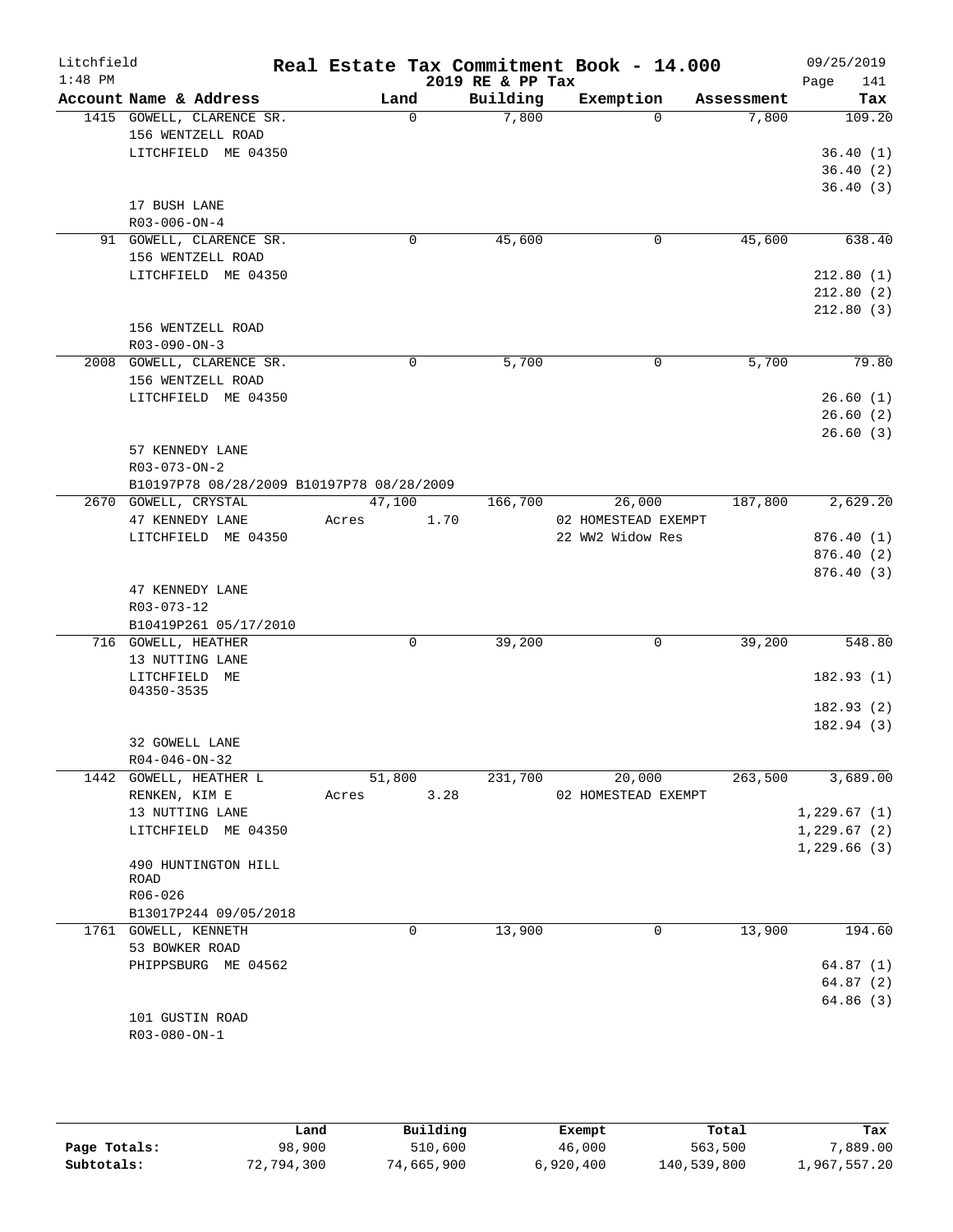| Litchfield<br>$1:48$ PM |                                            | Real Estate Tax Commitment Book - 14.000 |                              |                       |            | 09/25/2019           |
|-------------------------|--------------------------------------------|------------------------------------------|------------------------------|-----------------------|------------|----------------------|
|                         | Account Name & Address                     |                                          | 2019 RE & PP Tax<br>Building |                       |            | 142<br>Page          |
|                         |                                            | Land<br>$\Omega$                         |                              | Exemption<br>$\Omega$ | Assessment | Tax                  |
|                         | 406 GOWELL, KENNETH                        |                                          | 13,100                       |                       | 13,100     | 183.40               |
|                         | 53 BOWKER ROAD                             |                                          |                              |                       |            |                      |
|                         | PHIPPSBURG ME 04563                        |                                          |                              |                       |            | 61.13(1)             |
|                         |                                            |                                          |                              |                       |            | 61.13(2)<br>61.14(3) |
|                         | 4 FORD LANE                                |                                          |                              |                       |            |                      |
|                         | $R03 - 043 - ON - 2$                       |                                          |                              |                       |            |                      |
|                         | 1884 GOWELL, KENNETH                       | 0                                        | 12,000                       | $\mathbf 0$           | 12,000     | 168.00               |
|                         | 53 BOWKER ROAD                             |                                          |                              |                       |            |                      |
|                         | PHIPPSBURG ME 04563                        |                                          |                              |                       |            | 56.00(1)             |
|                         |                                            |                                          |                              |                       |            | 56.00(2)             |
|                         |                                            |                                          |                              |                       |            | 56.00(3)             |
|                         | 136 WENTZELL ROAD                          |                                          |                              |                       |            |                      |
|                         | $R03-090-ON-4$                             |                                          |                              |                       |            |                      |
|                         | 2187 GOWELL, KEVIN B SR                    | 19,500                                   | $\Omega$                     | 0                     | 19,500     | 273.00               |
|                         | P O BOX 148                                | 11.00<br>Acres                           |                              |                       |            |                      |
|                         | LITCHFIELD ME 04350                        |                                          |                              |                       |            | 91.00(1)             |
|                         |                                            |                                          |                              |                       |            | 91.00(2)             |
|                         |                                            |                                          |                              |                       |            | 91.00(3)             |
|                         | WHIPPOORWILL ROAD                          |                                          |                              |                       |            |                      |
|                         | U21-027                                    |                                          |                              |                       |            |                      |
|                         | B8448P21 06/08/2005 B1246P165              |                                          |                              |                       |            |                      |
|                         | 698 GOWELL, KEVIN B.                       | 46,500                                   | 209,500                      | 20,000                | 236,000    | 3,304.00             |
|                         | GOWELL LIBBY L                             | 1.50<br>Acres                            |                              | 02 HOMESTEAD EXEMPT   |            |                      |
|                         | PO BOX 148                                 |                                          |                              |                       |            | 1, 101.33(1)         |
|                         | LITCHFIELD ME 04350                        |                                          |                              |                       |            | 1, 101.33(2)         |
|                         |                                            |                                          |                              |                       |            | 1, 101.34(3)         |
|                         | 61 WHIPPOORWILL ROAD                       |                                          |                              |                       |            |                      |
|                         | $U21 - 024$                                |                                          |                              |                       |            |                      |
|                         | B4949P172                                  |                                          |                              |                       |            |                      |
|                         | 2699 GOWELL, LARRY                         | $\mathbf 0$                              | 8,400                        | $\mathbf 0$           | 8,400      | 117.60               |
|                         | 156 WENTZELL ROAD                          |                                          |                              |                       |            |                      |
|                         | LITCHFIELD ME 04350                        |                                          |                              |                       |            | 39.20(1)             |
|                         |                                            |                                          |                              |                       |            | 39.20(2)             |
|                         |                                            |                                          |                              |                       |            | 39.20(3)             |
|                         | 18 GOWELL LANE                             |                                          |                              |                       |            |                      |
|                         | $R04 - 046 - ON - 31$                      |                                          |                              |                       |            |                      |
|                         | B13127P78 12/28/2018 B13125P175 12/28/2018 |                                          |                              |                       |            |                      |
|                         | 1689 GOWELL, LAWRENCE                      | 94,500                                   | 96,000                       | 0                     | 190,500    | 2,667.00             |
|                         | GOWELL, LISA                               | 74.00<br>Acres                           |                              |                       |            |                      |
|                         | 490 RICHMOND ROAD                          |                                          |                              |                       |            | 889.00 (1)           |
|                         | LITCHFIELD ME 04350                        |                                          |                              |                       |            | 889.00 (2)           |
|                         |                                            |                                          |                              |                       |            | 889.00 (3)           |
|                         | 47 CENTER ROAD                             |                                          |                              |                       |            |                      |
|                         | R03-008                                    |                                          |                              |                       |            |                      |
|                         | B12417P155 09/21/2016                      |                                          |                              |                       |            |                      |
|                         | 1437 GOWELL, LAWRENCE G                    | 0                                        | 15,700                       | 0                     | 15,700     | 219.80               |
|                         | 48 KENNEDY LANE                            |                                          |                              |                       |            |                      |
|                         | LITCHFIELD ME 04350                        |                                          |                              |                       |            | 73.27(1)             |
|                         |                                            |                                          |                              |                       |            | 73.27(2)             |
|                         |                                            |                                          |                              |                       |            | 73.26(3)             |
|                         | 5 FORD LANE                                |                                          |                              |                       |            |                      |
|                         | R03-043-ON-40                              |                                          |                              |                       |            |                      |
|                         |                                            |                                          |                              |                       |            |                      |

|              | Land       | Building   | Exempt    | Total       | Tax          |
|--------------|------------|------------|-----------|-------------|--------------|
| Page Totals: | 160,500    | 354,700    | 20,000    | 495,200     | 6,932.80     |
| Subtotals:   | 72,954,800 | 75,020,600 | 6,940,400 | 141,035,000 | 1,974,490.00 |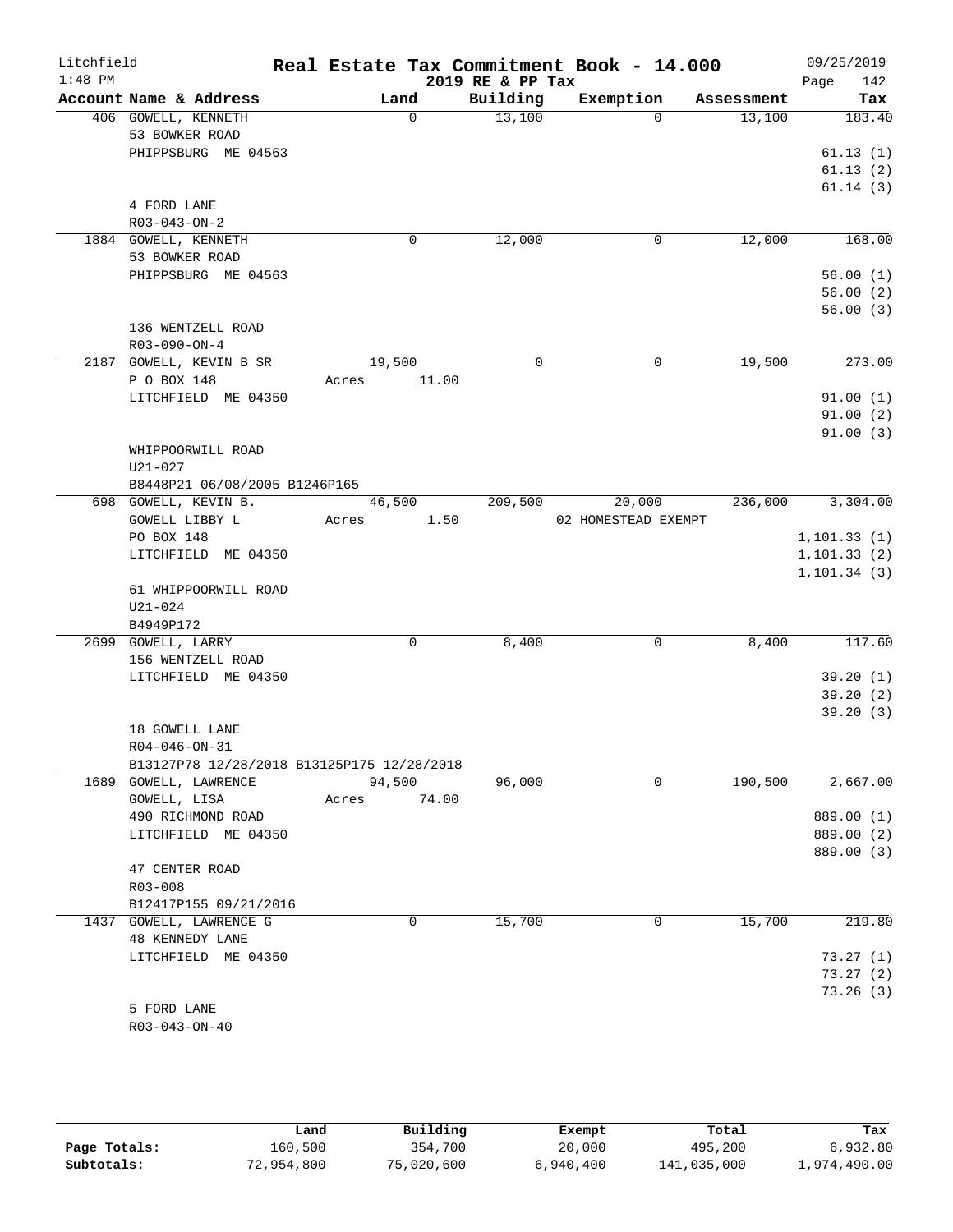| Litchfield   |                                                                   |         |                |                     | Real Estate Tax Commitment Book - 14.000 |                       | 09/25/2019      |
|--------------|-------------------------------------------------------------------|---------|----------------|---------------------|------------------------------------------|-----------------------|-----------------|
| $1:48$ PM    | Account Name & Address                                            |         |                | 2019 RE & PP Tax    |                                          |                       | 143<br>Page     |
|              | 2675 GOWELL, LAWRENCE G                                           |         | Land<br>45,800 | Building<br>175,900 | Exemption<br>$\Omega$                    | Assessment<br>221,700 | Tax<br>3,103.80 |
|              | GOWELL, LISA                                                      | Acres   | 1.25           |                     |                                          |                       |                 |
|              | <b>48 KENNEDY LANE</b>                                            |         |                |                     |                                          |                       | 1,034.60(1)     |
|              | LITCHFIELD ME 04350                                               |         |                |                     |                                          |                       | 1,034.60(2)     |
|              |                                                                   |         |                |                     |                                          |                       | 1,034.60(3)     |
|              | <b>48 KENNEDY LANE</b>                                            |         |                |                     |                                          |                       |                 |
|              | R03-073-17                                                        |         |                |                     |                                          |                       |                 |
|              | B10604P134 12/01/2010                                             |         |                |                     |                                          |                       |                 |
|              | 1435 GOWELL, LAWRENCE G                                           |         | $\mathbf 0$    | 16,400              | 0                                        | 16,400                | 229.60          |
|              | <b>48 KENNEDY LANE</b>                                            |         |                |                     |                                          |                       |                 |
|              | LITCHFIELD ME 04350                                               |         |                |                     |                                          |                       | 76.53(1)        |
|              |                                                                   |         |                |                     |                                          |                       | 76.53(2)        |
|              |                                                                   |         |                |                     |                                          |                       | 76.54(3)        |
|              | 15 CLINTON LANE                                                   |         |                |                     |                                          |                       |                 |
|              | $R02 - 103 - ON - 2$                                              |         |                |                     |                                          |                       |                 |
|              | 697 GOWELL, LAWRENCE G                                            |         | 45,000         | 19,600              | 0                                        | 64,600                | 904.40          |
|              | <b>48 KENNEDY LANE</b>                                            | Acres   | 3.00           |                     |                                          |                       |                 |
|              | LITCHFIELD ME 04350                                               |         |                |                     |                                          |                       | 301.47(1)       |
|              |                                                                   |         |                |                     |                                          |                       | 301.47(2)       |
|              |                                                                   |         |                |                     |                                          |                       | 301.46(3)       |
|              | 668 HUNTINGTON HILL<br>ROAD                                       |         |                |                     |                                          |                       |                 |
|              | R02-001A                                                          |         |                |                     |                                          |                       |                 |
|              | B4071P287                                                         |         |                |                     |                                          |                       |                 |
|              | 706 GOWELL, LAWRENCE G SR                                         |         | 89,900         | 128,200             | $\mathbf 0$                              | 218,100               | 3,053.40        |
|              | GOWELL, LISA                                                      | Acres   | 47.82          |                     |                                          |                       |                 |
|              | 48 KENNEDY LANE                                                   |         |                |                     |                                          |                       | 1,017.80(1)     |
|              | LITCHFIELD ME 04350                                               |         |                |                     |                                          |                       | 1,017.80(2)     |
|              |                                                                   |         |                |                     |                                          |                       | 1,017.80(3)     |
|              | 675 HUNTINGTON HILL                                               |         |                |                     |                                          |                       |                 |
|              | ROAD                                                              |         |                |                     |                                          |                       |                 |
|              | R03-127                                                           |         |                |                     |                                          |                       |                 |
|              | B10929P91 01/03/2012 B10929P89 01/03/2012 B6354P122<br>11/21/2000 |         |                |                     |                                          |                       |                 |
|              | 2947 GOWELL, LAWRENCE G.                                          |         | $\mathbf 0$    | 7,600               | 0                                        | 7,600                 | 106.40          |
|              | <b>48 KENNEDY LANE</b>                                            |         |                |                     |                                          |                       |                 |
|              | Litchfield ME 04350                                               |         |                |                     |                                          |                       | 35.47(1)        |
|              |                                                                   |         |                |                     |                                          |                       | 35.47(2)        |
|              |                                                                   |         |                |                     |                                          |                       | 35.46(3)        |
|              | 652 HUNTINGTON HILL                                               |         |                |                     |                                          |                       |                 |
|              | ROAD                                                              |         |                |                     |                                          |                       |                 |
|              | $R02 - 001 - ON - 3$                                              |         |                |                     |                                          |                       |                 |
|              | 1974 GOWELL, LAWRENCE G.                                          |         | 0              | 13,600              | 0                                        | 13,600                | 190.40          |
|              | <b>48 KENNEDY LANE</b>                                            |         |                |                     |                                          |                       |                 |
|              | LITCHFIELD ME 04350                                               |         |                |                     |                                          |                       | 63.47(1)        |
|              |                                                                   |         |                |                     |                                          |                       | 63.47(2)        |
|              | 14 CLINTON LANE                                                   |         |                |                     |                                          |                       | 63.46(3)        |
|              | R02-103-ON-9                                                      |         |                |                     |                                          |                       |                 |
|              | B10137P191 07/06/2009                                             |         |                |                     |                                          |                       |                 |
|              | 2834 GOWELL, LAWRENCE G.                                          |         | 0              | 12,500              | 0                                        | 12,500                | 175.00          |
|              | <b>48 KENNEDY LANE</b>                                            |         |                |                     |                                          |                       |                 |
|              | Litchfield ME 04350                                               |         |                |                     |                                          |                       | 58.33(1)        |
|              |                                                                   |         |                |                     |                                          |                       | 58.33(2)        |
|              |                                                                   |         |                |                     |                                          |                       | 58.34(3)        |
|              | 15 GOWELL LANE                                                    |         |                |                     |                                          |                       |                 |
|              | $R04 - 046 - ON - 30$                                             |         |                |                     |                                          |                       |                 |
|              |                                                                   |         |                |                     |                                          |                       |                 |
|              |                                                                   |         |                |                     |                                          |                       |                 |
|              |                                                                   | Land    | Building       |                     | Exempt                                   | Total                 | Tax             |
| Page Totals: |                                                                   | 180,700 | 373,800        |                     | 0                                        | 554,500               | 7,763.00        |
| Subtotals:   | 73,135,500                                                        |         | 75,394,400     |                     | 6,940,400                                | 141,589,500           | 1,982,253.00    |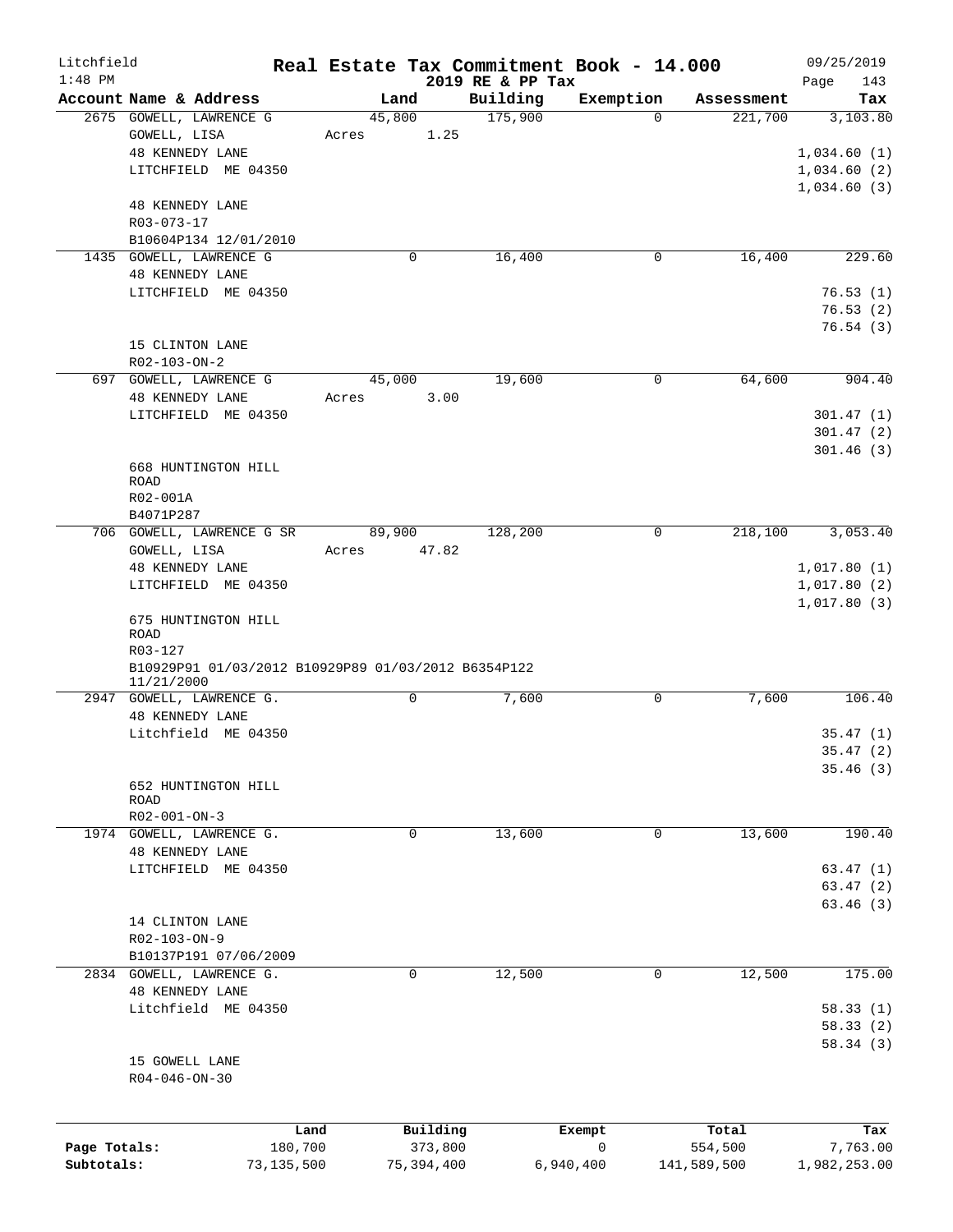| Litchfield |                                                                                           |         |             | Real Estate Tax Commitment Book - 14.000 |                     |             |            | 09/25/2019  |
|------------|-------------------------------------------------------------------------------------------|---------|-------------|------------------------------------------|---------------------|-------------|------------|-------------|
| $1:48$ PM  |                                                                                           |         |             | 2019 RE & PP Tax                         |                     |             |            | 144<br>Page |
|            | Account Name & Address                                                                    | Land    |             | Building                                 | Exemption           |             | Assessment | Tax         |
|            | 398 GOWELL, LAWRENCE G. &<br>LISA R.                                                      | 45,300  |             | 92,700                                   |                     | $\Omega$    | 138,000    | 1,932.00    |
|            | 57 KENNEDY LANE                                                                           | Acres   | 1.10        |                                          |                     |             |            |             |
|            | LITCHFIELD ME 04350                                                                       |         |             |                                          |                     |             |            | 644.00 (1)  |
|            |                                                                                           |         |             |                                          |                     |             |            | 644.00 (2)  |
|            |                                                                                           |         |             |                                          |                     |             |            | 644.00 (3)  |
|            | 451 RICHMOND ROAD                                                                         |         |             |                                          |                     |             |            |             |
|            | R03-010                                                                                   |         |             |                                          |                     |             |            |             |
|            | B12309P124 05/27/2016 B12270P90 01/21/2016<br>B12010P190 04/06/2015 B11923P315 11/24/2014 |         |             |                                          |                     |             |            |             |
|            | B11636P74 01/22/2014 B11091P40 06/27/2012 B9182P119                                       |         |             |                                          |                     |             |            |             |
|            | 12/06/2006 B8270P297 12/29/2004 B6266P226 12/28/2004                                      |         |             |                                          |                     |             |            |             |
|            | 2079 GOWELL, MICHAEL<br>P.O. BOX 5                                                        |         | $\mathbf 0$ | 11,700                                   |                     | 0           | 11,700     | 163.80      |
|            | LITCHFIELD ME 04350                                                                       |         |             |                                          |                     |             |            | 54.60(1)    |
|            |                                                                                           |         |             |                                          |                     |             |            | 54.60(2)    |
|            |                                                                                           |         |             |                                          |                     |             |            | 54.60(3)    |
|            | 171 RICHMOND ROAD                                                                         |         |             |                                          |                     |             |            |             |
|            | R03-043-ON-1                                                                              |         |             |                                          |                     |             |            |             |
|            | 2943 GOWELL, MICHAEL R., SR.                                                              | 41,900  |             | $\Omega$                                 |                     | $\Omega$    | 41,900     | 586.60      |
|            | 23 LOIS LANE                                                                              | Acres   | 8.50        |                                          |                     |             |            |             |
|            | LITCHFIELD ME 04350                                                                       |         |             |                                          |                     |             |            | 195.53(1)   |
|            |                                                                                           |         |             |                                          |                     |             |            | 195.53(2)   |
|            |                                                                                           |         |             |                                          |                     |             |            | 195.54(3)   |
|            | 23 LOIS LANE<br>R06-027B                                                                  |         |             |                                          |                     |             |            |             |
|            | B12992P279 08/13/2018                                                                     |         |             |                                          |                     |             |            |             |
|            | 701 GOWELL, PATRICIA A.                                                                   | 147,800 |             | 99,900                                   | 20,000              |             | 227,700    | 3,187.80    |
|            | GOWELL, PERCY G.                                                                          | Acres   | 0.30        |                                          | 02 HOMESTEAD EXEMPT |             |            |             |
|            | 50 RUSTIC DRIVE                                                                           |         |             |                                          |                     |             |            | 1,062.60(1) |
|            | LITCHFIELD ME 04350                                                                       |         |             |                                          |                     |             |            | 1,062.60(2) |
|            |                                                                                           |         |             |                                          |                     |             |            | 1,062.60(3) |
|            | 50 RUSTIC DRIVE                                                                           |         |             |                                          |                     |             |            |             |
|            | $U27 - 009$<br>B12523P156 01/23/2017 B7973P302 04/27/2004 B3935P313                       |         |             |                                          |                     |             |            |             |
|            | 79 GOWELL, PERCY                                                                          | 48,000  |             | 9,500                                    |                     | 0           | 57,500     | 805.00      |
|            | <b>GOWELL CLARENCE</b>                                                                    | Acres   | 2.00        |                                          |                     |             |            |             |
|            | 50 RUSTIC DRIVE                                                                           |         |             |                                          |                     |             |            | 268.33(1)   |
|            | LITCHFIELD ME 04350                                                                       |         |             |                                          |                     |             |            | 268.33 (2)  |
|            |                                                                                           |         |             |                                          |                     |             |            | 268.34(3)   |
|            | 101 HARDSCRABBLE ROAD                                                                     |         |             |                                          |                     |             |            |             |
|            | $U22 - 021$                                                                               |         |             |                                          |                     |             |            |             |
|            | B6313P287                                                                                 |         |             |                                          |                     |             |            |             |
| 2025       | GOWELL, SR CLARENCE R<br>GRANTOR TRUST                                                    | 49,400  |             | 75,200                                   |                     | $\mathbf 0$ | 124,600    | 1,744.40    |
|            | GOWELL SR CLARNCE R<br>TRUSTEE                                                            | Acres   | 2.47        |                                          |                     |             |            |             |
|            | 156 WENTZELL ROAD                                                                         |         |             |                                          |                     |             |            | 581.47 (1)  |
|            | LITCHFIELD ME 04350                                                                       |         |             |                                          |                     |             |            | 581.47 (2)  |
|            |                                                                                           |         |             |                                          |                     |             |            | 581.46(3)   |
|            | 150 RICHMOND ROAD                                                                         |         |             |                                          |                     |             |            |             |
|            | R03-090A                                                                                  |         |             |                                          |                     |             |            |             |
|            | B6345P133 11/21/2000                                                                      |         |             |                                          |                     |             |            |             |

|              | Land       | Building   | Exempt    | Total       | Tax          |
|--------------|------------|------------|-----------|-------------|--------------|
| Page Totals: | 332,400    | 289,000    | 20,000    | 601,400     | 8,419.60     |
| Subtotals:   | 73,467,900 | 75,683,400 | 6,960,400 | 142,190,900 | 1,990,672.60 |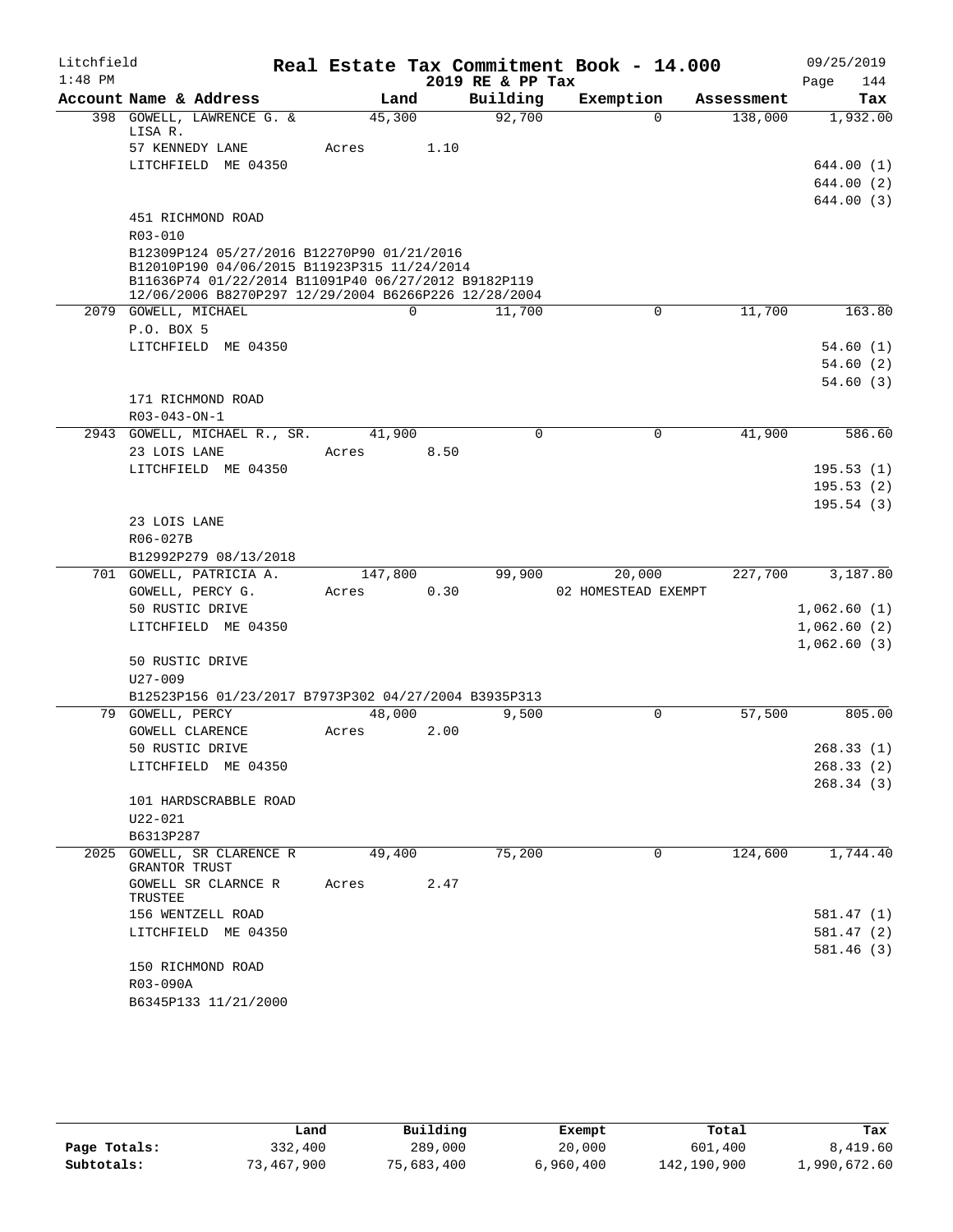| Litchfield |                                                         |       |             |      |                  | Real Estate Tax Commitment Book - 14.000 |            | 09/25/2019  |
|------------|---------------------------------------------------------|-------|-------------|------|------------------|------------------------------------------|------------|-------------|
| $1:48$ PM  |                                                         |       |             |      | 2019 RE & PP Tax |                                          |            | 145<br>Page |
|            | Account Name & Address                                  |       | Land        |      | Building         | Exemption                                | Assessment | Tax         |
|            | 699 GOWELL, TINA<br>671 HUNTINGTON HILL                 |       | $\mathbf 0$ |      | 13,500           | 13,500<br>02 HOMESTEAD EXEMPT            | 0          | 0.00        |
|            | ROAD<br>LITCHFIELD ME 04350                             |       |             |      |                  |                                          |            |             |
|            |                                                         |       |             |      |                  |                                          |            |             |
|            | 671 HUNTINGTON HILL<br><b>ROAD</b>                      |       |             |      |                  |                                          |            |             |
|            | R03-127-ON                                              |       |             |      |                  |                                          |            |             |
|            | 2014 GOWELL, JR. CLARENCE                               |       | 0           |      | 20,400           | 0                                        | 20,400     | 285.60      |
|            | 110 PLAINS ROAD                                         |       |             |      |                  |                                          |            |             |
|            | LITCHFIELD ME 04350                                     |       |             |      |                  |                                          |            | 95.20(1)    |
|            |                                                         |       |             |      |                  |                                          |            | 95.20(2)    |
|            |                                                         |       |             |      |                  |                                          |            | 95.20(3)    |
|            | 104 PLAINS ROAD                                         |       |             |      |                  |                                          |            |             |
|            | R06-055A-ON-2                                           |       |             |      |                  |                                          |            |             |
|            | 1565 GOWELL, SR. CLARENCE R.                            |       | 60,900      |      | 278,600          | 0                                        | 339,500    | 4,753.00    |
|            | 156 WENTZELL ROAD                                       | Acres |             | 1.30 |                  |                                          |            |             |
|            | LITCHFIELD ME 04350                                     |       |             |      |                  |                                          |            | 1,584.33(1) |
|            |                                                         |       |             |      |                  |                                          |            | 1,584.33(2) |
|            |                                                         |       |             |      |                  |                                          |            | 1,584.34(3) |
|            | 490 RICHMOND ROAD                                       |       |             |      |                  |                                          |            |             |
|            | R03-121B                                                |       |             |      |                  |                                          |            |             |
|            | B7374P191 04/25/2003                                    |       |             |      |                  |                                          |            |             |
|            | 322 GOWELL-RENKEN, KIM E<br>490 HUNTINGTON HILL<br>ROAD |       | 0           |      | 53,000           | 0                                        | 53,000     | 742.00      |
|            | LITCHFIELD ME 04350                                     |       |             |      |                  |                                          |            | 247.33 (1)  |
|            |                                                         |       |             |      |                  |                                          |            | 247.33(2)   |
|            |                                                         |       |             |      |                  |                                          |            | 247.34 (3)  |
|            | 150 WENTZELL ROAD                                       |       |             |      |                  |                                          |            |             |
|            | R03-090-ON-36                                           |       |             |      |                  |                                          |            |             |
|            | B10758P326 06/20/2011                                   |       |             |      |                  |                                          |            |             |
|            | 2697 GOWELL'S REAL ESTATE,<br>LLC.                      |       | 65,700      |      | 1,475,400        | 0                                        | 1,541,100  | 21,575.40   |
|            | 511 RICHMOND ROAD                                       | Acres |             | 2.90 |                  |                                          |            |             |
|            | LITCHFIELD ME 04350                                     |       |             |      |                  |                                          |            | 7,191.80(1) |
|            |                                                         |       |             |      |                  |                                          |            | 7,191.80(2) |
|            |                                                         |       |             |      |                  |                                          |            | 7,191.80(3) |
|            | 511 RICHMOND ROAD                                       |       |             |      |                  |                                          |            |             |
|            | R03-009C                                                |       |             |      |                  |                                          |            |             |
|            | B12028P199 06/30/2015 B9526P341 10/10/2007              |       |             |      |                  |                                          |            |             |
|            | 154 GOWELL'S REAL ESTATE,<br>LLC.                       |       | 45,800      |      | 11,500           | 0                                        | 57,300     | 802.20      |
|            | 511 RICHMOND ROAD                                       | Acres |             | 1.28 |                  |                                          |            |             |
|            | LITCHFIELD ME 04350                                     |       |             |      |                  |                                          |            | 267.40 (1)  |
|            |                                                         |       |             |      |                  |                                          |            | 267.40(2)   |
|            |                                                         |       |             |      |                  |                                          |            | 267.40(3)   |
|            | 21 CENTER ROAD                                          |       |             |      |                  |                                          |            |             |
|            | R03-009                                                 |       |             |      |                  |                                          |            |             |
|            | B12895P127 04/26/2018 B1942P286 09/16/1976              |       |             |      |                  |                                          |            |             |

|              | Land       | Building   | Exempt    | Total       | Tax          |
|--------------|------------|------------|-----------|-------------|--------------|
| Page Totals: | 172,400    | 1,852,400  | 13,500    | 2,011,300   | 28, 158. 20  |
| Subtotals:   | 73,640,300 | 77,535,800 | 6,973,900 | 144,202,200 | 2,018,830.80 |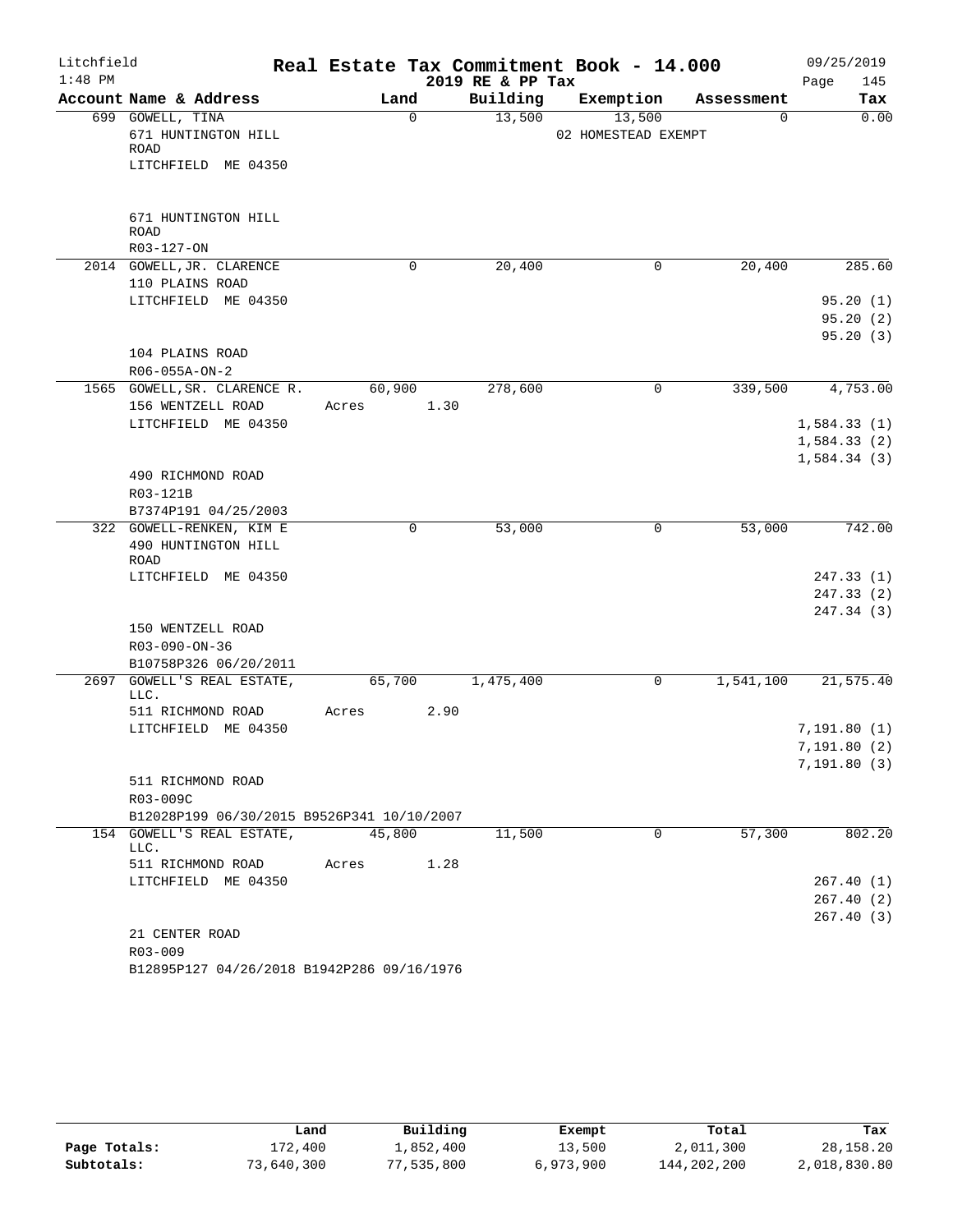| Litchfield |                                                                                            |        |       |                  | Real Estate Tax Commitment Book - 14.000 |            | 09/25/2019  |
|------------|--------------------------------------------------------------------------------------------|--------|-------|------------------|------------------------------------------|------------|-------------|
| $1:48$ PM  |                                                                                            |        |       | 2019 RE & PP Tax |                                          |            | Page<br>146 |
|            | Account Name & Address                                                                     | Land   |       | Building         | Exemption                                | Assessment | Tax         |
|            | 703 GOWELL'S STORE INC                                                                     | 63,800 |       | 324,700          | $\Omega$                                 | 388,500    | 5,439.00    |
|            | 473 RICHMOND ROAD                                                                          | Acres  | 2.26  |                  |                                          |            |             |
|            | LITCHFIELD ME 04350                                                                        |        |       |                  |                                          |            | 1,813.00(1) |
|            |                                                                                            |        |       |                  |                                          |            | 1,813.00(2) |
|            |                                                                                            |        |       |                  |                                          |            | 1,813.00(3) |
|            | 491 RICHMOND ROAD                                                                          |        |       |                  |                                          |            |             |
|            | R03-009B-1                                                                                 |        |       |                  |                                          |            |             |
|            | B12028P202 07/01/2015 B9322P229 04/20/2007 B6197P332                                       |        |       |                  |                                          |            |             |
|            | 03/21/2000 B2526P305 11/30/1982<br>2460 GRAND VIEW GARDENS                                 |        | 0     | 13,200           | 0                                        | 13,200     | 184.80      |
|            |                                                                                            |        |       |                  |                                          |            |             |
|            | C/O SUSAN PERRY                                                                            |        |       |                  |                                          |            |             |
|            | 92 NECK ROAD                                                                               |        |       |                  |                                          |            | 61.60(1)    |
|            | LITCHFIELD ME 04350                                                                        |        |       |                  |                                          |            | 61.60(2)    |
|            |                                                                                            |        |       |                  |                                          |            | 61.60(3)    |
|            | 82 NECK ROAD                                                                               |        |       |                  |                                          |            |             |
|            | R14-011-ON                                                                                 |        |       |                  |                                          |            |             |
| 99         | GRANT, NATHAN                                                                              | 47,400 |       | 140,100          | 0                                        | 187,500    | 2,625.00    |
|            | LAZARO, ALYSSA                                                                             | Acres  | 1.80  |                  |                                          |            |             |
|            | 34 SPEARS CORNER ROAD                                                                      |        |       |                  |                                          |            | 875.00(1)   |
|            | WEST GARDINER ME                                                                           |        |       |                  |                                          |            | 875.00(2)   |
|            | 04345-3508                                                                                 |        |       |                  |                                          |            |             |
|            |                                                                                            |        |       |                  |                                          |            | 875.00(3)   |
|            | 229 BUKER ROAD                                                                             |        |       |                  |                                          |            |             |
|            | R05-052A                                                                                   |        |       |                  |                                          |            |             |
|            | B12160P335 11/13/2015 B12035P333 07/01/2015<br>B12022P133 06/15/2015 B11850P150 09/25/2013 |        |       |                  |                                          |            |             |
|            | B11520P259 09/23/2013 B11515P89 04/02/2013                                                 |        |       |                  |                                          |            |             |
|            | B11387P151 05/01/2013 B9226P172 01/19/2007 B7880P96                                        |        |       |                  |                                          |            |             |
|            | 03/30/2004 B5531P200                                                                       |        |       |                  |                                          |            |             |
|            | 24 GRANT, NICHOLAS                                                                         | 46,900 |       | 125,300          | $\mathbf 0$                              | 172,200    | 2,410.80    |
|            | 1449 HALLOWELL ROAD                                                                        | Acres  | 1.64  |                  |                                          |            |             |
|            | LITCHFIELD ME 04350                                                                        |        |       |                  |                                          |            | 803.60(1)   |
|            |                                                                                            |        |       |                  |                                          |            | 803.60(2)   |
|            |                                                                                            |        |       |                  |                                          |            | 803.60(3)   |
|            | 1449 HALLOWELL ROAD                                                                        |        |       |                  |                                          |            |             |
|            | $U20 - 023$                                                                                |        |       |                  |                                          |            |             |
|            | B12934P70 06/08/2018                                                                       |        |       |                  |                                          |            |             |
|            | 1785 GRAVES, PAUL F                                                                        | 61,800 |       | 108,400          | 20,000                                   | 150,200    | 2,102.80    |
|            | 940 PLAINS ROAD                                                                            | Acres  | 8.40  |                  | 02 HOMESTEAD EXEMPT                      |            |             |
|            | LITCHFIELD ME                                                                              |        |       |                  |                                          |            | 700.93(1)   |
|            | 04350-4225                                                                                 |        |       |                  |                                          |            | 700.93(2)   |
|            |                                                                                            |        |       |                  |                                          |            |             |
|            |                                                                                            |        |       |                  |                                          |            | 700.94(3)   |
|            | 940 PLAINS ROAD<br>$R09 - 043$                                                             |        |       |                  |                                          |            |             |
|            |                                                                                            |        |       |                  |                                          |            |             |
|            | B9752P120 06/06/2008 B4931P281 02/21/1995 B2745P346<br>11/02/1984 B1798P290 04/10/2000     |        |       |                  |                                          |            |             |
|            | 2781 GRAY, ELIZABETH S                                                                     | 51,400 |       | 0                | 0                                        | 51,400     | 719.60      |
|            | P O BOX 1166                                                                               | Acres  | 31.56 |                  |                                          |            |             |
|            | GREENVILLE ME 04441                                                                        |        |       |                  |                                          |            | 239.87(1)   |
|            |                                                                                            |        |       |                  |                                          |            | 239.87(2)   |
|            |                                                                                            |        |       |                  |                                          |            | 239.86(3)   |
|            | HALLOWELL ROAD                                                                             |        |       |                  |                                          |            |             |
|            | R11-022A                                                                                   |        |       |                  |                                          |            |             |
|            | B10656P135 01/31/2011 B7865P236 06/16/2004                                                 |        |       |                  |                                          |            |             |
|            |                                                                                            |        |       |                  |                                          |            |             |
|            |                                                                                            |        |       |                  |                                          |            |             |

|              | Land       | Building   | Exempt    | Total         | Tax          |
|--------------|------------|------------|-----------|---------------|--------------|
| Page Totals: | 271,300    | 711,700    | 20,000    | 963,000       | 13,482.00    |
| Subtotals:   | 73,911,600 | 78,247,500 | 6,993,900 | 145, 165, 200 | 2,032,312.80 |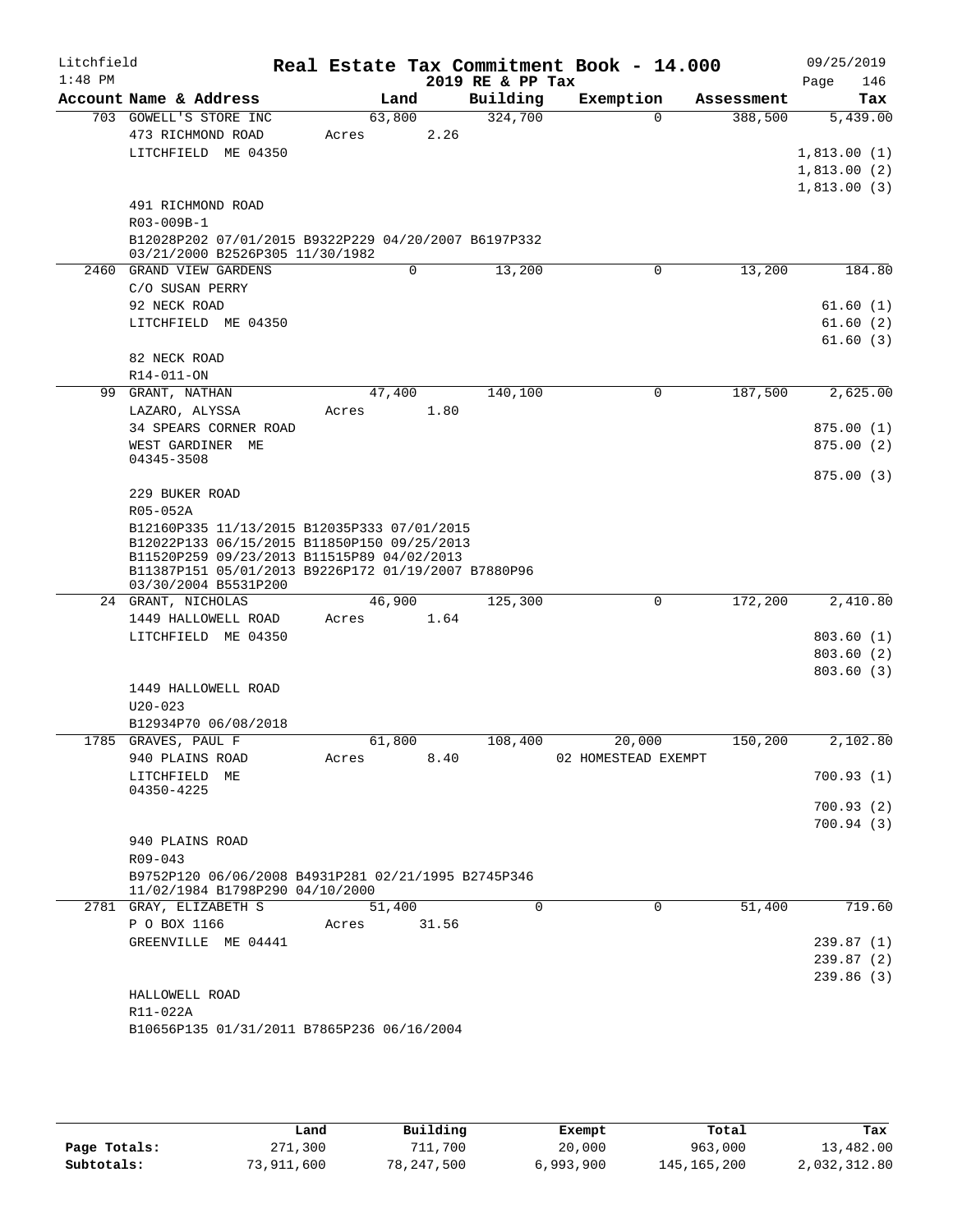| Litchfield<br>$1:48$ PM |                        |                                                   |            |                     | 2019 RE & PP Tax    | Real Estate Tax Commitment Book - 14.000  |                    | 09/25/2019             |
|-------------------------|------------------------|---------------------------------------------------|------------|---------------------|---------------------|-------------------------------------------|--------------------|------------------------|
|                         | Account Name & Address |                                                   | Land       |                     | Building            | Exemption Assessment                      |                    | 147<br>Page<br>Tax     |
|                         | 1275 GRAY, LARRY C. &  |                                                   | 49,400     |                     | $\frac{298,400}{ }$ | 26,000                                    |                    | $321,800$ $4,505.20$   |
|                         | SHIRLEY A              |                                                   | Acres      | 2.46                |                     |                                           |                    |                        |
|                         |                        | 15 NADEAU DRIVE<br>LITCHFIELD ME 04350            |            |                     |                     | 02 HOMESTEAD EXEMPT<br>03 VETERANS EXEMPT |                    | 1,501.73(1)            |
|                         |                        |                                                   |            |                     |                     |                                           |                    | 1,501.73(2)            |
|                         |                        |                                                   |            |                     |                     |                                           |                    | 1,501.74(3)            |
|                         | 15 NADEAU DRIVE        |                                                   |            |                     |                     |                                           |                    |                        |
|                         | R12-010-5              |                                                   |            |                     |                     |                                           |                    |                        |
|                         |                        | B10250P145 10/22/2009 B6375P69 12/29/2000         |            |                     |                     |                                           |                    |                        |
|                         | 2350 GRECENKO, JAMES G |                                                   | 56,400     |                     |                     | 98,000 20,000 134,400 1,881.60            |                    |                        |
|                         |                        | 1286 WEST ROAD                                    | Acres      | 5.81                |                     | 02 HOMESTEAD EXEMPT                       |                    |                        |
|                         |                        | LITCHFIELD ME 04350                               |            |                     |                     |                                           |                    | 627.20(1)<br>627.20(2) |
|                         |                        |                                                   |            |                     |                     |                                           |                    | 627.20(3)              |
|                         | 1286 WEST ROAD         |                                                   |            |                     |                     |                                           |                    |                        |
|                         | R03-037A               |                                                   |            |                     |                     |                                           |                    |                        |
|                         |                        | B7867P53 03/12/2004                               |            |                     |                     |                                           |                    |                        |
|                         | 249 GREEN JACOB N      |                                                   | 48,300     |                     | 149,300             | 0                                         | 197,600            | 2,766.40               |
|                         | GREEN, SARAH           |                                                   | Acres 2.10 |                     |                     |                                           |                    |                        |
|                         | 255 BRUNSWICK AVE      |                                                   |            |                     |                     |                                           |                    | 922.13(1)              |
|                         | APT 1                  |                                                   |            |                     |                     |                                           |                    | 922.13(2)              |
|                         |                        | GARDINER ME 04345-2440                            |            |                     |                     |                                           |                    | 922.14(3)              |
|                         |                        | 217 DENNIS HILL ROAD                              |            |                     |                     |                                           |                    |                        |
|                         | R13-042A               | B9556P82 11/06/2007 B8856P169 03/30/2006 B6237P68 |            |                     |                     |                                           |                    |                        |
|                         | 2874 GREEN, JACOB N.   |                                                   | 36,600     |                     | $\Omega$            | $\Omega$                                  | 36,600             | 512.40                 |
|                         | GREEN, SARAH M.        |                                                   | Acres      | 7.00                |                     |                                           |                    |                        |
|                         |                        | 255 BRUNSWICK AVE                                 |            |                     |                     |                                           |                    | 170.80(1)              |
|                         | APT 1                  |                                                   |            |                     |                     |                                           |                    | 170.80(2)              |
|                         |                        | GARDINER ME 04345-2440                            |            |                     |                     |                                           |                    | 170.80(3)              |
|                         | DENNIS HILL ROAD       |                                                   |            |                     |                     |                                           |                    |                        |
|                         | R11-007E               |                                                   |            |                     |                     |                                           |                    |                        |
|                         |                        | B12059P16 07/31/2015                              |            |                     |                     |                                           |                    |                        |
|                         | 2628 GREEN, PATRICK T. |                                                   |            | 45,200              | 131,600             | 20,000                                    | 156,800            | 2,195.20               |
|                         |                        | GREEN, CYNTHIA M.                                 | Acres 1.06 |                     |                     | 02 HOMESTEAD EXEMPT                       |                    |                        |
|                         | 9 OVERLOOK DRIVE       | LITCHFIELD ME 04350                               |            |                     |                     |                                           |                    | 731.73(1)<br>731.73(2) |
|                         |                        |                                                   |            |                     |                     |                                           |                    | 731.74 (3)             |
|                         | 9 OVERLOOK DRIVE       |                                                   |            |                     |                     |                                           |                    |                        |
|                         | R12-022-11             |                                                   |            |                     |                     |                                           |                    |                        |
|                         |                        | B13067P262 10/26/2018                             |            |                     |                     |                                           |                    |                        |
|                         |                        | 2313 GREENLEAF, MIRANDA                           | 45,000     |                     | 150,700             | 0                                         | 195,700            | 2,739.80               |
|                         |                        | GREENLEAF, MICHAEL                                | Acres      | 1.00                |                     |                                           |                    |                        |
|                         | 21 CHAPMAN DRIVE       |                                                   |            |                     |                     |                                           |                    | 913.27(1)              |
|                         |                        | LITCHFIELD ME 04350                               |            |                     |                     |                                           |                    | 913.27(2)              |
|                         | 21 CHAPMAN DRIVE       |                                                   |            |                     |                     |                                           |                    | 913.26(3)              |
|                         | $R12 - 005 - 6$        |                                                   |            |                     |                     |                                           |                    |                        |
|                         |                        | B12356P112 07/18/2016 B10595P188 11/19/2010       |            |                     |                     |                                           |                    |                        |
|                         |                        | B7656P211 09/26/2003                              |            |                     |                     |                                           |                    |                        |
|                         |                        | 170 GREENLEAF, MORRIS D.                          | 86,700     |                     | 34,500              | 0                                         | 121,200            | 1,696.80               |
|                         |                        | 44 GREENLEAF WOODS LANE Acres                     |            | 64.40               |                     |                                           |                    |                        |
|                         |                        | LITCHFIELD ME 04350                               |            |                     |                     |                                           |                    | 565.60(1)              |
|                         |                        |                                                   |            |                     |                     |                                           |                    | 565.60(2)              |
|                         |                        | 44 GREENLEAF WOODS LANE                           |            |                     |                     |                                           |                    | 565.60(3)              |
|                         | R02-075                |                                                   |            |                     |                     |                                           |                    |                        |
|                         |                        | B5623P123 05/12/1998                              |            |                     |                     |                                           |                    |                        |
|                         |                        |                                                   |            |                     |                     |                                           |                    |                        |
| Page Totals:            |                        | Land<br>367,600                                   |            | Building<br>862,500 |                     | Exempt<br>66,000                          | Total<br>1,164,100 | Tax<br>16,297.40       |
| Subtotals:              |                        | 74, 279, 200                                      |            | 79,110,000          |                     | 7,059,900<br>146,329,300                  |                    | 2,048,610.20           |
|                         |                        |                                                   |            |                     |                     |                                           |                    |                        |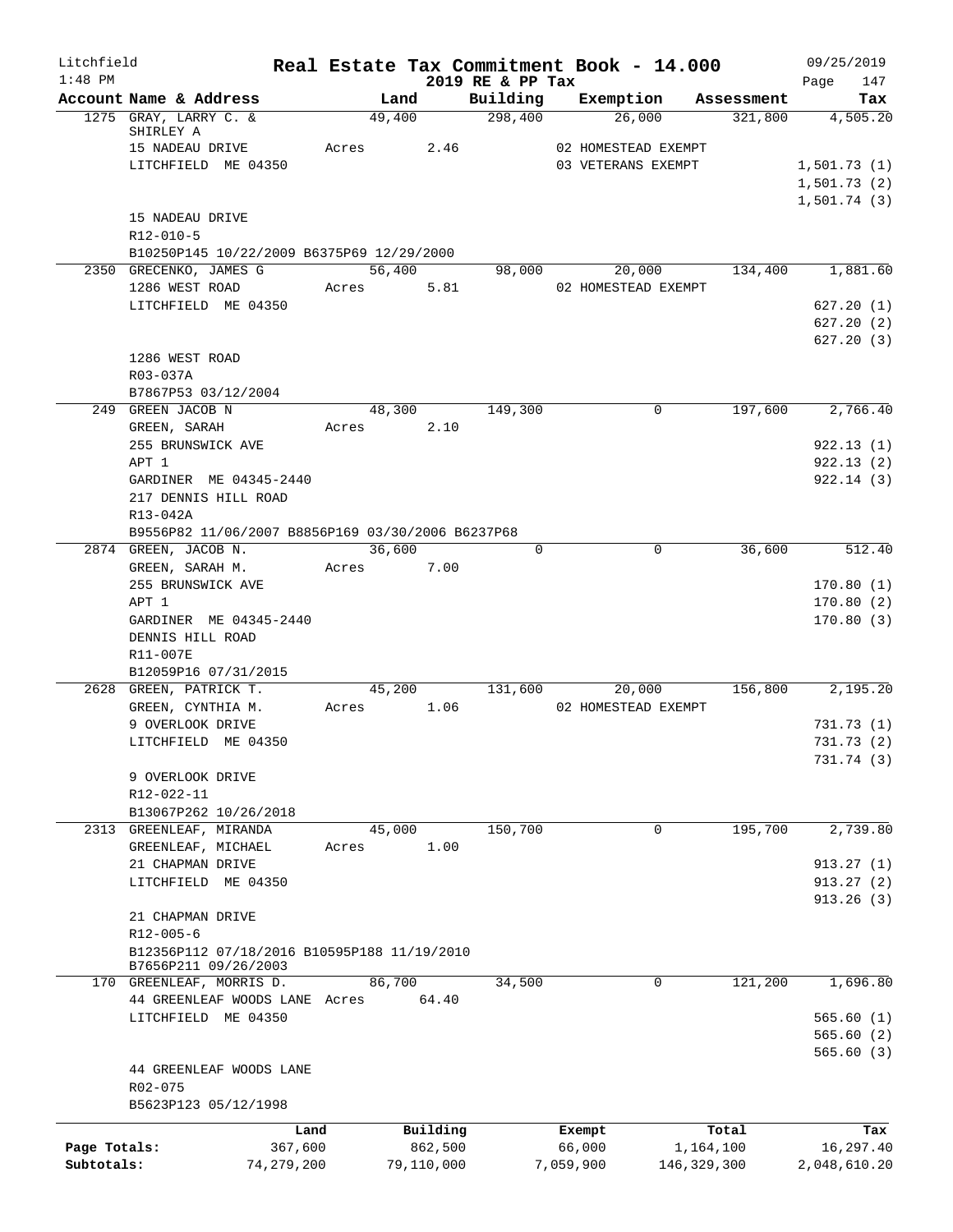| Litchfield |                                                      |         |       |                  | Real Estate Tax Commitment Book - 14.000 |            | 09/25/2019  |
|------------|------------------------------------------------------|---------|-------|------------------|------------------------------------------|------------|-------------|
| $1:48$ PM  |                                                      |         |       | 2019 RE & PP Tax |                                          |            | Page<br>148 |
|            | Account Name & Address                               | Land    |       | Building         | Exemption                                | Assessment | Tax         |
|            | 722 GREENLEAF, RANDALL P                             | 47,200  |       | 110,100          | 20,000                                   | 137,300    | 1,922.20    |
|            | 985 PLAINS ROAD                                      | Acres   | 1.72  |                  | 02 HOMESTEAD EXEMPT                      |            |             |
|            | LITCHFIELD ME 04350                                  |         |       |                  |                                          |            | 640.73 (1)  |
|            |                                                      |         |       |                  |                                          |            | 640.73 (2)  |
|            |                                                      |         |       |                  |                                          |            | 640.74 (3)  |
|            | 985 PLAINS ROAD                                      |         |       |                  |                                          |            |             |
|            | U05-003A                                             |         |       |                  |                                          |            |             |
|            | B3905P109<br>724 GREGORY, JOHN                       | 51,000  |       | 127,900          | 20,000                                   | 158,900    | 2,224.60    |
|            | 14 HUNTINGTON HILL ROAD Acres 3.00                   |         |       |                  | 02 HOMESTEAD EXEMPT                      |            |             |
|            | LITCHFIELD ME 04350                                  |         |       |                  |                                          |            | 741.53(1)   |
|            |                                                      |         |       |                  |                                          |            | 741.53(2)   |
|            |                                                      |         |       |                  |                                          |            | 741.54(3)   |
|            | 14 HUNTINGTON HILL ROAD                              |         |       |                  |                                          |            |             |
|            | R11-036A                                             |         |       |                  |                                          |            |             |
|            | B3512P168 03/01/1989                                 |         |       |                  |                                          |            |             |
|            | 2237 GRENIER, JEREMY                                 | 52,100  |       | 112,700          | 26,000                                   | 138,800    | 1,943.20    |
|            | GRENIER SANDRA L                                     | Acres   | 3.37  |                  | 02 HOMESTEAD EXEMPT                      |            |             |
|            | 244 BUKER ROAD                                       |         |       |                  | 12 WW2 Vet Res.                          |            | 647.73 (1)  |
|            | LITCHFIELD ME 04350                                  |         |       |                  |                                          |            | 647.73 (2)  |
|            |                                                      |         |       |                  |                                          |            | 647.74 (3)  |
|            | 244 BUKER ROAD                                       |         |       |                  |                                          |            |             |
|            | $R05 - 009 - 4$                                      |         |       |                  |                                          |            |             |
|            | B7019P287                                            |         |       |                  |                                          |            |             |
|            | 1626 GRENIER, MICHAEL J.                             | 48,300  |       | 166,800          | 0                                        | 215,100    | 3,011.40    |
|            | GRENIER, SUMMER P.                                   | Acres   | 2.10  |                  |                                          |            |             |
|            | 25 PATTEN WOODS LN                                   |         |       |                  |                                          |            | 1,003.80(1) |
|            | LITCHFIELD ME<br>04350-3934                          |         |       |                  |                                          |            | 1,003.80(2) |
|            |                                                      |         |       |                  |                                          |            | 1,003.80(3) |
|            | 25 PATTENWOODS LANE                                  |         |       |                  |                                          |            |             |
|            | R01-033B-5                                           |         |       |                  |                                          |            |             |
|            | B12657P306 07/13/2017 B9607P287 01/08/2008 B7672P197 |         |       |                  |                                          |            |             |
|            | 09/22/2003                                           |         |       |                  |                                          |            |             |
|            | 2916 GRIATZKY, ALEXANDER                             | 28,000  |       | $\mathbf 0$      | 0                                        | 28,000     | 392.00      |
|            | 13 FORD LANE                                         | Acres   | 2.00  |                  |                                          |            |             |
|            | LITCHFIELD ME 04350                                  |         |       |                  |                                          |            | 130.67(1)   |
|            |                                                      |         |       |                  |                                          |            | 130.67(2)   |
|            |                                                      |         |       |                  |                                          |            | 130.66(3)   |
|            | UPPER POND ROAD                                      |         |       |                  |                                          |            |             |
|            | R08-026A                                             |         |       |                  |                                          |            |             |
| 725        | B12646P254 09/24/2015<br>GRIATZKY, MARIA             | 185,500 |       | $\Omega$         | 0                                        | 185,500    | 2,597.00    |
|            | S. (WIDOW)                                           |         |       |                  |                                          |            |             |
|            | 11 KEENAN STREET                                     | Acres   | 51.00 |                  |                                          |            |             |
|            | PARLIN NJ 08859                                      |         |       |                  |                                          |            | 865.67(1)   |
|            |                                                      |         |       |                  |                                          |            | 865.67(2)   |
|            |                                                      |         |       |                  |                                          |            | 865.66(3)   |
|            | UPPER POND ROAD                                      |         |       |                  |                                          |            |             |
|            | R08-026                                              |         |       |                  |                                          |            |             |

B12646P254 09/24/2015 B7671P311 07/22/2003

|              | Land       | Building   | Exempt    | Total       | Tax          |
|--------------|------------|------------|-----------|-------------|--------------|
| Page Totals: | 412,100    | 517,500    | 66,000    | 863,600     | 12,090.40    |
| Subtotals:   | 74,691,300 | 79,627,500 | 7,125,900 | 147,192,900 | 2,060,700.60 |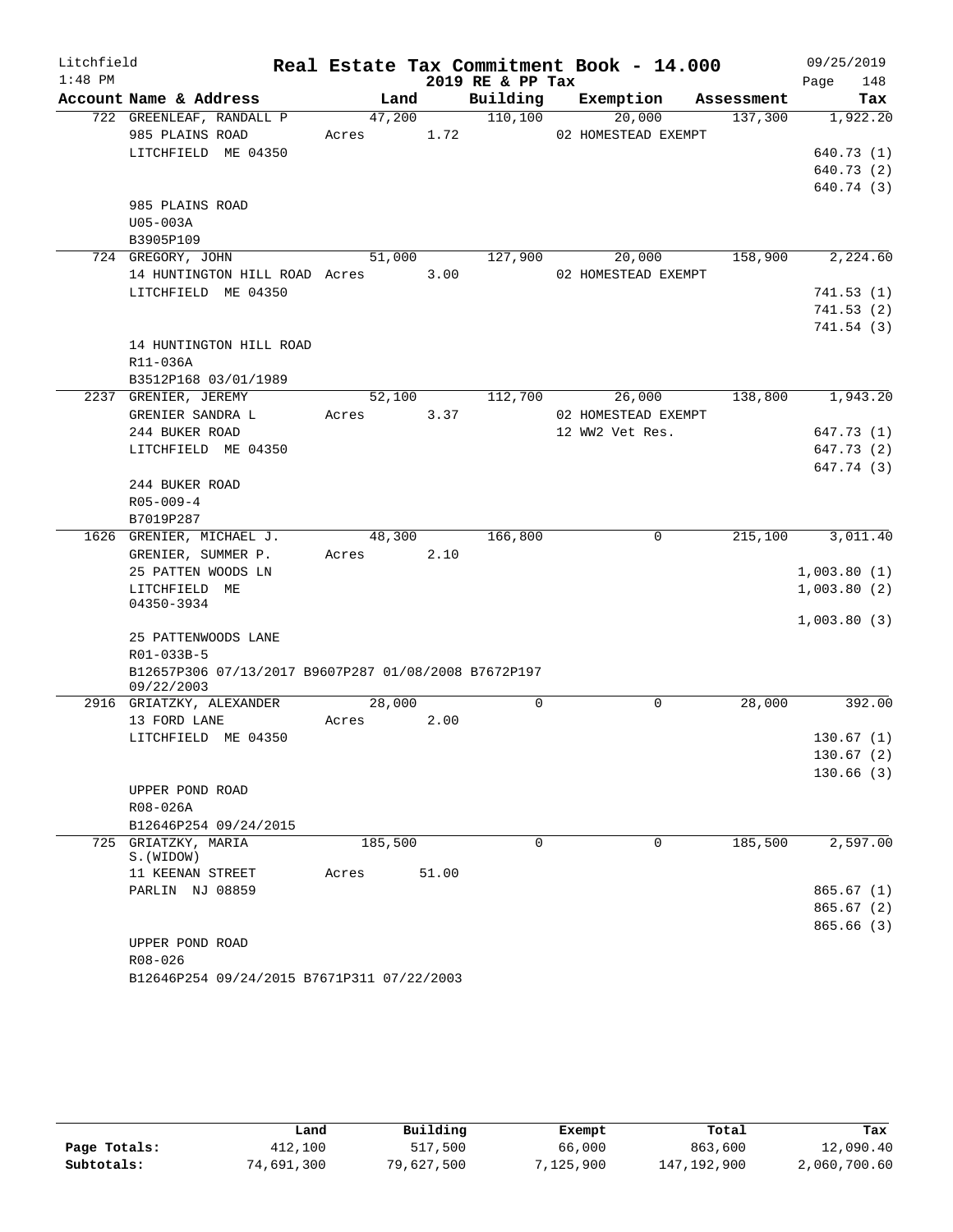| Litchfield |                                                                    |             |      |       |                  | Real Estate Tax Commitment Book - 14.000 |            | 09/25/2019  |
|------------|--------------------------------------------------------------------|-------------|------|-------|------------------|------------------------------------------|------------|-------------|
| $1:48$ PM  |                                                                    |             |      |       | 2019 RE & PP Tax |                                          |            | Page<br>149 |
|            | Account Name & Address                                             |             | Land |       | Building         | Exemption                                | Assessment | Tax         |
|            | 2828 GRIMM, AARON                                                  | 25,500      |      |       | 75,900           | 20,000                                   | 81,400     | 1,139.60    |
|            | WILE, BRIIS DANIELLE                                               | Acres       |      | 13.20 |                  | 02 HOMESTEAD EXEMPT                      |            |             |
|            | 308 OAK HILL ROAD                                                  |             |      |       |                  |                                          |            | 379.87(1)   |
|            | Litchfield ME 04350                                                |             |      |       |                  |                                          |            | 379.87(2)   |
|            | 308 OAK HILL ROAD                                                  |             |      |       |                  |                                          |            | 379.86(3)   |
|            | R04-036A                                                           |             |      |       |                  |                                          |            |             |
|            | B11394P206 12/21/2012                                              |             |      |       |                  |                                          |            |             |
| 1273       | GRISWOLD, CHARLES H III<br>REVOCABLE TRUST                         | 230,500     |      |       | 88,500           | 0                                        | 319,000    | 4,466.00    |
|            | 5 SERENITY LANE                                                    | Acres       |      | 0.71  |                  |                                          |            |             |
|            | ANDOVER MA 01810                                                   |             |      |       |                  |                                          |            | 1,488.67(1) |
|            |                                                                    |             |      |       |                  |                                          |            | 1,488.67(2) |
|            |                                                                    |             |      |       |                  |                                          |            | 1,488.66(3) |
|            | 381 PEACEPIPE DRIVE                                                |             |      |       |                  |                                          |            |             |
|            | $U28 - 008$                                                        |             |      |       |                  |                                          |            |             |
|            | B10474P236 07/19/2010 B1799P123 03/18/1975 B1700P336<br>01/09/1974 |             |      |       |                  |                                          |            |             |
|            | 135 GRONDIN, LAURA H.                                              | 60,400      |      |       | 148,000          | 20,000                                   | 188,400    | 2,637.60    |
|            | GRONDIN, ANDREW                                                    | Acres       |      | 6.50  |                  | 02 HOMESTEAD EXEMPT                      |            |             |
|            | 28 NECK ROAD                                                       |             |      |       |                  |                                          |            | 879.20 (1)  |
|            | LITCHFIELD ME 04350                                                |             |      |       |                  |                                          |            | 879.20 (2)  |
|            |                                                                    |             |      |       |                  |                                          |            | 879.20 (3)  |
|            | 28 NECK ROAD                                                       |             |      |       |                  |                                          |            |             |
|            | $U20 - 018$                                                        |             |      |       |                  |                                          |            |             |
|            | B12742P88 10/06/2017 B2826P316 07/18/1985                          |             |      |       |                  |                                          |            |             |
|            | 1062 GROOM, JAMES P.                                               | 70,500      |      |       | 163,500          | 20,000                                   | 214,000    | 2,996.00    |
|            | BARNARD, JOANNE E.                                                 | Acres 22.00 |      |       |                  | 02 HOMESTEAD EXEMPT                      |            |             |
|            | 2103 HALLOWELL ROAD                                                |             |      |       |                  |                                          |            | 998.67 (1)  |
|            | LITCHFIELD ME 04350                                                |             |      |       |                  |                                          |            | 998.67(2)   |
|            |                                                                    |             |      |       |                  |                                          |            | 998.66(3)   |
|            | 2103 HALLOWELL ROAD<br>R11-026                                     |             |      |       |                  |                                          |            |             |
|            | B12656P173 06/26/2017 B1577P806                                    |             |      |       |                  |                                          |            |             |
|            | 730 GROVER, STEVEN                                                 | 27,400      |      |       | $\Omega$         | 0                                        | 27,400     | 383.60      |
|            | 6 PERKINS ROAD                                                     | Acres       |      | 1.80  |                  |                                          |            |             |
|            | MONMOUTH ME 04259                                                  |             |      |       |                  |                                          |            | 127.87(1)   |
|            |                                                                    |             |      |       |                  |                                          |            | 127.87(2)   |
|            |                                                                    |             |      |       |                  |                                          |            | 127.86(3)   |
|            | FERRIN ROAD                                                        |             |      |       |                  |                                          |            |             |
|            | R05-051A                                                           |             |      |       |                  |                                          |            |             |
|            | B2505P61                                                           |             |      |       |                  |                                          |            |             |
|            | 731 GRUBER, WILLIAM<br>(TRUSTEE)                                   | 205,600     |      |       | 178,900          | 0                                        | 384,500    | 5,383.00    |
|            | GRUBER, BONNIE J.<br>(TRUSTEE)                                     | Acres       |      | 1.00  |                  |                                          |            |             |
|            | 9989 CR 121                                                        |             |      |       |                  |                                          |            | 1,794.33(1) |
|            | WILDWOOD FL 34785                                                  |             |      |       |                  |                                          |            | 1,794.33(2) |
|            |                                                                    |             |      |       |                  |                                          |            | 1,794.34(3) |
|            | CHESLEY DRIVE                                                      |             |      |       |                  |                                          |            |             |
|            | U15-014                                                            |             |      |       |                  |                                          |            |             |
|            | B11434P267 06/24/2013 B3323P144                                    |             |      |       |                  |                                          |            |             |

|              | Land       | Building   | Exempt    | Total       | Tax          |
|--------------|------------|------------|-----------|-------------|--------------|
| Page Totals: | 619,900    | 654,800    | 60,000    | 1,214,700   | 17,005.80    |
| Subtotals:   | 75,311,200 | 80,282,300 | 7,185,900 | 148,407,600 | 2,077,706.40 |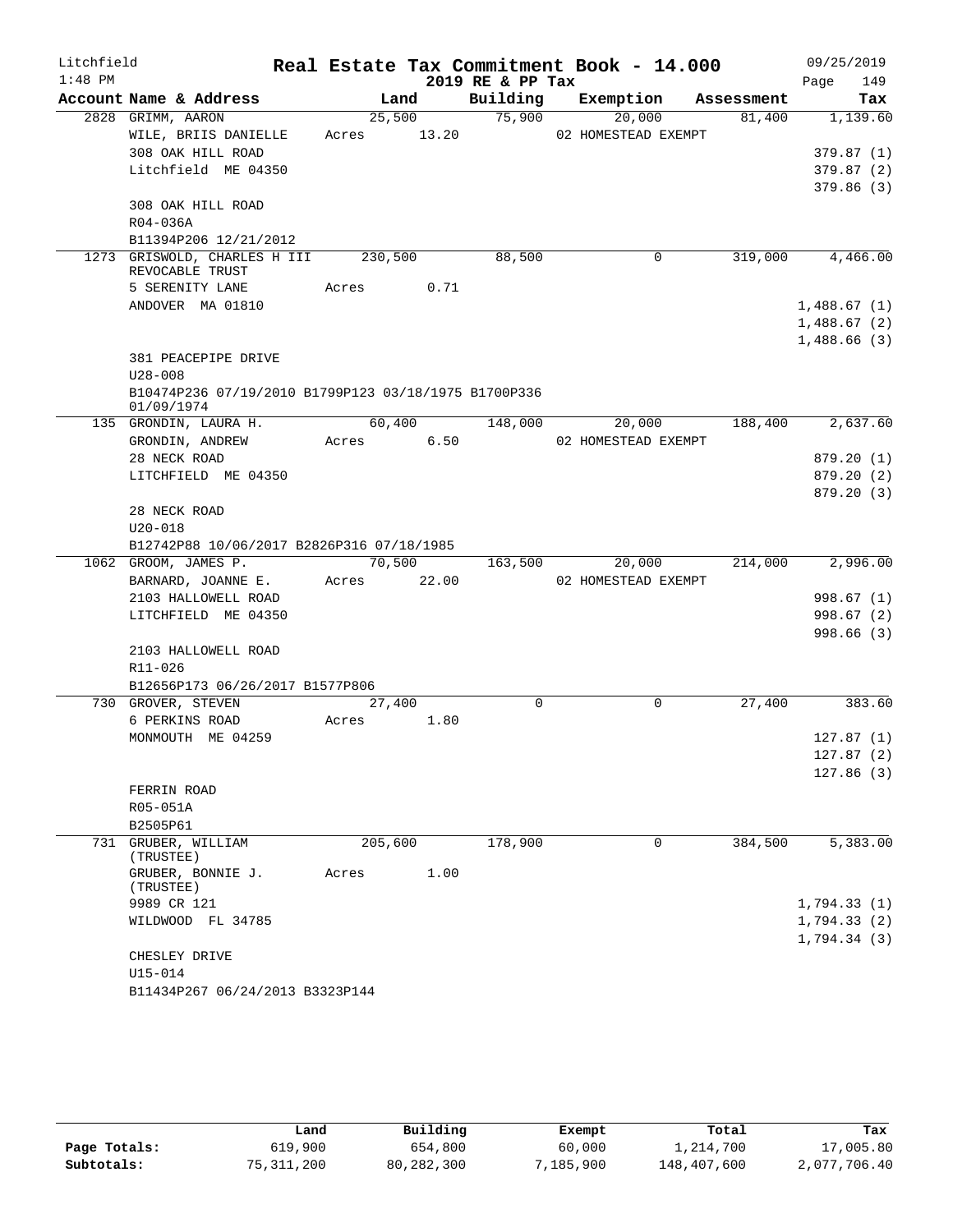| Litchfield   |                                                                   |         |             |                  |          | Real Estate Tax Commitment Book - 14.000 |               | 09/25/2019              |
|--------------|-------------------------------------------------------------------|---------|-------------|------------------|----------|------------------------------------------|---------------|-------------------------|
| $1:48$ PM    |                                                                   |         |             | 2019 RE & PP Tax |          |                                          |               | 150<br>Page             |
|              | Account Name & Address                                            |         | Land        | Building         | 120, 300 | Exemption                                | Assessment    | Tax                     |
|              | 2179 GTP ACQUISITION<br>PARTNERS II, LLC<br>C/O PROPERTY TAX DEPT |         | $\mathbf 0$ |                  |          | $\Omega$                                 | 120, 300      | 1,684.20                |
|              | P.O. BOX 723597                                                   |         |             |                  |          |                                          |               | 561.40(1)               |
|              | ATLANTA GA 31139                                                  |         |             |                  |          |                                          |               | 561.40(2)               |
|              |                                                                   |         |             |                  |          |                                          |               | 561.40(3)               |
|              | PLAINS ROAD                                                       |         |             |                  |          |                                          |               |                         |
|              | R07-015D-ON                                                       |         |             |                  |          |                                          |               |                         |
|              | 2173 GTP ACOUISITION                                              |         | 25,000      |                  | 68,800   | 0                                        | 93,800        | 1,313.20                |
|              | PARTNERS II LLC                                                   |         |             |                  |          |                                          |               |                         |
|              | C/O PROPERTY TAX DEPT                                             | Acres   |             | 1.00             |          |                                          |               |                         |
|              | P.O. BOX 723597                                                   |         |             |                  |          |                                          |               | 437.73 (1)              |
|              | ATLANTA GA 31139                                                  |         |             |                  |          |                                          |               | 437.73 (2)              |
|              |                                                                   |         |             |                  |          |                                          |               | 437.74 (3)              |
|              | SNYDER LANE                                                       |         |             |                  |          |                                          |               |                         |
|              | R03-029B                                                          |         |             |                  |          |                                          |               |                         |
|              | B8726P246 10/28/2005 B6372P16 12/21/2000<br>733 GUAY, BRENDA L    |         | 139,700     |                  | 53,000   | 0                                        | 192,700       | 2,697.80                |
|              | GUAY, RONALD L.                                                   | Acres   |             | 0.29             |          |                                          |               |                         |
|              | 111 COMMUNITY DRIVE                                               |         |             |                  |          |                                          |               | 899.27 (1)              |
|              | LITCHFIELD ME 04350                                               |         |             |                  |          |                                          |               | 899.27 (2)              |
|              |                                                                   |         |             |                  |          |                                          |               | 899.26 (3)              |
|              | 111 COMMUNITY DRIVE                                               |         |             |                  |          |                                          |               |                         |
|              | U15-007A                                                          |         |             |                  |          |                                          |               |                         |
|              | B10336P250 02/05/2010 B4779P154                                   |         |             |                  |          |                                          |               |                         |
|              | 2547 GUAY, LIONEL C III                                           |         | 51,500      |                  | 190,700  | 20,000                                   | 222,200       | 3,110.80                |
|              | 328 OAK HILL ROAD                                                 | Acres   |             | 3.18             |          | 02 HOMESTEAD EXEMPT                      |               |                         |
|              | LITCHFIELD ME 04350                                               |         |             |                  |          |                                          |               | 1,036.93(1)             |
|              |                                                                   |         |             |                  |          |                                          |               | 1,036.93(2)             |
|              |                                                                   |         |             |                  |          |                                          |               | 1,036.94(3)             |
|              | 328 OAK HILL ROAD                                                 |         |             |                  |          |                                          |               |                         |
|              | R04-037D                                                          |         |             |                  |          |                                          |               |                         |
|              | B10285P84 11/30/2009 B8630P280 09/29/2005                         |         |             |                  |          |                                          |               |                         |
|              | 250 GUERETTE, ANDREW L.                                           |         | 53,300      |                  | 152,600  | 0                                        | 205,900       | 2,882.60                |
|              | GUERETTE, PATRICIA A.                                             | Acres   |             | 3.77             |          |                                          |               |                         |
|              | 125 DENNIS HILL ROAD                                              |         |             |                  |          |                                          |               | 960.87(1)               |
|              | LITCHFIELD ME 04350                                               |         |             |                  |          |                                          |               | 960.87(2)               |
|              |                                                                   |         |             |                  |          |                                          |               | 960.86 (3)              |
|              | 125 DENNIS HILL ROAD                                              |         |             |                  |          |                                          |               |                         |
|              | R11-007                                                           |         |             |                  |          |                                          |               |                         |
|              | B13140P346 01/07/2019                                             |         |             |                  |          |                                          |               |                         |
|              | 156 GUERIN, ANDRE                                                 |         | 89,300      |                  | 37,000   | 0                                        | 126,300       | 1,768.20                |
|              | 9 GRANDE AVENUE<br>LEWISTON ME 04240                              | Acres   |             | 0.24             |          |                                          |               |                         |
|              |                                                                   |         |             |                  |          |                                          |               | 589.40(1)<br>589.40 (2) |
|              |                                                                   |         |             |                  |          |                                          |               | 589.40 (3)              |
|              | 118 JIMMY POND LANE                                               |         |             |                  |          |                                          |               |                         |
|              | $U08 - 005$                                                       |         |             |                  |          |                                          |               |                         |
|              | B12409P287 08/29/2016 B3565P130                                   |         |             |                  |          |                                          |               |                         |
|              | 2177 GUNN, ELIZABETH MCGUIRE                                      |         | 46,100      |                  | 18,500   | 0                                        | 64,600        | 904.40                  |
|              | 68 FERRIN ROAD                                                    | Acres   |             | 1.36             |          |                                          |               |                         |
|              | LITCHFIELD ME 04350                                               |         |             |                  |          |                                          |               | 301.47(1)               |
|              |                                                                   |         |             |                  |          |                                          |               | 301.47(2)               |
|              |                                                                   |         |             |                  |          |                                          |               | 301.46(3)               |
|              | 72 FERRIN ROAD                                                    |         |             |                  |          |                                          |               |                         |
|              | R03-098A                                                          |         |             |                  |          |                                          |               |                         |
|              | B6313P260 09/29/2000                                              |         |             |                  |          |                                          |               |                         |
|              |                                                                   |         |             |                  |          |                                          |               |                         |
|              |                                                                   | Land    | Building    |                  |          | Exempt                                   | Total         | Tax                     |
| Page Totals: |                                                                   | 404,900 |             | 640,900          |          | 20,000                                   | 1,025,800     | 14,361.20               |
| Subtotals:   | 75,716,100                                                        |         | 80,923,200  |                  |          | 7,205,900                                | 149, 433, 400 | 2,092,067.60            |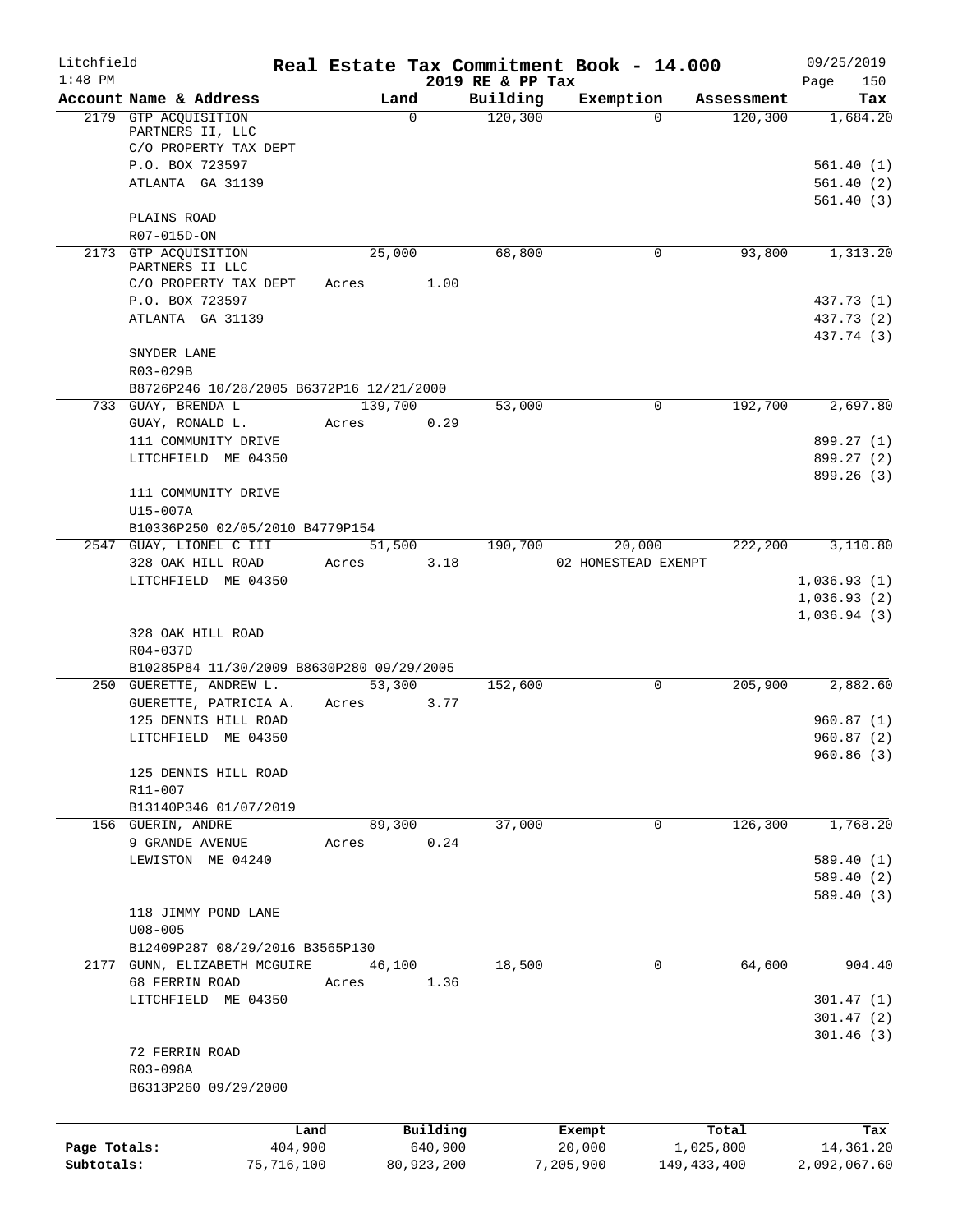| Litchfield   |                                                        |            |         |            |                              |           | Real Estate Tax Commitment Book - 14.000 |             | 09/25/2019         |
|--------------|--------------------------------------------------------|------------|---------|------------|------------------------------|-----------|------------------------------------------|-------------|--------------------|
| $1:48$ PM    | Account Name & Address                                 |            | Land    |            | 2019 RE & PP Tax<br>Building |           | Exemption                                | Assessment  | 151<br>Page<br>Tax |
|              | 345 GUNNELLS BELINDA                                   |            | 145,000 |            | 2,600                        |           | $\Omega$                                 | 147,600     | 2,066.40           |
|              | 33 PERKINS ROAD                                        |            | Acres   | 0.51       |                              |           |                                          |             |                    |
|              | MONMOUTH ME 04259                                      |            |         |            |                              |           |                                          |             | 688.80 (1)         |
|              |                                                        |            |         |            |                              |           |                                          |             | 688.80 (2)         |
|              |                                                        |            |         |            |                              |           |                                          |             | 688.80 (3)         |
|              | 68 EASY STREET                                         |            |         |            |                              |           |                                          |             |                    |
|              | $U09 - 007$                                            |            |         |            |                              |           |                                          |             |                    |
|              | B12914P167 04/23/2018 B8071P68 08/06/2004 B8071P66     |            |         |            |                              |           |                                          |             |                    |
|              | 08/05/2004 B2463P93 04/12/1982<br>741 GUSTIN SHAREEN L |            | 47,900  |            | 77,100                       |           | 20,000                                   | 105,000     | 1,470.00           |
|              | 79 COMMUNITY DRIVE                                     |            | Acres   | 1.95       |                              |           | 02 HOMESTEAD EXEMPT                      |             |                    |
|              | LITCHFIELD ME 04350                                    |            |         |            |                              |           |                                          |             | 490.00 (1)         |
|              |                                                        |            |         |            |                              |           |                                          |             | 490.00 (2)         |
|              |                                                        |            |         |            |                              |           |                                          |             | 490.00 (3)         |
|              |                                                        |            |         |            |                              |           |                                          |             |                    |
|              | 79 COMMUNITY DRIVE                                     |            |         |            |                              |           |                                          |             |                    |
|              | U15-003D                                               |            |         |            |                              |           |                                          |             |                    |
|              | B6027P85 08/10/1999                                    |            |         |            |                              |           |                                          |             |                    |
|              | 738 GUSTIN, KAY                                        |            | 43,200  |            | $\mathbf 0$                  |           | 0                                        | 43,200      | 604.80             |
|              | 38 RIDGE RD                                            |            | Acres   | 42.00      |                              |           |                                          |             |                    |
|              | WALES ME 04280                                         |            |         |            |                              |           |                                          |             | 201.60(1)          |
|              |                                                        |            |         |            |                              |           |                                          |             | 201.60(2)          |
|              |                                                        |            |         |            |                              |           |                                          |             | 201.60(3)          |
|              | <b>GUSTIN ROAD</b>                                     |            |         |            |                              |           |                                          |             |                    |
|              | $R04 - 043$                                            |            |         |            |                              |           |                                          |             |                    |
|              | B13129P154 01/04/2019 B4265P331                        |            |         |            |                              |           |                                          |             |                    |
|              | 737 GUSTIN, KAY R ET ALS                               |            | 187,500 |            | 111,600                      |           | $\mathbf 0$                              | 299,100     | 4,187.40           |
|              | 38 RIDGE RD                                            |            | Acres   | 0.56       |                              |           |                                          |             |                    |
|              | WALES ME 04280                                         |            |         |            |                              |           |                                          |             | 1,395.80(1)        |
|              |                                                        |            |         |            |                              |           |                                          |             | 1,395.80(2)        |
|              |                                                        |            |         |            |                              |           |                                          |             | 1,395.80(3)        |
|              | 160 COMMUNITY DRIVE                                    |            |         |            |                              |           |                                          |             |                    |
|              | U15-002                                                |            |         |            |                              |           |                                          |             |                    |
|              | B13172P254 03/13/2019                                  |            |         |            |                              |           |                                          |             |                    |
|              | 740 GUSTIN, LEWIS A                                    |            | 174,300 |            | 66,900                       |           | 0                                        | 241,200     | 3,376.80           |
|              | 28 GUSTIN LN                                           |            | Acres   | 1.70       |                              |           |                                          |             |                    |
|              | GREENE ME 04236                                        |            |         |            |                              |           |                                          |             | 1, 125.60(1)       |
|              |                                                        |            |         |            |                              |           |                                          |             | 1, 125.60(2)       |
|              |                                                        |            |         |            |                              |           |                                          |             | 1, 125.60(3)       |
|              | 161 COMMUNITY DRIVE                                    |            |         |            |                              |           |                                          |             |                    |
|              | $U15 - 003$                                            |            |         |            |                              |           |                                          |             |                    |
|              | B2838P324 08/24/1982                                   |            |         |            |                              |           |                                          |             |                    |
|              | 739 GUSTIN, LEWIS A                                    |            | 34,200  |            | 0                            |           | 0                                        | 34,200      | 478.80             |
|              | 28 GUSTIN LN                                           |            | Acres   | 4.05       |                              |           |                                          |             |                    |
|              | GREENE ME 04236                                        |            |         |            |                              |           |                                          |             | 159.60(1)          |
|              |                                                        |            |         |            |                              |           |                                          |             | 159.60(2)          |
|              |                                                        |            |         |            |                              |           |                                          |             | 159.60(3)          |
|              | COMMUNITY DRIVE                                        |            |         |            |                              |           |                                          |             |                    |
|              | U16-005B                                               |            |         |            |                              |           |                                          |             |                    |
|              | B2838P324                                              |            |         |            |                              |           |                                          |             |                    |
|              | 735 HAFNER, ASHLEY N &                                 |            | 55,500  |            | 111,700                      |           | 0                                        | 167,200     | 2,340.80           |
|              | MILES R. HAFNER                                        |            |         |            |                              |           |                                          |             |                    |
|              | 137 NECK ROAD                                          |            | Acres   | 4.50       |                              |           |                                          |             |                    |
|              | LITCHFIELD ME 04350                                    |            |         |            |                              |           |                                          |             | 780.27 (1)         |
|              |                                                        |            |         |            |                              |           |                                          |             | 780.27 (2)         |
|              |                                                        |            |         |            |                              |           |                                          |             | 780.26(3)          |
|              | 137 NECK ROAD                                          |            |         |            |                              |           |                                          |             |                    |
|              | R14-036                                                |            |         |            |                              |           |                                          |             |                    |
|              | B6068P317 10/04/1999 B2570P338 05/26/1983              |            |         |            |                              |           |                                          |             |                    |
|              |                                                        | Land       |         | Building   |                              | Exempt    |                                          | Total       | Tax                |
| Page Totals: |                                                        | 687,600    |         | 369,900    |                              | 20,000    |                                          | 1,037,500   | 14,525.00          |
| Subtotals:   |                                                        | 76,403,700 |         | 81,293,100 |                              | 7,225,900 |                                          | 150,470,900 | 2,106,592.60       |
|              |                                                        |            |         |            |                              |           |                                          |             |                    |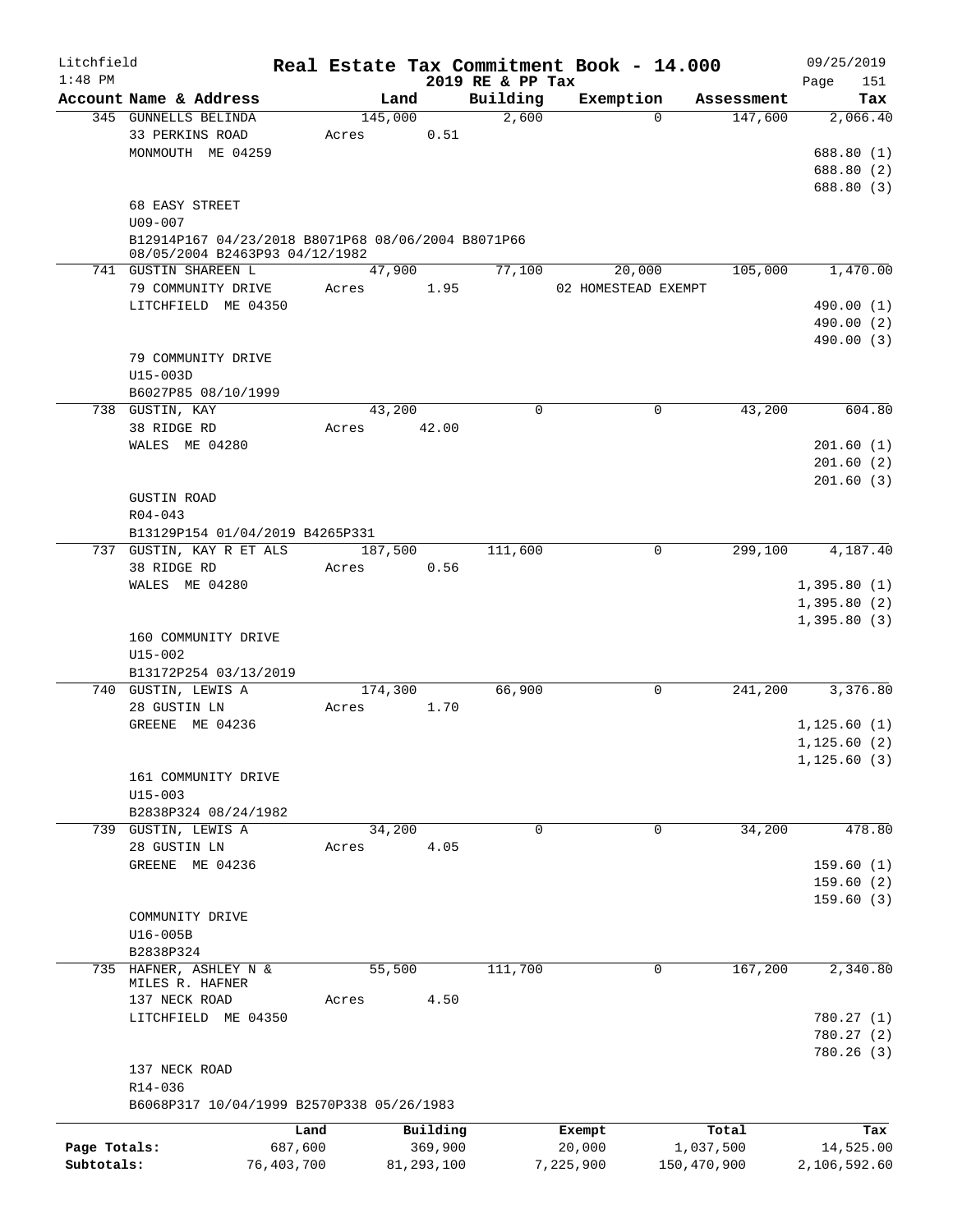| $1:48$ PM<br>2019 RE & PP Tax<br>152<br>Page<br>Building<br>Account Name & Address<br>Exemption<br>Land<br>Tax<br>Assessment<br>744 HAHNEL, FREDERICK G<br>137,500<br>48,800<br>$\Omega$<br>186,300<br>2,608.20<br>0.28<br>1532 WASHINGTON ST<br>Acres<br>BATH ME 04530<br>869.40(1)<br>869.40 (2)<br>869.40(3)<br>142 ROSSER DRIVE<br>U17-001<br>B1322P141<br>1598 HAIGH, KATHY C fka:<br>47,700<br>117,700<br>20,000<br>145,400<br>2,035.60<br>KATHY C SKELTON<br>433 HUNTINGTON HILL<br>Acres 1.90<br>02 HOMESTEAD EXEMPT<br>ROAD<br>LITCHFIELD ME 04350<br>678.53(1)<br>678.53(2)<br>678.54(3)<br>433 HUNTINGTON HILL<br>ROAD<br>$R04 - 008$<br>B10663P47 01/07/2011 B10663P47 02/07/2011 B1536P177<br>11/27/1970 B1493P546<br>35,800<br>2534 HALL GLENN O<br>159,300<br>175,100<br>2,451.40<br>20,000<br>Acres 7.11<br>10 FLAHERTY LANE<br>02 HOMESTEAD EXEMPT<br>LITCHFIELD ME 04350<br>817.13(1)<br>817.13(2)<br>817.14 (3)<br>10 FLAHERTY LANE<br>R03-105L<br>B8729P170 12/12/2005<br>100 HAMEL, KELLY M.<br>47,200<br>168,400<br>195,600<br>2,738.40<br>20,000<br>1736 HALLOWELL ROAD<br>1.74<br>02 HOMESTEAD EXEMPT<br>Acres<br>LITCHFIELD ME 04350<br>912.80(1)<br>912.80(2)<br>912.80(3)<br>1736 HALLOWELL ROAD<br>$R12 - 010 - 1$<br>B8288P85 01/28/2005 B3812P20 10/05/1990<br>1956 HANLEY, KATHERINE C.<br>52,800<br>168,600<br>221,400<br>3,099.60<br>0<br>11 RICKER LANE<br>3.60<br>Acres<br>1,033.20(1)<br>LITCHFIELD ME 04350<br>1,033.20(2)<br>1,033.20(3)<br>11 RICKER LANE<br>$R03 - 040 - 5 - A$<br>B11829P51 10/17/2014 B6951P126<br>154,700<br>213,200<br>2,984.80<br>2157 HANLEY, TIMOTHY<br>58,500<br>0<br>5.50<br>HANLEY LYNNE<br>Acres<br>994.93 (1)<br>1396 LEWISTON ROAD<br>LITCHFIELD ME 04350<br>994.93 (2)<br>994.94 (3)<br>1396 LEWISTON ROAD<br>R12-017A<br>B6318P280 10/06/2000 | Litchfield |  |  | Real Estate Tax Commitment Book - 14.000 |  | 09/25/2019 |
|----------------------------------------------------------------------------------------------------------------------------------------------------------------------------------------------------------------------------------------------------------------------------------------------------------------------------------------------------------------------------------------------------------------------------------------------------------------------------------------------------------------------------------------------------------------------------------------------------------------------------------------------------------------------------------------------------------------------------------------------------------------------------------------------------------------------------------------------------------------------------------------------------------------------------------------------------------------------------------------------------------------------------------------------------------------------------------------------------------------------------------------------------------------------------------------------------------------------------------------------------------------------------------------------------------------------------------------------------------------------------------------------------------------------------------------------------------------------------------------------------------------------------------------------------------------------------------------------------------------------------------------------------------------------------------------------------------------------------------------------------------------------------------------------------------------------|------------|--|--|------------------------------------------|--|------------|
|                                                                                                                                                                                                                                                                                                                                                                                                                                                                                                                                                                                                                                                                                                                                                                                                                                                                                                                                                                                                                                                                                                                                                                                                                                                                                                                                                                                                                                                                                                                                                                                                                                                                                                                                                                                                                      |            |  |  |                                          |  |            |
|                                                                                                                                                                                                                                                                                                                                                                                                                                                                                                                                                                                                                                                                                                                                                                                                                                                                                                                                                                                                                                                                                                                                                                                                                                                                                                                                                                                                                                                                                                                                                                                                                                                                                                                                                                                                                      |            |  |  |                                          |  |            |
|                                                                                                                                                                                                                                                                                                                                                                                                                                                                                                                                                                                                                                                                                                                                                                                                                                                                                                                                                                                                                                                                                                                                                                                                                                                                                                                                                                                                                                                                                                                                                                                                                                                                                                                                                                                                                      |            |  |  |                                          |  |            |
|                                                                                                                                                                                                                                                                                                                                                                                                                                                                                                                                                                                                                                                                                                                                                                                                                                                                                                                                                                                                                                                                                                                                                                                                                                                                                                                                                                                                                                                                                                                                                                                                                                                                                                                                                                                                                      |            |  |  |                                          |  |            |
|                                                                                                                                                                                                                                                                                                                                                                                                                                                                                                                                                                                                                                                                                                                                                                                                                                                                                                                                                                                                                                                                                                                                                                                                                                                                                                                                                                                                                                                                                                                                                                                                                                                                                                                                                                                                                      |            |  |  |                                          |  |            |
|                                                                                                                                                                                                                                                                                                                                                                                                                                                                                                                                                                                                                                                                                                                                                                                                                                                                                                                                                                                                                                                                                                                                                                                                                                                                                                                                                                                                                                                                                                                                                                                                                                                                                                                                                                                                                      |            |  |  |                                          |  |            |
|                                                                                                                                                                                                                                                                                                                                                                                                                                                                                                                                                                                                                                                                                                                                                                                                                                                                                                                                                                                                                                                                                                                                                                                                                                                                                                                                                                                                                                                                                                                                                                                                                                                                                                                                                                                                                      |            |  |  |                                          |  |            |
|                                                                                                                                                                                                                                                                                                                                                                                                                                                                                                                                                                                                                                                                                                                                                                                                                                                                                                                                                                                                                                                                                                                                                                                                                                                                                                                                                                                                                                                                                                                                                                                                                                                                                                                                                                                                                      |            |  |  |                                          |  |            |
|                                                                                                                                                                                                                                                                                                                                                                                                                                                                                                                                                                                                                                                                                                                                                                                                                                                                                                                                                                                                                                                                                                                                                                                                                                                                                                                                                                                                                                                                                                                                                                                                                                                                                                                                                                                                                      |            |  |  |                                          |  |            |
|                                                                                                                                                                                                                                                                                                                                                                                                                                                                                                                                                                                                                                                                                                                                                                                                                                                                                                                                                                                                                                                                                                                                                                                                                                                                                                                                                                                                                                                                                                                                                                                                                                                                                                                                                                                                                      |            |  |  |                                          |  |            |
|                                                                                                                                                                                                                                                                                                                                                                                                                                                                                                                                                                                                                                                                                                                                                                                                                                                                                                                                                                                                                                                                                                                                                                                                                                                                                                                                                                                                                                                                                                                                                                                                                                                                                                                                                                                                                      |            |  |  |                                          |  |            |
|                                                                                                                                                                                                                                                                                                                                                                                                                                                                                                                                                                                                                                                                                                                                                                                                                                                                                                                                                                                                                                                                                                                                                                                                                                                                                                                                                                                                                                                                                                                                                                                                                                                                                                                                                                                                                      |            |  |  |                                          |  |            |
|                                                                                                                                                                                                                                                                                                                                                                                                                                                                                                                                                                                                                                                                                                                                                                                                                                                                                                                                                                                                                                                                                                                                                                                                                                                                                                                                                                                                                                                                                                                                                                                                                                                                                                                                                                                                                      |            |  |  |                                          |  |            |
|                                                                                                                                                                                                                                                                                                                                                                                                                                                                                                                                                                                                                                                                                                                                                                                                                                                                                                                                                                                                                                                                                                                                                                                                                                                                                                                                                                                                                                                                                                                                                                                                                                                                                                                                                                                                                      |            |  |  |                                          |  |            |
|                                                                                                                                                                                                                                                                                                                                                                                                                                                                                                                                                                                                                                                                                                                                                                                                                                                                                                                                                                                                                                                                                                                                                                                                                                                                                                                                                                                                                                                                                                                                                                                                                                                                                                                                                                                                                      |            |  |  |                                          |  |            |
|                                                                                                                                                                                                                                                                                                                                                                                                                                                                                                                                                                                                                                                                                                                                                                                                                                                                                                                                                                                                                                                                                                                                                                                                                                                                                                                                                                                                                                                                                                                                                                                                                                                                                                                                                                                                                      |            |  |  |                                          |  |            |
|                                                                                                                                                                                                                                                                                                                                                                                                                                                                                                                                                                                                                                                                                                                                                                                                                                                                                                                                                                                                                                                                                                                                                                                                                                                                                                                                                                                                                                                                                                                                                                                                                                                                                                                                                                                                                      |            |  |  |                                          |  |            |
|                                                                                                                                                                                                                                                                                                                                                                                                                                                                                                                                                                                                                                                                                                                                                                                                                                                                                                                                                                                                                                                                                                                                                                                                                                                                                                                                                                                                                                                                                                                                                                                                                                                                                                                                                                                                                      |            |  |  |                                          |  |            |
|                                                                                                                                                                                                                                                                                                                                                                                                                                                                                                                                                                                                                                                                                                                                                                                                                                                                                                                                                                                                                                                                                                                                                                                                                                                                                                                                                                                                                                                                                                                                                                                                                                                                                                                                                                                                                      |            |  |  |                                          |  |            |
|                                                                                                                                                                                                                                                                                                                                                                                                                                                                                                                                                                                                                                                                                                                                                                                                                                                                                                                                                                                                                                                                                                                                                                                                                                                                                                                                                                                                                                                                                                                                                                                                                                                                                                                                                                                                                      |            |  |  |                                          |  |            |
|                                                                                                                                                                                                                                                                                                                                                                                                                                                                                                                                                                                                                                                                                                                                                                                                                                                                                                                                                                                                                                                                                                                                                                                                                                                                                                                                                                                                                                                                                                                                                                                                                                                                                                                                                                                                                      |            |  |  |                                          |  |            |
|                                                                                                                                                                                                                                                                                                                                                                                                                                                                                                                                                                                                                                                                                                                                                                                                                                                                                                                                                                                                                                                                                                                                                                                                                                                                                                                                                                                                                                                                                                                                                                                                                                                                                                                                                                                                                      |            |  |  |                                          |  |            |
|                                                                                                                                                                                                                                                                                                                                                                                                                                                                                                                                                                                                                                                                                                                                                                                                                                                                                                                                                                                                                                                                                                                                                                                                                                                                                                                                                                                                                                                                                                                                                                                                                                                                                                                                                                                                                      |            |  |  |                                          |  |            |
|                                                                                                                                                                                                                                                                                                                                                                                                                                                                                                                                                                                                                                                                                                                                                                                                                                                                                                                                                                                                                                                                                                                                                                                                                                                                                                                                                                                                                                                                                                                                                                                                                                                                                                                                                                                                                      |            |  |  |                                          |  |            |
|                                                                                                                                                                                                                                                                                                                                                                                                                                                                                                                                                                                                                                                                                                                                                                                                                                                                                                                                                                                                                                                                                                                                                                                                                                                                                                                                                                                                                                                                                                                                                                                                                                                                                                                                                                                                                      |            |  |  |                                          |  |            |
|                                                                                                                                                                                                                                                                                                                                                                                                                                                                                                                                                                                                                                                                                                                                                                                                                                                                                                                                                                                                                                                                                                                                                                                                                                                                                                                                                                                                                                                                                                                                                                                                                                                                                                                                                                                                                      |            |  |  |                                          |  |            |
|                                                                                                                                                                                                                                                                                                                                                                                                                                                                                                                                                                                                                                                                                                                                                                                                                                                                                                                                                                                                                                                                                                                                                                                                                                                                                                                                                                                                                                                                                                                                                                                                                                                                                                                                                                                                                      |            |  |  |                                          |  |            |
|                                                                                                                                                                                                                                                                                                                                                                                                                                                                                                                                                                                                                                                                                                                                                                                                                                                                                                                                                                                                                                                                                                                                                                                                                                                                                                                                                                                                                                                                                                                                                                                                                                                                                                                                                                                                                      |            |  |  |                                          |  |            |
|                                                                                                                                                                                                                                                                                                                                                                                                                                                                                                                                                                                                                                                                                                                                                                                                                                                                                                                                                                                                                                                                                                                                                                                                                                                                                                                                                                                                                                                                                                                                                                                                                                                                                                                                                                                                                      |            |  |  |                                          |  |            |
|                                                                                                                                                                                                                                                                                                                                                                                                                                                                                                                                                                                                                                                                                                                                                                                                                                                                                                                                                                                                                                                                                                                                                                                                                                                                                                                                                                                                                                                                                                                                                                                                                                                                                                                                                                                                                      |            |  |  |                                          |  |            |
|                                                                                                                                                                                                                                                                                                                                                                                                                                                                                                                                                                                                                                                                                                                                                                                                                                                                                                                                                                                                                                                                                                                                                                                                                                                                                                                                                                                                                                                                                                                                                                                                                                                                                                                                                                                                                      |            |  |  |                                          |  |            |
|                                                                                                                                                                                                                                                                                                                                                                                                                                                                                                                                                                                                                                                                                                                                                                                                                                                                                                                                                                                                                                                                                                                                                                                                                                                                                                                                                                                                                                                                                                                                                                                                                                                                                                                                                                                                                      |            |  |  |                                          |  |            |
|                                                                                                                                                                                                                                                                                                                                                                                                                                                                                                                                                                                                                                                                                                                                                                                                                                                                                                                                                                                                                                                                                                                                                                                                                                                                                                                                                                                                                                                                                                                                                                                                                                                                                                                                                                                                                      |            |  |  |                                          |  |            |
|                                                                                                                                                                                                                                                                                                                                                                                                                                                                                                                                                                                                                                                                                                                                                                                                                                                                                                                                                                                                                                                                                                                                                                                                                                                                                                                                                                                                                                                                                                                                                                                                                                                                                                                                                                                                                      |            |  |  |                                          |  |            |
|                                                                                                                                                                                                                                                                                                                                                                                                                                                                                                                                                                                                                                                                                                                                                                                                                                                                                                                                                                                                                                                                                                                                                                                                                                                                                                                                                                                                                                                                                                                                                                                                                                                                                                                                                                                                                      |            |  |  |                                          |  |            |
|                                                                                                                                                                                                                                                                                                                                                                                                                                                                                                                                                                                                                                                                                                                                                                                                                                                                                                                                                                                                                                                                                                                                                                                                                                                                                                                                                                                                                                                                                                                                                                                                                                                                                                                                                                                                                      |            |  |  |                                          |  |            |
|                                                                                                                                                                                                                                                                                                                                                                                                                                                                                                                                                                                                                                                                                                                                                                                                                                                                                                                                                                                                                                                                                                                                                                                                                                                                                                                                                                                                                                                                                                                                                                                                                                                                                                                                                                                                                      |            |  |  |                                          |  |            |
|                                                                                                                                                                                                                                                                                                                                                                                                                                                                                                                                                                                                                                                                                                                                                                                                                                                                                                                                                                                                                                                                                                                                                                                                                                                                                                                                                                                                                                                                                                                                                                                                                                                                                                                                                                                                                      |            |  |  |                                          |  |            |
|                                                                                                                                                                                                                                                                                                                                                                                                                                                                                                                                                                                                                                                                                                                                                                                                                                                                                                                                                                                                                                                                                                                                                                                                                                                                                                                                                                                                                                                                                                                                                                                                                                                                                                                                                                                                                      |            |  |  |                                          |  |            |
|                                                                                                                                                                                                                                                                                                                                                                                                                                                                                                                                                                                                                                                                                                                                                                                                                                                                                                                                                                                                                                                                                                                                                                                                                                                                                                                                                                                                                                                                                                                                                                                                                                                                                                                                                                                                                      |            |  |  |                                          |  |            |
|                                                                                                                                                                                                                                                                                                                                                                                                                                                                                                                                                                                                                                                                                                                                                                                                                                                                                                                                                                                                                                                                                                                                                                                                                                                                                                                                                                                                                                                                                                                                                                                                                                                                                                                                                                                                                      |            |  |  |                                          |  |            |
|                                                                                                                                                                                                                                                                                                                                                                                                                                                                                                                                                                                                                                                                                                                                                                                                                                                                                                                                                                                                                                                                                                                                                                                                                                                                                                                                                                                                                                                                                                                                                                                                                                                                                                                                                                                                                      |            |  |  |                                          |  |            |
|                                                                                                                                                                                                                                                                                                                                                                                                                                                                                                                                                                                                                                                                                                                                                                                                                                                                                                                                                                                                                                                                                                                                                                                                                                                                                                                                                                                                                                                                                                                                                                                                                                                                                                                                                                                                                      |            |  |  |                                          |  |            |
|                                                                                                                                                                                                                                                                                                                                                                                                                                                                                                                                                                                                                                                                                                                                                                                                                                                                                                                                                                                                                                                                                                                                                                                                                                                                                                                                                                                                                                                                                                                                                                                                                                                                                                                                                                                                                      |            |  |  |                                          |  |            |
|                                                                                                                                                                                                                                                                                                                                                                                                                                                                                                                                                                                                                                                                                                                                                                                                                                                                                                                                                                                                                                                                                                                                                                                                                                                                                                                                                                                                                                                                                                                                                                                                                                                                                                                                                                                                                      |            |  |  |                                          |  |            |
|                                                                                                                                                                                                                                                                                                                                                                                                                                                                                                                                                                                                                                                                                                                                                                                                                                                                                                                                                                                                                                                                                                                                                                                                                                                                                                                                                                                                                                                                                                                                                                                                                                                                                                                                                                                                                      |            |  |  |                                          |  |            |
|                                                                                                                                                                                                                                                                                                                                                                                                                                                                                                                                                                                                                                                                                                                                                                                                                                                                                                                                                                                                                                                                                                                                                                                                                                                                                                                                                                                                                                                                                                                                                                                                                                                                                                                                                                                                                      |            |  |  |                                          |  |            |
|                                                                                                                                                                                                                                                                                                                                                                                                                                                                                                                                                                                                                                                                                                                                                                                                                                                                                                                                                                                                                                                                                                                                                                                                                                                                                                                                                                                                                                                                                                                                                                                                                                                                                                                                                                                                                      |            |  |  |                                          |  |            |
|                                                                                                                                                                                                                                                                                                                                                                                                                                                                                                                                                                                                                                                                                                                                                                                                                                                                                                                                                                                                                                                                                                                                                                                                                                                                                                                                                                                                                                                                                                                                                                                                                                                                                                                                                                                                                      |            |  |  |                                          |  |            |
|                                                                                                                                                                                                                                                                                                                                                                                                                                                                                                                                                                                                                                                                                                                                                                                                                                                                                                                                                                                                                                                                                                                                                                                                                                                                                                                                                                                                                                                                                                                                                                                                                                                                                                                                                                                                                      |            |  |  |                                          |  |            |

|              | Land       | Building   | Exempt    | Total       | Tax          |
|--------------|------------|------------|-----------|-------------|--------------|
| Page Totals: | 379,500    | 817,500    | 60,000    | 1,137,000   | 15,918.00    |
| Subtotals:   | 76,783,200 | 82,110,600 | 7,285,900 | 151,607,900 | 2,122,510.60 |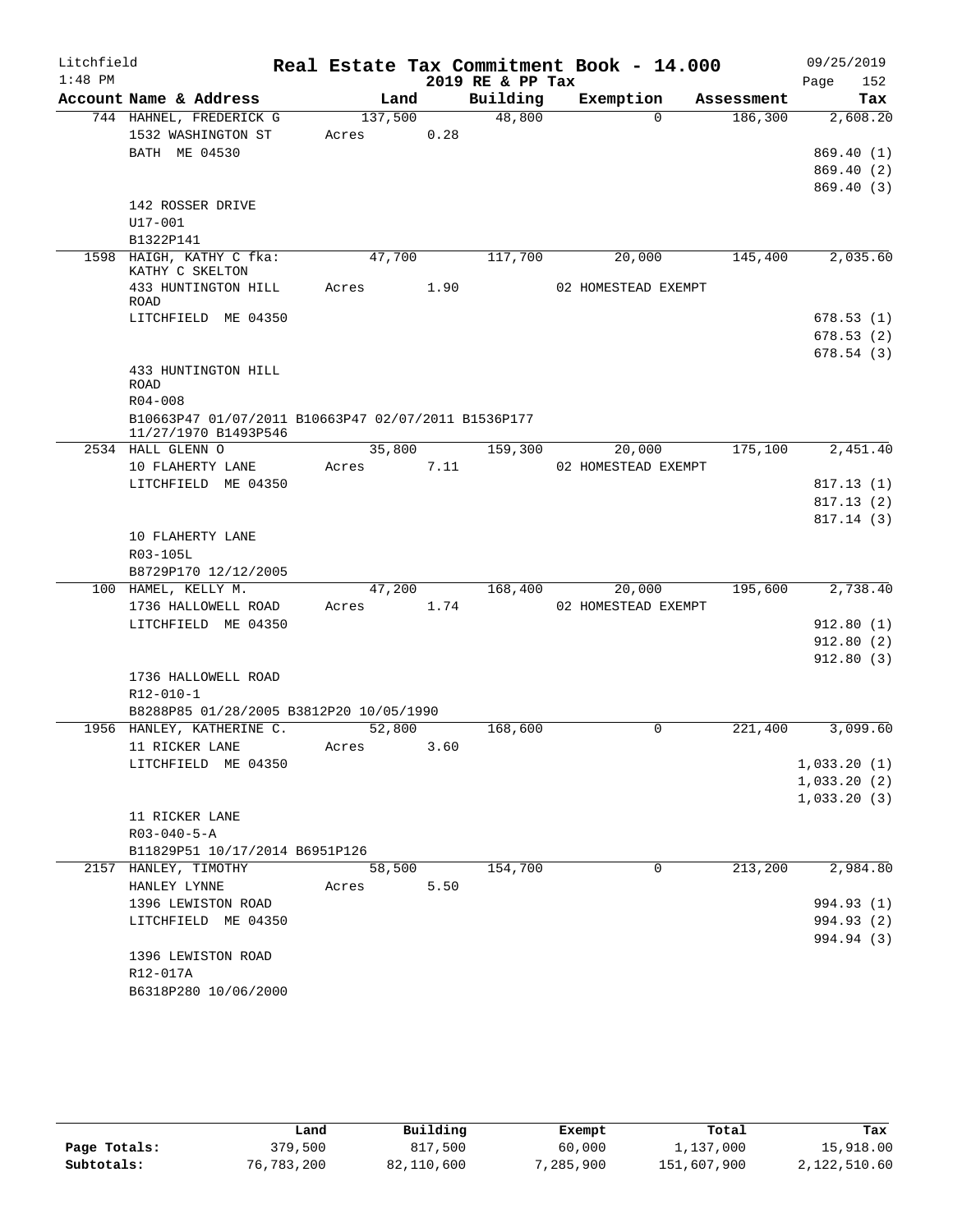| Litchfield   |                                           |       |                        |                  | Real Estate Tax Commitment Book - 14.000 |                       | 09/25/2019      |
|--------------|-------------------------------------------|-------|------------------------|------------------|------------------------------------------|-----------------------|-----------------|
| $1:48$ PM    | Account Name & Address                    |       |                        | 2019 RE & PP Tax |                                          |                       | Page<br>153     |
|              | 760 HANLON, DAVID P                       |       | Land<br>99,400 117,800 | Building         | Exemption<br>20,000                      | Assessment<br>197,200 | Tax<br>2,760.80 |
|              | 565 OAK HILL ROAD                         |       |                        |                  | Acres 51.70 02 HOMESTEAD EXEMPT          |                       |                 |
|              |                                           |       |                        |                  |                                          |                       |                 |
|              | LITCHFIELD ME 04350                       |       |                        |                  |                                          |                       | 920.27(1)       |
|              |                                           |       |                        |                  |                                          |                       | 920.27 (2)      |
|              |                                           |       |                        |                  |                                          |                       | 920.26(3)       |
|              | 565 OAK HILL ROAD                         |       |                        |                  |                                          |                       |                 |
|              | R04-015                                   |       |                        |                  |                                          |                       |                 |
|              | B2621P275                                 |       |                        |                  |                                          |                       |                 |
|              | 2329 HARDY THOMAS D                       |       | 48,000                 |                  | 141,800<br>20,000                        | 169,800               | 2,377.20        |
|              | HARDY ELIZASBETH                          |       | 2.00<br>Acres          |                  | 02 HOMESTEAD EXEMPT                      |                       |                 |
|              | 339 DENNIS HILL ROAD                      |       |                        |                  |                                          |                       | 792.40 (1)      |
|              | LITCHFIELD ME 04350                       |       |                        |                  |                                          |                       | 792.40 (2)      |
|              |                                           |       |                        |                  |                                          |                       | 792.40 (3)      |
|              | 339 DENNIS HILL ROAD                      |       |                        |                  |                                          |                       |                 |
|              | R13-040C                                  |       |                        |                  |                                          |                       |                 |
|              | B8699P110 11/21/2005 B7652P267 09/22/2003 |       |                        |                  |                                          |                       |                 |
|              |                                           |       |                        |                  | $\mathbf 0$                              |                       |                 |
|              | 762 HARDY, CARROLL E                      |       | 57,900                 | 142,500          |                                          | 200,400               | 2,805.60        |
|              | P O BOX 418                               |       | Acres 0.90             |                  |                                          |                       |                 |
|              | BREWER ME 04412                           |       |                        |                  |                                          |                       | 935.20(1)       |
|              |                                           |       |                        |                  |                                          |                       | 935.20(2)       |
|              |                                           |       |                        |                  |                                          |                       | 935.20(3)       |
|              | 1882 HALLOWELL ROAD                       |       |                        |                  |                                          |                       |                 |
|              | $U16 - 020$                               |       |                        |                  |                                          |                       |                 |
|              | B3617P143                                 |       |                        |                  |                                          |                       |                 |
|              | 2429 HARKINS JOHN M                       |       | 50,400                 |                  | 68,800<br>20,000                         | 99,200                | 1,388.80        |
|              | P O BOX 61                                |       | Acres 2.79             |                  | 02 HOMESTEAD EXEMPT                      |                       |                 |
|              | LITCHFIELD ME 04350                       |       |                        |                  |                                          |                       | 462.93(1)       |
|              |                                           |       |                        |                  |                                          |                       | 462.93(2)       |
|              |                                           |       |                        |                  |                                          |                       | 462.94(3)       |
|              | 40 COMMUNITY DRIVE                        |       |                        |                  |                                          |                       |                 |
|              | $U15 - 003B - 1$                          |       |                        |                  |                                          |                       |                 |
|              | B8480P3 07/01/2005 B7933P261 05/07/2004   |       |                        |                  |                                          |                       |                 |
|              | 764 HARKINS MICHAEL III                   |       | 54,000                 |                  | 69,100<br>20,000                         | 103,100               | 1,443.40        |
|              | 281 WHIPPOORWILL ROAD                     |       | 4.01<br>Acres          |                  | 02 HOMESTEAD EXEMPT                      |                       |                 |
|              | LITCHFIELD ME 04350                       |       |                        |                  |                                          |                       | 481.13 (1)      |
|              |                                           |       |                        |                  |                                          |                       | 481.13 (2)      |
|              |                                           |       |                        |                  |                                          |                       | 481.14 (3)      |
|              |                                           |       |                        |                  |                                          |                       |                 |
|              | 281 WHIPPOORWILL ROAD                     |       |                        |                  |                                          |                       |                 |
|              | R12-022-2                                 |       |                        |                  |                                          |                       |                 |
|              | B9052P46 08/31/2006                       |       |                        |                  |                                          |                       |                 |
|              | 768 HARPER II, ROBERT                     |       | 46,200                 | 180,500          | 20,000                                   | 206,700               | 2,893.80        |
|              | 90 HUNTINGTON HILL ROAD Acres             |       | 1.40                   |                  | 02 HOMESTEAD EXEMPT                      |                       |                 |
|              | LITCHFIELD ME 04350                       |       |                        |                  |                                          |                       | 964.60(1)       |
|              |                                           |       |                        |                  |                                          |                       | 964.60(2)       |
|              |                                           |       |                        |                  |                                          |                       | 964.60(3)       |
|              | 90 HUNTINGTON HILL ROAD                   |       |                        |                  |                                          |                       |                 |
|              | R11-037                                   |       |                        |                  |                                          |                       |                 |
|              | B3717P1                                   |       |                        |                  |                                          |                       |                 |
|              | 767 HARPER, JOHN J                        |       | 45,300                 | 84,000           | 20,000                                   | 109,300               | 1,530.20        |
|              | 30 PATTENWOODS LANE                       | Acres | 1.10                   |                  | 02 HOMESTEAD EXEMPT                      |                       |                 |
|              |                                           |       |                        |                  |                                          |                       |                 |
|              | LITCHFIELD ME 04350                       |       |                        |                  |                                          |                       | 510.07(1)       |
|              |                                           |       |                        |                  |                                          |                       | 510.07(2)       |
|              |                                           |       |                        |                  |                                          |                       | 510.06(3)       |
|              | 30 PATTENWOODS LANE                       |       |                        |                  |                                          |                       |                 |
|              | R01-033B-6                                |       |                        |                  |                                          |                       |                 |
|              | B4241P261                                 |       |                        |                  |                                          |                       |                 |
|              |                                           |       |                        |                  |                                          |                       |                 |
|              |                                           | Land  | Building               |                  | Exempt                                   | Total                 | Tax             |
| Page Totals: | 401,200                                   |       | 804,500                |                  | 120,000                                  | 1,085,700             | 15,199.80       |
| Subtotals:   | 77,184,400                                |       | 82,915,100             |                  | 7,405,900                                | 152,693,600           | 2,137,710.40    |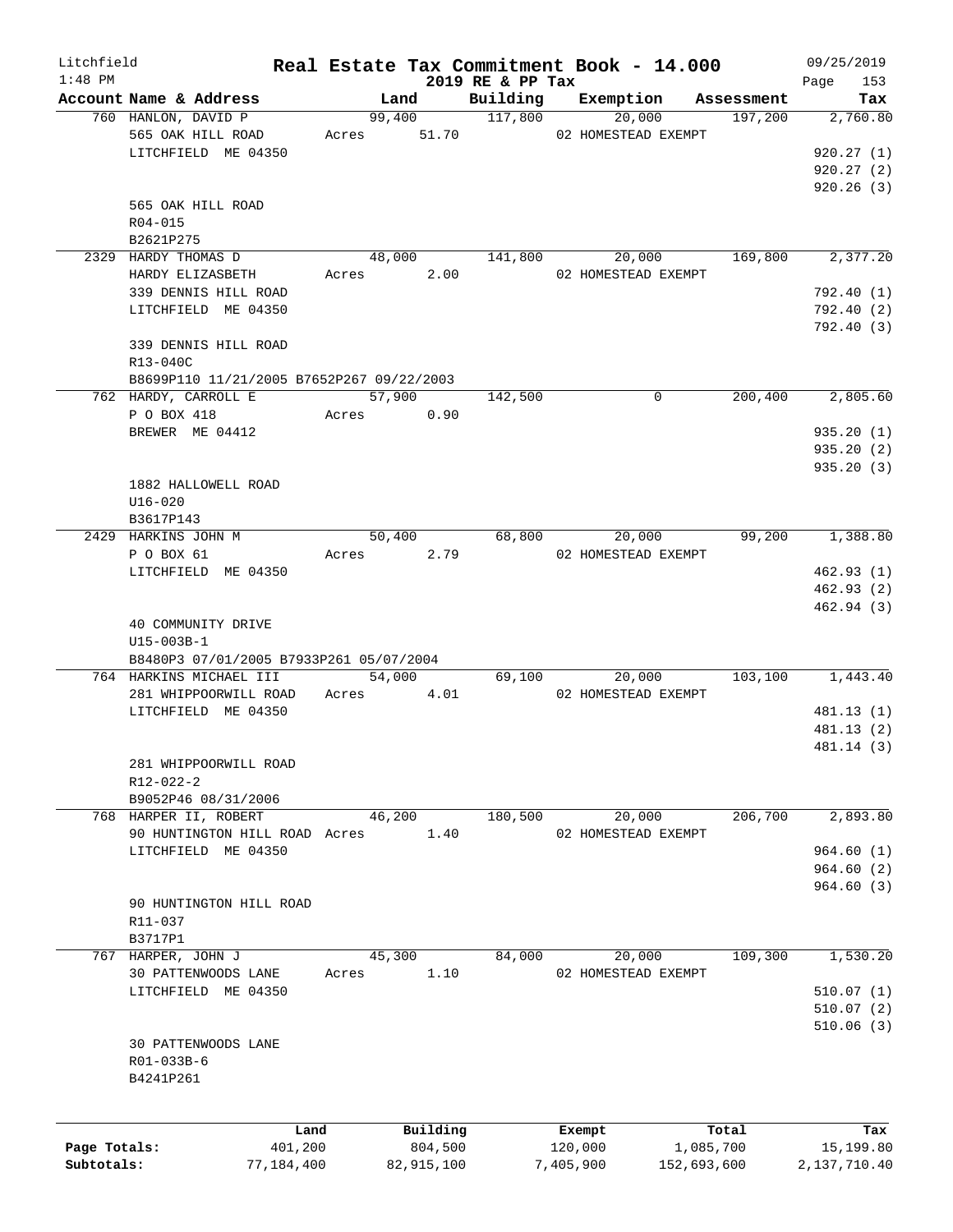| Litchfield   |                                           | Real Estate Tax Commitment Book - 14.000 |              |                  |                     |               |            | 09/25/2019      |
|--------------|-------------------------------------------|------------------------------------------|--------------|------------------|---------------------|---------------|------------|-----------------|
| $1:48$ PM    |                                           |                                          |              | 2019 RE & PP Tax |                     |               |            | 154<br>Page     |
|              | Account Name & Address                    |                                          | Land         | Building         | Exemption           |               | Assessment | Tax             |
|              | 769 HARRADON, MARILYN R.                  |                                          | 51,500       | 0                |                     | $\Omega$      | 51,500     | 721.00          |
|              | P O BOX 327                               |                                          | Acres 24.00  |                  |                     |               |            |                 |
|              | SABATTUS ME 04280                         |                                          |              |                  |                     |               |            | 240.33(1)       |
|              |                                           |                                          |              |                  |                     |               |            | 240.33(2)       |
|              |                                           |                                          |              |                  |                     |               |            | 240.34(3)       |
|              | BUKER HILL ROAD                           |                                          |              |                  |                     |               |            |                 |
|              | R05-037                                   |                                          |              |                  |                     |               |            |                 |
|              | B1110P264 07/10/2012 B898P219             |                                          |              |                  |                     |               |            |                 |
|              | 689 HARRISON, BRIAN T.                    |                                          | 27,400       | $\Omega$         |                     | 0             | 27,400     | 383.60          |
|              | HARRISON, KATHLEEN A. Acres               |                                          | 1.80         |                  |                     |               |            |                 |
|              | 2 DONOVAN DRIVE                           |                                          |              |                  |                     |               |            | 127.87(1)       |
|              | WEST NEWBURY MA 01985                     |                                          |              |                  |                     |               |            | 127.87(2)       |
|              |                                           |                                          |              |                  |                     |               |            | 127.86(3)       |
|              | 102 MACE ROAD                             |                                          |              |                  |                     |               |            |                 |
|              | $U14 - 004$                               |                                          |              |                  |                     |               |            |                 |
|              | B13103P146 12/07/2018 B7414P7             |                                          |              |                  |                     |               |            |                 |
|              | 688 HARRISON, BRIAN T.                    |                                          | 198,600      | 140,000          |                     | 0             | 338,600    | 4,740.40        |
|              | HARRISON, KATHLEEN A.                     |                                          | Acres 0.83   |                  |                     |               |            |                 |
|              | 2 DONOVAN DRIVE                           |                                          |              |                  |                     |               |            | 1,580.13(1)     |
|              | WEST NEWBURY MA 01985                     |                                          |              |                  |                     |               |            | 1,580.13(2)     |
|              |                                           |                                          |              |                  |                     |               |            | 1,580.14(3)     |
|              | 102 MACE ROAD                             |                                          |              |                  |                     |               |            |                 |
|              | $U14 - 005$                               |                                          |              |                  |                     |               |            |                 |
|              | B13103P146 12/07/2018 B7414P7 05/16/2003  |                                          |              |                  |                     |               |            |                 |
|              | 1504 HARVEY MERRILL (HEIRS                |                                          | 44,200       | $\mathbf 0$      |                     | $\mathbf 0$   | 44,200     | 618.80          |
|              | OF)                                       |                                          |              |                  |                     |               |            |                 |
|              | 489 STEVENSTOWN ROAD                      | Acres                                    | 11.64        |                  |                     |               |            |                 |
|              | LITCHFIELD ME 04350                       |                                          |              |                  |                     |               |            | 206.27(1)       |
|              |                                           |                                          |              |                  |                     |               |            | 206.27(2)       |
|              |                                           |                                          |              |                  |                     |               |            | 206.26(3)       |
|              | LUNTS HILL ROAD                           |                                          |              |                  |                     |               |            |                 |
|              | R10-020C                                  |                                          |              |                  |                     |               |            |                 |
|              | B9040P51 08/23/2006 B4391P93 05/11/1993   |                                          |              |                  |                     |               |            |                 |
|              | 774 HARVEY, ALOMA                         |                                          | 45,300       |                  | 40,600<br>20,000    |               | 65,900     | 922.60          |
|              | 98 HUNTINGTON HILL ROAD Acres             |                                          | 1.10         |                  | 02 HOMESTEAD EXEMPT |               |            |                 |
|              | LITCHFIELD ME 04350                       |                                          |              |                  |                     |               |            | 307.53(1)       |
|              |                                           |                                          |              |                  |                     |               |            | 307.53(2)       |
|              |                                           |                                          |              |                  |                     |               |            | 307.54 (3)      |
|              | 98 HUNTINGTON HILL ROAD                   |                                          |              |                  |                     |               |            |                 |
|              | R11-037A                                  |                                          |              |                  |                     |               |            |                 |
|              | B2631P199                                 |                                          |              |                  |                     |               |            |                 |
|              | 775 HARVEY, DAVID                         |                                          | 46,500       | 124,800          | 20,000              |               | 151,300    | 2,118.20        |
|              | 37 HARVEY LANE                            | Acres                                    | 1.50         |                  | 02 HOMESTEAD EXEMPT |               |            |                 |
|              | LITCHFIELD ME 04350                       |                                          |              |                  |                     |               |            | 706.07(1)       |
|              |                                           |                                          |              |                  |                     |               |            | 706.07(2)       |
|              |                                           |                                          |              |                  |                     |               |            |                 |
|              |                                           |                                          |              |                  |                     |               |            | 706.06(3)       |
|              | 37 HARVEY LANE                            |                                          |              |                  |                     |               |            |                 |
|              | R07-011B                                  |                                          |              |                  |                     |               |            |                 |
|              | B3497P291 01/30/1989                      |                                          |              |                  |                     |               |            |                 |
|              | 777 HARVEY, MALCOLM C                     |                                          | 45,600       | 19,700           | 26,000              |               | 39,300     | 550.20          |
|              | HARVEY GRACE, DECEASED                    | Acres                                    | 1.20         |                  | 12 WW2 Vet Res.     |               |            |                 |
|              | 599 STEVENSTOWN ROAD                      |                                          |              |                  | 02 HOMESTEAD EXEMPT |               |            | 183.40(1)       |
|              | LITCHFIELD ME 04350                       |                                          |              |                  |                     |               |            | 183.40(2)       |
|              |                                           |                                          |              |                  |                     |               |            | 183.40(3)       |
|              | 599 STEVENSTOWN ROAD                      |                                          |              |                  |                     |               |            |                 |
|              | R07-022A                                  |                                          |              |                  |                     |               |            |                 |
|              | B7202P124 11/22/2002 B2416P211 09/02/1981 |                                          |              |                  |                     |               |            |                 |
|              |                                           |                                          |              |                  |                     |               |            |                 |
|              |                                           | Land                                     | Building     |                  | Exempt              |               | Total      | Tax             |
| Page Totals: |                                           | 459,100                                  | 325,100      |                  | 66,000              |               | 718,200    | 10,054.80       |
| Subtotals:   |                                           | 77,643,500                               | 83, 240, 200 |                  | 7,471,900           | 153, 411, 800 |            | 2, 147, 765. 20 |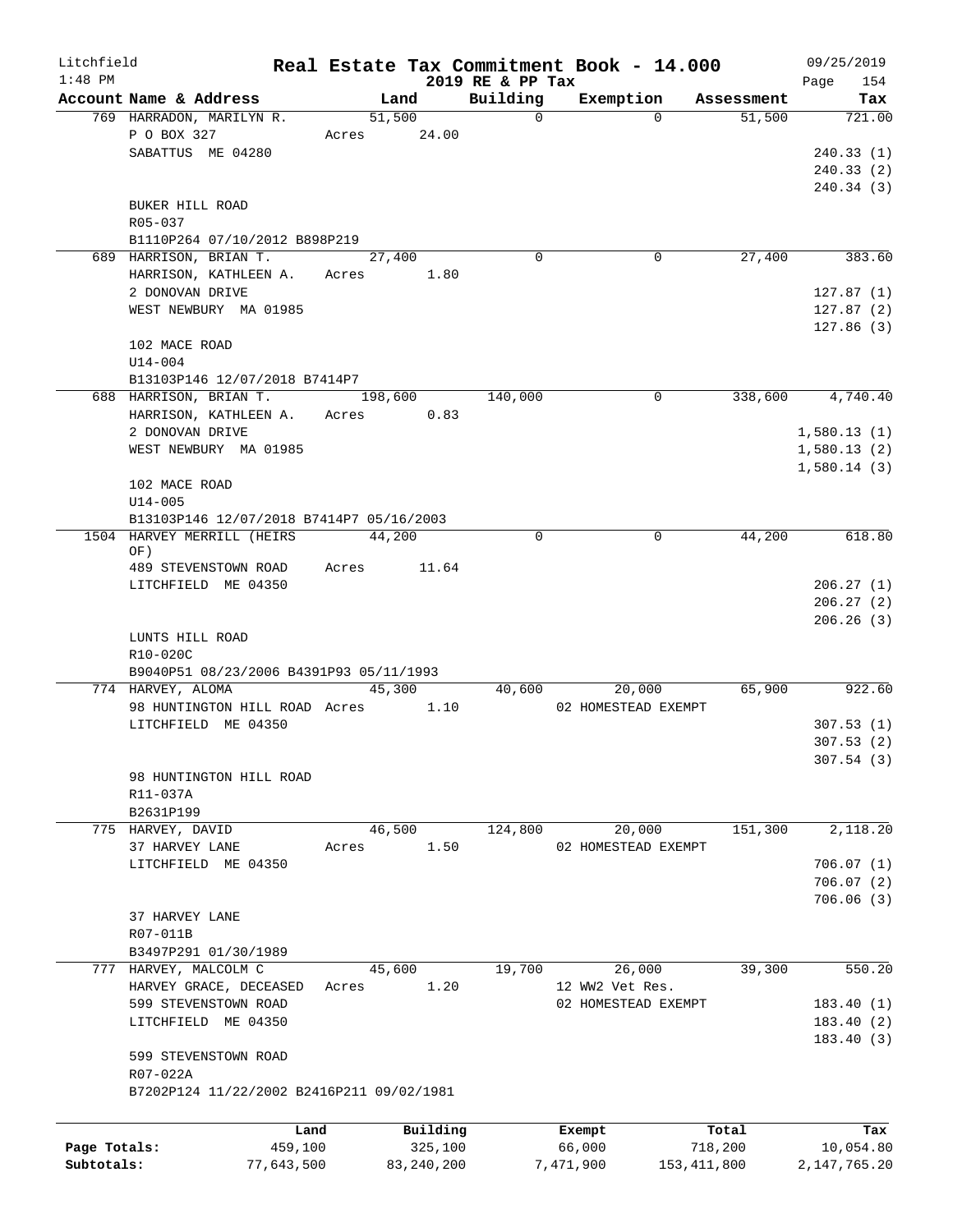| Litchfield   |                                                      |            |        |             |                      | Real Estate Tax Commitment Book - 14.000 |                      | 09/25/2019    |
|--------------|------------------------------------------------------|------------|--------|-------------|----------------------|------------------------------------------|----------------------|---------------|
| $1:48$ PM    |                                                      |            |        |             | 2019 RE & PP Tax     |                                          |                      | Page<br>155   |
|              | Account Name & Address<br>783 HARVEY, MARGARET       |            | 14,300 | Land        | Building<br>$\Omega$ | Exemption<br>$\Omega$                    | Assessment<br>14,300 | Tax<br>200.20 |
|              | 429 STEVENSTOWN ROAD                                 | Acres      |        | 34.00       |                      |                                          |                      |               |
|              | LITCHFIELD ME 04350                                  |            |        |             |                      |                                          |                      | 66.73(1)      |
|              |                                                      |            |        |             |                      |                                          |                      | 66.73(2)      |
|              |                                                      |            |        |             |                      |                                          |                      | 66.74(3)      |
|              | STEVENSTOWN ROAD                                     |            |        |             |                      |                                          |                      |               |
|              | R10-002                                              |            |        |             |                      |                                          |                      |               |
|              | B10342P227 02/16/2010 B3724P50                       |            |        |             |                      |                                          |                      |               |
|              | 778 HARVEY, MARGARET H                               |            | 45,000 |             | 126,900              | 20,000                                   | 151,900              | 2,126.60      |
|              | 429 STEVENSTOWN ROAD                                 |            | Acres  | 1.00        |                      | 02 HOMESTEAD EXEMPT                      |                      |               |
|              | LITCHFIELD ME 04350                                  |            |        |             |                      |                                          |                      | 708.87(1)     |
|              |                                                      |            |        |             |                      |                                          |                      | 708.87(2)     |
|              |                                                      |            |        |             |                      |                                          |                      | 708.86(3)     |
|              | 429 STEVENSTOWN ROAD                                 |            |        |             |                      |                                          |                      |               |
|              | R10-002A                                             |            |        |             |                      |                                          |                      |               |
|              | B4321P197                                            |            |        |             |                      |                                          |                      |               |
|              | 776 HARVEY, MATHEW D.                                |            |        | 74,500      | 126,200              | 0                                        | 200,700              | 2,809.80      |
|              | HARVEY, MISTI                                        |            |        | Acres 29.94 |                      |                                          |                      |               |
|              | 24 HARVEY LANE                                       |            |        |             |                      |                                          |                      | 936.60(1)     |
|              | LITCHFIELD ME 04350                                  |            |        |             |                      |                                          |                      | 936.60(2)     |
|              |                                                      |            |        |             |                      |                                          |                      | 936.60(3)     |
|              | 24 HARVEY LANE                                       |            |        |             |                      |                                          |                      |               |
|              | R07-011A                                             |            |        |             |                      |                                          |                      |               |
|              | B12717P87 09/07/2017 B12315P70 06/06/2016 B11847P166 |            |        |             |                      |                                          |                      |               |
|              | 11/05/2014 B2351P352 05/18/2003                      |            |        |             |                      |                                          |                      |               |
|              | 782 HARVEY, MERRILL O<br>(HEIRS OF)                  |            | 62,000 |             | 144,500              | 6,000                                    | 200,500              | 2,807.00      |
|              | 489 STEVENSTOWN ROAD                                 |            |        | Acres 8.65  |                      | 22 WW2 Widow Res                         |                      |               |
|              | LITCHFIELD ME 04350                                  |            |        |             |                      |                                          |                      | 935.67(1)     |
|              |                                                      |            |        |             |                      |                                          |                      | 935.67(2)     |
|              |                                                      |            |        |             |                      |                                          |                      | 935.66(3)     |
|              | 489 STEVENSTOWN ROAD                                 |            |        |             |                      |                                          |                      |               |
|              | $R07 - 023 - 3$                                      |            |        |             |                      |                                          |                      |               |
|              | B1376P164                                            |            |        |             |                      |                                          |                      |               |
|              | 244 HASTINGS, NICOLE A.                              |            | 60,400 |             | 227,200              | 0                                        | 287,600              | 4,026.40      |
|              | KEMP, SARAH B.                                       |            | Acres  | 6.48        |                      |                                          |                      |               |
|              | 142 PLAINS ROAD                                      |            |        |             |                      |                                          |                      | 1,342.13(1)   |
|              | LITCHFIELD ME 04350                                  |            |        |             |                      |                                          |                      | 1,342.13(2)   |
|              |                                                      |            |        |             |                      |                                          |                      | 1,342.14(3)   |
|              | 142 PLAINS ROAD                                      |            |        |             |                      |                                          |                      |               |
|              | R07-006                                              |            |        |             |                      |                                          |                      |               |
|              | B13084P138 11/02/2018 B12664P125 07/20/2017          |            |        |             |                      |                                          |                      |               |
|              | 2617 HATCH JONATHAN                                  |            | 67,000 |             | 1,700                | 0                                        | 68,700               | 961.80        |
|              | 396 ACADEMY ROAD                                     | Acres      |        | 23.68       |                      |                                          |                      |               |
|              | LITCHFIELD ME 04350                                  |            |        |             |                      |                                          |                      | 320.60(1)     |
|              |                                                      |            |        |             |                      |                                          |                      | 320.60(2)     |
|              |                                                      |            |        |             |                      |                                          |                      | 320.60(3)     |
|              | 410 ACADEMY ROAD                                     |            |        |             |                      |                                          |                      |               |
|              | R02-106D                                             |            |        |             |                      |                                          |                      |               |
|              | 1231 HATCH, DENNIS & DIANE                           |            | 46,500 |             | 28,800               | 0                                        | 75,300               | 1,054.20      |
|              | 1339 WEST ROAD                                       | Acres      |        | 1.50        |                      |                                          |                      |               |
|              | LITCHFIELD ME 04350                                  |            |        |             |                      |                                          |                      | 351.40(1)     |
|              |                                                      |            |        |             |                      |                                          |                      | 351.40(2)     |
|              |                                                      |            |        |             |                      |                                          |                      | 351.40(3)     |
|              | 1339 WEST ROAD                                       |            |        |             |                      |                                          |                      |               |
|              | R03-026                                              |            |        |             |                      |                                          |                      |               |
|              | B6267P90 08/03/2000 B4930P171                        |            |        |             |                      |                                          |                      |               |
|              |                                                      |            |        |             |                      |                                          |                      |               |
|              |                                                      | Land       |        | Building    |                      | Exempt                                   | Total                | Tax           |
| Page Totals: |                                                      | 369,700    |        | 655,300     |                      | 26,000                                   | 999,000              | 13,986.00     |
| Subtotals:   |                                                      | 78,013,200 |        | 83,895,500  |                      | 7,497,900                                | 154,410,800          | 2,161,751.20  |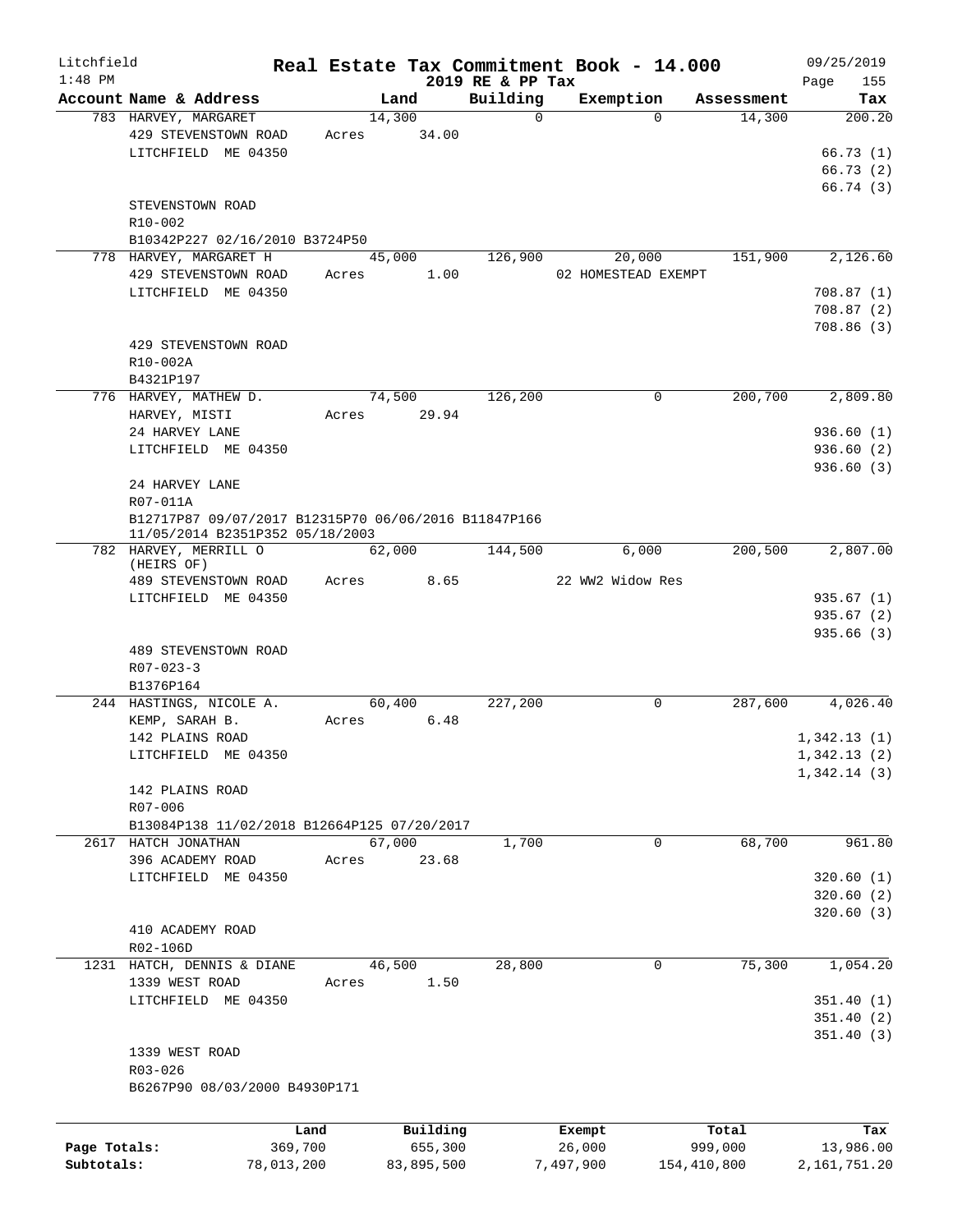| Litchfield<br>$1:48$ PM |                                                                   |                 |             | 2019 RE & PP Tax | Real Estate Tax Commitment Book - 14.000 |            | 09/25/2019<br>156<br>Page          |
|-------------------------|-------------------------------------------------------------------|-----------------|-------------|------------------|------------------------------------------|------------|------------------------------------|
|                         | Account Name & Address                                            |                 | Land        | Building         | Exemption                                | Assessment | Tax                                |
|                         | 793 HATCH, JOHNATHAN L<br>396 ACADEMY ROAD<br>LITCHFIELD ME 04350 | 30,800<br>Acres | 70.00       | $\Omega$         | $\Omega$                                 | 30,800     | 431.20<br>143.73(1)<br>143.73(2)   |
|                         | 403 ACADEMY ROAD<br>R02-085<br>B4698P194                          |                 |             |                  |                                          |            | 143.74 (3)                         |
|                         | 2855 HATCH, JONATHAN                                              | 10,100          |             | $\mathbf 0$      | $\mathbf 0$                              | 10,100     | 141.40                             |
|                         | HATCH, SUSAN                                                      | Acres           | 16.40       |                  |                                          |            |                                    |
|                         | 396 ACADEMY ROAD<br>Litchfield ME 04350                           |                 |             |                  |                                          |            | 47.13(1)<br>47.13 (2)<br>47.14 (3) |
|                         | ACADEMY ROAD<br>R02-106E<br>B10335P238 01/19/2010                 |                 |             |                  |                                          |            |                                    |
|                         | 2529 HATCH, JONATHAN                                              | 71,400          |             | 81,500           | 20,000                                   | 132,900    | 1,860.60                           |
|                         | 396 ACADEMY ROAD                                                  | Acres           | 12.40       |                  | 02 HOMESTEAD EXEMPT                      |            |                                    |
|                         | LITCHFIELD ME 04350                                               |                 |             |                  |                                          |            | 620.20(1)                          |
|                         |                                                                   |                 |             |                  |                                          |            | 620.20(2)                          |
|                         | 36 BREEZEMORE LANE<br>R02-106C                                    |                 |             |                  |                                          |            | 620.20(3)                          |
|                         | 2818 HATCH, JONATHAN L                                            | 14,700          |             | 0                | $\mathbf 0$                              | 14,700     | 205.80                             |
|                         | HATCH, SUSAN L                                                    | Acres           | 4.89        |                  |                                          |            |                                    |
|                         | 396 ACADEMY ROAD                                                  |                 |             |                  |                                          |            | 68.60(1)                           |
|                         | LITCHFIELD ME 04350                                               |                 |             |                  |                                          |            | 68.60 (2)                          |
|                         | ACADEMY ROAD<br>R02-087A                                          |                 |             |                  |                                          |            | 68.60 (3)                          |
|                         | B10996P106 03/29/2012                                             |                 |             |                  |                                          |            |                                    |
|                         | 2262 HATCH, JONATHAN R                                            |                 | 0           | 12,700           | 12,700                                   | $\Omega$   | 0.00                               |
|                         | 11 KENNEDY LANE<br>LITCHFIELD ME 04350                            |                 |             |                  | 02 HOMESTEAD EXEMPT                      |            |                                    |
|                         | 11 KENNEDY LANE<br>R03-073-ON-1                                   |                 |             |                  |                                          |            |                                    |
|                         | 2760 HATCH, MILDRED                                               |                 | $\mathbf 0$ | 64,800           | 26,000                                   | 38,800     | 543.20                             |
|                         | 26 BREEZEMORE LANE                                                |                 |             |                  | 02 HOMESTEAD EXEMPT                      |            |                                    |
|                         | LITCHFIELD ME 04350                                               |                 |             |                  | 03 VETERANS EXEMPT                       |            | 181.07 (1)                         |
|                         |                                                                   |                 |             |                  |                                          |            | 181.07(2)                          |
|                         | 26 BREEZEMORE LANE                                                |                 |             |                  |                                          |            | 181.06(3)                          |
|                         | R02-106C-ON                                                       |                 |             |                  |                                          |            |                                    |
|                         | 2830 HATCH, THOMAS                                                |                 | 0           | 7,300            | 7,300                                    | 0          | 0.00                               |
|                         | 410 ACADEMY ROAD                                                  |                 |             |                  | 02 HOMESTEAD EXEMPT                      |            |                                    |
|                         | Litchfield ME 04350                                               |                 |             |                  |                                          |            |                                    |
|                         |                                                                   |                 |             |                  |                                          |            |                                    |
|                         | 410 ACADEMY ROAD                                                  |                 |             |                  |                                          |            |                                    |
|                         | R02-106D-ON                                                       |                 |             |                  |                                          |            |                                    |
|                         |                                                                   |                 |             |                  |                                          |            |                                    |
|                         |                                                                   |                 |             |                  |                                          |            |                                    |
|                         |                                                                   |                 |             |                  |                                          |            |                                    |

|              | Land       | Building   | Exempt   | Total       | Tax          |
|--------------|------------|------------|----------|-------------|--------------|
| Page Totals: | 127,000    | 166,300    | 66,000   | 227,300     | 3,182.20     |
| Subtotals:   | 78,140,200 | 84,061,800 | ,563,900 | 154,638,100 | 2,164,933.40 |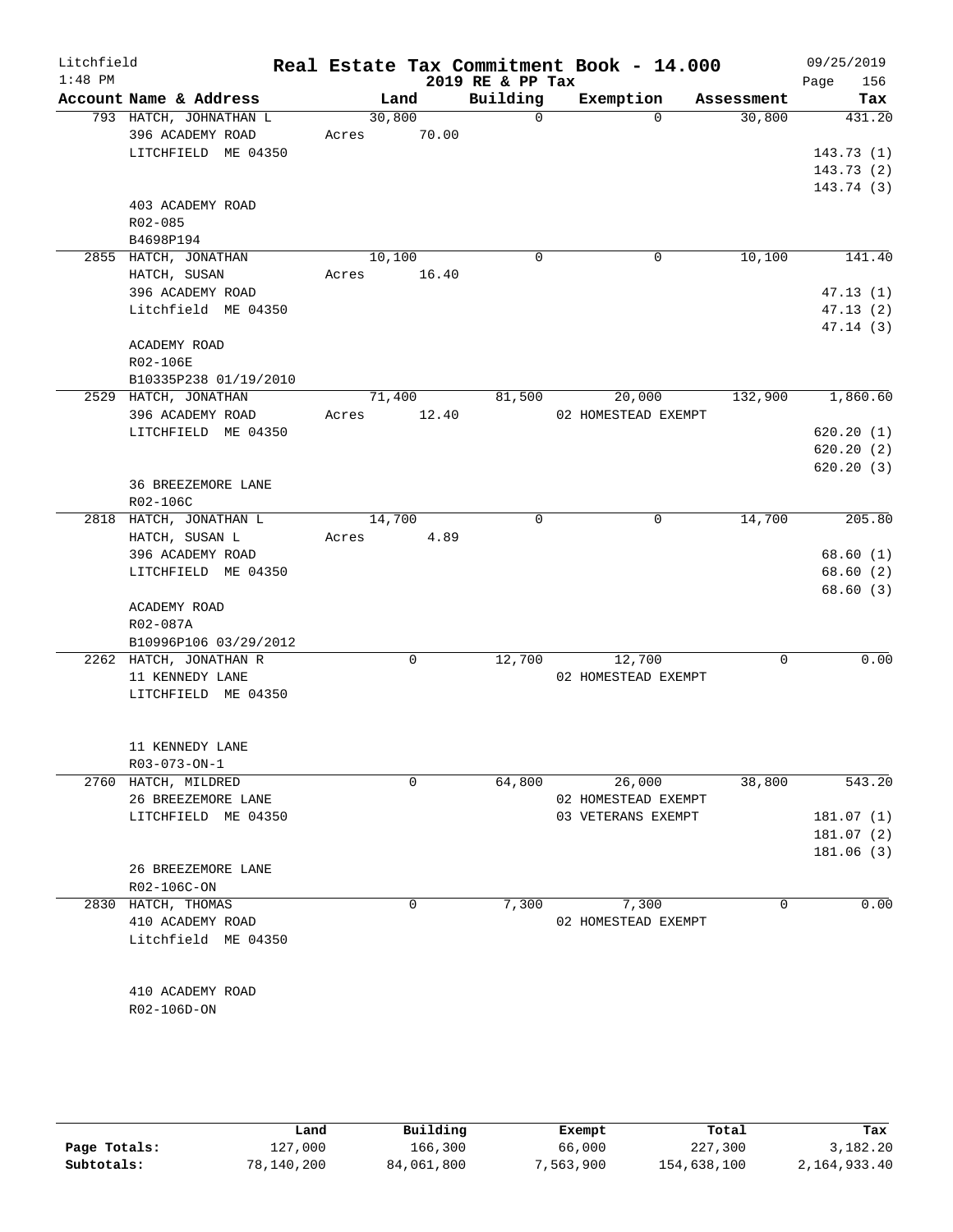| Litchfield |                                                      |         |             |                  | Real Estate Tax Commitment Book - 14.000 |            | 09/25/2019               |
|------------|------------------------------------------------------|---------|-------------|------------------|------------------------------------------|------------|--------------------------|
| $1:48$ PM  |                                                      |         |             | 2019 RE & PP Tax |                                          |            | 157<br>Page              |
|            | Account Name & Address                               |         | Land        | Building         | Exemption                                | Assessment | Tax                      |
|            | 796 HATHORNE, TREVOR                                 |         | $\Omega$    | 17,800           | $\Omega$                                 | 17,800     | 249.20                   |
|            | 17 WENTZELL ROAD                                     |         |             |                  |                                          |            |                          |
|            | LITCHFIELD ME 04350                                  |         |             |                  |                                          |            | 83.07(1)                 |
|            |                                                      |         |             |                  |                                          |            | 83.07(2)                 |
|            |                                                      |         |             |                  |                                          |            | 83.06(3)                 |
|            | 17 WENTZELL ROAD                                     |         |             |                  |                                          |            |                          |
|            | $R03 - 075 - ON - 1$                                 |         |             |                  |                                          |            |                          |
|            | 797 HATHORNE, TREVOR A.                              | 81,200  |             | 14,600           | 0                                        | 95,800     | 1,341.20                 |
|            | 17 WENTZELL ROAD                                     | Acres   | 7.60        |                  |                                          |            |                          |
|            | LITCHFIELD ME 04350                                  |         |             |                  |                                          |            | 447.07 (1)               |
|            |                                                      |         |             |                  |                                          |            | 447.07 (2)<br>447.06 (3) |
|            | 4 HATHORNE LANE                                      |         |             |                  |                                          |            |                          |
|            | R03-075                                              |         |             |                  |                                          |            |                          |
|            | B12144P263 10/23/2015 B10422P72 05/19/2010 B10422P72 |         |             |                  |                                          |            |                          |
|            | 05/19/2010 B10288P154 12/02/2009 B10082P253          |         |             |                  |                                          |            |                          |
|            | 05/28/2009 B1617P292 02/28/1973                      |         |             |                  |                                          |            |                          |
|            | 391 HAWKINS JOHN B                                   |         | $\mathbf 0$ | 12,800           | 12,800                                   | 0          | 0.00                     |
|            | HAWKINS AMANDA L.                                    |         |             |                  | 02 HOMESTEAD EXEMPT                      |            |                          |
|            | PO BOX 494                                           |         |             |                  |                                          |            |                          |
|            | LITCHFIELD ME 04350                                  |         |             |                  |                                          |            |                          |
|            |                                                      |         |             |                  |                                          |            |                          |
|            | 35 CLINTON LANE                                      |         |             |                  |                                          |            |                          |
|            | R02-103-ON-5                                         |         |             |                  |                                          |            |                          |
|            | 835 HAWKINS, LIAM P.                                 | 205,700 |             | 97,400           | $\Omega$                                 | 303,100    | 4,243.40                 |
|            | CULLITY, JENNA M.                                    | Acres   | 1.01        |                  |                                          |            |                          |
|            | 122 WOODLEY AVENUE                                   |         |             |                  |                                          |            | 1,414.47(1)              |
|            | WEST ROXBURY MA                                      |         |             |                  |                                          |            | 1,414.47(2)              |
|            |                                                      |         |             |                  |                                          |            | 1,414.46(3)              |
|            | 23 GAMAGE DRIVE<br>$U18 - 015$                       |         |             |                  |                                          |            |                          |
|            | B12136P68 10/16/2015 B11800P30 09/17/2014 B11800P26  |         |             |                  |                                          |            |                          |
|            | 09/17/2014 B9292P71 03/16/2007 B6173P226 03/23/2000  |         |             |                  |                                          |            |                          |
|            | 802 HAYDEN FAMILY COTTAGE                            | 202,700 |             | 87,900           | 0                                        | 290,600    | 4,068.40                 |
|            | TRUST                                                |         |             |                  |                                          |            |                          |
|            | 122 LEBANON RD                                       | Acres   | 1.94        |                  |                                          |            |                          |
|            | N. FRANKLIN CT 06254                                 |         |             |                  |                                          |            | 1,356.13(1)              |
|            |                                                      |         |             |                  |                                          |            | 1,356.13(2)              |
|            |                                                      |         |             |                  |                                          |            | 1,356.14(3)              |
|            | 253 PEACEPIPE DRIVE                                  |         |             |                  |                                          |            |                          |
|            | $U29 - 011$                                          |         |             |                  |                                          |            |                          |
|            | B13092P95 11/15/2018                                 |         |             |                  |                                          |            |                          |
|            | 2792 HAYDEN, CARRIE                                  |         | $\mathbf 0$ | 16,100           | $\mathbf 0$                              | 16,100     | 225.40                   |
|            | 9 FIX IT LANE                                        |         |             |                  |                                          |            |                          |
|            | LITCHFIELD ME 04350                                  |         |             |                  |                                          |            | 75.13(1)                 |
|            |                                                      |         |             |                  |                                          |            | 75.13(2)                 |
|            |                                                      |         |             |                  |                                          |            | 75.14(3)                 |
|            | 722 HUNTINGTON HILL<br>ROAD                          |         |             |                  |                                          |            |                          |
|            | R02-003-ON                                           |         |             |                  |                                          |            |                          |

|              | Land       | Building   | Exempt    | Total       | Tax          |
|--------------|------------|------------|-----------|-------------|--------------|
| Page Totals: | 489,600    | 246,600    | 12,800    | 723,400     | 10,127.60    |
| Subtotals:   | 78,629,800 | 84,308,400 | 7,576,700 | 155,361,500 | 2,175,061.00 |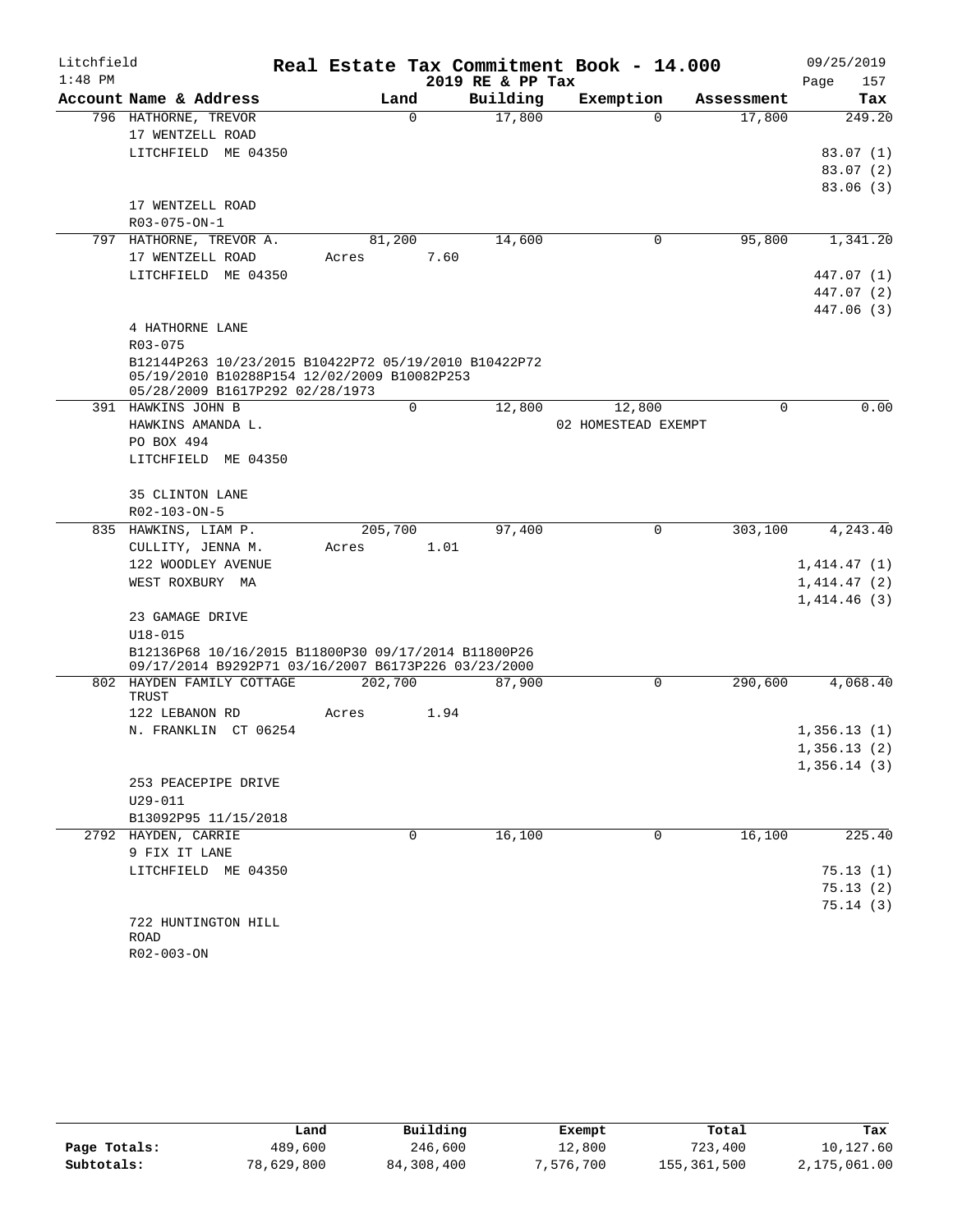| Litchfield |                                                                                            |             |       |                  | Real Estate Tax Commitment Book - 14.000 |            | 09/25/2019               |
|------------|--------------------------------------------------------------------------------------------|-------------|-------|------------------|------------------------------------------|------------|--------------------------|
| $1:48$ PM  |                                                                                            |             |       | 2019 RE & PP Tax |                                          |            | 158<br>Page              |
|            | Account Name & Address                                                                     | Land        |       | Building         | Exemption                                | Assessment | Tax                      |
|            | 602 HAYDEN, CARRIE JEAN                                                                    | 45,500      |       | 41,600           | $\Omega$                                 | 87,100     | 1,219.40                 |
|            | 722 HUNTINGTON HILL<br><b>ROAD</b>                                                         | Acres       | 1.17  |                  |                                          |            |                          |
|            | LITCHFIELD ME 04350                                                                        |             |       |                  |                                          |            | 406.47(1)                |
|            |                                                                                            |             |       |                  |                                          |            | 406.47(2)                |
|            |                                                                                            |             |       |                  |                                          |            | 406.46(3)                |
|            | 9 ETERNITY DRIVE                                                                           |             |       |                  |                                          |            |                          |
|            | R14-014                                                                                    |             |       |                  |                                          |            |                          |
|            | B11907P309 02/02/2015 B9108P45 10/13/2006 B1094P415                                        |             |       |                  |                                          |            |                          |
|            | 10/01/1958<br>2527 HAYDEN, DEBBIE                                                          | 0           |       | 6,000            | 6,000                                    | 0          | 0.00                     |
|            |                                                                                            |             |       |                  | 02 HOMESTEAD EXEMPT                      |            |                          |
|            | LITCHFIELD ME 04350                                                                        |             |       |                  |                                          |            |                          |
|            |                                                                                            |             |       |                  |                                          |            |                          |
|            |                                                                                            |             |       |                  |                                          |            |                          |
|            | 19 FIX-IT LANE                                                                             |             |       |                  |                                          |            |                          |
|            | R02-003-ON-1                                                                               |             |       |                  |                                          |            |                          |
|            | 2806 HAYDEN, KINUYO                                                                        | $\mathbf 0$ |       | 58,500           | 0                                        | 58,500     | 819.00                   |
|            | 9 FIX IT LANE                                                                              |             |       |                  |                                          |            |                          |
|            | LITCHFIELD ME 04350                                                                        |             |       |                  |                                          |            | 273.00(1)                |
|            |                                                                                            |             |       |                  |                                          |            | 273.00(2)<br>273.00(3)   |
|            | 9 FIX-IT LANE                                                                              |             |       |                  |                                          |            |                          |
|            | R02-003A-ON                                                                                |             |       |                  |                                          |            |                          |
|            | 2143 HAYDEN, MARY FAMILY                                                                   | 171,900     |       | 32,600           | 0                                        | 204,500    | 2,863.00                 |
|            | COTTAGE TRUST                                                                              |             |       |                  |                                          |            |                          |
|            | 122 LEBANON ROAD                                                                           | Acres       | 2.00  |                  |                                          |            |                          |
|            | N. FRANKLIN CT 06254                                                                       |             |       |                  |                                          |            | 954.33 (1)               |
|            |                                                                                            |             |       |                  |                                          |            | 954.33 (2)<br>954.34 (3) |
|            | PEACEPIPE DRIVE                                                                            |             |       |                  |                                          |            |                          |
|            | U29-012A                                                                                   |             |       |                  |                                          |            |                          |
|            | B13092P100 11/15/2018 B13092P97 11/15/2018                                                 |             |       |                  |                                          |            |                          |
|            | 801 HAYDEN, WILLIAM C &                                                                    | 129,100     |       | 76,900           | 20,000                                   | 186,000    | 2,604.00                 |
|            | MARCIA                                                                                     |             |       |                  |                                          |            |                          |
|            | HAYDEN, CARRIE                                                                             | Acres       | 33.27 |                  | 02 HOMESTEAD EXEMPT                      |            |                          |
|            | P O BOX 278<br>SABATTUS ME 04280                                                           |             |       |                  |                                          |            | 868.00(1)<br>868.00 (2)  |
|            |                                                                                            |             |       |                  |                                          |            | 868.00 (3)               |
|            | 722 HUNTINGTON HILL                                                                        |             |       |                  |                                          |            |                          |
|            | ROAD                                                                                       |             |       |                  |                                          |            |                          |
|            | $R02 - 003$                                                                                |             |       |                  |                                          |            |                          |
|            | B10799P286 08/05/2011 B4705P186 06/13/1994                                                 |             |       |                  |                                          |            |                          |
|            | 2820 HAYDEN, WILLIAM C &<br>MARCIA                                                         | 48,100      |       | 172,800          | $\Omega$                                 | 220,900    | 3,092.60                 |
|            | P O BOX 278                                                                                | Acres       | 2.03  |                  |                                          |            |                          |
|            | SABATTUS ME 04280                                                                          |             |       |                  |                                          |            | 1,030.87(1)              |
|            |                                                                                            |             |       |                  |                                          |            | 1,030.87(2)              |
|            |                                                                                            |             |       |                  |                                          |            | 1,030.86(3)              |
|            | HUNTINGTON HILL ROAD                                                                       |             |       |                  |                                          |            |                          |
|            | R02-003B                                                                                   |             |       |                  |                                          |            |                          |
|            | B11223P144 11/14/2012 B11219P250 11/08/2012<br>B11211P339 10/31/2012 B11211P335 10/31/2012 |             |       |                  |                                          |            |                          |

|              | Land       | Building   | Exempt    | Total       | Tax          |
|--------------|------------|------------|-----------|-------------|--------------|
| Page Totals: | 394,600    | 388,400    | 26,000    | 757,000     | 10,598.00    |
| Subtotals:   | 79,024,400 | 84,696,800 | 7,602,700 | 156,118,500 | 2,185,659.00 |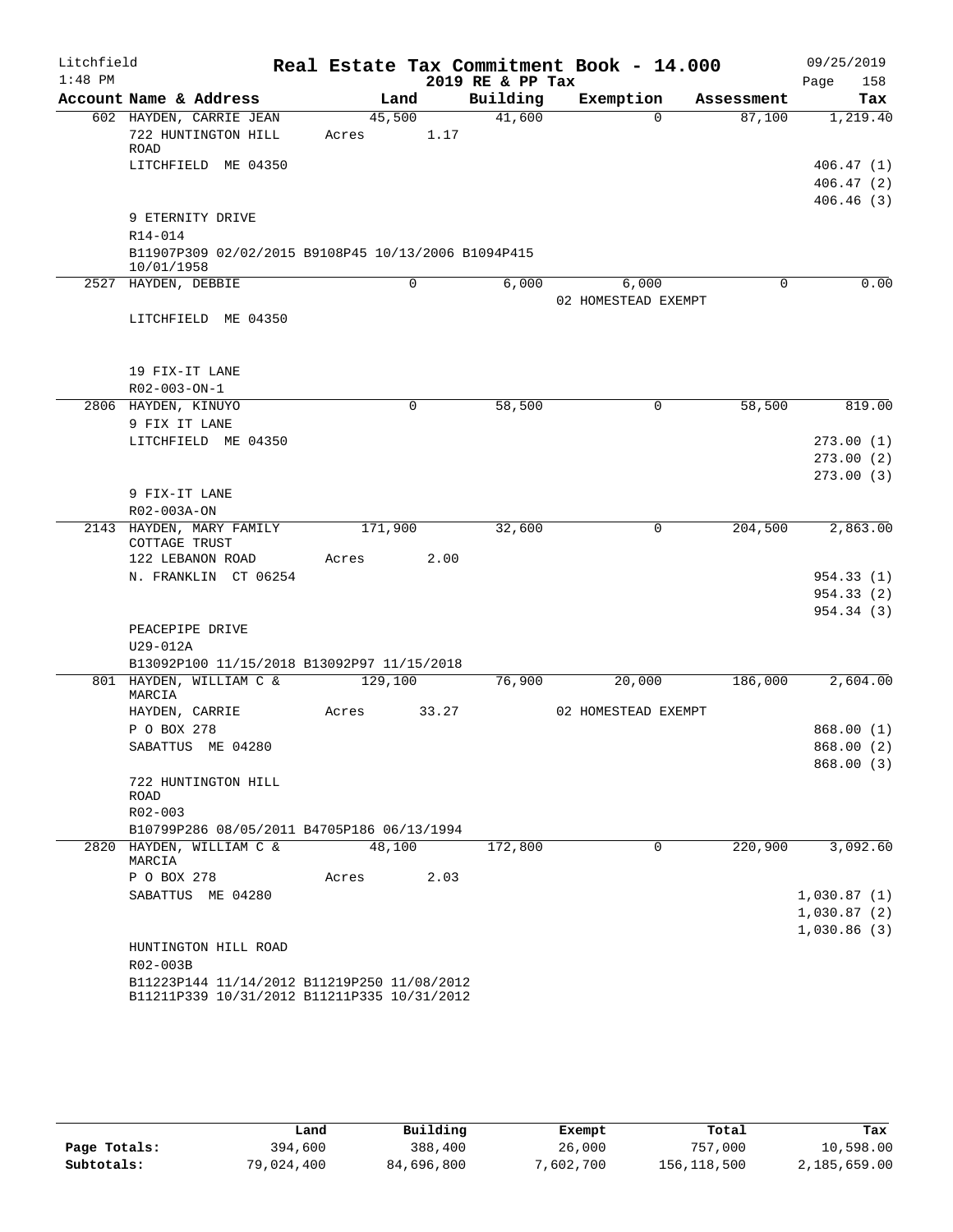| Litchfield |                              |                                                                                      |                 |       |                  | Real Estate Tax Commitment Book - 14.000 |          |            | 09/25/2019               |
|------------|------------------------------|--------------------------------------------------------------------------------------|-----------------|-------|------------------|------------------------------------------|----------|------------|--------------------------|
| $1:48$ PM  |                              |                                                                                      |                 |       | 2019 RE & PP Tax |                                          |          |            | 159<br>Page              |
|            |                              | Account Name & Address                                                               | Land            |       | Building         | Exemption                                |          | Assessment | Tax                      |
|            |                              | 1206 HAYDEN, WILLIAM C.<br>HAYDEN, MARCIA J.                                         | 56,200<br>Acres | 33.31 | $\Omega$         |                                          | $\Omega$ | 56,200     | 786.80                   |
|            | PO BOX 278                   |                                                                                      |                 |       |                  |                                          |          |            | 262.27(1)                |
|            |                              | SABATTUS ME 04280                                                                    |                 |       |                  |                                          |          |            | 262.27(2)<br>262.26(3)   |
|            | <b>ROAD</b>                  | 703 HUNTINGTON HILL                                                                  |                 |       |                  |                                          |          |            |                          |
|            | R02-002                      |                                                                                      |                 |       |                  |                                          |          |            |                          |
|            |                              | B12689P339 08/09/2017 B12381P144 08/11/2016<br>B11300P226 02/04/2013 B1678P95        |                 |       |                  |                                          |          |            |                          |
|            |                              | 324 HAYDEN, WILLIAM C.                                                               | 47,100          |       | 79,100           |                                          | 0        | 126,200    | 1,766.80                 |
|            |                              | HAYDEN, MARCIA J.                                                                    | Acres 1.69      |       |                  |                                          |          |            |                          |
|            | P.O. BOX 278                 |                                                                                      |                 |       |                  |                                          |          |            | 588.93 (1)               |
|            |                              | SABATTUS ME 04280                                                                    |                 |       |                  |                                          |          |            | 588.93 (2)               |
|            |                              | 218 RICHMOND ROAD                                                                    |                 |       |                  |                                          |          |            | 588.94 (3)               |
|            | R03-095                      |                                                                                      |                 |       |                  |                                          |          |            |                          |
|            |                              | B12895P71 04/24/2018 B11617P148 10/10/2013 B11413P87                                 |                 |       |                  |                                          |          |            |                          |
|            |                              | 04/30/2013 B11394P162 05/03/2013 B11336P124                                          |                 |       |                  |                                          |          |            |                          |
|            |                              | 04/09/2012 B9419P73 07/11/2007 B8995P65 07/06/2006<br>B8758P285 11/09/2005 B6286P158 |                 |       |                  |                                          |          |            |                          |
|            |                              | 2805 HAYDEN, WILLIAM C. &                                                            | 47,900          |       | 0                |                                          | 0        | 47,900     | 670.60                   |
|            | MARCIA J.                    |                                                                                      |                 |       |                  |                                          |          |            |                          |
|            | PO BOX 278                   |                                                                                      | Acres           | 1.96  |                  |                                          |          |            |                          |
|            |                              | SABATTUS ME 04280                                                                    |                 |       |                  |                                          |          |            | 223.53(1)                |
|            |                              |                                                                                      |                 |       |                  |                                          |          |            | 223.53(2)<br>223.54(3)   |
|            | FIX-IT LANE                  |                                                                                      |                 |       |                  |                                          |          |            |                          |
|            | R02-003A                     |                                                                                      |                 |       |                  |                                          |          |            |                          |
|            |                              | B11211P333 10/31/2012 B10799P286 08/05/2011                                          |                 |       |                  |                                          |          |            |                          |
|            |                              | 804 HEALD, HERBERT RUSSELL                                                           | 129,400         |       | 77,400           |                                          | 0        | 206,800    | 2,895.20                 |
|            |                              | 8 MANKILL BROOK ROAD                                                                 | Acres           | 0.22  |                  |                                          |          |            |                          |
|            |                              | PLAISTOW NH 03865                                                                    |                 |       |                  |                                          |          |            | 965.07(1)                |
|            |                              |                                                                                      |                 |       |                  |                                          |          |            | 965.07(2)                |
|            |                              |                                                                                      |                 |       |                  |                                          |          |            | 965.06(3)                |
|            | 184 MACE ROAD<br>$U14 - 019$ |                                                                                      |                 |       |                  |                                          |          |            |                          |
|            |                              | B5887P319 03/09/1999                                                                 |                 |       |                  |                                          |          |            |                          |
|            | 805 HEALD, JAMES             |                                                                                      | 46,800          |       | 116,300          |                                          | 20,000   | 143,100    | 2,003.40                 |
|            |                              | 7 DRAGONFLY DRIVE                                                                    | Acres           | 1.60  |                  | 02 HOMESTEAD EXEMPT                      |          |            |                          |
|            |                              | LITCHFIELD ME 04350                                                                  |                 |       |                  |                                          |          |            | 667.80(1)                |
|            |                              |                                                                                      |                 |       |                  |                                          |          |            | 667.80(2)                |
|            |                              |                                                                                      |                 |       |                  |                                          |          |            | 667.80(3)                |
|            |                              | 7 DRAGONFLY DRIVE                                                                    |                 |       |                  |                                          |          |            |                          |
|            | U21-017                      |                                                                                      |                 |       |                  |                                          |          |            |                          |
|            | B3297P207                    |                                                                                      |                 |       |                  |                                          |          |            |                          |
|            | 1074 HEALD, JAMES            |                                                                                      | 45,300          |       | 102,000          |                                          | 0        | 147,300    | 2,062.20                 |
|            |                              | 85 WHIPPOORWILL ROAD                                                                 | Acres           | 1.11  |                  |                                          |          |            |                          |
|            |                              | LITCHFIELD ME 04350                                                                  |                 |       |                  |                                          |          |            | 687.40 (1)               |
|            |                              |                                                                                      |                 |       |                  |                                          |          |            | 687.40 (2)<br>687.40 (3) |
|            |                              | 11 DRAGONFLY DRIVE                                                                   |                 |       |                  |                                          |          |            |                          |
|            | $U21 - 019$                  |                                                                                      |                 |       |                  |                                          |          |            |                          |
|            |                              | B6044P44 08/31/1999                                                                  |                 |       |                  |                                          |          |            |                          |
|            |                              |                                                                                      |                 |       |                  |                                          |          |            |                          |

|              | Land       | Building   | Exempt    | Total       | Tax          |
|--------------|------------|------------|-----------|-------------|--------------|
| Page Totals: | 372,700    | 374,800    | 20,000    | 727,500     | 10,185.00    |
| Subtotals:   | 79,397,100 | 85,071,600 | 7,622,700 | 156,846,000 | 2,195,844.00 |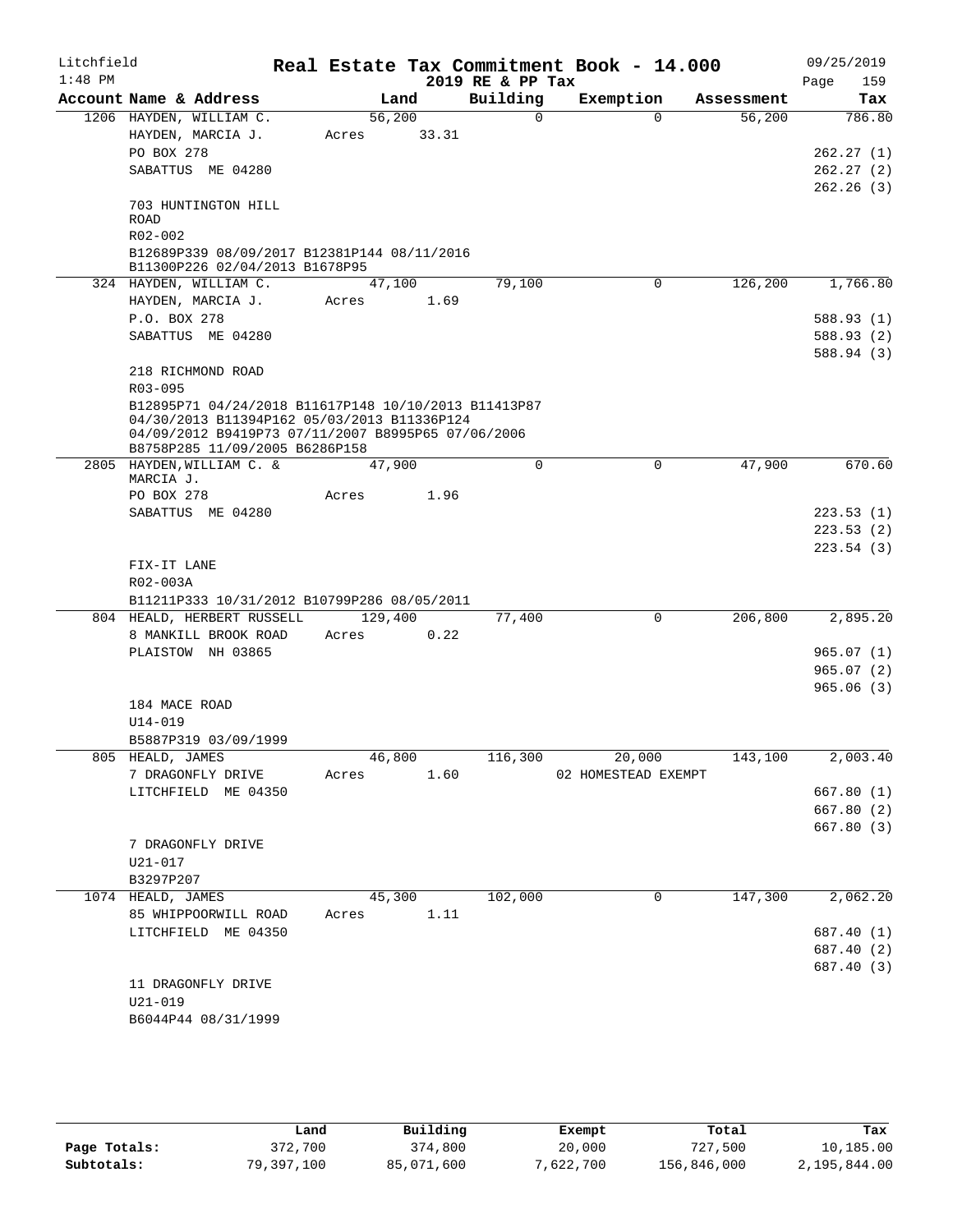| Litchfield   |                                                                                         |            |                |                     | Real Estate Tax Commitment Book - 14.000 |                       | 09/25/2019      |
|--------------|-----------------------------------------------------------------------------------------|------------|----------------|---------------------|------------------------------------------|-----------------------|-----------------|
| $1:48$ PM    |                                                                                         |            |                | 2019 RE & PP Tax    |                                          |                       | 160<br>Page     |
|              | Account Name & Address<br>806 HEALD, MARY                                               |            | Land<br>70,400 | Building<br>170,100 | Exemption<br>20,000                      | Assessment<br>220,500 | Tax<br>3,087.00 |
|              | 2176 HALLOWELL ROAD                                                                     |            | Acres 21.80    |                     | 02 HOMESTEAD EXEMPT                      |                       |                 |
|              | LITCHFIELD ME 04350                                                                     |            |                |                     |                                          |                       | 1,029.00(1)     |
|              |                                                                                         |            |                |                     |                                          |                       | 1,029.00(2)     |
|              |                                                                                         |            |                |                     |                                          |                       | 1,029.00(3)     |
|              | 2176 HALLOWELL ROAD                                                                     |            |                |                     |                                          |                       |                 |
|              | R11-021B                                                                                |            |                |                     |                                          |                       |                 |
|              | B2914P218                                                                               |            |                |                     |                                          |                       |                 |
|              | 807 HEALD, STEPHEN E                                                                    |            | 86,300         | 227,900             | 20,000                                   | 294,200               | 4,118.80        |
|              | HEALD, NANCY J                                                                          |            | Acres 66.00    |                     | 02 HOMESTEAD EXEMPT                      |                       |                 |
|              | P O BOX 2                                                                               |            |                |                     |                                          |                       | 1,372.93(1)     |
|              | LITCHFIELD ME 04350                                                                     |            |                |                     |                                          |                       | 1,372.93(2)     |
|              |                                                                                         |            |                |                     |                                          |                       | 1,372.94(3)     |
|              | 263 DENNIS HILL ROAD                                                                    |            |                |                     |                                          |                       |                 |
|              | R13-042                                                                                 |            |                |                     |                                          |                       |                 |
|              | B4351P152                                                                               |            |                |                     |                                          |                       |                 |
|              | 809 HEALEY, JOHN F                                                                      |            | 112,700        | 173,900             | 26,000                                   | 260,600               | 3,648.40        |
|              | HEALEY, LORNA J                                                                         | Acres      | 6.00           |                     | 02 HOMESTEAD EXEMPT                      |                       |                 |
|              | 234 UPPER POND ROAD                                                                     |            |                |                     | 03 VETERANS EXEMPT                       |                       | 1,216.13(1)     |
|              | LITCHFIELD ME 04350                                                                     |            |                |                     |                                          |                       | 1,216.13(2)     |
|              |                                                                                         |            |                |                     |                                          |                       | 1,216.14(3)     |
|              | 234 UPPER POND ROAD                                                                     |            |                |                     |                                          |                       |                 |
|              | $R01 - 018 - 6$                                                                         |            |                |                     |                                          |                       |                 |
|              | B4470P79 08/20/1993                                                                     |            |                |                     |                                          |                       |                 |
|              | 811 HEBERT, GAIL E                                                                      |            | 50,100         | 223,200             | 26,000                                   | 247,300               | 3,462.20        |
|              | HEBERT, MAURICE E.                                                                      |            | 2.70<br>Acres  |                     | 02 HOMESTEAD EXEMPT                      |                       |                 |
|              | 1762 HALLOWELL ROAD                                                                     |            |                |                     | 24 WW2 Widow NonRes                      |                       | 1,154.07(1)     |
|              | LITCHFIELD ME 04350                                                                     |            |                |                     |                                          |                       | 1,154.07(2)     |
|              | 1762 HALLOWELL ROAD<br>R12-012A<br>B11151P149 08/01/2012 B8929P235 05/08/2006 B4374P148 |            |                |                     |                                          |                       | 1,154.06(3)     |
|              | 810 HEBERT, GAIL E                                                                      |            | 77,000         | 33,300              | 0                                        | 110,300               | 1,544.20        |
|              | 1762 HALLOWELL ROAD                                                                     |            | Acres<br>0.70  |                     |                                          |                       |                 |
|              | LITCHFIELD ME 04350                                                                     |            |                |                     |                                          |                       | 514.73(1)       |
|              |                                                                                         |            |                |                     |                                          |                       | 514.73(2)       |
|              |                                                                                         |            |                |                     |                                          |                       | 514.74(3)       |
|              | 1355 HALLOWELL ROAD                                                                     |            |                |                     |                                          |                       |                 |
|              | R14-043                                                                                 |            |                |                     |                                          |                       |                 |
|              | B11151P150 08/01/2012 B3993P128                                                         |            |                |                     |                                          |                       |                 |
|              | 1472 HEBERT, MARIYA ANN                                                                 |            | 45,300         | 85,300              | 20,000                                   | 110,600               | 1,548.40        |
|              | 275 BUKER ROAD                                                                          | Acres      | 1.10           |                     | 02 HOMESTEAD EXEMPT                      |                       |                 |
|              | LITCHFIELD ME 04350                                                                     |            |                |                     |                                          |                       | 516.13(1)       |
|              |                                                                                         |            |                |                     |                                          |                       | 516.13(2)       |
|              |                                                                                         |            |                |                     |                                          |                       | 516.14(3)       |
|              | 275 BUKER ROAD                                                                          |            |                |                     |                                          |                       |                 |
|              | R05-049                                                                                 |            |                |                     |                                          |                       |                 |
|              | B6890P202 04/26/2002                                                                    |            |                |                     |                                          |                       |                 |
|              | 653 HEIL, GEORGE C &<br>KATHLEEN L.                                                     |            | 121,700        | 71,400              | 0                                        | 193,100               | 2,703.40        |
|              | 63 HILLSIDE ROAD                                                                        | Acres      | 0.19           |                     |                                          |                       |                 |
|              | TURNERSVILLE NJ 08012                                                                   |            |                |                     |                                          |                       | 901.13(1)       |
|              |                                                                                         |            |                |                     |                                          |                       | 901.13(2)       |
|              |                                                                                         |            |                |                     |                                          |                       | 901.14(3)       |
|              | 156 ROSSER DRIVE                                                                        |            |                |                     |                                          |                       |                 |
|              | U17-004                                                                                 |            |                |                     |                                          |                       |                 |
|              | B6704P85                                                                                |            |                |                     |                                          |                       |                 |
|              |                                                                                         |            |                |                     |                                          |                       |                 |
|              |                                                                                         | Land       | Building       |                     | Exempt                                   | Total                 | Tax             |
| Page Totals: |                                                                                         | 563,500    | 985,100        |                     | 112,000                                  | 1,436,600             | 20,112.40       |
| Subtotals:   |                                                                                         | 79,960,600 | 86,056,700     |                     | 7,734,700<br>158,282,600                 |                       | 2, 215, 956.40  |
|              |                                                                                         |            |                |                     |                                          |                       |                 |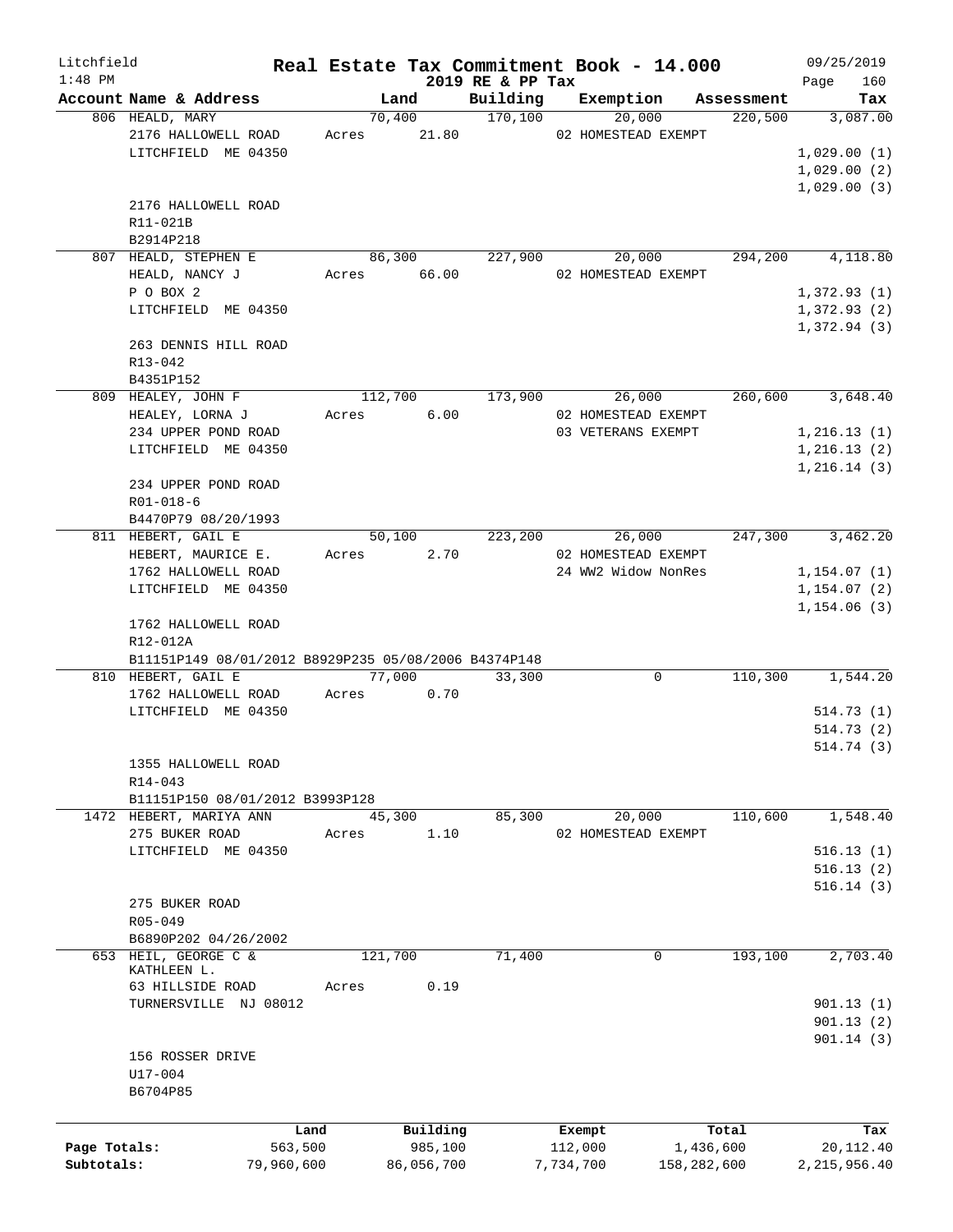| Litchfield |                                                    |       |        |       | Real Estate Tax Commitment Book - 14.000 |                     |          |            | 09/25/2019  |
|------------|----------------------------------------------------|-------|--------|-------|------------------------------------------|---------------------|----------|------------|-------------|
| $1:48$ PM  |                                                    |       |        |       | 2019 RE & PP Tax                         |                     |          |            | Page<br>161 |
|            | Account Name & Address                             |       | Land   |       | Building                                 | Exemption           |          | Assessment | Tax         |
|            | 1734 HELIE SUZANNE R                               |       | 41,500 |       | 54,700                                   |                     | $\Omega$ | 96,200     | 1,346.80    |
|            | 9 THORNTON LANE                                    | Acres |        | 1.50  |                                          |                     |          |            |             |
|            | LITCHFIELD ME 04350                                |       |        |       |                                          |                     |          |            | 448.93 (1)  |
|            |                                                    |       |        |       |                                          |                     |          |            | 448.93 (2)  |
|            | 9 THORNTON LANE                                    |       |        |       |                                          |                     |          |            | 448.94 (3)  |
|            | R06-023                                            |       |        |       |                                          |                     |          |            |             |
|            | B9167P32 11/27/2006 B8936P157 06/08/2006 B4304P110 |       |        |       |                                          |                     |          |            |             |
|            | 816 HELMS, LINDA JANE                              |       | 54,000 |       | 21,000                                   |                     | 20,000   | 55,000     | 770.00      |
|            | PELLETIER                                          |       |        |       |                                          |                     |          |            |             |
|            | 312 BUKER ROAD                                     | Acres |        | 4.00  |                                          | 02 HOMESTEAD EXEMPT |          |            |             |
|            | LITCHFIELD ME 04350                                |       |        |       |                                          |                     |          |            | 256.67(1)   |
|            |                                                    |       |        |       |                                          |                     |          |            | 256.67(2)   |
|            |                                                    |       |        |       |                                          |                     |          |            | 256.66(3)   |
|            | 312 BUKER ROAD                                     |       |        |       |                                          |                     |          |            |             |
|            | R05-036A                                           |       |        |       |                                          |                     |          |            |             |
|            | B4333P308 01/31/2005                               |       |        |       |                                          |                     |          |            |             |
|            | 2128 HEMPSTEAD, PAUL                               |       | 80,100 |       | 213,500                                  |                     | 20,000   | 273,600    | 3,830.40    |
|            | HEMPSTEAD, MARLENE                                 | Acres |        | 19.98 |                                          | 02 HOMESTEAD EXEMPT |          |            |             |
|            | P.O. BOX 1120                                      |       |        |       |                                          |                     |          |            | 1,276.80(1) |
|            | SABATTUS ME 04280                                  |       |        |       |                                          |                     |          |            | 1,276.80(2) |
|            |                                                    |       |        |       |                                          |                     |          |            | 1,276.80(3) |
|            | 51 LOON POND LANE                                  |       |        |       |                                          |                     |          |            |             |
|            | R06-009A                                           |       |        |       |                                          |                     |          |            |             |
|            | B11631P152 02/17/2014 B11631P129 02/20/2014        |       |        |       |                                          |                     |          |            |             |
|            | B11631P126 02/11/2014 B9223P91 12/12/2006 B6131P65 |       |        |       |                                          |                     |          |            |             |
|            | 01/06/2000<br>884 HENDERSON, BRIANNE R.            |       | 45,900 |       | 116,800                                  |                     | 0        | 162,700    | 2,277.80    |
|            | HENDERSON, JAMES M.                                | Acres |        | 1.30  |                                          |                     |          |            |             |
|            | 15 WHIPPOORWILL ROAD                               |       |        |       |                                          |                     |          |            | 759.27 (1)  |
|            | LITCHFIELD ME 04350                                |       |        |       |                                          |                     |          |            | 759.27 (2)  |
|            |                                                    |       |        |       |                                          |                     |          |            | 759.26(3)   |
|            | 15 WHIPPOORWILL ROAD                               |       |        |       |                                          |                     |          |            |             |
|            | $U21 - 029$                                        |       |        |       |                                          |                     |          |            |             |
|            | B12640P301 06/23/2017 B12574P190 04/06/2017        |       |        |       |                                          |                     |          |            |             |
|            | B9864P296 09/26/2008 B9529P34 10/12/2007 B8656P279 |       |        |       |                                          |                     |          |            |             |
|            | 10/14/2005 B6904P307                               |       |        |       |                                          |                     |          |            |             |
|            | 22 HENDERSON, JAMIE W                              |       | 43,100 |       | 110,900                                  |                     | 0        | 154,000    | 2,156.00    |
|            | HENDERSON, KIMBALIE A                              | Acres |        | 1.37  |                                          |                     |          |            |             |
|            | P O BOX 142                                        |       |        |       |                                          |                     |          |            | 718.67(1)   |
|            | LITCHFIELD ME 04350                                |       |        |       |                                          |                     |          |            | 718.67(2)   |
|            |                                                    |       |        |       |                                          |                     |          |            | 718.66(3)   |
|            | 9 NECK ROAD                                        |       |        |       |                                          |                     |          |            |             |
|            | $U20 - 022$                                        |       |        |       |                                          |                     |          |            |             |
|            | B10832P272 09/15/2011 B3131P71 04/03/1987          |       |        |       |                                          |                     |          |            |             |
|            | 819 HENDERSON, MARTHA                              |       | 45,800 |       | 25,400                                   |                     | 20,000   | 51,200     | 716.80      |
|            | P O BOX 82                                         | Acres |        | 1.26  |                                          | 02 HOMESTEAD EXEMPT |          |            |             |
|            | LITCHFIELD ME 04350                                |       |        |       |                                          |                     |          |            | 238.93(1)   |
|            |                                                    |       |        |       |                                          |                     |          |            | 238.93 (2)  |
|            |                                                    |       |        |       |                                          |                     |          |            | 238.94(3)   |
|            | 51 NORRIS POINT ROAD                               |       |        |       |                                          |                     |          |            |             |
|            | R14-001-06                                         |       |        |       |                                          |                     |          |            |             |
|            | B10452P184 06/23/2010 B8511P264 07/25/2005         |       |        |       |                                          |                     |          |            |             |

|              | Land         | Building   | Exempt   | Total       | Tax          |
|--------------|--------------|------------|----------|-------------|--------------|
| Page Totals: | 310,400      | 542,300    | 60,000   | 792,700     | 11,097.80    |
| Subtotals:   | 80, 271, 000 | 86,599,000 | .794.700 | 159,075,300 | 2,227,054.20 |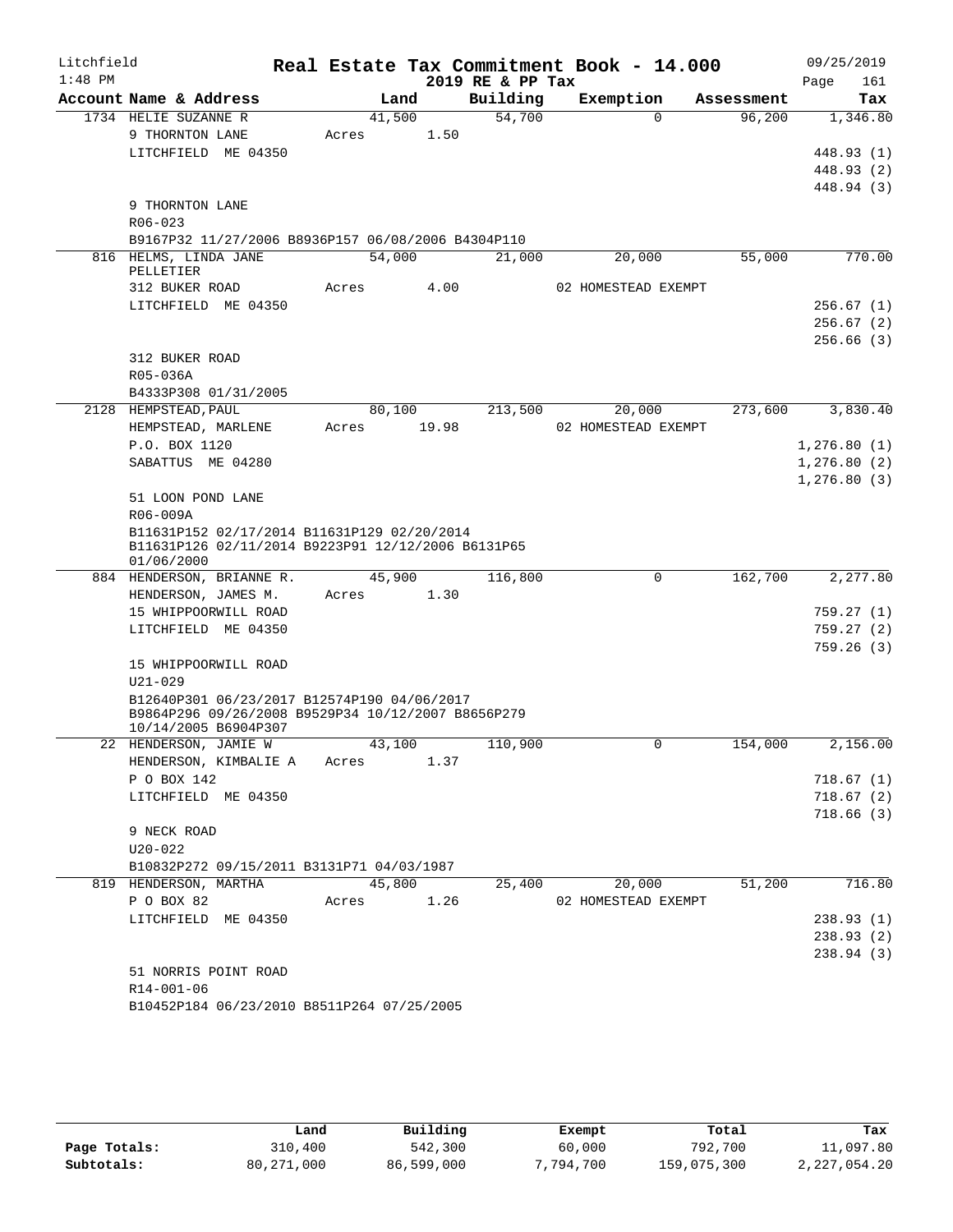| Litchfield<br>$1:48$ PM |                                                                                          |            |                           | 2019 RE & PP Tax    | Real Estate Tax Commitment Book - 14.000 |            | 09/25/2019<br>162<br>Page |
|-------------------------|------------------------------------------------------------------------------------------|------------|---------------------------|---------------------|------------------------------------------|------------|---------------------------|
|                         | Account Name & Address                                                                   |            | Land                      | Building            | Exemption                                | Assessment | Tax                       |
|                         | 721 HENDERSON, SEAMUS EDGAR<br>44 GREENLEAF WOODS LANE Acres 5.01<br>LITCHFIELD ME 04350 |            | 52,000                    | $\frac{120,300}{ }$ | $\Omega$                                 | 172,300    | 2,412.20<br>804.07 (1)    |
|                         |                                                                                          |            |                           |                     |                                          |            | 804.07 (2)<br>804.06 (3)  |
|                         | 44 GREENLEAF WOODS LANE<br>R02-069<br>B11582P140 12/04/2013 B3960P36                     |            |                           |                     |                                          |            |                           |
|                         | 553 HENDERSON, WALTER P                                                                  |            | 67,600                    | 35,200              | 20,000                                   | 82,800     | 1,159.20                  |
|                         | HENDERSON, DEBORAH J Acres 16.14                                                         |            |                           |                     | 02 HOMESTEAD EXEMPT                      |            |                           |
|                         | P.O. BOX 142<br>LITCHFIELD ME 04350                                                      |            |                           |                     |                                          |            | 386.40(1)<br>386.40 (2)   |
|                         |                                                                                          |            |                           |                     |                                          |            | 386.40 (3)                |
|                         | 209 HARDSCRABBLE ROAD<br>$R14 - 002$                                                     |            |                           |                     |                                          |            |                           |
|                         | 821 HENSON, EVANS                                                                        |            | 0                         | 15,400              | 15,400                                   | $\Omega$   | 0.00                      |
|                         | P O BOX 242                                                                              |            |                           |                     | 02 HOMESTEAD EXEMPT                      |            |                           |
|                         | LITCHFIELD ME 04350                                                                      |            |                           |                     |                                          |            |                           |
|                         | 31 CLINTON LANE                                                                          |            |                           |                     |                                          |            |                           |
|                         | R02-103-ON-4<br>359 HERON, ASHLEY K                                                      |            | 61,500                    | 192,000             | 20,000                                   | 233,500    | 3,269.00                  |
|                         | HERON, JEFFREY C                                                                         | Acres 8.00 |                           |                     | 02 HOMESTEAD EXEMPT                      |            |                           |
|                         | 289 PINE TREE ROAD                                                                       |            |                           |                     |                                          |            | 1,089.67(1)               |
|                         | LITCHFIELD ME 04350                                                                      |            |                           |                     |                                          |            | 1,089.67(2)               |
|                         | 289 PINE TREE ROAD                                                                       |            |                           |                     |                                          |            | 1,089.66(3)               |
|                         | R11-001-1<br>B10826P96 09/06/2011 B3590P265 08/04/1989                                   |            |                           |                     |                                          |            |                           |
|                         | 2287 HERSOM ROBERT E                                                                     |            | 58,200                    | 157,700             | 20,000                                   | 195,900    | 2,742.60                  |
|                         | 82 DENNIS HILL ROAD                                                                      | Acres      | 6.61                      |                     | 02 HOMESTEAD EXEMPT                      |            |                           |
|                         | LITCHFIELD ME 04350                                                                      |            |                           |                     |                                          |            | 914.20(1)                 |
|                         |                                                                                          |            |                           |                     |                                          |            | 914.20(2)                 |
|                         | 82 DENNIS HILL ROAD                                                                      |            |                           |                     |                                          |            | 914.20(3)                 |
|                         | R12-020A<br>B12948P4 06/26/2018 B12948P1 06/26/2018 B8682P173                            |            |                           |                     |                                          |            |                           |
|                         | 11/07/2005 B7134P282 09/27/2004                                                          |            |                           |                     |                                          |            |                           |
|                         | 1308 HICKEY, GARY II                                                                     | 43,700     |                           | 74,200              | 0                                        | 117,900    | 1,650.60                  |
|                         | 6 OLD MILL ROAD                                                                          | Acres      | 0.90                      |                     |                                          |            |                           |
|                         | LITCHFIELD ME 04350                                                                      |            |                           |                     |                                          |            | 550.20(1)                 |
|                         |                                                                                          |            |                           |                     |                                          |            | 550.20(2)<br>550.20(3)    |
|                         | 6 OLD MILL ROAD                                                                          |            |                           |                     |                                          |            |                           |
|                         | R14-056                                                                                  |            |                           |                     |                                          |            |                           |
|                         | B12743P38 09/22/2017 B7713P256 10/31/2003                                                |            |                           |                     |                                          |            |                           |
|                         | 1369 HICKEY, RONALD                                                                      | 28,900     |                           | $\Omega$            | $\Omega$                                 | 28,900     | 404.60                    |
|                         | 91 HICKORY LANE                                                                          | Acres      | 46.70                     |                     |                                          |            |                           |
|                         | WEST GARDINER ME 04345                                                                   |            |                           |                     |                                          |            | 134.87(1)                 |
|                         |                                                                                          |            |                           |                     |                                          |            | 134.87 (2)                |
|                         | 1438 HALLOWELL ROAD                                                                      |            |                           |                     |                                          |            | 134.86(3)                 |
|                         | R14-059<br>B10971P149 02/28/2012 B10161P26 07/24/2009 B8050P145                          |            |                           |                     |                                          |            |                           |
|                         | 07/26/2004 B6152P5                                                                       |            |                           |                     |                                          |            |                           |
|                         |                                                                                          |            |                           |                     |                                          |            |                           |
|                         |                                                                                          |            | $D_{11}$ in $I$ in $\sim$ |                     | $P$ -- $\sim$ mm $+$                     |            |                           |

|              | Land       | Building   | Exempt    | Total       | Tax          |
|--------------|------------|------------|-----------|-------------|--------------|
| Page Totals: | 311,900    | 594,800    | 75,400    | 831,300     | 11,638.20    |
| Subtotals:   | 80,582,900 | 87,193,800 | 7,870,100 | 159,906,600 | 2,238,692.40 |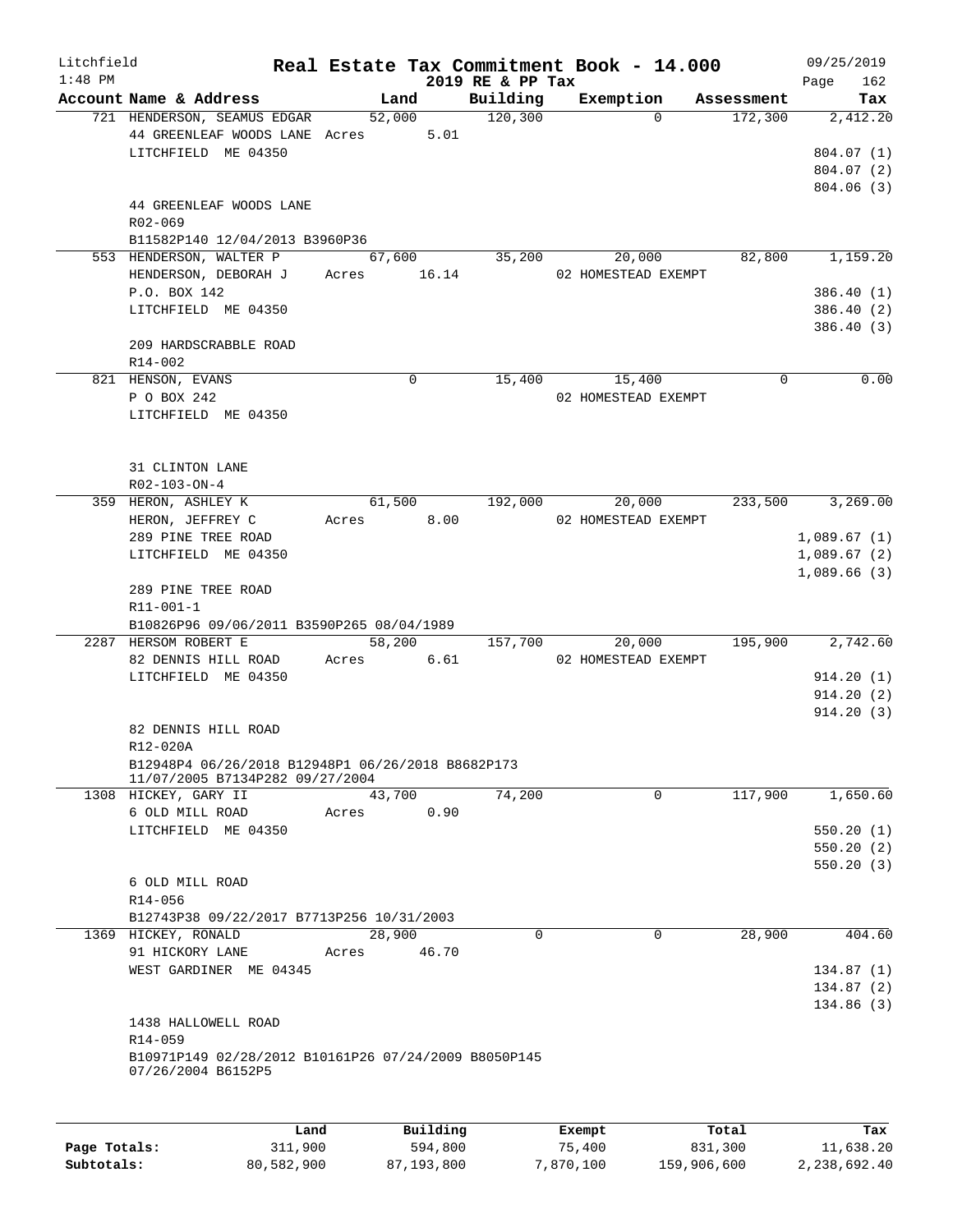| Litchfield |                                                                                         |         |      |                  | Real Estate Tax Commitment Book - 14.000 |            | 09/25/2019   |
|------------|-----------------------------------------------------------------------------------------|---------|------|------------------|------------------------------------------|------------|--------------|
| $1:48$ PM  |                                                                                         |         |      | 2019 RE & PP Tax |                                          |            | 163<br>Page  |
|            | Account Name & Address                                                                  |         | Land | Building         | Exemption                                | Assessment | Tax          |
|            | 2123 HIGGINS JEAN I &<br>MATTHEW D BYRAS                                                | 63,000  |      | 102,600          | 20,000                                   | 145,600    | 2,038.40     |
|            | 309 DENNIS HILL ROAD                                                                    | Acres   | 9.97 |                  | 02 HOMESTEAD EXEMPT                      |            |              |
|            | LITCHFIELD ME 04350                                                                     |         |      |                  |                                          |            | 679.47(1)    |
|            |                                                                                         |         |      |                  |                                          |            | 679.47(2)    |
|            |                                                                                         |         |      |                  |                                          |            | 679.46(3)    |
|            | 309 DENNIS HILL ROAD                                                                    |         |      |                  |                                          |            |              |
|            | R13-041D                                                                                |         |      |                  |                                          |            |              |
|            | B10250P190 10/22/2009 B9555P104 11/05/2007 B5940P278<br>01/26/2001                      |         |      |                  |                                          |            |              |
|            | 564 HIGGINS, ADAM                                                                       | 185,200 |      | 75,100           | $\mathbf 0$                              | 260,300    | 3,644.20     |
|            | HIGGINS, MARIA                                                                          | Acres   | 0.58 |                  |                                          |            |              |
|            | 9 GARDEN WAY                                                                            |         |      |                  |                                          |            | 1, 214.73(1) |
|            | FALMOUTH ME 04105                                                                       |         |      |                  |                                          |            | 1, 214.73(2) |
|            |                                                                                         |         |      |                  |                                          |            | 1, 214.74(3) |
|            | 135 COMMUNITY DRIVE                                                                     |         |      |                  |                                          |            |              |
|            | $U15 - 004$                                                                             |         |      |                  |                                          |            |              |
|            | B10552P342 10/06/2010 B4993P142 09/01/1995 B3056P230                                    |         |      |                  |                                          |            |              |
|            | 2029 HIGGINS, DIANNA R                                                                  | 57,000  |      | 39,600           | 20,000                                   | 76,600     | 1,072.40     |
|            | HIGGINS, JUSTIN S.                                                                      | Acres   | 5.00 |                  | 02 HOMESTEAD EXEMPT                      |            |              |
|            | 1609 RICHMOND ROAD                                                                      |         |      |                  |                                          |            | 357.47(1)    |
|            | LITCHFIELD ME 04350                                                                     |         |      |                  |                                          |            | 357.47(2)    |
|            |                                                                                         |         |      |                  |                                          |            | 357.46(3)    |
|            | 1609 RICHMOND ROAD                                                                      |         |      |                  |                                          |            |              |
|            | R01-029B                                                                                |         |      |                  |                                          |            |              |
|            | B12183P34 12/10/2015 B8325P267 03/04/2005 B5296P25                                      |         |      |                  |                                          |            |              |
|            | 01/17/1997<br>654 HILDRETH, JADE N.                                                     | 42,400  |      | 102,800          | 0                                        | 145,200    | 2,032.80     |
|            | 1485 HALLOWELL ROAD                                                                     | Acres   | 0.80 |                  |                                          |            |              |
|            | LITCHFIELD ME 04350                                                                     |         |      |                  |                                          |            | 677.60(1)    |
|            |                                                                                         |         |      |                  |                                          |            | 677.60 (2)   |
|            |                                                                                         |         |      |                  |                                          |            | 677.60(3)    |
|            | 1485 HALLOWELL ROAD                                                                     |         |      |                  |                                          |            |              |
|            | $U20 - 013$                                                                             |         |      |                  |                                          |            |              |
|            | B12714P199 08/24/2017 B12439P19 09/23/2016                                              |         |      |                  |                                          |            |              |
|            | B12363P199 02/25/2016 B6750P20 12/26/2001                                               |         |      |                  |                                          |            |              |
|            | 834 HILL RICKY                                                                          | 47,700  |      | 106,900          | 20,000                                   | 134,600    | 1,884.40     |
|            | 28 GETCH HILL LANE                                                                      | Acres   | 4.57 |                  | 02 HOMESTEAD EXEMPT                      |            |              |
|            | LITCHFIELD ME 04350                                                                     |         |      |                  |                                          |            | 628.13(1)    |
|            |                                                                                         |         |      |                  |                                          |            | 628.13(2)    |
|            |                                                                                         |         |      |                  |                                          |            | 628.14(3)    |
|            | 28 GETCH-HILL LANE                                                                      |         |      |                  |                                          |            |              |
|            | R11-015                                                                                 |         |      |                  |                                          |            |              |
|            | B2130P117 07/27/1978                                                                    |         |      |                  |                                          |            |              |
|            | 139 HILL, CHADD                                                                         | 83,300  |      | 13,400           | $\mathbf 0$                              | 96,700     | 1,353.80     |
|            | 68 GETCHELL LANE                                                                        | Acres   | 4.94 |                  |                                          |            |              |
|            | LITCHFIELD ME 04350                                                                     |         |      |                  |                                          |            | 451.27(1)    |
|            |                                                                                         |         |      |                  |                                          |            | 451.27(2)    |
|            |                                                                                         |         |      |                  |                                          |            | 451.26(3)    |
|            | 3 SMALL ROAD                                                                            |         |      |                  |                                          |            |              |
|            | R07-042                                                                                 |         |      |                  |                                          |            |              |
|            | B12362P334 07/22/2016 B9188P165 12/15/2006 B9188P163<br>12/15/2006 B1123P371 01/18/1982 |         |      |                  |                                          |            |              |

|              | Land       | Building   | Exempt   | Total       | Tax          |
|--------------|------------|------------|----------|-------------|--------------|
| Page Totals: | 478,600    | 440,400    | 60,000   | 859,000     | 12,026.00    |
| Subtotals:   | 81,061,500 | 87,634,200 | ,930,100 | 160,765,600 | 2,250,718.40 |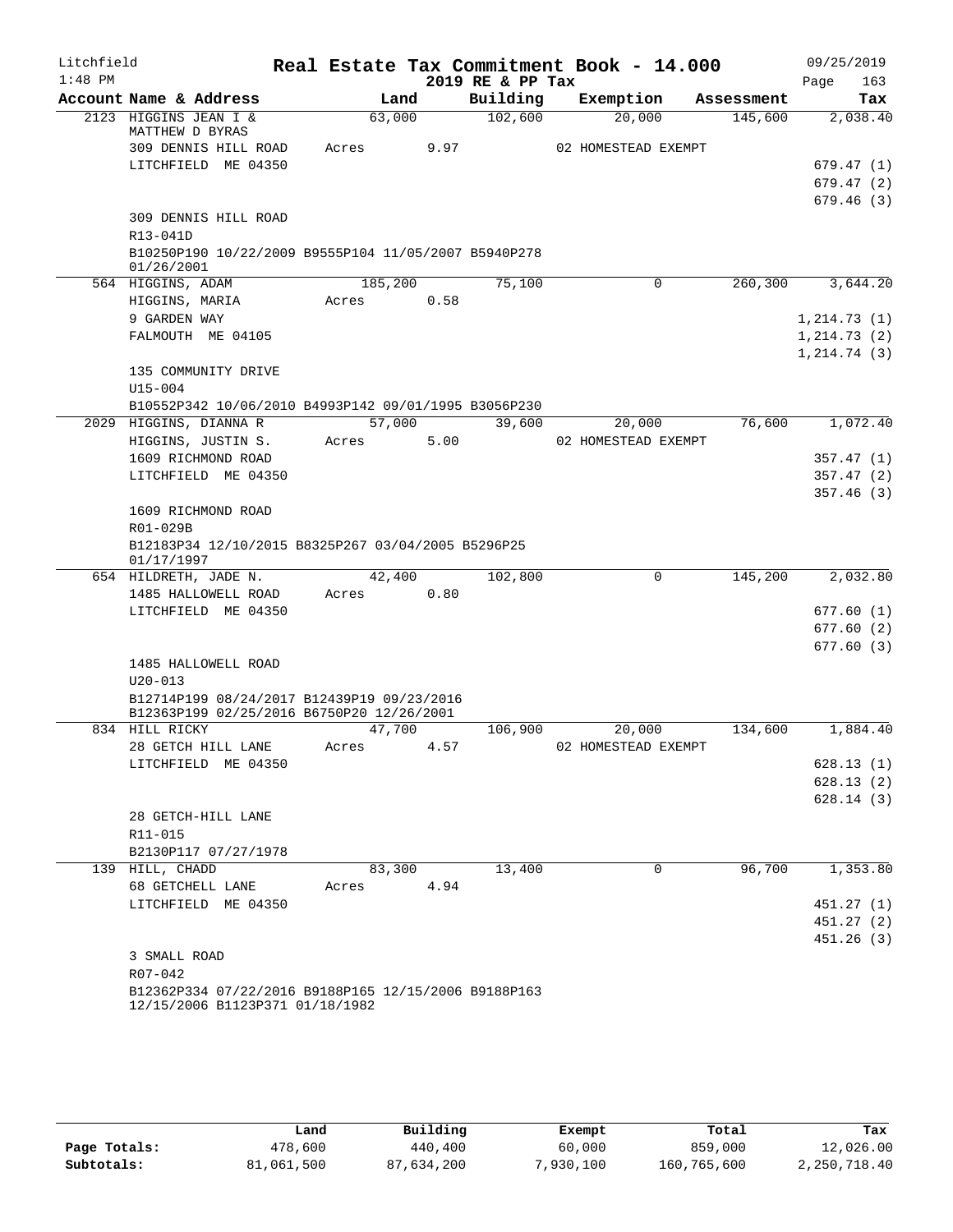| Litchfield |                                                              |       |        |       | Real Estate Tax Commitment Book - 14.000 |                     |        |            |      | 09/25/2019  |
|------------|--------------------------------------------------------------|-------|--------|-------|------------------------------------------|---------------------|--------|------------|------|-------------|
| $1:48$ PM  |                                                              |       |        |       | 2019 RE & PP Tax                         |                     |        |            | Page | 164         |
|            | Account Name & Address                                       |       | Land   |       | Building                                 | Exemption           |        | Assessment |      | Tax         |
|            | 444 HILL, CHADD                                              |       | 95,600 |       | 31,200                                   |                     | 0      | 126,800    |      | 1,775.20    |
|            | 68 GETCH HILL LANE                                           | Acres |        | 0.70  |                                          |                     |        |            |      |             |
|            | LITCHFIELD ME 04350                                          |       |        |       |                                          |                     |        |            |      | 591.73 (1)  |
|            |                                                              |       |        |       |                                          |                     |        |            |      | 591.73 (2)  |
|            | 19 NORTH EVERGREEN                                           |       |        |       |                                          |                     |        |            |      | 591.74 (3)  |
|            | DRIVE                                                        |       |        |       |                                          |                     |        |            |      |             |
|            | $U28 - 032$                                                  |       |        |       |                                          |                     |        |            |      |             |
|            | B12160P148 10/13/2015 B12129P116 09/28/2015                  |       |        |       |                                          |                     |        |            |      |             |
|            | B12012P200 04/24/2015 B6407P22 10/18/2004                    |       |        |       |                                          |                     |        |            |      |             |
|            | 831 HILL, CHADD E                                            |       | 42,300 |       | 202,100                                  |                     | 20,000 | 224,400    |      | 3,141.60    |
|            | 68 GETCH-HILL LANE                                           | Acres |        | 16.00 |                                          | 02 HOMESTEAD EXEMPT |        |            |      |             |
|            | LITCHFIELD ME 04350                                          |       |        |       |                                          |                     |        |            |      | 1,047.20(1) |
|            |                                                              |       |        |       |                                          |                     |        |            |      | 1,047.20(2) |
|            |                                                              |       |        |       |                                          |                     |        |            |      | 1,047.20(3) |
|            | 68 GETCH-HILL LANE                                           |       |        |       |                                          |                     |        |            |      |             |
|            | R11-015B                                                     |       |        |       |                                          |                     |        |            |      |             |
|            | B10235P158 10/07/2009 B4209P266<br>2860 HILL, CHRISTOPHER S. |       |        |       |                                          |                     |        | 217,900    |      | 3,050.60    |
|            | HILL, TRICIA A.                                              | Acres | 48,600 | 2.20  | 189,300                                  | 02 HOMESTEAD EXEMPT | 20,000 |            |      |             |
|            | 114 HUNTINGTON HILL                                          |       |        |       |                                          |                     |        |            |      | 1,016.87(1) |
|            | <b>ROAD</b>                                                  |       |        |       |                                          |                     |        |            |      |             |
|            | LITCHFIELD ME 04350                                          |       |        |       |                                          |                     |        |            |      | 1,016.87(2) |
|            |                                                              |       |        |       |                                          |                     |        |            |      | 1,016.86(3) |
|            | 114 HUNTINGTON HILL                                          |       |        |       |                                          |                     |        |            |      |             |
|            | ROAD                                                         |       |        |       |                                          |                     |        |            |      |             |
|            | R11-038-03                                                   |       |        |       |                                          |                     |        |            |      |             |
|            | B11888P59 01/02/2015 B11706P268 06/03/2014                   |       |        |       |                                          |                     |        |            |      |             |
|            | 832 HILL, DONALD E                                           |       | 47,100 |       | 91,100                                   |                     | 20,000 | 118,200    |      | 1,654.80    |
|            | 36 SMALL ROAD<br>LITCHFIELD ME 04350                         | Acres |        | 1.70  |                                          | 02 HOMESTEAD EXEMPT |        |            |      | 551.60(1)   |
|            |                                                              |       |        |       |                                          |                     |        |            |      | 551.60(2)   |
|            |                                                              |       |        |       |                                          |                     |        |            |      | 551.60(3)   |
|            | 36 SMALL ROAD                                                |       |        |       |                                          |                     |        |            |      |             |
|            | $R07 - 037$                                                  |       |        |       |                                          |                     |        |            |      |             |
|            | B2624P181                                                    |       |        |       |                                          |                     |        |            |      |             |
|            | 2923 HILL, JENNIFER A.                                       |       | 34,200 |       | 7,500                                    |                     | 0      | 41,700     |      | 583.80      |
|            | 68 GETCH-HILL ROAD                                           | Acres |        | 4.06  |                                          |                     |        |            |      |             |
|            | Litchfield ME 04350                                          |       |        |       |                                          |                     |        |            |      | 194.60(1)   |
|            |                                                              |       |        |       |                                          |                     |        |            |      | 194.60(2)   |
|            |                                                              |       |        |       |                                          |                     |        |            |      | 194.60(3)   |
|            | SMALL ROAD                                                   |       |        |       |                                          |                     |        |            |      |             |
|            | $R07 - 042 - A$                                              |       |        |       |                                          |                     |        |            |      |             |
|            | B12775P194 11/13/2017                                        |       |        |       |                                          |                     |        |            |      |             |
|            | 833 HILL, RICHARD                                            |       | 84,000 |       | 149,700                                  |                     | 20,000 | 213,700    |      | 2,991.80    |
|            | CAMPBELLTON ELLEN S                                          | Acres |        | 49.00 |                                          | 02 HOMESTEAD EXEMPT |        |            |      |             |
|            | 4 TOWER LANE                                                 |       |        |       |                                          |                     |        |            |      | 997.27 (1)  |
|            | LITCHFIELD ME 04350                                          |       |        |       |                                          |                     |        |            |      | 997.27 (2)  |
|            |                                                              |       |        |       |                                          |                     |        |            |      | 997.26 (3)  |
|            | 4 TOWER LANE                                                 |       |        |       |                                          |                     |        |            |      |             |
|            | R04-039                                                      |       |        |       |                                          |                     |        |            |      |             |
|            | B2880P176 11/08/1985                                         |       |        |       |                                          |                     |        |            |      |             |

|              | Land       | Building   | Exempt    | Total       | Tax          |
|--------------|------------|------------|-----------|-------------|--------------|
| Page Totals: | 351,800    | 670,900    | 80,000    | 942,700     | 13,197.80    |
| Subtotals:   | 81,413,300 | 88,305,100 | 8,010,100 | 161,708,300 | 2,263,916.20 |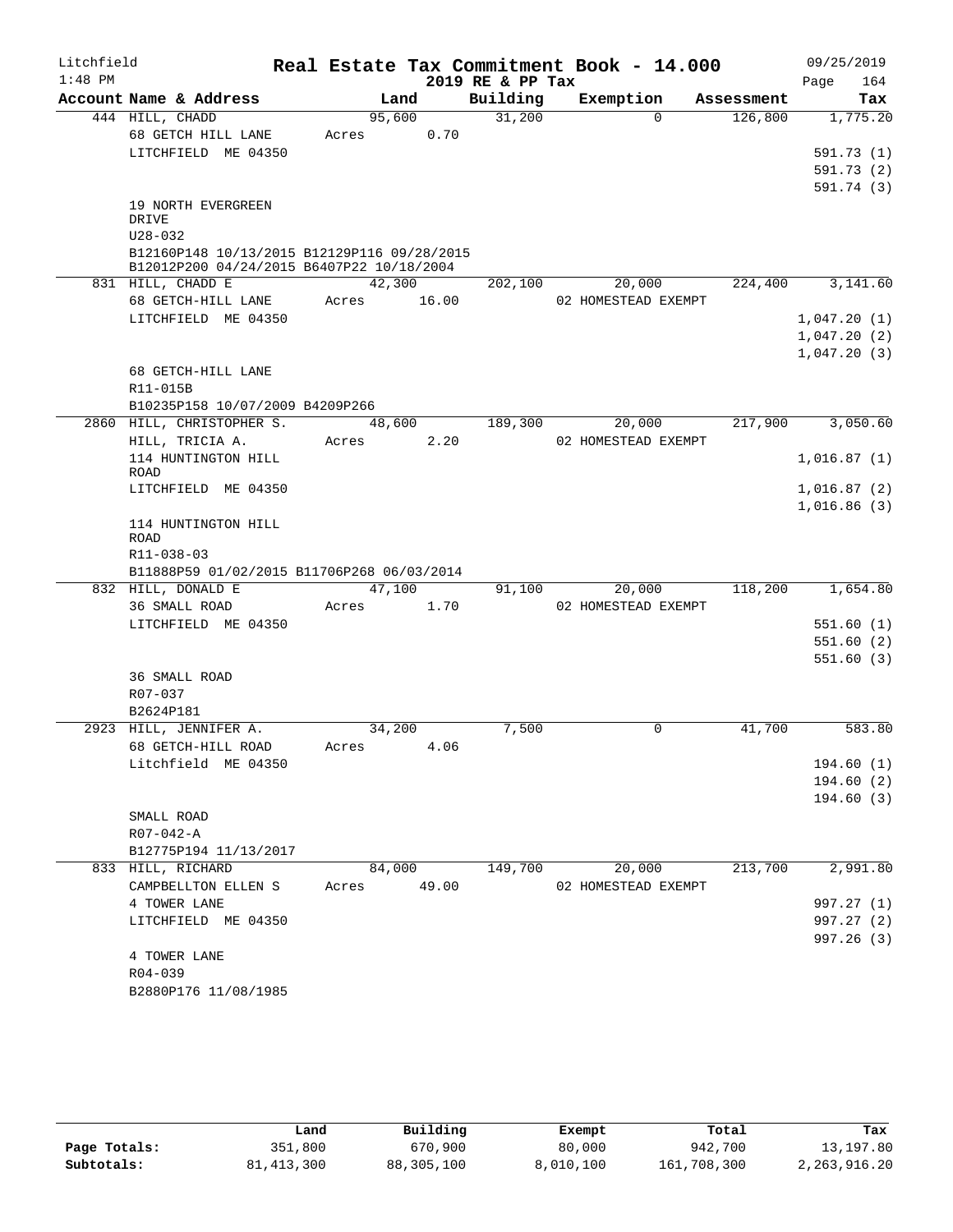| Litchfield<br>$1:48$ PM |                                                                                         |       |             |      | Real Estate Tax Commitment Book - 14.000<br>2019 RE & PP Tax |                     |            | 09/25/2019<br>Page<br>165 |
|-------------------------|-----------------------------------------------------------------------------------------|-------|-------------|------|--------------------------------------------------------------|---------------------|------------|---------------------------|
|                         | Account Name & Address                                                                  |       | Land        |      | Building                                                     | Exemption           | Assessment | Tax                       |
|                         | 837 HILLIARD, RICHARD M SR                                                              |       | 45,000      |      | 49,900                                                       | 20,000              | 74,900     | 1,048.60                  |
|                         | 237 NECK ROAD                                                                           | Acres |             | 1.00 |                                                              | 02 HOMESTEAD EXEMPT |            |                           |
|                         | LITCHFIELD ME 04350                                                                     |       |             |      |                                                              |                     |            | 349.53(1)                 |
|                         |                                                                                         |       |             |      |                                                              |                     |            | 349.53(2)                 |
|                         |                                                                                         |       |             |      |                                                              |                     |            | 349.54(3)                 |
|                         | 237 NECK ROAD                                                                           |       |             |      |                                                              |                     |            |                           |
|                         | R14-028<br>B1885P256                                                                    |       |             |      |                                                              |                     |            |                           |
|                         | 836 HILLIARD, FRANCIS JR.,                                                              |       | 32,700      |      | 4,500                                                        | 20,000              | 17,200     | 240.80                    |
|                         | HILLIARD, RONALD                                                                        |       |             |      |                                                              |                     |            |                           |
|                         | HILLIARD,                                                                               | Acres |             | 0.26 |                                                              | 02 HOMESTEAD EXEMPT |            |                           |
|                         | RICHARD/JAMES, LINDA<br>CHADBURN                                                        |       |             |      |                                                              |                     |            |                           |
|                         | 221 NECK ROAD                                                                           |       |             |      |                                                              |                     |            | 80.27(1)                  |
|                         | LITCHFIELD ME 04350                                                                     |       |             |      |                                                              |                     |            | 80.27(2)                  |
|                         |                                                                                         |       |             |      |                                                              |                     |            | 80.26(3)                  |
|                         | 221 NECK ROAD                                                                           |       |             |      |                                                              |                     |            |                           |
|                         | R14-029                                                                                 |       |             |      |                                                              |                     |            |                           |
|                         | B10516P264 08/31/2010 B1520P793 10/30/1967                                              |       |             |      |                                                              |                     |            |                           |
|                         | 2392 HILLOCK, ROBERT,                                                                   |       | $\mathbf 0$ |      | 14,700                                                       | 14,700              | 0          | 0.00                      |
|                         | HILLOCK, STACY                                                                          |       |             |      |                                                              |                     |            |                           |
|                         | 13 FORD LANE<br>LITCHFIELD ME 04350                                                     |       |             |      |                                                              | 02 HOMESTEAD EXEMPT |            |                           |
|                         |                                                                                         |       |             |      |                                                              |                     |            |                           |
|                         |                                                                                         |       |             |      |                                                              |                     |            |                           |
|                         | 13 FORD LANE                                                                            |       |             |      |                                                              |                     |            |                           |
|                         | $R03 - 043 - ON - 4$                                                                    |       |             |      |                                                              |                     |            |                           |
|                         | B11684P326 04/14/2014                                                                   |       |             |      |                                                              |                     |            |                           |
|                         | 1878 HILT, JASON B.                                                                     |       | 45,600      |      | 140,800                                                      | 20,000              | 166,400    | 2,329.60                  |
|                         | 20 PATTEN WOODS DRIVE                                                                   | Acres |             | 1.20 |                                                              | 02 HOMESTEAD EXEMPT |            |                           |
|                         | LITCHFIELD ME 04350                                                                     |       |             |      |                                                              |                     |            | 776.53(1)                 |
|                         |                                                                                         |       |             |      |                                                              |                     |            | 776.53(2)                 |
|                         |                                                                                         |       |             |      |                                                              |                     |            | 776.54(3)                 |
|                         | 20 PATTEN WOODS DRIVE                                                                   |       |             |      |                                                              |                     |            |                           |
|                         | R01-033B-4                                                                              |       |             |      |                                                              |                     |            |                           |
|                         | B12163P115 11/16/2015 B11636P35 02/27/2014 B9144P222<br>11/09/2006 B7680P326 09/05/2003 |       |             |      |                                                              |                     |            |                           |
|                         | 2471 HILTON ELIZABETH                                                                   |       | 26,500      |      | 0                                                            | $\mathbf 0$         | 26,500     | 371.00                    |
|                         | 1602 LEWISTON ROAD                                                                      | Acres |             | 1.50 |                                                              |                     |            |                           |
|                         | LITCHFIELD ME 04350                                                                     |       |             |      |                                                              |                     |            | 123.67(1)                 |
|                         |                                                                                         |       |             |      |                                                              |                     |            | 123.67(2)                 |
|                         |                                                                                         |       |             |      |                                                              |                     |            | 123.66(3)                 |
|                         | LEWISTON ROAD                                                                           |       |             |      |                                                              |                     |            |                           |
|                         | $U14-002$                                                                               |       |             |      |                                                              |                     |            |                           |
|                         | B11849P31 11/12/2014 B959P413 04/29/1954                                                |       |             |      |                                                              |                     |            |                           |
|                         | 839 HILTON, FLOYD G &<br>JESSICA L                                                      |       | 203,000     |      | 147,600                                                      | 20,000              | 330,600    | 4,628.40                  |
|                         | P O BOX 14                                                                              | Acres |             | 3.30 |                                                              | 02 HOMESTEAD EXEMPT |            |                           |
|                         | LITCHFIELD ME 04350                                                                     |       |             |      |                                                              |                     |            | 1,542.80(1)               |
|                         |                                                                                         |       |             |      |                                                              |                     |            | 1,542.80(2)               |
|                         |                                                                                         |       |             |      |                                                              |                     |            | 1,542.80(3)               |
|                         | 70 MACE ROAD                                                                            |       |             |      |                                                              |                     |            |                           |
|                         | U14-002A                                                                                |       |             |      |                                                              |                     |            |                           |
|                         | B6488P214 05/23/2001                                                                    |       |             |      |                                                              |                     |            |                           |

|              | Land       | Building   | Exempt    | Total         | Tax          |
|--------------|------------|------------|-----------|---------------|--------------|
| Page Totals: | 352,800    | 357,500    | 94,700    | 615,600       | 8,618.40     |
| Subtotals:   | 81,766,100 | 88,662,600 | 8,104,800 | 162, 323, 900 | 2,272,534.60 |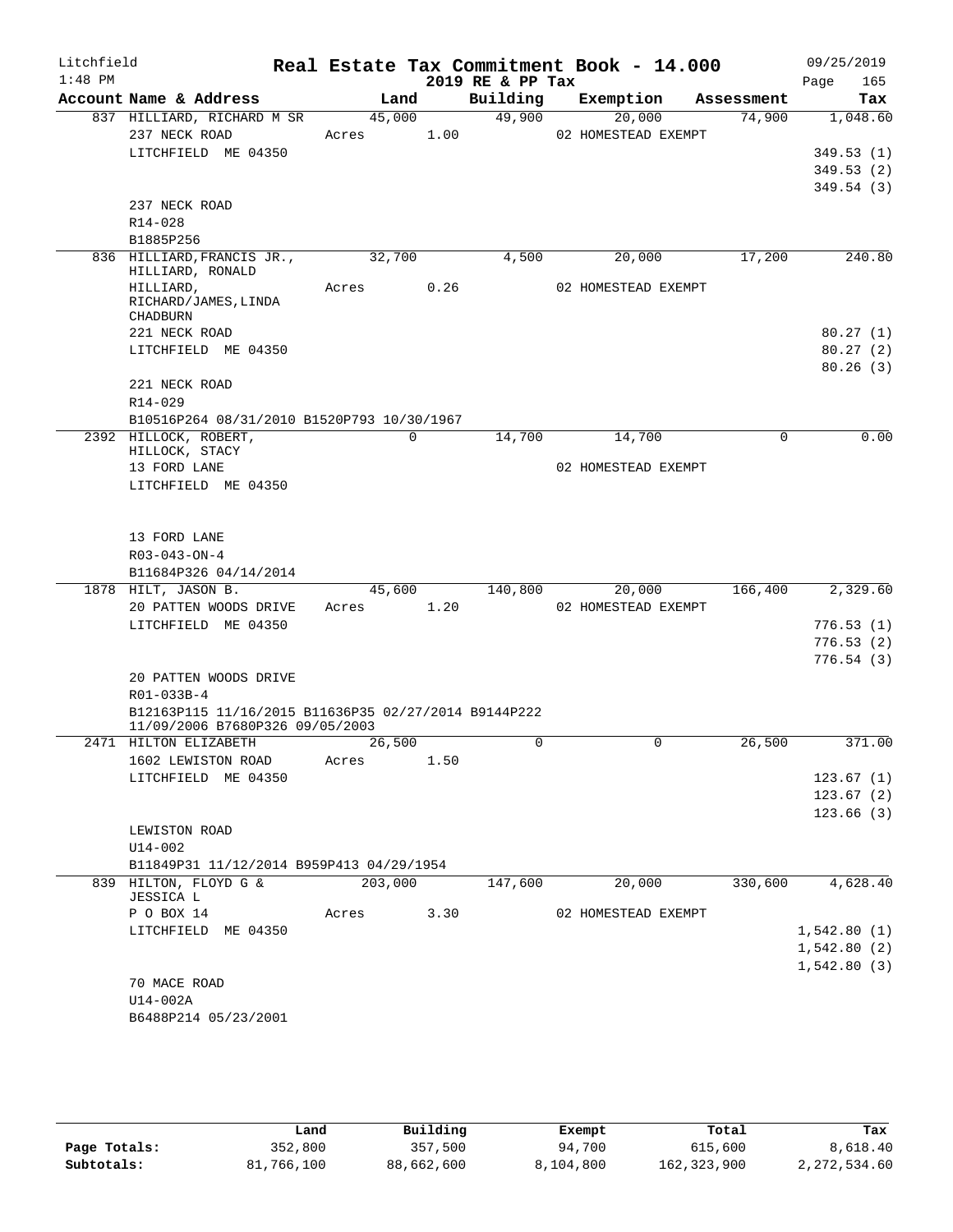| Litchfield   |                                                 |            |                       |                     | Real Estate Tax Commitment Book - 14.000 |              | 09/25/2019   |
|--------------|-------------------------------------------------|------------|-----------------------|---------------------|------------------------------------------|--------------|--------------|
| $1:48$ PM    |                                                 |            |                       | 2019 RE & PP Tax    |                                          |              | 166<br>Page  |
|              | Account Name & Address<br>841 HILTON, GREGORY M |            | Land                  | Building<br>141,800 | Exemption                                | Assessment   | Tax          |
|              | 1602 LEWISTON ROAD                              |            | 68,000<br>Acres 32.00 |                     | 20,000<br>02 HOMESTEAD EXEMPT            | 189,800      | 2,657.20     |
|              | LITCHFIELD ME 04350                             |            |                       |                     |                                          |              | 885.73 (1)   |
|              |                                                 |            |                       |                     |                                          |              | 885.73 (2)   |
|              |                                                 |            |                       |                     |                                          |              | 885.74 (3)   |
|              | 1602 LEWISTON ROAD                              |            |                       |                     |                                          |              |              |
|              | R11-033A                                        |            |                       |                     |                                          |              |              |
|              | B3698P84                                        |            |                       |                     |                                          |              |              |
|              | 1376 HINDS SEAN J.                              |            | 53,700                | 113,300             | 20,000                                   | 147,000      | 2,058.00     |
|              | HINDS SUSAN                                     | Acres      |                       | 3.90                | 02 HOMESTEAD EXEMPT                      |              |              |
|              | 640 RICHMOND ROAD                               |            |                       |                     |                                          |              | 686.00 (1)   |
|              | LITCHFIELD ME 04350                             |            |                       |                     |                                          |              | 686.00 (2)   |
|              |                                                 |            |                       |                     |                                          |              | 686.00 (3)   |
|              | 640 RICHMOND ROAD                               |            |                       |                     |                                          |              |              |
|              | R02-011                                         |            |                       |                     |                                          |              |              |
|              |                                                 |            |                       |                     |                                          |              |              |
|              | B8354P349 03/29/2005 B5370P92                   |            |                       |                     |                                          |              |              |
|              | 1103 HINKLEY, FELICIA E.                        |            | 54,000                | 33,100              | 20,000                                   | 67,100       | 939.40       |
|              | 202 WILLIAMS ROAD                               |            | Acres 4.00            |                     | 02 HOMESTEAD EXEMPT                      |              |              |
|              | SABATTUS ME 04280--                             |            |                       |                     |                                          |              | 313.13(1)    |
|              |                                                 |            |                       |                     |                                          |              | 313.13(2)    |
|              |                                                 |            |                       |                     |                                          |              | 313.14(3)    |
|              | 39 OLD MILL ROAD                                |            |                       |                     |                                          |              |              |
|              | R14-057A                                        |            |                       |                     |                                          |              |              |
|              | B11126P70 08/03/2012 B6810P187                  |            |                       |                     |                                          |              |              |
|              | 33 HINTON, JERRY A. &                           |            | 128,400               | 124,500             |                                          | 252,900<br>0 | 3,540.60     |
|              | CAROL A.<br>116 PLYMOUTH STREET                 | Acres      |                       | 1.47                |                                          |              |              |
|              | PORTLAND ME 04103                               |            |                       |                     |                                          |              | 1,180.20(1)  |
|              |                                                 |            |                       |                     |                                          |              | 1,180.20(2)  |
|              |                                                 |            |                       |                     |                                          |              |              |
|              | 58 MILITARY LANE                                |            |                       |                     |                                          |              | 1,180.20(3)  |
|              | $U06 - 002$                                     |            |                       |                     |                                          |              |              |
|              | B6757P266 07/01/1997                            |            |                       |                     |                                          |              |              |
|              | 56 HIRD, WILLIAM B II                           |            | 193,500               | 74,100              |                                          | 0<br>267,600 | 3,746.40     |
|              | 14 ORLEANS STREET                               | Acres      | 0.79                  |                     |                                          |              |              |
|              | LEWISTON ME 04240                               |            |                       |                     |                                          |              |              |
|              |                                                 |            |                       |                     |                                          |              | 1,248.80(1)  |
|              |                                                 |            |                       |                     |                                          |              | 1, 248.80(2) |
|              |                                                 |            |                       |                     |                                          |              | 1, 248.80(3) |
|              | 74 PINEY SHORES DRIVE                           |            |                       |                     |                                          |              |              |
|              | $U13 - 026$                                     |            |                       |                     |                                          |              |              |
|              | B10464P51 07/06/2010 B4520P145 09/23/1993       |            |                       |                     |                                          |              |              |
|              | 909 HIRSCHMANN RICHARD                          |            | 45,000                | 139,100             | 20,000                                   | 164,100      | 2,297.40     |
|              | 1181 RICHMOND ROAD                              | Acres      |                       | 1.00                | 02 HOMESTEAD EXEMPT                      |              |              |
|              | LITCHFIELD ME<br>04350-9738                     |            |                       |                     |                                          |              | 765.80(1)    |
|              |                                                 |            |                       |                     |                                          |              | 765.80 (2)   |
|              |                                                 |            |                       |                     |                                          |              | 765.80(3)    |
|              | 1181 RICHMOND ROAD                              |            |                       |                     |                                          |              |              |
|              | R01-056                                         |            |                       |                     |                                          |              |              |
|              | B8352P341 03/17/2005 B4644P1                    |            |                       |                     |                                          |              |              |
|              | 842 HLASYSZYN, DENISE                           |            | 180,000               | 33,800              |                                          | 213,800<br>0 | 2,993.20     |
|              | C/O RICHARD HAMANN                              | Acres      |                       | 0.32                |                                          |              |              |
|              | 8 KENSINGTON TERR                               |            |                       |                     |                                          |              | 997.73 (1)   |
|              | LEWISTON ME 04240                               |            |                       |                     |                                          |              | 997.73 (2)   |
|              |                                                 |            |                       |                     |                                          |              | 997.74 (3)   |
|              | 12 COVE DRIVE                                   |            |                       |                     |                                          |              |              |
|              | $U29 - 001$                                     |            |                       |                     |                                          |              |              |
|              | B3965P297                                       |            |                       |                     |                                          |              |              |
|              |                                                 |            |                       |                     |                                          |              |              |
|              |                                                 | Land       | Building              |                     | Exempt                                   | Total        | Tax          |
| Page Totals: |                                                 | 722,600    | 659,700               |                     | 80,000                                   | 1,302,300    | 18,232.20    |
| Subtotals:   |                                                 | 82,488,700 | 89, 322, 300          |                     | 8,184,800                                | 163,626,200  | 2,290,766.80 |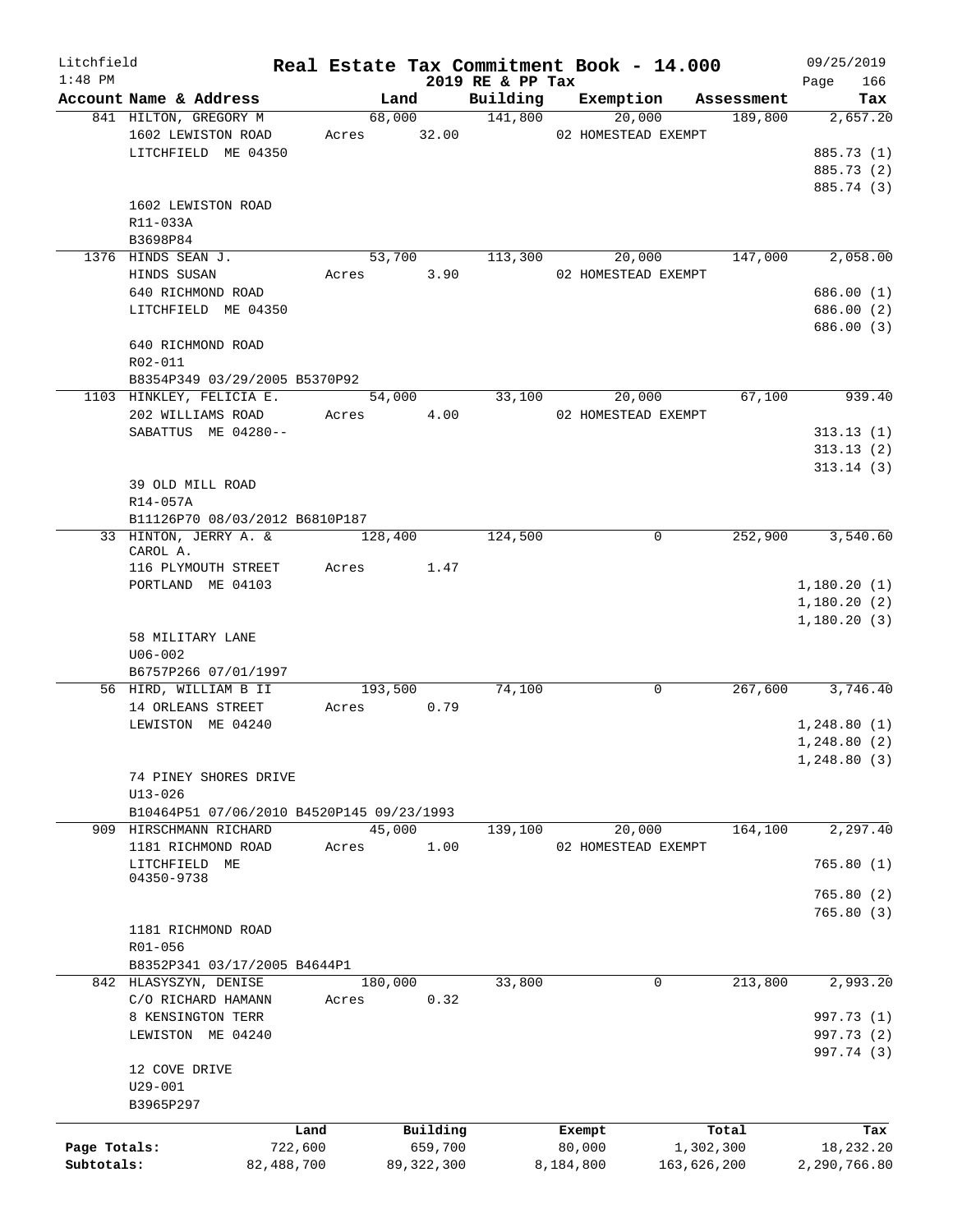| Litchfield   |                                                                   | Real Estate Tax Commitment Book - 14.000 |               |                  |                     |                |            | 09/25/2019   |            |
|--------------|-------------------------------------------------------------------|------------------------------------------|---------------|------------------|---------------------|----------------|------------|--------------|------------|
| $1:48$ PM    | Account Name & Address                                            |                                          | Land          | 2019 RE & PP Tax | Building Exemption  |                | Assessment | Page         | 167<br>Tax |
|              | 2426 HOAR CHARLES D                                               |                                          | 67,700        | 263,900          | 20,000              |                | 311,600    | 4,362.40     |            |
|              | HOAR DEBORAH A                                                    |                                          | 6.91<br>Acres |                  | 02 HOMESTEAD EXEMPT |                |            |              |            |
|              | 84 RIDLEY LANE                                                    |                                          |               |                  |                     |                |            | 1,454.13(1)  |            |
|              | LITCHFIELD ME 04350                                               |                                          |               |                  |                     |                |            | 1,454.13(2)  |            |
|              |                                                                   |                                          |               |                  |                     |                |            | 1,454.14(3)  |            |
|              | 84 RIDLEY LANE                                                    |                                          |               |                  |                     |                |            |              |            |
|              | R03-105H-1                                                        |                                          |               |                  |                     |                |            |              |            |
|              | B8261P15 12/30/2004                                               |                                          |               |                  |                     |                |            |              |            |
|              | 958 HOBART, JOAN CYNTHIA                                          |                                          | 45,700        | 66,800           |                     | 20,000         | 92,500     | 1,295.00     |            |
|              | 145 WHIPPOORWILL ROAD                                             |                                          | Acres 1.23    |                  | 02 HOMESTEAD EXEMPT |                |            |              |            |
|              | LITCHFIELD ME 04350                                               |                                          |               |                  |                     |                |            | 431.67 (1)   |            |
|              |                                                                   |                                          |               |                  |                     |                |            | 431.67 (2)   |            |
|              |                                                                   |                                          |               |                  |                     |                |            | 431.66 (3)   |            |
|              | 145 WHIPPOORWILL ROAD                                             |                                          |               |                  |                     |                |            |              |            |
|              | $U23-021B$                                                        |                                          |               |                  |                     |                |            |              |            |
|              | B12938P30 06/05/2018                                              |                                          |               |                  |                     |                |            |              |            |
|              | 843 HOBART, VERNA (LIFE                                           |                                          | 189,000       | 102,400          | 20,000              |                | 271,400    | 3,799.60     |            |
|              | ESTATE)                                                           |                                          |               |                  |                     |                |            |              |            |
|              | 1669 HALLOWELL ROAD                                               |                                          | Acres 1.84    |                  | 02 HOMESTEAD EXEMPT |                |            |              |            |
|              | LITCHFIELD ME 04350                                               |                                          |               |                  |                     |                |            | 1,266.53(1)  |            |
|              |                                                                   |                                          |               |                  |                     |                |            | 1,266.53(2)  |            |
|              |                                                                   |                                          |               |                  |                     |                |            | 1,266.54(3)  |            |
|              | 1669 HALLOWELL ROAD                                               |                                          |               |                  |                     |                |            |              |            |
|              | $U18 - 016$                                                       |                                          |               |                  |                     |                |            |              |            |
|              | B12236P323 02/29/2016 B3352P288                                   |                                          |               |                  |                     |                |            |              |            |
|              | 2487 HOBBS, DONALD F SR                                           |                                          | 43,800        | 20,800           |                     | $\overline{0}$ | 64,600     | 904.40       |            |
|              | 87 RIDLEY LANE                                                    | Acres                                    | 18.60         |                  |                     |                |            |              |            |
|              | LITCHFIELD ME 04350                                               |                                          |               |                  |                     |                |            | 301.47(1)    |            |
|              |                                                                   |                                          |               |                  |                     |                |            | 301.47(2)    |            |
|              |                                                                   |                                          |               |                  |                     |                |            | 301.46(3)    |            |
|              | RIDLEY ROAD                                                       |                                          |               |                  |                     |                |            |              |            |
|              | R03-105                                                           |                                          |               |                  |                     |                |            |              |            |
|              | B10470P162 07/13/2010 B10125P262 06/25/2009                       |                                          |               |                  |                     |                |            |              |            |
|              | B10107P335 05/11/2009 B7615P159 09/05/2003<br>1712 HOBBS, JO LYNN |                                          | 145,600       | 26,000           |                     | $\mathbf 0$    | 171,600    | 2,402.40     |            |
|              | HOBBS, GREGORY S.                                                 |                                          | Acres<br>4.70 |                  |                     |                |            |              |            |
|              | 3337 KNIK AVE                                                     |                                          |               |                  |                     |                |            | 800.80(1)    |            |
|              | ANCHORAGE AK 99517                                                |                                          |               |                  |                     |                |            | 800.80(2)    |            |
|              |                                                                   |                                          |               |                  |                     |                |            | 800.80 (3)   |            |
|              | 39 DAFFODIL LANE                                                  |                                          |               |                  |                     |                |            |              |            |
|              | $U04-007A$                                                        |                                          |               |                  |                     |                |            |              |            |
|              | B11979P15 04/22/2015 B4101P135                                    |                                          |               |                  |                     |                |            |              |            |
| 2499         | HODGDON, WAYNE D                                                  |                                          | 49,500        | 218,800          | 20,000              |                | 248,300    | 3,476.20     |            |
|              | HODGDON ELLEN J                                                   | Acres                                    | 2.50          |                  | 02 HOMESTEAD EXEMPT |                |            |              |            |
|              | 99 WENTZELL ROAD                                                  |                                          |               |                  |                     |                |            | 1,158.73(1)  |            |
|              | Litchfield ME 04350                                               |                                          |               |                  |                     |                |            | 1, 158.73(2) |            |
|              |                                                                   |                                          |               |                  |                     |                |            | 1, 158.74(3) |            |
|              | 99 WENTZELL ROAD                                                  |                                          |               |                  |                     |                |            |              |            |
|              | R03-073E                                                          |                                          |               |                  |                     |                |            |              |            |
|              | B8663P75 10/26/2005                                               |                                          |               |                  |                     |                |            |              |            |
|              | 2551 HODGKINS FARM LLC                                            |                                          | 24,000        | $\mathbf 0$      |                     | 0              | 24,000     | 336.00       |            |
|              | PO BOX 308                                                        | Acres                                    | 0.92          |                  |                     |                |            |              |            |
|              | BRUNSWICK ME 04011                                                |                                          |               |                  |                     |                |            | 112.00(1)    |            |
|              |                                                                   |                                          |               |                  |                     |                |            | 112.00(2)    |            |
|              |                                                                   |                                          |               |                  |                     |                |            | 112.00(3)    |            |
|              | BALSAM LANE                                                       |                                          |               |                  |                     |                |            |              |            |
|              | $R09 - 056 - 3$                                                   |                                          |               |                  |                     |                |            |              |            |
|              | B9284P310 02/20/2007 B8354P109 03/23/2005                         |                                          |               |                  |                     |                |            |              |            |
|              |                                                                   |                                          |               |                  |                     |                |            |              |            |
|              |                                                                   | Land                                     | Building      |                  | Exempt              |                | Total      |              | Tax        |
| Page Totals: |                                                                   | 565,300                                  | 698,700       |                  | 80,000              | 1,184,000      |            | 16,576.00    |            |
| Subtotals:   |                                                                   | 83,054,000                               | 90,021,000    |                  | 8,264,800           | 164,810,200    |            | 2,307,342.80 |            |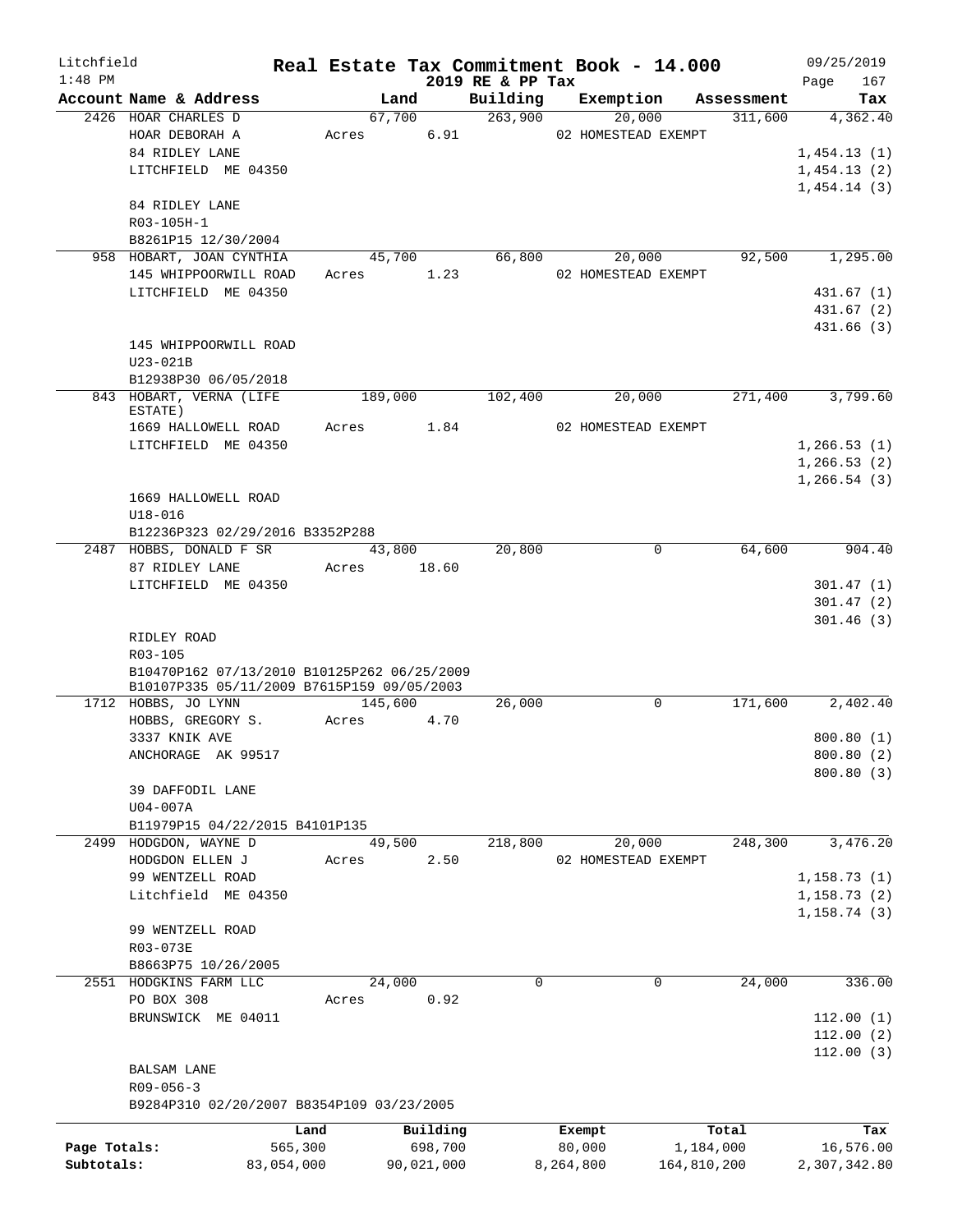| Litchfield<br>$1:48$ PM |                                           |       |          |      | Real Estate Tax Commitment Book - 14.000<br>2019 RE & PP Tax |             |            | 09/25/2019<br>168<br>Page |
|-------------------------|-------------------------------------------|-------|----------|------|--------------------------------------------------------------|-------------|------------|---------------------------|
|                         | Account Name & Address                    |       | Land     |      | Building                                                     | Exemption   | Assessment | Tax                       |
|                         | 2549 HODGKINS FARM LLC                    |       | 23,500   |      | $\mathbf 0$                                                  | $\Omega$    | 23,500     | 329.00                    |
|                         | PO BOX 308                                | Acres |          | 0.88 |                                                              |             |            |                           |
|                         | BRUNSWICK ME 04011                        |       |          |      |                                                              |             |            | 109.67(1)                 |
|                         |                                           |       |          |      |                                                              |             |            | 109.67(2)                 |
|                         |                                           |       |          |      |                                                              |             |            | 109.66(3)                 |
|                         | BALSAM LANE                               |       |          |      |                                                              |             |            |                           |
|                         | $R09 - 056 - 1$                           |       |          |      |                                                              |             |            |                           |
|                         | B9284P310 02/20/2007 B8304P109 03/23/2005 |       |          |      |                                                              |             |            |                           |
|                         | 2553 HODGKINS FARM LLC                    |       | 24,500   |      | 0                                                            | 0           | 24,500     | 343.00                    |
|                         | PO BOX 308                                | Acres |          | 0.96 |                                                              |             |            |                           |
|                         | BRUNSWICK ME 04011                        |       |          |      |                                                              |             |            | 114.33(1)                 |
|                         |                                           |       |          |      |                                                              |             |            | 114.33(2)                 |
|                         |                                           |       |          |      |                                                              |             |            | 114.34(3)                 |
|                         | BALSAM LANE                               |       |          |      |                                                              |             |            |                           |
|                         | R09-056-5                                 |       |          |      |                                                              |             |            |                           |
|                         | B9284P310 02/20/2007 B8354P109 03/23/2005 |       |          |      |                                                              |             |            |                           |
|                         | 2554 HODGKINS FARM LLC                    |       | 24,600   |      | 0                                                            | $\mathbf 0$ | 24,600     | 344.40                    |
|                         | PO BOX 308                                | Acres |          | 0.97 |                                                              |             |            |                           |
|                         | BRUNSWICK ME 04011                        |       |          |      |                                                              |             |            | 114.80(1)                 |
|                         |                                           |       |          |      |                                                              |             |            | 114.80(2)                 |
|                         |                                           |       |          |      |                                                              |             |            | 114.80(3)                 |
|                         | <b>BALSAM LANE</b>                        |       |          |      |                                                              |             |            |                           |
|                         | $R09 - 056 - 6$                           |       |          |      |                                                              |             |            |                           |
|                         | B9284P310 02/20/2007 B8354P109 03/23/2005 |       |          |      |                                                              |             |            |                           |
|                         | 2555 HODGKINS FARM LLC                    |       | 26,300   |      | $\mathbf 0$                                                  | $\mathbf 0$ | 26,300     | 368.20                    |
|                         | PO BOX 308                                | Acres |          | 1.42 |                                                              |             |            |                           |
|                         | BRUNSWICK ME 04011                        |       |          |      |                                                              |             |            | 122.73(1)                 |
|                         |                                           |       |          |      |                                                              |             |            | 122.73(2)                 |
|                         |                                           |       |          |      |                                                              |             |            | 122.74(3)                 |
|                         | <b>BALSAM LANE</b>                        |       |          |      |                                                              |             |            |                           |
|                         | $R09 - 056 - 7$                           |       |          |      |                                                              |             |            |                           |
|                         | B9284P310 02/20/2007 B8354P109 03/23/2005 |       |          |      |                                                              |             |            |                           |
|                         | 2560 HODGKINS FARM LLC                    |       | 28,000   |      | 0                                                            | 0           | 28,000     | 392.00                    |
|                         | PO BOX 308                                | Acres |          | 2.01 |                                                              |             |            |                           |
|                         | BRUNSWICK ME 04011                        |       |          |      |                                                              |             |            | 130.67(1)                 |
|                         |                                           |       |          |      |                                                              |             |            | 130.67(2)                 |
|                         |                                           |       |          |      |                                                              |             |            | 130.66(3)                 |
|                         | BLACK CHERRY LANE                         |       |          |      |                                                              |             |            |                           |
|                         | R09-056-11                                |       |          |      |                                                              |             |            |                           |
|                         | B9284P310 02/20/2007 B8354P109 03/23/2005 |       |          |      |                                                              |             |            |                           |
|                         | 2562 HODGKINS FARM LLC                    |       | 27,300   |      | 0                                                            | 0           | 27,300     | 382.20                    |
|                         | PO BOX 308                                | Acres |          | 1.75 |                                                              |             |            |                           |
|                         | BRUNSWICK ME 04011                        |       |          |      |                                                              |             |            | 127.40(1)                 |
|                         |                                           |       |          |      |                                                              |             |            | 127.40(2)                 |
|                         |                                           |       |          |      |                                                              |             |            | 127.40(3)                 |
|                         | BLACK CHERRY LANE                         |       |          |      |                                                              |             |            |                           |
|                         | R09-056-13                                |       |          |      |                                                              |             |            |                           |
|                         | B9611P54 01/07/2008 B8639P114 10/03/2005  |       |          |      |                                                              |             |            |                           |
|                         | 2550 HODGKINS FARM LLC                    |       | 21,800   |      | 0                                                            | $\Omega$    | 21,800     | 305.20                    |
|                         | PO BOX 308                                | Acres |          | 0.76 |                                                              |             |            |                           |
|                         | BRUNSWICK ME 04011                        |       |          |      |                                                              |             |            | 101.73(1)                 |
|                         |                                           |       |          |      |                                                              |             |            | 101.73(2)                 |
|                         |                                           |       |          |      |                                                              |             |            | 101.74(3)                 |
|                         | BALSAM LANE                               |       |          |      |                                                              |             |            |                           |
|                         | $R09 - 056 - 2$                           |       |          |      |                                                              |             |            |                           |
|                         | B9284P310 02/20/2007 B8354P109 03/23/2005 |       |          |      |                                                              |             |            |                           |
|                         |                                           |       |          |      |                                                              |             |            |                           |
|                         |                                           |       |          |      |                                                              |             |            |                           |
|                         |                                           | Land  | Building |      | Exempt                                                       |             | Total      | Tax                       |

|              | Land       | Building   | Exempt    | Total       | Tax          |
|--------------|------------|------------|-----------|-------------|--------------|
| Page Totals: | 176.000    |            |           | 176,000     | 2,464.00     |
| Subtotals:   | 83,230,000 | 90,021,000 | 8,264,800 | 164,986,200 | 2,309,806.80 |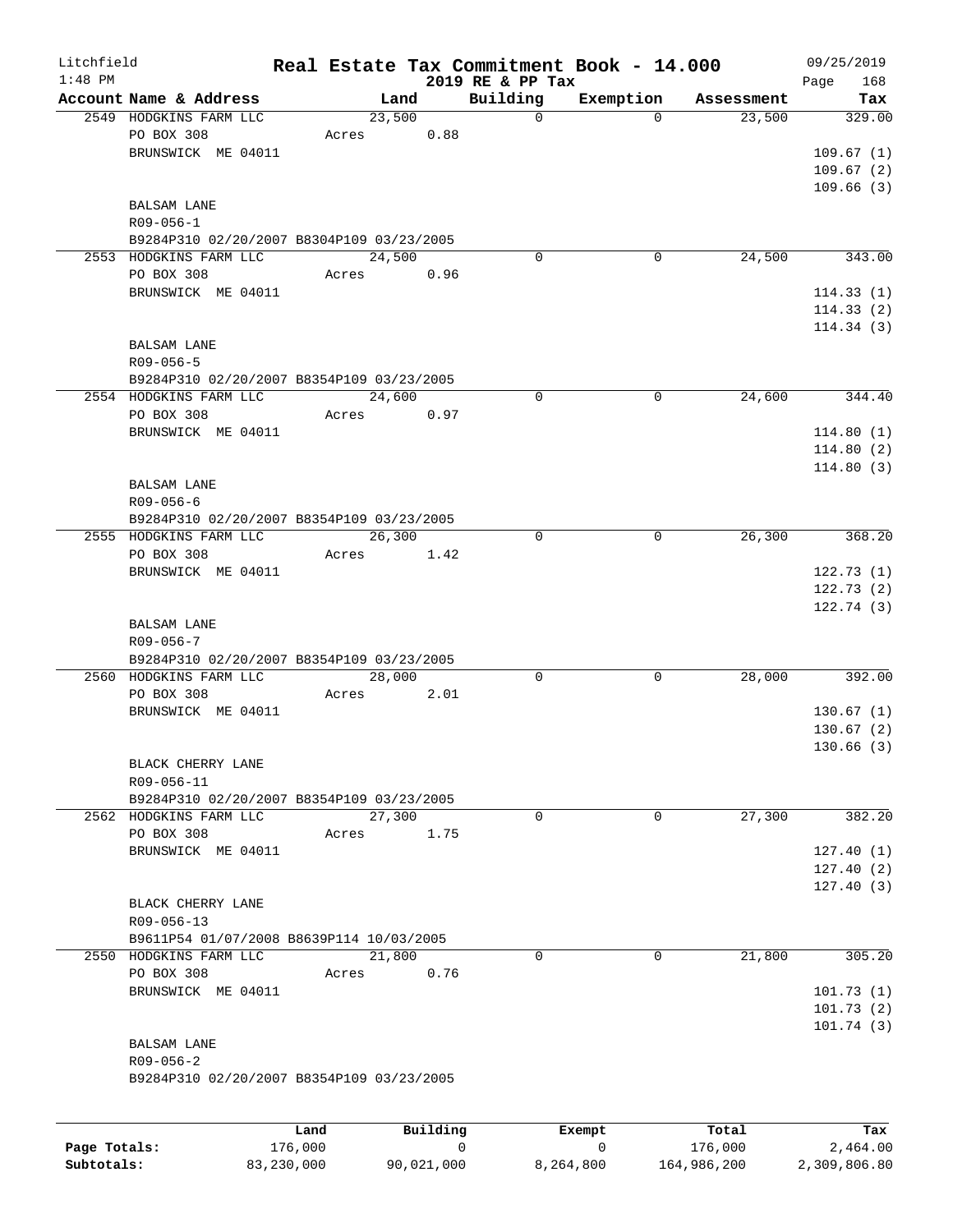| Litchfield   |                                                     |            |         |            | Real Estate Tax Commitment Book - 14.000 |             |               | 09/25/2019         |
|--------------|-----------------------------------------------------|------------|---------|------------|------------------------------------------|-------------|---------------|--------------------|
| $1:48$ PM    | Account Name & Address                              |            | Land    |            | 2019 RE & PP Tax<br>Building             | Exemption   | Assessment    | 169<br>Page<br>Tax |
|              | 2561 HODGKINS FARM LLC                              |            | 32,400  |            | $\mathbf 0$                              | $\Omega$    | 32,400        | 453.60             |
|              | PO BOX 308                                          |            | Acres   | 3.46       |                                          |             |               |                    |
|              | BRUNSWICK ME 04011                                  |            |         |            |                                          |             |               | 151.20(1)          |
|              |                                                     |            |         |            |                                          |             |               | 151.20(2)          |
|              |                                                     |            |         |            |                                          |             |               | 151.20(3)          |
|              | BLACK CHERRY LANE                                   |            |         |            |                                          |             |               |                    |
|              | R09-056-12                                          |            |         |            |                                          |             |               |                    |
|              | B9284P310 02/20/2007 B8354P109 03/23/2005           |            |         |            |                                          |             |               |                    |
|              | 679 HODGKINS FARM LLC                               |            | 48,700  |            | $\Omega$                                 | 0           | 48,700        | 681.80             |
|              | PO BOX 308                                          | Acres      |         | 18.41      |                                          |             |               |                    |
|              | BRUNSWICK ME 04011                                  |            |         |            |                                          |             |               | 227.27(1)          |
|              |                                                     |            |         |            |                                          |             |               | 227.27(2)          |
|              |                                                     |            |         |            |                                          |             |               | 227.26 (3)         |
|              | PLAINS ROAD                                         |            |         |            |                                          |             |               |                    |
|              |                                                     |            |         |            |                                          |             |               |                    |
|              | R09-056                                             |            |         |            |                                          |             |               |                    |
|              | B9284P310 02/20/2007 B8354P109 03/31/2005 B3652P248 |            |         |            |                                          |             |               |                    |
|              | 2559 HODGKINS FARM LLC                              |            | 25,400  |            | 0                                        | 0           | 25,400        | 355.60             |
|              | PO BOX 308                                          |            | Acres   | 1.13       |                                          |             |               |                    |
|              | BRUNSWICK ME 04011                                  |            |         |            |                                          |             |               | 118.53(1)          |
|              |                                                     |            |         |            |                                          |             |               | 118.53(2)          |
|              |                                                     |            |         |            |                                          |             |               | 118.54(3)          |
|              | BLACK CHERRY LANE                                   |            |         |            |                                          |             |               |                    |
|              | R09-056-10                                          |            |         |            |                                          |             |               |                    |
|              | B9284P310 02/20/2007 B8354P109 08/23/2005           |            |         |            |                                          |             |               |                    |
|              | 2557 HODGKINS FARM LLC                              |            | 25,200  |            | $\Omega$                                 | 0           | 25,200        | 352.80             |
|              | PO BOX 308                                          | Acres      |         | 1.08       |                                          |             |               |                    |
|              | BRUNSWICK ME 04011                                  |            |         |            |                                          |             |               | 117.60(1)          |
|              |                                                     |            |         |            |                                          |             |               | 117.60(2)          |
|              |                                                     |            |         |            |                                          |             |               | 117.60(3)          |
|              | BLACK CHERRY LANE                                   |            |         |            |                                          |             |               |                    |
|              | $R09 - 056 - 9$                                     |            |         |            |                                          |             |               |                    |
|              | B9284P310 02/20/2007 B8354P109 03/23/2005           |            |         |            |                                          |             |               |                    |
|              | 2556 HODGKINS FARM LLC                              |            | 25,600  |            | 0                                        | 0           | 25,600        | 358.40             |
|              | PO BOX 308                                          | Acres      |         | 1.21       |                                          |             |               |                    |
|              | BRUNSWICK ME 04011                                  |            |         |            |                                          |             |               | 119.47(1)          |
|              |                                                     |            |         |            |                                          |             |               | 119.47(2)          |
|              |                                                     |            |         |            |                                          |             |               | 119.46(3)          |
|              | BLACK CHERRY LANE                                   |            |         |            |                                          |             |               |                    |
|              | $R09 - 056 - 8$                                     |            |         |            |                                          |             |               |                    |
|              | B9284P310 02/20/2007 B8354P109 03/23/2005           |            |         |            |                                          |             |               |                    |
|              | 2926 HODGKINS FARM LLC                              |            | 26,300  |            | 0                                        | 0           | 26,300        | 368.20             |
|              | PO BOX 308                                          | Acres      |         | 1.42       |                                          |             |               |                    |
|              | BRUNSWICK ME 04011                                  |            |         |            |                                          |             |               | 122.73(1)          |
|              |                                                     |            |         |            |                                          |             |               | 122.73(2)          |
|              |                                                     |            |         |            |                                          |             |               | 122.74(3)          |
|              | BALSAM LANE                                         |            |         |            |                                          |             |               |                    |
|              | $R09 - 056 - 4$                                     |            |         |            |                                          |             |               |                    |
|              | B9284P310 02/20/2007                                |            |         |            |                                          |             |               |                    |
|              | 845 HODGKINS, ELIZABETH G.                          |            | 165,700 |            | 38,700                                   | 0           | 204,400       | 2,861.60           |
|              | 73 SISQUISIC TRAIL                                  | Acres      |         | 0.39       |                                          |             |               |                    |
|              | YARMOUTH ME 04096                                   |            |         |            |                                          |             |               | 953.87 (1)         |
|              |                                                     |            |         |            |                                          |             |               | 953.87 (2)         |
|              |                                                     |            |         |            |                                          |             |               | 953.86 (3)         |
|              | 24 PERCH DRIVE                                      |            |         |            |                                          |             |               |                    |
|              | $U18 - 001$                                         |            |         |            |                                          |             |               |                    |
|              | B6268P255 06/12/2000                                |            |         |            |                                          |             |               |                    |
|              |                                                     |            |         |            |                                          |             |               |                    |
|              |                                                     | Land       |         | Building   | Exempt                                   |             | Total         | Tax                |
| Page Totals: |                                                     | 349,300    |         | 38,700     |                                          | $\mathbf 0$ | 388,000       | 5,432.00           |
| Subtotals:   |                                                     | 83,579,300 |         | 90,059,700 | 8,264,800                                |             | 165, 374, 200 | 2,315,238.80       |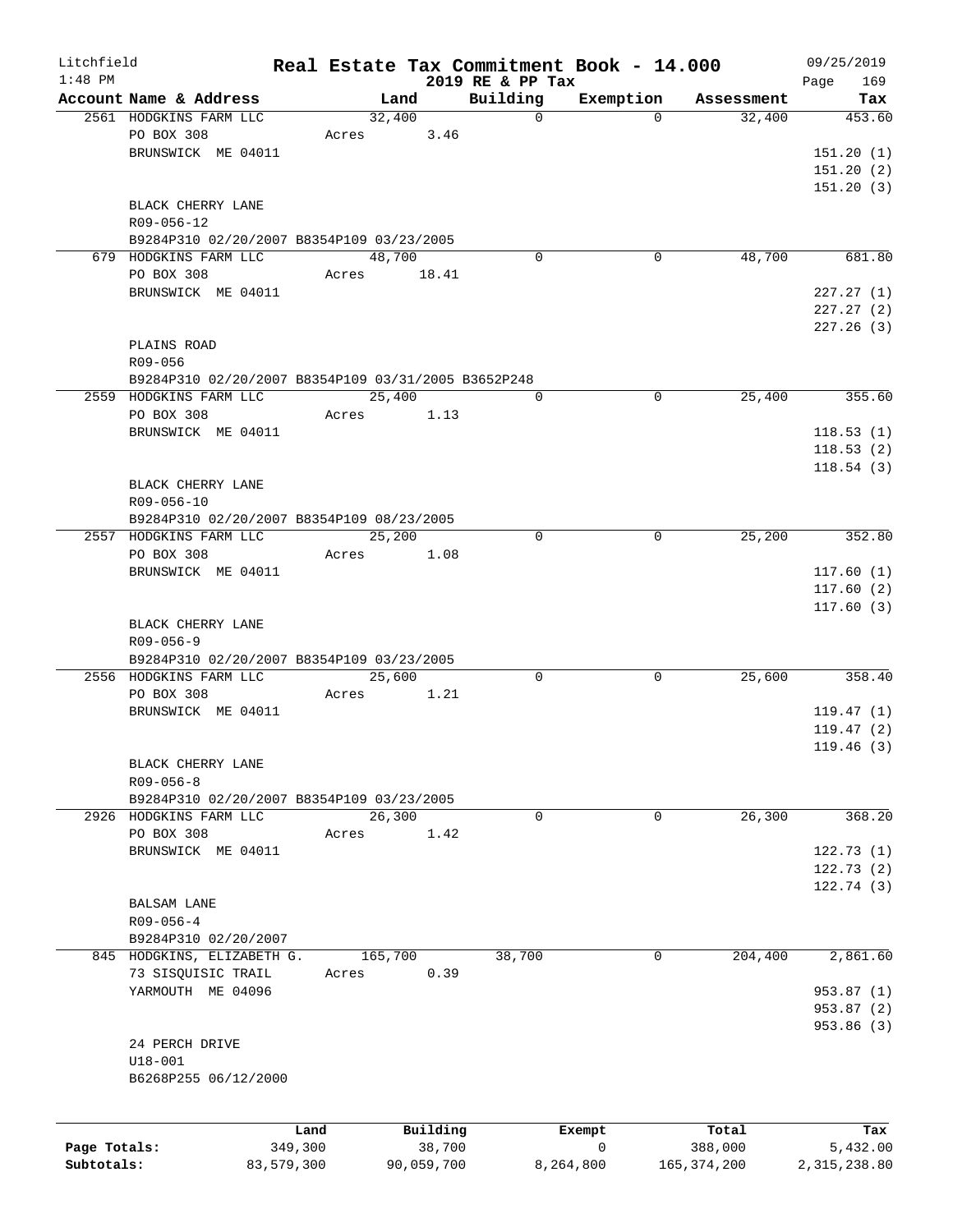| 2019 RE & PP Tax<br>170<br>Page<br>Account Name & Address<br>Building<br>Exemption<br>Land<br>Tax<br>Assessment<br>189,600<br>103,000<br>844 HODGKINS, LEONA M<br>20,000<br>272,600<br>3,816.40<br>WASHINGTON LANE TRUST<br>OLIVER, SHERAN<br>17.40<br>02 HOMESTEAD EXEMPT<br>Acres<br>LEONA M. HODGKINS TRUST<br>49 ORCHARD STREET<br>CAMBRIDGE MA 02140<br>68 WASHINGTON LANE<br>$U07 - 006$<br>B12557P99 02/24/2017 B10628P23 12/28/2010 B10141P121<br>08/08/2009 B2957P269 06/03/1986 B856P498 02/13/1950<br>45,100<br>133,900<br>159,000<br>789 HOFFER, SCOTT A.<br>20,000<br>1.04<br>HOFFER, JANINE A.<br>Acres<br>02 HOMESTEAD EXEMPT<br>1867 HALLOWELL ROAD<br>LITCHFIELD ME 04350<br>1867 HALLOWELL ROAD<br>$U16 - 011$<br>B11906P71 01/29/2015 B6869P60 07/01/2002<br>4,500<br>403 HOLEWAY THEODORE &<br>4,500<br>$\Omega$<br>$\mathbf 0$<br>REBECCA<br>6.00<br>360 RICHMOND ROAD<br>Acres<br>LITCHFIELD ME 04350<br>RICHMOND ROAD<br>R03-119<br>B7064P132 08/07/2002<br>$\mathsf{O}$<br>173,200<br>2891 HOLEWAY, JEFFREY T.<br>48,000<br>125,200<br>HOLEWAY, KRISTIN E.<br>2.00<br>Acres<br>360 RICHMOND ROAD<br>Litchfield ME 04350<br>346 RICHMOND ROAD<br>R03-119C<br>B12471P128 11/17/2016 B12247P72 03/18/2016<br>848 HOLEWAY, THEODORE<br>47,700<br>71,500<br>20,000<br>99,200<br>360 RICHMOND ROAD<br>1.90<br>02 HOMESTEAD EXEMPT<br>Acres<br>LITCHFIELD ME 04350<br>360 RICHMOND ROAD<br>R03-119A<br>B2266P278<br>60,800<br>171,900<br>212,700<br>849 HOLLAND, SCOTT<br>20,000<br>7.00<br>HOLLAND TERESA<br>02 HOMESTEAD EXEMPT<br>Acres<br>453 ACADEMY ROAD<br>LITCHFIELD ME 04350<br>453 ACADEMY ROAD<br>R02-078A<br>B3888P77 | Litchfield |  |  | Real Estate Tax Commitment Book - 14.000 | 09/25/2019 |
|----------------------------------------------------------------------------------------------------------------------------------------------------------------------------------------------------------------------------------------------------------------------------------------------------------------------------------------------------------------------------------------------------------------------------------------------------------------------------------------------------------------------------------------------------------------------------------------------------------------------------------------------------------------------------------------------------------------------------------------------------------------------------------------------------------------------------------------------------------------------------------------------------------------------------------------------------------------------------------------------------------------------------------------------------------------------------------------------------------------------------------------------------------------------------------------------------------------------------------------------------------------------------------------------------------------------------------------------------------------------------------------------------------------------------------------------------------------------------------------------------------------------------------------------------------------------------------------------------------------------------------------------------|------------|--|--|------------------------------------------|------------|
|                                                                                                                                                                                                                                                                                                                                                                                                                                                                                                                                                                                                                                                                                                                                                                                                                                                                                                                                                                                                                                                                                                                                                                                                                                                                                                                                                                                                                                                                                                                                                                                                                                                    | $1:48$ PM  |  |  |                                          |            |
| 1, 272.13(1)<br>1, 272.13(2)<br>1, 272.14(3)<br>2,226.00<br>742.00 (1)<br>742.00 (2)<br>742.00 (3)<br>63.00<br>21.00(1)<br>21.00(2)<br>21.00(3)<br>2,424.80<br>808.27(1)<br>808.27(2)<br>808.26(3)<br>1,388.80<br>462.93 (1)<br>462.93(2)<br>462.94 (3)<br>2,977.80<br>992.60 (1)<br>992.60 (2)<br>992.60 (3)                                                                                                                                                                                                                                                                                                                                                                                                                                                                                                                                                                                                                                                                                                                                                                                                                                                                                                                                                                                                                                                                                                                                                                                                                                                                                                                                      |            |  |  |                                          |            |
|                                                                                                                                                                                                                                                                                                                                                                                                                                                                                                                                                                                                                                                                                                                                                                                                                                                                                                                                                                                                                                                                                                                                                                                                                                                                                                                                                                                                                                                                                                                                                                                                                                                    |            |  |  |                                          |            |
|                                                                                                                                                                                                                                                                                                                                                                                                                                                                                                                                                                                                                                                                                                                                                                                                                                                                                                                                                                                                                                                                                                                                                                                                                                                                                                                                                                                                                                                                                                                                                                                                                                                    |            |  |  |                                          |            |
|                                                                                                                                                                                                                                                                                                                                                                                                                                                                                                                                                                                                                                                                                                                                                                                                                                                                                                                                                                                                                                                                                                                                                                                                                                                                                                                                                                                                                                                                                                                                                                                                                                                    |            |  |  |                                          |            |
|                                                                                                                                                                                                                                                                                                                                                                                                                                                                                                                                                                                                                                                                                                                                                                                                                                                                                                                                                                                                                                                                                                                                                                                                                                                                                                                                                                                                                                                                                                                                                                                                                                                    |            |  |  |                                          |            |
|                                                                                                                                                                                                                                                                                                                                                                                                                                                                                                                                                                                                                                                                                                                                                                                                                                                                                                                                                                                                                                                                                                                                                                                                                                                                                                                                                                                                                                                                                                                                                                                                                                                    |            |  |  |                                          |            |
|                                                                                                                                                                                                                                                                                                                                                                                                                                                                                                                                                                                                                                                                                                                                                                                                                                                                                                                                                                                                                                                                                                                                                                                                                                                                                                                                                                                                                                                                                                                                                                                                                                                    |            |  |  |                                          |            |
|                                                                                                                                                                                                                                                                                                                                                                                                                                                                                                                                                                                                                                                                                                                                                                                                                                                                                                                                                                                                                                                                                                                                                                                                                                                                                                                                                                                                                                                                                                                                                                                                                                                    |            |  |  |                                          |            |
|                                                                                                                                                                                                                                                                                                                                                                                                                                                                                                                                                                                                                                                                                                                                                                                                                                                                                                                                                                                                                                                                                                                                                                                                                                                                                                                                                                                                                                                                                                                                                                                                                                                    |            |  |  |                                          |            |
|                                                                                                                                                                                                                                                                                                                                                                                                                                                                                                                                                                                                                                                                                                                                                                                                                                                                                                                                                                                                                                                                                                                                                                                                                                                                                                                                                                                                                                                                                                                                                                                                                                                    |            |  |  |                                          |            |
|                                                                                                                                                                                                                                                                                                                                                                                                                                                                                                                                                                                                                                                                                                                                                                                                                                                                                                                                                                                                                                                                                                                                                                                                                                                                                                                                                                                                                                                                                                                                                                                                                                                    |            |  |  |                                          |            |
|                                                                                                                                                                                                                                                                                                                                                                                                                                                                                                                                                                                                                                                                                                                                                                                                                                                                                                                                                                                                                                                                                                                                                                                                                                                                                                                                                                                                                                                                                                                                                                                                                                                    |            |  |  |                                          |            |
|                                                                                                                                                                                                                                                                                                                                                                                                                                                                                                                                                                                                                                                                                                                                                                                                                                                                                                                                                                                                                                                                                                                                                                                                                                                                                                                                                                                                                                                                                                                                                                                                                                                    |            |  |  |                                          |            |
|                                                                                                                                                                                                                                                                                                                                                                                                                                                                                                                                                                                                                                                                                                                                                                                                                                                                                                                                                                                                                                                                                                                                                                                                                                                                                                                                                                                                                                                                                                                                                                                                                                                    |            |  |  |                                          |            |
|                                                                                                                                                                                                                                                                                                                                                                                                                                                                                                                                                                                                                                                                                                                                                                                                                                                                                                                                                                                                                                                                                                                                                                                                                                                                                                                                                                                                                                                                                                                                                                                                                                                    |            |  |  |                                          |            |
|                                                                                                                                                                                                                                                                                                                                                                                                                                                                                                                                                                                                                                                                                                                                                                                                                                                                                                                                                                                                                                                                                                                                                                                                                                                                                                                                                                                                                                                                                                                                                                                                                                                    |            |  |  |                                          |            |
|                                                                                                                                                                                                                                                                                                                                                                                                                                                                                                                                                                                                                                                                                                                                                                                                                                                                                                                                                                                                                                                                                                                                                                                                                                                                                                                                                                                                                                                                                                                                                                                                                                                    |            |  |  |                                          |            |
|                                                                                                                                                                                                                                                                                                                                                                                                                                                                                                                                                                                                                                                                                                                                                                                                                                                                                                                                                                                                                                                                                                                                                                                                                                                                                                                                                                                                                                                                                                                                                                                                                                                    |            |  |  |                                          |            |
|                                                                                                                                                                                                                                                                                                                                                                                                                                                                                                                                                                                                                                                                                                                                                                                                                                                                                                                                                                                                                                                                                                                                                                                                                                                                                                                                                                                                                                                                                                                                                                                                                                                    |            |  |  |                                          |            |
|                                                                                                                                                                                                                                                                                                                                                                                                                                                                                                                                                                                                                                                                                                                                                                                                                                                                                                                                                                                                                                                                                                                                                                                                                                                                                                                                                                                                                                                                                                                                                                                                                                                    |            |  |  |                                          |            |
|                                                                                                                                                                                                                                                                                                                                                                                                                                                                                                                                                                                                                                                                                                                                                                                                                                                                                                                                                                                                                                                                                                                                                                                                                                                                                                                                                                                                                                                                                                                                                                                                                                                    |            |  |  |                                          |            |
|                                                                                                                                                                                                                                                                                                                                                                                                                                                                                                                                                                                                                                                                                                                                                                                                                                                                                                                                                                                                                                                                                                                                                                                                                                                                                                                                                                                                                                                                                                                                                                                                                                                    |            |  |  |                                          |            |
|                                                                                                                                                                                                                                                                                                                                                                                                                                                                                                                                                                                                                                                                                                                                                                                                                                                                                                                                                                                                                                                                                                                                                                                                                                                                                                                                                                                                                                                                                                                                                                                                                                                    |            |  |  |                                          |            |
|                                                                                                                                                                                                                                                                                                                                                                                                                                                                                                                                                                                                                                                                                                                                                                                                                                                                                                                                                                                                                                                                                                                                                                                                                                                                                                                                                                                                                                                                                                                                                                                                                                                    |            |  |  |                                          |            |
|                                                                                                                                                                                                                                                                                                                                                                                                                                                                                                                                                                                                                                                                                                                                                                                                                                                                                                                                                                                                                                                                                                                                                                                                                                                                                                                                                                                                                                                                                                                                                                                                                                                    |            |  |  |                                          |            |
|                                                                                                                                                                                                                                                                                                                                                                                                                                                                                                                                                                                                                                                                                                                                                                                                                                                                                                                                                                                                                                                                                                                                                                                                                                                                                                                                                                                                                                                                                                                                                                                                                                                    |            |  |  |                                          |            |
|                                                                                                                                                                                                                                                                                                                                                                                                                                                                                                                                                                                                                                                                                                                                                                                                                                                                                                                                                                                                                                                                                                                                                                                                                                                                                                                                                                                                                                                                                                                                                                                                                                                    |            |  |  |                                          |            |
|                                                                                                                                                                                                                                                                                                                                                                                                                                                                                                                                                                                                                                                                                                                                                                                                                                                                                                                                                                                                                                                                                                                                                                                                                                                                                                                                                                                                                                                                                                                                                                                                                                                    |            |  |  |                                          |            |
|                                                                                                                                                                                                                                                                                                                                                                                                                                                                                                                                                                                                                                                                                                                                                                                                                                                                                                                                                                                                                                                                                                                                                                                                                                                                                                                                                                                                                                                                                                                                                                                                                                                    |            |  |  |                                          |            |
|                                                                                                                                                                                                                                                                                                                                                                                                                                                                                                                                                                                                                                                                                                                                                                                                                                                                                                                                                                                                                                                                                                                                                                                                                                                                                                                                                                                                                                                                                                                                                                                                                                                    |            |  |  |                                          |            |
|                                                                                                                                                                                                                                                                                                                                                                                                                                                                                                                                                                                                                                                                                                                                                                                                                                                                                                                                                                                                                                                                                                                                                                                                                                                                                                                                                                                                                                                                                                                                                                                                                                                    |            |  |  |                                          |            |
|                                                                                                                                                                                                                                                                                                                                                                                                                                                                                                                                                                                                                                                                                                                                                                                                                                                                                                                                                                                                                                                                                                                                                                                                                                                                                                                                                                                                                                                                                                                                                                                                                                                    |            |  |  |                                          |            |
|                                                                                                                                                                                                                                                                                                                                                                                                                                                                                                                                                                                                                                                                                                                                                                                                                                                                                                                                                                                                                                                                                                                                                                                                                                                                                                                                                                                                                                                                                                                                                                                                                                                    |            |  |  |                                          |            |
|                                                                                                                                                                                                                                                                                                                                                                                                                                                                                                                                                                                                                                                                                                                                                                                                                                                                                                                                                                                                                                                                                                                                                                                                                                                                                                                                                                                                                                                                                                                                                                                                                                                    |            |  |  |                                          |            |
|                                                                                                                                                                                                                                                                                                                                                                                                                                                                                                                                                                                                                                                                                                                                                                                                                                                                                                                                                                                                                                                                                                                                                                                                                                                                                                                                                                                                                                                                                                                                                                                                                                                    |            |  |  |                                          |            |
|                                                                                                                                                                                                                                                                                                                                                                                                                                                                                                                                                                                                                                                                                                                                                                                                                                                                                                                                                                                                                                                                                                                                                                                                                                                                                                                                                                                                                                                                                                                                                                                                                                                    |            |  |  |                                          |            |
|                                                                                                                                                                                                                                                                                                                                                                                                                                                                                                                                                                                                                                                                                                                                                                                                                                                                                                                                                                                                                                                                                                                                                                                                                                                                                                                                                                                                                                                                                                                                                                                                                                                    |            |  |  |                                          |            |
|                                                                                                                                                                                                                                                                                                                                                                                                                                                                                                                                                                                                                                                                                                                                                                                                                                                                                                                                                                                                                                                                                                                                                                                                                                                                                                                                                                                                                                                                                                                                                                                                                                                    |            |  |  |                                          |            |
|                                                                                                                                                                                                                                                                                                                                                                                                                                                                                                                                                                                                                                                                                                                                                                                                                                                                                                                                                                                                                                                                                                                                                                                                                                                                                                                                                                                                                                                                                                                                                                                                                                                    |            |  |  |                                          |            |
|                                                                                                                                                                                                                                                                                                                                                                                                                                                                                                                                                                                                                                                                                                                                                                                                                                                                                                                                                                                                                                                                                                                                                                                                                                                                                                                                                                                                                                                                                                                                                                                                                                                    |            |  |  |                                          |            |
|                                                                                                                                                                                                                                                                                                                                                                                                                                                                                                                                                                                                                                                                                                                                                                                                                                                                                                                                                                                                                                                                                                                                                                                                                                                                                                                                                                                                                                                                                                                                                                                                                                                    |            |  |  |                                          |            |
|                                                                                                                                                                                                                                                                                                                                                                                                                                                                                                                                                                                                                                                                                                                                                                                                                                                                                                                                                                                                                                                                                                                                                                                                                                                                                                                                                                                                                                                                                                                                                                                                                                                    |            |  |  |                                          |            |
|                                                                                                                                                                                                                                                                                                                                                                                                                                                                                                                                                                                                                                                                                                                                                                                                                                                                                                                                                                                                                                                                                                                                                                                                                                                                                                                                                                                                                                                                                                                                                                                                                                                    |            |  |  |                                          |            |
|                                                                                                                                                                                                                                                                                                                                                                                                                                                                                                                                                                                                                                                                                                                                                                                                                                                                                                                                                                                                                                                                                                                                                                                                                                                                                                                                                                                                                                                                                                                                                                                                                                                    |            |  |  |                                          |            |
|                                                                                                                                                                                                                                                                                                                                                                                                                                                                                                                                                                                                                                                                                                                                                                                                                                                                                                                                                                                                                                                                                                                                                                                                                                                                                                                                                                                                                                                                                                                                                                                                                                                    |            |  |  |                                          |            |
|                                                                                                                                                                                                                                                                                                                                                                                                                                                                                                                                                                                                                                                                                                                                                                                                                                                                                                                                                                                                                                                                                                                                                                                                                                                                                                                                                                                                                                                                                                                                                                                                                                                    |            |  |  |                                          |            |
|                                                                                                                                                                                                                                                                                                                                                                                                                                                                                                                                                                                                                                                                                                                                                                                                                                                                                                                                                                                                                                                                                                                                                                                                                                                                                                                                                                                                                                                                                                                                                                                                                                                    |            |  |  |                                          |            |
|                                                                                                                                                                                                                                                                                                                                                                                                                                                                                                                                                                                                                                                                                                                                                                                                                                                                                                                                                                                                                                                                                                                                                                                                                                                                                                                                                                                                                                                                                                                                                                                                                                                    |            |  |  |                                          |            |

|              | Land       | Building   | Exempt    | Total       | Tax          |
|--------------|------------|------------|-----------|-------------|--------------|
| Page Totals: | 395,700    | 605,500    | 80,000    | 921,200     | 12,896.80    |
| Subtotals:   | 83,975,000 | 90,665,200 | 8,344,800 | 166,295,400 | 2,328,135.60 |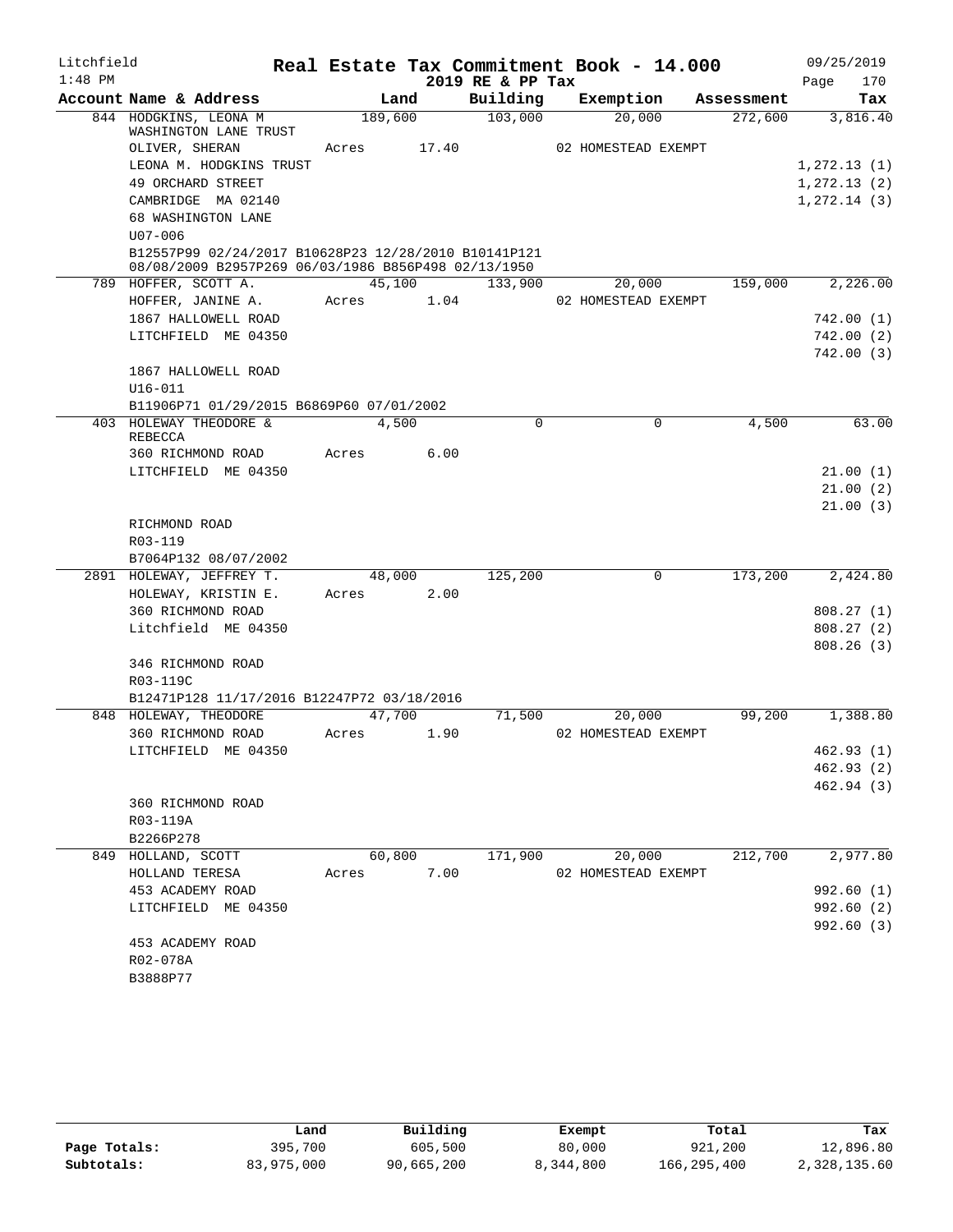| Litchfield |                                               |             |        |                  | Real Estate Tax Commitment Book - 14.000 |            | 09/25/2019   |
|------------|-----------------------------------------------|-------------|--------|------------------|------------------------------------------|------------|--------------|
| $1:48$ PM  |                                               |             |        | 2019 RE & PP Tax |                                          |            | 171<br>Page  |
|            | Account Name & Address                        |             | Land   | Building         | Exemption                                | Assessment | Tax          |
|            | 850 HOLLINGSWORTH, JEFFREY                    | 64,800      |        | 18,900           | $\Omega$                                 | 83,700     | 1,171.80     |
|            | М<br>32 GILSUM ROAD                           | Acres       | 2.10   |                  |                                          |            |              |
|            | SULLIVAN NH 03445                             |             |        |                  |                                          |            | 390.60(1)    |
|            |                                               |             |        |                  |                                          |            | 390.60 (2)   |
|            |                                               |             |        |                  |                                          |            | 390.60(3)    |
|            | 186 PEACEPIPE DRIVE                           |             |        |                  |                                          |            |              |
|            | $U29 - 007$                                   |             |        |                  |                                          |            |              |
|            | B2961P296 05/14/1986                          |             |        |                  |                                          |            |              |
|            | 112 HOLLOWAY, BETH C                          |             | 71,900 | 201,500          | 0                                        | 273,400    | 3,827.60     |
|            | 1599 LEWISTON ROAD                            | Acres 24.89 |        |                  |                                          |            |              |
|            | LITCHFIELD ME 04350                           |             |        |                  |                                          |            | 1, 275.87(1) |
|            |                                               |             |        |                  |                                          |            | 1, 275.87(2) |
|            |                                               |             |        |                  |                                          |            | 1, 275.86(3) |
|            | 1599 LEWISTON ROAD                            |             |        |                  |                                          |            |              |
|            | $R11 - 043$                                   |             |        |                  |                                          |            |              |
|            | B10111P146 05/15/2009                         |             |        |                  |                                          |            |              |
|            | 2548 HOLMAN HELEN B                           | 30,300      |        | 12,600           | 0                                        | 42,900     | 600.60       |
|            | P O BOX 70                                    | Acres       | 75.00  |                  |                                          |            |              |
|            | LITCHFIELD ME 04350                           |             |        |                  |                                          |            | 200.20(1)    |
|            |                                               |             |        |                  |                                          |            | 200.20(2)    |
|            |                                               |             |        |                  |                                          |            | 200.20(3)    |
|            | UPPER POND ROAD                               |             |        |                  |                                          |            |              |
|            | R07-024B                                      |             |        |                  |                                          |            |              |
|            | B8613P132 09/02/2005<br>1213 HOLMAN, HELEN B. | 81,500      |        | 337,600          | 20,000                                   | 399,100    | 5,587.40     |
|            | P O BOX 70                                    | Acres       | 20.00  |                  | 02 HOMESTEAD EXEMPT                      |            |              |
|            | LITCHFIELD ME 04350                           |             |        |                  |                                          |            | 1,862.47(1)  |
|            |                                               |             |        |                  |                                          |            | 1,862.47(2)  |
|            |                                               |             |        |                  |                                          |            | 1,862.46(3)  |
|            | 123 UPPER POND ROAD                           |             |        |                  |                                          |            |              |
|            | R07-024A                                      |             |        |                  |                                          |            |              |
|            | B6237P292 06/29/2000                          |             |        |                  |                                          |            |              |
|            | 1716 HOLT, CATHY                              | 180,300     |        | 32,300           | 0                                        | 212,600    | 2,976.40     |
|            | HOLT, STEPHEN                                 | Acres       | 0.58   |                  |                                          |            |              |
|            | 10 MAST LANE                                  |             |        |                  |                                          |            | 992.13(1)    |
|            | BRUNSWICK, ME.<br>MЕ                          |             |        |                  |                                          |            | 992.13 (2)   |
|            | 04011                                         |             |        |                  |                                          |            |              |
|            |                                               |             |        |                  |                                          |            | 992.14 (3)   |
|            | 81 HARTFORD DRIVE                             |             |        |                  |                                          |            |              |
|            | U17-032                                       |             |        |                  |                                          |            |              |
|            | B10689P172 03/17/2011 B930P48                 |             |        | $\Omega$         |                                          |            |              |
|            | 1717 HOLT, CATHY                              | 46,500      |        |                  | 0                                        | 46,500     | 651.00       |
|            | HOLT, STEPHEN F<br>10 MAST LANE               | Acres       | 14.70  |                  |                                          |            | 217.00(1)    |
|            | BRUNSWICK ME 04011                            |             |        |                  |                                          |            | 217.00(2)    |
|            |                                               |             |        |                  |                                          |            | 217.00(3)    |
|            | HALLOWELL ROAD                                |             |        |                  |                                          |            |              |
|            | $U18 - 005$                                   |             |        |                  |                                          |            |              |
|            | B10689P172 03/17/2011 B1527P535 08/07/1970    |             |        |                  |                                          |            |              |

|              | Land       | Building   | Exempt    | Total         | Tax          |
|--------------|------------|------------|-----------|---------------|--------------|
| Page Totals: | 475,300    | 602,900    | 20,000    | 1,058,200     | 14,814.80    |
| Subtotals:   | 84,450,300 | 91,268,100 | 8,364,800 | 167, 353, 600 | 2,342,950.40 |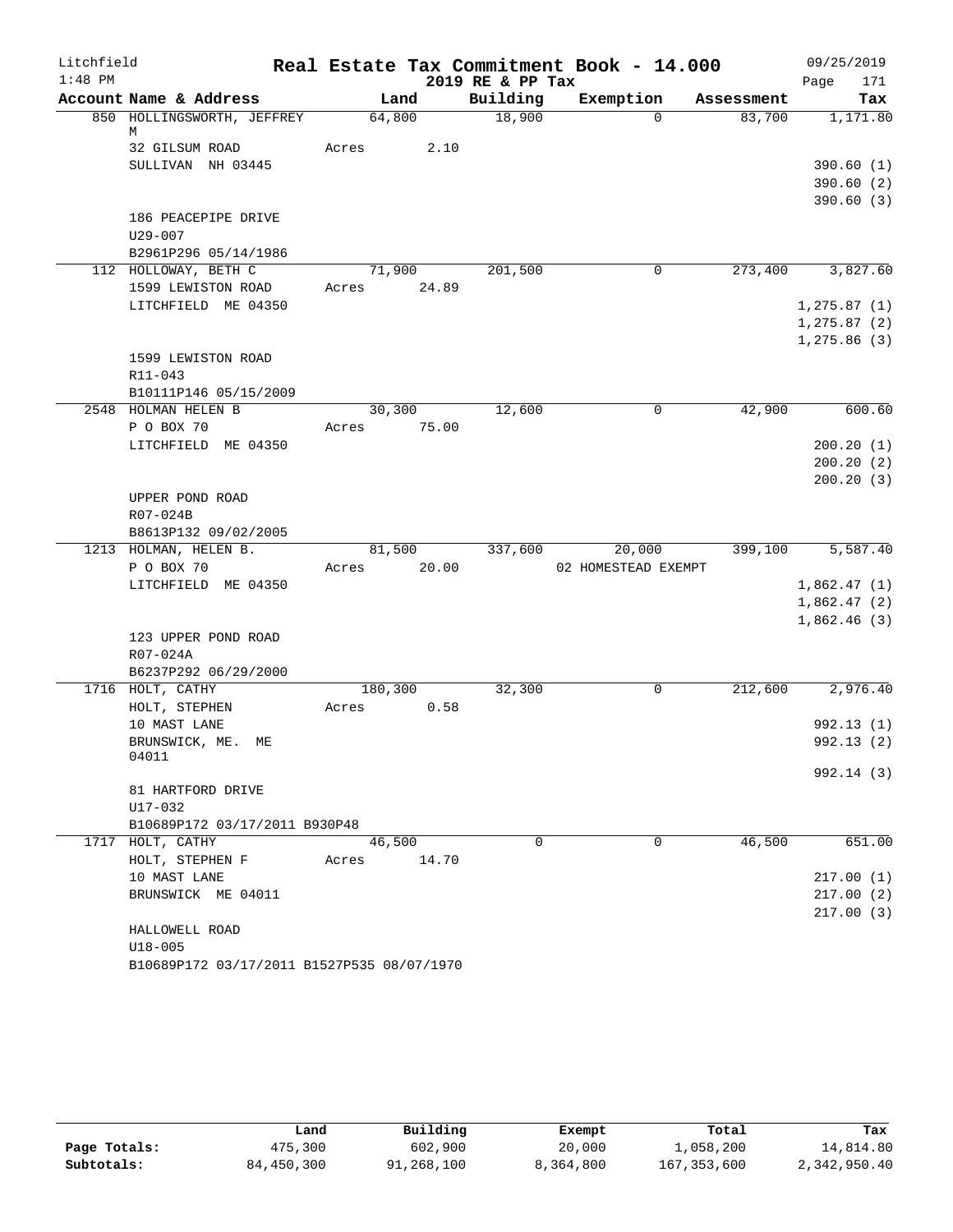| Litchfield |                                                      |       |         |            |                  | Real Estate Tax Commitment Book - 14.000 |            |              | 09/25/2019             |
|------------|------------------------------------------------------|-------|---------|------------|------------------|------------------------------------------|------------|--------------|------------------------|
| $1:48$ PM  |                                                      |       |         |            | 2019 RE & PP Tax |                                          |            | Page         | 172                    |
|            | Account Name & Address                               |       | Land    |            | Building         | Exemption                                | Assessment |              | Tax                    |
|            | 1468 HOLT, KENNETH                                   |       | 82,500  |            | 182,900          | 20,000                                   | 245,400    |              | 3,435.60               |
|            | 309 STEVENSTOWN ROAD                                 | Acres |         | 46.00      |                  | 02 HOMESTEAD EXEMPT                      |            |              |                        |
|            | LITCHFELD ME 04350                                   |       |         |            |                  |                                          |            | 1,145.20(1)  |                        |
|            |                                                      |       |         |            |                  |                                          |            | 1, 145.20(2) |                        |
|            |                                                      |       |         |            |                  |                                          |            | 1, 145.20(3) |                        |
|            | 309 STEVENSTOWN ROAD<br>R10-009                      |       |         |            |                  |                                          |            |              |                        |
|            | B10379P171 04/02/2010 B10223P71 09/25/2009 B6027P122 |       |         |            |                  |                                          |            |              |                        |
|            | 08/13/1999                                           |       |         |            |                  |                                          |            |              |                        |
|            | 2364 HONG BEAULAH J                                  |       | 40,000  |            | $\Omega$         | 0                                        | 40,000     |              | 560.00                 |
|            | (CADDELL)                                            |       |         |            |                  |                                          |            |              |                        |
|            | 167 LINCOLN AVE                                      | Acres |         | 6.00       |                  |                                          |            |              |                        |
|            | BARRINGTON RI 02806                                  |       |         |            |                  |                                          |            |              | 186.67(1)              |
|            |                                                      |       |         |            |                  |                                          |            |              | 186.67(2)<br>186.66(3) |
|            | 69 NECK ROAD                                         |       |         |            |                  |                                          |            |              |                        |
|            | R14-063                                              |       |         |            |                  |                                          |            |              |                        |
|            | B9497P176 09/12/2007 B7689P148 10/15/2003            |       |         |            |                  |                                          |            |              |                        |
|            | 640 HONG BEAULAH J                                   |       | 45,000  |            | 34,300           | 0                                        | 79,300     |              | 1,110.20               |
|            | (CADDELL)                                            |       |         |            |                  |                                          |            |              |                        |
|            | 167 LINCOLN AVE                                      | Acres |         | 1.00       |                  |                                          |            |              |                        |
|            | BARRINGTON RI 02806                                  |       |         |            |                  |                                          |            |              | 370.07(1)              |
|            |                                                      |       |         |            |                  |                                          |            |              | 370.07(2)              |
|            |                                                      |       |         |            |                  |                                          |            |              | 370.06(3)              |
|            | 69 NECK ROAD<br>R14-032                              |       |         |            |                  |                                          |            |              |                        |
|            | B9497P176 09/12/2007 B4980P298 09/18/1995            |       |         |            |                  |                                          |            |              |                        |
|            | 858 HOOPER ADAM M                                    |       | 47,100  |            | 110,600          | 0                                        | 157,700    |              | 2,207.80               |
|            | HOOPER VALARIE R                                     |       |         | Acres 1.70 |                  |                                          |            |              |                        |
|            | 8 NECK ROAD                                          |       |         |            |                  |                                          |            |              | 735.93(1)              |
|            | LITCHFIELD ME 04350                                  |       |         |            |                  |                                          |            |              | 735.93(2)              |
|            |                                                      |       |         |            |                  |                                          |            |              | 735.94(3)              |
|            | 8 NECK ROAD                                          |       |         |            |                  |                                          |            |              |                        |
|            | $U20 - 015$                                          |       |         |            |                  |                                          |            |              |                        |
|            | B8355P261 04/01/2005 B6053P186                       |       |         |            |                  |                                          |            |              |                        |
|            | 1475 HOPF-LOVETTE, THOMAS                            |       | 47,700  |            | 111,400          | 20,000                                   | 139,100    |              | 1,947.40               |
|            | HOPF-LOVETTE, CHRISTINE Acres                        |       |         | 1.90       |                  | 02 HOMESTEAD EXEMPT                      |            |              |                        |
|            | 240 PLAINS ROAD                                      |       |         |            |                  |                                          |            |              | 649.13 (1)             |
|            | LITCHFIELD ME 04350                                  |       |         |            |                  |                                          |            |              | 649.13 (2)             |
|            | 240 PLAINS ROAD                                      |       |         |            |                  |                                          |            |              | 649.14(3)              |
|            | R07-014                                              |       |         |            |                  |                                          |            |              |                        |
|            | B12507P118 12/27/2016 B3714P58                       |       |         |            |                  |                                          |            |              |                        |
|            | 854 HOPKINS, GEORGE & DAVID                          |       | 199,200 |            | 76,900           | $\Omega$                                 | 276,100    |              | 3,865.40               |
|            | P.O. BOX 1914                                        | Acres |         | 0.49       |                  |                                          |            |              |                        |
|            | LEWISTON ME 04241                                    |       |         |            |                  |                                          |            | 1,288.47(1)  |                        |
|            |                                                      |       |         |            |                  |                                          |            | 1,288.47(2)  |                        |
|            |                                                      |       |         |            |                  |                                          |            | 1,288.46(3)  |                        |
|            | 549 PEACEPIPE DRIVE                                  |       |         |            |                  |                                          |            |              |                        |
|            | U28-077                                              |       |         |            |                  |                                          |            |              |                        |
|            | B11136P206 07/24/2012 B6101P330 03/22/1999           |       |         |            |                  |                                          |            |              |                        |

|              | Land         | Building   | Exempt    | Total       | Tax          |
|--------------|--------------|------------|-----------|-------------|--------------|
| Page Totals: | 461,500      | 516,100    | 40,000    | 937,600     | 13,126.40    |
| Subtotals:   | 84, 911, 800 | 91,784,200 | 8,404,800 | 168,291,200 | 2,356,076.80 |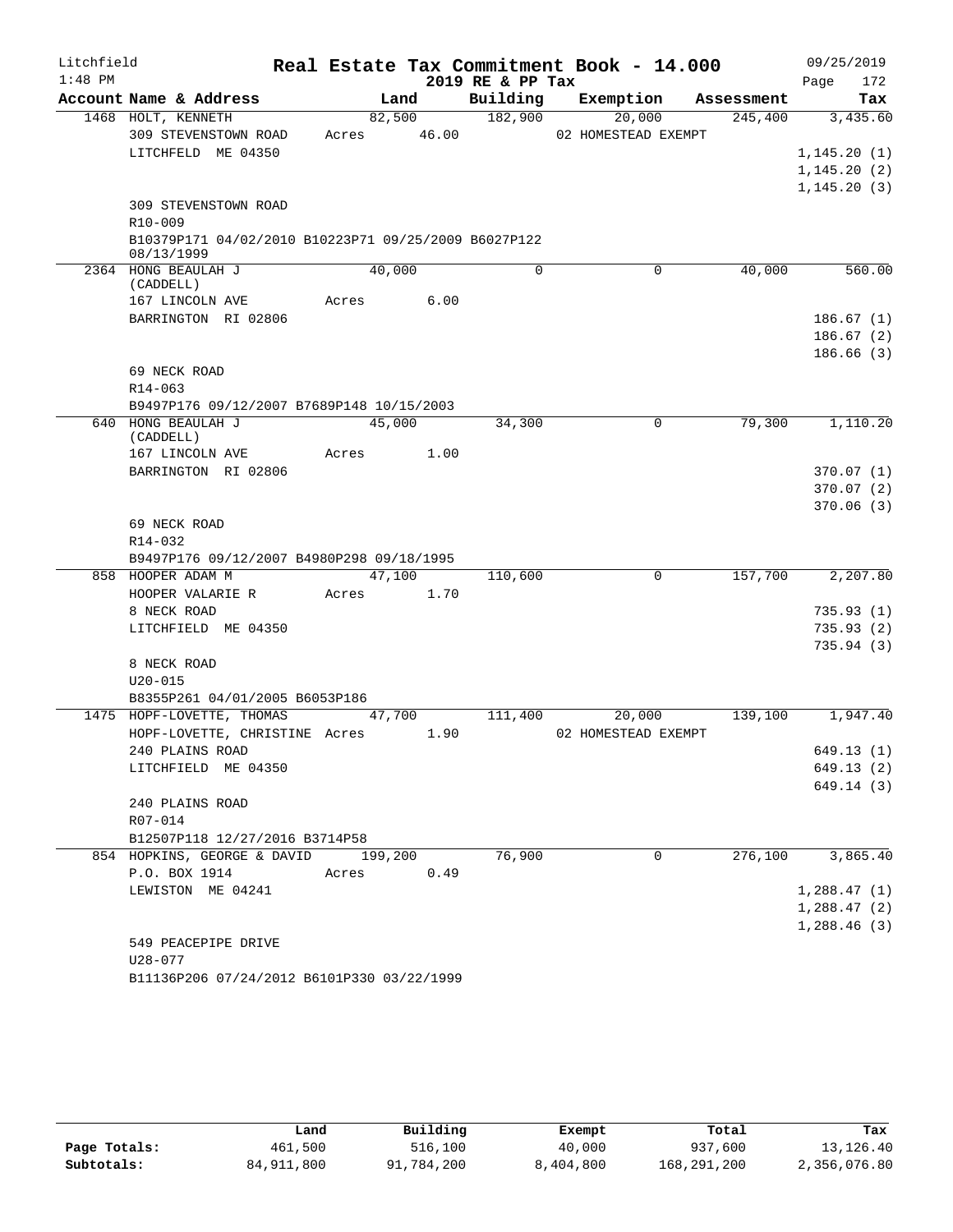| Litchfield   |                                                                           |            |         |              |                  | Real Estate Tax Commitment Book - 14.000 |            | 09/25/2019             |
|--------------|---------------------------------------------------------------------------|------------|---------|--------------|------------------|------------------------------------------|------------|------------------------|
| $1:48$ PM    |                                                                           |            |         |              | 2019 RE & PP Tax |                                          |            | Page<br>173            |
|              | Account Name & Address                                                    |            | Land    |              | Building         | Exemption                                | Assessment | Tax                    |
|              | 852 HOPKINS, LELAND H                                                     |            | 31,200  |              | 14,200           | $\Omega$                                 | 45,400     | 635.60                 |
|              | 1347 HALLOWELL ROAD                                                       | Acres      |         | 0.74         |                  |                                          |            |                        |
|              | LITCHFIELD ME 04350                                                       |            |         |              |                  |                                          |            | 211.87(1)              |
|              |                                                                           |            |         |              |                  |                                          |            | 211.87(2)              |
|              |                                                                           |            |         |              |                  |                                          |            | 211.86(3)              |
|              | 1350 HALLOWELL ROAD                                                       |            |         |              |                  |                                          |            |                        |
|              | R14-046                                                                   |            |         |              |                  |                                          |            |                        |
|              | B3655P208                                                                 |            |         |              |                  |                                          |            |                        |
|              | 853 HOPKINS, LELAND H                                                     |            | 85,300  |              | 46,600           | 26,000                                   | 105,900    | 1,482.60               |
|              | 1347 HALLOWELL ROAD                                                       | Acres      |         | 0.85         |                  | 03 VETERANS EXEMPT                       |            |                        |
|              | LITCHFIELD ME 04350                                                       |            |         |              |                  | 02 HOMESTEAD EXEMPT                      |            | 494.20 (1)             |
|              |                                                                           |            |         |              |                  |                                          |            | 494.20 (2)             |
|              |                                                                           |            |         |              |                  |                                          |            | 494.20 (3)             |
|              | 1347 HALLOWELL ROAD                                                       |            |         |              |                  |                                          |            |                        |
|              | R14-044                                                                   |            |         |              |                  |                                          |            |                        |
|              |                                                                           |            |         |              |                  |                                          |            |                        |
|              | B3655P208                                                                 |            |         |              |                  |                                          |            |                        |
|              | 1271 HOUDE, ANDRE A                                                       |            | 45,400  |              | 136,000          | 20,000                                   | 161,400    | 2,259.60               |
|              | HOUDE, CATHY L                                                            |            | Acres   | 1.12         |                  | 02 HOMESTEAD EXEMPT                      |            |                        |
|              | 2291 HALLOWELL ROAD                                                       |            |         |              |                  |                                          |            | 753.20(1)              |
|              | LITCHFIELD ME 04350                                                       |            |         |              |                  |                                          |            | 753.20(2)              |
|              |                                                                           |            |         |              |                  |                                          |            | 753.20(3)              |
|              | 2291 HALLOWELL ROAD                                                       |            |         |              |                  |                                          |            |                        |
|              | $R06 - 040$                                                               |            |         |              |                  |                                          |            |                        |
|              | B7273P204 02/12/2003                                                      |            |         |              |                  |                                          |            |                        |
|              | 856 HOWARD, LOUISE                                                        |            | 53,100  |              | 18,400           | 26,000                                   | 45,500     | 637.00                 |
|              | 722 RICHMOND ROAD                                                         | Acres      |         | 3.70         |                  | 02 HOMESTEAD EXEMPT                      |            |                        |
|              |                                                                           |            |         |              |                  |                                          |            |                        |
|              | LITCHFIELD ME 04350                                                       |            |         |              |                  | 22 WW2 Widow Res                         |            | 212.33(1)              |
|              |                                                                           |            |         |              |                  |                                          |            | 212.33(2)<br>212.34(3) |
|              | 722 RICHMOND ROAD<br>R02-049<br>B5914P143 04/07/1999 B4100P320 04/09/1992 |            |         |              |                  |                                          |            |                        |
|              | 1191 HOWELL, MICHAEL                                                      |            | 123,500 |              | 27,200           | 0                                        | 150,700    | 2,109.80               |
|              | 50 ELM STREET                                                             | Acres      |         | 0.15         |                  |                                          |            |                        |
|              | CHARLSTON MA 02129                                                        |            |         |              |                  |                                          |            | 703.27(1)              |
|              |                                                                           |            |         |              |                  |                                          |            | 703.27(2)              |
|              |                                                                           |            |         |              |                  |                                          |            | 703.26(3)              |
|              | 521 PEACEPIPE DRIVE                                                       |            |         |              |                  |                                          |            |                        |
|              | $U28 - 066$                                                               |            |         |              |                  |                                          |            |                        |
|              | B6328P105 10/20/2000                                                      |            |         |              |                  |                                          |            |                        |
|              | 1889 HOWELL, MICHAEL G.                                                   |            |         |              | 85,100           |                                          | 225,600    |                        |
|              |                                                                           |            | 140,500 |              |                  | 0                                        |            | 3,158.40               |
|              | 50 ELM STREET                                                             | Acres      |         | 0.20         |                  |                                          |            |                        |
|              | CHARLESTOWN MA 02129                                                      |            |         |              |                  |                                          |            | 1,052.80(1)            |
|              |                                                                           |            |         |              |                  |                                          |            | 1,052.80(2)            |
|              |                                                                           |            |         |              |                  |                                          |            | 1,052.80(3)            |
|              | 523 PEACEPIPE DRIVE                                                       |            |         |              |                  |                                          |            |                        |
|              | $U28 - 067$                                                               |            |         |              |                  |                                          |            |                        |
|              | B11584P219 03/26/2013 B2655P195                                           |            |         |              |                  |                                          |            |                        |
| 2737         | HOWES, DAVID C                                                            |            | 134,900 |              | $\mathbf 0$      | $\mathbf 0$                              | 134,900    | 1,888.60               |
|              | HOWES, PEGGY A                                                            | Acres      |         | 6.20         |                  |                                          |            |                        |
|              | 46 WHIPPOORWILL ROAD                                                      |            |         |              |                  |                                          |            | 629.53(1)              |
|              | Litchfield ME 04350                                                       |            |         |              |                  |                                          |            | 629.53(2)              |
|              |                                                                           |            |         |              |                  |                                          |            |                        |
|              |                                                                           |            |         |              |                  |                                          |            | 629.54(3)              |
|              | WHIPPOORWILL ROAD                                                         |            |         |              |                  |                                          |            |                        |
|              | U19-014                                                                   |            |         |              |                  |                                          |            |                        |
|              | B13089P1 11/15/2018                                                       |            |         |              |                  |                                          |            |                        |
|              |                                                                           |            |         |              |                  |                                          |            |                        |
|              |                                                                           | Land       |         | Building     |                  | Exempt                                   | Total      | Tax                    |
| Page Totals: |                                                                           | 613,900    |         | 327,500      |                  | 72,000                                   | 869,400    | 12,171.60              |
| Subtotals:   |                                                                           | 85,525,700 |         | 92, 111, 700 |                  | 8,476,800<br>169,160,600                 |            | 2,368,248.40           |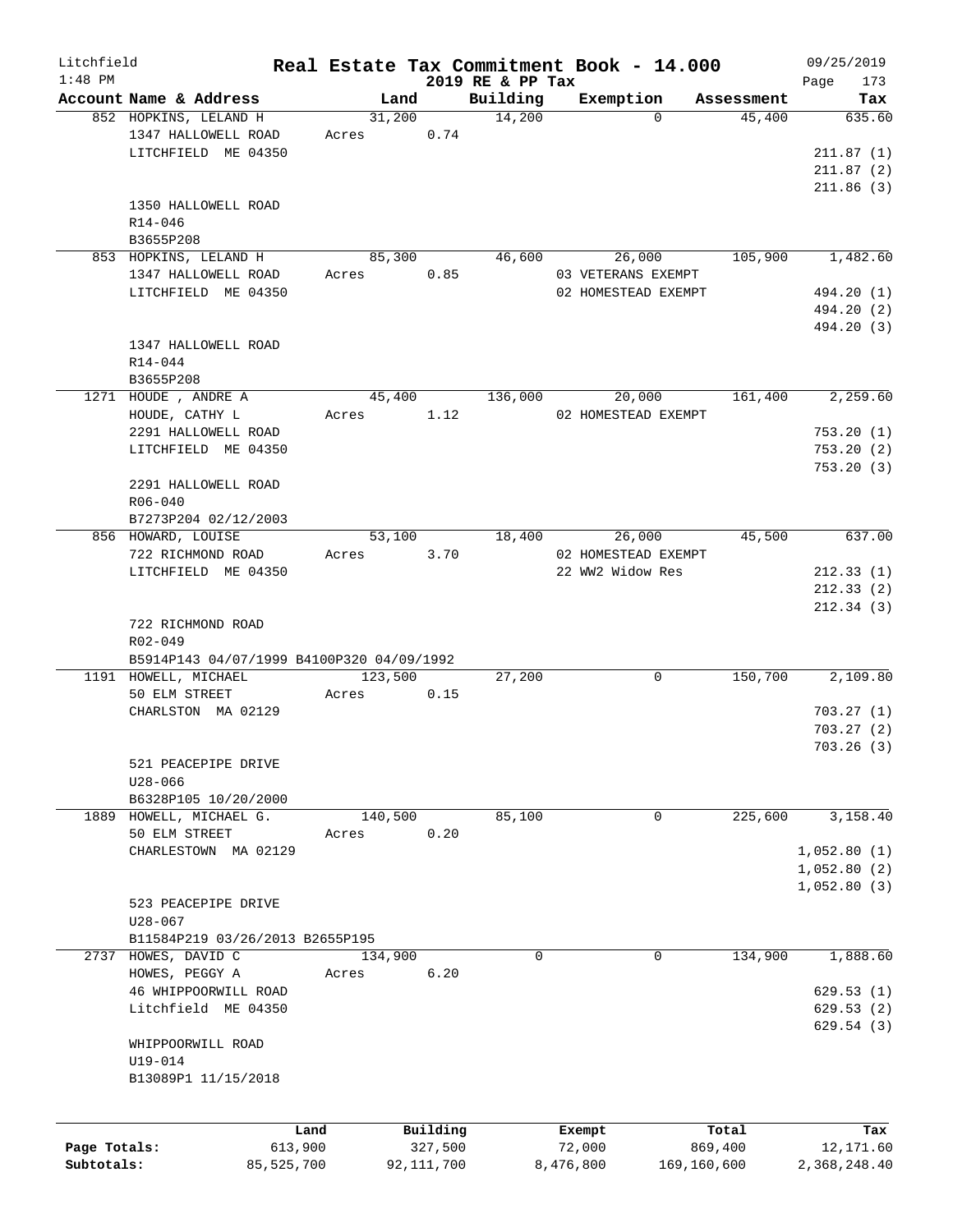| Litchfield   |                                                                                                  |         |            |                  | Real Estate Tax Commitment Book - 14.000 |             | 09/25/2019   |
|--------------|--------------------------------------------------------------------------------------------------|---------|------------|------------------|------------------------------------------|-------------|--------------|
| $1:48$ PM    |                                                                                                  |         |            | 2019 RE & PP Tax |                                          |             | 174<br>Page  |
|              | Account Name & Address                                                                           |         | Land       | Building         | Exemption                                | Assessment  | Tax          |
|              | 2139 HOWES, DAVID C                                                                              |         | 226,300    | 134,500          | $\Omega$                                 | 360,800     | 5,051.20     |
|              | HOWES, PEGGY A                                                                                   | Acres   | 1.50       |                  |                                          |             |              |
|              | 46 WHIPPOORWILL ROAD                                                                             |         |            |                  |                                          |             | 1,683.73(1)  |
|              | LITCHFIELD ME 04350                                                                              |         |            |                  |                                          |             | 1,683.73(2)  |
|              |                                                                                                  |         |            |                  |                                          |             | 1,683.74(3)  |
|              | 46 WHIPPOORWILL ROAD                                                                             |         |            |                  |                                          |             |              |
|              | $U19 - 012$                                                                                      |         |            |                  |                                          |             |              |
|              | B13089P1 11/15/2018                                                                              |         |            |                  |                                          |             |              |
| 2027         | HUDSON, HARRIET &<br><b>STEPHEN</b>                                                              |         | 69,000     | 174,100          | 20,000                                   | 223,100     | 3,123.40     |
|              | 1160 RICHMOND ROAD                                                                               | Acres   | 18.98      |                  | 02 HOMESTEAD EXEMPT                      |             |              |
|              | LITCHFIELD ME 04350                                                                              |         |            |                  |                                          |             | 1,041.13(1)  |
|              |                                                                                                  |         |            |                  |                                          |             | 1,041.13(2)  |
|              |                                                                                                  |         |            |                  |                                          |             | 1,041.14(3)  |
|              | 1160 RICHMOND ROAD                                                                               |         |            |                  |                                          |             |              |
|              | R01-012                                                                                          |         |            |                  |                                          |             |              |
|              | B6478P21 09/18/1998                                                                              |         |            |                  |                                          |             |              |
|              | 605 HUDSON, ALDEN W.                                                                             |         | 97,400     | 37,300           | $\mathbf 0$                              | 134,700     | 1,885.80     |
|              | ELLIOTT, JADE                                                                                    | Acres   | 0.11       |                  |                                          |             |              |
|              | P.O. BOX 7304                                                                                    |         |            |                  |                                          |             | 628.60(1)    |
|              | OCEAN PARK ME 04063                                                                              |         |            |                  |                                          |             | 628.60(2)    |
|              |                                                                                                  |         |            |                  |                                          |             |              |
|              | 35 GAMAGE DRIVE                                                                                  |         |            |                  |                                          |             | 628.60(3)    |
|              |                                                                                                  |         |            |                  |                                          |             |              |
|              | $U18 - 012$                                                                                      |         |            |                  |                                          |             |              |
|              | B11477P244 07/29/2013 B8838P183 03/16/2006 B8556P307<br>10/19/2005 B6155P91 B2393P263 06/16/1981 |         |            |                  |                                          |             |              |
|              | 1940 HUFF, JR. ROBERT                                                                            |         | 0          | 27,100           | 20,000                                   | 7,100       | 99.40        |
|              | VANNAH RHONDA                                                                                    |         |            |                  | 02 HOMESTEAD EXEMPT                      |             |              |
|              | 558 HUNTINGTON HILL RD                                                                           |         |            |                  |                                          |             | 33.13(1)     |
|              | LITCHFIELD ME 04350                                                                              |         |            |                  |                                          |             | 33.13(2)     |
|              |                                                                                                  |         |            |                  |                                          |             | 33.14(3)     |
|              | 14 GOWELL LANE                                                                                   |         |            |                  |                                          |             |              |
|              | $R04 - 046 - ON - 28$                                                                            |         |            |                  |                                          |             |              |
|              | 862 HULL, STUART                                                                                 |         | 57,600     | 25,500           | 20,000                                   | 63,100      | 883.40       |
|              | 86 FERRIN ROAD                                                                                   | Acres   | 5.20       |                  | 02 HOMESTEAD EXEMPT                      |             |              |
|              | LITCHFIELD ME 04350                                                                              |         |            |                  |                                          |             | 294.47 (1)   |
|              |                                                                                                  |         |            |                  |                                          |             | 294.47 (2)   |
|              |                                                                                                  |         |            |                  |                                          |             | 294.46 (3)   |
|              | 86 FERRIN ROAD                                                                                   |         |            |                  |                                          |             |              |
|              | R03-100B                                                                                         |         |            |                  |                                          |             |              |
|              | B2716P65                                                                                         |         |            |                  |                                          |             |              |
|              | 950 HUME, JOHN D.                                                                                |         | 53,100     | 408,100          | 20,000                                   | 441,200     | 6,176.80     |
|              | P O BOX 157                                                                                      | Acres   | 3.70       |                  | 02 HOMESTEAD EXEMPT                      |             |              |
|              | LITCHFIELD ME 04350                                                                              |         |            |                  |                                          |             | 2,058.93(1)  |
|              |                                                                                                  |         |            |                  |                                          |             | 2,058.93(2)  |
|              |                                                                                                  |         |            |                  |                                          |             | 2,058.94(3)  |
|              | 1887 HALLOWELL ROAD                                                                              |         |            |                  |                                          |             |              |
|              | $U16 - 007$                                                                                      |         |            |                  |                                          |             |              |
|              | B6250P116 07/14/2000                                                                             |         |            |                  |                                          |             |              |
|              | 985 HUNSBERGER, ALISON B.                                                                        |         | 54,000     | 119,400          | 0                                        | 173,400     | 2,427.60     |
|              | LIPTON, JEFFREY E.                                                                               | Acres   | 4.00       |                  |                                          |             |              |
|              | 1508 RICHMOND ROAD                                                                               |         |            |                  |                                          |             | 809.20(1)    |
|              | LITCHFIELD ME 04350                                                                              |         |            |                  |                                          |             | 809.20(2)    |
|              |                                                                                                  |         |            |                  |                                          |             | 809.20 (3)   |
|              | 1508 RICHMOND ROAD                                                                               |         |            |                  |                                          |             |              |
|              | R01-025                                                                                          |         |            |                  |                                          |             |              |
|              | B12372P13 07/27/2016 B11784P224 08/29/2014 B7557P79                                              |         |            |                  |                                          |             |              |
|              | 07/18/2003                                                                                       |         |            |                  |                                          |             |              |
|              |                                                                                                  |         |            |                  |                                          |             |              |
|              |                                                                                                  | Land    | Building   |                  | Exempt                                   | Total       | Tax          |
| Page Totals: |                                                                                                  | 557,400 | 926,000    |                  | 80,000                                   | 1,403,400   | 19,647.60    |
| Subtotals:   | 86,083,100                                                                                       |         | 93,037,700 |                  | 8,556,800                                | 170,564,000 | 2,387,896.00 |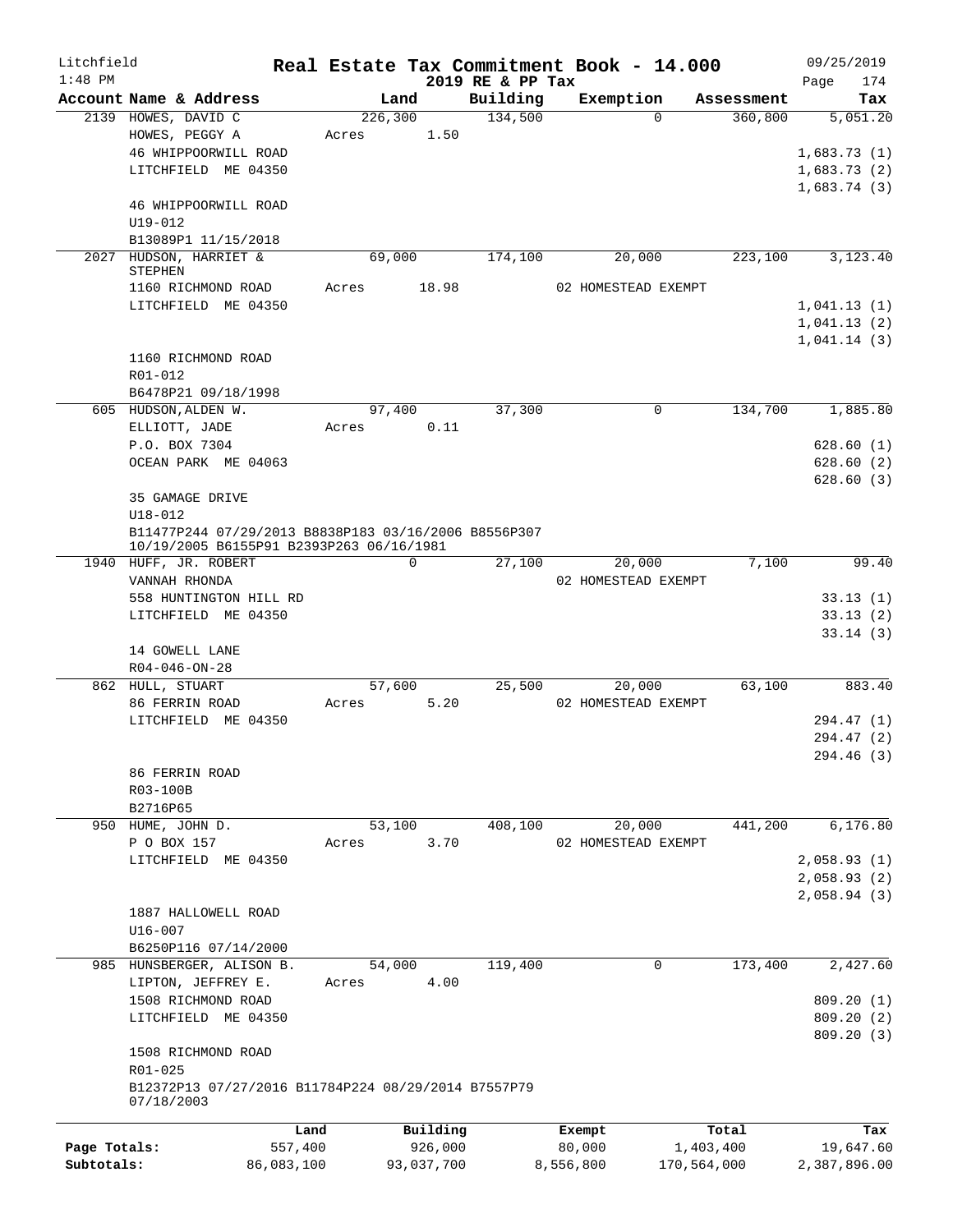| Litchfield |             |                                                                     |         |      |                  | Real Estate Tax Commitment Book - 14.000 |            | 09/25/2019  |
|------------|-------------|---------------------------------------------------------------------|---------|------|------------------|------------------------------------------|------------|-------------|
| $1:48$ PM  |             |                                                                     |         |      | 2019 RE & PP Tax |                                          |            | 175<br>Page |
|            |             | Account Name & Address                                              | Land    |      | Building         | Exemption                                | Assessment | Tax         |
|            |             | 138 HUNT, MARK & NICOLE                                             | 43,700  |      | 54,300           | $\Omega$                                 | 98,000     | 1,372.00    |
|            |             | 32 NECK ROAD                                                        | Acres   | 0.90 |                  |                                          |            |             |
|            |             | LITCHFIELD ME 04350                                                 |         |      |                  |                                          |            | 457.33(1)   |
|            |             |                                                                     |         |      |                  |                                          |            | 457.33 (2)  |
|            |             |                                                                     |         |      |                  |                                          |            | 457.34 (3)  |
|            |             | 32 NECK ROAD                                                        |         |      |                  |                                          |            |             |
|            | $U20 - 019$ |                                                                     |         |      |                  |                                          |            |             |
|            | B4987P251   |                                                                     |         |      |                  |                                          |            |             |
|            |             | 867 HUNTINGTON JR, PAUL L                                           | 61,500  |      | 21,200           | 0                                        | 82,700     | 1,157.80    |
|            |             | 2733 HALLOWELL ROAD                                                 | Acres   | 8.00 |                  |                                          |            |             |
|            |             | LITCHFIELD ME 04350                                                 |         |      |                  |                                          |            | 385.93(1)   |
|            |             |                                                                     |         |      |                  |                                          |            | 385.93 (2)  |
|            |             |                                                                     |         |      |                  |                                          |            | 385.94(3)   |
|            |             | 2733 HALLOWELL ROAD                                                 |         |      |                  |                                          |            |             |
|            | R02-024B    |                                                                     |         |      |                  |                                          |            |             |
|            |             | B3094P240 01/21/1987 B898P283 11/02/1950                            |         |      |                  |                                          |            |             |
|            |             | 864 HUNTINGTON SCOTT W                                              | 106,800 |      | 2,600            | $\Omega$                                 | 109,400    | 1,531.60    |
|            |             | HUNTINGTON STACEY                                                   | Acres   | 1.65 |                  |                                          |            |             |
|            |             | 27 TERRI LANE                                                       |         |      |                  |                                          |            | 510.53(1)   |
|            |             | WEST GARDINER ME 04345                                              |         |      |                  |                                          |            | 510.53(2)   |
|            |             | 23 BIRCH LANE                                                       |         |      |                  |                                          |            | 510.54(3)   |
|            |             |                                                                     |         |      |                  |                                          |            |             |
|            | $U04 - 004$ | B9905P109 11/18/2008 B4285P119 11/18/1992                           |         |      |                  |                                          |            |             |
|            |             | 866 HUNTINGTON, GEORGE E.,                                          | 125,500 |      | 81,000           | 0                                        | 206,500    | 2,891.00    |
|            | JR.         |                                                                     |         |      |                  |                                          |            |             |
|            |             | 165 LEIGHTON ROAD                                                   | Acres   | 2.34 |                  |                                          |            |             |
|            |             | DURHAM ME 04222                                                     |         |      |                  |                                          |            | 963.67(1)   |
|            |             |                                                                     |         |      |                  |                                          |            | 963.67(2)   |
|            |             |                                                                     |         |      |                  |                                          |            | 963.66(3)   |
|            |             | 20 BIRCH LANE                                                       |         |      |                  |                                          |            |             |
|            | $U04 - 006$ |                                                                     |         |      |                  |                                          |            |             |
|            |             | B12809P329 12/19/2017 B12030P238 06/15/2015<br>B4869P211 03/27/1995 |         |      |                  |                                          |            |             |
|            |             | 1075 HUNTINGTON, MICHAEL P                                          | 40,200  |      | $\mathbf 0$      | $\mathbf 0$                              | 40,200     | 562.80      |
|            |             | P O BOX 148                                                         | Acres   | 6.28 |                  |                                          |            |             |
|            |             | LITCHFIELD ME 04350                                                 |         |      |                  |                                          |            | 187.60(1)   |
|            |             |                                                                     |         |      |                  |                                          |            | 187.60(2)   |
|            |             |                                                                     |         |      |                  |                                          |            | 187.60(3)   |
|            |             | WHIPPOORWILL ROAD                                                   |         |      |                  |                                          |            |             |
|            | U21-012     |                                                                     |         |      |                  |                                          |            |             |
|            |             | B10265P347 11/05/2009 B8661P23 10/13/2005                           |         |      |                  |                                          |            |             |
|            |             | 865 HUNTINGTON, PAUL L, JR.                                         | 45,900  |      | 17,500           | 20,000                                   | 43,400     | 607.60      |
|            |             | 2733 HALLOWELL ROAD                                                 | Acres   | 1.30 |                  | 02 HOMESTEAD EXEMPT                      |            |             |
|            |             | LITCHFIELD ME 04350                                                 |         |      |                  |                                          |            | 202.53(1)   |
|            |             |                                                                     |         |      |                  |                                          |            | 202.53(2)   |
|            |             |                                                                     |         |      |                  |                                          |            | 202.54(3)   |
|            |             | 2747 HALLOWELL ROAD                                                 |         |      |                  |                                          |            |             |
|            | $R02 - 024$ |                                                                     |         |      |                  |                                          |            |             |
|            | 08/19/1886  | B6286P89 03/22/2000 B898P283 11/02/1950 B362P422                    |         |      |                  |                                          |            |             |

|              | ⊥and       | Building     | Exempt    | Total         | Tax          |
|--------------|------------|--------------|-----------|---------------|--------------|
| Page Totals: | 423,600    | 176,600      | 20,000    | 580,200       | 8,122.80     |
| Subtotals:   | 86,506,700 | 93, 214, 300 | 8,576,800 | 171, 144, 200 | 2,396,018.80 |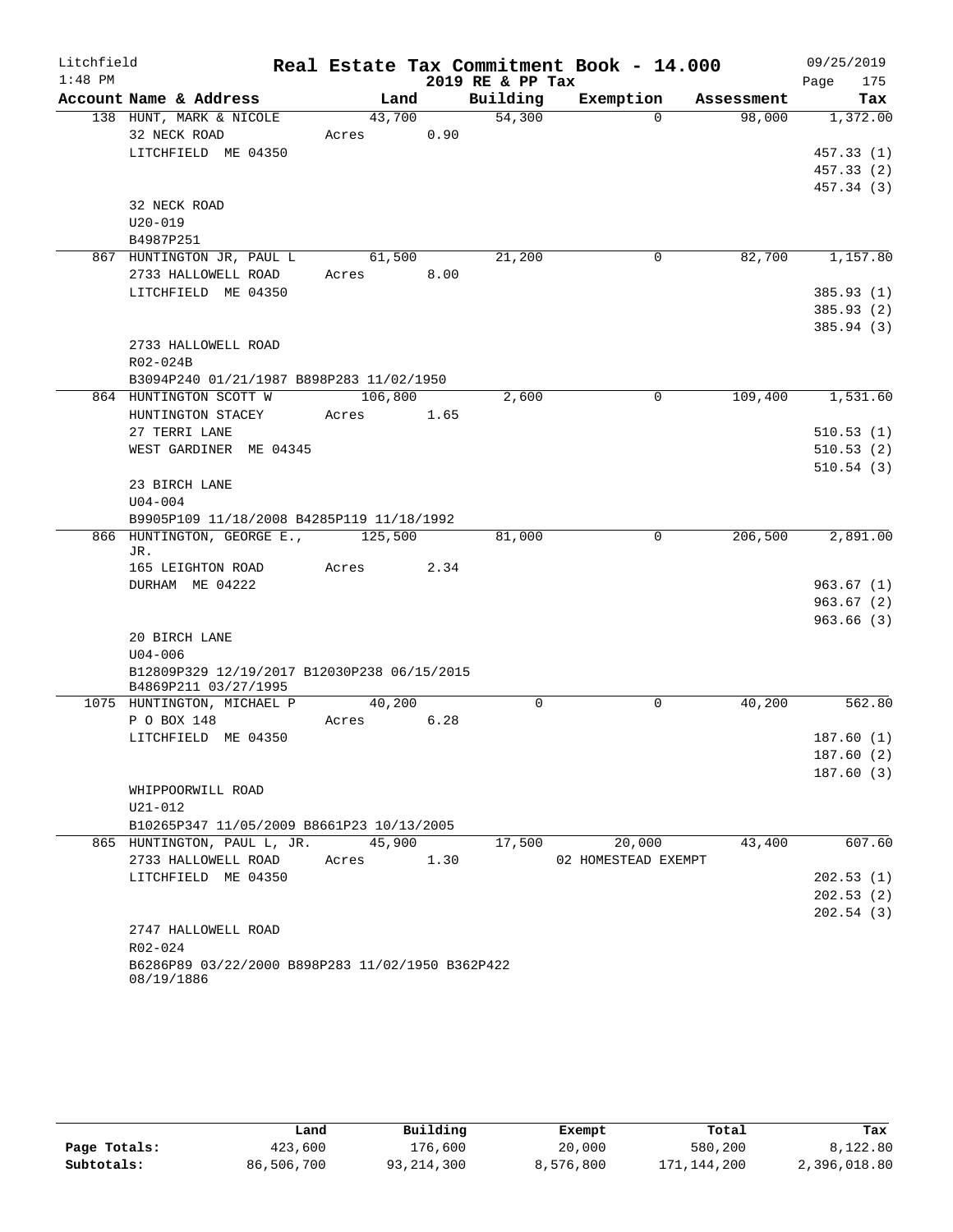| Litchfield<br>$1:48$ PM |                                                     |       |              |                              | Real Estate Tax Commitment Book - 14.000 |             | 09/25/2019         |
|-------------------------|-----------------------------------------------------|-------|--------------|------------------------------|------------------------------------------|-------------|--------------------|
|                         | Account Name & Address                              |       | Land         | 2019 RE & PP Tax<br>Building | Exemption                                | Assessment  | 176<br>Page<br>Tax |
|                         | 990 HUTCHINGS LINDA                                 |       |              | 67,500 143,900               | 20,000                                   | 191,400     | 2,679.60           |
|                         | 135 PLAINS ROAD                                     |       | Acres 16.00  |                              | 02 HOMESTEAD EXEMPT                      |             |                    |
|                         | LITCHFIELD ME 04350                                 |       |              |                              |                                          |             | 893.20 (1)         |
|                         |                                                     |       |              |                              |                                          |             | 893.20 (2)         |
|                         |                                                     |       |              |                              |                                          |             | 893.20 (3)         |
|                         | 135 PLAINS ROAD                                     |       |              |                              |                                          |             |                    |
|                         | R07-051                                             |       |              |                              |                                          |             |                    |
|                         | B11065P322 06/06/2012 B8528P241 08/03/2005 B1500P94 |       |              |                              |                                          |             |                    |
|                         | 108 HUTCHINS RANDALL                                |       | 128,900      | 813,400                      | 20,000                                   | 922,300     | 12,912.20          |
|                         | 251 UPPER POND ROAD                                 |       | Acres 211.43 |                              | 02 HOMESTEAD EXEMPT                      |             |                    |
|                         | LITCHFIELD ME 04350                                 |       |              |                              |                                          |             | 4,304.07(1)        |
|                         |                                                     |       |              |                              |                                          |             | 4,304.07(2)        |
|                         |                                                     |       |              |                              |                                          |             | 4,304.06(3)        |
|                         | 251 UPPER POND ROAD                                 |       |              |                              |                                          |             |                    |
|                         | R01-017                                             |       |              |                              |                                          |             |                    |
|                         | B11871P162 12/11/2014 B6412P193 04/16/2004          |       |              |                              |                                          |             |                    |
|                         | 2771 HUTCHINS, RANDALL                              |       | 28,900       | 65,900                       | 0                                        | 94,800      | 1,327.20           |
|                         | 251 UPPER POND ROAD                                 |       | Acres 2.30   |                              |                                          |             |                    |
|                         | LITCHFIELD ME 04350                                 |       |              |                              |                                          |             | 442.40 (1)         |
|                         |                                                     |       |              |                              |                                          |             | 442.40 (2)         |
|                         |                                                     |       |              |                              |                                          |             | 442.40 (3)         |
|                         | 237 UPPER POND ROAD                                 |       |              |                              |                                          |             |                    |
|                         | R01-017-5                                           |       |              |                              |                                          |             |                    |
|                         | B10546P78 09/30/2010                                |       |              |                              |                                          |             |                    |
|                         | 875 HUTCHINSON, CHARLES A                           |       | 83,200       | 47,100                       | 0                                        | 130,300     | 1,824.20           |
|                         | 13 TAMBRIDGE CT.                                    | Acres | 0.20         |                              |                                          |             |                    |
|                         | COLUMBIA SC 29229-9408                              |       |              |                              |                                          |             | 608.07(1)          |
|                         |                                                     |       |              |                              |                                          |             | 608.07(2)          |
|                         |                                                     |       |              |                              |                                          |             | 608.06(3)          |
|                         | 146 JIMMY POND LANE                                 |       |              |                              |                                          |             |                    |
|                         | $U08 - 009$                                         |       |              |                              |                                          |             |                    |
|                         | B2209P138                                           |       |              |                              |                                          |             |                    |
|                         | 877 HUTCHINSON, LEIGH                               |       | 94,000       | 230,300                      | 0                                        | 324,300     | 4,540.20           |
|                         | 388 RANDOLPH AVENUE                                 |       | Acres 72.00  |                              |                                          |             |                    |
|                         | MILTON ME 02186                                     |       |              |                              |                                          |             | 1, 513.40(1)       |
|                         |                                                     |       |              |                              |                                          |             | 1, 513.40(2)       |
|                         |                                                     |       |              |                              |                                          |             | 1, 513.40(3)       |
|                         | 2049 HALLOWELL ROAD                                 |       |              |                              |                                          |             |                    |
|                         | R11-028                                             |       |              |                              |                                          |             |                    |
|                         | B12489P46 11/30/2016 B12489P43 11/30/2016 B12489P40 |       |              |                              |                                          |             |                    |
|                         | 11/30/2016 B6683P137                                |       |              |                              |                                          |             |                    |
|                         | 1489 HUTCHINSON, MICHAEL                            |       | 0            | 8,700                        | 0                                        | 8,700       | 121.80             |
|                         | 11 JEFFREY LANE                                     |       |              |                              |                                          |             |                    |
|                         | LITCHFIELD ME 04280                                 |       |              |                              |                                          |             | 40.60(1)           |
|                         |                                                     |       |              |                              |                                          |             | 40.60(2)           |
|                         |                                                     |       |              |                              |                                          |             | 40.60(3)           |
|                         | 11 JEFFREY LANE                                     |       |              |                              |                                          |             |                    |
|                         | R01-010-ON-9                                        |       |              |                              |                                          |             |                    |
|                         | 2300 HYNES, MATTHEW J                               |       | 47,300       | 159,400                      | 0                                        | 206,700     | 2,893.80           |
|                         | HYNES, AMANDA J                                     | Acres | 1.75         |                              |                                          |             |                    |
|                         | 23 WOODPECKER DRIVE                                 |       |              |                              |                                          |             | 964.60(1)          |
|                         | LITCHFIELD ME 04350                                 |       |              |                              |                                          |             | 964.60(2)          |
|                         |                                                     |       |              |                              |                                          |             | 964.60(3)          |
|                         | 23 WOODPECKER DRIVE                                 |       |              |                              |                                          |             |                    |
|                         | $R14 - 010 - 4$                                     |       |              |                              |                                          |             |                    |
|                         | B13160P39 02/28/2019                                |       |              |                              |                                          |             |                    |
|                         |                                                     |       |              |                              |                                          |             |                    |
|                         | Land                                                |       | Building     |                              | Exempt                                   | Total       | Tax                |
| Page Totals:            | 449,800                                             |       | 1,468,700    |                              | 40,000                                   | 1,878,500   | 26,299.00          |
| Subtotals:              | 86,956,500                                          |       | 94,683,000   |                              | 8,616,800                                | 173,022,700 | 2,422,317.80       |
|                         |                                                     |       |              |                              |                                          |             |                    |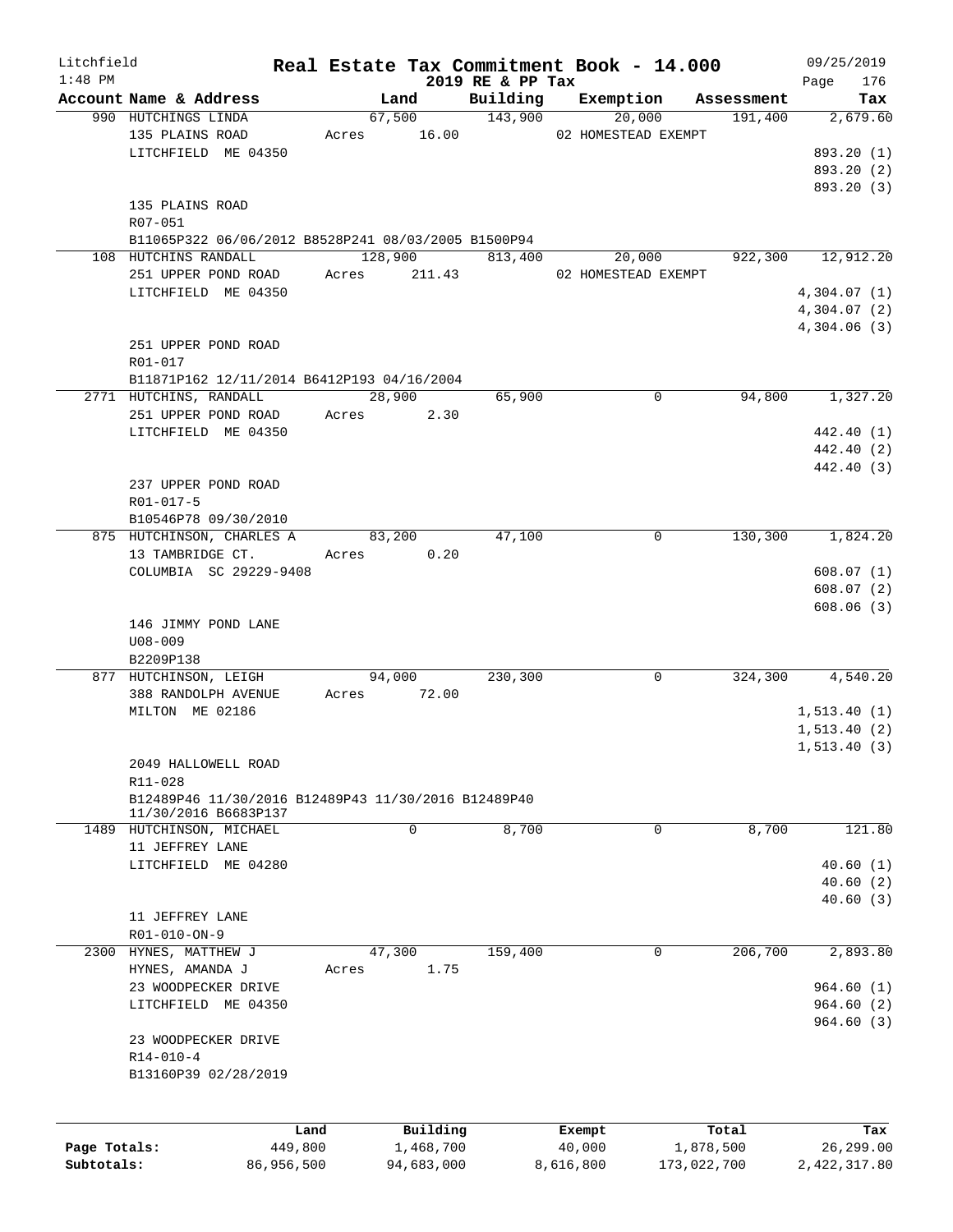| Litchfield   |                                                                                                                          |         |          |                              | Real Estate Tax Commitment Book - 14.000 |            | 09/25/2019           |
|--------------|--------------------------------------------------------------------------------------------------------------------------|---------|----------|------------------------------|------------------------------------------|------------|----------------------|
| $1:48$ PM    | Account Name & Address                                                                                                   |         | Land     | 2019 RE & PP Tax<br>Building | Exemption                                | Assessment | Page<br>177<br>Tax   |
|              | 883 ISAACSON, MARK                                                                                                       |         | 242,000  | 147,300                      | $\Omega$                                 | 389,300    | 5,450.20             |
|              | HEROLD, KAREN B                                                                                                          | Acres   | 3.14     |                              |                                          |            |                      |
|              | 67 WILD APPLE LANE                                                                                                       |         |          |                              |                                          |            | 1,816.73(1)          |
|              | CUMBERLAND ME 04021                                                                                                      |         |          |                              |                                          |            | 1,816.73(2)          |
|              |                                                                                                                          |         |          |                              |                                          |            | 1,816.74(3)          |
|              | 85 HARTFORD DRIVE<br>U17-030                                                                                             |         |          |                              |                                          |            |                      |
|              | B10749P152 06/09/2011 B10703P292 04/07/2011<br>B3943P222 07/08/1991 B3937P296 B1292P230 B1291P179<br>B557P564 04/19/1917 |         |          |                              |                                          |            |                      |
|              | 1216 IVY, PETER & ANGELA                                                                                                 |         | 60,000   | 133,200                      | 0                                        | 193,200    | 2,704.80             |
|              | 239 OAKHILL ROAD                                                                                                         | Acres   | 6.00     |                              |                                          |            |                      |
|              | LITCHFIELD ME 04350                                                                                                      |         |          |                              |                                          |            | 901.60(1)            |
|              |                                                                                                                          |         |          |                              |                                          |            | 901.60(2)            |
|              |                                                                                                                          |         |          |                              |                                          |            | 901.60(3)            |
|              | 239 OAK HILL ROAD                                                                                                        |         |          |                              |                                          |            |                      |
|              | $R04 - 030$                                                                                                              |         |          |                              |                                          |            |                      |
|              | B5418P45                                                                                                                 |         |          |                              |                                          |            |                      |
| 1923         | JACKSON, MICHAEL                                                                                                         |         | 153,900  | 215,200                      | 0                                        | 369,100    | 5,167.40             |
|              | JACKSON, CHRISTINA                                                                                                       | Acres   | 9.10     |                              |                                          |            |                      |
|              | 27 MAIN STREET                                                                                                           |         |          |                              |                                          |            | 1,722.47(1)          |
|              | LISBON ME 04250                                                                                                          |         |          |                              |                                          |            | 1,722.47(2)          |
|              |                                                                                                                          |         |          |                              |                                          |            | 1,722.46(3)          |
|              | 30 MILITARY LANE                                                                                                         |         |          |                              |                                          |            |                      |
|              | $U06 - 009$                                                                                                              |         |          |                              |                                          |            |                      |
|              | B13088P203 11/16/2018                                                                                                    |         |          |                              |                                          |            |                      |
|              | 1786 JANNELLE, ANDREW X.                                                                                                 |         | 45,600   | 86,700                       | 20,000                                   | 112,300    | 1,572.20             |
|              | 48 HARDSCRABBLE ROAD                                                                                                     | Acres   | 1.20     |                              | 02 HOMESTEAD EXEMPT                      |            |                      |
|              | LITCHFIELD ME 04350                                                                                                      |         |          |                              |                                          |            | 524.07(1)            |
|              |                                                                                                                          |         |          |                              |                                          |            | 524.07(2)            |
|              |                                                                                                                          |         |          |                              |                                          |            | 524.06(3)            |
|              | 48 HARDSCRABBLE ROAD<br>$U21 - 035$                                                                                      |         |          |                              |                                          |            |                      |
|              | B12644P143 06/29/2017 B5314P108 02/25/1997                                                                               |         |          |                              |                                          |            |                      |
|              | 886 JANNER, THEODORE                                                                                                     |         | 141,800  | 52,300                       | 0                                        | 194,100    | 2,717.40             |
|              | 34 POPLAR AVE                                                                                                            | Acres   | 0.30     |                              |                                          |            |                      |
|              | POMPTON PLAINS NJ                                                                                                        |         |          |                              |                                          |            | 905.80(1)            |
|              | 07444                                                                                                                    |         |          |                              |                                          |            |                      |
|              |                                                                                                                          |         |          |                              |                                          |            | 905.80(2)            |
|              |                                                                                                                          |         |          |                              |                                          |            | 905.80(3)            |
|              | 154 COMMUNITY DRIVE                                                                                                      |         |          |                              |                                          |            |                      |
|              | $U15 - 001$                                                                                                              |         |          |                              |                                          |            |                      |
|              | 2880 JANOSCO, GEORGE SR.                                                                                                 |         | 45,900   | $\Omega$                     | 0                                        | 45,900     | 642.60               |
|              | JANOSCO, VICKI L.                                                                                                        | Acres   | 13.82    |                              |                                          |            |                      |
|              | P.O. BOX 7                                                                                                               |         |          |                              |                                          |            | 214.20(1)            |
|              | LISBAN FALLS ME 04252                                                                                                    |         |          |                              |                                          |            | 214.20(2)            |
|              |                                                                                                                          |         |          |                              |                                          |            | 214.20(3)            |
|              | PLAINS ROAD                                                                                                              |         |          |                              |                                          |            |                      |
|              | $U04-002D$                                                                                                               |         |          |                              |                                          |            |                      |
|              | B3543P269 05/11/1989                                                                                                     |         | 0        |                              | 0                                        |            |                      |
|              | 2007 JAROCHYM, PAUL                                                                                                      |         |          | 18,700                       |                                          | 18,700     | 261.80               |
|              | 16 ELM LANE<br>LITCHFIELD ME 04345                                                                                       |         |          |                              |                                          |            |                      |
|              |                                                                                                                          |         |          |                              |                                          |            | 87.27(1)             |
|              |                                                                                                                          |         |          |                              |                                          |            | 87.27(2)<br>87.26(3) |
|              | 16 ELM LANE                                                                                                              |         |          |                              |                                          |            |                      |
|              | R03-073-ON-5                                                                                                             |         |          |                              |                                          |            |                      |
|              |                                                                                                                          |         |          |                              |                                          |            |                      |
|              |                                                                                                                          |         |          |                              |                                          |            |                      |
|              |                                                                                                                          | Land    | Building |                              | Exempt                                   | Total      | Tax                  |
| Page Totals: |                                                                                                                          | 689,200 | 653,400  |                              | 20,000                                   | 1,322,600  | 18,516.40            |

**Subtotals:** 87,645,700 95,336,400 8,636,800 174,345,300 2,440,834.20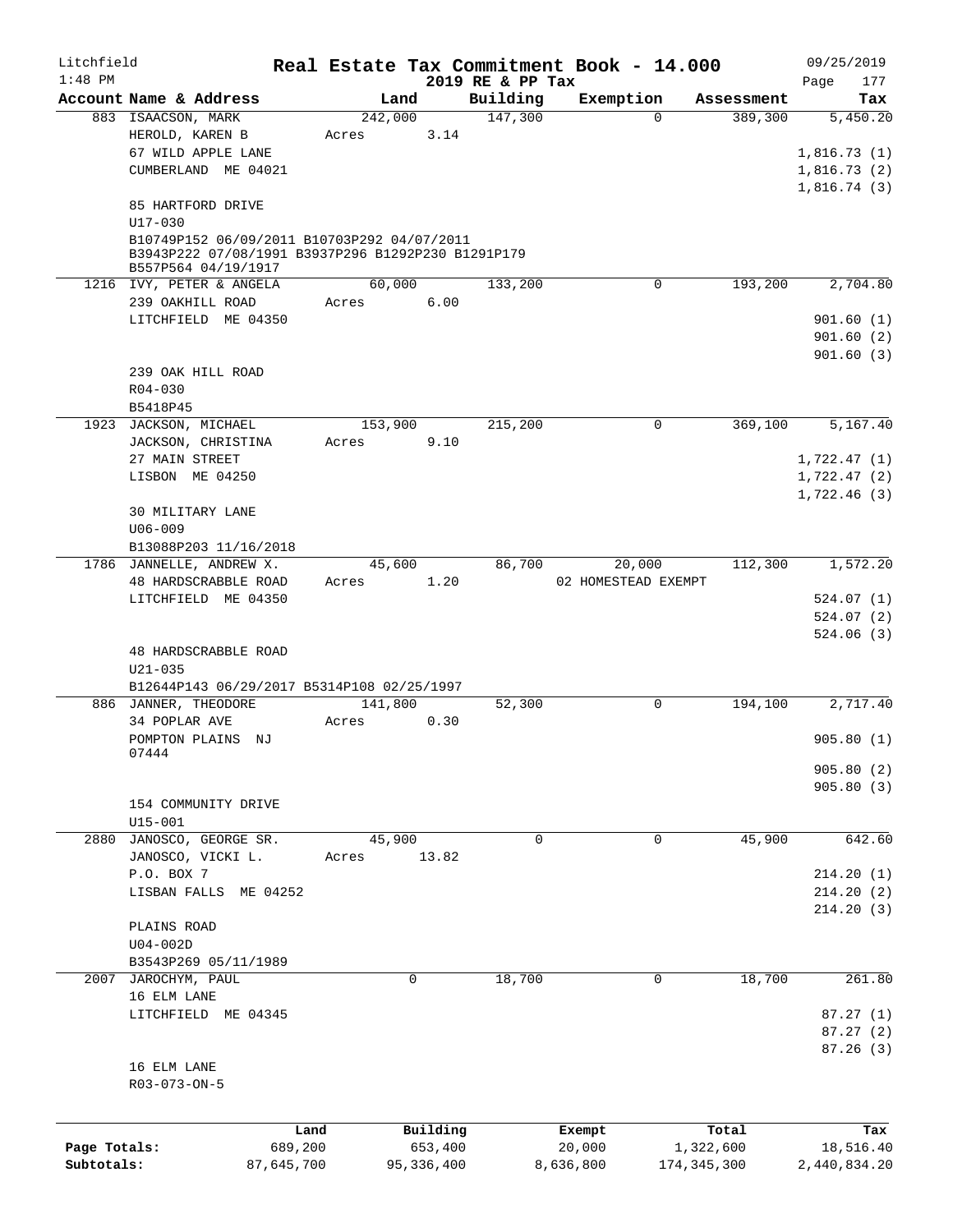| Litchfield |                                                  |       |         |       | Real Estate Tax Commitment Book - 14.000 |                     |            | 09/25/2019  |        |
|------------|--------------------------------------------------|-------|---------|-------|------------------------------------------|---------------------|------------|-------------|--------|
| $1:48$ PM  |                                                  |       |         |       | 2019 RE & PP Tax                         |                     |            | Page        | 178    |
|            | Account Name & Address                           |       | Land    |       | Building                                 | Exemption           | Assessment |             | Tax    |
|            | 888 JEAN LUCIE U, HEIRS OF:                      |       | 123,000 |       | 91,900                                   | $\Omega$            | 214,900    | 3,008.60    |        |
|            | 3 JEANS WAY                                      | Acres |         | 1.50  |                                          |                     |            |             |        |
|            | LITCHFIELD ME 04350                              |       |         |       |                                          |                     |            | 1,002.87(1) |        |
|            |                                                  |       |         |       |                                          |                     |            | 1,002.87(2) |        |
|            |                                                  |       |         |       |                                          |                     |            | 1,002.86(3) |        |
|            | 3 JEAN'S WAY                                     |       |         |       |                                          |                     |            |             |        |
|            | $U02 - 006$                                      |       |         |       |                                          |                     |            |             |        |
|            | B3675P8 01/04/1990                               |       |         |       |                                          |                     |            |             |        |
|            | 890 JENNINGS, HELEN MARY                         |       | 45,000  |       | 81,300                                   | 26,000              | 100,300    | 1,404.20    |        |
|            | JENNINGS RANDALL                                 | Acres |         | 1.00  |                                          | 02 HOMESTEAD EXEMPT |            |             |        |
|            | 4579 W FIELD STREET                              |       |         |       |                                          | 12 WW2 Vet Res.     |            | 468.07(1)   |        |
|            | HOMOSASSA FL 34446                               |       |         |       |                                          |                     |            | 468.07(2)   |        |
|            | 211 WHIPPOORWILL ROAD                            |       |         |       |                                          |                     |            | 468.06(3)   |        |
|            | R12-022A                                         |       |         |       |                                          |                     |            |             |        |
|            | B8765P28 01/06/2006 B4723P269                    |       |         |       |                                          |                     |            |             |        |
|            | 892 JEWELL, HAROLD L                             |       | 40,700  |       | 8,400                                    | 20,000              | 29,100     |             | 407.40 |
|            | 441 ACADEMY ROAD                                 | Acres |         | 0.90  |                                          | 02 HOMESTEAD EXEMPT |            |             |        |
|            | LITCHFIELD ME 04350                              |       |         |       |                                          |                     |            | 135.80(1)   |        |
|            |                                                  |       |         |       |                                          |                     |            | 135.80(2)   |        |
|            |                                                  |       |         |       |                                          |                     |            | 135.80(3)   |        |
|            | 441 ACADEMY ROAD                                 |       |         |       |                                          |                     |            |             |        |
|            | $R02 - 080 - 1$                                  |       |         |       |                                          |                     |            |             |        |
|            | B3392P347                                        |       |         |       |                                          |                     |            |             |        |
|            | 1499 JEWELL, JACQUELINE                          |       | 63,800  |       | 18,300                                   | 0                   | 82,100     | 1,149.40    |        |
|            | JEWELL, HAROLD                                   | Acres |         | 11.00 |                                          |                     |            |             |        |
|            | 445 ACADEMY ROAD                                 |       |         |       |                                          |                     |            | 383.13 (1)  |        |
|            | LITCHFIELD ME 04350                              |       |         |       |                                          |                     |            | 383.13(2)   |        |
|            |                                                  |       |         |       |                                          |                     |            | 383.14 (3)  |        |
|            | 445 ACADEMY ROAD                                 |       |         |       |                                          |                     |            |             |        |
|            | R02-080                                          |       |         |       |                                          |                     |            |             |        |
|            | B10231P205 10/02/2009 B3385P320 10/26/2004       |       |         |       |                                          |                     |            |             |        |
|            | 38 JOHNSON HIRAM NEAL, JR                        |       | 65,700  |       | 209,300                                  | 20,000              | 255,000    | 3,570.00    |        |
|            | (TRUSTEE)                                        |       |         |       |                                          |                     |            |             |        |
|            | JOHNSON, PATRICIA MARIE Acres 46.00<br>(TRUSTEE) |       |         |       |                                          | 02 HOMESTEAD EXEMPT |            |             |        |
|            | JOHNSON FAMILY LIVING                            |       |         |       |                                          |                     |            | 1,190.00(1) |        |
|            | TRUST                                            |       |         |       |                                          |                     |            |             |        |
|            | 240 RIDLEY LANE                                  |       |         |       |                                          |                     |            | 1,190.00(2) |        |
|            | LITCHFIELD ME 04350                              |       |         |       |                                          |                     |            | 1,190.00(3) |        |
|            | 240 RIDLEY LANE                                  |       |         |       |                                          |                     |            |             |        |
|            | $R04 - 010$                                      |       |         |       |                                          |                     |            |             |        |
|            | B12004P40 06/05/2015 B7806P241 01/20/2004        |       |         |       |                                          |                     |            |             |        |
|            | 160 JOHNSON JR., ROBERT S.                       |       | 57,900  |       | 132,300                                  | 20,000              | 170,200    | 2,382.80    |        |
|            | JOHNSON, VICTORIA                                |       | Acres   | 5.30  |                                          | 02 HOMESTEAD EXEMPT |            |             |        |
|            | MARGARET<br>P.O. BOX 298                         |       |         |       |                                          |                     |            | 794.27 (1)  |        |
|            | DRESDEN ME 04342                                 |       |         |       |                                          |                     |            | 794.27(2)   |        |
|            |                                                  |       |         |       |                                          |                     |            | 794.26 (3)  |        |
|            | 644 PLAINS ROAD                                  |       |         |       |                                          |                     |            |             |        |
|            | R08-011B                                         |       |         |       |                                          |                     |            |             |        |
|            | B12556P315 03/17/2017 B6820P93 09/11/2000        |       |         |       |                                          |                     |            |             |        |

|              | Land       | Building   | Exempt    | Total       | Tax          |
|--------------|------------|------------|-----------|-------------|--------------|
| Page Totals: | 396,100    | 541,500    | 86,000    | 851,600     | 11,922.40    |
| Subtotals:   | 88,041,800 | 95,877,900 | 8,722,800 | 175,196,900 | 2,452,756.60 |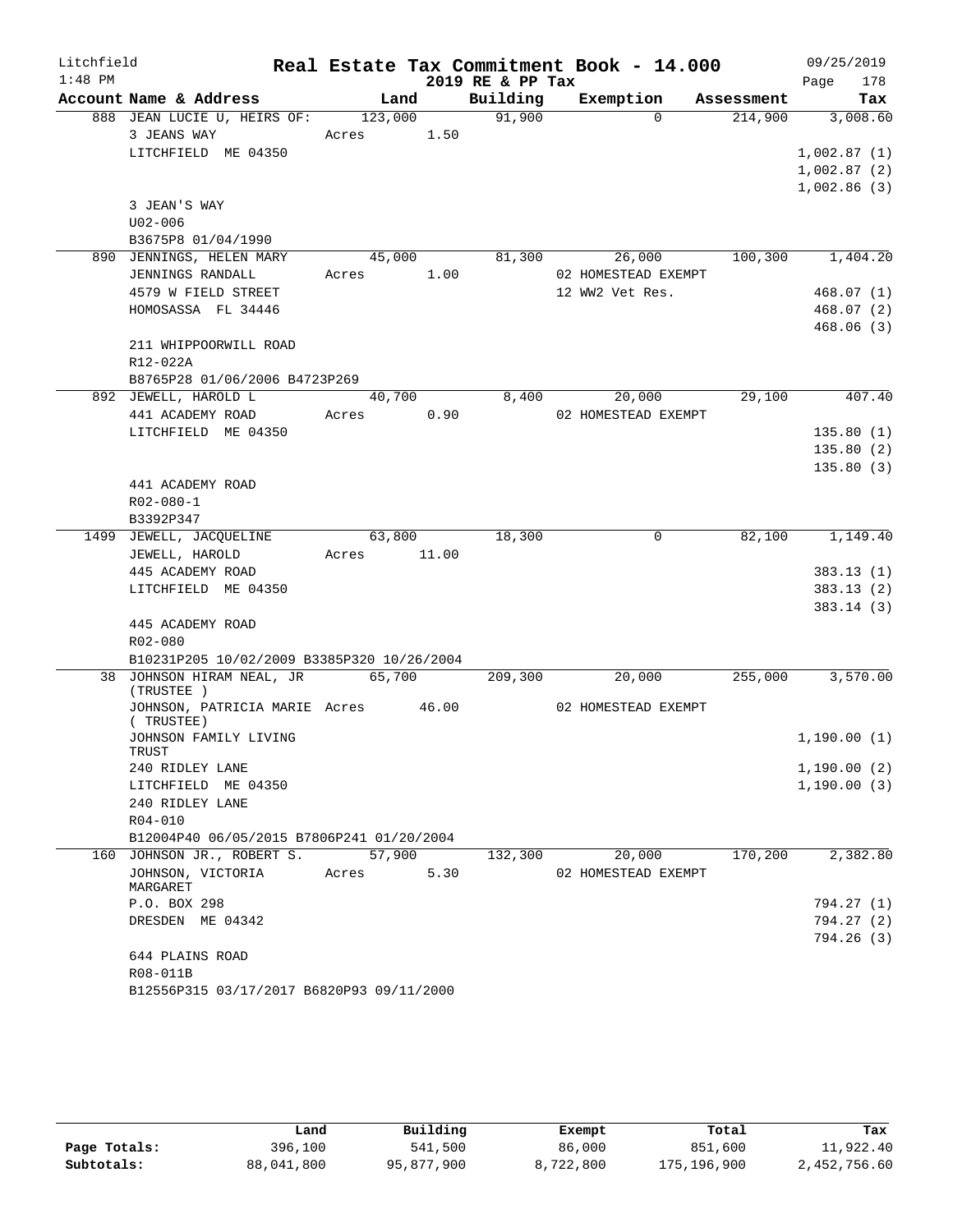| Litchfield |                    |                                                      |       |        |       | Real Estate Tax Commitment Book - 14.000 |                     |             |            |      | 09/25/2019                   |
|------------|--------------------|------------------------------------------------------|-------|--------|-------|------------------------------------------|---------------------|-------------|------------|------|------------------------------|
| $1:48$ PM  |                    |                                                      |       |        |       | 2019 RE & PP Tax                         |                     |             |            | Page | 179                          |
|            |                    | Account Name & Address                               |       | Land   |       | Building                                 | Exemption           |             | Assessment |      | Tax                          |
|            |                    | 2694 JOHNSON KIMBERLY L                              |       | 34,700 |       | $\Omega$                                 |                     | $\Omega$    | 34,700     |      | 485.80                       |
|            |                    | JOHNSON KEITH A                                      | Acres |        | 4.23  |                                          |                     |             |            |      |                              |
|            |                    | 682 NEW GLOUSTER ROAD                                |       |        |       |                                          |                     |             |            |      | 161.93(1)                    |
|            |                    | NORTH YARMOUTH ME                                    |       |        |       |                                          |                     |             |            |      | 161.93(2)                    |
|            | 04097              |                                                      |       |        |       |                                          |                     |             |            |      |                              |
|            | MACE ROAD          |                                                      |       |        |       |                                          |                     |             |            |      | 161.94(3)                    |
|            | $U14-002B$         |                                                      |       |        |       |                                          |                     |             |            |      |                              |
|            |                    | B9489P289 09/06/2007                                 |       |        |       |                                          |                     |             |            |      |                              |
|            |                    | 1566 JOHNSON MARTHA J                                |       | 60,900 |       | 109,100                                  | 20,000              |             | 150,000    |      | 2,100.00                     |
|            |                    | JOHNSON RICHARD                                      | Acres |        | 6.30  |                                          | 02 HOMESTEAD EXEMPT |             |            |      |                              |
|            | 185 BUKER ROAD     |                                                      |       |        |       |                                          |                     |             |            |      | 700.00(1)                    |
|            |                    | LITCHFIELD ME 04350                                  |       |        |       |                                          |                     |             |            |      | 700.00(2)                    |
|            |                    |                                                      |       |        |       |                                          |                     |             |            |      | 700.00(3)                    |
|            | 185 BUKER ROAD     |                                                      |       |        |       |                                          |                     |             |            |      |                              |
|            | R05-053            |                                                      |       |        |       |                                          |                     |             |            |      |                              |
|            |                    | B9400P66 06/21/2007 B8187P42 10/29/2004              |       |        |       |                                          |                     |             |            |      |                              |
|            | 2680 JOHNSON TERRY |                                                      |       | 93,000 |       | 174,000                                  | 20,000              |             | 247,000    |      | 3,458.00                     |
|            | TALBOT DONNA       |                                                      | Acres |        | 69.00 |                                          | 02 HOMESTEAD EXEMPT |             |            |      |                              |
|            |                    | 1622 RICHMOND ROAD                                   |       |        |       |                                          |                     |             |            |      | 1,152.67(1)                  |
|            |                    | LITCHFIELD ME 04350                                  |       |        |       |                                          |                     |             |            |      | 1,152.67(2)                  |
|            |                    |                                                      |       |        |       |                                          |                     |             |            |      | 1,152.66(3)                  |
|            |                    | 1622 RICHMOND ROAD                                   |       |        |       |                                          |                     |             |            |      |                              |
|            | R01-027            |                                                      |       |        |       |                                          |                     |             |            |      |                              |
|            |                    | B12317P81 06/08/2016 B2434P213                       |       |        |       |                                          |                     |             |            |      |                              |
|            |                    | 1915 JOHNSON, JEFF C.                                |       | 45,300 |       | 138,300                                  |                     | $\mathbf 0$ | 183,600    |      | 2,570.40                     |
|            |                    | 19 PATTENWOODS LANE                                  | Acres |        | 1.10  |                                          |                     |             |            |      |                              |
|            | LITCHFIELD ME      |                                                      |       |        |       |                                          |                     |             |            |      | 856.80 (1)                   |
|            | 04350-3934         |                                                      |       |        |       |                                          |                     |             |            |      | 856.80 (2)                   |
|            |                    |                                                      |       |        |       |                                          |                     |             |            |      | 856.80 (3)                   |
|            |                    | 19 PATTENWOODS LANE                                  |       |        |       |                                          |                     |             |            |      |                              |
|            | R01-033B-3         |                                                      |       |        |       |                                          |                     |             |            |      |                              |
|            |                    | B11489P24 08/21/2013 B11365P101 04/23/2013 B8518P240 |       |        |       |                                          |                     |             |            |      |                              |
|            |                    | 07/26/2005 B4408P160 01/20/2005                      |       |        |       |                                          |                     |             |            |      |                              |
|            |                    | 1580 JOHNSON, RICHARD E                              |       | 86,800 |       | $\Omega$                                 |                     | $\Omega$    | 86,800     |      | 1, 215.20                    |
|            | 185 BUKER ROAD     |                                                      | Acres |        | 0.71  |                                          |                     |             |            |      |                              |
|            |                    | LITCHFIELD ME 04350                                  |       |        |       |                                          |                     |             |            |      | 405.07(1)                    |
|            |                    |                                                      |       |        |       |                                          |                     |             |            |      | 405.07(2)                    |
|            |                    |                                                      |       |        |       |                                          |                     |             |            |      | 405.06(3)                    |
|            | 24 GRANT ROAD      |                                                      |       |        |       |                                          |                     |             |            |      |                              |
|            | $U10 - 026$        |                                                      |       |        |       |                                          |                     |             |            |      |                              |
|            |                    | B10431P291 06/01/2010 B7998P27 06/18/2004 B5244P24   |       |        |       |                                          |                     |             |            |      |                              |
|            |                    | 63 JOHNSON, WILLIAM R.                               |       | 49,200 |       | 216,000                                  |                     | $\Omega$    | 265,200    |      | 3,712.80                     |
|            |                    | 216 WATER STREET                                     | Acres |        | 2.40  |                                          |                     |             |            |      |                              |
|            |                    | RANDOLPH ME 04346                                    |       |        |       |                                          |                     |             |            |      | 1, 237.60(1)                 |
|            |                    |                                                      |       |        |       |                                          |                     |             |            |      | 1, 237.60(2)<br>1, 237.60(3) |
|            |                    | 296 STEVENSTOWN ROAD                                 |       |        |       |                                          |                     |             |            |      |                              |
|            | R09-076            |                                                      |       |        |       |                                          |                     |             |            |      |                              |
|            |                    | B11817P342 10/06/2014 B8617P112 09/28/2005 B5244P284 |       |        |       |                                          |                     |             |            |      |                              |
|            | 10/23/1996         |                                                      |       |        |       |                                          |                     |             |            |      |                              |

|              | Land         | Building   | Exempt    | Total       | Tax          |
|--------------|--------------|------------|-----------|-------------|--------------|
| Page Totals: | 369,900      | 637,400    | 40,000    | 967,300     | 13,542.20    |
| Subtotals:   | 88, 411, 700 | 96,515,300 | 8,762,800 | 176,164,200 | 2,466,298.80 |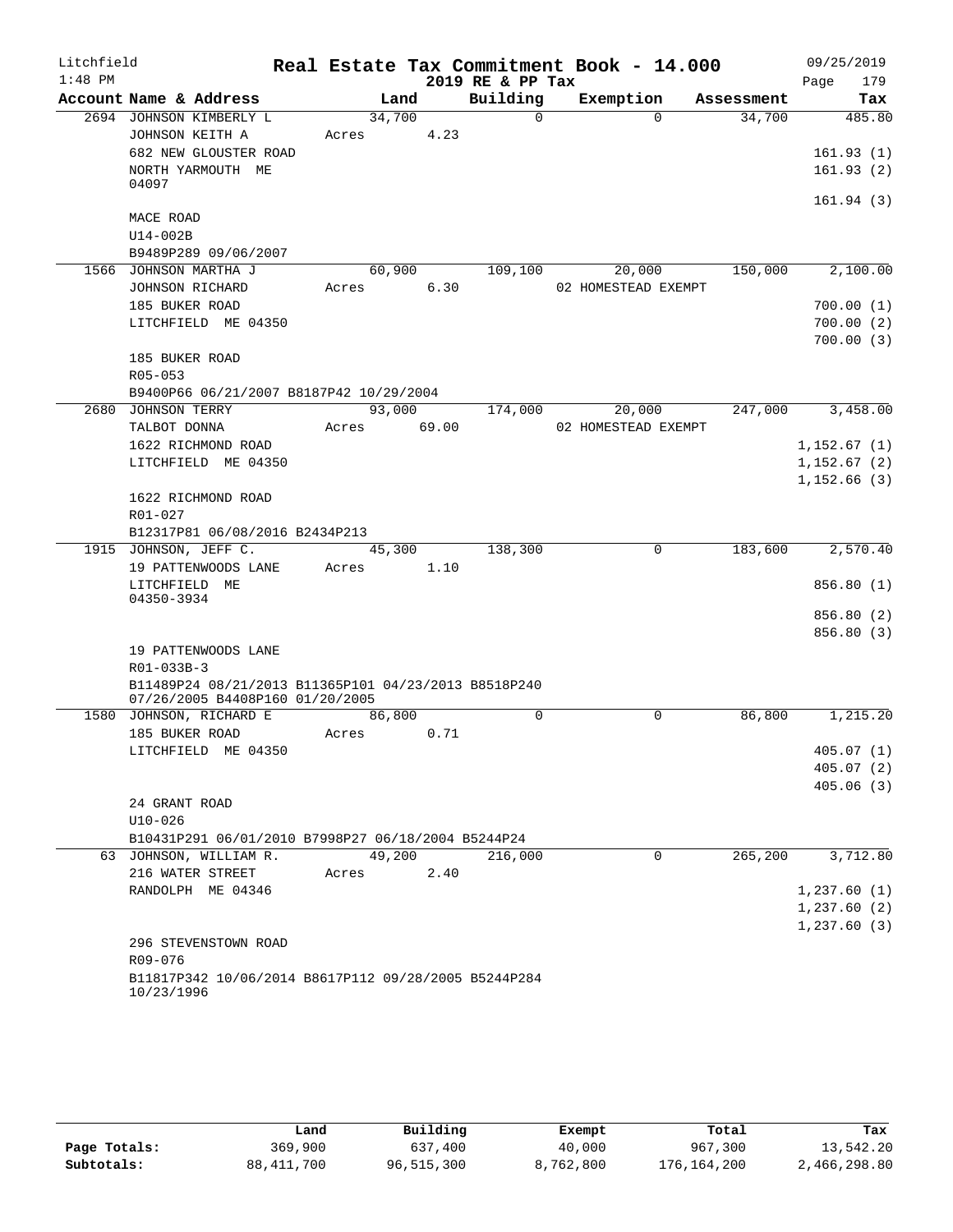| Litchfield<br>$1:48$ PM |                                                                                        |        |        |      | 2019 RE & PP Tax | Real Estate Tax Commitment Book - 14.000 |            | 09/25/2019<br>Page<br>180 |
|-------------------------|----------------------------------------------------------------------------------------|--------|--------|------|------------------|------------------------------------------|------------|---------------------------|
|                         | Account Name & Address                                                                 |        | Land   |      | Building         | Exemption                                | Assessment | Tax                       |
|                         | 901 JONES, JAMES HARRY                                                                 |        | 39,400 |      | 307,300          | 26,000                                   | 320,700    | 4,489.80                  |
|                         | JONES, JOLINE THERESA                                                                  | Acres  |        | 0.60 |                  | 03 VETERANS EXEMPT                       |            |                           |
|                         | P O BOX 460                                                                            |        |        |      |                  | 02 HOMESTEAD EXEMPT                      |            | 1,496.60(1)               |
|                         | LITCHFIELD ME 04350                                                                    |        |        |      |                  |                                          |            | 1,496.60(2)               |
|                         |                                                                                        |        |        |      |                  |                                          |            | 1,496.60(3)               |
|                         | 1090 PLAINS ROAD<br>$R09 - 053$                                                        |        |        |      |                  |                                          |            |                           |
|                         | B12726P310 09/15/2017 B10958P173 02/18/2012                                            |        |        |      |                  |                                          |            |                           |
|                         | B2780P129 03/14/1985                                                                   |        |        |      |                  |                                          |            |                           |
|                         | 2345 JONES, JEFFREY                                                                    |        | 82,000 |      | 180,800          | 20,000                                   | 242,800    | 3,399.20                  |
|                         | 721 HUNTINGTON HILL                                                                    | Acres  | 45.00  |      |                  | 02 HOMESTEAD EXEMPT                      |            |                           |
|                         | ROAD                                                                                   |        |        |      |                  |                                          |            |                           |
|                         | LITCHFIELD ME 04350                                                                    |        |        |      |                  |                                          |            | 1, 133.07(1)              |
|                         |                                                                                        |        |        |      |                  |                                          |            | 1,133.07(2)               |
|                         | 721 HUNTINGTON HILL                                                                    |        |        |      |                  |                                          |            | 1, 133.06(3)              |
|                         | ROAD                                                                                   |        |        |      |                  |                                          |            |                           |
|                         | R03-125B                                                                               |        |        |      |                  |                                          |            |                           |
|                         | B9856P230 09/17/2008 B9349P142 04/25/2007 B7662P50                                     |        |        |      |                  |                                          |            |                           |
|                         | 09/25/2003                                                                             |        |        |      |                  |                                          |            |                           |
|                         | 899 JONES, SANDRA                                                                      |        | 45,000 |      | 36,000           | 20,000                                   | 61,000     | 854.00                    |
|                         | 729 HUNTINGTON HILL<br>ROAD                                                            | Acres  |        | 1.01 |                  | 02 HOMESTEAD EXEMPT                      |            |                           |
|                         | LITCHFIELD ME 04350                                                                    |        |        |      |                  |                                          |            | 284.67 (1)                |
|                         |                                                                                        |        |        |      |                  |                                          |            | 284.67(2)                 |
|                         |                                                                                        |        |        |      |                  |                                          |            | 284.66 (3)                |
|                         | 729 HUNTINGTON HILL                                                                    |        |        |      |                  |                                          |            |                           |
|                         | <b>ROAD</b>                                                                            |        |        |      |                  |                                          |            |                           |
|                         | R03-125                                                                                |        |        |      |                  |                                          |            |                           |
|                         | B2576P266 09/26/2003                                                                   |        |        |      |                  |                                          |            |                           |
|                         | 905 JORDAN, LEE W                                                                      |        | 68,400 |      | 48,800           | $\mathbf 0$                              | 117,200    | 1,640.80                  |
|                         | 906 WEST ROAD<br>BOWDOIN ME 04287                                                      | Acres  | 0.35   |      |                  |                                          |            | 546.93(1)                 |
|                         |                                                                                        |        |        |      |                  |                                          |            | 546.93 (2)                |
|                         |                                                                                        |        |        |      |                  |                                          |            | 546.94 (3)                |
|                         | 74 KENWAY DRIVE                                                                        |        |        |      |                  |                                          |            |                           |
|                         | $U22 - 005$                                                                            |        |        |      |                  |                                          |            |                           |
|                         | B1354P51                                                                               |        |        |      |                  |                                          |            |                           |
|                         | 2304 JPMORGAN CHASE BANK, NA                                                           | 45,000 |        |      | 169,900          | 0                                        | 214,900    | 3,008.60                  |
|                         | 7255 BAYMEADOWS WAY                                                                    | Acres  |        | 1.00 |                  |                                          |            |                           |
|                         | JACKSONVILLE FL 32256                                                                  |        |        |      |                  |                                          |            | 1,002.87(1)               |
|                         |                                                                                        |        |        |      |                  |                                          |            | 1,002.87(2)               |
|                         |                                                                                        |        |        |      |                  |                                          |            | 1,002.86(3)               |
|                         | 34 CHAPMAN DRIVE                                                                       |        |        |      |                  |                                          |            |                           |
|                         | $R12 - 005 - 9$                                                                        |        |        |      |                  |                                          |            |                           |
|                         | B13151P116 12/05/2018 B9395P279 06/21/2007 B8280P319<br>01/20/2005 B7316P67 03/14/2003 |        |        |      |                  |                                          |            |                           |
|                         | 1250 JUNEAU LLC                                                                        |        | 70,100 |      | $\Omega$         | $\mathbf 0$                              | 70,100     | 981.40                    |
|                         | PO BOX 118                                                                             | Acres  | 58.66  |      |                  |                                          |            |                           |
|                         | LITCHFIELD ME 04350                                                                    |        |        |      |                  |                                          |            | 327.13(1)                 |
|                         |                                                                                        |        |        |      |                  |                                          |            | 327.13(2)                 |
|                         |                                                                                        |        |        |      |                  |                                          |            | 327.14(3)                 |
|                         | NUTTING LANE                                                                           |        |        |      |                  |                                          |            |                           |
|                         | $R04 - 045$                                                                            |        |        |      |                  |                                          |            |                           |
|                         | B11209P37 09/27/2012 B10734P70 05/19/2011 B9328P22                                     |        |        |      |                  |                                          |            |                           |
|                         | 04/20/2007 B7931P303 02/20/2004                                                        |        |        |      |                  |                                          |            |                           |
|                         |                                                                                        |        |        |      |                  |                                          |            |                           |

|              | Land       | Building   | Exempt    | Total       | Tax          |
|--------------|------------|------------|-----------|-------------|--------------|
| Page Totals: | 349,900    | 742,800    | 66,000    | l,026,700   | 14,373.80    |
| Subtotals:   | 88,761,600 | 97,258,100 | 8,828,800 | 177,190,900 | 2,480,672.60 |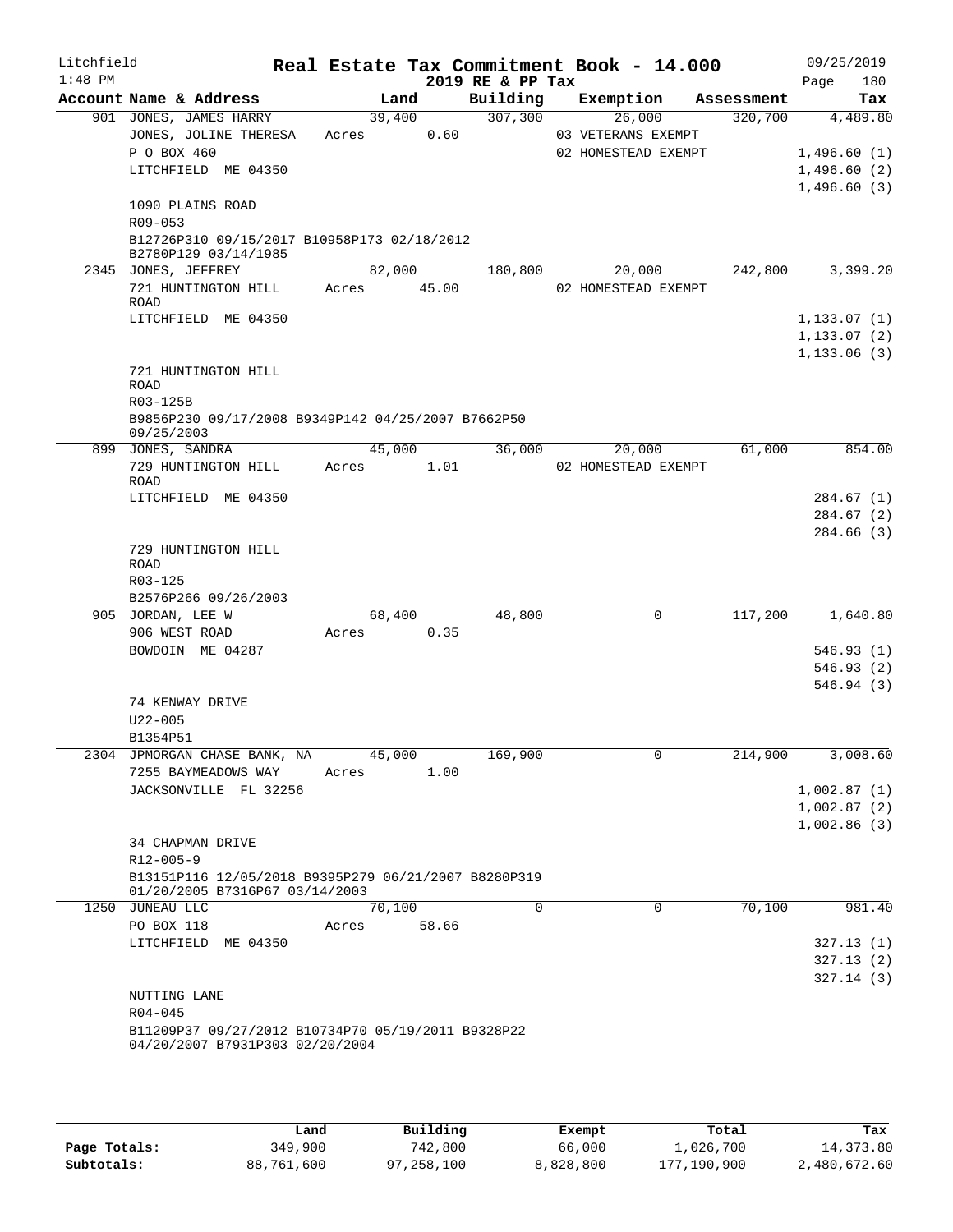| Litchfield<br>$1:48$ PM |                                                                                          |         |      | 2019 RE & PP Tax | Real Estate Tax Commitment Book - 14.000 |            | 09/25/2019<br>Page<br>181 |
|-------------------------|------------------------------------------------------------------------------------------|---------|------|------------------|------------------------------------------|------------|---------------------------|
|                         | Account Name & Address                                                                   | Land    |      | Building         | Exemption                                | Assessment | Tax                       |
|                         | 913 JUNEAU, ROBERT & JANET                                                               | 45,000  |      | 13,700           | 26,000                                   | 32,700     | 457.80                    |
|                         | PO BOX 105                                                                               | Acres   | 1.00 |                  | 02 HOMESTEAD EXEMPT                      |            |                           |
|                         | SABATTUS ME 04280                                                                        |         |      |                  | 22 WW2 Widow Res                         |            | 152.60(1)                 |
|                         |                                                                                          |         |      |                  |                                          |            | 152.60(2)                 |
|                         |                                                                                          |         |      |                  |                                          |            | 152.60(3)                 |
|                         | 22 FERN LANE                                                                             |         |      |                  |                                          |            |                           |
|                         | R03-062                                                                                  |         |      |                  |                                          |            |                           |
|                         | 1034 JUTRAS, TOBY<br>G. (TRUSTEE)                                                        | 114,400 |      | 361,500          | 20,000                                   | 455,900    | 6,382.60                  |
|                         | JUTRAS, LISA J.                                                                          | Acres   | 5.80 |                  | 02 HOMESTEAD EXEMPT                      |            |                           |
|                         | (TRUSTEE)                                                                                |         |      |                  |                                          |            |                           |
|                         | 216 UPPER POND ROAD                                                                      |         |      |                  |                                          |            | 2,127.53(1)               |
|                         | LITCHFIELD ME 04350                                                                      |         |      |                  |                                          |            | 2,127.53(2)               |
|                         |                                                                                          |         |      |                  |                                          |            | 2,127.54(3)               |
|                         | 216 UPPER POND ROAD                                                                      |         |      |                  |                                          |            |                           |
|                         | R01-018-5                                                                                |         |      |                  |                                          |            |                           |
|                         | B12414P159 09/15/2016 B10114P196 06/17/2009                                              |         |      |                  |                                          |            |                           |
|                         | B5776P214 11/03/1998<br>623 K Q Z C HOLDINGS, LLC                                        | 70,600  |      | 147,300          | 0                                        | 217,900    | 3,050.60                  |
|                         | 165 ROUTE 126                                                                            | Acres   | 1.20 |                  |                                          |            |                           |
|                         | MONMOUTH ME 04259                                                                        |         |      |                  |                                          |            | 1,016.87(1)               |
|                         |                                                                                          |         |      |                  |                                          |            | 1,016.87(2)               |
|                         |                                                                                          |         |      |                  |                                          |            | 1,016.86(3)               |
|                         | 1670 LEWISTON ROAD                                                                       |         |      |                  |                                          |            |                           |
|                         | $R11 - 035 - 1 - A$                                                                      |         |      |                  |                                          |            |                           |
|                         | B12363P314 07/19/2016 B12363P312 07/19/2016<br>B9618P310 01/17/2008 B4379P277 04/27/1993 |         |      |                  |                                          |            |                           |
|                         | 1733 KALLOCH, JEREMY S &                                                                 | 53,000  |      | 14,900           | 0                                        | 67,900     | 950.60                    |
|                         | LISA WEBB-KALLOCH                                                                        |         |      |                  |                                          |            |                           |
|                         | 110 HUNTS MEADOW ROAD                                                                    | Acres   | 0.40 |                  |                                          |            |                           |
|                         | WHITEFIELD ME 04353                                                                      |         |      |                  |                                          |            | 316.87(1)<br>316.87(2)    |
|                         |                                                                                          |         |      |                  |                                          |            | 316.86(3)                 |
|                         | 20 KEZIAH LANE                                                                           |         |      |                  |                                          |            |                           |
|                         | R09-034                                                                                  |         |      |                  |                                          |            |                           |
|                         | B10145P77 07/10/2009 B9265P206 03/01/2007 B8419P129                                      |         |      |                  |                                          |            |                           |
|                         | 05/20/2005 B1453P826 10/03/1967                                                          |         |      |                  |                                          |            |                           |
|                         | 915 KAMILA, DAVID A                                                                      | 175,700 |      | 142,300          | 20,000                                   | 298,000    | 4,172.00                  |
|                         | 33 SUNSHINE FARM ROAD                                                                    | Acres   | 8.45 |                  | 02 HOMESTEAD EXEMPT                      |            |                           |
|                         | LITCHFIELD ME 04350                                                                      |         |      |                  |                                          |            | 1,390.67(1)               |
|                         |                                                                                          |         |      |                  |                                          |            | 1,390.67(2)               |
|                         |                                                                                          |         |      |                  |                                          |            | 1,390.66(3)               |
|                         | 33 SUNSHINE FARM ROAD                                                                    |         |      |                  |                                          |            |                           |
|                         | $U01 - 013$                                                                              |         |      |                  |                                          |            |                           |
|                         | B1823P32<br>2766 KAMKE, GERALD R.                                                        | 48,800  |      | 107,300          | 26,000                                   | 130,100    | 1,821.40                  |
|                         | KAMKE, RAE                                                                               | Acres   | 2.26 |                  | 02 HOMESTEAD EXEMPT                      |            |                           |
|                         | PO BOX 278                                                                               |         |      |                  | 14 WW2 Vet NonRes                        |            | 607.13(1)                 |
|                         | LITCHFIELD ME 04350                                                                      |         |      |                  |                                          |            | 607.13(2)                 |
|                         |                                                                                          |         |      |                  |                                          |            | 607.14(3)                 |
|                         | 72 WOODLAND LANE                                                                         |         |      |                  |                                          |            |                           |
|                         | R11-042H                                                                                 |         |      |                  |                                          |            |                           |
|                         | B10454P201 06/25/2010                                                                    |         |      |                  |                                          |            |                           |
|                         |                                                                                          |         |      |                  |                                          |            |                           |
|                         |                                                                                          |         |      |                  |                                          |            |                           |

|              | Land       | Building   | Exempt    | Total       | Tax          |
|--------------|------------|------------|-----------|-------------|--------------|
| Page Totals: | 507,500    | 787,000    | 92,000    | 1,202,500   | 16,835.00    |
| Subtotals:   | 89,269,100 | 98,045,100 | 8,920,800 | 178,393,400 | 2,497,507.60 |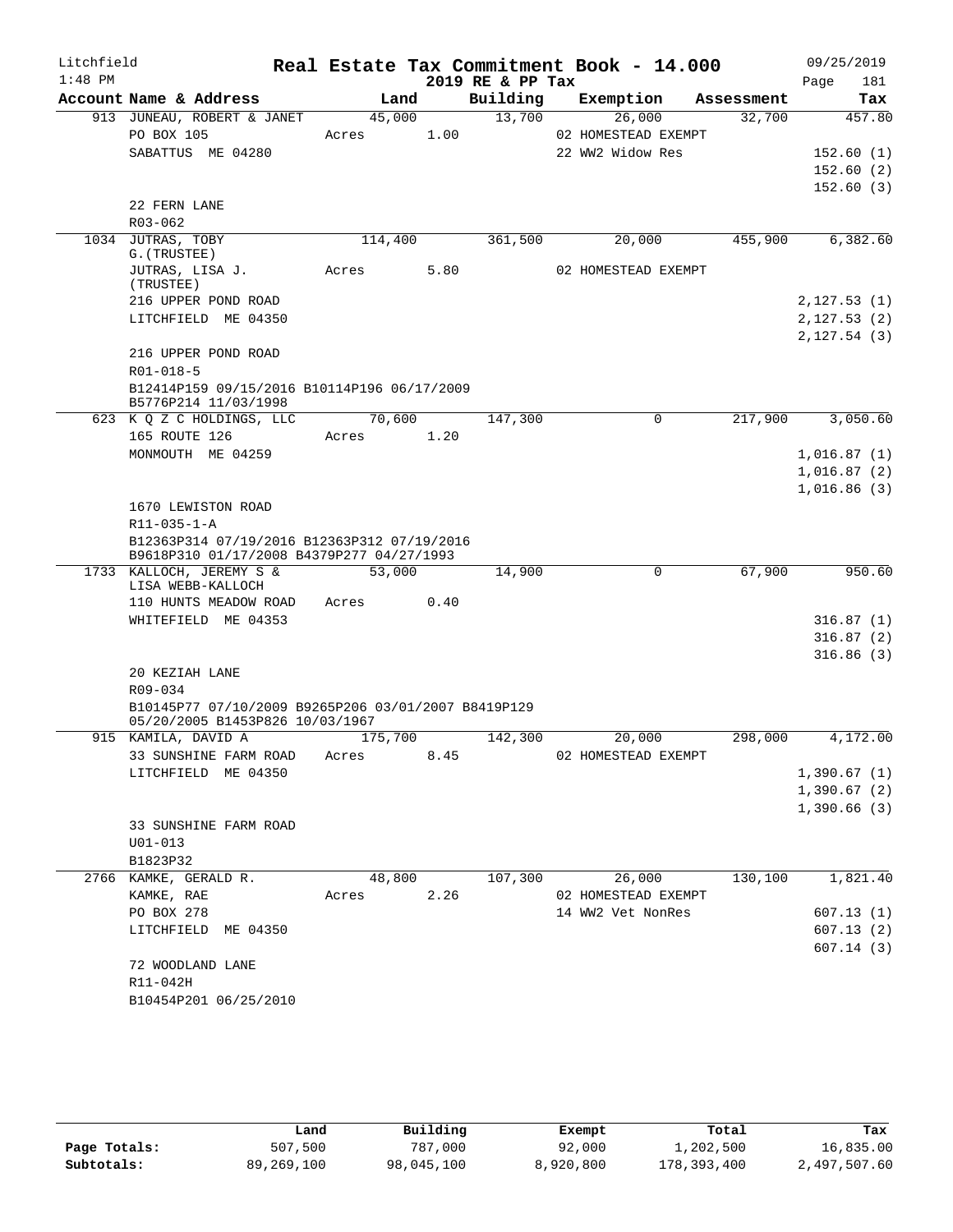| Litchfield   |                                                    |            |         |                 |                     | Real Estate Tax Commitment Book - 14.000 |                       | 09/25/2019      |
|--------------|----------------------------------------------------|------------|---------|-----------------|---------------------|------------------------------------------|-----------------------|-----------------|
| $1:48$ PM    |                                                    |            |         |                 | 2019 RE & PP Tax    |                                          |                       | 182<br>Page     |
|              | Account Name & Address<br>1309 KANDRIS, KENNETH C. |            |         | Land<br>101,200 | Building<br>147,400 | Exemption<br>20,000                      | Assessment<br>228,600 | Tax<br>3,200.40 |
|              | KANDRIS, TANYA J.                                  |            | Acres   | 3.70            |                     | 02 HOMESTEAD EXEMPT                      |                       |                 |
|              | P.O. BOX 519                                       |            |         |                 |                     |                                          |                       | 1,066.80(1)     |
|              | LITCHFIELD ME 04350                                |            |         |                 |                     |                                          |                       | 1,066.80(2)     |
|              |                                                    |            |         |                 |                     |                                          |                       | 1,066.80(3)     |
|              | 416 DENNIS HILL ROAD                               |            |         |                 |                     |                                          |                       |                 |
|              | $R13 - 025$                                        |            |         |                 |                     |                                          |                       |                 |
|              | B12776P58 11/14/2017 B5711P91 08/21/1998           |            |         |                 |                     |                                          |                       |                 |
|              | 916 KANE, MICHAEL                                  |            | 116,200 |                 | 49,700              | 0                                        | 165,900               | 2,322.60        |
|              | 471 PEACEPIPE DRIVE                                |            | Acres   | 20.80           |                     |                                          |                       |                 |
|              | LITCHFIELD ME 04350                                |            |         |                 |                     |                                          |                       | 774.20(1)       |
|              |                                                    |            |         |                 |                     |                                          |                       | 774.20(2)       |
|              |                                                    |            |         |                 |                     |                                          |                       | 774.20(3)       |
|              | 462 PEACEPIPE DRIVE                                |            |         |                 |                     |                                          |                       |                 |
|              | $U28 - 046$                                        |            |         |                 |                     |                                          |                       |                 |
|              |                                                    |            |         |                 |                     |                                          |                       |                 |
|              | B3249P63                                           |            |         |                 |                     |                                          |                       |                 |
|              | 917 KANE, MICHAEL J                                |            |         | 58,200          | 119,300             | 26,000                                   | 151,500               | 2,121.00        |
|              | 471 PEACEPIPE DRIVE                                |            | Acres   | 0.13            |                     | 03 VETERANS EXEMPT                       |                       |                 |
|              | LITCHFIELD ME 04350                                |            |         |                 |                     | 02 HOMESTEAD EXEMPT                      |                       | 707.00(1)       |
|              |                                                    |            |         |                 |                     |                                          |                       | 707.00(2)       |
|              |                                                    |            |         |                 |                     |                                          |                       | 707.00(3)       |
|              | 471 PEACEPIPE DRIVE                                |            |         |                 |                     |                                          |                       |                 |
|              | $U28 - 049$                                        |            |         |                 |                     |                                          |                       |                 |
|              | B1719P271                                          |            |         |                 |                     |                                          |                       |                 |
|              | 1449 KANE, MICHAELJ                                |            |         | 58,100          | $\mathbf 0$         | $\mathbf 0$                              | 58,100                | 813.40          |
|              | 471 PEACEPIPE DRIVE                                |            | Acres   | 0.30            |                     |                                          |                       |                 |
|              | LITCHFIELD ME 04350                                |            |         |                 |                     |                                          |                       | 271.13(1)       |
|              |                                                    |            |         |                 |                     |                                          |                       | 271.13(2)       |
|              |                                                    |            |         |                 |                     |                                          |                       | 271.14(3)       |
|              | LAKEVIEW DRIVE                                     |            |         |                 |                     |                                          |                       |                 |
|              | $U28 - 027$                                        |            |         |                 |                     |                                          |                       |                 |
|              | B7247P313 01/14/2003                               |            |         |                 |                     |                                          |                       |                 |
|              | 920 KARKOS, GEORGE A. &                            |            |         | 48,600          | 107,700             | 20,000                                   | 136,300               | 1,908.20        |
|              | SHARON A                                           |            |         |                 |                     |                                          |                       |                 |
|              | 835 DEAD RIVER ROAD                                |            | Acres   | 2.20            |                     | 02 HOMESTEAD EXEMPT                      |                       |                 |
|              | LITCHFIELD ME 04350                                |            |         |                 |                     |                                          |                       | 636.07(1)       |
|              |                                                    |            |         |                 |                     |                                          |                       | 636.07(2)       |
|              |                                                    |            |         |                 |                     |                                          |                       | 636.06 (3)      |
|              | 835 DEAD RIVER ROAD                                |            |         |                 |                     |                                          |                       |                 |
|              | R01-030B                                           |            |         |                 |                     |                                          |                       |                 |
|              | B7139P177                                          |            |         |                 |                     |                                          |                       |                 |
|              | 2542 KATULA DAVID                                  |            |         | 84,300          | 0                   | 0                                        | 84,300                | 1,180.20        |
|              | PENDER TAMMY                                       |            | Acres   | 41.00           |                     |                                          |                       |                 |
|              | 1435 RICHMOND ROAD                                 |            |         |                 |                     |                                          |                       | 393.40(1)       |
|              | LITCHFIELD ME 04350                                |            |         |                 |                     |                                          |                       | 393.40 (2)      |
|              |                                                    |            |         |                 |                     |                                          |                       | 393.40(3)       |
|              | 1435 RICHMOND ROAD                                 |            |         |                 |                     |                                          |                       |                 |
|              | R01-020A                                           |            |         |                 |                     |                                          |                       |                 |
|              | B8633P338 10/06/2005                               |            |         |                 |                     |                                          |                       |                 |
|              | 545 KATULA, DAVID                                  |            |         | 94,100          | 155,600             | 20,000                                   | 229,700               | 3,215.80        |
|              | 1435 RICHMOND ROAD                                 |            | Acres   | 72.21           |                     | 02 HOMESTEAD EXEMPT                      |                       |                 |
|              | LITCHFIELD ME 04350                                |            |         |                 |                     |                                          |                       | 1,071.93(1)     |
|              |                                                    |            |         |                 |                     |                                          |                       | 1,071.93(2)     |
|              |                                                    |            |         |                 |                     |                                          |                       |                 |
|              |                                                    |            |         |                 |                     |                                          |                       | 1,071.94(3)     |
|              | 1435 RICHMOND ROAD                                 |            |         |                 |                     |                                          |                       |                 |
|              | R01-051                                            |            |         |                 |                     |                                          |                       |                 |
|              | B6203P337 05/16/2000 B5535P30 01/20/1998           |            |         |                 |                     |                                          |                       |                 |
|              |                                                    |            |         |                 |                     |                                          |                       |                 |
|              |                                                    | Land       |         | Building        |                     | Exempt                                   | Total                 | Tax             |
| Page Totals: |                                                    | 560,700    |         | 579,700         |                     | 86,000                                   | 1,054,400             | 14,761.60       |
| Subtotals:   |                                                    | 89,829,800 |         | 98,624,800      |                     | 9,006,800<br>179,447,800                 |                       | 2,512,269.20    |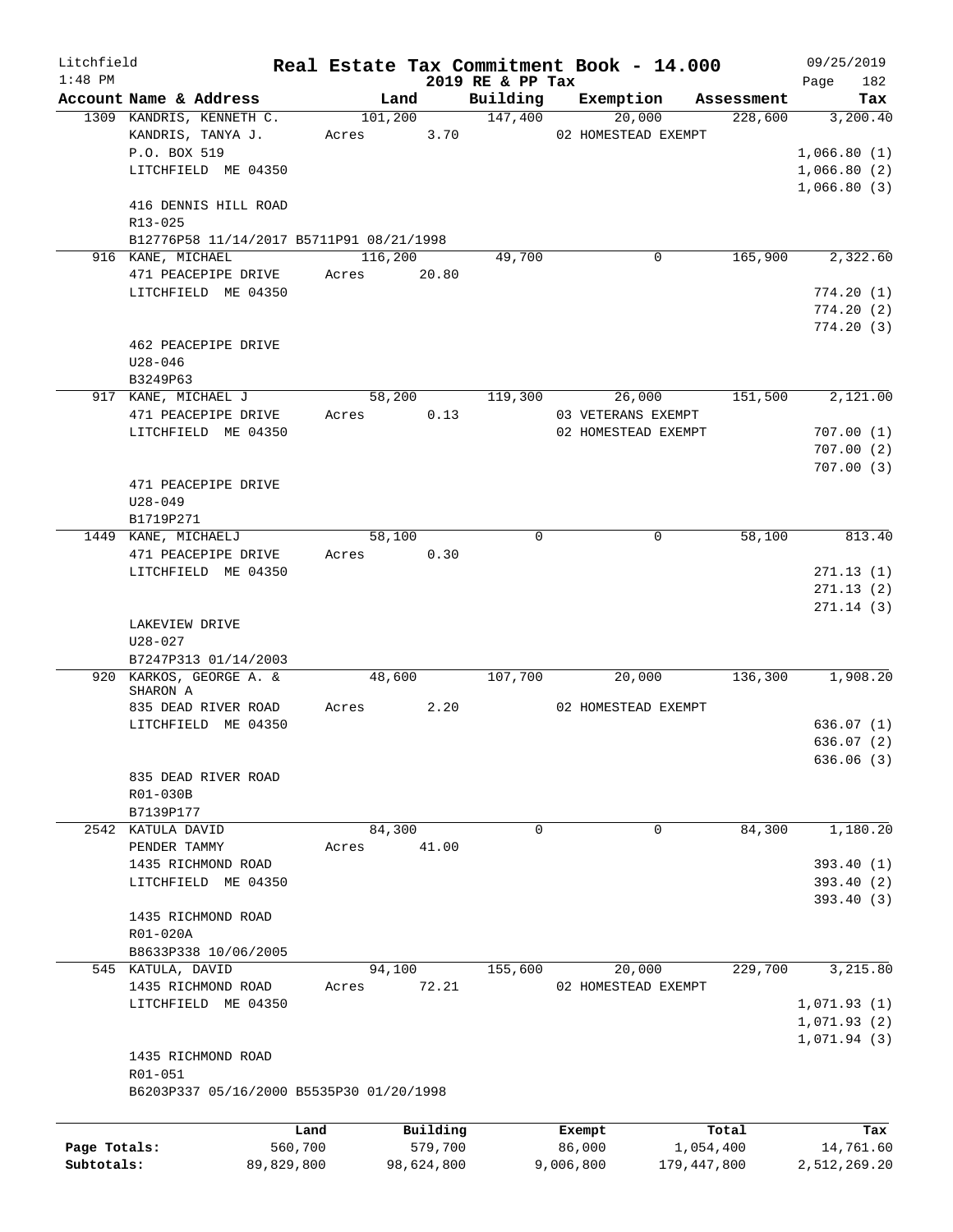| Litchfield<br>$1:48$ PM |                                                                                                                                    |       |         |                     | Real Estate Tax Commitment Book - 14.000<br>2019 RE & PP Tax |                  |                               |                    | 09/25/2019<br>183<br>Page                 |
|-------------------------|------------------------------------------------------------------------------------------------------------------------------------|-------|---------|---------------------|--------------------------------------------------------------|------------------|-------------------------------|--------------------|-------------------------------------------|
|                         | Account Name & Address                                                                                                             |       |         | Land                | Building                                                     |                  | Exemption                     | Assessment         | Tax                                       |
|                         | 927 KEANE, EDWARD C<br>519 UPPER GRASSY HILL Acres 0.55<br>ROAD<br>WOODBURY CT 06798                                               |       | 25,100  |                     | $\Omega$                                                     |                  | $\Omega$                      | 25,100             | 351.40<br>117.13(1)                       |
|                         | ISLAND IN SAND POND                                                                                                                |       |         |                     |                                                              |                  |                               |                    | 117.13(2)<br>117.14(3)                    |
|                         | $U10 - 032$<br>B1506P244                                                                                                           |       |         |                     |                                                              |                  |                               |                    |                                           |
|                         | 930 KEAVENEY, KEVIN B<br>KEAVENEY, MARY D                                                                                          | Acres | 141,300 | 0.27                | 42,000                                                       |                  | 0                             |                    | 183,300 2,566.20                          |
|                         | 14 ANNABEL LANE<br>FRANKLIN MA 02038                                                                                               |       |         |                     |                                                              |                  |                               |                    | 855.40 (1)<br>855.40 (2)<br>855.40 (3)    |
|                         | 113 WOODLAND LANE<br>$U12 - 002$                                                                                                   |       |         |                     |                                                              |                  |                               |                    |                                           |
|                         | B2134P36 08/07/1978<br>2594 KEBCO PROPERTIES LLC                                                                                   |       | 34,700  |                     | $\mathbf 0$                                                  |                  | $\mathbf 0$                   | 34,700             | 485.80                                    |
|                         | 51 POND ROAD<br>BOWDOINHAM ME 04008                                                                                                | Acres |         | 4.22                |                                                              |                  |                               |                    | 161.93(1)<br>161.93(2)<br>161.94(3)       |
|                         | PLAINS ROAD<br>R07-031A-3<br>B9563P103 11/13/2007 B8151P62                                                                         |       |         |                     |                                                              |                  |                               |                    |                                           |
|                         | 931 KEENE, ERNEST R<br>P O BOX 292                                                                                                 | Acres | 48,600  | 3.20                | 94,800                                                       |                  | 26,000<br>03 VETERANS EXEMPT  | 117,400            | 1,643.60                                  |
|                         | LITCHFIELD ME 04350                                                                                                                |       |         |                     |                                                              |                  | 02 HOMESTEAD EXEMPT           |                    | 547.87(1)<br>547.87 (2)<br>547.86(3)      |
|                         | 169 PLAINS ROAD<br>R07-050<br>B1600P849                                                                                            |       |         |                     |                                                              |                  |                               |                    |                                           |
|                         | 1278 KELLEY, JAMES B.<br>56 NADEAU DRIVE                                                                                           | Acres | 69,200  | 19.40               |                                                              | 244,800          | 26,000<br>02 HOMESTEAD EXEMPT |                    | 288,000 4,032.00                          |
|                         | LITCHFIELD ME 04350                                                                                                                |       |         |                     |                                                              |                  | 14 WW2 Vet NonRes             |                    | 1,344.00(1)<br>1,344.00(2)<br>1,344.00(3) |
|                         | 56 NADEAU DRIVE<br>R12-010                                                                                                         |       |         |                     |                                                              |                  |                               |                    |                                           |
|                         | B13163P51 03/07/2019<br>1270 KELLEY, WILLIAM F.<br>DUBE, JENNIFER                                                                  | Acres | 58,800  | 3.44                | 193,600                                                      |                  | 20,000<br>02 HOMESTEAD EXEMPT | 232,400            | 3,253.60                                  |
|                         | 2290 HALLOWELL ROAD                                                                                                                |       |         |                     |                                                              |                  |                               |                    | 1,084.53(1)                               |
|                         | LITCHFIELD ME 04350                                                                                                                |       |         |                     |                                                              |                  |                               |                    | 1,084.53(2)<br>1,084.54(3)                |
|                         | 2290 HALLOWELL ROAD<br>$R06 - 045$<br>B12726P36 09/15/2017 B9305P330 04/02/2007 B9088P8<br>09/27/2006 B8436P62 06/03/2005 B3502P99 |       |         |                     |                                                              |                  |                               |                    |                                           |
|                         | 2170 KELLEY, JUDITH                                                                                                                |       | 47,900  |                     | 138,800                                                      |                  | 20,000                        | 166,700            | 2,333.80                                  |
|                         | 1444 RICHMOND ROAD<br>LITCHFIELD ME 04350                                                                                          | Acres |         | 1.97                |                                                              |                  | 02 HOMESTEAD EXEMPT           |                    | 777.93(1)<br>777.93(2)                    |
|                         | 1444 RICHMOND ROAD<br>R01-022A                                                                                                     |       |         |                     |                                                              |                  |                               |                    | 777.94(3)                                 |
|                         | B6898P152 05/03/2002                                                                                                               |       |         |                     |                                                              |                  |                               |                    |                                           |
| Page Totals:            | 425,600                                                                                                                            | Land  |         | Building<br>714,000 |                                                              | Exempt<br>92,000 |                               | Total<br>1,047,600 | Tax<br>14,666.40                          |
| Subtotals:              | 90, 255, 400                                                                                                                       |       |         | 99,338,800          |                                                              | 9,098,800        | 180, 495, 400                 |                    | 2,526,935.60                              |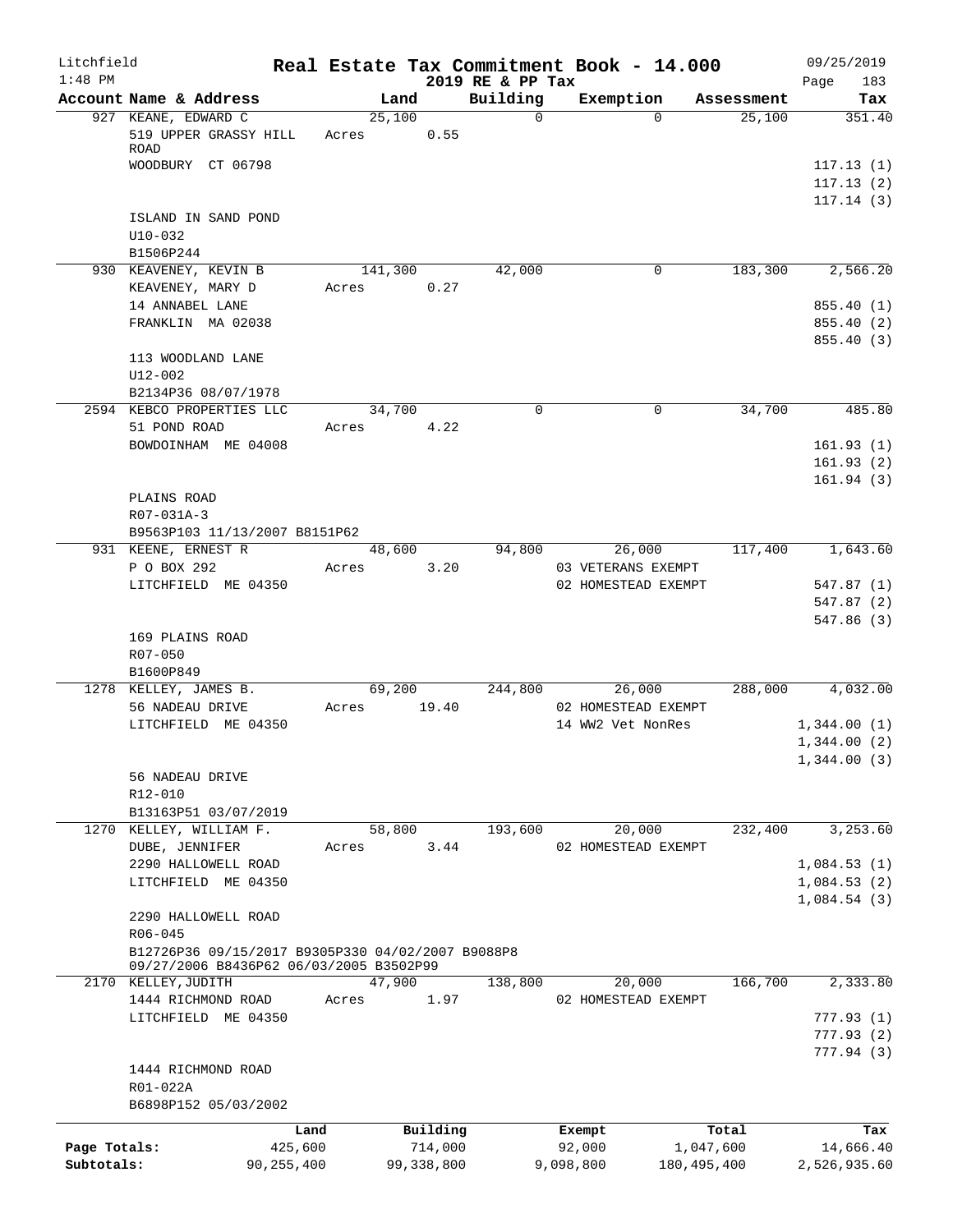| Litchfield<br>$1:48$ PM |                                           |       |             | 2019 RE & PP Tax     | Real Estate Tax Commitment Book - 14.000 |             | 09/25/2019<br>184<br>Page |
|-------------------------|-------------------------------------------|-------|-------------|----------------------|------------------------------------------|-------------|---------------------------|
|                         | Account Name & Address                    |       | Land        |                      | Building Exemption Assessment            |             | Tax                       |
|                         | 936 KENDRICK, BRIAN C                     |       | 75,500      | $\overline{111,800}$ | 26,000                                   | 161,300     | 2,258.20                  |
|                         | 296 DENNIS HILL ROAD                      |       | Acres 37.00 |                      | 02 HOMESTEAD EXEMPT                      |             |                           |
|                         | LITCHFIELD ME 04350                       |       |             |                      | 03 VETERANS EXEMPT                       |             | 752.73(1)                 |
|                         |                                           |       |             |                      |                                          |             | 752.73(2)                 |
|                         |                                           |       |             |                      |                                          |             | 752.74 (3)                |
|                         | 296 DENNIS HILL ROAD                      |       |             |                      |                                          |             |                           |
|                         | $R13 - 020$                               |       |             |                      |                                          |             |                           |
|                         |                                           |       |             |                      |                                          |             |                           |
|                         | B2427P86                                  |       |             |                      |                                          |             |                           |
|                         | 1465 KENNEBEC LAND TRUST                  |       | 2,400       | $\mathbf 0$          | $\mathbf 0$                              | 2,400       | 33.60                     |
|                         | P O BOX 261                               |       | Acres 9.71  |                      |                                          |             |                           |
|                         | WINTHROP ME 04364                         |       |             |                      |                                          |             | 11.20(1)                  |
|                         |                                           |       |             |                      |                                          |             | 11.20(2)                  |
|                         |                                           |       |             |                      |                                          |             | 11.20(3)                  |
|                         | BEAVER LANE                               |       |             |                      |                                          |             |                           |
|                         | R14-008A                                  |       |             |                      |                                          |             |                           |
|                         | B9427P142 07/18/2007 B2877P221 10/31/1985 |       |             |                      |                                          |             |                           |
|                         | 939 KENNEBEC VAL BEAGLE,                  |       | 60,300      | 1,400                | $\mathbf 0$                              | 61,700      | 863.80                    |
|                         | <b>CLUB</b>                               |       |             |                      |                                          |             |                           |
|                         | C/O JAMES DUDLEY                          | Acres | 161.00      |                      |                                          |             |                           |
|                         | 2330 BELGRADE ROAD                        |       |             |                      |                                          |             | 287.93 (1)                |
|                         | SIDNEY ME 04330-1                         |       |             |                      |                                          |             | 287.93 (2)                |
|                         |                                           |       |             |                      |                                          |             | 287.94 (3)                |
|                         | 21 LUNTS HILL ROAD                        |       |             |                      |                                          |             |                           |
|                         | R09-074                                   |       |             |                      |                                          |             |                           |
|                         |                                           |       |             |                      |                                          |             |                           |
|                         | B1336P301                                 |       |             |                      |                                          |             |                           |
|                         | 938 KENNEBEC VAL BEAGLE,<br><b>CLUB</b>   |       | 37,700      | 59,900               | 0                                        | 97,600      | 1,366.40                  |
|                         | C/O JAMES DUDLEY                          |       | Acres 0.50  |                      |                                          |             |                           |
|                         | 2330 BELGRADE ROAD                        |       |             |                      |                                          |             | 455.47 (1)                |
|                         | SIDNEY ME 04330                           |       |             |                      |                                          |             | 455.47 (2)                |
|                         |                                           |       |             |                      |                                          |             |                           |
|                         |                                           |       |             |                      |                                          |             | 455.46 (3)                |
|                         | 24 LUNTS HILL ROAD                        |       |             |                      |                                          |             |                           |
|                         | R09-001                                   |       |             |                      |                                          |             |                           |
|                         | B1386P175                                 |       |             |                      |                                          |             |                           |
|                         | 2009 KENNEY, GERALD & VICKIE              |       | 42,300      | $\mathbf 0$          | 0                                        | 42,300      | 592.20                    |
|                         | 1062 PLAINS ROAD                          |       | Acres 9.10  |                      |                                          |             |                           |
|                         | LITCHFIELD ME 04350                       |       |             |                      |                                          |             | 197.40(1)                 |
|                         |                                           |       |             |                      |                                          |             | 197.40 (2)                |
|                         |                                           |       |             |                      |                                          |             | 197.40(3)                 |
|                         | PLAINS ROAD                               |       |             |                      |                                          |             |                           |
|                         | R09-049                                   |       |             |                      |                                          |             |                           |
| 943                     | KENNEY, GERALD A                          |       | 69,000      | $\mathbf 0$          | 0                                        | 69,000      | 966.00                    |
|                         | 1062 PLAINS ROAD                          | Acres | 59.00       |                      |                                          |             |                           |
|                         | LITCHFIELD ME 04350                       |       |             |                      |                                          |             | 322.00(1)                 |
|                         |                                           |       |             |                      |                                          |             | 322.00 (2)                |
|                         |                                           |       |             |                      |                                          |             |                           |
|                         |                                           |       |             |                      |                                          |             | 322.00(3)                 |
|                         | HALLOWELL ROAD                            |       |             |                      |                                          |             |                           |
|                         | R11-020                                   |       |             |                      |                                          |             |                           |
|                         | B2448P11                                  |       |             |                      |                                          |             |                           |
| 1209                    | KENNEY, GERALD A &                        |       | 62,000      | 7,000                | 0                                        | 69,000      | 966.00                    |
|                         | VICKIE                                    |       |             |                      |                                          |             |                           |
|                         | 1062 PLAINS ROAD                          | Acres | 8.60        |                      |                                          |             |                           |
|                         | LITCHFIELD ME 04350                       |       |             |                      |                                          |             | 322.00(1)                 |
|                         |                                           |       |             |                      |                                          |             | 322.00 (2)                |
|                         |                                           |       |             |                      |                                          |             | 322.00(3)                 |
|                         | 1084 PLAINS ROAD                          |       |             |                      |                                          |             |                           |
|                         | R09-052                                   |       |             |                      |                                          |             |                           |
|                         | B6875P26                                  |       |             |                      |                                          |             |                           |
|                         |                                           |       |             |                      |                                          |             |                           |
|                         | Land                                      |       | Building    |                      | Exempt                                   | Total       | Tax                       |
| Page Totals:            | 349,200                                   |       | 180,100     |                      | 26,000                                   | 503,300     | 7,046.20                  |
| Subtotals:              | 90,604,600                                |       | 99,518,900  |                      | 9,124,800                                | 180,998,700 | 2,533,981.80              |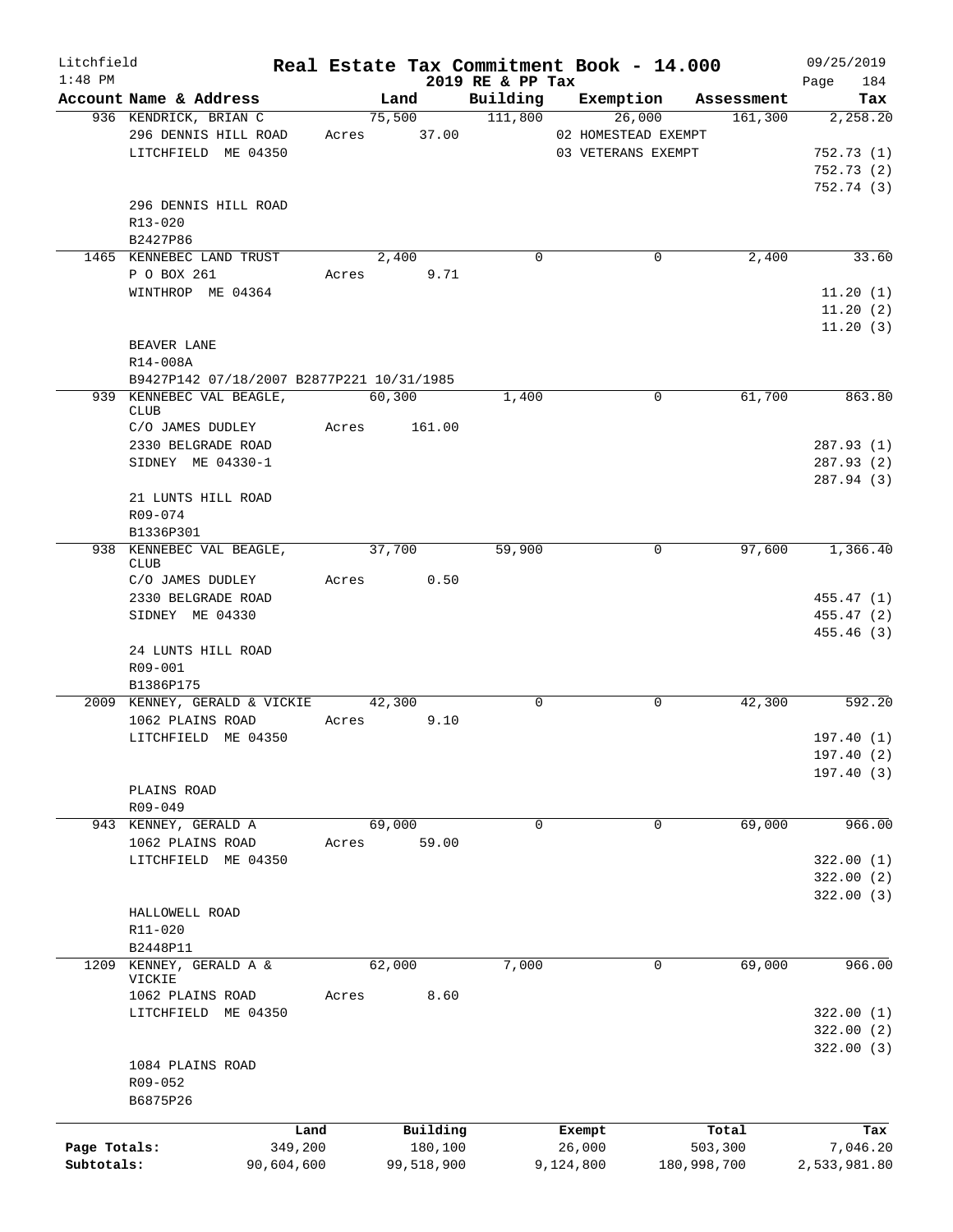| Litchfield<br>$1:48$ PM |                                                                    |       |             | 2019 RE & PP Tax | Real Estate Tax Commitment Book - 14.000  |            | 09/25/2019<br>185<br>Page |
|-------------------------|--------------------------------------------------------------------|-------|-------------|------------------|-------------------------------------------|------------|---------------------------|
|                         | Account Name & Address                                             |       | Land        | Building         | Exemption                                 | Assessment | Tax                       |
|                         | 944 KENNEY, GERALD A,<br>KENNEY, VICKIE J                          |       | 63,800      | 86,500           | 20,000                                    | 130, 300   | 1,824.20                  |
|                         | 1062 PLAINS ROAD                                                   | Acres | 11.00       |                  | 02 HOMESTEAD EXEMPT                       |            |                           |
|                         | LITCHFIELD ME 04350                                                |       |             |                  |                                           |            | 608.07(1)                 |
|                         |                                                                    |       |             |                  |                                           |            | 608.07(2)                 |
|                         |                                                                    |       |             |                  |                                           |            | 608.06(3)                 |
|                         | 1062 PLAINS ROAD                                                   |       |             |                  |                                           |            |                           |
|                         | R09-050<br>B12037P247 07/08/2015 B11956P221 04/09/2015             |       |             |                  |                                           |            |                           |
|                         | B10533P331 09/20/2010 B10412P21 05/10/2010 B2796P241               |       |             |                  |                                           |            |                           |
|                         | 947 KENNEY, ROBERT R &<br>RHONDA J.                                |       | 67,700      | 243,500          | 20,000                                    | 291,200    | 4,076.80                  |
|                         | 97 MAPLE RIDGE DRIVE                                               |       | Acres 16.47 |                  | 02 HOMESTEAD EXEMPT                       |            |                           |
|                         | MONMOUTH ME 04259                                                  |       |             |                  |                                           |            | 1,358.93(1)               |
|                         |                                                                    |       |             |                  |                                           |            | 1,358.93(2)               |
|                         | 2153 HALLOWELL ROAD                                                |       |             |                  |                                           |            | 1,358.94(3)               |
|                         | R11-025                                                            |       |             |                  |                                           |            |                           |
|                         | B7334P160 03/28/2003                                               |       |             |                  |                                           |            |                           |
|                         | 946 KENNEY, RONALD &                                               |       | 48,000      | 69,100           | 26,000                                    | 91,100     | 1,275.40                  |
|                         | LORRAINE                                                           |       |             |                  |                                           |            |                           |
|                         | 2131 HALLOWELL ROAD<br>LITCHFIELD ME 04350                         | Acres | 2.00        |                  | 03 VETERANS EXEMPT<br>02 HOMESTEAD EXEMPT |            | 425.13(1)                 |
|                         |                                                                    |       |             |                  |                                           |            | 425.13(2)                 |
|                         |                                                                    |       |             |                  |                                           |            | 425.14(3)                 |
|                         | 2131 HALLOWELL ROAD                                                |       |             |                  |                                           |            |                           |
|                         | R11-025A                                                           |       |             |                  |                                           |            |                           |
|                         | B2453P233                                                          |       |             |                  |                                           |            |                           |
|                         | 951 KIDDER SHIRLEY L                                               |       | 123,000     | 63,600           | $\mathbf 0$                               | 186,600    | 2,612.40                  |
|                         | KIDDER MARGARET K                                                  | Acres | 0.62        |                  |                                           |            |                           |
|                         | 23 PLEASANT POND LANE<br>LITCHFIELD ME 04350                       |       |             |                  |                                           |            | 870.80(1)<br>870.80(2)    |
|                         |                                                                    |       |             |                  |                                           |            | 870.80 (3)                |
|                         | 23 PLEASANT POND LANE                                              |       |             |                  |                                           |            |                           |
|                         | $U01 - 002$                                                        |       |             |                  |                                           |            |                           |
|                         | B4180P263 09/27/2004                                               |       |             |                  |                                           |            |                           |
|                         | 2244 KIELTYKA, SAMANTHA E.                                         |       | 46,600      | 153,100          | 0                                         | 199,700    | 2,795.80                  |
|                         | KIELTYKA, BRANDON                                                  | Acres | 1.53        |                  |                                           |            |                           |
|                         | 533 RICHMOND RD                                                    |       |             |                  |                                           |            | 931.93 (1)<br>931.93 (2)  |
|                         | LITCHFIELD ME<br>04350-3628                                        |       |             |                  |                                           |            |                           |
|                         |                                                                    |       |             |                  |                                           |            | 931.94(3)                 |
|                         | 533 RICHMOND ROAD<br>R02-116C                                      |       |             |                  |                                           |            |                           |
|                         | B12692P118 08/15/2017 B12407P284 09/01/2016                        |       |             |                  |                                           |            |                           |
|                         | B10629P240 12/28/2010 B9885P267 10/17/2008 B6496P183<br>06/01/2001 |       |             |                  |                                           |            |                           |
|                         | 2137 KINCAID, PRISCILLA J.                                         |       | 46,000      | 61,000           | 20,000                                    | 87,000     | 1,218.00                  |
|                         | 22 FLAHERTY LANE                                                   | Acres | 3.00        |                  | 02 HOMESTEAD EXEMPT                       |            |                           |
|                         | LITCHFIELD ME 04350                                                |       |             |                  |                                           |            | 406.00(1)                 |
|                         |                                                                    |       |             |                  |                                           |            | 406.00(2)<br>406.00(3)    |
|                         | 22 FLAHERTY LANE                                                   |       |             |                  |                                           |            |                           |
|                         | R03-105E                                                           |       |             |                  |                                           |            |                           |
|                         | B12702P126 08/23/2017 B8428P21 05/25/2005                          |       |             |                  |                                           |            |                           |
|                         |                                                                    |       |             |                  |                                           |            |                           |

|              | Land       | Building    | Exempt    | Total       | Tax          |
|--------------|------------|-------------|-----------|-------------|--------------|
| Page Totals: | 395,100    | 676,800     | 86,000    | 985,900     | 13,802.60    |
| Subtotals:   | 90,999,700 | 100,195,700 | 9,210,800 | 181,984,600 | 2,547,784.40 |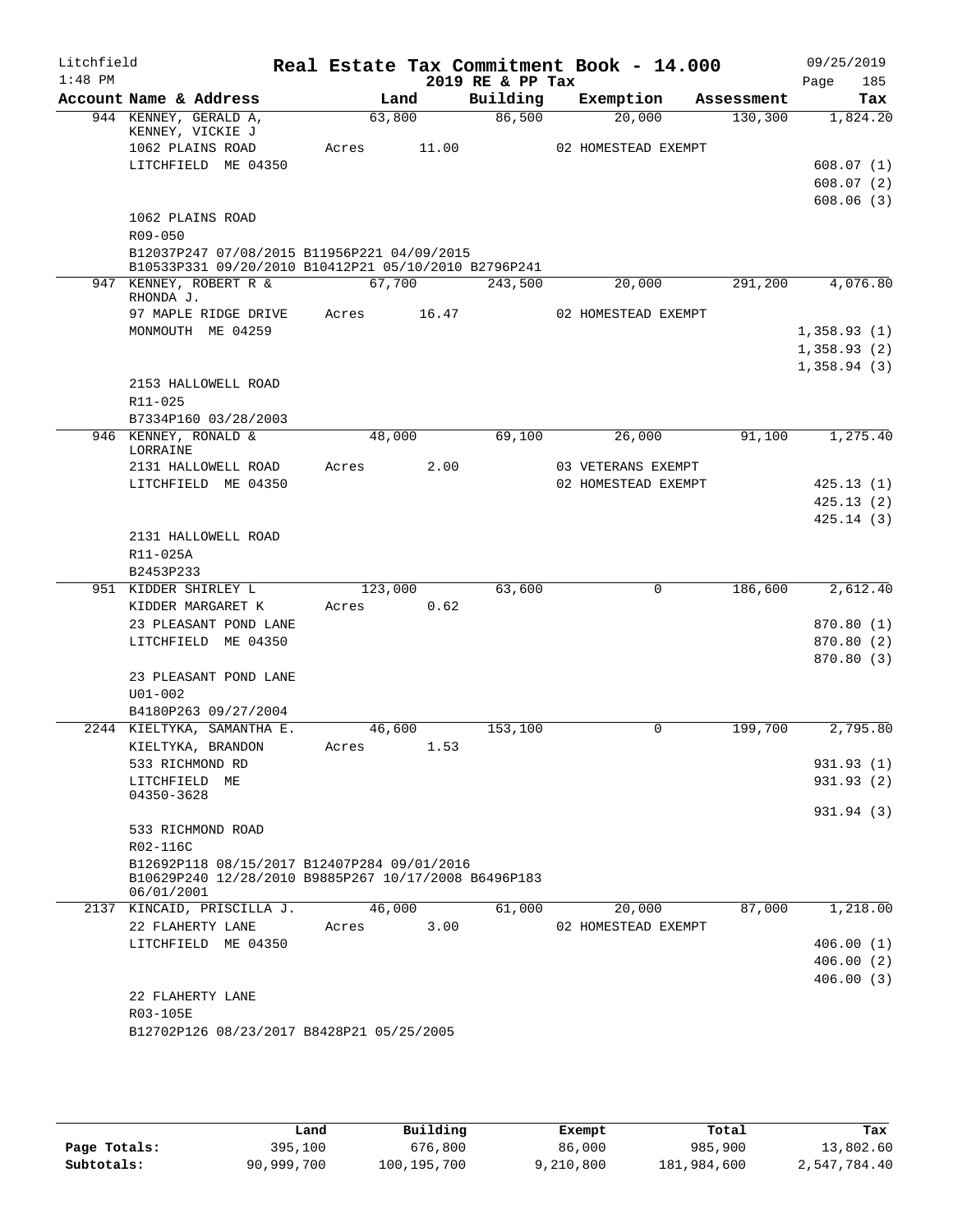| Litchfield |                                                                                                   |                 |       |                  | Real Estate Tax Commitment Book - 14.000 |            | 09/25/2019                 |
|------------|---------------------------------------------------------------------------------------------------|-----------------|-------|------------------|------------------------------------------|------------|----------------------------|
| $1:48$ PM  |                                                                                                   |                 |       | 2019 RE & PP Tax |                                          |            | Page<br>186                |
|            | Account Name & Address                                                                            | Land            |       | Building         | Exemption                                | Assessment | Tax                        |
|            | 2105 KINCH, WILLIAM & R.                                                                          | $\Omega$        |       | 7,600            | 7,600                                    | $\Omega$   | 0.00                       |
|            | MAHEUX<br>12 BUFFEE LANDING ROAD                                                                  |                 |       |                  | 02 HOMESTEAD EXEMPT                      |            |                            |
|            | LITCHFIELD ME 04350                                                                               |                 |       |                  |                                          |            |                            |
|            |                                                                                                   |                 |       |                  |                                          |            |                            |
|            |                                                                                                   |                 |       |                  |                                          |            |                            |
|            | 12 BUFFEE LANDING ROAD                                                                            |                 |       |                  |                                          |            |                            |
|            | R09-019A-ON-1<br>2159 KINDLIMANN, MELISSA A.                                                      |                 |       | $\Omega$         | 0                                        | 23,300     | 326.20                     |
|            | KINDLIMANN, SHANE E.                                                                              | 23,300<br>Acres | 2.10  |                  |                                          |            |                            |
|            | 277 MIDDLE STREET                                                                                 |                 |       |                  |                                          |            | 108.73(1)                  |
|            | BATH ME 04530                                                                                     |                 |       |                  |                                          |            | 108.73(2)                  |
|            |                                                                                                   |                 |       |                  |                                          |            | 108.74(3)                  |
|            | FOREST LANE                                                                                       |                 |       |                  |                                          |            |                            |
|            | $U08 - 025$                                                                                       |                 |       |                  |                                          |            |                            |
|            | B12952P344 06/22/2018 B9714P22 04/30/2008 B6349P212                                               |                 |       |                  |                                          |            |                            |
|            | 09/29/2000                                                                                        |                 |       |                  |                                          |            |                            |
|            | 2152 KING, WILLIAM O.                                                                             | 45,400          |       | 50,500           | $\mathbf 0$                              | 95,900     | 1,342.60                   |
|            | KING, LINDA G.                                                                                    | Acres           | 1.12  |                  |                                          |            |                            |
|            | 746 DEAD RIVER ROAD                                                                               |                 |       |                  |                                          |            | 447.53 (1)                 |
|            | LITCHFIELD ME 04350                                                                               |                 |       |                  |                                          |            | 447.53 (2)                 |
|            |                                                                                                   |                 |       |                  |                                          |            | 447.54 (3)                 |
|            | 746 DEAD RIVER ROAD                                                                               |                 |       |                  |                                          |            |                            |
|            | R01-035B                                                                                          |                 |       |                  |                                          |            |                            |
|            | B11810P80 09/25/2014 B11653P228 02/21/2014<br>B11574P267 10/18/2013 B11323P87 03/06/2013 B9224P68 |                 |       |                  |                                          |            |                            |
|            | 08/20/2006 B6308P247 09/26/2000                                                                   |                 |       |                  |                                          |            |                            |
|            | 955 KNAUSENBERGER, ROLAND H                                                                       | 132,800         |       | 174,800          | 20,000                                   | 287,600    | 4,026.40                   |
|            | PO BOX 191                                                                                        | Acres           | 10.50 |                  | 02 HOMESTEAD EXEMPT                      |            |                            |
|            | LITCHFIELD ME                                                                                     |                 |       |                  |                                          |            | 1,342.13(1)                |
|            | 04350-0191                                                                                        |                 |       |                  |                                          |            |                            |
|            |                                                                                                   |                 |       |                  |                                          |            | 1,342.13(2)<br>1,342.14(3) |
|            | 120 HARDSCRABBLE ROAD                                                                             |                 |       |                  |                                          |            |                            |
|            | U22-012A                                                                                          |                 |       |                  |                                          |            |                            |
|            | B4771P2                                                                                           |                 |       |                  |                                          |            |                            |
|            | 732 KNIGHT, JASON                                                                                 | 60,600          |       | 128,400          | 20,000                                   | 169,000    | 2,366.00                   |
|            | KNIGHT, PATRICIA                                                                                  | Acres           | 6.85  |                  | 02 HOMESTEAD EXEMPT                      |            |                            |
|            | 730 DEAD RIVER ROAD                                                                               |                 |       |                  |                                          |            | 788.67 (1)                 |
|            | LITCHFIELD ME 04350                                                                               |                 |       |                  |                                          |            | 788.67 (2)                 |
|            |                                                                                                   |                 |       |                  |                                          |            | 788.66 (3)                 |
|            | 730 DEAD RIVER ROAD                                                                               |                 |       |                  |                                          |            |                            |
|            | R01-033B                                                                                          |                 |       |                  |                                          |            |                            |
|            | B7419P78 05/02/2003                                                                               |                 |       |                  |                                          |            |                            |
|            | 2857 KNIGHT, RAYMOND                                                                              | 39,400          |       | $\Omega$         | 0                                        | 39,400     | 551.60                     |
|            | KNIGHT, SHEILA                                                                                    | Acres           | 38.00 |                  |                                          |            |                            |
|            | 620 LANGDON ROAD                                                                                  |                 |       |                  |                                          |            | 183.87(1)                  |
|            | RICHMOND ME 04357                                                                                 |                 |       |                  |                                          |            | 183.87(2)                  |
|            |                                                                                                   |                 |       |                  |                                          |            | 183.86 (3)                 |
|            | RICHMOND ROAD                                                                                     |                 |       |                  |                                          |            |                            |
|            | R01-025B                                                                                          |                 |       |                  |                                          |            |                            |
|            | B12960P63 06/27/2018 B7557P79                                                                     |                 |       |                  |                                          |            |                            |

|              | Land       | Building    | Exempt    | Total       | Tax          |
|--------------|------------|-------------|-----------|-------------|--------------|
| Page Totals: | 301,500    | 361,300     | 47,600    | 615,200     | 8,612.80     |
| Subtotals:   | 91,301,200 | 100,557,000 | 9,258,400 | 182,599,800 | 2,556,397.20 |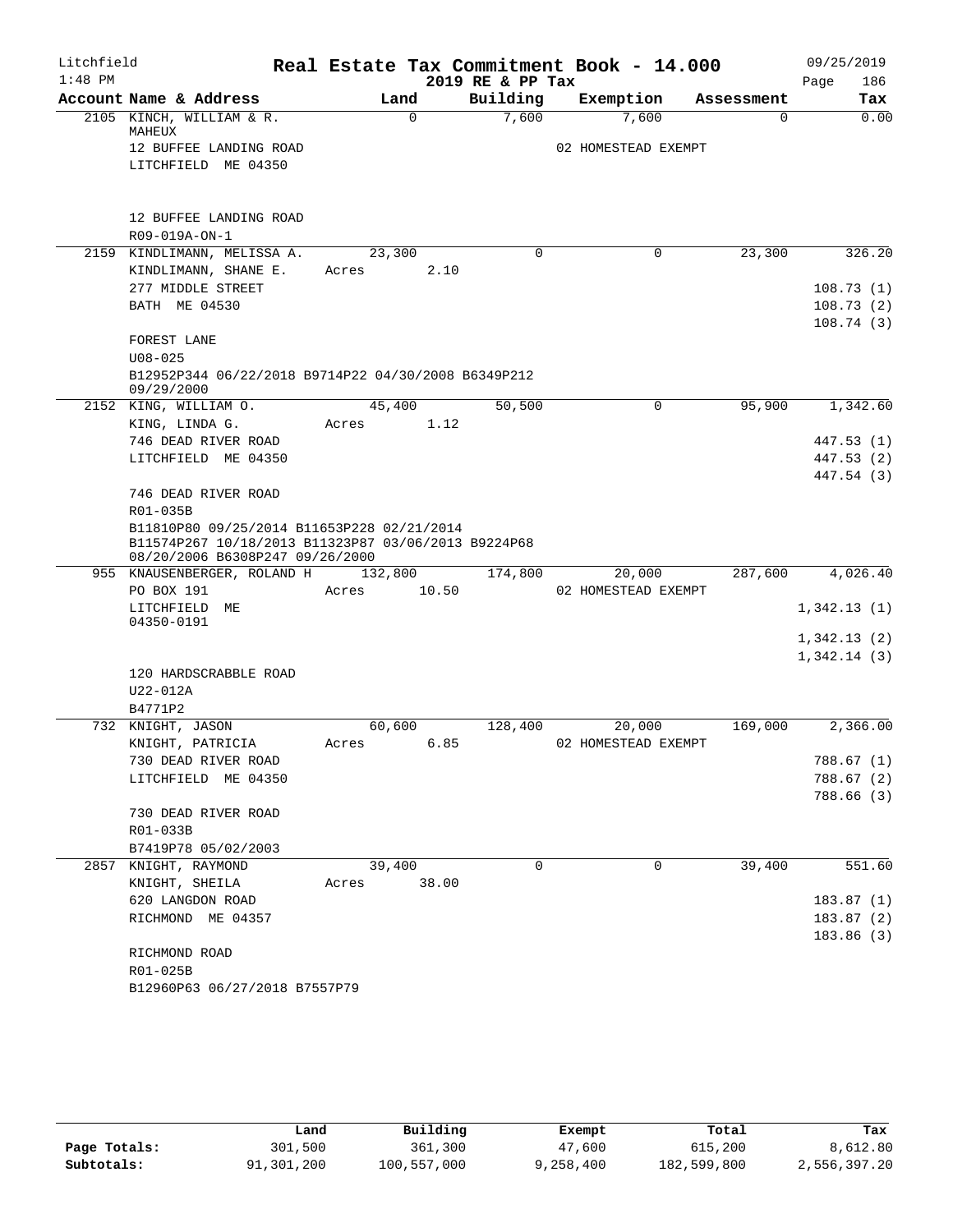| Litchfield   |                                                   |         |                |                              | Real Estate Tax Commitment Book - 14.000 |            | 09/25/2019             |
|--------------|---------------------------------------------------|---------|----------------|------------------------------|------------------------------------------|------------|------------------------|
| $1:48$ PM    | Account Name & Address                            |         | Land           | 2019 RE & PP Tax<br>Building | Exemption                                | Assessment | 187<br>Page<br>Tax     |
|              | 984 KNIGHT, RAYMOND A.                            |         | 10,500         | $\mathbf 0$                  | $\Omega$                                 | 10,500     | 147.00                 |
|              | KNIGHT, SHEILA K.                                 | Acres   | 21.00          |                              |                                          |            |                        |
|              | 620 LANGDON ROAD                                  |         |                |                              |                                          |            | 49.00 (1)              |
|              | RICHMOND ME 04357                                 |         |                |                              |                                          |            | 49.00 (2)              |
|              |                                                   |         |                |                              |                                          |            | 49.00 (3)              |
|              | RICHMOND ROAD                                     |         |                |                              |                                          |            |                        |
|              | R01-028                                           |         |                |                              |                                          |            |                        |
|              | B12960P63 06/27/2018 B7557P79 07/18/2003          |         |                |                              |                                          |            |                        |
|              | 1359 KNOWLTON, MELISSA D.<br>1956 HALLOWELL ROAD  | Acres   | 33,700<br>0.30 | 68,200                       | 0                                        | 101,900    | 1,426.60               |
|              | LITCHFIELD ME 04350                               |         |                |                              |                                          |            | 475.53(1)              |
|              |                                                   |         |                |                              |                                          |            | 475.53(2)              |
|              |                                                   |         |                |                              |                                          |            | 475.54 (3)             |
|              | 1956 HALLOWELL ROAD                               |         |                |                              |                                          |            |                        |
|              | R11-010                                           |         |                |                              |                                          |            |                        |
|              | B6577P77 08/06/2001                               |         |                |                              |                                          |            |                        |
|              | 1281 KOEHLER JR., PETER A                         |         | 131,900        | 93,400                       | 0                                        | 225,300    | 3,154.20               |
|              | 42 LUDWIG RD                                      | Acres   | 0.23           |                              |                                          |            |                        |
|              | ELLINGTON CT 06029                                |         |                |                              |                                          |            | 1,051.40(1)            |
|              |                                                   |         |                |                              |                                          |            | 1,051.40(2)            |
|              |                                                   |         |                |                              |                                          |            | 1,051.40(3)            |
|              | 115 WOODLAND LANE<br>$U12 - 001$                  |         |                |                              |                                          |            |                        |
|              | B5839P122 12/05/1998                              |         |                |                              |                                          |            |                        |
|              | 1177 KONS, JAMES A.                               |         | 58,100         | $\mathbf 0$                  | 0                                        | 58,100     | 813.40                 |
|              | BAADE-KONS, GRETCHEN S. Acres                     |         | 0.30           |                              |                                          |            |                        |
|              | 671 MEADOW ROAD                                   |         |                |                              |                                          |            | 271.13(1)              |
|              | TOPSHAM ME 04086                                  |         |                |                              |                                          |            | 271.13(2)              |
|              |                                                   |         |                |                              |                                          |            | 271.14(3)              |
|              | MARLENE DRIVE                                     |         |                |                              |                                          |            |                        |
|              | $U28 - 018$                                       |         |                |                              |                                          |            |                        |
|              | B11832P87 10/23/2014 B5808P8                      |         |                |                              |                                          |            |                        |
|              | 172 KOOL, KEITH                                   |         | 65,700         | 69,300                       | 20,000                                   | 115,000    | 1,610.00               |
|              | 16 SOUTH STREET                                   | Acres   | 2.90           |                              | 02 HOMESTEAD EXEMPT                      |            |                        |
|              | GARDINER ME 04345                                 |         |                |                              |                                          |            | 536.67(1)<br>536.67(2) |
|              |                                                   |         |                |                              |                                          |            | 536.66(3)              |
|              | 28 SCHOOL LANE                                    |         |                |                              |                                          |            |                        |
|              | R03-103B                                          |         |                |                              |                                          |            |                        |
|              | B10094P330 06/01/2009 B4991P293 06/24/1993        |         |                |                              |                                          |            |                        |
|              | 2359 KOZLAK PAUL J                                |         | 48,300         | 277,400                      | 20,000                                   | 305,700    | 4,279.80               |
|              | KOZLAK LYNNE M                                    | Acres   | 2.10           |                              | 02 HOMESTEAD EXEMPT                      |            |                        |
|              | 179 UPPER POND ROAD                               |         |                |                              |                                          |            | 1,426.60(1)            |
|              | LITCHFIELD ME 04350                               |         |                |                              |                                          |            | 1,426.60(2)            |
|              |                                                   |         |                |                              |                                          |            | 1,426.60(3)            |
|              | 179 UPPER POND ROAD                               |         |                |                              |                                          |            |                        |
|              | R01-017-2                                         |         |                |                              |                                          |            |                        |
|              | B8445P5 06/08/2005 B6412P193<br>96 KRAINIS, ISAAC |         | 63,800         | 121,000                      | 20,000                                   | 164,800    | 2,307.20               |
|              | KRAINIS, KERRIN                                   | Acres   | 11.00          |                              | 02 HOMESTEAD EXEMPT                      |            |                        |
|              | 205 RICHMOND ROAD                                 |         |                |                              |                                          |            | 769.07(1)              |
|              | LITCHFIELD ME 04350                               |         |                |                              |                                          |            | 769.07(2)              |
|              |                                                   |         |                |                              |                                          |            | 769.06(3)              |
|              | 205 RICHMOND ROAD                                 |         |                |                              |                                          |            |                        |
|              | $R03 - 040 - 3$                                   |         |                |                              |                                          |            |                        |
|              | B11749P98 07/22/2014 B3305P80                     |         |                |                              |                                          |            |                        |
|              |                                                   |         |                |                              |                                          |            |                        |
|              |                                                   | Land    | Building       |                              | Exempt                                   | Total      | Tax                    |
| Page Totals: |                                                   | 412,000 | 629,300        |                              | 60,000                                   | 981,300    | 13,738.20              |
|              |                                                   |         |                |                              |                                          |            |                        |

**Subtotals:** 91,713,200 101,186,300 9,318,400 183,581,100 2,570,135.40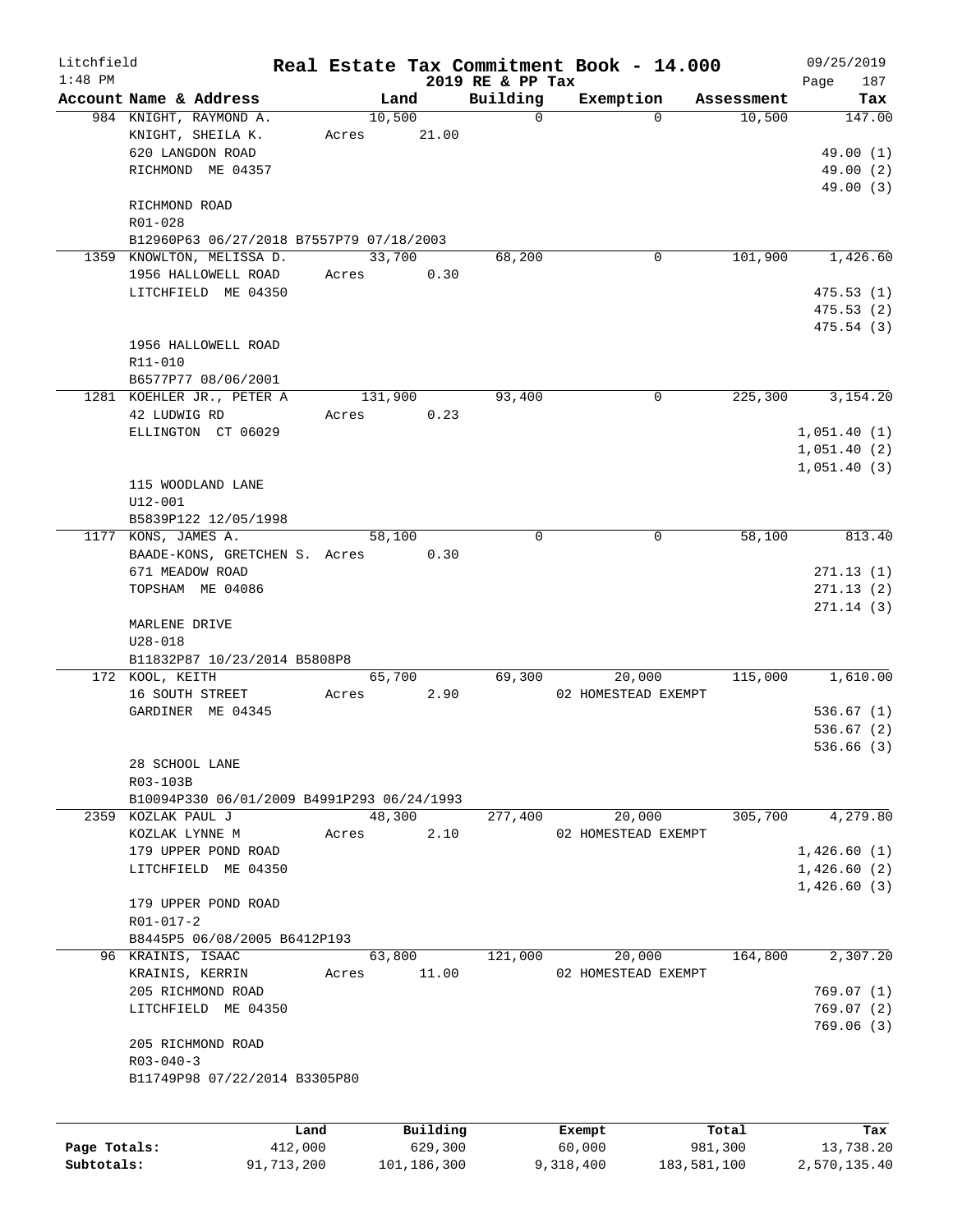| Litchfield   |                                      |            |                     |                  | Real Estate Tax Commitment Book - 14.000 |                  | 09/25/2019             |
|--------------|--------------------------------------|------------|---------------------|------------------|------------------------------------------|------------------|------------------------|
| $1:48$ PM    |                                      |            |                     | 2019 RE & PP Tax |                                          |                  | Page<br>188            |
|              | Account Name & Address               | Land       |                     | Building         | Exemption                                | Assessment       | Tax                    |
|              | 2693 KRAVETZ STEVEN<br>KRAVETZ SUSAN |            | 48,300<br>2.10      |                  | 58,500<br>20,000<br>02 HOMESTEAD EXEMPT  | 86,800           | 1,215.20               |
|              |                                      | Acres      |                     |                  |                                          |                  |                        |
|              | 41 PATRIOTS LANE                     |            |                     |                  |                                          |                  | 405.07(1)              |
|              | LITCHFIELD ME 04350                  |            |                     |                  |                                          |                  | 405.07(2)<br>405.06(3) |
|              | 41 PATRIOTS LANE                     |            |                     |                  |                                          |                  |                        |
|              | R03-005C                             |            |                     |                  |                                          |                  |                        |
|              | B9482P313 08/30/2007                 |            |                     |                  |                                          |                  |                        |
|              | 625 KRONSTRAND, DAVID C              | 45,600     |                     | 136,100          | 20,000                                   | 161,700          | 2, 263.80              |
|              | KRONSTRAND, JASMINE D                | Acres 1.20 |                     |                  | 02 HOMESTEAD EXEMPT                      |                  |                        |
|              | 40 NOTTINGHAM LANE                   |            |                     |                  |                                          |                  | 754.60(1)              |
|              | LITCHFIELD ME 04350                  |            |                     |                  |                                          |                  | 754.60(2)              |
|              |                                      |            |                     |                  |                                          |                  | 754.60(3)              |
|              | 40 NOTTINGHAM LANE                   |            |                     |                  |                                          |                  |                        |
|              | $R11 - 035 - 4 - A$                  |            |                     |                  |                                          |                  |                        |
|              | B7885P347 05/19/2004                 |            |                     |                  |                                          |                  |                        |
|              | 2479 KUPFER, CHARLES                 | 46,700     |                     | 18,600           | 0                                        | 65,300           | 914.20                 |
|              | <b>45 LABEL AVENUE</b>               | Acres 1.58 |                     |                  |                                          |                  |                        |
|              | PORTLAND ME 04103-1245               |            |                     |                  |                                          |                  | 304.73(1)              |
|              |                                      |            |                     |                  |                                          |                  | 304.73(2)              |
|              |                                      |            |                     |                  |                                          |                  | 304.74(3)              |
|              | 7 GORDON LANE                        |            |                     |                  |                                          |                  |                        |
|              | R09-017B                             |            |                     |                  |                                          |                  |                        |
|              | 525 KUPFER, DENISE M.                | 35,800     |                     | 100,100          | 20,000                                   | 115,900          | 1,622.60               |
|              | P O BOX 122                          | Acres      | 0.40                |                  | 02 HOMESTEAD EXEMPT                      |                  |                        |
|              | LITCHFIELD ME 04350                  |            |                     |                  |                                          |                  | 540.87(1)              |
|              |                                      |            |                     |                  |                                          |                  | 540.87(2)              |
|              |                                      |            |                     |                  |                                          |                  | 540.86(3)              |
|              | 311 BUKER ROAD                       |            |                     |                  |                                          |                  |                        |
|              | R05-044                              |            |                     |                  |                                          |                  |                        |
|              | B5896P11 10/15/2004                  |            |                     |                  |                                          |                  |                        |
|              | 961 KUX, JAMES A                     | 120,900    |                     | 53,700           | 0                                        | 174,600          | 2,444.40               |
|              | 610 17th Ave South                   | Acres      | 0.21                |                  |                                          |                  |                        |
|              | NAPLES FL 34102                      |            |                     |                  |                                          |                  | 814.80 (1)             |
|              |                                      |            |                     |                  |                                          |                  | 814.80 (2)             |
|              |                                      |            |                     |                  |                                          |                  | 814.80 (3)             |
|              | 27 SAND POND LANE                    |            |                     |                  |                                          |                  |                        |
|              | $U12 - 024$                          |            |                     |                  |                                          |                  |                        |
|              | B10349P249 02/26/2010 B3893P19       |            |                     |                  |                                          |                  |                        |
| 2648         | KUZZINS CONSTRUCTION,                | 56,300     |                     | $\mathbf 0$      | $\mathbf 0$                              | 56,300           | 788.20                 |
|              | INC.                                 |            |                     |                  |                                          |                  |                        |
|              | 1747 LEWISTON ROAD                   |            |                     |                  |                                          |                  |                        |
|              | LITCHFIELD ME 04350                  |            |                     |                  |                                          |                  | 262.73(1)              |
|              |                                      |            |                     |                  |                                          |                  | 262.73(2)              |
|              |                                      |            |                     |                  |                                          |                  | 262.74 (3)             |
|              | ROUTE 126                            |            |                     |                  |                                          |                  |                        |
|              | $U13 - 013 - 2$                      |            |                     |                  |                                          |                  |                        |
|              | B11588P63 12/13/2013                 |            |                     |                  |                                          |                  |                        |
| 2649         | KUZZINS CONSTRUCTION,<br>INC.        | 75,000     |                     | 73,000           | 0                                        | 148,000          | 2,072.00               |
|              | 1747 LEWISTON ROAD                   |            |                     |                  |                                          |                  |                        |
|              | LITCHFIELD ME 04350                  |            |                     |                  |                                          |                  | 690.67(1)              |
|              |                                      |            |                     |                  |                                          |                  | 690.67(2)              |
|              |                                      |            |                     |                  |                                          |                  | 690.66 (3)             |
|              | 5 LINTONIA DRIVE                     |            |                     |                  |                                          |                  |                        |
|              | $U13 - 013 - 3$                      |            |                     |                  |                                          |                  |                        |
|              | B12238P93 03/04/2016                 |            |                     |                  |                                          |                  |                        |
|              |                                      |            |                     |                  |                                          |                  |                        |
|              |                                      |            |                     |                  |                                          |                  |                        |
| Page Totals: | Land<br>428,600                      |            | Building<br>440,000 |                  | Exempt<br>60,000                         | Total<br>808,600 | Tax<br>11,320.40       |
| Subtotals:   | 92,141,800                           |            | 101,626,300         |                  | 9,378,400                                | 184, 389, 700    | 2,581,455.80           |
|              |                                      |            |                     |                  |                                          |                  |                        |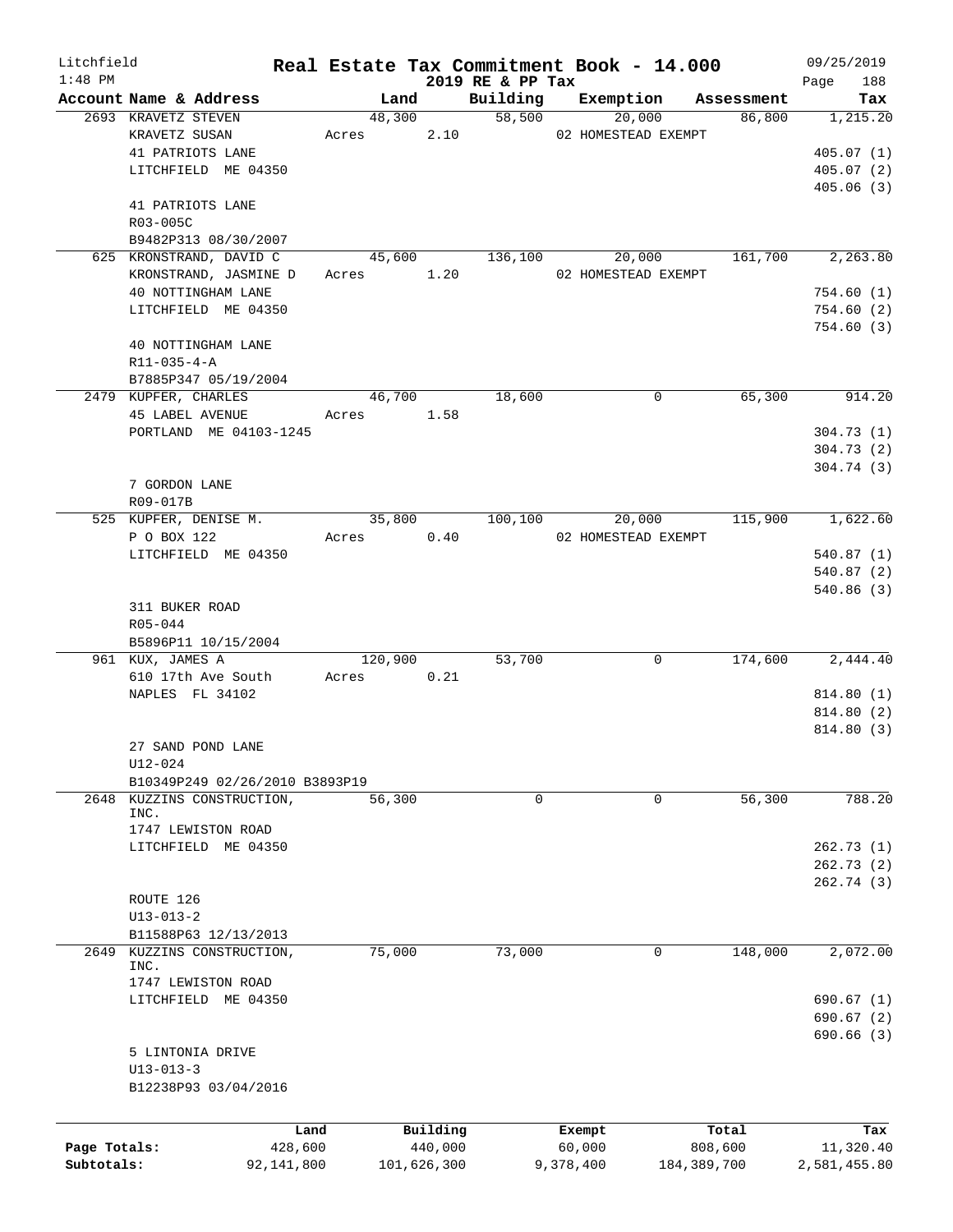| Litchfield   |                                                                   |            |         |                       |                  | Real Estate Tax Commitment Book - 14.000 |                    | 09/25/2019                 |
|--------------|-------------------------------------------------------------------|------------|---------|-----------------------|------------------|------------------------------------------|--------------------|----------------------------|
| $1:48$ PM    |                                                                   |            |         |                       | 2019 RE & PP Tax |                                          |                    | 189<br>Page                |
|              | Account Name & Address                                            |            | Land    |                       | Building         | Exemption                                | Assessment         | Tax                        |
|              | 1157 KUZZINS COVE LLC                                             |            | 124,400 |                       | 288,700          | $\Omega$                                 | 413,100            | 5,783.40                   |
|              | 1747 LEWISTON ROAD<br>LITCHFIELD ME 04350                         | Acres      |         | 0.20                  |                  |                                          |                    |                            |
|              |                                                                   |            |         |                       |                  |                                          |                    | 1,927.80(1)<br>1,927.80(2) |
|              |                                                                   |            |         |                       |                  |                                          |                    | 1,927.80(3)                |
|              | 1802 LEWISTON ROAD                                                |            |         |                       |                  |                                          |                    |                            |
|              | $U13 - 016$                                                       |            |         |                       |                  |                                          |                    |                            |
|              | B10239P302 10/13/2009 B2562P47                                    |            |         |                       |                  |                                          |                    |                            |
|              | 437 LABBE STANLEY E                                               |            | 80,300  |                       | 184,000          | 20,000                                   | 244,300            | 3,420.20                   |
|              | LABBE CLAIRE                                                      | Acres      |         | 44.00                 |                  | 02 HOMESTEAD EXEMPT                      |                    |                            |
|              | LABBE, STAN & CLAIRE                                              |            |         |                       |                  |                                          |                    | 1, 140.07(1)               |
|              | 24 WHODATHUNKIT LANE                                              |            |         |                       |                  |                                          |                    | 1,140.07(2)                |
|              | LITCHFIELD ME 04350                                               |            |         |                       |                  |                                          |                    | 1,140.06(3)                |
|              | 12 WHODATHUNKIT LANE                                              |            |         |                       |                  |                                          |                    |                            |
|              | $R01 - 042$                                                       |            |         |                       |                  |                                          |                    |                            |
|              | B8649P258 09/30/2005 B5177P811 05/14/2003                         |            |         |                       |                  |                                          |                    |                            |
|              | 2539 LABBE VICKIE                                                 |            | 60,800  |                       | 206,700          | 20,000                                   | 247,500            | 3,465.00                   |
|              | 20 HILL TOP LANE                                                  | Acres      |         | 7.00                  |                  | 02 HOMESTEAD EXEMPT                      |                    |                            |
|              | LITCHFIELD ME 04350                                               |            |         |                       |                  |                                          |                    | 1,155.00(1)                |
|              |                                                                   |            |         |                       |                  |                                          |                    | 1,155.00(2)                |
|              |                                                                   |            |         |                       |                  |                                          |                    | 1, 155.00(3)               |
|              | 20 HILL TOP LANE                                                  |            |         |                       |                  |                                          |                    |                            |
|              | R11-003C                                                          |            |         |                       |                  |                                          |                    |                            |
|              | B8615P33 09/27/2005                                               |            |         |                       |                  |                                          |                    |                            |
|              | 2353 LABBE, NICHOLE                                               |            | 57,300  |                       | 135,000          | 20,000                                   | 172,300            | 2,412.20                   |
|              | 1138 COUNTY ROAD 1560                                             | Acres      |         | 5.50                  |                  | 02 HOMESTEAD EXEMPT                      |                    |                            |
|              | RUSH SPRINGS OK                                                   |            |         |                       |                  |                                          |                    | 804.07 (1)                 |
|              | 73082-3038                                                        |            |         |                       |                  |                                          |                    |                            |
|              |                                                                   |            |         |                       |                  |                                          |                    | 804.07(2)                  |
|              |                                                                   |            |         |                       |                  |                                          |                    | 804.06(3)                  |
|              | 24 WHODATHUNKIT LANE                                              |            |         |                       |                  |                                          |                    |                            |
|              | R01-042B                                                          |            |         |                       |                  |                                          |                    |                            |
|              | B12840P251 01/24/2018 B8663P133 10/21/2005 B7412P59<br>05/14/2003 |            |         |                       |                  |                                          |                    |                            |
|              | 2220 LABBE, RAYMOND & LEANN                                       |            | 49,700  |                       | 54,900           | 20,000                                   | 84,600             | 1,184.40                   |
|              | 11 DENNIS HILL ROAD                                               | Acres      |         | 2.55                  |                  | 02 HOMESTEAD EXEMPT                      |                    |                            |
|              | LITCHFIELD, ME 04350                                              |            |         |                       |                  |                                          |                    | 394.80 (1)                 |
|              |                                                                   |            |         |                       |                  |                                          |                    | 394.80 (2)                 |
|              |                                                                   |            |         |                       |                  |                                          |                    | 394.80 (3)                 |
|              | 11 DENNIS HILL ROAD                                               |            |         |                       |                  |                                          |                    |                            |
|              | R11-008-7                                                         |            |         |                       |                  |                                          |                    |                            |
|              | B6659P207 09/19/2001                                              |            |         |                       |                  |                                          |                    |                            |
|              | 963 LABBE, SCOTT                                                  |            | 87,000  |                       | 159,500          | 20,000                                   | 226,500            | 3,171.00                   |
|              | 34 LABBE LANE                                                     | Acres      |         | 54.90                 |                  | 02 HOMESTEAD EXEMPT                      |                    |                            |
|              | LITCHFIELD ME 04350                                               |            |         |                       |                  |                                          |                    | 1,057.00(1)                |
|              |                                                                   |            |         |                       |                  |                                          |                    | 1,057.00(2)                |
|              |                                                                   |            |         |                       |                  |                                          |                    | 1,057.00(3)                |
|              | 34 LABBE LANE                                                     |            |         |                       |                  |                                          |                    |                            |
|              | R02-035A                                                          |            |         |                       |                  |                                          |                    |                            |
|              | B11157P123 06/11/2012 B3862P94                                    |            |         |                       |                  |                                          |                    |                            |
|              | 965 LABBE, SCOTT G.                                               |            | 66,200  |                       | 217,400          | 0                                        | 283,600            | 3,970.40                   |
|              | NICKERSON, HEATHER D.                                             | Acres      |         | 14.25                 |                  |                                          |                    |                            |
|              | 34 LABBE LANE                                                     |            |         |                       |                  |                                          |                    | 1,323.47(1)                |
|              | LITCHFIELD ME 04350                                               |            |         |                       |                  |                                          |                    | 1,323.47(2)                |
|              |                                                                   |            |         |                       |                  |                                          |                    | 1,323.46(3)                |
|              | 23 LABBE LANE                                                     |            |         |                       |                  |                                          |                    |                            |
|              | R02-035B                                                          |            |         |                       |                  |                                          |                    |                            |
|              | B12770P109 11/03/2017 B9233P313 01/10/2014 B4662P191              |            |         |                       |                  |                                          |                    |                            |
|              |                                                                   | Land       |         |                       |                  |                                          |                    |                            |
| Page Totals: |                                                                   | 525,700    |         | Building<br>1,246,200 |                  | Exempt<br>100,000                        | Total<br>1,671,900 | Tax<br>23,406.60           |
| Subtotals:   |                                                                   | 92,667,500 |         | 102,872,500           |                  | 9,478,400                                | 186,061,600        | 2,604,862.40               |
|              |                                                                   |            |         |                       |                  |                                          |                    |                            |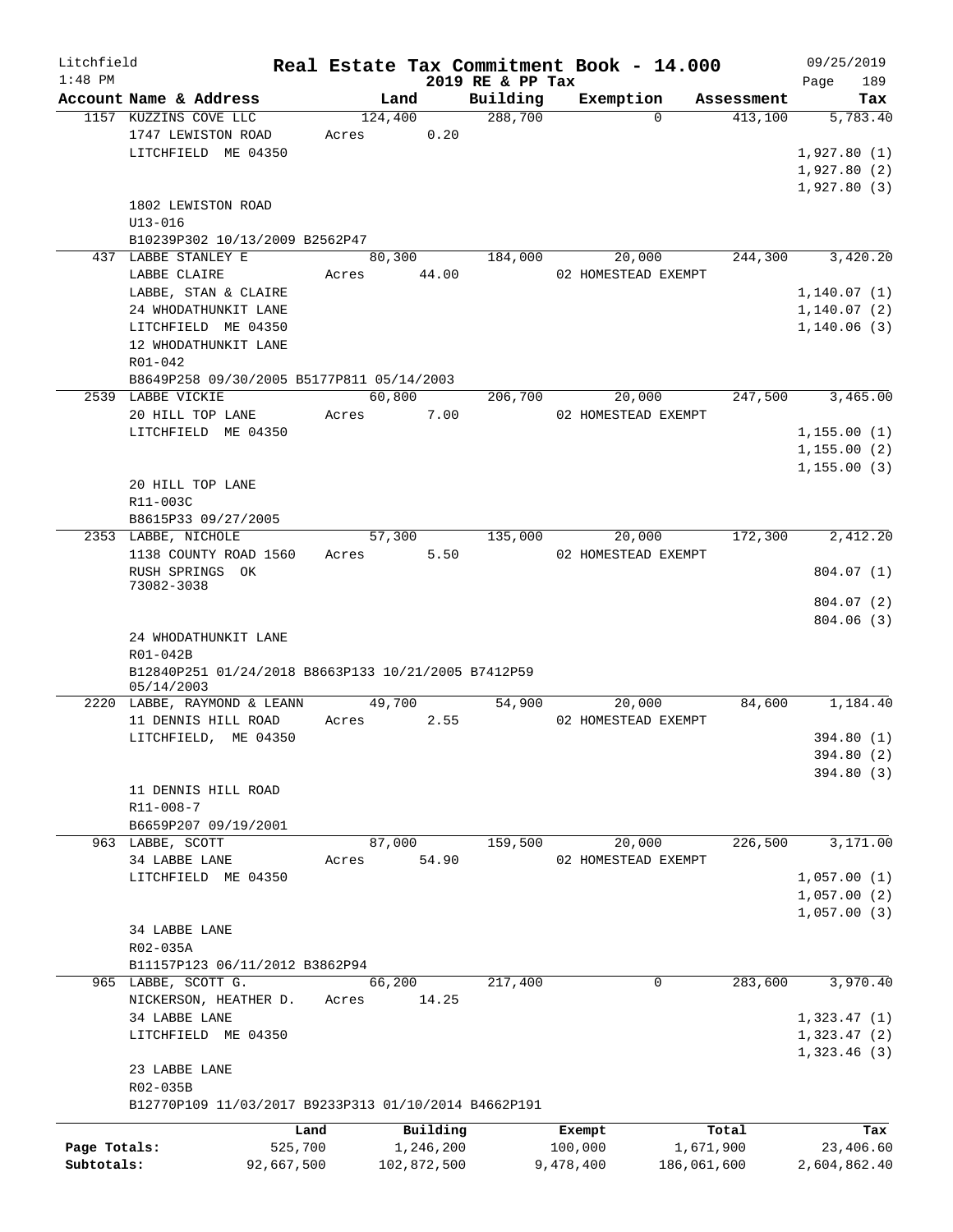| Litchfield |                                                      |  |       |         |      |                  | Real Estate Tax Commitment Book - 14.000 |            | 09/25/2019   |
|------------|------------------------------------------------------|--|-------|---------|------|------------------|------------------------------------------|------------|--------------|
| $1:48$ PM  |                                                      |  |       |         |      | 2019 RE & PP Tax |                                          |            | 190<br>Page  |
|            | Account Name & Address                               |  |       | Land    |      | Building         | Exemption                                | Assessment | Tax          |
|            | 1708 LABOS, ALLAN                                    |  |       | 192,800 |      | 70,900           | $\Omega$                                 | 263,700    | 3,691.80     |
|            | 21 LOOKOUT DRIVE                                     |  | Acres |         | 0.69 |                  |                                          |            |              |
|            | FREEPORT ME 04032                                    |  |       |         |      |                  |                                          |            | 1,230.60(1)  |
|            |                                                      |  |       |         |      |                  |                                          |            | 1,230.60(2)  |
|            |                                                      |  |       |         |      |                  |                                          |            | 1,230.60(3)  |
|            | 13 BLEN DRIVE                                        |  |       |         |      |                  |                                          |            |              |
|            | $U23 - 008$                                          |  |       |         |      |                  |                                          |            |              |
|            | B5955P185 05/27/1999                                 |  |       |         |      |                  |                                          |            |              |
|            | 201 LABOSSIERE, DAVID E. &<br>SANDRA                 |  |       | 51,000  |      | 29,400           | 20,000                                   | 60,400     | 845.60       |
|            | 33 FERRIN ROAD                                       |  | Acres |         | 3.00 |                  | 02 HOMESTEAD EXEMPT                      |            |              |
|            | LITCHFIELD ME 04350                                  |  |       |         |      |                  |                                          |            | 281.87(1)    |
|            |                                                      |  |       |         |      |                  |                                          |            | 281.87(2)    |
|            |                                                      |  |       |         |      |                  |                                          |            | 281.86(3)    |
|            | 33 FERRIN ROAD                                       |  |       |         |      |                  |                                          |            |              |
|            | R03-097A                                             |  |       |         |      |                  |                                          |            |              |
|            | B5940P54 05/07/1999                                  |  |       |         |      |                  |                                          |            |              |
|            | 720 LACASSE, LOUIE L.                                |  |       | 144,700 |      | 1,600            | $\mathbf 0$                              | 146,300    | 2,048.20     |
|            | LACASSE, MONA G.                                     |  | Acres |         | 0.24 |                  |                                          |            |              |
|            | 2727 N. ATLANTIC                                     |  |       |         |      |                  |                                          |            | 682.73 (1)   |
|            | AVENUE, UNIT 611<br>DAYTONA BEACH FL 32118           |  |       |         |      |                  |                                          |            | 682.73 (2)   |
|            |                                                      |  |       |         |      |                  |                                          |            | 682.74 (3)   |
|            | 7 MARLENE DRIVE                                      |  |       |         |      |                  |                                          |            |              |
|            | $U28 - 037$                                          |  |       |         |      |                  |                                          |            |              |
|            | B12073P12 08/12/2015 B8684P109 11/04/2005 B8186P99   |  |       |         |      |                  |                                          |            |              |
|            | 10/29/2004 B6672P95 10/25/2001                       |  |       |         |      |                  |                                          |            |              |
|            | 2046 LACHANCE, PETER ET AL                           |  | 9,600 |         |      | $\Omega$         | 0                                        | 9,600      | 134.40       |
|            | 105 HARPSWELL ROAD                                   |  | Acres |         | 0.13 |                  |                                          |            |              |
|            | BRUNSWICK ME 04011                                   |  |       |         |      |                  |                                          |            | 44.80(1)     |
|            |                                                      |  |       |         |      |                  |                                          |            | 44.80 (2)    |
|            |                                                      |  |       |         |      |                  |                                          |            | 44.80 (3)    |
|            | PEACEPIPE DRIVE                                      |  |       |         |      |                  |                                          |            |              |
|            | $U28 - 043$                                          |  |       |         |      |                  |                                          |            |              |
|            | B10950P250 01/31/2012 B5418P69 02/24/1997            |  |       |         |      |                  | $\Omega$                                 | 74,100     |              |
|            | 971 LACHANCE, PETER R.<br>105 HARPSWELL ROAD         |  | Acres | 50,000  | 0.08 | 24,100           |                                          |            | 1,037.40     |
|            | BRUNSWICK ME 04011                                   |  |       |         |      |                  |                                          |            | 345.80(1)    |
|            |                                                      |  |       |         |      |                  |                                          |            | 345.80(2)    |
|            |                                                      |  |       |         |      |                  |                                          |            | 345.80(3)    |
|            | 439 PEACEPIPE DRIVE                                  |  |       |         |      |                  |                                          |            |              |
|            | $U28 - 057$                                          |  |       |         |      |                  |                                          |            |              |
|            | B6910P95                                             |  |       |         |      |                  |                                          |            |              |
|            | 1153 LACHAPELLE, ROGER N.                            |  |       | 152,000 |      | 137,600          | 20,000                                   | 269,600    | 3,774.40     |
|            | LACHAPELLE, MAUREEN E.                               |  | Acres |         | 0.32 |                  | 02 HOMESTEAD EXEMPT                      |            |              |
|            | 28 MAPLE DRIVE                                       |  |       |         |      |                  |                                          |            | 1, 258.13(1) |
|            | LITCHFIELD ME 04350                                  |  |       |         |      |                  |                                          |            | 1, 258.13(2) |
|            |                                                      |  |       |         |      |                  |                                          |            | 1, 258.14(3) |
|            | 28 MAPLE DRIVE                                       |  |       |         |      |                  |                                          |            |              |
|            | $U23 - 012$                                          |  |       |         |      |                  |                                          |            |              |
|            | B12004P47 06/05/2015 B11619P207 01/27/2014 B5918P299 |  |       |         |      |                  |                                          |            |              |
|            | 04/15/1999 B3709P314 03/30/1990                      |  |       |         |      |                  |                                          |            |              |

|              | Land       | Building    | Exempt    | Total       | Tax          |
|--------------|------------|-------------|-----------|-------------|--------------|
| Page Totals: | 600,100    | 263,600     | 40,000    | 823,700     | 11,531.80    |
| Subtotals:   | 93,267,600 | 103,136,100 | 9,518,400 | 186,885,300 | 2,616,394.20 |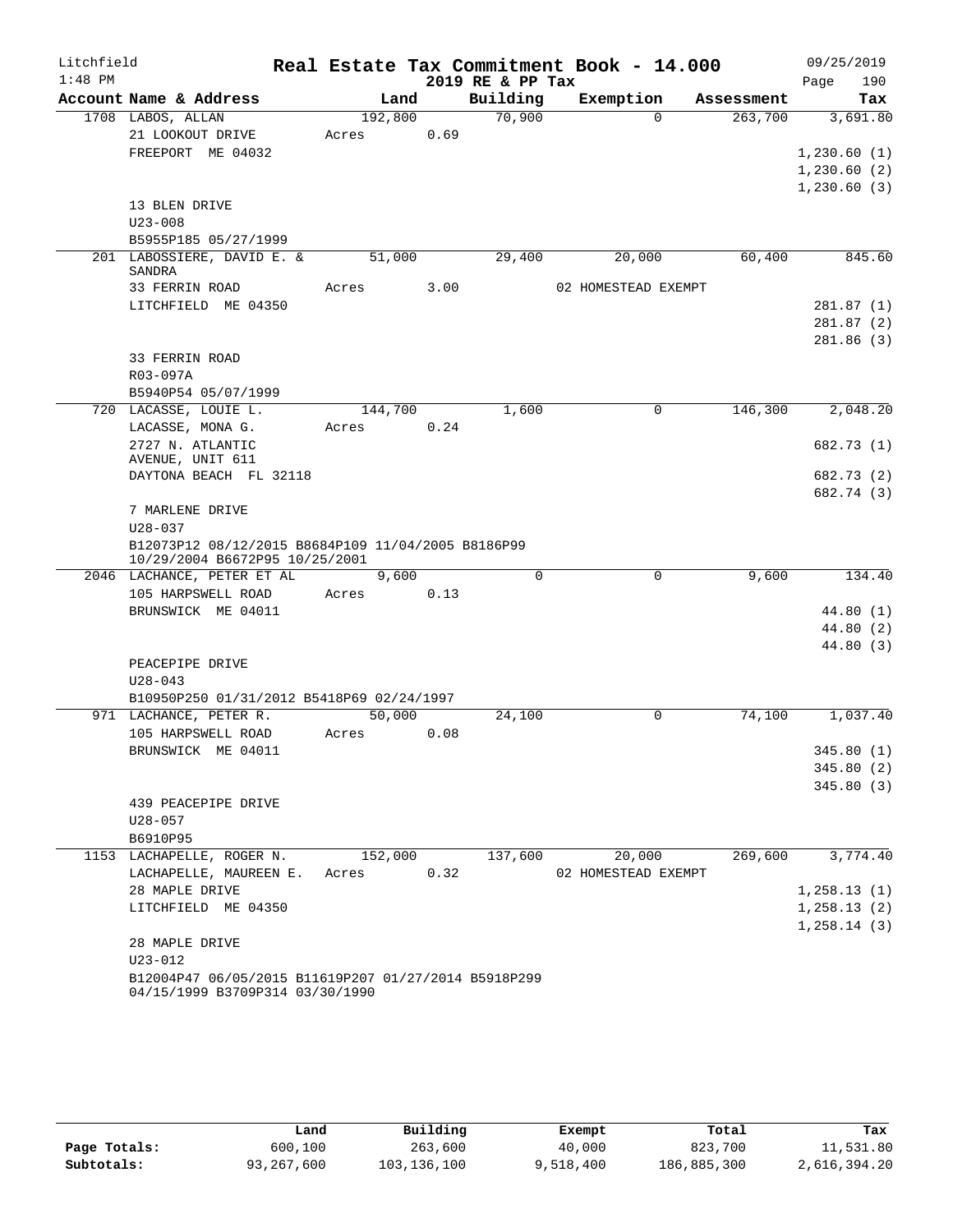| Litchfield<br>$1:48$ PM |                                                                              |         |        | 2019 RE & PP Tax | Real Estate Tax Commitment Book - 14.000 |            | 09/25/2019<br>191<br>Page |
|-------------------------|------------------------------------------------------------------------------|---------|--------|------------------|------------------------------------------|------------|---------------------------|
|                         | Account Name & Address                                                       |         | Land   | Building         | Exemption                                | Assessment | Tax                       |
|                         | 1349 LACHAPELLE, TIMOTHY(<br>TRUSTEE)                                        | 257,500 |        | 449,100          | 20,000                                   | 686,600    | 9,612.40                  |
|                         | LACHAPELLE, RENEE<br>(TRUSTEE)                                               | Acres   | 4.68   |                  | 02 HOMESTEAD EXEMPT                      |            |                           |
|                         | THE RENEE C. LACHAPELLE<br>TRUST                                             |         |        |                  |                                          |            | 3, 204.13(1)              |
|                         | 1635 LEWISTON ROAD BOX<br>13                                                 |         |        |                  |                                          |            | 3, 204.13(2)              |
|                         | LITCHFIELD ME 04350<br>67 RUSTIC DRIVE                                       |         |        |                  |                                          |            | 3, 204.14 (3)             |
|                         | $U13 - 028$<br>B12512P296 01/07/2017 B10478P180 07/21/2010                   |         |        |                  |                                          |            |                           |
|                         | B7708P101 10/17/2003<br>1293 LACHARITE, JAIME S &                            | 42,300  |        | 157,800          | 20,000                                   | 180,100    | 2,521.40                  |
|                         | SARA<br>1957 HALLOWELL ROAD                                                  | Acres   | 1.10   |                  | 02 HOMESTEAD EXEMPT                      |            |                           |
|                         | LITCHFIELD ME 04350                                                          |         |        |                  |                                          |            | 840.47 (1)                |
|                         |                                                                              |         |        |                  |                                          |            | 840.47 (2)                |
|                         |                                                                              |         |        |                  |                                          |            | 840.46 (3)                |
|                         | 1957 HALLOWELL ROAD                                                          |         |        |                  |                                          |            |                           |
|                         | R11-030A                                                                     |         |        |                  |                                          |            |                           |
|                         | B5889P159 08/05/1999                                                         |         |        |                  |                                          |            |                           |
|                         | 1280 LACHARITE, SARA A.                                                      | 31,600  |        | $\Omega$         | 0                                        | 31,600     | 442.40                    |
|                         | LACHARITE, JAIME S.                                                          | Acres   | 4.30   |                  |                                          |            |                           |
|                         | 1957 HALLOWELL ROAD<br>LITCHFIELD ME 04350                                   |         |        |                  |                                          |            | 147.47(1)                 |
|                         |                                                                              |         |        |                  |                                          |            | 147.47(2)<br>147.46(3)    |
|                         | HALLOWELL ROAD                                                               |         |        |                  |                                          |            |                           |
|                         | R11-030                                                                      |         |        |                  |                                          |            |                           |
|                         | B11906P255 02/02/2015 B11551P23 10/09/2013 B11538P87<br>08/26/2013 B2943P338 |         |        |                  |                                          |            |                           |
|                         | 2444 LADD ALAN C JR                                                          | 77,400  |        | 120,500          | 20,000                                   | 177,900    | 2,490.60                  |
|                         | LADD CRYSTAL L                                                               | Acres   | 35.72  |                  | 02 HOMESTEAD EXEMPT                      |            |                           |
|                         | 77 PLAINS ROAD                                                               |         |        |                  |                                          |            | 830.20 (1)                |
|                         | LITCHFIELD ME 04350                                                          |         |        |                  |                                          |            | 830.20 (2)<br>830.20(3)   |
|                         | 77 PLAINS ROAD                                                               |         |        |                  |                                          |            |                           |
|                         | $R06 - 064 - 1$                                                              |         |        |                  |                                          |            |                           |
|                         | B9351P28 04/25/2007 B9351P8 04/25/2007 B9125P202                             |         |        |                  |                                          |            |                           |
|                         | 10/27/2006 B9125P200 10/27/2006 B8046P239 07/26/2004                         |         |        |                  |                                          |            |                           |
|                         | 972 LADD, ALAN, SR                                                           |         | 52,300 | 95,900           | 20,000                                   | 128,200    | 1,794.80                  |
|                         | LADD MARTHA                                                                  | Acres   | 3.44   |                  | 02 HOMESTEAD EXEMPT                      |            |                           |
|                         | 75 PLAINS ROAD                                                               |         |        |                  |                                          |            | 598.27 (1)                |
|                         | LITCHFIELD ME 04350                                                          |         |        |                  |                                          |            | 598.27(2)<br>598.26(3)    |
|                         | 75 PLAINS ROAD                                                               |         |        |                  |                                          |            |                           |
|                         | R06-064                                                                      |         |        |                  |                                          |            |                           |
|                         | B1711P144 03/14/1974                                                         |         |        |                  |                                          |            |                           |
|                         | 977 LAFLAMME, RONALD                                                         | 12,800  |        | $\Omega$         | 0                                        | 12,800     | 179.20                    |
|                         | 938 SABATTUS ST                                                              | Acres   | 1.10   |                  |                                          |            |                           |
|                         | LEWISTON ME 04240                                                            |         |        |                  |                                          |            | 59.73(1)                  |
|                         |                                                                              |         |        |                  |                                          |            | 59.73(2)                  |
|                         |                                                                              |         |        |                  |                                          |            | 59.74 (3)                 |
|                         | RICHMOND ROAD                                                                |         |        |                  |                                          |            |                           |
|                         | R03-018<br>B2209P333                                                         |         |        |                  |                                          |            |                           |
|                         |                                                                              |         |        |                  |                                          |            |                           |
|                         |                                                                              |         |        |                  |                                          |            |                           |

|              | úand       | Building    | Exempt    | Total       | Tax          |
|--------------|------------|-------------|-----------|-------------|--------------|
| Page Totals: | 473,900    | 823,300     | 80,000    | l,217,200   | 17,040.80    |
| Subtotals:   | 93,741,500 | 103,959,400 | 9,598,400 | 188,102,500 | 2,633,435.00 |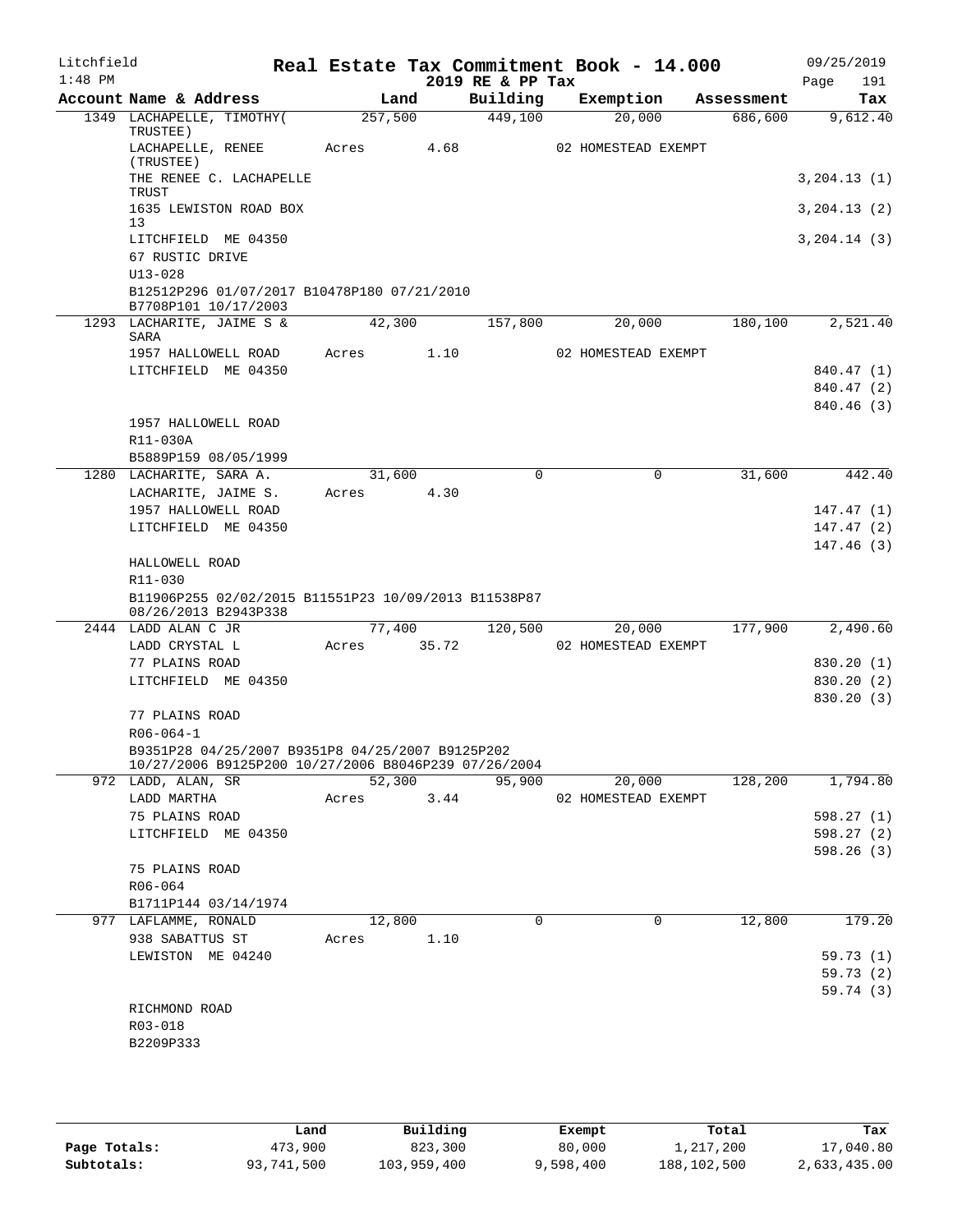| Litchfield   |                                            |            |         |             |                              | Real Estate Tax Commitment Book - 14.000 |             |             | 09/25/2019      |
|--------------|--------------------------------------------|------------|---------|-------------|------------------------------|------------------------------------------|-------------|-------------|-----------------|
| $1:48$ PM    | Account Name & Address                     |            | Land    |             | 2019 RE & PP Tax<br>Building | Exemption                                |             | Assessment  | 192<br>Page     |
|              | 978 LAFRENIERE, LUCILLE                    |            | 173,000 |             | 83,400                       |                                          | $\Omega$    | 256,400     | Tax<br>3,589.60 |
|              | 427 RIDGEVIEW RD                           | Acres      |         | 0.43        |                              |                                          |             |             |                 |
|              | ORANGE CT 06477                            |            |         |             |                              |                                          |             |             | 1, 196.53(1)    |
|              |                                            |            |         |             |                              |                                          |             |             |                 |
|              |                                            |            |         |             |                              |                                          |             |             | 1, 196.53(2)    |
|              |                                            |            |         |             |                              |                                          |             |             | 1, 196.54(3)    |
|              | 12 TOWN LINE DRIVE                         |            |         |             |                              |                                          |             |             |                 |
|              | $U13 - 018$                                |            |         |             |                              |                                          |             |             |                 |
|              | B5219P233                                  |            |         |             |                              |                                          |             |             |                 |
|              | 2058 LAGACE, ANNETTE                       |            | 40,000  |             | 43,400                       |                                          | $\mathbf 0$ | 83,400      | 1,167.60        |
|              | LAGACE, RICK                               | Acres      |         | 1.00        |                              |                                          |             |             |                 |
|              | 8 SANTA LANE                               |            |         |             |                              |                                          |             |             | 389.20 (1)      |
|              | LITCHFIELD ME 04350-.                      |            |         |             |                              |                                          |             |             | 389.20 (2)      |
|              |                                            |            |         |             |                              |                                          |             |             | 389.20 (3)      |
|              | 8 SANTA LANE                               |            |         |             |                              |                                          |             |             |                 |
|              | R03-096B                                   |            |         |             |                              |                                          |             |             |                 |
|              | B12533P129 01/20/2017 B7745P244 11/21/2003 |            |         |             |                              |                                          |             |             |                 |
|              | 2907 LAHEY, DORIS                          |            | 106,800 |             | $\mathbf 0$                  |                                          | $\mathbf 0$ | 106,800     | 1,495.20        |
|              | 28 SUMMIT STREET                           | Acres      |         | 0.67        |                              |                                          |             |             |                 |
|              | AUBURN ME 04210                            |            |         |             |                              |                                          |             |             | 498.40 (1)      |
|              |                                            |            |         |             |                              |                                          |             |             | 498.40 (2)      |
|              |                                            |            |         |             |                              |                                          |             |             | 498.40 (3)      |
|              | LEWISTON ROAD                              |            |         |             |                              |                                          |             |             |                 |
|              | $U13 - 001 - 4$                            |            |         |             |                              |                                          |             |             |                 |
|              | B3059P180                                  |            |         |             |                              |                                          |             |             |                 |
|              | 2905 LAHEY, DORIS                          |            | 106,400 |             | $\mathbf 0$                  |                                          | 0           | 106,400     | 1,489.60        |
|              | 28 SUMMIT STREET                           | Acres      |         | 0.54        |                              |                                          |             |             |                 |
|              | AUBURN ME 04210                            |            |         |             |                              |                                          |             |             | 496.53 (1)      |
|              |                                            |            |         |             |                              |                                          |             |             | 496.53 (2)      |
|              |                                            |            |         |             |                              |                                          |             |             | 496.54 (3)      |
|              | LEWISTON ROAD                              |            |         |             |                              |                                          |             |             |                 |
|              | $U13 - 001 - 2$                            |            |         |             |                              |                                          |             |             |                 |
|              | B3059P180                                  |            |         |             |                              |                                          |             |             |                 |
|              | 2908 LAHEY, DORIS                          |            | 107,000 |             | $\mathbf 0$                  |                                          | 0           | 107,000     | 1,498.00        |
|              |                                            | Acres      |         | 0.76        |                              |                                          |             |             |                 |
|              | 28 SUMMIT STREET                           |            |         |             |                              |                                          |             |             | 499.33 (1)      |
|              | AUBURN ME 04210                            |            |         |             |                              |                                          |             |             |                 |
|              |                                            |            |         |             |                              |                                          |             |             | 499.33 (2)      |
|              |                                            |            |         |             |                              |                                          |             |             | 499.34 (3)      |
|              | LEWISTON ROAD                              |            |         |             |                              |                                          |             |             |                 |
|              | $U13 - 001 - 5$                            |            |         |             |                              |                                          |             |             |                 |
|              | B3059P180                                  |            |         |             |                              |                                          |             |             |                 |
|              | 982 LAHEY, DORIS                           |            | 154,000 |             | 72,300                       |                                          | 0           | 226,300     | 3,168.20        |
|              | 28 SUMMIT ST                               | Acres      |         | 0.36        |                              |                                          |             |             |                 |
|              | AUBURN ME 04210                            |            |         |             |                              |                                          |             |             | 1,056.07(1)     |
|              |                                            |            |         |             |                              |                                          |             |             | 1,056.07(2)     |
|              |                                            |            |         |             |                              |                                          |             |             | 1,056.06(3)     |
|              | 90 WOODBURY DRIVE                          |            |         |             |                              |                                          |             |             |                 |
|              | $U25 - 013$                                |            |         |             |                              |                                          |             |             |                 |
|              | B1652P52                                   |            |         |             |                              |                                          |             |             |                 |
|              | 981 LAHEY, DORIS                           |            | 17,800  |             | 0                            |                                          | 0           | 17,800      | 249.20          |
|              | 28 SUMMIT STREET                           | Acres      |         | 7.79        |                              |                                          |             |             |                 |
|              | AUBURN ME 04210                            |            |         |             |                              |                                          |             |             | 83.07(1)        |
|              |                                            |            |         |             |                              |                                          |             |             | 83.07 (2)       |
|              |                                            |            |         |             |                              |                                          |             |             | 83.06 (3)       |
|              | LEWISTON ROAD                              |            |         |             |                              |                                          |             |             |                 |
|              | $U13 - 001$                                |            |         |             |                              |                                          |             |             |                 |
|              | B3059P180                                  |            |         |             |                              |                                          |             |             |                 |
|              |                                            |            |         |             |                              |                                          |             |             |                 |
|              |                                            |            |         |             |                              |                                          |             |             |                 |
|              |                                            | Land       |         | Building    |                              | Exempt                                   |             | Total       | Tax             |
| Page Totals: |                                            | 705,000    |         | 199,100     |                              | 0                                        |             | 904,100     | 12,657.40       |
| Subtotals:   |                                            | 94,446,500 |         | 104,158,500 |                              | 9,598,400                                |             | 189,006,600 | 2,646,092.40    |
|              |                                            |            |         |             |                              |                                          |             |             |                 |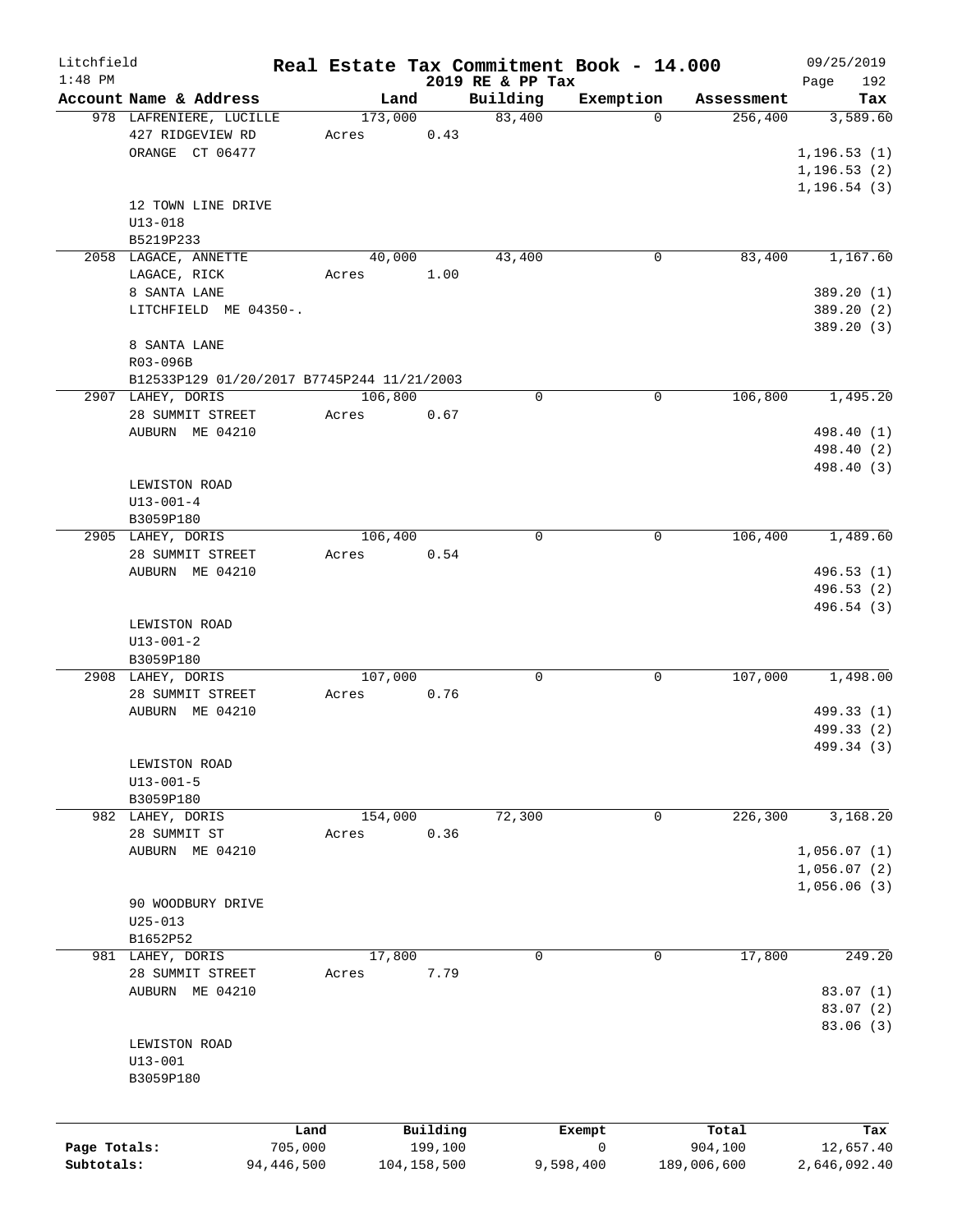| Litchfield   |                            |            |         |             |                  | Real Estate Tax Commitment Book - 14.000 |             | 09/25/2019   |
|--------------|----------------------------|------------|---------|-------------|------------------|------------------------------------------|-------------|--------------|
| $1:48$ PM    |                            |            |         |             | 2019 RE & PP Tax |                                          |             | Page<br>193  |
|              | Account Name & Address     |            | Land    |             | Building         | Exemption                                | Assessment  | Tax          |
|              | 2904 LAHEY, DORIS          |            | 106,500 |             | $\mathbf 0$      | $\Omega$                                 | 106,500     | 1,491.00     |
|              | 28 SUMMIT STREET           |            | Acres   | 0.58        |                  |                                          |             |              |
|              | AUBURN ME 04210            |            |         |             |                  |                                          |             | 497.00 (1)   |
|              |                            |            |         |             |                  |                                          |             | 497.00 (2)   |
|              |                            |            |         |             |                  |                                          |             | 497.00 (3)   |
|              | LEWISTON ROAD              |            |         |             |                  |                                          |             |              |
|              | $U13 - 001 - 1$            |            |         |             |                  |                                          |             |              |
|              | B3059P180                  |            |         |             |                  |                                          |             |              |
|              | 2906 LAHEY, DORIS          |            | 106,700 |             | $\mathbf 0$      | 0                                        | 106,700     | 1,493.80     |
|              | 28 SUMMIT STREET           |            | Acres   | 0.66        |                  |                                          |             |              |
|              | AUBURN ME 04210            |            |         |             |                  |                                          |             | 497.93 (1)   |
|              |                            |            |         |             |                  |                                          |             | 497.93 (2)   |
|              |                            |            |         |             |                  |                                          |             | 497.94 (3)   |
|              | LEWISTON ROAD              |            |         |             |                  |                                          |             |              |
|              | $U13 - 001 - 3$            |            |         |             |                  |                                          |             |              |
|              | B3059P180                  |            |         |             |                  |                                          |             |              |
|              | 489 LAHEY, DORIS P.        |            | 187,900 |             | 36,300           | 0                                        | 224,200     | 3,138.80     |
|              | 28 SUMMIT STREET           |            | Acres   | 1.81        |                  |                                          |             |              |
|              |                            |            |         |             |                  |                                          |             |              |
|              | AUBURN ME 04210            |            |         |             |                  |                                          |             | 1,046.27(1)  |
|              |                            |            |         |             |                  |                                          |             | 1,046.27(2)  |
|              |                            |            |         |             |                  |                                          |             | 1,046.26(3)  |
|              | 17 WEED DRIVE              |            |         |             |                  |                                          |             |              |
|              | $U25 - 012$                |            |         |             |                  |                                          |             |              |
|              | B6629P221                  |            |         |             |                  |                                          |             |              |
|              | 2268 LAHEY, MICHAEL        |            | 236,500 |             | 524,800          | 0                                        | 761,300     | 10,658.20    |
|              | LAHEY, THERESA             |            | Acres   | 3.10        |                  |                                          |             |              |
|              | P.O. BOX 86                |            |         |             |                  |                                          |             | 3,552.73(1)  |
|              | LITCHFIELD ME 04350        |            |         |             |                  |                                          |             | 3,552.73(2)  |
|              |                            |            |         |             |                  |                                          |             | 3,552.74(3)  |
|              | 92 WOODLAND LANE           |            |         |             |                  |                                          |             |              |
|              | R11-042C-1                 |            |         |             |                  |                                          |             |              |
|              | B7376P65 04/28/2003        |            |         |             |                  |                                          |             |              |
|              | 2655 LAKESIDE REALTY TRUST |            | 75,000  |             | 9,200            | 0                                        | 84,200      | 1,178.80     |
|              | 26 LINTONIA DRIVE          |            |         |             |                  |                                          |             |              |
|              | LITCHFIELD ME 04350        |            |         |             |                  |                                          |             | 392.93 (1)   |
|              |                            |            |         |             |                  |                                          |             | 392.93(2)    |
|              |                            |            |         |             |                  |                                          |             | 392.94 (3)   |
|              | 17 LINTONIA DRIVE          |            |         |             |                  |                                          |             |              |
|              | $U13 - 013 - 9$            |            |         |             |                  |                                          |             |              |
|              |                            |            |         |             |                  |                                          |             |              |
|              | B11586P215 12/02/2013      |            |         |             |                  |                                          |             |              |
|              | 2654 LAKESIDE REALTY TRUST |            | 75,000  |             | 47,500           | 0                                        | 122,500     | 1,715.00     |
|              | 26 LINTONIA DRIVE          |            |         |             |                  |                                          |             |              |
|              | LITCHFIELD ME 04350        |            |         |             |                  |                                          |             | 571.67(1)    |
|              |                            |            |         |             |                  |                                          |             | 571.67(2)    |
|              |                            |            |         |             |                  |                                          |             | 571.66(3)    |
|              | 15 LINTONIA DRIVE          |            |         |             |                  |                                          |             |              |
|              | $U13 - 013 - 8$            |            |         |             |                  |                                          |             |              |
|              | B11586P215 12/03/2013      |            |         |             |                  |                                          |             |              |
|              | 2656 LAKESIDE REALTY TRUST |            | 75,000  |             | 9,900            | 0                                        | 84,900      | 1,188.60     |
|              | 26 LINTONIA DRIVE          |            |         |             |                  |                                          |             |              |
|              | LITCHFIELD ME 04350        |            |         |             |                  |                                          |             | 396.20 (1)   |
|              |                            |            |         |             |                  |                                          |             | 396.20(2)    |
|              |                            |            |         |             |                  |                                          |             | 396.20(3)    |
|              | 19 LINTONIA DRIVE          |            |         |             |                  |                                          |             |              |
|              | $U13 - 013 - 10$           |            |         |             |                  |                                          |             |              |
|              |                            |            |         |             |                  |                                          |             |              |
|              | B11586P215 12/03/2013      |            |         |             |                  |                                          |             |              |
|              |                            |            |         |             |                  |                                          |             |              |
|              |                            | Land       |         | Building    |                  |                                          | Total       | Tax          |
| Page Totals: |                            | 862,600    |         | 627,700     |                  | Exempt<br>0                              | 1,490,300   | 20,864.20    |
| Subtotals:   |                            | 95,309,100 |         | 104,786,200 |                  | 9,598,400                                | 190,496,900 | 2,666,956.60 |
|              |                            |            |         |             |                  |                                          |             |              |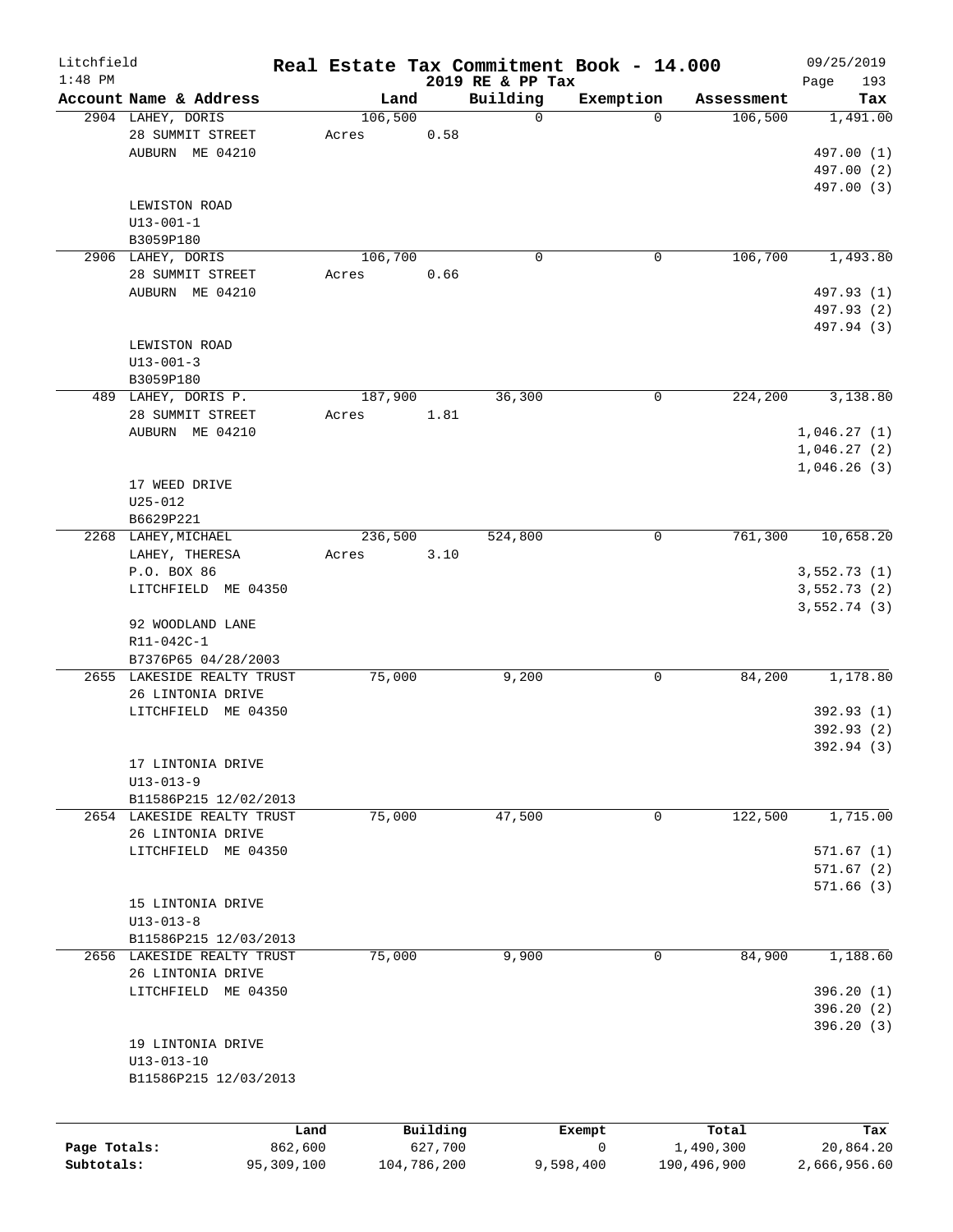| Litchfield   |                                                      |         |               |                  | Real Estate Tax Commitment Book - 14.000 |            | 09/25/2019   |
|--------------|------------------------------------------------------|---------|---------------|------------------|------------------------------------------|------------|--------------|
| $1:48$ PM    |                                                      |         |               | 2019 RE & PP Tax |                                          |            | 194<br>Page  |
|              | Account Name & Address                               | Land    |               | Building         | Exemption                                | Assessment | Tax          |
|              | 1719 LAMARRE, PHYLISS A.                             | 93,000  |               | 22,500           | $\Omega$                                 | 115,500    | 1,617.00     |
|              | LAMARRE, DENNIS R.                                   | Acres   | 0.20          |                  |                                          |            |              |
|              | 54 PLEASANT STREET                                   |         |               |                  |                                          |            | 539.00(1)    |
|              | BRUNSWICK ME 04011                                   |         |               |                  |                                          |            | 539.00(2)    |
|              |                                                      |         |               |                  |                                          |            | 539.00(3)    |
|              | 40 OLD LODGE ROAD                                    |         |               |                  |                                          |            |              |
|              | $U13 - 009$                                          |         |               |                  |                                          |            |              |
|              | B12211P215 01/12/2016 B12211P213 01/12/2016 B155P668 |         |               |                  |                                          |            |              |
|              | 280 LAMORE, PAUL                                     | 40,300  |               | $\Omega$         | $\mathbf 0$                              | 40,300     | 564.20       |
|              | LAMORE, ANN                                          | Acres   | 6.37          |                  |                                          |            |              |
|              | 109 SANBORD ROAD                                     |         |               |                  |                                          |            | 188.07(1)    |
|              | MONMOUTH ME 04259                                    |         |               |                  |                                          |            | 188.07(2)    |
|              |                                                      |         |               |                  |                                          |            | 188.06(3)    |
|              | HALLOWELL ROAD                                       |         |               |                  |                                          |            |              |
|              | $R12 - 007$                                          |         |               |                  |                                          |            |              |
|              | B7884P256 03/17/2004                                 |         |               |                  |                                          |            |              |
|              | 2298 LAMOREAU BRYAN                                  | 54,600  |               | 1,700            | $\mathbf 0$                              | 56,300     | 788.20       |
|              | LAMOREAU TRUDY                                       | Acres   | 4.20          |                  |                                          |            |              |
|              | 205 PLAINS ROAD                                      |         |               |                  |                                          |            | 262.73(1)    |
|              | LITCHFIELD ME 04350                                  |         |               |                  |                                          |            | 262.73 (2)   |
|              |                                                      |         |               |                  |                                          |            | 262.74 (3)   |
|              | 215 PLAINS ROAD                                      |         |               |                  |                                          |            |              |
|              | $R07 - 044$                                          |         |               |                  |                                          |            |              |
|              | B8766P292 01/13/2006 B7075P185                       |         |               |                  |                                          |            |              |
|              | 988 LAMOREAU, BEVERLY M                              | 45,900  |               | $\mathbf 0$      | $\mathbf 0$                              | 45,900     | 642.60       |
|              | 148 BOG HILL ROAD                                    | Acres   | 0.80          |                  |                                          |            |              |
|              | WEST GARDINER ME 04345                               |         |               |                  |                                          |            | 214.20(1)    |
|              |                                                      |         |               |                  |                                          |            | 214.20(2)    |
|              |                                                      |         |               |                  |                                          |            |              |
|              |                                                      |         |               |                  |                                          |            | 214.20(3)    |
|              | HALLOWELL ROAD                                       |         |               |                  |                                          |            |              |
|              | R02-111                                              |         |               |                  |                                          |            |              |
|              | B5438P256                                            |         |               |                  |                                          |            |              |
|              | 987 LAMOREAU, BRYAN T &<br>TRUDY                     | 47,400  |               | 133,800          | 20,000                                   | 161,200    | 2,256.80     |
|              | 205 PLAINS ROAD                                      | Acres   | 2.00          |                  | 02 HOMESTEAD EXEMPT                      |            |              |
|              | LITCHFIELD ME 04350                                  |         |               |                  |                                          |            | 752.27(1)    |
|              |                                                      |         |               |                  |                                          |            | 752.27(2)    |
|              |                                                      |         |               |                  |                                          |            | 752.26 (3)   |
|              | 205 PLAINS ROAD                                      |         |               |                  |                                          |            |              |
|              | R07-045                                              |         |               |                  |                                          |            |              |
|              |                                                      |         |               |                  |                                          |            |              |
|              | B3446P91 10/20/1988<br>989 LAMOREAU, EARL B., JR.    |         |               |                  |                                          | 130,600    | 1,828.40     |
|              |                                                      | 50,200  |               | 100,400          | 20,000                                   |            |              |
|              | 2738 HALLOWELL ROAD                                  | Acres   | 3.60          |                  | 02 HOMESTEAD EXEMPT                      |            |              |
|              | LITCHFIELD ME 04350                                  |         |               |                  |                                          |            | 609.47(1)    |
|              |                                                      |         |               |                  |                                          |            | 609.47(2)    |
|              |                                                      |         |               |                  |                                          |            | 609.46(3)    |
|              | 2738 HALLOWELL ROAD                                  |         |               |                  |                                          |            |              |
|              | R02-034                                              |         |               |                  |                                          |            |              |
|              | B6544P254 B5438P256                                  |         |               |                  |                                          |            |              |
|              | 992 LANCASTER, WILLIAM                               | 141,100 |               | 199,000          | 26,000                                   | 314,100    | 4,397.40     |
|              | LANCASTER FLORENCE                                   | Acres   | 5.33          |                  | 02 HOMESTEAD EXEMPT                      |            |              |
|              | 683 PLAINS ROAD                                      |         |               |                  | 03 VETERANS EXEMPT                       |            | 1,465.80(1)  |
|              | LITCHFIELD ME 04350                                  |         |               |                  |                                          |            | 1,465.80(2)  |
|              |                                                      |         |               |                  |                                          |            | 1,465.80(3)  |
|              | 683 PLAINS ROAD                                      |         |               |                  |                                          |            |              |
|              | $U01 - 011$                                          |         |               |                  |                                          |            |              |
|              | B2011P284                                            |         |               |                  |                                          |            |              |
|              |                                                      |         |               |                  |                                          |            |              |
|              | Land                                                 |         | Building      |                  | Exempt                                   | Total      | Tax          |
| Page Totals: | 472,500                                              |         | 457,400       |                  | 66,000                                   | 863,900    | 12,094.60    |
| Subtotals:   | 95,781,600                                           |         | 105, 243, 600 |                  | 9,664,400<br>191,360,800                 |            | 2,679,051.20 |
|              |                                                      |         |               |                  |                                          |            |              |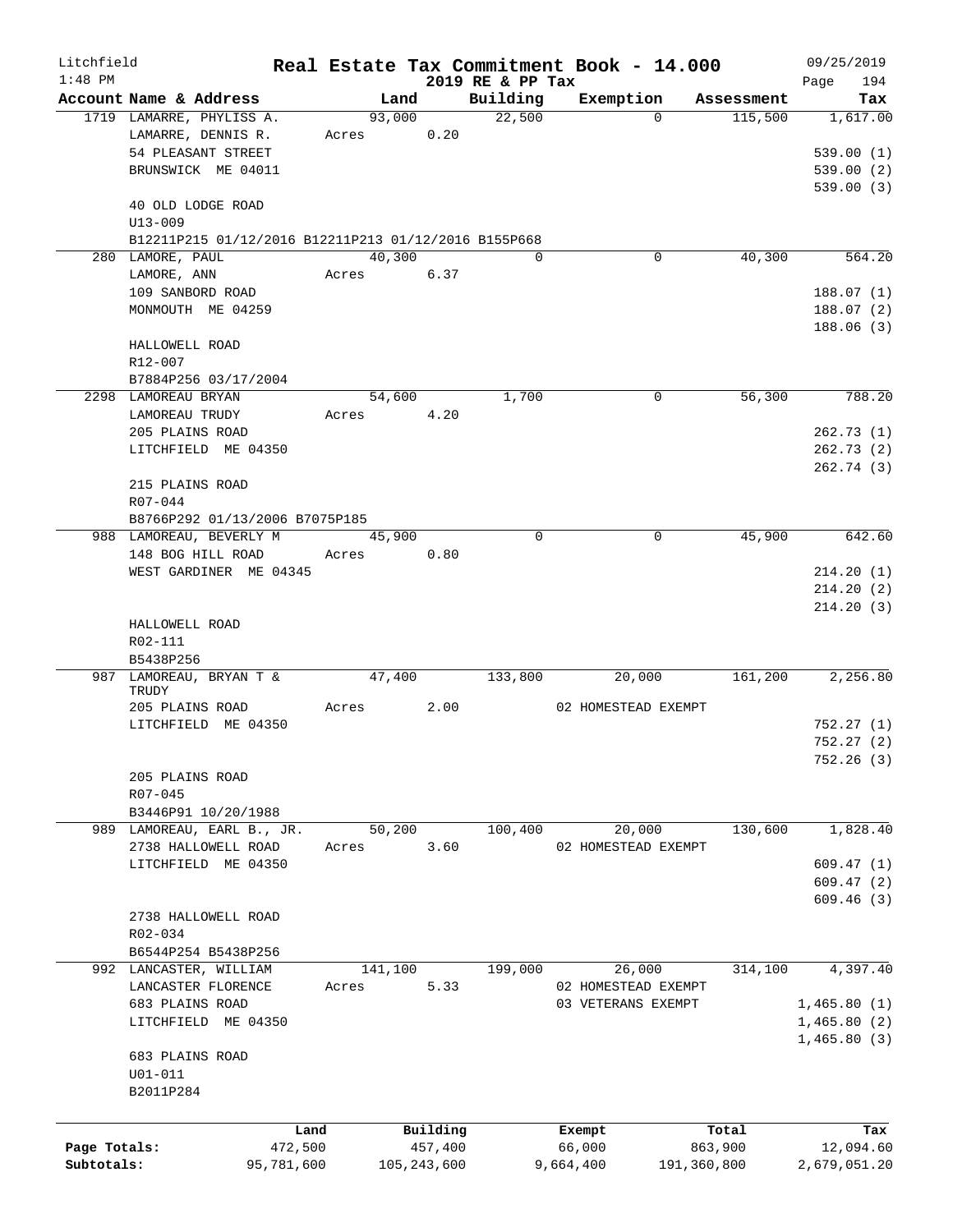| Litchfield<br>$1:48$ PM |                                                                                         |                       |      |      | Real Estate Tax Commitment Book - 14.000<br>2019 RE & PP Tax |                     |             |            | 09/25/2019<br>Page<br>195 |
|-------------------------|-----------------------------------------------------------------------------------------|-----------------------|------|------|--------------------------------------------------------------|---------------------|-------------|------------|---------------------------|
|                         | Account Name & Address                                                                  |                       | Land |      | Building                                                     | Exemption           |             | Assessment | Tax                       |
|                         | 995 LANDER, STEPHEN H<br>(TRUSTEE)                                                      | 164,200               |      |      | 56,600                                                       |                     | $\Omega$    | 220,800    | 3,091.20                  |
|                         | LANDER, SUSAN E (<br>TRUSTEE)                                                           | Acres                 |      | 0.26 |                                                              |                     |             |            |                           |
|                         | THE STEPHEN H & SUSAN E<br>LANDER REV. TRUST                                            |                       |      |      |                                                              |                     |             |            | 1,030.40(1)               |
|                         | 7 CHESTER RD UNIT 203                                                                   |                       |      |      |                                                              |                     |             |            | 1,030.40(2)               |
|                         | DERRY NH 03038                                                                          |                       |      |      |                                                              |                     |             |            | 1,030.40(3)               |
|                         | 259 PEACEPIPE DRIVE<br>$U29 - 013$                                                      |                       |      |      |                                                              |                     |             |            |                           |
|                         | B11618P150 01/27/2014 B2456P281                                                         |                       |      |      |                                                              |                     |             |            |                           |
|                         | 996 LANDRY, GERALD R                                                                    | 93,500                |      |      | 97,600                                                       |                     | 0           | 191,100    | 2,675.40                  |
|                         | LANDRY JOANNE M<br>175 KINGS HIGHWAY UNIT<br>1138                                       | Acres                 |      | 1.27 |                                                              |                     |             |            | 891.80 (1)                |
|                         | PORT CHARLOTTE FL<br>33982                                                              |                       |      |      |                                                              |                     |             |            | 891.80 (2)                |
|                         |                                                                                         |                       |      |      |                                                              |                     |             |            | 891.80 (3)                |
|                         | 20 RUSSELL DRIVE<br>U27-001                                                             |                       |      |      |                                                              |                     |             |            |                           |
|                         | B11762P93 07/24/2014 B9804P262 07/28/2008 B9804P261<br>07/28/2008 B2038P332 09/07/1977  |                       |      |      |                                                              |                     |             |            |                           |
|                         | 1845 LANDRY, NATHAN                                                                     | 60,000                |      |      | 139,000                                                      |                     | 0           | 199,000    | 2,786.00                  |
|                         | 65 CUMBERLAND AVENUE                                                                    | Acres                 |      | 6.00 |                                                              |                     |             |            |                           |
|                         | LEWISTON ME 04240                                                                       |                       |      |      |                                                              |                     |             |            | 928.67(1)                 |
|                         |                                                                                         |                       |      |      |                                                              |                     |             |            | 928.67(2)                 |
|                         | 50 WENTZELL ROAD                                                                        |                       |      |      |                                                              |                     |             |            | 928.66(3)                 |
|                         | R03-086                                                                                 |                       |      |      |                                                              |                     |             |            |                           |
|                         | B10655P39 01/28/2011 B10276P138 11/19/2009<br>B10137P192 07/06/2009 B3038P77 05/04/2004 |                       |      |      |                                                              |                     |             |            |                           |
|                         | 2440 LANE CHRISTOPHER                                                                   | 41,000                |      |      | $\mathbf 0$                                                  |                     | $\mathbf 0$ | 41,000     | 574.00                    |
|                         | 35 LIBBY ROAD                                                                           | Acres                 |      | 7.32 |                                                              |                     |             |            |                           |
|                         | LITCHFIELD ME 04350                                                                     |                       |      |      |                                                              |                     |             |            | 191.33(1)                 |
|                         |                                                                                         |                       |      |      |                                                              |                     |             |            | 191.33(2)<br>191.34(3)    |
|                         | LIBBY ROAD                                                                              |                       |      |      |                                                              |                     |             |            |                           |
|                         | R06-011A                                                                                |                       |      |      |                                                              |                     |             |            |                           |
|                         | B8090P239 08/17/2004                                                                    |                       |      |      |                                                              |                     |             |            |                           |
|                         | 1009 LANE CHRISTOPHER SCOTT 63,800                                                      |                       |      |      | 80,700                                                       |                     | 20,000      | 124,500    | 1,743.00                  |
|                         | 45 LIBBY ROAD                                                                           | Acres 11.00           |      |      |                                                              | 02 HOMESTEAD EXEMPT |             |            |                           |
|                         | LITCHFIELD ME 04350                                                                     |                       |      |      |                                                              |                     |             |            | 581.00 (1)<br>581.00 (2)  |
|                         |                                                                                         |                       |      |      |                                                              |                     |             |            | 581.00(3)                 |
|                         | 45 LIBBY ROAD                                                                           |                       |      |      |                                                              |                     |             |            |                           |
|                         | R06-035                                                                                 |                       |      |      |                                                              |                     |             |            |                           |
|                         | B9919P185 12/01/2008 B727P334                                                           |                       |      |      |                                                              |                     |             |            |                           |
|                         | 998 LANE FRANKLIN<br>698 RICHMOND ROAD                                                  | 44,400<br>Acres 11.90 |      |      | 18,700                                                       |                     | $\mathbf 0$ | 63,100     | 883.40                    |
|                         | LITCHFIELD ME 04350                                                                     |                       |      |      |                                                              |                     |             |            | 294.47 (1)                |
|                         |                                                                                         |                       |      |      |                                                              |                     |             |            | 294.47 (2)                |
|                         |                                                                                         |                       |      |      |                                                              |                     |             |            | 294.46 (3)                |
|                         | 2777 HALLOWELL ROAD                                                                     |                       |      |      |                                                              |                     |             |            |                           |
|                         | R02-018                                                                                 |                       |      |      |                                                              |                     |             |            |                           |
|                         | B3950P180                                                                               |                       |      |      |                                                              |                     |             |            |                           |
|                         |                                                                                         |                       |      |      |                                                              |                     |             |            |                           |

|              | Land       | Building    | Exempt    | Total       | Tax          |
|--------------|------------|-------------|-----------|-------------|--------------|
| Page Totals: | 466,900    | 392,600     | 20,000    | 839,500     | 11,753.00    |
| Subtotals:   | 96,248,500 | 105,636,200 | 9,684,400 | 192,200,300 | 2,690,804.20 |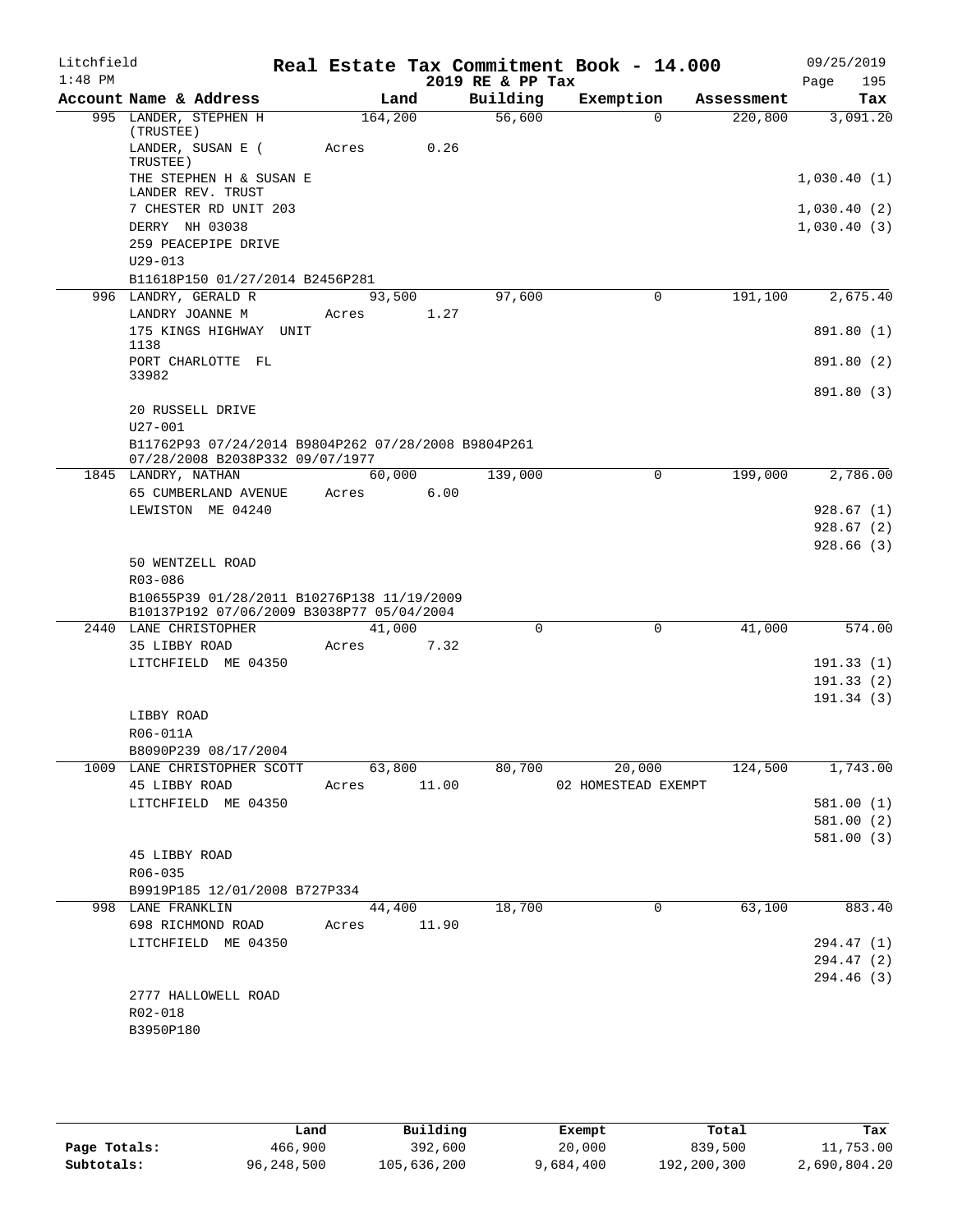| Litchfield   |                                                     |        |          |                     | Real Estate Tax Commitment Book - 14.000 |                       | 09/25/2019       |
|--------------|-----------------------------------------------------|--------|----------|---------------------|------------------------------------------|-----------------------|------------------|
| $1:48$ PM    |                                                     | Land   |          | 2019 RE & PP Tax    |                                          |                       | 196<br>Page      |
|              | Account Name & Address<br>1988 LANE JARED           | 47,400 |          | Building<br>155,500 | Exemption<br>$\Omega$                    | Assessment<br>202,900 | Tax<br>2,840.60  |
|              | LANE JENNIFER                                       | Acres  | 1.80     |                     |                                          |                       |                  |
|              | 17 HIDEAWAY LANE                                    |        |          |                     |                                          |                       | 946.87(1)        |
|              | LITCHFIELD ME 04350                                 |        |          |                     |                                          |                       | 946.87 (2)       |
|              |                                                     |        |          |                     |                                          |                       | 946.86(3)        |
|              | 17 HIDEAWAY LANE                                    |        |          |                     |                                          |                       |                  |
|              | R12-019B                                            |        |          |                     |                                          |                       |                  |
|              | B5076P149 02/26/1996                                |        |          |                     |                                          |                       |                  |
|              | 2089 LANE, CHRISTOPHER S                            | 45,000 |          | 10,800              | 0                                        | 55,800                | 781.20           |
|              | 35 LIBBY ROAD                                       | Acres  | 1.00     |                     |                                          |                       |                  |
|              | LITCHFIELD ME 04350                                 |        |          |                     |                                          |                       | 260.40(1)        |
|              |                                                     |        |          |                     |                                          |                       | 260.40(2)        |
|              |                                                     |        |          |                     |                                          |                       | 260.40(3)        |
|              | 35 LIBBY ROAD                                       |        |          |                     |                                          |                       |                  |
|              | R06-035C                                            |        |          |                     |                                          |                       |                  |
|              | B5700P72 06/23/1998                                 |        |          |                     |                                          |                       |                  |
|              | 997 LANE, DAVID                                     | 46,200 |          | 116,300             | 20,000                                   | 142,500               | 1,995.00         |
|              | 1854 HALLOWELL ROAD                                 | Acres  | 1.40     |                     | 02 HOMESTEAD EXEMPT                      |                       |                  |
|              | LITCHFIELD ME 04350                                 |        |          |                     |                                          |                       | 665.00(1)        |
|              |                                                     |        |          |                     |                                          |                       | 665.00(2)        |
|              |                                                     |        |          |                     |                                          |                       | 665.00(3)        |
|              | 1854 HALLOWELL ROAD                                 |        |          |                     |                                          |                       |                  |
|              | U16-016A                                            |        |          |                     |                                          |                       |                  |
|              | B3796P145                                           |        |          |                     |                                          |                       |                  |
|              | 1005 LANE, DAVID                                    | 49,800 |          | 26,500              | 0                                        | 76,300                | 1,068.20         |
|              | 1860 HALLOWELL ROAD                                 | Acres  | 2.60     |                     |                                          |                       |                  |
|              | LITCHFIELD ME 04350                                 |        |          |                     |                                          |                       | 356.07(1)        |
|              |                                                     |        |          |                     |                                          |                       | 356.07(2)        |
|              |                                                     |        |          |                     |                                          |                       | 356.06(3)        |
|              | 1860 HALLOWELL ROAD                                 |        |          |                     |                                          |                       |                  |
|              | $U16 - 016$<br>B5076P147                            |        |          |                     |                                          |                       |                  |
|              | 999 LANE, FRANKLIN W                                | 71,000 |          | 111,400             | 26,000                                   | 156,400               | 2,189.60         |
|              | 698 RICHMOND ROAD                                   | Acres  | 23.00    |                     | 02 HOMESTEAD EXEMPT                      |                       |                  |
|              | LITCHFIELD ME 04350                                 |        |          |                     | 03 VETERANS EXEMPT                       |                       | 729.87(1)        |
|              |                                                     |        |          |                     |                                          |                       | 729.87(2)        |
|              |                                                     |        |          |                     |                                          |                       | 729.86(3)        |
|              | 698 RICHMOND ROAD                                   |        |          |                     |                                          |                       |                  |
|              | R02-046                                             |        |          |                     |                                          |                       |                  |
|              | B2439P131                                           |        |          |                     |                                          |                       |                  |
|              | 1001 LANE, JOYCE C                                  | 43,200 |          | 65,700              | 20,000                                   | 88,900                | 1,244.60         |
|              | LANE, JAMES E                                       | Acres  | 1.40     |                     | 02 HOMESTEAD EXEMPT                      |                       |                  |
|              | 2403 HALLOWELL ROAD                                 |        |          |                     |                                          |                       | 414.87 (1)       |
|              | LITCHFIELD ME 04350                                 |        |          |                     |                                          |                       | 414.87 (2)       |
|              |                                                     |        |          |                     |                                          |                       | 414.86(3)        |
|              | 2403 HALLOWELL ROAD                                 |        |          |                     |                                          |                       |                  |
|              | $R06 - 035 - 1$                                     |        |          |                     |                                          |                       |                  |
|              | B11608P336 06/11/2013 B8817P182 02/28/2006 B5261P32 |        |          |                     |                                          |                       |                  |
|              | 1004 LANE, PAUL A                                   | 57,000 |          | 145,300             | 26,000                                   | 176,300               | 2,468.20         |
|              | 16 NUTHATCH LANE                                    | Acres  | 5.00     |                     | 03 VETERANS EXEMPT                       |                       |                  |
|              | LITCHFIELD ME 04350                                 |        |          |                     | 02 HOMESTEAD EXEMPT                      |                       | 822.73 (1)       |
|              |                                                     |        |          |                     |                                          |                       | 822.73 (2)       |
|              |                                                     |        |          |                     |                                          |                       | 822.74 (3)       |
|              | 171 PINE TREE ROAD                                  |        |          |                     |                                          |                       |                  |
|              | R11-004A                                            |        |          |                     |                                          |                       |                  |
|              | B3927P238 06/01/1991                                |        |          |                     |                                          |                       |                  |
|              |                                                     |        |          |                     |                                          |                       |                  |
|              |                                                     | Land   | Building |                     | Exempt                                   | Total                 |                  |
| Page Totals: | 359,600                                             |        | 631,500  |                     | 92,000                                   | 899,100               | Tax<br>12,587.40 |
|              |                                                     |        |          |                     |                                          |                       |                  |

**Subtotals:** 96,608,100 106,267,700 9,776,400 193,099,400 2,703,391.60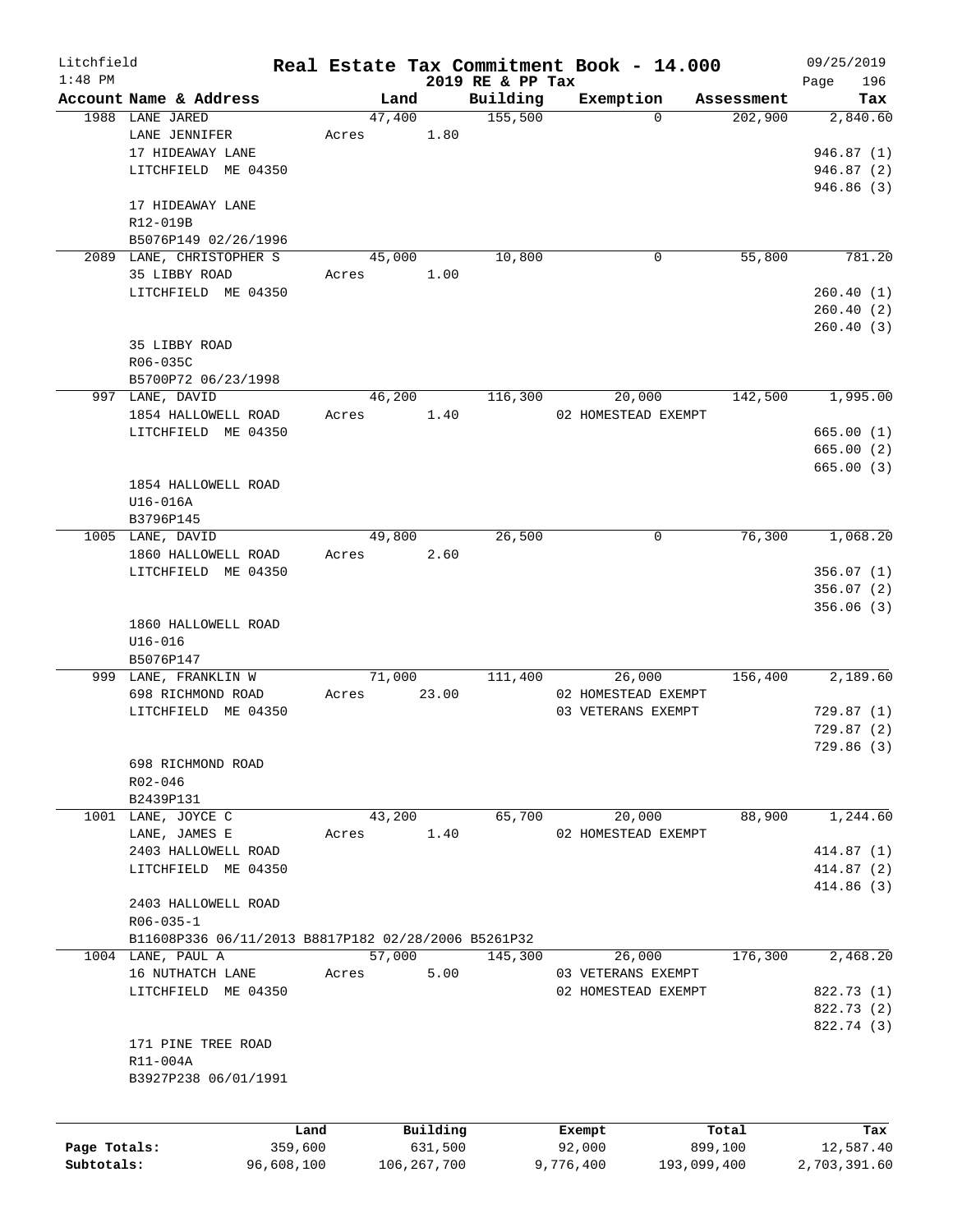| Litchfield   |                                                                                                  |                                           |       |                |             |                         | Real Estate Tax Commitment Book - 14.000 |                      | 09/25/2019    |
|--------------|--------------------------------------------------------------------------------------------------|-------------------------------------------|-------|----------------|-------------|-------------------------|------------------------------------------|----------------------|---------------|
| $1:48$ PM    |                                                                                                  |                                           |       |                |             | 2019 RE & PP Tax        |                                          |                      | 197<br>Page   |
|              | Account Name & Address<br>363 LANE, RICHARD                                                      |                                           |       | Land<br>15,800 |             | Building<br>$\mathbf 0$ | Exemption<br>$\Omega$                    | Assessment<br>15,800 | Tax<br>221.20 |
|              | 1864 HALLOWELL ROAD                                                                              |                                           | Acres |                | 0.40        |                         |                                          |                      |               |
|              |                                                                                                  | LITCHFIELD ME 04350                       |       |                |             |                         |                                          |                      | 73.73(1)      |
|              |                                                                                                  |                                           |       |                |             |                         |                                          |                      | 73.73(2)      |
|              |                                                                                                  |                                           |       |                |             |                         |                                          |                      | 73.74(3)      |
|              | 1859 HALLOWELL ROAD                                                                              |                                           |       |                |             |                         |                                          |                      |               |
|              | $U16 - 018$                                                                                      |                                           |       |                |             |                         |                                          |                      |               |
|              |                                                                                                  | B12477P157 11/21/2016 B1150P382           |       |                |             |                         |                                          |                      |               |
|              | 1007 LANE, RICHARD N                                                                             |                                           |       | 46,900         |             | 88,300                  | 20,000                                   | 115,200              | 1,612.80      |
|              | 1864 HALLOWELL ROAD                                                                              |                                           | Acres |                | 1.64        |                         | 02 HOMESTEAD EXEMPT                      |                      |               |
|              |                                                                                                  | LITCHFIELD ME 04350                       |       |                |             |                         |                                          |                      | 537.60 (1)    |
|              |                                                                                                  |                                           |       |                |             |                         |                                          |                      | 537.60(2)     |
|              |                                                                                                  |                                           |       |                |             |                         |                                          |                      | 537.60(3)     |
|              | 1864 HALLOWELL ROAD                                                                              |                                           |       |                |             |                         |                                          |                      |               |
|              | U16-017                                                                                          |                                           |       |                |             |                         |                                          |                      |               |
|              | B1663P87                                                                                         |                                           |       |                |             |                         |                                          |                      |               |
|              | 1961 LANE, ROSE                                                                                  |                                           |       | 48,100         |             | 56,200                  | 0                                        | 104,300              | 1,460.20      |
|              | 1458 LEWISTON ROAD                                                                               |                                           | Acres |                | 2.04        |                         |                                          |                      |               |
|              |                                                                                                  | LITCHFIELD ME 04350                       |       |                |             |                         |                                          |                      | 486.73 (1)    |
|              |                                                                                                  |                                           |       |                |             |                         |                                          |                      | 486.73 (2)    |
|              |                                                                                                  |                                           |       |                |             |                         |                                          |                      | 486.74 (3)    |
|              | 1458 LEWISTON ROAD                                                                               |                                           |       |                |             |                         |                                          |                      |               |
|              | R12-019A                                                                                         |                                           |       |                |             |                         |                                          |                      |               |
|              |                                                                                                  | B9905P144 11/10/2008 B4990P141 10/06/1995 |       |                |             |                         |                                          |                      |               |
|              | 1008 LANE, W CARLTON                                                                             |                                           |       | 43,400         |             | 94,700                  | 20,000                                   | 118,100              | 1,653.40      |
|              | 51 LIBBY ROAD                                                                                    |                                           | Acres |                | 1.12        |                         | 02 HOMESTEAD EXEMPT                      |                      |               |
|              |                                                                                                  | LITCHFIELD ME 04350                       |       |                |             |                         |                                          |                      | 551.13(1)     |
|              |                                                                                                  |                                           |       |                |             |                         |                                          |                      | 551.13(2)     |
|              |                                                                                                  |                                           |       |                |             |                         |                                          |                      | 551.14(3)     |
|              | 51 LIBBY ROAD                                                                                    |                                           |       |                |             |                         |                                          |                      |               |
|              | R06-034                                                                                          |                                           |       |                |             |                         |                                          |                      |               |
|              | B10713P47 04/22/2011 B10667P16 02/11/2011 B10667P16<br>02/11/2011 B1811P100 12/28/2011 B1730P149 |                                           |       |                |             |                         |                                          |                      |               |
|              | 10 LANGLOIS, CHRISTIAN                                                                           |                                           |       | 104,600        |             | $\mathbf 0$             | $\mathbf 0$                              | 104,600              | 1,464.40      |
|              | FERN                                                                                             |                                           |       |                |             |                         |                                          |                      |               |
|              |                                                                                                  | LANGLOIS, HANNAH RAE                      | Acres |                | 43.00       |                         |                                          |                      |               |
|              | 2 NANCY LANE                                                                                     |                                           |       |                |             |                         |                                          |                      | 488.13 (1)    |
|              | SABATTUS ME 04280                                                                                |                                           |       |                |             |                         |                                          |                      | 488.13 (2)    |
|              |                                                                                                  |                                           |       |                |             |                         |                                          |                      | 488.14 (3)    |
|              | ROUTE 126                                                                                        |                                           |       |                |             |                         |                                          |                      |               |
|              | R13-008                                                                                          |                                           |       |                |             |                         |                                          |                      |               |
|              |                                                                                                  | B12486P210 12/05/2016 B1445P46            |       |                |             |                         |                                          |                      |               |
|              | 1361 LAPIERRE, MARTHA M                                                                          |                                           |       | 171,200        |             | 45,100                  | 0                                        | 216,300              | 3,028.20      |
|              | 4 HERON DRIVE                                                                                    |                                           | Acres |                | 0.42        |                         |                                          |                      |               |
|              |                                                                                                  | LITCHFIELD ME 04350                       |       |                |             |                         |                                          |                      | 1,009.40(1)   |
|              |                                                                                                  |                                           |       |                |             |                         |                                          |                      | 1,009.40(2)   |
|              |                                                                                                  |                                           |       |                |             |                         |                                          |                      | 1,009.40(3)   |
|              | 4 HERON DRIVE                                                                                    |                                           |       |                |             |                         |                                          |                      |               |
|              | $U24 - 007$                                                                                      |                                           |       |                |             |                         |                                          |                      |               |
|              |                                                                                                  | B13084P333 11/14/2018                     |       |                |             |                         |                                          |                      |               |
|              | 2862 LAPLANTE, MAURICE                                                                           |                                           |       | 29,600         |             | 0                       | 0                                        | 29,600               | 414.40        |
|              | BEAULIEU, DAVID M.                                                                               |                                           | Acres |                | 3.05        |                         |                                          |                      |               |
|              | PO BOX 221                                                                                       |                                           |       |                |             |                         |                                          |                      | 138.13(1)     |
|              | SABATTUS ME 04280                                                                                |                                           |       |                |             |                         |                                          |                      | 138.13(2)     |
|              |                                                                                                  |                                           |       |                |             |                         |                                          |                      | 138.14(3)     |
|              |                                                                                                  | HUNTINGTON HILL ROAD                      |       |                |             |                         |                                          |                      |               |
|              | R11-038-01                                                                                       |                                           |       |                |             |                         |                                          |                      |               |
|              |                                                                                                  | B12452P195 10/28/2016                     |       |                |             |                         |                                          |                      |               |
|              |                                                                                                  | Land                                      |       |                | Building    |                         | Exempt                                   | Total                | Tax           |
| Page Totals: |                                                                                                  | 459,600                                   |       |                | 284,300     |                         | 40,000                                   | 703,900              | 9,854.60      |
| Subtotals:   |                                                                                                  | 97,067,700                                |       |                | 106,552,000 |                         | 9,816,400                                | 193,803,300          | 2,713,246.20  |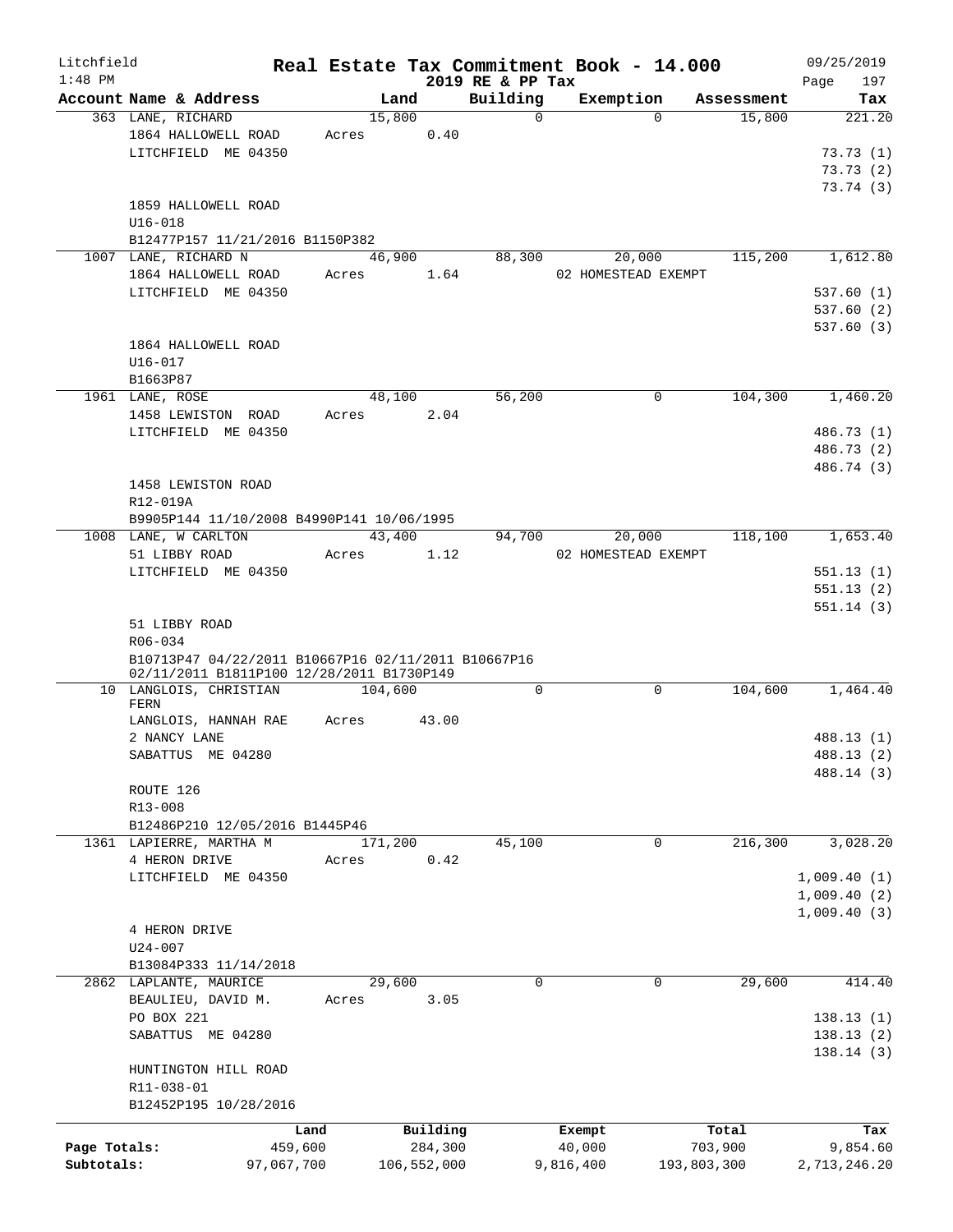| Litchfield |                                                      |             |        |        |                  | Real Estate Tax Commitment Book - 14.000 |            | 09/25/2019       |
|------------|------------------------------------------------------|-------------|--------|--------|------------------|------------------------------------------|------------|------------------|
| $1:48$ PM  |                                                      |             |        |        | 2019 RE & PP Tax |                                          |            | 198<br>Page      |
|            | Account Name & Address                               |             | Land   |        |                  | Building Exemption                       | Assessment | Tax              |
|            | 1013 LAROCK, NORMAN S                                |             | 63,300 |        | 66,600           | 20,000                                   | 109,900    | 1,538.60         |
|            | 184 OAKHILL ROAD                                     | Acres 10.34 |        |        |                  | 02 HOMESTEAD EXEMPT                      |            |                  |
|            | LITCHFIELD ME 04350                                  |             |        |        |                  |                                          |            | 512.87(1)        |
|            |                                                      |             |        |        |                  |                                          |            | 512.87(2)        |
|            |                                                      |             |        |        |                  |                                          |            | 512.86(3)        |
|            | 184 OAK HILL ROAD<br>$R05 - 023$                     |             |        |        |                  |                                          |            |                  |
|            | B10699P127 03/31/2011 B2418P241 09/11/1981           |             |        |        |                  |                                          |            |                  |
|            | 2425 LARRABEE MICHAEL G                              |             |        |        | 48,000 124,500   | 20,000                                   | 152,500    | 2,135.00         |
|            | LARRABEE, JACLYN H                                   | Acres 2.00  |        |        |                  | 02 HOMESTEAD EXEMPT                      |            |                  |
|            | 32 LARRABEE LANE                                     |             |        |        |                  |                                          |            | 711.67(1)        |
|            | LITCHFIELD ME 04350                                  |             |        |        |                  |                                          |            | 711.67(2)        |
|            |                                                      |             |        |        |                  |                                          |            | 711.66(3)        |
|            | 32 LARRABEE LANE                                     |             |        |        |                  |                                          |            |                  |
|            | R06-032C                                             |             |        |        |                  |                                          |            |                  |
|            | B12611P119 05/04/2017 B10266P295 11/09/2009 B8045P14 |             |        |        |                  |                                          |            |                  |
|            | 07/20/2004                                           |             |        |        |                  |                                          |            |                  |
|            | 1016 LARRABEE, DAVID                                 |             | 68,000 |        | 87,500           | 20,000                                   | 135,500    | 1,897.00         |
|            | 76 CENTER ROAD<br>LITCHFIELD ME 04350                | Acres 17.00 |        |        |                  | 02 HOMESTEAD EXEMPT                      |            | 632.33(1)        |
|            |                                                      |             |        |        |                  |                                          |            | 632.33(2)        |
|            |                                                      |             |        |        |                  |                                          |            | 632.34(3)        |
|            | 76 CENTER ROAD                                       |             |        |        |                  |                                          |            |                  |
|            | R02-118                                              |             |        |        |                  |                                          |            |                  |
|            | B4355P53                                             |             |        |        |                  |                                          |            |                  |
|            | 1014 LARRABEE, GREGORY &                             | 105,400     |        |        | 171,100          | 20,000                                   |            | 256,500 3,591.00 |
|            | LAURA                                                |             |        |        |                  |                                          |            |                  |
|            | 2676 HALLOWELL ROAD                                  | Acres       |        | 152.00 |                  | 02 HOMESTEAD EXEMPT                      |            |                  |
|            | LITCHFIELD ME 04350                                  |             |        |        |                  |                                          |            | 1,197.00(1)      |
|            |                                                      |             |        |        |                  |                                          |            | 1,197.00(2)      |
|            | 2676 HALLOWELL ROAD                                  |             |        |        |                  |                                          |            | 1,197.00(3)      |
|            | R02-031                                              |             |        |        |                  |                                          |            |                  |
|            | B4949P328 08/11/1995                                 |             |        |        |                  |                                          |            |                  |
|            | 1015 LARRABEE, GREGORY &                             |             | 5,300  |        | 8,900            | $\mathbf 0$                              | 14,200     | 198.80           |
|            | LAURA                                                |             |        |        |                  |                                          |            |                  |
|            | 2676 HALLOWELL ROAD                                  | Acres       |        | 15.00  |                  |                                          |            |                  |
|            | LITCHFIELD ME 04350                                  |             |        |        |                  |                                          |            | 66.27(1)         |
|            |                                                      |             |        |        |                  |                                          |            | 66.27 (2)        |
|            |                                                      |             |        |        |                  |                                          |            | 66.26(3)         |
|            | HALLOWELL ROAD                                       |             |        |        |                  |                                          |            |                  |
|            | R02-029<br>B4949P328 08/11/1995                      |             |        |        |                  |                                          |            |                  |
|            | 1017 LARRABEE, MARK & MARIE                          |             | 76,100 |        | 98,000           | 20,000                                   | 154,100    | 2,157.40         |
|            | 622 HUNTINGTON HILL                                  | Acres 33.24 |        |        |                  | 02 HOMESTEAD EXEMPT                      |            |                  |
|            | ROAD                                                 |             |        |        |                  |                                          |            |                  |
|            | LITCHFIELD ME 04350                                  |             |        |        |                  |                                          |            | 719.13(1)        |
|            |                                                      |             |        |        |                  |                                          |            | 719.13(2)        |
|            |                                                      |             |        |        |                  |                                          |            | 719.14(3)        |
|            | 622 HUNTINGTON HILL                                  |             |        |        |                  |                                          |            |                  |
|            | ROAD<br>R06-032                                      |             |        |        |                  |                                          |            |                  |
|            | B4949P170                                            |             |        |        |                  |                                          |            |                  |
|            |                                                      |             |        |        |                  |                                          |            |                  |

|              | Land         | Building    | Exempt    | Total       | Tax          |
|--------------|--------------|-------------|-----------|-------------|--------------|
| Page Totals: | 366,100      | 556,600     | 100,000   | 822,700     | 11,517.80    |
| Subtotals:   | 97, 433, 800 | 107,108,600 | 9,916,400 | 194,626,000 | 2,724,764.00 |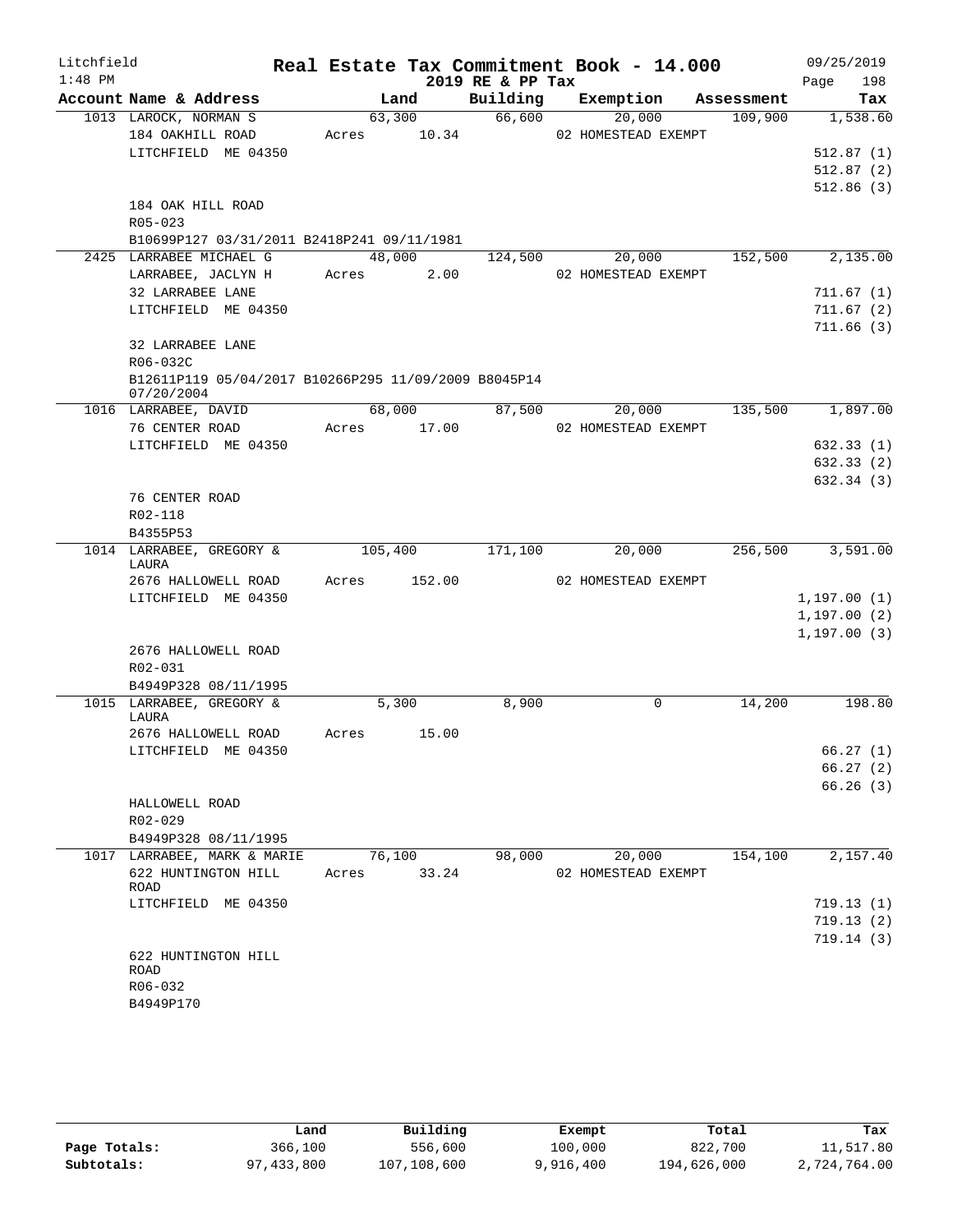| Litchfield |                                                                         |                      |        |                       | Real Estate Tax Commitment Book - 14.000 |            | 09/25/2019  |
|------------|-------------------------------------------------------------------------|----------------------|--------|-----------------------|------------------------------------------|------------|-------------|
| $1:48$ PM  |                                                                         |                      |        | 2019 RE & PP Tax      |                                          |            | 199<br>Page |
|            | Account Name & Address                                                  |                      | Land   | Building              | Exemption                                | Assessment | Tax         |
|            | 2296 LARRABEE, MELINDA<br>12 LARRABEE LANE                              | 46,100<br>Acres 1.38 |        | 162,100               | 20,000<br>02 HOMESTEAD EXEMPT            | 188,200    | 2,634.80    |
|            | LITCHFIELD ME 04350                                                     |                      |        |                       |                                          |            | 878.27(1)   |
|            |                                                                         |                      |        |                       |                                          |            | 878.27(2)   |
|            |                                                                         |                      |        |                       |                                          |            | 878.26(3)   |
|            | 12 LARRABEE LANE                                                        |                      |        |                       |                                          |            |             |
|            | R06-032A                                                                |                      |        |                       |                                          |            |             |
|            | B12611P122 05/04/2017 B6933P276 06/03/2002                              |                      |        |                       |                                          |            |             |
|            | 1022 LARY, DAVID J                                                      |                      | 48,800 | 170,800               | 20,000                                   | 199,600    | 2,794.40    |
|            | LARY, DIANNE E                                                          | Acres 13.37          |        |                       | 02 HOMESTEAD EXEMPT                      |            |             |
|            | 624 PLAINS ROAD                                                         |                      |        |                       |                                          |            | 931.47 (1)  |
|            | LITCHFIELD ME 04350                                                     |                      |        |                       |                                          |            | 931.47 (2)  |
|            |                                                                         |                      |        |                       |                                          |            | 931.46(3)   |
|            | 624 PLAINS ROAD                                                         |                      |        |                       |                                          |            |             |
|            | R08-011A                                                                |                      |        |                       |                                          |            |             |
|            | B4270P76 11/13/1992                                                     |                      |        |                       |                                          |            |             |
|            | 2491 LAVALLEE, RONALD<br>J. (TRUSTEE)                                   | 139,000              |        | 210,800               | $\Omega$                                 | 349,800    | 4,897.20    |
|            | LAVALLEE, MARGARET B. ( Acres 5.00<br>TRUSTEE)                          |                      |        |                       |                                          |            |             |
|            | THE LAVALLEE FAMILY                                                     |                      |        |                       |                                          |            | 1,632.40(1) |
|            | LIVING TRUST                                                            |                      |        |                       |                                          |            |             |
|            | 55 CRYSTAL LANE                                                         |                      |        |                       |                                          |            | 1,632.40(2) |
|            | LITCHFIELD ME 04350                                                     |                      |        |                       |                                          |            | 1,632.40(3) |
|            | 55 CRYSTAL LANE                                                         |                      |        |                       |                                          |            |             |
|            | $U04 - 002$                                                             |                      |        |                       |                                          |            |             |
|            | B12102P266 09/04/2015 B3543P269 05/11/1989<br>2621 LAVERDIERE JEFFREY S |                      | 47,900 |                       | $\mathbf 0$                              | 196,300    | 2,748.20    |
|            | LAVERDIERE ELIZABETH A Acres 1.97                                       |                      |        | 148,400               |                                          |            |             |
|            | 115 OVERLOOK DRIVE                                                      |                      |        |                       |                                          |            | 916.07(1)   |
|            | LITCHFIELD ME 04350                                                     |                      |        |                       |                                          |            | 916.07(2)   |
|            |                                                                         |                      |        |                       |                                          |            | 916.06(3)   |
|            | 54 OVERLOOK DRIVE                                                       |                      |        |                       |                                          |            |             |
|            | R12-022-4                                                               |                      |        |                       |                                          |            |             |
|            | B9547P340 10/30/2007 B9547P338 10/30/2007 B8169P283                     |                      |        |                       |                                          |            |             |
|            | 10/21/2004                                                              |                      |        |                       |                                          |            |             |
|            | 1027 LEAVITT, LAURIE                                                    | 114,000              |        | $\overline{40}$ , 300 | 0                                        | 154,300    | 2,160.20    |
|            | LEAVITT, WILLIAM & MARY Acres<br>E. BAILEY                              |                      | 0.50   |                       |                                          |            |             |
|            | 42 DANIEL DRIVE                                                         |                      |        |                       |                                          |            | 720.07(1)   |
|            | GARDINER ME 04345                                                       |                      |        |                       |                                          |            | 720.07(2)   |
|            |                                                                         |                      |        |                       |                                          |            | 720.06(3)   |
|            | 10 BAILEY LANE                                                          |                      |        |                       |                                          |            |             |
|            | $U03 - 003$                                                             |                      |        |                       |                                          |            |             |
|            | B12561P93 03/17/2017 B5915P251                                          |                      |        |                       |                                          |            |             |
|            | 1028 LEBEL, PAUL R ( LIFE<br>ESTATE)                                    | 171,200              |        | 123,700               | 20,000                                   | 274,900    | 3,848.60    |
|            | LEBEL, ROCHELLE N.                                                      | Acres                | 0.42   |                       | 02 HOMESTEAD EXEMPT                      |            |             |
|            | 33 KERI LANE                                                            |                      |        |                       |                                          |            | 1,282.87(1) |
|            | LITCHFIELD ME 04350                                                     |                      |        |                       |                                          |            | 1,282.87(2) |
|            |                                                                         |                      |        |                       |                                          |            | 1,282.86(3) |
|            | 33 KERI LANE                                                            |                      |        |                       |                                          |            |             |
|            | $U10-039$                                                               |                      |        |                       |                                          |            |             |
|            | B12905P338 05/03/2018 B1472P770 07/16/1968                              |                      |        |                       |                                          |            |             |

|              | Land       | Building    | Exempt    | Total       | Tax          |
|--------------|------------|-------------|-----------|-------------|--------------|
| Page Totals: | 567,000    | 856,100     | 60,000    | 1,363,100   | 19,083.40    |
| Subtotals:   | 98,000,800 | 107,964,700 | 9,976,400 | 195,989,100 | 2,743,847.40 |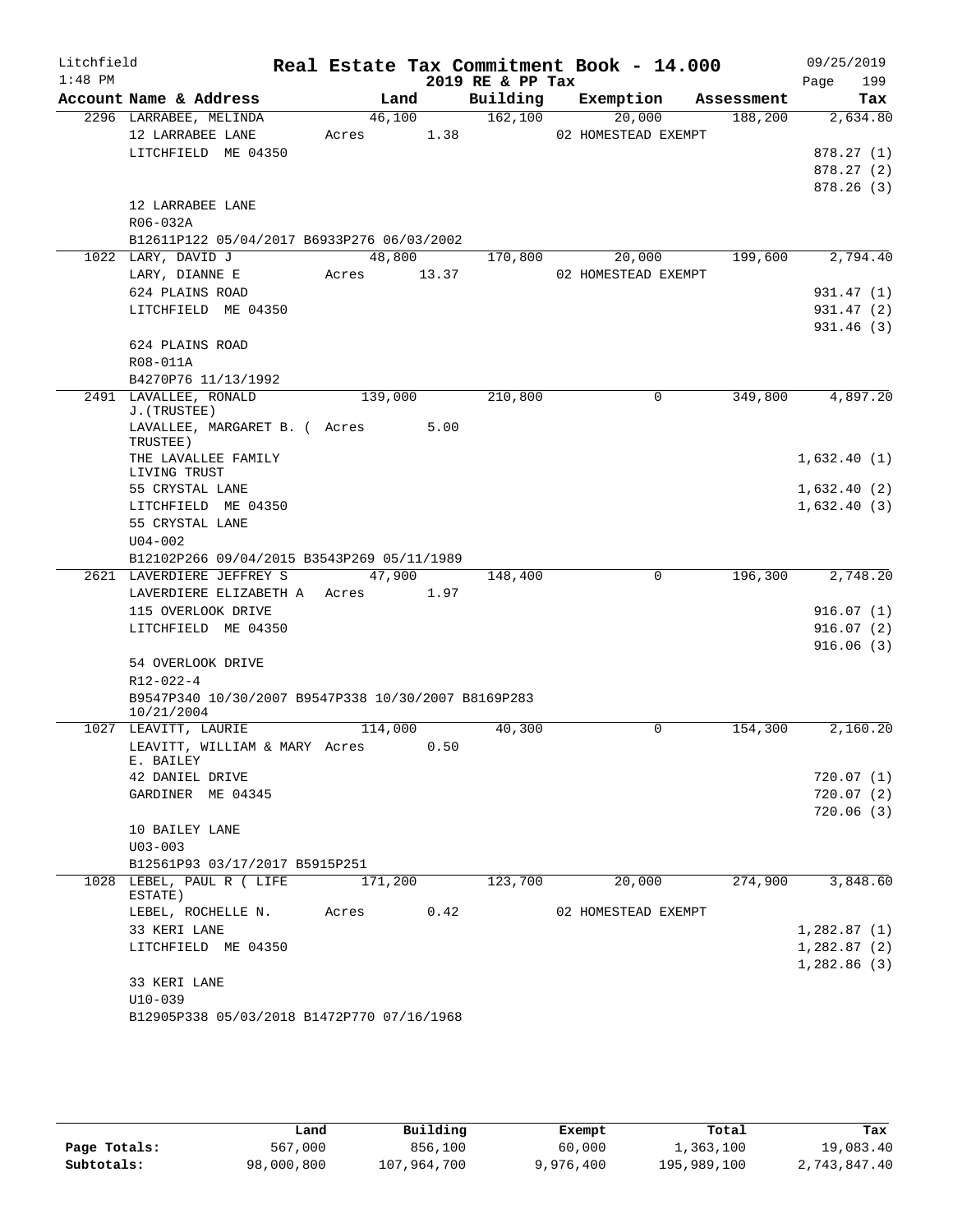| Litchfield   |                                                 |            |       |                             |                   | Real Estate Tax Commitment Book - 14.000 |                      | 09/25/2019    |
|--------------|-------------------------------------------------|------------|-------|-----------------------------|-------------------|------------------------------------------|----------------------|---------------|
| $1:48$ PM    |                                                 |            |       |                             | 2019 RE & PP Tax  |                                          |                      | 200<br>Page   |
|              | Account Name & Address<br>1967 LEBLANC JESSE J. |            |       | Land<br>$\overline{55,500}$ | Building<br>9,000 | Exemption<br>20,000                      | Assessment<br>44,500 | Tax<br>623.00 |
|              | 6 SPRUCE STREET                                 |            |       | Acres 4.50                  |                   | 02 HOMESTEAD EXEMPT                      |                      |               |
|              | AUGUSTA ME 04330                                |            |       |                             |                   |                                          |                      | 207.67(1)     |
|              |                                                 |            |       |                             |                   |                                          |                      | 207.67(2)     |
|              |                                                 |            |       |                             |                   |                                          |                      | 207.66(3)     |
|              | 24 DEER RUN LANE                                |            |       |                             |                   |                                          |                      |               |
|              | R03-040A-1                                      |            |       |                             |                   |                                          |                      |               |
|              | B9829P62 08/20/2008 B7870P256 03/18/2004        |            |       |                             |                   |                                          |                      |               |
|              | 1427 LECLAIR, ANTHONY & LYNN                    |            |       | 37,500                      | $\Omega$          | 0                                        | 37,500               | 525.00        |
|              | 229 MAXWELL ROAD                                |            |       | Acres 80.00                 |                   |                                          |                      |               |
|              | LITCHFIELD ME 04350                             |            |       |                             |                   |                                          |                      | 175.00(1)     |
|              |                                                 |            |       |                             |                   |                                          |                      | 175.00(2)     |
|              |                                                 |            |       |                             |                   |                                          |                      | 175.00(3)     |
|              | MAXWELL ROAD                                    |            |       |                             |                   |                                          |                      |               |
|              | R03-046A                                        |            |       |                             |                   |                                          |                      |               |
|              | B7018P99 07/12/2002                             |            |       |                             |                   |                                          |                      |               |
|              | 101 LECLAIR, ANTHONY & LYNN 71,500              |            |       |                             | 133,400           | 20,000                                   | 184,900              | 2,588.60      |
|              | 229 MAXWELL ROAD                                |            |       | Acres 24.00                 |                   | 02 HOMESTEAD EXEMPT                      |                      |               |
|              | LITCHFIELD ME 04350                             |            |       |                             |                   |                                          |                      |               |
|              |                                                 |            |       |                             |                   |                                          |                      | 862.87(1)     |
|              |                                                 |            |       |                             |                   |                                          |                      | 862.87 (2)    |
|              |                                                 |            |       |                             |                   |                                          |                      | 862.86 (3)    |
|              | 229 MAXWELL ROAD                                |            |       |                             |                   |                                          |                      |               |
|              | $R03 - 046$                                     |            |       |                             |                   |                                          |                      |               |
|              | B5973P249 06/04/1999                            |            |       |                             |                   |                                          |                      |               |
|              | 1032 LECLAIR, EUGENE                            |            |       | 87,500                      | 58,100            | 0                                        | 145,600              | 2,038.40      |
|              | 12 WARNER ST                                    |            | Acres | 1.00                        |                   |                                          |                      |               |
|              | GLOUCESTER MA 01930                             |            |       |                             |                   |                                          |                      | 679.47(1)     |
|              |                                                 |            |       |                             |                   |                                          |                      | 679.47(2)     |
|              |                                                 |            |       |                             |                   |                                          |                      | 679.46(3)     |
|              | 72 HALEY LANE                                   |            |       |                             |                   |                                          |                      |               |
|              | R09-032                                         |            |       |                             |                   |                                          |                      |               |
|              | B4792P263 10/21/1994                            |            |       |                             |                   |                                          |                      |               |
|              | 1957 LECLAIR, RICHARD G.                        |            |       | 46,800                      | 70,300            | 20,000                                   | 97,100               | 1,359.40      |
|              | 6 RICKER LANE                                   |            | Acres | 1.60                        |                   | 02 HOMESTEAD EXEMPT                      |                      |               |
|              | LITCHFIELD ME 04350                             |            |       |                             |                   |                                          |                      | 453.13(1)     |
|              |                                                 |            |       |                             |                   |                                          |                      | 453.13(2)     |
|              |                                                 |            |       |                             |                   |                                          |                      | 453.14 (3)    |
|              | 6 RICKER LANE                                   |            |       |                             |                   |                                          |                      |               |
|              | $R03 - 040 - 6$                                 |            |       |                             |                   |                                          |                      |               |
|              | B7504P24                                        |            |       |                             |                   |                                          |                      |               |
|              | 1033 LEDEW, DAVID P                             |            |       | 111,700                     | 151,900           | 20,000                                   | 243,600              | 3,410.40      |
|              | 62 WHIPPOORWILL ROAD                            |            | Acres | 2.66                        |                   | 02 HOMESTEAD EXEMPT                      |                      |               |
|              | LITCHFIELD ME 04350                             |            |       |                             |                   |                                          |                      | 1, 136.80(1)  |
|              |                                                 |            |       |                             |                   |                                          |                      | 1, 136.80(2)  |
|              |                                                 |            |       |                             |                   |                                          |                      | 1,136.80(3)   |
|              | 62 WHIPPOORWILL ROAD                            |            |       |                             |                   |                                          |                      |               |
|              | $U21 - 004$                                     |            |       |                             |                   |                                          |                      |               |
|              | B5544P188                                       |            |       |                             |                   |                                          |                      |               |
|              | 320 LEET, BONNIE & RAYMOND                      |            |       | 47,400                      | 26,600            | 20,000                                   | 54,000               | 756.00        |
|              | 2771 HALLOWELL ROAD                             |            | Acres | 1.80                        |                   | 02 HOMESTEAD EXEMPT                      |                      |               |
|              | LITCHFIELD ME 04350                             |            |       |                             |                   |                                          |                      | 252.00(1)     |
|              |                                                 |            |       |                             |                   |                                          |                      | 252.00(2)     |
|              |                                                 |            |       |                             |                   |                                          |                      | 252.00(3)     |
|              | 2771 HALLOWELL ROAD                             |            |       |                             |                   |                                          |                      |               |
|              | $R02 - 019$                                     |            |       |                             |                   |                                          |                      |               |
|              | B7266P79                                        |            |       |                             |                   |                                          |                      |               |
|              |                                                 |            |       |                             |                   |                                          |                      |               |
|              |                                                 | Land       |       | Building                    |                   | Exempt                                   | Total                | Tax           |
| Page Totals: |                                                 | 457,900    |       | 449,300                     |                   | 100,000                                  | 807,200              | 11,300.80     |
| Subtotals:   |                                                 | 98,458,700 |       | 108, 414, 000               |                   | 10,076,400                               | 196,796,300          | 2,755,148.20  |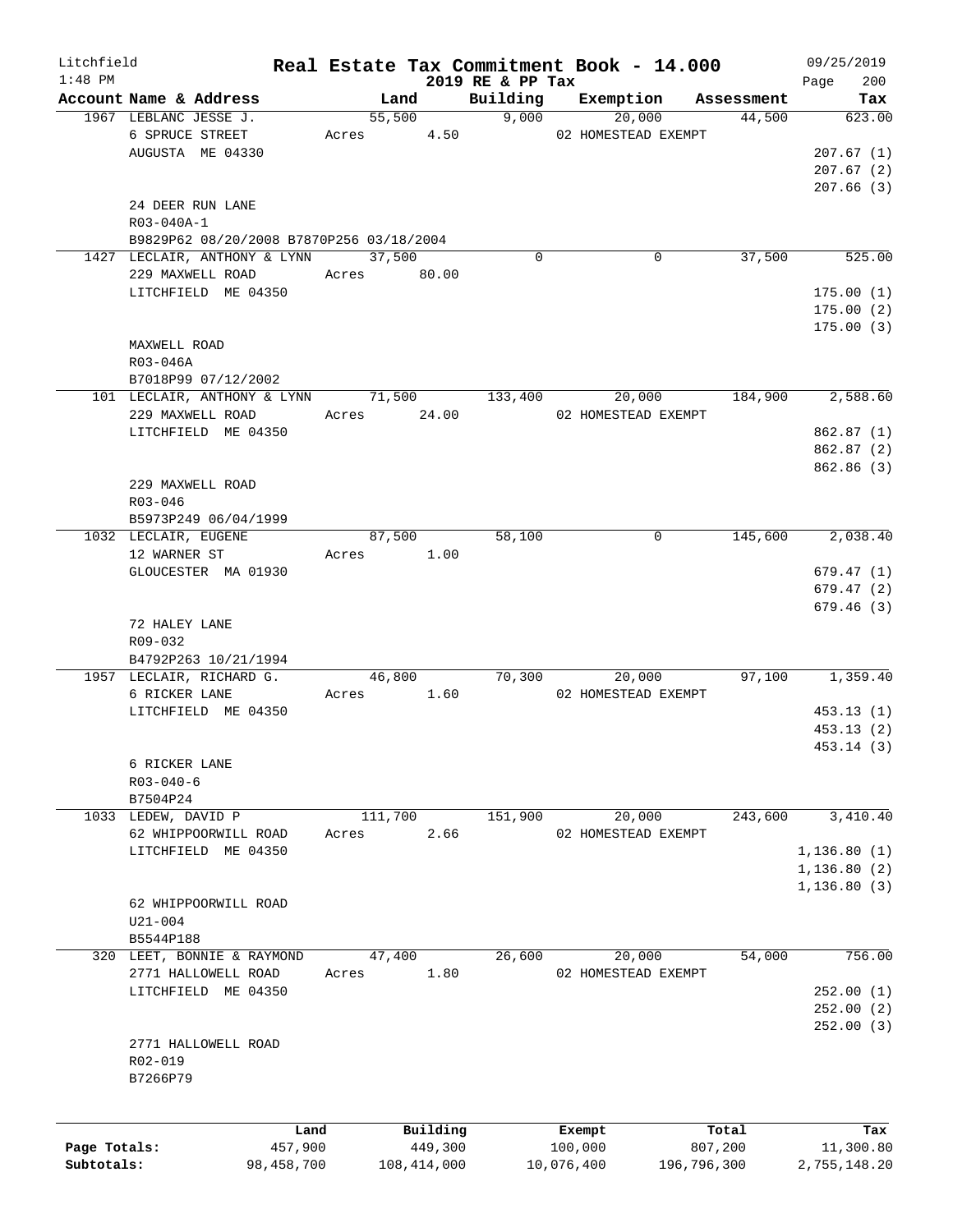| Litchfield   |                                                                    |            |                |             |                    | Real Estate Tax Commitment Book - 14.000 |                       | 09/25/2019      |
|--------------|--------------------------------------------------------------------|------------|----------------|-------------|--------------------|------------------------------------------|-----------------------|-----------------|
| $1:48$ PM    |                                                                    |            |                |             | 2019 RE & PP Tax   |                                          |                       | 201<br>Page     |
|              | Account Name & Address<br>1038 LEET, GERALD                        |            | Land<br>43,800 |             | Building<br>84,000 | Exemption<br>20,000                      | Assessment<br>107,800 | Tax<br>1,509.20 |
|              | 114 WENTZELL ROAD                                                  |            | Acres          | 1.60        |                    | 02 HOMESTEAD EXEMPT                      |                       |                 |
|              | LITCHFIELD ME 04350                                                |            |                |             |                    |                                          |                       | 503.07(1)       |
|              |                                                                    |            |                |             |                    |                                          |                       | 503.07(2)       |
|              |                                                                    |            |                |             |                    |                                          |                       | 503.06(3)       |
|              | 114 WENTZELL ROAD                                                  |            |                |             |                    |                                          |                       |                 |
|              | R03-089                                                            |            |                |             |                    |                                          |                       |                 |
|              | B3996P54                                                           |            |                |             |                    |                                          |                       |                 |
|              | 1760 LEET, GERALD R.                                               |            | 26, 200        |             | $\mathbf 0$        |                                          | 26, 200<br>0          | 366.80          |
|              | 114 WENTZELL ROAD                                                  |            | Acres          | 1.40        |                    |                                          |                       |                 |
|              | LITCHFIELD ME 04350                                                |            |                |             |                    |                                          |                       | 122.27(1)       |
|              |                                                                    |            |                |             |                    |                                          |                       | 122.27(2)       |
|              |                                                                    |            |                |             |                    |                                          |                       | 122.26(3)       |
|              | WENTZELL ROAD                                                      |            |                |             |                    |                                          |                       |                 |
|              | R03-089B                                                           |            |                |             |                    |                                          |                       |                 |
|              | B6000P118                                                          |            |                |             |                    |                                          |                       |                 |
| 1039         | LEET, GLADYS I (HEIRS                                              |            | 45,000         |             | 17,500             |                                          | 62,500<br>0           | 875.00          |
|              | OF)                                                                |            |                |             |                    |                                          |                       |                 |
|              | 566 RICHMOND ROAD                                                  |            | Acres          | 1.00        |                    |                                          |                       |                 |
|              | LITCHFIELD ME 04350                                                |            |                |             |                    |                                          |                       | 291.67(1)       |
|              |                                                                    |            |                |             |                    |                                          |                       | 291.67(2)       |
|              | 566 RICHMOND ROAD                                                  |            |                |             |                    |                                          |                       | 291.66(3)       |
|              | R02-005                                                            |            |                |             |                    |                                          |                       |                 |
|              | B2766P205                                                          |            |                |             |                    |                                          |                       |                 |
|              | 1042 LEET, RUSSELL C                                               |            | 51,000         |             | 90,800             | 20,000                                   | 121,800               | 1,705.20        |
|              | LEET GEORGIA                                                       |            | Acres          | 3.00        |                    | 02 HOMESTEAD EXEMPT                      |                       |                 |
|              | 294 ACADEMY ROAD                                                   |            |                |             |                    |                                          |                       | 568.40(1)       |
|              | LITCHFIELD ME 04350                                                |            |                |             |                    |                                          |                       | 568.40(2)       |
|              |                                                                    |            |                |             |                    |                                          |                       | 568.40(3)       |
|              | 294 ACADEMY ROAD                                                   |            |                |             |                    |                                          |                       |                 |
|              | R02-102                                                            |            |                |             |                    |                                          |                       |                 |
|              | B2519P195 07/07/1982                                               |            |                |             |                    |                                          |                       |                 |
|              | 1043 LEIBOWITZ, PHILIP P                                           |            | 51,300         |             | 178,600            | 20,000                                   | 209,900               | 2,938.60        |
|              | LEIBOWITZ RAYNA                                                    |            | Acres          | 3.10        |                    | 02 HOMESTEAD EXEMPT                      |                       |                 |
|              | 1032 PLAINS ROAD                                                   |            |                |             |                    |                                          |                       | 979.53(1)       |
|              | LITCHFIELD ME 04350                                                |            |                |             |                    |                                          |                       | 979.53(2)       |
|              |                                                                    |            |                |             |                    |                                          |                       | 979.54 (3)      |
|              | 1032 PLAINS ROAD                                                   |            |                |             |                    |                                          |                       |                 |
|              | R09-048                                                            |            |                |             |                    |                                          |                       |                 |
|              | B1412P728 03/28/1966                                               |            |                |             |                    |                                          |                       |                 |
|              | 1664 LEIKAM, JOSHUA                                                |            | 40,900         |             | 81,400             |                                          | 122,300<br>0          | 1,712.20        |
|              | 768 PLAINS ROAD                                                    |            | Acres          | 0.70        |                    |                                          |                       |                 |
|              | LITCHFIELD ME 04350                                                |            |                |             |                    |                                          |                       | 570.73(1)       |
|              |                                                                    |            |                |             |                    |                                          |                       | 570.73(2)       |
|              |                                                                    |            |                |             |                    |                                          |                       | 570.74(3)       |
|              | 768 PLAINS ROAD                                                    |            |                |             |                    |                                          |                       |                 |
|              | $R08 - 015$                                                        |            |                |             |                    |                                          |                       |                 |
|              | B12933P193 06/07/2018 B9207P334 12/21/2006 B5188P239<br>08/02/1996 |            |                |             |                    |                                          |                       |                 |
|              | 1046 LEMAY, BRAD                                                   |            | 57,000         |             | 90,900             | 20,000                                   | 127,900               | 1,790.60        |
|              | 674 RICHMOND ROAD                                                  |            | Acres          | 6.00        |                    | 02 HOMESTEAD EXEMPT                      |                       |                 |
|              | LITCHFIELD ME 04350                                                |            |                |             |                    |                                          |                       | 596.87(1)       |
|              |                                                                    |            |                |             |                    |                                          |                       | 596.87 (2)      |
|              |                                                                    |            |                |             |                    |                                          |                       | 596.86(3)       |
|              | 674 RICHMOND ROAD                                                  |            |                |             |                    |                                          |                       |                 |
|              | R02-044                                                            |            |                |             |                    |                                          |                       |                 |
|              | B10429P328 05/28/2010 B6568P42                                     |            |                |             |                    |                                          |                       |                 |
|              |                                                                    | Land       |                | Building    |                    | Exempt                                   | Total                 | Tax             |
| Page Totals: |                                                                    | 315,200    |                | 543,200     |                    | 80,000                                   | 778,400               | 10,897.60       |
| Subtotals:   |                                                                    | 98,773,900 |                | 108,957,200 |                    | 10,156,400                               | 197,574,700           | 2,766,045.80    |
|              |                                                                    |            |                |             |                    |                                          |                       |                 |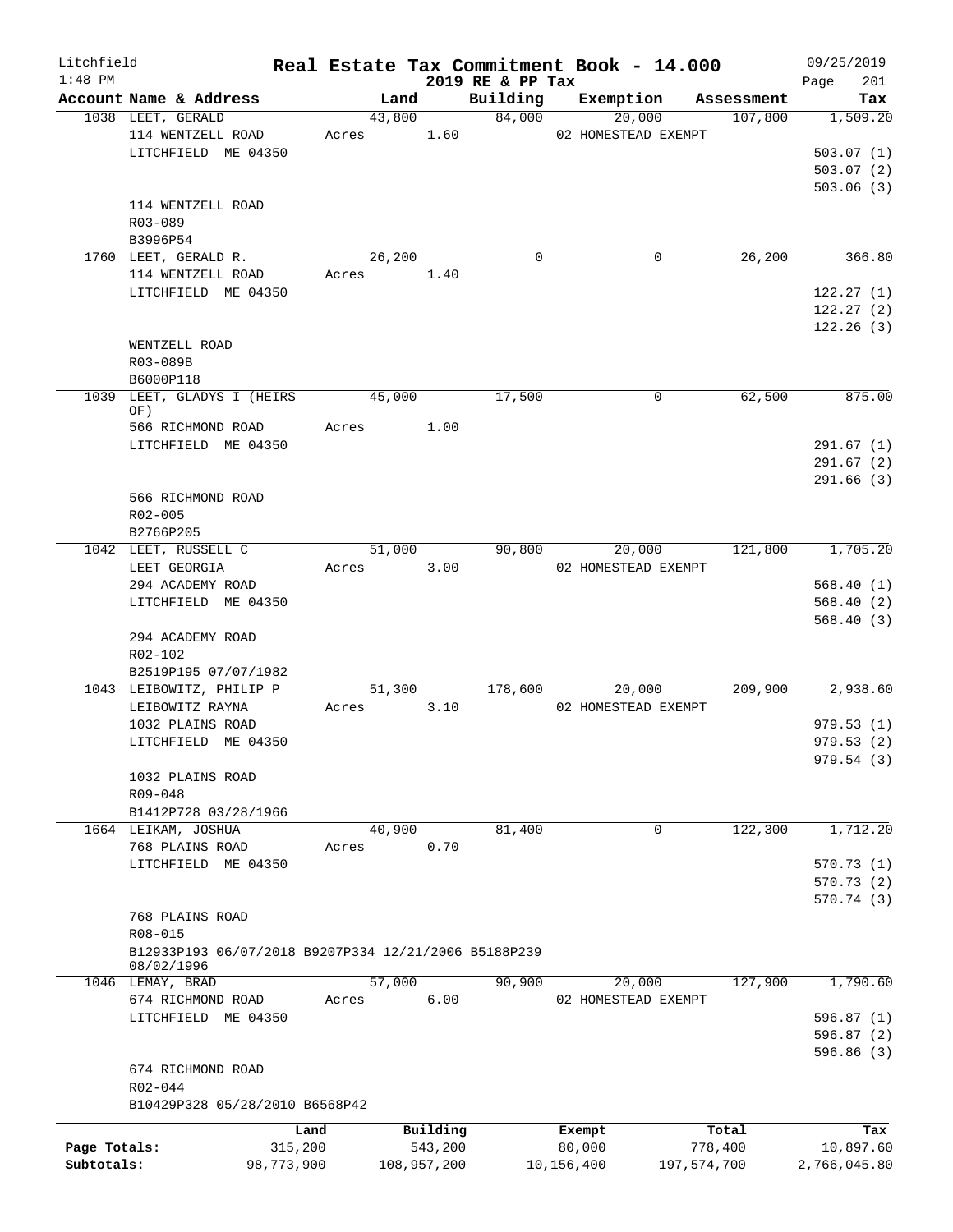| Litchfield<br>$1:48$ PM |                                                                                                                                        |                 |       | 2019 RE & PP Tax | Real Estate Tax Commitment Book - 14.000 |            | 09/25/2019<br>202<br>Page           |
|-------------------------|----------------------------------------------------------------------------------------------------------------------------------------|-----------------|-------|------------------|------------------------------------------|------------|-------------------------------------|
|                         | Account Name & Address                                                                                                                 | Land            |       | Building         | Exemption                                | Assessment | Tax                                 |
|                         | 1045 LEMAY, MARC<br>720 HIGHLAND DRIVE                                                                                                 | 73,000<br>Acres | 26.98 | 68,900           | $\Omega$                                 | 141,900    | 1,986.60                            |
|                         | ORANGE CITY FL 32763                                                                                                                   |                 |       |                  |                                          |            | 662.20(1)<br>662.20(2)<br>662.20(3) |
|                         | 55 LEMAY LANE<br>R03-088A                                                                                                              |                 |       |                  |                                          |            |                                     |
|                         | B12877P58 04/02/2018 B11405P112 06/04/2013<br>B10631P284 12/29/2010 B10631P281 12/29/2010<br>B9034P259 06/08/2006 B3276P233 12/02/1987 |                 |       |                  |                                          |            |                                     |
|                         | 2026 LEMELIN, ALBERT P.                                                                                                                | 67,700          |       | 183,100          | 20,000                                   | 230,800    | 3,231.20                            |
|                         | LEMELIN, POLLY B.                                                                                                                      | Acres           | 18.90 |                  | 02 HOMESTEAD EXEMPT                      |            |                                     |
|                         | 1469 RICHMOND ROAD                                                                                                                     |                 |       |                  |                                          |            | 1,077.07(1)                         |
|                         | LITCHFIELD ME 04350                                                                                                                    |                 |       |                  |                                          |            | 1,077.07(2)<br>1,077.06(3)          |
|                         | 1469 RICHMOND ROAD<br>R01-051C                                                                                                         |                 |       |                  |                                          |            |                                     |
|                         | B12121P299 10/02/2015 B11955P76 03/25/2015<br>B11154P311 08/31/2012 B5241P267                                                          |                 |       |                  |                                          |            |                                     |
|                         | 1299 LEMIEUX, STEVEN                                                                                                                   | 95,000          |       | 209,600          | 0                                        | 304,600    | 4,264.40                            |
|                         | LEMIEUX, DIANNA                                                                                                                        | Acres           | 0.50  |                  |                                          |            |                                     |
|                         | 615 FLETCHER ROAD                                                                                                                      |                 |       |                  |                                          |            | 1,421.47(1)                         |
|                         | AUBURN ME 04210                                                                                                                        |                 |       |                  |                                          |            | 1,421.47(2)<br>1,421.46(3)          |
|                         | 554 PEACEPIPE DRIVE<br>$U28 - 081$                                                                                                     |                 |       |                  |                                          |            |                                     |
|                         | B8200P318 11/12/2004                                                                                                                   |                 |       |                  |                                          |            |                                     |
|                         | 1568 LEMIEUX, STEVEN S                                                                                                                 | 200,400         |       | 45,400           | 0                                        | 245,800    | 3,441.20                            |
|                         | LEMIEUX, DIANNA J                                                                                                                      | Acres           | 0.90  |                  |                                          |            |                                     |
|                         | 615 FLETCHER ROAD                                                                                                                      |                 |       |                  |                                          |            | 1,147.07(1)                         |
|                         | AUBURN ME 04210                                                                                                                        |                 |       |                  |                                          |            | 1,147.07(2)                         |
|                         |                                                                                                                                        |                 |       |                  |                                          |            | 1,147.06(3)                         |
|                         | 553 PEACEPIPE DRIVE<br>$U28 - 078$                                                                                                     |                 |       |                  |                                          |            |                                     |
|                         | B10793P294 07/29/2011 B8015P31 06/25/2004 B5365P339<br>05/01/1997                                                                      |                 |       |                  |                                          |            |                                     |
|                         | 2626 LENIHAN, PRISCILLA A.                                                                                                             | 45,100          |       | 133,300          | 0                                        | 178,400    | 2,497.60                            |
|                         | HOPKINS, MATTHEW G.                                                                                                                    | Acres           | 1.02  |                  |                                          |            |                                     |
|                         | 39 OVERLOOK DRIVE                                                                                                                      |                 |       |                  |                                          |            | 832.53 (1)                          |
|                         | LITCHFIELD ME 04350                                                                                                                    |                 |       |                  |                                          |            | 832.53 (2)                          |
|                         |                                                                                                                                        |                 |       |                  |                                          |            | 832.54 (3)                          |
|                         | 39 OVERLOOK DRIVE                                                                                                                      |                 |       |                  |                                          |            |                                     |
|                         | R12-022-9                                                                                                                              |                 |       |                  |                                          |            |                                     |
|                         | B13027P181 09/14/2018                                                                                                                  |                 |       |                  |                                          |            |                                     |
|                         | 2098 LENNOX HIGHLAND<br>ADVENTURES, LLC.                                                                                               | 216,100         |       | 94,500           | 0                                        | 310,600    | 4,348.40                            |
|                         | 117 HIGHLAND STREET                                                                                                                    | Acres           | 4.07  |                  |                                          |            |                                     |
|                         | ROCKY HILL CT 06067                                                                                                                    |                 |       |                  |                                          |            | 1,449.47(1)                         |
|                         |                                                                                                                                        |                 |       |                  |                                          |            | 1,449.47(2)                         |
|                         |                                                                                                                                        |                 |       |                  |                                          |            | 1,449.46(3)                         |
|                         | 15 PERCH DRIVE                                                                                                                         |                 |       |                  |                                          |            |                                     |
|                         | U18-004C<br>B12530P265 01/30/2017 B11059P207 05/30/2012                                                                                |                 |       |                  |                                          |            |                                     |
|                         | B6315P350 10/06/2000                                                                                                                   |                 |       |                  |                                          |            |                                     |

|              | Land         | Building    | Exempt     | Total       | Tax          |
|--------------|--------------|-------------|------------|-------------|--------------|
| Page Totals: | 697,300      | 734,800     | 20,000     | 1,412,100   | 19,769.40    |
| Subtotals:   | 99, 471, 200 | 109,692,000 | 10,176,400 | 198,986,800 | 2,785,815.20 |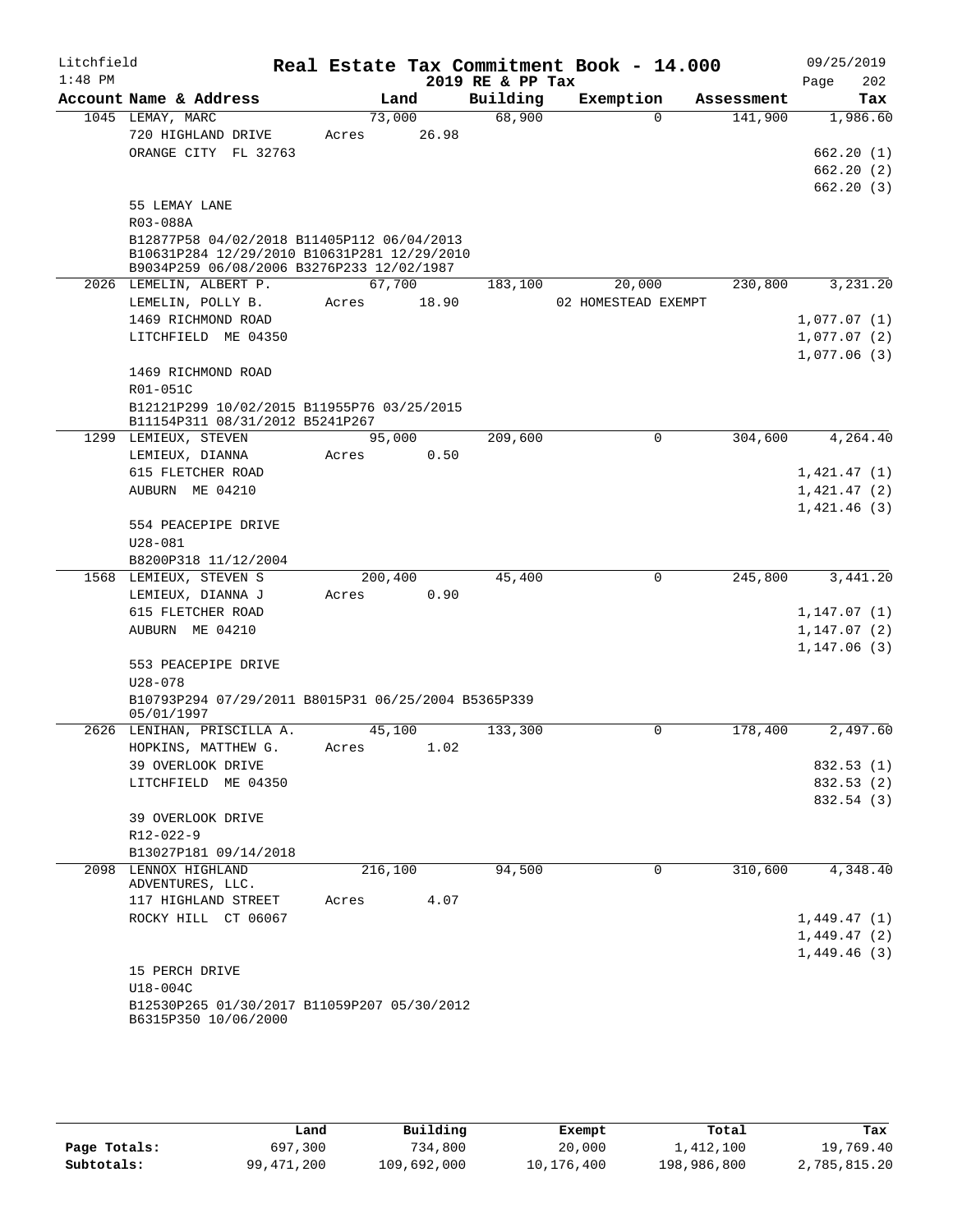| Litchfield                 |                                                          |         |                        |                              | Real Estate Tax Commitment Book - 14.000 |                            | 09/25/2019                 |
|----------------------------|----------------------------------------------------------|---------|------------------------|------------------------------|------------------------------------------|----------------------------|----------------------------|
| $1:48$ PM                  | Account Name & Address                                   |         | Land                   | 2019 RE & PP Tax<br>Building | Exemption                                | Assessment                 | 203<br>Page                |
|                            | 1610 LEONARD, ROBERTA M                                  | 48,000  |                        | 180,600                      | $\Omega$                                 | 228,600                    | Tax<br>3,200.40            |
|                            | 442 PINE TREE ROAD                                       | Acres   | 2.01                   |                              |                                          |                            |                            |
|                            | LITCHFIELD ME 04350                                      |         |                        |                              |                                          |                            | 1,066.80(1)                |
|                            |                                                          |         |                        |                              |                                          |                            | 1,066.80(2)                |
|                            |                                                          |         |                        |                              |                                          |                            | 1,066.80(3)                |
|                            | 442 PINE TREE ROAD                                       |         |                        |                              |                                          |                            |                            |
|                            | R07-004A                                                 |         |                        |                              |                                          |                            |                            |
|                            | B12231P318 02/23/2016 B11277P141 09/19/2012              |         |                        |                              |                                          |                            |                            |
|                            | B8485P245 07/01/2005 B6402P256<br>65 LEONARD, WILLIAM C. |         | 92,500                 | 145,100                      | 0                                        | 237,600                    | 3,326.40                   |
|                            | 30 KENWAY DRIVE                                          | Acres   | 1.02                   |                              |                                          |                            |                            |
|                            | LITCHFIELD ME 04350                                      |         |                        |                              |                                          |                            | 1,108.80(1)                |
|                            |                                                          |         |                        |                              |                                          |                            | 1,108.80(2)                |
|                            |                                                          |         |                        |                              |                                          |                            | 1,108.80(3)                |
|                            | 30 KENWAY DRIVE                                          |         |                        |                              |                                          |                            |                            |
|                            | $U23 - 026$                                              |         |                        |                              |                                          |                            |                            |
|                            | B10605P59 12/01/2010 B4246P333 10/09/1992                |         |                        |                              |                                          |                            |                            |
|                            | 1049 LEPORE, NICHOLAS ET.AL.                             | 110,200 |                        | 51,500                       | $\mathbf 0$                              | 161,700                    | 2,263.80                   |
|                            | C/OROBERT J CORREALE                                     | Acres   | 0.17                   |                              |                                          |                            |                            |
|                            | 74 LAKE ST                                               |         |                        |                              |                                          |                            | 754.60(1)                  |
|                            | PEABODY MA 01960                                         |         |                        |                              |                                          |                            | 754.60(2)                  |
|                            |                                                          |         |                        |                              |                                          |                            | 754.60(3)                  |
|                            | 10 SUNSET LANE<br>U12-006                                |         |                        |                              |                                          |                            |                            |
|                            | B6422P315                                                |         |                        |                              |                                          |                            |                            |
|                            | 1050 LEPORE, NICHOLAS ET.AL.                             | 23,700  |                        | $\Omega$                     | $\mathbf 0$                              | 23,700                     | 331.80                     |
|                            | C/O ROSE LEPORT                                          | Acres   | 0.20                   |                              |                                          |                            |                            |
|                            | 74 LAKE STREET                                           |         |                        |                              |                                          |                            | 110.60(1)                  |
|                            | PEABODY MA 01960                                         |         |                        |                              |                                          |                            | 110.60(2)                  |
|                            |                                                          |         |                        |                              |                                          |                            | 110.60(3)                  |
|                            | SUNSET LANE                                              |         |                        |                              |                                          |                            |                            |
|                            | U12-007                                                  |         |                        |                              |                                          |                            |                            |
|                            | B6422P315                                                |         |                        |                              |                                          |                            |                            |
|                            | 1623 LERCH JEFFREY                                       |         | 167,600                | 188,800                      | 0                                        | 356,400                    | 4,989.60                   |
|                            | LERCH SHANNON                                            | Acres   | 22.16                  |                              |                                          |                            |                            |
|                            | 31 SHADY LANE<br>LITCHFIELD ME 04350                     |         |                        |                              |                                          |                            | 1,663.20(1)<br>1,663.20(2) |
|                            |                                                          |         |                        |                              |                                          |                            | 1,663.20(3)                |
|                            | 31 SHADY LANE                                            |         |                        |                              |                                          |                            |                            |
|                            | R09-033                                                  |         |                        |                              |                                          |                            |                            |
|                            | B9845P183 09/04/2008 B9845P161 09/04/2008 B3480P341      |         |                        |                              |                                          |                            |                            |
|                            | 12/22/1988                                               |         |                        |                              |                                          |                            |                            |
|                            | 2445 LETOURNEAU, DANIEL J                                | 25,100  |                        | $\Omega$                     | $\Omega$                                 | 25,100                     | 351.40                     |
|                            | 3 BLACKBIRD LANE<br>LEWISTON ME 04240                    | Acres   | 1.02                   |                              |                                          |                            | 117.13(1)                  |
|                            |                                                          |         |                        |                              |                                          |                            | 117.13(2)                  |
|                            |                                                          |         |                        |                              |                                          |                            | 117.14(3)                  |
|                            | MARISSA LANE                                             |         |                        |                              |                                          |                            |                            |
|                            | R11-023-2                                                |         |                        |                              |                                          |                            |                            |
|                            | B10148P222 07/15/2009 B8342P95 03/18/2005                |         |                        |                              |                                          |                            |                            |
|                            | 814 LETOURNEAU, ELAINE M.                                | 120,900 |                        | 32,400                       | $\mathbf 0$                              | 153,300                    | 2,146.20                   |
|                            | 7 SULLIVAN LANE                                          | . Acres | 0.21                   |                              |                                          |                            |                            |
|                            | SACO ME 04072                                            |         |                        |                              |                                          |                            | 715.40(1)                  |
|                            |                                                          |         |                        |                              |                                          |                            | 715.40(2)                  |
|                            |                                                          |         |                        |                              |                                          |                            | 715.40(3)                  |
|                            | 148 MACE ROAD<br>U14-011                                 |         |                        |                              |                                          |                            |                            |
|                            | B6011P150 07/27/1999                                     |         |                        |                              |                                          |                            |                            |
|                            |                                                          |         |                        |                              |                                          |                            |                            |
|                            |                                                          | Land    | Building               |                              | Exempt                                   | Total                      | Tax                        |
| Page Totals:<br>Subtotals: | 588,000<br>100,059,200                                   |         | 598,400<br>110,290,400 |                              | 0<br>10,176,400                          | 1,186,400<br>200, 173, 200 | 16,609.60<br>2,802,424.80  |
|                            |                                                          |         |                        |                              |                                          |                            |                            |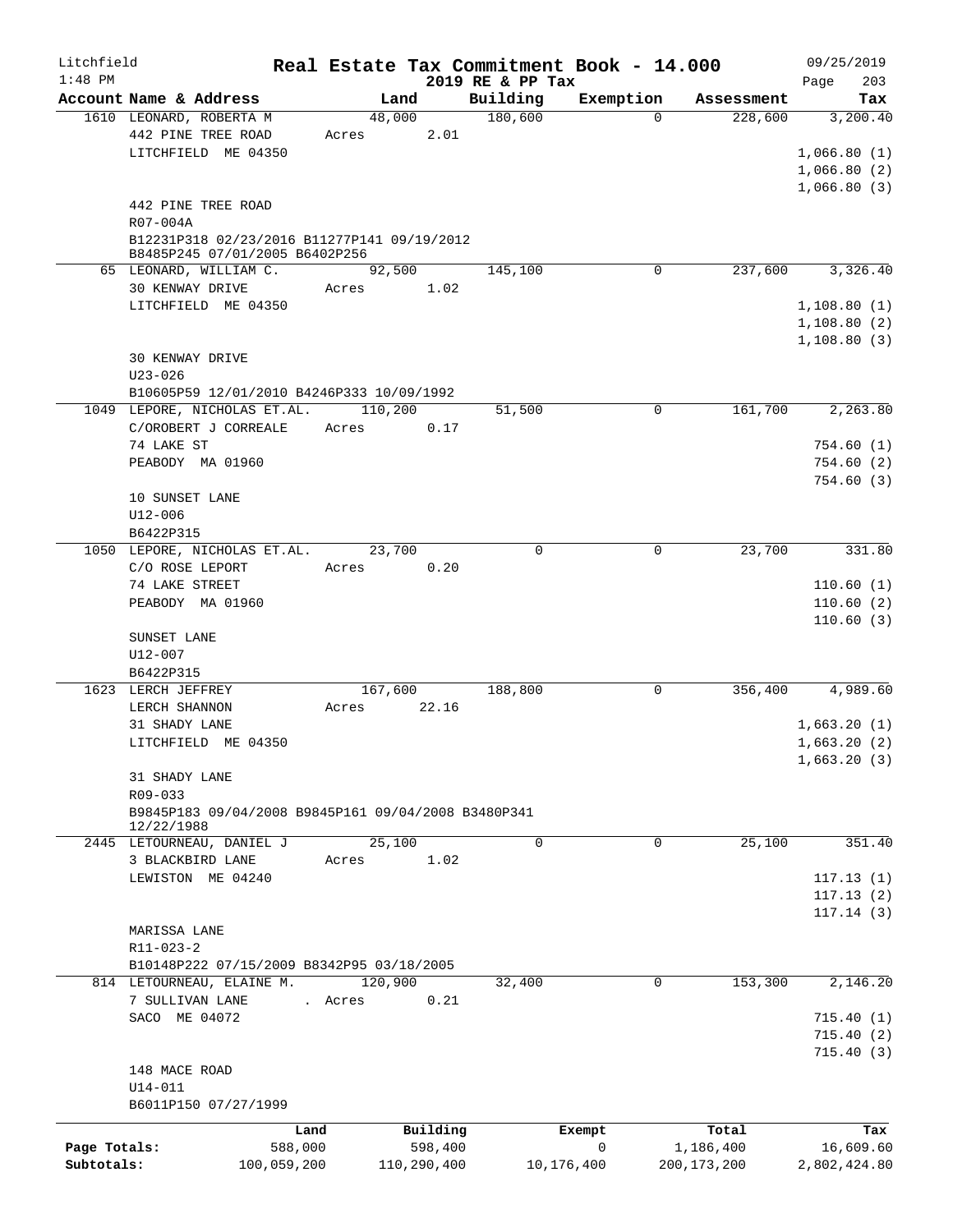| Litchfield   |                                             |             |          |                  | Real Estate Tax Commitment Book - 14.000 |            | 09/25/2019  |
|--------------|---------------------------------------------|-------------|----------|------------------|------------------------------------------|------------|-------------|
| $1:48$ PM    |                                             |             |          | 2019 RE & PP Tax |                                          |            | Page<br>204 |
|              | Account Name & Address                      | Land        |          | Building         | Exemption                                | Assessment | Tax         |
|              | 2447 LETOURNEAU, GREG                       |             |          | 47,400 155,400   | 20,000                                   | 182,800    | 2,559.20    |
|              | 12 MARISSA LANE                             |             |          |                  | Acres 1.81 02 HOMESTEAD EXEMPT           |            |             |
|              | LITCHFIELD ME 04350                         |             |          |                  |                                          |            | 853.07 (1)  |
|              |                                             |             |          |                  |                                          |            | 853.07 (2)  |
|              |                                             |             |          |                  |                                          |            | 853.06 (3)  |
|              | 12 MARISSA LANE                             |             |          |                  |                                          |            |             |
|              | R11-023-4                                   |             |          |                  |                                          |            |             |
|              | B9809P81 07/31/2008 B8342P95 03/18/2005     |             |          |                  |                                          |            |             |
|              | 1051 LETOURNEAU, HENRY                      | 45,000      |          |                  | 76,700<br>20,000                         | 101,700    | 1,423.80    |
|              | 553 OAKHILL ROAD                            | Acres 1.00  |          |                  | 02 HOMESTEAD EXEMPT                      |            |             |
|              | LITCHFIELD ME 04350                         |             |          |                  |                                          |            | 474.60 (1)  |
|              |                                             |             |          |                  |                                          |            | 474.60(2)   |
|              |                                             |             |          |                  |                                          |            | 474.60 (3)  |
|              | 553 OAK HILL ROAD                           |             |          |                  |                                          |            |             |
|              | R04-015A                                    |             |          |                  |                                          |            |             |
|              | B3376P253                                   |             |          |                  |                                          |            |             |
|              | 1052 LETSCH, BRUCE A                        |             | 78,500   |                  | 144,800<br>20,000                        | 203,300    | 2,846.20    |
|              | 396 STEVENSTOWN ROAD                        | Acres 38.00 |          |                  | 02 HOMESTEAD EXEMPT                      |            |             |
|              |                                             |             |          |                  |                                          |            |             |
|              | LITCHFIELD ME 04350                         |             |          |                  |                                          |            | 948.73 (1)  |
|              |                                             |             |          |                  |                                          |            | 948.73 (2)  |
|              |                                             |             |          |                  |                                          |            | 948.74 (3)  |
|              | 396 STEVENSTOWN ROAD                        |             |          |                  |                                          |            |             |
|              | R09-081                                     |             |          |                  |                                          |            |             |
|              | B1909P103                                   |             |          |                  |                                          |            |             |
|              | 1691 LEVASSEUR JAMES A                      | 46,800      |          | 106,100          | 20,000                                   | 132,900    | 1,860.60    |
|              | 283 BUKER ROAD                              | Acres 1.60  |          |                  | 02 HOMESTEAD EXEMPT                      |            |             |
|              | LITCHFIELD ME 04350                         |             |          |                  |                                          |            | 620.20(1)   |
|              |                                             |             |          |                  |                                          |            | 620.20(2)   |
|              |                                             |             |          |                  |                                          |            | 620.20(3)   |
|              | 283 BUKER ROAD                              |             |          |                  |                                          |            |             |
|              | R05-048                                     |             |          |                  |                                          |            |             |
|              | B9530P103 10/15/2007 B5004P311 10/25/1995   |             |          |                  |                                          |            |             |
|              | 377 LEVASSEUR ROSEMARY                      | 161,400     |          |                  | 142,300<br>20,000                        | 283,700    | 3,971.80    |
|              | PO BOX 347                                  | Acres       | 0.25     |                  | 02 HOMESTEAD EXEMPT                      |            |             |
|              | LITCHFIELD ME 04350                         |             |          |                  |                                          |            | 1,323.93(1) |
|              |                                             |             |          |                  |                                          |            | 1,323.93(2) |
|              |                                             |             |          |                  |                                          |            | 1,323.94(3) |
|              | 323 PEACEPIPE DRIVE                         |             |          |                  |                                          |            |             |
|              |                                             |             |          |                  |                                          |            |             |
|              | $U29 - 022$                                 |             |          |                  |                                          |            |             |
|              | B9388P46 06/13/2007 B5296P109 01/16/1997    |             |          |                  |                                          |            |             |
|              | 1423 LEVERING, STEPHANIE M.                 | 45,200      |          | 54,600           | 0                                        | 99,800     | 1,397.20    |
|              | 230 HARDSCRABBLE ROAD                       | Acres       | 1.08     |                  |                                          |            |             |
|              | LITCHFIELD ME 04350                         |             |          |                  |                                          |            | 465.73(1)   |
|              |                                             |             |          |                  |                                          |            | 465.73(2)   |
|              |                                             |             |          |                  |                                          |            | 465.74 (3)  |
|              | 230 HARDSCRABBLE ROAD                       |             |          |                  |                                          |            |             |
|              | $R12 - 025 - 1$                             |             |          |                  |                                          |            |             |
|              | B13121P177 12/28/2018 B11797P129 09/12/2014 |             |          |                  |                                          |            |             |
|              | 628 LEVESOUE BENOIT G                       | 45,600      |          | 168,800          | 26,000                                   | 188,400    | 2,637.60    |
|              | LEVESQUE MARTHA C                           | Acres       | 1.20     |                  | 02 HOMESTEAD EXEMPT                      |            |             |
|              | 2 NOTTINGHAM LANE                           |             |          |                  | 03 VETERANS EXEMPT                       |            | 879.20 (1)  |
|              | LITCHFIELD ME 04350                         |             |          |                  |                                          |            | 879.20 (2)  |
|              |                                             |             |          |                  |                                          |            | 879.20 (3)  |
|              | 2 NOTTINGHAM LANE                           |             |          |                  |                                          |            |             |
|              | $R11 - 035 - 2 - A$                         |             |          |                  |                                          |            |             |
|              | B8894P22 05/05/2006 B7844P86 02/20/2004     |             |          |                  |                                          |            |             |
|              |                                             |             |          |                  |                                          |            |             |
|              |                                             |             |          |                  |                                          |            |             |
|              |                                             | Land        | Building |                  | Exempt                                   | Total      | Tax         |
| Page Totals: | 469,900                                     |             | 848,700  |                  | 126,000                                  | 1,192,600  | 16,696.40   |
|              |                                             |             |          |                  |                                          |            |             |

**Subtotals:** 100,529,100 111,139,100 10,302,400 201,365,800 2,819,121.20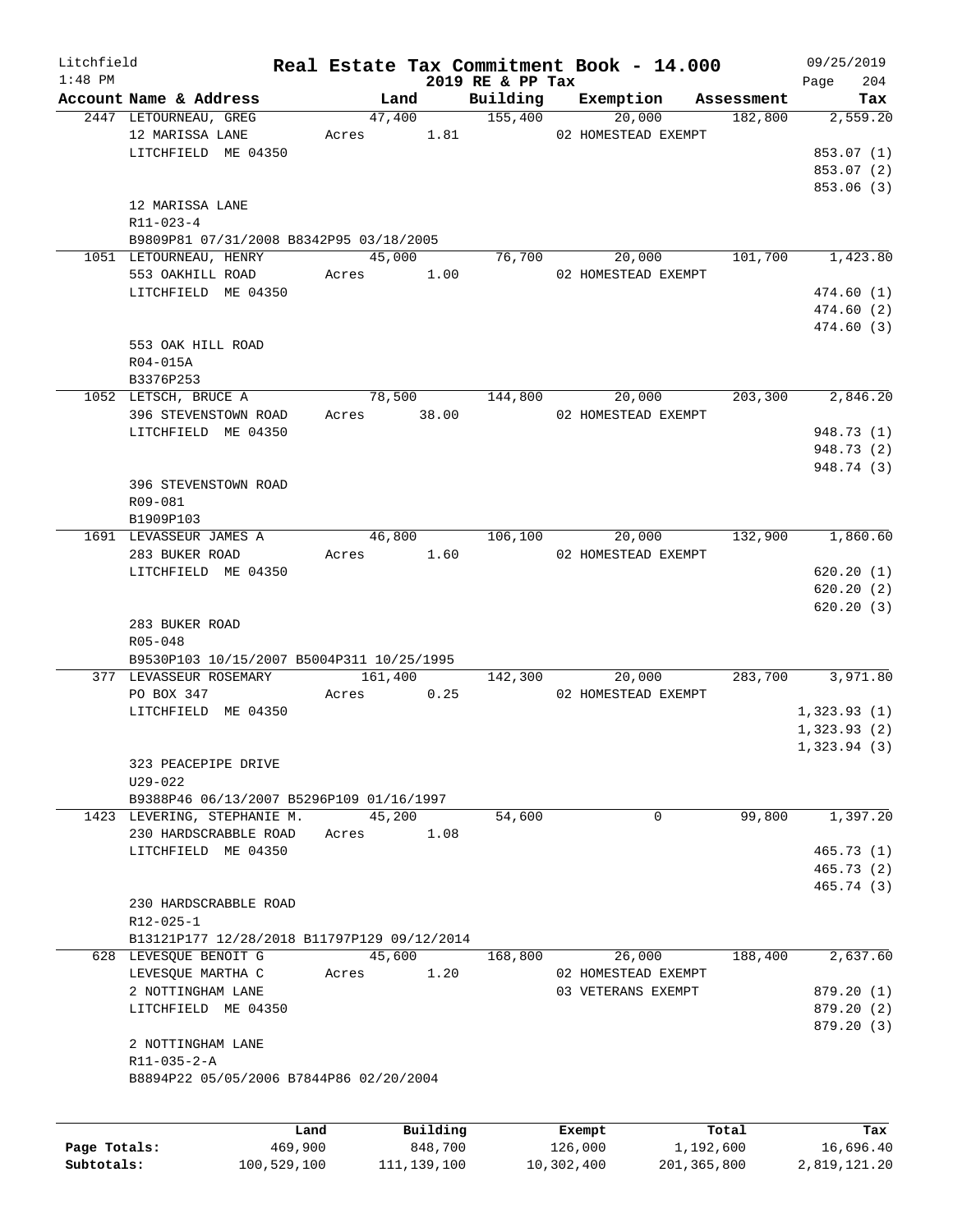| Litchfield   |                                                           |       |                |                         | Real Estate Tax Commitment Book - 14.000 |                      | 09/25/2019    |
|--------------|-----------------------------------------------------------|-------|----------------|-------------------------|------------------------------------------|----------------------|---------------|
| $1:48$ PM    |                                                           |       |                | 2019 RE & PP Tax        |                                          |                      | 205<br>Page   |
|              | Account Name & Address<br>2538 LEVESQUE MARC A            |       | Land<br>43,000 | Building<br>$\mathbf 0$ | Exemption<br>$\Omega$                    | Assessment<br>43,000 | Tax<br>602.00 |
|              | P O BOX 885                                               | Acres | 10.00          |                         |                                          |                      |               |
|              |                                                           |       |                |                         |                                          |                      |               |
|              | SABATTUS ME 04280                                         |       |                |                         |                                          |                      | 200.67(1)     |
|              |                                                           |       |                |                         |                                          |                      | 200.67(2)     |
|              |                                                           |       |                |                         |                                          |                      | 200.66(3)     |
|              | FICKETT DRIVE                                             |       |                |                         |                                          |                      |               |
|              | $U17-023A$                                                |       |                |                         |                                          |                      |               |
|              | B8130P226 09/17/2004                                      |       |                |                         |                                          |                      |               |
|              | 2751 LEVESQUE, JOSHUA R.                                  |       | 43,100         | 30,200                  | 0                                        | 73,300               | 1,026.20      |
|              | <b>48 BIRDHOUSE LANE</b>                                  | Acres | 2.02           |                         |                                          |                      |               |
|              | LITCHFIELD ME 04350                                       |       |                |                         |                                          |                      | 342.07(1)     |
|              |                                                           |       |                |                         |                                          |                      | 342.07(2)     |
|              |                                                           |       |                |                         |                                          |                      | 342.06(3)     |
|              | 48 BIRDHOUSE LANE                                         |       |                |                         |                                          |                      |               |
|              | R07-033B                                                  |       |                |                         |                                          |                      |               |
|              | B12112P157 09/18/2015 B10203P252 09/04/2009               |       |                |                         |                                          |                      |               |
|              | 585 LEVESQUE, MARC                                        |       | 187,300        | 52,800                  | 20,000                                   | 220,100              | 3,081.40      |
|              | LEVESQUE KIMBERLY                                         | Acres | 1.25           |                         | 02 HOMESTEAD EXEMPT                      |                      |               |
|              | P.O. BOX 885                                              |       |                |                         |                                          |                      | 1,027.13(1)   |
|              | SABATTUS ME 04280                                         |       |                |                         |                                          |                      | 1,027.13(2)   |
|              |                                                           |       |                |                         |                                          |                      | 1,027.14(3)   |
|              | FICKETT DRIVE                                             |       |                |                         |                                          |                      |               |
|              | U17-024                                                   |       |                |                         |                                          |                      |               |
|              |                                                           |       |                |                         |                                          |                      |               |
|              | B8130P229 12/17/2004 B1359P302                            |       |                |                         |                                          |                      |               |
|              | 469 LEVESQUE, MARG J.                                     |       | 50,100         | 165,000                 | 0                                        | 215,100              | 3,011.40      |
|              | 1367 WEST ROAD                                            | Acres | 2.70           |                         |                                          |                      |               |
|              | LITCHFIELD ME 04350                                       |       |                |                         |                                          |                      | 1,003.80(1)   |
|              |                                                           |       |                |                         |                                          |                      | 1,003.80(2)   |
|              |                                                           |       |                |                         |                                          |                      | 1,003.80(3)   |
|              | 1365 WEST ROAD                                            |       |                |                         |                                          |                      |               |
|              | R03-022                                                   |       |                |                         |                                          |                      |               |
|              | B12897P294 05/01/2018 B12897P291 04/23/2018               |       |                |                         |                                          |                      |               |
|              | B12840P3389 02/09/2018 B11898P284 01/13/2015<br>B6421P307 |       |                |                         |                                          |                      |               |
|              | 2077 LEVESQUE, MARG JEANNE                                |       | 20,000         | 4,600                   | 0                                        | 24,600               | 344.40        |
|              | 1367 WEST ROAD                                            | Acres | 1.00           |                         |                                          |                      |               |
|              |                                                           |       |                |                         |                                          |                      |               |
|              | LITCHFIELD ME 04350                                       |       |                |                         |                                          |                      | 114.80(1)     |
|              |                                                           |       |                |                         |                                          |                      | 114.80(2)     |
|              |                                                           |       |                |                         |                                          |                      | 114.80(3)     |
|              | 5 SANTA LANE                                              |       |                |                         |                                          |                      |               |
|              | R03-096A                                                  |       |                |                         |                                          |                      |               |
|              | B11532P240 09/30/2013                                     |       |                |                         |                                          |                      |               |
|              | 1959 LEVITT, BRYAN M.                                     |       | 46,500         | 173,600                 | 20,000                                   | 200,100              | 2,801.40      |
|              | 1317 WEST ROAD                                            | Acres | 1.50           |                         | 02 HOMESTEAD EXEMPT                      |                      |               |
|              | LITCHFIELD ME 04350                                       |       |                |                         |                                          |                      | 933.80 (1)    |
|              |                                                           |       |                |                         |                                          |                      | 933.80 (2)    |
|              |                                                           |       |                |                         |                                          |                      | 933.80 (3)    |
|              | 1317 WEST ROAD                                            |       |                |                         |                                          |                      |               |
|              | R03-028C                                                  |       |                |                         |                                          |                      |               |
|              | B11083P306 06/28/2012 B10786P59 07/22/2011 B6843P327      |       |                |                         |                                          |                      |               |
|              | 499 LEVY, KARMEN                                          |       | 54,000         | 77,500                  | 0                                        | 131,500              | 1,841.00      |
|              | 896 PLAINS ROAD                                           | Acres | 4.00           |                         |                                          |                      |               |
|              | LITCHFIELD ME 04350                                       |       |                |                         |                                          |                      | 613.67(1)     |
|              |                                                           |       |                |                         |                                          |                      |               |
|              |                                                           |       |                |                         |                                          |                      | 613.67(2)     |
|              |                                                           |       |                |                         |                                          |                      | 613.66(3)     |
|              | 896 PLAINS ROAD                                           |       |                |                         |                                          |                      |               |
|              | R09-041                                                   |       |                |                         |                                          |                      |               |
|              | B13081P186 04/11/2018 B1938P310                           |       |                |                         |                                          |                      |               |
|              |                                                           | Land  | Building       |                         | Exempt                                   | Total                | Tax           |
| Page Totals: | 444,000                                                   |       | 503,700        |                         | 40,000                                   | 907,700              | 12,707.80     |
| Subtotals:   | 100,973,100                                               |       | 111,642,800    |                         | 10,342,400                               | 202, 273, 500        | 2,831,829.00  |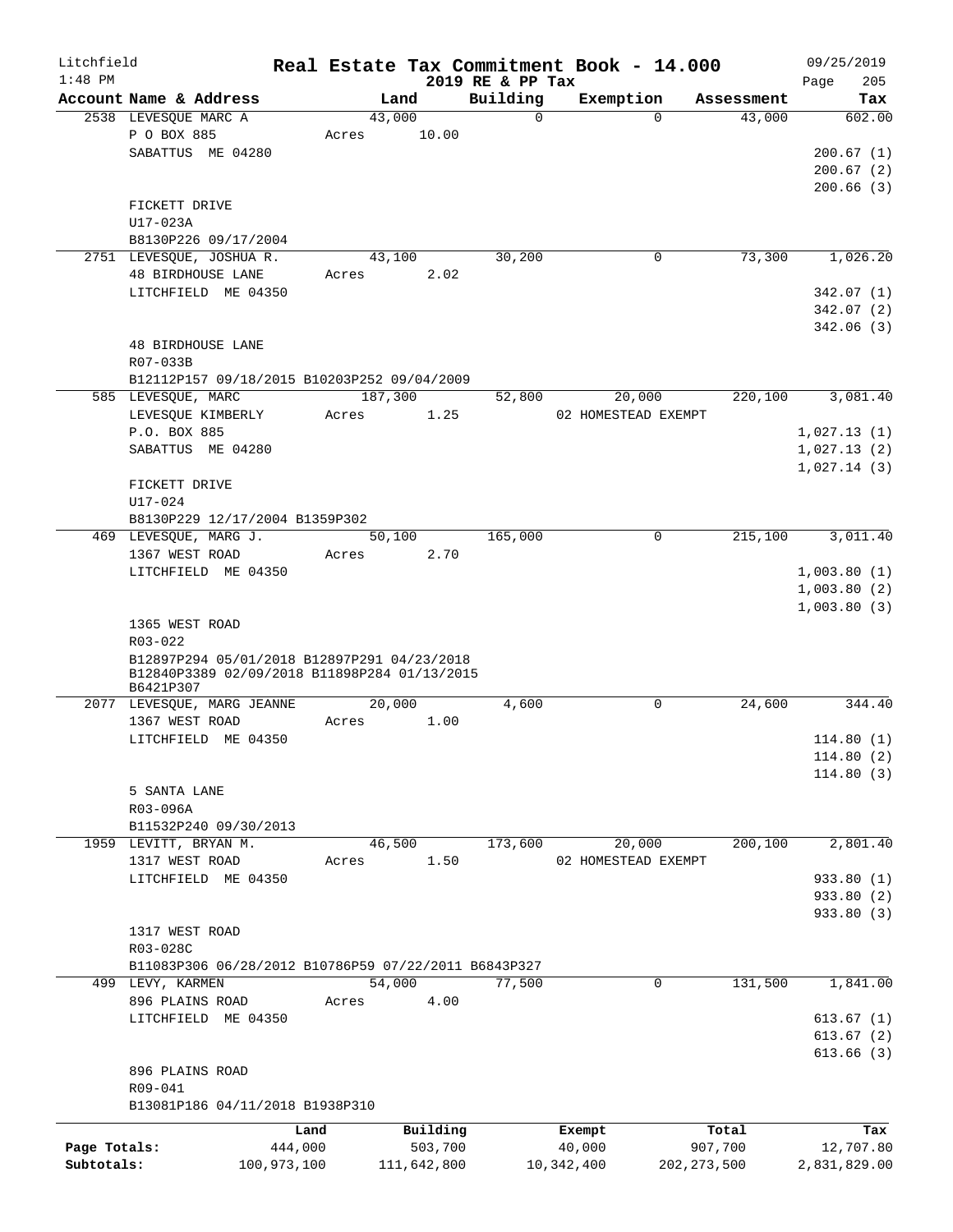| Litchfield   |                                                                               |        |             |                              | Real Estate Tax Commitment Book - 14.000 |               | 09/25/2019         |
|--------------|-------------------------------------------------------------------------------|--------|-------------|------------------------------|------------------------------------------|---------------|--------------------|
| $1:48$ PM    | Account Name & Address                                                        |        | Land        | 2019 RE & PP Tax<br>Building | Exemption                                | Assessment    | 206<br>Page<br>Tax |
|              | 2223 LEWIS, DEBORAH A                                                         |        | 48,800      | 151,300                      | 20,000                                   | 180,100       | 2,521.40           |
|              | LEWIS ROBERT B JR                                                             | Acres  | 2.27        |                              | 02 HOMESTEAD EXEMPT                      |               |                    |
|              | P O BOX 412                                                                   |        |             |                              |                                          |               | 840.47 (1)         |
|              | LITCHFIELD ME 04350                                                           |        |             |                              |                                          |               | 840.47 (2)         |
|              |                                                                               |        |             |                              |                                          |               | 840.46 (3)         |
|              | 37 PINE TREE ROAD                                                             |        |             |                              |                                          |               |                    |
|              | R11-007B                                                                      |        |             |                              |                                          |               |                    |
|              | B8847P48 03/29/2006 B6530P295                                                 |        |             |                              |                                          |               |                    |
|              | 2201 LEWIS, JAMES E.                                                          |        | 20,600      | 29,200                       | 0                                        | 49,800        | 697.20             |
|              | 4 LILAC CT                                                                    | Acres  | 1.20        |                              |                                          |               |                    |
|              | LITCHFIELD NH                                                                 |        |             |                              |                                          |               | 232.40 (1)         |
|              | 03057-8405                                                                    |        |             |                              |                                          |               |                    |
|              |                                                                               |        |             |                              |                                          |               | 232.40(2)          |
|              |                                                                               |        |             |                              |                                          |               | 232.40(3)          |
|              | GOODWIN DRIVE                                                                 |        |             |                              |                                          |               |                    |
|              | $R14 - 021 - 5$                                                               |        |             |                              |                                          |               |                    |
|              | B6501P341 06/04/2000                                                          |        |             |                              |                                          |               |                    |
|              | 2280 LEWIS, KARL J.                                                           |        | 223,000     | 25,100                       | $\mathbf 0$                              | 248,100       | 3,473.40           |
|              | LEWIS, LAURENE E.                                                             | Acres  | 0.92        |                              |                                          |               |                    |
|              | 21 GLENWOOD AVENUE                                                            |        |             |                              |                                          |               | 1, 157.80(1)       |
|              | SALISBURY MA 01952                                                            |        |             |                              |                                          |               | 1,157.80(2)        |
|              |                                                                               |        |             |                              |                                          |               | 1,157.80(3)        |
|              | GOODWIN DRIVE<br>R14-021                                                      |        |             |                              |                                          |               |                    |
|              |                                                                               |        |             |                              |                                          |               |                    |
|              | B12528P158 11/28/2016 B6501P335 06/04/2001 B1217P439<br>2199 LEWIS, MICHAEL J |        | 240,000     | 1,300                        | $\mathbf 0$                              | 241,300       | 3,378.20           |
|              | 4 LILAC COURT                                                                 | Acres  | 1.30        |                              |                                          |               |                    |
|              | LITCHFIELD NH 03052                                                           |        |             |                              |                                          |               | 1, 126.07(1)       |
|              |                                                                               |        |             |                              |                                          |               | 1, 126.07(2)       |
|              |                                                                               |        |             |                              |                                          |               | 1,126.06(3)        |
|              | GOODWIN DRIVE                                                                 |        |             |                              |                                          |               |                    |
|              | $R14 - 021 - 3$                                                               |        |             |                              |                                          |               |                    |
|              | B6501P337 06/04/2001                                                          |        |             |                              |                                          |               |                    |
|              | 586 LEWIS, ROBERT B. &                                                        |        | 42,000      | 172,500                      | 20,000                                   | 194,500       | 2,723.00           |
|              | BETTY I LEWIS                                                                 |        |             |                              |                                          |               |                    |
|              | 2317 HALLOWELL ROAD                                                           | Acres  | 1.00        |                              | 02 HOMESTEAD EXEMPT                      |               |                    |
|              | LITCHFIELD ME 04350                                                           |        |             |                              |                                          |               | 907.67(1)          |
|              |                                                                               |        |             |                              |                                          |               | 907.67(2)          |
|              |                                                                               |        |             |                              |                                          |               | 907.66(3)          |
|              | 2317 HALLOWELL ROAD                                                           |        |             |                              |                                          |               |                    |
|              | R06-039B                                                                      |        |             |                              |                                          |               |                    |
|              | B10344P183 02/18/2010 B6111P248 12/01/1999                                    |        |             |                              |                                          |               |                    |
| 2200         | LEWIS, SUSAN N.                                                               | 21,500 |             | 5,800                        | 0                                        | 27,300        | 382.20             |
|              | 9 LEXINGTON DRIVE                                                             | Acres  | 1.50        |                              |                                          |               |                    |
|              | HAMPSTEAD NH 03841                                                            |        |             |                              |                                          |               | 127.40(1)          |
|              |                                                                               |        |             |                              |                                          |               | 127.40(2)          |
|              |                                                                               |        |             |                              |                                          |               | 127.40(3)          |
|              | GOODWIN DRIVE<br>$R14 - 021 - 4$                                              |        |             |                              |                                          |               |                    |
|              | B6501P339 06/04/2001                                                          |        |             |                              |                                          |               |                    |
|              | 1665 LHEUREUX, PATRICIA                                                       | 33,700 |             | 54,500                       | 0                                        | 88,200        | 1,234.80           |
|              | 71 BETHEL POINT ROAD                                                          | Acres  | 0.30        |                              |                                          |               |                    |
|              | HARPSWELL ME 04079                                                            |        |             |                              |                                          |               | 411.60(1)          |
|              |                                                                               |        |             |                              |                                          |               | 411.60(2)          |
|              |                                                                               |        |             |                              |                                          |               | 411.60(3)          |
|              | 1487 HALLOWELL ROAD                                                           |        |             |                              |                                          |               |                    |
|              | $U20 - 012$                                                                   |        |             |                              |                                          |               |                    |
|              | B6964P323                                                                     |        |             |                              |                                          |               |                    |
|              |                                                                               |        |             |                              |                                          |               |                    |
|              |                                                                               | Land   | Building    |                              | Exempt                                   | Total         | Tax                |
| Page Totals: | 629,600                                                                       |        | 439,700     |                              | 40,000                                   | 1,029,300     | 14,410.20          |
| Subtotals:   | 101,602,700                                                                   |        | 112,082,500 |                              | 10,382,400                               | 203, 302, 800 | 2,846,239.20       |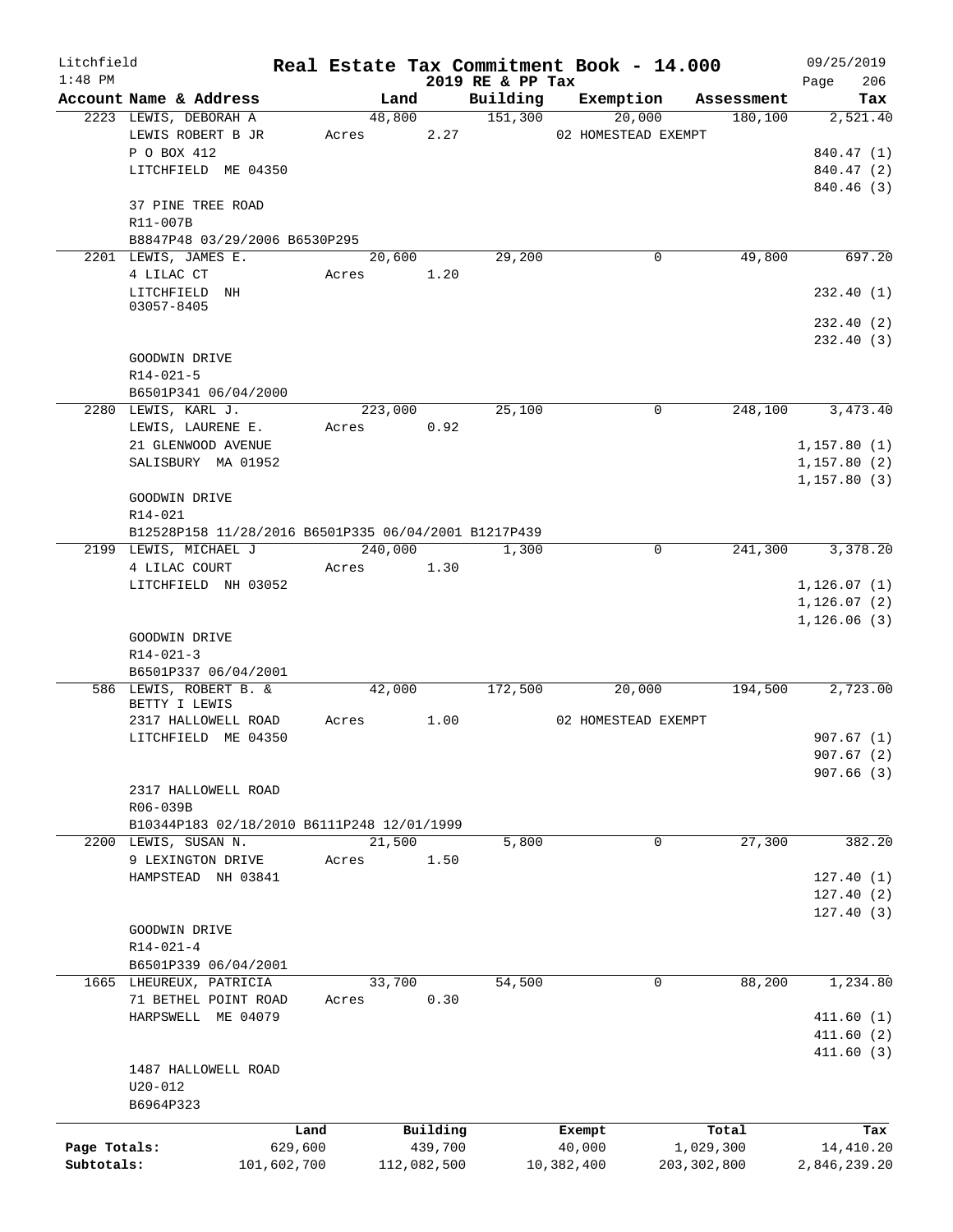| Litchfield   |                                                                                        |         |             |                              | Real Estate Tax Commitment Book - 14.000 |             | 09/25/2019         |
|--------------|----------------------------------------------------------------------------------------|---------|-------------|------------------------------|------------------------------------------|-------------|--------------------|
| $1:48$ PM    | Account Name & Address                                                                 |         | Land        | 2019 RE & PP Tax<br>Building | Exemption                                | Assessment  | 207<br>Page<br>Tax |
|              | 667 LIBBY, HOPE                                                                        |         | 76,500      | 8,000                        | 20,000                                   | 64,500      | 903.00             |
|              | 702 PLAINS ROAD                                                                        |         | Acres 34.00 |                              | 02 HOMESTEAD EXEMPT                      |             |                    |
|              | LITCHFIELD ME 04350                                                                    |         |             |                              |                                          |             | 301.00(1)          |
|              |                                                                                        |         |             |                              |                                          |             | 301.00(2)          |
|              |                                                                                        |         |             |                              |                                          |             | 301.00(3)          |
|              | 702 PLAINS ROAD                                                                        |         |             |                              |                                          |             |                    |
|              | R08-014                                                                                |         |             |                              |                                          |             |                    |
|              | B11748P46 07/21/2014 B11334P333 03/21/2013 B9538P29                                    |         |             |                              |                                          |             |                    |
|              | 10/22/2007 B6619P224 09/04/2001                                                        |         |             |                              |                                          |             |                    |
|              | 2718 LIBBY, JENNIFER K.                                                                |         | 81,100      | 311,800                      | $\Omega$                                 | 392,900     | 5,500.60           |
|              | LIBBY, MATHEW L.                                                                       |         | Acres 1.36  |                              |                                          |             |                    |
|              | 18 PLEASANT POND LANE                                                                  |         |             |                              |                                          |             | 1,833.53(1)        |
|              | LITCHFIELD ME 04350                                                                    |         |             |                              |                                          |             | 1,833.53(2)        |
|              |                                                                                        |         |             |                              |                                          |             | 1,833.54(3)        |
|              | 18 PLEASANT POND LANE                                                                  |         |             |                              |                                          |             |                    |
|              | $R08 - 020$                                                                            |         |             |                              |                                          |             |                    |
|              | B13128P74 01/11/2019 B11028P305 05/04/2012                                             |         |             |                              |                                          |             |                    |
|              | 726 LIBBY, TIMOTHY R.                                                                  |         | 57,000      | 171,100                      | 0                                        | 228,100     | 3,193.40           |
|              | LIBBY, EMILY A.                                                                        | Acres   | 5.00        |                              |                                          |             |                    |
|              | 6 BROWN STREET                                                                         |         |             |                              |                                          |             | 1,064.47(1)        |
|              | LEWISTON ME 04240                                                                      |         |             |                              |                                          |             | 1,064.47(2)        |
|              |                                                                                        |         |             |                              |                                          |             | 1,064.46(3)        |
|              | 1455 LEWISTON ROAD                                                                     |         |             |                              |                                          |             |                    |
|              | R12-013A                                                                               |         |             |                              |                                          |             |                    |
|              | B13010P59 08/08/2018                                                                   |         |             |                              |                                          |             |                    |
|              | 1068 LILLY JR, HAROLD W                                                                |         | 45,000      | 13,600                       | 0                                        | 58,600      | 820.40             |
|              | 480 VIGUE ROAD                                                                         | Acres   | 1.00        |                              |                                          |             |                    |
|              | WHITEFIELD ME 04353                                                                    |         |             |                              |                                          |             | 273.47(1)          |
|              |                                                                                        |         |             |                              |                                          |             | 273.47(2)          |
|              |                                                                                        |         |             |                              |                                          |             | 273.46(3)          |
|              | 417 RICHMOND ROAD                                                                      |         |             |                              |                                          |             |                    |
|              | R03-013                                                                                |         |             |                              |                                          |             |                    |
|              | B9778P235 07/01/2008 B1762P166                                                         |         |             |                              |                                          |             |                    |
|              | 1067 LILLY, GILBERT                                                                    |         | 81,100      | 124,500                      | 0                                        | 205,600     | 2,878.40           |
|              | 162 PARKS ROAD                                                                         | Acres   | 4.20        |                              |                                          |             |                    |
|              | RICHMOND ME 04357                                                                      |         |             |                              |                                          |             | 959.47(1)          |
|              |                                                                                        |         |             |                              |                                          |             | 959.47(2)          |
|              |                                                                                        |         |             |                              |                                          |             | 959.46 (3)         |
|              | 2709 HALLOWELL ROAD                                                                    |         |             |                              |                                          |             |                    |
|              | $R02 - 027$                                                                            |         |             |                              |                                          |             |                    |
|              | B3276P331                                                                              |         |             |                              |                                          |             |                    |
|              | 1063 LILLY, GILBERT M                                                                  |         | 43,800      | 0                            | $\Omega$                                 | 43,800      | 613.20             |
|              | 162 PARKS ROAD                                                                         | Acres   | 57.60       |                              |                                          |             |                    |
|              | RICHMOND ME 04357                                                                      |         |             |                              |                                          |             | 204.40(1)          |
|              |                                                                                        |         |             |                              |                                          |             | 204.40(2)          |
|              |                                                                                        |         |             |                              |                                          |             | 204.40 (3)         |
|              | OFF LUNTS HILL ROAD                                                                    |         |             |                              |                                          |             |                    |
|              | R09-064                                                                                |         |             |                              |                                          |             |                    |
|              | B4869P78 03/03/1995                                                                    |         |             |                              |                                          |             |                    |
|              | 392 LILLY, NATHAN C.                                                                   |         | 85,500      | 177,900                      | $\Omega$                                 | 263,400     | 3,687.60           |
|              | 1246 WEST ROAD                                                                         | Acres   | 52.00       |                              |                                          |             |                    |
|              | LITCHFIELD ME 04350                                                                    |         |             |                              |                                          |             | 1,229.20(1)        |
|              |                                                                                        |         |             |                              |                                          |             | 1,229.20(2)        |
|              |                                                                                        |         |             |                              |                                          |             | 1,229.20(3)        |
|              | 1246 WEST ROAD                                                                         |         |             |                              |                                          |             |                    |
|              |                                                                                        |         |             |                              |                                          |             |                    |
|              | R03-035                                                                                |         |             |                              |                                          |             |                    |
|              | B11923P107 02/27/2015 B9533P71 10/16/2007 B7835P114<br>02/20/2004 B4600P166 12/28/1993 |         |             |                              |                                          |             |                    |
|              |                                                                                        |         |             |                              |                                          |             |                    |
|              |                                                                                        | Land    | Building    |                              | Exempt                                   | Total       | Tax                |
| Page Totals: |                                                                                        | 470,000 | 806,900     |                              | 20,000                                   | 1,256,900   | 17,596.60          |
| Subtotals:   | 102,072,700                                                                            |         | 112,889,400 |                              | 10,402,400                               | 204,559,700 | 2,863,835.80       |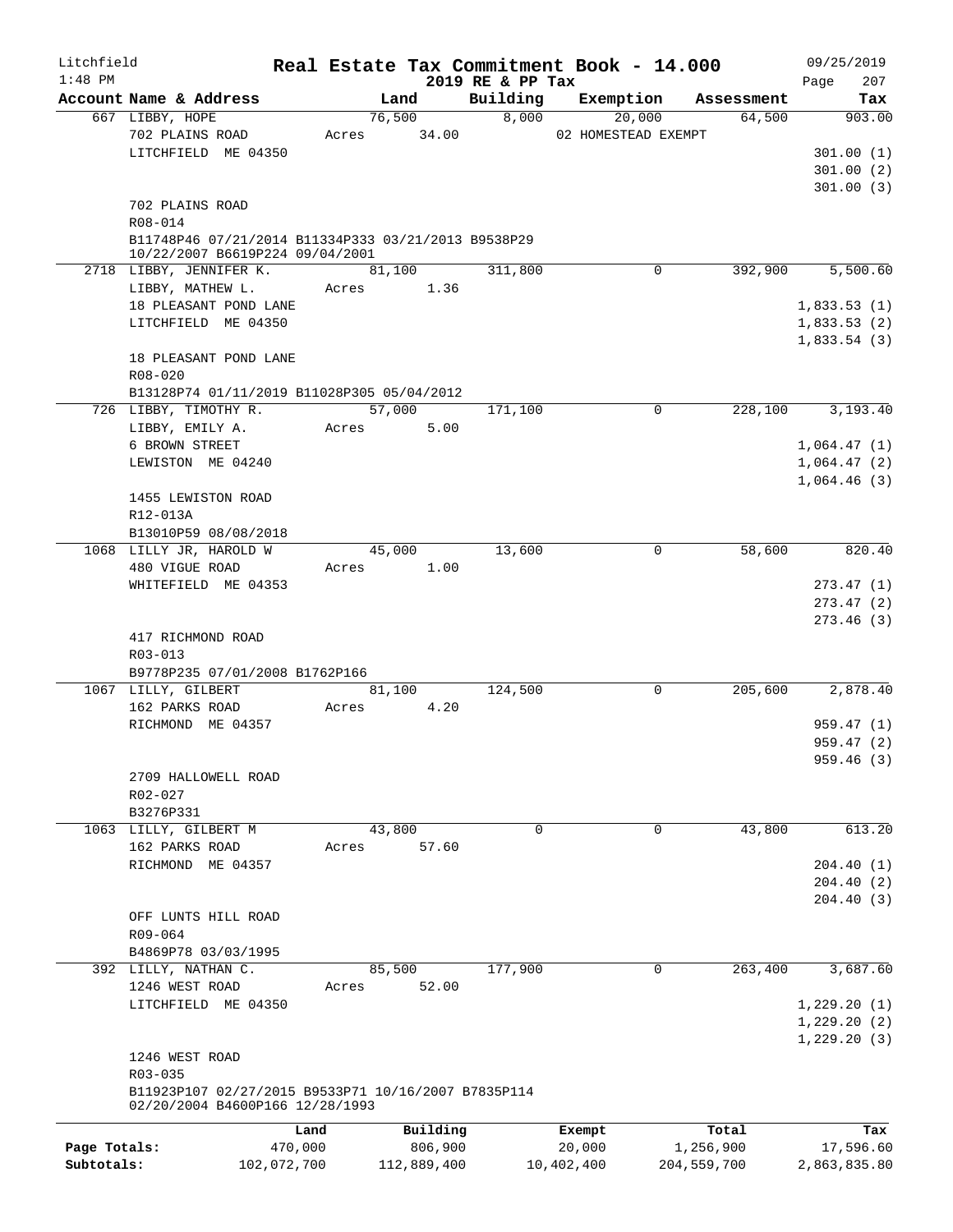| Litchfield |                                                                                           |             |         |       |                  | Real Estate Tax Commitment Book - 14.000 |                               | 09/25/2019       |            |
|------------|-------------------------------------------------------------------------------------------|-------------|---------|-------|------------------|------------------------------------------|-------------------------------|------------------|------------|
| $1:48$ PM  |                                                                                           |             |         |       | 2019 RE & PP Tax |                                          |                               | Page             | 208        |
|            | Account Name & Address                                                                    |             |         | Land  |                  |                                          | Building Exemption Assessment |                  | Tax        |
|            | 1069 LINCOLN III, EDWARD J                                                                | 45,000      |         |       | 96,700           | 20,000                                   | 121,700                       |                  | 1,703.80   |
|            | 418 ACADEMY ROAD                                                                          | Acres 1.00  |         |       |                  | 02 HOMESTEAD EXEMPT                      |                               |                  |            |
|            | LITCHFIELD ME 04350                                                                       |             |         |       |                  |                                          |                               |                  | 567.93(1)  |
|            |                                                                                           |             |         |       |                  |                                          |                               |                  | 567.93(2)  |
|            |                                                                                           |             |         |       |                  |                                          |                               |                  | 567.94(3)  |
|            | 418 ACADEMY ROAD<br>R02-107                                                               |             |         |       |                  |                                          |                               |                  |            |
|            | B3288P335                                                                                 |             |         |       |                  |                                          |                               |                  |            |
|            | 1918 LINDAMOOD, CURTIS E. & 171,200                                                       |             |         |       | 57,100           | 0                                        | 228,300                       |                  | 3,196.20   |
|            | KRISTEN E.                                                                                |             |         |       |                  |                                          |                               |                  |            |
|            | 11 HEATH LANE                                                                             | Acres 0.42  |         |       |                  |                                          |                               |                  |            |
|            | NEW LONDON NH 03257                                                                       |             |         |       |                  |                                          |                               | 1,065.40(1)      |            |
|            |                                                                                           |             |         |       |                  |                                          |                               | 1,065.40(2)      |            |
|            |                                                                                           |             |         |       |                  |                                          |                               | 1,065.40(3)      |            |
|            | 127 COMMUNITY DRIVE                                                                       |             |         |       |                  |                                          |                               |                  |            |
|            | $U15 - 006$                                                                               |             |         |       |                  |                                          |                               |                  |            |
|            | B6373P228 07/22/1999                                                                      |             |         |       |                  |                                          |                               |                  |            |
|            | 970 LINE II, ROGER G                                                                      |             |         |       |                  | 62,600 128,700 20,000                    | 171,300                       |                  | 2,398.20   |
|            | LINE, AMY D.                                                                              | Acres 9.50  |         |       |                  | 02 HOMESTEAD EXEMPT                      |                               |                  |            |
|            | 1659 LEWISTON ROAD                                                                        |             |         |       |                  |                                          |                               |                  | 799.40 (1) |
|            | LITCHFIELD ME 04350                                                                       |             |         |       |                  |                                          |                               |                  | 799.40 (2) |
|            | 1659 LEWISTON ROAD                                                                        |             |         |       |                  |                                          |                               |                  | 799.40(3)  |
|            | $U14 - 026$                                                                               |             |         |       |                  |                                          |                               |                  |            |
|            | B11849P27 11/12/2014 B5395P334                                                            |             |         |       |                  |                                          |                               |                  |            |
|            | 73 LIPPMAN THOMAS C                                                                       |             | 131,900 |       | 59,100           | $\mathbf 0$                              |                               | 191,000 2,674.00 |            |
|            | FOSTER DIANE L                                                                            | Acres       |         | 0.23  |                  |                                          |                               |                  |            |
|            | 35 EDGEWOOD ROAD                                                                          |             |         |       |                  |                                          |                               |                  | 891.33 (1) |
|            | DURHAM NH 03824                                                                           |             |         |       |                  |                                          |                               |                  | 891.33 (2) |
|            |                                                                                           |             |         |       |                  |                                          |                               |                  | 891.34 (3) |
|            | 198 MACE ROAD                                                                             |             |         |       |                  |                                          |                               |                  |            |
|            | $U14 - 022$                                                                               |             |         |       |                  |                                          |                               |                  |            |
|            | B5774P336 06/28/2004                                                                      |             |         |       |                  |                                          |                               |                  |            |
|            | 1080 LITALIEN, RICHARD                                                                    | 59,800      |         |       | 0                | $\mathbf 0$                              | 59,800                        |                  | 837.20     |
|            | 40 GLORIA AVE.                                                                            | Acres 40.68 |         |       |                  |                                          |                               |                  |            |
|            | LEWISTON ME 04240-3316                                                                    |             |         |       |                  |                                          |                               |                  | 279.07(1)  |
|            |                                                                                           |             |         |       |                  |                                          |                               |                  | 279.07(2)  |
|            |                                                                                           |             |         |       |                  |                                          |                               |                  | 279.06(3)  |
|            | OAK HILL ROAD                                                                             |             |         |       |                  |                                          |                               |                  |            |
|            | $R04 - 026$                                                                               |             |         |       |                  |                                          |                               |                  |            |
|            | B1410P357<br>343 LITTLEFIELD-HICKEY,                                                      |             | 63,500  |       | 0                | 0                                        | 63,500                        |                  | 889.00     |
|            | MELANIE                                                                                   |             |         |       |                  |                                          |                               |                  |            |
|            | 91 HICKORY LANE                                                                           | Acres       |         | 58.00 |                  |                                          |                               |                  |            |
|            | WEST GARDINER ME 04345                                                                    |             |         |       |                  |                                          |                               |                  | 296.33(1)  |
|            |                                                                                           |             |         |       |                  |                                          |                               |                  | 296.33(2)  |
|            |                                                                                           |             |         |       |                  |                                          |                               |                  | 296.34(3)  |
|            | FINLEY LANE                                                                               |             |         |       |                  |                                          |                               |                  |            |
|            | R03-101                                                                                   |             |         |       |                  |                                          |                               |                  |            |
|            | B12001P274 06/26/2014 B10647P28 01/19/2011<br>B10440P257 06/11/2010 B10113P287 06/16/2009 |             |         |       |                  |                                          |                               |                  |            |
|            | B5338P313 02/14/1997                                                                      |             |         |       |                  |                                          |                               |                  |            |
|            |                                                                                           |             |         |       |                  |                                          |                               |                  |            |

|              | Land        | Building    | Exempt     | Total       | Tax          |
|--------------|-------------|-------------|------------|-------------|--------------|
| Page Totals: | 534,000     | 341,600     | 40,000     | 835,600     | 11,698.40    |
| Subtotals:   | 102,606,700 | 113,231,000 | 10,442,400 | 205,395,300 | 2,875,534.20 |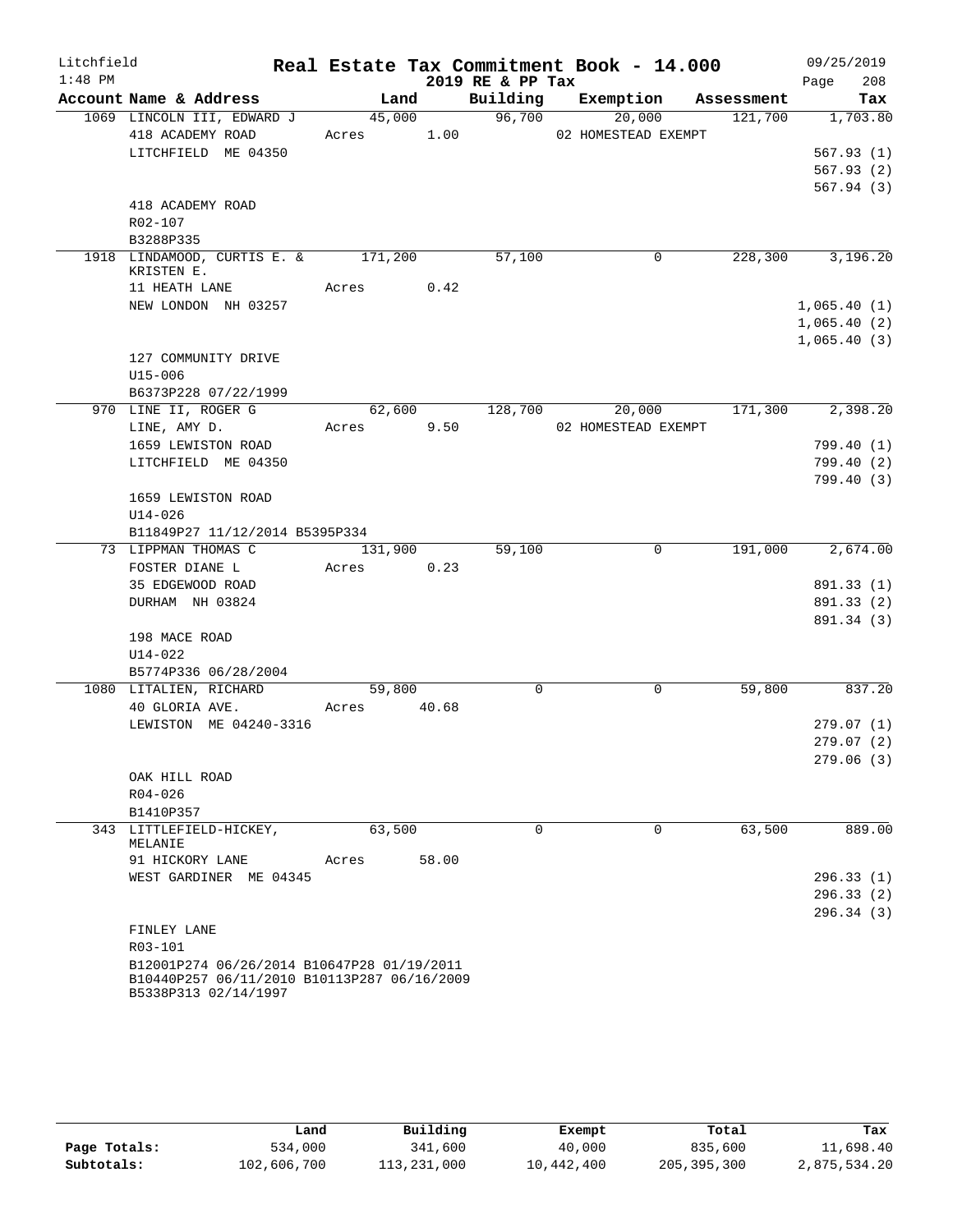| Litchfield |                                                        |         |      |       |                  | Real Estate Tax Commitment Book - 14.000 |            |             | 09/25/2019                 |
|------------|--------------------------------------------------------|---------|------|-------|------------------|------------------------------------------|------------|-------------|----------------------------|
| $1:48$ PM  |                                                        |         |      |       | 2019 RE & PP Tax |                                          |            | Page        | 209                        |
|            | Account Name & Address                                 |         | Land |       | Building         | Exemption                                | Assessment |             | Tax                        |
|            | 1894 LIZOTTE, KENNETH R.                               | 61,800  |      |       | 178,700          | 20,000                                   | 220,500    |             | 3,087.00                   |
|            | LIZOTTE, PRISCILLA M.                                  | Acres   |      | 8.38  |                  | 02 HOMESTEAD EXEMPT                      |            |             |                            |
|            | 238 LIBBY ROAD                                         |         |      |       |                  |                                          |            | 1,029.00(1) |                            |
|            | LITCHFIELD ME 04350                                    |         |      |       |                  |                                          |            |             | 1,029.00(2)                |
|            |                                                        |         |      |       |                  |                                          |            |             | 1,029.00(3)                |
|            | 238 LIBBY ROAD                                         |         |      |       |                  |                                          |            |             |                            |
|            | R06-017<br>B11048P172 05/25/2012 B11048P170 05/22/2012 |         |      |       |                  |                                          |            |             |                            |
|            | B11048P169 05/22/2012 B9978P118 02/12/2009 B9896P118   |         |      |       |                  |                                          |            |             |                            |
|            | 10/30/2008 B3536P201 04/28/1989                        |         |      |       |                  |                                          |            |             |                            |
|            | 1092 LOCKE JO ANNE                                     | 68,800  |      |       | 56,400           | 20,000                                   | 105,200    |             | 1,472.80                   |
|            | 6 BEAVER DRIVE                                         | Acres   |      | 11.10 |                  | 02 HOMESTEAD EXEMPT                      |            |             |                            |
|            | LITCHFIELD ME 04350                                    |         |      |       |                  |                                          |            |             | 490.93 (1)                 |
|            |                                                        |         |      |       |                  |                                          |            |             | 490.93 (2)                 |
|            |                                                        |         |      |       |                  |                                          |            |             | 490.94 (3)                 |
|            | 6 BEAVER DRIVE                                         |         |      |       |                  |                                          |            |             |                            |
|            | R14-008                                                |         |      |       |                  |                                          |            |             |                            |
|            | B4025P125                                              |         |      |       |                  |                                          |            |             |                            |
| 1094       | LONG TRUST, RAYMOND, ET<br>AL                          | 186,100 |      |       | 38,300           | 0                                        | 224,400    |             | 3,141.60                   |
|            | 470 WEBBS MILLS ROAD                                   | Acres   |      | 0.60  |                  |                                          |            |             |                            |
|            | RAYMOND ME 04071                                       |         |      |       |                  |                                          |            |             | 1,047.20(1)                |
|            |                                                        |         |      |       |                  |                                          |            | 1,047.20(2) |                            |
|            |                                                        |         |      |       |                  |                                          |            |             | 1,047.20(3)                |
|            | 19 PERCH DRIVE                                         |         |      |       |                  |                                          |            |             |                            |
|            | $U18 - 003$                                            |         |      |       |                  |                                          |            |             |                            |
|            | B5492P215                                              |         |      |       |                  |                                          |            |             |                            |
| 2679       | LONGLEY WALTER (HEIRS                                  | 122,100 |      |       | 292,100          | 20,000                                   | 394,200    |             | 5,518.80                   |
|            | OF)                                                    |         |      |       |                  |                                          |            |             |                            |
|            | LONGLEY CHRISTINE<br>3 ABBY LANE                       | Acres   |      | 3.48  |                  | 02 HOMESTEAD EXEMPT                      |            |             | 1,839.60(1)                |
|            | LITCHFIELD ME 04350                                    |         |      |       |                  |                                          |            | 1,839.60(2) |                            |
|            |                                                        |         |      |       |                  |                                          |            |             | 1,839.60(3)                |
|            | 3 ABBY LANE                                            |         |      |       |                  |                                          |            |             |                            |
|            | U04-002A                                               |         |      |       |                  |                                          |            |             |                            |
|            | B8340P1 03/08/2004                                     |         |      |       |                  |                                          |            |             |                            |
|            | 2489 LONGLEY, JASON                                    | 48,000  |      |       | 143,200          | 20,000                                   | 171,200    |             | 2,396.80                   |
|            | JONES, HANNAH                                          | Acres   |      | 2.00  |                  | 02 HOMESTEAD EXEMPT                      |            |             |                            |
|            | 861 PLAINS ROAD                                        |         |      |       |                  |                                          |            |             | 798.93 (1)                 |
|            | Litchfield ME 04350                                    |         |      |       |                  |                                          |            |             | 798.93 (2)                 |
|            |                                                        |         |      |       |                  |                                          |            |             | 798.94 (3)                 |
|            | 861 PLAINS ROAD                                        |         |      |       |                  |                                          |            |             |                            |
|            | $U04-002B$                                             |         |      |       |                  |                                          |            |             |                            |
|            | B8340P1 03/08/2005                                     |         |      |       |                  |                                          |            |             |                            |
|            | 1096 LONGLEY-LEAHY KATHRYN M                           | 225,900 |      |       | 119,500          | 0                                        | 345,400    |             | 4,835.60                   |
|            | TRUSTEE ET AL                                          |         |      |       |                  |                                          |            |             |                            |
|            | NANCY MOORE                                            | Acres   |      | 18.40 |                  |                                          |            |             |                            |
|            | 33 VILLAGE BROOK ROAD<br>YARMOUTH ME 04096             |         |      |       |                  |                                          |            |             | 1,611.87(1)<br>1,611.87(2) |
|            |                                                        |         |      |       |                  |                                          |            |             | 1,611.86(3)                |
|            | 11 LEBLANC DRIVE                                       |         |      |       |                  |                                          |            |             |                            |
|            | $U26 - 004$                                            |         |      |       |                  |                                          |            |             |                            |
|            | B11488P282 08/13/2013 B9125P5 10/26/2006 B6760P293     |         |      |       |                  |                                          |            |             |                            |

|              | Land        | Building    | Exempt     | Total       | Tax          |
|--------------|-------------|-------------|------------|-------------|--------------|
| Page Totals: | 712,700     | 828,200     | 80,000     | 1,460,900   | 20,452.60    |
| Subtotals:   | 103,319,400 | 114,059,200 | 10,522,400 | 206,856,200 | 2,895,986.80 |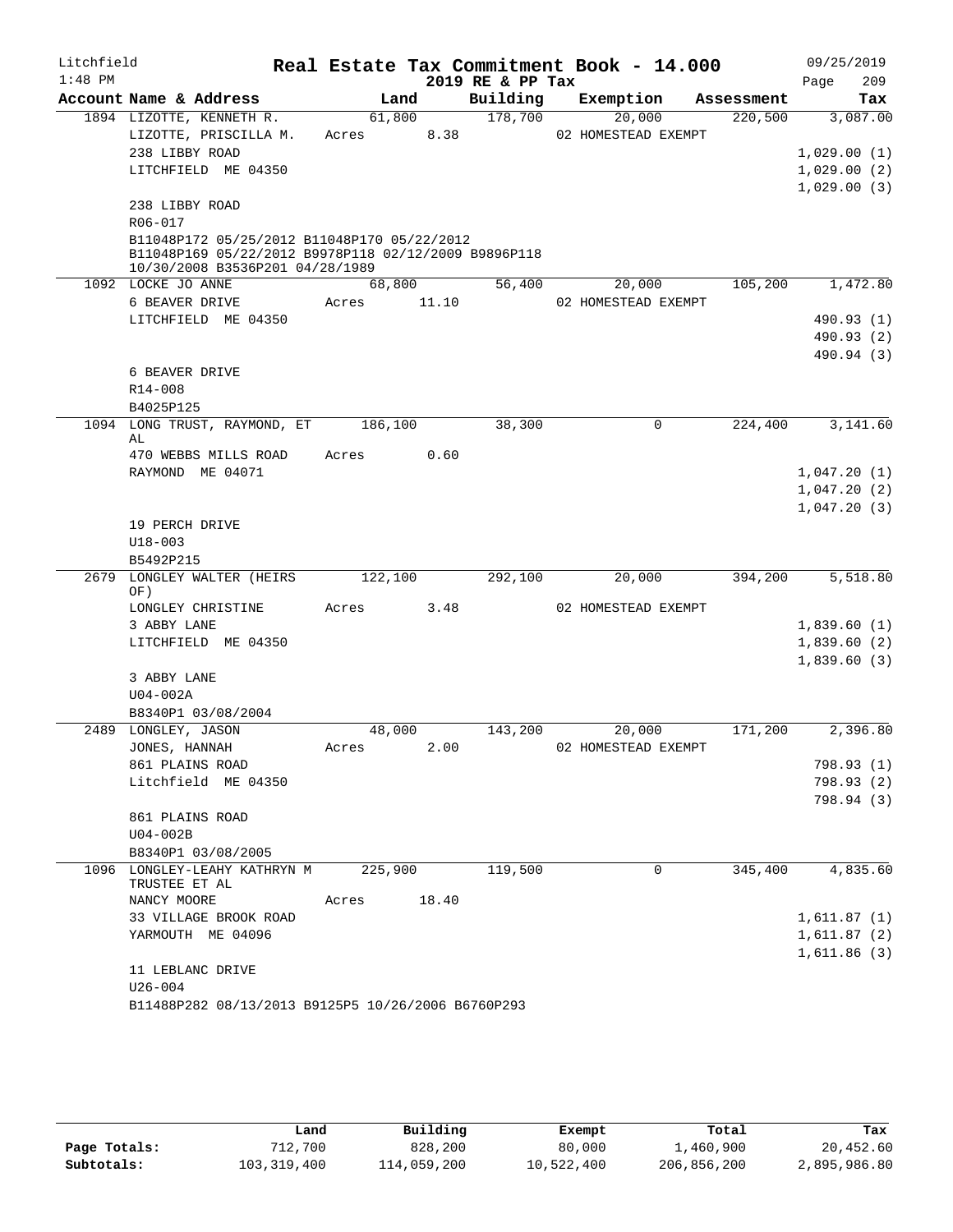| Litchfield |                                                                                        |                 |      |                  | Real Estate Tax Commitment Book - 14.000 |            | 09/25/2019   |
|------------|----------------------------------------------------------------------------------------|-----------------|------|------------------|------------------------------------------|------------|--------------|
| $1:48$ PM  |                                                                                        |                 |      | 2019 RE & PP Tax |                                          |            | 210<br>Page  |
|            | Account Name & Address                                                                 | Land            |      | Building         | Exemption                                | Assessment | Tax          |
|            | 1151 LONGTIN, LUCIEN &<br><b>DOLORES</b>                                               | 113,300         |      | 108,200          | 20,000                                   | 201,500    | 2,821.00     |
|            | 18 TOWN LINE DRIVE                                                                     | Acres           | 0.16 |                  | 02 HOMESTEAD EXEMPT                      |            |              |
|            | LITCHFIELD ME 04350                                                                    |                 |      |                  |                                          |            | 940.33 (1)   |
|            |                                                                                        |                 |      |                  |                                          |            | 940.33 (2)   |
|            |                                                                                        |                 |      |                  |                                          |            | 940.34 (3)   |
|            | 18 TOWN LINE DRIVE                                                                     |                 |      |                  |                                          |            |              |
|            | $U13 - 020$                                                                            |                 |      |                  |                                          |            |              |
|            | B4925P69 04/10/1995                                                                    |                 |      |                  | 20,000                                   |            |              |
|            | 1098 LOUBIER, JOSEPH W                                                                 | 50,700<br>Acres |      | 125,100          |                                          | 155,800    | 2,181.20     |
|            | 2507 HALLOWELL ROAD<br>LITCHFIELD ME 04350                                             |                 | 2.90 |                  | 02 HOMESTEAD EXEMPT                      |            | 727.07(1)    |
|            |                                                                                        |                 |      |                  |                                          |            | 727.07(2)    |
|            |                                                                                        |                 |      |                  |                                          |            | 727.06(3)    |
|            | 2507 HALLOWELL ROAD                                                                    |                 |      |                  |                                          |            |              |
|            | R06-008                                                                                |                 |      |                  |                                          |            |              |
|            | B4859P303                                                                              |                 |      |                  |                                          |            |              |
|            | 1036 LOUGH, ERIC T.                                                                    | 45,300          |      | 209,600          | $\mathbf 0$                              | 254,900    | 3,568.60     |
|            | LOUGH, BROOKS E.                                                                       | Acres           | 1.11 |                  |                                          |            |              |
|            | 1 MARISSA LANE                                                                         |                 |      |                  |                                          |            | 1,189.53(1)  |
|            | LITCHFIELD ME 04350                                                                    |                 |      |                  |                                          |            | 1, 189.53(2) |
|            |                                                                                        |                 |      |                  |                                          |            | 1, 189.54(3) |
|            | 1 MARISSA LANE                                                                         |                 |      |                  |                                          |            |              |
|            | $R11 - 023 - 1$                                                                        |                 |      |                  |                                          |            |              |
|            | B13003P55 08/21/2018                                                                   |                 |      |                  |                                          |            |              |
|            | 410 LOUNDER, RACHEL A.                                                                 | 121,700         |      | 122,200          | $\overline{0}$                           | 243,900    | 3,414.60     |
|            | LOUNDER, CHARLES E.,<br>III                                                            | Acres           | 1.50 |                  |                                          |            |              |
|            | 7 STARLIGHT WAY                                                                        |                 |      |                  |                                          |            | 1,138.20(1)  |
|            | BRUNSWICK ME 04011                                                                     |                 |      |                  |                                          |            | 1,138.20(2)  |
|            |                                                                                        |                 |      |                  |                                          |            | 1,138.20(3)  |
|            | 10 PLEASANT POND LANE                                                                  |                 |      |                  |                                          |            |              |
|            | R08-020B                                                                               |                 |      |                  |                                          |            |              |
|            | B12416P287 09/19/2016 B11858P174 11/17/2014<br>B3926P183                               |                 |      |                  |                                          |            |              |
|            | 2049 LOUPE, NICOLE M.                                                                  | 52,400          |      | 188,800          | $\Omega$                                 | 241,200    | 3,376.80     |
|            | 1447 RICHMOND ROAD                                                                     | Acres           | 3.47 |                  |                                          |            |              |
|            | LITCHFIELD ME 04350                                                                    |                 |      |                  |                                          |            | 1,125.60(1)  |
|            |                                                                                        |                 |      |                  |                                          |            | 1,125.60(2)  |
|            |                                                                                        |                 |      |                  |                                          |            | 1, 125.60(3) |
|            | 1447 RICHMOND ROAD                                                                     |                 |      |                  |                                          |            |              |
|            | R01-051E                                                                               |                 |      |                  |                                          |            |              |
|            | B11886P20 12/30/2014 B9158P278 11/22/2006 B9141P102<br>09/09/2006 B5518P335 12/15/1997 |                 |      |                  |                                          |            |              |
|            | 1814 LOVELY, JUSTIN R.                                                                 | 48,500          |      | 169,300          | 20,000                                   | 197,800    | 2,769.20     |
|            | 1566 HALLOWELL ROAD                                                                    | Acres           | 2.15 |                  | 02 HOMESTEAD EXEMPT                      |            |              |
|            | LITCHFIELD ME 04350                                                                    |                 |      |                  |                                          |            | 923.07(1)    |
|            |                                                                                        |                 |      |                  |                                          |            | 923.07(2)    |
|            |                                                                                        |                 |      |                  |                                          |            | 923.06 (3)   |
|            | 1566 HALLOWELL ROAD                                                                    |                 |      |                  |                                          |            |              |
|            | R14-062A                                                                               |                 |      |                  |                                          |            |              |
|            | B12652P311 03/02/2018 B9278P44 03/09/2007 B4328P153                                    |                 |      |                  |                                          |            |              |

|              | Land        | Building    | Exempt     | Total       | Tax          |
|--------------|-------------|-------------|------------|-------------|--------------|
| Page Totals: | 431,900     | 923,200     | 60,000     | 1,295,100   | 18,131.40    |
| Subtotals:   | 103,751,300 | 114,982,400 | 10,582,400 | 208,151,300 | 2,914,118.20 |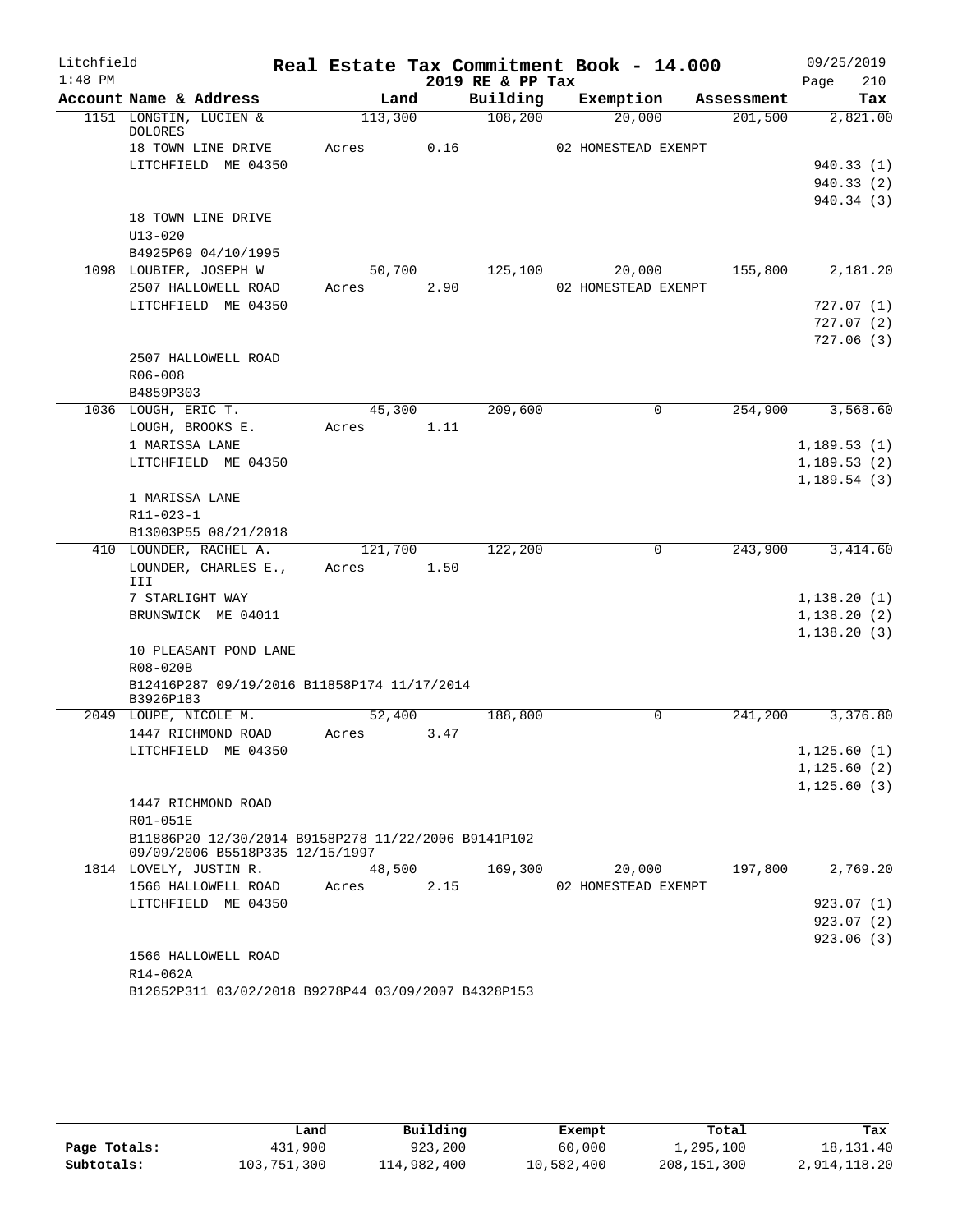| Litchfield |                                                          |       |         |             | Real Estate Tax Commitment Book - 14.000 |                     |             |            |             | 09/25/2019  |
|------------|----------------------------------------------------------|-------|---------|-------------|------------------------------------------|---------------------|-------------|------------|-------------|-------------|
| $1:48$ PM  |                                                          |       |         |             | 2019 RE & PP Tax                         |                     |             |            | Page        | 211         |
|            | Account Name & Address                                   |       | Land    |             | Building                                 | Exemption           |             | Assessment |             | Tax         |
|            | 674 LOVERING TRAVIS G                                    |       | 47,800  |             | 124,700                                  | 20,000              |             | 152,500    |             | 2,135.00    |
|            | 155 NECK ROAD                                            | Acres |         | 1.92        |                                          | 02 HOMESTEAD EXEMPT |             |            |             |             |
|            | LITCHFIELD ME 04350                                      |       |         |             |                                          |                     |             |            |             | 711.67(1)   |
|            |                                                          |       |         |             |                                          |                     |             |            |             | 711.67(2)   |
|            |                                                          |       |         |             |                                          |                     |             |            |             | 711.66(3)   |
|            | 155 NECK ROAD<br>R14-034A                                |       |         |             |                                          |                     |             |            |             |             |
|            | B11643P277 03/07/2014 B7946P46 05/13/2004                |       |         |             |                                          |                     |             |            |             |             |
|            | 1101 LOVERING, GLENN,                                    |       | 45,900  |             | 62,500                                   | 20,000              |             | 88,400     |             | 1,237.60    |
|            | LOVERING, TRAVIS G                                       |       |         |             |                                          |                     |             |            |             |             |
|            | LOVERING, ASHLEY B                                       |       |         | Acres 1.30  |                                          | 02 HOMESTEAD EXEMPT |             |            |             |             |
|            | RICHARDSON                                               |       |         |             |                                          |                     |             |            |             |             |
|            | 37 NECK ROAD                                             |       |         |             |                                          |                     |             |            |             | 412.53(1)   |
|            | LITCHFIELD ME 04350                                      |       |         |             |                                          |                     |             |            |             | 412.53(2)   |
|            | 37 NECK ROAD                                             |       |         |             |                                          |                     |             |            |             | 412.54(3)   |
|            | $U20 - 020$                                              |       |         |             |                                          |                     |             |            |             |             |
|            | B10985P122 03/16/2012 B2862P190                          |       |         |             |                                          |                     |             |            |             |             |
|            | 2846 LOVERING, MARK                                      |       |         | 0           | 47,000                                   |                     | $\mathbf 0$ | 47,000     |             | 658.00      |
|            | LOVERING, JESSICA                                        |       |         |             |                                          |                     |             |            |             |             |
|            | 205 HUNTINGTON HILL                                      |       |         |             |                                          |                     |             |            |             | 219.33(1)   |
|            | <b>ROAD</b>                                              |       |         |             |                                          |                     |             |            |             |             |
|            | LITCHFIELD ME 04350                                      |       |         |             |                                          |                     |             |            |             | 219.33(2)   |
|            |                                                          |       |         |             |                                          |                     |             |            |             | 219.34(3)   |
|            | 205 HUNTINGTON HILL                                      |       |         |             |                                          |                     |             |            |             |             |
|            | ROAD<br>R05-062-ON                                       |       |         |             |                                          |                     |             |            |             |             |
|            | 226 LOWE, JONATHAN R.                                    |       | 66,900  |             | 105,900                                  |                     | 0           | 172,800    |             | 2,419.20    |
|            | 159 OAK HILL ROAD                                        |       |         | Acres 17.25 |                                          |                     |             |            |             |             |
|            | LITCHFIELD ME 04350                                      |       |         |             |                                          |                     |             |            |             | 806.40(1)   |
|            |                                                          |       |         |             |                                          |                     |             |            |             | 806.40(2)   |
|            |                                                          |       |         |             |                                          |                     |             |            |             | 806.40(3)   |
|            | 159 OAK HILL ROAD                                        |       |         |             |                                          |                     |             |            |             |             |
|            | R05-025                                                  |       |         |             |                                          |                     |             |            |             |             |
|            | B13138P247 01/29/2019 B6376P135 02/11/2000               |       |         |             |                                          |                     |             |            |             |             |
|            | 225 LUBAS, KRISTOFFER D                                  |       | 186,500 |             | 125,300                                  |                     | 0           | 311,800    |             | 4,365.20    |
|            | LUBAS, DEBORAH G                                         | Acres |         | 1.01        |                                          |                     |             |            |             |             |
|            | 11 COLBY CIRCLE                                          |       |         |             |                                          |                     |             |            | 1,455.07(1) |             |
|            | NEWINGTON CT 06111                                       |       |         |             |                                          |                     |             |            |             | 1,455.07(2) |
|            |                                                          |       |         |             |                                          |                     |             |            |             | 1,455.06(3) |
|            | 15 SIMARD DRIVE                                          |       |         |             |                                          |                     |             |            |             |             |
|            | $U26 - 009$                                              |       |         |             |                                          |                     |             |            |             |             |
|            | B10936P334 01/10/2012 B10929P236 01/03/2012<br>B2852P141 |       |         |             |                                          |                     |             |            |             |             |
|            | 2164 LUCAS, COLIN J.                                     |       | 45,900  |             | 147,900                                  | 20,000              |             | 173,800    |             | 2,433.20    |
|            | LUCAS, ELLEN H.                                          | Acres |         | 1.30        |                                          | 02 HOMESTEAD EXEMPT |             |            |             |             |
|            | 10 VIDA LANE                                             |       |         |             |                                          |                     |             |            |             | 811.07 (1)  |
|            | LITCHFIELD ME 04350                                      |       |         |             |                                          |                     |             |            |             | 811.07 (2)  |
|            |                                                          |       |         |             |                                          |                     |             |            |             | 811.06(3)   |
|            | 10 VIDA LANE                                             |       |         |             |                                          |                     |             |            |             |             |
|            | R06-023A-1                                               |       |         |             |                                          |                     |             |            |             |             |
|            | B11530P10 10/01/2013 B8881P266 B6197P29 05/05/2000       |       |         |             |                                          |                     |             |            |             |             |

|              | Land        | Building    | Exempt     | Total       | Tax          |
|--------------|-------------|-------------|------------|-------------|--------------|
| Page Totals: | 393,000     | 613,300     | 60,000     | 946,300     | 13,248.20    |
| Subtotals:   | 104,144,300 | 115,595,700 | 10,642,400 | 209,097,600 | 2,927,366.40 |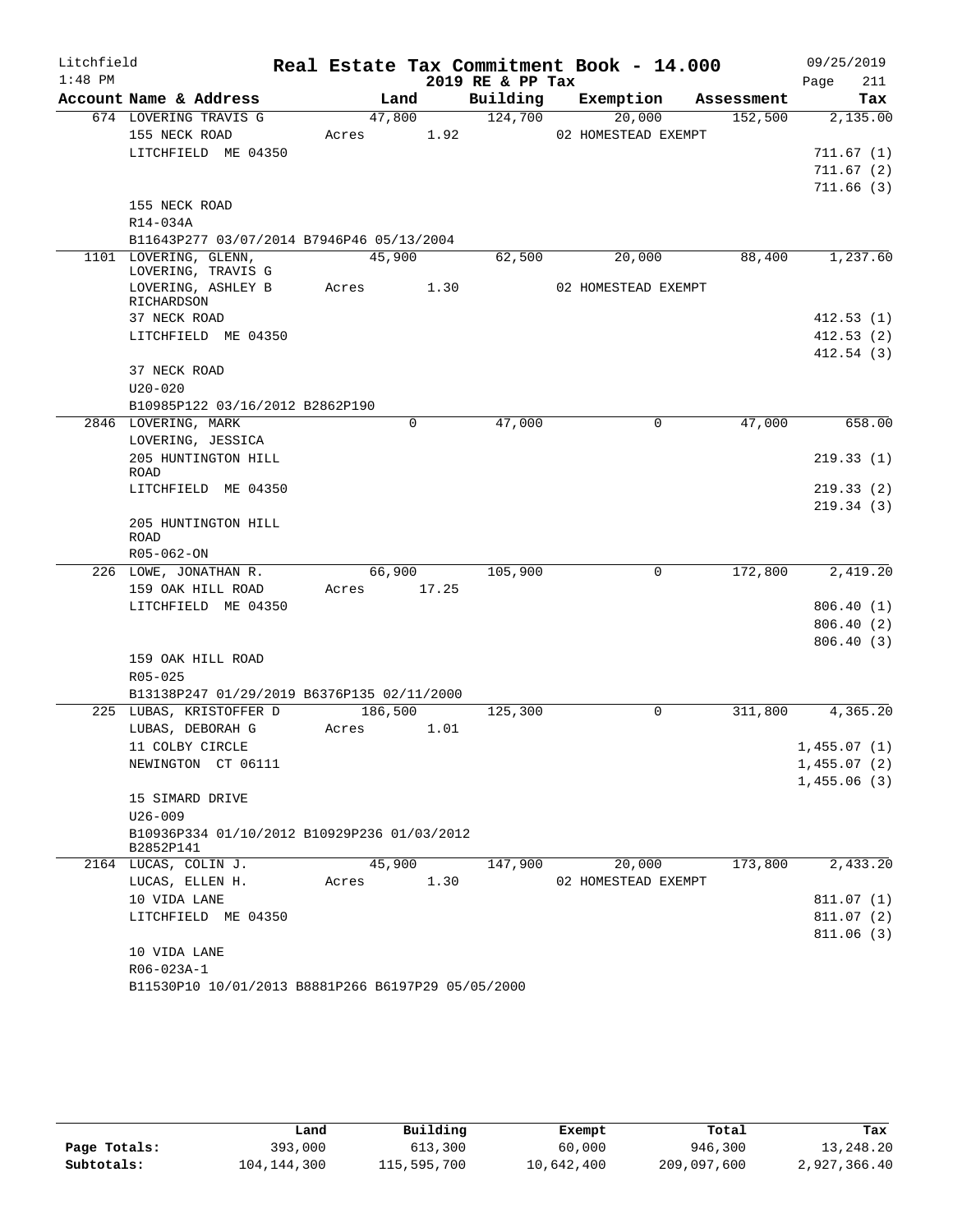| Litchfield |                                             |         |      |                  | Real Estate Tax Commitment Book - 14.000 |            | 09/25/2019   |
|------------|---------------------------------------------|---------|------|------------------|------------------------------------------|------------|--------------|
| $1:48$ PM  |                                             |         |      | 2019 RE & PP Tax |                                          |            | 212<br>Page  |
|            | Account Name & Address                      | Land    |      | Building         | Exemption                                | Assessment | Tax          |
|            | 1111 LUCIER, EDWARD A                       | 50,200  |      | $\Omega$         | $\Omega$                                 | 50,200     | 702.80       |
|            | 103 CHAPEL STREET                           | Acres   | 6.28 |                  |                                          |            |              |
|            | SOUTH PORTLAND ME<br>04106                  |         |      |                  |                                          |            | 234.27(1)    |
|            |                                             |         |      |                  |                                          |            | 234.27 (2)   |
|            |                                             |         |      |                  |                                          |            | 234.26(3)    |
|            | 211 PINE TREE ROAD                          |         |      |                  |                                          |            |              |
|            | R11-003                                     |         |      |                  |                                          |            |              |
|            | B13013P167 08/30/2018 B13013P164 08/30/2018 |         |      |                  |                                          |            |              |
|            | 1370 LUCKHURST STENBERG<br>REALTY TRUST     | 57,000  |      | 339,200          | 26,000                                   | 370,200    | 5,182.80     |
|            | LUCKHURST<br>GEORGE/STENBERG<br>TRUSTEES    | Acres   | 6.00 |                  | 02 HOMESTEAD EXEMPT                      |            |              |
|            | STENBERG, CHRISTINE                         |         |      |                  | 03 VETERANS EXEMPT                       |            | 1,727.60(1)  |
|            | P.O. BOX 426                                |         |      |                  |                                          |            | 1,727.60(2)  |
|            | LITCHFIELD ME 04350                         |         |      |                  |                                          |            | 1,727.60(3)  |
|            | 1437 HALLOWELL ROAD                         |         |      |                  |                                          |            |              |
|            | $U20 - 025$                                 |         |      |                  |                                          |            |              |
|            | B8906P48 05/09/2006 B7489P211 06/17/2003    |         |      |                  |                                          |            |              |
|            | 1105 LUCZKOWSKI, KATHY                      | 90,500  |      | 170,900          | 20,000                                   | 241,400    | 3,379.60     |
|            | 24 KEZIAH LANE                              | Acres   | 1.20 |                  | 02 HOMESTEAD EXEMPT                      |            |              |
|            | LITCHFIELD ME 04350                         |         |      |                  |                                          |            | 1, 126.53(1) |
|            |                                             |         |      |                  |                                          |            | 1, 126.53(2) |
|            |                                             |         |      |                  |                                          |            | 1, 126.54(3) |
|            | 24 KEZIAH LANE                              |         |      |                  |                                          |            |              |
|            | R09-035<br>B2635P116                        |         |      |                  |                                          |            |              |
|            | 1106 LUNN, MICHAEL P                        | 159,700 |      | 18,700           | $\mathbf 0$                              | 178,400    | 2,497.60     |
|            | 38 ASHMOUNT ST                              | Acres   | 0.39 |                  |                                          |            |              |
|            | LEWISTON ME 04240                           |         |      |                  |                                          |            | 832.53 (1)   |
|            |                                             |         |      |                  |                                          |            | 832.53 (2)   |
|            |                                             |         |      |                  |                                          |            | 832.54 (3)   |
|            | 23 SIMARD DRIVE                             |         |      |                  |                                          |            |              |
|            | $U26 - 007$                                 |         |      |                  |                                          |            |              |
|            | B4449P207                                   |         |      |                  |                                          |            |              |
|            | 1305 LYKE, JAMES R & BARBARA                | 137,300 |      | 72,500           | 0                                        | 209,800    | 2,937.20     |
|            | 8002 PALOMINO DRIVE                         | Acres   | 0.19 |                  |                                          |            |              |
|            | NAPLES FL 34113                             |         |      |                  |                                          |            | 979.07 (1)   |
|            |                                             |         |      |                  |                                          |            | 979.07 (2)   |
|            |                                             |         |      |                  |                                          |            | 979.06(3)    |
|            | 529 PEACEPIPE DRIVE<br>$U28 - 070$          |         |      |                  |                                          |            |              |
|            | B5964P72                                    |         |      |                  |                                          |            |              |
|            | 2160 LYON, ARVAH                            | 255,200 |      | 97,400           | 0                                        | 352,600    | 4,936.40     |
|            | LYON MARILYN                                | Acres   | 3.90 |                  |                                          |            |              |
|            | 19603 NORTH 83RD DRIVE                      |         |      |                  |                                          |            | 1,645.47(1)  |
|            | PEORIA AZ 85382                             |         |      |                  |                                          |            | 1,645.47(2)  |
|            |                                             |         |      |                  |                                          |            | 1,645.46(3)  |
|            | 17 PERCH DRIVE                              |         |      |                  |                                          |            |              |
|            | $U18-004D$                                  |         |      |                  |                                          |            |              |
|            | B12509P322 12/21/2016 B6260P202 07/28/2000  |         |      |                  |                                          |            |              |

|              | Land        | Building    | Exempt     | Total       | Tax          |
|--------------|-------------|-------------|------------|-------------|--------------|
| Page Totals: | 749,900     | 698,700     | 46,000     | 1,402,600   | 19,636.40    |
| Subtotals:   | 104,894,200 | 116,294,400 | 10,688,400 | 210,500,200 | 2,947,002.80 |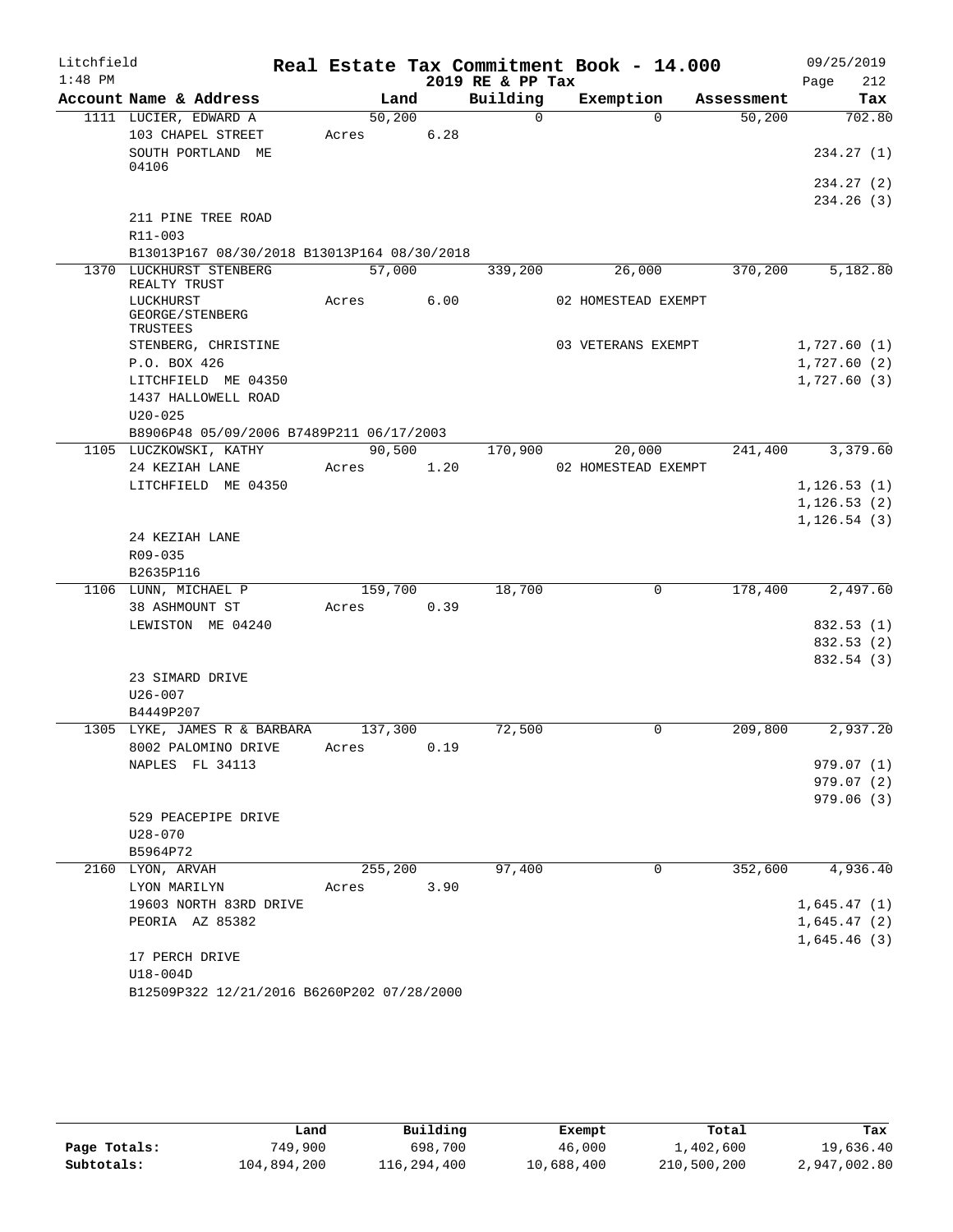| Litchfield |             |                                                                                            |            |      | Real Estate Tax Commitment Book - 14.000 |                     |             |            |      | 09/25/2019 |
|------------|-------------|--------------------------------------------------------------------------------------------|------------|------|------------------------------------------|---------------------|-------------|------------|------|------------|
| $1:48$ PM  |             |                                                                                            |            |      | 2019 RE & PP Tax                         |                     |             |            | Page | 213        |
|            |             | Account Name & Address                                                                     | Land       |      | Building                                 |                     | Exemption   | Assessment |      | Tax        |
|            |             | 2754 LYON, MARILYN G.                                                                      | 31,200     |      | $\Omega$                                 |                     | 0           | 31,200     |      | 436.80     |
|            |             | LYON, ARVAH                                                                                | Acres      | 3.07 |                                          |                     |             |            |      |            |
|            |             | 17 PERCH DRIVE                                                                             |            |      |                                          |                     |             |            |      | 145.60(1)  |
|            |             | Litchfield ME 04350                                                                        |            |      |                                          |                     |             |            |      | 145.60(2)  |
|            |             |                                                                                            |            |      |                                          |                     |             |            |      | 145.60(3)  |
|            | R12-009A    | HALLOWELL ROAD                                                                             |            |      |                                          |                     |             |            |      |            |
|            |             | B12509P320 12/21/2016 B12104P311 09/16/2015                                                |            |      |                                          |                     |             |            |      |            |
|            |             | B2218P342 B884P197 06/07/1949                                                              |            |      |                                          |                     |             |            |      |            |
|            |             | 2385 LYONAIS, PRISCILLA                                                                    | 45,000     |      | 74,200                                   |                     | 0           | 119,200    |      | 1,668.80   |
|            |             | LYONAIS, ARTHUR W.                                                                         | Acres      | 1.00 |                                          |                     |             |            |      |            |
|            |             | P.O. BOX 134                                                                               |            |      |                                          |                     |             |            |      | 556.27(1)  |
|            |             | MANCHESTER ME 04351                                                                        |            |      |                                          |                     |             |            |      | 556.27(2)  |
|            |             |                                                                                            |            |      |                                          |                     |             |            |      | 556.26(3)  |
|            |             | 225 HARDSCRABBLE ROAD                                                                      |            |      |                                          |                     |             |            |      |            |
|            | R14-001-01  |                                                                                            |            |      |                                          |                     |             |            |      |            |
|            |             | B12754P182 10/20/2017 B12406P148 09/09/2016                                                |            |      |                                          |                     |             |            |      |            |
|            |             | B12324P289 05/23/2016 B12289P305 03/07/2016<br>B11392P190 05/07/2013 B11298P275 12/14/2012 |            |      |                                          |                     |             |            |      |            |
|            |             | B8624P282 09/30/2005 B7882P38 03/29/2004                                                   |            |      |                                          |                     |             |            |      |            |
|            |             | 521 LYONS, LORI A                                                                          | 45,300     |      | 14,100                                   |                     | 20,000      | 39,400     |      | 551.60     |
|            |             | 904 RICHMOND ROAD                                                                          | Acres      | 1.10 |                                          | 02 HOMESTEAD EXEMPT |             |            |      |            |
|            |             | LITCHFIELD ME 04350                                                                        |            |      |                                          |                     |             |            |      | 183.87(1)  |
|            |             |                                                                                            |            |      |                                          |                     |             |            |      | 183.87(2)  |
|            |             |                                                                                            |            |      |                                          |                     |             |            |      | 183.86(3)  |
|            |             | 904 RICHMOND ROAD                                                                          |            |      |                                          |                     |             |            |      |            |
|            | R02-055B    |                                                                                            |            |      |                                          |                     |             |            |      |            |
|            |             | B7701P226 10/20/2003                                                                       |            |      |                                          |                     |             |            |      |            |
| 1107       |             | MACDONALD, ALFRED                                                                          | 58,600     |      | 104,000                                  |                     | 20,000      | 142,600    |      | 1,996.40   |
|            |             | 55 CANTY LANE                                                                              | Acres      | 5.53 |                                          | 02 HOMESTEAD EXEMPT |             |            |      |            |
|            |             | LITCHFIELD ME 04350                                                                        |            |      |                                          |                     |             |            |      | 665.47(1)  |
|            |             |                                                                                            |            |      |                                          |                     |             |            |      | 665.47(2)  |
|            |             |                                                                                            |            |      |                                          |                     |             |            |      | 665.46(3)  |
|            | R13-023-6   | 55 CANTY LANE                                                                              |            |      |                                          |                     |             |            |      |            |
|            | B3974P312   |                                                                                            |            |      |                                          |                     |             |            |      |            |
|            |             | 42 MACDONALD, BARBARA A.                                                                   | 51,000     |      | 153,400                                  |                     | 20,000      | 184,400    |      | 2,581.60   |
|            |             | 150 LUNTS HILL ROAD                                                                        | Acres 3.00 |      |                                          | 02 HOMESTEAD EXEMPT |             |            |      |            |
|            |             | LITCHFIELD ME 04350                                                                        |            |      |                                          |                     |             |            |      | 860.53(1)  |
|            |             |                                                                                            |            |      |                                          |                     |             |            |      | 860.53 (2) |
|            |             |                                                                                            |            |      |                                          |                     |             |            |      | 860.54(3)  |
|            |             | 150 LUNTS HILL ROAD                                                                        |            |      |                                          |                     |             |            |      |            |
|            | R09-023A    |                                                                                            |            |      |                                          |                     |             |            |      |            |
|            |             | B10105P340 08/09/2009 B5020P269                                                            |            |      |                                          |                     |             |            |      |            |
| 589        |             | MACDONALD, JOHN B. JR.                                                                     | 47,800     |      | 80,200                                   |                     | $\mathbf 0$ | 128,000    |      | 1,792.00   |
|            |             | MACDONALD, DONNA M.                                                                        | Acres      | 1.94 |                                          |                     |             |            |      |            |
|            |             | 1575 HALLOWELL ROAD                                                                        |            |      |                                          |                     |             |            |      | 597.33(1)  |
|            |             | LITCHFIELD ME 04350                                                                        |            |      |                                          |                     |             |            |      | 597.33(2)  |
|            |             |                                                                                            |            |      |                                          |                     |             |            |      | 597.34(3)  |
|            |             | 1575 HALLOWELL ROAD                                                                        |            |      |                                          |                     |             |            |      |            |
|            | $U19 - 002$ |                                                                                            |            |      |                                          |                     |             |            |      |            |
|            |             | B12768P159 11/03/2017 B11156P127 09/07/2012<br>B10111P197 06/15/2009 B5350P113 01/21/2005  |            |      |                                          |                     |             |            |      |            |

|              | Land          | Building    | Exempt     | Total       | Tax          |
|--------------|---------------|-------------|------------|-------------|--------------|
| Page Totals: | 278,900       | 425,900     | 60,000     | 644,800     | 9,027.20     |
| Subtotals:   | 105, 173, 100 | 116,720,300 | 10,748,400 | 211,145,000 | 2,956,030.00 |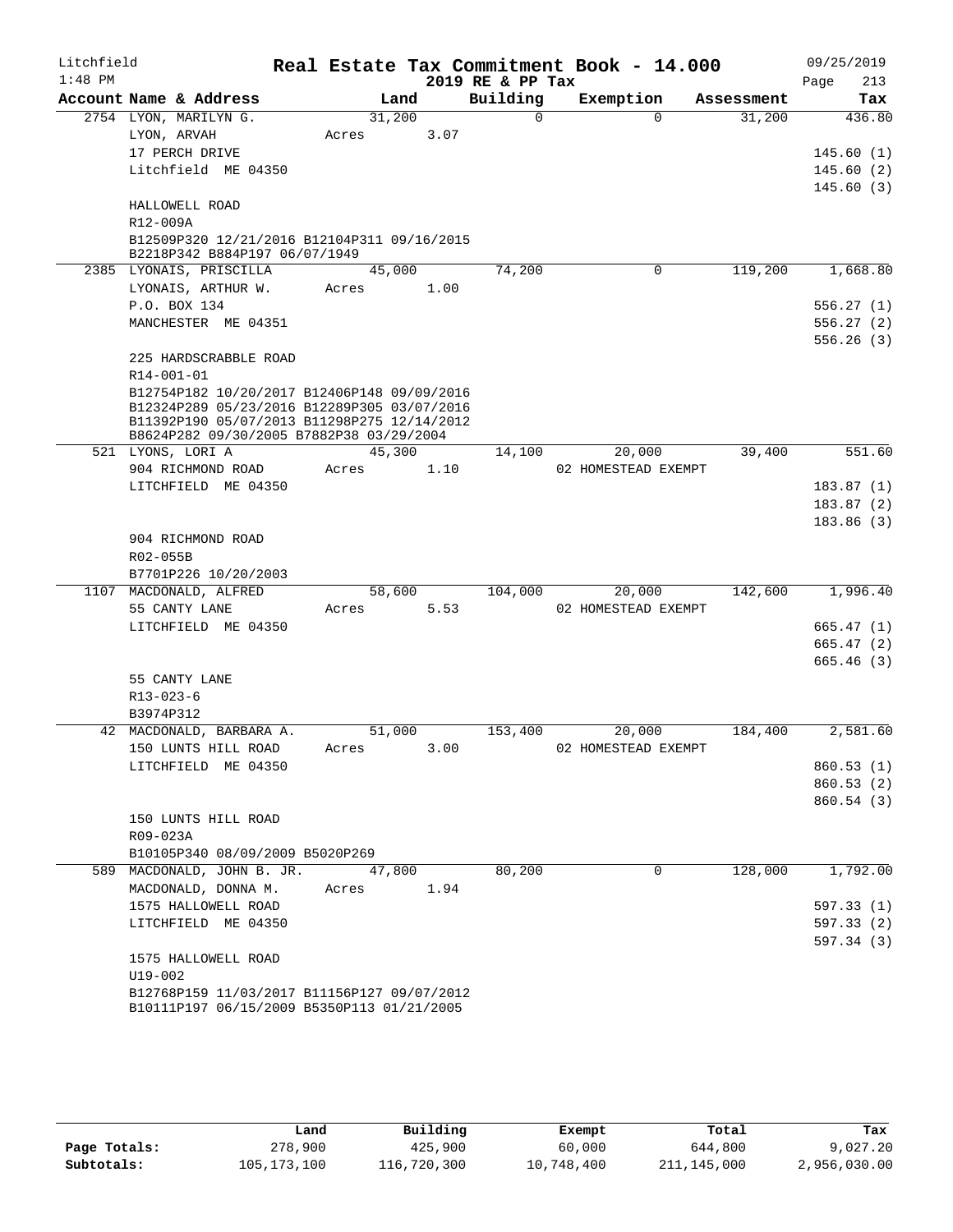| Litchfield   |                                                                            |         |             |             | Real Estate Tax Commitment Book - 14.000 |                  |                     |            | 09/25/2019              |
|--------------|----------------------------------------------------------------------------|---------|-------------|-------------|------------------------------------------|------------------|---------------------|------------|-------------------------|
| $1:48$ PM    | Account Name & Address                                                     |         | Land        |             | 2019 RE & PP Tax<br>Building             |                  | Exemption           | Assessment | 214<br>Page<br>Tax      |
|              | 1109 MACDOUGALL, CHARLES B                                                 |         | 41,300      |             | 44,900                                   |                  | $\Omega$            | 86,200     | 1,206.80                |
|              | C/O PAULINE RODERICK                                                       |         | Acres 2.70  |             |                                          |                  |                     |            |                         |
|              | 514 HINCKLEY ROAD                                                          |         |             |             |                                          |                  |                     |            | 402.27(1)               |
|              | CLINTON ME 04927                                                           |         |             |             |                                          |                  |                     |            | 402.27(2)               |
|              |                                                                            |         |             |             |                                          |                  |                     |            | 402.26(3)               |
|              | 10 RICHMOND ROAD                                                           |         |             |             |                                          |                  |                     |            |                         |
|              | R03-066                                                                    |         |             |             |                                          |                  |                     |            |                         |
|              | B7667P177 08/21/2003                                                       |         |             |             |                                          |                  |                     |            |                         |
|              | 1110 MACFARLANE, BARBARA,                                                  |         | 113,600     |             | 88,200                                   |                  | 26,000              | 175,800    | $\overline{2,}461.20$   |
|              | TRUSTEE                                                                    |         |             |             |                                          |                  |                     |            |                         |
|              | 777 PLAINS ROAD<br>LITCHFIELD ME 04350                                     | Acres   |             | 0.73        |                                          | 22 WW2 Widow Res | 02 HOMESTEAD EXEMPT |            |                         |
|              |                                                                            |         |             |             |                                          |                  |                     |            | 820.40 (1)<br>820.40(2) |
|              |                                                                            |         |             |             |                                          |                  |                     |            | 820.40 (3)              |
|              | 777 PLAINS ROAD                                                            |         |             |             |                                          |                  |                     |            |                         |
|              | $U02 - 008$                                                                |         |             |             |                                          |                  |                     |            |                         |
|              | B7453P183 06/05/2003                                                       |         |             |             |                                          |                  |                     |            |                         |
|              | 1113 MACINNES, MARIE                                                       |         |             | 40,800      | 28,600                                   |                  | $\mathbf 0$         | 69,400     | 971.60                  |
|              | 86 PINE TREE ROAD                                                          |         | Acres 7.00  |             |                                          |                  |                     |            |                         |
|              | LITCHFIELD ME 04350                                                        |         |             |             |                                          |                  |                     |            | 323.87(1)               |
|              |                                                                            |         |             |             |                                          |                  |                     |            | 323.87(2)               |
|              |                                                                            |         |             |             |                                          |                  |                     |            | 323.86(3)               |
|              | 87 PINE TREE ROAD                                                          |         |             |             |                                          |                  |                     |            |                         |
|              | R11-006                                                                    |         |             |             |                                          |                  |                     |            |                         |
|              | B11021P119 04/20/2012 B2548P4 03/17/1983                                   |         |             |             |                                          |                  |                     |            |                         |
|              | 2789 MACINNES, MARIE                                                       |         | 40,200      |             | 223,000                                  |                  | 20,000              |            | 243,200 3,404.80        |
|              | 86 PINE TREE ROAD                                                          |         | Acres 33.00 |             |                                          |                  | 02 HOMESTEAD EXEMPT |            |                         |
|              | LITCHFIELD ME 04350                                                        |         |             |             |                                          |                  |                     |            | 1, 134.93(1)            |
|              |                                                                            |         |             |             |                                          |                  |                     |            | 1, 134.93(2)            |
|              |                                                                            |         |             |             |                                          |                  |                     |            | 1, 134.94(3)            |
|              | 86 PINE TREE ROAD                                                          |         |             |             |                                          |                  |                     |            |                         |
|              | R10-022A                                                                   |         |             |             |                                          |                  |                     |            |                         |
|              | B11021P119 04/20/2012 B11019P1 04/26/2012                                  |         |             |             |                                          |                  |                     |            |                         |
|              | 2721 MACKENZIE MICHELE A                                                   |         |             | 51,300      | 126,900                                  |                  | 20,000              | 158,200    | 2,214.80                |
|              | 68 HUNTINGTON HILL ROAD Acres 3.10                                         |         |             |             |                                          |                  | 02 HOMESTEAD EXEMPT |            |                         |
|              | LITCHFIELD ME 04350                                                        |         |             |             |                                          |                  |                     |            | 738.27(1)               |
|              |                                                                            |         |             |             |                                          |                  |                     |            | 738.27(2)               |
|              |                                                                            |         |             |             |                                          |                  |                     |            | 738.26(3)               |
|              | 68 HUNTINGTON HILL ROAD                                                    |         |             |             |                                          |                  |                     |            |                         |
|              | R11-038A                                                                   |         |             |             |                                          |                  |                     |            |                         |
|              | B9981P294 02/17/2009 B9868P90 09/30/2008                                   |         |             |             |                                          |                  |                     |            |                         |
|              | 1117 MACMASTER TERESA B                                                    |         | 47,700      |             | 22,700                                   |                  | 0                   | 70,400     | 985.60                  |
|              | 136 PINE TREE ROAD                                                         | Acres   |             | 1.90        |                                          |                  |                     |            |                         |
|              | LITCHFIELD ME 04350                                                        |         |             |             |                                          |                  |                     |            | 328.53(1)               |
|              |                                                                            |         |             |             |                                          |                  |                     |            | 328.53(2)               |
|              |                                                                            |         |             |             |                                          |                  |                     |            | 328.54(3)               |
|              | 128 PINE TREE ROAD                                                         |         |             |             |                                          |                  |                     |            |                         |
|              | R10-029B                                                                   |         |             |             |                                          |                  |                     |            |                         |
|              | B9555P30 11/05/2007 B4147P276 B2517P125 05/12/1996<br>B2192P150 03/26/1979 |         |             |             |                                          |                  |                     |            |                         |
|              | 1118 MACMASTER, DAVID V                                                    |         | 46,500      |             | 219,400                                  |                  | 26,000              | 239,900    | 3,358.60                |
|              | 136 PINE TREE ROAD                                                         | Acres   |             | 1.50        |                                          |                  | 02 HOMESTEAD EXEMPT |            |                         |
|              | LITCHFIELD ME 04350                                                        |         |             |             |                                          |                  | 03 VETERANS EXEMPT  |            | 1, 119.53(1)            |
|              |                                                                            |         |             |             |                                          |                  |                     |            | 1, 119.53(2)            |
|              |                                                                            |         |             |             |                                          |                  |                     |            | 1, 119.54(3)            |
|              | 136 PINE TREE ROAD                                                         |         |             |             |                                          |                  |                     |            |                         |
|              | R10-029A                                                                   |         |             |             |                                          |                  |                     |            |                         |
|              | B2393P269 06/15/1981                                                       |         |             |             |                                          |                  |                     |            |                         |
|              |                                                                            |         |             |             |                                          |                  |                     |            |                         |
|              |                                                                            | Land    |             | Building    |                                          | Exempt           |                     | Total      | Tax                     |
| Page Totals: |                                                                            | 381,400 |             | 753,700     |                                          | 92,000           |                     | 1,043,100  | 14,603.40               |
| Subtotals:   | 105,554,500                                                                |         |             | 117,474,000 |                                          | 10,840,400       | 212, 188, 100       |            | 2,970,633.40            |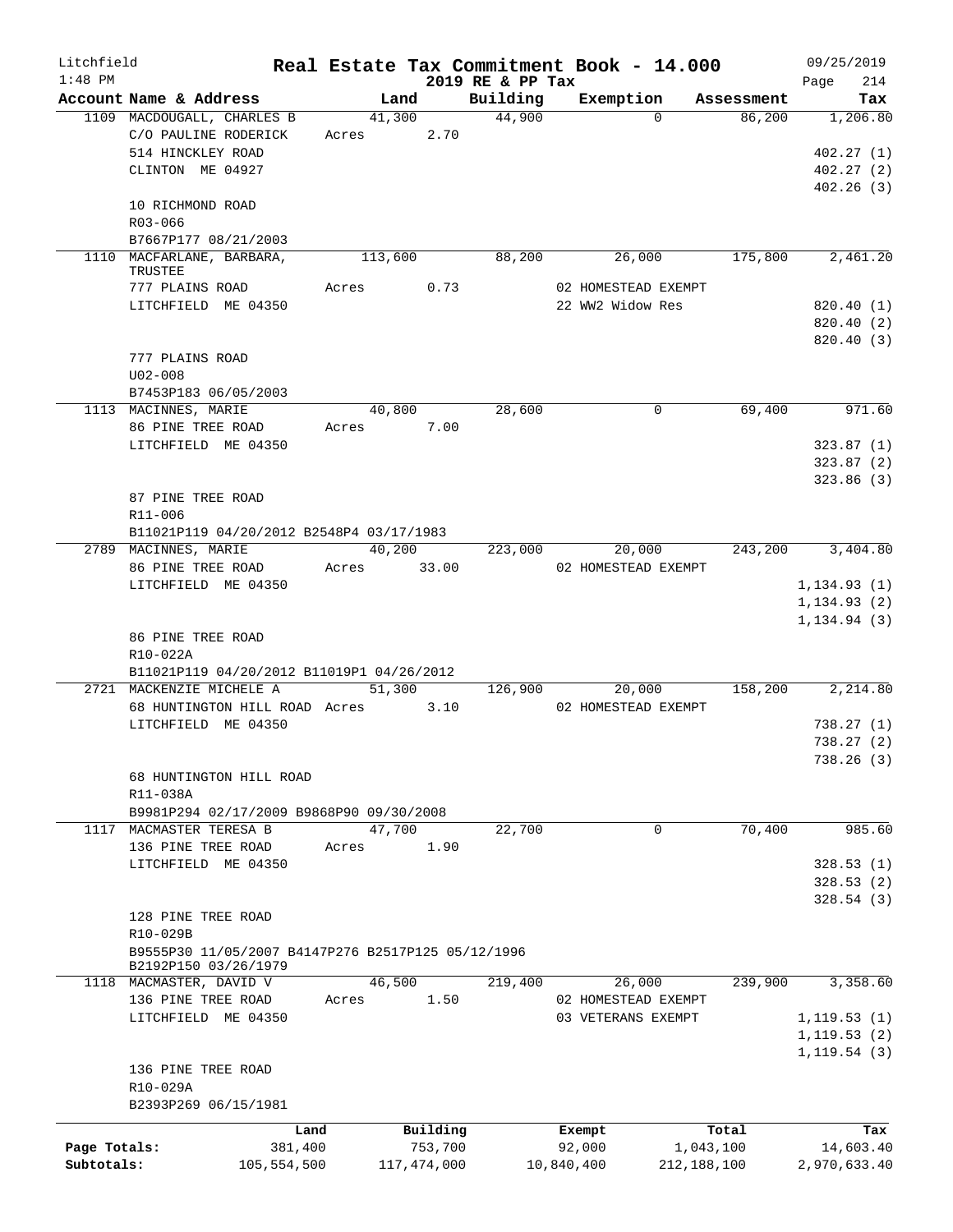| Litchfield   |                                                      |         |             |                  | Real Estate Tax Commitment Book - 14.000 |               | 09/25/2019   |
|--------------|------------------------------------------------------|---------|-------------|------------------|------------------------------------------|---------------|--------------|
| $1:48$ PM    |                                                      |         |             | 2019 RE & PP Tax |                                          |               | 215<br>Page  |
|              | Account Name & Address                               |         | Land        | Building         | Exemption                                | Assessment    | Tax          |
|              | 1520 MACPHERSON, CHAD                                |         | 165,700     | 47,800           | 0                                        | 213,500       | 2,989.00     |
|              | MACPHERSON, KRISTINA                                 | Acres   | 0.39        |                  |                                          |               |              |
|              | 180 BELLEVUE AVENUE                                  |         |             |                  |                                          |               | 996.33(1)    |
|              | MELROSE MA 02176                                     |         |             |                  |                                          |               | 996.33(2)    |
|              |                                                      |         |             |                  |                                          |               | 996.34(3)    |
|              | 32 MAPLE DRIVE                                       |         |             |                  |                                          |               |              |
|              | $U23 - 013$<br>B12987P54 08/02/2018                  |         |             |                  |                                          |               |              |
| 1469         | MACRAE, KAREN E                                      |         | 135,500     | 179,000          | 0                                        | 314,500       | 4,403.00     |
|              | BEAULIEU, JASON R                                    | Acres   | 1.12        |                  |                                          |               |              |
|              | 61 PEASANT POND LANE                                 |         |             |                  |                                          |               | 1,467.67(1)  |
|              | LITCHFIELD ME 04350                                  |         |             |                  |                                          |               | 1,467.67(2)  |
|              |                                                      |         |             |                  |                                          |               | 1,467.66(3)  |
|              | 61 PLEASANT POND LANE                                |         |             |                  |                                          |               |              |
|              | $U01 - 007$                                          |         |             |                  |                                          |               |              |
|              | B10785P319 07/22/2011 B10780P341 07/18/2011 B6965P76 |         |             |                  |                                          |               |              |
|              | 06/20/2002                                           |         |             |                  |                                          |               |              |
|              | 1190 MACWHINNIE, ROGER                               |         | 69,500      | 92,900           | $\mathbf 0$                              | 162,400       | 2,273.60     |
|              | 814 RICHMOND ROAD                                    | Acres   | 30.00       |                  |                                          |               |              |
|              | LITCHFIELD ME 04350                                  |         |             |                  |                                          |               | 757.87(1)    |
|              |                                                      |         |             |                  |                                          |               | 757.87(2)    |
|              |                                                      |         |             |                  |                                          |               | 757.86(3)    |
|              | RICHMOND ROAD                                        |         |             |                  |                                          |               |              |
|              | $R02 - 076$                                          |         |             |                  |                                          |               |              |
|              | B6683P268                                            |         |             |                  |                                          |               |              |
|              | 2513 MACWHINNIE, ROGER &                             |         | 32,800      | $\Omega$         | $\Omega$                                 | 32,800        | 459.20       |
|              | <b>BETTY</b>                                         |         |             |                  |                                          |               |              |
|              | 814 RICHMOND ROAD                                    | Acres   | 25.00       |                  |                                          |               |              |
|              | Litchfield ME 04350                                  |         |             |                  |                                          |               | 153.07(1)    |
|              |                                                      |         |             |                  |                                          |               | 153.07(2)    |
|              |                                                      |         |             |                  |                                          |               | 153.06(3)    |
|              | RICHMOND ROAD                                        |         |             |                  |                                          |               |              |
|              | R02-078B                                             |         |             |                  |                                          |               |              |
|              | 1124 MACWHINNIE, ROGER W                             |         | 108,300     | 0                | $\mathbf 0$                              | 108,300       | 1,516.20     |
|              | 814 RICHMOND ROAD                                    | Acres   | 11.36       |                  |                                          |               |              |
|              | LITCHFIELD ME 04350                                  |         |             |                  |                                          |               | 505.40(1)    |
|              |                                                      |         |             |                  |                                          |               | 505.40(2)    |
|              |                                                      |         |             |                  |                                          |               | 505.40(3)    |
|              | RICHMOND ROAD                                        |         |             |                  |                                          |               |              |
|              | R01-014A                                             |         |             |                  |                                          |               |              |
|              | B2998P134 07/16/1988<br>MACWHINNIE, ROGER W          |         | 95,900      | 0                | 0                                        | 95,900        | 1,342.60     |
| 1125         | 814 RICHMOND ROAD                                    | Acres   | 20.00       |                  |                                          |               |              |
|              | LITCHFIELD ME 04350                                  |         |             |                  |                                          |               | 447.53 (1)   |
|              |                                                      |         |             |                  |                                          |               | 447.53 (2)   |
|              |                                                      |         |             |                  |                                          |               | 447.54 (3)   |
|              | UPPER POND ROAD                                      |         |             |                  |                                          |               |              |
|              | R01-019A                                             |         |             |                  |                                          |               |              |
|              | B2265P202                                            |         |             |                  |                                          |               |              |
|              | 1126 MACWHINNIE, ROGER W                             |         | 96,000      | 240,000          | 20,000                                   | 316,000       | 4,424.00     |
|              | 814 RICHMOND ROAD                                    | Acres   | 20.00       |                  | 02 HOMESTEAD EXEMPT                      |               |              |
|              | LITCHFIELD ME 04350                                  |         |             |                  |                                          |               | 1,474.67(1)  |
|              |                                                      |         |             |                  |                                          |               | 1,474.67(2)  |
|              |                                                      |         |             |                  |                                          |               | 1,474.66(3)  |
|              | 814 RICHMOND ROAD                                    |         |             |                  |                                          |               |              |
|              | R02-053                                              |         |             |                  |                                          |               |              |
|              | B1523P101                                            |         |             |                  |                                          |               |              |
|              |                                                      |         |             |                  |                                          |               |              |
|              |                                                      |         |             |                  |                                          |               |              |
|              |                                                      | Land    | Building    |                  | Exempt                                   | Total         | Tax          |
| Page Totals: |                                                      | 703,700 | 559,700     |                  | 20,000                                   | 1,243,400     | 17,407.60    |
| Subtotals:   | 106, 258, 200                                        |         | 118,033,700 |                  | 10,860,400                               | 213, 431, 500 | 2,988,041.00 |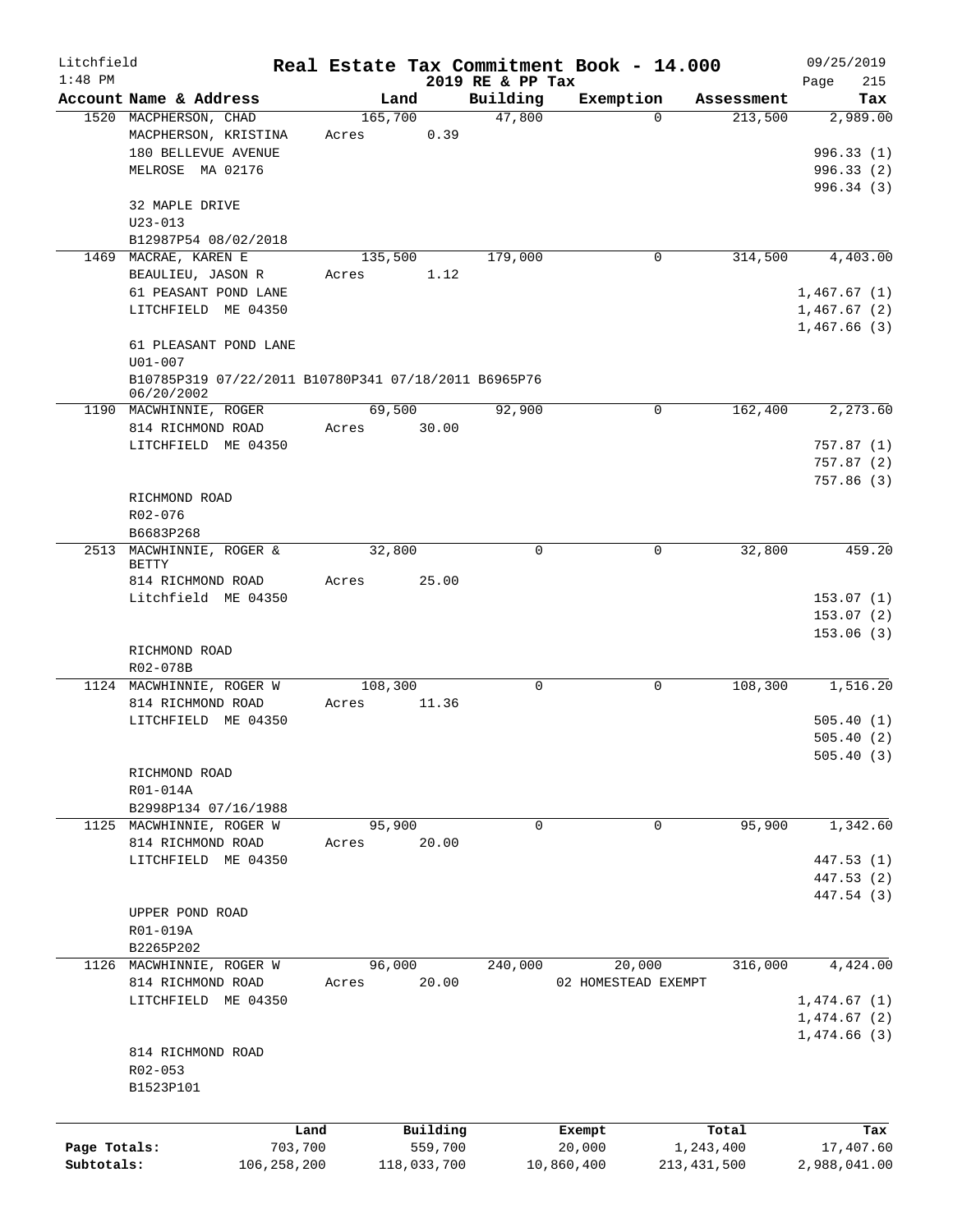| Litchfield |                                            | Real Estate Tax Commitment Book - 14.000 |                  |           |            | 09/25/2019   |
|------------|--------------------------------------------|------------------------------------------|------------------|-----------|------------|--------------|
| $1:48$ PM  |                                            |                                          | 2019 RE & PP Tax |           |            | 216<br>Page  |
|            | Account Name & Address                     | Land                                     | Building         | Exemption | Assessment | Tax          |
|            | 2178 MACWHINNIE, ROGER W.                  | 80,000                                   | $\Omega$         | $\Omega$  | 80,000     | 1,120.00     |
|            | 814 RICHMOND ROAD                          | 6.60<br>Acres                            |                  |           |            |              |
|            | LITCHFIELD ME 04350                        |                                          |                  |           |            | 373.33(1)    |
|            |                                            |                                          |                  |           |            | 373.33(2)    |
|            |                                            |                                          |                  |           |            | 373.34(3)    |
|            | RICHMOND ROAD<br>$R02 - 052$               |                                          |                  |           |            |              |
|            | B1523P101                                  |                                          |                  |           |            |              |
|            | 1129 MACWHINNIE, RUBY, HEIRS               | 63,000                                   | $\Omega$         | 0         | 63,000     | 882.00       |
|            | ΟF                                         |                                          |                  |           |            |              |
|            | MACWHINNIE ROGER/ESTHER Acres              | 47.00                                    |                  |           |            |              |
|            | SLATTERY                                   |                                          |                  |           |            |              |
|            | 967 RICHMOND ROAD                          |                                          |                  |           |            | 294.00(1)    |
|            | LITCHFIELD ME 04350                        |                                          |                  |           |            | 294.00(2)    |
|            |                                            |                                          |                  |           |            | 294.00(3)    |
|            | RICHMOND ROAD                              |                                          |                  |           |            |              |
|            | R01-053<br>B8566P341 05/08/2005 B970P342   |                                          |                  |           |            |              |
|            | 1128 MACWHINNIE, RUBY, HEIRS 108,300       |                                          | $\mathbf 0$      | 0         | 108,300    | 1,516.20     |
|            | OF:                                        |                                          |                  |           |            |              |
|            | C/O ESTHER SLATTERY                        | 50.50<br>Acres                           |                  |           |            |              |
|            | 967 RICHMOND ROAD                          |                                          |                  |           |            | 505.40(1)    |
|            | LITCHFIELD ME 04350                        |                                          |                  |           |            | 505.40(2)    |
|            |                                            |                                          |                  |           |            | 505.40(3)    |
|            | 356 RICHMOND ROAD                          |                                          |                  |           |            |              |
|            | R01-019                                    |                                          |                  |           |            |              |
|            | B970P342                                   |                                          |                  |           |            |              |
|            | 622 MADORE, JOHN                           | 44,400                                   | 167,800          | 0         | 212,200    | 2,970.80     |
|            | MADORE, DIANE S                            | Acres 1.20                               |                  |           |            |              |
|            | 43 NOTTINGHAM LANE                         |                                          |                  |           |            | 990.27(1)    |
|            | LITCHFIELD ME 04350                        |                                          |                  |           |            | 990.27(2)    |
|            |                                            |                                          |                  |           |            | 990.26(3)    |
|            | 43 NOTTINGHAM LANE                         |                                          |                  |           |            |              |
|            | R11-035-10<br>B7443P106 06/05/2003         |                                          |                  |           |            |              |
|            | 1684 MADORE, JOHN V.                       | 145,100                                  | 132,300          | 0         | 277,400    | 3,883.60     |
|            | MADORE, THERESA L.                         | 0.52<br>Acres                            |                  |           |            |              |
|            | P.O. BOX 117                               |                                          |                  |           |            | 1, 294.53(1) |
|            | LITCHFIELD ME 04350                        |                                          |                  |           |            | 1, 294.53(2) |
|            |                                            |                                          |                  |           |            | 1, 294.54(3) |
|            | 64 EASY STREET                             |                                          |                  |           |            |              |
|            | U09-006                                    |                                          |                  |           |            |              |
|            | B12091P219 08/18/2015 B7596P227 08/22/2003 |                                          |                  |           |            |              |
|            | 1132 MAGNO LLC.                            | 174,800                                  | 127,800          | 0         | 302,600    | 4,236.40     |
|            | 87 GRANT ROAD                              | 0.44<br>Acres                            |                  |           |            |              |
|            | LITCHFIELD ME 04350                        |                                          |                  |           |            | 1,412.13(1)  |
|            |                                            |                                          |                  |           |            | 1,412.13(2)  |
|            |                                            |                                          |                  |           |            | 1,412.14(3)  |
|            | 87 GRANT ROAD                              |                                          |                  |           |            |              |
|            | $U11 - 014$                                |                                          |                  |           |            |              |
|            | B12550P139 02/27/2017 B1849P218            |                                          |                  |           |            |              |

|              | Land        | Building    | Exempt     | Total       | Tax          |
|--------------|-------------|-------------|------------|-------------|--------------|
| Page Totals: | 615,600     | 427,900     |            | 1,043,500   | 14,609.00    |
| Subtotals:   | 106,873,800 | 118,461,600 | 10,860,400 | 214,475,000 | 3,002,650.00 |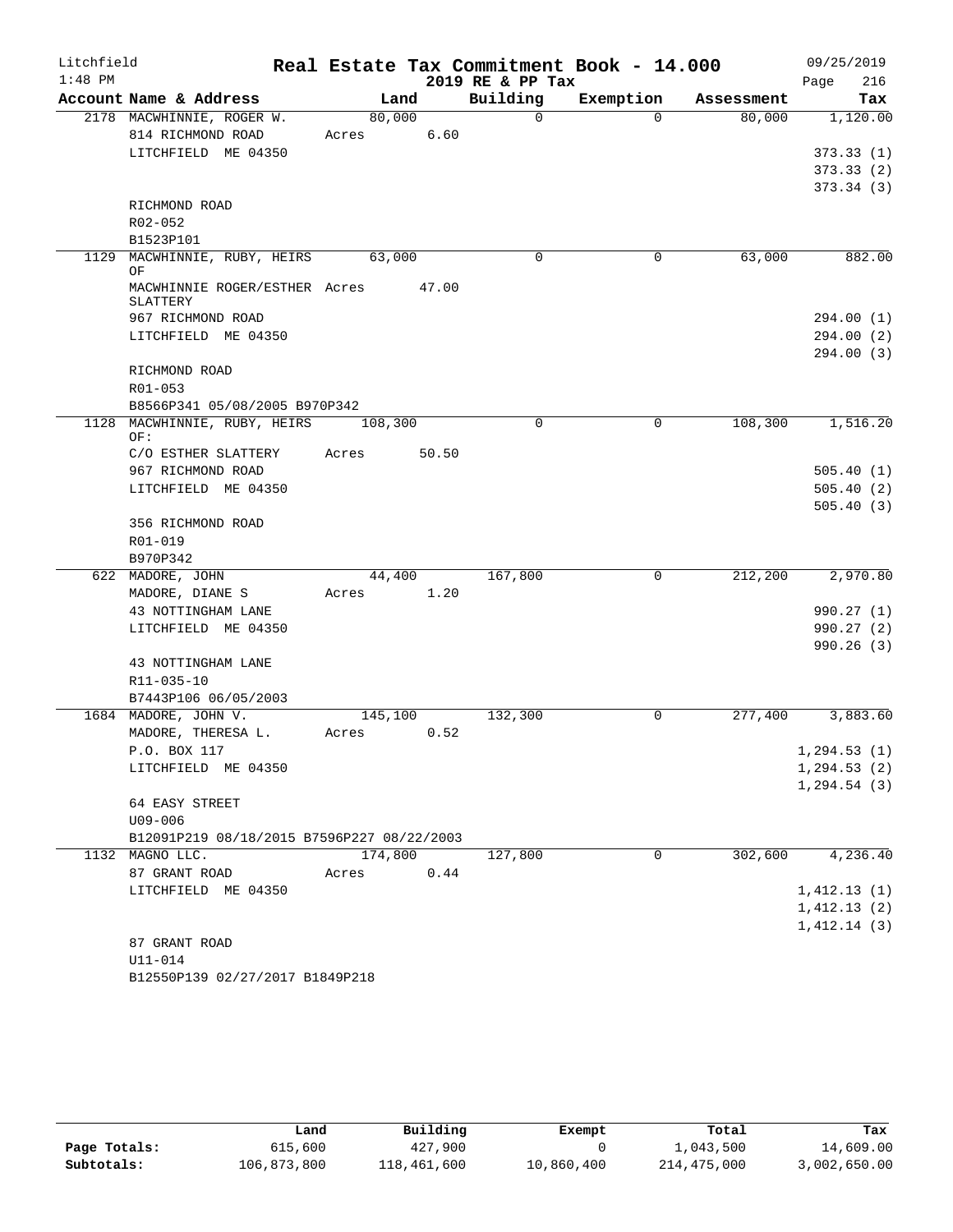| Litchfield   |                                                    |       |             |                              | Real Estate Tax Commitment Book - 14.000 |             | 09/25/2019               |
|--------------|----------------------------------------------------|-------|-------------|------------------------------|------------------------------------------|-------------|--------------------------|
| $1:48$ PM    | Account Name & Address                             |       | Land        | 2019 RE & PP Tax<br>Building | Exemption                                | Assessment  | Page<br>217<br>Tax       |
|              | 462 MAINE PUBLIC                                   |       | 28,000      | $\mathsf{O}$                 | $\Omega$                                 | 28,000      | 392.00                   |
|              | BROADCASTING                                       |       |             |                              |                                          |             |                          |
|              | <b>65 TEXAS AVENUE</b>                             | Acres | 2.00        |                              |                                          |             |                          |
|              | ATTN; ROB GARDNER<br>BANGOR ME 04401               |       |             |                              |                                          |             | 130.67(1)                |
|              |                                                    |       |             |                              |                                          |             | 130.67(2)<br>130.66(3)   |
|              | TOWER LANE                                         |       |             |                              |                                          |             |                          |
|              | $R04 - 041$                                        |       |             |                              |                                          |             |                          |
|              | B5049P39                                           |       |             |                              |                                          |             |                          |
|              | 1135 MAINE TRAIL RIDERS<br>ASSOCIATION             |       | 56,500      | 53,700                       | 0                                        | 110,200     | 1,542.80                 |
|              | C/O: CATHY SMALL                                   | Acres | 4.84        |                              |                                          |             |                          |
|              | 108 SPEARS CORNER ROAD                             |       |             |                              |                                          |             | 514.27(1)                |
|              | WEST GARDINER ME 04345                             |       |             |                              |                                          |             | 514.27(2)                |
|              |                                                    |       |             |                              |                                          |             | 514.26(3)                |
|              | 6 TUTT LANE                                        |       |             |                              |                                          |             |                          |
|              | R09-002A<br>B4863P210 03/10/1995                   |       |             |                              |                                          |             |                          |
|              | 1140 MANN, EBEN J                                  |       | 57,200      | 132,600                      | $\mathbf 0$                              | 189,800     | 2,657.20                 |
|              | MANN, NICOLE M                                     | Acres | 5.06        |                              |                                          |             |                          |
|              | 61 HAYDEN HILL ROAD                                |       |             |                              |                                          |             | 885.73 (1)               |
|              | LITCHFIELD ME 04350                                |       |             |                              |                                          |             | 885.73 (2)               |
|              |                                                    |       |             |                              |                                          |             | 885.74 (3)               |
|              | 61 HAYDEN HILL ROAD<br>$R03 - 040A - 4$            |       |             |                              |                                          |             |                          |
|              | 1142 MANN, EBEN J.                                 |       | 38,200      | $\Omega$                     | 0                                        | 38,200      | 534.80                   |
|              | 61 HAYDEN HILL ROAD                                | Acres | 5.40        |                              |                                          |             |                          |
|              | LITCHFIELD ME 04350                                |       |             |                              |                                          |             | 178.27(1)                |
|              |                                                    |       |             |                              |                                          |             | 178.27(2)                |
|              |                                                    |       |             |                              |                                          |             | 178.26(3)                |
|              | HAYDEN HILL ROAD                                   |       |             |                              |                                          |             |                          |
|              | $R03 - 040A - 3$<br>B11491P14 07/16/2013 B4788P176 |       |             |                              |                                          |             |                          |
|              | 2303 MANN, GREGORY                                 |       | 16,600      | $\Omega$                     | $\mathbf 0$                              | 16,600      | 232.40                   |
|              | 69 WOLFE NECK ROAD                                 | Acres | 3.20        |                              |                                          |             |                          |
|              | FREEPORT ME 04032                                  |       |             |                              |                                          |             | 77.47(1)                 |
|              |                                                    |       |             |                              |                                          |             | 77.47(2)                 |
|              |                                                    |       |             |                              |                                          |             | 77.46 (3)                |
|              | OFF RIDLEY LANE<br>R04-009A                        |       |             |                              |                                          |             |                          |
|              | B6904P208 05/10/2002                               |       |             |                              |                                          |             |                          |
| 2158         | MANN, JOHN T.                                      |       | 20,000      | 0                            | 0                                        | 20,000      | 280.00                   |
|              | 42 MAGEE ROAD                                      | Acres | 1.00        |                              |                                          |             |                          |
|              | BOWDOIN ME 04287                                   |       |             |                              |                                          |             | 93.33(1)                 |
|              |                                                    |       |             |                              |                                          |             | 93.33 (2)                |
|              | OFF FOREST LANE                                    |       |             |                              |                                          |             | 93.34 (3)                |
|              | $U08 - 024$                                        |       |             |                              |                                          |             |                          |
|              | B6349P212                                          |       |             |                              |                                          |             |                          |
| 2821         | MANN, JOHN T.                                      |       | 53,000      | 0                            | 0                                        | 53,000      | 742.00                   |
|              | MANN, VALERIE S.                                   | Acres | 21.84       |                              |                                          |             |                          |
|              | 38 MAGEE ROAD                                      |       |             |                              |                                          |             | 247.33(1)                |
|              | BOWDOIN ME 04287                                   |       |             |                              |                                          |             | 247.33 (2)<br>247.34 (3) |
|              |                                                    |       |             |                              |                                          |             |                          |
|              | R04-012B                                           |       |             |                              |                                          |             |                          |
|              | B4688P182                                          |       |             |                              |                                          |             |                          |
|              |                                                    |       |             |                              |                                          |             |                          |
|              | Land                                               |       | Building    |                              | Exempt                                   | Total       | Tax                      |
| Page Totals: | 269,500                                            |       | 186,300     |                              | 0                                        | 455,800     | 6,381.20                 |
| Subtotals:   | 107, 143, 300                                      |       | 118,647,900 |                              | 10,860,400                               | 214,930,800 | 3,009,031.20             |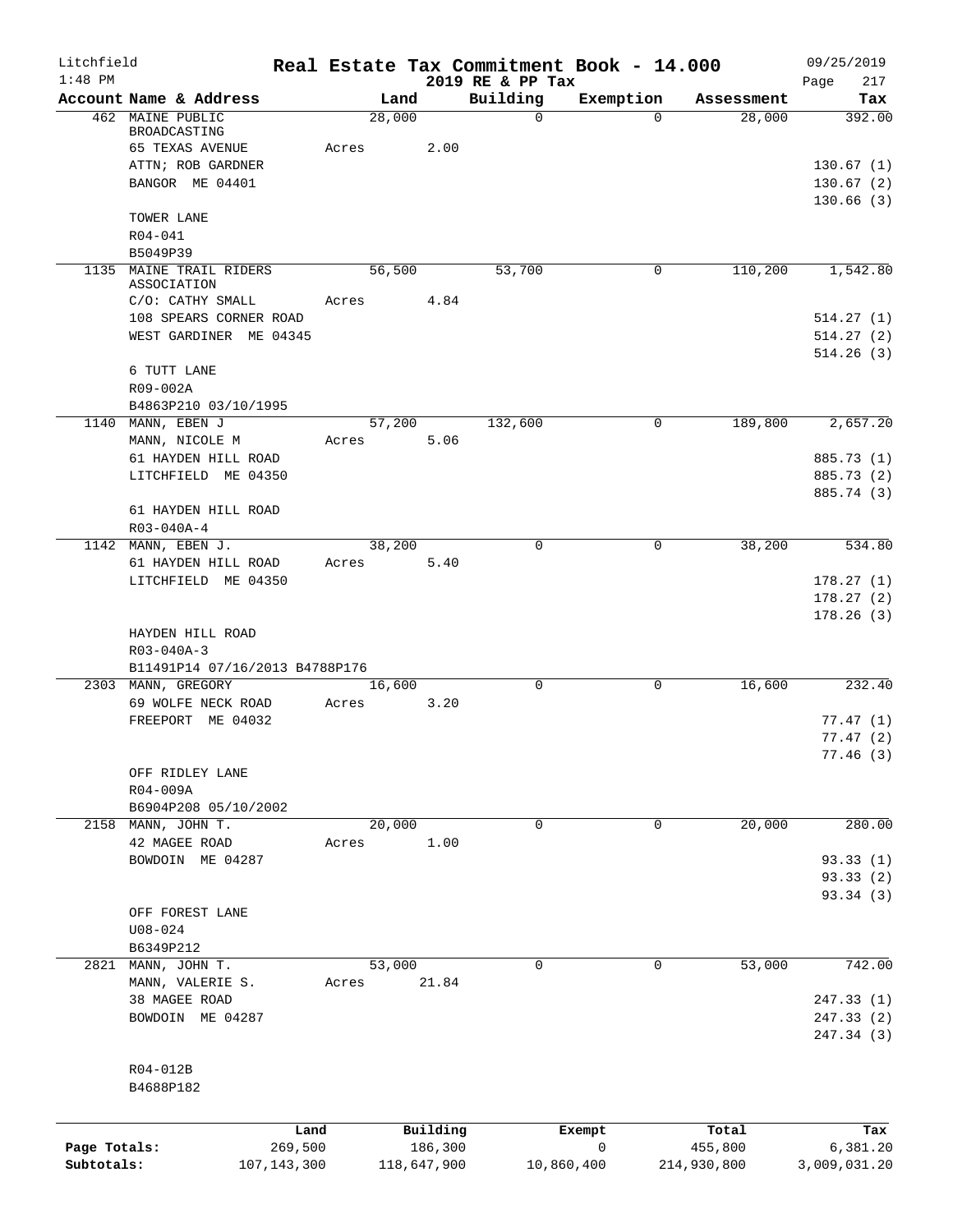| Litchfield<br>$1:48$ PM |                                                                                                                                                         |                 |       | 2019 RE & PP Tax | Real Estate Tax Commitment Book - 14.000 |            | 09/25/2019<br>218<br>Page                    |
|-------------------------|---------------------------------------------------------------------------------------------------------------------------------------------------------|-----------------|-------|------------------|------------------------------------------|------------|----------------------------------------------|
|                         | Account Name & Address                                                                                                                                  | Land            |       | Building         | Exemption                                | Assessment | Tax                                          |
|                         | 1945 MANN, KENNETH & SANDRA<br>2 MANN RD<br>FREEPORT ME 04032                                                                                           | 55,400<br>Acres | 35.80 | 0                | $\Omega$                                 | 55,400     | 775.60<br>258.53(1)<br>258.53(2)             |
|                         | RIDLEY RD/JIMMY STREAM<br>$R04 - 009$<br>B5023P136                                                                                                      |                 |       |                  |                                          |            | 258.54(3)                                    |
|                         | 1143 MANN, VALARIE                                                                                                                                      | 142,800         |       | 96,700           | $\mathbf 0$                              | 239,500    | 3,353.00                                     |
|                         | MANN, JOHN T.<br>42 MAGEE ROAD<br>BOWDOIN ME 04287                                                                                                      | Acres           | 1.41  |                  |                                          |            | 1, 117.67(1)<br>1, 117.67(2)<br>1, 117.66(3) |
|                         | 53 FOREST LANE<br>$U08 - 023$<br>B12774P153 10/27/2017 B5592P8 04/15/1998                                                                               |                 |       |                  |                                          |            |                                              |
|                         | 800 MANTER, REGGIE                                                                                                                                      | 46,500          |       | 79,100           | $\mathbf 0$                              | 125,600    | 1,758.40                                     |
|                         | PO BOX 63                                                                                                                                               | Acres           | 1.50  |                  |                                          |            |                                              |
|                         | LITCHFIELD ME 04350                                                                                                                                     |                 |       |                  |                                          |            | 586.13(1)                                    |
|                         |                                                                                                                                                         |                 |       |                  |                                          |            | 586.13(2)                                    |
|                         | 30 HARDSCRABBLE ROAD<br>$U21 - 031$<br>B12546P287 03/01/2017 B11862P300 11/26/2014<br>B9107P257 10/10/2006 B1990P175 04/18/1977 B1957P130<br>11/12/1976 |                 |       |                  |                                          |            | 586.14(3)                                    |
|                         | 619 MARANDA, LUCIEN                                                                                                                                     | 45,600          |       | 212,700          | 20,000                                   | 238,300    | 3,336.20                                     |
|                         | MARANDA, REBECCA A                                                                                                                                      | Acres           | 1.20  |                  | 02 HOMESTEAD EXEMPT                      |            |                                              |
|                         | 49 NOTTINGHAM LANE                                                                                                                                      |                 |       |                  |                                          |            | 1, 112.07(1)                                 |
|                         | LITCHFIELD ME 04350                                                                                                                                     |                 |       |                  |                                          |            | 1,112.07(2)<br>1,112.06(3)                   |
|                         | 49 NOTTINGHAM LANE<br>$R11 - 035 - 9$                                                                                                                   |                 |       |                  |                                          |            |                                              |
|                         | B10572P218 10/26/2010 B10567P172 10/28/2010<br>B7457P348 06/11/2003                                                                                     |                 |       |                  |                                          |            |                                              |
|                         | 923 MARCHUS, MICHAEL G. &<br>ANGELA M.                                                                                                                  | 78,500          |       | 110,600          | 20,000                                   | 169,100    | 2,367.40                                     |
|                         | 78 ELLISE ROAD                                                                                                                                          | Acres           | 0.50  |                  | 02 HOMESTEAD EXEMPT                      |            |                                              |
|                         | STORRS CT 06258                                                                                                                                         |                 |       |                  |                                          |            | 789.13 (1)                                   |
|                         |                                                                                                                                                         |                 |       |                  |                                          |            | 789.13 (2)                                   |
|                         |                                                                                                                                                         |                 |       |                  |                                          |            | 789.14 (3)                                   |
|                         | 78 PURGATORY DRIVE<br>$U22 - 020$                                                                                                                       |                 |       |                  |                                          |            |                                              |
|                         | B11452P324 07/11/2013 B8173P201 10/29/2004 B5769P79<br>10/26/2004                                                                                       |                 |       |                  |                                          |            |                                              |
|                         | 838 MARDEN, HAROLD                                                                                                                                      | 30,600          |       | $\Omega$         | $\Omega$                                 | 30,600     | 428.40                                       |
|                         | 160 GROVES ROAD                                                                                                                                         | Acres           | 2.85  |                  |                                          |            |                                              |
|                         | YARMOUTH ME 04096                                                                                                                                       |                 |       |                  |                                          |            | 142.80(1)                                    |
|                         |                                                                                                                                                         |                 |       |                  |                                          |            | 142.80(2)                                    |
|                         | MACE ROAD                                                                                                                                               |                 |       |                  |                                          |            | 142.80(3)                                    |
|                         | $U14 - 006$                                                                                                                                             |                 |       |                  |                                          |            |                                              |
|                         | B10792P31 07/28/2011 B7953P277 05/03/2004 B959P413                                                                                                      |                 |       |                  |                                          |            |                                              |

|              | Land        | Building    | Exempt     | Total       | Tax          |
|--------------|-------------|-------------|------------|-------------|--------------|
| Page Totals: | 399,400     | 499,100     | 40,000     | 858,500     | 12,019.00    |
| Subtotals:   | 107,542,700 | 119,147,000 | 10,900,400 | 215,789,300 | 3,021,050.20 |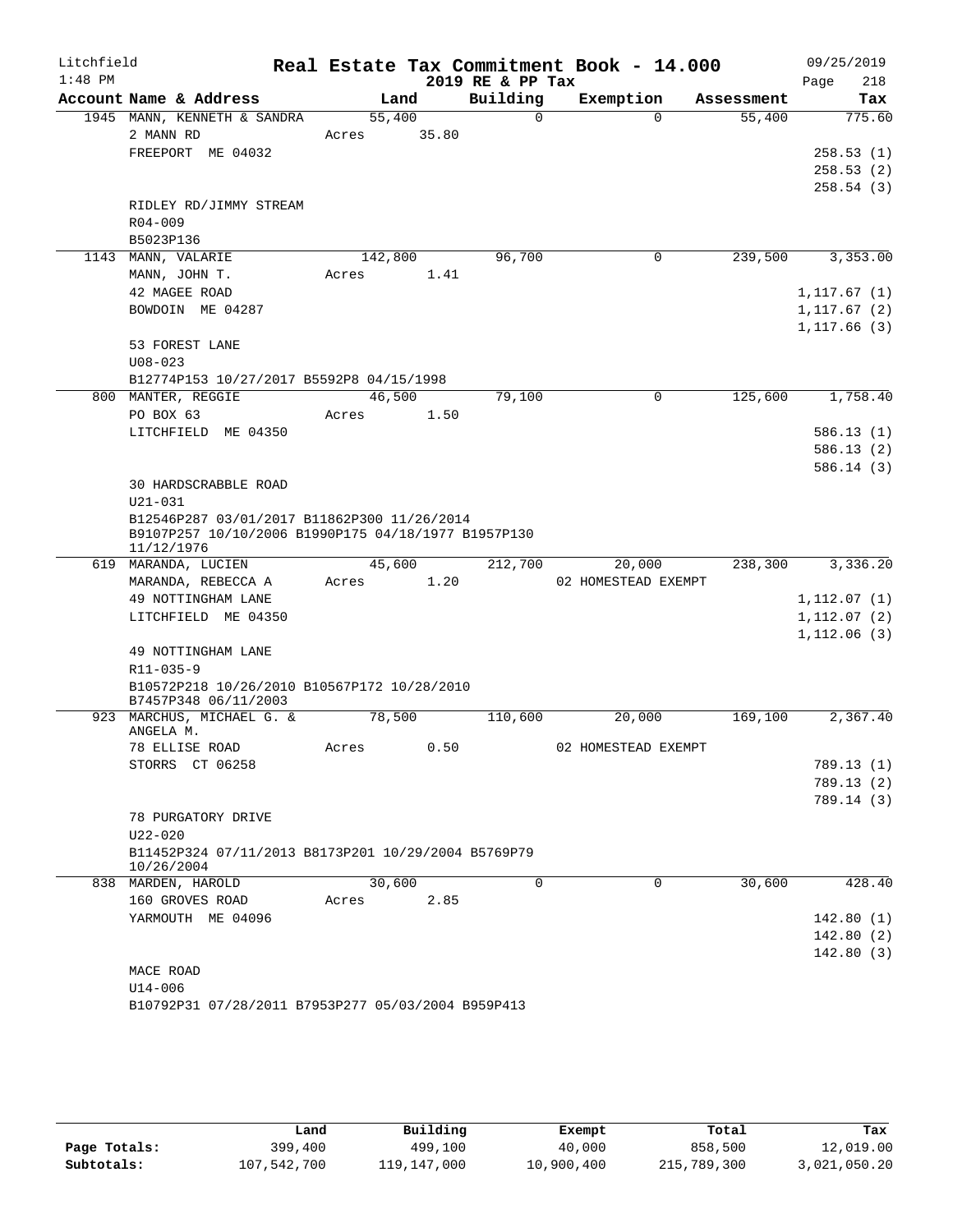| Litchfield |                                                |       |        |       |                  | Real Estate Tax Commitment Book - 14.000 |            | 09/25/2019             |
|------------|------------------------------------------------|-------|--------|-------|------------------|------------------------------------------|------------|------------------------|
| $1:48$ PM  |                                                |       |        |       | 2019 RE & PP Tax |                                          |            | 219<br>Page            |
|            | Account Name & Address                         |       | Land   |       | Building         | Exemption                                | Assessment | Tax                    |
|            | 2919 MARIN, GERALD R.                          |       | 28,400 |       | 15,300           | $\Omega$                                 | 43,700     | 611.80                 |
|            | 1724 LITCHFIELD ROAD                           | Acres |        | 2.14  |                  |                                          |            |                        |
|            | Litchfield ME 04350                            |       |        |       |                  |                                          |            | 203.93(1)              |
|            |                                                |       |        |       |                  |                                          |            | 203.93(2)<br>203.94(3) |
|            | 1724 HALLOWELL ROAD                            |       |        |       |                  |                                          |            |                        |
|            | R12-009B                                       |       |        |       |                  |                                          |            |                        |
|            | B12710P316 09/05/2017                          |       |        |       |                  |                                          |            |                        |
|            | 1149 MARINER, WARREN L                         |       | 47,400 |       | 104,500          | 20,000                                   | 131,900    | 1,846.60               |
|            | C/O GARDINER SAVINGS                           | Acres |        | 1.80  |                  | 02 HOMESTEAD EXEMPT                      |            |                        |
|            | INST                                           |       |        |       |                  |                                          |            |                        |
|            | P.O. BOX 575                                   |       |        |       |                  |                                          |            | 615.53(1)              |
|            | GARDINER ME 04345                              |       |        |       |                  |                                          |            | 615.53(2)<br>615.54(3) |
|            | 224 LUNTS HILL ROAD                            |       |        |       |                  |                                          |            |                        |
|            | $R09 - 027$                                    |       |        |       |                  |                                          |            |                        |
|            | B2228P214                                      |       |        |       |                  |                                          |            |                        |
|            | 1148 MARINER, WARREN L                         |       | 52,900 |       | $\mathbf 0$      | $\mathbf 0$                              | 52,900     | 740.60                 |
|            | P O BOX 575                                    | Acres |        | 28.00 |                  |                                          |            |                        |
|            | GARDINER ME 04345                              |       |        |       |                  |                                          |            | 246.87(1)              |
|            |                                                |       |        |       |                  |                                          |            | 246.87(2)              |
|            |                                                |       |        |       |                  |                                          |            | 246.86(3)              |
|            | LUNTS HILL ROAD                                |       |        |       |                  |                                          |            |                        |
|            | R09-069                                        |       |        |       |                  |                                          |            |                        |
|            | B1674P324<br>1147 MARINER, WARREN L            |       | 67,900 |       | $\Omega$         | $\mathbf 0$                              | 67,900     | 950.60                 |
|            | P O BOX 575                                    | Acres |        | 9.00  |                  |                                          |            |                        |
|            | GARDINER ME 04345                              |       |        |       |                  |                                          |            | 316.87(1)              |
|            |                                                |       |        |       |                  |                                          |            | 316.87(2)              |
|            |                                                |       |        |       |                  |                                          |            | 316.86(3)              |
|            | LUNT'S HILL ROAD                               |       |        |       |                  |                                          |            |                        |
|            | R09-028                                        |       |        |       |                  |                                          |            |                        |
|            | B1674P324                                      |       |        |       |                  |                                          |            |                        |
|            | 1150 MARINUCCI, JANICE<br>(TRUSTEE)            |       | 51,600 |       | 31,000           | 0                                        | 82,600     | 1,156.40               |
|            | MARINUCCI LIVING TRUST                         | Acres |        | 0.20  |                  |                                          |            |                        |
|            | 34 FISHER STREET                               |       |        |       |                  |                                          |            | 385.47(1)              |
|            | MEDWAY MA 02053                                |       |        |       |                  |                                          |            | 385.47 (2)             |
|            |                                                |       |        |       |                  |                                          |            | 385.46(3)              |
|            | 13 COVE DRIVE                                  |       |        |       |                  |                                          |            |                        |
|            | $U29 - 006$<br>B12867P313 03/20/2018 B5878P240 |       |        |       |                  |                                          |            |                        |
|            | 2749 MARKS, MALLORY NYE &                      |       | 44,000 |       | 63,600           | $\Omega$                                 | 107,600    | 1,506.40               |
|            | STEPHEN ANDREW                                 |       |        |       |                  |                                          |            |                        |
|            | 10 LUNTS HILL ROAD                             | Acres |        | 0.92  |                  |                                          |            |                        |
|            | LITCHFIELD ME 04350                            |       |        |       |                  |                                          |            | 502.13(1)              |
|            |                                                |       |        |       |                  |                                          |            | 502.13(2)              |
|            |                                                |       |        |       |                  |                                          |            | 502.14(3)              |
|            | 10 LUNTS HILL ROAD                             |       |        |       |                  |                                          |            |                        |
|            | R10-020D<br>B10235P269 10/07/2009              |       |        |       |                  |                                          |            |                        |
|            |                                                |       |        |       |                  |                                          |            |                        |

|              | Land        | Building    | Exempt     | Total       | Tax          |  |
|--------------|-------------|-------------|------------|-------------|--------------|--|
| Page Totals: | 292,200     | 214,400     | 20,000     | 486,600     | 6,812.40     |  |
| Subtotals:   | 107,834,900 | 119,361,400 | 10,920,400 | 216,275,900 | 3,027,862.60 |  |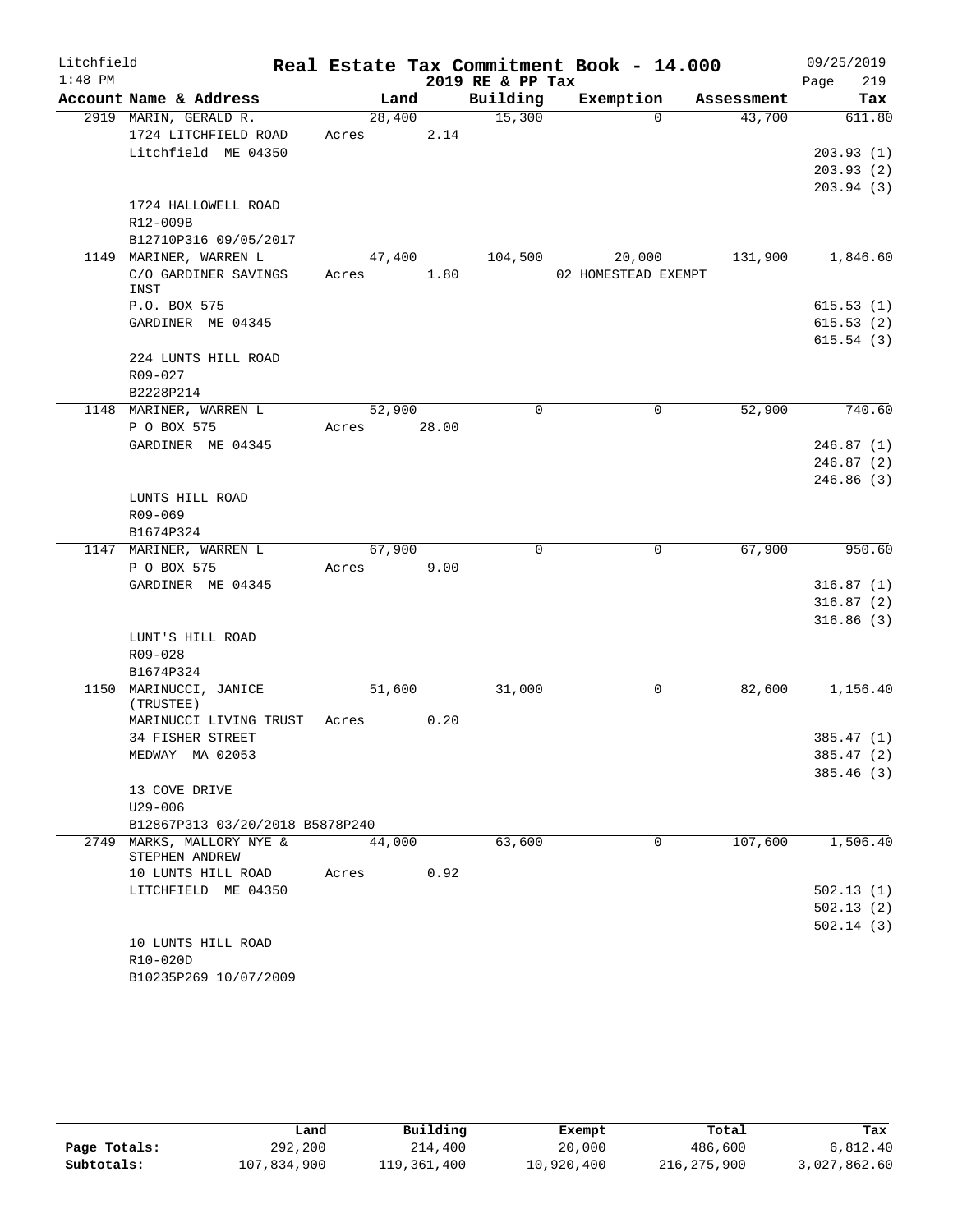| Litchfield<br>$1:48$ PM |                                                                                      |                                            |                 |      | 2019 RE & PP Tax | Real Estate Tax Commitment Book - 14.000 |                        | 09/25/2019<br>220<br>Page              |
|-------------------------|--------------------------------------------------------------------------------------|--------------------------------------------|-----------------|------|------------------|------------------------------------------|------------------------|----------------------------------------|
|                         | Account Name & Address                                                               |                                            |                 | Land | Building         | Exemption                                | Assessment             | Tax                                    |
|                         | 2310 MARQUIS, KEVIN<br>MARQUIS, LYNETT<br>1745 HALLOWELL ROAD<br>LITCHFIELD ME 04350 |                                            | 45,000<br>Acres | 1.00 | 127,600          |                                          | $\Omega$<br>172,600    | 2,416.40<br>805.47(1)<br>805.47(2)     |
|                         | 1745 HALLOWELL ROAD<br>R12-005-2                                                     |                                            |                 |      |                  |                                          |                        | 805.46(3)                              |
|                         | 2324 MAROUIS, ROBERT                                                                 | B10843P154 09/28/2011 B7384P214 04/09/2003 |                 | 0    | 15,800           | 15,800                                   | 0                      | 0.00                                   |
|                         | 19 MACWHINNIE LANE<br>LITCHFIELD ME 04350                                            |                                            |                 |      |                  | 02 HOMESTEAD EXEMPT                      |                        |                                        |
|                         | 19 MACWHINNIE LANE<br>R02-052-ON-3                                                   |                                            |                 |      |                  |                                          |                        |                                        |
|                         | 2682 MARSELLA GARY<br><b>ENTERPRISES</b>                                             |                                            | 30,500          |      | 31,500           |                                          | $\mathbf 0$<br>62,000  | 868.00                                 |
|                         | 26 LINTONIA DRIVE<br>LITCHFIELD ME 04350                                             |                                            | Acres           | 1.16 |                  |                                          |                        | 289.33(1)<br>289.33(2)<br>289.34(3)    |
|                         | ROUTE 126<br>$U13-013A$                                                              |                                            |                 |      |                  |                                          |                        |                                        |
|                         | 2653 MARSELLA GARY<br>ENTERPRISES INC<br>26 LINTONIA DRIVE                           |                                            | 75,000          |      | 97,500           |                                          | $\mathbf 0$<br>172,500 | 2,415.00                               |
|                         | LITCHFIELD ME 04350                                                                  |                                            |                 |      |                  |                                          |                        | 805.00(1)<br>805.00(2)<br>805.00(3)    |
|                         | 13 LINTONIA DRIVE<br>$U13 - 013 - 7$                                                 |                                            |                 |      |                  |                                          |                        |                                        |
|                         | 2665 MARSELLA GARY<br>ENTERPRISES INC<br>26 LINTONIA DRIVE                           |                                            | 75,000          |      | 78,100           |                                          | 0<br>153,100           | 2,143.40                               |
|                         | LITCHFIELD ME 04350                                                                  |                                            |                 |      |                  |                                          |                        | 714.47(1)<br>714.47 (2)<br>714.46(3)   |
|                         | ROUTE 126<br>$U13 - 013 - 19$                                                        |                                            |                 |      |                  |                                          |                        |                                        |
|                         | 2663 MARSELLA GARY<br>ENTERPRISES INC<br>26 LINTONIA DRIVE                           |                                            | 75,000          |      | 15,400           |                                          | 90,400<br>0            | 1,265.60                               |
|                         | LITCHFIELD ME 04350                                                                  |                                            |                 |      |                  |                                          |                        | 421.87(1)<br>421.87(2)                 |
|                         | 18 LINTONIA DRIVE<br>$U13 - 013 - 17$                                                |                                            |                 |      |                  |                                          |                        | 421.86(3)                              |
|                         | 2664 MARSELLA GARY<br>ENTERPRISES INC<br>26 LINTONIA DRIVE                           |                                            | 75,000          |      | 18,900           |                                          | 93,900<br>0            | 1,314.60                               |
|                         | LITCHFIELD ME 04350                                                                  |                                            |                 |      |                  |                                          |                        | 438.20 (1)<br>438.20 (2)<br>438.20 (3) |
|                         | 14 LINTONIA DRIVE<br>$U13 - 013 - 18$                                                |                                            |                 |      |                  |                                          |                        |                                        |

|              | Land        | Building    | Exempt     | Total       | Tax          |
|--------------|-------------|-------------|------------|-------------|--------------|
| Page Totals: | 375,500     | 384,800     | 15,800     | 744,500     | 10,423.00    |
| Subtotals:   | 108,210,400 | 119,746,200 | 10,936,200 | 217,020,400 | 3,038,285.60 |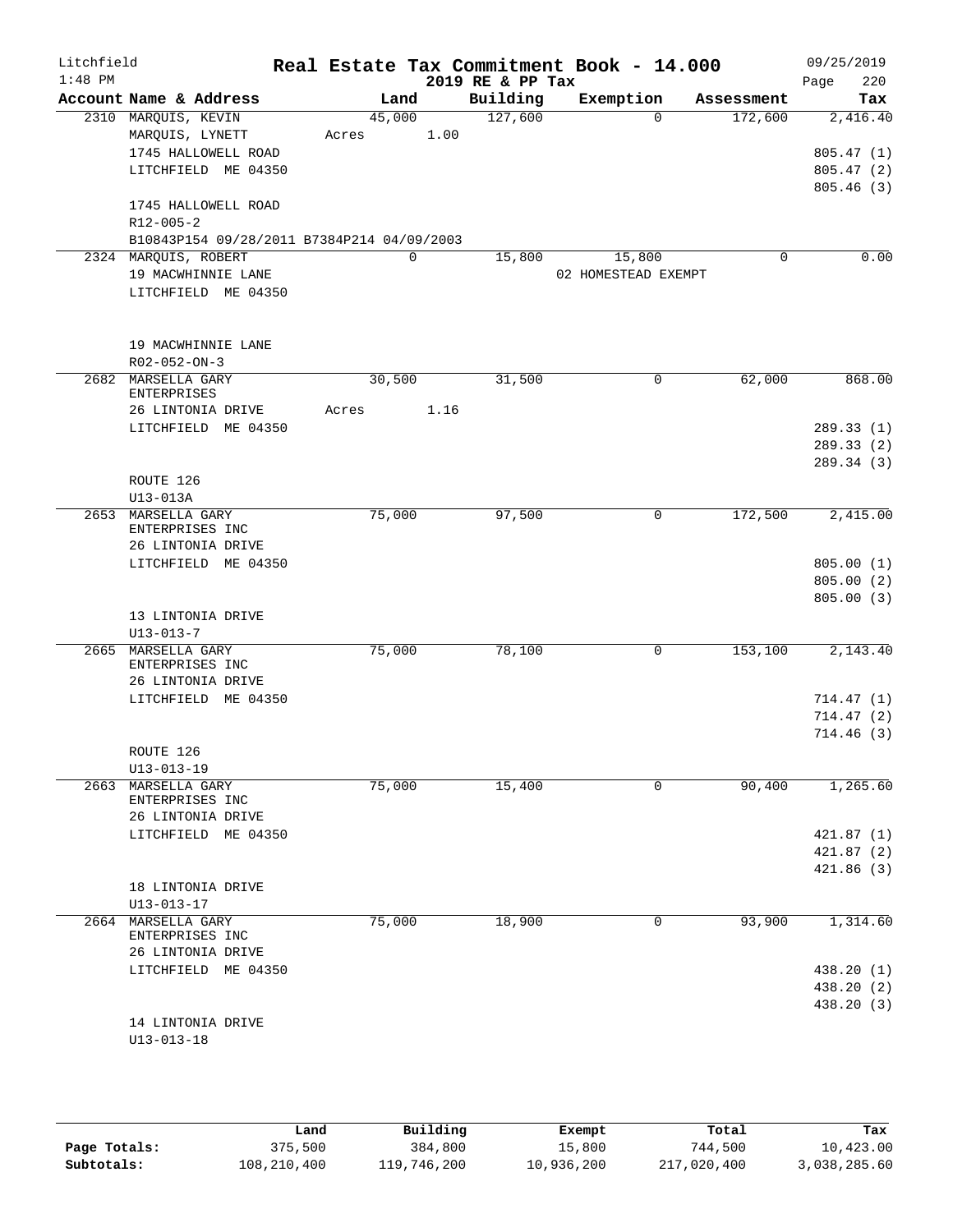| Litchfield                 |                                                                                          | Real Estate Tax Commitment Book - 14.000 |                              |                                |                                   | 09/25/2019                             |
|----------------------------|------------------------------------------------------------------------------------------|------------------------------------------|------------------------------|--------------------------------|-----------------------------------|----------------------------------------|
| $1:48$ PM                  | Account Name & Address                                                                   | Land                                     | 2019 RE & PP Tax<br>Building | Exemption                      | Assessment                        | 221<br>Page<br>Tax                     |
|                            | 2657 MARSELLA GARY<br>ENTERPRISES INC<br>26 LINTONIA DRIVE                               | 75,000                                   | 14,000                       | $\Omega$                       | 89,000                            | 1,246.00                               |
|                            | LITCHFIELD ME 04.50                                                                      |                                          |                              |                                |                                   | 415.33(1)<br>415.33(2)<br>415.34 (3)   |
|                            | 21 LINTONIA DRIVE<br>$U13 - 013 - 11$                                                    |                                          |                              |                                |                                   |                                        |
|                            | 2666 MARSELLA GARY<br>ENTERPRISES INC<br>26 LINTONIA DRIVE                               | 75,000                                   | 24,700                       | 0                              | 99,700                            | 1,395.80                               |
|                            | LITCHFIELD ME 04350                                                                      |                                          |                              |                                |                                   | 465.27(1)<br>465.27(2)<br>465.26(3)    |
|                            | ROUTE 126<br>$U13 - 013 - 20$                                                            |                                          |                              |                                |                                   |                                        |
| 2659                       | MARSELLA, GARY L &<br>WANDA T MARSELLA                                                   | 75,000                                   | 78,500                       | 20,000                         | 133,500                           | 1,869.00                               |
|                            | 26 LINTONIA DRIVE<br>LITCHFIELD ME 04350                                                 |                                          |                              | 02 HOMESTEAD EXEMPT            |                                   | 623.00(1)<br>623.00(2)<br>623.00(3)    |
|                            | 26 LINTONIA DRIVE<br>$U13 - 013 - 13$<br>B10325P277 01/20/2010                           |                                          |                              |                                |                                   |                                        |
|                            | 2683 MARSELLA, GENE C &<br>TAMARA R. MASELLA<br>20 OLD LODGE ROAD<br>LITCHFIELD ME 04350 | 208,400<br>Acres                         | 188,500<br>3.21              | 0                              | 396,900                           | 5,556.60<br>1,852.20(1)<br>1,852.20(2) |
|                            | 20 OLD LODGE ROAD<br>$U13 - 002$                                                         |                                          |                              |                                |                                   | 1,852.20(3)                            |
|                            | B10273P58 11/16/2009<br>1160 MARSTON, RONALD<br>524 NECK RD<br>WEST GARDINER ME 04345    | 300<br>Acres                             | $\mathbf 0$<br>0.11          | $\mathbf 0$                    | 300                               | 4.20<br>1.40(1)<br>1.40(2)             |
|                            | NECK ROAD<br>R14-027A                                                                    |                                          |                              |                                |                                   | 1.40(3)                                |
| 2117                       | B2993P29 07/25/1986<br>MARTENS, SEAN D.                                                  | 46,900                                   | 147,800                      | 0                              | 194,700                           | 2,725.80                               |
|                            | MARTENS, BRANDY M.<br>123 SOUTH ADAMS ROAD<br>LITCHFIELD ME 04350                        | Acres                                    | 2.04                         |                                |                                   | 908.60(1)<br>908.60(2)<br>908.60(3)    |
|                            | 123 SOUTH ADAMS ROAD<br>R01-042C<br>B12963P167 07/09/2018 B12963P160 07/09/2018          |                                          |                              |                                |                                   |                                        |
|                            | B9574P222 11/27/2007<br>1164 MARTIN MARGARET E                                           | 60,000                                   | 136,400                      | 0                              | 196,400                           | 2,749.60                               |
|                            | 853 DEAD RIVER ROAD<br>LITCHFIELD ME 04350                                               | Acres                                    | 6.00                         |                                |                                   | 916.53(1)<br>916.53(2)                 |
|                            | 853 DEAD RIVER ROAD<br>R01-030C                                                          |                                          |                              |                                |                                   | 916.54(3)                              |
|                            | B12838P191 02/06/2018 B9055P281 09/01/2006 B3295P161                                     |                                          |                              |                                |                                   |                                        |
| Page Totals:<br>Subtotals: | Land<br>540,600<br>108,751,000                                                           | Building<br>589,900<br>120, 336, 100     |                              | Exempt<br>20,000<br>10,956,200 | Total<br>1,110,500<br>218,130,900 | Tax<br>15,547.00<br>3,053,832.60       |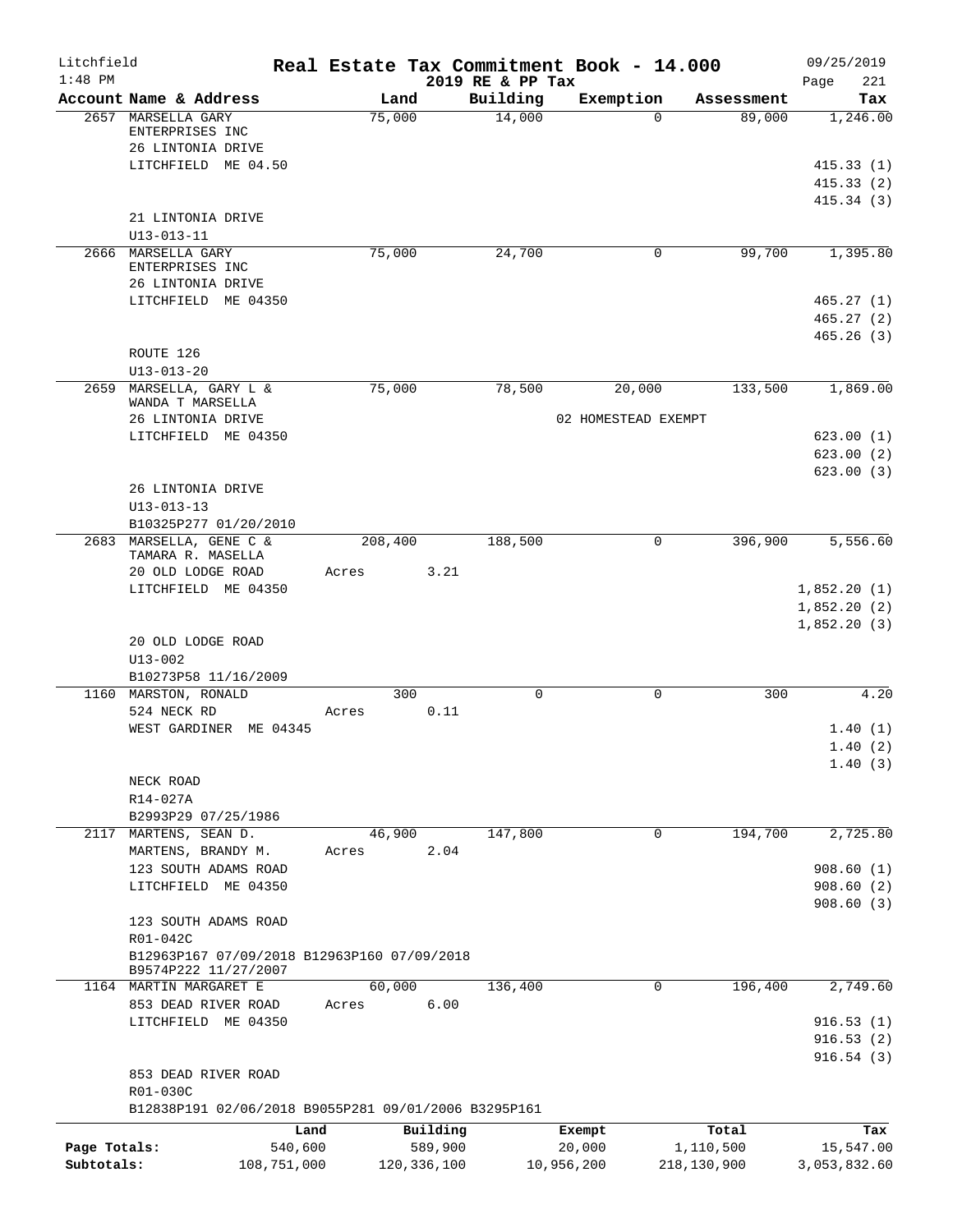| Litchfield<br>$1:48$ PM |                                                                            |         |         |                     | 2019 RE & PP Tax | Real Estate Tax Commitment Book - 14.000 |             |            | 09/25/2019<br>222<br>Page |
|-------------------------|----------------------------------------------------------------------------|---------|---------|---------------------|------------------|------------------------------------------|-------------|------------|---------------------------|
|                         | Account Name & Address                                                     |         | Land    |                     | Building         | Exemption                                |             | Assessment | Tax                       |
|                         | 216 MARTIN SYLVIO WAYNE                                                    |         | 42,400  |                     | 31,500           |                                          | $\Omega$    | 73,900     | 1,034.60                  |
|                         | 3916 N POTSDAM AVE<br>SIOUX FALLS SD                                       | Acres   |         | 0.80                |                  |                                          |             |            | 344.87(1)                 |
|                         | 57104-7048                                                                 |         |         |                     |                  |                                          |             |            |                           |
|                         |                                                                            |         |         |                     |                  |                                          |             |            | 344.87(2)<br>344.86(3)    |
|                         | 104 WENTZELL ROAD                                                          |         |         |                     |                  |                                          |             |            |                           |
|                         | R03-089A                                                                   |         |         |                     |                  |                                          |             |            |                           |
|                         | B8800P1 02/15/2006                                                         |         |         |                     |                  |                                          |             |            |                           |
|                         | 1161 MARTIN, CLIFTON L                                                     |         | 55,500  |                     | 56,900           | 20,000                                   |             | 92,400     | 1,293.60                  |
|                         | 2631 HALLOWELL ROAD<br>LITCHFIELD ME 04350                                 | Acres   |         | 4.50                |                  | 02 HOMESTEAD EXEMPT                      |             |            | 431.20 (1)                |
|                         |                                                                            |         |         |                     |                  |                                          |             |            | 431.20 (2)                |
|                         |                                                                            |         |         |                     |                  |                                          |             |            | 431.20 (3)                |
|                         | 2631 HALLOWELL ROAD                                                        |         |         |                     |                  |                                          |             |            |                           |
|                         | R02-030B                                                                   |         |         |                     |                  |                                          |             |            |                           |
|                         | B12362P34 07/26/2016 B12351P212 07/15/2016 B5672P229<br>07/16/1992         |         |         |                     |                  |                                          |             |            |                           |
|                         | 183 MARTIN, JASON A.                                                       |         | 0       |                     | 10,600           | 10,600                                   |             | 0          | 0.00                      |
|                         | INGALLS, TAMMY L.                                                          |         |         |                     |                  | 02 HOMESTEAD EXEMPT                      |             |            |                           |
|                         | 11 REAGAN LANE                                                             |         |         |                     |                  |                                          |             |            |                           |
|                         | LITCHFIELD ME 04350                                                        |         |         |                     |                  |                                          |             |            |                           |
|                         | 11 REAGAN LANE - MH                                                        |         |         |                     |                  |                                          |             |            |                           |
|                         | PARK                                                                       |         |         |                     |                  |                                          |             |            |                           |
|                         | R03-006-ON-11                                                              |         |         |                     |                  |                                          |             |            |                           |
|                         | 14 MARTIN, MARY CATHERINE                                                  |         | 48,600  |                     | 94,400           | 20,000                                   |             | 123,000    | 1,722.00                  |
|                         | 117 WHIPPOORWILL ROAD                                                      | Acres   |         | 2.20                |                  | 02 HOMESTEAD EXEMPT                      |             |            |                           |
|                         | LITCHFIELD ME 04350                                                        |         |         |                     |                  |                                          |             |            | 574.00(1)<br>574.00(2)    |
|                         |                                                                            |         |         |                     |                  |                                          |             |            | 574.00(3)                 |
|                         | 117 WHIPPOORWILL ROAD                                                      |         |         |                     |                  |                                          |             |            |                           |
|                         | $U23 - 030$                                                                |         |         |                     |                  |                                          |             |            |                           |
|                         | B6038P290 08/27/1999                                                       |         |         |                     |                  |                                          |             |            |                           |
|                         | 1772 MARTIN, RICHARD A<br>ROSE, KELLY A                                    | Acres   | 59,200  | 5.74                | 184,500          | 20,000<br>02 HOMESTEAD EXEMPT            |             | 223,700    | 3,131.80                  |
|                         | 60 CANTY LANE                                                              |         |         |                     |                  |                                          |             |            | 1,043.93(1)               |
|                         | LITCHFIELD ME 04350                                                        |         |         |                     |                  |                                          |             |            | 1.043.93(2)               |
|                         |                                                                            |         |         |                     |                  |                                          |             |            | 1,043.94(3)               |
|                         | 60 CANTY LANE                                                              |         |         |                     |                  |                                          |             |            |                           |
|                         | R13-023-7                                                                  |         |         |                     |                  |                                          |             |            |                           |
|                         | B10926P17 12/20/2011 B6523P136 B5655P195 06/10/1998<br>2414 MARZILLI APRIL |         |         |                     | $\Omega$         |                                          |             |            |                           |
|                         | MARZILLI DAVID                                                             | Acres   | 160,800 | 2.00                |                  |                                          | 0           | 160,800    | 2,251.20                  |
|                         | 117 HIGHLAND ROAD                                                          |         |         |                     |                  |                                          |             |            | 750.40(1)                 |
|                         | ROCKY HILL CT 06067                                                        |         |         |                     |                  |                                          |             |            | 750.40(2)                 |
|                         |                                                                            |         |         |                     |                  |                                          |             |            | 750.40(3)                 |
|                         |                                                                            |         |         |                     |                  |                                          |             |            |                           |
|                         | U18-004E                                                                   |         |         |                     |                  |                                          |             |            |                           |
|                         | B8141P274 09/29/2004<br>1165 MASCHER, GARY W                               |         | 66,800  |                     | 136,400          | 20,000                                   |             | 183,200    | 2,564.80                  |
|                         | MASCHER PEGGY C                                                            | Acres   |         | 15.90               |                  | 02 HOMESTEAD EXEMPT                      |             |            |                           |
|                         | P O BOX 445                                                                |         |         |                     |                  |                                          |             |            | 854.93 (1)                |
|                         | LITCHFIELD ME 04350                                                        |         |         |                     |                  |                                          |             |            | 854.93 (2)                |
|                         |                                                                            |         |         |                     |                  |                                          |             |            | 854.94 (3)                |
|                         | 403 STEVENSTOWN ROAD                                                       |         |         |                     |                  |                                          |             |            |                           |
|                         | R10-005A<br>B3657P1 11/27/1989                                             |         |         |                     |                  |                                          |             |            |                           |
|                         |                                                                            |         |         |                     |                  |                                          |             |            |                           |
| Page Totals:            |                                                                            | Land    |         | Building<br>514,300 |                  | Exempt<br>90,600                         |             | Total      | Tax                       |
| Subtotals:              | 109,184,300                                                                | 433,300 |         | 120,850,400         |                  | 11,046,800                               | 218,987,900 | 857,000    | 11,998.00<br>3,065,830.60 |
|                         |                                                                            |         |         |                     |                  |                                          |             |            |                           |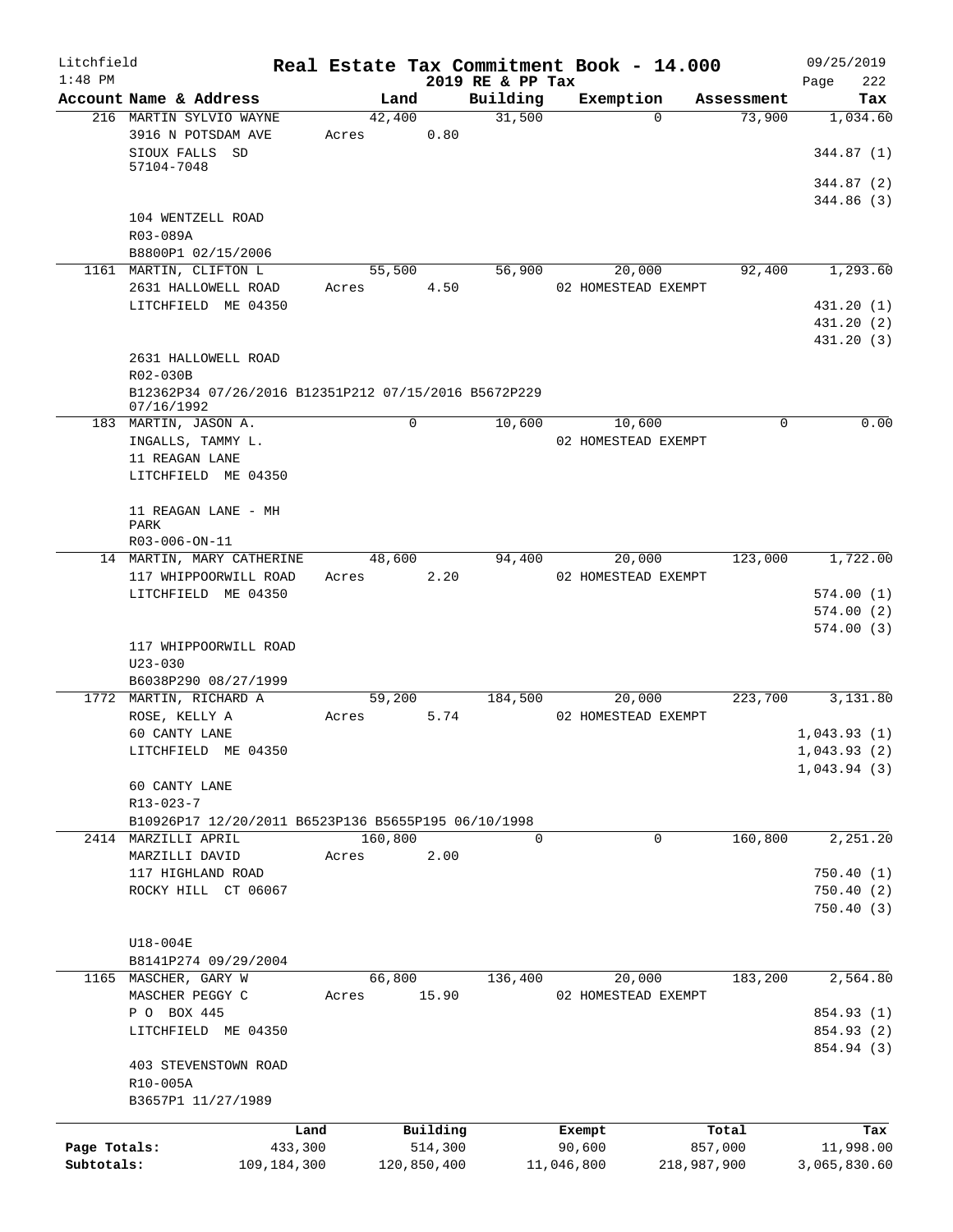| Litchfield |                                                                                            |         |       |                  | Real Estate Tax Commitment Book - 14.000 |            | 09/25/2019  |
|------------|--------------------------------------------------------------------------------------------|---------|-------|------------------|------------------------------------------|------------|-------------|
| $1:48$ PM  |                                                                                            |         |       | 2019 RE & PP Tax |                                          |            | 223<br>Page |
|            | Account Name & Address                                                                     | Land    |       | Building         | Exemption                                | Assessment | Tax         |
|            | 513 MASON MARY JO                                                                          | 35,800  |       | 17,900           | 20,000                                   | 33,700     | 471.80      |
|            | PARSONS CHARLES                                                                            | Acres   | 0.40  |                  | 02 HOMESTEAD EXEMPT                      |            |             |
|            | 2787 HALLOWELL ROAD                                                                        |         |       |                  |                                          |            | 157.27(1)   |
|            | LITCHFIELD ME 04350                                                                        |         |       |                  |                                          |            | 157.27(2)   |
|            |                                                                                            |         |       |                  |                                          |            | 157.26(3)   |
|            | 2787 HALLOWELL ROAD                                                                        |         |       |                  |                                          |            |             |
|            | R02-016                                                                                    |         |       |                  |                                          |            |             |
|            | B8318P189 02/23/2005 B6753P127                                                             |         |       |                  |                                          |            |             |
|            | 824 MASON, KAREN E.                                                                        | 125,800 |       | 159,100          | 0                                        | 284,900    | 3,988.60    |
|            | 51 WASHINGTON LANE                                                                         | Acres   | 0.73  |                  |                                          |            |             |
|            | LITCHFIELD ME 04350                                                                        |         |       |                  |                                          |            | 1,329.53(1) |
|            |                                                                                            |         |       |                  |                                          |            | 1,329.53(2) |
|            |                                                                                            |         |       |                  |                                          |            | 1,329.54(3) |
|            | 51 WASHINGTON LANE                                                                         |         |       |                  |                                          |            |             |
|            | $U07 - 003$                                                                                |         |       |                  |                                          |            |             |
|            | B12136P308 10/16/2015 B11106P118 07/20/2012<br>B10423P107 05/21/2010 B10423P105 05/21/2010 |         |       |                  |                                          |            |             |
|            | B7925P227 07/24/1998                                                                       |         |       |                  |                                          |            |             |
|            | 2239 MASON, ROBERT                                                                         | 3,000   |       | $\mathbf 0$      | 0                                        | 3,000      | 42.00       |
|            | MASON, AVA E.                                                                              | Acres   | 1.00  |                  |                                          |            |             |
|            | 1553 HALLOWELL ROAD                                                                        |         |       |                  |                                          |            | 14.00(1)    |
|            | LITCHFIELD ME 04350                                                                        |         |       |                  |                                          |            | 14.00(2)    |
|            |                                                                                            |         |       |                  |                                          |            | 14.00(3)    |
|            | HALLOWELL ROAD                                                                             |         |       |                  |                                          |            |             |
|            | U19-018B                                                                                   |         |       |                  |                                          |            |             |
|            | B11542P242 10/16/2013 B6500P1 06/05/2001                                                   |         |       |                  |                                          |            |             |
|            | 1166 MASON, ROBERT & AVA                                                                   | 27,600  |       | 0                | 0                                        | 27,600     | 386.40      |
|            | 1553 HALLOWELL ROAD                                                                        | Acres   | 1.85  |                  |                                          |            |             |
|            | LITCHFIELD ME 04350                                                                        |         |       |                  |                                          |            | 128.80(1)   |
|            |                                                                                            |         |       |                  |                                          |            | 128.80(2)   |
|            |                                                                                            |         |       |                  |                                          |            | 128.80(3)   |
|            | 1548 HALLOWELL ROAD                                                                        |         |       |                  |                                          |            |             |
|            | $U19 - 018$                                                                                |         |       |                  |                                          |            |             |
|            | B6323P150                                                                                  |         |       |                  |                                          |            |             |
|            | 1171 MASON, ROBERT & AVA                                                                   | 68,700  |       | 119,600          | 20,000                                   | 168,300    | 2,356.20    |
|            | 1553 HALLOWELL ROAD                                                                        | Acres   | 18.40 |                  | 02 HOMESTEAD EXEMPT                      |            |             |
|            | LITCHFIELD ME 04350                                                                        |         |       |                  |                                          |            | 785.40 (1)  |
|            |                                                                                            |         |       |                  |                                          |            | 785.40 (2)  |
|            |                                                                                            |         |       |                  |                                          |            | 785.40(3)   |
|            | 1553 HALLOWELL ROAD                                                                        |         |       |                  |                                          |            |             |
|            | $U19 - 003$                                                                                |         |       |                  |                                          |            |             |
|            | B6163P111 03/09/2000                                                                       |         |       |                  |                                          |            |             |
|            | 1174 MATHER, JOSHUA HERBERT;                                                               | 118,400 |       | 47,300           | $\mathbf 0$                              | 165,700    | 2,319.80    |
|            | MATHER, JUSTIN WILLIAMS                                                                    |         |       |                  |                                          |            |             |
|            | GARDINER, LESLIE ERIN<br>MATHER                                                            | Acres   | 0.20  |                  |                                          |            |             |
|            | MATHER FAMILY REALTY                                                                       |         |       |                  |                                          |            | 773.27(1)   |
|            | TRUST                                                                                      |         |       |                  |                                          |            |             |
|            | 72 WINDING ROAD                                                                            |         |       |                  |                                          |            | 773.27(2)   |
|            | SO PORTLAND ME 04106                                                                       |         |       |                  |                                          |            | 773.26(3)   |
|            | 95 ROSSER DRIVE                                                                            |         |       |                  |                                          |            |             |
|            | U17-014                                                                                    |         |       |                  |                                          |            |             |
|            | B12656P208 07/12/2017 B11211P283 10/30/2012 B2484P70                                       |         |       |                  |                                          |            |             |
|            | 07/02/1982                                                                                 |         |       |                  |                                          |            |             |

|              | Land        | Building      | Exempt     | Total       | Tax          |
|--------------|-------------|---------------|------------|-------------|--------------|
| Page Totals: | 379,300     | 343,900       | 40,000     | 683,200     | 9,564.80     |
| Subtotals:   | 109,563,600 | 121, 194, 300 | 11,086,800 | 219,671,100 | 3,075,395.40 |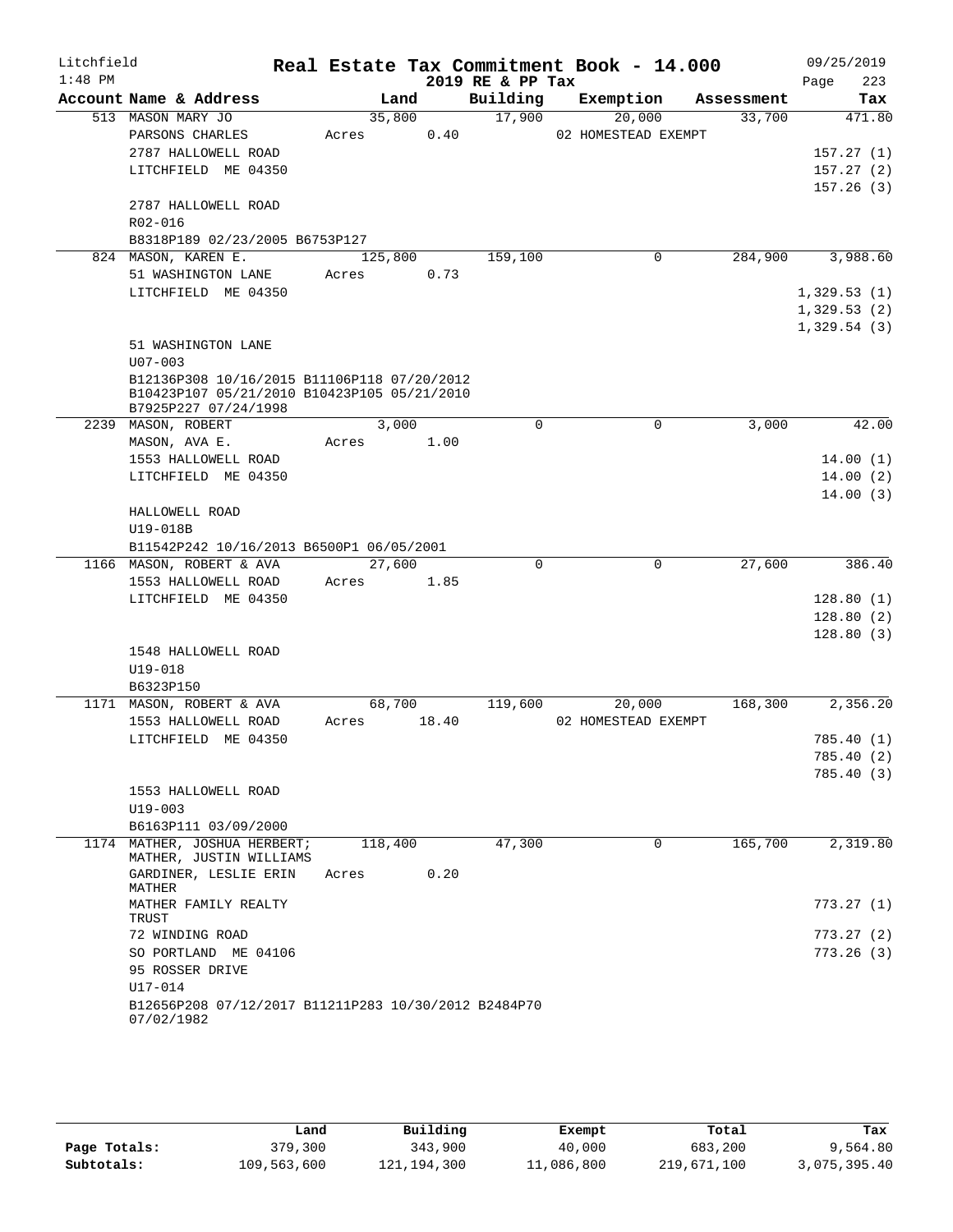| Litchfield<br>$1:48$ PM |                                                                                                                    |            |                | 2019 RE & PP Tax | Real Estate Tax Commitment Book - 14.000 |            | 09/25/2019<br>224<br>Page                 |
|-------------------------|--------------------------------------------------------------------------------------------------------------------|------------|----------------|------------------|------------------------------------------|------------|-------------------------------------------|
|                         | Account Name & Address                                                                                             |            | Land           | Building         | Exemption                                | Assessment | Tax                                       |
|                         | 1218 MAXIM, JR., RONALD &<br>WENDY A.<br>30 FERN LANE                                                              | Acres      | 54,400<br>8.00 | 160, 500         | 20,000<br>02 HOMESTEAD EXEMPT            | 194,900    | 2,728.60                                  |
|                         | LITCHFIELD ME 04350                                                                                                |            |                |                  |                                          |            | 909.53(1)<br>909.53(2)<br>909.54(3)       |
|                         | <b>30 FERN LANE</b><br>$R03 - 063$                                                                                 |            |                |                  |                                          |            |                                           |
|                         | B11879P90 12/08/2014 B11711P251 06/12/2014 B6564P39                                                                |            |                |                  |                                          |            |                                           |
|                         | 2686 MCBREAIRTY, CARLY R.<br>MCBREAIRTY, CHRISTIAN<br>J.                                                           | Acres      | 48,000<br>2.01 | 187,500          | $\Omega$                                 | 235,500    | 3,297.00                                  |
|                         | 18 DILLINGHAM DRIVE<br>LITCHFIELD ME 04350                                                                         |            |                |                  |                                          |            | 1,099.00(1)<br>1,099.00(2)<br>1,099.00(3) |
|                         | 18 DILLINGHAM DRIVE<br>R12-001C                                                                                    |            |                |                  |                                          |            |                                           |
|                         | B12891P145 04/17/2018 B12298P275 05/20/2016<br>B10819P206 09/26/2011 B10283P239 11/30/2009<br>B9261P297 02/13/2007 |            |                |                  |                                          |            |                                           |
|                         | 1179 MCCARTY, WALTER E. &<br>BARBARA TRUST<br>CONDON, TANYA LEE,                                                   | Acres      | 56,700<br>4.90 | 146,600          | 0                                        | 203,300    | 2,846.20                                  |
|                         | TRUSTEE<br>74 BEECH STREET                                                                                         |            |                |                  |                                          |            | 948.73 (1)                                |
|                         | CHELSEA ME 04330                                                                                                   |            |                |                  |                                          |            | 948.73 (2)<br>948.74 (3)                  |
|                         | 307 PLAINS ROAD<br>R07-035<br>B10114P215 06/17/2009 B1544P14 04/12/1971                                            |            |                |                  |                                          |            |                                           |
|                         | 794 MCCLOSKEY, STEVEN R.                                                                                           |            | 103,100        | 131,800          | $\mathbf 0$                              | 234,900    | 3,288.60                                  |
|                         | MCCLOSKEY, BRENDA M.<br>10299 TRIPLE CROWN                                                                         | Acres 0.96 |                |                  |                                          |            | 1,096.20(1)                               |
|                         | AVENUE<br>JACKSONVILLE FL 32257                                                                                    |            |                |                  |                                          |            | 1,096.20(2)<br>1,096.20(3)                |
|                         | 769 PLAINS ROAD<br>$U102 - 004$                                                                                    |            |                |                  |                                          |            |                                           |
|                         | B12144P6 10/23/2015 B10475P138 07/19/2010 B1268P236<br>06/25/1962                                                  |            |                |                  |                                          |            |                                           |
|                         | 2432 MCCOLLETT, BRANDT A.<br>MCCOLLETT, ANDRIA<br>19 ETERNITY DRIVE                                                | Acres      | 45,000<br>1.00 | 154,100          | $\Omega$                                 | 199,100    | 2,787.40<br>929.13(1)                     |
|                         | LITCHFIELD ME 04350                                                                                                |            |                |                  |                                          |            | 929.13(2)<br>929.14(3)                    |
|                         | 19 ETERNITY DRIVE<br>R14-014B                                                                                      |            |                |                  |                                          |            |                                           |
|                         | B12779P19 11/08/2017 B12513P116 01/05/2017<br>B12314P159 05/27/2016 B9483P324 08/30/2007 B7978P97<br>06/08/2004    |            |                |                  |                                          |            |                                           |
|                         | 1534 MCCORMICK, DALTON                                                                                             |            | 6,800          | $\mathbf 0$      | $\Omega$                                 | 6,800      | 95.20                                     |
|                         | 17 COMMUNITY DRIVE<br>LITCHFIELD ME 04350                                                                          | Acres      | 2.70           |                  |                                          |            | 31.73(1)                                  |
|                         |                                                                                                                    |            |                |                  |                                          |            | 31.73(2)<br>31.74(3)                      |
|                         | LEWISTON ROAD<br>$U16 - 003$                                                                                       |            |                |                  |                                          |            |                                           |
|                         | B11260P194 12/20/2012 B11260P178 12/20/2012<br>B10557P203 10/12/2010 B7109P338                                     |            |                |                  |                                          |            |                                           |
|                         | Land                                                                                                               |            | Building       |                  | Exempt                                   | Total      | Tax                                       |

|              | Land        | Building    | Exempt     | Total       | Tax          |
|--------------|-------------|-------------|------------|-------------|--------------|
| Page Totals: | 314,000     | 780,500     | 20,000     | 1,074,500   | 15,043.00    |
| Subtotals:   | 109,877,600 | 121,974,800 | 11,106,800 | 220,745,600 | 3,090,438.40 |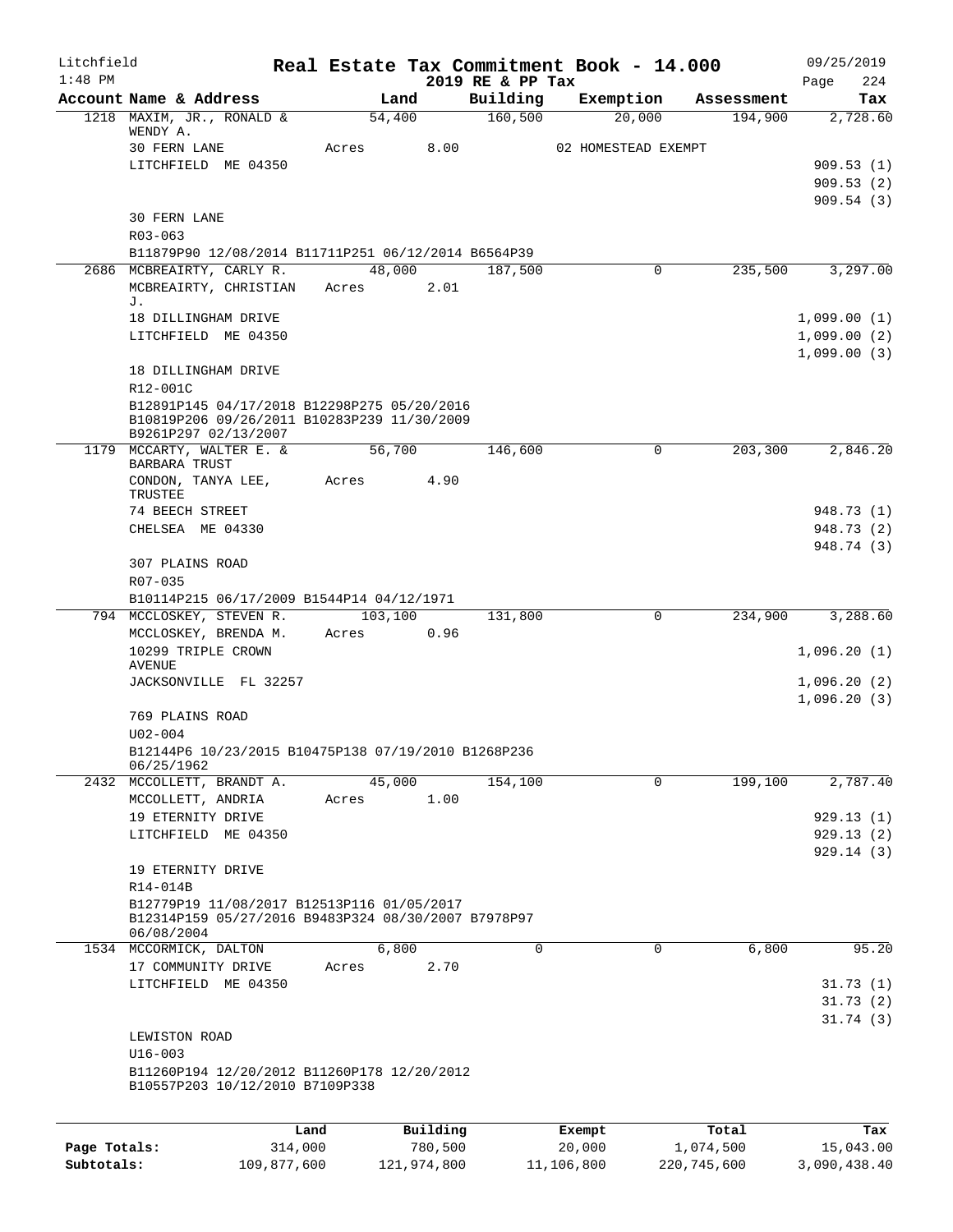| Litchfield |                                                                                          |         |      |                  | Real Estate Tax Commitment Book - 14.000 |            | 09/25/2019  |
|------------|------------------------------------------------------------------------------------------|---------|------|------------------|------------------------------------------|------------|-------------|
| $1:48$ PM  |                                                                                          |         |      | 2019 RE & PP Tax |                                          |            | 225<br>Page |
|            | Account Name & Address                                                                   | Land    |      | Building         | Exemption                                | Assessment | Tax         |
|            | 1533 MCCORMICK, DALTON                                                                   | 47,200  |      | 65,200           | 20,000                                   | 92,400     | 1,293.60    |
|            | 17 COMMUNITY DRIVE                                                                       | Acres   | 2.70 |                  | 02 HOMESTEAD EXEMPT                      |            |             |
|            | LITCHFIELD ME 04350                                                                      |         |      |                  |                                          |            | 431.20 (1)  |
|            |                                                                                          |         |      |                  |                                          |            | 431.20 (2)  |
|            |                                                                                          |         |      |                  |                                          |            | 431.20 (3)  |
|            | 17 COMMUNITY DRIVE<br>$U16 - 006$                                                        |         |      |                  |                                          |            |             |
|            | B11260P194 12/20/2012 B11260P178 12/20/2012                                              |         |      |                  |                                          |            |             |
|            | B7109P338                                                                                |         |      |                  |                                          |            |             |
|            | 1865 MCCURDY, KEVIN                                                                      | 3,500   |      | $\Omega$         | 0                                        | 3,500      | 49.00       |
|            | 441 WEST BURROUGH ROAD                                                                   | Acres   | 0.31 |                  |                                          |            |             |
|            | BOWDOIN ME 04287                                                                         |         |      |                  |                                          |            | 16.33(1)    |
|            |                                                                                          |         |      |                  |                                          |            | 16.33(2)    |
|            |                                                                                          |         |      |                  |                                          |            | 16.34(3)    |
|            | 1496 HALLOWELL ROAD                                                                      |         |      |                  |                                          |            |             |
|            | $U20 - 031$                                                                              |         |      |                  |                                          |            |             |
|            | B12157P229 11/06/2015 B11793P267 09/03/2014                                              |         |      |                  |                                          |            |             |
|            | B11441P196 07/01/2013 B8771P28 01/13/2006 B2042P166<br>09/16/1977                        |         |      |                  |                                          |            |             |
|            | 2632 MCCURDY, STANLEY                                                                    | 196,900 |      | 116,000          | 0                                        | 312,900    | 4,380.60    |
|            | MCCURDY, SANDRA                                                                          | Acres   | 8.87 |                  |                                          |            |             |
|            | 50 ELTON FARM ROAD                                                                       |         |      |                  |                                          |            | 1,460.20(1) |
|            | HARPSWELL ME 04079                                                                       |         |      |                  |                                          |            | 1,460.20(2) |
|            |                                                                                          |         |      |                  |                                          |            | 1,460.20(3) |
|            | 1581 HALLOWELL ROAD                                                                      |         |      |                  |                                          |            |             |
|            | $U19 - 001 - B$                                                                          |         |      |                  |                                          |            |             |
|            | B12336P201 06/23/2016 B12164P150 11/13/2015<br>B9234P161 01/30/2007 B9216P215 01/12/2007 |         |      |                  |                                          |            |             |
|            | 2604 MCCURDY, STANLEY                                                                    | 12,900  |      | $\Omega$         | 0                                        | 12,900     | 180.60      |
|            | MCCURDY, SANDRA                                                                          | Acres   | 1.25 |                  |                                          |            |             |
|            | 50 ELTON FARM ROAD                                                                       |         |      |                  |                                          |            | 60.20(1)    |
|            | HARPSWELL ME 04079                                                                       |         |      |                  |                                          |            | 60.20(2)    |
|            |                                                                                          |         |      |                  |                                          |            | 60.20(3)    |
|            | 1581 HALLOWELL ROAD                                                                      |         |      |                  |                                          |            |             |
|            | $U19-002A$                                                                               |         |      |                  |                                          |            |             |
|            | B12164P150 11/13/2015 B6030P263 08/19/1999                                               |         |      |                  |                                          |            |             |
| 2600       | MCDONALD KENNETH B                                                                       | 46,500  |      | 4,700            | 20,000                                   | 31,200     | 436.80      |
|            | 499 RICHMOND ROAD                                                                        | Acres   | 1.51 |                  | 02 HOMESTEAD EXEMPT                      |            | 145.60(1)   |
|            | LITCHFIELD ME 04350                                                                      |         |      |                  |                                          |            | 145.60(2)   |
|            |                                                                                          |         |      |                  |                                          |            | 145.60(3)   |
|            | 499 RICHMOND ROAD                                                                        |         |      |                  |                                          |            |             |
|            | R03-009D                                                                                 |         |      |                  |                                          |            |             |
|            | B8886P25 04/28/2006                                                                      |         |      |                  |                                          |            |             |
|            | 2258 MCDONALD, MATHEW                                                                    | 48,000  |      | 12,600           | 0                                        | 60,600     | 848.40      |
|            | MCDONALD, AMANDA                                                                         | Acres   | 2.00 |                  |                                          |            |             |
|            | 13 SCOTTY LANE                                                                           |         |      |                  |                                          |            | 282.80 (1)  |
|            | LITCHFIELD ME 04350                                                                      |         |      |                  |                                          |            | 282.80(2)   |
|            |                                                                                          |         |      |                  |                                          |            | 282.80 (3)  |
|            | 13 SCOTTY LANE                                                                           |         |      |                  |                                          |            |             |
|            | R03-003A-2                                                                               |         |      |                  |                                          |            |             |
|            | B6501P315                                                                                |         |      |                  |                                          |            |             |

|              | Land        | Building      | Exempt     | Total       | Tax          |
|--------------|-------------|---------------|------------|-------------|--------------|
| Page Totals: | 355,000     | 198,500       | 40,000     | 513,500     | 7,189.00     |
| Subtotals:   | 110,232,600 | 122, 173, 300 | 11,146,800 | 221,259,100 | 3,097,627.40 |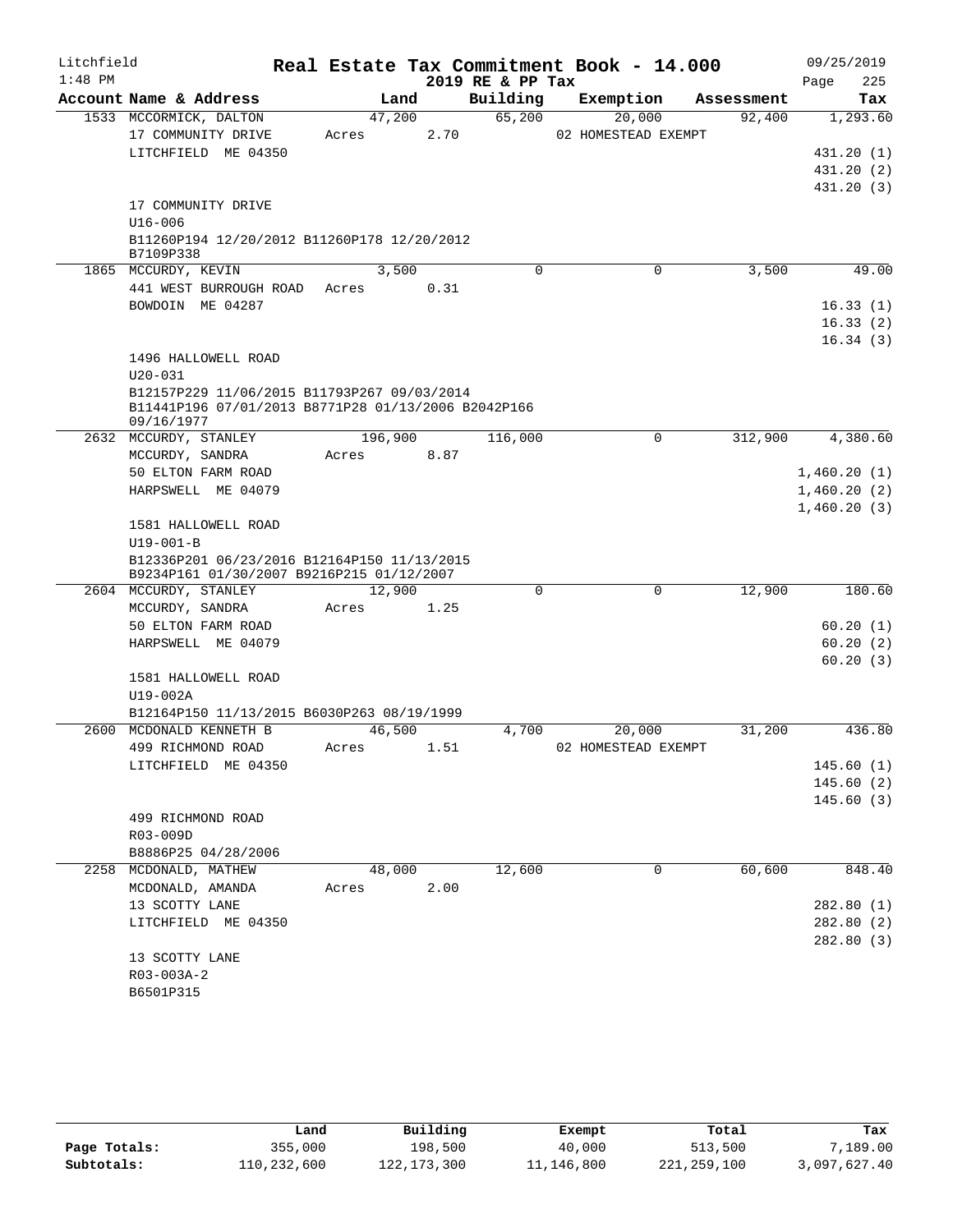| Litchfield   |                                                  |       |                |                    | Real Estate Tax Commitment Book - 14.000 |                      | 09/25/2019      |
|--------------|--------------------------------------------------|-------|----------------|--------------------|------------------------------------------|----------------------|-----------------|
| $1:48$ PM    |                                                  |       |                | 2019 RE & PP Tax   |                                          |                      | 226<br>Page     |
|              | Account Name & Address<br>1182 MCDONALD, MICHAEL |       | Land<br>45,000 | Building<br>41,600 | Exemption<br>$\Omega$                    | Assessment<br>86,600 | Tax<br>1,212.40 |
|              | 153 LUNTS HILL ROAD                              | Acres | 1.00           |                    |                                          |                      |                 |
|              | LITCHFIELD ME 04350                              |       |                |                    |                                          |                      | 404.13(1)       |
|              |                                                  |       |                |                    |                                          |                      | 404.13(2)       |
|              |                                                  |       |                |                    |                                          |                      | 404.14(3)       |
|              | 153 LUNTS HILL ROAD                              |       |                |                    |                                          |                      |                 |
|              | R09-071                                          |       |                |                    |                                          |                      |                 |
|              | B4988P72 02/27/1995                              |       |                |                    |                                          |                      |                 |
|              | 1181 MCDONALD, MICHAEL                           |       | 105,800        | 79,000             | 0                                        | 184,800              | 2,587.20        |
|              | 2225 HALLOWELL ROAD                              | Acres | 8.00           |                    |                                          |                      |                 |
|              | LITCHFIELD ME 04350                              |       |                |                    |                                          |                      | 862.40(1)       |
|              |                                                  |       |                |                    |                                          |                      | 862.40 (2)      |
|              |                                                  |       |                |                    |                                          |                      | 862.40 (3)      |
|              | 2225 HALLOWELL ROAD                              |       |                |                    |                                          |                      |                 |
|              | R06-044                                          |       |                |                    |                                          |                      |                 |
|              | B9838P257 08/28/2008 B1648P13 10/18/2004         |       |                |                    |                                          |                      |                 |
|              | 2733 MCDONALD, NATHAN                            |       | 0              | 152,000            | 0                                        | 152,000              | 2,128.00        |
|              | 2231 HALLOWELL ROAD                              |       |                |                    |                                          |                      |                 |
|              | LITCHFIELD ME 04350                              |       |                |                    |                                          |                      | 709.33(1)       |
|              |                                                  |       |                |                    |                                          |                      | 709.33(2)       |
|              |                                                  |       |                |                    |                                          |                      | 709.34(3)       |
|              | 2231 HALLOWELL ROAD                              |       |                |                    |                                          |                      |                 |
|              | $R06 - 044 - ON$                                 |       |                |                    |                                          |                      |                 |
|              | 310 MCDONALD, PATRICK S.                         |       | 230,200        | 146,700            | $\mathbf 0$                              | 376,900              | 5,276.60        |
|              | MCDONALD, CYNTHIA J.                             | Acres | 0.78           |                    |                                          |                      |                 |
|              | 103 LEEDS JUNCTION ROAD                          |       |                |                    |                                          |                      | 1,758.87(1)     |
|              | WALES ME 04280                                   |       |                |                    |                                          |                      | 1,758.87(2)     |
|              |                                                  |       |                |                    |                                          |                      | 1,758.86(3)     |
|              | 351 PEACEPIPE DRIVE                              |       |                |                    |                                          |                      |                 |
|              | $U28 - 006$                                      |       |                |                    |                                          |                      |                 |
|              | B13022P42 09/07/2018                             |       |                |                    |                                          |                      |                 |
|              | 1436 MCDONNELL, JAMES L.                         |       | 45,000         | 27,300             | 26,000                                   | 46,300               | 648.20          |
|              | 207 HUNTINGTON HILL                              | Acres | 1.00           |                    | 02 HOMESTEAD EXEMPT                      |                      |                 |
|              | ROAD                                             |       |                |                    |                                          |                      |                 |
|              | LITCHFIELD ME 04350                              |       |                |                    | 03 VETERANS EXEMPT                       |                      | 216.07(1)       |
|              |                                                  |       |                |                    |                                          |                      | 216.07(2)       |
|              | 207 HUNTINGTON HILL                              |       |                |                    |                                          |                      | 216.06(3)       |
|              | ROAD                                             |       |                |                    |                                          |                      |                 |
|              | R05-062A                                         |       |                |                    |                                          |                      |                 |
|              | B6908P346                                        |       |                |                    |                                          |                      |                 |
| 1139         | MCDONOUGH, DAVID P.                              |       | 54,800         | 141,700            | 20,000                                   | 176,500              | 2,471.00        |
|              | MCDONOUGH, AMY B.                                | Acres | 6.00           |                    | 02 HOMESTEAD EXEMPT                      |                      |                 |
|              | 52 MANCHESTER LANE                               |       |                |                    |                                          |                      | 823.67(1)       |
|              | LITCHFIELD ME                                    |       |                |                    |                                          |                      | 823.67(2)       |
|              | 04350-3352                                       |       |                |                    |                                          |                      |                 |
|              |                                                  |       |                |                    |                                          |                      | 823.66 (3)      |
|              | 52 MANCHESTER LANE                               |       |                |                    |                                          |                      |                 |
|              | R05-059                                          |       |                |                    |                                          |                      |                 |
|              | B11406P76 05/30/2013 B6339P36 01/08/2000         |       |                |                    |                                          |                      |                 |
|              | 1184 MCDONOUGH, HALSEY                           |       | 54,600         | 65,200             | 0                                        | 119,800              | 1,677.20        |
|              | 61 WINTER STREET                                 | Acres | 4.20           |                    |                                          |                      |                 |
|              | GARDINER ME 04345                                |       |                |                    |                                          |                      | 559.07(1)       |
|              |                                                  |       |                |                    |                                          |                      | 559.07(2)       |
|              |                                                  |       |                |                    |                                          |                      | 559.06(3)       |
|              | 998 PLAINS ROAD                                  |       |                |                    |                                          |                      |                 |
|              | R09-046                                          |       |                |                    |                                          |                      |                 |
|              | B2903P105                                        |       |                |                    |                                          |                      |                 |
|              |                                                  | Land  | Building       |                    | Exempt                                   | Total                | Tax             |
| Page Totals: | 535,400                                          |       | 653,500        |                    | 46,000                                   | 1,142,900            | 16,000.60       |
| Subtotals:   | 110,768,000                                      |       | 122,826,800    |                    | 11,192,800                               | 222,402,000          | 3,113,628.00    |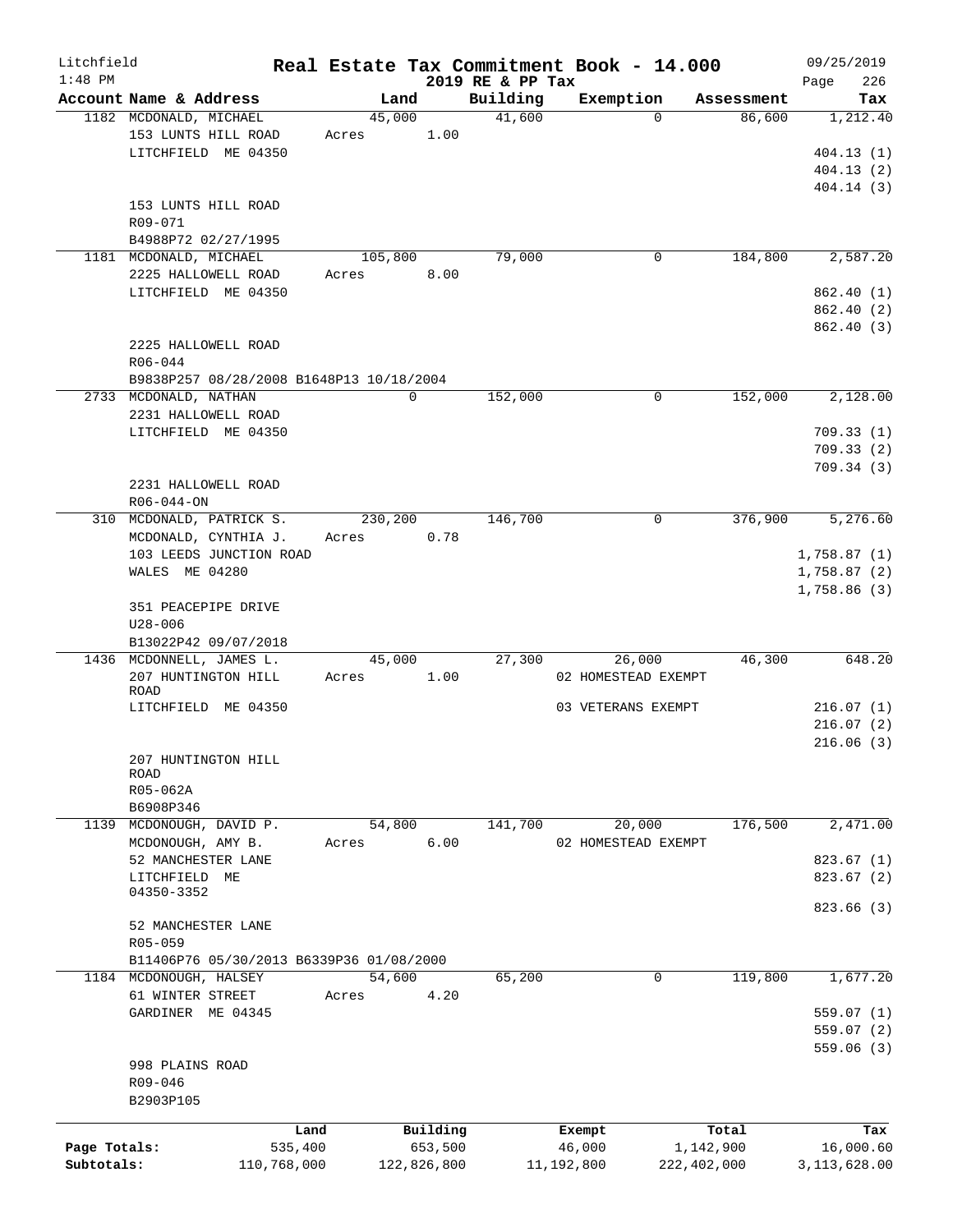| Litchfield<br>$1:48$ PM |                                                                   |         |       |                              | Real Estate Tax Commitment Book - 14.000 |            | 09/25/2019         |
|-------------------------|-------------------------------------------------------------------|---------|-------|------------------------------|------------------------------------------|------------|--------------------|
|                         | Account Name & Address                                            | Land    |       | 2019 RE & PP Tax<br>Building | Exemption                                | Assessment | 227<br>Page<br>Tax |
|                         | 1183 MCDONOUGH, HALSEY                                            | 25,300  |       | $\Omega$                     | $\Omega$                                 | 25,300     | 354.20             |
|                         | 61 WINTER STREET                                                  | Acres   | 4.29  |                              |                                          |            |                    |
|                         | GARDINER ME 04345                                                 |         |       |                              |                                          |            | 118.07(1)          |
|                         |                                                                   |         |       |                              |                                          |            | 118.07(2)          |
|                         |                                                                   |         |       |                              |                                          |            | 118.06(3)          |
|                         | POND ROAD                                                         |         |       |                              |                                          |            |                    |
|                         | $U06 - 001$                                                       |         |       |                              |                                          |            |                    |
|                         | B2928P114                                                         |         |       |                              |                                          |            |                    |
|                         | 2837 MCFARLAND ERIC A                                             | 106,400 |       | $\Omega$                     | 0                                        | 106,400    | 1,489.60           |
|                         | MCFARLAND WAYNE W                                                 | Acres   | 28.00 |                              |                                          |            |                    |
|                         | 9 NETTERS WAY                                                     |         |       |                              |                                          |            | 496.53(1)          |
|                         | HARPSWELL ME 04079                                                |         |       |                              |                                          |            | 496.53(2)          |
|                         |                                                                   |         |       |                              |                                          |            | 496.54 (3)         |
|                         |                                                                   |         |       |                              |                                          |            |                    |
|                         | R05-061B                                                          |         |       |                              |                                          |            |                    |
|                         | B5299P43                                                          |         |       |                              |                                          |            |                    |
|                         | 1185 MCFARLAND ERIC A                                             | 72,600  |       | $\Omega$                     | 0                                        | 72,600     | 1,016.40           |
|                         | 9 NETTERS WAY                                                     | Acres   | 2.60  |                              |                                          |            |                    |
|                         | HARPSWELL ME 04079                                                |         |       |                              |                                          |            | 338.80(1)          |
|                         |                                                                   |         |       |                              |                                          |            | 338.80(2)          |
|                         |                                                                   |         |       |                              |                                          |            | 338.80(3)          |
|                         | MANCHESTER LANE                                                   |         |       |                              |                                          |            |                    |
|                         | $R05 - 060$                                                       |         |       |                              |                                          |            |                    |
|                         | B10697P231 03/30/2011 B9913P310 11/21/2008 B5299P43<br>09/17/1998 |         |       |                              |                                          |            |                    |
|                         | 1188 MCFEE, LISA                                                  | 45,000  |       | 33,400                       | 0                                        | 78,400     | 1,097.60           |
|                         | 223 PLAINS ROAD                                                   | Acres   | 1.00  |                              |                                          |            |                    |
|                         | LITCHFIELD ME 04350                                               |         |       |                              |                                          |            | 365.87(1)          |
|                         |                                                                   |         |       |                              |                                          |            | 365.87(2)          |
|                         |                                                                   |         |       |                              |                                          |            | 365.86(3)          |
|                         | 223 PLAINS ROAD                                                   |         |       |                              |                                          |            |                    |
|                         | R07-044A                                                          |         |       |                              |                                          |            |                    |
|                         | B7075P183 10/21/2004                                              |         |       |                              |                                          |            |                    |
|                         | 644 MCGINNESS, THOMAS L.                                          | 59,100  |       | $\mathbf 0$                  | $\mathbf 0$                              | 59,100     | 827.40             |
|                         | 16 BALLARD SREET                                                  | Acres   | 18.00 |                              |                                          |            |                    |
|                         | S PORTLAND<br>ME                                                  |         |       |                              |                                          |            | 275.80(1)          |
|                         | 04106-2705                                                        |         |       |                              |                                          |            |                    |
|                         |                                                                   |         |       |                              |                                          |            | 275.80(2)          |
|                         |                                                                   |         |       |                              |                                          |            | 275.80(3)          |
|                         | HALLOWELL ROAD<br>R06-006                                         |         |       |                              |                                          |            |                    |
|                         | B11501P33 08/26/2013 B9223P89 12/12/2006 B1515P437                |         |       |                              |                                          |            |                    |
|                         | 01/28/1966                                                        |         |       |                              |                                          |            |                    |
|                         | 645 MCGINNESS, THOMAS L.                                          | 70,400  |       | 81,900                       | $\Omega$                                 | 152,300    | 2,132.20           |
|                         | 16 BALLARD ST                                                     | Acres   | 5.60  |                              |                                          |            |                    |
|                         | S. PORTLAND ME 04106                                              |         |       |                              |                                          |            | 710.73(1)          |
|                         |                                                                   |         |       |                              |                                          |            | 710.73(2)          |
|                         |                                                                   |         |       |                              |                                          |            | 710.74(3)          |
|                         | 75 LOON POND LANE                                                 |         |       |                              |                                          |            |                    |
|                         | R06-007                                                           |         |       |                              |                                          |            |                    |
|                         | B12134P213 10/08/2015 B11501P33 08/26/2013 B1472P219              |         |       |                              |                                          |            |                    |

|              | Land        | Building    | Exempt     | Total       | Tax          |
|--------------|-------------|-------------|------------|-------------|--------------|
| Page Totals: | 378,800     | 115,300     |            | 494,100     | 6.917.40     |
| Subtotals:   | 111,146,800 | 122,942,100 | 11,192,800 | 222,896,100 | 3,120,545.40 |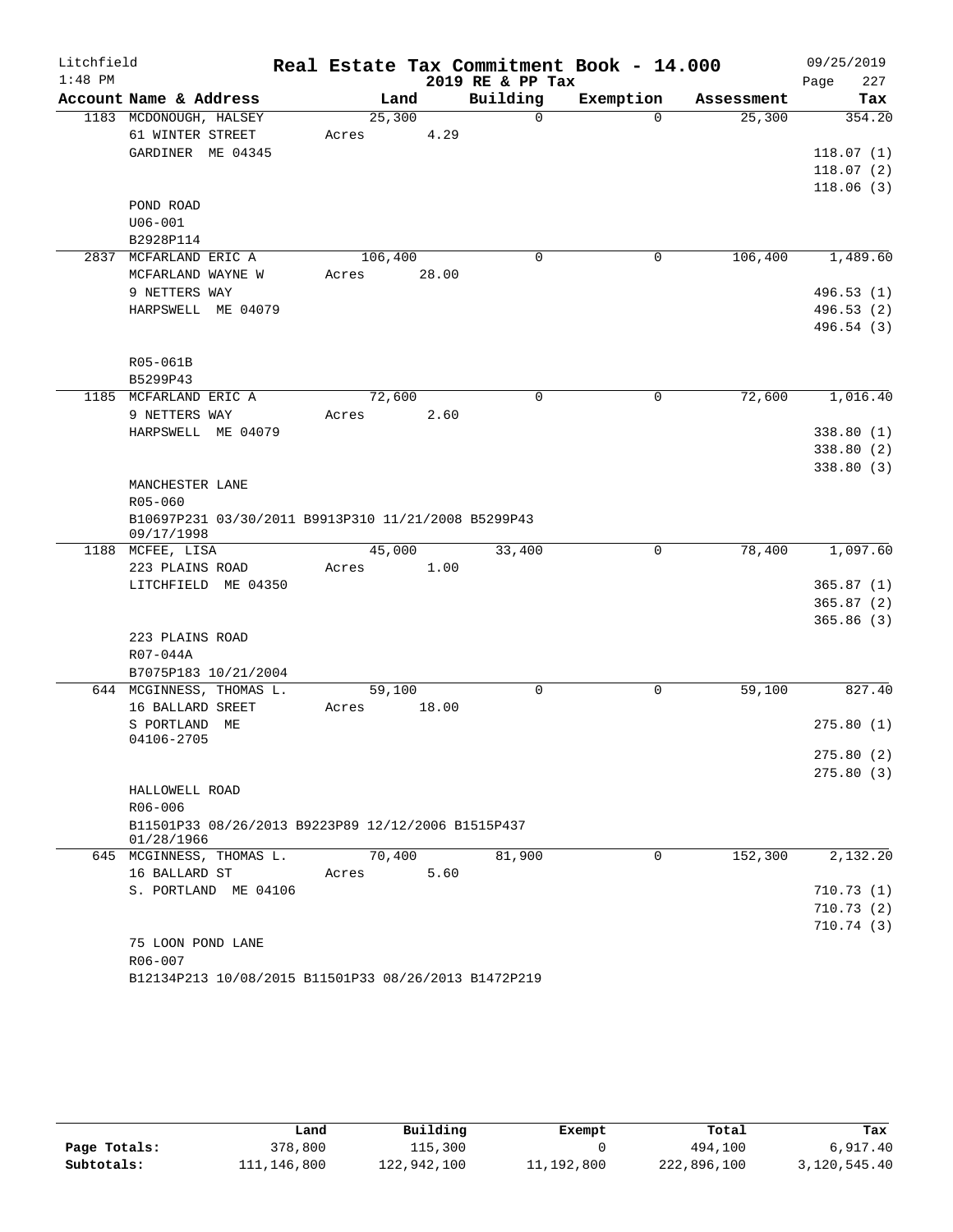| Litchfield |                                                                  |       |         |       |                  | Real Estate Tax Commitment Book - 14.000 |            | 09/25/2019  |
|------------|------------------------------------------------------------------|-------|---------|-------|------------------|------------------------------------------|------------|-------------|
| $1:48$ PM  |                                                                  |       |         |       | 2019 RE & PP Tax |                                          |            | 228<br>Page |
|            | Account Name & Address                                           |       | Land    |       | Building         | Exemption                                | Assessment | Tax         |
|            | 1634 MCGROTHER, PAUL                                             |       | 45,600  |       | 143,400          | 26,000                                   | 163,000    | 2,282.00    |
|            | 13 PATTENWOODS LANE                                              | Acres |         | 1.20  |                  | 02 HOMESTEAD EXEMPT                      |            |             |
|            | LITCHFIELD ME 04350                                              |       |         |       |                  | 03 VETERANS EXEMPT                       |            | 760.67(1)   |
|            |                                                                  |       |         |       |                  |                                          |            | 760.67(2)   |
|            |                                                                  |       |         |       |                  |                                          |            | 760.66(3)   |
|            | 13 PATTENWOODS LANE                                              |       |         |       |                  |                                          |            |             |
|            | R01-033B-1                                                       |       |         |       |                  |                                          |            |             |
|            | B7211P152 03/11/1997                                             |       |         |       |                  |                                          |            |             |
|            | 976 MCINTYRE, HENRY                                              |       | 16,300  |       | $\mathbf 0$      | $\mathbf 0$                              | 16,300     | 228.20      |
|            | MCINTYRE, LUCILLE                                                | Acres |         | 3.50  |                  |                                          |            |             |
|            | 1690 HALLOWELL ROAD                                              |       |         |       |                  |                                          |            | 76.07(1)    |
|            | LITCHFIELD ME 04350                                              |       |         |       |                  |                                          |            | 76.07(2)    |
|            |                                                                  |       |         |       |                  |                                          |            | 76.06(3)    |
|            | HALLOWELL ROAD                                                   |       |         |       |                  |                                          |            |             |
|            | R12-008D                                                         |       |         |       |                  |                                          |            |             |
|            | B9529P70 10/12/2007 B6914P339 05/17/2002 B5599P287<br>04/15/2004 |       |         |       |                  |                                          |            |             |
|            | 2889 MCIVER, VICTORIA C.                                         |       | 44,200  |       | 0                | $\mathbf 0$                              | 44,200     | 618.80      |
|            | ALDERMAN                                                         |       |         |       |                  |                                          |            |             |
|            | 344 ELM STREET UNIT 62 Acres                                     |       |         | 19.94 |                  |                                          |            |             |
|            | MILFORD NH 03055                                                 |       |         |       |                  |                                          |            | 206.27(1)   |
|            |                                                                  |       |         |       |                  |                                          |            | 206.27(2)   |
|            |                                                                  |       |         |       |                  |                                          |            | 206.26(3)   |
|            | OFF PINE TREE ROAD                                               |       |         |       |                  |                                          |            |             |
|            | R07-001-04                                                       |       |         |       |                  |                                          |            |             |
|            | B12224P244 02/11/2016                                            |       |         |       |                  |                                          |            |             |
|            | 145 MCKAY, HEIDI L                                               |       | 48,200  |       | 98,100           | $\mathbf 0$                              | 146,300    | 2,048.20    |
|            | 2120 HALLOWELL ROAD                                              | Acres |         | 2.06  |                  |                                          |            |             |
|            | LITCHFIELD ME 04350                                              |       |         |       |                  |                                          |            | 682.73 (1)  |
|            |                                                                  |       |         |       |                  |                                          |            | 682.73 (2)  |
|            |                                                                  |       |         |       |                  |                                          |            | 682.74 (3)  |
|            | 2120 HALLOWELL ROAD                                              |       |         |       |                  |                                          |            |             |
|            | R11-018                                                          |       |         |       |                  |                                          |            |             |
|            | B10319P207 01/11/2010 B10174P107 08/05/2009                      |       |         |       |                  |                                          |            |             |
|            | B9972P274 02/09/2009 B9116P282 10/06/2006 B3214P303              |       |         |       |                  |                                          |            |             |
|            | 08/18/1987<br>1091 MCKEEN, WILLIAM                               |       | 236,200 |       | 177,700          | 0                                        | 413,900    | 5,794.60    |
|            | MCKEEN, ANGELA                                                   | Acres |         | 1.90  |                  |                                          |            |             |
|            | 10 RICHMOND AVENUE                                               |       |         |       |                  |                                          |            | 1,931.53(1) |
|            | LEWISTON ME 04240                                                |       |         |       |                  |                                          |            | 1,931.53(2) |
|            |                                                                  |       |         |       |                  |                                          |            | 1,931.54(3) |
|            | 88 LEBEL LANE                                                    |       |         |       |                  |                                          |            |             |
|            | $U11 - 037$                                                      |       |         |       |                  |                                          |            |             |
|            | B12651P120 07/06/2017 B9890P196 10/24/2008 B3966P289             |       |         |       |                  |                                          |            |             |
|            | 08/22/1991                                                       |       |         |       |                  |                                          |            |             |
|            | 493 MCKENNEY LYNNE                                               |       | 110,400 |       | 56,100           | $\Omega$                                 | 166,500    | 2,331.00    |
|            | P O BOX 4695                                                     | Acres |         | 0.15  |                  |                                          |            |             |
|            | AUGUSTA ME 04330-1695                                            |       |         |       |                  |                                          |            | 777.00(1)   |
|            |                                                                  |       |         |       |                  |                                          |            | 777.00(2)   |
|            |                                                                  |       |         |       |                  |                                          |            | 777.00(3)   |
|            | 18 CHICKADEE DRIVE                                               |       |         |       |                  |                                          |            |             |
|            | $U17 - 020$                                                      |       |         |       |                  |                                          |            |             |
|            | B9043P119 07/24/2006 B1332P177 07/05/1962                        |       |         |       |                  |                                          |            |             |

|              | Land        | Building      | Exempt     | Total       | Tax             |
|--------------|-------------|---------------|------------|-------------|-----------------|
| Page Totals: | 500,900     | 475,300       | 26,000     | 950,200     | 13,302.80       |
| Subtotals:   | 111,647,700 | 123, 417, 400 | 11,218,800 | 223,846,300 | 3, 133, 848. 20 |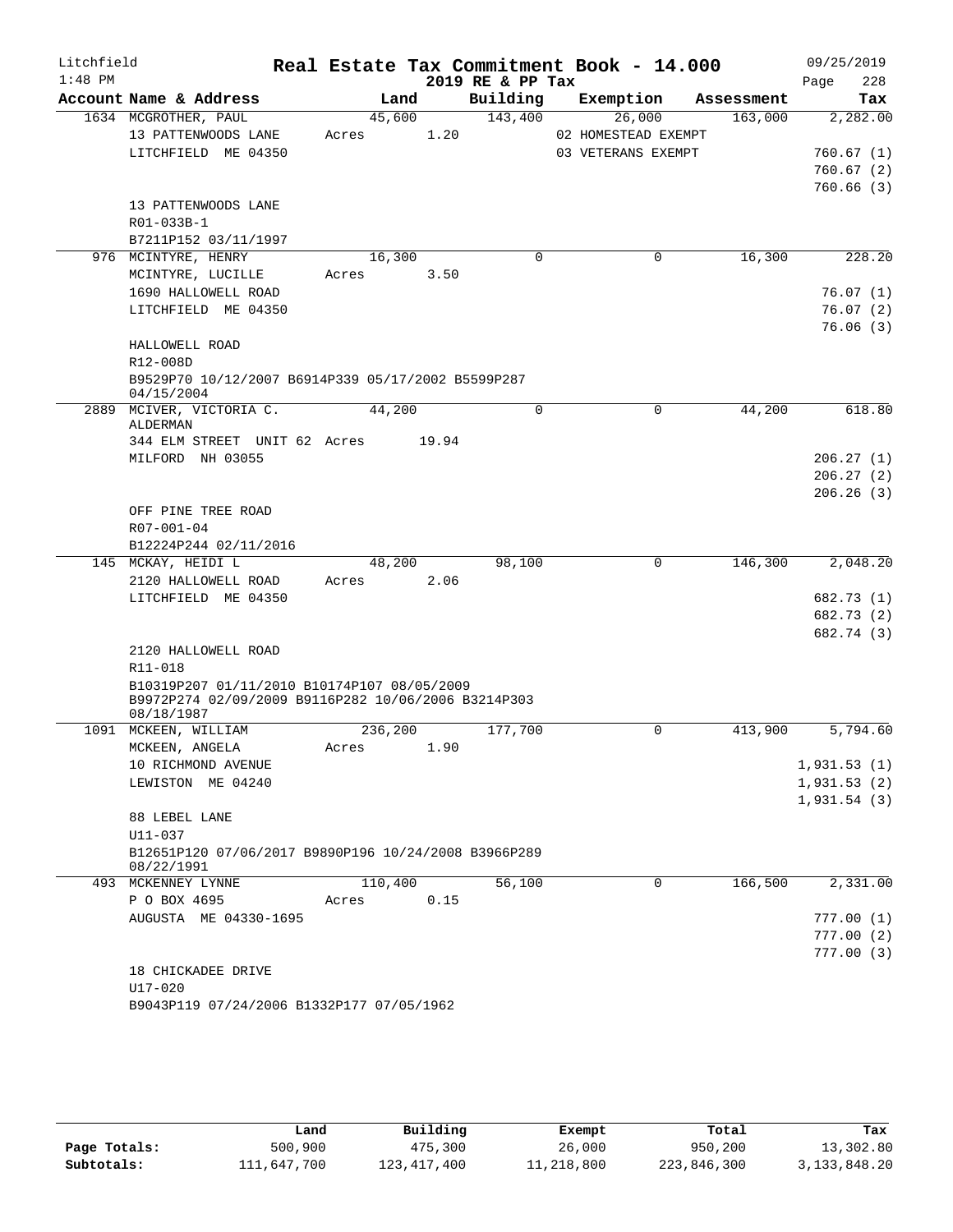| Litchfield |                                                                    |        |             |                  | Real Estate Tax Commitment Book - 14.000 |            | 09/25/2019   |      |
|------------|--------------------------------------------------------------------|--------|-------------|------------------|------------------------------------------|------------|--------------|------|
| $1:48$ PM  |                                                                    |        |             | 2019 RE & PP Tax |                                          |            | Page         | 229  |
|            | Account Name & Address                                             |        | Land        | Building         | Exemption                                | Assessment |              | Tax  |
|            | 2337 MCKENZIE, PAIGE                                               |        | 61,200      | 219,100          | 20,000                                   | 260, 300   | 3,644.20     |      |
|            | 2361 HALLOWELL ROAD                                                | Acres  | 7.59        |                  | 02 HOMESTEAD EXEMPT                      |            |              |      |
|            | LITCHFIELD ME 04350                                                |        |             |                  |                                          |            | 1, 214.73(1) |      |
|            |                                                                    |        |             |                  |                                          |            | 1, 214.73(2) |      |
|            |                                                                    |        |             |                  |                                          |            | 1, 214.74(3) |      |
|            | 2361 HALLOWELL ROAD                                                |        |             |                  |                                          |            |              |      |
|            | R06-038C                                                           |        |             |                  |                                          |            |              |      |
|            | B12728P54 09/22/2017 B11134P305 08/01/2012 B8080P160<br>08/09/2004 |        |             |                  |                                          |            |              |      |
|            | 1200 MCKEON, SHAWN                                                 |        | 75,500      | 117,500          | 20,000                                   | 173,000    | 2,422.00     |      |
|            | 2535 HALLOWELL ROAD                                                | Acres  | 32.00       |                  | 02 HOMESTEAD EXEMPT                      |            |              |      |
|            | LITCHFIELD ME 04350                                                |        |             |                  |                                          |            | 807.33 (1)   |      |
|            |                                                                    |        |             |                  |                                          |            | 807.33(2)    |      |
|            |                                                                    |        |             |                  |                                          |            | 807.34 (3)   |      |
|            | 2535 HALLOWELL ROAD                                                |        |             |                  |                                          |            |              |      |
|            | $R06 - 004$                                                        |        |             |                  |                                          |            |              |      |
|            | B4632P137                                                          |        |             |                  |                                          |            |              |      |
|            | 2002 MCLANE, NANCY                                                 |        | $\mathbf 0$ | 12,900           | 12,900                                   | 0          |              | 0.00 |
|            | 7 ELM LANE                                                         |        |             |                  | 02 HOMESTEAD EXEMPT                      |            |              |      |
|            | LITCHFIELD ME 04350                                                |        |             |                  |                                          |            |              |      |
|            |                                                                    |        |             |                  |                                          |            |              |      |
|            |                                                                    |        |             |                  |                                          |            |              |      |
|            | 7 ELM LANE                                                         |        |             |                  |                                          |            |              |      |
|            | R03-073-ON-6                                                       |        |             |                  |                                          |            |              |      |
|            | 2004 MCLANE, ROGER A                                               |        | $\mathbf 0$ | 14,000           | 14,000                                   | 0          |              | 0.00 |
|            | 19 ELM LANE                                                        |        |             |                  | 02 HOMESTEAD EXEMPT                      |            |              |      |
|            | LITCHFIELD ME 04350                                                |        |             |                  | 14 WW2 Vet NonRes                        |            |              |      |
|            |                                                                    |        |             |                  |                                          |            |              |      |
|            |                                                                    |        |             |                  |                                          |            |              |      |
|            | 19 ELM LANE                                                        |        |             |                  |                                          |            |              |      |
|            | R03-073-ON-10                                                      |        |             |                  |                                          |            |              |      |
|            | 1202 MCLELLAN, MAUREEN A                                           |        | 42,400      | 121,600          | 20,000                                   | 144,000    | 2,016.00     |      |
|            | 19 PERKINS ROAD                                                    | Acres  | 0.80        |                  | 02 HOMESTEAD EXEMPT                      |            |              |      |
|            | LITCHFIELD ME 04350                                                |        |             |                  |                                          |            | 672.00(1)    |      |
|            |                                                                    |        |             |                  |                                          |            | 672.00(2)    |      |
|            |                                                                    |        |             |                  |                                          |            | 672.00(3)    |      |
|            | 19 PERKINS ROAD                                                    |        |             |                  |                                          |            |              |      |
|            | R05-050                                                            |        |             |                  |                                          |            |              |      |
|            | B1720P94 04/24/1973                                                |        |             |                  |                                          |            |              |      |
| 1203       | MCNELLY, DAVID (HEIRS                                              |        | 42,900      | 75,400           | 20,000                                   | 98,300     | 1,376.20     |      |
|            | OF)<br>MCNELLY MONIQUE                                             | Acres  | 1.30        |                  | 02 HOMESTEAD EXEMPT                      |            |              |      |
|            | P O BOX 376                                                        |        |             |                  |                                          |            | 458.73 (1)   |      |
|            | SABATTUS ME 04280                                                  |        |             |                  |                                          |            | 458.73 (2)   |      |
|            |                                                                    |        |             |                  |                                          |            | 458.74 (3)   |      |
|            | 230 MAXWELL ROAD                                                   |        |             |                  |                                          |            |              |      |
|            | R03-050                                                            |        |             |                  |                                          |            |              |      |
|            | B2668P256 04/10/1984                                               |        |             |                  |                                          |            |              |      |
|            | 187 MCNELLY, ELIZABETH A.                                          | 48,000 |             | 116,300          | $\mathbf 0$                              | 164,300    | 2,300.20     |      |
|            | 50 FERRIN ROAD                                                     | Acres  | 2.00        |                  |                                          |            |              |      |
|            | LITCHFIELD ME 04350                                                |        |             |                  |                                          |            | 766.73(1)    |      |
|            |                                                                    |        |             |                  |                                          |            | 766.73 (2)   |      |
|            |                                                                    |        |             |                  |                                          |            | 766.74 (3)   |      |
|            | 50 FERRIN ROAD                                                     |        |             |                  |                                          |            |              |      |
|            | R03-097-1                                                          |        |             |                  |                                          |            |              |      |
|            | B12647P116 06/30/2017 B6431P248 04/01/1996                         |        |             |                  |                                          |            |              |      |
|            |                                                                    |        |             |                  |                                          |            |              |      |
|            |                                                                    |        |             |                  |                                          |            |              |      |
|            |                                                                    |        |             |                  |                                          |            |              |      |

|              | Land        | Building    | Exempt     | Total       | Tax          |
|--------------|-------------|-------------|------------|-------------|--------------|
| Page Totals: | 270,000     | 676,800     | 106,900    | 839,900     | 11,758.60    |
| Subtotals:   | 111,917,700 | 124,094,200 | 11,325,700 | 224,686,200 | 3,145,606.80 |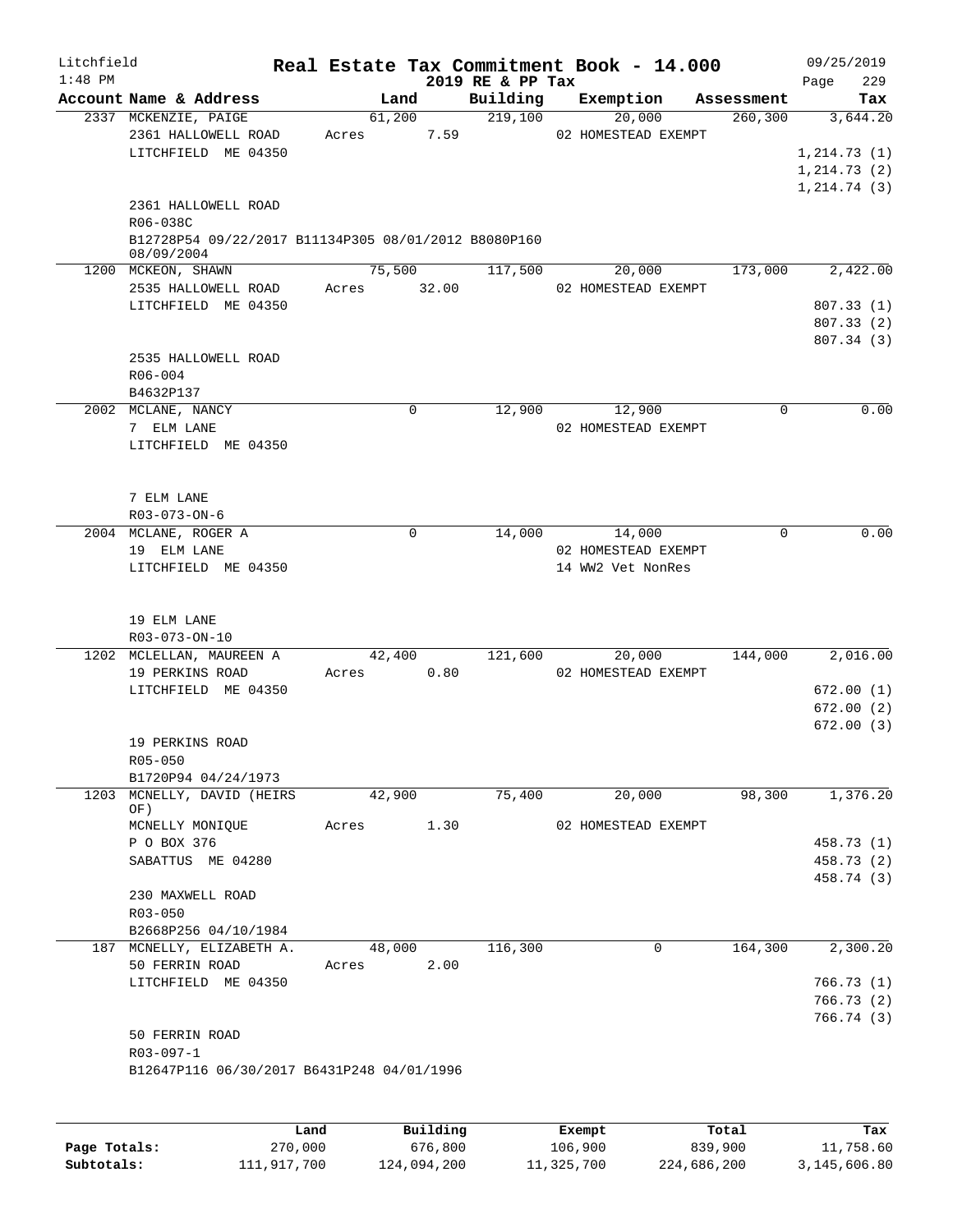| Litchfield   |                                                      |         |                |               |                  | Real Estate Tax Commitment Book - 14.000 |               |            | 09/25/2019   |          |
|--------------|------------------------------------------------------|---------|----------------|---------------|------------------|------------------------------------------|---------------|------------|--------------|----------|
| $1:48$ PM    |                                                      |         |                |               | 2019 RE & PP Tax |                                          |               |            | Page         | 230      |
|              | Account Name & Address                               |         | Land<br>97,400 |               | Building         | Exemption                                | $\Omega$      | Assessment |              | Tax      |
|              | 474 MCPHAIL WAYNE<br>MCPHAIL JEAN                    |         |                |               | 1,000            |                                          |               | 98,400     | 1,377.60     |          |
|              |                                                      | Acres   |                | 0.31          |                  |                                          |               |            |              |          |
|              | 140 BEDFORD STREET                                   |         |                |               |                  |                                          |               |            | 459.20(1)    |          |
|              | BATH ME 04530                                        |         |                |               |                  |                                          |               |            | 459.20 (2)   |          |
|              |                                                      |         |                |               |                  |                                          |               |            | 459.20 (3)   |          |
|              | 2 CHICKADEE DRIVE                                    |         |                |               |                  |                                          |               |            |              |          |
|              | U17-017                                              |         |                |               |                  |                                          |               |            |              |          |
|              | B9584P218 12/05/2007 B3190P56 07/01/1987             |         |                |               |                  |                                          |               |            |              |          |
|              | 642 MCPHAIL, WAYNE D                                 |         | 163,400        |               | 21,400           |                                          | 0             | 184,800    |              | 2,587.20 |
|              | 140 BEDFORD STREET                                   | Acres   |                | 0.41          |                  |                                          |               |            |              |          |
|              | BATH ME 04530                                        |         |                |               |                  |                                          |               |            | 862.40(1)    |          |
|              |                                                      |         |                |               |                  |                                          |               |            | 862.40 (2)   |          |
|              |                                                      |         |                |               |                  |                                          |               |            | 862.40 (3)   |          |
|              | 10 CHICKADEE DRIVE                                   |         |                |               |                  |                                          |               |            |              |          |
|              | $U17 - 018$                                          |         |                |               |                  |                                          |               |            |              |          |
|              | B10973P220 03/01/2012 B10973P219 03/01/2012          |         |                |               |                  |                                          |               |            |              |          |
|              | B1417P626 09/04/1965 B1313P302                       |         |                |               |                  |                                          |               |            |              | 676.20   |
|              | 414 MCVAY, REBECCA                                   |         | 45,600         |               | 2,700            |                                          | 0             | 48,300     |              |          |
|              | 499 RICHMOND ROAD                                    | Acres   |                | 1.20          |                  |                                          |               |            |              |          |
|              | LITCHFIELD ME 04350                                  |         |                |               |                  |                                          |               |            | 225.40(1)    |          |
|              |                                                      |         |                |               |                  |                                          |               |            | 225.40(2)    |          |
|              |                                                      |         |                |               |                  |                                          |               |            | 225.40(3)    |          |
|              | 618 RICHMOND ROAD                                    |         |                |               |                  |                                          |               |            |              |          |
|              | R02-009B                                             |         |                |               |                  |                                          |               |            |              |          |
|              | B5127P180 05/03/1996                                 |         |                |               |                  |                                          |               |            |              |          |
|              | 371 MEAGHER, CHARLENE L                              |         | 45,700         |               | 39,700           | 20,000                                   |               | 65,400     |              | 915.60   |
|              | C/O MEAGHER, CHARLENE                                | Acres   |                | 1.24          |                  | 02 HOMESTEAD EXEMPT                      |               |            |              |          |
|              | (MORGAN)                                             |         |                |               |                  |                                          |               |            |              |          |
|              | P.O. BOX 503                                         |         |                |               |                  |                                          |               |            | 305.20(1)    |          |
|              | LITCHFIELD ME 04350                                  |         |                |               |                  |                                          |               |            | 305.20(2)    |          |
|              |                                                      |         |                |               |                  |                                          |               |            | 305.20(3)    |          |
|              | 69 LIBBY ROAD                                        |         |                |               |                  |                                          |               |            |              |          |
|              | R06-035B                                             |         |                |               |                  |                                          |               |            |              |          |
|              | B11743P276 07/16/2014 B5117P311 08/19/2004           |         |                |               |                  |                                          |               |            |              |          |
|              | 1208 MEEHAN, JOSEPH A                                |         | 66,600         |               | 63,900           | 20,000                                   |               | 110,500    |              | 1,547.00 |
|              | 376 STEVENSTOWN ROAD                                 | Acres   |                | 26.00         |                  | 02 HOMESTEAD EXEMPT                      |               |            |              |          |
|              | LITCHFIELD ME 04350                                  |         |                |               |                  |                                          |               |            | 515.67(1)    |          |
|              |                                                      |         |                |               |                  |                                          |               |            | 515.67(2)    |          |
|              |                                                      |         |                |               |                  |                                          |               |            | 515.66(3)    |          |
|              | 376 STEVENSTOWN ROAD                                 |         |                |               |                  |                                          |               |            |              |          |
|              | R09-080                                              |         |                |               |                  |                                          |               |            |              |          |
|              | B3225P55                                             |         |                |               |                  |                                          |               |            |              |          |
| 1237         | MEKO, LLC                                            |         | 70,300         |               | 36,300           |                                          | 0             | 106,600    |              | 1,492.40 |
|              | 18 MORNING DRIVE                                     | Acres   |                | 1.10          |                  |                                          |               |            |              |          |
|              | ME 04350<br>LITCHFIELD                               |         |                |               |                  |                                          |               |            | 497.47 (1)   |          |
|              |                                                      |         |                |               |                  |                                          |               |            | 497.47 (2)   |          |
|              |                                                      |         |                |               |                  |                                          |               |            | 497.46 (3)   |          |
|              | 1892 HALLOWELL ROAD                                  |         |                |               |                  |                                          |               |            |              |          |
|              | U16-022A                                             |         |                |               |                  |                                          |               |            |              |          |
|              | B12727P190 09/22/2017 B11552P63 10/25/2013 B7366P288 |         |                |               |                  |                                          |               |            |              |          |
|              | 1210 MELVIN, ELAINE                                  |         | 45,000         |               | 72,900           | 20,000                                   |               | 97,900     |              | 1,370.60 |
|              | 1078 PLAINS ROAD                                     | Acres   |                | 1.00          |                  | 02 HOMESTEAD EXEMPT                      |               |            |              |          |
|              | LITCHFIELD ME 04350                                  |         |                |               |                  |                                          |               |            | 456.87 (1)   |          |
|              |                                                      |         |                |               |                  |                                          |               |            | 456.87 (2)   |          |
|              |                                                      |         |                |               |                  |                                          |               |            | 456.86 (3)   |          |
|              | 1078 PLAINS ROAD                                     |         |                |               |                  |                                          |               |            |              |          |
|              | R09-051                                              |         |                |               |                  |                                          |               |            |              |          |
|              | B7061P310                                            |         |                |               |                  |                                          |               |            |              |          |
|              |                                                      | Land    |                | Building      |                  | Exempt                                   |               | Total      |              | Tax      |
| Page Totals: |                                                      | 534,000 |                | 237,900       |                  | 60,000                                   | 711,900       |            |              | 9,966.60 |
| Subtotals:   | 112, 451, 700                                        |         |                | 124, 332, 100 |                  | 11,385,700                               | 225, 398, 100 |            |              |          |
|              |                                                      |         |                |               |                  |                                          |               |            | 3,155,573.40 |          |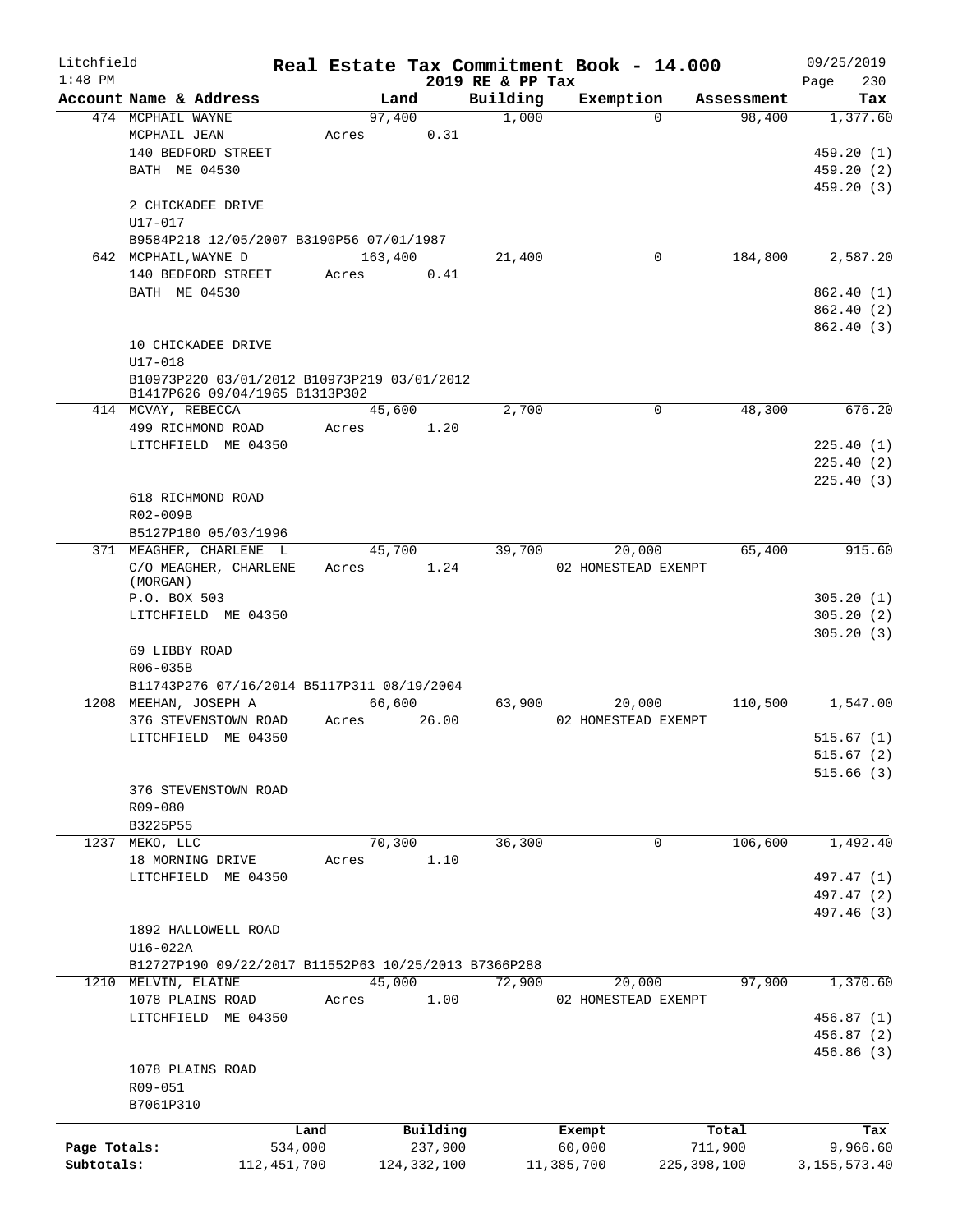| Litchfield |                                                 |        |      |                  | Real Estate Tax Commitment Book - 14.000 |            | 09/25/2019           |
|------------|-------------------------------------------------|--------|------|------------------|------------------------------------------|------------|----------------------|
| $1:48$ PM  |                                                 |        |      | 2019 RE & PP Tax |                                          |            | 231<br>Page          |
|            | Account Name & Address                          | Land   |      | Building         | Exemption                                | Assessment | Tax                  |
|            | 2418 MENARD DEBORAH G                           | 47,100 |      | 140,300          | $\Omega$                                 | 187,400    | 2,623.60             |
|            | MENARD ROBERT N.                                | Acres  | 1.71 |                  |                                          |            |                      |
|            | 500 HUNTINGTON HILL<br>ROAD                     |        |      |                  |                                          |            | 874.53(1)            |
|            | LITCHFIELD ME 04350                             |        |      |                  |                                          |            | 874.53(2)            |
|            |                                                 |        |      |                  |                                          |            | 874.54 (3)           |
|            | 500 HUNTINGTON HILL                             |        |      |                  |                                          |            |                      |
|            | <b>ROAD</b><br>R06-027                          |        |      |                  |                                          |            |                      |
|            | B8164P267 10/15/2004 B7977P96 06/04/2004        |        |      |                  |                                          |            |                      |
|            | 2482 MERRIFIELD, ELOISE                         | 45,400 |      | 220,400          | 20,000                                   | 245,800    | 3,441.20             |
|            | 1272 RICHMOND ROAD                              | Acres  | 1.14 |                  | 02 HOMESTEAD EXEMPT                      |            |                      |
|            | Litchfield ME 04350                             |        |      |                  |                                          |            | 1, 147.07(1)         |
|            |                                                 |        |      |                  |                                          |            | 1, 147.07(2)         |
|            |                                                 |        |      |                  |                                          |            | 1, 147.06(3)         |
|            | 1272 RICHMOND ROAD                              |        |      |                  |                                          |            |                      |
|            | R01-014C                                        |        |      |                  |                                          |            |                      |
|            | B8182P61 10/24/2004<br>1215 MERRILL, ANGELINE & | 89,300 |      | 74,900           | 26,000                                   | 138,200    | 1,934.80             |
|            | RUSSELL                                         |        |      |                  |                                          |            |                      |
|            | BONNEAU, RANDY                                  | Acres  | 0.24 |                  | 03 VETERANS EXEMPT                       |            |                      |
|            | P O BOX 2129                                    |        |      |                  | 02 HOMESTEAD EXEMPT                      |            | 644.93 (1)           |
|            | LEWISTON ME 04240                               |        |      |                  |                                          |            | 644.93 (2)           |
|            |                                                 |        |      |                  |                                          |            | 644.94 (3)           |
|            | 124 JIMMY POND LANE                             |        |      |                  |                                          |            |                      |
|            | $U08 - 007$<br>B6722P223                        |        |      |                  |                                          |            |                      |
|            | 2256 MERRILL, NANCY                             | 50,800 |      | 57,600           | 20,000                                   | 88,400     | 1,237.60             |
|            | 31 FERN LANE                                    | Acres  | 2.92 |                  | 02 HOMESTEAD EXEMPT                      |            |                      |
|            | LITCHFIELD ME 04350                             |        |      |                  |                                          |            | 412.53(1)            |
|            |                                                 |        |      |                  |                                          |            | 412.53(2)            |
|            |                                                 |        |      |                  |                                          |            | 412.54(3)            |
|            | 31 FERN LANE                                    |        |      |                  |                                          |            |                      |
|            | R03-063B                                        |        |      |                  |                                          |            |                      |
|            | B6519P285 06/05/2001                            | 35,000 |      |                  |                                          | 66,900     | 936.60               |
|            | 1219 MERRY, LEROY<br>P O BOX 143                | Acres  | 0.52 | 51,900           | 20,000<br>02 HOMESTEAD EXEMPT            |            |                      |
|            | LITCHFIELD ME 04350                             |        |      |                  |                                          |            | 312.20(1)            |
|            |                                                 |        |      |                  |                                          |            | 312.20(2)            |
|            |                                                 |        |      |                  |                                          |            | 312.20(3)            |
|            | 1787 LEWISTON ROAD                              |        |      |                  |                                          |            |                      |
|            | $U13 - 014$                                     |        |      |                  |                                          |            |                      |
|            | B2795P235                                       |        |      |                  |                                          |            |                      |
|            | 1220 MERRY, LEROY                               | 5,800  |      | $\Omega$         | $\mathbf 0$                              | 5,800      | 81.20                |
|            | P O BOX 143                                     | Acres  | 0.01 |                  |                                          |            |                      |
|            | LITCHFIELD ME 04350                             |        |      |                  |                                          |            | 27.07(1)<br>27.07(2) |
|            |                                                 |        |      |                  |                                          |            | 27.06(3)             |
|            | LEWISTON ROAD                                   |        |      |                  |                                          |            |                      |
|            | $U13 - 015$                                     |        |      |                  |                                          |            |                      |
|            | B2795P235                                       |        |      |                  |                                          |            |                      |

|              | Land        | Building    | Exempt     | Total       | Tax          |
|--------------|-------------|-------------|------------|-------------|--------------|
| Page Totals: | 273,400     | 545,100     | 86,000     | 732,500     | 10,255.00    |
| Subtotals:   | 112,725,100 | 124,877,200 | 11,471,700 | 226,130,600 | 3,165,828.40 |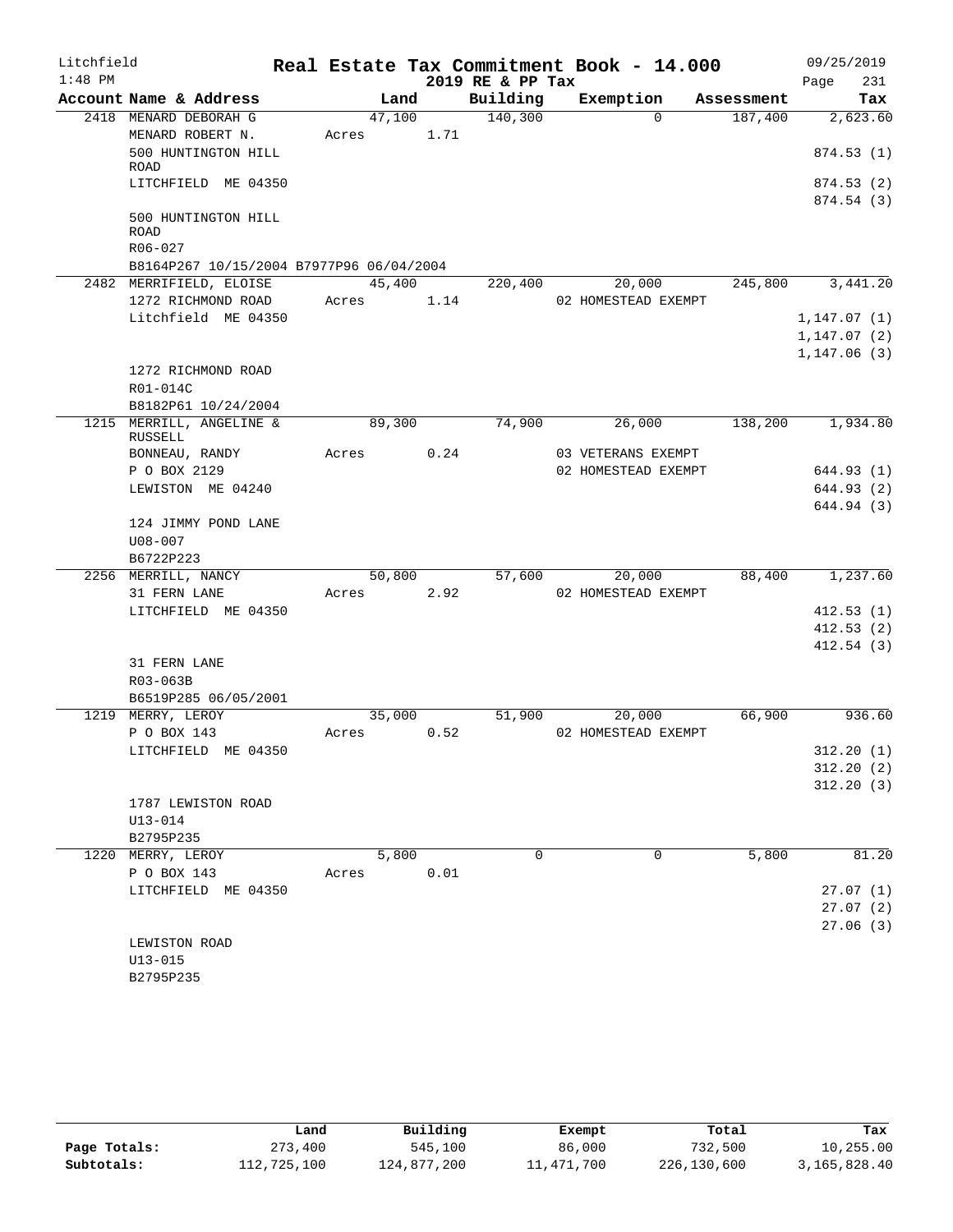| Litchfield   |                                                     |       |         |               |                              |            | Real Estate Tax Commitment Book - 14.000 |            | 09/25/2019             |
|--------------|-----------------------------------------------------|-------|---------|---------------|------------------------------|------------|------------------------------------------|------------|------------------------|
| $1:48$ PM    | Account Name & Address                              |       | Land    |               | 2019 RE & PP Tax<br>Building |            | Exemption                                | Assessment | 232<br>Page<br>Tax     |
|              | 1222 MESERVEY, CLARENCE R                           |       | 46,500  |               | 70,300                       |            | 20,000                                   | 96,800     | 1,355.20               |
|              | MESERVEY, YVONNE R                                  | Acres |         | 1.50          |                              |            | 02 HOMESTEAD EXEMPT                      |            |                        |
|              | 106 WHIPPOORWILL ROAD                               |       |         |               |                              |            |                                          |            | 451.73 (1)             |
|              | LITCHFIELD ME 04350                                 |       |         |               |                              |            |                                          |            | 451.73 (2)             |
|              |                                                     |       |         |               |                              |            |                                          |            | 451.74 (3)             |
|              | 106 WHIPPOORWILL ROAD                               |       |         |               |                              |            |                                          |            |                        |
|              | $U21 - 011$                                         |       |         |               |                              |            |                                          |            |                        |
|              | B1954P122 05/03/2004                                |       |         |               |                              |            |                                          |            |                        |
|              | 1198 METAYER, MARIE & SHAWN                         |       | 78,100  |               | 30,200                       |            | 0                                        | 108,300    | 1,516.20               |
|              | 13 N LAKEVIEW DRIVE                                 | Acres |         | 0.30          |                              |            |                                          |            |                        |
|              | LITCHFIELD ME 04350                                 |       |         |               |                              |            |                                          |            | 505.40(1)              |
|              |                                                     |       |         |               |                              |            |                                          |            | 505.40(2)              |
|              |                                                     |       |         |               |                              |            |                                          |            | 505.40(3)              |
|              | 13 NORTH LAKEVIEW DRIVE                             |       |         |               |                              |            |                                          |            |                        |
|              | $U28 - 020$                                         |       |         |               |                              |            |                                          |            |                        |
|              | B4908P94 06/01/1995                                 |       |         |               |                              |            |                                          |            |                        |
|              | 1197 METAYER, MARIE MCKAY                           |       | 33,100  |               | $\Omega$                     |            | $\Omega$                                 | 33,100     | 463.40                 |
|              | 13 N LAKEVIEW DRIVE                                 | Acres |         | 3.70          |                              |            |                                          |            |                        |
|              | LITCHFIELD ME 04350                                 |       |         |               |                              |            |                                          |            | 154.47(1)              |
|              |                                                     |       |         |               |                              |            |                                          |            | 154.47(2)<br>154.46(3) |
|              | NORTH EVERGREEN DRIVE                               |       |         |               |                              |            |                                          |            |                        |
|              | U28-033A                                            |       |         |               |                              |            |                                          |            |                        |
|              | B2794P136                                           |       |         |               |                              |            |                                          |            |                        |
|              | 431 METHORST ANDY                                   |       | 54,000  |               | 48,100                       |            | 20,000                                   | 82,100     | 1,149.40               |
|              | METHORST JOHAN/JOHANNA                              | Acres |         | 4.00          |                              |            | 02 HOMESTEAD EXEMPT                      |            |                        |
|              | METHORST-TRIEP                                      |       |         |               |                              |            |                                          |            |                        |
|              | 299 ACADEMY ROAD                                    |       |         |               |                              |            |                                          |            | 383.13(1)              |
|              | LITCHFIELD ME 04350                                 |       |         |               |                              |            |                                          |            | 383.13(2)              |
|              |                                                     |       |         |               |                              |            |                                          |            | 383.14(3)              |
|              | 299 ACADEMY ROAD                                    |       |         |               |                              |            |                                          |            |                        |
|              | R02-092                                             |       |         |               |                              |            |                                          |            |                        |
|              | B10268P69 11/18/2009 B9944P187 01/08/2009 B7499P147 |       |         |               |                              |            |                                          |            |                        |
|              | 06/23/2003<br>1228 MICHAUD, BEVERLY A.              |       | 105,000 |               | 161,900                      |            | 20,000                                   | 246,900    | 3,456.60               |
|              | JACKSON, LISA M.;                                   | Acres |         | 59.00         |                              |            | 02 HOMESTEAD EXEMPT                      |            |                        |
|              | MICHAUD, LOUISE M.                                  |       |         |               |                              |            |                                          |            |                        |
|              | C/O LOUISE MICHAUD                                  |       |         |               |                              |            |                                          |            | 1,152.20(1)            |
|              | 30-45 HOBART ST #5                                  |       |         |               |                              |            |                                          |            | 1,152.20(2)            |
|              | WOODSIDE NY 11377                                   |       |         |               |                              |            |                                          |            | 1, 152.20(3)           |
|              | 854 RICHMOND ROAD                                   |       |         |               |                              |            |                                          |            |                        |
|              | R02-055                                             |       |         |               |                              |            |                                          |            |                        |
|              | B2185P17 02/15/1979                                 |       |         |               |                              |            |                                          |            |                        |
|              | 380 MICHAUD, NORMAN & DIANE                         |       | 43,600  |               | $\Omega$                     |            | 0                                        | 43,600     | 610.40                 |
|              | 102 LYNN LANE                                       | Acres |         | 7.20          |                              |            |                                          |            |                        |
|              | LITCHFIELD ME 04350                                 |       |         |               |                              |            |                                          |            | 203.47(1)              |
|              |                                                     |       |         |               |                              |            |                                          |            | 203.47(2)              |
|              |                                                     |       |         |               |                              |            |                                          |            | 203.46(3)              |
|              | LYNN LANE                                           |       |         |               |                              |            |                                          |            |                        |
|              | R06-061A-5                                          |       |         |               |                              |            |                                          |            |                        |
|              | B6362P152 12/07/2000                                |       |         |               |                              |            |                                          |            |                        |
|              | 1232 MICHAUD, NORMAN G                              |       | 59,100  |               | 266,000                      |            | 20,000                                   | 305,100    | 4,271.40               |
|              | 102 LYNN LANE                                       | Acres |         | 5.70          |                              |            | 02 HOMESTEAD EXEMPT                      |            |                        |
|              | LICHFIELD ME 04350                                  |       |         |               |                              |            |                                          |            | 1,423.80(1)            |
|              |                                                     |       |         |               |                              |            |                                          |            | 1,423.80(2)            |
|              |                                                     |       |         |               |                              |            |                                          |            | 1,423.80(3)            |
|              | 102 LYNN LANE                                       |       |         |               |                              |            |                                          |            |                        |
|              | R06-061A-4                                          |       |         |               |                              |            |                                          |            |                        |
|              | Land                                                |       |         | Building      |                              | Exempt     |                                          | Total      | Tax                    |
| Page Totals: | 419,400                                             |       |         | 576,500       |                              | 80,000     |                                          | 915,900    | 12,822.60              |
| Subtotals:   | 113, 144, 500                                       |       |         | 125, 453, 700 |                              | 11,551,700 | 227,046,500                              |            | 3,178,651.00           |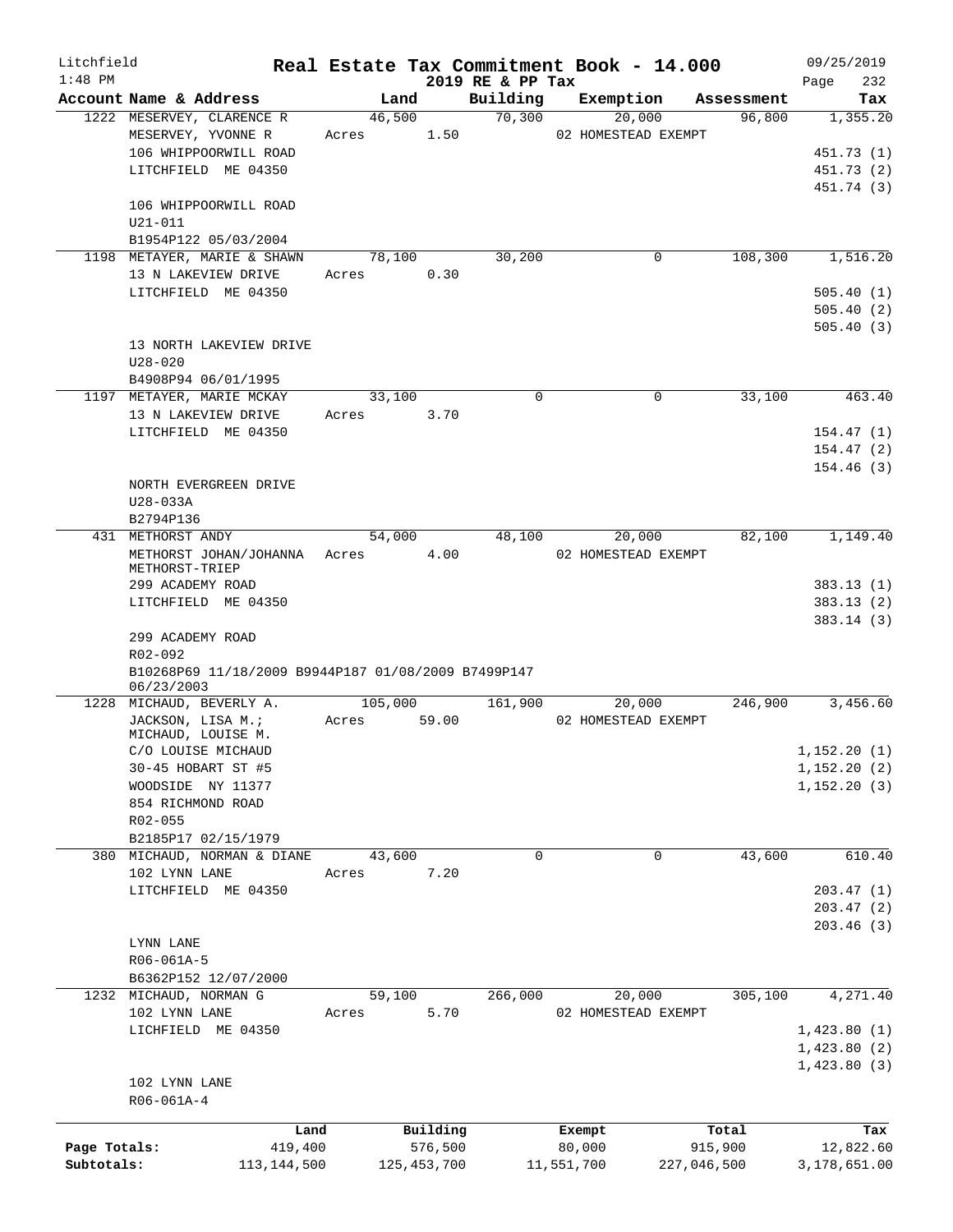| 2019 RE & PP Tax<br>233<br>Page<br>Building<br>Exemption<br>Account Name & Address<br>Land<br>Assessment<br>Tax<br>11,700<br>2815 MICHAUD, NORMAND G<br>$\Omega$<br>$\Omega$<br>11,700<br>163.80<br>102 LYNN LANE<br>3.90<br>Acres<br>LITCHFIELD ME 04350<br>54.60(1)<br>54.60(2)<br>54.60(3)<br>OFF LYNN LANE<br>$R06 - 061A - 8$<br>B10741P186 05/27/2011<br>727,400<br>2510 MICHAUD, RICHARD R.<br>241,600<br>505,800<br>20,000<br>10,183.60<br>MICHAUD, WENDY S.<br>2.22<br>02 HOMESTEAD EXEMPT<br>Acres<br>86 SLEEPY HOLLOW DRIVE<br>3,394.53(1)<br>LITCHFIELD ME 04350<br>3,394.53(2)<br>3,394.54(3)<br>86 SLEEPY HOLLOW DRIVE<br>R14-006D<br>B13056P178 12/08/2017 B12797P186 12/08/2017<br>B10933P200 01/06/2012 B10933P196 01/06/2012<br>B8201P312 11/05/2004<br>60,500<br>98,900<br>20,000<br>139,400<br>1,951.60<br>1233 MICKALIDE, MARK S<br>MICKALIDE, TINKER T<br>6.65<br>02 HOMESTEAD EXEMPT<br>Acres<br>232 PLAINS ROAD<br>650.53(1)<br>LITCHFIELD ME 04350<br>650.53(2)<br>650.54(3)<br>232 PLAINS ROAD<br>R07-013<br>B12073P70 06/19/2015 B3396P85 08/01/1988<br>2897 MICKALIDE, MARK S<br>26,800<br>$\Omega$<br>26,800<br>375.20<br>0<br>MICKALIDE, TINKER T<br>Acres<br>1.60<br>232 PLAINS ROAD<br>125.07(1)<br>LITCHFIELD ME 04350<br>125.07(2)<br>125.06(3)<br>PLAINS ROAD<br>R07-013B<br>B12399P296 08/31/2016<br>2543 MIDSTATE LAND<br>159,000<br>$\mathbf 0$<br>159,000<br>2,226.00<br>0<br>DEVELOPMENT, LLC<br>P.O. BOX 91<br>49.90<br>Acres<br>SUNDERLAND MA 01375<br>742.00(1)<br>742.00(2)<br>742.00(3)<br>1446 RICHMOND ROAD<br>R01-022B<br>B12788P84 11/08/2017 B12196P335 12/31/2015<br>B11575P244 B11457P3 07/01/2013 B8752P50 12/22/2005<br>61,900<br>267,600<br>3,746.40<br>2228 MILESKI, DAVID M.<br>205,700<br>0<br>MILESKI, TRACY L.<br>8.50<br>Acres<br>23 SHEPARD LANE<br>1, 248.80(1)<br>LITCHFIELD ME 04350<br>1,248.80(2)<br>1,248.80(3)<br>23 SHEPARD LANE<br>R07-018A-2<br>B12948P87 06/15/2018 B11941P142 03/27/2015 B6498P47 | Litchfield |            |  |  | Real Estate Tax Commitment Book - 14.000 | 09/25/2019 |
|-----------------------------------------------------------------------------------------------------------------------------------------------------------------------------------------------------------------------------------------------------------------------------------------------------------------------------------------------------------------------------------------------------------------------------------------------------------------------------------------------------------------------------------------------------------------------------------------------------------------------------------------------------------------------------------------------------------------------------------------------------------------------------------------------------------------------------------------------------------------------------------------------------------------------------------------------------------------------------------------------------------------------------------------------------------------------------------------------------------------------------------------------------------------------------------------------------------------------------------------------------------------------------------------------------------------------------------------------------------------------------------------------------------------------------------------------------------------------------------------------------------------------------------------------------------------------------------------------------------------------------------------------------------------------------------------------------------------------------------------------------------------------------------------------------------------------------------------------------------------------------------------------------------------------------------------------------------------------------|------------|------------|--|--|------------------------------------------|------------|
|                                                                                                                                                                                                                                                                                                                                                                                                                                                                                                                                                                                                                                                                                                                                                                                                                                                                                                                                                                                                                                                                                                                                                                                                                                                                                                                                                                                                                                                                                                                                                                                                                                                                                                                                                                                                                                                                                                                                                                             | $1:48$ PM  |            |  |  |                                          |            |
|                                                                                                                                                                                                                                                                                                                                                                                                                                                                                                                                                                                                                                                                                                                                                                                                                                                                                                                                                                                                                                                                                                                                                                                                                                                                                                                                                                                                                                                                                                                                                                                                                                                                                                                                                                                                                                                                                                                                                                             |            |            |  |  |                                          |            |
|                                                                                                                                                                                                                                                                                                                                                                                                                                                                                                                                                                                                                                                                                                                                                                                                                                                                                                                                                                                                                                                                                                                                                                                                                                                                                                                                                                                                                                                                                                                                                                                                                                                                                                                                                                                                                                                                                                                                                                             |            |            |  |  |                                          |            |
|                                                                                                                                                                                                                                                                                                                                                                                                                                                                                                                                                                                                                                                                                                                                                                                                                                                                                                                                                                                                                                                                                                                                                                                                                                                                                                                                                                                                                                                                                                                                                                                                                                                                                                                                                                                                                                                                                                                                                                             |            |            |  |  |                                          |            |
|                                                                                                                                                                                                                                                                                                                                                                                                                                                                                                                                                                                                                                                                                                                                                                                                                                                                                                                                                                                                                                                                                                                                                                                                                                                                                                                                                                                                                                                                                                                                                                                                                                                                                                                                                                                                                                                                                                                                                                             |            |            |  |  |                                          |            |
|                                                                                                                                                                                                                                                                                                                                                                                                                                                                                                                                                                                                                                                                                                                                                                                                                                                                                                                                                                                                                                                                                                                                                                                                                                                                                                                                                                                                                                                                                                                                                                                                                                                                                                                                                                                                                                                                                                                                                                             |            |            |  |  |                                          |            |
|                                                                                                                                                                                                                                                                                                                                                                                                                                                                                                                                                                                                                                                                                                                                                                                                                                                                                                                                                                                                                                                                                                                                                                                                                                                                                                                                                                                                                                                                                                                                                                                                                                                                                                                                                                                                                                                                                                                                                                             |            |            |  |  |                                          |            |
|                                                                                                                                                                                                                                                                                                                                                                                                                                                                                                                                                                                                                                                                                                                                                                                                                                                                                                                                                                                                                                                                                                                                                                                                                                                                                                                                                                                                                                                                                                                                                                                                                                                                                                                                                                                                                                                                                                                                                                             |            |            |  |  |                                          |            |
|                                                                                                                                                                                                                                                                                                                                                                                                                                                                                                                                                                                                                                                                                                                                                                                                                                                                                                                                                                                                                                                                                                                                                                                                                                                                                                                                                                                                                                                                                                                                                                                                                                                                                                                                                                                                                                                                                                                                                                             |            |            |  |  |                                          |            |
|                                                                                                                                                                                                                                                                                                                                                                                                                                                                                                                                                                                                                                                                                                                                                                                                                                                                                                                                                                                                                                                                                                                                                                                                                                                                                                                                                                                                                                                                                                                                                                                                                                                                                                                                                                                                                                                                                                                                                                             |            |            |  |  |                                          |            |
|                                                                                                                                                                                                                                                                                                                                                                                                                                                                                                                                                                                                                                                                                                                                                                                                                                                                                                                                                                                                                                                                                                                                                                                                                                                                                                                                                                                                                                                                                                                                                                                                                                                                                                                                                                                                                                                                                                                                                                             |            |            |  |  |                                          |            |
|                                                                                                                                                                                                                                                                                                                                                                                                                                                                                                                                                                                                                                                                                                                                                                                                                                                                                                                                                                                                                                                                                                                                                                                                                                                                                                                                                                                                                                                                                                                                                                                                                                                                                                                                                                                                                                                                                                                                                                             |            |            |  |  |                                          |            |
|                                                                                                                                                                                                                                                                                                                                                                                                                                                                                                                                                                                                                                                                                                                                                                                                                                                                                                                                                                                                                                                                                                                                                                                                                                                                                                                                                                                                                                                                                                                                                                                                                                                                                                                                                                                                                                                                                                                                                                             |            |            |  |  |                                          |            |
|                                                                                                                                                                                                                                                                                                                                                                                                                                                                                                                                                                                                                                                                                                                                                                                                                                                                                                                                                                                                                                                                                                                                                                                                                                                                                                                                                                                                                                                                                                                                                                                                                                                                                                                                                                                                                                                                                                                                                                             |            |            |  |  |                                          |            |
|                                                                                                                                                                                                                                                                                                                                                                                                                                                                                                                                                                                                                                                                                                                                                                                                                                                                                                                                                                                                                                                                                                                                                                                                                                                                                                                                                                                                                                                                                                                                                                                                                                                                                                                                                                                                                                                                                                                                                                             |            |            |  |  |                                          |            |
|                                                                                                                                                                                                                                                                                                                                                                                                                                                                                                                                                                                                                                                                                                                                                                                                                                                                                                                                                                                                                                                                                                                                                                                                                                                                                                                                                                                                                                                                                                                                                                                                                                                                                                                                                                                                                                                                                                                                                                             |            |            |  |  |                                          |            |
|                                                                                                                                                                                                                                                                                                                                                                                                                                                                                                                                                                                                                                                                                                                                                                                                                                                                                                                                                                                                                                                                                                                                                                                                                                                                                                                                                                                                                                                                                                                                                                                                                                                                                                                                                                                                                                                                                                                                                                             |            |            |  |  |                                          |            |
|                                                                                                                                                                                                                                                                                                                                                                                                                                                                                                                                                                                                                                                                                                                                                                                                                                                                                                                                                                                                                                                                                                                                                                                                                                                                                                                                                                                                                                                                                                                                                                                                                                                                                                                                                                                                                                                                                                                                                                             |            |            |  |  |                                          |            |
|                                                                                                                                                                                                                                                                                                                                                                                                                                                                                                                                                                                                                                                                                                                                                                                                                                                                                                                                                                                                                                                                                                                                                                                                                                                                                                                                                                                                                                                                                                                                                                                                                                                                                                                                                                                                                                                                                                                                                                             |            |            |  |  |                                          |            |
|                                                                                                                                                                                                                                                                                                                                                                                                                                                                                                                                                                                                                                                                                                                                                                                                                                                                                                                                                                                                                                                                                                                                                                                                                                                                                                                                                                                                                                                                                                                                                                                                                                                                                                                                                                                                                                                                                                                                                                             |            |            |  |  |                                          |            |
|                                                                                                                                                                                                                                                                                                                                                                                                                                                                                                                                                                                                                                                                                                                                                                                                                                                                                                                                                                                                                                                                                                                                                                                                                                                                                                                                                                                                                                                                                                                                                                                                                                                                                                                                                                                                                                                                                                                                                                             |            |            |  |  |                                          |            |
|                                                                                                                                                                                                                                                                                                                                                                                                                                                                                                                                                                                                                                                                                                                                                                                                                                                                                                                                                                                                                                                                                                                                                                                                                                                                                                                                                                                                                                                                                                                                                                                                                                                                                                                                                                                                                                                                                                                                                                             |            |            |  |  |                                          |            |
|                                                                                                                                                                                                                                                                                                                                                                                                                                                                                                                                                                                                                                                                                                                                                                                                                                                                                                                                                                                                                                                                                                                                                                                                                                                                                                                                                                                                                                                                                                                                                                                                                                                                                                                                                                                                                                                                                                                                                                             |            |            |  |  |                                          |            |
|                                                                                                                                                                                                                                                                                                                                                                                                                                                                                                                                                                                                                                                                                                                                                                                                                                                                                                                                                                                                                                                                                                                                                                                                                                                                                                                                                                                                                                                                                                                                                                                                                                                                                                                                                                                                                                                                                                                                                                             |            |            |  |  |                                          |            |
|                                                                                                                                                                                                                                                                                                                                                                                                                                                                                                                                                                                                                                                                                                                                                                                                                                                                                                                                                                                                                                                                                                                                                                                                                                                                                                                                                                                                                                                                                                                                                                                                                                                                                                                                                                                                                                                                                                                                                                             |            |            |  |  |                                          |            |
|                                                                                                                                                                                                                                                                                                                                                                                                                                                                                                                                                                                                                                                                                                                                                                                                                                                                                                                                                                                                                                                                                                                                                                                                                                                                                                                                                                                                                                                                                                                                                                                                                                                                                                                                                                                                                                                                                                                                                                             |            |            |  |  |                                          |            |
|                                                                                                                                                                                                                                                                                                                                                                                                                                                                                                                                                                                                                                                                                                                                                                                                                                                                                                                                                                                                                                                                                                                                                                                                                                                                                                                                                                                                                                                                                                                                                                                                                                                                                                                                                                                                                                                                                                                                                                             |            |            |  |  |                                          |            |
|                                                                                                                                                                                                                                                                                                                                                                                                                                                                                                                                                                                                                                                                                                                                                                                                                                                                                                                                                                                                                                                                                                                                                                                                                                                                                                                                                                                                                                                                                                                                                                                                                                                                                                                                                                                                                                                                                                                                                                             |            |            |  |  |                                          |            |
|                                                                                                                                                                                                                                                                                                                                                                                                                                                                                                                                                                                                                                                                                                                                                                                                                                                                                                                                                                                                                                                                                                                                                                                                                                                                                                                                                                                                                                                                                                                                                                                                                                                                                                                                                                                                                                                                                                                                                                             |            |            |  |  |                                          |            |
|                                                                                                                                                                                                                                                                                                                                                                                                                                                                                                                                                                                                                                                                                                                                                                                                                                                                                                                                                                                                                                                                                                                                                                                                                                                                                                                                                                                                                                                                                                                                                                                                                                                                                                                                                                                                                                                                                                                                                                             |            |            |  |  |                                          |            |
|                                                                                                                                                                                                                                                                                                                                                                                                                                                                                                                                                                                                                                                                                                                                                                                                                                                                                                                                                                                                                                                                                                                                                                                                                                                                                                                                                                                                                                                                                                                                                                                                                                                                                                                                                                                                                                                                                                                                                                             |            |            |  |  |                                          |            |
|                                                                                                                                                                                                                                                                                                                                                                                                                                                                                                                                                                                                                                                                                                                                                                                                                                                                                                                                                                                                                                                                                                                                                                                                                                                                                                                                                                                                                                                                                                                                                                                                                                                                                                                                                                                                                                                                                                                                                                             |            |            |  |  |                                          |            |
|                                                                                                                                                                                                                                                                                                                                                                                                                                                                                                                                                                                                                                                                                                                                                                                                                                                                                                                                                                                                                                                                                                                                                                                                                                                                                                                                                                                                                                                                                                                                                                                                                                                                                                                                                                                                                                                                                                                                                                             |            |            |  |  |                                          |            |
|                                                                                                                                                                                                                                                                                                                                                                                                                                                                                                                                                                                                                                                                                                                                                                                                                                                                                                                                                                                                                                                                                                                                                                                                                                                                                                                                                                                                                                                                                                                                                                                                                                                                                                                                                                                                                                                                                                                                                                             |            |            |  |  |                                          |            |
|                                                                                                                                                                                                                                                                                                                                                                                                                                                                                                                                                                                                                                                                                                                                                                                                                                                                                                                                                                                                                                                                                                                                                                                                                                                                                                                                                                                                                                                                                                                                                                                                                                                                                                                                                                                                                                                                                                                                                                             |            |            |  |  |                                          |            |
|                                                                                                                                                                                                                                                                                                                                                                                                                                                                                                                                                                                                                                                                                                                                                                                                                                                                                                                                                                                                                                                                                                                                                                                                                                                                                                                                                                                                                                                                                                                                                                                                                                                                                                                                                                                                                                                                                                                                                                             |            |            |  |  |                                          |            |
|                                                                                                                                                                                                                                                                                                                                                                                                                                                                                                                                                                                                                                                                                                                                                                                                                                                                                                                                                                                                                                                                                                                                                                                                                                                                                                                                                                                                                                                                                                                                                                                                                                                                                                                                                                                                                                                                                                                                                                             |            |            |  |  |                                          |            |
|                                                                                                                                                                                                                                                                                                                                                                                                                                                                                                                                                                                                                                                                                                                                                                                                                                                                                                                                                                                                                                                                                                                                                                                                                                                                                                                                                                                                                                                                                                                                                                                                                                                                                                                                                                                                                                                                                                                                                                             |            |            |  |  |                                          |            |
|                                                                                                                                                                                                                                                                                                                                                                                                                                                                                                                                                                                                                                                                                                                                                                                                                                                                                                                                                                                                                                                                                                                                                                                                                                                                                                                                                                                                                                                                                                                                                                                                                                                                                                                                                                                                                                                                                                                                                                             |            |            |  |  |                                          |            |
|                                                                                                                                                                                                                                                                                                                                                                                                                                                                                                                                                                                                                                                                                                                                                                                                                                                                                                                                                                                                                                                                                                                                                                                                                                                                                                                                                                                                                                                                                                                                                                                                                                                                                                                                                                                                                                                                                                                                                                             |            |            |  |  |                                          |            |
|                                                                                                                                                                                                                                                                                                                                                                                                                                                                                                                                                                                                                                                                                                                                                                                                                                                                                                                                                                                                                                                                                                                                                                                                                                                                                                                                                                                                                                                                                                                                                                                                                                                                                                                                                                                                                                                                                                                                                                             |            |            |  |  |                                          |            |
|                                                                                                                                                                                                                                                                                                                                                                                                                                                                                                                                                                                                                                                                                                                                                                                                                                                                                                                                                                                                                                                                                                                                                                                                                                                                                                                                                                                                                                                                                                                                                                                                                                                                                                                                                                                                                                                                                                                                                                             |            |            |  |  |                                          |            |
|                                                                                                                                                                                                                                                                                                                                                                                                                                                                                                                                                                                                                                                                                                                                                                                                                                                                                                                                                                                                                                                                                                                                                                                                                                                                                                                                                                                                                                                                                                                                                                                                                                                                                                                                                                                                                                                                                                                                                                             |            |            |  |  |                                          |            |
|                                                                                                                                                                                                                                                                                                                                                                                                                                                                                                                                                                                                                                                                                                                                                                                                                                                                                                                                                                                                                                                                                                                                                                                                                                                                                                                                                                                                                                                                                                                                                                                                                                                                                                                                                                                                                                                                                                                                                                             |            |            |  |  |                                          |            |
|                                                                                                                                                                                                                                                                                                                                                                                                                                                                                                                                                                                                                                                                                                                                                                                                                                                                                                                                                                                                                                                                                                                                                                                                                                                                                                                                                                                                                                                                                                                                                                                                                                                                                                                                                                                                                                                                                                                                                                             |            |            |  |  |                                          |            |
|                                                                                                                                                                                                                                                                                                                                                                                                                                                                                                                                                                                                                                                                                                                                                                                                                                                                                                                                                                                                                                                                                                                                                                                                                                                                                                                                                                                                                                                                                                                                                                                                                                                                                                                                                                                                                                                                                                                                                                             |            |            |  |  |                                          |            |
|                                                                                                                                                                                                                                                                                                                                                                                                                                                                                                                                                                                                                                                                                                                                                                                                                                                                                                                                                                                                                                                                                                                                                                                                                                                                                                                                                                                                                                                                                                                                                                                                                                                                                                                                                                                                                                                                                                                                                                             |            |            |  |  |                                          |            |
|                                                                                                                                                                                                                                                                                                                                                                                                                                                                                                                                                                                                                                                                                                                                                                                                                                                                                                                                                                                                                                                                                                                                                                                                                                                                                                                                                                                                                                                                                                                                                                                                                                                                                                                                                                                                                                                                                                                                                                             |            |            |  |  |                                          |            |
|                                                                                                                                                                                                                                                                                                                                                                                                                                                                                                                                                                                                                                                                                                                                                                                                                                                                                                                                                                                                                                                                                                                                                                                                                                                                                                                                                                                                                                                                                                                                                                                                                                                                                                                                                                                                                                                                                                                                                                             |            |            |  |  |                                          |            |
|                                                                                                                                                                                                                                                                                                                                                                                                                                                                                                                                                                                                                                                                                                                                                                                                                                                                                                                                                                                                                                                                                                                                                                                                                                                                                                                                                                                                                                                                                                                                                                                                                                                                                                                                                                                                                                                                                                                                                                             |            |            |  |  |                                          |            |
|                                                                                                                                                                                                                                                                                                                                                                                                                                                                                                                                                                                                                                                                                                                                                                                                                                                                                                                                                                                                                                                                                                                                                                                                                                                                                                                                                                                                                                                                                                                                                                                                                                                                                                                                                                                                                                                                                                                                                                             |            |            |  |  |                                          |            |
|                                                                                                                                                                                                                                                                                                                                                                                                                                                                                                                                                                                                                                                                                                                                                                                                                                                                                                                                                                                                                                                                                                                                                                                                                                                                                                                                                                                                                                                                                                                                                                                                                                                                                                                                                                                                                                                                                                                                                                             |            |            |  |  |                                          |            |
|                                                                                                                                                                                                                                                                                                                                                                                                                                                                                                                                                                                                                                                                                                                                                                                                                                                                                                                                                                                                                                                                                                                                                                                                                                                                                                                                                                                                                                                                                                                                                                                                                                                                                                                                                                                                                                                                                                                                                                             |            | 06/01/2001 |  |  |                                          |            |

|              | Land        | Building      | Exempt     | Total       | Tax          |
|--------------|-------------|---------------|------------|-------------|--------------|
| Page Totals: | 561,500     | 810,400       | 40,000     | 1,331,900   | 18,646.60    |
| Subtotals:   | 113,706,000 | 126, 264, 100 | 11,591,700 | 228,378,400 | 3,197,297.60 |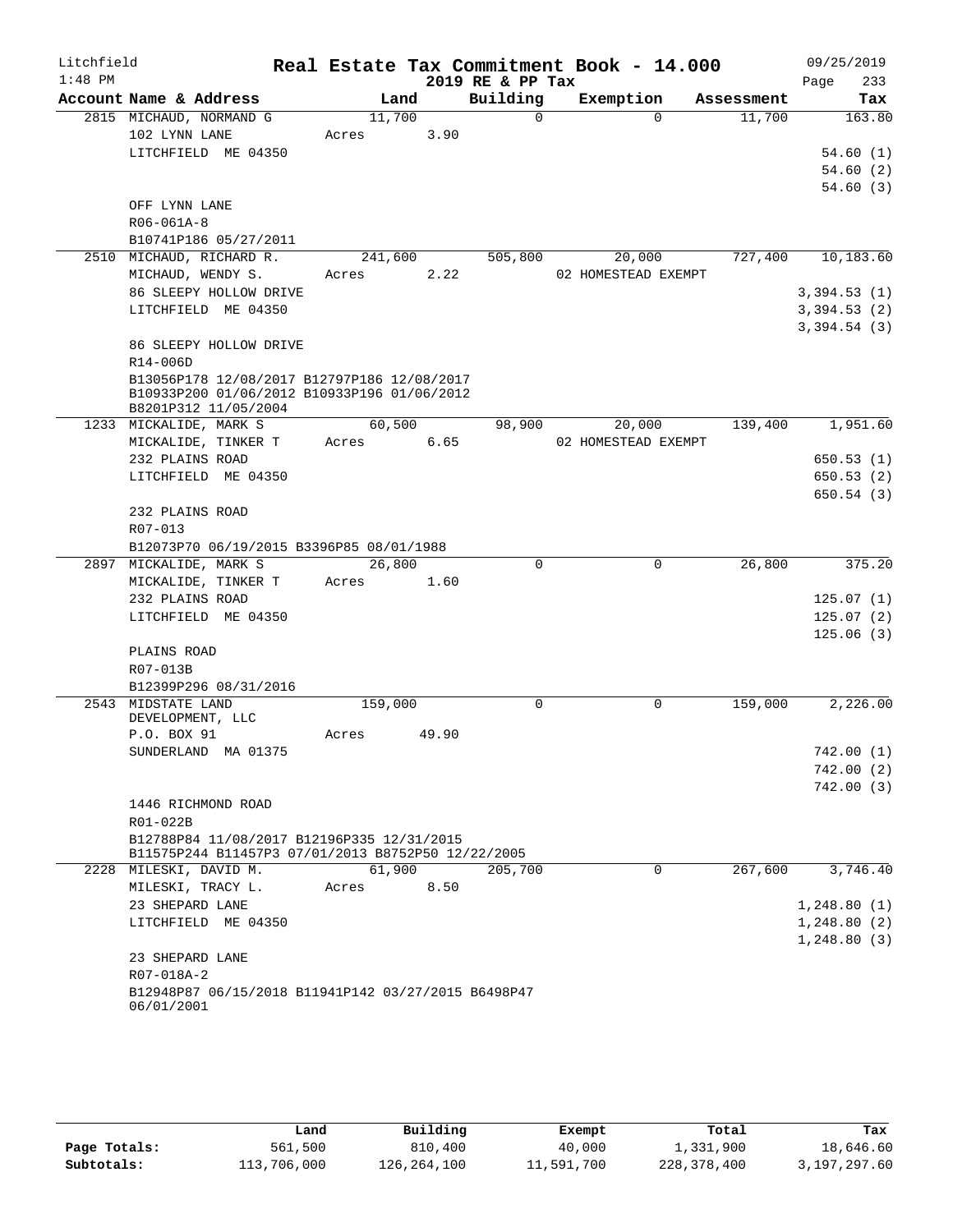| Litchfield |             |                                                          |         |         |      |                  | Real Estate Tax Commitment Book - 14.000 |              |            |             | 09/25/2019 |
|------------|-------------|----------------------------------------------------------|---------|---------|------|------------------|------------------------------------------|--------------|------------|-------------|------------|
| $1:48$ PM  |             |                                                          |         |         |      | 2019 RE & PP Tax |                                          |              |            | Page        | 234        |
|            |             | Account Name & Address                                   |         | Land    |      | Building         | Exemption                                |              | Assessment |             | Tax        |
|            |             | 785 MILLS DAWN HARVEY                                    |         | 95,300  |      | 20,400           |                                          | $\Omega$     | 115,700    |             | 1,619.80   |
|            |             | MILLS DAWN HARVEY,                                       | Acres   |         | 2.28 |                  |                                          |              |            |             |            |
|            |             | TESSARI, KIM E., ET AL                                   |         |         |      |                  |                                          |              |            |             |            |
|            |             | 2186 HALLOWELL ROAD                                      |         |         |      |                  |                                          |              |            |             | 539.93 (1) |
|            |             | LITCHFIELD ME 04350                                      |         |         |      |                  |                                          |              |            |             | 539.93(2)  |
|            |             | 73 TUTT LANE                                             |         |         |      |                  |                                          |              |            |             | 539.94(3)  |
|            | $R10 - 020$ |                                                          |         |         |      |                  |                                          |              |            |             |            |
|            |             | B10741P215 05/31/2011 B3724P50 B2247P308                 |         |         |      |                  |                                          |              |            |             |            |
|            |             | 2687 MILLS MORIN ANNE                                    | 116,600 |         |      | 276,000          |                                          | $\mathbf{0}$ | 392,600    |             | 5,496.40   |
|            |             | 154 NUTTING LANE                                         | Acres   |         | 1.34 |                  |                                          |              |            |             |            |
|            |             | LITCHFIELD ME 04350                                      |         |         |      |                  |                                          |              |            | 1,832.13(1) |            |
|            |             |                                                          |         |         |      |                  |                                          |              |            | 1,832.13(2) |            |
|            |             |                                                          |         |         |      |                  |                                          |              |            | 1,832.14(3) |            |
|            |             | 154 NUTTING LANE                                         |         |         |      |                  |                                          |              |            |             |            |
|            | R04-045A    |                                                          |         |         |      |                  |                                          |              |            |             |            |
|            |             | B11740P36 07/11/2014 B9328P26 04/20/2007 B7984P347       |         |         |      |                  |                                          |              |            |             |            |
|            | 06/11/2004  |                                                          |         |         |      |                  |                                          |              |            |             |            |
|            |             | 2798 MILLS, DAWN                                         |         | 48,200  |      | 134,400          | 20,000                                   |              | 162,600    |             | 2,276.40   |
|            |             | 50 TUTT LANE                                             | Acres   |         | 2.06 |                  | 02 HOMESTEAD EXEMPT                      |              |            |             |            |
|            |             | LITCHFIELD ME 04350                                      |         |         |      |                  |                                          |              |            |             | 758.80 (1) |
|            |             |                                                          |         |         |      |                  |                                          |              |            |             | 758.80(2)  |
|            |             |                                                          |         |         |      |                  |                                          |              |            |             | 758.80(3)  |
|            |             | 50 TUTT LANE                                             |         |         |      |                  |                                          |              |            |             |            |
|            | R10-020E    |                                                          |         |         |      |                  |                                          |              |            |             |            |
|            |             | B10741P215 05/31/2011                                    |         |         |      |                  |                                          |              |            |             |            |
|            |             | 1235 MIQUELON, GERALD R.                                 |         | 48,600  |      | 93,900           |                                          | 0            | 142,500    |             | 1,995.00   |
|            |             | P.O. BOX 301                                             | Acres   |         | 2.20 |                  |                                          |              |            |             |            |
|            |             | SABATTUS ME 04259                                        |         |         |      |                  |                                          |              |            |             | 665.00(1)  |
|            |             |                                                          |         |         |      |                  |                                          |              |            |             | 665.00(2)  |
|            |             |                                                          |         |         |      |                  |                                          |              |            |             | 665.00(3)  |
|            |             | 2186 HALLOWELL ROAD                                      |         |         |      |                  |                                          |              |            |             |            |
|            | R11-021A    |                                                          |         |         |      |                  |                                          |              |            |             |            |
|            |             | B12194P343 12/24/2015 B12145P238 10/26/2015 B4741P40     |         |         |      |                  |                                          |              |            |             |            |
|            |             | 822 MITCHELL TIMOTHY A                                   |         | 190,800 |      | 41,200           |                                          | $\mathbf 0$  | 232,000    |             | 3,248.00   |
|            |             | MITCHELL DENISE D                                        | Acres   |         | 0.64 |                  |                                          |              |            |             |            |
|            |             | 27 BRENTWOOD ROAD                                        |         |         |      |                  |                                          |              |            | 1,082.67(1) |            |
|            |             | CAPE ELIZABETH ME                                        |         |         |      |                  |                                          |              |            | 1,082.67(2) |            |
|            | 04107       |                                                          |         |         |      |                  |                                          |              |            |             |            |
|            |             |                                                          |         |         |      |                  |                                          |              |            | 1,082.66(3) |            |
|            |             | 34 LUCIEN LANE                                           |         |         |      |                  |                                          |              |            |             |            |
|            | $U11 - 035$ |                                                          |         |         |      |                  |                                          |              |            |             |            |
|            |             | B8983P314 07/14/2006 B6645P120<br>1393 MITTICA, DEBORAH, |         |         |      | 47,400           |                                          | 0            | 220,400    |             | 3,085.60   |
|            | ET.AL.      |                                                          |         | 173,000 |      |                  |                                          |              |            |             |            |
|            |             | 226 FAIRWAY DRIVE                                        | Acres   |         | 0.43 |                  |                                          |              |            |             |            |
|            |             | E WINDSOR CT 06088                                       |         |         |      |                  |                                          |              |            | 1,028.53(1) |            |
|            |             |                                                          |         |         |      |                  |                                          |              |            | 1,028.53(2) |            |
|            |             |                                                          |         |         |      |                  |                                          |              |            | 1,028.54(3) |            |
|            |             | 152 MACE ROAD                                            |         |         |      |                  |                                          |              |            |             |            |
|            | U14-012     |                                                          |         |         |      |                  |                                          |              |            |             |            |
|            | B6778P67    |                                                          |         |         |      |                  |                                          |              |            |             |            |

|              | Land        | Building    | Exempt     | Total       | Tax          |
|--------------|-------------|-------------|------------|-------------|--------------|
| Page Totals: | 672,500     | 613,300     | 20,000     | 1,265,800   | 17,721.20    |
| Subtotals:   | 114,378,500 | 126,877,400 | 11,611,700 | 229,644,200 | 3,215,018.80 |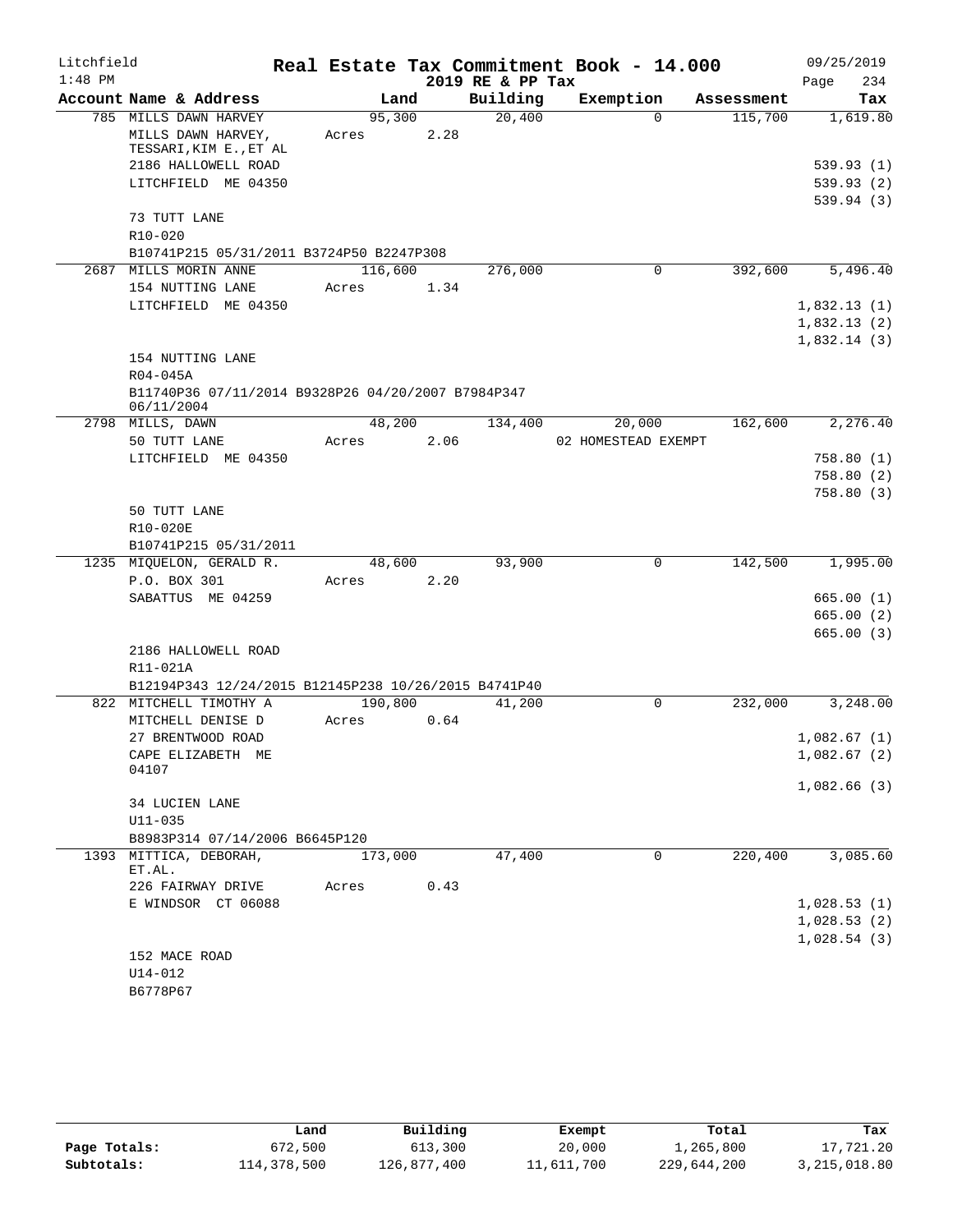| Litchfield |                                                                    |       |        |      |                  | Real Estate Tax Commitment Book - 14.000 |            | 09/25/2019  |
|------------|--------------------------------------------------------------------|-------|--------|------|------------------|------------------------------------------|------------|-------------|
| $1:48$ PM  |                                                                    |       |        |      | 2019 RE & PP Tax |                                          |            | 235<br>Page |
|            | Account Name & Address                                             |       | Land   |      | Building         | Exemption                                | Assessment | Tax         |
|            | 1240 MOLES, LARRY                                                  |       | 46,000 |      | 72,600           | $\Omega$                                 | 118,600    | 1,660.40    |
|            | 123 COOLWATER AVENUE                                               |       | Acres  | 0.08 |                  |                                          |            |             |
|            | SATSUMA FL 32189                                                   |       |        |      |                  |                                          |            | 553.47(1)   |
|            |                                                                    |       |        |      |                  |                                          |            | 553.47(2)   |
|            |                                                                    |       |        |      |                  |                                          |            | 553.46(3)   |
|            | 447 PEACEPIPE DRIVE                                                |       |        |      |                  |                                          |            |             |
|            | $U28 - 055$                                                        |       |        |      |                  |                                          |            |             |
|            | B2286P234                                                          |       |        |      |                  |                                          |            |             |
|            | 1241 MONROE, JOHN                                                  |       | 49,600 |      | 108,900          | 20,000                                   | 138,500    | 1,939.00    |
|            | 2793 HALLOWELL ROAD                                                |       | Acres  | 0.80 |                  | 02 HOMESTEAD EXEMPT                      |            |             |
|            | LITCHFIELD ME 04350                                                |       |        |      |                  |                                          |            | 646.33(1)   |
|            |                                                                    |       |        |      |                  |                                          |            | 646.33(2)   |
|            |                                                                    |       |        |      |                  |                                          |            | 646.34(3)   |
|            | 2793 HALLOWELL ROAD                                                |       |        |      |                  |                                          |            |             |
|            | R02-015<br>B2509P121 02/02/2005                                    |       |        |      |                  |                                          |            |             |
|            | 2031 MONTMINY, GERALD D.                                           |       | 43,600 |      | 31,300           | $\Omega$                                 | 74,900     | 1,048.60    |
|            | 32 NUTTING LANE                                                    |       | Acres  | 2.20 |                  |                                          |            |             |
|            | LITCHFIELD ME 04350                                                |       |        |      |                  |                                          |            | 349.53(1)   |
|            |                                                                    |       |        |      |                  |                                          |            | 349.53(2)   |
|            |                                                                    |       |        |      |                  |                                          |            | 349.54 (3)  |
|            | 32 NUTTING LANE                                                    |       |        |      |                  |                                          |            |             |
|            | R04-043C                                                           |       |        |      |                  |                                          |            |             |
|            | B13007P177 08/13/2018                                              |       |        |      |                  |                                          |            |             |
|            | 1242 MOODY JR, HOWARD D                                            |       | 39,400 |      | 10,100           | 20,000                                   | 29,500     | 413.00      |
|            | MOODY, BARBARA                                                     |       | Acres  | 0.80 |                  | 02 HOMESTEAD EXEMPT                      |            |             |
|            | 78 WENTZELL ROAD                                                   |       |        |      |                  |                                          |            | 137.67(1)   |
|            | LITCHFIELD ME 04350                                                |       |        |      |                  |                                          |            | 137.67(2)   |
|            |                                                                    |       |        |      |                  |                                          |            | 137.66(3)   |
|            | 78 WENTZELL ROAD                                                   |       |        |      |                  |                                          |            |             |
|            | R03-088B                                                           |       |        |      |                  |                                          |            |             |
|            | B1993P274                                                          |       |        |      |                  |                                          |            |             |
|            | 771 MOODY, MICHAEL W LIVING 40,200                                 |       |        |      | 149,500          | 0                                        | 189,700    | 2,655.80    |
|            | TRUST                                                              |       |        |      |                  |                                          |            |             |
|            | MOODY PATRICIA W LIVING Acres<br>TRUST                             |       |        | 0.65 |                  |                                          |            |             |
|            | 32 ERIC DRIVE                                                      |       |        |      |                  |                                          |            | 885.27 (1)  |
|            | PALM COAST FL 32110                                                |       |        |      |                  |                                          |            | 885.27 (2)  |
|            |                                                                    |       |        |      |                  |                                          |            | 885.26 (3)  |
|            | 1879 HALLOWELL ROAD                                                |       |        |      |                  |                                          |            |             |
|            | $U16 - 009$                                                        |       |        |      |                  |                                          |            |             |
|            | B9460P280 08/14/2007 B6008P181 10/20/1999                          |       |        |      |                  |                                          |            |             |
|            | 2526 MOOERS, JUSTIN                                                |       | 45,300 |      | 28,700           | $\Omega$                                 | 74,000     | 1,036.00    |
|            | MOOERS, KATIE                                                      | Acres |        | 3.92 |                  |                                          |            |             |
|            | 155 SOUTH ADAMS ROAD                                               |       |        |      |                  |                                          |            | 345.33(1)   |
|            | LITCHFIELD ME 04350                                                |       |        |      |                  |                                          |            | 345.33(2)   |
|            |                                                                    |       |        |      |                  |                                          |            | 345.34(3)   |
|            | 155 SOUTH ADAMS ROAD                                               |       |        |      |                  |                                          |            |             |
|            | R01-063A                                                           |       |        |      |                  |                                          |            |             |
|            | B12966P264 07/13/2018 B9656P153 03/04/2008 B8568P127<br>08/26/2005 |       |        |      |                  |                                          |            |             |

|              | Land        | Building    | Exempt     | Total       | Tax          |
|--------------|-------------|-------------|------------|-------------|--------------|
| Page Totals: | 264,100     | 401,100     | 40,000     | 625,200     | 8,752.80     |
| Subtotals:   | 114,642,600 | 127,278,500 | 11,651,700 | 230,269,400 | 3,223,771.60 |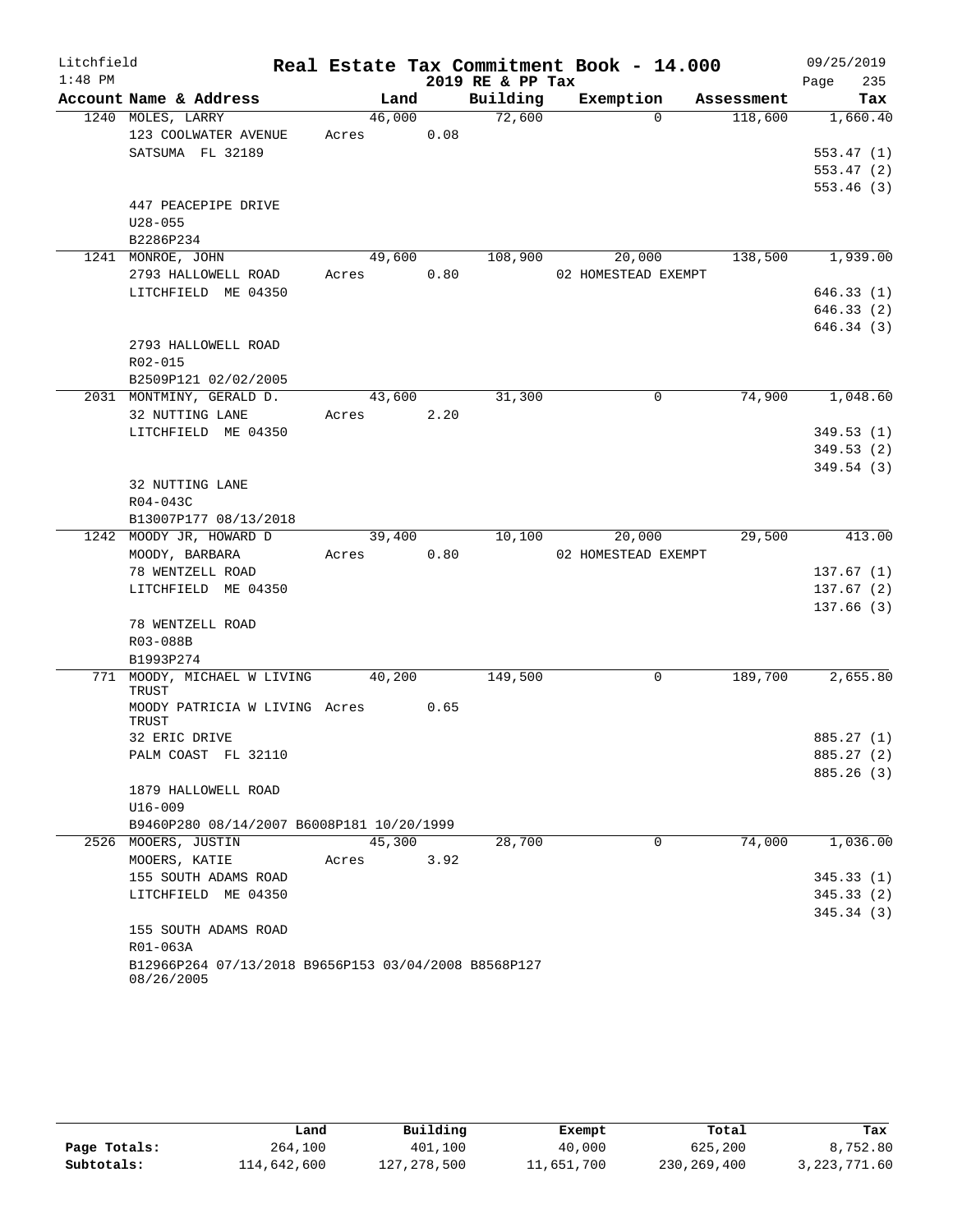| Litchfield   |                                                          |            |             |                              | Real Estate Tax Commitment Book - 14.000 |             | 09/25/2019               |
|--------------|----------------------------------------------------------|------------|-------------|------------------------------|------------------------------------------|-------------|--------------------------|
| $1:48$ PM    | Account Name & Address                                   | Land       |             | 2019 RE & PP Tax<br>Building | Exemption                                | Assessment  | 236<br>Page<br>Tax       |
|              | 1244 MOORE SR, WILLIAM C &                               | 225,000    |             | 36,100                       | $\Omega$                                 | 261,100     | 3,655.40                 |
|              | SUSAN<br>M SNOW & NANCY M DEL<br>PLATO TRUSTEE           | Acres      | 0.96        |                              |                                          |             |                          |
|              | 13 WEYFAIR PATH                                          |            |             |                              |                                          |             | 1,218.47(1)              |
|              | WEYMOUTH MA 02188                                        |            |             |                              |                                          |             | 1,218.47(2)              |
|              | 134 GOODWIN DRIVE<br>R14-023                             |            |             |                              |                                          |             | 1,218.46(3)              |
|              | B5692P294 07/23/1998                                     |            |             |                              |                                          |             |                          |
|              | 1826 MOORE, ANDREW T                                     |            | 47,100      | 144,800                      | 20,000                                   | 171,900     | 2,406.60                 |
|              | MOORE, CHARLENE BINDER                                   | Acres 1.70 |             |                              | 02 HOMESTEAD EXEMPT                      |             |                          |
|              | 37 PATTENWOODS LANE                                      |            |             |                              |                                          |             | 802.20(1)                |
|              | LITCHFIELD ME 04350                                      |            |             |                              |                                          |             | 802.20(2)<br>802.20(3)   |
|              | 37 PATTENWOODS LANE<br>R01-033B-7                        |            |             |                              |                                          |             |                          |
|              | B10612P208 12/08/2010 B5565P280                          |            |             |                              |                                          |             |                          |
|              | 1303 MOORE, TIMOTHY J                                    | 48,000     |             | 57,800                       | $\mathbf 0$                              | 105,800     | 1,481.20                 |
|              | MOORE TRACY L<br>5 BEAVER DRIVE                          | Acres      | 2.00        |                              |                                          |             | 493.73 (1)               |
|              | LITCHFIELD ME 04364                                      |            |             |                              |                                          |             | 493.73 (2)               |
|              |                                                          |            |             |                              |                                          |             | 493.74 (3)               |
|              | 5 BEAVER DRIVE                                           |            |             |                              |                                          |             |                          |
|              | R14-009B                                                 |            |             |                              |                                          |             |                          |
|              | B6273P211 08/15/2000 B1603P343<br>1246 MOREAU, LEONARD F | 187,400    |             | 101,400                      | 26,000                                   | 262,800     | 3,679.20                 |
|              | 157 BUKER ROAD                                           | Acres      | 1.04        |                              | 02 HOMESTEAD EXEMPT                      |             |                          |
|              | LITCHFIELD ME 04350                                      |            |             |                              | 03 VETERANS EXEMPT                       |             | 1,226.40(1)              |
|              |                                                          |            |             |                              |                                          |             | 1,226.40(2)              |
|              |                                                          |            |             |                              |                                          |             | 1,226.40(3)              |
|              | 157 BUKER ROAD<br>$U10 - 033$                            |            |             |                              |                                          |             |                          |
|              | B2126P136                                                |            |             |                              |                                          |             |                          |
|              | 1173 MOREY, JESSE B                                      | 40,900     |             | 146,300                      | $\mathbf{0}$                             | 187,200     | 2,620.80                 |
|              | HILL CHELSEY R                                           | Acres      | 0.70        |                              |                                          |             |                          |
|              | 440 OAK HILL ROAD                                        |            |             |                              |                                          |             | 873.60(1)                |
|              | LITCHFIELD ME 04350                                      |            |             |                              |                                          |             | 873.60 (2)<br>873.60 (3) |
|              | 440 OAK HILL ROAD                                        |            |             |                              |                                          |             |                          |
|              | R04-039A                                                 |            |             |                              |                                          |             |                          |
|              | B13017P206 08/31/2018                                    |            |             |                              |                                          |             |                          |
| 2930         | MORGAN, CARRIE J.                                        | 130,200    |             | 0                            | $\mathbf 0$                              | 130,200     | 1,822.80                 |
|              | 14 BELLEGARDE AVENUE<br>LEWISTON ME 04240                | Acres      | 1.40        |                              |                                          |             | 607.60(1)                |
|              |                                                          |            |             |                              |                                          |             | 607.60(2)                |
|              |                                                          |            |             |                              |                                          |             | 607.60(3)                |
|              |                                                          |            |             |                              |                                          |             |                          |
|              | $R05 - 006 - B$                                          |            |             |                              |                                          |             |                          |
| 1247         | B12905P120 05/09/2018<br>MORGAN, DAVID                   | 55,200     |             | 87,300                       | 20,000                                   | 122,500     | 1,715.00                 |
|              | 40 DINGLEY ROAD                                          | Acres      | 4.40        |                              | 02 HOMESTEAD EXEMPT                      |             |                          |
|              | LITCHFIELD ME 04350                                      |            |             |                              |                                          |             | 571.67(1)                |
|              |                                                          |            |             |                              |                                          |             | 571.67(2)                |
|              | 40 DINGLEY ROAD<br>R10-037A                              |            |             |                              |                                          |             | 571.66(3)                |
|              | B3199P220 07/23/1997                                     |            |             |                              |                                          |             |                          |
|              |                                                          | Land       | Building    |                              | Exempt                                   | Total       | Tax                      |
| Page Totals: | 733,800                                                  |            | 573,700     |                              | 66,000                                   | 1,241,500   | 17,381.00                |
| Subtotals:   | 115, 376, 400                                            |            | 127,852,200 |                              | 11,717,700                               | 231,510,900 | 3, 241, 152.60           |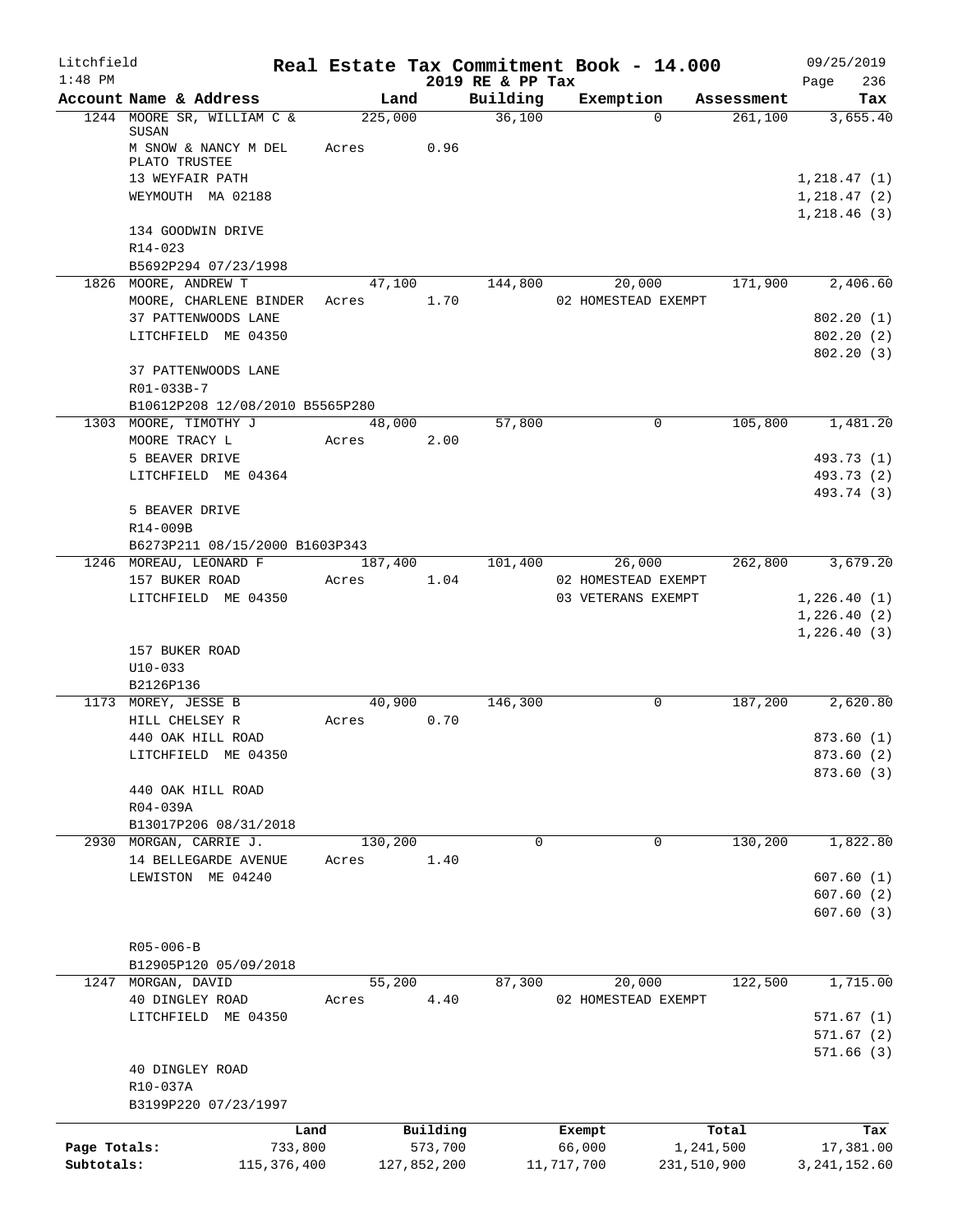| Litchfield |                                                                                            |            |      |      | Real Estate Tax Commitment Book - 14.000 |                     |             |                  |              | 09/25/2019             |
|------------|--------------------------------------------------------------------------------------------|------------|------|------|------------------------------------------|---------------------|-------------|------------------|--------------|------------------------|
| $1:48$ PM  |                                                                                            |            |      |      | 2019 RE & PP Tax                         |                     |             |                  | Page         | 237                    |
|            | Account Name & Address                                                                     |            | Land |      | Building                                 | Exemption           |             | Assessment       |              | Tax                    |
|            | 95 MORGAN, NICHOLAS R.                                                                     |            |      |      | 191,900 102,400                          |                     | $\Omega$    | 294,300          |              | 4,120.20               |
|            | MORGAN, MARY L.                                                                            | Acres 4.45 |      |      |                                          |                     |             |                  |              |                        |
|            | 40 OAK STREET                                                                              |            |      |      |                                          |                     |             |                  | 1,373.40(1)  |                        |
|            | GREENE ME 04236                                                                            |            |      |      |                                          |                     |             |                  | 1,373.40(2)  |                        |
|            |                                                                                            |            |      |      |                                          |                     |             |                  | 1,373.40(3)  |                        |
|            | 60 BUKER ROAD                                                                              |            |      |      |                                          |                     |             |                  |              |                        |
|            | R05-006                                                                                    |            |      |      |                                          |                     |             |                  |              |                        |
|            | B12905P112 05/09/2018 B2493P214 08/05/1982                                                 |            |      |      |                                          |                     |             |                  |              |                        |
|            | 2059 MORGAN, RYAN                                                                          | 40,000     |      |      | 29,400                                   |                     | $\mathbf 0$ | 69,400           |              | 971.60                 |
|            | 17 FLAHERTY LANE                                                                           | Acres 1.00 |      |      |                                          |                     |             |                  |              |                        |
|            | LITCHFIELD ME 04350                                                                        |            |      |      |                                          |                     |             |                  |              | 323.87(1)              |
|            |                                                                                            |            |      |      |                                          |                     |             |                  |              | 323.87(2)<br>323.86(3) |
|            | 17 FLAHERTY LANE                                                                           |            |      |      |                                          |                     |             |                  |              |                        |
|            | R03-105D                                                                                   |            |      |      |                                          |                     |             |                  |              |                        |
|            | B11693P14 05/21/2014 B5442P262 07/22/1997                                                  |            |      |      |                                          |                     |             |                  |              |                        |
|            | 1211 MORGAN, WINSTON L.                                                                    | 140,700    |      |      | 127,100                                  |                     | $\Omega$    | 267,800          |              | 3,749.20               |
|            | MORGAN, SHIRLEY A.                                                                         | Acres 0.49 |      |      |                                          |                     |             |                  |              |                        |
|            | 80 EASY STREET                                                                             |            |      |      |                                          |                     |             |                  | 1, 249.73(1) |                        |
|            | LITCHFIELD ME 04350                                                                        |            |      |      |                                          |                     |             |                  | 1, 249.73(2) |                        |
|            |                                                                                            |            |      |      |                                          |                     |             |                  | 1, 249.74(3) |                        |
|            | 80 EASY STREET                                                                             |            |      |      |                                          |                     |             |                  |              |                        |
|            | $U09 - 009$                                                                                |            |      |      |                                          |                     |             |                  |              |                        |
|            | B12879P94 03/27/2018 B7677P269 01/06/2003                                                  |            |      |      |                                          |                     |             |                  |              |                        |
|            | 1703 MORGAN, JASON M.                                                                      |            |      |      | 175,600 130,400                          |                     | 26,000      | 280,000          |              | 3,920.00               |
|            | 123 EASY STREET                                                                            | Acres      |      | 1.48 |                                          | 12 WW2 Vet Res.     |             |                  |              |                        |
|            | LITCHFIELD ME 04350                                                                        |            |      |      |                                          | 02 HOMESTEAD EXEMPT |             |                  | 1,306.67(1)  |                        |
|            |                                                                                            |            |      |      |                                          |                     |             |                  | 1,306.67(2)  |                        |
|            |                                                                                            |            |      |      |                                          |                     |             |                  | 1,306.66(3)  |                        |
|            | 123 EASY STREET                                                                            |            |      |      |                                          |                     |             |                  |              |                        |
|            | $U09 - 014$                                                                                |            |      |      |                                          |                     |             |                  |              |                        |
|            | B12845P51 02/02/2018 B12837P297 02/02/2018 B1478P851<br>09/23/1968                         |            |      |      |                                          |                     |             |                  |              |                        |
|            | 1251 MORIN JR, MAURICE A                                                                   | 87,500     |      |      | 37,000                                   |                     | $\mathbf 0$ | 124,500 1,743.00 |              |                        |
|            | 86 BRAGDON ROAD                                                                            | Acres 0.27 |      |      |                                          |                     |             |                  |              |                        |
|            | FREEPORT ME 04032-6821                                                                     |            |      |      |                                          |                     |             |                  |              | 581.00(1)              |
|            |                                                                                            |            |      |      |                                          |                     |             |                  |              | 581.00(2)              |
|            |                                                                                            |            |      |      |                                          |                     |             |                  |              | 581.00 (3)             |
|            | 30 OSPREY LANE                                                                             |            |      |      |                                          |                     |             |                  |              |                        |
|            | $U03 - 010$                                                                                |            |      |      |                                          |                     |             |                  |              |                        |
|            | B4226P210                                                                                  |            |      |      |                                          |                     |             |                  |              |                        |
|            | 316 MORIN, ALLISON                                                                         | 42,400     |      |      | 154,000                                  |                     | $\mathbf 0$ | 196,400          |              | 2,749.60               |
|            | THEISS, ERIC                                                                               | Acres      |      | 0.80 |                                          |                     |             |                  |              |                        |
|            | 13 DOYLE STREET                                                                            |            |      |      |                                          |                     |             |                  |              | 916.53(1)              |
|            | LITCHFIELD ME 04350                                                                        |            |      |      |                                          |                     |             |                  |              | 916.53(2)              |
|            |                                                                                            |            |      |      |                                          |                     |             |                  |              | 916.54(3)              |
|            | 13 DOYLE STREET                                                                            |            |      |      |                                          |                     |             |                  |              |                        |
|            | $U09 - 024$                                                                                |            |      |      |                                          |                     |             |                  |              |                        |
|            | B12891P291 04/16/2018 B12880P187 03/01/2018<br>B12880P179 06/16/2017 B12880P178 06/15/2017 |            |      |      |                                          |                     |             |                  |              |                        |
|            | B12068P327 06/06/2015 B11154P85 09/05/2012 B9931P283                                       |            |      |      |                                          |                     |             |                  |              |                        |
|            | 12/17/2008 B5715P300 08/11/1998                                                            |            |      |      |                                          |                     |             |                  |              |                        |

|              | Land        | Building    | Exempt     | Total       | Tax             |
|--------------|-------------|-------------|------------|-------------|-----------------|
| Page Totals: | 678,100     | 580,300     | 26,000     | 1,232,400   | 17,253.60       |
| Subtotals:   | 116,054,500 | 128,432,500 | 11,743,700 | 232,743,300 | 3, 258, 406. 20 |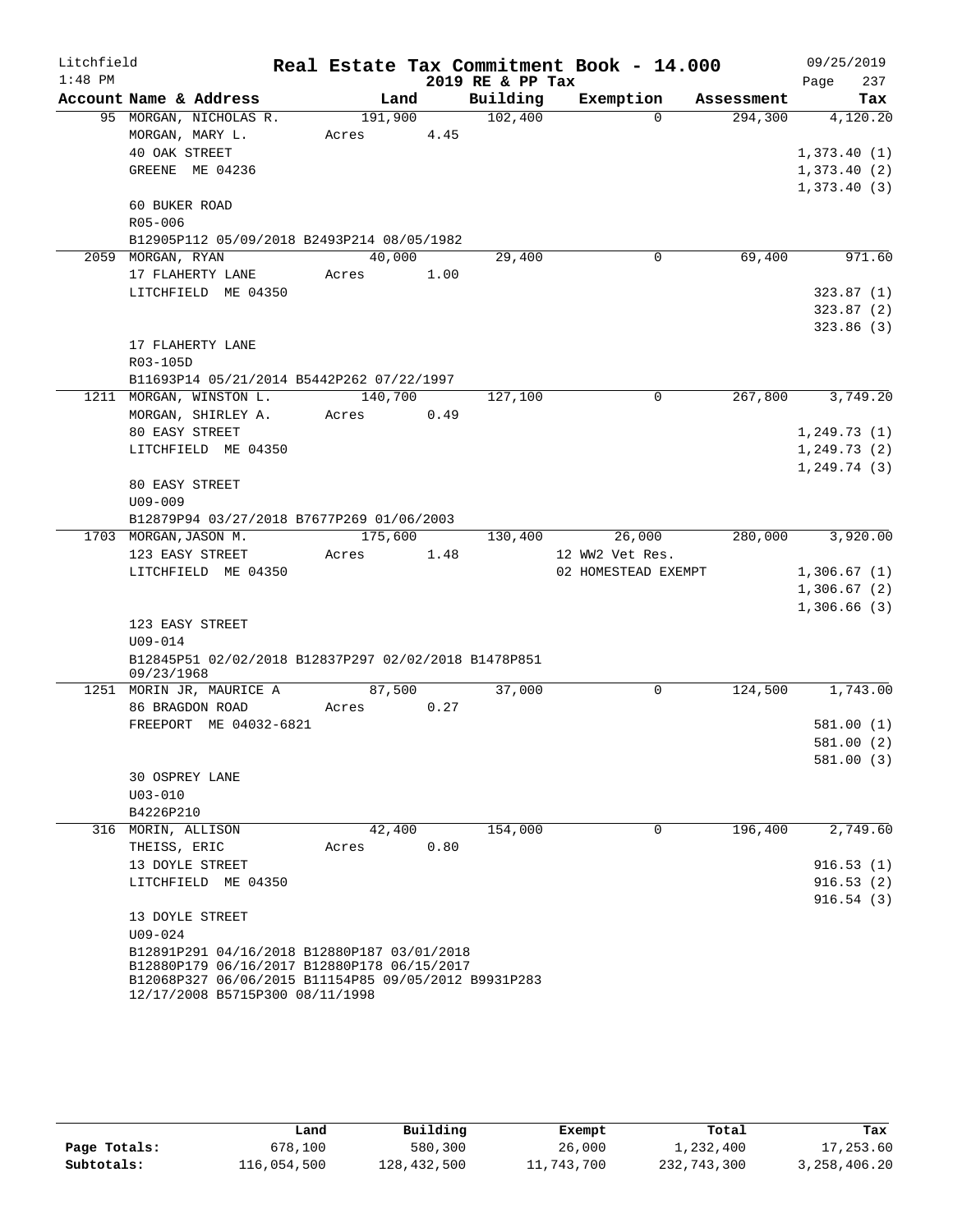| Litchfield   |                                                                    |             |       |             |                     | Real Estate Tax Commitment Book - 14.000 |             |                            | 09/25/2019               |
|--------------|--------------------------------------------------------------------|-------------|-------|-------------|---------------------|------------------------------------------|-------------|----------------------------|--------------------------|
| $1:48$ PM    |                                                                    |             |       |             | 2019 RE & PP Tax    |                                          |             | Page                       | 238                      |
|              | Account Name & Address                                             |             |       | Land        | Building            | Exemption                                | Assessment  |                            | Tax                      |
|              | 275 MORIN, MELANIE L.                                              |             |       | 145,100     | $\frac{105,000}{ }$ | $\Omega$                                 | 250, 100    |                            | 3,501.40                 |
|              | SMALL, ROBERT A.<br>58 EASY STREET                                 |             |       | Acres 0.52  |                     |                                          |             |                            |                          |
|              |                                                                    |             |       |             |                     |                                          |             | 1,167.13(1)                |                          |
|              | LITCHFIELD ME 04350                                                |             |       |             |                     |                                          |             | 1,167.13(2)<br>1,167.14(3) |                          |
|              | 58 EASY STREET                                                     |             |       |             |                     |                                          |             |                            |                          |
|              | $U09 - 005$                                                        |             |       |             |                     |                                          |             |                            |                          |
|              | B13111P1 12/14/2018 B5767P234 10/01/1998                           |             |       |             |                     |                                          |             |                            |                          |
|              | 593 MORIN, NANCY D.                                                |             |       | 54,000      | 172,200             | 20,000                                   | 206, 200    |                            | 2,886.80                 |
|              | 25 WOODLAND LAND                                                   |             |       | Acres 4.40  |                     | 02 HOMESTEAD EXEMPT                      |             |                            |                          |
|              | LITCHFIELD ME 04350                                                |             |       |             |                     |                                          |             |                            | 962.27(1)                |
|              |                                                                    |             |       |             |                     |                                          |             |                            | 962.27(2)                |
|              |                                                                    |             |       |             |                     |                                          |             |                            | 962.26(3)                |
|              | 25 WOODLAND LANE                                                   |             |       |             |                     |                                          |             |                            |                          |
|              | R11-042A                                                           |             |       |             |                     |                                          |             |                            |                          |
|              | B12038P302 06/26/2015                                              |             |       |             |                     |                                          |             |                            |                          |
|              | 2852 MORRILL, SYLVIA A.                                            |             |       | 71,600      | 96,100              | $\mathbf 0$                              | 167,700     |                            | 2,347.80                 |
|              | 99 LIBBY ROAD                                                      |             |       | Acres 12.79 |                     |                                          |             |                            |                          |
|              | LITCHFIELD ME 04350                                                |             |       |             |                     |                                          |             |                            | 782.60 (1)               |
|              |                                                                    |             |       |             |                     |                                          |             |                            | 782.60 (2)               |
|              |                                                                    |             |       |             |                     |                                          |             |                            | 782.60 (3)               |
|              | 99 LIBBY ROAD                                                      |             |       |             |                     |                                          |             |                            |                          |
|              | R06-033C                                                           |             |       |             |                     |                                          |             |                            |                          |
|              | B13152P185 02/08/2019 B11665P135 04/13/2014                        |             |       |             |                     |                                          |             |                            |                          |
|              | 750 MORRILL, TERRY L                                               |             |       | 63,800      | 166,600             | 20,000                                   | 210,400     |                            | 2,945.60                 |
|              | MORRILL, TERI L                                                    |             |       | Acres 12.00 |                     | 02 HOMESTEAD EXEMPT                      |             |                            |                          |
|              | 127 RICHMOND ROAD<br>LITCHFIELD ME 04350                           |             |       |             |                     |                                          |             |                            | 981.87 (1)<br>981.87 (2) |
|              |                                                                    |             |       |             |                     |                                          |             |                            | 981.86 (3)               |
|              | 127 RICHMOND ROAD                                                  |             |       |             |                     |                                          |             |                            |                          |
|              | R03-044A                                                           |             |       |             |                     |                                          |             |                            |                          |
|              | B10374P158 03/29/2010 B8575P286 08/31/2005 B6300P171               |             |       |             |                     |                                          |             |                            |                          |
|              | 1254 MORRIS, KEVAN & KELDON 45,000                                 |             |       |             | 7,500               | 0                                        | 52,500      |                            | 735.00                   |
|              | CROXFORD, KARLENE                                                  |             |       | Acres 1.00  |                     |                                          |             |                            |                          |
|              | 633 STEVENSTOWN ROAD                                               |             |       |             |                     |                                          |             |                            | 245.00(1)                |
|              | LITCHFIELD ME 04350                                                |             |       |             |                     |                                          |             |                            | 245.00(2)                |
|              |                                                                    |             |       |             |                     |                                          |             |                            | 245.00 (3)               |
|              | 633 STEVENSTOWN ROAD                                               |             |       |             |                     |                                          |             |                            |                          |
|              | R07-021A                                                           |             |       |             |                     |                                          |             |                            |                          |
|              | B5174P204 06/01/1996                                               |             |       |             |                     |                                          |             |                            |                          |
|              | 1612 MORRIS, TEAGUE B                                              |             |       | 11,300      | 0                   | $\mathbf 0$                              | 11,300      |                            | 158.20                   |
|              | P.O. BOX 815                                                       |             | Acres | 13.50       |                     |                                          |             |                            |                          |
|              | BRUNSWICK ME 04011                                                 |             |       |             |                     |                                          |             |                            | 52.73(1)                 |
|              |                                                                    |             |       |             |                     |                                          |             |                            | 52.73(2)                 |
|              |                                                                    |             |       |             |                     |                                          |             |                            | 52.74(3)                 |
|              | PLAINS ROAD                                                        |             |       |             |                     |                                          |             |                            |                          |
|              | R06-058A                                                           |             |       |             |                     |                                          |             |                            |                          |
|              | B10505P350 08/28/2010 B8637P217 08/24/2005 B4863P224<br>02/02/1995 |             |       |             |                     |                                          |             |                            |                          |
|              | 2165 MORRIS, TEAGUE B                                              |             |       | 25,500      | $\Omega$            | $\Omega$                                 | 25,500      |                            | 357.00                   |
|              | SMALL, DELMAR D                                                    |             | Acres | 1.16        |                     |                                          |             |                            |                          |
|              | P.O. BOX 815                                                       |             |       |             |                     |                                          |             |                            | 119.00(1)                |
|              | BRUNSWICK ME 04011                                                 |             |       |             |                     |                                          |             |                            | 119.00(2)                |
|              |                                                                    |             |       |             |                     |                                          |             |                            | 119.00(3)                |
|              | PLAINS ROAD                                                        |             |       |             |                     |                                          |             |                            |                          |
|              | R06-060A                                                           |             |       |             |                     |                                          |             |                            |                          |
|              | B10506P38 08/20/2010 B6402P256 02/08/2001 B6364P329                |             |       |             |                     |                                          |             |                            |                          |
|              | 12/14/2000                                                         |             |       |             |                     |                                          |             |                            |                          |
|              |                                                                    | Land        |       | Building    |                     | Exempt                                   | Total       |                            | Tax                      |
| Page Totals: |                                                                    | 416,300     |       | 547,400     |                     | 40,000                                   | 923,700     |                            | 12,931.80                |
| Subtotals:   |                                                                    | 116,470,800 |       | 128,979,900 |                     | 11,783,700                               | 233,667,000 |                            | 3, 271, 338.00           |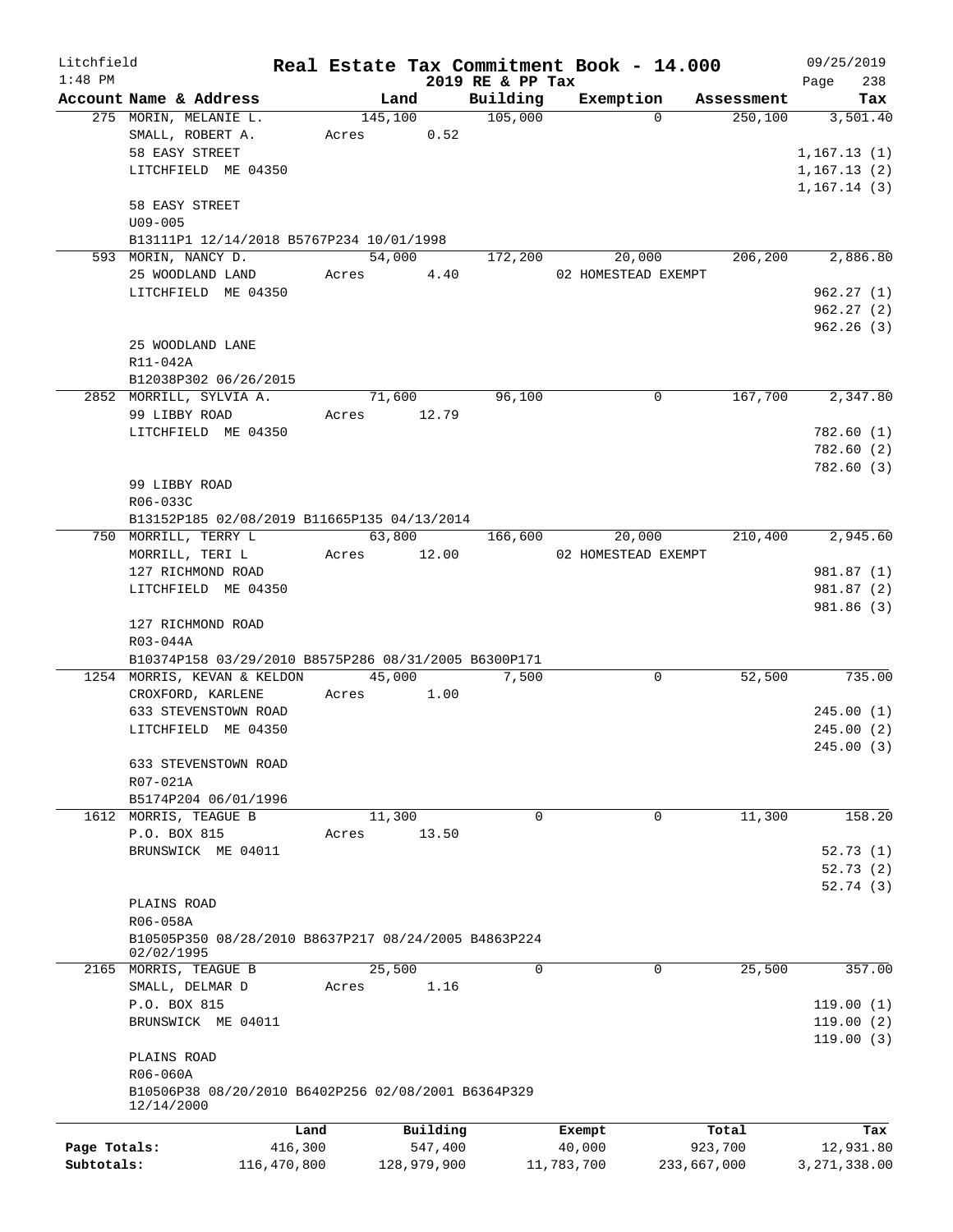| Litchfield<br>$1:48$ PM |                                                                    |       |         |             | 2019 RE & PP Tax | Real Estate Tax Commitment Book - 14.000 |            | 09/25/2019<br>239<br>Page |
|-------------------------|--------------------------------------------------------------------|-------|---------|-------------|------------------|------------------------------------------|------------|---------------------------|
|                         | Account Name & Address                                             |       | Land    |             | Building         | Exemption                                | Assessment | Tax                       |
|                         | 1611 MORRIS, TEAGUE B                                              |       | 12,000  |             | $\Omega$         | $\Omega$                                 | 12,000     | 168.00                    |
|                         | SMALL, DELMAR D                                                    |       |         | Acres 22.50 |                  |                                          |            |                           |
|                         | P.O. BOX 815                                                       |       |         |             |                  |                                          |            | 56.00(1)                  |
|                         | BRUNSWICK ME 04011                                                 |       |         |             |                  |                                          |            | 56.00(2)                  |
|                         | PINE TREE ROAD                                                     |       |         |             |                  |                                          |            | 56.00(3)                  |
|                         | R06-058                                                            |       |         |             |                  |                                          |            |                           |
|                         | B10631P92 12/28/2010 B6402P254 02/08/2001                          |       |         |             |                  |                                          |            |                           |
|                         | 1558 MORRIS, TEAGUE B                                              |       | 3,300   |             | $\Omega$         | $\mathbf 0$                              | 3,300      | 46.20                     |
|                         | SMALL, DELMAR D                                                    |       |         | Acres 3.70  |                  |                                          |            |                           |
|                         | P.O. BOX 815                                                       |       |         |             |                  |                                          |            | 15.40(1)                  |
|                         | BRUNSWICK ME 04011                                                 |       |         |             |                  |                                          |            | 15.40(2)                  |
|                         | PINE TREE ROAD                                                     |       |         |             |                  |                                          |            | 15.40(3)                  |
|                         | R06-056<br>B10631P90 12/28/2010 B9080P43 09/18/2006 B8507P166      |       |         |             |                  |                                          |            |                           |
|                         | 07/19/2005 B1674P9<br>2204 MORRISON, ANITA                         |       | 45,000  |             | 57,900           | 20,000                                   | 82,900     | 1,160.60                  |
|                         | 11 PERRY DRIVE                                                     |       |         | Acres 1.00  |                  | 02 HOMESTEAD EXEMPT                      |            |                           |
|                         | LITCHFIELD ME 04350                                                |       |         |             |                  |                                          |            | 386.87 (1)                |
|                         |                                                                    |       |         |             |                  |                                          |            | 386.87(2)                 |
|                         |                                                                    |       |         |             |                  |                                          |            | 386.86(3)                 |
|                         | 11 PERRY DRIVE                                                     |       |         |             |                  |                                          |            |                           |
|                         | R14-011E                                                           |       |         |             |                  |                                          |            |                           |
|                         | B11086P108 06/25/2012 B8666P52 10/31/2005 B6673P194                |       |         |             |                  |                                          |            |                           |
|                         | 1256 MORSE, TRUDY I                                                |       |         | 145,600     | 206,200          | 20,000                                   |            | 331,800 4,645.20          |
|                         | 6385 WILLOW                                                        | Acres |         | 1.70        |                  | 02 HOMESTEAD EXEMPT                      |            |                           |
|                         | W BLOOMFIELD MI 48324                                              |       |         |             |                  |                                          |            | 1,548.40(1)               |
|                         |                                                                    |       |         |             |                  |                                          |            | 1,548.40(2)               |
|                         |                                                                    |       |         |             |                  |                                          |            | 1,548.40(3)               |
|                         | 1 OSPREY LANE                                                      |       |         |             |                  |                                          |            |                           |
|                         | $U03 - 004$                                                        |       |         |             |                  |                                          |            |                           |
|                         | B5993P296 07/09/1999 B5743P323 B3351P209 05/24/1988                |       |         |             |                  |                                          |            |                           |
|                         | 1257 MORTELL FAMILY<br>IRREVOCABLE TRUST                           |       | 155,900 |             | 59,000           | 0                                        | 214,900    | 3,008.60                  |
|                         | MORTELL, FRANK J,                                                  | Acres |         | 0.41        |                  |                                          |            |                           |
|                         | TRUSTEE                                                            |       |         |             |                  |                                          |            |                           |
|                         | 89 HILMA STREET                                                    |       |         |             |                  |                                          |            | 1,002.87(1)               |
|                         | QUINCY MA 02171                                                    |       |         |             |                  |                                          |            | 1,002.87(2)               |
|                         |                                                                    |       |         |             |                  |                                          |            | 1,002.86(3)               |
|                         | 10 HERON DRIVE                                                     |       |         |             |                  |                                          |            |                           |
|                         | $U24 - 009$                                                        |       |         |             |                  |                                          |            |                           |
|                         | B10783P125 07/19/2011 B3046P51 10/29/1986                          |       |         |             |                  |                                          |            |                           |
|                         | 1053 MOSES, MARITA L. (1/3)<br>LEVESQUE, COLLEEN                   | Acres | 29,200  | 0.17        | 11,200           | 0                                        | 40,400     | 565.60                    |
|                         | F.(1/3)                                                            |       |         |             |                  |                                          |            |                           |
|                         | MEGAN A.                                                           |       |         |             |                  |                                          |            | 188.53(1)                 |
|                         | $PRACTT-LOUISI(1/6)$                                               |       |         |             |                  |                                          |            |                           |
|                         | WYATT A. MCLAREY(1/6)                                              |       |         |             |                  |                                          |            |                           |
|                         | 904 30TH COURT<br>WEST PALM BEACH FL                               |       |         |             |                  |                                          |            | 188.53(2)<br>188.54 (3)   |
|                         | 33407                                                              |       |         |             |                  |                                          |            |                           |
|                         | 63 FOREST LANE                                                     |       |         |             |                  |                                          |            |                           |
|                         | $U08 - 019$                                                        |       |         |             |                  |                                          |            |                           |
|                         | B12016P54 06/22/2015 B11849P314 11/10/2014 B4594P200<br>12/27/1993 |       |         |             |                  |                                          |            |                           |
|                         |                                                                    |       |         |             |                  |                                          |            |                           |

|              | Land        | Building    | Exempt     | Total       | Tax          |
|--------------|-------------|-------------|------------|-------------|--------------|
| Page Totals: | 391,000     | 334,300     | 40,000     | 685,300     | 9,594.20     |
| Subtotals:   | 116,861,800 | 129,314,200 | 11,823,700 | 234,352,300 | 3,280,932.20 |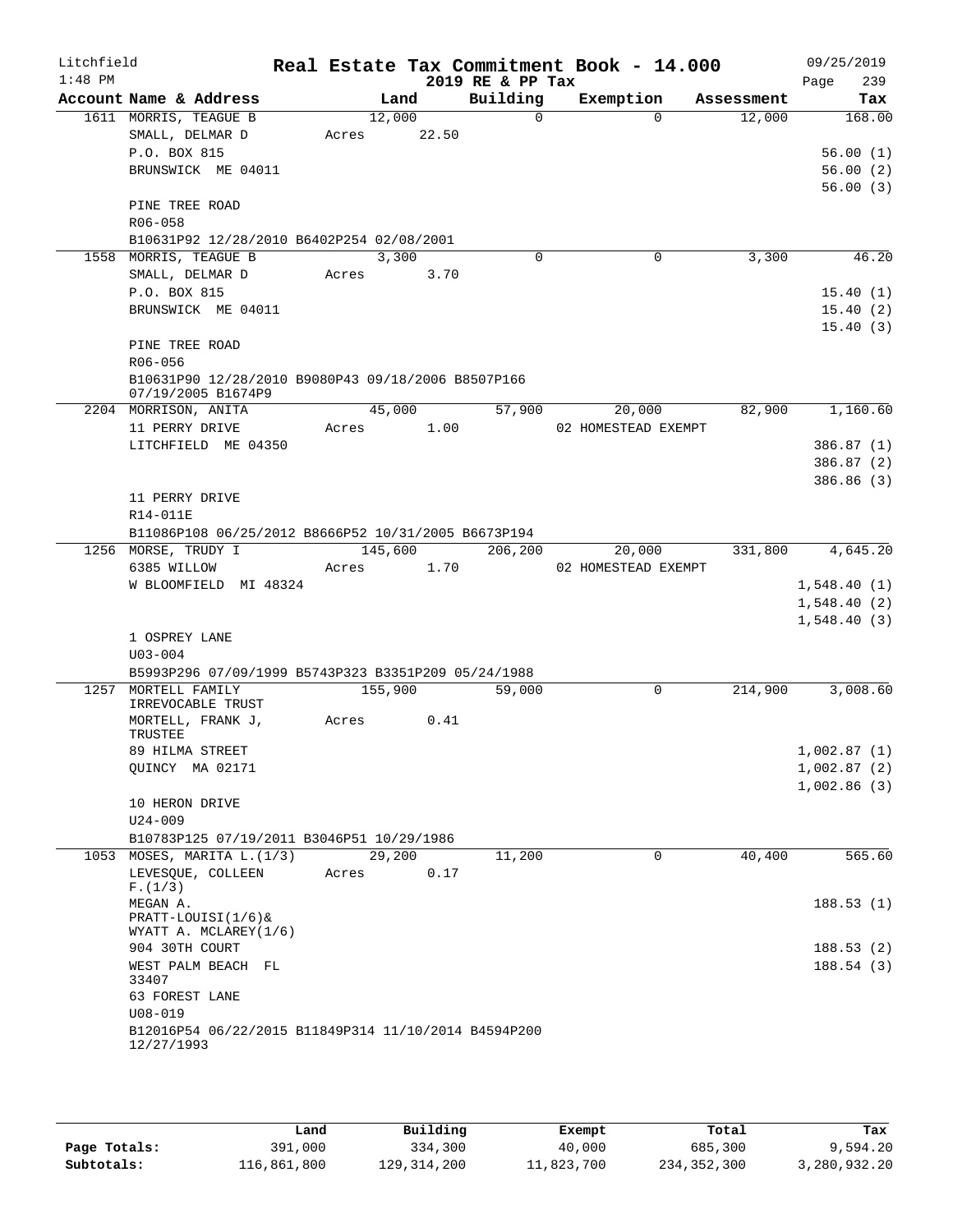| Litchfield |                                                      |        |            |      |                  | Real Estate Tax Commitment Book - 14.000 |                | 09/25/2019       |
|------------|------------------------------------------------------|--------|------------|------|------------------|------------------------------------------|----------------|------------------|
| $1:48$ PM  |                                                      |        |            |      | 2019 RE & PP Tax |                                          |                | 240<br>Page      |
|            | Account Name & Address                               |        |            | Land |                  | Building Exemption Assessment            |                | Tax              |
|            | 1152 MOULTON, KRISTEN R.                             |        |            |      | 204,800 194,100  | 20,000                                   |                | 378,900 5,304.60 |
|            | ST. PETER, RICHARD L. Acres 0.98 02 HOMESTEAD EXEMPT |        |            |      |                  |                                          |                |                  |
|            | 44 ISLAND LANE                                       |        |            |      |                  |                                          |                | 1,768.20(1)      |
|            | LITCHFIELD ME 04350                                  |        |            |      |                  |                                          |                | 1,768.20(2)      |
|            |                                                      |        |            |      |                  |                                          |                | 1,768.20(3)      |
|            | 44 ISLAND LANE                                       |        |            |      |                  |                                          |                |                  |
|            | $U25 - 003$                                          |        |            |      |                  |                                          |                |                  |
|            | B12457P93 10/13/2016 B1557P694                       |        |            |      |                  |                                          |                |                  |
|            | 808 MOUSSEAU ATLEE L                                 |        |            |      | 57,800 176,400   |                                          | 20,000 214,200 | 2,998.80         |
|            | MOUSSEAU KRISTEN J                                   |        | Acres 7.28 |      |                  | 02 HOMESTEAD EXEMPT                      |                |                  |
|            | 353 DENNIS HILL ROAD                                 |        |            |      |                  |                                          |                | 999.60(1)        |
|            | LITCHFIELD ME 04350                                  |        |            |      |                  |                                          |                | 999.60(2)        |
|            |                                                      |        |            |      |                  |                                          |                | 999.60(3)        |
|            | 353 DENNIS HILL ROAD                                 |        |            |      |                  |                                          |                |                  |
|            | R13-040                                              |        |            |      |                  |                                          |                |                  |
|            | B8704P197 11/18/2005 B3339P326                       |        |            |      |                  |                                          |                |                  |
|            | 1258 MUIR, CAROLYN H                                 |        |            |      | 47,800 186,400   | 20,000                                   | 214,200        | 2,998.80         |
|            | P. O. BOX 276                                        |        | Acres 1.94 |      |                  | 02 HOMESTEAD EXEMPT                      |                |                  |
|            | LITCHFIELD ME 04350                                  |        |            |      |                  |                                          |                | 999.60(1)        |
|            |                                                      |        |            |      |                  |                                          |                | 999.60(2)        |
|            |                                                      |        |            |      |                  |                                          |                | 999.60(3)        |
|            | 22 NADEAU DRIVE                                      |        |            |      |                  |                                          |                |                  |
|            | R12-010-2                                            |        |            |      |                  |                                          |                |                  |
|            | B4276P128 11/17/1992                                 |        | 0          |      | 5,500            | 5,500                                    | 0              | 0.00             |
|            | 1262 MULHERIN, GARY JR.<br>183 HUNTINGTON HILL       |        |            |      |                  | 02 HOMESTEAD EXEMPT                      |                |                  |
|            | ROAD                                                 |        |            |      |                  |                                          |                |                  |
|            | LITCHFIELD ME 04350                                  |        |            |      |                  |                                          |                |                  |
|            |                                                      |        |            |      |                  |                                          |                |                  |
|            |                                                      |        |            |      |                  |                                          |                |                  |
|            | 183 HUNTINGTON HILL                                  |        |            |      |                  |                                          |                |                  |
|            | ROAD                                                 |        |            |      |                  |                                          |                |                  |
|            | $R05 - 064 - 1 - A - ON$                             |        |            |      |                  |                                          |                |                  |
|            | 1259 MULHERIN, CYNTHIA                               | 44,500 |            |      | 83,700           |                                          | 20,000 108,200 | 1,514.80         |
|            | 183 HUNTINGTON HILL Acres 0.96                       |        |            |      |                  | 02 HOMESTEAD EXEMPT                      |                |                  |
|            | ROAD<br>LITCHFIELD ME 04350                          |        |            |      |                  |                                          |                | 504.93(1)        |
|            |                                                      |        |            |      |                  |                                          |                | 504.93(2)        |
|            |                                                      |        |            |      |                  |                                          |                | 504.94(3)        |
|            | 183 HUNTINGTON HILL                                  |        |            |      |                  |                                          |                |                  |
|            | ROAD                                                 |        |            |      |                  |                                          |                |                  |
|            | $R05 - 064 - 1$                                      |        |            |      |                  |                                          |                |                  |
|            | B2693P321 06/15/1984                                 |        |            |      |                  |                                          |                |                  |
|            | 1939 MULHERIN, FORREST                               |        | 45,000     |      | 0                | 0                                        | 45,000         | 630.00           |
|            | C/O GARY MULHERIN JR.                                | Acres  |            | 1.00 |                  |                                          |                |                  |
|            | 183 HUNTINGTON HILL                                  |        |            |      |                  |                                          |                | 210.00(1)        |
|            | ROAD                                                 |        |            |      |                  |                                          |                |                  |
|            | LITCHFIELD ME 04350                                  |        |            |      |                  |                                          |                | 210.00(2)        |
|            |                                                      |        |            |      |                  |                                          |                | 210.00(3)        |
|            | 183 HUNTINGTON HILL                                  |        |            |      |                  |                                          |                |                  |
|            | ROAD<br>$R05 - 064 - 1 - A$                          |        |            |      |                  |                                          |                |                  |
|            | B834P247 05/16/1947                                  |        |            |      |                  |                                          |                |                  |
|            |                                                      |        |            |      |                  |                                          |                |                  |

|              | Land        | Building    | Exempt     | Total       | Tax             |
|--------------|-------------|-------------|------------|-------------|-----------------|
| Page Totals: | 399,900     | 646,100     | 85,500     | 960,500     | 13,447.00       |
| Subtotals:   | 117,261,700 | 129,960,300 | 11,909,200 | 235,312,800 | 3, 294, 379. 20 |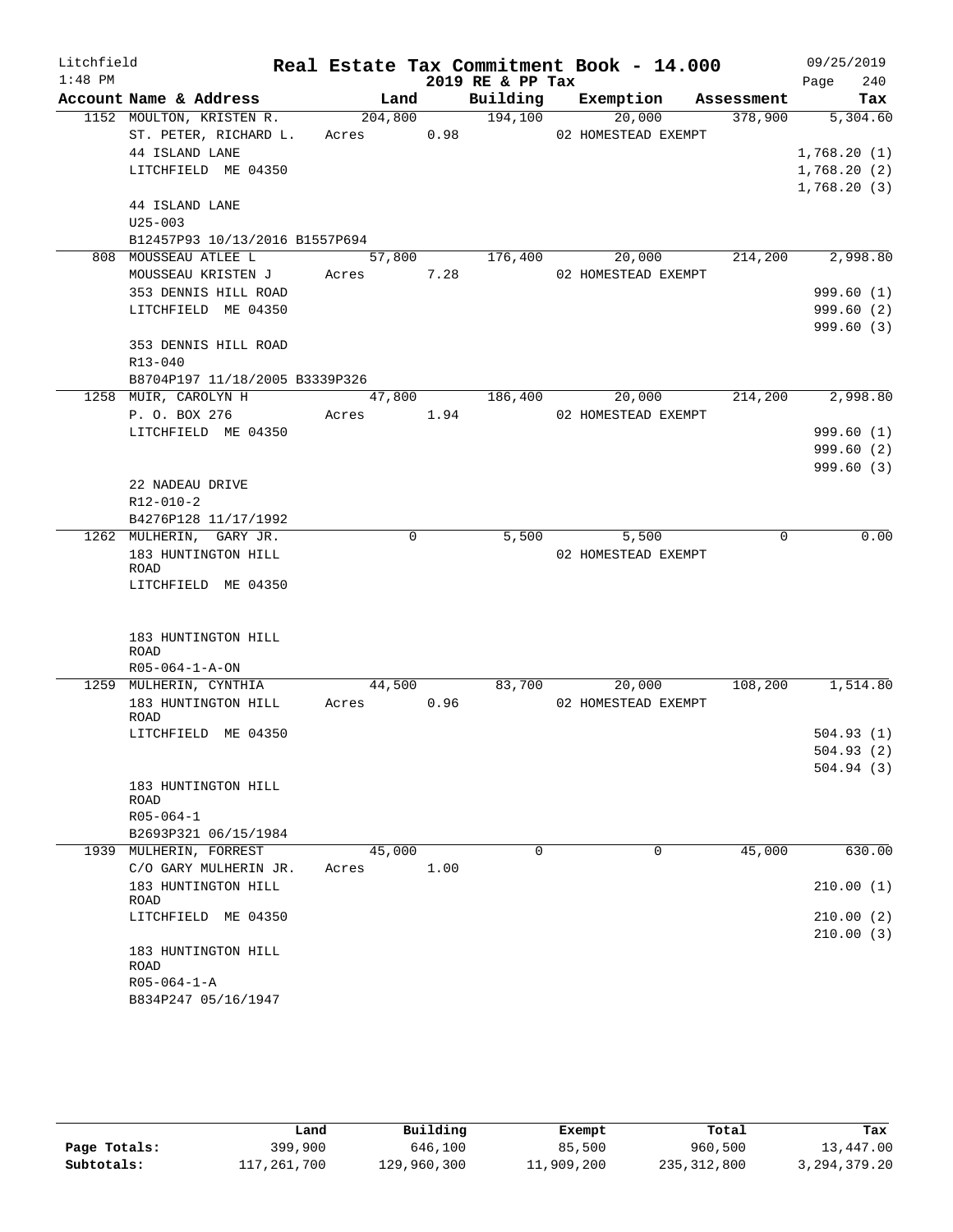| Litchfield |                                              |                 |       |                  | Real Estate Tax Commitment Book - 14.000 |            | 09/25/2019                 |
|------------|----------------------------------------------|-----------------|-------|------------------|------------------------------------------|------------|----------------------------|
| $1:48$ PM  |                                              |                 |       | 2019 RE & PP Tax |                                          |            | 241<br>Page                |
|            | Account Name & Address                       |                 | Land  | Building         | Exemption                                | Assessment | Tax                        |
|            | 2400 MULHERIN, DENISE<br>183 HUNTINGTON HILL | 22,500<br>Acres | 15.00 | $\Omega$         | $\Omega$                                 | 22,500     | 315.00                     |
|            | ROAD                                         |                 |       |                  |                                          |            |                            |
|            | LITCHFIELD ME 04350                          |                 |       |                  |                                          |            | 105.00(1)                  |
|            |                                              |                 |       |                  |                                          |            | 105.00(2)                  |
|            |                                              |                 |       |                  |                                          |            | 105.00(3)                  |
|            | OFF HALLOWELL ROAD                           |                 |       |                  |                                          |            |                            |
|            | R02-026A                                     |                 |       |                  |                                          |            |                            |
|            | B7604P296 08/27/2003                         |                 |       |                  |                                          |            |                            |
|            | 53 MULLARKEY, SAMANTHA &<br><b>JAMES</b>     | 45,300          |       | 58,600           | $\mathbf{0}$                             | 103,900    | 1,454.60                   |
|            | 1474 HALLOWELL ROAD                          | Acres           | 1.10  |                  |                                          |            |                            |
|            | LITCHFIELD ME 04350                          |                 |       |                  |                                          |            | 484.87 (1)                 |
|            |                                              |                 |       |                  |                                          |            | 484.87 (2)                 |
|            |                                              |                 |       |                  |                                          |            | 484.86 (3)                 |
|            | 1474 HALLOWELL ROAD                          |                 |       |                  |                                          |            |                            |
|            | $U20 - 028$                                  |                 |       |                  |                                          |            |                            |
|            | B6188P122 03/10/2000                         |                 |       |                  |                                          |            |                            |
|            | 1263 MULLEN STEVE P                          | 222,100         |       | 75,400           | $\mathbf 0$                              | 297,500    | 4,165.00                   |
|            | MULLEN MARYLEE T                             | Acres           | 1.40  |                  |                                          |            |                            |
|            | 166 BROOK ROAD<br>FALMOUTH ME 04105-2216     |                 |       |                  |                                          |            | 1,388.33(1)                |
|            |                                              |                 |       |                  |                                          |            | 1,388.33(2)<br>1,388.34(3) |
|            | 30 SIMARD DRIVE                              |                 |       |                  |                                          |            |                            |
|            | $U26 - 005$                                  |                 |       |                  |                                          |            |                            |
|            | B9141P39 10/28/2006 B3715P32                 |                 |       |                  |                                          |            |                            |
|            | 1264 MULLEN, MICHAEL A &                     | 57,600          |       | 97,700           | 20,000                                   | 135,300    | 1,894.20                   |
|            | JANICE                                       |                 |       |                  |                                          |            |                            |
|            | PO BOX 804                                   | Acres           | 5.20  |                  | 02 HOMESTEAD EXEMPT                      |            |                            |
|            | SABATTUS ME 04280-0804                       |                 |       |                  |                                          |            | 631.40(1)                  |
|            |                                              |                 |       |                  |                                          |            | 631.40(2)                  |
|            |                                              |                 |       |                  |                                          |            | 631.40(3)                  |
|            | 22 HAYDEN HILL ROAD<br>$R03 - 040 - 7$       |                 |       |                  |                                          |            |                            |
|            | B5331P236                                    |                 |       |                  |                                          |            |                            |
|            | 2598 MURPHY, DAWN M                          | 50,100          |       | 124,100          | 20,000                                   | 154,200    | 2,158.80                   |
|            | 2630 HALLOWELL ROAD                          | Acres           | 2.71  |                  | 02 HOMESTEAD EXEMPT                      |            |                            |
|            | LITCHFIELD ME 04350                          |                 |       |                  |                                          |            | 719.60(1)                  |
|            |                                              |                 |       |                  |                                          |            | 719.60(2)                  |
|            |                                              |                 |       |                  |                                          |            | 719.60(3)                  |
|            | 2630 HALLOWELL ROAD                          |                 |       |                  |                                          |            |                            |
|            | R02-031A                                     |                 |       |                  |                                          |            |                            |
|            | B13021P239 08/17/2018                        |                 |       |                  |                                          |            |                            |
|            | 338 MURPHY, KENNETH L.                       | 85,500          |       | 101,400          | 0                                        | 186,900    | 2,616.60                   |
|            | 107 STEVENSTOWN ROAD                         | Acres           | 60.00 |                  |                                          |            |                            |
|            | LITCHFIELD ME 04350                          |                 |       |                  |                                          |            | 872.20 (1)                 |
|            |                                              |                 |       |                  |                                          |            | 872.20 (2)                 |
|            |                                              |                 |       |                  |                                          |            | 872.20 (3)                 |
|            | 107 STEVENSTOWN ROAD                         |                 |       |                  |                                          |            |                            |
|            | R13-035                                      |                 |       |                  |                                          |            |                            |
|            | B11272P68 01/03/2013 B6831P31                |                 |       |                  |                                          |            |                            |

|              | Land        | Building    | Exempt     | Total       | Tax          |
|--------------|-------------|-------------|------------|-------------|--------------|
| Page Totals: | 483,100     | 457,200     | 40,000     | 900,300     | 12,604.20    |
| Subtotals:   | 117,744,800 | 130,417,500 | 11,949,200 | 236,213,100 | 3,306,983.40 |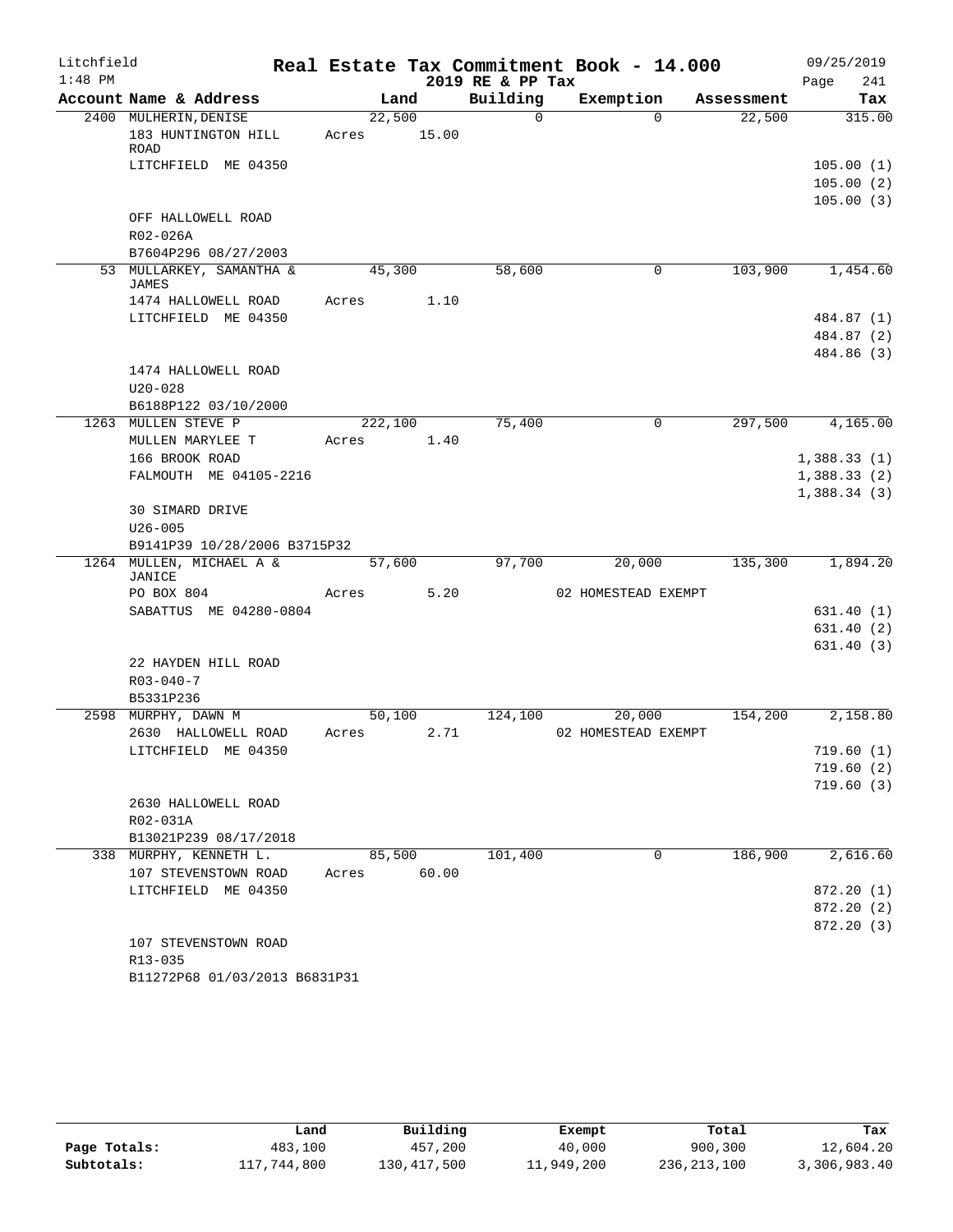| Litchfield |                                                                          |            |         |       |                  | Real Estate Tax Commitment Book - 14.000 |          |            |      | 09/25/2019   |
|------------|--------------------------------------------------------------------------|------------|---------|-------|------------------|------------------------------------------|----------|------------|------|--------------|
| $1:48$ PM  |                                                                          |            |         |       | 2019 RE & PP Tax |                                          |          |            | Page | 242          |
|            | Account Name & Address                                                   |            | Land    |       | Building         | Exemption                                |          | Assessment |      | Tax          |
|            | 1881 MURPHY, KIMBERLY A.                                                 |            | 46,500  |       | 85,900           |                                          | $\Omega$ | 132,400    |      | 1,853.60     |
|            | 188 RICHMOND ROAD                                                        | Acres 1.50 |         |       |                  |                                          |          |            |      |              |
|            | LITCHFIELD ME 04350                                                      |            |         |       |                  |                                          |          |            |      | 617.87(1)    |
|            |                                                                          |            |         |       |                  |                                          |          |            |      | 617.87(2)    |
|            |                                                                          |            |         |       |                  |                                          |          |            |      | 617.86(3)    |
|            | 188 RICHMOND ROAD                                                        |            |         |       |                  |                                          |          |            |      |              |
|            | R03-092                                                                  |            |         |       |                  |                                          |          |            |      |              |
|            | B13119P62 12/28/2018                                                     |            |         |       |                  |                                          |          |            |      |              |
|            | 924 MURPHY, MICHAEL W                                                    |            | 52,000  |       | 109,800          |                                          | 0        | 161,800    |      | 2,265.20     |
|            | 77 HARDSCRABBLE ROAD                                                     | Acres      |         | 3.32  |                  |                                          |          |            |      |              |
|            | LITCHFIELD ME 04350                                                      |            |         |       |                  |                                          |          |            |      | 755.07(1)    |
|            |                                                                          |            |         |       |                  |                                          |          |            |      | 755.07(2)    |
|            |                                                                          |            |         |       |                  |                                          |          |            |      | 755.06(3)    |
|            | 77 HARDSCRABBLE ROAD                                                     |            |         |       |                  |                                          |          |            |      |              |
|            | $U21 - 041$                                                              |            |         |       |                  |                                          |          |            |      |              |
|            | B8312P273 02/23/2005                                                     |            |         |       |                  |                                          |          |            |      |              |
|            | 1556 MURRAY, MICHAEL P.                                                  |            | 262,000 |       | 244,600          |                                          | 20,000   | 486,600    |      | 6,812.40     |
|            | DUCEY ROSANNE                                                            | Acres      |         | 5.80  |                  | 02 HOMESTEAD EXEMPT                      |          |            |      |              |
|            | 111 BUKER ROAD                                                           |            |         |       |                  |                                          |          |            |      | 2, 270.80(1) |
|            | LITCHFIELD ME 04350                                                      |            |         |       |                  |                                          |          |            |      | 2, 270.80(2) |
|            |                                                                          |            |         |       |                  |                                          |          |            |      | 2, 270.80(3) |
|            | 111 BUKER ROAD                                                           |            |         |       |                  |                                          |          |            |      |              |
|            | $U10-035$                                                                |            |         |       |                  |                                          |          |            |      |              |
|            | B6574P94 07/26/2001                                                      |            |         |       |                  |                                          |          |            |      |              |
|            | 2442 MURRAY, TINA MARIE                                                  |            | 45,100  |       | 157,000          |                                          | 20,000   | 182,100    |      | 2,549.40     |
|            | 23 WABAENAKI LANE                                                        | Acres      |         | 1.03  |                  | 02 HOMESTEAD EXEMPT                      |          |            |      |              |
|            | LITCHFIELD ME 04350                                                      |            |         |       |                  |                                          |          |            |      | 849.80 (1)   |
|            |                                                                          |            |         |       |                  |                                          |          |            |      | 849.80 (2)   |
|            |                                                                          |            |         |       |                  |                                          |          |            |      | 849.80 (3)   |
|            | 23 WABENAKI LANE                                                         |            |         |       |                  |                                          |          |            |      |              |
|            | R12-017B                                                                 |            |         |       |                  |                                          |          |            |      |              |
|            | B12919P249 05/23/2018 B7953P240 05/06/2004                               |            |         |       |                  |                                          |          |            |      |              |
|            | 1384 MUSCHAMP CHERI L                                                    |            | 74,500  |       | 74,000           |                                          | 20,000   | 128,500    |      | 1,799.00     |
|            | 611 HUNTINGTON HILL                                                      | Acres      |         | 30.00 |                  | 02 HOMESTEAD EXEMPT                      |          |            |      |              |
|            | ROAD                                                                     |            |         |       |                  |                                          |          |            |      |              |
|            | LITCHFIELD ME 04350                                                      |            |         |       |                  |                                          |          |            |      | 599.67 (1)   |
|            |                                                                          |            |         |       |                  |                                          |          |            |      | 599.67(2)    |
|            |                                                                          |            |         |       |                  |                                          |          |            |      | 599.66(3)    |
|            | 611 HUNTINGTON HILL                                                      |            |         |       |                  |                                          |          |            |      |              |
|            | ROAD                                                                     |            |         |       |                  |                                          |          |            |      |              |
|            | R04-001                                                                  |            |         |       |                  |                                          |          |            |      |              |
|            | B12149P324 10/27/2015 B9648P315 02/26/2008 B3242P145<br>09/20/1987       |            |         |       |                  |                                          |          |            |      |              |
|            | 1131 MUSTO, ANGELA M.                                                    |            | 68,800  |       | 83,200           |                                          | $\Omega$ | 152,000    |      | 2,128.00     |
|            | 64 GRANT ROAD                                                            | Acres      |         | 1.60  |                  |                                          |          |            |      |              |
|            | LITCHFIELD ME 04350                                                      |            |         |       |                  |                                          |          |            |      | 709.33(1)    |
|            |                                                                          |            |         |       |                  |                                          |          |            |      | 709.33(2)    |
|            |                                                                          |            |         |       |                  |                                          |          |            |      | 709.34(3)    |
|            | 64 GRANT ROAD                                                            |            |         |       |                  |                                          |          |            |      |              |
|            | $U11 - 001$                                                              |            |         |       |                  |                                          |          |            |      |              |
|            | B12980P211 07/26/2018 B11307P1 01/31/2013 B8845P1<br>03/24/2006 B4714P13 |            |         |       |                  |                                          |          |            |      |              |

|              | Land        | Building    | Exempt     | Total       | Tax          |
|--------------|-------------|-------------|------------|-------------|--------------|
| Page Totals: | 548,900     | 754,500     | 60,000     | 1,243,400   | 17,407.60    |
| Subtotals:   | 118,293,700 | 131,172,000 | 12,009,200 | 237,456,500 | 3,324,391.00 |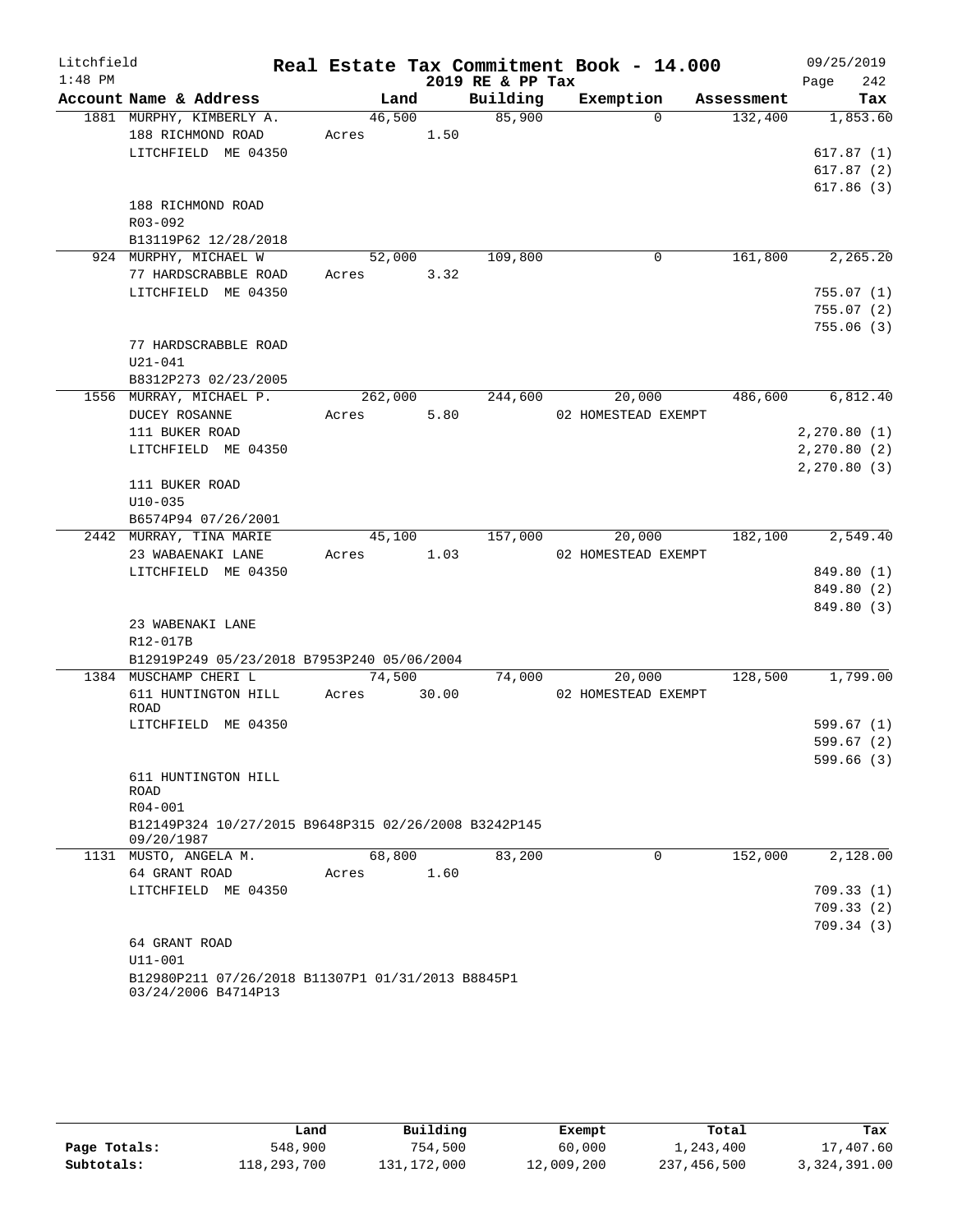| Litchfield   |                                             |         |               |                  | Real Estate Tax Commitment Book - 14.000 |             | 09/25/2019     |
|--------------|---------------------------------------------|---------|---------------|------------------|------------------------------------------|-------------|----------------|
| $1:48$ PM    |                                             |         |               | 2019 RE & PP Tax |                                          |             | 243<br>Page    |
|              | Account Name & Address                      |         | Land          | Building         | Exemption                                | Assessment  | Tax            |
|              | 2651 MYNES, JAMES                           |         | 75,000        | 96,000           | $\Omega$                                 | 171,000     | 2,394.00       |
|              | 7 LINTONIA DRIVE                            |         |               |                  |                                          |             |                |
|              | LITCHFIELD ME 04350                         |         |               |                  |                                          |             | 798.00(1)      |
|              |                                             |         |               |                  |                                          |             | 798.00 (2)     |
|              |                                             |         |               |                  |                                          |             | 798.00(3)      |
|              | 9 LINTONIA DRIVE                            |         |               |                  |                                          |             |                |
|              | $U13 - 013 - 5$                             |         |               |                  |                                          |             |                |
|              | B12929P95 06/08/2018                        |         |               |                  |                                          |             |                |
|              | 2650 MYNES, JAMES                           |         | 75,000        | 95,000           | 0                                        | 170,000     | 2,380.00       |
|              | LAVOIE, ANNE                                |         |               |                  |                                          |             |                |
|              | 7 LINTONIA DRIVE                            |         |               |                  |                                          |             | 793.33(1)      |
|              | LITCHFIELD ME 04350                         |         |               |                  |                                          |             | 793.33(2)      |
|              |                                             |         |               |                  |                                          |             | 793.34 (3)     |
|              | 7 LINTONIA DRIVE                            |         |               |                  |                                          |             |                |
|              | $U13 - 013 - 4$                             |         |               |                  |                                          |             |                |
|              | B12718P289 08/10/2017 B12663P348 07/20/2017 |         |               |                  |                                          |             |                |
|              | 1268 MYSHRALL JR, NORMAN S                  |         | 45,600        | 79,600           | 20,000                                   | 105,200     | 1,472.80       |
|              | 45 NECK ROAD                                | Acres   | 1.20          |                  | 02 HOMESTEAD EXEMPT                      |             |                |
|              | LITCHFIELD ME 04350                         |         |               |                  |                                          |             | 490.93 (1)     |
|              |                                             |         |               |                  |                                          |             | 490.93 (2)     |
|              |                                             |         |               |                  |                                          |             | 490.94 (3)     |
|              | 45 NECK ROAD                                |         |               |                  |                                          |             |                |
|              |                                             |         |               |                  |                                          |             |                |
|              | R14-039                                     |         |               |                  |                                          |             |                |
|              | B3154P203                                   |         |               |                  |                                          |             |                |
|              | 798 NADEAU ROBERT B                         |         | 115,900       | 489,400          | 20,000                                   | 585,300     | 8,194.20       |
|              | COUTTS REBECCA J                            | Acres   | 7.20          |                  | 02 HOMESTEAD EXEMPT                      |             |                |
|              | 214 UPPER POND ROAD                         |         |               |                  |                                          |             | 2,731.40 (1)   |
|              | LITCHFIELD ME 04350                         |         |               |                  |                                          |             | 2,731.40 (2)   |
|              |                                             |         |               |                  |                                          |             | 2,731.40 (3)   |
|              | 214 UPPER POND ROAD                         |         |               |                  |                                          |             |                |
|              | $R01 - 018 - 4$                             |         |               |                  |                                          |             |                |
|              | B9384P220 06/08/2007 B6029P179 08/17/1989   |         |               |                  |                                          |             |                |
| 2052         | NADEAU, LAWRENCE &                          |         | 52,500        | 58,800           | 0                                        | 111,300     | 1,558.20       |
|              | RENEE                                       |         |               |                  |                                          |             |                |
|              | 39 MY WAY DRIVE                             | Acres   | 34.00         |                  |                                          |             |                |
|              | LITCHFIELD ME 04350                         |         |               |                  |                                          |             | 519.40 (1)     |
|              |                                             |         |               |                  |                                          |             | 519.40(2)      |
|              |                                             |         |               |                  |                                          |             | 519.40(3)      |
|              | LEWISTON ROAD                               |         |               |                  |                                          |             |                |
|              | R13-008A                                    |         |               |                  |                                          |             |                |
|              | B5511P67 07/16/2003                         |         |               |                  |                                          |             |                |
|              | 2366 NADEAU, LAWRENCE &                     |         | 48,200        | 211,900          | 20,000                                   | 240,100     | 3,361.40       |
|              | RENEE                                       |         |               |                  |                                          |             |                |
|              | 39 MY WAY DRIVE                             | Acres   | 2.06          |                  | 02 HOMESTEAD EXEMPT                      |             |                |
|              | LITCHFIELD ME 04350                         |         |               |                  |                                          |             | 1, 120.47(1)   |
|              |                                             |         |               |                  |                                          |             | 1, 120.47(2)   |
|              |                                             |         |               |                  |                                          |             | 1, 120.46(3)   |
|              | 39 MY WAY DRIVE                             |         |               |                  |                                          |             |                |
|              | R13-008A-1                                  |         |               |                  |                                          |             |                |
| 2372         | NADEAU, LAWRENCE &                          |         | 48,000        | 0                | 0                                        | 48,000      | 672.00         |
|              | RENEE                                       |         |               |                  |                                          |             |                |
|              | 39 MY WAY DRIVE                             | Acres   | 2.00          |                  |                                          |             |                |
|              | LITCHFIELD ME 04350                         |         |               |                  |                                          |             | 224.00(1)      |
|              |                                             |         |               |                  |                                          |             | 224.00(2)      |
|              |                                             |         |               |                  |                                          |             | 224.00(3)      |
|              | 1177 LEWISTON ROAD                          |         |               |                  |                                          |             |                |
|              | R13-008A-3                                  |         |               |                  |                                          |             |                |
|              |                                             |         |               |                  |                                          |             |                |
|              |                                             |         |               |                  |                                          |             |                |
|              |                                             | Land    | Building      |                  | Exempt                                   | Total       | Tax            |
| Page Totals: |                                             | 460,200 | 1,030,700     |                  | 60,000                                   | 1,430,900   | 20,032.60      |
| Subtotals:   | 118,753,900                                 |         | 132, 202, 700 |                  | 12,069,200                               | 238,887,400 | 3, 344, 423.60 |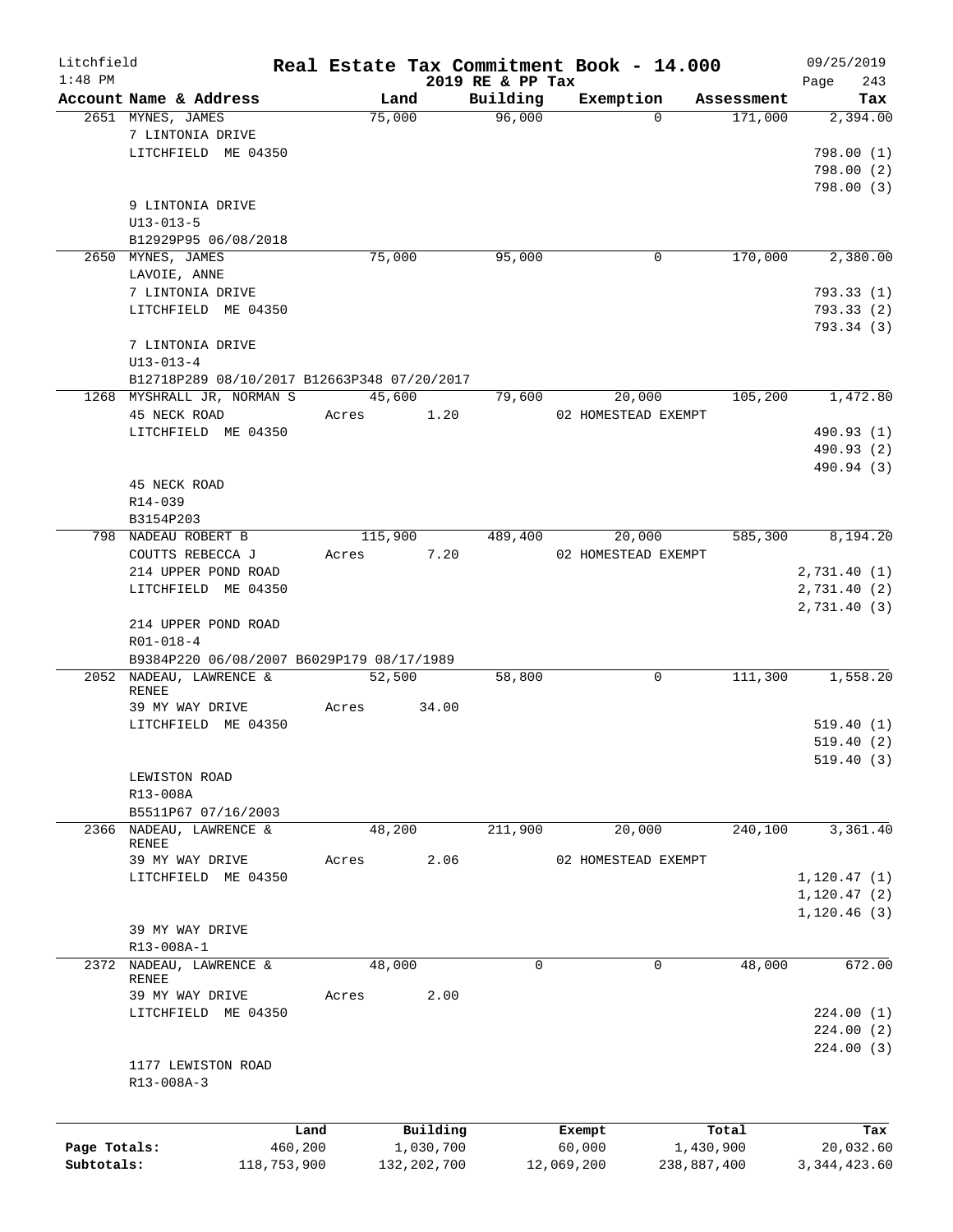| Litchfield |                        |                                                    |         |      |      |                  | Real Estate Tax Commitment Book - 14.000 |            |      | 09/25/2019  |
|------------|------------------------|----------------------------------------------------|---------|------|------|------------------|------------------------------------------|------------|------|-------------|
| $1:48$ PM  |                        |                                                    |         |      |      | 2019 RE & PP Tax |                                          |            | Page | 244         |
|            | Account Name & Address |                                                    |         | Land |      | Building         | Exemption                                | Assessment |      | Tax         |
|            |                        | 1274 NADEAU, RICHARD L                             | 11,700  |      |      | 4,900            | $\Omega$                                 | 16,600     |      | 232.40      |
|            | NADEAU, LUCILLE        |                                                    | Acres   |      | 0.11 |                  |                                          |            |      |             |
|            |                        | 8 SOUTH LISBON ROAD                                |         |      |      |                  |                                          |            |      | 77.47(1)    |
|            |                        | LEWISTON ME 04240                                  |         |      |      |                  |                                          |            |      | 77.47(2)    |
|            |                        |                                                    |         |      |      |                  |                                          |            |      | 77.46(3)    |
|            | 57 FOREST LANE         |                                                    |         |      |      |                  |                                          |            |      |             |
|            | $U08 - 020$            |                                                    |         |      |      |                  |                                          |            |      |             |
|            |                        | B12596P124 03/28/2017 B1525P862                    |         |      |      |                  |                                          |            |      |             |
|            | MELINDA                | 1883 NADEAU, SCOTT R &                             | 46,500  |      |      | 120,300          | 20,000                                   | 146,800    |      | 2,055.20    |
|            |                        | 59 LITTLE DRIVE                                    | Acres   |      | 1.50 |                  | 02 HOMESTEAD EXEMPT                      |            |      |             |
|            |                        | LITCHFIELD ME 04350                                |         |      |      |                  |                                          |            |      | 685.07 (1)  |
|            |                        |                                                    |         |      |      |                  |                                          |            |      | 685.07 (2)  |
|            |                        |                                                    |         |      |      |                  |                                          |            |      | 685.06 (3)  |
|            | 59 LITTLE DRIVE        |                                                    |         |      |      |                  |                                          |            |      |             |
|            | U24-012C               |                                                    |         |      |      |                  |                                          |            |      |             |
|            |                        | B7341P296 09/06/1996                               |         |      |      |                  |                                          |            |      |             |
| 500        | TRUST                  | NANCY A. DOW FAMILY                                | 171,200 |      |      | 109,600          | 26,000                                   | 254,800    |      | 3,567.20    |
|            | 65 WOODBURY DR         |                                                    | Acres   |      | 0.42 |                  | 02 HOMESTEAD EXEMPT                      |            |      |             |
|            |                        | LITCHFIELD ME 04350                                |         |      |      |                  | 22 WW2 Widow Res                         |            |      | 1,189.07(1) |
|            |                        |                                                    |         |      |      |                  |                                          |            |      | 1,189.07(2) |
|            |                        |                                                    |         |      |      |                  |                                          |            |      | 1,189.06(3) |
|            |                        | 65 WOODBURY DRIVE                                  |         |      |      |                  |                                          |            |      |             |
|            | $U25 - 017$            |                                                    |         |      |      |                  |                                          |            |      |             |
|            |                        | B12088P125 08/09/2015 B2036P64                     |         |      |      |                  |                                          |            |      |             |
|            |                        | 2838 NAULT, JIM L.                                 | 51,900  |      |      | 172,700          | 20,000                                   | 204,600    |      | 2,864.40    |
|            | WOODRUM, MARIE         |                                                    | Acres   |      | 3.30 |                  | 02 HOMESTEAD EXEMPT                      |            |      |             |
|            |                        | 64 DENNIS HILL ROAD                                |         |      |      |                  |                                          |            |      | 954.80 (1)  |
|            |                        | LITCHFIELD ME 04350                                |         |      |      |                  |                                          |            |      | 954.80 (2)  |
|            |                        |                                                    |         |      |      |                  |                                          |            |      | 954.80 (3)  |
|            |                        | 64 DENNIS HILL ROAD                                |         |      |      |                  |                                          |            |      |             |
|            | R12-020C               |                                                    |         |      |      |                  |                                          |            |      |             |
|            |                        | B11537P304 10/09/2013                              |         |      |      |                  |                                          |            |      |             |
|            |                        | 2234 NEAGLE, TIMOTHY D.                            | 48,200  |      | 2.05 | 151,200          | $\mathbf 0$                              | 199,400    |      | 2,791.60    |
|            | 16 OAK HILL ROAD       | LITCHFIELD ME 04350                                | Acres   |      |      |                  |                                          |            |      | 930.53(1)   |
|            |                        |                                                    |         |      |      |                  |                                          |            |      | 930.53 (2)  |
|            |                        |                                                    |         |      |      |                  |                                          |            |      | 930.54(3)   |
|            | 16 OAK HILL ROAD       |                                                    |         |      |      |                  |                                          |            |      |             |
|            | $R05 - 009 - 1$        |                                                    |         |      |      |                  |                                          |            |      |             |
|            |                        | B12317P28 06/06/2016 B8916P18 05/22/2006 B8656P239 |         |      |      |                  |                                          |            |      |             |
|            |                        | 10/19/2005 B6926P252 05/24/2002                    |         |      |      |                  |                                          |            |      |             |
|            |                        | 2886 NEAL, JR. RUSSELL E.                          | 28,000  |      |      | $\Omega$         | $\Omega$                                 | 28,000     |      | 392.00      |
|            | NEAL, FAYE A.          |                                                    | Acres   |      | 2.00 |                  |                                          |            |      |             |
|            | 50 BALSAM LANE         |                                                    |         |      |      |                  |                                          |            |      | 130.67(1)   |
|            | PO BOX 973             |                                                    |         |      |      |                  |                                          |            |      | 130.67(2)   |
|            |                        | SABATTUS ME 04280                                  |         |      |      |                  |                                          |            |      | 130.66(3)   |
|            | BUKER ROAD             |                                                    |         |      |      |                  |                                          |            |      |             |
|            | R05-007B               |                                                    |         |      |      |                  |                                          |            |      |             |
|            |                        | B12215P52 12/16/2015                               |         |      |      |                  |                                          |            |      |             |

|              | Land        | Building    | Exempt       | Total       | Tax          |
|--------------|-------------|-------------|--------------|-------------|--------------|
| Page Totals: | 357,500     | 558,700     | 66,000       | 850,200     | 11,902.80    |
| Subtotals:   | 119,111,400 | 132,761,400 | 12, 135, 200 | 239,737,600 | 3,356,326.40 |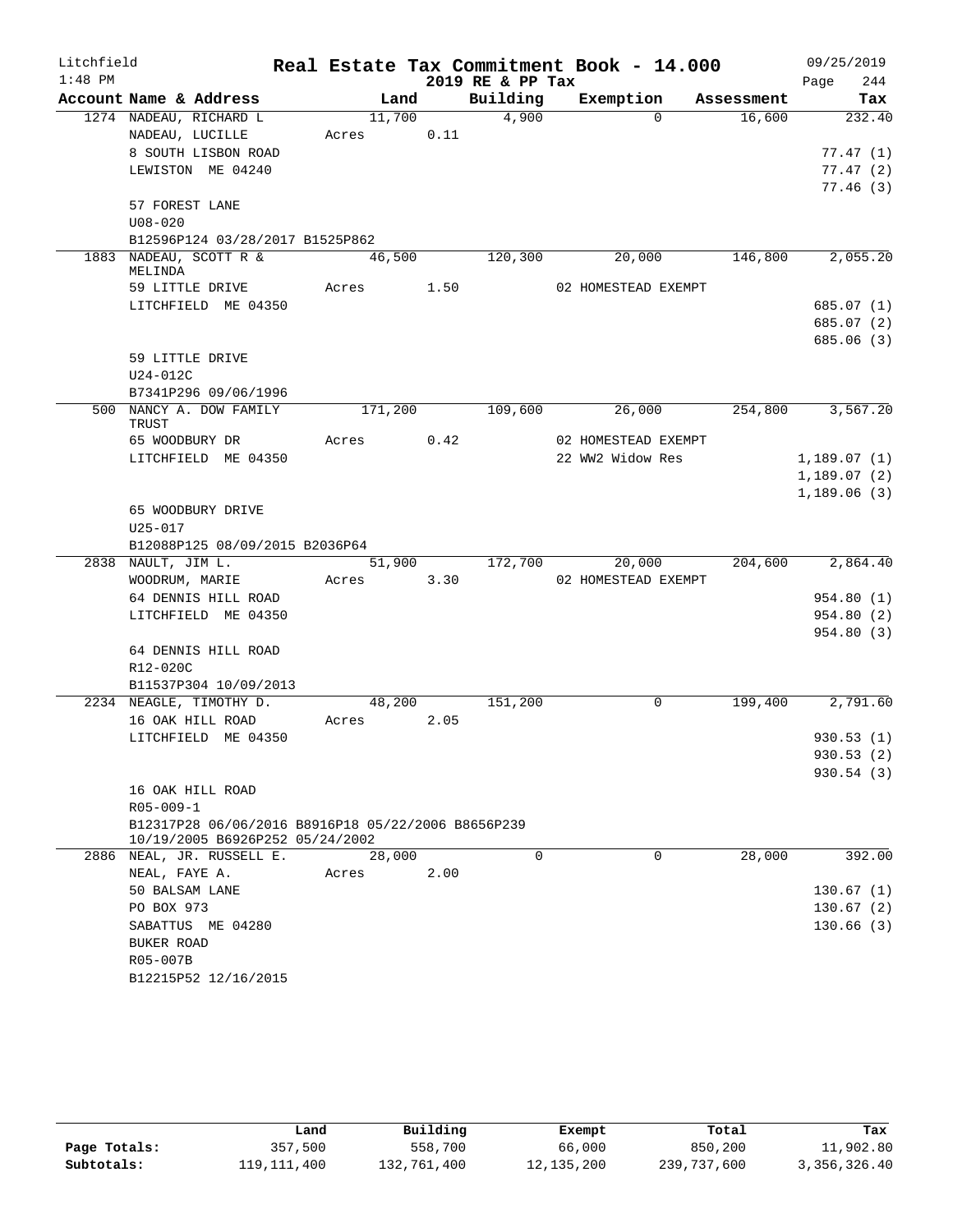| Litchfield |                                                                          |             |         |             |                              | Real Estate Tax Commitment Book - 14.000 |             |            | 09/25/2019                 |
|------------|--------------------------------------------------------------------------|-------------|---------|-------------|------------------------------|------------------------------------------|-------------|------------|----------------------------|
| $1:48$ PM  | Account Name & Address                                                   |             | Land    |             | 2019 RE & PP Tax<br>Building | Exemption                                |             | Assessment | 245<br>Page<br>Tax         |
|            | 2360 NEES BRIAN C                                                        |             | 48,900  |             | 296,200                      | 20,000                                   |             | 325,100    | 4,551.40                   |
|            | NEES KATHLEEN L                                                          | Acres       |         | 2.30        |                              | 02 HOMESTEAD EXEMPT                      |             |            |                            |
|            | 187 UPPER POND ROAD                                                      |             |         |             |                              |                                          |             |            | 1, 517.13(1)               |
|            | LITCHFIELD ME 04350                                                      |             |         |             |                              |                                          |             |            | 1, 517.13(2)               |
|            |                                                                          |             |         |             |                              |                                          |             |            | 1,517.14(3)                |
|            | 187 UPPER POND ROAD                                                      |             |         |             |                              |                                          |             |            |                            |
|            | $R01 - 017 - 3$                                                          |             |         |             |                              |                                          |             |            |                            |
|            | B9611P304 01/08/2008 B7904P296 04/16/2004 B6412P193<br>1286 NELSEN, MARK |             | 15,600  |             | $\Omega$                     |                                          | $\mathbf 0$ | 15,600     | 218.40                     |
|            | 56 DINGLEY ROAD                                                          |             |         | Acres 75.00 |                              |                                          |             |            |                            |
|            | LITCHFIELD ME 04350                                                      |             |         |             |                              |                                          |             |            | 72.80(1)                   |
|            |                                                                          |             |         |             |                              |                                          |             |            | 72.80(2)                   |
|            |                                                                          |             |         |             |                              |                                          |             |            | 72.80(3)                   |
|            | 56 DINGLEY ROAD                                                          |             |         |             |                              |                                          |             |            |                            |
|            | $R07 - 023 - 1$                                                          |             |         |             |                              |                                          |             |            |                            |
|            | B3701P152 03/08/1990                                                     |             |         |             |                              |                                          |             |            |                            |
|            | 1285 NELSEN, MARK I                                                      |             | 74,400  |             | 164,000                      |                                          | 20,000      | 218,400    | 3,057.60                   |
|            | 56 DINGLEY ROAD                                                          | Acres 67.00 |         |             |                              | 02 HOMESTEAD EXEMPT                      |             |            |                            |
|            | LITCHFIELD ME 04350                                                      |             |         |             |                              |                                          |             |            | 1,019.20(1)<br>1,019.20(2) |
|            |                                                                          |             |         |             |                              |                                          |             |            | 1,019.20(3)                |
|            | 56 DINGLEY ROAD                                                          |             |         |             |                              |                                          |             |            |                            |
|            | R10-038                                                                  |             |         |             |                              |                                          |             |            |                            |
|            | B1577P217                                                                |             |         |             |                              |                                          |             |            |                            |
|            | 2017 NELSON, JEREMY                                                      |             |         | $\mathbf 0$ | 2,400                        |                                          | 0           | 2,400      | 33.60                      |
|            | P.O. BOX 470                                                             |             |         |             |                              |                                          |             |            |                            |
|            | LITCHFIELD ME 04350                                                      |             |         |             |                              |                                          |             |            | 11.20(1)                   |
|            |                                                                          |             |         |             |                              |                                          |             |            | 11.20(2)                   |
|            |                                                                          |             |         |             |                              |                                          |             |            | 11.20(3)                   |
|            | 485 PEACEPIPE DRIVE<br>$U28 - 058 - ON$                                  |             |         |             |                              |                                          |             |            |                            |
|            | 2635 NELSON, JEREMY J                                                    |             | 248,600 |             | 65,800                       |                                          | $\mathbf 0$ | 314,400    | 4,401.60                   |
|            | P.O. BOX 470                                                             | Acres       |         | 2.21        |                              |                                          |             |            |                            |
|            | LITCHFIELD ME 04350                                                      |             |         |             |                              |                                          |             |            | 1,467.20(1)                |
|            |                                                                          |             |         |             |                              |                                          |             |            | 1,467.20(2)                |
|            |                                                                          |             |         |             |                              |                                          |             |            | 1,467.20(3)                |
|            | 497 PEACEPIPE DRIVE                                                      |             |         |             |                              |                                          |             |            |                            |
|            | $U28 - 058$                                                              |             |         |             |                              |                                          |             |            |                            |
|            | B13133P101 01/14/2019 B11576P284 11/25/2013                              |             | 1,200   |             | $\Omega$                     |                                          | $\Omega$    | 1,200      | 16.80                      |
|            | 1291 NELSON, JEREMY J.<br>P.O. BOX 470                                   | Acres       |         | 0.40        |                              |                                          |             |            |                            |
|            | LITCHFIELD ME 04350                                                      |             |         |             |                              |                                          |             |            | 5.60(1)                    |
|            |                                                                          |             |         |             |                              |                                          |             |            | 5.60(2)                    |
|            |                                                                          |             |         |             |                              |                                          |             |            | 5.60(3)                    |
|            | BUKER ROAD                                                               |             |         |             |                              |                                          |             |            |                            |
|            | R05-038                                                                  |             |         |             |                              |                                          |             |            |                            |
|            | B11153P291 08/27/2012 B4688P121                                          |             |         |             |                              |                                          |             |            |                            |
|            | 1287 NELSON, LAWRENCE                                                    |             | 247,500 |             | 58,300                       |                                          | 0           | 305,800    | 4,281.20                   |
|            | P O BOX 470                                                              | Acres       |         | 1.05        |                              |                                          |             |            |                            |
|            | LITCHFIELD ME 04350                                                      |             |         |             |                              |                                          |             |            | 1,427.07(1)<br>1,427.07(2) |
|            |                                                                          |             |         |             |                              |                                          |             |            | 1,427.06(3)                |
|            | 485 PEACEPIPE DRIVE                                                      |             |         |             |                              |                                          |             |            |                            |
|            | U28-058A                                                                 |             |         |             |                              |                                          |             |            |                            |
|            | B2988P158                                                                |             |         |             |                              |                                          |             |            |                            |
|            |                                                                          |             |         |             |                              |                                          |             |            |                            |
|            |                                                                          |             |         |             |                              |                                          |             |            |                            |
|            |                                                                          | Land        |         | Building    |                              | Exempt                                   |             | Total      | Tax                        |

|              | Land        | Building    | Exempt     | Total       | Tax          |
|--------------|-------------|-------------|------------|-------------|--------------|
| Page Totals: | 636,200     | 586,700     | 40,000     | 1,182,900   | 16,560.60    |
| Subtotals:   | 119,747,600 | 133,348,100 | 12,175,200 | 240,920,500 | 3,372,887.00 |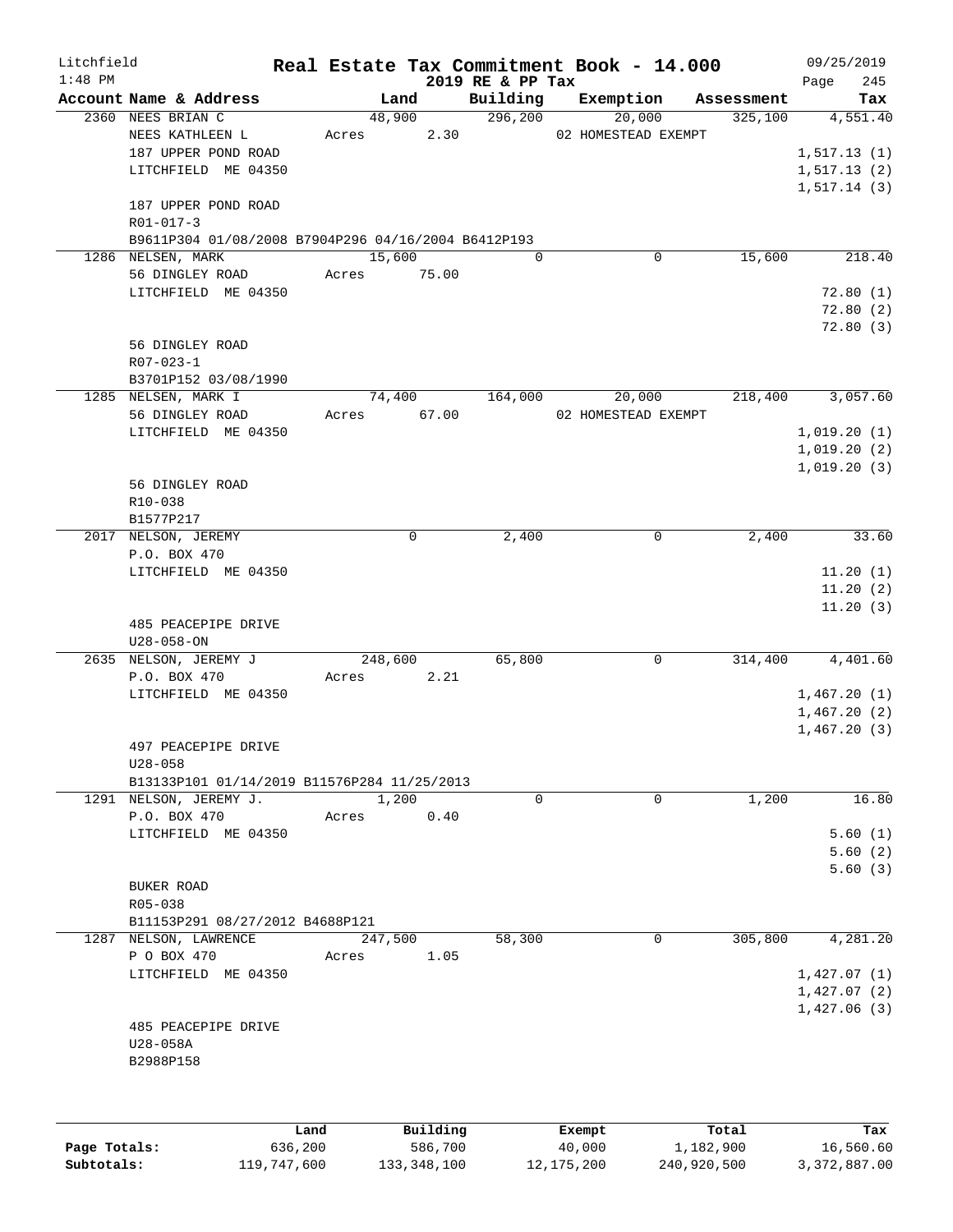| Litchfield |                                                      |             |        |                  | Real Estate Tax Commitment Book - 14.000 |         |                  | 09/25/2019             |
|------------|------------------------------------------------------|-------------|--------|------------------|------------------------------------------|---------|------------------|------------------------|
| $1:48$ PM  |                                                      |             |        | 2019 RE & PP Tax |                                          |         | Page             | 246                    |
|            | Account Name & Address                               | Land        |        |                  | Building Exemption Assessment            |         |                  | Tax                    |
|            | 1290 NELSON, MARGUERITE M (124,400<br>HEIRS OF)      |             |        | 51,600           | 20,000                                   | 156,000 |                  | 2,184.00               |
|            | BERUBE, DIANE                                        | Acres       | 0.20   |                  | 02 HOMESTEAD EXEMPT                      |         |                  |                        |
|            | 111 GRANT ROAD                                       |             |        |                  |                                          |         |                  | 728.00(1)              |
|            | LITCHFIELD ME 04350                                  |             |        |                  |                                          |         |                  | 728.00(2)              |
|            |                                                      |             |        |                  |                                          |         |                  | 728.00(3)              |
|            | 111 GRANT ROAD                                       |             |        |                  |                                          |         |                  |                        |
|            | U11-007                                              |             |        |                  |                                          |         |                  |                        |
|            | B10827P59 09/07/2011 B2266P147 12/18/1979            |             |        |                  |                                          |         |                  |                        |
|            | 2307 NEMETH DANIELLE C                               | 56,900      |        | 181,100          | 20,000                                   |         | 218,000 3,052.00 |                        |
|            | NEMETH JOHN M.                                       | Acres 4.96  |        |                  | 02 HOMESTEAD EXEMPT                      |         |                  |                        |
|            | 1871 HALLOWELL ROAD                                  |             |        |                  |                                          |         | 1,017.33(1)      |                        |
|            | LITCHFIELD ME 04350                                  |             |        |                  |                                          |         | 1,017.33(2)      |                        |
|            |                                                      |             |        |                  |                                          |         | 1,017.34(3)      |                        |
|            | 1871 HALLOWELL ROAD                                  |             |        |                  |                                          |         |                  |                        |
|            | U16-011A                                             |             |        |                  |                                          |         |                  |                        |
|            | B8224P198 11/23/2004 B7071P89 09/20/2002             |             |        |                  |                                          |         |                  |                        |
|            | 1294 NEWBURY, CHARLES                                |             | 45,300 |                  | 100,500 26,000                           | 119,800 |                  | 1,677.20               |
|            | 423 RICHMOND ROAD                                    | Acres 1.10  |        |                  | 02 HOMESTEAD EXEMPT                      |         |                  |                        |
|            | LITCHFIELD ME 04350                                  |             |        |                  | 03 VETERANS EXEMPT                       |         |                  | 559.07(1)              |
|            |                                                      |             |        |                  |                                          |         |                  | 559.07(2)<br>559.06(3) |
|            | 423 RICHMOND ROAD                                    |             |        |                  |                                          |         |                  |                        |
|            | R03-012                                              |             |        |                  |                                          |         |                  |                        |
|            | B4656P296                                            |             |        |                  |                                          |         |                  |                        |
|            | 1459 NEWCOMER, PHILIP A.                             |             |        |                  | 52,200 123,800 20,000                    |         | 156,000 2,184.00 |                        |
|            | NEWCOMER, KARA L.                                    | Acres 14.00 |        |                  | 02 HOMESTEAD EXEMPT                      |         |                  |                        |
|            | 1124 RICHMOND ROAD                                   |             |        |                  |                                          |         |                  | 728.00(1)              |
|            | LITCHFIELD ME 04350                                  |             |        |                  |                                          |         |                  | 728.00(2)              |
|            |                                                      |             |        |                  |                                          |         |                  | 728.00(3)              |
|            | 1124 RICHMOND ROAD                                   |             |        |                  |                                          |         |                  |                        |
|            | R01-011                                              |             |        |                  |                                          |         |                  |                        |
|            | B12100P277 07/31/2015 B12074P302 08/04/2015          |             |        |                  |                                          |         |                  |                        |
|            | B12074P301 07/31/2015 B12074P301 07/31/2015          |             |        |                  |                                          |         |                  |                        |
|            | B11503P122 05/27/2008 B9177P287 12/04/2006 B2262P286 |             |        |                  | $\Omega$                                 |         |                  |                        |
|            | 2641 NEWENDYKE MELVIN<br>84 SMALL ROAD               | 20,600      |        | $\Omega$         |                                          | 20,600  |                  | 288.40                 |
|            |                                                      | Acres       | 74.00  |                  |                                          |         |                  |                        |
|            | LITCHFIELD ME 04350                                  |             |        |                  |                                          |         |                  | 96.13(1)<br>96.13(2)   |
|            |                                                      |             |        |                  |                                          |         |                  | 96.14(3)               |
|            | RICHMOND ROAD                                        |             |        |                  |                                          |         |                  |                        |
|            | R01-001                                              |             |        |                  |                                          |         |                  |                        |
|            | B8833P25 03/14/2006                                  |             |        |                  |                                          |         |                  |                        |
|            | 1833 NEWENDYKE, BARBARA W &                          | 138,800     |        | 453,900          | 20,000                                   | 572,700 |                  | 8,017.80               |
|            | MELVIN                                               |             |        |                  |                                          |         |                  |                        |
|            | 84 SMALL ROAD                                        | Acres       | 171.00 |                  | 02 HOMESTEAD EXEMPT                      |         |                  |                        |
|            | LITCHFIELD ME 04350                                  |             |        |                  |                                          |         | 2,672.60(1)      |                        |
|            |                                                      |             |        |                  |                                          |         | 2,672.60(2)      |                        |
|            |                                                      |             |        |                  |                                          |         | 2,672.60(3)      |                        |
|            | 84 SMALL ROAD                                        |             |        |                  |                                          |         |                  |                        |
|            | R07-038                                              |             |        |                  |                                          |         |                  |                        |
|            | B956P254 04/28/2004                                  |             |        |                  |                                          |         |                  |                        |

|              | Land          | Building    | Exempt     | Total       | Tax          |
|--------------|---------------|-------------|------------|-------------|--------------|
| Page Totals: | 438,200       | 910,900     | 106,000    | 1,243,100   | 17,403.40    |
| Subtotals:   | 120, 185, 800 | 134,259,000 | 12,281,200 | 242,163,600 | 3,390,290.40 |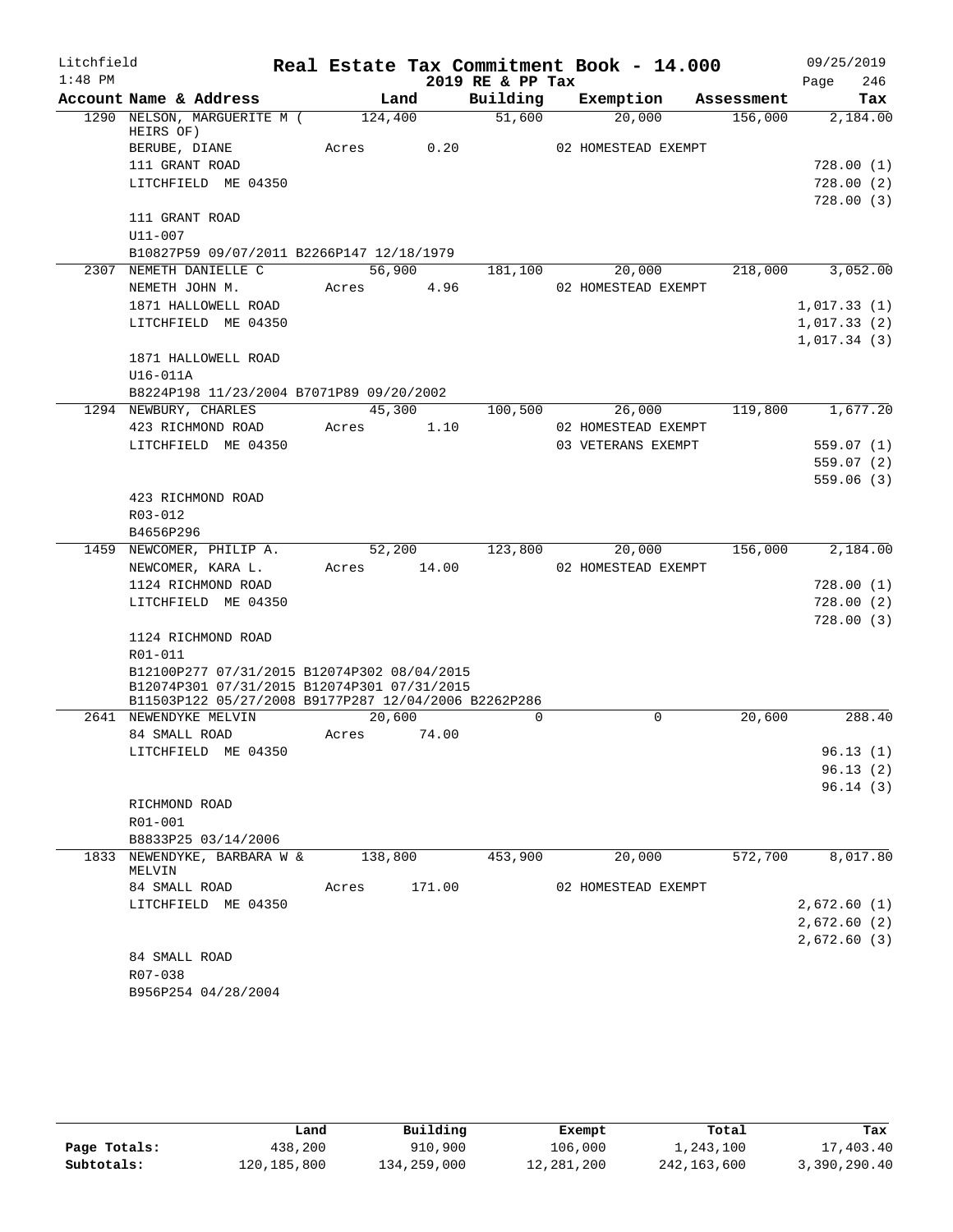| Litchfield                 |                                     |       |         |                        |                              |            | Real Estate Tax Commitment Book - 14.000 |                        | 09/25/2019                |
|----------------------------|-------------------------------------|-------|---------|------------------------|------------------------------|------------|------------------------------------------|------------------------|---------------------------|
| $1:48$ PM                  | Account Name & Address              |       | Land    |                        | 2019 RE & PP Tax<br>Building |            | Exemption                                | Assessment             | 247<br>Page<br>Tax        |
|                            | 2044 NEWENDYKE, CORY                |       | 68,200  |                        | 213,400                      |            | 20,000                                   | 261,600                | 3,662.40                  |
|                            | NEWENDYKE ESTHER                    |       |         | Acres 17.48            |                              |            | 02 HOMESTEAD EXEMPT                      |                        |                           |
|                            | 213 SMALL ROAD                      |       |         |                        |                              |            |                                          |                        | 1,220.80(1)               |
|                            | LITCHFIELD ME 04350                 |       |         |                        |                              |            |                                          |                        | 1,220.80(2)               |
|                            |                                     |       |         |                        |                              |            |                                          |                        | 1,220.80(3)               |
|                            | 213 SMALL ROAD                      |       |         |                        |                              |            |                                          |                        |                           |
|                            | R01-004                             |       |         |                        |                              |            |                                          |                        |                           |
|                            | B5531P29 10/01/1997                 |       |         |                        |                              |            |                                          |                        |                           |
|                            | 2596 NEWENDYKE, JENNIFER            |       | 12,800  |                        | $\Omega$                     |            | 0                                        | 12,800                 | 179.20                    |
|                            | 213 SMALL ROAD                      |       |         | Acres 4.29             |                              |            |                                          |                        |                           |
|                            | LITCHFIELD ME 04350                 |       |         |                        |                              |            |                                          |                        | 59.73(1)                  |
|                            |                                     |       |         |                        |                              |            |                                          |                        | 59.73(2)                  |
|                            |                                     |       |         |                        |                              |            |                                          |                        | 59.74 (3)                 |
|                            | PLAINS ROAD<br>R07-031A-5           |       |         |                        |                              |            |                                          |                        |                           |
|                            | B13056P183 10/11/2018               |       |         |                        |                              |            |                                          |                        |                           |
|                            | 1298 NEWENDYKE, MELVIN &            |       | 192,700 |                        | 1,000                        |            | $\Omega$                                 | 193,700                | 2,711.80                  |
|                            | <b>BARBARA</b>                      |       |         |                        |                              |            |                                          |                        |                           |
|                            | 84 SMALL ROAD                       | Acres |         | 2.07                   |                              |            |                                          |                        |                           |
|                            | LITCHFIELD ME 04350                 |       |         |                        |                              |            |                                          |                        | 903.93(1)                 |
|                            |                                     |       |         |                        |                              |            |                                          |                        | 903.93(2)                 |
|                            |                                     |       |         |                        |                              |            |                                          |                        | 903.94 (3)                |
|                            | 236 WHIPPOORWILL ROAD               |       |         |                        |                              |            |                                          |                        |                           |
|                            | $U25 - 002 - 2$                     |       |         |                        |                              |            |                                          |                        |                           |
|                            | B3342P268                           |       |         |                        |                              |            |                                          |                        |                           |
|                            | 2501 NEWTON, JOHN                   |       |         | $\mathbf 0$            | 15,200                       |            | 15,200                                   | $\Omega$               | 0.00                      |
|                            | 450 ACADEMY ROAD                    |       |         |                        |                              |            | 02 HOMESTEAD EXEMPT                      |                        |                           |
|                            | Litchfield ME 04350                 |       |         |                        |                              |            |                                          |                        |                           |
|                            | 450 ACADEMY ROAD                    |       |         |                        |                              |            |                                          |                        |                           |
|                            | R02-111-ON                          |       |         |                        |                              |            |                                          |                        |                           |
|                            | 1301 NEWTON, LORRAINE               |       | 42,000  |                        | 70,700                       |            | 20,000                                   | 92,700                 | 1,297.80                  |
|                            | 987 RICHMOND ROAD                   | Acres |         | 1.00                   |                              |            | 02 HOMESTEAD EXEMPT                      |                        |                           |
|                            | LITCHFIELD ME 04350                 |       |         |                        |                              |            |                                          |                        | 432.60 (1)                |
|                            |                                     |       |         |                        |                              |            |                                          |                        | 432.60(2)                 |
|                            |                                     |       |         |                        |                              |            |                                          |                        | 432.60 (3)                |
|                            | 987 RICHMOND ROAD                   |       |         |                        |                              |            |                                          |                        |                           |
|                            | R01-070A                            |       |         |                        |                              |            |                                          |                        |                           |
|                            | B2138P340                           |       |         |                        |                              |            |                                          |                        |                           |
|                            | 2167 NICHOLAS, JOHN R               |       | 19,000  |                        | 0                            |            | 0                                        | 19,000                 | 266.00                    |
|                            | NICHOLAS NANCY M<br>208 GAYTON LANE | Acres |         | 51.00                  |                              |            |                                          |                        | 88.67(1)                  |
|                            | WINTHROP ME 04364                   |       |         |                        |                              |            |                                          |                        | 88.67(2)                  |
|                            |                                     |       |         |                        |                              |            |                                          |                        | 88.66(3)                  |
|                            | 5 BEAVER DRIVE                      |       |         |                        |                              |            |                                          |                        |                           |
|                            | R14-009                             |       |         |                        |                              |            |                                          |                        |                           |
|                            | B1603P343 11/27/1972                |       |         |                        |                              |            |                                          |                        |                           |
| 460                        | NICHOLS, LOIS & RICHARD             |       | 115,100 |                        | 196,700                      |            | 0                                        | 311,800                | 4,365.20                  |
|                            | - TRUSTEES                          |       |         |                        |                              |            |                                          |                        |                           |
|                            | LIOS S NICHOLS LIVING               | Acres |         | 3.87                   |                              |            |                                          |                        |                           |
|                            | TRUST<br>300 WEST POINT ROAD        |       |         |                        |                              |            |                                          |                        | 1,455.07(1)               |
|                            | PHIPPSBURG ME 04562                 |       |         |                        |                              |            |                                          |                        | 1,455.07(2)               |
|                            |                                     |       |         |                        |                              |            |                                          |                        | 1,455.06(3)               |
|                            | 22 KENWAY DRIVE                     |       |         |                        |                              |            |                                          |                        |                           |
|                            | $U23 - 022$                         |       |         |                        |                              |            |                                          |                        |                           |
|                            | B13185P271 05/07/2018               |       |         |                        |                              |            |                                          |                        |                           |
|                            | Land                                |       |         | Building               |                              |            | Exempt                                   | Total                  | Tax                       |
| Page Totals:<br>Subtotals: | 449,800<br>120,635,600              |       |         | 497,000<br>134,756,000 |                              | 12,336,400 | 55,200                                   | 891,600<br>243,055,200 | 12,482.40<br>3,402,772.80 |
|                            |                                     |       |         |                        |                              |            |                                          |                        |                           |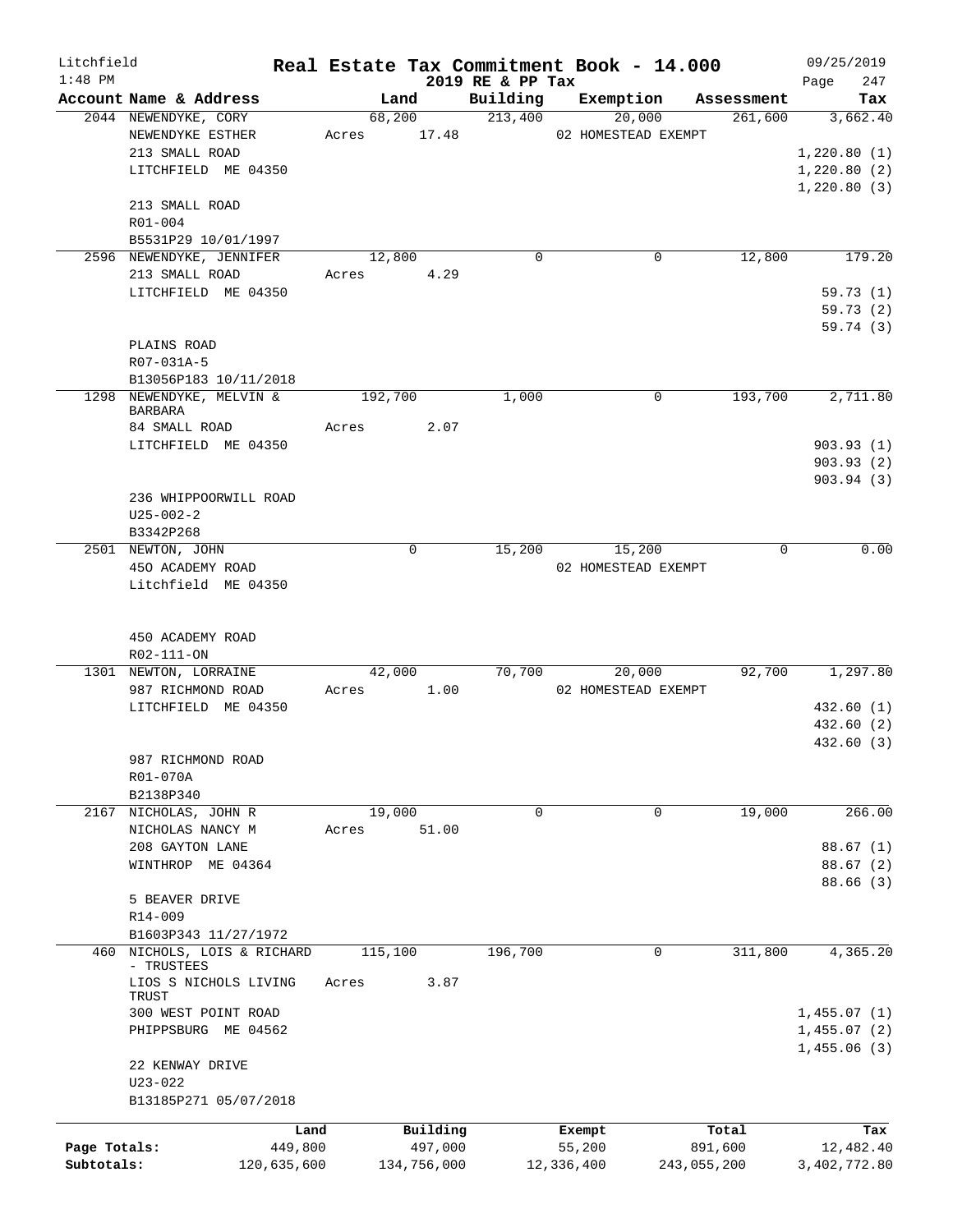| Litchfield |                                                           |         |          |                  | Real Estate Tax Commitment Book - 14.000 |            | 09/25/2019           |
|------------|-----------------------------------------------------------|---------|----------|------------------|------------------------------------------|------------|----------------------|
| $1:48$ PM  |                                                           |         |          | 2019 RE & PP Tax |                                          |            | 248<br>Page          |
|            | Account Name & Address                                    | Land    |          | Building         | Exemption                                | Assessment | Tax                  |
|            | 1980 NILSON, LAURA                                        |         | $\Omega$ | 11,700           | $\Omega$                                 | 11,700     | 163.80               |
|            | 151 RICHMOND ROAD                                         |         |          |                  |                                          |            |                      |
|            | LITCHFIELD ME 04350                                       |         |          |                  |                                          |            | 54.60(1)             |
|            |                                                           |         |          |                  |                                          |            | 54.60(2)<br>54.60(3) |
|            | 151 RICHMOND ROAD                                         |         |          |                  |                                          |            |                      |
|            | R03-043-ON-39                                             |         |          |                  |                                          |            |                      |
|            | B13013P245 04/23/2018                                     |         |          |                  |                                          |            |                      |
|            | 1697 NILSSON, NANCY                                       | 51,600  |          | 155,200          | 26,000                                   | 180,800    | 2,531.20             |
|            | NILSSON HAROLD                                            | Acres   | 3.20     |                  | 02 HOMESTEAD EXEMPT                      |            |                      |
|            | 1507 RICHMOND ROAD                                        |         |          |                  | 03 VETERANS EXEMPT                       |            | 843.73 (1)           |
|            | LITCHFIELD ME 04350                                       |         |          |                  |                                          |            | 843.73 (2)           |
|            |                                                           |         |          |                  |                                          |            | 843.74 (3)           |
|            | 1507 RICHMOND ROAD                                        |         |          |                  |                                          |            |                      |
|            | R01-050                                                   |         |          |                  |                                          |            |                      |
|            | B7615P250 09/03/2003                                      |         |          |                  |                                          |            |                      |
|            | 107 NITSCHE, JOSEPH J.                                    | 78,100  |          | 39,000           | $\Omega$                                 | 117,100    | 1,639.40             |
|            | NITSCHE, MARYELLEN                                        | Acres   | 0.30     |                  |                                          |            |                      |
|            | 189 ANTHOINE STREET                                       |         |          |                  |                                          |            | 546.47 (1)           |
|            | SOUTH PORTLAND ME<br>04106                                |         |          |                  |                                          |            | 546.47(2)            |
|            |                                                           |         |          |                  |                                          |            | 546.46(3)            |
|            | 8 NORTH LAKEVIEW DRIVE                                    |         |          |                  |                                          |            |                      |
|            | $U28 - 017$                                               |         |          |                  |                                          |            |                      |
|            | B12695P173 08/18/2017 B12088P163 08/27/2015               |         |          |                  |                                          |            |                      |
|            | B12073P12 08/12/2015 B8684P109 11/04/2005 B8186P99        |         |          |                  |                                          |            |                      |
|            | 10/29/2004 B6672P95 10/25/2001<br>1307 NOBILINI MICHAEL R | 35,200  |          | 36,100           | $\mathbf 0$                              | 71,300     | 998.20               |
|            | 27 NOURSE LANE                                            | Acres   | 0.04     |                  |                                          |            |                      |
|            | <b>BARRE MA 01005</b>                                     |         |          |                  |                                          |            | 332.73(1)            |
|            |                                                           |         |          |                  |                                          |            | 332.73(2)            |
|            |                                                           |         |          |                  |                                          |            | 332.74(3)            |
|            | 537 PEACEPIPE DRIVE                                       |         |          |                  |                                          |            |                      |
|            | U28-074                                                   |         |          |                  |                                          |            |                      |
|            | B9604P333 12/28/2007 B5253P185 10/28/1996                 |         |          |                  |                                          |            |                      |
|            | 1804 NOBILINI, HEIDI A &                                  | 139,300 |          | 36,300           | 20,000                                   | 155,600    | 2,178.40             |
|            | RICHARD E.WALAT<br>WALAT, ERWIN & GLADYS A Acres          |         | 0.19     |                  | 02 HOMESTEAD EXEMPT                      |            |                      |
|            | LIFE ESTATE                                               |         |          |                  |                                          |            |                      |
|            | 525 PEACEPIPE DRIVE                                       |         |          |                  |                                          |            | 726.13(1)            |
|            | LITCHFIELD ME 04350                                       |         |          |                  |                                          |            | 726.13(2)            |
|            |                                                           |         |          |                  |                                          |            | 726.14(3)            |
|            | 525 PEACEPIPE DRIVE                                       |         |          |                  |                                          |            |                      |
|            | $U28 - 068$                                               |         |          |                  |                                          |            |                      |
|            | B10268P81 11/18/2009 B2583P155                            |         |          |                  |                                          |            |                      |
|            | 169 NODDIN, EMERSON L.                                    | 33,500  |          | $\Omega$         | $\Omega$                                 | 33,500     | 469.00               |
|            | 14 VENTURA ST                                             | Acres   | 0.33     |                  |                                          |            |                      |
|            | LEWISTON ME 04240                                         |         |          |                  |                                          |            | 156.33(1)            |
|            |                                                           |         |          |                  |                                          |            | 156.33(2)            |
|            | LEBEL LANE                                                |         |          |                  |                                          |            | 156.34(3)            |
|            | $U11 - 040$                                               |         |          |                  |                                          |            |                      |
|            | B11242P334 11/29/2012 B5978P45 06/22/1999                 |         |          |                  |                                          |            |                      |
|            |                                                           |         |          |                  |                                          |            |                      |

|              | Land        | Building    | Exempt     | Total       | Tax          |
|--------------|-------------|-------------|------------|-------------|--------------|
| Page Totals: | 337,700     | 278,300     | 46,000     | 570,000     | ,980.00      |
| Subtotals:   | 120,973,300 | 135,034,300 | 12,382,400 | 243,625,200 | 3,410,752.80 |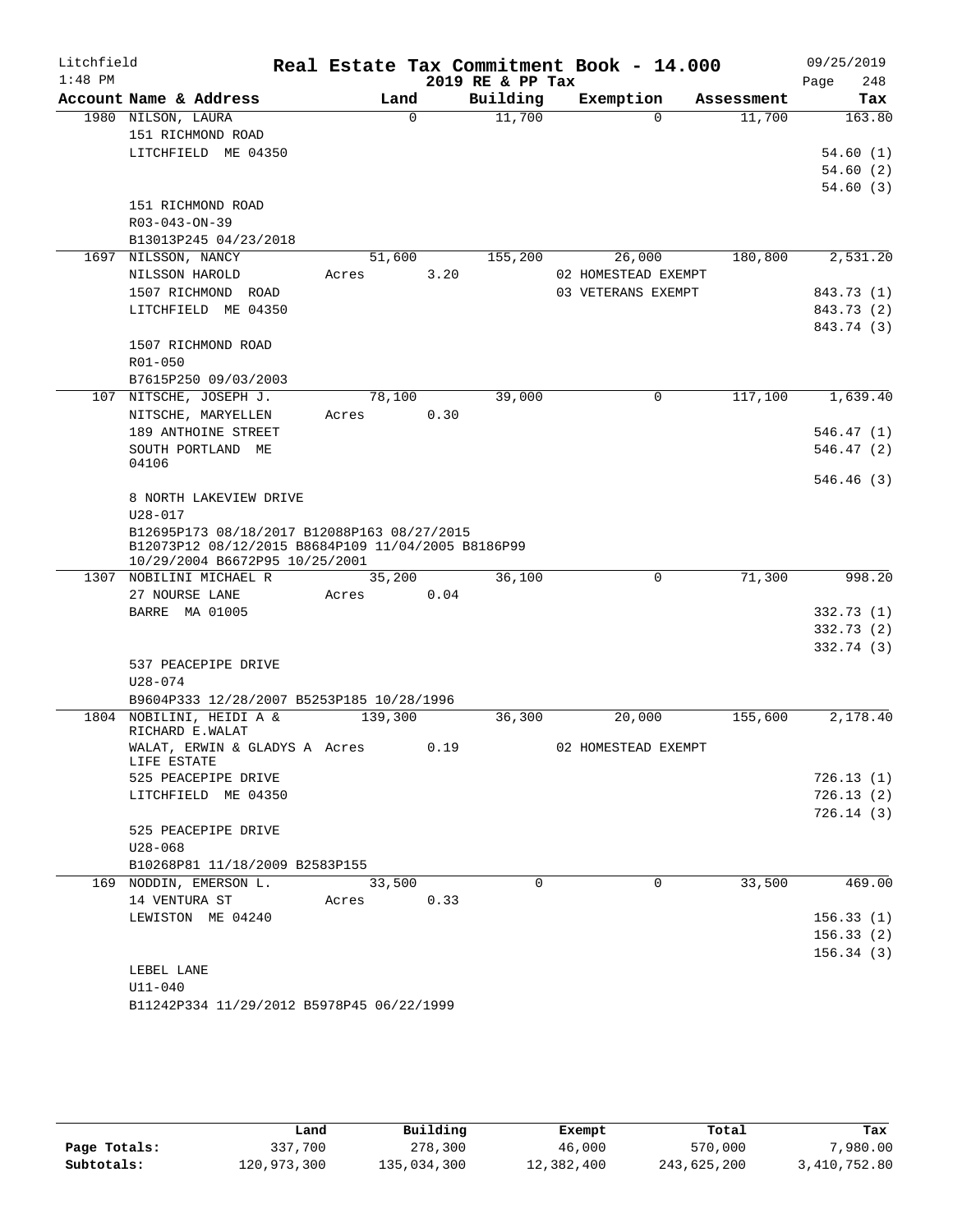| Litchfield |                                                                         |       |                 |       | Real Estate Tax Commitment Book - 14.000 |                               |          |            | 09/25/2019                 |                                      |
|------------|-------------------------------------------------------------------------|-------|-----------------|-------|------------------------------------------|-------------------------------|----------|------------|----------------------------|--------------------------------------|
| $1:48$ PM  |                                                                         |       |                 |       | 2019 RE & PP Tax                         |                               |          |            | Page                       | 249                                  |
|            | Account Name & Address                                                  |       |                 | Land  | Building                                 | Exemption                     |          | Assessment |                            | Tax                                  |
|            | 2127 NORDBERG, MARK &<br>STARZYNSKI, GARY<br>542 PINE TREE ROAD         | Acres | 61,600          | 8.09  | 140,400                                  |                               | $\Omega$ | 202,000    |                            | 2,828.00                             |
|            | LITCHFIELD ME 04350                                                     |       |                 |       |                                          |                               |          |            |                            | 942.67(1)<br>942.67 (2)<br>942.66(3) |
|            | 542 PINE TREE ROAD<br>R07-006A                                          |       |                 |       |                                          |                               |          |            |                            |                                      |
|            | B13075P296 11/02/2018<br>1829 NORDEN, TAIT A                            |       | 60,500          |       | 166,200                                  |                               | 0        | 226,700    |                            | 3,173.80                             |
|            | 100 GOSHEN ROAD<br>WEST CHESTER PA 19380                                | Acres |                 | 16.00 |                                          |                               |          |            | 1,057.93(1)<br>1,057.93(2) |                                      |
|            | 90 UPPER POND ROAD<br>R08-024A                                          |       |                 |       |                                          |                               |          |            | 1,057.94(3)                |                                      |
|            | B7813P100 01/23/2003                                                    |       |                 |       |                                          |                               |          |            |                            |                                      |
|            | 1835 NORMAN V. & LUCILLE C.<br>CARR REV. TRUST<br>5/16/2016             |       | 114,700         |       | 38,600                                   |                               | 0        | 153,300    |                            | 2,146.20                             |
|            | CARR, SR., NORMAN V. &<br>CARR, LUCILLE C.<br>(TRUSTEES)                | Acres |                 | 0.23  |                                          |                               |          |            |                            |                                      |
|            | 28 BIGWOOD DRIVE                                                        |       |                 |       |                                          |                               |          |            |                            | 715.40 (1)                           |
|            | MERRIMACK NH 03054                                                      |       |                 |       |                                          |                               |          |            |                            | 715.40 (2)                           |
|            | 33 MAPLE DRIVE<br>U23-017<br>B12297P308 05/16/2016 B2996P257 09/30/2004 |       |                 |       |                                          |                               |          |            |                            | 715.40 (3)                           |
|            | 2352 NORMAND, JUDY                                                      |       | 60,000          |       | 124,000                                  | 20,000                        |          | 164,000    |                            | 2,296.00                             |
|            | HOLT DONALD E JR.                                                       | Acres |                 | 5.99  |                                          | 02 HOMESTEAD EXEMPT           |          |            |                            |                                      |
|            | 90 SOUTH ADAMS ROAD                                                     |       |                 |       |                                          |                               |          |            |                            | 765.33(1)                            |
|            | LITCHFIELD ME 04050<br>90 SOUTH ADAMS ROAD                              |       |                 |       |                                          |                               |          |            |                            | 765.33(2)<br>765.34(3)               |
|            | R01-040A                                                                |       |                 |       |                                          |                               |          |            |                            |                                      |
|            | B12360P10 07/12/2016 B8843P117 03/15/2006 B7632P161<br>08/28/2003       |       |                 |       |                                          |                               |          |            |                            |                                      |
|            | 1310 NORRIS, JOHN J                                                     |       | 214,700         |       | 300,000                                  |                               | 0        | 514,700    |                            | 7,205.80                             |
|            | 2177 GREEN HILL ROAD                                                    | Acres |                 | 7.60  |                                          |                               |          |            |                            |                                      |
|            | CHATHAM NH 03813                                                        |       |                 |       |                                          |                               |          |            | 2,401.93(1)                |                                      |
|            |                                                                         |       |                 |       |                                          |                               |          |            | 2,401.93(2)<br>2,401.94(3) |                                      |
|            | 8 COMPUTER LANE                                                         |       |                 |       |                                          |                               |          |            |                            |                                      |
|            | $U06 - 010$                                                             |       |                 |       |                                          |                               |          |            |                            |                                      |
|            | B12969P61 07/17/2018 B5214P1                                            |       |                 |       |                                          |                               |          |            |                            |                                      |
|            | 2118 NORRIS, LUTHER<br>9 FERRIN ROAD                                    |       | 53,300<br>Acres | 5.00  | 112,300                                  | 20,000<br>02 HOMESTEAD EXEMPT |          | 145,600    |                            | 2,038.40                             |
|            | LITCHFIELD ME 04350                                                     |       |                 |       |                                          |                               |          |            |                            | 679.47(1)                            |
|            |                                                                         |       |                 |       |                                          |                               |          |            |                            | 679.47(2)                            |
|            |                                                                         |       |                 |       |                                          |                               |          |            |                            | 679.46(3)                            |
|            | 9 FERRIN ROAD                                                           |       |                 |       |                                          |                               |          |            |                            |                                      |
|            | R03-119B                                                                |       |                 |       |                                          |                               |          |            |                            |                                      |
|            | B6112P26 12/06/1999                                                     |       |                 |       |                                          |                               |          |            |                            |                                      |

|              | Land        | Building    | Exempt     | Total       | Tax          |
|--------------|-------------|-------------|------------|-------------|--------------|
| Page Totals: | 564,800     | 881,500     | 40,000     | 1,406,300   | 19,688.20    |
| Subtotals:   | 121,538,100 | 135,915,800 | 12,422,400 | 245,031,500 | 3,430,441.00 |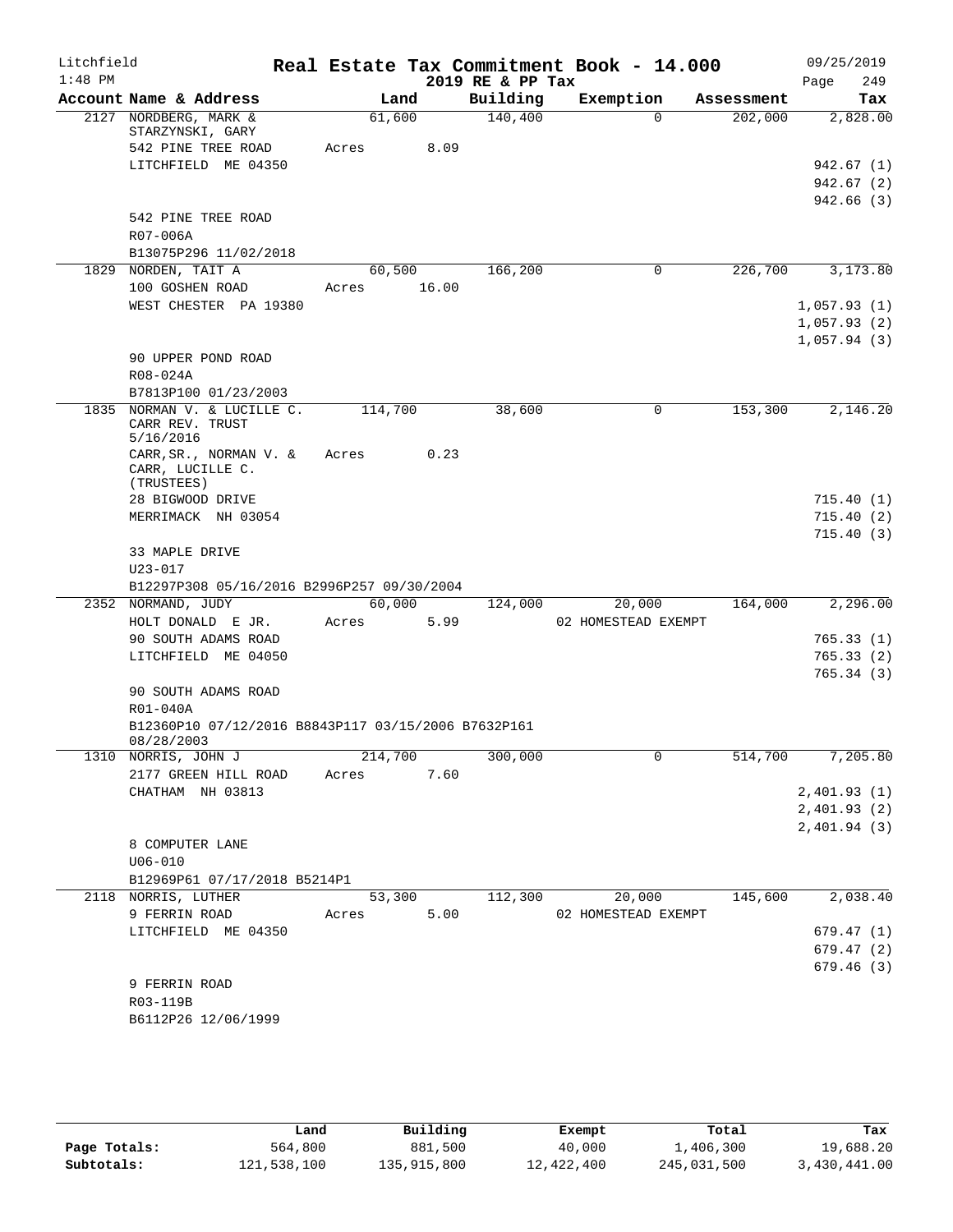| Litchfield |                                                    |             |         |       |                  | Real Estate Tax Commitment Book - 14.000 |            | 09/25/2019   |
|------------|----------------------------------------------------|-------------|---------|-------|------------------|------------------------------------------|------------|--------------|
| $1:48$ PM  |                                                    |             |         |       | 2019 RE & PP Tax |                                          |            | 250<br>Page  |
|            | Account Name & Address                             |             | Land    |       | Building         | Exemption                                | Assessment | Tax          |
|            | 2887 NOWELL, PAMELA T.                             |             | 50,400  |       | $\Omega$         | $\Omega$                                 | 50,400     | 705.60       |
|            | 222 CUTTER ROAD                                    | Acres       |         | 19.84 |                  |                                          |            |              |
|            | TEMPLE NH 03084                                    |             |         |       |                  |                                          |            | 235.20(1)    |
|            |                                                    |             |         |       |                  |                                          |            | 235.20(2)    |
|            |                                                    |             |         |       |                  |                                          |            | 235.20(3)    |
|            | PINE TREE ROAD                                     |             |         |       |                  |                                          |            |              |
|            | R07-001-02                                         |             |         |       |                  |                                          |            |              |
|            | B12224P242 02/11/2016 B12224P240 02/11/2016        |             |         |       |                  |                                          |            |              |
|            | 1306 NOYES, GEORGE                                 |             | 67,500  |       | 133,200          | 0                                        | 200,700    | 2,809.80     |
|            | NOYES, LAURA                                       | Acres 16.00 |         |       |                  |                                          |            |              |
|            | 2166 HALLOWELL ROAD                                |             |         |       |                  |                                          |            | 936.60(1)    |
|            | LITCHFIELD ME 04350                                |             |         |       |                  |                                          |            | 936.60(2)    |
|            |                                                    |             |         |       |                  |                                          |            | 936.60(3)    |
|            | 2166 HALLOWELL ROAD                                |             |         |       |                  |                                          |            |              |
|            | R11-021C                                           |             |         |       |                  |                                          |            |              |
|            | B13074P91 11/01/2018<br>1751 NUSMAN-MURRAY, LISA   |             | 87,800  |       | 100,500          | 0                                        | 188,300    | 2,636.20     |
|            | ISAJAR, ELAINE                                     | Acres       |         | 0.23  |                  |                                          |            |              |
|            | ANN S. FORTUNE                                     |             |         |       |                  |                                          |            | 878.73 (1)   |
|            | <b>30 SANBORN STREET</b>                           |             |         |       |                  |                                          |            | 878.73 (2)   |
|            | PORTLAND ME 04103                                  |             |         |       |                  |                                          |            | 878.74 (3)   |
|            | 50 MILITARY LANE                                   |             |         |       |                  |                                          |            |              |
|            | $U06 - 004$                                        |             |         |       |                  |                                          |            |              |
|            | B12865P315 02/09/2018 B11942P238 03/11/2015        |             |         |       |                  |                                          |            |              |
|            | B11172P324 07/02/2012 B8688P73 11/07/2005 B6876P37 |             |         |       |                  |                                          |            |              |
|            | 1924 NUTTER, ROGER I                               |             | 136,700 |       | 42,600           | $\mathbf 0$                              | 179,300    | 2,510.20     |
|            | NUTTER, TERESA J                                   | Acres       |         | 0.25  |                  |                                          |            |              |
|            | 1028 ROUTE 202                                     |             |         |       |                  |                                          |            | 836.73 (1)   |
|            | GREENE ME 04236                                    |             |         |       |                  |                                          |            | 836.73 (2)   |
|            |                                                    |             |         |       |                  |                                          |            | 836.74 (3)   |
|            | 107 GRANT ROAD                                     |             |         |       |                  |                                          |            |              |
|            | $U11 - 008$                                        |             |         |       |                  |                                          |            |              |
|            | B10768P105 06/30/2011 B5497P320 11/15/1997         |             |         |       |                  |                                          |            |              |
|            | 1758 NUZZO, KARL & MAUREEN                         |             | 187,100 |       | 71,100           | $\mathbf 0$                              | 258,200    | 3,614.80     |
|            | P O BOX 87                                         | Acres       |         | 0.55  |                  |                                          |            |              |
|            | LITCHFIELD ME 04350                                |             |         |       |                  |                                          |            | 1,204.93(1)  |
|            |                                                    |             |         |       |                  |                                          |            | 1, 204.93(2) |
|            | 77 SAND POND LANE                                  |             |         |       |                  |                                          |            | 1,204.94(3)  |
|            | U12-014                                            |             |         |       |                  |                                          |            |              |
|            | B6567P6 07/27/2001                                 |             |         |       |                  |                                          |            |              |
|            | 1313 NUZZO, KEITH                                  |             | 62,300  |       | 162,600          | 20,000                                   | 204,900    | 2,868.60     |
|            | 168 HUNTINGTON HILL                                | Acres       |         | 9.00  |                  | 02 HOMESTEAD EXEMPT                      |            |              |
|            | ROAD                                               |             |         |       |                  |                                          |            |              |
|            | LITCHFIELD ME 04350                                |             |         |       |                  |                                          |            | 956.20(1)    |
|            |                                                    |             |         |       |                  |                                          |            | 956.20(2)    |
|            |                                                    |             |         |       |                  |                                          |            | 956.20(3)    |
|            | 168 HUNTINGTON HILL                                |             |         |       |                  |                                          |            |              |
|            | ROAD                                               |             |         |       |                  |                                          |            |              |
|            | R11-040A<br>B2411P285                              |             |         |       |                  |                                          |            |              |
|            |                                                    |             |         |       |                  |                                          |            |              |

|              | Land          | Building    | Exempt     | Total       | Tax          |
|--------------|---------------|-------------|------------|-------------|--------------|
| Page Totals: | 591,800       | 510,000     | 20,000     | 1,081,800   | 15, 145, 20  |
| Subtotals:   | 122, 129, 900 | 136,425,800 | 12,442,400 | 246,113,300 | 3,445,586.20 |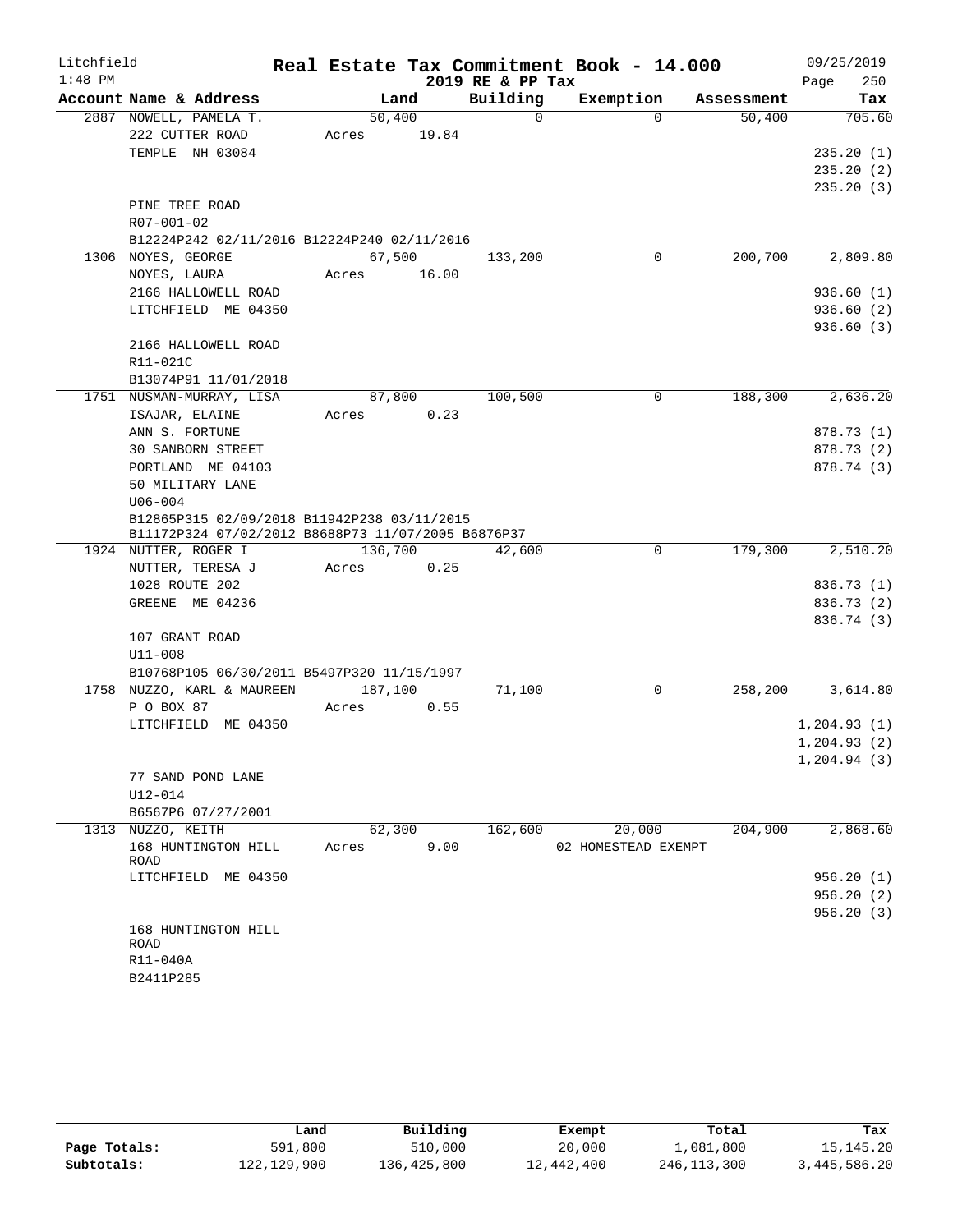| Litchfield |                                                       |       |         |       | Real Estate Tax Commitment Book - 14.000 |                     |             |            | 09/25/2019  |            |
|------------|-------------------------------------------------------|-------|---------|-------|------------------------------------------|---------------------|-------------|------------|-------------|------------|
| $1:48$ PM  |                                                       |       |         |       | 2019 RE & PP Tax                         |                     |             |            | Page        | 251        |
|            | Account Name & Address                                |       | Land    |       | Building                                 | Exemption           |             | Assessment |             | Tax        |
|            | 912 O K BERRY FAMILY TRUST                            |       | 170,200 |       | 63,300                                   |                     | $\Omega$    | 233,500    |             | 3,269.00   |
|            | ARLINE B JULIA, TRUSTEE Acres                         |       |         | 5.50  |                                          |                     |             |            |             |            |
|            | 39 JOY ROAD                                           |       |         |       |                                          |                     |             |            | 1,089.67(1) |            |
|            | FAIRFIELD ME                                          |       |         |       |                                          |                     |             |            | 1,089.67(2) |            |
|            | 04937-3421                                            |       |         |       |                                          |                     |             |            |             |            |
|            | 30 PAMROCK LANE                                       |       |         |       |                                          |                     |             |            | 1,089.66(3) |            |
|            | $U02 - 002$                                           |       |         |       |                                          |                     |             |            |             |            |
|            | B8832P343 03/14/2006 B1866P81                         |       |         |       |                                          |                     |             |            |             |            |
|            | 1315 OAKES, SHERRY                                    |       | 0       |       | 5,900                                    | 5,900               |             | 0          |             | 0.00       |
|            | PO BOX 186                                            |       |         |       |                                          | 02 HOMESTEAD EXEMPT |             |            |             |            |
|            | LITCHFIELD ME 04350                                   |       |         |       |                                          |                     |             |            |             |            |
|            |                                                       |       |         |       |                                          |                     |             |            |             |            |
|            |                                                       |       |         |       |                                          |                     |             |            |             |            |
|            | 10 NUTTING LANE                                       |       |         |       |                                          |                     |             |            |             |            |
|            | $R04 - 044 - ON - 26$                                 |       |         |       |                                          |                     |             |            |             |            |
| 2448       | OBIE ROGER A                                          |       | 64,200  |       | 262,800                                  | 20,000              |             | 307,000    |             | 4,298.00   |
|            | OBIE ELIZABETH L                                      | Acres |         | 11.60 |                                          | 02 HOMESTEAD EXEMPT |             |            |             |            |
|            | 99 STONE STREET                                       |       |         |       |                                          |                     |             |            | 1,432.67(1) |            |
|            | AUGUSTA ME 04330                                      |       |         |       |                                          |                     |             |            | 1,432.67(2) |            |
|            |                                                       |       |         |       |                                          |                     |             |            | 1,432.66(3) |            |
|            | 33 MARISSA LANE                                       |       |         |       |                                          |                     |             |            |             |            |
|            | R11-023-5<br>B8712P325 12/01/2005 B8342P95 03/18/2005 |       |         |       |                                          |                     |             |            |             |            |
|            | 2667 OCEANSIDE REALTY TRUST                           |       | 75,000  |       | 252,100                                  |                     | 0           | 327,100    |             | 4,579.40   |
|            | RAWS, W.EDWIN &                                       |       |         |       |                                          |                     |             |            |             |            |
|            | PATRICIA A                                            |       |         |       |                                          |                     |             |            |             |            |
|            | MCLAUGHLIN, TRUSTEES                                  |       |         |       |                                          |                     |             |            |             |            |
|            | 127 PURINTON AVE                                      |       |         |       |                                          |                     |             |            | 1,526.47(1) |            |
|            | AUGUSTA ME 04330                                      |       |         |       |                                          |                     |             |            | 1,526.47(2) |            |
|            |                                                       |       |         |       |                                          |                     |             |            | 1,526.46(3) |            |
|            | 1813 LEWISTON ROAD<br>Apt. A                          |       |         |       |                                          |                     |             |            |             |            |
|            | $U13 - 013 - 21$                                      |       |         |       |                                          |                     |             |            |             |            |
|            | B10788P76 07/25/2011 B9908P260 11/14/2008             |       |         |       |                                          |                     |             |            |             |            |
| 2668       | OCEANSIDE REALTY TRUST                                |       | 75,000  |       | 67,900                                   |                     | 0           | 142,900    |             | 2,000.60   |
|            | RAWS, W.EDWIN & PARICIA                               |       |         |       |                                          |                     |             |            |             |            |
|            | A MCLAUGHLIN, TRUSTEES                                |       |         |       |                                          |                     |             |            |             |            |
|            | 127 PURINTON AVE                                      |       |         |       |                                          |                     |             |            |             | 666.87 (1) |
|            | AUGUSTA ME 04330                                      |       |         |       |                                          |                     |             |            |             | 666.87(2)  |
|            |                                                       |       |         |       |                                          |                     |             |            |             | 666.86(3)  |
|            | 1813 LEWISTON ROAD<br>Apt. B                          |       |         |       |                                          |                     |             |            |             |            |
|            | $U13 - 013 - 22$                                      |       |         |       |                                          |                     |             |            |             |            |
|            | B10788P76 07/25/2011 B9908P260 11/14/2008             |       |         |       |                                          |                     |             |            |             |            |
|            | 516 O'CONNOR, FRANCIS                                 |       | 87,900  |       | 88,900                                   |                     | $\mathbf 0$ | 176,800    |             | 2,475.20   |
|            | 2 DOYLE ST                                            | Acres |         | 1.37  |                                          |                     |             |            |             |            |
|            | LITCHFIELD ME 04350                                   |       |         |       |                                          |                     |             |            |             | 825.07 (1) |
|            |                                                       |       |         |       |                                          |                     |             |            |             | 825.07(2)  |
|            |                                                       |       |         |       |                                          |                     |             |            |             | 825.06(3)  |
|            | 2 DOYLE STREET                                        |       |         |       |                                          |                     |             |            |             |            |
|            | $U09 - 018$                                           |       |         |       |                                          |                     |             |            |             |            |
|            | B13138P305 12/19/2018 B12036P244 07/09/2015           |       |         |       |                                          |                     |             |            |             |            |

|              | Land        | Building    | Exempt     | Total       | Tax          |
|--------------|-------------|-------------|------------|-------------|--------------|
| Page Totals: | 472,300     | 740,900     | 25,900     | 1,187,300   | 16,622.20    |
| Subtotals:   | 122,602,200 | 137,166,700 | 12,468,300 | 247,300,600 | 3,462,208.40 |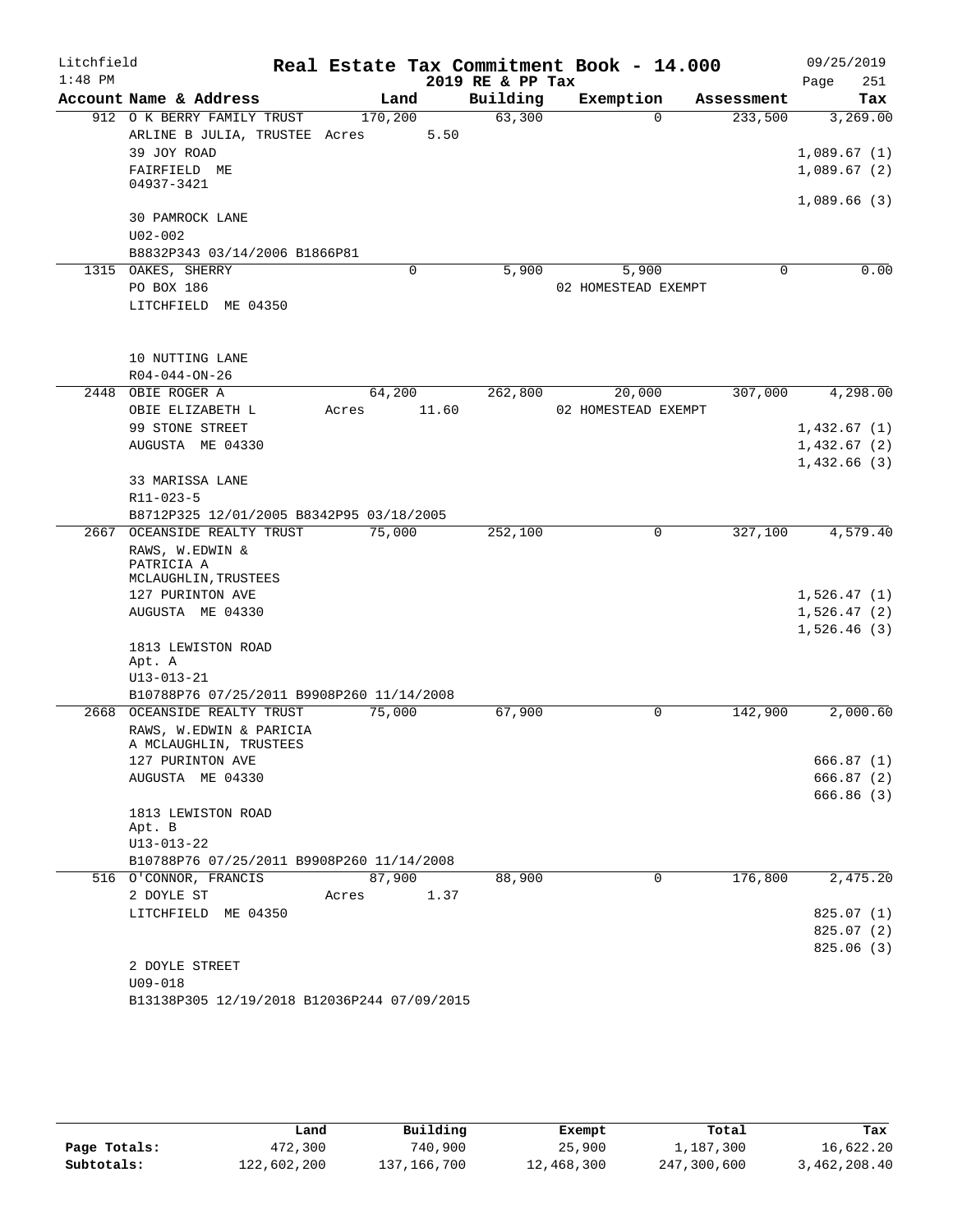| Litchfield |                                                       |  |         |      |                  | Real Estate Tax Commitment Book - 14.000 |            | 09/25/2019             |
|------------|-------------------------------------------------------|--|---------|------|------------------|------------------------------------------|------------|------------------------|
| $1:48$ PM  |                                                       |  |         |      | 2019 RE & PP Tax |                                          |            | 252<br>Page            |
|            | Account Name & Address                                |  | Land    |      | Building         | Exemption                                | Assessment | Tax                    |
|            | 1895 O'CONNOR, SARA                                   |  | 95,600  |      | 156,000          | $\Omega$                                 | 251,600    | 3,522.40               |
|            | O'CONNOR, GLENN                                       |  | Acres   | 0.69 |                  |                                          |            |                        |
|            | 25 CAVANAUGH ROAD                                     |  |         |      |                  |                                          |            | 1, 174.13(1)           |
|            | BRAINTREE MA 02184                                    |  |         |      |                  |                                          |            | 1, 174.13(2)           |
|            |                                                       |  |         |      |                  |                                          |            | 1, 174.14(3)           |
|            | 398 PEACEPIPE DRIVE                                   |  |         |      |                  |                                          |            |                        |
|            | U28-011<br>B12997P335 08/16/2018 B1325P220 03/07/2013 |  |         |      |                  |                                          |            |                        |
|            | 1317 ODENCRANTZ, GEORGE D                             |  | 50,100  |      | $\Omega$         | 0                                        | 50,100     | 701.40                 |
|            | 386 DANVILLE CORNER RD Acres 1.03                     |  |         |      |                  |                                          |            |                        |
|            | AUBURN ME 04210                                       |  |         |      |                  |                                          |            | 233.80(1)              |
|            |                                                       |  |         |      |                  |                                          |            | 233.80(2)              |
|            |                                                       |  |         |      |                  |                                          |            | 233.80(3)              |
|            | GRANT ROAD                                            |  |         |      |                  |                                          |            |                        |
|            | U11-002                                               |  |         |      |                  |                                          |            |                        |
|            | B3102P265                                             |  |         |      |                  |                                          |            |                        |
|            | 1318 ODENCRANTZ, GEORGE D                             |  | 118,500 |      | 129,100          | $\Omega$                                 | 247,600    | 3,466.40               |
|            | HILDRETH WINFIELD L                                   |  | Acres   | 0.22 |                  |                                          |            |                        |
|            | 386 DANVILLE CORNER RD                                |  |         |      |                  |                                          |            | 1, 155.47(1)           |
|            | AUBURN ME 04210                                       |  |         |      |                  |                                          |            | 1, 155.47(2)           |
|            |                                                       |  |         |      |                  |                                          |            | 1, 155.46(3)           |
|            | 75 GRANT ROAD                                         |  |         |      |                  |                                          |            |                        |
|            | $U11 - 018$                                           |  |         |      |                  |                                          |            |                        |
|            | B3102P267 02/04/1987                                  |  |         |      |                  |                                          |            |                        |
|            | 532 O'DONNELL, TIMOTHY D.                             |  | 46,200  |      | 89,900           | 0                                        | 136,100    | 1,905.40               |
|            | 5 RICKER LANE                                         |  | Acres   | 1.40 |                  |                                          |            |                        |
|            | LITCHFIELD ME 04350                                   |  |         |      |                  |                                          |            | 635.13(1)<br>635.13(2) |
|            |                                                       |  |         |      |                  |                                          |            | 635.14 (3)             |
|            | 5 RICKER LANE                                         |  |         |      |                  |                                          |            |                        |
|            | $R03 - 040 - 5$                                       |  |         |      |                  |                                          |            |                        |
|            | B12256P299 03/28/2016 B10191P66 08/24/2009 B7306P154  |  |         |      |                  |                                          |            |                        |
|            | 03/07/2003                                            |  |         |      |                  |                                          |            |                        |
|            | 1319 OFARRELL, HELEN A AS                             |  | 123,400 |      | 40,800           | 0                                        | 164,200    | 2,298.80               |
|            | TRUSTEE FOR HELEN A<br>O'FARRELL                      |  |         |      |                  |                                          |            |                        |
|            | 308 HARRISON CIRCLE                                   |  | Acres   | 0.22 |                  |                                          |            |                        |
|            | LOCUST GROVE VA 22508                                 |  |         |      |                  |                                          |            | 766.27 (1)             |
|            |                                                       |  |         |      |                  |                                          |            | 766.27(2)              |
|            |                                                       |  |         |      |                  |                                          |            | 766.26(3)              |
|            | 194 MACE ROAD                                         |  |         |      |                  |                                          |            |                        |
|            | $U14-022A$                                            |  |         |      |                  |                                          |            |                        |
|            | B2251P252 09/13/2004                                  |  |         |      |                  |                                          |            |                        |
|            | 271 OLIVEIRA, JAMES (HEIRS                            |  | 37,700  |      | 69,700           | $\mathbf 0$                              | 107,400    | 1,503.60               |
|            | OF)                                                   |  |         |      |                  |                                          |            |                        |
|            | 305 BUKER ROAD                                        |  | Acres   | 0.50 |                  |                                          |            |                        |
|            | LITCHFIELD ME 04350                                   |  |         |      |                  |                                          |            | 501.20(1)<br>501.20(2) |
|            |                                                       |  |         |      |                  |                                          |            | 501.20(3)              |
|            | 305 BUKER ROAD                                        |  |         |      |                  |                                          |            |                        |
|            | R05-045                                               |  |         |      |                  |                                          |            |                        |
|            | B12948P56 06/27/2018 B10129P53 06/29/2009 B7771P93    |  |         |      |                  |                                          |            |                        |
|            | 12/12/2003                                            |  |         |      |                  |                                          |            |                        |

|              | Land        | Building    | Exempt     | Total       | Tax          |
|--------------|-------------|-------------|------------|-------------|--------------|
| Page Totals: | 471,500     | 485,500     |            | 957,000     | 13,398.00    |
| Subtotals:   | 123,073,700 | 137,652,200 | 12,468,300 | 248,257,600 | 3,475,606.40 |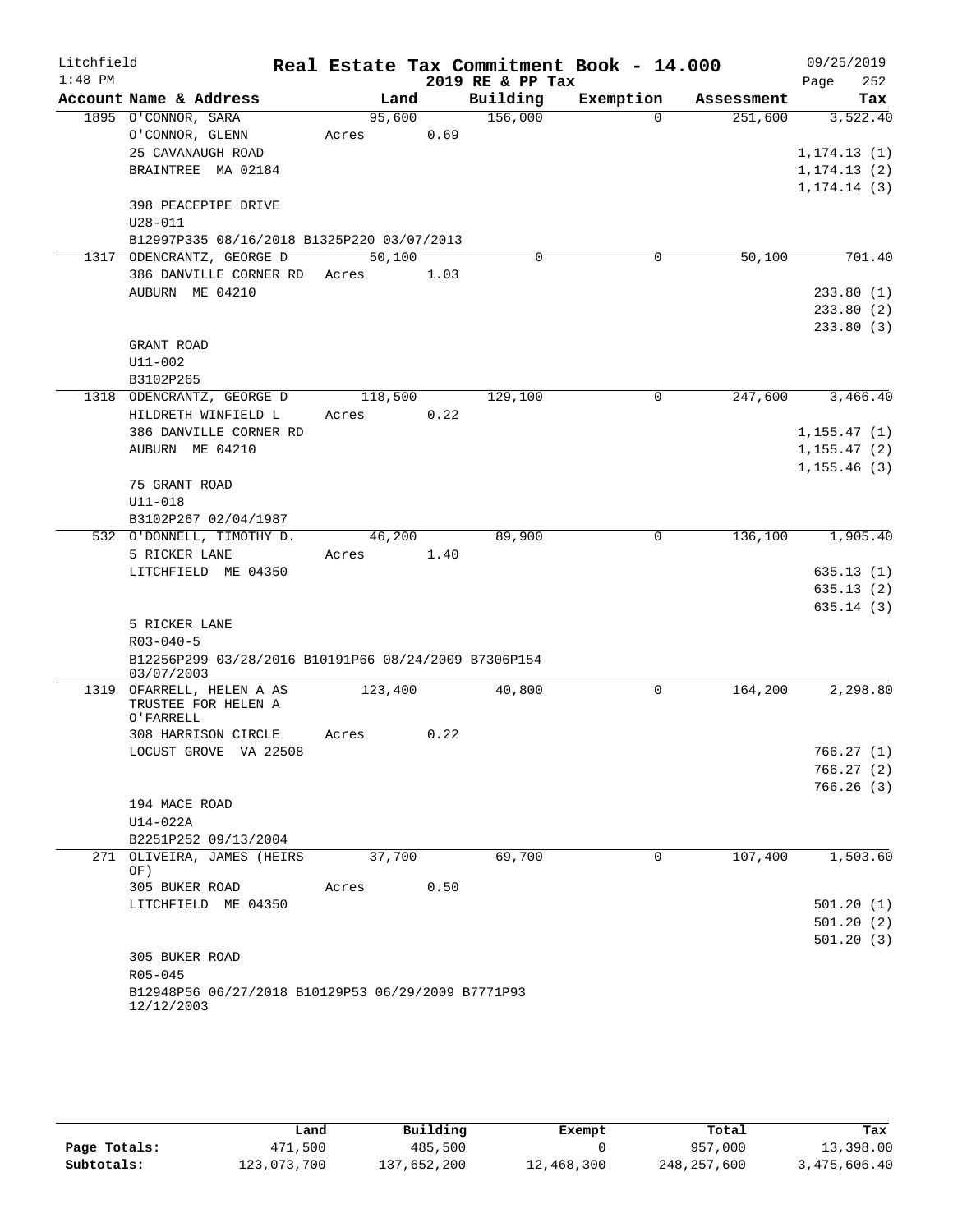| Litchfield<br>$1:48$ PM |                                                                   |         |      | 2019 RE & PP Tax | Real Estate Tax Commitment Book - 14.000 |            | 09/25/2019<br>253 |
|-------------------------|-------------------------------------------------------------------|---------|------|------------------|------------------------------------------|------------|-------------------|
|                         | Account Name & Address                                            | Land    |      | Building         | Exemption                                | Assessment | Page<br>Tax       |
|                         | 519 OLIVER, JESSICA A                                             | 52,500  |      | 34,400           | $\Omega$                                 | 86,900     | 1,216.60          |
|                         | PIERCE, WILLIAM                                                   | Acres   | 3.50 |                  |                                          |            |                   |
|                         | 78 FERRIN ROAD                                                    |         |      |                  |                                          |            | 405.53(1)         |
|                         | LITCHFIELD ME 04350                                               |         |      |                  |                                          |            | 405.53(2)         |
|                         |                                                                   |         |      |                  |                                          |            | 405.54(3)         |
|                         | 78 FERRIN ROAD                                                    |         |      |                  |                                          |            |                   |
|                         | R03-100A                                                          |         |      |                  |                                          |            |                   |
|                         | B6959P264                                                         |         |      |                  |                                          |            |                   |
|                         | 228 OLSEN CARL S                                                  | 135,200 |      | 27,800           | 0                                        | 163,000    | 2,282.00          |
|                         | OLSEN KELLY                                                       | Acres   | 0.29 |                  |                                          |            |                   |
|                         | 107 ROSSER DRIVE                                                  |         |      |                  |                                          |            | 760.67(1)         |
|                         | LITCHFIELD ME 04350                                               |         |      |                  |                                          |            | 760.67(2)         |
|                         |                                                                   |         |      |                  |                                          |            | 760.66(3)         |
|                         | 107 ROSSER DRIVE                                                  |         |      |                  |                                          |            |                   |
|                         | U17-010                                                           |         |      |                  |                                          |            |                   |
|                         | B12198P75 12/23/2015 B9096P58 09/26/2006 B1528P437                |         |      |                  |                                          |            |                   |
|                         | 08/12/1970<br>1654 OLSEN, CRYSTAL                                 | 95,300  |      | 103,900          | 0                                        | 199,200    | 2,788.80          |
|                         | 28 NORTH LAKEVIEW                                                 | Acres   | 0.60 |                  |                                          |            |                   |
|                         | DRIVE                                                             |         |      |                  |                                          |            |                   |
|                         | LITCHFIELD ME 04350                                               |         |      |                  |                                          |            | 929.60(1)         |
|                         |                                                                   |         |      |                  |                                          |            | 929.60(2)         |
|                         |                                                                   |         |      |                  |                                          |            | 929.60(3)         |
|                         | 28 NORTH LAKEVIEW DRIVE                                           |         |      |                  |                                          |            |                   |
|                         | U28-009B                                                          |         |      |                  |                                          |            |                   |
|                         | B13144P340 02/08/2019 B12966P289 07/12/2018                       |         |      |                  |                                          |            |                   |
|                         | 3 OLSON, THOR                                                     | 101,000 |      | 141,900          | $\mathbf 0$                              | 242,900    | 3,400.60          |
|                         | OLSON, DIANE                                                      | Acres   | 2.50 |                  |                                          |            |                   |
|                         | 38 NORTH EVERGREEN                                                |         |      |                  |                                          |            | 1, 133.53(1)      |
|                         | DRIVE<br>LITCHFIELD ME 04350                                      |         |      |                  |                                          |            | 1, 133.53(2)      |
|                         |                                                                   |         |      |                  |                                          |            | 1, 133.54(3)      |
|                         | 38 NORTH EVERGREEN                                                |         |      |                  |                                          |            |                   |
|                         | DRIVE                                                             |         |      |                  |                                          |            |                   |
|                         | $U29 - 025$                                                       |         |      |                  |                                          |            |                   |
|                         | B13086P27 11/09/2018                                              |         |      |                  |                                          |            |                   |
|                         | 526 OMATICK, TERESA A.                                            | 60,900  |      | 49,400           | 0                                        | 110,300    | 1,544.20          |
|                         | 54 ADAMS WAY                                                      | Acres   | 0.11 |                  |                                          |            |                   |
|                         | FREEPORT ME 04032                                                 |         |      |                  |                                          |            | 514.73(1)         |
|                         |                                                                   |         |      |                  |                                          |            | 514.73(2)         |
|                         |                                                                   |         |      |                  |                                          |            | 514.74(3)         |
|                         | 110 JIMMY POND LANE                                               |         |      |                  |                                          |            |                   |
|                         | $U08 - 003$                                                       |         |      |                  |                                          |            |                   |
|                         | B11609P221 01/13/2014 B9513P327 09/28/2007 B2863P49<br>09/30/1985 |         |      |                  |                                          |            |                   |
|                         | 477 O'NEILL, CATHERINE E.                                         | 49,300  |      | 181,600          | 0                                        | 230,900    | 3,232.60          |
|                         | 1108                                                              | Acres   | 2.42 |                  |                                          |            |                   |
|                         | HALLOWELL-LITCHFIELD                                              |         |      |                  |                                          |            |                   |
|                         | ROAD                                                              |         |      |                  |                                          |            |                   |
|                         | WEST GARDINER ME 04345                                            |         |      |                  |                                          |            | 1,077.53(1)       |
|                         |                                                                   |         |      |                  |                                          |            | 1,077.53(2)       |
|                         |                                                                   |         |      |                  |                                          |            | 1,077.54(3)       |
|                         | 264 UPPER POND ROAD                                               |         |      |                  |                                          |            |                   |
|                         | R01-018                                                           |         |      |                  |                                          |            |                   |
|                         | B12763P118 10/30/2017 B12115P197 09/25/2015<br>B2679P153          |         |      |                  |                                          |            |                   |
|                         |                                                                   |         |      |                  |                                          |            |                   |

|              | Land        | Building    | Exempt     | Total       | Tax          |
|--------------|-------------|-------------|------------|-------------|--------------|
| Page Totals: | 494,200     | 539,000     |            | L,033,200   | 14,464.80    |
| Subtotals:   | 123,567,900 | 138,191,200 | 12,468,300 | 249,290,800 | 3,490,071.20 |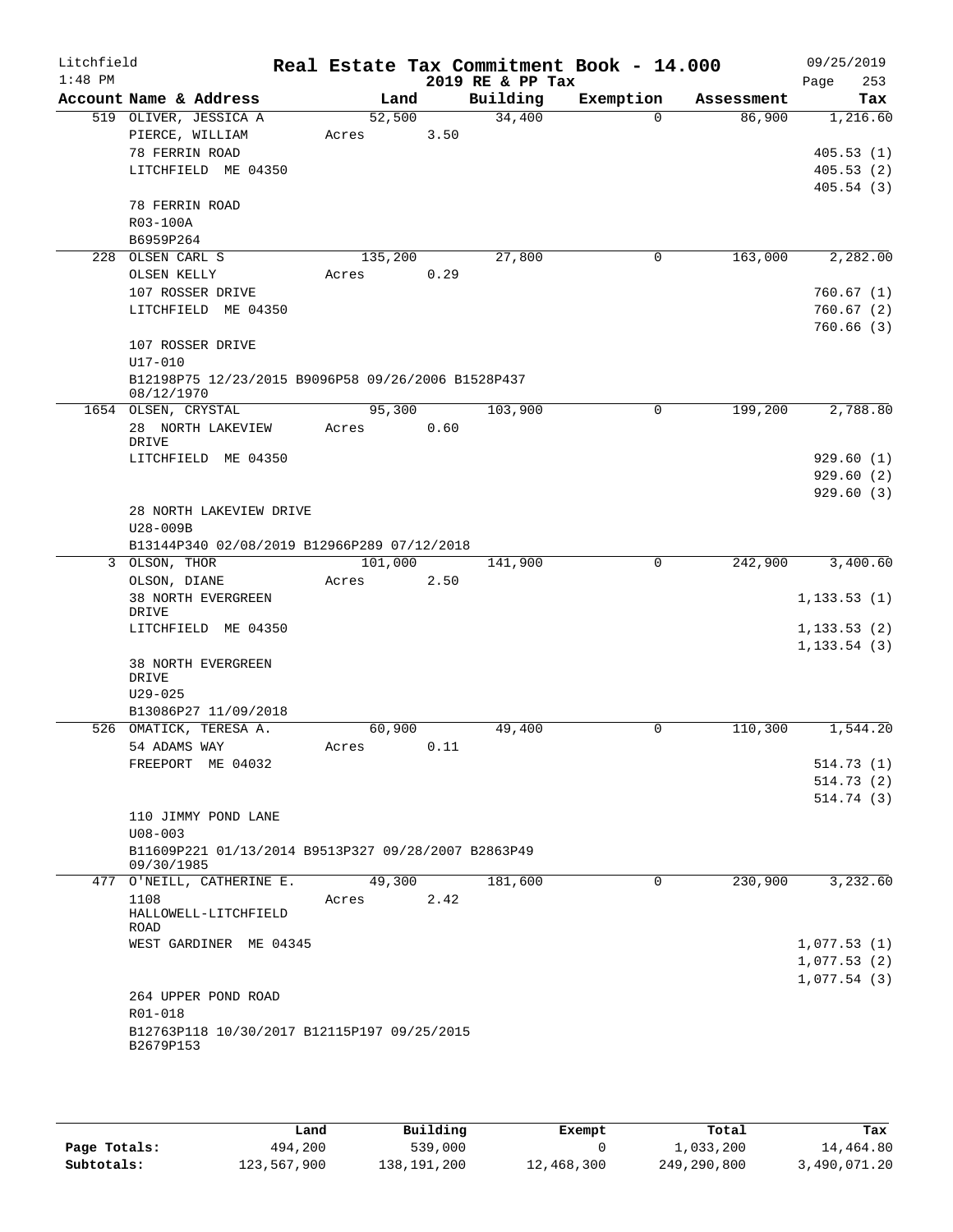| Litchfield<br>$1:48$ PM |                                                                              |        |        | 2019 RE & PP Tax | Real Estate Tax Commitment Book - 14.000 |            | 09/25/2019<br>254<br>Page |
|-------------------------|------------------------------------------------------------------------------|--------|--------|------------------|------------------------------------------|------------|---------------------------|
|                         | Account Name & Address                                                       |        | Land   | Building         | Exemption                                | Assessment | Tax                       |
|                         | 2780 ONEILL, JOSHUA                                                          | 46,300 |        | $\mathbf 0$      |                                          | $\Omega$   | 46,300<br>648.20          |
|                         | WILE, ARI                                                                    | Acres  | 14.40  |                  |                                          |            |                           |
|                         | 47 SHELDON STREET                                                            |        |        |                  |                                          |            | 216.07(1)                 |
|                         | FARMINGDALE ME                                                               |        |        |                  |                                          |            | 216.07(2)                 |
|                         | 04344-2819                                                                   |        |        |                  |                                          |            | 216.06(3)                 |
|                         | OAK HILL ROAD                                                                |        |        |                  |                                          |            |                           |
|                         | R05-023A                                                                     |        |        |                  |                                          |            |                           |
|                         | B12862P239 03/16/2018 B12862P238 03/12/2018                                  |        |        |                  |                                          |            |                           |
|                         | B10699P130 03/31/2011                                                        |        |        |                  |                                          |            |                           |
|                         | 202 O'REILLY, DUSTIN T.                                                      | 79,300 |        | 212,800          |                                          | 0          | 4,089.40<br>292,100       |
|                         | O'REILLY, KELLYE                                                             | Acres  | 43.50  |                  |                                          |            |                           |
|                         | 1656 HALLOWELL ROAD                                                          |        |        |                  |                                          |            | 1,363.13(1)               |
|                         | LITCHFIELD ME 04350                                                          |        |        |                  |                                          |            | 1,363.13(2)               |
|                         |                                                                              |        |        |                  |                                          |            | 1,363.14(3)               |
|                         | 1656 HALLOWELL ROAD<br>R12-008                                               |        |        |                  |                                          |            |                           |
|                         | B12486P169 11/10/2016 B11902P247 01/20/2015                                  |        |        |                  |                                          |            |                           |
|                         | B9104P305 10/03/2006 B2554P33                                                |        |        |                  |                                          |            |                           |
|                         | 203 O'REILLY, DUSTIN T.                                                      | 14,800 |        | $\Omega$         |                                          | 0          | 207.20<br>14,800          |
|                         | O'REILLY, KELLYE                                                             | Acres  | 0.35   |                  |                                          |            |                           |
|                         | 1656 HALLOWELL ROAD                                                          |        |        |                  |                                          |            | 69.07(1)                  |
|                         | LITCHFIELD ME 04350                                                          |        |        |                  |                                          |            | 69.07(2)                  |
|                         |                                                                              |        |        |                  |                                          |            | 69.06(3)                  |
|                         | HALLOWELL ROAD                                                               |        |        |                  |                                          |            |                           |
|                         | $U18 - 017$                                                                  |        |        |                  |                                          |            |                           |
|                         | B12486P169 11/10/2016 B11902P247 01/20/2015<br>B9104P305 10/03/2006 B2554P33 |        |        |                  |                                          |            |                           |
|                         | 1321 ORESTIS, DORIS L.<br>TRUSTEE                                            | 85,300 |        | 118,800          | 26,000                                   | 178,100    | 2,493.40                  |
|                         | ORESTIS DORIS LIANE                                                          | Acres  | 0.60   |                  | 03 VETERANS EXEMPT                       |            |                           |
|                         | FAMILY TRUST                                                                 |        |        |                  |                                          |            |                           |
|                         | 24 KENWAY DRIVE                                                              |        |        |                  | 02 HOMESTEAD EXEMPT                      |            | 831.13 (1)                |
|                         | LITCHFIELD ME 04350                                                          |        |        |                  |                                          |            | 831.13 (2)                |
|                         |                                                                              |        |        |                  |                                          |            | 831.14 (3)                |
|                         | 24 KENWAY DRIVE                                                              |        |        |                  |                                          |            |                           |
|                         | $U23 - 025$<br>B6318P265 10/10/2000                                          |        |        |                  |                                          |            |                           |
|                         | 2357 ORR DANA E                                                              |        | 71,000 | 246,700          |                                          |            | 317,700<br>4,447.80       |
|                         | ORR EKA F                                                                    | Acres  | 1.34   |                  |                                          |            |                           |
|                         | 1161 LEWISTON ROAD                                                           |        |        |                  |                                          |            | 1,482.60(1)               |
|                         | LITCHFIELD ME 04350                                                          |        |        |                  |                                          |            | 1,482.60(2)               |
|                         |                                                                              |        |        |                  |                                          |            | 1,482.60(3)               |
|                         | 1161 LEWISTON ROAD                                                           |        |        |                  |                                          |            |                           |
|                         | R13-008A-5                                                                   |        |        |                  |                                          |            |                           |
|                         | B8932P39 06/07/2006 B7518P244 07/16/2003                                     |        |        |                  |                                          |            |                           |
|                         | 1323 ORR, EKA F.                                                             |        | 46,500 | 111,400          |                                          | 0          | 157,900<br>2,210.60       |
|                         | 67 SOUTH ADAMS ROAD<br>LITCHFIELD ME 04350                                   | Acres  | 1.50   |                  |                                          |            | 736.87(1)                 |
|                         |                                                                              |        |        |                  |                                          |            | 736.87(2)                 |
|                         |                                                                              |        |        |                  |                                          |            | 736.86(3)                 |
|                         | 67 SOUTH ADAMS ROAD                                                          |        |        |                  |                                          |            |                           |
|                         | R01-045                                                                      |        |        |                  |                                          |            |                           |
|                         | B12725P86 09/19/2017 B4685P335                                               |        |        |                  |                                          |            |                           |
|                         |                                                                              |        |        |                  |                                          |            |                           |

|              | Land        | Building    | Exempt     | Total       | Tax          |
|--------------|-------------|-------------|------------|-------------|--------------|
| Page Totals: | 343,200     | 689,700     | 26,000     | 1,006,900   | 14,096.60    |
| Subtotals:   | 123,911,100 | 138,880,900 | 12,494,300 | 250,297,700 | 3,504,167.80 |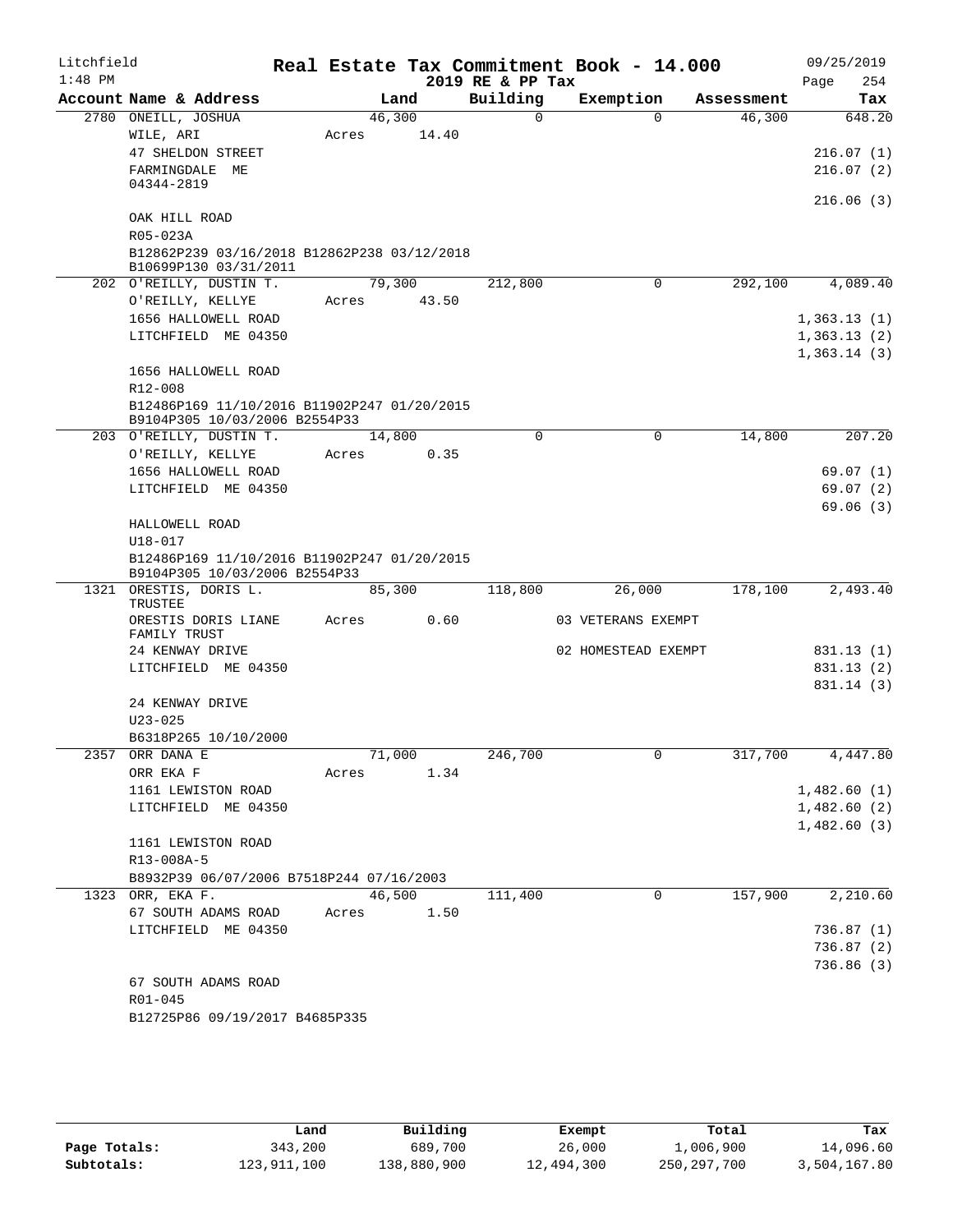| Litchfield   |                                                                | Real Estate Tax Commitment Book - 14.000 |             |                              |                                |             |            | 09/25/2019         |
|--------------|----------------------------------------------------------------|------------------------------------------|-------------|------------------------------|--------------------------------|-------------|------------|--------------------|
| $1:48$ PM    | Account Name & Address                                         | Land                                     |             | 2019 RE & PP Tax<br>Building | Exemption                      |             | Assessment | 255<br>Page<br>Tax |
|              | 1324 ORRALL, DAVID                                             | 180,300                                  |             |                              | 46,800                         | 26,000      | 201, 100   | 2,815.40           |
|              | P O BOX 53                                                     | Acres 0.49                               |             |                              | 02 HOMESTEAD EXEMPT            |             |            |                    |
|              |                                                                |                                          |             |                              |                                |             |            |                    |
|              | LITCHFIELD ME 04350                                            |                                          |             |                              | 03 VETERANS EXEMPT             |             |            | 938.47 (1)         |
|              |                                                                |                                          |             |                              |                                |             |            | 938.47 (2)         |
|              |                                                                |                                          |             |                              |                                |             |            | 938.46 (3)         |
|              | 134 MACE ROAD                                                  |                                          |             |                              |                                |             |            |                    |
|              | $U14 - 010$                                                    |                                          |             |                              |                                |             |            |                    |
|              | B6242P135 07/25/2000                                           |                                          |             |                              |                                |             |            |                    |
|              | 1108 OUELLETE BRUCE T                                          | 201,100                                  |             | 38,900                       |                                | 0           | 240,000    | 3,360.00           |
|              | OUELLETTE KAREN M                                              | Acres 0.89                               |             |                              |                                |             |            |                    |
|              | 907 COLLEGE ROAD                                               |                                          |             |                              |                                |             |            | 1, 120.00(1)       |
|              | LEWISTON ME 04240                                              |                                          |             |                              |                                |             |            | 1, 120.00(2)       |
|              |                                                                |                                          |             |                              |                                |             |            | 1, 120.00(3)       |
|              | 107 LEBEL LANE                                                 |                                          |             |                              |                                |             |            |                    |
|              | $U11 - 042$                                                    |                                          |             |                              |                                |             |            |                    |
|              | B9888P32 10/22/2008 B8504P202 07/15/2005 B4952P357             |                                          |             |                              |                                |             |            |                    |
|              | 1409 OUELLETTE ANNE MARIE                                      |                                          | 45,000      |                              | 90,900                         | 20,000      | 115,900    | 1,622.60           |
|              | LACHANCE BRIAN L                                               |                                          |             |                              | Acres 1.00 02 HOMESTEAD EXEMPT |             |            |                    |
|              | 56 LITTLE DRIVE                                                |                                          |             |                              |                                |             |            | 540.87(1)          |
|              | LITCHFIELD ME 04350                                            |                                          |             |                              |                                |             |            | 540.87(2)          |
|              |                                                                |                                          |             |                              |                                |             |            | 540.86(3)          |
|              | 56 LITTLE DRIVE                                                |                                          |             |                              |                                |             |            |                    |
|              | $U24-012B$                                                     |                                          |             |                              |                                |             |            |                    |
|              | B8998P20 07/21/2006 B7000P2 06/10/2004                         |                                          |             |                              |                                |             |            |                    |
|              | 1335 OUELLETTE ET AL, DENNIS 129,400                           |                                          |             | 76,100                       |                                | 0           | 205,500    | 2,877.00           |
|              | R                                                              |                                          |             |                              |                                |             |            |                    |
|              | 6 FAYE STREET                                                  | Acres                                    | 0.22        |                              |                                |             |            |                    |
|              | TOPSHAM ME 04086                                               |                                          |             |                              |                                |             |            | 959.00(1)          |
|              |                                                                |                                          |             |                              |                                |             |            | 959.00(2)          |
|              |                                                                |                                          |             |                              |                                |             |            | 959.00(3)          |
|              | 166 MACE ROAD                                                  |                                          |             |                              |                                |             |            |                    |
|              | $U14 - 013$                                                    |                                          |             |                              |                                |             |            |                    |
|              | B4770P168                                                      |                                          |             |                              |                                |             |            |                    |
|              | 328 OUELLETTE JAMIE D                                          |                                          |             | 45,100 125,500               |                                | 20,000      | 150,600    | 2,108.40           |
|              | HULIT NICOLE L                                                 | Acres 1.02                               |             |                              | 02 HOMESTEAD EXEMPT            |             |            |                    |
|              | 11 KENWAY DRIVE                                                |                                          |             |                              |                                |             |            | 702.80(1)          |
|              | LITCHFIELD ME 04350                                            |                                          |             |                              |                                |             |            | 702.80(2)          |
|              |                                                                |                                          |             |                              |                                |             |            | 702.80(3)          |
|              | 11 KENWAY DRIVE                                                |                                          |             |                              |                                |             |            |                    |
|              | U23-027                                                        |                                          |             |                              |                                |             |            |                    |
|              |                                                                |                                          |             |                              |                                |             |            |                    |
| 2618         | B9155P208 11/17/2006 B6684P176 06/23/2000<br>OUELLETTE ROGER J | 51,000                                   |             | 48,700                       |                                | $\mathbf 0$ | 99,700     | 1,395.80           |
|              |                                                                |                                          |             |                              |                                |             |            |                    |
|              | 1747 LEWISTON ROAD                                             | Acres                                    | 3.00        |                              |                                |             |            |                    |
|              | LITCHFIELD ME 04350                                            |                                          |             |                              |                                |             |            | 465.27(1)          |
|              |                                                                |                                          |             |                              |                                |             |            | 465.27(2)          |
|              |                                                                |                                          |             |                              |                                |             |            | 465.26(3)          |
|              | 1747 LEWISTON ROAD                                             |                                          |             |                              |                                |             |            |                    |
|              | $U13-002C$                                                     |                                          |             |                              |                                |             |            |                    |
|              | B9103P301 09/07/2006                                           |                                          |             |                              |                                |             |            |                    |
|              | 1492 OUELLETTE, AARON B                                        | 51,000                                   |             | 205,100                      |                                | $\mathbf 0$ | 256,100    | 3,585.40           |
|              | OUELLETTE, ANNA M                                              | Acres                                    | 3.00        |                              |                                |             |            |                    |
|              | 1493 LEWISTON ROAD                                             |                                          |             |                              |                                |             |            | 1, 195.13(1)       |
|              | LITCHFIELD ME 04350                                            |                                          |             |                              |                                |             |            | 1, 195.13(2)       |
|              |                                                                |                                          |             |                              |                                |             |            | 1, 195.14(3)       |
|              | 1493 LEWISTON ROAD                                             |                                          |             |                              |                                |             |            |                    |
|              | $U16 - 022$                                                    |                                          |             |                              |                                |             |            |                    |
|              | B10880P266 11/08/2011 B10208P163 09/18/2009                    |                                          |             |                              |                                |             |            |                    |
|              | B10128P80 06/29/2009 B4967P204 09/07/1995                      |                                          |             |                              |                                |             |            |                    |
|              |                                                                | Land                                     | Building    |                              | Exempt                         |             | Total      | Tax                |
| Page Totals: | 702,900                                                        |                                          | 632,000     |                              | 66,000                         |             | 1,268,900  | 17,764.60          |
| Subtotals:   | 124,614,000                                                    |                                          | 139,512,900 |                              | 12,560,300                     | 251,566,600 |            | 3,521,932.40       |
|              |                                                                |                                          |             |                              |                                |             |            |                    |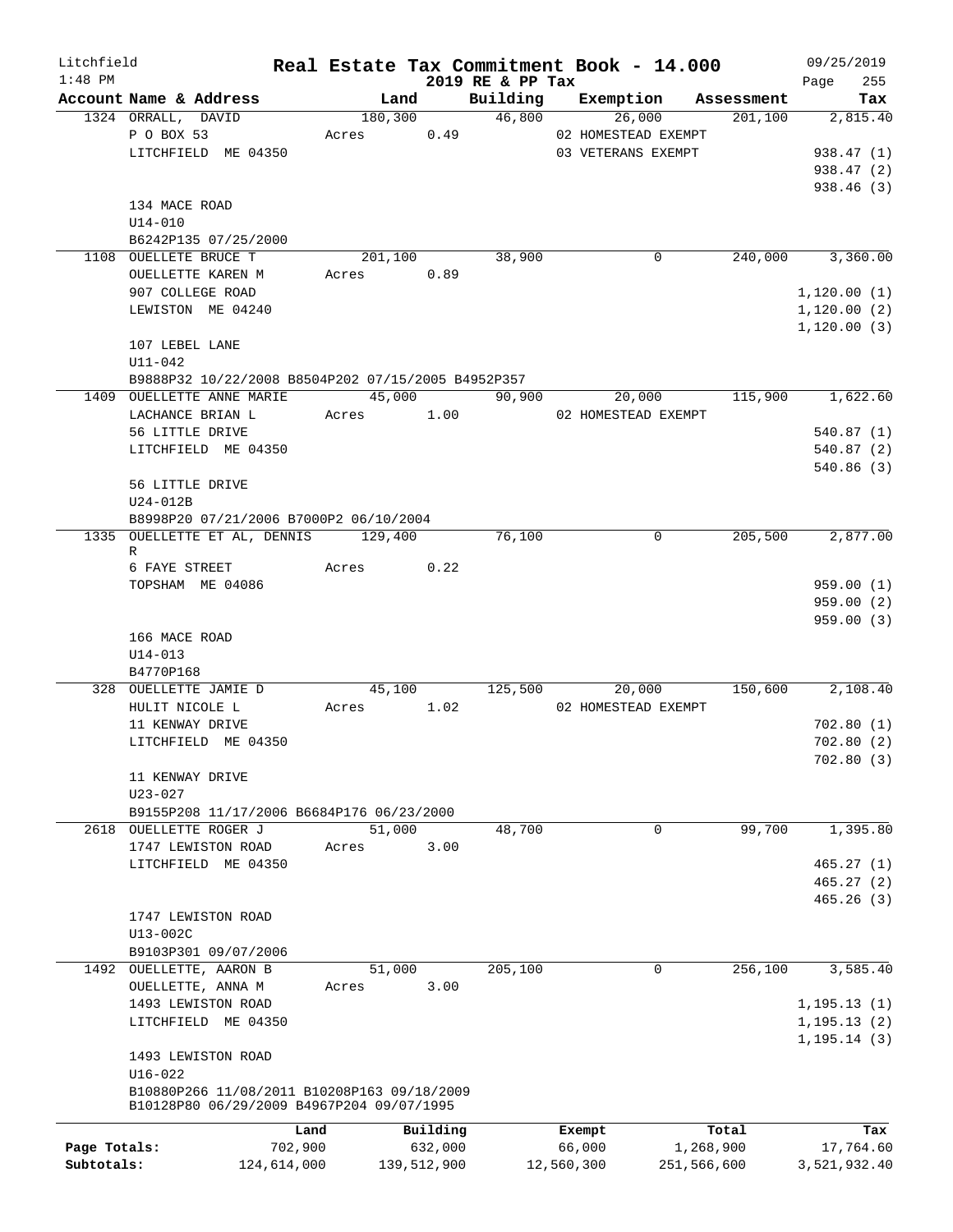| Litchfield   |                                                      |         |             |                  | Real Estate Tax Commitment Book - 14.000 |             | 09/25/2019   |
|--------------|------------------------------------------------------|---------|-------------|------------------|------------------------------------------|-------------|--------------|
| $1:48$ PM    |                                                      |         |             | 2019 RE & PP Tax |                                          |             | 256<br>Page  |
|              | Account Name & Address                               |         | Land        | Building         | Exemption                                | Assessment  | Tax          |
|              | 2339 OUELLETTE, BRUCE THOMAS                         |         | 4,600       | $\Omega$         | $\Omega$                                 | 4,600       | 64.40        |
|              | 907 COLLEGE ROAD                                     |         | Acres 1.53  |                  |                                          |             |              |
|              | LEWISTON ME 04240                                    |         |             |                  |                                          |             | 21.47(1)     |
|              |                                                      |         |             |                  |                                          |             | 21.47(2)     |
|              |                                                      |         |             |                  |                                          |             | 21.46(3)     |
|              | HALLOWELL ROAD                                       |         |             |                  |                                          |             |              |
|              | R06-038B                                             |         |             |                  |                                          |             |              |
|              | B13093P86 10/30/2018                                 |         |             |                  |                                          |             |              |
|              | 1670 OUELLETTE, BRUCE THOMAS                         |         | 45,300      | 49,200           | 0                                        | 94,500      | 1,323.00     |
|              | 907 COLLEGE ROAD                                     | Acres   | 1.10        |                  |                                          |             |              |
|              | LEWISTON IA 04240                                    |         |             |                  |                                          |             | 441.00 (1)   |
|              |                                                      |         |             |                  |                                          |             | 441.00 (2)   |
|              |                                                      |         |             |                  |                                          |             | 441.00 (3)   |
|              | 2323 HALLOWELL ROAD                                  |         |             |                  |                                          |             |              |
|              | R06-039A                                             |         |             |                  |                                          |             |              |
|              | B13093P86 10/30/2018                                 |         |             |                  |                                          |             |              |
|              | 1328 OUELLETTE, DAVID N                              |         | 42,800      | 19,200           | 20,000                                   | 42,000      | 588.00       |
|              | OUELLETTE, DAVID J.                                  | Acres   | 9.10        |                  | 02 HOMESTEAD EXEMPT                      |             |              |
|              | P O BOX 1663                                         |         |             |                  |                                          |             | 196.00(1)    |
|              | AUBURN ME 04211                                      |         |             |                  |                                          |             | 196.00(2)    |
|              |                                                      |         |             |                  |                                          |             | 196.00(3)    |
|              | 49 RICHMOND ROAD                                     |         |             |                  |                                          |             |              |
|              |                                                      |         |             |                  |                                          |             |              |
|              | R03-061                                              |         |             |                  |                                          |             |              |
|              | B11669P66 04/17/2014 B3844P132                       |         |             |                  |                                          |             |              |
|              | 1230 OUELLETTE, GERALD R.                            | 193,700 |             | 138,900          | 20,000                                   | 312,600     | 4,376.40     |
|              | OUELLETTE DORISE                                     | Acres   | 0.71        |                  |                                          |             |              |
|              | P O BOX 28                                           |         |             |                  | 02 HOMESTEAD EXEMPT                      |             | 1,458.80(1)  |
|              | LITCHFIELD ME 04350                                  |         |             |                  |                                          |             | 1,458.80(2)  |
|              |                                                      |         |             |                  |                                          |             | 1,458.80(3)  |
|              | 49 ISLAND DRIVE                                      |         |             |                  |                                          |             |              |
|              | $U25 - 005$                                          |         |             |                  |                                          |             |              |
|              | B8845P80 03/24/2006 B6495P21                         |         |             |                  |                                          |             |              |
|              | 1326 OUELLETTE, GILES J.                             |         | 137,100     | 41,200           | 0                                        | 178,300     | 2,496.20     |
|              | AMES, ANN M. ET AL                                   | Acres   | 0.40        |                  |                                          |             |              |
|              | 29 BAY PARK DRIVE                                    |         |             |                  |                                          |             | 832.07 (1)   |
|              | TOPSHAM ME 04086                                     |         |             |                  |                                          |             | 832.07 (2)   |
|              |                                                      |         |             |                  |                                          |             | 832.06 (3)   |
|              | 46 OLD LODGE ROAD                                    |         |             |                  |                                          |             |              |
|              | $U13 - 012$                                          |         |             |                  |                                          |             |              |
|              | B11735P169 07/08/2014 B4719P274                      |         |             |                  |                                          |             |              |
|              | 1282 OUELLETTE, JOHN PAUL                            | 164,200 |             | 39,800           | $\mathbf 0$                              | 204,000     | 2,856.00     |
|              | OUELLETTE, MELISSA J.                                | Acres   | 0.26        |                  |                                          |             |              |
|              | 3 MERRYMEETING DRIVE                                 |         |             |                  |                                          |             | 952.00(1)    |
|              | TOPSHAM ME 04086                                     |         |             |                  |                                          |             | 952.00(2)    |
|              |                                                      |         |             |                  |                                          |             | 952.00(3)    |
|              | 403 PEACEPIPE DRIVE                                  |         |             |                  |                                          |             |              |
|              | $U28 - 012$                                          |         |             |                  |                                          |             |              |
|              | B11852P312 11/07/2014 B11825P17 10/09/2014           |         |             |                  |                                          |             |              |
|              | B10122P304 05/21/2009 B1617P195 06/19/1972 B1280P464 |         |             |                  |                                          |             |              |
|              | 08/28/1962                                           |         |             |                  |                                          |             |              |
|              | 2247 OUELLETTE, KRISTY L                             |         | 45,100      | 219,700          | 20,000                                   | 244,800     | 3,427.20     |
|              | 45 WHIPPOORWILL ROAD                                 | Acres   | 1.04        |                  | 02 HOMESTEAD EXEMPT                      |             |              |
|              | LITCHFIELD ME 04350                                  |         |             |                  |                                          |             | 1,142.40(1)  |
|              |                                                      |         |             |                  |                                          |             | 1,142.40(2)  |
|              |                                                      |         |             |                  |                                          |             | 1,142.40(3)  |
|              | 45 WHIPPOORWILL ROAD                                 |         |             |                  |                                          |             |              |
|              | U21-026A                                             |         |             |                  |                                          |             |              |
|              | B10175P170 08/07/2009 B6501P343 10/29/2004           |         |             |                  |                                          |             |              |
|              |                                                      |         |             |                  |                                          |             |              |
|              |                                                      | Land    | Building    |                  | Exempt                                   | Total       | Tax          |
| Page Totals: | 632,800                                              |         | 508,000     |                  | 60,000                                   | 1,080,800   | 15, 131. 20  |
| Subtotals:   | 125, 246, 800                                        |         | 140,020,900 |                  | 12,620,300                               | 252,647,400 | 3,537,063.60 |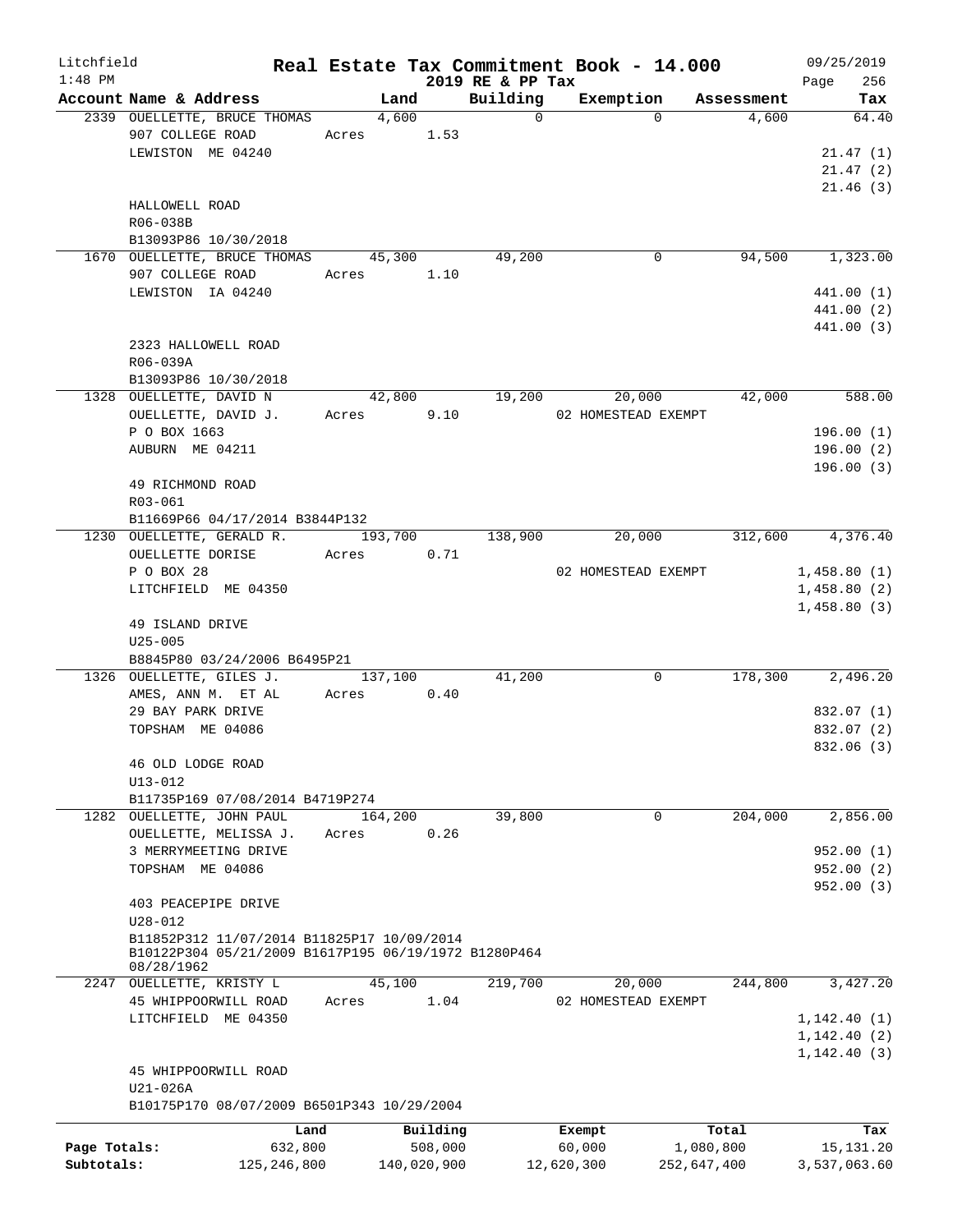| Litchfield   |                                                      |             |                |             |                              | Real Estate Tax Commitment Book - 14.000 |             |                      | 09/25/2019      |
|--------------|------------------------------------------------------|-------------|----------------|-------------|------------------------------|------------------------------------------|-------------|----------------------|-----------------|
| $1:48$ PM    | Account Name & Address                               |             |                |             | 2019 RE & PP Tax<br>Building |                                          |             |                      | 257<br>Page     |
|              |                                                      |             | Land<br>92,300 |             | 22,600                       | Exemption<br>26,000                      |             | Assessment<br>88,900 | Tax<br>1,244.60 |
|              | 1330 OUELLETTE, MARIA<br>22 DOYLE STREET             |             | Acres          | 0.95        |                              | 03 VETERANS EXEMPT                       |             |                      |                 |
|              |                                                      |             |                |             |                              |                                          |             |                      |                 |
|              | LITCHFIELD ME 04350                                  |             |                |             |                              | 02 HOMESTEAD EXEMPT                      |             |                      | 414.87(1)       |
|              |                                                      |             |                |             |                              |                                          |             |                      | 414.87 (2)      |
|              |                                                      |             |                |             |                              |                                          |             |                      | 414.86 (3)      |
|              | 22 DOYLE STREET                                      |             |                |             |                              |                                          |             |                      |                 |
|              | $U09 - 023$                                          |             |                |             |                              |                                          |             |                      |                 |
|              | B4817P209                                            |             |                |             |                              |                                          |             |                      |                 |
|              | 1334 OUELLETTE, MICHAEL                              |             | 124,400        |             | 62,100                       |                                          | 0           | 186,500              | 2,611.00        |
|              | 10 ROBIN DRIVE                                       |             | Acres          | 0.20        |                              |                                          |             |                      |                 |
|              | BRUNSWICK ME 04011                                   |             |                |             |                              |                                          |             |                      | 870.33(1)       |
|              |                                                      |             |                |             |                              |                                          |             |                      | 870.33 (2)      |
|              |                                                      |             |                |             |                              |                                          |             |                      | 870.34 (3)      |
|              | 44 OLD LODGE ROAD                                    |             |                |             |                              |                                          |             |                      |                 |
|              | U13-011                                              |             |                |             |                              |                                          |             |                      |                 |
|              | B10576P22 10/29/2010 B6667P13                        |             |                |             |                              |                                          |             |                      |                 |
|              | 234 OUELLETTE, ROGER                                 |             | 116,200        |             | 112,200                      |                                          | $\mathbf 0$ | 228,400              | 3,197.60        |
|              | 1747 LEWISTON ROAD                                   |             | Acres          | 0.17        |                              |                                          |             |                      |                 |
|              | LITCHFIELD ME 04350                                  |             |                |             |                              |                                          |             |                      | 1,065.87(1)     |
|              |                                                      |             |                |             |                              |                                          |             |                      | 1,065.87(2)     |
|              |                                                      |             |                |             |                              |                                          |             |                      | 1,065.86(3)     |
|              |                                                      |             |                |             |                              |                                          |             |                      |                 |
|              | 29 SAND POND LANE                                    |             |                |             |                              |                                          |             |                      |                 |
|              | $U12 - 023$                                          |             |                |             |                              |                                          |             |                      |                 |
|              | B6218P161 05/30/2000                                 |             |                |             |                              |                                          |             |                      |                 |
|              | 2647 OULLETTE, ROGER                                 |             | 75,000         |             | 140,900                      |                                          | $\mathbf 0$ | 215,900              | 3,022.60        |
|              | 1747 LEWISTON ROAD                                   |             |                |             |                              |                                          |             |                      |                 |
|              | LITCHFIELD ME 04350                                  |             |                |             |                              |                                          |             |                      | 1,007.53(1)     |
|              |                                                      |             |                |             |                              |                                          |             |                      | 1,007.53(2)     |
|              |                                                      |             |                |             |                              |                                          |             |                      | 1,007.54(3)     |
|              | 1791 LEWISTON ROAD                                   |             |                |             |                              |                                          |             |                      |                 |
|              | $U13 - 013 - 1$                                      |             |                |             |                              |                                          |             |                      |                 |
|              | B12956P202 07/03/2018 B11588P59 12/13/2013           |             |                |             |                              |                                          |             |                      |                 |
|              | 599 OWENS, STEVEN M                                  |             | 46,800         |             | 79,400                       |                                          | $\mathbf 0$ | 126,200              | 1,766.80        |
|              | 740 RICHMOND ROAD                                    |             | Acres          | 1.60        |                              |                                          |             |                      |                 |
|              | LITCHFIELD ME 04350                                  |             |                |             |                              |                                          |             |                      | 588.93 (1)      |
|              |                                                      |             |                |             |                              |                                          |             |                      | 588.93 (2)      |
|              |                                                      |             |                |             |                              |                                          |             |                      | 588.94 (3)      |
|              | 740 RICHMOND ROAD                                    |             |                |             |                              |                                          |             |                      |                 |
|              | R02-050                                              |             |                |             |                              |                                          |             |                      |                 |
|              | B10424P320 05/24/2010 B10196P185 08/27/2009          |             |                |             |                              |                                          |             |                      |                 |
|              | B10191P51 08/24/2009 B10175P156 08/07/2009 B6942P241 |             |                |             |                              |                                          |             |                      |                 |
|              | 02/22/2000                                           |             |                |             |                              |                                          |             |                      |                 |
|              | 2878 PACKARD, EDWIN R.                               |             | 43,000         |             | 5,900                        |                                          | 0           | 48,900               | 684.60          |
|              | 3 PRINCESS DRIVE                                     |             | Acres          | 2.00        |                              |                                          |             |                      |                 |
|              | SABATTUS ME 04280                                    |             |                |             |                              |                                          |             |                      | 228.20(1)       |
|              |                                                      |             |                |             |                              |                                          |             |                      | 228.20(2)       |
|              |                                                      |             |                |             |                              |                                          |             |                      | 228.20(3)       |
|              | 13 NORTH GREENLEAF                                   |             |                |             |                              |                                          |             |                      |                 |
|              | WOODS LANE                                           |             |                |             |                              |                                          |             |                      |                 |
|              | R02-076A                                             |             |                |             |                              |                                          |             |                      |                 |
|              | B12088P336 08/25/2015                                |             |                |             |                              |                                          |             |                      |                 |
|              | 2774 PAGE, MELANIE                                   |             |                | 0           | 6,300                        |                                          | 0           | 6,300                | 88.20           |
|              | 547 WEST ROAD                                        |             |                |             |                              |                                          |             |                      |                 |
|              | BOWDOIN ME 04287                                     |             |                |             |                              |                                          |             |                      | 29.40(1)        |
|              |                                                      |             |                |             |                              |                                          |             |                      |                 |
|              |                                                      |             |                |             |                              |                                          |             |                      | 29.40(2)        |
|              |                                                      |             |                |             |                              |                                          |             |                      | 29.40(3)        |
|              | 4 ELM LANE                                           |             |                |             |                              |                                          |             |                      |                 |
|              | $R03 - 073 - ON - 3$                                 |             |                |             |                              |                                          |             |                      |                 |
|              |                                                      | Land        |                | Building    |                              | Exempt                                   |             | Total                | Tax             |
| Page Totals: |                                                      | 497,700     |                | 429,400     |                              | 26,000                                   |             | 901,100              | 12,615.40       |
| Subtotals:   |                                                      | 125,744,500 |                | 140,450,300 |                              | 12,646,300                               | 253,548,500 |                      | 3,549,679.00    |
|              |                                                      |             |                |             |                              |                                          |             |                      |                 |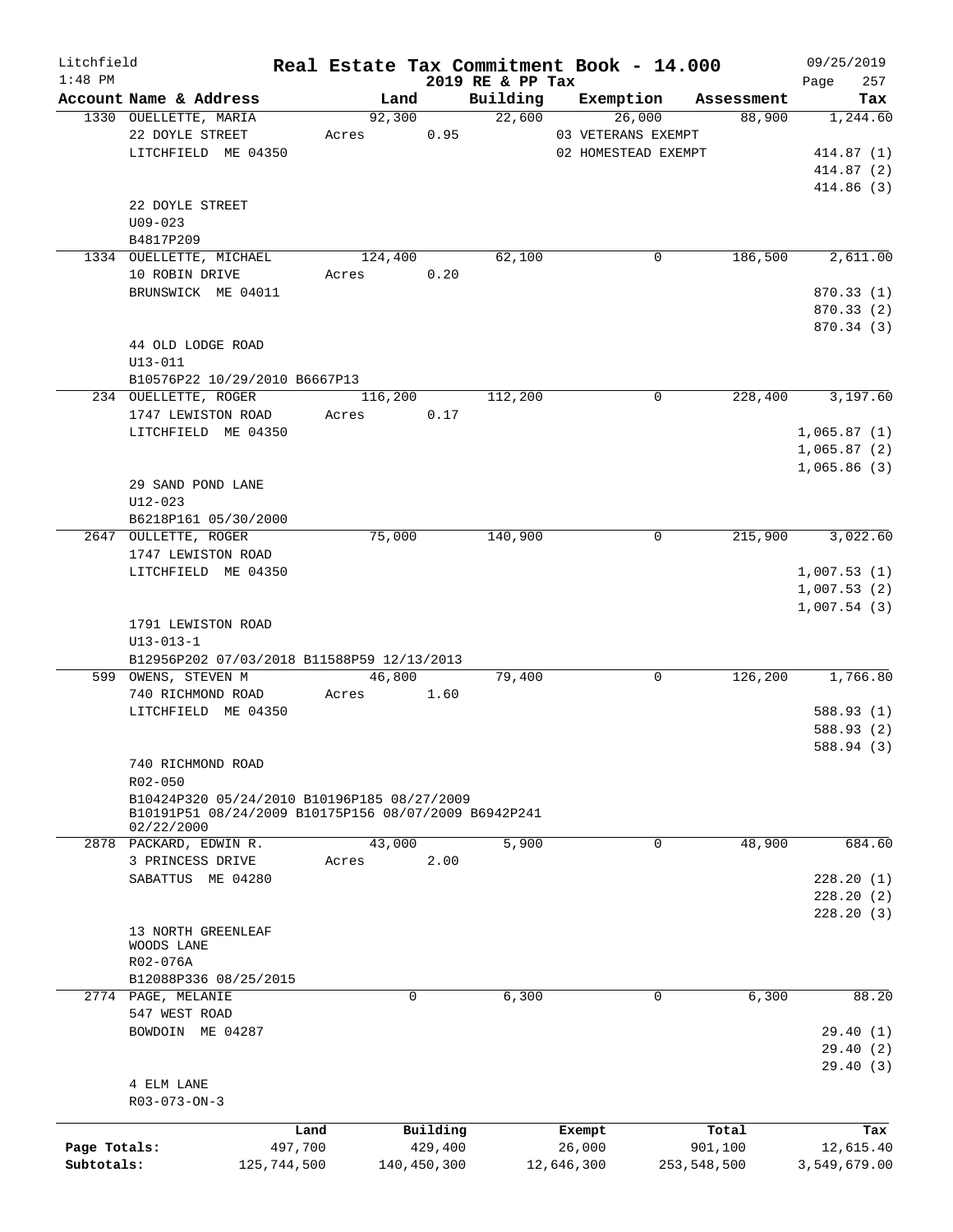| $1:48$ PM<br>2019 RE & PP Tax<br>258<br>Page<br>Account Name & Address<br>Building<br>Exemption<br>Land<br>Tax<br>Assessment<br>13,200<br>1994 PAGE, RYAN D<br>52,500<br>65,700<br>919.80<br>$\Omega$<br>PO BOX 66<br>3.50<br>Acres<br>BOWDOIN ME 04287<br>306.60(1)<br>306.60(2)<br>306.60(3)<br>12 TRACTOR LANE<br>$R03 - 040A - 2$<br>B13127P78 12/28/2018 B13126P175 12/28/2018 B9138P230<br>05/17/2006 B7870P252 05/06/2004<br>1217 PAGE, RYAN D.<br>98,700<br>0<br>149,700<br>2,095.80<br>51,000<br>P O BOX 66<br>3.00<br>Acres<br>BOWDOIN ME 04352<br>698.60 (1)<br>698.60 (2)<br>698.60(3)<br>121 RICHMOND ROAD<br>R03-044<br>B13127P78 12/28/2018 B13126P175 12/28/2018 B11262P4<br>12/21/2012<br>1958 PAGE, RYAN D.<br>52,500<br>35,000<br>87,500<br>1,225.00<br>0<br>P.O. BOX 66<br>3.50<br>Acres<br>BOWDOIN ME 04287<br>408.33(1)<br>408.33(2)<br>408.34(3)<br>14 RICKER LANE<br>$R03 - 040 - 6 - A$<br>B13127P78 12/28/2018 B13126P175 12/28/2018<br>B11595P263 12/18/2013<br>75,000<br>29,500<br>104,500<br>1,463.00<br>2171 PAGE, RYAN D.<br>0<br>PO BOX 66<br>2.15<br>Acres<br>BOWDOIN ME 04287<br>487.67 (1)<br>487.67 (2)<br>487.66(3)<br>10 DEER RUN LANE<br>R03-040C<br>B13127P78 12/28/2018 B13126P175 12/28/2018 B6579P28<br>08/02/2001<br>0.00<br>9,700<br>PALMER ROBBIE<br>0<br>9,700<br>0<br>1653<br>02 HOMESTEAD EXEMPT<br>PALMER LINDA<br>4 PORTER PARK LANE<br>LITCHFIELD ME 04350<br>4 PORTER PARK LANE<br>R01-010-ON-1<br>3,000<br>72,800<br>1,019.20<br>PALMER, RICHARD D. JR.<br>69,800<br>0<br>2858<br>PALMER, SUZANNE H.<br>20.60<br>Acres<br>8 CAMBRIDGE DRIVE<br>339.73 (1)<br>MERRIMACK NH 03054<br>339.73 (2)<br>R01-049A<br>B11793P280 09/11/2014 | Litchfield |  |  | Real Estate Tax Commitment Book - 14.000 | 09/25/2019 |
|------------------------------------------------------------------------------------------------------------------------------------------------------------------------------------------------------------------------------------------------------------------------------------------------------------------------------------------------------------------------------------------------------------------------------------------------------------------------------------------------------------------------------------------------------------------------------------------------------------------------------------------------------------------------------------------------------------------------------------------------------------------------------------------------------------------------------------------------------------------------------------------------------------------------------------------------------------------------------------------------------------------------------------------------------------------------------------------------------------------------------------------------------------------------------------------------------------------------------------------------------------------------------------------------------------------------------------------------------------------------------------------------------------------------------------------------------------------------------------------------------------------------------------------------------------------------------------------------------------------------------------------------------------------------------------------|------------|--|--|------------------------------------------|------------|
|                                                                                                                                                                                                                                                                                                                                                                                                                                                                                                                                                                                                                                                                                                                                                                                                                                                                                                                                                                                                                                                                                                                                                                                                                                                                                                                                                                                                                                                                                                                                                                                                                                                                                          |            |  |  |                                          |            |
|                                                                                                                                                                                                                                                                                                                                                                                                                                                                                                                                                                                                                                                                                                                                                                                                                                                                                                                                                                                                                                                                                                                                                                                                                                                                                                                                                                                                                                                                                                                                                                                                                                                                                          |            |  |  |                                          |            |
|                                                                                                                                                                                                                                                                                                                                                                                                                                                                                                                                                                                                                                                                                                                                                                                                                                                                                                                                                                                                                                                                                                                                                                                                                                                                                                                                                                                                                                                                                                                                                                                                                                                                                          |            |  |  |                                          |            |
|                                                                                                                                                                                                                                                                                                                                                                                                                                                                                                                                                                                                                                                                                                                                                                                                                                                                                                                                                                                                                                                                                                                                                                                                                                                                                                                                                                                                                                                                                                                                                                                                                                                                                          |            |  |  |                                          |            |
|                                                                                                                                                                                                                                                                                                                                                                                                                                                                                                                                                                                                                                                                                                                                                                                                                                                                                                                                                                                                                                                                                                                                                                                                                                                                                                                                                                                                                                                                                                                                                                                                                                                                                          |            |  |  |                                          |            |
|                                                                                                                                                                                                                                                                                                                                                                                                                                                                                                                                                                                                                                                                                                                                                                                                                                                                                                                                                                                                                                                                                                                                                                                                                                                                                                                                                                                                                                                                                                                                                                                                                                                                                          |            |  |  |                                          |            |
|                                                                                                                                                                                                                                                                                                                                                                                                                                                                                                                                                                                                                                                                                                                                                                                                                                                                                                                                                                                                                                                                                                                                                                                                                                                                                                                                                                                                                                                                                                                                                                                                                                                                                          |            |  |  |                                          |            |
|                                                                                                                                                                                                                                                                                                                                                                                                                                                                                                                                                                                                                                                                                                                                                                                                                                                                                                                                                                                                                                                                                                                                                                                                                                                                                                                                                                                                                                                                                                                                                                                                                                                                                          |            |  |  |                                          |            |
|                                                                                                                                                                                                                                                                                                                                                                                                                                                                                                                                                                                                                                                                                                                                                                                                                                                                                                                                                                                                                                                                                                                                                                                                                                                                                                                                                                                                                                                                                                                                                                                                                                                                                          |            |  |  |                                          |            |
|                                                                                                                                                                                                                                                                                                                                                                                                                                                                                                                                                                                                                                                                                                                                                                                                                                                                                                                                                                                                                                                                                                                                                                                                                                                                                                                                                                                                                                                                                                                                                                                                                                                                                          |            |  |  |                                          |            |
|                                                                                                                                                                                                                                                                                                                                                                                                                                                                                                                                                                                                                                                                                                                                                                                                                                                                                                                                                                                                                                                                                                                                                                                                                                                                                                                                                                                                                                                                                                                                                                                                                                                                                          |            |  |  |                                          |            |
|                                                                                                                                                                                                                                                                                                                                                                                                                                                                                                                                                                                                                                                                                                                                                                                                                                                                                                                                                                                                                                                                                                                                                                                                                                                                                                                                                                                                                                                                                                                                                                                                                                                                                          |            |  |  |                                          |            |
|                                                                                                                                                                                                                                                                                                                                                                                                                                                                                                                                                                                                                                                                                                                                                                                                                                                                                                                                                                                                                                                                                                                                                                                                                                                                                                                                                                                                                                                                                                                                                                                                                                                                                          |            |  |  |                                          |            |
|                                                                                                                                                                                                                                                                                                                                                                                                                                                                                                                                                                                                                                                                                                                                                                                                                                                                                                                                                                                                                                                                                                                                                                                                                                                                                                                                                                                                                                                                                                                                                                                                                                                                                          |            |  |  |                                          |            |
|                                                                                                                                                                                                                                                                                                                                                                                                                                                                                                                                                                                                                                                                                                                                                                                                                                                                                                                                                                                                                                                                                                                                                                                                                                                                                                                                                                                                                                                                                                                                                                                                                                                                                          |            |  |  |                                          |            |
|                                                                                                                                                                                                                                                                                                                                                                                                                                                                                                                                                                                                                                                                                                                                                                                                                                                                                                                                                                                                                                                                                                                                                                                                                                                                                                                                                                                                                                                                                                                                                                                                                                                                                          |            |  |  |                                          |            |
|                                                                                                                                                                                                                                                                                                                                                                                                                                                                                                                                                                                                                                                                                                                                                                                                                                                                                                                                                                                                                                                                                                                                                                                                                                                                                                                                                                                                                                                                                                                                                                                                                                                                                          |            |  |  |                                          |            |
|                                                                                                                                                                                                                                                                                                                                                                                                                                                                                                                                                                                                                                                                                                                                                                                                                                                                                                                                                                                                                                                                                                                                                                                                                                                                                                                                                                                                                                                                                                                                                                                                                                                                                          |            |  |  |                                          |            |
|                                                                                                                                                                                                                                                                                                                                                                                                                                                                                                                                                                                                                                                                                                                                                                                                                                                                                                                                                                                                                                                                                                                                                                                                                                                                                                                                                                                                                                                                                                                                                                                                                                                                                          |            |  |  |                                          |            |
|                                                                                                                                                                                                                                                                                                                                                                                                                                                                                                                                                                                                                                                                                                                                                                                                                                                                                                                                                                                                                                                                                                                                                                                                                                                                                                                                                                                                                                                                                                                                                                                                                                                                                          |            |  |  |                                          |            |
|                                                                                                                                                                                                                                                                                                                                                                                                                                                                                                                                                                                                                                                                                                                                                                                                                                                                                                                                                                                                                                                                                                                                                                                                                                                                                                                                                                                                                                                                                                                                                                                                                                                                                          |            |  |  |                                          |            |
|                                                                                                                                                                                                                                                                                                                                                                                                                                                                                                                                                                                                                                                                                                                                                                                                                                                                                                                                                                                                                                                                                                                                                                                                                                                                                                                                                                                                                                                                                                                                                                                                                                                                                          |            |  |  |                                          |            |
|                                                                                                                                                                                                                                                                                                                                                                                                                                                                                                                                                                                                                                                                                                                                                                                                                                                                                                                                                                                                                                                                                                                                                                                                                                                                                                                                                                                                                                                                                                                                                                                                                                                                                          |            |  |  |                                          |            |
|                                                                                                                                                                                                                                                                                                                                                                                                                                                                                                                                                                                                                                                                                                                                                                                                                                                                                                                                                                                                                                                                                                                                                                                                                                                                                                                                                                                                                                                                                                                                                                                                                                                                                          |            |  |  |                                          |            |
|                                                                                                                                                                                                                                                                                                                                                                                                                                                                                                                                                                                                                                                                                                                                                                                                                                                                                                                                                                                                                                                                                                                                                                                                                                                                                                                                                                                                                                                                                                                                                                                                                                                                                          |            |  |  |                                          |            |
|                                                                                                                                                                                                                                                                                                                                                                                                                                                                                                                                                                                                                                                                                                                                                                                                                                                                                                                                                                                                                                                                                                                                                                                                                                                                                                                                                                                                                                                                                                                                                                                                                                                                                          |            |  |  |                                          |            |
|                                                                                                                                                                                                                                                                                                                                                                                                                                                                                                                                                                                                                                                                                                                                                                                                                                                                                                                                                                                                                                                                                                                                                                                                                                                                                                                                                                                                                                                                                                                                                                                                                                                                                          |            |  |  |                                          |            |
|                                                                                                                                                                                                                                                                                                                                                                                                                                                                                                                                                                                                                                                                                                                                                                                                                                                                                                                                                                                                                                                                                                                                                                                                                                                                                                                                                                                                                                                                                                                                                                                                                                                                                          |            |  |  |                                          |            |
|                                                                                                                                                                                                                                                                                                                                                                                                                                                                                                                                                                                                                                                                                                                                                                                                                                                                                                                                                                                                                                                                                                                                                                                                                                                                                                                                                                                                                                                                                                                                                                                                                                                                                          |            |  |  |                                          |            |
|                                                                                                                                                                                                                                                                                                                                                                                                                                                                                                                                                                                                                                                                                                                                                                                                                                                                                                                                                                                                                                                                                                                                                                                                                                                                                                                                                                                                                                                                                                                                                                                                                                                                                          |            |  |  |                                          |            |
|                                                                                                                                                                                                                                                                                                                                                                                                                                                                                                                                                                                                                                                                                                                                                                                                                                                                                                                                                                                                                                                                                                                                                                                                                                                                                                                                                                                                                                                                                                                                                                                                                                                                                          |            |  |  |                                          |            |
|                                                                                                                                                                                                                                                                                                                                                                                                                                                                                                                                                                                                                                                                                                                                                                                                                                                                                                                                                                                                                                                                                                                                                                                                                                                                                                                                                                                                                                                                                                                                                                                                                                                                                          |            |  |  |                                          |            |
|                                                                                                                                                                                                                                                                                                                                                                                                                                                                                                                                                                                                                                                                                                                                                                                                                                                                                                                                                                                                                                                                                                                                                                                                                                                                                                                                                                                                                                                                                                                                                                                                                                                                                          |            |  |  |                                          |            |
|                                                                                                                                                                                                                                                                                                                                                                                                                                                                                                                                                                                                                                                                                                                                                                                                                                                                                                                                                                                                                                                                                                                                                                                                                                                                                                                                                                                                                                                                                                                                                                                                                                                                                          |            |  |  |                                          |            |
|                                                                                                                                                                                                                                                                                                                                                                                                                                                                                                                                                                                                                                                                                                                                                                                                                                                                                                                                                                                                                                                                                                                                                                                                                                                                                                                                                                                                                                                                                                                                                                                                                                                                                          |            |  |  |                                          |            |
|                                                                                                                                                                                                                                                                                                                                                                                                                                                                                                                                                                                                                                                                                                                                                                                                                                                                                                                                                                                                                                                                                                                                                                                                                                                                                                                                                                                                                                                                                                                                                                                                                                                                                          |            |  |  |                                          |            |
|                                                                                                                                                                                                                                                                                                                                                                                                                                                                                                                                                                                                                                                                                                                                                                                                                                                                                                                                                                                                                                                                                                                                                                                                                                                                                                                                                                                                                                                                                                                                                                                                                                                                                          |            |  |  |                                          |            |
|                                                                                                                                                                                                                                                                                                                                                                                                                                                                                                                                                                                                                                                                                                                                                                                                                                                                                                                                                                                                                                                                                                                                                                                                                                                                                                                                                                                                                                                                                                                                                                                                                                                                                          |            |  |  |                                          |            |
|                                                                                                                                                                                                                                                                                                                                                                                                                                                                                                                                                                                                                                                                                                                                                                                                                                                                                                                                                                                                                                                                                                                                                                                                                                                                                                                                                                                                                                                                                                                                                                                                                                                                                          |            |  |  |                                          |            |
|                                                                                                                                                                                                                                                                                                                                                                                                                                                                                                                                                                                                                                                                                                                                                                                                                                                                                                                                                                                                                                                                                                                                                                                                                                                                                                                                                                                                                                                                                                                                                                                                                                                                                          |            |  |  |                                          |            |
|                                                                                                                                                                                                                                                                                                                                                                                                                                                                                                                                                                                                                                                                                                                                                                                                                                                                                                                                                                                                                                                                                                                                                                                                                                                                                                                                                                                                                                                                                                                                                                                                                                                                                          |            |  |  |                                          |            |
|                                                                                                                                                                                                                                                                                                                                                                                                                                                                                                                                                                                                                                                                                                                                                                                                                                                                                                                                                                                                                                                                                                                                                                                                                                                                                                                                                                                                                                                                                                                                                                                                                                                                                          |            |  |  |                                          |            |
|                                                                                                                                                                                                                                                                                                                                                                                                                                                                                                                                                                                                                                                                                                                                                                                                                                                                                                                                                                                                                                                                                                                                                                                                                                                                                                                                                                                                                                                                                                                                                                                                                                                                                          |            |  |  |                                          |            |
|                                                                                                                                                                                                                                                                                                                                                                                                                                                                                                                                                                                                                                                                                                                                                                                                                                                                                                                                                                                                                                                                                                                                                                                                                                                                                                                                                                                                                                                                                                                                                                                                                                                                                          |            |  |  |                                          |            |
|                                                                                                                                                                                                                                                                                                                                                                                                                                                                                                                                                                                                                                                                                                                                                                                                                                                                                                                                                                                                                                                                                                                                                                                                                                                                                                                                                                                                                                                                                                                                                                                                                                                                                          |            |  |  |                                          |            |
|                                                                                                                                                                                                                                                                                                                                                                                                                                                                                                                                                                                                                                                                                                                                                                                                                                                                                                                                                                                                                                                                                                                                                                                                                                                                                                                                                                                                                                                                                                                                                                                                                                                                                          |            |  |  |                                          |            |
|                                                                                                                                                                                                                                                                                                                                                                                                                                                                                                                                                                                                                                                                                                                                                                                                                                                                                                                                                                                                                                                                                                                                                                                                                                                                                                                                                                                                                                                                                                                                                                                                                                                                                          |            |  |  |                                          | 339.74 (3) |
|                                                                                                                                                                                                                                                                                                                                                                                                                                                                                                                                                                                                                                                                                                                                                                                                                                                                                                                                                                                                                                                                                                                                                                                                                                                                                                                                                                                                                                                                                                                                                                                                                                                                                          |            |  |  |                                          |            |
|                                                                                                                                                                                                                                                                                                                                                                                                                                                                                                                                                                                                                                                                                                                                                                                                                                                                                                                                                                                                                                                                                                                                                                                                                                                                                                                                                                                                                                                                                                                                                                                                                                                                                          |            |  |  |                                          |            |
|                                                                                                                                                                                                                                                                                                                                                                                                                                                                                                                                                                                                                                                                                                                                                                                                                                                                                                                                                                                                                                                                                                                                                                                                                                                                                                                                                                                                                                                                                                                                                                                                                                                                                          |            |  |  |                                          |            |

|              | úand        | Building    | Exempt     | Total       | Tax          |
|--------------|-------------|-------------|------------|-------------|--------------|
| Page Totals: | 300,800     | 189,100     | 9,700      | 480,200     | 6,722.80     |
| Subtotals:   | 126,045,300 | 140,639,400 | 12,656,000 | 254,028,700 | 3,556,401.80 |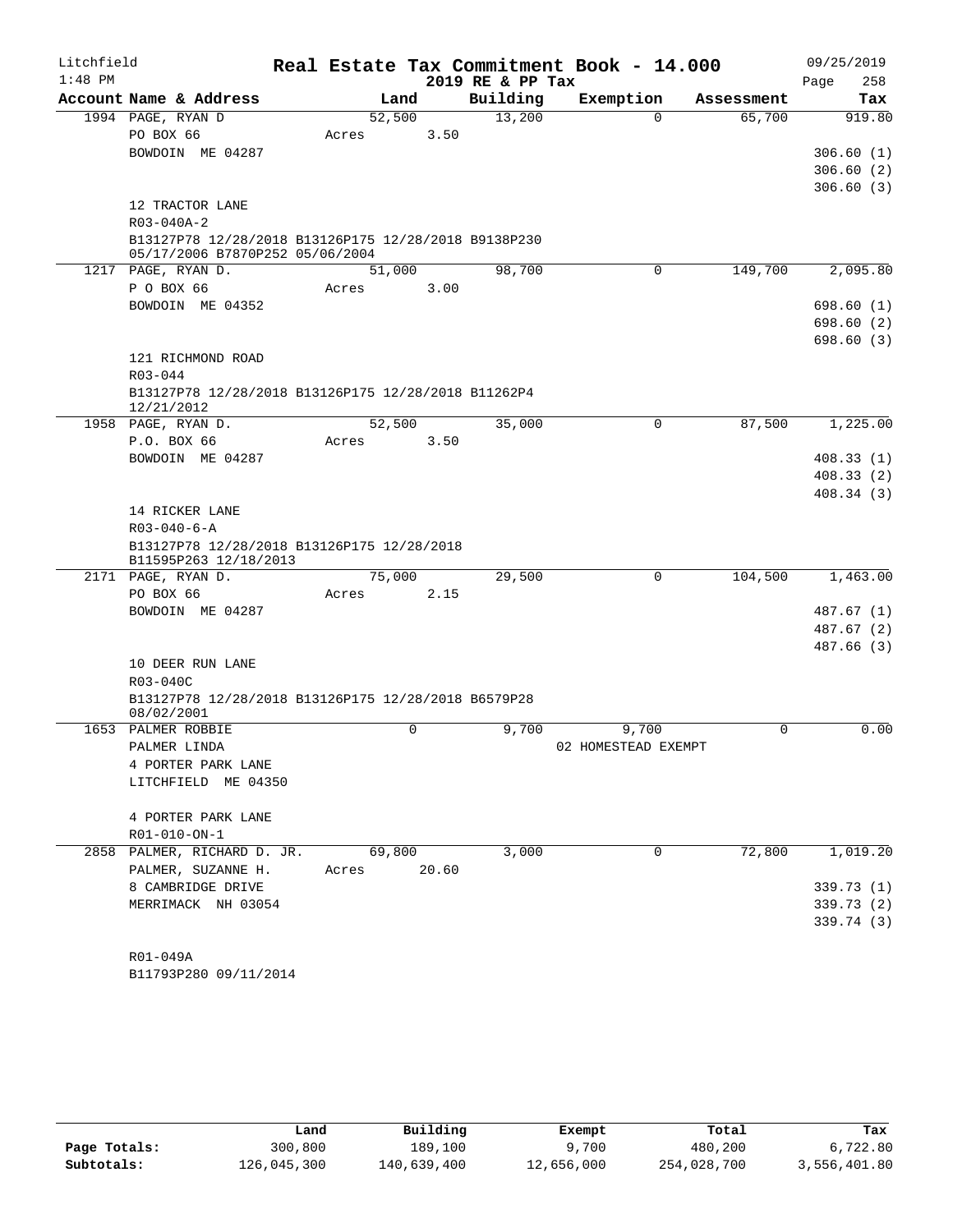| Litchfield |                                                                                       |        |        |       |                  | Real Estate Tax Commitment Book - 14.000 |            |      | 09/25/2019             |
|------------|---------------------------------------------------------------------------------------|--------|--------|-------|------------------|------------------------------------------|------------|------|------------------------|
| $1:48$ PM  |                                                                                       |        |        |       | 2019 RE & PP Tax |                                          |            | Page | 259                    |
|            | Account Name & Address                                                                |        | Land   |       | Building         | Exemption                                | Assessment |      | Tax                    |
|            | 1338 PALMER, STEPHEN A &<br>LYNN L.                                                   | 68,500 |        |       | 60,700           | 26,000                                   | 103,200    |      | 1,444.80               |
|            | 1530 RICHMOND ROAD                                                                    | Acres  |        | 18.00 |                  | 02 HOMESTEAD EXEMPT                      |            |      |                        |
|            | LITCHFIELD ME 04350                                                                   |        |        |       |                  | 12 WW2 Vet Res.                          |            |      | 481.60(1)              |
|            |                                                                                       |        |        |       |                  |                                          |            |      | 481.60 (2)             |
|            |                                                                                       |        |        |       |                  |                                          |            |      | 481.60(3)              |
|            | 1530 RICHMOND ROAD<br>R01-026                                                         |        |        |       |                  |                                          |            |      |                        |
|            | B11793P286 09/11/2014 B6286P268 08/17/2001                                            |        |        |       |                  |                                          |            |      |                        |
|            | 2702 PANDA BEARS DAYCARE,<br><b>LLC</b>                                               | 48,400 |        |       | 33,300           | 0                                        | 81,700     |      | 1,143.80               |
|            | 321 DENNIS HILL ROAD                                                                  | Acres  |        | 2.13  |                  |                                          |            |      |                        |
|            | LITCHFIELD ME 04350                                                                   |        |        |       |                  |                                          |            |      | 381.27(1)              |
|            |                                                                                       |        |        |       |                  |                                          |            |      | 381.27(2)              |
|            |                                                                                       |        |        |       |                  |                                          |            |      | 381.26(3)              |
|            | 319 DENNIS HILL ROAD                                                                  |        |        |       |                  |                                          |            |      |                        |
|            | R13-041E<br>B11554P115 10/29/2013 B9555P102 11/05/2007                                |        |        |       |                  |                                          |            |      |                        |
|            | 71 PANDOLFO, JOHN J                                                                   |        | 96,000 |       | 110,700          | $\mathbf 0$                              | 206,700    |      | 2,893.80               |
|            | PANDOLFO, DENISE M                                                                    | Acres  |        | 0.83  |                  |                                          |            |      |                        |
|            | <b>43 FAIRMONT AVENUE</b>                                                             |        |        |       |                  |                                          |            |      | 964.60(1)              |
|            | BRAINTREE MA 02184                                                                    |        |        |       |                  |                                          |            |      | 964.60(2)              |
|            |                                                                                       |        |        |       |                  |                                          |            |      | 964.60(3)              |
|            | 510 PEACEPIPE DRIVE                                                                   |        |        |       |                  |                                          |            |      |                        |
|            | $U28 - 088$                                                                           |        |        |       |                  |                                          |            |      |                        |
|            | B12944P309 06/20/2018 B10370P106 03/25/2010                                           |        |        |       |                  |                                          |            |      |                        |
|            | 402 PANZINO, ROBERT                                                                   |        | 45,400 |       | 74,900           | 20,000                                   | 100,300    |      | 1,404.20               |
|            | 10 FERRIN ROAD<br>LITCHFIELD ME 04350                                                 | Acres  |        | 1.12  |                  | 02 HOMESTEAD EXEMPT                      |            |      | 468.07(1)              |
|            |                                                                                       |        |        |       |                  |                                          |            |      | 468.07(2)              |
|            |                                                                                       |        |        |       |                  |                                          |            |      | 468.06(3)              |
|            | 10 FERRIN ROAD                                                                        |        |        |       |                  |                                          |            |      |                        |
|            | R03-096                                                                               |        |        |       |                  |                                          |            |      |                        |
|            | B12135P168 10/28/2015 B11465P293 07/22/2013                                           |        |        |       |                  |                                          |            |      |                        |
|            | B10344P97 02/18/2010 B9533P37 10/16/2007 B8386P173<br>04/16/2005 B7269P192 02/07/2003 |        |        |       |                  |                                          |            |      |                        |
|            | 1398 PARADIS, DENISE M.<br>GERALD P. PARADIS                                          | 45,300 |        |       | 108,400          | 20,000                                   | 133,700    |      | 1,871.80               |
|            | 55 HARDSCRABBLE ROAD                                                                  | Acres  |        | 1.10  |                  | 02 HOMESTEAD EXEMPT                      |            |      |                        |
|            | LITCHFIELD ME 04350                                                                   |        |        |       |                  |                                          |            |      | 623.93(1)              |
|            |                                                                                       |        |        |       |                  |                                          |            |      | 623.93(2)              |
|            |                                                                                       |        |        |       |                  |                                          |            |      | 623.94(3)              |
|            | 55 HARDSCRABBLE ROAD                                                                  |        |        |       |                  |                                          |            |      |                        |
|            | $U20 - 002$                                                                           |        |        |       |                  |                                          |            |      |                        |
|            | B10036P260 04/08/2009 B5441P338                                                       |        |        |       |                  |                                          |            |      |                        |
|            | 2332 PARADIS, JOHN                                                                    |        | 48,000 |       | 80,600           | 20,000                                   | 108,600    |      | 1,520.40               |
|            | PARADIS DEBRA<br>392 LUNTS HILLS ROAD                                                 | Acres  |        | 2.00  |                  | 02 HOMESTEAD EXEMPT                      |            |      |                        |
|            |                                                                                       |        |        |       |                  |                                          |            |      | 506.80(1)              |
|            | LITCHFIELD ME 04350                                                                   |        |        |       |                  |                                          |            |      | 506.80(2)<br>506.80(3) |
|            | 392 LUNTS HILL ROAD                                                                   |        |        |       |                  |                                          |            |      |                        |
|            | R09-036D                                                                              |        |        |       |                  |                                          |            |      |                        |
|            | B7527P229 07/14/2003                                                                  |        |        |       |                  |                                          |            |      |                        |
|            |                                                                                       |        |        |       |                  |                                          |            |      |                        |

|              | Land        | Building    | Exempt     | Total       | Tax          |
|--------------|-------------|-------------|------------|-------------|--------------|
| Page Totals: | 351,600     | 468,600     | 86,000     | 734,200     | 10,278.80    |
| Subtotals:   | 126,396,900 | 141,108,000 | 12,742,000 | 254,762,900 | 3,566,680.60 |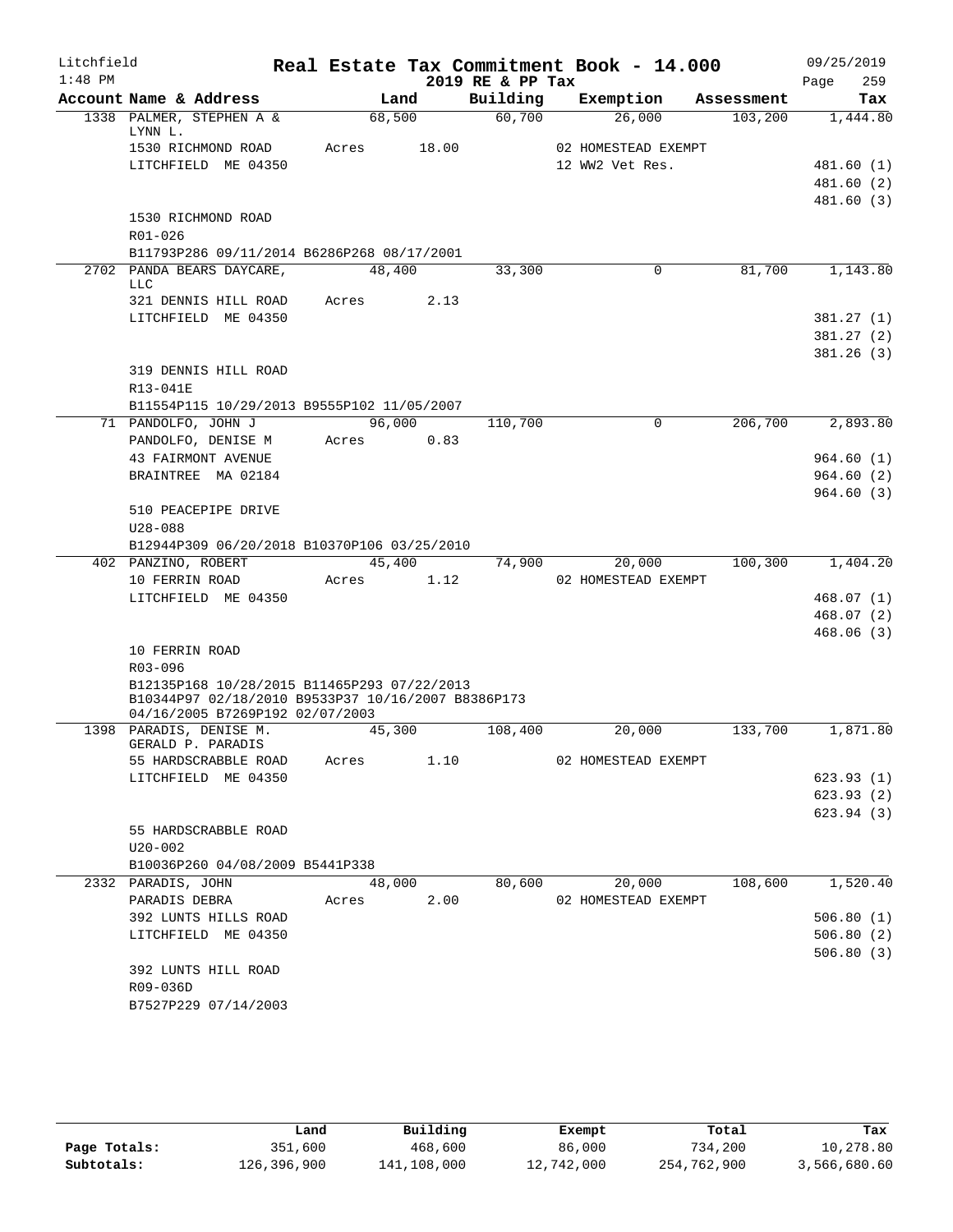| Litchfield<br>$1:48$ PM |                                                      |        |        | 2019 RE & PP Tax | Real Estate Tax Commitment Book - 14.000 |            | 09/25/2019<br>260<br>Page |
|-------------------------|------------------------------------------------------|--------|--------|------------------|------------------------------------------|------------|---------------------------|
|                         | Account Name & Address                               | Land   |        | Building         | Exemption                                | Assessment | Tax                       |
|                         | 137 PARE, GERARD                                     | 31,200 |        | 122,600          | $\Omega$                                 | 153,800    | 2,153.20                  |
|                         | PARE CINDY                                           | Acres  | 0.20   |                  |                                          |            |                           |
|                         | 2769 HALLOWELL ROAD                                  |        |        |                  |                                          |            | 717.73(1)                 |
|                         | LITCHFIELD ME 04350                                  |        |        |                  |                                          |            | 717.73(2)                 |
|                         |                                                      |        |        |                  |                                          |            | 717.74(3)                 |
|                         | 2769 HALLOWELL ROAD                                  |        |        |                  |                                          |            |                           |
|                         | R02-020                                              |        |        |                  |                                          |            |                           |
|                         | B9403P1 06/14/2007 B5431P22 08/19/1997               |        |        |                  |                                          |            |                           |
|                         | 2738 PARENT, GERALD                                  | 91,400 |        | 45,100           | 0                                        | 136,500    | 1,911.00                  |
|                         | PARENT, LINDA                                        | Acres  | 2.30   |                  |                                          |            |                           |
|                         | 3025 HOMEWOOD AVENUE                                 |        |        |                  |                                          |            | 637.00 (1)                |
|                         | NORTHPORT FL 34286                                   |        |        |                  |                                          |            | 637.00 (2)                |
|                         |                                                      |        |        |                  |                                          |            | 637.00 (3)                |
|                         | 142 STEVENSTOWN ROAD                                 |        |        |                  |                                          |            |                           |
|                         | R13-033A                                             |        |        |                  |                                          |            |                           |
|                         | B12504P175 12/21/2016 B10056P154 04/28/2009          |        |        |                  |                                          |            |                           |
|                         | 451 PARKER GARY A                                    |        | 75,700 | 150,500          | 20,000                                   | 206,200    | 2,886.80                  |
|                         | PARKER MARILYN A                                     | Acres  | 32.30  |                  | 02 HOMESTEAD EXEMPT                      |            |                           |
|                         | 33 SMALL ROAD                                        |        |        |                  |                                          |            | 962.27(1)                 |
|                         | LITCHFIELD ME 04350                                  |        |        |                  |                                          |            | 962.27(2)                 |
|                         |                                                      |        |        |                  |                                          |            | 962.26(3)                 |
|                         | 33 SMALL ROAD                                        |        |        |                  |                                          |            |                           |
|                         | R07-041                                              |        |        |                  |                                          |            |                           |
|                         | B8711P78 11/30/2005 B4841P54                         |        |        |                  |                                          |            |                           |
|                         | 2434 PARKER GLENN A                                  | 49,400 |        | 358,800          | 20,000                                   | 388,200    | 5,434.80                  |
|                         | HALLOWELL ROAD                                       | Acres  | 2.45   |                  | 02 HOMESTEAD EXEMPT                      |            |                           |
|                         | LITCHFIELD ME 04350                                  |        |        |                  |                                          |            | 1,811.60(1)               |
|                         |                                                      |        |        |                  |                                          |            | 1,811.60(2)               |
|                         |                                                      |        |        |                  |                                          |            | 1,811.60(3)               |
|                         | 2333 HALLOWELL ROAD                                  |        |        |                  |                                          |            |                           |
|                         | R06-038D                                             |        |        |                  |                                          |            |                           |
|                         | 1342 PARKER PHYLLIS                                  | 45,000 |        | 232,800          | 26,000                                   | 251,800    | 3,525.20                  |
|                         | 297 STEVENSTOWN ROAD                                 | Acres  | 1.00   |                  | 22 WW2 Widow Res                         |            |                           |
|                         | LITCHFIELD ME 04350                                  |        |        |                  | 02 HOMESTEAD EXEMPT                      |            | 1, 175.07(1)              |
|                         |                                                      |        |        |                  |                                          |            | 1, 175.07(2)              |
|                         |                                                      |        |        |                  |                                          |            | 1, 175.06(3)              |
|                         | 297 STEVENSTOWN ROAD                                 |        |        |                  |                                          |            |                           |
|                         | R10-011                                              |        |        |                  |                                          |            |                           |
|                         | B3602P127                                            |        |        |                  |                                          |            |                           |
|                         | 2433 PARKER, GLENN A                                 | 12,200 |        | $\mathbf 0$      | $\mathbf 0$                              | 12,200     | 170.80                    |
|                         | 2333 HALLOWELL ROAD                                  | Acres  | 4.06   |                  |                                          |            |                           |
|                         | LITCHFIELD ME 04350                                  |        |        |                  |                                          |            | 56.93(1)                  |
|                         |                                                      |        |        |                  |                                          |            | 56.93(2)                  |
|                         |                                                      |        |        |                  |                                          |            | 56.94(3)                  |
|                         | 2333 HALLOWELL ROAD                                  |        |        |                  |                                          |            |                           |
|                         | R06-038A                                             |        |        |                  |                                          |            |                           |
|                         | 2576 PARLIN LAWRENCE JR                              | 49,600 |        | 88,200           | 26,000                                   | 111,800    | 1,565.20                  |
|                         | PARLIN DORIS R                                       | Acres  | 26.00  |                  | 02 HOMESTEAD EXEMPT                      |            |                           |
|                         | 121 LOCH SLOY LANE                                   |        |        |                  | 12 WW2 Vet Res.                          |            | 521.73 (1)                |
|                         | LITCHFIELD ME 04350                                  |        |        |                  |                                          |            | 521.73 (2)                |
|                         |                                                      |        |        |                  |                                          |            | 521.74 (3)                |
|                         | 121 LOCH SLOY LANE                                   |        |        |                  |                                          |            |                           |
|                         | R02-083                                              |        |        |                  |                                          |            |                           |
|                         | B10824P156 09/01/2011 B9680P229 03/31/2008 B4965P126 |        |        |                  |                                          |            |                           |
|                         |                                                      |        |        |                  |                                          |            |                           |

|              | Land        | Building    | Exempt     | Total       | Tax          |
|--------------|-------------|-------------|------------|-------------|--------------|
| Page Totals: | 354,500     | 998,000     | 92,000     | 1,260,500   | 17,647.00    |
| Subtotals:   | 126,751,400 | 142,106,000 | 12,834,000 | 256,023,400 | 3,584,327.60 |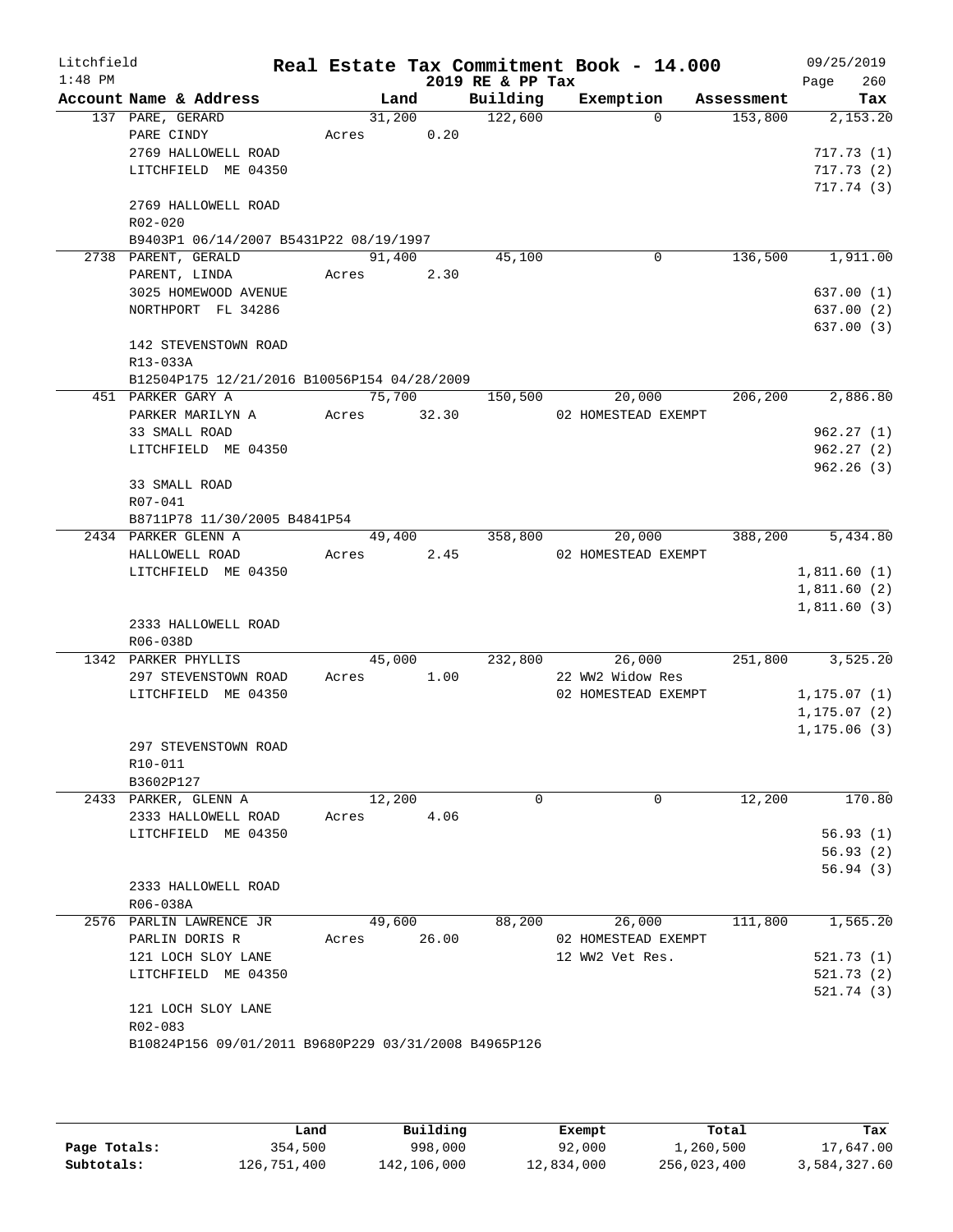| Litchfield   |                                                      |         |                |                              | Real Estate Tax Commitment Book - 14.000 |             | 09/25/2019         |
|--------------|------------------------------------------------------|---------|----------------|------------------------------|------------------------------------------|-------------|--------------------|
| $1:48$ PM    | Account Name & Address                               |         | Land           | 2019 RE & PP Tax<br>Building | Exemption                                | Assessment  | 261<br>Page<br>Tax |
|              | 1343 PARLIN MERTON                                   |         | 47,300 130,400 |                              | 20,000                                   | 157,700     | 2, 207.80          |
|              | 429 ACADEMY ROAD                                     |         | Acres 8.14     |                              | 02 HOMESTEAD EXEMPT                      |             |                    |
|              | LITCHFIELD ME 04350                                  |         |                |                              |                                          |             | 735.93(1)          |
|              |                                                      |         |                |                              |                                          |             | 735.93(2)          |
|              |                                                      |         |                |                              |                                          |             | 735.94 (3)         |
|              | 429 ACADEMY ROAD                                     |         |                |                              |                                          |             |                    |
|              | R02-082                                              |         |                |                              |                                          |             |                    |
|              | B4965P126 09/18/1995                                 |         |                |                              |                                          |             |                    |
|              | 478 PARLIN, JESSICA                                  |         | 4,600          | $\Omega$                     | $\Omega$                                 | 4,600       | 64.40              |
|              | PARLIN, MERTON                                       |         | Acres 0.36     |                              |                                          |             |                    |
|              | 429 ACADEMY ROAD                                     |         |                |                              |                                          |             | 21.47(1)           |
|              | LITCHFIELD ME 04350                                  |         |                |                              |                                          |             | 21.47(2)           |
|              |                                                      |         |                |                              |                                          |             | 21.46(3)           |
|              | ISLAND                                               |         |                |                              |                                          |             |                    |
|              | R13-026                                              |         |                |                              |                                          |             |                    |
|              | B12908P298 05/08/2018 B11914P188 12/08/2014 B1772P10 |         |                |                              |                                          |             |                    |
|              | 2347 PARLIN, MERTON L.E. III 21,700                  |         |                | 24,600                       | $\mathbf 0$                              | 46,300      | 648.20             |
|              | 429 ACADEMY ROAD                                     |         | Acres 1.57     |                              |                                          |             |                    |
|              | LITCHFIELD ME 04350                                  |         |                |                              |                                          |             | 216.07(1)          |
|              |                                                      |         |                |                              |                                          |             | 216.07(2)          |
|              |                                                      |         |                |                              |                                          |             | 216.06(3)          |
|              | 29 LOCH SLOY LANE                                    |         |                |                              |                                          |             |                    |
|              | R02-083A                                             |         |                |                              |                                          |             |                    |
|              | B10824P156 09/01/2011 B7575P15 08/17/2003            |         |                |                              |                                          |             |                    |
|              | 2131 PARLIN, SARAH                                   |         | 55,900         | 2,700                        | 20,000                                   | 38,600      | 540.40             |
|              | 16 LOCH SLOY LANE                                    |         | Acres 7.25     |                              | 02 HOMESTEAD EXEMPT                      |             |                    |
|              | LITCHFIELD ME 04350                                  |         |                |                              |                                          |             | 180.13(1)          |
|              |                                                      |         |                |                              |                                          |             | 180.13(2)          |
|              |                                                      |         |                |                              |                                          |             | 180.14(3)          |
|              | 16 LOCH SLOY LANE                                    |         |                |                              |                                          |             |                    |
|              | R02-075A                                             |         |                |                              |                                          |             |                    |
|              | B5977P5 06/09/1999                                   |         |                |                              |                                          |             |                    |
|              | 2356 PARLIN, PHILLIP J.                              |         | 41,700         | 0                            | $\mathbf 0$                              | 41,700      | 583.80             |
|              | 3942 FOXLEY DRIVE                                    | Acres   | 1.57           |                              |                                          |             |                    |
|              | ESCONDIDO CA 92027                                   |         |                |                              |                                          |             | 194.60(1)          |
|              |                                                      |         |                |                              |                                          |             | 194.60(2)          |
|              |                                                      |         |                |                              |                                          |             | 194.60(3)          |
|              | 29 LOCH SLOY LANE                                    |         |                |                              |                                          |             |                    |
|              | R02-083B                                             |         |                |                              |                                          |             |                    |
|              | B7575P17 08/17/2003                                  |         |                |                              |                                          |             |                    |
|              | 219 PARTRIDGE, GARY A.                               |         | 66,000         | 88,900                       | 20,000                                   | 134,900     | 1,888.60           |
|              | PARTRIDGE RONNETTE                                   | Acres   | 14.00          |                              | 02 HOMESTEAD EXEMPT                      |             |                    |
|              | 442 ACADEMY ROAD                                     |         |                |                              |                                          |             | 629.53(1)          |
|              | LITCHFIELD ME 04350                                  |         |                |                              |                                          |             | 629.53(2)          |
|              |                                                      |         |                |                              |                                          |             | 629.54(3)          |
|              | 442 ACADEMY ROAD                                     |         |                |                              |                                          |             |                    |
|              | R02-110                                              |         |                |                              |                                          |             |                    |
|              | B7880P280 03/24/2004                                 |         |                |                              |                                          |             |                    |
| 2260         | PARTRIDGE, GERALD A.,                                |         | 0              | 8,300                        | 8,300                                    | 0           | 0.00               |
|              | JR.                                                  |         |                |                              |                                          |             |                    |
|              | 586 RICHMOND ROAD                                    |         |                |                              | 02 HOMESTEAD EXEMPT                      |             |                    |
|              | LITCHFIELD ME 04350                                  |         |                |                              |                                          |             |                    |
|              |                                                      |         |                |                              |                                          |             |                    |
|              |                                                      |         |                |                              |                                          |             |                    |
|              | 586 RICHMOND ROAD                                    |         |                |                              |                                          |             |                    |
|              | R02-007-ON                                           |         |                |                              |                                          |             |                    |
|              |                                                      |         |                |                              |                                          |             |                    |
|              |                                                      | Land    | Building       |                              | Exempt                                   | Total       | Tax                |
| Page Totals: |                                                      | 237,200 | 254,900        |                              | 68,300                                   | 423,800     | 5,933.20           |
| Subtotals:   | 126,988,600                                          |         | 142,360,900    |                              | 12,902,300                               | 256,447,200 | 3,590,260.80       |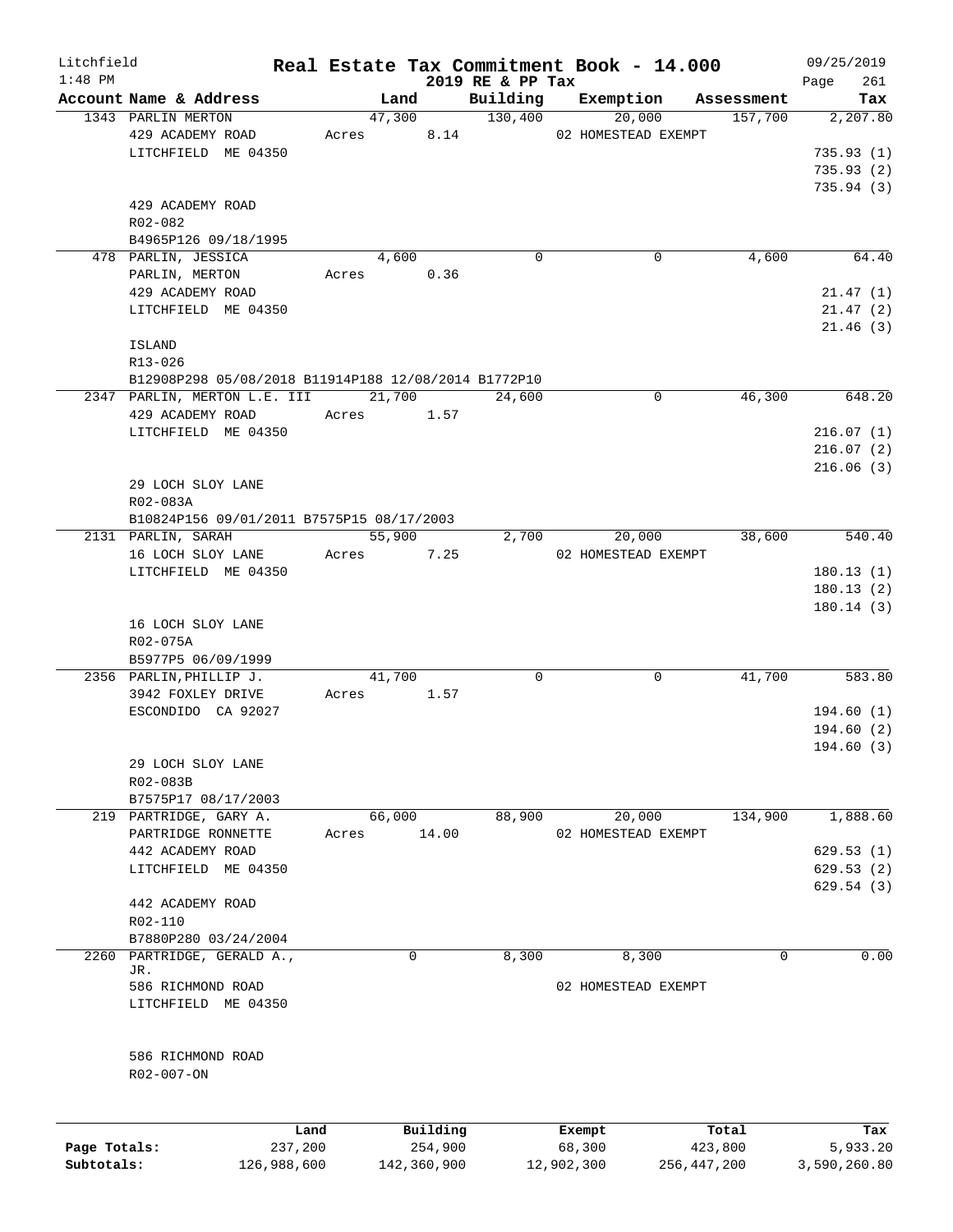| Litchfield |                                                                                          |         |      |       |                  | Real Estate Tax Commitment Book - 14.000 |          |            | 09/25/2019   |
|------------|------------------------------------------------------------------------------------------|---------|------|-------|------------------|------------------------------------------|----------|------------|--------------|
| $1:48$ PM  |                                                                                          |         |      |       | 2019 RE & PP Tax |                                          |          |            | 262<br>Page  |
|            | Account Name & Address                                                                   |         | Land |       | Building         | Exemption                                |          | Assessment | Tax          |
|            | 164 PATENAUDE, EMILE A.                                                                  | 49,700  |      |       | 133,200          |                                          | $\Omega$ | 182,900    | 2,560.60     |
|            | PATENAUDE, CAROL J.                                                                      | Acres   |      | 4.00  |                  |                                          |          |            |              |
|            | 395 PLAINS ROAD                                                                          |         |      |       |                  |                                          |          |            | 853.53(1)    |
|            | LITCHFIELD ME 04350                                                                      |         |      |       |                  |                                          |          |            | 853.53(2)    |
|            |                                                                                          |         |      |       |                  |                                          |          |            | 853.54 (3)   |
|            | 395 PLAINS ROAD                                                                          |         |      |       |                  |                                          |          |            |              |
|            | R07-033<br>B11077P241 06/15/2012 B11067P311 06/05/2012                                   |         |      |       |                  |                                          |          |            |              |
|            | B11067P308 06/02/2012 B10008P168 03/12/2009                                              |         |      |       |                  |                                          |          |            |              |
|            | B1603P680 11/20/1972                                                                     |         |      |       |                  |                                          |          |            |              |
|            | 1477 PATTEN, JOHN JR                                                                     | 48,300  |      |       | 130,800          | 20,000                                   |          | 159,100    | 2,227.40     |
|            | 629 PLAINS ROAD                                                                          | Acres   |      | 2.11  |                  | 02 HOMESTEAD EXEMPT                      |          |            |              |
|            | LITCHFIELD ME 04350                                                                      |         |      |       |                  |                                          |          |            | 742.47 (1)   |
|            |                                                                                          |         |      |       |                  |                                          |          |            | 742.47(2)    |
|            |                                                                                          |         |      |       |                  |                                          |          |            | 742.46(3)    |
|            | 629 PLAINS ROAD                                                                          |         |      |       |                  |                                          |          |            |              |
|            | $U01 - 008$                                                                              |         |      |       |                  |                                          |          |            |              |
|            | B9417P23 07/09/2007 B9417P21 07/09/2007 B8161P100                                        |         |      |       |                  |                                          |          |            |              |
|            | 10/07/2004 B6735P349 12/13/2001<br>1747 PATTON, BRIAN J.                                 | 71,200  |      |       | 119,800          |                                          | $\Omega$ | 191,000    | 2,674.00     |
|            | PATTON, JESSICA L.                                                                       | Acres   |      | 0.31  |                  |                                          |          |            |              |
|            | 132 CHURCH ST #1                                                                         |         |      |       |                  |                                          |          |            | 891.33 (1)   |
|            | WALTHAM MA 02452                                                                         |         |      |       |                  |                                          |          |            | 891.33 (2)   |
|            |                                                                                          |         |      |       |                  |                                          |          |            | 891.34 (3)   |
|            | 85 KENWAY DRIVE                                                                          |         |      |       |                  |                                          |          |            |              |
|            | $U22 - 009$                                                                              |         |      |       |                  |                                          |          |            |              |
|            | B13023P317 08/10/2018                                                                    |         |      |       |                  |                                          |          |            |              |
|            | 1821 PEA, ROBERT J., JR.                                                                 | 56,800  |      |       | 194,600          |                                          | 0        | 251,400    | 3,519.60     |
|            | PEA, CYNTHIA J.                                                                          | Acres   |      | 0.26  |                  |                                          |          |            |              |
|            | PO BOX 67                                                                                |         |      |       |                  |                                          |          |            | 1, 173.20(1) |
|            | LITCHFIELD ME 04350                                                                      |         |      |       |                  |                                          |          |            | 1, 173.20(2) |
|            |                                                                                          |         |      |       |                  |                                          |          |            | 1, 173.20(3) |
|            | 40 PENNEY LANE                                                                           |         |      |       |                  |                                          |          |            |              |
|            | R09-012                                                                                  |         |      |       |                  |                                          |          |            |              |
|            | B12736P277 10/02/2017 B12450P264 10/25/2016                                              |         |      |       |                  |                                          |          |            |              |
|            | B12450P262 10/25/2016 B11271P35 12/11/2012<br>B10411P173 05/07/2010 B7000P281 07/26/2002 |         |      |       |                  |                                          |          |            |              |
|            | 1514 PEAK PARTNERS, LLC                                                                  | 627,600 |      |       | 16,300           |                                          | 0        | 643,900    | 9,014.60     |
|            | 42 EASY STREET                                                                           | Acres   |      | 92.13 |                  |                                          |          |            |              |
|            | LITCHFIELD ME 04350                                                                      |         |      |       |                  |                                          |          |            | 3,004.87(1)  |
|            |                                                                                          |         |      |       |                  |                                          |          |            | 3,004.87(2)  |
|            |                                                                                          |         |      |       |                  |                                          |          |            | 3,004.86(3)  |
|            | 495 HUNTINGTON HILL                                                                      |         |      |       |                  |                                          |          |            |              |
|            | ROAD                                                                                     |         |      |       |                  |                                          |          |            |              |
|            | $R04 - 004$                                                                              |         |      |       |                  |                                          |          |            |              |
|            | B12800P134 12/08/2017 B6343P180 11/11/2000                                               |         |      |       |                  |                                          |          |            |              |
|            | 1443 PEAK PARTNERS, LLC                                                                  | 45,300  |      |       | 205,300          |                                          | $\Omega$ | 250,600    | 3,508.40     |
|            | 42 EASY STREET                                                                           | Acres   |      | 1.10  |                  |                                          |          |            |              |
|            | LITCHFIELD ME 04350                                                                      |         |      |       |                  |                                          |          |            | 1,169.47(1)  |
|            |                                                                                          |         |      |       |                  |                                          |          |            | 1, 169.47(2) |
|            |                                                                                          |         |      |       |                  |                                          |          |            | 1, 169.46(3) |
|            | 481 HUNTINGTON HILL<br>ROAD                                                              |         |      |       |                  |                                          |          |            |              |
|            | R04-004A                                                                                 |         |      |       |                  |                                          |          |            |              |
|            | B12800P134 12/08/2017 B6343P174 11/15/2000                                               |         |      |       |                  |                                          |          |            |              |
|            |                                                                                          |         |      |       |                  |                                          |          |            |              |

|              | Land        | Building    | Exempt     | Total       | Tax          |
|--------------|-------------|-------------|------------|-------------|--------------|
| Page Totals: | 898,900     | 800,000     | 20,000     | 1,678,900   | 23,504.60    |
| Subtotals:   | 127,887,500 | 143,160,900 | 12,922,300 | 258,126,100 | 3,613,765.40 |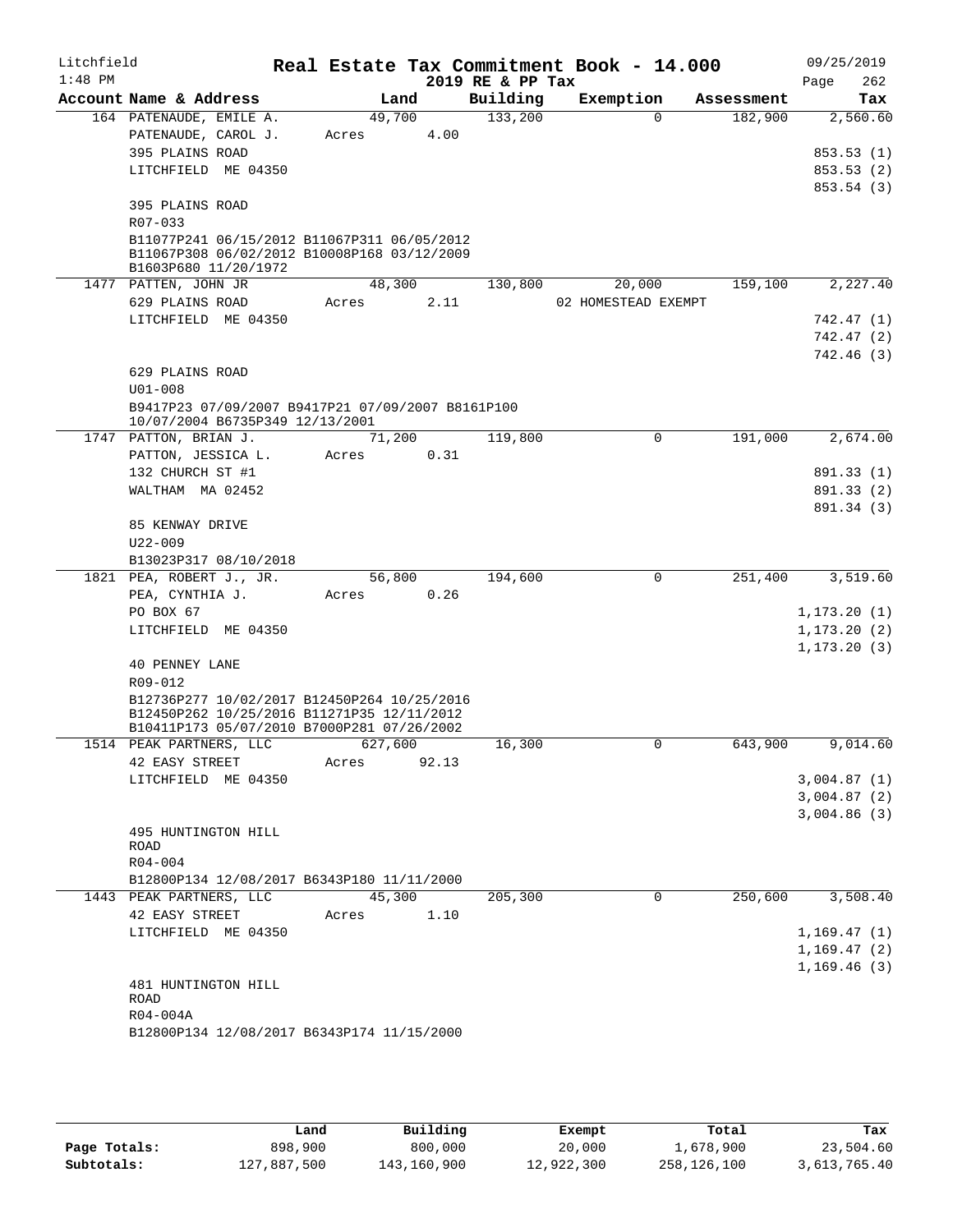| Litchfield   |                                                                                                   |         |                 |                              |            | Real Estate Tax Commitment Book - 14.000 |            | 09/25/2019                 |
|--------------|---------------------------------------------------------------------------------------------------|---------|-----------------|------------------------------|------------|------------------------------------------|------------|----------------------------|
| $1:48$ PM    | Account Name & Address                                                                            |         | Land            | 2019 RE & PP Tax<br>Building |            | Exemption                                | Assessment | 263<br>Page<br>Tax         |
|              | 1374 PECKHAM, KEVIN B &                                                                           |         | 51,800          | $\mathbf 0$                  |            | $\Omega$                                 | 51,800     | 725.20                     |
|              | HEIDI M                                                                                           |         |                 |                              |            |                                          |            |                            |
|              | 243 INDIANA RD<br>W GARDINER ME 04345                                                             | Acres   | 37.00           |                              |            |                                          |            | 241.73 (1)                 |
|              |                                                                                                   |         |                 |                              |            |                                          |            | 241.73(2)                  |
|              |                                                                                                   |         |                 |                              |            |                                          |            | 241.74 (3)                 |
|              | LIBBY ROAD                                                                                        |         |                 |                              |            |                                          |            |                            |
|              | R06-035A                                                                                          |         |                 |                              |            |                                          |            |                            |
|              | B5676P87 07/17/1998                                                                               |         |                 |                              |            |                                          |            |                            |
|              | 1158 PEDDIE COLIN M<br>PEDDIE PENNY                                                               | Acres   | 252,000<br>1.14 | 237,300                      |            | 0                                        | 489,300    | 6,850.20                   |
|              | 102 WELLESLEY STREET                                                                              |         |                 |                              |            |                                          |            | 2, 283.40(1)               |
|              | WESTON MA 02493                                                                                   |         |                 |                              |            |                                          |            | 2, 283.40 (2)              |
|              |                                                                                                   |         |                 |                              |            |                                          |            | 2, 283.40(3)               |
|              | 18 MARLENE DRIVE                                                                                  |         |                 |                              |            |                                          |            |                            |
|              | $U28 - 039$                                                                                       |         |                 |                              |            |                                          |            |                            |
|              | B9273P206 03/09/2007 B6305P233<br>820 PEDDIE, WILLIAM A.                                          |         | 58,200          | 155,500                      |            | 20,000                                   | 193,700    | 2,711.80                   |
|              | 70 LYNN LANE                                                                                      | Acres   | 5.40            |                              |            | 02 HOMESTEAD EXEMPT                      |            |                            |
|              | LITCHFIELD ME 04350                                                                               |         |                 |                              |            |                                          |            | 903.93(1)                  |
|              |                                                                                                   |         |                 |                              |            |                                          |            | 903.93(2)                  |
|              |                                                                                                   |         |                 |                              |            |                                          |            | 903.94(3)                  |
|              | 70 LYNN LANE                                                                                      |         |                 |                              |            |                                          |            |                            |
|              | R06-061A-6                                                                                        |         |                 |                              |            |                                          |            |                            |
|              | B6549P100<br>1356 PELKEY, BRUCE                                                                   |         | 45,000          | 115,600                      |            | 20,000                                   | 140,600    | 1,968.40                   |
|              | 1646 LEWISTON ROAD                                                                                | Acres   | 1.00            |                              |            | 02 HOMESTEAD EXEMPT                      |            |                            |
|              | LITCHFIELD ME 04350                                                                               |         |                 |                              |            |                                          |            | 656.13(1)                  |
|              |                                                                                                   |         |                 |                              |            |                                          |            | 656.13(2)                  |
|              |                                                                                                   |         |                 |                              |            |                                          |            | 656.14 (3)                 |
|              | 1646 LEWISTON ROAD<br>R11-035-2                                                                   |         |                 |                              |            |                                          |            |                            |
|              | B1844P182                                                                                         |         |                 |                              |            |                                          |            |                            |
|              | 1357 PELLEGRINI, PAUL J                                                                           |         | 60,000          | 119,800                      |            | 26,000                                   | 153,800    | 2,153.20                   |
|              | PELLEGRINI REBECCA                                                                                | Acres   | 6.00            |                              |            | 02 HOMESTEAD EXEMPT                      |            |                            |
|              | 1614 LEWISTON ROAD                                                                                |         |                 |                              |            | 03 VETERANS EXEMPT                       |            | 717.73(1)                  |
|              | LITCHFIELD ME 04350                                                                               |         |                 |                              |            |                                          |            | 717.73(2)                  |
|              | 1614 LEWISTON ROAD                                                                                |         |                 |                              |            |                                          |            | 717.74 (3)                 |
|              | R11-034                                                                                           |         |                 |                              |            |                                          |            |                            |
|              | B3716P178                                                                                         |         |                 |                              |            |                                          |            |                            |
|              | 1360 PELLETIER, DONALD T                                                                          |         | 57,300          | 183,600                      |            | 20,000                                   | 220,900    | 3,092.60                   |
|              | 32 HAYDEN HILL ROAD                                                                               | Acres   | 5.10            |                              |            | 02 HOMESTEAD EXEMPT                      |            |                            |
|              | LITCHFIELD ME 04350                                                                               |         |                 |                              |            |                                          |            | 1,030.87(1)<br>1,030.87(2) |
|              |                                                                                                   |         |                 |                              |            |                                          |            | 1,030.86(3)                |
|              | 32 HAYDEN HILL ROAD                                                                               |         |                 |                              |            |                                          |            |                            |
|              | $R03 - 040 - 1$                                                                                   |         |                 |                              |            |                                          |            |                            |
|              | B4261P6                                                                                           |         |                 |                              |            |                                          |            |                            |
|              | 911 PELLETIER, JODY J.                                                                            |         | 61,200          | 80,500                       |            | $\mathbf 0$                              | 141,700    | 1,983.80                   |
|              | 91 EASY STREET<br>LITCHFIELD ME 04350                                                             | Acres   | 0.90            |                              |            |                                          |            | 661.27(1)                  |
|              |                                                                                                   |         |                 |                              |            |                                          |            | 661.27(2)                  |
|              |                                                                                                   |         |                 |                              |            |                                          |            | 661.26(3)                  |
|              | 91 EASY STREET                                                                                    |         |                 |                              |            |                                          |            |                            |
|              | $U09 - 027$                                                                                       |         |                 |                              |            |                                          |            |                            |
|              | B11465P303 07/30/2013 B11465P301 07/30/2013<br>B10394P296 04/21/2010 B8701P28 11/17/2005 B5836P86 |         |                 |                              |            |                                          |            |                            |
|              |                                                                                                   | Land    | Building        |                              |            | Exempt                                   | Total      | Tax                        |
| Page Totals: |                                                                                                   | 585,500 | 892,300         |                              |            | 86,000                                   | 1,391,800  | 19,485.20                  |
| Subtotals:   | 128,473,000                                                                                       |         | 144,053,200     |                              | 13,008,300 | 259,517,900                              |            | 3,633,250.60               |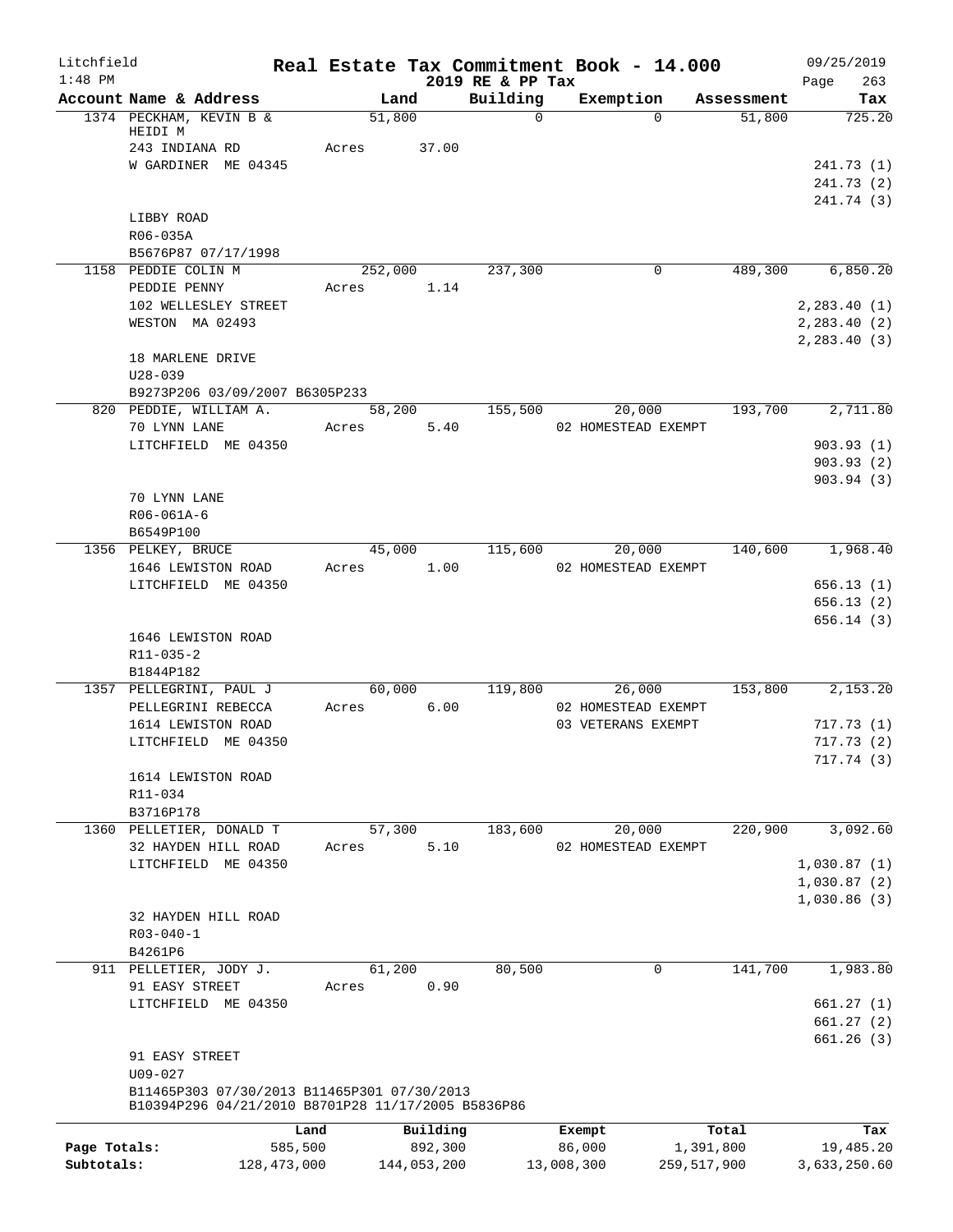| Litchfield |                                                    |         |       |                  | Real Estate Tax Commitment Book - 14.000 |            | 09/25/2019  |
|------------|----------------------------------------------------|---------|-------|------------------|------------------------------------------|------------|-------------|
| $1:48$ PM  |                                                    |         |       | 2019 RE & PP Tax |                                          |            | 264<br>Page |
|            | Account Name & Address                             | Land    |       | Building         | Exemption                                | Assessment | Tax         |
|            | 1732 PELLETIER, JOLINE C                           | 125,900 |       | 56,600           | $\Omega$                                 | 182,500    | 2,555.00    |
|            | PELLETIER, GARY J                                  | Acres   | 0.23  |                  |                                          |            |             |
|            | 548 CENTRE ROAD                                    |         |       |                  |                                          |            | 851.67(1)   |
|            | WALES ME 04280                                     |         |       |                  |                                          |            | 851.67 (2)  |
|            |                                                    |         |       |                  |                                          |            | 851.66(3)   |
|            | 188 MACE ROAD                                      |         |       |                  |                                          |            |             |
|            | $U14 - 020$                                        |         |       |                  |                                          |            |             |
|            | B13088P307 11/07/2018                              |         |       |                  |                                          |            |             |
|            | 2380 PELLETIER, JOLINE C                           | 34,800  |       | $\Omega$         | $\mathbf 0$                              | 34,800     | 487.20      |
|            | PELLETIER, GARY J                                  | Acres   | 4.28  |                  |                                          |            |             |
|            | 548 CENTRE ROAD                                    |         |       |                  |                                          |            | 162.40(1)   |
|            | WALES ME 04280                                     |         |       |                  |                                          |            | 162.40(2)   |
|            |                                                    |         |       |                  |                                          |            | 162.40(3)   |
|            | MACE ROAD                                          |         |       |                  |                                          |            |             |
|            | $U14 - 028$                                        |         |       |                  |                                          |            |             |
|            | B13088P307 11/07/2018                              |         |       |                  |                                          |            |             |
|            | 1362 PELLETIER, RICHARD D                          | 190,900 |       | 137,800          | 20,000                                   | 308,700    | 4,321.80    |
|            | 10 KERI LANE                                       | Acres   | 1.45  |                  | 02 HOMESTEAD EXEMPT                      |            |             |
|            | LITCHFIELD ME 04350                                |         |       |                  |                                          |            | 1,440.60(1) |
|            |                                                    |         |       |                  |                                          |            | 1,440.60(2) |
|            |                                                    |         |       |                  |                                          |            | 1,440.60(3) |
|            | 10 KERI LANE                                       |         |       |                  |                                          |            |             |
|            | $U11 - 026$                                        |         |       |                  |                                          |            |             |
|            | B7367P3 04/24/2003 B3385P144                       |         |       |                  |                                          |            |             |
|            | 609 PELLETIER, THOMAS &                            | 51,700  |       | 84,400           | 20,000                                   | 116,100    | 1,625.40    |
|            | VICKI L                                            |         |       |                  |                                          |            |             |
|            | 1378 HALLOWELL ROAD                                | Acres   | 1.06  |                  | 02 HOMESTEAD EXEMPT                      |            |             |
|            | LITCHFIELD ME 04350                                |         |       |                  |                                          |            | 541.80(1)   |
|            |                                                    |         |       |                  |                                          |            | 541.80(2)   |
|            |                                                    |         |       |                  |                                          |            | 541.80(3)   |
|            | 1378 HALLOWELL ROAD                                |         |       |                  |                                          |            |             |
|            | R14-051                                            |         |       |                  |                                          |            |             |
|            | B10096P177 06/02/2009 B6110P2 11/24/1999 B1678P181 |         |       |                  |                                          |            |             |
|            | 1721 PELLETIER, THOMAS J &                         | 42,800  |       | 32,500           | $\mathsf{O}$                             | 75,300     | 1,054.20    |
|            | VICKI 1 WINCHENBAUGH<br>1378 HALLOWELL ROAD        | Acres   | 0.83  |                  |                                          |            |             |
|            | LITCHFIELD ME 04350                                |         |       |                  |                                          |            | 351.40 (1)  |
|            |                                                    |         |       |                  |                                          |            | 351.40(2)   |
|            |                                                    |         |       |                  |                                          |            | 351.40(3)   |
|            | 1333 WEST ROAD                                     |         |       |                  |                                          |            |             |
|            | R03-027                                            |         |       |                  |                                          |            |             |
|            | B10200P274 09/02/2009 B10200P271 09/02/2009        |         |       |                  |                                          |            |             |
|            | B8386P164 04/16/2005 B8386P162 04/16/2005 B7270P96 |         |       |                  |                                          |            |             |
|            | 949 PENCE, GENEVIEVE Q.K.                          | 92,100  |       | 95,900           | 20,000                                   | 168,000    | 2,352.00    |
|            | 280 OAKHILL ROAD                                   | Acres   | 68.19 |                  | 02 HOMESTEAD EXEMPT                      |            |             |
|            | LITCHFIELD ME 04350                                |         |       |                  |                                          |            | 784.00 (1)  |
|            |                                                    |         |       |                  |                                          |            | 784.00 (2)  |
|            |                                                    |         |       |                  |                                          |            | 784.00 (3)  |
|            | 280 OAK HILL ROAD                                  |         |       |                  |                                          |            |             |
|            | R04-036                                            |         |       |                  |                                          |            |             |
|            | B13053P131 10/05/2018 B3190P252                    |         |       |                  |                                          |            |             |
|            |                                                    |         |       |                  |                                          |            |             |

|              | Land        | Building    | Exempt     | Total       | Tax          |
|--------------|-------------|-------------|------------|-------------|--------------|
| Page Totals: | 538,200     | 407,200     | 60,000     | 885,400     | 12,395.60    |
| Subtotals:   | 129,011,200 | 144,460,400 | 13,068,300 | 260,403,300 | 3,645,646.20 |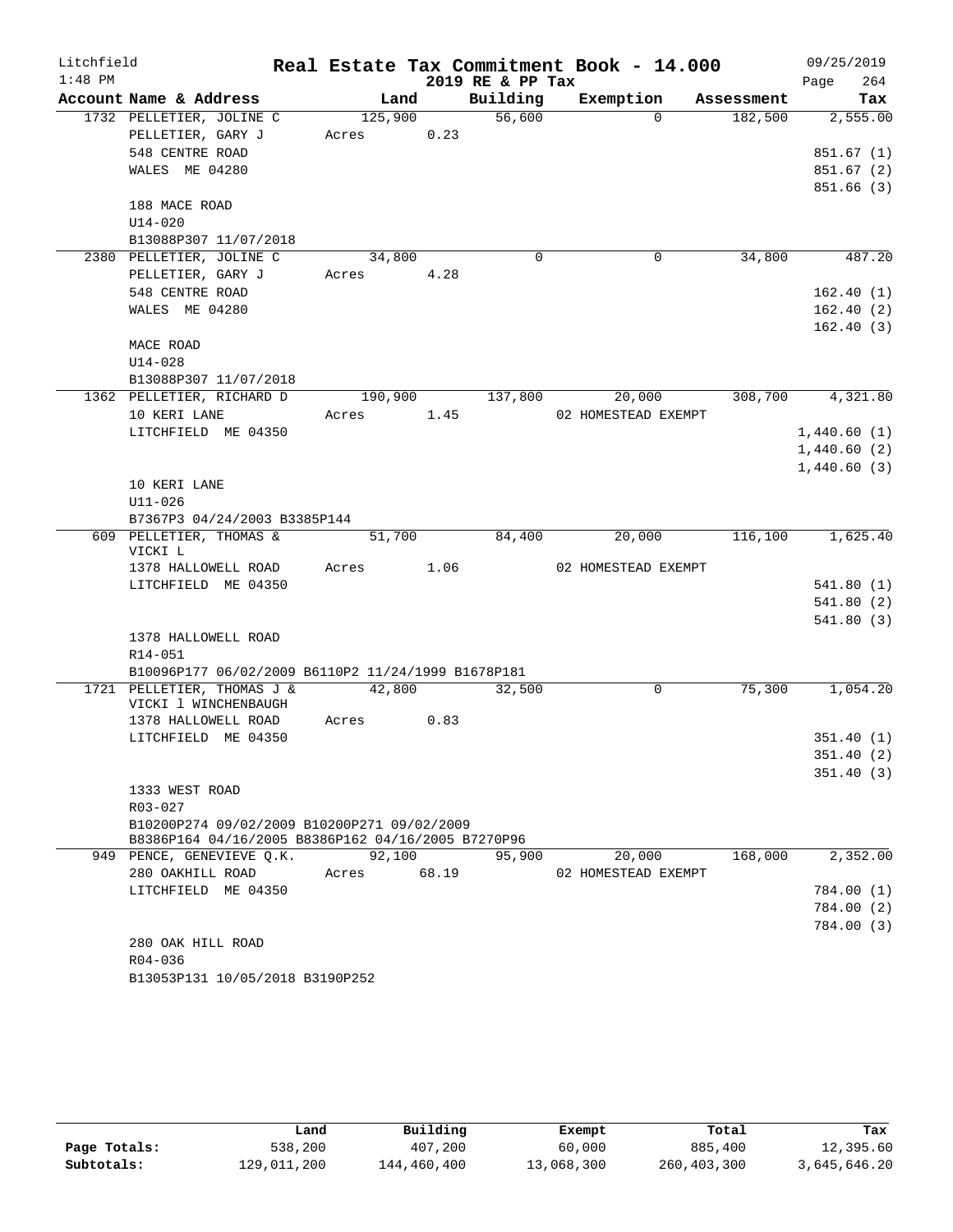| Litchfield |                                                                                                                                                          |         |       |                  | Real Estate Tax Commitment Book - 14.000 |            | 09/25/2019           |
|------------|----------------------------------------------------------------------------------------------------------------------------------------------------------|---------|-------|------------------|------------------------------------------|------------|----------------------|
| $1:48$ PM  |                                                                                                                                                          |         |       | 2019 RE & PP Tax |                                          |            | 265<br>Page          |
|            | Account Name & Address                                                                                                                                   |         | Land  | Building         | Exemption                                | Assessment | Tax                  |
|            | 948 PENCE, GENEVIEVE Q.K.                                                                                                                                | 14,100  |       | $\mathbf 0$      | $\Omega$                                 | 14,100     | 197.40               |
|            | 280 OAKHILL ROAD                                                                                                                                         | Acres   | 20.00 |                  |                                          |            |                      |
|            | LITCHFIELD ME 04350                                                                                                                                      |         |       |                  |                                          |            | 65.80(1)<br>65.80(2) |
|            |                                                                                                                                                          |         |       |                  |                                          |            | 65.80(3)             |
|            | 270 OFF OAK HILL ROAD                                                                                                                                    |         |       |                  |                                          |            |                      |
|            | $R04 - 033$                                                                                                                                              |         |       |                  |                                          |            |                      |
|            | B13053P131 10/05/2018 B3190P252                                                                                                                          |         |       |                  |                                          |            |                      |
|            | 1365 PENFOLD, WILLIAM R.                                                                                                                                 | 49,200  |       | 66,300           | 0                                        | 115,500    | 1,617.00             |
|            | 117 NUMBER SIX ROAD                                                                                                                                      | Acres   | 0.11  |                  |                                          |            |                      |
|            | OXFORD ME 04270                                                                                                                                          |         |       |                  |                                          |            | 539.00(1)            |
|            |                                                                                                                                                          |         |       |                  |                                          |            | 539.00(2)            |
|            |                                                                                                                                                          |         |       |                  |                                          |            | 539.00(3)            |
|            | 541 PEACEPIPE DRIVE                                                                                                                                      |         |       |                  |                                          |            |                      |
|            | $U28 - 075$                                                                                                                                              |         |       |                  |                                          |            |                      |
|            | B6971P150                                                                                                                                                |         |       |                  |                                          |            |                      |
|            | 2912 PEPIN, TRTISTAN<br>618 RICHMOND ROAD                                                                                                                |         | 0     | 23,600           | 0                                        | 23,600     | 330.40               |
|            | Litchfield ME 04350                                                                                                                                      |         |       |                  |                                          |            | 110.13(1)            |
|            |                                                                                                                                                          |         |       |                  |                                          |            | 110.13(2)            |
|            |                                                                                                                                                          |         |       |                  |                                          |            | 110.14(3)            |
|            | 618 RICHMOND ROAD                                                                                                                                        |         |       |                  |                                          |            |                      |
|            | R02-009B-ON                                                                                                                                              |         |       |                  |                                          |            |                      |
|            | 1331 PERKINS JOYE G                                                                                                                                      | 173,200 |       | 112,700          | 0                                        | 285,900    | 4,002.60             |
|            | PERKINS PETER J                                                                                                                                          | Acres   | 0.50  |                  |                                          |            |                      |
|            | 3 KERI LANE                                                                                                                                              |         |       |                  |                                          |            | 1,334.20(1)          |
|            | LITCHFIELD ME 04350                                                                                                                                      |         |       |                  |                                          |            | 1,334.20(2)          |
|            |                                                                                                                                                          |         |       |                  |                                          |            | 1,334.20(3)          |
|            | 3 KERI LANE                                                                                                                                              |         |       |                  |                                          |            |                      |
|            | $U11 - 029$<br>B8388P231 04/15/2005 B3565P292 04/22/2003                                                                                                 |         |       |                  |                                          |            |                      |
|            | 2208 PERKINS, WESTON W.                                                                                                                                  | 47,900  |       | 67,200           | 0                                        | 115,100    | 1,611.40             |
|            | (TRUSTEE)                                                                                                                                                |         |       |                  |                                          |            |                      |
|            | PERKINS, PHYLISS M.<br>(TRUSTEE)                                                                                                                         | Acres   | 1.97  |                  |                                          |            |                      |
|            | 1440 RICHMOND ROAD                                                                                                                                       |         |       |                  |                                          |            | 537.13(1)            |
|            | LITCHFIELD ME 04350                                                                                                                                      |         |       |                  |                                          |            | 537.13(2)            |
|            |                                                                                                                                                          |         |       |                  |                                          |            | 537.14(3)            |
|            | 1440 RICHMOND ROAD                                                                                                                                       |         |       |                  |                                          |            |                      |
|            | R01-022-1                                                                                                                                                |         |       |                  |                                          |            |                      |
|            | B11741P183 07/11/2014 B11130P78 08/08/2012 B9126P329<br>10/31/2006 B9126P328 10/17/2006 B9126P327 10/31/2006<br>B6460P238 04/06/2001 B1182P74 09/24/2012 |         |       |                  |                                          |            |                      |
|            | 1788 PERKINS-MACDONALD.<br>JOSEPH                                                                                                                        | 48,300  |       | 73,000           | $\mathbf 0$                              | 121,300    | 1,698.20             |
|            | 245 STATE PARK ROAD                                                                                                                                      | Acres   | 2.10  |                  |                                          |            |                      |
|            | NAPLES ME 04055                                                                                                                                          |         |       |                  |                                          |            | 566.07(1)            |
|            |                                                                                                                                                          |         |       |                  |                                          |            | 566.07(2)            |
|            |                                                                                                                                                          |         |       |                  |                                          |            | 566.06(3)            |
|            | 456 HUNTINGTON HILL                                                                                                                                      |         |       |                  |                                          |            |                      |
|            | ROAD                                                                                                                                                     |         |       |                  |                                          |            |                      |
|            | $R06 - 022$                                                                                                                                              |         |       |                  |                                          |            |                      |
|            | B12700P213 08/04/2017 B11714P241 06/05/2014<br>B10995P175 03/29/2012 B8689P80 11/10/2005 B4477P59                                                        |         |       |                  |                                          |            |                      |

|              | Land          | Building    | Exempt     | Total       | Tax          |
|--------------|---------------|-------------|------------|-------------|--------------|
| Page Totals: | 332,700       | 342,800     |            | 675,500     | 9,457.00     |
| Subtotals:   | 129, 343, 900 | 144,803,200 | 13,068,300 | 261,078,800 | 3,655,103.20 |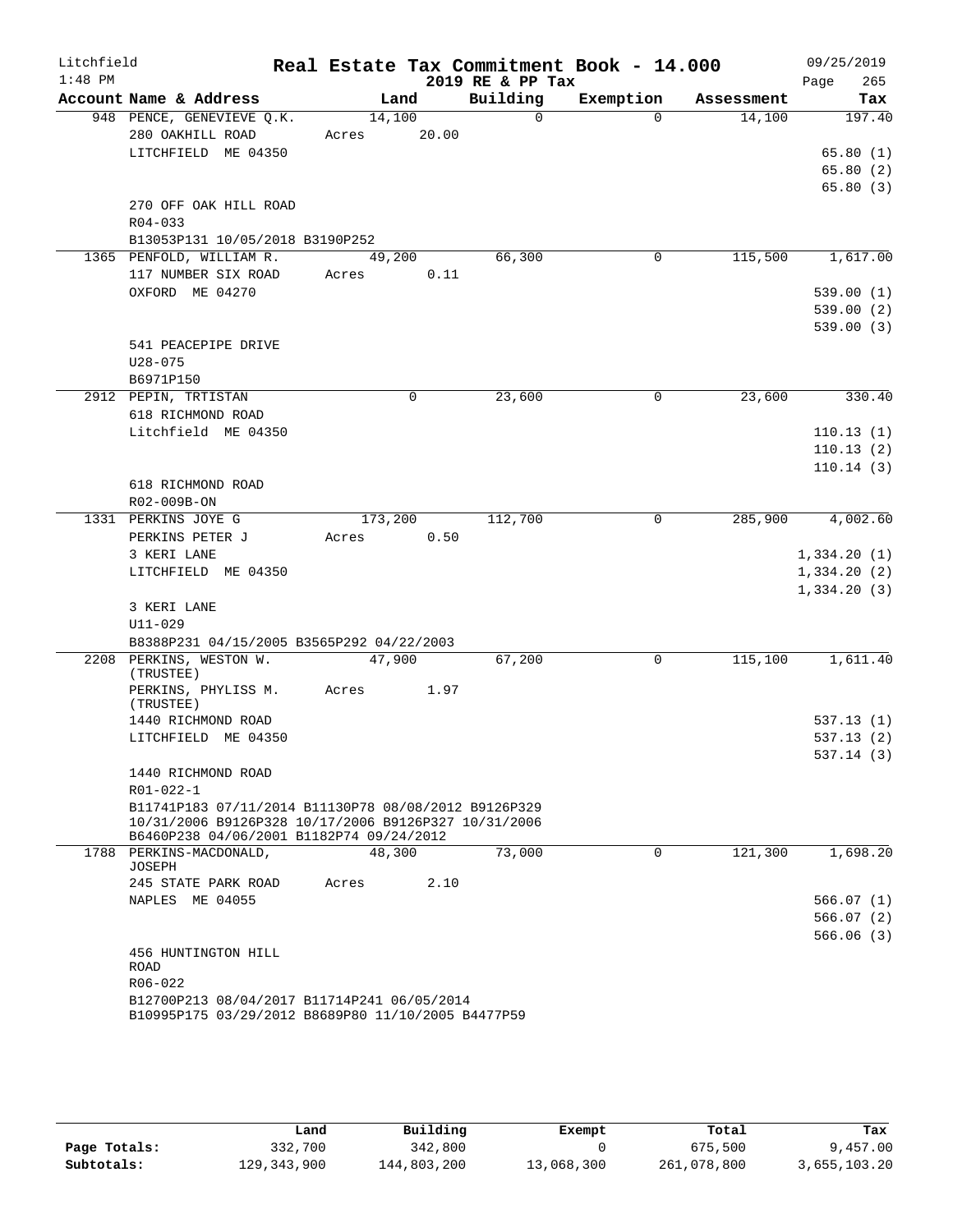| Litchfield<br>$1:48$ PM |                                                                    |         |       | 2019 RE & PP Tax | Real Estate Tax Commitment Book - 14.000 |            | 09/25/2019<br>266<br>Page |
|-------------------------|--------------------------------------------------------------------|---------|-------|------------------|------------------------------------------|------------|---------------------------|
|                         | Account Name & Address                                             |         | Land  | Building         | Exemption                                | Assessment | Tax                       |
|                         | 2572 PERREAULT PAUL M                                              | 63,000  |       | 174,200          | 20,000                                   | 217,200    | 3,040.80                  |
|                         | P.O. BOX 25                                                        | Acres   | 10.00 |                  | 02 HOMESTEAD EXEMPT                      |            |                           |
|                         | LITCHFIELD ME 04350                                                |         |       |                  |                                          |            | 1,013.60(1)               |
|                         |                                                                    |         |       |                  |                                          |            | 1,013.60(2)               |
|                         |                                                                    |         |       |                  |                                          |            | 1,013.60(3)               |
|                         | 1359 LEWISTON ROAD                                                 |         |       |                  |                                          |            |                           |
|                         | R12-012B                                                           |         |       |                  |                                          |            |                           |
|                         | B12793P136 10/03/2017 B12793P134 10/30/2017 B8648P81<br>10/13/2005 |         |       |                  |                                          |            |                           |
|                         | 274 PERREAULT, CORY LYNN                                           | 161,200 |       | 58,900           | 0                                        | 220,100    | 3,081.40                  |
|                         | PERREAULT, DAVID                                                   | Acres   | 0.42  |                  |                                          |            |                           |
|                         | P.F.JR.                                                            |         |       |                  |                                          |            |                           |
|                         | 24 SOLOMON DRIVE                                                   |         |       |                  |                                          |            | 1,027.13(1)               |
|                         | GORHAM ME 04038                                                    |         |       |                  |                                          |            | 1,027.13(2)               |
|                         |                                                                    |         |       |                  |                                          |            | 1,027.14(3)               |
|                         | 5 MEMORY LANE                                                      |         |       |                  |                                          |            |                           |
|                         | $U12 - 029$                                                        |         |       |                  |                                          |            |                           |
|                         | B12761P174 10/27/2017 B11280P57 12/19/2012 B8999P197               |         |       |                  |                                          |            |                           |
|                         | 06/26/2006 B8592P134 09/01/2005 B6296P213                          |         |       |                  |                                          |            |                           |
|                         | 454 PERREAULT, PAUL                                                | 33,800  |       | 0                | $\Omega$                                 | 33,800     | 473.20                    |
|                         | P.O. BOX 25                                                        | Acres   | 44.00 |                  |                                          |            |                           |
|                         | LITCHFIELD ME 04350                                                |         |       |                  |                                          |            | 157.73(1)                 |
|                         |                                                                    |         |       |                  |                                          |            | 157.73(2)<br>157.74(3)    |
|                         | LEWISTON ROAD                                                      |         |       |                  |                                          |            |                           |
|                         | R13-001                                                            |         |       |                  |                                          |            |                           |
|                         | B11352P82 04/05/2013 B11352P77 04/05/2013                          |         |       |                  |                                          |            |                           |
|                         | 934 PERRON, DAVID M.                                               | 142,000 |       | 26,000           | $\mathbf 0$                              | 168,000    | 2,352.00                  |
|                         | PERRON, FAITH A.                                                   | Acres   | 0.32  |                  |                                          |            |                           |
|                         | 337 LISBON STREET                                                  |         |       |                  |                                          |            | 784.00 (1)                |
|                         | LISBON ME 04250                                                    |         |       |                  |                                          |            | 784.00 (2)                |
|                         |                                                                    |         |       |                  |                                          |            | 784.00 (3)                |
|                         | 12 SUNSET LANE                                                     |         |       |                  |                                          |            |                           |
|                         | $U12 - 008$                                                        |         |       |                  |                                          |            |                           |
|                         | B12111P266 09/22/2015 B12111P263 09/22/2015                        |         |       |                  |                                          |            |                           |
|                         | B3657P233                                                          |         |       |                  |                                          |            |                           |
|                         | 336 PERRON, GERARD &                                               | 174,000 |       | 52,900           | 0                                        | 226,900    | 3,176.60                  |
|                         | MADELINE (TRUSTEES)<br>PERRON LIVING TRUST                         | Acres   | 0.47  |                  |                                          |            |                           |
|                         | 258 OLD COACH ROAD                                                 |         |       |                  |                                          |            | 1,058.87(1)               |
|                         | NEW BOSTON NH 03070                                                |         |       |                  |                                          |            | 1,058.87(2)               |
|                         |                                                                    |         |       |                  |                                          |            | 1,058.86(3)               |
|                         | 51 TUCKER DRIVE                                                    |         |       |                  |                                          |            |                           |
|                         | $U15 - 010$                                                        |         |       |                  |                                          |            |                           |
|                         | B12436P92 10/07/2016 B11076P198 06/21/2012                         |         |       |                  |                                          |            |                           |
|                         | B11076P198 06/21/2012 B9349P134 05/09/2007 B9226P154               |         |       |                  |                                          |            |                           |
|                         | 01/04/2007 B5185P175 07/19/1996                                    |         |       |                  |                                          |            |                           |
|                         | 1933 PERRY SHANE R.                                                | 51,000  |       | 158,200          | 20,000                                   | 189,200    | 2,648.80                  |
|                         | PERRY DEIRDRA A                                                    | Acres   | 3.00  |                  | 02 HOMESTEAD EXEMPT                      |            |                           |
|                         | 107 PINE TREE ROAD                                                 |         |       |                  |                                          |            | 882.93 (1)                |
|                         | LITCHFIELD ME 04350                                                |         |       |                  |                                          |            | 882.93 (2)                |
|                         |                                                                    |         |       |                  |                                          |            | 882.94 (3)                |
|                         | 107 PINE TREE ROAD<br>R11-005D                                     |         |       |                  |                                          |            |                           |
|                         | B8292P224 12/13/2005 B8036P219 07/16/2004                          |         |       |                  |                                          |            |                           |
|                         |                                                                    |         |       |                  |                                          |            |                           |
|                         |                                                                    |         |       |                  |                                          |            |                           |

|              | Land        | Building      | Exempt     | Total       | Tax          |
|--------------|-------------|---------------|------------|-------------|--------------|
| Page Totals: | 625,000     | 470,200       | 40,000     | 1,055,200   | 14,772.80    |
| Subtotals:   | 129,968,900 | 145, 273, 400 | 13,108,300 | 262,134,000 | 3,669,876.00 |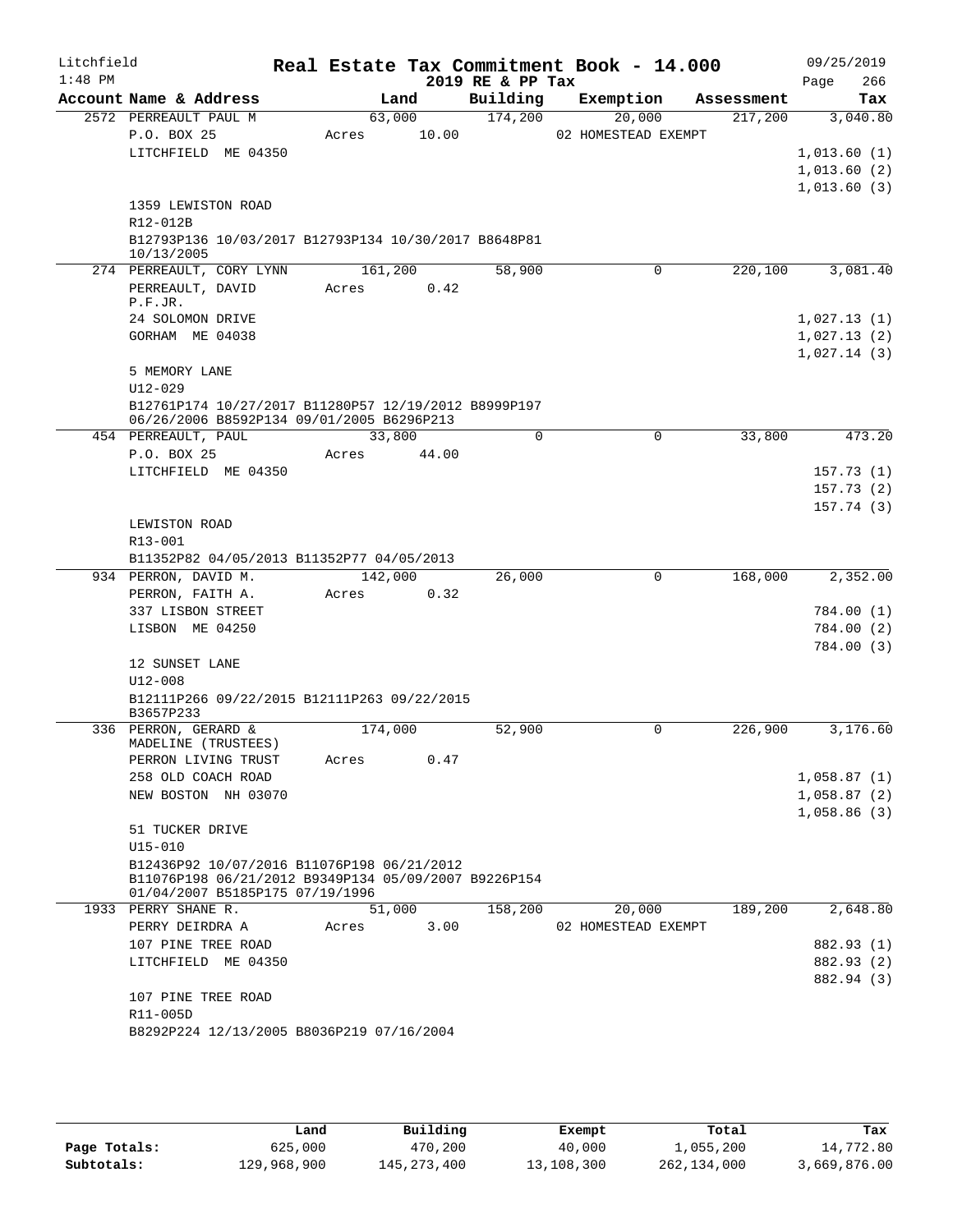| Litchfield                 |                                           |         |               |                              | Real Estate Tax Commitment Book - 14.000 |               | 09/25/2019         |
|----------------------------|-------------------------------------------|---------|---------------|------------------------------|------------------------------------------|---------------|--------------------|
| $1:48$ PM                  | Account Name & Address                    |         | Land          | 2019 RE & PP Tax<br>Building | Exemption                                | Assessment    | Page<br>267<br>Tax |
|                            | 2291 PERRY, GARY R JR                     |         | 40,000        | 161,200                      | $\Omega$                                 | 201, 200      | 2,816.80           |
|                            | 15 PERRY DR                               |         | Acres 1.00    |                              |                                          |               |                    |
|                            | LITCHFIELD ME 04350                       |         |               |                              |                                          |               | 938.93 (1)         |
|                            |                                           |         |               |                              |                                          |               | 938.93 (2)         |
|                            |                                           |         |               |                              |                                          |               | 938.94 (3)         |
|                            | 15 PERRY DRIVE                            |         |               |                              |                                          |               |                    |
|                            |                                           |         |               |                              |                                          |               |                    |
|                            | R14-011G                                  |         |               |                              |                                          |               |                    |
|                            | B10917P281 12/19/2011 B7096P19 10/07/2002 |         | 93,300        |                              |                                          |               |                    |
|                            | 1020 PERRY, JEFFREY M.                    |         |               | 250,400                      | 20,000                                   | 323,700       | 4,531.80           |
|                            | BOOKER DEBRA E                            |         | Acres 15.00   |                              | 02 HOMESTEAD EXEMPT                      |               |                    |
|                            | 273 HUNTINGTON HILL<br>ROAD               |         |               |                              |                                          |               | 1,510.60(1)        |
|                            | LITCHFIELD ME 04350                       |         |               |                              |                                          |               | 1,510.60(2)        |
|                            |                                           |         |               |                              |                                          |               | 1,510.60(3)        |
|                            | 273 HUNTINGTON HILL                       |         |               |                              |                                          |               |                    |
|                            | ROAD                                      |         |               |                              |                                          |               |                    |
|                            | R05-058                                   |         |               |                              |                                          |               |                    |
|                            | B8583P186 08/30/2005 B5471P90 10/09/1997  |         |               |                              |                                          |               |                    |
|                            | 1373 PERRY, MARK W                        |         | 50,400        | 181,300                      | 20,000                                   | 211,700       | 2,963.80           |
|                            | PERRY SUSAN                               |         | 2.80<br>Acres |                              | 02 HOMESTEAD EXEMPT                      |               |                    |
|                            | 92 NECK ROAD                              |         |               |                              |                                          |               | 987.93 (1)         |
|                            | LITCHFIELD ME 04350                       |         |               |                              |                                          |               | 987.93 (2)         |
|                            |                                           |         |               |                              |                                          |               | 987.94 (3)         |
|                            | 92 NECK ROAD                              |         |               |                              |                                          |               |                    |
|                            | R14-011A                                  |         |               |                              |                                          |               |                    |
|                            |                                           |         |               |                              |                                          |               |                    |
|                            | B2803P240 05/22/1985                      |         | 67,500        | 120,200                      | 20,000                                   | 167,700       | 2,347.80           |
|                            | 1375 PERRY, ROXY L                        |         |               |                              |                                          |               |                    |
|                            | PERRY ELEANOR                             | Acres   | 56.00         |                              | 02 HOMESTEAD EXEMPT                      |               |                    |
|                            | 31 SAWMILL ROAD                           |         |               |                              |                                          |               | 782.60(1)          |
|                            | LITCHFIELD ME 04350                       |         |               |                              |                                          |               | 782.60 (2)         |
|                            |                                           |         |               |                              |                                          |               | 782.60(3)          |
|                            | 31 SAWMILL DRIVE                          |         |               |                              |                                          |               |                    |
|                            | R14-011                                   |         |               |                              |                                          |               |                    |
|                            | B2803P240                                 |         |               |                              |                                          |               |                    |
|                            | 1214 PESCE STEPHANIE                      |         | 0             | 5,000                        | 0                                        | 5,000         | 70.00              |
|                            | 284 UPPER POND ROAD                       |         |               |                              |                                          |               |                    |
|                            | LITCHFIELD ME 04350                       |         |               |                              |                                          |               | 23.33(1)           |
|                            |                                           |         |               |                              |                                          |               | 23.33(2)           |
|                            |                                           |         |               |                              |                                          |               | 23.34(3)           |
|                            | 1254 RICHMOND ROAD                        |         |               |                              |                                          |               |                    |
|                            | R01-014A-ON-2                             |         |               |                              |                                          |               |                    |
|                            | 799 PESCE STEPHANIE                       |         | 0             | 12,500                       | 0                                        | 12,500        | 175.00             |
|                            | 284 UPPER POND                            |         |               |                              |                                          |               |                    |
|                            | LITCHFIELD ME 04350                       |         |               |                              |                                          |               | 58.33(1)           |
|                            |                                           |         |               |                              |                                          |               | 58.33 (2)          |
|                            |                                           |         |               |                              |                                          |               | 58.34(3)           |
|                            | 1290 RICHMOND ROAD                        |         |               |                              |                                          |               |                    |
|                            | R01-014A-ON-1                             |         |               |                              |                                          |               |                    |
|                            | 2624 PESCE, LOLA ROAN                     |         | 46,000        | 131,900                      | 0                                        | 177,900       | 2,490.60           |
|                            | 1968 S. LISBON RD                         | Acres   | 1.34          |                              |                                          |               |                    |
|                            | LEWISTON ME 04240                         |         |               |                              |                                          |               | 830.20 (1)         |
|                            |                                           |         |               |                              |                                          |               | 830.20 (2)         |
|                            |                                           |         |               |                              |                                          |               | 830.20 (3)         |
|                            | 31 OVERLOOK DRIVE                         |         |               |                              |                                          |               |                    |
|                            | R12-022-7                                 |         |               |                              |                                          |               |                    |
|                            | B12934P131 06/11/2018                     |         |               |                              |                                          |               |                    |
|                            |                                           |         |               |                              |                                          |               |                    |
|                            |                                           |         |               |                              |                                          |               |                    |
|                            |                                           |         |               |                              |                                          |               |                    |
|                            |                                           | Land    | Building      |                              | Exempt                                   | Total         | Tax                |
| Page Totals:<br>Subtotals: |                                           | 297,200 | 862,500       |                              | 60,000                                   | 1,099,700     | 15,395.80          |
|                            | 130,266,100                               |         | 146, 135, 900 |                              | 13,168,300                               | 263, 233, 700 | 3,685,271.80       |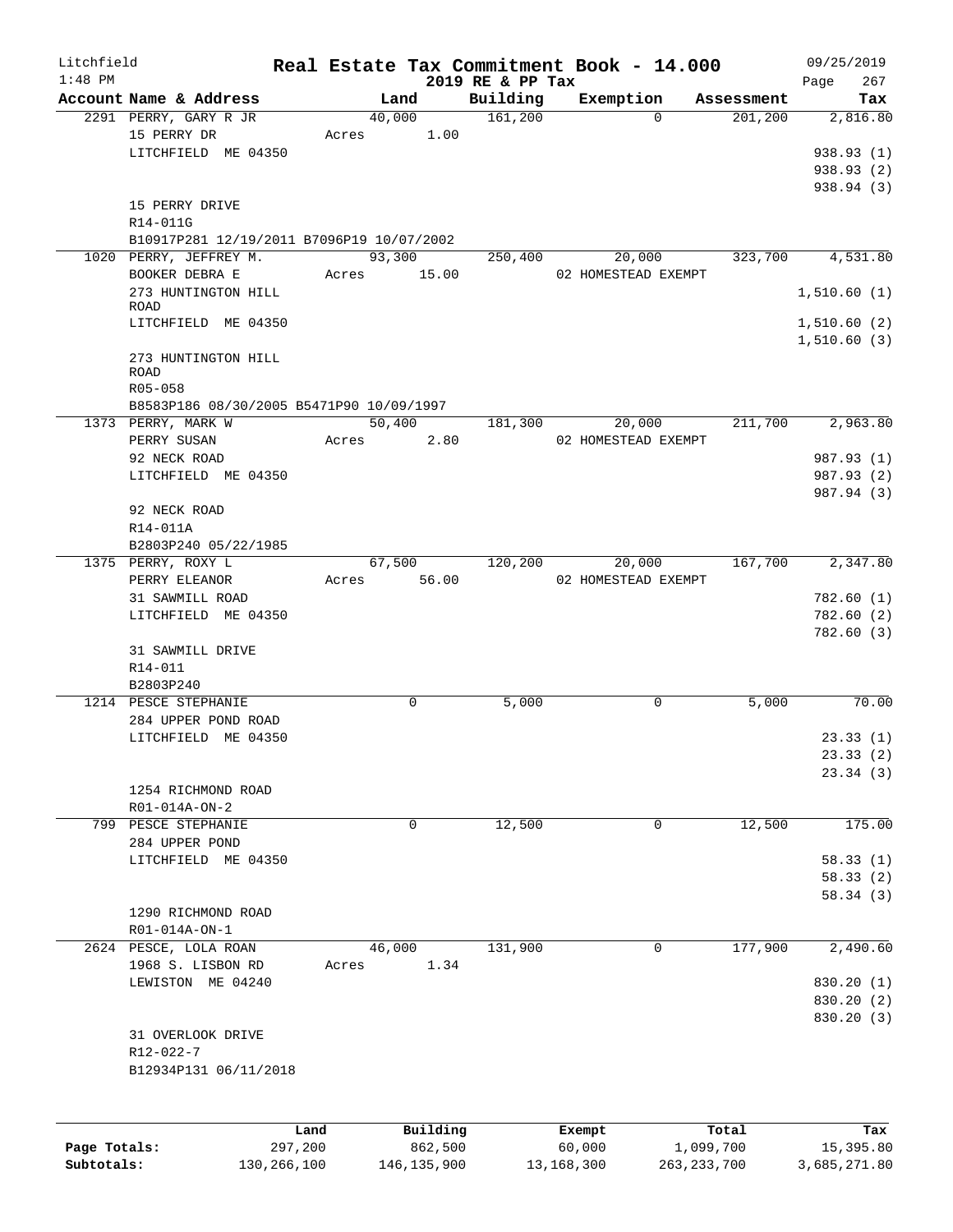| Litchfield   |                                             |         |             |                  | Real Estate Tax Commitment Book - 14.000 |            | 09/25/2019  |
|--------------|---------------------------------------------|---------|-------------|------------------|------------------------------------------|------------|-------------|
| $1:48$ PM    |                                             |         |             | 2019 RE & PP Tax |                                          |            | 268<br>Page |
|              | Account Name & Address                      |         | Land        | Building         | Exemption                                | Assessment | Tax         |
|              | 1358 PESCE, STEPHENE                        |         | $\mathbf 0$ | 13,200           | $\Omega$                                 | 13,200     | 184.80      |
|              | 284 UPPER POND ROAD                         |         |             |                  |                                          |            |             |
|              | LITCHFIELD ME 04350                         |         |             |                  |                                          |            | 61.60(1)    |
|              |                                             |         |             |                  |                                          |            | 61.60(2)    |
|              |                                             |         |             |                  |                                          |            | 61.60(3)    |
|              | 284 UPPER POND ROAD                         |         |             |                  |                                          |            |             |
|              | R01-019A-ON                                 |         |             |                  |                                          |            |             |
|              | 2011 PESCE, STEPHENE                        |         | $\mathbf 0$ | 6,200            | 0                                        | 6,200      | 86.80       |
|              | 284 UPPER POND ROAD                         |         |             |                  |                                          |            |             |
|              | LITCHFIELD ME 04350                         |         |             |                  |                                          |            | 28.93(1)    |
|              |                                             |         |             |                  |                                          |            | 28.93(2)    |
|              |                                             |         |             |                  |                                          |            | 28.94(3)    |
|              | 276 UPPER POND ROAD                         |         |             |                  |                                          |            |             |
|              | R01-019A-ON-2                               |         |             |                  |                                          |            |             |
|              | 514 PESTER, DAVID                           |         | $\mathbf 0$ | 12,000           | 0                                        | 12,000     | 168.00      |
|              | 558 HUNTINGTON HILL                         |         |             |                  |                                          |            |             |
|              | ROAD                                        |         |             |                  |                                          |            |             |
|              | LITCHFIELD ME 04350                         |         |             |                  |                                          |            | 56.00(1)    |
|              |                                             |         |             |                  |                                          |            | 56.00(2)    |
|              |                                             |         |             |                  |                                          |            | 56.00(3)    |
|              | 24 BUSH LANE                                |         |             |                  |                                          |            |             |
|              | R03-006-ON-10                               |         |             |                  |                                          |            |             |
|              | 2069 PESTER, HENRY                          |         | 45,800      | 14,300           | 20,000                                   | 40,100     | 561.40      |
|              | 626 RICHMOND ROAD                           | Acres   | 1.25        |                  | 02 HOMESTEAD EXEMPT                      |            |             |
|              | LITCHFIELD ME 04350                         |         |             |                  |                                          |            | 187.13(1)   |
|              |                                             |         |             |                  |                                          |            | 187.13(2)   |
|              |                                             |         |             |                  |                                          |            |             |
|              |                                             |         |             |                  |                                          |            | 187.14(3)   |
|              | 626 RICHMOND ROAD                           |         |             |                  |                                          |            |             |
|              | R02-010                                     |         |             |                  |                                          |            |             |
|              | 2075 PETERSEN, JENNIFER                     |         | 45,000      | 93,200           | 0                                        | 138,200    | 1,934.80    |
|              | 96 OAKHILL ROAD                             | Acres   | 1.00        |                  |                                          |            |             |
|              | LITCHFIELD ME 04350                         |         |             |                  |                                          |            | 644.93 (1)  |
|              |                                             |         |             |                  |                                          |            | 644.93(2)   |
|              |                                             |         |             |                  |                                          |            | 644.94 (3)  |
|              | 96 OAK HILL ROAD                            |         |             |                  |                                          |            |             |
|              | R05-011A                                    |         |             |                  |                                          |            |             |
|              | B10114P118 06/16/2009 B10044P179 04/15/2009 |         |             |                  |                                          |            |             |
|              | B8277P315 01/15/2005 B5641P228 06/05/1998   |         |             |                  |                                          |            |             |
|              | 1378 PETERSON, ALDEN P                      | 414,700 |             | 0                | 0                                        | 414,700    | 5,805.80    |
|              | 184 QUAKER RIDGE ROAD                       | Acres   | 118.00      |                  |                                          |            |             |
|              | GREENE ME 04236                             |         |             |                  |                                          |            | 1,935.27(1) |
|              |                                             |         |             |                  |                                          |            | 1,935.27(2) |
|              |                                             |         |             |                  |                                          |            | 1,935.26(3) |
|              | 405 HUNTINGTON HILL                         |         |             |                  |                                          |            |             |
|              | ROAD                                        |         |             |                  |                                          |            |             |
|              | $R05 - 001$                                 |         |             |                  |                                          |            |             |
|              | B1431P448                                   |         |             |                  |                                          |            |             |
|              | 512 PETERSON, NELSON E JR                   |         | 42,400      | 248,700          | 0                                        | 291,100    | 4,075.40    |
|              | PO BOX 543                                  | Acres   | 0.80        |                  |                                          |            |             |
|              | READFIELD ME                                |         |             |                  |                                          |            | 1,358.47(1) |
|              | 04355-0543                                  |         |             |                  |                                          |            |             |
|              |                                             |         |             |                  |                                          |            | 1,358.47(2) |
|              |                                             |         |             |                  |                                          |            | 1,358.46(3) |
|              | 473 ACADEMY ROAD                            |         |             |                  |                                          |            |             |
|              | R02-077                                     |         |             |                  |                                          |            |             |
|              | B5875P152 02/19/1999                        |         |             |                  |                                          |            |             |
|              |                                             |         |             |                  |                                          |            |             |
|              |                                             |         |             |                  |                                          |            |             |
|              |                                             |         |             |                  |                                          |            |             |
|              |                                             | Land    | Building    |                  | Exempt                                   | Total      | Tax         |
| Page Totals: |                                             | 547,900 | 387,600     |                  | 20,000                                   | 915,500    | 12,817.00   |

**Subtotals:** 130,814,000 146,523,500 13,188,300 264,149,200 3,698,088.80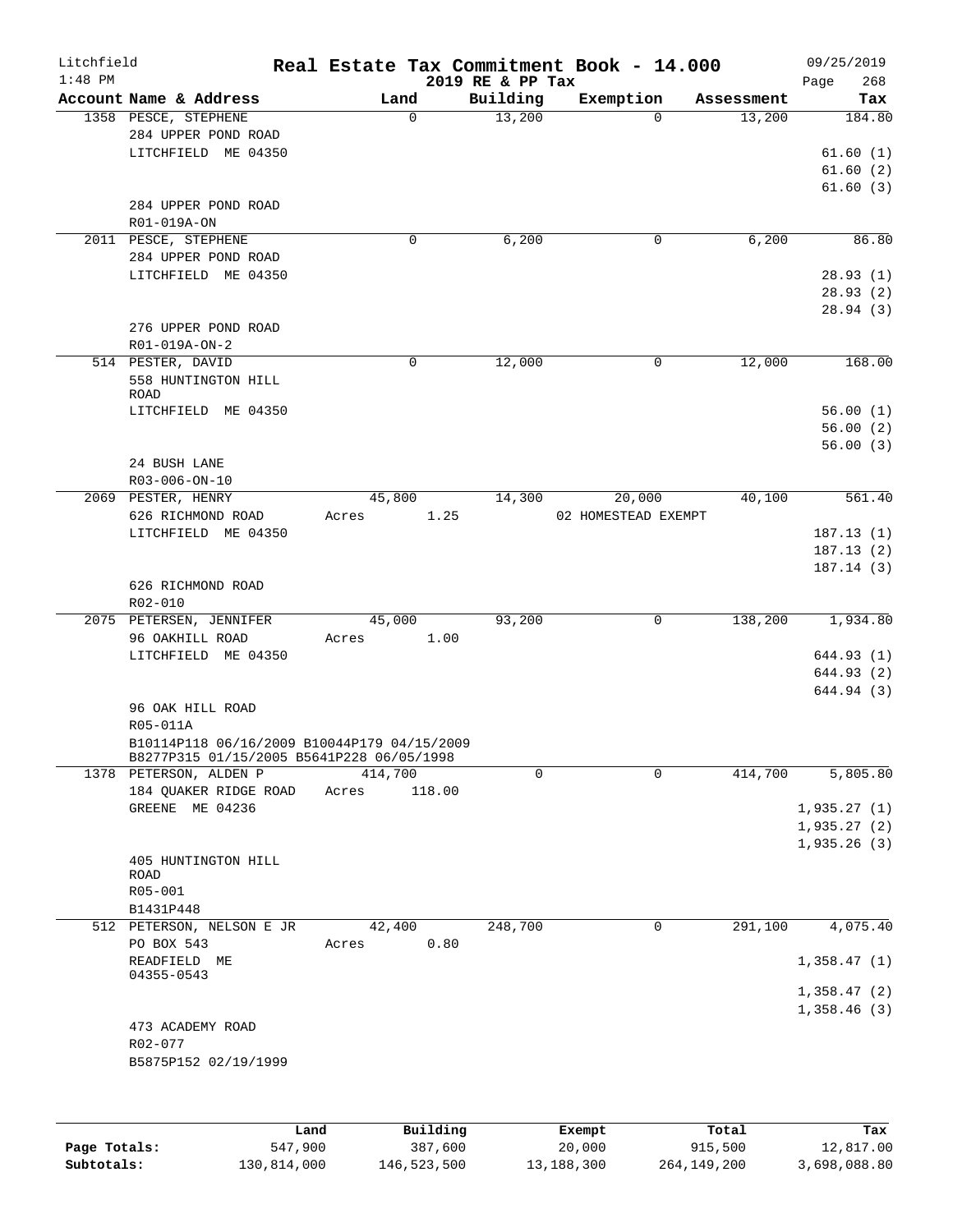| Litchfield |                                                                    |             |        |                    | Real Estate Tax Commitment Book - 14.000 |          | 09/25/2019                 |
|------------|--------------------------------------------------------------------|-------------|--------|--------------------|------------------------------------------|----------|----------------------------|
| $1:48$ PM  |                                                                    |             |        | 2019 RE & PP Tax   |                                          |          | Page<br>269                |
|            | Account Name & Address                                             |             | Land   |                    | Building Exemption Assessment            |          | Tax                        |
|            | 1682 PETRICH, PAUL J., JR.                                         | 52,500      |        | 124,900            | 20,000                                   | 157,400  | 2,203.60                   |
|            | PETRICH, ROBYN C.                                                  | Acres 3.50  |        |                    | 02 HOMESTEAD EXEMPT                      |          |                            |
|            | 328 STEVENSTOWN ROAD                                               |             |        |                    |                                          |          | 734.53(1)                  |
|            | LITCHFIELD ME 04350                                                |             |        |                    |                                          |          | 734.53(2)                  |
|            |                                                                    |             |        |                    |                                          |          | 734.54(3)                  |
|            | 328 STEVENSTOWN ROAD                                               |             |        |                    |                                          |          |                            |
|            | R09-077A                                                           |             |        |                    |                                          |          |                            |
|            | B11302P140 02/04/2013 B6468P21                                     |             |        |                    |                                          |          |                            |
|            | 1381 PETTENGILL, DAVID M                                           |             | 73,100 | 123,200            | 26,000                                   | 170, 300 | 2,384.20                   |
|            | 60 SOUTH ADAMS ROAD                                                | Acres 46.00 |        |                    | 02 HOMESTEAD EXEMPT                      |          |                            |
|            | LITCHFIELD ME 04350                                                |             |        |                    | 03 VETERANS EXEMPT                       |          | 794.73 (1)                 |
|            |                                                                    |             |        |                    |                                          |          | 794.73 (2)                 |
|            |                                                                    |             |        |                    |                                          |          | 794.74 (3)                 |
|            | 60 SOUTH ADAMS ROAD                                                |             |        |                    |                                          |          |                            |
|            | R01-036                                                            |             |        |                    |                                          |          |                            |
|            | B2198P154                                                          |             |        |                    |                                          |          | 4,162.20                   |
|            | 193 PFEFFER, MARY BETH<br>112 LUNTS HILL ROAD                      | Acres 24.43 |        | 150,400 166,900    | 20,000<br>02 HOMESTEAD EXEMPT            | 297,300  |                            |
|            | LITCHFIELD ME 04350                                                |             |        |                    |                                          |          |                            |
|            |                                                                    |             |        |                    |                                          |          | 1,387.40(1)<br>1,387.40(2) |
|            |                                                                    |             |        |                    |                                          |          | 1,387.40(3)                |
|            | 112 LUNTS HILL ROAD                                                |             |        |                    |                                          |          |                            |
|            | R09-023                                                            |             |        |                    |                                          |          |                            |
|            | B9313P235 04/17/2007 B8993P34 07/21/2006 B5795P291                 |             |        |                    |                                          |          |                            |
|            | 868 PHILLIPS, JEFFREY C.                                           |             |        | $50,500$ $156,300$ | 20,000                                   | 186,800  | 2,615.20                   |
|            | 136 WHIPPOORWILL ROAD                                              | Acres 7.00  |        |                    | 02 HOMESTEAD EXEMPT                      |          |                            |
|            | LITCHFIELD ME 04350                                                |             |        |                    |                                          |          | 871.73 (1)                 |
|            |                                                                    |             |        |                    |                                          |          | 871.73 (2)                 |
|            |                                                                    |             |        |                    |                                          |          | 871.74 (3)                 |
|            | 136 WHIPPOORWILL ROAD                                              |             |        |                    |                                          |          |                            |
|            | $U23 - 001$                                                        |             |        |                    |                                          |          |                            |
|            | B11778P156 08/20/2014 B11503P88 09/03/2013                         |             |        |                    |                                          |          |                            |
|            | B11472P130 07/19/2013 B9430P200 07/20/2007 B6942P173               |             |        |                    |                                          |          |                            |
|            | 06/18/1996                                                         |             |        |                    |                                          |          |                            |
|            | 869 PHILLIPS, JEFFREY C.                                           | 6,800       |        | 0                  | $\mathbf 0$                              | 6,800    | 95.20                      |
|            | 136 WHIPPOORWILL ROAD                                              | Acres 0.22  |        |                    |                                          |          |                            |
|            | LITCHFIELD ME 04350                                                |             |        |                    |                                          |          | 31.73(1)                   |
|            |                                                                    |             |        |                    |                                          |          | 31.73(2)                   |
|            |                                                                    |             |        |                    |                                          |          | 31.74(3)                   |
|            | MAPLE DRIVE                                                        |             |        |                    |                                          |          |                            |
|            | $U23 - 019$                                                        |             |        |                    |                                          |          |                            |
|            | B11778P156 08/20/2014 B9430P200 07/20/2007 B6942P173<br>06/18/1996 |             |        |                    |                                          |          |                            |
|            | 2701 PICARD RITA M                                                 | 46,700      |        | $\Omega$           | $\Omega$                                 | 46,700   | 653.80                     |
|            | PO BOX 101                                                         | Acres       | 30.00  |                    |                                          |          |                            |
|            | STOCKHOLM ME 04783                                                 |             |        |                    |                                          |          | 217.93(1)                  |
|            |                                                                    |             |        |                    |                                          |          | 217.93(2)                  |
|            |                                                                    |             |        |                    |                                          |          | 217.94(3)                  |
|            | RIDLEY ROAD                                                        |             |        |                    |                                          |          |                            |
|            | R04-001A                                                           |             |        |                    |                                          |          |                            |
|            | B9648P316 02/26/2008                                               |             |        |                    |                                          |          |                            |

|              | Land        | Building    | Exempt       | Total       | Tax          |
|--------------|-------------|-------------|--------------|-------------|--------------|
| Page Totals: | 380,000     | 571,300     | 86,000       | 865,300     | 12, 114, 20  |
| Subtotals:   | 131,194,000 | 147,094,800 | 13, 274, 300 | 265,014,500 | 3,710,203.00 |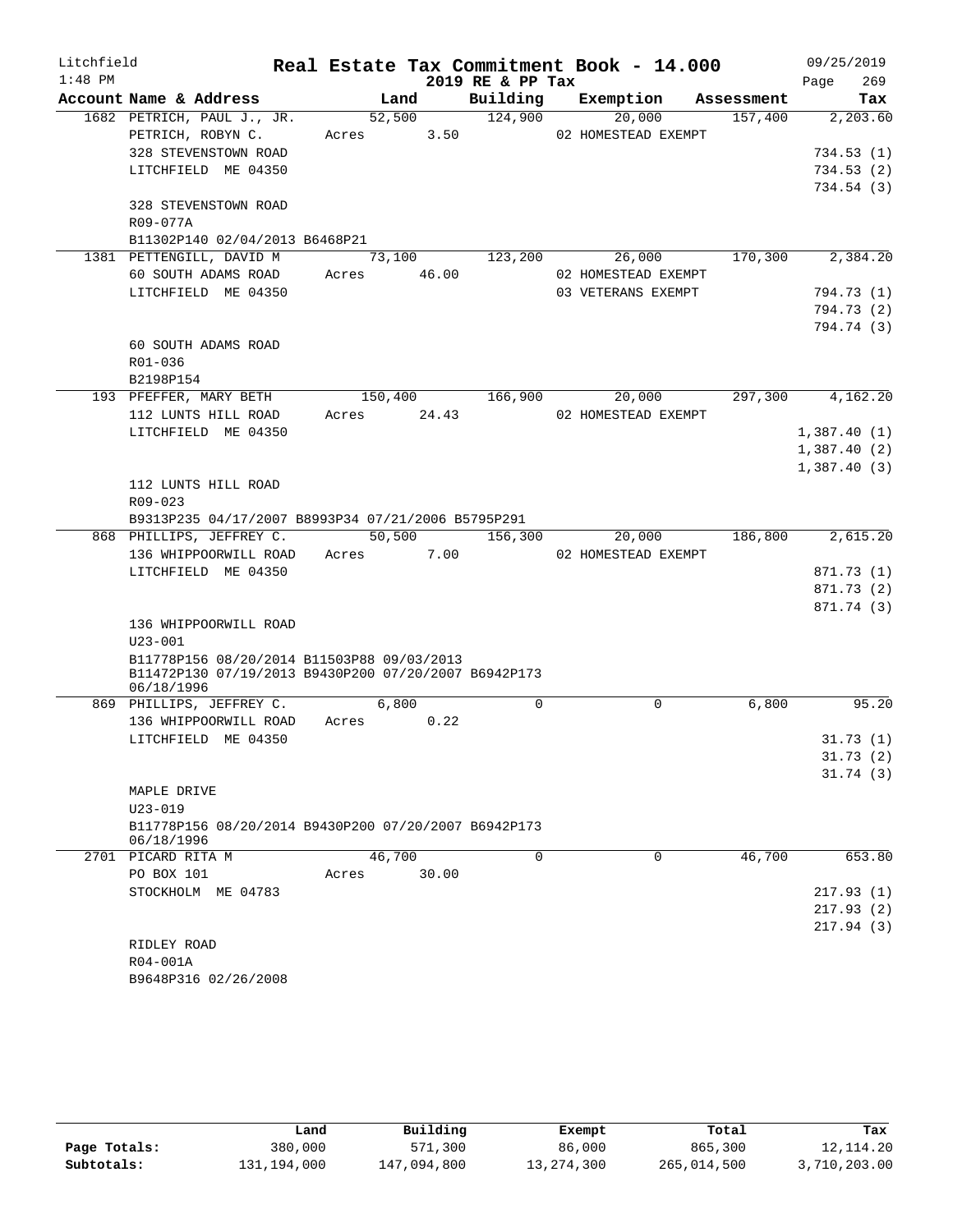| Litchfield |                                                                                                    |         |             |      |                  | Real Estate Tax Commitment Book - 14.000 |            |      | 09/25/2019 |
|------------|----------------------------------------------------------------------------------------------------|---------|-------------|------|------------------|------------------------------------------|------------|------|------------|
| $1:48$ PM  |                                                                                                    |         |             |      | 2019 RE & PP Tax |                                          |            | Page | 270        |
|            | Account Name & Address                                                                             | Land    |             |      | Building         | Exemption                                | Assessment |      | Tax        |
|            | 1385 PICARD, RITA M.                                                                               | 148,600 |             |      | 59,600           | $\Omega$                                 | 208,200    |      | 2,914.80   |
|            | PO BOX 101                                                                                         | Acres   |             | 0.71 |                  |                                          |            |      |            |
|            | STOCKHOLM ME 04783                                                                                 |         |             |      |                  |                                          |            |      | 971.60(1)  |
|            |                                                                                                    |         |             |      |                  |                                          |            |      | 971.60(2)  |
|            | 156 BUKER ROAD                                                                                     |         |             |      |                  |                                          |            |      | 971.60(3)  |
|            | $U10 - 003$                                                                                        |         |             |      |                  |                                          |            |      |            |
|            | B4075P107 10/21/1991                                                                               |         |             |      |                  |                                          |            |      |            |
|            | 1066 PICKETT, SCOTT A.                                                                             | 61,000  |             |      | 20,000           | 20,000                                   | 61,000     |      | 854.00     |
|            | 5 LILLY LANE                                                                                       | Acres   |             | 3.00 |                  | 02 HOMESTEAD EXEMPT                      |            |      |            |
|            | LITCHFIELD ME 04350                                                                                |         |             |      |                  |                                          |            |      | 284.67 (1) |
|            |                                                                                                    |         |             |      |                  |                                          |            |      | 284.67(2)  |
|            |                                                                                                    |         |             |      |                  |                                          |            |      | 284.66 (3) |
|            | 5 LILLY LANE                                                                                       |         |             |      |                  |                                          |            |      |            |
|            | $R08 - 006$                                                                                        |         |             |      |                  |                                          |            |      |            |
|            | B12244P1 03/11/2016 B2284P105                                                                      |         |             |      |                  |                                          |            |      |            |
|            | 504 PIERCE, HALEY E.                                                                               | 45,000  |             |      | 104,500          | 20,000                                   | 129,500    |      | 1,813.00   |
|            | BENEDICT, FRANK P.                                                                                 | Acres   |             | 1.00 |                  | 02 HOMESTEAD EXEMPT                      |            |      |            |
|            | 7 DOYLE STREET                                                                                     |         |             |      |                  |                                          |            |      | 604.33(1)  |
|            | LITCHFIELD ME 04350                                                                                |         |             |      |                  |                                          |            |      | 604.33(2)  |
|            |                                                                                                    |         |             |      |                  |                                          |            |      | 604.34(3)  |
|            | 7 DOYLE STREET                                                                                     |         |             |      |                  |                                          |            |      |            |
|            | $U09 - 025$                                                                                        |         |             |      |                  |                                          |            |      |            |
|            | B12091P125 08/26/2015 B11176P208 09/20/2012<br>B10871P26 10/31/2011 B10264P29 11/04/2009 B7948P196 |         |             |      |                  |                                          |            |      |            |
|            | 05/07/2004 B4938P308 07/31/1995                                                                    |         |             |      |                  |                                          |            |      |            |
|            | 1929 PILLING, JEFFREY R.                                                                           | 78,000  |             |      | 132,000          | $\Omega$                                 | 210,000    |      | 2,940.00   |
|            | 1564 HALLOWELL ROAD                                                                                | Acres   | 37.00       |      |                  |                                          |            |      |            |
|            | LITCHFIELD ME 04350                                                                                |         |             |      |                  |                                          |            |      | 980.00 (1) |
|            |                                                                                                    |         |             |      |                  |                                          |            |      | 980.00 (2) |
|            |                                                                                                    |         |             |      |                  |                                          |            |      | 980.00 (3) |
|            | 1564 HALLOWELL ROAD<br>R14-061                                                                     |         |             |      |                  |                                          |            |      |            |
|            | B12862P279 03/20/2018 B1455P44                                                                     |         |             |      |                  |                                          |            |      |            |
|            | 2582 PINE VIEW HOMES, INC.                                                                         |         | $\mathbf 0$ |      | 13,200           | 0                                        | 13,200     |      | 184.80     |
|            | MARSELLA, GREGG, SMART,                                                                            |         |             |      |                  |                                          |            |      |            |
|            | LISA                                                                                               |         |             |      |                  |                                          |            |      |            |
|            | P O BOX 319                                                                                        |         |             |      |                  |                                          |            |      | 61.60(1)   |
|            | WATERVILLE ME                                                                                      |         |             |      |                  |                                          |            |      | 61.60(2)   |
|            | 04903-0319                                                                                         |         |             |      |                  |                                          |            |      |            |
|            | 11 ELM LANE                                                                                        |         |             |      |                  |                                          |            |      | 61.60(3)   |
|            | $R03 - 073 - ON - 8$                                                                               |         |             |      |                  |                                          |            |      |            |
|            | 1076 PINETTE, PAUL EMILE                                                                           | 41,500  |             |      | $\mathbf 0$      | $\mathbf 0$                              | 41,500     |      | 581.00     |
|            | PINETTE, JENNIFER L.                                                                               | Acres   |             | 0.52 |                  |                                          |            |      |            |
|            | 358 MILLAY ROAD                                                                                    |         |             |      |                  |                                          |            |      | 193.67(1)  |
|            | BOWDOINHAM ME 04008                                                                                |         |             |      |                  |                                          |            |      | 193.67(2)  |
|            |                                                                                                    |         |             |      |                  |                                          |            |      | 193.66(3)  |
|            | WHIPPOORWILL ROAD                                                                                  |         |             |      |                  |                                          |            |      |            |
|            | $U21 - 001$                                                                                        |         |             |      |                  |                                          |            |      |            |
|            |                                                                                                    |         |             |      |                  |                                          |            |      |            |

| B12899P151 04/23/2018 B6921P179 B5464P29 09/29/1997 |  |  |  |  |
|-----------------------------------------------------|--|--|--|--|
|-----------------------------------------------------|--|--|--|--|

|              | Land        | Building    | Exempt     | Total       | Tax          |
|--------------|-------------|-------------|------------|-------------|--------------|
| Page Totals: | 374,100     | 329,300     | 40,000     | 663,400     | 9,287.60     |
| Subtotals:   | 131,568,100 | 147,424,100 | 13,314,300 | 265,677,900 | 3,719,490.60 |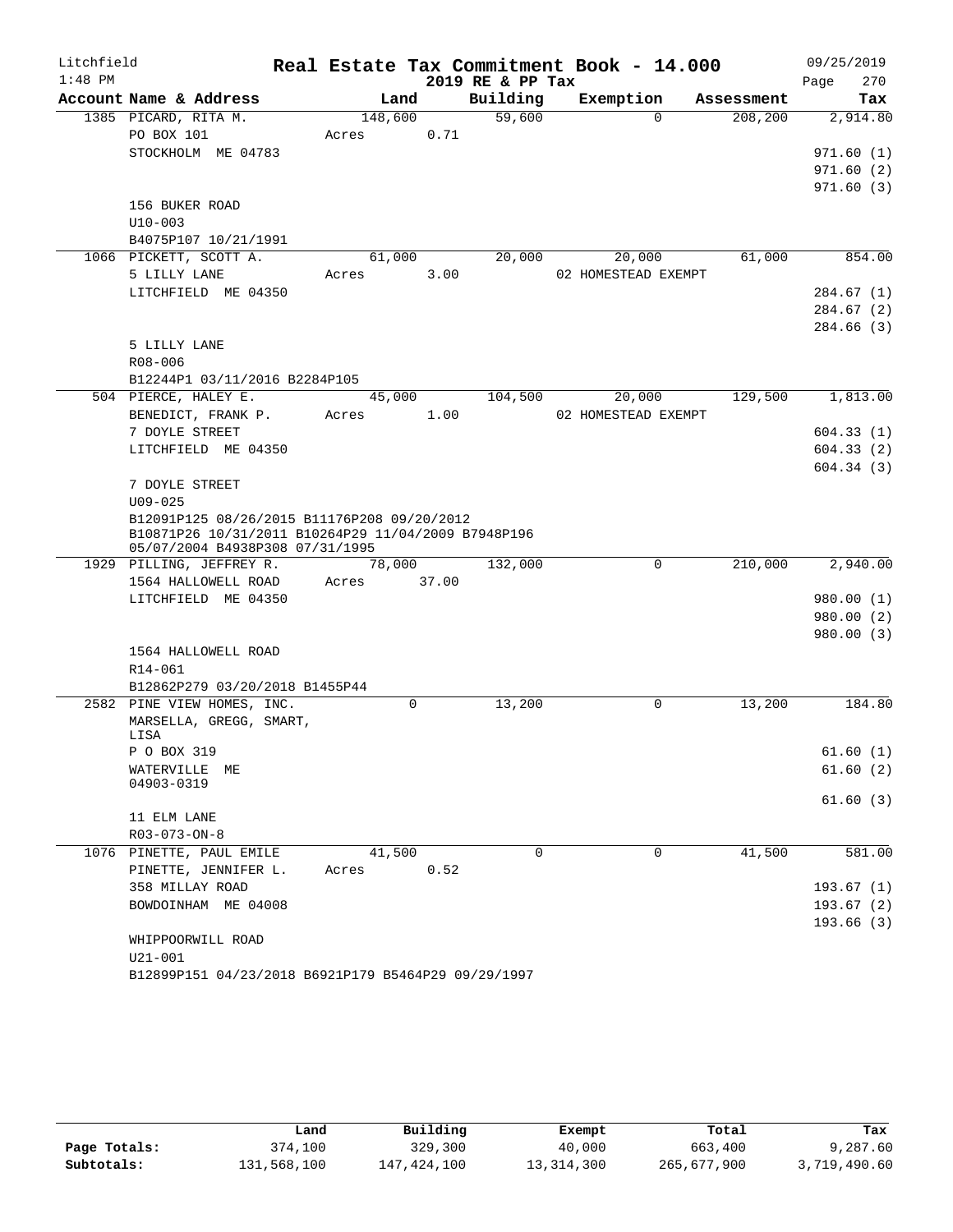| Litchfield |                                                 |         |       |                  | Real Estate Tax Commitment Book - 14.000 |                    | 09/25/2019  |
|------------|-------------------------------------------------|---------|-------|------------------|------------------------------------------|--------------------|-------------|
| $1:48$ PM  |                                                 |         |       | 2019 RE & PP Tax |                                          |                    | 271<br>Page |
|            | Account Name & Address                          | Land    |       | Building         | Exemption                                | Assessment         | Tax         |
|            | 2871 PINKHAM, THERESA                           | 27,300  |       | 14,500           |                                          | $\Omega$<br>41,800 | 585.20      |
|            | 370 WEST BURROUGH ROAD                          | Acres   | 8.00  |                  |                                          |                    |             |
|            | BOWDOIN ME 04287                                |         |       |                  |                                          |                    | 195.07(1)   |
|            |                                                 |         |       |                  |                                          |                    | 195.07(2)   |
|            |                                                 |         |       |                  |                                          |                    | 195.06(3)   |
|            | ACADEMY ROAD                                    |         |       |                  |                                          |                    |             |
|            | R02-085A                                        |         |       |                  |                                          |                    |             |
|            | B11995P116 05/28/2015                           |         |       |                  |                                          |                    |             |
|            | 2085 PINNELL, CINDY M                           | 45,000  |       | 78,200           | 20,000                                   | 103,200            | 1,444.80    |
|            | PO BOX 894                                      | Acres   | 2.00  |                  | 02 HOMESTEAD EXEMPT                      |                    |             |
|            | SABATTUS ME 04280                               |         |       |                  |                                          |                    | 481.60(1)   |
|            |                                                 |         |       |                  |                                          |                    | 481.60(2)   |
|            |                                                 |         |       |                  |                                          |                    | 481.60 (3)  |
|            | 113 RICHMOND ROAD                               |         |       |                  |                                          |                    |             |
|            | R03-045A                                        |         |       |                  |                                          |                    |             |
|            | B5792P78 11/18/1998                             |         |       |                  |                                          |                    |             |
|            | 717 PLATT, JOSHUA & WILLIAM                     | 100,000 |       | 63,400           |                                          | 0<br>163,400       | 2,287.60    |
|            | PLATT                                           |         |       |                  |                                          |                    |             |
|            | 3 BLAKE AVENUE                                  | Acres   | 99.65 |                  |                                          |                    |             |
|            | HALLOWELL ME 04347                              |         |       |                  |                                          |                    | 762.53(1)   |
|            |                                                 |         |       |                  |                                          |                    | 762.53(2)   |
|            |                                                 |         |       |                  |                                          |                    | 762.54(3)   |
|            | 219 NECK ROAD                                   |         |       |                  |                                          |                    |             |
|            | R14-030                                         |         |       |                  |                                          |                    |             |
|            | B11220P229 09/06/2012 B11134P266 08/02/2012     |         |       |                  |                                          |                    |             |
|            | B2073P230 01/18/1977<br>1390 POIRIER, MONIQUE M | 102,700 |       | 20,000           |                                          | 122,700<br>0       | 1,717.80    |
|            | 70 SUMMER STREET                                | Acres   | 0.57  |                  |                                          |                    |             |
|            | AUBURN ME 04210                                 |         |       |                  |                                          |                    | 572.60(1)   |
|            |                                                 |         |       |                  |                                          |                    | 572.60(2)   |
|            |                                                 |         |       |                  |                                          |                    | 572.60(3)   |
|            | 69 LEBEL LANE                                   |         |       |                  |                                          |                    |             |
|            | $U11 - 048$                                     |         |       |                  |                                          |                    |             |
|            | B4630P146 02/11/1994                            |         |       |                  |                                          |                    |             |
|            | 1394 POLLEY, DOUGLAS                            | 60,800  |       | 19,800           | 20,000                                   | 60,600             | 848.40      |
|            | 647 HUNTINGTON HILL                             | Acres   | 7.00  |                  | 02 HOMESTEAD EXEMPT                      |                    |             |
|            | ROAD                                            |         |       |                  |                                          |                    |             |
|            | LITCHFIELD ME 04350                             |         |       |                  |                                          |                    | 282.80(1)   |
|            |                                                 |         |       |                  |                                          |                    | 282.80(2)   |
|            |                                                 |         |       |                  |                                          |                    | 282.80 (3)  |
|            | 647 HUNTINGTON HILL                             |         |       |                  |                                          |                    |             |
|            | ROAD                                            |         |       |                  |                                          |                    |             |
|            | R03-128A                                        |         |       |                  |                                          |                    |             |
|            | B3408P26                                        |         |       |                  |                                          |                    |             |
|            | 1396 POMERLEAU, DENNIS R                        | 194,300 |       | 166,400          | 20,000                                   | 340,700            | 4,769.80    |
|            | 30 LUCIEN LANE                                  | Acres   | 3.60  |                  | 02 HOMESTEAD EXEMPT                      |                    |             |
|            | LITCHFIELD ME 04350                             |         |       |                  |                                          |                    | 1,589.93(1) |
|            |                                                 |         |       |                  |                                          |                    | 1,589.93(2) |
|            |                                                 |         |       |                  |                                          |                    | 1,589.94(3) |
|            | 30 LUCIEN LANE                                  |         |       |                  |                                          |                    |             |
|            | U11-034                                         |         |       |                  |                                          |                    |             |
|            | B13124P157 01/07/2019 B4694P244 05/19/1994      |         |       |                  |                                          |                    |             |

|              | Land        | Building    | Exempt     | Total       | Tax          |
|--------------|-------------|-------------|------------|-------------|--------------|
| Page Totals: | 530,100     | 362,300     | 60,000     | 832,400     | 11,653.60    |
| Subtotals:   | 132,098,200 | 147,786,400 | 13,374,300 | 266,510,300 | 3,731,144.20 |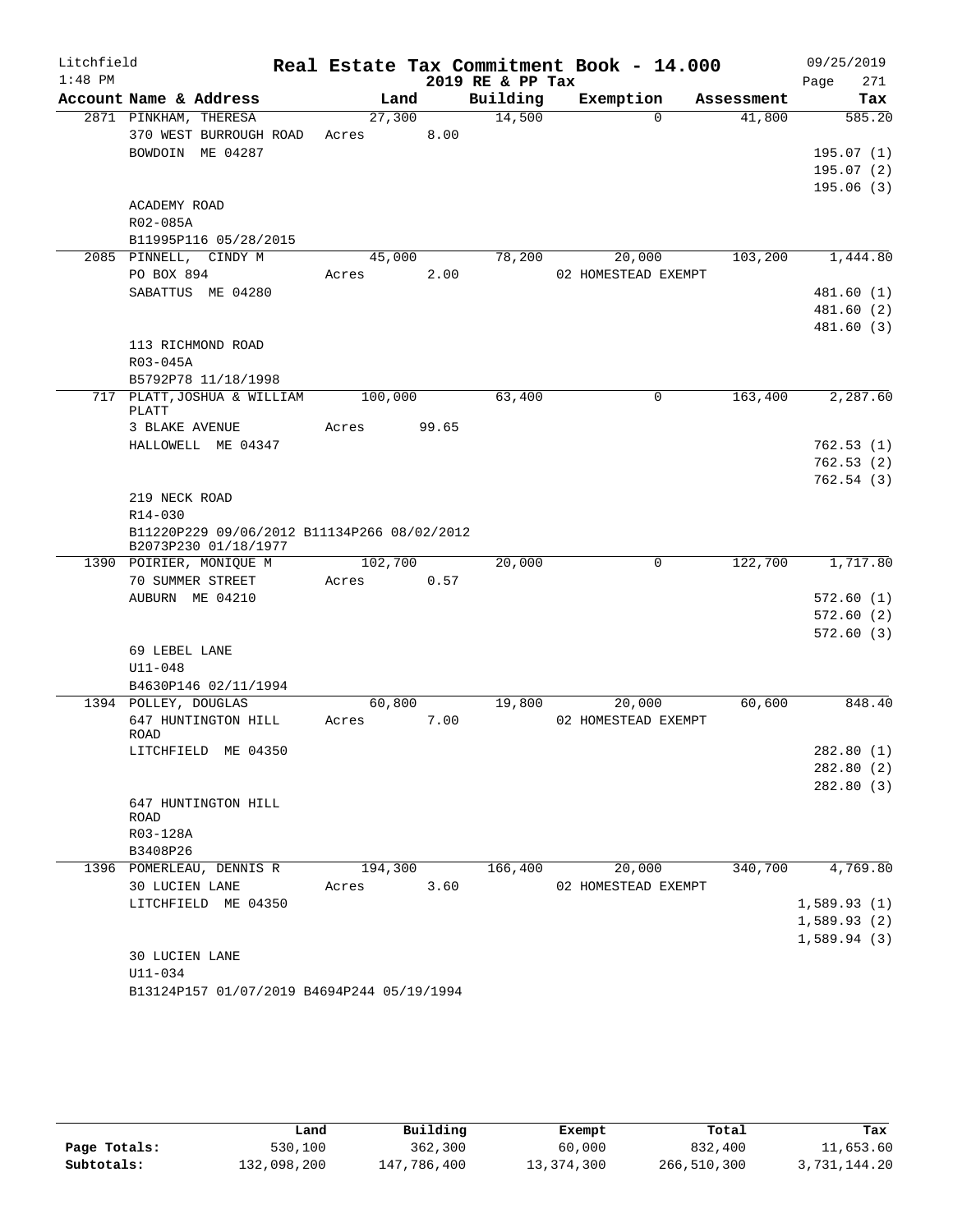| Litchfield   |                                                      |             |         |             |                              | Real Estate Tax Commitment Book - 14.000 |            | 09/25/2019               |
|--------------|------------------------------------------------------|-------------|---------|-------------|------------------------------|------------------------------------------|------------|--------------------------|
| $1:48$ PM    | Account Name & Address                               |             | Land    |             | 2019 RE & PP Tax<br>Building | Exemption                                | Assessment | 272<br>Page<br>Tax       |
|              | 1914 PONTBRIAND, KEVIN                               |             | 45,800  |             | 149,200                      | 20,000                                   | 175,000    | 2,450.00                 |
|              | 41 BUTTERFLY DRIVE                                   |             | Acres   | 1.25        |                              | 02 HOMESTEAD EXEMPT                      |            |                          |
|              | LITCHFIELD ME 04350                                  |             |         |             |                              |                                          |            | 816.67(1)                |
|              |                                                      |             |         |             |                              |                                          |            | 816.67(2)                |
|              |                                                      |             |         |             |                              |                                          |            | 816.66(3)                |
|              | 41 BUTTERFLY DRIVE                                   |             |         |             |                              |                                          |            |                          |
|              | $R12 - 025 - 4$                                      |             |         |             |                              |                                          |            |                          |
|              | B12834P113 01/26/2018 B12804P268 11/30/2017          |             |         |             |                              |                                          |            |                          |
|              | B12602P190 03/03/2017 B12321P63 06/13/2016 B8664P321 |             |         |             |                              |                                          |            |                          |
|              | 10/19/2005 B8443P22 06/03/2005 B4838P173             |             |         |             |                              |                                          |            |                          |
|              | 2198 POOTERS, GEORGE L JR                            |             | 47,900  |             | 40,900                       | 20,000                                   | 68,800     | 963.20                   |
|              | RIDLEY-POOTERS, BRENDA                               |             | Acres   | 1.97        |                              | 02 HOMESTEAD EXEMPT                      |            |                          |
|              | 2708 HALLOWELL ROAD                                  |             |         |             |                              |                                          |            | 321.07(1)                |
|              | LITCHFIELD ME 04350                                  |             |         |             |                              |                                          |            | 321.07(2)                |
|              |                                                      |             |         |             |                              |                                          |            | 321.06(3)                |
|              | 2708 HALLOWELL ROAD                                  |             |         |             |                              |                                          |            |                          |
|              | R02-032A                                             |             |         |             |                              |                                          |            |                          |
|              | B6461P201 04/26/2001                                 |             |         |             |                              |                                          |            |                          |
|              | 1399 POPPISH, DAVID                                  |             | 46,500  |             | 182,800                      | 26,000                                   | 203,300    | 2,846.20                 |
|              | 25 TURCOTTE LANE                                     |             | Acres   | 1.50        |                              | 02 HOMESTEAD EXEMPT                      |            |                          |
|              | LITCHFIELD ME 04350                                  |             |         |             |                              | 03 VETERANS EXEMPT                       |            | 948.73 (1)               |
|              |                                                      |             |         |             |                              |                                          |            | 948.73 (2)<br>948.74 (3) |
|              | 25 TURCOTTE LANE                                     |             |         |             |                              |                                          |            |                          |
|              | R03-071                                              |             |         |             |                              |                                          |            |                          |
|              | B7450P279 B1731P84                                   |             |         |             |                              |                                          |            |                          |
|              | 1403 PORTER JASON D                                  |             | 49,200  |             | 73,800                       | 20,000                                   | 103,000    | 1,442.00                 |
|              | C/O: BECKY SMITH                                     |             | Acres   | 2.41        |                              | 02 HOMESTEAD EXEMPT                      |            |                          |
|              | 12 NORTH ADAMS ROAD                                  |             |         |             |                              |                                          |            | 480.67 (1)               |
|              | LITCHFIELD ME 04350                                  |             |         |             |                              |                                          |            | 480.67 (2)               |
|              |                                                      |             |         |             |                              |                                          |            | 480.66(3)                |
|              | 12 NORTH ADAMS ROAD                                  |             |         |             |                              |                                          |            |                          |
|              | R01-062A                                             |             |         |             |                              |                                          |            |                          |
|              | B9566P81 11/15/2007 B3590P136 08/04/1989             |             |         |             |                              |                                          |            |                          |
|              | 445 PORTER, TAMMY                                    |             | 45,000  |             | 500                          | $\Omega$                                 | 45,500     | 637.00                   |
|              | 1112 RICHMOND ROAD                                   |             | Acres   | 1.00        |                              |                                          |            |                          |
|              | LITCHFIELD ME 04350                                  |             |         |             |                              |                                          |            | 212.33(1)                |
|              |                                                      |             |         |             |                              |                                          |            | 212.33(2)                |
|              |                                                      |             |         |             |                              |                                          |            | 212.34(3)                |
|              | 224 SMALL ROAD                                       |             |         |             |                              |                                          |            |                          |
|              | R01-010A                                             |             |         |             |                              |                                          |            |                          |
|              | B5914P72                                             |             |         |             |                              |                                          |            |                          |
|              | 1401 PORTER, VIRGINIA                                |             | 24,700  |             | 21,300                       | 0                                        | 46,000     | 644.00                   |
|              | PORTER TAMMY V                                       |             | Acres   | 1.30        |                              |                                          |            |                          |
|              | 1112 RICHMOND ROAD                                   |             |         |             |                              |                                          |            | 214.67(1)                |
|              | LITCHFIELD ME 04350                                  |             |         |             |                              |                                          |            | 214.67(2)                |
|              |                                                      |             |         |             |                              |                                          |            | 214.66(3)                |
|              | 1113 RICHMOND ROAD                                   |             |         |             |                              |                                          |            |                          |
|              | R01-062                                              |             |         |             |                              |                                          |            |                          |
|              | B8010P83 06/28/2004 B3903P256                        |             |         |             |                              |                                          |            |                          |
|              | 1402 PORTER, VIRGINIA                                |             | 240,000 |             | 144,700                      | 0                                        | 384,700    | 5,385.80                 |
|              | PORTER TAMMY V                                       |             | Acres   | 18.00       |                              |                                          |            |                          |
|              | 1112 RICHMOND ROAD                                   |             |         |             |                              |                                          |            | 1,795.27(1)              |
|              | LITCHFIELD ME 04350                                  |             |         |             |                              |                                          |            | 1,795.27(2)              |
|              |                                                      |             |         |             |                              |                                          |            | 1,795.26(3)              |
|              | 1112 RICHMOND ROAD                                   |             |         |             |                              |                                          |            |                          |
|              | R01-010<br>B8010P83 06/28/2004 B1035P168             |             |         |             |                              |                                          |            |                          |
|              |                                                      |             |         |             |                              |                                          |            |                          |
|              |                                                      | Land        |         | Building    |                              | Exempt                                   | Total      | Tax                      |
| Page Totals: |                                                      | 499,100     |         | 613,200     |                              | 86,000                                   | 1,026,300  | 14,368.20                |
| Subtotals:   |                                                      | 132,597,300 |         | 148,399,600 |                              | 13,460,300<br>267,536,600                |            | 3,745,512.40             |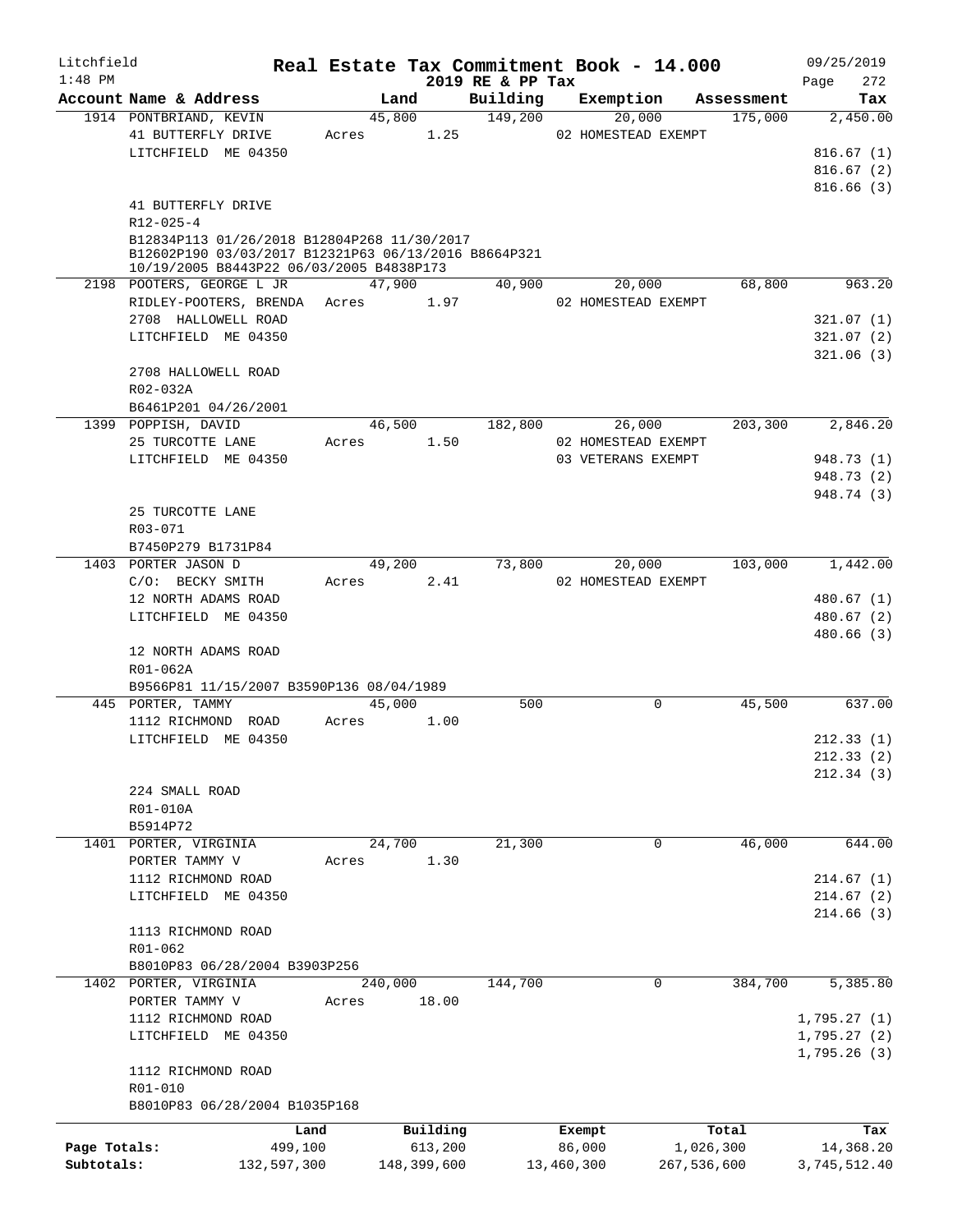| Litchfield |                                                      |            |         |        |                  | Real Estate Tax Commitment Book - 14.000 |            | 09/25/2019  |
|------------|------------------------------------------------------|------------|---------|--------|------------------|------------------------------------------|------------|-------------|
| $1:48$ PM  |                                                      |            |         |        | 2019 RE & PP Tax |                                          |            | 273<br>Page |
|            | Account Name & Address                               |            | Land    |        | Building         | Exemption                                | Assessment | Tax         |
|            | 1380 POTTER-DUNLOP, JULIE A.<br>41 MAI PLACE         | Acres      | 1,400   | 0.47   | $\Omega$         | $\Omega$                                 | 1,400      | 19.60       |
|            | HAIKU HI 96708-5848                                  |            |         |        |                  |                                          |            | 6.53(1)     |
|            |                                                      |            |         |        |                  |                                          |            | 6.53(2)     |
|            |                                                      |            |         |        |                  |                                          |            | 6.54(3)     |
|            | PINEY SHORES DRIVE                                   |            |         |        |                  |                                          |            |             |
|            | $U13 - 024$                                          |            |         |        |                  |                                          |            |             |
|            | B11566P55 11/08/2013 B10112P188 05/27/1975 B846P418  |            |         |        |                  |                                          |            |             |
|            | 2877 POTTERS BROOK                                   |            | 94,300  |        | $\Omega$         | $\mathbf 0$                              | 94,300     | 1,320.20    |
|            | ENTERPRISE, LLC.                                     |            |         |        |                  |                                          |            |             |
|            | 284 PLAINS ROAD                                      | Acres      |         | 204.00 |                  |                                          |            |             |
|            | LITCHFIELD ME 04350                                  |            |         |        |                  |                                          |            | 440.07 (1)  |
|            |                                                      |            |         |        |                  |                                          |            | 440.07 (2)  |
|            |                                                      |            |         |        |                  |                                          |            | 440.06(3)   |
|            | PLAINS ROAD                                          |            |         |        |                  |                                          |            |             |
|            | R07-015D                                             |            |         |        |                  |                                          |            |             |
|            | B12169P264 11/25/2015                                |            |         |        |                  |                                          |            |             |
|            | 473 POTTLE DANIELLE K                                |            | 48,300  |        | 79,500           | $\mathbf 0$                              | 127,800    | 1,789.20    |
|            | 1583 HALLOWELL ROAD                                  | Acres 2.10 |         |        |                  |                                          |            |             |
|            | LITCHFIELD ME 04350                                  |            |         |        |                  |                                          |            | 596.40(1)   |
|            |                                                      |            |         |        |                  |                                          |            | 596.40(2)   |
|            |                                                      |            |         |        |                  |                                          |            | 596.40(3)   |
|            | 1583 HALLOWELL ROAD                                  |            |         |        |                  |                                          |            |             |
|            | U19-001A                                             |            |         |        |                  |                                          |            |             |
|            | B12336P201 06/23/2016 B9234P161 01/30/2007 B6030P263 |            |         |        |                  |                                          |            |             |
|            | 122 POTTS, ANNIE                                     |            | 156,100 |        | 54,700           | $\overline{0}$                           | 210,800    | 2,951.20    |
|            | 7 JEANNE MARIE DRIVE                                 | Acres      |         | 0.34   |                  |                                          |            |             |
|            | WESTFIELD MA<br>01085-4678                           |            |         |        |                  |                                          |            | 983.73 (1)  |
|            |                                                      |            |         |        |                  |                                          |            | 983.73 (2)  |
|            |                                                      |            |         |        |                  |                                          |            | 983.74 (3)  |
|            | 37 GAMAGE DRIVE                                      |            |         |        |                  |                                          |            |             |
|            | $U18 - 011$                                          |            |         |        |                  |                                          |            |             |
|            | B7828P158 01/08/2004                                 |            |         |        |                  |                                          |            |             |
|            | 825 POTTS, HAROLD F                                  |            | 119,000 |        | 73,500           | $\mathbf 0$                              | 192,500    | 2,695.00    |
|            | POTTS ANNIE L.                                       | Acres      |         | 0.18   |                  |                                          |            |             |
|            | 7 JEANNE MARIE DRIVE                                 |            |         |        |                  |                                          |            | 898.33 (1)  |
|            | WESTFIELD MA 01085                                   |            |         |        |                  |                                          |            | 898.33 (2)  |
|            |                                                      |            |         |        |                  |                                          |            | 898.34 (3)  |
|            | 39 GAMAGE DRIVE                                      |            |         |        |                  |                                          |            |             |
|            | $U18 - 010$                                          |            |         |        |                  |                                          |            |             |
|            | B5715P338 08/14/1998                                 |            |         |        |                  |                                          |            |             |
|            | 606 POTVIN, PAUL E                                   |            | 105,200 |        | 18,000           | $\Omega$                                 | 123,200    | 1,724.80    |
|            | DUBE, DIANE J                                        | Acres      |         | 0.17   |                  |                                          |            |             |
|            | 567 POND ROAD                                        |            |         |        |                  |                                          |            | 574.93(1)   |
|            | LEWISTON ME 04240                                    |            |         |        |                  |                                          |            | 574.93(2)   |
|            |                                                      |            |         |        |                  |                                          |            | 574.94 (3)  |
|            | 33 GAMAGE DRIVE                                      |            |         |        |                  |                                          |            |             |
|            | $U18 - 013$                                          |            |         |        |                  |                                          |            |             |
|            | B10432P307 05/28/2010 B2579P74 06/22/1982            |            |         |        |                  |                                          |            |             |

|              | Land        | Building    | Exempt     | Total       | Tax          |
|--------------|-------------|-------------|------------|-------------|--------------|
| Page Totals: | 524,300     | 225,700     |            | 750,000     | 10,500.00    |
| Subtotals:   | 133,121,600 | 148,625,300 | 13,460,300 | 268,286,600 | 3,756,012.40 |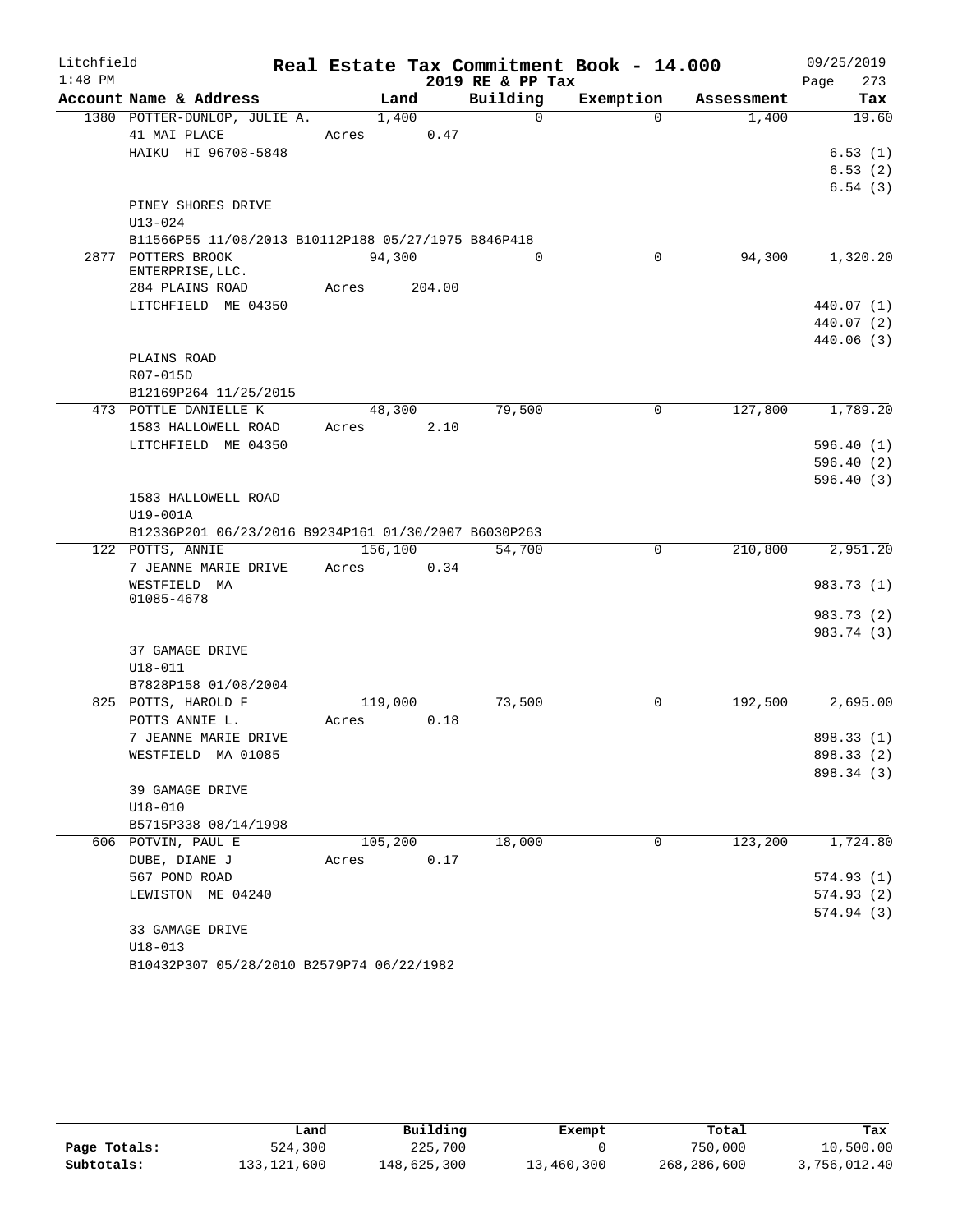| Litchfield |                                                      |         |      |                  | Real Estate Tax Commitment Book - 14.000 |            | 09/25/2019             |
|------------|------------------------------------------------------|---------|------|------------------|------------------------------------------|------------|------------------------|
| $1:48$ PM  |                                                      |         |      | 2019 RE & PP Tax |                                          |            | 274<br>Page            |
|            | Account Name & Address                               | Land    |      | Building         | Exemption                                | Assessment | Tax                    |
|            | 1452 POULIN, MARC M.                                 | 126,800 |      | 28,900           | $\Omega$                                 | 155,700    | 2,179.80               |
|            | DONELSON, SALLY M.                                   | Acres   | 0.77 |                  |                                          |            |                        |
|            | 92 EUCLID AVE                                        |         |      |                  |                                          |            | 726.60(1)              |
|            | PORTLAND ME 04103                                    |         |      |                  |                                          |            | 726.60(2)<br>726.60(3) |
|            | 60 CRYSTAL LANE                                      |         |      |                  |                                          |            |                        |
|            | $U04 - 003A$                                         |         |      |                  |                                          |            |                        |
|            | B12067P341 08/07/2015 B12067P339 08/07/2015          |         |      |                  |                                          |            |                        |
|            | B2464P114                                            |         |      |                  |                                          |            |                        |
|            | 1410 POULIN, SUZANNE A                               | 56,100  |      | 16,700           | 20,000                                   | 52,800     | 739.20                 |
|            | P O BOX 60                                           | Acres   | 4.70 |                  | 02 HOMESTEAD EXEMPT                      |            |                        |
|            | LITCHFIELD ME 04350                                  |         |      |                  |                                          |            | 246.40(1)              |
|            |                                                      |         |      |                  |                                          |            | 246.40(2)<br>246.40(3) |
|            | 96 FERRIN ROAD                                       |         |      |                  |                                          |            |                        |
|            | R03-100                                              |         |      |                  |                                          |            |                        |
|            | B4799P80                                             |         |      |                  |                                          |            |                        |
|            | 1404 POULIN, TROY W                                  | 57,300  |      | 131,600          | 20,000                                   | 168,900    | 2,364.60               |
|            | 37 NORTH EVERGREEN                                   | Acres   | 5.10 |                  | 02 HOMESTEAD EXEMPT                      |            |                        |
|            | DRIVE                                                |         |      |                  |                                          |            |                        |
|            | LITCHFIELD ME 04350                                  |         |      |                  |                                          |            | 788.20(1)<br>788.20(2) |
|            |                                                      |         |      |                  |                                          |            | 788.20(3)              |
|            | 37 NORTH EVERGREEN                                   |         |      |                  |                                          |            |                        |
|            | DRIVE                                                |         |      |                  |                                          |            |                        |
|            | $U29 - 024 - 3$                                      |         |      |                  |                                          |            |                        |
|            | B7639P129 08/17/2003                                 |         |      |                  |                                          |            |                        |
|            | 1170 POULPOULOS, ANDREW                              | 119,000 |      | 95,100           | $\mathbf 0$                              | 214,100    | 2,997.40               |
|            | POULPOULOS, CHERYL ANN<br>37 MAPLE DRIVE             | Acres   | 0.18 |                  |                                          |            | 999.13(1)              |
|            | LITCHFIELD ME 04350                                  |         |      |                  |                                          |            | 999.13(2)              |
|            |                                                      |         |      |                  |                                          |            | 999.14(3)              |
|            | 37 MAPLE DRIVE                                       |         |      |                  |                                          |            |                        |
|            | $U23 - 016$                                          |         |      |                  |                                          |            |                        |
|            | B12988P186 08/06/2018                                |         |      |                  |                                          |            |                        |
|            | 973 POUSSARD, REGINALD L,                            | 46,800  |      | 90,000           | 20,000                                   | 116,800    | 1,635.20               |
|            | JR.<br>109 PLAINS ROAD                               | Acres   | 1.60 |                  | 02 HOMESTEAD EXEMPT                      |            |                        |
|            | LITCHFIELD ME 04350                                  |         |      |                  |                                          |            | 545.07 (1)             |
|            |                                                      |         |      |                  |                                          |            | 545.07(2)              |
|            |                                                      |         |      |                  |                                          |            | 545.06(3)              |
|            | 109 PLAINS ROAD                                      |         |      |                  |                                          |            |                        |
|            | R06-060                                              |         |      |                  |                                          |            |                        |
|            | B6367P49 12/13/2000                                  |         |      |                  |                                          |            |                        |
|            | 2202 POWELL, JOHN D.                                 | 48,200  |      | 122,100          | 20,000                                   | 150,300    | 2,104.20               |
|            | POWELL, LORRAINE L.                                  | Acres   | 2.05 |                  | 02 HOMESTEAD EXEMPT                      |            |                        |
|            | 1975 HALLOWELL ROAD                                  |         |      |                  |                                          |            | 701.40(1)<br>701.40(2) |
|            | LITCHFIELD ME 04350                                  |         |      |                  |                                          |            | 701.40(3)              |
|            | 1975 HALLOWELL ROAD                                  |         |      |                  |                                          |            |                        |
|            | R11-029B                                             |         |      |                  |                                          |            |                        |
|            | B12081P336 08/19/2015 B11551P23 10/09/2013 B11538P87 |         |      |                  |                                          |            |                        |
|            | 08/26/2013 B6844P98 02/01/2002                       |         |      |                  |                                          |            |                        |

|              | Land        | Building    | Exempt     | Total       | Tax          |
|--------------|-------------|-------------|------------|-------------|--------------|
| Page Totals: | 454,200     | 484,400     | 80,000     | 858,600     | 12,020.40    |
| Subtotals:   | 133,575,800 | 149,109,700 | 13,540,300 | 269,145,200 | 3,768,032.80 |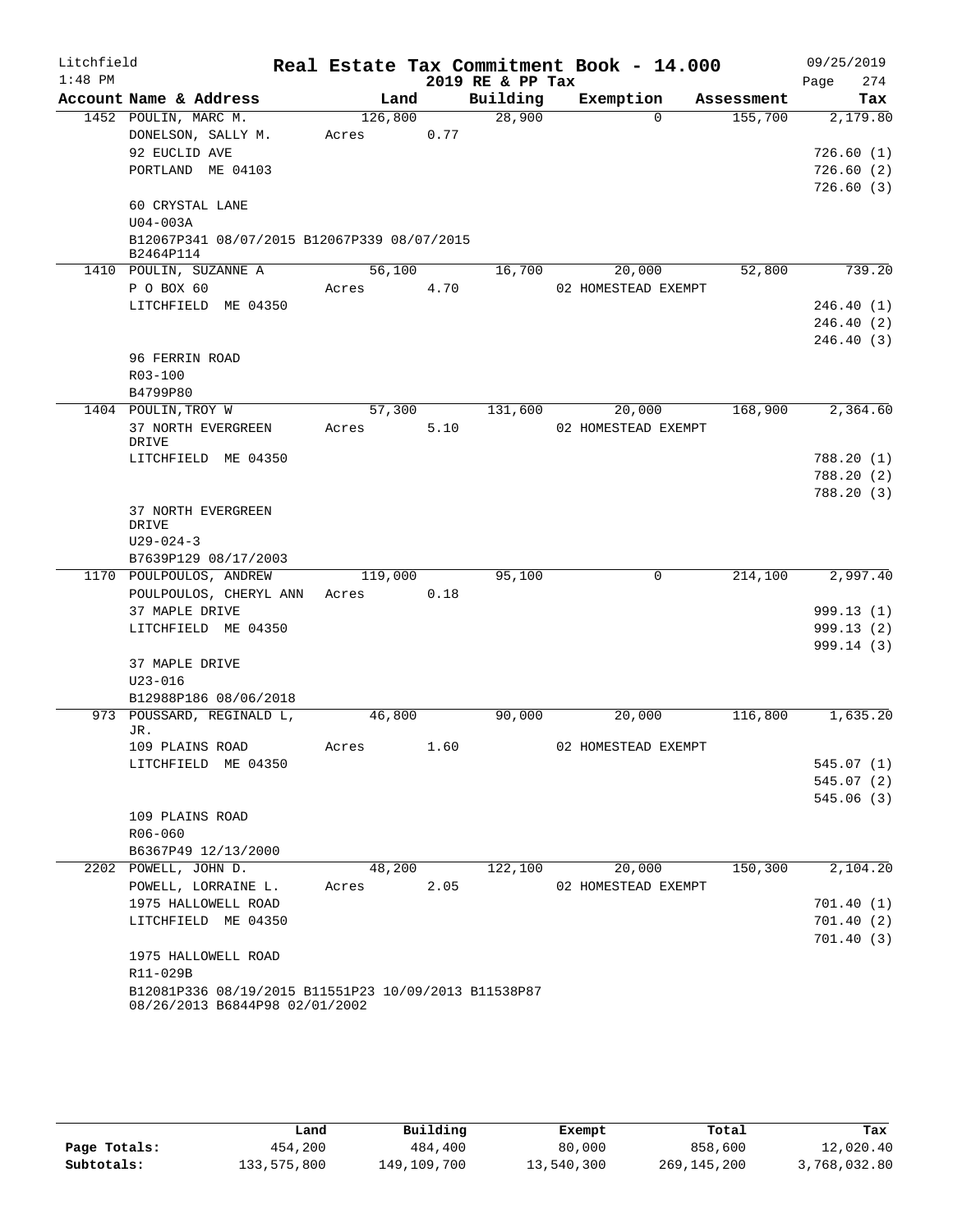| Litchfield |                                                    |       |        |             |                  | Real Estate Tax Commitment Book - 14.000 |            | 09/25/2019             |
|------------|----------------------------------------------------|-------|--------|-------------|------------------|------------------------------------------|------------|------------------------|
| $1:48$ PM  |                                                    |       |        |             | 2019 RE & PP Tax |                                          |            | 275<br>Page            |
|            | Account Name & Address                             |       | Land   |             | Building         | Exemption                                | Assessment | Tax                    |
|            | 1846 POWERS BONNIE L                               |       | 41,100 |             | 33,800           | $\Omega$                                 | 74,900     | 1,048.60               |
|            | 74 GAGE STREET                                     | Acres |        | 1.10        |                  |                                          |            |                        |
|            | AUGUSTA ME 04330                                   |       |        |             |                  |                                          |            | 349.53(1)              |
|            |                                                    |       |        |             |                  |                                          |            | 349.53(2)              |
|            | 98 WENTZELL ROAD                                   |       |        |             |                  |                                          |            | 349.54(3)              |
|            | R03-088C                                           |       |        |             |                  |                                          |            |                        |
|            | B9446P108 07/31/2007 B9362P218 05/17/2007 B5924P13 |       |        |             |                  |                                          |            |                        |
|            | 582 POWERS, THOMAS E                               |       | 17,800 |             | $\Omega$         | $\mathbf 0$                              | 17,800     | 249.20                 |
|            | 1050 FOREST AVENUE                                 |       |        | Acres 53.00 |                  |                                          |            |                        |
|            | PORTLAND ME 04103                                  |       |        |             |                  |                                          |            | 83.07(1)               |
|            |                                                    |       |        |             |                  |                                          |            | 83.07(2)               |
|            |                                                    |       |        |             |                  |                                          |            | 83.06(3)               |
|            | LEWISTON ROAD                                      |       |        |             |                  |                                          |            |                        |
|            | R13-005                                            |       |        |             |                  |                                          |            |                        |
|            | B7490P173 07/01/2003 B5916P26                      |       |        |             |                  |                                          |            |                        |
|            | 583 POWERS, THOMAS E.                              |       | 11,900 |             | $\Omega$         | $\Omega$                                 | 11,900     | 166.60                 |
|            | 1050 FOREST AVE<br>PORTLAND ME 04103               | Acres |        | 26.00       |                  |                                          |            | 55.53(1)               |
|            |                                                    |       |        |             |                  |                                          |            | 55.53(2)               |
|            |                                                    |       |        |             |                  |                                          |            | 55.54(3)               |
|            | LEWISTON ROAD                                      |       |        |             |                  |                                          |            |                        |
|            | R13-019                                            |       |        |             |                  |                                          |            |                        |
|            | B7490P173 07/01/2003                               |       |        |             |                  |                                          |            |                        |
|            | 1589 PRICE MICHAEL                                 |       | 50,800 |             | 139,600          | 20,000                                   | 170,400    | 2,385.60               |
|            | 2102 HALLOWELL ROAD                                |       |        | Acres 16.00 |                  | 02 HOMESTEAD EXEMPT                      |            |                        |
|            | LITCHFIELD ME 04350                                |       |        |             |                  |                                          |            | 795.20(1)              |
|            |                                                    |       |        |             |                  |                                          |            | 795.20(2)              |
|            |                                                    |       |        |             |                  |                                          |            | 795.20(3)              |
|            | 2102 HALLOWELL ROAD                                |       |        |             |                  |                                          |            |                        |
|            | R11-016<br>B9039P213 08/25/2006 B1649P288          |       |        |             |                  |                                          |            |                        |
|            | 2205 PRINCE, GENE A.                               |       | 40,000 |             | 59,100           | 20,000                                   | 79,100     | 1,107.40               |
|            | PRINCE, ELIZABETH F.                               |       |        | Acres 1.00  |                  | 02 HOMESTEAD EXEMPT                      |            |                        |
|            | 17 SAWMILL DRIVE                                   |       |        |             |                  |                                          |            | 369.13(1)              |
|            | LITCHFIELD ME 04350                                |       |        |             |                  |                                          |            | 369.13(2)              |
|            |                                                    |       |        |             |                  |                                          |            | 369.14(3)              |
|            | 17 SAWMILL DRIVE                                   |       |        |             |                  |                                          |            |                        |
|            | R14-011F                                           |       |        |             |                  |                                          |            |                        |
|            | B12339P94 06/30/2016 B6474P21 05/10/2001           |       |        |             |                  |                                          |            |                        |
|            | 1416 PROSSER, PAUL S.                              |       | 95,500 |             | 98,400           | $\mathbf 0$                              | 193,900    | 2,714.60               |
|            | PROSSER-COPP, RHONDA V. Acres                      |       |        | 0.68        |                  |                                          |            |                        |
|            | PROSSER, JUNE M.                                   |       |        |             |                  |                                          |            | 904.87(1)              |
|            | 60 HOLBROOK STREET<br>HARPSWELL ME 04079           |       |        |             |                  |                                          |            | 904.87(2)<br>904.86(3) |
|            | 534 PEACEPIPE DRIVE                                |       |        |             |                  |                                          |            |                        |
|            | $U28 - 083$                                        |       |        |             |                  |                                          |            |                        |
|            | B12960P88 06/15/2018 B11966P144 04/24/2015         |       |        |             |                  |                                          |            |                        |
|            | B11745P207 07/07/2014 B11745P207 07/07/2014        |       |        |             |                  |                                          |            |                        |
|            | B11246P187 11/30/2012 B1716P138                    |       |        |             |                  |                                          |            |                        |

|              | Land        | Building    | Exempt     | Total       | Tax          |
|--------------|-------------|-------------|------------|-------------|--------------|
| Page Totals: | 257,100     | 330,900     | 40,000     | 548,000     | 7,672.00     |
| Subtotals:   | 133,832,900 | 149,440,600 | 13,580,300 | 269,693,200 | 3,775,704.80 |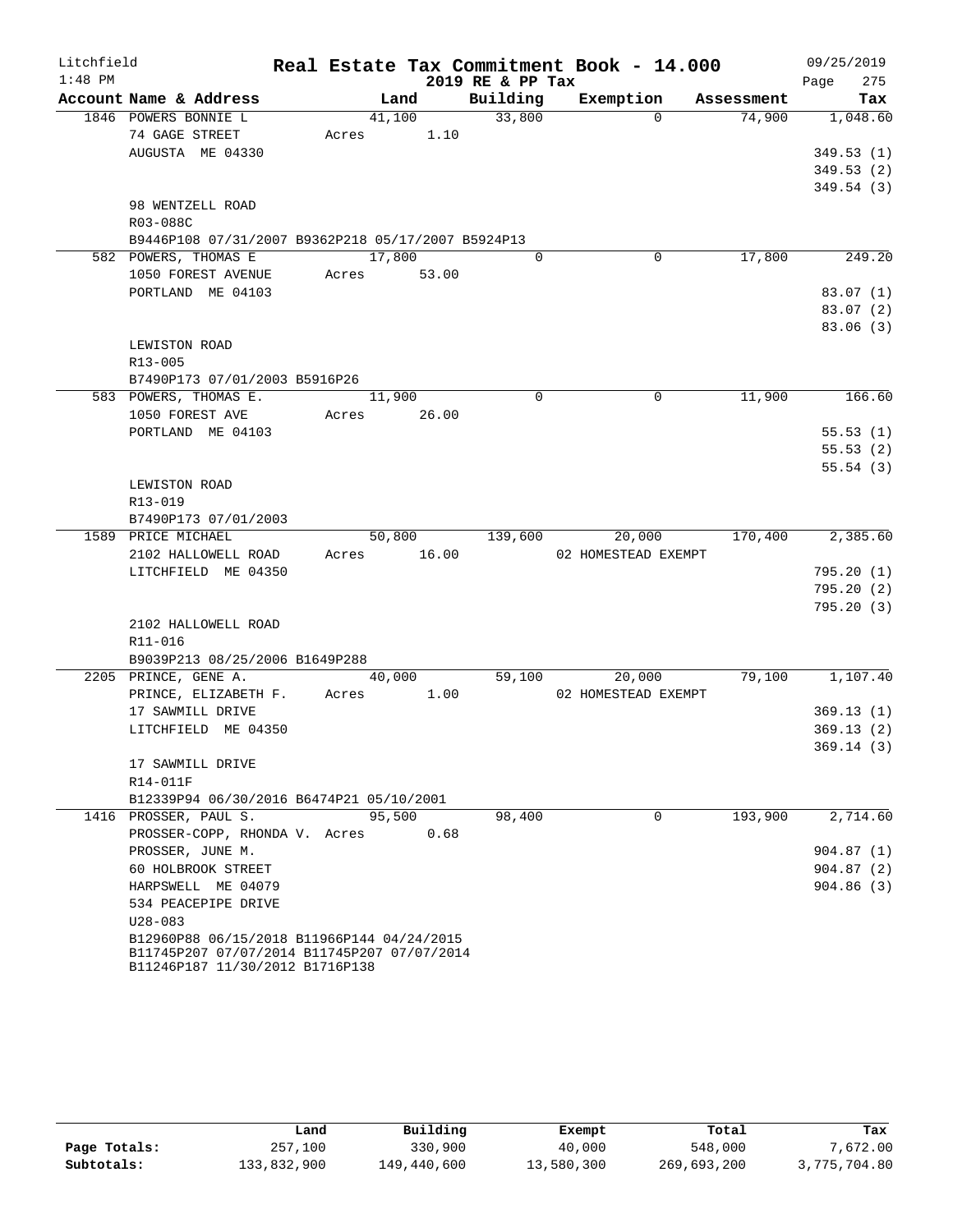| Litchfield<br>$1:48$ PM |                                                                   |       |         |      | Real Estate Tax Commitment Book - 14.000<br>2019 RE & PP Tax |                     |             |            | 09/25/2019<br>276<br>Page |
|-------------------------|-------------------------------------------------------------------|-------|---------|------|--------------------------------------------------------------|---------------------|-------------|------------|---------------------------|
|                         | Account Name & Address                                            |       | Land    |      | Building                                                     | Exemption           |             | Assessment | Tax                       |
|                         | 1387 PROVENCHER NORMAND H,<br>TRUSTEE                             |       | 6,200   |      | $\Omega$                                                     |                     | $\Omega$    | 6,200      | 86.80                     |
|                         | PROVENCHER JANICE M<br>TRUSTEE                                    | Acres |         | 0.15 |                                                              |                     |             |            |                           |
|                         | 407 RT. 126                                                       |       |         |      |                                                              |                     |             |            | 28.93(1)                  |
|                         | MONMOUTH ME 04259                                                 |       |         |      |                                                              |                     |             |            | 28.93(2)                  |
|                         |                                                                   |       |         |      |                                                              |                     |             |            | 28.94(3)                  |
|                         | LEWISTON ROAD                                                     |       |         |      |                                                              |                     |             |            |                           |
|                         | $U13 - 023$                                                       |       |         |      |                                                              |                     |             |            |                           |
|                         | B11320P278 02/26/2013 B9820P230 08/11/2008 B2222P5<br>07/11/1979  |       |         |      |                                                              |                     |             |            |                           |
|                         | 1040 PROVENCHER, CYNTHIA M.                                       |       | 128,000 |      | 150,200                                                      |                     | 0           | 278,200    | 3,894.80                  |
|                         | MCCARVILL, CLAIRE M.                                              | Acres |         | 0.82 |                                                              |                     |             |            |                           |
|                         | 22 LILLIAN STREET                                                 |       |         |      |                                                              |                     |             |            | 1, 298.27(1)              |
|                         | WOBURN MA 01801                                                   |       |         |      |                                                              |                     |             |            | 1, 298.27(2)              |
|                         |                                                                   |       |         |      |                                                              |                     |             |            | 1, 298.26(3)              |
|                         | 172 JIMMY POND LANE                                               |       |         |      |                                                              |                     |             |            |                           |
|                         | $U08 - 016$                                                       |       |         |      |                                                              |                     |             |            |                           |
|                         | B13068P162 10/23/2018                                             |       |         |      |                                                              |                     |             |            |                           |
|                         | 1420 PULK, JOHN C                                                 |       | 61,500  |      | 243,500                                                      |                     | 20,000      | 285,000    | 3,990.00                  |
|                         | 15 STONE LANE                                                     | Acres |         | 8.00 |                                                              | 02 HOMESTEAD EXEMPT |             |            |                           |
|                         | LITCHFIELD ME 04350                                               |       |         |      |                                                              |                     |             |            | 1,330.00(1)               |
|                         |                                                                   |       |         |      |                                                              |                     |             |            | 1,330.00(2)               |
|                         |                                                                   |       |         |      |                                                              |                     |             |            | 1,330.00(3)               |
|                         | 15 STONE LANE                                                     |       |         |      |                                                              |                     |             |            |                           |
|                         | R05-066A<br>B10705P155 04/11/2011 B3157P301 05/22/1987            |       |         |      |                                                              |                     |             |            |                           |
|                         | 2114 PULLEY, JASON C.                                             |       | 49,900  |      | 149,000                                                      |                     | $\mathbf 0$ | 198,900    | 2,784.60                  |
|                         | P.O. BOX 745                                                      | Acres |         | 2.64 |                                                              |                     |             |            |                           |
|                         | SANDSTON VA 23150                                                 |       |         |      |                                                              |                     |             |            | 928.20(1)                 |
|                         |                                                                   |       |         |      |                                                              |                     |             |            | 928.20(2)                 |
|                         |                                                                   |       |         |      |                                                              |                     |             |            | 928.20(3)                 |
|                         | 16 HAYDEN HILL ROAD                                               |       |         |      |                                                              |                     |             |            |                           |
|                         | $R03 - 040 - 2 - A$                                               |       |         |      |                                                              |                     |             |            |                           |
|                         | B11735P112 05/12/2014 B8371P122 03/31/2005 B7771P74<br>12/11/2003 |       |         |      |                                                              |                     |             |            |                           |
|                         | 1424 PURDY, HAROLD LIVING<br>TRUST                                |       | 42,300  |      | 20,100                                                       |                     | 0           | 62,400     | 873.60                    |
|                         | PURDY, HAROLD N & ANN T Acres<br>TRUSTEES                         |       |         | 9.00 |                                                              |                     |             |            |                           |
|                         | 56 MUNN DRIVE                                                     |       |         |      |                                                              |                     |             |            | 291.20(1)                 |
|                         | HERMON ME 04401                                                   |       |         |      |                                                              |                     |             |            | 291.20(2)                 |
|                         | 950 PLAINS ROAD                                                   |       |         |      |                                                              |                     |             |            | 291.20(3)                 |
|                         | R09-044                                                           |       |         |      |                                                              |                     |             |            |                           |
|                         | B2745P346                                                         |       |         |      |                                                              |                     |             |            |                           |
|                         | 1428 PURINGTON JR, ROBERT                                         |       | 46,200  |      | 85,800                                                       |                     | 20,000      | 112,000    | 1,568.00                  |
|                         | 1638 LEWISTON ROAD                                                | Acres |         | 1.40 |                                                              | 02 HOMESTEAD EXEMPT |             |            |                           |
|                         | LITCHFIELD ME 04350                                               |       |         |      |                                                              |                     |             |            | 522.67(1)                 |
|                         |                                                                   |       |         |      |                                                              |                     |             |            | 522.67(2)                 |
|                         | 1638 LEWISTON ROAD                                                |       |         |      |                                                              |                     |             |            | 522.66(3)                 |
|                         | R11-035-1                                                         |       |         |      |                                                              |                     |             |            |                           |
|                         | B1844P287                                                         |       |         |      |                                                              |                     |             |            |                           |
|                         |                                                                   |       |         |      |                                                              |                     |             |            |                           |
|                         |                                                                   |       |         |      |                                                              |                     |             |            |                           |

|              | Land        | Building    | Exempt     | Total       | Tax          |
|--------------|-------------|-------------|------------|-------------|--------------|
| Page Totals: | 334,100     | 648,600     | 40,000     | 942,700     | 13,197.80    |
| Subtotals:   | 134,167,000 | 150,089,200 | 13,620,300 | 270,635,900 | 3,788,902.60 |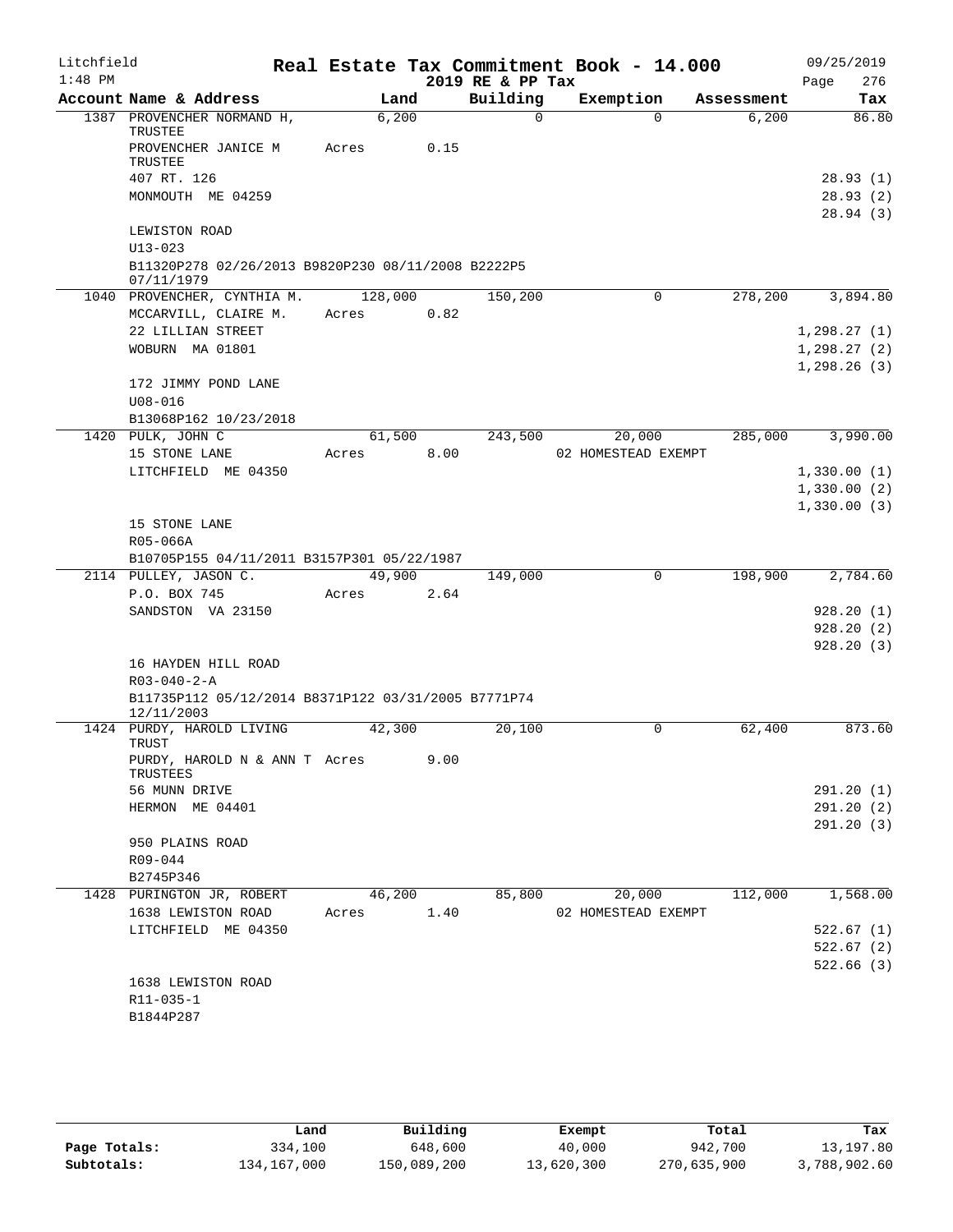| Litchfield   |                                                    |       |            |             |                  | Real Estate Tax Commitment Book - 14.000 |             | 09/25/2019             |
|--------------|----------------------------------------------------|-------|------------|-------------|------------------|------------------------------------------|-------------|------------------------|
| $1:48$ PM    |                                                    |       |            |             | 2019 RE & PP Tax |                                          |             | 277<br>Page            |
|              | Account Name & Address                             |       | Land       |             | Building         | Exemption                                | Assessment  | Tax                    |
|              | 1735 PURINTON, GARY & LIBBY                        |       | 44,200     | Acres 2.40  | 76,300           | 20,000                                   | 100,500     | 1,407.00               |
|              | 34 THORNTON LANE<br>LITCHFIELD ME 04350            |       |            |             |                  | 02 HOMESTEAD EXEMPT                      |             | 469.00(1)              |
|              |                                                    |       |            |             |                  |                                          |             |                        |
|              |                                                    |       |            |             |                  |                                          |             | 469.00(2)<br>469.00(3) |
|              | 34 THORNTON LANE                                   |       |            |             |                  |                                          |             |                        |
|              | R06-023C                                           |       |            |             |                  |                                          |             |                        |
|              | B5014P232                                          |       |            |             |                  |                                          |             |                        |
|              | 2 PUSHARD PETER                                    |       | 51,000     |             | 33,600           | 26,000                                   | 58,600      | 820.40                 |
|              | 1412 HALLOWELL ROAD                                |       | Acres      | 3.00        |                  | 03 VETERANS EXEMPT                       |             |                        |
|              | LITCHFIELD ME 04350                                |       |            |             |                  | 02 HOMESTEAD EXEMPT                      |             | 273.47(1)              |
|              |                                                    |       |            |             |                  |                                          |             | 273.47(2)              |
|              |                                                    |       |            |             |                  |                                          |             | 273.46(3)              |
|              | 1412 HALLOWELL ROAD                                |       |            |             |                  |                                          |             |                        |
|              | R14-054                                            |       |            |             |                  |                                          |             |                        |
|              | B8518P168 07/22/2005 B8393P121 04/30/2005 B3870P55 |       |            |             |                  |                                          |             |                        |
|              | 1429 PUSHARD, ANTHONY                              |       |            | 47,000      | 113,400          | 20,000                                   | 140,400     | 1,965.60               |
|              | 663 HUNTINGTON HILL                                |       | Acres 1.68 |             |                  | 02 HOMESTEAD EXEMPT                      |             |                        |
|              | ROAD                                               |       |            |             |                  |                                          |             |                        |
|              | LITCHFIELD ME 04350                                |       |            |             |                  |                                          |             | 655.20(1)              |
|              |                                                    |       |            |             |                  |                                          |             | 655.20(2)              |
|              |                                                    |       |            |             |                  |                                          |             | 655.20(3)              |
|              | 663 HUNTINGTON HILL                                |       |            |             |                  |                                          |             |                        |
|              | <b>ROAD</b>                                        |       |            |             |                  |                                          |             |                        |
|              | R03-127-1                                          |       |            |             |                  |                                          |             |                        |
|              | B9972P291 02/09/2009 B2381P331                     |       |            |             |                  |                                          |             |                        |
|              | 1411 PUSHARD, CINDY                                |       | 0          |             | 28,300           | 20,000                                   | 8,300       | 116.20                 |
|              | 156 WENTZELL ROAD                                  |       |            |             |                  | 02 HOMESTEAD EXEMPT                      |             |                        |
|              | LITCHFIELD ME 04350                                |       |            |             |                  |                                          |             | 38.73(1)               |
|              |                                                    |       |            |             |                  |                                          |             | 38.73(2)               |
|              |                                                    |       |            |             |                  |                                          |             | 38.74(3)               |
|              | 76 GUSTIN ROAD                                     |       |            |             |                  |                                          |             |                        |
|              | $R04 - 044 - ON - 25$                              |       |            |             |                  |                                          |             |                        |
|              | 1430 PUSHARD, DANA                                 |       | 156,100    |             | 57,500           | $\mathbf 0$                              | 213,600     | 2,990.40               |
|              | PUSHARD MICHELLE                                   |       | Acres      | 0.34        |                  |                                          |             |                        |
|              | 27 LINTONIA DRIVE                                  |       |            |             |                  |                                          |             | 996.80(1)              |
|              | LITCHFIELD ME 04350                                |       |            |             |                  |                                          |             | 996.80(2)              |
|              |                                                    |       |            |             |                  |                                          |             | 996.80 (3)             |
|              | 20 TOWN LINE DRIVE                                 |       |            |             |                  |                                          |             |                        |
|              | $U13 - 021$                                        |       |            |             |                  |                                          |             |                        |
|              | B6361P34 01/29/2000                                |       |            |             |                  |                                          |             |                        |
|              | 1744 OUINN DOROTHY S                               |       | 50,800     |             | 222,400          | 0                                        | 273,200     | 3,824.80               |
|              | 35 NADEAU DRIVE                                    | Acres |            | 2.92        |                  |                                          |             |                        |
|              | LITCHFIELD ME 04350                                |       |            |             |                  |                                          |             | 1, 274.93(1)           |
|              |                                                    |       |            |             |                  |                                          |             | 1, 274.93(2)           |
|              |                                                    |       |            |             |                  |                                          |             | 1, 274.94(3)           |
|              | 35 NADEAU DRIVE                                    |       |            |             |                  |                                          |             |                        |
|              | $R12 - 010 - 6$                                    |       |            |             |                  |                                          |             |                        |
|              | B9716P245 05/02/2008 B5638P187 06/02/1998          |       |            |             |                  |                                          |             |                        |
| 2937         | QUINN, LANCE                                       |       | 240,100    |             | 0                | $\mathbf 0$                              | 240,100     | 3,361.40               |
|              | QUINN, SARAH E                                     | Acres |            | 3.22        |                  |                                          |             |                        |
|              | 38 LEWIS AVENUE                                    |       |            |             |                  |                                          |             | 1, 120.47(1)           |
|              | RANDPLPH ME 04346                                  |       |            |             |                  |                                          |             | 1, 120.47(2)           |
|              |                                                    |       |            |             |                  |                                          |             | 1,120.46(3)            |
|              | 84 SLEEPY HOLLOW DRIVE                             |       |            |             |                  |                                          |             |                        |
|              | R14-006G                                           |       |            |             |                  |                                          |             |                        |
|              | B13044P240                                         |       |            |             |                  |                                          |             |                        |
|              |                                                    |       |            |             |                  |                                          |             |                        |
|              |                                                    |       |            |             |                  |                                          |             |                        |
|              | Land                                               |       |            | Building    |                  | Exempt                                   | Total       | Tax                    |
| Page Totals: | 589,200                                            |       |            | 531,500     |                  | 86,000                                   | 1,034,700   | 14,485.80              |
| Subtotals:   | 134,756,200                                        |       |            | 150,620,700 |                  | 13,706,300                               | 271,670,600 | 3,803,388.40           |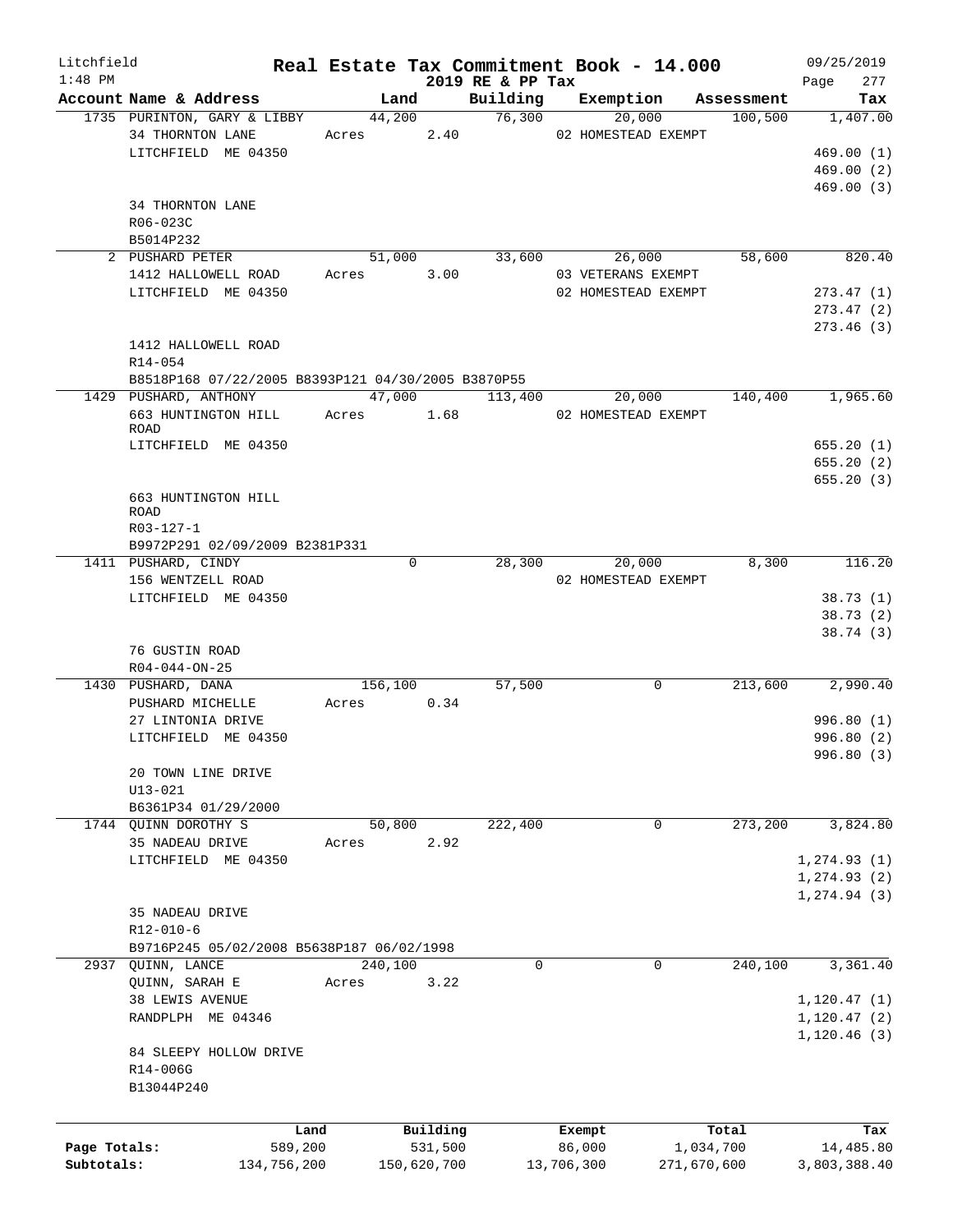| Litchfield |                                                                                         |            |         |                  | Real Estate Tax Commitment Book - 14.000 |            | 09/25/2019  |
|------------|-----------------------------------------------------------------------------------------|------------|---------|------------------|------------------------------------------|------------|-------------|
| $1:48$ PM  |                                                                                         |            |         | 2019 RE & PP Tax |                                          |            | Page<br>278 |
|            | Account Name & Address                                                                  | Land       |         | Building         | Exemption                                | Assessment | Tax         |
|            | 823 QUINTAL, GARY A. &<br>MARIA L.                                                      | 109,500    |         | 7,100            | $\Omega$                                 | 116,600    | 1,632.40    |
|            | 57 SPEARS CORNER ROAD                                                                   | Acres      | 10.80   |                  |                                          |            |             |
|            | WEST GARDINER ME 04345                                                                  |            |         |                  |                                          |            | 544.13 (1)  |
|            |                                                                                         |            |         |                  |                                          |            | 544.13 (2)  |
|            |                                                                                         |            |         |                  |                                          |            | 544.14 (3)  |
|            | 258 LUNTS HILL ROAD                                                                     |            |         |                  |                                          |            |             |
|            | $R09 - 029$                                                                             |            |         |                  |                                          |            |             |
|            | B11108P142 06/20/2012 B9562P129 11/13/2007 B9289P161<br>02/22/2007 B2200P256 04/30/2004 |            |         |                  |                                          |            |             |
|            | 1434 RADOVICH JR, WILLIAM A 48,000                                                      |            |         | 78,100           | 20,000                                   | 106,100    | 1,485.40    |
|            | RADOVICH, DONNA                                                                         | Acres 2.00 |         |                  | 02 HOMESTEAD EXEMPT                      |            |             |
|            | 228 NECK ROAD                                                                           |            |         |                  |                                          |            | 495.13 (1)  |
|            | LITCHFIELD ME 04350                                                                     |            |         |                  |                                          |            | 495.13(2)   |
|            |                                                                                         |            |         |                  |                                          |            | 495.14 (3)  |
|            | 228 NECK ROAD                                                                           |            |         |                  |                                          |            |             |
|            | R14-024                                                                                 |            |         |                  |                                          |            |             |
|            | B4823P247 12/15/1994                                                                    |            |         |                  |                                          |            |             |
|            | 1439 RAND, GREGORY & SHAWN                                                              | 55,100     |         | 24,100           | 0                                        | 79,200     | 1,108.80    |
|            | 36 Mount Vernon Street Acres                                                            |            | 0.15    |                  |                                          |            |             |
|            | Gardiner ME 04345                                                                       |            |         |                  |                                          |            | 369.60(1)   |
|            |                                                                                         |            |         |                  |                                          |            | 369.60(2)   |
|            |                                                                                         |            |         |                  |                                          |            | 369.60(3)   |
|            | 475 PEACEPIPE DRIVE                                                                     |            |         |                  |                                          |            |             |
|            | $U28 - 048$                                                                             |            |         |                  |                                          |            |             |
|            | B7740P267                                                                               |            |         |                  |                                          |            |             |
|            | 390 RAND, PATRICK J.                                                                    |            | 130,900 | 99,600           | 20,000                                   | 210,500    | 2,947.00    |
|            | 7 OSPREY LANE                                                                           | Acres      | 1.21    |                  | 02 HOMESTEAD EXEMPT                      |            |             |
|            | LITCHFIELD ME 04350                                                                     |            |         |                  |                                          |            | 982.33 (1)  |
|            |                                                                                         |            |         |                  |                                          |            | 982.33 (2)  |
|            |                                                                                         |            |         |                  |                                          |            | 982.34 (3)  |
|            | 7 OSPREY LANE                                                                           |            |         |                  |                                          |            |             |
|            | $U03 - 005$                                                                             |            |         |                  |                                          |            |             |
|            | B12738P219 09/22/2017 B8049P64 07/23/2004                                               |            |         |                  |                                          |            |             |
|            | 2769 RANDALL, BENJAMIN M                                                                | 17,600     |         | $\Omega$         | $\mathbf 0$                              | 17,600     | 246.40      |
|            | RANDALL, STACY L                                                                        | Acres      | 8.45    |                  |                                          |            |             |
|            | P O BOX 744                                                                             |            |         |                  |                                          |            | 82.13(1)    |
|            | SABATTUS ME 04280                                                                       |            |         |                  |                                          |            | 82.13(2)    |
|            |                                                                                         |            |         |                  |                                          |            | 82.14(3)    |
|            | WEST ROAD                                                                               |            |         |                  |                                          |            |             |
|            | R03-036D                                                                                |            |         |                  |                                          |            |             |
|            | B10571P115 10/26/2010                                                                   |            |         |                  |                                          |            |             |
|            | 2032 RANKIN WAYDE                                                                       | 92,700     |         | 402,700          | 0                                        | 495,400    | 6,935.60    |
|            | DAVID-RANKIN DONNA                                                                      | Acres      | 17.00   |                  |                                          |            |             |
|            | PO BOX 335                                                                              |            |         |                  |                                          |            | 2,311.87(1) |
|            | LITCHFIELD ME 04350                                                                     |            |         |                  |                                          |            | 2,311.87(2) |
|            |                                                                                         |            |         |                  |                                          |            | 2,311.86(3) |
|            | 1174 LEWISTON ROAD                                                                      |            |         |                  |                                          |            |             |
|            | R13-013C                                                                                |            |         |                  |                                          |            |             |
|            | B8510P1 07/22/2005 B7455P146 06/05/2003                                                 |            |         |                  |                                          |            |             |

|              | Land        | Building    |                  | Total       | Tax          |
|--------------|-------------|-------------|------------------|-------------|--------------|
| Page Totals: | 453,800     | 611,600     | Exempt<br>40,000 | 1,025,400   | 14,355.60    |
| Subtotals:   | 135,210,000 | 151,232,300 | 13,746,300       | 272,696,000 | 3,817,744.00 |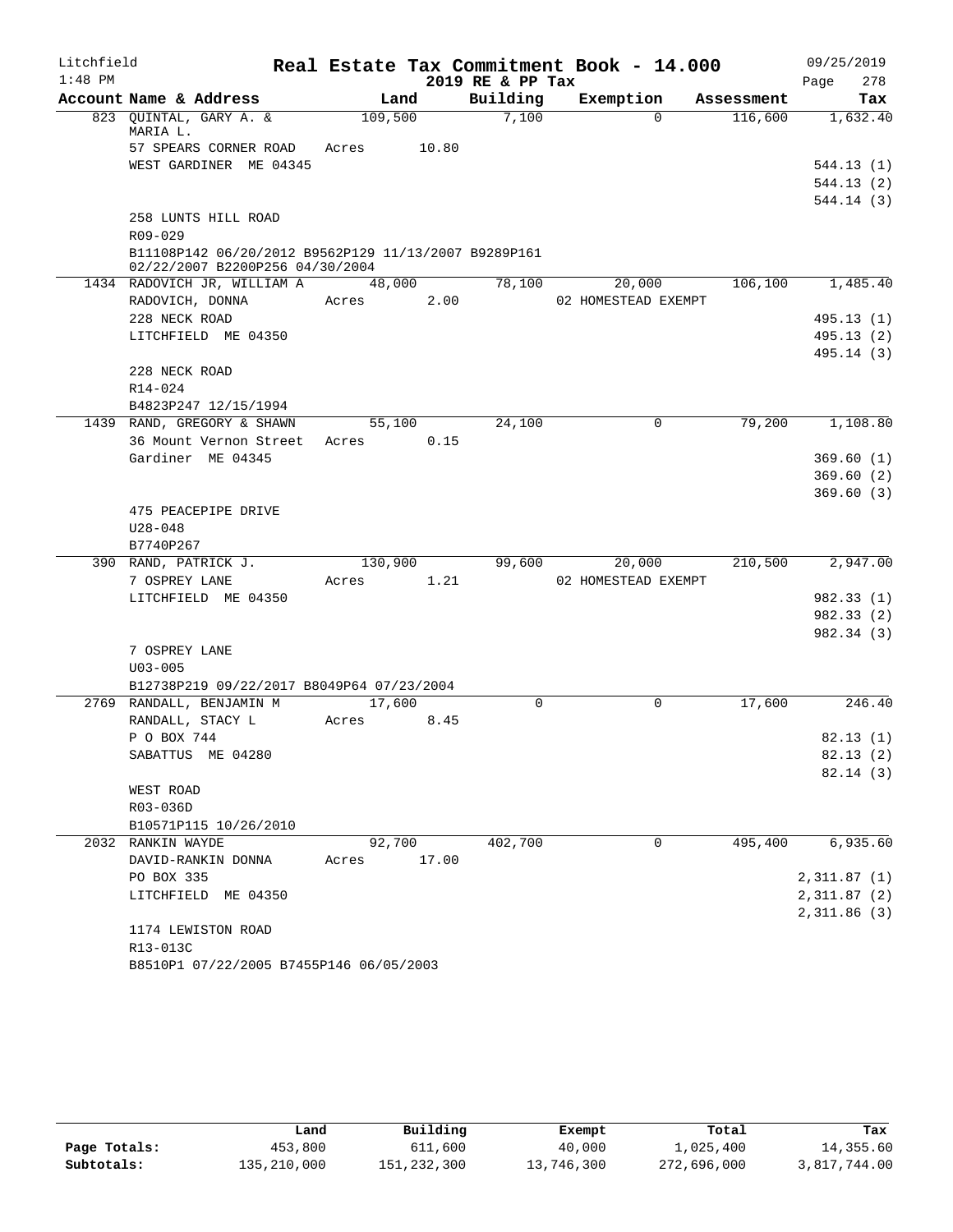| Litchfield |                                                                                                                    |                  |      |      | Real Estate Tax Commitment Book - 14.000 |                     |            |      | 09/25/2019  |
|------------|--------------------------------------------------------------------------------------------------------------------|------------------|------|------|------------------------------------------|---------------------|------------|------|-------------|
| $1:48$ PM  |                                                                                                                    |                  |      |      | 2019 RE & PP Tax                         |                     |            | Page | 279         |
|            | Account Name & Address                                                                                             |                  | Land |      | Building                                 | Exemption           | Assessment |      | Tax         |
|            | 1921 RAWNSLEY, KATHI A.<br>(TRUSTEE)                                                                               | 116,200          |      |      | 86,000                                   | $\Omega$            | 202,200    |      | 2,830.80    |
|            | KATHI A. RAWNSLEY<br>LIVING TRUST                                                                                  | Acres            |      | 0.17 |                                          |                     |            |      |             |
|            | 1893 EDGEWOOD DRIVE                                                                                                |                  |      |      |                                          |                     |            |      | 943.60 (1)  |
|            | PALO ALTO CA 94303                                                                                                 |                  |      |      |                                          |                     |            |      | 943.60 (2)  |
|            |                                                                                                                    |                  |      |      |                                          |                     |            |      | 943.60 (3)  |
|            | 51 GRANT ROAD<br>$U10 - 023$                                                                                       |                  |      |      |                                          |                     |            |      |             |
|            | B12629P111 06/12/2017 B12542P341 02/22/2017<br>B12445P186 10/14/2016 B11680P240 07/30/2013<br>B6746P312 05/12/1998 |                  |      |      |                                          |                     |            |      |             |
|            | 388 RAY, HANSON S.                                                                                                 | 52,200           |      |      | 56,400                                   | $\mathbf 0$         | 108,600    |      | 1,520.40    |
|            | RAY, PENNY A.                                                                                                      | Acres            |      | 3.40 |                                          |                     |            |      |             |
|            | 730 RICHMOND ROAD                                                                                                  |                  |      |      |                                          |                     |            |      | 506.80(1)   |
|            | LITCHFIELD ME 04350                                                                                                |                  |      |      |                                          |                     |            |      | 506.80(2)   |
|            |                                                                                                                    |                  |      |      |                                          |                     |            |      | 506.80(3)   |
|            | 730 RICHMOND ROAD                                                                                                  |                  |      |      |                                          |                     |            |      |             |
|            | R02-049A                                                                                                           |                  |      |      |                                          |                     |            |      |             |
|            | B12427P319 09/30/2016 B3719P6                                                                                      |                  |      |      |                                          |                     |            |      |             |
|            | 2367 RAYMOND SR., CHRIS W.                                                                                         | 52,400           |      |      | 70,900                                   | 20,000              | 103,300    |      | 1,446.20    |
|            | 25 MY WAY DRIVE                                                                                                    | Acres            |      | 3.45 |                                          | 02 HOMESTEAD EXEMPT |            |      |             |
|            | LITCHFIELD ME 04350                                                                                                |                  |      |      |                                          |                     |            |      | 482.07 (1)  |
|            |                                                                                                                    |                  |      |      |                                          |                     |            |      | 482.07 (2)  |
|            |                                                                                                                    |                  |      |      |                                          |                     |            |      | 482.06 (3)  |
|            | 25 MY WAY DRIVE                                                                                                    |                  |      |      |                                          |                     |            |      |             |
|            | R13-008A-2                                                                                                         |                  |      |      |                                          |                     |            |      |             |
|            | B12502P212 12/23/2016 B9557P178 11/07/2007 B9182P279                                                               |                  |      |      |                                          |                     |            |      |             |
|            | 12/11/2006 B8683P222 11/04/2005                                                                                    |                  | 0    |      |                                          |                     | 0          |      | 0.00        |
|            | 2322 RAYMOND, DEBRA<br>25 MY WAY DRIVE                                                                             |                  |      |      | 4,700                                    | 4,700               |            |      |             |
|            | LITCHFIELD ME 04350                                                                                                |                  |      |      |                                          | 02 HOMESTEAD EXEMPT |            |      |             |
|            |                                                                                                                    |                  |      |      |                                          |                     |            |      |             |
|            | 18 CLINTON LANE                                                                                                    |                  |      |      |                                          |                     |            |      |             |
|            | R02-103-ON-8                                                                                                       |                  |      |      |                                          |                     |            |      |             |
|            | 1563 RBF INVESTMENT TRUST                                                                                          | 38,000           |      |      | 50,000                                   | $\mathbf 0$         | 88,000     |      | 1,232.00    |
|            | 91 GRANT ROAD                                                                                                      | Acres            |      | 1.00 |                                          |                     |            |      |             |
|            | LITCHFIELD ME 04350                                                                                                |                  |      |      |                                          |                     |            |      | 410.67(1)   |
|            |                                                                                                                    |                  |      |      |                                          |                     |            |      | 410.67(2)   |
|            |                                                                                                                    |                  |      |      |                                          |                     |            |      | 410.66(3)   |
|            | GRANT ROAD                                                                                                         |                  |      |      |                                          |                     |            |      |             |
|            | $U11 - 004$                                                                                                        |                  |      |      |                                          |                     |            |      |             |
|            | B12315P284 06/07/2016 B4202P159                                                                                    |                  |      |      |                                          | 0                   |            |      |             |
|            | 1444 RBF INVESTMENT TRUST,<br>91 GRANT ROAD                                                                        | 165,700<br>Acres |      | 0.39 | 109,500                                  |                     | 275,200    |      | 3,852.80    |
|            | LITCHFIELD ME 04350                                                                                                |                  |      |      |                                          |                     |            |      | 1,284.27(1) |
|            |                                                                                                                    |                  |      |      |                                          |                     |            |      | 1,284.27(2) |
|            |                                                                                                                    |                  |      |      |                                          |                     |            |      | 1,284.26(3) |
|            | 91 GRANT ROAD                                                                                                      |                  |      |      |                                          |                     |            |      |             |
|            | $U11 - 013$                                                                                                        |                  |      |      |                                          |                     |            |      |             |
|            | B4379P274                                                                                                          |                  |      |      |                                          |                     |            |      |             |

|              | Land        | Building    | Exempt     | Total       | Tax          |
|--------------|-------------|-------------|------------|-------------|--------------|
| Page Totals: | 424,500     | 377,500     | 24,700     | 777,300     | 10,882.20    |
| Subtotals:   | 135,634,500 | 151,609,800 | 13,771,000 | 273,473,300 | 3,828,626.20 |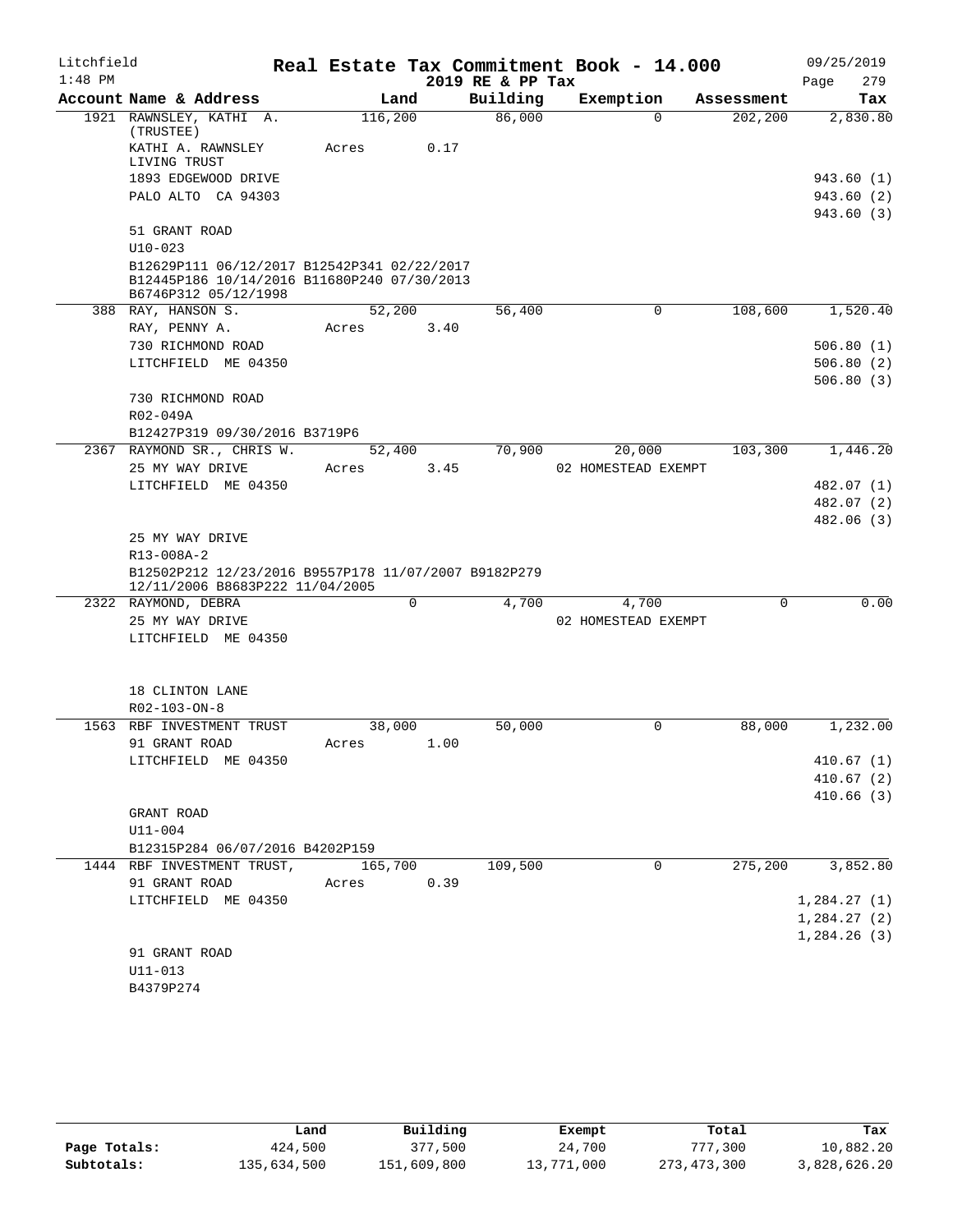| Litchfield |                                            |         |      |                  | Real Estate Tax Commitment Book - 14.000 |            | 09/25/2019                  |
|------------|--------------------------------------------|---------|------|------------------|------------------------------------------|------------|-----------------------------|
| $1:48$ PM  |                                            |         |      | 2019 RE & PP Tax |                                          |            | 280<br>Page                 |
|            | Account Name & Address                     | Land    |      | Building         | Exemption                                | Assessment | Tax                         |
|            | 879 RCF INVESTMENT TRUST                   | 38,700  |      | 39,100           | $\Omega$                                 | 77,800     | 1,089.20                    |
|            | P.O. BOX 265                               | Acres   | 0.30 |                  |                                          |            |                             |
|            | LITCHFIELD ME 04350                        |         |      |                  |                                          |            | 363.07(1)                   |
|            |                                            |         |      |                  |                                          |            | 363.07(2)                   |
|            | 23 SUNSET LANE                             |         |      |                  |                                          |            | 363.06(3)                   |
|            | U12-012A                                   |         |      |                  |                                          |            |                             |
|            | B4762P337 09/10/1994                       |         |      |                  |                                          |            |                             |
|            | 383 RCF INVESTMENT TRUST                   | 29,000  |      | $\Omega$         | 0                                        | 29,000     | 406.00                      |
|            | P.O. BOX 265                               | Acres   | 0.30 |                  |                                          |            |                             |
|            | LITCHFIELD ME 04350                        |         |      |                  |                                          |            | 135.33(1)                   |
|            |                                            |         |      |                  |                                          |            | 135.33(2)                   |
|            |                                            |         |      |                  |                                          |            | 135.34 (3)                  |
|            | SUNSET LANE                                |         |      |                  |                                          |            |                             |
|            | U12-012B                                   |         |      |                  |                                          |            |                             |
|            | B7703P2 10/24/2003                         |         |      |                  |                                          |            |                             |
|            | 1445 RCF INVESTMENT TRUST                  | 51,300  |      | 230,100          | $\Omega$                                 | 281,400    | 3,939.60                    |
|            | P.O. BOX 265                               | Acres   | 3.09 |                  |                                          |            |                             |
|            | LITCHFIELD ME 04350                        |         |      |                  |                                          |            | 1,313.20(1)                 |
|            |                                            |         |      |                  |                                          |            | 1,313.20(2)<br>1, 313.20(3) |
|            | 480 HUNTINGTON HILL                        |         |      |                  |                                          |            |                             |
|            | ROAD                                       |         |      |                  |                                          |            |                             |
|            | R06-024                                    |         |      |                  |                                          |            |                             |
|            | B12919P295 05/29/2018 B6343P176 11/15/2000 |         |      |                  |                                          |            |                             |
|            | 1446 RCF INVESTMENT TRUST,                 | 158,000 |      | 77,700           | 0                                        | 235,700    | 3,299.80                    |
|            | P.O. BOX 265                               | Acres   | 0.35 |                  |                                          |            |                             |
|            | LITCHFIELD ME 04350                        |         |      |                  |                                          |            | 1,099.93(1)                 |
|            |                                            |         |      |                  |                                          |            | 1,099.93(2)                 |
|            |                                            |         |      |                  |                                          |            | 1,099.94(3)                 |
|            | 26 SUNSET LANE<br>$U12 - 011$              |         |      |                  |                                          |            |                             |
|            | B4379P280                                  |         |      |                  |                                          |            |                             |
|            | 1447 READ, DOUGLAS                         | 55,200  |      | 113,600          | 20,000                                   | 148,800    | 2,083.20                    |
|            | 265 HUNTINGTON HILL                        | Acres   | 4.40 |                  | 02 HOMESTEAD EXEMPT                      |            |                             |
|            | ROAD                                       |         |      |                  |                                          |            |                             |
|            | LITCHFIELD ME 04350                        |         |      |                  |                                          |            | 694.40 (1)                  |
|            |                                            |         |      |                  |                                          |            | 694.40 (2)                  |
|            |                                            |         |      |                  |                                          |            | 694.40 (3)                  |
|            | 265 HUNTINGTON HILL<br>ROAD                |         |      |                  |                                          |            |                             |
|            | R05-059A                                   |         |      |                  |                                          |            |                             |
|            | B2963P51 06/11/1986                        |         |      |                  |                                          |            |                             |
|            | 1448 READ, REGINALD J                      | 62,300  |      | 8,600            | 0                                        | 70,900     | 992.60                      |
|            | 178 MAIN ROAD                              | Acres   | 0.65 |                  |                                          |            |                             |
|            | PHIPPSBURG ME 04562                        |         |      |                  |                                          |            | 330.87(1)                   |
|            |                                            |         |      |                  |                                          |            | 330.87(2)                   |
|            |                                            |         |      |                  |                                          |            | 330.86(3)                   |
|            | 49 PENNEY LANE                             |         |      |                  |                                          |            |                             |
|            | R09-008                                    |         |      |                  |                                          |            |                             |
|            | B3727P58 03/15/1993                        |         |      |                  |                                          |            |                             |

|              | Land        | Building    | Exempt     | Total       | Tax          |
|--------------|-------------|-------------|------------|-------------|--------------|
| Page Totals: | 394,500     | 469,100     | 20,000     | 843,600     | 11,810.40    |
| Subtotals:   | 136,029,000 | 152,078,900 | 13,791,000 | 274,316,900 | 3,840,436.60 |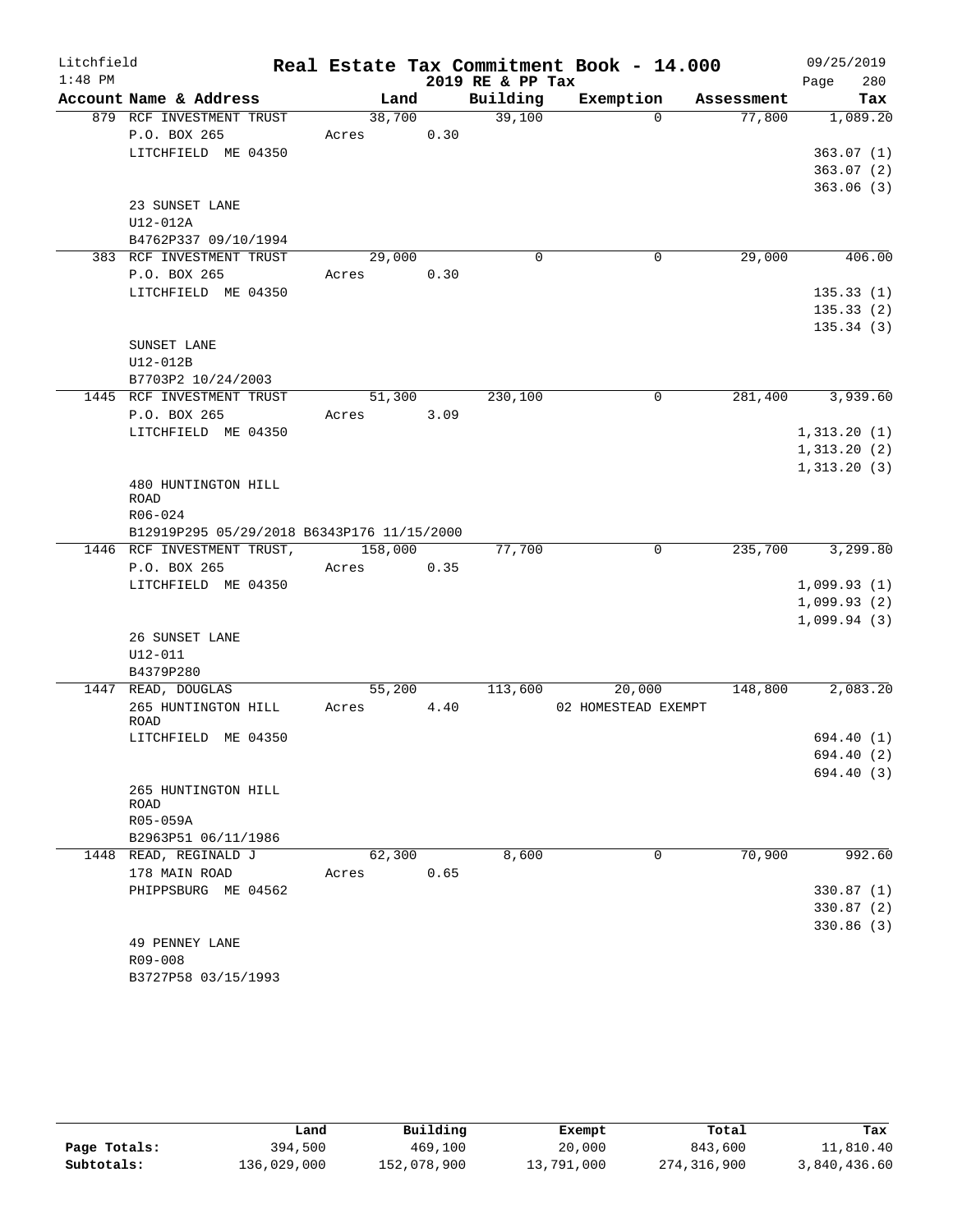| Litchfield |                                                                            |  |        |       |                  | Real Estate Tax Commitment Book - 14.000 |            | 09/25/2019               |  |
|------------|----------------------------------------------------------------------------|--|--------|-------|------------------|------------------------------------------|------------|--------------------------|--|
| $1:48$ PM  |                                                                            |  |        |       | 2019 RE & PP Tax |                                          |            | 281<br>Page              |  |
|            | Account Name & Address                                                     |  | Land   |       | Building         | Exemption                                | Assessment | Tax                      |  |
|            | 2343 REDMOND PENNY S                                                       |  | 55,200 |       | 145,800          | 20,000                                   | 181,000    | 2,534.00                 |  |
|            | 72 RIDLEY LANE<br>LITCHFIELD ME 04350                                      |  | Acres  | 6.07  |                  | 02 HOMESTEAD EXEMPT                      |            |                          |  |
|            |                                                                            |  |        |       |                  |                                          |            | 844.67 (1)<br>844.67 (2) |  |
|            |                                                                            |  |        |       |                  |                                          |            | 844.66 (3)               |  |
|            | 72 RIDLEY LANE                                                             |  |        |       |                  |                                          |            |                          |  |
|            | R03-105H                                                                   |  |        |       |                  |                                          |            |                          |  |
|            | B9904P198 11/07/2008 B9205P102 12/28/2006 B7974P58                         |  |        |       |                  |                                          |            |                          |  |
|            | 06/01/2004 B7615P161 09/05/2003                                            |  |        |       |                  |                                          |            |                          |  |
|            | 2574 REDMOND SARAH                                                         |  | 38,900 |       | 2,000            | 0                                        | 40,900     | 572.60                   |  |
|            | 105 RIDLEY LANE                                                            |  | Acres  | 11.21 |                  |                                          |            |                          |  |
|            | LITCHFIELD ME 04350                                                        |  |        |       |                  |                                          |            | 190.87(1)                |  |
|            |                                                                            |  |        |       |                  |                                          |            | 190.87(2)                |  |
|            |                                                                            |  |        |       |                  |                                          |            | 190.86(3)                |  |
|            | 72 RIDLEY LANE                                                             |  |        |       |                  |                                          |            |                          |  |
|            | R03-107B                                                                   |  |        |       |                  |                                          |            |                          |  |
|            | B10643P217 01/14/2011 B10643P215 01/14/2011<br>B8849P282 03/30/2006        |  |        |       |                  |                                          |            |                          |  |
|            | 1456 REDMOND SARAH R                                                       |  | 49,500 |       | 43,400           | $\mathbf 0$                              | 92,900     | 1,300.60                 |  |
|            | REDMOND, RYAN S                                                            |  | Acres  | 4.16  |                  |                                          |            |                          |  |
|            | 105 RIDLEY LANE                                                            |  |        |       |                  |                                          |            | 433.53(1)                |  |
|            | LITCHFIELD ME 04350                                                        |  |        |       |                  |                                          |            | 433.53 (2)               |  |
|            |                                                                            |  |        |       |                  |                                          |            | 433.54 (3)               |  |
|            | 105 RIDLEY LANE<br>R03-107                                                 |  |        |       |                  |                                          |            |                          |  |
|            | B10643P219 01/14/2011 B10643P215 01/14/2011                                |  |        |       |                  |                                          |            |                          |  |
|            | B9778P234 07/01/2008 B9721P25 05/07/2008 B8849P279<br>03/30/2006 B3613P116 |  |        |       |                  |                                          |            |                          |  |
|            | 1455 REDMOND, ROBIN                                                        |  | 57,100 |       | 95,900           | 20,000                                   | 133,000    | 1,862.00                 |  |
|            | 105 RIDLEY LANE                                                            |  | Acres  | 8.80  |                  | 02 HOMESTEAD EXEMPT                      |            |                          |  |
|            | LITCHFIELD ME 04350                                                        |  |        |       |                  |                                          |            | 620.67(1)                |  |
|            |                                                                            |  |        |       |                  |                                          |            | 620.67(2)                |  |
|            |                                                                            |  |        |       |                  |                                          |            | 620.66(3)                |  |
|            | 105 RIDLEY LANE                                                            |  |        |       |                  |                                          |            |                          |  |
|            | R03-106                                                                    |  |        |       |                  |                                          |            |                          |  |
|            | B8849P285 03/30/2006 B3613P116                                             |  |        |       |                  |                                          |            |                          |  |
|            | 1454 REDMOND, SARAH R.                                                     |  | 46,300 |       | 15,900           | 0                                        | 62,200     | 870.80                   |  |
|            | 105 RIDLEY LANE                                                            |  | Acres  | 9.10  |                  |                                          |            |                          |  |
|            | LITCHFIELD ME 04350                                                        |  |        |       |                  |                                          |            | 290.27(1)                |  |
|            |                                                                            |  |        |       |                  |                                          |            | 290.27(2)                |  |
|            |                                                                            |  |        |       |                  |                                          |            | 290.26(3)                |  |
|            | RIDLEY LANE<br>R03-107A                                                    |  |        |       |                  |                                          |            |                          |  |
|            | B12697P115 07/05/2017 B3613P118                                            |  |        |       |                  |                                          |            |                          |  |
|            | 1453 REDMOND, SARAH R.                                                     |  | 56,700 |       | 32,600           | $\mathbf 0$                              | 89,300     | 1,250.20                 |  |
|            | 105 RIDLEY LANE                                                            |  | Acres  | 8.30  |                  |                                          |            |                          |  |
|            | LITCHFIELD ME 04350                                                        |  |        |       |                  |                                          |            | 416.73(1)                |  |
|            |                                                                            |  |        |       |                  |                                          |            | 416.73(2)                |  |
|            |                                                                            |  |        |       |                  |                                          |            | 416.74(3)                |  |
|            | 106 RIDLEY LANE                                                            |  |        |       |                  |                                          |            |                          |  |
|            | R03-106A                                                                   |  |        |       |                  |                                          |            |                          |  |
|            | B12697P115 07/05/2017 B9834P15 08/25/2008 B3613P116                        |  |        |       |                  |                                          |            |                          |  |
|            | 09/07/1989                                                                 |  |        |       |                  |                                          |            |                          |  |

|              | Land        | Building    | Exempt     | Total       | Tax          |
|--------------|-------------|-------------|------------|-------------|--------------|
| Page Totals: | 303,700     | 335,600     | 40,000     | 599,300     | 8,390.20     |
| Subtotals:   | 136,332,700 | 152,414,500 | 13,831,000 | 274,916,200 | 3,848,826.80 |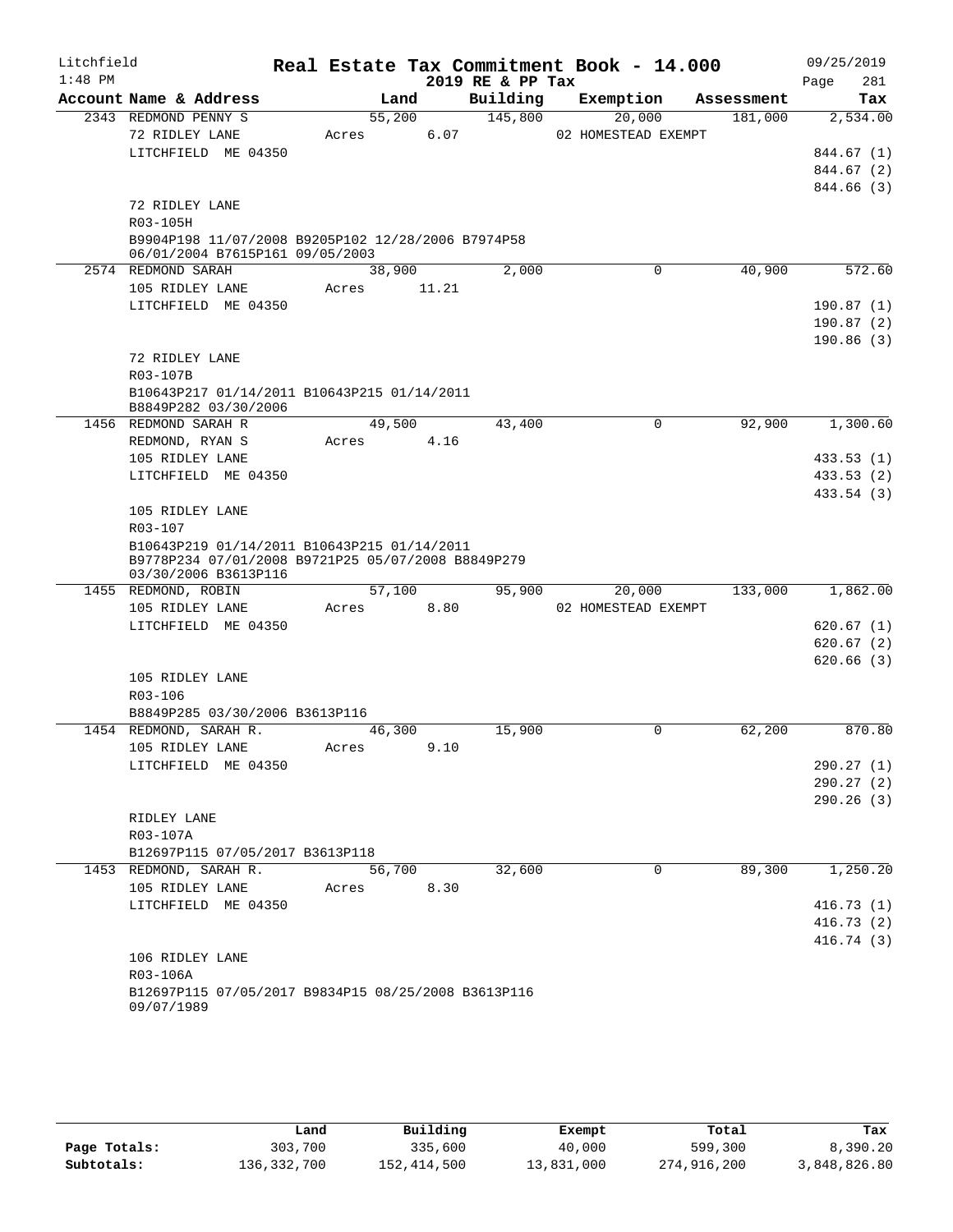| Litchfield   |                                             |             |       |                |             |                    | Real Estate Tax Commitment Book - 14.000 |                     |                       | 09/25/2019      |
|--------------|---------------------------------------------|-------------|-------|----------------|-------------|--------------------|------------------------------------------|---------------------|-----------------------|-----------------|
| $1:48$ PM    | Account Name & Address                      |             |       |                |             | 2019 RE & PP Tax   |                                          |                     |                       | 282<br>Page     |
|              | 964 REDMUN, WILLIAM E.                      |             |       | Land<br>45,600 |             | Building<br>87,100 | Exemption                                | $\Omega$            | Assessment<br>132,700 | Tax<br>1,857.80 |
|              | 2748 HALLOWELL ROAD                         |             | Acres |                | 1.20        |                    |                                          |                     |                       |                 |
|              | LITCHFIELD ME 04210                         |             |       |                |             |                    |                                          |                     |                       | 619.27(1)       |
|              |                                             |             |       |                |             |                    |                                          |                     |                       | 619.27(2)       |
|              |                                             |             |       |                |             |                    |                                          |                     |                       | 619.26(3)       |
|              | 2748 HALLOWELL ROAD                         |             |       |                |             |                    |                                          |                     |                       |                 |
|              | R02-035                                     |             |       |                |             |                    |                                          |                     |                       |                 |
|              | B13157P280 02/25/2019 B11437P246 07/03/2013 |             |       |                |             |                    |                                          |                     |                       |                 |
|              | 1457 REED STANLEY                           |             |       | 79,400         |             | $\Omega$           |                                          | $\mathbf 0$         | 79,400                | 1,111.60        |
|              | 12 KNIGHT STREET                            |             | Acres |                | 1.97        |                    |                                          |                     |                       |                 |
|              |                                             |             |       |                |             |                    |                                          |                     |                       |                 |
|              | FALMOUTH 04 04105                           |             |       |                |             |                    |                                          |                     |                       | 370.53(1)       |
|              |                                             |             |       |                |             |                    |                                          |                     |                       | 370.53(2)       |
|              |                                             |             |       |                |             |                    |                                          |                     |                       | 370.54(3)       |
|              | PLAINS ROAD                                 |             |       |                |             |                    |                                          |                     |                       |                 |
|              | $U01 - 012$                                 |             |       |                |             |                    |                                          |                     |                       |                 |
|              | B9750P215 06/05/2008 B4570P304              |             |       |                |             |                    |                                          |                     |                       |                 |
|              | 1458 REEDY, GERALD                          |             |       | 45,900         |             | 110,500            |                                          | 20,000              | 136,400               | 1,909.60        |
|              | 659 STEVENSTOWN ROAD                        |             | Acres |                | 1.30        |                    |                                          | 02 HOMESTEAD EXEMPT |                       |                 |
|              | LITCHFIELD ME 04350                         |             |       |                |             |                    |                                          |                     |                       | 636.53(1)       |
|              |                                             |             |       |                |             |                    |                                          |                     |                       | 636.53(2)       |
|              |                                             |             |       |                |             |                    |                                          |                     |                       | 636.54(3)       |
|              | 659 STEVENSTOWN ROAD                        |             |       |                |             |                    |                                          |                     |                       |                 |
|              | R07-019A                                    |             |       |                |             |                    |                                          |                     |                       |                 |
|              | B3577P300                                   |             |       |                |             |                    |                                          |                     |                       |                 |
|              | 1461 REICHEL, LORETTA C                     |             |       | 53,500         |             | 88,800             |                                          | 20,000              | 122,300               | 1,712.20        |
|              | 1140 RICHMOND ROAD                          |             | Acres |                | 19.00       |                    |                                          | 02 HOMESTEAD EXEMPT |                       |                 |
|              | LITCHFIELD ME 04350                         |             |       |                |             |                    |                                          |                     |                       | 570.73(1)       |
|              |                                             |             |       |                |             |                    |                                          |                     |                       | 570.73 (2)      |
|              |                                             |             |       |                |             |                    |                                          |                     |                       | 570.74(3)       |
|              | 1140 RICHMOND ROAD                          |             |       |                |             |                    |                                          |                     |                       |                 |
|              | R01-011B                                    |             |       |                |             |                    |                                          |                     |                       |                 |
|              | B4030P138                                   |             |       |                |             |                    |                                          |                     |                       |                 |
|              | 1462 REMILLARD, PAUL N                      |             |       | 44,700         |             | 22,200             |                                          | 20,000              | 46,900                | 656.60          |
|              | 594 HUNTINGTON HILL                         |             | Acres |                | 1.90        |                    |                                          | 02 HOMESTEAD EXEMPT |                       |                 |
|              | ROAD                                        |             |       |                |             |                    |                                          |                     |                       |                 |
|              | LITCHFIELD ME 04350                         |             |       |                |             |                    |                                          |                     |                       | 218.87(1)       |
|              |                                             |             |       |                |             |                    |                                          |                     |                       | 218.87(2)       |
|              |                                             |             |       |                |             |                    |                                          |                     |                       | 218.86(3)       |
|              | 594 HUNTINGTON HILL                         |             |       |                |             |                    |                                          |                     |                       |                 |
|              | ROAD                                        |             |       |                |             |                    |                                          |                     |                       |                 |
|              | R06-031A                                    |             |       |                |             |                    |                                          |                     |                       |                 |
|              | B2551P214                                   |             |       |                |             |                    |                                          |                     |                       |                 |
|              | 1463 REMILLARD, RAYMOND R                   |             |       | 58,000         |             | 0                  |                                          | 0                   | 58,000                | 812.00          |
|              | 46 TALL PINES, APT #2                       |             | Acres |                | 37.00       |                    |                                          |                     |                       |                 |
|              | LEWISTON ME 04240                           |             |       |                |             |                    |                                          |                     |                       | 270.67(1)       |
|              |                                             |             |       |                |             |                    |                                          |                     |                       | 270.67(2)       |
|              |                                             |             |       |                |             |                    |                                          |                     |                       | 270.66(3)       |
|              | HUNTINGTON HILL ROAD                        |             |       |                |             |                    |                                          |                     |                       |                 |
|              | R06-031                                     |             |       |                |             |                    |                                          |                     |                       |                 |
|              | B2819P137                                   |             |       |                |             |                    |                                          |                     |                       |                 |
|              | 1467 REYNOLDS, JAMES W                      |             |       | 40,400         |             | 0                  |                                          | 0                   | 40,400                | 565.60          |
|              |                                             |             |       |                |             |                    |                                          |                     |                       |                 |
|              | REYNOLDS, A                                 |             | Acres |                | 6.50        |                    |                                          |                     |                       |                 |
|              | 86 MCCRILLIS ROAD                           |             |       |                |             |                    |                                          |                     |                       | 188.53(1)       |
|              | NOTTINGHAM NH 03290                         |             |       |                |             |                    |                                          |                     |                       | 188.53(2)       |
|              |                                             |             |       |                |             |                    |                                          |                     |                       | 188.54 (3)      |
|              | 249 STEVENSTOWN ROAD                        |             |       |                |             |                    |                                          |                     |                       |                 |
|              | R10-015                                     |             |       |                |             |                    |                                          |                     |                       |                 |
|              | B10935P239 01/10/2012 B4841P36              |             |       |                |             |                    |                                          |                     |                       |                 |
|              |                                             | Land        |       |                | Building    |                    | Exempt                                   |                     | Total                 | Tax             |
| Page Totals: |                                             | 367,500     |       |                | 308,600     |                    | 60,000                                   |                     | 616,100               | 8,625.40        |
| Subtotals:   |                                             | 136,700,200 |       |                | 152,723,100 |                    | 13,891,000                               |                     | 275,532,300           | 3,857,452.20    |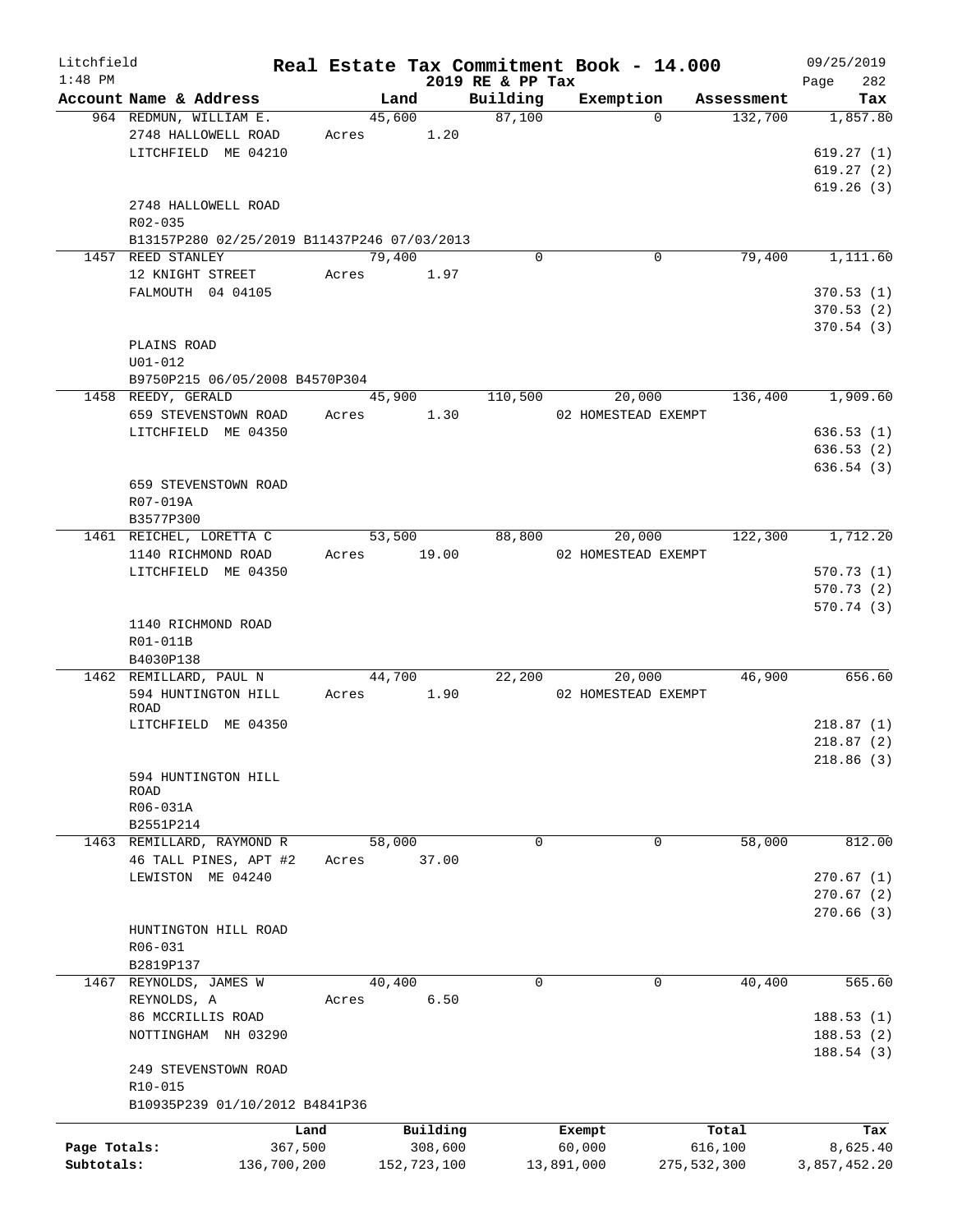| Litchfield |                                                                                                                                  |         |       |                  | Real Estate Tax Commitment Book - 14.000 |            | 09/25/2019   |
|------------|----------------------------------------------------------------------------------------------------------------------------------|---------|-------|------------------|------------------------------------------|------------|--------------|
| $1:48$ PM  |                                                                                                                                  |         |       | 2019 RE & PP Tax |                                          |            | 283<br>Page  |
|            | Account Name & Address                                                                                                           | Land    |       | Building         | Exemption                                | Assessment | Tax          |
|            | 1510 RHEAUME, PAUL & DIANE                                                                                                       | 116,200 |       | 60,400           | $\Omega$                                 | 176,600    | 2,472.40     |
|            | 38 TAYLOR STREET                                                                                                                 | Acres   | 0.17  |                  |                                          |            |              |
|            | WINTHROP ME 04364                                                                                                                |         |       |                  |                                          |            | 824.13 (1)   |
|            |                                                                                                                                  |         |       |                  |                                          |            | 824.13 (2)   |
|            |                                                                                                                                  |         |       |                  |                                          |            | 824.14 (3)   |
|            | 5 PICKEREL DRIVE                                                                                                                 |         |       |                  |                                          |            |              |
|            | $U13 - 006$                                                                                                                      |         |       |                  |                                          |            |              |
|            | B6502P337                                                                                                                        |         |       |                  |                                          |            |              |
|            | 757 RICH, DANIEL J.                                                                                                              | 46,400  |       | 40,800           | 0                                        | 87,200     | 1,220.80     |
|            | 130 PINE STREET #3                                                                                                               | Acres   | 2.48  |                  |                                          |            |              |
|            | PORTLAND ME 04102                                                                                                                |         |       |                  |                                          |            | 406.93(1)    |
|            |                                                                                                                                  |         |       |                  |                                          |            | 406.93 (2)   |
|            |                                                                                                                                  |         |       |                  |                                          |            | 406.94(3)    |
|            | 1468 HALLOWELL ROAD                                                                                                              |         |       |                  |                                          |            |              |
|            | $U20 - 027$                                                                                                                      |         |       |                  |                                          |            |              |
|            | B12917P139 05/21/2018 B8783P104 01/31/2006 B8775P1<br>01/24/2006 B8506P225 07/07/2005 B8506P222 07/07/2005<br>B7159P1 11/20/2002 |         |       |                  |                                          |            |              |
|            | 2334 RICH, JEFFREY                                                                                                               | 74,000  |       | 193,700          | 0                                        | 267,700    | 3,747.80     |
|            | 65 PINE TREE ROAD                                                                                                                | Acres   | 29.00 |                  |                                          |            |              |
|            | LITCHFIELD ME 04350                                                                                                              |         |       |                  |                                          |            | 1,249.27(1)  |
|            |                                                                                                                                  |         |       |                  |                                          |            | 1,249.27(2)  |
|            |                                                                                                                                  |         |       |                  |                                          |            | 1, 249.26(3) |
|            | 65 PINE TREE ROAD                                                                                                                |         |       |                  |                                          |            |              |
|            | R11-006B                                                                                                                         |         |       |                  |                                          |            |              |
|            | B7635P324 09/15/2003                                                                                                             |         |       |                  |                                          |            |              |
|            | 664 RICHARD SCOTT F                                                                                                              | 62,300  |       | 134,900          | 20,000                                   | 177,200    | 2,480.80     |
|            | EATON GAYLE L                                                                                                                    | Acres   | 9.00  |                  | 02 HOMESTEAD EXEMPT                      |            |              |
|            | 325 HUNTINGTON HILL                                                                                                              |         |       |                  |                                          |            | 826.93(1)    |
|            | ROAD<br>LITCHFIELD ME 04350                                                                                                      |         |       |                  |                                          |            | 826.93(2)    |
|            |                                                                                                                                  |         |       |                  |                                          |            | 826.94(3)    |
|            | 325 HUNTINGTON HILL                                                                                                              |         |       |                  |                                          |            |              |
|            | <b>ROAD</b>                                                                                                                      |         |       |                  |                                          |            |              |
|            | $R05 - 057$                                                                                                                      |         |       |                  |                                          |            |              |
|            | B8512P212 07/20/2005 B3571P383                                                                                                   |         |       |                  |                                          |            |              |
|            | 1911 RICHARD, BLAINE A.                                                                                                          | 53,400  |       | 54,300           | 20,000                                   | 87,700     | 1,227.80     |
|            | 235 BUKER ROAD                                                                                                                   | Acres   | 3.80  |                  | 02 HOMESTEAD EXEMPT                      |            |              |
|            | LITCHFIELD ME 04350                                                                                                              |         |       |                  |                                          |            | 409.27(1)    |
|            |                                                                                                                                  |         |       |                  |                                          |            | 409.27 (2)   |
|            |                                                                                                                                  |         |       |                  |                                          |            | 409.26(3)    |
|            | 235 BUKER ROAD                                                                                                                   |         |       |                  |                                          |            |              |
|            | $R05 - 052 - 4$                                                                                                                  |         |       |                  |                                          |            |              |
|            | B6403P323 02/02/2001                                                                                                             |         |       |                  |                                          |            |              |
|            | 2094 RICHARD, DONALD                                                                                                             | 0       |       | 165,500          | 0                                        | 165,500    | 2,317.00     |
|            | 11 PERKINS ROAD                                                                                                                  |         |       |                  |                                          |            |              |
|            | LITCHFIELD ME 04350                                                                                                              |         |       |                  |                                          |            | 772.33(1)    |
|            |                                                                                                                                  |         |       |                  |                                          |            | 772.33(2)    |
|            |                                                                                                                                  |         |       |                  |                                          |            | 772.34(3)    |
|            | 15 PERKINS ROAD                                                                                                                  |         |       |                  |                                          |            |              |
|            | R05-051-ON                                                                                                                       |         |       |                  |                                          |            |              |

|              | Land        | Building    | Exempt     | Total       | Tax          |
|--------------|-------------|-------------|------------|-------------|--------------|
| Page Totals: | 352,300     | 649,600     | 40,000     | 961,900     | 13,466.60    |
| Subtotals:   | 137,052,500 | 153,372,700 | 13,931,000 | 276,494,200 | 3,870,918.80 |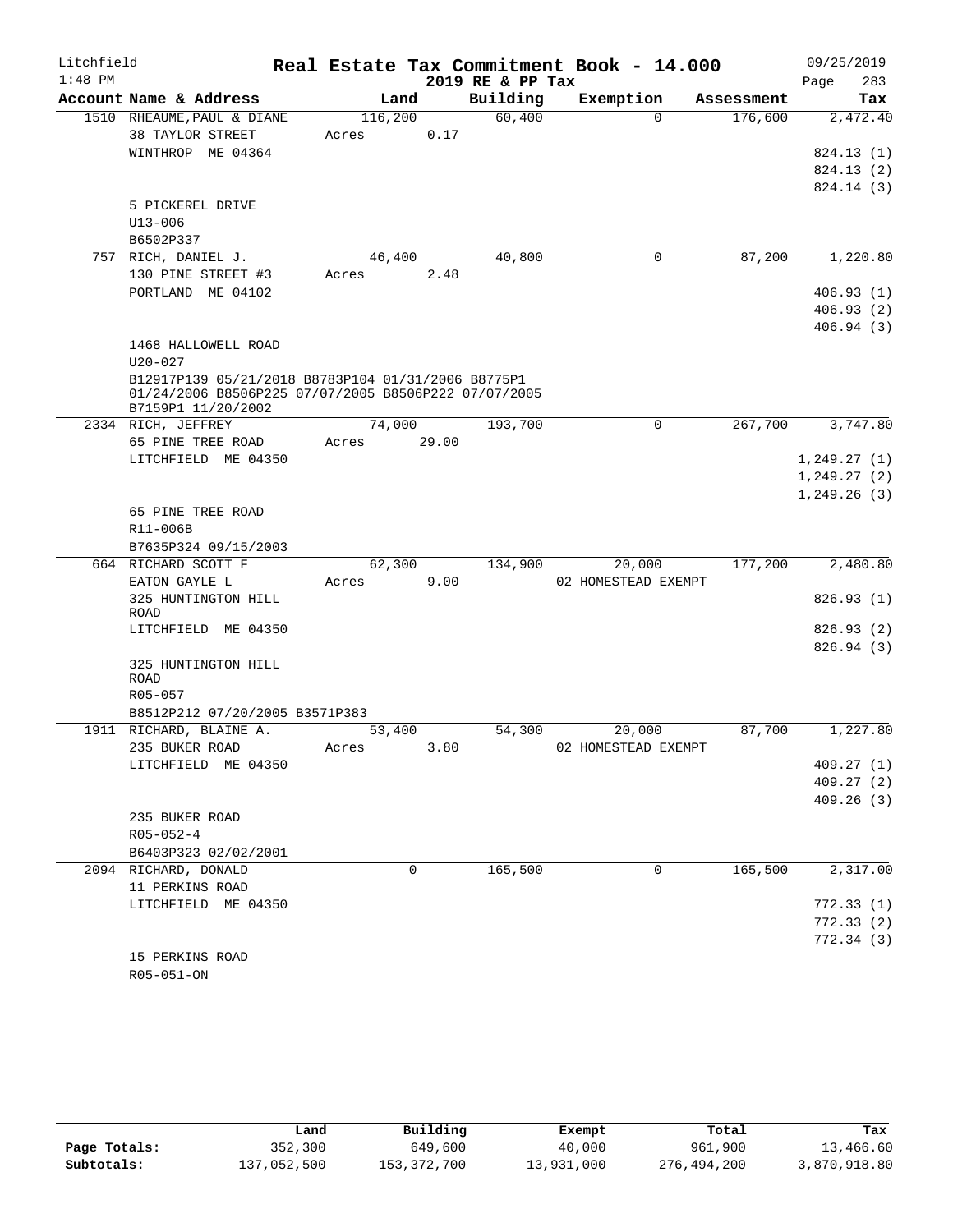| Litchfield   |                                                                                          |             |       |                 |                  | Real Estate Tax Commitment Book - 14.000 |                     | 09/25/2019                 |
|--------------|------------------------------------------------------------------------------------------|-------------|-------|-----------------|------------------|------------------------------------------|---------------------|----------------------------|
| $1:48$ PM    |                                                                                          |             |       |                 | 2019 RE & PP Tax |                                          |                     | 284<br>Page                |
|              | Account Name & Address                                                                   |             |       | Land            | Building         | Exemption                                | Assessment          | Tax                        |
|              | 1470 RICHARD, DONALD L                                                                   |             | Acres | 101,300<br>5.76 | 229,700          |                                          | $\Omega$<br>331,000 | 4,634.00                   |
|              | RICHARD, NANETTE M<br>11 PERKINS ROAD                                                    |             |       |                 |                  |                                          |                     |                            |
|              | LITCHFIELD ME 04350                                                                      |             |       |                 |                  |                                          |                     | 1,544.67(1)<br>1,544.67(2) |
|              |                                                                                          |             |       |                 |                  |                                          |                     | 1,544.66(3)                |
|              | 11 PERKINS ROAD                                                                          |             |       |                 |                  |                                          |                     |                            |
|              | R05-051                                                                                  |             |       |                 |                  |                                          |                     |                            |
|              | B2233P55 08/17/1979                                                                      |             |       |                 |                  |                                          |                     |                            |
|              | 1471 RICHARD, DONALD N                                                                   |             |       | 88,200          | 26,500           |                                          | 114,700<br>0        | 1,605.80                   |
|              | 752 GARFIELD RD                                                                          |             | Acres | 0.49            |                  |                                          |                     |                            |
|              | AUBURN ME 04210                                                                          |             |       |                 |                  |                                          |                     | 535.27(1)                  |
|              |                                                                                          |             |       |                 |                  |                                          |                     | 535.27(2)                  |
|              |                                                                                          |             |       |                 |                  |                                          |                     | 535.26(3)                  |
|              | 104 JIMMY POND LANE                                                                      |             |       |                 |                  |                                          |                     |                            |
|              | $U08 - 001$                                                                              |             |       |                 |                  |                                          |                     |                            |
|              | B2882P41                                                                                 |             |       |                 |                  |                                          |                     |                            |
|              | 1269 RICHARD, DORIS                                                                      |             |       | 54,600          | 111,200          | 26,000                                   | 139,800             | 1,957.20                   |
|              | RICHARD LAURENT R                                                                        |             | Acres | 4.20            |                  | 22 WW2 Widow Res                         |                     |                            |
|              | 204 MAXWELL ROAD                                                                         |             |       |                 |                  | 02 HOMESTEAD EXEMPT                      |                     | 652.40 (1)                 |
|              | LITCHFIELD ME 04350                                                                      |             |       |                 |                  |                                          |                     | 652.40 (2)                 |
|              |                                                                                          |             |       |                 |                  |                                          |                     | 652.40 (3)                 |
|              | 216 MAXWELL ROAD                                                                         |             |       |                 |                  |                                          |                     |                            |
|              | R03-048                                                                                  |             |       |                 |                  |                                          |                     |                            |
|              | B6291P156 09/01/2000                                                                     |             |       |                 |                  |                                          |                     |                            |
|              | 1054 RICHARD, MARCEL Y                                                                   |             |       | 97,500          | 183,300          | 20,000                                   | 260,800             | 3,651.20                   |
|              | RICHARD, LORETTA A                                                                       |             |       | Acres 86.00     |                  | 02 HOMESTEAD EXEMPT                      |                     |                            |
|              | 32 SOUTH ADAMS ROAD                                                                      |             |       |                 |                  |                                          |                     | 1, 217.07(1)               |
|              | LITCHFIELD ME 04350                                                                      |             |       |                 |                  |                                          |                     | 1, 217.07(2)               |
|              |                                                                                          |             |       |                 |                  |                                          |                     | 1, 217.06(3)               |
|              | 32 SOUTH ADAMS ROAD                                                                      |             |       |                 |                  |                                          |                     |                            |
|              | R01-035                                                                                  |             |       |                 |                  |                                          |                     |                            |
|              | B10840P255 09/26/2011 B1518P525 05/01/1970                                               |             |       |                 |                  |                                          |                     |                            |
|              | 1055 RICHARD, MARCEL Y                                                                   |             |       | 48,000          | 0                |                                          | 48,000<br>0         | 672.00                     |
|              | RICHARD, LORETTA A                                                                       |             | Acres | 17.00           |                  |                                          |                     |                            |
|              | 32 S ADAMS ROAD                                                                          |             |       |                 |                  |                                          |                     | 224.00(1)                  |
|              | LITCHFIELD ME                                                                            |             |       |                 |                  |                                          |                     | 224.00 (2)                 |
|              | 04350-3915                                                                               |             |       |                 |                  |                                          |                     |                            |
|              |                                                                                          |             |       |                 |                  |                                          |                     | 224.00(3)                  |
|              | SOUTH ADAMS ROAD                                                                         |             |       |                 |                  |                                          |                     |                            |
|              | R01-048                                                                                  |             |       |                 |                  |                                          |                     |                            |
|              | B10840P253 09/26/2011 B1518P525 05/08/0970                                               |             |       |                 |                  |                                          |                     |                            |
|              | 148 RICHARD, SCOTT P.                                                                    |             |       | 61,400          | 130,000          |                                          | 0<br>191,400        | 2,679.60                   |
|              | RICHARD, TINA L.                                                                         |             | Acres | 7.82            |                  |                                          |                     |                            |
|              | 1 WOODSIDE DRIVE                                                                         |             |       |                 |                  |                                          |                     | 893.20 (1)                 |
|              | LEWISTON ME 04240                                                                        |             |       |                 |                  |                                          |                     | 893.20 (2)                 |
|              |                                                                                          |             |       |                 |                  |                                          |                     | 893.20 (3)                 |
|              | 51 KENWAY DRIVE                                                                          |             |       |                 |                  |                                          |                     |                            |
|              | $U21 - 013$                                                                              |             |       |                 |                  |                                          |                     |                            |
|              | B12640P249 06/27/2017 B12250P229 03/18/2016<br>B10209P294 09/11/2009 B6373P41 12/02/2000 |             |       |                 |                  |                                          |                     |                            |
|              | 1473 RICHARDS DONALD                                                                     |             |       | 0               | 14,500           | 14,500                                   | 0                   | 0.00                       |
|              | PO BOX 393                                                                               |             |       |                 |                  | 02 HOMESTEAD EXEMPT                      |                     |                            |
|              | 39 BUSH LANE                                                                             |             |       |                 |                  |                                          |                     |                            |
|              | LITCHFIELD ME 04350                                                                      |             |       |                 |                  |                                          |                     |                            |
|              |                                                                                          |             |       |                 |                  |                                          |                     |                            |
|              | 39 BUSH LANE                                                                             |             |       |                 |                  |                                          |                     |                            |
|              | $R03 - 006 - ON - 6$                                                                     |             |       |                 |                  |                                          |                     |                            |
|              |                                                                                          |             |       |                 |                  |                                          |                     |                            |
|              |                                                                                          | Land        |       | Building        |                  |                                          |                     |                            |
| Page Totals: |                                                                                          | 451,000     |       | 695,200         |                  | Exempt<br>60,500                         | Total<br>1,085,700  | Tax<br>15,199.80           |
| Subtotals:   |                                                                                          | 137,503,500 |       | 154,067,900     |                  | 13,991,500                               | 277,579,900         | 3,886,118.60               |
|              |                                                                                          |             |       |                 |                  |                                          |                     |                            |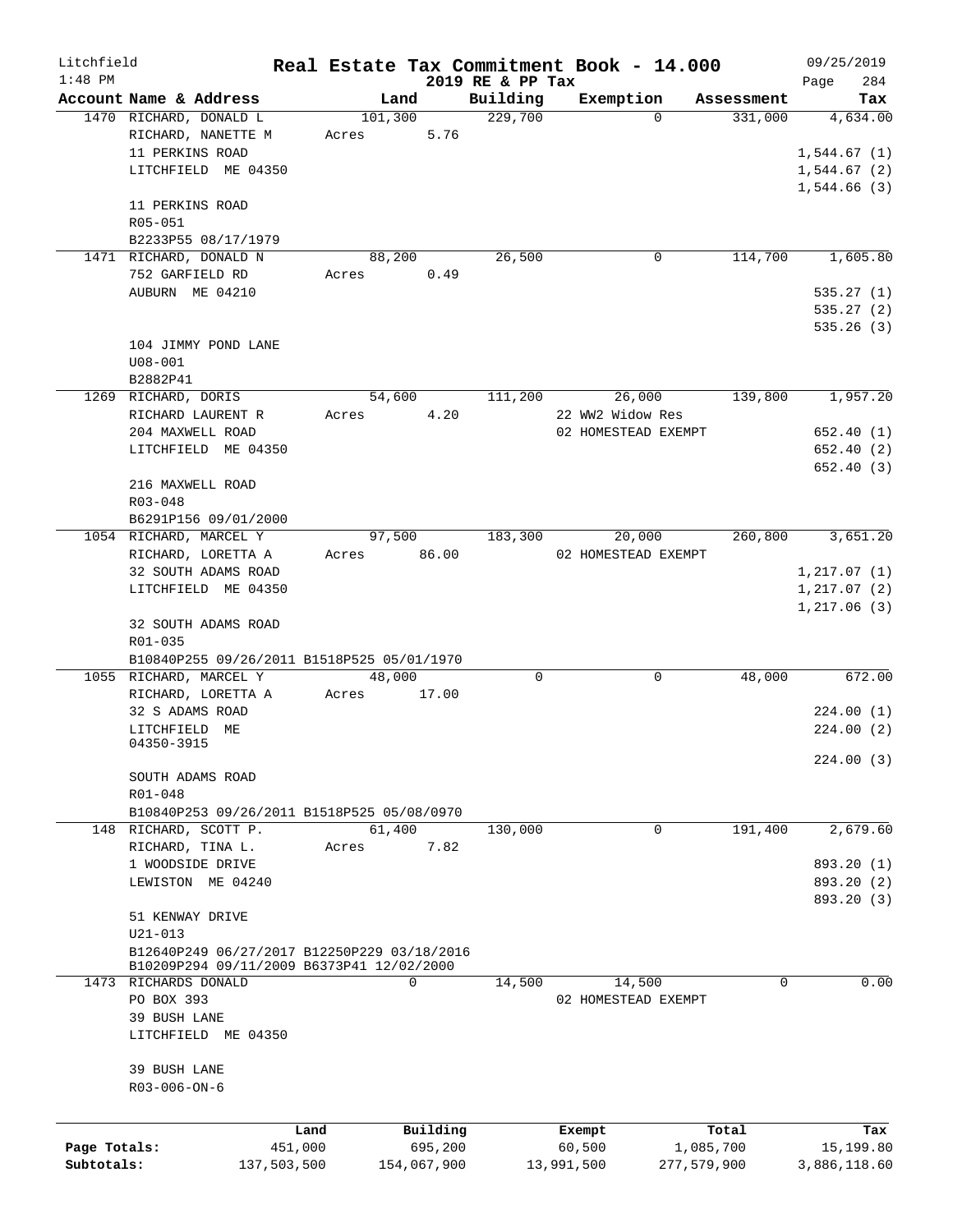| Litchfield |                                                    |       |             |       | Real Estate Tax Commitment Book - 14.000 |                     |             |            | 09/25/2019   |     |
|------------|----------------------------------------------------|-------|-------------|-------|------------------------------------------|---------------------|-------------|------------|--------------|-----|
| $1:48$ PM  |                                                    |       |             |       | 2019 RE & PP Tax                         |                     |             |            | Page         | 285 |
|            | Account Name & Address                             |       | Land        |       | Building                                 | Exemption           |             | Assessment |              | Tax |
|            | 488 RICHARDS, CYNTHIA M.                           |       | 104,200     |       | 62,100                                   |                     | $\Omega$    | 166,300    | 2,328.20     |     |
|            | 110 COUNTRY LANE                                   |       | Acres 0.66  |       |                                          |                     |             |            |              |     |
|            | DURHAM ME 04222                                    |       |             |       |                                          |                     |             |            | 776.07(1)    |     |
|            |                                                    |       |             |       |                                          |                     |             |            | 776.07(2)    |     |
|            | 19 OSPREY LANE                                     |       |             |       |                                          |                     |             |            | 776.06(3)    |     |
|            | $U03 - 008$                                        |       |             |       |                                          |                     |             |            |              |     |
|            | B12360P144 07/22/2016 B3748P324                    |       |             |       |                                          |                     |             |            |              |     |
|            | 486 RICHARDS-MACE, KIMBERLY                        |       | 42,400      |       | 90,400                                   |                     | 20,000      | 112,800    | 1,579.20     |     |
|            | 53 RIDLEY LANE                                     |       | Acres 1.80  |       |                                          | 02 HOMESTEAD EXEMPT |             |            |              |     |
|            | LITCHFIELD ME 04350                                |       |             |       |                                          |                     |             |            | 526.40(1)    |     |
|            |                                                    |       |             |       |                                          |                     |             |            | 526.40(2)    |     |
|            |                                                    |       |             |       |                                          |                     |             |            | 526.40(3)    |     |
|            | 53 RIDLEY LANE                                     |       |             |       |                                          |                     |             |            |              |     |
|            | R03-105A                                           |       |             |       |                                          |                     |             |            |              |     |
|            | B9440P299 07/27/2007 B9423P127 07/13/2007 B5418P29 |       |             |       |                                          |                     |             |            |              |     |
|            | 07/01/1997                                         |       |             |       |                                          |                     |             |            |              |     |
|            | 1480 RICKER, BERTHA<br>(TRUSTEE)                   |       | 82,300      |       | 54,500                                   |                     | $\mathbf 0$ | 136,800    | 1,915.20     |     |
|            | BERTHA A. RICKER                                   |       | Acres 17.60 |       |                                          |                     |             |            |              |     |
|            | GRANTOR TRUST                                      |       |             |       |                                          |                     |             |            |              |     |
|            | 585 RICHMOND ROAD                                  |       |             |       |                                          |                     |             |            | 638.40(1)    |     |
|            | LITCHFIELD ME 04350                                |       |             |       |                                          |                     |             |            | 638.40(2)    |     |
|            |                                                    |       |             |       |                                          |                     |             |            | 638.40(3)    |     |
|            | 579 RICHMOND ROAD                                  |       |             |       |                                          |                     |             |            |              |     |
|            | R02-115                                            |       |             |       |                                          |                     |             |            |              |     |
|            | B12779P12 11/08/2017 B3522P93                      |       |             |       |                                          |                     |             |            |              |     |
|            | 1479 RICKER, BERTHA<br>(TRUSTEE)                   |       | 63,200      |       | 175,700                                  |                     | 20,000      | 218,900    | 3,064.60     |     |
|            | BERTHA A. RICKER                                   | Acres |             | 10.20 |                                          | 02 HOMESTEAD EXEMPT |             |            |              |     |
|            | GRANTOR TRUST                                      |       |             |       |                                          |                     |             |            |              |     |
|            | 585 RICHMOND ROAD                                  |       |             |       |                                          |                     |             |            | 1,021.53(1)  |     |
|            | LITCHFIELD ME 04350                                |       |             |       |                                          |                     |             |            | 1,021.53(2)  |     |
|            |                                                    |       |             |       |                                          |                     |             |            | 1,021.54(3)  |     |
|            | 585 RICHMOND ROAD                                  |       |             |       |                                          |                     |             |            |              |     |
|            | $R02 - 007$                                        |       |             |       |                                          |                     |             |            |              |     |
|            | B12779P12 11/08/2017 B3522P93                      |       |             |       |                                          |                     |             |            | 910.00       |     |
|            | 2243 RICKER, DEANNE E                              |       | 45,300      |       | 19,700                                   |                     | 0           | 65,000     |              |     |
|            | 46 EASY STREET<br>LITCHFIELD ME 04350              | Acres |             | 1.10  |                                          |                     |             |            | 303.33(1)    |     |
|            |                                                    |       |             |       |                                          |                     |             |            | 303.33(2)    |     |
|            |                                                    |       |             |       |                                          |                     |             |            | 303.34(3)    |     |
|            | 12 CENTER ROAD                                     |       |             |       |                                          |                     |             |            |              |     |
|            | R02-116D                                           |       |             |       |                                          |                     |             |            |              |     |
|            | B7266P122 02/06/2003                               |       |             |       |                                          |                     |             |            |              |     |
|            | 1397 RICKER, DEANNE E                              |       | 145,200     |       | 97,000                                   |                     | 0           | 242,200    | 3,390.80     |     |
|            | <b>46 EASY STREET</b>                              | Acres |             | 0.56  |                                          |                     |             |            |              |     |
|            | LITCHFIELD ME 04350                                |       |             |       |                                          |                     |             |            | 1, 130.27(1) |     |
|            |                                                    |       |             |       |                                          |                     |             |            | 1, 130.27(2) |     |
|            |                                                    |       |             |       |                                          |                     |             |            | 1, 130.26(3) |     |
|            | <b>46 EASY STREET</b>                              |       |             |       |                                          |                     |             |            |              |     |
|            | $U09 - 002$                                        |       |             |       |                                          |                     |             |            |              |     |
|            | B7266P126 02/06/2003                               |       |             |       |                                          |                     |             |            |              |     |

|              | Land        | Building    | Exempt     | Total       | Tax          |
|--------------|-------------|-------------|------------|-------------|--------------|
| Page Totals: | 482,600     | 499,400     | 40,000     | 942,000     | 13,188.00    |
| Subtotals:   | 137,986,100 | 154,567,300 | 14,031,500 | 278,521,900 | 3,899,306.60 |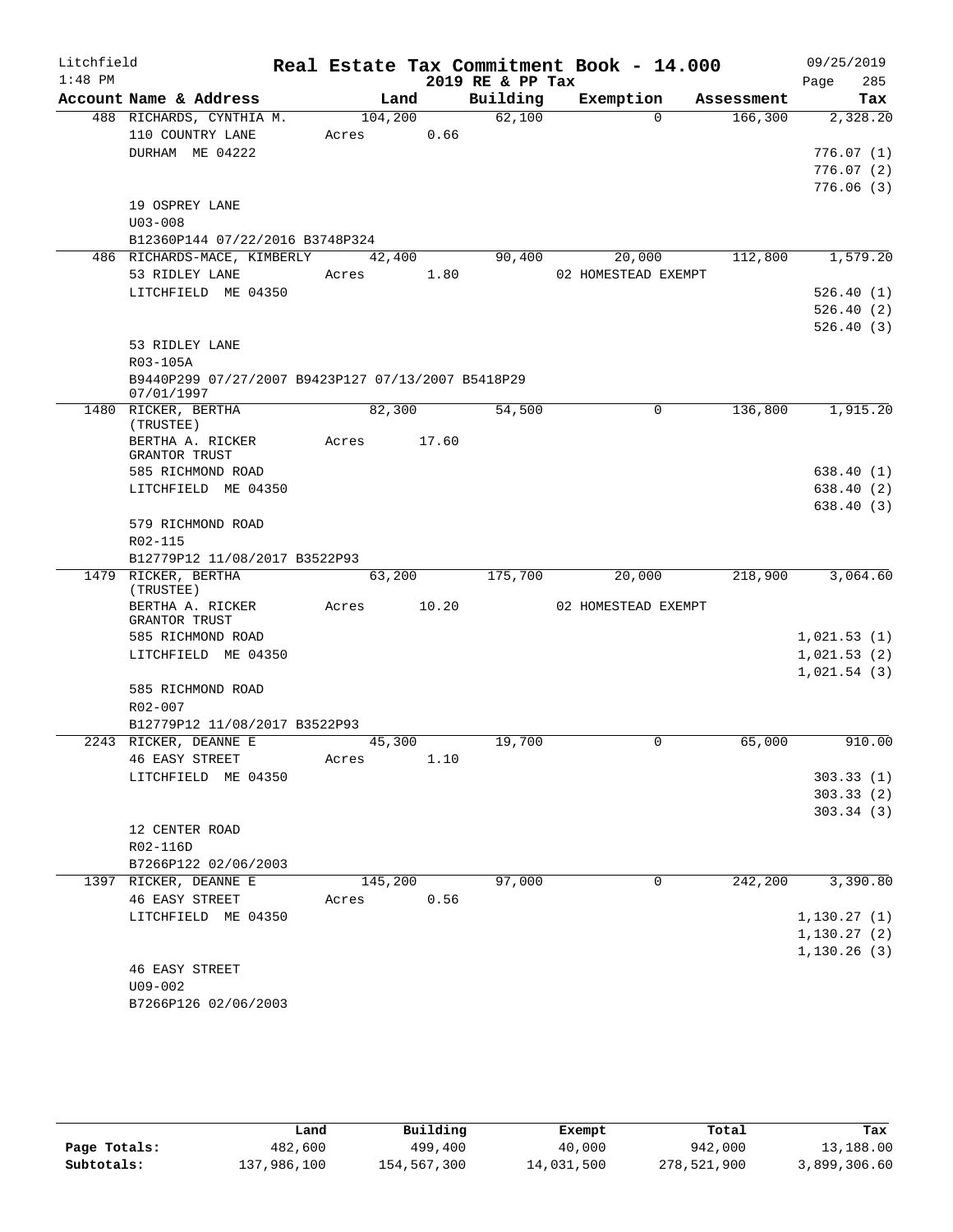| 2019 RE & PP Tax<br>Account Name & Address<br>Building<br>Exemption<br>Land<br>Tax<br>Assessment<br>62,900<br>39,900<br>26,000<br>76,800<br>1476 RICKER, REVOCABLE TRUST<br>1,075.20<br>22.00<br>RICKER, WILLIAM E &<br>Acres<br>12 WW2 Vet Res.<br>BETTY A RICKER,<br>TRUSTEES<br>64 LITTLE DRIVE<br>02 HOMESTEAD EXEMPT<br>LITCHFIELD ME 04350<br>64 LITTLE DRIVE<br>$U24 - 012$<br>B4009P21 11/15/1991<br>1478 RICKER, RICK ETHAN<br>56,000<br>101,300<br>45,300<br>0<br>RICKER DEANNE E<br>1.09<br>Acres<br><b>46 EASY STREET</b><br>472.73 (1)<br>LITCHFIELD ME 04350<br>472.73 (2)<br>472.74 (3)<br>549 RICHMOND ROAD<br>R02-116B<br>B7266P124 02/06/2003<br>41,800<br>120,700<br>1,689.80<br>1482 RIDEOUT, BERTHA<br>78,900<br>0<br>PO BOX 321<br>Acres<br>0.53<br>LITCHFIELD ME 04350<br>563.26(3)<br>74 PURGATORY DRIVE<br>$U22 - 019$<br>B3463P346 08/26/1986<br>2,438.80<br>1483 RIDEOUT, REGINALD W<br>117,100<br>0<br>174,200<br>57,100<br>58 CANTY LANE<br>5.03<br>Acres<br>LITCHFIELD ME 04350<br>812.93(1)<br>58 CANTY LANE<br>$R13 - 023 - 8$<br>B4787P130<br>104,300<br>1,460.20<br>1496 RIDLEY JR, RICHARD H<br>42,000<br>82,300<br>20,000<br>169 CENTER ROAD<br>1.00<br>02 HOMESTEAD EXEMPT<br>Acres<br>LITCHFIELD ME 04350<br>169 CENTER ROAD<br>$R03 - 003$<br>B13171P228 03/10/2019<br>1497 RIDLEY RICHARD H JR<br>58,500<br>58,500<br>$\mathbf 0$<br>0<br>169 CENTER ROAD<br>38.00<br>Acres<br>LITCHFIELD ME 04350<br>273.00(2)<br>273.00(3)<br>41 PATRIOTS LANE<br>R03-005<br>B13171P228 03/10/2019<br>1500 RIDLEY RONALD K SR<br>94,300<br>68,000<br>20,000<br>142,300<br>110 CENTER ROAD<br>28.62<br>Acres<br>02 HOMESTEAD EXEMPT<br>LITCHFIELD ME 04350<br>664.07(1)<br>664.07 (2)<br>110 CENTER ROAD<br>R02-120<br>B9474P280 08/24/2007 B8618P88 09/25/2005 B1296P401<br>Building<br>Total<br>Land<br>Exempt<br>Page Totals:<br>439,000<br>405,100<br>66,000<br>778,100<br>10,893.40<br>Subtotals:<br>138, 425, 100<br>154,972,400<br>14,097,500<br>279,300,000 | Litchfield |  |  | Real Estate Tax Commitment Book - 14.000 | 09/25/2019   |
|----------------------------------------------------------------------------------------------------------------------------------------------------------------------------------------------------------------------------------------------------------------------------------------------------------------------------------------------------------------------------------------------------------------------------------------------------------------------------------------------------------------------------------------------------------------------------------------------------------------------------------------------------------------------------------------------------------------------------------------------------------------------------------------------------------------------------------------------------------------------------------------------------------------------------------------------------------------------------------------------------------------------------------------------------------------------------------------------------------------------------------------------------------------------------------------------------------------------------------------------------------------------------------------------------------------------------------------------------------------------------------------------------------------------------------------------------------------------------------------------------------------------------------------------------------------------------------------------------------------------------------------------------------------------------------------------------------------------------------------------------------------------------------------------------------------------------------------------------------------------------------------------------------------------------------------------------------------------------------------------|------------|--|--|------------------------------------------|--------------|
|                                                                                                                                                                                                                                                                                                                                                                                                                                                                                                                                                                                                                                                                                                                                                                                                                                                                                                                                                                                                                                                                                                                                                                                                                                                                                                                                                                                                                                                                                                                                                                                                                                                                                                                                                                                                                                                                                                                                                                                              | $1:48$ PM  |  |  |                                          | 286<br>Page  |
|                                                                                                                                                                                                                                                                                                                                                                                                                                                                                                                                                                                                                                                                                                                                                                                                                                                                                                                                                                                                                                                                                                                                                                                                                                                                                                                                                                                                                                                                                                                                                                                                                                                                                                                                                                                                                                                                                                                                                                                              |            |  |  |                                          |              |
|                                                                                                                                                                                                                                                                                                                                                                                                                                                                                                                                                                                                                                                                                                                                                                                                                                                                                                                                                                                                                                                                                                                                                                                                                                                                                                                                                                                                                                                                                                                                                                                                                                                                                                                                                                                                                                                                                                                                                                                              |            |  |  |                                          |              |
|                                                                                                                                                                                                                                                                                                                                                                                                                                                                                                                                                                                                                                                                                                                                                                                                                                                                                                                                                                                                                                                                                                                                                                                                                                                                                                                                                                                                                                                                                                                                                                                                                                                                                                                                                                                                                                                                                                                                                                                              |            |  |  |                                          | 358.40(1)    |
|                                                                                                                                                                                                                                                                                                                                                                                                                                                                                                                                                                                                                                                                                                                                                                                                                                                                                                                                                                                                                                                                                                                                                                                                                                                                                                                                                                                                                                                                                                                                                                                                                                                                                                                                                                                                                                                                                                                                                                                              |            |  |  |                                          | 358.40(2)    |
|                                                                                                                                                                                                                                                                                                                                                                                                                                                                                                                                                                                                                                                                                                                                                                                                                                                                                                                                                                                                                                                                                                                                                                                                                                                                                                                                                                                                                                                                                                                                                                                                                                                                                                                                                                                                                                                                                                                                                                                              |            |  |  |                                          | 358.40(3)    |
|                                                                                                                                                                                                                                                                                                                                                                                                                                                                                                                                                                                                                                                                                                                                                                                                                                                                                                                                                                                                                                                                                                                                                                                                                                                                                                                                                                                                                                                                                                                                                                                                                                                                                                                                                                                                                                                                                                                                                                                              |            |  |  |                                          |              |
|                                                                                                                                                                                                                                                                                                                                                                                                                                                                                                                                                                                                                                                                                                                                                                                                                                                                                                                                                                                                                                                                                                                                                                                                                                                                                                                                                                                                                                                                                                                                                                                                                                                                                                                                                                                                                                                                                                                                                                                              |            |  |  |                                          | 1,418.20     |
|                                                                                                                                                                                                                                                                                                                                                                                                                                                                                                                                                                                                                                                                                                                                                                                                                                                                                                                                                                                                                                                                                                                                                                                                                                                                                                                                                                                                                                                                                                                                                                                                                                                                                                                                                                                                                                                                                                                                                                                              |            |  |  |                                          |              |
|                                                                                                                                                                                                                                                                                                                                                                                                                                                                                                                                                                                                                                                                                                                                                                                                                                                                                                                                                                                                                                                                                                                                                                                                                                                                                                                                                                                                                                                                                                                                                                                                                                                                                                                                                                                                                                                                                                                                                                                              |            |  |  |                                          |              |
|                                                                                                                                                                                                                                                                                                                                                                                                                                                                                                                                                                                                                                                                                                                                                                                                                                                                                                                                                                                                                                                                                                                                                                                                                                                                                                                                                                                                                                                                                                                                                                                                                                                                                                                                                                                                                                                                                                                                                                                              |            |  |  |                                          |              |
|                                                                                                                                                                                                                                                                                                                                                                                                                                                                                                                                                                                                                                                                                                                                                                                                                                                                                                                                                                                                                                                                                                                                                                                                                                                                                                                                                                                                                                                                                                                                                                                                                                                                                                                                                                                                                                                                                                                                                                                              |            |  |  |                                          |              |
|                                                                                                                                                                                                                                                                                                                                                                                                                                                                                                                                                                                                                                                                                                                                                                                                                                                                                                                                                                                                                                                                                                                                                                                                                                                                                                                                                                                                                                                                                                                                                                                                                                                                                                                                                                                                                                                                                                                                                                                              |            |  |  |                                          |              |
|                                                                                                                                                                                                                                                                                                                                                                                                                                                                                                                                                                                                                                                                                                                                                                                                                                                                                                                                                                                                                                                                                                                                                                                                                                                                                                                                                                                                                                                                                                                                                                                                                                                                                                                                                                                                                                                                                                                                                                                              |            |  |  |                                          |              |
|                                                                                                                                                                                                                                                                                                                                                                                                                                                                                                                                                                                                                                                                                                                                                                                                                                                                                                                                                                                                                                                                                                                                                                                                                                                                                                                                                                                                                                                                                                                                                                                                                                                                                                                                                                                                                                                                                                                                                                                              |            |  |  |                                          | 563.27(1)    |
|                                                                                                                                                                                                                                                                                                                                                                                                                                                                                                                                                                                                                                                                                                                                                                                                                                                                                                                                                                                                                                                                                                                                                                                                                                                                                                                                                                                                                                                                                                                                                                                                                                                                                                                                                                                                                                                                                                                                                                                              |            |  |  |                                          | 563.27(2)    |
|                                                                                                                                                                                                                                                                                                                                                                                                                                                                                                                                                                                                                                                                                                                                                                                                                                                                                                                                                                                                                                                                                                                                                                                                                                                                                                                                                                                                                                                                                                                                                                                                                                                                                                                                                                                                                                                                                                                                                                                              |            |  |  |                                          |              |
|                                                                                                                                                                                                                                                                                                                                                                                                                                                                                                                                                                                                                                                                                                                                                                                                                                                                                                                                                                                                                                                                                                                                                                                                                                                                                                                                                                                                                                                                                                                                                                                                                                                                                                                                                                                                                                                                                                                                                                                              |            |  |  |                                          |              |
|                                                                                                                                                                                                                                                                                                                                                                                                                                                                                                                                                                                                                                                                                                                                                                                                                                                                                                                                                                                                                                                                                                                                                                                                                                                                                                                                                                                                                                                                                                                                                                                                                                                                                                                                                                                                                                                                                                                                                                                              |            |  |  |                                          |              |
|                                                                                                                                                                                                                                                                                                                                                                                                                                                                                                                                                                                                                                                                                                                                                                                                                                                                                                                                                                                                                                                                                                                                                                                                                                                                                                                                                                                                                                                                                                                                                                                                                                                                                                                                                                                                                                                                                                                                                                                              |            |  |  |                                          |              |
|                                                                                                                                                                                                                                                                                                                                                                                                                                                                                                                                                                                                                                                                                                                                                                                                                                                                                                                                                                                                                                                                                                                                                                                                                                                                                                                                                                                                                                                                                                                                                                                                                                                                                                                                                                                                                                                                                                                                                                                              |            |  |  |                                          | 812.93(2)    |
|                                                                                                                                                                                                                                                                                                                                                                                                                                                                                                                                                                                                                                                                                                                                                                                                                                                                                                                                                                                                                                                                                                                                                                                                                                                                                                                                                                                                                                                                                                                                                                                                                                                                                                                                                                                                                                                                                                                                                                                              |            |  |  |                                          | 812.94 (3)   |
|                                                                                                                                                                                                                                                                                                                                                                                                                                                                                                                                                                                                                                                                                                                                                                                                                                                                                                                                                                                                                                                                                                                                                                                                                                                                                                                                                                                                                                                                                                                                                                                                                                                                                                                                                                                                                                                                                                                                                                                              |            |  |  |                                          |              |
|                                                                                                                                                                                                                                                                                                                                                                                                                                                                                                                                                                                                                                                                                                                                                                                                                                                                                                                                                                                                                                                                                                                                                                                                                                                                                                                                                                                                                                                                                                                                                                                                                                                                                                                                                                                                                                                                                                                                                                                              |            |  |  |                                          |              |
|                                                                                                                                                                                                                                                                                                                                                                                                                                                                                                                                                                                                                                                                                                                                                                                                                                                                                                                                                                                                                                                                                                                                                                                                                                                                                                                                                                                                                                                                                                                                                                                                                                                                                                                                                                                                                                                                                                                                                                                              |            |  |  |                                          | 486.73 (1)   |
|                                                                                                                                                                                                                                                                                                                                                                                                                                                                                                                                                                                                                                                                                                                                                                                                                                                                                                                                                                                                                                                                                                                                                                                                                                                                                                                                                                                                                                                                                                                                                                                                                                                                                                                                                                                                                                                                                                                                                                                              |            |  |  |                                          | 486.73 (2)   |
|                                                                                                                                                                                                                                                                                                                                                                                                                                                                                                                                                                                                                                                                                                                                                                                                                                                                                                                                                                                                                                                                                                                                                                                                                                                                                                                                                                                                                                                                                                                                                                                                                                                                                                                                                                                                                                                                                                                                                                                              |            |  |  |                                          | 486.74 (3)   |
|                                                                                                                                                                                                                                                                                                                                                                                                                                                                                                                                                                                                                                                                                                                                                                                                                                                                                                                                                                                                                                                                                                                                                                                                                                                                                                                                                                                                                                                                                                                                                                                                                                                                                                                                                                                                                                                                                                                                                                                              |            |  |  |                                          |              |
|                                                                                                                                                                                                                                                                                                                                                                                                                                                                                                                                                                                                                                                                                                                                                                                                                                                                                                                                                                                                                                                                                                                                                                                                                                                                                                                                                                                                                                                                                                                                                                                                                                                                                                                                                                                                                                                                                                                                                                                              |            |  |  |                                          |              |
|                                                                                                                                                                                                                                                                                                                                                                                                                                                                                                                                                                                                                                                                                                                                                                                                                                                                                                                                                                                                                                                                                                                                                                                                                                                                                                                                                                                                                                                                                                                                                                                                                                                                                                                                                                                                                                                                                                                                                                                              |            |  |  |                                          | 819.00       |
|                                                                                                                                                                                                                                                                                                                                                                                                                                                                                                                                                                                                                                                                                                                                                                                                                                                                                                                                                                                                                                                                                                                                                                                                                                                                                                                                                                                                                                                                                                                                                                                                                                                                                                                                                                                                                                                                                                                                                                                              |            |  |  |                                          |              |
|                                                                                                                                                                                                                                                                                                                                                                                                                                                                                                                                                                                                                                                                                                                                                                                                                                                                                                                                                                                                                                                                                                                                                                                                                                                                                                                                                                                                                                                                                                                                                                                                                                                                                                                                                                                                                                                                                                                                                                                              |            |  |  |                                          | 273.00(1)    |
|                                                                                                                                                                                                                                                                                                                                                                                                                                                                                                                                                                                                                                                                                                                                                                                                                                                                                                                                                                                                                                                                                                                                                                                                                                                                                                                                                                                                                                                                                                                                                                                                                                                                                                                                                                                                                                                                                                                                                                                              |            |  |  |                                          |              |
|                                                                                                                                                                                                                                                                                                                                                                                                                                                                                                                                                                                                                                                                                                                                                                                                                                                                                                                                                                                                                                                                                                                                                                                                                                                                                                                                                                                                                                                                                                                                                                                                                                                                                                                                                                                                                                                                                                                                                                                              |            |  |  |                                          |              |
|                                                                                                                                                                                                                                                                                                                                                                                                                                                                                                                                                                                                                                                                                                                                                                                                                                                                                                                                                                                                                                                                                                                                                                                                                                                                                                                                                                                                                                                                                                                                                                                                                                                                                                                                                                                                                                                                                                                                                                                              |            |  |  |                                          |              |
|                                                                                                                                                                                                                                                                                                                                                                                                                                                                                                                                                                                                                                                                                                                                                                                                                                                                                                                                                                                                                                                                                                                                                                                                                                                                                                                                                                                                                                                                                                                                                                                                                                                                                                                                                                                                                                                                                                                                                                                              |            |  |  |                                          |              |
|                                                                                                                                                                                                                                                                                                                                                                                                                                                                                                                                                                                                                                                                                                                                                                                                                                                                                                                                                                                                                                                                                                                                                                                                                                                                                                                                                                                                                                                                                                                                                                                                                                                                                                                                                                                                                                                                                                                                                                                              |            |  |  |                                          | 1,992.20     |
|                                                                                                                                                                                                                                                                                                                                                                                                                                                                                                                                                                                                                                                                                                                                                                                                                                                                                                                                                                                                                                                                                                                                                                                                                                                                                                                                                                                                                                                                                                                                                                                                                                                                                                                                                                                                                                                                                                                                                                                              |            |  |  |                                          |              |
|                                                                                                                                                                                                                                                                                                                                                                                                                                                                                                                                                                                                                                                                                                                                                                                                                                                                                                                                                                                                                                                                                                                                                                                                                                                                                                                                                                                                                                                                                                                                                                                                                                                                                                                                                                                                                                                                                                                                                                                              |            |  |  |                                          |              |
|                                                                                                                                                                                                                                                                                                                                                                                                                                                                                                                                                                                                                                                                                                                                                                                                                                                                                                                                                                                                                                                                                                                                                                                                                                                                                                                                                                                                                                                                                                                                                                                                                                                                                                                                                                                                                                                                                                                                                                                              |            |  |  |                                          | 664.06 (3)   |
|                                                                                                                                                                                                                                                                                                                                                                                                                                                                                                                                                                                                                                                                                                                                                                                                                                                                                                                                                                                                                                                                                                                                                                                                                                                                                                                                                                                                                                                                                                                                                                                                                                                                                                                                                                                                                                                                                                                                                                                              |            |  |  |                                          |              |
|                                                                                                                                                                                                                                                                                                                                                                                                                                                                                                                                                                                                                                                                                                                                                                                                                                                                                                                                                                                                                                                                                                                                                                                                                                                                                                                                                                                                                                                                                                                                                                                                                                                                                                                                                                                                                                                                                                                                                                                              |            |  |  |                                          |              |
|                                                                                                                                                                                                                                                                                                                                                                                                                                                                                                                                                                                                                                                                                                                                                                                                                                                                                                                                                                                                                                                                                                                                                                                                                                                                                                                                                                                                                                                                                                                                                                                                                                                                                                                                                                                                                                                                                                                                                                                              |            |  |  |                                          | Tax          |
|                                                                                                                                                                                                                                                                                                                                                                                                                                                                                                                                                                                                                                                                                                                                                                                                                                                                                                                                                                                                                                                                                                                                                                                                                                                                                                                                                                                                                                                                                                                                                                                                                                                                                                                                                                                                                                                                                                                                                                                              |            |  |  |                                          | 3,910,200.00 |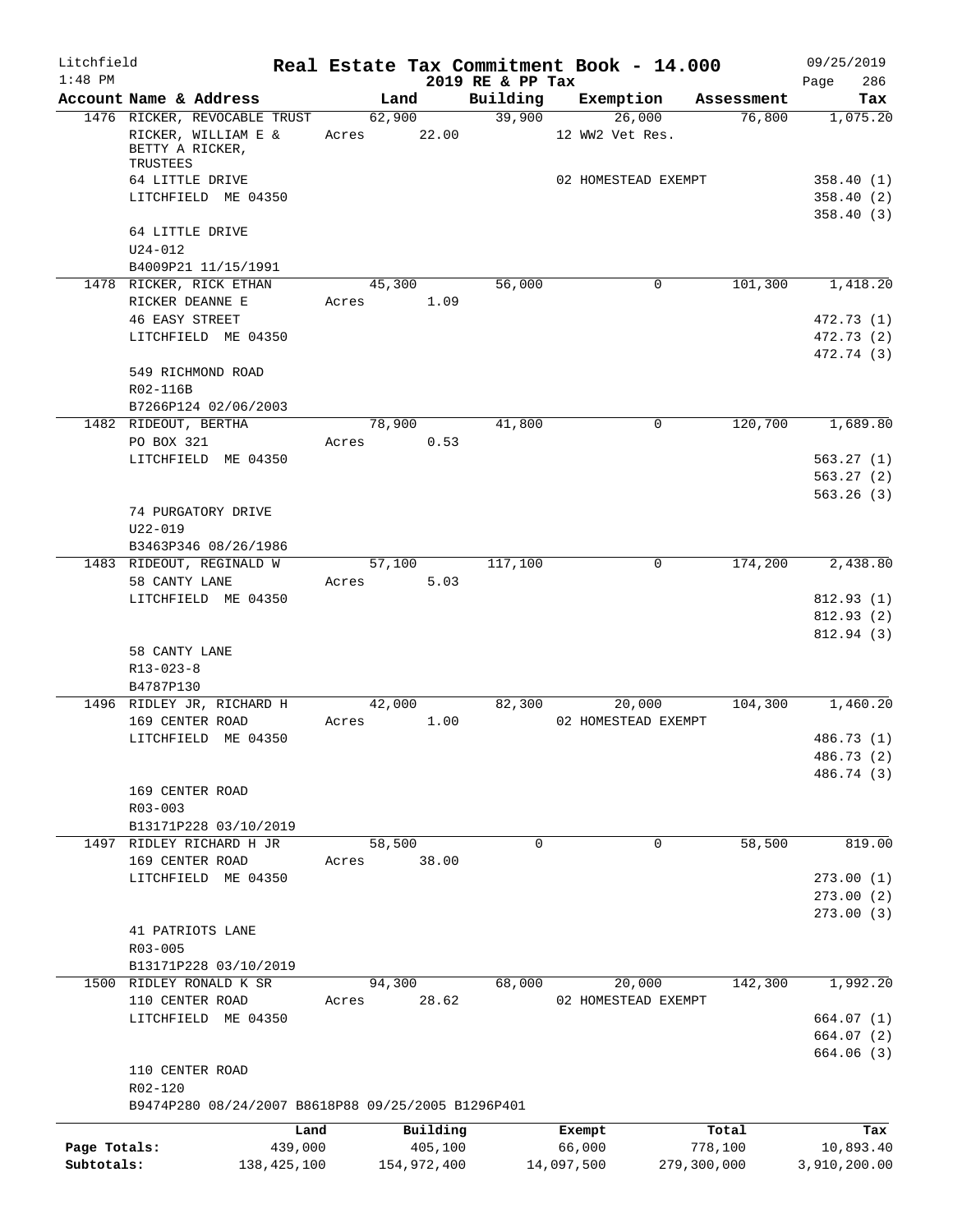| Litchfield<br>$1:48$ PM |                                                     |             |       |             |         | 2019 RE & PP Tax | Real Estate Tax Commitment Book - 14.000 |             |            | 09/25/2019<br>Page<br>287 |
|-------------------------|-----------------------------------------------------|-------------|-------|-------------|---------|------------------|------------------------------------------|-------------|------------|---------------------------|
|                         | Account Name & Address                              |             |       | Land        |         | Building         | Exemption                                |             | Assessment | Tax                       |
|                         | 2885 RIDLEY RONALD K SR                             |             |       | $\Omega$    |         | 15,400           |                                          | $\Omega$    | 15,400     | 215.60                    |
|                         | 110 CENTER ROAD                                     |             |       |             |         |                  |                                          |             |            |                           |
|                         | LITCHFIELD ME 04350                                 |             |       |             |         |                  |                                          |             |            | 71.87(1)                  |
|                         |                                                     |             |       |             |         |                  |                                          |             |            | 71.87(2)                  |
|                         |                                                     |             |       |             |         |                  |                                          |             |            | 71.86(3)                  |
|                         | 128 CENTER ROAD                                     |             |       |             |         |                  |                                          |             |            |                           |
|                         | R02-120-ON<br>1942 RIDLEY RONALD SR                 |             |       | 11,800      |         | 0                |                                          | 0           | 11,800     | 165.20                    |
|                         | 110 CENTER ROAD                                     |             | Acres |             | 3.94    |                  |                                          |             |            |                           |
|                         | LITCHFIELD ME 04350                                 |             |       |             |         |                  |                                          |             |            | 55.07(1)                  |
|                         |                                                     |             |       |             |         |                  |                                          |             |            | 55.07(2)                  |
|                         |                                                     |             |       |             |         |                  |                                          |             |            | 55.06(3)                  |
|                         | SCOTTY LANE                                         |             |       |             |         |                  |                                          |             |            |                           |
|                         | R03-003A                                            |             |       |             |         |                  |                                          |             |            |                           |
|                         | 2644 RIDLEY RONALD SR                               |             |       | 0           |         | 15,000           |                                          | 0           | 15,000     | 210.00                    |
|                         | 110 CENTER ROAD                                     |             |       |             |         |                  |                                          |             |            |                           |
|                         | LITCHFIELD ME 04350                                 |             |       |             |         |                  |                                          |             |            | 70.00(1)                  |
|                         |                                                     |             |       |             |         |                  |                                          |             |            | 70.00(2)                  |
|                         |                                                     |             |       |             |         |                  |                                          |             |            | 70.00(3)                  |
|                         | 3 SCOTTY LANE                                       |             |       |             |         |                  |                                          |             |            |                           |
|                         | $R03 - 003A - 2 - ON - 2$                           |             |       |             |         |                  |                                          |             |            |                           |
|                         | 1490 RIDLEY, BRANDON G.                             |             |       | 56,900      |         | 115,800          |                                          | 0           | 172,700    | 2,417.80                  |
|                         | 448 HUNTINGTON HILL                                 |             | Acres |             | 5.00    |                  |                                          |             |            |                           |
|                         | ROAD                                                |             |       |             |         |                  |                                          |             |            |                           |
|                         | LITCHFIELD ME 04350                                 |             |       |             |         |                  |                                          |             |            | 805.93(1)                 |
|                         |                                                     |             |       |             |         |                  |                                          |             |            | 805.93 (2)                |
|                         |                                                     |             |       |             |         |                  |                                          |             |            | 805.94 (3)                |
|                         | 448 HUNTINGTON HILL                                 |             |       |             |         |                  |                                          |             |            |                           |
|                         | <b>ROAD</b>                                         |             |       |             |         |                  |                                          |             |            |                           |
|                         | R06-021                                             |             |       |             |         |                  |                                          |             |            |                           |
|                         | B12922P69 05/30/2018 B12406P154 09/07/2016 B6909P53 |             |       |             |         |                  |                                          |             |            |                           |
|                         | 07/27/2000<br>1488 RIDLEY, DONALD                   |             |       | 66,000      |         | 159,200          |                                          | 0           | 225,200    | 3,152.80                  |
|                         | 2606 HALLOWELL ROAD                                 |             | Acres |             | 14.00   |                  |                                          |             |            |                           |
|                         | LITCHFIELD ME 04350                                 |             |       |             |         |                  |                                          |             |            | 1,050.93(1)               |
|                         |                                                     |             |       |             |         |                  |                                          |             |            | 1,050.93(2)               |
|                         |                                                     |             |       |             |         |                  |                                          |             |            | 1,050.94(3)               |
|                         | 2606 HALLOWELL ROAD                                 |             |       |             |         |                  |                                          |             |            |                           |
|                         | $R06 - 076$                                         |             |       |             |         |                  |                                          |             |            |                           |
|                         | B11555P218 10/07/2013 B11197P236 09/20/2012         |             |       |             |         |                  |                                          |             |            |                           |
|                         | B7157P283                                           |             |       |             |         |                  |                                          |             |            |                           |
|                         | 1486 RIDLEY, GLEN & JEAN                            |             |       | 80,900      |         | 50,100           | 20,000                                   |             | 111,000    | 1,554.00                  |
|                         | HIGGINS                                             |             |       |             |         |                  |                                          |             |            |                           |
|                         | HIGGINS, JEAN                                       |             | Acres |             | 80.00   |                  | 02 HOMESTEAD EXEMPT                      |             |            |                           |
|                         | P. O. BOX 231                                       |             |       |             |         |                  |                                          |             |            | 518.00(1)                 |
|                         | LITCHFIELD ME 04350                                 |             |       |             |         |                  |                                          |             |            | 518.00(2)                 |
|                         |                                                     |             |       |             |         |                  |                                          |             |            | 518.00(3)                 |
|                         | 2607 HALLOWELL ROAD                                 |             |       |             |         |                  |                                          |             |            |                           |
|                         | R06-001                                             |             |       |             |         |                  |                                          |             |            |                           |
|                         | B6231P145                                           |             |       |             |         |                  |                                          |             |            |                           |
|                         | 1491 RIDLEY, GLEN A                                 |             |       | 73,200      |         | 199,000          | 20,000                                   |             | 252,200    | 3,530.80                  |
|                         | P O BOX 231                                         |             | Acres |             | 27.36   |                  | 02 HOMESTEAD EXEMPT                      |             |            |                           |
|                         | LITCHFIELD ME 04350                                 |             |       |             |         |                  |                                          |             |            | 1, 176.93(1)              |
|                         |                                                     |             |       |             |         |                  |                                          |             |            | 1, 176.93(2)              |
|                         |                                                     |             |       |             |         |                  |                                          |             |            | 1, 176.94(3)              |
|                         | 35 SHEPARD LANE                                     |             |       |             |         |                  |                                          |             |            |                           |
|                         | R07-018A                                            |             |       |             |         |                  |                                          |             |            |                           |
|                         | B3652P320 05/06/2003                                |             |       |             |         |                  |                                          |             |            |                           |
|                         |                                                     |             |       |             |         |                  |                                          |             |            |                           |
|                         |                                                     | Land        |       | Building    |         |                  | Exempt                                   |             | Total      | Tax                       |
| Page Totals:            |                                                     | 288,800     |       |             | 554,500 |                  | 40,000                                   |             | 803,300    | 11,246.20                 |
| Subtotals:              |                                                     | 138,713,900 |       | 155,526,900 |         |                  | 14, 137, 500                             | 280,103,300 |            | 3,921,446.20              |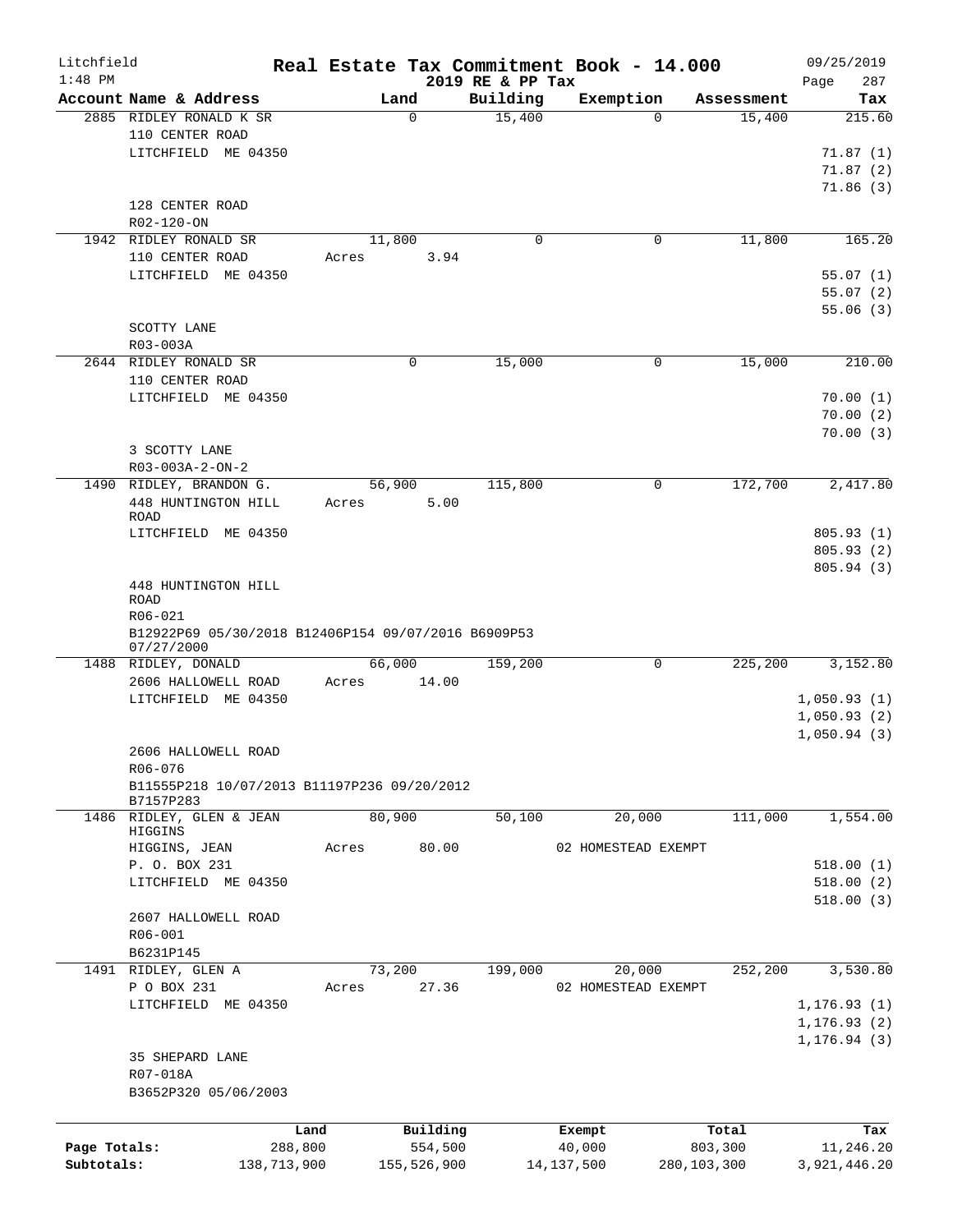| Litchfield   |                                                        |       |                |                              | Real Estate Tax Commitment Book - 14.000 |                        | 09/25/2019    |  |  |  |
|--------------|--------------------------------------------------------|-------|----------------|------------------------------|------------------------------------------|------------------------|---------------|--|--|--|
| $1:48$ PM    |                                                        |       |                | 2019 RE & PP Tax<br>Building |                                          |                        | 288<br>Page   |  |  |  |
|              | Account Name & Address<br>1493 RIDLEY, GORDON M        |       | Land<br>48,000 | 42,400                       | Exemption<br>20,000                      | Assessment<br>70,400   | Tax<br>985.60 |  |  |  |
|              |                                                        |       |                |                              |                                          |                        |               |  |  |  |
|              | PO BOX 74                                              | Acres | 2.00           |                              | 02 HOMESTEAD EXEMPT                      |                        |               |  |  |  |
|              | LITCHFIELD ME 04350                                    |       |                |                              |                                          |                        | 328.53(1)     |  |  |  |
|              |                                                        |       |                |                              |                                          |                        | 328.53(2)     |  |  |  |
|              |                                                        |       |                |                              |                                          |                        | 328.54(3)     |  |  |  |
|              | 2573 HALLOWELL & 2583                                  |       |                |                              |                                          |                        |               |  |  |  |
|              | HALLOWELL                                              |       |                |                              |                                          |                        |               |  |  |  |
|              | R06-002                                                |       |                |                              |                                          |                        |               |  |  |  |
|              | B1534P890                                              |       |                |                              |                                          |                        | 1,254.40      |  |  |  |
|              | 93 RIDLEY, LOUISE                                      |       | 43,600         | 46,000                       | 0                                        | 89,600                 |               |  |  |  |
|              | P.O. BOX 372                                           | Acres | 1.54           |                              |                                          |                        |               |  |  |  |
|              | MANCHESTER ME 04351                                    |       |                |                              |                                          |                        | 418.13(1)     |  |  |  |
|              |                                                        |       |                |                              |                                          |                        | 418.13(2)     |  |  |  |
|              |                                                        |       |                |                              |                                          |                        | 418.14(3)     |  |  |  |
|              | 68 FERRIN ROAD                                         |       |                |                              |                                          |                        |               |  |  |  |
|              | R03-098                                                |       |                |                              |                                          |                        |               |  |  |  |
|              | 1494 RIDLEY, NORMAN(LIFE                               |       | 85,000         | 79,500                       | 20,000                                   | 144,500                | 2,023.00      |  |  |  |
|              | ESTATE)<br>RIDLEY, BARBARA (LIFE                       |       | 51.00          |                              | 02 HOMESTEAD EXEMPT                      |                        |               |  |  |  |
|              | ESTATE)                                                | Acres |                |                              |                                          |                        |               |  |  |  |
|              | 2708 HALLOWELL ROAD                                    |       |                |                              |                                          |                        | 674.33(1)     |  |  |  |
|              | LITCHFIELD ME 04350                                    |       |                |                              |                                          |                        | 674.33(2)     |  |  |  |
|              |                                                        |       |                |                              |                                          |                        | 674.34(3)     |  |  |  |
|              | 2692 HALLOWELL ROAD                                    |       |                |                              |                                          |                        |               |  |  |  |
|              |                                                        |       |                |                              |                                          |                        |               |  |  |  |
|              | R02-032<br>B9145P67 11/13/2006 B6843P293 05/12/2004    |       |                |                              |                                          |                        |               |  |  |  |
|              | 1498 RIDLEY, RONALD JR                                 |       | 52,000         | 79,800                       | 20,000                                   | 111,800                | 1,565.20      |  |  |  |
|              | RIDLEY, LISA                                           | Acres | 3.34           |                              | 02 HOMESTEAD EXEMPT                      |                        |               |  |  |  |
|              | 134 CENTER ROAD                                        |       |                |                              |                                          |                        | 521.73(1)     |  |  |  |
|              | LITCHFIELD ME 04350                                    |       |                |                              |                                          |                        | 521.73(2)     |  |  |  |
|              |                                                        |       |                |                              |                                          |                        | 521.74(3)     |  |  |  |
|              | 134 CENTER ROAD                                        |       |                |                              |                                          |                        |               |  |  |  |
|              |                                                        |       |                |                              |                                          |                        |               |  |  |  |
|              | R02-120A<br>B11632P234 02/10/2014 B7921P173 04/04/2004 |       |                |                              |                                          |                        |               |  |  |  |
|              | 2868 RIDLEY, RONALD SR.                                |       | $\mathbf 0$    |                              | 0                                        |                        | 128.80        |  |  |  |
|              | 110 CENTER ROAD                                        |       |                | 9,200                        |                                          | 9,200                  |               |  |  |  |
|              |                                                        |       |                |                              |                                          |                        |               |  |  |  |
|              | Litchfield ME 04350                                    |       |                |                              |                                          |                        | 42.93(1)      |  |  |  |
|              |                                                        |       |                |                              |                                          |                        | 42.93(2)      |  |  |  |
|              |                                                        |       |                |                              |                                          |                        | 42.94 (3)     |  |  |  |
|              | 6 SCOTTY LANE                                          |       |                |                              |                                          |                        |               |  |  |  |
|              | R03-003A-1-ON                                          |       |                |                              |                                          |                        |               |  |  |  |
|              | 2257 RIDLEY, RONALD, SR.                               |       | 54,000         | 13,200                       | $\mathbf 0$                              | 67,200                 | 940.80        |  |  |  |
|              | 110 CENTER ROAD                                        | Acres | 4.00           |                              |                                          |                        |               |  |  |  |
|              | LITCHFIELD ME 04350                                    |       |                |                              |                                          |                        | 313.60(1)     |  |  |  |
|              |                                                        |       |                |                              |                                          |                        | 313.60(2)     |  |  |  |
|              |                                                        |       |                |                              |                                          |                        | 313.60(3)     |  |  |  |
|              | 16 SCOTTY LANE                                         |       |                |                              |                                          |                        |               |  |  |  |
|              | R03-003A-1                                             |       |                |                              |                                          |                        |               |  |  |  |
|              | B7076P330 09/27/2002                                   |       |                |                              |                                          |                        |               |  |  |  |
|              | 348 RIENDEAU, ROBERT H.                                |       | 173,000        | 114,300                      | 0                                        | 287,300                | 4,022.20      |  |  |  |
|              | RIENDEAU, LINDA M                                      | Acres | 0.43           |                              |                                          |                        |               |  |  |  |
|              | 12 NAUMKEAG COURT                                      |       |                |                              |                                          |                        | 1,340.73(1)   |  |  |  |
|              | LITCHFIELD NH 03052                                    |       |                |                              |                                          |                        | 1,340.73(2)   |  |  |  |
|              |                                                        |       |                |                              |                                          |                        | 1,340.74(3)   |  |  |  |
|              | 71 GRANT ROAD                                          |       |                |                              |                                          |                        |               |  |  |  |
|              | $U11 - 019$                                            |       |                |                              |                                          |                        |               |  |  |  |
|              | B7681P24 10/10/2003                                    |       |                |                              |                                          |                        |               |  |  |  |
|              |                                                        |       |                |                              |                                          |                        |               |  |  |  |
|              |                                                        |       |                |                              |                                          |                        |               |  |  |  |
|              |                                                        | Land  | Building       |                              | Exempt                                   | Total                  | Tax           |  |  |  |
| Page Totals: | 455,600                                                |       | 384,400        |                              | 60,000<br>14,197,500                     | 780,000<br>280,883,300 | 10,920.00     |  |  |  |
| Subtotals:   | 139,169,500                                            |       | 155, 911, 300  |                              |                                          |                        | 3,932,366.20  |  |  |  |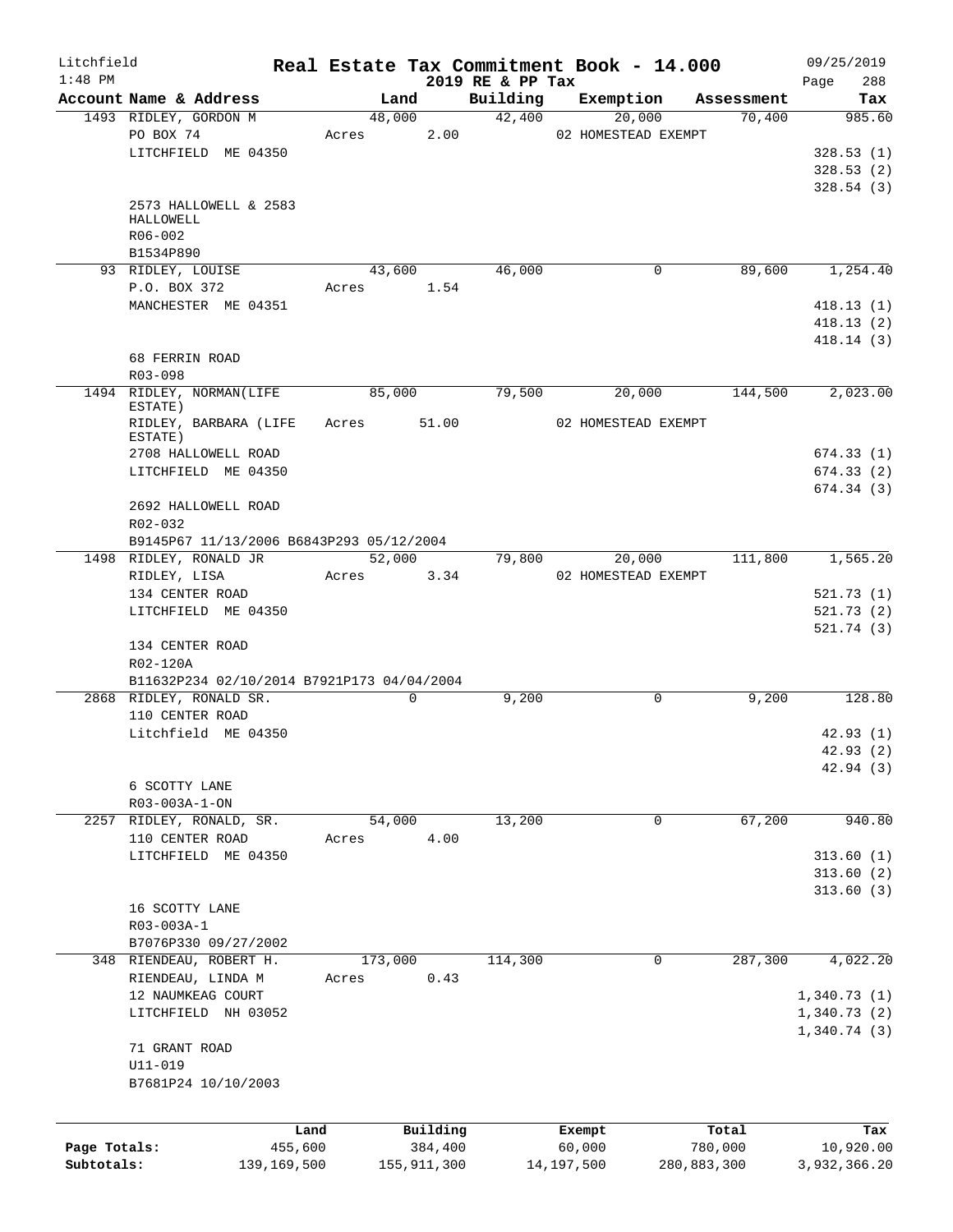| Account Name & Address<br>Building<br>Exemption<br>Land<br>Assessment<br>Tax<br>165, 100<br>1575 RILEY NANCY B<br>122,600<br>$\Omega$<br>287,700<br>4,027.80<br>DAIGLE ROBERT B<br>3.03<br>Acres<br>763 PLAINS ROAD<br>1,342.60(1)<br>LITCHFIELD ME 04350<br>1,342.60(2)<br>1,342.60(3)<br>763 PLAINS ROAD<br>$U02 - 003$<br>B9706P255 04/23/2008 B8337P147 03/15/2005 B1086P154<br>07/08/2004<br>61,000<br>1678 RINALDI, JOSEPH<br>46,500<br>14,500<br>854.00<br>0<br>76 SOUTH ADAMS ROAD<br>1.50<br>Acres<br>LITCHFIELD ME 04350<br>284.67(1)<br>284.67 (2)<br>284.66 (3)<br>70 SOUTH ADAMS ROAD<br>R01-039A<br>B11651P253 11/25/2013 B10877P290 11/04/2011<br>B10869P22 10/27/2011 B7651P234 09/12/2003 B5631P203<br>05/27/1998<br>171,300<br>1501 RINALDI, JOSEPH L<br>86,800<br>104,500<br>20,000<br>2,398.20<br>76 SOUTH ADAMS ROAD<br>6.45<br>02 HOMESTEAD EXEMPT<br>Acres<br>LITCHFIELD ME 04350<br>799.40 (1)<br>799.40 (2)<br>799.40(3)<br>76 SOUTH ADAMS ROAD<br>$R01 - 039$<br>B12907P330 05/08/2018 B12907P330 05/08/2018<br>B2995P160 07/31/1986<br>$\mathsf{O}$<br>192,100<br>2,689.40<br>159 RINES, CHARLES RICHARD<br>167,000<br>25,100<br>4 HOPE ROAD<br>0.43<br>Acres<br>PALMYRA ME 04965<br>896.47 (1)<br>896.47 (2)<br>896.46(3)<br>117 COMMUNITY DRIVE<br>U15-007<br>B12888P221 04/03/2018 B6857P177 03/31/2000<br>1502 RINES, NANCY<br>169,600<br>0<br>211,900<br>2,966.60<br>42,300<br>BOX 68<br>0.69<br>Acres<br>SOUTH GARDINER ME<br>04359<br>93 LEBEL LANE<br>$U11 - 043$<br>B4231P136 09/23/1992<br>130,400<br>20,000<br>299,100<br>1592 RIOUX CRYSTAL MICHELLE<br>188,700<br>33 BLEN DRIVE<br>0.59<br>02 HOMESTEAD EXEMPT<br>Acres<br>LITCHFIELD ME 04350<br>31 BLEN DRIVE<br>$U23 - 007$<br>B9395P48 05/22/2007 B6181P91 03/31/1996 | Litchfield<br>$1:48$ PM |  |  | Real Estate Tax Commitment Book - 14.000<br>2019 RE & PP Tax |  | Page | 09/25/2019<br>289 |
|-------------------------------------------------------------------------------------------------------------------------------------------------------------------------------------------------------------------------------------------------------------------------------------------------------------------------------------------------------------------------------------------------------------------------------------------------------------------------------------------------------------------------------------------------------------------------------------------------------------------------------------------------------------------------------------------------------------------------------------------------------------------------------------------------------------------------------------------------------------------------------------------------------------------------------------------------------------------------------------------------------------------------------------------------------------------------------------------------------------------------------------------------------------------------------------------------------------------------------------------------------------------------------------------------------------------------------------------------------------------------------------------------------------------------------------------------------------------------------------------------------------------------------------------------------------------------------------------------------------------------------------------------------------------------------------------------------------------------------------------------------------------|-------------------------|--|--|--------------------------------------------------------------|--|------|-------------------|
|                                                                                                                                                                                                                                                                                                                                                                                                                                                                                                                                                                                                                                                                                                                                                                                                                                                                                                                                                                                                                                                                                                                                                                                                                                                                                                                                                                                                                                                                                                                                                                                                                                                                                                                                                                   |                         |  |  |                                                              |  |      |                   |
|                                                                                                                                                                                                                                                                                                                                                                                                                                                                                                                                                                                                                                                                                                                                                                                                                                                                                                                                                                                                                                                                                                                                                                                                                                                                                                                                                                                                                                                                                                                                                                                                                                                                                                                                                                   |                         |  |  |                                                              |  |      |                   |
|                                                                                                                                                                                                                                                                                                                                                                                                                                                                                                                                                                                                                                                                                                                                                                                                                                                                                                                                                                                                                                                                                                                                                                                                                                                                                                                                                                                                                                                                                                                                                                                                                                                                                                                                                                   |                         |  |  |                                                              |  |      |                   |
|                                                                                                                                                                                                                                                                                                                                                                                                                                                                                                                                                                                                                                                                                                                                                                                                                                                                                                                                                                                                                                                                                                                                                                                                                                                                                                                                                                                                                                                                                                                                                                                                                                                                                                                                                                   |                         |  |  |                                                              |  |      |                   |
|                                                                                                                                                                                                                                                                                                                                                                                                                                                                                                                                                                                                                                                                                                                                                                                                                                                                                                                                                                                                                                                                                                                                                                                                                                                                                                                                                                                                                                                                                                                                                                                                                                                                                                                                                                   |                         |  |  |                                                              |  |      |                   |
|                                                                                                                                                                                                                                                                                                                                                                                                                                                                                                                                                                                                                                                                                                                                                                                                                                                                                                                                                                                                                                                                                                                                                                                                                                                                                                                                                                                                                                                                                                                                                                                                                                                                                                                                                                   |                         |  |  |                                                              |  |      |                   |
|                                                                                                                                                                                                                                                                                                                                                                                                                                                                                                                                                                                                                                                                                                                                                                                                                                                                                                                                                                                                                                                                                                                                                                                                                                                                                                                                                                                                                                                                                                                                                                                                                                                                                                                                                                   |                         |  |  |                                                              |  |      |                   |
|                                                                                                                                                                                                                                                                                                                                                                                                                                                                                                                                                                                                                                                                                                                                                                                                                                                                                                                                                                                                                                                                                                                                                                                                                                                                                                                                                                                                                                                                                                                                                                                                                                                                                                                                                                   |                         |  |  |                                                              |  |      |                   |
|                                                                                                                                                                                                                                                                                                                                                                                                                                                                                                                                                                                                                                                                                                                                                                                                                                                                                                                                                                                                                                                                                                                                                                                                                                                                                                                                                                                                                                                                                                                                                                                                                                                                                                                                                                   |                         |  |  |                                                              |  |      |                   |
|                                                                                                                                                                                                                                                                                                                                                                                                                                                                                                                                                                                                                                                                                                                                                                                                                                                                                                                                                                                                                                                                                                                                                                                                                                                                                                                                                                                                                                                                                                                                                                                                                                                                                                                                                                   |                         |  |  |                                                              |  |      |                   |
|                                                                                                                                                                                                                                                                                                                                                                                                                                                                                                                                                                                                                                                                                                                                                                                                                                                                                                                                                                                                                                                                                                                                                                                                                                                                                                                                                                                                                                                                                                                                                                                                                                                                                                                                                                   |                         |  |  |                                                              |  |      |                   |
|                                                                                                                                                                                                                                                                                                                                                                                                                                                                                                                                                                                                                                                                                                                                                                                                                                                                                                                                                                                                                                                                                                                                                                                                                                                                                                                                                                                                                                                                                                                                                                                                                                                                                                                                                                   |                         |  |  |                                                              |  |      |                   |
|                                                                                                                                                                                                                                                                                                                                                                                                                                                                                                                                                                                                                                                                                                                                                                                                                                                                                                                                                                                                                                                                                                                                                                                                                                                                                                                                                                                                                                                                                                                                                                                                                                                                                                                                                                   |                         |  |  |                                                              |  |      |                   |
|                                                                                                                                                                                                                                                                                                                                                                                                                                                                                                                                                                                                                                                                                                                                                                                                                                                                                                                                                                                                                                                                                                                                                                                                                                                                                                                                                                                                                                                                                                                                                                                                                                                                                                                                                                   |                         |  |  |                                                              |  |      |                   |
|                                                                                                                                                                                                                                                                                                                                                                                                                                                                                                                                                                                                                                                                                                                                                                                                                                                                                                                                                                                                                                                                                                                                                                                                                                                                                                                                                                                                                                                                                                                                                                                                                                                                                                                                                                   |                         |  |  |                                                              |  |      |                   |
|                                                                                                                                                                                                                                                                                                                                                                                                                                                                                                                                                                                                                                                                                                                                                                                                                                                                                                                                                                                                                                                                                                                                                                                                                                                                                                                                                                                                                                                                                                                                                                                                                                                                                                                                                                   |                         |  |  |                                                              |  |      |                   |
|                                                                                                                                                                                                                                                                                                                                                                                                                                                                                                                                                                                                                                                                                                                                                                                                                                                                                                                                                                                                                                                                                                                                                                                                                                                                                                                                                                                                                                                                                                                                                                                                                                                                                                                                                                   |                         |  |  |                                                              |  |      |                   |
|                                                                                                                                                                                                                                                                                                                                                                                                                                                                                                                                                                                                                                                                                                                                                                                                                                                                                                                                                                                                                                                                                                                                                                                                                                                                                                                                                                                                                                                                                                                                                                                                                                                                                                                                                                   |                         |  |  |                                                              |  |      |                   |
|                                                                                                                                                                                                                                                                                                                                                                                                                                                                                                                                                                                                                                                                                                                                                                                                                                                                                                                                                                                                                                                                                                                                                                                                                                                                                                                                                                                                                                                                                                                                                                                                                                                                                                                                                                   |                         |  |  |                                                              |  |      |                   |
|                                                                                                                                                                                                                                                                                                                                                                                                                                                                                                                                                                                                                                                                                                                                                                                                                                                                                                                                                                                                                                                                                                                                                                                                                                                                                                                                                                                                                                                                                                                                                                                                                                                                                                                                                                   |                         |  |  |                                                              |  |      |                   |
|                                                                                                                                                                                                                                                                                                                                                                                                                                                                                                                                                                                                                                                                                                                                                                                                                                                                                                                                                                                                                                                                                                                                                                                                                                                                                                                                                                                                                                                                                                                                                                                                                                                                                                                                                                   |                         |  |  |                                                              |  |      |                   |
|                                                                                                                                                                                                                                                                                                                                                                                                                                                                                                                                                                                                                                                                                                                                                                                                                                                                                                                                                                                                                                                                                                                                                                                                                                                                                                                                                                                                                                                                                                                                                                                                                                                                                                                                                                   |                         |  |  |                                                              |  |      |                   |
|                                                                                                                                                                                                                                                                                                                                                                                                                                                                                                                                                                                                                                                                                                                                                                                                                                                                                                                                                                                                                                                                                                                                                                                                                                                                                                                                                                                                                                                                                                                                                                                                                                                                                                                                                                   |                         |  |  |                                                              |  |      |                   |
|                                                                                                                                                                                                                                                                                                                                                                                                                                                                                                                                                                                                                                                                                                                                                                                                                                                                                                                                                                                                                                                                                                                                                                                                                                                                                                                                                                                                                                                                                                                                                                                                                                                                                                                                                                   |                         |  |  |                                                              |  |      |                   |
|                                                                                                                                                                                                                                                                                                                                                                                                                                                                                                                                                                                                                                                                                                                                                                                                                                                                                                                                                                                                                                                                                                                                                                                                                                                                                                                                                                                                                                                                                                                                                                                                                                                                                                                                                                   |                         |  |  |                                                              |  |      |                   |
|                                                                                                                                                                                                                                                                                                                                                                                                                                                                                                                                                                                                                                                                                                                                                                                                                                                                                                                                                                                                                                                                                                                                                                                                                                                                                                                                                                                                                                                                                                                                                                                                                                                                                                                                                                   |                         |  |  |                                                              |  |      |                   |
|                                                                                                                                                                                                                                                                                                                                                                                                                                                                                                                                                                                                                                                                                                                                                                                                                                                                                                                                                                                                                                                                                                                                                                                                                                                                                                                                                                                                                                                                                                                                                                                                                                                                                                                                                                   |                         |  |  |                                                              |  |      |                   |
|                                                                                                                                                                                                                                                                                                                                                                                                                                                                                                                                                                                                                                                                                                                                                                                                                                                                                                                                                                                                                                                                                                                                                                                                                                                                                                                                                                                                                                                                                                                                                                                                                                                                                                                                                                   |                         |  |  |                                                              |  |      |                   |
|                                                                                                                                                                                                                                                                                                                                                                                                                                                                                                                                                                                                                                                                                                                                                                                                                                                                                                                                                                                                                                                                                                                                                                                                                                                                                                                                                                                                                                                                                                                                                                                                                                                                                                                                                                   |                         |  |  |                                                              |  |      |                   |
|                                                                                                                                                                                                                                                                                                                                                                                                                                                                                                                                                                                                                                                                                                                                                                                                                                                                                                                                                                                                                                                                                                                                                                                                                                                                                                                                                                                                                                                                                                                                                                                                                                                                                                                                                                   |                         |  |  |                                                              |  |      |                   |
|                                                                                                                                                                                                                                                                                                                                                                                                                                                                                                                                                                                                                                                                                                                                                                                                                                                                                                                                                                                                                                                                                                                                                                                                                                                                                                                                                                                                                                                                                                                                                                                                                                                                                                                                                                   |                         |  |  |                                                              |  |      |                   |
|                                                                                                                                                                                                                                                                                                                                                                                                                                                                                                                                                                                                                                                                                                                                                                                                                                                                                                                                                                                                                                                                                                                                                                                                                                                                                                                                                                                                                                                                                                                                                                                                                                                                                                                                                                   |                         |  |  |                                                              |  |      |                   |
|                                                                                                                                                                                                                                                                                                                                                                                                                                                                                                                                                                                                                                                                                                                                                                                                                                                                                                                                                                                                                                                                                                                                                                                                                                                                                                                                                                                                                                                                                                                                                                                                                                                                                                                                                                   |                         |  |  |                                                              |  |      |                   |
|                                                                                                                                                                                                                                                                                                                                                                                                                                                                                                                                                                                                                                                                                                                                                                                                                                                                                                                                                                                                                                                                                                                                                                                                                                                                                                                                                                                                                                                                                                                                                                                                                                                                                                                                                                   |                         |  |  |                                                              |  |      |                   |
|                                                                                                                                                                                                                                                                                                                                                                                                                                                                                                                                                                                                                                                                                                                                                                                                                                                                                                                                                                                                                                                                                                                                                                                                                                                                                                                                                                                                                                                                                                                                                                                                                                                                                                                                                                   |                         |  |  |                                                              |  |      |                   |
| 988.87 (1)<br>988.87 (2)<br>988.86 (3)<br>4,187.40<br>1,395.80(1)<br>1,395.80(2)<br>1,395.80(3)                                                                                                                                                                                                                                                                                                                                                                                                                                                                                                                                                                                                                                                                                                                                                                                                                                                                                                                                                                                                                                                                                                                                                                                                                                                                                                                                                                                                                                                                                                                                                                                                                                                                   |                         |  |  |                                                              |  |      |                   |
|                                                                                                                                                                                                                                                                                                                                                                                                                                                                                                                                                                                                                                                                                                                                                                                                                                                                                                                                                                                                                                                                                                                                                                                                                                                                                                                                                                                                                                                                                                                                                                                                                                                                                                                                                                   |                         |  |  |                                                              |  |      |                   |
|                                                                                                                                                                                                                                                                                                                                                                                                                                                                                                                                                                                                                                                                                                                                                                                                                                                                                                                                                                                                                                                                                                                                                                                                                                                                                                                                                                                                                                                                                                                                                                                                                                                                                                                                                                   |                         |  |  |                                                              |  |      |                   |
|                                                                                                                                                                                                                                                                                                                                                                                                                                                                                                                                                                                                                                                                                                                                                                                                                                                                                                                                                                                                                                                                                                                                                                                                                                                                                                                                                                                                                                                                                                                                                                                                                                                                                                                                                                   |                         |  |  |                                                              |  |      |                   |
|                                                                                                                                                                                                                                                                                                                                                                                                                                                                                                                                                                                                                                                                                                                                                                                                                                                                                                                                                                                                                                                                                                                                                                                                                                                                                                                                                                                                                                                                                                                                                                                                                                                                                                                                                                   |                         |  |  |                                                              |  |      |                   |
|                                                                                                                                                                                                                                                                                                                                                                                                                                                                                                                                                                                                                                                                                                                                                                                                                                                                                                                                                                                                                                                                                                                                                                                                                                                                                                                                                                                                                                                                                                                                                                                                                                                                                                                                                                   |                         |  |  |                                                              |  |      |                   |
|                                                                                                                                                                                                                                                                                                                                                                                                                                                                                                                                                                                                                                                                                                                                                                                                                                                                                                                                                                                                                                                                                                                                                                                                                                                                                                                                                                                                                                                                                                                                                                                                                                                                                                                                                                   |                         |  |  |                                                              |  |      |                   |
|                                                                                                                                                                                                                                                                                                                                                                                                                                                                                                                                                                                                                                                                                                                                                                                                                                                                                                                                                                                                                                                                                                                                                                                                                                                                                                                                                                                                                                                                                                                                                                                                                                                                                                                                                                   |                         |  |  |                                                              |  |      |                   |
|                                                                                                                                                                                                                                                                                                                                                                                                                                                                                                                                                                                                                                                                                                                                                                                                                                                                                                                                                                                                                                                                                                                                                                                                                                                                                                                                                                                                                                                                                                                                                                                                                                                                                                                                                                   |                         |  |  |                                                              |  |      |                   |
|                                                                                                                                                                                                                                                                                                                                                                                                                                                                                                                                                                                                                                                                                                                                                                                                                                                                                                                                                                                                                                                                                                                                                                                                                                                                                                                                                                                                                                                                                                                                                                                                                                                                                                                                                                   |                         |  |  |                                                              |  |      |                   |
|                                                                                                                                                                                                                                                                                                                                                                                                                                                                                                                                                                                                                                                                                                                                                                                                                                                                                                                                                                                                                                                                                                                                                                                                                                                                                                                                                                                                                                                                                                                                                                                                                                                                                                                                                                   |                         |  |  |                                                              |  |      |                   |
|                                                                                                                                                                                                                                                                                                                                                                                                                                                                                                                                                                                                                                                                                                                                                                                                                                                                                                                                                                                                                                                                                                                                                                                                                                                                                                                                                                                                                                                                                                                                                                                                                                                                                                                                                                   |                         |  |  |                                                              |  |      |                   |
|                                                                                                                                                                                                                                                                                                                                                                                                                                                                                                                                                                                                                                                                                                                                                                                                                                                                                                                                                                                                                                                                                                                                                                                                                                                                                                                                                                                                                                                                                                                                                                                                                                                                                                                                                                   |                         |  |  |                                                              |  |      |                   |
|                                                                                                                                                                                                                                                                                                                                                                                                                                                                                                                                                                                                                                                                                                                                                                                                                                                                                                                                                                                                                                                                                                                                                                                                                                                                                                                                                                                                                                                                                                                                                                                                                                                                                                                                                                   |                         |  |  |                                                              |  |      |                   |
|                                                                                                                                                                                                                                                                                                                                                                                                                                                                                                                                                                                                                                                                                                                                                                                                                                                                                                                                                                                                                                                                                                                                                                                                                                                                                                                                                                                                                                                                                                                                                                                                                                                                                                                                                                   |                         |  |  |                                                              |  |      |                   |
|                                                                                                                                                                                                                                                                                                                                                                                                                                                                                                                                                                                                                                                                                                                                                                                                                                                                                                                                                                                                                                                                                                                                                                                                                                                                                                                                                                                                                                                                                                                                                                                                                                                                                                                                                                   |                         |  |  |                                                              |  |      |                   |
|                                                                                                                                                                                                                                                                                                                                                                                                                                                                                                                                                                                                                                                                                                                                                                                                                                                                                                                                                                                                                                                                                                                                                                                                                                                                                                                                                                                                                                                                                                                                                                                                                                                                                                                                                                   |                         |  |  |                                                              |  |      |                   |

|              | Land        | Building    | Exempt     | Total       | Tax          |
|--------------|-------------|-------------|------------|-------------|--------------|
| Page Totals: | 781,200     | 481,900     | 40,000     | 1,223,100   | 17, 123, 40  |
| Subtotals:   | 139,950,700 | 156,393,200 | 14,237,500 | 282,106,400 | 3,949,489.60 |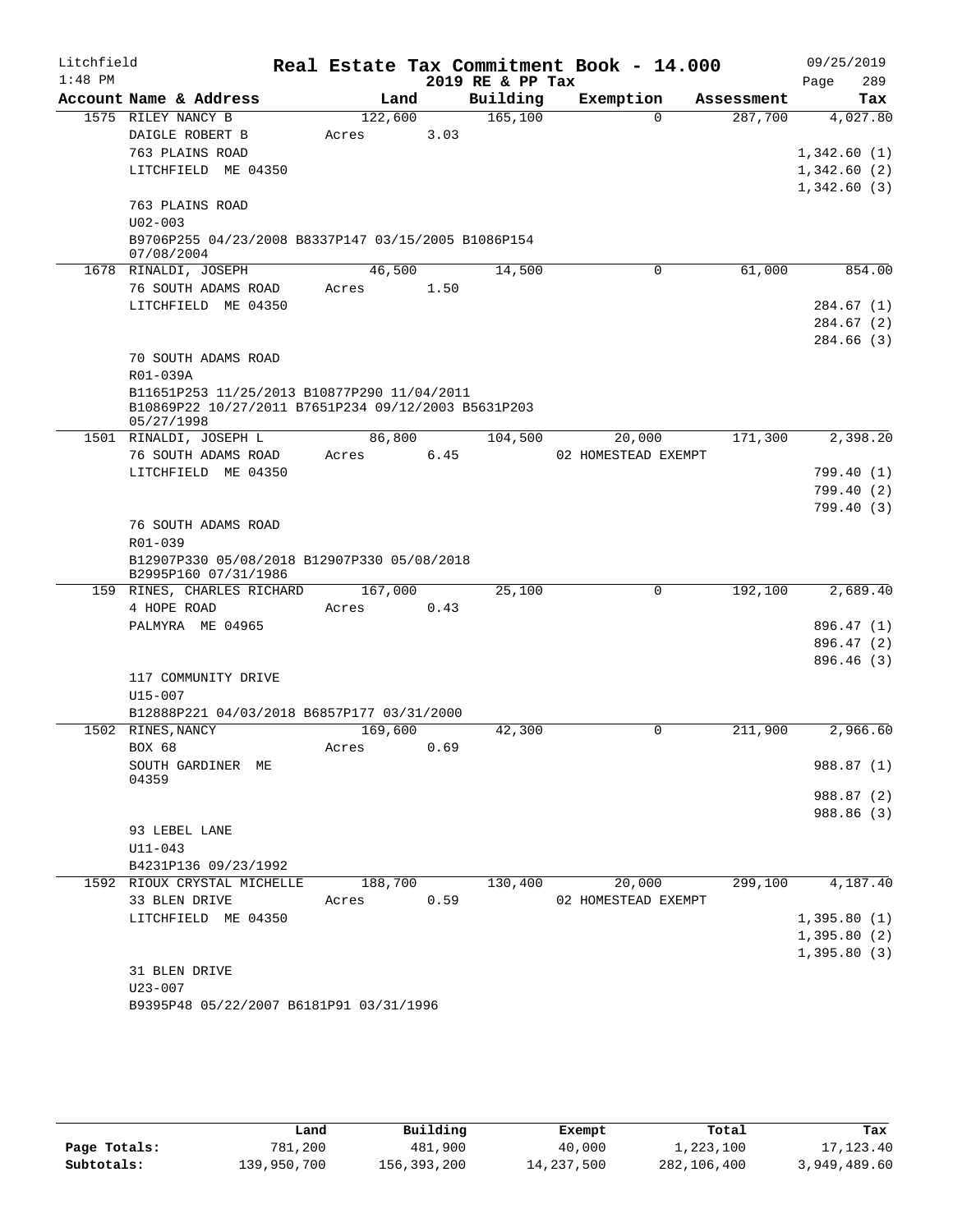| Litchfield |                                                                                         |             |         |                  | Real Estate Tax Commitment Book - 14.000 |            | 09/25/2019  |
|------------|-----------------------------------------------------------------------------------------|-------------|---------|------------------|------------------------------------------|------------|-------------|
| $1:48$ PM  |                                                                                         |             |         | 2019 RE & PP Tax |                                          |            | 290<br>Page |
|            | Account Name & Address                                                                  |             | Land    | Building         | Exemption                                | Assessment | Tax         |
|            | 1503 RIOUX, JOHN                                                                        |             | 194,100 | 141,500          | 20,000                                   | 315,600    | 4,418.40    |
|            | 33 BLEN DRIVE                                                                           | Acres       | 0.72    |                  | 02 HOMESTEAD EXEMPT                      |            |             |
|            | LITCHFIELD ME 04350                                                                     |             |         |                  |                                          |            | 1,472.80(1) |
|            |                                                                                         |             |         |                  |                                          |            | 1,472.80(2) |
|            |                                                                                         |             |         |                  |                                          |            | 1,472.80(3) |
|            | 33 BLEN DRIVE                                                                           |             |         |                  |                                          |            |             |
|            | $U23 - 006$                                                                             |             |         |                  |                                          |            |             |
|            | B2416P288                                                                               |             |         |                  |                                          |            |             |
|            | 1297 ROBBINS III WILLIAM C                                                              |             | 86,500  | 50,200           | 20,000                                   | 116,700    | 1,633.80    |
|            | LEVASSEUR AMIE L                                                                        | Acres 41.00 |         |                  | 02 HOMESTEAD EXEMPT                      |            |             |
|            | 47 SMALL ROAD                                                                           |             |         |                  |                                          |            | 544.60(1)   |
|            | LITCHFIELD ME 04350                                                                     |             |         |                  |                                          |            | 544.60(2)   |
|            |                                                                                         |             |         |                  |                                          |            | 544.60 (3)  |
|            | 47 SMALL ROAD                                                                           |             |         |                  |                                          |            |             |
|            | $R07 - 040$                                                                             |             |         |                  |                                          |            |             |
|            | B9133P41 11/02/2006 B8145P161 10/01/2004 B8116P249<br>09/18/2004 B6897P343              |             |         |                  |                                          |            |             |
|            | 2081 ROBBINS STEPHANIE NYE                                                              |             | 52,200  | 110,500          | 20,000                                   | 142,700    | 1,997.80    |
|            | 16 LUNTS HILL ROAD                                                                      | Acres 3.40  |         |                  | 02 HOMESTEAD EXEMPT                      |            |             |
|            | LITCHFIELD ME 04350                                                                     |             |         |                  |                                          |            | 665.93(1)   |
|            |                                                                                         |             |         |                  |                                          |            | 665.93(2)   |
|            |                                                                                         |             |         |                  |                                          |            | 665.94(3)   |
|            | 16 LUNTS HILL ROAD                                                                      |             |         |                  |                                          |            |             |
|            | R10-020A                                                                                |             |         |                  |                                          |            |             |
|            | B9040P51 08/23/2006                                                                     |             |         |                  |                                          |            |             |
|            | 1505 ROBERTS, BENJAMIN G                                                                |             | 41,900  | 34,200           | 20,000                                   | 56,100     | 785.40      |
|            | 36 BUKER ROAD                                                                           | Acres       | 0.77    |                  | 02 HOMESTEAD EXEMPT                      |            |             |
|            | LITCHFIELD ME 04350                                                                     |             |         |                  |                                          |            | 261.80(1)   |
|            |                                                                                         |             |         |                  |                                          |            | 261.80(2)   |
|            |                                                                                         |             |         |                  |                                          |            | 261.80(3)   |
|            | <b>36 BUKER ROAD</b>                                                                    |             |         |                  |                                          |            |             |
|            | R05-004                                                                                 |             |         |                  |                                          |            |             |
|            | B1945P353                                                                               |             |         |                  |                                          |            |             |
|            | 1507 ROBERTS, RICK                                                                      |             | 37,700  |                  | 27,400<br>20,000                         | 45,100     | 631.40      |
|            | 42 BUKER ROAD                                                                           | Acres       | 0.50    |                  | 02 HOMESTEAD EXEMPT                      |            |             |
|            | LITCHFIELD ME 04350                                                                     |             |         |                  |                                          |            | 210.47(1)   |
|            |                                                                                         |             |         |                  |                                          |            | 210.47(2)   |
|            |                                                                                         |             |         |                  |                                          |            | 210.46(3)   |
|            | 42 BUKER ROAD                                                                           |             |         |                  |                                          |            |             |
|            | R05-004A                                                                                |             |         |                  |                                          |            |             |
|            | B6112P58                                                                                |             |         |                  |                                          |            |             |
|            | 556 ROBERTSON, DAVID C.                                                                 |             | 77,600  | 135,400          | 20,000                                   | 193,000    | 2,702.00    |
|            | ROBERTSON, HEATHER I.                                                                   | Acres       | 1.23    |                  | 02 HOMESTEAD EXEMPT                      |            |             |
|            | 38 TORRINGTON AVENUE                                                                    |             |         |                  |                                          |            | 900.67(1)   |
|            | PEAKS ISLAND ME 04108                                                                   |             |         |                  |                                          |            | 900.67(2)   |
|            |                                                                                         |             |         |                  |                                          |            | 900.66(3)   |
|            | 165 WHIPPOORWILL ROAD                                                                   |             |         |                  |                                          |            |             |
|            | U23-021A                                                                                |             |         |                  |                                          |            |             |
|            | B11753P16 07/25/2014 B11753P14 07/11/2014 B11730P202<br>07/02/2014 B3955P211 08/06/1991 |             |         |                  |                                          |            |             |

|              | Land        | Building    | Exempt     | Total       | Tax          |
|--------------|-------------|-------------|------------|-------------|--------------|
| Page Totals: | 490,000     | 499,200     | 120,000    | 869,200     | 12,168.80    |
| Subtotals:   | 140,440,700 | 156,892,400 | 14,357,500 | 282,975,600 | 3,961,658.40 |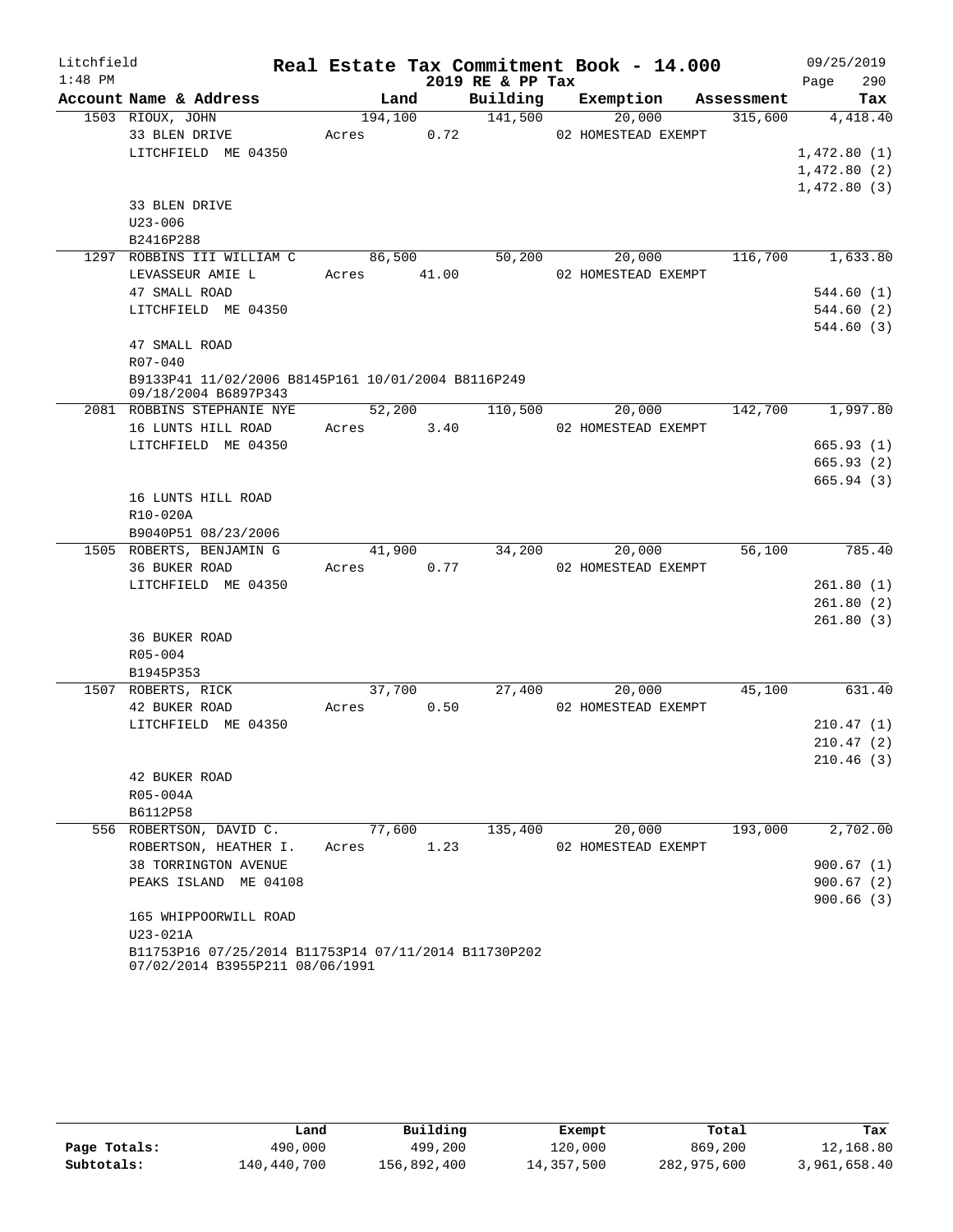| Litchfield |                                                   |        |      |                  | Real Estate Tax Commitment Book - 14.000 |            | 09/25/2019  |
|------------|---------------------------------------------------|--------|------|------------------|------------------------------------------|------------|-------------|
| $1:48$ PM  |                                                   |        |      | 2019 RE & PP Tax |                                          |            | 291<br>Page |
|            | Account Name & Address                            | Land   |      | Building         | Exemption                                | Assessment | Tax         |
|            | 2295 ROBINSON MELINDA<br>LARRABEE                 | 26,100 |      | 15,300           | $\Omega$                                 | 41,400     | 579.60      |
|            | ROBINSON MICHAEL K                                | Acres  | 1.38 |                  |                                          |            |             |
|            | 12 LARRABEE LANE                                  |        |      |                  |                                          |            | 193.20(1)   |
|            | LITCHFIELD ME 04350                               |        |      |                  |                                          |            | 193.20(2)   |
|            |                                                   |        |      |                  |                                          |            | 193.20(3)   |
|            | 12 LARRABEE LANE                                  |        |      |                  |                                          |            |             |
|            | R06-032B                                          |        |      |                  |                                          |            |             |
|            | B9354P217 05/18/2007 B6933P276 06/03/2002         |        |      |                  |                                          |            |             |
|            | 1382 ROBINSON, THOMAS W.                          | 45,700 |      | 108,000          | 0                                        | 153,700    | 2,151.80    |
|            | 4077 BRAMBLEWOOD LOOP                             | Acres  | 1.22 |                  |                                          |            |             |
|            | SPRING HILL FL 34609                              |        |      |                  |                                          |            | 717.27(1)   |
|            |                                                   |        |      |                  |                                          |            | 717.27(2)   |
|            |                                                   |        |      |                  |                                          |            | 717.26(3)   |
|            | 335 DENNIS HILL ROAD                              |        |      |                  |                                          |            |             |
|            | R13-040B                                          |        |      |                  |                                          |            |             |
|            | B12090P295 08/31/2015 B10396P337 04/22/2010       |        |      |                  |                                          |            |             |
|            | B9624P175 01/25/2008 B3639P93 04/11/1988 B3585P52 |        |      |                  |                                          |            |             |
|            | 07/26/1989<br>624 ROCQUE, MICHAEL A.              | 45,300 |      | 181,300          | 0                                        | 226,600    | 3,172.40    |
|            | LASSALLE-ROCQUE, ANDREA Acres                     |        | 1.10 |                  |                                          |            |             |
|            | L.                                                |        |      |                  |                                          |            |             |
|            | 70 NOTTINGHAM LANE                                |        |      |                  |                                          |            | 1,057.47(1) |
|            | LITCHFIELD ME 04350                               |        |      |                  |                                          |            | 1,057.47(2) |
|            |                                                   |        |      |                  |                                          |            | 1,057.46(3) |
|            | 70 NOTTINGHAM LANE                                |        |      |                  |                                          |            |             |
|            | R11-035-6                                         |        |      |                  |                                          |            |             |
|            | B12123P90 10/02/2015 B7568P131 04/27/2004         |        |      |                  |                                          |            |             |
|            | 173 RODENBERG, RAY                                | 60,800 |      | 72,300           | 20,000                                   | 113,100    | 1,583.40    |
|            | 2647 CONNECTICUT AVE NW Acres                     |        | 7.10 |                  | 02 HOMESTEAD EXEMPT                      |            |             |
|            | SUITE 200                                         |        |      |                  |                                          |            | 527.80(1)   |
|            | WASHINGTON DC 20008                               |        |      |                  |                                          |            | 527.80(2)   |
|            |                                                   |        |      |                  |                                          |            | 527.80(3)   |
|            | 1506 HALLOWELL ROAD                               |        |      |                  |                                          |            |             |
|            | $U20 - 032$                                       |        |      |                  |                                          |            |             |
|            | B6385P353 01/08/2001                              |        |      |                  |                                          |            |             |
|            | 1509 RODMAN, GERALD                               | 57,500 |      | 149,100          | 20,000                                   | 186,600    | 2,612.40    |
|            | 65 UPPER POND ROAD                                | Acres  | 6.70 |                  | 02 HOMESTEAD EXEMPT                      |            |             |
|            | LITCHFIELD ME 04350                               |        |      |                  |                                          |            | 870.80 (1)  |
|            |                                                   |        |      |                  |                                          |            | 870.80 (2)  |
|            |                                                   |        |      |                  |                                          |            | 870.80 (3)  |
|            | 65 UPPER POND ROAD                                |        |      |                  |                                          |            |             |
|            | R07-029                                           |        |      |                  |                                          |            |             |
|            | B2335P316                                         |        |      |                  |                                          |            |             |
|            | 243 RODNEY, JOHN & DAWN                           | 62,300 |      | 75,900           | 20,000                                   | 118,200    | 1,654.80    |
|            | 1176 RICHMOND ROAD                                | Acres  | 9.00 |                  | 02 HOMESTEAD EXEMPT                      |            | 551.60(1)   |
|            | LITCHFIELD ME 04350                               |        |      |                  |                                          |            |             |
|            |                                                   |        |      |                  |                                          |            | 551.60(2)   |
|            |                                                   |        |      |                  |                                          |            | 551.60(3)   |
|            | 1176 RICHMOND ROAD<br>R01-012A                    |        |      |                  |                                          |            |             |
|            | B5157P250 06/24/1996                              |        |      |                  |                                          |            |             |
|            |                                                   |        |      |                  |                                          |            |             |

|              | Land        | Building    | Exempt     | Total       | Tax          |
|--------------|-------------|-------------|------------|-------------|--------------|
| Page Totals: | 297,700     | 601,900     | 60,000     | 839,600     | 11,754.40    |
| Subtotals:   | 140,738,400 | 157,494,300 | 14,417,500 | 283,815,200 | 3,973,412.80 |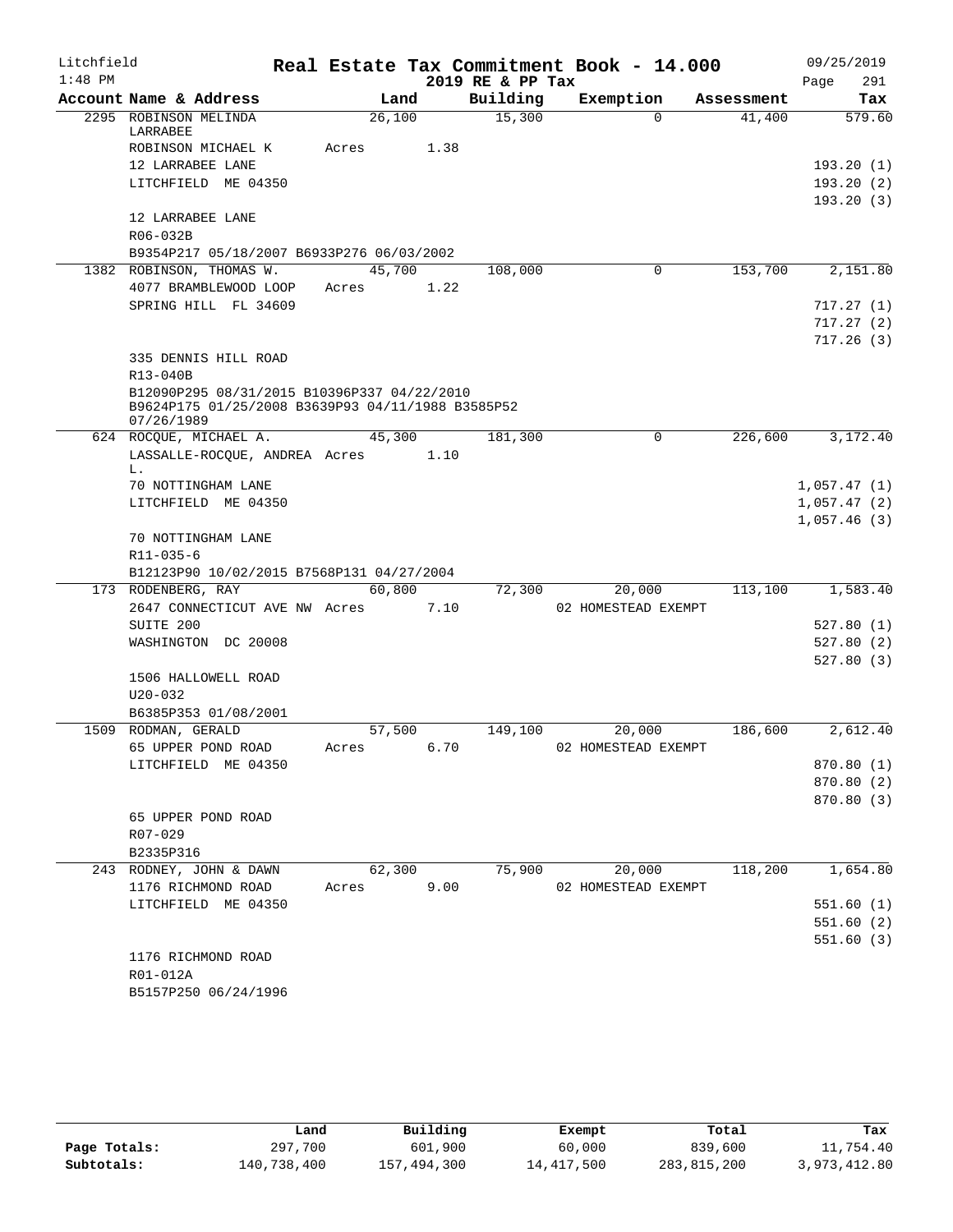| Litchfield |                                                                       |       |             |      | Real Estate Tax Commitment Book - 14.000 |                     |             |            |              | 09/25/2019 |
|------------|-----------------------------------------------------------------------|-------|-------------|------|------------------------------------------|---------------------|-------------|------------|--------------|------------|
| $1:48$ PM  |                                                                       |       |             |      | 2019 RE & PP Tax                         |                     |             |            | Page         | 292        |
|            | Account Name & Address                                                |       | Land        |      | Building                                 | Exemption           |             | Assessment |              | Tax        |
|            | 1277 RODRIGUE, RUSSELL M,                                             |       | 50, 300     |      | 209,300                                  |                     | 20,000      | 239,600    |              | 3,354.40   |
|            | ELIZABETH<br><b>30 NADEAU DRIVE</b>                                   | Acres |             | 2.78 |                                          | 02 HOMESTEAD EXEMPT |             |            |              |            |
|            | LITCHFIELD ME 04350                                                   |       |             |      |                                          |                     |             |            | 1,118.13(1)  |            |
|            |                                                                       |       |             |      |                                          |                     |             |            | 1,118.13(2)  |            |
|            |                                                                       |       |             |      |                                          |                     |             |            | 1, 118.14(3) |            |
|            | 30 NADEAU DRIVE                                                       |       |             |      |                                          |                     |             |            |              |            |
|            | $R12 - 010 - 3$                                                       |       |             |      |                                          |                     |             |            |              |            |
|            | B10875P62 11/02/2011 B7722P336 03/12/2003                             |       |             |      |                                          |                     |             |            |              |            |
|            | 1311 RODRIGUE, RUSSELL M.                                             |       | 91,400      |      | 67,600                                   |                     | $\mathbf 0$ | 159,000    |              | 2,226.00   |
|            | RODRIGUE, ELIZABETH K. Acres                                          |       |             | 0.11 |                                          |                     |             |            |              |            |
|            | 30 NADEAU ROAD                                                        |       |             |      |                                          |                     |             |            |              | 742.00(1)  |
|            | LITCHFIELD ME 04350                                                   |       |             |      |                                          |                     |             |            |              | 742.00(2)  |
|            |                                                                       |       |             |      |                                          |                     |             |            |              | 742.00(3)  |
|            | 45 FICKETT DRIVE                                                      |       |             |      |                                          |                     |             |            |              |            |
|            | $U17 - 026$                                                           |       |             |      |                                          |                     |             |            |              |            |
|            | B12148P228 10/29/2015 B9429P347 07/20/2007 B9429P345                  |       |             |      |                                          |                     |             |            |              |            |
|            | 07/20/2007 B9229P298 01/12/2007 B5244P216 10/21/1996                  |       |             |      |                                          |                     |             |            |              |            |
|            | 1832 RODRIGUE, STEVEN &<br>KATHLEEN                                   |       | 187,200     |      | 195,900                                  |                     | 20,000      | 363,100    |              | 5,083.40   |
|            | PO BOX 2301                                                           | Acres |             | 0.58 |                                          | 02 HOMESTEAD EXEMPT |             |            |              |            |
|            | LEWISTON ME 04240                                                     |       |             |      |                                          |                     |             |            | 1,694.47(1)  |            |
|            |                                                                       |       |             |      |                                          |                     |             |            | 1,694.47(2)  |            |
|            |                                                                       |       |             |      |                                          |                     |             |            | 1,694.46(3)  |            |
|            | 28 WEED DRIVE                                                         |       |             |      |                                          |                     |             |            |              |            |
|            | $U25 - 008$                                                           |       |             |      |                                          |                     |             |            |              |            |
|            | B6657P79 11/11/2000                                                   |       |             |      |                                          |                     |             |            |              |            |
|            | 759 RODRIGUE, STEVEN L                                                |       | 96,400      |      | 73,000                                   |                     | $\mathbf 0$ | 169,400    |              | 2,371.60   |
|            | RODRIGUE, ANNA S                                                      |       | Acres 0.98  |      |                                          |                     |             |            |              |            |
|            | 806 RIVER ROAD                                                        |       |             |      |                                          |                     |             |            |              | 790.53(1)  |
|            | LEEDS ME 04263                                                        |       |             |      |                                          |                     |             |            |              | 790.53(2)  |
|            |                                                                       |       |             |      |                                          |                     |             |            |              | 790.54(3)  |
|            | LAKEVIEW DRIVE                                                        |       |             |      |                                          |                     |             |            |              |            |
|            | U28-024                                                               |       |             |      |                                          |                     |             |            |              |            |
|            | B8161P171 10/14/2004 B7952P111 05/20/2004 B1321P5                     |       |             |      |                                          |                     |             |            |              |            |
|            | 495 ROGERS CAMMIE L                                                   |       | 57,600      |      | 151,800                                  |                     | 20,000      | 189,400    |              | 2,651.60   |
|            | 249 RICHMOND ROAD                                                     | Acres |             | 5.20 |                                          | 02 HOMESTEAD EXEMPT |             |            |              |            |
|            | LITCHFIELD ME 04350                                                   |       |             |      |                                          |                     |             |            |              | 883.87 (1) |
|            |                                                                       |       |             |      |                                          |                     |             |            |              | 883.87 (2) |
|            |                                                                       |       |             |      |                                          |                     |             |            |              | 883.86 (3) |
|            | 249 RICHMOND ROAD                                                     |       |             |      |                                          |                     |             |            |              |            |
|            | $R03 - 040 - 4$                                                       |       |             |      |                                          |                     |             |            |              |            |
|            | B12610P73 05/22/2017 B6410P130 02/20/2001<br>1519 ROGERS JR, GEORGE M |       | 57,700      |      | 269,500                                  |                     | 20,000      | 307,200    |              | 4,300.80   |
|            | 24 UPPER POND ROAD                                                    |       | Acres 46.00 |      |                                          | 02 HOMESTEAD EXEMPT |             |            |              |            |
|            | LITCHFIELD ME 04350                                                   |       |             |      |                                          |                     |             |            | 1,433.60(1)  |            |
|            |                                                                       |       |             |      |                                          |                     |             |            | 1,433.60(2)  |            |
|            |                                                                       |       |             |      |                                          |                     |             |            | 1,433.60(3)  |            |
|            | 24 UPPER POND ROAD                                                    |       |             |      |                                          |                     |             |            |              |            |
|            | R08-023                                                               |       |             |      |                                          |                     |             |            |              |            |
|            | B2360P61                                                              |       |             |      |                                          |                     |             |            |              |            |
|            |                                                                       |       |             |      |                                          |                     |             |            |              |            |

|              | Land        | Building    | Exempt     | Total         | Tax          |
|--------------|-------------|-------------|------------|---------------|--------------|
| Page Totals: | 540,600     | 967,100     | 80,000     | 1,427,700     | 19,987.80    |
| Subtotals:   | 141,279,000 | 158,461,400 | 14,497,500 | 285, 242, 900 | 3,993,400.60 |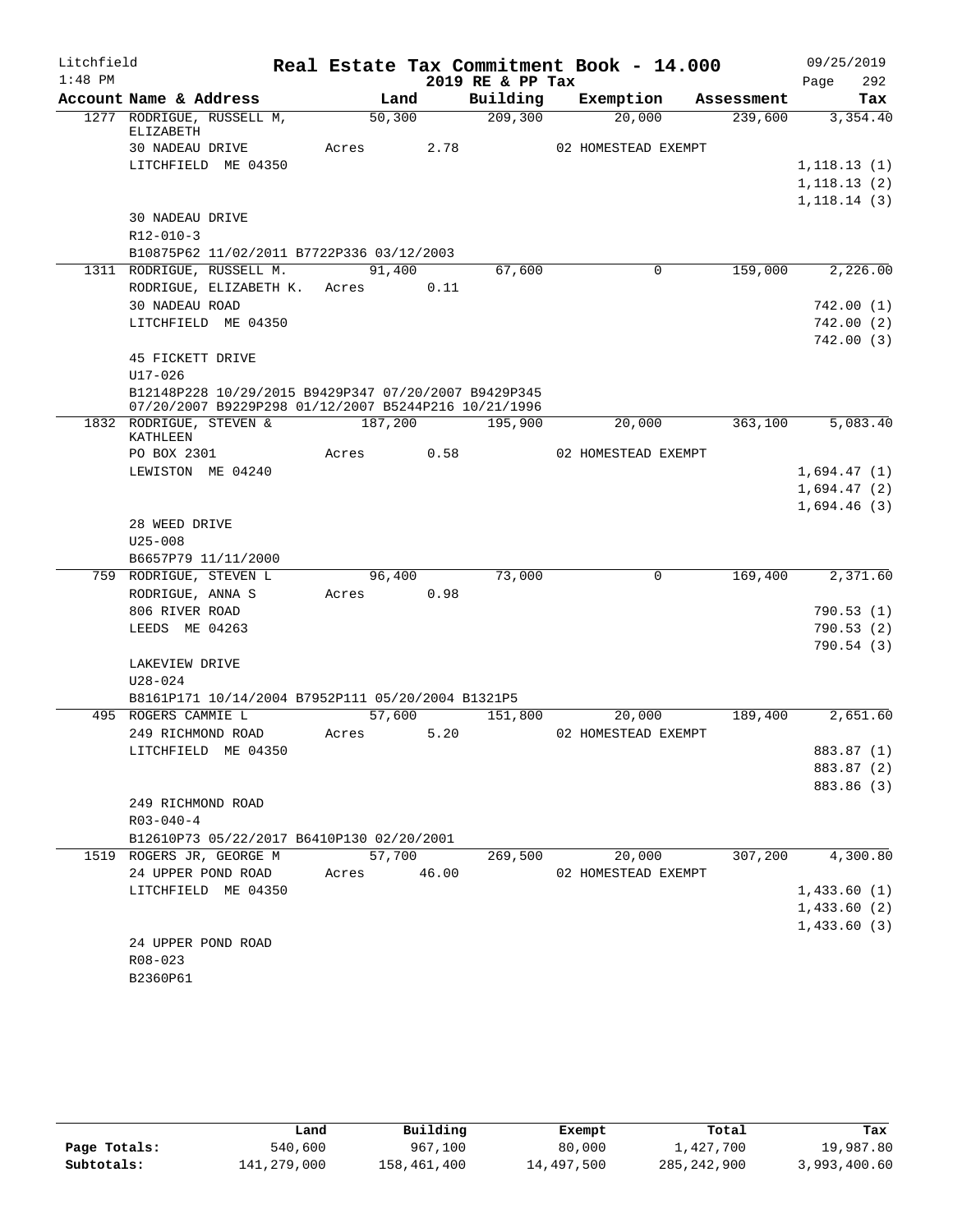| Litchfield<br>$1:48$ PM |                                                      |             |       |             | 2019 RE & PP Tax | Real Estate Tax Commitment Book - 14.000 |             | 09/25/2019<br>293<br>Page |
|-------------------------|------------------------------------------------------|-------------|-------|-------------|------------------|------------------------------------------|-------------|---------------------------|
|                         | Account Name & Address                               |             |       | Land        | Building         | Exemption                                | Assessment  | Tax                       |
|                         | 2404 ROGERS, GEORGE M JR                             |             |       | 4,500       | $\Omega$         | $\Omega$                                 | 4,500       | 63.00                     |
|                         | ROGERS, JUDITH A                                     |             | Acres | 16.00       |                  |                                          |             |                           |
|                         | 24 UPPER POND ROAD                                   |             |       |             |                  |                                          |             | 21.00(1)                  |
|                         | LITCHFIELD ME 04350                                  |             |       |             |                  |                                          |             | 21.00(2)                  |
|                         |                                                      |             |       |             |                  |                                          |             | 21.00(3)                  |
|                         | 150 UPPER POND ROAD                                  |             |       |             |                  |                                          |             |                           |
|                         | R08-024                                              |             |       |             |                  |                                          |             |                           |
|                         | B7957P286 05/24/2004                                 |             |       |             |                  |                                          |             |                           |
|                         | 46 ROGERS, GEORGE, JR.                               |             |       | 11,300      | 0                | $\mathbf 0$                              | 11,300      | 158.20                    |
|                         | 24 UPPER POND ROAD                                   |             | Acres | 47.00       |                  |                                          |             |                           |
|                         | LITCHFIELD ME 04350                                  |             |       |             |                  |                                          |             | 52.73(1)                  |
|                         |                                                      |             |       |             |                  |                                          |             | 52.73(2)                  |
|                         |                                                      |             |       |             |                  |                                          |             | 52.74(3)                  |
|                         | 24 UPPER POND ROAD                                   |             |       |             |                  |                                          |             |                           |
|                         | $R08 - 022$                                          |             |       |             |                  |                                          |             |                           |
|                         | B5395P168                                            |             |       |             |                  |                                          |             |                           |
|                         | 2847 ROGERS, JOHN                                    |             |       | $\mathbf 0$ | 20,600           | 20,000                                   | 600         | 8.40                      |
|                         | 215 PLAINS ROAD                                      |             |       |             |                  | 02 HOMESTEAD EXEMPT                      |             |                           |
|                         | LITCHFIELD ME 04350                                  |             |       |             |                  |                                          |             | 2.80(1)                   |
|                         |                                                      |             |       |             |                  |                                          |             | 2.80(2)                   |
|                         |                                                      |             |       |             |                  |                                          |             | 2.80(3)                   |
|                         | 215 PLAINS ROAD                                      |             |       |             |                  |                                          |             |                           |
|                         | $R07 - 044 - ON$                                     |             |       |             |                  |                                          |             |                           |
|                         | 941 ROHN, CHARLES                                    |             |       | 222,500     | 257,900          | 0                                        | 480,400     | 6,725.60                  |
|                         | ROHN, CAROL                                          |             | Acres | 0.55        |                  |                                          |             |                           |
|                         | 68 GRANDVIEW DRIVE                                   |             |       |             |                  |                                          |             | 2, 241.87(1)              |
|                         | WESTBROOK ME 04092                                   |             |       |             |                  |                                          |             | 2, 241.87 (2)             |
|                         |                                                      |             |       |             |                  |                                          |             | 2, 241.86(3)              |
|                         | 299 PEACEPIPE DRIVE                                  |             |       |             |                  |                                          |             |                           |
|                         | U29-019A                                             |             |       |             |                  |                                          |             |                           |
|                         | B12333P24 06/22/2016 B10566P223 10/28/2010 B6100P99  |             |       |             |                  |                                          |             |                           |
|                         | 11/12/1999                                           |             |       |             |                  |                                          |             |                           |
|                         | 2438 ROLFE BARBARA                                   |             |       | 48,400      | 116,100          | 20,000                                   | 144,500     | 2,023.00                  |
|                         | 1271 WEST ROAD                                       |             | Acres | 2.14        |                  | 02 HOMESTEAD EXEMPT                      |             |                           |
|                         | LITCHFIELD ME 04350                                  |             |       |             |                  |                                          |             | 674.33(1)                 |
|                         |                                                      |             |       |             |                  |                                          |             | 674.33 (2)                |
|                         |                                                      |             |       |             |                  |                                          |             | 674.34(3)                 |
|                         | 1271 WEST ROAD                                       |             |       |             |                  |                                          |             |                           |
|                         | R03-029C                                             |             |       |             |                  |                                          |             |                           |
|                         | B7946P202 05/05/2004                                 |             |       |             |                  |                                          |             |                           |
|                         | 1521 ROLSTON, ROBERT G                               |             |       | 47,400      | 146,600          | 20,000                                   | 174,000     | 2,436.00                  |
|                         | ROLSTON SHEILA E                                     |             | Acres | 1.80        |                  | 02 HOMESTEAD EXEMPT                      |             |                           |
|                         | 463 HUNTINGTON HILL                                  |             |       |             |                  |                                          |             | 812.00(1)                 |
|                         | ROAD                                                 |             |       |             |                  |                                          |             |                           |
|                         | LITCHFIELD ME 04350                                  |             |       |             |                  |                                          |             | 812.00 (2)                |
|                         |                                                      |             |       |             |                  |                                          |             | 812.00(3)                 |
|                         | 463 HUNTINGTON HILL<br><b>ROAD</b>                   |             |       |             |                  |                                          |             |                           |
|                         | $R04 - 006$                                          |             |       |             |                  |                                          |             |                           |
|                         | B4069P275 04/03/1992                                 |             |       |             |                  |                                          |             |                           |
|                         | 1079 ROMERO, CATHERINE                               |             |       | 49,000      | 81,700           | 0                                        | 130,700     | 1,829.80                  |
|                         | LITALIEN, CATHERINE-FKA Acres                        |             |       | 2.32        |                  |                                          |             |                           |
|                         | 2 STOBIE STREET                                      |             |       |             |                  |                                          |             | 609.93(1)                 |
|                         | WINSLOW ME 04901                                     |             |       |             |                  |                                          |             | 609.93(2)                 |
|                         |                                                      |             |       |             |                  |                                          |             | 609.94(3)                 |
|                         | 299 OAK HILL ROAD                                    |             |       |             |                  |                                          |             |                           |
|                         | R04-026A                                             |             |       |             |                  |                                          |             |                           |
|                         | B12916P136 05/07/2018 B8825P266 03/08/2006 B3805P102 |             |       |             |                  |                                          |             |                           |
|                         |                                                      |             |       |             |                  |                                          |             |                           |
|                         |                                                      | Land        |       | Building    |                  | Exempt                                   | Total       | Tax                       |
| Page Totals:            |                                                      | 383,100     |       | 622,900     |                  | 60,000                                   | 946,000     | 13,244.00                 |
| Subtotals:              |                                                      | 141,662,100 |       | 159,084,300 |                  | 14,557,500                               | 286,188,900 | 4,006,644.60              |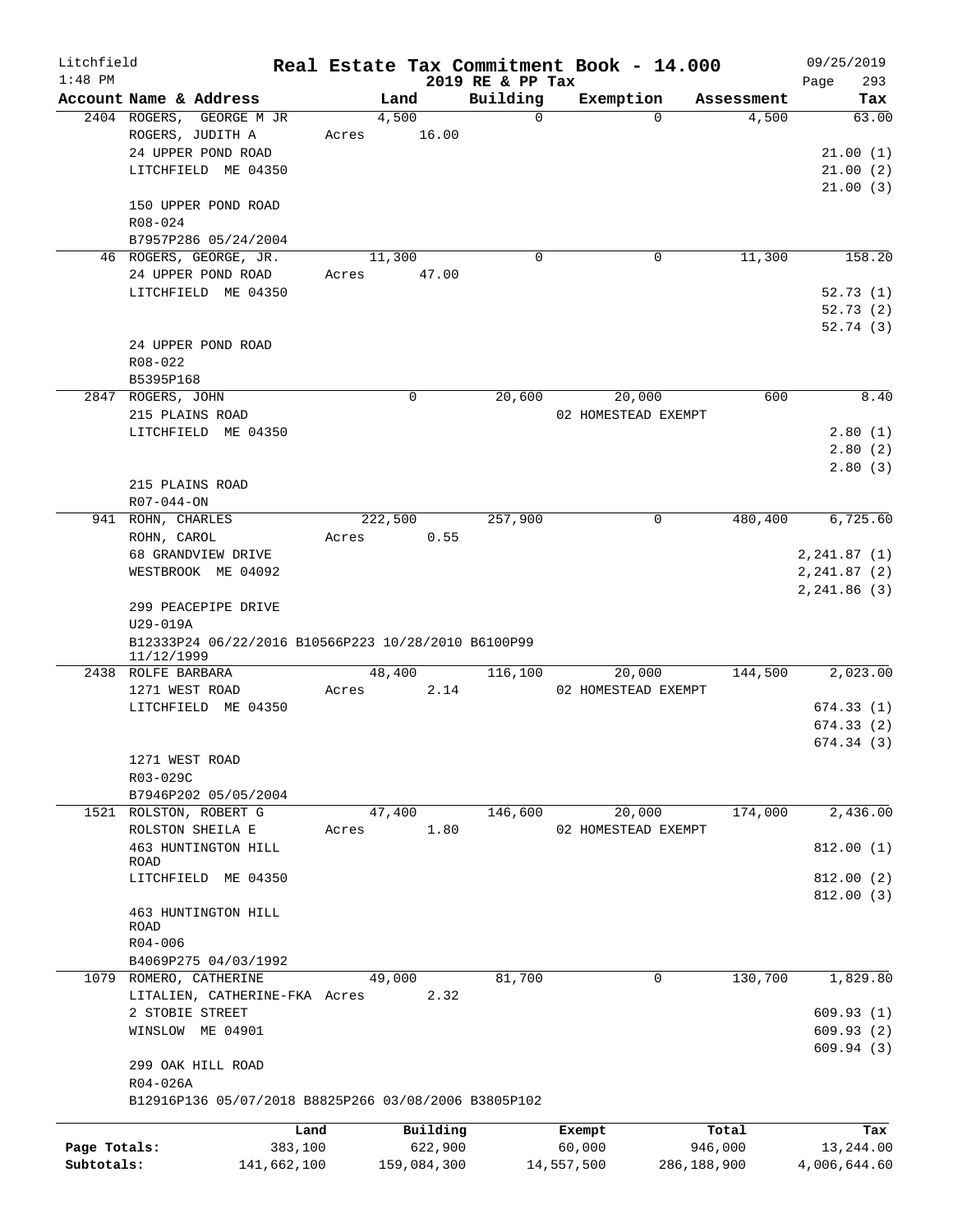| Litchfield |                                                                     |            |       |                  | Real Estate Tax Commitment Book - 14.000 |            | 09/25/2019   |
|------------|---------------------------------------------------------------------|------------|-------|------------------|------------------------------------------|------------|--------------|
| $1:48$ PM  |                                                                     |            |       | 2019 RE & PP Tax |                                          |            | Page<br>294  |
|            | Account Name & Address                                              | Land       |       | Building         | Exemption                                | Assessment | Tax          |
|            | 319 ROSE MICHAEL R                                                  | 61,000     |       | 74,900           | 26,000                                   | 109,900    | 1,538.60     |
|            | ROSE KATHY E                                                        | Acres      | 7.34  |                  | 02 HOMESTEAD EXEMPT                      |            |              |
|            | 22 HUNTINGTON HILL ROAD                                             |            |       |                  | 22 WW2 Widow Res                         |            | 512.87(1)    |
|            | LITCHFIELD ME 04350                                                 |            |       |                  |                                          |            | 512.87(2)    |
|            | 22 HUNTINGTON HILL ROAD                                             |            |       |                  |                                          |            | 512.86(3)    |
|            | R11-036                                                             |            |       |                  |                                          |            |              |
|            | B9443P93 07/30/2007 B5770P210 10/27/1998                            |            |       |                  |                                          |            |              |
|            | 953 ROSE, JEFFREY &                                                 | 110,100    |       | 58,000           | 0                                        | 168,100    | 2,353.40     |
|            | NOONS-ROSE, LINDA                                                   |            |       |                  |                                          |            |              |
|            | PO BOX 2                                                            | Acres      | 0.63  |                  |                                          |            |              |
|            | TRURO MA 02666                                                      |            |       |                  |                                          |            | 784.47 (1)   |
|            |                                                                     |            |       |                  |                                          |            | 784.47 (2)   |
|            |                                                                     |            |       |                  |                                          |            | 784.46 (3)   |
|            | 32 OSPREY LANE                                                      |            |       |                  |                                          |            |              |
|            | $U03 - 009$                                                         |            |       |                  |                                          |            |              |
|            | B6356P193                                                           |            |       |                  |                                          |            | 6,633.20     |
|            | 2564 ROSSER, JOHN REVOCABLE<br>TRUST                                | 317,000    |       | 156,800          | $\mathbf 0$                              | 473,800    |              |
|            | ROSSER, JOHN & LESLIE Acres                                         |            | 56.09 |                  |                                          |            |              |
|            | TRUSTEES                                                            |            |       |                  |                                          |            |              |
|            | 29 ROSSER DRIVE                                                     |            |       |                  |                                          |            | 2, 211.07(1) |
|            | LITCHFIELD ME 04350                                                 |            |       |                  |                                          |            | 2, 211.07(2) |
|            | 170 ROSSER DRIVE                                                    |            |       |                  |                                          |            | 2, 211.06(3) |
|            | R12-003A                                                            |            |       |                  |                                          |            |              |
|            | B10430P147 05/28/2010 B10427P247 05/26/2010                         |            |       |                  |                                          |            |              |
|            | B10235P178 10/02/2009 B8652P234 10/13/2005                          |            |       |                  |                                          |            |              |
|            | 1524 ROSSER, LESLIE M<br>REVOCABLE TRUST                            | 149,900    |       | 50,900           | 0                                        | 200,800    | 2,811.20     |
|            | ROSSER, LESLIE & JOHN                                               | Acres      | 0.31  |                  |                                          |            |              |
|            | TRUSTEES                                                            |            |       |                  |                                          |            |              |
|            | 29 ROSSER DRIVE                                                     |            |       |                  |                                          |            | 937.07 (1)   |
|            | LITCHFIELD ME 04350                                                 |            |       |                  |                                          |            | 937.07 (2)   |
|            |                                                                     |            |       |                  |                                          |            | 937.06 (3)   |
|            | 166 ROSSER DRIVE                                                    |            |       |                  |                                          |            |              |
|            | U17-007                                                             |            |       |                  |                                          |            |              |
|            | B12223P283 02/08/2016 B10235P179 10/07/2009<br>B4534P219 11/01/1993 |            |       |                  |                                          |            |              |
|            | 1660 ROSSI, JAMES M & DAWN E 60,600                                 |            |       | 0                | 0                                        | 60,600     | 848.40       |
|            | 5 EASY STREET                                                       | Acres 0.27 |       |                  |                                          |            |              |
|            | LITCHFIELD ME 04350                                                 |            |       |                  |                                          |            | 282.80(1)    |
|            |                                                                     |            |       |                  |                                          |            | 282.80 (2)   |
|            |                                                                     |            |       |                  |                                          |            | 282.80(3)    |
|            | KERI LANE                                                           |            |       |                  |                                          |            |              |
|            | $U10-037$                                                           |            |       |                  |                                          |            |              |
|            | B5022P37                                                            |            |       |                  |                                          |            |              |
|            | 298 ROSSI, JAMES M DAWN E                                           | 63,800     |       | 138,700          | 20,000                                   | 182,500    | 2,555.00     |
|            | 5 EASY STREET                                                       | Acres 0.60 |       |                  | 02 HOMESTEAD EXEMPT                      |            |              |
|            | LITCHFIELD ME 04350                                                 |            |       |                  |                                          |            | 851.67(1)    |
|            |                                                                     |            |       |                  |                                          |            | 851.67 (2)   |
|            |                                                                     |            |       |                  |                                          |            | 851.66(3)    |
|            | 5 EASY STREET                                                       |            |       |                  |                                          |            |              |
|            | $U10-018$<br>B5890P5 02/26/1999                                     |            |       |                  |                                          |            |              |
|            |                                                                     |            |       |                  |                                          |            |              |

|              | Land        | Building    | Exempt     | Total       | Tax          |
|--------------|-------------|-------------|------------|-------------|--------------|
| Page Totals: | 762,400     | 479,300     | 46,000     | 1,195,700   | 16,739.80    |
| Subtotals:   | 142,424,500 | 159,563,600 | 14,603,500 | 287,384,600 | 4,023,384.40 |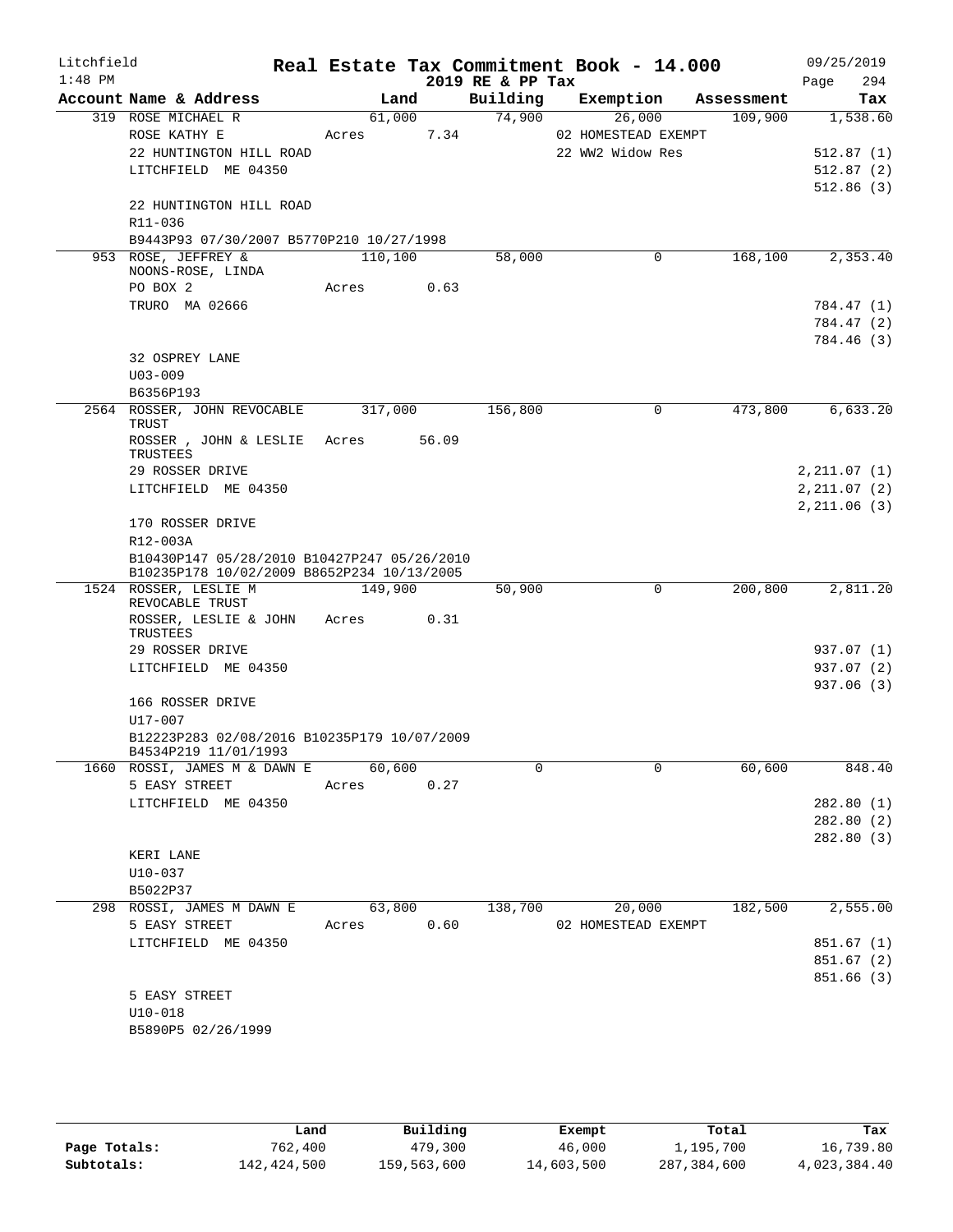| Litchfield |                                                   |        |        |                  | Real Estate Tax Commitment Book - 14.000 |            | 09/25/2019  |
|------------|---------------------------------------------------|--------|--------|------------------|------------------------------------------|------------|-------------|
| $1:48$ PM  |                                                   |        |        | 2019 RE & PP Tax |                                          |            | 295<br>Page |
|            | Account Name & Address                            | Land   |        | Building         | Exemption                                | Assessment | Tax         |
|            | 2622 ROSSIGNOL ERIC J                             | 45,600 |        | 149,800          | $\Omega$                                 | 195,400    | 2,735.60    |
|            | 55 OVERLOOK DRIVE                                 | Acres  | 1.21   |                  |                                          |            |             |
|            | LITCHFIELD ME 04350                               |        |        |                  |                                          |            | 911.87(1)   |
|            |                                                   |        |        |                  |                                          |            | 911.87(2)   |
|            | 55 OVERLOOK DRIVE                                 |        |        |                  |                                          |            | 911.86(3)   |
|            | R12-022-5                                         |        |        |                  |                                          |            |             |
|            | B9927P38 12/10/2008 B9498P31 09/13/2007 B8169P283 |        |        |                  |                                          |            |             |
|            | 10/21/2004                                        |        |        |                  |                                          |            |             |
|            | 1529 ROSSIGNOL, DONALD R                          | 49,200 |        | 152,600          | 20,000                                   | 181,800    | 2,545.20    |
|            | ROSSIGNOL CATHERINE I                             | Acres  | 2.40   |                  | 02 HOMESTEAD EXEMPT                      |            |             |
|            | 399 OAKHILL ROAD                                  |        |        |                  |                                          |            | 848.40 (1)  |
|            | LITCHFIELD ME 04350                               |        |        |                  |                                          |            | 848.40 (2)  |
|            |                                                   |        |        |                  |                                          |            | 848.40 (3)  |
|            | 399 OAK HILL ROAD                                 |        |        |                  |                                          |            |             |
|            | $R04 - 022$                                       |        |        |                  |                                          |            |             |
|            | B3968P231 08/29/1991<br>1530 ROSSIGNOL, DUDLEY R  |        | 63,800 | 106,900          | 20,000                                   | 150,700    | 2,109.80    |
|            | 409 OAKHILL ROAD                                  | Acres  | 11.00  |                  | 02 HOMESTEAD EXEMPT                      |            |             |
|            | LITCHFIELD ME 04350                               |        |        |                  |                                          |            | 703.27(1)   |
|            |                                                   |        |        |                  |                                          |            | 703.27(2)   |
|            |                                                   |        |        |                  |                                          |            | 703.26(3)   |
|            | 409 OAK HILL ROAD                                 |        |        |                  |                                          |            |             |
|            | R04-021                                           |        |        |                  |                                          |            |             |
|            | B2150P42                                          |        |        |                  |                                          |            |             |
|            | 1531 ROUNTREE, DANIEL L                           | 45,000 |        | 83,400           | 20,000                                   | 108,400    | 1,517.60    |
|            | ROUNTREE KRISTI L                                 | Acres  | 1.00   |                  | 02 HOMESTEAD EXEMPT                      |            |             |
|            | 2211 HALLOWELL ROAD                               |        |        |                  |                                          |            | 505.87(1)   |
|            | LITCHFIELD ME 04350                               |        |        |                  |                                          |            | 505.87(2)   |
|            |                                                   |        |        |                  |                                          |            | 505.86(3)   |
|            | 2211 HALLOWELL ROAD                               |        |        |                  |                                          |            |             |
|            | R11-023A<br>B4509P175                             |        |        |                  |                                          |            |             |
|            | 1535 ROUSSEAU, JOSEPH                             | 66,900 |        | 16,600           | 0                                        | 83,500     | 1,169.00    |
|            | ROUSSEAU, LILLIAN                                 | Acres  | 0.11   |                  |                                          |            |             |
|            | <b>46 RICHARDS STREET</b>                         |        |        |                  |                                          |            | 389.67(1)   |
|            | GREENE ME 04236                                   |        |        |                  |                                          |            | 389.67(2)   |
|            |                                                   |        |        |                  |                                          |            | 389.66(3)   |
|            | 122 JIMMY POND LANE                               |        |        |                  |                                          |            |             |
|            | $U08 - 006$                                       |        |        |                  |                                          |            |             |
|            | B3228P328 09/10/1987 B1397P357 09/01/1965         |        |        |                  |                                          |            |             |
|            | 1538 ROWE, CHARLES R., SR.<br>(TRUSTEE)           | 63,800 |        | 153,100          | 0                                        | 216,900    | 3,036.60    |
|            | CHARLES R. ROWE, SR.<br>TRUST                     | Acres  | 11.10  |                  |                                          |            |             |
|            | 6630 SEVERNDALE STREET                            |        |        |                  |                                          |            | 1,012.20(1) |
|            | COCOA FL 32927                                    |        |        |                  |                                          |            | 1,012.20(2) |
|            |                                                   |        |        |                  |                                          |            | 1,012.20(3) |
|            | 161 THOROFARE ROAD                                |        |        |                  |                                          |            |             |
|            | R08-020A                                          |        |        |                  |                                          |            |             |
|            | B12362P314 07/25/2016 B2375P168                   |        |        |                  |                                          |            |             |

|              | Land        | Building    | Exempt     | Total       | Tax          |
|--------------|-------------|-------------|------------|-------------|--------------|
| Page Totals: | 334,300     | 662,400     | 60,000     | 936,700     | 13, 113.80   |
| Subtotals:   | 142,758,800 | 160,226,000 | 14,663,500 | 288,321,300 | 4,036,498.20 |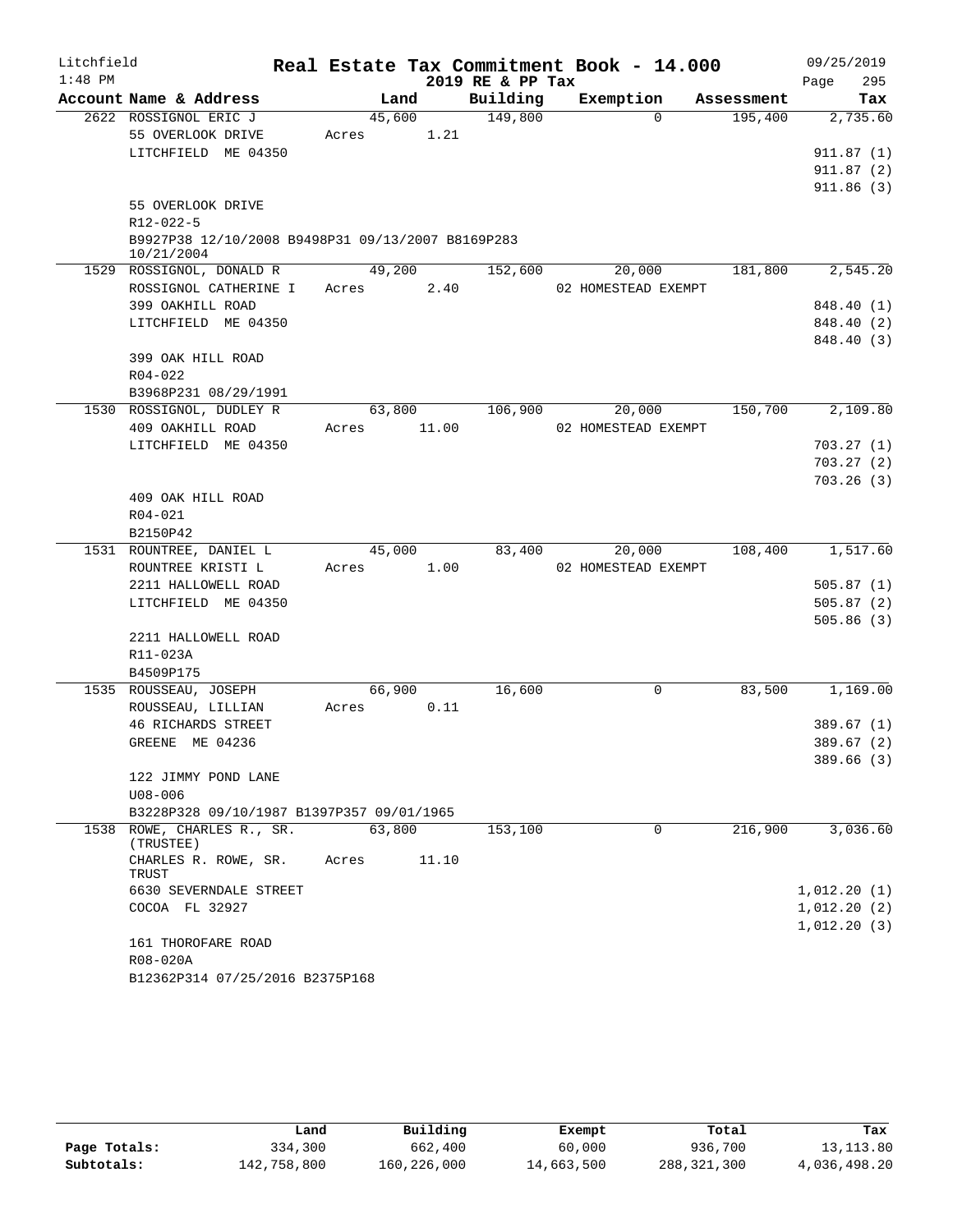| Litchfield   |                                                      |             |         |             |                              | Real Estate Tax Commitment Book - 14.000 |             |                       | 09/25/2019         |
|--------------|------------------------------------------------------|-------------|---------|-------------|------------------------------|------------------------------------------|-------------|-----------------------|--------------------|
| $1:48$ PM    | Account Name & Address                               |             | Land    |             | 2019 RE & PP Tax<br>Building | Exemption                                |             |                       | 296<br>Page<br>Tax |
|              | 1539 ROWE, ERNEST P                                  |             | 60,900  |             | 74,400                       | 26,000                                   |             | Assessment<br>109,300 | 1,530.20           |
|              | 88 CENTER ROAD                                       | Acres       |         | 7.20        |                              | 02 HOMESTEAD EXEMPT                      |             |                       |                    |
|              | LITCHFIELD ME 04350                                  |             |         |             |                              | 03 VETERANS EXEMPT                       |             |                       | 510.07(1)          |
|              |                                                      |             |         |             |                              |                                          |             |                       | 510.07(2)          |
|              |                                                      |             |         |             |                              |                                          |             |                       |                    |
|              |                                                      |             |         |             |                              |                                          |             |                       | 510.06(3)          |
|              | 88 CENTER ROAD                                       |             |         |             |                              |                                          |             |                       |                    |
|              | R02-119                                              |             |         |             |                              |                                          |             |                       |                    |
|              | B1432P540                                            |             |         |             |                              |                                          |             |                       |                    |
|              | 1540 ROWE, HOWARD                                    |             | 54,200  |             | $\Omega$                     |                                          | 0           | 54,200                | 758.80             |
|              | <b>45 WARREN LANE</b>                                |             |         | Acres 69.00 |                              |                                          |             |                       |                    |
|              | LITCHFIELD ME 04350                                  |             |         |             |                              |                                          |             |                       | 252.93(1)          |
|              |                                                      |             |         |             |                              |                                          |             |                       | 252.93(2)          |
|              |                                                      |             |         |             |                              |                                          |             |                       | 252.94 (3)         |
|              | PINE TREE ROAD                                       |             |         |             |                              |                                          |             |                       |                    |
|              | $R10-031$                                            |             |         |             |                              |                                          |             |                       |                    |
|              | B6732P231 12/13/2001                                 |             |         |             |                              |                                          |             |                       |                    |
|              | 1541 ROWE, HOWARD P                                  |             | 98,700  |             | 100,500                      | 20,000                                   |             | 179,200               | 2,508.80           |
|              | <b>45 WARREN LANE</b>                                |             | Acres   | 0.31        |                              | 02 HOMESTEAD EXEMPT                      |             |                       |                    |
|              | LITCHFIELD ME 04350                                  |             |         |             |                              |                                          |             |                       | 836.27 (1)         |
|              |                                                      |             |         |             |                              |                                          |             |                       | 836.27(2)          |
|              |                                                      |             |         |             |                              |                                          |             |                       | 836.26(3)          |
|              | 45 WARREN LANE                                       |             |         |             |                              |                                          |             |                       |                    |
|              | $U03 - 012$                                          |             |         |             |                              |                                          |             |                       |                    |
|              | B7892P170 03/31/2004                                 |             |         |             |                              |                                          |             |                       |                    |
|              | 475 ROY PAUL E                                       |             | 47,700  |             | 144,300                      |                                          | 0           | 192,000               | 2,688.00           |
|              | ROY DENISE H                                         | Acres       |         | 1.90        |                              |                                          |             |                       |                    |
|              | 25 DEFORGE STREET                                    |             |         |             |                              |                                          |             |                       | 896.00 (1)         |
|              | LEWISTON ME 04240                                    |             |         |             |                              |                                          |             |                       | 896.00 (2)         |
|              |                                                      |             |         |             |                              |                                          |             |                       | 896.00 (3)         |
|              | 78 WHIPPOORWILL ROAD                                 |             |         |             |                              |                                          |             |                       |                    |
|              | $U21 - 006$                                          |             |         |             |                              |                                          |             |                       |                    |
|              | B9556P263 11/06/2007 B2644P1                         |             |         |             |                              |                                          |             |                       |                    |
|              | 2188 ROY, ALLAN                                      |             | 45,400  |             | 74,800                       |                                          | 0           | 120,200               | 1,682.80           |
|              | ROY, DORIS                                           | Acres       |         | 1.12        |                              |                                          |             |                       |                    |
|              | PO BOX 194                                           |             |         |             |                              |                                          |             |                       | 560.93(1)          |
|              | LITCHFIELD ME 04350                                  |             |         |             |                              |                                          |             |                       | 560.93(2)          |
|              |                                                      |             |         |             |                              |                                          |             |                       | 560.94(3)          |
|              | 71 WHIPPOORWILL ROAD                                 |             |         |             |                              |                                          |             |                       |                    |
|              | $U21 - 022$                                          |             |         |             |                              |                                          |             |                       |                    |
|              | B12669P109 07/25/2017 B12056P223 07/31/2015          |             |         |             |                              |                                          |             |                       |                    |
|              | B11715P305 06/17/2014 B9240P206 02/01/2007 B8006P104 |             |         |             |                              |                                          |             |                       |                    |
|              | 06/18/2004 B1246P165 11/20/1961                      |             |         |             |                              |                                          |             |                       |                    |
|              | 1543 ROY, BRUCE L.                                   |             | 223,200 |             | 121,400                      |                                          | 0           | 344,600               | 4,824.40           |
|              | C/O NICOLE FYFE                                      | Acres       |         | 3.42        |                              |                                          |             |                       |                    |
|              | 695 NASH ROAD                                        |             |         |             |                              |                                          |             |                       | 1,608.13(1)        |
|              | PITTSTON ME 04345                                    |             |         |             |                              |                                          |             |                       | 1,608.13(2)        |
|              |                                                      |             |         |             |                              |                                          |             |                       | 1,608.14(3)        |
|              | 35 LUCIEN LANE                                       |             |         |             |                              |                                          |             |                       |                    |
|              | U11-036                                              |             |         |             |                              |                                          |             |                       |                    |
|              | B11445P174 07/12/2013 B2003P133 05/11/1977 B1475P794 |             |         |             |                              |                                          |             |                       |                    |
|              | 476 ROY, NATHAN P.                                   |             | 62,200  |             | 132,000                      | 20,000                                   |             | 174,200               | 2,438.80           |
|              | 319 PINE TREE ROAD                                   | Acres       |         | 8.90        |                              | 02 HOMESTEAD EXEMPT                      |             |                       |                    |
|              | LITCHFIELD ME 04350                                  |             |         |             |                              |                                          |             |                       | 812.93 (1)         |
|              |                                                      |             |         |             |                              |                                          |             |                       | 812.93 (2)         |
|              |                                                      |             |         |             |                              |                                          |             |                       | 812.94 (3)         |
|              | 319 PINE TREE ROAD                                   |             |         |             |                              |                                          |             |                       |                    |
|              | $R11 - 001 - 4$                                      |             |         |             |                              |                                          |             |                       |                    |
|              | B11035P206 05/09/2012 B5954P107 05/21/1999           |             |         |             |                              |                                          |             |                       |                    |
|              |                                                      |             |         |             |                              |                                          |             |                       |                    |
|              |                                                      | Land        |         | Building    |                              | Exempt                                   |             | Total                 | Tax                |
| Page Totals: |                                                      | 592,300     |         | 647,400     |                              | 66,000                                   |             | 1,173,700             | 16,431.80          |
| Subtotals:   |                                                      | 143,351,100 |         | 160,873,400 |                              | 14,729,500                               | 289,495,000 |                       | 4,052,930.00       |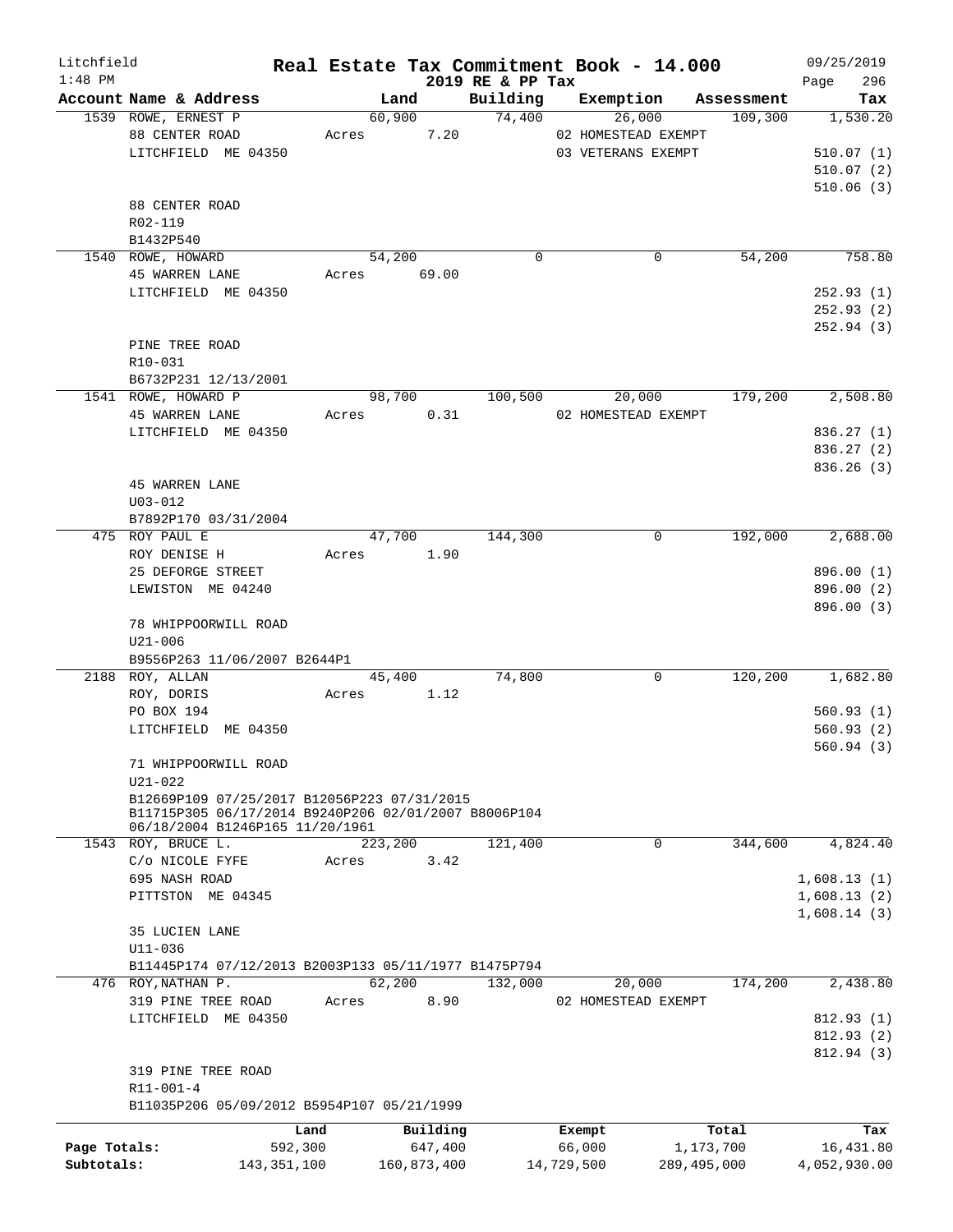| Litchfield |                                                      |       |        |       | Real Estate Tax Commitment Book - 14.000 |                     |          |            |              | 09/25/2019  |
|------------|------------------------------------------------------|-------|--------|-------|------------------------------------------|---------------------|----------|------------|--------------|-------------|
| $1:48$ PM  |                                                      |       |        |       | 2019 RE & PP Tax                         |                     |          |            | Page         | 297         |
|            | Account Name & Address                               |       | Land   |       | Building                                 | Exemption           |          | Assessment |              | Tax         |
|            | 790 RU DOLLAR GENERAL<br>OHPAME6, LLC.               |       | 86,400 |       | 588,300                                  |                     | $\Omega$ | 674,700    |              | 9,445.80    |
|            | C/O DAVID PERDUK                                     | Acres |        | 7.90  |                                          |                     |          |            |              |             |
|            | 3090 BRISTOL STREET,<br>SUITE 550                    |       |        |       |                                          |                     |          |            |              | 3,148.60(1) |
|            | COSTA MESA CA 92626                                  |       |        |       |                                          |                     |          |            |              | 3,148.60(2) |
|            |                                                      |       |        |       |                                          |                     |          |            | 3,148.60(3)  |             |
|            | 1905 HALLOWELL ROAD<br>$U16 - 002$                   |       |        |       |                                          |                     |          |            |              |             |
|            | B12557P305 03/17/2017 B12461P68 11/04/2016 B11951P20 |       |        |       |                                          |                     |          |            |              |             |
|            | 04/02/2015 B7477P202 06/25/2003                      |       |        |       |                                          |                     |          |            |              |             |
|            | 1047 RUDOFF FRANCINE G                               |       | 61,500 |       | 158,300                                  |                     | 20,000   | 199,800    |              | 2,797.20    |
|            | P O BOX 71                                           | Acres |        | 8.00  |                                          | 02 HOMESTEAD EXEMPT |          |            |              |             |
|            | LITCHFIELD ME 04350                                  |       |        |       |                                          |                     |          |            |              | 932.40(1)   |
|            |                                                      |       |        |       |                                          |                     |          |            |              | 932.40 (2)  |
|            |                                                      |       |        |       |                                          |                     |          |            |              | 932.40(3)   |
|            | 192 DENNIS HILL ROAD                                 |       |        |       |                                          |                     |          |            |              |             |
|            | R13-017                                              |       |        |       |                                          |                     |          |            |              |             |
|            | B9559P251 11/09/2007 B3194P244<br>130 RULE MARTY     |       | 95,500 |       | 152,700                                  |                     | $\Omega$ | 248,200    |              | 3,474.80    |
|            | RULE DOROTHY                                         | Acres |        | 0.67  |                                          |                     |          |            |              |             |
|            | 205 MAIN STREET                                      |       |        |       |                                          |                     |          |            | 1, 158.27(1) |             |
|            | LISBON FALLS ME 04252                                |       |        |       |                                          |                     |          |            | 1, 158.27(2) |             |
|            |                                                      |       |        |       |                                          |                     |          |            | 1,158.26(3)  |             |
|            | 5 NORTH EVERGREEN DRIVE                              |       |        |       |                                          |                     |          |            |              |             |
|            | $U28 - 002$                                          |       |        |       |                                          |                     |          |            |              |             |
|            | B12681P75 08/04/2017 B8608P339 09/16/2005 B6812P98   |       |        |       |                                          |                     |          |            |              |             |
|            | 2587 RURAL PROPERTY                                  |       | 45,300 |       | 8,400                                    |                     | 0        | 53,700     |              | 751.80      |
|            | MANAGEMENT LLC                                       |       |        |       |                                          |                     |          |            |              |             |
|            | 455 RICHMOND ROAD<br>LITCHFIELD ME 04350             | Acres |        | 1.10  |                                          |                     |          |            |              | 250.60(1)   |
|            |                                                      |       |        |       |                                          |                     |          |            |              | 250.60(2)   |
|            |                                                      |       |        |       |                                          |                     |          |            |              | 250.60(3)   |
|            | 455 RICHMOND ROAD                                    |       |        |       |                                          |                     |          |            |              |             |
|            | R03-010A                                             |       |        |       |                                          |                     |          |            |              |             |
|            | B9155P335 11/01/2006 B8270P299 12/28/2004            |       |        |       |                                          |                     |          |            |              |             |
|            | 507 RURAL PROPERTY<br>MANAGEMENT, LLC                |       | 39,400 |       | 3,100                                    |                     | 0        | 42,500     |              | 595.00      |
|            | 203 RIDGE ROAD                                       | Acres |        | 0.60  |                                          |                     |          |            |              |             |
|            | LISBON FALLS ME 04252                                |       |        |       |                                          |                     |          |            |              | 198.33(1)   |
|            |                                                      |       |        |       |                                          |                     |          |            |              | 198.33(2)   |
|            |                                                      |       |        |       |                                          |                     |          |            |              | 198.34(3)   |
|            | 1357 WEST ROAD                                       |       |        |       |                                          |                     |          |            |              |             |
|            | R03-023                                              |       |        |       |                                          |                     |          |            |              |             |
|            | B10583P98 11/08/2010 B5475P63                        |       |        |       |                                          |                     |          |            |              |             |
|            | 1432 RUSH DEVELOPMENT LLC                            |       | 73,400 |       | $\Omega$                                 |                     | $\Omega$ | 73,400     |              | 1,027.60    |
|            | 257 BUKER ROAD                                       | Acres |        | 79.48 |                                          |                     |          |            |              |             |
|            | LITCHFIELD ME 04350                                  |       |        |       |                                          |                     |          |            |              | 342.53(1)   |
|            |                                                      |       |        |       |                                          |                     |          |            |              | 342.53(2)   |
|            | HUNTINGTON HILL ROAD                                 |       |        |       |                                          |                     |          |            |              | 342.54(3)   |
|            | R11-038-06                                           |       |        |       |                                          |                     |          |            |              |             |
|            | B9758P129 06/11/2008 B1655P127 07/10/1973 B1563P222  |       |        |       |                                          |                     |          |            |              |             |
|            | 09/29/1971                                           |       |        |       |                                          |                     |          |            |              |             |

|              | Land        | Building    | Exempt     | Total       | Tax          |
|--------------|-------------|-------------|------------|-------------|--------------|
| Page Totals: | 401,500     | 910,800     | 20,000     | 1,292,300   | 18,092.20    |
| Subtotals:   | 143,752,600 | 161,784,200 | 14,749,500 | 290,787,300 | 4,071,022.20 |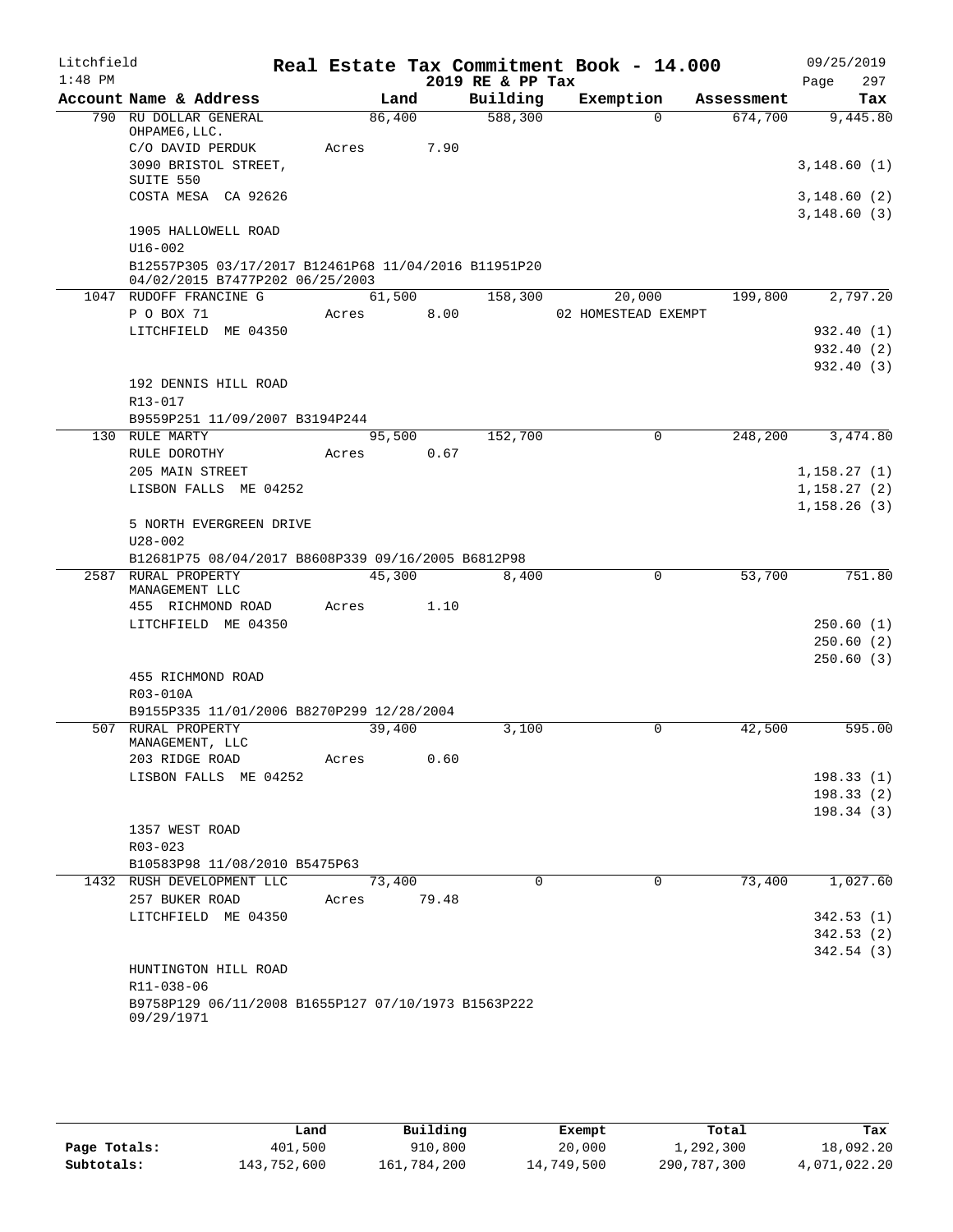| Litchfield |                                                                                           |       |        |       |                  | Real Estate Tax Commitment Book - 14.000 |            | 09/25/2019             |
|------------|-------------------------------------------------------------------------------------------|-------|--------|-------|------------------|------------------------------------------|------------|------------------------|
| $1:48$ PM  |                                                                                           |       |        |       | 2019 RE & PP Tax |                                          |            | 298<br>Page            |
|            | Account Name & Address                                                                    |       | Land   |       | Building         | Exemption                                | Assessment | Tax                    |
|            | 2863 RUSSELL, CAROL A.                                                                    |       | 50,100 |       | 155,900          | $\Omega$                                 | 206,000    | 2,884.00               |
|            | LAFONTAINE, ANNE T.                                                                       | Acres |        | 3.78  |                  |                                          |            |                        |
|            | 548 GROVE STREET                                                                          |       |        |       |                  |                                          |            | 961.33(1)              |
|            | RIDGEWOOD NJ 07450                                                                        |       |        |       |                  |                                          |            | 961.33(2)              |
|            | 58 HUNTINGTON HILL ROAD                                                                   |       |        |       |                  |                                          |            | 961.34(3)              |
|            | R11-038-02                                                                                |       |        |       |                  |                                          |            |                        |
|            | B12592P145 04/21/2017 B12038P98 07/08/2015                                                |       |        |       |                  |                                          |            |                        |
|            | 2227 RUSSELL, DAVID N JR.                                                                 |       | 52,300 |       | 167,000          | 0                                        | 219,300    | 3,070.20               |
|            | 61 DENNIS HILL ROAD                                                                       | Acres |        | 3.43  |                  |                                          |            |                        |
|            | LITCHFIELD ME 04350                                                                       |       |        |       |                  |                                          |            | 1,023.40(1)            |
|            |                                                                                           |       |        |       |                  |                                          |            | 1,023.40(2)            |
|            |                                                                                           |       |        |       |                  |                                          |            | 1,023.40(3)            |
|            | 61 DENNIS HILL ROAD                                                                       |       |        |       |                  |                                          |            |                        |
|            | $R11 - 008 - 3$                                                                           |       |        |       |                  |                                          |            |                        |
|            | B10977P326 03/07/2012 B9492P317 09/10/2007 B6847P127<br>03/12/2002                        |       |        |       |                  |                                          |            |                        |
|            | 2362 RUSSELL, KEVIN &                                                                     |       |        | 0     | 34,000           | 0                                        | 34,000     | 476.00                 |
|            | CHRISTINE                                                                                 |       |        |       |                  |                                          |            |                        |
|            | 76 PLAINS ROAD<br>LITCHFIELD ME 04350                                                     |       |        |       |                  |                                          |            | 158.67(1)              |
|            |                                                                                           |       |        |       |                  |                                          |            | 158.67(2)              |
|            |                                                                                           |       |        |       |                  |                                          |            | 158.66(3)              |
|            | 76 PLAINS ROAD                                                                            |       |        |       |                  |                                          |            |                        |
|            | R06-055A-ON-1                                                                             |       |        |       |                  |                                          |            |                        |
|            | 1550 RUSSELL, MARK                                                                        |       | 66,000 |       | 5,800            | 0                                        | 71,800     | 1,005.20               |
|            | RUSSELL, VICKI L.                                                                         | Acres |        | 14.00 |                  |                                          |            |                        |
|            | 284 PLAINS ROAD                                                                           |       |        |       |                  |                                          |            | 335.07 (1)             |
|            | LITCHFIELD ME 04350                                                                       |       |        |       |                  |                                          |            | 335.07(2)              |
|            |                                                                                           |       |        |       |                  |                                          |            | 335.06(3)              |
|            | 279 PLAINS ROAD                                                                           |       |        |       |                  |                                          |            |                        |
|            | R07-036                                                                                   |       |        |       |                  |                                          |            |                        |
|            | B12045P202 07/20/2015 B2317P269                                                           |       |        |       |                  |                                          |            |                        |
|            | 1549 RUSSELL, MARK & VICKI L                                                              |       | 49,500 |       | 174,400          | 20,000                                   | 203,900    | 2,854.60               |
|            | 284 PLAINS ROAD                                                                           | Acres |        | 2.50  |                  | 02 HOMESTEAD EXEMPT                      |            |                        |
|            | LITCHFIELD ME 04350                                                                       |       |        |       |                  |                                          |            | 951.53(1)<br>951.53(2) |
|            |                                                                                           |       |        |       |                  |                                          |            | 951.54 (3)             |
|            | 284 PLAINS ROAD                                                                           |       |        |       |                  |                                          |            |                        |
|            | R07-015                                                                                   |       |        |       |                  |                                          |            |                        |
|            | B12241P36 03/04/2016 B10200P92 09/02/2009 B2338P332<br>11/05/1980                         |       |        |       |                  |                                          |            |                        |
|            | 2853 RUSSELL, TRISTAN F.                                                                  |       | 59,700 |       | 141,500          | 20,000                                   | 181,200    | 2,536.80               |
|            | AUDIE, ALYSSA J.                                                                          | Acres |        | 5.90  |                  | 02 HOMESTEAD EXEMPT                      |            |                        |
|            | 57 DINGLEY ROAD                                                                           |       |        |       |                  |                                          |            | 845.60(1)              |
|            | LITCHFIELD ME 04350                                                                       |       |        |       |                  |                                          |            | 845.60 (2)             |
|            |                                                                                           |       |        |       |                  |                                          |            | 845.60 (3)             |
|            | 57 DINGLEY ROAD                                                                           |       |        |       |                  |                                          |            |                        |
|            | R07-015C                                                                                  |       |        |       |                  |                                          |            |                        |
|            | B12453P196 10/24/2016 B12249P339 07/20/2015<br>B12046P72 07/20/2015 B11671P241 04/22/2014 |       |        |       |                  |                                          |            |                        |

|              | Land        | Building    | Exempt     | Total       | Tax          |
|--------------|-------------|-------------|------------|-------------|--------------|
| Page Totals: | 277,600     | 678,600     | 40,000     | 916,200     | 12,826.80    |
| Subtotals:   | 144,030,200 | 162,462,800 | 14,789,500 | 291,703,500 | 4,083,849.00 |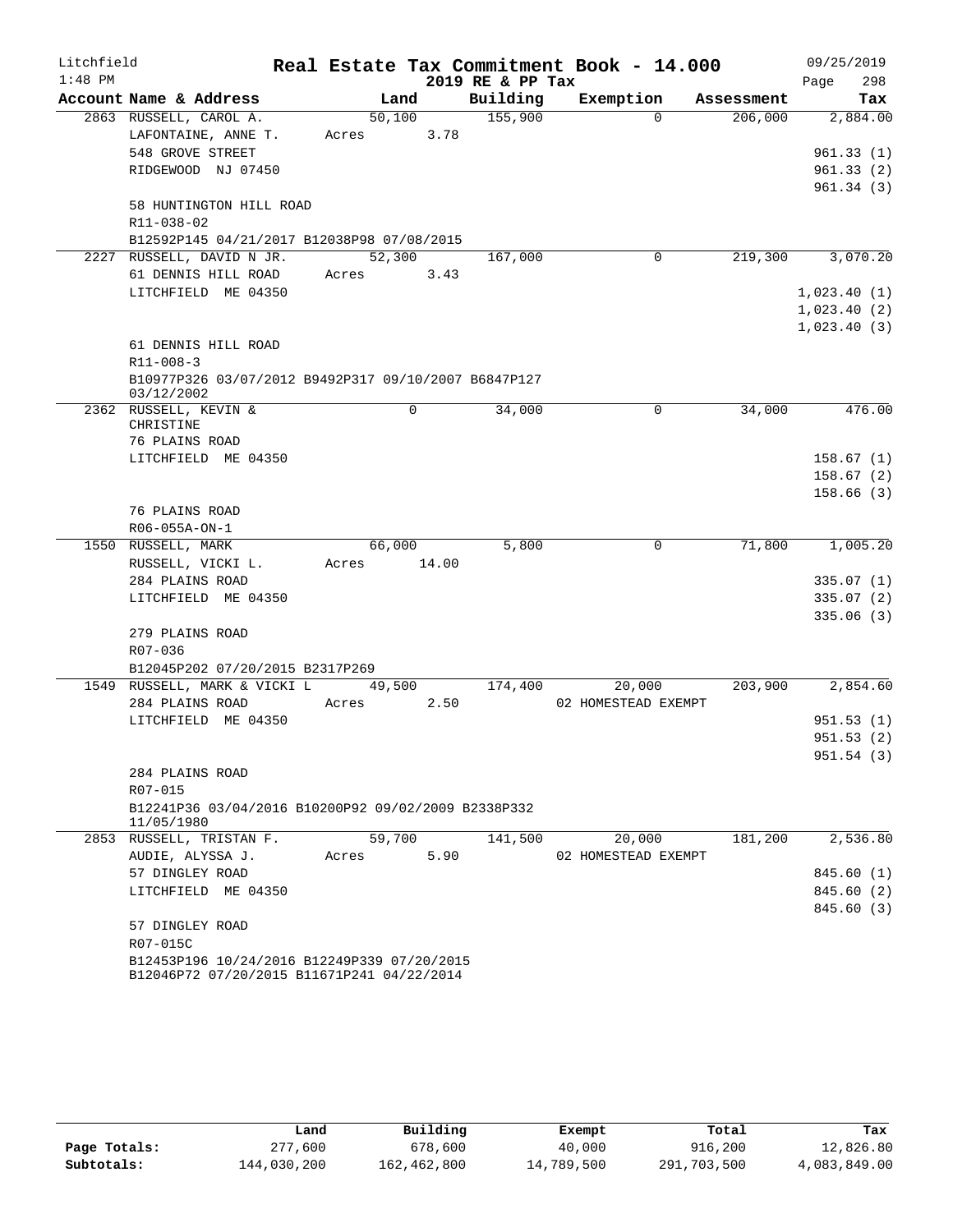| Litchfield |                                                                               |         |      |      |                  | Real Estate Tax Commitment Book - 14.000 |            | 09/25/2019   |
|------------|-------------------------------------------------------------------------------|---------|------|------|------------------|------------------------------------------|------------|--------------|
| $1:48$ PM  |                                                                               |         |      |      | 2019 RE & PP Tax |                                          |            | 299<br>Page  |
|            | Account Name & Address                                                        |         | Land |      | Building         | Exemption                                | Assessment | Tax          |
|            | 891 RYAN, PRESTIN                                                             | 42,500  |      |      | 43,600           | $\Omega$                                 | 86,100     | 1,205.40     |
|            | 70 JIMMY POND LANE                                                            | Acres   |      | 0.90 |                  |                                          |            |              |
|            | LITCHFIELD ME 04350                                                           |         |      |      |                  |                                          |            | 401.80(1)    |
|            |                                                                               |         |      |      |                  |                                          |            | 401.80(2)    |
|            |                                                                               |         |      |      |                  |                                          |            | 401.80(3)    |
|            | 70 JIMMY POND LANE                                                            |         |      |      |                  |                                          |            |              |
|            | $R04 - 049$                                                                   |         |      |      |                  |                                          |            |              |
|            | B13010P80 08/28/2018                                                          |         |      |      |                  |                                          |            |              |
|            | 1552 RYDER, KENNETH A                                                         | 107,300 |      |      | 19,500           | 0                                        | 126,800    | 1,775.20     |
|            | 102 WARDTOWN ROAD                                                             | Acres   |      | 0.14 |                  |                                          |            |              |
|            | FREEPORT ME 04032                                                             |         |      |      |                  |                                          |            | 591.73 (1)   |
|            |                                                                               |         |      |      |                  |                                          |            | 591.73 (2)   |
|            |                                                                               |         |      |      |                  |                                          |            | 591.74 (3)   |
|            | 103 ROSSER DRIVE                                                              |         |      |      |                  |                                          |            |              |
|            | U17-012                                                                       |         |      |      |                  |                                          |            |              |
|            | B1348P142                                                                     |         |      |      |                  |                                          |            |              |
|            | 1288 SALOIS, PAUL S.                                                          | 110,400 |      | 0.72 | 50,700           | 0                                        | 161,100    | 2,255.40     |
|            | SALOIS, CHRISTINA T.                                                          | Acres   |      |      |                  |                                          |            |              |
|            | 366 NORTH HUNTS MEADOW<br>ROAD                                                |         |      |      |                  |                                          |            | 751.80(1)    |
|            | WHITEFIELD ME 04353                                                           |         |      |      |                  |                                          |            | 751.80(2)    |
|            |                                                                               |         |      |      |                  |                                          |            | 751.80(3)    |
|            | 781 PLAINS ROAD                                                               |         |      |      |                  |                                          |            |              |
|            | $U02 - 009$                                                                   |         |      |      |                  |                                          |            |              |
|            | B11765P287 08/11/2014 B11745P215 07/15/2014<br>B10423P122 05/21/2010 B1423P88 |         |      |      |                  |                                          |            |              |
|            | 466 SAMBOL, JOSEPH                                                            | 58,200  |      |      | 180,800          | 0                                        | 239,000    | 3,346.00     |
|            | WEST, DAMIAN J.                                                               | Acres   |      | 5.40 |                  |                                          |            |              |
|            | 3 BUKER ROAD                                                                  |         |      |      |                  |                                          |            | 1, 115.33(1) |
|            | LITCHFIELD ME 04350                                                           |         |      |      |                  |                                          |            | 1, 115.33(2) |
|            |                                                                               |         |      |      |                  |                                          |            | 1, 115.34(3) |
|            | 3 BUKER ROAD                                                                  |         |      |      |                  |                                          |            |              |
|            | R05-056                                                                       |         |      |      |                  |                                          |            |              |
|            | B11828P305 10/17/2014 B10179P34 08/11/2009 B4627P101                          |         |      |      |                  |                                          |            |              |
|            | 2452 SAND POND PARTRIDGE                                                      | 27,600  |      |      | 0                | $\mathbf 0$                              | 27,600     | 386.40       |
|            | FAMILY TRUST                                                                  |         |      |      |                  |                                          |            |              |
|            | JAMES PARTRIDGE TRUSTEE Acres                                                 |         |      | 1.85 |                  |                                          |            |              |
|            | 809 SHERWOOD ROAD                                                             |         |      |      |                  |                                          |            | 128.80(1)    |
|            | FOREST HILLS PA 15221                                                         |         |      |      |                  |                                          |            | 128.80(2)    |
|            |                                                                               |         |      |      |                  |                                          |            | 128.80(3)    |
|            | LEWISTON ROAD                                                                 |         |      |      |                  |                                          |            |              |
|            | $R11 - 044 - 2$                                                               |         |      |      |                  |                                          |            |              |
|            | B9765P349 06/18/2008 B5922P197 06/08/1999<br>2453 SAND POND PARTRIDGE         | 27,600  |      |      | $\Omega$         | $\Omega$                                 | 27,600     | 386.40       |
|            | FAMILY TRUST                                                                  |         |      |      |                  |                                          |            |              |
|            | JAMES PARTRIDGETRUSTEE                                                        | Acres   |      | 1.86 |                  |                                          |            |              |
|            | 809 SHERWOOD ROAD                                                             |         |      |      |                  |                                          |            | 128.80(1)    |
|            | FOREST HILLS PA 15221                                                         |         |      |      |                  |                                          |            | 128.80(2)    |
|            |                                                                               |         |      |      |                  |                                          |            | 128.80(3)    |
|            | LEWISTON ROAD                                                                 |         |      |      |                  |                                          |            |              |
|            | $R11 - 044 - 3$                                                               |         |      |      |                  |                                          |            |              |
|            | B9765P350 06/18/2008 B5972P197 06/08/1999                                     |         |      |      |                  |                                          |            |              |

|              | Land        | Building    | Exempt     | Total       | Tax          |
|--------------|-------------|-------------|------------|-------------|--------------|
| Page Totals: | 373,600     | 294,600     |            | 668,200     | 9,354.80     |
| Subtotals:   | 144,403,800 | 162,757,400 | 14,789,500 | 292,371,700 | 4,093,203.80 |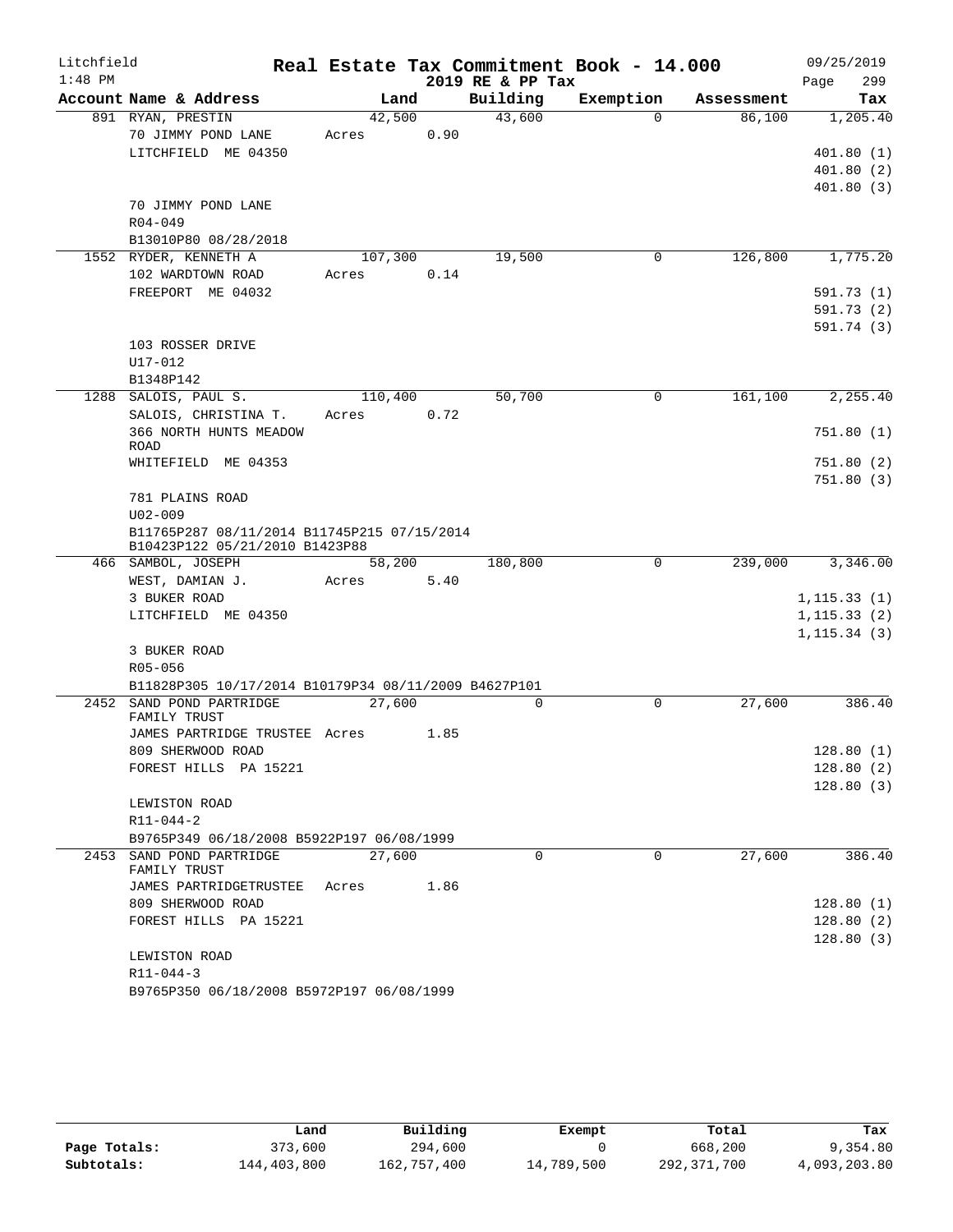| Litchfield |                                                                 |         |       |                  | Real Estate Tax Commitment Book - 14.000 |            | 09/25/2019                   |
|------------|-----------------------------------------------------------------|---------|-------|------------------|------------------------------------------|------------|------------------------------|
| $1:48$ PM  |                                                                 |         |       | 2019 RE & PP Tax |                                          |            | 300<br>Page                  |
|            | Account Name & Address                                          |         | Land  | Building         | Exemption                                | Assessment | Tax                          |
|            | 2454 SAND POND PARTRIDGE<br>FAMILY TRUST                        | 27,600  |       | $\Omega$         | $\Omega$                                 | 27,600     | 386.40                       |
|            | JAMES PARTRIDGE TRUSTEE Acres 1.87                              |         |       |                  |                                          |            |                              |
|            | 809 SHERWOOD ROAD                                               |         |       |                  |                                          |            | 128.80(1)                    |
|            | FOREST HILLS PA 15221                                           |         |       |                  |                                          |            | 128.80(2)<br>128.80(3)       |
|            | LEWISTON ROAD                                                   |         |       |                  |                                          |            |                              |
|            | $R11 - 044 - 4$                                                 |         |       |                  |                                          |            |                              |
|            | B9766P1 06/18/2008 B5972P197 06/08/1999                         |         |       |                  |                                          |            |                              |
|            | 1347 SAND POND PARTRIDGE<br>FAMILY TRUST                        | 223,100 |       | 49,100           | 0                                        | 272,200    | 3,810.80                     |
|            | JAMES PARTRIDGE                                                 | Acres   | 56.00 |                  |                                          |            |                              |
|            | 809 SHERWOOD ROAD                                               |         |       |                  |                                          |            | 1, 270.27(1)                 |
|            | FOREST HILLS PA 15221                                           |         |       |                  |                                          |            | 1, 270.27(2)<br>1, 270.26(3) |
|            | 47 SAND POND LANE                                               |         |       |                  |                                          |            |                              |
|            | $U12 - 019$                                                     |         |       |                  |                                          |            |                              |
|            | B5972P197 06/08/1999                                            |         |       |                  |                                          |            |                              |
|            | 2455 SAND POND PARTRIDGE<br>FAMILY TRUST                        | 27,600  |       | $\mathbf 0$      | 0                                        | 27,600     | 386.40                       |
|            | JAMES PARTRIDGE<br>TRUSTEE                                      | Acres   | 1.87  |                  |                                          |            |                              |
|            | 809 SHERWOOD ROAD                                               |         |       |                  |                                          |            | 128.80(1)                    |
|            | FOREST HILLS PA 15221                                           |         |       |                  |                                          |            | 128.80(2)                    |
|            |                                                                 |         |       |                  |                                          |            | 128.80(3)                    |
|            | LEWISTON ROAD                                                   |         |       |                  |                                          |            |                              |
|            | R11-044-5                                                       |         |       |                  |                                          |            |                              |
|            | B9766P2 06/18/2008 B5972P197 06/08/1997                         |         |       |                  |                                          |            |                              |
|            | 1346 SAND POND PARTRIDGE                                        | 27,600  |       | $\Omega$         | $\mathbf 0$                              | 27,600     | 386.40                       |
|            | FAMILY TRUST                                                    |         |       |                  |                                          |            |                              |
|            | JAMES PARTRIDGE TRUSTEE Acres 1.85                              |         |       |                  |                                          |            |                              |
|            | 809 SHERWOOD RD                                                 |         |       |                  |                                          |            | 128.80(1)                    |
|            | FOREST HILLS PA 15221                                           |         |       |                  |                                          |            | 128.80(2)                    |
|            |                                                                 |         |       |                  |                                          |            | 128.80(3)                    |
|            | LEWISTON ROAD                                                   |         |       |                  |                                          |            |                              |
|            | R11-044-1                                                       |         |       |                  |                                          |            |                              |
|            | B9766P3 06/18/2008 B5972P197 06/08/1999<br>1632 SANDERS, ROBERT | 46,500  |       | 32,700           | 20,000                                   | 59,200     | 828.80                       |
|            | 125 NECK ROAD                                                   | Acres   | 1.50  |                  | 02 HOMESTEAD EXEMPT                      |            |                              |
|            | LITCHFIELD ME 04350                                             |         |       |                  |                                          |            | 276.27(1)                    |
|            |                                                                 |         |       |                  |                                          |            | 276.27(2)                    |
|            |                                                                 |         |       |                  |                                          |            | 276.26(3)                    |
|            | 125 NECK ROAD                                                   |         |       |                  |                                          |            |                              |
|            | R14-037A                                                        |         |       |                  |                                          |            |                              |
|            | B7081P138 09/07/1999                                            |         |       |                  |                                          |            |                              |
|            | 2084 SANDS, TIMOTHY S                                           | 45,000  |       | 113,000          | 20,000                                   | 138,000    | 1,932.00                     |
|            | PO BOX 667                                                      | Acres   | 2.00  |                  | 02 HOMESTEAD EXEMPT                      |            |                              |
|            | SABATTUS ME 04280                                               |         |       |                  |                                          |            | 644.00(1)                    |
|            |                                                                 |         |       |                  |                                          |            | 644.00 (2)                   |
|            |                                                                 |         |       |                  |                                          |            | 644.00 (3)                   |
|            | 106 OAK HILL ROAD                                               |         |       |                  |                                          |            |                              |
|            | R05-013                                                         |         |       |                  |                                          |            |                              |

|              | Land        | Building    | Exempt     | Total       | Tax          |
|--------------|-------------|-------------|------------|-------------|--------------|
| Page Totals: | 397,400     | 194,800     | 40,000     | 552,200     | 7,730.80     |
| Subtotals:   | 144,801,200 | 162,952,200 | 14,829,500 | 292,923,900 | 4,100,934.60 |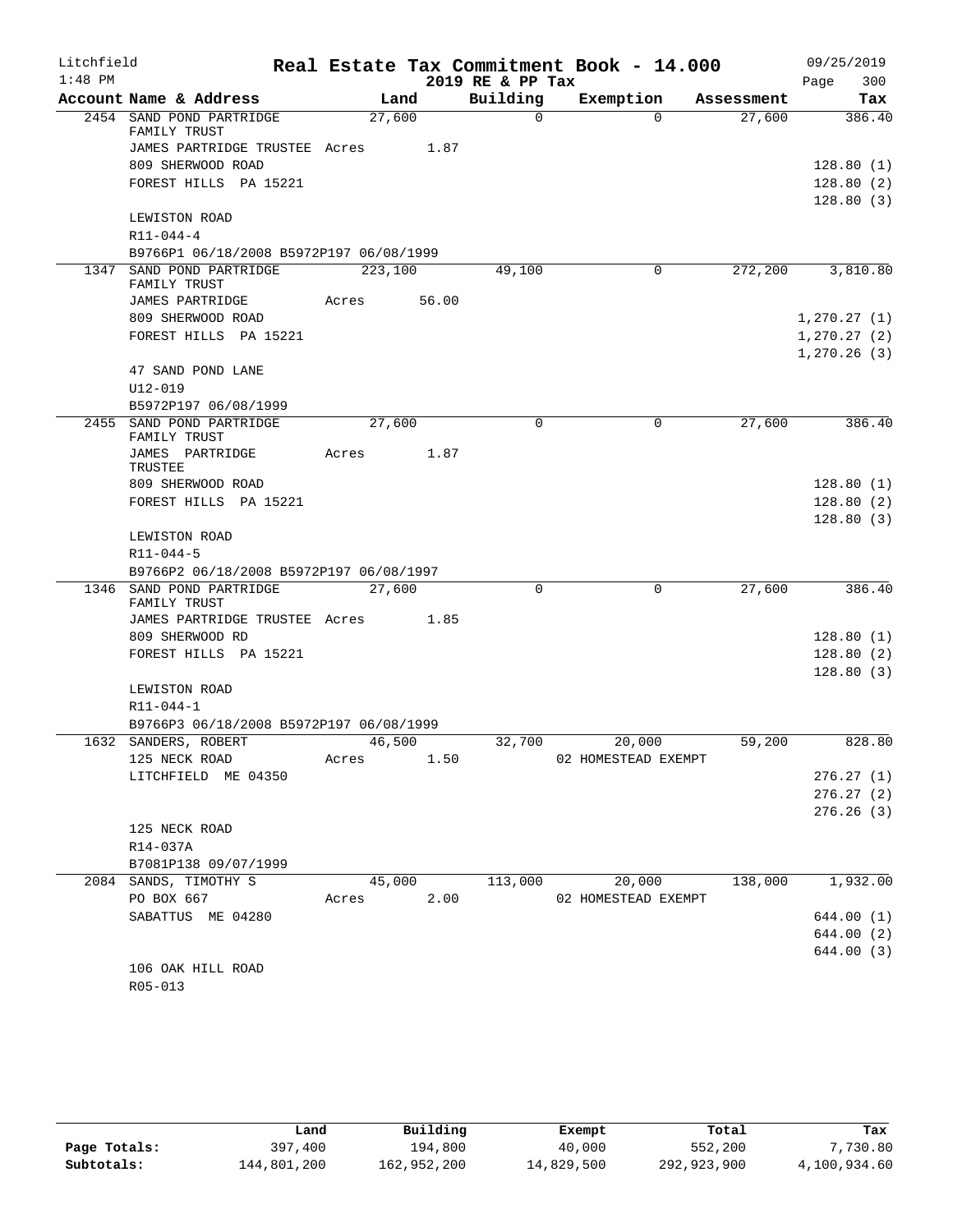| Litchfield<br>$1:48$ PM |                                                                   |             |         |      | 2019 RE & PP Tax | Real Estate Tax Commitment Book - 14.000 |            | 09/25/2019         |
|-------------------------|-------------------------------------------------------------------|-------------|---------|------|------------------|------------------------------------------|------------|--------------------|
|                         | Account Name & Address                                            |             | Land    |      | Building         | Exemption                                | Assessment | Page<br>301<br>Tax |
| 400                     | SARA JANE'S SOJOURN,                                              |             | 185,200 |      | 24,800           | $\Omega$                                 | 210,000    | 2,940.00           |
|                         | LLC.                                                              |             |         |      |                  |                                          |            |                    |
|                         | 257 PITTS CENTER ROAD                                             | Acres       |         | 0.65 |                  |                                          |            |                    |
|                         | RICHMOND ME 04357                                                 |             |         |      |                  |                                          |            | 980.00(1)          |
|                         |                                                                   |             |         |      |                  |                                          |            | 980.00 (2)         |
|                         |                                                                   |             |         |      |                  |                                          |            | 980.00(3)          |
|                         | 14 CHICKADEE DRIVE                                                |             |         |      |                  |                                          |            |                    |
|                         | U17-019                                                           |             |         |      |                  |                                          |            |                    |
|                         | B12971P133 07/18/2018 B2872P209 10/22/1985                        |             |         |      |                  |                                          |            |                    |
|                         | 2840 SARGENT, HELEN F.                                            |             | 29,800  |      | $\Omega$         | 0                                        | 29,800     | 417.20             |
|                         | SARGENT, NELSON L.                                                | Acres       |         | 2.60 |                  |                                          |            |                    |
|                         | 1421 RICHMOND ROAD                                                |             |         |      |                  |                                          |            | 139.07(1)          |
|                         | LITCHFIELD ME 04350                                               |             |         |      |                  |                                          |            | 139.07(2)          |
|                         |                                                                   |             |         |      |                  |                                          |            | 139.06(3)          |
|                         | HUNTINGTON HILL ROAD                                              |             |         |      |                  |                                          |            |                    |
|                         | R04-007A                                                          |             |         |      |                  |                                          |            |                    |
|                         | B11540P235 10/16/2013                                             |             |         |      |                  |                                          |            |                    |
|                         | 2010 SARGENT, NELSON L.                                           |             | 57,000  |      | 44,900           | 0                                        | 101,900    | 1,426.60           |
|                         | SARGENT, HELEN F.                                                 | Acres       |         | 5.00 |                  |                                          |            |                    |
|                         | 1421 RICHMOND ROAD                                                |             |         |      |                  |                                          |            | 475.53(1)          |
|                         | LITCHFIELD ME 04350                                               |             |         |      |                  |                                          |            | 475.53(2)          |
|                         |                                                                   |             |         |      |                  |                                          |            | 475.54 (3)         |
|                         | 1421 RICHMOND ROAD                                                |             |         |      |                  |                                          |            |                    |
|                         | R01-051B                                                          |             |         |      |                  |                                          |            |                    |
|                         | B11629P105 02/14/2014 B9197P187 12/20/2006 B5108P39<br>04/10/1996 |             |         |      |                  |                                          |            |                    |
| 1559                    | SARGENT, SUSAN L                                                  |             | 45,000  |      | 64,900           | 20,000                                   | 89,900     | 1,258.60           |
|                         | SARGENT, RAYMOND                                                  | Acres       |         | 1.00 |                  | 02 HOMESTEAD EXEMPT                      |            |                    |
|                         | WILFORD<br>50 LITTLE DRIVE                                        |             |         |      |                  |                                          |            | 419.53 (1)         |
|                         | LITCHFIELD ME 04350                                               |             |         |      |                  |                                          |            | 419.53(2)          |
|                         |                                                                   |             |         |      |                  |                                          |            | 419.54(3)          |
|                         | 50 LITTLE DRIVE                                                   |             |         |      |                  |                                          |            |                    |
|                         | U24-012A                                                          |             |         |      |                  |                                          |            |                    |
|                         | B1900P306 04/29/1976 B1824P55                                     |             |         |      |                  |                                          |            |                    |
|                         | 1560 SAWTELLE, JULIE                                              |             | 71,200  |      | 8,800            | 0                                        | 80,000     | 1,120.00           |
|                         | 637 MAIN STREET                                                   | Acres       |         | 1.80 |                  |                                          |            |                    |
|                         | MONMOUTH ME 04259                                                 |             |         |      |                  |                                          |            | 373.33(1)          |
|                         |                                                                   |             |         |      |                  |                                          |            | 373.33(2)          |
|                         |                                                                   |             |         |      |                  |                                          |            | 373.34(3)          |
|                         | 50 KENWAY DRIVE                                                   |             |         |      |                  |                                          |            |                    |
|                         | $U22 - 001$                                                       |             |         |      |                  |                                          |            |                    |
|                         | B8131P166 06/14/2004 B3641P233                                    |             |         |      |                  |                                          |            |                    |
|                         | 419 SAWYER RALPH J JR                                             |             | 43,800  |      | $\Omega$         | $\Omega$                                 | 43,800     | 613.20             |
|                         | P. O. BOX 3486                                                    | Acres 11.00 |         |      |                  |                                          |            |                    |
|                         | AUBURN ME 04212                                                   |             |         |      |                  |                                          |            | 204.40(1)          |
|                         |                                                                   |             |         |      |                  |                                          |            | 204.40(2)          |
|                         |                                                                   |             |         |      |                  |                                          |            | 204.40(3)          |
|                         | OAK HILL ROAD                                                     |             |         |      |                  |                                          |            |                    |
|                         | R04-019                                                           |             |         |      |                  |                                          |            |                    |
|                         | B1454P900 10/20/1967 B781P443                                     |             |         |      |                  |                                          |            |                    |

|              | Land          | Building    | Exempt     | Total       | Tax          |
|--------------|---------------|-------------|------------|-------------|--------------|
| Page Totals: | 432,000       | 143,400     | 20,000     | 555,400     | 7,775.60     |
| Subtotals:   | 145, 233, 200 | 163,095,600 | 14,849,500 | 293,479,300 | 4,108,710.20 |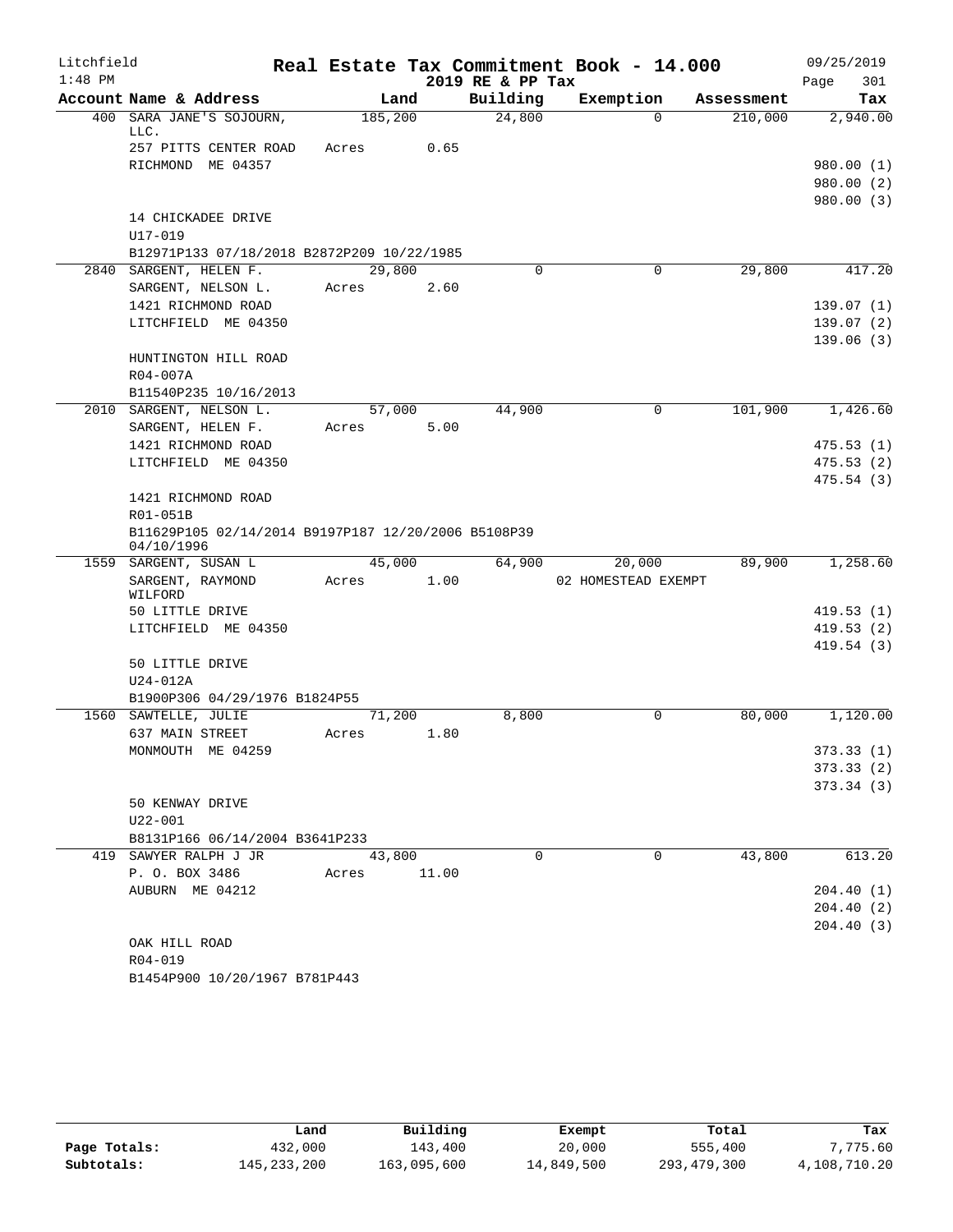| Litchfield   |                                                      | Real Estate Tax Commitment Book - 14.000 |                              |             |            | 09/25/2019         |
|--------------|------------------------------------------------------|------------------------------------------|------------------------------|-------------|------------|--------------------|
| $1:48$ PM    | Account Name & Address                               | Land                                     | 2019 RE & PP Tax<br>Building | Exemption   | Assessment | 302<br>Page<br>Tax |
|              | 1561 SAWYER, RALPH J                                 | 73,300                                   | $\mathbf 0$                  | $\Omega$    | 73,300     | 1,026.20           |
|              | P O BOX 3486                                         | 69.00<br>Acres                           |                              |             |            |                    |
|              | AUBURN ME 04212                                      |                                          |                              |             |            | 342.07(1)          |
|              |                                                      |                                          |                              |             |            | 342.07(2)          |
|              |                                                      |                                          |                              |             |            | 342.06(3)          |
|              | OAK HILL ROAD                                        |                                          |                              |             |            |                    |
|              | $R04 - 017$                                          |                                          |                              |             |            |                    |
|              | B1454P903                                            |                                          |                              |             |            |                    |
|              | 2822 SAWYER, STANLEY                                 | 9,800                                    | $\mathbf 0$                  | 0           | 9,800      | 137.20             |
|              | 54 ABENAKI WAY                                       | 13.00<br>Acres                           |                              |             |            |                    |
|              | TURNER ME 04282                                      |                                          |                              |             |            | 45.73(1)           |
|              |                                                      |                                          |                              |             |            | 45.73 (2)          |
|              |                                                      |                                          |                              |             |            | 45.74 (3)          |
|              |                                                      |                                          |                              |             |            |                    |
|              | R02-075B                                             |                                          |                              |             |            |                    |
|              | B455P84                                              |                                          |                              |             |            |                    |
|              | 1562 SAWYER, STANLEY                                 | 184,800                                  | $\mathbf 0$                  | 0           | 184,800    | 2,587.20           |
|              | SAWYER, RALPH J.                                     | 535.11<br>Acres                          |                              |             |            |                    |
|              | 54 ABENAKI WAY                                       |                                          |                              |             |            | 862.40 (1)         |
|              | TURNER ME 04282                                      |                                          |                              |             |            | 862.40(2)          |
|              |                                                      |                                          |                              |             |            | 862.40(3)          |
|              | RICHMOND ROAD                                        |                                          |                              |             |            |                    |
|              | R02-068                                              |                                          |                              |             |            |                    |
|              | B12360P10 07/12/2016 B12119P346 09/08/2015 B4202P159 |                                          |                              |             |            |                    |
|              | 1564 SAWYER, STANLEY                                 | 92,500                                   | $\Omega$                     | $\mathbf 0$ | 92,500     | 1,295.00           |
|              | SAWYER, RALPH J.                                     | Acres<br>116.00                          |                              |             |            |                    |
|              | 54 ABENAKI WAY                                       |                                          |                              |             |            | 431.67(1)          |
|              | TURNER ME 04282                                      |                                          |                              |             |            | 431.67 (2)         |
|              |                                                      |                                          |                              |             |            | 431.66(3)          |
|              | RICHMOND ROAD                                        |                                          |                              |             |            |                    |
|              | R01-070                                              |                                          |                              |             |            |                    |
|              | B12119P346 09/08/2015 B4202P158 02/14/1992           |                                          |                              |             |            |                    |
|              | 2045 SAWYER, STANLEY & RALPH                         | 27,100                                   | 0                            | 0           | 27,100     | 379.40             |
|              | 54 ABENAKI WAY                                       | Acres<br>1.70                            |                              |             |            |                    |
|              | TURNER ME 04282                                      |                                          |                              |             |            | 126.47(1)          |
|              |                                                      |                                          |                              |             |            | 126.47(2)          |
|              |                                                      |                                          |                              |             |            | 126.46(3)          |
|              | RICHMOND ROAD                                        |                                          |                              |             |            |                    |
|              | R02-064                                              |                                          |                              |             |            |                    |
|              | B12119P346 09/08/2015 B5578P50 03/01/1998            |                                          |                              |             |            |                    |
|              | 233 SAWYER, STANLEY & RALPH                          | 31,000                                   | $\mathbf 0$                  | $\mathbf 0$ | 31,000     | 434.00             |
|              | 54 ABENAKI WAY                                       | 3.80<br>Acres                            |                              |             |            |                    |
|              | TURNER ME 04282                                      |                                          |                              |             |            | 144.67(1)          |
|              |                                                      |                                          |                              |             |            | 144.67(2)          |
|              |                                                      |                                          |                              |             |            | 144.66(3)          |
|              | ADAMS ROAD                                           |                                          |                              |             |            |                    |
|              | R01-066                                              |                                          |                              |             |            |                    |
|              | B12119P346 09/08/2015 B5541P81 12/19/1997            |                                          |                              |             |            |                    |
|              | 114 SCHILDROTH, MICHAEL L.                           | 53,700                                   | 141,900                      | 0           | 195,600    | 2,738.40           |
|              | SCHILDROTH, BETH A.                                  | 2.23<br>Acres                            |                              |             |            |                    |
|              | 89 KING STREET                                       |                                          |                              |             |            | 912.80(1)          |
|              | WESTBROOK ME 04092                                   |                                          |                              |             |            | 912.80(2)          |
|              |                                                      |                                          |                              |             |            | 912.80(3)          |
|              | 60 PLEASANT POND LANE                                |                                          |                              |             |            |                    |
|              | $U01 - 006$                                          |                                          |                              |             |            |                    |
|              | B12632P273 06/15/2017 B1767P146                      |                                          |                              |             |            |                    |
|              |                                                      |                                          |                              |             |            |                    |
|              |                                                      |                                          |                              |             |            |                    |
|              |                                                      | Building<br>Land                         |                              | Exempt      | Total      | Tax                |
| Page Totals: | 472,200                                              | 141,900                                  |                              | 0           | 614,100    | 8,597.40           |

**Subtotals:** 145,705,400 163,237,500 14,849,500 294,093,400 4,117,307.60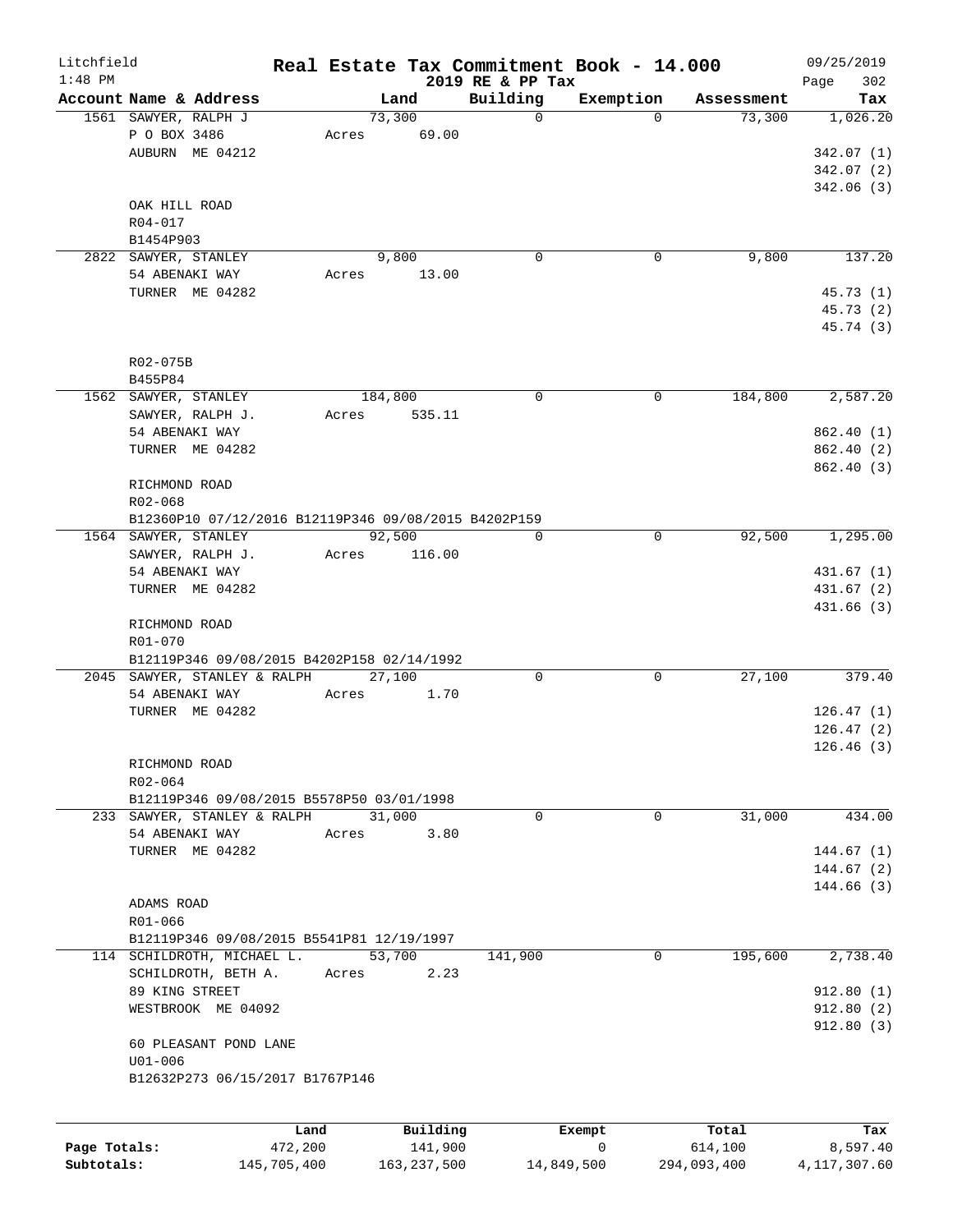| Litchfield |                                                                                                              |                 |      |                  | Real Estate Tax Commitment Book - 14.000 |            | 09/25/2019             |
|------------|--------------------------------------------------------------------------------------------------------------|-----------------|------|------------------|------------------------------------------|------------|------------------------|
| $1:48$ PM  |                                                                                                              |                 |      | 2019 RE & PP Tax |                                          |            | 303<br>Page            |
|            | Account Name & Address                                                                                       | Land            |      | Building         | Exemption                                | Assessment | Tax                    |
|            | 498 SCHNECKENBURGER, MARY                                                                                    | 47,200          |      | 101,700          | $\Omega$                                 | 148,900    | 2,084.60               |
|            | VOORHEES, KENNETH S                                                                                          | Acres           | 1.73 |                  |                                          |            |                        |
|            | 73 FERRIN ROD                                                                                                |                 |      |                  |                                          |            | 694.87 (1)             |
|            | LITCHFIELD ME 04350                                                                                          |                 |      |                  |                                          |            | 694.87 (2)             |
|            |                                                                                                              |                 |      |                  |                                          |            | 694.86 (3)             |
|            | WOOD FROG LANE                                                                                               |                 |      |                  |                                          |            |                        |
|            | R03-113                                                                                                      |                 |      |                  |                                          |            |                        |
|            | B10844P56 09/28/2011 B8834P187 03/13/2006 B2380P8<br>2703 SCHOEN, WILLIAM KEITH                              | 45,100          |      | 64,900           | 0                                        | 110,000    | 1,540.00               |
|            | 16 TREMAINE STREET                                                                                           | Acres 1.04      |      |                  |                                          |            |                        |
|            | PORTLAND ME 04103                                                                                            |                 |      |                  |                                          |            | 513.33(1)              |
|            |                                                                                                              |                 |      |                  |                                          |            | 513.33(2)              |
|            |                                                                                                              |                 |      |                  |                                          |            | 513.34(3)              |
|            | 71 NORRIS POINT ROAD                                                                                         |                 |      |                  |                                          |            |                        |
|            | R14-001-07                                                                                                   |                 |      |                  |                                          |            |                        |
|            | B11808P209 09/19/2014 B10763P78 06/24/2011 B9517P160                                                         |                 |      |                  |                                          |            |                        |
|            | 10/01/2007 B8511P262 07/05/2005                                                                              |                 |      |                  |                                          |            |                        |
|            | 162 SCHOOLS, SHANE M                                                                                         | 45,000          |      | 104,800          | 20,000                                   | 129,800    | 1,817.20               |
|            | 47 HARDSCRABBLE ROADD                                                                                        | Acres           | 1.00 |                  | 02 HOMESTEAD EXEMPT                      |            |                        |
|            | LITCHFIELD ME 04350                                                                                          |                 |      |                  |                                          |            | 605.73(1)              |
|            |                                                                                                              |                 |      |                  |                                          |            | 605.73(2)              |
|            |                                                                                                              |                 |      |                  |                                          |            | 605.74(3)              |
|            | 47 HARDSCRABBLE ROAD                                                                                         |                 |      |                  |                                          |            |                        |
|            | $U20 - 004$                                                                                                  |                 |      |                  |                                          |            |                        |
|            | B10698P62 03/30/2011 B9674P3053 03/24/2008 B9586P138<br>12/06/2007 B8925P333 05/30/2006 B8925P170 06/05/2006 |                 |      |                  |                                          |            |                        |
|            | B3962P325                                                                                                    |                 |      |                  |                                          |            |                        |
|            | 1048 SCHRADER, KEVIN J.                                                                                      | 136,700         |      | 42,800           | $\mathbf 0$                              | 179,500    | 2,513.00               |
|            | 56 MAVERICK STREET                                                                                           | Acres           | 0.25 |                  |                                          |            |                        |
|            | MARBLEHEAD MA 01945                                                                                          |                 |      |                  |                                          |            | 837.67 (1)             |
|            |                                                                                                              |                 |      |                  |                                          |            | 837.67 (2)             |
|            |                                                                                                              |                 |      |                  |                                          |            | 837.66 (3)             |
|            | 99 ROSSER DRIVE                                                                                              |                 |      |                  |                                          |            |                        |
|            | $U17 - 013$                                                                                                  |                 |      |                  |                                          |            |                        |
|            | B12946P80 06/21/2018 B7394P18 05/08/2003                                                                     |                 |      |                  | $\Omega$                                 |            |                        |
|            | 2288 SCHWARZ STEVEN J<br>P O BOX 84                                                                          | 61,200<br>Acres | 0.58 | 5,400            |                                          | 66,600     | 932.40                 |
|            | BOWDOINHAM ME 04008                                                                                          |                 |      |                  |                                          |            |                        |
|            |                                                                                                              |                 |      |                  |                                          |            | 310.80(1)<br>310.80(2) |
|            |                                                                                                              |                 |      |                  |                                          |            | 310.80(3)              |
|            | 69 STREAM DRIVE                                                                                              |                 |      |                  |                                          |            |                        |
|            | R13-012A                                                                                                     |                 |      |                  |                                          |            |                        |
|            | B9501P61 09/17/2007 B9343P177 07/07/2007 B9321P277                                                           |                 |      |                  |                                          |            |                        |
|            | 04/17/2007 B6895P81 04/29/2002                                                                               |                 |      |                  |                                          |            |                        |
|            | 1484 SCHWARZ STEVEN J                                                                                        | 75,000          |      | $\Omega$         | 0                                        | 75,000     | 1,050.00               |
|            | P O BOX 84                                                                                                   | Acres           | 1.50 |                  |                                          |            |                        |
|            | BOWDOINHAM ME 04008                                                                                          |                 |      |                  |                                          |            | 350.00(1)              |
|            |                                                                                                              |                 |      |                  |                                          |            | 350.00(2)              |
|            |                                                                                                              |                 |      |                  |                                          |            | 350.00(3)              |
|            | 69 STREAM DRIVE                                                                                              |                 |      |                  |                                          |            |                        |
|            | R13-012                                                                                                      |                 |      |                  |                                          |            |                        |
|            | B10437P287 06/08/2010 B3462P19 11/05/1988                                                                    |                 |      |                  |                                          |            |                        |

|              | Land        | Building    | Exempt     | Total       | Tax          |
|--------------|-------------|-------------|------------|-------------|--------------|
| Page Totals: | 410,200     | 319,600     | 20,000     | 709,800     | 9,937.20     |
| Subtotals:   | 146,115,600 | 163,557,100 | 14,869,500 | 294,803,200 | 4,127,244.80 |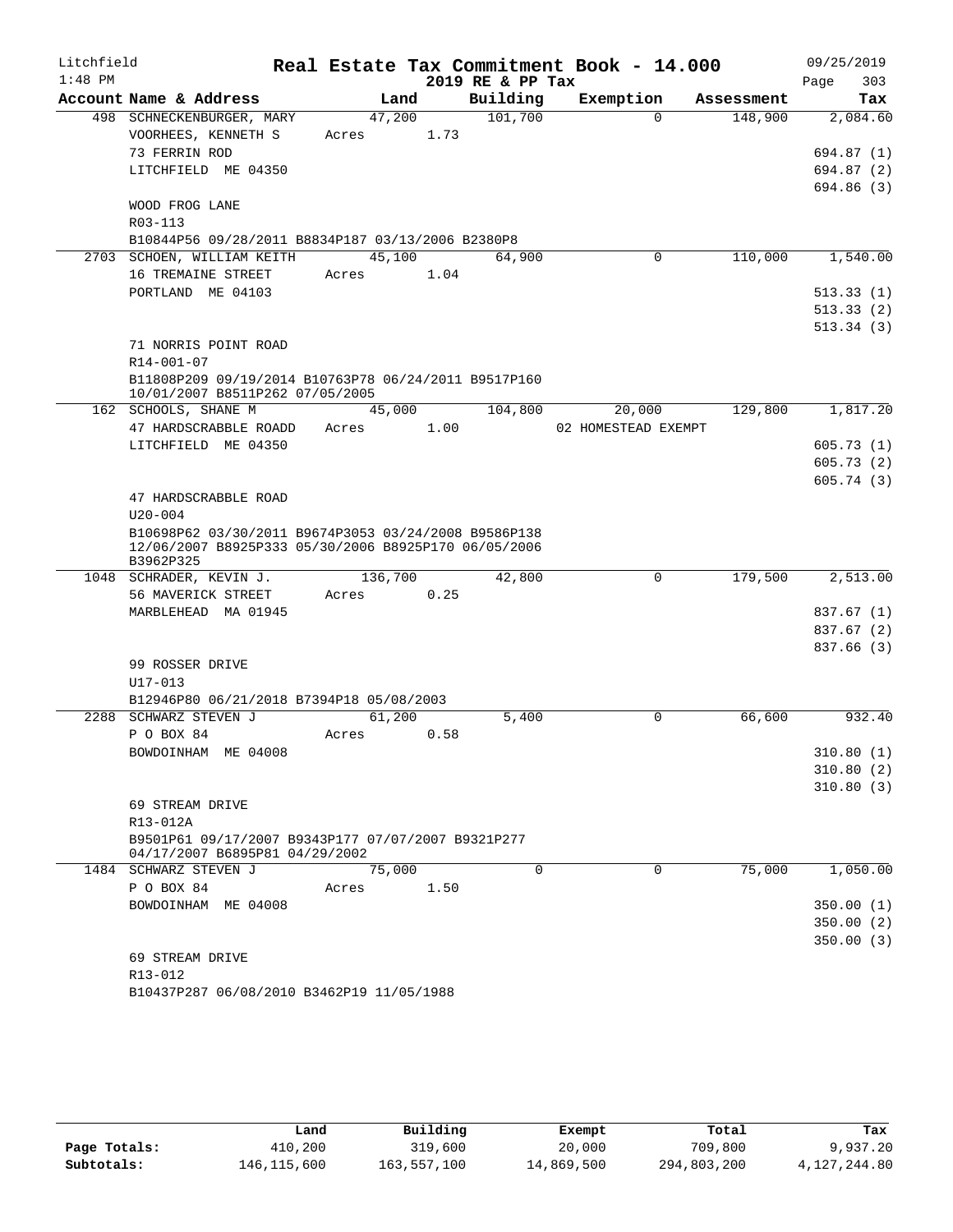| Litchfield   |                                           |             |                |             |                     | Real Estate Tax Commitment Book - 14.000 |                       | 09/25/2019      |
|--------------|-------------------------------------------|-------------|----------------|-------------|---------------------|------------------------------------------|-----------------------|-----------------|
| $1:48$ PM    |                                           |             |                |             | 2019 RE & PP Tax    |                                          |                       | Page<br>304     |
|              | Account Name & Address                    |             | Land<br>75,000 |             | Building<br>80, 800 | Exemption<br>$\Omega$                    | Assessment<br>155,800 | Tax<br>2,181.20 |
|              | 2662 SCOTT, EILEEN M.<br>1036 LANAS LANE  |             |                |             |                     |                                          |                       |                 |
|              |                                           |             |                |             |                     |                                          |                       |                 |
|              | LAWRENCEBURG KY 40342                     |             |                |             |                     |                                          |                       | 727.07(1)       |
|              |                                           |             |                |             |                     |                                          |                       | 727.07(2)       |
|              |                                           |             |                |             |                     |                                          |                       | 727.06(3)       |
|              | 20 LINTONIA DRIVE                         |             |                |             |                     |                                          |                       |                 |
|              | $U13 - 013 - 16$                          |             |                |             |                     |                                          |                       |                 |
|              | B12995P102 08/10/2018                     |             |                |             |                     |                                          |                       |                 |
|              | 736 SCOTT, SYLVIA                         |             | 45,000         |             | 90,900              | 20,000                                   | 115,900               | 1,622.60        |
|              | 1874 HALLOWELL ROAD                       | Acres       |                | 1.00        |                     | 02 HOMESTEAD EXEMPT                      |                       |                 |
|              | LITCHFIELD ME 04350                       |             |                |             |                     |                                          |                       | 540.87(1)       |
|              |                                           |             |                |             |                     |                                          |                       | 540.87(2)       |
|              |                                           |             |                |             |                     |                                          |                       | 540.86(3)       |
|              | 1874 HALLOWELL ROAD                       |             |                |             |                     |                                          |                       |                 |
|              | $U16 - 019$                               |             |                |             |                     |                                          |                       |                 |
|              | B4875P139                                 |             |                |             |                     |                                          |                       |                 |
|              | 424 SCOTT, SYLVIA                         |             | 124,000        |             | 26,000              | 0                                        | 150,000               | 2,100.00        |
|              | 1874 HALLOWELL ROAD                       | Acres       |                | 0.79        |                     |                                          |                       |                 |
|              | LITCHFIELD ME 04350                       |             |                |             |                     |                                          |                       | 700.00(1)       |
|              |                                           |             |                |             |                     |                                          |                       | 700.00(2)       |
|              |                                           |             |                |             |                     |                                          |                       |                 |
|              |                                           |             |                |             |                     |                                          |                       | 700.00(3)       |
|              | 77 LEBEL LANE                             |             |                |             |                     |                                          |                       |                 |
|              | $U11 - 046$                               |             |                |             |                     |                                          |                       |                 |
|              | B1495P814                                 |             |                |             |                     |                                          |                       |                 |
|              | 1569 SCOTTO, JACQUELINE                   |             | 40,000         |             | 95,300              | 20,000                                   | 115,300               | 1,614.20        |
|              | 1539 HALLOWELL ROAD                       | Acres       |                | 0.64        |                     | 02 HOMESTEAD EXEMPT                      |                       |                 |
|              | LITCHFIELD ME 04350                       |             |                |             |                     |                                          |                       | 538.07(1)       |
|              |                                           |             |                |             |                     |                                          |                       | 538.07(2)       |
|              |                                           |             |                |             |                     |                                          |                       | 538.06(3)       |
|              | 1539 HALLOWELL ROAD                       |             |                |             |                     |                                          |                       |                 |
|              | $U19 - 005$                               |             |                |             |                     |                                          |                       |                 |
|              | B8444P267 05/12/2005 B5256P32             |             |                |             |                     |                                          |                       |                 |
|              | 1755 SEAMAN, ERIC                         |             | 14,200         |             | $\mathbf 0$         | 0                                        | 14,200                | 198.80          |
|              | 1844 HALLOWELL ROAD                       | Acres       |                | 39.00       |                     |                                          |                       |                 |
|              | LITCHFIELD ME 04350                       |             |                |             |                     |                                          |                       | 66.27(1)        |
|              |                                           |             |                |             |                     |                                          |                       | 66.27(2)        |
|              |                                           |             |                |             |                     |                                          |                       | 66.26(3)        |
|              |                                           |             |                |             |                     |                                          |                       |                 |
|              | DENNIS HILL ROAD                          |             |                |             |                     |                                          |                       |                 |
|              | R13-016                                   |             |                |             |                     |                                          |                       |                 |
|              | B11873P113 11/12/2014 B7932P61 04/12/2004 |             |                |             |                     |                                          |                       |                 |
|              | 1572 SEAMAN, ERIC                         |             | 81,000         |             | 3,100               | 0                                        | 84,100                | 1,177.40        |
|              | 1844 HALLOWELL ROAD                       | Acres       |                | 125.00      |                     |                                          |                       |                 |
|              | LITCHFIELD ME 04350                       |             |                |             |                     |                                          |                       | 392.47 (1)      |
|              |                                           |             |                |             |                     |                                          |                       | 392.47 (2)      |
|              |                                           |             |                |             |                     |                                          |                       | 392.46 (3)      |
|              | 242 PINE TREE ROAD                        |             |                |             |                     |                                          |                       |                 |
|              | $R10 - 034$                               |             |                |             |                     |                                          |                       |                 |
|              | B3076P208                                 |             |                |             |                     |                                          |                       |                 |
|              | 1571 SEAMAN, ERIC                         |             | 47,200         |             | 97,200              | 20,000                                   | 124,400               | 1,741.60        |
|              | 1844 HALLOWELL ROAD                       | Acres       |                | 7.30        |                     | 02 HOMESTEAD EXEMPT                      |                       |                 |
|              | LITCHFIELD ME 04350                       |             |                |             |                     |                                          |                       | 580.53(1)       |
|              |                                           |             |                |             |                     |                                          |                       | 580.53(2)       |
|              |                                           |             |                |             |                     |                                          |                       | 580.54 (3)      |
|              |                                           |             |                |             |                     |                                          |                       |                 |
|              | 1844 HALLOWELL ROAD                       |             |                |             |                     |                                          |                       |                 |
|              | $U16 - 015$                               |             |                |             |                     |                                          |                       |                 |
|              | B6684P65                                  |             |                |             |                     |                                          |                       |                 |
|              |                                           |             |                |             |                     |                                          |                       |                 |
|              |                                           | Land        |                | Building    |                     | Exempt                                   | Total                 | Tax             |
| Page Totals: |                                           | 426,400     |                | 393,300     |                     | 60,000                                   | 759,700               | 10,635.80       |
| Subtotals:   |                                           | 146,542,000 |                | 163,950,400 |                     | 14,929,500                               | 295,562,900           | 4,137,880.60    |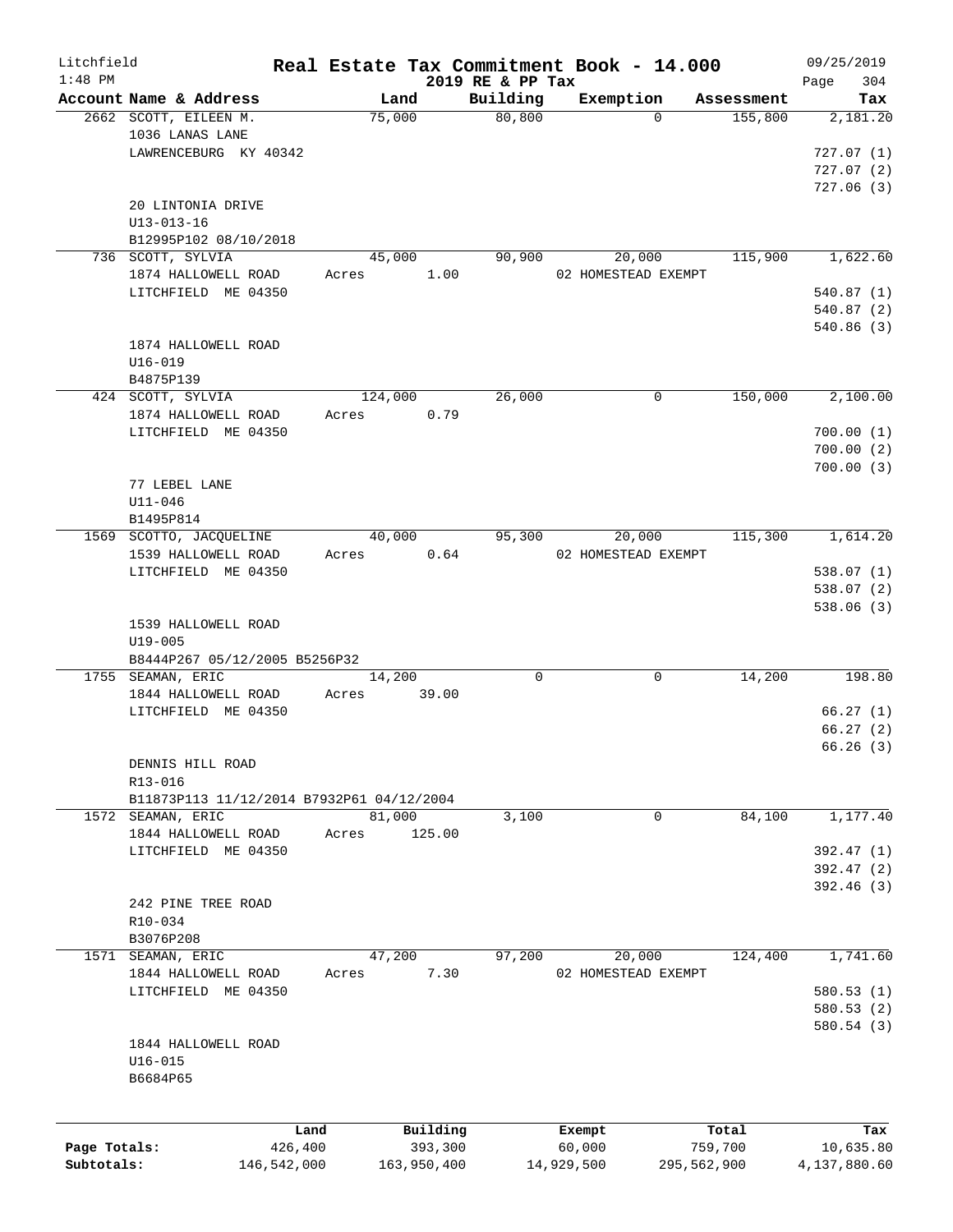| Litchfield<br>$1:48$ PM |                                                                                         |       |        |          | 2019 RE & PP Tax | Real Estate Tax Commitment Book - 14.000 |                   | 09/25/2019<br>305<br>Page |
|-------------------------|-----------------------------------------------------------------------------------------|-------|--------|----------|------------------|------------------------------------------|-------------------|---------------------------|
|                         | Account Name & Address                                                                  |       | Land   |          | Building         | Exemption                                | Assessment        | Tax                       |
|                         | 2111 SEAMAN, ERIC<br>1844 HALLOWELL ROAD                                                |       |        | $\Omega$ | 6,900            |                                          | 6,900<br>$\Omega$ | 96.60                     |
|                         | LITCHFIELD ME 04350                                                                     |       |        |          |                  |                                          |                   | 32.20(1)                  |
|                         |                                                                                         |       |        |          |                  |                                          |                   | 32.20(2)                  |
|                         |                                                                                         |       |        |          |                  |                                          |                   | 32.20(3)                  |
|                         | 242 PINE TREE ROAD<br>R10-034-ON                                                        |       |        |          |                  |                                          |                   |                           |
|                         | 1754 SEAMAN, ERIC                                                                       |       | 41,700 |          | 0                |                                          | 41,700<br>0       | 583.80                    |
|                         | 1844 HALLOWELL ROAD                                                                     | Acres |        | 9.03     |                  |                                          |                   |                           |
|                         | LITCHFIELD ME 04350                                                                     |       |        |          |                  |                                          |                   | 194.60(1)                 |
|                         |                                                                                         |       |        |          |                  |                                          |                   | 194.60(2)                 |
|                         |                                                                                         |       |        |          |                  |                                          |                   | 194.60(3)                 |
|                         | LEWISTON ROAD                                                                           |       |        |          |                  |                                          |                   |                           |
|                         | R12-020                                                                                 |       |        |          |                  |                                          |                   |                           |
|                         | B5784P236                                                                               |       |        |          |                  |                                          |                   |                           |
|                         | 1574 SEAMAN, ERIC C                                                                     |       |        | 0        | 54,800           |                                          | 54,800<br>0       | 767.20                    |
|                         | 1844 HALLOWELL ROAD                                                                     |       |        |          |                  |                                          |                   |                           |
|                         | LITCHFIELD ME 04350                                                                     |       |        |          |                  |                                          |                   | 255.73(1)                 |
|                         |                                                                                         |       |        |          |                  |                                          |                   | 255.73(2)                 |
|                         |                                                                                         |       |        |          |                  |                                          |                   | 255.74(3)                 |
|                         | 1846 HALLOWELL ROAD                                                                     |       |        |          |                  |                                          |                   |                           |
|                         |                                                                                         |       |        |          |                  |                                          |                   |                           |
|                         | $U16 - 015 - ON$                                                                        |       |        |          | 0                |                                          |                   |                           |
|                         | 1570 SEAMAN, ERIC C.                                                                    |       | 21,000 |          |                  |                                          | 0<br>21,000       | 294.00                    |
|                         | 1844 HALLOWELL ROAD                                                                     | Acres |        | 57.61    |                  |                                          |                   |                           |
|                         | LITCHFIELD ME 04350                                                                     |       |        |          |                  |                                          |                   | 98.00(1)                  |
|                         |                                                                                         |       |        |          |                  |                                          |                   | 98.00(2)<br>98.00 (3)     |
|                         | HALLOWELL ROAD<br>R11-011A<br>B11935P31 03/17/2015 B6322P44 10/11/2000                  |       |        |          |                  |                                          |                   |                           |
|                         | 1573 SEAMAN, MICHAEL                                                                    |       | 69,300 |          | 194,200          | 20,000                                   | 243,500           | 3,409.00                  |
|                         | SEAMAN, JUDY                                                                            | Acres |        | 57.34    |                  | 02 HOMESTEAD EXEMPT                      |                   |                           |
|                         | 127 PINE TREE ROAD                                                                      |       |        |          |                  |                                          |                   | 1, 136.33(1)              |
|                         | LITCHFIELD ME 04350                                                                     |       |        |          |                  |                                          |                   | 1, 136.33(2)              |
|                         |                                                                                         |       |        |          |                  |                                          |                   | 1, 136.34(3)              |
|                         | 127 PINE TREE ROAD<br>R11-005B                                                          |       |        |          |                  |                                          |                   |                           |
|                         | B11936P24 03/17/2015 B3234P178                                                          |       |        |          |                  |                                          |                   |                           |
|                         | 211 SEARS, KALIE                                                                        |       | 48,000 |          | 75,200           | 20,000                                   | 103,200           | 1,444.80                  |
|                         | 22A BOOKER STREET                                                                       | Acres |        | 2.00     |                  | 02 HOMESTEAD EXEMPT                      |                   |                           |
|                         | LISBON FALLS ME 04252                                                                   |       |        |          |                  |                                          |                   | 481.60 (1)                |
|                         |                                                                                         |       |        |          |                  |                                          |                   | 481.60 (2)                |
|                         |                                                                                         |       |        |          |                  |                                          |                   | 481.60 (3)                |
|                         | 34 MACE ROAD                                                                            |       |        |          |                  |                                          |                   |                           |
|                         | $U14 - 001$                                                                             |       |        |          |                  |                                          |                   |                           |
|                         | B11622P81 01/30/2014 B11362P88 05/18/2012 B11149P173<br>08/23/2012 B5734P241 09/17/1998 |       |        |          |                  |                                          |                   |                           |
|                         | 2901 SEEBER, DAVID G.                                                                   |       | 48,000 |          | 127,000          | 20,000                                   | 155,000           | 2,170.00                  |
|                         | SEEBER, ANNE E.                                                                         | Acres |        | 2.00     |                  | 02 HOMESTEAD EXEMPT                      |                   |                           |
|                         | 124 NECK ROAD                                                                           |       |        |          |                  |                                          |                   | 723.33 (1)                |
|                         | LITCHFIELD ME 04350                                                                     |       |        |          |                  |                                          |                   | 723.33(2)                 |
|                         |                                                                                         |       |        |          |                  |                                          |                   | 723.34 (3)                |
|                         | 124 NECK ROAD<br>R14-012E                                                               |       |        |          |                  |                                          |                   |                           |
|                         | B12464P62 11/10/2016 B2730P119                                                          |       |        |          |                  |                                          |                   |                           |
|                         |                                                                                         |       |        |          |                  |                                          |                   |                           |

|              | Land        | Building    | Exempt     | Total       | Tax          |
|--------------|-------------|-------------|------------|-------------|--------------|
| Page Totals: | 228,000     | 458,100     | 60,000     | 626,100     | 8,765.40     |
| Subtotals:   | 146,770,000 | 164,408,500 | 14,989,500 | 296,189,000 | 4,146,646.00 |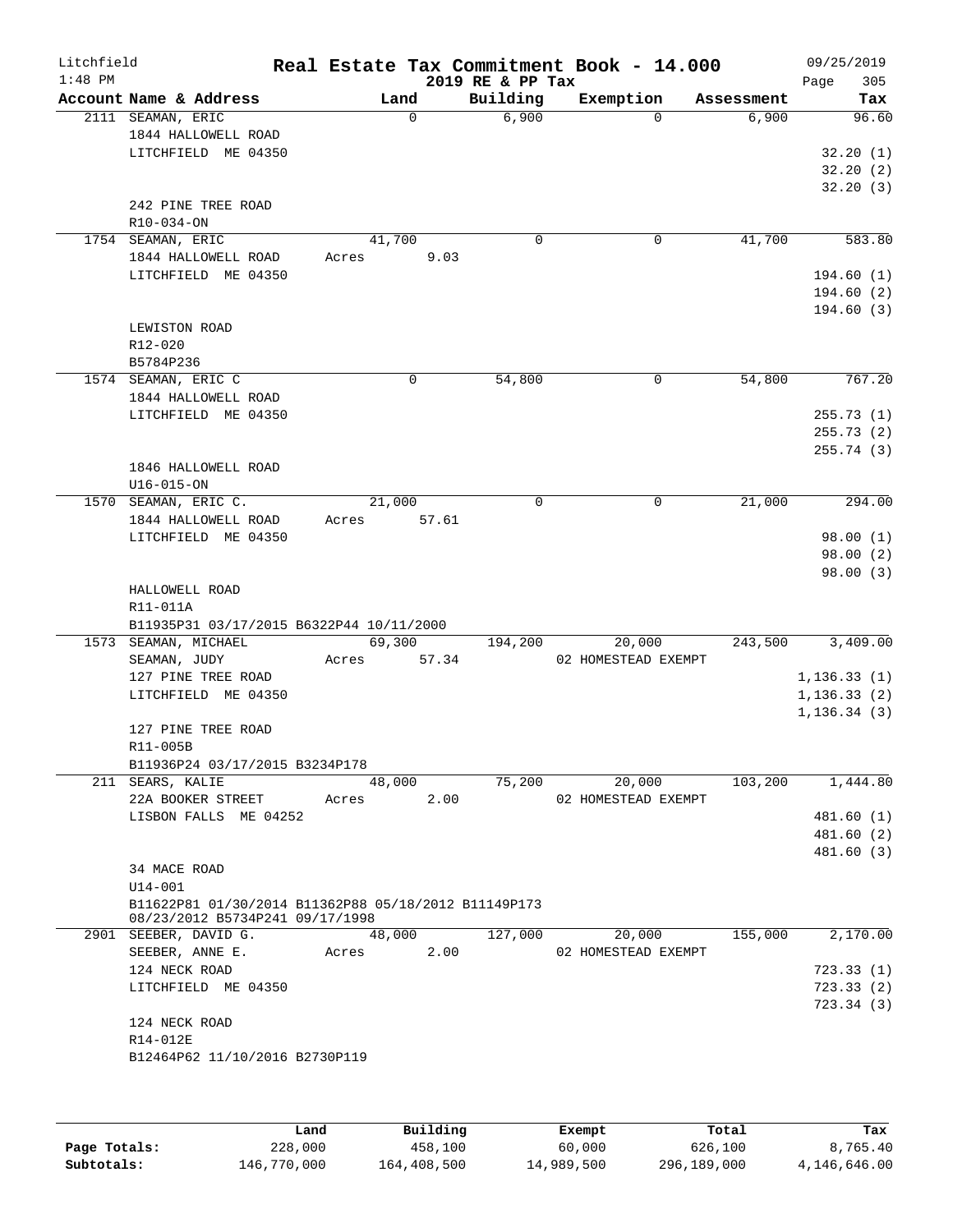| Litchfield |                                                     |       |        |      |                  | Real Estate Tax Commitment Book - 14.000 |          |            |      | 09/25/2019 |
|------------|-----------------------------------------------------|-------|--------|------|------------------|------------------------------------------|----------|------------|------|------------|
| $1:48$ PM  |                                                     |       |        |      | 2019 RE & PP Tax |                                          |          |            | Page | 306        |
|            | Account Name & Address                              |       | Land   |      | Building         | Exemption                                |          | Assessment |      | Tax        |
|            | 1418 SEGARS, RONALD &<br>MARILYN                    |       | 61,100 |      | $\Omega$         |                                          | $\Omega$ | 61,100     |      | 855.40     |
|            | 35 CHAMBERLAIN ST                                   | Acres |        | 0.68 |                  |                                          |          |            |      |            |
|            | HOPKINTON MA 01748                                  |       |        |      |                  |                                          |          |            |      | 285.13(1)  |
|            |                                                     |       |        |      |                  |                                          |          |            |      | 285.13(2)  |
|            |                                                     |       |        |      |                  |                                          |          |            |      | 285.14(3)  |
|            | PURGATORY DRIVE<br>$U22 - 016$                      |       |        |      |                  |                                          |          |            |      |            |
|            | B5266P311                                           |       |        |      |                  |                                          |          |            |      |            |
| 1419       | SEGARS, RONALD &                                    |       | 73,200 |      | 26,500           |                                          | 0        | 99,700     |      | 1,395.80   |
|            | MARILYN IIREVOCABLE<br>TRUST                        |       |        |      |                  |                                          |          |            |      |            |
|            | SEGARS, MARK BRIGHAM,<br>TRUSTEE                    | Acres |        | 0.55 |                  |                                          |          |            |      |            |
|            | 35 CHAMBERLAIN STREET                               |       |        |      |                  |                                          |          |            |      | 465.27(1)  |
|            | HOPKINTON MA 01748                                  |       |        |      |                  |                                          |          |            |      | 465.27(2)  |
|            |                                                     |       |        |      |                  |                                          |          |            |      | 465.26(3)  |
|            | 62 PURGATORY DRIVE<br>$U22 - 017$                   |       |        |      |                  |                                          |          |            |      |            |
|            | B5266P311 11/15/1996                                |       |        |      |                  |                                          |          |            |      |            |
|            | 2314 SENNETT, BRYAN D.                              |       | 45,000 |      | 175,400          | 20,000                                   |          | 200,400    |      | 2,805.60   |
|            | SENNETT, LINDA Q.                                   | Acres |        | 1.00 |                  | 02 HOMESTEAD EXEMPT                      |          |            |      |            |
|            | 73 CROWLEY ROAD                                     |       |        |      |                  |                                          |          |            |      | 935.20(1)  |
|            | SABATTUS ME 04280                                   |       |        |      |                  |                                          |          |            |      | 935.20(2)  |
|            |                                                     |       |        |      |                  |                                          |          |            |      | 935.20(3)  |
|            | 25 CHAPMAN DRIVE                                    |       |        |      |                  |                                          |          |            |      |            |
|            | $R12 - 005 - 8$                                     |       |        |      |                  |                                          |          |            |      |            |
|            | B11702P301 05/30/2014 B7462P119 06/13/2003          |       |        |      |                  |                                          |          | $\Omega$   |      |            |
| 2281       | SENOSK PAUL JR<br>86 GUSTIN ROAD                    |       |        | 0    | 7,400            | 7,400<br>02 HOMESTEAD EXEMPT             |          |            |      | 0.00       |
|            | LITCHFIELD ME 04268                                 |       |        |      |                  |                                          |          |            |      |            |
|            |                                                     |       |        |      |                  |                                          |          |            |      |            |
|            | 86 GUSTIN ROAD                                      |       |        |      |                  |                                          |          |            |      |            |
|            | $R04 - 044 - ON - 24$                               |       |        |      |                  |                                          |          |            |      |            |
| 2638       | SEVERANCE EARL D. III<br>SEVERANCE ELLEN M          | Acres | 33,400 | 3.80 | 25,100           | 20,000<br>02 HOMESTEAD EXEMPT            |          | 38,500     |      | 539.00     |
|            | 41 HOWARDS END                                      |       |        |      |                  |                                          |          |            |      | 179.67(1)  |
|            | LITCHFIELD ME 04350                                 |       |        |      |                  |                                          |          |            |      | 179.67(2)  |
|            |                                                     |       |        |      |                  |                                          |          |            |      | 179.66(3)  |
|            | 41 HOWARDS END                                      |       |        |      |                  |                                          |          |            |      |            |
|            | R03-032A                                            |       |        |      |                  |                                          |          |            |      |            |
|            | B13013P247 08/13/2018 B9276P177 02/01/2007          |       |        |      |                  |                                          |          |            |      |            |
|            | 1019 SEVERANCE, COURTNEY                            |       | 57,000 |      | 19,100           | 20,000                                   |          | 56,100     |      | 785.40     |
|            | 2715 HALLOWELL ROAD                                 | Acres |        | 6.00 |                  | 02 HOMESTEAD EXEMPT                      |          |            |      |            |
|            | LITCHFIELD ME 04350                                 |       |        |      |                  |                                          |          |            |      | 261.80(1)  |
|            |                                                     |       |        |      |                  |                                          |          |            |      | 261.80(2)  |
|            | 2715 HALLOWELL ROAD                                 |       |        |      |                  |                                          |          |            |      | 261.80(3)  |
|            | R02-026                                             |       |        |      |                  |                                          |          |            |      |            |
|            | B12396P135 08/30/2016 B11836P257 10/29/2014         |       |        |      |                  |                                          |          |            |      |            |
|            | B10447P162 07/13/2010 B10443P65 06/14/2010 B10371P3 |       |        |      |                  |                                          |          |            |      |            |
|            | 03/26/2010 B8129P40 09/15/2004 B5759P188 09/15/2004 |       |        |      |                  |                                          |          |            |      |            |

|              | Land        | Building    | Exempt     | Total       | Tax          |
|--------------|-------------|-------------|------------|-------------|--------------|
| Page Totals: | 269,700     | 253,500     | 67,400     | 455,800     | 6,381.20     |
| Subtotals:   | 147,039,700 | 164,662,000 | 15,056,900 | 296,644,800 | 4,153,027.20 |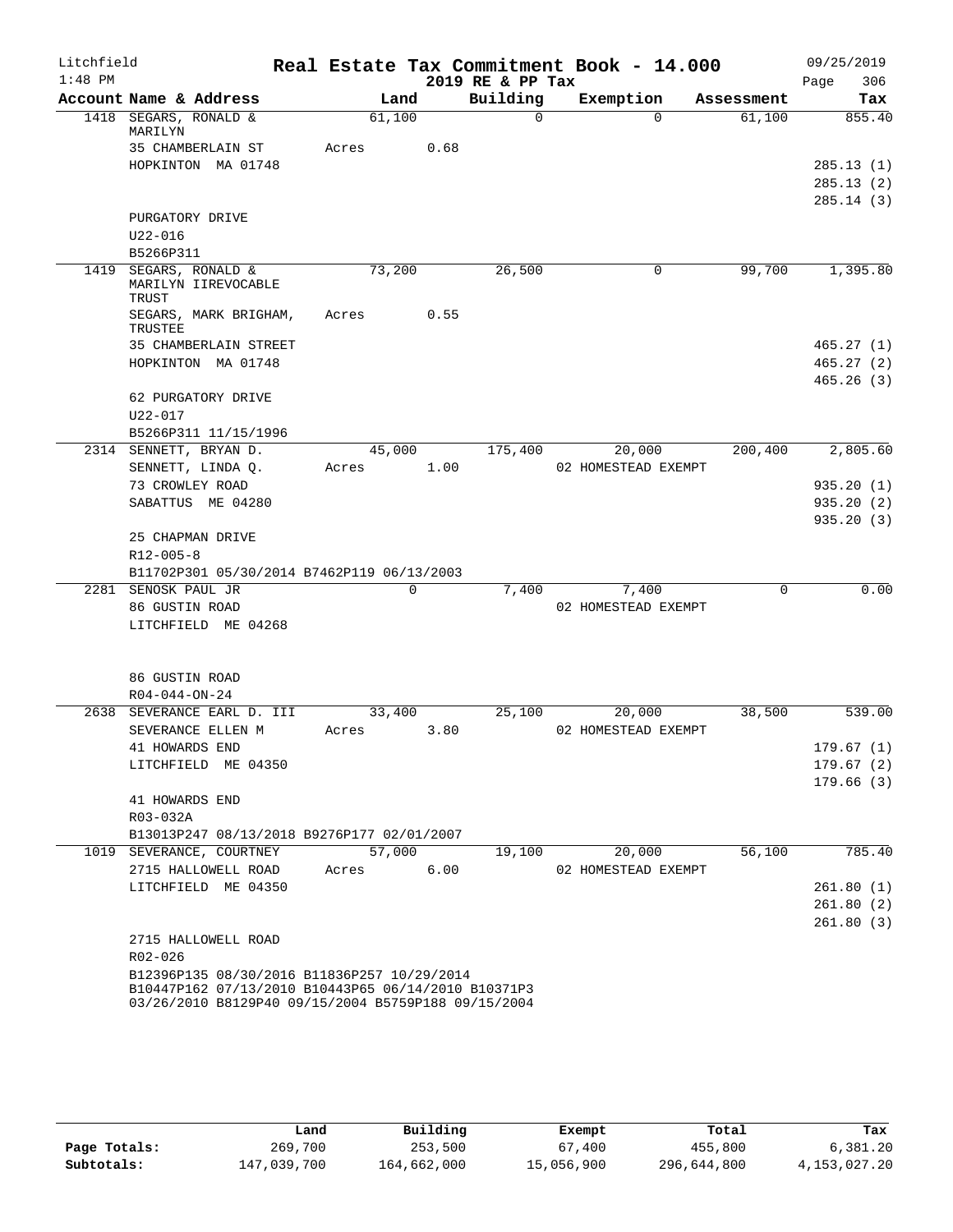| Litchfield |                                                               |             |         |        | Real Estate Tax Commitment Book - 14.000 |                     |          |            | 09/25/2019                 |
|------------|---------------------------------------------------------------|-------------|---------|--------|------------------------------------------|---------------------|----------|------------|----------------------------|
| $1:48$ PM  |                                                               |             |         |        | 2019 RE & PP Tax                         |                     |          |            | 307<br>Page                |
|            | Account Name & Address                                        |             | Land    |        | Building                                 | Exemption           |          | Assessment | Tax                        |
|            | 1578 SEVERY, RICHARD                                          |             | 52,500  |        | 100, 200                                 | 20,000              |          | 132,700    | 1,857.80                   |
|            | SEVERY, CHRISTINE                                             | Acres       |         | 3.50   |                                          | 02 HOMESTEAD EXEMPT |          |            |                            |
|            | 2629 HALLOWELL ROAD                                           |             |         |        |                                          |                     |          |            | 619.27(1)                  |
|            | LITCHFIELD ME 04350                                           |             |         |        |                                          |                     |          |            | 619.27(2)                  |
|            | 2629 HALLOWELL ROAD                                           |             |         |        |                                          |                     |          |            | 619.26(3)                  |
|            | R02-030A                                                      |             |         |        |                                          |                     |          |            |                            |
|            | B2496P204 08/19/1982                                          |             |         |        |                                          |                     |          |            |                            |
|            | 365 SEWALL, MICAH B. &                                        |             | 39,400  |        | 75,200                                   |                     | 0        | 114,600    | 1,604.40                   |
|            | MELISSA A.                                                    |             |         |        |                                          |                     |          |            |                            |
|            | BURTON, HANFORD J.                                            | Acres       |         | 0.60   |                                          |                     |          |            |                            |
|            | 723 RIDGE ROAD                                                |             |         |        |                                          |                     |          |            | 534.80(1)                  |
|            | BOWDOINHAM ME 04008                                           |             |         |        |                                          |                     |          |            | 534.80(2)                  |
|            |                                                               |             |         |        |                                          |                     |          |            | 534.80(3)                  |
|            | 85 LUNTS HILL ROAD                                            |             |         |        |                                          |                     |          |            |                            |
|            | $R09 - 073$                                                   |             |         |        |                                          |                     |          |            |                            |
|            | B11142P320 08/20/2012 B1541P1111<br>2083 SHACKLEY, LINWOOD &  |             | 45,000  |        | 72,000                                   | 6,000               |          | 111,000    | 1,554.00                   |
|            | WANDA                                                         |             |         |        |                                          |                     |          |            |                            |
|            | 110 OAKHILL ROAD                                              | Acres       |         | 1.00   |                                          | 03 VETERANS EXEMPT  |          |            |                            |
|            | LITCHFIELD ME 04350                                           |             |         |        |                                          |                     |          |            | 518.00(1)                  |
|            |                                                               |             |         |        |                                          |                     |          |            | 518.00(2)                  |
|            |                                                               |             |         |        |                                          |                     |          |            | 518.00(3)                  |
|            | 110 OAK HILL ROAD                                             |             |         |        |                                          |                     |          |            |                            |
|            | R05-012                                                       |             |         |        |                                          |                     |          |            |                            |
|            | B5613P164 05/08/1998                                          |             |         |        |                                          |                     |          |            |                            |
|            | 2358 SHAIKH, ARIF                                             |             | 76,700  |        | 434,800                                  |                     | 0        | 511,500    | 7,161.00                   |
|            | C/O VINAL ENERGY<br>P.O. BOX 803                              | Acres       |         | 3.23   |                                          |                     |          |            |                            |
|            | VINALHAVEN ME 04863                                           |             |         |        |                                          |                     |          |            | 2,387.00(1)<br>2,387.00(2) |
|            |                                                               |             |         |        |                                          |                     |          |            | 2,387.00(3)                |
|            | 1145 LEWISTON ROAD                                            |             |         |        |                                          |                     |          |            |                            |
|            | R13-008A-6                                                    |             |         |        |                                          |                     |          |            |                            |
|            | B13157P89 02/26/2019                                          |             |         |        |                                          |                     |          |            |                            |
|            | 1450 SHANNON JR., PATRICK M.                                  |             | 77,000  |        | 461,200                                  |                     | 0        | 538,200    | 7,534.80                   |
|            | SHANNON, ANTOINETTE                                           | Acres 66.00 |         |        |                                          |                     |          |            |                            |
|            | J.F.                                                          |             |         |        |                                          |                     |          |            |                            |
|            | 108 DURHAM ROAD                                               |             |         |        |                                          |                     |          |            | 2,511.60(1)                |
|            | FREEPORT ME 04032                                             |             |         |        |                                          |                     |          |            | 2,511.60(2)                |
|            | 127 STEVENSTOWN ROAD                                          |             |         |        |                                          |                     |          |            | 2,511.60(3)                |
|            | R13-034                                                       |             |         |        |                                          |                     |          |            |                            |
|            | B11406P334 05/22/2013 B4803P333 06/30/2004                    |             |         |        |                                          |                     |          |            |                            |
|            | 1115 SHANNON, JR. PATRICK M.                                  |             | 134,700 |        | $\Omega$                                 |                     | $\Omega$ | 134,700    | 1,885.80                   |
|            | SHANNON, ANTOINETTE                                           | Acres       |         | 224.00 |                                          |                     |          |            |                            |
|            | J.F.                                                          |             |         |        |                                          |                     |          |            |                            |
|            | 127 STEVENSTOWN ROAD                                          |             |         |        |                                          |                     |          |            | 628.60(1)                  |
|            | LITCHFIELD ME 04350                                           |             |         |        |                                          |                     |          |            | 628.60(2)                  |
|            |                                                               |             |         |        |                                          |                     |          |            | 628.60(3)                  |
|            | 86 PINE TREE ROAD                                             |             |         |        |                                          |                     |          |            |                            |
|            | R10-022<br>B12203P64 01/08/2016 B11019P1 04/20/2012 B4646P168 |             |         |        |                                          |                     |          |            |                            |
|            | 03/15/1994                                                    |             |         |        |                                          |                     |          |            |                            |
|            |                                                               |             |         |        |                                          |                     |          |            |                            |

|              | Land        | Building    | Exempt     | Total       | Tax          |
|--------------|-------------|-------------|------------|-------------|--------------|
| Page Totals: | 425,300     | 1,143,400   | 26,000     | 1,542,700   | 21,597.80    |
| Subtotals:   | 147,465,000 | 165,805,400 | 15,082,900 | 298,187,500 | 4,174,625.00 |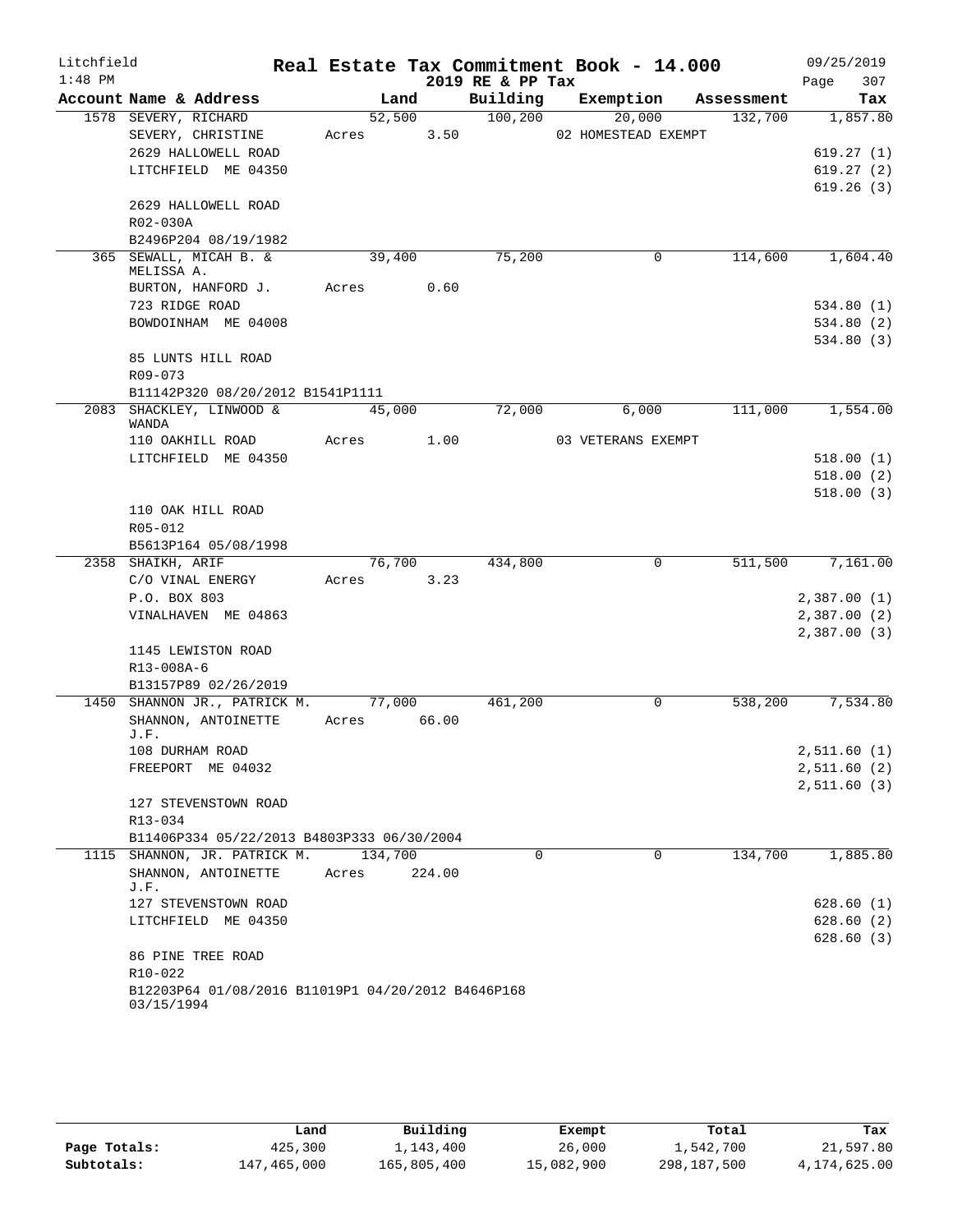| Litchfield |                                                                                                                   |       |          |       |                  | Real Estate Tax Commitment Book - 14.000 |            | 09/25/2019  |
|------------|-------------------------------------------------------------------------------------------------------------------|-------|----------|-------|------------------|------------------------------------------|------------|-------------|
| $1:48$ PM  |                                                                                                                   |       |          |       | 2019 RE & PP Tax |                                          |            | 308<br>Page |
|            | Account Name & Address                                                                                            |       | Land     |       | Building         | Exemption                                | Assessment | Tax         |
|            | 752 SHANNON, PATRICK M.                                                                                           |       | 20,300   |       | $\Omega$         | $\Omega$                                 | 20,300     | 284.20      |
|            | SHANNON, MOSELLE M.                                                                                               | Acres |          | 2.00  |                  |                                          |            |             |
|            | 127 STEVENSTOWN ROAD                                                                                              |       |          |       |                  |                                          |            | 94.73 (1)   |
|            | LITCHFIELD ME 04350                                                                                               |       |          |       |                  |                                          |            | 94.73 (2)   |
|            | STEVENSTOWN ROAD                                                                                                  |       |          |       |                  |                                          |            | 94.74 (3)   |
|            | R13-031                                                                                                           |       |          |       |                  |                                          |            |             |
|            | B11799P297 09/10/2014 B2458P10                                                                                    |       |          |       |                  |                                          |            |             |
|            | 753 SHANNON, PATRICK M.                                                                                           |       | 73,200   |       | 98,100           | 0                                        | 171,300    | 2,398.20    |
|            | SHANNON, MOSELLE M.                                                                                               | Acres |          | 43.30 |                  |                                          |            |             |
|            | 975 HOLLYHOCK LANE                                                                                                |       |          |       |                  |                                          |            | 799.40(1)   |
|            | TEMPLETON CA 93465                                                                                                |       |          |       |                  |                                          |            | 799.40(2)   |
|            |                                                                                                                   |       |          |       |                  |                                          |            | 799.40(3)   |
|            | 55 STEVENSTOWN ROAD                                                                                               |       |          |       |                  |                                          |            |             |
|            | R13-036                                                                                                           |       |          |       |                  |                                          |            |             |
|            | B11799P297 09/10/2014 B2458P10                                                                                    |       |          |       |                  |                                          |            |             |
|            | 1296 SHANNON, PATRICK M.,<br>JR. (TRUSTEE)                                                                        |       | 10,300   |       | $\Omega$         | $\Omega$                                 | 10,300     | 144.20      |
|            | SHANNON, MINNIE MOSELLE Acres<br>(TRUSTEE)                                                                        |       |          | 27.00 |                  |                                          |            |             |
|            | SHANNON REVOCABLE TRUST                                                                                           |       |          |       |                  |                                          |            | 48.07 (1)   |
|            | 127 STEVENSTOWN ROAD                                                                                              |       |          |       |                  |                                          |            | 48.07 (2)   |
|            | LITCHFIELD ME 04350                                                                                               |       |          |       |                  |                                          |            | 48.06(3)    |
|            | OFF PINE TREE ROAD                                                                                                |       |          |       |                  |                                          |            |             |
|            | $R10 - 024$                                                                                                       |       |          |       |                  |                                          |            |             |
|            | B12423P45 09/27/2016 B4842P97 01/17/1995                                                                          |       |          |       |                  |                                          |            |             |
|            | 2373 SHAW KENNETH E                                                                                               |       | 48,100   |       | 48,500           | 0                                        | 96,600     | 1,352.40    |
|            | SHAW CHRISTOPHER E                                                                                                | Acres |          | 2.02  |                  |                                          |            |             |
|            | 1159 LEWISTON ROAD                                                                                                |       |          |       |                  |                                          |            | 450.80(1)   |
|            | LITCHFIELD ME 04350                                                                                               |       |          |       |                  |                                          |            | 450.80(2)   |
|            | 1159 LEWISTON ROAD                                                                                                |       |          |       |                  |                                          |            | 450.80(3)   |
|            | R13-008A-4                                                                                                        |       |          |       |                  |                                          |            |             |
|            | B11648P26 03/24/2014 B9357P245 05/18/2007 B7518P244                                                               |       |          |       |                  |                                          |            |             |
|            | 07/16/2003                                                                                                        |       |          |       |                  |                                          |            |             |
|            | 940 SHAW, CONNOR P.                                                                                               |       | 48,000   |       | 155,700          | $\Omega$                                 | 203,700    | 2,851.80    |
|            | DOUGHERTY, GRAINNE R.                                                                                             | Acres |          | 2.00  |                  |                                          |            |             |
|            | 1161 PLAINS ROAD                                                                                                  |       |          |       |                  |                                          |            | 950.60 (1)  |
|            | LITCHFIELD ME 04350                                                                                               |       |          |       |                  |                                          |            | 950.60(2)   |
|            |                                                                                                                   |       |          |       |                  |                                          |            | 950.60(3)   |
|            | 1161 PLAINS ROAD                                                                                                  |       |          |       |                  |                                          |            |             |
|            | R09-038                                                                                                           |       |          |       |                  |                                          |            |             |
|            | B12643P191 06/28/2017 B10940P107 01/17/2012<br>B10062P335 05/04/2009 B9789P292 07/11/2008 B1458P146<br>12/12/1967 |       |          |       |                  |                                          |            |             |
|            | 1985 SHAW, ELAINE ( HEIRS<br>OF)                                                                                  |       | $\Omega$ |       | 13,600           | 0                                        | 13,600     | 190.40      |
|            | % GLEN DANFORTH                                                                                                   |       |          |       |                  |                                          |            |             |
|            | 95 FERRIN ROAD                                                                                                    |       |          |       |                  |                                          |            | 63.47(1)    |
|            | LITCHFIELD ME 04350                                                                                               |       |          |       |                  |                                          |            | 63.47(2)    |
|            |                                                                                                                   |       |          |       |                  |                                          |            | 63.46(3)    |
|            | 89 FERRIN ROAD                                                                                                    |       |          |       |                  |                                          |            |             |
|            | R03-108A-ON                                                                                                       |       |          |       |                  |                                          |            |             |

|              | Land        | Building      | Exempt     | Total       | Tax          |
|--------------|-------------|---------------|------------|-------------|--------------|
| Page Totals: | 199,900     | 315,900       |            | 515,800     | 7,221.20     |
| Subtotals:   | 147,664,900 | 166, 121, 300 | 15,082,900 | 298,703,300 | 4,181,846.20 |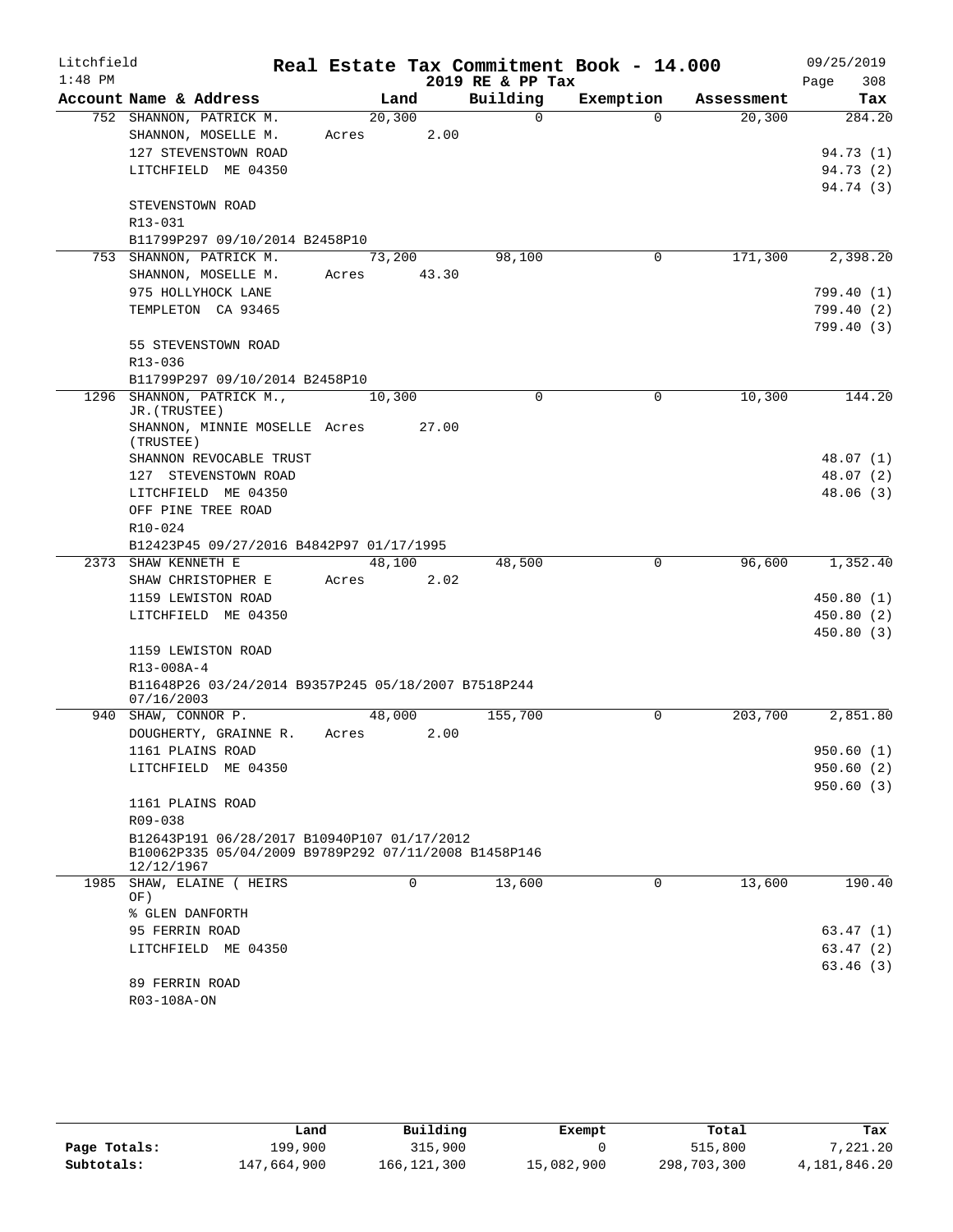| Litchfield |                                                      |       |         |        | Real Estate Tax Commitment Book - 14.000 |                     |            | 09/25/2019 |        |
|------------|------------------------------------------------------|-------|---------|--------|------------------------------------------|---------------------|------------|------------|--------|
| $1:48$ PM  |                                                      |       |         |        | 2019 RE & PP Tax                         |                     |            | Page       | 309    |
|            | Account Name & Address                               |       | Land    |        | Building                                 | Exemption           | Assessment |            | Tax    |
|            | 1582 SHEA, MICHAEL D. &<br>MCCOLLETT, MARIE LISA     |       | 108,100 |        | 101,300                                  | 20,000              | 189,400    | 2,651.60   |        |
|            | 775 PLAINS ROAD                                      | Acres |         | 0.69   |                                          | 02 HOMESTEAD EXEMPT |            |            |        |
|            | LITCHFIELD ME 04350                                  |       |         |        |                                          |                     |            | 883.87 (1) |        |
|            |                                                      |       |         |        |                                          |                     |            | 883.87 (2) |        |
|            |                                                      |       |         |        |                                          |                     |            | 883.86 (3) |        |
|            | 775 PLAINS ROAD                                      |       |         |        |                                          |                     |            |            |        |
|            | $U02 - 007$                                          |       |         |        |                                          |                     |            |            |        |
|            | B6321P274                                            |       |         |        |                                          |                     |            |            |        |
|            | 560 SHERMAN, BETSEY E.                               |       | 61,900  |        | $\Omega$                                 | 0                   | 61,900     |            | 866.60 |
|            | SHERMAN, MICHAE; J.                                  | Acres |         | 50.27  |                                          |                     |            |            |        |
|            | 145 PINE TREE ROAD                                   |       |         |        |                                          |                     |            | 288.87(1)  |        |
|            | LITCHFIELD ME 04350                                  |       |         |        |                                          |                     |            | 288.87 (2) |        |
|            |                                                      |       |         |        |                                          |                     |            | 288.86(3)  |        |
|            | ACADEMY ROAD                                         |       |         |        |                                          |                     |            |            |        |
|            | R02-098                                              |       |         |        |                                          |                     |            |            |        |
|            | B12429P44 02/08/2014 B1123P258                       |       |         |        |                                          |                     |            |            |        |
|            | 1584 SHERMAN, JAMES R                                |       | 61,100  |        | 165,200                                  | 26,000              | 200,300    | 2,804.20   |        |
|            | (TRUSTEE)<br>SHERMAN, HELEN E                        | Acres |         | 7.50   |                                          | 02 HOMESTEAD EXEMPT |            |            |        |
|            | (TRUSTEE)                                            |       |         |        |                                          |                     |            |            |        |
|            | SHERMAN LIVING TRUST                                 |       |         |        |                                          | 12 WW2 Vet Res.     |            | 934.73 (1) |        |
|            | 1330 WEST ROAD                                       |       |         |        |                                          |                     |            | 934.73 (2) |        |
|            | LITCHFIELD ME 04350                                  |       |         |        |                                          |                     |            | 934.74 (3) |        |
|            | 1330 WEST ROAD                                       |       |         |        |                                          |                     |            |            |        |
|            | R03-039A                                             |       |         |        |                                          |                     |            |            |        |
|            | B12725P226 06/22/2017 B8497P154 01/14/2005 B2914P138 |       |         |        |                                          |                     |            |            |        |
|            | 1585 SHERMAN, JAMES R.<br>(TRUSTEE)                  |       | 63,800  |        | $\mathbf 0$                              | 0                   | 63,800     |            | 893.20 |
|            | SHERMAN, HELEN E.<br>(TRUSTEE)                       | Acres |         | 61.00  |                                          |                     |            |            |        |
|            | SHERMAN LIVING TRUST                                 |       |         |        |                                          |                     |            | 297.73 (1) |        |
|            | 1330 WEST ROAD                                       |       |         |        |                                          |                     |            | 297.73 (2) |        |
|            | LITCHFIELD ME 04350                                  |       |         |        |                                          |                     |            | 297.74(3)  |        |
|            | WEST ROAD                                            |       |         |        |                                          |                     |            |            |        |
|            | R03-039B                                             |       |         |        |                                          |                     |            |            |        |
|            | B12725P226 07/22/2017 B7444P18 06/05/2003            |       |         |        |                                          |                     |            | 2,251.20   |        |
|            | 662 SHERMAN, MICHAEL J.                              |       | 54,000  |        | 126,800                                  | 20,000              | 160,800    |            |        |
|            | SHERMAN, BETSEY ELLEN<br>145 PINE TREE ROAD          | Acres |         | 4.01   |                                          | 02 HOMESTEAD EXEMPT |            | 750.40(1)  |        |
|            | LITCHFIELD ME                                        |       |         |        |                                          |                     |            | 750.40(2)  |        |
|            | 04350-9743                                           |       |         |        |                                          |                     |            |            |        |
|            |                                                      |       |         |        |                                          |                     |            | 750.40(3)  |        |
|            | 145 PINE TREE ROAD                                   |       |         |        |                                          |                     |            |            |        |
|            | R11-005                                              |       |         |        |                                          |                     |            |            |        |
|            | B11998P48 05/28/2015 B10356P42 03/08/2010 B6589P262  |       |         |        |                                          |                     |            |            |        |
|            | 1587 SHERMAN, RALPH W                                |       |         | 48,000 | 126,300                                  | 20,000              | 154,300    | 2,160.20   |        |
|            | 1314 WEST ROAD                                       | Acres |         | 3.00   |                                          | 02 HOMESTEAD EXEMPT |            |            |        |
|            | LITCHFIELD ME 04350                                  |       |         |        |                                          |                     |            | 720.07 (1) |        |
|            |                                                      |       |         |        |                                          |                     |            | 720.07(2)  |        |
|            |                                                      |       |         |        |                                          |                     |            | 720.06(3)  |        |
|            | 1314 WEST ROAD                                       |       |         |        |                                          |                     |            |            |        |
|            | R03-039                                              |       |         |        |                                          |                     |            |            |        |
|            | B1061P120                                            |       |         |        |                                          |                     |            |            |        |
|            |                                                      |       |         |        |                                          |                     |            |            |        |

|              | Land        | Building    | Exempt     | Total       | Tax             |
|--------------|-------------|-------------|------------|-------------|-----------------|
| Page Totals: | 396,900     | 519,600     | 86,000     | 830,500     | 11,627.00       |
| Subtotals:   | 148,061,800 | 166,640,900 | 15,168,900 | 299,533,800 | 4, 193, 473. 20 |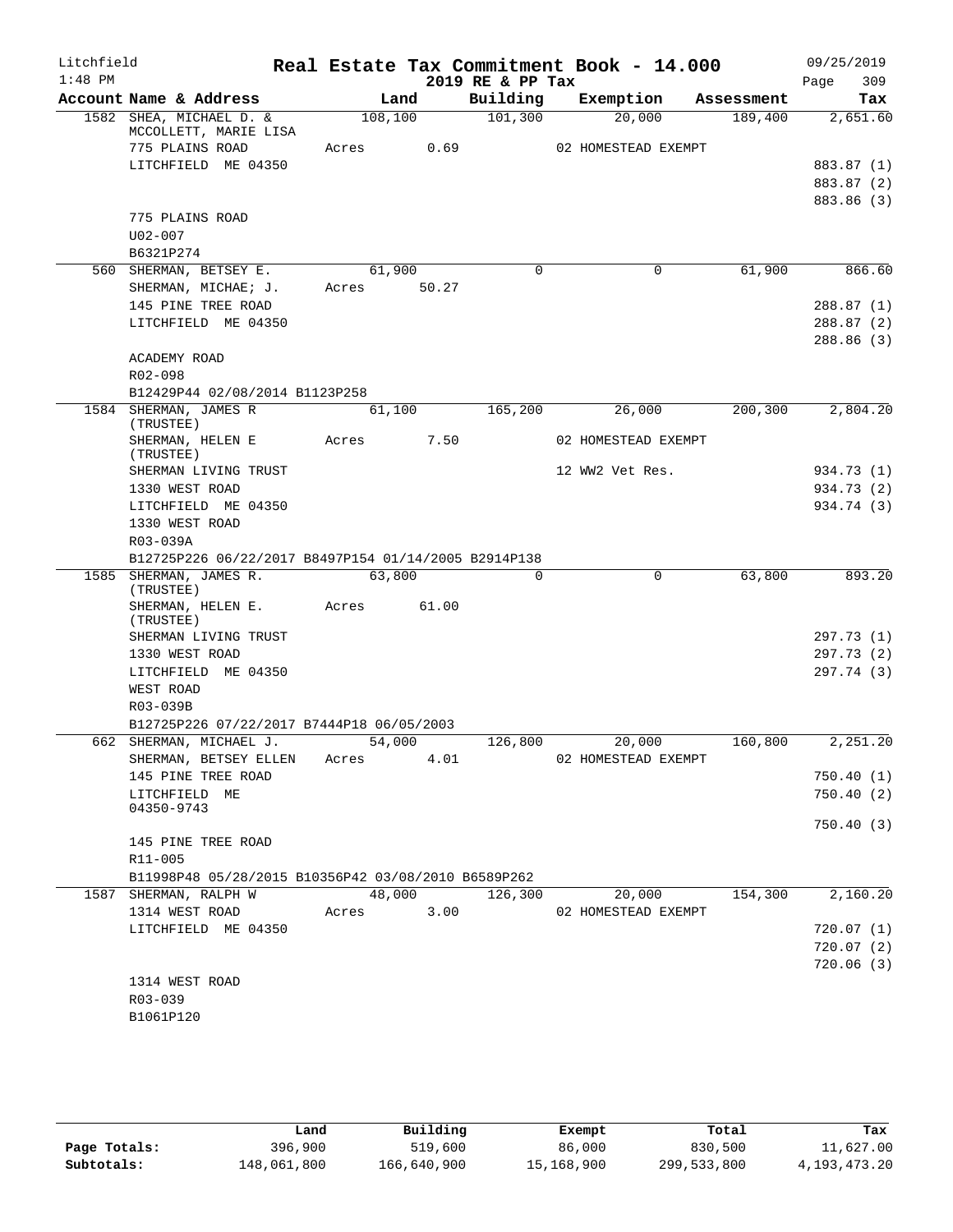| Litchfield |                                                      |            |       |                  | Real Estate Tax Commitment Book - 14.000 |            | 09/25/2019  |
|------------|------------------------------------------------------|------------|-------|------------------|------------------------------------------|------------|-------------|
| $1:48$ PM  |                                                      |            |       | 2019 RE & PP Tax |                                          |            | Page<br>310 |
|            | Account Name & Address                               | Land       |       | Building         | Exemption                                | Assessment | Tax         |
|            | 423 SHORETTE, MILLARD                                | 48,300     |       | 62,600           | $\Omega$                                 | 110,900    | 1,552.60    |
|            | SHORETTE, DENISE                                     | Acres      | 2.10  |                  |                                          |            |             |
|            | 2691 HALLOWELL ROAD                                  |            |       |                  |                                          |            | 517.53(1)   |
|            | LITCHFIELD ME 04350                                  |            |       |                  |                                          |            | 517.53(2)   |
|            | 2691 HALLOWELL ROAD                                  |            |       |                  |                                          |            | 517.54(3)   |
|            | R02-028                                              |            |       |                  |                                          |            |             |
|            | B12874P96 03/30/2018 B12672P207 07/24/2017 B12657P92 |            |       |                  |                                          |            |             |
|            | 06/29/2017 B12516P217 11/30/2016 B12314P69           |            |       |                  |                                          |            |             |
|            | 06/06/2016 B11515P23 08/17/2013 B10716P300           |            |       |                  |                                          |            |             |
|            | 04/27/2011 B1076P325                                 | 48,900     |       | 267,700          |                                          |            |             |
|            | 2361 SHOREY STEVEN A<br>203 UPPER POND ROAD          | Acres      | 2.30  |                  | 20,000<br>02 HOMESTEAD EXEMPT            | 296,600    | 4,152.40    |
|            | LITCHFIELD ME 04350                                  |            |       |                  |                                          |            | 1,384.13(1) |
|            |                                                      |            |       |                  |                                          |            | 1,384.13(2) |
|            |                                                      |            |       |                  |                                          |            | 1,384.14(3) |
|            | 203 UPPER POND ROAD                                  |            |       |                  |                                          |            |             |
|            | $R01 - 017 - 4$                                      |            |       |                  |                                          |            |             |
|            | B10497P13 08/11/2010 B8712P327 12/01/2005 B6412P193  |            |       |                  |                                          |            |             |
|            | 1417 SHUTE, CHRISTINE                                | 40,300     |       | $\Omega$         | $\Omega$                                 | 40,300     | 564.20      |
|            | SEVERY, ANDREW                                       | Acres      | 13.00 |                  |                                          |            |             |
|            | 6 FLAHERTY LANE                                      |            |       |                  |                                          |            | 188.07(1)   |
|            | LITCHFIELD ME 04350                                  |            |       |                  |                                          |            | 188.07(2)   |
|            |                                                      |            |       |                  |                                          |            | 188.06(3)   |
|            | RIDLEY LANE                                          |            |       |                  |                                          |            |             |
|            | R03-103                                              |            |       |                  |                                          |            |             |
|            | B12998P166 08/10/2018                                |            |       |                  |                                          |            |             |
|            | 2437 SHUTE, CHRISTINE                                | 43,400     |       | 18,900           | $\mathbf 0$                              | 62,300     | 872.20      |
|            | 21 RIDLEY LANE                                       | Acres      | 2.12  |                  |                                          |            |             |
|            | LITCHFIELD ME 04350                                  |            |       |                  |                                          |            | 290.73(1)   |
|            |                                                      |            |       |                  |                                          |            | 290.73(2)   |
|            |                                                      |            |       |                  |                                          |            | 290.74 (3)  |
|            | 6 FLAHERTY LANE<br>R03-105K                          |            |       |                  |                                          |            |             |
|            | B12736P176 09/29/2017 B11799P227 09/15/2014          |            |       |                  |                                          |            |             |
|            | B11750P277 07/23/2014 B7976P263 06/04/2004           |            |       |                  |                                          |            |             |
|            | 1590 SIDMAN FAMILY TRUST                             | 45,300     |       | 54,800           | 0                                        | 100,100    | 1,401.40    |
|            | 1800 RANCH ROAD                                      | Acres 0.20 |       |                  |                                          |            |             |
|            | STEAMBOAT SPRINGS CO                                 |            |       |                  |                                          |            | 467.13(1)   |
|            | 80487                                                |            |       |                  |                                          |            | 467.13(2)   |
|            |                                                      |            |       |                  |                                          |            | 467.14 (3)  |
|            | 46 RUSTIC DRIVE                                      |            |       |                  |                                          |            |             |
|            | U27-007                                              |            |       |                  |                                          |            |             |
|            | B5050P248                                            |            |       |                  |                                          |            |             |
|            | 1406 SIMPSON, STEVEN                                 | 40,400     |       | 600              | 0                                        | 41,000     | 574.00      |
|            | SIMPSON, KATHLEEN                                    | Acres      | 0.12  |                  |                                          |            |             |
|            | 444 POND ROAD                                        |            |       |                  |                                          |            | 191.33(1)   |
|            | LEWISTON ME 04240                                    |            |       |                  |                                          |            | 191.33(2)   |
|            |                                                      |            |       |                  |                                          |            | 191.34 (3)  |
|            | 98 LEBEL LANE                                        |            |       |                  |                                          |            |             |
|            | $U11 - 038$                                          |            |       |                  |                                          |            |             |
|            | B12643P206 06/12/2017 B6122P235 09/30/1999           |            |       |                  |                                          |            |             |

|              | Land        | Building    | Exempt     | Total       | Tax          |
|--------------|-------------|-------------|------------|-------------|--------------|
| Page Totals: | 266,600     | 404,600     | 20,000     | 651,200     | 9,116.80     |
| Subtotals:   | 148,328,400 | 167,045,500 | 15,188,900 | 300,185,000 | 4,202,590.00 |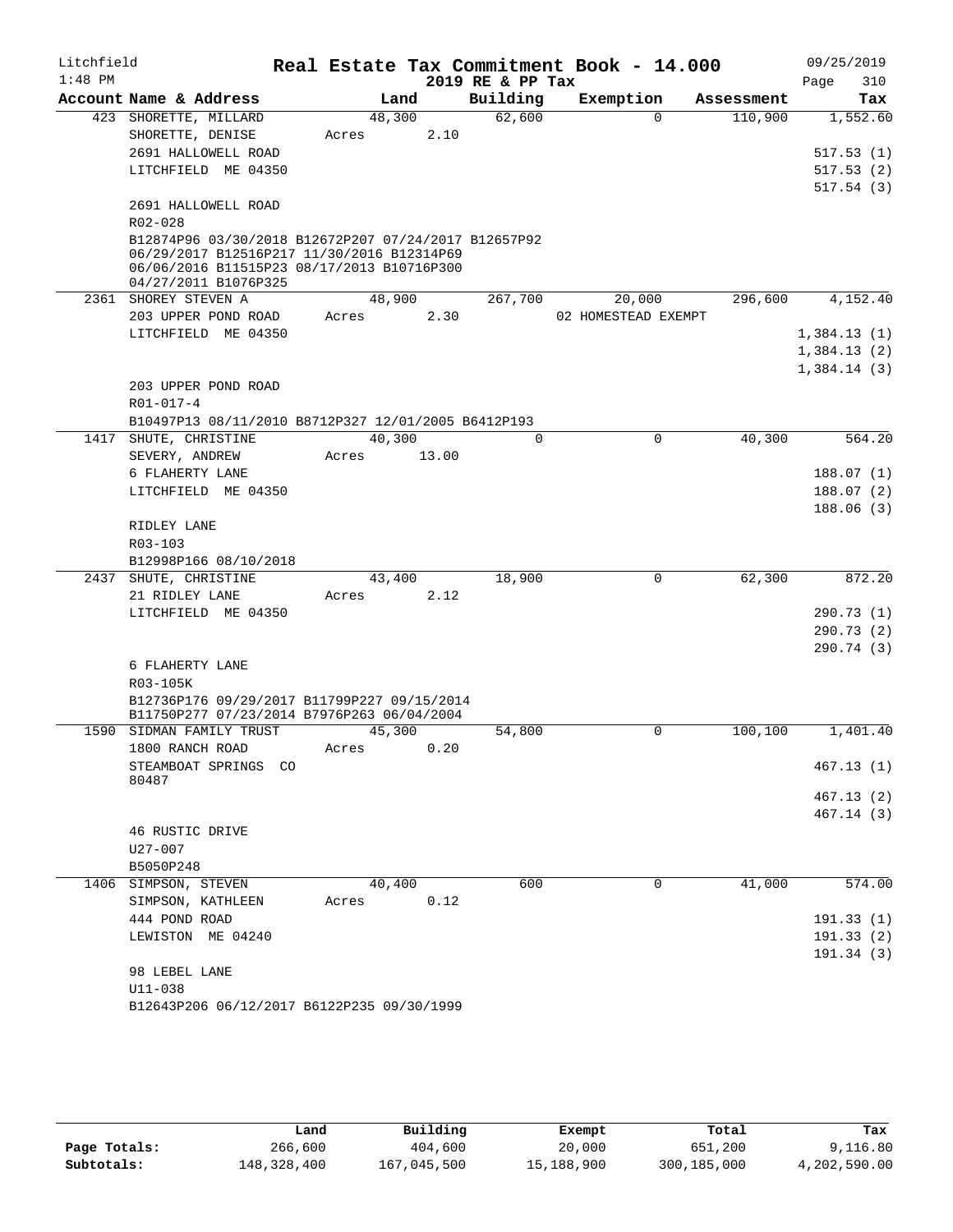| Litchfield   |                                            |         |             |                  | Real Estate Tax Commitment Book - 14.000 |             | 09/25/2019   |
|--------------|--------------------------------------------|---------|-------------|------------------|------------------------------------------|-------------|--------------|
| $1:48$ PM    |                                            |         |             | 2019 RE & PP Tax |                                          |             | 311<br>Page  |
|              | Account Name & Address                     | Land    |             | Building         | Exemption                                | Assessment  | Tax          |
|              | 1407 SIMPSON, STEVEN                       | 114,300 |             | 32,600           | $\Omega$                                 | 146,900     | 2,056.60     |
|              | SIMPSON, KATHLEEN                          | Acres   | 0.24        |                  |                                          |             |              |
|              | 444 POND ROAD                              |         |             |                  |                                          |             | 685.53(1)    |
|              | LEWISTON ME 04240                          |         |             |                  |                                          |             | 685.53(2)    |
|              |                                            |         |             |                  |                                          |             | 685.54 (3)   |
|              | 98 LEBEL LANE                              |         |             |                  |                                          |             |              |
|              | U11-039                                    |         |             |                  |                                          |             |              |
|              | B12643P207 06/12/2017 B6122P235 09/30/1999 |         |             |                  |                                          |             |              |
|              | 1593 SINCLAIR, ROBERT                      | 128,300 |             | 80,100           | 0                                        | 208,400     | 2,917.60     |
|              | ROCKVILLE PARK                             | Acres   | 0.29        |                  |                                          |             |              |
|              | STONEHAM MA 02180                          |         |             |                  |                                          |             | 972.53(1)    |
|              |                                            |         |             |                  |                                          |             | 972.53(2)    |
|              |                                            |         |             |                  |                                          |             | 972.54(3)    |
|              | 479 PEACEPIPE DRIVE                        |         |             |                  |                                          |             |              |
|              | $U28 - 047$                                |         |             |                  |                                          |             |              |
|              | B2838P293 08/14/1985                       |         |             |                  |                                          |             |              |
|              | 1594 SIROIS, GERARD                        | 66,800  |             | 155,400          | 20,000                                   | 202,200     | 2,830.80     |
|              | 333 RICHMOND ROAD                          | Acres   | 15.00       |                  | 02 HOMESTEAD EXEMPT                      |             |              |
|              | LITCHFIELD ME 04350                        |         |             |                  |                                          |             | 943.60(1)    |
|              |                                            |         |             |                  |                                          |             | 943.60(2)    |
|              |                                            |         |             |                  |                                          |             | 943.60 (3)   |
|              | 333 RICHMOND ROAD                          |         |             |                  |                                          |             |              |
|              | $R03 - 017$                                |         |             |                  |                                          |             |              |
|              | B1966P39                                   |         |             |                  |                                          |             |              |
|              | 1595 SIROIS, KELLEY S.                     | 48,600  |             | 112,300          | 20,000                                   | 140,900     | 1,972.60     |
|              |                                            |         |             |                  |                                          |             |              |
|              | SIROIS, DANIEL W.                          | Acres   | 2.20        |                  | 02 HOMESTEAD EXEMPT                      |             |              |
|              | 1349 WEST ROAD                             |         |             |                  |                                          |             | 657.53(1)    |
|              | LITCHFIELD ME 04350                        |         |             |                  |                                          |             | 657.53(2)    |
|              |                                            |         |             |                  |                                          |             | 657.54 (3)   |
|              | 1349 WEST ROAD                             |         |             |                  |                                          |             |              |
|              | R03-025A                                   |         |             |                  |                                          |             |              |
|              | B4350P336                                  |         |             |                  |                                          |             |              |
|              | 1909 SIROIS, PATRICK T. &                  | 139,900 |             | 284,700          | 20,000                                   | 404,600     | 5,664.40     |
|              | BETHANY F.                                 |         |             |                  |                                          |             |              |
|              | 188 UPPER POND ROAD                        | Acres   | 9.80        |                  | 02 HOMESTEAD EXEMPT                      |             |              |
|              | LITCHFIELD ME 04350                        |         |             |                  |                                          |             | 1,888.13(1)  |
|              |                                            |         |             |                  |                                          |             | 1,888.13(2)  |
|              |                                            |         |             |                  |                                          |             | 1,888.14 (3) |
|              | 188 UPPER POND ROAD                        |         |             |                  |                                          |             |              |
|              | $R01 - 018 - 2$                            |         |             |                  |                                          |             |              |
|              | B6086P114 10/26/1999                       |         |             |                  |                                          |             |              |
| 1597         | SIWINSKI, GRANT W                          | 159,700 |             | 75,400           | 0                                        | 235,100     | 3,291.40     |
|              | 84 BRANCH TPKE UNIT 32 Acres               |         | 0.39        |                  |                                          |             |              |
|              | CONCORD NH 03301                           |         |             |                  |                                          |             | 1,097.13(1)  |
|              |                                            |         |             |                  |                                          |             | 1,097.13(2)  |
|              |                                            |         |             |                  |                                          |             | 1,097.14(3)  |
|              | 148 ROSSER DRIVE                           |         |             |                  |                                          |             |              |
|              | U17-002                                    |         |             |                  |                                          |             |              |
|              | B4465P197                                  |         |             |                  |                                          |             |              |
|              | 2918 SKELTON, CARRIE J.                    | 50,100  |             | 187,700          | 0                                        | 237,800     | 3,329.20     |
|              | SKELTON, ANDREW J.                         | Acres   | 2.69        |                  |                                          |             |              |
|              | 694 HUNTINGTON HILL                        |         |             |                  |                                          |             | 1, 109.73(1) |
|              | ROAD                                       |         |             |                  |                                          |             |              |
|              | LITCHFIELD ME 04350                        |         |             |                  |                                          |             | 1,109.73(2)  |
|              |                                            |         |             |                  |                                          |             | 1,109.74(3)  |
|              | HUNTINGTON HILL ROAD                       |         |             |                  |                                          |             |              |
|              | R02-002A                                   |         |             |                  |                                          |             |              |
|              | B12689P339 08/09/2017                      |         |             |                  |                                          |             |              |
|              |                                            |         |             |                  |                                          |             |              |
|              | Land                                       |         | Building    |                  | Exempt                                   | Total       | Tax          |
| Page Totals: | 707,700                                    |         | 928,200     |                  | 60,000                                   | 1,575,900   | 22,062.60    |
| Subtotals:   | 149,036,100                                |         | 167,973,700 |                  | 15,248,900                               | 301,760,900 | 4,224,652.60 |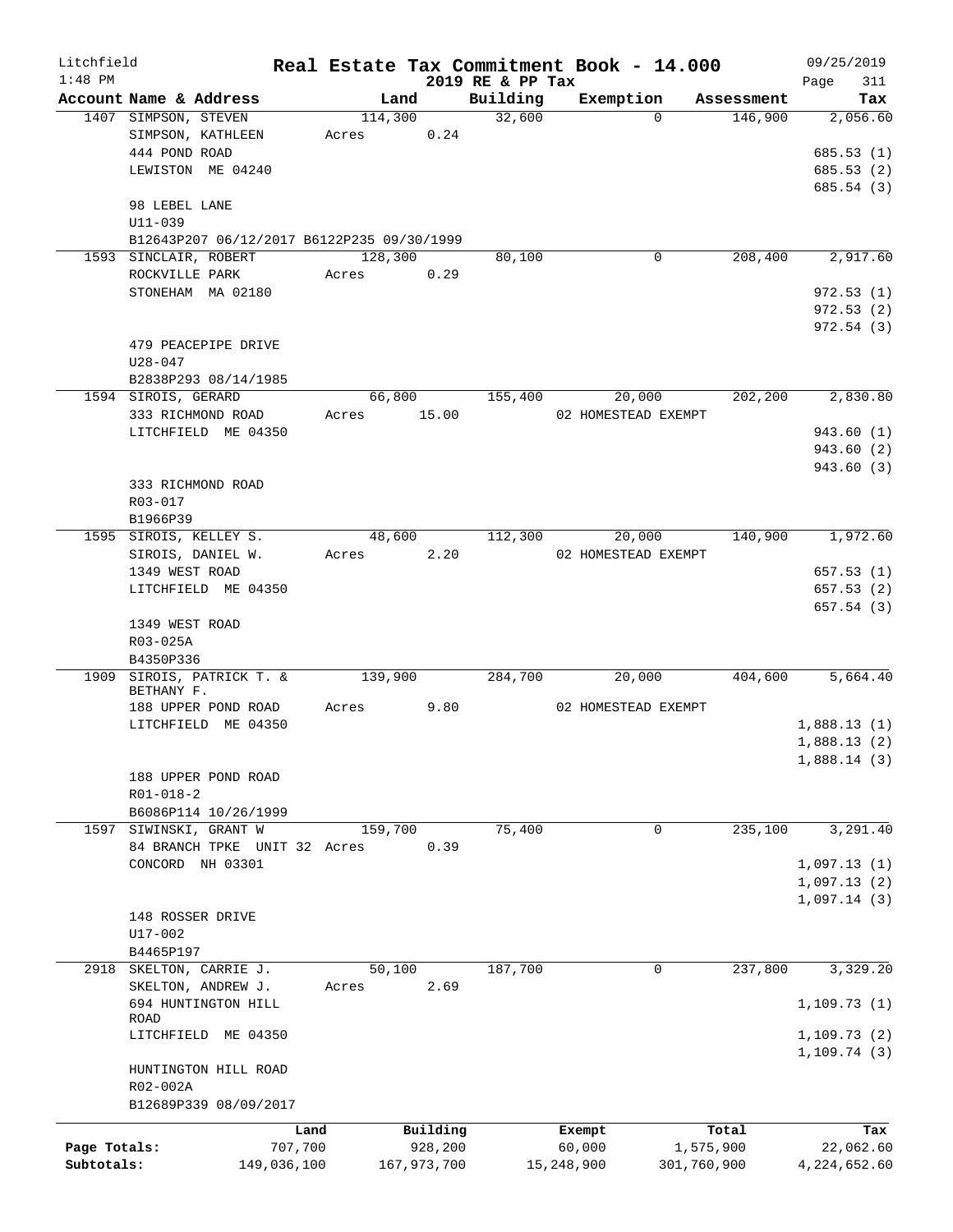| Litchfield |                                                          |             |        |       |                  | Real Estate Tax Commitment Book - 14.000 |            |      | 09/25/2019 |
|------------|----------------------------------------------------------|-------------|--------|-------|------------------|------------------------------------------|------------|------|------------|
| $1:48$ PM  |                                                          |             |        |       | 2019 RE & PP Tax |                                          |            | Page | 312        |
|            | Account Name & Address                                   |             | Land   |       | Building         | Exemption                                | Assessment |      | Tax        |
|            | 436 SKELTON, ISREAL                                      |             | 45,300 |       | 140,300          | 20,000                                   | 165,600    |      | 2,318.40   |
|            | SKELTON KATHRYN                                          | Acres       |        | 1.10  |                  | 02 HOMESTEAD EXEMPT                      |            |      |            |
|            | 295 BUKER ROAD                                           |             |        |       |                  |                                          |            |      | 772.80(1)  |
|            | LITCHFIELD ME 04350                                      |             |        |       |                  |                                          |            |      | 772.80(2)  |
|            |                                                          |             |        |       |                  |                                          |            |      | 772.80 (3) |
|            | 295 BUKER ROAD                                           |             |        |       |                  |                                          |            |      |            |
|            | R05-046                                                  |             |        |       |                  |                                          |            |      |            |
|            | B6207P142 05/18/2000                                     |             |        |       |                  |                                          |            |      |            |
|            | 1600 SKELTON, LOUISA G.                                  |             | 61,700 |       | $\mathbf 0$      | $\mathbf 0$                              | 61,700     |      | 863.80     |
|            | C/o 3 SANDY ROAD                                         | Acres 44.40 |        |       |                  |                                          |            |      |            |
|            | BRUNSWICK ME 04011                                       |             |        |       |                  |                                          |            |      | 287.93(1)  |
|            |                                                          |             |        |       |                  |                                          |            |      | 287.93(2)  |
|            |                                                          |             |        |       |                  |                                          |            |      | 287.94 (3) |
|            | HUNTINGTON HILL ROAD                                     |             |        |       |                  |                                          |            |      |            |
|            | R04-007                                                  |             |        |       |                  |                                          |            |      |            |
|            | B11729P237 05/13/2014 B11729P235 05/13/2014<br>B2309P309 |             |        |       |                  |                                          |            |      |            |
|            | 1601 SKIDGELL, DARLENE                                   |             | 51,900 |       | 75,800           | $\mathbf 0$                              | 127,700    |      | 1,787.80   |
|            | 381 RICHMOND ROAD                                        | Acres 3.30  |        |       |                  |                                          |            |      |            |
|            | LITCHFIELD ME 04350                                      |             |        |       |                  |                                          |            |      | 595.93(1)  |
|            |                                                          |             |        |       |                  |                                          |            |      | 595.93(2)  |
|            |                                                          |             |        |       |                  |                                          |            |      | 595.94(3)  |
|            | 381 RICHMOND ROAD                                        |             |        |       |                  |                                          |            |      |            |
|            | R03-014                                                  |             |        |       |                  |                                          |            |      |            |
|            | B8286P330 01/11/2005                                     |             |        |       |                  |                                          |            |      |            |
|            | 1602 SLATTERY, BRUCE E                                   |             | 61,700 |       | 69,300           | 20,000                                   | 111,000    |      | 1,554.00   |
|            | 384 PLAINS ROAD                                          | Acres       |        | 8.20  |                  | 02 HOMESTEAD EXEMPT                      |            |      |            |
|            | LITCHFIELD ME 04350                                      |             |        |       |                  |                                          |            |      | 518.00(1)  |
|            |                                                          |             |        |       |                  |                                          |            |      | 518.00(2)  |
|            |                                                          |             |        |       |                  |                                          |            |      | 518.00(3)  |
|            | 384 PLAINS ROAD                                          |             |        |       |                  |                                          |            |      |            |
|            | R07-016                                                  |             |        |       |                  |                                          |            |      |            |
|            | B2231P212                                                |             |        |       |                  |                                          |            |      |            |
|            | 1605 SLATTERY, CARL E &<br>FLORENCE (LIFE ESTATE)        |             | 74,500 |       | 145,800          | 26,000                                   | 194,300    |      | 2,720.20   |
|            | SLATTERY, BRUCE E &<br>BETHANY F -RM                     | Acres       |        | 30.00 |                  | 03 VETERANS EXEMPT                       |            |      |            |
|            | 246 PLAINS ROAD                                          |             |        |       |                  | 02 HOMESTEAD EXEMPT                      |            |      | 906.73 (1) |
|            | LITCHFIELD ME 04350                                      |             |        |       |                  |                                          |            |      | 906.73(2)  |
|            |                                                          |             |        |       |                  |                                          |            |      | 906.74(3)  |
|            | 246 PLAINS ROAD                                          |             |        |       |                  |                                          |            |      |            |
|            | R07-015A                                                 |             |        |       |                  |                                          |            |      |            |
|            | B10199P267 09/01/2009 B1540P737 01/29/1971               |             |        |       |                  |                                          |            |      |            |
|            | 1606 SLATTERY, ESTHER                                    |             | 44,100 |       | $\Omega$         | $\mathbf 0$                              | 44,100     |      | 617.40     |
|            | 967 RICHMOND ROAD                                        | Acres 11.50 |        |       |                  |                                          |            |      |            |
|            | LITCHFIELD ME 04350                                      |             |        |       |                  |                                          |            |      | 205.80(1)  |
|            |                                                          |             |        |       |                  |                                          |            |      | 205.80(2)  |
|            |                                                          |             |        |       |                  |                                          |            |      | 205.80(3)  |
|            | RICHMOND ROAD                                            |             |        |       |                  |                                          |            |      |            |
|            | R01-014B                                                 |             |        |       |                  |                                          |            |      |            |
|            | B2998P133 07/16/1988                                     |             |        |       |                  |                                          |            |      |            |

|              | Land          | Building    | Exempt     | Total         | Tax             |
|--------------|---------------|-------------|------------|---------------|-----------------|
| Page Totals: | 339,200       | 431,200     | 66,000     | 704,400       | 9,861.60        |
| Subtotals:   | 149, 375, 300 | 168,404,900 | 15,314,900 | 302, 465, 300 | 4, 234, 514. 20 |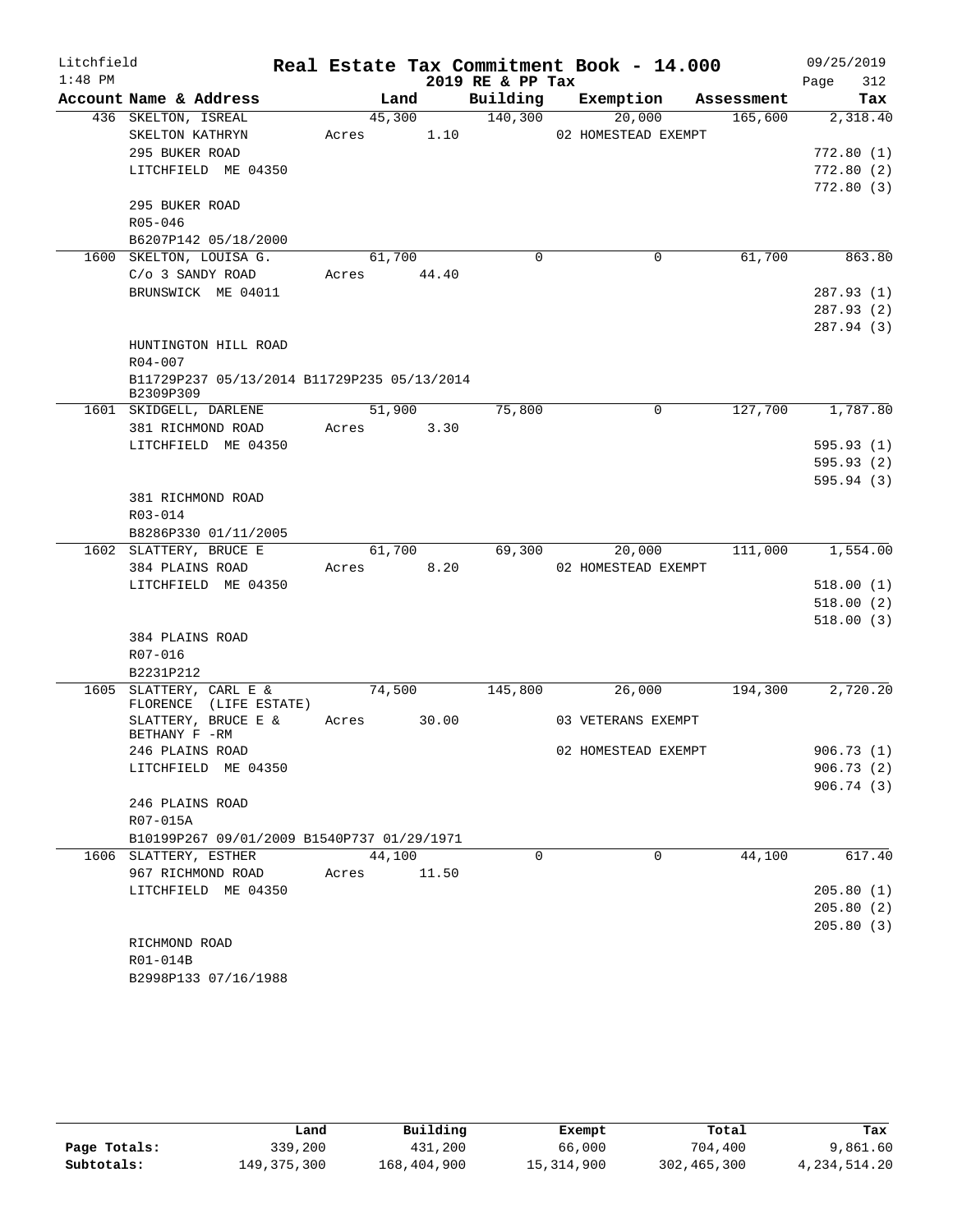| Litchfield   |                                             |             |        |             |                  | Real Estate Tax Commitment Book - 14.000 |               |            |             | 09/25/2019   |
|--------------|---------------------------------------------|-------------|--------|-------------|------------------|------------------------------------------|---------------|------------|-------------|--------------|
| $1:48$ PM    |                                             |             |        |             | 2019 RE & PP Tax |                                          |               |            | Page        | 313          |
|              | Account Name & Address                      |             | Land   |             | Building         | Exemption                                |               | Assessment |             | Tax          |
|              | 1607 SLATTERY, ESTHER M                     |             | 68,700 |             | $\mathbf 0$      |                                          | $\Omega$      | 68,700     |             | 961.80       |
|              | 967 RICHMOND ROAD                           |             | Acres  | 57.00       |                  |                                          |               |            |             |              |
|              | LITCHFIELD ME 04350                         |             |        |             |                  |                                          |               |            |             | 320.60(1)    |
|              |                                             |             |        |             |                  |                                          |               |            |             | 320.60(2)    |
|              |                                             |             |        |             |                  |                                          |               |            |             | 320.60(3)    |
|              | 976 RICHMOND ROAD<br>R02-062                |             |        |             |                  |                                          |               |            |             |              |
|              | B2441P258 12/15/1981                        |             |        |             |                  |                                          |               |            |             |              |
|              | 1608 SLATTERY, ESTHER M                     |             | 88,500 |             | 105,200          | 20,000                                   |               | 173,700    |             | 2,431.80     |
|              | 967 RICHMOND ROAD                           |             | Acres  | 58.00       |                  | 02 HOMESTEAD EXEMPT                      |               |            |             |              |
|              | LITCHFIELD ME 04350                         |             |        |             |                  |                                          |               |            |             | 810.60(1)    |
|              |                                             |             |        |             |                  |                                          |               |            |             | 810.60(2)    |
|              |                                             |             |        |             |                  |                                          |               |            |             | 810.60(3)    |
|              | 967 RICHMOND ROAD                           |             |        |             |                  |                                          |               |            |             |              |
|              | $R02 - 063$                                 |             |        |             |                  |                                          |               |            |             |              |
|              | B1243P74 10/18/1961                         |             |        |             |                  |                                          |               |            |             |              |
|              | 1615 SLAUENWHITE, DANIEL J                  |             | 79,000 |             | 128,300          |                                          | 0             | 207,300    |             | 2,902.20     |
|              | SLAUENWHITE, DEBORAH D                      |             | Acres  | 39.02       |                  |                                          |               |            |             |              |
|              | 2214 HALLOWELL ROAD                         |             |        |             |                  |                                          |               |            |             | 967.40(1)    |
|              | LITCHFIELD ME 04350                         |             |        |             |                  |                                          |               |            |             | 967.40 (2)   |
|              |                                             |             |        |             |                  |                                          |               |            |             | 967.40(3)    |
|              | 2214 HALLOWELL ROAD                         |             |        |             |                  |                                          |               |            |             |              |
|              | R11-022                                     |             |        |             |                  |                                          |               |            |             |              |
|              | B10646P249 01/18/2011 B7865P236 03/16/2004  |             |        |             |                  |                                          |               |            |             |              |
|              | 2827 SLAUENWHITE, JAMES                     |             |        | 0           | 50,900           |                                          | $\mathsf{O}$  | 50,900     |             | 712.60       |
|              | SLAUENWHITE, CHERYL                         |             |        |             |                  |                                          |               |            |             |              |
|              | 2196 HALLOWELL ROAD                         |             |        |             |                  |                                          |               |            |             | 237.53(1)    |
|              | LITCHFIELD ME 04350                         |             |        |             |                  |                                          |               |            |             | 237.53(2)    |
|              |                                             |             |        |             |                  |                                          |               |            |             | 237.54(3)    |
|              | HALLOWELL ROAD                              |             |        |             |                  |                                          |               |            |             |              |
|              | R11-022-ON                                  |             |        |             |                  |                                          |               |            |             |              |
|              | 1100 SLAUENWHITE, JEFFREY                   |             | 45,900 |             | 0                |                                          | $\mathbf 0$   | 45,900     |             | 642.60       |
|              | 24 OLD MILL ROAD                            |             | Acres  | 29.00       |                  |                                          |               |            |             |              |
|              | LITCHFIELD ME 04350                         |             |        |             |                  |                                          |               |            |             | 214.20(1)    |
|              |                                             |             |        |             |                  |                                          |               |            |             | 214.20(2)    |
|              |                                             |             |        |             |                  |                                          |               |            |             | 214.20(3)    |
|              | OFF HALLOWELL ROAD                          |             |        |             |                  |                                          |               |            |             |              |
|              | $R14 - 058$                                 |             |        |             |                  |                                          |               |            |             |              |
|              | B11768P182 08/08/2014 B11441P348 06/28/2013 |             |        |             |                  |                                          |               |            |             |              |
|              | B1133P225                                   |             |        |             |                  |                                          |               |            |             |              |
|              | 1099 SLAUENWHITE, JEFFREY                   |             | 66,500 |             | 101,100          | 20,000                                   |               | 147,600    |             | 2,066.40     |
|              | 24 OLD MILL ROAD                            |             | Acres  | 14.60       |                  | 02 HOMESTEAD EXEMPT                      |               |            |             |              |
|              | LITCHFIELD ME 04350                         |             |        |             |                  |                                          |               |            |             | 688.80 (1)   |
|              |                                             |             |        |             |                  |                                          |               |            |             | 688.80 (2)   |
|              |                                             |             |        |             |                  |                                          |               |            |             | 688.80 (3)   |
|              | 24 OLD MILL ROAD                            |             |        |             |                  |                                          |               |            |             |              |
|              | R14-057                                     |             |        |             |                  |                                          |               |            |             |              |
|              | B11768P182 08/08/2014 B11441P348 06/28/2013 |             |        |             |                  |                                          |               |            |             |              |
|              | B1133P225                                   |             |        |             |                  |                                          |               |            |             |              |
|              | 2748 SLIGH, ARLENE E.                       |             | 97,700 |             | 225,100          |                                          | 0             | 322,800    |             | 4,519.20     |
|              | 146 HYLES RD                                |             | Acres  | 2.43        |                  |                                          |               |            |             |              |
|              | LITCHFIELD ME 04350                         |             |        |             |                  |                                          |               |            | 1,506.40(1) |              |
|              |                                             |             |        |             |                  |                                          |               |            | 1,506.40(2) |              |
|              |                                             |             |        |             |                  |                                          |               |            | 1,506.40(3) |              |
|              | 163 HYLES DRIVE                             |             |        |             |                  |                                          |               |            |             |              |
|              | R13-006A                                    |             |        |             |                  |                                          |               |            |             |              |
|              | B10260P279 11/02/2009                       |             |        |             |                  |                                          |               |            |             |              |
|              |                                             |             |        |             |                  |                                          |               |            |             |              |
|              |                                             | Land        |        | Building    |                  | Exempt                                   |               | Total      |             | Tax          |
| Page Totals: |                                             | 446,300     |        | 610,600     |                  | 40,000                                   | 1,016,900     |            |             | 14,236.60    |
| Subtotals:   |                                             | 149,821,600 |        | 169,015,500 |                  | 15, 354, 900                             | 303, 482, 200 |            |             | 4,248,750.80 |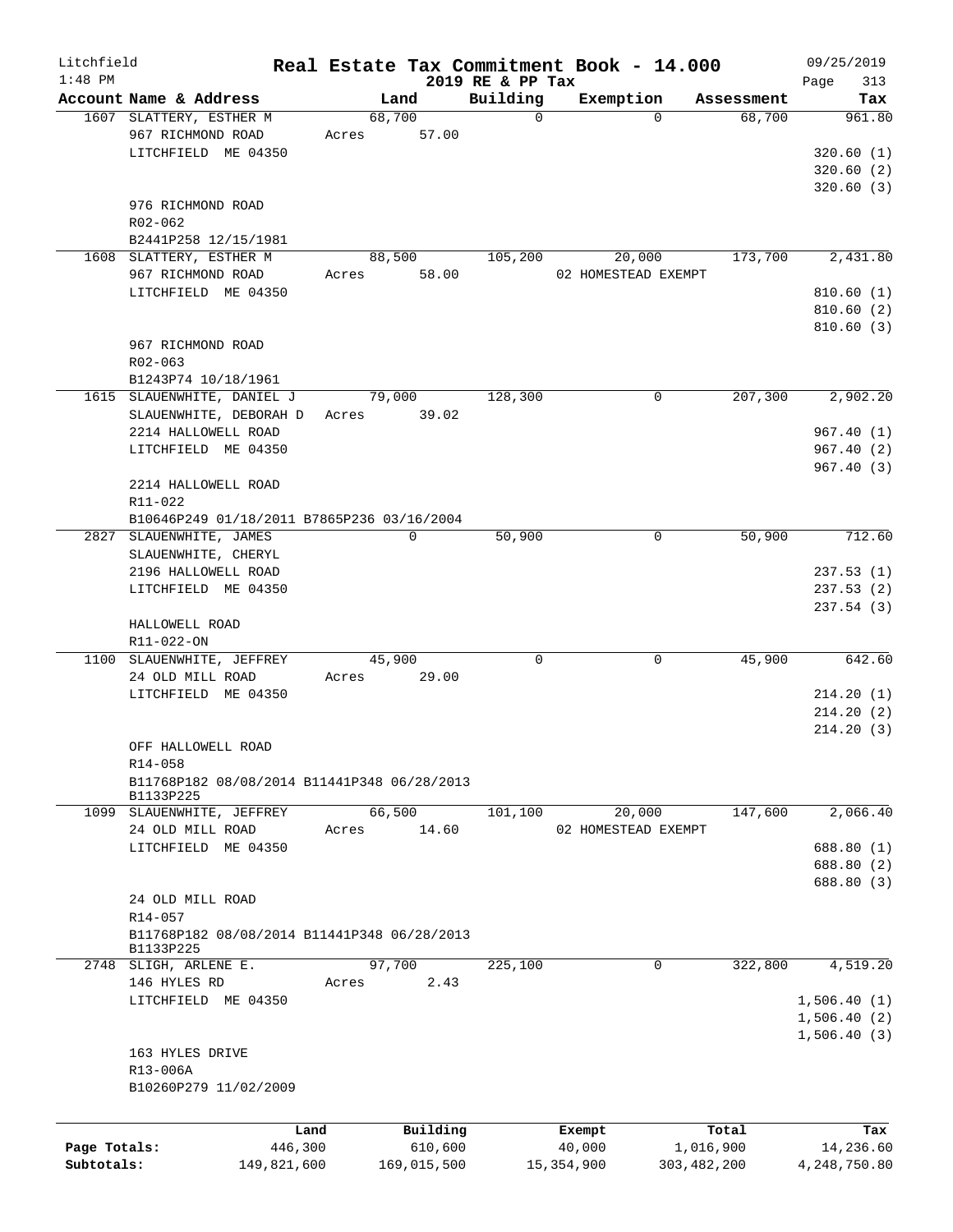| Litchfield   |                                                                   |               | Real Estate Tax Commitment Book - 14.000 |                              |            |                     |                       | 09/25/2019         |
|--------------|-------------------------------------------------------------------|---------------|------------------------------------------|------------------------------|------------|---------------------|-----------------------|--------------------|
| $1:48$ PM    | Account Name & Address                                            |               | Land                                     | 2019 RE & PP Tax<br>Building |            | Exemption           |                       | 314<br>Page<br>Tax |
|              | 2214 SLOSBERG, RUTH P                                             |               | 51,000                                   | 166,400                      |            | 20,000              | Assessment<br>197,400 | 2,763.60           |
|              | SLOSBERG, ROBERT L                                                | Acres         | 3.00                                     |                              |            | 02 HOMESTEAD EXEMPT |                       |                    |
|              |                                                                   |               |                                          |                              |            |                     |                       |                    |
|              | 2004 HALLOWELL ROAD                                               |               |                                          |                              |            |                     |                       | 921.20(1)          |
|              | LITCHFIELD ME 04350                                               |               |                                          |                              |            |                     |                       | 921.20(2)          |
|              |                                                                   |               |                                          |                              |            |                     |                       | 921.20(3)          |
|              | 2004 HALLOWELL ROAD                                               |               |                                          |                              |            |                     |                       |                    |
|              | R11-012D                                                          |               |                                          |                              |            |                     |                       |                    |
|              | B7877P105 03/24/2004                                              |               |                                          |                              |            |                     |                       |                    |
|              | 2722 SMALL INA                                                    |               | 124,000                                  | 109,800                      |            | 26,000              | 207,800               | 2,909.20           |
|              | 476 PINE TREE ROAD                                                | Acres         | 203.00                                   |                              |            | 02 HOMESTEAD EXEMPT |                       |                    |
|              | LITCHFIELD ME 04350                                               |               |                                          |                              |            | 22 WW2 Widow Res    |                       | 969.73(1)          |
|              |                                                                   |               |                                          |                              |            |                     |                       | 969.73(2)          |
|              |                                                                   |               |                                          |                              |            |                     |                       | 969.74(3)          |
|              | 476 PINE TREE ROAD                                                |               |                                          |                              |            |                     |                       |                    |
|              | R07-004                                                           |               |                                          |                              |            |                     |                       |                    |
|              | B9723P287                                                         |               |                                          |                              |            |                     |                       |                    |
|              | 1619 SMALL SR, LEWIS B                                            |               | 49,300                                   | 128,600                      |            | 20,000              | 157,900               | 2,210.60           |
|              | 20 WHIPPOORWILL ROAD                                              | Acres         | 3.02                                     |                              |            | 02 HOMESTEAD EXEMPT |                       |                    |
|              | LITCHFIELD ME 04350                                               |               |                                          |                              |            |                     |                       | 736.87(1)          |
|              |                                                                   |               |                                          |                              |            |                     |                       | 736.87(2)          |
|              |                                                                   |               |                                          |                              |            |                     |                       | 736.86(3)          |
|              | 20 WHIPPOORWILL ROAD                                              |               |                                          |                              |            |                     |                       |                    |
|              | $U19 - 010$                                                       |               |                                          |                              |            |                     |                       |                    |
|              | B11345P339 04/01/2013 B1845P344                                   |               |                                          |                              |            |                     |                       |                    |
|              | 2584 SMALL, INA                                                   |               | 2,800                                    | $\mathbf 0$                  |            | $\mathbf 0$         | 2,800                 | 39.20              |
|              | 476 PINE TREE ROAD                                                | Acres         | 5.50                                     |                              |            |                     |                       |                    |
|              | LITCHFIELD ME 04350                                               |               |                                          |                              |            |                     |                       | 13.07(1)           |
|              |                                                                   |               |                                          |                              |            |                     |                       | 13.07(2)           |
|              |                                                                   |               |                                          |                              |            |                     |                       | 13.06(3)           |
|              | PINE TREE ROAD                                                    |               |                                          |                              |            |                     |                       |                    |
|              | R07-004B                                                          |               |                                          |                              |            |                     |                       |                    |
|              | B10631P88 12/28/2010 B10506P38 08/28/2010 B6402P256<br>02/08/2001 |               |                                          |                              |            |                     |                       |                    |
|              | 1872 SMALL, SUSAN L                                               |               | 55,800                                   | 88,200                       |            | 20,000              | 124,000               | 1,736.00           |
|              | 13 EASY STREET                                                    | Acres         | 0.40                                     |                              |            | 02 HOMESTEAD EXEMPT |                       |                    |
|              | LITCHFIELD ME 04350                                               |               |                                          |                              |            |                     |                       | 578.67(1)          |
|              |                                                                   |               |                                          |                              |            |                     |                       | 578.67(2)          |
|              |                                                                   |               |                                          |                              |            |                     |                       | 578.66 (3)         |
|              | 13 EASY STREET                                                    |               |                                          |                              |            |                     |                       |                    |
|              | U10-016A                                                          |               |                                          |                              |            |                     |                       |                    |
|              | B5235P289 10/04/1996                                              |               |                                          |                              |            |                     |                       |                    |
|              |                                                                   |               | 41,100                                   | 4,300                        |            | 0                   | 45,400                | 635.60             |
|              | 1614 SMALL, INA<br>476 PINE TREE ROAD                             |               | 32.00                                    |                              |            |                     |                       |                    |
|              |                                                                   | Acres         |                                          |                              |            |                     |                       |                    |
|              | LITCHFIELD ME 04350                                               |               |                                          |                              |            |                     |                       | 211.87(1)          |
|              |                                                                   |               |                                          |                              |            |                     |                       | 211.87(2)          |
|              |                                                                   |               |                                          |                              |            |                     |                       | 211.86(3)          |
|              | 481 PINE TREE ROAD                                                |               |                                          |                              |            |                     |                       |                    |
|              | R06-059                                                           |               |                                          |                              |            |                     |                       |                    |
|              | B9723P288 B8637P217 10/12/2005 B4863P224 02/02/1995               |               |                                          |                              |            |                     |                       |                    |
|              | 969 SMART LEROY E                                                 |               | 47,800                                   | 31,400                       |            | $\mathbf 0$         | 79,200                | 1,108.80           |
|              | SMART LINDA A                                                     | Acres         | 0.09                                     |                              |            |                     |                       |                    |
|              | 1532 HALLOWELL ROAD                                               |               |                                          |                              |            |                     |                       | 369.60(1)          |
|              | LITCHFIELD ME 04350                                               |               |                                          |                              |            |                     |                       | 369.60(2)          |
|              |                                                                   |               |                                          |                              |            |                     |                       | 369.60(3)          |
|              | 443 PEACEPIPE DRIVE                                               |               |                                          |                              |            |                     |                       |                    |
|              | $U28 - 056$                                                       |               |                                          |                              |            |                     |                       |                    |
|              | B9650P285 02/27/2008 B3602P310 08/24/1989                         |               |                                          |                              |            |                     |                       |                    |
|              |                                                                   | Land          | Building                                 |                              | Exempt     |                     | Total                 | Tax                |
| Page Totals: |                                                                   | 371,800       | 528,700                                  |                              | 86,000     |                     | 814,500               | 11,403.00          |
| Subtotals:   |                                                                   | 150, 193, 400 | 169,544,200                              |                              | 15,440,900 |                     | 304,296,700           | 4,260,153.80       |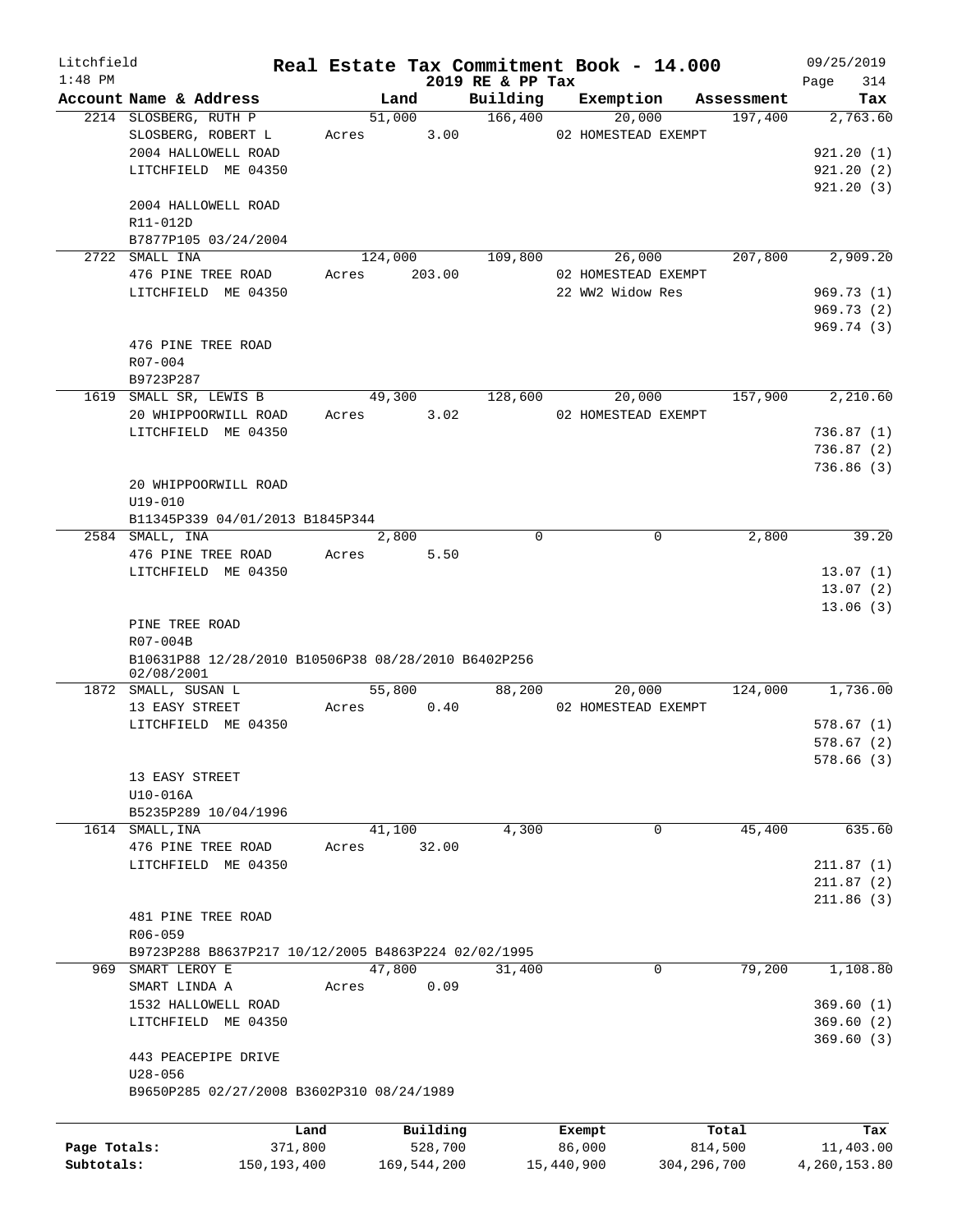| Litchfield |                                             |        |      |                  | Real Estate Tax Commitment Book - 14.000 |            | 09/25/2019              |
|------------|---------------------------------------------|--------|------|------------------|------------------------------------------|------------|-------------------------|
| $1:48$ PM  |                                             |        |      | 2019 RE & PP Tax |                                          |            | 315<br>Page             |
|            | Account Name & Address                      | Land   |      | Building         | Exemption                                | Assessment | Tax                     |
|            | 611 SMART, LEROY                            | 13,700 |      | 6,200            | $\Omega$                                 | 19,900     | 278.60                  |
|            | 1532 HALLOWELL ROAD                         | Acres  | 0.30 |                  |                                          |            |                         |
|            | LITCHFIELD ME 04350                         |        |      |                  |                                          |            | 92.87(1)                |
|            |                                             |        |      |                  |                                          |            | 92.87(2)                |
|            |                                             |        |      |                  |                                          |            | 92.86(3)                |
|            | 2796 HALLOWELL ROAD                         |        |      |                  |                                          |            |                         |
|            | R02-042                                     |        |      |                  |                                          |            |                         |
|            | B13018P198 08/30/2018 B7054P270             |        |      |                  |                                          |            |                         |
|            | 612 SMART, LEROY                            | 2,800  |      | $\mathbf 0$      | 0                                        | 2,800      | 39.20                   |
|            | 1532 HALLOWELL ROAD                         | Acres  | 0.20 |                  |                                          |            |                         |
|            | LITCHFIELD ME 04350                         |        |      |                  |                                          |            | 13.07(1)                |
|            |                                             |        |      |                  |                                          |            | 13.07(2)                |
|            |                                             |        |      |                  |                                          |            | 13.06(3)                |
|            | RICHMOND ROAD                               |        |      |                  |                                          |            |                         |
|            | $R02 - 043$                                 |        |      |                  |                                          |            |                         |
|            | B13018P198 08/30/2018                       |        |      |                  |                                          |            |                         |
|            | 610 SMART, LEROY                            | 4,000  |      | $\Omega$         | 0                                        | 4,000      | 56.00                   |
|            | 1532 HALLOWELL ROAD                         | Acres  | 0.10 |                  |                                          |            |                         |
|            | LITCHFIELD ME 04350                         |        |      |                  |                                          |            | 18.67(1)                |
|            |                                             |        |      |                  |                                          |            | 18.67(2)                |
|            |                                             |        |      |                  |                                          |            | 18.66(3)                |
|            | RICHMOND ROAD                               |        |      |                  |                                          |            |                         |
|            | R02-014                                     |        |      |                  |                                          |            |                         |
|            | B13018P198 08/30/2018                       |        |      |                  |                                          |            |                         |
|            | 429 SMART, LEROY                            | 55,500 |      | 128,700          | $\mathbf 0$                              | 184,200    | 2,578.80                |
|            | SMART, LINDA A.                             | Acres  | 4.50 |                  |                                          |            |                         |
|            | 1532 HALLOWELL ROAD<br>LITCHFIELD ME 04350  |        |      |                  |                                          |            | 859.60(1)<br>859.60 (2) |
|            |                                             |        |      |                  |                                          |            | 859.60 (3)              |
|            | 295 DENNIS HILL ROAD                        |        |      |                  |                                          |            |                         |
|            | R13-041C                                    |        |      |                  |                                          |            |                         |
|            | B11927P165 01/29/2015 B11802P147 09/16/2014 |        |      |                  |                                          |            |                         |
|            | B11661P173 09/10/2012 B7065P131             |        |      |                  |                                          |            |                         |
|            | 1809 SMART, LEROY E                         | 45,000 |      | 37,700           | 0                                        | 82,700     | 1,157.80                |
|            | 1532 HALLOWELL ROAD                         | Acres  | 1.00 |                  |                                          |            |                         |
|            | LITCHFIELD ME 04350                         |        |      |                  |                                          |            | 385.93 (1)              |
|            |                                             |        |      |                  |                                          |            | 385.93 (2)              |
|            |                                             |        |      |                  |                                          |            | 385.94 (3)              |
|            | 1538 HALLOWELL ROAD                         |        |      |                  |                                          |            |                         |
|            | U19-016A                                    |        |      |                  |                                          |            |                         |
|            | B7618P52 09/03/2003                         |        |      |                  |                                          |            |                         |
|            | 1620 SMART, LEROY E                         | 49,500 |      | 152,600          | 20,000                                   | 182,100    | 2,549.40                |
|            | SMART LINDA A                               | Acres  | 2.50 |                  | 02 HOMESTEAD EXEMPT                      |            |                         |
|            | 1532 HALLOWELL ROAD                         |        |      |                  |                                          |            | 849.80 (1)              |
|            | LITCHFIELD ME 04350                         |        |      |                  |                                          |            | 849.80 (2)              |
|            |                                             |        |      |                  |                                          |            | 849.80 (3)              |
|            | 1532 HALLOWELL ROAD                         |        |      |                  |                                          |            |                         |
|            | U19-016                                     |        |      |                  |                                          |            |                         |
|            | B3661P232 05/12/1989                        |        |      |                  |                                          |            |                         |

|              | Land        | Building    | Exempt     | Total       | Tax          |
|--------------|-------------|-------------|------------|-------------|--------------|
| Page Totals: | 170,500     | 325,200     | 20,000     | 475,700     | 6,659.80     |
| Subtotals:   | 150,363,900 | 169,869,400 | 15,460,900 | 304,772,400 | 4,266,813.60 |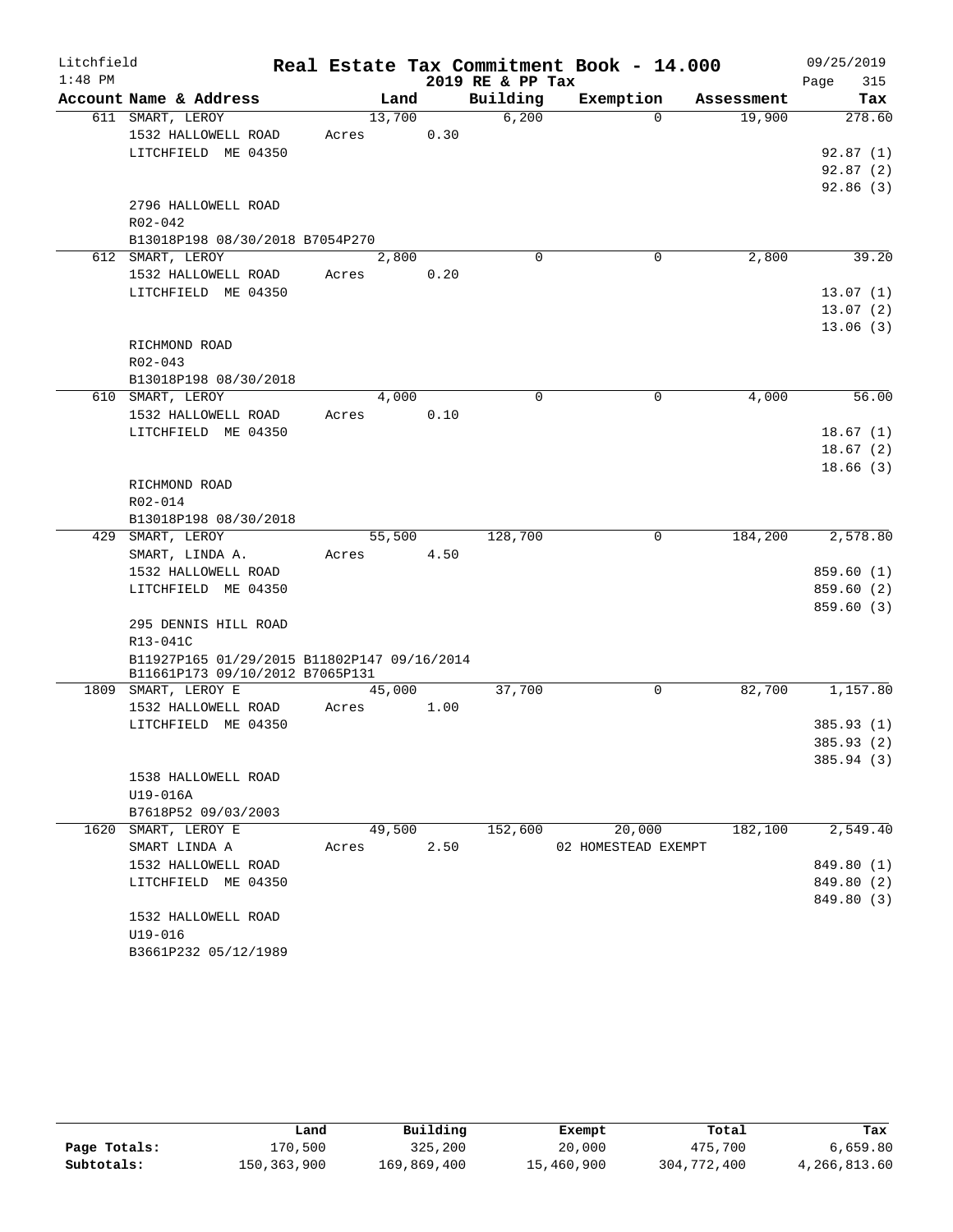| Litchfield |                                                                                            |                 |          |                  | Real Estate Tax Commitment Book - 14.000 |            | 09/25/2019   |
|------------|--------------------------------------------------------------------------------------------|-----------------|----------|------------------|------------------------------------------|------------|--------------|
| $1:48$ PM  |                                                                                            |                 |          | 2019 RE & PP Tax |                                          |            | Page<br>316  |
|            | Account Name & Address                                                                     | Land            |          | Building         | Exemption                                | Assessment | Tax          |
|            | 650 SMART, LEROY E.                                                                        | 37,200          |          | 129,600          | $\Omega$                                 | 166,800    | 2,335.20     |
|            | 1532 HALLOWELL ROAD                                                                        | Acres           | 0.90     |                  |                                          |            |              |
|            | LITCHFIELD ME 04350                                                                        |                 |          |                  |                                          |            | 778.40(1)    |
|            |                                                                                            |                 |          |                  |                                          |            | 778.40(2)    |
|            |                                                                                            |                 |          |                  |                                          |            | 778.40(3)    |
|            | 2792 HALLOWELL ROAD                                                                        |                 |          |                  |                                          |            |              |
|            | $R02 - 041$                                                                                |                 |          |                  |                                          |            |              |
|            | B12245P220 03/11/2016 B12228P267 01/05/2016<br>B12204P324 12/08/2015 B11734P138 04/15/2014 |                 |          |                  |                                          |            |              |
|            | B11562P315 11/07/1201 B9041P106 08/24/2006 B9041P104                                       |                 |          |                  |                                          |            |              |
|            | 08/24/2006 B6704P266 11/14/2001                                                            |                 |          |                  |                                          |            |              |
|            | 1169 SMART, LEROY E.                                                                       | 5,900           |          | 0                | 0                                        | 5,900      | 82.60        |
|            | SMART, LINDA A.                                                                            | Acres           | 0.90     |                  |                                          |            |              |
|            | 1532 HALLOWELL ROAD                                                                        |                 |          |                  |                                          |            | 27.53(1)     |
|            | LITCHFIELD ME 04350                                                                        |                 |          |                  |                                          |            | 27.53(2)     |
|            |                                                                                            |                 |          |                  |                                          |            | 27.54(3)     |
|            | 1515 HALLOWELL ROAD                                                                        |                 |          |                  |                                          |            |              |
|            | U19-006                                                                                    |                 |          |                  |                                          |            |              |
|            | B12201P301 01/19/2010 B6053P265 09/07/1999 B3480P341<br>2910 SMART, SHYANNE                |                 | $\Omega$ | 24,000           | 20,000                                   | 4,000      | 56.00        |
|            | 26 PINE TREE ROAD                                                                          |                 |          |                  | 02 HOMESTEAD EXEMPT                      |            |              |
|            | Litchfield ME 04350                                                                        |                 |          |                  |                                          |            | 18.67(1)     |
|            |                                                                                            |                 |          |                  |                                          |            | 18.67(2)     |
|            |                                                                                            |                 |          |                  |                                          |            | 18.66(3)     |
|            | 26 PINE TREE ROAD                                                                          |                 |          |                  |                                          |            |              |
|            | R10-022-"ON"                                                                               |                 |          |                  |                                          |            |              |
|            | 1205 SMILEY, CARROLL                                                                       | 52,300          |          | 0                | 0                                        | 52,300     | 732.20       |
|            | P.O. BOX 52                                                                                | Acres           | 35.00    |                  |                                          |            |              |
|            | LISBON ME 04250                                                                            |                 |          |                  |                                          |            | 244.07(1)    |
|            |                                                                                            |                 |          |                  |                                          |            | 244.07(2)    |
|            |                                                                                            |                 |          |                  |                                          |            | 244.06(3)    |
|            | 703 HUNTINGTON HILL<br>ROAD                                                                |                 |          |                  |                                          |            |              |
|            | R03-126                                                                                    |                 |          |                  |                                          |            |              |
|            | B12727P130 09/21/2017 B11912P218 02/12/2015                                                |                 |          |                  |                                          |            |              |
|            | B11300P226 02/04/2013 B1678P95                                                             |                 |          |                  |                                          |            |              |
| 2719       | SMITH DAVID                                                                                | 115,800         |          | 180,500          | 20,000                                   | 276,300    | 3,868.20     |
|            | SMITH CAROL                                                                                | Acres           | 7.80     |                  | 02 HOMESTEAD EXEMPT                      |            |              |
|            | 23 HALEY LANE                                                                              |                 |          |                  |                                          |            | 1,289.40(1)  |
|            | LITCHFIELD ME 04350                                                                        |                 |          |                  |                                          |            | 1,289.40(2)  |
|            |                                                                                            |                 |          |                  |                                          |            | 1, 289.40(3) |
|            | 23 HALEY LANE                                                                              |                 |          |                  |                                          |            |              |
|            | R09-033A                                                                                   |                 |          |                  |                                          |            |              |
|            | B9845P161 09/04/2008<br>2283 SMITH STEPHEN R                                               |                 |          | 256,700          |                                          | 286,400    | 4,009.60     |
|            | SMITH NANETTE M                                                                            | 49,700<br>Acres | 2.57     |                  | 20,000<br>02 HOMESTEAD EXEMPT            |            |              |
|            | 169 UPPER POND ROAD                                                                        |                 |          |                  |                                          |            | 1,336.53(1)  |
|            | LITCHFIELD ME 04350                                                                        |                 |          |                  |                                          |            | 1,336.53(2)  |
|            |                                                                                            |                 |          |                  |                                          |            | 1,336.54(3)  |
|            | 169 UPPER POND ROAD                                                                        |                 |          |                  |                                          |            |              |
|            | R01-017-1                                                                                  |                 |          |                  |                                          |            |              |
|            | B9743P50 05/29/2008 B8193P33 11/04/2004 B7149P39                                           |                 |          |                  |                                          |            |              |
|            | 11/18/2002                                                                                 |                 |          |                  |                                          |            |              |
|            |                                                                                            |                 |          |                  |                                          |            |              |

|              | ⊥and        | Building    | Exempt     | Total       | Tax             |
|--------------|-------------|-------------|------------|-------------|-----------------|
| Page Totals: | 260,900     | 590,800     | 60,000     | 791,700     | 11,083.80       |
| Subtotals:   | 150,624,800 | 170,460,200 | 15,520,900 | 305,564,100 | 4, 277, 897, 40 |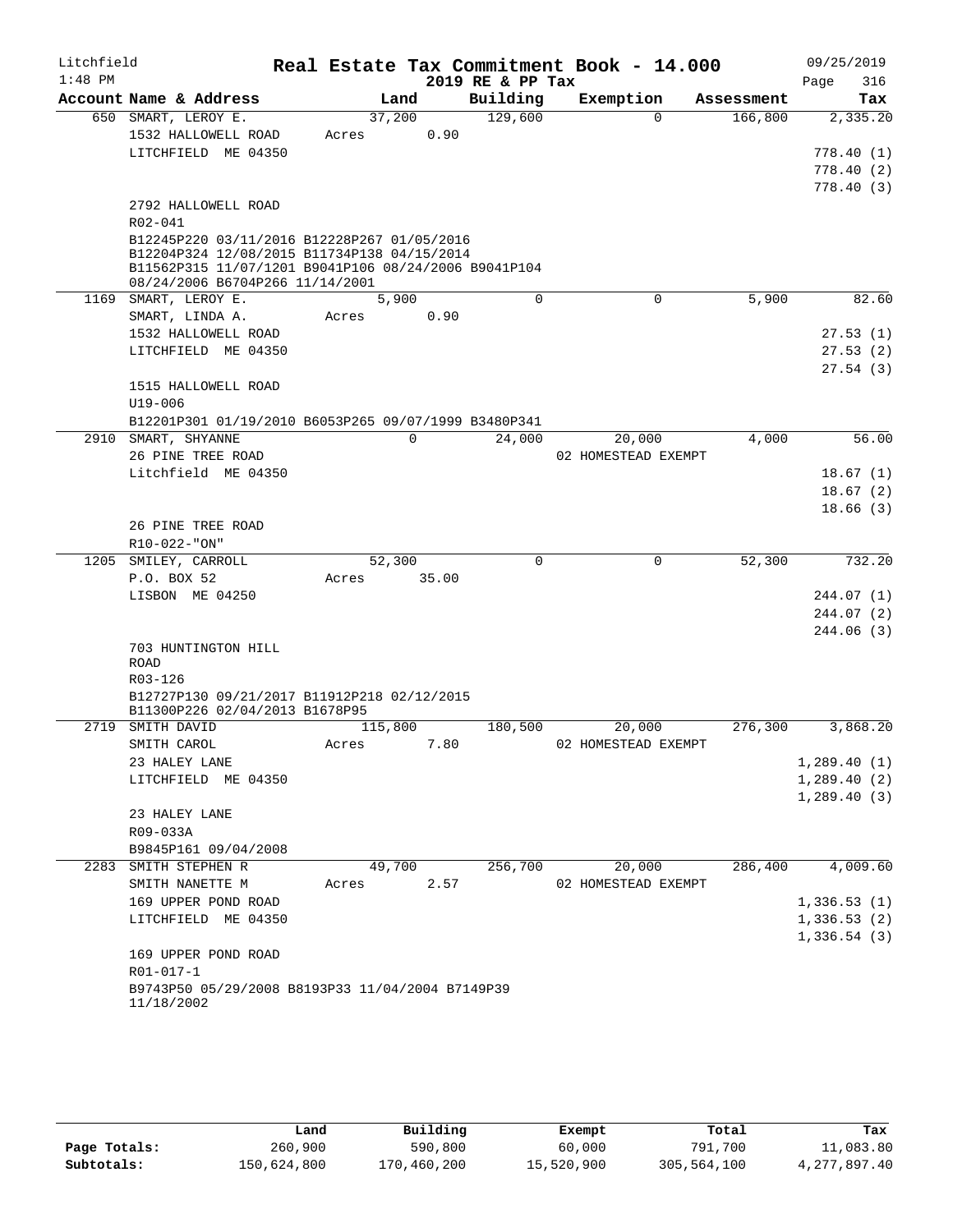| Litchfield |                                                      |       |             |                  | Real Estate Tax Commitment Book - 14.000 |            | 09/25/2019  |
|------------|------------------------------------------------------|-------|-------------|------------------|------------------------------------------|------------|-------------|
| $1:48$ PM  |                                                      |       |             | 2019 RE & PP Tax |                                          |            | 317<br>Page |
|            | Account Name & Address                               |       | Land        | Building         | Exemption                                | Assessment | Tax         |
|            | 1405 SMITH, BECKY                                    |       | $\mathbf 0$ | 13,300           | 13,300                                   | 0          | 0.00        |
|            | SMITH, BECKY                                         |       |             |                  | 02 HOMESTEAD EXEMPT                      |            |             |
|            | P O BOX 64                                           |       |             |                  |                                          |            |             |
|            | LITCHFIELD ME 04350                                  |       |             |                  |                                          |            |             |
|            | 141 RICHMOND ROAD                                    |       |             |                  |                                          |            |             |
|            | R03-043-ON-38                                        |       |             |                  |                                          |            |             |
|            | 1058 SMITH, BRANDON S.                               |       | 6,900       | 0                | 0                                        | 6,900      | 96.60       |
|            | MOORE, KAYLA C.                                      | Acres | 2.30        |                  |                                          |            |             |
|            | 692 RICHMOND ROAD                                    |       |             |                  |                                          |            | 32.20(1)    |
|            | LITCHFIELD ME 04350                                  |       |             |                  |                                          |            | 32.20(2)    |
|            |                                                      |       |             |                  |                                          |            | 32.20(3)    |
|            | 674 RICHMOND ROAD                                    |       |             |                  |                                          |            |             |
|            | R02-045                                              |       |             |                  |                                          |            |             |
|            | B11556P18 10/29/2013 B7017P236 07/28/2000            |       |             |                  |                                          |            |             |
|            | 2132 SMITH, BRANDON S.                               |       | 40,500      | 90,400           | 20,000                                   | 110,900    | 1,552.60    |
|            | MOORE, KAYLA L.                                      | Acres | 0.67        |                  | 02 HOMESTEAD EXEMPT                      |            |             |
|            | 692 RICHMOND ROAD                                    |       |             |                  |                                          |            | 517.53(1)   |
|            | LITCHFIELD ME 04350                                  |       |             |                  |                                          |            | 517.53(2)   |
|            |                                                      |       |             |                  |                                          |            | 517.54(3)   |
|            | 692 RICHMOND ROAD                                    |       |             |                  |                                          |            |             |
|            | R02-045B                                             |       |             |                  |                                          |            |             |
|            | B11556P18 10/29/2013 B6031P224 08/01/1999            |       |             |                  |                                          |            |             |
|            | 1768 SMITH, CASEY J.                                 |       | 45,600      | 99,100           | 20,000                                   | 124,700    | 1,745.80    |
|            | 149 LUNTS HILL ROAD                                  | Acres | 1.20        |                  | 02 HOMESTEAD EXEMPT                      |            |             |
|            | LITCHFIELD ME 04350                                  |       |             |                  |                                          |            | 581.93 (1)  |
|            |                                                      |       |             |                  |                                          |            | 581.93 (2)  |
|            |                                                      |       |             |                  |                                          |            | 581.94 (3)  |
|            | 149 LUNTS HILL ROAD                                  |       |             |                  |                                          |            |             |
|            | R09-072A                                             |       |             |                  |                                          |            |             |
|            | B11694P340 05/22/2014 B3794P20                       |       |             |                  |                                          |            |             |
|            | 1936 SMITH, DONALD AND                               |       | 0           | 12,100           | 0                                        | 12,100     | 169.40      |
|            | HOLLIS                                               |       |             |                  |                                          |            |             |
|            | 19 ANDERSON ROAD                                     |       |             |                  |                                          |            |             |
|            | MONMOUTH ME 04259                                    |       |             |                  |                                          |            | 56.47(1)    |
|            |                                                      |       |             |                  |                                          |            | 56.47(2)    |
|            |                                                      |       |             |                  |                                          |            | 56.46(3)    |
|            | 4 GOWELL LANE                                        |       |             |                  |                                          |            |             |
|            | $R04 - 046 - ON - 28 - A$                            |       |             |                  |                                          |            |             |
|            | 2169 SMITH, EMILY R.                                 |       | 45,600      | 48,500           | 20,000                                   | 74,100     | 1,037.40    |
|            | 742 DEAD RIVER ROAD                                  | Acres | 1.19        |                  | 02 HOMESTEAD EXEMPT                      |            |             |
|            | LITCHFIELD ME 04350                                  |       |             |                  |                                          |            | 345.80(1)   |
|            |                                                      |       |             |                  |                                          |            | 345.80(2)   |
|            |                                                      |       |             |                  |                                          |            | 345.80 (3)  |
|            | 742 DEAD RIVER ROAD                                  |       |             |                  |                                          |            |             |
|            | R01-035A                                             |       |             |                  |                                          |            |             |
|            | B12231P80 02/22/2016 B8528P43 07/29/2005 B6265P95    |       |             |                  |                                          |            |             |
|            | 1870 SMITH, ERIC                                     |       | 199,600     | 147,800          | $\mathbf 0$                              | 347,400    | 4,863.60    |
|            | 1041 SAWYER ROAD                                     | Acres | 0.91        |                  |                                          |            |             |
|            | GREENE ME 04236                                      |       |             |                  |                                          |            | 1,621.20(1) |
|            |                                                      |       |             |                  |                                          |            | 1,621.20(2) |
|            |                                                      |       |             |                  |                                          |            | 1,621.20(3) |
|            | 81 WOODBURY DRIVE                                    |       |             |                  |                                          |            |             |
|            | $U25 - 015$                                          |       |             |                  |                                          |            |             |
|            | B11752P57 07/24/2014 B11730P205 05/27/2014 B6387P143 |       |             |                  |                                          |            |             |
|            | 01/08/2001                                           |       |             |                  |                                          |            |             |
|            |                                                      |       |             |                  |                                          |            |             |
|            |                                                      |       |             |                  |                                          |            |             |
|            |                                                      | Land  | Building    |                  | Exempt                                   | Total      | Tax         |

**Page Totals:** 338,200 411,200 73,300 676,100 9,465.40 **Subtotals:** 150,963,000 170,871,400 15,594,200 306,240,200 4,287,362.80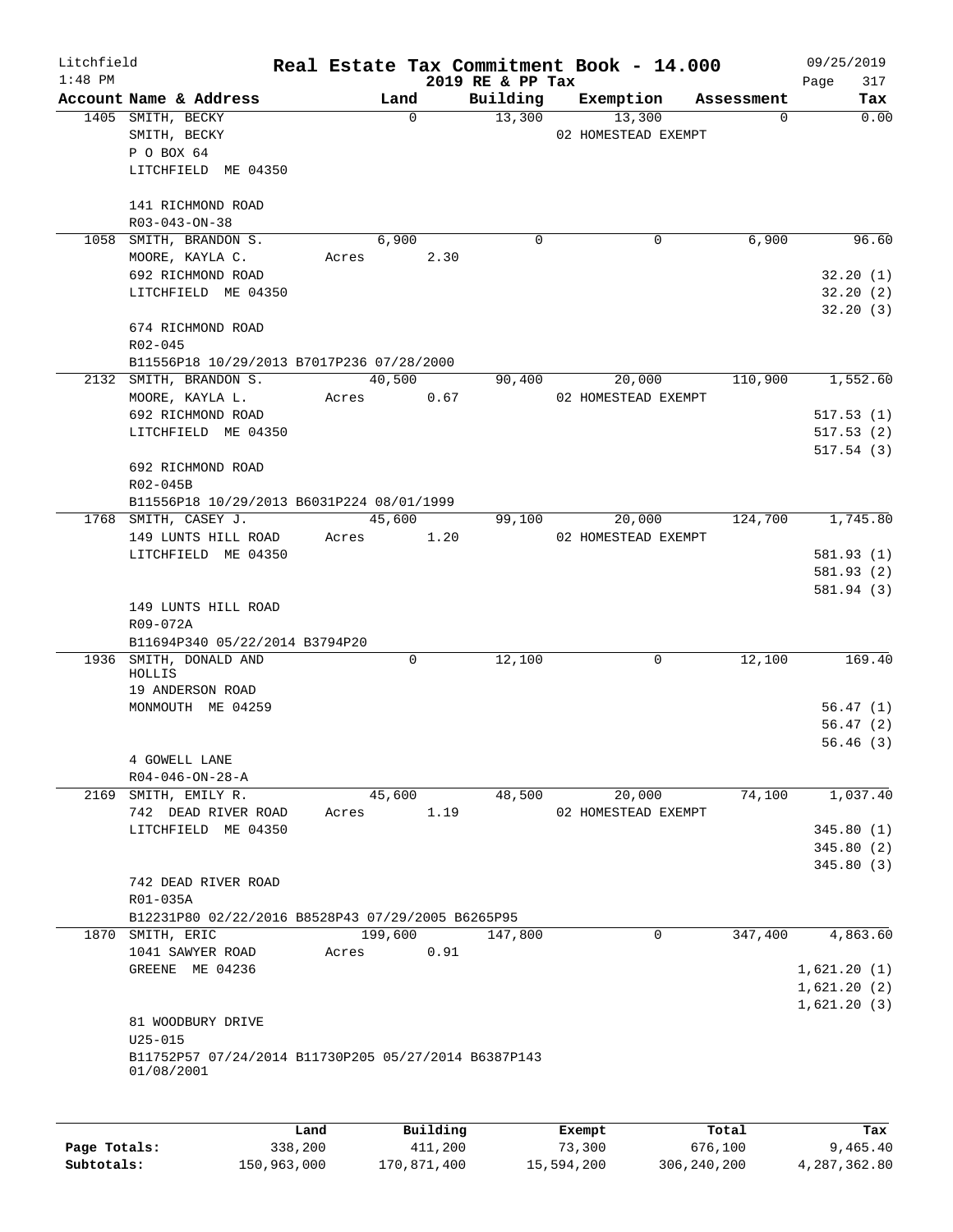| Litchfield |                                                                                           |        |   |       |                  | Real Estate Tax Commitment Book - 14.000 |             |      | 09/25/2019 |
|------------|-------------------------------------------------------------------------------------------|--------|---|-------|------------------|------------------------------------------|-------------|------|------------|
| $1:48$ PM  |                                                                                           |        |   |       | 2019 RE & PP Tax |                                          |             | Page | 318        |
|            | Account Name & Address                                                                    | Land   |   |       | Building         | Exemption                                | Assessment  |      | Tax        |
|            | 1481 SMITH, FAITH D.                                                                      | 79,200 |   |       | 112,400          | $\Omega$                                 | 191,600     |      | 2,682.40   |
|            | 852 LITCHFIELD ROAD                                                                       | Acres  |   | 0.55  |                  |                                          |             |      |            |
|            | BOWDOINHAM ME 04287                                                                       |        |   |       |                  |                                          |             |      | 894.13 (1) |
|            |                                                                                           |        |   |       |                  |                                          |             |      | 894.13 (2) |
|            |                                                                                           |        |   |       |                  |                                          |             |      | 894.14 (3) |
|            | 66 PURGATORY DRIVE                                                                        |        |   |       |                  |                                          |             |      |            |
|            | $U22 - 018$                                                                               |        |   |       |                  |                                          |             |      |            |
|            | B12850P131 02/23/2018 B12850P129 01/25/2018                                               |        |   |       |                  |                                          |             |      |            |
|            | B12850P127 01/25/2018 B12850P125 01/25/2018<br>B12472P268 01/26/2016 B3463P344 08/26/1986 |        |   |       |                  |                                          |             |      |            |
|            | 1624 SMITH, FAY                                                                           |        | 0 |       | 16,000           | 16,000                                   | $\mathbf 0$ |      | 0.00       |
|            | 29 SHADY LANE                                                                             |        |   |       |                  | 22 WW2 Widow Res                         |             |      |            |
|            | LITCHFIELD ME 04350                                                                       |        |   |       |                  | 02 HOMESTEAD EXEMPT                      |             |      |            |
|            |                                                                                           |        |   |       |                  |                                          |             |      |            |
|            |                                                                                           |        |   |       |                  |                                          |             |      |            |
|            | 29 SHADY LANE<br>$R09 - 033 - ON$                                                         |        |   |       |                  |                                          |             |      |            |
| 1627       | SMITH, FOREST                                                                             | 27,100 |   |       | $\mathbf 0$      | $\mathbf 0$                              | 27,100      |      | 379.40     |
|            | 35 SHORTILL FARM ROAD                                                                     | Acres  |   | 1.70  |                  |                                          |             |      |            |
|            | BUSTON ME 04093                                                                           |        |   |       |                  |                                          |             |      | 126.47(1)  |
|            |                                                                                           |        |   |       |                  |                                          |             |      | 126.47(2)  |
|            |                                                                                           |        |   |       |                  |                                          |             |      | 126.46(3)  |
|            | PATTEN WOODS LANE                                                                         |        |   |       |                  |                                          |             |      |            |
|            | R01-033B-8                                                                                |        |   |       |                  |                                          |             |      |            |
|            | B10309P70 12/24/2009 B3691P53 02/13/1990                                                  |        |   |       |                  |                                          |             |      |            |
|            | 1625 SMITH, FOREST                                                                        | 27,100 |   |       | $\Omega$         | $\mathbf 0$                              | 27,100      |      | 379.40     |
|            | 35 SHORTILL FARM ROAD                                                                     | Acres  |   | 1.70  |                  |                                          |             |      |            |
|            | BUXTON ME 04093                                                                           |        |   |       |                  |                                          |             |      | 126.47(1)  |
|            |                                                                                           |        |   |       |                  |                                          |             |      | 126.47(2)  |
|            |                                                                                           |        |   |       |                  |                                          |             |      | 126.46(3)  |
|            | DEAD RIVER ROAD                                                                           |        |   |       |                  |                                          |             |      |            |
|            | R01-033C                                                                                  |        |   |       |                  |                                          |             |      |            |
|            | B10309P71 12/24/2009 B3691P51 02/13/1990                                                  |        |   |       |                  |                                          |             |      |            |
|            | 1636 SMITH, III, NORMAN                                                                   | 59,700 |   |       | 34,900           | 6,000                                    | 88,600      |      | 1,240.40   |
|            | SMITH, ALAN L. &                                                                          | Acres  |   | 0.14  |                  | 14 WW2 Vet NonRes                        |             |      |            |
|            | HITCHCOCK, PAMELA J.                                                                      |        |   |       |                  |                                          |             |      |            |
|            | 467 WEST ROAD                                                                             |        |   |       |                  |                                          |             |      | 413.47(1)  |
|            | WESTFIELD MA 01085                                                                        |        |   |       |                  |                                          |             |      | 413.47 (2) |
|            | 463 PEACEPIPE DRIVE                                                                       |        |   |       |                  |                                          |             |      | 413.46 (3) |
|            | $U28 - 051$                                                                               |        |   |       |                  |                                          |             |      |            |
|            | B12295P336 05/11/2016 B9423P123 07/11/2007 B2144P326                                      |        |   |       |                  |                                          |             |      |            |
|            | 08/31/1978                                                                                |        |   |       |                  |                                          |             |      |            |
|            | 1630 SMITH, LELAND, ET AL                                                                 | 78,500 |   |       | 56,500           | 0                                        | 135,000     |      | 1,890.00   |
|            | 660 ALEXANDER REED RD                                                                     | Acres  |   | 38.00 |                  |                                          |             |      |            |
|            | 280 LANGDON ROAD                                                                          |        |   |       |                  |                                          |             |      | 630.00(1)  |
|            | RICHMOND ME 04357                                                                         |        |   |       |                  |                                          |             |      | 630.00(2)  |
|            |                                                                                           |        |   |       |                  |                                          |             |      | 630.00(3)  |
|            | 2651 HALLOWELL ROAD                                                                       |        |   |       |                  |                                          |             |      |            |
|            | R02-030                                                                                   |        |   |       |                  |                                          |             |      |            |
|            | B2357P39                                                                                  |        |   |       |                  |                                          |             |      |            |
|            |                                                                                           |        |   |       |                  |                                          |             |      |            |

|              | Land        | Building    | Exempt     | Total       | Tax          |
|--------------|-------------|-------------|------------|-------------|--------------|
| Page Totals: | 271,600     | 219,800     | 22,000     | 469,400     | 6,571.60     |
| Subtotals:   | 151,234,600 | 171,091,200 | 15,616,200 | 306,709,600 | 4,293,934.40 |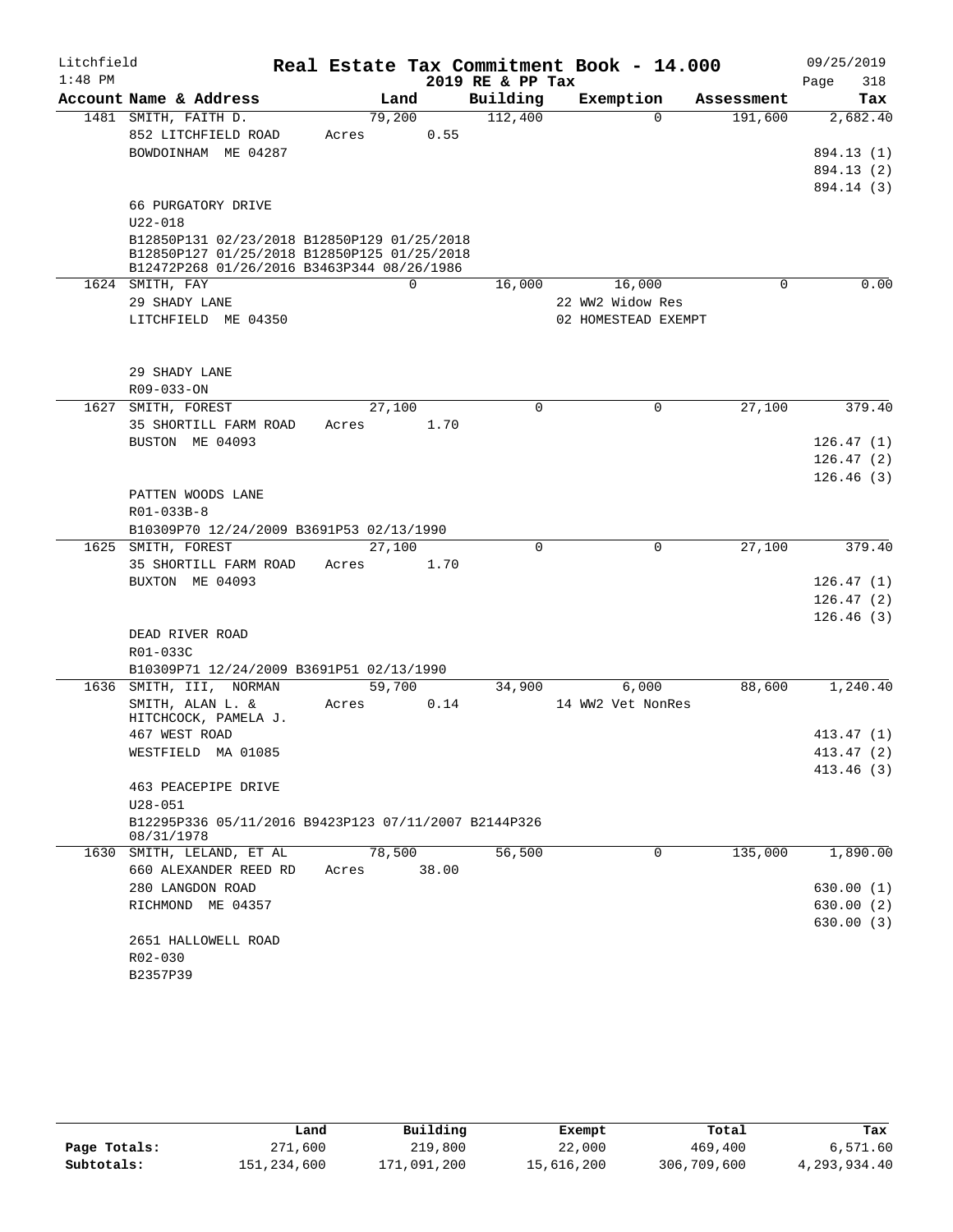| Litchfield   |                                                      |             |             |          |                  |            | Real Estate Tax Commitment Book - 14.000 |             | 09/25/2019   |
|--------------|------------------------------------------------------|-------------|-------------|----------|------------------|------------|------------------------------------------|-------------|--------------|
| $1:48$ PM    |                                                      |             |             |          | 2019 RE & PP Tax |            |                                          |             | 319<br>Page  |
|              | Account Name & Address                               |             | Land        |          | Building         |            | Exemption                                | Assessment  | Tax          |
|              | 719 SMITH, LYNDA L.                                  |             | 67,400      |          | 70,200           |            | $\Omega$                                 | 137,600     | 1,926.40     |
|              | SMITH, DON E.                                        | Acres       |             | 0.20     |                  |            |                                          |             |              |
|              | 429 PEACEPIPE DRIVE                                  |             |             |          |                  |            |                                          |             | 642.13(1)    |
|              | LITCHFIELD ME 04350                                  |             |             |          |                  |            |                                          |             | 642.13(2)    |
|              |                                                      |             |             |          |                  |            |                                          |             | 642.14 (3)   |
|              | 429 PEACEPIPE DRIVE                                  |             |             |          |                  |            |                                          |             |              |
|              | $U28 - 034$                                          |             |             |          |                  |            |                                          |             |              |
|              | B12442P91 10/14/2016 B8667P99 10/18/2005             |             |             |          |                  |            |                                          |             |              |
|              | 158 SMITH, MATTHEW I                                 |             | 44,000      |          | 126,600          |            | 20,000                                   | 150,600     | 2,108.40     |
|              | 1540 HALLOWELL ROAD                                  | Acres       |             | 0.92     |                  |            | 02 HOMESTEAD EXEMPT                      |             |              |
|              | LITCHFIELD ME 04350                                  |             |             |          |                  |            |                                          |             | 702.80(1)    |
|              |                                                      |             |             |          |                  |            |                                          |             | 702.80(2)    |
|              |                                                      |             |             |          |                  |            |                                          |             | 702.80(3)    |
|              | 1540 HALLOWELL ROAD                                  |             |             |          |                  |            |                                          |             |              |
|              | $U19 - 017$                                          |             |             |          |                  |            |                                          |             |              |
|              | B140170P327 08/03/2009 B5275P245 12/06/1996          |             |             |          |                  |            |                                          |             |              |
| 2219         | SMITH, MYRON L (                                     |             | 49,100      |          | 176,900          |            | 26,000                                   | 200,000     | 2,800.00     |
|              | TRUSTEES)                                            |             |             |          |                  |            |                                          |             |              |
|              | SMITH, WINONA N                                      | Acres       |             | 2.35     |                  |            | 03 VETERANS EXEMPT                       |             |              |
|              | (TRUSTEES)                                           |             |             |          |                  |            |                                          |             |              |
|              | THE SMITH FAMILY                                     |             |             |          |                  |            | 02 HOMESTEAD EXEMPT                      |             | 933.33(1)    |
|              | REVOCABLE TRUST<br>17 DENNIS HILL ROAD               |             |             |          |                  |            |                                          |             |              |
|              |                                                      |             |             |          |                  |            |                                          |             | 933.33 (2)   |
|              | LITCHFIELD ME 04350                                  |             |             |          |                  |            |                                          |             | 933.34 (3)   |
|              | 17 DENNIS HILL ROAD                                  |             |             |          |                  |            |                                          |             |              |
|              | $R11 - 008 - 6$                                      |             |             |          |                  |            |                                          |             |              |
|              | B11449P346 06/19/2013 B6558P326 08/13/2004           |             |             |          |                  |            |                                          |             |              |
|              | 1168 SMITH, PAULINE D                                |             | 74,000      |          | 178,300          |            | 20,000                                   | 232,300     | 3,252.20     |
|              | SMITH ROBERT                                         | Acres       | 29.00       |          |                  |            | 02 HOMESTEAD EXEMPT                      |             |              |
|              | 1514 HALLOWELL ROAD                                  |             |             |          |                  |            |                                          |             | 1,084.07(1)  |
|              | LITCHFIELD ME 04350                                  |             |             |          |                  |            |                                          |             | 1,084.07(2)  |
|              |                                                      |             |             |          |                  |            |                                          |             | 1,084.06(3)  |
|              | 1514 HALLOWELL ROAD                                  |             |             |          |                  |            |                                          |             |              |
|              | $U19 - 015$                                          |             |             |          |                  |            |                                          |             |              |
|              | B6053P265                                            |             |             |          |                  |            |                                          |             |              |
|              | 1631 SMITH, RICHARD J                                |             | 163,800     |          | 165,500          |            | 20,000                                   | 309, 300    | 4,330.20     |
|              | SMITH, JONI L.                                       | Acres       |             | 0.38     |                  |            | 02 HOMESTEAD EXEMPT                      |             |              |
|              | P O BOX 363                                          |             |             |          |                  |            |                                          |             | 1,443.40(1)  |
|              | LITCHFIELD ME 04350                                  |             |             |          |                  |            |                                          |             | 1,443.40(2)  |
|              |                                                      |             |             |          |                  |            |                                          |             | 1,443.40(3)  |
|              | 85 SAND POND LANE                                    |             |             |          |                  |            |                                          |             |              |
|              | U12-013A                                             |             |             |          |                  |            |                                          |             |              |
|              | B12800P293 10/17/2017 B12077P242 08/18/2015 B1991P14 |             |             |          |                  |            |                                          |             |              |
|              | 242 SMITH, SUSAN R.                                  |             | 0           |          | 15,800           |            | 15,800                                   | 0           | 0.00         |
|              | 34 CLINTON LANE                                      |             |             |          |                  |            | 02 HOMESTEAD EXEMPT                      |             |              |
|              | LITCHFIELD ME 04350                                  |             |             |          |                  |            |                                          |             |              |
|              |                                                      |             |             |          |                  |            |                                          |             |              |
|              |                                                      |             |             |          |                  |            |                                          |             |              |
|              | 34 CLINTON LANE                                      |             |             |          |                  |            |                                          |             |              |
|              | R02-103-ON-6                                         |             |             |          |                  |            |                                          |             |              |
| 1633         | SMITH, THEODORE                                      |             | 68,500      |          | 143,600          |            | 26,000                                   | 186,100     | 2,605.40     |
|              |                                                      |             |             | 18.00    |                  |            |                                          |             |              |
|              | 12 LIBBY ROAD                                        | Acres       |             |          |                  |            | 03 VETERANS EXEMPT                       |             |              |
|              | LITCHFIELD ME 04350                                  |             |             |          |                  |            | 02 HOMESTEAD EXEMPT                      |             | 868.47 (1)   |
|              |                                                      |             |             |          |                  |            |                                          |             | 868.47 (2)   |
|              |                                                      |             |             |          |                  |            |                                          |             | 868.46 (3)   |
|              | 12 LIBBY ROAD                                        |             |             |          |                  |            |                                          |             |              |
|              | R06-010                                              |             |             |          |                  |            |                                          |             |              |
|              | B1486P396                                            |             |             |          |                  |            |                                          |             |              |
|              |                                                      | Land        |             | Building |                  |            | Exempt                                   | Total       | Tax          |
| Page Totals: |                                                      | 466,800     |             | 876,900  |                  | 127,800    |                                          | 1,215,900   | 17,022.60    |
| Subtotals:   |                                                      | 151,701,400 | 171,968,100 |          |                  | 15,744,000 |                                          | 307,925,500 | 4,310,957.00 |
|              |                                                      |             |             |          |                  |            |                                          |             |              |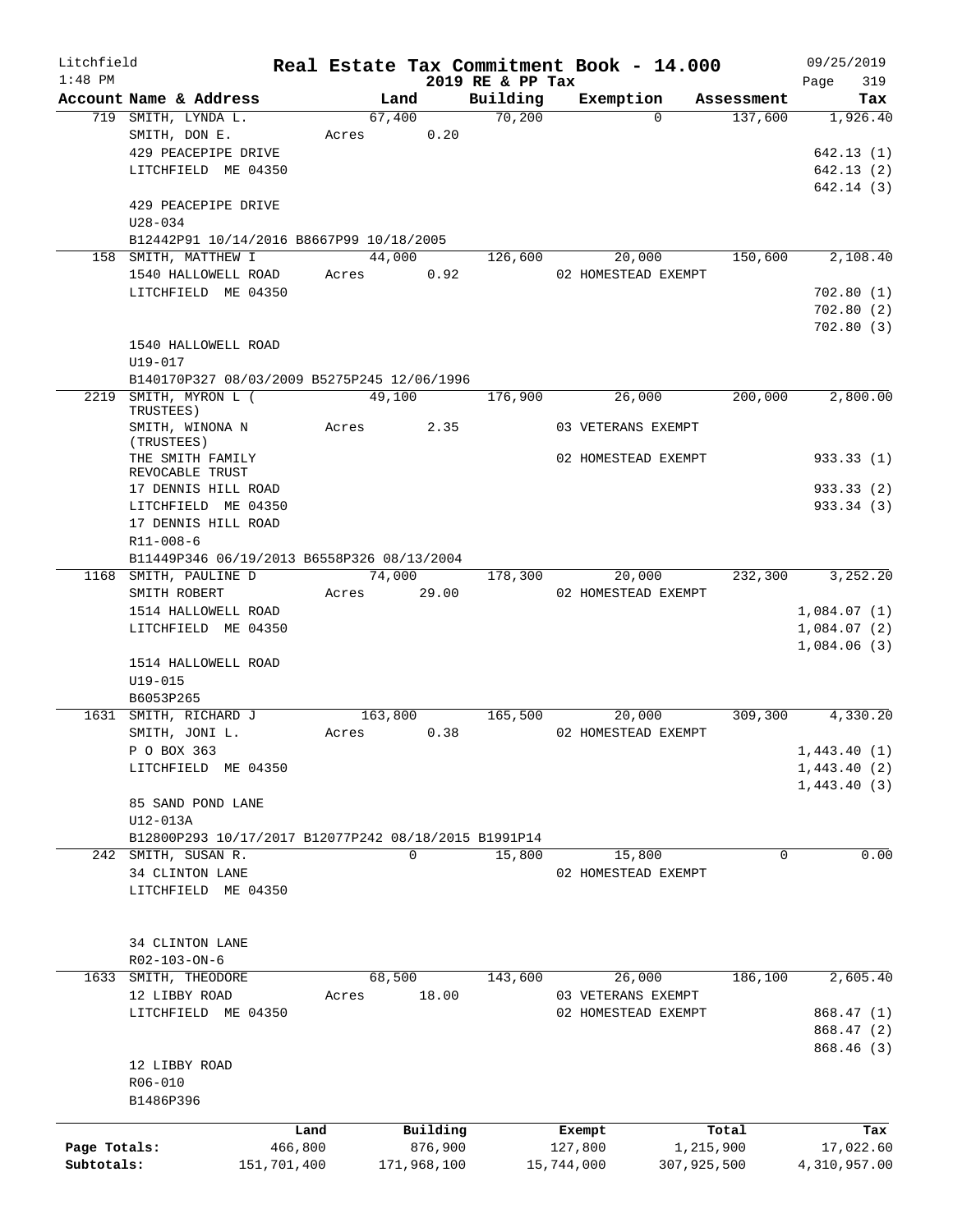| Litchfield<br>$1:48$ PM |                                                                 |                |          | 2019 RE & PP Tax    | Real Estate Tax Commitment Book - 14.000 |             | 09/25/2019<br>320<br>Page |
|-------------------------|-----------------------------------------------------------------|----------------|----------|---------------------|------------------------------------------|-------------|---------------------------|
|                         | Account Name & Address                                          | Land           |          | Building            | Exemption                                | Assessment  | Tax                       |
|                         | 1635 SMITH, THOMAS A & MARY                                     | 45,000         |          | $\frac{105,300}{ }$ | 26,000                                   | 124,300     | 1,740.20                  |
|                         | A                                                               |                |          |                     |                                          |             |                           |
|                         | 1175 RICHMOND ROAD<br>LITCHFIELD ME 04350                       | Acres          | 1.00     |                     | 02 HOMESTEAD EXEMPT<br>12 WW2 Vet Res.   |             |                           |
|                         |                                                                 |                |          |                     |                                          |             | 580.07 (1)<br>580.07(2)   |
|                         |                                                                 |                |          |                     |                                          |             | 580.06(3)                 |
|                         | 1175 RICHMOND ROAD                                              |                |          |                     |                                          |             |                           |
|                         | R01-057                                                         |                |          |                     |                                          |             |                           |
|                         | B1960P333                                                       |                |          |                     |                                          |             |                           |
|                         | 1638 SNOW SR, JOHN F                                            | 76,500 163,400 |          |                     | 26,000                                   |             | 213,900 2,994.60          |
|                         | 43 UPPER POND ROAD                                              | Acres 33.94    |          |                     | 02 HOMESTEAD EXEMPT                      |             |                           |
|                         | LITCHFIELD ME 04350                                             |                |          |                     | 03 VETERANS EXEMPT                       |             | 998.20 (1)                |
|                         |                                                                 |                |          |                     |                                          |             | 998.20 (2)                |
|                         |                                                                 |                |          |                     |                                          |             | 998.20(3)                 |
|                         | 43 UPPER POND ROAD                                              |                |          |                     |                                          |             |                           |
|                         | R07-030<br>B12704P186 08/09/2017 B12584P185 04/21/2017 B2278P46 |                |          |                     |                                          |             |                           |
|                         | 1642 SNYDER WILLIAM                                             | 19,100         |          | $\Omega$            | $\mathbf 0$                              | 19,100      | 267.40                    |
|                         | 1266 WEST ROAD                                                  | Acres 10.50    |          |                     |                                          |             |                           |
|                         | LITCHFIELD ME 04350                                             |                |          |                     |                                          |             | 89.13(1)                  |
|                         |                                                                 |                |          |                     |                                          |             | 89.13(2)                  |
|                         |                                                                 |                |          |                     |                                          |             | 89.14(3)                  |
|                         | WEST ROAD                                                       |                |          |                     |                                          |             |                           |
|                         | R03-036                                                         |                |          |                     |                                          |             |                           |
|                         | B6256P51 07/25/2000 B5994P340 06/08/1999                        |                |          |                     |                                          |             |                           |
|                         | 1639 SNYDER, CHARLES R                                          | 42,000         |          | 81,800              | 20,000                                   | 103,800     | 1,453.20                  |
|                         | 1295 WEST ROAD                                                  | Acres          | 1.00     |                     | 02 HOMESTEAD EXEMPT                      |             |                           |
|                         | LITCHFIELD ME 04350                                             |                |          |                     |                                          |             | 484.40 (1)                |
|                         |                                                                 |                |          |                     |                                          |             | 484.40 (2)<br>484.40 (3)  |
|                         | 1295 WEST ROAD                                                  |                |          |                     |                                          |             |                           |
|                         | R03-029A                                                        |                |          |                     |                                          |             |                           |
|                         | B9536P72 10/19/2007 B4185P39                                    |                |          |                     |                                          |             |                           |
|                         | 1641 SNYDER, CHARLES R                                          | 71,000         |          | 11,600              | 0                                        | 82,600      | 1,156.40                  |
|                         | 1295 WEST ROAD                                                  | Acres 22.90    |          |                     |                                          |             |                           |
|                         | LITCHFIELD ME 04350                                             |                |          |                     |                                          |             | 385.47(1)                 |
|                         |                                                                 |                |          |                     |                                          |             | 385.47 (2)                |
|                         |                                                                 |                |          |                     |                                          |             | 385.46 (3)                |
|                         | WEST ROAD                                                       |                |          |                     |                                          |             |                           |
|                         | R03-029                                                         |                |          |                     |                                          |             |                           |
|                         | B6256P49 07/25/2000<br>2292 SNYDER, WILLIAM                     | 36,500         |          | 67,000              | 20,000                                   | 83,500      | 1,169.00                  |
|                         | 1266 WEST ROAD                                                  | Acres          | 1.50     |                     | 02 HOMESTEAD EXEMPT                      |             |                           |
|                         | LITCHFIELD ME 04350                                             |                |          |                     |                                          |             | 389.67 (1)                |
|                         |                                                                 |                |          |                     |                                          |             | 389.67(2)                 |
|                         |                                                                 |                |          |                     |                                          |             | 389.66 (3)                |
|                         | 1266 WEST ROAD                                                  |                |          |                     |                                          |             |                           |
|                         | R03-036C                                                        |                |          |                     |                                          |             |                           |
|                         | B6256P51 07/25/2000                                             |                |          |                     |                                          |             |                           |
|                         | 1643 SNYDER-WING, SARAH A                                       | 60,700         |          | 172,500             | 20,000                                   | 213,200     | 2,984.80                  |
|                         | WING, JOSEPH S                                                  | Acres          | 6.95     |                     | 02 HOMESTEAD EXEMPT                      |             |                           |
|                         | 1254 WEST ROAD                                                  |                |          |                     |                                          |             | 994.93 (1)                |
|                         | LITCHFIELD ME 04350                                             |                |          |                     |                                          |             | 994.93 (2)                |
|                         | 1254 WEST ROAD                                                  |                |          |                     |                                          |             | 994.94 (3)                |
|                         | R03-036A                                                        |                |          |                     |                                          |             |                           |
|                         | B11198P153 10/17/2012 B11198P152 10/19/2012                     |                |          |                     |                                          |             |                           |
|                         | B7040P207 08/30/2002 B2845P35                                   |                |          |                     |                                          |             |                           |
|                         | Land                                                            |                | Building |                     | Exempt                                   | Total       | Tax                       |
| Page Totals:            | 350,800                                                         |                | 601,600  |                     | 112,000                                  | 840,400     | 11,765.60                 |
| Subtotals:              | 152,052,200                                                     | 172,569,700    |          |                     | 15,856,000                               | 308,765,900 | 4,322,722.60              |
|                         |                                                                 |                |          |                     |                                          |             |                           |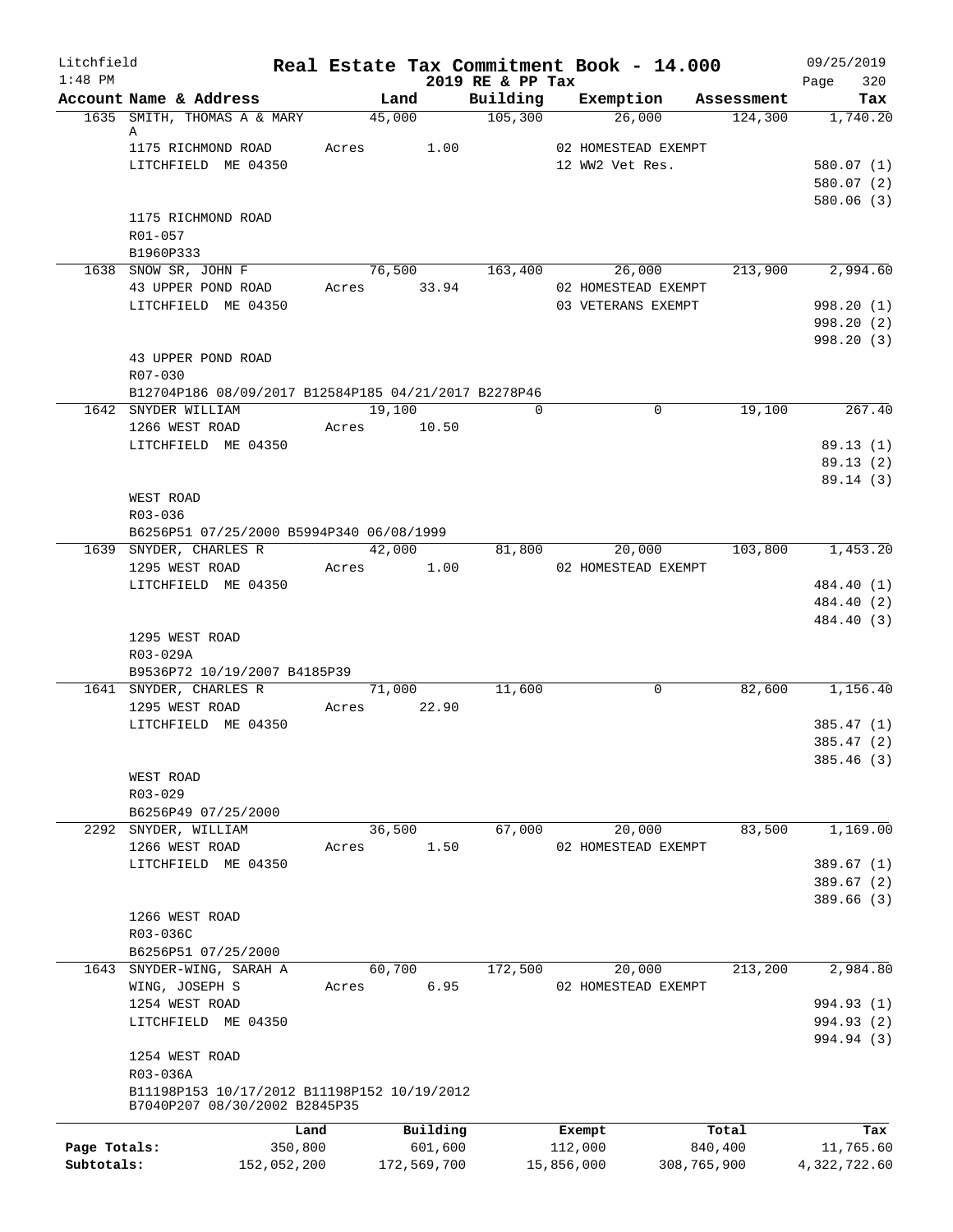| Litchfield |                                                                     |             |       |                  | Real Estate Tax Commitment Book - 14.000 |            | 09/25/2019   |
|------------|---------------------------------------------------------------------|-------------|-------|------------------|------------------------------------------|------------|--------------|
| $1:48$ PM  |                                                                     |             |       | 2019 RE & PP Tax |                                          |            | 321<br>Page  |
|            | Account Name & Address                                              | Land        |       | Building         | Exemption                                | Assessment | Tax          |
|            | 1644 SOBOLESKI, PATRICIA A                                          | 191,500     |       | 132,700          | 20,000                                   | 304, 200   | 4,258.80     |
|            | P O BOX 12                                                          | Acres       | 1.32  |                  | 02 HOMESTEAD EXEMPT                      |            |              |
|            | LITCHFIELD ME 04350                                                 |             |       |                  |                                          |            | 1,419.60(1)  |
|            |                                                                     |             |       |                  |                                          |            | 1,419.60(2)  |
|            | 71 SAND POND LANE                                                   |             |       |                  |                                          |            | 1,419.60(3)  |
|            | $U12 - 016$                                                         |             |       |                  |                                          |            |              |
|            | B2374P322 04/22/1981                                                |             |       |                  |                                          |            |              |
|            | 979 SOCCIO, ROBERT                                                  | 82,100      |       | 192,100          | 0                                        | 274,200    | 3,838.80     |
|            | SOCCIO, LORRAINE A                                                  | Acres 23.95 |       |                  |                                          |            |              |
|            | 86 LIBBY ROAD                                                       |             |       |                  |                                          |            | 1,279.60(1)  |
|            | LITCHFIELD ME 04350                                                 |             |       |                  |                                          |            | 1,279.60(2)  |
|            |                                                                     |             |       |                  |                                          |            | 1, 279.60(3) |
|            | 86 LIBBY ROAD                                                       |             |       |                  |                                          |            |              |
|            | $R06 - 013$                                                         |             |       |                  |                                          |            |              |
|            | B10966P166 02/21/2012 B10966P161 02/21/2012<br>B7837P251 02/18/2004 |             |       |                  |                                          |            |              |
|            | 945 SOUCY, ANTHONY M.                                               | 42,300      |       | 71,700           | 0                                        | 114,000    | 1,596.00     |
|            | 38 RIDLEY LANE                                                      | Acres 1.76  |       |                  |                                          |            |              |
|            | LITCHFIELD ME 04350                                                 |             |       |                  |                                          |            | 532.00(1)    |
|            |                                                                     |             |       |                  |                                          |            | 532.00(2)    |
|            |                                                                     |             |       |                  |                                          |            | 532.00(3)    |
|            | <b>38 RIDLEY LANE</b>                                               |             |       |                  |                                          |            |              |
|            | R03-104<br>B11413P101 06/07/2013 B9369P103 05/30/2007 B7340P216     |             |       |                  |                                          |            |              |
|            | 04/05/2001                                                          |             |       |                  |                                          |            |              |
|            | 1782 SOULE, DAVID N                                                 | 154,700     |       | 65,800           | 0                                        | 220,500    | 3,087.00     |
|            | SOULE, KIM R                                                        | Acres       | 0.28  |                  |                                          |            |              |
|            | 30 DR MANN DRIVE                                                    |             |       |                  |                                          |            | 1,029.00(1)  |
|            | CHELSEA ME 04330                                                    |             |       |                  |                                          |            | 1,029.00(2)  |
|            |                                                                     |             |       |                  |                                          |            | 1,029.00(3)  |
|            | 8 MARLENE DRIVE                                                     |             |       |                  |                                          |            |              |
|            | $U28 - 036$                                                         |             |       |                  |                                          |            |              |
|            | B5688P157                                                           | 46,300      |       | 0                | 0                                        | 46,300     | 648.20       |
|            | 1646 SOUTHMAYD, DAVID W<br>SOUTHMAYD SHEREE ANN                     | Acres       | 20.00 |                  |                                          |            |              |
|            | 2940 WEST WHITMAN COURT                                             |             |       |                  |                                          |            | 216.07(1)    |
|            | ANTHEM AZ 85086                                                     |             |       |                  |                                          |            | 216.07(2)    |
|            |                                                                     |             |       |                  |                                          |            | 216.06(3)    |
|            | REMLEY DRIVE                                                        |             |       |                  |                                          |            |              |
|            | $R14 - 006$                                                         |             |       |                  |                                          |            |              |
|            | B8201P306 11/05/2004 B7813P45 01/26/2004                            |             |       |                  |                                          |            |              |
|            | 502 SPARKS, GLENN D &                                               | 131,900     |       | 40,400           | 0                                        | 172,300    | 2,412.20     |
|            | DEBORAH A.                                                          | Acres       |       |                  |                                          |            |              |
|            | 7 ASH SWAMP ROAD<br>SACO ME 04072                                   |             | 0.23  |                  |                                          |            | 804.07 (1)   |
|            |                                                                     |             |       |                  |                                          |            | 804.07 (2)   |
|            |                                                                     |             |       |                  |                                          |            | 804.06(3)    |
|            | 79 GRANT ROAD                                                       |             |       |                  |                                          |            |              |
|            | $U11 - 016$                                                         |             |       |                  |                                          |            |              |
|            | B6628P81 09/15/1992                                                 |             |       |                  |                                          |            |              |

|              | Land        | Building    | Exempt     | Total       | Tax          |
|--------------|-------------|-------------|------------|-------------|--------------|
| Page Totals: | 648,800     | 502,700     | 20,000     | 1,131,500   | 15,841.00    |
| Subtotals:   | 152,701,000 | 173,072,400 | 15,876,000 | 309,897,400 | 4,338,563.60 |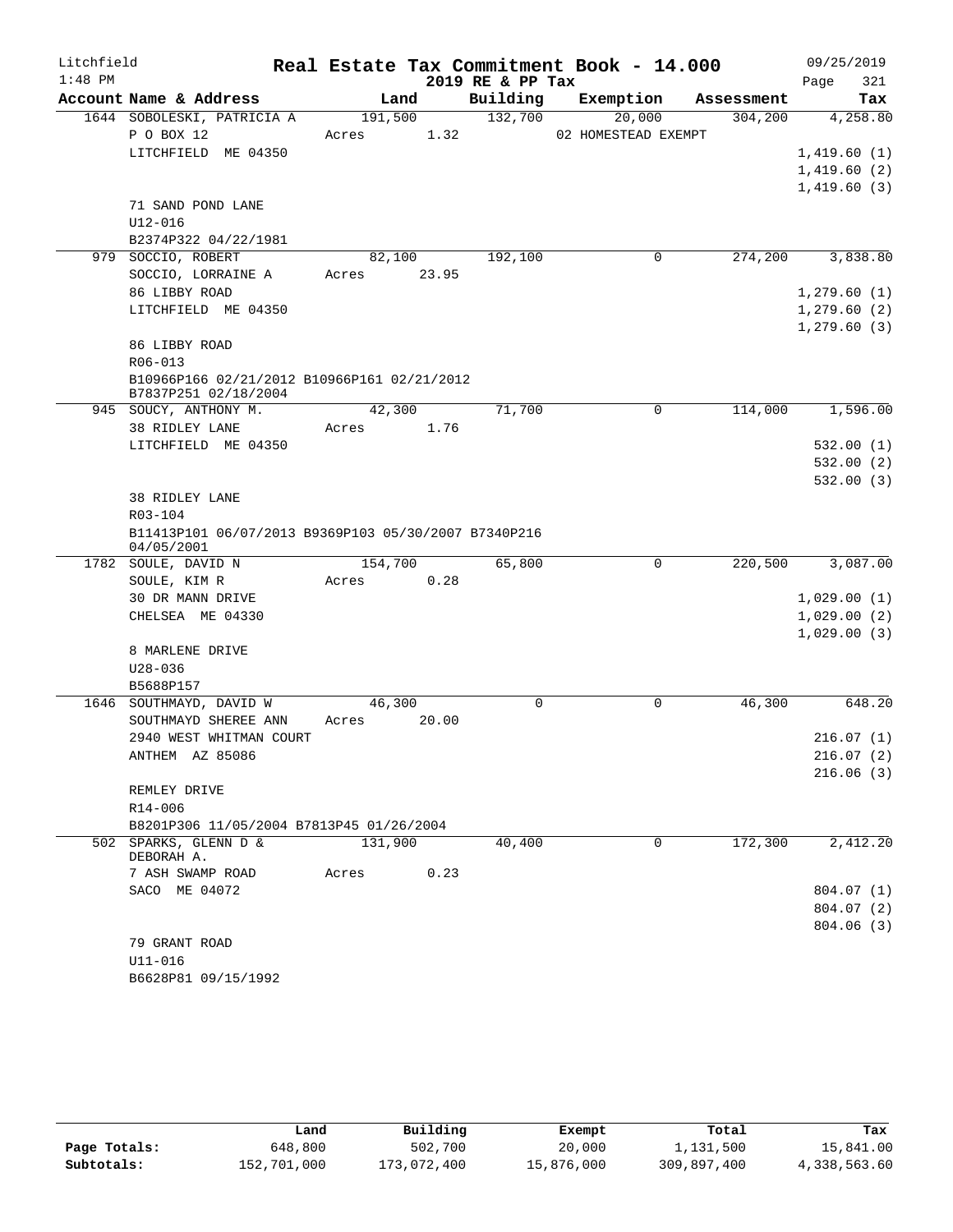| Litchfield   |                                                                    |               |       |                |          |                    | Real Estate Tax Commitment Book - 14.000 |                      | 09/25/2019      |
|--------------|--------------------------------------------------------------------|---------------|-------|----------------|----------|--------------------|------------------------------------------|----------------------|-----------------|
| $1:48$ PM    | Account Name & Address                                             |               |       |                |          | 2019 RE & PP Tax   |                                          |                      | 322<br>Page     |
|              | 1012 SPAULDING, PAUL S.                                            |               |       | Land<br>58,500 |          | Building<br>16,400 | Exemption<br>$\Omega$                    | Assessment<br>74,900 | Tax<br>1,048.60 |
|              | 1363 LEWISTON ROAD                                                 |               | Acres |                | 5.50     |                    |                                          |                      |                 |
|              | LITCHFIELD ME 04350                                                |               |       |                |          |                    |                                          |                      | 349.53(1)       |
|              |                                                                    |               |       |                |          |                    |                                          |                      | 349.53(2)       |
|              |                                                                    |               |       |                |          |                    |                                          |                      | 349.54(3)       |
|              | 1363 LEWISTON ROAD                                                 |               |       |                |          |                    |                                          |                      |                 |
|              | R12-015                                                            |               |       |                |          |                    |                                          |                      |                 |
|              | B13117P82 12/24/2018 B10503P267 08/19/2010 B4744P105<br>08/09/1994 |               |       |                |          |                    |                                          |                      |                 |
|              | 2354 SPENCE, KELLY A.                                              |               |       | 49,000         |          | 129,500            | 20,000                                   | 158,500              | 2,219.00        |
|              | EATON, DEVAN C.                                                    |               | Acres |                | 4.00     |                    | 02 HOMESTEAD EXEMPT                      |                      |                 |
|              | 1249 RICHMOND ROAD                                                 |               |       |                |          |                    |                                          |                      | 739.67(1)       |
|              | LITCHFIELD ME 04350                                                |               |       |                |          |                    |                                          |                      | 739.67(2)       |
|              |                                                                    |               |       |                |          |                    |                                          |                      | 739.66(3)       |
|              | 1249 RICHMOND ROAD                                                 |               |       |                |          |                    |                                          |                      |                 |
|              | R01-054A                                                           |               |       |                |          |                    |                                          |                      |                 |
|              | B12485P331 12/06/2016 B9547P85 10/30/2007 B7482P47                 |               |       |                |          |                    |                                          |                      |                 |
|              | 06/24/2003                                                         |               |       |                |          |                    |                                          |                      |                 |
|              | 2342 SPENCER BRITTANY R                                            |               |       | 45,500         |          | 193,500            | 0                                        | 239,000              | 3,346.00        |
|              | 155 WENTZELL ROAD                                                  |               | Acres |                | 1.15     |                    |                                          |                      |                 |
|              | LITCHFIELD ME 04350                                                |               |       |                |          |                    |                                          |                      | 1, 115.33(1)    |
|              |                                                                    |               |       |                |          |                    |                                          |                      | 1, 115.33(2)    |
|              |                                                                    |               |       |                |          |                    |                                          |                      | 1, 115.34(3)    |
|              | 155 WENTZELL ROAD                                                  |               |       |                |          |                    |                                          |                      |                 |
|              | R03-073A<br>B9333P296 04/27/2007 B7778P338 12/18/2003              |               |       |                |          |                    |                                          |                      |                 |
|              | 2568 SPENCER JEFFREY                                               |               |       | 98,500         |          | 159,000            | 20,000                                   | 237,500              | 3,325.00        |
|              | SPENCER MARY K                                                     |               | Acres |                | 2.66     |                    | 02 HOMESTEAD EXEMPT                      |                      |                 |
|              | 82 STEVENSTOWN ROAD                                                |               |       |                |          |                    |                                          |                      | 1,108.33(1)     |
|              | LITCHFIELD ME 04350                                                |               |       |                |          |                    |                                          |                      | 1, 108.33(2)    |
|              |                                                                    |               |       |                |          |                    |                                          |                      | 1,108.34(3)     |
|              | 82 STEVENSTOWN ROAD                                                |               |       |                |          |                    |                                          |                      |                 |
|              | R13-032A                                                           |               |       |                |          |                    |                                          |                      |                 |
|              | B9802P206 07/24/2008 B8668P101 10/21/2005                          |               |       |                |          |                    |                                          |                      |                 |
|              | 687 SPENCER, RONALD E. JR.                                         |               |       | 88,700         |          | 136,700            | 26,000                                   | 199,400              | 2,791.60        |
|              | 1363 HALLOWELL ROAD                                                |               | Acres |                | 2.40     |                    | 02 HOMESTEAD EXEMPT                      |                      |                 |
|              | LITCHFIELD ME 04350                                                |               |       |                |          |                    | 12 WW2 Vet Res.                          |                      | 930.53(1)       |
|              |                                                                    |               |       |                |          |                    |                                          |                      | 930.53 (2)      |
|              |                                                                    |               |       |                |          |                    |                                          |                      | 930.54(3)       |
|              | 1363 HALLOWELL ROAD                                                |               |       |                |          |                    |                                          |                      |                 |
|              | R14-042A                                                           |               |       |                |          |                    |                                          |                      |                 |
|              | B11191P23 10/01/2012 B7699P325 10/16/2003                          |               |       |                |          |                    |                                          |                      |                 |
| 1650         | SPICER, RICHARD D                                                  |               |       | 48,000         |          | 0                  | 0                                        | 48,000               | 672.00          |
|              | 217 BUKER ROAD                                                     |               | Acres |                | 17.00    |                    |                                          |                      |                 |
|              | LITCHFIELD ME 04350                                                |               |       |                |          |                    |                                          |                      | 224.00(1)       |
|              |                                                                    |               |       |                |          |                    |                                          |                      | 224.00(2)       |
|              |                                                                    |               |       |                |          |                    |                                          |                      | 224.00(3)       |
|              | OAK HILL ROAD                                                      |               |       |                |          |                    |                                          |                      |                 |
|              | $R05 - 021$                                                        |               |       |                |          |                    |                                          |                      |                 |
|              | B2687P239                                                          |               |       |                |          |                    |                                          |                      |                 |
| 1649         | SPICER, RICHARD D                                                  |               |       | 54,000         |          | 73,600             | 0                                        | 127,600              | 1,786.40        |
|              | 217 BUKER ROAD                                                     |               | Acres |                | 4.00     |                    |                                          |                      |                 |
|              | LITCHFIELD ME 04350                                                |               |       |                |          |                    |                                          |                      | 595.47(1)       |
|              |                                                                    |               |       |                |          |                    |                                          |                      | 595.47(2)       |
|              |                                                                    |               |       |                |          |                    |                                          |                      | 595.46 (3)      |
|              | 217 BUKER ROAD                                                     |               |       |                |          |                    |                                          |                      |                 |
|              | R05-053A                                                           |               |       |                |          |                    |                                          |                      |                 |
|              | B2689P247                                                          |               |       |                |          |                    |                                          |                      |                 |
|              |                                                                    | Land          |       |                | Building |                    | Exempt                                   | Total                | Tax             |
| Page Totals: |                                                                    | 442,200       |       |                | 708,700  |                    | 66,000                                   | 1,084,900            | 15,188.60       |
| Subtotals:   |                                                                    | 153, 143, 200 |       | 173,781,100    |          |                    | 15,942,000                               | 310,982,300          | 4,353,752.20    |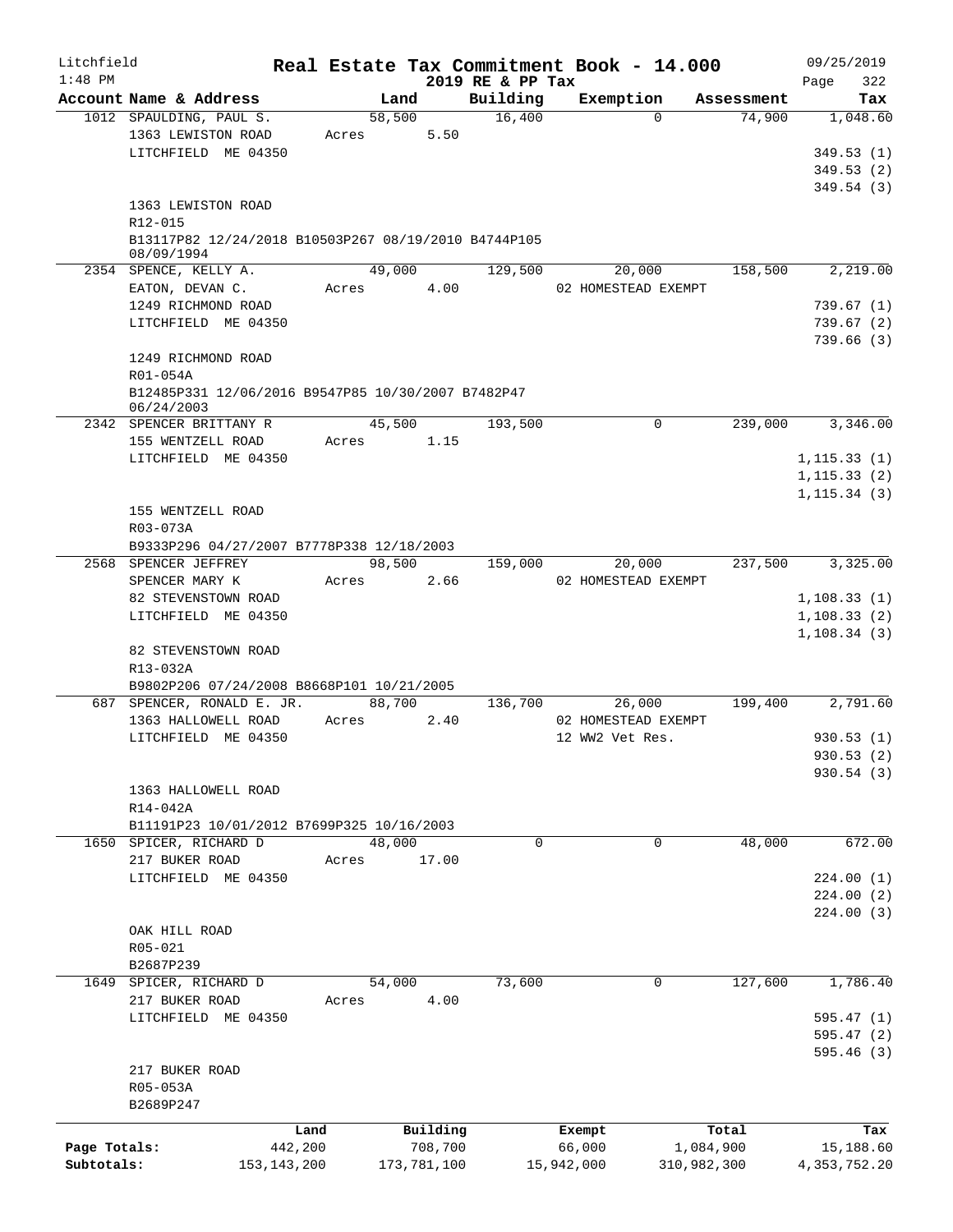| Litchfield   |                                           | Real Estate Tax Commitment Book - 14.000 |                              |                     |             | 09/25/2019   |
|--------------|-------------------------------------------|------------------------------------------|------------------------------|---------------------|-------------|--------------|
| $1:48$ PM    | Account Name & Address                    |                                          | 2019 RE & PP Tax<br>Building | Exemption           | Assessment  | 323<br>Page  |
|              |                                           | Land                                     |                              |                     |             | Tax          |
|              | 584 SPINNEY, RALPH H                      | 45,600                                   | 130,500                      | $\Omega$            | 176,100     | 2,465.40     |
|              | 75 RIVERVIEW DRIVE                        | Acres 1.20                               |                              |                     |             |              |
|              | BRIDGEWATER MA 02324                      |                                          |                              |                     |             | 821.80 (1)   |
|              |                                           |                                          |                              |                     |             | 821.80(2)    |
|              |                                           |                                          |                              |                     |             | 821.80 (3)   |
|              | 10 PATTENWOODS LANE                       |                                          |                              |                     |             |              |
|              | $R01 - 033B - 2$                          |                                          |                              |                     |             |              |
|              | B13086P329 11/15/2018                     |                                          |                              |                     |             |              |
|              | 1655 ST AMAND JR, ROGER &                 | 44,500                                   | 116,700                      | 20,000              | 141,200     | 1,976.80     |
|              | <b>DONNA</b>                              |                                          |                              |                     |             |              |
|              | 170 CENTER STREET                         | Acres 2.50                               |                              | 02 HOMESTEAD EXEMPT |             |              |
|              | LITCHFIELD ME 04350                       |                                          |                              |                     |             | 658.93(1)    |
|              |                                           |                                          |                              |                     |             | 658.93(2)    |
|              |                                           |                                          |                              |                     |             | 658.94(3)    |
|              | 18 ARQUETTE LANE                          |                                          |                              |                     |             |              |
|              | R02-121A                                  |                                          |                              |                     |             |              |
|              | B5022P242                                 |                                          |                              |                     |             |              |
|              | 1656 ST CLAIRE, ARNOLD                    | 61,600                                   |                              | 60,200<br>20,000    | 101,800     | 1,425.20     |
|              | 1313 WEST ROAD                            | Acres 16.50                              |                              | 02 HOMESTEAD EXEMPT |             |              |
|              | LITCHFIELD ME 04350                       |                                          |                              |                     |             | 475.07(1)    |
|              |                                           |                                          |                              |                     |             | 475.07 (2)   |
|              |                                           |                                          |                              |                     |             | 475.06 (3)   |
|              | 1313 WEST ROAD                            |                                          |                              |                     |             |              |
|              | $R03 - 028$                               |                                          |                              |                     |             |              |
|              |                                           |                                          |                              |                     |             |              |
|              | B3580P217                                 | 21,800                                   | $\Omega$                     | $\mathbf 0$         | 21,800      | 305.20       |
|              | 2095 ST JEAN, MICHAEL                     |                                          |                              |                     |             |              |
|              | 959 WEST ALNA RD                          | Acres 14.00                              |                              |                     |             |              |
|              | ALNA ME 04535-3412                        |                                          |                              |                     |             | 101.73(1)    |
|              |                                           |                                          |                              |                     |             | 101.73(2)    |
|              |                                           |                                          |                              |                     |             | 101.74(3)    |
|              | OFF STEVENSTOWN ROAD                      |                                          |                              |                     |             |              |
|              | R09-061                                   |                                          |                              |                     |             |              |
|              | B8264P158 01/05/2005 B2349P240            |                                          |                              |                     |             |              |
|              | 1659 ST JEAN, MICHAEL                     | 33,500                                   | $\mathbf 0$                  | 0                   | 33,500      | 469.00       |
|              | 959 WEST ALNA RD                          | 37.00<br>Acres                           |                              |                     |             |              |
|              | ALNA ME 04535-3412                        |                                          |                              |                     |             | 156.33(1)    |
|              |                                           |                                          |                              |                     |             | 156.33(2)    |
|              |                                           |                                          |                              |                     |             | 156.34(3)    |
|              | OFF STEVENSTOWN ROAD                      |                                          |                              |                     |             |              |
|              | R09-060                                   |                                          |                              |                     |             |              |
|              | B8264P158 01/05/2005 B3167P250            |                                          |                              |                     |             |              |
|              | 1414 ST JEAN, ZACHARY R                   | 46,000                                   | 57,400                       | 0                   | 103,400     | 1,447.60     |
|              | MAY, KAITLIN DELANEY                      | 1.34<br>Acres                            |                              |                     |             |              |
|              | 1482 HALLOWELL ROAD                       |                                          |                              |                     |             | 482.53 (1)   |
|              | LITCHFIELD ME 04350                       |                                          |                              |                     |             | 482.53 (2)   |
|              |                                           |                                          |                              |                     |             | 482.54 (3)   |
|              | 1482 HALLOWELL ROAD                       |                                          |                              |                     |             |              |
|              |                                           |                                          |                              |                     |             |              |
|              | $U20 - 029$                               |                                          |                              |                     |             |              |
|              | B13091P80 11/20/2018                      |                                          |                              |                     |             |              |
|              | 1661 ST PIERRE, ROGER L &                 | 127,400                                  | 49,600                       | 0                   | 177,000     | 2,478.00     |
|              | JOYCE E ST.PIERRE                         |                                          |                              |                     |             |              |
|              | BENEFICIAL TRUST                          | Acres<br>0.54                            |                              |                     |             |              |
|              | 177 WINTER STREET                         |                                          |                              |                     |             | 826.00(1)    |
|              | AUBURN ME 04210                           |                                          |                              |                     |             | 826.00(2)    |
|              |                                           |                                          |                              |                     |             | 826.00(3)    |
|              | 71 LEBEL LANE                             |                                          |                              |                     |             |              |
|              | U11-047                                   |                                          |                              |                     |             |              |
|              | B10284P55 11/30/2009 B1496P500 06/16/1969 |                                          |                              |                     |             |              |
|              | Land                                      | Building                                 |                              | Exempt              | Total       | Tax          |
| Page Totals: | 380,400                                   | 414,400                                  |                              | 40,000              | 754,800     | 10,567.20    |
| Subtotals:   |                                           |                                          |                              |                     |             |              |
|              | 153,523,600                               | 174,195,500                              |                              | 15,982,000          | 311,737,100 | 4,364,319.40 |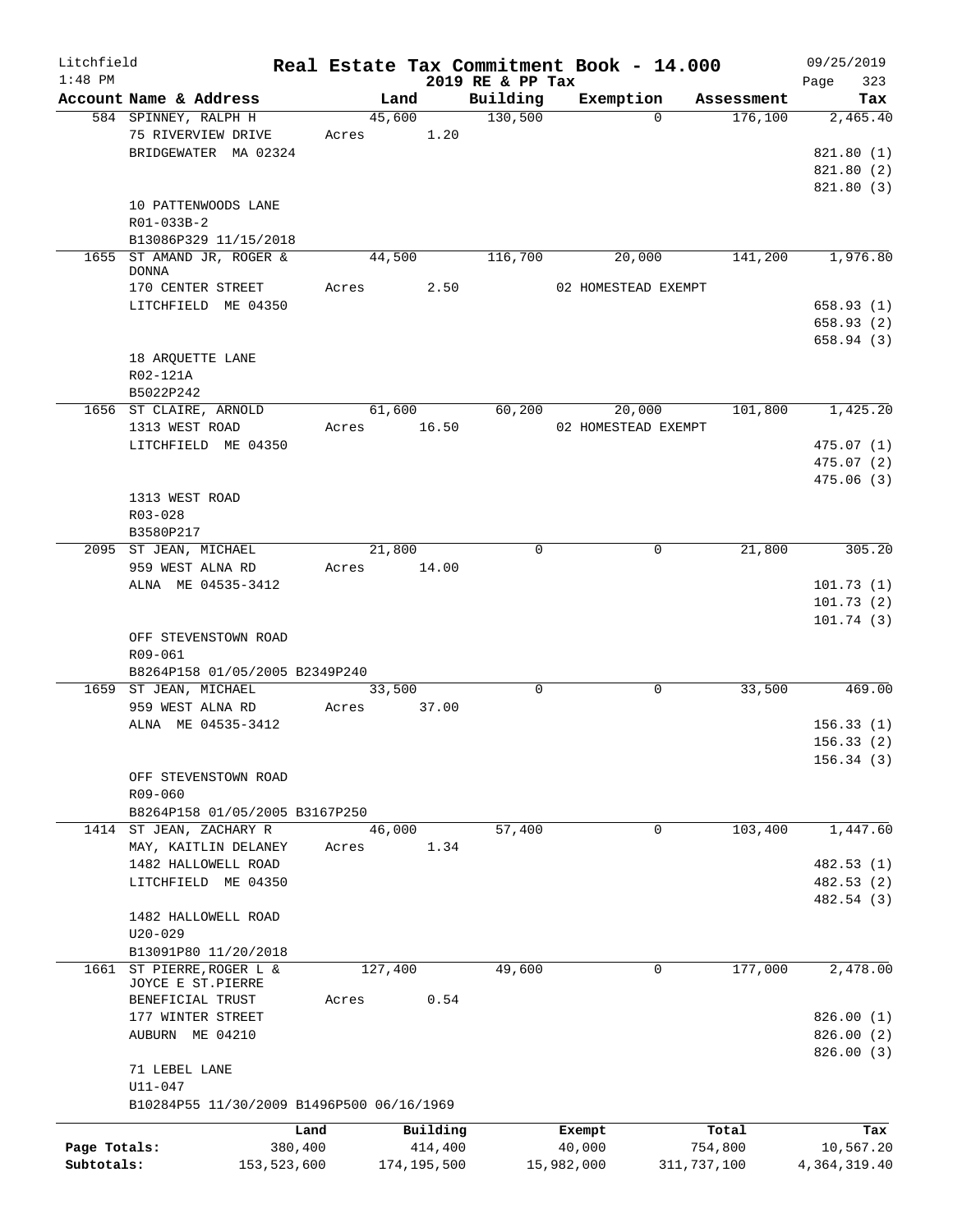| Litchfield<br>$1:48$ PM |                                                                     |         |      | 2019 RE & PP Tax | Real Estate Tax Commitment Book - 14.000 |            | 09/25/2019<br>324<br>Page |
|-------------------------|---------------------------------------------------------------------|---------|------|------------------|------------------------------------------|------------|---------------------------|
|                         | Account Name & Address                                              | Land    |      | Building         | Exemption                                | Assessment | Tax                       |
|                         | 954 ST. HILAIRE, HELENE J                                           | 128,800 |      | 142,800          | 20,000                                   | 251,600    | 3,522.40                  |
|                         | (LIFE TENANT)<br>FRENETTE, LU ANN ; ST.<br>HILAIRE, EARL & DENNIS   | Acres   | 0.40 |                  | 02 HOMESTEAD EXEMPT                      |            |                           |
|                         | 11 BIG DEN'S WAY                                                    |         |      |                  |                                          |            | 1, 174.13(1)              |
|                         | LEWISTON ME 04240                                                   |         |      |                  |                                          |            | 1, 174.13(2)              |
|                         |                                                                     |         |      |                  |                                          |            | 1, 174.14(3)              |
|                         | 24 EASY STREET                                                      |         |      |                  |                                          |            |                           |
|                         | $U10 - 007$                                                         |         |      |                  |                                          |            |                           |
|                         | B12683P330 07/25/2017 B10550P343 10/05/2010<br>B7577P131 08/08/2003 |         |      |                  |                                          |            |                           |
|                         | 1728 ST. HILAIRE, SCOT G.                                           | 74,500  |      | 231,200          | 20,000                                   | 285,700    | 3,999.80                  |
|                         | ROY-ST. HILAIRE, JULIE Acres 30.00                                  |         |      |                  | 02 HOMESTEAD EXEMPT                      |            |                           |
|                         | Α.                                                                  |         |      |                  |                                          |            |                           |
|                         | 850 PLAINS ROAD                                                     |         |      |                  |                                          |            | 1,333.27(1)               |
|                         | LITCHFIELD ME 04350                                                 |         |      |                  |                                          |            | 1,333.27(2)               |
|                         | 850 PLAINS ROAD                                                     |         |      |                  |                                          |            | 1,333.26(3)               |
|                         | R09-039A                                                            |         |      |                  |                                          |            |                           |
|                         | B11712P316 06/13/2014 B11651P313 03/26/2014                         |         |      |                  |                                          |            |                           |
|                         | B9956P246 01/23/2009 B9956P228 01/23/2009 B6323P228<br>03/18/2001   |         |      |                  |                                          |            |                           |
|                         | 518 ST. PIERRE, CLAUDE R.                                           | 43,200  |      | 59,300           | 20,000                                   | 82,500     | 1,155.00                  |
|                         | ST. PIERRE, LILLIAN A                                               | Acres   | 0.86 |                  | 02 HOMESTEAD EXEMPT                      |            |                           |
|                         | 1375 WEST ROAD                                                      |         |      |                  |                                          |            | 385.00(1)                 |
|                         | LITCHFIELD ME 04350                                                 |         |      |                  |                                          |            | 385.00(2)                 |
|                         |                                                                     |         |      |                  |                                          |            | 385.00(3)                 |
|                         | 1375 WEST ROAD                                                      |         |      |                  |                                          |            |                           |
|                         | R03-021<br>B7848P30 02/27/2004                                      |         |      |                  |                                          |            |                           |
|                         | 2063 ST.PIERRE, ROBERT                                              | 50,100  |      | 260,800          | 26,000                                   | 284,900    | 3,988.60                  |
|                         | ST.PIERRE, LINDA                                                    | Acres   | 2.70 |                  | 02 HOMESTEAD EXEMPT                      |            |                           |
|                         | 479 PLAINS ROAD                                                     |         |      |                  | 12 WW2 Vet Res.                          |            | 1,329.53(1)               |
|                         | LITCHFIELD ME 04350                                                 |         |      |                  |                                          |            | 1,329.53(2)               |
|                         |                                                                     |         |      |                  |                                          |            | 1,329.54(3)               |
|                         | 479 PLAINS ROAD                                                     |         |      |                  |                                          |            |                           |
|                         | R07-030C                                                            |         |      |                  |                                          |            |                           |
|                         | B10894P215 11/22/2011 B8936P263 06/09/2006 B5465P300<br>10/15/2004  |         |      |                  |                                          |            |                           |
|                         | 2786 ST.PIERRE, TAMI                                                | 29,000  |      | 0                | 0                                        | 29,000     | 406.00                    |
|                         | 16 LOCH SLOY LANE                                                   | Acres   | 4.00 |                  |                                          |            |                           |
|                         | LITCHFIELD ME 04350                                                 |         |      |                  |                                          |            | 135.33(1)                 |
|                         |                                                                     |         |      |                  |                                          |            | 135.33(2)                 |
|                         |                                                                     |         |      |                  |                                          |            | 135.34(3)                 |
|                         | NORTH GREELEAF WOODS                                                |         |      |                  |                                          |            |                           |
|                         | LANE                                                                |         |      |                  |                                          |            |                           |
|                         | R02-081B<br>B11218P211 10/02/2012 B10638P51 01/06/2011              |         |      |                  |                                          |            |                           |
|                         | 1663 STADES, EDWARD J HEIRS<br>OF:                                  | 183,300 |      | 65,500           | 0                                        | 248,800    | 3,483.20                  |
|                         | P O BOX 73                                                          | Acres   | 0.49 |                  |                                          |            |                           |
|                         | LITCHFIELD ME 04350                                                 |         |      |                  |                                          |            | 1,161.07(1)               |
|                         |                                                                     |         |      |                  |                                          |            | 1,161.07(2)               |
|                         |                                                                     |         |      |                  |                                          |            | 1,161.06(3)               |
|                         | 77 RUSTIC DRIVE                                                     |         |      |                  |                                          |            |                           |
|                         | $U13 - 030$                                                         |         |      |                  |                                          |            |                           |
|                         | B1075P382                                                           |         |      |                  |                                          |            |                           |
|                         |                                                                     |         |      |                  |                                          |            |                           |
|                         |                                                                     |         |      |                  |                                          |            |                           |

|              | Land        | Building    | Exempt     | Total       | Tax          |
|--------------|-------------|-------------|------------|-------------|--------------|
| Page Totals: | 508,900     | 759,600     | 86,000     | 1,182,500   | 16,555.00    |
| Subtotals:   | 154,032,500 | 174,955,100 | 16,068,000 | 312,919,600 | 4,380,874.40 |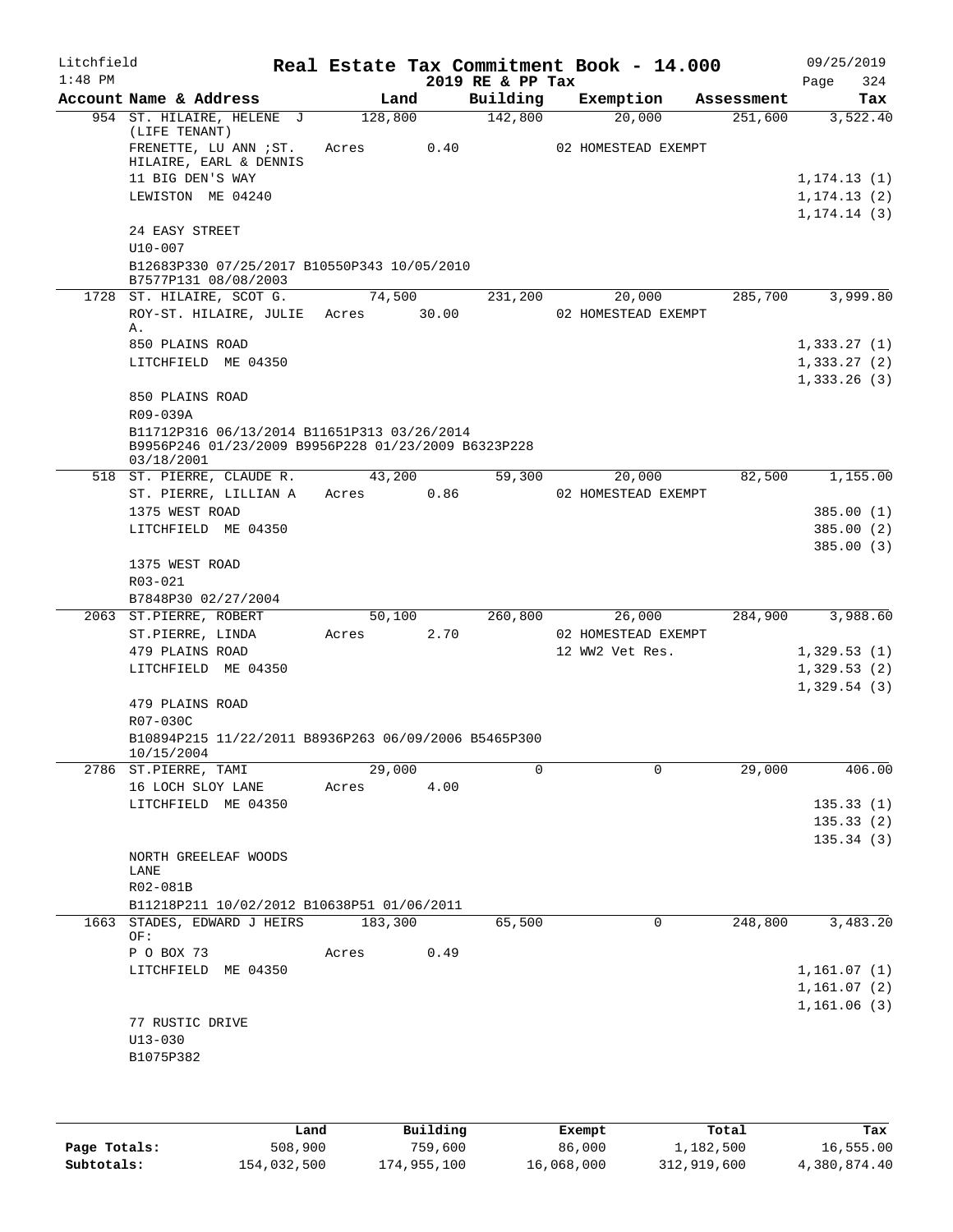| Litchfield<br>$1:48$ PM |                                                                      |        |       | 2019 RE & PP Tax | Real Estate Tax Commitment Book - 14.000 |            | 09/25/2019<br>Page<br>325 |
|-------------------------|----------------------------------------------------------------------|--------|-------|------------------|------------------------------------------|------------|---------------------------|
|                         | Account Name & Address                                               |        | Land  | Building         | Exemption                                | Assessment | Tax                       |
|                         | 453 STALEY, MARTIN W.                                                | 60,600 |       | 156,700          | $\Omega$                                 | 217,300    | 3,042.20                  |
|                         | 3 HUNTER LANE                                                        | Acres  | 6.79  |                  |                                          |            |                           |
|                         | LITCHFIELD ME 04350                                                  |        |       |                  |                                          |            | 1,014.07(1)               |
|                         |                                                                      |        |       |                  |                                          |            | 1,014.07(2)               |
|                         |                                                                      |        |       |                  |                                          |            | 1,014.06(3)               |
|                         | 3 HUNTER LANE                                                        |        |       |                  |                                          |            |                           |
|                         | R13-044                                                              |        |       |                  |                                          |            |                           |
|                         | B11598P29 12/23/2013 B9736P327 05/23/2008 B5306P287<br>02/10/1997    |        |       |                  |                                          |            |                           |
|                         | 2629 STANLEY KYLE W                                                  | 45,100 |       | 146,000          | 20,000                                   | 171,100    | 2,395.40                  |
|                         | STANLEY MICHAELA L                                                   | Acres  | 1.02  |                  | 02 HOMESTEAD EXEMPT                      |            |                           |
|                         | 17 OVERLOOK DRIVE                                                    |        |       |                  |                                          |            | 798.47 (1)                |
|                         | LITCHFIELD ME 04350                                                  |        |       |                  |                                          |            | 798.47 (2)                |
|                         |                                                                      |        |       |                  |                                          |            | 798.46 (3)                |
|                         | 17 OVERLOOK DRIVE                                                    |        |       |                  |                                          |            |                           |
|                         | R12-022-12                                                           |        |       |                  |                                          |            |                           |
|                         | B9899P246 11/03/2008 B9503P145 09/18/2007 B8169P283                  |        |       |                  |                                          |            |                           |
|                         | 10/21/2004                                                           |        |       |                  |                                          |            |                           |
|                         | 2835 STANLEY, DANIEL JR.                                             | 92,000 |       | 65,000           | 0                                        | 157,000    | 2,198.00                  |
|                         | 1334 LEWISTON ROAD                                                   | Acres  | 90.00 |                  |                                          |            |                           |
|                         | LITCHFIELD ME 04350                                                  |        |       |                  |                                          |            | 732.67 (1)                |
|                         |                                                                      |        |       |                  |                                          |            | 732.67 (2)                |
|                         |                                                                      |        |       |                  |                                          |            | 732.66 (3)                |
|                         | 1334 LEWISTON ROAD                                                   |        |       |                  |                                          |            |                           |
|                         | R13-018A                                                             |        |       |                  |                                          |            |                           |
|                         | B11899P188 01/05/2015 B11555P306 10/31/2013<br>B11450P253 07/16/2013 |        |       |                  |                                          |            |                           |
|                         | 2717 STEELE, KEVIN                                                   | 56,600 |       | 6,500            | 0                                        | 63,100     | 883.40                    |
|                         | 650 GARDINER RD                                                      | Acres  | 34.19 |                  |                                          |            |                           |
|                         | WISCASSET ME 04578                                                   |        |       |                  |                                          |            | 294.47 (1)                |
|                         |                                                                      |        |       |                  |                                          |            | 294.47 (2)                |
|                         |                                                                      |        |       |                  |                                          |            | 294.46 (3)                |
|                         | 544 HUNTINGTON HILL                                                  |        |       |                  |                                          |            |                           |
|                         | ROAD                                                                 |        |       |                  |                                          |            |                           |
|                         | $R06 - 029$                                                          |        |       |                  |                                          |            |                           |
|                         | B12608P245 05/16/2017 B9712P114 04/29/2008 B9712P114                 |        |       |                  |                                          |            |                           |
|                         | 04/29/2008 B9694P226 04/10/2008<br>2022 STEELHAMMER, JOHN &          |        |       | 3,300            | 0                                        | 78,300     | 1,096.20                  |
|                         | KAREN                                                                | 75,000 |       |                  |                                          |            |                           |
|                         | 39 OLD VILLAGE RD                                                    | Acres  | 0.51  |                  |                                          |            |                           |
|                         | WINTHROP ME 04364                                                    |        |       |                  |                                          |            | 365.40(1)                 |
|                         |                                                                      |        |       |                  |                                          |            | 365.40(2)                 |
|                         |                                                                      |        |       |                  |                                          |            | 365.40(3)                 |
|                         | PEACEPIPE DRIVE                                                      |        |       |                  |                                          |            |                           |
|                         | $U28 - 080$                                                          |        |       |                  |                                          |            |                           |
|                         | B7071P130                                                            |        |       |                  |                                          |            |                           |
|                         | 1677 STEVENS JR, EDWARD H                                            | 60,000 |       | 93,600           | 20,000                                   | 133,600    | 1,870.40                  |
|                         | 89 UPPER POND ROAD                                                   | Acres  | 6.00  |                  | 02 HOMESTEAD EXEMPT                      |            |                           |
|                         | LITCHFIELD ME 04350                                                  |        |       |                  |                                          |            | 623.47(1)                 |
|                         |                                                                      |        |       |                  |                                          |            | 623.47(2)                 |
|                         |                                                                      |        |       |                  |                                          |            | 623.46(3)                 |
|                         | 89 UPPER POND ROAD                                                   |        |       |                  |                                          |            |                           |
|                         | R07-027                                                              |        |       |                  |                                          |            |                           |
|                         | B6506P126 08/13/2002 B1596P498                                       |        |       |                  |                                          |            |                           |
|                         |                                                                      |        |       |                  |                                          |            |                           |
|                         |                                                                      |        |       |                  |                                          |            |                           |

|              | ⊥and        | Building    | Exempt     | Total       | Tax          |
|--------------|-------------|-------------|------------|-------------|--------------|
| Page Totals: | 389,300     | 471,100     | 40,000     | 820,400     | 11,485.60    |
| Subtotals:   | 154,421,800 | 175,426,200 | 16,108,000 | 313,740,000 | 4,392,360.00 |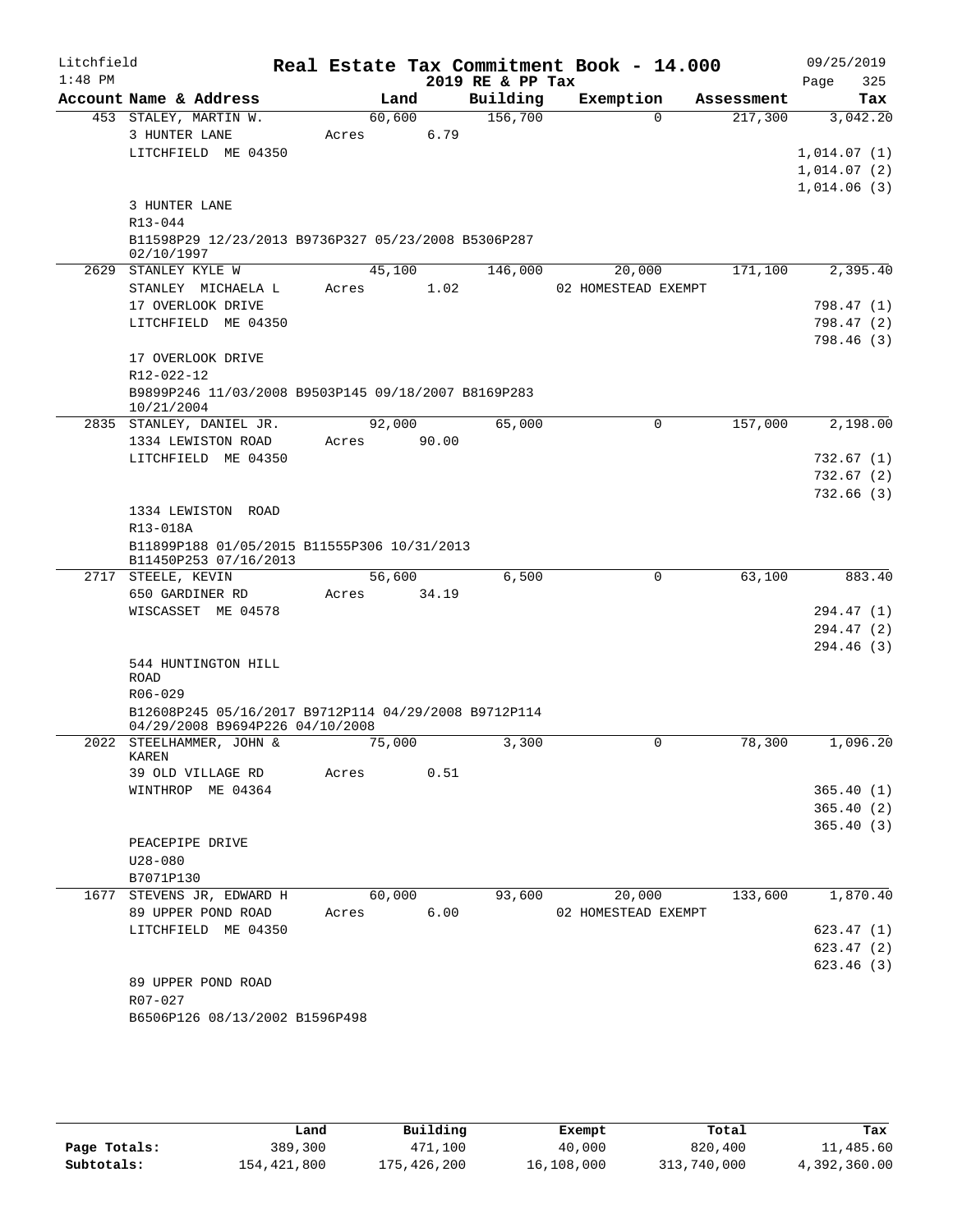| Litchfield |                                                      |             |       |                  | Real Estate Tax Commitment Book - 14.000 |            | 09/25/2019  |
|------------|------------------------------------------------------|-------------|-------|------------------|------------------------------------------|------------|-------------|
| $1:48$ PM  |                                                      |             |       | 2019 RE & PP Tax |                                          |            | 326<br>Page |
|            | Account Name & Address                               |             | Land  | Building         | Exemption                                | Assessment | Tax         |
|            | 1676 STEVENS JR, EDWARD H                            | 26,500      |       | $\mathbf 0$      | $\Omega$                                 | 26,500     | 371.00      |
|            | 89 UPPER POND ROAD                                   | Acres       | 23.00 |                  |                                          |            |             |
|            | LITCHFIELD ME 04350                                  |             |       |                  |                                          |            | 123.67(1)   |
|            |                                                      |             |       |                  |                                          |            | 123.67(2)   |
|            |                                                      |             |       |                  |                                          |            | 123.66(3)   |
|            | OFF UPPER POND ROAD<br>R07-028                       |             |       |                  |                                          |            |             |
|            | B1537P622                                            |             |       |                  |                                          |            |             |
|            | 1681 STEVENS, EDWARD JR.                             |             | 6,500 | 300              | 0                                        | 6,800      | 95.20       |
|            | DUNLAP, MARY                                         | Acres       | 2.18  |                  |                                          |            |             |
|            | 89 UPPER POND ROAD                                   |             |       |                  |                                          |            | 31.73(1)    |
|            | LITCHFIELD ME 04350                                  |             |       |                  |                                          |            | 31.73(2)    |
|            |                                                      |             |       |                  |                                          |            | 31.74(3)    |
|            | 64 WARREN LANE                                       |             |       |                  |                                          |            |             |
|            | $U03 - 016$                                          |             |       |                  |                                          |            |             |
|            | B6506P140                                            |             |       |                  |                                          |            |             |
|            | 2265 STEVENS, EDWARD,<br>ALBERT & MARY DUNLAP        | 103,500     |       | $\mathbf 0$      | 0                                        | 103,500    | 1,449.00    |
|            | 89 UPPER POND ROAD                                   | Acres       | 0.64  |                  |                                          |            |             |
|            | LITCHFIELD ME 04350                                  |             |       |                  |                                          |            | 483.00 (1)  |
|            |                                                      |             |       |                  |                                          |            | 483.00 (2)  |
|            |                                                      |             |       |                  |                                          |            | 483.00 (3)  |
|            | WARREN LANE                                          |             |       |                  |                                          |            |             |
|            | $U03 - 015$                                          |             |       |                  |                                          |            |             |
|            | B6506P140 06/08/2001                                 |             |       |                  |                                          |            |             |
|            | 2266 STEVENS, ALTON E.                               | 55,800      |       | $\Omega$         | $\mathbf 0$                              | 55,800     | 781.20      |
|            | STEVENS, ROBIN A.<br>107 UPPER POND ROAD             | Acres 45.02 |       |                  |                                          |            | 260.40(1)   |
|            | LITCHFIELD ME 04350                                  |             |       |                  |                                          |            | 260.40(2)   |
|            |                                                      |             |       |                  |                                          |            | 260.40(3)   |
|            | UPPER POND ROAD                                      |             |       |                  |                                          |            |             |
|            | R07-026                                              |             |       |                  |                                          |            |             |
|            | B6506P129 08/08/2001                                 |             |       |                  |                                          |            |             |
|            | 1669 STEVENS, ALTON E.                               | 61,300      |       | 149,300          | 0                                        | 210,600    | 2,948.40    |
|            | STEVENS, ROBIN A.                                    | Acres       | 7.70  |                  |                                          |            |             |
|            | 107 UPPER POND ROAD                                  |             |       |                  |                                          |            | 982.80 (1)  |
|            | LITCHFIELD ME 04350                                  |             |       |                  |                                          |            | 982.80 (2)  |
|            |                                                      |             |       |                  |                                          |            | 982.80 (3)  |
|            | 107 UPPER POND ROAD                                  |             |       |                  |                                          |            |             |
|            | R07-025                                              |             |       |                  |                                          |            |             |
|            | B12169P61 11/23/2015 B12110P59 09/23/2015 B7319P79   |             |       |                  |                                          |            |             |
|            | 2794 STEVENS, JEFFREY A                              | 37,100      |       | 1,200            | $\mathbf 0$                              | 38,300     | 536.20      |
|            | BUCKMORE, CHERYL A                                   | Acres       | 44.18 |                  |                                          |            |             |
|            | 544 STEVENSTOWN ROAD                                 |             |       |                  |                                          |            | 178.73(1)   |
|            | LITCHFIELD ME 04350                                  |             |       |                  |                                          |            | 178.73(2)   |
|            | OFF TUSCANY LANE                                     |             |       |                  |                                          |            | 178.74 (3)  |
|            | R07-026B                                             |             |       |                  |                                          |            |             |
|            | B12168P8 11/23/2015 B11252P288 12/12/2012 B10699P285 |             |       |                  |                                          |            |             |
|            | 04/01/2011                                           |             |       |                  |                                          |            |             |

|              | Land        | Building    | Exempt     | Total         | Tax          |
|--------------|-------------|-------------|------------|---------------|--------------|
| Page Totals: | 290,700     | 150,800     |            | 441,500       | 6.181.00     |
| Subtotals:   | 154,712,500 | 175,577,000 | 16,108,000 | 314, 181, 500 | 4,398,541.00 |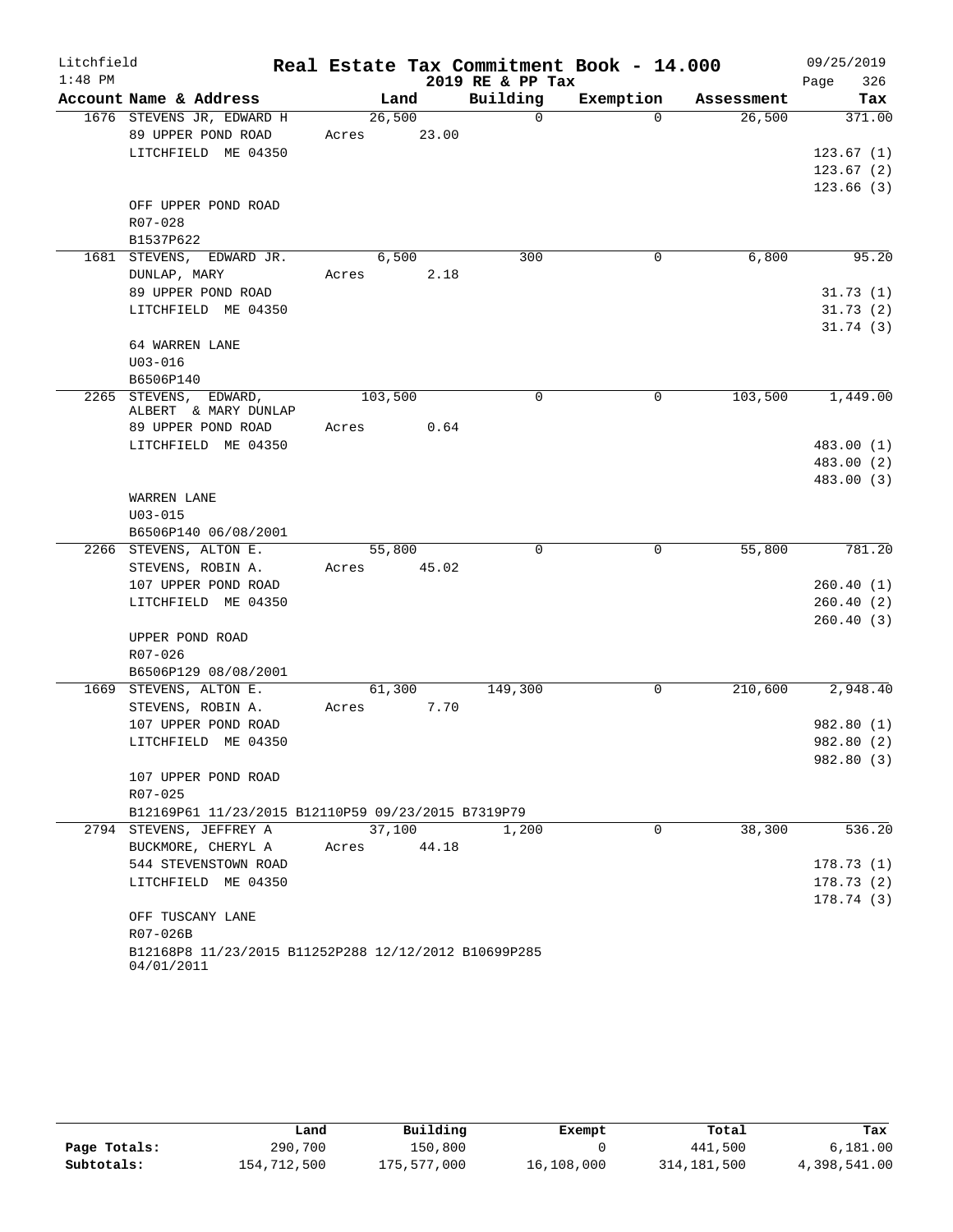| Litchfield |                                                                |            |      |                  | Real Estate Tax Commitment Book - 14.000 |            | 09/25/2019             |
|------------|----------------------------------------------------------------|------------|------|------------------|------------------------------------------|------------|------------------------|
| $1:48$ PM  |                                                                |            |      | 2019 RE & PP Tax |                                          |            | Page<br>327            |
|            | Account Name & Address                                         | Land       |      | Building         | Exemption                                | Assessment | Tax                    |
|            | 673 STEVENS, TAYLOR M.                                         | 46,600     |      | 82,900           | $\Omega$                                 | 129,500    | 1,813.00               |
|            | MORSE, EVAN L.                                                 | Acres 1.54 |      |                  |                                          |            |                        |
|            | 115 PINEWOOD ACRES ROAD                                        |            |      |                  |                                          |            | 604.33(1)              |
|            | BOWDOIN ME 04287                                               |            |      |                  |                                          |            | 604.33(2)              |
|            |                                                                |            |      |                  |                                          |            | 604.34(3)              |
|            | 101 SOUTH ADAMS ROAD                                           |            |      |                  |                                          |            |                        |
|            | R01-043<br>B12203P285 01/11/2016 B9169P93 12/01/2006 B8897P321 |            |      |                  |                                          |            |                        |
|            | 05/11/2006 B6547P105                                           |            |      |                  |                                          |            |                        |
|            | 315 STEVENSON, GARDNER C &                                     | 73,700     |      | 115,100          | 0                                        | 188,800    | 2,643.20               |
|            | DUBE-STEVENSON DENISE                                          | Acres      | 0.90 |                  |                                          |            |                        |
|            | 309 RIDGE ROAD                                                 |            |      |                  |                                          |            | 881.07 (1)             |
|            | MONMOUTH ME 04259                                              |            |      |                  |                                          |            | 881.07 (2)             |
|            |                                                                |            |      |                  |                                          |            | 881.06 (3)             |
|            | 83 EASY STREET                                                 |            |      |                  |                                          |            |                        |
|            | $U09 - 028$                                                    |            |      |                  |                                          |            |                        |
|            | B5969P239                                                      |            |      |                  |                                          |            |                        |
|            | 285 STEVENSON, GARDNER C.                                      | 35,800     |      | 0                | 0                                        | 35,800     | 501.20                 |
|            | DUBE-STEVENSON, DENISE Acres                                   |            | 0.40 |                  |                                          |            |                        |
|            | М.<br>309 RIDGE ROAD                                           |            |      |                  |                                          |            | 167.07(1)              |
|            | MONMOUTH ME 04325                                              |            |      |                  |                                          |            | 167.07(2)              |
|            |                                                                |            |      |                  |                                          |            | 167.06(3)              |
|            | EASY STREET                                                    |            |      |                  |                                          |            |                        |
|            | $U09 - 029$                                                    |            |      |                  |                                          |            |                        |
|            | B12343P209 07/01/2016 B8358P179 03/31/2005 B5879P56            |            |      |                  |                                          |            |                        |
|            | 620 STEVENSON, GARDNER C.                                      | 35,800     |      | $\Omega$         | $\mathbf 0$                              | 35,800     | 501.20                 |
|            | DUBE-STEVENSON, DENISE Acres                                   |            | 0.40 |                  |                                          |            |                        |
|            | М.                                                             |            |      |                  |                                          |            |                        |
|            | 309 RIDGE ROAD<br>MONMOUTH ME 04325                            |            |      |                  |                                          |            | 167.07(1)              |
|            |                                                                |            |      |                  |                                          |            | 167.07(2)<br>167.06(3) |
|            | EASY STREET                                                    |            |      |                  |                                          |            |                        |
|            | U09-028A                                                       |            |      |                  |                                          |            |                        |
|            | B12343P208 07/01/2016 B8358P179 03/31/2005 B8358P176           |            |      |                  |                                          |            |                        |
|            | 03/21/2005 B6020P347 08/06/1999                                |            |      |                  |                                          |            |                        |
|            | 541 STEVENS-PRATT, JACKIE                                      | 48,200     |      | 70,800           | 26,000                                   | 93,000     | 1,302.00               |
|            | 1468 RICHMOND ROAD                                             | Acres      | 2.06 |                  | 02 HOMESTEAD EXEMPT                      |            |                        |
|            | LITCHFIELD ME 04350                                            |            |      |                  | 22 WW2 Widow Res                         |            | 434.00 (1)             |
|            |                                                                |            |      |                  |                                          |            | 434.00 (2)             |
|            |                                                                |            |      |                  |                                          |            | 434.00 (3)             |
|            | 1468 RICHMOND ROAD                                             |            |      |                  |                                          |            |                        |
|            | R01-024A<br>B9656P281 03/04/2008 B9022P46 08/10/2006 B7550P51  |            |      |                  |                                          |            |                        |
|            | 07/31/2003                                                     |            |      |                  |                                          |            |                        |
|            | 527 STILLMAN, WAYNE                                            | 45,000     |      | 74,200           | $\Omega$                                 | 119,200    | 1,668.80               |
|            | PO BOX 153                                                     | Acres      | 1.00 |                  |                                          |            |                        |
|            | WINDSOR ME 04363                                               |            |      |                  |                                          |            | 556.27(1)              |
|            |                                                                |            |      |                  |                                          |            | 556.27(2)              |
|            |                                                                |            |      |                  |                                          |            | 556.26(3)              |
|            | 39 HARDSCRABBLE ROAD                                           |            |      |                  |                                          |            |                        |
|            | $U20 - 006$                                                    |            |      |                  |                                          |            |                        |
|            | B11386P310 05/15/2013 B3226P86                                 |            |      |                  |                                          |            |                        |
|            |                                                                |            |      |                  |                                          |            |                        |

|              | Land        | Building    | Exempt     | Total       | Tax          |
|--------------|-------------|-------------|------------|-------------|--------------|
| Page Totals: | 285,100     | 343,000     | 26,000     | 602,100     | 8,429.40     |
| Subtotals:   | 154,997,600 | 175,920,000 | 16,134,000 | 314,783,600 | 4,406,970.40 |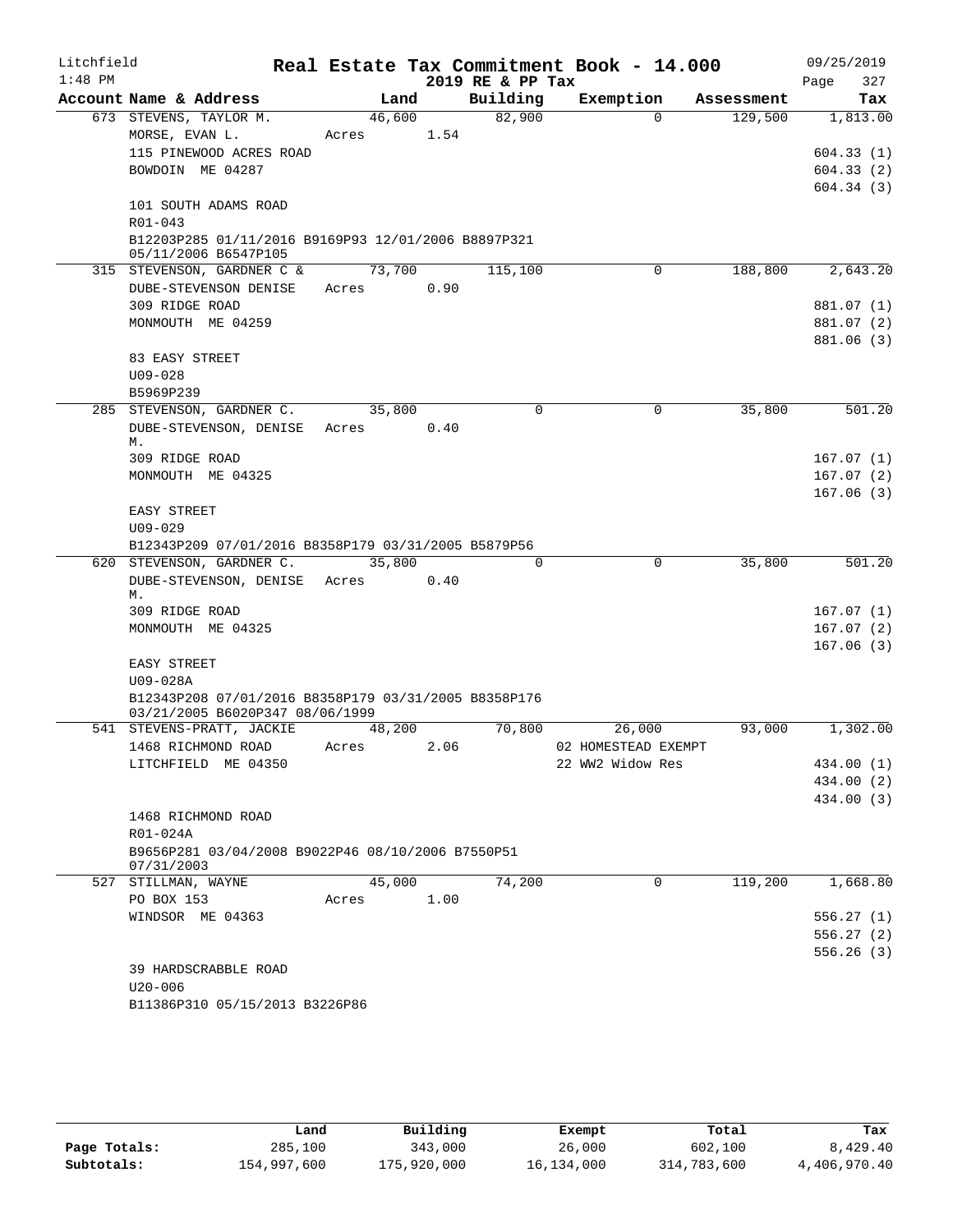| Litchfield |                                                                    |         |       | Real Estate Tax Commitment Book - 14.000 |                     |          |            |      | 09/25/2019                 |
|------------|--------------------------------------------------------------------|---------|-------|------------------------------------------|---------------------|----------|------------|------|----------------------------|
| $1:48$ PM  |                                                                    |         |       | 2019 RE & PP Tax                         |                     |          |            | Page | 328                        |
|            | Account Name & Address                                             | Land    |       | Building                                 | Exemption           |          | Assessment |      | Tax                        |
|            | 1167 STINSON, DOREEN C.                                            | 82,700  |       | 40,700                                   |                     | $\Omega$ | 123,400    |      | 1,727.60                   |
|            | PATNEAUDE, MATHEW T.                                               | Acres   | 0.31  |                                          |                     |          |            |      |                            |
|            | 1687 ROXBURY ROAD                                                  |         |       |                                          |                     |          |            |      | 575.87(1)                  |
|            | ROXBURY ME 04275                                                   |         |       |                                          |                     |          |            |      | 575.87(2)                  |
|            |                                                                    |         |       |                                          |                     |          |            |      | 575.86(3)                  |
|            | 855 PLAINS ROAD<br>$U04 - 001$                                     |         |       |                                          |                     |          |            |      |                            |
|            | B12859P143 03/14/2018 B12854P115 03/01/2018                        |         |       |                                          |                     |          |            |      |                            |
|            | B12578P237 04/03/2017 B1004P397                                    |         |       |                                          |                     |          |            |      |                            |
|            | 1683 STINSON, JOHN E &<br>ELAINE                                   | 125,300 |       | 199,700                                  |                     | 20,000   | 305,000    |      | 4,270.00                   |
|            | 48 MILITARY LANE                                                   | Acres   | 1.61  |                                          | 02 HOMESTEAD EXEMPT |          |            |      |                            |
|            | LITCHFIELD ME 04350                                                |         |       |                                          |                     |          |            |      | 1,423.33(1)                |
|            |                                                                    |         |       |                                          |                     |          |            |      | 1,423.33(2)                |
|            |                                                                    |         |       |                                          |                     |          |            |      | 1,423.34(3)                |
|            | 48 MILITARY LANE                                                   |         |       |                                          |                     |          |            |      |                            |
|            | $U06 - 005$                                                        |         |       |                                          |                     |          |            |      |                            |
|            | B4255P61                                                           |         |       |                                          |                     |          |            |      |                            |
|            | 1685 STODDARD JAMES JR                                             | 60,900  |       | 82,300                                   |                     | 20,000   | 123,200    |      | 1,724.80                   |
|            | 59 EASY STREET                                                     | Acres   | 0.80  |                                          | 02 HOMESTEAD EXEMPT |          |            |      |                            |
|            | LITCHFIELD ME 04350                                                |         |       |                                          |                     |          |            |      | 574.93(1)<br>574.93(2)     |
|            |                                                                    |         |       |                                          |                     |          |            |      | 574.94(3)                  |
|            | 59 EASY STREET                                                     |         |       |                                          |                     |          |            |      |                            |
|            | $U09 - 032$                                                        |         |       |                                          |                     |          |            |      |                            |
|            | B1791P91                                                           |         |       |                                          |                     |          |            |      |                            |
|            | 1687 STONE, BERNARD D                                              | 45,900  |       | 127,400                                  |                     | 20,000   | 153,300    |      | 2,146.20                   |
|            | 22 STONE LANE                                                      | Acres   | 1.30  |                                          | 02 HOMESTEAD EXEMPT |          |            |      |                            |
|            | LITCHFIELD ME 04350                                                |         |       |                                          |                     |          |            |      | 715.40(1)                  |
|            |                                                                    |         |       |                                          |                     |          |            |      | 715.40(2)                  |
|            |                                                                    |         |       |                                          |                     |          |            |      | 715.40(3)                  |
|            | 22 STONE LANE                                                      |         |       |                                          |                     |          |            |      |                            |
|            | R05-066B                                                           |         |       |                                          |                     |          |            |      |                            |
|            | B10531P273 09/17/2010 B6719P217 12/04/2001 B3583P194<br>07/24/1989 |         |       |                                          |                     |          |            |      |                            |
|            | 2504 STONIER JASON L                                               | 45,000  |       | 200,000                                  |                     | 20,000   | 225,000    |      | 3,150.00                   |
|            | STONIER CHRISTINA L                                                | Acres   | 1.00  |                                          | 02 HOMESTEAD EXEMPT |          |            |      |                            |
|            | 8 BESSIE LAND                                                      |         |       |                                          |                     |          |            |      | 1,050.00(1)                |
|            | LITCHFIELD ME 04350                                                |         |       |                                          |                     |          |            |      | 1,050.00(2)<br>1,050.00(3) |
|            | 8 BESSIE DRIVE                                                     |         |       |                                          |                     |          |            |      |                            |
|            | U21-033                                                            |         |       |                                          |                     |          |            |      |                            |
|            | B8450P343 06/13/2005                                               |         |       |                                          |                     |          |            |      |                            |
|            | 1617 STOREY, CLAYTON &<br><b>BARBARA</b>                           | 87,000  |       | 137,500                                  |                     | 20,000   | 204,500    |      | 2,863.00                   |
|            | 335 PINE TREE ROAD                                                 | Acres   | 55.00 |                                          | 02 HOMESTEAD EXEMPT |          |            |      |                            |
|            | LITCHFIELD ME 04350                                                |         |       |                                          |                     |          |            |      | 954.33 (1)                 |
|            |                                                                    |         |       |                                          |                     |          |            |      | 954.33 (2)<br>954.34 (3)   |
|            | 335 PINE TREE ROAD                                                 |         |       |                                          |                     |          |            |      |                            |
|            | R11-021                                                            |         |       |                                          |                     |          |            |      |                            |
|            | B5007P232                                                          |         |       |                                          |                     |          |            |      |                            |
|            |                                                                    |         |       |                                          |                     |          |            |      |                            |

|              | Land        | Building    | Exempt     | Total       | Tax          |
|--------------|-------------|-------------|------------|-------------|--------------|
| Page Totals: | 446,800     | 787,600     | 100,000    | 1,134,400   | 15,881.60    |
| Subtotals:   | 155,444,400 | 176,707,600 | 16,234,000 | 315,918,000 | 4,422,852.00 |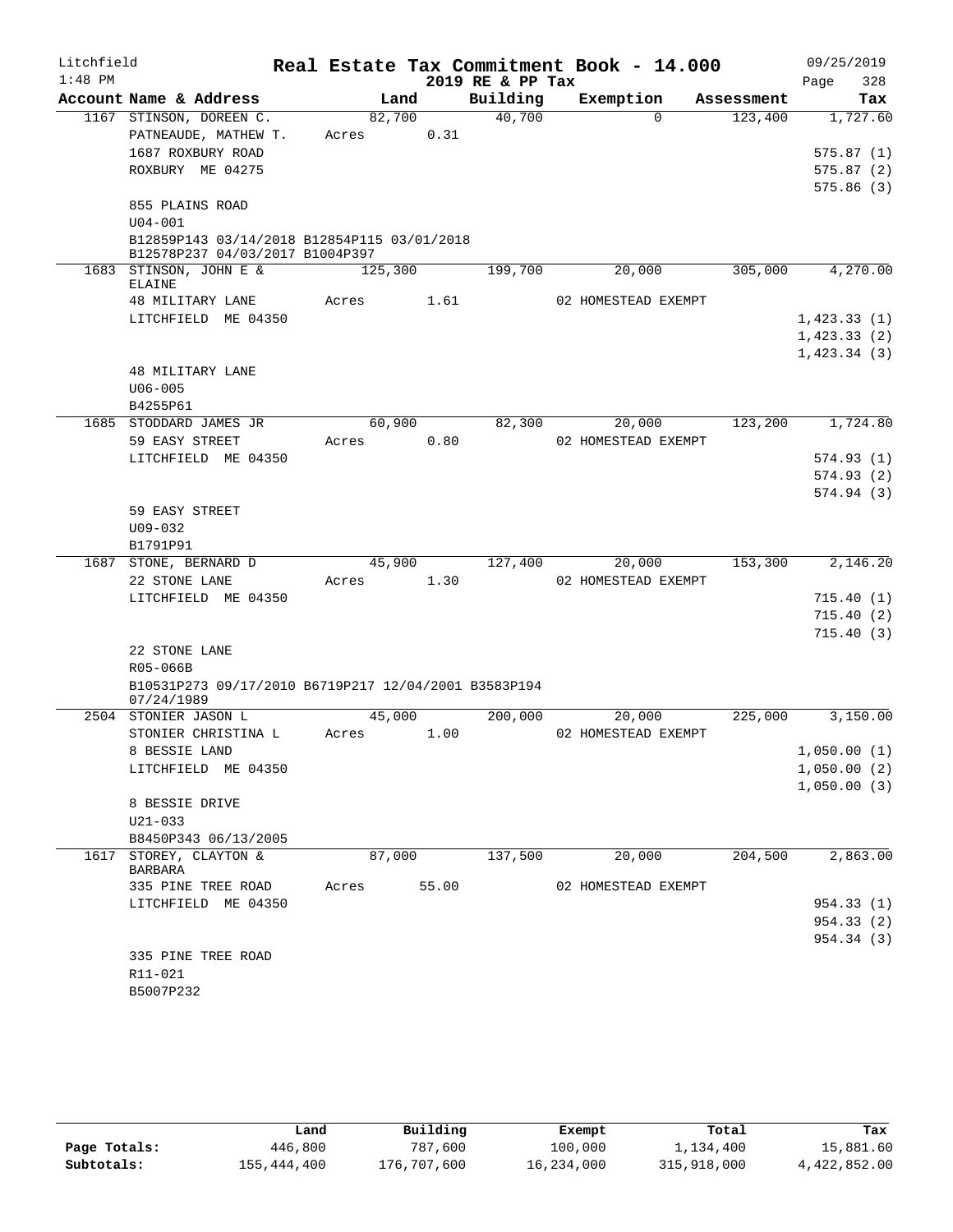| Litchfield |                                                                   |             |      |        |                  | Real Estate Tax Commitment Book - 14.000 |            |      | 09/25/2019  |
|------------|-------------------------------------------------------------------|-------------|------|--------|------------------|------------------------------------------|------------|------|-------------|
| $1:48$ PM  |                                                                   |             |      |        | 2019 RE & PP Tax |                                          |            | Page | 329         |
|            | Account Name & Address                                            |             | Land |        | Building         | Exemption                                | Assessment |      | Tax         |
|            | 962 STORTO, PAMELA                                                |             |      | 78,700 | 155,500          | 20,000                                   | 214,200    |      | 2,998.80    |
|            | 414 OAKHILL ROAD                                                  | Acres 43.00 |      |        |                  | 02 HOMESTEAD EXEMPT                      |            |      |             |
|            | LITCHFIELD ME 04350                                               |             |      |        |                  |                                          |            |      | 999.60 (1)  |
|            |                                                                   |             |      |        |                  |                                          |            |      | 999.60(2)   |
|            | 414 OAK HILL ROAD                                                 |             |      |        |                  |                                          |            |      | 999.60(3)   |
|            | R04-037A                                                          |             |      |        |                  |                                          |            |      |             |
|            | B7607P177 08/29/2003                                              |             |      |        |                  |                                          |            |      |             |
|            | 1186 STOTZ-MCFARLAND, DARREN                                      | 60,800      |      |        | 98,700           | $\mathbf 0$                              | 159,500    |      | 2,233.00    |
|            | MCFARLAND, ERIC A                                                 | Acres       |      | 7.00   |                  |                                          |            |      |             |
|            | 9 NETTERS WAY                                                     |             |      |        |                  |                                          |            |      | 744.33 (1)  |
|            | HARPSWELL ME 04079                                                |             |      |        |                  |                                          |            |      | 744.33 (2)  |
|            |                                                                   |             |      |        |                  |                                          |            |      | 744.34 (3)  |
|            | MANCHESTER LANE                                                   |             |      |        |                  |                                          |            |      |             |
|            | R05-061                                                           |             |      |        |                  |                                          |            |      |             |
|            | B10697P231 03/30/2011 B10697P229 03/30/2011                       |             |      |        |                  |                                          |            |      |             |
|            | B10518P287 09/02/2010 B10490P221 08/04/2010                       |             |      |        |                  |                                          |            |      |             |
|            | B9913P308 11/21/2008 B5299P43 01/22/1997<br>661 STOWE, REBECCA M. | 202,500     |      |        | 72,400           | $\mathbf 0$                              | 274,900    |      | 3,848.60    |
|            | ALEKMAN, RYAN                                                     | Acres 1.86  |      |        |                  |                                          |            |      |             |
|            | HEMLOCK HOLLOW                                                    |             |      |        |                  |                                          |            |      | 1,282.87(1) |
|            | BELCHERTOWN MA 01007                                              |             |      |        |                  |                                          |            |      | 1,282.87(2) |
|            |                                                                   |             |      |        |                  |                                          |            |      | 1,282.86(3) |
|            | 99 HARTFORD DRIVE                                                 |             |      |        |                  |                                          |            |      |             |
|            | $U17 - 029$                                                       |             |      |        |                  |                                          |            |      |             |
|            | B13133P81 01/14/2019 B7788P299 12/22/2003                         |             |      |        |                  |                                          |            |      |             |
|            | 847 STRATTON, WILLIAM I, SR                                       |             |      | 45,000 | 27,800           | 20,000                                   | 52,800     |      | 739.20      |
|            | SKIDGEL, VIOLA A                                                  | Acres 1.00  |      |        |                  | 02 HOMESTEAD EXEMPT                      |            |      |             |
|            | 1018 PLAINS ROAD                                                  |             |      |        |                  |                                          |            |      | 246.40 (1)  |
|            | LITCHFIELD ME 04350                                               |             |      |        |                  |                                          |            |      | 246.40(2)   |
|            |                                                                   |             |      |        |                  |                                          |            |      | 246.40(3)   |
|            | 1018 PLAINS ROAD                                                  |             |      |        |                  |                                          |            |      |             |
|            | R09-047                                                           |             |      |        |                  |                                          |            |      |             |
|            | B8135P22 09/23/2004                                               |             |      |        |                  |                                          |            |      |             |
|            | 1333 STRONG, HILLARY S.                                           | 80,300      |      |        | 55,800           | 20,000<br>02 HOMESTEAD EXEMPT            | 116,100    |      | 1,625.40    |
|            | STRONG, DAVID A.<br>20 DOYLE ST                                   | Acres 0.43  |      |        |                  |                                          |            |      | 541.80(1)   |
|            | LITCHFIELD ME 04350                                               |             |      |        |                  |                                          |            |      | 541.80(2)   |
|            |                                                                   |             |      |        |                  |                                          |            |      | 541.80 (3)  |
|            | 20 DOYLE STREET                                                   |             |      |        |                  |                                          |            |      |             |
|            | $U09 - 022$                                                       |             |      |        |                  |                                          |            |      |             |
|            | B12401P264 08/31/2016 B11190P335 10/05/2012                       |             |      |        |                  |                                          |            |      |             |
|            | B2937P349                                                         |             |      |        |                  |                                          |            |      |             |
|            | 2795 STUBBS, COREY A.                                             | 48,000      |      |        | 80,400           | $\Omega$                                 | 128,400    |      | 1,797.60    |
|            | 136 STEVENSTOWN ROAD                                              | Acres       |      | 2.00   |                  |                                          |            |      |             |
|            | LITCHFIELD ME 04350                                               |             |      |        |                  |                                          |            |      | 599.20(1)   |
|            |                                                                   |             |      |        |                  |                                          |            |      | 599.20(2)   |
|            |                                                                   |             |      |        |                  |                                          |            |      | 599.20(3)   |
|            | 136 STEVENSTOWN ROAD                                              |             |      |        |                  |                                          |            |      |             |
|            | R13-033B                                                          |             |      |        |                  |                                          |            |      |             |
|            | B12309P110 05/31/2016 B10759P195 06/21/2011                       |             |      |        |                  |                                          |            |      |             |

|              | Land        | Building    | Exempt     | Total       | Tax          |
|--------------|-------------|-------------|------------|-------------|--------------|
| Page Totals: | 515,300     | 490,600     | 60,000     | 945,900     | 13,242.60    |
| Subtotals:   | 155,959,700 | 177,198,200 | 16,294,000 | 316,863,900 | 4,436,094.60 |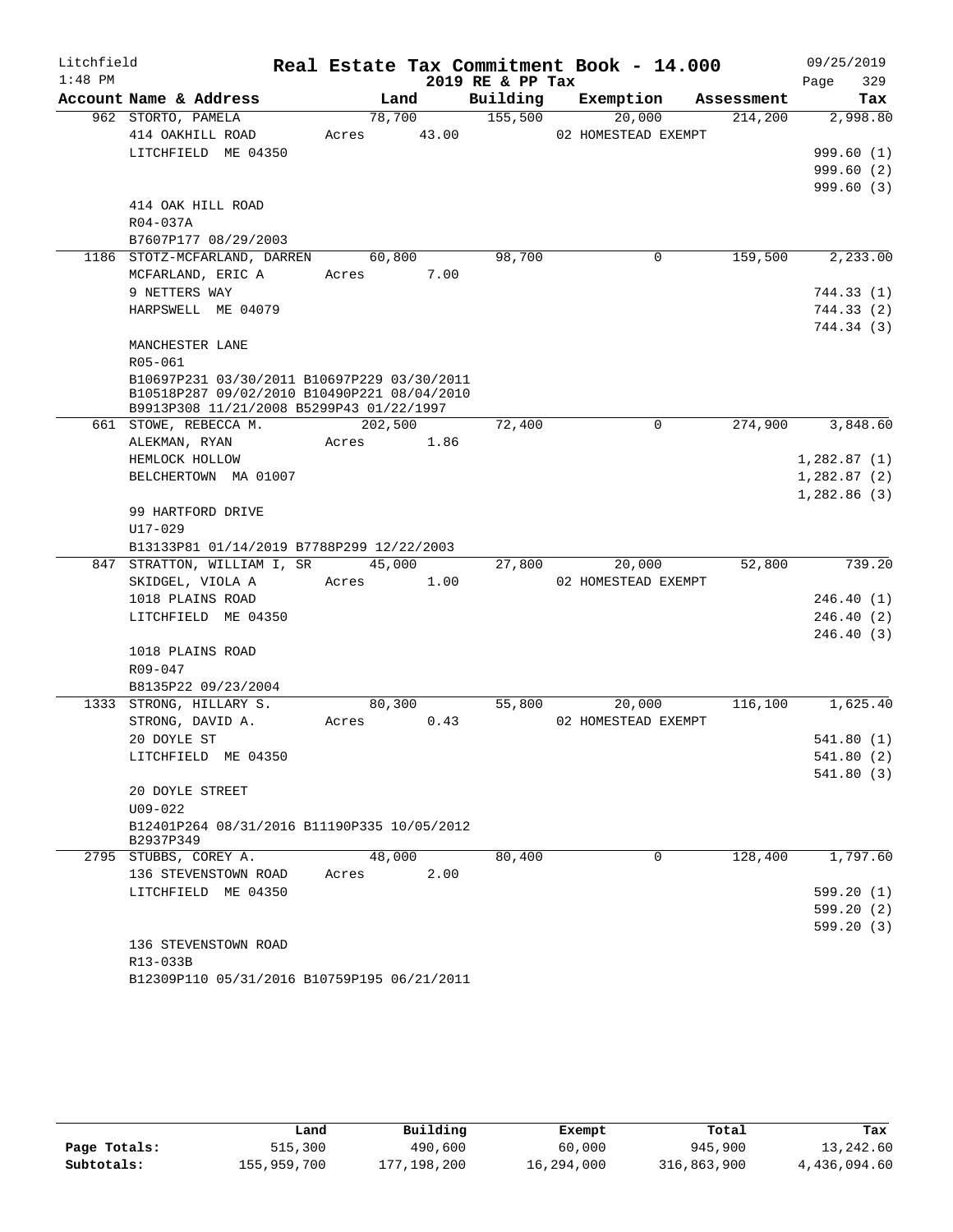| Litchfield   |                                                                    |         |             |                              | Real Estate Tax Commitment Book - 14.000 |             | 09/25/2019         |
|--------------|--------------------------------------------------------------------|---------|-------------|------------------------------|------------------------------------------|-------------|--------------------|
| $1:48$ PM    | Account Name & Address                                             | Land    |             | 2019 RE & PP Tax<br>Building | Exemption                                | Assessment  | 330<br>Page<br>Tax |
|              | 1690 STUFFLEBEAM, MARK                                             | 54,000  |             | 101,400                      | 20,000                                   | 135,400     | 1,895.60           |
|              | 162 OAKHILL ROAD                                                   | Acres   | 5.00        |                              | 02 HOMESTEAD EXEMPT                      |             |                    |
|              | LITCHFIELD ME 04350                                                |         |             |                              |                                          |             | 631.87(1)          |
|              |                                                                    |         |             |                              |                                          |             | 631.87(2)          |
|              |                                                                    |         |             |                              |                                          |             | 631.86(3)          |
|              | 162 OAK HILL ROAD                                                  |         |             |                              |                                          |             |                    |
|              | R05-022                                                            |         |             |                              |                                          |             |                    |
|              | B2658P61                                                           |         |             |                              |                                          |             |                    |
|              | 1438 STUPINSKI, JENIFER R                                          | 97,500  |             | 49,300                       | 0                                        | 146,800     | 2,055.20           |
|              | 18 GOLDENEYE DRIVE                                                 | Acres   | 0.30        |                              |                                          |             |                    |
|              | TOPSHAM ME 04086                                                   |         |             |                              |                                          |             | 685.07 (1)         |
|              |                                                                    |         |             |                              |                                          |             | 685.07 (2)         |
|              |                                                                    |         |             |                              |                                          |             | 685.06 (3)         |
|              | 47 WARREN LANE                                                     |         |             |                              |                                          |             |                    |
|              | $U03 - 013$                                                        |         |             |                              |                                          |             |                    |
|              | B11314P264 02/19/2013 B10759P84 06/21/2011 B7185P193               |         |             |                              |                                          |             |                    |
|              | 1926 STURTEVANT, BRIAN                                             | 95,300  |             | 23,900                       | 0                                        | 119,200     | 1,668.80           |
|              | 369 PEACEPIPE DRIVE                                                | Acres   | 0.60        |                              |                                          |             |                    |
|              | LITCHFIELD ME 04350                                                |         |             |                              |                                          |             | 556.27(1)          |
|              |                                                                    |         |             |                              |                                          |             | 556.27(2)          |
|              |                                                                    |         |             |                              |                                          |             | 556.26(3)          |
|              | 15 NORTH LAKEVIEW DRIVE                                            |         |             |                              |                                          |             |                    |
|              | $U28 - 021$                                                        |         |             |                              |                                          |             |                    |
|              | B12587P153 04/20/2017 B8677P261 11/02/2005 B1561P874               |         |             |                              |                                          |             |                    |
|              | 1133 STURTEVANT, BRIAN                                             | 328,900 |             | 250,000                      | 20,000                                   | 558,900     | 7,824.60           |
|              | 369 PEACEPIPE DRIVE                                                |         | 1.41        |                              | 02 HOMESTEAD EXEMPT                      |             |                    |
|              |                                                                    | Acres   |             |                              |                                          |             |                    |
|              | LITCHFIELD ME 04350                                                |         |             |                              |                                          |             | 2,608.20(1)        |
|              |                                                                    |         |             |                              |                                          |             | 2,608.20(2)        |
|              |                                                                    |         |             |                              |                                          |             | 2,608.20(3)        |
|              | 369 PEACEPIPE DRIVE                                                |         |             |                              |                                          |             |                    |
|              | $U28 - 007$                                                        |         |             |                              |                                          |             |                    |
|              | B12587P153 04/20/2017 B9563P331 11/14/2007 B1460P830<br>11/02/1967 |         |             |                              |                                          |             |                    |
|              | 376 STURTEVANT, LEZLEY K.                                          | 62,800  |             | $\mathbf 0$                  | 0                                        | 62,800      | 879.20             |
|              | 17 W VIEW                                                          | Acres   | 0.35        |                              |                                          |             |                    |
|              | APT#4                                                              |         |             |                              |                                          |             | 293.07 (1)         |
|              | LEWISTON ME 04240                                                  |         |             |                              |                                          |             | 293.07 (2)         |
|              |                                                                    |         |             |                              |                                          |             | 293.06 (3)         |
|              | LAKEVIEW DRIVE                                                     |         |             |                              |                                          |             |                    |
|              | $U28 - 023$                                                        |         |             |                              |                                          |             |                    |
|              | B12587P153 04/20/2017 B8892P155 05/05/2006 B6747P131               |         |             |                              |                                          |             |                    |
|              | 1693 SUKEFORTH, LEE                                                | 60,700  |             | 189,600                      | 20,000                                   | 230,300     | 3,224.20           |
|              | SUKEFORTH ROBIN                                                    | Acres   | 6.90        |                              | 02 HOMESTEAD EXEMPT                      |             |                    |
|              | 1372 WEST ROAD                                                     |         |             |                              |                                          |             | 1,074.73(1)        |
|              | LITCHFIELD ME 04350                                                |         |             |                              |                                          |             | 1,074.73(2)        |
|              |                                                                    |         |             |                              |                                          |             | 1,074.74(3)        |
|              | 1372 WEST ROAD                                                     |         |             |                              |                                          |             |                    |
|              | $R03 - 040$                                                        |         |             |                              |                                          |             |                    |
|              |                                                                    |         |             |                              |                                          |             |                    |
|              | B2831P98 07/16/1985                                                | 63,200  |             | 91,000                       |                                          | 134,200     | 1,878.80           |
|              | 1694 SUMMERS, MARK E                                               |         |             |                              | 20,000                                   |             |                    |
|              | 17 OAKHILL ROAD                                                    | Acres   | 10.23       |                              | 02 HOMESTEAD EXEMPT                      |             |                    |
|              | LITCHFIELD ME 04350                                                |         |             |                              |                                          |             | 626.27(1)          |
|              |                                                                    |         |             |                              |                                          |             | 626.27(2)          |
|              |                                                                    |         |             |                              |                                          |             | 626.26(3)          |
|              | 17 OAK HILL ROAD                                                   |         |             |                              |                                          |             |                    |
|              | R05-034                                                            |         |             |                              |                                          |             |                    |
|              | B3813P326                                                          |         |             |                              |                                          |             |                    |
|              |                                                                    |         |             |                              |                                          |             |                    |
|              |                                                                    | Land    | Building    |                              | Exempt                                   | Total       | Tax                |
| Page Totals: | 762,400                                                            |         | 705,200     |                              | 80,000                                   | 1,387,600   | 19,426.40          |
| Subtotals:   | 156,722,100                                                        |         | 177,903,400 |                              | 16,374,000                               | 318,251,500 | 4, 455, 521.00     |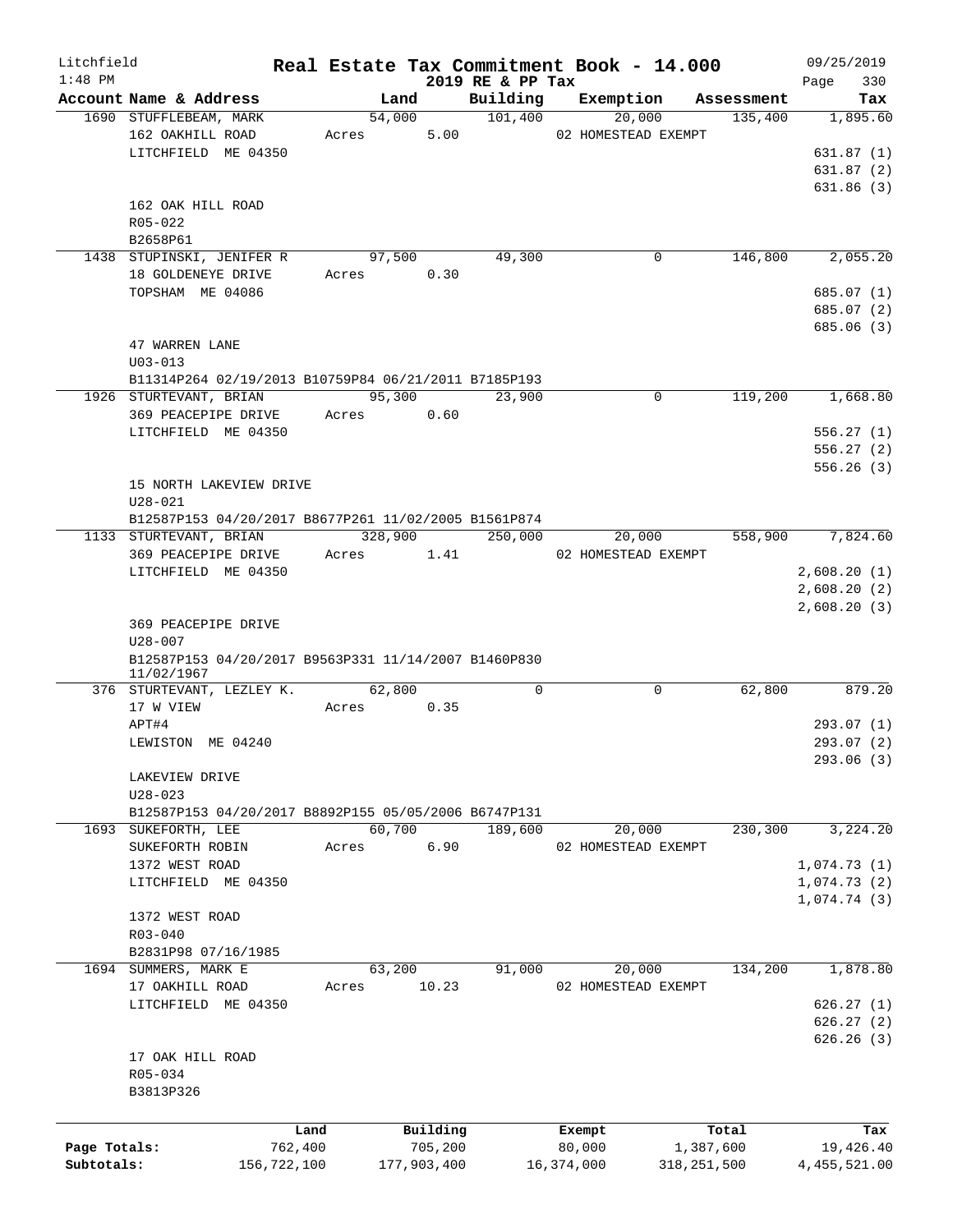| Litchfield |                                                                     |             |        |                  | Real Estate Tax Commitment Book - 14.000 |            | 09/25/2019   |
|------------|---------------------------------------------------------------------|-------------|--------|------------------|------------------------------------------|------------|--------------|
| $1:48$ PM  |                                                                     |             |        | 2019 RE & PP Tax |                                          |            | 331<br>Page  |
|            | Account Name & Address                                              | Land        |        | Building         | Exemption                                | Assessment | Tax          |
|            | 921 SURETTE, KEVIN & JODI                                           | 58,500      |        | 213,500          | 20,000                                   | 252,000    | 3,528.00     |
|            | 48 LYNN LANE                                                        | Acres       | 5.50   |                  | 02 HOMESTEAD EXEMPT                      |            |              |
|            | LITCHFIELD ME 04350                                                 |             |        |                  |                                          |            | 1, 176.00(1) |
|            |                                                                     |             |        |                  |                                          |            | 1, 176.00(2) |
|            |                                                                     |             |        |                  |                                          |            | 1, 176.00(3) |
|            | 48 LYNN LANE                                                        |             |        |                  |                                          |            |              |
|            | $R06 - 061A - 2$                                                    |             |        |                  |                                          |            |              |
|            | B6205P264 04/28/2000                                                |             |        |                  |                                          |            |              |
|            | 616 SUTHERLAND, WARREN D.                                           | 46,500      |        | 175,600          | 20,000                                   | 202,100    | 2,829.40     |
|            | 69 NOTTINGHAM LANE                                                  | Acres 1.50  |        |                  | 02 HOMESTEAD EXEMPT                      |            |              |
|            | LITCHFIELD ME 04350                                                 |             |        |                  |                                          |            | 943.13(1)    |
|            |                                                                     |             |        |                  |                                          |            | 943.13(2)    |
|            |                                                                     |             |        |                  |                                          |            | 943.14 (3)   |
|            | 69 NOTTINGHAM LANE                                                  |             |        |                  |                                          |            |              |
|            | R11-035-7                                                           |             |        |                  |                                          |            |              |
|            | B12464P233 10/26/2016 B11099P315 07/12/2012<br>B7350P216 04/11/2003 |             |        |                  |                                          |            |              |
|            | 1695 SWAIN, MARY E                                                  |             | 64,800 | 129,900          | 26,000                                   | 168,700    | 2,361.80     |
|            | 1384 RICHMOND ROAD                                                  | Acres 42.00 |        |                  | 02 HOMESTEAD EXEMPT                      |            |              |
|            | LITCHFIELD ME 04350                                                 |             |        |                  | 03 VETERANS EXEMPT                       |            | 787.27(1)    |
|            |                                                                     |             |        |                  |                                          |            | 787.27(2)    |
|            |                                                                     |             |        |                  |                                          |            | 787.26(3)    |
|            | 1384 RICHMOND ROAD                                                  |             |        |                  |                                          |            |              |
|            | R01-020                                                             |             |        |                  |                                          |            |              |
|            | B1491P662                                                           |             |        |                  |                                          |            |              |
|            | 1698 SWANSON, SUSAN L.                                              | 47,500      |        | 54,300           | $\mathbf{0}$                             | 101,800    | 1,425.20     |
|            | GORMAN, KATHLEEN                                                    | Acres 0.10  |        |                  |                                          |            |              |
|            | PO BOX 1133                                                         |             |        |                  |                                          |            | 475.07(1)    |
|            | UPTON MA 01568                                                      |             |        |                  |                                          |            | 475.07(2)    |
|            |                                                                     |             |        |                  |                                          |            | 475.06(3)    |
|            | 531 PEACEPIPE DRIVE                                                 |             |        |                  |                                          |            |              |
|            | U28-071                                                             |             |        |                  |                                          |            |              |
|            | B12120P231 09/17/2015 B1537P342                                     |             |        |                  |                                          |            |              |
|            | 4 SWEENEY, JOHN                                                     | 110,400     |        | 74,900           | $\overline{0}$                           | 185,300    | 2,594.20     |
|            | SWEENEY, LISA                                                       | Acres       | 0.15   |                  |                                          |            |              |
|            | 40 LOCKE STREET                                                     |             |        |                  |                                          |            | 864.73 (1)   |
|            | UNIT 911                                                            |             |        |                  |                                          |            | 864.73 (2)   |
|            | HAVERHILL MA 01830                                                  |             |        |                  |                                          |            | 864.74 (3)   |
|            | 53 GRANT ROAD                                                       |             |        |                  |                                          |            |              |
|            | $U10-022$                                                           |             |        |                  |                                          |            |              |
|            | B12062P78 08/04/2015 B7175P164 09/08/1999                           |             |        |                  |                                          |            |              |
|            | 889 SWEET, GARY & DENISE                                            | 51,800      |        | 0                | 0                                        | 51,800     | 725.20       |
|            | P O BOX 237                                                         | Acres       | 34.00  |                  |                                          |            |              |
|            | SABATTUS ME 04280                                                   |             |        |                  |                                          |            | 241.73 (1)   |
|            |                                                                     |             |        |                  |                                          |            | 241.73 (2)   |
|            |                                                                     |             |        |                  |                                          |            | 241.74 (3)   |
|            | ROUTE 197                                                           |             |        |                  |                                          |            |              |
|            | R03-045                                                             |             |        |                  |                                          |            |              |

B5572P280 03/01/1998

|              | Land        | Building    | Exempt     | Total       | Tax          |
|--------------|-------------|-------------|------------|-------------|--------------|
| Page Totals: | 379,500     | 648,200     | 66,000     | 961,700     | 13,463.80    |
| Subtotals:   | 157,101,600 | 178,551,600 | 16,440,000 | 319,213,200 | 4,468,984.80 |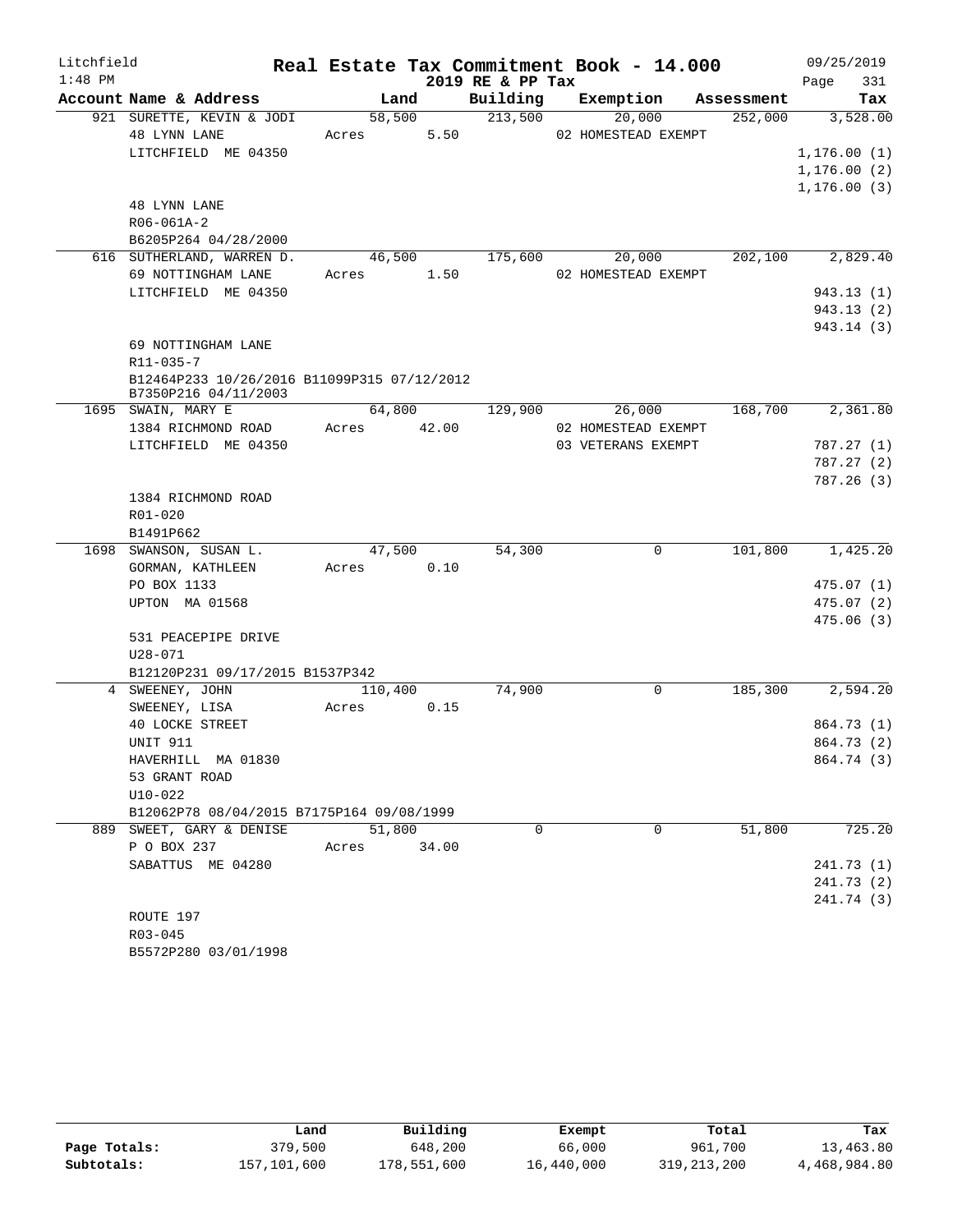| Litchfield |                                                                                  |             |        |                  | Real Estate Tax Commitment Book - 14.000 |            | 09/25/2019           |
|------------|----------------------------------------------------------------------------------|-------------|--------|------------------|------------------------------------------|------------|----------------------|
| $1:48$ PM  |                                                                                  |             |        | 2019 RE & PP Tax |                                          |            | Page<br>332          |
|            | Account Name & Address                                                           |             | Land   | Building         | Exemption                                | Assessment | Tax                  |
|            | 535 SWETT, RICHARD E.                                                            | 85,500      |        | 140,200          | 26,000                                   | 199,700    | 2,795.80             |
|            | KEENAN-SWETT, SUSAN A. Acres 52.00                                               |             |        |                  | 02 HOMESTEAD EXEMPT                      |            |                      |
|            | PO BOX 346                                                                       |             |        |                  | 12 WW2 Vet Res.                          |            | 931.93 (1)           |
|            | 438 HUNTINGTON HILL<br>ROAD                                                      |             |        |                  |                                          |            | 931.93 (2)           |
|            | LITCHFIELD ME 04350                                                              |             |        |                  |                                          |            | 931.94 (3)           |
|            | 438 HUNTINGTON HILL                                                              |             |        |                  |                                          |            |                      |
|            | <b>ROAD</b>                                                                      |             |        |                  |                                          |            |                      |
|            | $R06 - 020$                                                                      |             |        |                  |                                          |            |                      |
|            | B11418P302 06/13/2013 B1494P843                                                  |             |        |                  |                                          |            |                      |
|            | 1753 SWIFT, DAVID                                                                |             | 76,200 | 96,200           | 20,000                                   | 152,400    | 2,133.60             |
|            | REAY-SWIFT KIM S                                                                 | Acres 33.30 |        |                  | 02 HOMESTEAD EXEMPT                      |            |                      |
|            | 1355 LEWISTON ROAD                                                               |             |        |                  |                                          |            | 711.20(1)            |
|            | LITCHFIELD ME 04350                                                              |             |        |                  |                                          |            | 711.20(2)            |
|            |                                                                                  |             |        |                  |                                          |            | 711.20(3)            |
|            | 1355 LEWISTON ROAD                                                               |             |        |                  |                                          |            |                      |
|            | $R13 - 002$                                                                      |             |        |                  |                                          |            |                      |
|            | B7128P125 11/04/2002                                                             |             |        |                  |                                          |            |                      |
|            | 1701 SWIFT, DAVID DOUGLAS                                                        |             | 92,000 | 27,600           | 20,000                                   | 99,600     | 1,394.40             |
|            | 1355 LEWISTON ROAD                                                               | Acres 76.00 |        |                  | 02 HOMESTEAD EXEMPT                      |            |                      |
|            | LITCHFIELD ME 04350                                                              |             |        |                  |                                          |            | 464.80(1)            |
|            |                                                                                  |             |        |                  |                                          |            | 464.80 (2)           |
|            |                                                                                  |             |        |                  |                                          |            | 464.80(3)            |
|            | 316 STEVENSTOWN ROAD                                                             |             |        |                  |                                          |            |                      |
|            | R09-077                                                                          |             |        |                  |                                          |            |                      |
|            | B12272P94 04/19/2016 B12014P294 06/17/2015 B3377P285<br>1637 SYLVESTER R F LLC . |             | 6,000  | $\Omega$         | $\mathbf 0$                              | 6,000      | 84.00                |
|            |                                                                                  |             |        |                  |                                          |            |                      |
|            | 865 COBBOSSEE                                                                    | Acres 23.00 |        |                  |                                          |            |                      |
|            | MONMOUTH ME 04259                                                                |             |        |                  |                                          |            | 28.00(1)<br>28.00(2) |
|            |                                                                                  |             |        |                  |                                          |            | 28.00(3)             |
|            | OFF HARDSCRABBLE ROAD                                                            |             |        |                  |                                          |            |                      |
|            | R12-026                                                                          |             |        |                  |                                          |            |                      |
|            | B10854P157 10/07/2011 B9520P202 10/03/2007 B5886P181                             |             |        |                  |                                          |            |                      |
|            | 12/31/1998 B5098P206                                                             |             |        |                  |                                          |            |                      |
|            | 2091 SZEPSY TAMAS                                                                | 140,800     |        | 152,600          | 26,000                                   | 267,400    | 3,743.60             |
|            | SZEPSY, GEDSKE                                                                   | Acres       | 11.22  |                  | 03 VETERANS EXEMPT                       |            |                      |
|            | 34 BUFFEE LANDING LANE                                                           |             |        |                  | 02 HOMESTEAD EXEMPT                      |            | 1,247.87 (1)         |
|            | LITCHFIELD ME 04350                                                              |             |        |                  |                                          |            | 1, 247.87(2)         |
|            |                                                                                  |             |        |                  |                                          |            | 1,247.86(3)          |
|            | <b>34 BUFFEE LANDING</b>                                                         |             |        |                  |                                          |            |                      |
|            | R09-019A                                                                         |             |        |                  |                                          |            |                      |
|            | B10654P37 01/27/2011 B8598P79 08/18/2005 B5770P38                                |             |        |                  |                                          |            |                      |
|            | 902 T & C PROPERTIES LLC                                                         | 60,300      |        | 55,000           | $\mathbf 0$                              | 115,300    | 1,614.20             |
|            | 46 CUNDYS HARBOR ROAD                                                            | Acres       | 0.52   |                  |                                          |            |                      |
|            | HARPSWELL ME 04079                                                               |             |        |                  |                                          |            | 538.07(1)            |
|            |                                                                                  |             |        |                  |                                          |            | 538.07(2)            |
|            |                                                                                  |             |        |                  |                                          |            | 538.06(3)            |
|            | 54 STREAM DRIVE                                                                  |             |        |                  |                                          |            |                      |
|            | R13-009                                                                          |             |        |                  |                                          |            |                      |
|            | B9556P295 11/06/2007 B8648P1 10/14/2005 B8647P347<br>10/14/2005 B4487P107        |             |        |                  |                                          |            |                      |

|              | Land        | Building    | Exempt     | Total       | Tax          |
|--------------|-------------|-------------|------------|-------------|--------------|
| Page Totals: | 460,800     | 471,600     | 92,000     | 840,400     | 11,765.60    |
| Subtotals:   | 157,562,400 | 179,023,200 | 16,532,000 | 320,053,600 | 4,480,750.40 |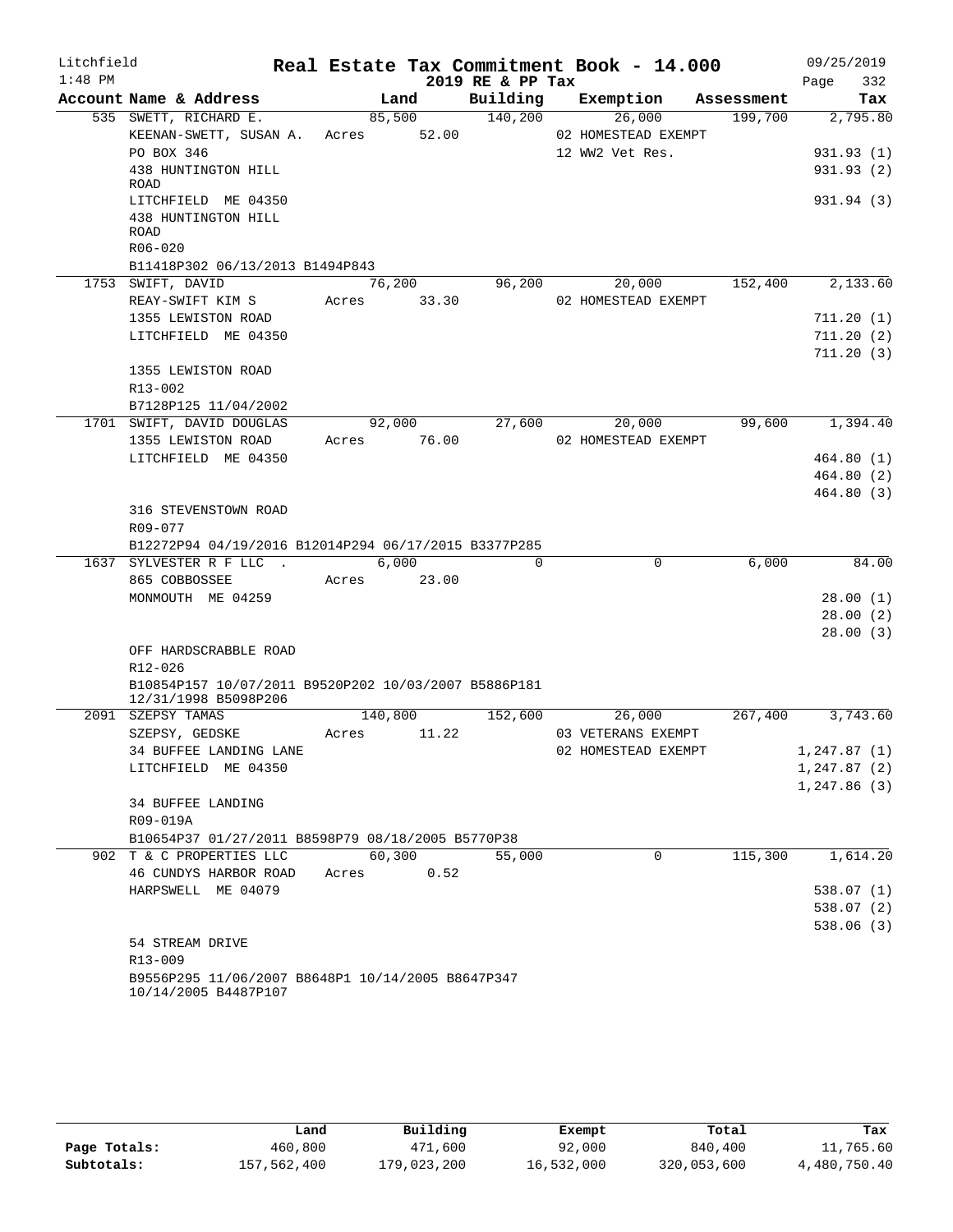| Litchfield |                                                                   |       |                |                     | Real Estate Tax Commitment Book - 14.000 |            | 09/25/2019         |
|------------|-------------------------------------------------------------------|-------|----------------|---------------------|------------------------------------------|------------|--------------------|
| $1:48$ PM  | Account Name & Address                                            |       |                | 2019 RE & PP Tax    | Exemption                                | Assessment | 333<br>Page<br>Tax |
|            | 863 T & L PROPERTIES, LLC                                         |       | Land<br>72,900 | Building<br>127,700 | $\Omega$                                 | 200,600    | 2,808.40           |
|            | 2 SANDY STREET                                                    | Acres | 26.70          |                     |                                          |            |                    |
|            | LEWISTON ME 04240                                                 |       |                |                     |                                          |            | 936.13(1)          |
|            |                                                                   |       |                |                     |                                          |            | 936.13(2)          |
|            |                                                                   |       |                |                     |                                          |            | 936.14(3)          |
|            | 49 VIDA LANE                                                      |       |                |                     |                                          |            |                    |
|            | R06-023A                                                          |       |                |                     |                                          |            |                    |
|            | B12792P322 10/23/2017 B1893P126                                   |       |                |                     |                                          |            |                    |
|            | 1662 TALBOT, MATHEW                                               |       | 131,900        | 53,800              | 0                                        | 185,700    | 2,599.80           |
|            | 4 WILLIAMS COURT                                                  | Acres | 0.23           |                     |                                          |            |                    |
|            | SOMERSET MA 02725                                                 |       |                |                     |                                          |            | 866.60(1)          |
|            |                                                                   |       |                |                     |                                          |            | 866.60(2)          |
|            |                                                                   |       |                |                     |                                          |            | 866.60(3)          |
|            | 24 CHICKADEE DRIVE                                                |       |                |                     |                                          |            |                    |
|            | $U17 - 023$                                                       |       |                |                     |                                          |            |                    |
|            | B12112P244 09/22/2015 B9835P77 08/26/2008 B2708P126<br>07/18/1984 |       |                |                     |                                          |            |                    |
|            | 1707 TALBOT, JULIE A.                                             |       | 202,400        | 60,400              | 0                                        | 262,800    | 3,679.20           |
|            | TALBOT, ELIZABETH J.                                              | Acres | 2.05           |                     |                                          |            |                    |
|            | JANET I. TALBOT                                                   |       |                |                     |                                          |            | 1,226.40(1)        |
|            | 184 WOODLAND ROAD                                                 |       |                |                     |                                          |            | 1,226.40(2)        |
|            | SOUTHBOROUGH MA 01772                                             |       |                |                     |                                          |            | 1,226.40(3)        |
|            | 111 HARTFORD DRIVE                                                |       |                |                     |                                          |            |                    |
|            | U17-027                                                           |       |                |                     |                                          |            |                    |
|            | B13179P101 04/01/2019 B3093P81                                    |       |                |                     |                                          |            |                    |
|            | 61 TARDIF, RACHEL D                                               |       | 154,400        | 63,700              | 0                                        | 218,100    | 3,053.40           |
|            | TARDIFF RICHARD R                                                 | Acres | 0.94           |                     |                                          |            |                    |
|            | 79 BALLPARK ROAD                                                  |       |                |                     |                                          |            | 1,017.80(1)        |
|            | SABATTUS ME 04280                                                 |       |                |                     |                                          |            | 1,017.80(2)        |
|            |                                                                   |       |                |                     |                                          |            | 1,017.80(3)        |
|            | 242 WHIPPOORWILL ROAD                                             |       |                |                     |                                          |            |                    |
|            | $U25 - 001$                                                       |       |                |                     |                                          |            |                    |
|            | B8266P151 01/05/2005 B6676P202<br>2597 TARR LEANNE M              |       | 45,000         | 12,500              | 0                                        | 57,500     | 805.00             |
|            | 2455 HALLOWELL ROAD                                               | Acres | 1.00           |                     |                                          |            |                    |
|            | LITCHFIELD ME 04350                                               |       |                |                     |                                          |            | 268.33(1)          |
|            |                                                                   |       |                |                     |                                          |            | 268.33(2)          |
|            |                                                                   |       |                |                     |                                          |            | 268.34(3)          |
|            | 2455 HALLOWELL ROAD                                               |       |                |                     |                                          |            |                    |
|            | R06-010C                                                          |       |                |                     |                                          |            |                    |
|            | B8986P284 07/18/2006 B8986P280 07/18/2006                         |       |                |                     |                                          |            |                    |
|            | 1710 TARR, ERWIN                                                  |       | 51,100         | 78,100              | 26,000                                   | 103,200    | 1,444.80           |
|            | TARR SUSAN                                                        | Acres | 3.04           |                     | 02 HOMESTEAD EXEMPT                      |            |                    |
|            | 2443 HALLOWELL ROAD                                               |       |                |                     | 03 VETERANS EXEMPT                       |            | 481.60 (1)         |
|            | LITCHFIELD ME 04350                                               |       |                |                     |                                          |            | 481.60(2)          |
|            |                                                                   |       |                |                     |                                          |            | 481.60 (3)         |
|            | 2443 HALLOWELL ROAD                                               |       |                |                     |                                          |            |                    |
|            | R06-010A                                                          |       |                |                     |                                          |            |                    |
|            | 2518 TATTERSALL, ROBERT JOHN                                      |       | 53,800         | $\Omega$            | 0                                        | 53,800     | 753.20             |
|            | TATTERSALL LYNN                                                   | Acres | 1.78           |                     |                                          |            |                    |
|            | 36 SANDALWOOD DRIVE                                               |       |                |                     |                                          |            | 251.07(1)          |
|            | MADISON CT 06443                                                  |       |                |                     |                                          |            | 251.07 (2)         |
|            |                                                                   |       |                |                     |                                          |            | 251.06(3)          |
|            | PEACEPIPE DRIVE<br>U29-008A                                       |       |                |                     |                                          |            |                    |
|            | B9248P162 01/11/2007 B8137P101 09/20/2004                         |       |                |                     |                                          |            |                    |
|            |                                                                   |       |                |                     |                                          |            |                    |
|            |                                                                   |       |                |                     |                                          |            |                    |
|            |                                                                   | Land  | Building       |                     | Exempt                                   | Total      | Tax                |
|            |                                                                   |       |                |                     |                                          |            |                    |

|              | uanu        | <b>DULLULIN</b> | <b>BACILDL</b> | TOLAT       | ⊥a∧          |
|--------------|-------------|-----------------|----------------|-------------|--------------|
| Page Totals: | 711,500     | 396,200         | 26,000         | 1,081,700   | 15, 143.80   |
| Subtotals:   | 158,273,900 | 179,419,400     | 16,558,000     | 321,135,300 | 4,495,894.20 |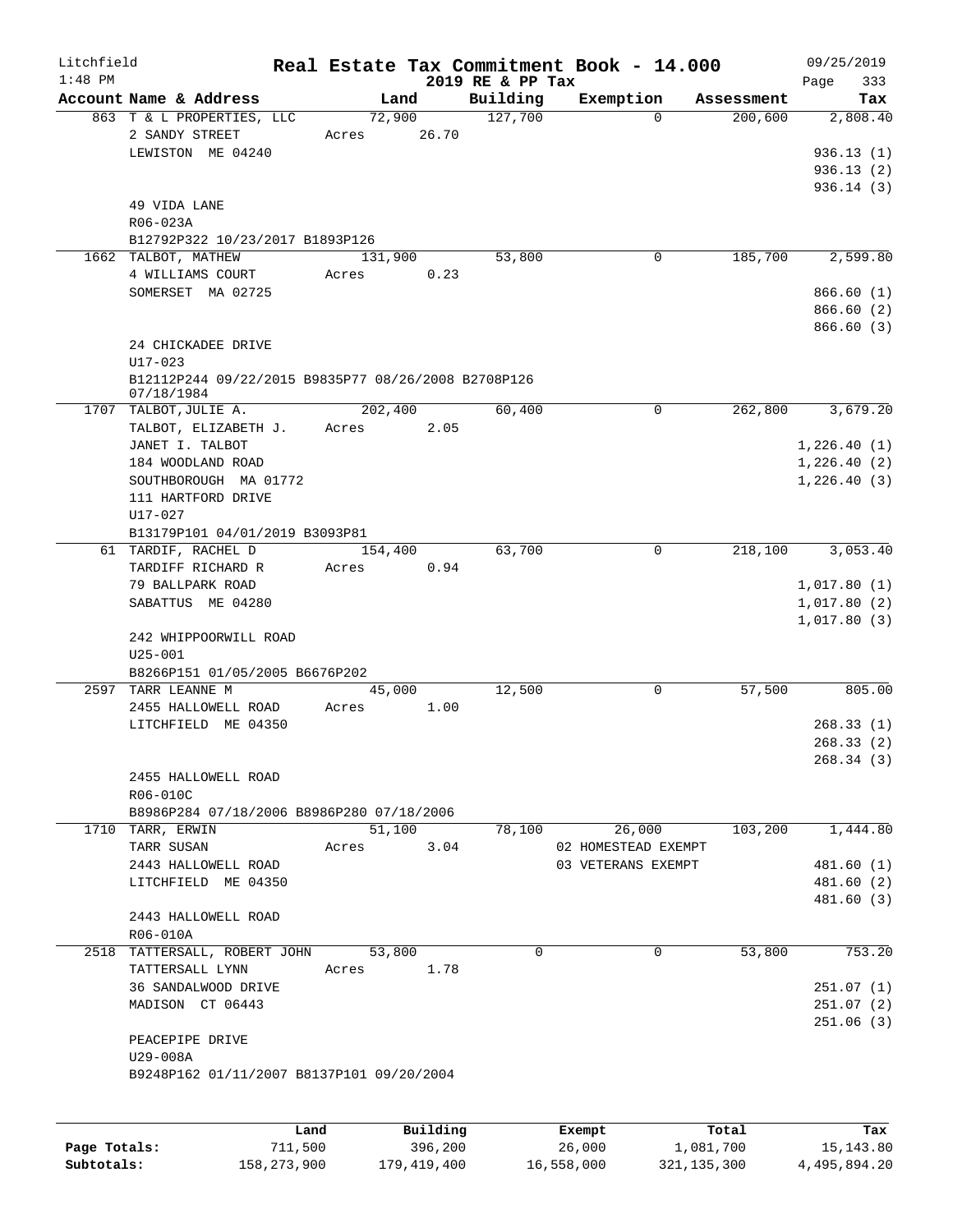| Litchfield   |                                                        |                  |             |                    | Real Estate Tax Commitment Book - 14.000 |              |            | 09/25/2019                 |
|--------------|--------------------------------------------------------|------------------|-------------|--------------------|------------------------------------------|--------------|------------|----------------------------|
| $1:48$ PM    |                                                        |                  |             | 2019 RE & PP Tax   |                                          |              | Assessment | 334<br>Page                |
|              | Account Name & Address<br>1713 TATTERSALL, ROBERT JOHN | Land<br>204,000  |             | Building<br>29,900 | Exemption                                | $\mathbf{0}$ | 233,900    | Tax<br>3,274.60            |
|              | 36 SANDALWOOD DRIVE<br>MADISON CT 06443                | Acres            | 0.50        |                    |                                          |              |            | 1,091.53(1)<br>1,091.53(2) |
|              |                                                        |                  |             |                    |                                          |              |            | 1,091.54(3)                |
|              | 1 WILBUR DRIVE<br>$U29 - 008 - B$                      |                  |             |                    |                                          |              |            |                            |
|              | B9166P319 11/10/2006 B8137P98 09/20/2004 B4257P53      |                  |             |                    |                                          |              |            |                            |
|              | 2520 TATTERSALL-DAVIS CAROL                            | 68,300           |             | 41,700             |                                          | 0            | 110,000    | 1,540.00                   |
|              | 4 LITTLEFIELD LANE                                     | Acres            | 1.92        |                    |                                          |              |            |                            |
|              | SCARBOROUGH ME 04074                                   |                  |             |                    |                                          |              |            | 513.33(1)                  |
|              |                                                        |                  |             |                    |                                          |              |            | 513.33(2)<br>513.34(3)     |
|              | 4 COVE DRIVE                                           |                  |             |                    |                                          |              |            |                            |
|              | U29-008C                                               |                  |             |                    |                                          |              |            |                            |
|              | B8137P106 09/20/2004                                   |                  |             |                    |                                          |              |            |                            |
|              | 766 TAYLOR, DEBORAH A.                                 | 159,900<br>Acres |             | 57,100             |                                          | $\mathbf 0$  | 217,000    | 3,038.00                   |
|              | DAIGLE, LOUISE M.<br>P.O. BOX 174                      |                  | 0.74        |                    |                                          |              |            | 1,012.67(1)                |
|              | LITCHFIELD ME 04350                                    |                  |             |                    |                                          |              |            | 1,012.67(2)                |
|              |                                                        |                  |             |                    |                                          |              |            | 1,012.66(3)                |
|              | 199 PEACEPIPE DRIVE                                    |                  |             |                    |                                          |              |            |                            |
|              | $U29 - 009$                                            |                  |             |                    |                                          |              |            |                            |
|              | B6570P325 07/24/2001<br>1618 TAYLOR, RICHARD E. JR.    | 3,400            |             | $\mathbf 0$        |                                          | 0            | 3,400      | 47.60                      |
|              | & KAREN S.                                             |                  |             |                    |                                          |              |            |                            |
|              | P.O. BOX 104                                           | Acres            | 0.30        |                    |                                          |              |            |                            |
|              | LITCHFIELD ME 04350                                    |                  |             |                    |                                          |              |            | 15.87(1)<br>15.87(2)       |
|              |                                                        |                  |             |                    |                                          |              |            | 15.86(3)                   |
|              | 6 WATERFALL DRIVE                                      |                  |             |                    |                                          |              |            |                            |
|              | U19-008A                                               |                  |             |                    |                                          |              |            |                            |
|              | B6962P7<br>522 TAYLOR, RICHARD E., JR.                 | 71,000           |             | 267,800            | 20,000                                   |              | 318,800    | 4,463.20                   |
|              | TAYLOR KAREN S.                                        | Acres            | 3.00        |                    | 02 HOMESTEAD EXEMPT                      |              |            |                            |
|              | P.O. BOX 104                                           |                  |             |                    |                                          |              |            | 1,487.73(1)                |
|              | LITCHFIELD ME 04350                                    |                  |             |                    |                                          |              |            | 1,487.73(2)                |
|              |                                                        |                  |             |                    |                                          |              |            | 1,487.74 (3)               |
|              | 22 WATERFALL DRIVE<br>$U19 - 008$                      |                  |             |                    |                                          |              |            |                            |
|              | B6962P5 06/17/2001                                     |                  |             |                    |                                          |              |            |                            |
|              | 1998 TAYLOR, WAYNE                                     | 0                |             | 9,800              | 9,800                                    |              | 0          | 0.00                       |
|              | 33 BUSH LANE                                           |                  |             |                    | 02 HOMESTEAD EXEMPT                      |              |            |                            |
|              | LITCHFIELD ME 04350                                    |                  |             |                    |                                          |              |            |                            |
|              |                                                        |                  |             |                    |                                          |              |            |                            |
|              | 33 BUSH LANE                                           |                  |             |                    |                                          |              |            |                            |
|              | R03-006-ON-18                                          |                  |             |                    |                                          |              |            |                            |
|              | B10719P77 05/02/2011<br>282 TEMPLE, MILTON R. III      | 45,000           |             | 70,300             |                                          | 0            | 115,300    | 1,614.20                   |
|              | TEMPLE, TANYA J                                        | Acres            | 1.00        |                    |                                          |              |            |                            |
|              | 1169 RICHMOND ROAD                                     |                  |             |                    |                                          |              |            | 538.07(1)                  |
|              | LITCHFIELD ME 04350                                    |                  |             |                    |                                          |              |            | 538.07(2)                  |
|              |                                                        |                  |             |                    |                                          |              |            | 538.06 (3)                 |
|              | 1169 RICHMOND ROAD<br>R01-058                          |                  |             |                    |                                          |              |            |                            |
|              | B7226P298 01/09/2003                                   |                  |             |                    |                                          |              |            |                            |
|              |                                                        |                  |             |                    |                                          |              |            |                            |
|              | Land                                                   |                  | Building    |                    | Exempt                                   |              | Total      | Tax                        |
| Page Totals: | 551,600                                                |                  | 476,600     |                    | 29,800                                   |              | 998,400    | 13,977.60                  |
| Subtotals:   | 158,825,500                                            |                  | 179,896,000 |                    | 16,587,800                               | 322,133,700  |            | 4,509,871.80               |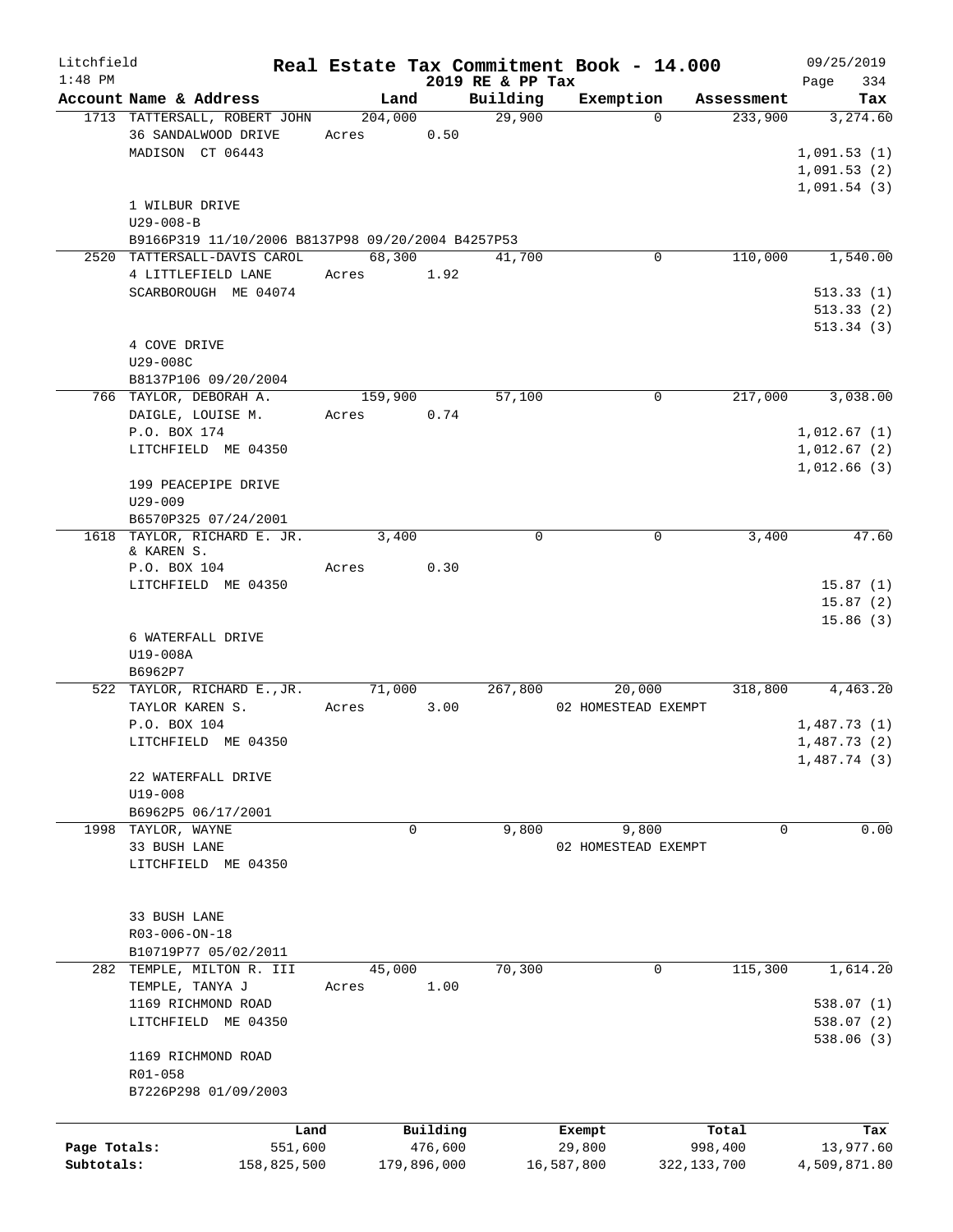| Litchfield<br>$1:48$ PM |                                                                   |            |         |      | 2019 RE & PP Tax | Real Estate Tax Commitment Book - 14.000 |            | 09/25/2019<br>335<br>Page  |
|-------------------------|-------------------------------------------------------------------|------------|---------|------|------------------|------------------------------------------|------------|----------------------------|
|                         | Account Name & Address                                            |            | Land    |      | Building         | Exemption                                | Assessment | Tax                        |
|                         | 491 TERPSTRA, LOUISE                                              |            | 47,700  |      | 98,500           | 20,000                                   | 126, 200   | 1,766.80                   |
|                         | 41 PATTEN WOODS LANE                                              | Acres      |         | 1.90 |                  | 02 HOMESTEAD EXEMPT                      |            |                            |
|                         | LITCHFIELD ME 04350                                               |            |         |      |                  |                                          |            | 588.93(1)                  |
|                         |                                                                   |            |         |      |                  |                                          |            | 588.93 (2)                 |
|                         |                                                                   |            |         |      |                  |                                          |            | 588.94 (3)                 |
|                         | 41 PATTENWOODS LANE                                               |            |         |      |                  |                                          |            |                            |
|                         | R01-033B-9                                                        |            |         |      |                  |                                          |            |                            |
|                         | B10023P315 03/26/2009 B4781P177                                   |            | 42,900  |      | 36,100           | $\mathbf 0$                              | 79,000     | 1,106.00                   |
|                         | 1367 THACHER, SARAH<br>2 HAGAR STREET                             | Acres      |         | 0.15 |                  |                                          |            |                            |
|                         | RICHMOND ME 04357                                                 |            |         |      |                  |                                          |            | 368.67(1)                  |
|                         |                                                                   |            |         |      |                  |                                          |            | 368.67 (2)                 |
|                         |                                                                   |            |         |      |                  |                                          |            | 368.66(3)                  |
|                         | 55 PENNEY LANE                                                    |            |         |      |                  |                                          |            |                            |
|                         | R09-005                                                           |            |         |      |                  |                                          |            |                            |
|                         | B10410P171 05/06/2010 B9268P121 03/01/2007 B9180P45               |            |         |      |                  |                                          |            |                            |
|                         | 12/06/2006 B4705P195 06/03/1994                                   |            |         |      |                  |                                          |            |                            |
|                         | 224 THE JOSEPH AND BEVERLY                                        |            | 155,900 |      | 61,200           | 0                                        | 217,100    | 3,039.40                   |
|                         | E. GRACIA IRREV TRUST                                             |            |         |      |                  |                                          |            |                            |
|                         | 178 ACHUSHNET ROAD                                                | Acres      |         | 0.37 |                  |                                          |            |                            |
|                         | MATTAPOISETT MA 02739                                             |            |         |      |                  |                                          |            | 1,013.13(1)                |
|                         |                                                                   |            |         |      |                  |                                          |            | 1,013.13(2)<br>1,013.14(3) |
|                         | 31 SAND POND LANE                                                 |            |         |      |                  |                                          |            |                            |
|                         | $U12 - 022$                                                       |            |         |      |                  |                                          |            |                            |
|                         | B12537P186 01/03/2017 B10314P75 01/04/2010                        |            |         |      |                  |                                          |            |                            |
|                         | B10205P177 09/08/2009 B8970P77 07/03/2006 B7802P179<br>01/12/2003 |            |         |      |                  |                                          |            |                            |
|                         | 1316 THE SHARON HOLE TRUST                                        |            | 56,100  |      | 55,200           | 0                                        | 111,300    | 1,558.20                   |
|                         | HOLE, SHARON & GEOFFREY Acres<br>H. (TRUSTEES)                    |            |         | 0.26 |                  |                                          |            |                            |
|                         | PO BOX 511296                                                     |            |         |      |                  |                                          |            | 519.40(1)                  |
|                         | KEY COLONY BEACH FL                                               |            |         |      |                  |                                          |            | 519.40(2)                  |
|                         | 33051                                                             |            |         |      |                  |                                          |            |                            |
|                         | 29 SUNSET LANE                                                    |            |         |      |                  |                                          |            | 519.40(3)                  |
|                         | $U12 - 012$                                                       |            |         |      |                  |                                          |            |                            |
|                         | B12649P260 07/07/2017 B11842P254 11/04/2014                       |            |         |      |                  |                                          |            |                            |
|                         | B8866P240 04/12/2006 B5925P299                                    |            |         |      |                  |                                          |            |                            |
|                         | 1720 THEBERGE, REMI G J                                           |            |         |      | 141,300 103,600  | 20,000                                   | 224,900    | 3,148.60                   |
|                         | THEBERGE-POPADAK, Acres 0.27                                      |            |         |      |                  | 02 HOMESTEAD EXEMPT                      |            |                            |
|                         | PATRICIA                                                          |            |         |      |                  |                                          |            |                            |
|                         | 41 MAPLE DRIVE                                                    |            |         |      |                  |                                          |            | 1,049.53(1)                |
|                         | LITCHFIELD ME 04350                                               |            |         |      |                  |                                          |            | 1,049.53(2)                |
|                         | 41 MAPLE DRIVE                                                    |            |         |      |                  |                                          |            | 1,049.54(3)                |
|                         | $U23 - 015$                                                       |            |         |      |                  |                                          |            |                            |
|                         | B4234P188 09/28/1992                                              |            |         |      |                  |                                          |            |                            |
|                         | 1609 THEBERGE, RYAN N                                             |            | 60,800  |      | 119,400          | $\mathbf 0$                              | 180,200    | 2,522.80                   |
|                         | THEBERGE, AMANDA T                                                | Acres 7.03 |         |      |                  |                                          |            |                            |
|                         | 85 OAK HILL ROAD                                                  |            |         |      |                  |                                          |            | 840.93 (1)                 |
|                         | LITCHFIELD ME 04350                                               |            |         |      |                  |                                          |            | 840.93 (2)                 |
|                         |                                                                   |            |         |      |                  |                                          |            | 840.94 (3)                 |
|                         | 85 OAK HILL ROAD                                                  |            |         |      |                  |                                          |            |                            |
|                         | R05-029                                                           |            |         |      |                  |                                          |            |                            |
|                         | B9667P119 03/17/2008 B7526P110 10/21/2004                         |            |         |      |                  |                                          |            |                            |
|                         |                                                                   |            |         |      |                  |                                          |            |                            |

|              | Land        | Building    | Exempt     | Total       | Tax          |
|--------------|-------------|-------------|------------|-------------|--------------|
| Page Totals: | 504,700     | 474,000     | 40,000     | 938,700     | 13,141.80    |
| Subtotals:   | 159,330,200 | 180,370,000 | 16,627,800 | 323,072,400 | 4,523,013.60 |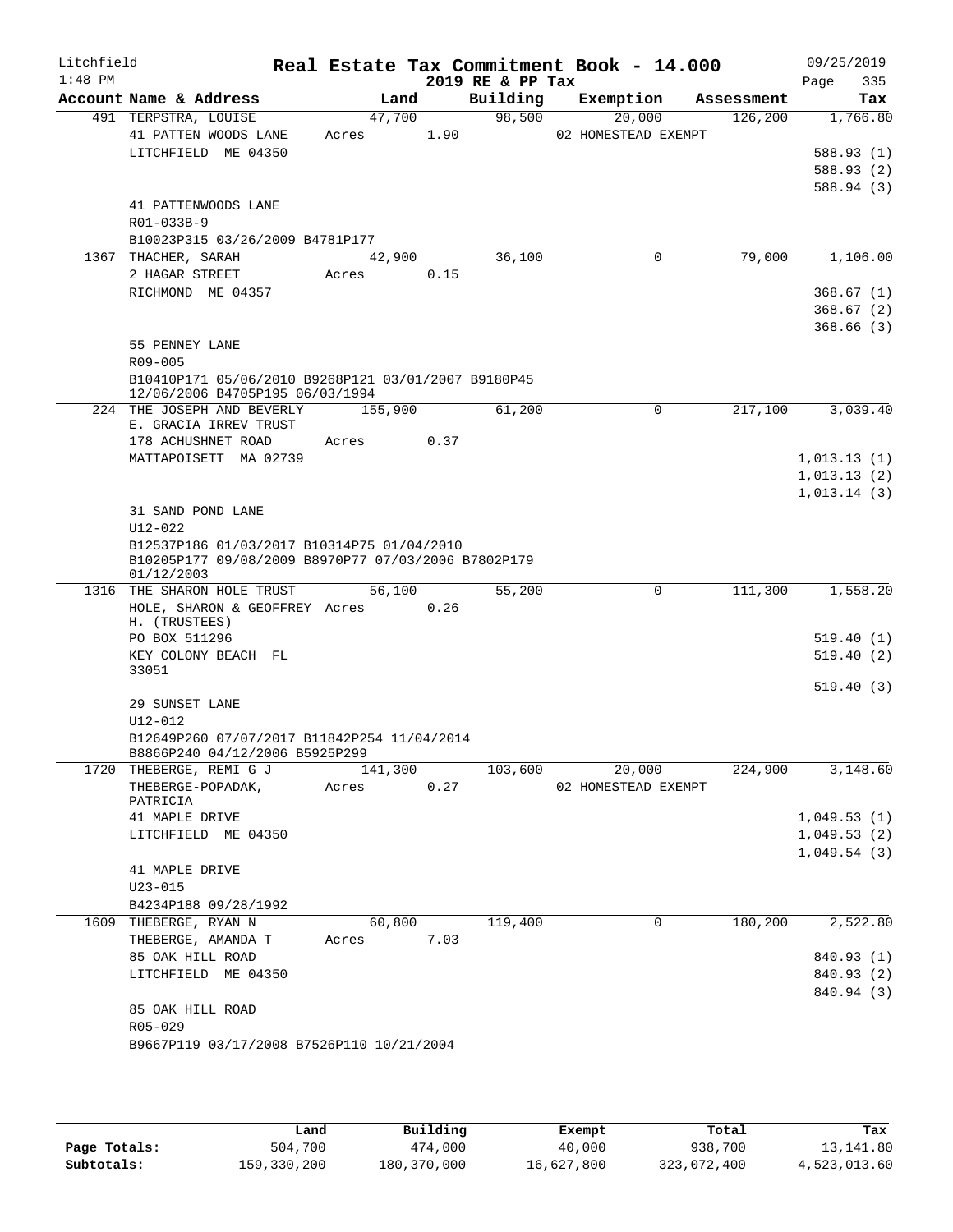| Litchfield   |                                                                             |             |                      |             |                  | Real Estate Tax Commitment Book - 14.000 |                                   | 09/25/2019                 |
|--------------|-----------------------------------------------------------------------------|-------------|----------------------|-------------|------------------|------------------------------------------|-----------------------------------|----------------------------|
| $1:48$ PM    |                                                                             |             |                      |             | 2019 RE & PP Tax |                                          |                                   | 336<br>Page                |
|              | Account Name & Address                                                      |             | Land                 |             | Building         | Exemption                                | Assessment<br>107,000<br>$\Omega$ | Tax                        |
|              | 1922 THERIAULT, DONALD A.<br>THERIAULT KAREN                                |             | 95,500<br>Acres 2.60 |             | 11,500           |                                          |                                   | 1,498.00                   |
|              | 52 GRANT ROAD                                                               |             |                      |             |                  |                                          |                                   | 499.33 (1)                 |
|              | LITCHFIELD ME 04350                                                         |             |                      |             |                  |                                          |                                   | 499.33 (2)                 |
|              |                                                                             |             |                      |             |                  |                                          |                                   | 499.34 (3)                 |
|              | 52 GRANT ROAD                                                               |             |                      |             |                  |                                          |                                   |                            |
|              | $U10 - 021$                                                                 |             |                      |             |                  |                                          |                                   |                            |
|              | B12629P111 06/12/2017 B7230P35 12/27/2002                                   |             |                      |             |                  |                                          |                                   |                            |
|              | 1722 THIBAULT, SHARON                                                       |             | 52,800               |             | 92,300           | 20,000                                   | 125,100                           | 1,751.40                   |
|              | P O BOX 252                                                                 |             | Acres 3.60           |             |                  | 02 HOMESTEAD EXEMPT                      |                                   |                            |
|              | LITCHFIELD ME 04350                                                         |             |                      |             |                  |                                          |                                   | 583.80(1)                  |
|              |                                                                             |             |                      |             |                  |                                          |                                   | 583.80 (2)                 |
|              |                                                                             |             |                      |             |                  |                                          |                                   | 583.80 (3)                 |
|              | 6 HUNTINGTON HILL ROAD                                                      |             |                      |             |                  |                                          |                                   |                            |
|              | R11-036B                                                                    |             |                      |             |                  |                                          |                                   |                            |
|              | B13170P182 03/08/2019                                                       |             |                      |             |                  |                                          |                                   |                            |
|              | 1723 THIBEAU, FREDERICK W                                                   |             | 130,700              |             | 70,300           |                                          | 201,000<br>$\Omega$               | 2,814.00                   |
|              | 73 FOUNTAIN ST                                                              | Acres       |                      | 0.25        |                  |                                          |                                   |                            |
|              | GARDINER ME 04345                                                           |             |                      |             |                  |                                          |                                   | 938.00(1)                  |
|              |                                                                             |             |                      |             |                  |                                          |                                   | 938.00(2)                  |
|              |                                                                             |             |                      |             |                  |                                          |                                   | 938.00(3)                  |
|              | 4 SALAMANDER DRIVE                                                          |             |                      |             |                  |                                          |                                   |                            |
|              | $U14 - 014$                                                                 |             |                      |             |                  |                                          |                                   |                            |
|              | B1660P66                                                                    |             |                      |             |                  |                                          |                                   |                            |
|              | 2267 THIBEAULT, DANIEL                                                      |             | 56,000               |             | 305,600          | 20,000                                   |                                   | 4,782.40<br>341,600        |
|              | THIBEAULT TAMMY                                                             | Acres       |                      | 4.65        |                  | 02 HOMESTEAD EXEMPT                      |                                   |                            |
|              | 30 CEDAR LANE<br>LITCHFIELD ME 04350                                        |             |                      |             |                  |                                          |                                   | 1,594.13(1)                |
|              |                                                                             |             |                      |             |                  |                                          |                                   | 1,594.13(2)<br>1,594.14(3) |
|              | 30 CEDAR GROVE LANE                                                         |             |                      |             |                  |                                          |                                   |                            |
|              | R05-027A                                                                    |             |                      |             |                  |                                          |                                   |                            |
|              | B6482P27 05/17/2001                                                         |             |                      |             |                  |                                          |                                   |                            |
|              | 2914 THIBEAULT, DANIEL DAVID                                                |             | 37,200               |             | $\Omega$         |                                          | 37,200<br>0                       | 520.80                     |
|              | THIBEAULT, TAMMY LYNN                                                       |             | Acres                | 10.64       |                  |                                          |                                   |                            |
|              | 30 CEDAR GROVE LANE                                                         |             |                      |             |                  |                                          |                                   | 173.60(1)                  |
|              | LITCHFIELD ME 04350                                                         |             |                      |             |                  |                                          |                                   | 173.60(2)                  |
|              |                                                                             |             |                      |             |                  |                                          |                                   | 173.60(3)                  |
|              | CEDAR GROVE LANE                                                            |             |                      |             |                  |                                          |                                   |                            |
|              | R05-027C                                                                    |             |                      |             |                  |                                          |                                   |                            |
|              | B12805P10 12/18/2017 B12575P223 04/05/2017 B8886P202                        |             |                      |             |                  |                                          |                                   |                            |
|              | 04/29/2006 B6884P182 04/19/2002                                             |             |                      |             |                  |                                          |                                   |                            |
|              | 2757 THIBEAULT, PHILLIP A                                                   |             | 49,100               |             | 143,700          | 20,000                                   | 172,800                           | 2,419.20                   |
|              | THIBEAULT, LAURIE L                                                         | Acres       |                      | 2.35        |                  | 02 HOMESTEAD EXEMPT                      |                                   |                            |
|              | 7 CEDAR GROVE LANE                                                          |             |                      |             |                  |                                          |                                   | 806.40(1)                  |
|              | LITCHFIELD ME 04350                                                         |             |                      |             |                  |                                          |                                   | 806.40 (2)                 |
|              |                                                                             |             |                      |             |                  |                                          |                                   | 806.40(3)                  |
|              | 7 CEDAR GROVE LANE                                                          |             |                      |             |                  |                                          |                                   |                            |
|              | R05-027B                                                                    |             |                      |             |                  |                                          |                                   |                            |
|              | B12575P221 04/05/2017 B10368P296 03/20/2010<br>1724 THIBODEAU, FLORENCE M., |             | 43,500               |             | 33,000           | 20,000                                   | 56,500                            | 791.00                     |
|              | HEIRS &                                                                     |             |                      |             |                  |                                          |                                   |                            |
|              | JOY, M. & W.                                                                | Acres       |                      | 1.50        |                  | 02 HOMESTEAD EXEMPT                      |                                   |                            |
|              | 1347 WEST ROAD                                                              |             |                      |             |                  |                                          |                                   | 263.67(1)                  |
|              | LITCHFIELD ME 04350                                                         |             |                      |             |                  |                                          |                                   | 263.67(2)                  |
|              |                                                                             |             |                      |             |                  |                                          |                                   | 263.66(3)                  |
|              | 1347 WEST ROAD                                                              |             |                      |             |                  |                                          |                                   |                            |
|              | R03-025                                                                     |             |                      |             |                  |                                          |                                   |                            |
|              | B5775P115 11/02/1998                                                        |             |                      |             |                  |                                          |                                   |                            |
|              |                                                                             | Land        |                      | Building    |                  | Exempt                                   | Total                             | Tax                        |
| Page Totals: |                                                                             | 464,800     |                      | 656,400     |                  | 80,000                                   | 1,041,200                         | 14,576.80                  |
| Subtotals:   |                                                                             | 159,795,000 |                      | 181,026,400 |                  | 16,707,800                               | 324, 113, 600                     | 4,537,590.40               |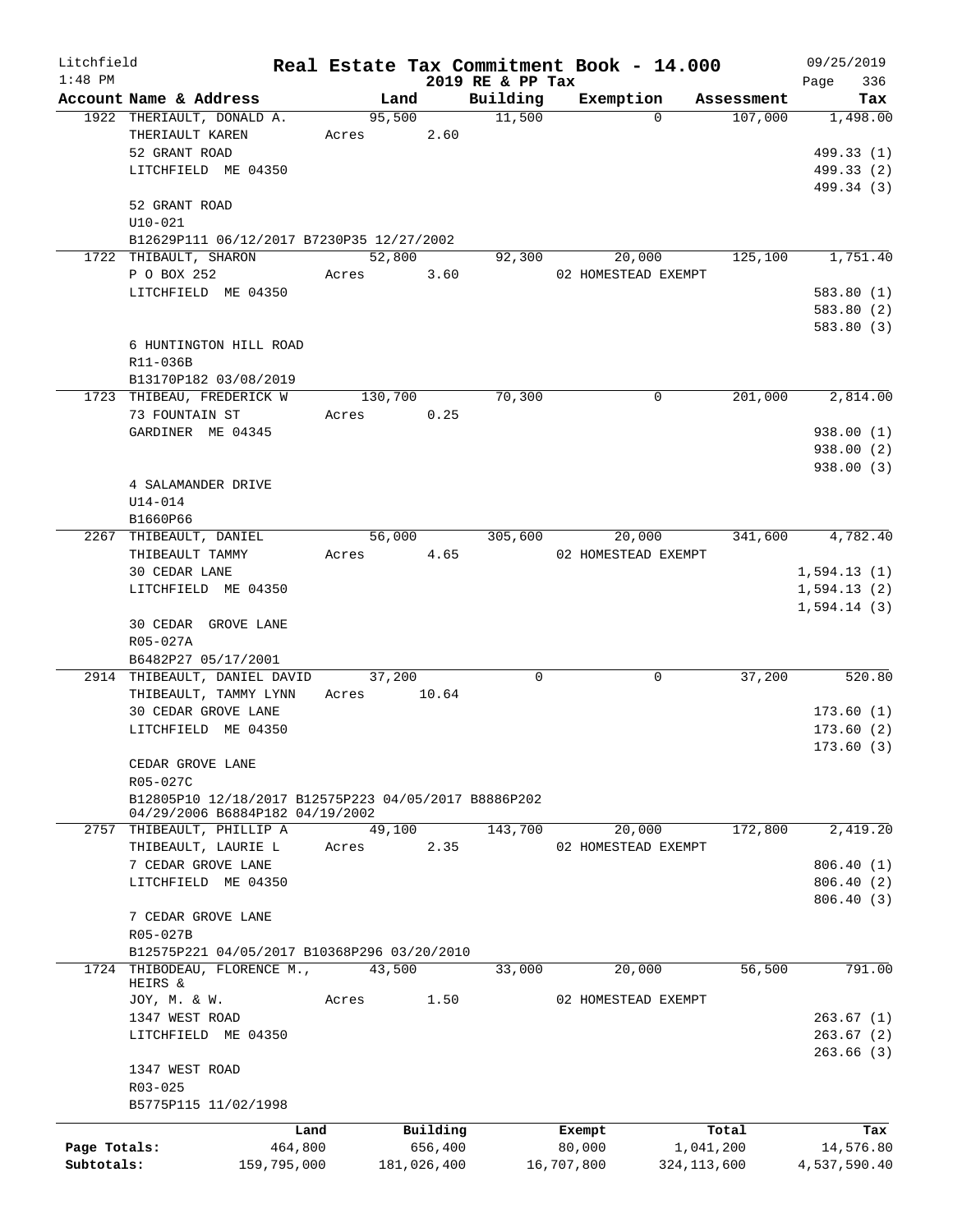| Litchfield   |                                                     |        |               |                      | Real Estate Tax Commitment Book - 14.000 |             | 09/25/2019         |
|--------------|-----------------------------------------------------|--------|---------------|----------------------|------------------------------------------|-------------|--------------------|
| $1:48$ PM    | Account Name & Address                              |        | Land          | 2019 RE & PP Tax     | Building Exemption                       | Assessment  | 337<br>Page<br>Tax |
|              | 1329 THIBOUTOT, ALFRED                              |        | 51,000        | $\overline{122,600}$ | 20,000                                   | 153,600     | 2,150.40           |
|              | 150 PLAINS ROAD                                     | Acres  | 3.00          |                      | 02 HOMESTEAD EXEMPT                      |             |                    |
|              | LITCHFIELD ME 04350                                 |        |               |                      |                                          |             | 716.80(1)          |
|              |                                                     |        |               |                      |                                          |             | 716.80(2)          |
|              |                                                     |        |               |                      |                                          |             | 716.80(3)          |
|              | 150 PLAINS ROAD                                     |        |               |                      |                                          |             |                    |
|              | R07-007                                             |        |               |                      |                                          |             |                    |
|              | B12745P286 10/06/2017 B4169P218 10/28/2004          |        |               |                      |                                          |             |                    |
|              | 1267 THIBOUTOT, ANDREA E.M.                         |        | $\Omega$      | 13,200               | 13,200                                   | $\Omega$    | 0.00               |
|              | 15 PORTER PARK LANE                                 |        |               |                      | 02 HOMESTEAD EXEMPT                      |             |                    |
|              | LITCHFIELD ME 04350                                 |        |               |                      |                                          |             |                    |
|              |                                                     |        |               |                      |                                          |             |                    |
|              |                                                     |        |               |                      |                                          |             |                    |
|              | 15 PORTER PARK LANE                                 |        |               |                      |                                          |             |                    |
|              | R01-010-ON-3                                        |        |               |                      |                                          |             |                    |
|              | 2056 THOMAS JOAN M                                  |        | 33,100        | $\Omega$             | $\Omega$                                 | 33,100      | 463.40             |
|              | P.O. BOX 514                                        | Acres  | 3.70          |                      |                                          |             |                    |
|              | LITCHFIELD ME 04350                                 |        |               |                      |                                          |             | 154.47(1)          |
|              |                                                     |        |               |                      |                                          |             | 154.47(2)          |
|              |                                                     |        |               |                      |                                          |             | 154.46(3)          |
|              | HILLTOP LANE<br>R11-003B-2                          |        |               |                      |                                          |             |                    |
|              | B12556P170 03/11/2017 B7484P309 07/01/2003          |        |               |                      |                                          |             |                    |
|              | 1155 THOMAS MARSELLA, WANDA 22,900                  |        |               | $\Omega$             | 0                                        | 22,900      | 320.60             |
|              | К                                                   |        |               |                      |                                          |             |                    |
|              | MARSELLA, GARY                                      | Acres  | 0.84          |                      |                                          |             |                    |
|              | 26 LINTONIA DRIVE                                   |        |               |                      |                                          |             | 106.87(1)          |
|              | LITCHFIELD ME 04350                                 |        |               |                      |                                          |             | 106.87(2)          |
|              |                                                     |        |               |                      |                                          |             | 106.86(3)          |
|              | 14 OLD LODGE ROAD                                   |        |               |                      |                                          |             |                    |
|              | U13-013B                                            |        |               |                      |                                          |             |                    |
|              | B12580P184 04/17/2017 B7731P311 10/27/2003 B2562P47 |        |               |                      |                                          |             |                    |
|              | 2898 THOMAS MARSELLA, WANDA 186,500                 |        |               | 16,500               | 0                                        | 203,000     | 2,842.00           |
|              | К                                                   |        |               |                      |                                          |             |                    |
|              | MARSELLA, GARY L.<br>26 LINTONIA DRIVE              | Acres  | 1.00          |                      |                                          |             | 947.33 (1)         |
|              | LITCHFIELD ME 04350                                 |        |               |                      |                                          |             | 947.33 (2)         |
|              |                                                     |        |               |                      |                                          |             | 947.34 (3)         |
|              | OLD LODGE ROAD                                      |        |               |                      |                                          |             |                    |
|              | U13-013C                                            |        |               |                      |                                          |             |                    |
|              | B12433P178 10/04/2016                               |        |               |                      |                                          |             |                    |
|              | 933 THOMAS, JOAN                                    |        | 63,900        | 131,500              | 26,000                                   | 169,400     | 2,371.60           |
|              | P O BOX 514                                         | Acres  | 11.25         |                      | 02 HOMESTEAD EXEMPT                      |             |                    |
|              | LITCHFIELD ME 04350                                 |        |               |                      | 22 WW2 Widow Res                         |             | 790.53(1)          |
|              |                                                     |        |               |                      |                                          |             | 790.53(2)          |
|              |                                                     |        |               |                      |                                          |             | 790.54 (3)         |
|              | 159 PINE TREE ROAD                                  |        |               |                      |                                          |             |                    |
|              | R11-005A                                            |        |               |                      |                                          |             |                    |
|              | B5404P204 07/16/1997                                |        |               |                      |                                          |             |                    |
|              | 2335 THOMAS, NANCY                                  | 46,600 |               | 97,000               | 26,000                                   | 117,600     | 1,646.40           |
|              | THOMAS, GUY W.                                      | Acres  | 1.53          |                      | 02 HOMESTEAD EXEMPT                      |             |                    |
|              | 2143 HALLOWELL ROAD                                 |        |               |                      | 12 WW2 Vet Res.                          |             | 548.80(1)          |
|              | LITCHFIELD ME 04350                                 |        |               |                      |                                          |             | 548.80(2)          |
|              |                                                     |        |               |                      |                                          |             | 548.80(3)          |
|              | 2143 HALLOWELL ROAD                                 |        |               |                      |                                          |             |                    |
|              | R11-025B                                            |        |               |                      |                                          |             |                    |
|              | B11075P313 06/15/2012 B7620P68 09/05/2003           |        |               |                      |                                          |             |                    |
|              |                                                     |        |               |                      |                                          |             |                    |
|              |                                                     | Land   | Building      |                      | Exempt                                   | Total       | Tax                |
| Page Totals: | 404,000                                             |        | 380,800       |                      | 85,200                                   | 699,600     | 9,794.40           |
| Subtotals:   | 160, 199, 000                                       |        | 181, 407, 200 |                      | 16,793,000                               | 324,813,200 | 4,547,384.80       |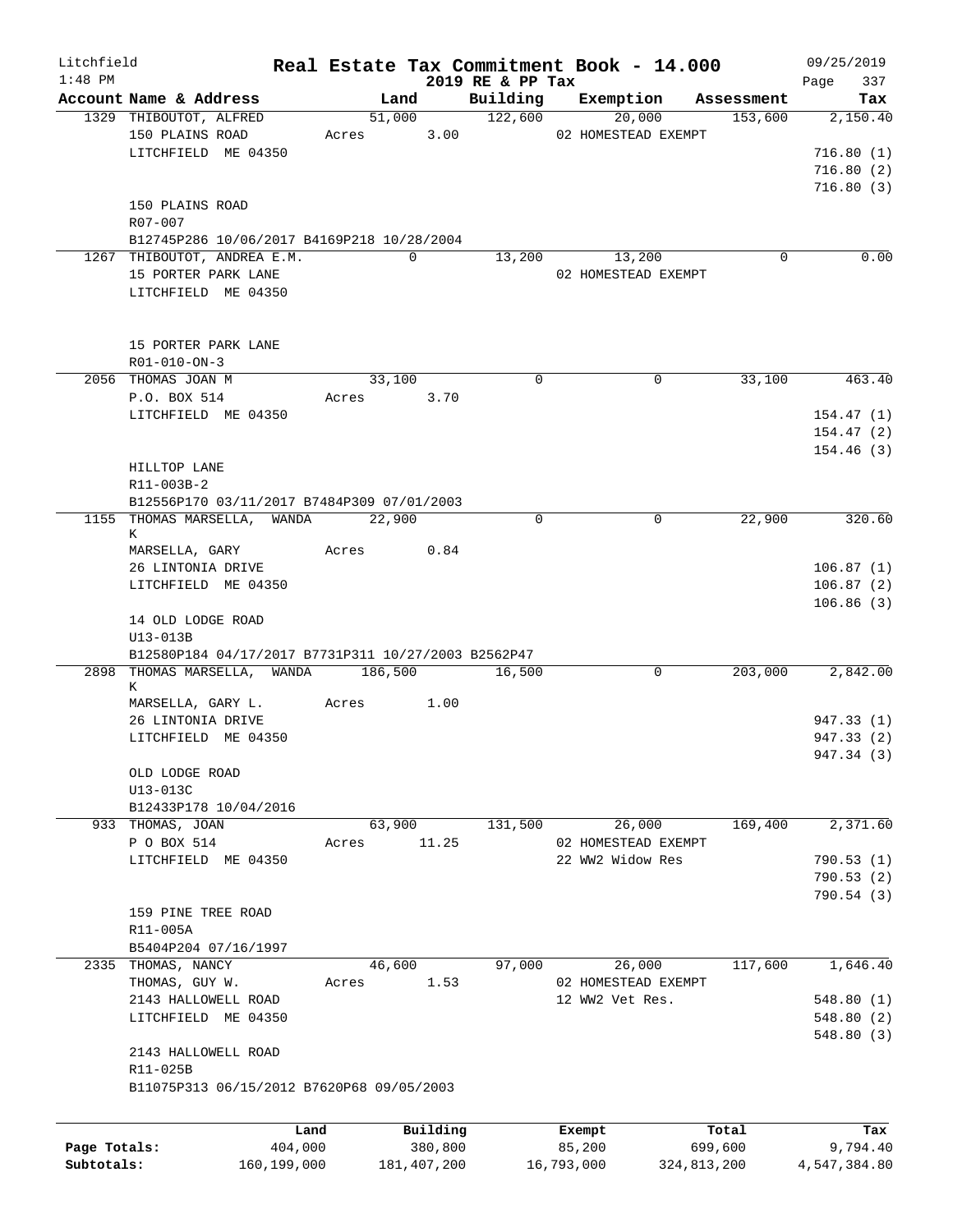| Litchfield   |                                                     |       |               |                              | Real Estate Tax Commitment Book - 14.000 |             | 09/25/2019         |
|--------------|-----------------------------------------------------|-------|---------------|------------------------------|------------------------------------------|-------------|--------------------|
| $1:48$ PM    | Account Name & Address                              |       | Land          | 2019 RE & PP Tax<br>Building | Exemption                                | Assessment  | 338<br>Page<br>Tax |
|              | 2242 THOMPSON ANNE                                  |       | 70,500        | 213,700                      | $\Omega$                                 | 284,200     | 3,978.80           |
|              | 15 JUNGLE LANE                                      | Acres | 22.04         |                              |                                          |             |                    |
|              | LITCHFIELD ME 04350                                 |       |               |                              |                                          |             | 1,326.27(1)        |
|              |                                                     |       |               |                              |                                          |             | 1,326.27(2)        |
|              |                                                     |       |               |                              |                                          |             | 1,326.26(3)        |
|              | 437 OAK HILL ROAD                                   |       |               |                              |                                          |             |                    |
|              | R04-020A                                            |       |               |                              |                                          |             |                    |
|              | B9913P196 11/21/2008 B6487P167 05/23/2001 B6120P142 |       |               |                              |                                          |             |                    |
|              | 12/15/1999                                          |       |               |                              |                                          |             |                    |
|              | 1730 THOMPSON, ANNE                                 |       | 80,000        | 126,300                      | 20,000                                   | 186,300     | 2,608.20           |
|              | 15 JUNGLE LANE                                      | Acres | 105.00        |                              | 02 HOMESTEAD EXEMPT                      |             |                    |
|              | LITCHFIELD ME 04350                                 |       |               |                              |                                          |             | 869.40(1)          |
|              |                                                     |       |               |                              |                                          |             | 869.40(2)          |
|              | 15 JUNGLE LANE                                      |       |               |                              |                                          |             | 869.40 (3)         |
|              | $R07 - 047$                                         |       |               |                              |                                          |             |                    |
|              | B11814P324 10/01/2014 B7008P329 08/06/2002          |       |               |                              |                                          |             |                    |
|              | 1727 THOMPSON, ERIC                                 |       | 48,000        | 26,200                       | $\mathbf 0$                              | 74,200      | 1,038.80           |
|              | 836 PLAINS ROAD                                     | Acres | 2.00          |                              |                                          |             |                    |
|              | LITCHFIELD ME 04250                                 |       |               |                              |                                          |             | 346.27(1)          |
|              |                                                     |       |               |                              |                                          |             | 346.27(2)          |
|              |                                                     |       |               |                              |                                          |             | 346.26(3)          |
|              | 836 PLAINS ROAD                                     |       |               |                              |                                          |             |                    |
|              | R09-039                                             |       |               |                              |                                          |             |                    |
|              | B10456P25 06/28/2010 B1566P24 10/24/1971            |       |               |                              |                                          |             |                    |
|              | 2403 THOMPSON, JEREMY                               |       | 21,200        | $\Omega$                     | $\mathbf 0$                              | 21,200      | 296.80             |
|              | THOMPSON, CATHERINE                                 | Acres | 1.40          |                              |                                          |             |                    |
|              | 26 COUNTRY ACRES LANE                               |       |               |                              |                                          |             | 98.93 (1)          |
|              | DURHAM ME 04222                                     |       |               |                              |                                          |             | 98.93(2)           |
|              |                                                     |       |               |                              |                                          |             | 98.94 (3)          |
|              | SCHOOL LANE                                         |       |               |                              |                                          |             |                    |
|              | R03-105C                                            |       |               |                              |                                          |             |                    |
|              | B12821P241 10/16/2017 B10094P330 06/01/2009         |       |               |                              |                                          |             |                    |
|              | B4991P293 10/06/1995                                |       |               |                              |                                          |             |                    |
|              | 1731 THOMPSON, ROBERT J                             |       | 69,200        | 146,300                      | 20,000                                   | 195,500     | 2,737.00           |
|              | 139 LIBBY ROAD                                      | Acres | 19.30         |                              | 02 HOMESTEAD EXEMPT                      |             |                    |
|              | LITCHFIELD ME 04350                                 |       |               |                              |                                          |             | 912.33(1)          |
|              |                                                     |       |               |                              |                                          |             | 912.33 (2)         |
|              | 139 LIBBY ROAD                                      |       |               |                              |                                          |             | 912.34(3)          |
|              | R05-066                                             |       |               |                              |                                          |             |                    |
|              | B2025P167                                           |       |               |                              |                                          |             |                    |
| 2073         | THOMSON GEORGE R JR                                 |       | 54,300        | 92,100                       | 0                                        | 146,400     | 2,049.60           |
|              | THOMSON JEAN R.                                     | Acres | 4.10          |                              |                                          |             |                    |
|              | 136 DENNIS HILL ROAD                                |       |               |                              |                                          |             | 683.20 (1)         |
|              | LITCHFIELD ME 04350                                 |       |               |                              |                                          |             | 683.20 (2)         |
|              |                                                     |       |               |                              |                                          |             | 683.20 (3)         |
|              | 12 PINE TREE ROAD                                   |       |               |                              |                                          |             |                    |
|              | R13-044A                                            |       |               |                              |                                          |             |                    |
|              | B6635P209 09/12/2001                                |       |               |                              |                                          |             |                    |
| 860          | THOMSON JR, GEORGE R JR                             |       | 66,000        | 349,300                      | 26,000                                   | 389,300     | 5,450.20           |
|              | THOMSON JEAN ROBBIE                                 | Acres | 25.00         |                              | 02 HOMESTEAD EXEMPT                      |             |                    |
|              | 136 DENNIS HILL ROAD                                |       |               |                              | 03 VETERANS EXEMPT                       |             | 1,816.73(1)        |
|              | LITCHFIELD ME 04350                                 |       |               |                              |                                          |             | 1,816.73(2)        |
|              |                                                     |       |               |                              |                                          |             | 1,816.74(3)        |
|              | 136 DENNIS HILL ROAD                                |       |               |                              |                                          |             |                    |
|              | R13-015                                             |       |               |                              |                                          |             |                    |
|              | B5303P14 02/03/1997                                 |       |               |                              |                                          |             |                    |
|              | Land                                                |       | Building      |                              | Exempt                                   | Total       | Tax                |
| Page Totals: | 409,200                                             |       | 953,900       |                              | 66,000                                   | 1,297,100   | 18,159.40          |
| Subtotals:   | 160,608,200                                         |       | 182, 361, 100 |                              | 16,859,000                               | 326,110,300 | 4,565,544.20       |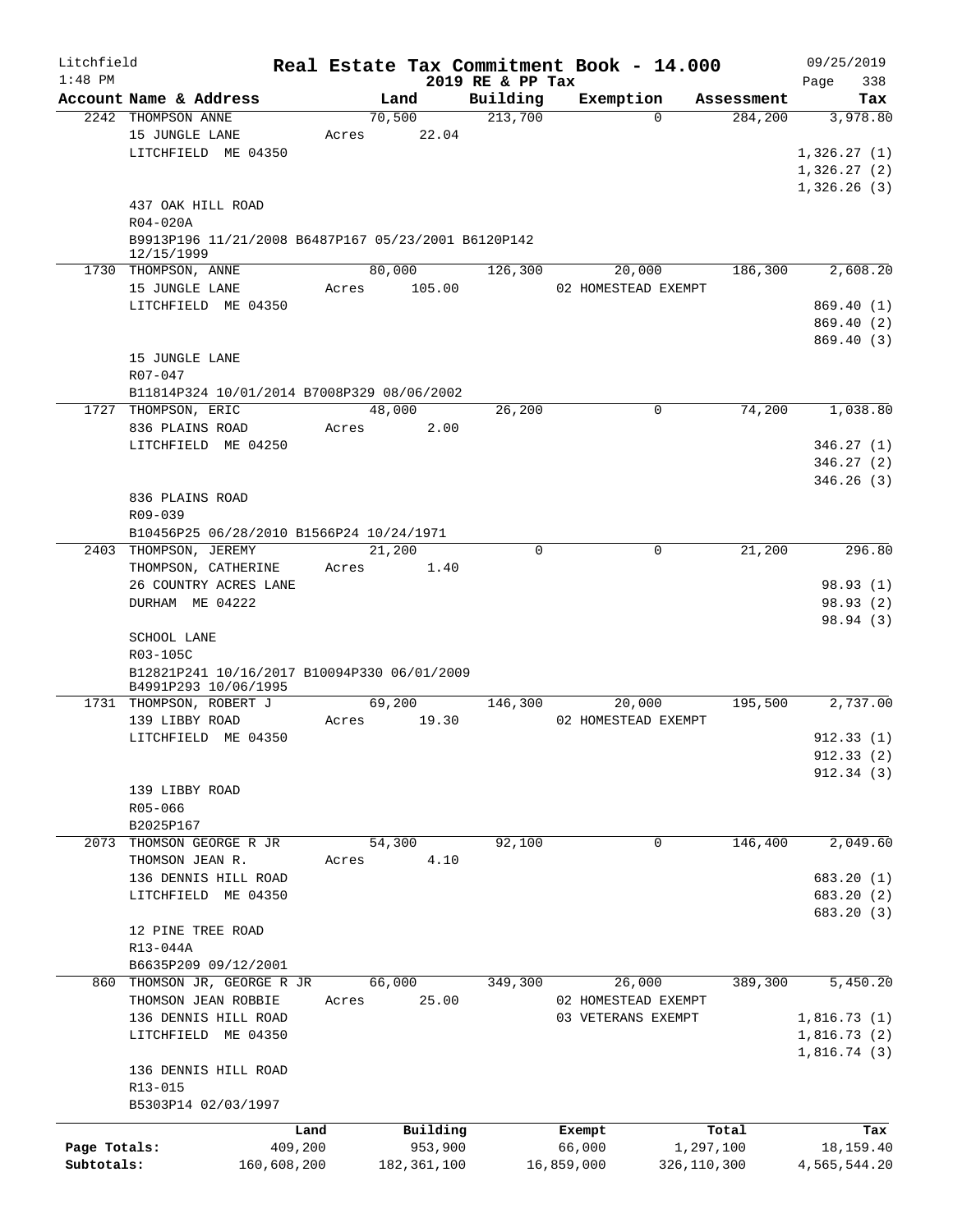| Litchfield |                                                    |       |          |                  | Real Estate Tax Commitment Book - 14.000 |            | 09/25/2019  |
|------------|----------------------------------------------------|-------|----------|------------------|------------------------------------------|------------|-------------|
| $1:48$ PM  |                                                    |       |          | 2019 RE & PP Tax |                                          |            | Page<br>339 |
|            | Account Name & Address                             |       | Land     | Building         | Exemption                                | Assessment | Tax         |
|            | 456 THOMSON, GEORGE & JEAN<br>136 DENNIS HILL ROAD |       | 10,500   | $\mathbf 0$      | $\Omega$                                 | 10,500     | 147.00      |
|            | LITCHFIELD ME 04350                                | Acres | 31.00    |                  |                                          |            |             |
|            |                                                    |       |          |                  |                                          |            | 49.00 (1)   |
|            |                                                    |       |          |                  |                                          |            | 49.00(2)    |
|            |                                                    |       |          |                  |                                          |            | 49.00 (3)   |
|            | LEWISTON ROAD                                      |       |          |                  |                                          |            |             |
|            | R13-014A                                           |       |          |                  |                                          |            |             |
|            | B11352P77 04/05/2013 B846P512                      |       |          |                  |                                          |            |             |
|            | 2055 THOMSON, GEORGE & JEAN                        |       | 5,500    | $\Omega$         | 0                                        | 5,500      | 77.00       |
|            | 136 DENNIS HILL ROAD                               | Acres | 14.00    |                  |                                          |            |             |
|            | LITCHFIELD ME 04350                                |       |          |                  |                                          |            | 25.67(1)    |
|            |                                                    |       |          |                  |                                          |            | 25.67(2)    |
|            |                                                    |       |          |                  |                                          |            | 25.66(3)    |
|            | DENNIS HILL ROAD                                   |       |          |                  |                                          |            |             |
|            | R13-014B                                           |       |          |                  |                                          |            |             |
|            | B6521P169 06/15/2001                               |       |          |                  |                                          |            |             |
|            | 1121 THORNE, WILLIAM & HELEN                       |       | 176,500  | 26,200           | 0                                        | 202,700    | 2,837.80    |
|            | 15 HALESITE DIRVE                                  | Acres | 0.45     |                  |                                          |            |             |
|            | SOUND BEACH NY 11789                               |       |          |                  |                                          |            | 945.93 (1)  |
|            |                                                    |       |          |                  |                                          |            | 945.93 (2)  |
|            |                                                    |       |          |                  |                                          |            | 945.94 (3)  |
|            | 85 GRANT ROAD                                      |       |          |                  |                                          |            |             |
|            | $U11 - 015$                                        |       |          |                  |                                          |            |             |
|            | B6586P279                                          |       |          |                  |                                          |            |             |
|            | 2443 THORNTON JOHN                                 |       | 46,500   | 0                | 0                                        | 46,500     | 651.00      |
|            | P O BOX 334                                        | Acres | 3.16     |                  |                                          |            |             |
|            | LITCHFIELD ME 04350                                |       |          |                  |                                          |            | 217.00(1)   |
|            |                                                    |       |          |                  |                                          |            | 217.00(2)   |
|            |                                                    |       |          |                  |                                          |            | 217.00(3)   |
|            | THORNTON LANE                                      |       |          |                  |                                          |            |             |
|            | R06-023D-1                                         |       |          |                  |                                          |            |             |
|            | B4304P110 12/17/1992                               |       |          |                  |                                          |            |             |
|            | 2062 THORNTON, JOHN R                              |       | 40,900   | 129,800          | 20,000                                   | 150,700    | 2,109.80    |
|            | THORNTON TARA E.                                   | Acres | 1.30     |                  | 02 HOMESTEAD EXEMPT                      |            |             |
|            | PO BOX 334                                         |       |          |                  |                                          |            | 703.27(1)   |
|            | LITCHFIELD ME 04350                                |       |          |                  |                                          |            | 703.27(2)   |
|            |                                                    |       |          |                  |                                          |            | 703.26(3)   |
|            | 18 THORNTON LANE                                   |       |          |                  |                                          |            |             |
|            | R06-023E                                           |       |          |                  |                                          |            |             |
|            | B5354P185 04/26/1997                               |       |          |                  |                                          |            |             |
|            | 1194 THORNTON, WILLIAM J.                          |       | 100,400  | 152,500          | 20,000                                   | 232,900    | 3,260.60    |
|            | P.O. BOX 1252                                      | Acres | 3.30     |                  | 02 HOMESTEAD EXEMPT                      |            |             |
|            | GARDINER ME 04345                                  |       |          |                  |                                          |            | 1,086.87(1) |
|            |                                                    |       |          |                  |                                          |            | 1,086.87(2) |
|            |                                                    |       |          |                  |                                          |            | 1,086.86(3) |
|            | 19 KEZIAH LANE                                     |       |          |                  |                                          |            |             |
|            | R09-036B                                           |       |          |                  |                                          |            |             |
|            | B10151P168 07/16/2009 B7714P327 10/31/2003         |       |          |                  |                                          |            |             |
|            | 1919 THURLOW LINDA                                 |       | $\Omega$ | 8,600            | 8,600                                    | 0          | 0.00        |
|            | 12 FORD LANE                                       |       |          |                  | 02 HOMESTEAD EXEMPT                      |            |             |
|            | LITCHFIELD ME 04350                                |       |          |                  |                                          |            |             |
|            |                                                    |       |          |                  |                                          |            |             |
|            |                                                    |       |          |                  |                                          |            |             |
|            |                                                    |       |          |                  |                                          |            |             |
|            | 12 FORD LANE                                       |       |          |                  |                                          |            |             |
|            | $R03 - 043 - ON - 3$                               |       |          |                  |                                          |            |             |
|            |                                                    |       |          |                  |                                          |            |             |
|            |                                                    |       |          |                  |                                          |            |             |
|            |                                                    | Land  | Building |                  | Exempt                                   | Total      | Tax         |
|            |                                                    |       |          |                  |                                          |            |             |

|              | Land        | Building    | Exempt     | Total       | тах          |
|--------------|-------------|-------------|------------|-------------|--------------|
| Page Totals: | 380,300     | 317,100     | 48,600     | 648,800     | 9,083.20     |
| Subtotals:   | 160,988,500 | 182,678,200 | 16,907,600 | 326,759,100 | 4,574,627.40 |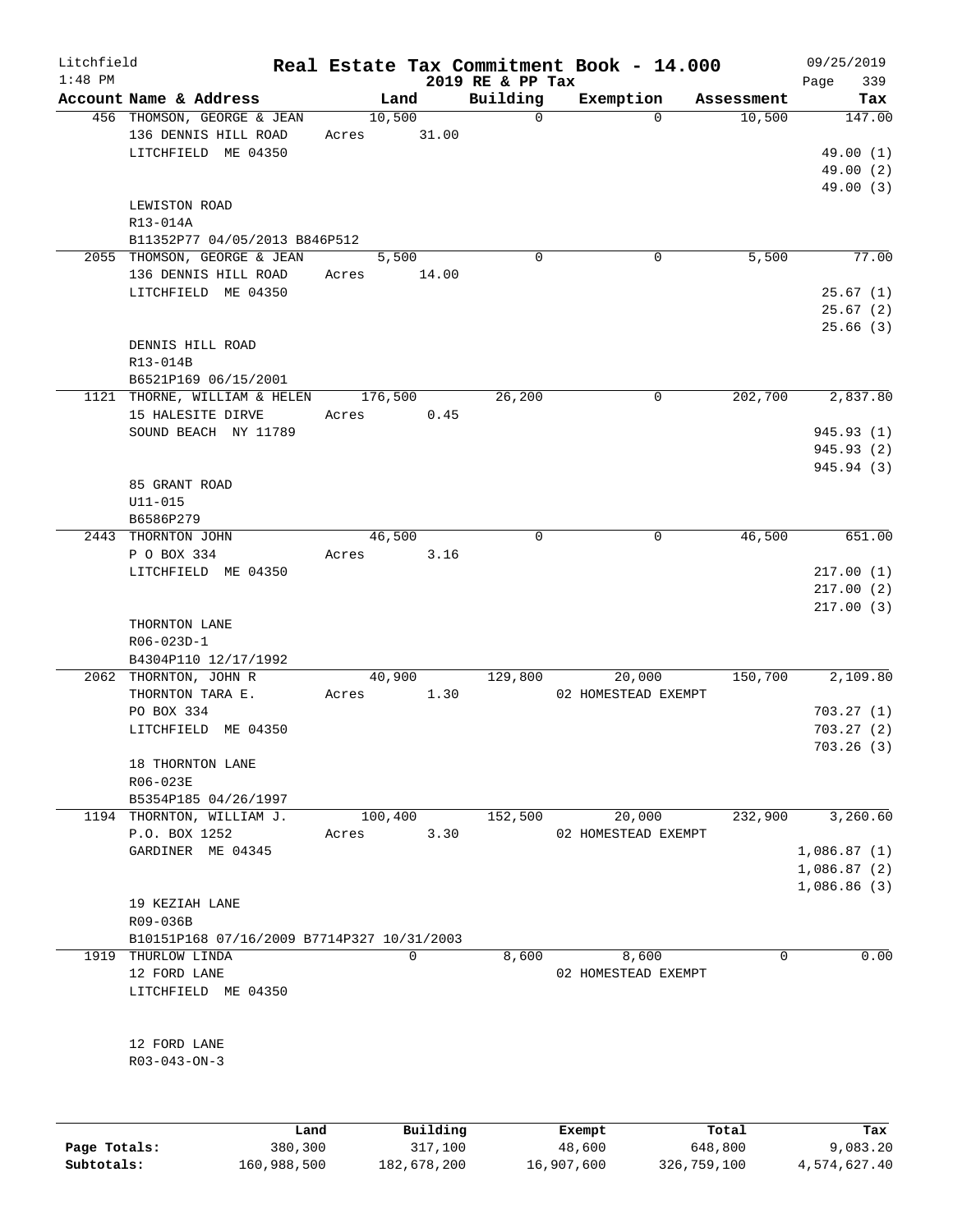| Litchfield |                                                                  |       |        |       | Real Estate Tax Commitment Book - 14.000 |                     |            | 09/25/2019               |      |
|------------|------------------------------------------------------------------|-------|--------|-------|------------------------------------------|---------------------|------------|--------------------------|------|
| $1:48$ PM  |                                                                  |       |        |       | 2019 RE & PP Tax                         |                     |            | 340<br>Page              |      |
|            | Account Name & Address                                           |       | Land   |       | Building                                 | Exemption           | Assessment | Tax                      |      |
|            | 1023 THURMAN, JOHN E. &<br>PAMELA A.                             |       | 71,200 |       | 161,800                                  | 20,000              | 213,000    | 2,982.00                 |      |
|            | 34 POTTERS BROOK LANE                                            | Acres |        | 23.36 |                                          | 02 HOMESTEAD EXEMPT |            |                          |      |
|            | LITCHFIELD ME 04350                                              |       |        |       |                                          |                     |            | 994.00 (1)               |      |
|            |                                                                  |       |        |       |                                          |                     |            | 994.00 (2)               |      |
|            |                                                                  |       |        |       |                                          |                     |            | 994.00 (3)               |      |
|            | 34 POTTERS BROOK LANE                                            |       |        |       |                                          |                     |            |                          |      |
|            | R08-008A                                                         |       |        |       |                                          |                     |            |                          |      |
|            | B6021P88 08/09/1999                                              |       |        |       |                                          |                     |            |                          |      |
|            | 1354 THURSTON, MALLORY L.                                        |       | 45,600 |       | 88,000                                   | 20,000              | 113,600    | 1,590.40                 |      |
|            | 44 Hardscrabble Road<br>Litchfield ME 04350                      | Acres |        | 1.20  |                                          | 02 HOMESTEAD EXEMPT |            |                          |      |
|            |                                                                  |       |        |       |                                          |                     |            | 530.13(1)<br>530.13(2)   |      |
|            |                                                                  |       |        |       |                                          |                     |            | 530.14 (3)               |      |
|            | 44 HARDSCRABBLE ROAD                                             |       |        |       |                                          |                     |            |                          |      |
|            | U21-034                                                          |       |        |       |                                          |                     |            |                          |      |
|            | B11539P271 10/09/2013 B9374P21 05/25/2007 B7358P178              |       |        |       |                                          |                     |            |                          |      |
|            | 04/16/2003                                                       |       |        |       |                                          |                     |            |                          |      |
|            | 1386 TIBBETTS KATIE J                                            |       | 45,000 |       | 102,400                                  | $\mathbf 0$         | 147,400    | 2,063.60                 |      |
|            | 155 S ADAMS ROAD                                                 | Acres |        | 1.00  |                                          |                     |            |                          |      |
|            | LITCHFIELD ME 04350                                              |       |        |       |                                          |                     |            | 687.87 (1)               |      |
|            |                                                                  |       |        |       |                                          |                     |            | 687.87 (2)<br>687.86 (3) |      |
|            | 1664 LEWISTON ROAD                                               |       |        |       |                                          |                     |            |                          |      |
|            | $R11 - 035 - 4$                                                  |       |        |       |                                          |                     |            |                          |      |
|            | B9618P307 01/17/2008 B9164P45 11/27/2006 B3844P180<br>08/12/2003 |       |        |       |                                          |                     |            |                          |      |
|            | 1736 TIBBETTS, CLYDE                                             |       | 50,300 |       | 193,700                                  | 20,000              | 224,000    | 3,136.00                 |      |
|            | TIBBETTS ELIZABETH                                               | Acres |        | 2.76  |                                          | 02 HOMESTEAD EXEMPT |            |                          |      |
|            | 551 HUNTINGTON HILL                                              |       |        |       |                                          |                     |            | 1,045.33(1)              |      |
|            | <b>ROAD</b>                                                      |       |        |       |                                          |                     |            |                          |      |
|            | LITCHFIELD ME 04350                                              |       |        |       |                                          |                     |            | 1,045.33(2)              |      |
|            | 551 HUNTINGTON HILL                                              |       |        |       |                                          |                     |            | 1,045.34(3)              |      |
|            | <b>ROAD</b>                                                      |       |        |       |                                          |                     |            |                          |      |
|            | R04-003B                                                         |       |        |       |                                          |                     |            |                          |      |
|            | B6864P274                                                        |       |        |       |                                          |                     |            |                          |      |
|            | 2893 TIBBETTS, ELIZABETH J.                                      |       | 17,500 |       | 0                                        | $\mathbf 0$         | 17,500     | 245.00                   |      |
|            | HUNTINGTON HILL ROAD                                             | Acres |        | 30.00 |                                          |                     |            |                          |      |
|            | Litchfield ME 04350                                              |       |        |       |                                          |                     |            | 81.67(1)                 |      |
|            |                                                                  |       |        |       |                                          |                     |            | 81.67(2)                 |      |
|            |                                                                  |       |        |       |                                          |                     |            | 81.66(3)                 |      |
|            | HUNTINGTON HILL ROAD<br>$R04 - 003 - C$                          |       |        |       |                                          |                     |            |                          |      |
|            | B12286P297 05/05/2016                                            |       |        |       |                                          |                     |            |                          |      |
| 1647       | TIBBETTS, ERIC NELSON                                            |       |        | 0     | 11,400                                   | 11,400              | 0          |                          | 0.00 |
|            | 19 CLINTON LANE                                                  |       |        |       |                                          | 02 HOMESTEAD EXEMPT |            |                          |      |
|            | LITCHFIELD ME 04350                                              |       |        |       |                                          |                     |            |                          |      |
|            |                                                                  |       |        |       |                                          |                     |            |                          |      |
|            |                                                                  |       |        |       |                                          |                     |            |                          |      |
|            | 19 CLINTON LANE                                                  |       |        |       |                                          |                     |            |                          |      |
|            | R02-103-ON-3                                                     |       |        |       |                                          |                     |            |                          |      |
|            |                                                                  |       |        |       |                                          |                     |            |                          |      |

|              | Land        | Building      | Exempt     | Total       | Tax          |
|--------------|-------------|---------------|------------|-------------|--------------|
| Page Totals: | 229,600     | 557,300       | 71,400     | 715,500     | 10,017.00    |
| Subtotals:   | 161,218,100 | 183, 235, 500 | 16,979,000 | 327,474,600 | 4,584,644.40 |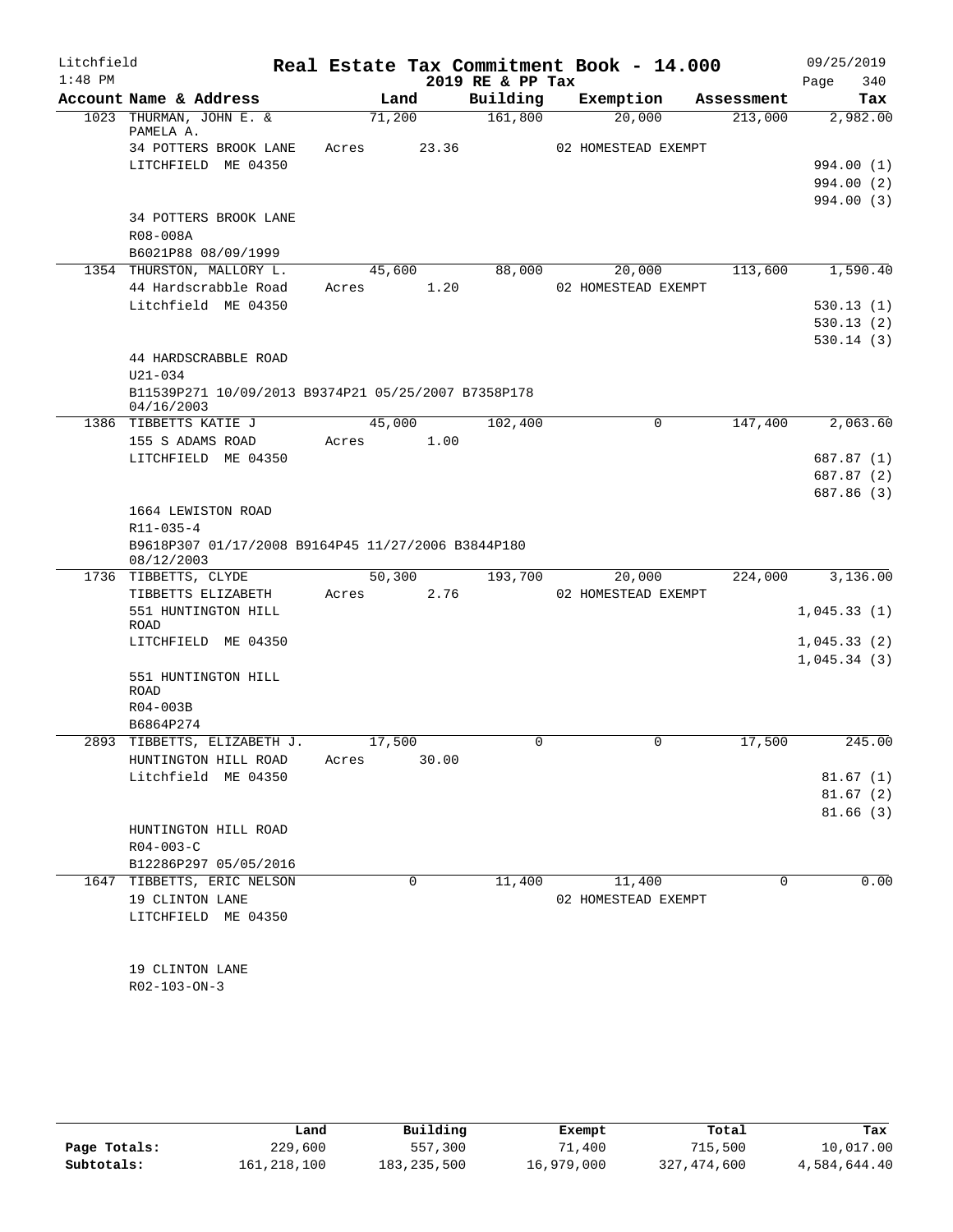| Litchfield   |                                                                                                    |             |       |         |             |                      | Real Estate Tax Commitment Book - 14.000 |             |            | 09/25/2019   |     |
|--------------|----------------------------------------------------------------------------------------------------|-------------|-------|---------|-------------|----------------------|------------------------------------------|-------------|------------|--------------|-----|
| $1:48$ PM    |                                                                                                    |             |       |         |             | 2019 RE & PP Tax     |                                          |             |            | Page         | 341 |
|              | Account Name & Address<br>1861 TIFFANY NORA                                                        |             |       | Land    |             | Building<br>$\Omega$ | Exemption                                | $\Omega$    | Assessment |              | Tax |
|              | C/O PETER NELSON                                                                                   |             | Acres | 26,300  | 0.70        |                      |                                          |             | 26,300     | 368.20       |     |
|              | 315 Bristol Road                                                                                   |             |       |         |             |                      |                                          |             |            | 122.73(1)    |     |
|              | Damariscotta ME 04543                                                                              |             |       |         |             |                      |                                          |             |            | 122.73(2)    |     |
|              |                                                                                                    |             |       |         |             |                      |                                          |             |            | 122.74(3)    |     |
|              | ISLAND                                                                                             |             |       |         |             |                      |                                          |             |            |              |     |
|              | R14-026                                                                                            |             |       |         |             |                      |                                          |             |            |              |     |
|              | B2048P74                                                                                           |             |       |         |             |                      |                                          |             |            |              |     |
|              | 2690 TILTON STEPHEN                                                                                |             |       | 40,300  |             | 24,700               |                                          | 0           | 65,000     | 910.00       |     |
|              | 16 COLLINS ROAD                                                                                    |             | Acres |         | 1.11        |                      |                                          |             |            |              |     |
|              | YARMOUTH ME 04096                                                                                  |             |       |         |             |                      |                                          |             |            | 303.33(1)    |     |
|              |                                                                                                    |             |       |         |             |                      |                                          |             |            | 303.33(2)    |     |
|              |                                                                                                    |             |       |         |             |                      |                                          |             |            | 303.34(3)    |     |
|              | TUCKER DRIVE                                                                                       |             |       |         |             |                      |                                          |             |            |              |     |
|              | $U15 - 015 - 1$                                                                                    |             |       |         |             |                      |                                          |             |            |              |     |
|              | B9330P19 04/18/2007                                                                                |             |       |         |             |                      |                                          |             |            |              |     |
|              | 2099 TILTON STEPHEN                                                                                |             |       | 202,700 |             | 104,200              |                                          | 0           | 306,900    | 4,296.60     |     |
|              | TILTON SARAH N                                                                                     |             | Acres |         | 0.93        |                      |                                          |             |            |              |     |
|              | 16 COLLINS ROAD                                                                                    |             |       |         |             |                      |                                          |             |            | 1,432.20(1)  |     |
|              | YARMOUTH ME 04096                                                                                  |             |       |         |             |                      |                                          |             |            | 1,432.20(2)  |     |
|              |                                                                                                    |             |       |         |             |                      |                                          |             |            | 1,432.20(3)  |     |
|              | TUCKER DRIVE                                                                                       |             |       |         |             |                      |                                          |             |            |              |     |
|              | $U15 - 015$                                                                                        |             |       |         |             |                      |                                          |             |            |              |     |
|              | B9764P208 06/17/2008 B5813P17 12/07/1998                                                           |             |       |         |             |                      |                                          |             |            |              |     |
|              | 792 TILTON, STEPHEN                                                                                |             |       | 48,000  |             | 88,300               | 20,000                                   |             | 116,300    | 1,628.20     |     |
|              | 404 ACADEMY ROAD                                                                                   |             | Acres |         | 2.00        |                      | 02 HOMESTEAD EXEMPT                      |             |            |              |     |
|              | LITCHFIELD ME 04350                                                                                |             |       |         |             |                      |                                          |             |            | 542.73 (1)   |     |
|              |                                                                                                    |             |       |         |             |                      |                                          |             |            | 542.73 (2)   |     |
|              |                                                                                                    |             |       |         |             |                      |                                          |             |            | 542.74 (3)   |     |
|              | 404 ACADEMY ROAD                                                                                   |             |       |         |             |                      |                                          |             |            |              |     |
|              | R02-106                                                                                            |             |       |         |             |                      |                                          |             |            |              |     |
|              | B11690P21 05/16/2014 B10335P238 02/03/2010<br>B10330P202 01/27/2010 B8499P295 07/13/2005 B4698P194 |             |       |         |             |                      |                                          |             |            |              |     |
|              | 1095 TIMMERMAN, GENIS R.                                                                           |             |       | 95,600  |             | 242,700              |                                          | $\mathbf 0$ | 338,300    | 4,736.20     |     |
|              | 24 NORTH LAKEVIEW DR                                                                               |             | Acres |         | 0.70        |                      |                                          |             |            |              |     |
|              | LITCHFIELD ME 04350                                                                                |             |       |         |             |                      |                                          |             |            | 1,578.73(1)  |     |
|              |                                                                                                    |             |       |         |             |                      |                                          |             |            | 1,578.73(2)  |     |
|              |                                                                                                    |             |       |         |             |                      |                                          |             |            | 1,578.74(3)  |     |
|              | 24 NORTH LAKEVIEW DRIVE                                                                            |             |       |         |             |                      |                                          |             |            |              |     |
|              | U28-009A                                                                                           |             |       |         |             |                      |                                          |             |            |              |     |
|              | B12919P333 05/25/2018 B6616P330 08/31/2001                                                         |             |       |         |             |                      |                                          |             |            |              |     |
|              | 627 TIPTON, SEAN R.                                                                                |             |       | 45,600  |             | 174,100              |                                          | $\mathbf 0$ | 219,700    | 3,075.80     |     |
|              | TIPTON, TANYA L.                                                                                   |             | Acres |         | 1.20        |                      |                                          |             |            |              |     |
|              | 52 NOTTINGHAM LN                                                                                   |             |       |         |             |                      |                                          |             |            | 1,025.27(1)  |     |
|              | LITCHFIELD ME 04350                                                                                |             |       |         |             |                      |                                          |             |            | 1,025.27(2)  |     |
|              |                                                                                                    |             |       |         |             |                      |                                          |             |            | 1,025.26(3)  |     |
|              | 52 NOTTINGHAM LANE                                                                                 |             |       |         |             |                      |                                          |             |            |              |     |
|              | R11-035-5                                                                                          |             |       |         |             |                      |                                          |             |            |              |     |
|              | B12652P107 07/07/2017 B9856P137 09/17/2008 B8794P331                                               |             |       |         |             |                      |                                          |             |            |              |     |
|              | 02/08/2006 B7744P112 11/21/2003                                                                    |             |       |         |             |                      |                                          |             |            |              |     |
| 8            | TOBEY PAUL R                                                                                       |             |       | 68,700  |             | 1,800                |                                          | $\mathbf 0$ | 70,500     | 987.00       |     |
|              | TOBEY SUSAN S                                                                                      |             | Acres |         | 0.33        |                      |                                          |             |            |              |     |
|              | 41 PEASLEE ROAD                                                                                    |             |       |         |             |                      |                                          |             |            | 329.00(1)    |     |
|              | PITTSTON ME 04345                                                                                  |             |       |         |             |                      |                                          |             |            | 329.00(2)    |     |
|              |                                                                                                    |             |       |         |             |                      |                                          |             |            | 329.00(3)    |     |
|              | 10 TROUT LANE                                                                                      |             |       |         |             |                      |                                          |             |            |              |     |
|              | R09-024                                                                                            |             |       |         |             |                      |                                          |             |            |              |     |
|              | B9923P324 12/05/2008 B4710P240 04/23/2004                                                          |             |       |         |             |                      |                                          |             |            |              |     |
|              |                                                                                                    | Land        |       |         | Building    |                      | Exempt                                   |             | Total      |              | Tax |
| Page Totals: |                                                                                                    | 527,200     |       |         | 635,800     |                      | 20,000                                   |             | 1,143,000  | 16,002.00    |     |
| Subtotals:   |                                                                                                    | 161,745,300 |       |         | 183,871,300 |                      | 16,999,000                               | 328,617,600 |            | 4,600,646.40 |     |
|              |                                                                                                    |             |       |         |             |                      |                                          |             |            |              |     |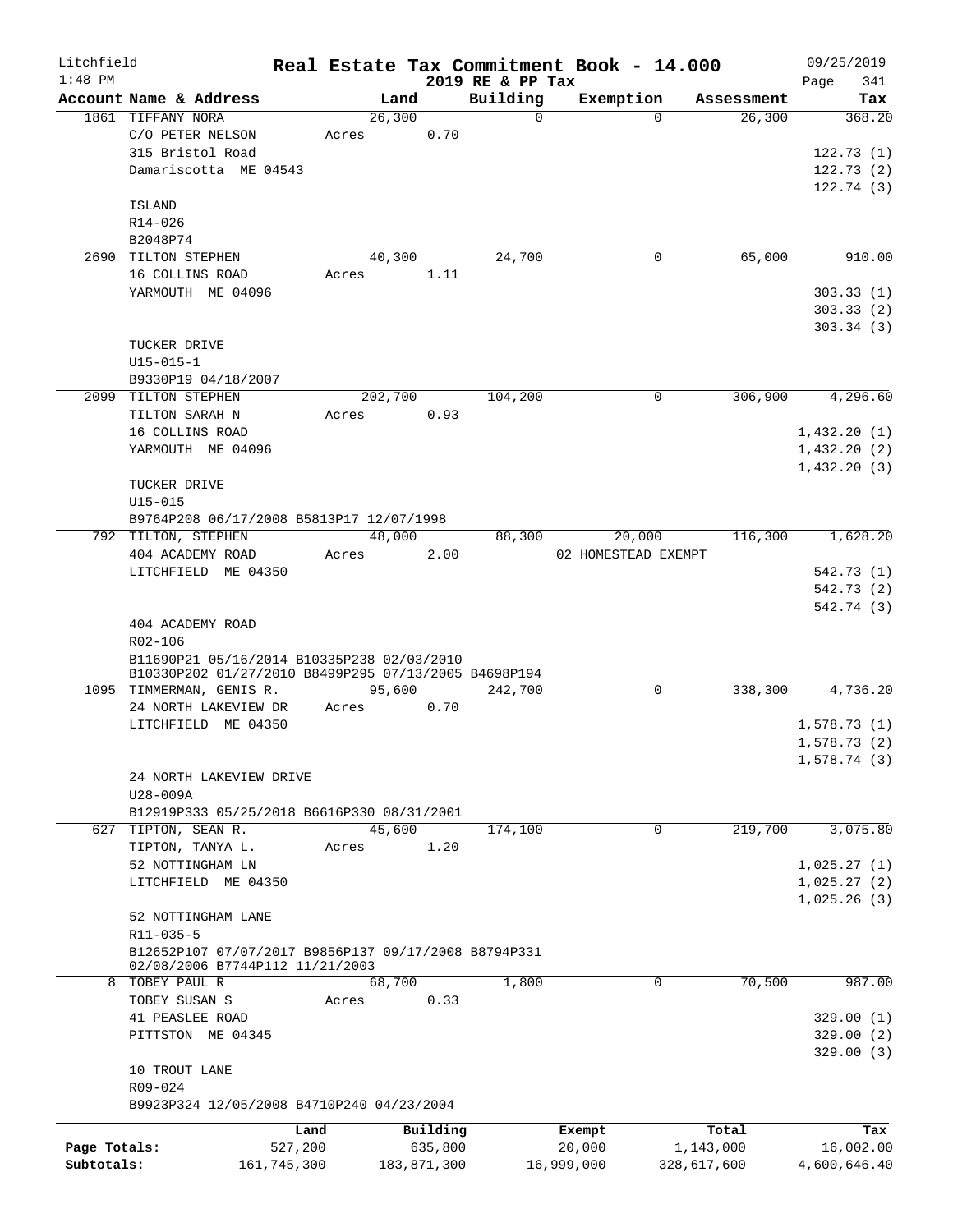| Litchfield   |                                                                                        |                 |             |                              | Real Estate Tax Commitment Book - 14.000 |                       | 09/25/2019                  |
|--------------|----------------------------------------------------------------------------------------|-----------------|-------------|------------------------------|------------------------------------------|-----------------------|-----------------------------|
| $1:48$ PM    | Account Name & Address                                                                 | Land            |             | 2019 RE & PP Tax<br>Building | Exemption                                |                       | 342<br>Page<br>Tax          |
|              | 1741 TOBIO, FRANCIS A (HEIRS                                                           | 49,200          |             | 108,700                      | $\Omega$                                 | Assessment<br>157,900 | 2,210.60                    |
|              | OF)<br>1076 RICHMOND ROAD                                                              | Acres           | 2.41        |                              |                                          |                       |                             |
|              | LITCHFIELD ME 04350                                                                    |                 |             |                              |                                          |                       | 736.87(1)                   |
|              |                                                                                        |                 |             |                              |                                          |                       | 736.87(2)                   |
|              |                                                                                        |                 |             |                              |                                          |                       | 736.86(3)                   |
|              | 1076 RICHMOND ROAD<br>R01-009                                                          |                 |             |                              |                                          |                       |                             |
|              | 578 TOMBERLIN CONSTRUCTION                                                             | 41,700          |             | 111,900                      | 0                                        | 153,600               | 2,150.40                    |
|              | INC.                                                                                   |                 |             |                              |                                          |                       |                             |
|              | 51 SUSAN LANE<br>WEST GARDINER ME 04345                                                | Acres           | 0.75        |                              |                                          |                       | 716.80(1)                   |
|              |                                                                                        |                 |             |                              |                                          |                       | 716.80(2)                   |
|              |                                                                                        |                 |             |                              |                                          |                       | 716.80(3)                   |
|              | 1491 HALLOWELL ROAD                                                                    |                 |             |                              |                                          |                       |                             |
|              | $U20 - 011$                                                                            |                 |             |                              |                                          |                       |                             |
|              | B11890P134 12/09/2014 B10729P15 05/13/2011 B9335P185<br>04/30/2007 B7485P25 07/01/2003 |                 |             |                              |                                          |                       |                             |
|              | 1745 TOMPKINS, DENNIS W                                                                | 47,200          |             | 132,200                      | 26,000                                   | 153,400               | 2,147.60                    |
|              | 147 HARDSCRABBLE ROAD                                                                  | Acres           | 0.82        |                              | 02 HOMESTEAD EXEMPT                      |                       |                             |
|              | LITCHFIELD ME 04350                                                                    |                 |             |                              | 03 VETERANS EXEMPT                       |                       | 715.87(1)                   |
|              |                                                                                        |                 |             |                              |                                          |                       | 715.87(2)<br>715.86(3)      |
|              | 147 HARDSCRABBLE ROAD                                                                  |                 |             |                              |                                          |                       |                             |
|              | R14-004B                                                                               |                 |             |                              |                                          |                       |                             |
|              | B3989P173                                                                              |                 |             |                              |                                          |                       |                             |
|              | 1035 TONN, JEFFERY W II                                                                | 69,800          |             | 179,300                      | $\mathbf 0$                              | 249,100               | 3,487.40                    |
|              | TONN, KATRINA M<br>184 FERRY ROAD                                                      | Acres           | 19.00       |                              |                                          |                       |                             |
|              | LISBON ME 04250                                                                        |                 |             |                              |                                          |                       | 1,162.47(1)<br>1, 162.47(2) |
|              |                                                                                        |                 |             |                              |                                          |                       | 1,162.46(3)                 |
|              | 144 HUNTINGTON HILL                                                                    |                 |             |                              |                                          |                       |                             |
|              | <b>ROAD</b><br>R11-040                                                                 |                 |             |                              |                                          |                       |                             |
|              | B13089P250 11/19/2018                                                                  |                 |             |                              |                                          |                       |                             |
|              | 1746 TOWER, ETHEL HEIRS OF:                                                            | 54,400          |             | 2,400                        | 0                                        | 56,800                | 795.20                      |
|              | C/O LYNN TOWER                                                                         | Acres           | 3.30        |                              |                                          |                       |                             |
|              | 38 WARREN LANE                                                                         |                 |             |                              |                                          |                       | 265.07(1)                   |
|              | LITCHFIELD ME 04350                                                                    |                 |             |                              |                                          |                       | 265.07(2)<br>265.06(3)      |
|              | <b>40 WARREN LANE</b>                                                                  |                 |             |                              |                                          |                       |                             |
|              | U03-016C                                                                               |                 |             |                              |                                          |                       |                             |
|              | B4368P335                                                                              |                 |             |                              |                                          |                       |                             |
|              | 817 TOWER, LYNN                                                                        | 0               |             | 4,700                        | 4,700                                    | 0                     | 0.00                        |
|              | 38 WARREN LANE<br>LITCHFIELD ME 04350                                                  |                 |             |                              | 02 HOMESTEAD EXEMPT                      |                       |                             |
|              |                                                                                        |                 |             |                              |                                          |                       |                             |
|              |                                                                                        |                 |             |                              |                                          |                       |                             |
|              | 38 WARREN LANE                                                                         |                 |             |                              |                                          |                       |                             |
|              | U03-016C-ON                                                                            |                 |             |                              |                                          |                       |                             |
| 1748         | TRACY, TIMOTHY D<br>123 WHIPPOORWILL ROAD                                              | 45,900<br>Acres | 1.30        | 119,600                      | 20,000<br>02 HOMESTEAD EXEMPT            | 145,500               | 2,037.00                    |
|              | LITCHFIELD ME 04350                                                                    |                 |             |                              |                                          |                       | 679.00(1)                   |
|              |                                                                                        |                 |             |                              |                                          |                       | 679.00(2)                   |
|              |                                                                                        |                 |             |                              |                                          |                       | 679.00 (3)                  |
|              | 123 WHIPPOORWILL ROAD                                                                  |                 |             |                              |                                          |                       |                             |
|              | $U23 - 028$<br>B2576P98                                                                |                 |             |                              |                                          |                       |                             |
|              |                                                                                        |                 |             |                              |                                          |                       |                             |
|              | Land                                                                                   |                 | Building    |                              | Exempt                                   | Total                 | Tax                         |
| Page Totals: | 308,200                                                                                |                 | 658,800     |                              | 50,700                                   | 916,300               | 12,828.20                   |
| Subtotals:   | 162,053,500                                                                            |                 | 184,530,100 |                              | 17,049,700                               | 329,533,900           | 4,613,474.60                |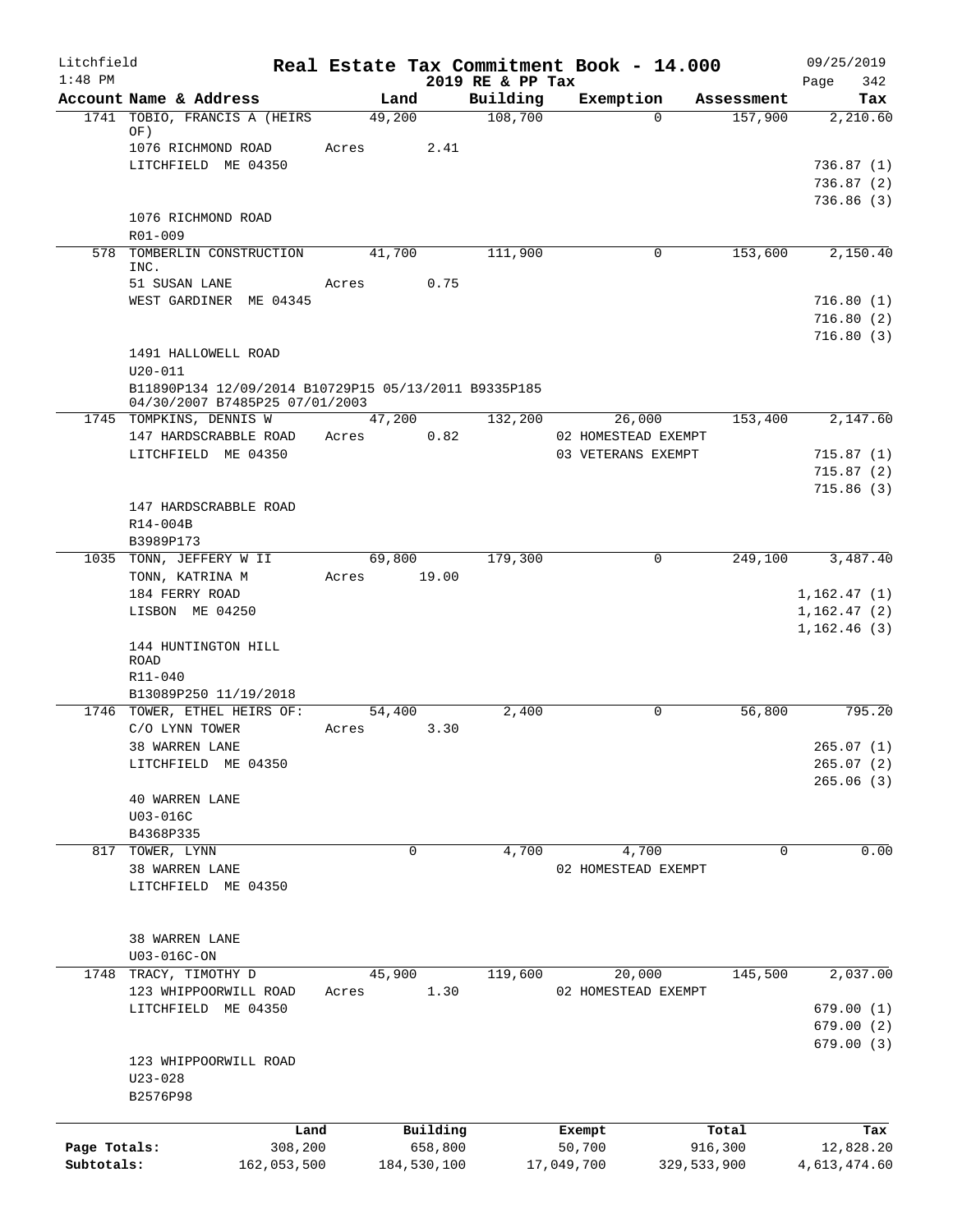| Litchfield |                                                                             |       |         |      |                  | Real Estate Tax Commitment Book - 14.000 |            |         |      | 09/25/2019   |
|------------|-----------------------------------------------------------------------------|-------|---------|------|------------------|------------------------------------------|------------|---------|------|--------------|
| $1:48$ PM  |                                                                             |       |         |      | 2019 RE & PP Tax |                                          |            |         | Page | 343          |
|            | Account Name & Address                                                      |       | Land    |      | Building         | Exemption                                | Assessment |         |      | Tax          |
|            | 580 TRACY, TODD                                                             |       | 47,100  |      | 35,800           | 20,000                                   |            | 62,900  |      | 880.60       |
|            | TRACY, KRISTINE                                                             | Acres |         | 1.70 |                  | 02 HOMESTEAD EXEMPT                      |            |         |      |              |
|            | 39 KENWAY DRIVE                                                             |       |         |      |                  |                                          |            |         |      | 293.53(1)    |
|            | LITCHFIELD ME 04350                                                         |       |         |      |                  |                                          |            |         |      | 293.53(2)    |
|            |                                                                             |       |         |      |                  |                                          |            |         |      | 293.54(3)    |
|            | 39 KENWAY DRIVE                                                             |       |         |      |                  |                                          |            |         |      |              |
|            | $U23 - 029$                                                                 |       |         |      |                  |                                          |            |         |      |              |
|            | B7399P61 04/26/2005                                                         |       |         |      |                  |                                          |            |         |      |              |
|            | 483 TRAFTON LORIMER J                                                       |       | 189,100 |      | 186,700          | 20,000                                   |            | 355,800 |      | 4,981.20     |
|            | TRAFTON SHERRY H                                                            | Acres |         | 0.60 |                  | 02 HOMESTEAD EXEMPT                      |            |         |      |              |
|            | 103 GRANT ROAD                                                              |       |         |      |                  |                                          |            |         |      | 1,660.40(1)  |
|            | LITCHFIELD ME 04350                                                         |       |         |      |                  |                                          |            |         |      | 1,660.40(2)  |
|            |                                                                             |       |         |      |                  |                                          |            |         |      | 1,660.40(3)  |
|            | 103 GRANT ROAD<br>U11-009                                                   |       |         |      |                  |                                          |            |         |      |              |
|            | B9901P348 11/05/2008 B7738P330 11/07/2003                                   |       |         |      |                  |                                          |            |         |      |              |
|            | 272 TRAFTON, TIMOTHY N                                                      |       | 51,000  |      | 42,100           | $\Omega$                                 |            | 93,100  |      | 1,303.40     |
|            | TRAFTON, AMELIA                                                             | Acres |         | 3.00 |                  |                                          |            |         |      |              |
|            | 88 MIDDLE STREET                                                            |       |         |      |                  |                                          |            |         |      | 434.47 (1)   |
|            | BATH ME 04530                                                               |       |         |      |                  |                                          |            |         |      | 434.47 (2)   |
|            |                                                                             |       |         |      |                  |                                          |            |         |      | 434.46 (3)   |
|            | 1119 RICHMOND ROAD                                                          |       |         |      |                  |                                          |            |         |      |              |
|            | R01-061                                                                     |       |         |      |                  |                                          |            |         |      |              |
|            | B13175P191 03/28/2019 B11640P41 03/04/2014 B8499P276                        |       |         |      |                  |                                          |            |         |      |              |
|            | 07/13/2005 B3399P290                                                        |       |         |      |                  |                                          |            |         |      |              |
|            | 2238 TRASK, DENNIS O                                                        |       | 45,100  |      | 193,800          | $\mathbf 0$                              |            | 238,900 |      | 3,344.60     |
|            | 43 WHIPPOORWILL ROAD                                                        | Acres |         | 1.04 |                  |                                          |            |         |      |              |
|            | LITCHFIELD ME 07350                                                         |       |         |      |                  |                                          |            |         |      | 1, 114.87(1) |
|            |                                                                             |       |         |      |                  |                                          |            |         |      | 1, 114.87(2) |
|            |                                                                             |       |         |      |                  |                                          |            |         |      | 1,114.86(3)  |
|            | 43 WHIPPOORWILL ROAD                                                        |       |         |      |                  |                                          |            |         |      |              |
|            | $U21 - 026$                                                                 |       |         |      |                  |                                          |            |         |      |              |
|            | B10874P259 11/02/2011 B10868P71 10/26/2011 B9552P307                        |       |         |      |                  |                                          |            |         |      |              |
|            | 10/29/2007 B9044P185 08/24/2006 B6501P346 06/05/2001<br>1750 TRAVERS, FLINT |       | 48,900  |      | 74,100           | 20,000                                   |            | 103,000 |      | 1,442.00     |
|            | 426 ACADEMY ROAD                                                            | Acres |         | 2.30 |                  | 02 HOMESTEAD EXEMPT                      |            |         |      |              |
|            | LITCHFIELD ME 04350                                                         |       |         |      |                  |                                          |            |         |      | 480.67 (1)   |
|            |                                                                             |       |         |      |                  |                                          |            |         |      | 480.67 (2)   |
|            |                                                                             |       |         |      |                  |                                          |            |         |      | 480.66(3)    |
|            | 426 ACADEMY ROAD                                                            |       |         |      |                  |                                          |            |         |      |              |
|            | R02-108                                                                     |       |         |      |                  |                                          |            |         |      |              |
|            | B2700P103                                                                   |       |         |      |                  |                                          |            |         |      |              |
|            | 1749 TRAVERS, RUTH                                                          |       | 45,000  |      | 52,100           | 20,000                                   |            | 77,100  |      | 1,079.40     |
|            | TRAVERS, FLINT B.                                                           | Acres |         | 1.00 |                  | 02 HOMESTEAD EXEMPT                      |            |         |      |              |
|            | 199 HUNTINGTON HILL                                                         |       |         |      |                  |                                          |            |         |      | 359.80(1)    |
|            | ROAD                                                                        |       |         |      |                  |                                          |            |         |      |              |
|            | LITCHFIELD ME 04350                                                         |       |         |      |                  |                                          |            |         |      | 359.80(2)    |
|            |                                                                             |       |         |      |                  |                                          |            |         |      | 359.80(3)    |
|            | 199 HUNTINGTON HILL                                                         |       |         |      |                  |                                          |            |         |      |              |
|            | ROAD                                                                        |       |         |      |                  |                                          |            |         |      |              |
|            | $R05 - 063$<br>B12019P23 06/22/2015 B5916P248 B1538P282 12/05/1970          |       |         |      |                  |                                          |            |         |      |              |
|            |                                                                             |       |         |      |                  |                                          |            |         |      |              |

|              | Land        | Building      | Exempt     | Total       | Tax          |
|--------------|-------------|---------------|------------|-------------|--------------|
| Page Totals: | 426,200     | 584,600       | 80,000     | 930,800     | 13,031.20    |
| Subtotals:   | 162,479,700 | 185, 114, 700 | 17,129,700 | 330,464,700 | 4,626,505.80 |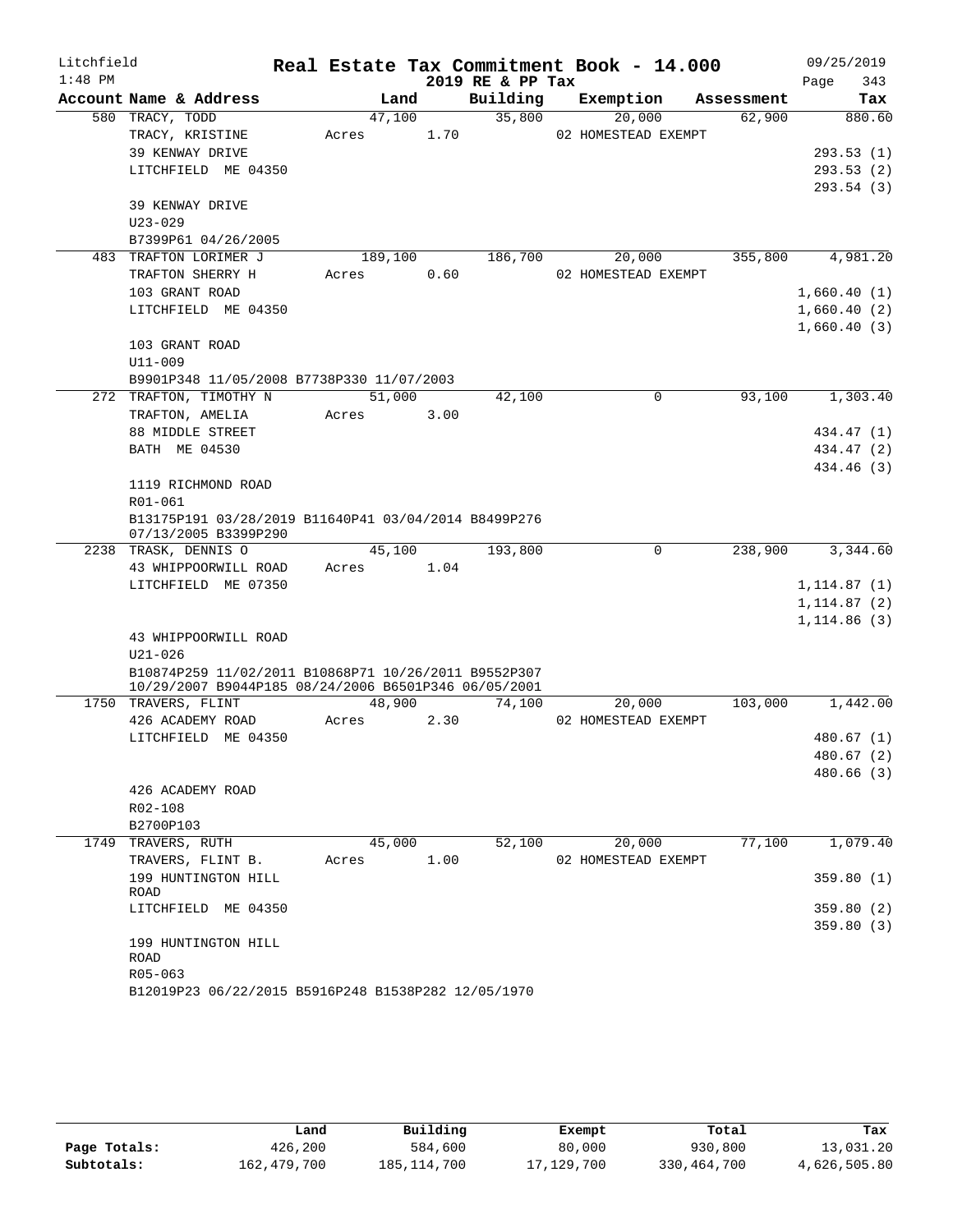| Litchfield   |                                                                                                                                                                                                                                                                          |       |          |                              | Real Estate Tax Commitment Book - 14.000 |            | 09/25/2019         |
|--------------|--------------------------------------------------------------------------------------------------------------------------------------------------------------------------------------------------------------------------------------------------------------------------|-------|----------|------------------------------|------------------------------------------|------------|--------------------|
| $1:48$ PM    | Account Name & Address                                                                                                                                                                                                                                                   |       | Land     | 2019 RE & PP Tax<br>Building | Exemption                                | Assessment | Page<br>344<br>Tax |
|              | 2195 TREADWELL-EATON,<br>CHRISTINE<br>15 MACWHINNIE LANE                                                                                                                                                                                                                 |       | $\Omega$ | 15,400                       | $\Omega$                                 | 15,400     | 215.60             |
|              | LITCHFIELD ME 04350                                                                                                                                                                                                                                                      |       |          |                              |                                          |            | 71.87 (1)          |
|              |                                                                                                                                                                                                                                                                          |       |          |                              |                                          |            | 71.87(2)           |
|              |                                                                                                                                                                                                                                                                          |       |          |                              |                                          |            | 71.86(3)           |
|              | 15 MACWHINNIE LANE<br>R02-052-ON-2                                                                                                                                                                                                                                       |       |          |                              |                                          |            |                    |
|              | 1787 TRENHOLM GREGORY S                                                                                                                                                                                                                                                  |       | 45,100   | 151,100                      | 20,000                                   | 176,200    | 2,466.80           |
|              | 7 BESSIE DRIVE                                                                                                                                                                                                                                                           | Acres | 1.04     |                              | 02 HOMESTEAD EXEMPT                      |            |                    |
|              | LITCHFIELD ME 04350                                                                                                                                                                                                                                                      |       |          |                              |                                          |            | 822.27 (1)         |
|              |                                                                                                                                                                                                                                                                          |       |          |                              |                                          |            | 822.27 (2)         |
|              |                                                                                                                                                                                                                                                                          |       |          |                              |                                          |            | 822.26(3)          |
|              | 7 BESSIE DRIVE<br>U21-032                                                                                                                                                                                                                                                |       |          |                              |                                          |            |                    |
|              | B9459P70 08/13/2007 B7692P141 10/20/2003                                                                                                                                                                                                                                 |       |          |                              |                                          |            |                    |
|              | 2419 TRIPP DONNA M                                                                                                                                                                                                                                                       |       | 46,500   | 192,500                      | 20,000                                   | 219,000    | 3,066.00           |
|              | TRIPP CARLTON W                                                                                                                                                                                                                                                          | Acres | 1.50     |                              | 02 HOMESTEAD EXEMPT                      |            |                    |
|              | 1432 HALLOWELL ROAD                                                                                                                                                                                                                                                      |       |          |                              |                                          |            | 1,022.00(1)        |
|              | LITCHFIELD ME 04350                                                                                                                                                                                                                                                      |       |          |                              |                                          |            | 1,022.00(2)        |
|              |                                                                                                                                                                                                                                                                          |       |          |                              |                                          |            | 1,022.00(3)        |
|              | 1432 HALLOWELL ROAD                                                                                                                                                                                                                                                      |       |          |                              |                                          |            |                    |
|              | $R14 - 059 - 3$                                                                                                                                                                                                                                                          |       |          |                              |                                          |            |                    |
|              | B9795P249 07/18/2008 B8096P19 08/26/2004<br>1757 TROTT, SUSAN                                                                                                                                                                                                            |       | 203,000  | 32,800                       | $\mathbf 0$                              | 235,800    | 3,301.20           |
|              | GODFREY, PETER R T &<br>BATHRICK, STACY A. ET<br>ALS                                                                                                                                                                                                                     | Acres | 3.46     |                              |                                          |            |                    |
|              | 8 SPRINGER STREET                                                                                                                                                                                                                                                        |       |          |                              |                                          |            | 1,100.40(1)        |
|              | RICHMOND ME 04357                                                                                                                                                                                                                                                        |       |          |                              |                                          |            | 1,100.40(2)        |
|              |                                                                                                                                                                                                                                                                          |       |          |                              |                                          |            | 1,100.40(3)        |
|              | 7 TRUE DRIVE<br>$U15 - 008$                                                                                                                                                                                                                                              |       |          |                              |                                          |            |                    |
|              | B13022P246 09/10/2018 B12760P268 10/16/2017<br>B12528P281 01/23/2017 B12528P278 01/26/2017<br>B12291P122 05/10/2016 B11871P236 11/04/2014<br>B11838P34 10/28/2014 B11838P31 10/28/2014 B11127P198<br>08/08/2012 B11065P250 06/10/2012 B10321P333<br>01/14/2010 B9609P195 |       |          |                              |                                          |            |                    |
| 1545         | TROTTER, COLLEEN                                                                                                                                                                                                                                                         |       | 43,700   | 91,300                       | 20,000                                   | 115,000    | 1,610.00           |
|              | KRISANN<br>TROTTER, DALE                                                                                                                                                                                                                                                 | Acres | 0.90     |                              | 02 HOMESTEAD EXEMPT                      |            |                    |
|              | 24 HARDSCRABBLE ROAD                                                                                                                                                                                                                                                     |       |          |                              |                                          |            | 536.67(1)          |
|              | LITCHFIELD ME 04350                                                                                                                                                                                                                                                      |       |          |                              |                                          |            | 536.67(2)          |
|              |                                                                                                                                                                                                                                                                          |       |          |                              |                                          |            | 536.66(3)          |
|              | 24 HARDSCRABBLE ROAD                                                                                                                                                                                                                                                     |       |          |                              |                                          |            |                    |
|              | $U21 - 030$                                                                                                                                                                                                                                                              |       |          |                              |                                          |            |                    |
|              | B11458P311 07/24/2013 B11335P194 03/21/2013<br>B5837P240 01/08/1999                                                                                                                                                                                                      |       |          |                              |                                          |            |                    |
|              | 2816 TRUMAN, SHERWOOD N.                                                                                                                                                                                                                                                 |       | 64,300   | 342,400                      | 0                                        | 406,700    | 5,693.80           |
|              | TRUMAN, AMY L.                                                                                                                                                                                                                                                           | Acres | 11.71    |                              |                                          |            |                    |
|              | 30 LIGHTNING LN                                                                                                                                                                                                                                                          |       |          |                              |                                          |            | 1,897.93(1)        |
|              | KENT OH 44240-8201                                                                                                                                                                                                                                                       |       |          |                              |                                          |            | 1,897.93(2)        |
|              | 209 LUNTS HILL ROAD<br>R09-070A                                                                                                                                                                                                                                          |       |          |                              |                                          |            | 1,897.94(3)        |
|              | B12726P272 09/18/2017 B11703P13 05/29/2014                                                                                                                                                                                                                               |       |          |                              |                                          |            |                    |
|              | B11007P274 04/09/2012 B10982P322 03/13/2012                                                                                                                                                                                                                              |       |          |                              |                                          |            |                    |
|              |                                                                                                                                                                                                                                                                          |       |          |                              |                                          |            |                    |
|              |                                                                                                                                                                                                                                                                          | Land  | Building |                              | Exempt                                   | Total      | Tax                |
| Page Totals: | 402,600                                                                                                                                                                                                                                                                  |       | 825,500  |                              | 60,000                                   | 1,168,100  | 16, 353.40         |

**Subtotals:** 162,882,300 185,940,200 17,189,700 331,632,800 4,642,859.20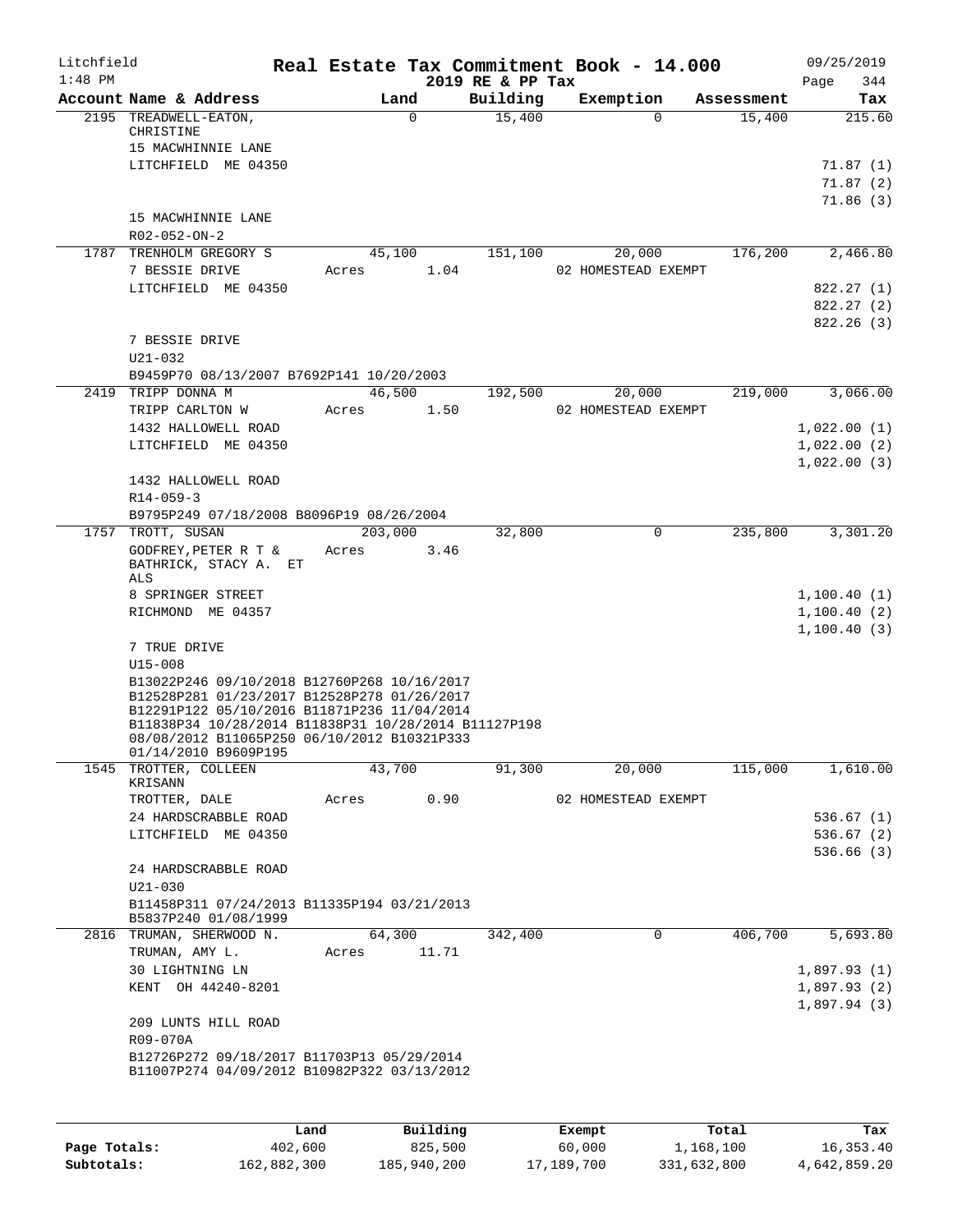| Litchfield |                                                                                        |             |       |                  | Real Estate Tax Commitment Book - 14.000 |            | 09/25/2019  |
|------------|----------------------------------------------------------------------------------------|-------------|-------|------------------|------------------------------------------|------------|-------------|
| $1:48$ PM  |                                                                                        |             |       | 2019 RE & PP Tax |                                          |            | Page<br>345 |
|            | Account Name & Address                                                                 | Land        |       | Building         | Exemption                                | Assessment | Tax         |
|            | 1245 TUFTS, JR, RICHARD D.                                                             | 49,500      |       | 204,400          | 26,000                                   | 227,900    | 3,190.60    |
|            | TUFTS, STACY T.                                                                        | Acres       | 2.50  |                  | 12 WW2 Vet Res.                          |            |             |
|            | 103 BUKER RD                                                                           |             |       |                  | 02 HOMESTEAD EXEMPT                      |            | 1,063.53(1) |
|            | LITCHFIELD ME 04350                                                                    |             |       |                  |                                          |            | 1,063.53(2) |
|            |                                                                                        |             |       |                  |                                          |            | 1,063.54(3) |
|            | 103 BUKER ROAD                                                                         |             |       |                  |                                          |            |             |
|            | R05-054                                                                                |             |       |                  |                                          |            |             |
|            | B12064P299 08/05/2015 B9780P21 07/02/2008 B7042P270<br>08/29/2002 B5859P211 02/04/1999 |             |       |                  |                                          |            |             |
|            | 1304 TUMBIOLO, DEBORAH                                                                 | 5,300       |       | $\Omega$         | 0                                        | 5,300      | 74.20       |
|            | 28751 CREEKWOOD DRIVE                                                                  | Acres       | 7.00  |                  |                                          |            |             |
|            | WESLEY CHAPEL FL                                                                       |             |       |                  |                                          |            | 24.73(1)    |
|            | 33545-4326                                                                             |             |       |                  |                                          |            |             |
|            |                                                                                        |             |       |                  |                                          |            | 24.73 (2)   |
|            | RICHMOND ROAD                                                                          |             |       |                  |                                          |            | 24.74 (3)   |
|            | R02-059                                                                                |             |       |                  |                                          |            |             |
|            | B5020P141                                                                              |             |       |                  |                                          |            |             |
|            | 2803 TUPPER, JACKSON A II                                                              | 89,800      |       | $\mathbf 0$      | 0                                        | 89,800     | 1,257.20    |
|            | 49 PINKHAM BROOK ROAD                                                                  | Acres       | 1.00  |                  |                                          |            |             |
|            | DURHAM ME 04222                                                                        |             |       |                  |                                          |            | 419.07(1)   |
|            |                                                                                        |             |       |                  |                                          |            | 419.07(2)   |
|            |                                                                                        |             |       |                  |                                          |            | 419.06(3)   |
|            | SAND POND LANE                                                                         |             |       |                  |                                          |            |             |
|            | $U12 - 015$                                                                            |             |       |                  |                                          |            |             |
|            | B12210P72 01/11/2016 B10941P119 01/17/2012                                             |             |       |                  |                                          |            |             |
|            | 1759 TURCOTTE, BERTRAND                                                                | 94,500      |       | 216,100          | 20,000                                   | 290,600    | 4,068.40    |
|            | TURCOTTE, PATRICIA                                                                     | Acres 38.00 |       |                  | 02 HOMESTEAD EXEMPT                      |            |             |
|            | P O BOX 474                                                                            |             |       |                  |                                          |            | 1,356.13(1) |
|            | SABATTUS ME 04280                                                                      |             |       |                  |                                          |            | 1,356.13(2) |
|            |                                                                                        |             |       |                  |                                          |            | 1,356.14(3) |
|            | 68 RICHMOND ROAD<br>R03-068                                                            |             |       |                  |                                          |            |             |
|            | B3628P237 10/05/1989 B1033P69 05/13/1971 B992P665                                      |             |       |                  |                                          |            |             |
|            | 08/19/1968                                                                             |             |       |                  |                                          |            |             |
|            | 1762 TURCOTTE, MARK E                                                                  | 71,000      |       | 126,700          | 20,000                                   | 177,700    | 2,487.80    |
|            | 640 DEAD RIVER RD                                                                      | Acres       | 23.00 |                  | 02 HOMESTEAD EXEMPT                      |            |             |
|            | BOWDOIN ME 04287                                                                       |             |       |                  |                                          |            | 829.27 (1)  |
|            |                                                                                        |             |       |                  |                                          |            | 829.27 (2)  |
|            |                                                                                        |             |       |                  |                                          |            | 829.26(3)   |
|            | 640 DEAD RIVER ROAD                                                                    |             |       |                  |                                          |            |             |
|            | $R01 - 034$                                                                            |             |       |                  |                                          |            |             |
|            | B10403P245 04/30/2010 B4124P306<br>2166 TURCOTTE, MARK E &                             | 15,000      |       | $\Omega$         | $\Omega$                                 | 15,000     | 210.00      |
|            | CINDY                                                                                  |             |       |                  |                                          |            |             |
|            | 640 DEAD RIVER ROAD                                                                    | Acres       | 5.00  |                  |                                          |            |             |
|            | BOWDOIN ME 04287                                                                       |             |       |                  |                                          |            | 70.00(1)    |
|            |                                                                                        |             |       |                  |                                          |            | 70.00(2)    |
|            |                                                                                        |             |       |                  |                                          |            | 70.00(3)    |
|            | DEAD RIVER ROAD                                                                        |             |       |                  |                                          |            |             |
|            | R01-033D                                                                               |             |       |                  |                                          |            |             |
|            | B6433P316 02/06/2001                                                                   |             |       |                  |                                          |            |             |

|              | Land        | Building    | Exempt     | Total       | Tax          |
|--------------|-------------|-------------|------------|-------------|--------------|
| Page Totals: | 325,100     | 547,200     | 66,000     | 806,300     | 11,288.20    |
| Subtotals:   | 163,207,400 | 186,487,400 | 17,255,700 | 332,439,100 | 4,654,147.40 |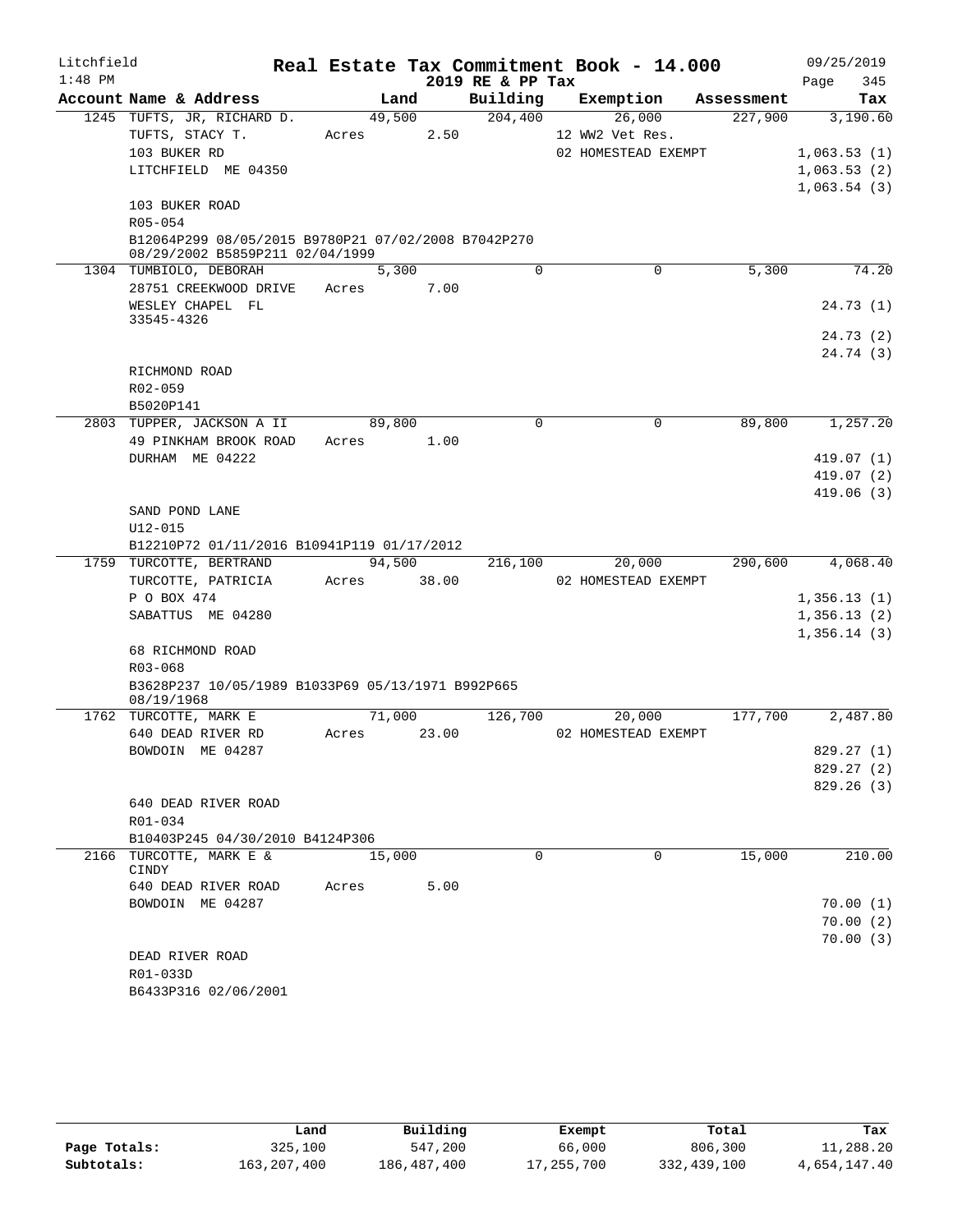| Litchfield |                                                                                        |             |       |                  | Real Estate Tax Commitment Book - 14.000 |            | 09/25/2019  |
|------------|----------------------------------------------------------------------------------------|-------------|-------|------------------|------------------------------------------|------------|-------------|
| $1:48$ PM  |                                                                                        |             |       | 2019 RE & PP Tax |                                          |            | 346<br>Page |
|            | Account Name & Address                                                                 | Land        |       | Building         | Exemption                                | Assessment | Tax         |
| 2623       | TURCOTTE, RICHARD J.<br>SR.                                                            | 45,700      |       | 135,700          | $\Omega$                                 | 181,400    | 2,539.60    |
|            | TURCOTTE, EILEEN Y.                                                                    | Acres       | 1.24  |                  |                                          |            |             |
|            | P.O. BOX 247                                                                           |             |       |                  |                                          |            | 846.53(1)   |
|            | LITCHFIELD ME 04350                                                                    |             |       |                  |                                          |            | 846.53(2)   |
|            |                                                                                        |             |       |                  |                                          |            | 846.54 (3)  |
|            | 51 OVERLOOK DRIVE                                                                      |             |       |                  |                                          |            |             |
|            | R12-022-6                                                                              |             |       |                  |                                          |            |             |
|            | B12480P60 11/30/2016 B10210P91 09/14/2009 B9679P243<br>03/28/2008 B8169P283 10/21/2004 |             |       |                  |                                          |            |             |
|            | 129 TURCOTTE, RYAN R.                                                                  | 169,700     |       | 28,400           | 0                                        | 198,100    | 2,773.40    |
|            | TURCOTTE, JESSICA M.                                                                   | Acres       | 0.28  |                  |                                          |            |             |
|            | 19 CEMETERY ROAD                                                                       |             |       |                  |                                          |            | 924.47 (1)  |
|            | MONMOUTH ME 04259                                                                      |             |       |                  |                                          |            | 924.47(2)   |
|            |                                                                                        |             |       |                  |                                          |            | 924.46(3)   |
|            | 331 PEACEPIPE DRIVE                                                                    |             |       |                  |                                          |            |             |
|            | $U28 - 001$                                                                            |             |       |                  |                                          |            |             |
|            | B12632P126 06/14/2017 B9505P34 09/20/2007 B9192P311<br>12/21/2006 B6812P98             |             |       |                  |                                          |            |             |
|            | 1699 TURCOTTE-BROWN, JARED                                                             | 79,900      |       | 298,500          | $\Omega$                                 | 378,400    | 5,297.60    |
|            | G.                                                                                     |             |       |                  |                                          |            |             |
|            | TURCOTTE, ALLYSHA<br>ELIZABETH                                                         | Acres       | 40.70 |                  |                                          |            |             |
|            | 84 RICHMOND ROAD                                                                       |             |       |                  |                                          |            | 1,765.87(1) |
|            | LITCHFIELD ME 04350                                                                    |             |       |                  |                                          |            | 1,765.87(2) |
|            |                                                                                        |             |       |                  |                                          |            | 1,765.86(3) |
|            | 84 RICHMOND ROAD                                                                       |             |       |                  |                                          |            |             |
|            | R03-072                                                                                |             |       |                  |                                          |            |             |
|            | B12535P344 02/10/2017 B5310P18 02/13/1997 B2853P235                                    |             |       |                  |                                          |            |             |
|            | 2087 TURMEL, LEEANN                                                                    | 54,000      |       | 140,800          | 0                                        | 194,800    | 2,727.20    |
|            | 75 PINE TREE ROAD                                                                      | Acres       | 4.00  |                  |                                          |            |             |
|            | LITCHFIELD ME<br>04350-3800                                                            |             |       |                  |                                          |            | 909.07(1)   |
|            |                                                                                        |             |       |                  |                                          |            | 909.07(2)   |
|            |                                                                                        |             |       |                  |                                          |            | 909.06(3)   |
|            | 75 PINE TREE ROAD                                                                      |             |       |                  |                                          |            |             |
|            | R11-006A                                                                               |             |       |                  |                                          |            |             |
|            | B12024P147 06/26/2015 B5641P287 06/09/1998                                             |             |       |                  |                                          |            |             |
|            | 1765 TURNBULL, ANN M                                                                   | 63,000      |       |                  | $163, 200$ 20,000                        | 206, 200   | 2,886.80    |
|            | TURNBULL, JAMES A.                                                                     | Acres       | 53.00 |                  | 02 HOMESTEAD EXEMPT                      |            | 962.27(1)   |
|            | 697 STEVENSTOWN ROAD<br>LITCHFIELD ME 04350                                            |             |       |                  |                                          |            | 962.27(2)   |
|            |                                                                                        |             |       |                  |                                          |            | 962.26(3)   |
|            | 697 STEVENSTOWN ROAD                                                                   |             |       |                  |                                          |            |             |
|            | R07-018                                                                                |             |       |                  |                                          |            |             |
|            | B11895P128 01/15/2015 B2904P193                                                        |             |       |                  |                                          |            |             |
|            | 1766 TURNBULL, ANN M                                                                   | 33,600      |       | $\Omega$         | $\Omega$                                 | 33,600     | 470.40      |
|            | TURNBULL. JAMES A.                                                                     | Acres 19.40 |       |                  |                                          |            |             |
|            | 697 STEVENSTOWN ROAD                                                                   |             |       |                  |                                          |            | 156.80(1)   |
|            | LITCHFIELD ME 04350                                                                    |             |       |                  |                                          |            | 156.80(2)   |
|            | STEVENSTOWN ROAD                                                                       |             |       |                  |                                          |            | 156.80(3)   |
|            | R08-010                                                                                |             |       |                  |                                          |            |             |
|            | B11895P128 01/15/2015 B2904P193                                                        |             |       |                  |                                          |            |             |
|            |                                                                                        |             |       |                  |                                          |            |             |

|              | Land        | Building    | Exempt       | Total       | Tax          |
|--------------|-------------|-------------|--------------|-------------|--------------|
| Page Totals: | 445,900     | 766,600     | 20,000       | 1,192,500   | 16,695.00    |
| Subtotals:   | 163,653,300 | 187,254,000 | 17, 275, 700 | 333,631,600 | 4,670,842.40 |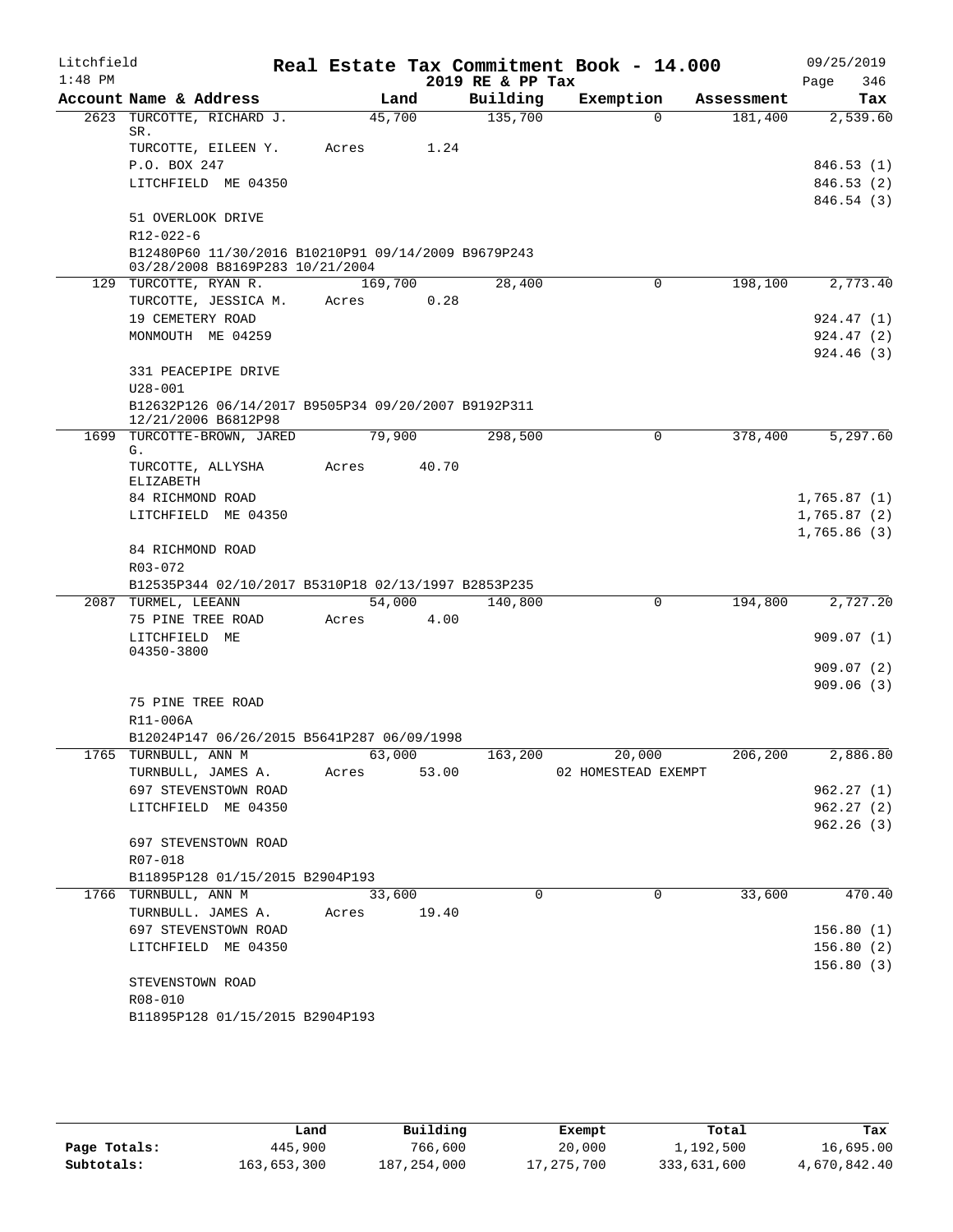| Litchfield |                                                    |         |        |                  | Real Estate Tax Commitment Book - 14.000 |            | 09/25/2019 |          |
|------------|----------------------------------------------------|---------|--------|------------------|------------------------------------------|------------|------------|----------|
| $1:48$ PM  |                                                    |         |        | 2019 RE & PP Tax |                                          |            | Page       | 347      |
|            | Account Name & Address                             |         | Land   | Building         | Exemption                                | Assessment |            | Tax      |
|            | 895 TUTTLE, HENRY G. &<br>ROXANNE                  | 50, 300 |        | 147,500          | 20,000                                   | 177,800    |            | 2,489.20 |
|            | 81 HUNTINGTON HILL ROAD Acres                      |         | 2.78   |                  | 02 HOMESTEAD EXEMPT                      |            |            |          |
|            | LITCHFIELD ME 04350                                |         |        |                  |                                          |            | 829.73 (1) |          |
|            |                                                    |         |        |                  |                                          |            | 829.73 (2) |          |
|            |                                                    |         |        |                  |                                          |            | 829.74 (3) |          |
|            | 81 HUNTINGTON HILL ROAD                            |         |        |                  |                                          |            |            |          |
|            | R11-042A-1                                         |         |        |                  |                                          |            |            |          |
|            | B6915P165                                          |         |        |                  |                                          |            |            |          |
|            | 2305 TWADELLE, TODD                                |         | 45,000 | 131,000          | 0                                        | 176,000    |            | 2,464.00 |
|            | 33 CHAPMAN DRIVE                                   | Acres   | 1.00   |                  |                                          |            |            |          |
|            | LITCHFIELD ME 04350                                |         |        |                  |                                          |            | 821.33 (1) |          |
|            |                                                    |         |        |                  |                                          |            | 821.33 (2) |          |
|            |                                                    |         |        |                  |                                          |            | 821.34(3)  |          |
|            | 33 CHAPMAN DRIVE                                   |         |        |                  |                                          |            |            |          |
|            | R12-005-10                                         |         |        |                  |                                          |            |            |          |
|            | B10074P99 05/14/2009 B8953P281 06/22/2006 B7500P64 |         |        |                  |                                          |            |            |          |
|            | 07/01/2003                                         |         |        |                  |                                          |            |            |          |
|            | 1770 TWISS, WILLIAM D                              | 80,000  |        | 97,000           | 20,000                                   | 157,000    |            | 2,198.00 |
|            | 264 DENNIS HILL ROAD                               | Acres   | 50.00  |                  | 02 HOMESTEAD EXEMPT                      |            |            |          |
|            | LITCHFIELD ME 04350                                |         |        |                  |                                          |            | 732.67 (1) |          |
|            |                                                    |         |        |                  |                                          |            | 732.67(2)  |          |
|            |                                                    |         |        |                  |                                          |            | 732.66 (3) |          |
|            | 264 DENNIS HILL ROAD                               |         |        |                  |                                          |            |            |          |
|            | R13-019A                                           |         |        |                  |                                          |            |            |          |
|            | B4421P344                                          |         |        |                  |                                          |            |            |          |
|            | 2180 U S CELLULAR                                  |         | 0      | 147,600          | 0                                        | 147,600    |            | 2,066.40 |
|            | CORPORATION                                        |         |        |                  |                                          |            |            |          |
|            | PROPERTY TAXES                                     |         |        |                  |                                          |            |            |          |
|            | P. O. BOX 2629                                     |         |        |                  |                                          |            | 688.80 (1) |          |
|            | ADDISON TX 75001                                   |         |        |                  |                                          |            | 688.80 (2) |          |
|            |                                                    |         |        |                  |                                          |            | 688.80 (3) |          |
|            | TOWER LANE                                         |         |        |                  |                                          |            |            |          |
|            | $R04 - 040 - ON - 1$                               |         |        |                  |                                          |            |            |          |
|            | 1021 UMMAH, KATHY                                  | 54,000  |        | 104,600          | 0                                        | 158,600    |            | 2,220.40 |
|            | 204 STEVENSTOWN ROAD                               | Acres   | 4.00   |                  |                                          |            |            |          |
|            | LITCHFIELD ME 04350                                |         |        |                  |                                          |            | 740.13 (1) |          |
|            |                                                    |         |        |                  |                                          |            | 740.13 (2) |          |
|            |                                                    |         |        |                  |                                          |            | 740.14 (3) |          |
|            | 204 STEVENSTOWN ROAD                               |         |        |                  |                                          |            |            |          |
|            | R10-018A                                           |         |        |                  |                                          |            |            |          |
|            | B12243P100 02/25/2016 B7850P72 03/08/2004          |         |        |                  |                                          |            |            |          |
|            | 2340 UNDERGUST, LEWIS                              | 61,700  |        | 85,300           | 20,000                                   | 127,000    |            | 1,778.00 |
|            | UNDERGUST ELSIE                                    | Acres   | 8.22   |                  | 02 HOMESTEAD EXEMPT                      |            |            |          |
|            | 2351 HALLOWELL ROAD                                |         |        |                  |                                          |            | 592.67(1)  |          |
|            | LITCHFIELD ME 04350                                |         |        |                  |                                          |            | 592.67(2)  |          |
|            |                                                    |         |        |                  |                                          |            | 592.66(3)  |          |
|            | 2351 HALLOWELL ROAD                                |         |        |                  |                                          |            |            |          |
|            | R06-038                                            |         |        |                  |                                          |            |            |          |
|            | B7889P45 03/31/2004                                |         |        |                  |                                          |            |            |          |
|            |                                                    |         |        |                  |                                          |            |            |          |

|              | ⊥and        | Building    | Exempt     | Total       | Tax          |
|--------------|-------------|-------------|------------|-------------|--------------|
| Page Totals: | 291,000     | 713,000     | 60,000     | 944,000     | 13,216.00    |
| Subtotals:   | 163,944,300 | 187,967,000 | 17,335,700 | 334,575,600 | 4,684,058.40 |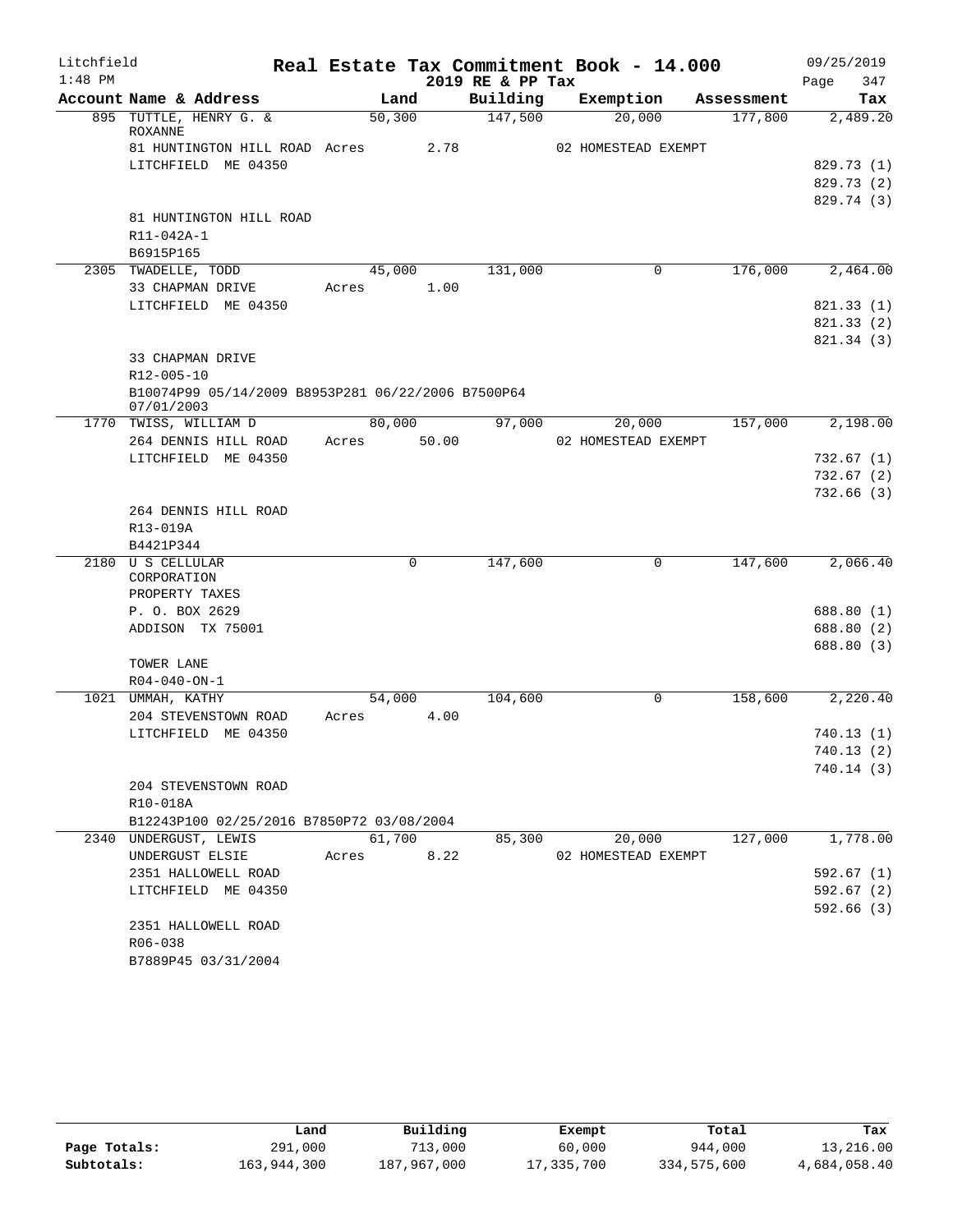| Litchfield<br>$1:48$ PM |                                                                                                          |         |       | 2019 RE & PP Tax | Real Estate Tax Commitment Book - 14.000 |            | 09/25/2019<br>348<br>Page |
|-------------------------|----------------------------------------------------------------------------------------------------------|---------|-------|------------------|------------------------------------------|------------|---------------------------|
|                         | Account Name & Address                                                                                   |         | Land  | Building         | Exemption                                | Assessment | Tax                       |
|                         | 885 UPHAM, JOHN A.                                                                                       | 45,900  |       | 159,300          | 26,000                                   | 179,200    | 2,508.80                  |
|                         | 2071 HALLOWELL ROAD                                                                                      | Acres   | 1.40  |                  | 02 HOMESTEAD EXEMPT                      |            |                           |
|                         | LITCHFIELD ME 04350                                                                                      |         |       |                  | 14 WW2 Vet NonRes                        |            | 836.27(1)                 |
|                         |                                                                                                          |         |       |                  |                                          |            | 836.27 (2)                |
|                         |                                                                                                          |         |       |                  |                                          |            | 836.26(3)                 |
|                         | 2071 HALLOWELL ROAD                                                                                      |         |       |                  |                                          |            |                           |
|                         | R11-027B                                                                                                 |         |       |                  |                                          |            |                           |
|                         | B11705P139 06/04/2014 B11031P138 02/27/2012<br>B11009P43 04/11/2012 B6097P308 11/12/1999                 |         |       |                  |                                          |            |                           |
|                         | 745 US BANK TRUST NA -                                                                                   | 72,000  |       | 55,700           | 0                                        | 127,700    | 1,787.80                  |
|                         | TRUSTEE                                                                                                  |         |       |                  |                                          |            |                           |
|                         | LSF9 MASTER                                                                                              | Acres   | 25.00 |                  |                                          |            |                           |
|                         | PARTICIPATION TRUST                                                                                      |         |       |                  |                                          |            |                           |
|                         | 13801 WIRELESS WAY                                                                                       |         |       |                  |                                          |            | 595.93(1)                 |
|                         | OKLAHOMA CITY OK 73134                                                                                   |         |       |                  |                                          |            | 595.93(2)                 |
|                         |                                                                                                          |         |       |                  |                                          |            | 595.94(3)                 |
|                         | 633 HUNTINGTON HILL                                                                                      |         |       |                  |                                          |            |                           |
|                         | <b>ROAD</b><br>R03-128                                                                                   |         |       |                  |                                          |            |                           |
|                         | B13161P102 02/25/2019                                                                                    |         |       |                  |                                          |            |                           |
|                         | 45 VACHON, COREY M.                                                                                      | 48,300  |       | 183,000          | 0                                        | 231,300    | 3,238.20                  |
|                         | CHARTIER, PATRICIA C.                                                                                    | Acres   | 2.11  |                  |                                          |            |                           |
|                         | 3 UPPER POND ROAD                                                                                        |         |       |                  |                                          |            | 1,079.40(1)               |
|                         | LITCHFIELD ME 04350                                                                                      |         |       |                  |                                          |            | 1,079.40(2)               |
|                         |                                                                                                          |         |       |                  |                                          |            | 1,079.40(3)               |
|                         | 3 UPPER POND ROAD                                                                                        |         |       |                  |                                          |            |                           |
|                         | R07-031                                                                                                  |         |       |                  |                                          |            |                           |
|                         | B11160P45 09/05/2012 B9801P308 07/24/2008 B5389P296                                                      |         |       |                  |                                          |            |                           |
|                         | 02/04/2005                                                                                               |         |       |                  |                                          |            |                           |
|                         | 1778 VACHON, DONALD L                                                                                    | 46,800  |       | 112,100          | 26,000                                   | 132,900    | 1,860.60                  |
|                         | 398 OAKHILL ROAD                                                                                         | Acres   | 1.60  |                  | 02 HOMESTEAD EXEMPT                      |            |                           |
|                         | LITCHFIELD ME 04350                                                                                      |         |       |                  | 03 VETERANS EXEMPT                       |            | 620.20(1)                 |
|                         |                                                                                                          |         |       |                  |                                          |            | 620.20(2)                 |
|                         |                                                                                                          |         |       |                  |                                          |            | 620.20(3)                 |
|                         | 398 OAK HILL ROAD                                                                                        |         |       |                  |                                          |            |                           |
|                         | R04-037B                                                                                                 |         |       |                  |                                          |            |                           |
|                         | B3424P278                                                                                                |         |       |                  |                                          |            |                           |
|                         | 1779 VACHON, DONNA L                                                                                     | 194,500 |       | 38,300           | 0                                        | 232,800    | 3,259.20                  |
|                         | 38 LONGBOW COURT                                                                                         | Acres   | 1.22  |                  |                                          |            |                           |
|                         | AUBURN ME 04210                                                                                          |         |       |                  |                                          |            | 1,086.40(1)               |
|                         |                                                                                                          |         |       |                  |                                          |            | 1,086.40(2)               |
|                         |                                                                                                          |         |       |                  |                                          |            | 1,086.40(3)               |
|                         | 48 RUSTIC DRIVE                                                                                          |         |       |                  |                                          |            |                           |
|                         | $U27 - 008$                                                                                              |         |       |                  |                                          |            |                           |
|                         | B4612P220                                                                                                |         |       |                  |                                          |            |                           |
|                         | 1389 VAILLANCOURT, KEVIN                                                                                 | 67,500  |       | 75,300           | 20,000                                   | 122,800    | 1,719.20                  |
|                         | 1495 HALLOWELL ROAD                                                                                      | Acres   | 16.00 |                  | 02 HOMESTEAD EXEMPT                      |            |                           |
|                         | LITCHFIELD ME 04350                                                                                      |         |       |                  |                                          |            | 573.07(1)                 |
|                         |                                                                                                          |         |       |                  |                                          |            | 573.07 (2)                |
|                         |                                                                                                          |         |       |                  |                                          |            | 573.06(3)                 |
|                         | 1495 HALLOWELL ROAD                                                                                      |         |       |                  |                                          |            |                           |
|                         | $U20 - 010$                                                                                              |         |       |                  |                                          |            |                           |
|                         | B11764P72 08/05/2014 B11748P41 07/14/2014 B11741P96<br>02/04/2014 B11104P1 07/18/2012 B6225P5 01/04/2000 |         |       |                  |                                          |            |                           |
|                         |                                                                                                          |         |       |                  |                                          |            |                           |

|              | Land        | Building    | Exempt     | Total       | Tax          |
|--------------|-------------|-------------|------------|-------------|--------------|
|              |             |             |            |             |              |
| Page Totals: | 475,000     | 623,700     | 72,000     | 1,026,700   | 14, 373.80   |
| Subtotals:   | 164,419,300 | 188,590,700 | 17,407,700 | 335,602,300 | 4,698,432.20 |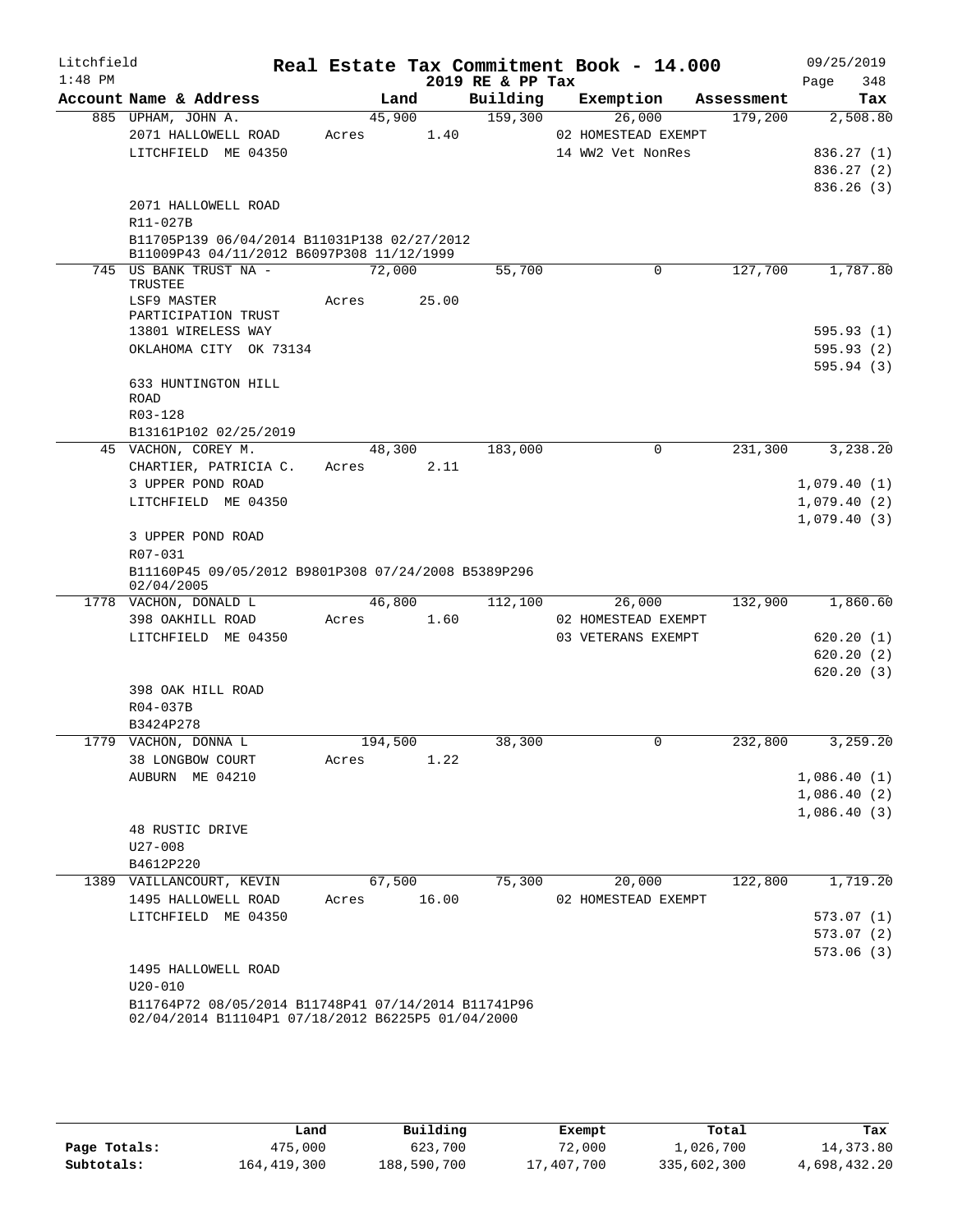| Litchfield |                                                     |             |      |                  | Real Estate Tax Commitment Book - 14.000 |            | 09/25/2019               |
|------------|-----------------------------------------------------|-------------|------|------------------|------------------------------------------|------------|--------------------------|
| $1:48$ PM  |                                                     |             |      | 2019 RE & PP Tax |                                          |            | 349<br>Page              |
|            | Account Name & Address                              | Land        |      | Building         | Exemption                                | Assessment | Tax                      |
|            | 658 VAN NOSTRAND, GINGER                            | 88,600      |      | $\Omega$         | $\Omega$                                 | 88,600     | 1,240.40                 |
|            | VAN NOSTRAND, RICHARD                               | Acres       | 4.38 |                  |                                          |            |                          |
|            | 229 WEST GRANBY ROAD                                |             |      |                  |                                          |            | 413.47(1)                |
|            | GRANBY CT 06035                                     |             |      |                  |                                          |            | 413.47(2)                |
|            |                                                     |             |      |                  |                                          |            | 413.46(3)                |
|            | HALLOWELL ROAD                                      |             |      |                  |                                          |            |                          |
|            | $U18 - 004$                                         |             |      |                  |                                          |            |                          |
|            | B12103P147 09/03/2015 B884P197 06/07/1949           |             |      |                  |                                          |            |                          |
|            | 2399 VAN NOSTRAND, GINGER &<br>RICHARD              | 32,400      |      | $\Omega$         | $\Omega$                                 | 32,400     | 453.60                   |
|            | 229 WEST GRANBY ROAD                                | Acres       | 3.48 |                  |                                          |            |                          |
|            | GRANBY CT 06035                                     |             |      |                  |                                          |            | 151.20(1)                |
|            |                                                     |             |      |                  |                                          |            | 151.20(2)                |
|            |                                                     |             |      |                  |                                          |            | 151.20(3)                |
|            | HALLOWELL ROAD                                      |             |      |                  |                                          |            |                          |
|            | $U18-004F$                                          |             |      |                  |                                          |            |                          |
|            | B12103P149 09/03/2015 B11093P237 07/11/2012         |             |      |                  |                                          |            |                          |
|            | B11092P93 06/28/2012 B11092P90 06/29/2012 B11092P87 |             |      |                  |                                          |            |                          |
|            | 06/29/2012                                          |             |      |                  |                                          |            |                          |
|            | 2100 VAN NOSTRAND, RICHARD                          | 208,300     |      | 95,500           | $\Omega$                                 | 303,800    | 4,253.20                 |
|            | VAN NOSTRAND GINGER                                 | Acres       | 1.90 |                  |                                          |            |                          |
|            | 229 W GRANBY RD                                     |             |      |                  |                                          |            | 1,417.73(1)              |
|            | GRANBY CT 06035                                     |             |      |                  |                                          |            | 1,417.73(2)              |
|            | 26 GAMAGE DRIVE                                     |             |      |                  |                                          |            | 1,417.74(3)              |
|            | U18-004B                                            |             |      |                  |                                          |            |                          |
|            | B5771P122 10/19/1998                                |             |      |                  |                                          |            |                          |
|            | 384 VANARSDALE, RUTH J.                             | 87,800      |      | 142,200          | 20,000                                   | 210,000    | 2,940.00                 |
|            | 294 PINE TREE ROAD                                  | Acres 59.00 |      |                  | 02 HOMESTEAD EXEMPT                      |            |                          |
|            | LITCHFIELD ME 04350                                 |             |      |                  |                                          |            | 980.00 (1)               |
|            |                                                     |             |      |                  |                                          |            | 980.00(2)                |
|            |                                                     |             |      |                  |                                          |            | 980.00(3)                |
|            | 294 PINE TREE ROAD                                  |             |      |                  |                                          |            |                          |
|            | R10-035                                             |             |      |                  |                                          |            |                          |
|            | B2633P159 12/08/2003                                |             |      |                  |                                          |            |                          |
|            | 1783 VANDENBOSSCHE, DAVID                           | 75,400      |      | 123,600          | 20,000                                   | 179,000    | 2,506.00                 |
|            | VANDENBOSSCHE,<br>SANDRA                            | Acres 31.85 |      |                  | 02 HOMESTEAD EXEMPT                      |            |                          |
|            | J                                                   |             |      |                  |                                          |            |                          |
|            | 862 PLAINS ROAD                                     |             |      |                  |                                          |            | 835.33(1)                |
|            | LITCHFIELD ME 04350                                 |             |      |                  |                                          |            | 835.33 (2)<br>835.34 (3) |
|            | 862 PLAINS ROAD                                     |             |      |                  |                                          |            |                          |
|            | R09-040                                             |             |      |                  |                                          |            |                          |
|            | 2071 VANDENBOSSCHE, THOMAS J                        | 52,000      |      | 190,700          | 20,000                                   | 222,700    | 3,117.80                 |
|            | PO BOX 233                                          | Acres       | 5.00 |                  | 02 HOMESTEAD EXEMPT                      |            |                          |
|            | LITCHFIELD ME 04350                                 |             |      |                  |                                          |            | 1,039.27(1)              |
|            |                                                     |             |      |                  |                                          |            | 1,039.27(2)              |
|            |                                                     |             |      |                  |                                          |            | 1,039.26(3)              |
|            | 100 THORNTON LANE                                   |             |      |                  |                                          |            |                          |
|            | R06-023D                                            |             |      |                  |                                          |            |                          |
|            | B5364P114 05/20/1997                                |             |      |                  |                                          |            |                          |

|              | Land        | Building    | Exempt     | Total       | Tax          |
|--------------|-------------|-------------|------------|-------------|--------------|
| Page Totals: | 544,500     | 552,000     | 60,000     | 1,036,500   | 14,511.00    |
| Subtotals:   | 164,963,800 | 189,142,700 | 17,467,700 | 336,638,800 | 4,712,943.20 |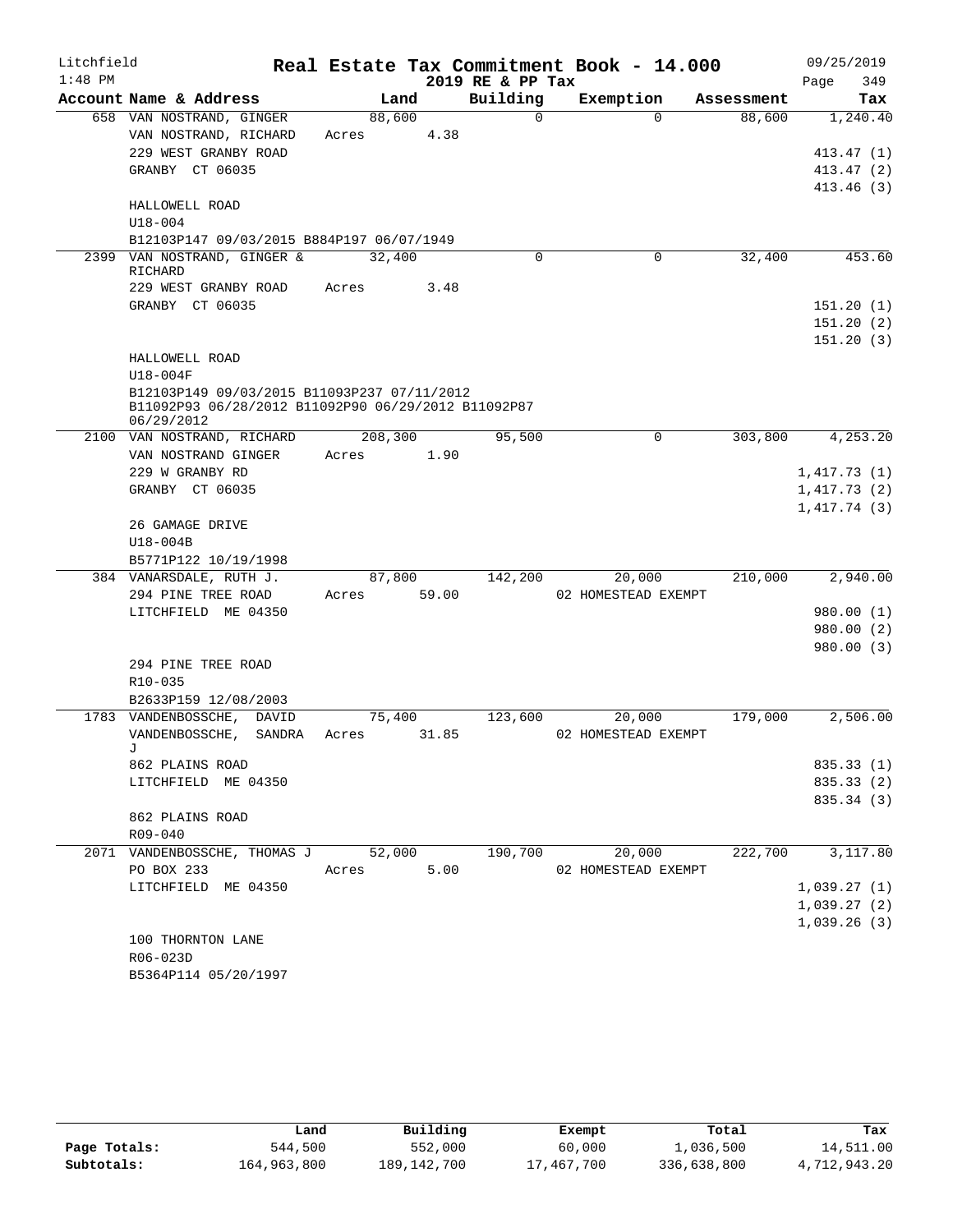| Litchfield |                                                                   |                 |      |                  | Real Estate Tax Commitment Book - 14.000 |            |         | 09/25/2019  |
|------------|-------------------------------------------------------------------|-----------------|------|------------------|------------------------------------------|------------|---------|-------------|
| $1:48$ PM  |                                                                   |                 |      | 2019 RE & PP Tax |                                          |            |         | Page<br>350 |
|            | Account Name & Address                                            | Land            |      | Building         | Exemption                                | Assessment |         | Tax         |
|            | 2660 VANDERWEIDE, BRADLEY L.                                      | 75,000          |      | 77,800           | $\Omega$                                 |            | 152,800 | 2,139.20    |
|            | RIDOLFO, ALFRED C.                                                |                 |      |                  |                                          |            |         |             |
|            | 135 JACKSON STREET                                                |                 |      |                  |                                          |            |         | 713.07(1)   |
|            | FISHKILL NY 12524                                                 |                 |      |                  |                                          |            |         | 713.07(2)   |
|            |                                                                   |                 |      |                  |                                          |            |         | 713.06(3)   |
|            | 24 LINTONIA DRIVE                                                 |                 |      |                  |                                          |            |         |             |
|            | $U13 - 013 - 14$<br>B12532P175 02/07/2017 B11728P115 07/01/2014   |                 |      |                  |                                          |            |         |             |
|            | 1793 VANNAH JR, DONALD K                                          | 45,900          |      | 72,200           | 20,000                                   |            | 98,100  | 1,373.40    |
|            | 291 BUKER ROAD                                                    | Acres           | 1.30 |                  | 02 HOMESTEAD EXEMPT                      |            |         |             |
|            | LITCHFIELD ME 04350                                               |                 |      |                  |                                          |            |         | 457.80 (1)  |
|            |                                                                   |                 |      |                  |                                          |            |         | 457.80 (2)  |
|            |                                                                   |                 |      |                  |                                          |            |         | 457.80 (3)  |
|            | 291 BUKER ROAD                                                    |                 |      |                  |                                          |            |         |             |
|            | $R05 - 047$                                                       |                 |      |                  |                                          |            |         |             |
|            | B6449P246                                                         |                 |      |                  |                                          |            |         |             |
|            | 2092 VANNAH TIMOTHY                                               | 40,000          |      | 33,700           | 20,000                                   |            | 53,700  | 751.80      |
|            | P O BOX 195                                                       | Acres           | 1.00 |                  | 02 HOMESTEAD EXEMPT                      |            |         |             |
|            | LITCHFIELD ME 04350                                               |                 |      |                  |                                          |            |         | 250.60(1)   |
|            |                                                                   |                 |      |                  |                                          |            |         | 250.60(2)   |
|            |                                                                   |                 |      |                  |                                          |            |         | 250.60(3)   |
|            | 47 THORNTON LANE                                                  |                 |      |                  |                                          |            |         |             |
|            | R06-023B-1                                                        |                 |      |                  |                                          |            |         |             |
|            | B9164P284 11/22/2006 B9152P205 11/17/2006 B5704P109<br>08/17/1998 |                 |      |                  |                                          |            |         |             |
|            | 2294 VANNAH, DARRYL & ANGELA                                      | 48,000          |      | 113,000          | $\mathbf 0$                              |            | 161,000 | 2,254.00    |
|            | 2433 HALLOWELL ROAD                                               | Acres           | 2.00 |                  |                                          |            |         |             |
|            | LITCHFIELD ME 04350                                               |                 |      |                  |                                          |            |         | 751.33(1)   |
|            |                                                                   |                 |      |                  |                                          |            |         | 751.33(2)   |
|            |                                                                   |                 |      |                  |                                          |            |         | 751.34(3)   |
|            | 2433 HALLOWELL ROAD                                               |                 |      |                  |                                          |            |         |             |
|            | R06-010B                                                          |                 |      |                  |                                          |            |         |             |
|            | B11963P91 04/17/2015 B7035P276 08/22/2002                         |                 |      |                  |                                          |            |         |             |
|            | 1789 VANNAH, DONALD K<br>558 HUNTINGTON HILL                      | 48,600<br>Acres | 2.20 | 55,200           | 20,000<br>02 HOMESTEAD EXEMPT            |            | 83,800  | 1,173.20    |
|            | ROAD                                                              |                 |      |                  |                                          |            |         |             |
|            | LITCHFIELD ME 04350                                               |                 |      |                  |                                          |            |         | 391.07 (1)  |
|            |                                                                   |                 |      |                  |                                          |            |         | 391.07 (2)  |
|            |                                                                   |                 |      |                  |                                          |            |         | 391.06(3)   |
|            | 558 HUNTINGTON HILL                                               |                 |      |                  |                                          |            |         |             |
|            | ROAD                                                              |                 |      |                  |                                          |            |         |             |
|            | R06-030                                                           |                 |      |                  |                                          |            |         |             |
|            | B1077P494                                                         |                 |      |                  |                                          |            |         |             |
|            | 2765 VANNAH, KATHLEEN M                                           | 38,200          |      | $\Omega$         | $\Omega$                                 |            | 38,200  | 534.80      |
|            | VANNAH, RUSSELL E                                                 | Acres           | 5.80 |                  |                                          |            |         |             |
|            | 49 WOODLAND LANE                                                  |                 |      |                  |                                          |            |         | 178.27(1)   |
|            | Litchfield ME 04350                                               |                 |      |                  |                                          |            |         | 178.27(2)   |
|            |                                                                   |                 |      |                  |                                          |            |         | 178.26(3)   |
|            | WOODLAND LANE<br>R11-042G                                         |                 |      |                  |                                          |            |         |             |
|            | B10424P259 05/24/2010                                             |                 |      |                  |                                          |            |         |             |
|            |                                                                   |                 |      |                  |                                          |            |         |             |

|              | Land        | Building    | Exempt     | Total       | Tax          |
|--------------|-------------|-------------|------------|-------------|--------------|
| Page Totals: | 295,700     | 351,900     | 60,000     | 587,600     | 8,226.40     |
| Subtotals:   | 165,259,500 | 189,494,600 | 17,527,700 | 337,226,400 | 4,721,169.60 |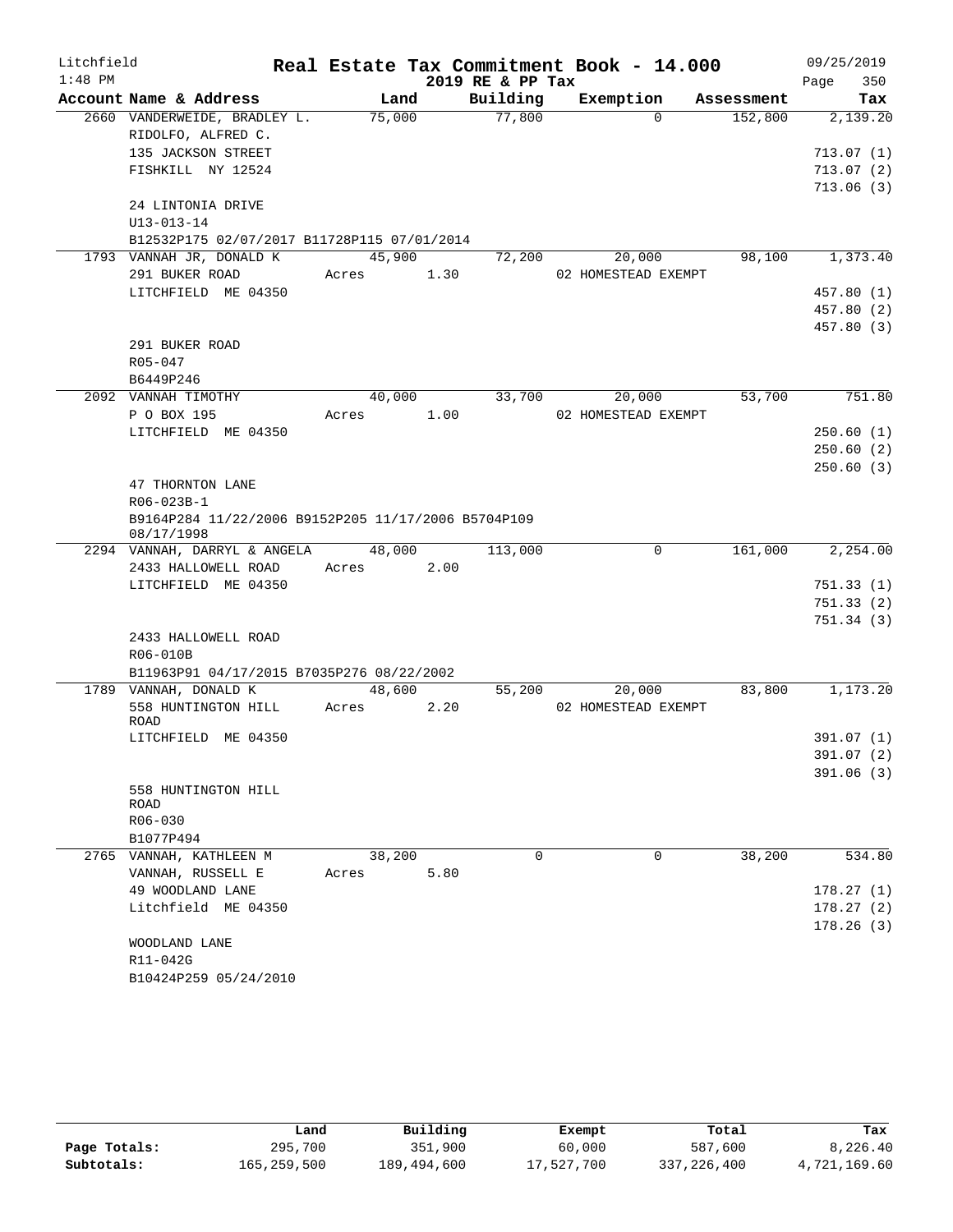| Litchfield |                                                                    |            |        |      | Real Estate Tax Commitment Book - 14.000 |                     |            | 09/25/2019 |            |
|------------|--------------------------------------------------------------------|------------|--------|------|------------------------------------------|---------------------|------------|------------|------------|
| $1:48$ PM  |                                                                    |            |        |      | 2019 RE & PP Tax                         |                     |            | Page       | 351        |
|            | Account Name & Address                                             |            | Land   |      | Building                                 | Exemption           | Assessment |            | Tax        |
|            | 189 VANNAH, KATHLEEN M &                                           |            | 61,700 |      | 118,700                                  | $\Omega$            | 180,400    |            | 2,525.60   |
|            | RUSSELL E<br>49 WOODLAND LANE                                      | Acres      |        | 8.21 |                                          |                     |            |            |            |
|            | LITCHFIELD ME 04350                                                |            |        |      |                                          |                     |            |            | 841.87 (1) |
|            |                                                                    |            |        |      |                                          |                     |            |            | 841.87 (2) |
|            |                                                                    |            |        |      |                                          |                     |            |            | 841.86 (3) |
|            | 49 WOODLAND LANE                                                   |            |        |      |                                          |                     |            |            |            |
|            | R11-042E                                                           |            |        |      |                                          |                     |            |            |            |
|            | B6611P208 08/30/2001                                               |            |        |      |                                          |                     |            |            |            |
|            | 1790 VANNAH, LINDA M                                               |            |        |      | $41,200$ $112,900$ $20,000$              |                     | 134,100    |            | 1,877.40   |
|            | P O BOX 195                                                        | Acres      |        | 1.40 |                                          | 02 HOMESTEAD EXEMPT |            |            |            |
|            | LITCHFIELD ME 04350                                                |            |        |      |                                          |                     |            |            | 625.80(1)  |
|            |                                                                    |            |        |      |                                          |                     |            |            | 625.80(2)  |
|            |                                                                    |            |        |      |                                          |                     |            |            | 625.80(3)  |
|            | 27 THORNTON LANE                                                   |            |        |      |                                          |                     |            |            |            |
|            | R06-023B                                                           |            |        |      |                                          |                     |            |            |            |
|            | B4112P219                                                          |            |        |      |                                          |                     |            |            |            |
|            | 1517 VANNAH, STACEY L.                                             |            | 53,100 |      | 117,900                                  | 0                   | 171,000    |            | 2,394.00   |
|            | VANNAH DONALD F SR                                                 | Acres      |        | 0.23 |                                          |                     |            |            |            |
|            | 17 PELICAN DRIVE                                                   |            |        |      |                                          |                     |            |            | 798.00(1)  |
|            | LITCHFIELD ME 04350                                                |            |        |      |                                          |                     |            |            | 798.00 (2) |
|            |                                                                    |            |        |      |                                          |                     |            |            | 798.00(3)  |
|            | 17 PELICAN DRIVE                                                   |            |        |      |                                          |                     |            |            |            |
|            | $U24 - 020$                                                        |            |        |      |                                          |                     |            |            |            |
|            | B6020P41 08/19/0999                                                |            |        |      |                                          |                     |            |            |            |
|            | 1146 VANNAH, STACEY L.                                             |            | 24,800 |      | $\Omega$                                 | $\Omega$            | 24,800     |            | 347.20     |
|            | VANNAH, DONALD S.                                                  | Acres 0.18 |        |      |                                          |                     |            |            |            |
|            | 17 PELICAN DRIVE                                                   |            |        |      |                                          |                     |            |            | 115.73(1)  |
|            | LITCHFIELD ME 04350                                                |            |        |      |                                          |                     |            |            | 115.73(2)  |
|            |                                                                    |            |        |      |                                          |                     |            |            | 115.74(3)  |
|            | WHIPPOORWILL ROAD                                                  |            |        |      |                                          |                     |            |            |            |
|            | U24-002                                                            |            |        |      |                                          |                     |            |            |            |
|            | B12196P215 12/30/2015 B1556P269                                    |            |        |      |                                          |                     |            |            |            |
|            | 1145 VANNAH, STACEY L.                                             |            | 40,700 |      | 0                                        | 0                   | 40,700     |            | 569.80     |
|            | VANNAH, DONALD F.                                                  | Acres      |        | 1.58 |                                          |                     |            |            |            |
|            | 17 PELICAN DRIVE                                                   |            |        |      |                                          |                     |            |            | 189.93(1)  |
|            | LITCHFIELD ME 04350                                                |            |        |      |                                          |                     |            |            | 189.93(2)  |
|            |                                                                    |            |        |      |                                          |                     |            |            | 189.94(3)  |
|            | PELICAN DRIVE                                                      |            |        |      |                                          |                     |            |            |            |
|            | U24-021                                                            |            |        |      |                                          |                     |            |            |            |
|            | B12196P215 12/30/2015 B1556P269<br>1516 VANNAH, STACEY L. &        |            |        |      | 3,400                                    | $\mathbf 0$         | 74,700     |            |            |
|            | DONALD F., SR.                                                     |            | 71,300 |      |                                          |                     |            |            | 1,045.80   |
|            | 17 PELICAN DRIVE                                                   | Acres      |        | 4.60 |                                          |                     |            |            |            |
|            | LITCHFIELD ME 04350                                                |            |        |      |                                          |                     |            |            | 348.60(1)  |
|            |                                                                    |            |        |      |                                          |                     |            |            | 348.60(2)  |
|            |                                                                    |            |        |      |                                          |                     |            |            | 348.60(3)  |
|            | PURGATORY STREAM                                                   |            |        |      |                                          |                     |            |            |            |
|            | $U24 - 018$                                                        |            |        |      |                                          |                     |            |            |            |
|            | B13013P248 08/13/2018 B12261P183 03/28/2016 B6020P41<br>08/19/1999 |            |        |      |                                          |                     |            |            |            |

|              | Land        | Building    | Exempt     | Total       | Tax          |
|--------------|-------------|-------------|------------|-------------|--------------|
| Page Totals: | 292,800     | 352,900     | 20,000     | 625,700     | 8,759.80     |
| Subtotals:   | 165,552,300 | 189,847,500 | 17,547,700 | 337,852,100 | 4,729,929.40 |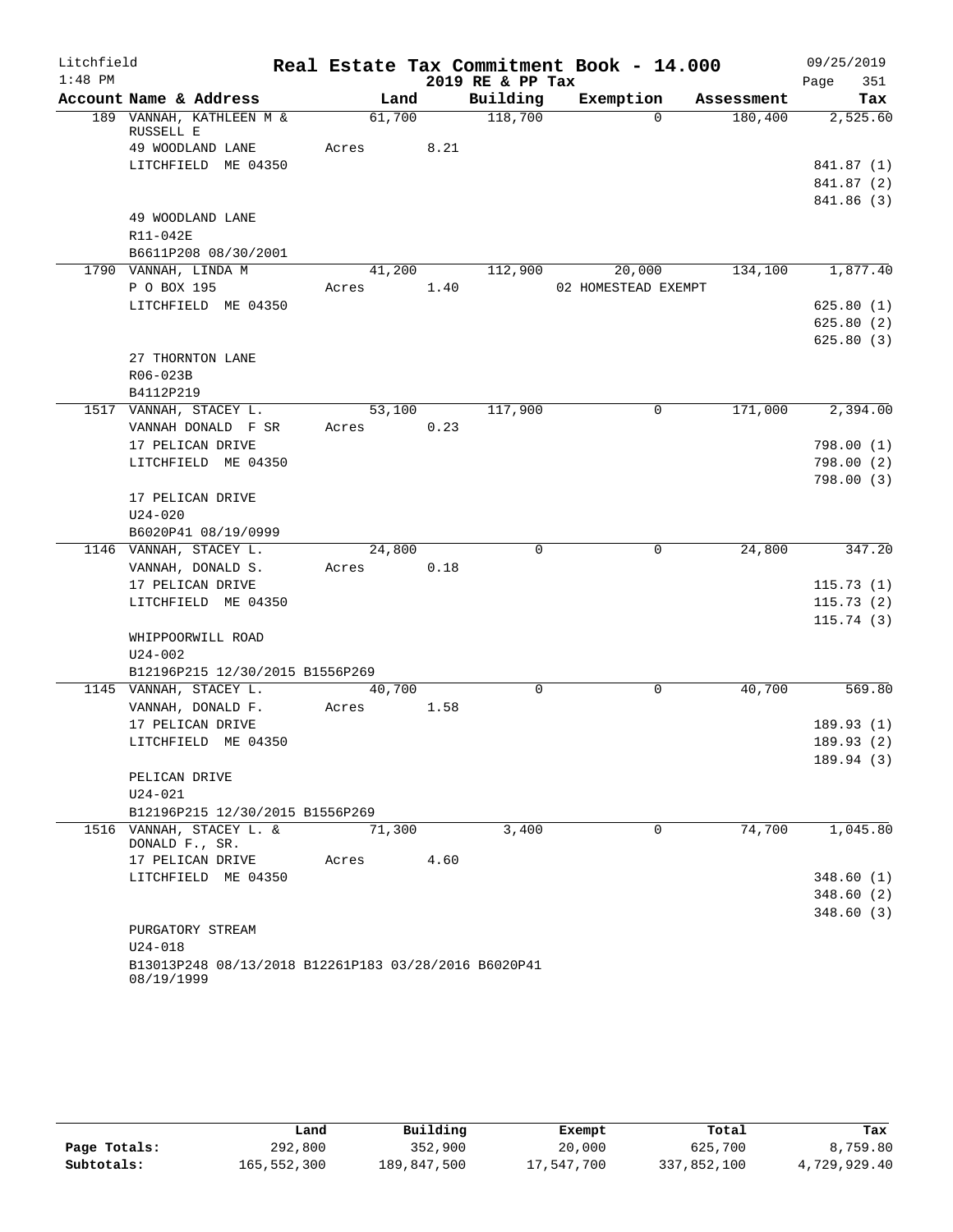| Litchfield<br>$1:48$ PM |                                                                      |       |         |       | 2019 RE & PP Tax | Real Estate Tax Commitment Book - 14.000 |             |            | Page | 09/25/2019<br>352 |
|-------------------------|----------------------------------------------------------------------|-------|---------|-------|------------------|------------------------------------------|-------------|------------|------|-------------------|
|                         | Account Name & Address                                               |       | Land    |       | Building         | Exemption                                |             | Assessment |      | Tax               |
|                         | 1515 VANNAH, STACEY L. &<br>DONALD F., SR.                           |       | 15,400  |       | $\Omega$         |                                          | $\Omega$    | 15,400     |      | 215.60            |
|                         | 17 PELICAN DRIVE                                                     | Acres |         | 0.07  |                  |                                          |             |            |      |                   |
|                         | LITCHFIELD ME 04350                                                  |       |         |       |                  |                                          |             |            |      | 71.87(1)          |
|                         |                                                                      |       |         |       |                  |                                          |             |            |      | 71.87 (2)         |
|                         |                                                                      |       |         |       |                  |                                          |             |            |      | 71.86(3)          |
|                         | WHIPPOORWILL ROAD                                                    |       |         |       |                  |                                          |             |            |      |                   |
|                         | $U24 - 001$                                                          |       |         |       |                  |                                          |             |            |      |                   |
|                         | B6020P41 09/09/1999                                                  |       |         |       |                  |                                          |             |            |      |                   |
|                         | 1714 VARANELLI, NANCY                                                |       | 72,500  |       | $\Omega$         |                                          | 0           | 72,500     |      | 1,015.00          |
|                         | TATTERSALL, ROBERT, CAROL Acres<br>TATTERSALL-DAVIS<br>(TRUSTEE)     |       |         | 56.00 |                  |                                          |             |            |      |                   |
|                         | 857 1ST AVENUE                                                       |       |         |       |                  |                                          |             |            |      | 338.33(1)         |
|                         | FRANKLIN SQUARE NY<br>11010                                          |       |         |       |                  |                                          |             |            |      | 338.33(2)         |
|                         |                                                                      |       |         |       |                  |                                          |             |            |      | 338.34(3)         |
|                         | PEACEPIPE DRIVE                                                      |       |         |       |                  |                                          |             |            |      |                   |
|                         | $R14 - 004$                                                          |       |         |       |                  |                                          |             |            |      |                   |
|                         | B11972P28 05/06/2015 B9780P38 07/02/2008 B2049P43                    |       |         |       |                  |                                          |             |            |      |                   |
|                         | 10/20/1981 B2047P296                                                 |       |         |       |                  |                                          |             |            |      |                   |
|                         | 2519 VARANELLI, NANCY RUTH                                           |       | 223,000 |       | 54,500           |                                          | $\mathbf 0$ | 277,500    |      | 3,885.00          |
|                         | VARANELLI, MICHAEL                                                   | Acres |         | 0.68  |                  |                                          |             |            |      |                   |
|                         | 857 1ST AVENUE                                                       |       |         |       |                  |                                          |             |            |      | 1, 295.00(1)      |
|                         | FRANKLIN SQUARE NY                                                   |       |         |       |                  |                                          |             |            |      | 1, 295.00(2)      |
|                         | 11010                                                                |       |         |       |                  |                                          |             |            |      |                   |
|                         |                                                                      |       |         |       |                  |                                          |             |            |      | 1, 295.00(3)      |
|                         | 6 WILBUR DRIVE                                                       |       |         |       |                  |                                          |             |            |      |                   |
|                         | $U29 - 008$                                                          |       |         |       |                  |                                          |             |            |      |                   |
|                         | B8137P106 09/20/2004                                                 |       |         |       |                  |                                          |             |            |      |                   |
|                         | 857 VELEZ, ERIBERTO                                                  |       | 40,000  |       | $\mathbf 0$      |                                          | $\mathbf 0$ | 40,000     |      | 560.00            |
|                         | 21 GRANITE STREET                                                    | Acres |         | 6.00  |                  |                                          |             |            |      |                   |
|                         | AVON MA 02322                                                        |       |         |       |                  |                                          |             |            |      | 186.67(1)         |
|                         |                                                                      |       |         |       |                  |                                          |             |            |      | 186.67(2)         |
|                         |                                                                      |       |         |       |                  |                                          |             |            |      | 186.66(3)         |
|                         | RICHMOND ROAD                                                        |       |         |       |                  |                                          |             |            |      |                   |
|                         | R02-051                                                              |       |         |       |                  |                                          |             |            |      |                   |
|                         | B13147P68 02/08/2019 B5914P143 04/07/1999<br>1518 VICKERY, DONALD R. |       |         |       |                  |                                          |             |            |      | 2,615.20          |
|                         | TURNER PATRICIA L                                                    | Acres | 60,200  | 6.20  |                  | 146,600<br>20,000<br>02 HOMESTEAD EXEMPT |             | 186,800    |      |                   |
|                         | PO BOX 45                                                            |       |         |       |                  |                                          |             |            |      | 871.73 (1)        |
|                         | 37 STEVENSTOWN ROAD                                                  |       |         |       |                  |                                          |             |            |      | 871.73 (2)        |
|                         | LITCHFIELD ME 04350                                                  |       |         |       |                  |                                          |             |            |      | 871.74 (3)        |
|                         | 37 STEVENSTOWN ROAD                                                  |       |         |       |                  |                                          |             |            |      |                   |
|                         | R13-038                                                              |       |         |       |                  |                                          |             |            |      |                   |
|                         | B7375P318 04/28/2003                                                 |       |         |       |                  |                                          |             |            |      |                   |
|                         | 1441 VINCENT, ARNOLD T.                                              |       | 101,300 |       | 55,800           |                                          | 0           | 157,100    |      | 2,199.40          |
|                         | VINCENT, CAROLE T.                                                   |       | Acres   | 0.14  |                  |                                          |             |            |      |                   |
|                         | 188 BROADMOOR LANE                                                   |       |         |       |                  |                                          |             |            |      | 733.13(1)         |
|                         | ROTONDA WEST FL 33947                                                |       |         |       |                  |                                          |             |            |      | 733.13(2)         |
|                         |                                                                      |       |         |       |                  |                                          |             |            |      | 733.14(3)         |
|                         | 91 ROSSER DRIVE                                                      |       |         |       |                  |                                          |             |            |      |                   |
|                         | U17-015                                                              |       |         |       |                  |                                          |             |            |      |                   |
|                         | B11499P113 08/13/2013 B11482P218 08/15/2013                          |       |         |       |                  |                                          |             |            |      |                   |
|                         | B6917P324                                                            |       |         |       |                  |                                          |             |            |      |                   |
|                         |                                                                      |       |         |       |                  |                                          |             |            |      |                   |

|              | Land        | Building    | Exempt     | Total       | Tax          |
|--------------|-------------|-------------|------------|-------------|--------------|
| Page Totals: | 512,400     | 256,900     | 20,000     | 749,300     | 10,490.20    |
| Subtotals:   | 166,064,700 | 190,104,400 | 17,567,700 | 338,601,400 | 4,740,419.60 |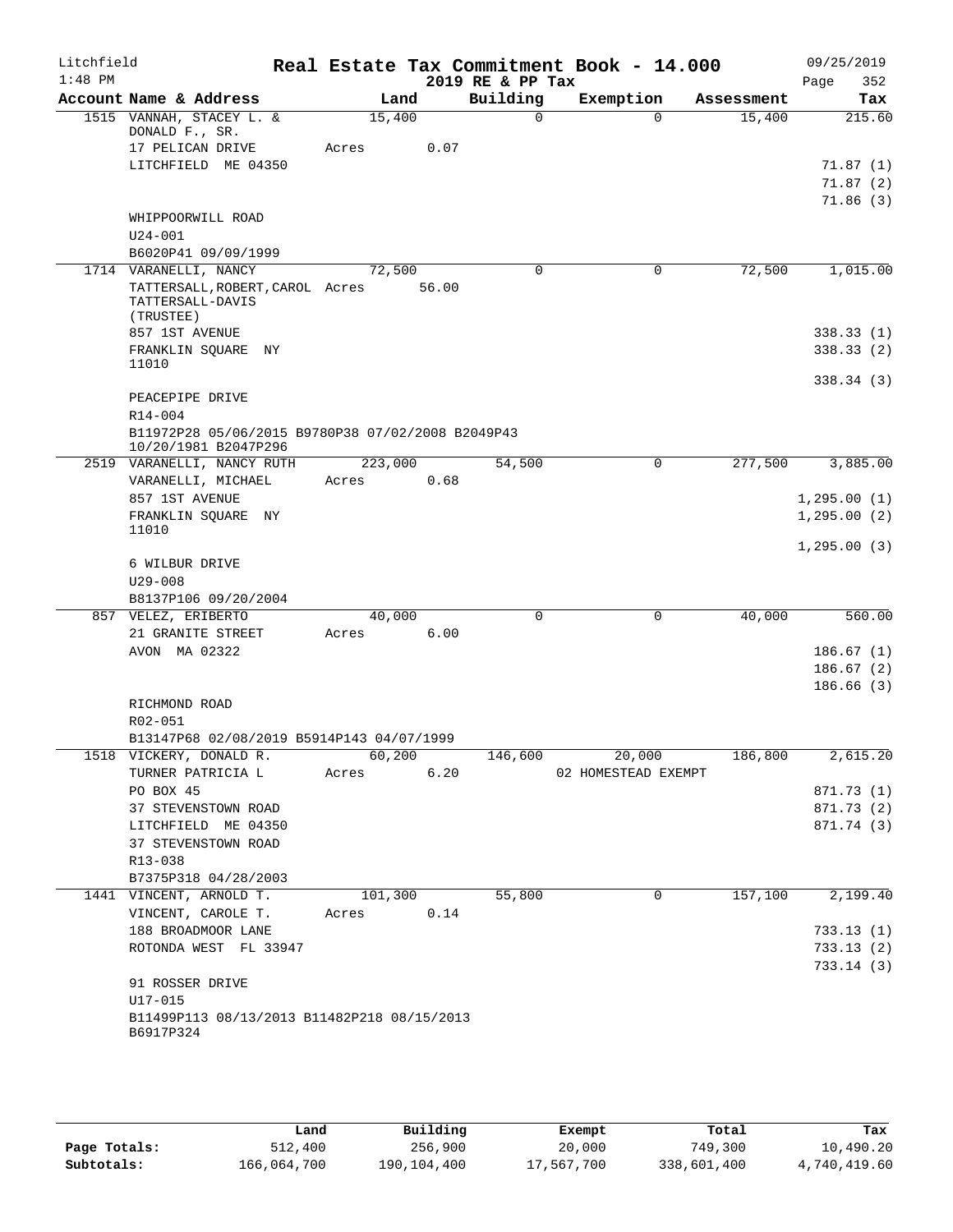| Litchfield   |                                          |        |          |                              | Real Estate Tax Commitment Book - 14.000 |            | 09/25/2019             |
|--------------|------------------------------------------|--------|----------|------------------------------|------------------------------------------|------------|------------------------|
| $1:48$ PM    | Account Name & Address                   | Land   |          | 2019 RE & PP Tax<br>Building | Exemption                                | Assessment | 353<br>Page<br>Tax     |
|              | 672 VOGEL, JONATHAN P.                   | 800    |          | 0                            | $\Omega$                                 | 800        | 11.20                  |
|              | VOGEL, REBECCA L.                        | Acres  | 0.10     |                              |                                          |            |                        |
|              | 33 OAK HILL RD                           |        |          |                              |                                          |            | 3.73(1)                |
|              | MONMOUTH ME 04259-7701                   |        |          |                              |                                          |            | 3.73(2)                |
|              |                                          |        |          |                              |                                          |            | 3.74(3)                |
|              | PERKINS ROAD                             |        |          |                              |                                          |            |                        |
|              | R05-039                                  |        |          |                              |                                          |            |                        |
|              | B12600P101 05/10/2017 B5572P102          |        |          |                              |                                          |            |                        |
|              | 2524 VOORHEES KENNETH                    | 29,800 |          | $\Omega$                     | 0                                        | 29,800     | 417.20                 |
|              | SCHNECKENBURGER MARY                     | Acres  | 2.60     |                              |                                          |            |                        |
|              | 19 WOOD FROG LANE                        |        |          |                              |                                          |            | 139.07(1)              |
|              | LITCHFIELD ME 04350                      |        |          |                              |                                          |            | 139.07(2)<br>139.06(3) |
|              | 36 WOOD FROG LANE                        |        |          |                              |                                          |            |                        |
|              | R03-115                                  |        |          |                              |                                          |            |                        |
|              | B3131P252 04/08/1987                     |        |          |                              |                                          |            |                        |
|              | 2525 VOORHEES KENNETH                    | 32,500 |          | 0                            | $\mathbf 0$                              | 32,500     | 455.00                 |
|              | SCHNECKENBURGER MARY                     | Acres  | 3.50     |                              |                                          |            |                        |
|              | 73 FERRIN ROAD                           |        |          |                              |                                          |            | 151.67(1)              |
|              | LITCHFIELD ME 04350                      |        |          |                              |                                          |            | 151.67(2)              |
|              |                                          |        |          |                              |                                          |            | 151.66(3)              |
|              | FERRIN ROAD                              |        |          |                              |                                          |            |                        |
|              | R03-116                                  |        |          |                              |                                          |            |                        |
|              | B3131P252 04/08/1987                     |        |          |                              |                                          |            |                        |
|              | 1800 VOORHEES, KENNETH                   | 50,100 |          | 82,400                       | 20,000                                   | 112,500    | 1,575.00               |
|              | SCHNECKENBURGER MARY                     | Acres  | 2.70     |                              | 02 HOMESTEAD EXEMPT                      |            |                        |
|              | 19 WOOD FROG LANE                        |        |          |                              |                                          |            | 525.00(1)              |
|              | LITCHFIELD ME 04350                      |        |          |                              |                                          |            | 525.00(2)              |
|              |                                          |        |          |                              |                                          |            | 525.00(3)              |
|              | 19 WOOD FROG LANE<br>R03-114             |        |          |                              |                                          |            |                        |
|              | B3131P252 04/08/1987                     |        |          |                              |                                          |            |                        |
|              | 1801 VOORHEES, KENNETH S                 | 43,200 |          | 0                            | 0                                        | 43,200     | 604.80                 |
|              | 73 FERRIN ROAD                           | Acres  | 10.22    |                              |                                          |            |                        |
|              | LITCHFIELD ME 04350                      |        |          |                              |                                          |            | 201.60(1)              |
|              |                                          |        |          |                              |                                          |            | 201.60(2)              |
|              |                                          |        |          |                              |                                          |            | 201.60(3)              |
|              | WOOD FROG LANE                           |        |          |                              |                                          |            |                        |
|              | R03-111                                  |        |          |                              |                                          |            |                        |
|              | B4420P184                                |        |          |                              |                                          |            |                        |
|              | 1802 VYE, KATHRYN E                      | 49,500 |          | 27,500                       | 0                                        | 77,000     | 1,078.00               |
|              | VYE, CARLETON                            | Acres  | 2.50     |                              |                                          |            |                        |
|              | 46 WENTZELL ROAD                         |        |          |                              |                                          |            | 359.33(1)              |
|              | LITCHFIELD ME 04350                      |        |          |                              |                                          |            | 359.33(2)              |
|              |                                          |        |          |                              |                                          |            | 359.34(3)              |
|              | 46 WENTZELL ROAD<br>R03-085B             |        |          |                              |                                          |            |                        |
|              | B10569P19 10/22/2010                     |        |          |                              |                                          |            |                        |
|              | 695 WADDELL, THOMAS E.                   | 92,800 |          | 53,500                       | 26,000                                   | 120,300    | 1,684.20               |
|              | DUNN, MARILYN                            | Acres  | 1.35     |                              | 02 HOMESTEAD EXEMPT                      |            |                        |
|              | 39 GORDON LANE                           |        |          |                              | 03 VETERANS EXEMPT                       |            | 561.40(1)              |
|              | LITCHFIELD ME 04350                      |        |          |                              |                                          |            | 561.40(2)              |
|              |                                          |        |          |                              |                                          |            | 561.40(3)              |
|              | 39 GORDON LANE                           |        |          |                              |                                          |            |                        |
|              | R09-017                                  |        |          |                              |                                          |            |                        |
|              | B9668P37 03/17/2008 B4731P244 07/25/1994 |        |          |                              |                                          |            |                        |
|              |                                          |        |          |                              |                                          |            |                        |
|              |                                          |        |          |                              |                                          |            |                        |
|              | Land                                     |        | Building |                              | Exempt                                   | Total      | Tax                    |
| Page Totals: | 298,700                                  |        | 163,400  |                              | 46,000                                   | 416,100    | 5,825.40               |

**Subtotals:** 166,363,400 190,267,800 17,613,700 339,017,500 4,746,245.00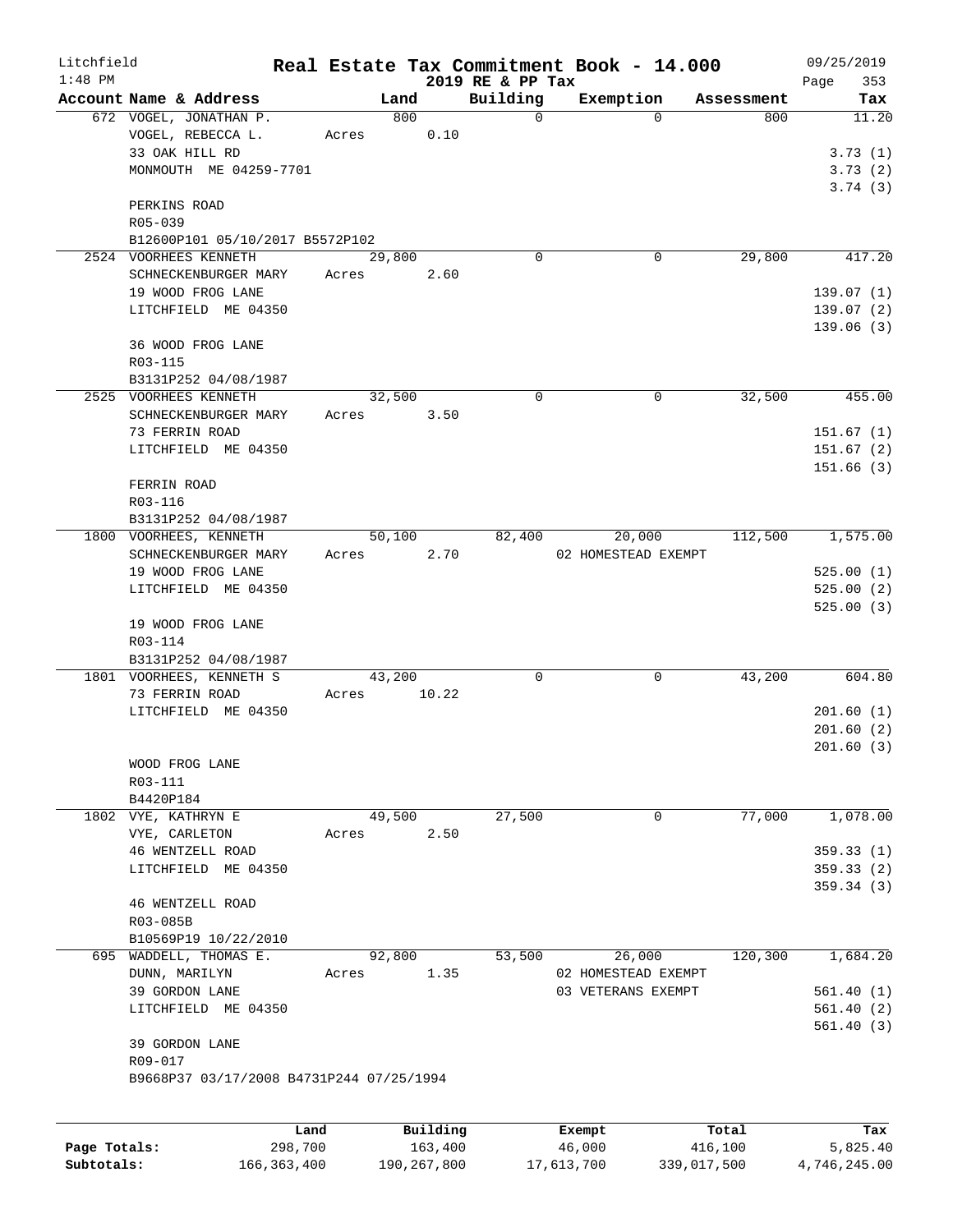| Account Name & Address<br>Building<br>Land<br>Exemption<br>Assessment<br>Tax<br>108,600<br>1803 WADE, NATHANIAL J.<br>64,100<br>26,000<br>146,700<br>2,053.80<br>31.00<br>WADE, AMANDA J.<br>02 HOMESTEAD EXEMPT<br>Acres<br>126 HUNTINGTON HILL<br>03 VETERANS EXEMPT<br>ROAD<br>LITCHFIELD ME 04350<br>126 HUNTINGTON HILL<br>ROAD<br>R11-039<br>B12324P286 06/10/2016 B1741P67<br>171,600<br>1688 WAGNER, BRIDGETT<br>55,800<br>115,800<br>0<br>47 PINE TREE ROAD<br>4.60<br>Acres<br>LITCHFIELD ME 04350<br>47 PINE TREE ROAD<br>R11-007A<br>B12839P175 02/06/2018 B12689P137 08/11/2017<br>B10241P316 10/14/2009 B5255P270 10/31/1996<br>$\Omega$<br>1187 WAGNER, TODD R.<br>206,500<br>225,600<br>432,100<br>6,049.40<br>BONN-WAGNER, BRIDGETTE Acres<br>1.02<br>М.<br>469C FLAMINGO STREET<br>PHILADELPHIA PA 19128<br>138 MANCHESTER LANE<br>$U11 - 049$<br>B12856P58 02/06/2018 B11370P26 04/25/2013 B10518P289<br>09/02/2010 B9913P310 11/21/2008 B5341P302 01/22/1997<br>$\Omega$<br>900<br>900<br>$\Omega$<br>2902 WALDRON, JAMES C.<br>81 LINE ROAD<br>1.15<br>Acres<br>LEEDS ME 04263<br>OFF OAK HILL ROAD<br>R03-129<br>B13053P93 12/28/2018<br>2406 WALKER FLORENCE B<br>45,000<br>97,100<br>26,000<br>116,100<br>1,625.40<br>1.01<br>02 HOMESTEAD EXEMPT<br>222 RICHMOND ROAD<br>Acres<br>03 VETERANS EXEMPT<br>LITCHFIELD ME 04350<br>222 RICHMOND ROAD<br>R03-095A<br>B9162P172 11/04/2006<br>151,100<br>881 WALKO, DAVID B<br>42,400<br>128,700<br>20,000<br>0.80<br>315 BUKER ROAD<br>02 HOMESTEAD EXEMPT<br>Acres<br>LITCHFIELD ME 04350<br>315 BUKER ROAD<br>R05-041<br>B12242P271 10/08/2008 B6838P99 | Litchfield<br>$1:48$ PM |  |  | Real Estate Tax Commitment Book - 14.000<br>2019 RE & PP Tax |  |  | Page | 09/25/2019<br>354 |
|-------------------------------------------------------------------------------------------------------------------------------------------------------------------------------------------------------------------------------------------------------------------------------------------------------------------------------------------------------------------------------------------------------------------------------------------------------------------------------------------------------------------------------------------------------------------------------------------------------------------------------------------------------------------------------------------------------------------------------------------------------------------------------------------------------------------------------------------------------------------------------------------------------------------------------------------------------------------------------------------------------------------------------------------------------------------------------------------------------------------------------------------------------------------------------------------------------------------------------------------------------------------------------------------------------------------------------------------------------------------------------------------------------------------------------------------------------------------------------------------------------------------------------------------------------------------------------------------------------------------------------|-------------------------|--|--|--------------------------------------------------------------|--|--|------|-------------------|
|                                                                                                                                                                                                                                                                                                                                                                                                                                                                                                                                                                                                                                                                                                                                                                                                                                                                                                                                                                                                                                                                                                                                                                                                                                                                                                                                                                                                                                                                                                                                                                                                                               |                         |  |  |                                                              |  |  |      |                   |
|                                                                                                                                                                                                                                                                                                                                                                                                                                                                                                                                                                                                                                                                                                                                                                                                                                                                                                                                                                                                                                                                                                                                                                                                                                                                                                                                                                                                                                                                                                                                                                                                                               |                         |  |  |                                                              |  |  |      |                   |
| 684.60 (1)<br>684.60 (2)<br>684.60 (3)<br>2,402.40<br>800.80 (1)<br>800.80(2)<br>800.80(3)<br>2,016.47(1)<br>2,016.47(2)<br>2,016.46(3)<br>12.60<br>4.20(1)<br>4.20(2)<br>4.20(3)<br>541.80 (1)<br>541.80 (2)<br>541.80 (3)<br>2,115.40<br>705.13(1)<br>705.13(2)<br>705.14(3)                                                                                                                                                                                                                                                                                                                                                                                                                                                                                                                                                                                                                                                                                                                                                                                                                                                                                                                                                                                                                                                                                                                                                                                                                                                                                                                                                |                         |  |  |                                                              |  |  |      |                   |
|                                                                                                                                                                                                                                                                                                                                                                                                                                                                                                                                                                                                                                                                                                                                                                                                                                                                                                                                                                                                                                                                                                                                                                                                                                                                                                                                                                                                                                                                                                                                                                                                                               |                         |  |  |                                                              |  |  |      |                   |
|                                                                                                                                                                                                                                                                                                                                                                                                                                                                                                                                                                                                                                                                                                                                                                                                                                                                                                                                                                                                                                                                                                                                                                                                                                                                                                                                                                                                                                                                                                                                                                                                                               |                         |  |  |                                                              |  |  |      |                   |
|                                                                                                                                                                                                                                                                                                                                                                                                                                                                                                                                                                                                                                                                                                                                                                                                                                                                                                                                                                                                                                                                                                                                                                                                                                                                                                                                                                                                                                                                                                                                                                                                                               |                         |  |  |                                                              |  |  |      |                   |
|                                                                                                                                                                                                                                                                                                                                                                                                                                                                                                                                                                                                                                                                                                                                                                                                                                                                                                                                                                                                                                                                                                                                                                                                                                                                                                                                                                                                                                                                                                                                                                                                                               |                         |  |  |                                                              |  |  |      |                   |
|                                                                                                                                                                                                                                                                                                                                                                                                                                                                                                                                                                                                                                                                                                                                                                                                                                                                                                                                                                                                                                                                                                                                                                                                                                                                                                                                                                                                                                                                                                                                                                                                                               |                         |  |  |                                                              |  |  |      |                   |
|                                                                                                                                                                                                                                                                                                                                                                                                                                                                                                                                                                                                                                                                                                                                                                                                                                                                                                                                                                                                                                                                                                                                                                                                                                                                                                                                                                                                                                                                                                                                                                                                                               |                         |  |  |                                                              |  |  |      |                   |
|                                                                                                                                                                                                                                                                                                                                                                                                                                                                                                                                                                                                                                                                                                                                                                                                                                                                                                                                                                                                                                                                                                                                                                                                                                                                                                                                                                                                                                                                                                                                                                                                                               |                         |  |  |                                                              |  |  |      |                   |
|                                                                                                                                                                                                                                                                                                                                                                                                                                                                                                                                                                                                                                                                                                                                                                                                                                                                                                                                                                                                                                                                                                                                                                                                                                                                                                                                                                                                                                                                                                                                                                                                                               |                         |  |  |                                                              |  |  |      |                   |
|                                                                                                                                                                                                                                                                                                                                                                                                                                                                                                                                                                                                                                                                                                                                                                                                                                                                                                                                                                                                                                                                                                                                                                                                                                                                                                                                                                                                                                                                                                                                                                                                                               |                         |  |  |                                                              |  |  |      |                   |
|                                                                                                                                                                                                                                                                                                                                                                                                                                                                                                                                                                                                                                                                                                                                                                                                                                                                                                                                                                                                                                                                                                                                                                                                                                                                                                                                                                                                                                                                                                                                                                                                                               |                         |  |  |                                                              |  |  |      |                   |
|                                                                                                                                                                                                                                                                                                                                                                                                                                                                                                                                                                                                                                                                                                                                                                                                                                                                                                                                                                                                                                                                                                                                                                                                                                                                                                                                                                                                                                                                                                                                                                                                                               |                         |  |  |                                                              |  |  |      |                   |
|                                                                                                                                                                                                                                                                                                                                                                                                                                                                                                                                                                                                                                                                                                                                                                                                                                                                                                                                                                                                                                                                                                                                                                                                                                                                                                                                                                                                                                                                                                                                                                                                                               |                         |  |  |                                                              |  |  |      |                   |
|                                                                                                                                                                                                                                                                                                                                                                                                                                                                                                                                                                                                                                                                                                                                                                                                                                                                                                                                                                                                                                                                                                                                                                                                                                                                                                                                                                                                                                                                                                                                                                                                                               |                         |  |  |                                                              |  |  |      |                   |
|                                                                                                                                                                                                                                                                                                                                                                                                                                                                                                                                                                                                                                                                                                                                                                                                                                                                                                                                                                                                                                                                                                                                                                                                                                                                                                                                                                                                                                                                                                                                                                                                                               |                         |  |  |                                                              |  |  |      |                   |
|                                                                                                                                                                                                                                                                                                                                                                                                                                                                                                                                                                                                                                                                                                                                                                                                                                                                                                                                                                                                                                                                                                                                                                                                                                                                                                                                                                                                                                                                                                                                                                                                                               |                         |  |  |                                                              |  |  |      |                   |
|                                                                                                                                                                                                                                                                                                                                                                                                                                                                                                                                                                                                                                                                                                                                                                                                                                                                                                                                                                                                                                                                                                                                                                                                                                                                                                                                                                                                                                                                                                                                                                                                                               |                         |  |  |                                                              |  |  |      |                   |
|                                                                                                                                                                                                                                                                                                                                                                                                                                                                                                                                                                                                                                                                                                                                                                                                                                                                                                                                                                                                                                                                                                                                                                                                                                                                                                                                                                                                                                                                                                                                                                                                                               |                         |  |  |                                                              |  |  |      |                   |
|                                                                                                                                                                                                                                                                                                                                                                                                                                                                                                                                                                                                                                                                                                                                                                                                                                                                                                                                                                                                                                                                                                                                                                                                                                                                                                                                                                                                                                                                                                                                                                                                                               |                         |  |  |                                                              |  |  |      |                   |
|                                                                                                                                                                                                                                                                                                                                                                                                                                                                                                                                                                                                                                                                                                                                                                                                                                                                                                                                                                                                                                                                                                                                                                                                                                                                                                                                                                                                                                                                                                                                                                                                                               |                         |  |  |                                                              |  |  |      |                   |
|                                                                                                                                                                                                                                                                                                                                                                                                                                                                                                                                                                                                                                                                                                                                                                                                                                                                                                                                                                                                                                                                                                                                                                                                                                                                                                                                                                                                                                                                                                                                                                                                                               |                         |  |  |                                                              |  |  |      |                   |
|                                                                                                                                                                                                                                                                                                                                                                                                                                                                                                                                                                                                                                                                                                                                                                                                                                                                                                                                                                                                                                                                                                                                                                                                                                                                                                                                                                                                                                                                                                                                                                                                                               |                         |  |  |                                                              |  |  |      |                   |
|                                                                                                                                                                                                                                                                                                                                                                                                                                                                                                                                                                                                                                                                                                                                                                                                                                                                                                                                                                                                                                                                                                                                                                                                                                                                                                                                                                                                                                                                                                                                                                                                                               |                         |  |  |                                                              |  |  |      |                   |
|                                                                                                                                                                                                                                                                                                                                                                                                                                                                                                                                                                                                                                                                                                                                                                                                                                                                                                                                                                                                                                                                                                                                                                                                                                                                                                                                                                                                                                                                                                                                                                                                                               |                         |  |  |                                                              |  |  |      |                   |
|                                                                                                                                                                                                                                                                                                                                                                                                                                                                                                                                                                                                                                                                                                                                                                                                                                                                                                                                                                                                                                                                                                                                                                                                                                                                                                                                                                                                                                                                                                                                                                                                                               |                         |  |  |                                                              |  |  |      |                   |
|                                                                                                                                                                                                                                                                                                                                                                                                                                                                                                                                                                                                                                                                                                                                                                                                                                                                                                                                                                                                                                                                                                                                                                                                                                                                                                                                                                                                                                                                                                                                                                                                                               |                         |  |  |                                                              |  |  |      |                   |
|                                                                                                                                                                                                                                                                                                                                                                                                                                                                                                                                                                                                                                                                                                                                                                                                                                                                                                                                                                                                                                                                                                                                                                                                                                                                                                                                                                                                                                                                                                                                                                                                                               |                         |  |  |                                                              |  |  |      |                   |
|                                                                                                                                                                                                                                                                                                                                                                                                                                                                                                                                                                                                                                                                                                                                                                                                                                                                                                                                                                                                                                                                                                                                                                                                                                                                                                                                                                                                                                                                                                                                                                                                                               |                         |  |  |                                                              |  |  |      |                   |
|                                                                                                                                                                                                                                                                                                                                                                                                                                                                                                                                                                                                                                                                                                                                                                                                                                                                                                                                                                                                                                                                                                                                                                                                                                                                                                                                                                                                                                                                                                                                                                                                                               |                         |  |  |                                                              |  |  |      |                   |
|                                                                                                                                                                                                                                                                                                                                                                                                                                                                                                                                                                                                                                                                                                                                                                                                                                                                                                                                                                                                                                                                                                                                                                                                                                                                                                                                                                                                                                                                                                                                                                                                                               |                         |  |  |                                                              |  |  |      |                   |
|                                                                                                                                                                                                                                                                                                                                                                                                                                                                                                                                                                                                                                                                                                                                                                                                                                                                                                                                                                                                                                                                                                                                                                                                                                                                                                                                                                                                                                                                                                                                                                                                                               |                         |  |  |                                                              |  |  |      |                   |
|                                                                                                                                                                                                                                                                                                                                                                                                                                                                                                                                                                                                                                                                                                                                                                                                                                                                                                                                                                                                                                                                                                                                                                                                                                                                                                                                                                                                                                                                                                                                                                                                                               |                         |  |  |                                                              |  |  |      |                   |
|                                                                                                                                                                                                                                                                                                                                                                                                                                                                                                                                                                                                                                                                                                                                                                                                                                                                                                                                                                                                                                                                                                                                                                                                                                                                                                                                                                                                                                                                                                                                                                                                                               |                         |  |  |                                                              |  |  |      |                   |
|                                                                                                                                                                                                                                                                                                                                                                                                                                                                                                                                                                                                                                                                                                                                                                                                                                                                                                                                                                                                                                                                                                                                                                                                                                                                                                                                                                                                                                                                                                                                                                                                                               |                         |  |  |                                                              |  |  |      |                   |
|                                                                                                                                                                                                                                                                                                                                                                                                                                                                                                                                                                                                                                                                                                                                                                                                                                                                                                                                                                                                                                                                                                                                                                                                                                                                                                                                                                                                                                                                                                                                                                                                                               |                         |  |  |                                                              |  |  |      |                   |
|                                                                                                                                                                                                                                                                                                                                                                                                                                                                                                                                                                                                                                                                                                                                                                                                                                                                                                                                                                                                                                                                                                                                                                                                                                                                                                                                                                                                                                                                                                                                                                                                                               |                         |  |  |                                                              |  |  |      |                   |
|                                                                                                                                                                                                                                                                                                                                                                                                                                                                                                                                                                                                                                                                                                                                                                                                                                                                                                                                                                                                                                                                                                                                                                                                                                                                                                                                                                                                                                                                                                                                                                                                                               |                         |  |  |                                                              |  |  |      |                   |
|                                                                                                                                                                                                                                                                                                                                                                                                                                                                                                                                                                                                                                                                                                                                                                                                                                                                                                                                                                                                                                                                                                                                                                                                                                                                                                                                                                                                                                                                                                                                                                                                                               |                         |  |  |                                                              |  |  |      |                   |
|                                                                                                                                                                                                                                                                                                                                                                                                                                                                                                                                                                                                                                                                                                                                                                                                                                                                                                                                                                                                                                                                                                                                                                                                                                                                                                                                                                                                                                                                                                                                                                                                                               |                         |  |  |                                                              |  |  |      |                   |
|                                                                                                                                                                                                                                                                                                                                                                                                                                                                                                                                                                                                                                                                                                                                                                                                                                                                                                                                                                                                                                                                                                                                                                                                                                                                                                                                                                                                                                                                                                                                                                                                                               |                         |  |  |                                                              |  |  |      |                   |
|                                                                                                                                                                                                                                                                                                                                                                                                                                                                                                                                                                                                                                                                                                                                                                                                                                                                                                                                                                                                                                                                                                                                                                                                                                                                                                                                                                                                                                                                                                                                                                                                                               |                         |  |  |                                                              |  |  |      |                   |
|                                                                                                                                                                                                                                                                                                                                                                                                                                                                                                                                                                                                                                                                                                                                                                                                                                                                                                                                                                                                                                                                                                                                                                                                                                                                                                                                                                                                                                                                                                                                                                                                                               |                         |  |  |                                                              |  |  |      |                   |
|                                                                                                                                                                                                                                                                                                                                                                                                                                                                                                                                                                                                                                                                                                                                                                                                                                                                                                                                                                                                                                                                                                                                                                                                                                                                                                                                                                                                                                                                                                                                                                                                                               |                         |  |  |                                                              |  |  |      |                   |
|                                                                                                                                                                                                                                                                                                                                                                                                                                                                                                                                                                                                                                                                                                                                                                                                                                                                                                                                                                                                                                                                                                                                                                                                                                                                                                                                                                                                                                                                                                                                                                                                                               |                         |  |  |                                                              |  |  |      |                   |
|                                                                                                                                                                                                                                                                                                                                                                                                                                                                                                                                                                                                                                                                                                                                                                                                                                                                                                                                                                                                                                                                                                                                                                                                                                                                                                                                                                                                                                                                                                                                                                                                                               |                         |  |  |                                                              |  |  |      |                   |
|                                                                                                                                                                                                                                                                                                                                                                                                                                                                                                                                                                                                                                                                                                                                                                                                                                                                                                                                                                                                                                                                                                                                                                                                                                                                                                                                                                                                                                                                                                                                                                                                                               |                         |  |  |                                                              |  |  |      |                   |
|                                                                                                                                                                                                                                                                                                                                                                                                                                                                                                                                                                                                                                                                                                                                                                                                                                                                                                                                                                                                                                                                                                                                                                                                                                                                                                                                                                                                                                                                                                                                                                                                                               |                         |  |  |                                                              |  |  |      |                   |
|                                                                                                                                                                                                                                                                                                                                                                                                                                                                                                                                                                                                                                                                                                                                                                                                                                                                                                                                                                                                                                                                                                                                                                                                                                                                                                                                                                                                                                                                                                                                                                                                                               |                         |  |  |                                                              |  |  |      |                   |
|                                                                                                                                                                                                                                                                                                                                                                                                                                                                                                                                                                                                                                                                                                                                                                                                                                                                                                                                                                                                                                                                                                                                                                                                                                                                                                                                                                                                                                                                                                                                                                                                                               |                         |  |  |                                                              |  |  |      |                   |
|                                                                                                                                                                                                                                                                                                                                                                                                                                                                                                                                                                                                                                                                                                                                                                                                                                                                                                                                                                                                                                                                                                                                                                                                                                                                                                                                                                                                                                                                                                                                                                                                                               |                         |  |  |                                                              |  |  |      |                   |

|              | Land        | Building    | Exempt     | Total       | Tax          |
|--------------|-------------|-------------|------------|-------------|--------------|
| Page Totals: | 414,700     | 675,800     | 72,000     | 1,018,500   | 14,259.00    |
| Subtotals:   | 166,778,100 | 190,943,600 | 17,685,700 | 340,036,000 | 4,760,504.00 |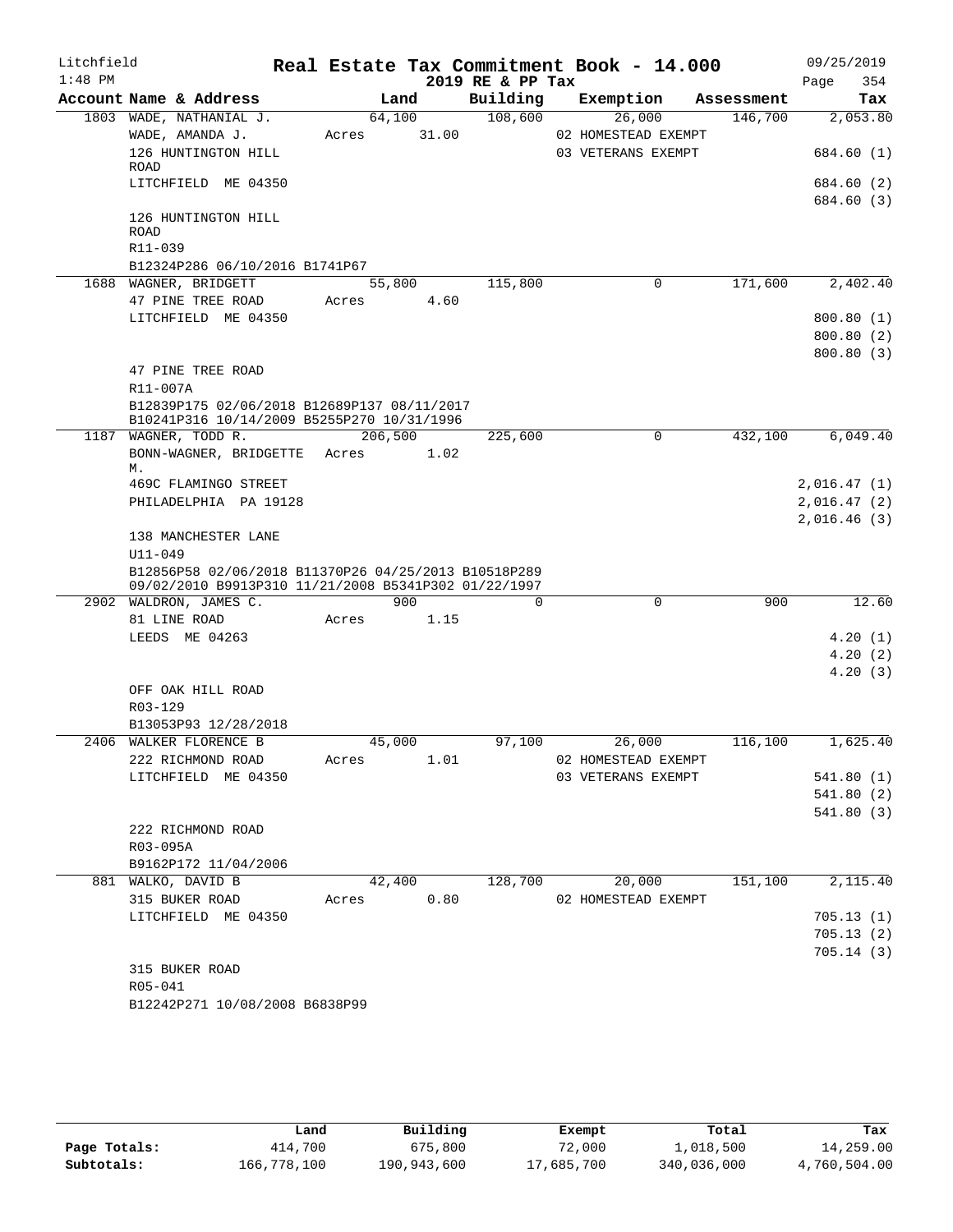| Litchfield   |                                                     |               |       |             |                  | Real Estate Tax Commitment Book - 14.000 |             |      | 09/25/2019   |
|--------------|-----------------------------------------------------|---------------|-------|-------------|------------------|------------------------------------------|-------------|------|--------------|
| $1:48$ PM    |                                                     |               |       |             | 2019 RE & PP Tax |                                          |             | Page | 355          |
|              | Account Name & Address                              |               |       | Land        | Building         | Exemption                                | Assessment  |      | Tax          |
|              | 2349 WALLACE, BRYAN M.                              |               |       | 28,000      | $\mathbf 0$      | $\Omega$                                 | 28,000      |      | 392.00       |
|              | WALLACE, JAMES                                      |               | Acres | 2.00        |                  |                                          |             |      |              |
|              | 3 HARMONY LANE                                      |               |       |             |                  |                                          |             |      | 130.67(1)    |
|              | APT.#22                                             |               |       |             |                  |                                          |             |      | 130.67(2)    |
|              | LEWISTON ME 04210                                   |               |       |             |                  |                                          |             |      | 130.66(3)    |
|              | WEST ROAD                                           |               |       |             |                  |                                          |             |      |              |
|              | R03-034                                             |               |       |             |                  |                                          |             |      |              |
|              | B11019P265 03/28/2012 B7677P267 09/29/2003          |               |       |             |                  |                                          |             |      |              |
|              | 2915 WARD, SAMANTHA                                 |               |       | 48,000      | 192,900          | 0                                        | 240,900     |      | 3,372.60     |
|              | WARD, BRETT                                         |               | Acres | 2.00        |                  |                                          |             |      |              |
|              | 1803 LEWISTON ROAD                                  |               |       |             |                  |                                          |             |      | 1, 124.20(1) |
|              | LITCHFIELD ME 04350                                 |               |       |             |                  |                                          |             |      | 1, 124.20(2) |
|              |                                                     |               |       |             |                  |                                          |             |      | 1, 124.20(3) |
|              | LEWISTON ROAD                                       |               |       |             |                  |                                          |             |      |              |
|              | U13-013D                                            |               |       |             |                  |                                          |             |      |              |
|              | B12580P184 04/17/2017 B7731P311 10/27/2003 B2562P47 |               |       |             |                  |                                          |             |      |              |
|              | 1812 WARD, STEPHEN                                  |               |       | 401,300     | 419,700          | 0                                        | 821,000     |      | 11,494.00    |
|              | WARD DEBORAH                                        |               | Acres | 22.00       |                  |                                          |             |      |              |
|              | 575 OSGOOD ST                                       |               |       |             |                  |                                          |             |      | 3,831.33(1)  |
|              | APT 3101                                            |               |       |             |                  |                                          |             |      | 3,831.33(2)  |
|              | NORTH ANDOVER MA 02712                              |               |       |             |                  |                                          |             |      | 3,831.34(3)  |
|              | 65 STEVENS DRIVE                                    |               |       |             |                  |                                          |             |      |              |
|              | $U27 - 005$                                         |               |       |             |                  |                                          |             |      |              |
|              | B3800P71 09/14/1990                                 |               |       |             |                  |                                          |             |      |              |
|              | 339 WARDWELL, CHARLES D                             |               |       | 47,900      | 7,400            | 20,000                                   | 35,300      |      | 494.20       |
|              | 1582 HALLOWELL ROAD                                 |               | Acres | 4.93        |                  | 02 HOMESTEAD EXEMPT                      |             |      |              |
|              | LITCHFIELD ME 04350                                 |               |       |             |                  |                                          |             |      | 164.73(1)    |
|              |                                                     |               |       |             |                  |                                          |             |      |              |
|              |                                                     |               |       |             |                  |                                          |             |      | 164.73(2)    |
|              |                                                     |               |       |             |                  |                                          |             |      | 164.74(3)    |
|              | 1582 HALLOWELL ROAD                                 |               |       |             |                  |                                          |             |      |              |
|              | R12-006                                             |               |       |             |                  |                                          |             |      |              |
|              | B7832P237 02/13/2004                                |               |       |             |                  |                                          |             |      |              |
|              | 2336 WARDWELL, CHARLES D.                           |               |       | 37,100      | 0                | 0                                        | 37,100      |      | 519.40       |
|              | 1582 HALLOWELL ROAD                                 |               | Acres | 5.03        |                  |                                          |             |      |              |
|              | LITCHFIELD ME 04350                                 |               |       |             |                  |                                          |             |      | 173.13(1)    |
|              |                                                     |               |       |             |                  |                                          |             |      | 173.13(2)    |
|              |                                                     |               |       |             |                  |                                          |             |      | 173.14(3)    |
|              | 1570 HALLOWELL ROAD                                 |               |       |             |                  |                                          |             |      |              |
|              | R12-006A                                            |               |       |             |                  |                                          |             |      |              |
|              | B7832P109                                           |               |       |             |                  |                                          |             |      |              |
|              | 1813 WARDWELL, RICHARD K SR                         |               |       | 48,300      | 159,100          | 20,000                                   | 187,400     |      | 2,623.60     |
|              | WARDWELL BARBARA E                                  |               | Acres | 2.10        |                  | 02 HOMESTEAD EXEMPT                      |             |      |              |
|              | 1582 HALLOWELL ROAD                                 |               |       |             |                  |                                          |             |      | 874.53 (1)   |
|              | LITCHFIELD ME 04350                                 |               |       |             |                  |                                          |             |      | 874.53 (2)   |
|              |                                                     |               |       |             |                  |                                          |             |      | 874.54 (3)   |
|              | 1570 HALLOWELL ROAD                                 |               |       |             |                  |                                          |             |      |              |
|              | R14-062                                             |               |       |             |                  |                                          |             |      |              |
|              | B8906P228 05/17/2006 B6195P106                      |               |       |             |                  |                                          |             |      |              |
|              | 632 WARLICK, ANDREW P.                              |               |       | 34,800      | 91,300           | 20,000                                   | 106,100     |      | 1,485.40     |
|              | 1558 HALLOWELL ROAD                                 |               | Acres | 0.35        |                  | 02 HOMESTEAD EXEMPT                      |             |      |              |
|              | LITCHFIELD ME 04350                                 |               |       |             |                  |                                          |             |      | 495.13 (1)   |
|              |                                                     |               |       |             |                  |                                          |             |      | 495.13 (2)   |
|              |                                                     |               |       |             |                  |                                          |             |      | 495.14 (3)   |
|              | 1558 HALLOWELL ROAD                                 |               |       |             |                  |                                          |             |      |              |
|              | $U19 - 019$                                         |               |       |             |                  |                                          |             |      |              |
|              | B7089P286                                           |               |       |             |                  |                                          |             |      |              |
|              |                                                     |               |       |             |                  |                                          |             |      |              |
|              |                                                     |               |       |             |                  |                                          |             |      |              |
|              |                                                     | Land          |       | Building    |                  | Exempt                                   | Total       |      | Tax          |
| Page Totals: |                                                     | 645,400       |       | 870,400     |                  | 60,000                                   | 1,455,800   |      | 20,381.20    |
| Subtotals:   |                                                     | 167, 423, 500 |       | 191,814,000 |                  | 17,745,700                               | 341,491,800 |      | 4,780,885.20 |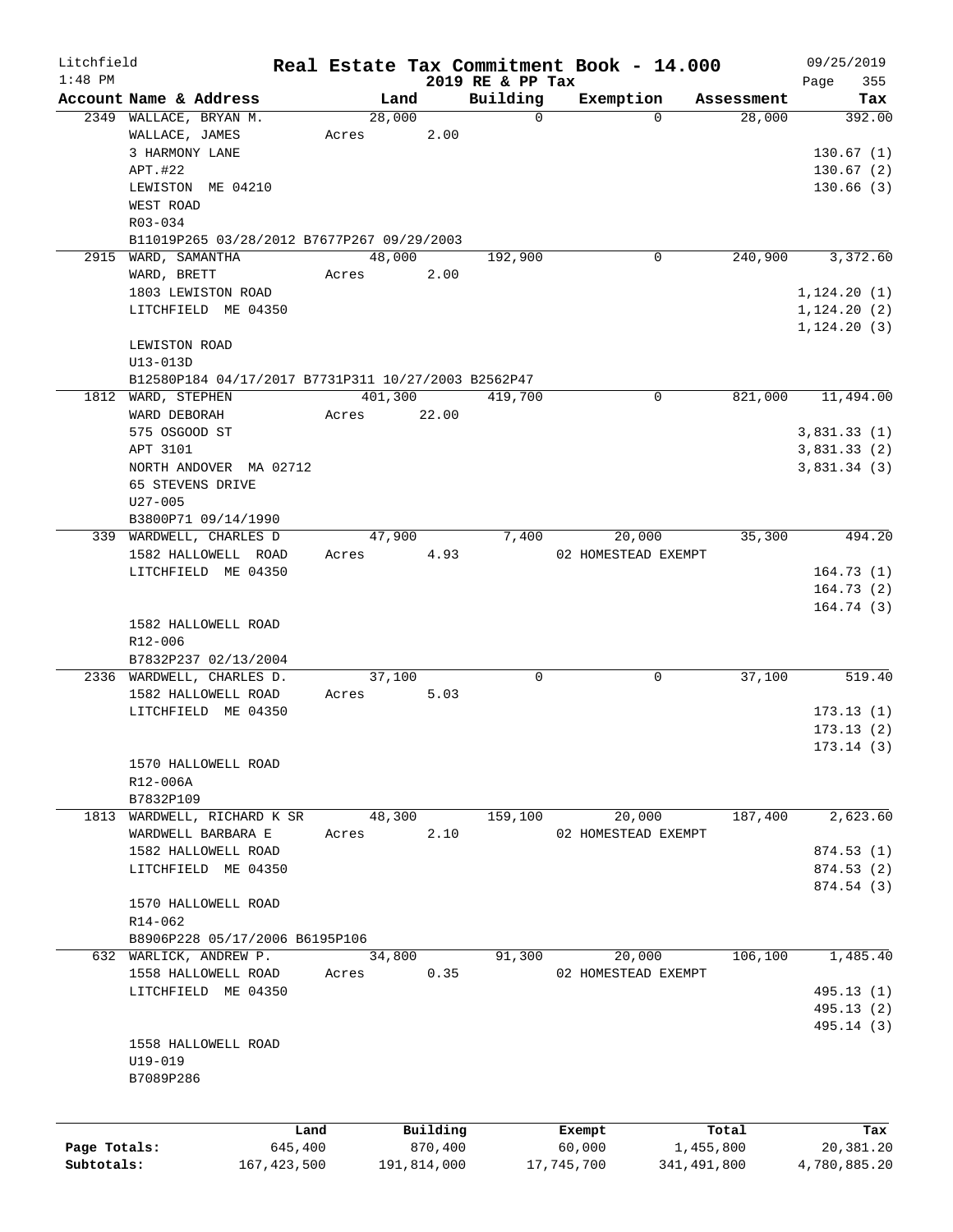| Litchfield   |                                |         |                     |                              | Real Estate Tax Commitment Book - 14.000 |                       | 09/25/2019         |
|--------------|--------------------------------|---------|---------------------|------------------------------|------------------------------------------|-----------------------|--------------------|
| $1:48$ PM    | Account Name & Address         |         | Land                | 2019 RE & PP Tax<br>Building | Exemption                                |                       | 356<br>Page<br>Tax |
|              | 1816 WARMING, EMILYN           |         | 51,300              | 153,000                      | 20,000                                   | Assessment<br>184,300 | 2,580.20           |
|              | P O BOX 75                     |         | Acres 3.10          |                              | 02 HOMESTEAD EXEMPT                      |                       |                    |
|              | LITCHFIELD ME 04350            |         |                     |                              |                                          |                       | 860.07(1)          |
|              |                                |         |                     |                              |                                          |                       | 860.07(2)          |
|              |                                |         |                     |                              |                                          |                       | 860.06(3)          |
|              | 1475 HALLOWELL ROAD            |         |                     |                              |                                          |                       |                    |
|              | $U20 - 014$                    |         |                     |                              |                                          |                       |                    |
|              | B1564P282                      |         |                     |                              |                                          |                       |                    |
|              | 813 WARNER, HAROLD N., JR.     | 136,100 |                     | 78,800                       | 26,000                                   | 188,900               | 2,644.60           |
|              | 96 EASY STREET                 | Acres   | 0.48                |                              | 02 HOMESTEAD EXEMPT                      |                       |                    |
|              | LITCHFIELD ME 04350            |         |                     |                              | 14 WW2 Vet NonRes                        |                       | 881.53 (1)         |
|              |                                |         |                     |                              |                                          |                       | 881.53 (2)         |
|              |                                |         |                     |                              |                                          |                       | 881.54 (3)         |
|              | 96 EASY STREET                 |         |                     |                              |                                          |                       |                    |
|              | $U09 - 010$                    |         |                     |                              |                                          |                       |                    |
|              | B12351P26 06/29/2016 B2712P165 |         |                     |                              |                                          |                       |                    |
|              | 1817 WARREN, DOREEN            | 127,400 |                     | 134,400                      | 20,000                                   | 241,800               | 3,385.20           |
|              | 34 EASY STREET                 |         | 0.39                |                              | 02 HOMESTEAD EXEMPT                      |                       |                    |
|              | LITCHFIELD ME 04350            | Acres   |                     |                              |                                          |                       | 1, 128.40(1)       |
|              |                                |         |                     |                              |                                          |                       |                    |
|              |                                |         |                     |                              |                                          |                       | 1,128.40(2)        |
|              |                                |         |                     |                              |                                          |                       | 1, 128.40(3)       |
|              | 34 EASY STREET                 |         |                     |                              |                                          |                       |                    |
|              | $U10 - 010$                    |         |                     |                              |                                          |                       |                    |
|              | B3470P88                       |         |                     |                              |                                          |                       |                    |
|              | 1818 WARREN, RICHARD E         | 40,000  |                     | 15,600                       | 6,000                                    | 49,600                | 694.40             |
|              | 34 EASY STRET                  | Acres   | 0.50                |                              |                                          |                       |                    |
|              | LITCHFIELD ME 04350            |         |                     |                              | 14 WW2 Vet NonRes                        |                       | 231.47(1)          |
|              |                                |         |                     |                              |                                          |                       | 231.47(2)          |
|              |                                |         |                     |                              |                                          |                       | 231.46(3)          |
|              | 33 EASY STREET                 |         |                     |                              |                                          |                       |                    |
|              | $U10 - 013$                    |         |                     |                              |                                          |                       |                    |
|              | B4537P300                      |         |                     |                              |                                          |                       |                    |
|              | 781 WASHBURN DANIEL            | 45,900  |                     | 0                            | 0                                        | 45,900                | 642.60             |
|              | 623 STEVENSTOWN ROAD           | Acres   | 13.87               |                              |                                          |                       |                    |
|              | LITCHFIELD ME 04350            |         |                     |                              |                                          |                       | 214.20(1)          |
|              |                                |         |                     |                              |                                          |                       | 214.20(2)          |
|              |                                |         |                     |                              |                                          |                       | 214.20(3)          |
|              | STEVENSTOWN ROAD               |         |                     |                              |                                          |                       |                    |
|              | R07-022                        |         |                     |                              |                                          |                       |                    |
|              | B9878P39 10/09/2008            |         |                     |                              |                                          |                       |                    |
|              | 1819 WASHBURN, DANIEL H        | 49,900  |                     | 207,900                      | 20,000                                   | 237,800               | 3,329.20           |
|              | 623 STEVENSTOWN ROAD           | Acres   | 2.63                |                              | 02 HOMESTEAD EXEMPT                      |                       |                    |
|              | LITCHFIELD ME 04350            |         |                     |                              |                                          |                       | 1, 109.73(1)       |
|              |                                |         |                     |                              |                                          |                       | 1, 109.73(2)       |
|              |                                |         |                     |                              |                                          |                       | 1, 109.74(3)       |
|              | 623 STEVENSTOWN ROAD           |         |                     |                              |                                          |                       |                    |
|              | R07-022B                       |         |                     |                              |                                          |                       |                    |
|              | B4869P219                      |         |                     |                              |                                          |                       |                    |
| 1820         | WASHBURN, HOWARD O             | 85,800  |                     | 32,200                       | 0                                        | 118,000               | 1,652.00           |
|              | WASHBURN AMY B                 | Acres   | 2.10                |                              |                                          |                       |                    |
|              | 16 GLEN STREET                 |         |                     |                              |                                          |                       | 550.67(1)          |
|              | AUGUSTA ME 04330               |         |                     |                              |                                          |                       | 550.67(2)          |
|              |                                |         |                     |                              |                                          |                       | 550.66(3)          |
|              | 77 TUTT LANE                   |         |                     |                              |                                          |                       |                    |
|              | R10-021                        |         |                     |                              |                                          |                       |                    |
|              | B4321P201 01/25/1993           |         |                     |                              |                                          |                       |                    |
|              |                                |         |                     |                              |                                          |                       |                    |
|              |                                |         |                     |                              |                                          |                       |                    |
| Page Totals: | 536,400                        | Land    | Building<br>621,900 |                              | Exempt<br>92,000                         | Total<br>1,066,300    | Tax<br>14,928.20   |
| Subtotals:   | 167,959,900                    |         | 192, 435, 900       |                              | 17,837,700                               | 342,558,100           | 4,795,813.40       |
|              |                                |         |                     |                              |                                          |                       |                    |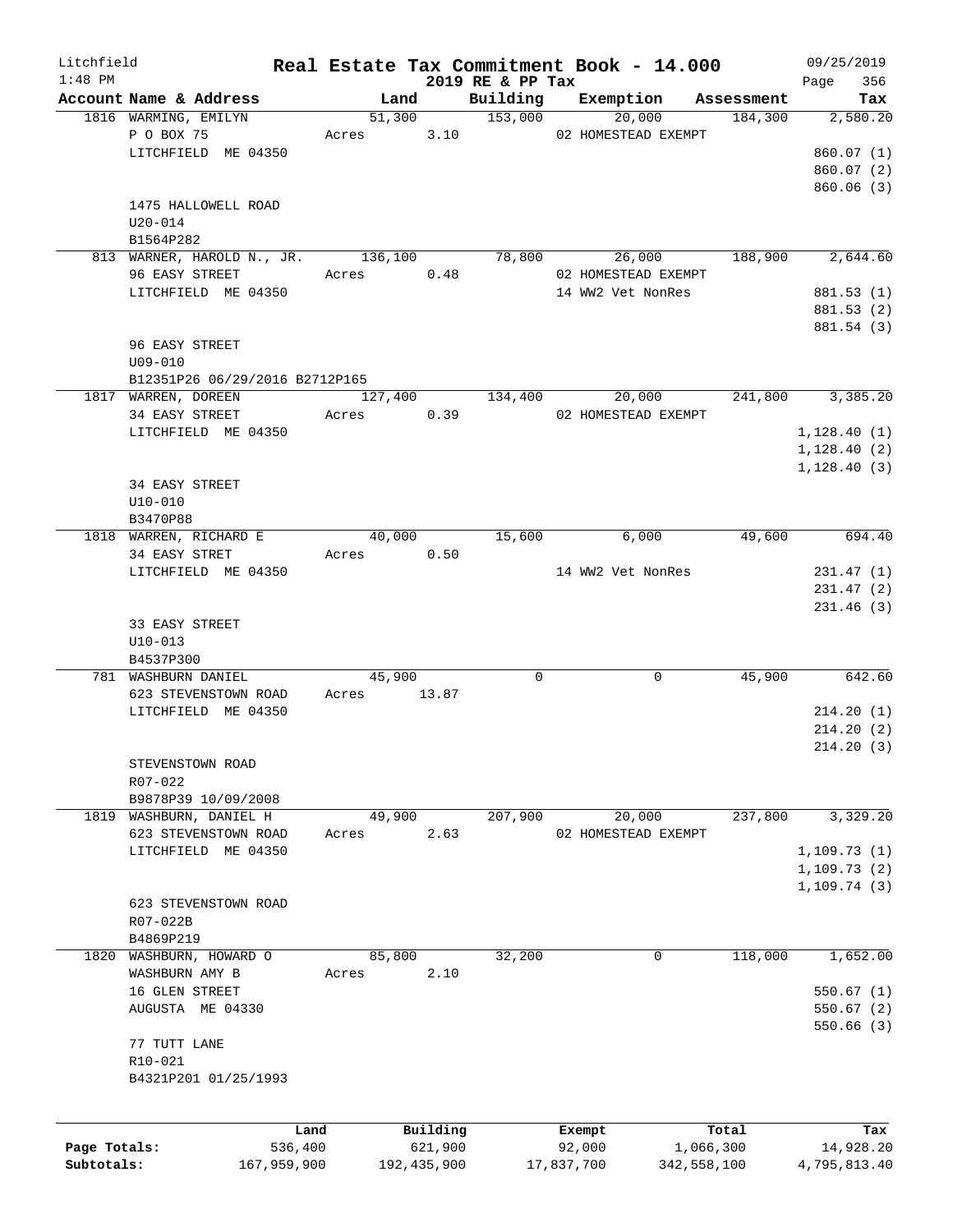| Litchfield |                                                    |            |       |                  | Real Estate Tax Commitment Book - 14.000 |         | 09/25/2019               |
|------------|----------------------------------------------------|------------|-------|------------------|------------------------------------------|---------|--------------------------|
| $1:48$ PM  |                                                    |            |       | 2019 RE & PP Tax |                                          |         | 357<br>Page              |
|            | Account Name & Address                             | Land       |       |                  | Building Exemption Assessment            |         | Tax                      |
|            | 2218 WATERHOUSE, RICHARD M.                        | 49,700     |       | 64,600           | 20,000                                   | 94,300  | 1,320.20                 |
|            | WATERHOUSE SANDRA J                                | Acres 2.57 |       |                  | 02 HOMESTEAD EXEMPT                      |         |                          |
|            | 25 DENNIS HILL ROAD                                |            |       |                  |                                          |         | 440.07 (1)               |
|            | LITCHFIELD ME 04350                                |            |       |                  |                                          |         | 440.07 (2)               |
|            |                                                    |            |       |                  |                                          |         | 440.06 (3)               |
|            | 25 DENNIS HILL ROAD                                |            |       |                  |                                          |         |                          |
|            | R11-008-5                                          |            |       |                  |                                          |         |                          |
|            | B6990P264 07/18/2002<br>1825 WATERMAN PETER B      | 179,800    |       | 22,100           | 0                                        | 201,900 | 2,826.60                 |
|            | 840 SABATTUS ROAD                                  | Acres 0.70 |       |                  |                                          |         |                          |
|            | SABATTUS ME 04280                                  |            |       |                  |                                          |         | 942.20(1)                |
|            |                                                    |            |       |                  |                                          |         | 942.20 (2)               |
|            |                                                    |            |       |                  |                                          |         | 942.20 (3)               |
|            | 43 GAMAGE DRIVE                                    |            |       |                  |                                          |         |                          |
|            | $U18 - 008$                                        |            |       |                  |                                          |         |                          |
|            | B9304P131 04/06/2007 B6218P51 05/24/2000 B1557P170 |            |       |                  |                                          |         |                          |
|            | 08/07/1971                                         |            |       |                  |                                          |         |                          |
|            | 1822 WATERMAN, DONALD M                            | 53,200     |       | $\mathbf 0$      | 0                                        | 53,200  | $\frac{744.80}{ }$       |
|            | 78 GARDINER ROAD                                   | Acres      | 5.40  |                  |                                          |         |                          |
|            | WALES ME 04280-3308                                |            |       |                  |                                          |         | 248.27(1)                |
|            |                                                    |            |       |                  |                                          |         | 248.27(2)                |
|            |                                                    |            |       |                  |                                          |         | 248.26(3)                |
|            | WATERMAN DRIVE                                     |            |       |                  |                                          |         |                          |
|            | U27-011                                            |            |       |                  |                                          |         |                          |
|            | B4237P51                                           |            |       |                  |                                          |         |                          |
|            | 1823 WATERMAN, EVELYN T                            | 157,400    |       | 21,600           | 0                                        | 179,000 | 2,506.00                 |
|            | 78 GARDINER RD                                     | Acres      | 0.95  |                  |                                          |         |                          |
|            | WALES ME 04280-3308                                |            |       |                  |                                          |         | 835.33 (1)               |
|            |                                                    |            |       |                  |                                          |         | 835.33 (2)<br>835.34 (3) |
|            | 45 GAMAGE DRIVE                                    |            |       |                  |                                          |         |                          |
|            | U18-007                                            |            |       |                  |                                          |         |                          |
|            | B4237P49 09/30/1992 B1475P501 08/16/1968           |            |       |                  |                                          |         |                          |
|            | 2829 WATERMAN, WILLIAM                             | 33,800     |       | $\mathbf 0$      | $\mathbf 0$                              | 33,800  | 473.20                   |
|            | P.O. BOX 299                                       | Acres      | 44.00 |                  |                                          |         |                          |
|            | Litchfield ME 04350                                |            |       |                  |                                          |         | 157.73(1)                |
|            |                                                    |            |       |                  |                                          |         | 157.73(2)                |
|            |                                                    |            |       |                  |                                          |         | 157.74(3)                |
|            |                                                    |            |       |                  |                                          |         |                          |
|            | R13-001A                                           |            |       |                  |                                          |         |                          |
|            | B11352P84 04/05/2013                               |            |       |                  |                                          |         |                          |
|            | 2603 WATERMAN, WILLIAM J                           | 33,900     |       | 153,900          | 0                                        | 187,800 | 2,629.20                 |
|            | WATERMAN, SARAH                                    | Acres      | 0.31  |                  |                                          |         |                          |
|            | P.O BOX 299                                        |            |       |                  |                                          |         | 876.40(1)                |
|            | LITCHFIELD ME 04350                                |            |       |                  |                                          |         | 876.40 (2)               |
|            |                                                    |            |       |                  |                                          |         | 876.40 (3)               |
|            | 1847 HALLOWELL ROAD                                |            |       |                  |                                          |         |                          |
|            | $U16 - 013$                                        |            |       |                  |                                          |         |                          |
|            | B10440P219 06/11/2010 B10411P90 05/06/2010         |            |       |                  |                                          |         |                          |

|              | Land        | Building    | Exempt     | Total       | Tax          |
|--------------|-------------|-------------|------------|-------------|--------------|
| Page Totals: | 507,800     | 262,200     | 20,000     | 750,000     | 10,500.00    |
| Subtotals:   | 168,467,700 | 192,698,100 | 17,857,700 | 343,308,100 | 4,806,313.40 |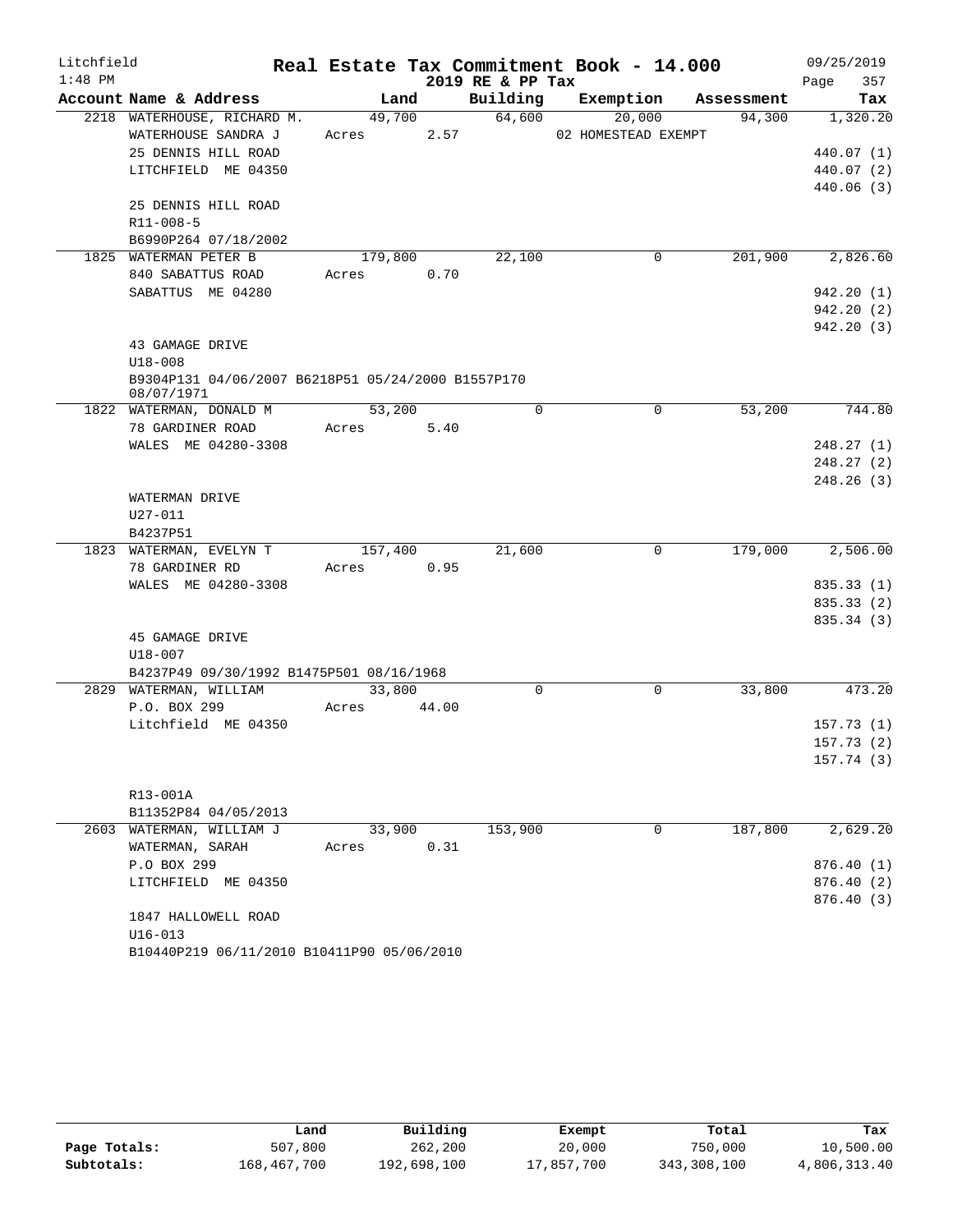| Litchfield<br>$1:48$ PM |                                                                                                      |                  |       | 2019 RE & PP Tax | Real Estate Tax Commitment Book - 14.000 |            | 09/25/2019<br>358<br>Page  |
|-------------------------|------------------------------------------------------------------------------------------------------|------------------|-------|------------------|------------------------------------------|------------|----------------------------|
|                         | Account Name & Address                                                                               |                  | Land  | Building         | Exemption                                | Assessment | Tax                        |
|                         | 1312 WATKINS, ANDREA L.<br>BATES, NORINE & DORE,                                                     | 258,900<br>Acres | 38.74 | 26, 200          | $\Omega$                                 | 285,100    | 3,991.40                   |
|                         | ELLEN<br>145 LEGION PARK ROAD<br>WINDSOR ME 04363                                                    |                  |       |                  |                                          |            | 1,330.47(1)<br>1,330.47(2) |
|                         | 101 GOODWIN DRIVE                                                                                    |                  |       |                  |                                          |            | 1,330.46(3)                |
|                         | R14-017<br>B12611P211 05/23/2017 B12308P162 05/27/2016<br>B10770P197 07/05/2011 B1201P227 05/16/1960 |                  |       |                  |                                          |            |                            |
|                         | 415 WATSON, KYLE H.                                                                                  | 46,200           |       | 39,500           | $\mathbf 0$                              | 85,700     | 1,199.80                   |
|                         | WATSON, WALTER P. JR.                                                                                | Acres            | 1.40  |                  |                                          |            |                            |
|                         | 610 RICHMOND ROAD<br>LITCHFIELD ME 04350                                                             |                  |       |                  |                                          |            | 399.93 (1)<br>399.93 (2)   |
|                         | 610 RICHMOND ROAD                                                                                    |                  |       |                  |                                          |            | 399.94(3)                  |
|                         | R02-009<br>B11803P123 09/15/2014 B11803P117 05/12/2014<br>B5543P160 02/04/1998                       |                  |       |                  |                                          |            |                            |
|                         | 1030 WATSON, WALTER P. JR. &<br>KARRIE L.                                                            | 199,300          |       | 220,500          | 20,000                                   | 399,800    | 5,597.20                   |
|                         | 25 LEBLANC DRIVE                                                                                     | Acres            | 0.92  |                  | 02 HOMESTEAD EXEMPT                      |            |                            |
|                         | LITCHFIELD ME<br>04350-3056                                                                          |                  |       |                  |                                          |            | 1,865.73(1)<br>1,865.73(2) |
|                         |                                                                                                      |                  |       |                  |                                          |            | 1,865.74(3)                |
|                         | 25 LEBLANC DRIVE                                                                                     |                  |       |                  |                                          |            |                            |
|                         | $U26 - 003$                                                                                          |                  |       |                  |                                          |            |                            |
|                         | B11305P298 02/06/2013 B11305P294 01/18/2013<br>B9343P152 05/04/2007 B4928P84                         |                  |       |                  |                                          |            |                            |
|                         | 1464 WEAVER, JOHN JR. &<br>NEDRA                                                                     | 340,200          |       | 434,700          | 0                                        | 774,900    | 10,848.60                  |
|                         | 9 LOG LANDING ROAD                                                                                   | Acres            | 5.65  |                  |                                          |            |                            |
|                         | SAVANNAH GA 31411                                                                                    |                  |       |                  |                                          |            | 3,616.20(1)                |
|                         |                                                                                                      |                  |       |                  |                                          |            | 3,616.20(2)<br>3,616.20(3) |
|                         | 146 BEAVER DRIVE                                                                                     |                  |       |                  |                                          |            |                            |
|                         | R14-006B                                                                                             |                  |       |                  |                                          |            |                            |
|                         | B10302P331 12/17/2009 B7813P48 01/28/2004 B5427P95                                                   |                  |       |                  |                                          |            |                            |
| 2797                    | WEAVER, NEDRA C<br>9 LOG LANDING ROAD                                                                | 300,300<br>Acres | 13.36 | 11,000           | 0                                        | 311,300    | 4,358.20                   |
|                         | SAVANNAH GA 31411                                                                                    |                  |       |                  |                                          |            | 1,452.73(1)                |
|                         |                                                                                                      |                  |       |                  |                                          |            | 1,452.73(2)                |
|                         |                                                                                                      |                  |       |                  |                                          |            | 1,452.74(3)                |
|                         | BEAVER LANE                                                                                          |                  |       |                  |                                          |            |                            |
|                         | R14-006F                                                                                             |                  |       |                  |                                          |            |                            |
|                         | B11307P307 02/04/2013 B10858P167 10/13/2011                                                          |                  |       |                  |                                          |            |                            |
|                         | 1425 WEBB, JOHN & PATRICIA<br>943 PLAINS ROAD                                                        | 181,700<br>Acres | 14.00 | 132,400          | 26,000<br>03 VETERANS EXEMPT             | 288,100    | 4,033.40                   |
|                         | LITCHFIELD ME 04350                                                                                  |                  |       |                  | 02 HOMESTEAD EXEMPT                      |            | 1,344.47(1)                |
|                         |                                                                                                      |                  |       |                  |                                          |            | 1,344.47(2)                |
|                         | 943 PLAINS ROAD                                                                                      |                  |       |                  |                                          |            | 1,344.46(3)                |
|                         | $U05 - 001$                                                                                          |                  |       |                  |                                          |            |                            |
|                         | B5721P72 08/31/1998 B2691P165                                                                        |                  |       |                  |                                          |            |                            |
|                         |                                                                                                      |                  |       |                  |                                          |            |                            |

|              | Land        | Building    | Exempt     | Total       | Tax          |
|--------------|-------------|-------------|------------|-------------|--------------|
| Page Totals: | 1,326,600   | 864,300     | 46,000     | 2,144,900   | 30,028.60    |
| Subtotals:   | 169,794,300 | 193,562,400 | 17,903,700 | 345,453,000 | 4,836,342.00 |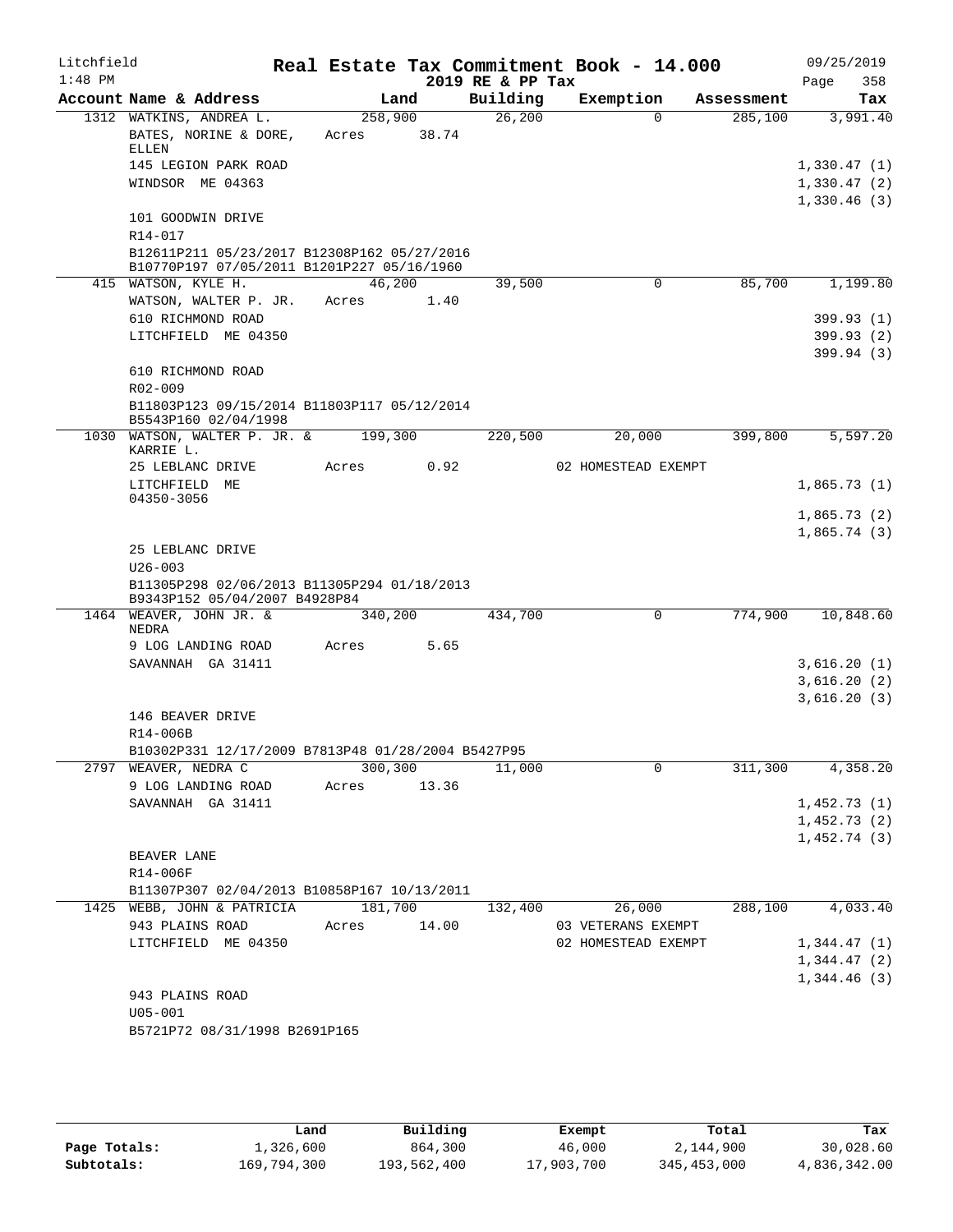| Litchfield   |                                                   |             |             |        |             |                  |            | Real Estate Tax Commitment Book - 14.000 |               | 09/25/2019       |          |
|--------------|---------------------------------------------------|-------------|-------------|--------|-------------|------------------|------------|------------------------------------------|---------------|------------------|----------|
| $1:48$ PM    |                                                   |             |             |        |             | 2019 RE & PP Tax |            |                                          |               | Page             | 359      |
|              | Account Name & Address                            |             |             | Land   |             | Building         |            | Exemption<br>$\Omega$                    | Assessment    |                  | Tax      |
|              | 123 WEBB, JONATHAN & JUDY<br>17 HEAVENSWAY LANE   |             | Acres 0.15  | 32,900 |             | 10,000           |            |                                          | 42,900        |                  | 600.60   |
|              | WHITEFIELD ME 04353                               |             |             |        |             |                  |            |                                          |               | 200.20(1)        |          |
|              |                                                   |             |             |        |             |                  |            |                                          |               | 200.20(2)        |          |
|              |                                                   |             |             |        |             |                  |            |                                          |               | 200.20(3)        |          |
|              | 57 PENNEY LANE                                    |             |             |        |             |                  |            |                                          |               |                  |          |
|              | R09-004                                           |             |             |        |             |                  |            |                                          |               |                  |          |
|              | B5404P298                                         |             |             |        |             |                  |            |                                          |               |                  |          |
|              | 1839 WEBB, JUDY A                                 |             |             | 42,900 |             | 2,700            |            | $\mathbf 0$                              | 45,600        |                  | 638.40   |
|              | 17 HEAVENSWAY LANE                                |             | Acres 0.15  |        |             |                  |            |                                          |               |                  |          |
|              | WHITEFIELD ME 04353                               |             |             |        |             |                  |            |                                          |               | 212.80(1)        |          |
|              |                                                   |             |             |        |             |                  |            |                                          |               | 212.80(2)        |          |
|              |                                                   |             |             |        |             |                  |            |                                          |               | 212.80(3)        |          |
|              |                                                   |             |             |        |             |                  |            |                                          |               |                  |          |
|              | 59 PENNEY LANE                                    |             |             |        |             |                  |            |                                          |               |                  |          |
|              | R09-003                                           |             |             |        |             |                  |            |                                          |               |                  |          |
|              | B5726P350<br>72 WEBBER, KATHERINE &               |             |             |        |             |                  |            |                                          |               |                  |          |
|              | KENDALL                                           |             |             | 66,000 |             | 197,900          |            | 20,000                                   | 243,900       |                  | 3,414.60 |
|              | 922 PLAINS ROAD                                   |             | Acres       |        | 14.00       |                  |            | 02 HOMESTEAD EXEMPT                      |               |                  |          |
|              | LITCHFIELD ME 04350                               |             |             |        |             |                  |            |                                          |               | 1,138.20(1)      |          |
|              |                                                   |             |             |        |             |                  |            |                                          |               | 1,138.20(2)      |          |
|              |                                                   |             |             |        |             |                  |            |                                          |               | 1,138.20(3)      |          |
|              | 922 PLAINS ROAD                                   |             |             |        |             |                  |            |                                          |               |                  |          |
|              | R09-042                                           |             |             |        |             |                  |            |                                          |               |                  |          |
|              |                                                   |             |             |        |             |                  |            |                                          |               |                  |          |
|              | B5509P339 06/30/2000<br>1834 WEEKS OWEN L         |             |             |        |             | 79,500 169,100   |            | 20,000                                   |               | 228,600 3,200.40 |          |
|              | WEEKS PHYLLIS H                                   |             | Acres 40.00 |        |             |                  |            | 02 HOMESTEAD EXEMPT                      |               |                  |          |
|              | 117 SMALL ROAD                                    |             |             |        |             |                  |            |                                          |               | 1,066.80(1)      |          |
|              | LITCHFIELD ME 04350                               |             |             |        |             |                  |            |                                          |               | 1,066.80(2)      |          |
|              |                                                   |             |             |        |             |                  |            |                                          |               | 1,066.80(3)      |          |
|              | 117 SMALL ROAD                                    |             |             |        |             |                  |            |                                          |               |                  |          |
|              | R07-039                                           |             |             |        |             |                  |            |                                          |               |                  |          |
|              | B9146P55 11/09/2006 B9146P53 11/09/2006 B7951P339 |             |             |        |             |                  |            |                                          |               |                  |          |
|              | 04/28/2004 B5397P175 07/08/1997                   |             |             |        |             |                  |            |                                          |               |                  |          |
|              | 1742 WEEKS, OWEN                                  |             |             | 42,000 |             | $\Omega$         |            | $\mathbf 0$                              | 42,000        |                  | 588.00   |
|              | WEEKS, PHYLLIS                                    |             | Acres 12.00 |        |             |                  |            |                                          |               |                  |          |
|              | 117 SMALL ROAD                                    |             |             |        |             |                  |            |                                          |               | 196.00(1)        |          |
|              | LITCHFIELD ME 04350                               |             |             |        |             |                  |            |                                          |               | 196.00 (2)       |          |
|              |                                                   |             |             |        |             |                  |            |                                          |               | 196.00(3)        |          |
|              | SMALL ROAD                                        |             |             |        |             |                  |            |                                          |               |                  |          |
|              | $R01 - 006$                                       |             |             |        |             |                  |            |                                          |               |                  |          |
|              | B13166P7 03/01/2019                               |             |             |        |             |                  |            |                                          |               |                  |          |
| 2512         | WEEKS, OWEN                                       |             |             | 81,000 |             | 14,300           |            | $\mathbf 0$                              | 95,300        |                  | 1,334.20 |
|              | 117 SMALL ROAD                                    |             | Acres       |        | 100.00      |                  |            |                                          |               |                  |          |
|              | Litchfield ME 04350                               |             |             |        |             |                  |            |                                          |               | 444.73 (1)       |          |
|              |                                                   |             |             |        |             |                  |            |                                          |               | 444.73 (2)       |          |
|              |                                                   |             |             |        |             |                  |            |                                          |               | 444.74 (3)       |          |
|              | SMALL ROAD                                        |             |             |        |             |                  |            |                                          |               |                  |          |
|              | R01-071                                           |             |             |        |             |                  |            |                                          |               |                  |          |
|              | B7951P339 04/28/2004                              |             |             |        |             |                  |            |                                          |               |                  |          |
|              | 1836 WEEKS, SCOTT & MICHELLE                      |             |             | 48,300 |             | 188,000          |            | 20,000                                   | 216,300       |                  | 3,028.20 |
|              | 188 SMALL ROAD                                    |             | Acres       |        | 2.10        |                  |            | 02 HOMESTEAD EXEMPT                      |               |                  |          |
|              | LITCHFIELD ME 04350                               |             |             |        |             |                  |            |                                          |               | 1,009.40(1)      |          |
|              |                                                   |             |             |        |             |                  |            |                                          |               | 1,009.40(2)      |          |
|              |                                                   |             |             |        |             |                  |            |                                          |               | 1,009.40(3)      |          |
|              | 188 SMALL ROAD                                    |             |             |        |             |                  |            |                                          |               |                  |          |
|              | R01-008                                           |             |             |        |             |                  |            |                                          |               |                  |          |
|              | B6971P241                                         |             |             |        |             |                  |            |                                          |               |                  |          |
|              |                                                   |             |             |        |             |                  |            |                                          |               |                  |          |
|              |                                                   | Land        |             |        | Building    |                  | Exempt     |                                          | Total         |                  | Tax      |
| Page Totals: |                                                   | 392,600     |             |        | 582,000     |                  | 60,000     |                                          | 914,600       | 12,804.40        |          |
| Subtotals:   |                                                   | 170,186,900 |             |        | 194,144,400 |                  | 17,963,700 |                                          | 346, 367, 600 | 4,849,146.40     |          |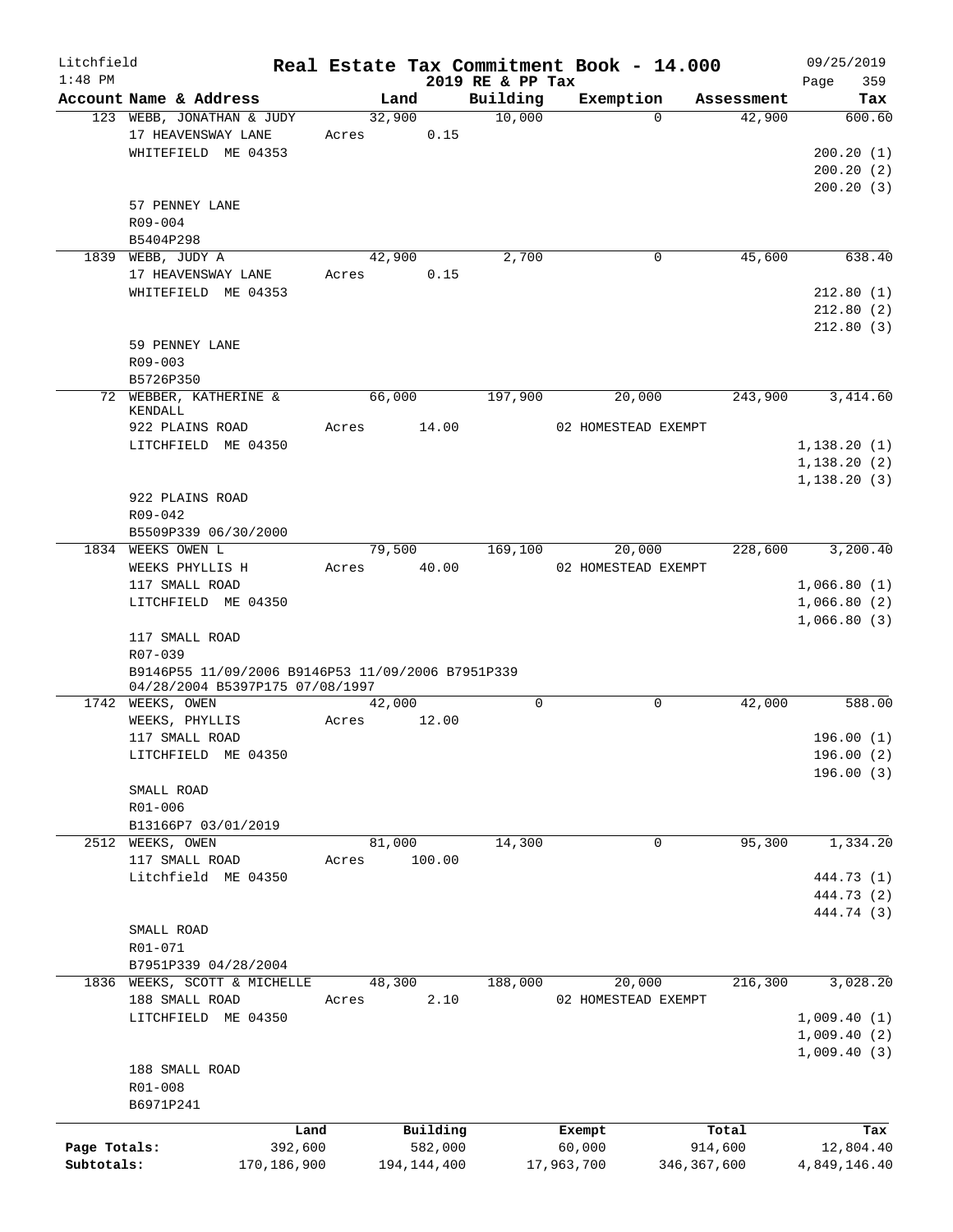| Litchfield   |                                                    |       |             |                              | Real Estate Tax Commitment Book - 14.000 |            | 09/25/2019         |
|--------------|----------------------------------------------------|-------|-------------|------------------------------|------------------------------------------|------------|--------------------|
| $1:48$ PM    | Account Name & Address                             |       | Land        | 2019 RE & PP Tax<br>Building | Exemption                                | Assessment | 360<br>Page<br>Tax |
|              | 1838 WEEKS, SCOTT O                                |       | 24,500      | $\mathbf 0$                  | $\Omega$                                 | 24,500     | 343.00             |
|              | 188 SMALL ROAD                                     | Acres | 23.00       |                              |                                          |            |                    |
|              | LITCHFIELD ME 04350                                |       |             |                              |                                          |            | 114.33(1)          |
|              |                                                    |       |             |                              |                                          |            | 114.33(2)          |
|              |                                                    |       |             |                              |                                          |            | 114.34(3)          |
|              |                                                    |       |             |                              |                                          |            |                    |
|              | OFF LYNN ROAD                                      |       |             |                              |                                          |            |                    |
|              | R06-063                                            |       |             |                              |                                          |            |                    |
|              | B4842P95 01/17/1995                                |       |             |                              |                                          |            |                    |
|              | 773 WEISS, JO                                      |       | 110,500     | 102,800                      | 20,000                                   | 193,300    | 2,706.20           |
|              | 34 WASHINGTON LANE                                 | Acres | 1.11        |                              | 02 HOMESTEAD EXEMPT                      |            |                    |
|              | LITCHFIELD ME 04350                                |       |             |                              |                                          |            | 902.07(1)          |
|              |                                                    |       |             |                              |                                          |            | 902.07(2)          |
|              |                                                    |       |             |                              |                                          |            | 902.06(3)          |
|              | 34 WASHINGTON LANE                                 |       |             |                              |                                          |            |                    |
|              | $U07 - 006A$                                       |       |             |                              |                                          |            |                    |
|              | B10772P263 07/25/2011 B2957P271 05/30/1986         |       |             |                              |                                          |            |                    |
|              | 533 WEISSENFELS KELLY D                            |       | 89,700      | 100,200                      | 20,000                                   | 169,900    | 2,378.60           |
|              | WEISSENFELS ELIZABETH N Acres                      |       | 7.00        |                              | 02 HOMESTEAD EXEMPT                      |            |                    |
|              | 168 HARDSCRABBLE ROAD                              |       |             |                              |                                          |            | 792.87 (1)         |
|              | LITCHFIELD ME 04350                                |       |             |                              |                                          |            | 792.87(2)          |
|              |                                                    |       |             |                              |                                          |            | 792.86 (3)         |
|              | 168 HARDSCRABBLE ROAD                              |       |             |                              |                                          |            |                    |
|              | $U22-012B$                                         |       |             |                              |                                          |            |                    |
|              | B9853P62 09/12/2008 B9471P219 08/21/2007 B3860P231 |       |             |                              |                                          |            |                    |
|              | 11/27/1990                                         |       |             |                              |                                          |            |                    |
|              | 1975 WELCH, JAMES                                  |       | 48,000      | 181,700                      | 0                                        | 229,700    | 3,215.80           |
|              | 180 CENTER ROAD                                    | Acres | 2.00        |                              |                                          |            |                    |
|              | LITCHFIELD ME 04350                                |       |             |                              |                                          |            | 1,071.93(1)        |
|              |                                                    |       |             |                              |                                          |            | 1,071.93(2)        |
|              |                                                    |       |             |                              |                                          |            | 1,071.94(3)        |
|              | 180 CENTER ROAD                                    |       |             |                              |                                          |            |                    |
|              | R02-121B                                           |       |             |                              |                                          |            |                    |
|              | B12292P145 03/22/2016 B11820P291 09/22/2014        |       |             |                              |                                          |            |                    |
|              | B11656P220 04/01/2014 B11352P249 02/18/2013        |       |             |                              |                                          |            |                    |
|              | B5037P296 10/13/1995                               |       |             |                              |                                          |            |                    |
|              | 1195 WELCH, JERRY A                                |       | 71,500      | 139,300                      | 0                                        | 210,800    | 2,951.20           |
|              | 307 LEWIS HILL RD                                  | Acres | 5.78        |                              |                                          |            |                    |
|              | BOWDOIN ME 04287                                   |       |             |                              |                                          |            | 983.73 (1)         |
|              |                                                    |       |             |                              |                                          |            | 983.73 (2)         |
|              |                                                    |       |             |                              |                                          |            | 983.74 (3)         |
|              | 1176 PLAINS ROAD                                   |       |             |                              |                                          |            |                    |
|              | R09-036                                            |       |             |                              |                                          |            |                    |
|              | B13058P26 09/12/2018                               |       |             |                              |                                          |            |                    |
|              | 1949 WELCH, PAUL & MICHAEL                         |       | 25,600      | $\mathbf 0$                  | 0                                        | 25,600     | 358.40             |
|              |                                                    |       |             |                              |                                          |            |                    |
|              | 44 PIERCE COURT                                    | Acres | 1.20        |                              |                                          |            |                    |
|              | NO. WEYMOUTH MA 02191                              |       |             |                              |                                          |            | 119.47(1)          |
|              |                                                    |       |             |                              |                                          |            | 119.47(2)          |
|              |                                                    |       |             |                              |                                          |            | 119.46(3)          |
|              | COMMUNITY DRIVE                                    |       |             |                              |                                          |            |                    |
|              | U15-003A                                           |       |             |                              |                                          |            |                    |
| 1840         | WELCH, PAUL M & ROBERTA                            |       | 180,000     | 95,000                       | 0                                        | 275,000    | 3,850.00           |
|              | 44 PIERCE COURT                                    | Acres | 0.47        |                              |                                          |            |                    |
|              | NO WEYMOUTH MA 02191                               |       |             |                              |                                          |            | 1, 283.33(1)       |
|              |                                                    |       |             |                              |                                          |            | 1, 283.33(2)       |
|              |                                                    |       |             |                              |                                          |            | 1,283.34(3)        |
|              | 131 COMMUNITY DRIVE                                |       |             |                              |                                          |            |                    |
|              | $U15 - 005$                                        |       |             |                              |                                          |            |                    |
|              | B5344P73                                           |       |             |                              |                                          |            |                    |
|              |                                                    |       |             |                              |                                          |            |                    |
|              | Land                                               |       | Building    |                              | Exempt                                   | Total      | Tax                |
| Page Totals: | 549,800                                            |       | 619,000     |                              | 40,000                                   | 1,128,800  | 15,803.20          |
| Subtotals:   | 170, 736, 700                                      |       | 194,763,400 |                              | 18,003,700<br>347,496,400                |            | 4,864,949.60       |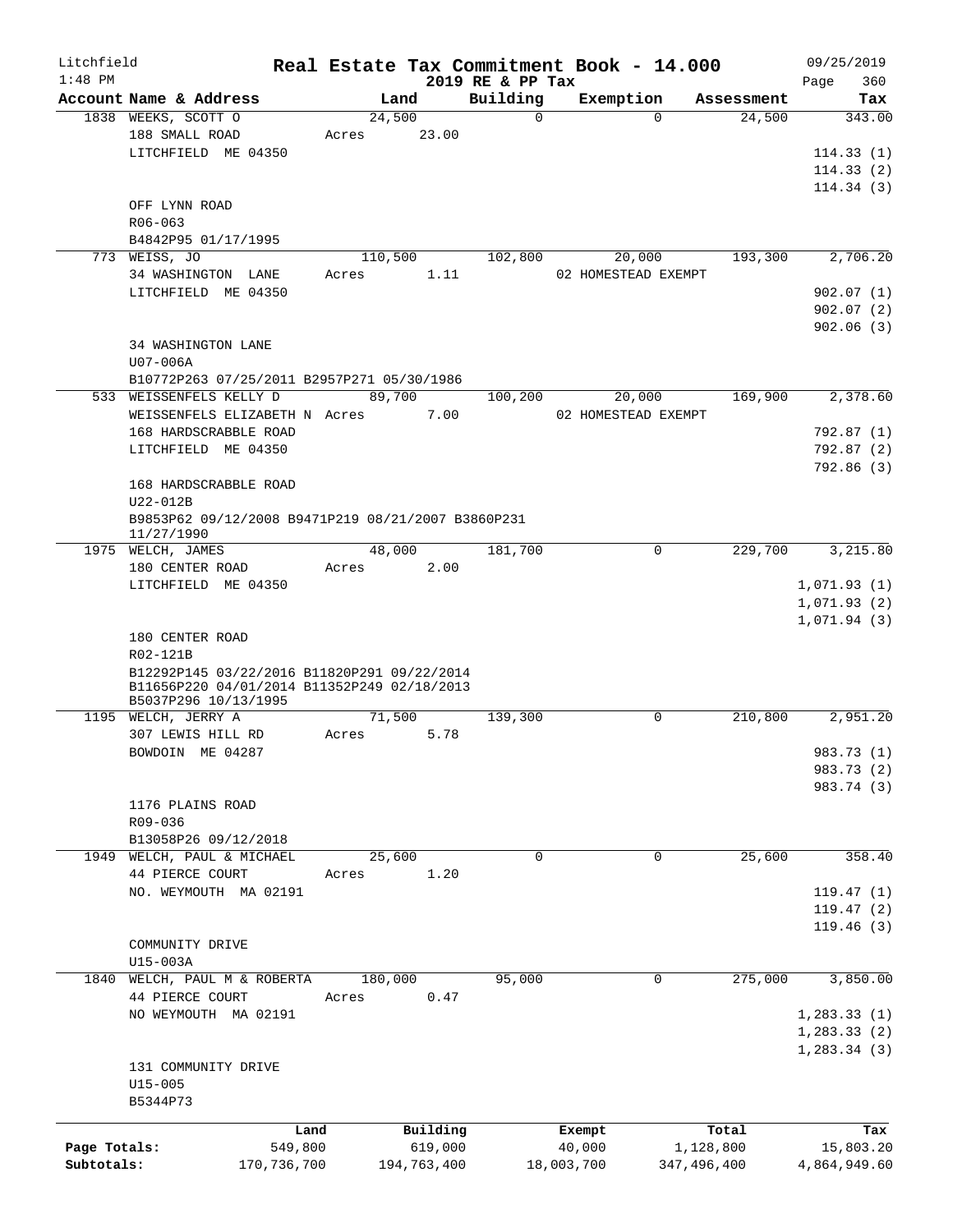| Litchfield |                                                                  |       |        |      |                  | Real Estate Tax Commitment Book - 14.000 |            | 09/25/2019  |        |
|------------|------------------------------------------------------------------|-------|--------|------|------------------|------------------------------------------|------------|-------------|--------|
| $1:48$ PM  |                                                                  |       |        |      | 2019 RE & PP Tax |                                          |            | Page        | 361    |
|            | Account Name & Address                                           |       | Land   |      | Building         | Exemption                                | Assessment |             | Tax    |
|            | 2528 WELLS BRIAN                                                 |       | 48,800 |      | 131,600          | 20,000                                   | 160,400    | 2,245.60    |        |
|            | 25 SCRAPPY LANE                                                  | Acres |        | 2.25 |                  | 02 HOMESTEAD EXEMPT                      |            |             |        |
|            | LITCHFIELD ME 04350                                              |       |        |      |                  |                                          |            | 748.53 (1)  |        |
|            |                                                                  |       |        |      |                  |                                          |            | 748.53 (2)  |        |
|            |                                                                  |       |        |      |                  |                                          |            | 748.54 (3)  |        |
|            | 25 SCRAPPY LANE<br>R02-023A                                      |       |        |      |                  |                                          |            |             |        |
|            | B5452P87 08/24/1997                                              |       |        |      |                  |                                          |            |             |        |
|            | 1831 WELLS, BRIAN                                                |       | 42,400 |      | 43,000           | $\mathbf 0$                              | 85,400     | 1,195.60    |        |
|            | 25 SCRAPPY LANE                                                  | Acres |        | 0.80 |                  |                                          |            |             |        |
|            | LITCHFIELD ME 04350                                              |       |        |      |                  |                                          |            | 398.53 (1)  |        |
|            |                                                                  |       |        |      |                  |                                          |            | 398.53 (2)  |        |
|            |                                                                  |       |        |      |                  |                                          |            | 398.54(3)   |        |
|            | 180 RICHMOND ROAD                                                |       |        |      |                  |                                          |            |             |        |
|            | R03-091                                                          |       |        |      |                  |                                          |            |             |        |
|            | B11256P304 12/17/2012 B2288P119                                  |       |        |      |                  |                                          |            |             |        |
|            | 2579 WELLS, JOEL WILLIAM                                         |       | 45,300 |      | 93,900           | 20,000                                   | 119,200    | 1,668.80    |        |
|            | 2777 HALLOWELL ROAD                                              | Acres |        | 1.10 |                  | 02 HOMESTEAD EXEMPT                      |            |             |        |
|            | LITCHFIELD ME 04350                                              |       |        |      |                  |                                          |            | 556.27(1)   |        |
|            |                                                                  |       |        |      |                  |                                          |            | 556.27(2)   |        |
|            |                                                                  |       |        |      |                  |                                          |            | 556.26(3)   |        |
|            | 2777 HALLOWELL ROAD                                              |       |        |      |                  |                                          |            |             |        |
|            | R02-018A                                                         |       |        |      |                  |                                          |            |             |        |
|            | B12395P113 08/12/2016 B12310P88 05/23/2016                       |       |        |      |                  |                                          |            |             |        |
|            | B12284P184 02/11/2016 B12066P5 08/10/2015 B8854P227              |       |        |      |                  |                                          |            |             |        |
|            | 03/31/2006<br>2074 WELLWOOD JOHN A                               |       | 49,600 |      | 190,800          | 20,000                                   | 220,400    | 3,085.60    |        |
|            | WELLWOOD MARYLU                                                  | Acres |        | 2.52 |                  | 02 HOMESTEAD EXEMPT                      |            |             |        |
|            | 7 WOODPECKER DRIVE                                               |       |        |      |                  |                                          |            | 1,028.53(1) |        |
|            | LITCHFIELD ME 04350                                              |       |        |      |                  |                                          |            | 1,028.53(2) |        |
|            |                                                                  |       |        |      |                  |                                          |            | 1,028.54(3) |        |
|            | 7 WOODPECKER DRIVE                                               |       |        |      |                  |                                          |            |             |        |
|            | $U21 - 042$                                                      |       |        |      |                  |                                          |            |             |        |
|            | B9221P224 01/12/2007 B7545P203 08/04/2003                        |       |        |      |                  |                                          |            |             |        |
|            | 2021 WENCKUS, PETER                                              |       | 61,800 |      | $\Omega$         | $\mathbf 0$                              | 61,800     |             | 865.20 |
|            | 257 WINDSOR STREET                                               | Acres |        | 0.34 |                  |                                          |            |             |        |
|            | RANDOLPH ME 04346-5407                                           |       |        |      |                  |                                          |            | 288.40 (1)  |        |
|            |                                                                  |       |        |      |                  |                                          |            | 288.40 (2)  |        |
|            |                                                                  |       |        |      |                  |                                          |            | 288.40 (3)  |        |
|            | LAKEVIEW DRIVE                                                   |       |        |      |                  |                                          |            |             |        |
|            | $U28 - 028$                                                      |       |        |      |                  |                                          |            |             |        |
|            | B11394P95 05/13/2013 B5994P59 07/09/1999 B2532P242<br>06/30/1984 |       |        |      |                  |                                          |            |             |        |
|            | 1847 WENTZELL, LINWOOD L JR                                      |       | 40,900 |      | 49,400           | 20,000                                   | 70,300     |             | 984.20 |
|            | MOODY, BARBARA                                                   | Acres |        | 0.70 |                  | 02 HOMESTEAD EXEMPT                      |            |             |        |
|            | 94 WENTZELL ROAD                                                 |       |        |      |                  |                                          |            | 328.07(1)   |        |
|            | LITCHFIELD ME 04350                                              |       |        |      |                  |                                          |            | 328.07(2)   |        |
|            |                                                                  |       |        |      |                  |                                          |            | 328.06(3)   |        |
|            | 94 WENTZELL ROAD                                                 |       |        |      |                  |                                          |            |             |        |
|            | R03-088                                                          |       |        |      |                  |                                          |            |             |        |
|            | B9718P61 05/05/2008 B6286P117 08/28/2000 B3640P320               |       |        |      |                  |                                          |            |             |        |

|              | Land        | Building    | Exempt     | Total         | Tax          |
|--------------|-------------|-------------|------------|---------------|--------------|
| Page Totals: | 288,800     | 508,700     | 80,000     | 717,500       | 10,045.00    |
| Subtotals:   | 171,025,500 | 195,272,100 | 18,083,700 | 348, 213, 900 | 4,874,994.60 |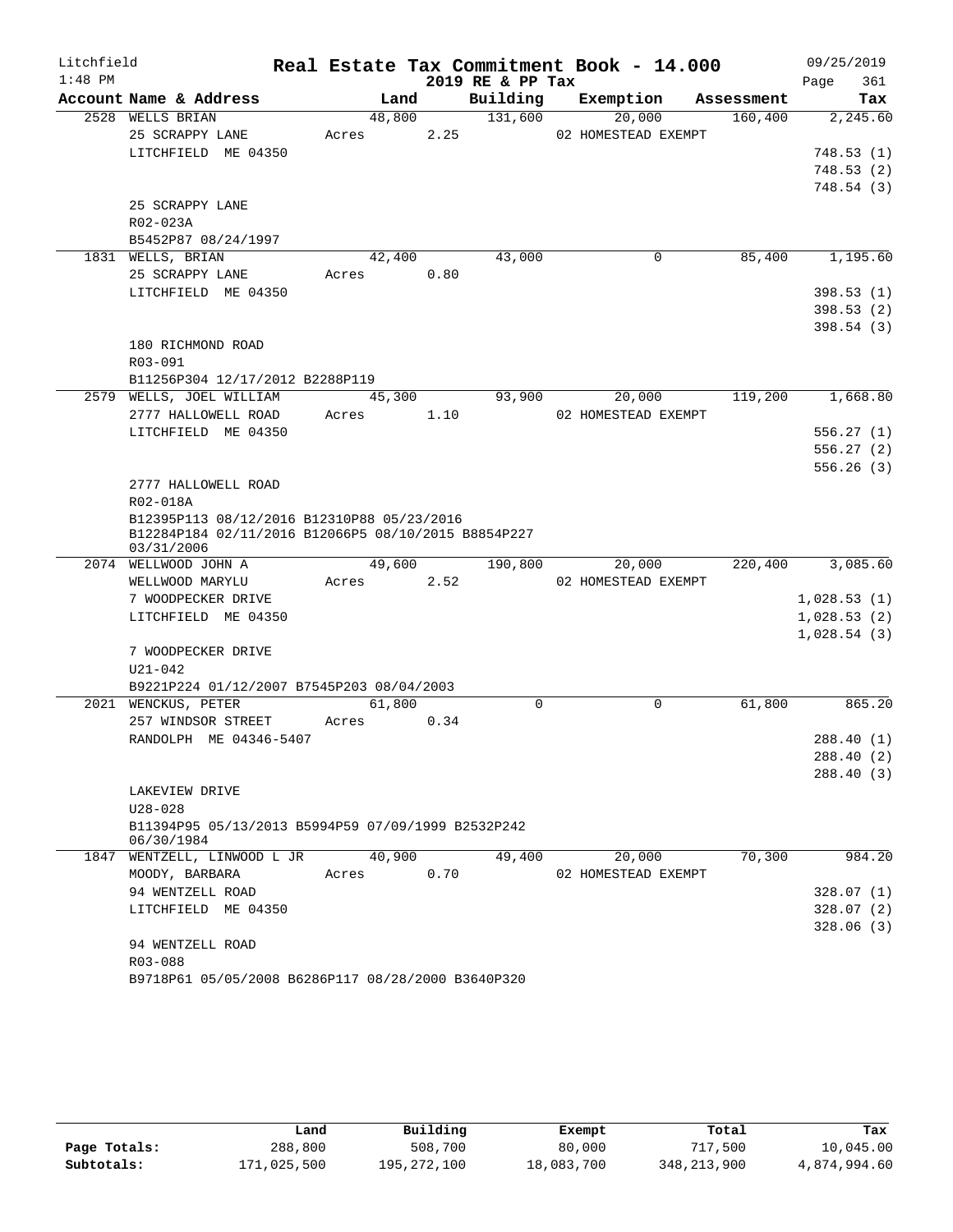| Litchfield |                                                                  | Real Estate Tax Commitment Book - 14.000 |                  |           |            | 09/25/2019  |
|------------|------------------------------------------------------------------|------------------------------------------|------------------|-----------|------------|-------------|
| $1:48$ PM  |                                                                  |                                          | 2019 RE & PP Tax |           |            | 362<br>Page |
|            | Account Name & Address                                           | Land                                     | Building         | Exemption | Assessment | Tax         |
|            | 1379 WESTLING GARY, WESTLING<br>CASEY                            | 39,100                                   | 16,500           | $\Omega$  | 55,600     | 778.40      |
|            | 1113 S. VIEJO DR.                                                | Acres                                    | 2.70             |           |            |             |
|            | COTTON AZ 86326                                                  |                                          |                  |           |            | 259.47(1)   |
|            |                                                                  |                                          |                  |           |            | 259.47(2)   |
|            |                                                                  |                                          |                  |           |            | 259.46(3)   |
|            | 12 NUTTING LANE<br>R04-044A                                      |                                          |                  |           |            |             |
|            | B9461P291 08/09/2007 B8997P314 07/26/2006 B6036P31<br>08/25/1999 |                                          |                  |           |            |             |
|            | 1855 WESTON III, CARL S                                          | 80,000                                   | 21,700           | 0         | 101,700    | 1,423.80    |
|            | 827 HIGH ST                                                      | Acres                                    | 0.83             |           |            |             |
|            | WEST GARDINER ME<br>04345-3220                                   |                                          |                  |           |            | 474.60 (1)  |
|            |                                                                  |                                          |                  |           |            | 474.60 (2)  |
|            |                                                                  |                                          |                  |           |            | 474.60 (3)  |
|            | 86 KENWAY DRIVE                                                  |                                          |                  |           |            |             |
|            | $U22 - 010$                                                      |                                          |                  |           |            |             |
|            | B3299P234                                                        |                                          |                  |           |            |             |
|            | 1856 WESTON JR, CARL S                                           | 7,600                                    | $\Omega$         | 0         | 7,600      | 106.40      |
|            | 1309 MISSION DRIVE SE                                            | Acres                                    | 0.11             |           |            |             |
|            | DARIEN GA 31305-4919                                             |                                          |                  |           |            | 35.47(1)    |
|            |                                                                  |                                          |                  |           |            | 35.47(2)    |
|            |                                                                  |                                          |                  |           |            | 35.46(3)    |
|            | KENWAY DRIVE                                                     |                                          |                  |           |            |             |
|            | $U23 - 024$<br>B1043P186                                         |                                          |                  |           |            |             |
|            | 1852 WESTON, PHILIP A                                            | 58,200                                   | 98,900           | 0         | 157,100    | 2,199.40    |
|            | 419 STEVENSTOWN ROAD                                             | 17.00<br>Acres                           |                  |           |            |             |
|            | LITCHFIELD ME 04350                                              |                                          |                  |           |            | 733.13(1)   |
|            |                                                                  |                                          |                  |           |            | 733.13(2)   |
|            |                                                                  |                                          |                  |           |            | 733.14(3)   |
|            | 419 STEVENSTOWN ROAD                                             |                                          |                  |           |            |             |
|            | $R10 - 003$                                                      |                                          |                  |           |            |             |
|            | B904P457                                                         |                                          |                  |           |            |             |
|            | 1851 WESTON, PHILIP A                                            | 50,500                                   | $\mathbf 0$      | 0         | 50,500     | 707.00      |
|            | 419 STEVENSTOWN ROAD                                             | 58.00<br>Acres                           |                  |           |            |             |
|            | LITCHFIELD ME 04350                                              |                                          |                  |           |            | 235.67(1)   |
|            |                                                                  |                                          |                  |           |            | 235.67(2)   |
|            |                                                                  |                                          |                  |           |            | 235.66(3)   |
|            | STEVENSTOWN ROAD<br>R10-006                                      |                                          |                  |           |            |             |
|            | B3726P330                                                        |                                          |                  |           |            |             |
|            | 1853 WESTON, PHILIP A                                            | 15,300                                   | $\mathbf 0$      | 0         | 15,300     | 214.20      |
|            | 419 STEVENSTOWN ROAD                                             | 45.00<br>Acres                           |                  |           |            |             |
|            | LITCHFIELD ME 04350                                              |                                          |                  |           |            | 71.40(1)    |
|            |                                                                  |                                          |                  |           |            | 71.40(2)    |
|            |                                                                  |                                          |                  |           |            | 71.40(3)    |
|            | STEVENSTOWN ROAD                                                 |                                          |                  |           |            |             |
|            | R09-082                                                          |                                          |                  |           |            |             |
|            | B904P457                                                         |                                          |                  |           |            |             |

|              | Land        | Building    | Exempt     | Total       | Tax          |
|--------------|-------------|-------------|------------|-------------|--------------|
| Page Totals: | 250,700     | 137.100     |            | 387,800     | 5,429.20     |
| Subtotals:   | 171,276,200 | 195,409,200 | 18,083,700 | 348,601,700 | 4,880,423.80 |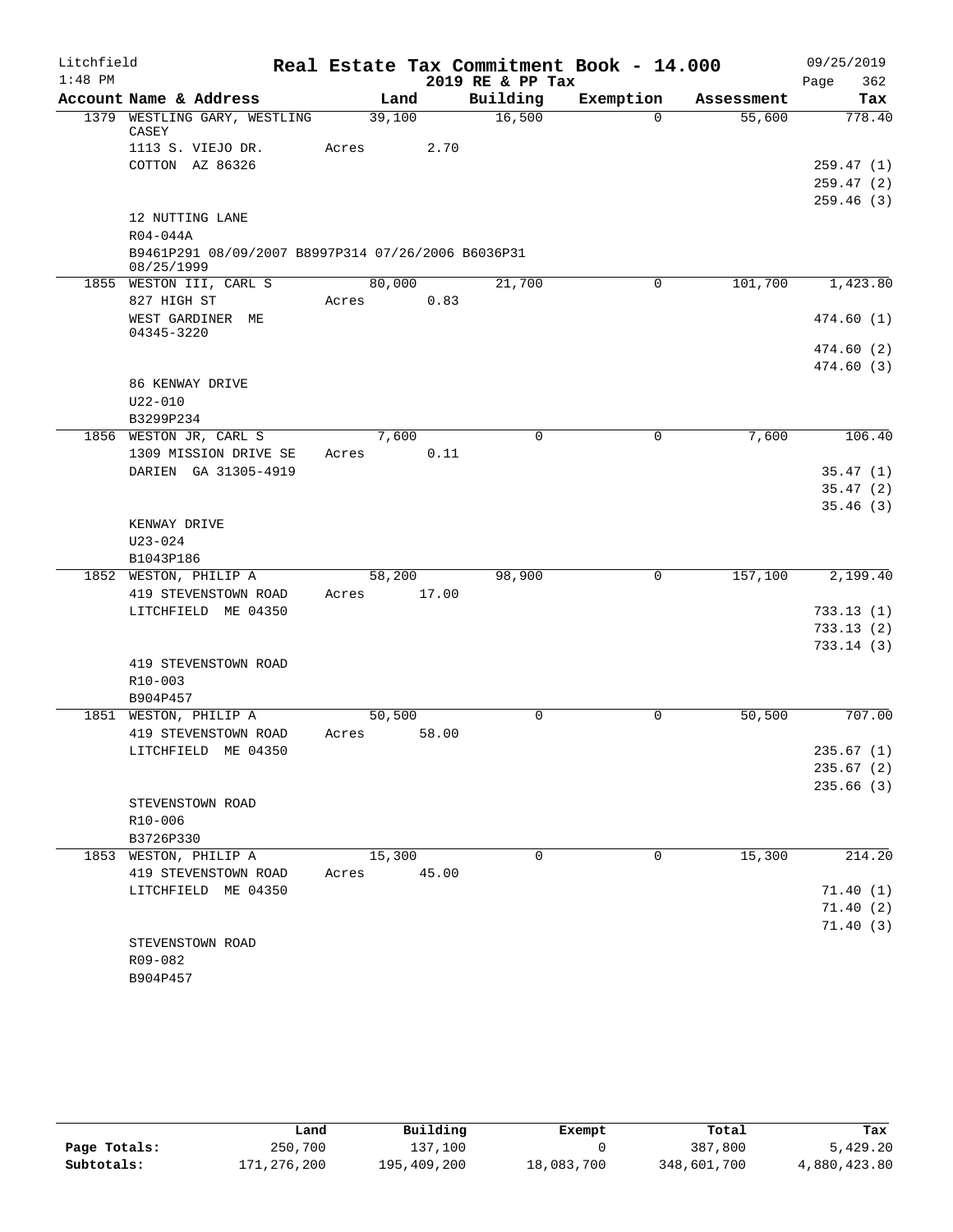| Litchfield<br>$1:48$ PM |                                |         |             | 2019 RE & PP Tax | Real Estate Tax Commitment Book - 14.000 |               | 09/25/2019         |
|-------------------------|--------------------------------|---------|-------------|------------------|------------------------------------------|---------------|--------------------|
|                         | Account Name & Address         |         | Land        | Building         | Exemption                                | Assessment    | 363<br>Page<br>Tax |
|                         | 1850 WESTON, PHILIP A          |         | 7,400       | 0                | $\Omega$                                 | 7,400         | 103.60             |
|                         | WESTON ANNE E                  | Acres   | 22.00       |                  |                                          |               |                    |
|                         | 419 STEVENSTOWN ROAD           |         |             |                  |                                          |               | 34.53(1)           |
|                         | LITCHFIELD ME 04350            |         |             |                  |                                          |               | 34.53(2)           |
|                         |                                |         |             |                  |                                          |               | 34.54(3)           |
|                         | STEVENSTOWN ROAD               |         |             |                  |                                          |               |                    |
|                         | R09-084                        |         |             |                  |                                          |               |                    |
|                         | B3726P331 05/02/1990           |         |             |                  |                                          |               |                    |
| 1848                    | WESTON, PHILIP A               |         | 75,800      | 96,000           | 20,000                                   | 151,800       | 2,125.20           |
|                         | <b>WESTON ANNE</b>             | Acres   | 67.00       |                  | 02 HOMESTEAD EXEMPT                      |               |                    |
|                         | 419 STEVENSTOWN ROAD           |         |             |                  |                                          |               | 708.40(1)          |
|                         | LITCHFIELD ME 04350            |         |             |                  |                                          |               | 708.40(2)          |
|                         |                                |         |             |                  |                                          |               | 708.40(3)          |
|                         | 479 STEVENSTOWN ROAD           |         |             |                  |                                          |               |                    |
|                         | R10-001                        |         |             |                  |                                          |               |                    |
|                         | B3726P331 05/02/1990           |         |             |                  |                                          |               |                    |
|                         | 1849 WESTON, PHILIP A          |         | 600         | 0                | $\mathbf 0$                              | 600           | 8.40               |
|                         | WESTON ANN                     | Acres   | 6.00        |                  |                                          |               |                    |
|                         | 419 STEVENSTOWN ROAD           |         |             |                  |                                          |               | 2.80(1)            |
|                         | LITCHFIELD ME 04345            |         |             |                  |                                          |               | 2.80(2)            |
|                         |                                |         |             |                  |                                          |               | 2.80(3)            |
|                         | OFF STEVENSTOWN ROAD           |         |             |                  |                                          |               |                    |
|                         | R09-057                        |         |             |                  |                                          |               |                    |
|                         | B3726P331 05/02/1990           |         |             |                  |                                          |               |                    |
|                         | 2047 WESTON, RICHARD           |         | 75,500      | $\Omega$         | $\mathbf 0$                              | 75,500        | 1,057.00           |
|                         | 467 PEACEPIPE DRIVE            | Acres   | 0.65        |                  |                                          |               |                    |
|                         | LITCHFIELD ME 04350            |         |             |                  |                                          |               | 352.33(1)          |
|                         |                                |         |             |                  |                                          |               | 352.33(2)          |
|                         |                                |         |             |                  |                                          |               | 352.34(3)          |
|                         | PEACEPIPE DRIVE                |         |             |                  |                                          |               |                    |
|                         | $U28 - 019$                    |         |             |                  |                                          |               |                    |
|                         | B5438P331 B1248P37             |         |             |                  |                                          |               |                    |
|                         | 1854 WESTON, RICHARD L         |         | 55,700      | 84,700           | 26,000                                   | 114,400       | 1,601.60           |
|                         | 467 PEACEPIPE DRIVE            | Acres   | 0.14        |                  | 02 HOMESTEAD EXEMPT                      |               |                    |
|                         | LITCHFIELD ME 04350            |         |             |                  | 22 WW2 Widow Res                         |               | 533.87(1)          |
|                         |                                |         |             |                  |                                          |               | 533.87(2)          |
|                         |                                |         |             |                  |                                          |               | 533.86 (3)         |
|                         | 467 PEACEPIPE DRIVE            |         |             |                  |                                          |               |                    |
|                         | $U28 - 050$                    |         |             |                  |                                          |               |                    |
|                         | B1817P333                      |         |             |                  |                                          |               |                    |
| 11                      | WHALON PAUL E                  |         | 100,900     | 31,600           | 0                                        | 132,500       | 1,855.00           |
|                         | WHALON BETHANY S               | Acres   | 10.00       |                  |                                          |               |                    |
|                         | 1090 LEWISTON ROAD             |         |             |                  |                                          |               | 618.33(1)          |
|                         |                                |         |             |                  |                                          |               |                    |
|                         | LITCHFIELD ME 04350            |         |             |                  |                                          |               | 618.33(2)          |
|                         |                                |         |             |                  |                                          |               | 618.34(3)          |
|                         | 1062 LEWISTON ROAD             |         |             |                  |                                          |               |                    |
|                         | R13-013                        |         |             |                  |                                          |               |                    |
|                         | B8408P194 05/09/2005 B5138P158 |         |             |                  |                                          |               |                    |
| 1857                    | WHALON, PAUL E                 |         | 66,000      | 146,400          | 20,000                                   | 192,400       | 2,693.60           |
|                         | 1090 LEWISTON ROAD             | Acres   | 5.70        |                  | 02 HOMESTEAD EXEMPT                      |               |                    |
|                         | LITCHFIELD ME 04350            |         |             |                  |                                          |               | 897.87 (1)         |
|                         |                                |         |             |                  |                                          |               | 897.87 (2)         |
|                         |                                |         |             |                  |                                          |               | 897.86 (3)         |
|                         | 1090 LEWISTON ROAD             |         |             |                  |                                          |               |                    |
|                         | R13-013A                       |         |             |                  |                                          |               |                    |
|                         | B4114P339                      |         |             |                  |                                          |               |                    |
|                         |                                |         |             |                  |                                          |               |                    |
|                         |                                | Land    | Building    |                  | Exempt                                   | Total         | Tax                |
| Page Totals:            |                                | 381,900 | 358,700     |                  | 66,000                                   | 674,600       | 9,444.40           |
| Subtotals:              | 171,658,100                    |         | 195,767,900 |                  | 18, 149, 700                             | 349, 276, 300 | 4,889,868.20       |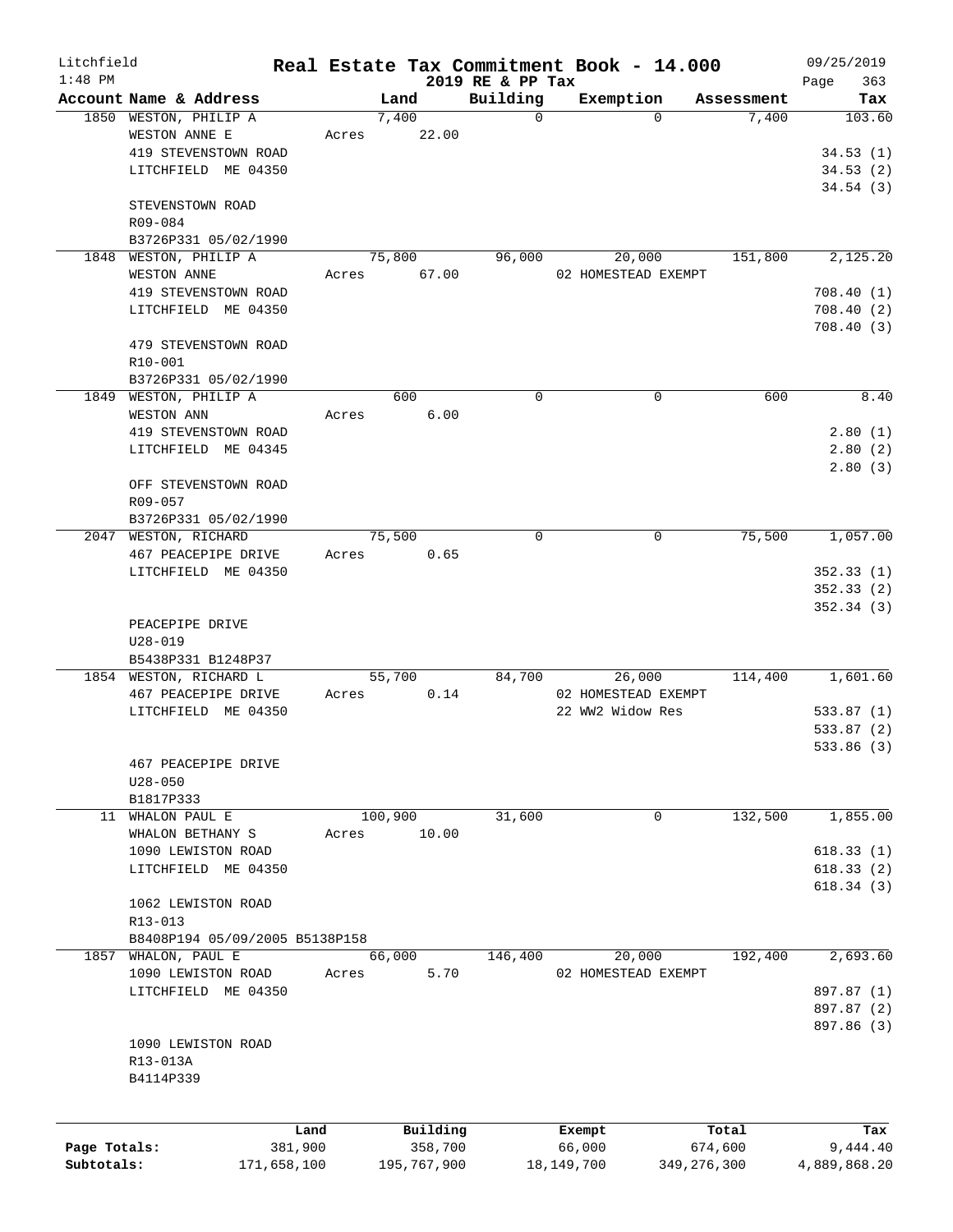| Litchfield   |                                            |         |             |                              | Real Estate Tax Commitment Book - 14.000 |             | 09/25/2019             |
|--------------|--------------------------------------------|---------|-------------|------------------------------|------------------------------------------|-------------|------------------------|
| $1:48$ PM    | Account Name & Address                     |         | Land        | 2019 RE & PP Tax<br>Building | Exemption                                | Assessment  | 364<br>Page<br>Tax     |
|              | 575 WHEELER, ANGELA                        |         | 22,600      | $\mathbf 0$                  | $\Omega$                                 | 22,600      | 316.40                 |
|              | C/O WHEELER, REUBEN J.                     | Acres   | 1.00        |                              |                                          |             |                        |
|              | 693 WEST ROAD                              |         |             |                              |                                          |             | 105.47(1)              |
|              | BOWDOIN ME 04287                           |         |             |                              |                                          |             | 105.47(2)              |
|              |                                            |         |             |                              |                                          |             | 105.46(3)              |
|              | OAK HILL ROAD                              |         |             |                              |                                          |             |                        |
|              | R05-018                                    |         |             |                              |                                          |             |                        |
|              | B7974P185 06/04/2004                       |         |             |                              |                                          |             |                        |
|              | 576 WHEELER, ANGELA                        |         | 22,600      | $\mathbf 0$                  | 0                                        | 22,600      | 316.40                 |
|              | WHEELER, REUBEN J                          | Acres   | 1.00        |                              |                                          |             |                        |
|              | 693 WEST ROAD                              |         |             |                              |                                          |             | 105.47(1)              |
|              | BOWDOIN ME 04287                           |         |             |                              |                                          |             | 105.47(2)              |
|              |                                            |         |             |                              |                                          |             | 105.46(3)              |
|              | OAK HILL ROAD                              |         |             |                              |                                          |             |                        |
|              | R05-019                                    |         |             |                              |                                          |             |                        |
|              | B7974P185 06/04/2004                       |         |             |                              |                                          |             |                        |
|              | 574 WHEELER, ANGELA T                      |         | 22,600      | $\Omega$                     | 0                                        | 22,600      | 316.40                 |
|              | WHEELER, REUBEN J                          | Acres   | 1.00        |                              |                                          |             |                        |
|              | 693 WEST ROAD                              |         |             |                              |                                          |             | 105.47(1)              |
|              | BOWDOIN ME 04287                           |         |             |                              |                                          |             | 105.47(2)              |
|              |                                            |         |             |                              |                                          |             | 105.46(3)              |
|              | OAK HILL ROAD                              |         |             |                              |                                          |             |                        |
|              | R05-015                                    |         |             |                              |                                          |             |                        |
|              | B7974P185 06/04/2004                       |         |             |                              |                                          |             |                        |
|              | 1858 WHEELER, KENNETH E                    |         | 59,000      | $\mathbf 0$                  | $\mathbf 0$                              | 59,000      | 826.00                 |
|              | 195 CENTER ROAD                            | Acres   | 39.00       |                              |                                          |             |                        |
|              | LITCHFIELD ME 04350                        |         |             |                              |                                          |             | 275.33(1)              |
|              |                                            |         |             |                              |                                          |             | 275.33(2)<br>275.34(3) |
|              | CENTER ROAD                                |         |             |                              |                                          |             |                        |
|              | R02-123                                    |         |             |                              |                                          |             |                        |
|              | B1373P93                                   |         |             |                              |                                          |             |                        |
|              | 1859 WHEELER, KENNETH E                    |         | 79,600      | 139,300                      | 20,000                                   | 198,900     | 2,784.60               |
|              | 195 CENTER ROAD                            | Acres   | 46.20       |                              | 02 HOMESTEAD EXEMPT                      |             |                        |
|              | LITCHFIELD ME 04350                        |         |             |                              |                                          |             | 928.20(1)              |
|              |                                            |         |             |                              |                                          |             | 928.20(2)              |
|              |                                            |         |             |                              |                                          |             | 928.20(3)              |
|              | 195 CENTER ROAD                            |         |             |                              |                                          |             |                        |
|              | R03-001                                    |         |             |                              |                                          |             |                        |
|              | B1373P93                                   |         |             |                              |                                          |             |                        |
| 1651         | WHEELER, REUBEN                            |         | 72,000      | 52,200                       | 0                                        | 124,200     | 1,738.80               |
|              | 693 WEST ROAD                              | Acres   | 25.00       |                              |                                          |             |                        |
|              | BOWDOIN ME 04287                           |         |             |                              |                                          |             | 579.60(1)              |
|              |                                            |         |             |                              |                                          |             | 579.60(2)              |
|              |                                            |         |             |                              |                                          |             | 579.60(3)              |
|              | 145 OAK HILL ROAD                          |         |             |                              |                                          |             |                        |
|              | R05-026                                    |         |             |                              |                                          |             |                        |
|              | B10595P309 11/19/2010 B2124P126 07/05/1978 |         |             |                              |                                          |             |                        |
| 1061         | WHEELER, REUBEN J                          |         | 33,400      | 0                            | $\mathbf 0$                              | 33,400      | 467.60                 |
|              | WHEELER, GIDEON T                          | Acres   | 5.00        |                              |                                          |             |                        |
|              | 693 WEST ROAD                              |         |             |                              |                                          |             | 155.87(1)              |
|              | BOWDOIN ME 04287                           |         |             |                              |                                          |             | 155.87(2)              |
|              |                                            |         |             |                              |                                          |             | 155.86(3)              |
|              | OAK HILL ROAD                              |         |             |                              |                                          |             |                        |
|              | R05-016                                    |         |             |                              |                                          |             |                        |
|              | B8052P174 07/24/2004                       |         |             |                              |                                          |             |                        |
|              |                                            |         |             |                              |                                          |             |                        |
|              |                                            | Land    | Building    |                              | Exempt                                   | Total       | Tax                    |
| Page Totals: |                                            | 311,800 | 191,500     |                              | 20,000                                   | 483,300     | 6,766.20               |
| Subtotals:   | 171,969,900                                |         | 195,959,400 |                              | 18,169,700                               | 349,759,600 | 4,896,634.40           |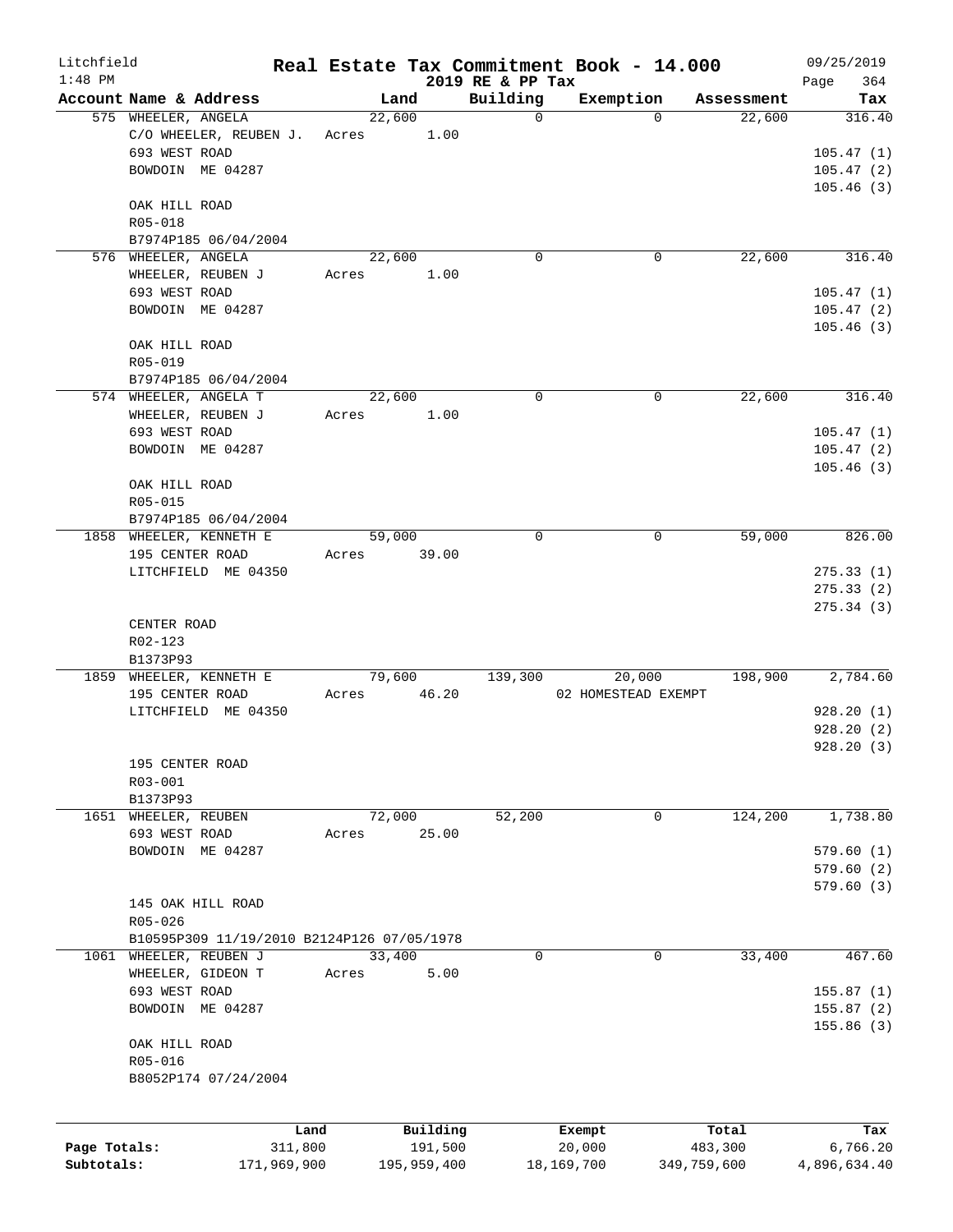| Litchfield |                                                      |            |                 |                  | Real Estate Tax Commitment Book - 14.000 |            | 09/25/2019       |
|------------|------------------------------------------------------|------------|-----------------|------------------|------------------------------------------|------------|------------------|
| $1:48$ PM  |                                                      |            |                 | 2019 RE & PP Tax |                                          |            | Page<br>365      |
|            | Account Name & Address                               |            | Land            | Building         | Exemption                                | Assessment | Tax              |
|            | 1860 WHEELER, STANLEY E                              |            | 53,600          | 41,600           | $\Omega$                                 | 95,200     | 1,332.80         |
|            | WHEELER, MIRIAM A                                    | Acres      | 0.34            |                  |                                          |            |                  |
|            | 20 WHEELER RD                                        |            |                 |                  |                                          |            | 444.27 (1)       |
|            | BOWDOIN ME 04287                                     |            |                 |                  |                                          |            | 444.27 (2)       |
|            |                                                      |            |                 |                  |                                          |            | 444.26 (3)       |
|            | 63 PELICAN DRIVE                                     |            |                 |                  |                                          |            |                  |
|            | $U24 - 017$                                          |            |                 |                  |                                          |            |                  |
|            | B1390P145 10/13/2004<br>2743 WHEELER, TRAVIS K &     |            | 50,500          | 286,000          |                                          | 316,500    |                  |
|            | SHELLY E                                             |            |                 |                  | 20,000                                   |            | 4,431.00         |
|            | 213 CENTER ROAD                                      | Acres 2.84 |                 |                  | 02 HOMESTEAD EXEMPT                      |            |                  |
|            | LITCHFIELD ME 04350                                  |            |                 |                  |                                          |            | 1,477.00(1)      |
|            |                                                      |            |                 |                  |                                          |            | 1,477.00(2)      |
|            |                                                      |            |                 |                  |                                          |            | 1,477.00(3)      |
|            | 213 CENTER ROAD                                      |            |                 |                  |                                          |            |                  |
|            | R03-001A                                             |            |                 |                  |                                          |            |                  |
|            | B10273P125 11/16/2009                                |            |                 |                  |                                          |            |                  |
|            | 2807 WHEELING, GARY                                  |            | 51,200          | 56,700           | 26,000                                   | 81,900     | 1,146.60         |
|            | 67 LIBBY ROAD                                        | Acres      | 3.06            |                  | 02 HOMESTEAD EXEMPT                      |            |                  |
|            | LITCHFIELD ME 04350                                  |            |                 |                  | 03 VETERANS EXEMPT                       |            | 382.20 (1)       |
|            |                                                      |            |                 |                  |                                          |            | 382.20 (2)       |
|            |                                                      |            |                 |                  |                                          |            | 382.20(3)        |
|            | 67 LIBBY ROAD                                        |            |                 |                  |                                          |            |                  |
|            | R06-033B                                             |            |                 |                  |                                          |            |                  |
|            | B12689P171 08/08/2017 B11819P320 12/28/2011          |            |                 |                  |                                          |            |                  |
|            | 1841 WHITAKER ARTHUR R III                           |            | 35,000          | 127,800          | 20,000                                   |            | 142,800 1,999.20 |
|            | WHITAKER DEBRA C                                     | Acres      | 0.36            |                  | 02 HOMESTEAD EXEMPT                      |            |                  |
|            | 3 SCRAPPY LANE                                       |            |                 |                  |                                          |            | 666.40(1)        |
|            | LITCHFIELD ME 04350                                  |            |                 |                  |                                          |            | 666.40 (2)       |
|            |                                                      |            |                 |                  |                                          |            | 666.40 (3)       |
|            | 3 SCRAPPY LANE                                       |            |                 |                  |                                          |            |                  |
|            | R02-023                                              |            |                 |                  |                                          |            |                  |
|            | B8686P194 11/10/2005 B3651P208                       |            |                 |                  | $\mathbf 0$                              |            |                  |
|            | 1279 WHITBECK, NANCY LLOYD<br>1974 HALLOWELL ROAD    | Acres      | 67,300<br>15.75 | 134,400          |                                          | 201,700    | 2,823.80         |
|            | LITCHFIELD ME 04350                                  |            |                 |                  |                                          |            | 941.27 (1)       |
|            |                                                      |            |                 |                  |                                          |            | 941.27 (2)       |
|            |                                                      |            |                 |                  |                                          |            | 941.26(3)        |
|            | 1974 HALLOWELL ROAD                                  |            |                 |                  |                                          |            |                  |
|            | R11-011                                              |            |                 |                  |                                          |            |                  |
|            | B11757P230 07/31/2014 B11551P23 10/09/2013 B11538P87 |            |                 |                  |                                          |            |                  |
|            | 08/26/2013 B4188P155                                 |            |                 |                  |                                          |            |                  |
| 1862       | WHITCOMB, LINDA K                                    |            | 23,100          | $\Omega$         | $\mathbf 0$                              | 23,100     | 323.40           |
|            | P. O. BOX 1052                                       | Acres      | 16.21           |                  |                                          |            |                  |
|            | THOMPSON FALLS MT                                    |            |                 |                  |                                          |            | 107.80(1)        |
|            | 59873                                                |            |                 |                  |                                          |            |                  |
|            |                                                      |            |                 |                  |                                          |            | 107.80(2)        |
|            |                                                      |            |                 |                  |                                          |            | 107.80(3)        |
|            | DEAD RIVER ROAD<br>R01-033                           |            |                 |                  |                                          |            |                  |
|            | B2048P74                                             |            |                 |                  |                                          |            |                  |
|            |                                                      |            |                 |                  |                                          |            |                  |

|              | Land        | Building    | Exempt     | Total       | Tax          |
|--------------|-------------|-------------|------------|-------------|--------------|
| Page Totals: | 280,700     | 646,500     | 66,000     | 861,200     | 12,056.80    |
| Subtotals:   | 172,250,600 | 196,605,900 | 18,235,700 | 350,620,800 | 4,908,691.20 |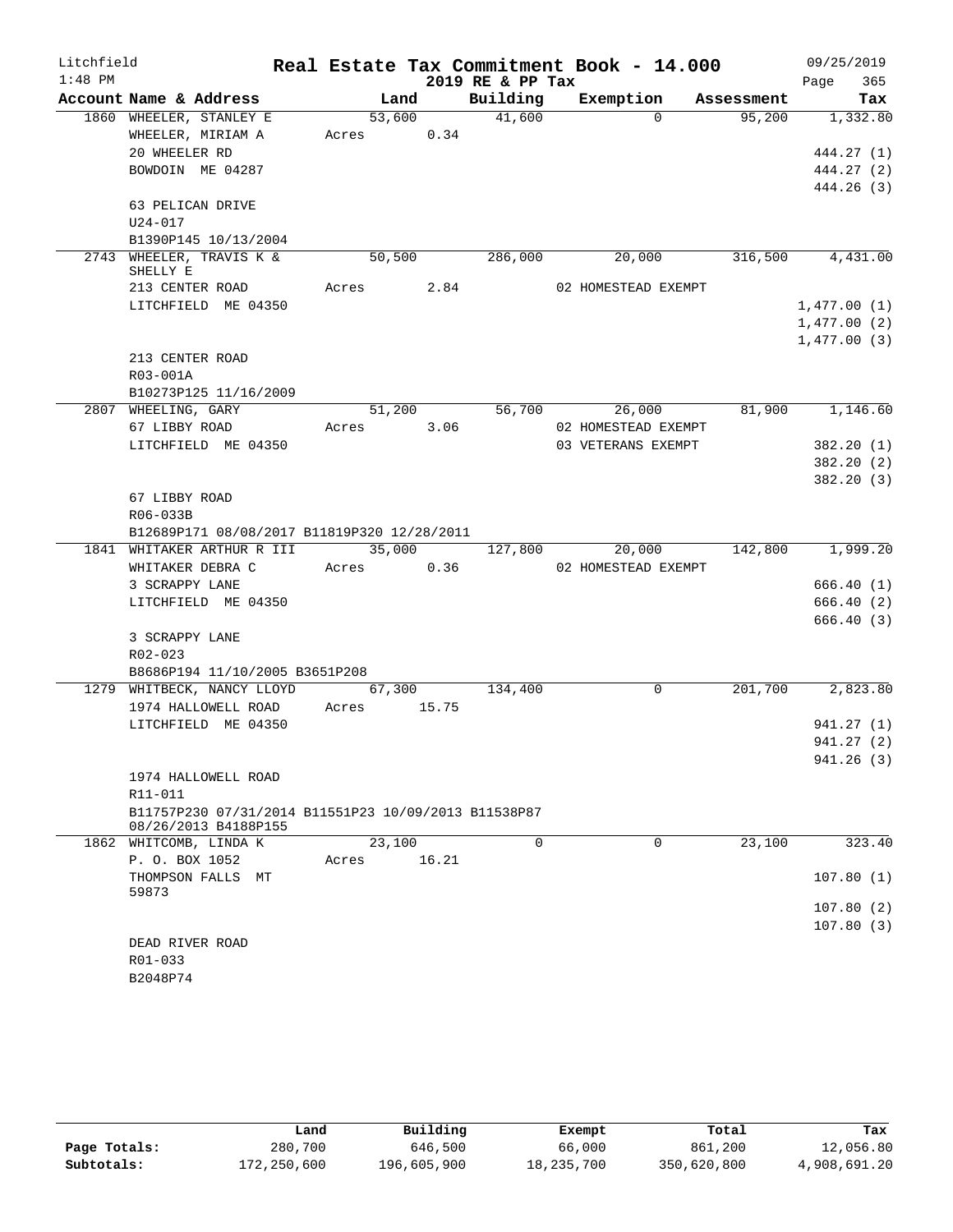| Litchfield   |                                                                                                     |             |             |             |                      | Real Estate Tax Commitment Book - 14.000 |                               | 09/25/2019   |
|--------------|-----------------------------------------------------------------------------------------------------|-------------|-------------|-------------|----------------------|------------------------------------------|-------------------------------|--------------|
| $1:48$ PM    |                                                                                                     |             |             |             | 2019 RE & PP Tax     |                                          |                               | 366<br>Page  |
|              | Account Name & Address<br>2030 WHITCOMB, SUSAN                                                      |             | Land<br>800 |             | Building<br>$\Omega$ | Exemption                                | Assessment<br>$\Omega$<br>800 | Tax<br>11.20 |
|              | 1064 COUNTY RD                                                                                      | Acres       |             | 0.26        |                      |                                          |                               |              |
|              | BOWDOIN ME 04287                                                                                    |             |             |             |                      |                                          |                               | 3.73(1)      |
|              |                                                                                                     |             |             |             |                      |                                          |                               | 3.73(2)      |
|              |                                                                                                     |             |             |             |                      |                                          |                               | 3.74(3)      |
|              | RICHMOND ROAD                                                                                       |             |             |             |                      |                                          |                               |              |
|              | R01-029C                                                                                            |             |             |             |                      |                                          |                               |              |
|              | B5298P192 01/24/0199                                                                                |             |             |             |                      |                                          |                               |              |
|              | 2302 WHITE, AARON M.                                                                                |             | 44,800      |             | 151,600              |                                          | 196,400<br>0                  | 2,749.60     |
|              | CRAVEN, GREGORY D.                                                                                  | Acres       |             | 1.34        |                      |                                          |                               |              |
|              | 303 HOLMES ROAD                                                                                     |             |             |             |                      |                                          |                               | 916.53(1)    |
|              | WINTHROP ME 04364                                                                                   |             |             |             |                      |                                          |                               | 916.53(2)    |
|              |                                                                                                     |             |             |             |                      |                                          |                               | 916.54(3)    |
|              | 47 HAYDEN HILL ROAD                                                                                 |             |             |             |                      |                                          |                               |              |
|              | R03-040A                                                                                            |             |             |             |                      |                                          |                               |              |
|              | B12402P22 09/02/2016 B7188P246 12/06/2002                                                           |             |             |             |                      |                                          |                               |              |
|              | 1871 WHITE, BETHANY ANNE                                                                            |             | 149,900     |             | 195,000              |                                          | $\Omega$<br>344,900           | 4,828.60     |
|              | PO BOX 175                                                                                          | Acres       |             | 0.31        |                      |                                          |                               |              |
|              | LITCHFIELD ME 04355                                                                                 |             |             |             |                      |                                          |                               | 1,609.53(1)  |
|              |                                                                                                     |             |             |             |                      |                                          |                               | 1,609.53(2)  |
|              |                                                                                                     |             |             |             |                      |                                          |                               | 1,609.54(3)  |
|              | 89 WOODBURY DRIVE                                                                                   |             |             |             |                      |                                          |                               |              |
|              | $U25 - 014$                                                                                         |             |             |             |                      |                                          |                               |              |
|              | B12919P52 05/24/2018 B12552P150 03/08/2017                                                          |             |             |             |                      |                                          |                               |              |
|              | B12218P244 01/28/2016 B12218P241 01/19/2016<br>B12088P344 08/26/2015 B8083P263 08/16/2004 B1735P126 |             |             |             |                      |                                          |                               |              |
|              | 1869 WHITE, DIAN                                                                                    |             | 21,200      |             | $\Omega$             |                                          | $\mathbf 0$<br>21,200         | 296.80       |
|              | 138 GUSTIN ROAD                                                                                     | Acres       |             | 10.70       |                      |                                          |                               |              |
|              | LITCHFIELD ME 04350                                                                                 |             |             |             |                      |                                          |                               | 98.93 (1)    |
|              |                                                                                                     |             |             |             |                      |                                          |                               | 98.93(2)     |
|              |                                                                                                     |             |             |             |                      |                                          |                               | 98.94 (3)    |
|              | FINLEY LANE                                                                                         |             |             |             |                      |                                          |                               |              |
|              | R03-102                                                                                             |             |             |             |                      |                                          |                               |              |
|              | B1575P864 03/14/1972                                                                                |             |             |             |                      |                                          |                               |              |
|              | 1868 WHITE, DIAN                                                                                    |             | 10,000      |             | $\mathbf 0$          |                                          | 0<br>10,000                   | 140.00       |
|              | 138 GUSTIN ROAD                                                                                     | Acres       |             | 0.08        |                      |                                          |                               |              |
|              | LITCHFIELD ME 04350                                                                                 |             |             |             |                      |                                          |                               | 46.67(1)     |
|              |                                                                                                     |             |             |             |                      |                                          |                               | 46.67(2)     |
|              |                                                                                                     |             |             |             |                      |                                          |                               | 46.66(3)     |
|              | JIMMY POND LANE                                                                                     |             |             |             |                      |                                          |                               |              |
|              | $U08 - 011$                                                                                         |             |             |             |                      |                                          |                               |              |
|              | B1575P864 03/14/1972                                                                                |             |             |             |                      |                                          |                               |              |
| 1867         | WHITE, DIANE                                                                                        |             | 56,700      |             | 71,900               | 20,000                                   | 108,600                       | 1,520.40     |
|              | 138 GUSTIN ROAD                                                                                     | Acres       |             | 28.00       |                      | 02 HOMESTEAD EXEMPT                      |                               |              |
|              | LITCHFIELD ME 04350                                                                                 |             |             |             |                      |                                          |                               | 506.80(1)    |
|              |                                                                                                     |             |             |             |                      |                                          |                               | 506.80(2)    |
|              |                                                                                                     |             |             |             |                      |                                          |                               | 506.80(3)    |
|              | 138 GUSTIN ROAD                                                                                     |             |             |             |                      |                                          |                               |              |
|              | $R04 - 047$                                                                                         |             |             |             |                      |                                          |                               |              |
|              | B1575P864 03/14/1972<br>1873 WHITE, JACK D.                                                         |             | 101,500     |             | 4,800                |                                          | 106,300<br>0                  | 1,488.20     |
|              | 19 JB TOME WAY                                                                                      | Acres       |             | 1.00        |                      |                                          |                               |              |
|              | BOWDOINHAM ME 04008                                                                                 |             |             |             |                      |                                          |                               | 496.07 (1)   |
|              |                                                                                                     |             |             |             |                      |                                          |                               | 496.07 (2)   |
|              |                                                                                                     |             |             |             |                      |                                          |                               | 496.06 (3)   |
|              | 22 BIRCH LANE                                                                                       |             |             |             |                      |                                          |                               |              |
|              | $U04 - 005$                                                                                         |             |             |             |                      |                                          |                               |              |
|              | B12446P164 10/21/2016 B1490P632                                                                     |             |             |             |                      |                                          |                               |              |
|              |                                                                                                     |             |             |             |                      |                                          |                               |              |
|              |                                                                                                     | Land        |             | Building    |                      | Exempt                                   | Total                         | Tax          |
| Page Totals: |                                                                                                     | 384,900     |             | 423,300     |                      | 20,000                                   | 788,200                       | 11,034.80    |
| Subtotals:   |                                                                                                     | 172,635,500 |             | 197,029,200 |                      | 18, 255, 700                             | 351,409,000                   | 4,919,726.00 |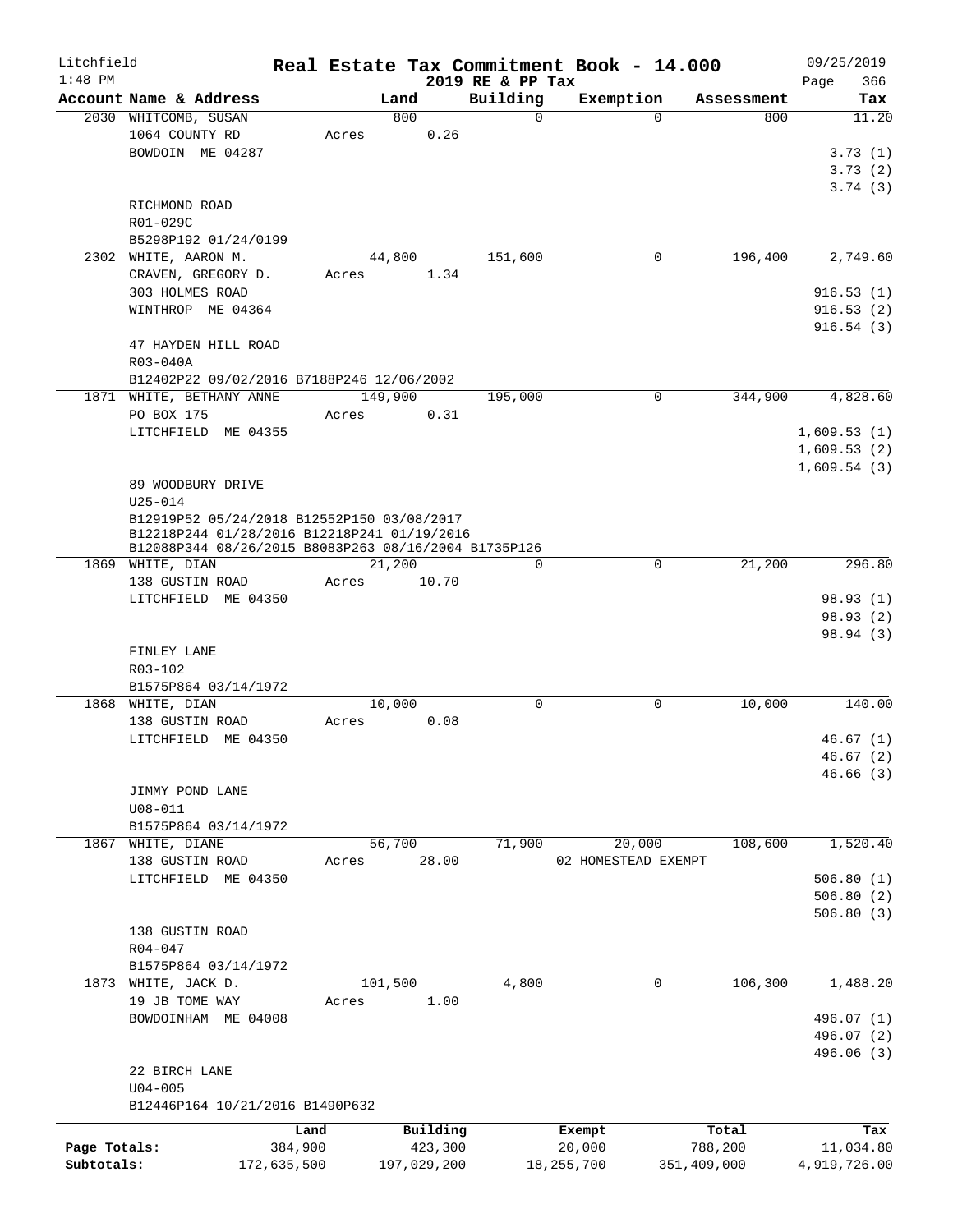| Litchfield   |                                                    |               |                 |             |                    | Real Estate Tax Commitment Book - 14.000 |                                    | 09/25/2019      |
|--------------|----------------------------------------------------|---------------|-----------------|-------------|--------------------|------------------------------------------|------------------------------------|-----------------|
| $1:48$ PM    |                                                    |               |                 |             | 2019 RE & PP Tax   |                                          |                                    | 367<br>Page     |
|              | Account Name & Address<br>1864 WHITE, JAMES        |               | Land<br>209,500 |             | Building<br>61,800 | Exemption<br>$\Omega$                    | Assessment<br>$\overline{271,300}$ | Tax<br>3,798.20 |
|              | 466 FOXHILL DRIVE                                  |               | Acres           | 2.30        |                    |                                          |                                    |                 |
|              | DEBARY FL 32713                                    |               |                 |             |                    |                                          |                                    | 1,266.07(1)     |
|              |                                                    |               |                 |             |                    |                                          |                                    | 1, 266.07(2)    |
|              |                                                    |               |                 |             |                    |                                          |                                    |                 |
|              |                                                    |               |                 |             |                    |                                          |                                    | 1,266.06(3)     |
|              | CHESLEY DRIVE                                      |               |                 |             |                    |                                          |                                    |                 |
|              | $U15 - 011$                                        |               |                 |             |                    |                                          |                                    |                 |
|              | B3323P142 03/22/1988                               |               |                 |             |                    |                                          |                                    |                 |
|              | 2911 WHITE, JOSEPH R.                              |               | 25,900          |             | 27,000             | 0                                        | 52,900                             | 740.60          |
|              | 65 FOX RUN                                         |               | Acres           | 0.21        |                    |                                          |                                    |                 |
|              | TOPSHAM ME 04086                                   |               |                 |             |                    |                                          |                                    | 246.87(1)       |
|              |                                                    |               |                 |             |                    |                                          |                                    | 246.87(2)       |
|              |                                                    |               |                 |             |                    |                                          |                                    | 246.86 (3)      |
|              | WOODBURY DRIVE                                     |               |                 |             |                    |                                          |                                    |                 |
|              | $U25 - 014 - A$                                    |               |                 |             |                    |                                          |                                    |                 |
|              | B12919P49 05/24/2018 B12552P150 03/08/2017         |               |                 |             |                    |                                          |                                    |                 |
|              | 1866 WHITE, LAUREANNE                              |               | 28,300          |             | $\mathbf 0$        | $\mathbf 0$                              | 28,300                             | 396.20          |
|              | 3 GOFFEE ST                                        |               | Acres           | 2.10        |                    |                                          |                                    |                 |
|              | LEWISTON ME 04240                                  |               |                 |             |                    |                                          |                                    | 132.07(1)       |
|              |                                                    |               |                 |             |                    |                                          |                                    | 132.07(2)       |
|              |                                                    |               |                 |             |                    |                                          |                                    | 132.06(3)       |
|              | WOOD FROG LANE                                     |               |                 |             |                    |                                          |                                    |                 |
|              | R03-110                                            |               |                 |             |                    |                                          |                                    |                 |
|              | B1709P314                                          |               |                 |             |                    |                                          |                                    |                 |
|              | 1863 WHITE, SHARON Y                               |               | 48,000          |             | 39,300             | 26,000                                   | 61,300                             | 858.20          |
|              |                                                    |               |                 |             |                    |                                          |                                    |                 |
|              | WHITE ALBERT                                       |               | Acres           | 2.00        |                    | 02 HOMESTEAD EXEMPT                      |                                    |                 |
|              | 1201 RICHMOND ROAD                                 |               |                 |             |                    | 12 WW2 Vet Res.                          |                                    | 286.07(1)       |
|              | LITCHFIELD ME 04350                                |               |                 |             |                    |                                          |                                    | 286.07(2)       |
|              |                                                    |               |                 |             |                    |                                          |                                    | 286.06(3)       |
|              | 1201 RICHMOND ROAD                                 |               |                 |             |                    |                                          |                                    |                 |
|              | R01-060A                                           |               |                 |             |                    |                                          |                                    |                 |
|              | B5975P302 06/17/1999 B3589P294                     |               |                 |             |                    |                                          |                                    |                 |
|              | 1350 WHITE, W. ALLAN                               |               | 48,300          |             | 172,000            | 0                                        | 220,300                            | 3,084.20        |
|              | 657 PLAINS ROAD                                    |               | Acres           | 2.11        |                    |                                          |                                    |                 |
|              | LITCHFIELD ME 04350                                |               |                 |             |                    |                                          |                                    | 1,028.07(1)     |
|              |                                                    |               |                 |             |                    |                                          |                                    | 1,028.07(2)     |
|              |                                                    |               |                 |             |                    |                                          |                                    | 1,028.06(3)     |
|              | 657 PLAINS ROAD                                    |               |                 |             |                    |                                          |                                    |                 |
|              | R08-019                                            |               |                 |             |                    |                                          |                                    |                 |
|              | B9417P21 07/09/2007 B8161P102 10/07/2004 B8161P101 |               |                 |             |                    |                                          |                                    |                 |
|              | 10/07/2004 B1719P90                                |               |                 |             |                    |                                          |                                    |                 |
|              | 136 WHITMAN, ANDREW C. &                           |               | 65,600          |             | 183,700            | 0                                        | 249,300                            | 3,490.20        |
|              | JESSICA C.                                         |               |                 |             |                    |                                          |                                    |                 |
|              | 105 NECK ROAD                                      | Acres         |                 | 13.40       |                    |                                          |                                    |                 |
|              | LITCHFIELD ME 04350                                |               |                 |             |                    |                                          |                                    | 1, 163.40(1)    |
|              |                                                    |               |                 |             |                    |                                          |                                    | 1,163.40(2)     |
|              |                                                    |               |                 |             |                    |                                          |                                    | 1, 163.40(3)    |
|              | 105 NECK ROAD                                      |               |                 |             |                    |                                          |                                    |                 |
|              | R14-037                                            |               |                 |             |                    |                                          |                                    |                 |
|              | B6203P312                                          |               |                 |             |                    |                                          |                                    |                 |
|              | 1874 WHITMAN, GAIL E                               |               | 76,100          |             | 4,000              | 0                                        | 80,100                             | 1,121.40        |
|              | C/O: ELIZABETH MITCHELL Acres                      |               |                 | 0.40        |                    |                                          |                                    |                 |
|              | P.O. BOX 7                                         |               |                 |             |                    |                                          |                                    | 373.80(1)       |
|              | LITCHFIELD ME 04350                                |               |                 |             |                    |                                          |                                    | 373.80(2)       |
|              |                                                    |               |                 |             |                    |                                          |                                    | 373.80(3)       |
|              | 433 PEACEPIPE DRIVE                                |               |                 |             |                    |                                          |                                    |                 |
|              | $U28 - 042$                                        |               |                 |             |                    |                                          |                                    |                 |
|              | B3399P223                                          |               |                 |             |                    |                                          |                                    |                 |
|              |                                                    |               |                 |             |                    |                                          |                                    |                 |
|              |                                                    | Land          |                 | Building    |                    | Exempt                                   | Total                              | Tax             |
| Page Totals: |                                                    | 501,700       |                 | 487,800     |                    | 26,000                                   | 963,500                            | 13,489.00       |
| Subtotals:   |                                                    | 173, 137, 200 |                 | 197,517,000 |                    | 18,281,700                               | 352, 372, 500                      | 4,933,215.00    |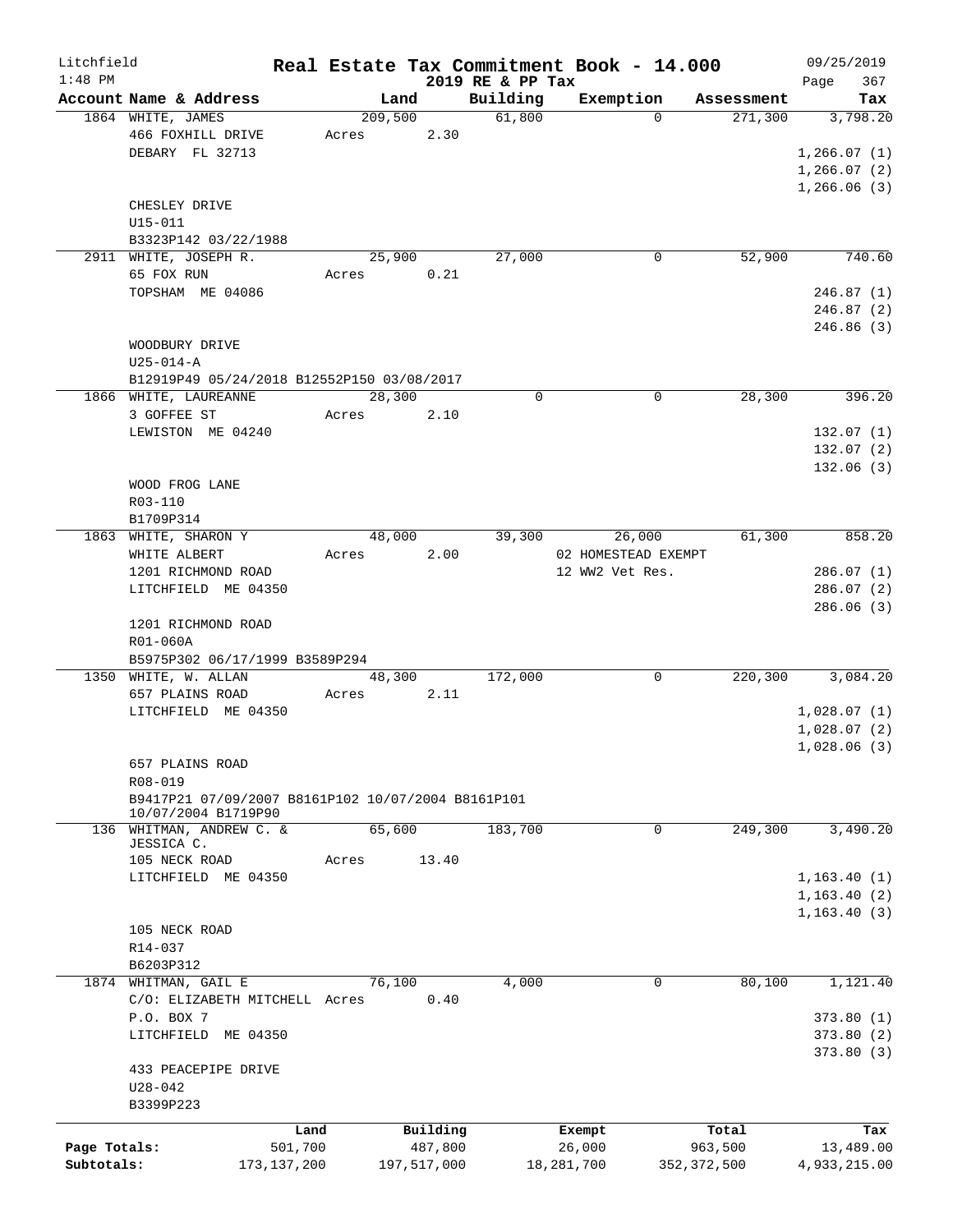| Litchfield   |                                                |                |             |                    | Real Estate Tax Commitment Book - 14.000 |                       | 09/25/2019                 |
|--------------|------------------------------------------------|----------------|-------------|--------------------|------------------------------------------|-----------------------|----------------------------|
| $1:48$ PM    |                                                |                |             | 2019 RE & PP Tax   |                                          |                       | 368<br>Page                |
|              | Account Name & Address<br>1875 WHITMAN, GAIL E | Land<br>78,100 |             | Building<br>39,500 | Exemption<br>$\Omega$                    | Assessment<br>117,600 | Tax<br>1,646.40            |
|              | C/O: ELIZABETH WHITMAN Acres                   |                | 0.30        |                    |                                          |                       |                            |
|              | P.O. BOX 7                                     |                |             |                    |                                          |                       | 548.80(1)                  |
|              | LITCHFIELD ME 04350                            |                |             |                    |                                          |                       | 548.80(2)                  |
|              |                                                |                |             |                    |                                          |                       | 548.80(3)                  |
|              | 3 NORTH LAKEVIEW DRIVE                         |                |             |                    |                                          |                       |                            |
|              | $U28 - 015$                                    |                |             |                    |                                          |                       |                            |
|              | B3399P227                                      |                |             |                    |                                          |                       |                            |
|              | 439 WHITMORE ERIC E                            | 300            |             | $\mathbf 0$        | $\mathbf 0$                              | 300                   | 4.20                       |
|              | WHITMORE CHERYL A                              | Acres          | 0.10        |                    |                                          |                       |                            |
|              | 926 COBBOSSEE ROAD                             |                |             |                    |                                          |                       | 1.40(1)                    |
|              | MONMOUTH ME 04259                              |                |             |                    |                                          |                       | 1.40(2)                    |
|              |                                                |                |             |                    |                                          |                       | 1.40(3)                    |
|              | HARDSCRABLE ROAD<br>$R12 - 025 - 5$            |                |             |                    |                                          |                       |                            |
|              | B9368P249 06/11/2007 B4342P270 01/28/1993      |                |             |                    |                                          |                       |                            |
|              | 254 WHITMORE, MICHAEL &                        | 131,000        |             | 163,600            | 26,000                                   | 268,600               | 3,760.40                   |
|              | KATHLEEN                                       |                |             |                    |                                          |                       |                            |
|              | 38 MILITARY LANE                               | Acres          | 0.94        |                    | 02 HOMESTEAD EXEMPT                      |                       |                            |
|              | LITCHFIELD ME 04350                            |                |             |                    | 03 VETERANS EXEMPT                       |                       | 1, 253.47(1)               |
|              |                                                |                |             |                    |                                          |                       | 1, 253.47(2)               |
|              |                                                |                |             |                    |                                          |                       | 1, 253.46(3)               |
|              | 38 MILITARY LANE                               |                |             |                    |                                          |                       |                            |
|              | $U06 - 007$                                    |                |             |                    |                                          |                       |                            |
|              | B6624P207                                      |                |             |                    |                                          |                       |                            |
|              | 795 WHITTEN, MARY M.                           | 126,800        |             | 155,100            | 0                                        | 281,900               | 3,946.60                   |
|              | 102 EASY STREET                                | Acres          | 0.59        |                    |                                          |                       |                            |
|              | LITCHFIELD ME 04350                            |                |             |                    |                                          |                       | 1,315.53(1)                |
|              |                                                |                |             |                    |                                          |                       | 1,315.53(2)<br>1,315.54(3) |
|              | 102 EASY STREET                                |                |             |                    |                                          |                       |                            |
|              | $U09 - 011$                                    |                |             |                    |                                          |                       |                            |
|              | B12444P217 10/19/2016 B11857P170 11/21/2014    |                |             |                    |                                          |                       |                            |
|              | B6673P146                                      |                |             |                    |                                          |                       |                            |
|              | 1071 WIERS, PAUL J                             | 48,900         |             | 43,000             | 20,000                                   | 71,900                | 1,006.60                   |
|              | PO BOX 266                                     | Acres          | 2.30        |                    | 02 HOMESTEAD EXEMPT                      |                       |                            |
|              | LITCHFIELD ME 04350                            |                |             |                    |                                          |                       | 335.53(1)                  |
|              |                                                |                |             |                    |                                          |                       | 335.53 (2)                 |
|              |                                                |                |             |                    |                                          |                       | 335.54(3)                  |
|              | 41 WHIPPOORWILL ROAD<br>$U21 - 028$            |                |             |                    |                                          |                       |                            |
|              | B8791P39 02/07/2006 B5404P265                  |                |             |                    |                                          |                       |                            |
| 1718         | WILCOXON, FREDERICK                            | 134,600        |             | 128,700            | 26,000                                   | 237,300               | 3,322.20                   |
|              | WILCOXON CHERYL                                | Acres          | 0.55        |                    | 02 HOMESTEAD EXEMPT                      |                       |                            |
|              | PO BOX 35                                      |                |             |                    | 14 WW2 Vet NonRes                        |                       | 1, 107.40(1)               |
|              | LITCHFIELD ME 04350                            |                |             |                    |                                          |                       | 1, 107.40(2)               |
|              |                                                |                |             |                    |                                          |                       | 1, 107.40(3)               |
|              | 9 MEMORY LANE                                  |                |             |                    |                                          |                       |                            |
|              | $U12 - 026$                                    |                |             |                    |                                          |                       |                            |
|              | B6774P122                                      |                |             |                    |                                          |                       |                            |
|              | 772 WILDING-HARTFORD SUSIE                     | 194,800        |             | 151,500            | 20,000                                   | 326,300               | 4,568.20                   |
|              | 107 HARTFORD DRIVE                             | Acres          | 1.20        |                    | 02 HOMESTEAD EXEMPT                      |                       |                            |
|              | LITCHFIELD ME 04350                            |                |             |                    |                                          |                       | 1,522.73(1)                |
|              |                                                |                |             |                    |                                          |                       | 1,522.73(2)                |
|              |                                                |                |             |                    |                                          |                       | 1,522.74(3)                |
|              | 107 HARTFORD DRIVE                             |                |             |                    |                                          |                       |                            |
|              | U17-028                                        |                |             |                    |                                          |                       |                            |
|              | B2409P91                                       |                |             |                    |                                          |                       |                            |
|              | Land                                           |                | Building    |                    | Exempt                                   | Total                 | Tax                        |
| Page Totals: | 714,500                                        |                | 681,400     |                    | 92,000                                   | 1,303,900             | 18,254.60                  |
| Subtotals:   | 173,851,700                                    |                | 198,198,400 |                    | 18, 373, 700<br>353,676,400              |                       | 4,951,469.60               |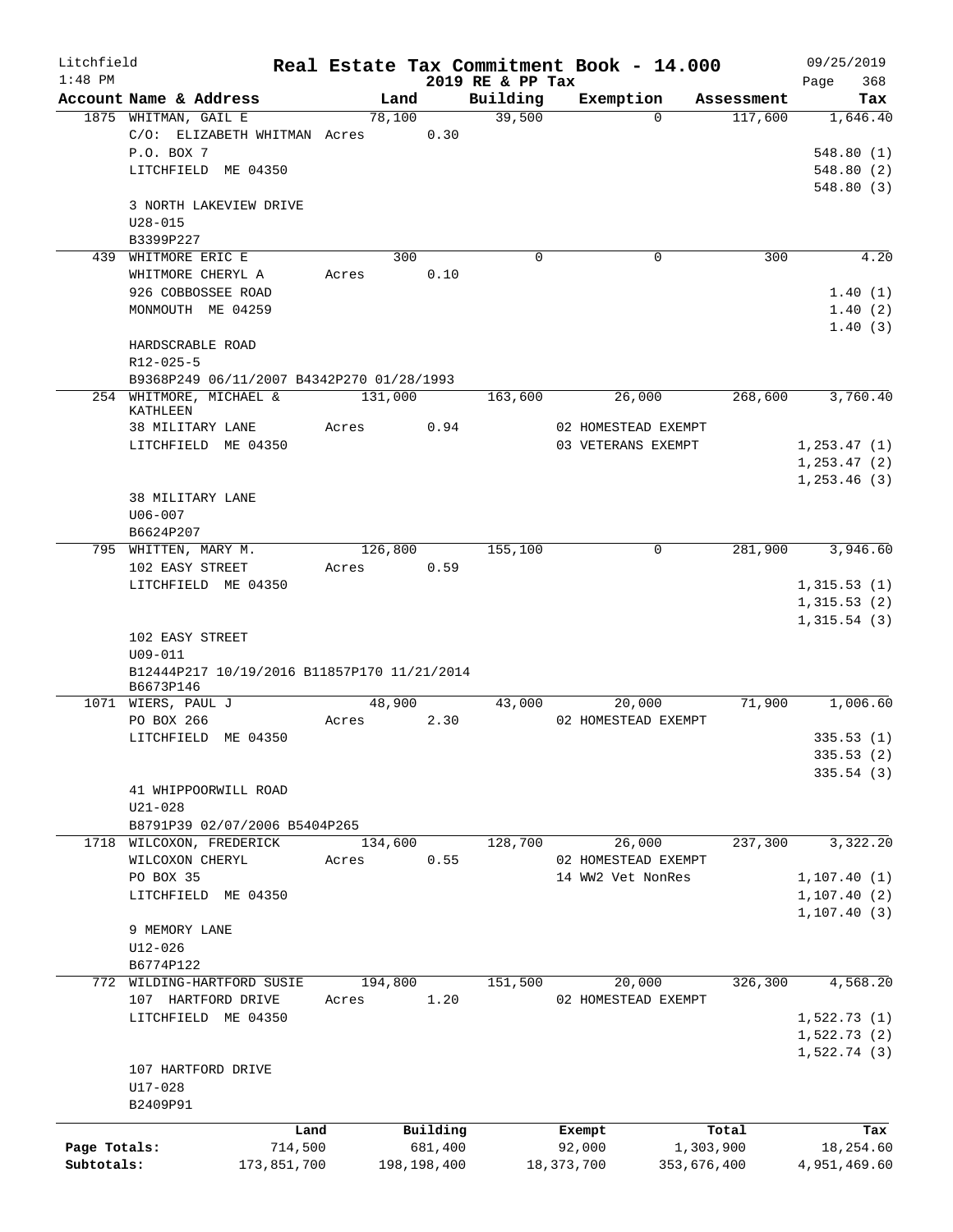| Litchfield |                                                                     |             |        |                  | Real Estate Tax Commitment Book - 14.000 |            | 09/25/2019  |
|------------|---------------------------------------------------------------------|-------------|--------|------------------|------------------------------------------|------------|-------------|
| $1:48$ PM  |                                                                     |             |        | 2019 RE & PP Tax |                                          |            | 369<br>Page |
|            | Account Name & Address                                              |             | Land   | Building         | Exemption                                | Assessment | Tax         |
|            | 1898 WILKINS, KATHLEEN                                              | 87,500      |        | 159,100          | 20,000                                   | 226,600    | 3,172.40    |
|            | P O BOX 300                                                         | Acres 56.00 |        |                  | 02 HOMESTEAD EXEMPT                      |            |             |
|            | LITCHFIELD ME 04350                                                 |             |        |                  |                                          |            | 1,057.47(1) |
|            |                                                                     |             |        |                  |                                          |            | 1,057.47(2) |
|            |                                                                     |             |        |                  |                                          |            | 1,057.46(3) |
|            | 55 BUKER ROAD<br>R05-055                                            |             |        |                  |                                          |            |             |
|            | B6302P299 09/21/2000                                                |             |        |                  |                                          |            |             |
|            | 1886 WILLIAMS DIANE E                                               | 63,300      |        | 60,500           | 20,000                                   | 103,800    | 1,453.20    |
|            | 394 PLAINS ROAD                                                     | Acres 10.43 |        |                  | 02 HOMESTEAD EXEMPT                      |            |             |
|            | LITCHFIELD ME 04350                                                 |             |        |                  |                                          |            | 484.40 (1)  |
|            |                                                                     |             |        |                  |                                          |            | 484.40 (2)  |
|            |                                                                     |             |        |                  |                                          |            | 484.40 (3)  |
|            | 394 PLAINS ROAD                                                     |             |        |                  |                                          |            |             |
|            | R07-017                                                             |             |        |                  |                                          |            |             |
|            | B12531P214 01/13/2017 B8448P15 06/06/2005 B3516P170                 |             |        |                  |                                          |            |             |
|            | 03/10/1989                                                          |             |        |                  |                                          |            |             |
|            | 484 WILLIAMS GAYLE A & GARY<br>C. WILLIAMS                          | 183,400     |        | 225,300          | 20,000                                   | 388,700    | 5,441.80    |
|            | 160 ROSSER DRIVE                                                    | Acres       | 0.50   |                  | 02 HOMESTEAD EXEMPT                      |            |             |
|            | LITCHFIELD ME 04350                                                 |             |        |                  |                                          |            | 1,813.93(1) |
|            |                                                                     |             |        |                  |                                          |            | 1,813.93(2) |
|            |                                                                     |             |        |                  |                                          |            | 1,813.94(3) |
|            | 160 ROSSER DRIVE                                                    |             |        |                  |                                          |            |             |
|            | $U17 - 005$<br>B10188P268 08/28/2009 B10043P72 04/14/2009 B5409P260 |             |        |                  |                                          |            |             |
|            | 07/06/1997                                                          |             |        |                  |                                          |            |             |
|            | 222 WILLIAMS PATRICIA L.                                            |             | 57,500 | 136,700          | 20,000                                   | 174,200    | 2,438.80    |
|            | 336 DENNIS HILL ROAD                                                | Acres 5.17  |        |                  | 02 HOMESTEAD EXEMPT                      |            |             |
|            | LITCHFIELD ME 04350                                                 |             |        |                  |                                          |            | 812.93(1)   |
|            |                                                                     |             |        |                  |                                          |            | 812.93(2)   |
|            |                                                                     |             |        |                  |                                          |            | 812.94 (3)  |
|            | 336 DENNIS HILL ROAD                                                |             |        |                  |                                          |            |             |
|            | R13-023A                                                            |             |        |                  |                                          |            |             |
|            | B11111P70 06/15/2012 B6365P320 12/08/2000                           |             |        |                  |                                          |            |             |
|            | 1888 WILLIAMS, JAMES<br>108 RUBYS WAY                               | 85,000      |        | 18,400           | $\Omega$                                 | 103,400    | 1,447.60    |
|            | TEWKSBURY MA                                                        | Acres       | 0.50   |                  |                                          |            | 482.53 (1)  |
|            | 01876-4842                                                          |             |        |                  |                                          |            |             |
|            |                                                                     |             |        |                  |                                          |            | 482.53 (2)  |
|            |                                                                     |             |        |                  |                                          |            | 482.54 (3)  |
|            | 514 PEACEPIPE DRIVE                                                 |             |        |                  |                                          |            |             |
|            | $U28 - 085$                                                         |             |        |                  |                                          |            |             |
|            | B2655P177                                                           |             |        |                  |                                          |            |             |
|            | 1892 WILLIAMS, JILLIAN MARIE                                        | 62,000      |        | 78,500           | 0                                        | 140,500    | 1,967.00    |
|            | WILLIAMS, GREGORY G.                                                | Acres       | 8.60   |                  |                                          |            |             |
|            | 348 PINE TREE RD                                                    |             |        |                  |                                          |            | 655.67 (1)  |
|            | LITCHFIELD ME 04350                                                 |             |        |                  |                                          |            | 655.67 (2)  |
|            |                                                                     |             |        |                  |                                          |            | 655.66(3)   |
|            | 348 PINE TREE ROAD                                                  |             |        |                  |                                          |            |             |
|            | R10-037                                                             |             |        |                  |                                          |            |             |
|            | B11382P219 03/29/2013 B2248P279 09/28/1979                          |             |        |                  |                                          |            |             |

|              | Land        | Building    | Exempt     | Total       | Tax          |
|--------------|-------------|-------------|------------|-------------|--------------|
| Page Totals: | 538,700     | 678,500     | 80,000     | 1,137,200   | 15,920.80    |
| Subtotals:   | 174,390,400 | 198,876,900 | 18,453,700 | 354,813,600 | 4,967,390.40 |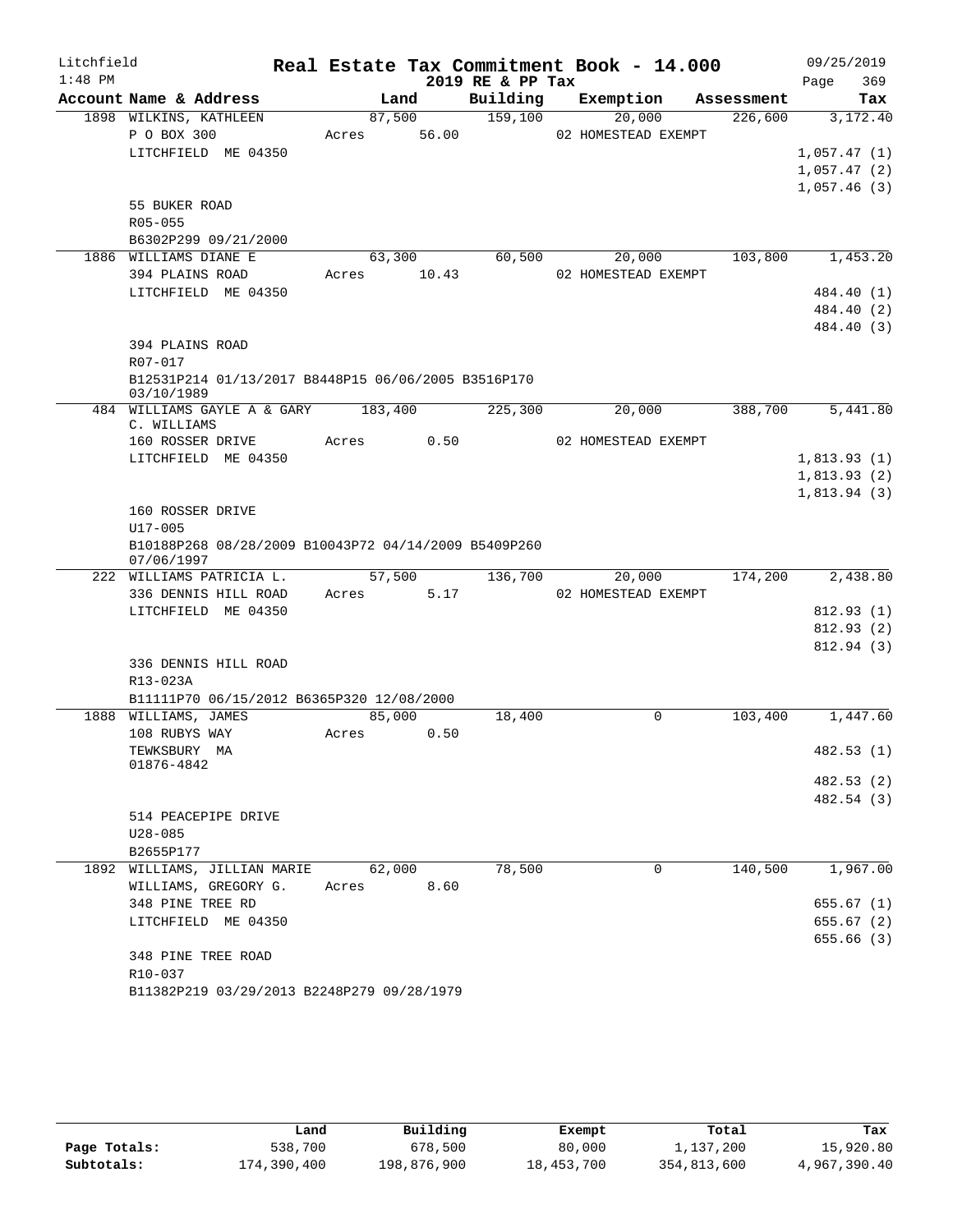| Litchfield |                                                                    |         |        |      | Real Estate Tax Commitment Book - 14.000 |                     |          |            |      | 09/25/2019             |
|------------|--------------------------------------------------------------------|---------|--------|------|------------------------------------------|---------------------|----------|------------|------|------------------------|
| $1:48$ PM  |                                                                    |         |        |      | 2019 RE & PP Tax                         |                     |          |            | Page | 370                    |
|            | Account Name & Address                                             |         | Land   |      | Building                                 | Exemption           |          | Assessment |      | Tax                    |
|            | 1893 WILLIAMS, LAUREL A. (<br>LIFE ESTATE)                         | 90,500  |        |      | 123,300                                  |                     | $\Omega$ | 213,800    |      | 2,993.20               |
|            | MARION S. WILLIAMS<br>TRUST                                        | Acres   | 151.00 |      |                                          |                     |          |            |      |                        |
|            | 202 HUNTINGTON HILL<br><b>ROAD</b>                                 |         |        |      |                                          |                     |          |            |      | 997.73 (1)             |
|            | LITCHFIELD ME 04350                                                |         |        |      |                                          |                     |          |            |      | 997.73 (2)             |
|            |                                                                    |         |        |      |                                          |                     |          |            |      | 997.74 (3)             |
|            | 202 HUNTINGTON HILL<br>ROAD<br>R05-065                             |         |        |      |                                          |                     |          |            |      |                        |
|            | B12225P172 01/11/2016 B11543P105 10/17/2013                        |         |        |      |                                          |                     |          |            |      |                        |
|            | B3536P201                                                          |         |        |      |                                          |                     |          |            |      |                        |
|            | 2382 WILLIAMS, MICHAEL                                             | 53,100  |        |      | 8,200                                    |                     | 20,000   | 41,300     |      | 578.20                 |
|            | 328 PINE TREE ROAD<br>LITCHFIELD ME 04350                          | Acres   |        | 3.70 |                                          | 02 HOMESTEAD EXEMPT |          |            |      | 192.73(1)              |
|            |                                                                    |         |        |      |                                          |                     |          |            |      | 192.73(2)              |
|            |                                                                    |         |        |      |                                          |                     |          |            |      | 192.74(3)              |
|            | 328 PINE TREE ROAD                                                 |         |        |      |                                          |                     |          |            |      |                        |
|            | R10-037-B                                                          |         |        |      |                                          |                     |          |            |      |                        |
|            | 1506 WILLIAMS, TIMOTHY H.                                          | 32,000  |        |      | 84,400                                   |                     | 0        | 116,400    |      | 1,629.60               |
|            | WILLIAMS, MARGARET J.                                              | Acres   |        | 0.16 |                                          |                     |          |            |      |                        |
|            | 8 COTTAGE STREET<br>SHARON MA 02067                                |         |        |      |                                          |                     |          |            |      | 543.20(1)              |
|            |                                                                    |         |        |      |                                          |                     |          |            |      | 543.20(2)<br>543.20(3) |
|            | 8 TOWN LINE DRIVE                                                  |         |        |      |                                          |                     |          |            |      |                        |
|            | $U13 - 022$                                                        |         |        |      |                                          |                     |          |            |      |                        |
|            | B11471P252 08/07/2013 B2847P156                                    |         |        |      |                                          |                     |          |            |      |                        |
|            | 1897 WILLIS, ROBERT H                                              | 122,800 |        |      | 91,200                                   |                     | $\Omega$ | 214,000    |      | 2,996.00               |
|            | 61 WASHINGTON LANE                                                 | Acres   |        | 0.61 |                                          |                     |          |            |      |                        |
|            | LITCHFIELD ME 04350                                                |         |        |      |                                          |                     |          |            |      | 998.67(1)<br>998.67(2) |
|            |                                                                    |         |        |      |                                          |                     |          |            |      | 998.66 (3)             |
|            | 61 WASHINGTON LANE                                                 |         |        |      |                                          |                     |          |            |      |                        |
|            | $U07 - 005$                                                        |         |        |      |                                          |                     |          |            |      |                        |
|            | B3953P101                                                          |         |        |      |                                          |                     |          |            |      |                        |
|            | 1962 WILSON, DAVID &<br>CONSTANCE                                  | 48,000  |        |      | 140,800                                  |                     | 20,000   | 168,800    |      | 2,363.20               |
|            | 153 THOROFARE ROAD                                                 | Acres   |        | 2.00 |                                          | 02 HOMESTEAD EXEMPT |          |            |      |                        |
|            | LITCHFIELD ME 04350                                                |         |        |      |                                          |                     |          |            |      | 787.73 (1)             |
|            |                                                                    |         |        |      |                                          |                     |          |            |      | 787.73 (2)             |
|            |                                                                    |         |        |      |                                          |                     |          |            |      | 787.74 (3)             |
|            | 153 THOROFARE ROAD                                                 |         |        |      |                                          |                     |          |            |      |                        |
|            | R08-020A-2<br>B11327P99 03/12/2013 B5102P71                        |         |        |      |                                          |                     |          |            |      |                        |
|            | 1963 WILSON, DAVID A.                                              | 73,800  |        |      | 138,500                                  |                     | $\Omega$ | 212,300    |      | 2,972.20               |
|            | WILSON, CONSTANCE D.                                               | Acres   |        | 1.42 |                                          |                     |          |            |      |                        |
|            | 153 THOROFARE ROAD                                                 |         |        |      |                                          |                     |          |            |      | 990.73 (1)             |
|            | LITCHFIELD ME 04350                                                |         |        |      |                                          |                     |          |            |      | 990.73 (2)             |
|            |                                                                    |         |        |      |                                          |                     |          |            |      | 990.74 (3)             |
|            | 127 THOROFARE ROAD                                                 |         |        |      |                                          |                     |          |            |      |                        |
|            | R08-020A-1<br>B11874P303 12/17/2014 B11821P96 10/08/2014 B9554P254 |         |        |      |                                          |                     |          |            |      |                        |
|            | 11/05/2007 B9554P252 11/05/2007 B5410P23                           |         |        |      |                                          |                     |          |            |      |                        |

|              | Land        | Building    | Exempt     | Total       | Tax          |
|--------------|-------------|-------------|------------|-------------|--------------|
| Page Totals: | 420,200     | 586,400     | 40,000     | 966,600     | 13,532.40    |
| Subtotals:   | 174,810,600 | 199,463,300 | 18,493,700 | 355,780,200 | 4,980,922.80 |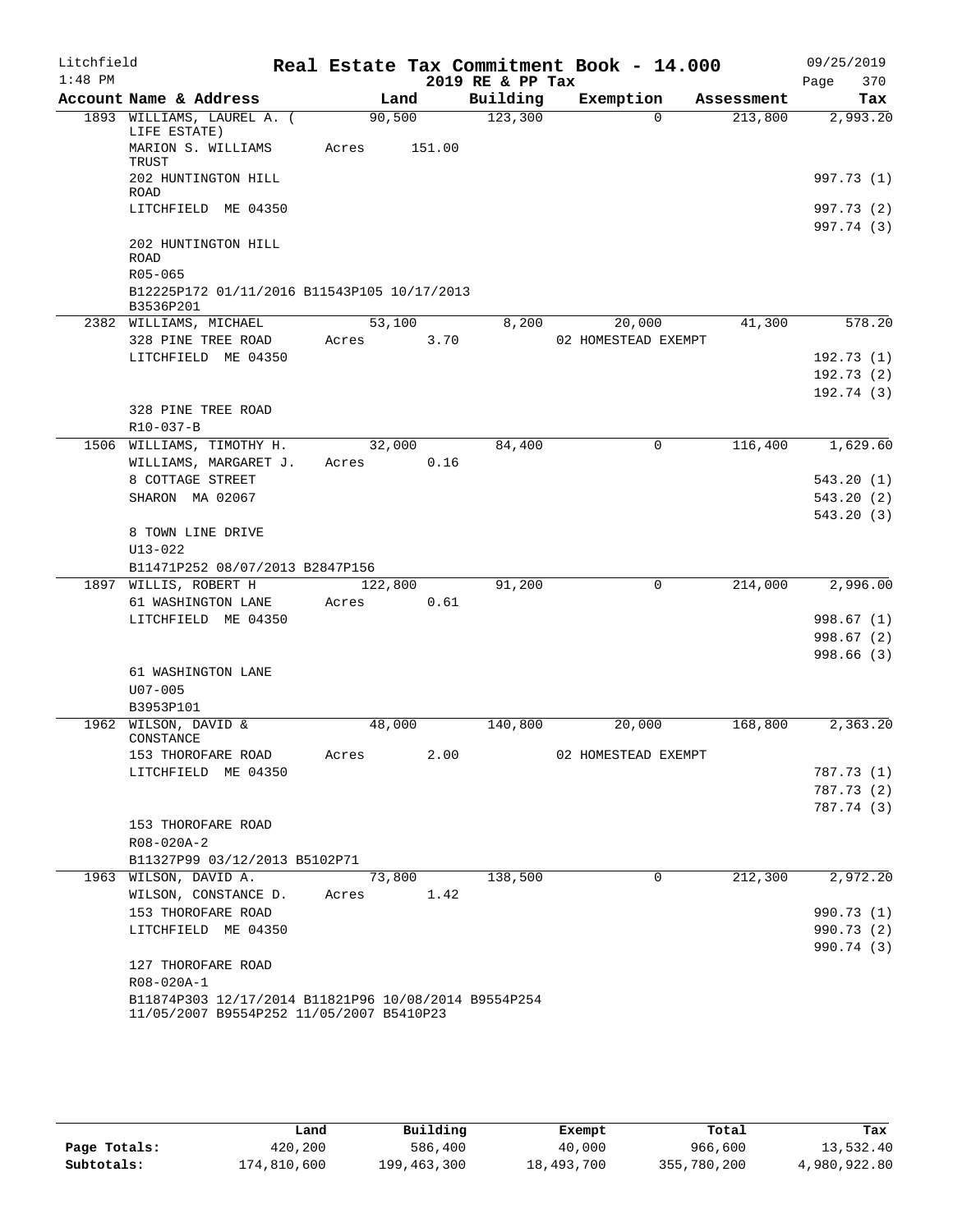| Litchfield   |                                                                    |       | Real Estate Tax Commitment Book - 14.000 |                     |                     |             |                       | 09/25/2019             |
|--------------|--------------------------------------------------------------------|-------|------------------------------------------|---------------------|---------------------|-------------|-----------------------|------------------------|
| $1:48$ PM    |                                                                    |       |                                          | 2019 RE & PP Tax    |                     |             |                       | 371<br>Page            |
|              | Account Name & Address<br>2417 WILSON, DAVID E.                    |       | Land<br>48,000                           | Building<br>176,900 | Exemption           | 26,000      | Assessment<br>198,900 | Tax<br>2,784.60        |
|              | WILSON, LUCILLE P.                                                 | Acres | 2.01                                     |                     | 02 HOMESTEAD EXEMPT |             |                       |                        |
|              | 18 OVERLOOK DRIVE                                                  |       |                                          |                     | 12 WW2 Vet Res.     |             |                       | 928.20(1)              |
|              | LITCHFIELD ME 04350                                                |       |                                          |                     |                     |             |                       | 928.20(2)              |
|              |                                                                    |       |                                          |                     |                     |             |                       | 928.20(3)              |
|              | 18 OVERLOOK DRIVE                                                  |       |                                          |                     |                     |             |                       |                        |
|              | R12-022-1                                                          |       |                                          |                     |                     |             |                       |                        |
|              | B12041P119 07/15/2015 B9525P248 10/09/2007 B8289P183<br>01/21/2005 |       |                                          |                     |                     |             |                       |                        |
|              | 986 WINCHESTER, JESS L.                                            |       | 104,600                                  | 187,900             |                     | 0           | 292,500               | 4,095.00               |
|              | WINCHESTER, JENNIFER                                               |       | Acres 37.29                              |                     |                     |             |                       |                        |
|              | 853 LEBANON ROAD                                                   |       |                                          |                     |                     |             |                       | 1,365.00(1)            |
|              | WINTERPORT ME 04496                                                |       |                                          |                     |                     |             |                       | 1,365.00(2)            |
|              |                                                                    |       |                                          |                     |                     |             |                       | 1,365.00(3)            |
|              | 15 LOIS LANE                                                       |       |                                          |                     |                     |             |                       |                        |
|              | R06-027A                                                           |       |                                          |                     |                     |             |                       |                        |
|              | B13000P309 08/15/2018                                              |       |                                          |                     |                     |             |                       |                        |
|              | 983 WING DONNA G                                                   |       | $\mathbf 0$                              | 9,600               |                     | 9,600       | 0                     | 0.00                   |
|              | 2 JEFFERY LANE                                                     |       |                                          |                     | 02 HOMESTEAD EXEMPT |             |                       |                        |
|              | LITCHFIELD ME 04350                                                |       |                                          |                     |                     |             |                       |                        |
|              |                                                                    |       |                                          |                     |                     |             |                       |                        |
|              |                                                                    |       |                                          |                     |                     |             |                       |                        |
|              | 2 JEFFREY LANE                                                     |       |                                          |                     |                     |             |                       |                        |
|              | R01-010-ON-4                                                       |       |                                          |                     |                     |             |                       |                        |
|              | 1908 WING JOSEPH E                                                 |       | 43,000                                   | $\Omega$            |                     | 0           | 43,000                | 602.00                 |
|              | 26 WENTZELL ROAD                                                   | Acres | 10.00                                    |                     |                     |             |                       |                        |
|              | LITCHFIELD ME 04350                                                |       |                                          |                     |                     |             |                       | 200.67(1)              |
|              |                                                                    |       |                                          |                     |                     |             |                       | 200.67(2)              |
|              |                                                                    |       |                                          |                     |                     |             |                       | 200.66(3)              |
|              | WENTZELL ROAD                                                      |       |                                          |                     |                     |             |                       |                        |
|              | R03-074                                                            |       |                                          |                     |                     |             |                       |                        |
|              | B9920P71 12/02/2008 B5141P227                                      |       |                                          |                     |                     |             |                       |                        |
|              | 1906 WING, GABRIEL S &                                             |       | 54,000                                   | 116,000             |                     | 20,000      | 150,000               | 2,100.00               |
|              | CARISSA M                                                          |       |                                          |                     |                     |             |                       |                        |
|              | 16 JOHN TARR ROAD<br>LITCHFIELD ME 04350                           | Acres | 4.00                                     |                     | 02 HOMESTEAD EXEMPT |             |                       |                        |
|              |                                                                    |       |                                          |                     |                     |             |                       | 700.00(1)              |
|              |                                                                    |       |                                          |                     |                     |             |                       | 700.00(2)<br>700.00(3) |
|              | 16 JOHN TARR ROAD                                                  |       |                                          |                     |                     |             |                       |                        |
|              | R01-029A                                                           |       |                                          |                     |                     |             |                       |                        |
|              | B12167P95 09/14/2015 B4928P262                                     |       |                                          |                     |                     |             |                       |                        |
|              | 603 WING, GREGORY & CARISSA                                        |       | 27,700                                   | $\mathbf 0$         |                     | 0           | 27,700                | 387.80                 |
|              | 141 TILLSON ROAD                                                   | Acres | 1.90                                     |                     |                     |             |                       |                        |
|              | MONMOUTH ME 04259                                                  |       |                                          |                     |                     |             |                       | 129.27(1)              |
|              |                                                                    |       |                                          |                     |                     |             |                       | 129.27(2)              |
|              |                                                                    |       |                                          |                     |                     |             |                       | 129.26(3)              |
|              | RICHMOND ROAD                                                      |       |                                          |                     |                     |             |                       |                        |
|              | R01-029                                                            |       |                                          |                     |                     |             |                       |                        |
|              | B5298P194 01/24/1997                                               |       |                                          |                     |                     |             |                       |                        |
|              | 1903 WING, GREGORY R                                               |       | 37,600                                   | 0                   |                     | 0           | 37,600                | 526.40                 |
|              | 141 TILLSON RD                                                     | Acres | 6.00                                     |                     |                     |             |                       |                        |
|              | MONMOUTH ME 04259                                                  |       |                                          |                     |                     |             |                       | 175.47(1)              |
|              |                                                                    |       |                                          |                     |                     |             |                       | 175.47(2)              |
|              |                                                                    |       |                                          |                     |                     |             |                       | 175.46(3)              |
|              | ADAMS ROAD                                                         |       |                                          |                     |                     |             |                       |                        |
|              | R01-065                                                            |       |                                          |                     |                     |             |                       |                        |
|              | B4791P168                                                          |       |                                          |                     |                     |             |                       |                        |
|              |                                                                    |       |                                          |                     |                     |             |                       |                        |
|              |                                                                    |       |                                          |                     |                     |             |                       |                        |
|              |                                                                    | Land  | Building                                 |                     | Exempt              |             | Total                 | Tax                    |
| Page Totals: | 314,900                                                            |       | 490,400                                  |                     | 55,600              |             | 749,700               | 10,495.80              |
| Subtotals:   | 175, 125, 500                                                      |       | 199,953,700                              |                     | 18,549,300          | 356,529,900 |                       | 4,991,418.60           |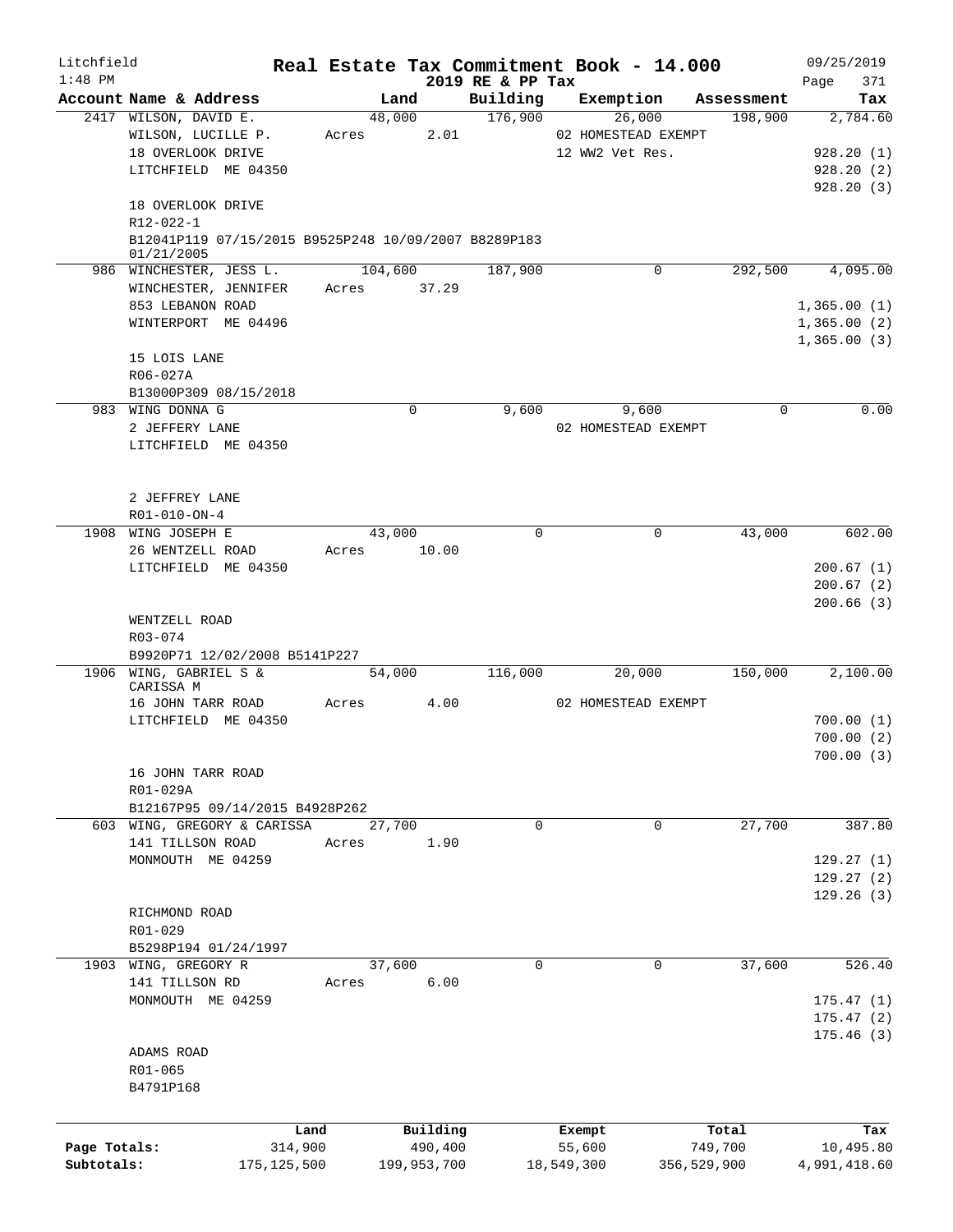| Litchfield |                                             |        |        |                  | Real Estate Tax Commitment Book - 14.000 |             |         | 09/25/2019 |        |
|------------|---------------------------------------------|--------|--------|------------------|------------------------------------------|-------------|---------|------------|--------|
| $1:48$ PM  |                                             |        |        | 2019 RE & PP Tax |                                          |             |         | Page       | 372    |
|            | Account Name & Address                      | Land   |        | Building         | Exemption                                | Assessment  |         |            | Tax    |
|            | 1904 WING, JOSEPH                           | 45,000 |        | 137,200          | 20,000                                   |             | 162,200 | 2,270.80   |        |
|            | 26 WENTZELL ROAD                            | Acres  | 2.00   |                  | 02 HOMESTEAD EXEMPT                      |             |         |            |        |
|            | LITCHFIELD ME 04350                         |        |        |                  |                                          |             |         | 756.93(1)  |        |
|            |                                             |        |        |                  |                                          |             |         | 756.93(2)  |        |
|            |                                             |        |        |                  |                                          |             |         | 756.94(3)  |        |
|            | 26 WENTZELL ROAD                            |        |        |                  |                                          |             |         |            |        |
|            | R03-085A                                    |        |        |                  |                                          |             |         |            |        |
|            | 1907 WING, JOSEPH                           | 55,500 |        | 45,400           |                                          | $\mathbf 0$ | 100,900 | 1,412.60   |        |
|            | 26 WENTZELL ROAD                            | Acres  | 4.50   |                  |                                          |             |         |            |        |
|            | LITCHFIELD ME 04350                         |        |        |                  |                                          |             |         | 470.87(1)  |        |
|            |                                             |        |        |                  |                                          |             |         | 470.87(2)  |        |
|            | 36 WENTZELL ROAD                            |        |        |                  |                                          |             |         | 470.86(3)  |        |
|            | R03-085                                     |        |        |                  |                                          |             |         |            |        |
|            | B9920P71 B2952P200                          |        |        |                  |                                          |             |         |            |        |
|            | 2082 WING, JOSEPH E.                        | 10,800 |        | $\Omega$         |                                          | 0           | 10,800  |            | 151.20 |
|            | 26 WENTZELL ROAD                            | Acres  | 3.60   |                  |                                          |             |         |            |        |
|            | LITCHFIELD ME 04350                         |        |        |                  |                                          |             |         | 50.40(1)   |        |
|            |                                             |        |        |                  |                                          |             |         | 50.40(2)   |        |
|            |                                             |        |        |                  |                                          |             |         | 50.40(3)   |        |
|            | WENTZELL ROAD                               |        |        |                  |                                          |             |         |            |        |
|            | R03-074B                                    |        |        |                  |                                          |             |         |            |        |
|            | B12051P146 12/22/2014 B11896P240 12/22/2014 |        |        |                  |                                          |             |         |            |        |
|            | B10358P20 03/09/2010 B5727P76 09/10/1998    |        |        |                  |                                          |             |         |            |        |
|            | 1223 WING, LYLE K.                          | 73,500 |        | 141,900          | 20,000                                   |             | 195,400 | 2,735.60   |        |
|            | 191 HUNTINGTON HILL                         | Acres  | 28.00  |                  | 02 HOMESTEAD EXEMPT                      |             |         |            |        |
|            | <b>ROAD</b>                                 |        |        |                  |                                          |             |         |            |        |
|            | LITCHFIELD ME 04350                         |        |        |                  |                                          |             |         | 911.87(1)  |        |
|            |                                             |        |        |                  |                                          |             |         | 911.87(2)  |        |
|            |                                             |        |        |                  |                                          |             |         | 911.86(3)  |        |
|            | 191 HUNTINGTON HILL<br><b>ROAD</b>          |        |        |                  |                                          |             |         |            |        |
|            | R05-064                                     |        |        |                  |                                          |             |         |            |        |
|            | B5916P248 04/09/1999                        |        |        |                  |                                          |             |         |            |        |
|            | 1901 WING, MICHELLE                         | 49,200 |        | 106,200          | 20,000                                   |             | 135,400 | 1,895.60   |        |
|            | WING, DAVID                                 | Acres  | 2.40   |                  | 02 HOMESTEAD EXEMPT                      |             |         |            |        |
|            | 29 WENTZELL ROAD                            |        |        |                  |                                          |             |         | 631.87(1)  |        |
|            | LITCHFIELD ME 04350                         |        |        |                  |                                          |             |         | 631.87 (2) |        |
|            |                                             |        |        |                  |                                          |             |         | 631.86(3)  |        |
|            | 29 WENTZELL ROAD                            |        |        |                  |                                          |             |         |            |        |
|            | R03-074A                                    |        |        |                  |                                          |             |         |            |        |
|            | B9838P258 08/28/2008 B5366P301 07/20/2004   |        |        |                  |                                          |             |         |            |        |
|            | 1905 WING, PAUL S                           |        | 55,700 | 118,100          | 26,000                                   |             | 147,800 | 2,069.20   |        |
|            | 241 BUKER ROAD                              | Acres  | 4.55   |                  | 02 HOMESTEAD EXEMPT                      |             |         |            |        |
|            | LITCHFIELD ME 04350                         |        |        |                  | 03 VETERANS EXEMPT                       |             |         | 689.73 (1) |        |
|            |                                             |        |        |                  |                                          |             |         | 689.73 (2) |        |
|            |                                             |        |        |                  |                                          |             |         | 689.74 (3) |        |
|            | 241 BUKER ROAD                              |        |        |                  |                                          |             |         |            |        |
|            | $R05 - 052 - 3$                             |        |        |                  |                                          |             |         |            |        |
|            | B2225P14                                    |        |        |                  |                                          |             |         |            |        |

|              | Land        | Building    | Exempt     | Total         | Tax          |
|--------------|-------------|-------------|------------|---------------|--------------|
| Page Totals: | 289,700     | 548,800     | 86,000     | 752,500       | 10,535.00    |
| Subtotals:   | 175,415,200 | 200,502,500 | 18,635,300 | 357, 282, 400 | 5,001,953.60 |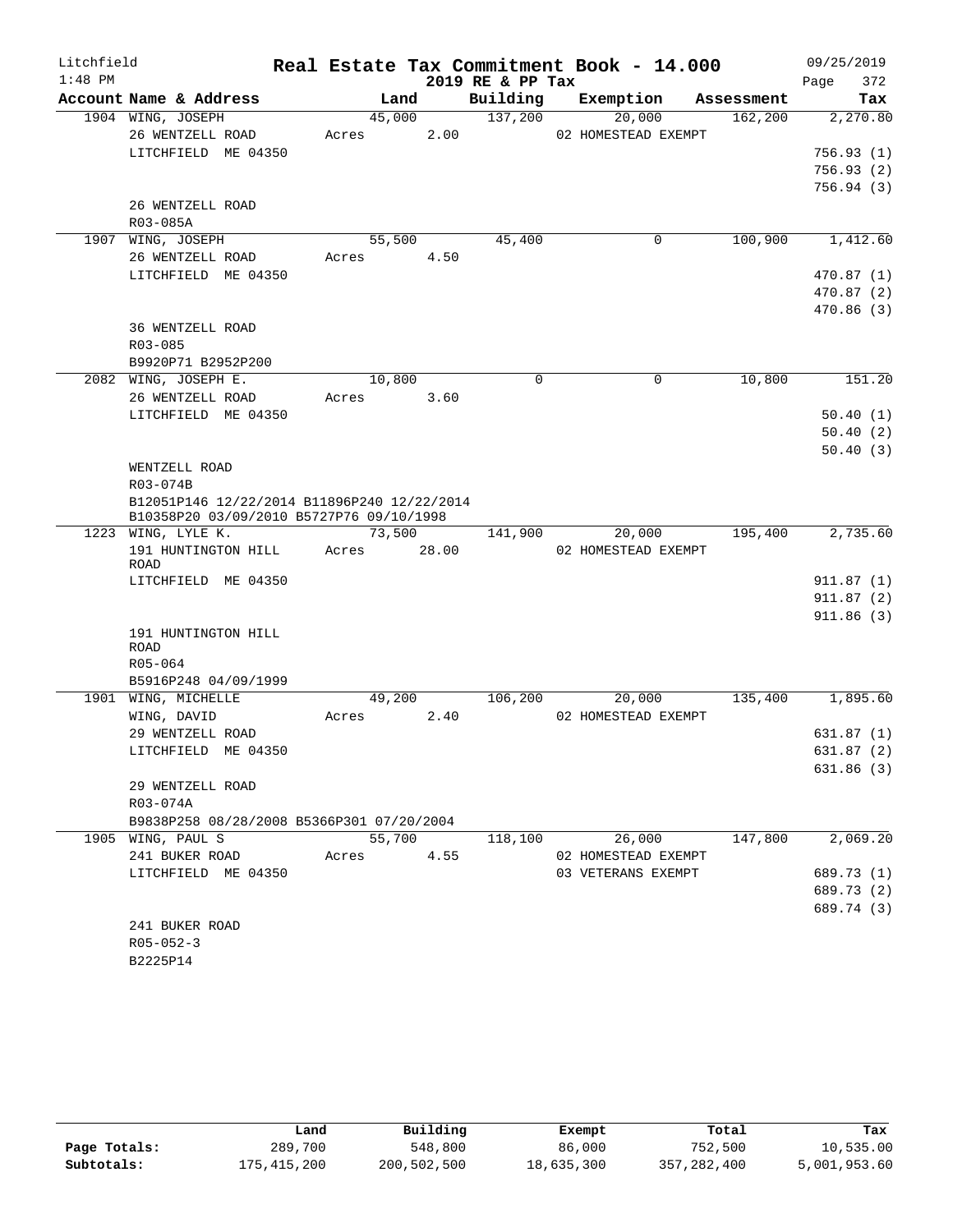| Litchfield<br>$1:48$ PM |                                                                                           |         |      | 2019 RE & PP Tax | Real Estate Tax Commitment Book - 14.000 |            | 09/25/2019                  |
|-------------------------|-------------------------------------------------------------------------------------------|---------|------|------------------|------------------------------------------|------------|-----------------------------|
|                         | Account Name & Address                                                                    | Land    |      | Building         | Exemption                                | Assessment | Page<br>373<br>Tax          |
|                         | 1912 WOLANSKI, ROBERT                                                                     | 118,000 |      | 135,000          | $\Omega$                                 | 253,000    | 3,542.00                    |
|                         | 164 WEST POPLAR STREET                                                                    | Acres   | 0.32 |                  |                                          |            |                             |
|                         | FLORAL PARK, LONG<br>ISLAND NY 11001                                                      |         |      |                  |                                          |            | 1,180.67(1)                 |
|                         |                                                                                           |         |      |                  |                                          |            | 1,180.67(2)                 |
|                         |                                                                                           |         |      |                  |                                          |            | 1,180.66(3)                 |
|                         | 22 BLEN DRIVE                                                                             |         |      |                  |                                          |            |                             |
|                         | $U23 - 003$                                                                               |         |      |                  |                                          |            |                             |
|                         | B2749P67                                                                                  |         |      |                  |                                          |            |                             |
|                         | 683 WOLONGEVICZ,<br>CHRISTOPHER P                                                         | 55,100  |      | 191,800          | 0                                        | 246,900    | 3,456.60                    |
|                         | YATES, KATHRYN E                                                                          | Acres   | 6.09 |                  |                                          |            |                             |
|                         | 17 NORTH GREENLEAF                                                                        |         |      |                  |                                          |            | 1,152.20(1)                 |
|                         | WOODS LANE                                                                                |         |      |                  |                                          |            |                             |
|                         | LITCHFIELD ME 04350                                                                       |         |      |                  |                                          |            | 1,152.20(2)<br>1, 152.20(3) |
|                         | 17 NORTH GREENLEAF                                                                        |         |      |                  |                                          |            |                             |
|                         | WOODS LANE                                                                                |         |      |                  |                                          |            |                             |
|                         | R02-081                                                                                   |         |      |                  |                                          |            |                             |
|                         | B13158P260 02/28/2019<br>2591 WOOD GARY                                                   | 230,300 |      | 137,000          | 20,000                                   | 347,300    | 4,862.20                    |
|                         | 122 CHESLEY DRIVE                                                                         | Acres   | 2.86 |                  | 02 HOMESTEAD EXEMPT                      |            |                             |
|                         | LITCHFIELD ME 04350                                                                       |         |      |                  |                                          |            | 1,620.73(1)                 |
|                         |                                                                                           |         |      |                  |                                          |            | 1,620.73(2)                 |
|                         |                                                                                           |         |      |                  |                                          |            | 1,620.74(3)                 |
|                         | 122 CHESLEY DRIVE                                                                         |         |      |                  |                                          |            |                             |
|                         | U15-017                                                                                   |         |      |                  |                                          |            |                             |
| 1466                    | B12872P122 03/28/2018 B9154P103 11/20/2006<br>WOOD, DWAYNE S.                             | 35,800  |      | 127,100          | 0                                        | 162,900    | 2,280.60                    |
|                         | WOOD, DENISE J.                                                                           | Acres   | 0.40 |                  |                                          |            |                             |
|                         | 647 RICHMOND ROAD                                                                         |         |      |                  |                                          |            | 760.20(1)                   |
|                         | LITCHFIELD ME 04350                                                                       |         |      |                  |                                          |            | 760.20(2)                   |
|                         |                                                                                           |         |      |                  |                                          |            | 760.20(3)                   |
|                         | 570 RICHMOND ROAD                                                                         |         |      |                  |                                          |            |                             |
|                         | $R02 - 006$<br>B11415P248 06/11/2013 B8549P141 08/12/2005 B5809P148                       |         |      |                  |                                          |            |                             |
|                         | 12/08/1998                                                                                |         |      |                  |                                          |            |                             |
|                         | 1355 WOOD, EUSTACIA                                                                       | 130,700 |      | 110,600          | 20,000                                   | 221,300    | 3,098.20                    |
|                         | 146 HARDSCRABBLE ROAD                                                                     | Acres   | 6.81 |                  | 02 HOMESTEAD EXEMPT                      |            |                             |
|                         | LITCHFIELD ME<br>04350-3010                                                               |         |      |                  |                                          |            | 1,032.73(1)                 |
|                         |                                                                                           |         |      |                  |                                          |            | 1,032.73(2)                 |
|                         |                                                                                           |         |      |                  |                                          |            | 1,032.74(3)                 |
|                         | 146 HARDSCRABBLE ROAD                                                                     |         |      |                  |                                          |            |                             |
|                         | U22-012                                                                                   |         |      |                  |                                          |            |                             |
|                         | B12519P176 01/12/2017 B11413P261 06/11/2013<br>B10693P114 03/23/2011 B7675P227 10/07/2003 |         |      |                  |                                          |            |                             |
|                         | 1180 WOOD, THOMAS                                                                         | 37,900  |      | $\mathbf 0$      | $\mathbf 0$                              | 37,900     | 530.60                      |
|                         | WOOD, ELLEN R                                                                             | Acres   | 2.31 |                  |                                          |            |                             |
|                         | 187 PLAINS ROAD                                                                           |         |      |                  |                                          |            | 176.87(1)                   |
|                         | LITCHFIELD ME 04350                                                                       |         |      |                  |                                          |            | 176.87(2)                   |
|                         |                                                                                           |         |      |                  |                                          |            | 176.86(3)                   |
|                         | 192 PLAINS ROAD<br>R07-012                                                                |         |      |                  |                                          |            |                             |
|                         | B12315P70 06/06/2016 B7413P305 02/26/2005 B7368P31                                        |         |      |                  |                                          |            |                             |
|                         | 04/24/2003                                                                                |         |      |                  |                                          |            |                             |
|                         |                                                                                           |         |      |                  |                                          |            |                             |

|              | Land        | Building      | Exempt     | Total       | Tax          |
|--------------|-------------|---------------|------------|-------------|--------------|
| Page Totals: | 607,800     | 701,500       | 40,000     | l,269,300   | 17,770.20    |
| Subtotals:   | 176,023,000 | 201, 204, 000 | 18,675,300 | 358,551,700 | 5,019,723.80 |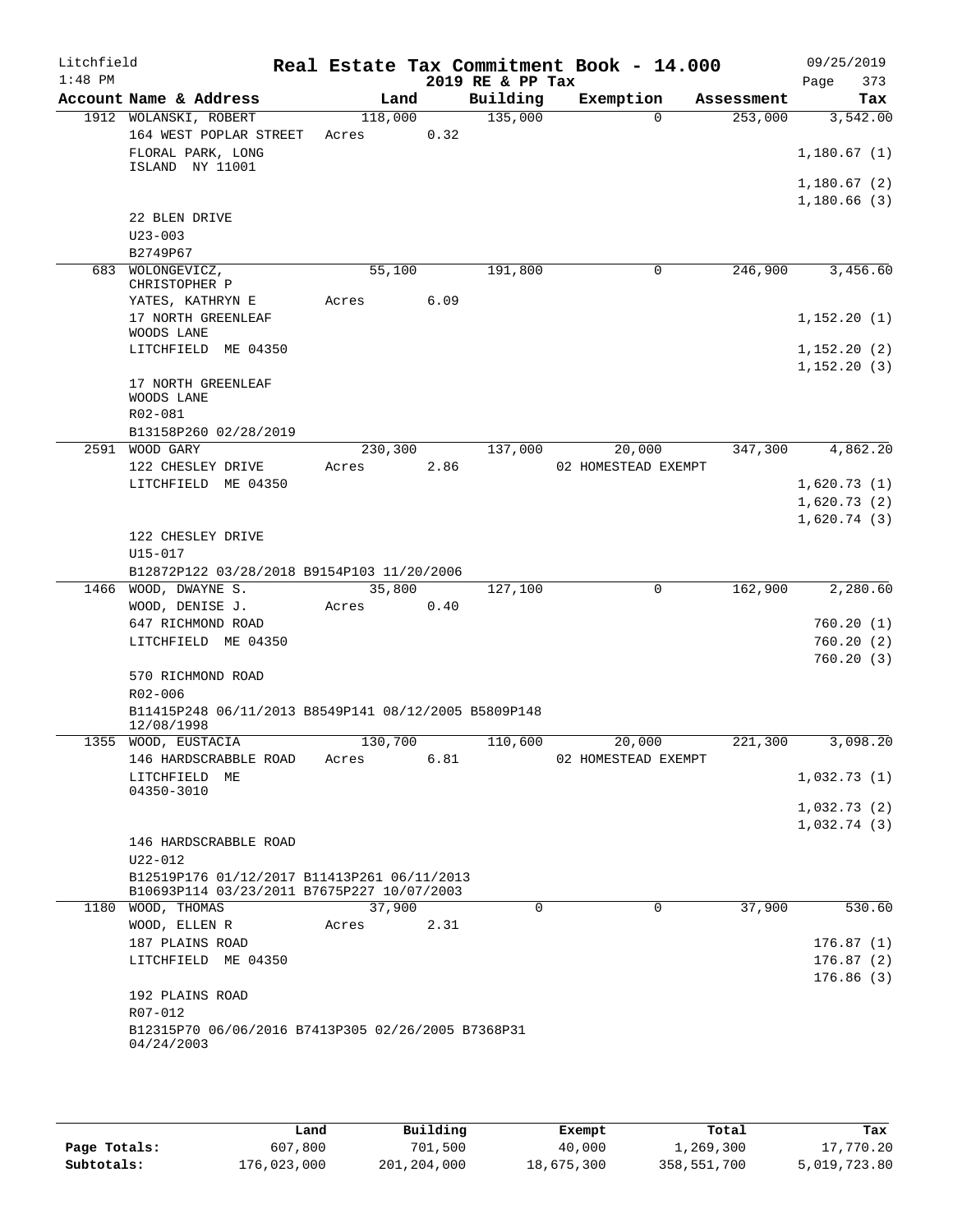| Litchfield |                                                                 |            |        |                  | Real Estate Tax Commitment Book - 14.000 |            | 09/25/2019 |     |
|------------|-----------------------------------------------------------------|------------|--------|------------------|------------------------------------------|------------|------------|-----|
| $1:48$ PM  |                                                                 |            |        | 2019 RE & PP Tax |                                          |            | Page       | 374 |
|            | Account Name & Address                                          | Land       |        | Building         | Exemption                                | Assessment |            | Tax |
|            | 1916 WOOD, THOMAS C                                             | 45,300     |        | 125,300          | 26,000<br>02 HOMESTEAD EXEMPT            | 144,600    | 2,024.40   |     |
|            | 187 PLAINS ROAD<br>LITCHFIELD ME 04350                          | Acres      | 1.10   |                  | 03 VETERANS EXEMPT                       |            | 674.80(1)  |     |
|            |                                                                 |            |        |                  |                                          |            | 674.80(2)  |     |
|            |                                                                 |            |        |                  |                                          |            | 674.80(3)  |     |
|            | 187 PLAINS ROAD                                                 |            |        |                  |                                          |            |            |     |
|            | R07-046                                                         |            |        |                  |                                          |            |            |     |
|            | B3333P183                                                       |            |        |                  |                                          |            |            |     |
|            | 2024 WOODIN, VERONICA                                           |            | 48,600 | 145,800          | 20,000                                   | 174,400    | 2,441.60   |     |
|            | 341 HUNTINGTON HILL                                             | Acres      | 2.20   |                  | 02 HOMESTEAD EXEMPT                      |            |            |     |
|            | ROAD                                                            |            |        |                  |                                          |            |            |     |
|            | LITCHFIELD ME 04350                                             |            |        |                  |                                          |            | 813.87(1)  |     |
|            |                                                                 |            |        |                  |                                          |            | 813.87 (2) |     |
|            |                                                                 |            |        |                  |                                          |            | 813.86 (3) |     |
|            | 341 HUNTINGTON HILL                                             |            |        |                  |                                          |            |            |     |
|            | ROAD                                                            |            |        |                  |                                          |            |            |     |
|            | R05-056A                                                        |            |        |                  |                                          |            |            |     |
|            | B12736P201 10/02/2017 B11170P306 09/19/2012                     |            |        |                  |                                          |            |            |     |
|            | B10339P320 02/10/2010 B5432P271 08/12/1997<br>1798 WRIGHT, RITA | 12,000     |        | $\Omega$         | $\Omega$                                 | 12,000     | 168.00     |     |
|            | 38 BLUE ROAD                                                    | Acres      | 19.00  |                  |                                          |            |            |     |
|            | MONMOUTH ME 04259                                               |            |        |                  |                                          |            | 56.00(1)   |     |
|            |                                                                 |            |        |                  |                                          |            | 56.00(2)   |     |
|            |                                                                 |            |        |                  |                                          |            | 56.00(3)   |     |
|            | 53 FERRIN ROAD                                                  |            |        |                  |                                          |            |            |     |
|            | R03-118                                                         |            |        |                  |                                          |            |            |     |
|            | B5634P99 06/04/1998                                             |            |        |                  |                                          |            |            |     |
|            | 142 WRIGHT, STEVEN C.                                           | 64,400     |        | 27,800           | $\mathbf 0$                              | 92,200     | 1,290.80   |     |
|            | WRIGHT, BARBARA M.                                              | Acres 0.45 |        |                  |                                          |            |            |     |
|            | 26 LONESOME TREE TRAIL                                          |            |        |                  |                                          |            | 430.27 (1) |     |
|            | FAIRFIELD VA 24435                                              |            |        |                  |                                          |            | 430.27 (2) |     |
|            |                                                                 |            |        |                  |                                          |            | 430.26(3)  |     |
|            | 7 SUNSET LANE                                                   |            |        |                  |                                          |            |            |     |
|            | $U12 - 003$                                                     |            |        |                  |                                          |            |            |     |
|            | B11485P175 08/19/2013 B6390P176 01/19/2003                      |            |        |                  |                                          |            |            |     |
|            | 2312 WURTZ CHRISTOPHER R                                        | 45,000     |        | 154,300          | 20,000                                   | 179,300    | 2,510.20   |     |
|            | PERRON ALANA                                                    | Acres      | 1.00   |                  | 02 HOMESTEAD EXEMPT                      |            |            |     |
|            | 15 CHAPMAN DRIVE                                                |            |        |                  |                                          |            | 836.73 (1) |     |
|            | LITCHFIELD ME 04350                                             |            |        |                  |                                          |            | 836.73 (2) |     |
|            |                                                                 |            |        |                  |                                          |            | 836.74 (3) |     |
|            | 15 CHAPMAN DRIVE                                                |            |        |                  |                                          |            |            |     |
|            | $R12 - 005 - 4$                                                 |            |        |                  |                                          |            |            |     |
|            | B9291P85 03/22/2007 B7815P153 01/30/2004                        |            |        |                  |                                          |            |            |     |
|            | 364 WYMAN, NATHAN                                               | 42,400     |        | 77,700           | $\Omega$                                 | 120,100    | 1,681.40   |     |
|            | 1859 HALLOWELL ROAD                                             | Acres      | 0.80   |                  |                                          |            |            |     |
|            | LITCHFIELD ME 04350                                             |            |        |                  |                                          |            | 560.47(1)  |     |
|            |                                                                 |            |        |                  |                                          |            | 560.47(2)  |     |
|            |                                                                 |            |        |                  |                                          |            | 560.46(3)  |     |
|            | 1859 HALLOWELL ROAD                                             |            |        |                  |                                          |            |            |     |
|            | $U16 - 012$                                                     |            |        |                  |                                          |            |            |     |
|            | B12493P289 12/15/2016 B1352P194 06/15/1964                      |            |        |                  |                                          |            |            |     |

|              | Land        | Building    | Exempt     | Total         | Tax          |
|--------------|-------------|-------------|------------|---------------|--------------|
| Page Totals: | 257,700     | 530,900     | 66,000     | 722,600       | 10,116.40    |
| Subtotals:   | 176,280,700 | 201,734,900 | 18,741,300 | 359, 274, 300 | 5,029,840.20 |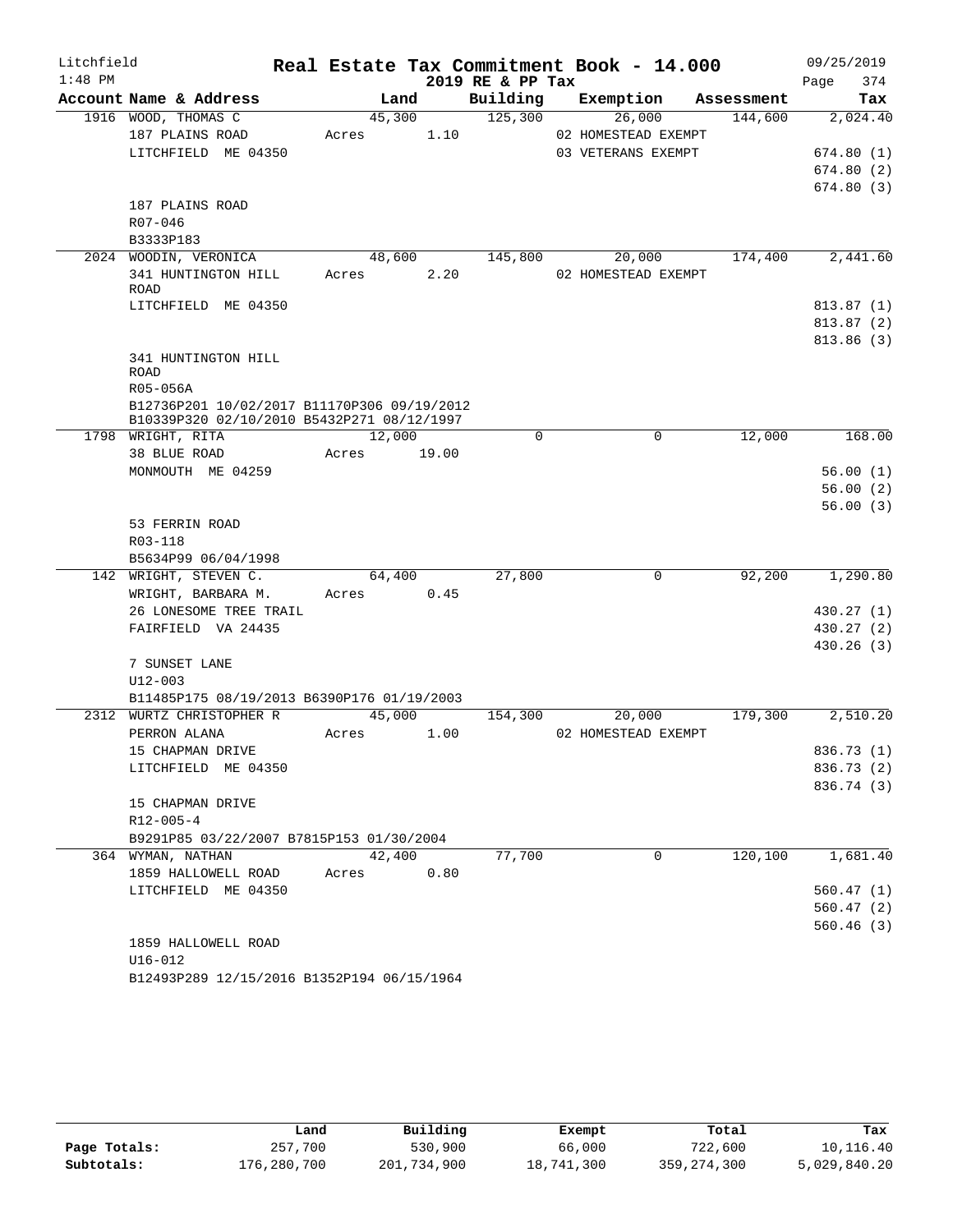| Litchfield |                                                                 |         |      |                  | Real Estate Tax Commitment Book - 14.000 |            | 09/25/2019             |
|------------|-----------------------------------------------------------------|---------|------|------------------|------------------------------------------|------------|------------------------|
| $1:48$ PM  |                                                                 |         |      | 2019 RE & PP Tax |                                          |            | 375<br>Page            |
|            | Account Name & Address                                          | Land    |      | Building         | Exemption                                | Assessment | Tax                    |
|            | 1900 YORK STEVEN H                                              | 53,400  |      | 226, 300         | $\Omega$                                 | 279,700    | 3,915.80               |
|            | YORK LORI E                                                     | Acres   | 3.81 |                  |                                          |            |                        |
|            | 540 HUNTINGTON HILL<br>ROAD                                     |         |      |                  |                                          |            | 1,305.27(1)            |
|            | LITCHFIELD ME 04350                                             |         |      |                  |                                          |            | 1,305.27(2)            |
|            |                                                                 |         |      |                  |                                          |            | 1,305.26(3)            |
|            | 540 HUNTINGTON HILL                                             |         |      |                  |                                          |            |                        |
|            | <b>ROAD</b>                                                     |         |      |                  |                                          |            |                        |
|            | R06-029A<br>B9712P114 04/29/2008 B9317P321 01/18/2005 B2314P319 |         |      |                  |                                          |            |                        |
|            | 08/08/1980                                                      |         |      |                  |                                          |            |                        |
|            | 1927 YORK, MICHAEL I                                            | 187,900 |      | 139,900          | 20,000                                   | 307,800    | 4,309.20               |
|            | 5 BLEN DRIVE                                                    | Acres   | 0.57 |                  | 02 HOMESTEAD EXEMPT                      |            |                        |
|            | LITCHFIELD ME 04350                                             |         |      |                  |                                          |            | 1,436.40(1)            |
|            |                                                                 |         |      |                  |                                          |            | 1,436.40(2)            |
|            |                                                                 |         |      |                  |                                          |            | 1,436.40(3)            |
|            | 5 BLEN DRIVE                                                    |         |      |                  |                                          |            |                        |
|            | $U23 - 009$                                                     |         |      |                  |                                          |            |                        |
|            | B3391P121<br>1261 YOUNG, JOHANNA W.                             | 57,000  |      | 231,800          | 0                                        | 288,800    | 4,043.20               |
|            | 49 HAWTHORNE STREET                                             | Acres   | 5.00 |                  |                                          |            |                        |
|            | PORTLAND ME 04103                                               |         |      |                  |                                          |            | 1,347.73(1)            |
|            |                                                                 |         |      |                  |                                          |            | 1,347.73(2)            |
|            |                                                                 |         |      |                  |                                          |            | 1,347.74(3)            |
|            | 524 OAK HILL ROAD                                               |         |      |                  |                                          |            |                        |
|            | R04-043A                                                        |         |      |                  |                                          |            |                        |
|            | B12912P243 05/21/2018 B4265P330                                 |         |      |                  |                                          |            |                        |
|            | 1930 YOUNG, LARRY W                                             | 141,800 |      | 52,100           | $\mathbf 0$                              | 193,900    | 2,714.60               |
|            | 1585 AUGUSTA ROAD                                               | Acres   | 0.30 |                  |                                          |            |                        |
|            | BOWDOIN ME 04287                                                |         |      |                  |                                          |            | 904.87(1)<br>904.87(2) |
|            |                                                                 |         |      |                  |                                          |            | 904.86(3)              |
|            | 6 SUNSET LANE                                                   |         |      |                  |                                          |            |                        |
|            | $U12 - 004$                                                     |         |      |                  |                                          |            |                        |
|            | B13109P200 12/13/2018 B13109P197 12/13/2018                     |         |      |                  |                                          |            |                        |
|            | B13018P142 09/06/2018 B4830P45                                  |         |      |                  |                                          |            |                        |
|            | 1931 YOUNG, RITA M                                              | 46,500  |      | 86,200           | 20,000                                   | 112,700    | 1,577.80               |
|            | 1699 HALLOWELL ROAD                                             | Acres   | 1.50 |                  | 02 HOMESTEAD EXEMPT                      |            | 525.93(1)              |
|            | LITCHFIELD ME 04350                                             |         |      |                  |                                          |            | 525.93(2)              |
|            |                                                                 |         |      |                  |                                          |            | 525.94(3)              |
|            | 1699 HALLOWELL ROAD                                             |         |      |                  |                                          |            |                        |
|            | U18-006                                                         |         |      |                  |                                          |            |                        |
|            | B3452P17                                                        |         |      |                  |                                          |            |                        |
|            | 1781 YOUNG, CARY V                                              | 44,200  |      | 17,300           | 20,000                                   | 41,500     | 581.00                 |
|            | MCKEEN, LYNNE S                                                 | Acres   | 0.94 |                  | 02 HOMESTEAD EXEMPT                      |            |                        |
|            | 316 DENNIS HILL ROAD                                            |         |      |                  |                                          |            | 193.67(1)              |
|            | LITCHFIELD ME 04350                                             |         |      |                  |                                          |            | 193.67(2)              |
|            |                                                                 |         |      |                  |                                          |            | 193.66(3)              |
|            | 316 DENNIS HILL ROAD<br>R13-022                                 |         |      |                  |                                          |            |                        |
|            | B8079P276 08/18/2004 B1522P68 06/11/1970                        |         |      |                  |                                          |            |                        |
|            |                                                                 |         |      |                  |                                          |            |                        |

|              | Land        | Building    | Exempt     | Total         | Tax          |
|--------------|-------------|-------------|------------|---------------|--------------|
| Page Totals: | 530,800     | 753,600     | 60,000     | 1,224,400     | 17,141.60    |
| Subtotals:   | 176,811,500 | 202,488,500 | 18,801,300 | 360, 498, 700 | 5,046,981.80 |